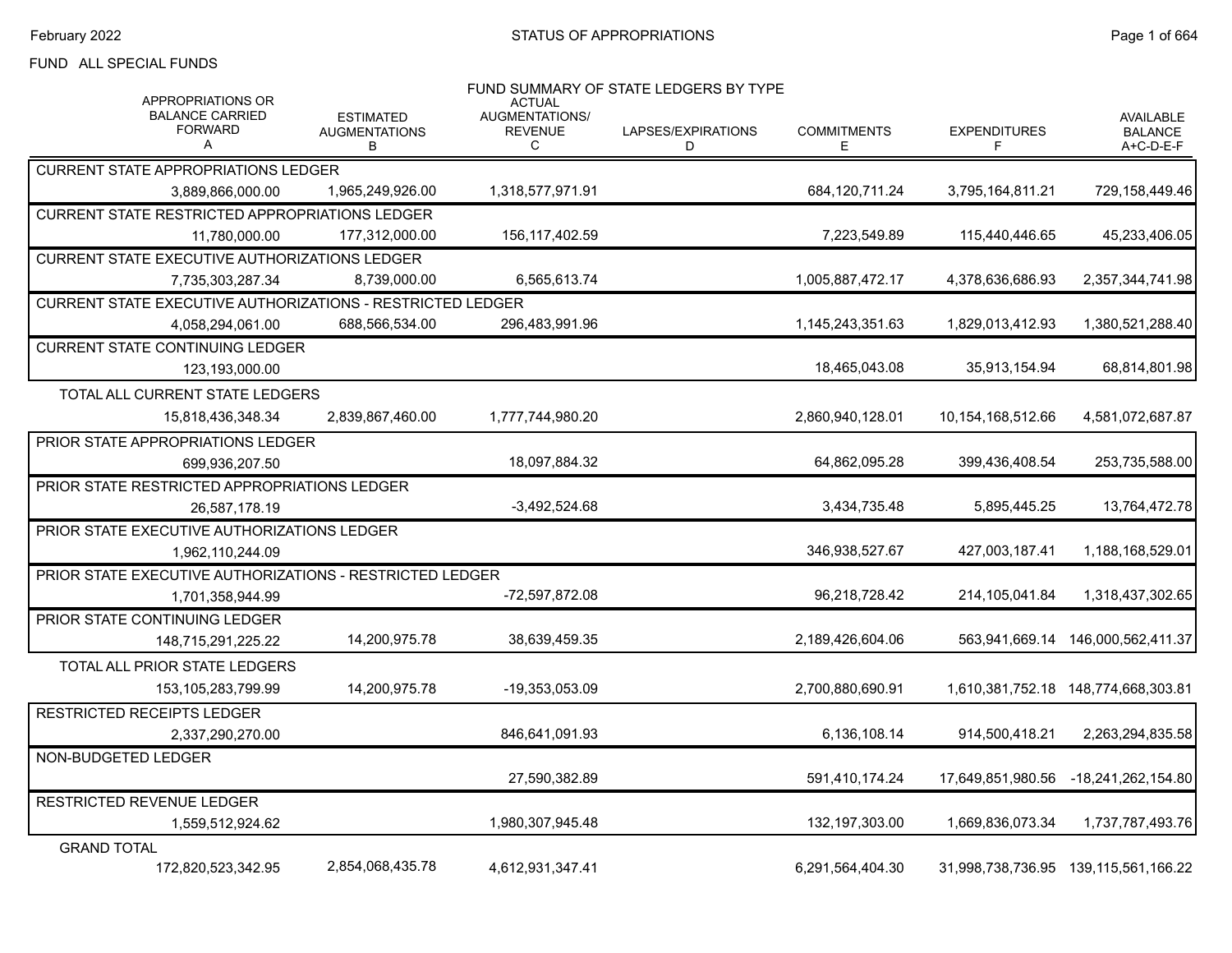### FUND 002 STATE LOTTERY FUND

| APPROPRIATIONS OR<br><b>BALANCE CARRIED</b><br><b>FORWARD</b><br>A | <b>ESTIMATED</b><br><b>AUGMENTATIONS</b><br>B | <b>ACTUAL</b><br>AUGMENTATIONS/<br><b>REVENUE</b> | FUND SUMMARY OF STATE LEDGERS BY TYPE<br>LAPSES/EXPIRATIONS<br>D | <b>COMMITMENTS</b><br>E | <b>EXPENDITURES</b> | AVAILABLE<br><b>BALANCE</b><br>$A+C-D-E-F$ |
|--------------------------------------------------------------------|-----------------------------------------------|---------------------------------------------------|------------------------------------------------------------------|-------------------------|---------------------|--------------------------------------------|
| <b>CURRENT STATE APPROPRIATIONS LEDGER</b>                         |                                               |                                                   |                                                                  |                         |                     |                                            |
| 822,733,000.00                                                     | 805,000.00                                    | 229,974.17                                        |                                                                  | 93,090,391.22           | 503,860,365.76      | 226,012,217.19                             |
| CURRENT STATE EXECUTIVE AUTHORIZATIONS LEDGER                      |                                               |                                                   |                                                                  |                         |                     |                                            |
| 1,190,752,000.00                                                   | 663.000.00                                    | 517,090.00                                        |                                                                  | 244.370.499.71          | 665.305.881.31      | 281,592,708.98                             |
| TOTAL ALL CURRENT STATE LEDGERS                                    |                                               |                                                   |                                                                  |                         |                     |                                            |
| 2,013,485,000.00                                                   | 1,468,000.00                                  | 747,064.17                                        |                                                                  | 337,460,890.93          | 1,169,166,247.07    | 507,604,926.17                             |
| PRIOR STATE APPROPRIATIONS LEDGER                                  |                                               |                                                   |                                                                  |                         |                     |                                            |
| 121,293,513.57                                                     |                                               | 485.00                                            |                                                                  | 1.124.070.45            | 87.817.975.13       | 32,351,952.99                              |
| PRIOR STATE EXECUTIVE AUTHORIZATIONS LEDGER                        |                                               |                                                   |                                                                  |                         |                     |                                            |
| 182,906,135.19                                                     |                                               |                                                   |                                                                  | 12.957.569.70           | 65.183.644.79       | 104,764,920.70                             |
| <b>TOTAL ALL PRIOR STATE LEDGERS</b>                               |                                               |                                                   |                                                                  |                         |                     |                                            |
| 304,199,648.76                                                     |                                               | 485.00                                            |                                                                  | 14,081,640.15           | 153,001,619.92      | 137,116,873.69                             |
| <b>RESTRICTED RECEIPTS LEDGER</b>                                  |                                               |                                                   |                                                                  |                         |                     |                                            |
| 404.684.42                                                         |                                               | 70,000.00                                         |                                                                  |                         | 60,000.00           | 414,684.42                                 |
| RESTRICTED REVENUE LEDGER                                          |                                               |                                                   |                                                                  |                         |                     |                                            |
| 2,650.00                                                           |                                               |                                                   |                                                                  |                         |                     | 2,650.00                                   |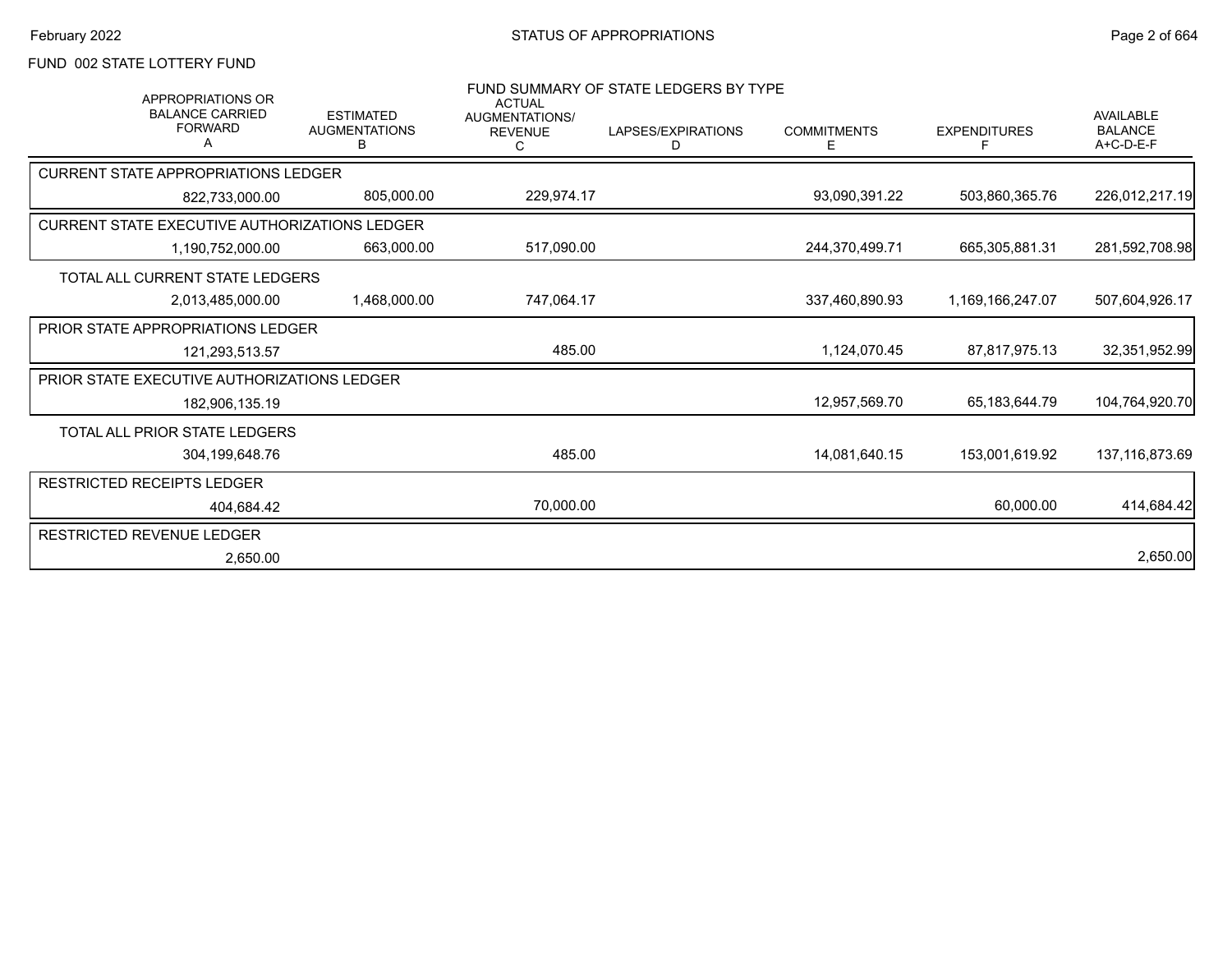## FUND 003 WILD RESOURCE CONSERVATION FUND

| APPROPRIATIONS OR<br><b>BALANCE CARRIED</b><br><b>FORWARD</b><br>$\mathsf{A}$ | <b>ESTIMATED</b><br><b>AUGMENTATIONS</b> | ACTUAL<br>AUGMENTATIONS/<br><b>REVENUE</b> | FUND SUMMARY OF STATE LEDGERS BY TYPE<br>LAPSES/EXPIRATIONS | <b>COMMITMENTS</b> | <b>EXPENDITURES</b> | AVAILABLE<br><b>BALANCE</b><br>A+C-D-E-F |
|-------------------------------------------------------------------------------|------------------------------------------|--------------------------------------------|-------------------------------------------------------------|--------------------|---------------------|------------------------------------------|
| <b>CURRENT STATE EXECUTIVE AUTHORIZATIONS LEDGER</b>                          |                                          |                                            |                                                             |                    |                     |                                          |
| 132,000.00                                                                    |                                          |                                            |                                                             | 51,154.04          | 7,092.05            | 73,753.91                                |
| TOTAL ALL CURRENT STATE LEDGERS                                               |                                          |                                            |                                                             |                    |                     |                                          |
| 132,000.00                                                                    |                                          |                                            |                                                             | 51,154.04          | 7.092.05            | 73,753.91                                |
| PRIOR STATE EXECUTIVE AUTHORIZATIONS LEDGER                                   |                                          |                                            |                                                             |                    |                     |                                          |
| 126,058.54                                                                    |                                          |                                            |                                                             |                    | 22.461.65           | 103,596.89                               |
| TOTAL ALL PRIOR STATE LEDGERS                                                 |                                          |                                            |                                                             |                    |                     |                                          |
| 126,058.54                                                                    |                                          |                                            |                                                             |                    | 22,461.65           | 103,596.89                               |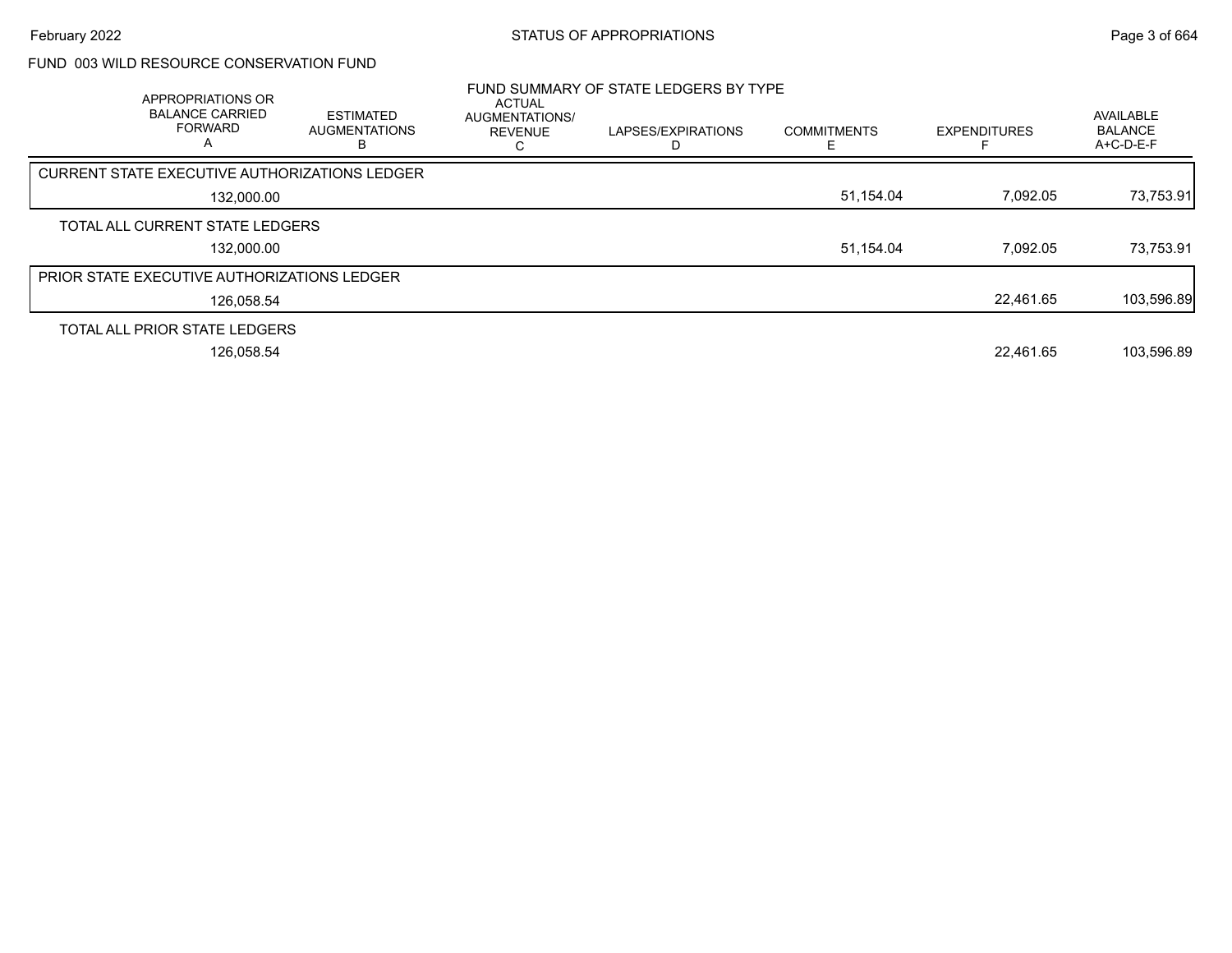### FUND 004 ENERGY DEVELOPMENT FUND

| APPROPRIATIONS OR<br><b>BALANCE CARRIED</b><br><b>FORWARD</b><br>A | <b>ESTIMATED</b><br><b>AUGMENTATIONS</b><br>R | ACTUAL<br>AUGMENTATIONS/<br><b>REVENUE</b><br>С | FUND SUMMARY OF STATE LEDGERS BY TYPE<br>LAPSES/EXPIRATIONS | <b>COMMITMENTS</b><br>F | <b>EXPENDITURES</b> | AVAILABLE<br><b>BALANCE</b><br>A+C-D-E-F |
|--------------------------------------------------------------------|-----------------------------------------------|-------------------------------------------------|-------------------------------------------------------------|-------------------------|---------------------|------------------------------------------|
| CURRENT STATE EXECUTIVE AUTHORIZATIONS LEDGER                      |                                               |                                                 |                                                             |                         |                     |                                          |
| 139,000.00                                                         |                                               |                                                 |                                                             |                         | 42,467.19           | 96,532.81                                |
| TOTAL ALL CURRENT STATE LEDGERS                                    |                                               |                                                 |                                                             |                         |                     |                                          |
| 139,000.00                                                         |                                               |                                                 |                                                             |                         | 42,467.19           | 96,532.81                                |
| <b>PRIOR STATE EXECUTIVE AUTHORIZATIONS LEDGER</b>                 |                                               |                                                 |                                                             |                         |                     |                                          |
| 2,385,170.72                                                       |                                               |                                                 |                                                             |                         | 2,816.10            | 2,382,354.62                             |
| TOTAL ALL PRIOR STATE LEDGERS                                      |                                               |                                                 |                                                             |                         |                     |                                          |
| 2,385,170.72                                                       |                                               |                                                 |                                                             |                         | 2,816.10            | 2,382,354.62                             |
| <b>RESTRICTED REVENUE LEDGER</b>                                   |                                               |                                                 |                                                             |                         |                     |                                          |
|                                                                    |                                               |                                                 |                                                             |                         |                     |                                          |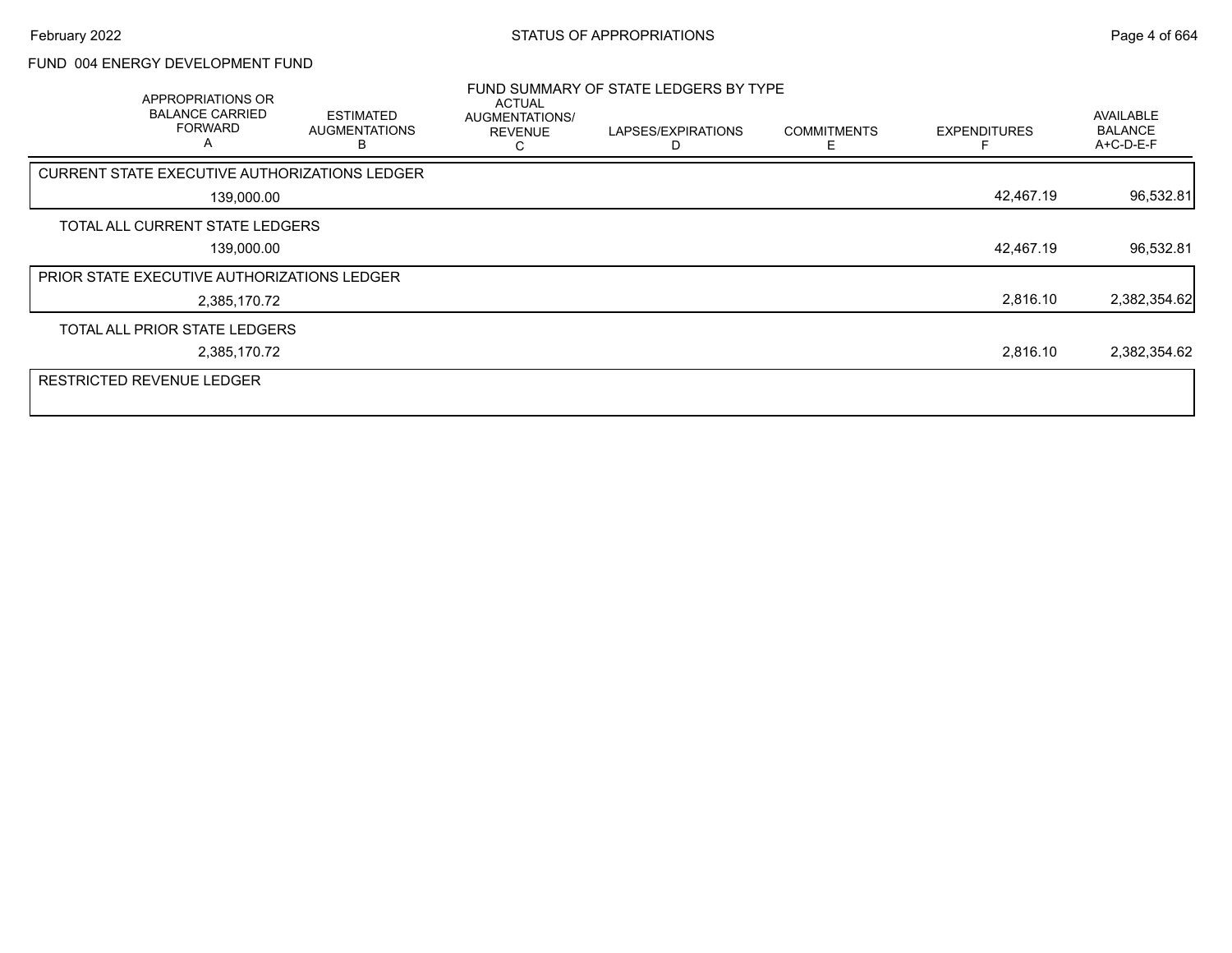#### FUND 005 STATE RACING FUND

| <b>APPROPRIATIONS OR</b><br><b>BALANCE CARRIED</b><br><b>FORWARD</b> | <b>ESTIMATED</b><br><b>AUGMENTATIONS</b><br>в | <b>ACTUAL</b><br>AUGMENTATIONS/<br><b>REVENUE</b><br>C | FUND SUMMARY OF STATE LEDGERS BY TYPE<br>LAPSES/EXPIRATIONS<br>D | <b>COMMITMENTS</b><br>E. | <b>EXPENDITURES</b> | AVAILABLE<br><b>BALANCE</b><br>$A+C-D-E-F$ |
|----------------------------------------------------------------------|-----------------------------------------------|--------------------------------------------------------|------------------------------------------------------------------|--------------------------|---------------------|--------------------------------------------|
| <b>CURRENT STATE APPROPRIATIONS LEDGER</b>                           |                                               |                                                        |                                                                  |                          |                     |                                            |
| 22,665,000.00                                                        | 10,000.00                                     |                                                        |                                                                  | 2,521,346.80             | 11,862,198.00       | 8,281,455.20                               |
| TOTAL ALL CURRENT STATE LEDGERS                                      |                                               |                                                        |                                                                  |                          |                     |                                            |
| 22,665,000.00                                                        | 10,000.00                                     |                                                        |                                                                  | 2,521,346.80             | 11,862,198.00       | 8,281,455.20                               |
| <b>PRIOR STATE APPROPRIATIONS LEDGER</b>                             |                                               |                                                        |                                                                  |                          |                     |                                            |
| 5,606,897.74                                                         |                                               |                                                        |                                                                  |                          | 1,360,665.28        | 4,246,232.46                               |
| PRIOR STATE EXECUTIVE AUTHORIZATIONS LEDGER                          |                                               |                                                        |                                                                  |                          |                     |                                            |
| 10,000,000.00                                                        |                                               |                                                        |                                                                  |                          |                     | 10,000,000.00                              |
| TOTAL ALL PRIOR STATE LEDGERS                                        |                                               |                                                        |                                                                  |                          |                     |                                            |
| 15,606,897.74                                                        |                                               |                                                        |                                                                  |                          | 1,360,665.28        | 14,246,232.46                              |
| <b>RESTRICTED REVENUE LEDGER</b>                                     |                                               |                                                        |                                                                  |                          |                     |                                            |
| 24,388,875.09                                                        |                                               | 21,785,129.91                                          |                                                                  |                          | 17,357,686.35       | 28,816,318.65                              |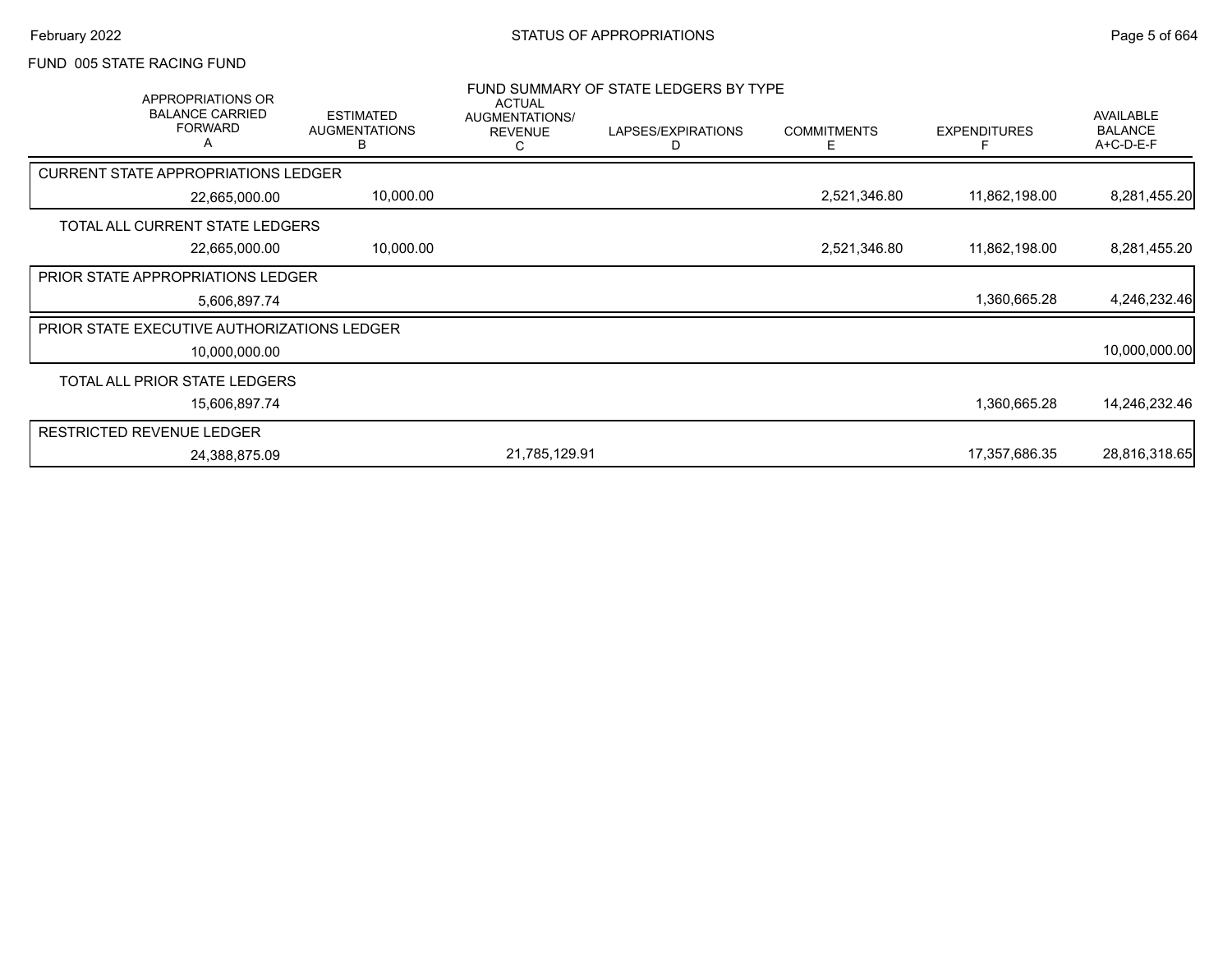#### FUND 006 HAZARDOUS SITES CLEANUP FUND

| APPROPRIATIONS OR<br><b>BALANCE CARRIED</b><br><b>FORWARD</b>     | <b>ESTIMATED</b><br><b>AUGMENTATIONS</b><br>B | <b>ACTUAL</b><br><b>AUGMENTATIONS/</b><br><b>REVENUE</b><br>C | FUND SUMMARY OF STATE LEDGERS BY TYPE<br>LAPSES/EXPIRATIONS<br>D | <b>COMMITMENTS</b><br>E | <b>EXPENDITURES</b> | <b>AVAILABLE</b><br><b>BALANCE</b><br>A+C-D-E-F |
|-------------------------------------------------------------------|-----------------------------------------------|---------------------------------------------------------------|------------------------------------------------------------------|-------------------------|---------------------|-------------------------------------------------|
| CURRENT STATE EXECUTIVE AUTHORIZATIONS LEDGER                     |                                               |                                                               |                                                                  |                         |                     |                                                 |
| 38,195,000.00                                                     |                                               |                                                               |                                                                  | 6,402,645.20            | 15,340,099.61       | 16,452,255.19                                   |
| <b>CURRENT STATE EXECUTIVE AUTHORIZATIONS - RESTRICTED LEDGER</b> |                                               |                                                               |                                                                  |                         |                     |                                                 |
|                                                                   | 15,000,000.00                                 | 3,750,000.00                                                  |                                                                  | 8,966,896.37            | 2,195,685.38        | $-7,412,581.75$                                 |
| TOTAL ALL CURRENT STATE LEDGERS                                   |                                               |                                                               |                                                                  |                         |                     |                                                 |
| 38,195,000.00                                                     | 15,000,000.00                                 | 3,750,000.00                                                  |                                                                  | 15,369,541.57           | 17,535,784.99       | 9,039,673.44                                    |
| <b>PRIOR STATE EXECUTIVE AUTHORIZATIONS LEDGER</b>                |                                               |                                                               |                                                                  |                         |                     |                                                 |
| 21,948,258.22                                                     |                                               |                                                               |                                                                  | 46,650.49               | 3,197,076.94        | 18,704,530.79                                   |
| TOTAL ALL PRIOR STATE LEDGERS                                     |                                               |                                                               |                                                                  |                         |                     |                                                 |
| 21,948,258.22                                                     |                                               |                                                               |                                                                  | 46,650.49               | 3,197,076.94        | 18,704,530.79                                   |
| RESTRICTED REVENUE LEDGER                                         |                                               |                                                               |                                                                  |                         |                     |                                                 |
|                                                                   |                                               |                                                               |                                                                  |                         |                     |                                                 |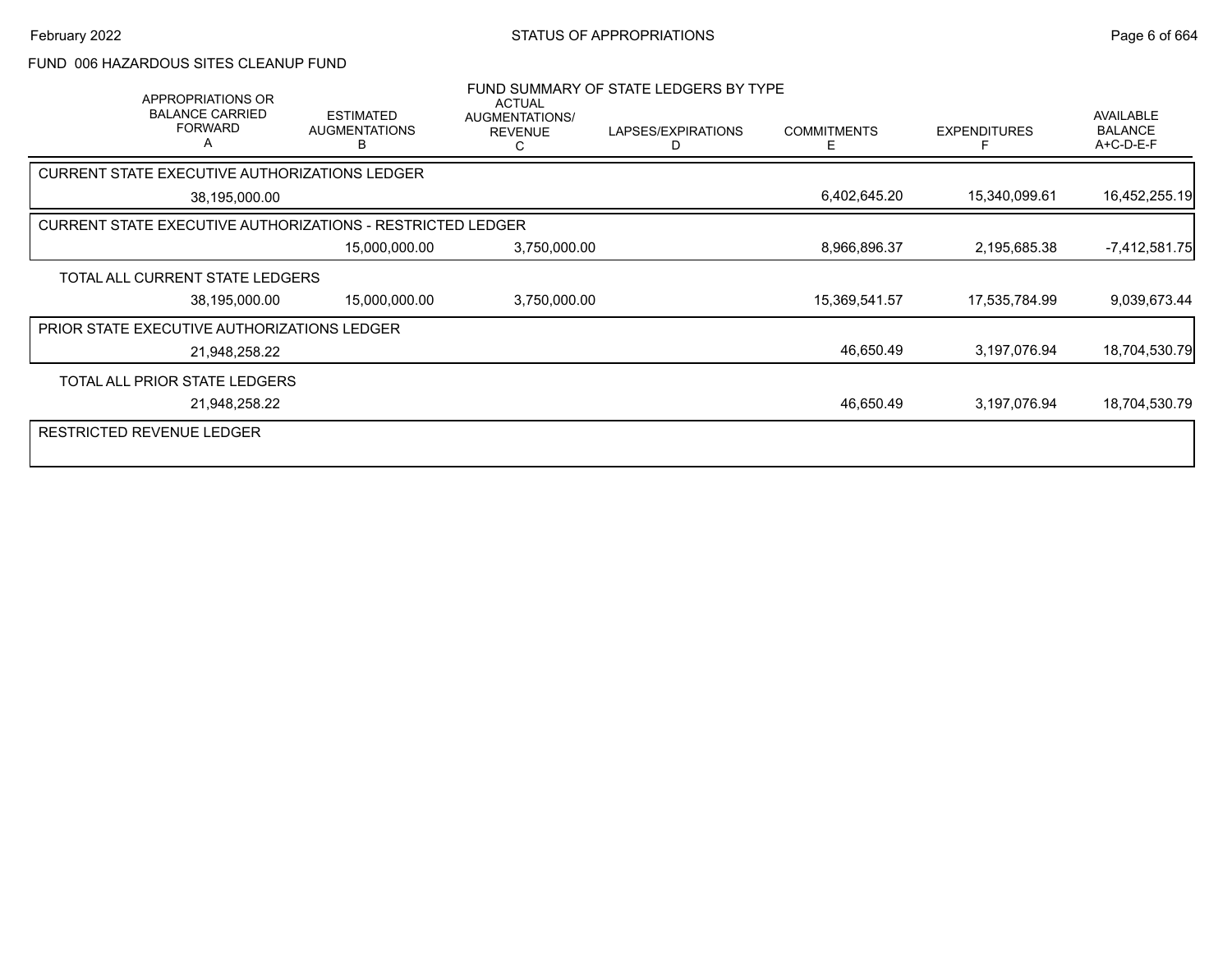#### FUND 007 HIGHWAY BEAUTIFICATION FUND

| APPROPRIATIONS OR<br><b>BALANCE CARRIED</b><br><b>FORWARD</b><br>A | <b>ESTIMATED</b><br><b>AUGMENTATIONS</b><br>в | <b>ACTUAL</b><br>AUGMENTATIONS/<br><b>REVENUE</b><br>C | FUND SUMMARY OF STATE LEDGERS BY TYPE<br>LAPSES/EXPIRATIONS<br>D | <b>COMMITMENTS</b><br>E | <b>EXPENDITURES</b> | AVAILABLE<br><b>BALANCE</b><br>A+C-D-E-F |
|--------------------------------------------------------------------|-----------------------------------------------|--------------------------------------------------------|------------------------------------------------------------------|-------------------------|---------------------|------------------------------------------|
| CURRENT STATE EXECUTIVE AUTHORIZATIONS LEDGER                      |                                               |                                                        |                                                                  |                         |                     |                                          |
| 350,000.00                                                         |                                               |                                                        |                                                                  |                         | 230,652.87          | 119,347.13                               |
| TOTAL ALL CURRENT STATE LEDGERS                                    |                                               |                                                        |                                                                  |                         |                     |                                          |
| 350,000.00                                                         |                                               |                                                        |                                                                  |                         | 230,652.87          | 119,347.13                               |
| <b>PRIOR STATE EXECUTIVE AUTHORIZATIONS LEDGER</b>                 |                                               |                                                        |                                                                  |                         |                     |                                          |
| 230,700.99                                                         |                                               |                                                        |                                                                  |                         | 18,087.29           | 212,613.70                               |
| TOTAL ALL PRIOR STATE LEDGERS                                      |                                               |                                                        |                                                                  |                         |                     |                                          |
| 230,700.99                                                         |                                               |                                                        |                                                                  |                         | 18,087.29           | 212,613.70                               |
| <b>RESTRICTED RECEIPTS LEDGER</b>                                  |                                               |                                                        |                                                                  |                         |                     |                                          |
| 20,566.64                                                          |                                               |                                                        |                                                                  |                         |                     | 20,566.64                                |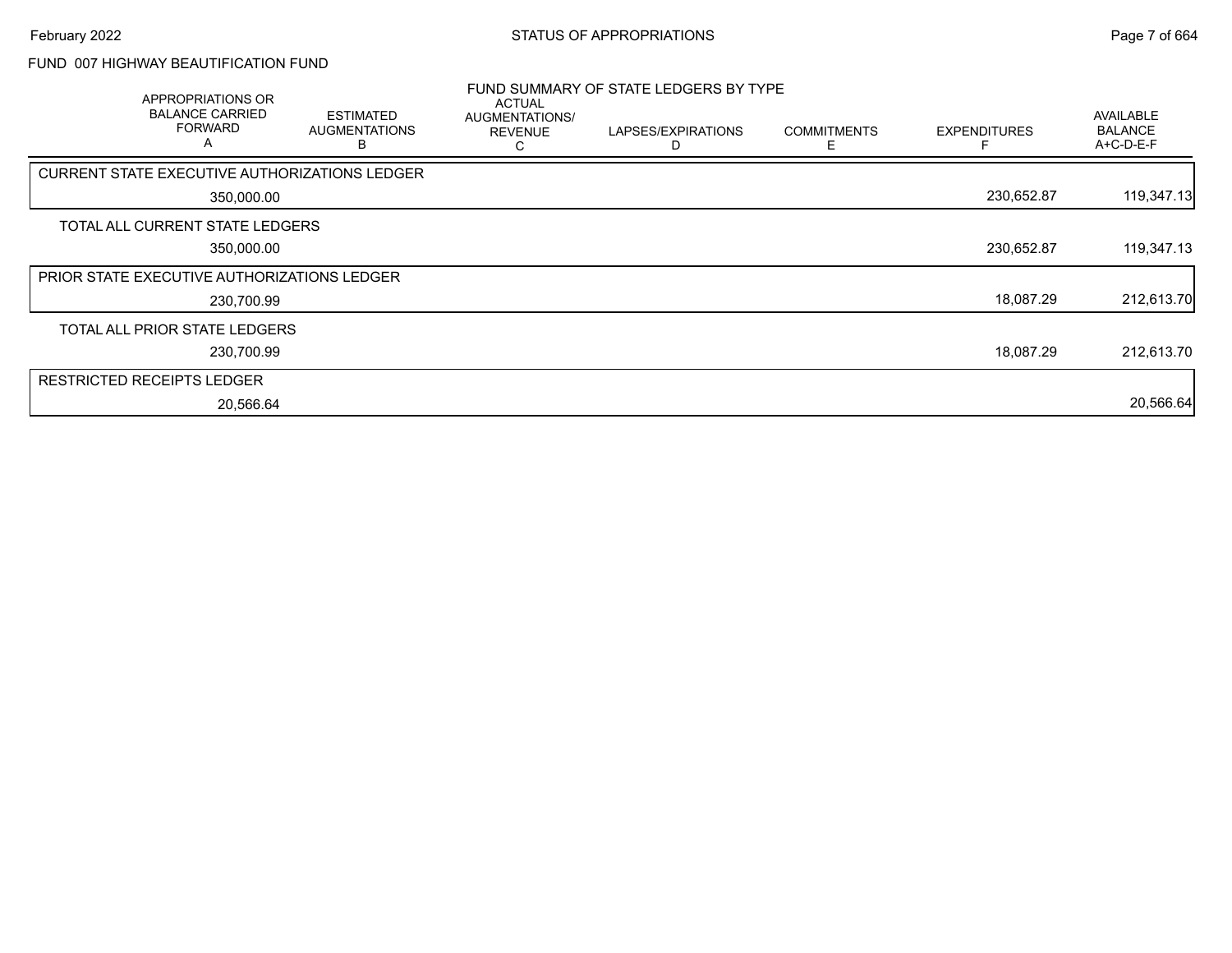### FUND 008 ENVIRONMENTAL STEWARDSHIP FUND

|                                   | APPROPRIATIONS OR<br><b>BALANCE CARRIED</b><br><b>FORWARD</b><br>A | <b>ESTIMATED</b><br><b>AUGMENTATIONS</b><br>в | <b>ACTUAL</b><br><b>AUGMENTATIONS/</b><br><b>REVENUE</b><br>С | FUND SUMMARY OF STATE LEDGERS BY TYPE<br>LAPSES/EXPIRATIONS<br>D | <b>COMMITMENTS</b><br>Е | <b>EXPENDITURES</b> | AVAILABLE<br><b>BALANCE</b><br>A+C-D-E-F |
|-----------------------------------|--------------------------------------------------------------------|-----------------------------------------------|---------------------------------------------------------------|------------------------------------------------------------------|-------------------------|---------------------|------------------------------------------|
|                                   |                                                                    | CURRENT STATE EXECUTIVE AUTHORIZATIONS LEDGER |                                                               |                                                                  |                         |                     |                                          |
|                                   | 80,753,000.00                                                      |                                               |                                                               |                                                                  | 20,544,591.66           | 39,049,444.84       | 21,158,963.50                            |
|                                   | TOTAL ALL CURRENT STATE LEDGERS                                    |                                               |                                                               |                                                                  |                         |                     |                                          |
|                                   | 80,753,000.00                                                      |                                               |                                                               |                                                                  | 20,544,591.66           | 39,049,444.84       | 21,158,963.50                            |
|                                   | PRIOR STATE APPROPRIATIONS LEDGER                                  |                                               |                                                               |                                                                  |                         |                     |                                          |
|                                   |                                                                    |                                               |                                                               |                                                                  |                         |                     |                                          |
|                                   | PRIOR STATE EXECUTIVE AUTHORIZATIONS LEDGER                        |                                               |                                                               |                                                                  |                         |                     |                                          |
|                                   | 161,257,104.89                                                     |                                               |                                                               |                                                                  | 95,660,155.76           | 28, 122, 254. 22    | 37,474,694.91                            |
|                                   | TOTAL ALL PRIOR STATE LEDGERS                                      |                                               |                                                               |                                                                  |                         |                     |                                          |
|                                   | 161,257,104.89                                                     |                                               |                                                               |                                                                  | 95,660,155.76           | 28,122,254.22       | 37,474,694.91                            |
| <b>RESTRICTED RECEIPTS LEDGER</b> |                                                                    |                                               |                                                               |                                                                  |                         |                     |                                          |
|                                   |                                                                    |                                               |                                                               |                                                                  |                         |                     |                                          |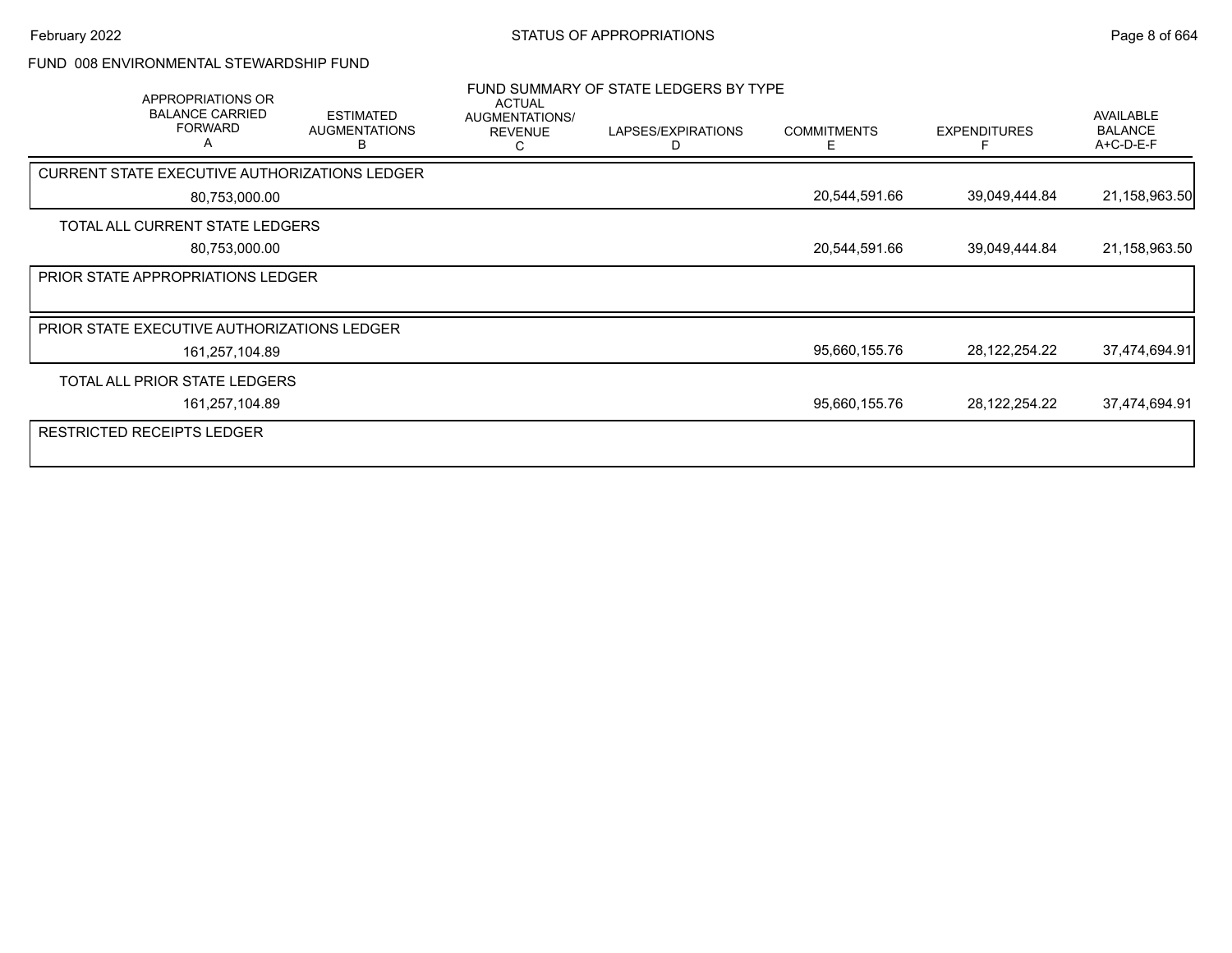#### FUND 009 RECYCLING FUND

|                                                    | APPROPRIATIONS OR<br><b>BALANCE CARRIED</b><br><b>FORWARD</b><br>$\overline{\mathsf{A}}$ | <b>ESTIMATED</b><br><b>AUGMENTATIONS</b><br>В | ACTUAL<br>AUGMENTATIONS/<br><b>REVENUE</b><br>С | FUND SUMMARY OF STATE LEDGERS BY TYPE<br>LAPSES/EXPIRATIONS | <b>COMMITMENTS</b><br>⊢ | <b>EXPENDITURES</b> | AVAILABLE<br><b>BALANCE</b><br>$A+C-D-E-F$ |
|----------------------------------------------------|------------------------------------------------------------------------------------------|-----------------------------------------------|-------------------------------------------------|-------------------------------------------------------------|-------------------------|---------------------|--------------------------------------------|
| CURRENT STATE EXECUTIVE AUTHORIZATIONS LEDGER      |                                                                                          |                                               |                                                 |                                                             |                         |                     |                                            |
|                                                    | 78,172,000.00                                                                            |                                               |                                                 |                                                             | 27,679,391.13           | 22,261,376.66       | 28,231,232.21                              |
|                                                    | TOTAL ALL CURRENT STATE LEDGERS                                                          |                                               |                                                 |                                                             |                         |                     |                                            |
|                                                    | 78,172,000.00                                                                            |                                               |                                                 |                                                             | 27,679,391.13           | 22,261,376.66       | 28,231,232.21                              |
| <b>PRIOR STATE EXECUTIVE AUTHORIZATIONS LEDGER</b> |                                                                                          |                                               |                                                 |                                                             |                         |                     |                                            |
|                                                    | 38,334,568.57                                                                            |                                               |                                                 |                                                             |                         | 14,492,944.38       | 23,841,624.19                              |
|                                                    | TOTAL ALL PRIOR STATE LEDGERS                                                            |                                               |                                                 |                                                             |                         |                     |                                            |
|                                                    | 38,334,568.57                                                                            |                                               |                                                 |                                                             |                         | 14,492,944.38       | 23,841,624.19                              |
| <b>RESTRICTED REVENUE LEDGER</b>                   |                                                                                          |                                               |                                                 |                                                             |                         |                     |                                            |
|                                                    | 4,368,461.35                                                                             |                                               | 1.000.000.00                                    |                                                             |                         | 933.796.12          | 4,434,665.23                               |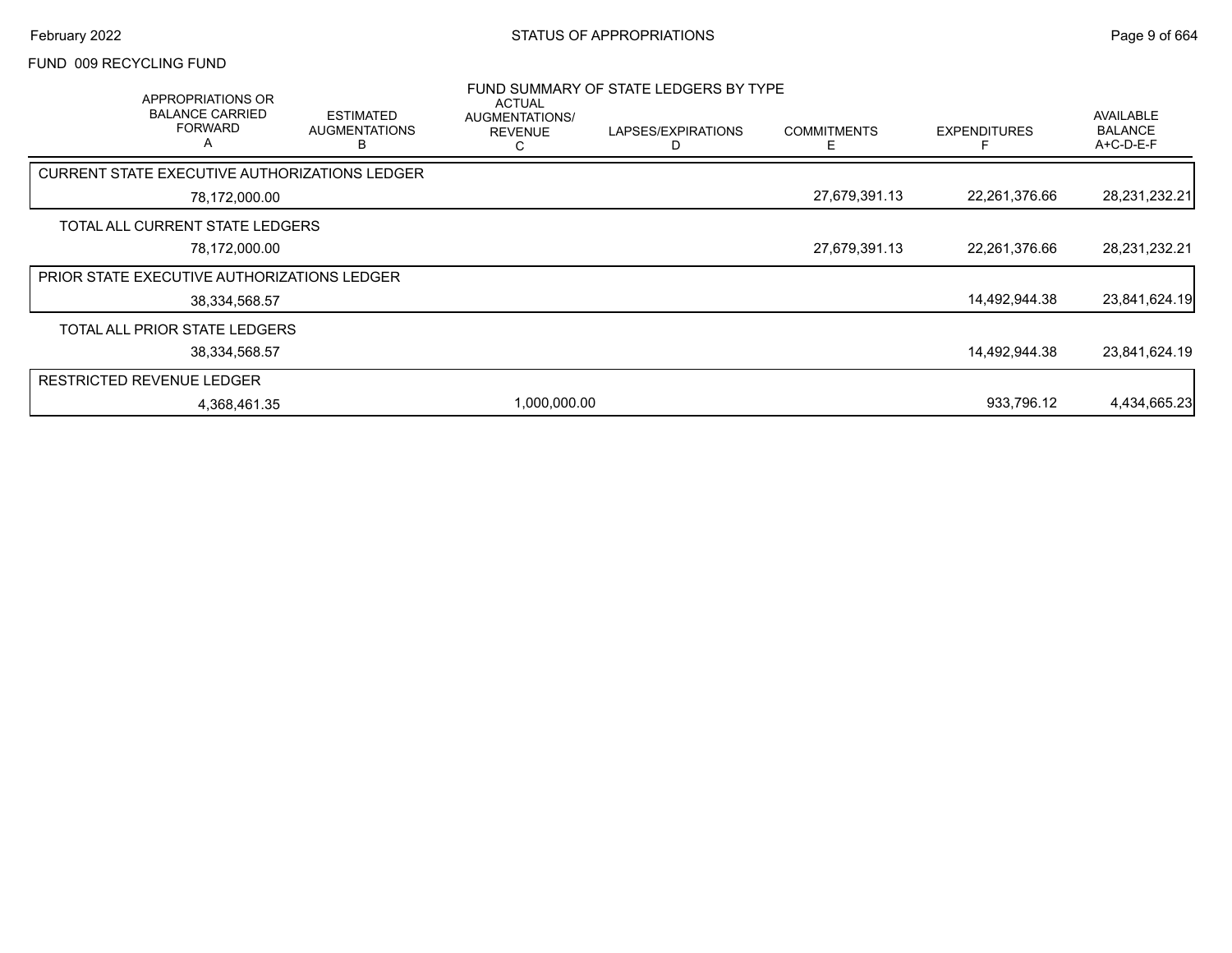### FUND 010 MOTOR LICENSE FUND

| <b>APPROPRIATIONS OR</b><br><b>BALANCE CARRIED</b><br><b>FORWARD</b><br>A | <b>ESTIMATED</b><br><b>AUGMENTATIONS</b><br>в | <b>ACTUAL</b><br>AUGMENTATIONS/<br><b>REVENUE</b><br>C | FUND SUMMARY OF STATE LEDGERS BY TYPE<br>LAPSES/EXPIRATIONS<br>D | <b>COMMITMENTS</b><br>Е | <b>EXPENDITURES</b><br>F | <b>AVAILABLE</b><br><b>BALANCE</b><br>A+C-D-E-F |
|---------------------------------------------------------------------------|-----------------------------------------------|--------------------------------------------------------|------------------------------------------------------------------|-------------------------|--------------------------|-------------------------------------------------|
| <b>CURRENT STATE APPROPRIATIONS LEDGER</b>                                |                                               |                                                        |                                                                  |                         |                          |                                                 |
| 2,530,917,000.00                                                          | 1.964.059.926.00                              | 1,316,307,448.10                                       |                                                                  | 550,534,404.20          | 3,098,764,054.10         | 197,925,989.80                                  |
| CURRENT STATE RESTRICTED APPROPRIATIONS LEDGER                            |                                               |                                                        |                                                                  |                         |                          |                                                 |
| 11,780,000.00                                                             | 500,000.00                                    | 173,997.90                                             |                                                                  | 2,674,774.03            | 2,790,150.26             | 6,489,073.61                                    |
| CURRENT STATE EXECUTIVE AUTHORIZATIONS LEDGER                             |                                               |                                                        |                                                                  |                         |                          |                                                 |
| 320,393,000.00                                                            |                                               |                                                        |                                                                  | 40,943.14               | 112,487,286.13           | 207,864,770.73                                  |
| CURRENT STATE EXECUTIVE AUTHORIZATIONS - RESTRICTED LEDGER                |                                               |                                                        |                                                                  |                         |                          |                                                 |
| 1,921,144,107.00                                                          | 538,179,000.00                                | 175,384,245.48                                         |                                                                  | 133,009,657.06          | 970,366,057.96           | 993, 152, 637. 46                               |
| CURRENT STATE CONTINUING LEDGER                                           |                                               |                                                        |                                                                  |                         |                          |                                                 |
| 28,000,000.00                                                             |                                               |                                                        |                                                                  | 4,979,530.78            | 22,613,532.57            | 406,936.65                                      |
| TOTAL ALL CURRENT STATE LEDGERS                                           |                                               |                                                        |                                                                  |                         |                          |                                                 |
| 4,812,234,107.00                                                          | 2,502,738,926.00                              | 1,491,865,691.48                                       |                                                                  | 691,239,309.21          | 4,207,021,081.02         | 1,405,839,408.25                                |
| PRIOR STATE APPROPRIATIONS LEDGER                                         |                                               |                                                        |                                                                  |                         |                          |                                                 |
| 448,101,430.56                                                            |                                               | 18,097,399.32                                          |                                                                  | 53,231,352.65           | 275,240,705.27           | 137,726,771.96                                  |
| PRIOR STATE RESTRICTED APPROPRIATIONS LEDGER                              |                                               |                                                        |                                                                  |                         |                          |                                                 |
| 11,749,183.25                                                             |                                               | 9.726.76                                               |                                                                  | 1,882,354.12            | 1.903.650.81             | 7,972,905.08                                    |
| PRIOR STATE EXECUTIVE AUTHORIZATIONS LEDGER                               |                                               |                                                        |                                                                  |                         |                          |                                                 |
| 4,053,979.05                                                              |                                               |                                                        |                                                                  |                         | 580,784.27               | 3,473,194.78                                    |
| <b>PRIOR STATE EXECUTIVE AUTHORIZATIONS - RESTRICTED LEDGER</b>           |                                               |                                                        |                                                                  |                         |                          |                                                 |
| 373,240,632.92                                                            |                                               | 163.669.33                                             |                                                                  | 86,185,538.58           | 117,440,180.73           | 169,778,582.94                                  |
| PRIOR STATE CONTINUING LEDGER                                             |                                               |                                                        |                                                                  |                         |                          |                                                 |
| 2.318.818.47                                                              |                                               |                                                        |                                                                  | 462,397.32              | 1,865,923.91             | $-9,502.76$                                     |
| TOTAL ALL PRIOR STATE LEDGERS                                             |                                               |                                                        |                                                                  |                         |                          |                                                 |
| 839,464,044.25                                                            |                                               | 18,270,795.41                                          |                                                                  | 141,761,642.67          | 397,031,244.99           | 318,941,952.00                                  |
| <b>RESTRICTED RECEIPTS LEDGER</b>                                         |                                               |                                                        |                                                                  |                         |                          |                                                 |
| 61,460,096.00                                                             |                                               | 138,671,915.93                                         |                                                                  | 5,129,991.02            | 145,832,870.16           | 49,169,150.75                                   |
| NON-BUDGETED LEDGER                                                       |                                               |                                                        |                                                                  |                         |                          |                                                 |
|                                                                           |                                               |                                                        |                                                                  |                         |                          |                                                 |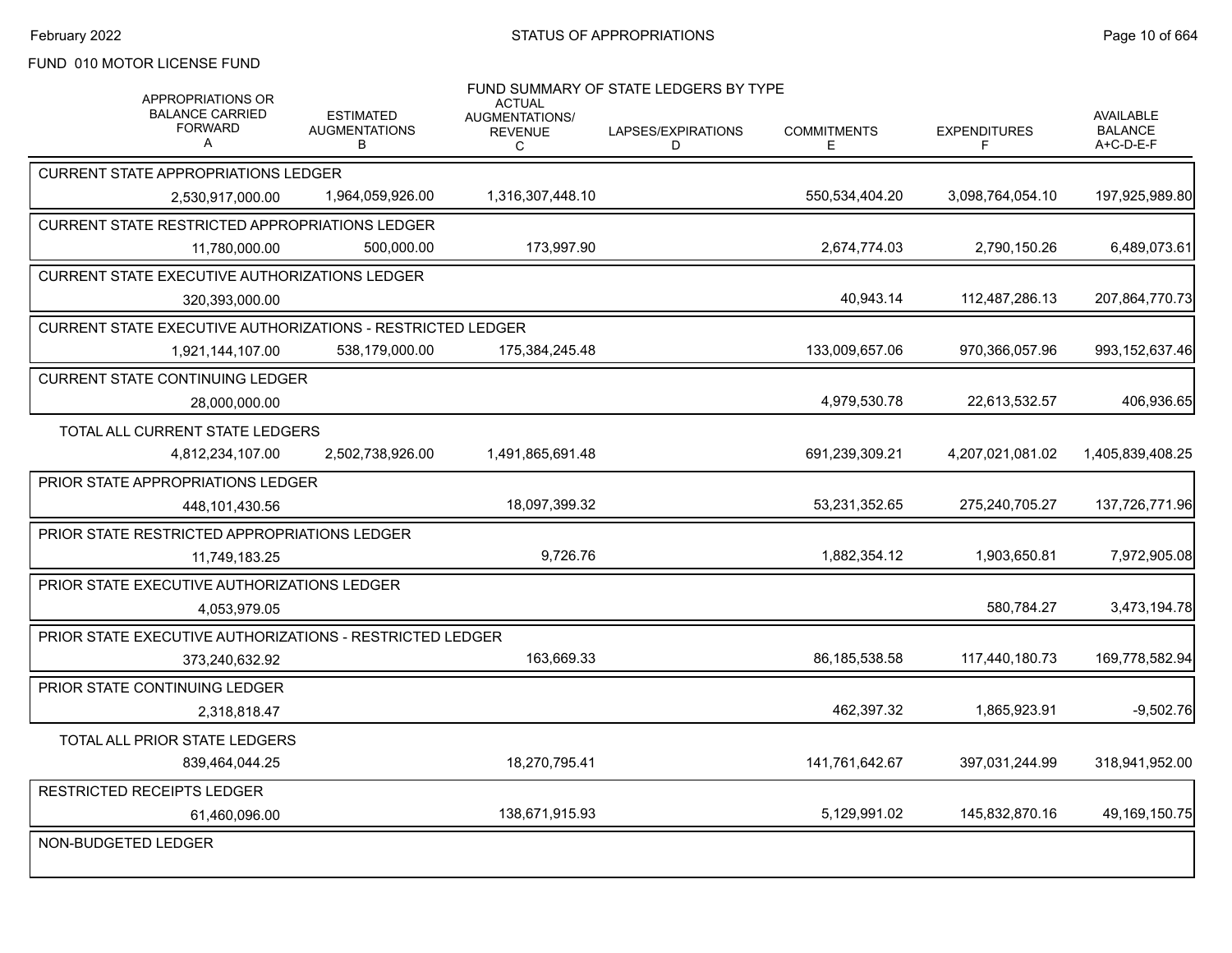## February 2022 **Example 2022** Page 11 of 664

### FUND 010 MOTOR LICENSE FUND

| APPROPRIATIONS OR<br>BALANCE CARRIED<br>FORWARD | <b>ESTIMATED</b><br><b>AUGMENTATIONS</b> | <b>ACTUAL</b><br>AUGMENTATIONS/<br>REVENUE | FUND SUMMARY OF STATE LEDGERS BY TYPE<br>LAPSES/EXPIRATIONS | <b>COMMITMENTS</b> | <b>EXPENDITURES</b> | AVAILABLE<br><b>BALANCE</b><br>$A+C-D-E-F$ |
|-------------------------------------------------|------------------------------------------|--------------------------------------------|-------------------------------------------------------------|--------------------|---------------------|--------------------------------------------|
| <b>RESTRICTED REVENUE LEDGER</b>                |                                          |                                            |                                                             |                    |                     |                                            |
| 152.755.394.10                                  |                                          | 27.789.753.00                              |                                                             | 50.763.669.75      | 4.933.759.06        | 124,847,718.29                             |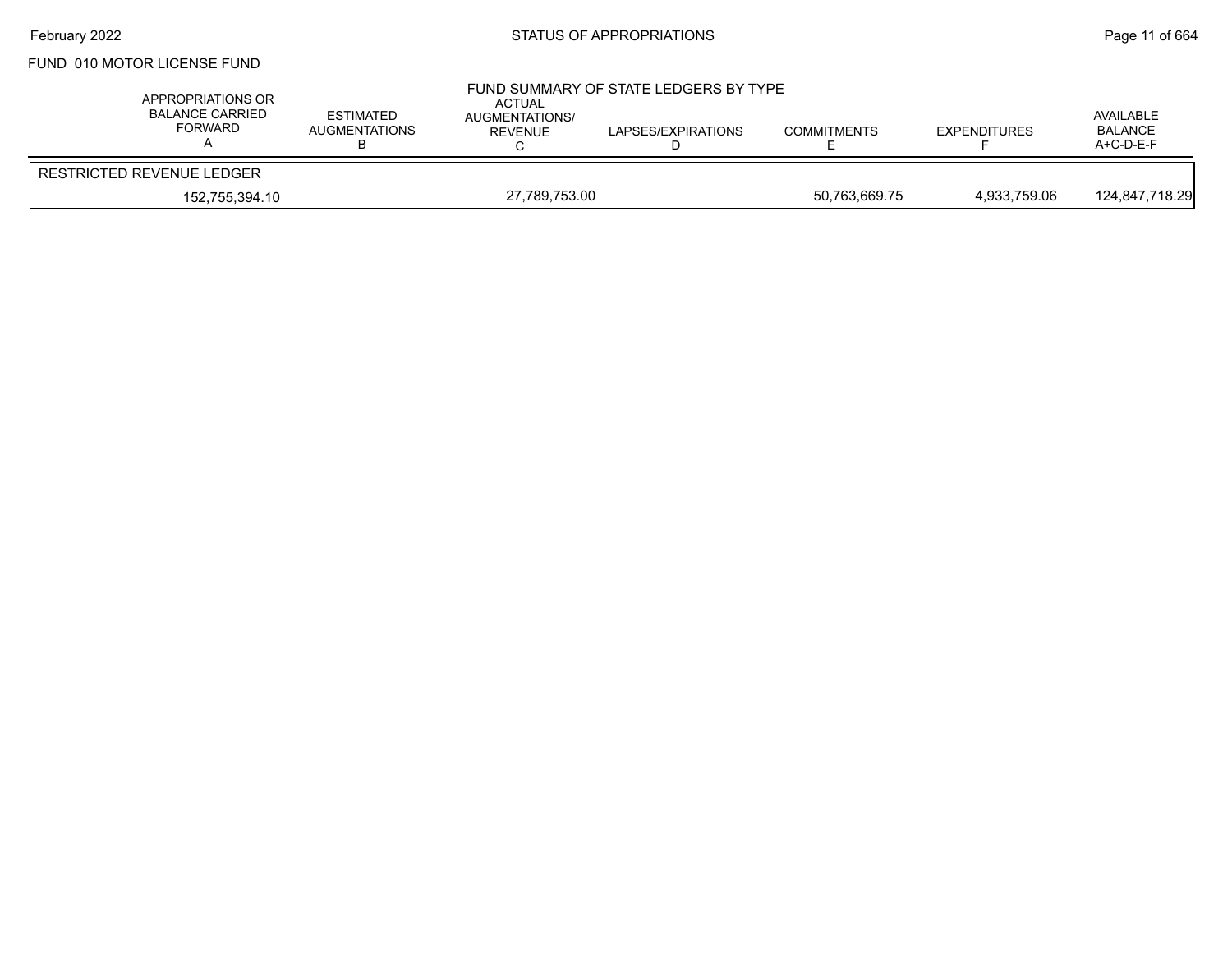#### FUND 011 GAME FUND

| <b>APPROPRIATIONS OR</b>                                          |                                               | <b>ACTUAL</b>                         | FUND SUMMARY OF STATE LEDGERS BY TYPE |                         |                     |                                                 |
|-------------------------------------------------------------------|-----------------------------------------------|---------------------------------------|---------------------------------------|-------------------------|---------------------|-------------------------------------------------|
| <b>BALANCE CARRIED</b><br><b>FORWARD</b><br>Α                     | <b>ESTIMATED</b><br><b>AUGMENTATIONS</b><br>B | AUGMENTATIONS/<br><b>REVENUE</b><br>С | LAPSES/EXPIRATIONS<br>D               | <b>COMMITMENTS</b><br>Е | <b>EXPENDITURES</b> | <b>AVAILABLE</b><br><b>BALANCE</b><br>A+C-D-E-F |
| CURRENT STATE EXECUTIVE AUTHORIZATIONS LEDGER                     |                                               |                                       |                                       |                         |                     |                                                 |
| 125.646.000.00                                                    |                                               |                                       |                                       | 26,699,149.90           | 67,451,703.49       | 31,495,146.61                                   |
| <b>CURRENT STATE EXECUTIVE AUTHORIZATIONS - RESTRICTED LEDGER</b> |                                               |                                       |                                       |                         |                     |                                                 |
|                                                                   | 9,000,000.00                                  | 9,000,000.00                          |                                       |                         | 5,222,075.34        | 3,777,924.66                                    |
| TOTAL ALL CURRENT STATE LEDGERS                                   |                                               |                                       |                                       |                         |                     |                                                 |
| 125,646,000.00                                                    | 9,000,000.00                                  | 9,000,000.00                          |                                       | 26,699,149.90           | 72,673,778.83       | 35,273,071.27                                   |
| <b>PRIOR STATE EXECUTIVE AUTHORIZATIONS LEDGER</b>                |                                               |                                       |                                       |                         |                     |                                                 |
| 45,072,740.47                                                     |                                               |                                       |                                       | 35,506.24               | 20,770,582.77       | 24,266,651.46                                   |
| <b>PRIOR STATE EXECUTIVE AUTHORIZATIONS - RESTRICTED LEDGER</b>   |                                               |                                       |                                       |                         |                     |                                                 |
|                                                                   |                                               |                                       |                                       |                         |                     |                                                 |
| TOTAL ALL PRIOR STATE LEDGERS                                     |                                               |                                       |                                       |                         |                     |                                                 |
| 45,072,740.47                                                     |                                               |                                       |                                       | 35,506.24               | 20,770,582.77       | 24,266,651.46                                   |
| RESTRICTED RECEIPTS LEDGER                                        |                                               |                                       |                                       |                         |                     |                                                 |
| 82,283.79                                                         |                                               | 127,000.00                            |                                       |                         |                     | 209,283.79                                      |
| RESTRICTED REVENUE LEDGER                                         |                                               |                                       |                                       |                         |                     |                                                 |
| 28,331,890.16                                                     |                                               | 16,807,800.23                         |                                       | 6,380,172.80            | 9,867,318.10        | 28,892,199.49                                   |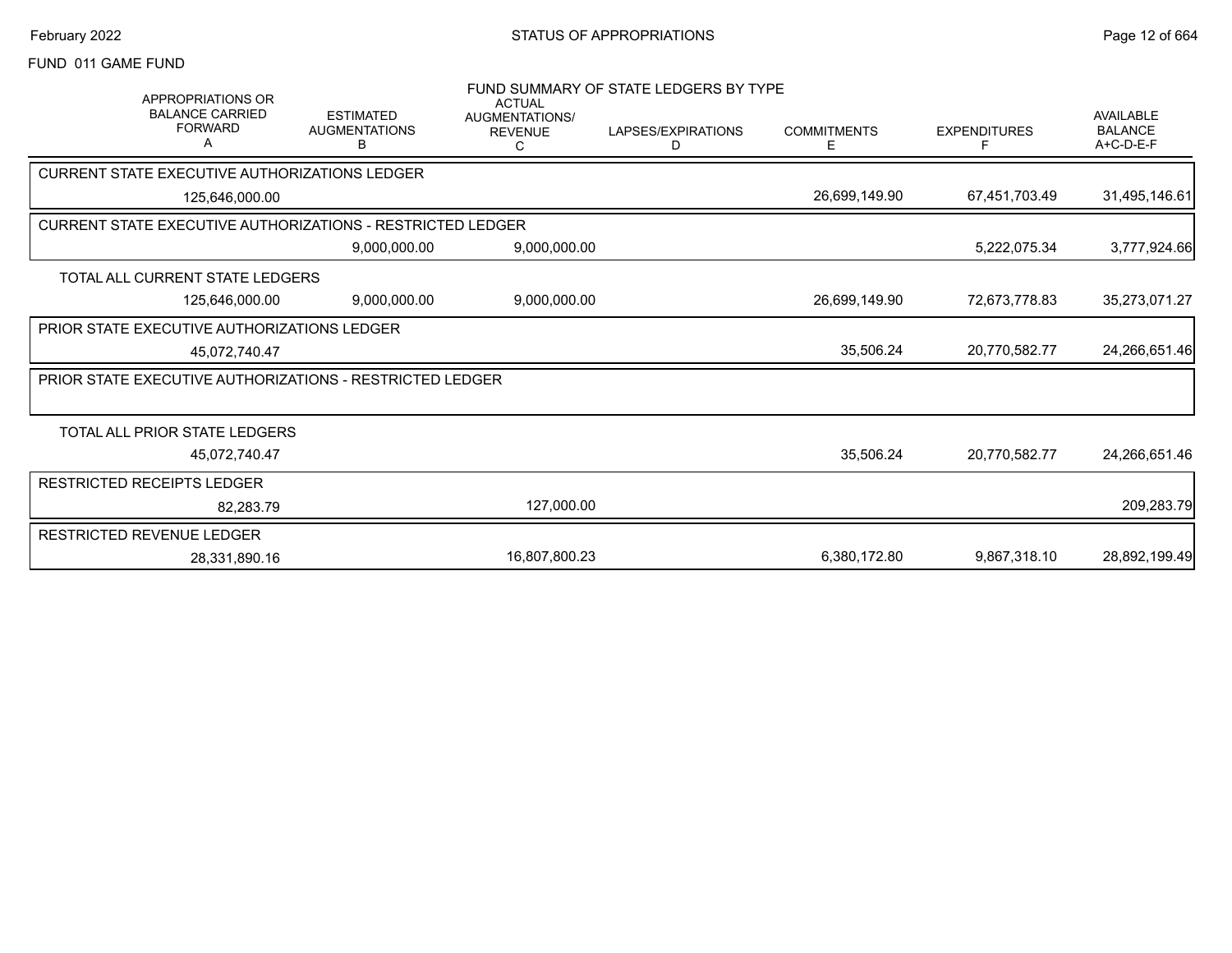#### FUND 012 FISH FUND

|                                                    | APPROPRIATIONS OR<br><b>BALANCE CARRIED</b><br><b>FORWARD</b><br>$\overline{\mathsf{A}}$ | <b>ESTIMATED</b><br><b>AUGMENTATIONS</b><br>В | <b>ACTUAL</b><br>AUGMENTATIONS/<br><b>REVENUE</b><br>ι. | FUND SUMMARY OF STATE LEDGERS BY TYPE<br>LAPSES/EXPIRATIONS<br>D | <b>COMMITMENTS</b><br>F | <b>EXPENDITURES</b> | AVAILABLE<br><b>BALANCE</b><br>$A+C-D-E-F$ |
|----------------------------------------------------|------------------------------------------------------------------------------------------|-----------------------------------------------|---------------------------------------------------------|------------------------------------------------------------------|-------------------------|---------------------|--------------------------------------------|
| CURRENT STATE EXECUTIVE AUTHORIZATIONS LEDGER      |                                                                                          |                                               |                                                         |                                                                  |                         |                     |                                            |
|                                                    | 34,527,000.00                                                                            |                                               |                                                         |                                                                  | 6,921,951.98            | 18,397,848.87       | 9,207,199.15                               |
| TOTAL ALL CURRENT STATE LEDGERS                    |                                                                                          |                                               |                                                         |                                                                  |                         |                     |                                            |
|                                                    | 34,527,000.00                                                                            |                                               |                                                         |                                                                  | 6,921,951.98            | 18,397,848.87       | 9,207,199.15                               |
| <b>PRIOR STATE EXECUTIVE AUTHORIZATIONS LEDGER</b> |                                                                                          |                                               |                                                         |                                                                  |                         |                     |                                            |
|                                                    | 7,742,286.49                                                                             |                                               |                                                         |                                                                  | 673,513.32              | 5,004,033.62        | 2,064,739.55                               |
| TOTAL ALL PRIOR STATE LEDGERS                      |                                                                                          |                                               |                                                         |                                                                  |                         |                     |                                            |
|                                                    | 7,742,286.49                                                                             |                                               |                                                         |                                                                  | 673,513.32              | 5,004,033.62        | 2,064,739.55                               |
| <b>RESTRICTED REVENUE LEDGER</b>                   |                                                                                          |                                               |                                                         |                                                                  |                         |                     |                                            |
|                                                    | 26,061,651.14                                                                            |                                               | 1,500,361.54                                            |                                                                  | 2,962,218.14            | 1,490,014.88        | 23,109,779.66                              |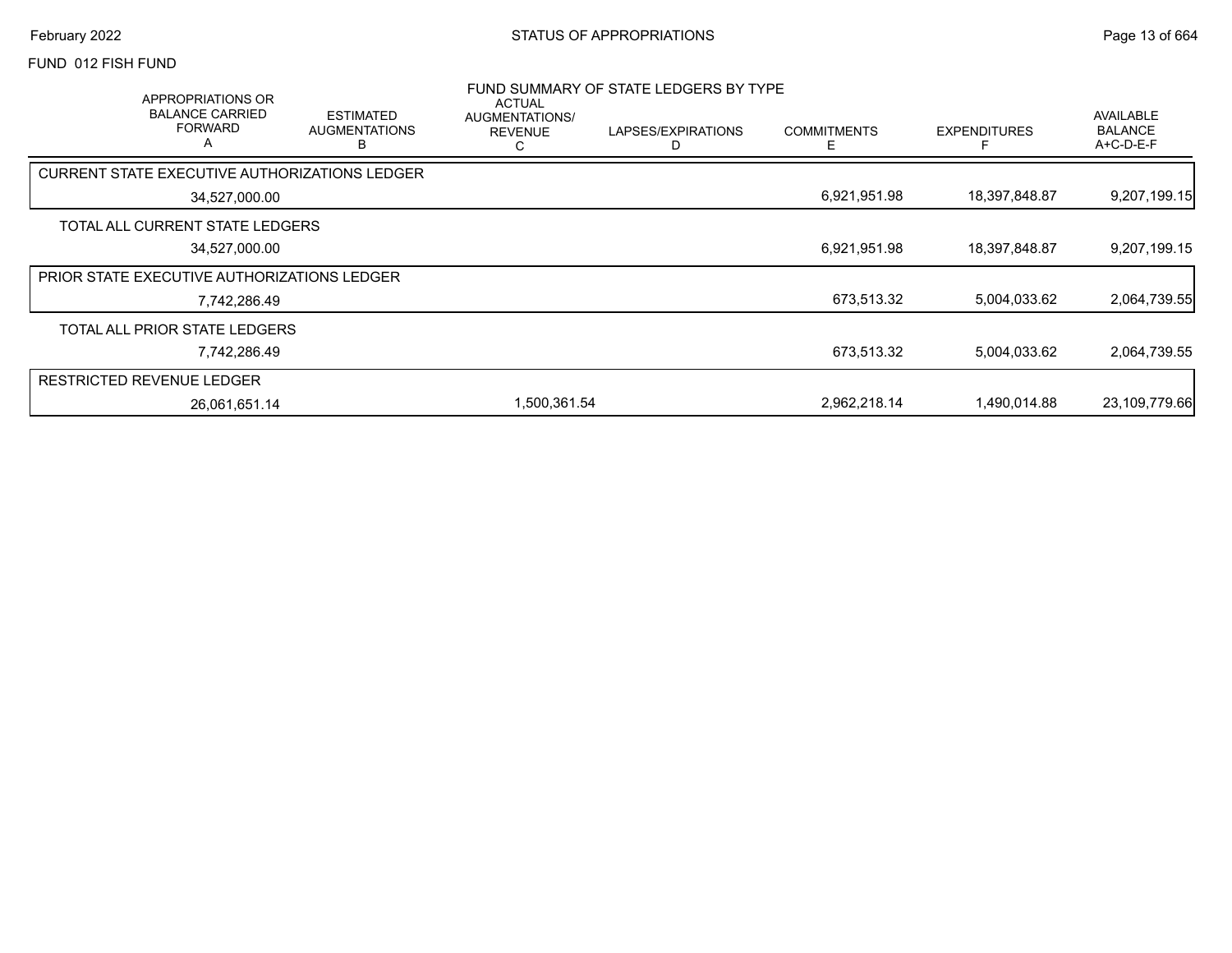# FUND 013 BANKING TRUST FUND

| APPROPRIATIONS OR<br><b>BALANCE CARRIED</b><br><b>FORWARD</b> | <b>ESTIMATED</b><br><b>AUGMENTATIONS</b><br>в | <b>ACTUAL</b><br>AUGMENTATIONS/<br><b>REVENUE</b><br>С | FUND SUMMARY OF STATE LEDGERS BY TYPE<br>LAPSES/EXPIRATIONS | <b>COMMITMENTS</b><br>E. | <b>EXPENDITURES</b> | <b>AVAILABLE</b><br><b>BALANCE</b><br>A+C-D-E-F |
|---------------------------------------------------------------|-----------------------------------------------|--------------------------------------------------------|-------------------------------------------------------------|--------------------------|---------------------|-------------------------------------------------|
| <b>CURRENT STATE APPROPRIATIONS LEDGER</b>                    |                                               |                                                        |                                                             |                          |                     |                                                 |
| 23,786,000.00                                                 |                                               |                                                        |                                                             | 530,103.07               | 12,148,661.16       | 11, 107, 235. 77                                |
| TOTAL ALL CURRENT STATE LEDGERS                               |                                               |                                                        |                                                             |                          |                     |                                                 |
| 23,786,000.00                                                 |                                               |                                                        |                                                             | 530,103.07               | 12,148,661.16       | 11, 107, 235. 77                                |
| <b>PRIOR STATE APPROPRIATIONS LEDGER</b>                      |                                               |                                                        |                                                             |                          |                     |                                                 |
| 8,161,798.13                                                  |                                               |                                                        |                                                             |                          | 567,253.01          | 7,594,545.12                                    |
| TOTAL ALL PRIOR STATE LEDGERS                                 |                                               |                                                        |                                                             |                          |                     |                                                 |
| 8,161,798.13                                                  |                                               |                                                        |                                                             |                          | 567,253.01          | 7,594,545.12                                    |
| <b>RESTRICTED RECEIPTS LEDGER</b>                             |                                               |                                                        |                                                             |                          |                     |                                                 |
|                                                               |                                               |                                                        |                                                             |                          |                     |                                                 |
| <b>RESTRICTED REVENUE LEDGER</b>                              |                                               |                                                        |                                                             |                          |                     |                                                 |
| 19,500,000.00                                                 |                                               |                                                        |                                                             |                          |                     | 19,500,000.00                                   |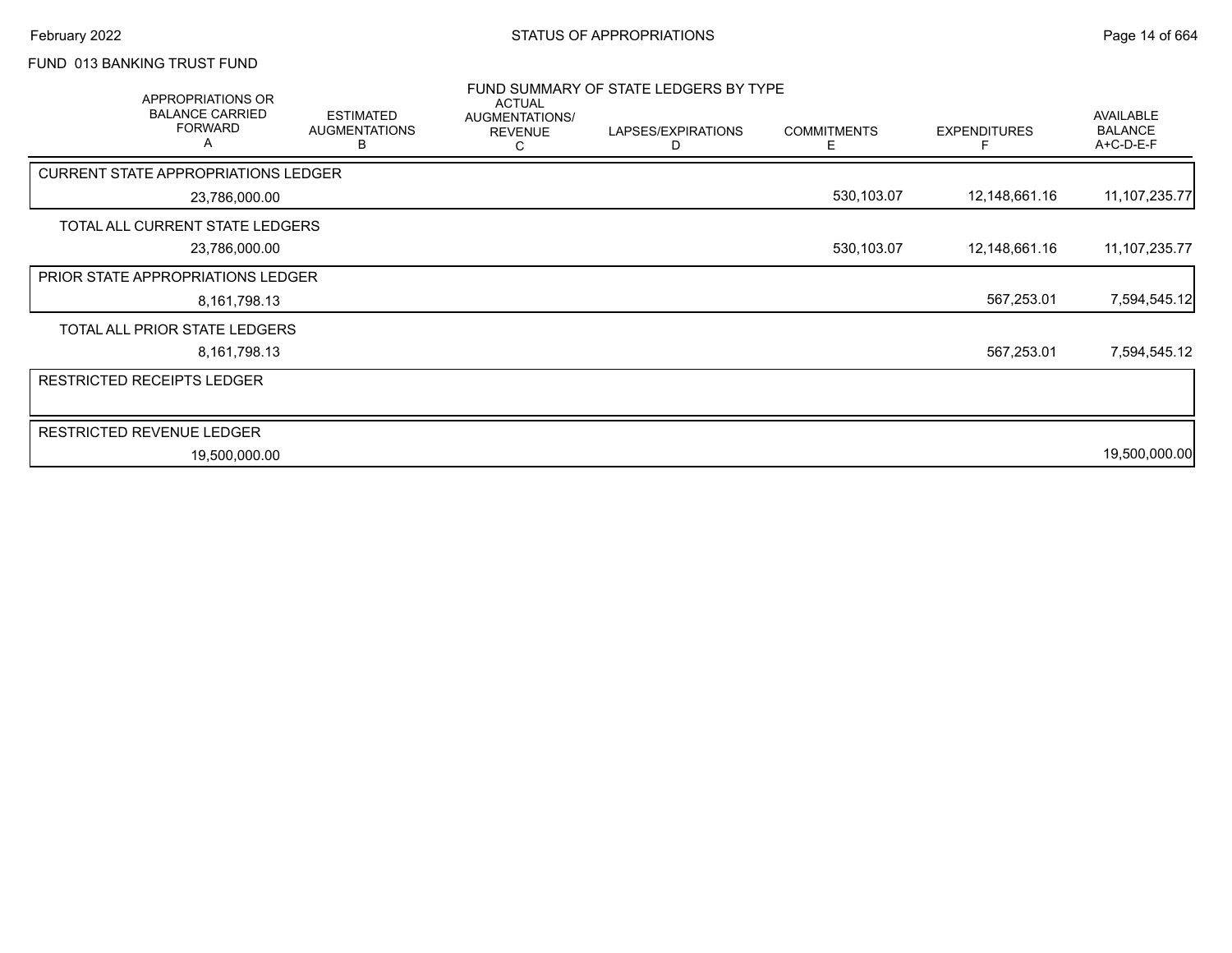# FUND 014 MILK MARKETING FUND

| APPROPRIATIONS OR<br><b>BALANCE CARRIED</b><br><b>FORWARD</b><br>A | <b>ESTIMATED</b><br><b>AUGMENTATIONS</b><br>В | <b>ACTUAL</b><br>AUGMENTATIONS/<br><b>REVENUE</b> | FUND SUMMARY OF STATE LEDGERS BY TYPE<br>LAPSES/EXPIRATIONS<br>D | <b>COMMITMENTS</b><br>E | <b>EXPENDITURES</b> | <b>AVAILABLE</b><br><b>BALANCE</b><br>A+C-D-E-F |
|--------------------------------------------------------------------|-----------------------------------------------|---------------------------------------------------|------------------------------------------------------------------|-------------------------|---------------------|-------------------------------------------------|
| <b>CURRENT STATE APPROPRIATIONS LEDGER</b>                         |                                               |                                                   |                                                                  |                         |                     |                                                 |
| 2,840,000.00                                                       |                                               |                                                   |                                                                  | 19,518.61               | 1,441,645.17        | 1,378,836.22                                    |
| TOTAL ALL CURRENT STATE LEDGERS                                    |                                               |                                                   |                                                                  |                         |                     |                                                 |
| 2,840,000.00                                                       |                                               |                                                   |                                                                  | 19,518.61               | 1,441,645.17        | 1,378,836.22                                    |
| <b>PRIOR STATE APPROPRIATIONS LEDGER</b>                           |                                               |                                                   |                                                                  |                         |                     |                                                 |
| 973,229.86                                                         |                                               |                                                   |                                                                  | 207,337.20              | 317,690.76          | 448,201.90                                      |
| TOTAL ALL PRIOR STATE LEDGERS                                      |                                               |                                                   |                                                                  |                         |                     |                                                 |
| 973,229.86                                                         |                                               |                                                   |                                                                  | 207,337.20              | 317.690.76          | 448,201.90                                      |
| <b>RESTRICTED RECEIPTS LEDGER</b>                                  |                                               |                                                   |                                                                  |                         |                     |                                                 |
| 11,519.07                                                          |                                               |                                                   |                                                                  |                         |                     | 11,519.07                                       |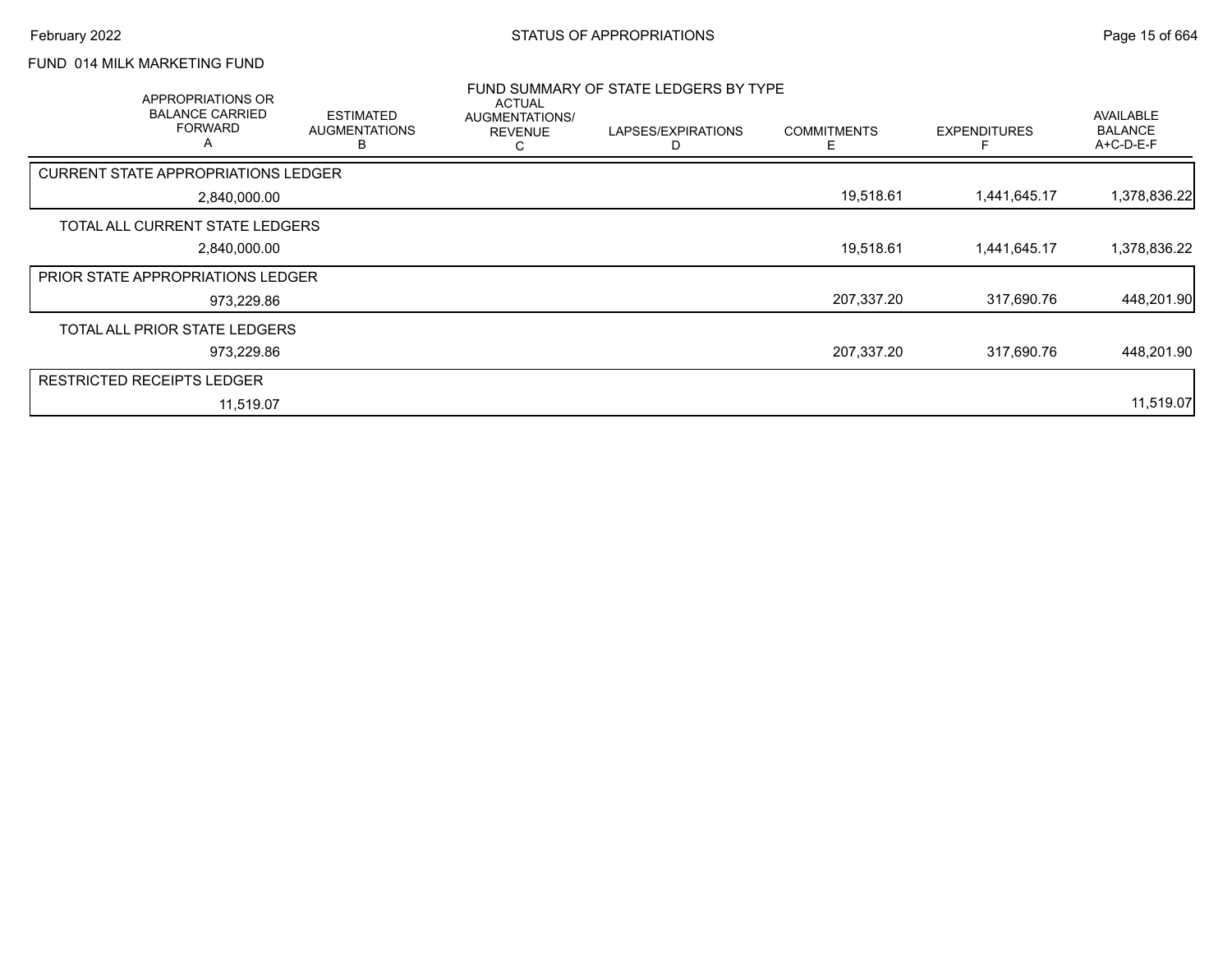## FUND 015 STATE FARM PRODUCTS SHOW FUND

| <b>APPROPRIATIONS OR</b><br><b>BALANCE CARRIED</b><br><b>FORWARD</b><br>А | <b>ESTIMATED</b><br><b>AUGMENTATIONS</b> | <b>ACTUAL</b><br>AUGMENTATIONS/<br><b>REVENUE</b> | FUND SUMMARY OF STATE LEDGERS BY TYPE<br>LAPSES/EXPIRATIONS | <b>COMMITMENTS</b> | <b>EXPENDITURES</b> | AVAILABLE<br><b>BALANCE</b><br>$A+C-D-E-F$ |
|---------------------------------------------------------------------------|------------------------------------------|---------------------------------------------------|-------------------------------------------------------------|--------------------|---------------------|--------------------------------------------|
| CURRENT STATE EXECUTIVE AUTHORIZATIONS LEDGER                             |                                          |                                                   |                                                             |                    |                     |                                            |
| 13.000.000.00                                                             |                                          |                                                   |                                                             | 1,080,424.78       | 7.410.024.08        | 4,509,551.14                               |
| TOTAL ALL CURRENT STATE LEDGERS                                           |                                          |                                                   |                                                             |                    |                     |                                            |
| 13.000.000.00                                                             |                                          |                                                   |                                                             | 1,080,424.78       | 7.410.024.08        | 4,509,551.14                               |
| PRIOR STATE EXECUTIVE AUTHORIZATIONS LEDGER                               |                                          |                                                   |                                                             |                    |                     |                                            |
| 1,079,476.37                                                              |                                          |                                                   |                                                             | 72,000.00          | 326.114.33          | 681,362.04                                 |
| TOTAL ALL PRIOR STATE LEDGERS                                             |                                          |                                                   |                                                             |                    |                     |                                            |
| 1,079,476.37                                                              |                                          |                                                   |                                                             | 72,000.00          | 326,114.33          | 681,362.04                                 |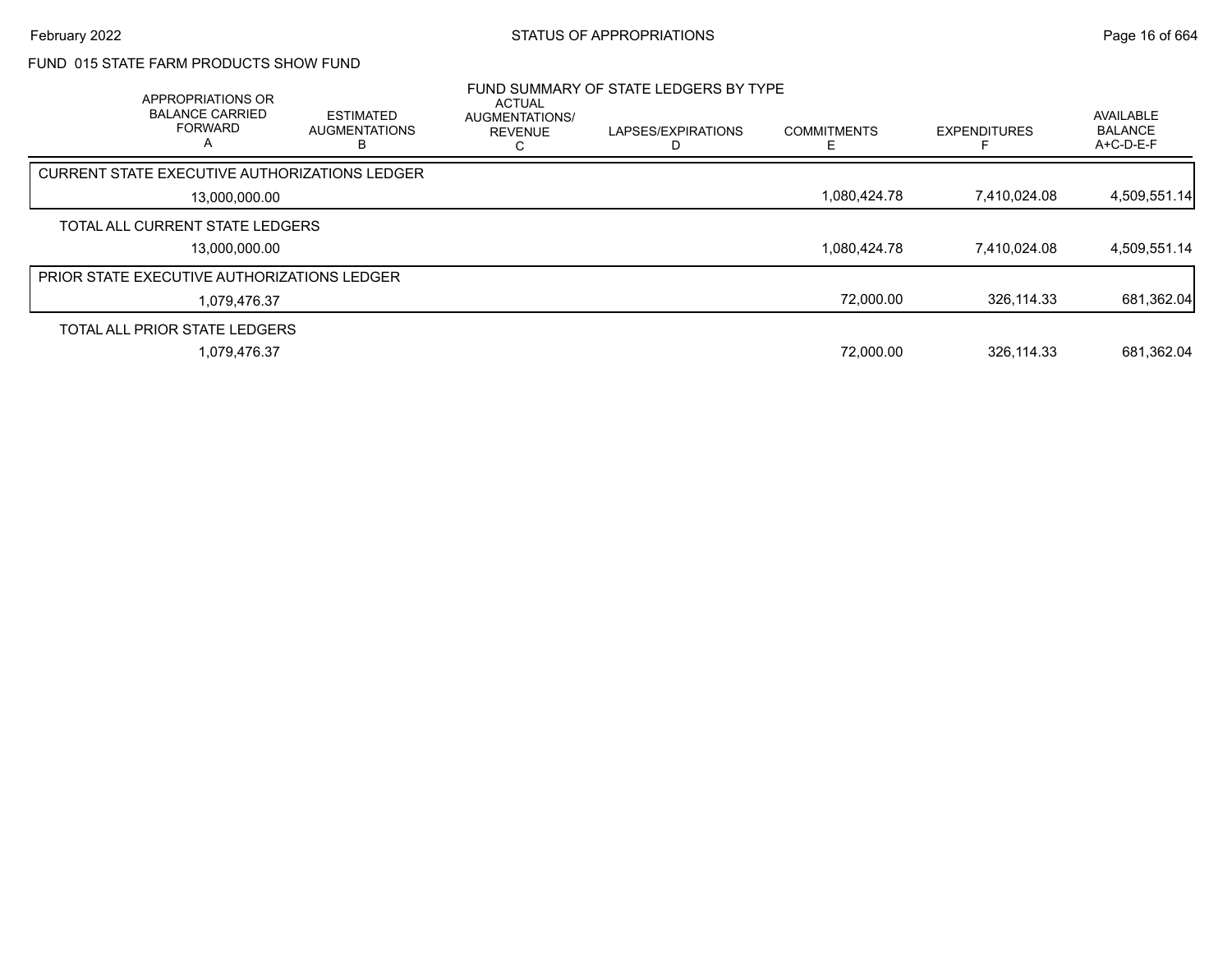#### FUND 016 OIL AND GAS LEASE FUND

| APPROPRIATIONS OR                                     |                                               | <b>ACTUAL</b>                         | FUND SUMMARY OF STATE LEDGERS BY TYPE |                          |                          |                                                 |
|-------------------------------------------------------|-----------------------------------------------|---------------------------------------|---------------------------------------|--------------------------|--------------------------|-------------------------------------------------|
| <b>BALANCE CARRIED</b><br><b>FORWARD</b><br>A         | <b>ESTIMATED</b><br><b>AUGMENTATIONS</b><br>B | AUGMENTATIONS/<br><b>REVENUE</b><br>C | LAPSES/EXPIRATIONS<br>D               | <b>COMMITMENTS</b><br>E. | <b>EXPENDITURES</b><br>F | <b>AVAILABLE</b><br><b>BALANCE</b><br>A+C-D-E-F |
| <b>CURRENT STATE APPROPRIATIONS LEDGER</b>            |                                               |                                       |                                       |                          |                          |                                                 |
| 47,790,000.00                                         |                                               |                                       |                                       | 4,037,136.10             | 18,013,407.49            | 25,739,456.41                                   |
| <b>CURRENT STATE RESTRICTED APPROPRIATIONS LEDGER</b> |                                               |                                       |                                       |                          |                          |                                                 |
|                                                       |                                               |                                       |                                       |                          |                          |                                                 |
| <b>CURRENT STATE CONTINUING LEDGER</b>                |                                               |                                       |                                       |                          |                          |                                                 |
| 15,000,000.00                                         |                                               |                                       |                                       |                          | 3,750,000.00             | 11,250,000.00                                   |
| <b>TOTAL ALL CURRENT STATE LEDGERS</b>                |                                               |                                       |                                       |                          |                          |                                                 |
| 62,790,000.00                                         |                                               |                                       |                                       | 4,037,136.10             | 21,763,407.49            | 36,989,456.41                                   |
| <b>PRIOR STATE APPROPRIATIONS LEDGER</b>              |                                               |                                       |                                       |                          |                          |                                                 |
| 8,086,608.94                                          |                                               |                                       |                                       | 3,577,814.52             | 1,462,443.11             | 3,046,351.31                                    |
| <b>PRIOR STATE EXECUTIVE AUTHORIZATIONS LEDGER</b>    |                                               |                                       |                                       |                          |                          |                                                 |
| 1,005,988.81                                          |                                               |                                       |                                       | 47,757.40                | 958,231.41               |                                                 |
| TOTAL ALL PRIOR STATE LEDGERS                         |                                               |                                       |                                       |                          |                          |                                                 |
| 9,092,597.75                                          |                                               |                                       |                                       | 3,625,571.92             | 2,420,674.52             | 3,046,351.31                                    |
| NON-BUDGETED LEDGER                                   |                                               |                                       |                                       |                          |                          |                                                 |
| <b>RESTRICTED REVENUE LEDGER</b>                      |                                               |                                       |                                       |                          |                          |                                                 |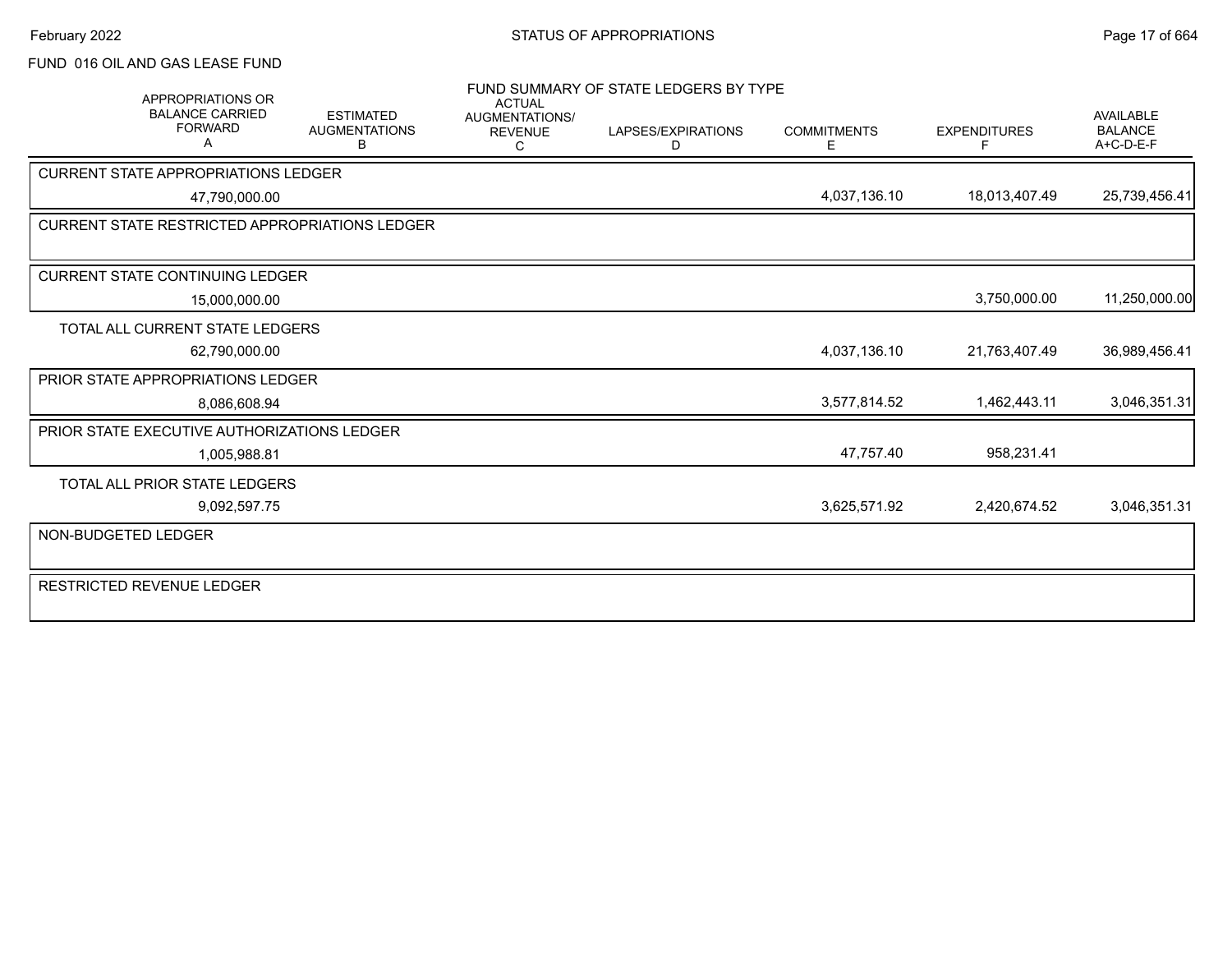## February 2022 **Example 2022** Page 18 of 664

### FUND 017 STATE TREASURY ARMORY FUND

| APPROPRIATIONS OR<br>BALANCE CARRIED<br>FORWARD | <b>ESTIMATED</b><br>AUGMENTATIONS | ACTUAL<br><b>AUGMENTATIONS/</b><br>REVENUE | FUND SUMMARY OF STATE LEDGERS BY TYPE<br>LAPSES/EXPIRATIONS | <b>COMMITMENTS</b> | <b>EXPENDITURES</b> | AVAILABLE<br><b>BALANCE</b><br>$A+C-D-E-F$ |
|-------------------------------------------------|-----------------------------------|--------------------------------------------|-------------------------------------------------------------|--------------------|---------------------|--------------------------------------------|
| NON-BUDGETED LEDGER                             |                                   |                                            |                                                             | 357.755.36         | 372.787.69          | $-730,543.05$                              |
|                                                 |                                   |                                            |                                                             |                    |                     |                                            |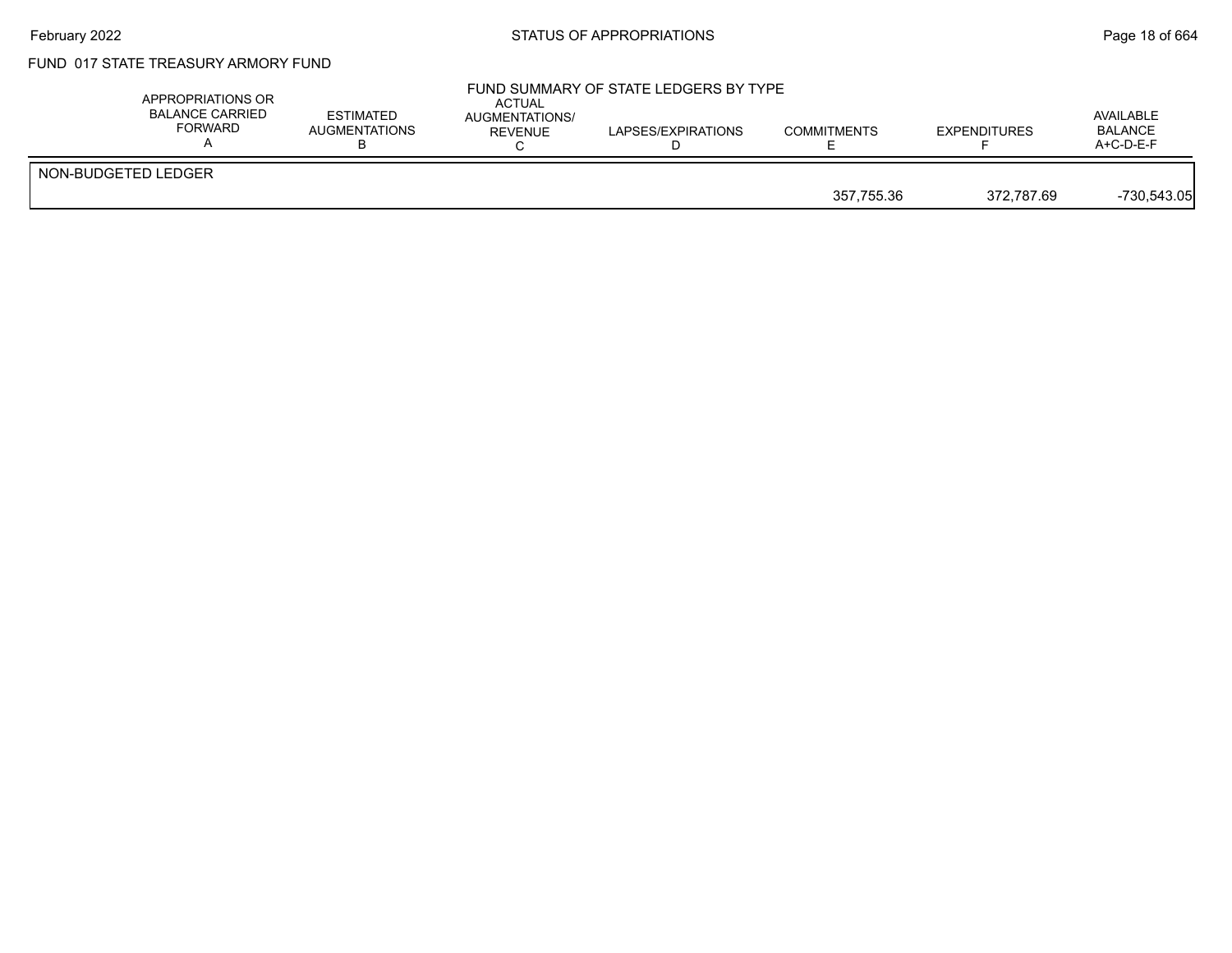## FUND 018 HISTORICAL PRESERVATION FUND

|                     | <b>APPROPRIATIONS OR</b><br><b>BALANCE CARRIED</b><br><b>FORWARD</b> | <b>ESTIMATED</b><br><b>AUGMENTATIONS</b><br>в | <b>ACTUAL</b><br>AUGMENTATIONS/<br><b>REVENUE</b><br>С | FUND SUMMARY OF STATE LEDGERS BY TYPE<br>LAPSES/EXPIRATIONS<br>D | <b>COMMITMENTS</b><br>Е | <b>EXPENDITURES</b> | <b>AVAILABLE</b><br><b>BALANCE</b><br>A+C-D-E-F |
|---------------------|----------------------------------------------------------------------|-----------------------------------------------|--------------------------------------------------------|------------------------------------------------------------------|-------------------------|---------------------|-------------------------------------------------|
|                     | CURRENT STATE EXECUTIVE AUTHORIZATIONS LEDGER                        |                                               |                                                        |                                                                  |                         |                     |                                                 |
|                     | 1,267,000.00                                                         |                                               |                                                        |                                                                  | 60,000.00               | 224,077.67          | 982,922.33                                      |
|                     | TOTAL ALL CURRENT STATE LEDGERS                                      |                                               |                                                        |                                                                  |                         |                     |                                                 |
|                     | 1,267,000.00                                                         |                                               |                                                        |                                                                  | 60,000.00               | 224,077.67          | 982,922.33                                      |
|                     | <b>PRIOR STATE EXECUTIVE AUTHORIZATIONS LEDGER</b>                   |                                               |                                                        |                                                                  |                         |                     |                                                 |
|                     | 5,265,695.94                                                         |                                               |                                                        |                                                                  |                         | 11,788.93           | 5,253,907.01                                    |
|                     | TOTAL ALL PRIOR STATE LEDGERS                                        |                                               |                                                        |                                                                  |                         |                     |                                                 |
|                     | 5,265,695.94                                                         |                                               |                                                        |                                                                  |                         | 11,788.93           | 5,253,907.01                                    |
| NON-BUDGETED LEDGER |                                                                      |                                               |                                                        |                                                                  |                         |                     |                                                 |
|                     | <b>RESTRICTED REVENUE LEDGER</b>                                     |                                               |                                                        |                                                                  |                         |                     |                                                 |
|                     | 4,102,264.87                                                         |                                               | 2,172.00                                               |                                                                  | 3,242,984.13            | 494,189.10          | 367,263.64                                      |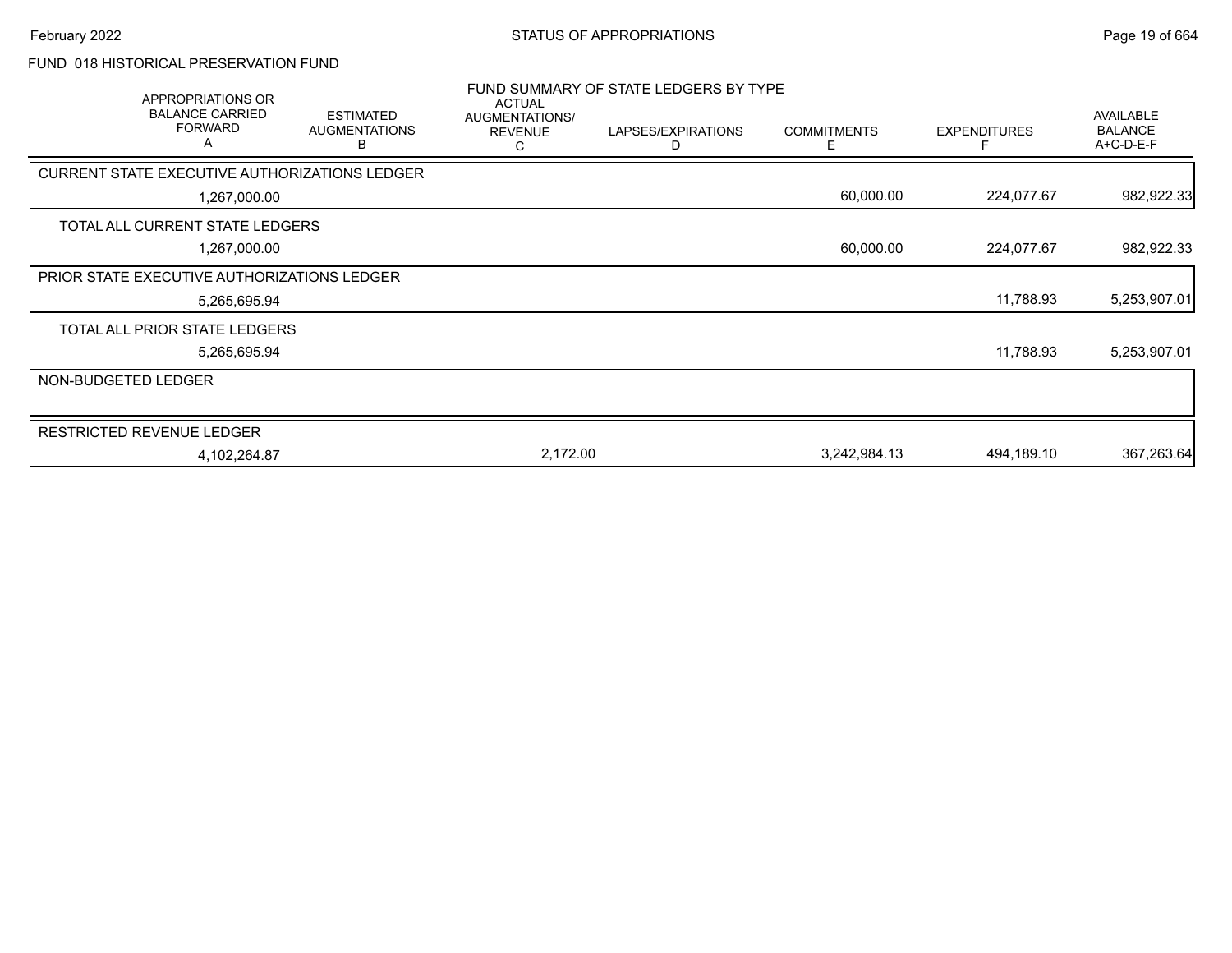#### FUND 019 PENNSYLVANIA INFRASTRUCTURE BANK

| APPROPRIATIONS OR<br><b>BALANCE CARRIED</b><br><b>FORWARD</b><br>A |               | <b>ESTIMATED</b><br><b>AUGMENTATIONS</b><br>в | <b>ACTUAL</b><br>AUGMENTATIONS/<br><b>REVENUE</b> | FUND SUMMARY OF STATE LEDGERS BY TYPE<br>LAPSES/EXPIRATIONS | <b>COMMITMENTS</b><br>F | <b>EXPENDITURES</b> | <b>AVAILABLE</b><br><b>BALANCE</b><br>$A+C-D-E-F$ |
|--------------------------------------------------------------------|---------------|-----------------------------------------------|---------------------------------------------------|-------------------------------------------------------------|-------------------------|---------------------|---------------------------------------------------|
| <b>CURRENT STATE EXECUTIVE AUTHORIZATIONS LEDGER</b>               |               |                                               |                                                   |                                                             |                         |                     |                                                   |
|                                                                    | 42,000,000.00 |                                               |                                                   |                                                             | 7,973,247.43            | 15,367,162.23       | 18,659,590.34                                     |
| TOTAL ALL CURRENT STATE LEDGERS                                    |               |                                               |                                                   |                                                             |                         |                     |                                                   |
|                                                                    | 42,000,000.00 |                                               |                                                   |                                                             | 7,973,247.43            | 15,367,162.23       | 18,659,590.34                                     |
| <b>PRIOR STATE EXECUTIVE AUTHORIZATIONS LEDGER</b>                 |               |                                               |                                                   |                                                             |                         |                     |                                                   |
|                                                                    | 11,269,650.75 |                                               |                                                   |                                                             |                         | 4,050,750.82        | 7,218,899.93                                      |
| TOTAL ALL PRIOR STATE LEDGERS                                      |               |                                               |                                                   |                                                             |                         |                     |                                                   |
|                                                                    | 11,269,650.75 |                                               |                                                   |                                                             |                         | 4,050,750.82        | 7,218,899.93                                      |
| <b>RESTRICTED REVENUE LEDGER</b>                                   |               |                                               |                                                   |                                                             |                         |                     |                                                   |
|                                                                    |               |                                               |                                                   |                                                             |                         |                     |                                                   |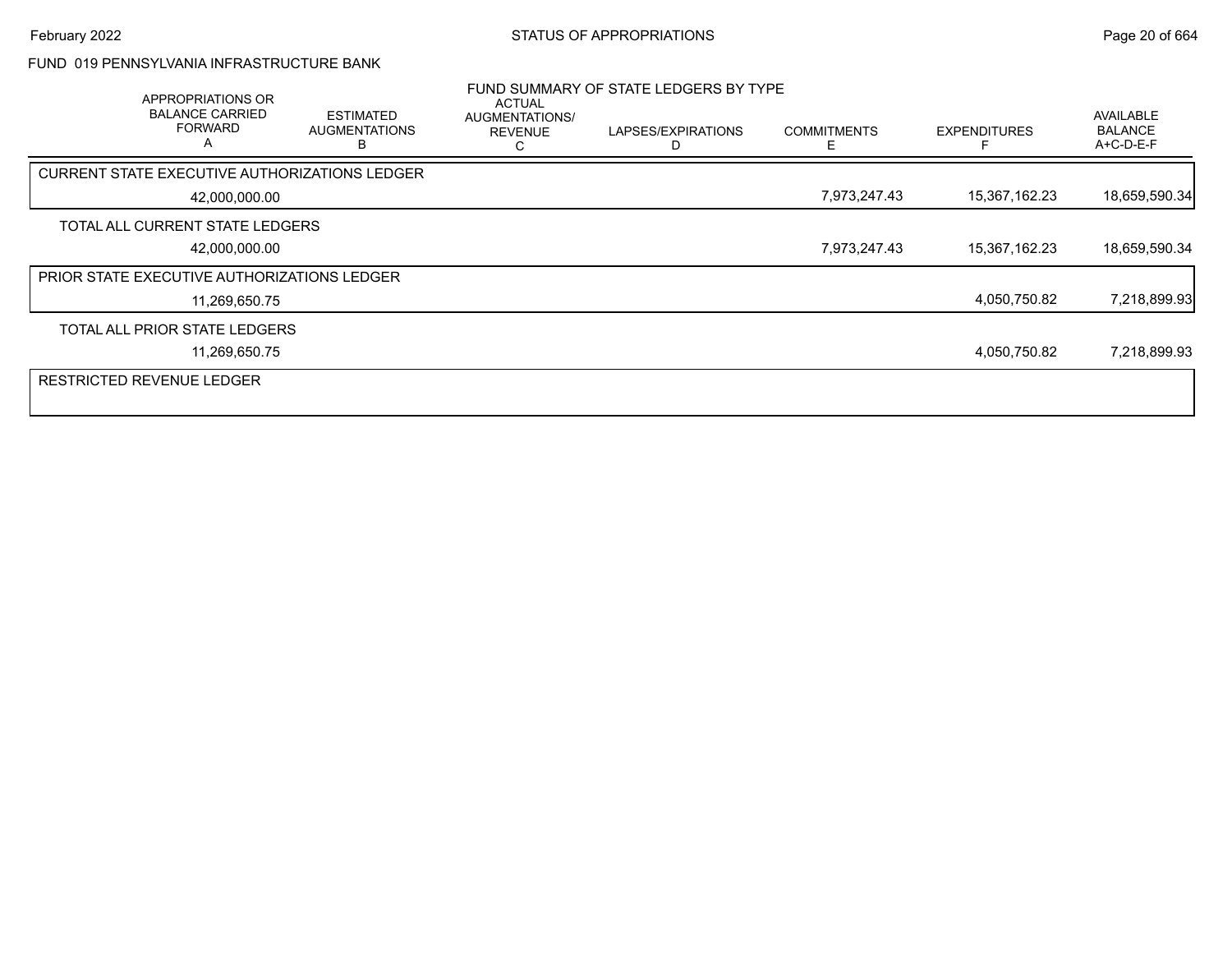## FUND 020 SURFACE MINING CONSERV&RECLAMATION

| <b>APPROPRIATIONS OR</b><br><b>BALANCE CARRIED</b><br><b>FORWARD</b><br>Α | <b>ESTIMATED</b><br><b>AUGMENTATIONS</b><br>в | <b>ACTUAL</b><br>AUGMENTATIONS/<br><b>REVENUE</b><br>С | FUND SUMMARY OF STATE LEDGERS BY TYPE<br>LAPSES/EXPIRATIONS<br>D | <b>COMMITMENTS</b><br>Е | <b>EXPENDITURES</b> | AVAILABLE<br><b>BALANCE</b><br>A+C-D-E-F |
|---------------------------------------------------------------------------|-----------------------------------------------|--------------------------------------------------------|------------------------------------------------------------------|-------------------------|---------------------|------------------------------------------|
| <b>CURRENT STATE EXECUTIVE AUTHORIZATIONS LEDGER</b>                      |                                               |                                                        |                                                                  |                         |                     |                                          |
| 4,999,000.00                                                              |                                               |                                                        |                                                                  | 825,238.98              | 932,813.55          | 3,240,947.47                             |
| TOTAL ALL CURRENT STATE LEDGERS                                           |                                               |                                                        |                                                                  |                         |                     |                                          |
| 4,999,000.00                                                              |                                               |                                                        |                                                                  | 825,238.98              | 932,813.55          | 3,240,947.47                             |
| <b>PRIOR STATE EXECUTIVE AUTHORIZATIONS LEDGER</b>                        |                                               |                                                        |                                                                  |                         |                     |                                          |
| 3,586,957.27                                                              |                                               |                                                        |                                                                  | 157,783.34              | 540,653.08          | 2,888,520.85                             |
| TOTAL ALL PRIOR STATE LEDGERS                                             |                                               |                                                        |                                                                  |                         |                     |                                          |
| 3,586,957.27                                                              |                                               |                                                        |                                                                  | 157,783.34              | 540,653.08          | 2,888,520.85                             |
| <b>RESTRICTED RECEIPTS LEDGER</b>                                         |                                               |                                                        |                                                                  |                         |                     |                                          |
| 9,781,806.56                                                              |                                               | 162,173.78                                             |                                                                  |                         | 12,400.00           | 9,931,580.34                             |
| <b>RESTRICTED REVENUE LEDGER</b>                                          |                                               |                                                        |                                                                  |                         |                     |                                          |
| 49,084,932.22                                                             |                                               | 920,201.60                                             |                                                                  | 1,821,218.57            | 433,252.14          | 47,750,663.11                            |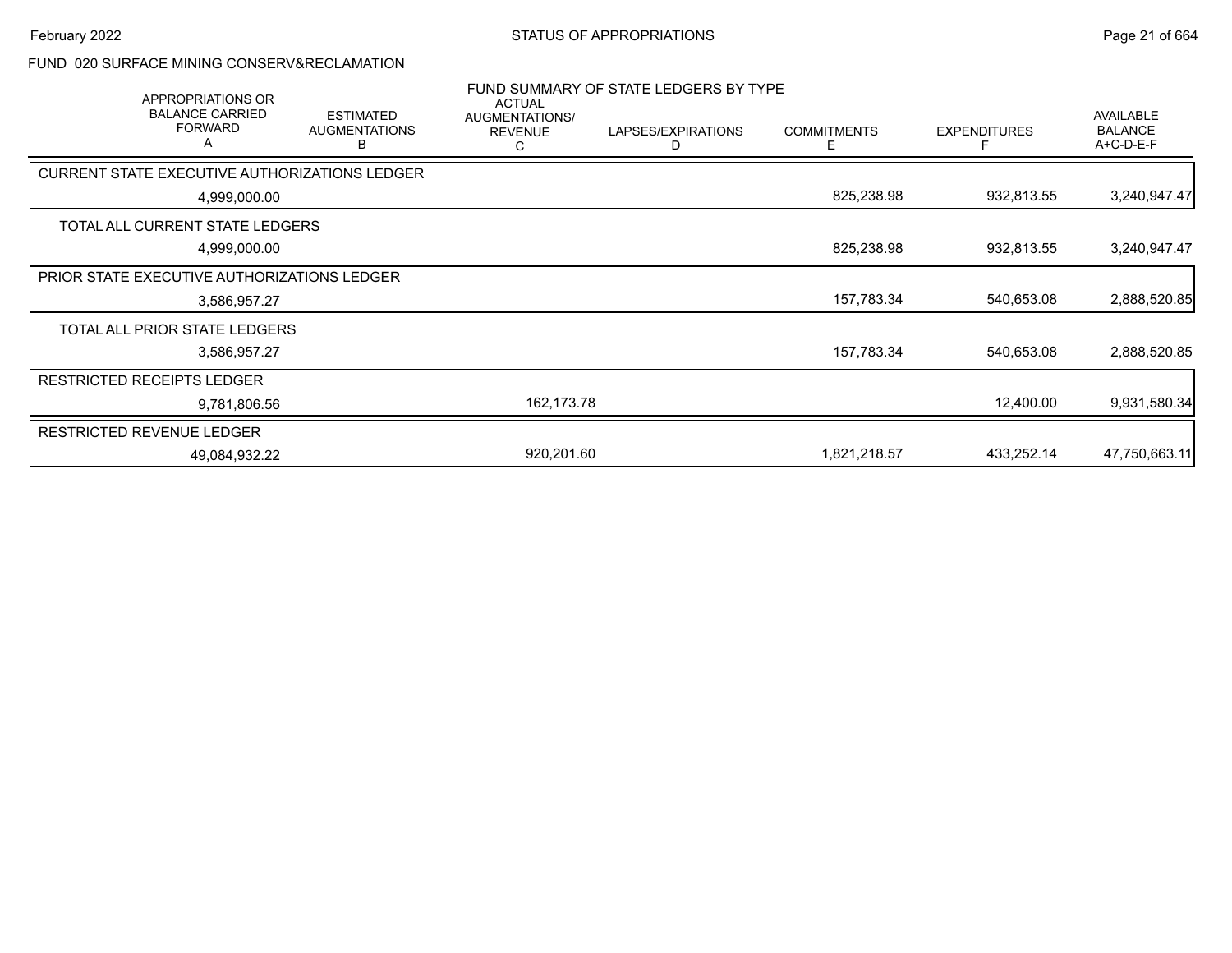## FUND 021 SPECIAL ADMINISTRATION FUND

|                     | <b>APPROPRIATIONS OR</b><br><b>BALANCE CARRIED</b><br><b>FORWARD</b> | <b>ESTIMATED</b><br><b>AUGMENTATIONS</b><br>В | <b>ACTUAL</b><br>AUGMENTATIONS/<br><b>REVENUE</b><br>С | FUND SUMMARY OF STATE LEDGERS BY TYPE<br>LAPSES/EXPIRATIONS<br>D | <b>COMMITMENTS</b> | <b>EXPENDITURES</b> | <b>AVAILABLE</b><br><b>BALANCE</b><br>A+C-D-E-F |
|---------------------|----------------------------------------------------------------------|-----------------------------------------------|--------------------------------------------------------|------------------------------------------------------------------|--------------------|---------------------|-------------------------------------------------|
|                     | CURRENT STATE EXECUTIVE AUTHORIZATIONS LEDGER                        |                                               |                                                        |                                                                  |                    |                     |                                                 |
|                     | 28,000,000.00                                                        |                                               |                                                        |                                                                  | 19,194,069.10      | 8,362,397.65        | 443,533.25                                      |
|                     | TOTAL ALL CURRENT STATE LEDGERS                                      |                                               |                                                        |                                                                  |                    |                     |                                                 |
|                     | 28,000,000.00                                                        |                                               |                                                        |                                                                  | 19,194,069.10      | 8,362,397.65        | 443,533.25                                      |
|                     | <b>PRIOR STATE EXECUTIVE AUTHORIZATIONS LEDGER</b>                   |                                               |                                                        |                                                                  |                    |                     |                                                 |
|                     | 5,518,158.29                                                         |                                               |                                                        |                                                                  | 375,000.00         | 2,469,045.65        | 2,674,112.64                                    |
|                     | TOTAL ALL PRIOR STATE LEDGERS                                        |                                               |                                                        |                                                                  |                    |                     |                                                 |
|                     | 5,518,158.29                                                         |                                               |                                                        |                                                                  | 375,000.00         | 2,469,045.65        | 2,674,112.64                                    |
| NON-BUDGETED LEDGER |                                                                      |                                               |                                                        |                                                                  |                    |                     |                                                 |
|                     |                                                                      |                                               |                                                        |                                                                  | 3,000,000.00       |                     | $-3,000,000.00$                                 |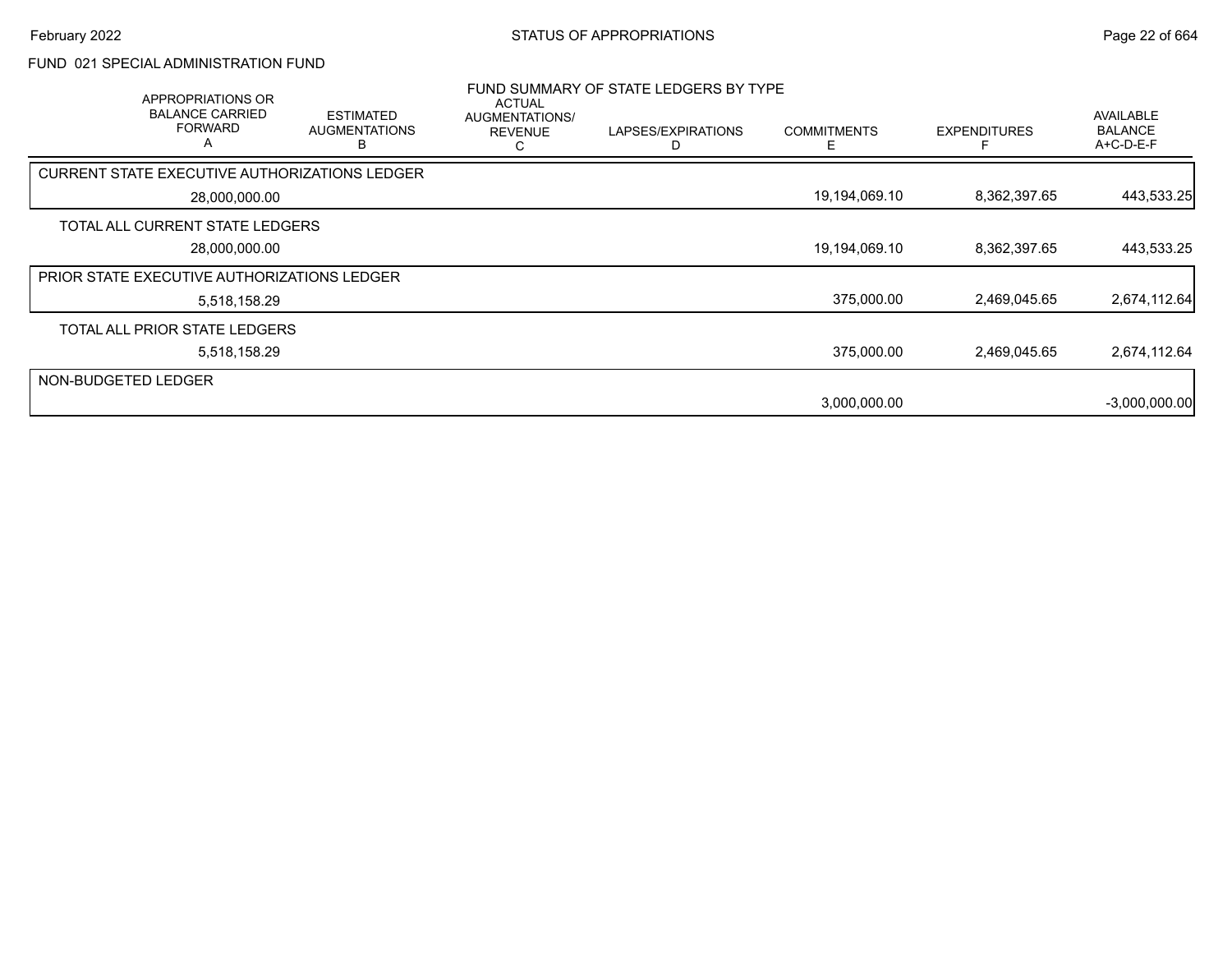## February 2022 **Example 23 of 664** STATUS OF APPROPRIATIONS **Page 23 of 664**

# FUND 022 CAPITOL RESTORATION TRUST FUND

| APPROPRIATIONS OR<br>BALANCE CARRIED<br><b>FORWARD</b> | <b>ESTIMATED</b><br>AUGMENTATIONS | ACTUAL<br>AUGMENTATIONS/<br><b>REVENUE</b> | FUND SUMMARY OF STATE LEDGERS BY TYPE<br>LAPSES/EXPIRATIONS | <b>COMMITMENTS</b> | <b>EXPENDITURES</b> | AVAILABLE<br><b>BALANCE</b><br>$A+C-D-E-F$ |
|--------------------------------------------------------|-----------------------------------|--------------------------------------------|-------------------------------------------------------------|--------------------|---------------------|--------------------------------------------|
| NON-BUDGETED LEDGER                                    |                                   |                                            |                                                             |                    | $-5.24$             | 5.24                                       |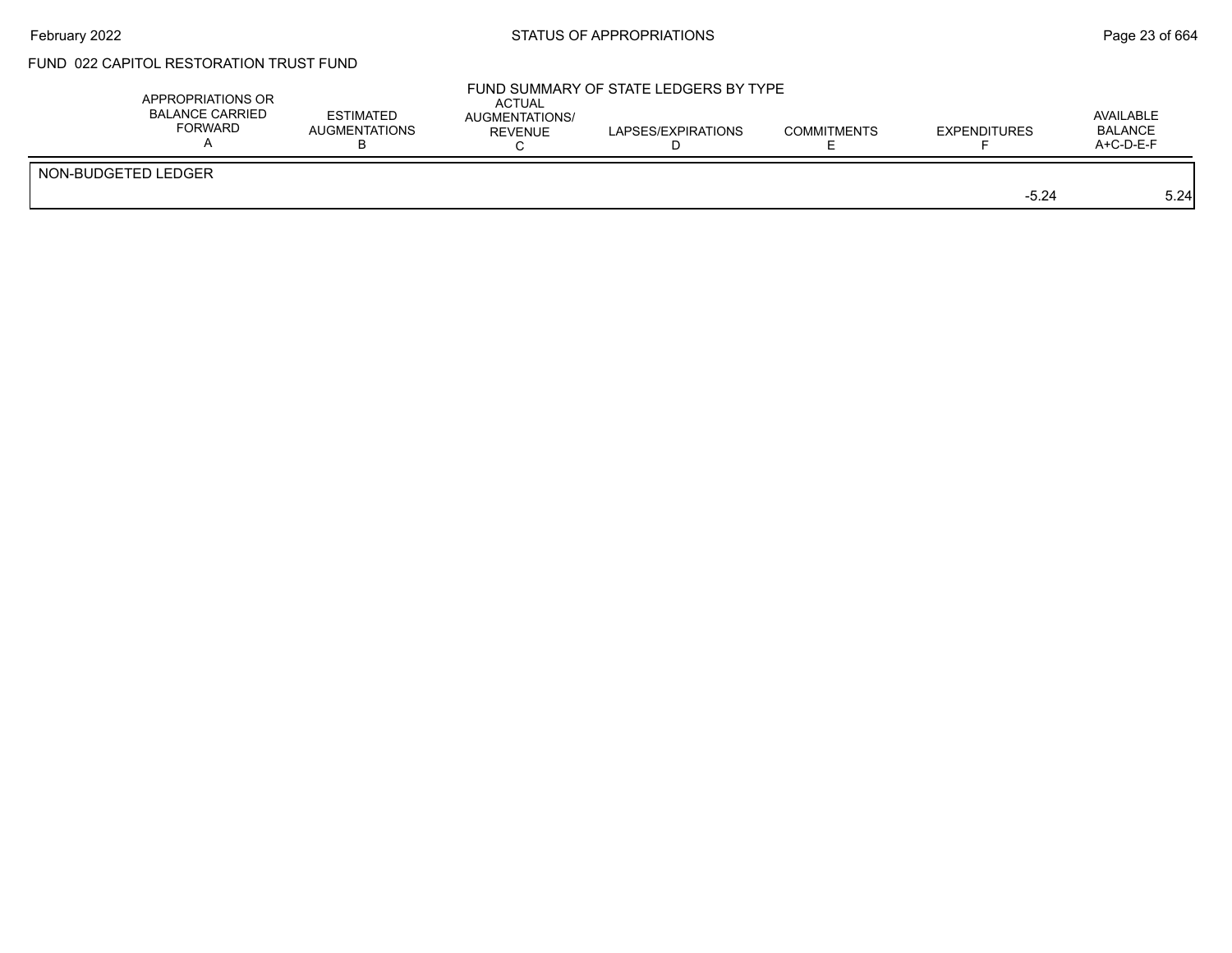# FUND 023 VOCATIONAL REHABILITATION FUND

| APPROPRIATIONS OR<br><b>BALANCE CARRIED</b><br><b>FORWARD</b><br>A | <b>ESTIMATED</b><br><b>AUGMENTATIONS</b> | ACTUAL<br>AUGMENTATIONS/<br><b>REVENUE</b><br>ι. | FUND SUMMARY OF STATE LEDGERS BY TYPE<br>LAPSES/EXPIRATIONS | <b>COMMITMENTS</b> | <b>EXPENDITURES</b> | AVAILABLE<br><b>BALANCE</b><br>A+C-D-E-F |
|--------------------------------------------------------------------|------------------------------------------|--------------------------------------------------|-------------------------------------------------------------|--------------------|---------------------|------------------------------------------|
| <b>CURRENT STATE EXECUTIVE AUTHORIZATIONS LEDGER</b>               |                                          |                                                  |                                                             |                    |                     |                                          |
| 47.942.000.00                                                      |                                          |                                                  |                                                             | 6,077,499.98       | 28,666,353.18       | 13,198,146.84                            |
| TOTAL ALL CURRENT STATE LEDGERS                                    |                                          |                                                  |                                                             |                    |                     |                                          |
| 47.942.000.00                                                      |                                          |                                                  |                                                             | 6,077,499.98       | 28,666,353.18       | 13,198,146.84                            |
| <b>PRIOR STATE EXECUTIVE AUTHORIZATIONS LEDGER</b>                 |                                          |                                                  |                                                             |                    |                     |                                          |
| 27,693,058.33                                                      |                                          |                                                  |                                                             | 2,490,487.25       | 15.080.074.49       | 10,122,496.59                            |
| TOTAL ALL PRIOR STATE LEDGERS                                      |                                          |                                                  |                                                             |                    |                     |                                          |
| 27,693,058.33                                                      |                                          |                                                  |                                                             | 2,490,487.25       | 15,080,074.49       | 10,122,496.59                            |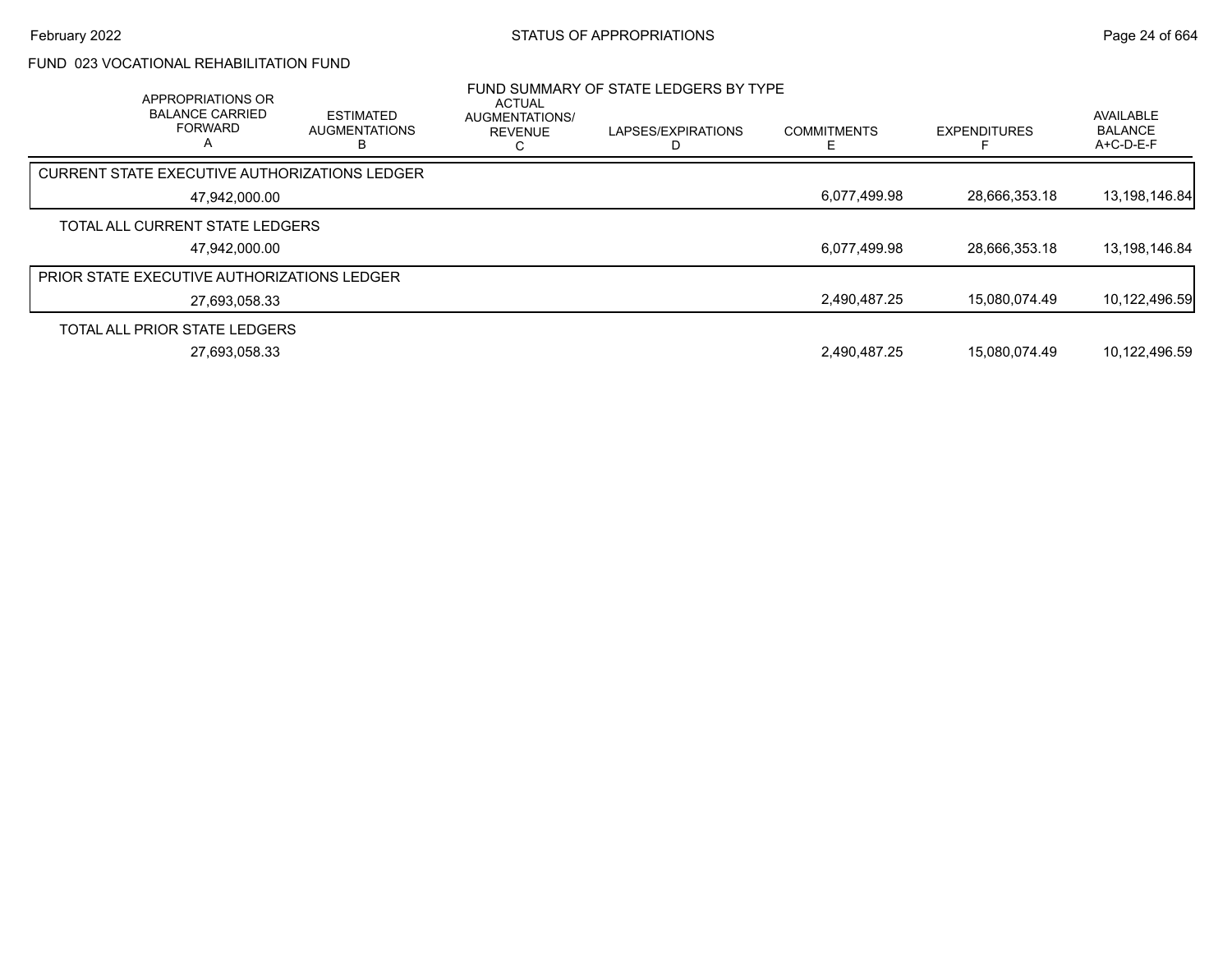#### FUND 024 PHARMACEUTICAL ASSISTANCE FUND

| APPROPRIATIONS OR<br><b>BALANCE CARRIED</b><br><b>FORWARD</b><br>A | <b>ESTIMATED</b><br><b>AUGMENTATIONS</b> | <b>ACTUAL</b><br>AUGMENTATIONS/<br><b>REVENUE</b><br>С | FUND SUMMARY OF STATE LEDGERS BY TYPE<br>LAPSES/EXPIRATIONS | <b>COMMITMENTS</b> | <b>EXPENDITURES</b> | AVAILABLE<br><b>BALANCE</b><br>$A+C-D-E-F$ |
|--------------------------------------------------------------------|------------------------------------------|--------------------------------------------------------|-------------------------------------------------------------|--------------------|---------------------|--------------------------------------------|
| CURRENT STATE EXECUTIVE AUTHORIZATIONS LEDGER                      |                                          |                                                        |                                                             |                    |                     |                                            |
| 138,922,000.00                                                     |                                          | 790,000.00<br>333,720.05                               |                                                             | 13,784,767.25      | 72,723,124.23       | 52,747,828.57                              |
| TOTAL ALL CURRENT STATE LEDGERS                                    |                                          |                                                        |                                                             |                    |                     |                                            |
| 138,922,000.00                                                     |                                          | 790,000.00<br>333,720.05                               |                                                             | 13,784,767.25      | 72,723,124.23       | 52,747,828.57                              |
| <b>PRIOR STATE EXECUTIVE AUTHORIZATIONS LEDGER</b>                 |                                          |                                                        |                                                             |                    |                     |                                            |
| 26,939,578.13                                                      |                                          |                                                        |                                                             |                    | 14,824,980.66       | 12, 114, 597. 47                           |
| TOTAL ALL PRIOR STATE LEDGERS                                      |                                          |                                                        |                                                             |                    |                     |                                            |
| 26,939,578.13                                                      |                                          |                                                        |                                                             |                    | 14,824,980.66       | 12,114,597.47                              |
| <b>RESTRICTED REVENUE LEDGER</b>                                   |                                          |                                                        |                                                             |                    |                     |                                            |
| 31,827,516.98                                                      |                                          | 42,377,595.61                                          |                                                             | 497.265.78         | 54,795,865.47       | 18,911,981.34                              |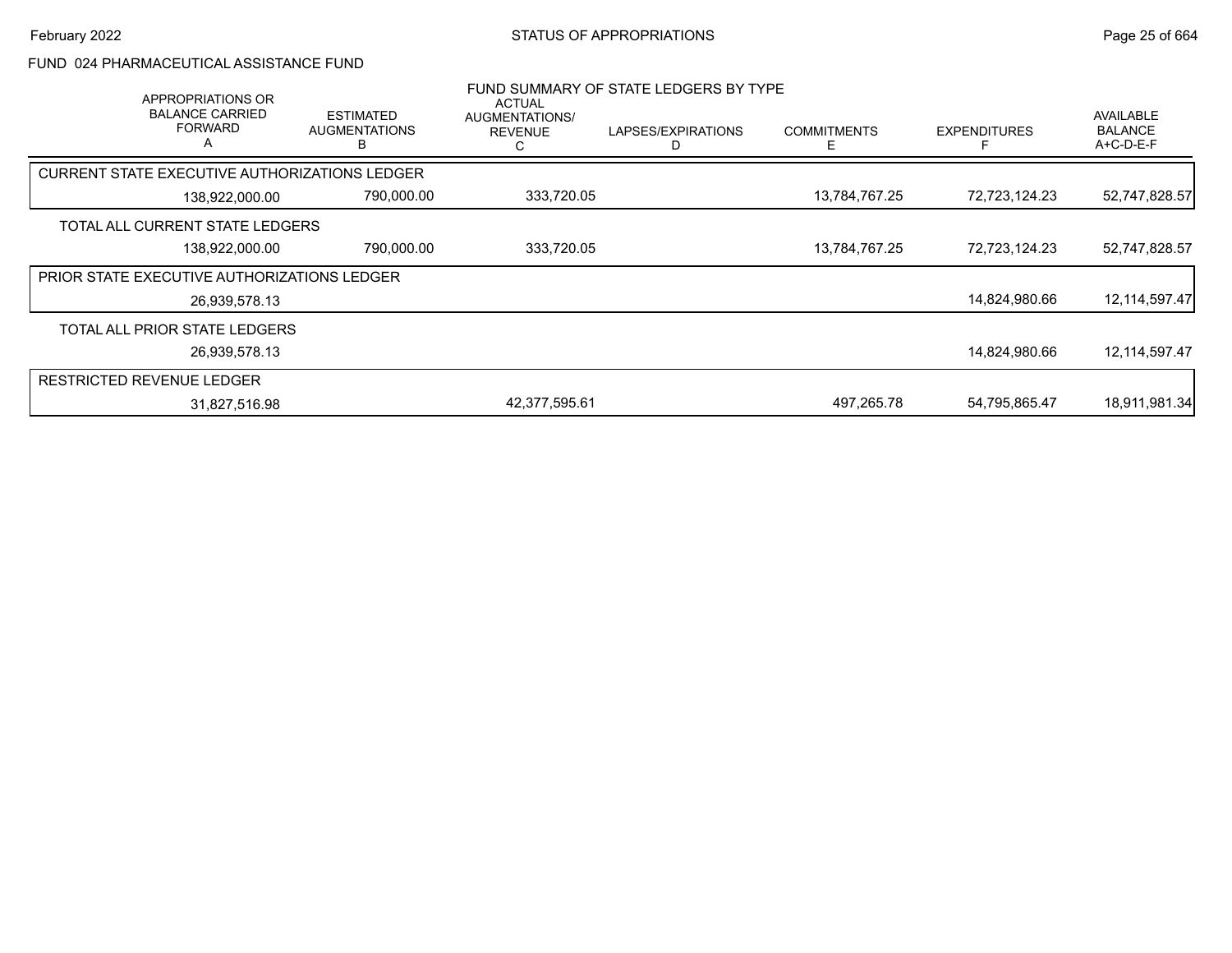#### FUND 025 BOAT FUND

|                                                    | <b>APPROPRIATIONS OR</b><br><b>BALANCE CARRIED</b><br><b>FORWARD</b><br>A | <b>ESTIMATED</b><br><b>AUGMENTATIONS</b><br>В | <b>ACTUAL</b><br>AUGMENTATIONS/<br><b>REVENUE</b><br>С | FUND SUMMARY OF STATE LEDGERS BY TYPE<br>LAPSES/EXPIRATIONS<br>D | <b>COMMITMENTS</b><br>F | <b>EXPENDITURES</b> | AVAILABLE<br><b>BALANCE</b><br>A+C-D-E-F |
|----------------------------------------------------|---------------------------------------------------------------------------|-----------------------------------------------|--------------------------------------------------------|------------------------------------------------------------------|-------------------------|---------------------|------------------------------------------|
|                                                    |                                                                           | CURRENT STATE EXECUTIVE AUTHORIZATIONS LEDGER |                                                        |                                                                  |                         |                     |                                          |
|                                                    | 19,614,000.00                                                             |                                               |                                                        |                                                                  | 3,572,063.23            | 8,189,019.02        | 7,852,917.75                             |
|                                                    | TOTAL ALL CURRENT STATE LEDGERS                                           |                                               |                                                        |                                                                  |                         |                     |                                          |
|                                                    | 19,614,000.00                                                             |                                               |                                                        |                                                                  | 3,572,063.23            | 8,189,019.02        | 7,852,917.75                             |
| <b>PRIOR STATE EXECUTIVE AUTHORIZATIONS LEDGER</b> |                                                                           |                                               |                                                        |                                                                  |                         |                     |                                          |
|                                                    | 6.968.228.15                                                              |                                               |                                                        |                                                                  | 155,747.34              | 2,709,621.54        | 4,102,859.27                             |
|                                                    | TOTAL ALL PRIOR STATE LEDGERS                                             |                                               |                                                        |                                                                  |                         |                     |                                          |
|                                                    | 6,968,228.15                                                              |                                               |                                                        |                                                                  | 155,747.34              | 2,709,621.54        | 4,102,859.27                             |
| <b>RESTRICTED REVENUE LEDGER</b>                   |                                                                           |                                               |                                                        |                                                                  |                         |                     |                                          |
|                                                    | 31,048,294.52                                                             |                                               |                                                        |                                                                  | 48,665.13               | 3,083,811.54        | 27,915,817.85                            |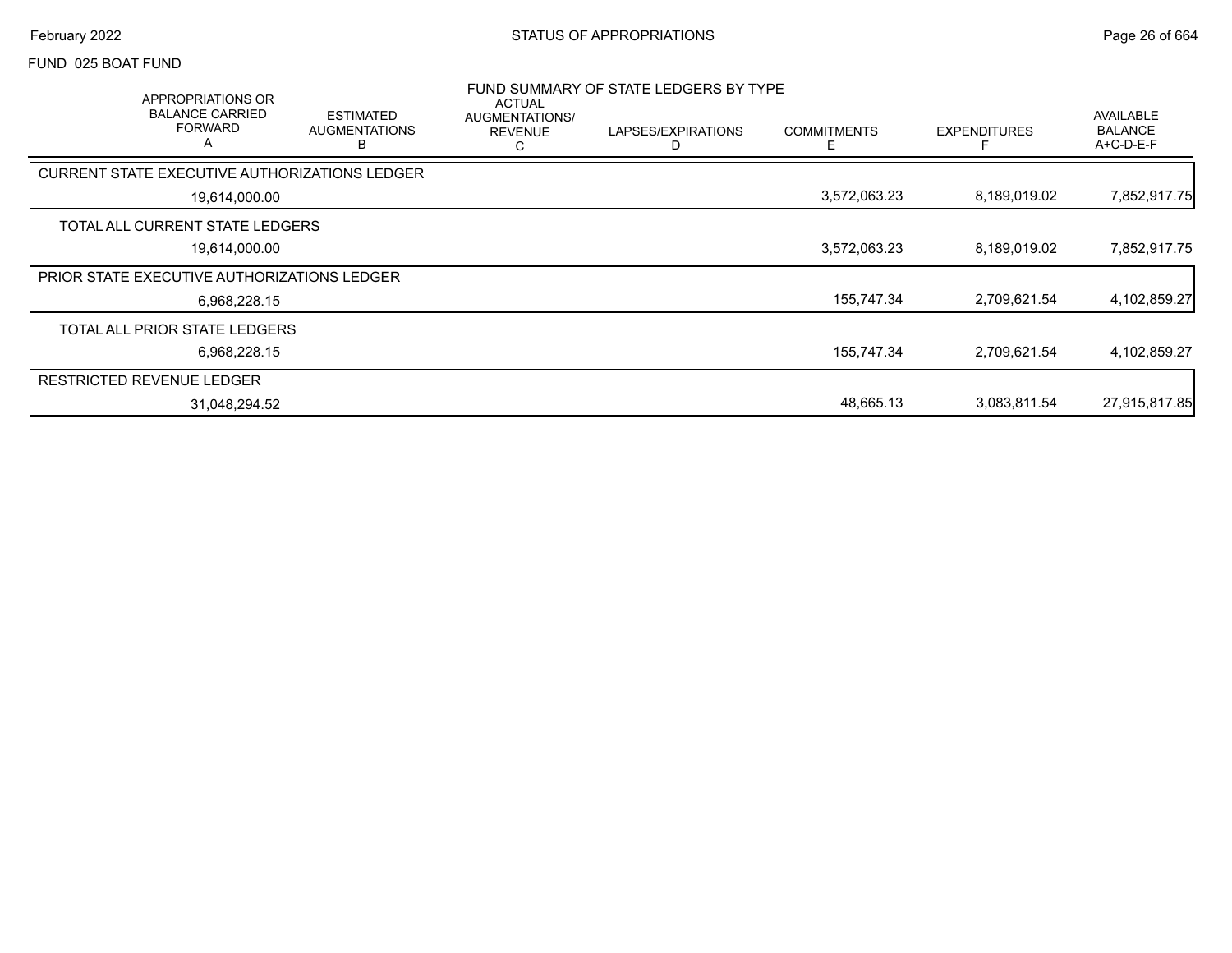## FUND 026 ADMINISTRATION FUND

| APPROPRIATIONS OR<br><b>BALANCE CARRIED</b><br><b>FORWARD</b><br>A |              | <b>ESTIMATED</b><br><b>AUGMENTATIONS</b><br>B | <b>ACTUAL</b><br>AUGMENTATIONS/<br><b>REVENUE</b><br>С | FUND SUMMARY OF STATE LEDGERS BY TYPE<br>LAPSES/EXPIRATIONS<br>D | <b>COMMITMENTS</b><br>E. | <b>EXPENDITURES</b> | <b>AVAILABLE</b><br><b>BALANCE</b><br>A+C-D-E-F |
|--------------------------------------------------------------------|--------------|-----------------------------------------------|--------------------------------------------------------|------------------------------------------------------------------|--------------------------|---------------------|-------------------------------------------------|
| CURRENT STATE EXECUTIVE AUTHORIZATIONS LEDGER                      |              |                                               |                                                        |                                                                  |                          |                     |                                                 |
|                                                                    | 1,640,000.00 | 66,000.00                                     |                                                        |                                                                  | 319,411.96               | 84,879.33           | 1,235,708.71                                    |
| TOTAL ALL CURRENT STATE LEDGERS                                    |              |                                               |                                                        |                                                                  |                          |                     |                                                 |
|                                                                    | 1,640,000.00 | 66,000.00                                     |                                                        |                                                                  | 319,411.96               | 84,879.33           | 1,235,708.71                                    |
| PRIOR STATE EXECUTIVE AUTHORIZATIONS LEDGER                        |              |                                               |                                                        |                                                                  |                          |                     |                                                 |
|                                                                    | 2,792,408.22 |                                               |                                                        |                                                                  | 183.06                   | 204,341.72          | 2,587,883.44                                    |
| TOTAL ALL PRIOR STATE LEDGERS                                      |              |                                               |                                                        |                                                                  |                          |                     |                                                 |
|                                                                    | 2,792,408.22 |                                               |                                                        |                                                                  | 183.06                   | 204,341.72          | 2,587,883.44                                    |
| <b>RESTRICTED RECEIPTS LEDGER</b>                                  |              |                                               |                                                        |                                                                  |                          |                     |                                                 |
|                                                                    | 4,084,106.12 |                                               | 224,286.27                                             |                                                                  |                          |                     | 4,308,392.39                                    |
| NON-BUDGETED LEDGER                                                |              |                                               |                                                        |                                                                  |                          |                     |                                                 |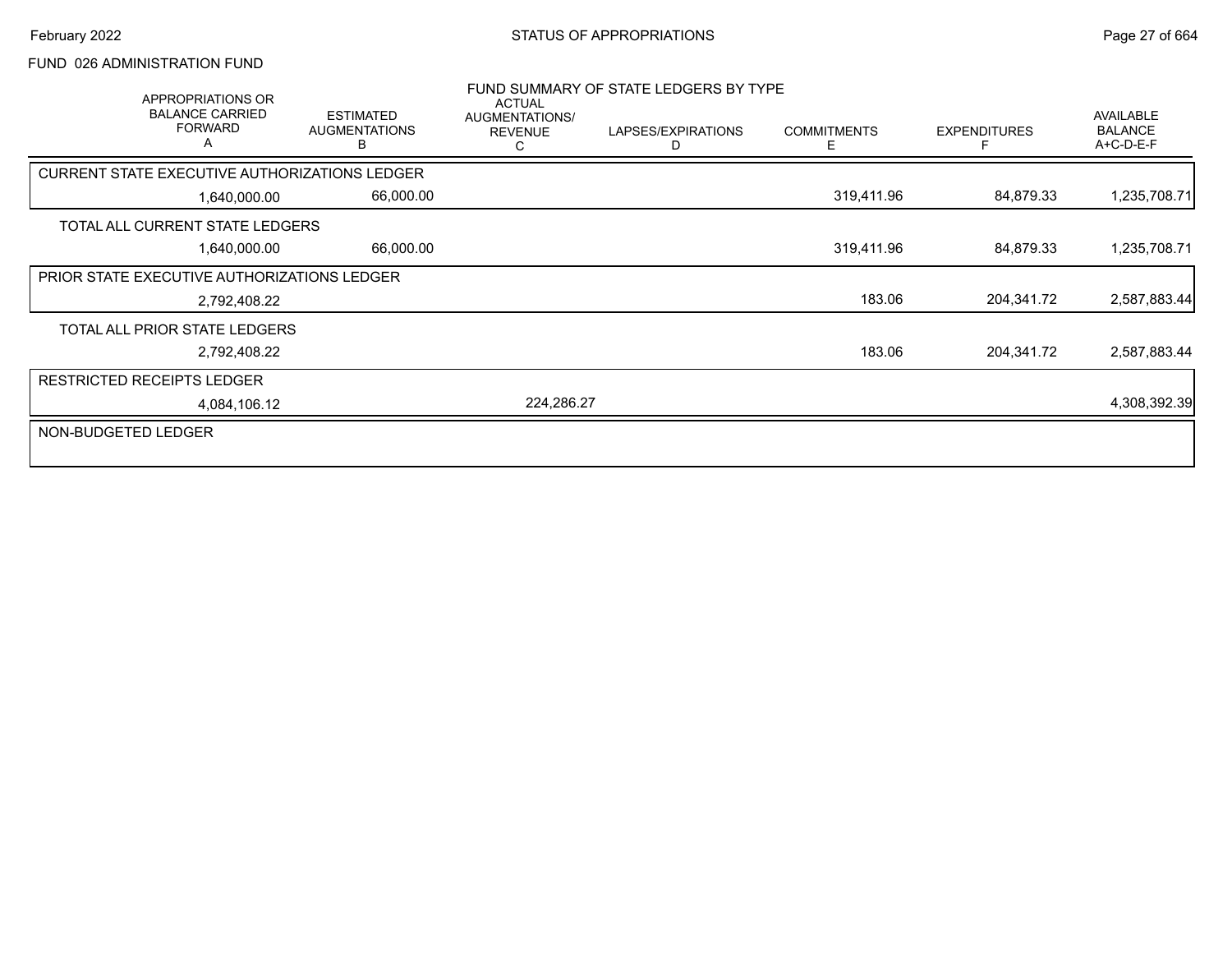### FUND 027 LIQUID FUELS TAX FUND

|                     | APPROPRIATIONS OR<br><b>BALANCE CARRIED</b><br><b>FORWARD</b><br>A | <b>ESTIMATED</b><br><b>AUGMENTATIONS</b> | <b>ACTUAL</b><br>AUGMENTATIONS/<br><b>REVENUE</b><br>С | FUND SUMMARY OF STATE LEDGERS BY TYPE<br>LAPSES/EXPIRATIONS | <b>COMMITMENTS</b><br>Е | <b>EXPENDITURES</b> | AVAILABLE<br><b>BALANCE</b><br>A+C-D-E-F |
|---------------------|--------------------------------------------------------------------|------------------------------------------|--------------------------------------------------------|-------------------------------------------------------------|-------------------------|---------------------|------------------------------------------|
|                     | CURRENT STATE EXECUTIVE AUTHORIZATIONS LEDGER                      |                                          |                                                        |                                                             |                         |                     |                                          |
|                     | 810,000.00                                                         |                                          |                                                        |                                                             |                         | 96,222.61           | 713,777.39                               |
|                     | TOTAL ALL CURRENT STATE LEDGERS                                    |                                          |                                                        |                                                             |                         |                     |                                          |
|                     | 810,000.00                                                         |                                          |                                                        |                                                             |                         | 96,222.61           | 713,777.39                               |
|                     | <b>PRIOR STATE EXECUTIVE AUTHORIZATIONS LEDGER</b>                 |                                          |                                                        |                                                             |                         |                     |                                          |
|                     | 857,731.44                                                         |                                          |                                                        |                                                             |                         |                     | 857,731.44                               |
|                     | TOTAL ALL PRIOR STATE LEDGERS                                      |                                          |                                                        |                                                             |                         |                     |                                          |
|                     | 857,731.44                                                         |                                          |                                                        |                                                             |                         |                     | 857,731.44                               |
| NON-BUDGETED LEDGER |                                                                    |                                          |                                                        |                                                             |                         |                     |                                          |
|                     |                                                                    |                                          |                                                        |                                                             |                         | 14,193,423.05       | $-14,193,423.05$                         |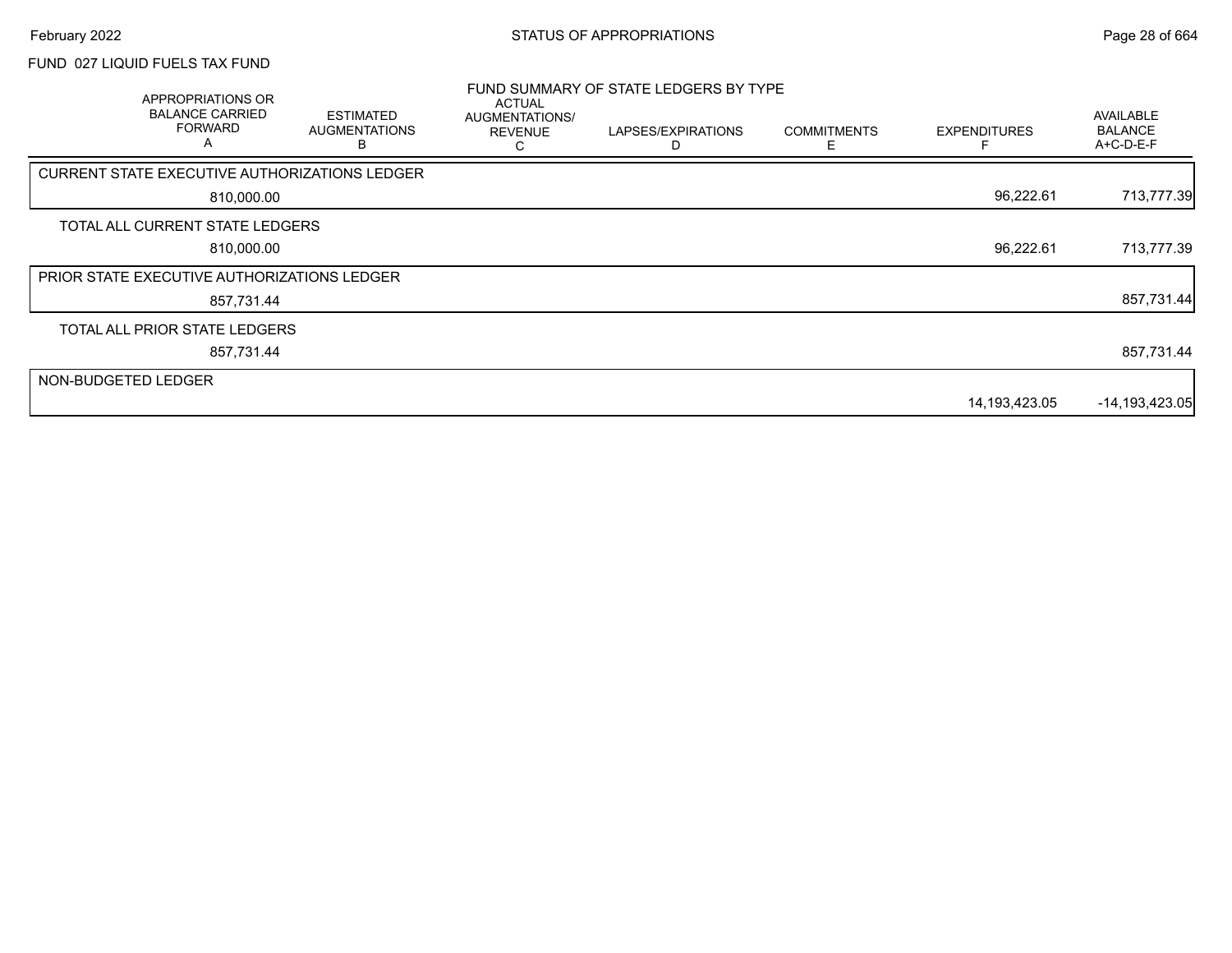### FUND 028 LIQUOR LICENSE FUND

|                     | APPROPRIATIONS OR<br><b>BALANCE CARRIED</b><br>FORWARD | <b>ESTIMATED</b><br><b>AUGMENTATIONS</b> | FUND SUMMARY OF STATE LEDGERS BY TYPE<br><b>ACTUAL</b><br>AUGMENTATIONS/<br>LAPSES/EXPIRATIONS<br><b>REVENUE</b> | <b>COMMITMENTS</b> | <b>EXPENDITURES</b> | AVAILABLE<br><b>BALANCE</b><br>$A+C-D-E-F$ |
|---------------------|--------------------------------------------------------|------------------------------------------|------------------------------------------------------------------------------------------------------------------|--------------------|---------------------|--------------------------------------------|
| NON-BUDGETED LEDGER |                                                        |                                          |                                                                                                                  |                    | 889.175.00          | $-889,175.00$                              |
|                     |                                                        |                                          |                                                                                                                  |                    |                     |                                            |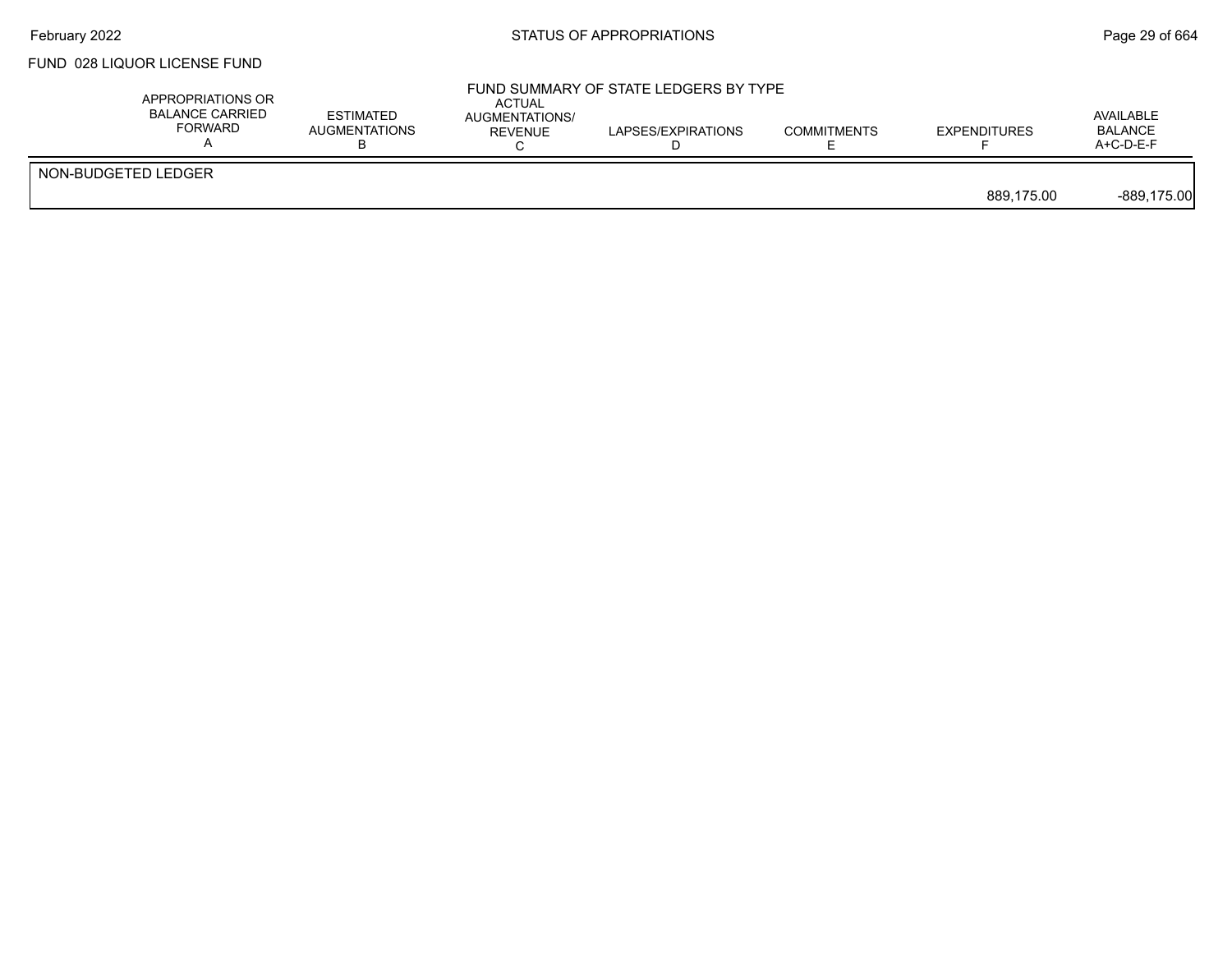## February 2022 **Example 2018** STATUS OF APPROPRIATIONS **Page 30** of 664

## FUND 029 FIRE INSURANCE TAX FUND

| APPROPRIATIONS OR<br>BALANCE CARRIED<br>FORWARD | <b>ESTIMATED</b><br>AUGMENTATIONS | ACTUAL<br>AUGMENTATIONS/<br><b>REVENUE</b> | FUND SUMMARY OF STATE LEDGERS BY TYPE<br>LAPSES/EXPIRATIONS | <b>COMMITMENTS</b> | <b>EXPENDITURES</b> | AVAILABLE<br><b>BALANCE</b><br>$A+C-D-E-F$ |
|-------------------------------------------------|-----------------------------------|--------------------------------------------|-------------------------------------------------------------|--------------------|---------------------|--------------------------------------------|
| NON-BUDGETED LEDGER                             |                                   |                                            |                                                             |                    | 68,269,562.63       | -68,269,562.63                             |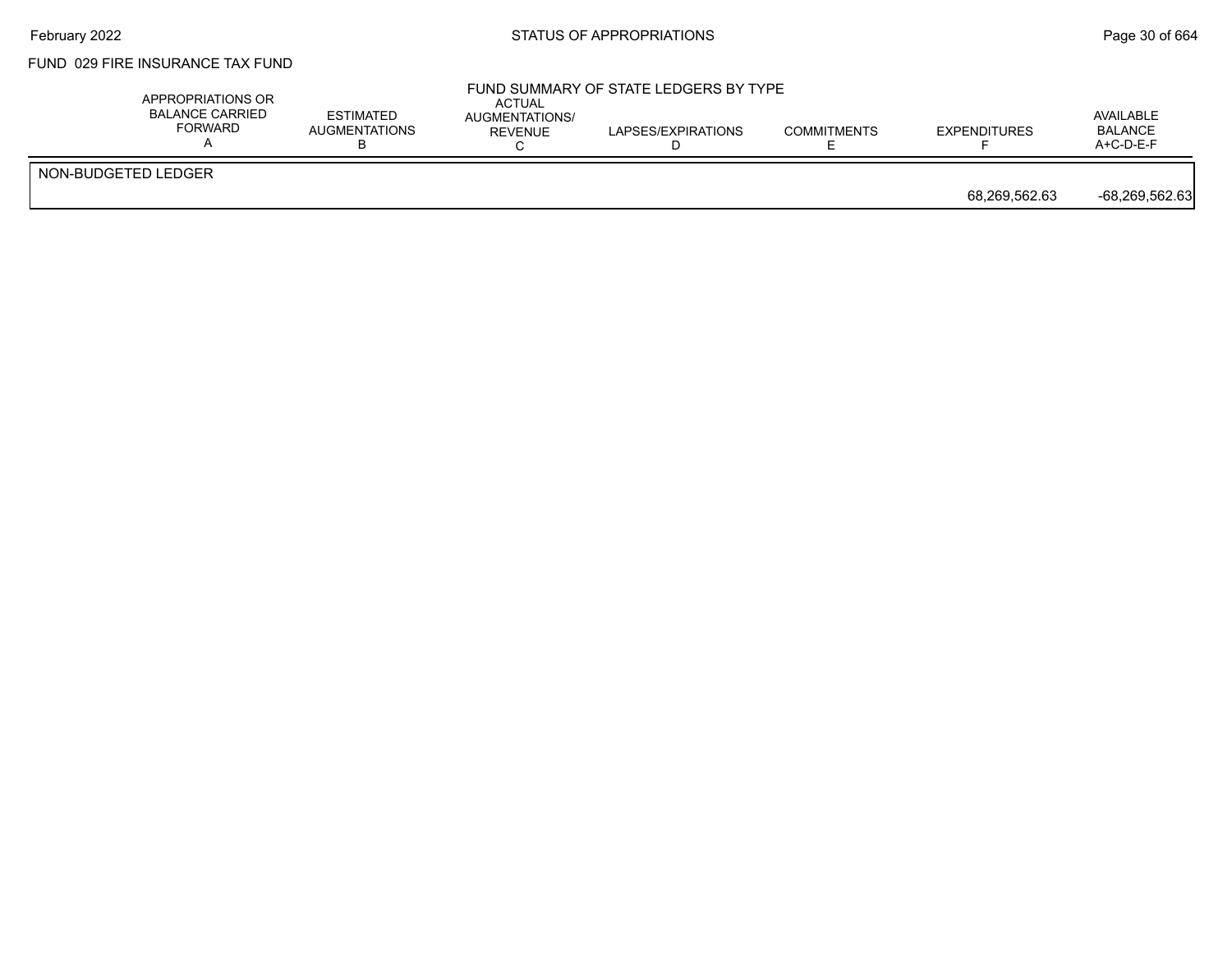## February 2022 **Example 2022** Page 31 of 664

#### FUND 030 FIRE & EMERGENCY MED SVCS LOAN FUND

|                     | APPROPRIATIONS OR<br><b>BALANCE CARRIED</b><br>FORWARD | <b>ESTIMATED</b><br>AUGMENTATIONS | ACTUAL<br>AUGMENTATIONS/<br>REVENUE | FUND SUMMARY OF STATE LEDGERS BY TYPE<br>LAPSES/EXPIRATIONS | <b>COMMITMENTS</b> | <b>EXPENDITURES</b> | AVAILABLE<br><b>BALANCE</b><br>A+C-D-E-F |
|---------------------|--------------------------------------------------------|-----------------------------------|-------------------------------------|-------------------------------------------------------------|--------------------|---------------------|------------------------------------------|
| NON-BUDGETED LEDGER |                                                        |                                   |                                     |                                                             |                    |                     |                                          |
|                     |                                                        |                                   |                                     |                                                             | 3.662.579.00       | 6.046.532.00        | $-9,709,111.00$                          |
|                     | RESTRICTED REVENUE LEDGER                              |                                   |                                     |                                                             |                    |                     |                                          |
|                     |                                                        |                                   |                                     |                                                             |                    |                     |                                          |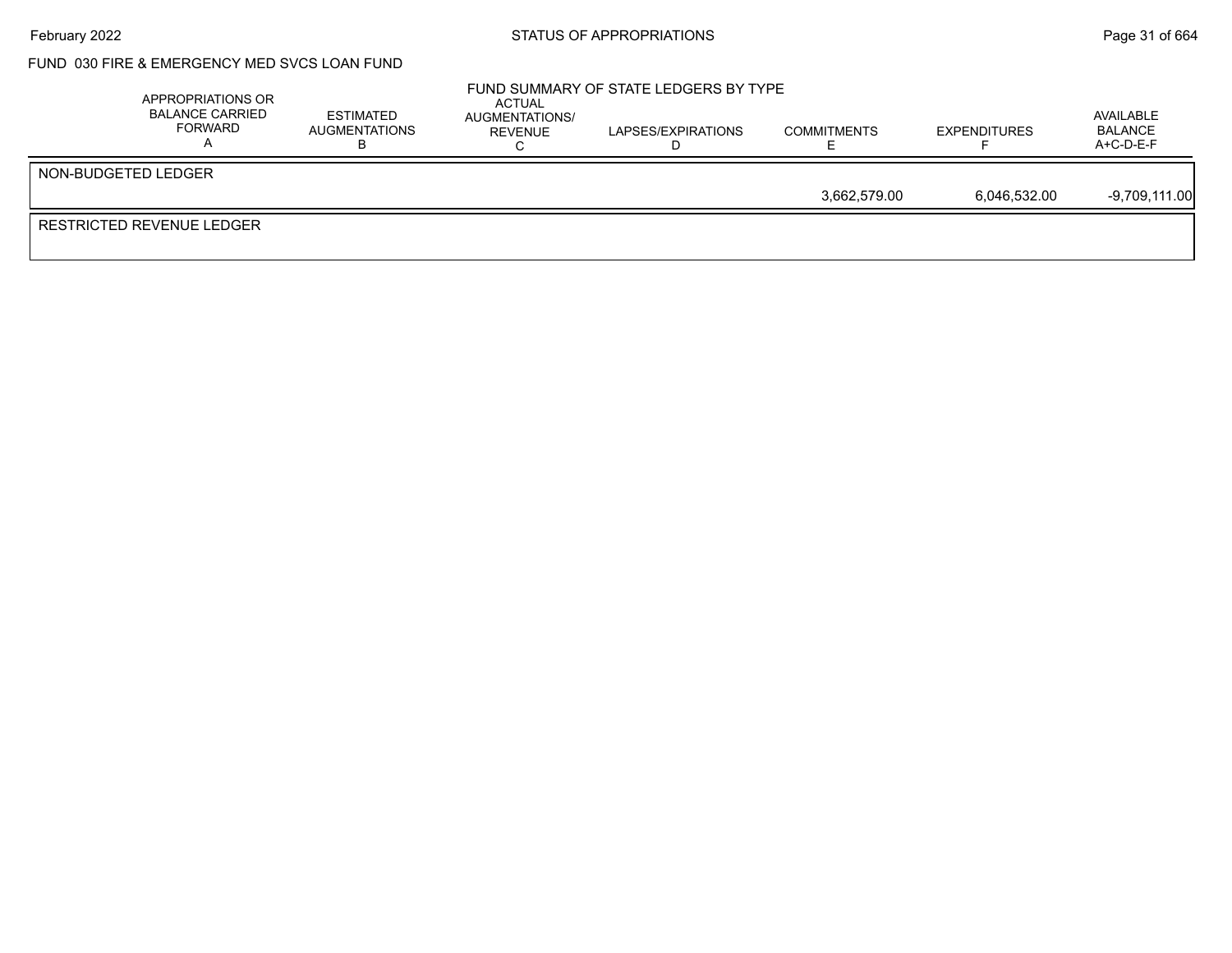### FUND 031 MANUFACTURING FUND

| APPROPRIATIONS OR<br><b>BALANCE CARRIED</b><br><b>FORWARD</b><br>$\overline{\mathsf{A}}$ | <b>ESTIMATED</b><br><b>AUGMENTATIONS</b><br>в | <b>ACTUAL</b><br>AUGMENTATIONS/<br><b>REVENUE</b><br>U | FUND SUMMARY OF STATE LEDGERS BY TYPE<br>LAPSES/EXPIRATIONS | <b>COMMITMENTS</b> | <b>EXPENDITURES</b> | AVAILABLE<br><b>BALANCE</b><br>$A+C-D-E-F$ |
|------------------------------------------------------------------------------------------|-----------------------------------------------|--------------------------------------------------------|-------------------------------------------------------------|--------------------|---------------------|--------------------------------------------|
| CURRENT STATE EXECUTIVE AUTHORIZATIONS LEDGER                                            |                                               |                                                        |                                                             |                    |                     |                                            |
| 97,111,000.00                                                                            |                                               |                                                        |                                                             | 16,064,813.90      | 50,853,759.89       | 30,192,426.21                              |
| TOTAL ALL CURRENT STATE LEDGERS                                                          |                                               |                                                        |                                                             |                    |                     |                                            |
| 97.111.000.00                                                                            |                                               |                                                        |                                                             | 16,064,813.90      | 50,853,759.89       | 30,192,426.21                              |
| <b>PRIOR STATE EXECUTIVE AUTHORIZATIONS LEDGER</b>                                       |                                               |                                                        |                                                             |                    |                     |                                            |
| 14,650,175.92                                                                            |                                               |                                                        |                                                             | 946,474.53         | 6.696.678.16        | 7,007,023.23                               |
| TOTAL ALL PRIOR STATE LEDGERS                                                            |                                               |                                                        |                                                             |                    |                     |                                            |
| 14,650,175.92                                                                            |                                               |                                                        |                                                             | 946,474.53         | 6.696.678.16        | 7,007,023.23                               |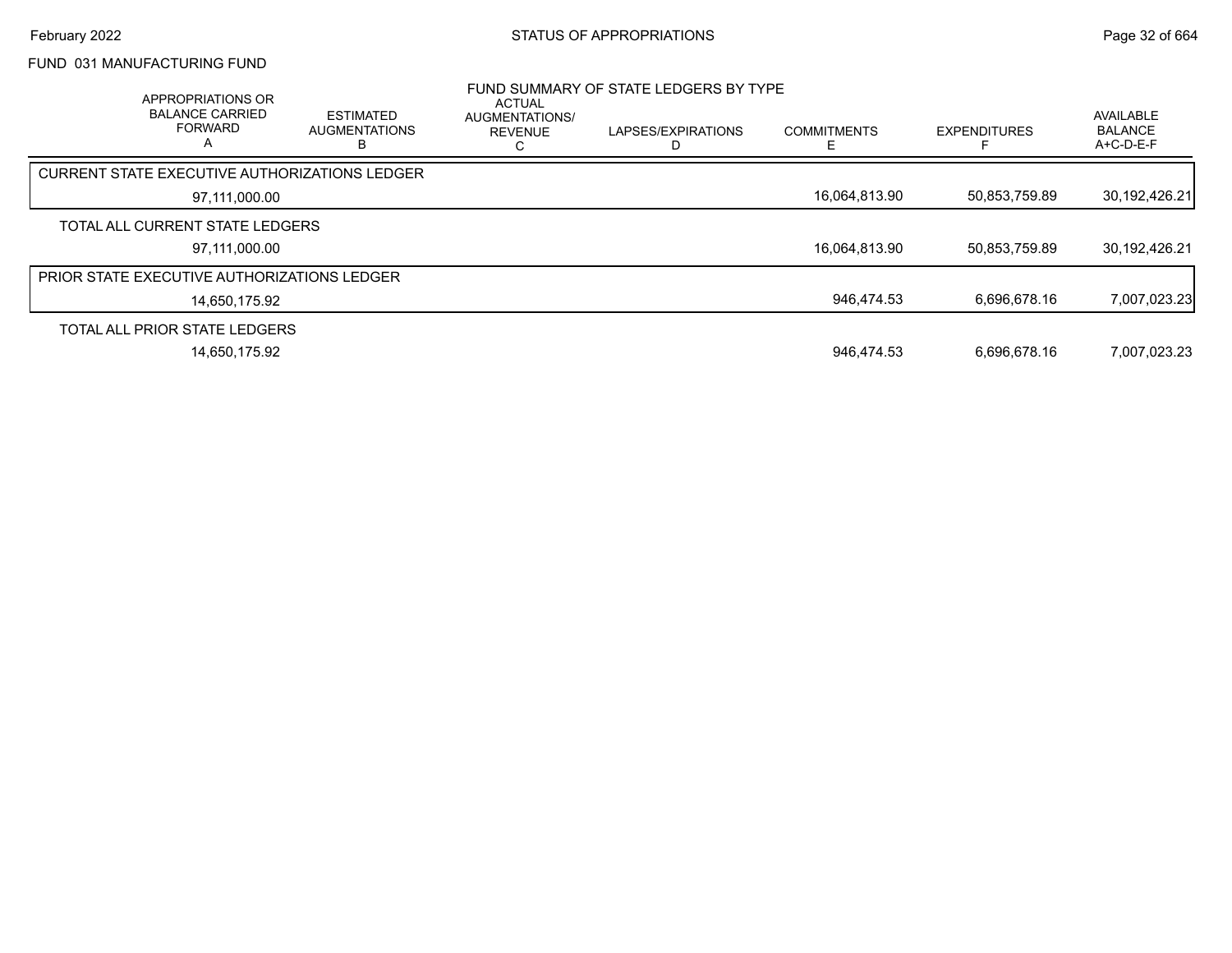## February 2022 **Example 2022** Page 33 of 664

#### FUND 032 PURCHASING FUND

| APPROPRIATIONS OR<br><b>BALANCE CARRIED</b><br><b>FORWARD</b> | <b>ESTIMATED</b><br>AUGMENTATIONS | ACTUAL<br><b>AUGMENTATIONS/</b><br><b>REVENUE</b> | FUND SUMMARY OF STATE LEDGERS BY TYPE<br>LAPSES/EXPIRATIONS | <b>COMMITMENTS</b> | <b>EXPENDITURES</b> | AVAILABLE<br>BALANCE<br>$A+C-D-E-F$ |
|---------------------------------------------------------------|-----------------------------------|---------------------------------------------------|-------------------------------------------------------------|--------------------|---------------------|-------------------------------------|
| NON-BUDGETED LEDGER                                           |                                   |                                                   |                                                             |                    |                     |                                     |
|                                                               |                                   | 26,694,454.84                                     |                                                             | 399,954,402.01     | 28.573.212.77       | -428.527.614.78                     |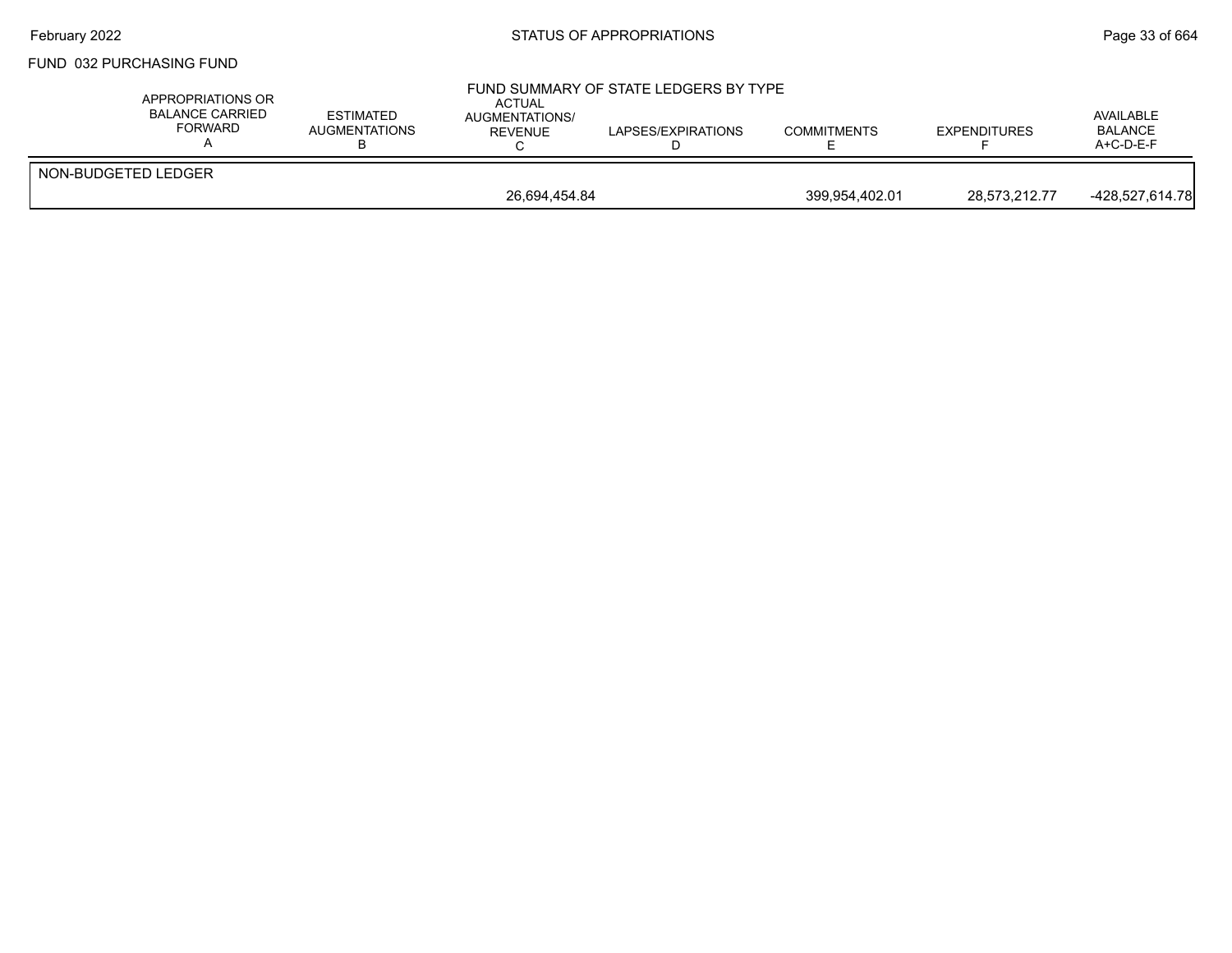# FUND 033 EMPLOYMENT FUND FOR THE BLIND

|                     | APPROPRIATIONS OR<br><b>BALANCE CARRIED</b><br>FORWARD | <b>ESTIMATED</b><br><b>AUGMENTATIONS</b> | ACTUAL<br>AUGMENTATIONS/<br>REVENUE | FUND SUMMARY OF STATE LEDGERS BY TYPE<br>LAPSES/EXPIRATIONS | <b>COMMITMENTS</b> | <b>EXPENDITURES</b> | AVAILABLE<br><b>BALANCE</b><br>$A+C-D-E-F$ |
|---------------------|--------------------------------------------------------|------------------------------------------|-------------------------------------|-------------------------------------------------------------|--------------------|---------------------|--------------------------------------------|
|                     | <b>RESTRICTED RECEIPTS LEDGER</b>                      |                                          |                                     |                                                             |                    |                     |                                            |
|                     | 44.878.27                                              |                                          | 126.436.43                          |                                                             |                    | 3,236.57            | 168.078.13                                 |
| NON-BUDGETED LEDGER |                                                        |                                          |                                     |                                                             |                    |                     |                                            |
|                     |                                                        |                                          | 60,389.65                           |                                                             | 2,712.43           | 169,025.88          | $-171,738.31$                              |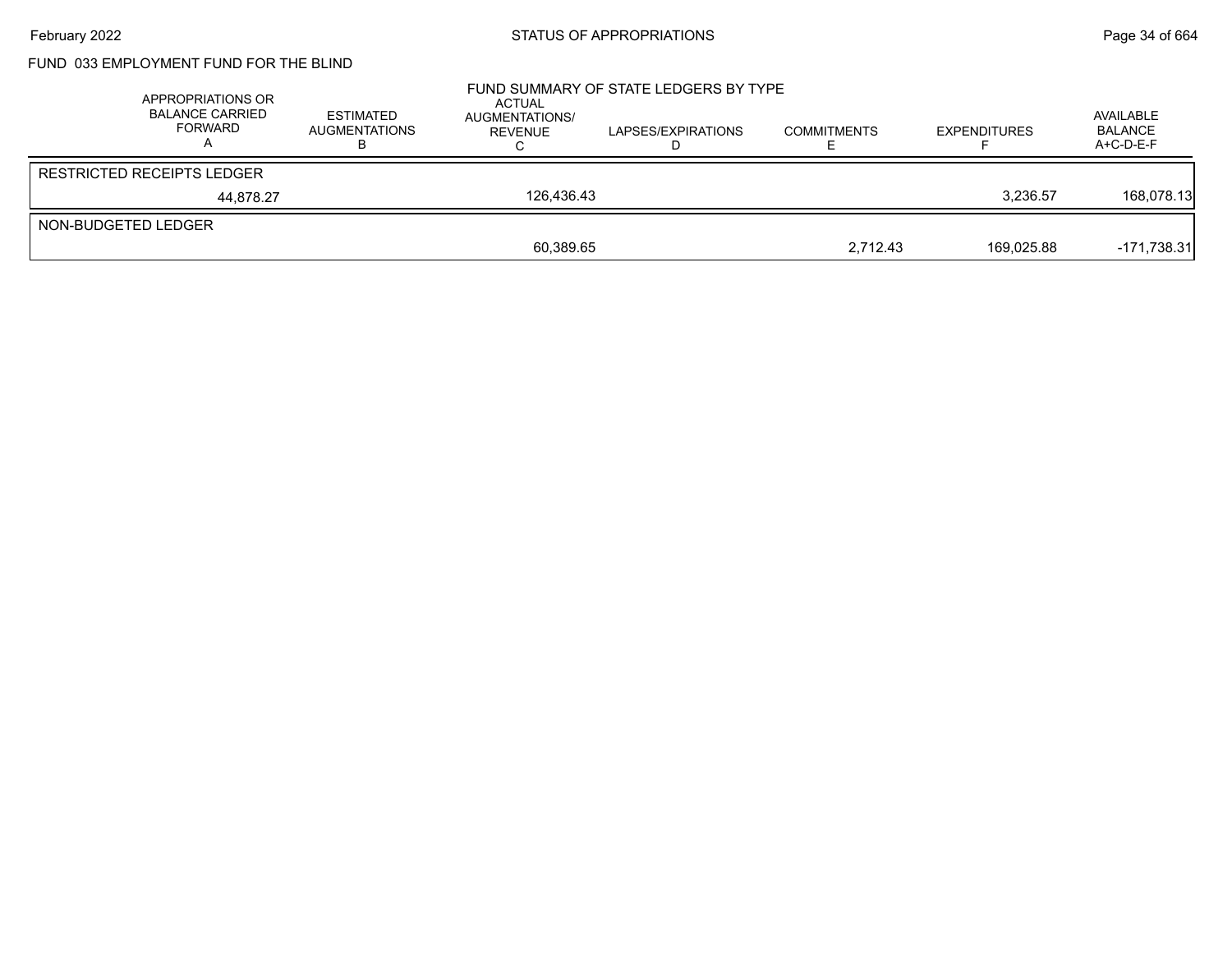### FUND 036 DISASTER RELIEF FUND

| APPROPRIATIONS OR<br><b>BALANCE CARRIED</b><br>FORWARD | <b>ESTIMATED</b><br>AUGMENTATIONS<br>D | ACTUAL<br>AUGMENTATIONS/<br>REVENUE | FUND SUMMARY OF STATE LEDGERS BY TYPE<br>LAPSES/EXPIRATIONS | <b>COMMITMENTS</b> | <b>EXPENDITURES</b> | AVAILABLE<br><b>BALANCE</b><br>$A+C-D-E-F$ |
|--------------------------------------------------------|----------------------------------------|-------------------------------------|-------------------------------------------------------------|--------------------|---------------------|--------------------------------------------|
| <b>PRIOR STATE CONTINUING LEDGER</b>                   |                                        |                                     |                                                             |                    |                     |                                            |
| 77.446.000.00                                          |                                        |                                     |                                                             |                    |                     | 77,446,000.00                              |
| TOTAL ALL PRIOR STATE LEDGERS                          |                                        |                                     |                                                             |                    |                     |                                            |
| 77.446.000.00                                          |                                        |                                     |                                                             |                    |                     | 77.446.000.00                              |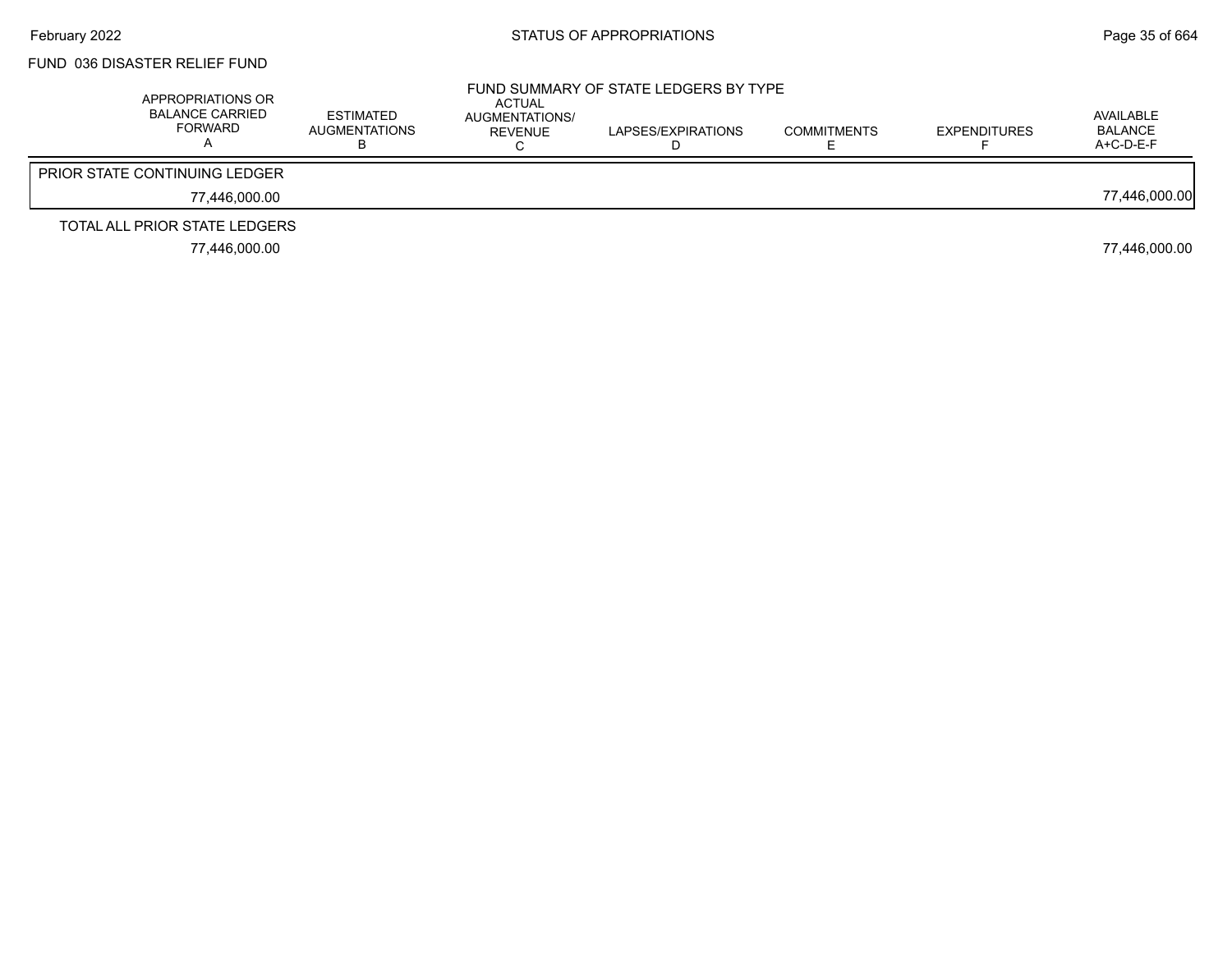## FUND 037 PENNVEST DRINKING WATER REVOLVING

| <b>APPROPRIATIONS OR</b><br><b>BALANCE CARRIED</b><br><b>FORWARD</b><br>A | <b>ESTIMATED</b><br><b>AUGMENTATIONS</b> | ACTUAL<br>AUGMENTATIONS/<br><b>REVENUE</b><br>r. | FUND SUMMARY OF STATE LEDGERS BY TYPE<br>LAPSES/EXPIRATIONS | <b>COMMITMENTS</b><br>F | <b>EXPENDITURES</b> | AVAILABLE<br><b>BALANCE</b><br>A+C-D-E-F |
|---------------------------------------------------------------------------|------------------------------------------|--------------------------------------------------|-------------------------------------------------------------|-------------------------|---------------------|------------------------------------------|
| <b>CURRENT STATE EXECUTIVE AUTHORIZATIONS LEDGER</b>                      |                                          |                                                  |                                                             |                         |                     |                                          |
| 220,000,000.00                                                            |                                          |                                                  |                                                             | 173,921,119.50          | 7,491,233.53        | 38,587,646.97                            |
| TOTAL ALL CURRENT STATE LEDGERS                                           |                                          |                                                  |                                                             |                         |                     |                                          |
| 220,000,000.00                                                            |                                          |                                                  |                                                             | 173,921,119.50          | 7,491,233.53        | 38,587,646.97                            |
| PRIOR STATE EXECUTIVE AUTHORIZATIONS LEDGER                               |                                          |                                                  |                                                             |                         |                     |                                          |
| 210,767,896.94                                                            |                                          |                                                  |                                                             |                         | 5,531,662.99        | 205,236,233.95                           |
| TOTAL ALL PRIOR STATE LEDGERS                                             |                                          |                                                  |                                                             |                         |                     |                                          |
| 210,767,896.94                                                            |                                          |                                                  |                                                             |                         | 5,531,662.99        | 205,236,233.95                           |
| <b>RESTRICTED REVENUE LEDGER</b>                                          |                                          |                                                  |                                                             |                         |                     |                                          |
|                                                                           |                                          |                                                  |                                                             |                         |                     |                                          |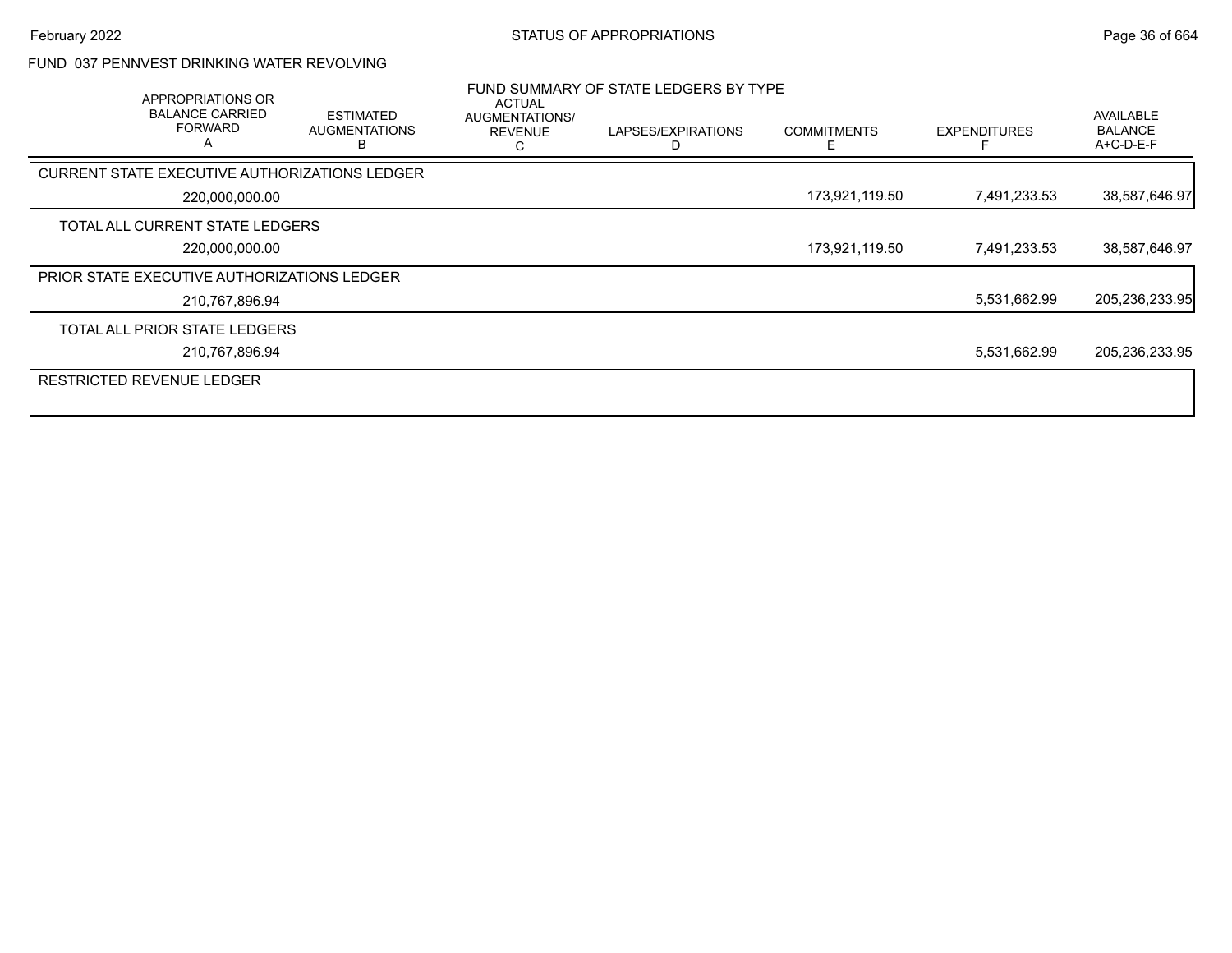### FUND 038 CAPITAL FACILITIES FUND

| APPROPRIATIONS OR<br><b>BALANCE CARRIED</b><br><b>FORWARD</b> | <b>ESTIMATED</b><br><b>AUGMENTATIONS</b><br>В | <b>ACTUAL</b><br>AUGMENTATIONS/<br><b>REVENUE</b><br>C | FUND SUMMARY OF STATE LEDGERS BY TYPE<br>LAPSES/EXPIRATIONS<br>D | <b>COMMITMENTS</b><br>Е | <b>EXPENDITURES</b> | AVAILABLE<br><b>BALANCE</b><br>A+C-D-E-F |
|---------------------------------------------------------------|-----------------------------------------------|--------------------------------------------------------|------------------------------------------------------------------|-------------------------|---------------------|------------------------------------------|
| CURRENT STATE EXECUTIVE AUTHORIZATIONS LEDGER                 |                                               |                                                        |                                                                  |                         |                     |                                          |
| 29,000,000.00                                                 |                                               |                                                        |                                                                  | 6,063,325.07            | 268,144.96          | 22,668,529.97                            |
| TOTAL ALL CURRENT STATE LEDGERS                               |                                               |                                                        |                                                                  |                         |                     |                                          |
| 29,000,000.00                                                 |                                               |                                                        |                                                                  | 6,063,325.07            | 268,144.96          | 22,668,529.97                            |
| <b>PRIOR STATE EXECUTIVE AUTHORIZATIONS LEDGER</b>            |                                               |                                                        |                                                                  |                         |                     |                                          |
| 38,765,760.78                                                 |                                               |                                                        |                                                                  | 16,297,811.68           | 2,561,516.29        | 19,906,432.81                            |
| <b>PRIOR STATE CONTINUING LEDGER</b>                          |                                               |                                                        |                                                                  |                         |                     |                                          |
| 147,920,170,363.08                                            | 14,200,975.78                                 | 38,639,459.35                                          |                                                                  | 2,074,194,132.64        | 507,606,688.95      | 145,377,009,000.84                       |
| TOTAL ALL PRIOR STATE LEDGERS                                 |                                               |                                                        |                                                                  |                         |                     |                                          |
| 147,958,936,123.86                                            | 14,200,975.78                                 | 38,639,459.35                                          |                                                                  | 2,090,491,944.32        |                     | 510, 168, 205. 24 145, 396, 915, 433. 65 |
| NON-BUDGETED LEDGER                                           |                                               |                                                        |                                                                  |                         |                     |                                          |
|                                                               |                                               |                                                        |                                                                  |                         | 170,734.93          | $-170,734.93$                            |
| <b>RESTRICTED REVENUE LEDGER</b>                              |                                               |                                                        |                                                                  |                         |                     |                                          |
| 4,882,343.36                                                  |                                               |                                                        |                                                                  | 1,977,368.25            |                     | 2,904,975.11                             |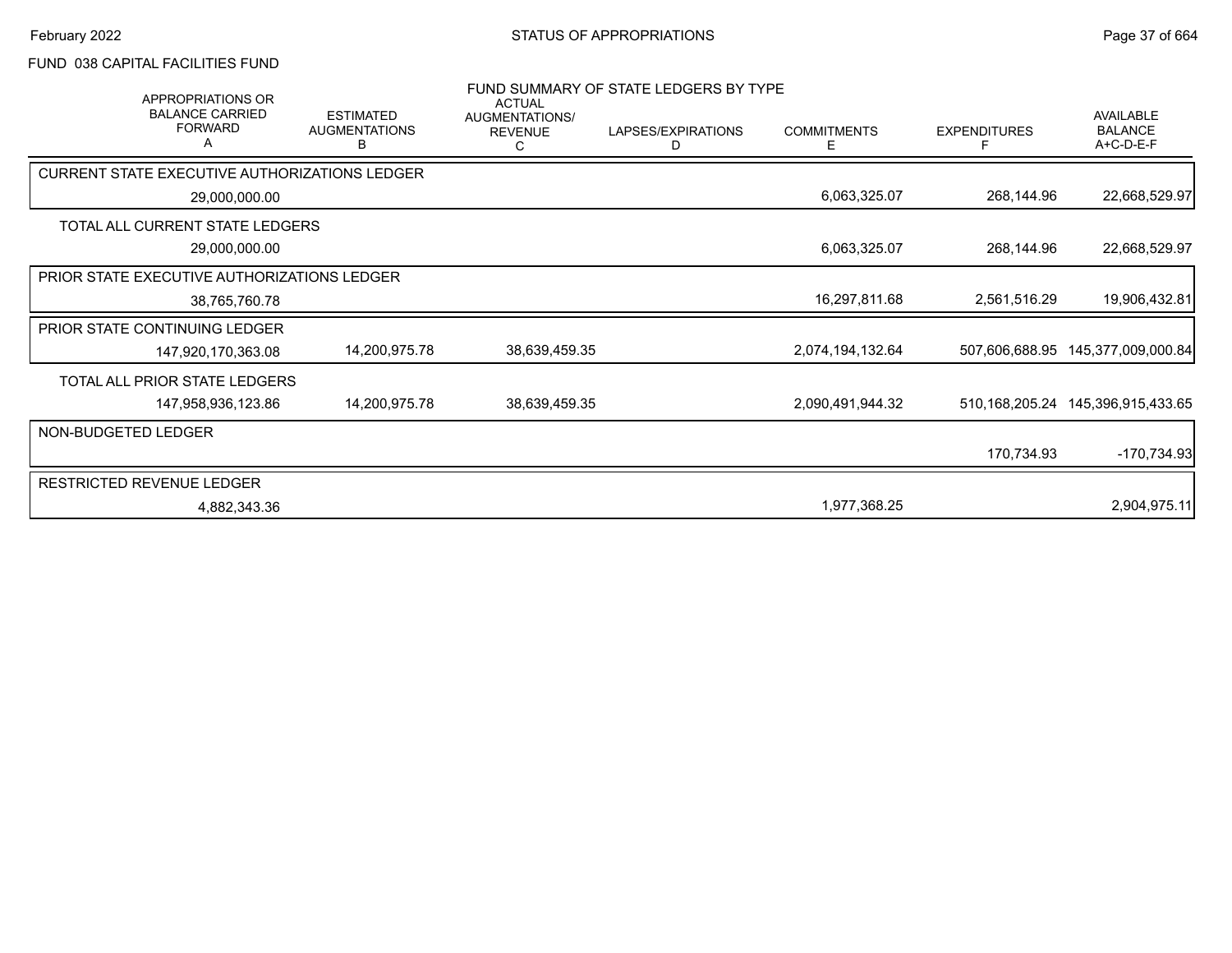### FUND 039 LAND AND WATER DEVELOPMENT FUND

| APPROPRIATIONS OR<br><b>BALANCE CARRIED</b><br>FORWARD | <b>ESTIMATED</b><br><b>AUGMENTATIONS</b> | <b>ACTUAL</b><br>AUGMENTATIONS/<br>REVENUE | FUND SUMMARY OF STATE LEDGERS BY TYPE<br>LAPSES/EXPIRATIONS | <b>COMMITMENTS</b> | <b>EXPENDITURES</b> | AVAILABLE<br>BALANCE<br>$A+C-D-E-F$ |
|--------------------------------------------------------|------------------------------------------|--------------------------------------------|-------------------------------------------------------------|--------------------|---------------------|-------------------------------------|
| <b>PRIOR STATE CONTINUING LEDGER</b>                   |                                          |                                            |                                                             |                    |                     |                                     |
| 19.069.37                                              |                                          |                                            |                                                             |                    |                     | 19.069.37                           |
| TOTAL ALL PRIOR STATE LEDGERS                          |                                          |                                            |                                                             |                    |                     |                                     |
| 19.069.37                                              |                                          |                                            |                                                             |                    |                     | 19.069.37                           |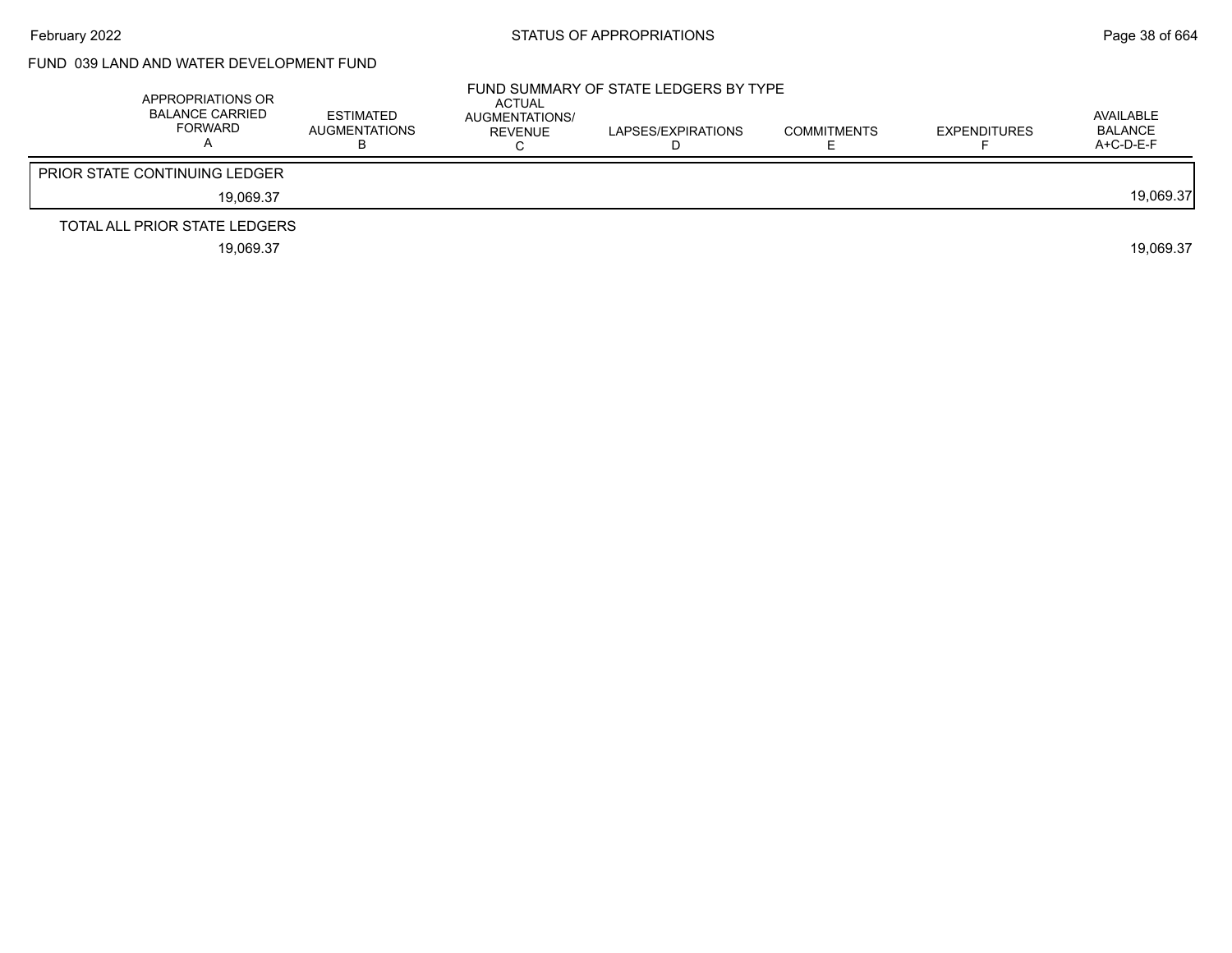## FUND 040 WATER FACILITIES LOAN FUND(NO CASH)

| APPROPRIATIONS OR<br>BALANCE CARRIED<br><b>FORWARD</b> | <b>ESTIMATED</b><br><b>AUGMENTATIONS</b> | ACTUAL<br>AUGMENTATIONS/<br>REVENUE | FUND SUMMARY OF STATE LEDGERS BY TYPE<br>LAPSES/EXPIRATIONS | <b>COMMITMENTS</b> | <b>EXPENDITURES</b> | AVAILABLE<br><b>BALANCE</b><br>$A+C-D-E-F$ |
|--------------------------------------------------------|------------------------------------------|-------------------------------------|-------------------------------------------------------------|--------------------|---------------------|--------------------------------------------|
| <b>PRIOR STATE CONTINUING LEDGER</b>                   |                                          |                                     |                                                             |                    |                     |                                            |
| 12.620.196.06                                          |                                          |                                     |                                                             |                    |                     | 12,620,196.06                              |
| TOTAL ALL PRIOR STATE LEDGERS                          |                                          |                                     |                                                             |                    |                     |                                            |
| 12.620.196.06                                          |                                          |                                     |                                                             |                    |                     | 12.620.196.06                              |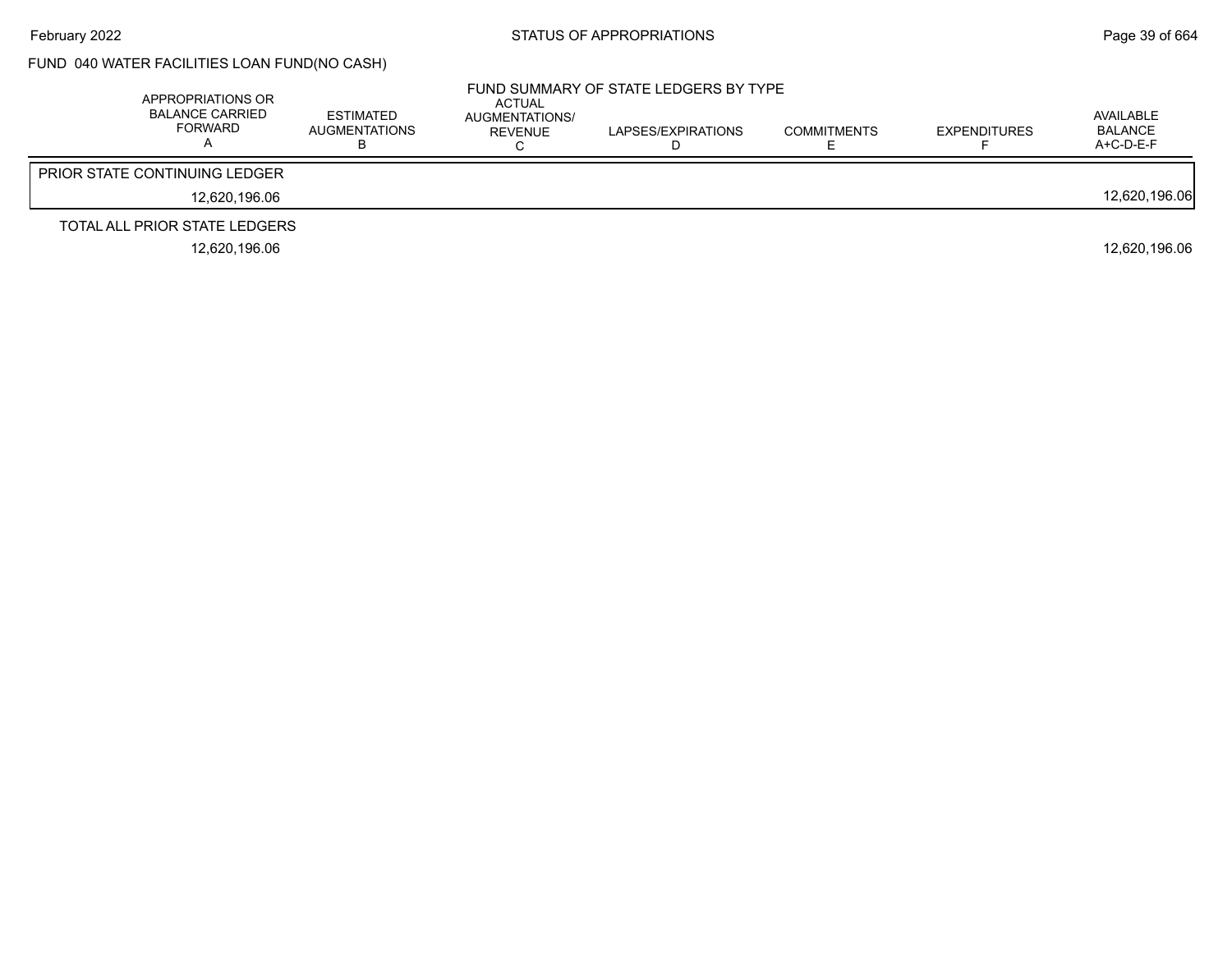### February 2022 **Example 2022** Page 40 of 664

# FUND 043 DEFERRED COMPENSATION FUND

|                     | APPROPRIATIONS OR<br><b>BALANCE CARRIED</b><br>FORWARD | <b>ESTIMATED</b><br><b>AUGMENTATIONS</b> | ACTUAL<br>AUGMENTATIONS/<br>REVENUE | FUND SUMMARY OF STATE LEDGERS BY TYPE<br>LAPSES/EXPIRATIONS | <b>COMMITMENTS</b> | <b>EXPENDITURES</b> | AVAILABLE<br><b>BALANCE</b><br>$A+C-D-E-F$ |
|---------------------|--------------------------------------------------------|------------------------------------------|-------------------------------------|-------------------------------------------------------------|--------------------|---------------------|--------------------------------------------|
|                     | <b>RESTRICTED RECEIPTS LEDGER</b>                      |                                          |                                     |                                                             |                    |                     |                                            |
|                     | 1,368,399,687.87                                       |                                          | 276.382.097.06                      |                                                             |                    | 117.264.595.55      | 1,527,517,189.38                           |
| NON-BUDGETED LEDGER |                                                        |                                          |                                     |                                                             |                    |                     |                                            |
|                     |                                                        |                                          |                                     |                                                             | 11,551,043.60      | 210,300,719.82      | -221,851,763.42                            |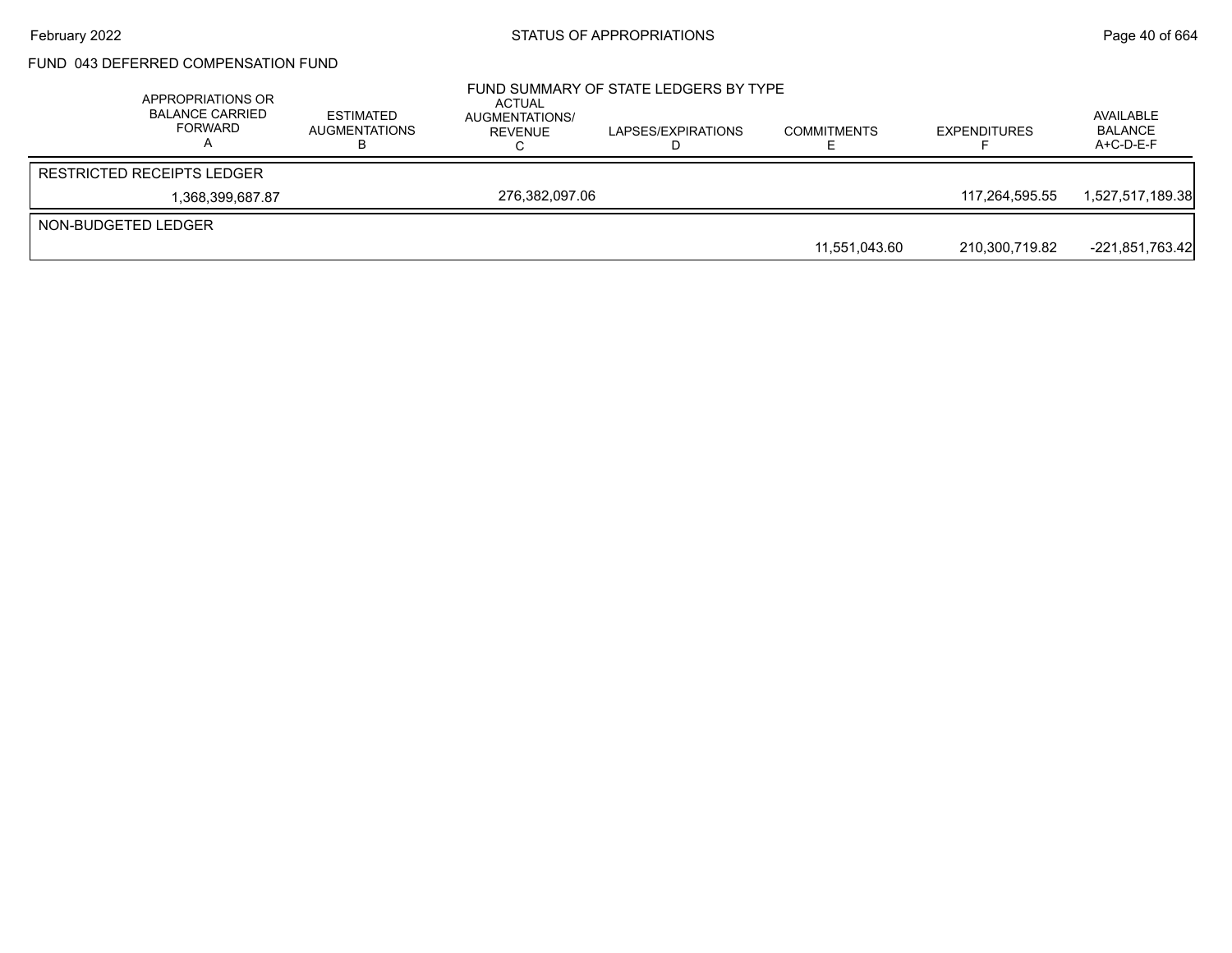## February 2022 **Example 2022** Page 41 of 664

# FUND 052 UNIFIED JUDICIAL SYSTEM TRANSFERRED

| APPROPRIATIONS OR<br><b>BALANCE CARRIED</b><br><b>FORWARD</b> | ESTIMATED<br><b>AUGMENTATIONS</b> | ACTUAL<br>AUGMENTATIONS/<br>REVENUE | FUND SUMMARY OF STATE LEDGERS BY TYPE<br>LAPSES/EXPIRATIONS | <b>COMMITMENTS</b> | <b>EXPENDITURES</b> | AVAILABLE<br><b>BALANCE</b><br>$A+C-D-E-F$ |
|---------------------------------------------------------------|-----------------------------------|-------------------------------------|-------------------------------------------------------------|--------------------|---------------------|--------------------------------------------|
| NON-BUDGETED LEDGER                                           |                                   |                                     |                                                             |                    | 287.163.31          | $-287,163.31$                              |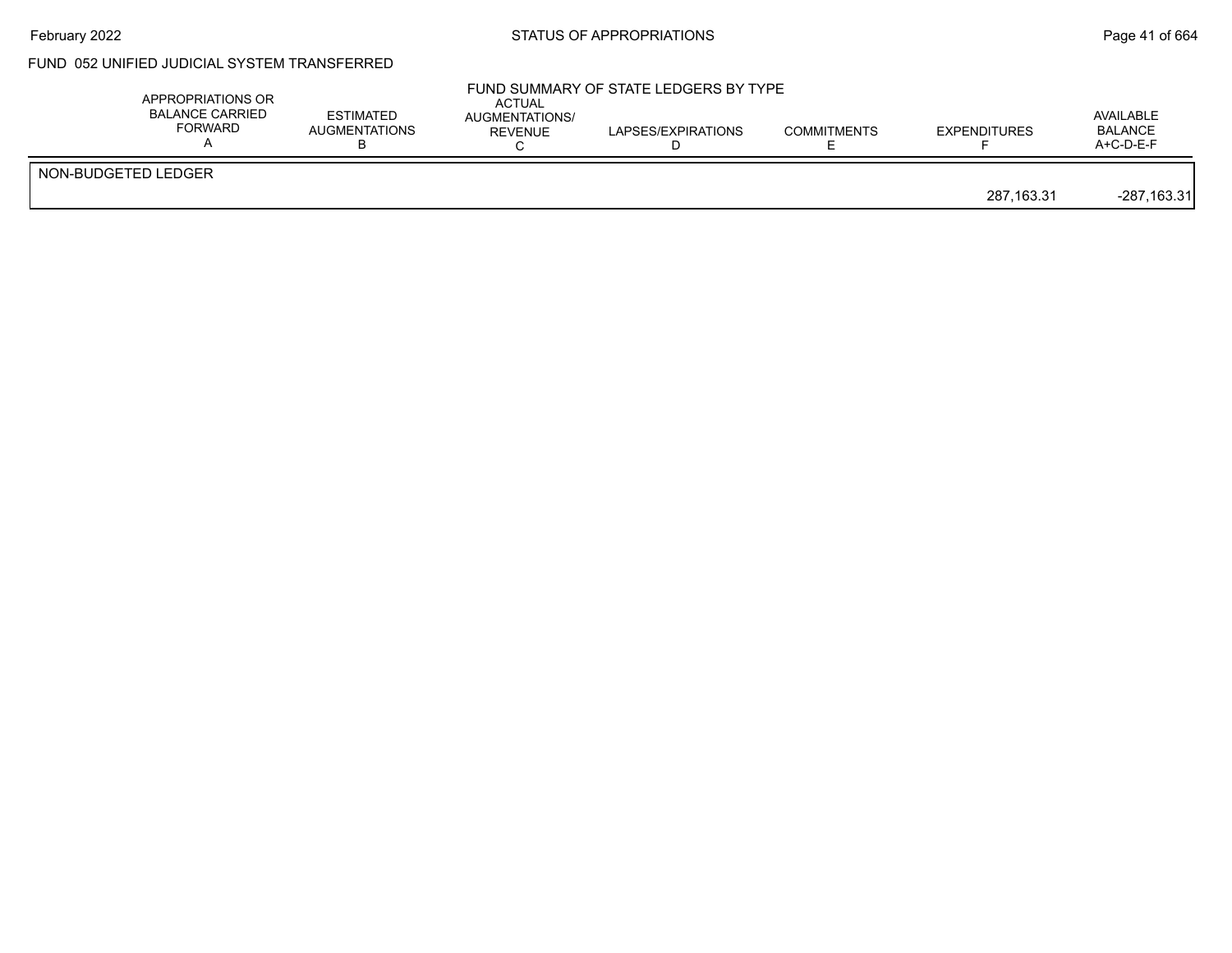#### FUND 054 AGRICULTURALCOLLEGE LAND SCRIP FUND

| APPROPRIATIONS OR<br><b>BALANCE CARRIED</b><br><b>FORWARD</b><br>А | ESTIMATED<br><b>AUGMENTATIONS</b><br>В | <b>ACTUAL</b><br>AUGMENTATIONS/<br><b>REVENUE</b> | FUND SUMMARY OF STATE LEDGERS BY TYPE<br>LAPSES/EXPIRATIONS | <b>COMMITMENTS</b> | <b>EXPENDITURES</b> | <b>AVAILABLE</b><br><b>BALANCE</b><br>A+C-D-E-F |
|--------------------------------------------------------------------|----------------------------------------|---------------------------------------------------|-------------------------------------------------------------|--------------------|---------------------|-------------------------------------------------|
|                                                                    |                                        |                                                   |                                                             |                    |                     |                                                 |
| CURRENT STATE RESTRICTED APPROPRIATIONS LEDGER                     |                                        |                                                   |                                                             |                    |                     |                                                 |
|                                                                    | 54,960,000.00                          | 41,220,000.00                                     |                                                             |                    | 41,220,000.00       |                                                 |
| TOTAL ALL CURRENT STATE LEDGERS                                    |                                        |                                                   |                                                             |                    |                     |                                                 |
|                                                                    | 54,960,000.00                          | 41,220,000.00                                     |                                                             |                    | 41,220,000.00       |                                                 |
| <b>PRIOR STATE RESTRICTED APPROPRIATIONS LEDGER</b>                |                                        |                                                   |                                                             |                    |                     |                                                 |
|                                                                    |                                        |                                                   |                                                             |                    |                     |                                                 |
| TOTAL ALL PRIOR STATE LEDGERS                                      |                                        |                                                   |                                                             |                    |                     |                                                 |
| <b>RESTRICTED REVENUE LEDGER</b>                                   |                                        |                                                   |                                                             |                    |                     |                                                 |
|                                                                    |                                        |                                                   |                                                             |                    |                     |                                                 |
|                                                                    |                                        | 41,220,000.00                                     |                                                             |                    | 41,220,000.00       |                                                 |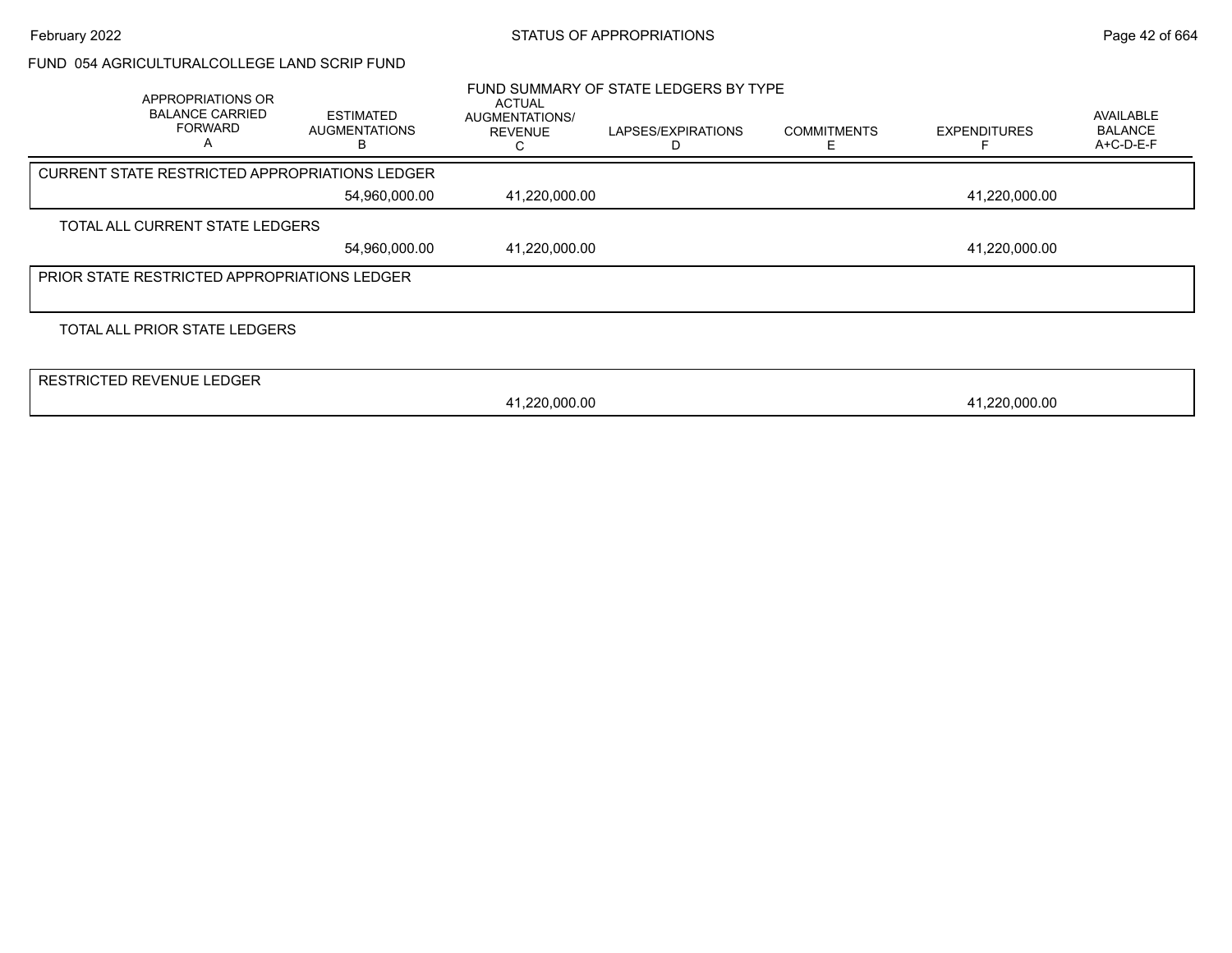## February 2022 **Example 2022** Page 43 of 664

# FUND 058 STATE INSURANCE FUND

| APPROPRIATIONS OR<br><b>BALANCE CARRIED</b><br>FORWARD | <b>ESTIMATED</b><br><b>AUGMENTATIONS</b> | <b>ACTUAL</b><br><b>AUGMENTATIONS/</b><br><b>REVENUE</b> | FUND SUMMARY OF STATE LEDGERS BY TYPE<br>LAPSES/EXPIRATIONS | <b>COMMITMENTS</b> | <b>EXPENDITURES</b> | AVAILABLE<br><b>BALANCE</b><br>$A+C-D-E-F$ |
|--------------------------------------------------------|------------------------------------------|----------------------------------------------------------|-------------------------------------------------------------|--------------------|---------------------|--------------------------------------------|
| NON-BUDGETED LEDGER                                    |                                          |                                                          |                                                             | 2.385.965.17       | -219.972.49         | $-2,165,992.68$                            |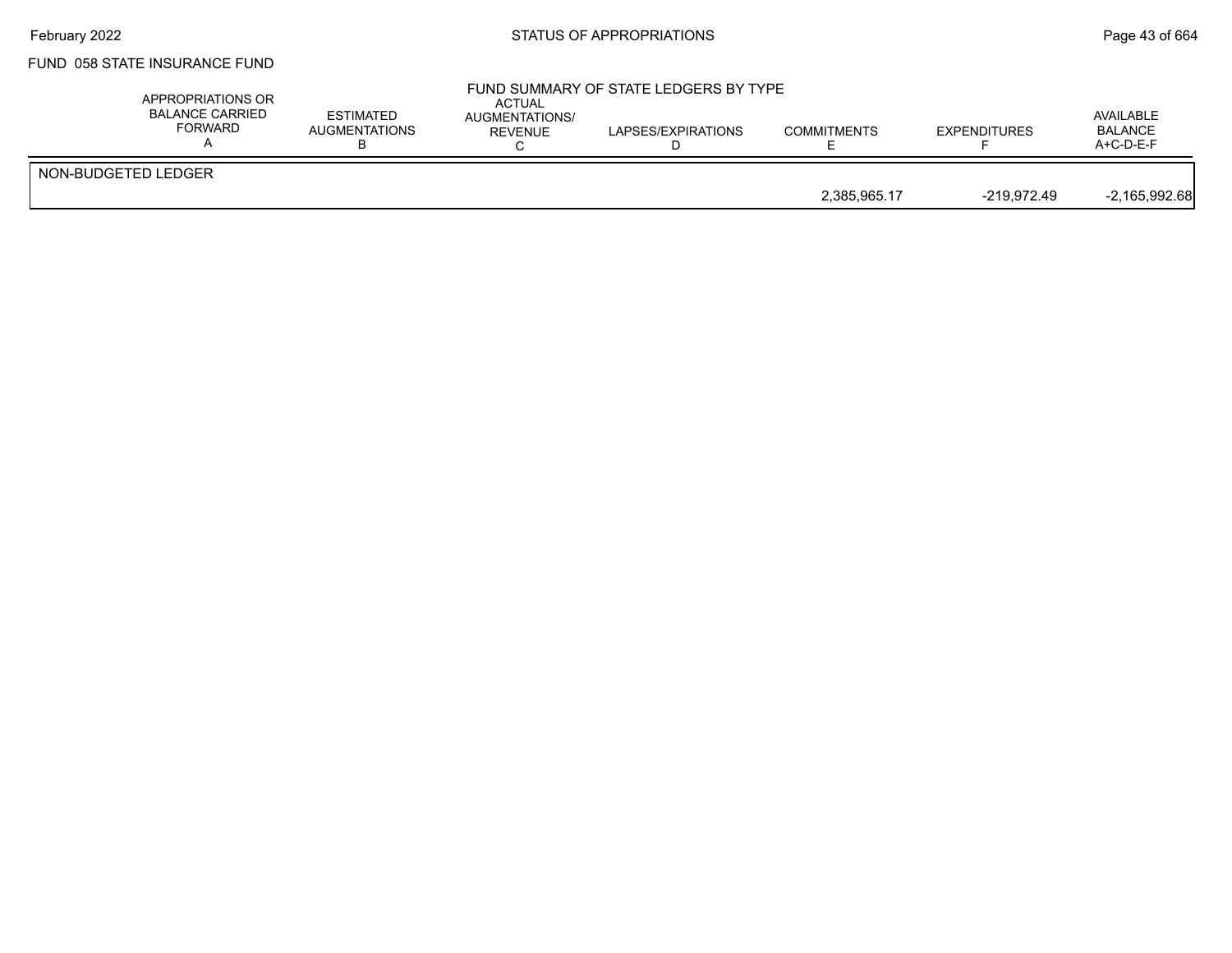### FUND 061 STATE EMPLOYEES' RET SYS

| FUND SUMMARY OF STATE LEDGERS BY TYPE<br><b>APPROPRIATIONS OR</b><br><b>ACTUAL</b><br><b>BALANCE CARRIED</b><br><b>ESTIMATED</b><br>AUGMENTATIONS/ |                                            |                           |                |                         |                         |                     | <b>AVAILABLE</b>            |
|----------------------------------------------------------------------------------------------------------------------------------------------------|--------------------------------------------|---------------------------|----------------|-------------------------|-------------------------|---------------------|-----------------------------|
|                                                                                                                                                    | <b>FORWARD</b><br>A                        | <b>AUGMENTATIONS</b><br>в | <b>REVENUE</b> | LAPSES/EXPIRATIONS<br>D | <b>COMMITMENTS</b><br>Е | <b>EXPENDITURES</b> | <b>BALANCE</b><br>A+C-D-E-F |
|                                                                                                                                                    | <b>CURRENT STATE APPROPRIATIONS LEDGER</b> |                           |                |                         |                         |                     |                             |
|                                                                                                                                                    | 33,069,000.00                              |                           |                |                         | 3,148,032.96            | 18,321,892.58       | 11,599,074.46               |
|                                                                                                                                                    | TOTAL ALL CURRENT STATE LEDGERS            |                           |                |                         |                         |                     |                             |
|                                                                                                                                                    | 33,069,000.00                              |                           |                |                         | 3,148,032.96            | 18,321,892.58       | 11,599,074.46               |
|                                                                                                                                                    | <b>PRIOR STATE APPROPRIATIONS LEDGER</b>   |                           |                |                         |                         |                     |                             |
|                                                                                                                                                    | 13,462,312.80                              |                           |                |                         | 135,510.74              | 1,571,870.93        | 11,754,931.13               |
|                                                                                                                                                    | TOTAL ALL PRIOR STATE LEDGERS              |                           |                |                         |                         |                     |                             |
|                                                                                                                                                    | 13,462,312.80                              |                           |                |                         | 135,510.74              | 1,571,870.93        | 11,754,931.13               |
|                                                                                                                                                    | <b>RESTRICTED RECEIPTS LEDGER</b>          |                           |                |                         |                         |                     |                             |
|                                                                                                                                                    |                                            |                           |                |                         |                         |                     |                             |
| NON-BUDGETED LEDGER                                                                                                                                |                                            |                           |                |                         | 3,997,431.56            | 2,537,150,340.89    | $-2,541,147,772.45$         |
|                                                                                                                                                    | RESTRICTED REVENUE LEDGER                  |                           |                |                         |                         |                     |                             |
|                                                                                                                                                    | 3,681,844.22                               |                           | 22,833.55      |                         |                         |                     | 3,704,677.77                |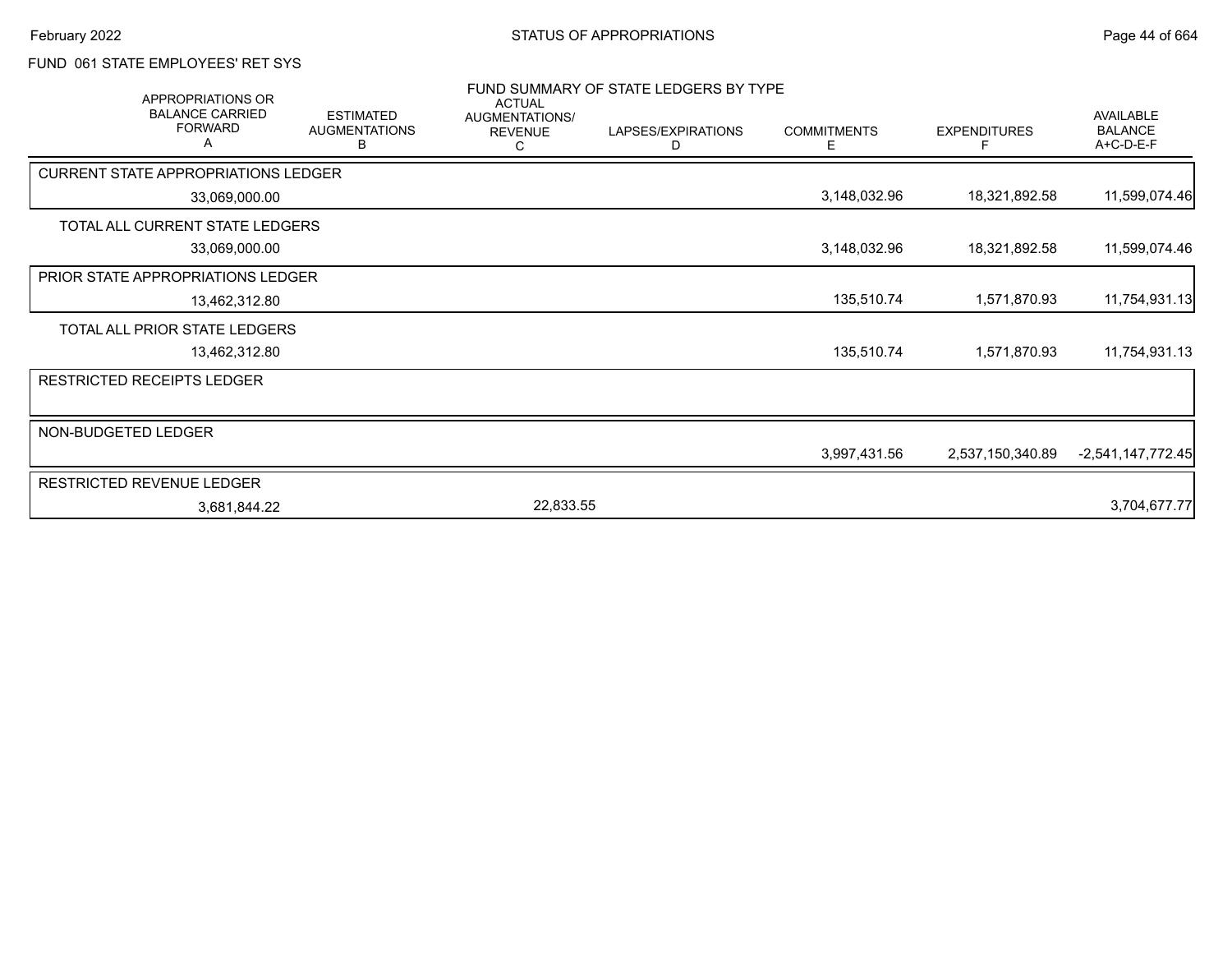# FUND 062 PUB SCHOOL EMPLOYEES' RET SYS

| FUND SUMMARY OF STATE LEDGERS BY TYPE<br><b>APPROPRIATIONS OR</b><br><b>ACTUAL</b> |                                               |                                       |                         |                         |                     |                                                 |  |
|------------------------------------------------------------------------------------|-----------------------------------------------|---------------------------------------|-------------------------|-------------------------|---------------------|-------------------------------------------------|--|
| <b>BALANCE CARRIED</b><br><b>FORWARD</b><br>А                                      | <b>ESTIMATED</b><br><b>AUGMENTATIONS</b><br>В | AUGMENTATIONS/<br><b>REVENUE</b><br>С | LAPSES/EXPIRATIONS<br>D | <b>COMMITMENTS</b><br>Ε | <b>EXPENDITURES</b> | <b>AVAILABLE</b><br><b>BALANCE</b><br>A+C-D-E-F |  |
| <b>CURRENT STATE APPROPRIATIONS LEDGER</b>                                         |                                               |                                       |                         |                         |                     |                                                 |  |
| 52,294,000.00                                                                      |                                               |                                       |                         | 7,799,960.45            | 29,340,957.90       | 15, 153, 081.65                                 |  |
| TOTAL ALL CURRENT STATE LEDGERS                                                    |                                               |                                       |                         |                         |                     |                                                 |  |
| 52,294,000.00                                                                      |                                               |                                       |                         | 7,799,960.45            | 29,340,957.90       | 15,153,081.65                                   |  |
| PRIOR STATE APPROPRIATIONS LEDGER                                                  |                                               |                                       |                         |                         |                     |                                                 |  |
| 10,329,124.02                                                                      |                                               |                                       |                         | 4,402,325.60            | 3,409,003.82        | 2,517,794.60                                    |  |
| TOTAL ALL PRIOR STATE LEDGERS                                                      |                                               |                                       |                         |                         |                     |                                                 |  |
| 10,329,124.02                                                                      |                                               |                                       |                         | 4,402,325.60            | 3,409,003.82        | 2,517,794.60                                    |  |
| <b>RESTRICTED RECEIPTS LEDGER</b>                                                  |                                               |                                       |                         |                         |                     |                                                 |  |
|                                                                                    |                                               |                                       |                         |                         |                     |                                                 |  |
| NON-BUDGETED LEDGER                                                                |                                               |                                       |                         |                         |                     |                                                 |  |
|                                                                                    |                                               |                                       |                         | 34,396,565.81           | 5,047,318,720.31    | -5,081,715,286.12                               |  |
| <b>RESTRICTED REVENUE LEDGER</b>                                                   |                                               |                                       |                         |                         |                     |                                                 |  |
| 79,957,941.35                                                                      |                                               | 61,146,393.38                         |                         | 9,503,565.69            | 78,923,519.07       | 52,677,249.97                                   |  |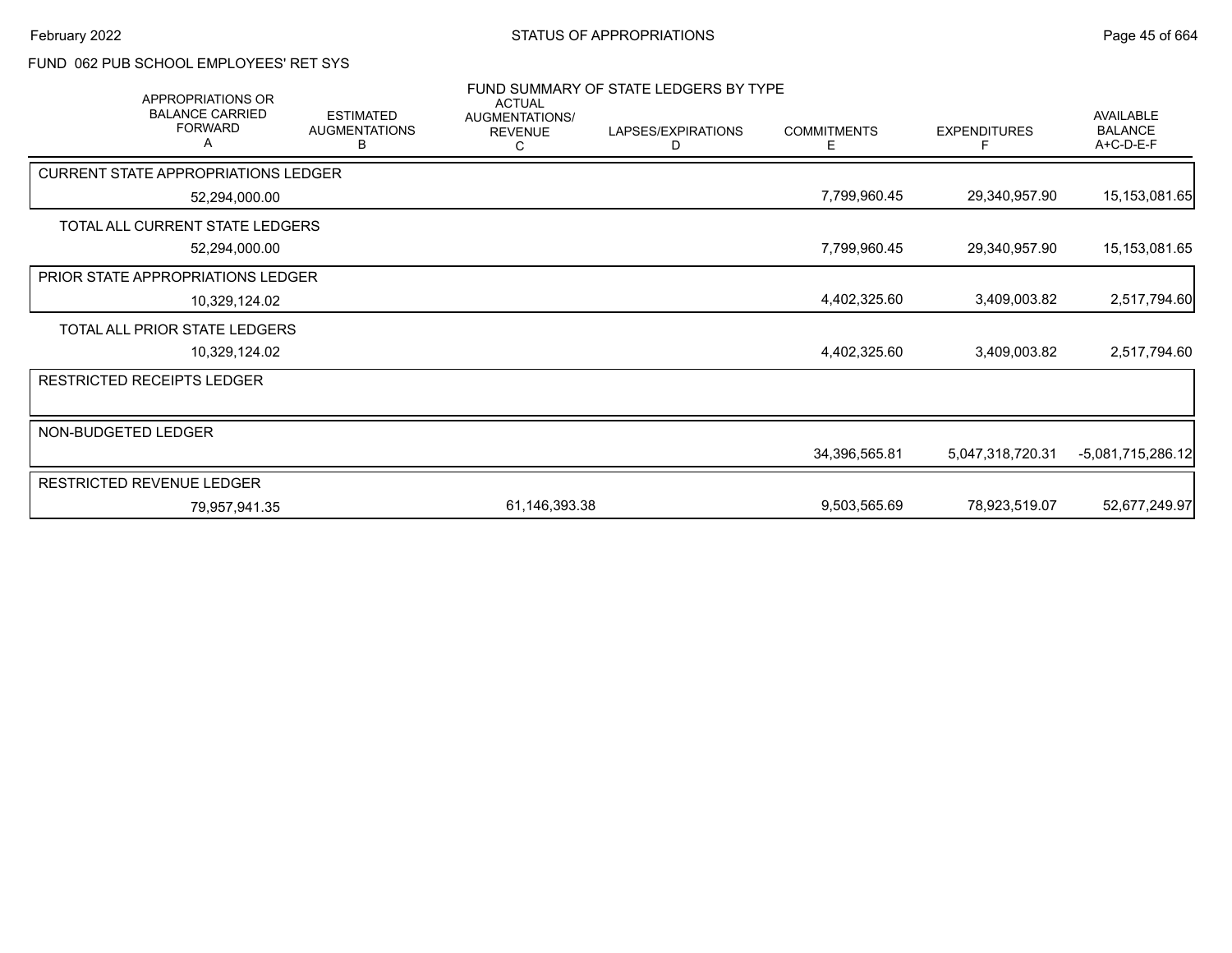#### FUND 063 UNEMPLOYMENT COMP CONTRIBUTION FUND

| APPROPRIATIONS OR<br><b>BALANCE CARRIED</b><br><b>FORWARD</b><br>A | <b>ESTIMATED</b><br><b>AUGMENTATIONS</b> | <b>ACTUAL</b><br>AUGMENTATIONS/<br><b>REVENUE</b> | FUND SUMMARY OF STATE LEDGERS BY TYPE<br>LAPSES/EXPIRATIONS<br>D | <b>COMMITMENTS</b><br>E | <b>EXPENDITURES</b> | AVAILABLE<br><b>BALANCE</b><br>A+C-D-E-F |
|--------------------------------------------------------------------|------------------------------------------|---------------------------------------------------|------------------------------------------------------------------|-------------------------|---------------------|------------------------------------------|
| <b>CURRENT STATE EXECUTIVE AUTHORIZATIONS - RESTRICTED LEDGER</b>  |                                          |                                                   |                                                                  |                         |                     |                                          |
|                                                                    | 30,228,506.00                            | 25,583,505.88                                     |                                                                  | 3,728,683.02            | 18,057,096.67       | 3,797,726.19                             |
| TOTAL ALL CURRENT STATE LEDGERS                                    |                                          |                                                   |                                                                  |                         |                     |                                          |
|                                                                    | 30,228,506.00                            | 25,583,505.88                                     |                                                                  | 3,728,683.02            | 18,057,096.67       | 3,797,726.19                             |
| PRIOR STATE EXECUTIVE AUTHORIZATIONS - RESTRICTED LEDGER           |                                          |                                                   |                                                                  |                         |                     |                                          |
| 35,845,128.69                                                      |                                          | $-15,000,000.00$                                  |                                                                  | 9,627,269.57            | 4,269,128.64        | 6,948,730.48                             |
| TOTAL ALL PRIOR STATE LEDGERS                                      |                                          |                                                   |                                                                  |                         |                     |                                          |
| 35,845,128.69                                                      |                                          | $-15,000,000.00$                                  |                                                                  | 9,627,269.57            | 4,269,128.64        | 6,948,730.48                             |
| NON-BUDGETED LEDGER                                                |                                          |                                                   |                                                                  |                         |                     |                                          |
|                                                                    |                                          |                                                   |                                                                  |                         | 1,008,778,780.05    | -1,008,778,780.05                        |
| <b>RESTRICTED REVENUE LEDGER</b>                                   |                                          |                                                   |                                                                  |                         |                     |                                          |
| 39,585,126.67                                                      |                                          | 8,161,306.34                                      |                                                                  |                         | 10,583,505.88       | 37, 162, 927. 13                         |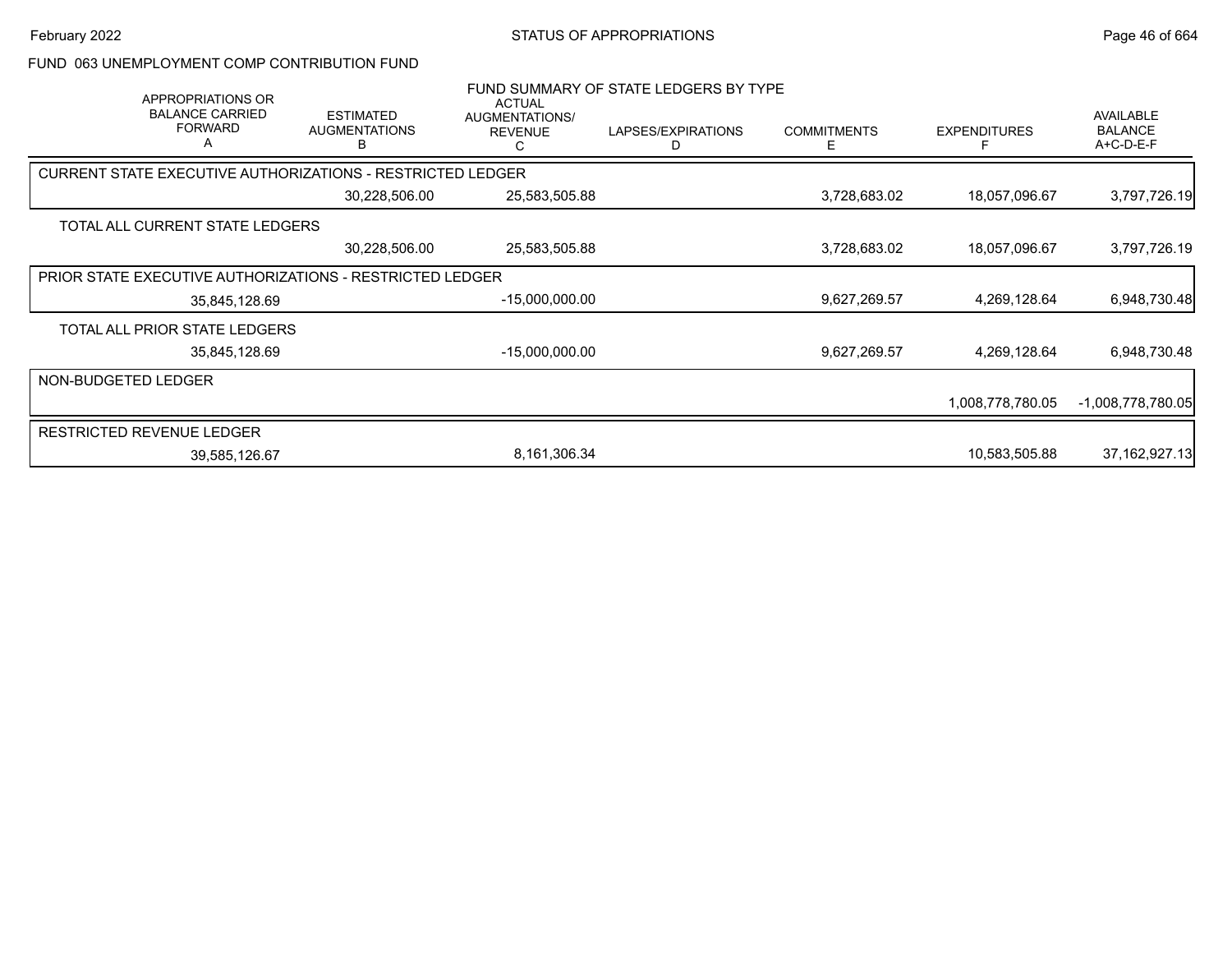## February 2022 **Example 2022** Page 47 of 664

# FUND 064 UNEMPLOYMENT COMP BENEFIT PAYMENT

|                     | APPROPRIATIONS OR<br>BALANCE CARRIED<br>FORWARD | <b>ESTIMATED</b><br><b>AUGMENTATIONS</b> | ACTUAL<br>AUGMENTATIONS/<br>REVENUE | FUND SUMMARY OF STATE LEDGERS BY TYPE<br>LAPSES/EXPIRATIONS | <b>COMMITMENTS</b> | <b>EXPENDITURES</b> | AVAILABLE<br><b>BALANCE</b><br>$A+C-D-E-F$ |
|---------------------|-------------------------------------------------|------------------------------------------|-------------------------------------|-------------------------------------------------------------|--------------------|---------------------|--------------------------------------------|
| NON-BUDGETED LEDGER |                                                 |                                          |                                     |                                                             |                    |                     |                                            |
|                     |                                                 |                                          |                                     |                                                             |                    | 5,549,240,902.60    | -5,549,240,902.60                          |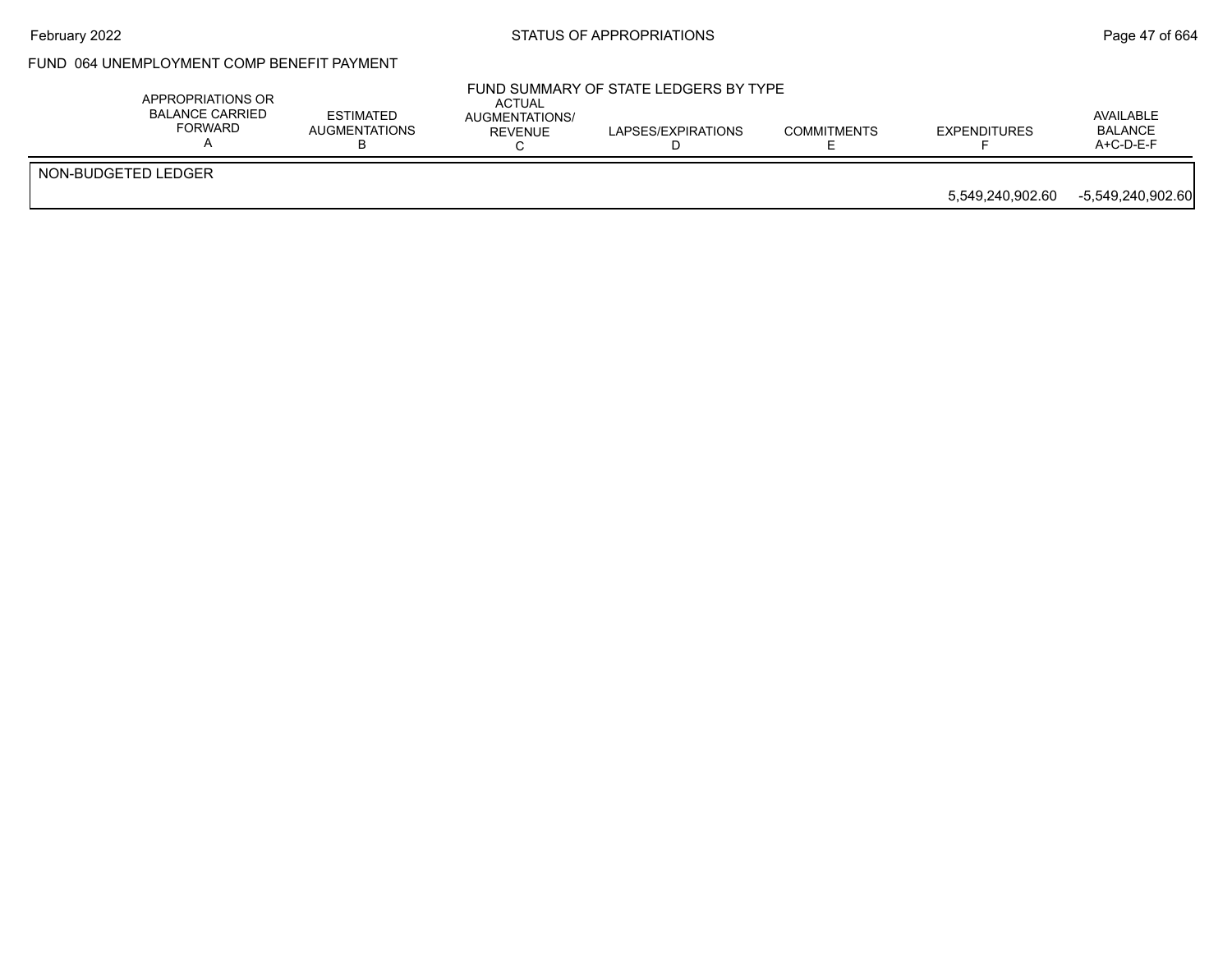### FUND 065 WORKMEN'S COMPENSATION ADMIN FUND

| APPROPRIATIONS OR                                     |                                               | <b>ACTUAL</b>                         | FUND SUMMARY OF STATE LEDGERS BY TYPE |                         |                          |                                                   |
|-------------------------------------------------------|-----------------------------------------------|---------------------------------------|---------------------------------------|-------------------------|--------------------------|---------------------------------------------------|
| <b>BALANCE CARRIED</b><br><b>FORWARD</b><br>А         | <b>ESTIMATED</b><br><b>AUGMENTATIONS</b><br>В | AUGMENTATIONS/<br><b>REVENUE</b><br>С | LAPSES/EXPIRATIONS<br>D               | <b>COMMITMENTS</b><br>Е | <b>EXPENDITURES</b><br>F | <b>AVAILABLE</b><br><b>BALANCE</b><br>$A+C-D-E-F$ |
| <b>CURRENT STATE APPROPRIATIONS LEDGER</b>            |                                               |                                       |                                       |                         |                          |                                                   |
| 75,802,000.00                                         | 300,000.00                                    | 13,571.45                             |                                       | 12,302,974.85           | 40,425,439.90            | 23,087,156.70                                     |
| <b>CURRENT STATE RESTRICTED APPROPRIATIONS LEDGER</b> |                                               |                                       |                                       |                         |                          |                                                   |
|                                                       | 280,000.00                                    | 280,000.00                            |                                       | 75,591.68               | 93,748.32                | 110,660.00                                        |
| TOTAL ALL CURRENT STATE LEDGERS                       |                                               |                                       |                                       |                         |                          |                                                   |
| 75,802,000.00                                         | 580,000.00                                    | 293,571.45                            |                                       | 12,378,566.53           | 40,519,188.22            | 23, 197, 816. 70                                  |
| PRIOR STATE APPROPRIATIONS LEDGER                     |                                               |                                       |                                       |                         |                          |                                                   |
| 15,144,071.03                                         |                                               |                                       |                                       | 399,061.24              | 4,524,083.08             | 10,220,926.71                                     |
| PRIOR STATE RESTRICTED APPROPRIATIONS LEDGER          |                                               |                                       |                                       |                         |                          |                                                   |
| 43,312.41                                             |                                               | $-36,293.48$                          |                                       |                         | 7,018.93                 |                                                   |
| TOTAL ALL PRIOR STATE LEDGERS                         |                                               |                                       |                                       |                         |                          |                                                   |
| 15, 187, 383. 44                                      |                                               | $-36,293.48$                          |                                       | 399,061.24              | 4,531,102.01             | 10,220,926.71                                     |
| <b>RESTRICTED RECEIPTS LEDGER</b>                     |                                               |                                       |                                       |                         |                          |                                                   |
|                                                       |                                               |                                       |                                       |                         |                          |                                                   |
| RESTRICTED REVENUE LEDGER                             |                                               |                                       |                                       |                         |                          |                                                   |
| 1,167,485.85                                          |                                               | 266,719.00                            |                                       |                         | 243,706.52               | 1,190,498.33                                      |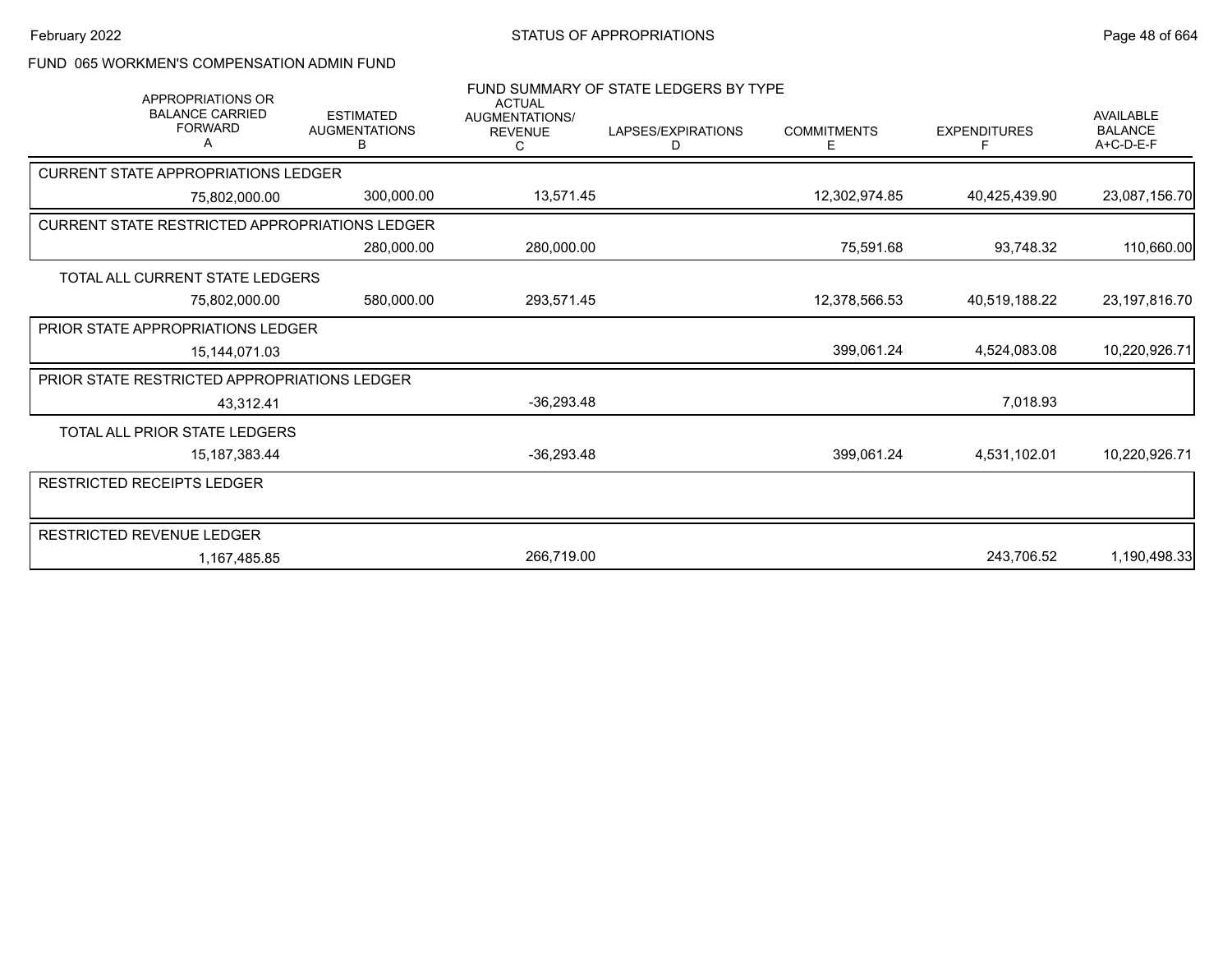## FUND 067 WORKERS' COMPENSATION SECURITY FUND

|                     | APPROPRIATIONS OR<br><b>BALANCE CARRIED</b><br><b>FORWARD</b><br>A | <b>ESTIMATED</b><br><b>AUGMENTATIONS</b> | <b>ACTUAL</b><br>AUGMENTATIONS/<br><b>REVENUE</b><br>ت | FUND SUMMARY OF STATE LEDGERS BY TYPE<br>LAPSES/EXPIRATIONS | <b>COMMITMENTS</b><br>F | <b>EXPENDITURES</b> | AVAILABLE<br><b>BALANCE</b><br>A+C-D-E-F |
|---------------------|--------------------------------------------------------------------|------------------------------------------|--------------------------------------------------------|-------------------------------------------------------------|-------------------------|---------------------|------------------------------------------|
|                     | CURRENT STATE EXECUTIVE AUTHORIZATIONS LEDGER                      |                                          |                                                        |                                                             |                         |                     |                                          |
|                     | 34,758,000.00                                                      |                                          |                                                        |                                                             | 3,446,921.37            | 15,650,516.89       | 15,660,561.74                            |
|                     | TOTAL ALL CURRENT STATE LEDGERS                                    |                                          |                                                        |                                                             |                         |                     |                                          |
|                     | 34,758,000.00                                                      |                                          |                                                        |                                                             | 3,446,921.37            | 15,650,516.89       | 15,660,561.74                            |
|                     | <b>PRIOR STATE EXECUTIVE AUTHORIZATIONS LEDGER</b>                 |                                          |                                                        |                                                             |                         |                     |                                          |
|                     | 11,654,028.34                                                      |                                          |                                                        |                                                             |                         | 138,557.79          | 11,515,470.55                            |
|                     | TOTAL ALL PRIOR STATE LEDGERS                                      |                                          |                                                        |                                                             |                         |                     |                                          |
|                     | 11,654,028.34                                                      |                                          |                                                        |                                                             |                         | 138,557.79          | 11,515,470.55                            |
| NON-BUDGETED LEDGER |                                                                    |                                          |                                                        |                                                             |                         |                     |                                          |
|                     |                                                                    |                                          |                                                        |                                                             |                         | $-1,210.82$         | 1,210.82                                 |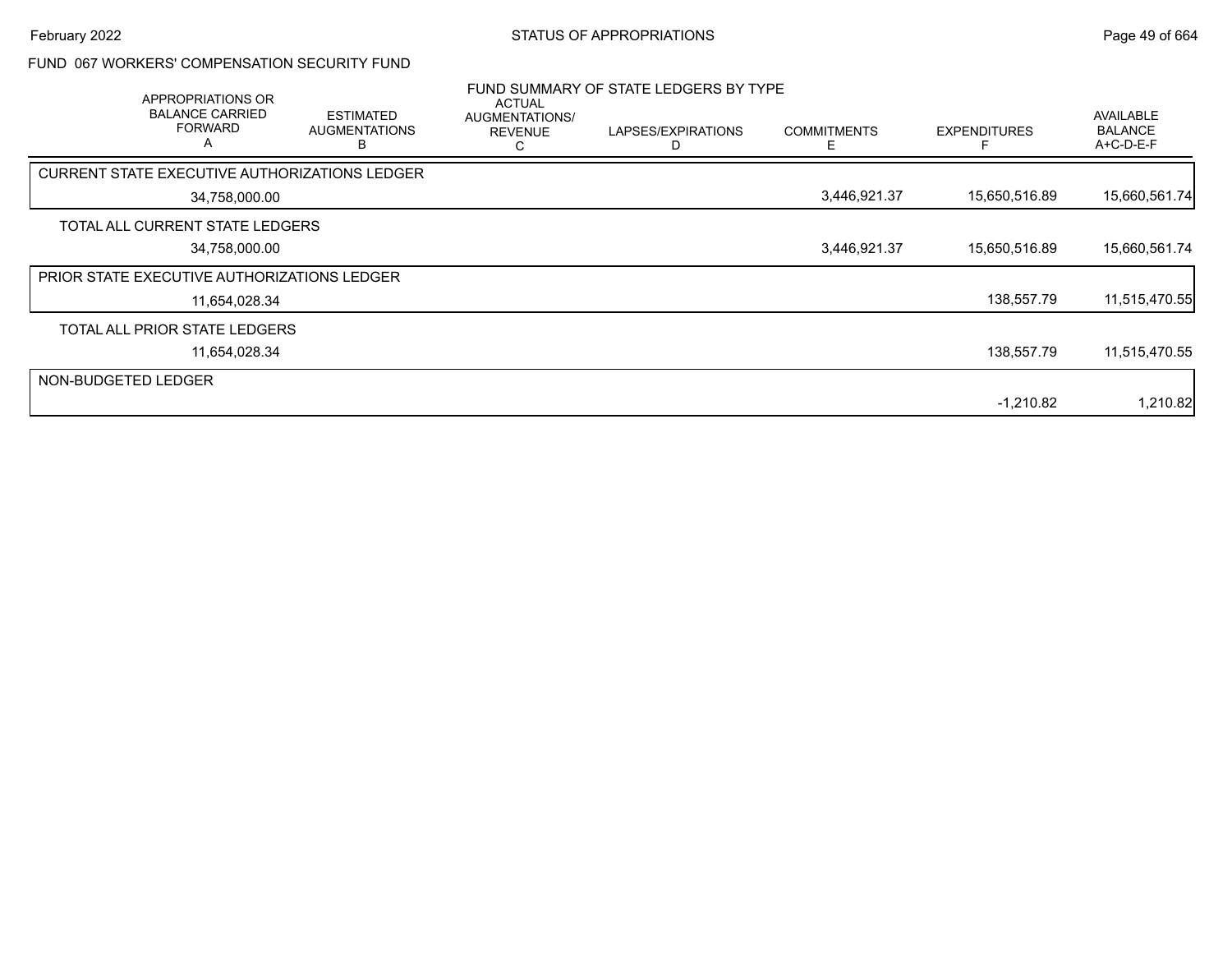## February 2022 **Example 2018** STATUS OF APPROPRIATIONS **Page 50 of 664**

# FUND 069 WORKMEN'S COMPENSATION SUPERSEDEAS

|                     | APPROPRIATIONS OR<br><b>BALANCE CARRIED</b><br>FORWARD | ESTIMATED<br><b>AUGMENTATIONS</b> | <b>ACTUAL</b><br>AUGMENTATIONS/<br>REVENUE | FUND SUMMARY OF STATE LEDGERS BY TYPE<br>LAPSES/EXPIRATIONS | <b>COMMITMENTS</b> | <b>EXPENDITURES</b> | AVAILABLE<br><b>BALANCE</b><br>A+C-D-E-F |
|---------------------|--------------------------------------------------------|-----------------------------------|--------------------------------------------|-------------------------------------------------------------|--------------------|---------------------|------------------------------------------|
| NON-BUDGETED LEDGER |                                                        |                                   |                                            |                                                             |                    | 17.187.949.81       | -17,187,949.81                           |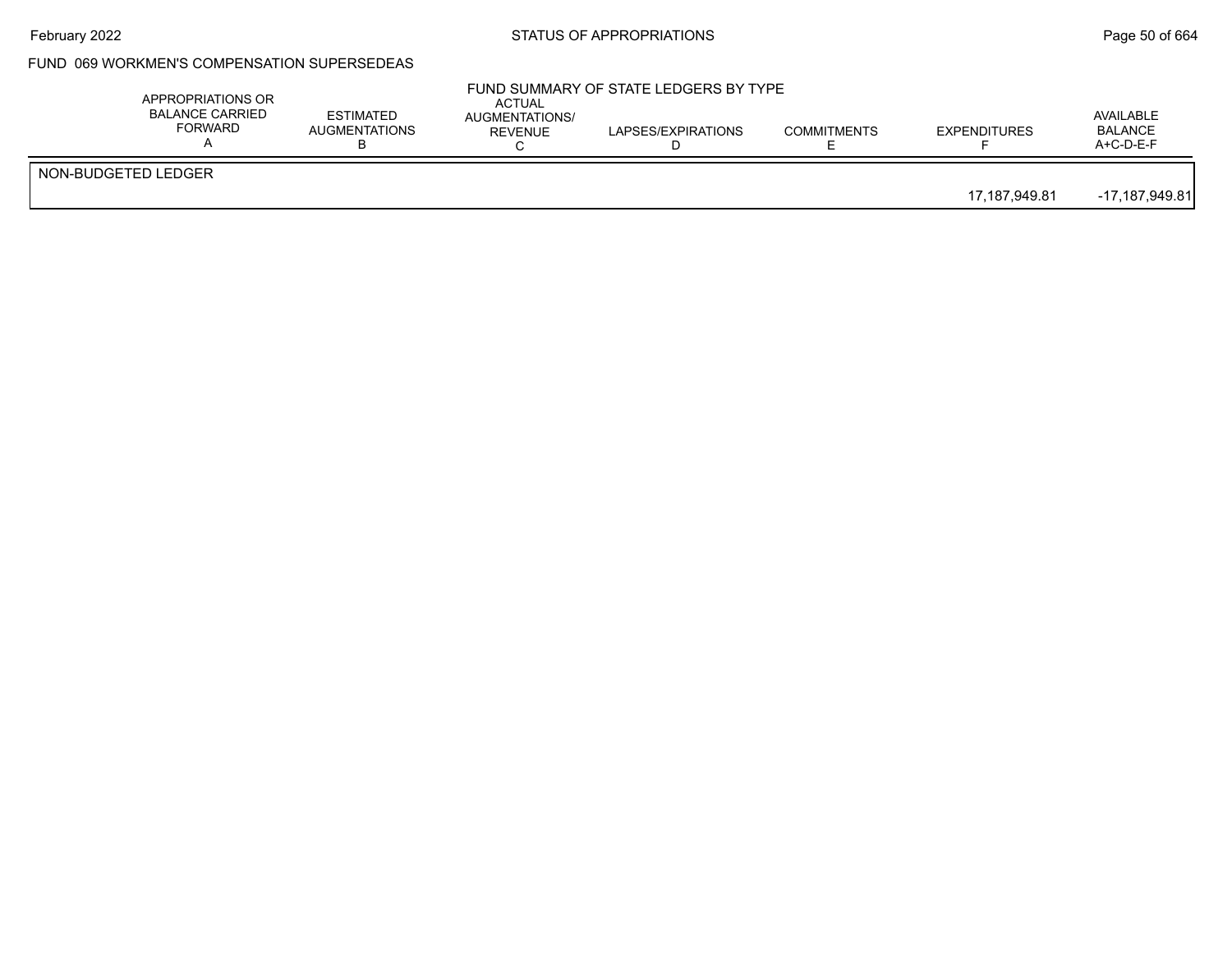### FUND 071 TOBACCO SETTLEMENT FUND

|                                               | <b>APPROPRIATIONS OR</b><br><b>BALANCE CARRIED</b><br><b>FORWARD</b> | <b>ESTIMATED</b><br><b>AUGMENTATIONS</b> | <b>ACTUAL</b><br>AUGMENTATIONS/<br><b>REVENUE</b> | FUND SUMMARY OF STATE LEDGERS BY TYPE<br>LAPSES/EXPIRATIONS | <b>COMMITMENTS</b> | <b>EXPENDITURES</b> | <b>AVAILABLE</b><br><b>BALANCE</b> |
|-----------------------------------------------|----------------------------------------------------------------------|------------------------------------------|---------------------------------------------------|-------------------------------------------------------------|--------------------|---------------------|------------------------------------|
|                                               |                                                                      | В                                        | C                                                 | D                                                           | E                  |                     | A+C-D-E-F                          |
| <b>CURRENT STATE APPROPRIATIONS LEDGER</b>    |                                                                      |                                          |                                                   |                                                             |                    |                     |                                    |
|                                               | 155,457,000.00                                                       |                                          |                                                   |                                                             | 16,513.17          | 1,983,486.83        | 153,457,000.00                     |
| CURRENT STATE EXECUTIVE AUTHORIZATIONS LEDGER |                                                                      |                                          |                                                   |                                                             |                    |                     |                                    |
|                                               | 200,117,000.00                                                       |                                          |                                                   |                                                             | 11,171,100.83      | 284,219.85          | 188,661,679.32                     |
| TOTAL ALL CURRENT STATE LEDGERS               |                                                                      |                                          |                                                   |                                                             |                    |                     |                                    |
|                                               | 355,574,000.00                                                       |                                          |                                                   |                                                             | 11,187,614.00      | 2,267,706.68        | 342,118,679.32                     |
| PRIOR STATE APPROPRIATIONS LEDGER             |                                                                      |                                          |                                                   |                                                             |                    |                     |                                    |
|                                               | 16,506,926.56                                                        |                                          |                                                   |                                                             |                    | 16,506,926.56       |                                    |
| PRIOR STATE EXECUTIVE AUTHORIZATIONS LEDGER   |                                                                      |                                          |                                                   |                                                             |                    |                     |                                    |
|                                               | 98,783,409.12                                                        |                                          |                                                   |                                                             | 3,251,461.94       | 63,772,088.19       | 31,759,858.99                      |
| TOTAL ALL PRIOR STATE LEDGERS                 |                                                                      |                                          |                                                   |                                                             |                    |                     |                                    |
|                                               | 115,290,335.68                                                       |                                          |                                                   |                                                             | 3,251,461.94       | 80,279,014.75       | 31,759,858.99                      |
| <b>RESTRICTED RECEIPTS LEDGER</b>             |                                                                      |                                          |                                                   |                                                             |                    |                     |                                    |
|                                               |                                                                      |                                          |                                                   |                                                             |                    |                     |                                    |
| RESTRICTED REVENUE LEDGER                     |                                                                      |                                          |                                                   |                                                             |                    |                     |                                    |
|                                               |                                                                      |                                          |                                                   |                                                             |                    |                     |                                    |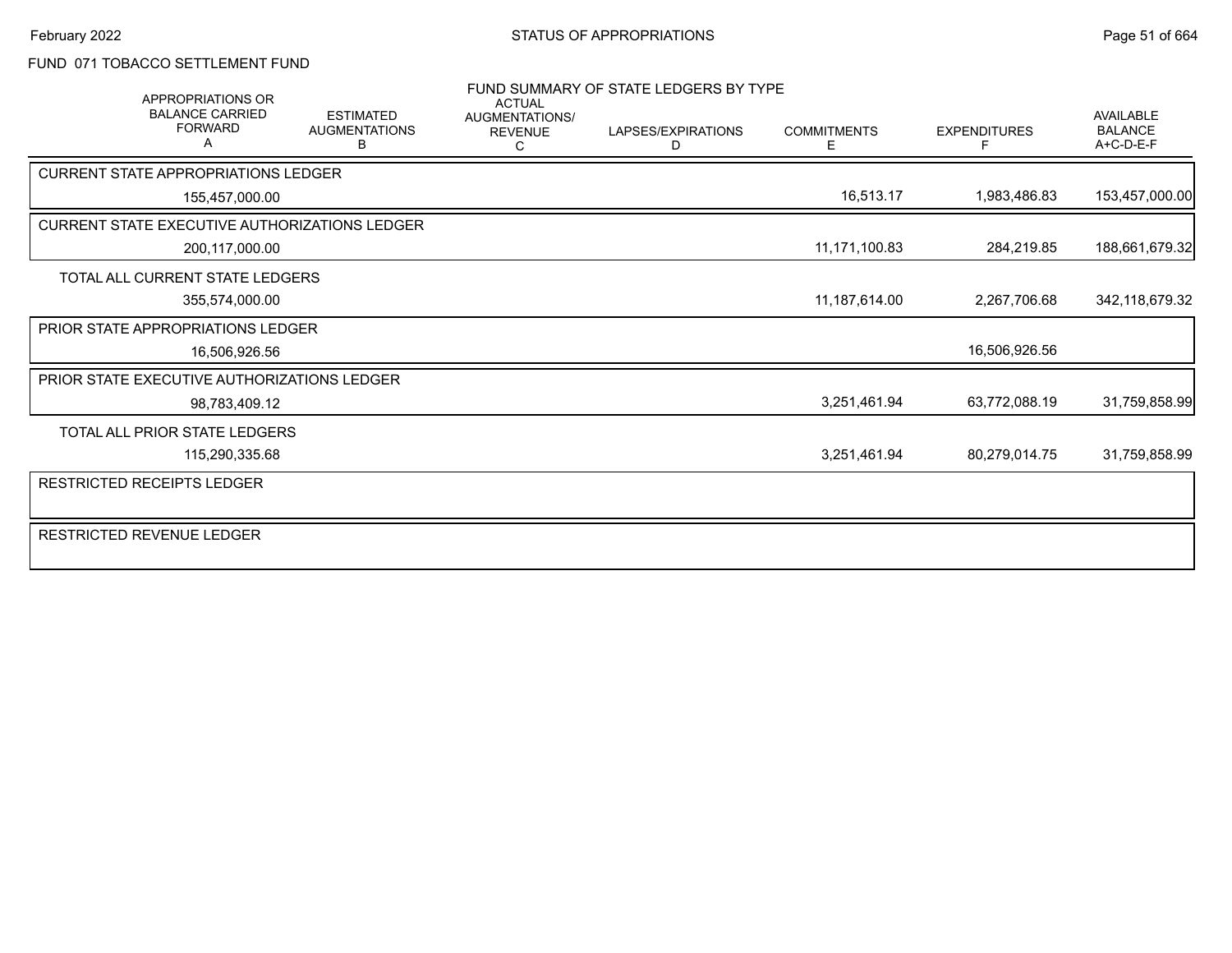# FUND 072 REAL ESTATE RECOVERY FUND

| APPROPRIATIONS OR<br><b>BALANCE CARRIED</b><br><b>FORWARD</b><br>A | <b>ESTIMATED</b><br>AUGMENTATIONS | <b>ACTUAL</b><br><b>AUGMENTATIONS/</b><br><b>REVENUE</b> | FUND SUMMARY OF STATE LEDGERS BY TYPE<br>LAPSES/EXPIRATIONS<br>D | <b>COMMITMENTS</b> | <b>EXPENDITURES</b> | AVAILABLE<br><b>BALANCE</b><br>A+C-D-E-F |
|--------------------------------------------------------------------|-----------------------------------|----------------------------------------------------------|------------------------------------------------------------------|--------------------|---------------------|------------------------------------------|
| <b>CURRENT STATE EXECUTIVE AUTHORIZATIONS LEDGER</b>               |                                   |                                                          |                                                                  |                    |                     |                                          |
| 150,000.00                                                         |                                   |                                                          |                                                                  |                    |                     | 150,000.00                               |
| TOTAL ALL CURRENT STATE LEDGERS                                    |                                   |                                                          |                                                                  |                    |                     |                                          |
| 150,000.00                                                         |                                   |                                                          |                                                                  |                    |                     | 150,000.00                               |
| <b>PRIOR STATE EXECUTIVE AUTHORIZATIONS LEDGER</b>                 |                                   |                                                          |                                                                  |                    |                     |                                          |
| 129,990.94                                                         |                                   |                                                          |                                                                  |                    |                     | 129,990.94                               |
| TOTAL ALL PRIOR STATE LEDGERS                                      |                                   |                                                          |                                                                  |                    |                     |                                          |
| 129,990.94                                                         |                                   |                                                          |                                                                  |                    |                     | 129,990.94                               |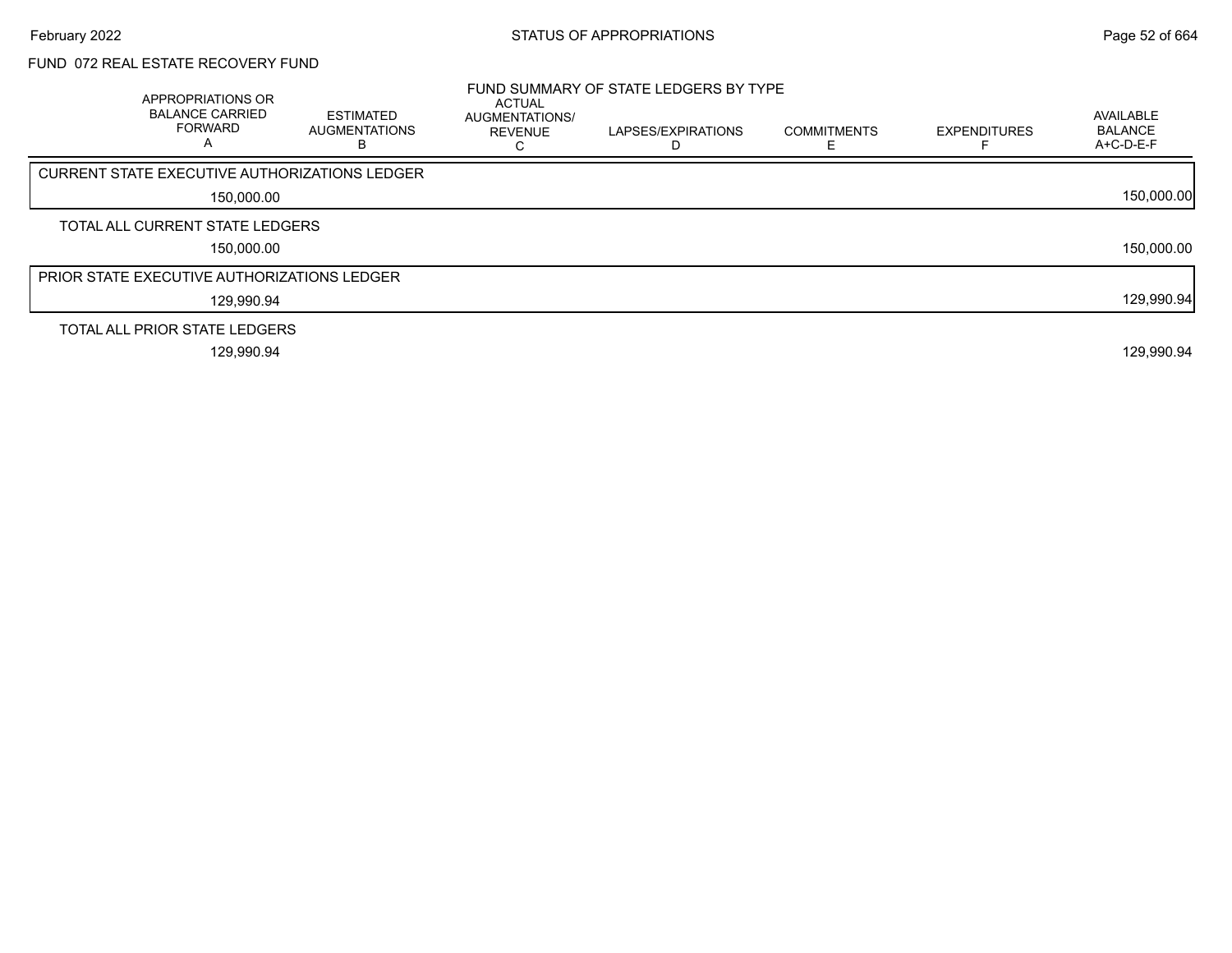#### FUND 073 NONCOAL SURFACE MINING CONSERVATION

| APPROPRIATIONS OR                                    |                                               | <b>ACTUAL</b>                         | FUND SUMMARY OF STATE LEDGERS BY TYPE |                          |                     |                                                 |
|------------------------------------------------------|-----------------------------------------------|---------------------------------------|---------------------------------------|--------------------------|---------------------|-------------------------------------------------|
| <b>BALANCE CARRIED</b><br><b>FORWARD</b><br>A        | <b>ESTIMATED</b><br><b>AUGMENTATIONS</b><br>В | AUGMENTATIONS/<br><b>REVENUE</b><br>С | LAPSES/EXPIRATIONS<br>D               | <b>COMMITMENTS</b><br>E. | <b>EXPENDITURES</b> | <b>AVAILABLE</b><br><b>BALANCE</b><br>A+C-D-E-F |
| <b>CURRENT STATE EXECUTIVE AUTHORIZATIONS LEDGER</b> |                                               |                                       |                                       |                          |                     |                                                 |
| 3,978,000.00                                         |                                               |                                       |                                       | 5,000.00                 | 1,760,626.15        | 2,212,373.85                                    |
| TOTAL ALL CURRENT STATE LEDGERS                      |                                               |                                       |                                       |                          |                     |                                                 |
| 3,978,000.00                                         |                                               |                                       |                                       | 5,000.00                 | 1,760,626.15        | 2,212,373.85                                    |
| <b>PRIOR STATE EXECUTIVE AUTHORIZATIONS LEDGER</b>   |                                               |                                       |                                       |                          |                     |                                                 |
| 1,292,504.49                                         |                                               |                                       |                                       | 5,000.00                 | 145,845.14          | 1,141,659.35                                    |
| TOTAL ALL PRIOR STATE LEDGERS                        |                                               |                                       |                                       |                          |                     |                                                 |
| 1,292,504.49                                         |                                               |                                       |                                       | 5,000.00                 | 145,845.14          | 1,141,659.35                                    |
| <b>RESTRICTED RECEIPTS LEDGER</b>                    |                                               |                                       |                                       |                          |                     |                                                 |
| 2,505,766.05                                         |                                               | 128,389.28                            |                                       |                          | 1,000.00            | 2,633,155.33                                    |
| <b>RESTRICTED REVENUE LEDGER</b>                     |                                               |                                       |                                       |                          |                     |                                                 |
| 1,332,137.99                                         |                                               | 84,671.01                             |                                       |                          |                     | 1,416,809.00                                    |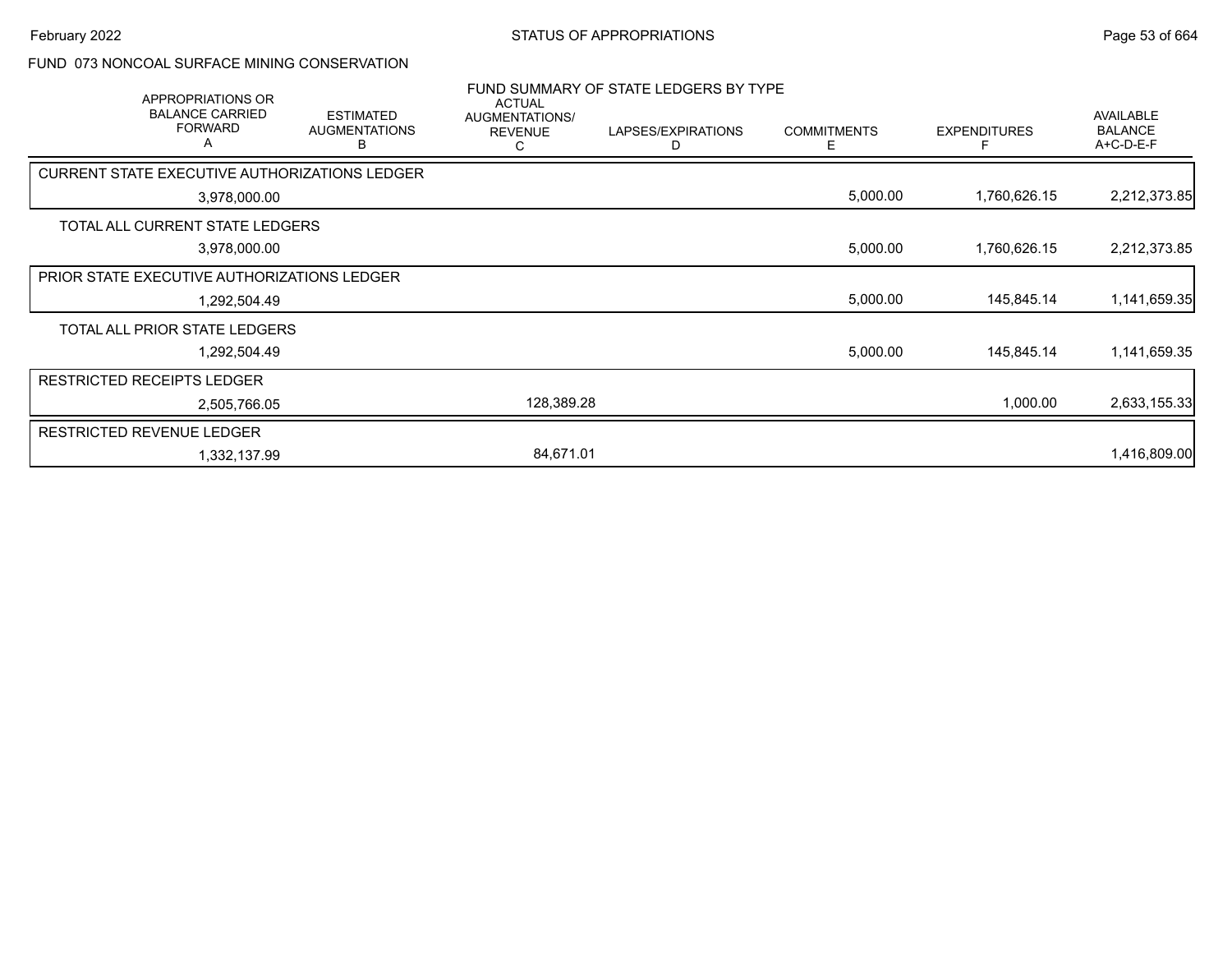### February 2022 **Example 2022** Page 54 of 664

# FUND 075 PUBLIC SCHOOL RETIREES' HEALTH INS

| RESTRICTED REVENUE LEDGER | APPROPRIATIONS OR<br><b>BALANCE CARRIED</b><br><b>FORWARD</b> | <b>ESTIMATED</b><br>AUGMENTATIONS | <b>ACTUAL</b><br>AUGMENTATIONS/<br>REVENUE | FUND SUMMARY OF STATE LEDGERS BY TYPE<br>LAPSES/EXPIRATIONS | <b>COMMITMENTS</b> | <b>EXPENDITURES</b> | AVAILABLE<br><b>BALANCE</b><br>$A+C-D-E-F$ |
|---------------------------|---------------------------------------------------------------|-----------------------------------|--------------------------------------------|-------------------------------------------------------------|--------------------|---------------------|--------------------------------------------|
|                           |                                                               |                                   | 1.500.000.00                               |                                                             | 224.811.62         | 795.876.04          | 479,312.34                                 |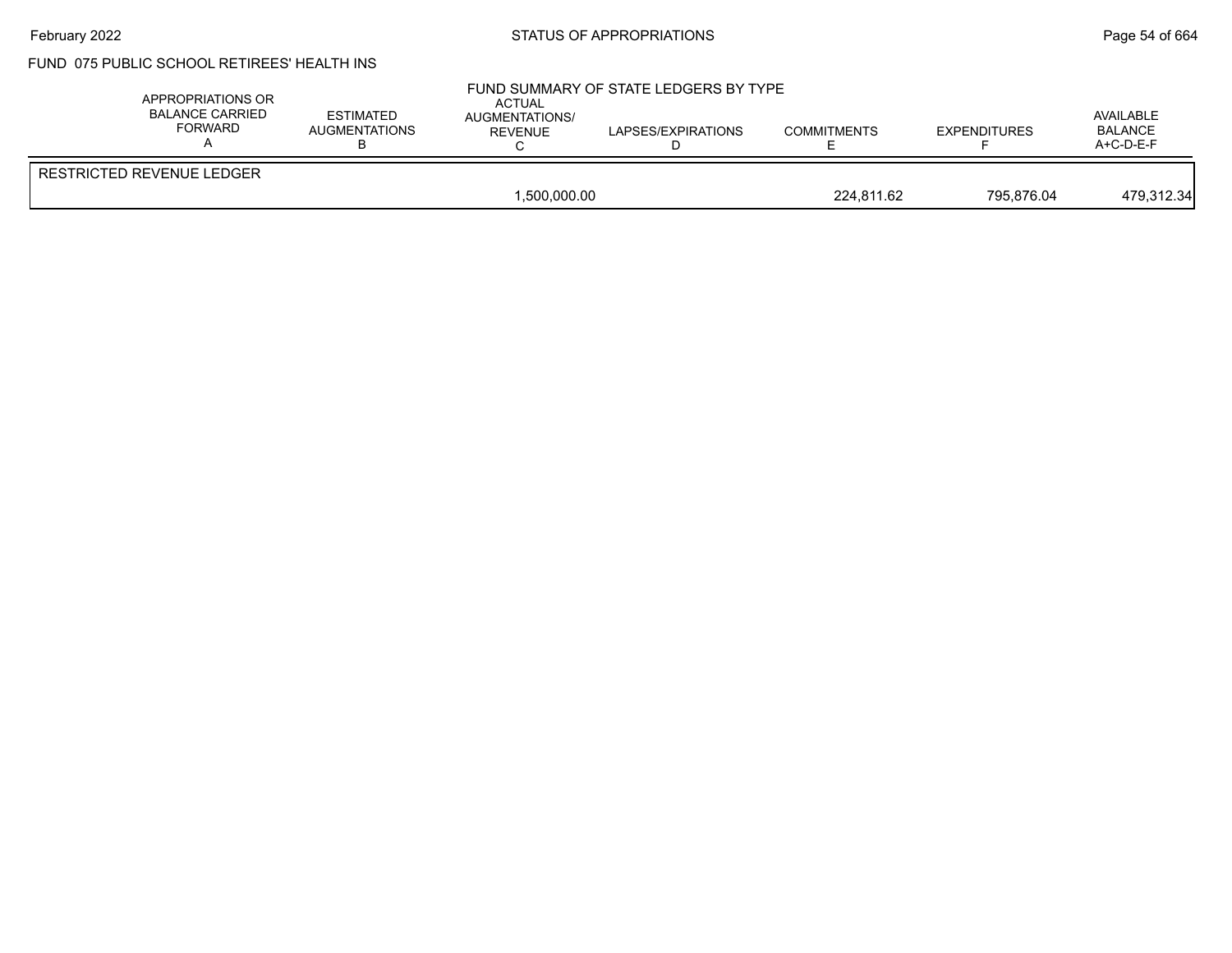### FUND 076 MUNICIPAL PENSION AID FUND

| APPROPRIATIONS OR<br><b>BALANCE CARRIED</b><br>FORWARD | <b>ESTIMATED</b><br>AUGMENTATIONS | ACTUAL<br>AUGMENTATIONS/<br>REVENUE | FUND SUMMARY OF STATE LEDGERS BY TYPE<br>LAPSES/EXPIRATIONS | <b>COMMITMENTS</b> | <b>EXPENDITURES</b> | AVAILABLE<br>BALANCE<br>A+C-D-E-F |
|--------------------------------------------------------|-----------------------------------|-------------------------------------|-------------------------------------------------------------|--------------------|---------------------|-----------------------------------|
| <b>RESTRICTED RECEIPTS LEDGER</b>                      |                                   |                                     |                                                             |                    |                     |                                   |
| 323.482.369.37                                         |                                   | -740.375.33                         |                                                             |                    | 317.751.388.45      | 4,990,605.59                      |
| RESTRICTED REVENUE LEDGER                              |                                   |                                     |                                                             |                    |                     |                                   |
| 972.20                                                 |                                   | 922.752.47                          |                                                             |                    | 922.752.47          | 972.20                            |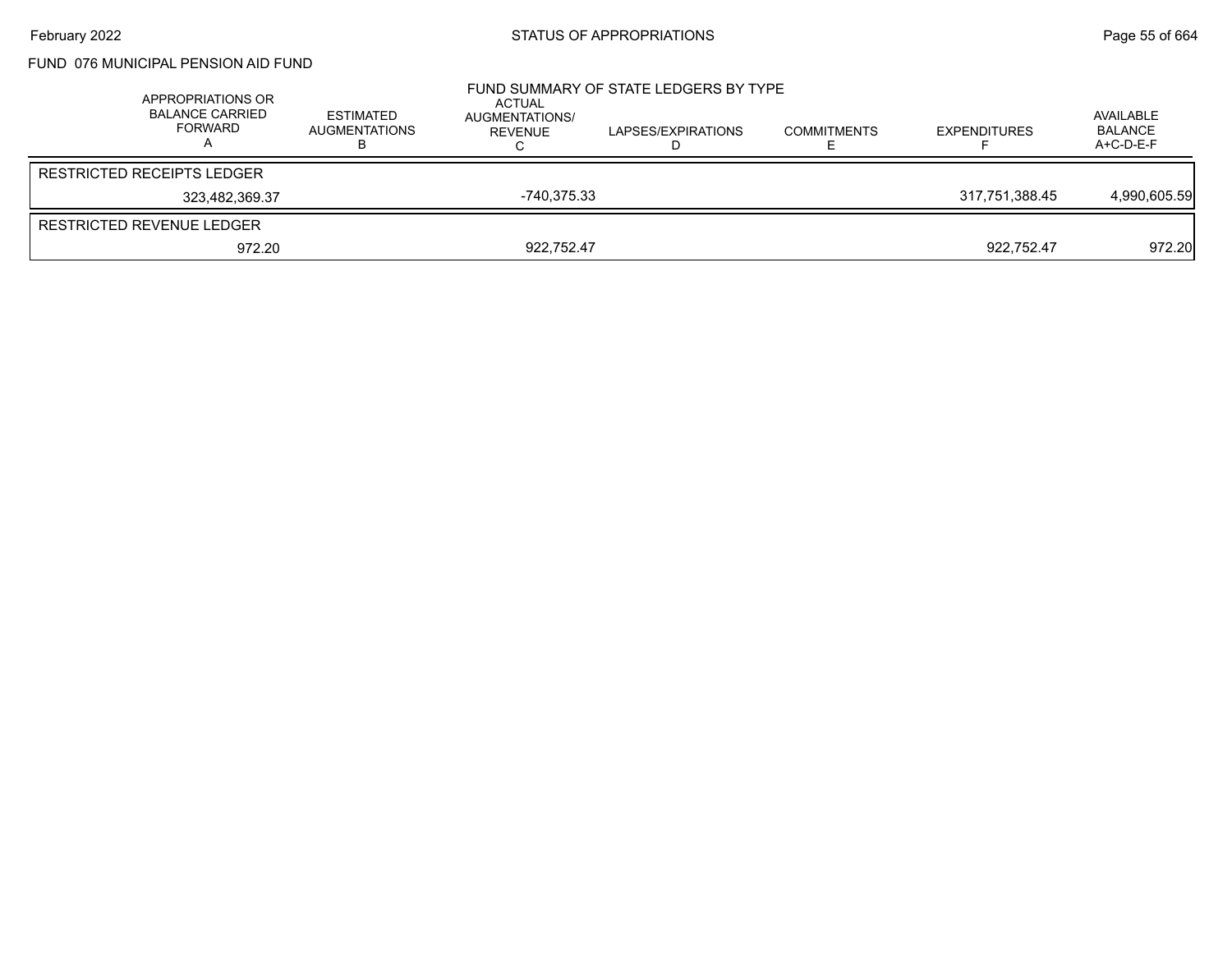# FUND 078 PA MUNICIPAL RETIREMENT FUND

|                     | APPROPRIATIONS OR<br><b>BALANCE CARRIED</b><br>FORWARD | ESTIMATED<br>AUGMENTATIONS | ACTUAL<br>AUGMENTATIONS/<br>REVENUE | FUND SUMMARY OF STATE LEDGERS BY TYPE<br>LAPSES/EXPIRATIONS | <b>COMMITMENTS</b> | <b>EXPENDITURES</b> | AVAILABLE<br>BALANCE<br>$A+C-D-E-F$ |
|---------------------|--------------------------------------------------------|----------------------------|-------------------------------------|-------------------------------------------------------------|--------------------|---------------------|-------------------------------------|
|                     | RESTRICTED RECEIPTS LEDGER                             |                            |                                     |                                                             |                    |                     |                                     |
| NON-BUDGETED LEDGER |                                                        |                            |                                     |                                                             |                    |                     |                                     |
|                     |                                                        |                            |                                     |                                                             | 10.295.010.94      | 102.686.296.56      | $-112,981,307.50$                   |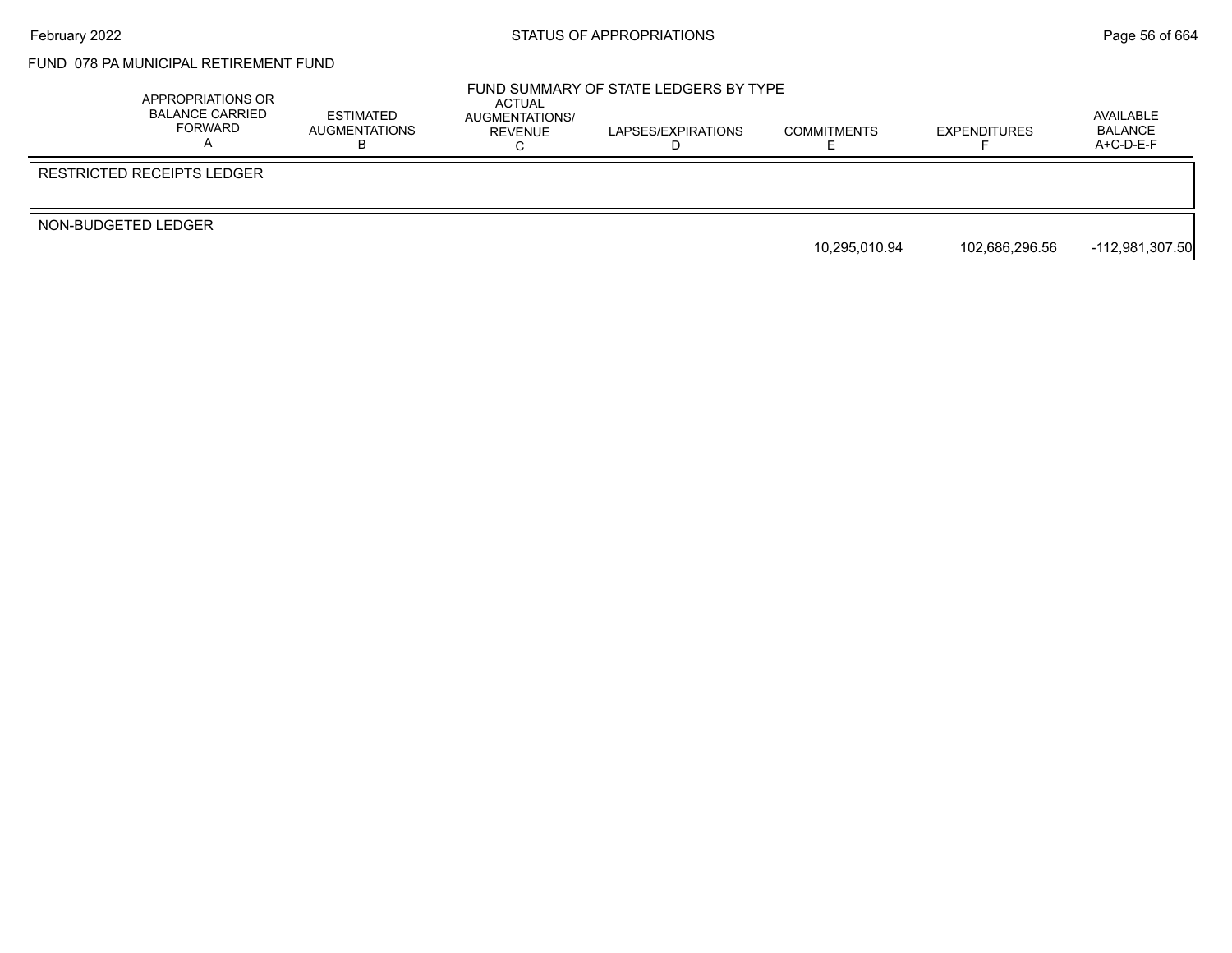### FUND 079 HIGHER EDUCATION ASSISTANCE FUND

| APPROPRIATIONS OR<br><b>BALANCE CARRIED</b><br><b>FORWARD</b><br>$\overline{A}$ | <b>ESTIMATED</b><br><b>AUGMENTATIONS</b> | ACTUAL<br>AUGMENTATIONS/<br><b>REVENUE</b> | FUND SUMMARY OF STATE LEDGERS BY TYPE<br>LAPSES/EXPIRATIONS | <b>COMMITMENTS</b> | <b>EXPENDITURES</b> | AVAILABLE<br><b>BALANCE</b><br>A+C-D-E-F |
|---------------------------------------------------------------------------------|------------------------------------------|--------------------------------------------|-------------------------------------------------------------|--------------------|---------------------|------------------------------------------|
| <b>PRIOR STATE CONTINUING LEDGER</b>                                            |                                          |                                            |                                                             |                    |                     |                                          |
| 205,404.49                                                                      |                                          |                                            |                                                             |                    |                     | 205,404.49                               |
| TOTAL ALL PRIOR STATE LEDGERS                                                   |                                          |                                            |                                                             |                    |                     |                                          |
| 205.404.49                                                                      |                                          |                                            |                                                             |                    |                     | 205,404.49                               |
| <b>RESTRICTED RECEIPTS LEDGER</b>                                               |                                          |                                            |                                                             |                    |                     |                                          |
| -16,141,369.50                                                                  |                                          | 211,225,640.01                             |                                                             |                    | 178,123,100.39      | 16,961,170.12                            |
| <b>RESTRICTED REVENUE LEDGER</b>                                                |                                          |                                            |                                                             |                    |                     |                                          |
| 337,982,863.49                                                                  |                                          | 841,389,661.26                             |                                                             |                    | 667,874,818.09      | 511,497,706.66                           |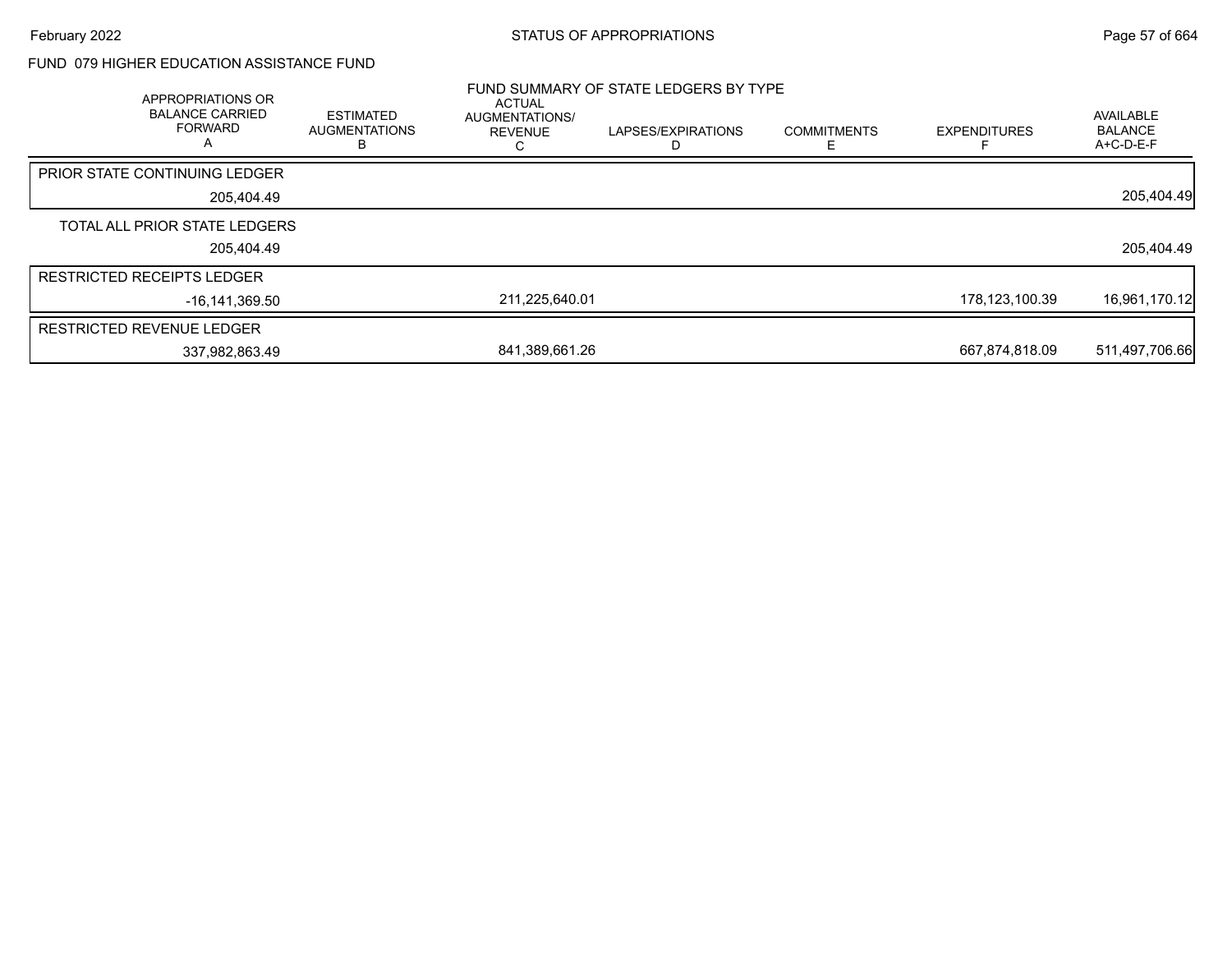### FUND 080 EMERGENCY MEDICAL OPERATING SERVICE

| APPROPRIATIONS OR<br><b>BALANCE CARRIED</b><br><b>FORWARD</b><br>А | <b>ESTIMATED</b><br><b>AUGMENTATIONS</b> | <b>ACTUAL</b><br><b>AUGMENTATIONS/</b><br><b>REVENUE</b> | FUND SUMMARY OF STATE LEDGERS BY TYPE<br>LAPSES/EXPIRATIONS | <b>COMMITMENTS</b> | <b>EXPENDITURES</b> | AVAILABLE<br><b>BALANCE</b><br>$A+C-D-E-F$ |
|--------------------------------------------------------------------|------------------------------------------|----------------------------------------------------------|-------------------------------------------------------------|--------------------|---------------------|--------------------------------------------|
| <b>CURRENT STATE APPROPRIATIONS LEDGER</b>                         |                                          |                                                          |                                                             |                    |                     |                                            |
| 13.500.000.00                                                      |                                          |                                                          |                                                             | 3,800,425.15       | 6,350,547.39        | 3,349,027.46                               |
| TOTAL ALL CURRENT STATE LEDGERS                                    |                                          |                                                          |                                                             |                    |                     |                                            |
| 13.500.000.00                                                      |                                          |                                                          |                                                             | 3,800,425.15       | 6,350,547.39        | 3,349,027.46                               |
| <b>PRIOR STATE APPROPRIATIONS LEDGER</b>                           |                                          |                                                          |                                                             |                    |                     |                                            |
| 4.224.201.82                                                       |                                          |                                                          |                                                             | 206.687.24         | 1.463.392.00        | 2,554,122.58                               |
| TOTAL ALL PRIOR STATE LEDGERS                                      |                                          |                                                          |                                                             |                    |                     |                                            |
| 4.224.201.82                                                       |                                          |                                                          |                                                             | 206.687.24         | 1.463.392.00        | 2.554.122.58                               |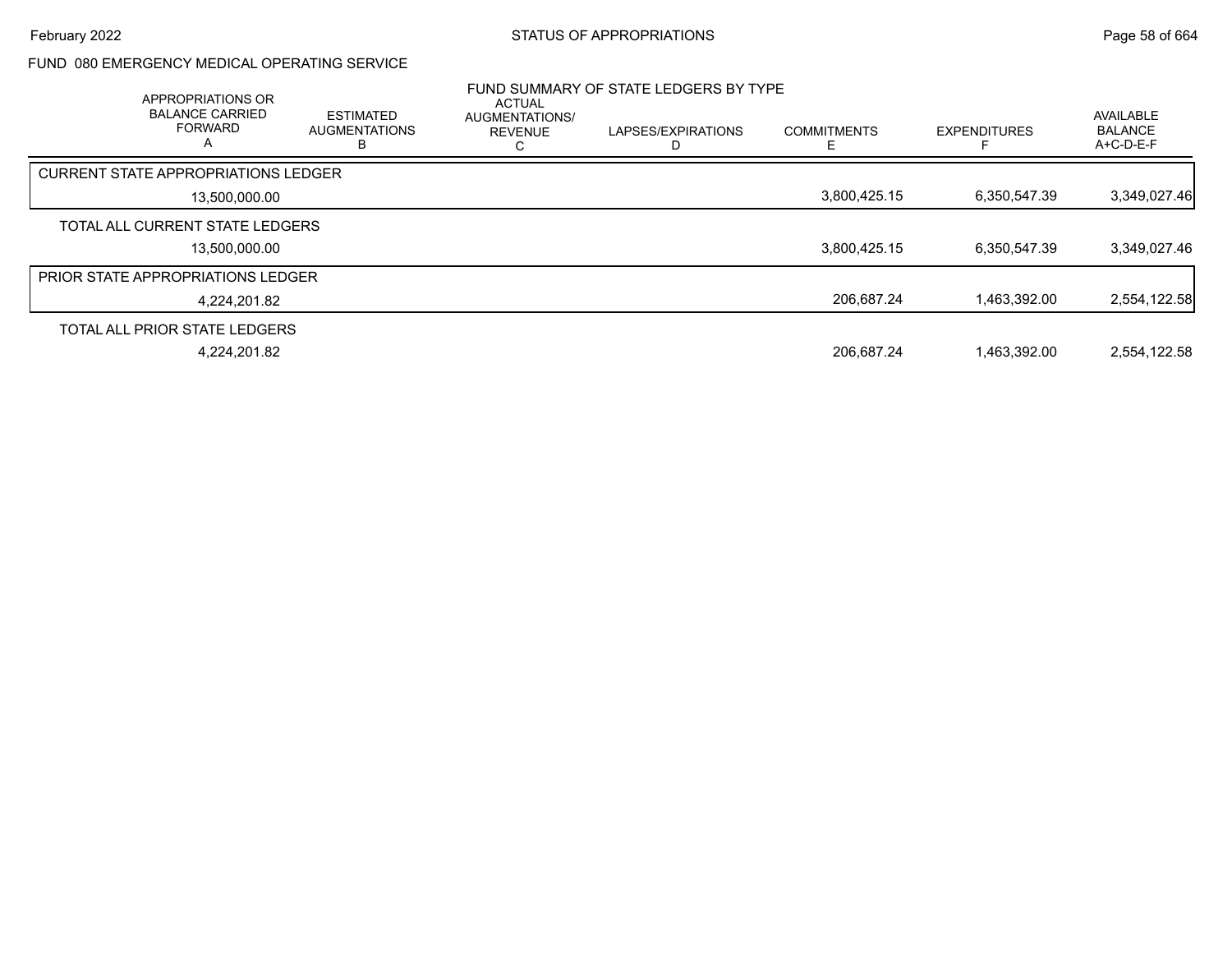## February 2022 **Example 2022** Page 59 of 664

# FUND 081 STATE RESTAURANT FUND

| APPROPRIATIONS OR<br>BALANCE CARRIED<br>FORWARD | <b>ESTIMATED</b><br>AUGMENTATIONS | ACTUAL<br>AUGMENTATIONS/<br>REVENUE | FUND SUMMARY OF STATE LEDGERS BY TYPE<br>LAPSES/EXPIRATIONS | <b>COMMITMENTS</b> | <b>EXPENDITURES</b> | AVAILABLE<br><b>BALANCE</b><br>$A+C-D-E-F$ |
|-------------------------------------------------|-----------------------------------|-------------------------------------|-------------------------------------------------------------|--------------------|---------------------|--------------------------------------------|
| NON-BUDGETED LEDGER                             |                                   |                                     |                                                             | 548.32             | 41.078.04           | $-41,626.36$                               |
|                                                 |                                   |                                     |                                                             |                    |                     |                                            |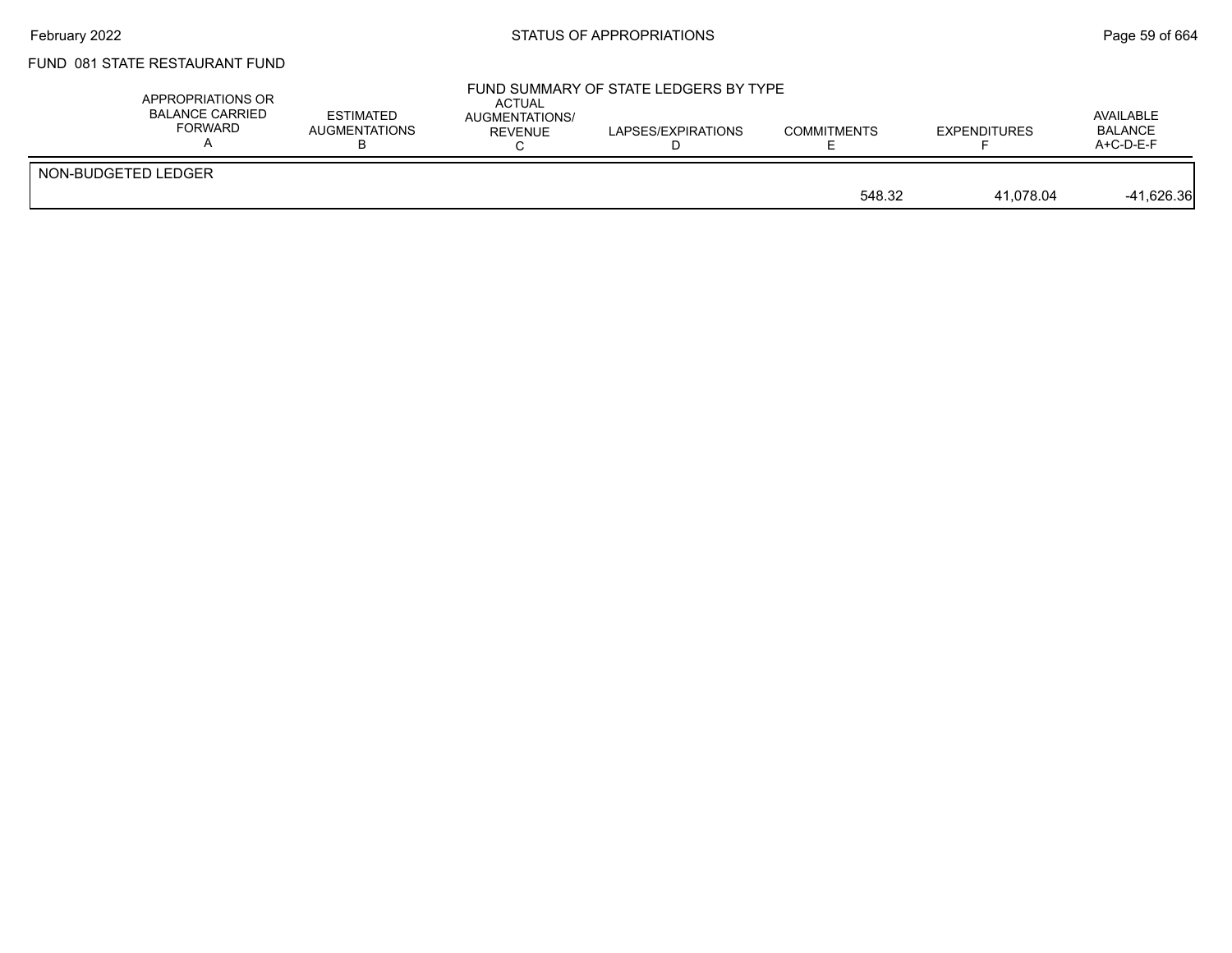## February 2022 **Example 2018** STATUS OF APPROPRIATIONS **Page 60 of 664**

# FUND 082 STATE WORKER'S INSURANCE FUND-SWIF

|                     | APPROPRIATIONS OR<br><b>BALANCE CARRIED</b><br>FORWARD | <b>ESTIMATED</b><br><b>AUGMENTATIONS</b> | ACTUAL<br>AUGMENTATIONS/<br>REVENUE | FUND SUMMARY OF STATE LEDGERS BY TYPE<br>LAPSES/EXPIRATIONS | <b>COMMITMENTS</b> | <b>EXPENDITURES</b> | AVAILABLE<br><b>BALANCE</b><br>$A+C-D-E-F$ |
|---------------------|--------------------------------------------------------|------------------------------------------|-------------------------------------|-------------------------------------------------------------|--------------------|---------------------|--------------------------------------------|
|                     | <b>RESTRICTED RECEIPTS LEDGER</b>                      |                                          |                                     |                                                             |                    |                     |                                            |
|                     | 2,891,726.83                                           |                                          | 583.497.26                          |                                                             |                    | 612.480.58          | 2.862.743.51                               |
| NON-BUDGETED LEDGER |                                                        |                                          |                                     |                                                             |                    |                     |                                            |
|                     |                                                        |                                          | 312,299.00                          |                                                             | 114.520.040.80     | 97,920,317.05       | $-212,440,357.85$                          |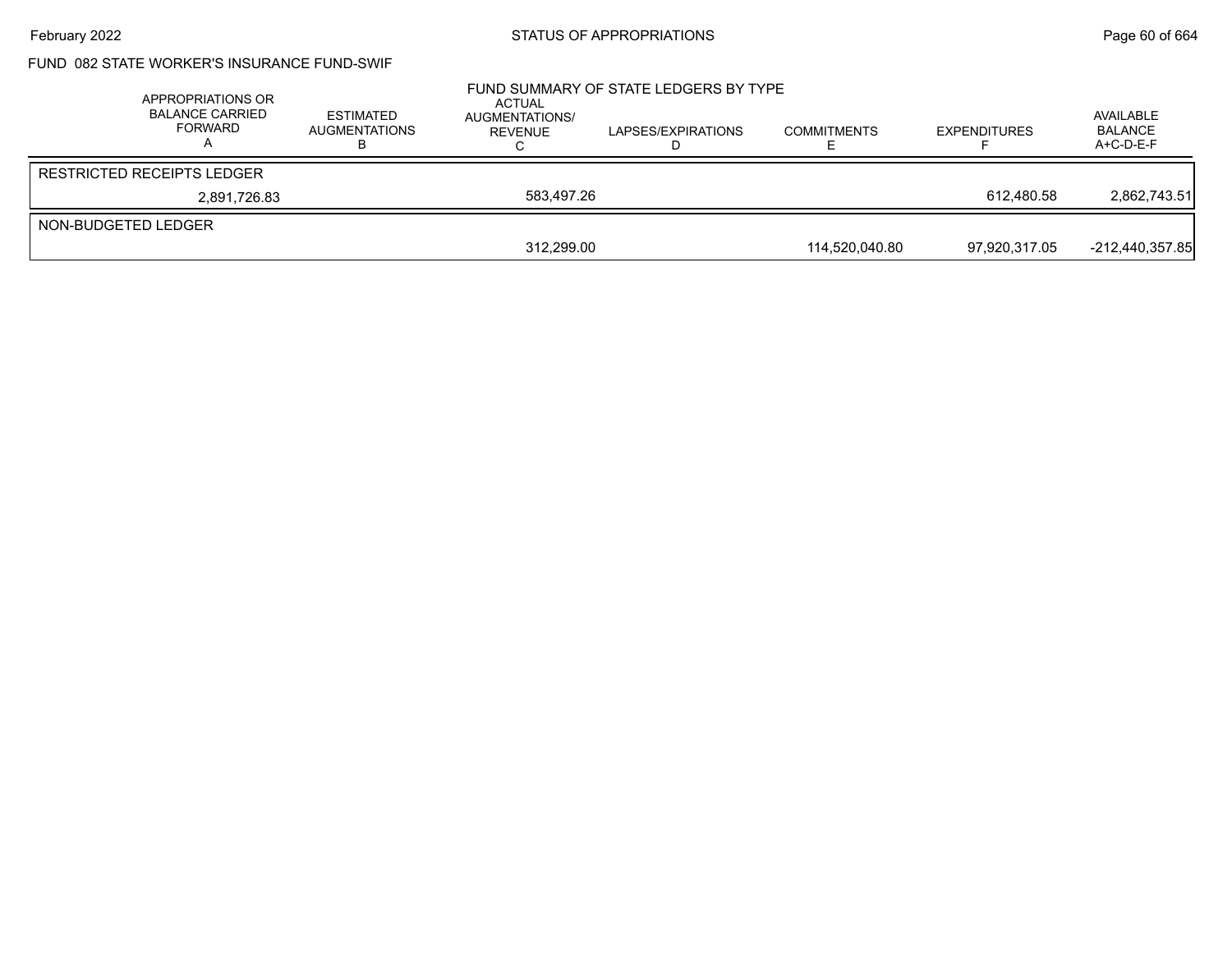### FUND 083 SOLID WASTE RESOURCE RECOVERY DEVEL

|                           | APPROPRIATIONS OR<br><b>BALANCE CARRIED</b><br>FORWARD | <b>ESTIMATED</b><br><b>AUGMENTATIONS</b> | ACTUAL<br>AUGMENTATIONS/<br>REVENUE | FUND SUMMARY OF STATE LEDGERS BY TYPE<br>LAPSES/EXPIRATIONS | <b>COMMITMENTS</b> | <b>EXPENDITURES</b> | AVAILABLE<br>BALANCE<br>$A+C-D-E-F$ |
|---------------------------|--------------------------------------------------------|------------------------------------------|-------------------------------------|-------------------------------------------------------------|--------------------|---------------------|-------------------------------------|
| RESTRICTED REVENUE LEDGER |                                                        |                                          |                                     |                                                             |                    |                     |                                     |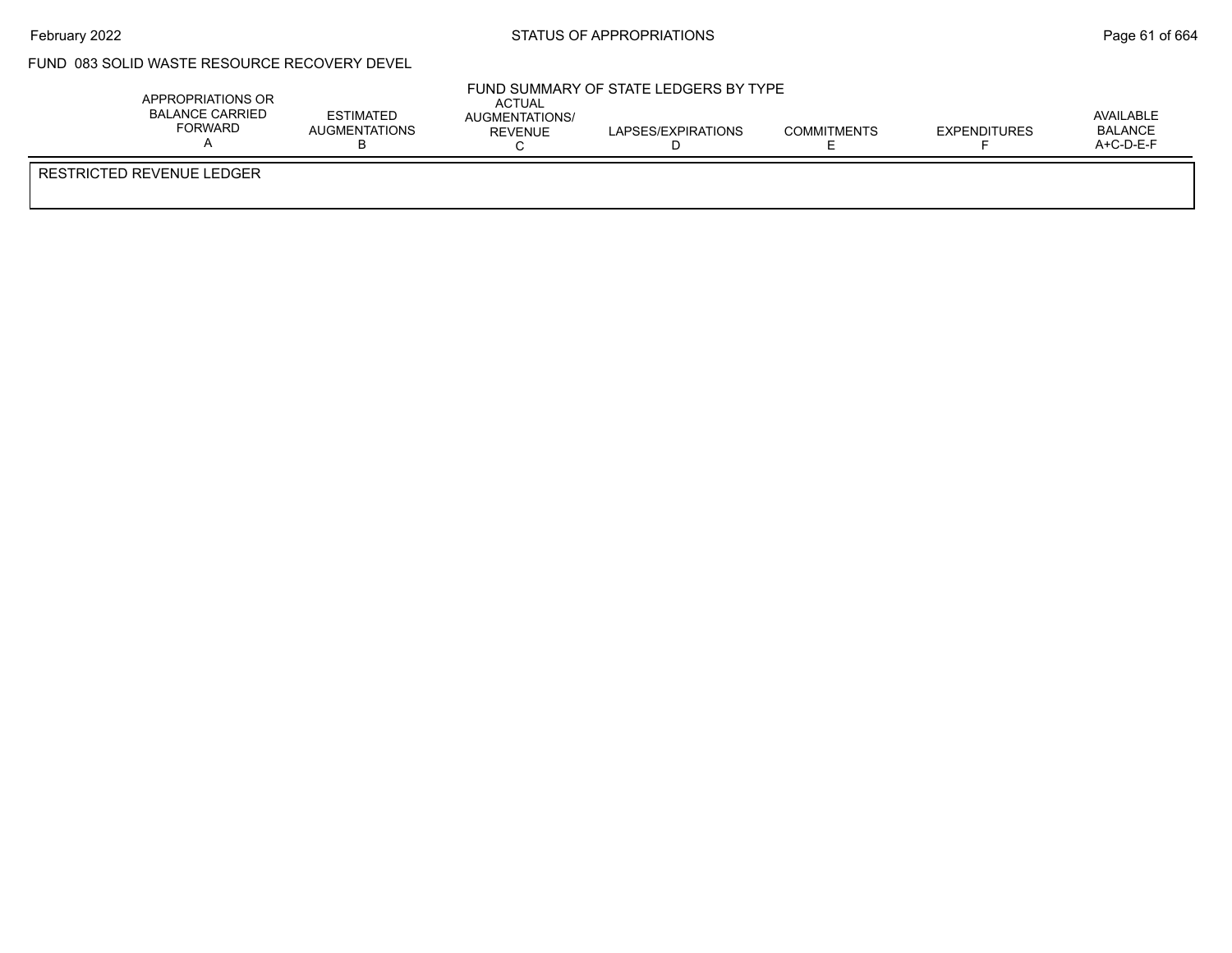### FUND 084 STATE STORES FUND

| <b>APPROPRIATIONS OR</b><br><b>BALANCE CARRIED</b><br><b>FORWARD</b><br>A | <b>ESTIMATED</b><br><b>AUGMENTATIONS</b><br>в | <b>ACTUAL</b><br><b>AUGMENTATIONS/</b><br><b>REVENUE</b><br>C | FUND SUMMARY OF STATE LEDGERS BY TYPE<br>LAPSES/EXPIRATIONS<br>D | <b>COMMITMENTS</b><br>Е | <b>EXPENDITURES</b> | <b>AVAILABLE</b><br><b>BALANCE</b><br>$A+C-D-E-F$ |
|---------------------------------------------------------------------------|-----------------------------------------------|---------------------------------------------------------------|------------------------------------------------------------------|-------------------------|---------------------|---------------------------------------------------|
| <b>CURRENT STATE APPROPRIATIONS LEDGER</b>                                |                                               |                                                               |                                                                  |                         |                     |                                                   |
| 33,196,000.00                                                             | 75,000.00                                     | 23,205.00                                                     |                                                                  | 1,443,422.04            | 19,037,868.16       | 12,737,914.80                                     |
| CURRENT STATE EXECUTIVE AUTHORIZATIONS LEDGER                             |                                               |                                                               |                                                                  |                         |                     |                                                   |
| 2,403,594,166.00                                                          | 20,000.00                                     |                                                               |                                                                  | 39,962,295.70           | 1,590,975,427.64    | 772,656,442.66                                    |
| TOTAL ALL CURRENT STATE LEDGERS                                           |                                               |                                                               |                                                                  |                         |                     |                                                   |
| 2,436,790,166.00                                                          | 95,000.00                                     | 23,205.00                                                     |                                                                  | 41,405,717.74           | 1,610,013,295.80    | 785,394,357.46                                    |
| <b>PRIOR STATE APPROPRIATIONS LEDGER</b>                                  |                                               |                                                               |                                                                  |                         |                     |                                                   |
| 7,377,247.40                                                              |                                               |                                                               |                                                                  | 598,067.07              | 1,603,235.42        | 5,175,944.91                                      |
| PRIOR STATE EXECUTIVE AUTHORIZATIONS LEDGER                               |                                               |                                                               |                                                                  |                         |                     |                                                   |
| 116,647,410.39                                                            |                                               |                                                               |                                                                  | 5,404,827.27            | 50,586,368.85       | 60,656,214.27                                     |
| <b>TOTAL ALL PRIOR STATE LEDGERS</b>                                      |                                               |                                                               |                                                                  |                         |                     |                                                   |
| 124,024,657.79                                                            |                                               |                                                               |                                                                  | 6,002,894.34            | 52,189,604.27       | 65,832,159.18                                     |
| <b>RESTRICTED RECEIPTS LEDGER</b>                                         |                                               |                                                               |                                                                  |                         |                     |                                                   |
|                                                                           |                                               |                                                               |                                                                  |                         |                     |                                                   |
| RESTRICTED REVENUE LEDGER                                                 |                                               |                                                               |                                                                  |                         |                     |                                                   |
| 212,929.12                                                                |                                               |                                                               |                                                                  |                         |                     | 212,929.12                                        |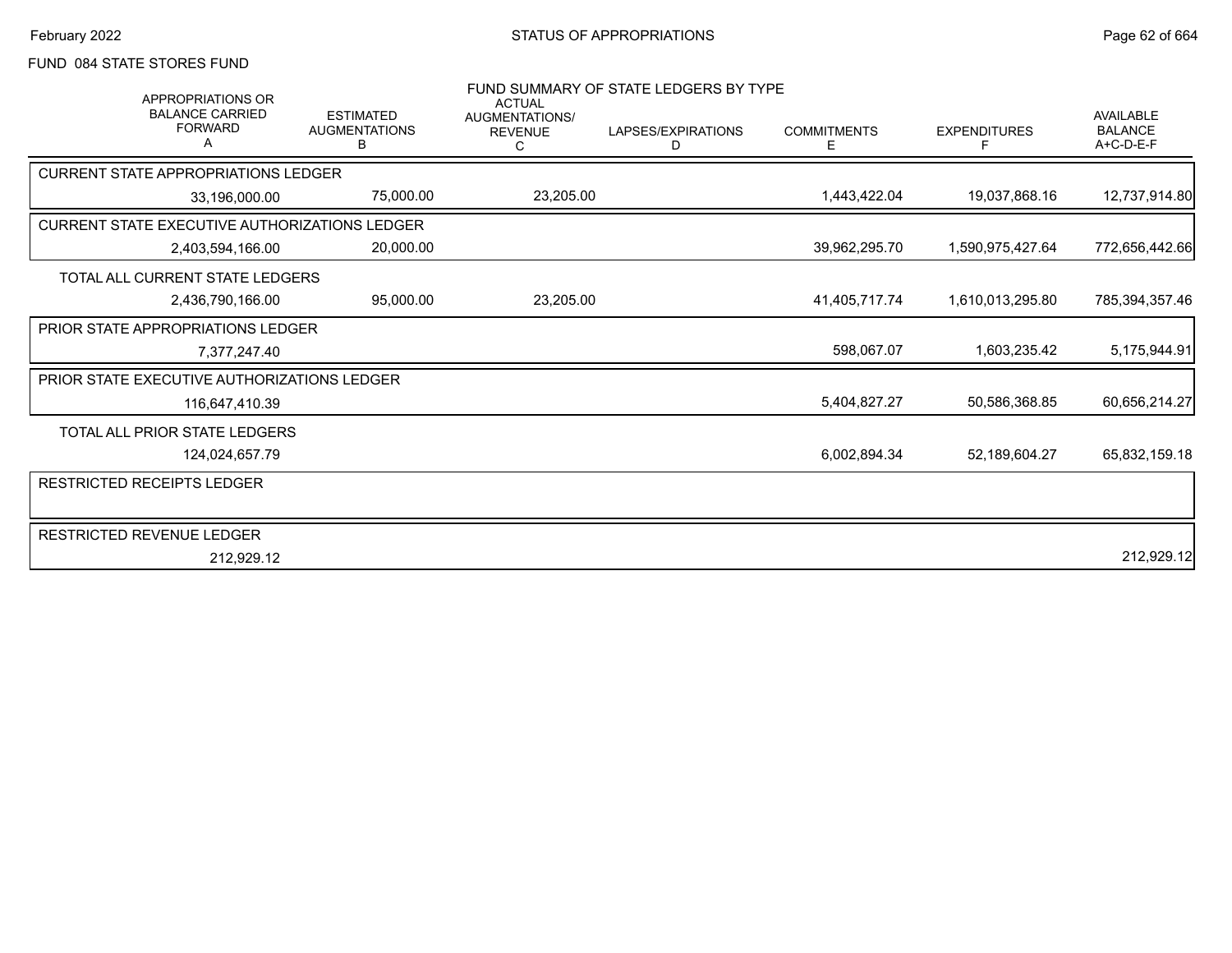## February 2022 **Example 2022** Page 63 of 664

# FUND 085 REHABILITATION CENTER FUND

| APPROPRIATIONS OR<br><b>BALANCE CARRIED</b><br><b>FORWARD</b> | <b>ESTIMATED</b><br><b>AUGMENTATIONS</b> | <b>ACTUAL</b><br>AUGMENTATIONS/<br><b>REVENUE</b> | FUND SUMMARY OF STATE LEDGERS BY TYPE<br>LAPSES/EXPIRATIONS | <b>COMMITMENTS</b> | <b>EXPENDITURES</b> | AVAILABLE<br><b>BALANCE</b><br>$A+C-D-E-F$ |
|---------------------------------------------------------------|------------------------------------------|---------------------------------------------------|-------------------------------------------------------------|--------------------|---------------------|--------------------------------------------|
| NON-BUDGETED LEDGER                                           |                                          |                                                   |                                                             |                    |                     |                                            |
|                                                               | 523.239.40                               |                                                   |                                                             | 6,295,197.44       | 14,754,135.52       | $-21.049.332.96$                           |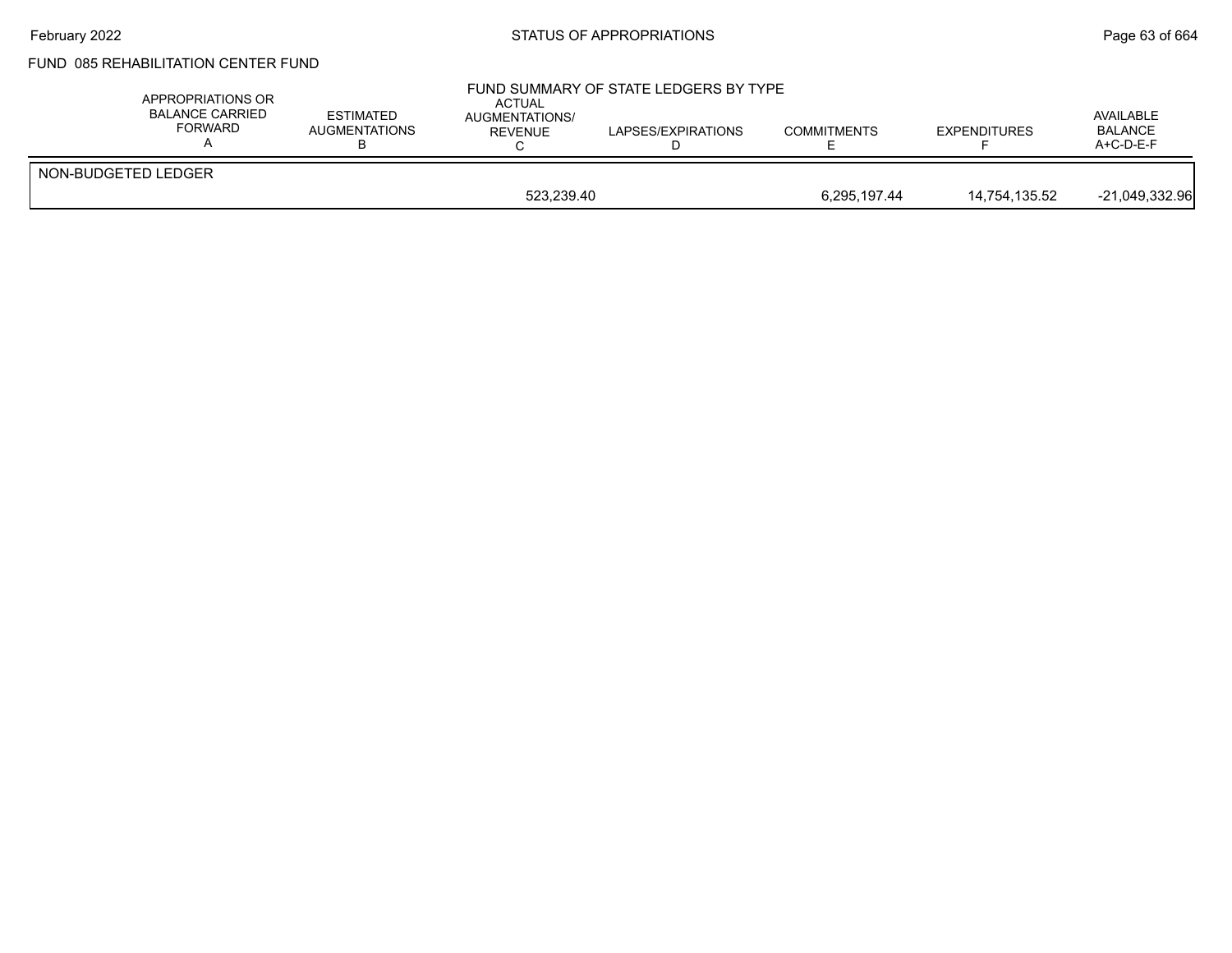## FUND 086 COAL&CLAY MINE SUBSIDENCE INSURANCE

| <b>APPROPRIATIONS OR</b><br><b>BALANCE CARRIED</b><br><b>FORWARD</b><br>А | <b>ESTIMATED</b><br><b>AUGMENTATIONS</b> | <b>ACTUAL</b><br>AUGMENTATIONS/<br><b>REVENUE</b> | FUND SUMMARY OF STATE LEDGERS BY TYPE<br>LAPSES/EXPIRATIONS | <b>COMMITMENTS</b> | <b>EXPENDITURES</b> | <b>AVAILABLE</b><br><b>BALANCE</b><br>$A+C-D-E-F$ |
|---------------------------------------------------------------------------|------------------------------------------|---------------------------------------------------|-------------------------------------------------------------|--------------------|---------------------|---------------------------------------------------|
| CURRENT STATE EXECUTIVE AUTHORIZATIONS LEDGER                             |                                          |                                                   |                                                             |                    |                     |                                                   |
| 6,778,000.00                                                              |                                          |                                                   |                                                             | 325,845.47         | 2.618.151.63        | 3,834,002.90                                      |
| TOTAL ALL CURRENT STATE LEDGERS                                           |                                          |                                                   |                                                             |                    |                     |                                                   |
| 6.778.000.00                                                              |                                          |                                                   |                                                             | 325.845.47         | 2.618.151.63        | 3,834,002.90                                      |
| PRIOR STATE EXECUTIVE AUTHORIZATIONS LEDGER                               |                                          |                                                   |                                                             |                    |                     |                                                   |
| 2.410.279.17                                                              |                                          |                                                   |                                                             | 11,376.90          | 245.597.70          | 2,153,304.57                                      |
| TOTAL ALL PRIOR STATE LEDGERS                                             |                                          |                                                   |                                                             |                    |                     |                                                   |
| 2.410.279.17                                                              |                                          |                                                   |                                                             | 11.376.90          | 245.597.70          | 2,153,304.57                                      |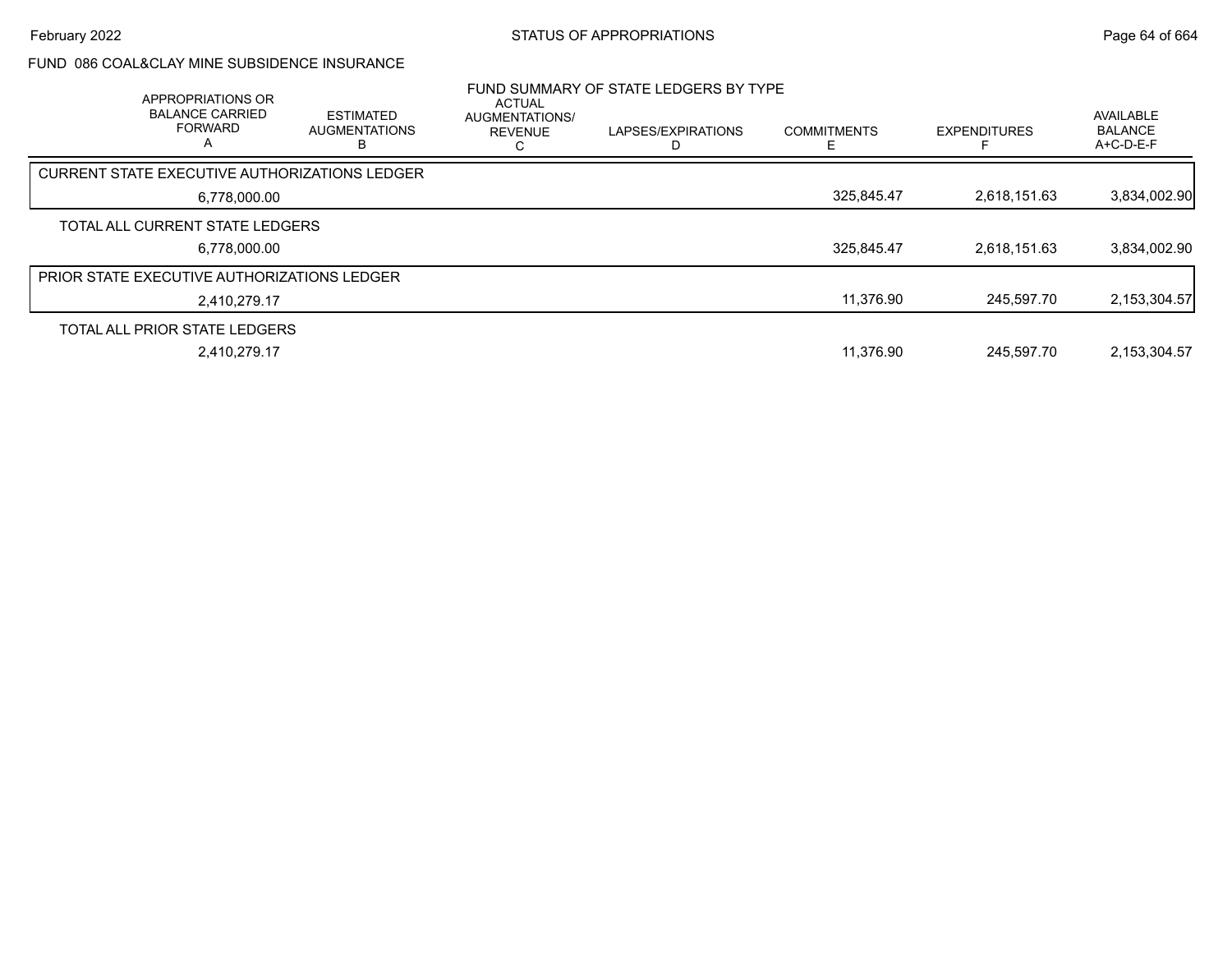# FUND 087 COAL LANDS IMPROVEMENT FUND

| APPROPRIATIONS OR<br><b>BALANCE CARRIED</b><br><b>FORWARD</b><br>$\mathsf{\Lambda}$ | <b>ESTIMATED</b><br><b>AUGMENTATIONS</b><br>в | <b>ACTUAL</b><br>AUGMENTATIONS/<br><b>REVENUE</b> | FUND SUMMARY OF STATE LEDGERS BY TYPE<br>LAPSES/EXPIRATIONS | <b>COMMITMENTS</b> | <b>EXPENDITURES</b> | AVAILABLE<br><b>BALANCE</b><br>$A+C-D-E-F$ |
|-------------------------------------------------------------------------------------|-----------------------------------------------|---------------------------------------------------|-------------------------------------------------------------|--------------------|---------------------|--------------------------------------------|
| CURRENT STATE EXECUTIVE AUTHORIZATIONS LEDGER                                       |                                               |                                                   |                                                             |                    |                     |                                            |
| 1,200,000.00                                                                        |                                               |                                                   |                                                             |                    | 750,000.00          | 450,000.00                                 |
| TOTAL ALL CURRENT STATE LEDGERS                                                     |                                               |                                                   |                                                             |                    |                     |                                            |
| ,200,000.00                                                                         |                                               |                                                   |                                                             |                    | 750,000.00          | 450,000.00                                 |
| PRIOR STATE EXECUTIVE AUTHORIZATIONS LEDGER                                         |                                               |                                                   |                                                             |                    |                     |                                            |
| 831,908.25                                                                          |                                               |                                                   |                                                             |                    |                     | 831,908.25                                 |
| TOTAL ALL PRIOR STATE LEDGERS                                                       |                                               |                                                   |                                                             |                    |                     |                                            |
| 831,908.25                                                                          |                                               |                                                   |                                                             |                    |                     | 831,908.25                                 |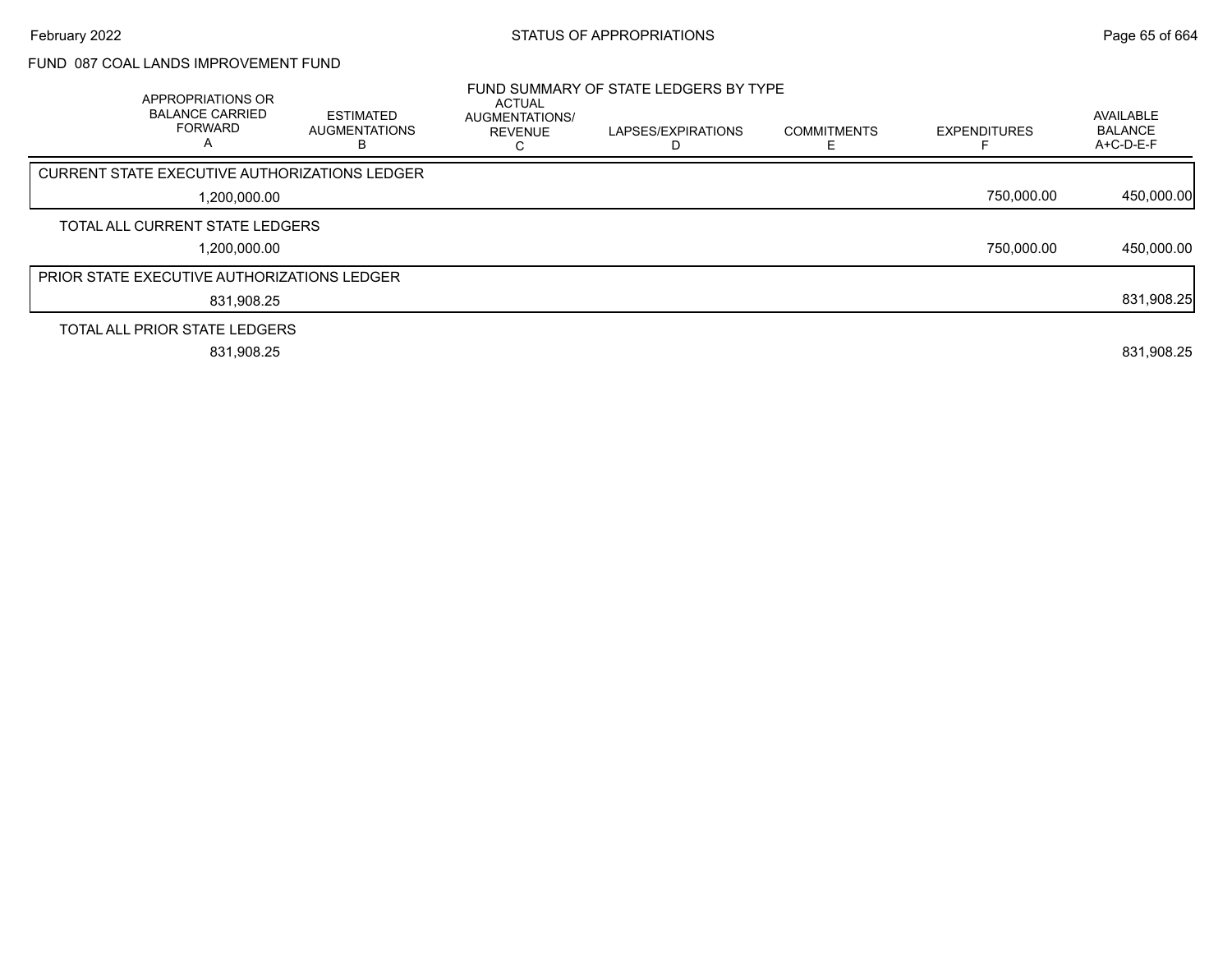### FUND 088 MINORITY BUSINESS DEVELOPMENT FUND

| APPROPRIATIONS OR<br><b>BALANCE CARRIED</b><br><b>FORWARD</b><br>А | <b>ESTIMATED</b><br><b>AUGMENTATIONS</b> | ACTUAL<br>AUGMENTATIONS/<br><b>REVENUE</b> | FUND SUMMARY OF STATE LEDGERS BY TYPE<br>LAPSES/EXPIRATIONS | <b>COMMITMENTS</b> | <b>EXPENDITURES</b> | AVAILABLE<br><b>BALANCE</b><br>A+C-D-E-F |
|--------------------------------------------------------------------|------------------------------------------|--------------------------------------------|-------------------------------------------------------------|--------------------|---------------------|------------------------------------------|
| CURRENT STATE EXECUTIVE AUTHORIZATIONS LEDGER                      |                                          |                                            |                                                             |                    |                     |                                          |
| 1,340,000.00                                                       |                                          |                                            |                                                             | 152,124.00         | 517,955.33          | 669,920.67                               |
| TOTAL ALL CURRENT STATE LEDGERS                                    |                                          |                                            |                                                             |                    |                     |                                          |
| 1,340,000.00                                                       |                                          |                                            |                                                             | 152,124.00         | 517,955.33          | 669,920.67                               |
| PRIOR STATE EXECUTIVE AUTHORIZATIONS LEDGER                        |                                          |                                            |                                                             |                    |                     |                                          |
| 333,694.32                                                         |                                          |                                            |                                                             |                    | 13,185.28           | 320,509.04                               |
| TOTAL ALL PRIOR STATE LEDGERS                                      |                                          |                                            |                                                             |                    |                     |                                          |
| 333,694.32                                                         |                                          |                                            |                                                             |                    | 13,185.28           | 320,509.04                               |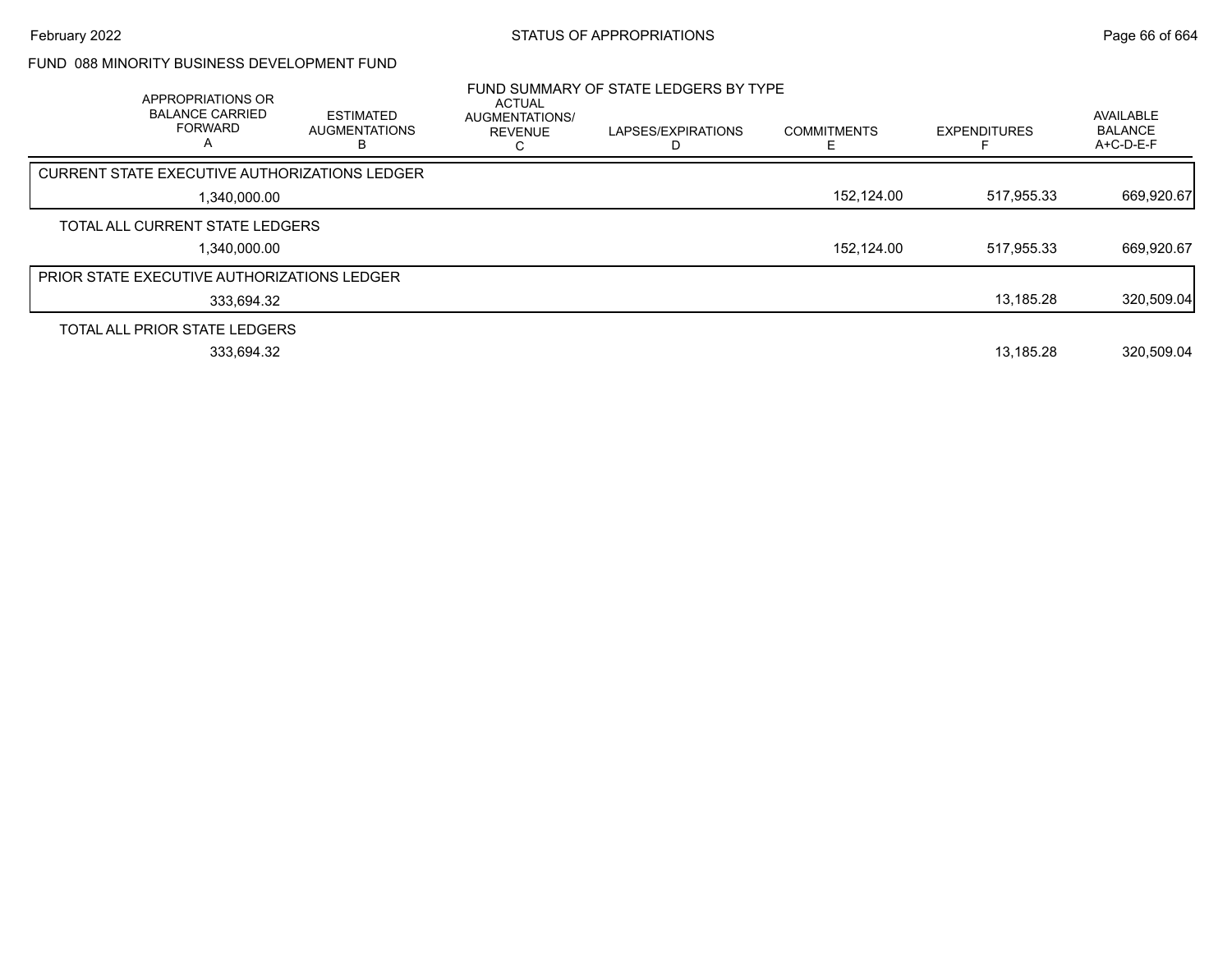#### FUND 091 CAPITAL DEBT FUND

|                     | <b>APPROPRIATIONS OR</b><br><b>BALANCE CARRIED</b><br>FORWARD | ESTIMATED<br>AUGMENTATIONS<br>ĸ | ACTUAL<br>AUGMENTATIONS/<br>REVENUE | FUND SUMMARY OF STATE LEDGERS BY TYPE<br>LAPSES/EXPIRATIONS<br>D | <b>COMMITMENTS</b> | <b>EXPENDITURES</b> | AVAILABLE<br><b>BALANCE</b><br>$A+C-D-E-F$ |
|---------------------|---------------------------------------------------------------|---------------------------------|-------------------------------------|------------------------------------------------------------------|--------------------|---------------------|--------------------------------------------|
|                     | <b>RESTRICTED RECEIPTS LEDGER</b>                             |                                 |                                     |                                                                  |                    |                     |                                            |
| NON-BUDGETED LEDGER |                                                               |                                 |                                     |                                                                  |                    | 1,018,713,600.30    | $-1,018,713,600.30$                        |
|                     | <b>RESTRICTED REVENUE LEDGER</b>                              |                                 |                                     |                                                                  |                    |                     |                                            |
|                     | 325.98                                                        |                                 | 433,023,758.08                      |                                                                  |                    | 433,023,350.00      | 734.06                                     |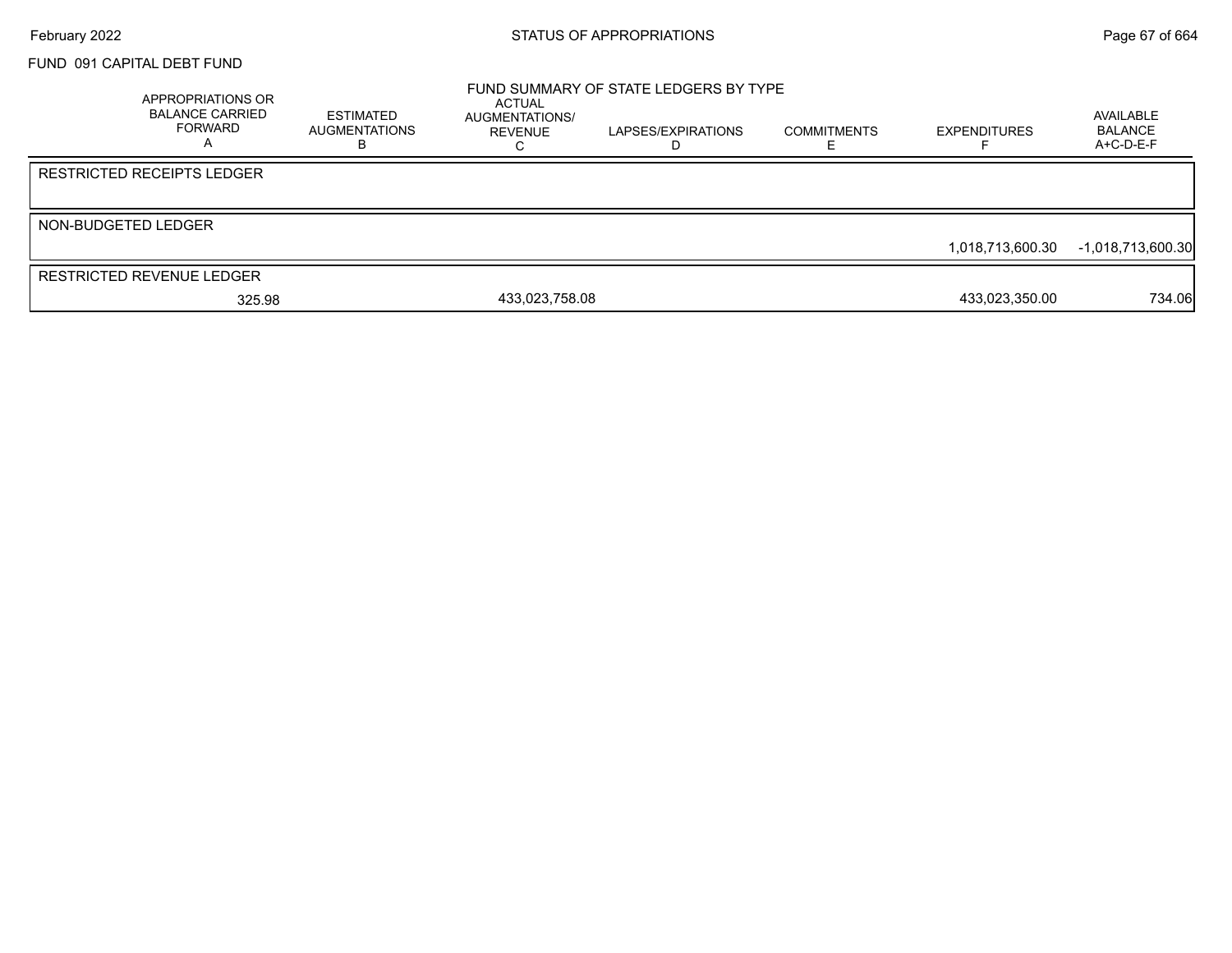# FUND 096 PA VETS MONUMNTS & MEMRIAL TRST FND

| APPROPRIATIONS OR<br><b>BALANCE CARRIED</b><br><b>FORWARD</b><br>A | <b>ESTIMATED</b><br><b>AUGMENTATIONS</b><br>в | <b>ACTUAL</b><br><b>AUGMENTATIONS/</b><br><b>REVENUE</b> | FUND SUMMARY OF STATE LEDGERS BY TYPE<br>LAPSES/EXPIRATIONS | <b>COMMITMENTS</b> | <b>EXPENDITURES</b> | AVAILABLE<br><b>BALANCE</b><br>A+C-D-E-F |
|--------------------------------------------------------------------|-----------------------------------------------|----------------------------------------------------------|-------------------------------------------------------------|--------------------|---------------------|------------------------------------------|
| CURRENT STATE EXECUTIVE AUTHORIZATIONS LEDGER                      |                                               |                                                          |                                                             |                    |                     |                                          |
| 175,000.00                                                         |                                               |                                                          |                                                             | 22,174.32          | 30,903.62           | 121,922.06                               |
| TOTAL ALL CURRENT STATE LEDGERS                                    |                                               |                                                          |                                                             |                    |                     |                                          |
| 175,000.00                                                         |                                               |                                                          |                                                             | 22,174.32          | 30.903.62           | 121,922.06                               |
| <b>PRIOR STATE EXECUTIVE AUTHORIZATIONS LEDGER</b>                 |                                               |                                                          |                                                             |                    |                     |                                          |
| 24.456.64                                                          |                                               |                                                          |                                                             |                    | 6,419.92            | 18,036.72                                |
| TOTAL ALL PRIOR STATE LEDGERS                                      |                                               |                                                          |                                                             |                    |                     |                                          |
| 24.456.64                                                          |                                               |                                                          |                                                             |                    | 6.419.92            | 18.036.72                                |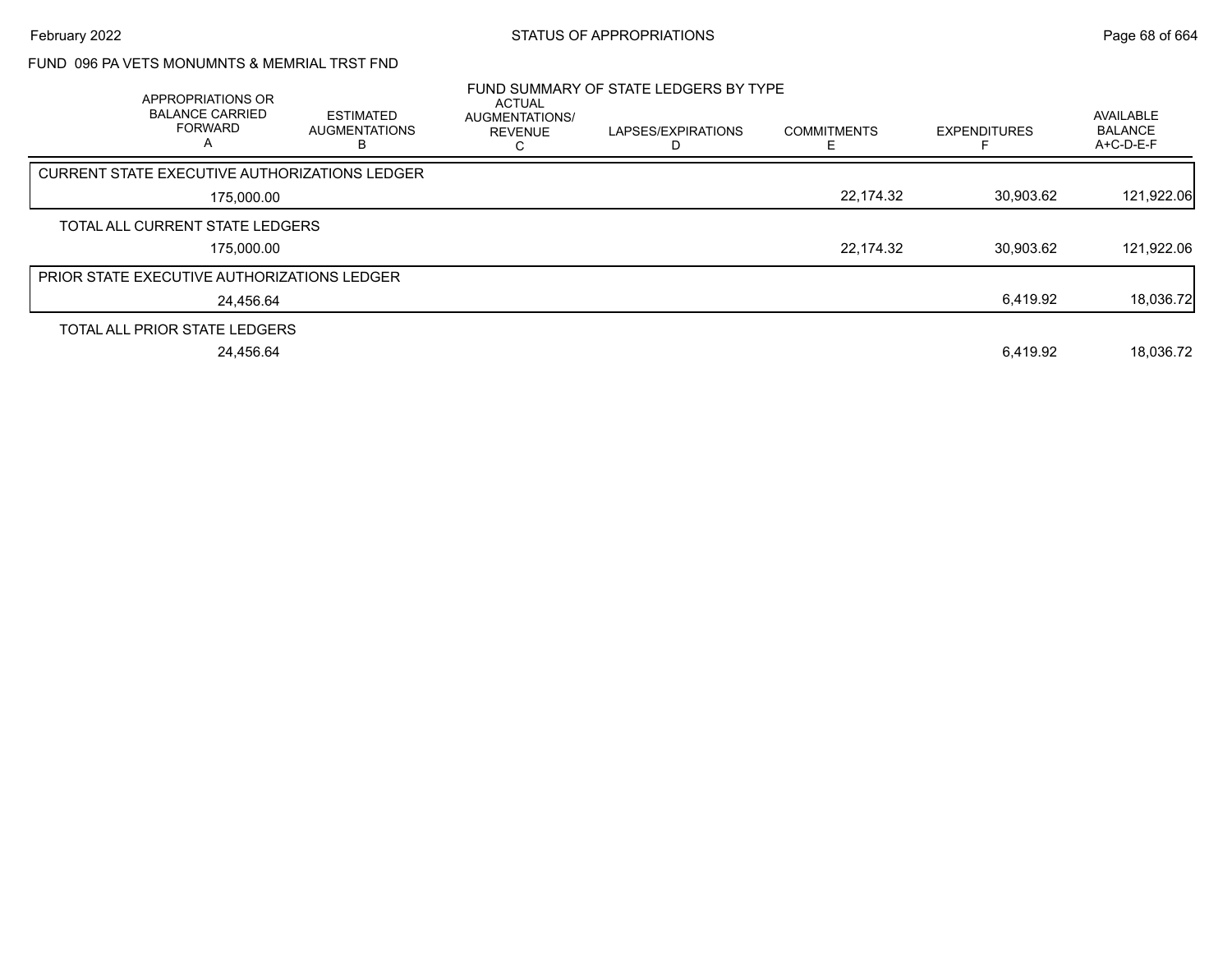### FUND 097 ANTHRACITE DEEP MINE OPERATORS EMER

| APPROPRIATIONS OR<br><b>BALANCE CARRIED</b><br><b>FORWARD</b><br>A | <b>ESTIMATED</b><br><b>AUGMENTATIONS</b> | <b>ACTUAL</b><br>AUGMENTATIONS/<br><b>REVENUE</b> | FUND SUMMARY OF STATE LEDGERS BY TYPE<br>LAPSES/EXPIRATIONS | <b>COMMITMENTS</b><br>⊢ | <b>EXPENDITURES</b> | AVAILABLE<br><b>BALANCE</b><br>A+C-D-E-F |
|--------------------------------------------------------------------|------------------------------------------|---------------------------------------------------|-------------------------------------------------------------|-------------------------|---------------------|------------------------------------------|
| CURRENT STATE EXECUTIVE AUTHORIZATIONS LEDGER                      |                                          |                                                   |                                                             |                         |                     |                                          |
| 273,000.00                                                         |                                          |                                                   |                                                             | 197,987.34              |                     | 75,012.66                                |
| TOTAL ALL CURRENT STATE LEDGERS                                    |                                          |                                                   |                                                             |                         |                     |                                          |
| 273,000.00                                                         |                                          |                                                   |                                                             | 197,987.34              |                     | 75,012.66                                |
| PRIOR STATE EXECUTIVE AUTHORIZATIONS LEDGER                        |                                          |                                                   |                                                             |                         |                     |                                          |
| 450,000.00                                                         |                                          |                                                   |                                                             |                         |                     | 450,000.00                               |
| TOTAL ALL PRIOR STATE LEDGERS                                      |                                          |                                                   |                                                             |                         |                     |                                          |
| 450,000.00                                                         |                                          |                                                   |                                                             |                         |                     | 450,000.00                               |
| <b>RESTRICTED RECEIPTS LEDGER</b>                                  |                                          |                                                   |                                                             |                         |                     |                                          |
| 134,085.95                                                         |                                          | $-628.26$                                         |                                                             |                         |                     | 133,457.69                               |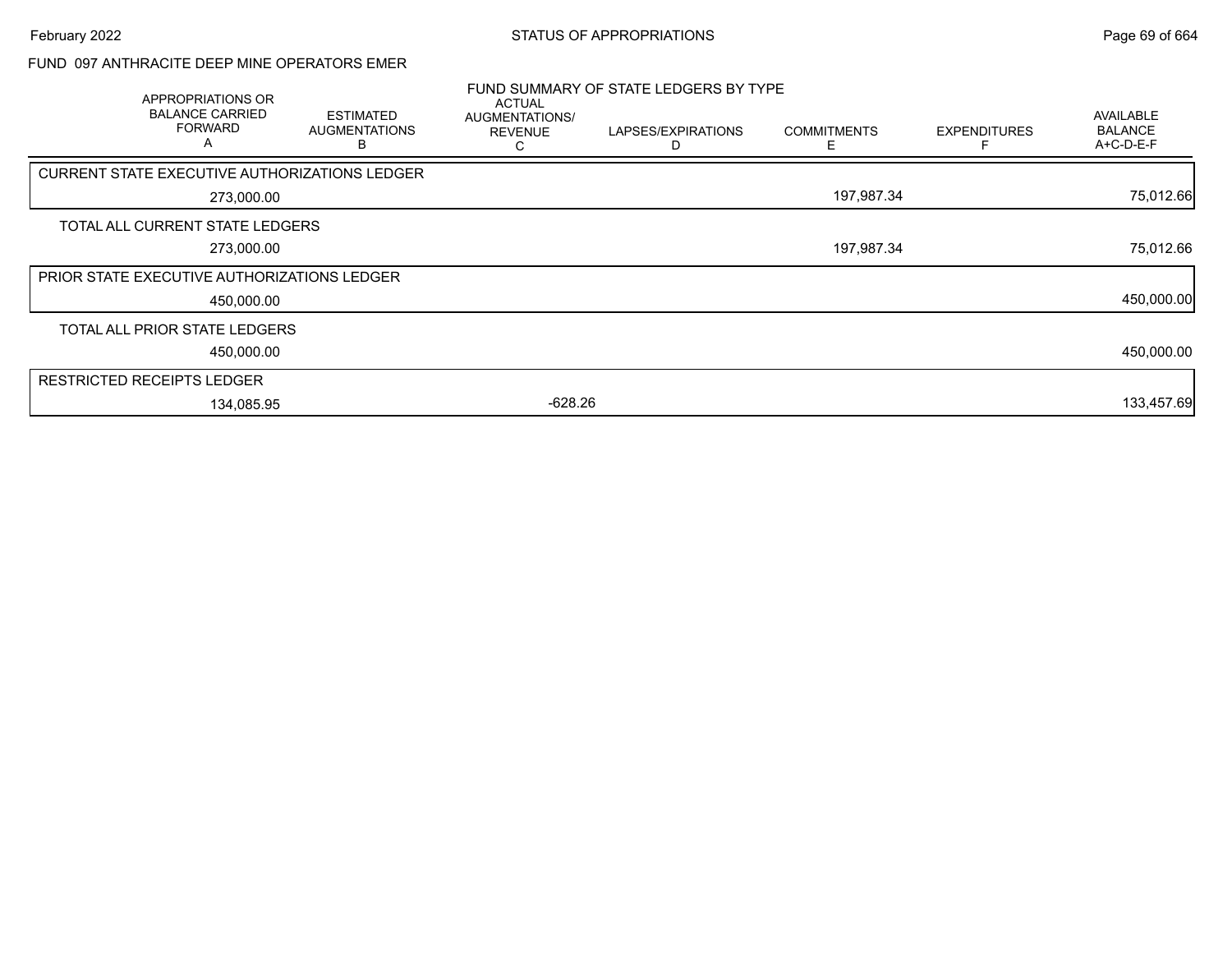### FUND 104 PENNVEST FUND

| <b>APPROPRIATIONS OR</b><br><b>BALANCE CARRIED</b><br><b>FORWARD</b> | <b>ESTIMATED</b><br><b>AUGMENTATIONS</b><br>B | <b>ACTUAL</b><br>AUGMENTATIONS/<br><b>REVENUE</b> | FUND SUMMARY OF STATE LEDGERS BY TYPE<br>LAPSES/EXPIRATIONS<br>D | <b>COMMITMENTS</b><br>Ε | <b>EXPENDITURES</b><br>F | <b>AVAILABLE</b><br><b>BALANCE</b><br>A+C-D-E-F |
|----------------------------------------------------------------------|-----------------------------------------------|---------------------------------------------------|------------------------------------------------------------------|-------------------------|--------------------------|-------------------------------------------------|
| <b>CURRENT STATE EXECUTIVE AUTHORIZATIONS LEDGER</b>                 |                                               |                                                   |                                                                  |                         |                          |                                                 |
| 40.944.000.00                                                        | 200,000.00                                    | 5,353.93                                          |                                                                  | 253,688.93              | 1,740,074.14             | 38,955,590.86                                   |
| <b>CURRENT STATE EXECUTIVE AUTHORIZATIONS - RESTRICTED LEDGER</b>    |                                               |                                                   |                                                                  |                         |                          |                                                 |
|                                                                      | 60,000,000.00                                 | 55, 185, 654.81                                   |                                                                  | 34,454,706.93           | 8,759,234.70             | 11,971,713.18                                   |
| TOTAL ALL CURRENT STATE LEDGERS                                      |                                               |                                                   |                                                                  |                         |                          |                                                 |
| 40,944,000.00                                                        | 60,200,000.00                                 | 55, 191, 008. 74                                  |                                                                  | 34,708,395.86           | 10,499,308.84            | 50,927,304.04                                   |
| <b>PRIOR STATE EXECUTIVE AUTHORIZATIONS LEDGER</b>                   |                                               |                                                   |                                                                  |                         |                          |                                                 |
| 23,701,282.85                                                        |                                               |                                                   |                                                                  | 2,243.50                | 272,937.00               | 23,426,102.35                                   |
| <b>PRIOR STATE EXECUTIVE AUTHORIZATIONS - RESTRICTED LEDGER</b>      |                                               |                                                   |                                                                  |                         |                          |                                                 |
| 75,975,365.78                                                        |                                               | $-55, 185, 654.81$                                |                                                                  |                         | 20,330,221.82            | 459,489.15                                      |
| TOTAL ALL PRIOR STATE LEDGERS                                        |                                               |                                                   |                                                                  |                         |                          |                                                 |
| 99,676,648.63                                                        |                                               | -55,185,654.81                                    |                                                                  | 2,243.50                | 20,603,158.82            | 23,885,591.50                                   |
| <b>RESTRICTED REVENUE LEDGER</b>                                     |                                               |                                                   |                                                                  |                         |                          |                                                 |
| 123,207,311.19                                                       |                                               | 42,250,576.77                                     |                                                                  | 41,963,064.12           | 9,664,065.06             | 113,830,758.78                                  |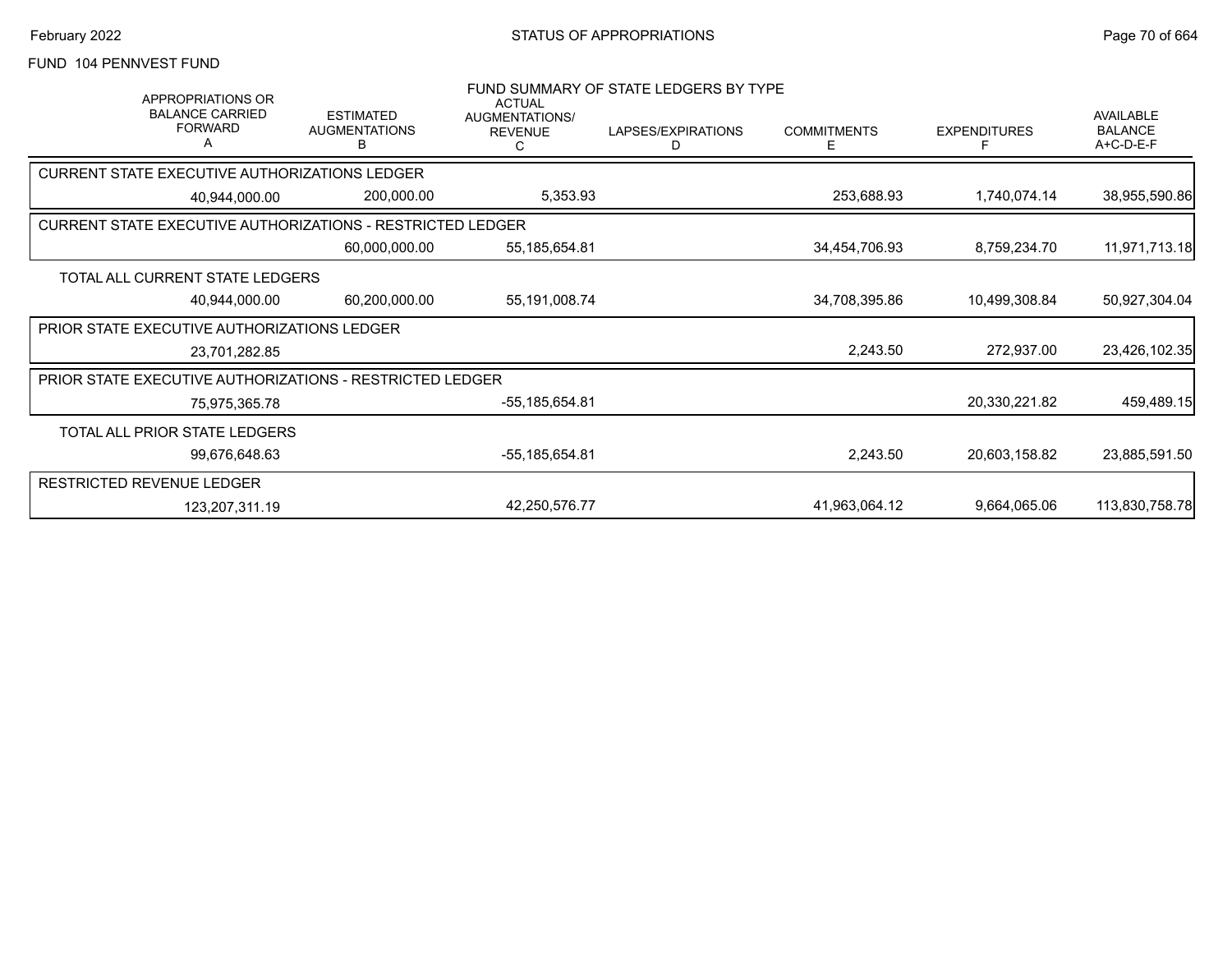### FUND 105 PENNVEST BOND AUTHORIZATION FUND

| APPROPRIATIONS OR<br><b>BALANCE CARRIED</b><br>FORWARD | <b>ESTIMATED</b><br>AUGMENTATIONS<br>D | ACTUAL<br>AUGMENTATIONS/<br>REVENUE | FUND SUMMARY OF STATE LEDGERS BY TYPE<br>LAPSES/EXPIRATIONS | <b>COMMITMENTS</b> | <b>EXPENDITURES</b> | AVAILABLE<br><b>BALANCE</b><br>A+C-D-E-F |
|--------------------------------------------------------|----------------------------------------|-------------------------------------|-------------------------------------------------------------|--------------------|---------------------|------------------------------------------|
| <b>PRIOR STATE CONTINUING LEDGER</b>                   |                                        |                                     |                                                             |                    |                     |                                          |
| 8.245.390.60                                           |                                        |                                     |                                                             |                    |                     | 8,245,390.60                             |
| TOTAL ALL PRIOR STATE LEDGERS                          |                                        |                                     |                                                             |                    |                     |                                          |
| 8.245.390.60                                           |                                        |                                     |                                                             |                    |                     | 8.245.390.60                             |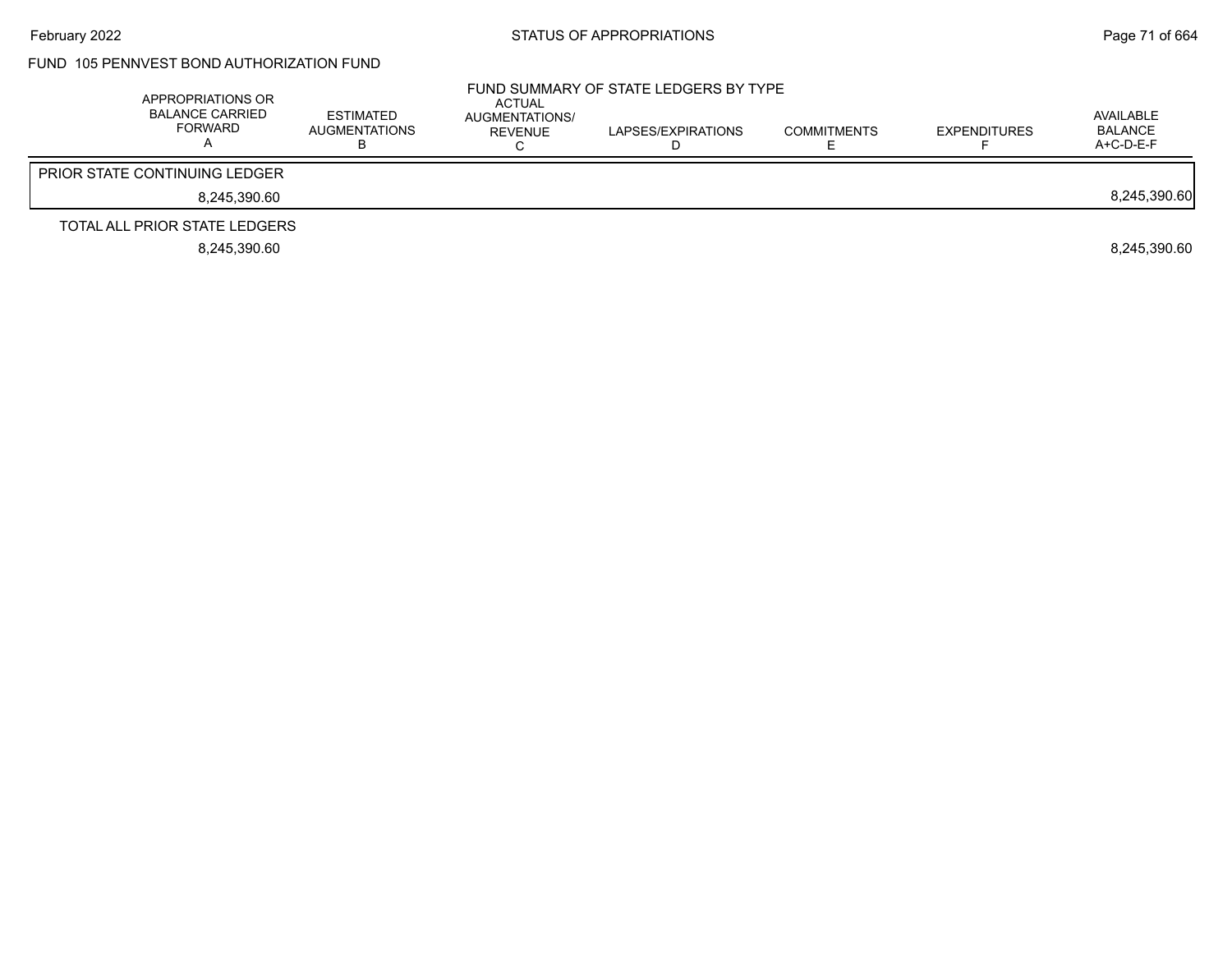# FUND 108 PENNVEST REDEMPTION FUND

|                     | APPROPRIATIONS OR<br><b>BALANCE CARRIED</b><br>FORWARD | ESTIMATED<br><b>AUGMENTATIONS</b> | <b>ACTUAL</b><br>AUGMENTATIONS/<br>REVENUE | FUND SUMMARY OF STATE LEDGERS BY TYPE<br>LAPSES/EXPIRATIONS | <b>COMMITMENTS</b> | <b>EXPENDITURES</b> | AVAILABLE<br><b>BALANCE</b><br>$A+C-D-E-F$ |
|---------------------|--------------------------------------------------------|-----------------------------------|--------------------------------------------|-------------------------------------------------------------|--------------------|---------------------|--------------------------------------------|
| NON-BUDGETED LEDGER |                                                        |                                   |                                            |                                                             |                    | 3,104,900.00        | $-3,104,900.00$                            |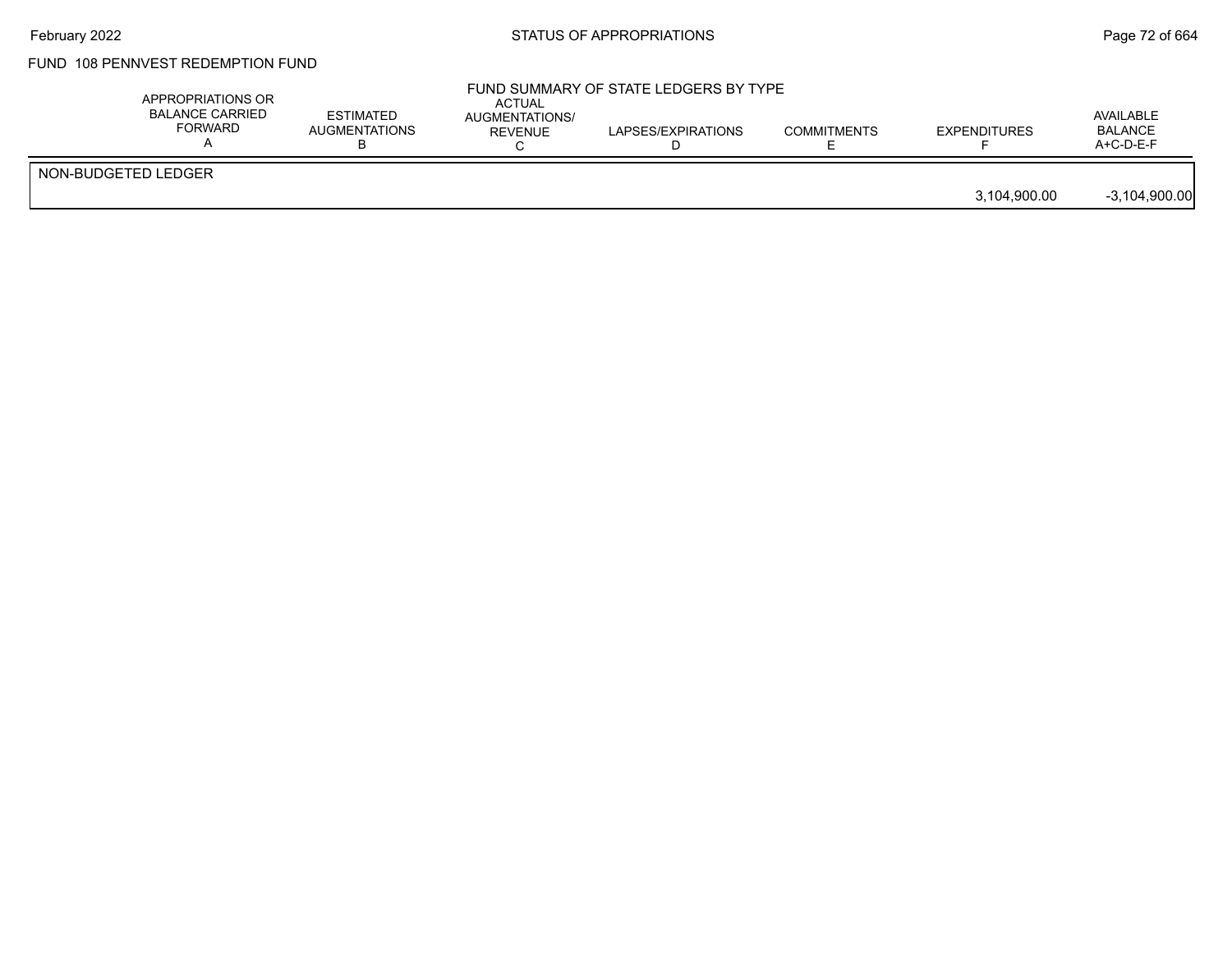### FUND 109 PENNVEST WATER POLLUTION CONTROL RE

| APPROPRIATIONS OR<br><b>BALANCE CARRIED</b><br><b>FORWARD</b> | <b>ESTIMATED</b><br><b>AUGMENTATIONS</b><br>В | <b>ACTUAL</b><br>AUGMENTATIONS/<br><b>REVENUE</b><br>C | FUND SUMMARY OF STATE LEDGERS BY TYPE<br>LAPSES/EXPIRATIONS<br>D | <b>COMMITMENTS</b> | <b>EXPENDITURES</b> | <b>AVAILABLE</b><br><b>BALANCE</b><br>A+C-D-E-F |
|---------------------------------------------------------------|-----------------------------------------------|--------------------------------------------------------|------------------------------------------------------------------|--------------------|---------------------|-------------------------------------------------|
| CURRENT STATE EXECUTIVE AUTHORIZATIONS LEDGER                 |                                               |                                                        |                                                                  |                    |                     |                                                 |
| 277,200,000.00                                                |                                               |                                                        |                                                                  | 237,544,855.12     | 11,405,337.43       | 28,249,807.45                                   |
| TOTAL ALL CURRENT STATE LEDGERS                               |                                               |                                                        |                                                                  |                    |                     |                                                 |
| 277,200,000.00                                                |                                               |                                                        |                                                                  | 237,544,855.12     | 11,405,337.43       | 28,249,807.45                                   |
| <b>PRIOR STATE EXECUTIVE AUTHORIZATIONS LEDGER</b>            |                                               |                                                        |                                                                  |                    |                     |                                                 |
| 271,779,078.33                                                |                                               |                                                        |                                                                  | 815.54             | 7,106,433.24        | 264,671,829.55                                  |
| TOTAL ALL PRIOR STATE LEDGERS                                 |                                               |                                                        |                                                                  |                    |                     |                                                 |
| 271,779,078.33                                                |                                               |                                                        |                                                                  | 815.54             | 7,106,433.24        | 264,671,829.55                                  |
| <b>RESTRICTED REVENUE LEDGER</b>                              |                                               |                                                        |                                                                  |                    |                     |                                                 |
| 406,455.48                                                    |                                               |                                                        |                                                                  |                    |                     | 406,455.48                                      |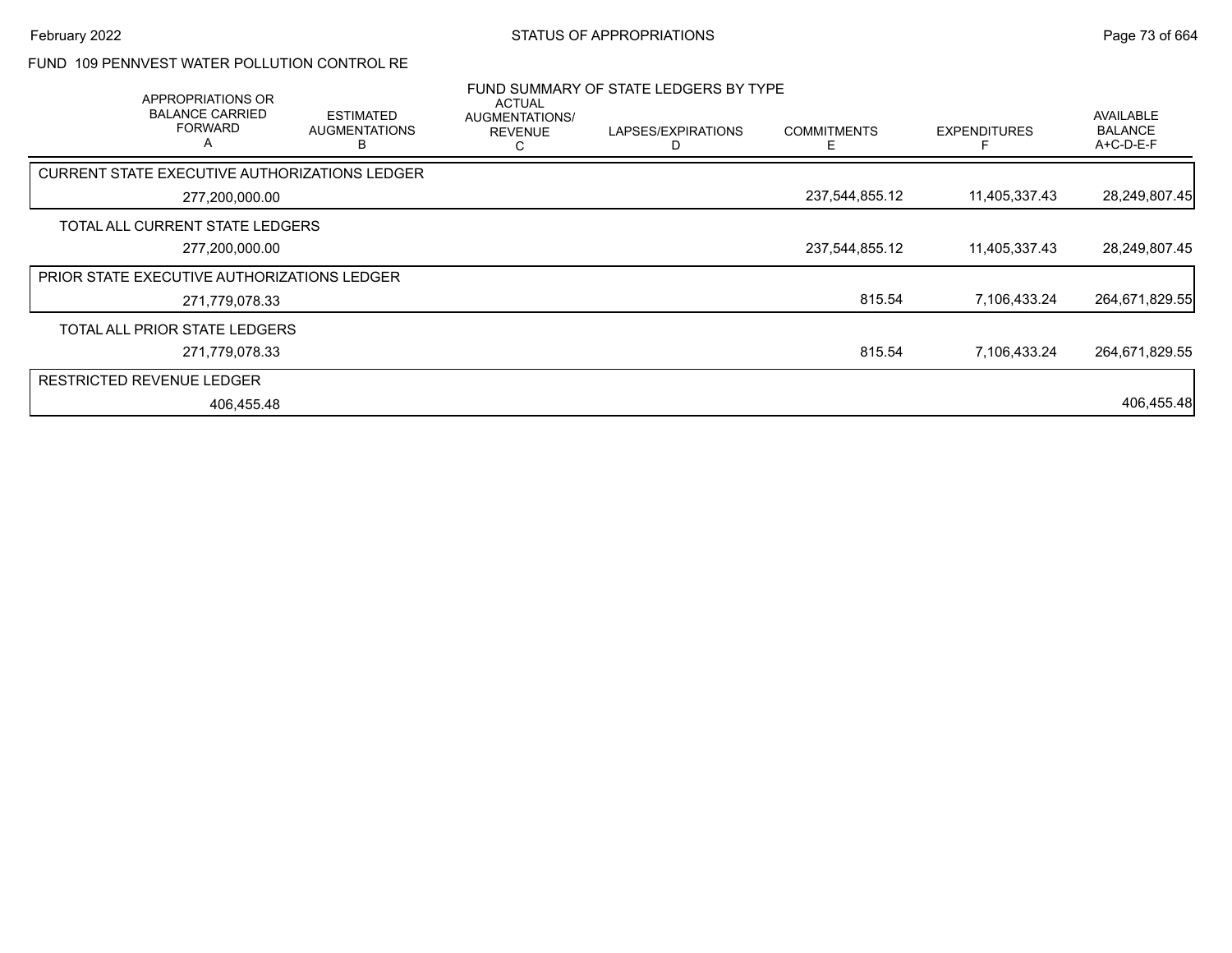# February 2022 **Example 2022** Page 74 of 664

### FUND 110 DEFERRED COMPENSATION FUND - SHORT

| NON-BUDGETED LEDGER |               |                    |
|---------------------|---------------|--------------------|
|                     | 16,185,427.04 | $-16, 185, 427.04$ |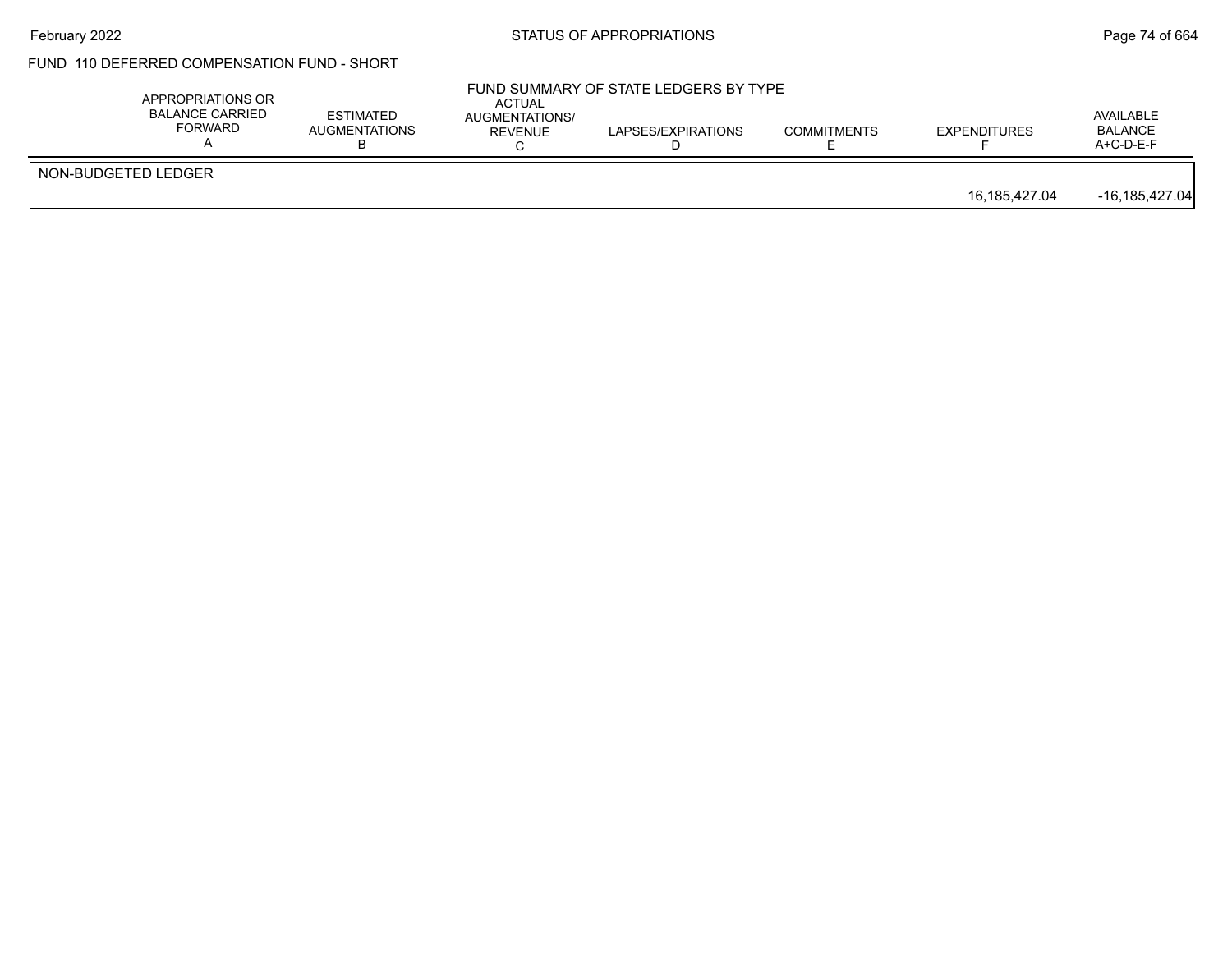# FUND 111 MACHINERY AND EQUIPMENT LOAN FUND

| APPROPRIATIONS OR<br><b>BALANCE CARRIED</b><br><b>FORWARD</b> | <b>ESTIMATED</b><br><b>AUGMENTATIONS</b><br>В | ACTUAL<br>AUGMENTATIONS/<br><b>REVENUE</b><br>C | FUND SUMMARY OF STATE LEDGERS BY TYPE<br>LAPSES/EXPIRATIONS<br>D | <b>COMMITMENTS</b><br>Е | <b>EXPENDITURES</b> | <b>AVAILABLE</b><br><b>BALANCE</b><br>$A+C-D-E-F$ |
|---------------------------------------------------------------|-----------------------------------------------|-------------------------------------------------|------------------------------------------------------------------|-------------------------|---------------------|---------------------------------------------------|
| CURRENT STATE EXECUTIVE AUTHORIZATIONS LEDGER                 |                                               |                                                 |                                                                  |                         |                     |                                                   |
| 11,778,000.00                                                 |                                               |                                                 |                                                                  | 1,019,839.50            | 243,581.53          | 10,514,578.97                                     |
| TOTAL ALL CURRENT STATE LEDGERS                               |                                               |                                                 |                                                                  |                         |                     |                                                   |
| 11,778,000.00                                                 |                                               |                                                 |                                                                  | 1,019,839.50            | 243,581.53          | 10,514,578.97                                     |
| <b>PRIOR STATE EXECUTIVE AUTHORIZATIONS LEDGER</b>            |                                               |                                                 |                                                                  |                         |                     |                                                   |
| 12,753,331.18                                                 |                                               |                                                 |                                                                  | 1,922,319.00            | 1,663,836.49        | 9,167,175.69                                      |
| TOTAL ALL PRIOR STATE LEDGERS                                 |                                               |                                                 |                                                                  |                         |                     |                                                   |
| 12.753.331.18                                                 |                                               |                                                 |                                                                  | 1.922.319.00            | 1.663.836.49        | 9.167.175.69                                      |
| <b>RESTRICTED REVENUE LEDGER</b>                              |                                               |                                                 |                                                                  |                         |                     |                                                   |
| 5,666,833.73                                                  |                                               |                                                 |                                                                  |                         |                     | 5,666,833.73                                      |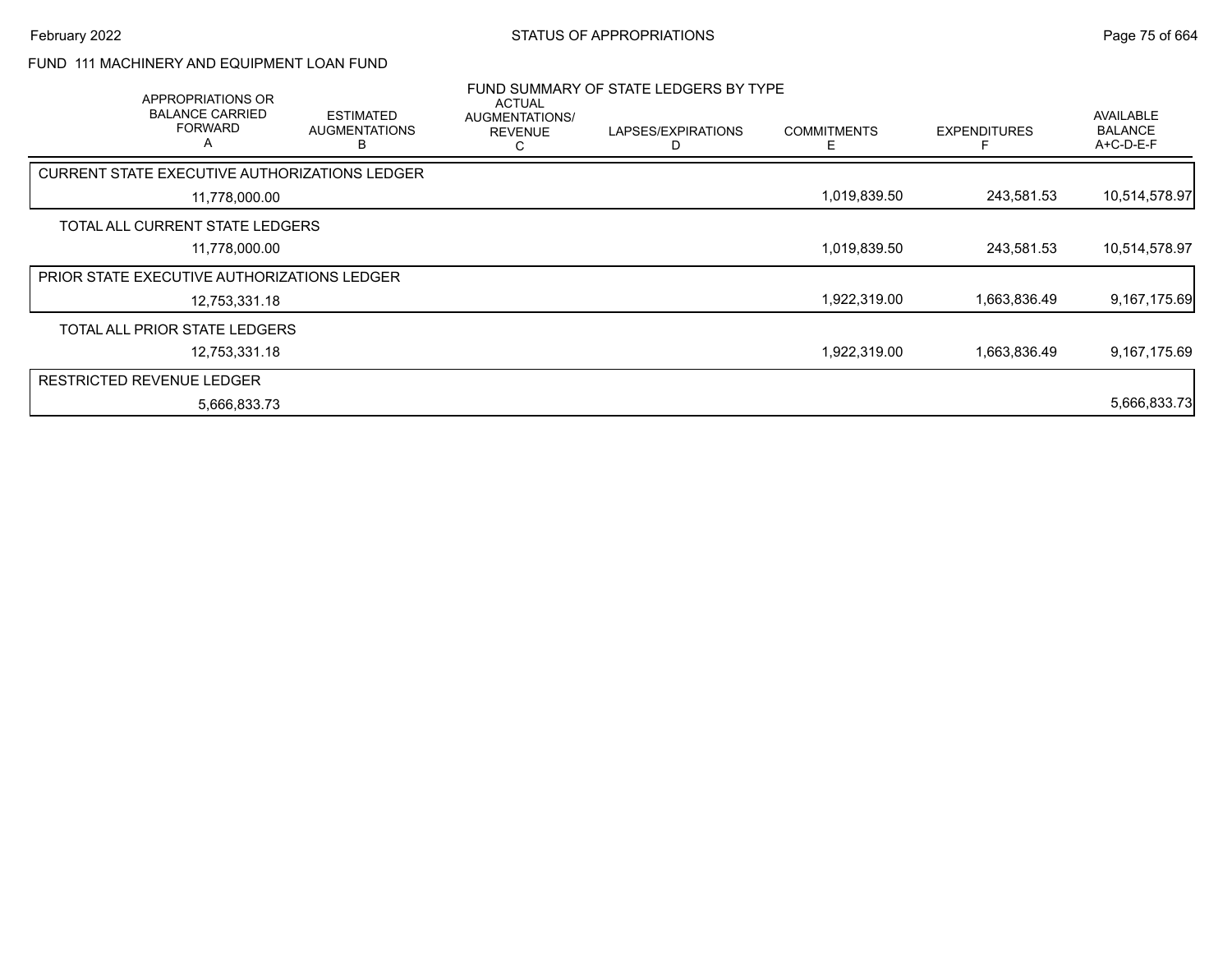### FUND 112 INSURANCE LIQUIDATION FUND

|                     | APPROPRIATIONS OR<br><b>BALANCE CARRIED</b><br>FORWARD | <b>ESTIMATED</b><br>AUGMENTATIONS | ACTUAL<br>AUGMENTATIONS/<br>REVENUE | FUND SUMMARY OF STATE LEDGERS BY TYPE<br>LAPSES/EXPIRATIONS | <b>COMMITMENTS</b> | <b>EXPENDITURES</b> | AVAILABLE<br>BALANCE<br>$A+C-D-E-F$ |
|---------------------|--------------------------------------------------------|-----------------------------------|-------------------------------------|-------------------------------------------------------------|--------------------|---------------------|-------------------------------------|
|                     | <b>RESTRICTED RECEIPTS LEDGER</b>                      |                                   |                                     |                                                             |                    |                     |                                     |
| NON-BUDGETED LEDGER |                                                        |                                   |                                     |                                                             |                    |                     |                                     |
|                     |                                                        |                                   |                                     |                                                             |                    | 39,238,360.79       | $-39,238,360.79$                    |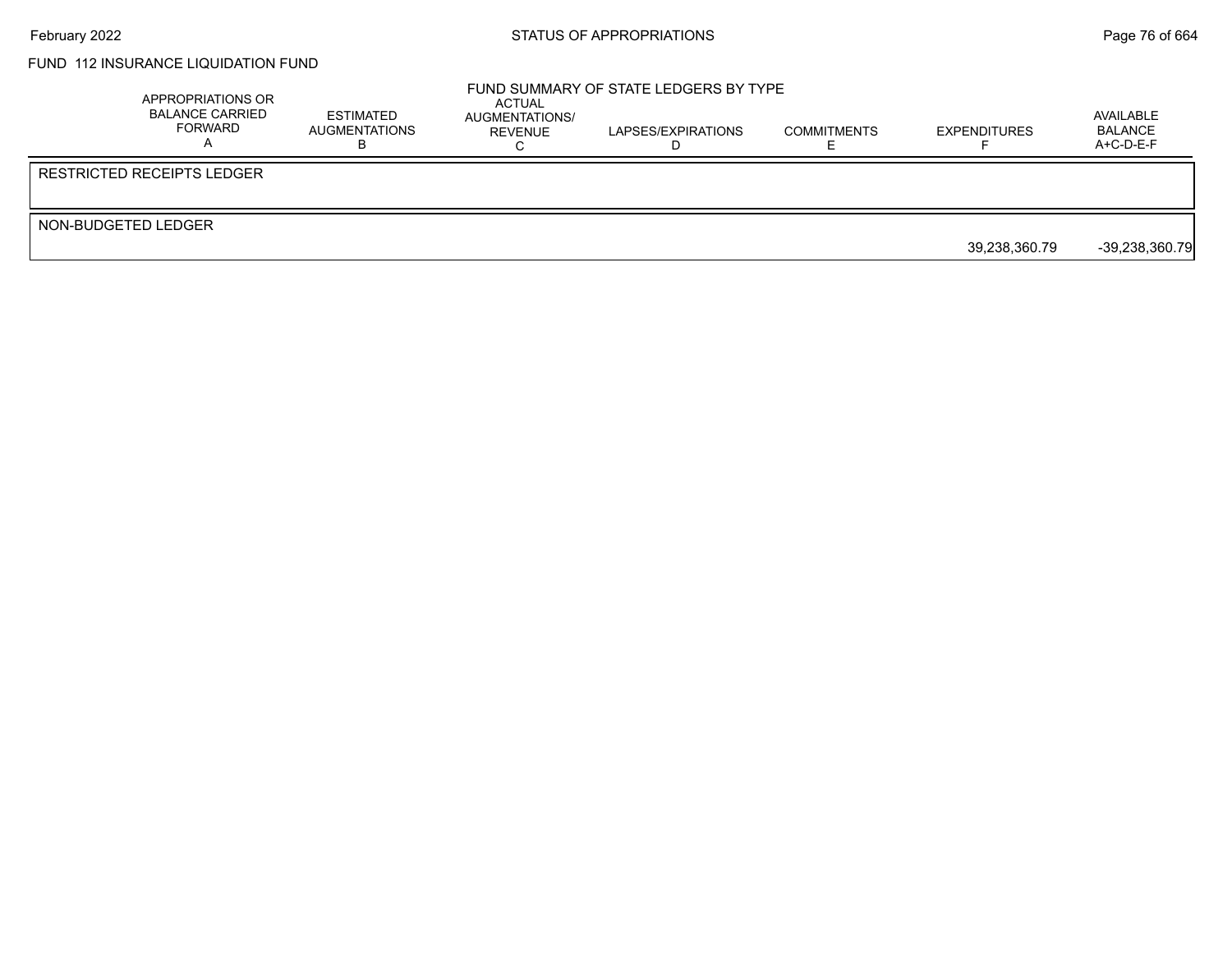### FUND 113 AGRICULTURAL CONS EASEMENT PURCHASE

| APPROPRIATIONS OR<br><b>BALANCE CARRIED</b><br><b>FORWARD</b><br>A | <b>ESTIMATED</b><br><b>AUGMENTATIONS</b><br>B | ACTUAL<br>AUGMENTATIONS/<br><b>REVENUE</b><br>С | FUND SUMMARY OF STATE LEDGERS BY TYPE<br>LAPSES/EXPIRATIONS | <b>COMMITMENTS</b><br>F | <b>EXPENDITURES</b> | <b>AVAILABLE</b><br><b>BALANCE</b><br>A+C-D-E-F |
|--------------------------------------------------------------------|-----------------------------------------------|-------------------------------------------------|-------------------------------------------------------------|-------------------------|---------------------|-------------------------------------------------|
| CURRENT STATE EXECUTIVE AUTHORIZATIONS LEDGER                      |                                               |                                                 |                                                             |                         |                     |                                                 |
| 40,000,000.00                                                      |                                               |                                                 |                                                             | 4,008,381.65            | 20,109,519.31       | 15,882,099.04                                   |
| TOTAL ALL CURRENT STATE LEDGERS                                    |                                               |                                                 |                                                             |                         |                     |                                                 |
| 40,000,000.00                                                      |                                               |                                                 |                                                             | 4,008,381.65            | 20,109,519.31       | 15,882,099.04                                   |
| PRIOR STATE EXECUTIVE AUTHORIZATIONS LEDGER                        |                                               |                                                 |                                                             |                         |                     |                                                 |
| 3,996,228.17                                                       |                                               |                                                 |                                                             |                         | 3,571,338.05        | 424,890.12                                      |
| TOTAL ALL PRIOR STATE LEDGERS                                      |                                               |                                                 |                                                             |                         |                     |                                                 |
| 3,996,228.17                                                       |                                               |                                                 |                                                             |                         | 3,571,338.05        | 424,890.12                                      |
| <b>RESTRICTED REVENUE LEDGER</b>                                   |                                               |                                                 |                                                             |                         |                     |                                                 |
| 135,856.21                                                         |                                               |                                                 |                                                             | 33,031.60               |                     | 102,824.61                                      |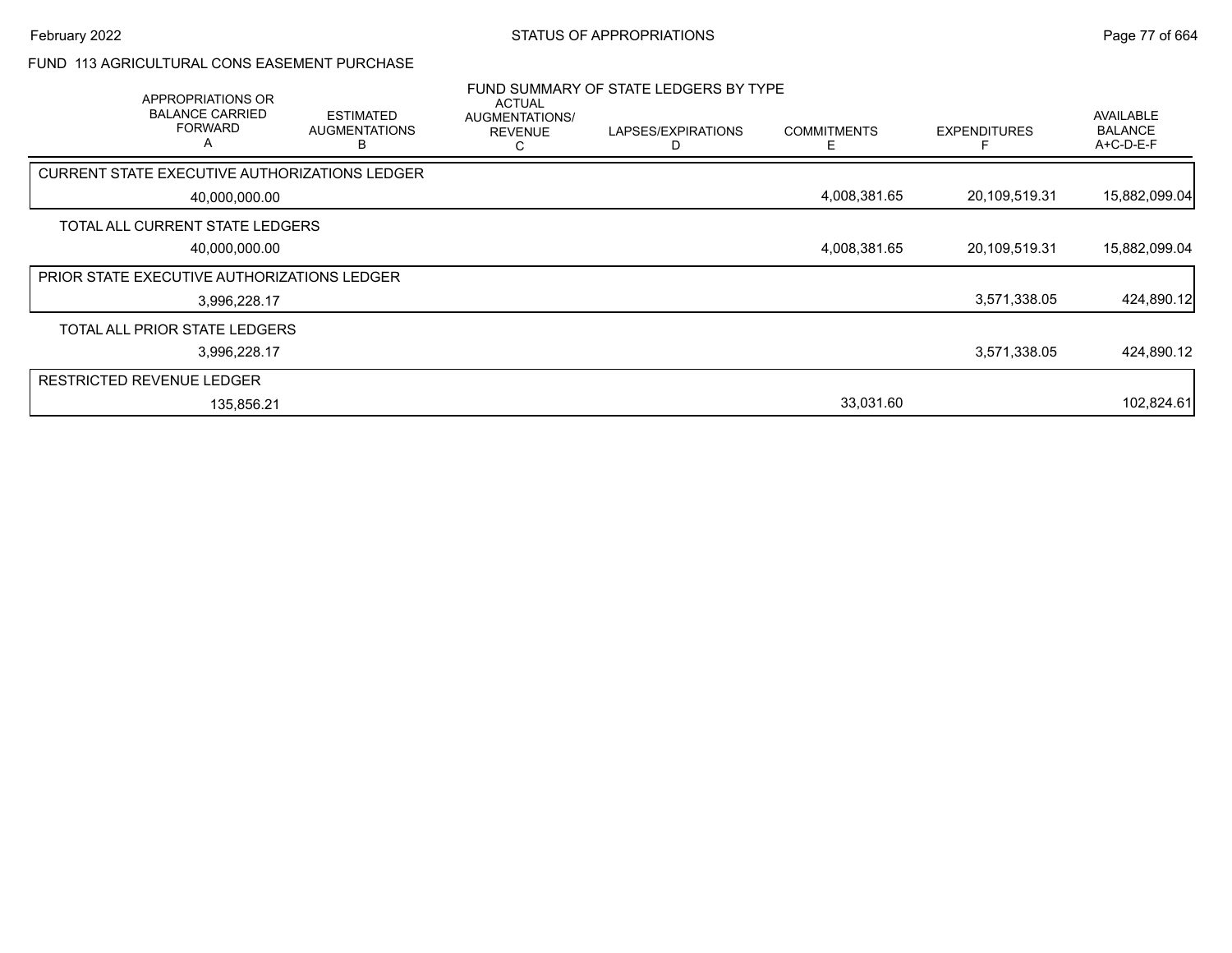## FUND 115 CHILDREN'S TRUST FUND

| APPROPRIATIONS OR<br><b>BALANCE CARRIED</b><br><b>FORWARD</b><br>$\overline{\mathsf{A}}$ | <b>ESTIMATED</b><br><b>AUGMENTATIONS</b> | ACTUAL<br>AUGMENTATIONS/<br><b>REVENUE</b> | FUND SUMMARY OF STATE LEDGERS BY TYPE<br>LAPSES/EXPIRATIONS | <b>COMMITMENTS</b> | <b>EXPENDITURES</b> | AVAILABLE<br><b>BALANCE</b><br>$A+C-D-E-F$ |
|------------------------------------------------------------------------------------------|------------------------------------------|--------------------------------------------|-------------------------------------------------------------|--------------------|---------------------|--------------------------------------------|
| CURRENT STATE EXECUTIVE AUTHORIZATIONS LEDGER                                            |                                          |                                            |                                                             |                    |                     |                                            |
| 1.400.000.00                                                                             |                                          |                                            |                                                             | 456,225.30         | 706.225.10          | 237,549.60                                 |
| TOTAL ALL CURRENT STATE LEDGERS                                                          |                                          |                                            |                                                             |                    |                     |                                            |
| 1.400.000.00                                                                             |                                          |                                            |                                                             | 456,225.30         | 706.225.10          | 237,549.60                                 |
| <b>PRIOR STATE EXECUTIVE AUTHORIZATIONS LEDGER</b>                                       |                                          |                                            |                                                             |                    |                     |                                            |
| 187,500.00                                                                               |                                          |                                            |                                                             | 12.500.00          | 120.616.22          | 54,383.78                                  |
| TOTAL ALL PRIOR STATE LEDGERS                                                            |                                          |                                            |                                                             |                    |                     |                                            |
| 187.500.00                                                                               |                                          |                                            |                                                             | 12.500.00          | 120.616.22          | 54,383.78                                  |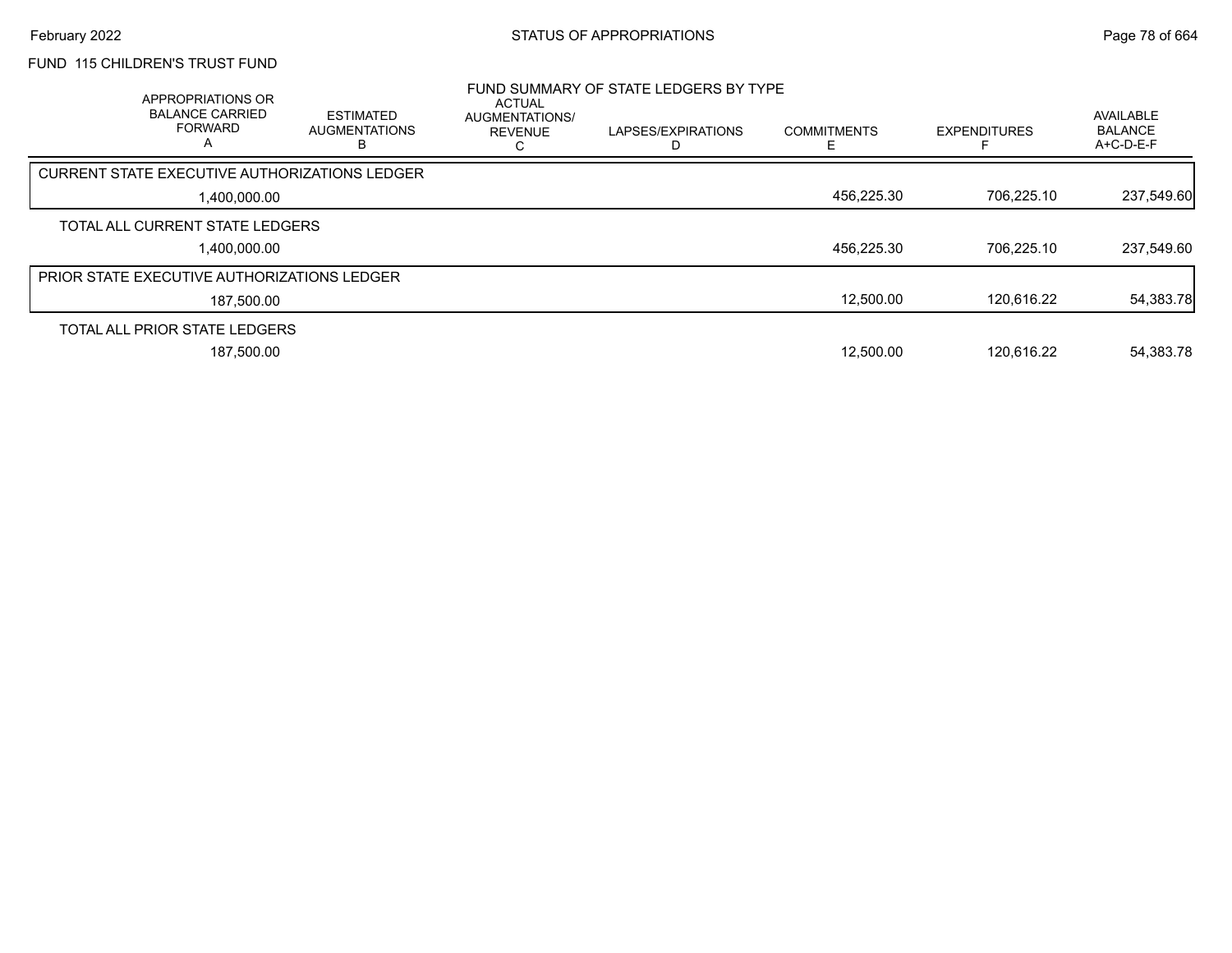### FUND 116 MUNICIPALITIES FINANRECOV REVOL AID

| APPROPRIATIONS OR<br><b>BALANCE CARRIED</b><br><b>FORWARD</b><br>A | <b>ESTIMATED</b><br><b>AUGMENTATIONS</b><br>R | <b>ACTUAL</b><br>AUGMENTATIONS/<br><b>REVENUE</b><br>С | FUND SUMMARY OF STATE LEDGERS BY TYPE<br>LAPSES/EXPIRATIONS | <b>COMMITMENTS</b><br>Е | <b>EXPENDITURES</b> | AVAILABLE<br><b>BALANCE</b><br>A+C-D-E-F |
|--------------------------------------------------------------------|-----------------------------------------------|--------------------------------------------------------|-------------------------------------------------------------|-------------------------|---------------------|------------------------------------------|
| CURRENT STATE EXECUTIVE AUTHORIZATIONS LEDGER                      |                                               |                                                        |                                                             |                         |                     |                                          |
| 11,350,000.00                                                      |                                               |                                                        |                                                             | 3,050,681.42            | 7,104,794.91        | 1,194,523.67                             |
| TOTAL ALL CURRENT STATE LEDGERS                                    |                                               |                                                        |                                                             |                         |                     |                                          |
| 11,350,000.00                                                      |                                               |                                                        |                                                             | 3,050,681.42            | 7,104,794.91        | 1,194,523.67                             |
| <b>PRIOR STATE EXECUTIVE AUTHORIZATIONS LEDGER</b>                 |                                               |                                                        |                                                             |                         |                     |                                          |
| 5,977,741.00                                                       |                                               |                                                        |                                                             | 2,196,283.67            | 1,486,722.36        | 2,294,734.97                             |
| TOTAL ALL PRIOR STATE LEDGERS                                      |                                               |                                                        |                                                             |                         |                     |                                          |
| 5,977,741.00                                                       |                                               |                                                        |                                                             | 2,196,283.67            | 1,486,722.36        | 2,294,734.97                             |
| <b>RESTRICTED RECEIPTS LEDGER</b>                                  |                                               |                                                        |                                                             |                         |                     |                                          |
|                                                                    |                                               |                                                        |                                                             |                         |                     |                                          |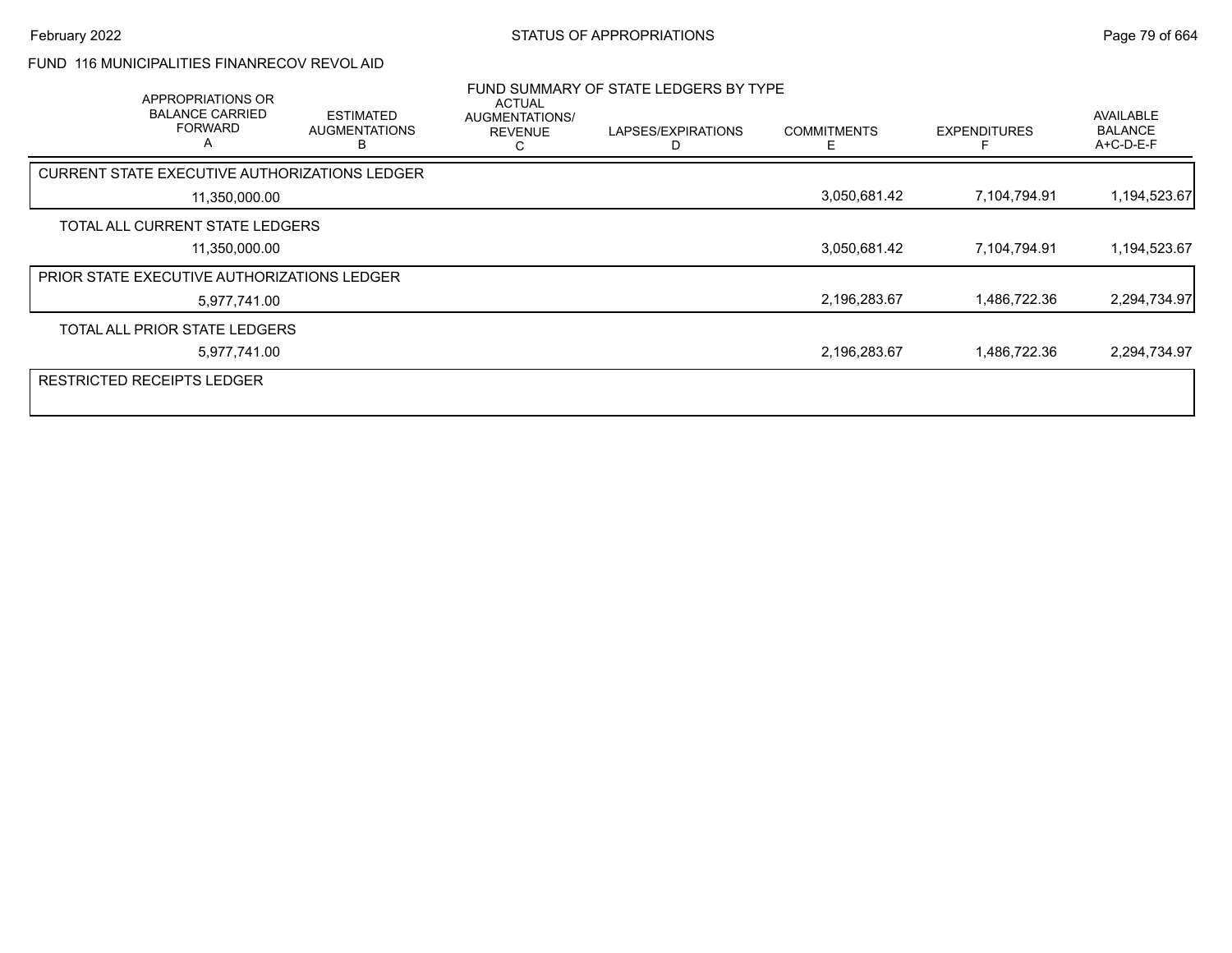### FUND 117 CATASTROPHIC LOSS BENEFITS CONTINUA

| APPROPRIATIONS OR<br><b>BALANCE CARRIED</b><br><b>FORWARD</b><br>А | <b>ESTIMATED</b><br><b>AUGMENTATIONS</b> | ACTUAL<br>AUGMENTATIONS/<br><b>REVENUE</b> | FUND SUMMARY OF STATE LEDGERS BY TYPE<br>LAPSES/EXPIRATIONS | <b>COMMITMENTS</b> | <b>EXPENDITURES</b> | AVAILABLE<br><b>BALANCE</b><br>A+C-D-E-F |
|--------------------------------------------------------------------|------------------------------------------|--------------------------------------------|-------------------------------------------------------------|--------------------|---------------------|------------------------------------------|
| <b>CURRENT STATE EXECUTIVE AUTHORIZATIONS LEDGER</b>               |                                          |                                            |                                                             |                    |                     |                                          |
| 7,935,000.00                                                       |                                          |                                            |                                                             | 48,274.83          | 3,755,071.55        | 4,131,653.62                             |
| TOTAL ALL CURRENT STATE LEDGERS                                    |                                          |                                            |                                                             |                    |                     |                                          |
| 7,935,000.00                                                       |                                          |                                            |                                                             | 48,274.83          | 3,755,071.55        | 4,131,653.62                             |
| <b>PRIOR STATE EXECUTIVE AUTHORIZATIONS LEDGER</b>                 |                                          |                                            |                                                             |                    |                     |                                          |
| 3.058.752.93                                                       |                                          |                                            |                                                             |                    | 7,730.39            | 3,051,022.54                             |
| TOTAL ALL PRIOR STATE LEDGERS                                      |                                          |                                            |                                                             |                    |                     |                                          |
| 3.058.752.93                                                       |                                          |                                            |                                                             |                    | 7.730.39            | 3.051.022.54                             |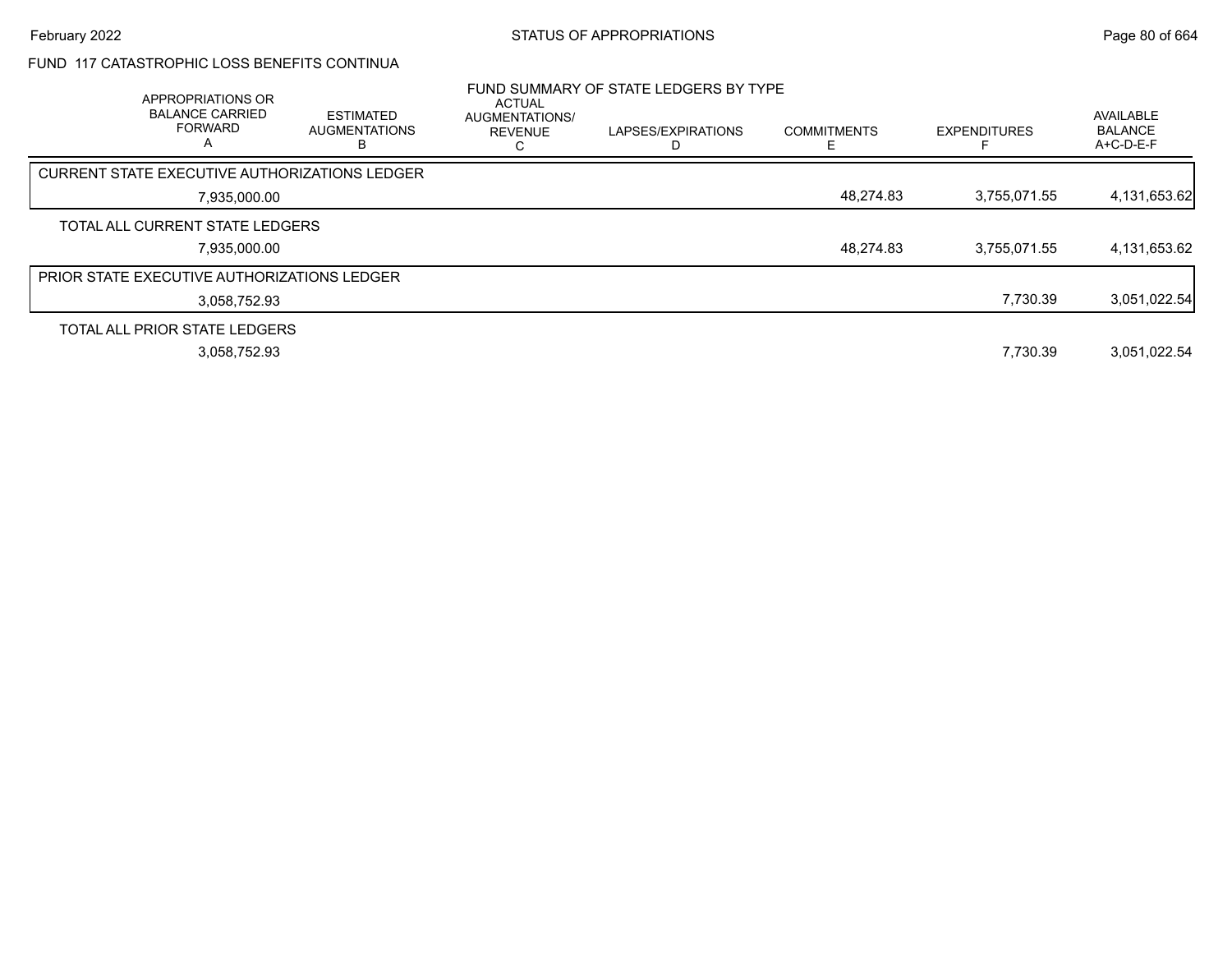### FUND 118 STORAGE TANK FUND

| APPROPRIATIONS OR<br><b>BALANCE CARRIED</b><br><b>FORWARD</b><br>A | <b>ESTIMATED</b><br><b>AUGMENTATIONS</b><br>ь | <b>ACTUAL</b><br><b>AUGMENTATIONS/</b><br><b>REVENUE</b> | FUND SUMMARY OF STATE LEDGERS BY TYPE<br>LAPSES/EXPIRATIONS | <b>COMMITMENTS</b> | <b>EXPENDITURES</b> | AVAILABLE<br><b>BALANCE</b><br>A+C-D-E-F |
|--------------------------------------------------------------------|-----------------------------------------------|----------------------------------------------------------|-------------------------------------------------------------|--------------------|---------------------|------------------------------------------|
| CURRENT STATE EXECUTIVE AUTHORIZATIONS LEDGER                      |                                               |                                                          |                                                             |                    |                     |                                          |
| 3,986,000.00                                                       | 7,000,000.00                                  | 5,709,449.76                                             |                                                             | 57,801.62          | 5,566,808.38        | 4,070,839.76                             |
| TOTAL ALL CURRENT STATE LEDGERS                                    |                                               |                                                          |                                                             |                    |                     |                                          |
| 3.986.000.00                                                       | 7,000,000.00                                  | 5,709,449.76                                             |                                                             | 57,801.62          | 5.566.808.38        | 4,070,839.76                             |
| <b>PRIOR STATE EXECUTIVE AUTHORIZATIONS LEDGER</b>                 |                                               |                                                          |                                                             |                    |                     |                                          |
| 1.142.635.15                                                       |                                               |                                                          |                                                             | 45,997.56          | 702.166.98          | 394,470.61                               |
| TOTAL ALL PRIOR STATE LEDGERS                                      |                                               |                                                          |                                                             |                    |                     |                                          |
| 1.142.635.15                                                       |                                               |                                                          |                                                             | 45.997.56          | 702.166.98          | 394.470.61                               |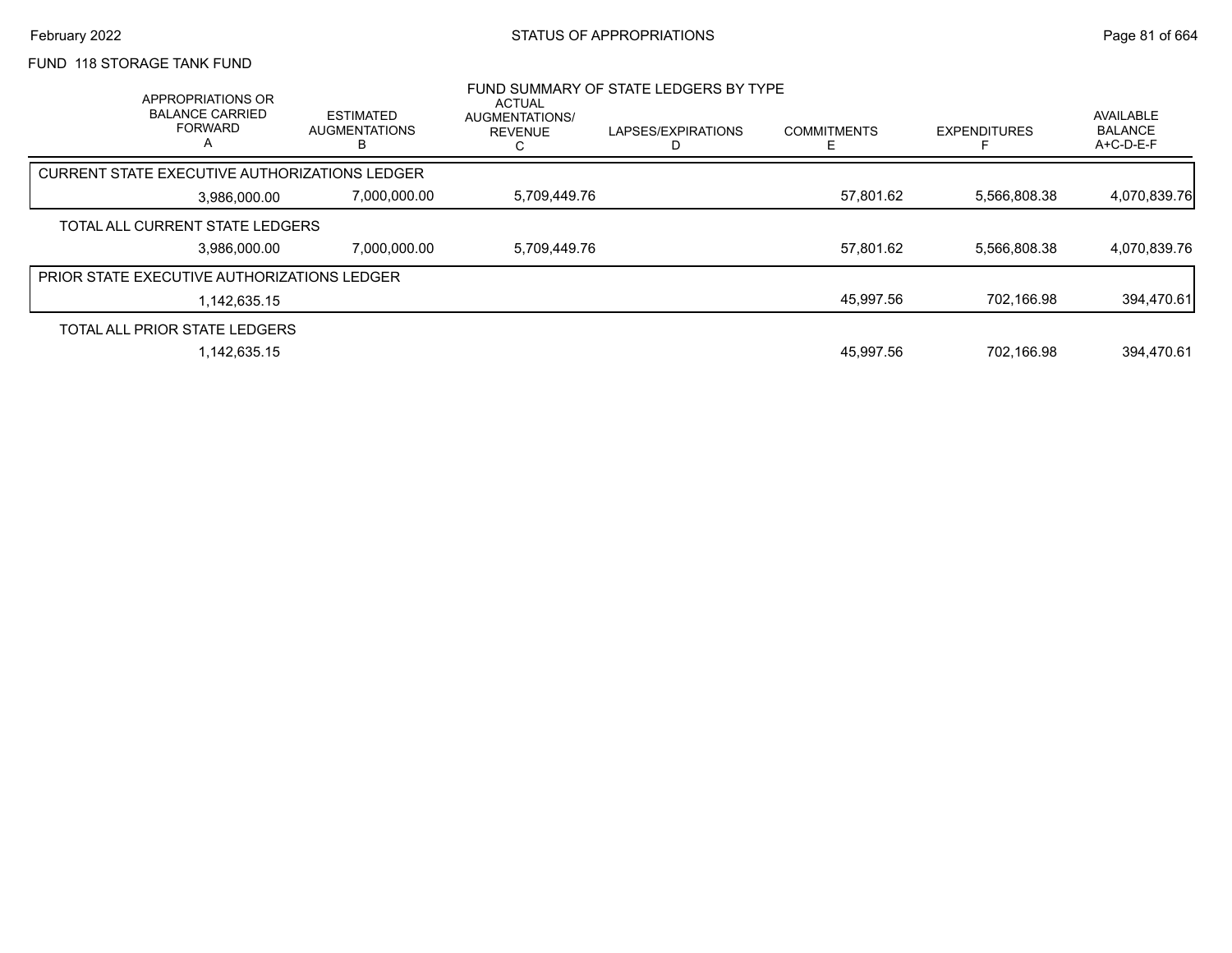### FUND 119 UNDERGROUND STORAGE TANK INDEMNIFIC

| APPROPRIATIONS OR<br><b>BALANCE CARRIED</b><br><b>FORWARD</b><br>A | <b>ESTIMATED</b><br><b>AUGMENTATIONS</b> | <b>ACTUAL</b><br>AUGMENTATIONS/<br><b>REVENUE</b> | FUND SUMMARY OF STATE LEDGERS BY TYPE<br>LAPSES/EXPIRATIONS | <b>COMMITMENTS</b> | <b>EXPENDITURES</b> | AVAILABLE<br><b>BALANCE</b><br>A+C-D-E-F |
|--------------------------------------------------------------------|------------------------------------------|---------------------------------------------------|-------------------------------------------------------------|--------------------|---------------------|------------------------------------------|
| CURRENT STATE EXECUTIVE AUTHORIZATIONS LEDGER                      |                                          |                                                   |                                                             |                    |                     |                                          |
| 60,290,000.00                                                      |                                          |                                                   |                                                             | 5,501,522.72       | 27,564,971.84       | 27,223,505.44                            |
| TOTAL ALL CURRENT STATE LEDGERS                                    |                                          |                                                   |                                                             |                    |                     |                                          |
| 60,290,000.00                                                      |                                          |                                                   |                                                             | 5,501,522.72       | 27,564,971.84       | 27,223,505.44                            |
| PRIOR STATE EXECUTIVE AUTHORIZATIONS LEDGER                        |                                          |                                                   |                                                             |                    |                     |                                          |
| 18,008,366.39                                                      |                                          |                                                   |                                                             |                    | 2,517,127.92        | 15,491,238.47                            |
| TOTAL ALL PRIOR STATE LEDGERS                                      |                                          |                                                   |                                                             |                    |                     |                                          |
| 18,008,366.39                                                      |                                          |                                                   |                                                             |                    | 2,517,127.92        | 15,491,238.47                            |
| <b>RESTRICTED REVENUE LEDGER</b>                                   |                                          |                                                   |                                                             |                    |                     |                                          |
|                                                                    |                                          |                                                   |                                                             |                    |                     |                                          |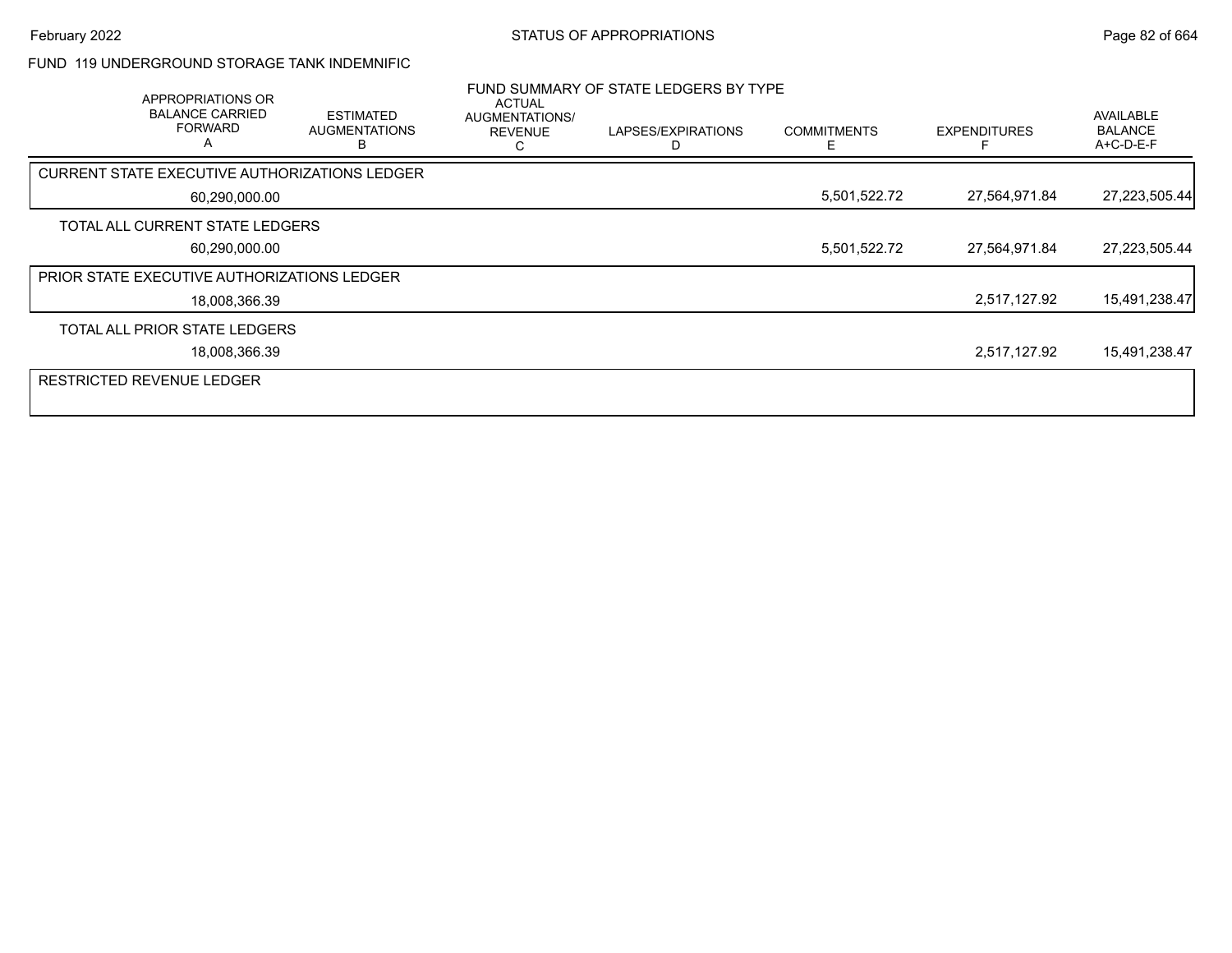# February 2022 **Example 2022** Page 83 of 664

### FUND 123 MOTOR VEHICLE TRANSACTION RECOVERY

|                     | APPROPRIATIONS OR<br><b>BALANCE CARRIED</b><br>FORWARD | ESTIMATED<br><b>AUGMENTATIONS</b> | <b>ACTUAL</b><br>AUGMENTATIONS/<br>REVENUE | FUND SUMMARY OF STATE LEDGERS BY TYPE<br>LAPSES/EXPIRATIONS | <b>COMMITMENTS</b> | <b>EXPENDITURES</b> | AVAILABLE<br><b>BALANCE</b><br>$A+C-D-E-F$ |
|---------------------|--------------------------------------------------------|-----------------------------------|--------------------------------------------|-------------------------------------------------------------|--------------------|---------------------|--------------------------------------------|
| NON-BUDGETED LEDGER |                                                        |                                   |                                            |                                                             |                    | 282.395.05          | $-282,395.05$                              |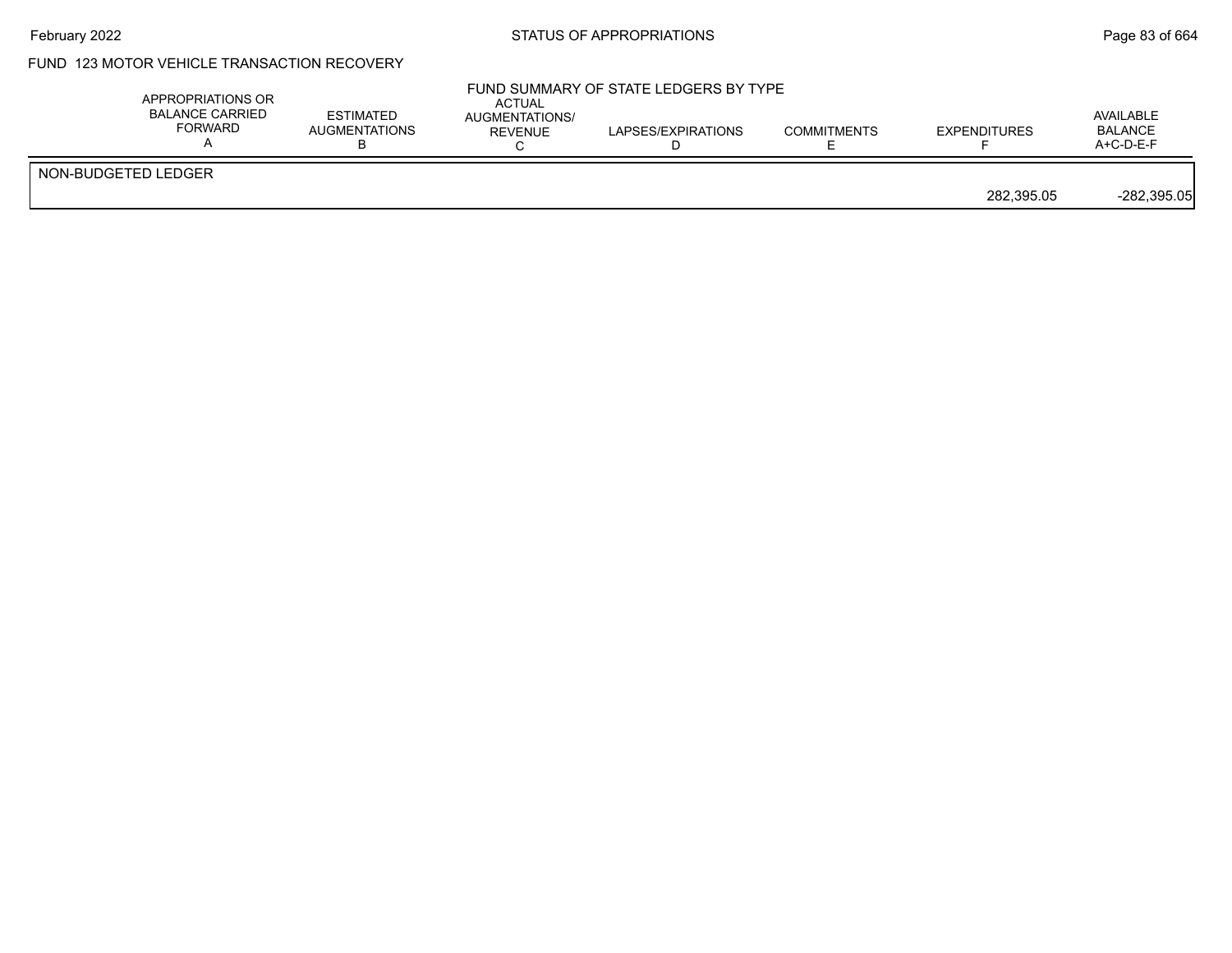### FUND 125 HAZARDOUS MATERIAL RESPONSE FUND

| <b>APPROPRIATIONS OR</b>                   |                                               |                                                        | FUND SUMMARY OF STATE LEDGERS BY TYPE |                    |                     |                                                 |  |  |
|--------------------------------------------|-----------------------------------------------|--------------------------------------------------------|---------------------------------------|--------------------|---------------------|-------------------------------------------------|--|--|
| <b>BALANCE CARRIED</b><br><b>FORWARD</b>   | <b>ESTIMATED</b><br><b>AUGMENTATIONS</b><br>В | <b>ACTUAL</b><br>AUGMENTATIONS/<br><b>REVENUE</b><br>С | LAPSES/EXPIRATIONS                    | <b>COMMITMENTS</b> | <b>EXPENDITURES</b> | <b>AVAILABLE</b><br><b>BALANCE</b><br>A+C-D-E-F |  |  |
| <b>CURRENT STATE APPROPRIATIONS LEDGER</b> |                                               |                                                        |                                       |                    |                     |                                                 |  |  |
| 1,800,000.00                               |                                               |                                                        |                                       | 492.71             | 1,524,912.90        | 274,594.39                                      |  |  |
| TOTAL ALL CURRENT STATE LEDGERS            |                                               |                                                        |                                       |                    |                     |                                                 |  |  |
| 1,800,000.00                               |                                               |                                                        |                                       | 492.71             | 1,524,912.90        | 274,594.39                                      |  |  |
| <b>PRIOR STATE APPROPRIATIONS LEDGER</b>   |                                               |                                                        |                                       |                    |                     |                                                 |  |  |
| 173,961.87                                 |                                               |                                                        |                                       | 4,864.00           | $-14,709.95$        | 183,807.82                                      |  |  |
| TOTAL ALL PRIOR STATE LEDGERS              |                                               |                                                        |                                       |                    |                     |                                                 |  |  |
| 173,961.87                                 |                                               |                                                        |                                       | 4,864.00           | $-14,709.95$        | 183,807.82                                      |  |  |
| <b>RESTRICTED RECEIPTS LEDGER</b>          |                                               |                                                        |                                       |                    |                     |                                                 |  |  |
| 752,036.96                                 |                                               | 50,452.00                                              |                                       |                    | 2,527.44            | 799,961.52                                      |  |  |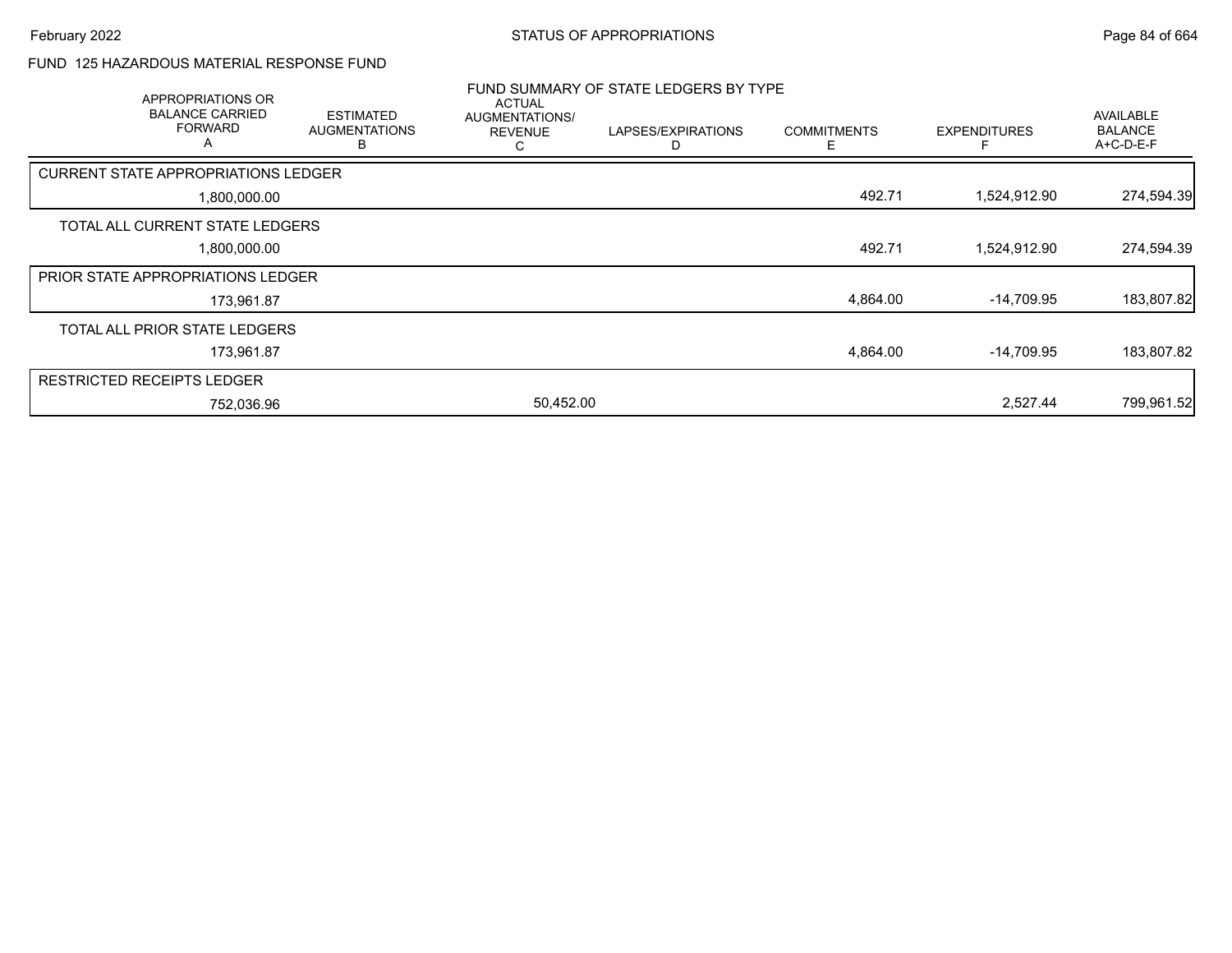# FUND 127 LOCAL GOV'T CAPITAL PROJECT LOAN

| APPROPRIATIONS OR<br><b>BALANCE CARRIED</b><br><b>FORWARD</b><br>Α | <b>ESTIMATED</b><br>AUGMENTATIONS<br>в | <b>ACTUAL</b><br>AUGMENTATIONS/<br><b>REVENUE</b> | FUND SUMMARY OF STATE LEDGERS BY TYPE<br>LAPSES/EXPIRATIONS | <b>COMMITMENTS</b> | <b>EXPENDITURES</b> | AVAILABLE<br><b>BALANCE</b><br>$A+C-D-E-F$ |
|--------------------------------------------------------------------|----------------------------------------|---------------------------------------------------|-------------------------------------------------------------|--------------------|---------------------|--------------------------------------------|
| <b>CURRENT STATE EXECUTIVE AUTHORIZATIONS LEDGER</b>               |                                        |                                                   |                                                             |                    |                     |                                            |
| 1,000,000.00                                                       |                                        |                                                   |                                                             |                    |                     | 1,000,000.00                               |
| TOTAL ALL CURRENT STATE LEDGERS                                    |                                        |                                                   |                                                             |                    |                     |                                            |
| 1,000,000.00                                                       |                                        |                                                   |                                                             |                    |                     | 1,000,000.00                               |
| PRIOR STATE EXECUTIVE AUTHORIZATIONS LEDGER                        |                                        |                                                   |                                                             |                    |                     |                                            |
| 1,000,000.00                                                       |                                        |                                                   |                                                             |                    |                     | 1,000,000.00                               |
| TOTAL ALL PRIOR STATE LEDGERS                                      |                                        |                                                   |                                                             |                    |                     |                                            |
| 1,000,000.00                                                       |                                        |                                                   |                                                             |                    |                     | 1,000,000.00                               |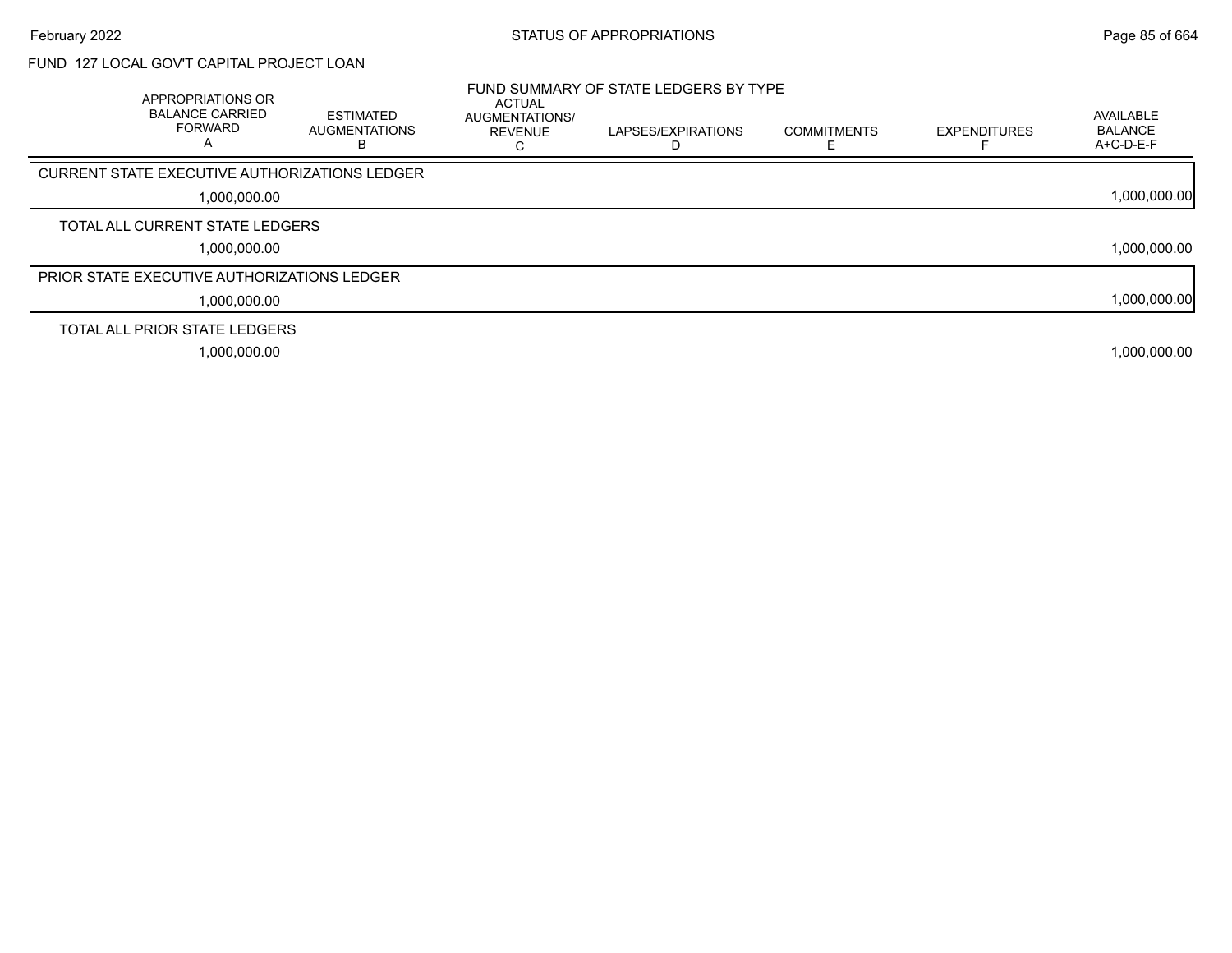# February 2022 **Example 2022** Page 86 of 664

## FUND 128 LOCAL SALES AND USE TAX FUND

| APPROPRIATIONS OR<br>BALANCE CARRIED<br>FORWARD | <b>ESTIMATED</b><br><b>AUGMENTATIONS</b> | ACTUAL<br>AUGMENTATIONS/<br>REVENUE | FUND SUMMARY OF STATE LEDGERS BY TYPE<br>LAPSES/EXPIRATIONS | <b>COMMITMENTS</b> | <b>EXPENDITURES</b> | AVAILABLE<br><b>BALANCE</b><br>$A+C-D-E-F$ |
|-------------------------------------------------|------------------------------------------|-------------------------------------|-------------------------------------------------------------|--------------------|---------------------|--------------------------------------------|
| NON-BUDGETED LEDGER                             |                                          |                                     |                                                             |                    | 264.202.867.15      | $-264, 202, 867.15$                        |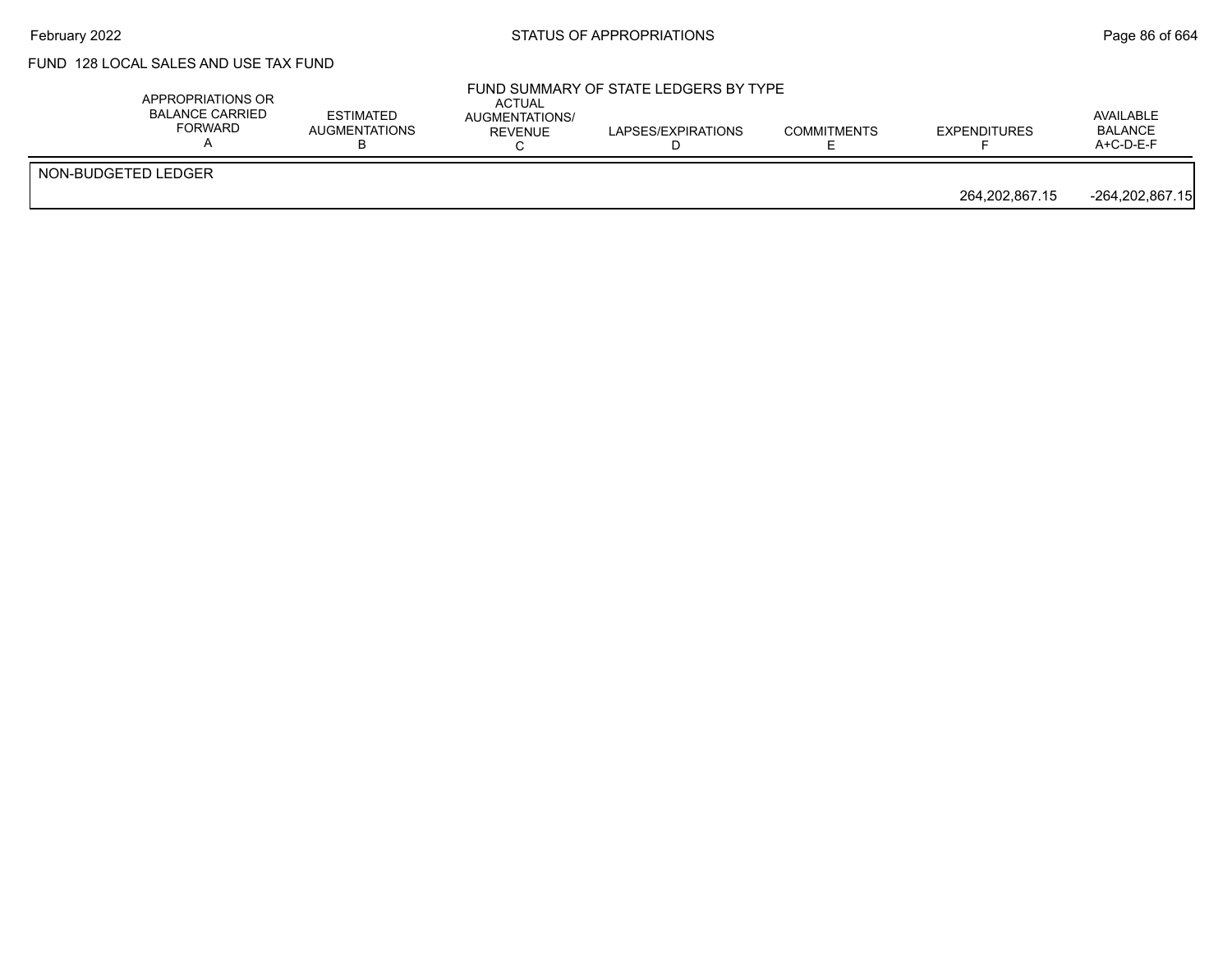# February 2022 **Example 2022** Page 87 of 664

### FUND 129 PA INTERGOVERNMENTAL COOPERATION AU

|                     | APPROPRIATIONS OR<br><b>BALANCE CARRIED</b><br><b>ESTIMATED</b><br>FORWARD<br>AUGMENTATIONS | ACTUAL<br>AUGMENTATIONS/<br>REVENUE | FUND SUMMARY OF STATE LEDGERS BY TYPE<br>LAPSES/EXPIRATIONS | <b>COMMITMENTS</b> | <b>EXPENDITURES</b> | AVAILABLE<br><b>BALANCE</b><br>$A+C-D-E-F$ |
|---------------------|---------------------------------------------------------------------------------------------|-------------------------------------|-------------------------------------------------------------|--------------------|---------------------|--------------------------------------------|
| NON-BUDGETED LEDGER |                                                                                             |                                     |                                                             |                    | 356,773,692.97      | -356.773.692.97                            |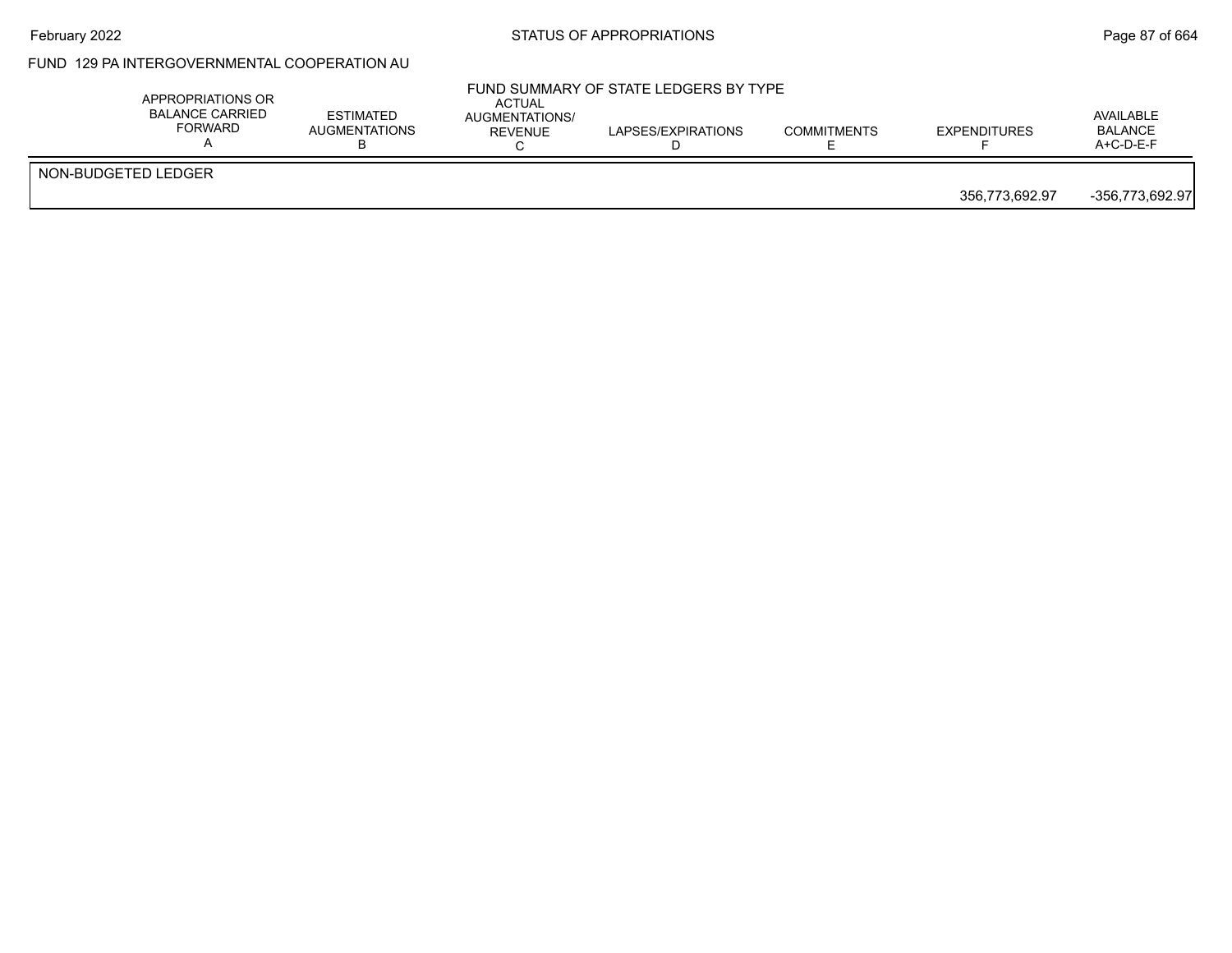# FUND 130 PUBLIC TRANSPORTATION ASSISTANCE

| APPROPRIATIONS OR<br><b>BALANCE CARRIED</b><br><b>FORWARD</b><br>$\overline{A}$ | <b>ESTIMATED</b><br><b>AUGMENTATIONS</b> | ACTUAL<br>AUGMENTATIONS/<br><b>REVENUE</b><br>Ō | FUND SUMMARY OF STATE LEDGERS BY TYPE<br>LAPSES/EXPIRATIONS | <b>COMMITMENTS</b> | <b>EXPENDITURES</b> | AVAILABLE<br><b>BALANCE</b><br>A+C-D-E-F |
|---------------------------------------------------------------------------------|------------------------------------------|-------------------------------------------------|-------------------------------------------------------------|--------------------|---------------------|------------------------------------------|
| <b>CURRENT STATE EXECUTIVE AUTHORIZATIONS LEDGER</b>                            |                                          |                                                 |                                                             |                    |                     |                                          |
| 284,200,000.00                                                                  |                                          |                                                 |                                                             |                    | 202,404,902.39      | 81,795,097.61                            |
| TOTAL ALL CURRENT STATE LEDGERS                                                 |                                          |                                                 |                                                             |                    |                     |                                          |
| 284.200.000.00                                                                  |                                          |                                                 |                                                             |                    | 202,404,902.39      | 81,795,097.61                            |
| PRIOR STATE EXECUTIVE AUTHORIZATIONS LEDGER                                     |                                          |                                                 |                                                             |                    |                     |                                          |
| 3,399,163.13                                                                    |                                          |                                                 |                                                             |                    |                     | 3,399,163.13                             |
| TOTAL ALL PRIOR STATE LEDGERS                                                   |                                          |                                                 |                                                             |                    |                     |                                          |
| 3,399,163.13                                                                    |                                          |                                                 |                                                             |                    |                     | 3,399,163.13                             |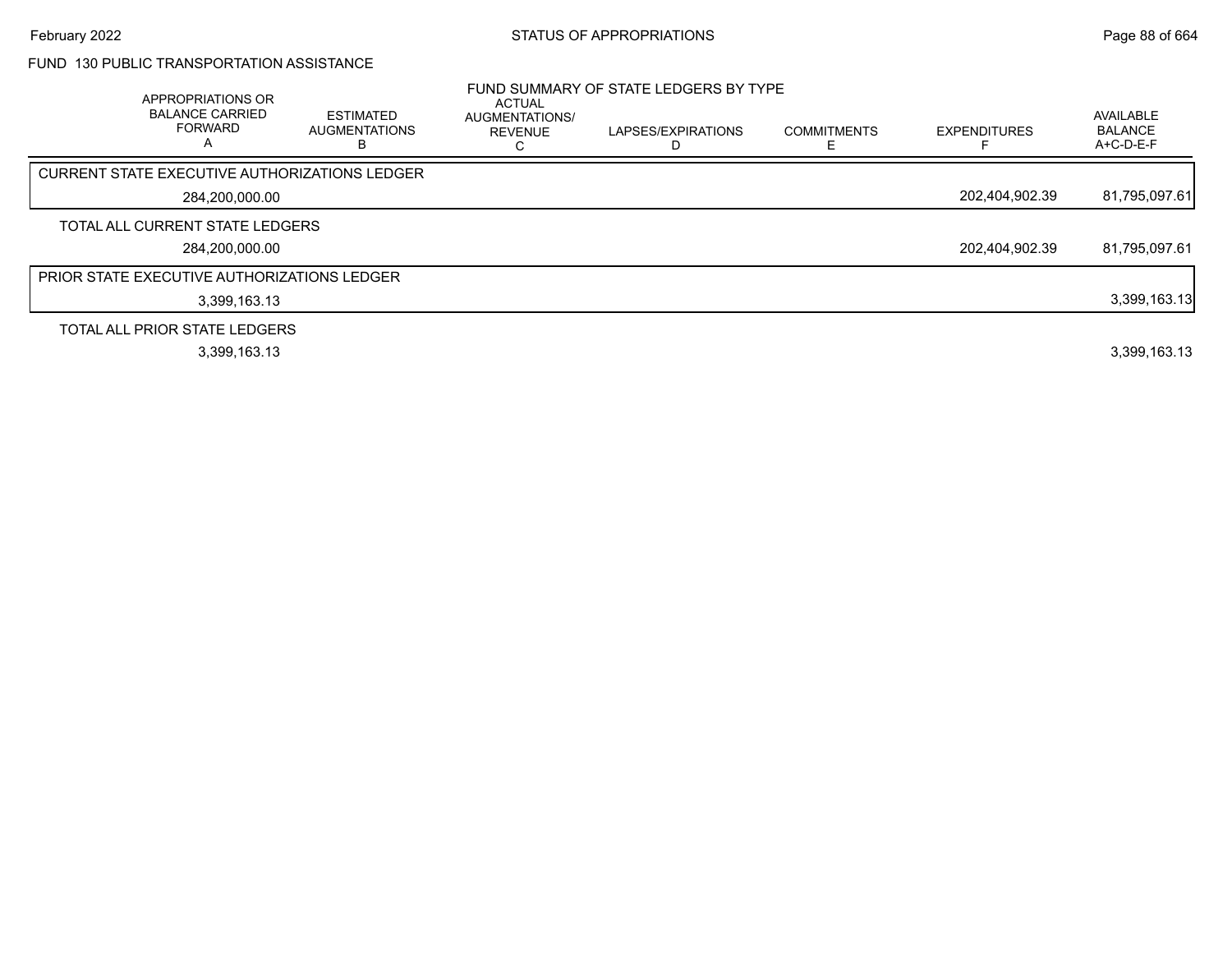### FUND 138 CLEAN AIR FUND

| APPROPRIATIONS OR<br><b>BALANCE CARRIED</b><br><b>FORWARD</b><br>$\mathsf{A}$ | <b>ESTIMATED</b><br><b>AUGMENTATIONS</b><br>в | ACTUAL<br>AUGMENTATIONS/<br><b>REVENUE</b><br>С | FUND SUMMARY OF STATE LEDGERS BY TYPE<br>LAPSES/EXPIRATIONS | <b>COMMITMENTS</b><br>E. | <b>EXPENDITURES</b> | AVAILABLE<br><b>BALANCE</b><br>$A+C-D-E-F$ |
|-------------------------------------------------------------------------------|-----------------------------------------------|-------------------------------------------------|-------------------------------------------------------------|--------------------------|---------------------|--------------------------------------------|
| CURRENT STATE EXECUTIVE AUTHORIZATIONS LEDGER                                 |                                               |                                                 |                                                             |                          |                     |                                            |
| 30,236,000.00                                                                 |                                               |                                                 |                                                             | 1,882,883.25             | 11,241,979.67       | 17,111,137.08                              |
| TOTAL ALL CURRENT STATE LEDGERS                                               |                                               |                                                 |                                                             |                          |                     |                                            |
| 30,236,000.00                                                                 |                                               |                                                 |                                                             | 1,882,883.25             | 11,241,979.67       | 17,111,137.08                              |
| PRIOR STATE EXECUTIVE AUTHORIZATIONS LEDGER                                   |                                               |                                                 |                                                             |                          |                     |                                            |
| 9,436,856.55                                                                  |                                               |                                                 |                                                             | 29,785.55                | 1,351,108.18        | 8,055,962.82                               |
| TOTAL ALL PRIOR STATE LEDGERS                                                 |                                               |                                                 |                                                             |                          |                     |                                            |
| 9,436,856.55                                                                  |                                               |                                                 |                                                             | 29,785.55                | 1,351,108.18        | 8,055,962.82                               |
| <b>RESTRICTED RECEIPTS LEDGER</b>                                             |                                               |                                                 |                                                             |                          |                     |                                            |
|                                                                               |                                               |                                                 |                                                             |                          |                     |                                            |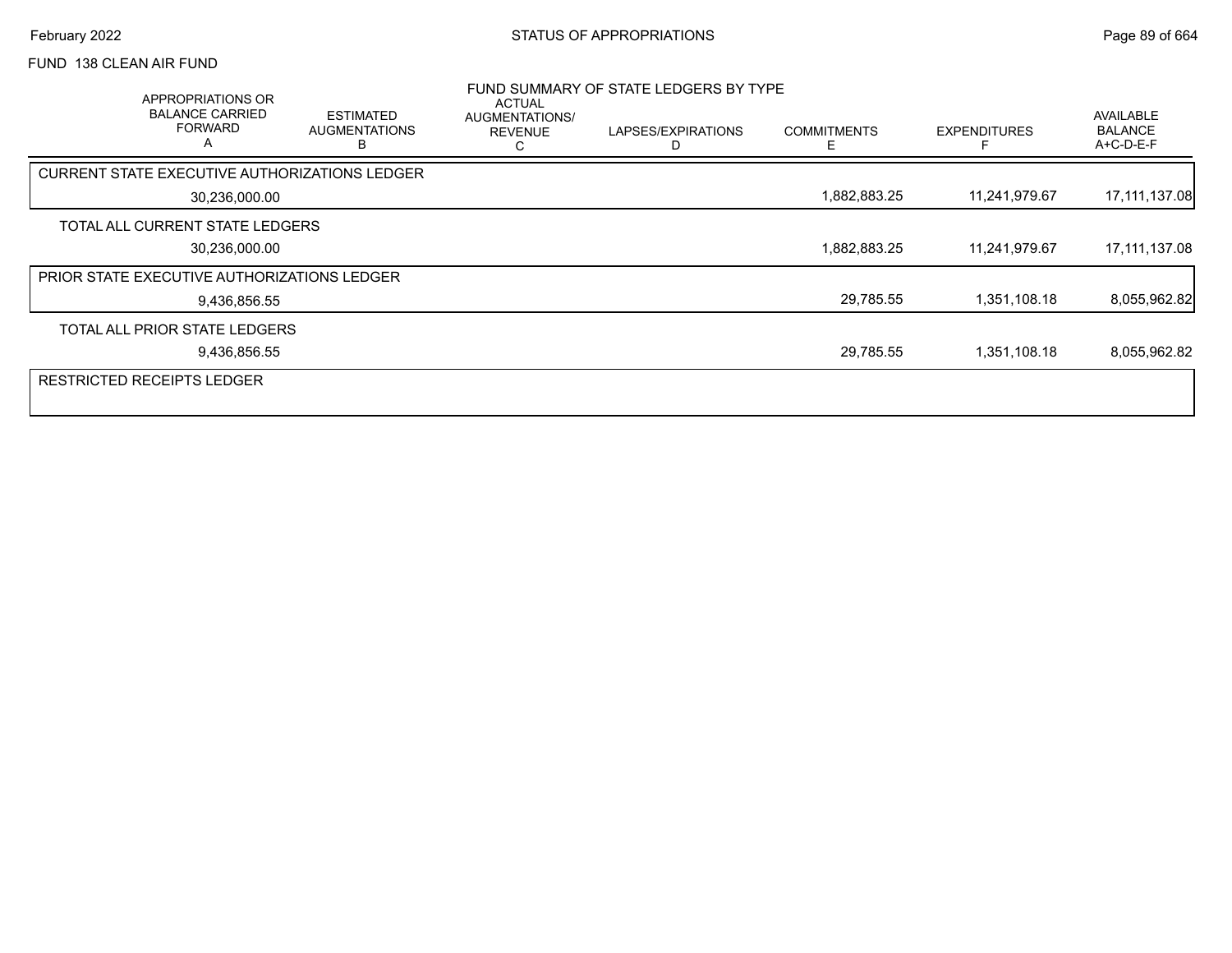# February 2022 **Example 2018** STATUS OF APPROPRIATIONS **Page 90** of 664

# FUND 139 HOME INVESTMENT TRUST FUND

| APPROPRIATIONS OR<br><b>BALANCE CARRIED</b><br>FORWARD | <b>ESTIMATED</b><br><b>AUGMENTATIONS</b> | <b>ACTUAL</b><br>AUGMENTATIONS/<br>REVENUE | FUND SUMMARY OF STATE LEDGERS BY TYPE<br>LAPSES/EXPIRATIONS | <b>COMMITMENTS</b> | <b>EXPENDITURES</b> | AVAILABLE<br><b>BALANCE</b><br>$A+C-D-E-F$ |
|--------------------------------------------------------|------------------------------------------|--------------------------------------------|-------------------------------------------------------------|--------------------|---------------------|--------------------------------------------|
| RESTRICTED REVENUE LEDGER                              |                                          |                                            |                                                             |                    |                     |                                            |
| 859.844.95                                             |                                          | 69.790.07                                  |                                                             |                    |                     | 929,635.02                                 |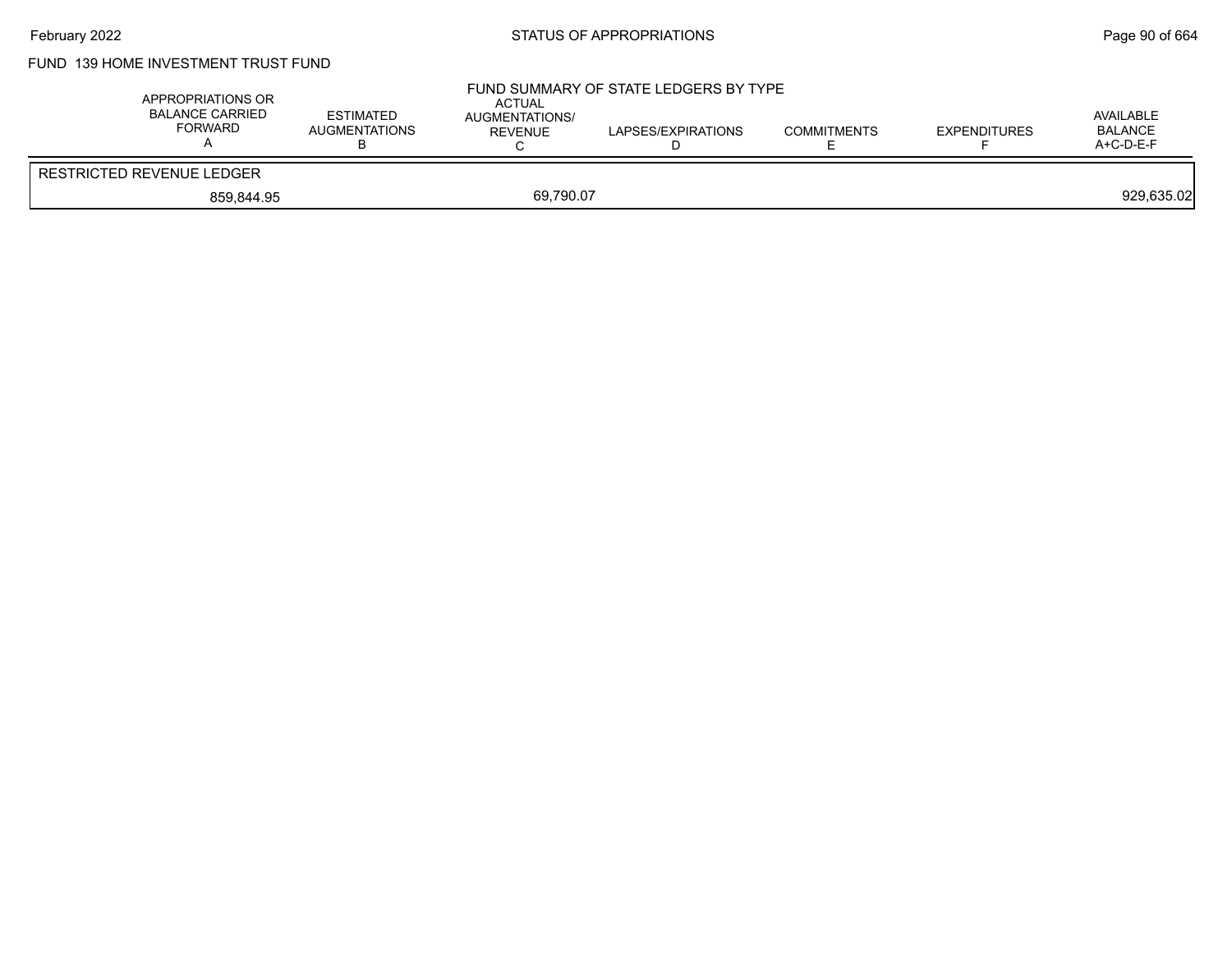# February 2022 **Example 2018** STATUS OF APPROPRIATIONS **Page 91** of 664

# FUND 140 PHILADELPHIA REGIONAL PORT AUTHORIT

| APPROPRIATIONS OR<br><b>BALANCE CARRIED</b><br><b>FORWARD</b> | <b>ESTIMATED</b><br><b>AUGMENTATIONS</b> | <b>ACTUAL</b><br>AUGMENTATIONS/<br>REVENUE | FUND SUMMARY OF STATE LEDGERS BY TYPE<br>LAPSES/EXPIRATIONS | <b>COMMITMENTS</b> | <b>EXPENDITURES</b> | AVAILABLE<br>BALANCE<br>$A+C-D-E-F$ |
|---------------------------------------------------------------|------------------------------------------|--------------------------------------------|-------------------------------------------------------------|--------------------|---------------------|-------------------------------------|
| RESTRICTED REVENUE LEDGER                                     |                                          |                                            |                                                             |                    |                     |                                     |
| 347.730.89                                                    |                                          | 4,000,000.00                               |                                                             |                    | 4.068.936.55        | 278,794.34                          |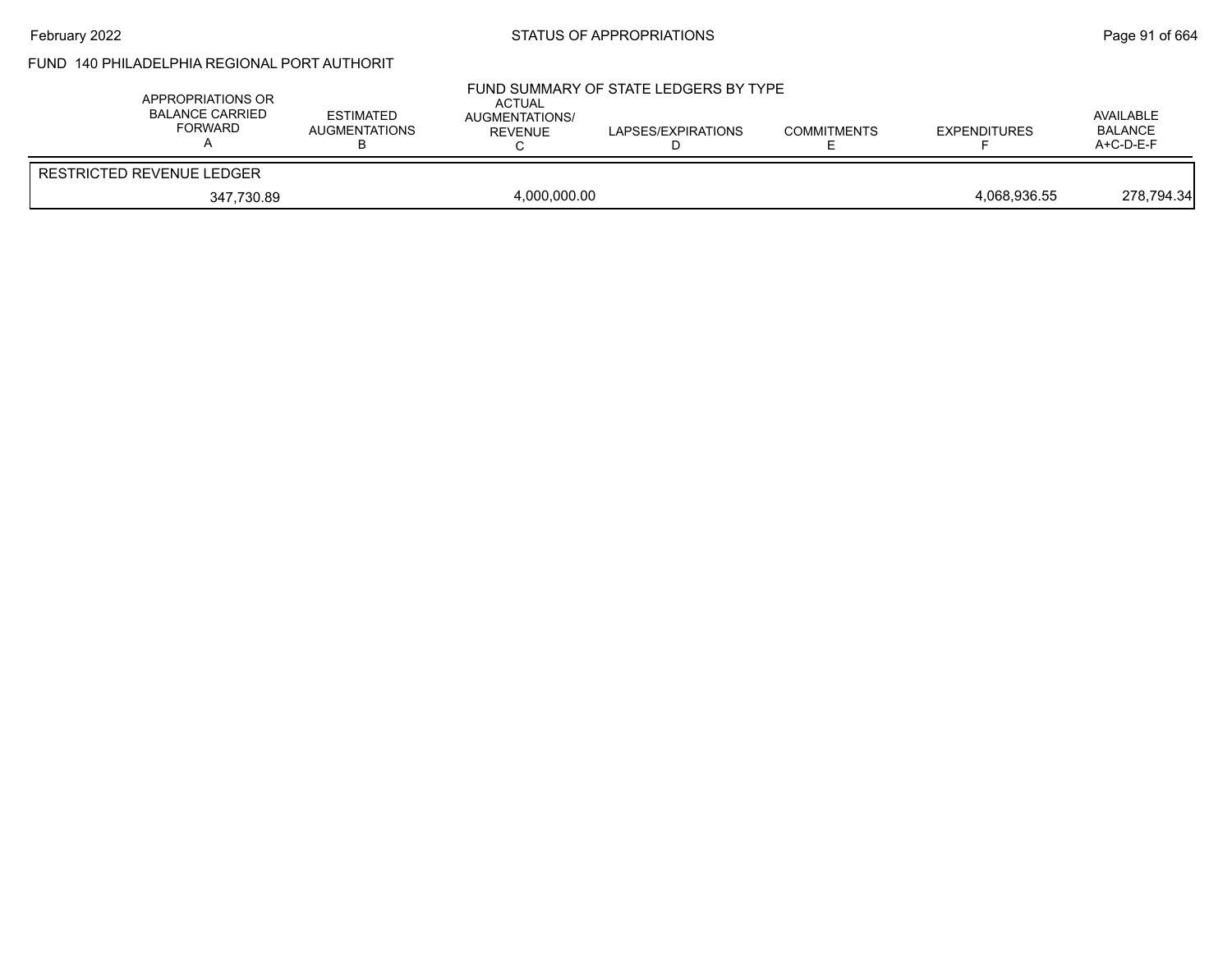# February 2022 **Example 2018** STATUS OF APPROPRIATIONS **Page 92** of 664

## FUND 141 PORT OF PITTSBURGH COMMISSION FUND

| APPROPRIATIONS OR<br><b>BALANCE CARRIED</b><br>FORWARD | <b>ESTIMATED</b><br><b>AUGMENTATIONS</b> | ACTUAL<br><b>AUGMENTATIONS/</b><br>REVENUE | FUND SUMMARY OF STATE LEDGERS BY TYPE<br>LAPSES/EXPIRATIONS | <b>COMMITMENTS</b> | <b>EXPENDITURES</b> | AVAILABLE<br><b>BALANCE</b><br>$A+C-D-E-F$ |
|--------------------------------------------------------|------------------------------------------|--------------------------------------------|-------------------------------------------------------------|--------------------|---------------------|--------------------------------------------|
| RESTRICTED REVENUE LEDGER                              |                                          |                                            |                                                             |                    |                     |                                            |
| 1.971.563.63                                           | 712.500.00                               |                                            |                                                             | 200.116.54         | 610.760.17          | 1,873,186.92                               |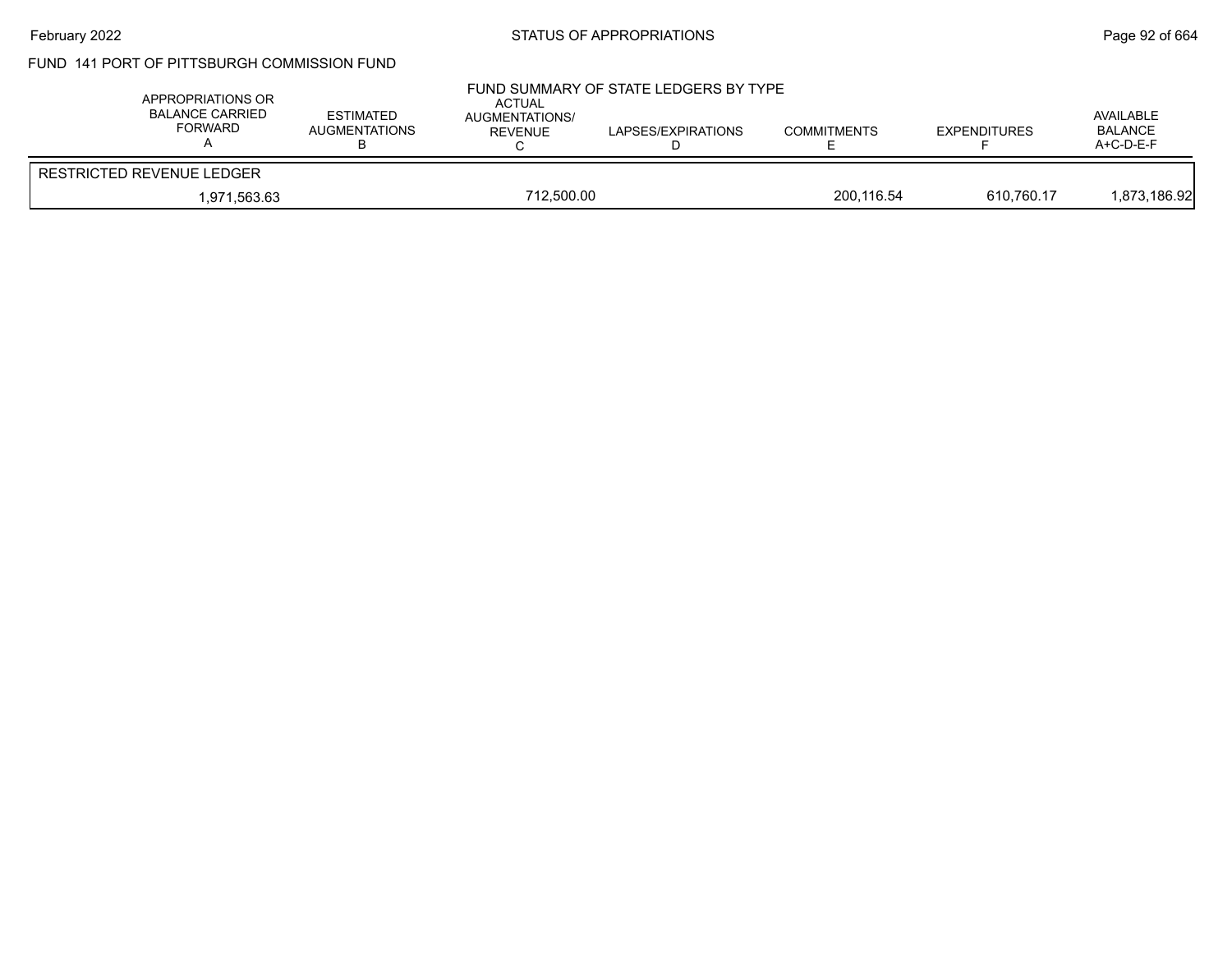# February 2022 **Example 2018** STATUS OF APPROPRIATIONS **Page 93** of 664

# FUND 142 TUITION ACCOUNT INVESTMENT PROGRAM

|                     | APPROPRIATIONS OR<br>BALANCE CARRIED<br>FORWARD | <b>ESTIMATED</b><br><b>AUGMENTATIONS</b> | ACTUAL<br>AUGMENTATIONS/<br><b>REVENUE</b> | FUND SUMMARY OF STATE LEDGERS BY TYPE<br>LAPSES/EXPIRATIONS | <b>COMMITMENTS</b> | <b>EXPENDITURES</b> | AVAILABLE<br><b>BALANCE</b><br>$A+C-D-E-F$ |
|---------------------|-------------------------------------------------|------------------------------------------|--------------------------------------------|-------------------------------------------------------------|--------------------|---------------------|--------------------------------------------|
| NON-BUDGETED LEDGER |                                                 |                                          |                                            |                                                             |                    | 122.459.017.86      | -122,459,017.86                            |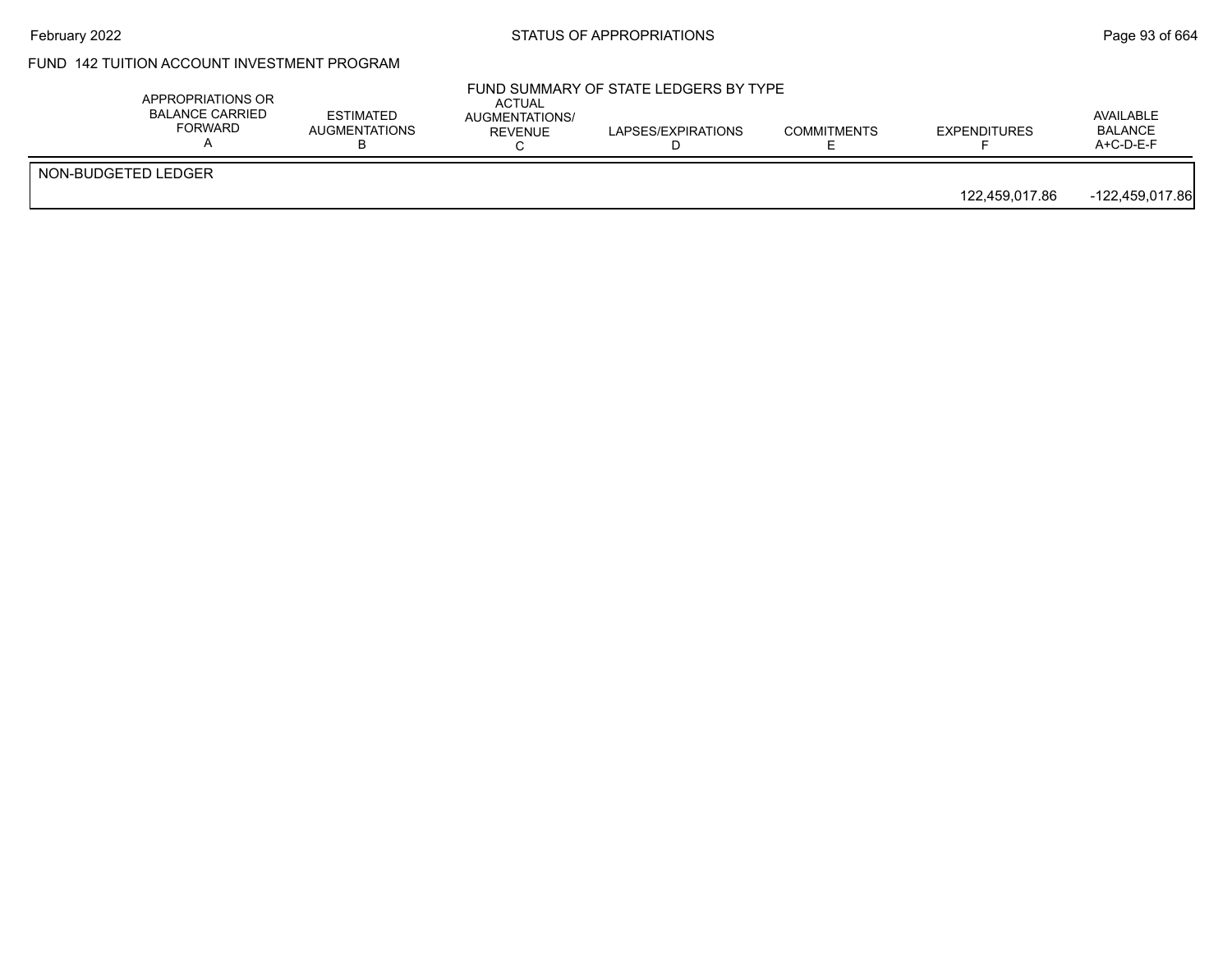#### FUND 143 TUITIONACCOUNTGUARANTDSVNGSPGRMFUND

|                     | APPROPRIATIONS OR<br><b>BALANCE CARRIED</b><br><b>FORWARD</b><br>A | <b>ESTIMATED</b><br><b>AUGMENTATIONS</b><br>в | <b>ACTUAL</b><br>AUGMENTATIONS/<br><b>REVENUE</b><br>С | FUND SUMMARY OF STATE LEDGERS BY TYPE<br>LAPSES/EXPIRATIONS | <b>COMMITMENTS</b><br>F | <b>EXPENDITURES</b> | <b>AVAILABLE</b><br><b>BALANCE</b><br>A+C-D-E-F |
|---------------------|--------------------------------------------------------------------|-----------------------------------------------|--------------------------------------------------------|-------------------------------------------------------------|-------------------------|---------------------|-------------------------------------------------|
|                     | <b>CURRENT STATE APPROPRIATIONS LEDGER</b>                         |                                               |                                                        |                                                             |                         |                     |                                                 |
|                     | 3,339,000.00                                                       |                                               | 2,003,773.19                                           |                                                             |                         | 2,339,940.87        | 3,002,832.32                                    |
|                     | TOTAL ALL CURRENT STATE LEDGERS                                    |                                               |                                                        |                                                             |                         |                     |                                                 |
|                     | 3,339,000.00                                                       |                                               | 2,003,773.19                                           |                                                             |                         | 2,339,940.87        | 3,002,832.32                                    |
|                     | <b>PRIOR STATE APPROPRIATIONS LEDGER</b>                           |                                               |                                                        |                                                             |                         |                     |                                                 |
|                     | 4,606,544.60                                                       |                                               |                                                        |                                                             |                         | 1,108,072.48        | 3,498,472.12                                    |
|                     | TOTAL ALL PRIOR STATE LEDGERS                                      |                                               |                                                        |                                                             |                         |                     |                                                 |
|                     | 4,606,544.60                                                       |                                               |                                                        |                                                             |                         | 1,108,072.48        | 3,498,472.12                                    |
| NON-BUDGETED LEDGER |                                                                    |                                               |                                                        |                                                             |                         |                     |                                                 |
|                     |                                                                    |                                               |                                                        |                                                             |                         | 229,632,791.15      | $-229,632,791.15$                               |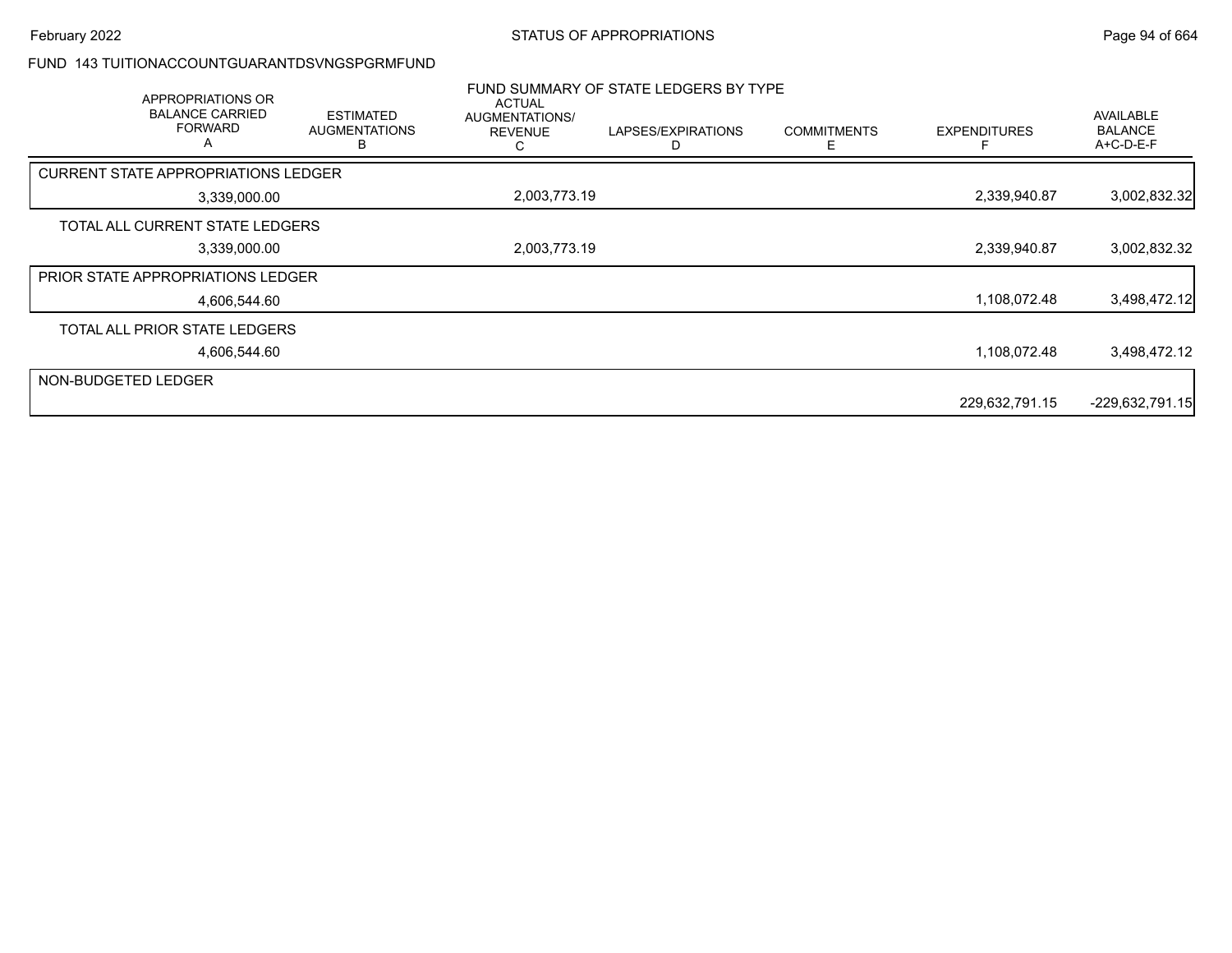### FUND 146 REMINING FINANCIAL ASSURANCE FUND

| APPROPRIATIONS OR<br><b>BALANCE CARRIED</b><br><b>FORWARD</b><br>A | <b>ESTIMATED</b><br><b>AUGMENTATIONS</b><br>в | <b>ACTUAL</b><br>AUGMENTATIONS/<br><b>REVENUE</b> | FUND SUMMARY OF STATE LEDGERS BY TYPE<br>LAPSES/EXPIRATIONS | <b>COMMITMENTS</b> | <b>EXPENDITURES</b> | AVAILABLE<br><b>BALANCE</b><br>$A+C-D-E-F$ |
|--------------------------------------------------------------------|-----------------------------------------------|---------------------------------------------------|-------------------------------------------------------------|--------------------|---------------------|--------------------------------------------|
| <b>CURRENT STATE EXECUTIVE AUTHORIZATIONS LEDGER</b>               |                                               |                                                   |                                                             |                    |                     |                                            |
| 400.000.00                                                         |                                               |                                                   |                                                             |                    |                     | 400,000.00                                 |
| TOTAL ALL CURRENT STATE LEDGERS                                    |                                               |                                                   |                                                             |                    |                     |                                            |
| 400.000.00                                                         |                                               |                                                   |                                                             |                    |                     | 400,000.00                                 |
| <b>PRIOR STATE EXECUTIVE AUTHORIZATIONS LEDGER</b>                 |                                               |                                                   |                                                             |                    |                     |                                            |
| 510,230.42                                                         |                                               |                                                   |                                                             |                    |                     | 510,230.42                                 |
| TOTAL ALL PRIOR STATE LEDGERS                                      |                                               |                                                   |                                                             |                    |                     |                                            |
| 510,230.42                                                         |                                               |                                                   |                                                             |                    |                     | 510,230.42                                 |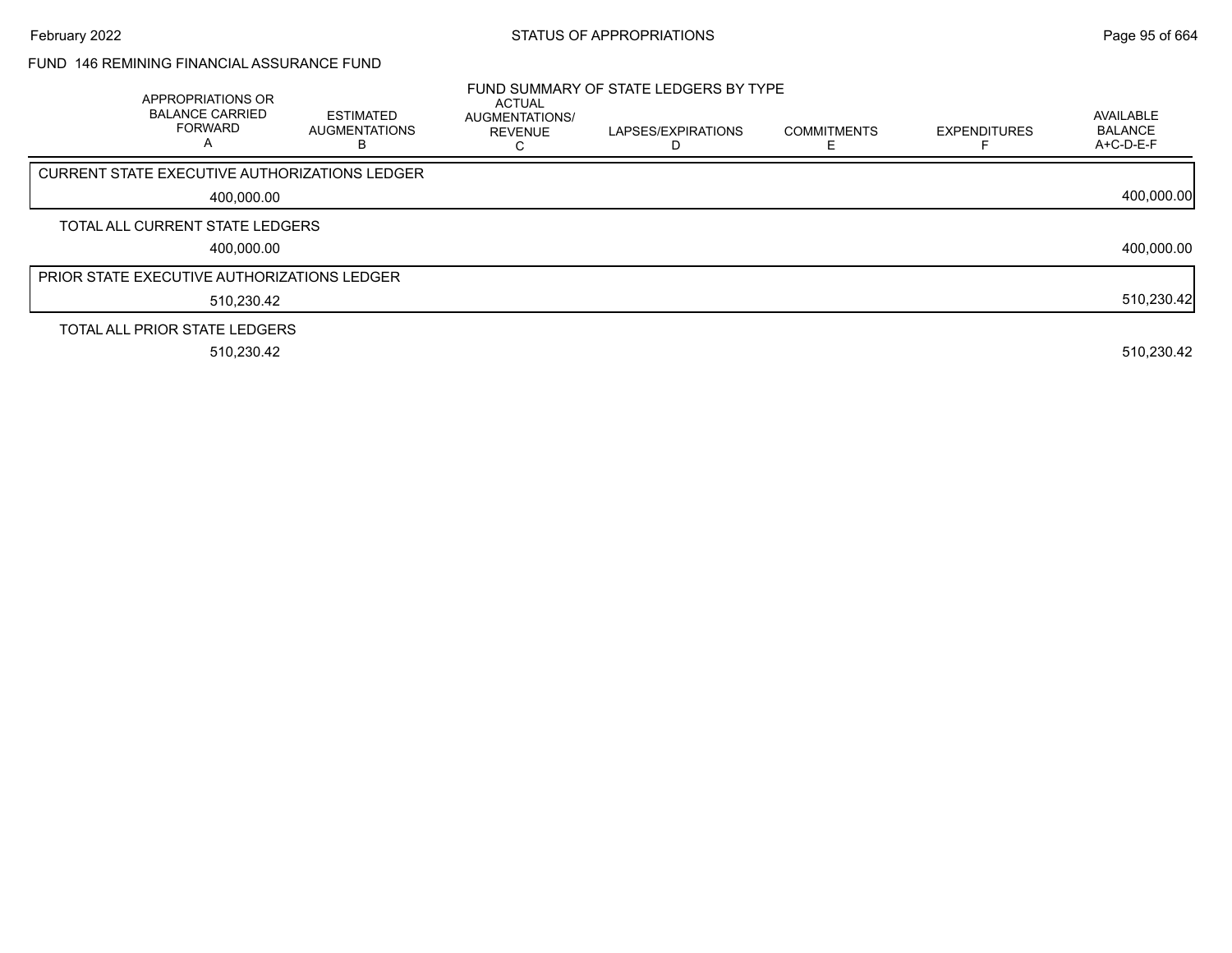# FUND 147 ENVIRONMENTAL EDUCATION FUND

| APPROPRIATIONS OR<br><b>BALANCE CARRIED</b><br><b>FORWARD</b><br>А | <b>ESTIMATED</b><br><b>AUGMENTATIONS</b> | <b>ACTUAL</b><br><b>AUGMENTATIONS/</b><br><b>REVENUE</b> | FUND SUMMARY OF STATE LEDGERS BY TYPE<br>LAPSES/EXPIRATIONS | <b>COMMITMENTS</b> | <b>EXPENDITURES</b> | <b>AVAILABLE</b><br><b>BALANCE</b><br>$A+C-D-E-F$ |
|--------------------------------------------------------------------|------------------------------------------|----------------------------------------------------------|-------------------------------------------------------------|--------------------|---------------------|---------------------------------------------------|
| CURRENT STATE EXECUTIVE AUTHORIZATIONS LEDGER                      |                                          |                                                          |                                                             |                    |                     |                                                   |
| 1,464,000.00                                                       |                                          |                                                          |                                                             | 458,381.21         | 366.236.57          | 639,382.22                                        |
| TOTAL ALL CURRENT STATE LEDGERS                                    |                                          |                                                          |                                                             |                    |                     |                                                   |
| 1,464,000.00                                                       |                                          |                                                          |                                                             | 458,381.21         | 366.236.57          | 639,382.22                                        |
| <b>PRIOR STATE EXECUTIVE AUTHORIZATIONS LEDGER</b>                 |                                          |                                                          |                                                             |                    |                     |                                                   |
| 833.700.84                                                         |                                          |                                                          |                                                             | 48,351.60          | 238,992.38          | 546,356.86                                        |
| TOTAL ALL PRIOR STATE LEDGERS                                      |                                          |                                                          |                                                             |                    |                     |                                                   |
| 833,700.84                                                         |                                          |                                                          |                                                             | 48,351.60          | 238.992.38          | 546,356.86                                        |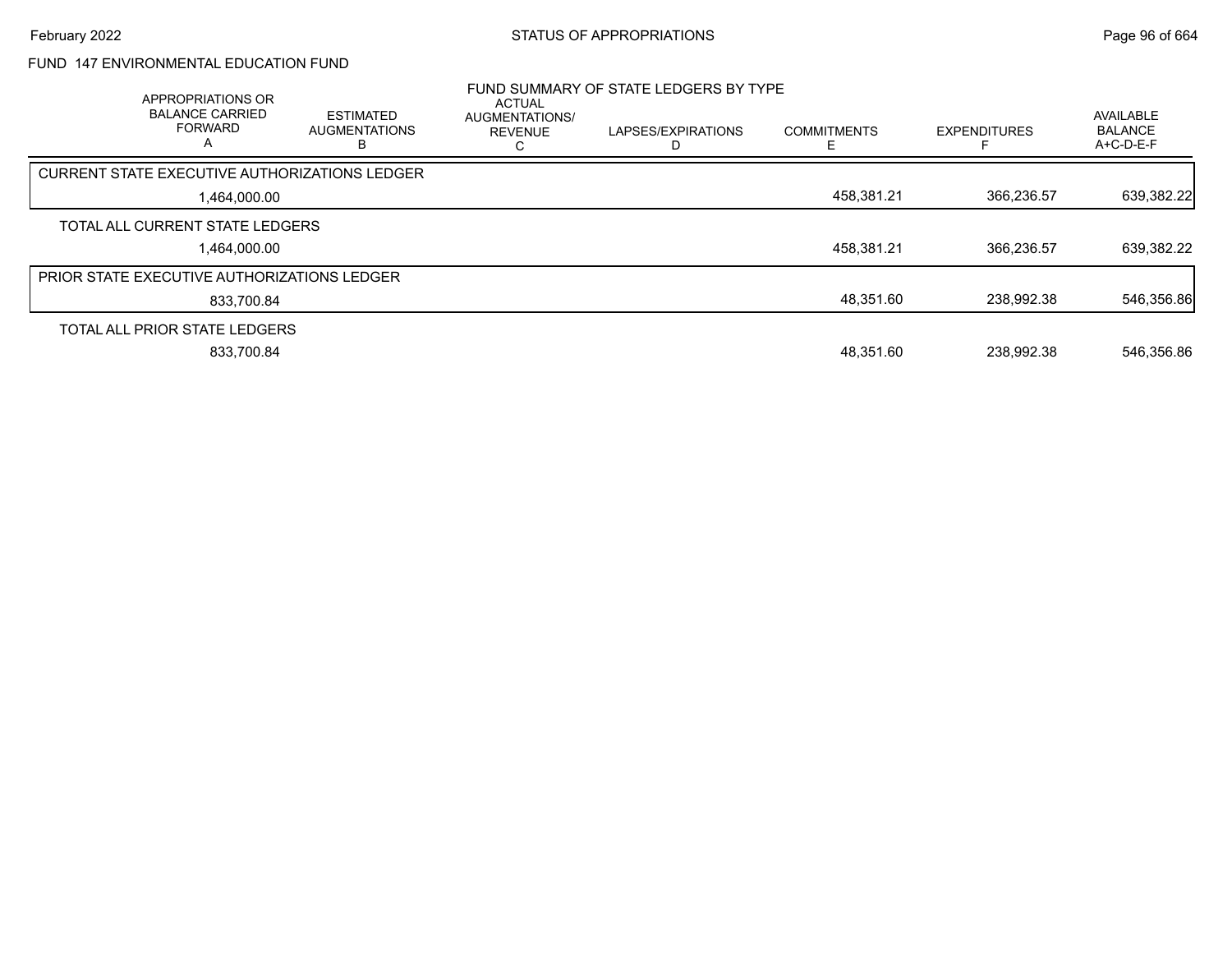# FUND 148 SELF-INSURANCE GUARANTY FUND

| APPROPRIATIONS OR<br><b>BALANCE CARRIED</b><br>FORWARD | <b>ESTIMATED</b><br>AUGMENTATIONS | ACTUAL<br>AUGMENTATIONS/<br><b>REVENUE</b> | FUND SUMMARY OF STATE LEDGERS BY TYPE<br>LAPSES/EXPIRATIONS | <b>COMMITMENTS</b> | <b>EXPENDITURES</b> | AVAILABLE<br><b>BALANCE</b><br>$A+C-D-E-F$ |
|--------------------------------------------------------|-----------------------------------|--------------------------------------------|-------------------------------------------------------------|--------------------|---------------------|--------------------------------------------|
| <b>RESTRICTED RECEIPTS LEDGER</b>                      |                                   |                                            |                                                             |                    |                     |                                            |
| 12.776.211.85                                          |                                   | 485.437.00                                 |                                                             | 6.117.12           | 869.819.02          | 12,385,712.71                              |
| RESTRICTED REVENUE LEDGER                              |                                   |                                            |                                                             |                    |                     |                                            |
| 38,138,603.42                                          |                                   | 1,503,957.19                               |                                                             | 1,261,173.38       | 782.643.27          | 37,598,743.96                              |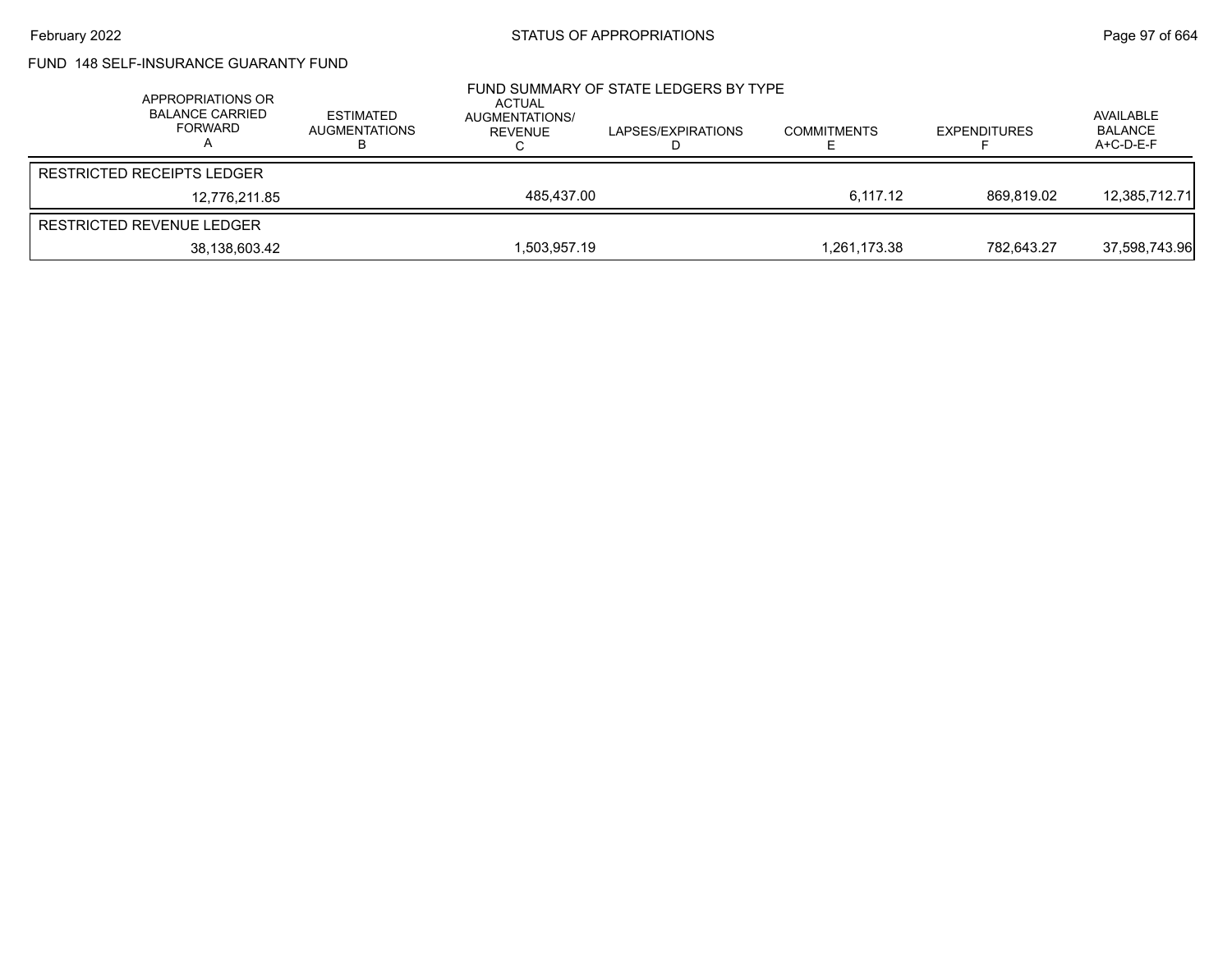## FUND 149 KEYSTONE RECREATION PARK&CONSERVATN

| APPROPRIATIONS OR<br><b>BALANCE CARRIED</b><br><b>FORWARD</b><br>A | <b>ESTIMATED</b><br><b>AUGMENTATIONS</b><br>в | <b>ACTUAL</b><br>AUGMENTATIONS/<br><b>REVENUE</b> | FUND SUMMARY OF STATE LEDGERS BY TYPE<br>LAPSES/EXPIRATIONS<br>D | <b>COMMITMENTS</b><br>E. | <b>EXPENDITURES</b> | <b>AVAILABLE</b><br><b>BALANCE</b><br>A+C-D-E-F |
|--------------------------------------------------------------------|-----------------------------------------------|---------------------------------------------------|------------------------------------------------------------------|--------------------------|---------------------|-------------------------------------------------|
| CURRENT STATE EXECUTIVE AUTHORIZATIONS LEDGER                      |                                               |                                                   |                                                                  |                          |                     |                                                 |
| 17,603,000.00                                                      |                                               |                                                   |                                                                  |                          | 17,603,000.00       |                                                 |
| <b>CURRENT STATE CONTINUING LEDGER</b>                             |                                               |                                                   |                                                                  |                          |                     |                                                 |
| 80,193,000.00                                                      |                                               |                                                   |                                                                  | 13,485,512.30            | 9,550,409.67        | 57, 157, 078.03                                 |
| TOTAL ALL CURRENT STATE LEDGERS                                    |                                               |                                                   |                                                                  |                          |                     |                                                 |
| 97,796,000.00                                                      |                                               |                                                   |                                                                  | 13,485,512.30            | 27,153,409.67       | 57, 157, 078.03                                 |
| PRIOR STATE EXECUTIVE AUTHORIZATIONS LEDGER                        |                                               |                                                   |                                                                  |                          |                     |                                                 |
| 6,548,000.00                                                       |                                               |                                                   |                                                                  |                          | 6,548,000.00        |                                                 |
| PRIOR STATE CONTINUING LEDGER                                      |                                               |                                                   |                                                                  |                          |                     |                                                 |
| 185,064,223.61                                                     |                                               |                                                   |                                                                  | 101,435,903.85           | 42,334,232.54       | 41,294,087.22                                   |
| TOTAL ALL PRIOR STATE LEDGERS                                      |                                               |                                                   |                                                                  |                          |                     |                                                 |
| 191,612,223.61                                                     |                                               |                                                   |                                                                  | 101,435,903.85           | 48,882,232.54       | 41,294,087.22                                   |
|                                                                    |                                               |                                                   |                                                                  |                          |                     |                                                 |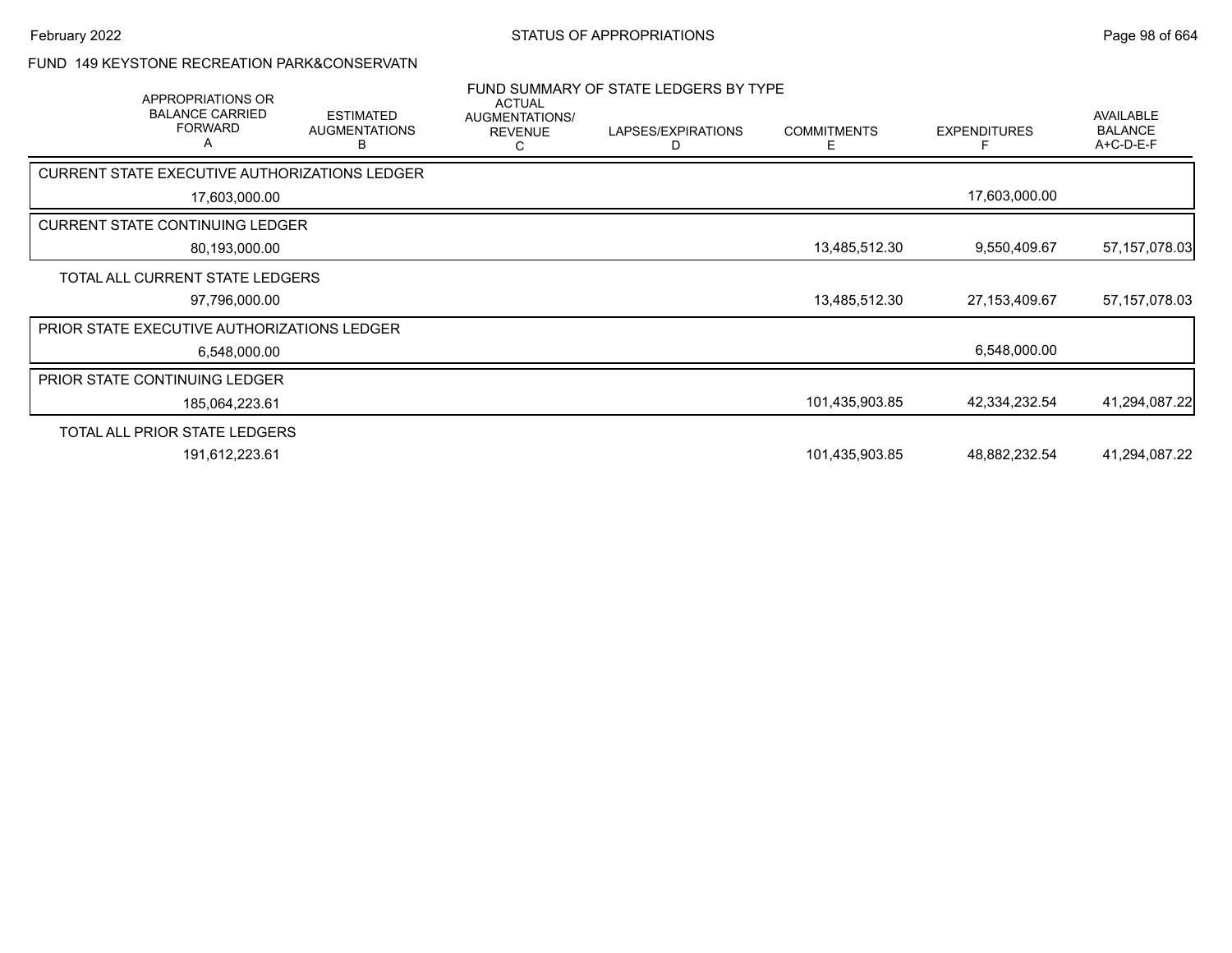# FUND 152 NUTRIENT MANAGEMENT FUND

| <b>APPROPRIATIONS OR</b><br><b>BALANCE CARRIED</b><br><b>FORWARD</b><br>A | <b>ESTIMATED</b><br><b>AUGMENTATIONS</b> | ACTUAL<br>AUGMENTATIONS/<br><b>REVENUE</b> | FUND SUMMARY OF STATE LEDGERS BY TYPE<br>LAPSES/EXPIRATIONS | <b>COMMITMENTS</b> | <b>EXPENDITURES</b> | AVAILABLE<br><b>BALANCE</b><br>$A+C-D-E-F$ |
|---------------------------------------------------------------------------|------------------------------------------|--------------------------------------------|-------------------------------------------------------------|--------------------|---------------------|--------------------------------------------|
| <b>CURRENT STATE EXECUTIVE AUTHORIZATIONS LEDGER</b>                      |                                          |                                            |                                                             |                    |                     |                                            |
| 6,749,000.00                                                              |                                          |                                            |                                                             | 2,727,706.43       | 2,580,323.51        | 1,440,970.06                               |
| TOTAL ALL CURRENT STATE LEDGERS                                           |                                          |                                            |                                                             |                    |                     |                                            |
| 6.749.000.00                                                              |                                          |                                            |                                                             | 2,727,706.43       | 2.580.323.51        | 1,440,970.06                               |
| PRIOR STATE EXECUTIVE AUTHORIZATIONS LEDGER                               |                                          |                                            |                                                             |                    |                     |                                            |
| 3,939,146.36                                                              |                                          |                                            |                                                             | 1,256,151.42       | 1.890.044.46        | 792,950.48                                 |
| TOTAL ALL PRIOR STATE LEDGERS                                             |                                          |                                            |                                                             |                    |                     |                                            |
| 3,939,146.36                                                              |                                          |                                            |                                                             | 1,256,151.42       | 1.890.044.46        | 792,950.48                                 |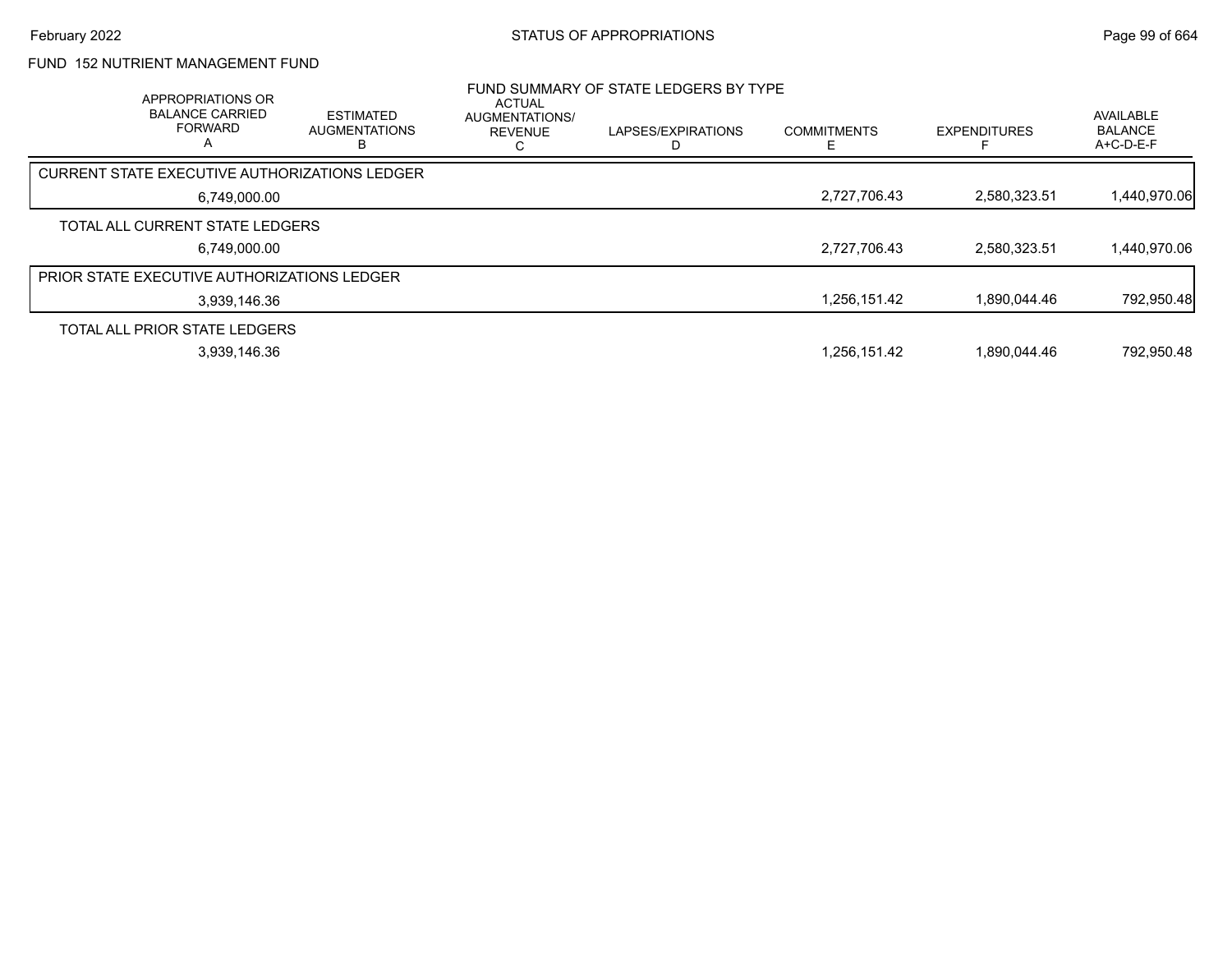# February 2022 **Example 2022** Page 100 of 664

## FUND 153 ALLEGHENY REGIONAL ASSET DISTRICT S

| NON-BUDGETED LEDGER | APPROPRIATIONS OR<br><b>BALANCE CARRIED</b><br>FORWARD | <b>ESTIMATED</b><br><b>AUGMENTATIONS</b> | ACTUAL<br>AUGMENTATIONS/<br><b>REVENUE</b> | FUND SUMMARY OF STATE LEDGERS BY TYPE<br>LAPSES/EXPIRATIONS | <b>COMMITMENTS</b> | <b>EXPENDITURES</b> | AVAILABLE<br>BALANCE<br>A+C-D-E-F |
|---------------------|--------------------------------------------------------|------------------------------------------|--------------------------------------------|-------------------------------------------------------------|--------------------|---------------------|-----------------------------------|
|                     |                                                        |                                          |                                            |                                                             |                    | 163,191,515.92      | $-163, 191, 515.92$               |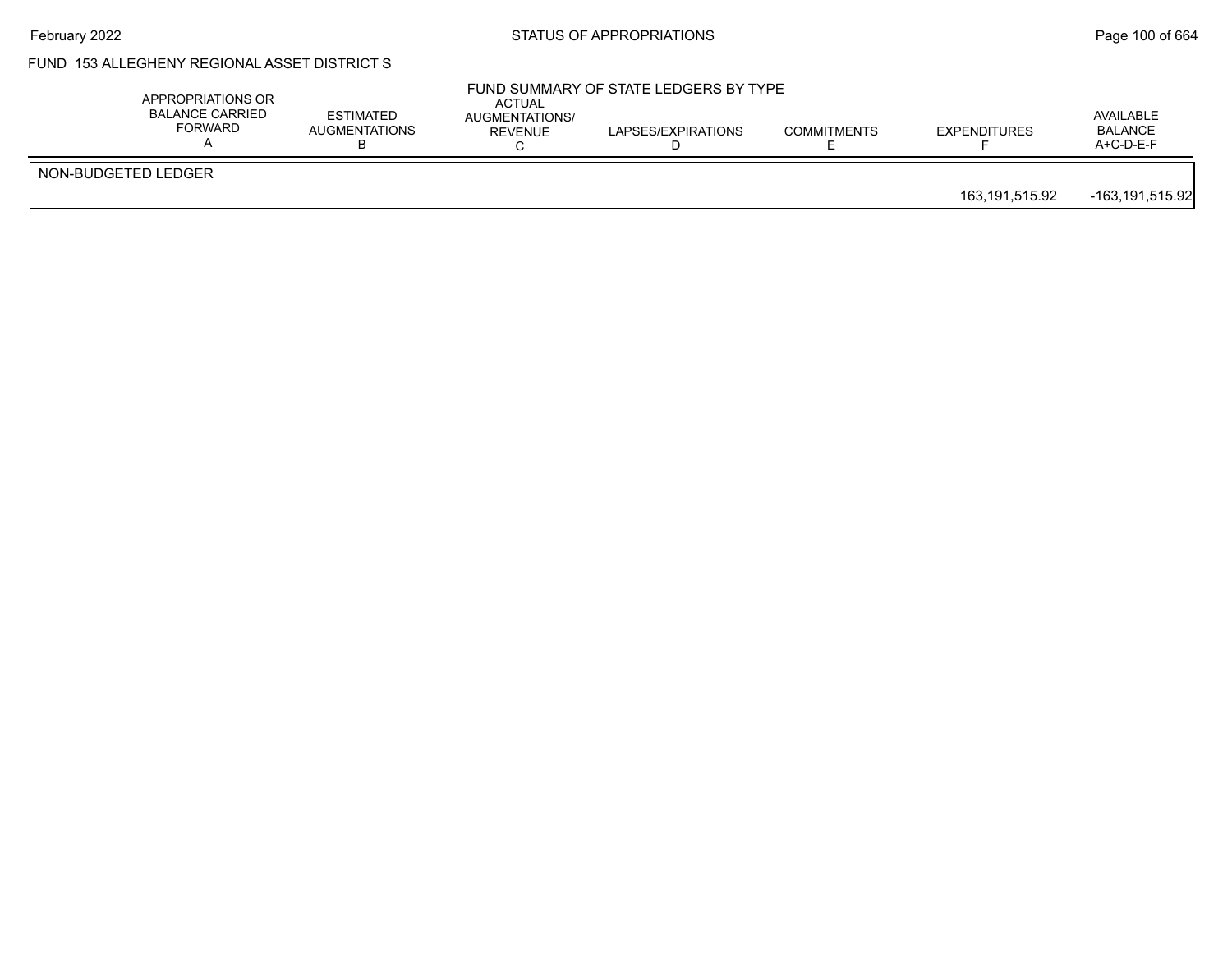#### FUND 155 GOVERNOR ROBERT P. CASEY MEMORIAL O

| APPROPRIATIONS OR<br><b>BALANCE CARRIED</b><br><b>FORWARD</b><br>Α | <b>ESTIMATED</b><br><b>AUGMENTATIONS</b><br>в                     | <b>ACTUAL</b><br>AUGMENTATIONS/<br><b>REVENUE</b> | FUND SUMMARY OF STATE LEDGERS BY TYPE<br>LAPSES/EXPIRATIONS<br>D | <b>COMMITMENTS</b><br>F. | <b>EXPENDITURES</b> | AVAILABLE<br><b>BALANCE</b><br>A+C-D-E-F |
|--------------------------------------------------------------------|-------------------------------------------------------------------|---------------------------------------------------|------------------------------------------------------------------|--------------------------|---------------------|------------------------------------------|
| CURRENT STATE EXECUTIVE AUTHORIZATIONS LEDGER                      |                                                                   |                                                   |                                                                  |                          |                     |                                          |
| 813,000.00                                                         |                                                                   |                                                   |                                                                  | 364,547.35               | 246,566.96          | 201,885.69                               |
|                                                                    | <b>CURRENT STATE EXECUTIVE AUTHORIZATIONS - RESTRICTED LEDGER</b> |                                                   |                                                                  |                          |                     |                                          |
| 80,000.00                                                          |                                                                   |                                                   |                                                                  |                          |                     | 80,000.00                                |
| TOTAL ALL CURRENT STATE LEDGERS                                    |                                                                   |                                                   |                                                                  |                          |                     |                                          |
| 893,000.00                                                         |                                                                   |                                                   |                                                                  | 364,547.35               | 246,566.96          | 281,885.69                               |
| PRIOR STATE EXECUTIVE AUTHORIZATIONS LEDGER                        |                                                                   |                                                   |                                                                  |                          |                     |                                          |
| 412,405.12                                                         |                                                                   |                                                   |                                                                  |                          | 192,199.98          | 220,205.14                               |
|                                                                    | <b>PRIOR STATE EXECUTIVE AUTHORIZATIONS - RESTRICTED LEDGER</b>   |                                                   |                                                                  |                          |                     |                                          |
| 273,628.55                                                         |                                                                   |                                                   |                                                                  |                          |                     | 273,628.55                               |
| TOTAL ALL PRIOR STATE LEDGERS                                      |                                                                   |                                                   |                                                                  |                          |                     |                                          |
| 686,033.67                                                         |                                                                   |                                                   |                                                                  |                          | 192,199.98          | 493,833.69                               |
|                                                                    |                                                                   |                                                   |                                                                  |                          |                     |                                          |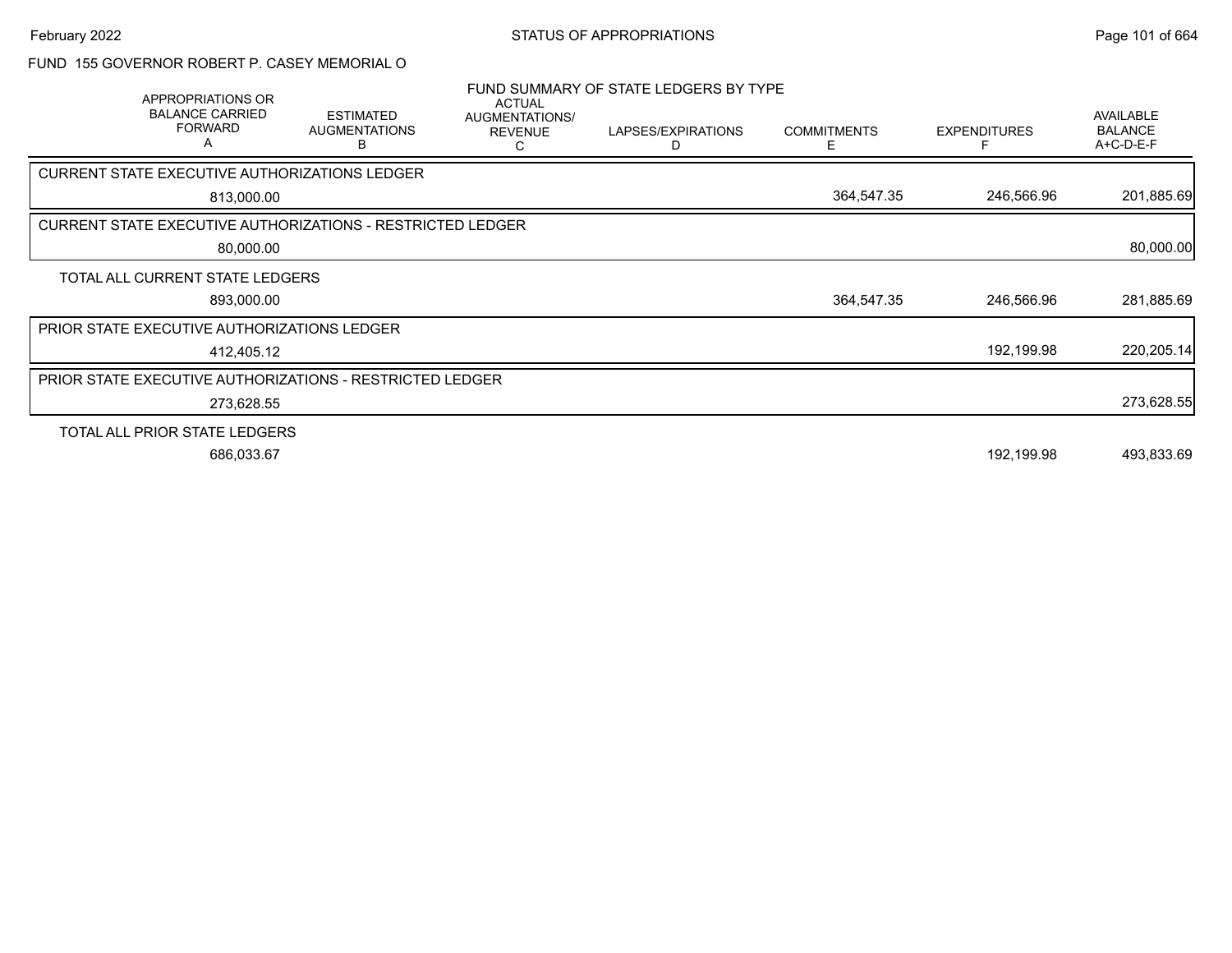# FUND 156 INSURANCE FRAUD PREVENTION TRUST

| APPROPRIATIONS OR<br><b>BALANCE CARRIED</b><br><b>FORWARD</b> | <b>ESTIMATED</b><br><b>AUGMENTATIONS</b><br>в | <b>ACTUAL</b><br>AUGMENTATIONS/<br><b>REVENUE</b> | FUND SUMMARY OF STATE LEDGERS BY TYPE<br>LAPSES/EXPIRATIONS | <b>COMMITMENTS</b> | <b>EXPENDITURES</b> | AVAILABLE<br><b>BALANCE</b><br>A+C-D-E-F |
|---------------------------------------------------------------|-----------------------------------------------|---------------------------------------------------|-------------------------------------------------------------|--------------------|---------------------|------------------------------------------|
| CURRENT STATE EXECUTIVE AUTHORIZATIONS LEDGER                 |                                               |                                                   |                                                             |                    |                     |                                          |
| 17,123,000.00                                                 |                                               |                                                   |                                                             |                    |                     | 17,123,000.00                            |
| TOTAL ALL CURRENT STATE LEDGERS                               |                                               |                                                   |                                                             |                    |                     |                                          |
| 17.123.000.00                                                 |                                               |                                                   |                                                             |                    |                     | 17,123,000.00                            |
| <b>PRIOR STATE EXECUTIVE AUTHORIZATIONS LEDGER</b>            |                                               |                                                   |                                                             |                    |                     |                                          |
| 21,766,935.98                                                 |                                               |                                                   |                                                             |                    | 12.546.533.49       | 9,220,402.49                             |
| TOTAL ALL PRIOR STATE LEDGERS                                 |                                               |                                                   |                                                             |                    |                     |                                          |
| 21.766.935.98                                                 |                                               |                                                   |                                                             |                    | 12,546,533.49       | 9,220,402.49                             |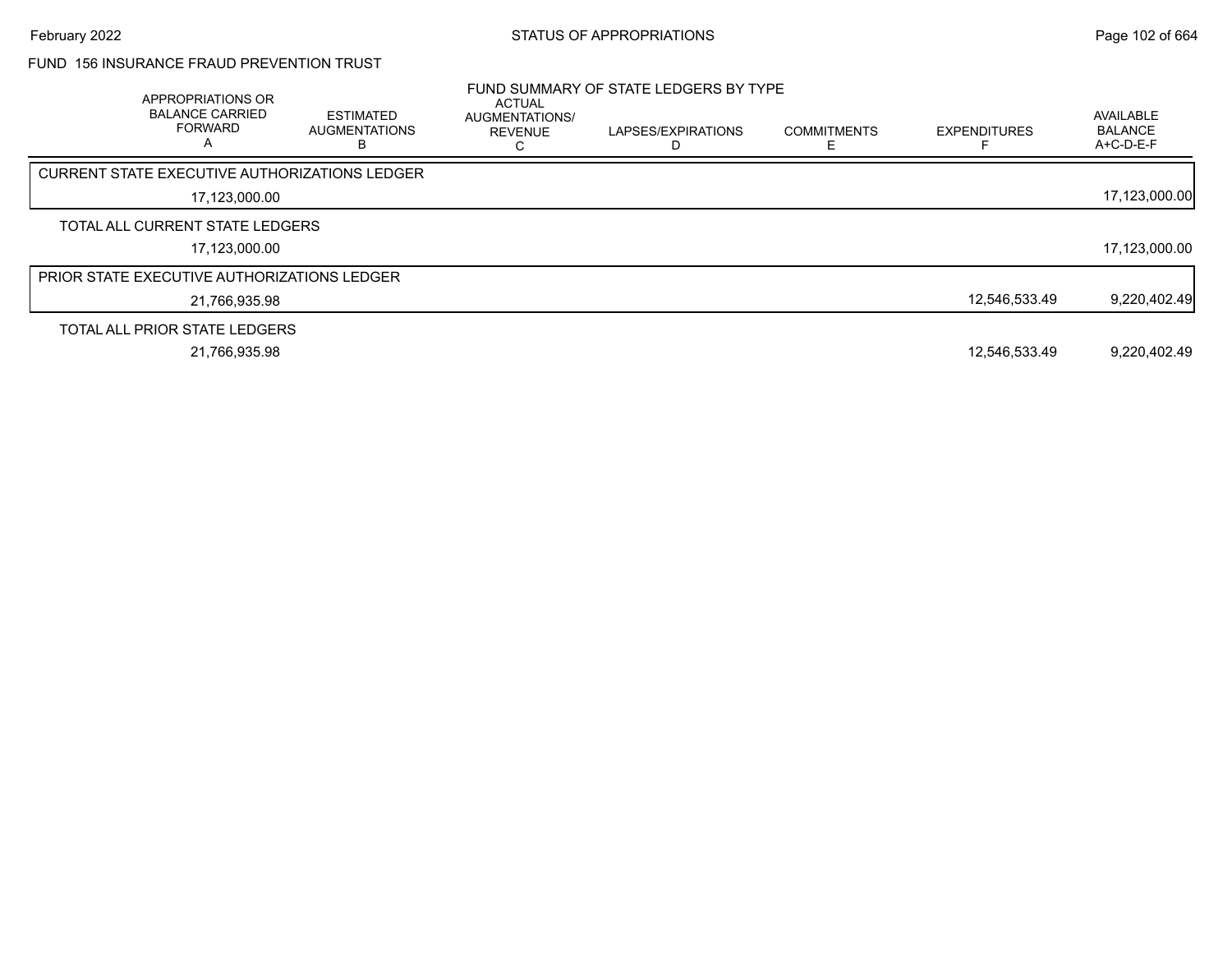# FUND 157 AUTOMOBILE THEFT PREVENTION TRUST

| APPROPRIATIONS OR<br><b>BALANCE CARRIED</b><br><b>FORWARD</b><br>A | <b>ESTIMATED</b><br><b>AUGMENTATIONS</b> | <b>ACTUAL</b><br>AUGMENTATIONS/<br><b>REVENUE</b> | FUND SUMMARY OF STATE LEDGERS BY TYPE<br>LAPSES/EXPIRATIONS | <b>COMMITMENTS</b> | <b>EXPENDITURES</b> | AVAILABLE<br><b>BALANCE</b><br>A+C-D-E-F |
|--------------------------------------------------------------------|------------------------------------------|---------------------------------------------------|-------------------------------------------------------------|--------------------|---------------------|------------------------------------------|
| CURRENT STATE EXECUTIVE AUTHORIZATIONS LEDGER                      |                                          |                                                   |                                                             |                    |                     |                                          |
| 7,402,812.92                                                       |                                          |                                                   |                                                             |                    | 7,379,001.02        | 23,811.90                                |
| TOTAL ALL CURRENT STATE LEDGERS                                    |                                          |                                                   |                                                             |                    |                     |                                          |
| 7.402.812.92                                                       |                                          |                                                   |                                                             |                    | 7.379.001.02        | 23,811.90                                |
| <b>PRIOR STATE EXECUTIVE AUTHORIZATIONS LEDGER</b>                 |                                          |                                                   |                                                             |                    |                     |                                          |
| 1.574.493.99                                                       |                                          |                                                   |                                                             |                    | 620,999.99          | 953,494.00                               |
| TOTAL ALL PRIOR STATE LEDGERS                                      |                                          |                                                   |                                                             |                    |                     |                                          |
| 1.574.493.99                                                       |                                          |                                                   |                                                             |                    | 620.999.99          | 953.494.00                               |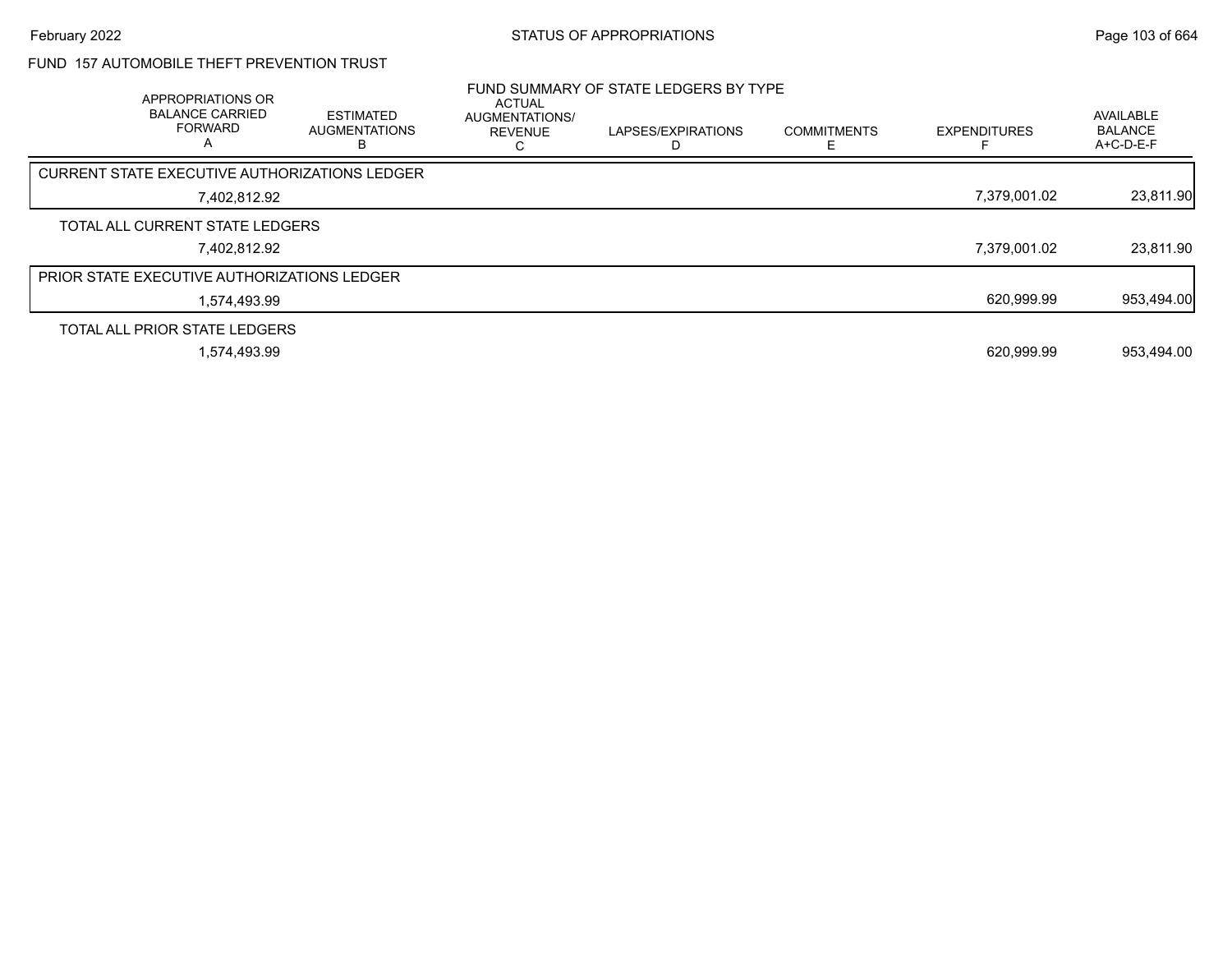### FUND 158 INDUSTRIAL SITES CLEANUP FUND

| <b>APPROPRIATIONS OR</b><br><b>BALANCE CARRIED</b><br><b>FORWARD</b><br>$\overline{A}$ | <b>ESTIMATED</b><br><b>AUGMENTATIONS</b> | <b>ACTUAL</b><br><b>AUGMENTATIONS/</b><br><b>REVENUE</b> | FUND SUMMARY OF STATE LEDGERS BY TYPE<br>LAPSES/EXPIRATIONS | <b>COMMITMENTS</b> | <b>EXPENDITURES</b> | <b>AVAILABLE</b><br><b>BALANCE</b><br>$A+C-D-E-F$ |
|----------------------------------------------------------------------------------------|------------------------------------------|----------------------------------------------------------|-------------------------------------------------------------|--------------------|---------------------|---------------------------------------------------|
| CURRENT STATE EXECUTIVE AUTHORIZATIONS LEDGER                                          |                                          |                                                          |                                                             |                    |                     |                                                   |
| 6,314,000.00                                                                           |                                          |                                                          |                                                             | 2,438,955.00       | 592,252.38          | 3,282,792.62                                      |
| TOTAL ALL CURRENT STATE LEDGERS                                                        |                                          |                                                          |                                                             |                    |                     |                                                   |
| 6.314.000.00                                                                           |                                          |                                                          |                                                             | 2,438,955.00       | 592.252.38          | 3,282,792.62                                      |
| PRIOR STATE EXECUTIVE AUTHORIZATIONS LEDGER                                            |                                          |                                                          |                                                             |                    |                     |                                                   |
| 7.265.535.26                                                                           |                                          |                                                          |                                                             | 4,247,755.00       | 1.244.495.15        | 1,773,285.11                                      |
| TOTAL ALL PRIOR STATE LEDGERS                                                          |                                          |                                                          |                                                             |                    |                     |                                                   |
| 7,265,535.26                                                                           |                                          |                                                          |                                                             | 4.247.755.00       | 1.244.495.15        | 1,773,285.11                                      |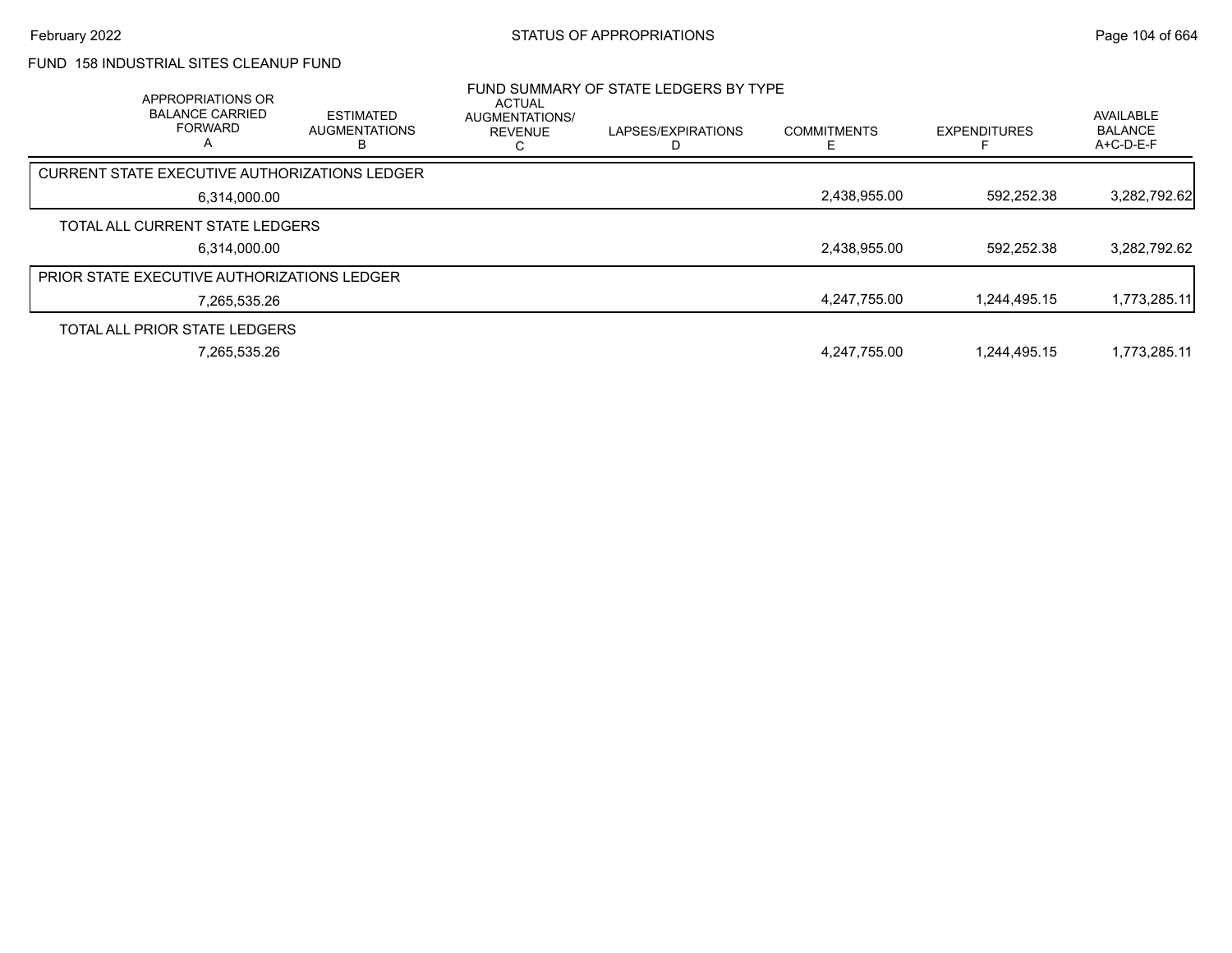### FUND 159 DNA DETECTION FUND

| APPROPRIATIONS OR<br><b>BALANCE CARRIED</b><br><b>FORWARD</b><br>А | <b>ESTIMATED</b><br><b>AUGMENTATIONS</b> | ACTUAL<br>AUGMENTATIONS/<br><b>REVENUE</b> | FUND SUMMARY OF STATE LEDGERS BY TYPE<br>LAPSES/EXPIRATIONS | <b>COMMITMENTS</b> | <b>EXPENDITURES</b> | AVAILABLE<br><b>BALANCE</b><br>A+C-D-E-F |
|--------------------------------------------------------------------|------------------------------------------|--------------------------------------------|-------------------------------------------------------------|--------------------|---------------------|------------------------------------------|
| <b>CURRENT STATE EXECUTIVE AUTHORIZATIONS LEDGER</b>               |                                          |                                            |                                                             |                    |                     |                                          |
| 5,152,000.00                                                       |                                          |                                            |                                                             | 659,131.66         | 2,447,223.42        | 2,045,644.92                             |
| TOTAL ALL CURRENT STATE LEDGERS                                    |                                          |                                            |                                                             |                    |                     |                                          |
| 5,152,000.00                                                       |                                          |                                            |                                                             | 659,131.66         | 2,447,223.42        | 2,045,644.92                             |
| <b>PRIOR STATE EXECUTIVE AUTHORIZATIONS LEDGER</b>                 |                                          |                                            |                                                             |                    |                     |                                          |
| 2.297.690.54                                                       |                                          |                                            |                                                             | 13.14              | 59.834.62           | 2,237,842.78                             |
| TOTAL ALL PRIOR STATE LEDGERS                                      |                                          |                                            |                                                             |                    |                     |                                          |
| 2.297.690.54                                                       |                                          |                                            |                                                             | 13.14              | 59.834.62           | 2.237.842.78                             |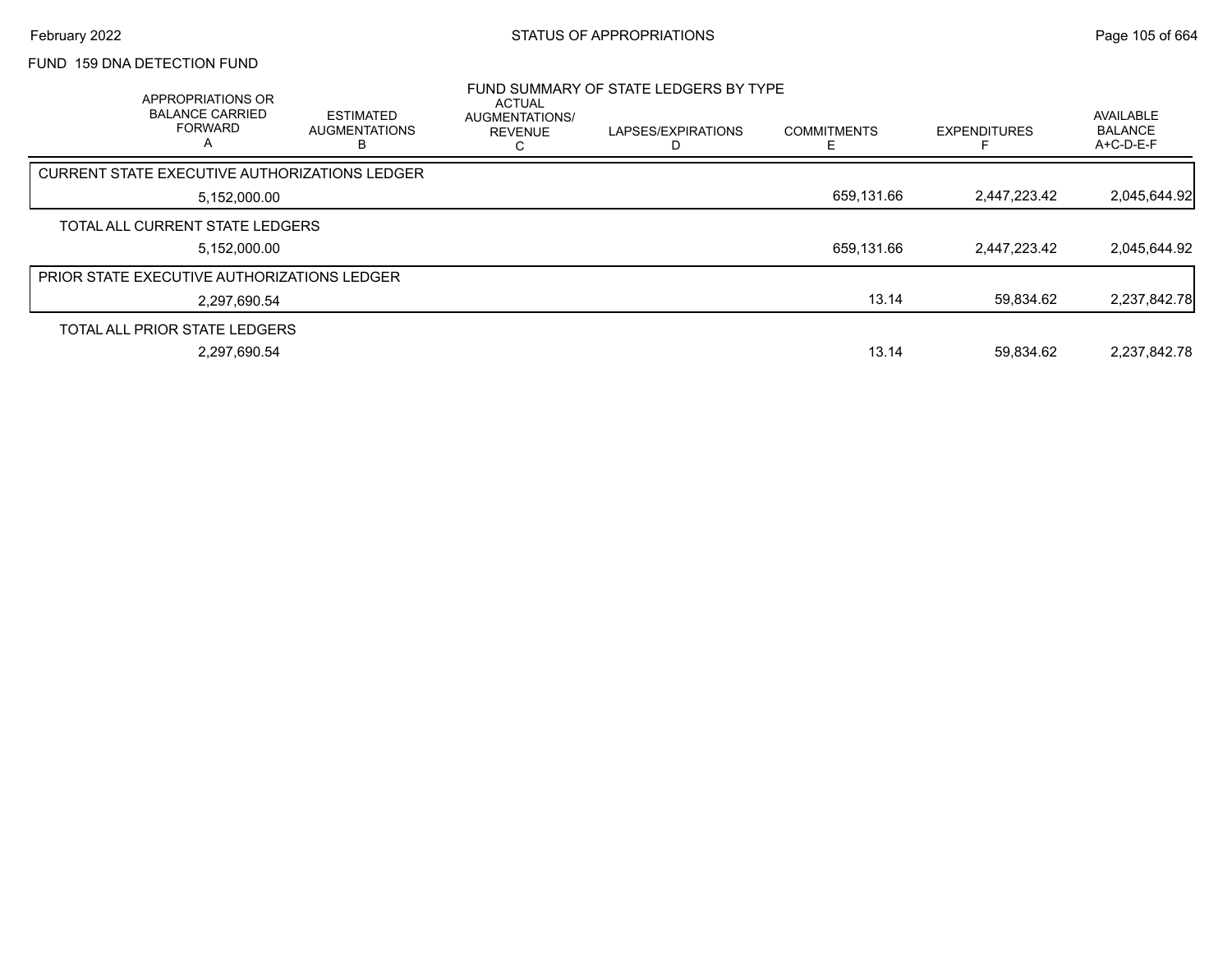### FUND 160 SMALL BUSINESS FIRST FUND

|                                  | APPROPRIATIONS OR<br><b>BALANCE CARRIED</b><br><b>FORWARD</b><br>A | <b>ESTIMATED</b><br><b>AUGMENTATIONS</b><br>В | ACTUAL<br>AUGMENTATIONS/<br><b>REVENUE</b><br>С | FUND SUMMARY OF STATE LEDGERS BY TYPE<br>LAPSES/EXPIRATIONS<br>D | <b>COMMITMENTS</b><br>F | <b>EXPENDITURES</b> | AVAILABLE<br><b>BALANCE</b><br>A+C-D-E-F |
|----------------------------------|--------------------------------------------------------------------|-----------------------------------------------|-------------------------------------------------|------------------------------------------------------------------|-------------------------|---------------------|------------------------------------------|
|                                  |                                                                    | CURRENT STATE EXECUTIVE AUTHORIZATIONS LEDGER |                                                 |                                                                  |                         |                     |                                          |
|                                  | 10,000,000.00                                                      |                                               |                                                 |                                                                  | 2,555,289.00            | 1,475,569.22        | 5,969,141.78                             |
|                                  | TOTAL ALL CURRENT STATE LEDGERS                                    |                                               |                                                 |                                                                  |                         |                     |                                          |
|                                  | 10,000,000.00                                                      |                                               |                                                 |                                                                  | 2,555,289.00            | 1,475,569.22        | 5,969,141.78                             |
|                                  | <b>PRIOR STATE EXECUTIVE AUTHORIZATIONS LEDGER</b>                 |                                               |                                                 |                                                                  |                         |                     |                                          |
|                                  | 17,025,193.32                                                      |                                               |                                                 |                                                                  | 650,000.00              | 1,739,600.88        | 14,635,592.44                            |
|                                  | TOTAL ALL PRIOR STATE LEDGERS                                      |                                               |                                                 |                                                                  |                         |                     |                                          |
|                                  | 17,025,193.32                                                      |                                               |                                                 |                                                                  | 650,000.00              | 1,739,600.88        | 14,635,592.44                            |
| <b>RESTRICTED REVENUE LEDGER</b> |                                                                    |                                               |                                                 |                                                                  |                         |                     |                                          |
|                                  | 1,398,749.56                                                       |                                               | 42,881.06                                       |                                                                  |                         |                     | 1,441,630.62                             |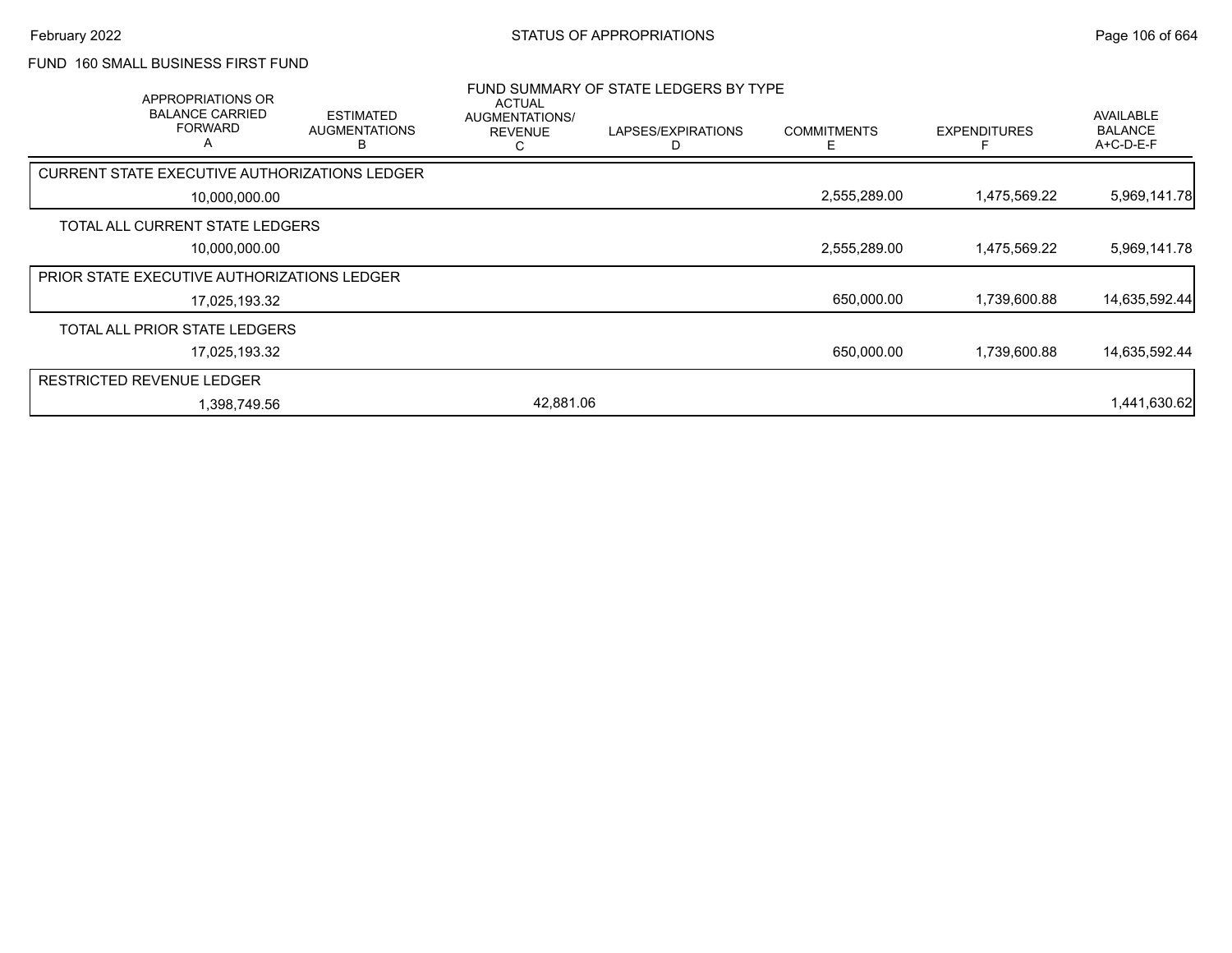### FUND 161 BEN FRANKLIN TECHNOLOGY DEVELOPMENT

| APPROPRIATIONS OR                             |                                               | <b>ACTUAL</b>                         | FUND SUMMARY OF STATE LEDGERS BY TYPE |                         |                     |                                                 |
|-----------------------------------------------|-----------------------------------------------|---------------------------------------|---------------------------------------|-------------------------|---------------------|-------------------------------------------------|
| <b>BALANCE CARRIED</b><br><b>FORWARD</b><br>A | <b>ESTIMATED</b><br><b>AUGMENTATIONS</b><br>В | AUGMENTATIONS/<br><b>REVENUE</b><br>С | LAPSES/EXPIRATIONS                    | <b>COMMITMENTS</b><br>F | <b>EXPENDITURES</b> | <b>AVAILABLE</b><br><b>BALANCE</b><br>A+C-D-E-F |
| <b>CURRENT STATE APPROPRIATIONS LEDGER</b>    |                                               |                                       |                                       |                         |                     |                                                 |
| 35,000,000.00                                 |                                               |                                       |                                       | 3,501,376.82            | 10,826,173.14       | 20,672,450.04                                   |
| TOTAL ALL CURRENT STATE LEDGERS               |                                               |                                       |                                       |                         |                     |                                                 |
| 35,000,000.00                                 |                                               |                                       |                                       | 3,501,376.82            | 10,826,173.14       | 20,672,450.04                                   |
| PRIOR STATE APPROPRIATIONS LEDGER             |                                               |                                       |                                       |                         |                     |                                                 |
| 20,411,356.49                                 |                                               |                                       |                                       | 28,265.34               | 28,933.71           | 20, 354, 157. 44                                |
| TOTAL ALL PRIOR STATE LEDGERS                 |                                               |                                       |                                       |                         |                     |                                                 |
| 20,411,356.49                                 |                                               |                                       |                                       | 28,265.34               | 28,933.71           | 20,354,157.44                                   |
| <b>RESTRICTED RECEIPTS LEDGER</b>             |                                               |                                       |                                       |                         |                     |                                                 |
| 14,761,944.59                                 |                                               | 1,916,118.29                          |                                       | 1,000,000.00            | 3,047,902.62        | 12,630,160.26                                   |
| <b>RESTRICTED REVENUE LEDGER</b>              |                                               |                                       |                                       |                         |                     |                                                 |
| 952,097.38                                    |                                               |                                       |                                       |                         | 952,097.38          |                                                 |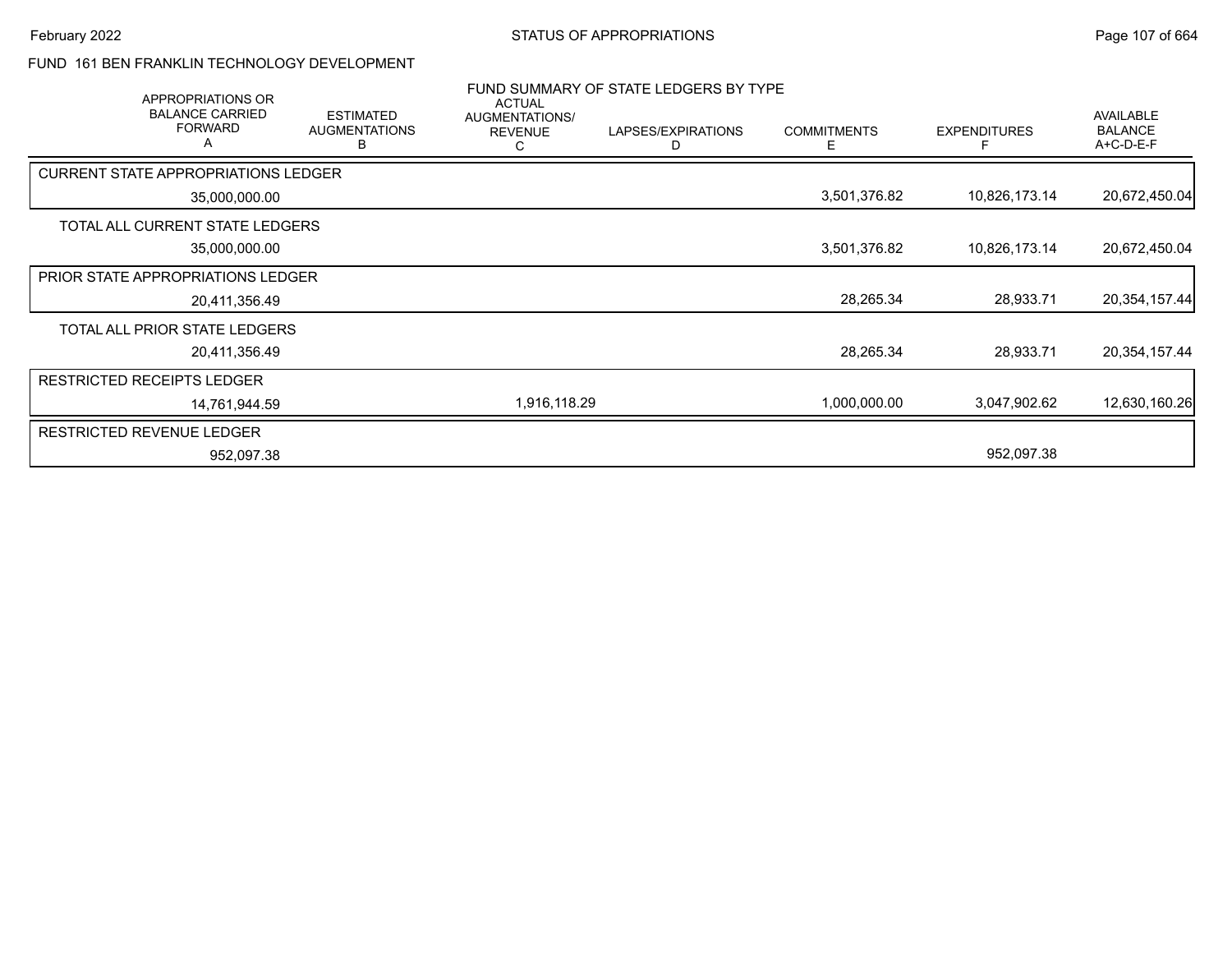## FUND 162 MED CARE AVAIL & REDUCT OF ERR FUND

| APPROPRIATIONS OR<br><b>BALANCE CARRIED</b><br><b>FORWARD</b><br>А | <b>ESTIMATED</b><br><b>AUGMENTATIONS</b> | ACTUAL<br>AUGMENTATIONS/<br><b>REVENUE</b> | FUND SUMMARY OF STATE LEDGERS BY TYPE<br>LAPSES/EXPIRATIONS | <b>COMMITMENTS</b> | <b>EXPENDITURES</b> | AVAILABLE<br><b>BALANCE</b><br>A+C-D-E-F |
|--------------------------------------------------------------------|------------------------------------------|--------------------------------------------|-------------------------------------------------------------|--------------------|---------------------|------------------------------------------|
| CURRENT STATE EXECUTIVE AUTHORIZATIONS LEDGER                      |                                          |                                            |                                                             |                    |                     |                                          |
| 209,931,000.00                                                     |                                          |                                            |                                                             | 5,407,496.00       | 146,445,600.55      | 58,077,903.45                            |
| TOTAL ALL CURRENT STATE LEDGERS                                    |                                          |                                            |                                                             |                    |                     |                                          |
| 209,931,000.00                                                     |                                          |                                            |                                                             | 5,407,496.00       | 146,445,600.55      | 58,077,903.45                            |
| <b>PRIOR STATE EXECUTIVE AUTHORIZATIONS LEDGER</b>                 |                                          |                                            |                                                             |                    |                     |                                          |
| 35.840.214.84                                                      |                                          |                                            |                                                             |                    | 882.330.39          | 34,957,884.45                            |
| TOTAL ALL PRIOR STATE LEDGERS                                      |                                          |                                            |                                                             |                    |                     |                                          |
| 35,840,214.84                                                      |                                          |                                            |                                                             |                    | 882.330.39          | 34,957,884.45                            |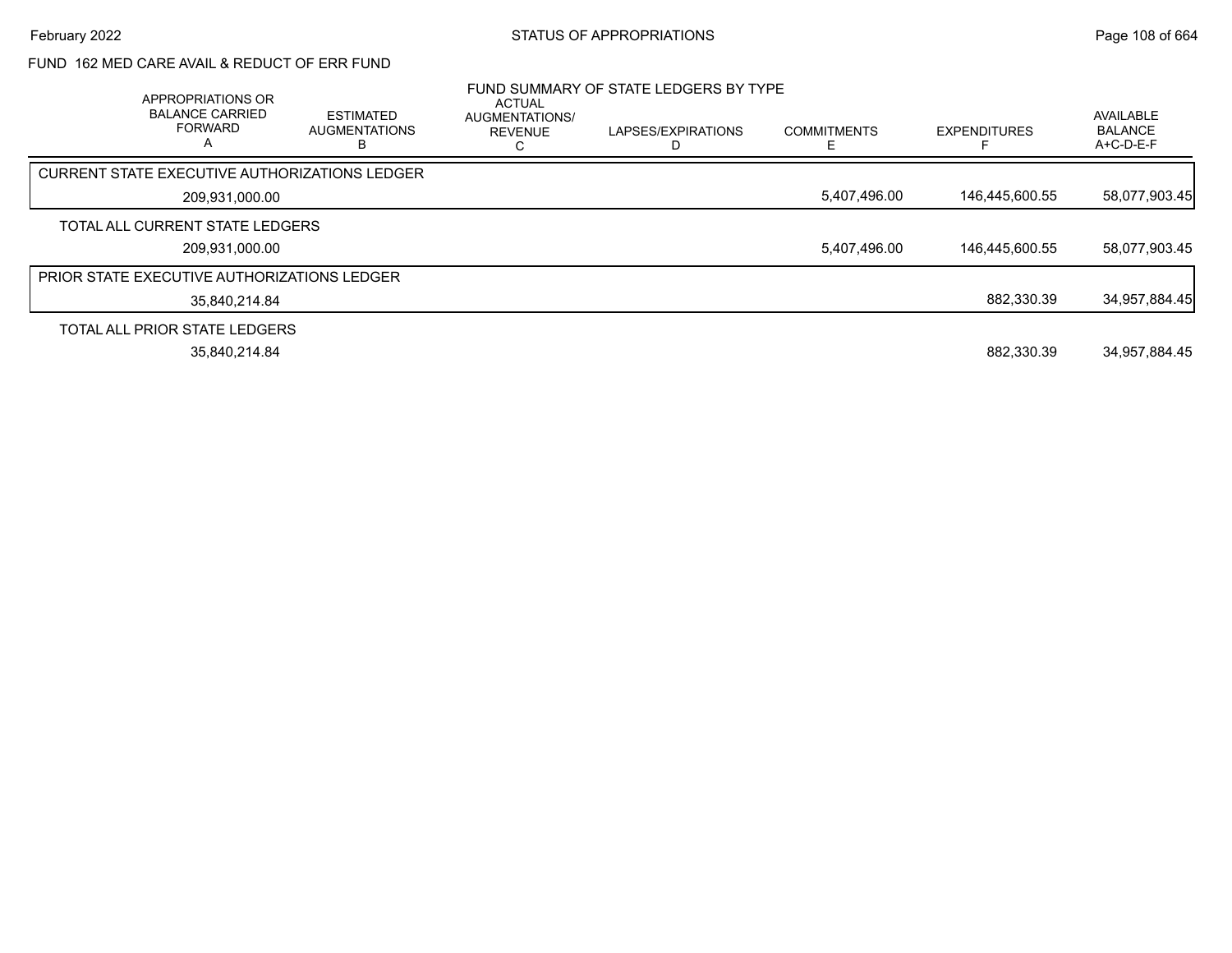## FUND 163 PATIENT SAFETY TRUST FUND

| APPROPRIATIONS OR<br><b>BALANCE CARRIED</b><br><b>FORWARD</b><br>A | <b>ESTIMATED</b><br><b>AUGMENTATIONS</b> | ACTUAL<br>AUGMENTATIONS/<br><b>REVENUE</b><br>ι. | FUND SUMMARY OF STATE LEDGERS BY TYPE<br>LAPSES/EXPIRATIONS | <b>COMMITMENTS</b> | <b>EXPENDITURES</b> | <b>AVAILABLE</b><br><b>BALANCE</b><br>$A+C-D-E-F$ |
|--------------------------------------------------------------------|------------------------------------------|--------------------------------------------------|-------------------------------------------------------------|--------------------|---------------------|---------------------------------------------------|
| <b>CURRENT STATE EXECUTIVE AUTHORIZATIONS LEDGER</b>               |                                          |                                                  |                                                             |                    |                     |                                                   |
| 9.400.000.00                                                       |                                          |                                                  |                                                             | 1,010,834.24       | 4,320,904.89        | 4,068,260.87                                      |
| TOTAL ALL CURRENT STATE LEDGERS                                    |                                          |                                                  |                                                             |                    |                     |                                                   |
| 9,400,000.00                                                       |                                          |                                                  |                                                             | 1,010,834.24       | 4,320,904.89        | 4,068,260.87                                      |
| <b>PRIOR STATE EXECUTIVE AUTHORIZATIONS LEDGER</b>                 |                                          |                                                  |                                                             |                    |                     |                                                   |
| 5.869.016.73                                                       |                                          |                                                  |                                                             |                    | 410,703.51          | 5,458,313.22                                      |
| TOTAL ALL PRIOR STATE LEDGERS                                      |                                          |                                                  |                                                             |                    |                     |                                                   |
| 5,869,016.73                                                       |                                          |                                                  |                                                             |                    | 410.703.51          | 5,458,313.22                                      |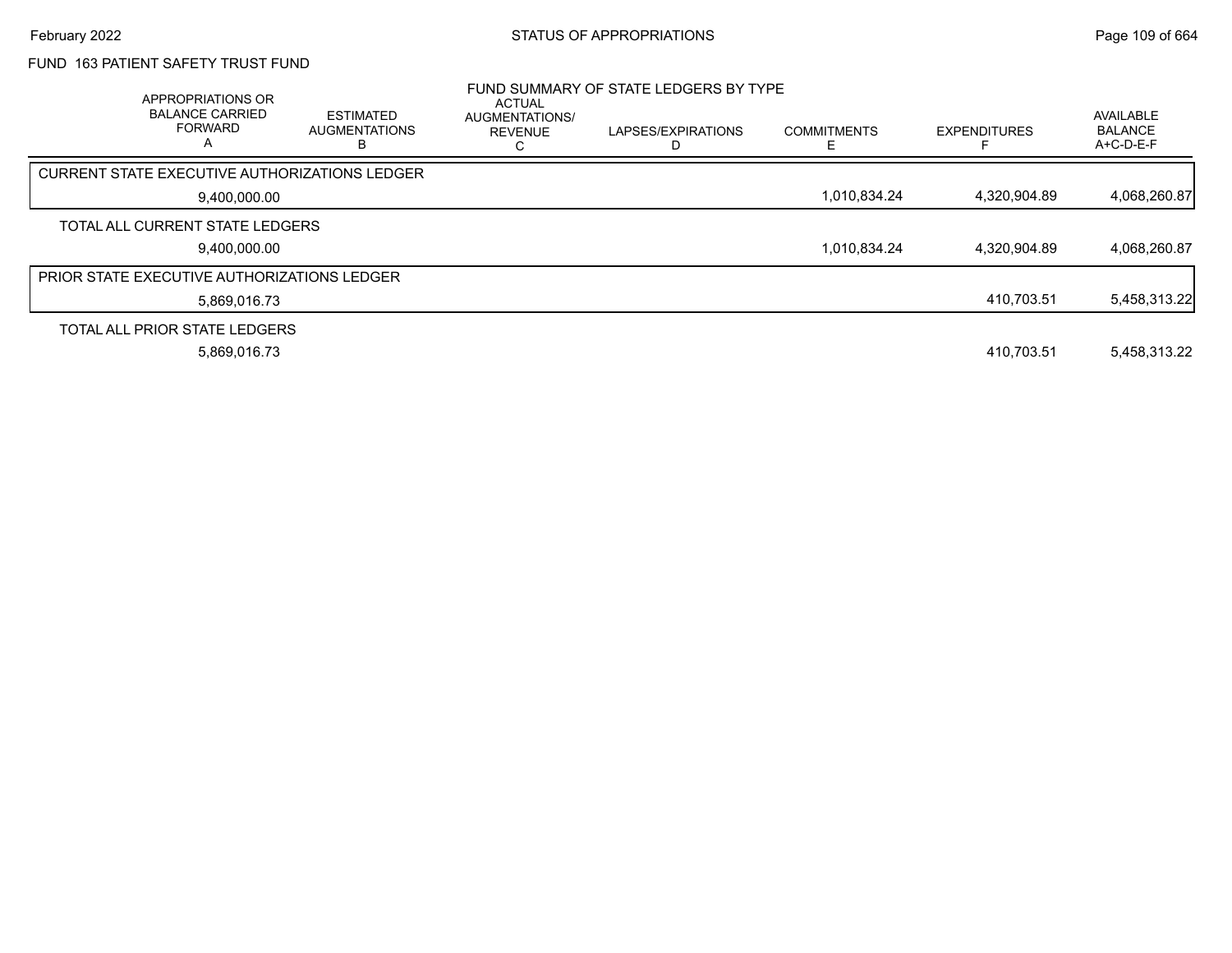### FUND 164 SUBST AB EDUC & DEMAND REDUCTION

| APPROPRIATIONS OR<br><b>BALANCE CARRIED</b><br><b>FORWARD</b><br>A | <b>ESTIMATED</b><br><b>AUGMENTATIONS</b> | <b>ACTUAL</b><br><b>AUGMENTATIONS/</b><br><b>REVENUE</b> | FUND SUMMARY OF STATE LEDGERS BY TYPE<br>LAPSES/EXPIRATIONS | <b>COMMITMENTS</b> | <b>EXPENDITURES</b> | AVAILABLE<br><b>BALANCE</b><br>A+C-D-E-F |
|--------------------------------------------------------------------|------------------------------------------|----------------------------------------------------------|-------------------------------------------------------------|--------------------|---------------------|------------------------------------------|
| CURRENT STATE EXECUTIVE AUTHORIZATIONS LEDGER                      |                                          |                                                          |                                                             |                    |                     |                                          |
| 5,800,000.00                                                       |                                          |                                                          |                                                             | 2,297,447.70       | 1.744.314.19        | 1,758,238.11                             |
| TOTAL ALL CURRENT STATE LEDGERS                                    |                                          |                                                          |                                                             |                    |                     |                                          |
| 5.800.000.00                                                       |                                          |                                                          |                                                             | 2,297,447.70       | 1.744.314.19        | 1,758,238.11                             |
| <b>PRIOR STATE EXECUTIVE AUTHORIZATIONS LEDGER</b>                 |                                          |                                                          |                                                             |                    |                     |                                          |
| 5,265,562.81                                                       |                                          |                                                          |                                                             |                    | 70.897.10           | 5,194,665.71                             |
| TOTAL ALL PRIOR STATE LEDGERS                                      |                                          |                                                          |                                                             |                    |                     |                                          |
| 5,265,562.81                                                       |                                          |                                                          |                                                             |                    | 70.897.10           | 5,194,665.71                             |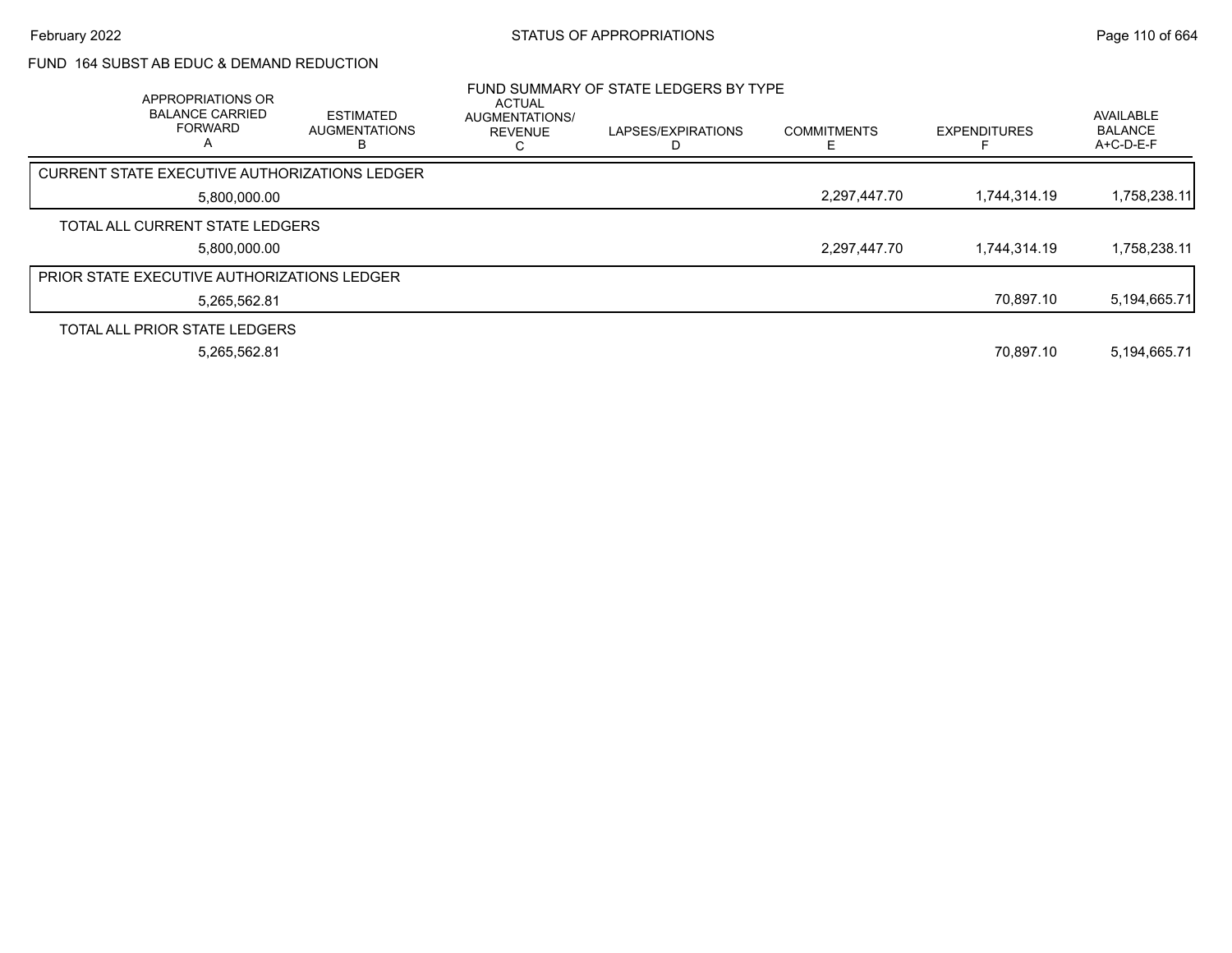## February 2022 **Example 2022** Page 111 of 664

# FUND 165 BENEFITS COMPLETION PLAN FUND

| NON-BUDGETED LEDGER | APPROPRIATIONS OR<br><b>BALANCE CARRIED</b><br><b>FORWARD</b> | <b>ESTIMATED</b><br><b>AUGMENTATIONS</b> | <b>ACTUAL</b><br>AUGMENTATIONS/<br>REVENUE | FUND SUMMARY OF STATE LEDGERS BY TYPE<br>LAPSES/EXPIRATIONS | <b>COMMITMENTS</b> | <b>EXPENDITURES</b> | AVAILABLE<br><b>BALANCE</b><br>$A+C-D-E-F$ |
|---------------------|---------------------------------------------------------------|------------------------------------------|--------------------------------------------|-------------------------------------------------------------|--------------------|---------------------|--------------------------------------------|
|                     |                                                               |                                          |                                            |                                                             |                    | 1.105.963.66        | $-1,105,963.66$                            |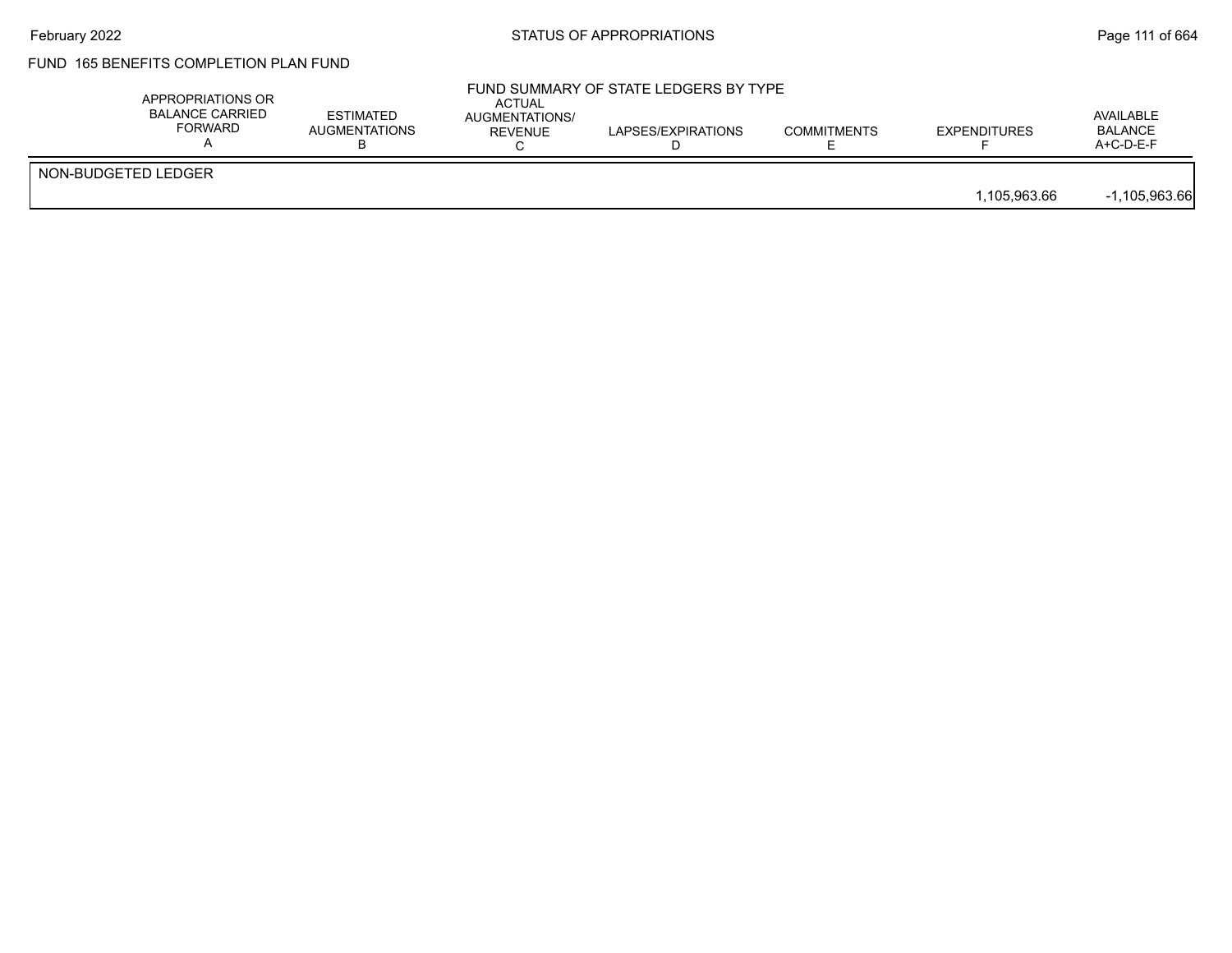FUND 166 911 FUND

| APPROPRIATIONS OR<br><b>BALANCE CARRIED</b><br><b>FORWARD</b><br>$\overline{a}$ | <b>ESTIMATED</b><br><b>AUGMENTATIONS</b><br>R | <b>ACTUAL</b><br>AUGMENTATIONS/<br><b>REVENUE</b><br>U | FUND SUMMARY OF STATE LEDGERS BY TYPE<br>LAPSES/EXPIRATIONS | <b>COMMITMENTS</b> | <b>EXPENDITURES</b> | AVAILABLE<br><b>BALANCE</b><br>A+C-D-E-F |
|---------------------------------------------------------------------------------|-----------------------------------------------|--------------------------------------------------------|-------------------------------------------------------------|--------------------|---------------------|------------------------------------------|
| CURRENT STATE EXECUTIVE AUTHORIZATIONS LEDGER                                   |                                               |                                                        |                                                             |                    |                     |                                          |
| 357.000.000.00                                                                  |                                               |                                                        |                                                             | 42,547,831.38      | 228,769,669.39      | 85,682,499.23                            |
| TOTAL ALL CURRENT STATE LEDGERS                                                 |                                               |                                                        |                                                             |                    |                     |                                          |
| 357.000.000.00                                                                  |                                               |                                                        |                                                             | 42,547,831.38      | 228,769,669.39      | 85,682,499.23                            |
| <b>PRIOR STATE EXECUTIVE AUTHORIZATIONS LEDGER</b>                              |                                               |                                                        |                                                             |                    |                     |                                          |
| 30.258.508.50                                                                   |                                               |                                                        |                                                             | 4.850.844.05       | 10.027.190.01       | 15,380,474.44                            |
| TOTAL ALL PRIOR STATE LEDGERS                                                   |                                               |                                                        |                                                             |                    |                     |                                          |
| 30.258.508.50                                                                   |                                               |                                                        |                                                             | 4.850.844.05       | 10.027.190.01       | 15.380.474.44                            |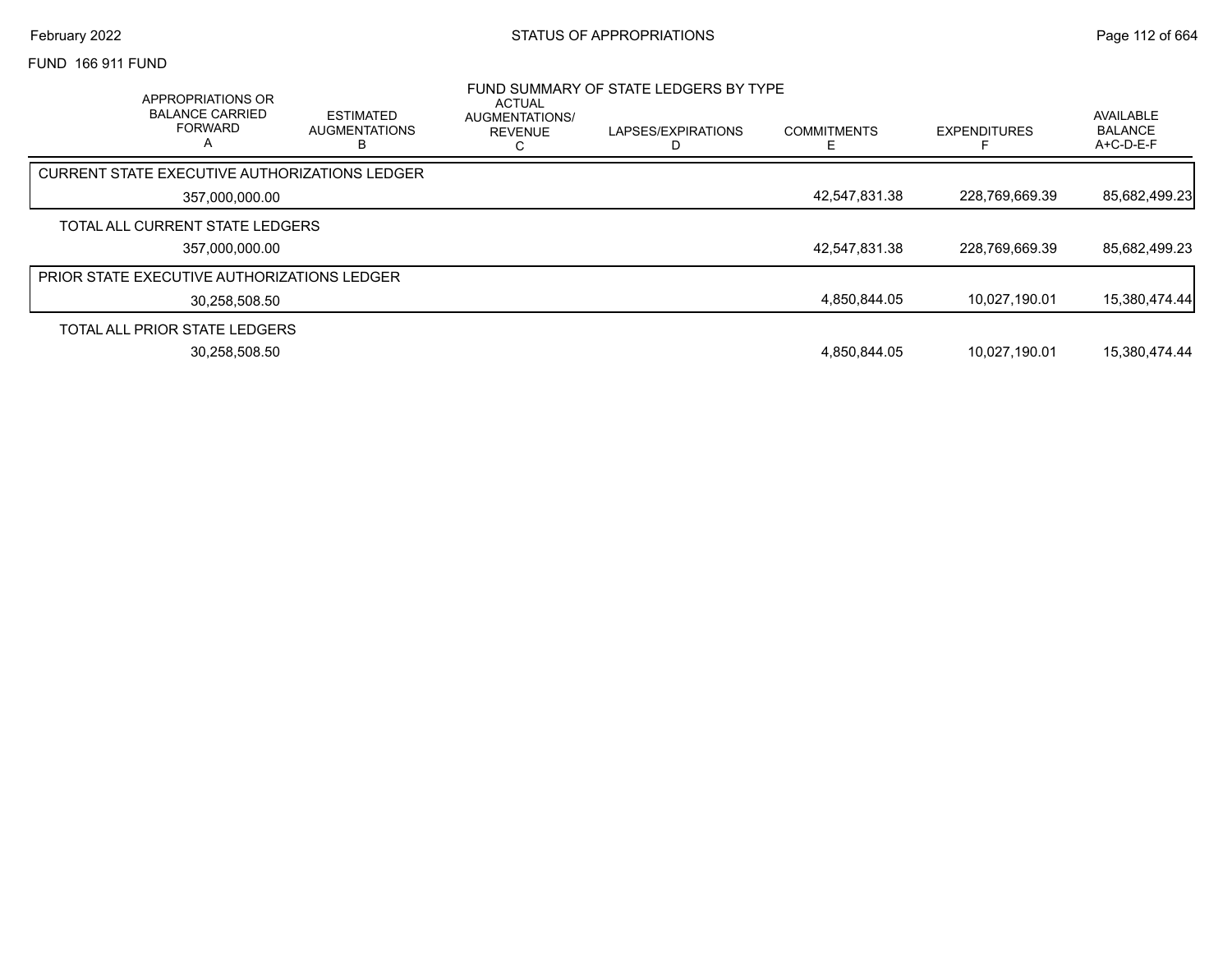### February 2022 **STATUS OF APPROPRIATIONS** STATUS OF APPROPRIATIONS

## FUND 167 RIGHTFUL OWNERS' CLAIMS PAYMENT

|            | APPROPRIATIONS OR<br><b>BALANCE CARRIED</b><br>FORWARD | <b>ESTIMATED</b><br>AUGMENTATIONS | <b>ACTUAL</b><br>AUGMENTATIONS/<br>REVENUE | FUND SUMMARY OF STATE LEDGERS BY TYPE<br>LAPSES/EXPIRATIONS | <b>COMMITMENTS</b> | <b>EXPENDITURES</b> | AVAILABLE<br>BALANCE<br>$A+C-D-E-F$ |
|------------|--------------------------------------------------------|-----------------------------------|--------------------------------------------|-------------------------------------------------------------|--------------------|---------------------|-------------------------------------|
| 102.909.03 | NON-BUDGETED LEDGER                                    |                                   |                                            |                                                             |                    |                     | $-102,909.03$                       |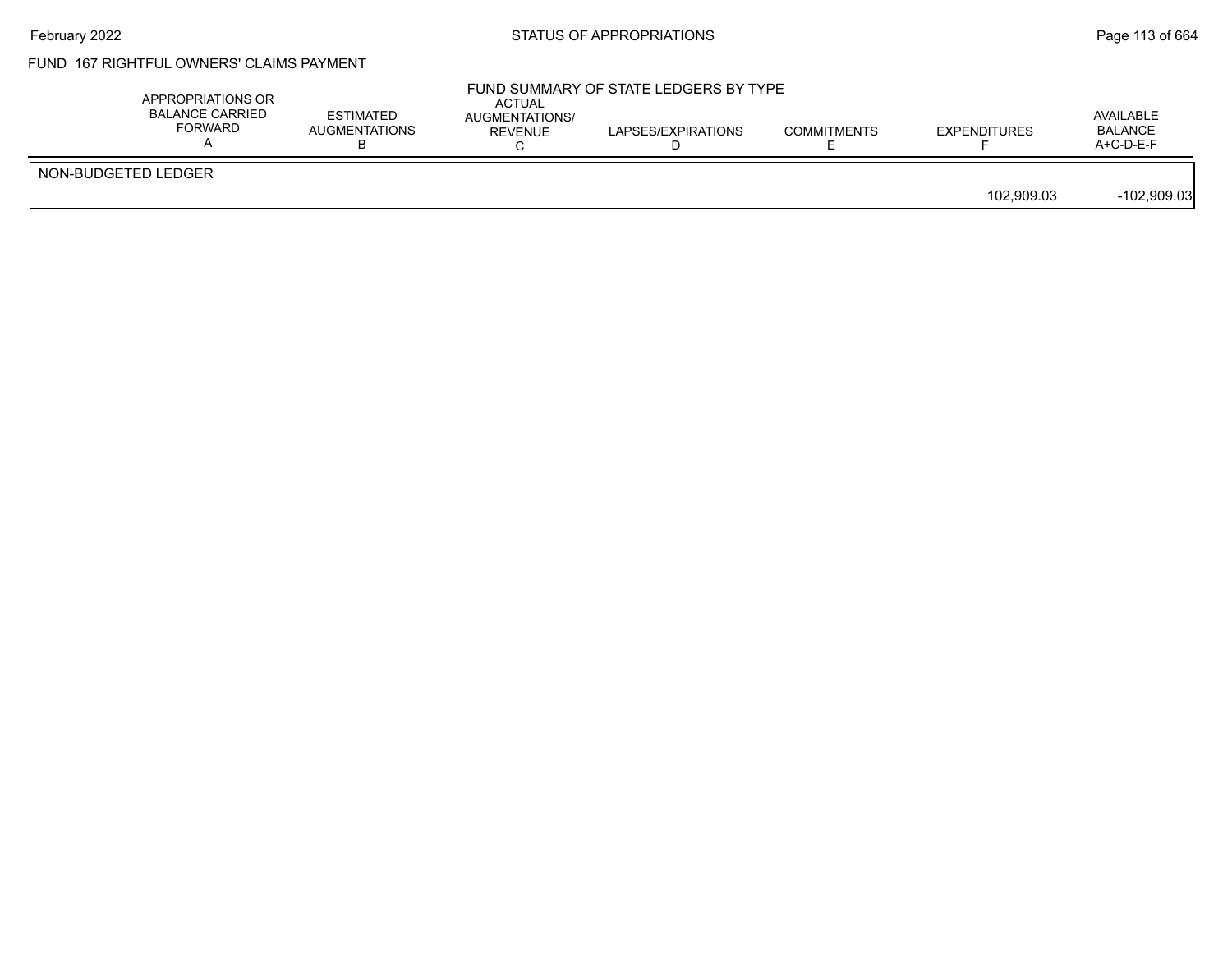### FUND 168 STATE GAMING FUND

| <b>APPROPRIATIONS OR</b><br><b>BALANCE CARRIED</b><br><b>FORWARD</b><br>А | <b>ESTIMATED</b><br><b>AUGMENTATIONS</b><br>B | <b>ACTUAL</b><br><b>AUGMENTATIONS/</b><br><b>REVENUE</b><br>С | FUND SUMMARY OF STATE LEDGERS BY TYPE<br>LAPSES/EXPIRATIONS<br>D | <b>COMMITMENTS</b><br>Е | <b>EXPENDITURES</b><br>F | <b>AVAILABLE</b><br><b>BALANCE</b><br>A+C-D-E-F |
|---------------------------------------------------------------------------|-----------------------------------------------|---------------------------------------------------------------|------------------------------------------------------------------|-------------------------|--------------------------|-------------------------------------------------|
| <b>CURRENT STATE RESTRICTED APPROPRIATIONS LEDGER</b>                     |                                               |                                                               |                                                                  |                         |                          |                                                 |
|                                                                           | 84.818.000.00                                 | 81,195,909.59                                                 |                                                                  | 3,689,689.84            | 49,713,870.35            | 27,792,349.40                                   |
| <b>CURRENT STATE EXECUTIVE AUTHORIZATIONS LEDGER</b>                      |                                               |                                                               |                                                                  |                         |                          |                                                 |
| 45,624,842.00                                                             |                                               |                                                               |                                                                  |                         | 45,438,593.23            | 186,248.77                                      |
| TOTAL ALL CURRENT STATE LEDGERS                                           |                                               |                                                               |                                                                  |                         |                          |                                                 |
| 45,624,842.00                                                             | 84,818,000.00                                 | 81,195,909.59                                                 |                                                                  | 3,689,689.84            | 95, 152, 463.58          | 27,978,598.17                                   |
| PRIOR STATE RESTRICTED APPROPRIATIONS LEDGER                              |                                               |                                                               |                                                                  |                         |                          |                                                 |
| 7.222.570.70                                                              |                                               | -864,490.92                                                   |                                                                  | 510,565.90              | 3,232,686.96             | 2,614,826.92                                    |
| PRIOR STATE EXECUTIVE AUTHORIZATIONS LEDGER                               |                                               |                                                               |                                                                  |                         |                          |                                                 |
| 6,210,503.86                                                              |                                               |                                                               |                                                                  | 51,487.61               | 3,657,080.39             | 2,501,935.86                                    |
| TOTAL ALL PRIOR STATE LEDGERS                                             |                                               |                                                               |                                                                  |                         |                          |                                                 |
| 13,433,074.56                                                             |                                               | -864,490.92                                                   |                                                                  | 562,053.51              | 6,889,767.35             | 5,116,762.78                                    |
| <b>RESTRICTED RECEIPTS LEDGER</b>                                         |                                               |                                                               |                                                                  |                         |                          |                                                 |
| 29,731,150.68                                                             |                                               | 67,348,599.92                                                 |                                                                  |                         | 74,829,750.60            | 22,250,000.00                                   |
| NON-BUDGETED LEDGER                                                       |                                               |                                                               |                                                                  |                         |                          |                                                 |
|                                                                           |                                               |                                                               |                                                                  |                         | 681,653,082.97           | -681,653,082.97                                 |
| RESTRICTED REVENUE LEDGER                                                 |                                               |                                                               |                                                                  |                         |                          |                                                 |
| 207,220,929.04                                                            |                                               | 258,895,161.83                                                |                                                                  | 10,757,977.50           | 155,558,656.80           | 299,799,456.57                                  |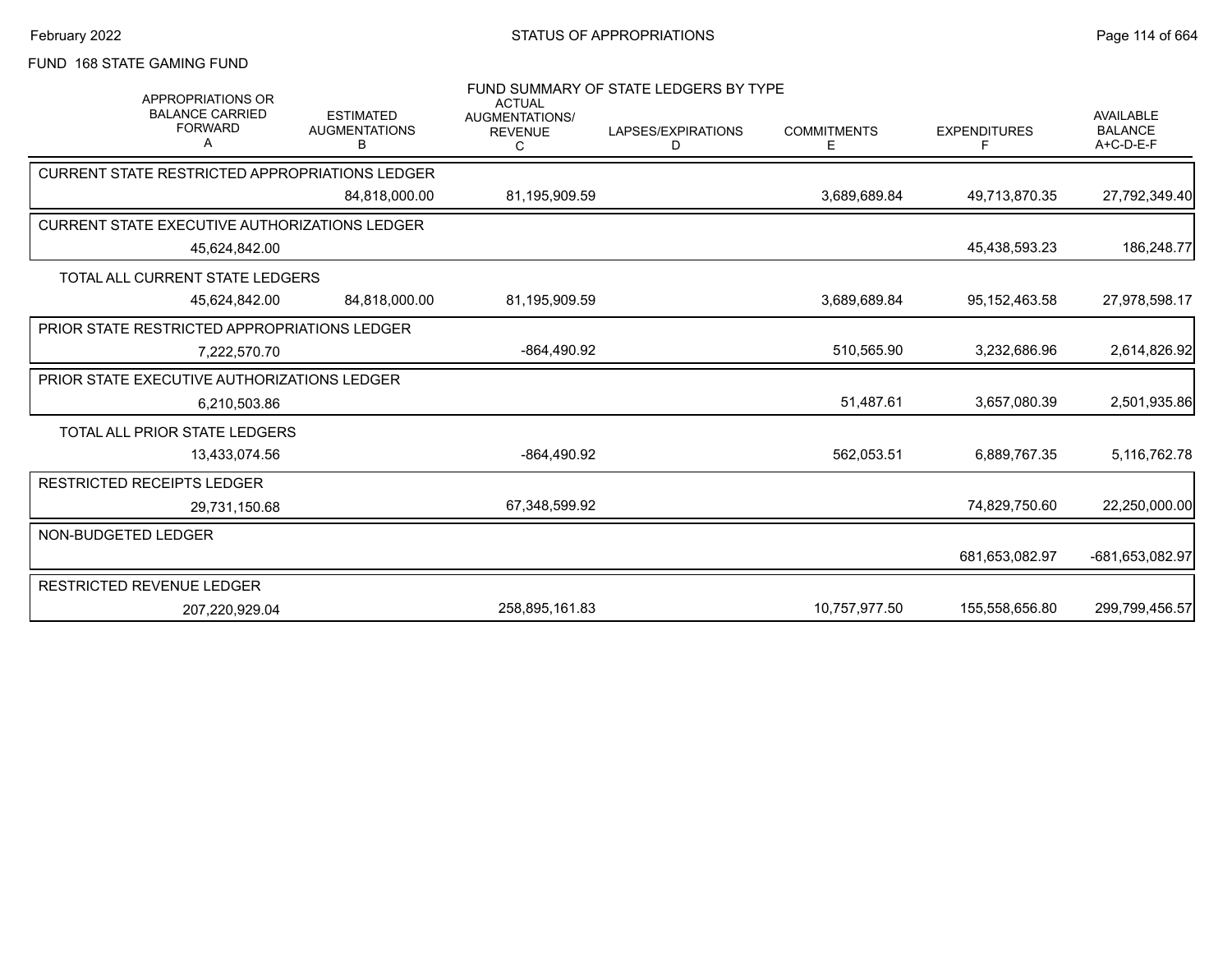## FUND 169 COMPULSIVE&PROBLEM GAMBLING TREATMT

| <b>APPROPRIATIONS OR</b>                                          |                                               | <b>ACTUAL</b>                         | FUND SUMMARY OF STATE LEDGERS BY TYPE |                         |                     |                                                 |
|-------------------------------------------------------------------|-----------------------------------------------|---------------------------------------|---------------------------------------|-------------------------|---------------------|-------------------------------------------------|
| <b>BALANCE CARRIED</b><br><b>FORWARD</b>                          | <b>ESTIMATED</b><br><b>AUGMENTATIONS</b><br>в | AUGMENTATIONS/<br><b>REVENUE</b><br>С | LAPSES/EXPIRATIONS<br>D               | <b>COMMITMENTS</b><br>E | <b>EXPENDITURES</b> | <b>AVAILABLE</b><br><b>BALANCE</b><br>A+C-D-E-F |
| <b>CURRENT STATE EXECUTIVE AUTHORIZATIONS LEDGER</b>              |                                               |                                       |                                       |                         |                     |                                                 |
| 4,676,000.00                                                      |                                               |                                       |                                       | 2,463,095.74            | 1,717,150.58        | 495,753.68                                      |
| <b>CURRENT STATE EXECUTIVE AUTHORIZATIONS - RESTRICTED LEDGER</b> |                                               |                                       |                                       |                         |                     |                                                 |
|                                                                   | 5,800,000.00                                  | 5,507,000.00                          |                                       | 1,273,260.93            | 1,446,713.68        | 2,787,025.39                                    |
| TOTAL ALL CURRENT STATE LEDGERS                                   |                                               |                                       |                                       |                         |                     |                                                 |
| 4,676,000.00                                                      | 5,800,000.00                                  | 5,507,000.00                          |                                       | 3,736,356.67            | 3,163,864.26        | 3,282,779.07                                    |
| PRIOR STATE EXECUTIVE AUTHORIZATIONS LEDGER                       |                                               |                                       |                                       |                         |                     |                                                 |
| 571,296.00                                                        |                                               |                                       |                                       | 59,987.00               | 511,309.00          |                                                 |
| <b>PRIOR STATE EXECUTIVE AUTHORIZATIONS - RESTRICTED LEDGER</b>   |                                               |                                       |                                       |                         |                     |                                                 |
| 2,381,459.99                                                      |                                               |                                       |                                       | 41,237.27               | 461,769.84          | 1,878,452.88                                    |
| TOTAL ALL PRIOR STATE LEDGERS                                     |                                               |                                       |                                       |                         |                     |                                                 |
| 2,952,755.99                                                      |                                               |                                       |                                       | 101,224.27              | 973,078.84          | 1,878,452.88                                    |
| <b>RESTRICTED REVENUE LEDGER</b>                                  |                                               |                                       |                                       |                         |                     |                                                 |
| 3,414,261.58                                                      |                                               | 8,005,039.33                          |                                       |                         | 5,507,000.00        | 5,912,300.91                                    |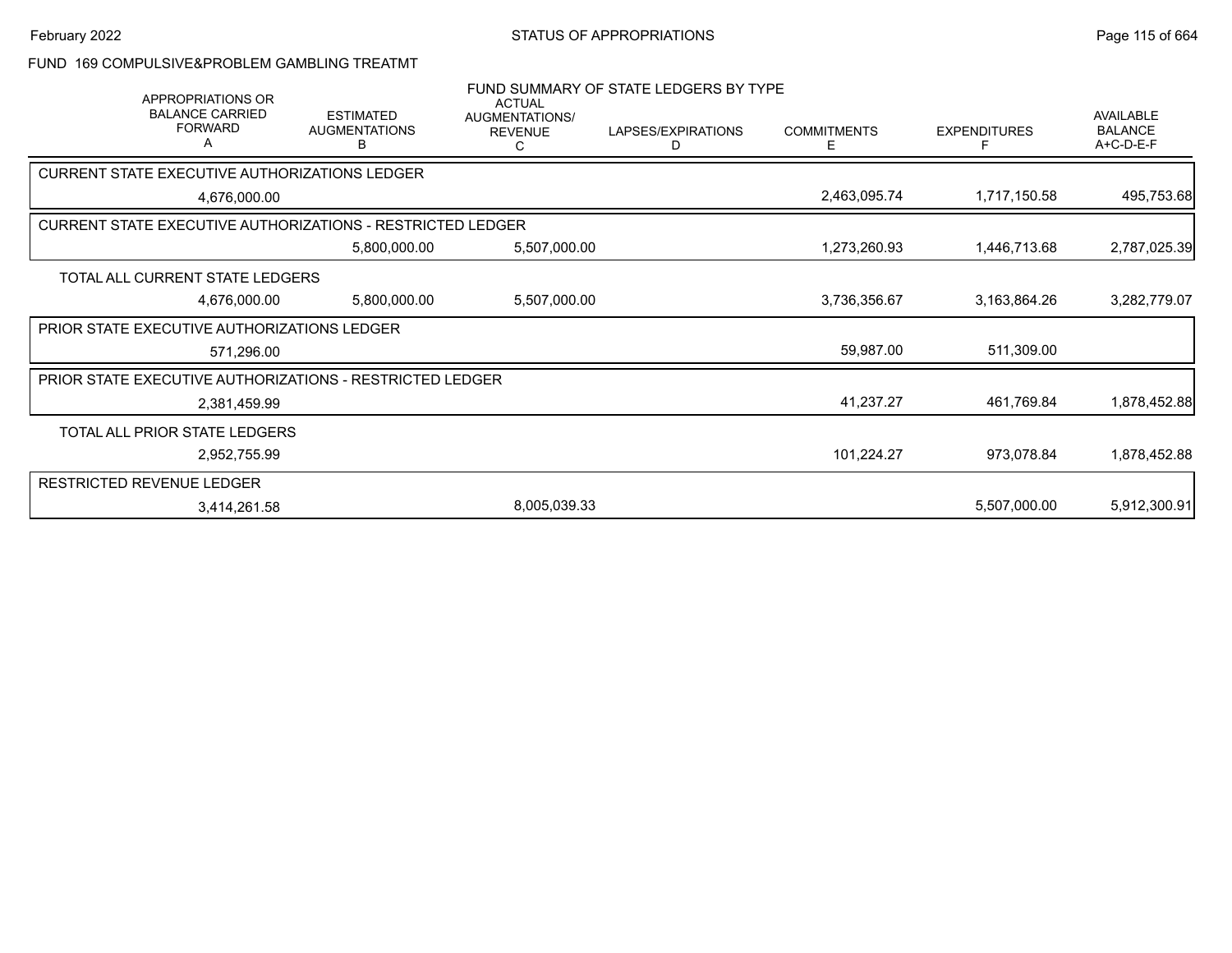## FUND 170 PROPERTY TAX RELIEF FUND

| APPROPRIATIONS OR<br><b>BALANCE CARRIED</b><br><b>FORWARD</b><br>Α | <b>ESTIMATED</b><br><b>AUGMENTATIONS</b><br>В | <b>ACTUAL</b><br>AUGMENTATIONS/<br><b>REVENUE</b><br>С | FUND SUMMARY OF STATE LEDGERS BY TYPE<br>LAPSES/EXPIRATIONS<br>D | <b>COMMITMENTS</b><br>E. | <b>EXPENDITURES</b> | AVAILABLE<br><b>BALANCE</b><br>A+C-D-E-F |
|--------------------------------------------------------------------|-----------------------------------------------|--------------------------------------------------------|------------------------------------------------------------------|--------------------------|---------------------|------------------------------------------|
| CURRENT STATE EXECUTIVE AUTHORIZATIONS LEDGER                      |                                               |                                                        |                                                                  |                          |                     |                                          |
| 740,500,000.00                                                     |                                               |                                                        |                                                                  |                          | 740,499,999.94      | 0.06                                     |
| TOTAL ALL CURRENT STATE LEDGERS                                    |                                               |                                                        |                                                                  |                          |                     |                                          |
| 740,500,000.00                                                     |                                               |                                                        |                                                                  |                          | 740,499,999.94      | 0.06                                     |
| PRIOR STATE EXECUTIVE AUTHORIZATIONS LEDGER                        |                                               |                                                        |                                                                  |                          |                     |                                          |
| 0.04                                                               |                                               |                                                        |                                                                  |                          |                     | 0.04                                     |
| PRIOR STATE CONTINUING LEDGER                                      |                                               |                                                        |                                                                  |                          |                     |                                          |
| 10,341.00                                                          |                                               |                                                        |                                                                  |                          |                     | 10,341.00                                |
| TOTAL ALL PRIOR STATE LEDGERS                                      |                                               |                                                        |                                                                  |                          |                     |                                          |
| 10,341.04                                                          |                                               |                                                        |                                                                  |                          |                     | 10,341.04                                |
| <b>RESTRICTED RECEIPTS LEDGER</b>                                  |                                               |                                                        |                                                                  |                          |                     |                                          |
| 6,192,265.00                                                       |                                               |                                                        |                                                                  |                          |                     | 6,192,265.00                             |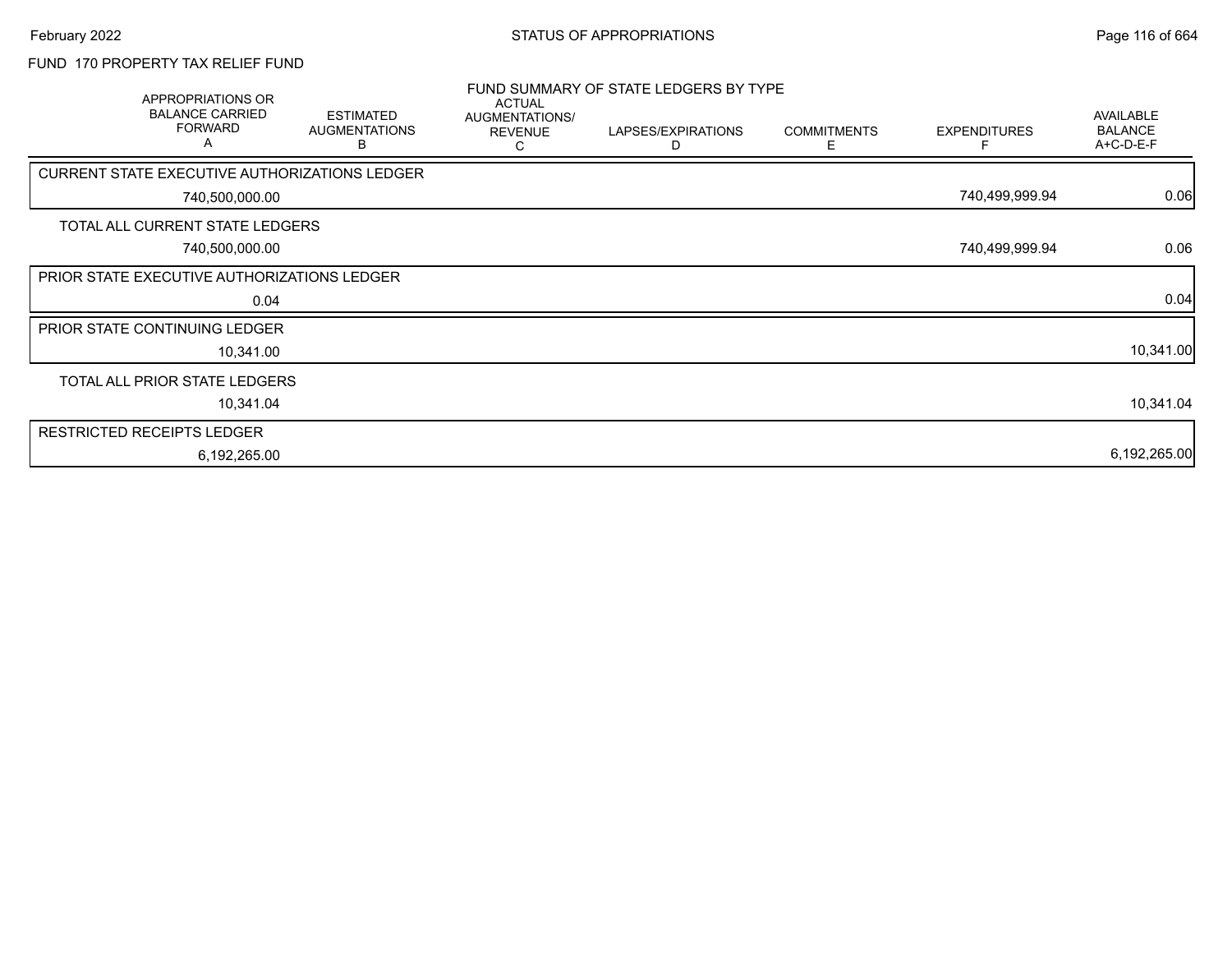### FUND 171 PA GAMING ECONOMIC DEVELOPMENT

| APPROPRIATIONS OR<br><b>BALANCE CARRIED</b><br><b>FORWARD</b><br>Α | <b>ESTIMATED</b><br><b>AUGMENTATIONS</b><br>В | <b>ACTUAL</b><br>AUGMENTATIONS/<br><b>REVENUE</b><br>С | FUND SUMMARY OF STATE LEDGERS BY TYPE<br>LAPSES/EXPIRATIONS<br>Ð | <b>COMMITMENTS</b><br>E | <b>EXPENDITURES</b> | <b>AVAILABLE</b><br><b>BALANCE</b><br>A+C-D-E-F |
|--------------------------------------------------------------------|-----------------------------------------------|--------------------------------------------------------|------------------------------------------------------------------|-------------------------|---------------------|-------------------------------------------------|
| CURRENT STATE EXECUTIVE AUTHORIZATIONS LEDGER                      |                                               |                                                        |                                                                  |                         |                     |                                                 |
| 78,471,466.42                                                      |                                               |                                                        |                                                                  |                         | 28,208,753.39       | 50,262,713.03                                   |
| TOTAL ALL CURRENT STATE LEDGERS                                    |                                               |                                                        |                                                                  |                         |                     |                                                 |
| 78,471,466.42                                                      |                                               |                                                        |                                                                  |                         | 28,208,753.39       | 50,262,713.03                                   |
| PRIOR STATE EXECUTIVE AUTHORIZATIONS LEDGER                        |                                               |                                                        |                                                                  |                         |                     |                                                 |
| 16,000,000.00                                                      |                                               |                                                        |                                                                  |                         |                     | 16,000,000.00                                   |
| <b>PRIOR STATE CONTINUING LEDGER</b>                               |                                               |                                                        |                                                                  |                         |                     |                                                 |
| 440,610,511.97                                                     |                                               |                                                        |                                                                  |                         | -1,449,222.32       | 442,059,734.29                                  |
| TOTAL ALL PRIOR STATE LEDGERS                                      |                                               |                                                        |                                                                  |                         |                     |                                                 |
| 456,610,511.97                                                     |                                               |                                                        |                                                                  |                         | -1,449,222.32       | 458,059,734.29                                  |
| <b>RESTRICTED REVENUE LEDGER</b>                                   |                                               |                                                        |                                                                  |                         |                     |                                                 |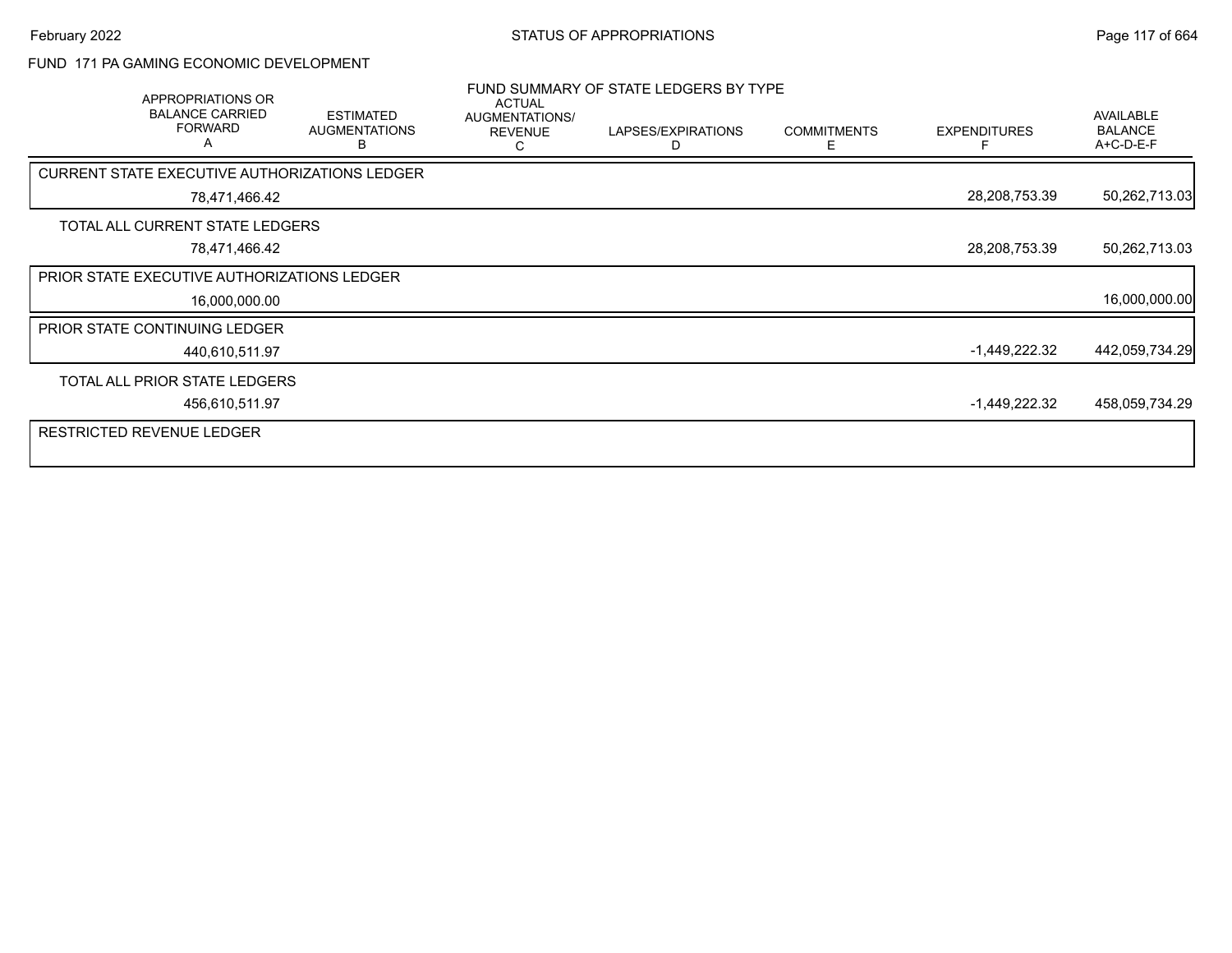#### FUND 172 PA RACEHORSE DEVELOPMENT TRUST FUND

| APPROPRIATIONS OR<br><b>BALANCE CARRIED</b><br><b>FORWARD</b><br>Α | <b>ESTIMATED</b><br><b>AUGMENTATIONS</b><br>в | <b>ACTUAL</b><br>AUGMENTATIONS/<br><b>REVENUE</b> | FUND SUMMARY OF STATE LEDGERS BY TYPE<br>LAPSES/EXPIRATIONS<br>D | <b>COMMITMENTS</b><br>E | <b>EXPENDITURES</b> | <b>AVAILABLE</b><br><b>BALANCE</b><br>A+C-D-E-F |
|--------------------------------------------------------------------|-----------------------------------------------|---------------------------------------------------|------------------------------------------------------------------|-------------------------|---------------------|-------------------------------------------------|
| <b>CURRENT STATE RESTRICTED APPROPRIATIONS LEDGER</b>              |                                               |                                                   |                                                                  |                         |                     |                                                 |
|                                                                    | 29,725,000.00                                 | 26,289,000.00                                     |                                                                  |                         | 19,405,773.43       | 6,883,226.57                                    |
| <b>CURRENT STATE EXECUTIVE AUTHORIZATIONS - RESTRICTED LEDGER</b>  |                                               |                                                   |                                                                  |                         |                     |                                                 |
|                                                                    | 1,840,028.00                                  | 1,840,028.00                                      |                                                                  |                         | 1,840,028.00        |                                                 |
| TOTAL ALL CURRENT STATE LEDGERS                                    |                                               |                                                   |                                                                  |                         |                     |                                                 |
|                                                                    | 31,565,028.00                                 | 28,129,028.00                                     |                                                                  |                         | 21,245,801.43       | 6,883,226.57                                    |
| PRIOR STATE RESTRICTED APPROPRIATIONS LEDGER                       |                                               |                                                   |                                                                  |                         |                     |                                                 |
| 1,920,922.39                                                       |                                               |                                                   |                                                                  | 1,006,781.88            | 291,881.10          | 622,259.41                                      |
| TOTAL ALL PRIOR STATE LEDGERS                                      |                                               |                                                   |                                                                  |                         |                     |                                                 |
| 1,920,922.39                                                       |                                               |                                                   |                                                                  | 1,006,781.88            | 291,881.10          | 622,259.41                                      |
| <b>RESTRICTED REVENUE LEDGER</b>                                   |                                               |                                                   |                                                                  |                         |                     |                                                 |
| 4.880.757.02                                                       |                                               | 158,555,401.31                                    |                                                                  |                         | 158,898,847.62      | 4,537,310.71                                    |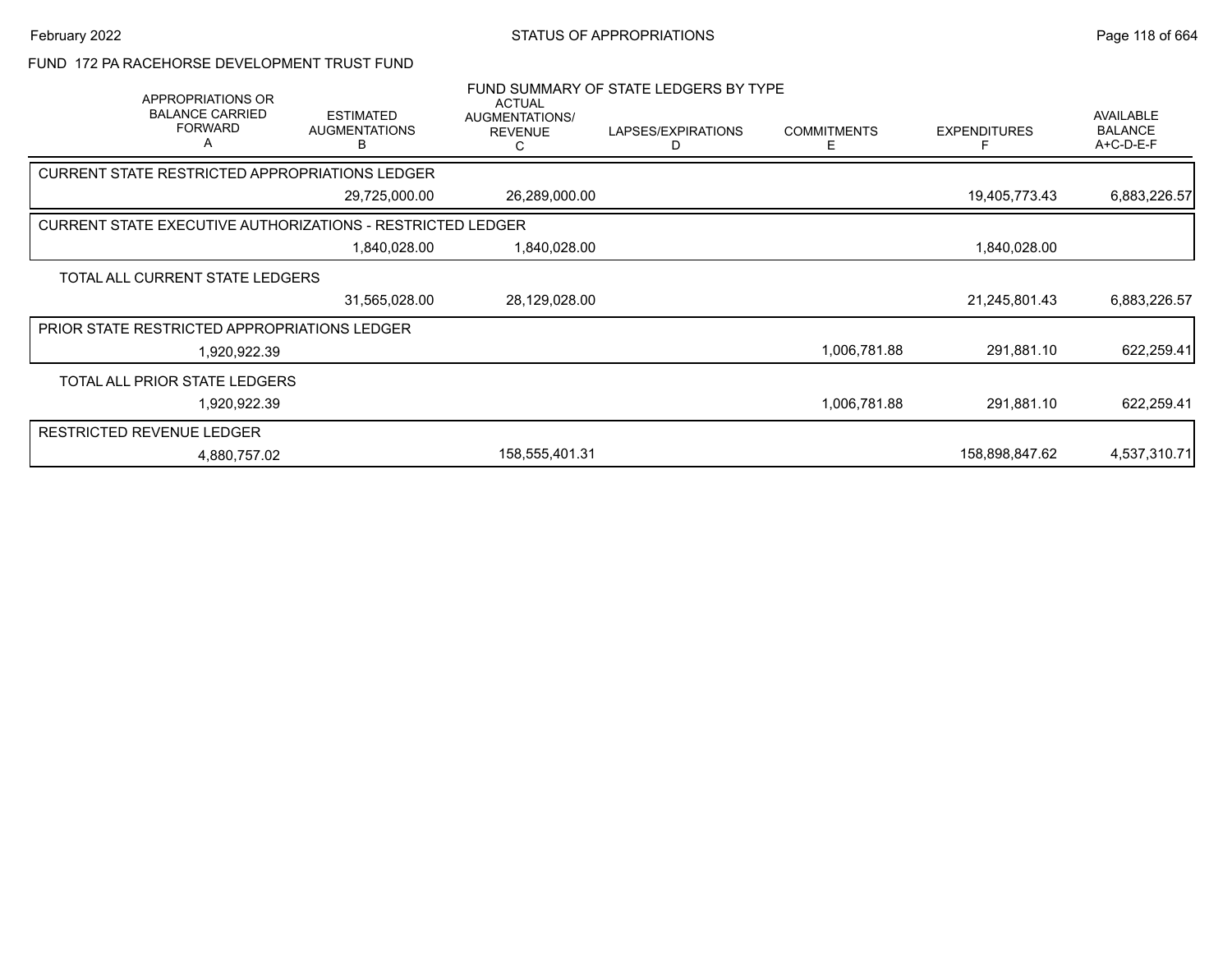## FUND 176 EDUCATIONAL ASSISTANCE PROGRAM FUND

| <b>APPROPRIATIONS OR</b><br><b>BALANCE CARRIED</b><br><b>FORWARD</b><br>A | <b>ESTIMATED</b><br><b>AUGMENTATIONS</b><br>В | <b>ACTUAL</b><br>AUGMENTATIONS/<br><b>REVENUE</b><br>С | FUND SUMMARY OF STATE LEDGERS BY TYPE<br>LAPSES/EXPIRATIONS<br>D | <b>COMMITMENTS</b><br>Е | <b>EXPENDITURES</b><br>F | <b>AVAILABLE</b><br><b>BALANCE</b><br>A+C-D-E-F |
|---------------------------------------------------------------------------|-----------------------------------------------|--------------------------------------------------------|------------------------------------------------------------------|-------------------------|--------------------------|-------------------------------------------------|
| CURRENT STATE EXECUTIVE AUTHORIZATIONS LEDGER                             |                                               |                                                        |                                                                  |                         |                          |                                                 |
| 11,231,000.00                                                             |                                               |                                                        |                                                                  | 889,236.21              | 9,798,527.11             | 543,236.68                                      |
| <b>CURRENT STATE EXECUTIVE AUTHORIZATIONS - RESTRICTED LEDGER</b>         |                                               |                                                        |                                                                  |                         |                          |                                                 |
|                                                                           | 4,579,000.00                                  | 4,579,000.00                                           |                                                                  | 3,000,216.00            | 1,491,631.18             | 87,152.82                                       |
| TOTAL ALL CURRENT STATE LEDGERS                                           |                                               |                                                        |                                                                  |                         |                          |                                                 |
| 11,231,000.00                                                             | 4,579,000.00                                  | 4,579,000.00                                           |                                                                  | 3,889,452.21            | 11,290,158.29            | 630,389.50                                      |
| <b>PRIOR STATE EXECUTIVE AUTHORIZATIONS LEDGER</b>                        |                                               |                                                        |                                                                  |                         |                          |                                                 |
| 1,471,557.14                                                              |                                               |                                                        |                                                                  |                         | 11,251.53                | 1,460,305.61                                    |
| <b>PRIOR STATE EXECUTIVE AUTHORIZATIONS - RESTRICTED LEDGER</b>           |                                               |                                                        |                                                                  |                         |                          |                                                 |
| 1,883,232.29                                                              |                                               |                                                        |                                                                  |                         | 11,384.58                | 1,871,847.71                                    |
| TOTAL ALL PRIOR STATE LEDGERS                                             |                                               |                                                        |                                                                  |                         |                          |                                                 |
| 3,354,789.43                                                              |                                               |                                                        |                                                                  |                         | 22,636.11                | 3,332,153.32                                    |
| RESTRICTED REVENUE LEDGER                                                 |                                               |                                                        |                                                                  |                         |                          |                                                 |
| 428.27                                                                    |                                               | 4,579,000.14                                           |                                                                  |                         | 4,579,000.00             | 428.41                                          |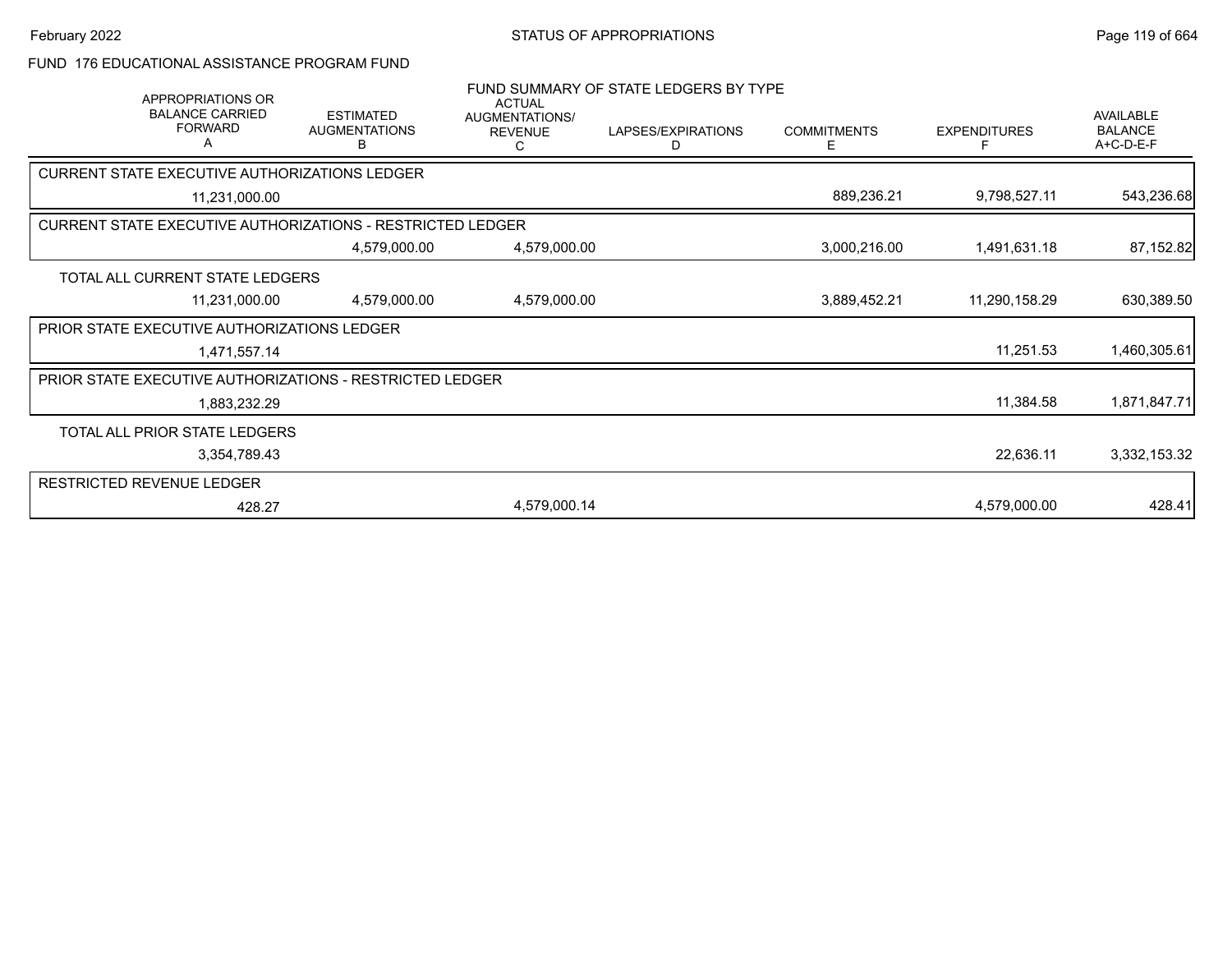## FUND 178 COMMUNITY COLLEGE CAPITAL FUND

|                     | APPROPRIATIONS OR<br><b>BALANCE CARRIED</b><br><b>FORWARD</b> | <b>ESTIMATED</b><br>AUGMENTATIONS | ACTUAL<br>AUGMENTATIONS/<br>REVENUE | FUND SUMMARY OF STATE LEDGERS BY TYPE<br>LAPSES/EXPIRATIONS | <b>COMMITMENTS</b> | <b>EXPENDITURES</b> | AVAILABLE<br><b>BALANCE</b><br>$A+C-D-E-F$ |
|---------------------|---------------------------------------------------------------|-----------------------------------|-------------------------------------|-------------------------------------------------------------|--------------------|---------------------|--------------------------------------------|
| NON-BUDGETED LEDGER |                                                               |                                   |                                     |                                                             |                    | 25,859,739.40       | $-25,859,739.40$                           |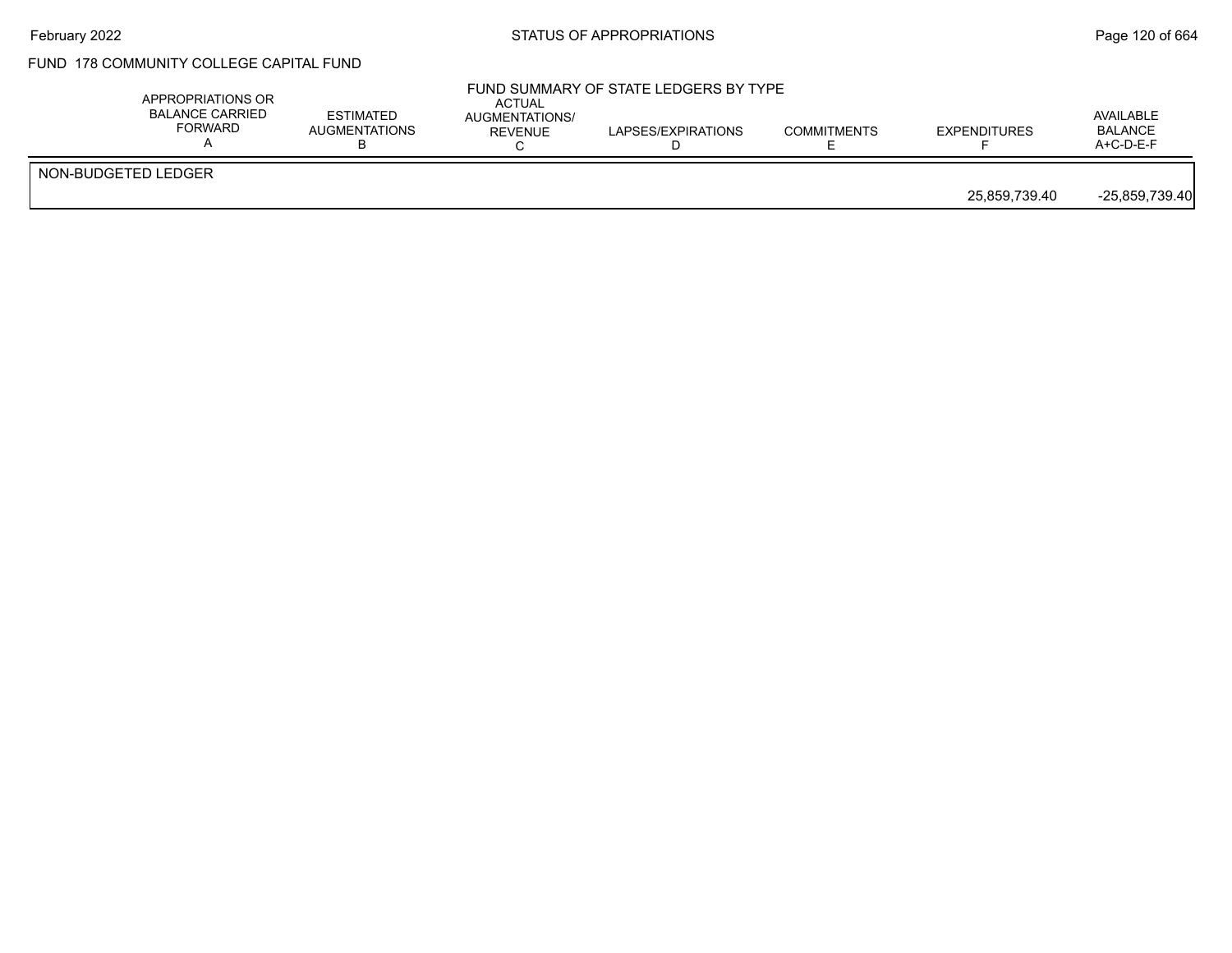# FUND 179 GROWING GREENER BOND FUND

| APPROPRIATIONS OR<br><b>BALANCE CARRIED</b><br>FORWARD | <b>ESTIMATED</b><br><b>AUGMENTATIONS</b> | ACTUAL<br>AUGMENTATIONS/<br>REVENUE | FUND SUMMARY OF STATE LEDGERS BY TYPE<br>LAPSES/EXPIRATIONS | <b>COMMITMENTS</b> | <b>EXPENDITURES</b> | AVAILABLE<br><b>BALANCE</b><br>$A+C-D-E-F$ |
|--------------------------------------------------------|------------------------------------------|-------------------------------------|-------------------------------------------------------------|--------------------|---------------------|--------------------------------------------|
| <b>PRIOR STATE CONTINUING LEDGER</b>                   |                                          |                                     |                                                             |                    |                     |                                            |
| 745.451.75                                             |                                          |                                     |                                                             |                    | 121.160.39          | 624,291.36                                 |
| TOTAL ALL PRIOR STATE LEDGERS                          |                                          |                                     |                                                             |                    |                     |                                            |
| 745,451.75                                             |                                          |                                     |                                                             |                    | 121,160.39          | 624.291.36                                 |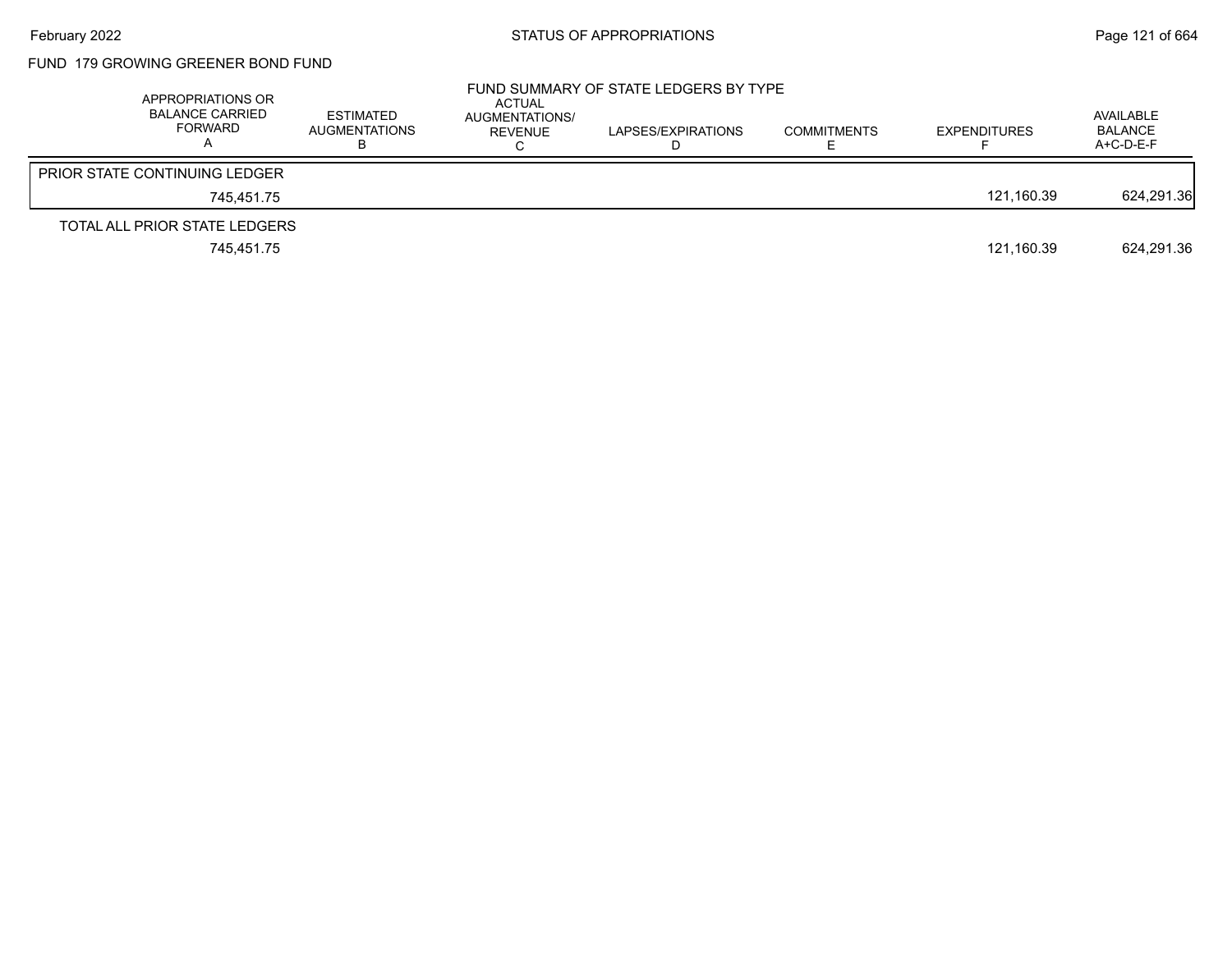## February 2022 **Example 2022** STATUS OF APPROPRIATIONS **Page 122 of 664**

## FUND 180 GROWING GREENER BOND SINKING FUND

|                     | APPROPRIATIONS OR<br><b>BALANCE CARRIED</b><br><b>FORWARD</b> | <b>ESTIMATED</b><br>AUGMENTATIONS | <b>ACTUAL</b><br>AUGMENTATIONS/<br>REVENUE | FUND SUMMARY OF STATE LEDGERS BY TYPE<br>LAPSES/EXPIRATIONS | <b>COMMITMENTS</b> | <b>EXPENDITURES</b> | AVAILABLE<br><b>BALANCE</b><br>$A+C-D-E-F$ |
|---------------------|---------------------------------------------------------------|-----------------------------------|--------------------------------------------|-------------------------------------------------------------|--------------------|---------------------|--------------------------------------------|
| NON-BUDGETED LEDGER |                                                               |                                   |                                            |                                                             |                    |                     |                                            |
|                     |                                                               |                                   |                                            |                                                             |                    | 8.863.476.25        | $-8,863,476.25$                            |
|                     | <b>RESTRICTED REVENUE LEDGER</b>                              |                                   |                                            |                                                             |                    |                     |                                            |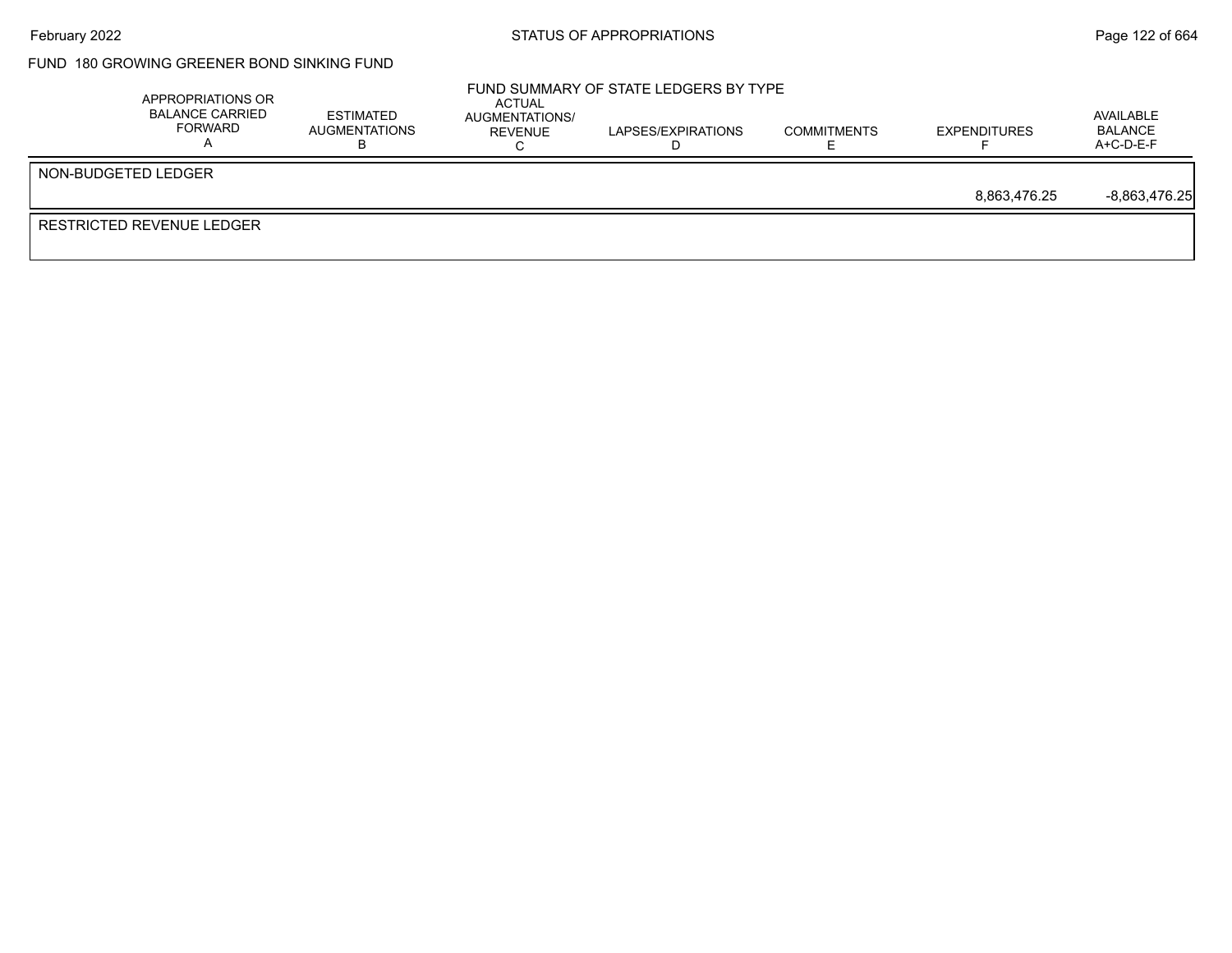### FUND 181 WATER SUPPLY & WASTEWATER TREATMENT

| APPROPRIATIONS OR<br>BALANCE CARRIED<br><b>FORWARD</b> | <b>ESTIMATED</b><br><b>AUGMENTATIONS</b> | ACTUAL<br>AUGMENTATIONS/<br>REVENUE | FUND SUMMARY OF STATE LEDGERS BY TYPE<br>LAPSES/EXPIRATIONS | <b>COMMITMENTS</b> | <b>EXPENDITURES</b> | AVAILABLE<br><b>BALANCE</b><br>$A+C-D-E-F$ |
|--------------------------------------------------------|------------------------------------------|-------------------------------------|-------------------------------------------------------------|--------------------|---------------------|--------------------------------------------|
| <b>PRIOR STATE CONTINUING LEDGER</b>                   |                                          |                                     |                                                             |                    |                     |                                            |
| 9.400.182.32                                           |                                          |                                     |                                                             |                    |                     | 9,400,182.32                               |
| TOTAL ALL PRIOR STATE LEDGERS                          |                                          |                                     |                                                             |                    |                     |                                            |
| 9.400.182.32                                           |                                          |                                     |                                                             |                    |                     | 9.400.182.32                               |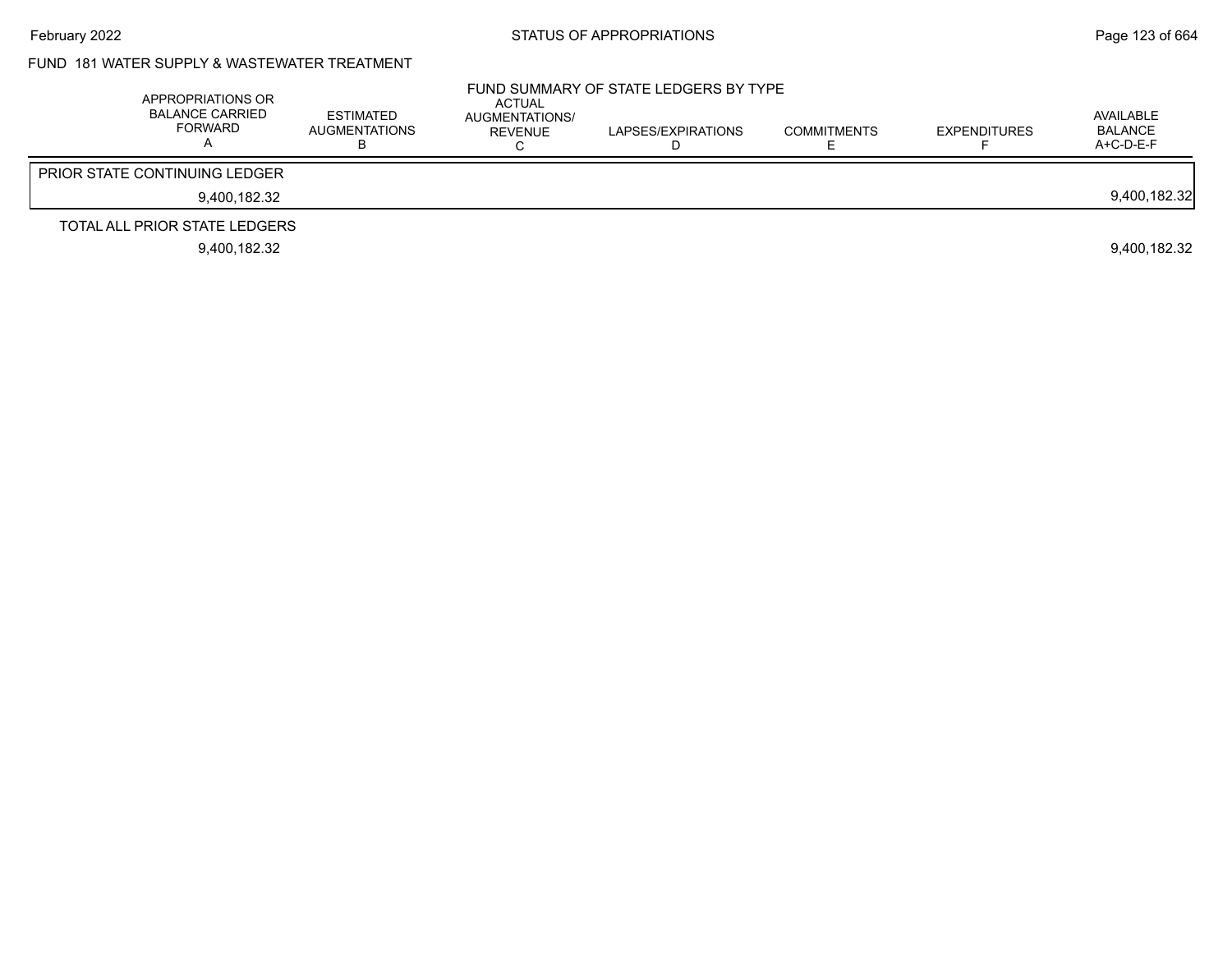## February 2022 **Example 2022** Page 124 of 664

## FUND 182 WATER SUPP& WASTEWATER TRMT SINKING

| APPROPRIATIONS OR<br>BALANCE CARRIED<br><b>FORWARD</b> | <b>ESTIMATED</b><br><b>AUGMENTATIONS</b> | ACTUAL<br>AUGMENTATIONS/<br><b>REVENUE</b> | FUND SUMMARY OF STATE LEDGERS BY TYPE<br>LAPSES/EXPIRATIONS | <b>COMMITMENTS</b> | <b>EXPENDITURES</b> | AVAILABLE<br><b>BALANCE</b><br>$A+C-D-E-F$ |
|--------------------------------------------------------|------------------------------------------|--------------------------------------------|-------------------------------------------------------------|--------------------|---------------------|--------------------------------------------|
| NON-BUDGETED LEDGER                                    |                                          |                                            |                                                             |                    | 1.461.625.00        | $-1,461,625.00$                            |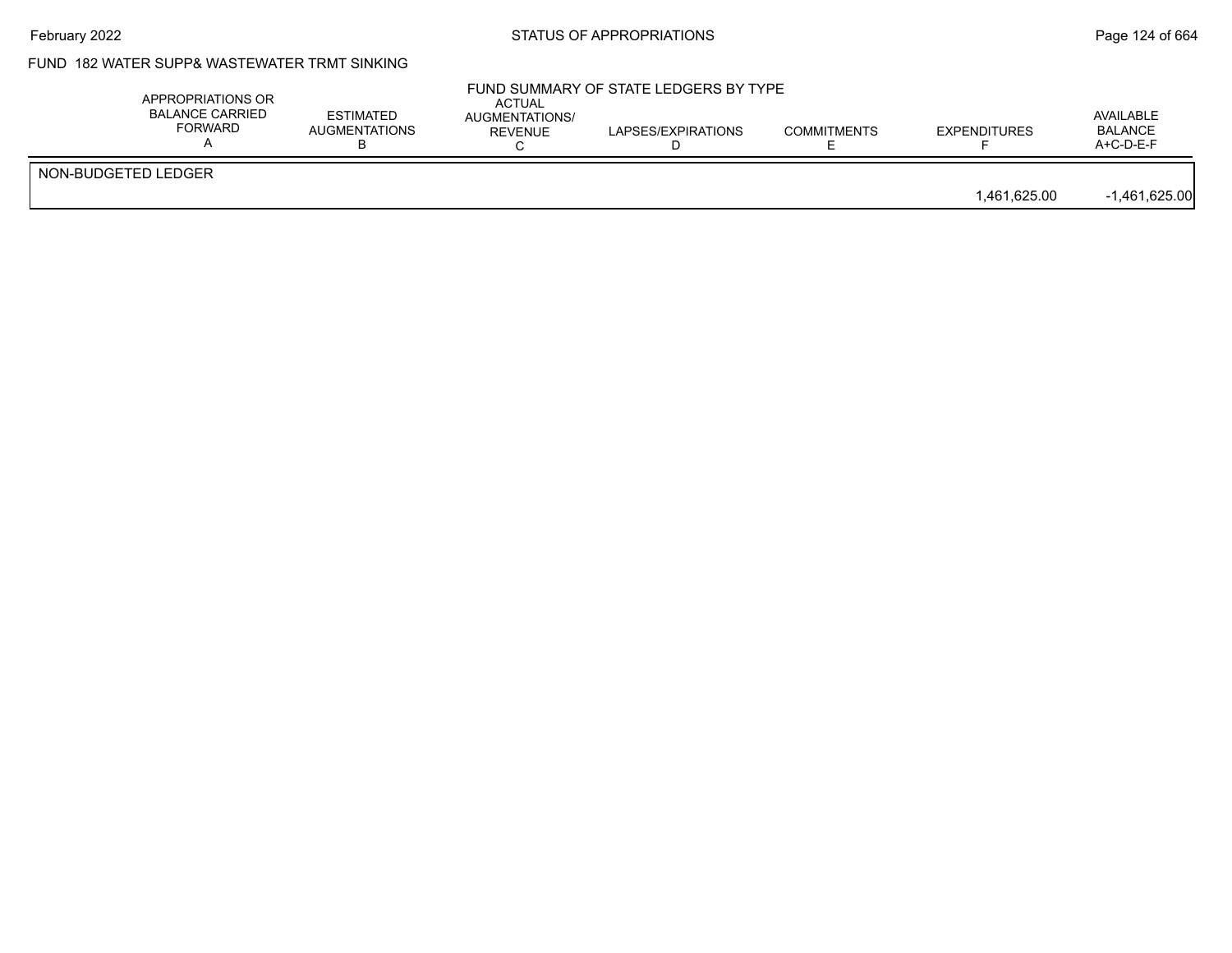## FUND 183 CONSERVATION DISTRICT FUND

| <b>APPROPRIATIONS OR</b><br><b>BALANCE CARRIED</b><br><b>FORWARD</b><br>$\overline{A}$ | <b>ESTIMATED</b><br><b>AUGMENTATIONS</b><br>B | ACTUAL<br>AUGMENTATIONS/<br><b>REVENUE</b><br>ι. | FUND SUMMARY OF STATE LEDGERS BY TYPE<br>LAPSES/EXPIRATIONS | <b>COMMITMENTS</b> | <b>EXPENDITURES</b> | AVAILABLE<br><b>BALANCE</b><br>A+C-D-E-F |
|----------------------------------------------------------------------------------------|-----------------------------------------------|--------------------------------------------------|-------------------------------------------------------------|--------------------|---------------------|------------------------------------------|
| <b>CURRENT STATE EXECUTIVE AUTHORIZATIONS LEDGER</b>                                   |                                               |                                                  |                                                             |                    |                     |                                          |
| 7,781,000.00                                                                           |                                               |                                                  |                                                             | 640,483.20         | 4,659,393.61        | 2,481,123.19                             |
| TOTAL ALL CURRENT STATE LEDGERS                                                        |                                               |                                                  |                                                             |                    |                     |                                          |
| 7.781.000.00                                                                           |                                               |                                                  |                                                             | 640,483.20         | 4.659.393.61        | 2,481,123.19                             |
| <b>PRIOR STATE EXECUTIVE AUTHORIZATIONS LEDGER</b>                                     |                                               |                                                  |                                                             |                    |                     |                                          |
| 1.268.542.21                                                                           |                                               |                                                  |                                                             |                    | 917.417.42          | 351,124.79                               |
| TOTAL ALL PRIOR STATE LEDGERS                                                          |                                               |                                                  |                                                             |                    |                     |                                          |
| 1.268.542.21                                                                           |                                               |                                                  |                                                             |                    | 917.417.42          | 351.124.79                               |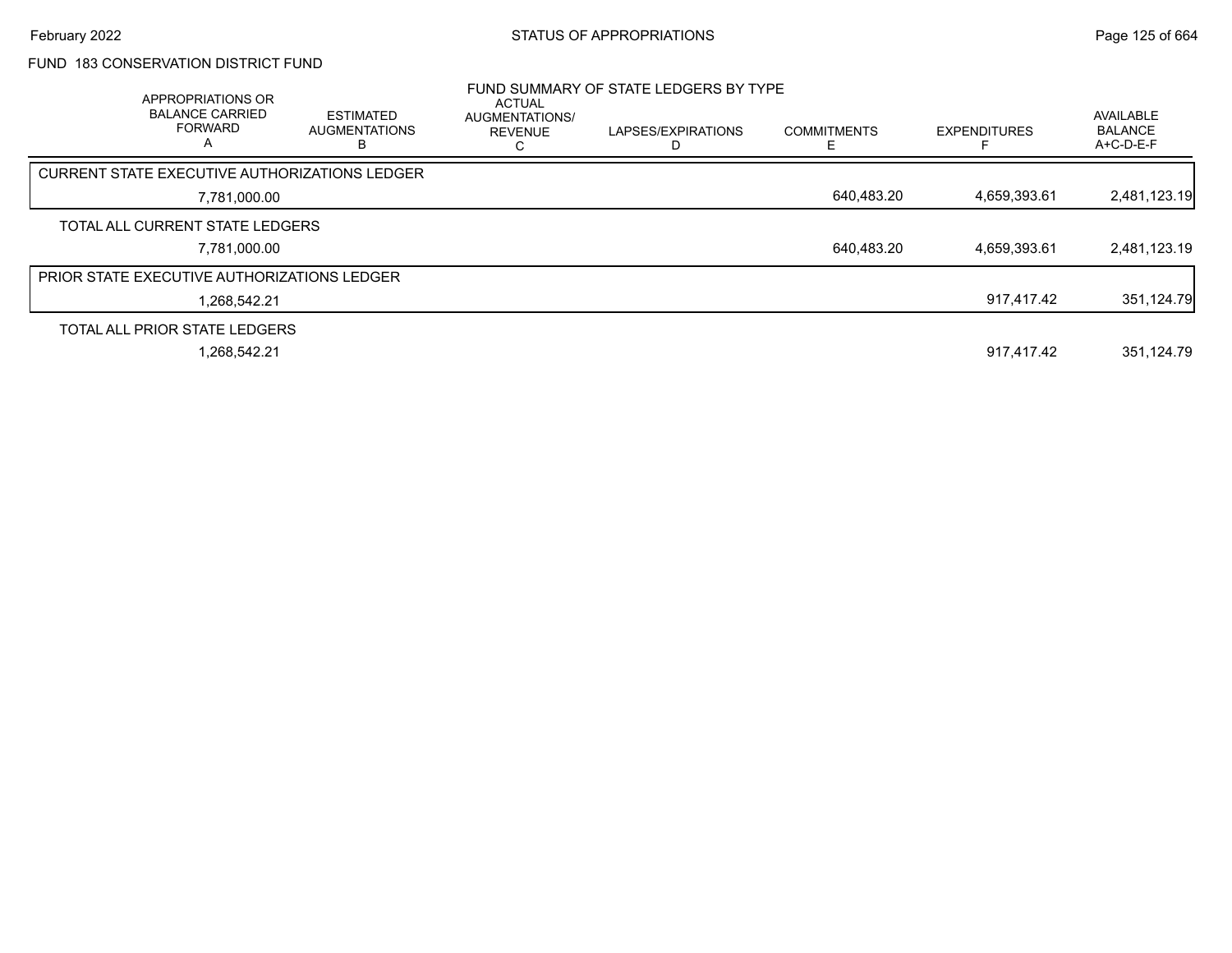## February 2022 **Example 2018** STATUS OF APPROPRIATIONS **Page 126 of 664**

## FUND 184 UNINSURED EMPLOYERS GUARANTY FUND

| APPROPRIATIONS OR<br><b>BALANCE CARRIED</b><br>FORWARD | <b>ESTIMATED</b><br><b>AUGMENTATIONS</b> | ACTUAL<br>AUGMENTATIONS/<br><b>REVENUE</b> | FUND SUMMARY OF STATE LEDGERS BY TYPE<br>LAPSES/EXPIRATIONS | <b>COMMITMENTS</b> | <b>EXPENDITURES</b> | AVAILABLE<br><b>BALANCE</b><br>$A+C-D-E-F$ |
|--------------------------------------------------------|------------------------------------------|--------------------------------------------|-------------------------------------------------------------|--------------------|---------------------|--------------------------------------------|
| NON-BUDGETED LEDGER                                    |                                          |                                            |                                                             |                    |                     |                                            |
|                                                        |                                          |                                            |                                                             | 990.921.80         | 4.326.964.30        | $-5,317,886.10$                            |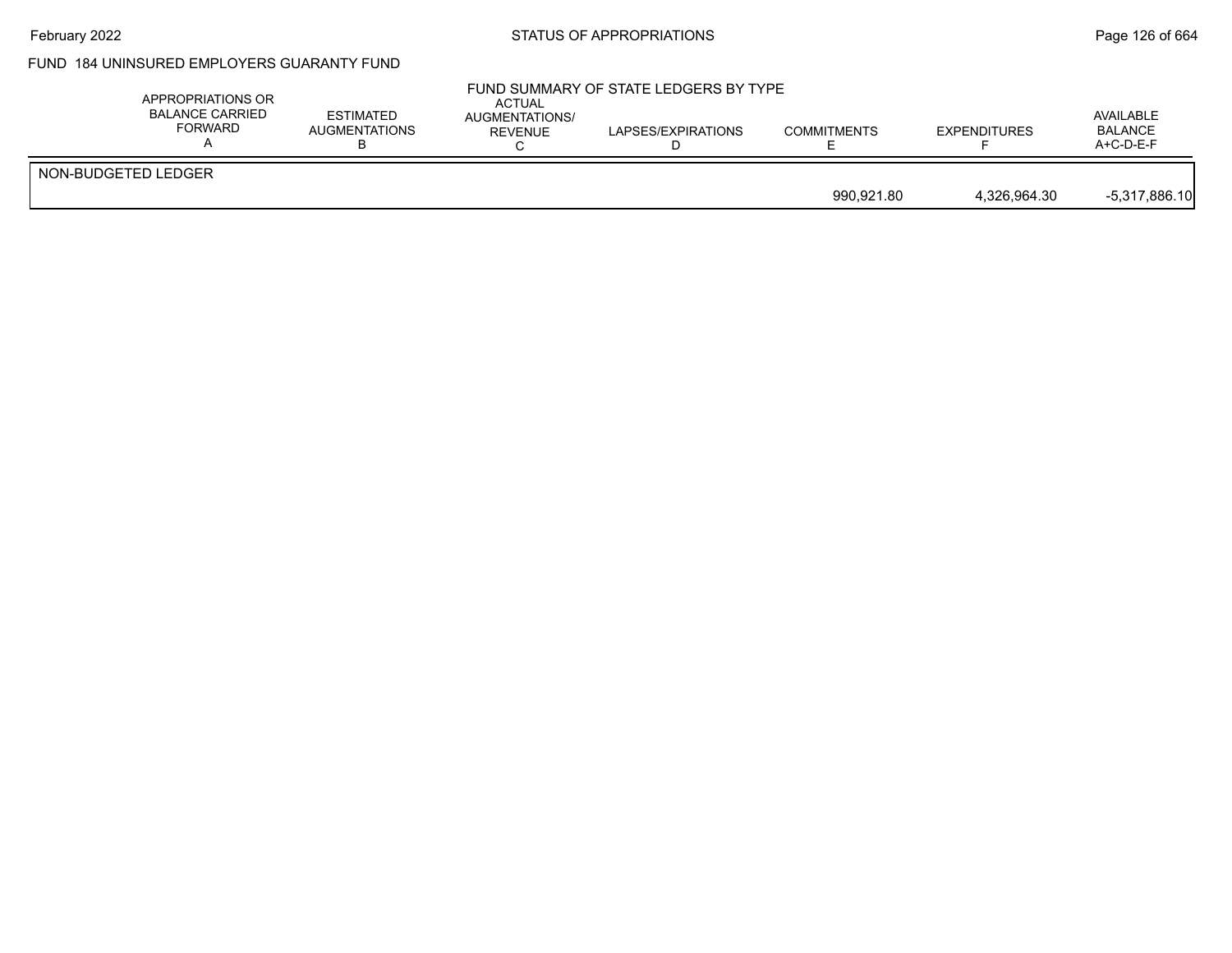#### FUND 185 PERSIAN GULF VETERANS COMPENSATION

| APPROPRIATIONS OR<br><b>BALANCE CARRIED</b><br><b>FORWARD</b> | <b>ESTIMATED</b><br><b>AUGMENTATIONS</b> | ACTUAL<br>AUGMENTATIONS/<br>REVENUE | FUND SUMMARY OF STATE LEDGERS BY TYPE<br>LAPSES/EXPIRATIONS | <b>COMMITMENTS</b> | <b>EXPENDITURES</b> | AVAILABLE<br>BALANCE<br>$A+C-D-E-F$ |
|---------------------------------------------------------------|------------------------------------------|-------------------------------------|-------------------------------------------------------------|--------------------|---------------------|-------------------------------------|
| <b>PRIOR STATE CONTINUING LEDGER</b>                          |                                          |                                     |                                                             |                    |                     |                                     |
| 14.210.362.39                                                 |                                          |                                     |                                                             |                    |                     | 14,210,362.39                       |
| TOTAL ALL PRIOR STATE LEDGERS                                 |                                          |                                     |                                                             |                    |                     |                                     |
| 14.210.362.39                                                 |                                          |                                     |                                                             |                    |                     | 14.210.362.39                       |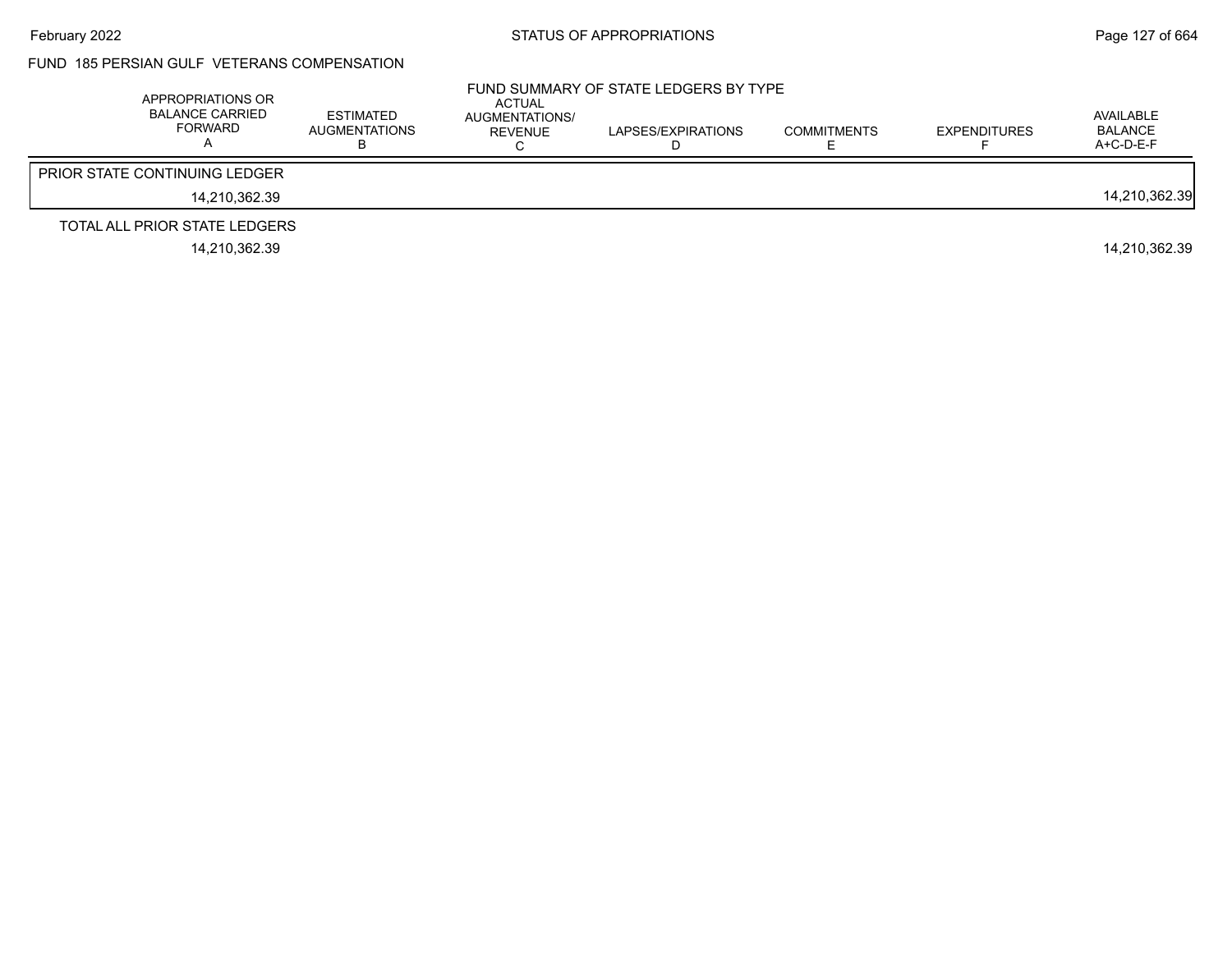#### FUND 187 PUBLIC TRANSPORTATION TRUST FUND

| APPROPRIATIONS OR<br><b>BALANCE CARRIED</b><br><b>FORWARD</b><br>A | <b>ESTIMATED</b><br><b>AUGMENTATIONS</b>                        | <b>ACTUAL</b><br>AUGMENTATIONS/<br><b>REVENUE</b> | FUND SUMMARY OF STATE LEDGERS BY TYPE<br>LAPSES/EXPIRATIONS | <b>COMMITMENTS</b> | <b>EXPENDITURES</b> | AVAILABLE<br><b>BALANCE</b><br>$A+C-D-E-F$ |
|--------------------------------------------------------------------|-----------------------------------------------------------------|---------------------------------------------------|-------------------------------------------------------------|--------------------|---------------------|--------------------------------------------|
|                                                                    | CURRENT STATE EXECUTIVE AUTHORIZATIONS - RESTRICTED LEDGER      |                                                   |                                                             |                    |                     |                                            |
| 2,137,069,954.00                                                   | 2,700,000.00                                                    | 576,304.88                                        |                                                             | 958.302.668.60     | 810.602.911.65      | 369,740,678.63                             |
| TOTAL ALL CURRENT STATE LEDGERS                                    |                                                                 |                                                   |                                                             |                    |                     |                                            |
| 2,137,069,954.00                                                   | 2.700.000.00                                                    | .576.304.88                                       |                                                             | 958,302,668.60     | 810.602.911.65      | 369,740,678.63                             |
|                                                                    | <b>PRIOR STATE EXECUTIVE AUTHORIZATIONS - RESTRICTED LEDGER</b> |                                                   |                                                             |                    |                     |                                            |
| 1,208,436,574.15                                                   |                                                                 |                                                   |                                                             | 364,683.00         | 71.147.062.05       | 1,136,924,829.10                           |
| TOTAL ALL PRIOR STATE LEDGERS                                      |                                                                 |                                                   |                                                             |                    |                     |                                            |
| 1,208,436,574.15                                                   |                                                                 |                                                   |                                                             | 364,683.00         | 71.147.062.05       | 1,136,924,829.10                           |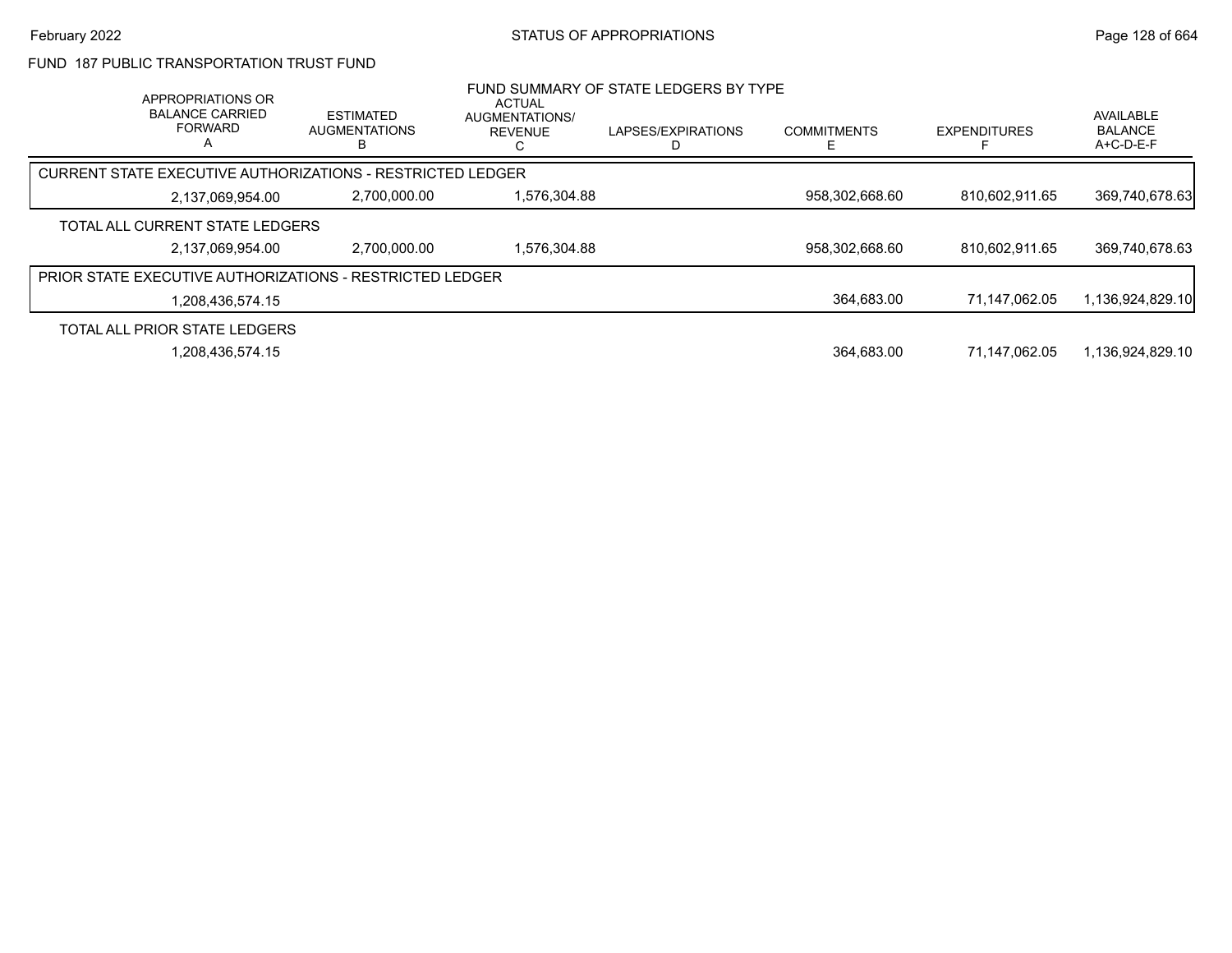## FUND 188 NEIGHBORHOOD IMPROVEMENT ZONE FUND

| APPROPRIATIONS OR<br><b>BALANCE CARRIED</b><br><b>FORWARD</b> | <b>ESTIMATED</b><br><b>AUGMENTATIONS</b> | <b>ACTUAL</b><br>AUGMENTATIONS/<br>REVENUE | FUND SUMMARY OF STATE LEDGERS BY TYPE<br>LAPSES/EXPIRATIONS | <b>COMMITMENTS</b> | <b>EXPENDITURES</b> | AVAILABLE<br><b>BALANCE</b><br>A+C-D-E-F |
|---------------------------------------------------------------|------------------------------------------|--------------------------------------------|-------------------------------------------------------------|--------------------|---------------------|------------------------------------------|
| <b>RESTRICTED RECEIPTS LEDGER</b>                             |                                          |                                            |                                                             |                    |                     |                                          |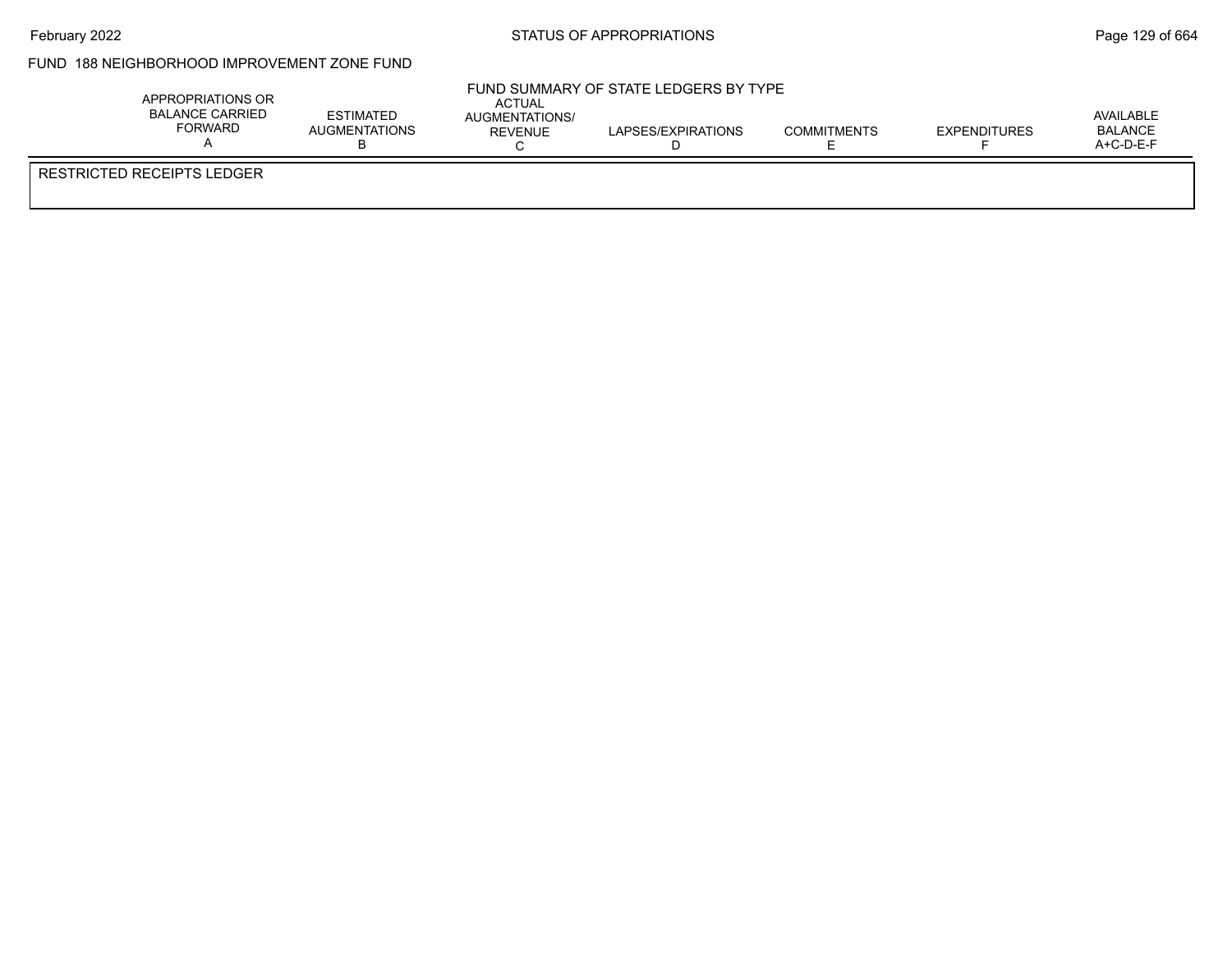### FUND 189 OPEB INVESTMENT POOL

| APPROPRIATIONS OR<br>BALANCE CARRIED<br>FORWARD | <b>ESTIMATED</b><br><b>AUGMENTATIONS</b> | <b>ACTUAL</b><br>AUGMENTATIONS/<br>REVENUE | FUND SUMMARY OF STATE LEDGERS BY TYPE<br>LAPSES/EXPIRATIONS | <b>COMMITMENTS</b> | <b>EXPENDITURES</b> | AVAILABLE<br><b>BALANCE</b><br>$A+C-D-E-F$ |
|-------------------------------------------------|------------------------------------------|--------------------------------------------|-------------------------------------------------------------|--------------------|---------------------|--------------------------------------------|
| <b>RESTRICTED RECEIPTS LEDGER</b>               |                                          |                                            |                                                             |                    |                     |                                            |
| 464.800.000.00                                  |                                          | 51,000,000.00                              |                                                             |                    |                     | 515,800,000.00                             |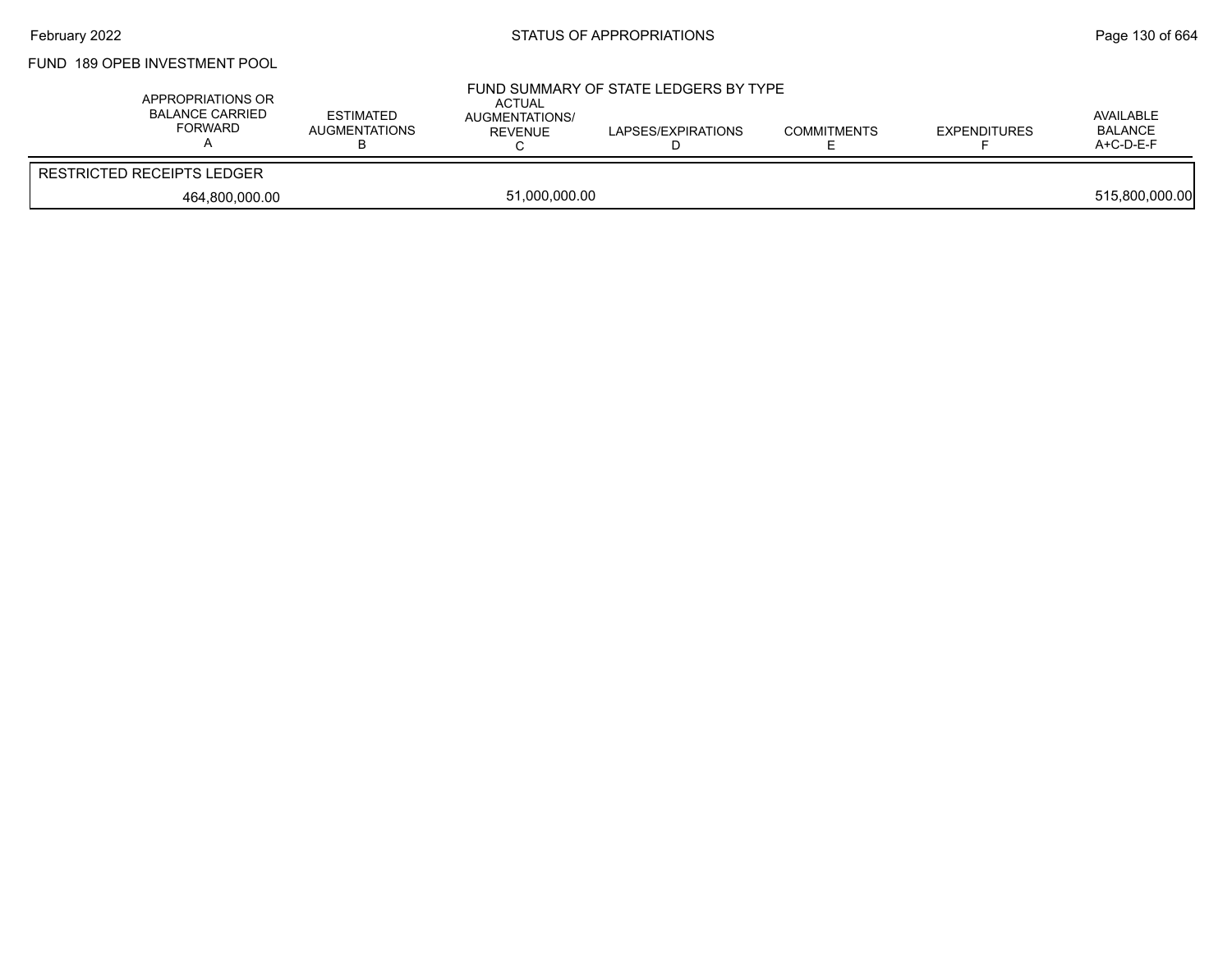### FUND 191 CIGARETTE FIRE & FIREFIGHTER PROT

| APPROPRIATIONS OR<br><b>BALANCE CARRIED</b><br><b>FORWARD</b><br>A | <b>ESTIMATED</b><br><b>AUGMENTATIONS</b><br>B | <b>ACTUAL</b><br>AUGMENTATIONS/<br><b>REVENUE</b> | FUND SUMMARY OF STATE LEDGERS BY TYPE<br>LAPSES/EXPIRATIONS | <b>COMMITMENTS</b> | <b>EXPENDITURES</b> | <b>AVAILABLE</b><br><b>BALANCE</b><br>$A+C-D-E-F$ |
|--------------------------------------------------------------------|-----------------------------------------------|---------------------------------------------------|-------------------------------------------------------------|--------------------|---------------------|---------------------------------------------------|
| <b>CURRENT STATE APPROPRIATIONS LEDGER</b>                         |                                               |                                                   |                                                             |                    |                     |                                                   |
| 50,000.00                                                          |                                               |                                                   |                                                             | 48,000.00          | 20.00               | 1,980.00                                          |
| TOTAL ALL CURRENT STATE LEDGERS                                    |                                               |                                                   |                                                             |                    |                     |                                                   |
| 50,000.00                                                          |                                               |                                                   |                                                             | 48,000.00          | 20.00               | 1,980.00                                          |
| <b>PRIOR STATE APPROPRIATIONS LEDGER</b>                           |                                               |                                                   |                                                             |                    |                     |                                                   |
| 98,466.06                                                          |                                               |                                                   |                                                             | 43,620.00          |                     | 54,846.06                                         |
| <b>PRIOR STATE EXECUTIVE AUTHORIZATIONS LEDGER</b>                 |                                               |                                                   |                                                             |                    |                     |                                                   |
|                                                                    |                                               |                                                   |                                                             |                    |                     |                                                   |
| TOTAL ALL PRIOR STATE LEDGERS                                      |                                               |                                                   |                                                             |                    |                     |                                                   |
| 98,466.06                                                          |                                               |                                                   |                                                             | 43,620.00          |                     | 54,846.06                                         |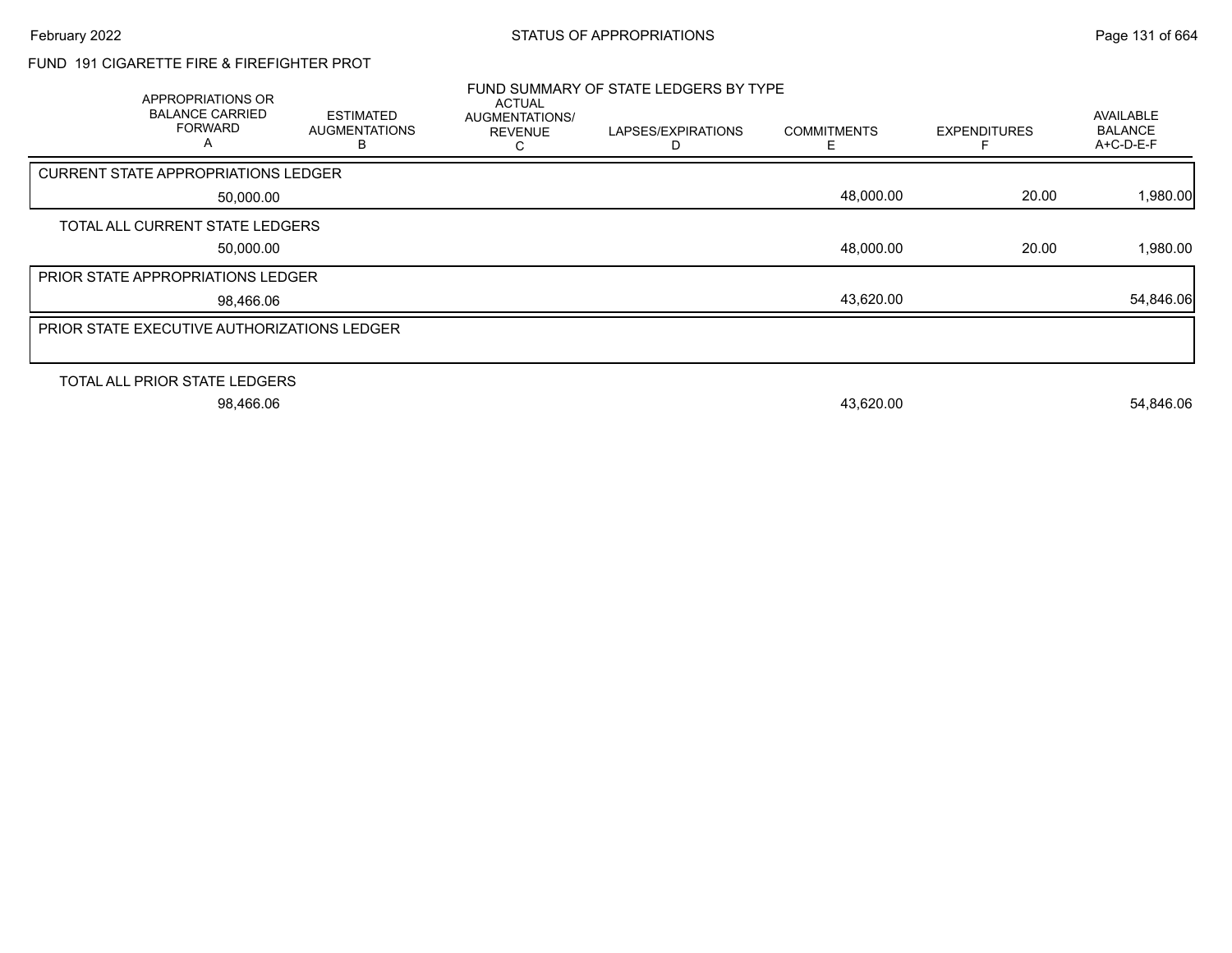### FUND 192 MINE SAFETY FUND

| APPROPRIATIONS OR<br><b>BALANCE CARRIED</b><br><b>FORWARD</b><br>A | <b>ESTIMATED</b><br><b>AUGMENTATIONS</b><br>в | <b>ACTUAL</b><br>AUGMENTATIONS/<br><b>REVENUE</b> | FUND SUMMARY OF STATE LEDGERS BY TYPE<br>LAPSES/EXPIRATIONS | <b>COMMITMENTS</b> | <b>EXPENDITURES</b> | AVAILABLE<br><b>BALANCE</b><br>A+C-D-E-F |
|--------------------------------------------------------------------|-----------------------------------------------|---------------------------------------------------|-------------------------------------------------------------|--------------------|---------------------|------------------------------------------|
| CURRENT STATE EXECUTIVE AUTHORIZATIONS LEDGER                      |                                               |                                                   |                                                             |                    |                     |                                          |
| 17,000.00                                                          |                                               |                                                   |                                                             |                    |                     | 17,000.00                                |
| TOTAL ALL CURRENT STATE LEDGERS                                    |                                               |                                                   |                                                             |                    |                     |                                          |
| 17.000.00                                                          |                                               |                                                   |                                                             |                    |                     | 17,000.00                                |
| <b>PRIOR STATE EXECUTIVE AUTHORIZATIONS LEDGER</b>                 |                                               |                                                   |                                                             |                    |                     |                                          |
| 13,000.00                                                          |                                               |                                                   |                                                             |                    |                     | 13,000.00                                |
| TOTAL ALL PRIOR STATE LEDGERS                                      |                                               |                                                   |                                                             |                    |                     |                                          |
| 13,000.00                                                          |                                               |                                                   |                                                             |                    |                     | 13,000.00                                |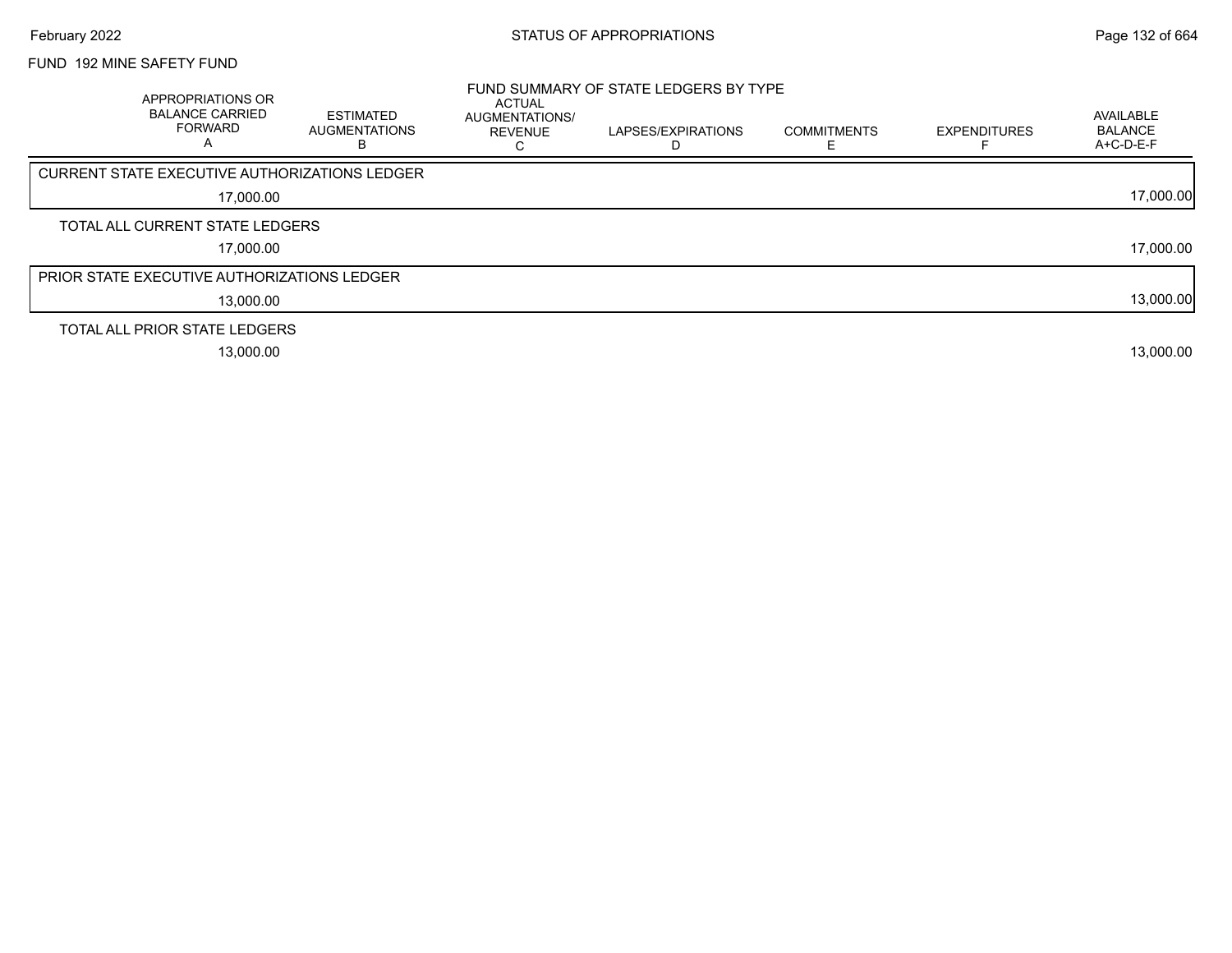### FUND 194 WATER & SEWER SYSTEMS ASST BOND

|                     | APPROPRIATIONS OR<br><b>BALANCE CARRIED</b><br><b>FORWARD</b><br>$\overline{a}$ | ESTIMATED<br><b>AUGMENTATIONS</b><br>в | <b>ACTUAL</b><br>AUGMENTATIONS/<br>REVENUE | FUND SUMMARY OF STATE LEDGERS BY TYPE<br>LAPSES/EXPIRATIONS | <b>COMMITMENTS</b> | <b>EXPENDITURES</b> | AVAILABLE<br><b>BALANCE</b><br>A+C-D-E-F |
|---------------------|---------------------------------------------------------------------------------|----------------------------------------|--------------------------------------------|-------------------------------------------------------------|--------------------|---------------------|------------------------------------------|
|                     | PRIOR STATE CONTINUING LEDGER                                                   |                                        |                                            |                                                             |                    |                     |                                          |
|                     | 18,759,566.41                                                                   |                                        |                                            |                                                             | 11,255,456.67      | 6,988,266.44        | 515,843.30                               |
|                     | TOTAL ALL PRIOR STATE LEDGERS                                                   |                                        |                                            |                                                             |                    |                     |                                          |
|                     | 18,759,566.41                                                                   |                                        |                                            |                                                             | 11,255,456.67      | 6,988,266.44        | 515,843.30                               |
| NON-BUDGETED LEDGER |                                                                                 |                                        |                                            |                                                             |                    |                     |                                          |
|                     |                                                                                 |                                        |                                            |                                                             |                    | 88.50               | $-88.50$                                 |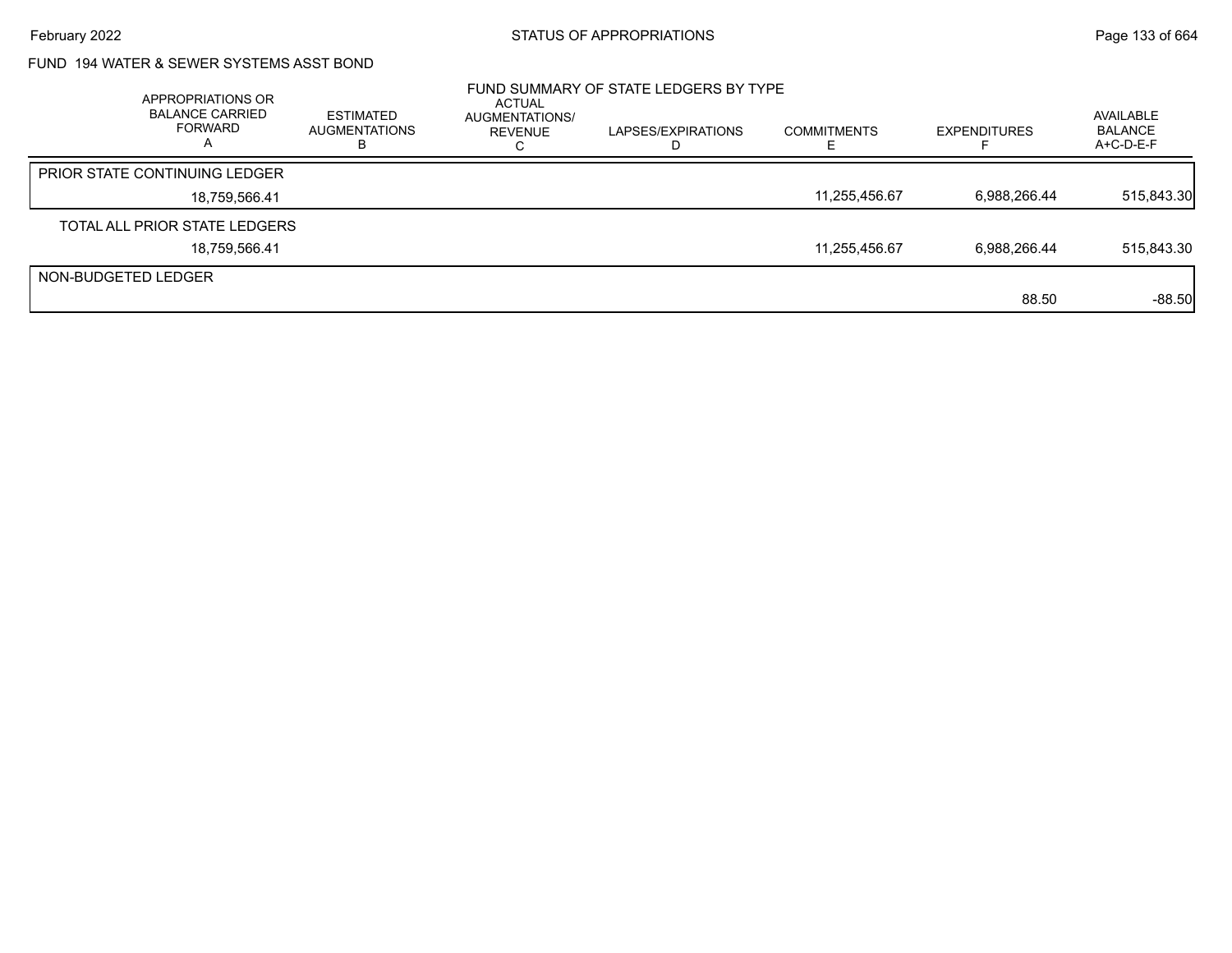## February 2022 **Example 2022** Page 134 of 664

### FUND 195 WATER & SEWER SYS ASST BOND SINKING

| APPROPRIATIONS OR<br>BALANCE CARRIED<br>FORWARD | <b>ESTIMATED</b><br>AUGMENTATIONS | ACTUAL<br>AUGMENTATIONS/<br><b>REVENUE</b> | FUND SUMMARY OF STATE LEDGERS BY TYPE<br>LAPSES/EXPIRATIONS | <b>COMMITMENTS</b> | <b>EXPENDITURES</b> | AVAILABLE<br>BALANCE<br>$A+C-D-E-F$ |
|-------------------------------------------------|-----------------------------------|--------------------------------------------|-------------------------------------------------------------|--------------------|---------------------|-------------------------------------|
| NON-BUDGETED LEDGER                             |                                   |                                            |                                                             |                    |                     |                                     |
|                                                 |                                   |                                            |                                                             |                    | 5.830.867.50        | $-5,830,867.50$                     |
| <b>RESTRICTED REVENUE LEDGER</b>                |                                   |                                            |                                                             |                    |                     |                                     |
|                                                 |                                   |                                            |                                                             |                    |                     |                                     |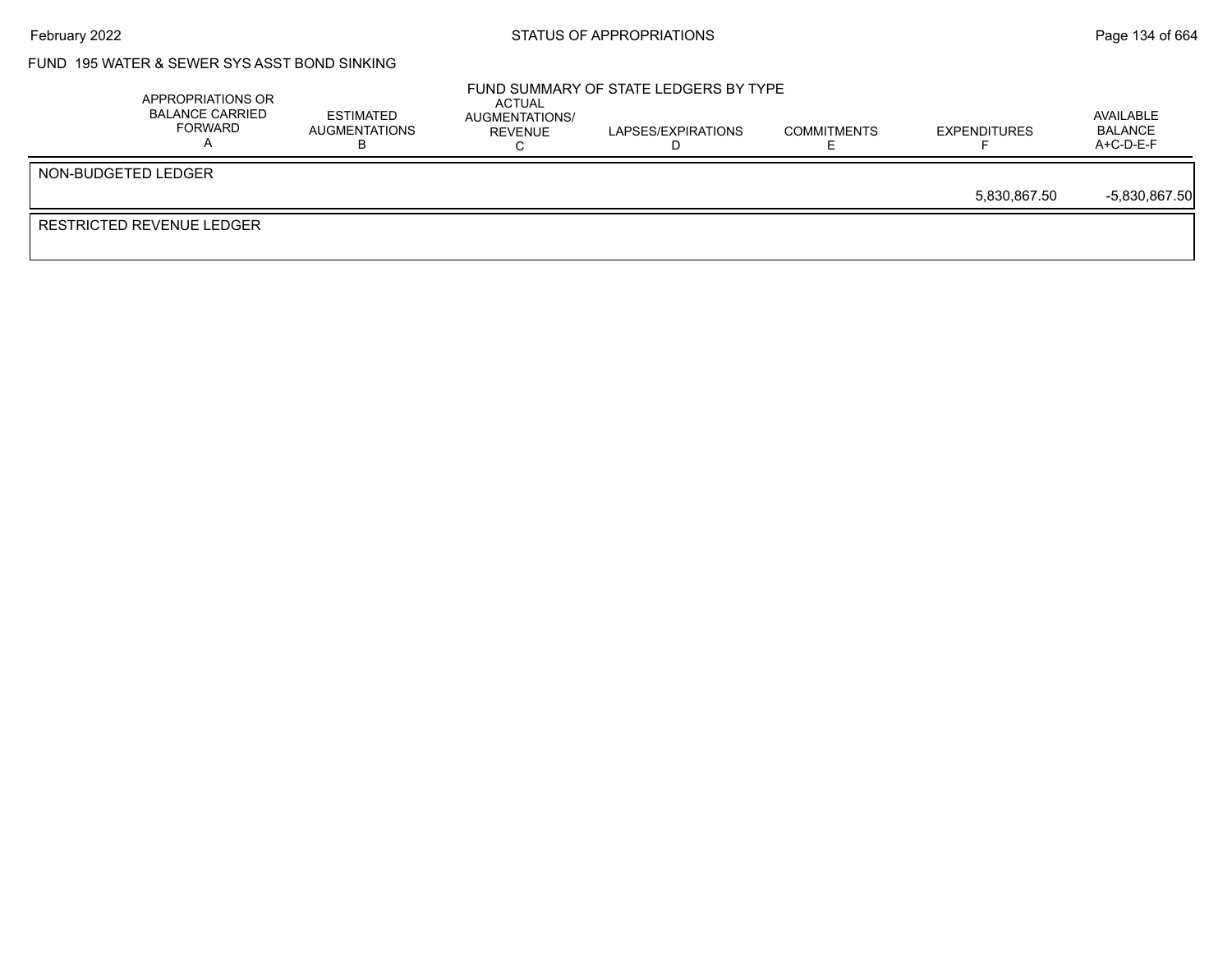### FUND 196 TREASURY INITIATIVE SUPPORT FUND

| APPROPRIATIONS OR<br><b>BALANCE CARRIED</b><br>FORWARD | <b>ESTIMATED</b><br><b>AUGMENTATIONS</b> | ACTUAL<br>AUGMENTATIONS/<br>REVENUE | FUND SUMMARY OF STATE LEDGERS BY TYPE<br>LAPSES/EXPIRATIONS | <b>COMMITMENTS</b> | <b>EXPENDITURES</b> | AVAILABLE<br>BALANCE<br>$A+C-D-E-F$ |
|--------------------------------------------------------|------------------------------------------|-------------------------------------|-------------------------------------------------------------|--------------------|---------------------|-------------------------------------|
| <b>RESTRICTED RECEIPTS LEDGER</b>                      |                                          |                                     |                                                             |                    |                     |                                     |
| 3.957.656.81                                           |                                          |                                     |                                                             |                    |                     | 3,957,656.81                        |
| RESTRICTED REVENUE LEDGER                              |                                          |                                     |                                                             |                    |                     |                                     |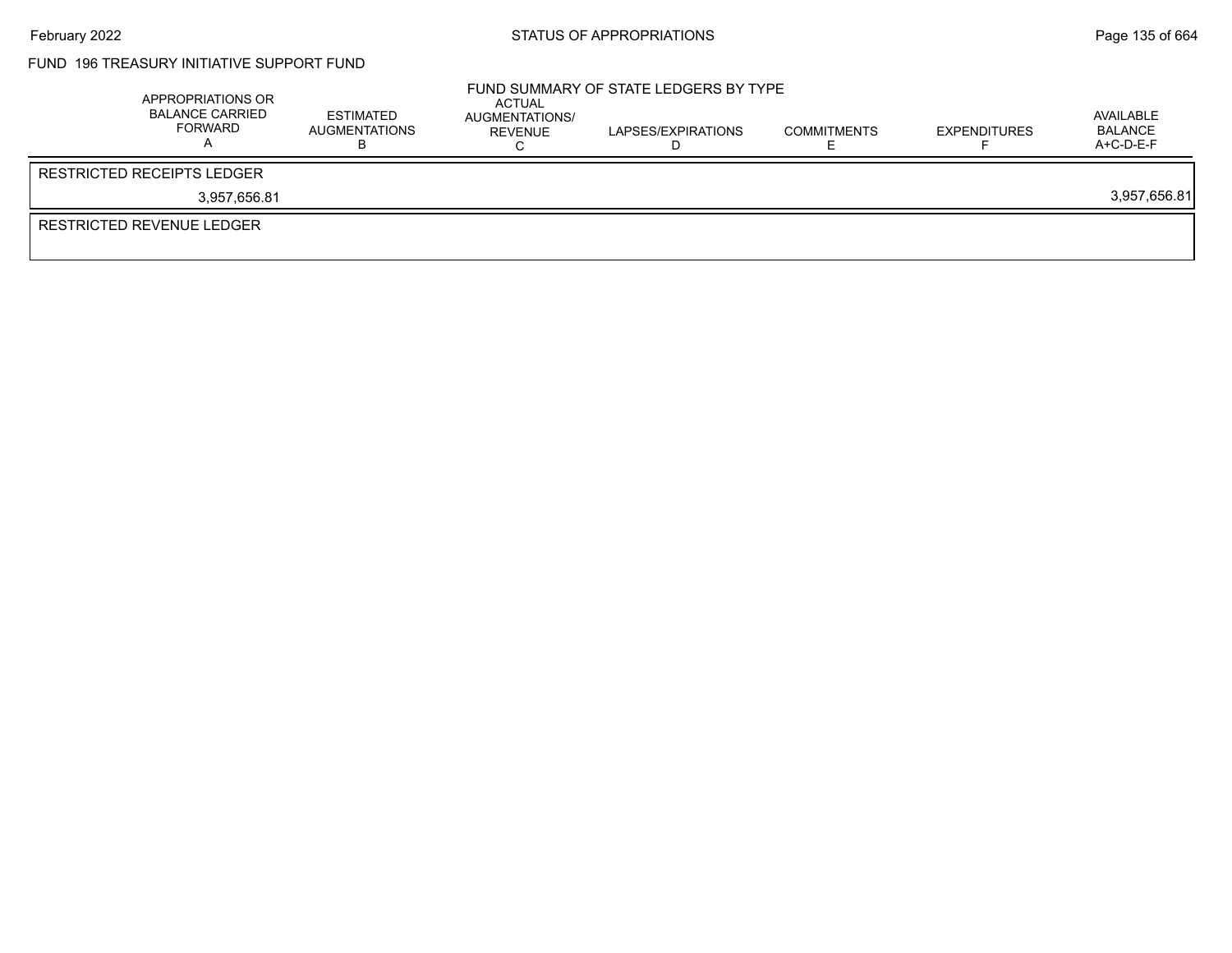$\bar{r}$ 

### FUND 197 SPEC JUVENILE VICTIM COMPENSATION

| APPROPRIATIONS OR<br><b>BALANCE CARRIED</b><br>FORWARD | <b>ESTIMATED</b><br><b>AUGMENTATIONS</b> | ACTUAL<br>AUGMENTATIONS/<br><b>REVENUE</b> | FUND SUMMARY OF STATE LEDGERS BY TYPE<br>LAPSES/EXPIRATIONS | <b>COMMITMENTS</b> | <b>EXPENDITURES</b> | AVAILABLE<br><b>BALANCE</b><br>$A+C-D-E-F$ |
|--------------------------------------------------------|------------------------------------------|--------------------------------------------|-------------------------------------------------------------|--------------------|---------------------|--------------------------------------------|
| RESTRICTED REVENUE LEDGER                              |                                          |                                            |                                                             |                    |                     |                                            |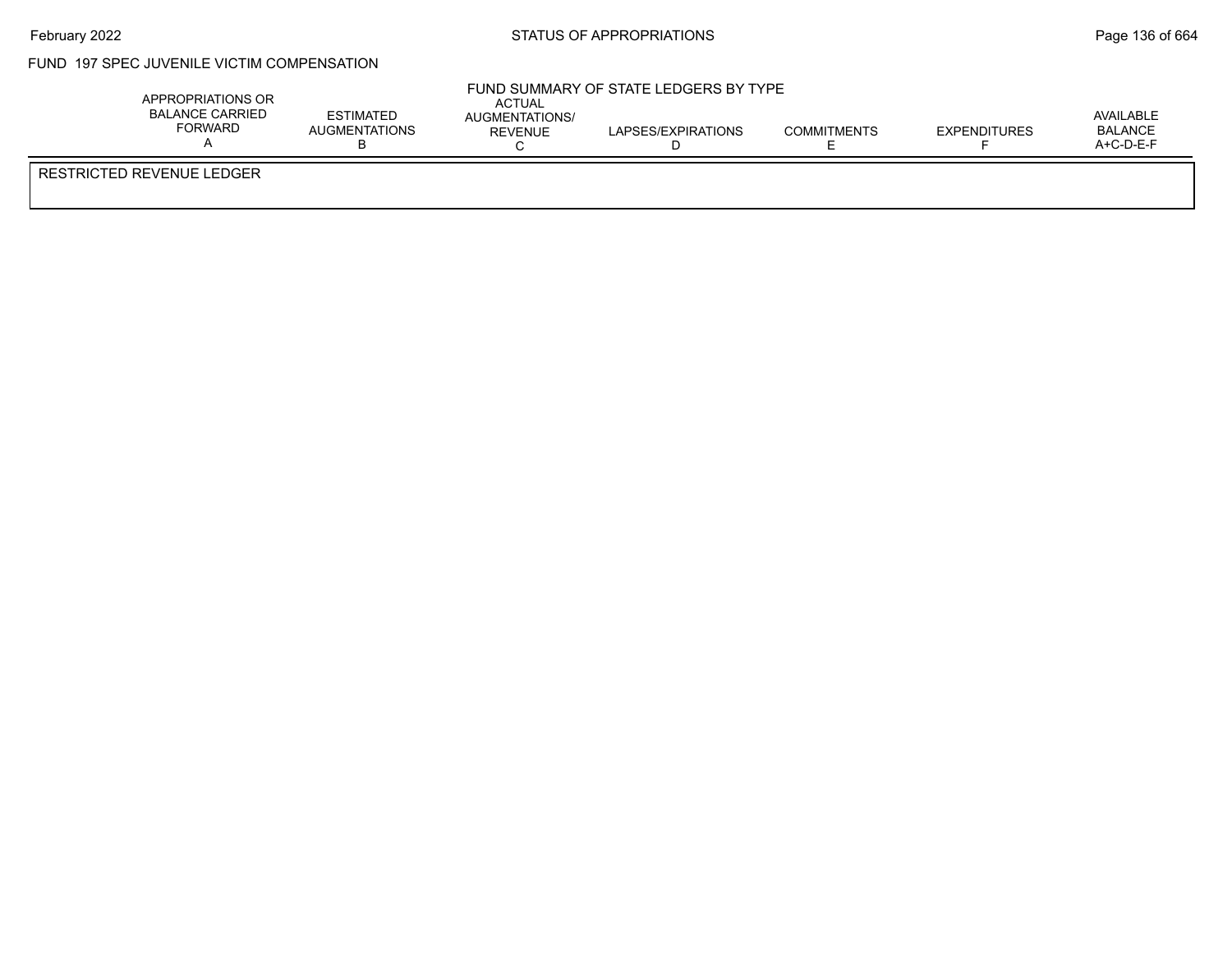## February 2022 **Example 2022** Page 137 of 664

### FUND 199 UNEMPLOYMENT COMP. DEBT SERVICE

|                     | APPROPRIATIONS OR<br><b>BALANCE CARRIED</b><br><b>FORWARD</b> | <b>ESTIMATED</b><br><b>AUGMENTATIONS</b> | <b>ACTUAL</b><br>AUGMENTATIONS/<br><b>REVENUE</b> | FUND SUMMARY OF STATE LEDGERS BY TYPE<br>LAPSES/EXPIRATIONS | <b>COMMITMENTS</b> | <b>EXPENDITURES</b> | AVAILABLE<br><b>BALANCE</b><br>$A+C-D-E-F$ |
|---------------------|---------------------------------------------------------------|------------------------------------------|---------------------------------------------------|-------------------------------------------------------------|--------------------|---------------------|--------------------------------------------|
| NON-BUDGETED LEDGER |                                                               |                                          |                                                   |                                                             |                    | 1.136.909.64        | $-1,136,909.64$                            |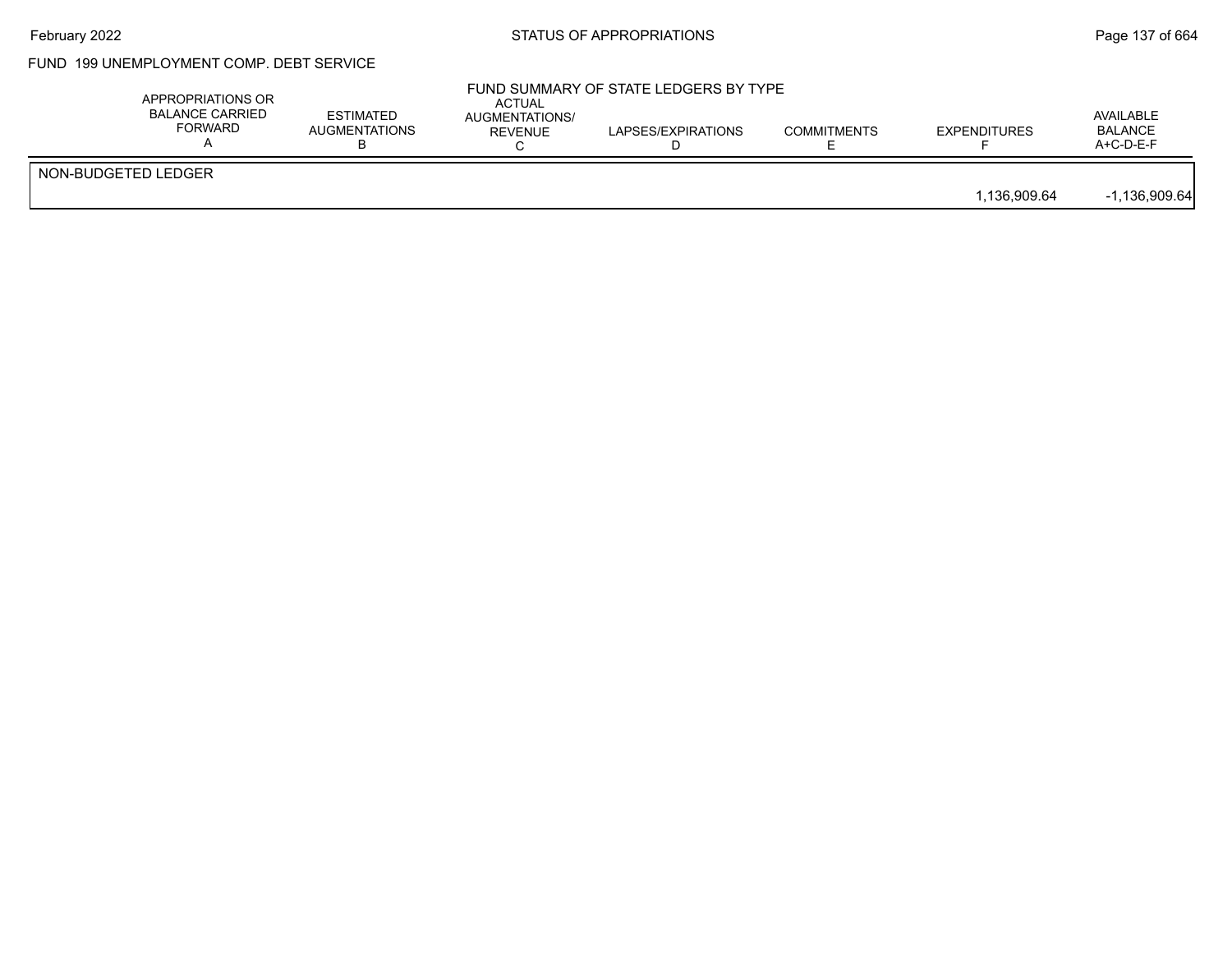#### FUND 201 HOUSING AFFORD AND REHAB ENH FND

| APPROPRIATIONS OR<br><b>BALANCE CARRIED</b><br><b>FORWARD</b> | ESTIMATED<br><b>AUGMENTATIONS</b><br>в | ACTUAL<br>AUGMENTATIONS/<br><b>REVENUE</b> | FUND SUMMARY OF STATE LEDGERS BY TYPE<br>LAPSES/EXPIRATIONS | <b>COMMITMENTS</b> | <b>EXPENDITURES</b> | AVAILABLE<br><b>BALANCE</b><br>$A+C-D-E-F$ |
|---------------------------------------------------------------|----------------------------------------|--------------------------------------------|-------------------------------------------------------------|--------------------|---------------------|--------------------------------------------|
| CURRENT STATE EXECUTIVE AUTHORIZATIONS LEDGER                 |                                        |                                            |                                                             |                    |                     |                                            |
| 40,000,000.00                                                 |                                        |                                            |                                                             |                    | 40.000.000.00       |                                            |
| TOTAL ALL CURRENT STATE LEDGERS                               |                                        |                                            |                                                             |                    |                     |                                            |
| 40,000,000.00                                                 |                                        |                                            |                                                             |                    | 40,000,000.00       |                                            |
| <b>PRIOR STATE CONTINUING LEDGER</b>                          |                                        |                                            |                                                             |                    |                     |                                            |
| 5,059,973.68                                                  |                                        |                                            |                                                             |                    | 5.059.973.68        |                                            |
| TOTAL ALL PRIOR STATE LEDGERS                                 |                                        |                                            |                                                             |                    |                     |                                            |
| 5,059,973.68                                                  |                                        |                                            |                                                             |                    | 5,059,973.68        |                                            |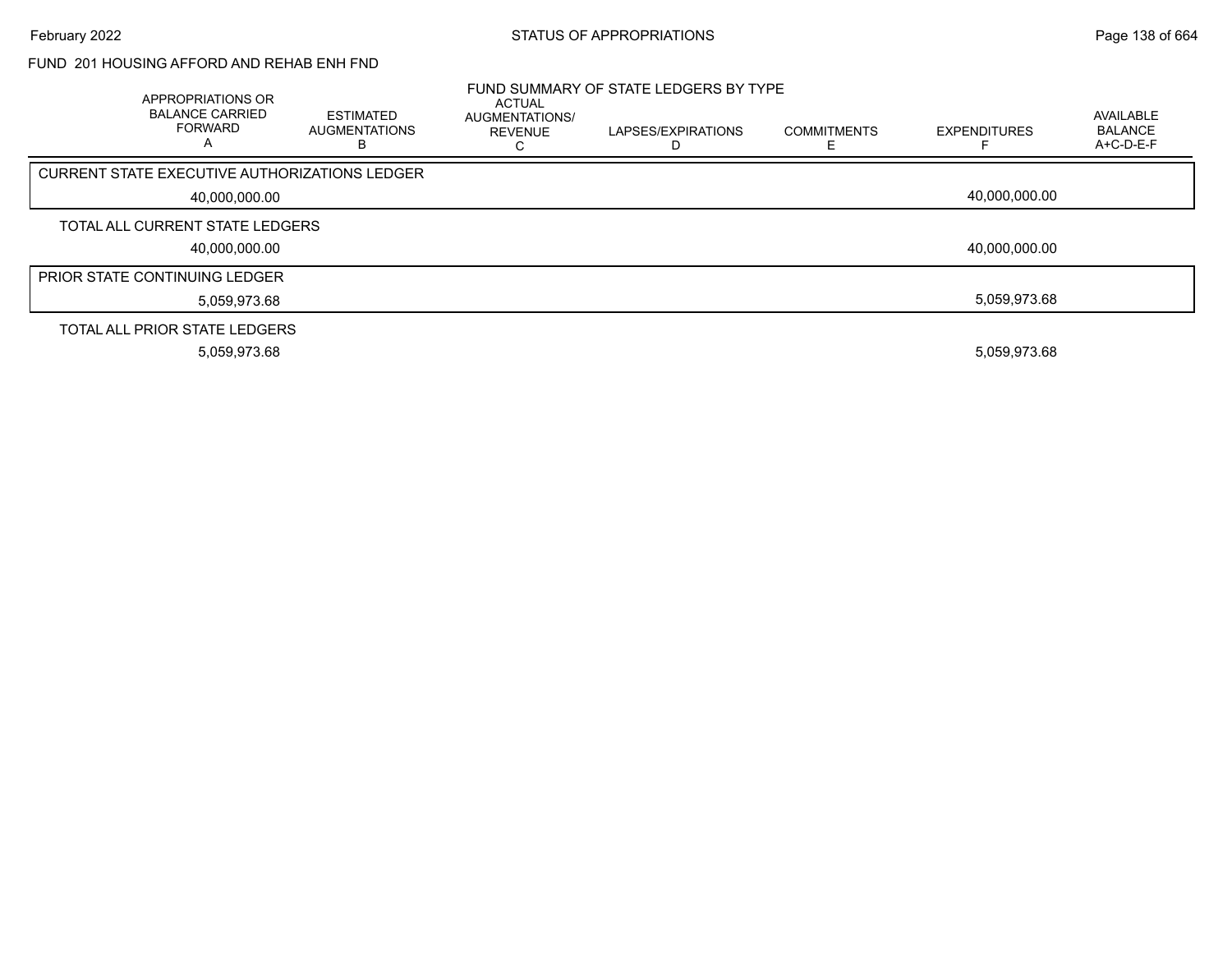### FUND 202 UNCONVENTIONAL GAS WELL FUND

| APPROPRIATIONS OR<br><b>BALANCE CARRIED</b><br><b>FORWARD</b><br>A | <b>ESTIMATED</b><br><b>AUGMENTATIONS</b><br>в | <b>ACTUAL</b><br>AUGMENTATIONS/<br><b>REVENUE</b><br>Ü | FUND SUMMARY OF STATE LEDGERS BY TYPE<br>LAPSES/EXPIRATIONS<br>D | <b>COMMITMENTS</b><br>E | <b>EXPENDITURES</b> | AVAILABLE<br><b>BALANCE</b><br>$A+C-D-E-F$ |
|--------------------------------------------------------------------|-----------------------------------------------|--------------------------------------------------------|------------------------------------------------------------------|-------------------------|---------------------|--------------------------------------------|
| <b>CURRENT STATE CONTINUING LEDGER</b>                             |                                               |                                                        |                                                                  |                         |                     |                                            |
|                                                                    |                                               |                                                        |                                                                  |                         | $-787.30$           | 787.30                                     |
| TOTAL ALL CURRENT STATE LEDGERS                                    |                                               |                                                        |                                                                  |                         |                     |                                            |
|                                                                    |                                               |                                                        |                                                                  |                         | $-787.30$           | 787.30                                     |
| <b>PRIOR STATE CONTINUING LEDGER</b>                               |                                               |                                                        |                                                                  |                         |                     |                                            |
| 14,334,770.90                                                      |                                               |                                                        |                                                                  | 2,078,713.58            | 1,414,645.55        | 10,841,411.77                              |
| TOTAL ALL PRIOR STATE LEDGERS                                      |                                               |                                                        |                                                                  |                         |                     |                                            |
| 14,334,770.90                                                      |                                               |                                                        |                                                                  | 2,078,713.58            | 1,414,645.55        | 10,841,411.77                              |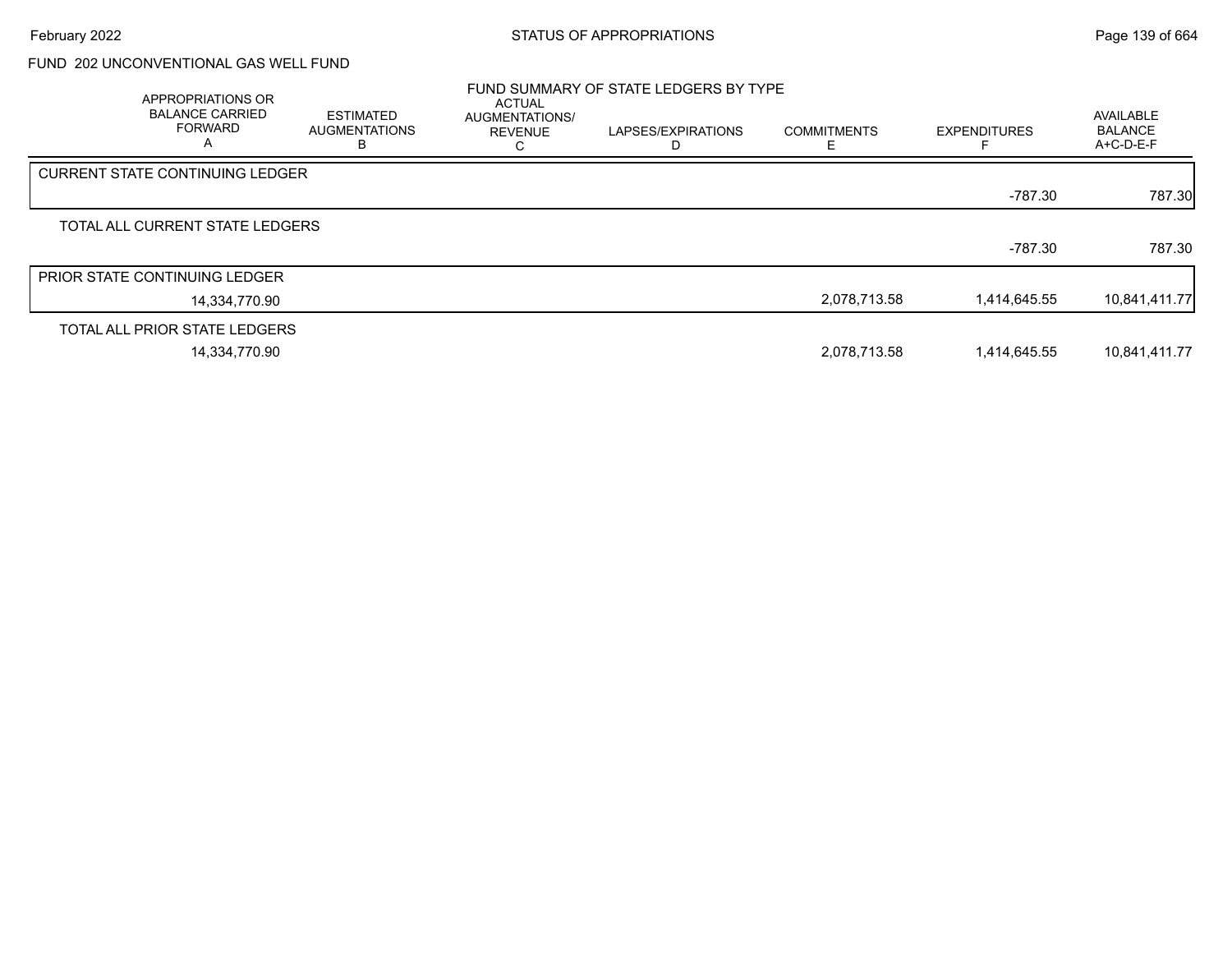#### FUND 203 MARCELLUS LEGACY FUND

| APPROPRIATIONS OR<br><b>BALANCE CARRIED</b><br><b>FORWARD</b><br>A | <b>ESTIMATED</b><br><b>AUGMENTATIONS</b>                   | <b>ACTUAL</b><br>AUGMENTATIONS/<br><b>REVENUE</b> | FUND SUMMARY OF STATE LEDGERS BY TYPE<br>LAPSES/EXPIRATIONS | <b>COMMITMENTS</b> | <b>EXPENDITURES</b> | <b>AVAILABLE</b><br><b>BALANCE</b><br>$A+C-D-E-F$ |
|--------------------------------------------------------------------|------------------------------------------------------------|---------------------------------------------------|-------------------------------------------------------------|--------------------|---------------------|---------------------------------------------------|
|                                                                    | CURRENT STATE EXECUTIVE AUTHORIZATIONS - RESTRICTED LEDGER |                                                   |                                                             |                    |                     |                                                   |
|                                                                    | 15,000,000.00                                              | 7,500,000.00                                      |                                                             |                    | 7,500,000.00        |                                                   |
| TOTAL ALL CURRENT STATE LEDGERS                                    |                                                            |                                                   |                                                             |                    |                     |                                                   |
|                                                                    | 15.000.000.00                                              | 7,500,000.00                                      |                                                             |                    | 7,500,000.00        |                                                   |
| <b>PRIOR STATE CONTINUING LEDGER</b>                               |                                                            |                                                   |                                                             |                    |                     |                                                   |
|                                                                    | 6,000,755.23                                               |                                                   |                                                             |                    |                     | 6,000,755.23                                      |
| TOTAL ALL PRIOR STATE LEDGERS                                      |                                                            |                                                   |                                                             |                    |                     |                                                   |
|                                                                    | 6,000,755.23                                               |                                                   |                                                             |                    |                     | 6,000,755.23                                      |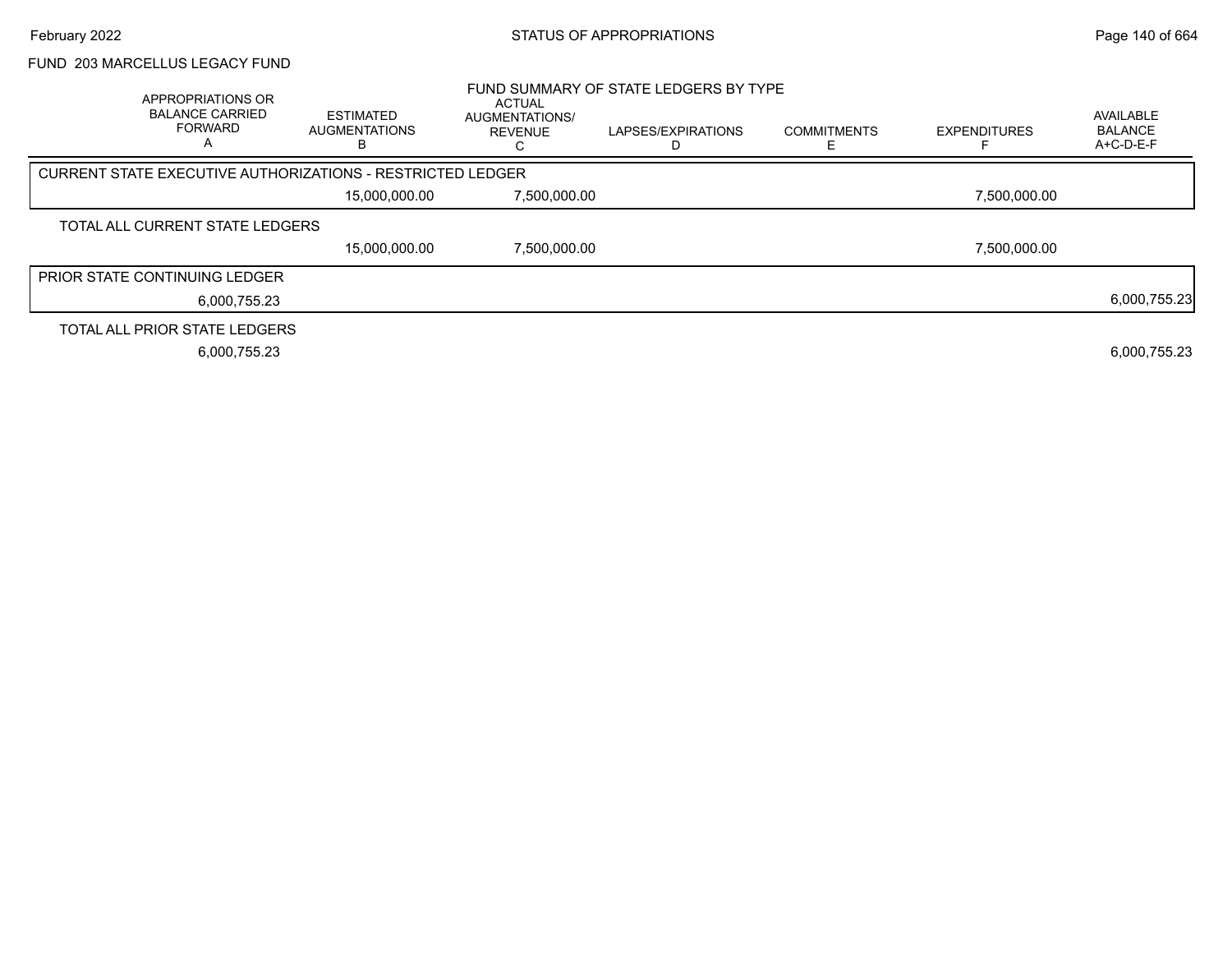### FUND 204 HOMEOWNER ASSISTANCE SETTLEMNT FUND

| APPROPRIATIONS OR<br>BALANCE CARRIED<br>FORWARD | <b>ESTIMATED</b><br><b>AUGMENTATIONS</b> | ACTUAL<br>AUGMENTATIONS/<br><b>REVENUE</b> | FUND SUMMARY OF STATE LEDGERS BY TYPE<br>LAPSES/EXPIRATIONS | <b>COMMITMENTS</b> | <b>EXPENDITURES</b> | AVAILABLE<br>BALANCE<br>$A+C-D-E-F$ |
|-------------------------------------------------|------------------------------------------|--------------------------------------------|-------------------------------------------------------------|--------------------|---------------------|-------------------------------------|
| <b>PRIOR STATE CONTINUING LEDGER</b>            |                                          |                                            |                                                             |                    |                     |                                     |
| 6.871.21                                        |                                          |                                            |                                                             |                    |                     | 6,871.21                            |
| TOTAL ALL PRIOR STATE LEDGERS                   |                                          |                                            |                                                             |                    |                     |                                     |
| 6,871.21                                        |                                          |                                            |                                                             |                    |                     | 6.871.21                            |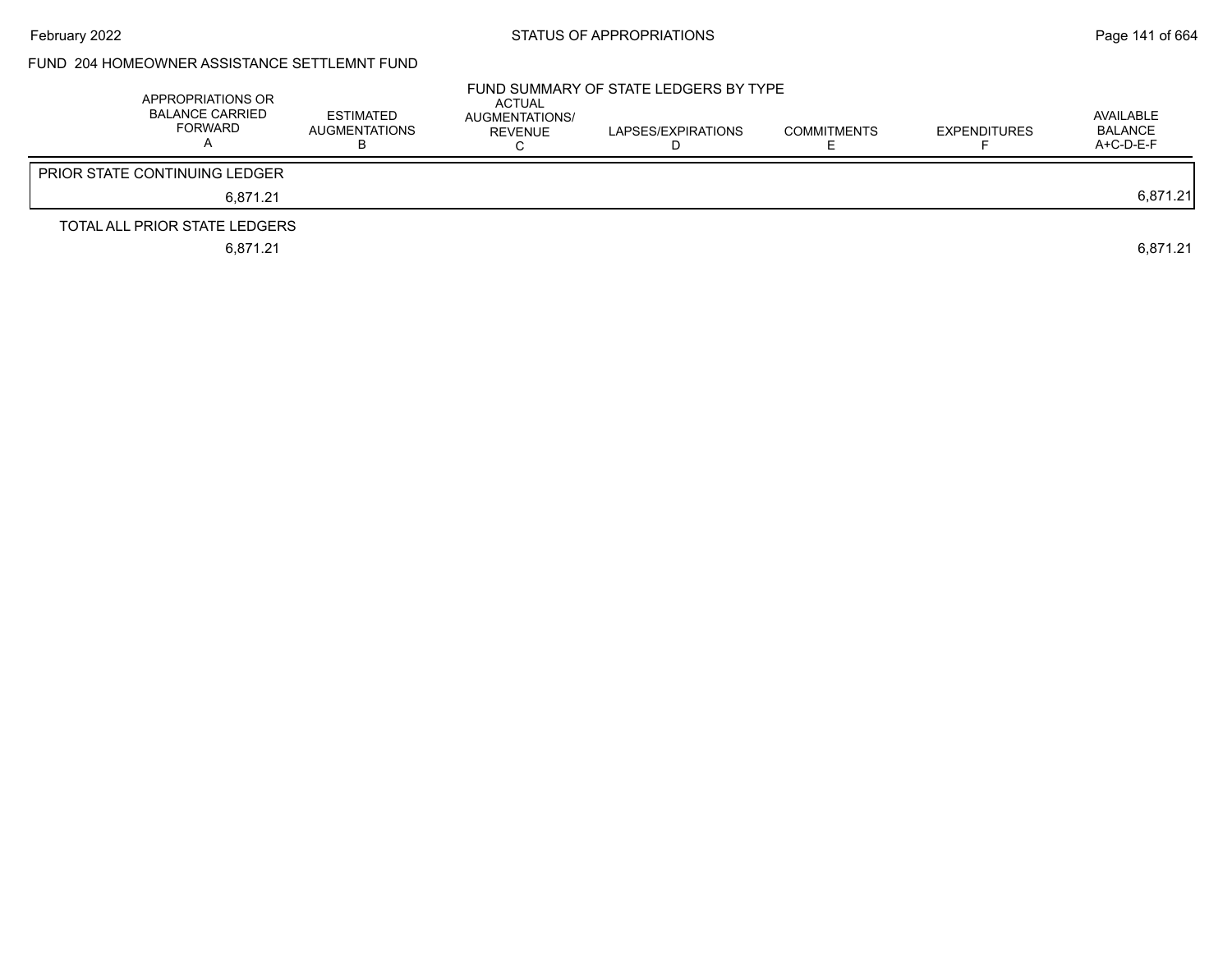## FUND 206 VETERANS' TRUST FUND

| APPROPRIATIONS OR<br><b>BALANCE CARRIED</b><br><b>FORWARD</b> | <b>ESTIMATED</b><br><b>AUGMENTATIONS</b><br>В | <b>ACTUAL</b><br>AUGMENTATIONS/<br><b>REVENUE</b><br>U | FUND SUMMARY OF STATE LEDGERS BY TYPE<br>LAPSES/EXPIRATIONS | <b>COMMITMENTS</b> | <b>EXPENDITURES</b> | AVAILABLE<br><b>BALANCE</b><br>$A+C-D-E-F$ |
|---------------------------------------------------------------|-----------------------------------------------|--------------------------------------------------------|-------------------------------------------------------------|--------------------|---------------------|--------------------------------------------|
| CURRENT STATE EXECUTIVE AUTHORIZATIONS LEDGER                 |                                               |                                                        |                                                             |                    |                     |                                            |
| 1,755,000.00                                                  |                                               |                                                        |                                                             |                    | 417,997.00          | 1,337,003.00                               |
| TOTAL ALL CURRENT STATE LEDGERS                               |                                               |                                                        |                                                             |                    |                     |                                            |
| 1,755,000.00                                                  |                                               |                                                        |                                                             |                    | 417,997.00          | 1,337,003.00                               |
| <b>PRIOR STATE EXECUTIVE AUTHORIZATIONS LEDGER</b>            |                                               |                                                        |                                                             |                    |                     |                                            |
| 1,415,008.43                                                  |                                               |                                                        |                                                             |                    | 29,050.38           | 1,385,958.05                               |
| <b>PRIOR STATE CONTINUING LEDGER</b>                          |                                               |                                                        |                                                             |                    |                     |                                            |
| 62,972.68                                                     |                                               |                                                        |                                                             |                    |                     | 62,972.68                                  |
| TOTAL ALL PRIOR STATE LEDGERS                                 |                                               |                                                        |                                                             |                    |                     |                                            |
| 1,477,981.11                                                  |                                               |                                                        |                                                             |                    | 29,050.38           | 1,448,930.73                               |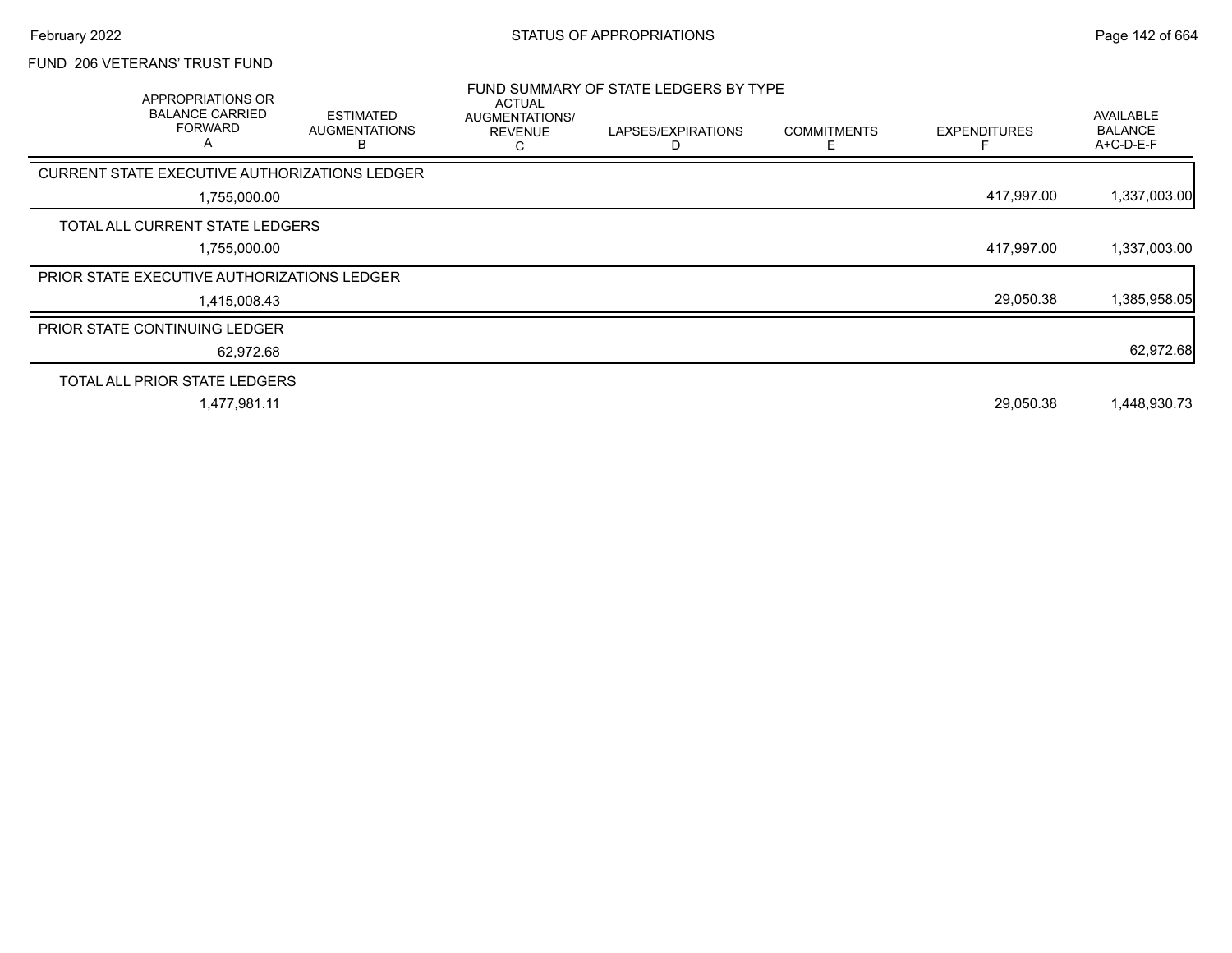#### FUND 207 JUSTICE REINVESTMENT FUND

| APPROPRIATIONS OR<br><b>BALANCE CARRIED</b><br><b>FORWARD</b> | ESTIMATED<br><b>AUGMENTATIONS</b><br>в | ACTUAL<br><b>AUGMENTATIONS/</b><br><b>REVENUE</b> | FUND SUMMARY OF STATE LEDGERS BY TYPE<br>LAPSES/EXPIRATIONS | <b>COMMITMENTS</b> | <b>EXPENDITURES</b> | AVAILABLE<br><b>BALANCE</b><br>A+C-D-E-F |
|---------------------------------------------------------------|----------------------------------------|---------------------------------------------------|-------------------------------------------------------------|--------------------|---------------------|------------------------------------------|
| CURRENT STATE EXECUTIVE AUTHORIZATIONS - RESTRICTED LEDGER    |                                        |                                                   |                                                             |                    |                     |                                          |
|                                                               | 1,220,000.00                           | 1,220,000.00                                      |                                                             |                    |                     | 1,220,000.00                             |
| TOTAL ALL CURRENT STATE LEDGERS                               |                                        |                                                   |                                                             |                    |                     |                                          |
|                                                               | 1,220,000.00                           | 1,220,000.00                                      |                                                             |                    |                     | 1,220,000.00                             |
| <b>PRIOR STATE APPROPRIATIONS LEDGER</b>                      |                                        |                                                   |                                                             |                    |                     |                                          |
| 553.530.43                                                    |                                        |                                                   |                                                             | 273.259.88         | 270.740.12          | 9,530.43                                 |
| TOTAL ALL PRIOR STATE LEDGERS                                 |                                        |                                                   |                                                             |                    |                     |                                          |
| 553.530.43                                                    |                                        |                                                   |                                                             | 273.259.88         | 270.740.12          | 9.530.43                                 |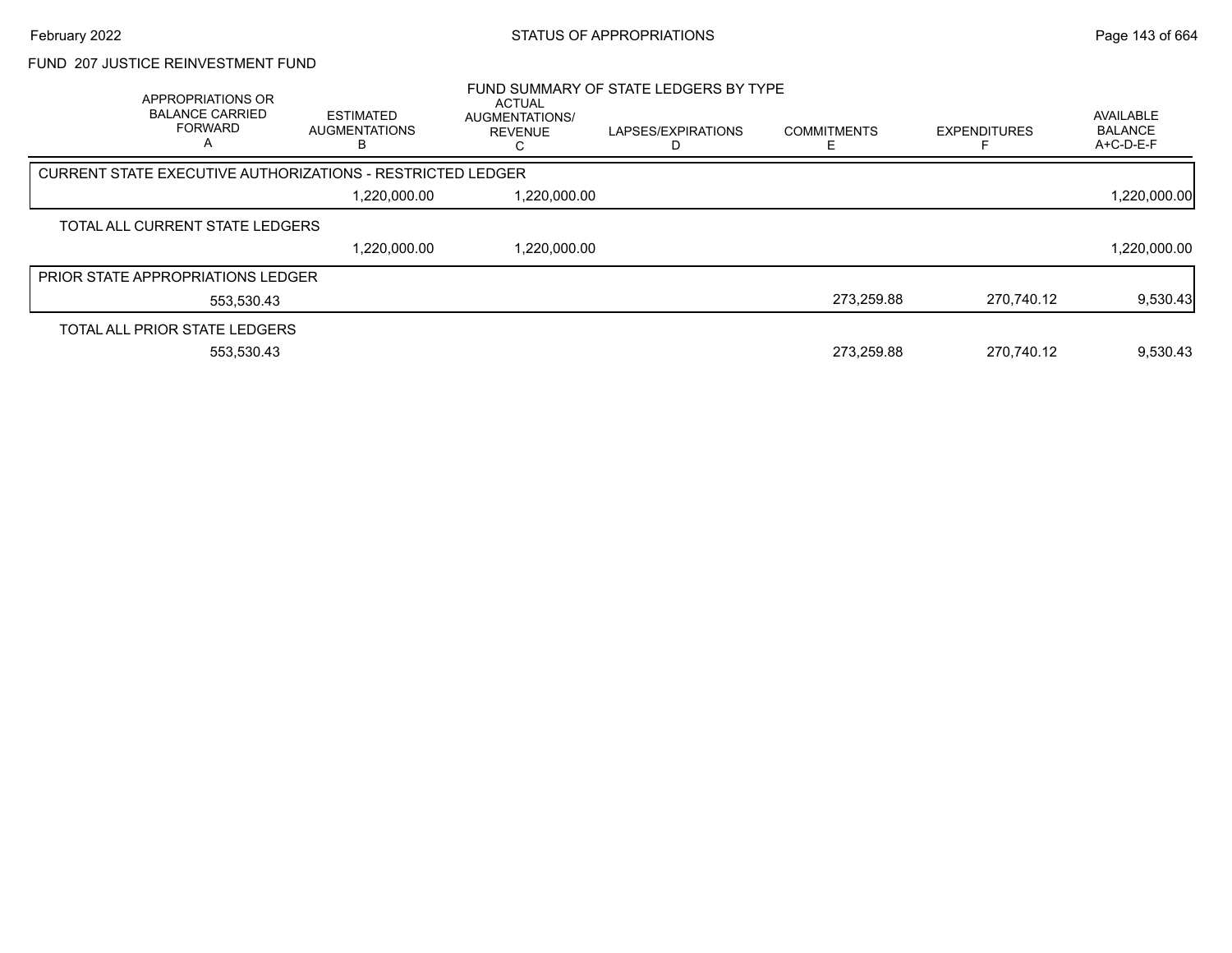### FUND 208 INSURANCE REG AND OVERSIGHT FUND

| APPROPRIATIONS OR<br><b>BALANCE CARRIED</b><br><b>FORWARD</b><br>A | <b>ESTIMATED</b><br><b>AUGMENTATIONS</b><br>ь | <b>ACTUAL</b><br>AUGMENTATIONS/<br><b>REVENUE</b> | FUND SUMMARY OF STATE LEDGERS BY TYPE<br>LAPSES/EXPIRATIONS | <b>COMMITMENTS</b> | <b>EXPENDITURES</b> | AVAILABLE<br><b>BALANCE</b><br>$A+C-D-E-F$ |
|--------------------------------------------------------------------|-----------------------------------------------|---------------------------------------------------|-------------------------------------------------------------|--------------------|---------------------|--------------------------------------------|
| <b>CURRENT STATE APPROPRIATIONS LEDGER</b>                         |                                               |                                                   |                                                             |                    |                     |                                            |
| 31,649,000.00                                                      |                                               |                                                   |                                                             | 1.326.613.09       | 17.611.016.31       | 12,711,370.60                              |
| TOTAL ALL CURRENT STATE LEDGERS                                    |                                               |                                                   |                                                             |                    |                     |                                            |
| 31,649,000.00                                                      |                                               |                                                   |                                                             | 1,326,613.09       | 17,611,016.31       | 12,711,370.60                              |
| <b>PRIOR STATE APPROPRIATIONS LEDGER</b>                           |                                               |                                                   |                                                             |                    |                     |                                            |
| 8,705,021.16                                                       |                                               |                                                   |                                                             | 629,859.35         | 1,641,649.85        | 6,433,511.96                               |
| TOTAL ALL PRIOR STATE LEDGERS                                      |                                               |                                                   |                                                             |                    |                     |                                            |
| 8,705,021.16                                                       |                                               |                                                   |                                                             | 629,859.35         | 1,641,649.85        | 6,433,511.96                               |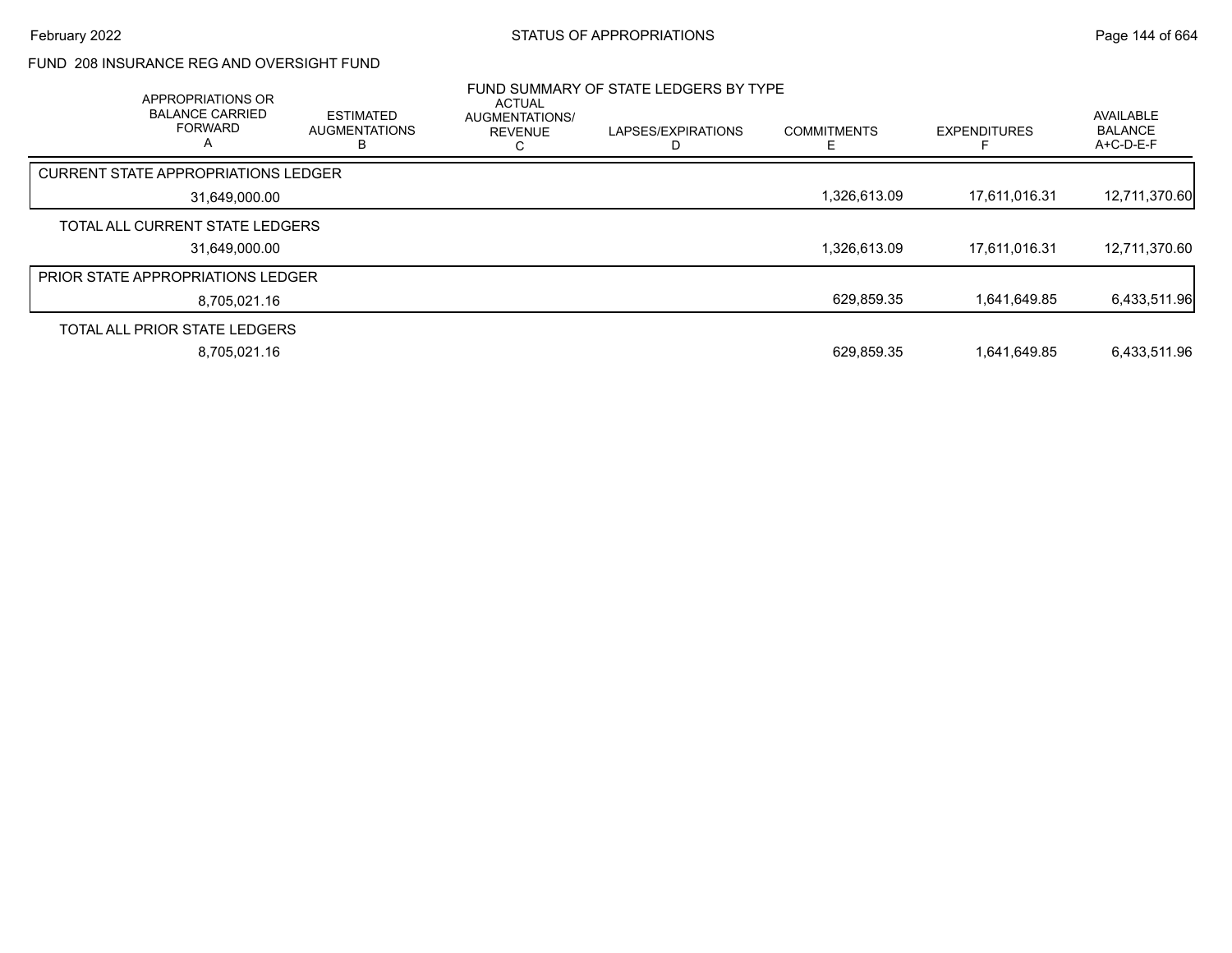# FUND 209 PHILA TAXI AND LIMO REG FUND

| APPROPRIATIONS OR<br><b>BALANCE CARRIED</b><br><b>FORWARD</b><br>A | <b>ESTIMATED</b><br><b>AUGMENTATIONS</b><br>в | <b>ACTUAL</b><br>AUGMENTATIONS/<br><b>REVENUE</b> | FUND SUMMARY OF STATE LEDGERS BY TYPE<br>LAPSES/EXPIRATIONS | <b>COMMITMENTS</b> | <b>EXPENDITURES</b> | <b>AVAILABLE</b><br><b>BALANCE</b><br>A+C-D-E-F |
|--------------------------------------------------------------------|-----------------------------------------------|---------------------------------------------------|-------------------------------------------------------------|--------------------|---------------------|-------------------------------------------------|
| <b>CURRENT STATE APPROPRIATIONS LEDGER</b>                         |                                               |                                                   |                                                             |                    |                     |                                                 |
| 2,749,000.00                                                       |                                               |                                                   |                                                             |                    | 1,110,497.00        | 1,638,503.00                                    |
| TOTAL ALL CURRENT STATE LEDGERS                                    |                                               |                                                   |                                                             |                    |                     |                                                 |
| 2,749,000.00                                                       |                                               |                                                   |                                                             |                    | 1,110,497.00        | 1,638,503.00                                    |
| <b>PRIOR STATE APPROPRIATIONS LEDGER</b>                           |                                               |                                                   |                                                             |                    |                     |                                                 |
| 1,352,760.00                                                       |                                               |                                                   |                                                             |                    | 310,195.00          | 1,042,565.00                                    |
| TOTAL ALL PRIOR STATE LEDGERS                                      |                                               |                                                   |                                                             |                    |                     |                                                 |
| 1,352,760.00                                                       |                                               |                                                   |                                                             |                    | 310,195.00          | 1,042,565.00                                    |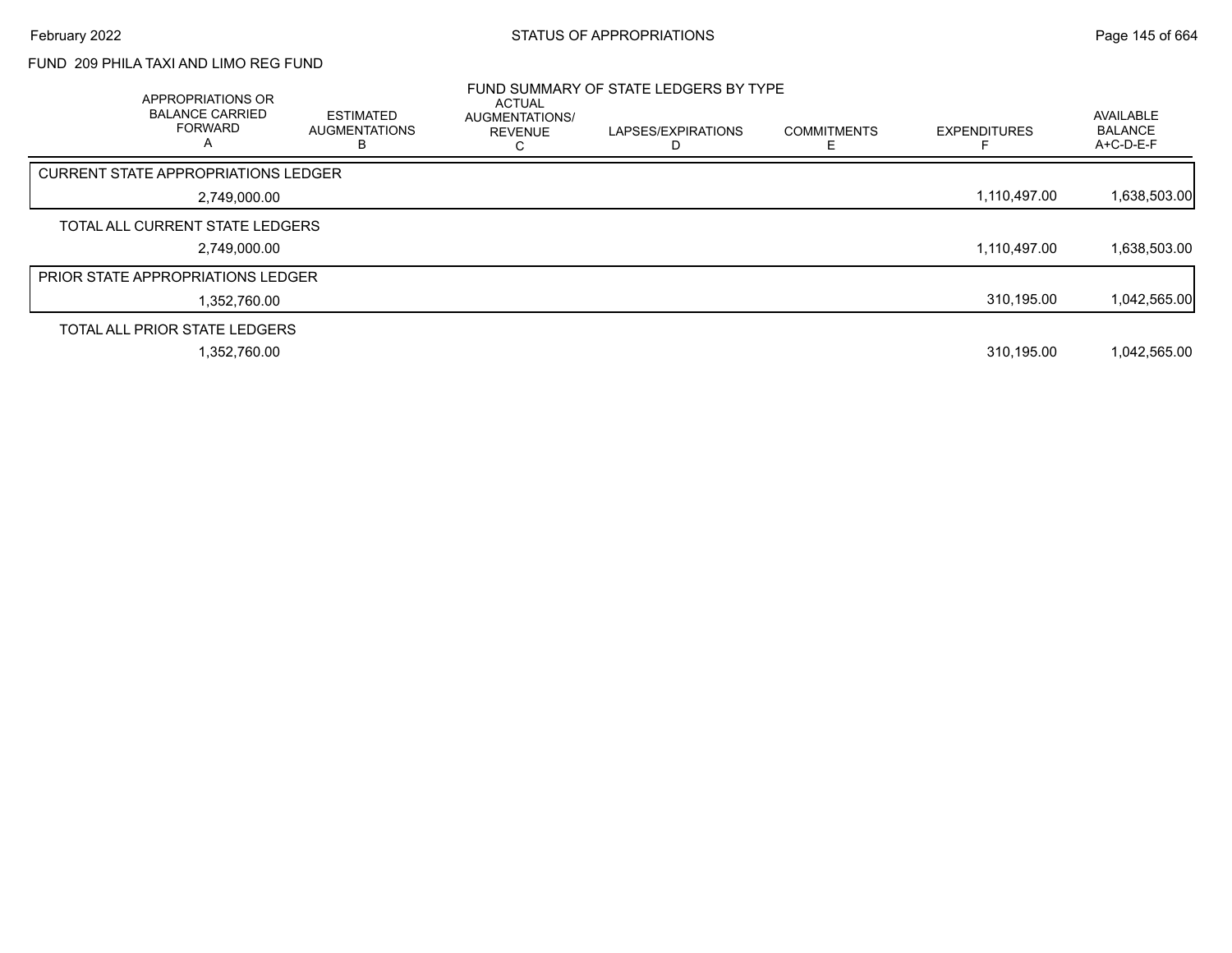# FUND 210 PHILA TAXI MEDALLION FUND

| APPROPRIATIONS OR<br><b>BALANCE CARRIED</b><br><b>FORWARD</b><br>A | <b>ESTIMATED</b><br><b>AUGMENTATIONS</b> | ACTUAL<br>AUGMENTATIONS/<br><b>REVENUE</b> | FUND SUMMARY OF STATE LEDGERS BY TYPE<br>LAPSES/EXPIRATIONS | <b>COMMITMENTS</b> | <b>EXPENDITURES</b> | AVAILABLE<br><b>BALANCE</b><br>A+C-D-E-F |
|--------------------------------------------------------------------|------------------------------------------|--------------------------------------------|-------------------------------------------------------------|--------------------|---------------------|------------------------------------------|
| CURRENT STATE APPROPRIATIONS LEDGER                                |                                          |                                            |                                                             |                    |                     |                                          |
| 100,000.00                                                         |                                          |                                            |                                                             |                    |                     | 100,000.00                               |
| TOTAL ALL CURRENT STATE LEDGERS                                    |                                          |                                            |                                                             |                    |                     |                                          |
| 100.000.00                                                         |                                          |                                            |                                                             |                    |                     | 100,000.00                               |
| <b>PRIOR STATE APPROPRIATIONS LEDGER</b>                           |                                          |                                            |                                                             |                    |                     |                                          |
| 100,000.00                                                         |                                          |                                            |                                                             |                    |                     | 100,000.00                               |
| TOTAL ALL PRIOR STATE LEDGERS                                      |                                          |                                            |                                                             |                    |                     |                                          |
| 100,000.00                                                         |                                          |                                            |                                                             |                    |                     | 100,000.00                               |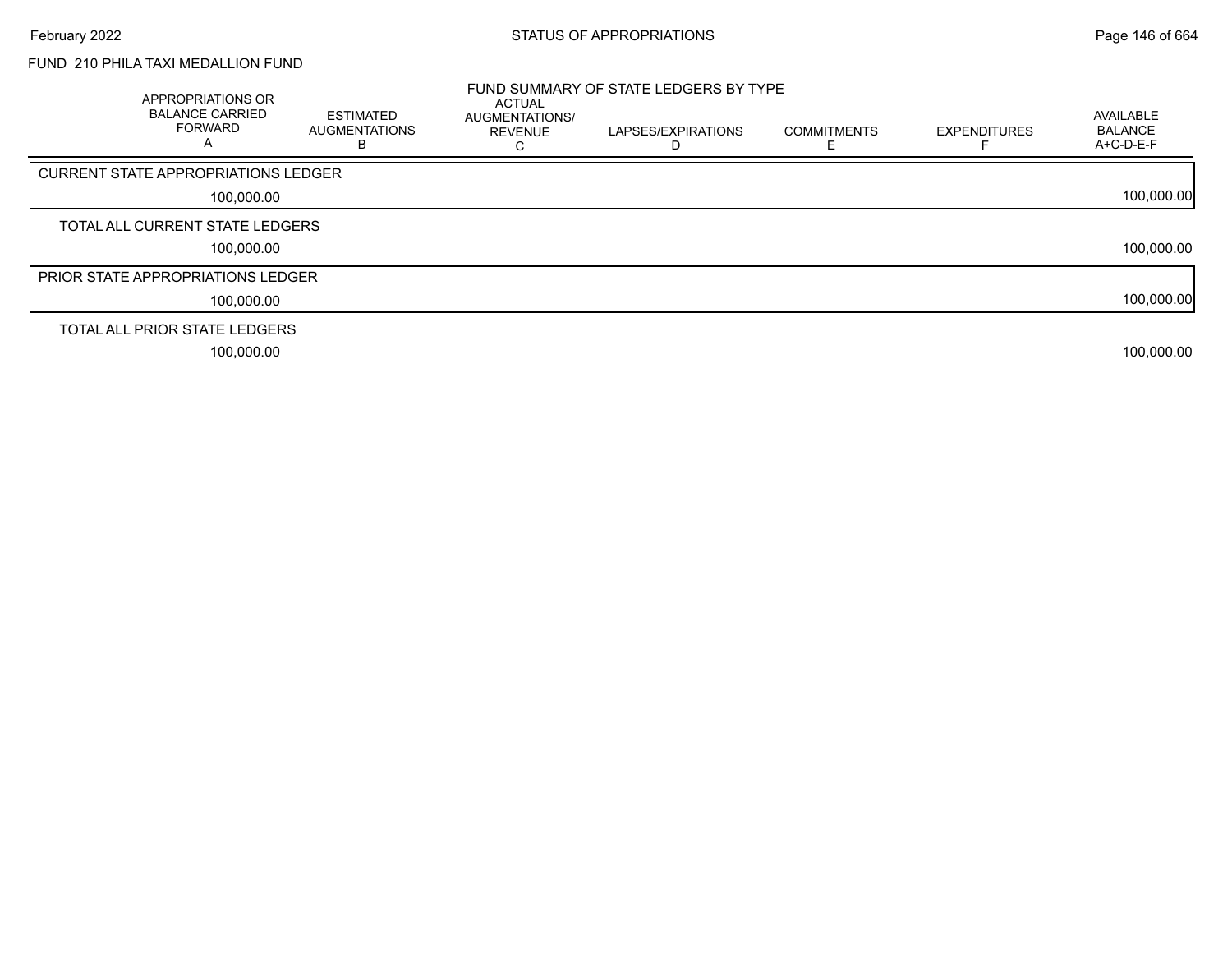# FUND 211 MULTIMODAL TRANSPORTATION FUND

| FUND SUMMARY OF STATE LEDGERS BY TYPE<br>APPROPRIATIONS OR<br><b>ACTUAL</b> |                                               |                                  |                    |                          |                     |                                                 |
|-----------------------------------------------------------------------------|-----------------------------------------------|----------------------------------|--------------------|--------------------------|---------------------|-------------------------------------------------|
| <b>BALANCE CARRIED</b><br><b>FORWARD</b><br>А                               | <b>ESTIMATED</b><br><b>AUGMENTATIONS</b><br>R | AUGMENTATIONS/<br><b>REVENUE</b> | LAPSES/EXPIRATIONS | <b>COMMITMENTS</b><br>E. | <b>EXPENDITURES</b> | <b>AVAILABLE</b><br><b>BALANCE</b><br>A+C-D-E-F |
| <b>CURRENT STATE EXECUTIVE AUTHORIZATIONS LEDGER</b>                        |                                               |                                  |                    |                          |                     |                                                 |
| 84,629,000.00                                                               |                                               |                                  |                    | 8,493,530.13             | 2,855,057.88        | 73,280,411.99                                   |
| TOTAL ALL CURRENT STATE LEDGERS                                             |                                               |                                  |                    |                          |                     |                                                 |
| 84,629,000.00                                                               |                                               |                                  |                    | 8,493,530.13             | 2,855,057.88        | 73,280,411.99                                   |
| <b>PRIOR STATE APPROPRIATIONS LEDGER</b>                                    |                                               |                                  |                    |                          |                     |                                                 |
| 4,321,087.38                                                                |                                               |                                  |                    |                          |                     | 4,321,087.38                                    |
| PRIOR STATE EXECUTIVE AUTHORIZATIONS LEDGER                                 |                                               |                                  |                    |                          |                     |                                                 |
| 287,495,381.87                                                              |                                               |                                  |                    | 168,078,949.54           | 42,104,854.87       | 77,311,577.46                                   |
| TOTAL ALL PRIOR STATE LEDGERS                                               |                                               |                                  |                    |                          |                     |                                                 |
| 291,816,469.25                                                              |                                               |                                  |                    | 168,078,949.54           | 42,104,854.87       | 81,632,664.84                                   |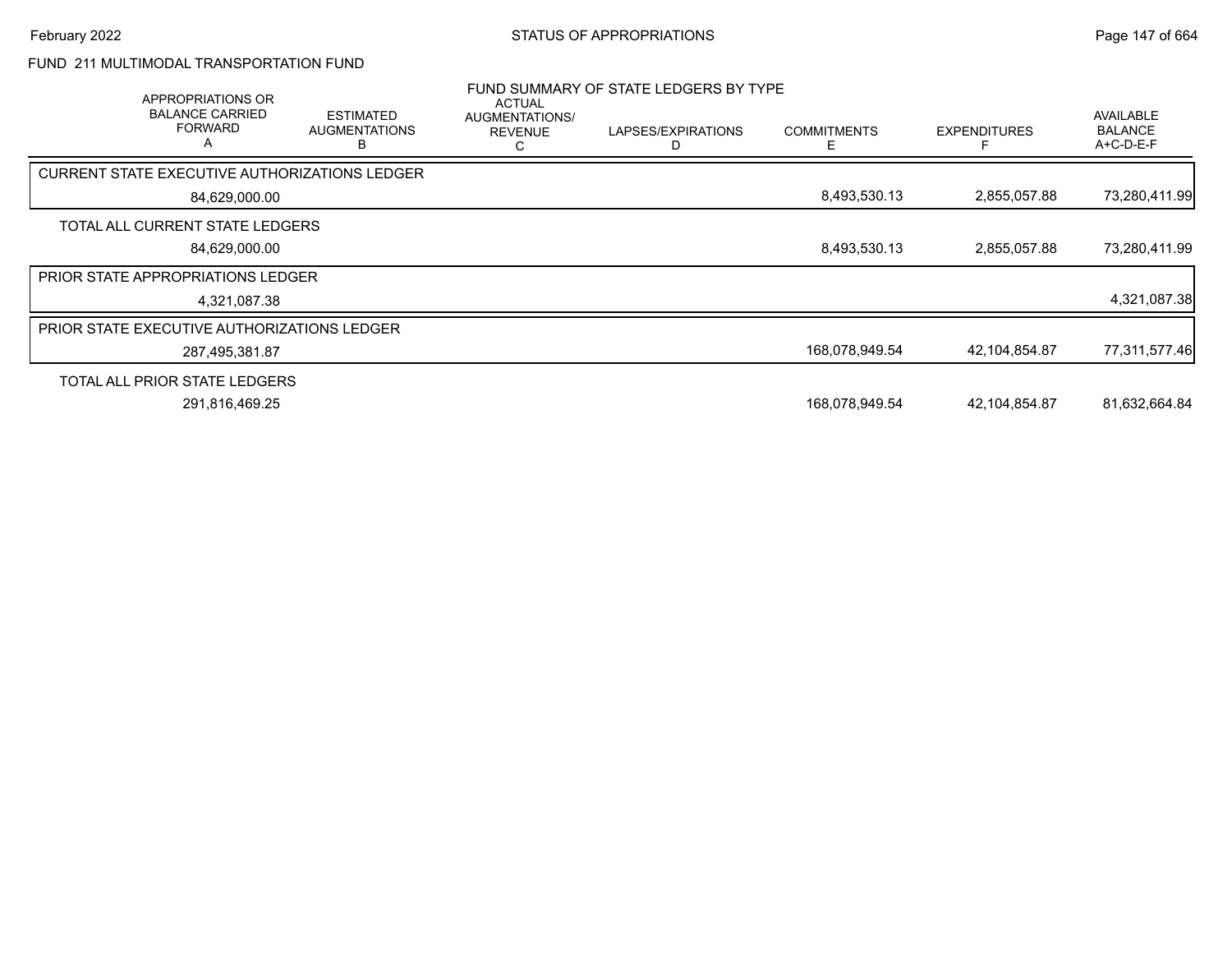## February 2022 **STATUS OF APPROPRIATIONS** STATUS OF APPROPRIATIONS

# FUND 212 CITY REVITALIZATION & IMPROVEMENT

| APPROPRIATIONS OR<br>BALANCE CARRIED<br>FORWARD | <b>ESTIMATED</b><br>AUGMENTATIONS | <b>ACTUAL</b><br>AUGMENTATIONS/<br>REVENUE | FUND SUMMARY OF STATE LEDGERS BY TYPE<br>LAPSES/EXPIRATIONS | <b>COMMITMENTS</b> | <b>EXPENDITURES</b> | AVAILABLE<br>BALANCE<br>$A+C-D-E-F$ |  |  |
|-------------------------------------------------|-----------------------------------|--------------------------------------------|-------------------------------------------------------------|--------------------|---------------------|-------------------------------------|--|--|
| RESTRICTED RECEIPTS LEDGER                      |                                   |                                            |                                                             |                    |                     |                                     |  |  |
|                                                 | 8,985,614.34<br>8,985,614.34      |                                            |                                                             |                    |                     |                                     |  |  |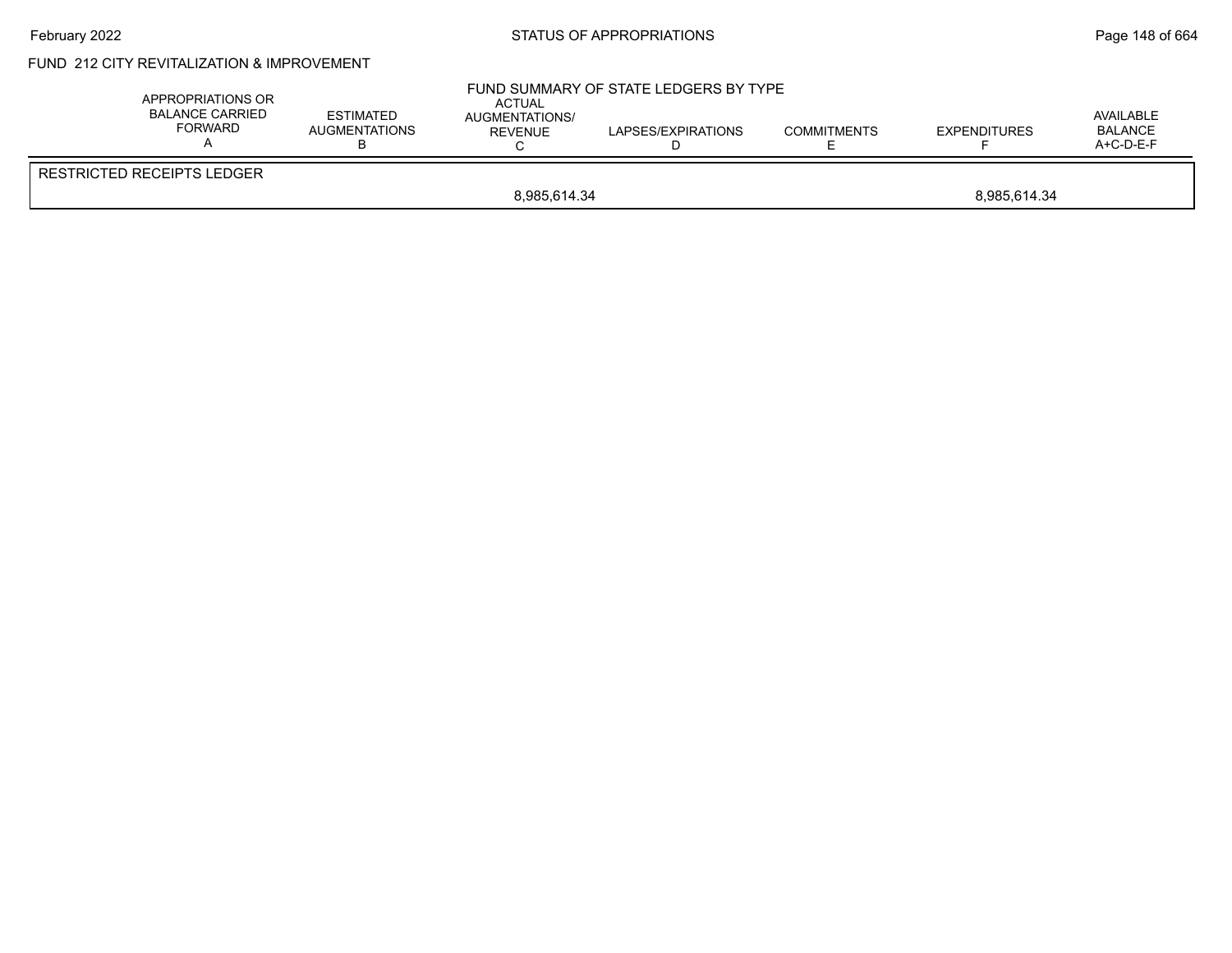# February 2022 **Example 2022 STATUS OF APPROPRIATIONS** STATUS OF APPROPRIATIONS

# FUND 213 LOCAL CIGARETTE TAX FUND

| APPROPRIATIONS OR<br><b>BALANCE CARRIED</b><br><b>FORWARD</b> | <b>ESTIMATED</b><br><b>AUGMENTATIONS</b> | ACTUAL<br><b>AUGMENTATIONS/</b><br><b>REVENUE</b> | FUND SUMMARY OF STATE LEDGERS BY TYPE<br>LAPSES/EXPIRATIONS | <b>COMMITMENTS</b> | <b>EXPENDITURES</b> | AVAILABLE<br><b>BALANCE</b><br>$A+C-D-E-F$ |
|---------------------------------------------------------------|------------------------------------------|---------------------------------------------------|-------------------------------------------------------------|--------------------|---------------------|--------------------------------------------|
| <b>RESTRICTED RECEIPTS LEDGER</b>                             |                                          |                                                   |                                                             |                    |                     |                                            |
| 2,796,487.01                                                  |                                          | 46,406,425.99                                     |                                                             |                    | 47,251,363.68       | 1,951,549.32                               |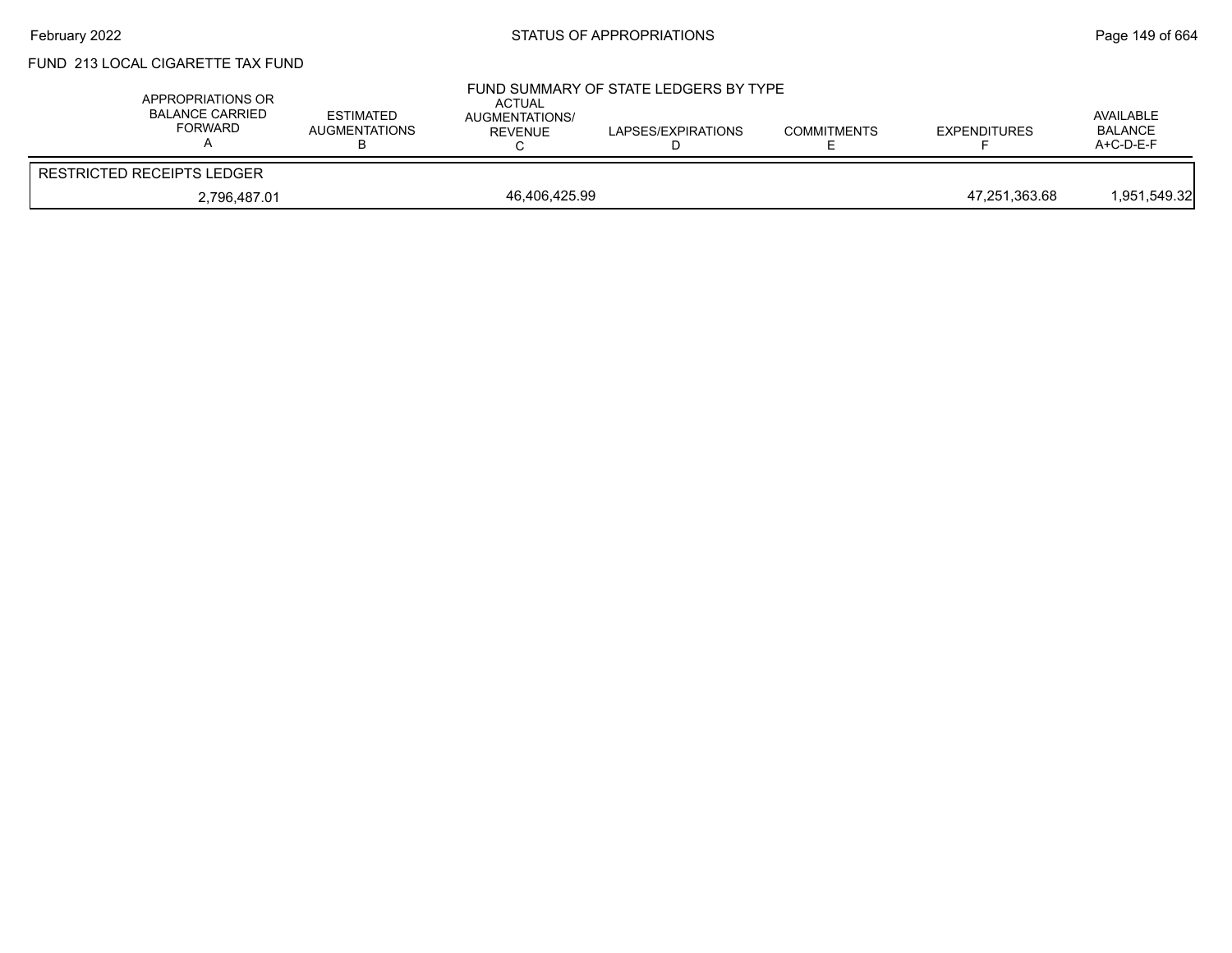#### FUND 215 MONETARY PENALTY ENDOWMNTS TRST FND

| APPROPRIATIONS OR<br><b>BALANCE CARRIED</b><br><b>FORWARD</b><br>A | <b>ESTIMATED</b><br><b>AUGMENTATIONS</b><br>в                     | ACTUAL<br>AUGMENTATIONS/<br><b>REVENUE</b><br>ι. | FUND SUMMARY OF STATE LEDGERS BY TYPE<br>LAPSES/EXPIRATIONS | <b>COMMITMENTS</b><br>F | <b>EXPENDITURES</b> | <b>AVAILABLE</b><br><b>BALANCE</b><br>A+C-D-E-F |
|--------------------------------------------------------------------|-------------------------------------------------------------------|--------------------------------------------------|-------------------------------------------------------------|-------------------------|---------------------|-------------------------------------------------|
|                                                                    | <b>CURRENT STATE EXECUTIVE AUTHORIZATIONS - RESTRICTED LEDGER</b> |                                                  |                                                             |                         |                     |                                                 |
|                                                                    | 4,800,000.00                                                      | 4,800,000.00                                     |                                                             | 2,507,262.72            | 1,048,965.12        | 1,243,772.16                                    |
| TOTAL ALL CURRENT STATE LEDGERS                                    |                                                                   |                                                  |                                                             |                         |                     |                                                 |
|                                                                    | 4,800,000.00                                                      | 4,800,000.00                                     |                                                             | 2,507,262.72            | 1,048,965.12        | 1,243,772.16                                    |
|                                                                    | <b>PRIOR STATE EXECUTIVE AUTHORIZATIONS - RESTRICTED LEDGER</b>   |                                                  |                                                             |                         |                     |                                                 |
| 3.289.617.63                                                       |                                                                   | -2,567,633.69                                    |                                                             |                         | 431,242.10          | 290,741.84                                      |
| TOTAL ALL PRIOR STATE LEDGERS                                      |                                                                   |                                                  |                                                             |                         |                     |                                                 |
| 3,289,617.63                                                       |                                                                   | $-2,567,633.69$                                  |                                                             |                         | 431,242.10          | 290,741.84                                      |
| <b>RESTRICTED REVENUE LEDGER</b>                                   |                                                                   |                                                  |                                                             |                         |                     |                                                 |
| 40,415,780.62                                                      |                                                                   |                                                  |                                                             |                         | 2,232,366.31        | 38,183,414.31                                   |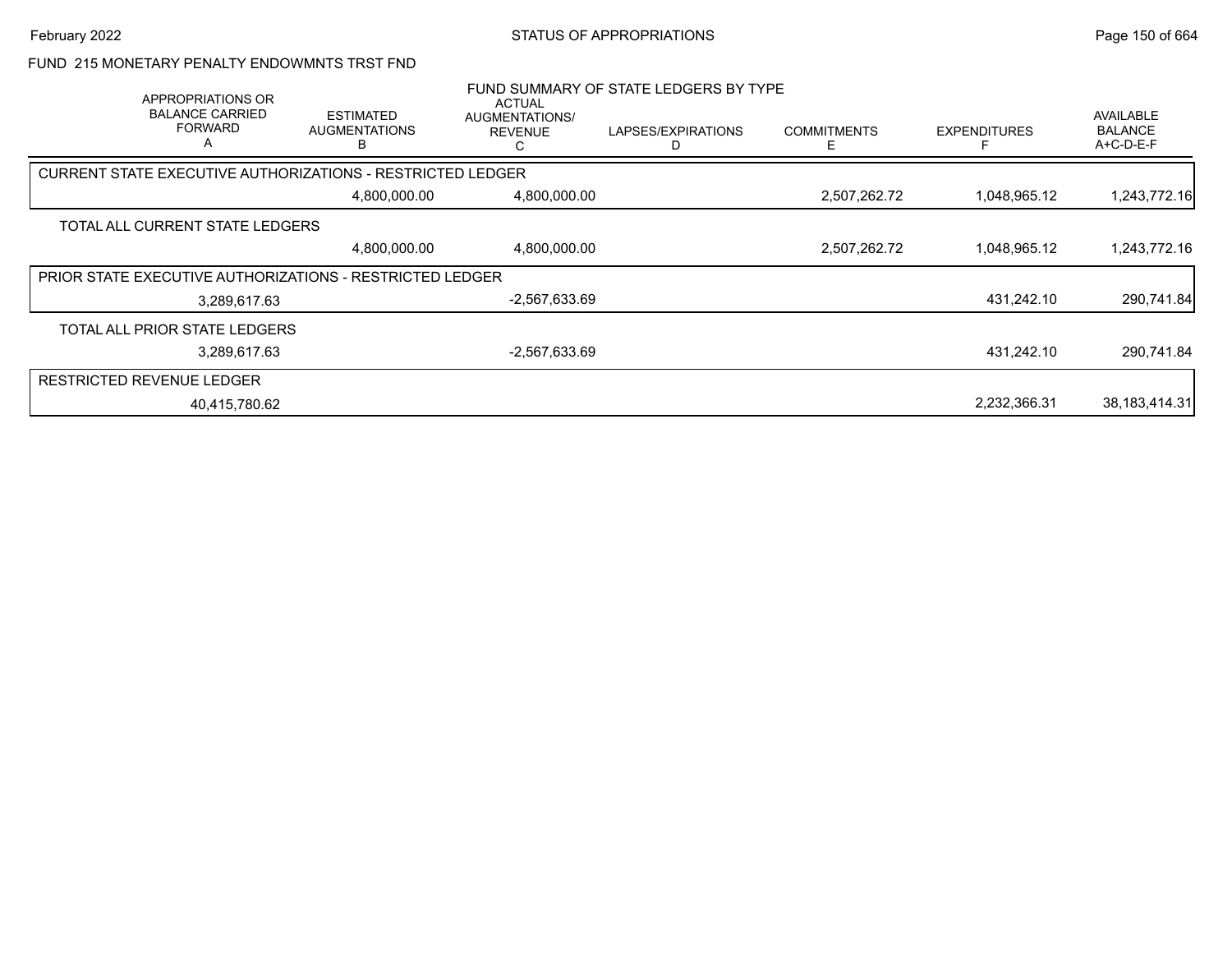# FUND 216 ACHIEVING A BETTER LIFE EXPERIENCE

| <b>APPROPRIATIONS OR</b><br><b>BALANCE CARRIED</b><br><b>FORWARD</b><br>A | ESTIMATED<br><b>AUGMENTATIONS</b><br>в | <b>ACTUAL</b><br>AUGMENTATIONS/<br><b>REVENUE</b> | FUND SUMMARY OF STATE LEDGERS BY TYPE<br>LAPSES/EXPIRATIONS | <b>COMMITMENTS</b> | <b>EXPENDITURES</b> | AVAILABLE<br><b>BALANCE</b><br>A+C-D-E-F |
|---------------------------------------------------------------------------|----------------------------------------|---------------------------------------------------|-------------------------------------------------------------|--------------------|---------------------|------------------------------------------|
| <b>CURRENT STATE APPROPRIATIONS LEDGER</b>                                |                                        |                                                   |                                                             |                    |                     |                                          |
| 1,130,000.00                                                              |                                        |                                                   |                                                             |                    | 201,726.55          | 928,273.45                               |
| TOTAL ALL CURRENT STATE LEDGERS                                           |                                        |                                                   |                                                             |                    |                     |                                          |
| 1,130,000.00                                                              |                                        |                                                   |                                                             |                    | 201,726.55          | 928,273.45                               |
| <b>PRIOR STATE APPROPRIATIONS LEDGER</b>                                  |                                        |                                                   |                                                             |                    |                     |                                          |
| 346.117.08                                                                |                                        |                                                   |                                                             |                    | 246,282.96          | 99,834.12                                |
| TOTAL ALL PRIOR STATE LEDGERS                                             |                                        |                                                   |                                                             |                    |                     |                                          |
| 346,117.08                                                                |                                        |                                                   |                                                             |                    | 246,282.96          | 99,834.12                                |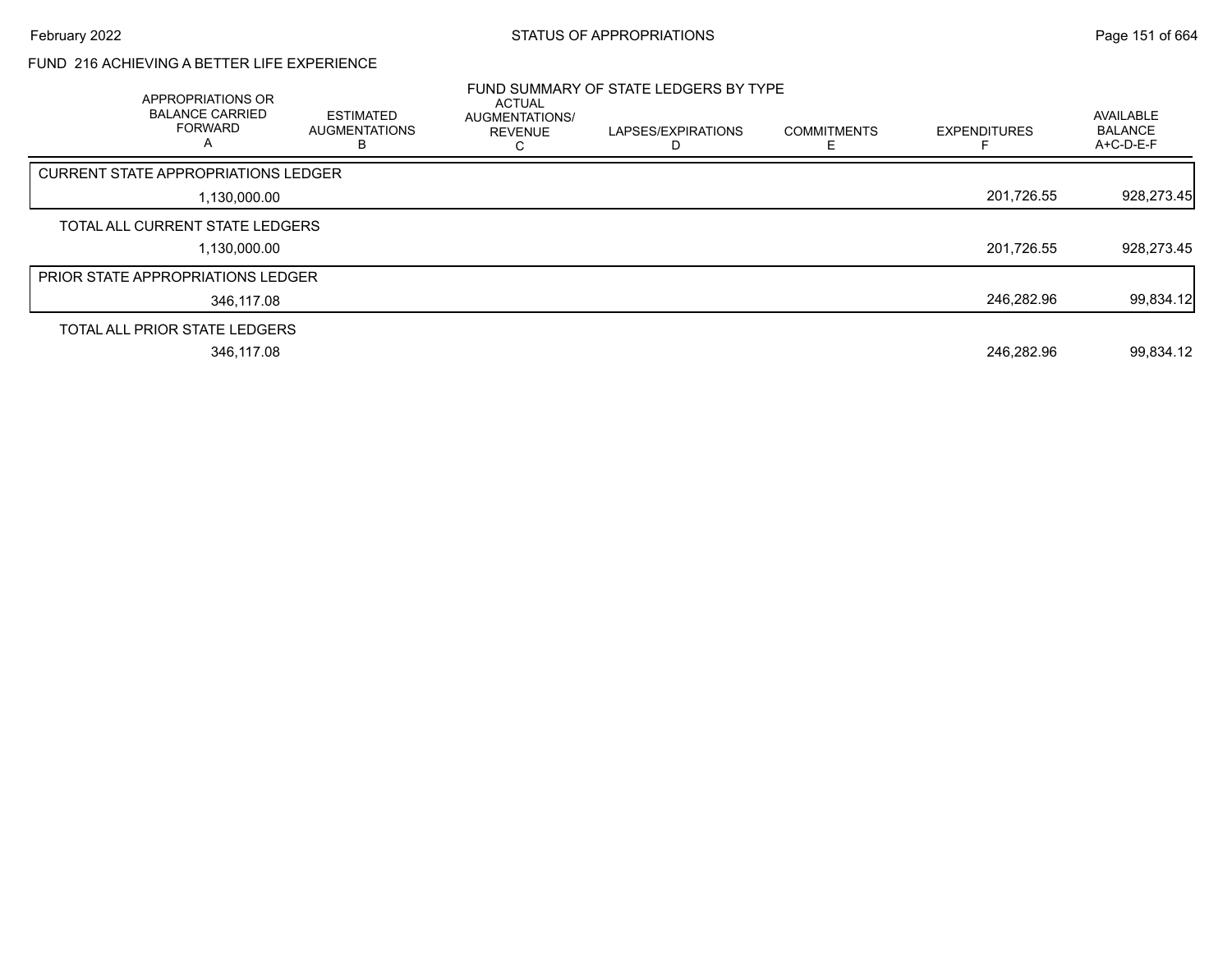# FUND 217 MEDICAL MARIJUANA PROGRAM FUND

| APPROPRIATIONS OR<br><b>BALANCE CARRIED</b><br><b>FORWARD</b><br>A | <b>ESTIMATED</b><br><b>AUGMENTATIONS</b><br>B | <b>ACTUAL</b><br>AUGMENTATIONS/<br><b>REVENUE</b><br>ι. | FUND SUMMARY OF STATE LEDGERS BY TYPE<br>LAPSES/EXPIRATIONS | <b>COMMITMENTS</b> | <b>EXPENDITURES</b> | AVAILABLE<br><b>BALANCE</b><br>A+C-D-E-F |
|--------------------------------------------------------------------|-----------------------------------------------|---------------------------------------------------------|-------------------------------------------------------------|--------------------|---------------------|------------------------------------------|
| CURRENT STATE EXECUTIVE AUTHORIZATIONS LEDGER                      |                                               |                                                         |                                                             |                    |                     |                                          |
| 54,858,000.00                                                      |                                               |                                                         |                                                             | 5,240,303.11       | 9.955.541.90        | 39,662,154.99                            |
| TOTAL ALL CURRENT STATE LEDGERS                                    |                                               |                                                         |                                                             |                    |                     |                                          |
| 54.858.000.00                                                      |                                               |                                                         |                                                             | 5,240,303.11       | 9.955.541.90        | 39,662,154.99                            |
| <b>PRIOR STATE EXECUTIVE AUTHORIZATIONS LEDGER</b>                 |                                               |                                                         |                                                             |                    |                     |                                          |
| 2,758,544.91                                                       |                                               |                                                         |                                                             | 23,700.00          | 2,570,284.30        | 164,560.61                               |
| TOTAL ALL PRIOR STATE LEDGERS                                      |                                               |                                                         |                                                             |                    |                     |                                          |
| 2,758,544.91                                                       |                                               |                                                         |                                                             | 23,700.00          | 2,570,284.30        | 164.560.61                               |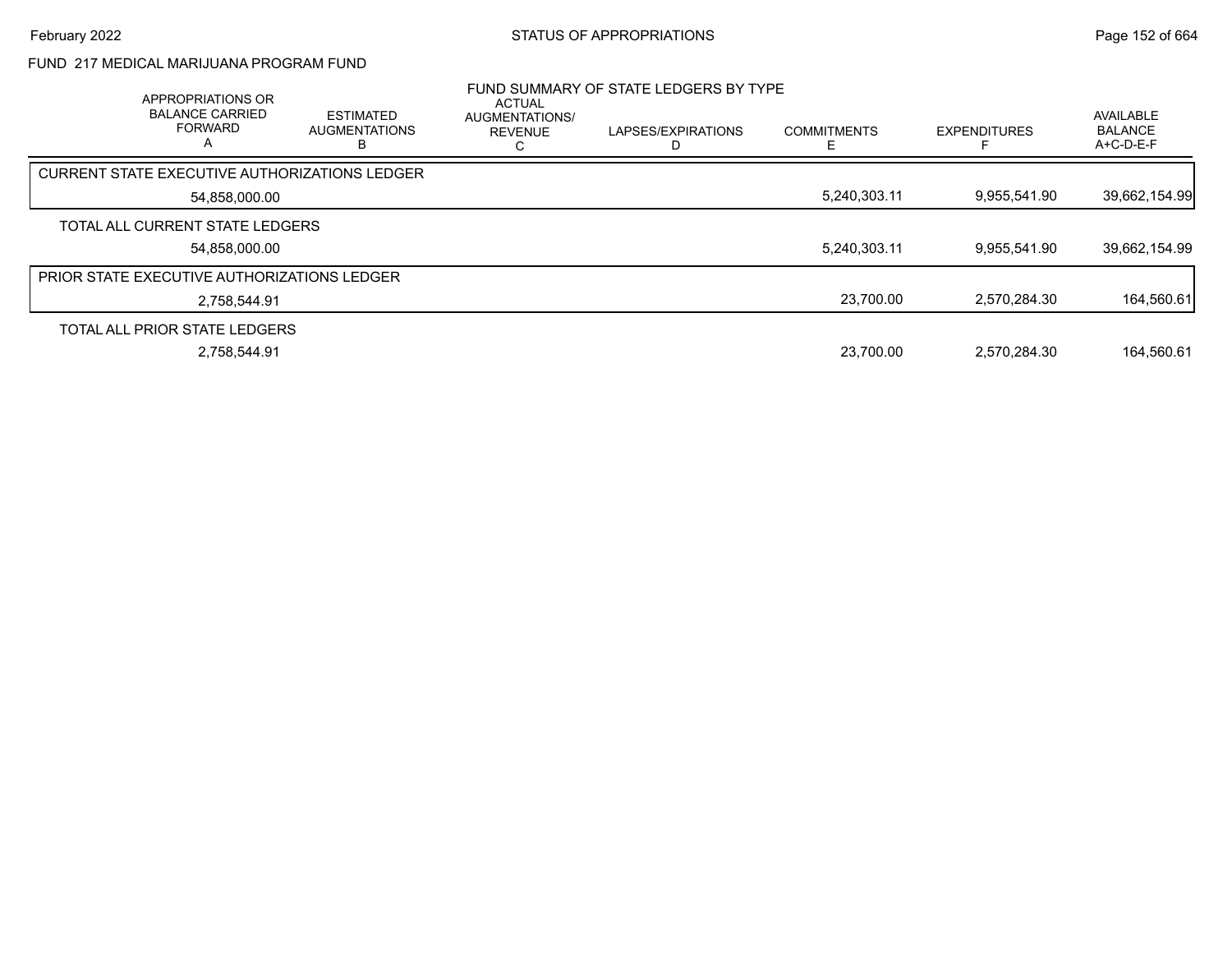# FUND 218 PLANCON BOND PROJECTS FUND

| APPROPRIATIONS OR<br><b>BALANCE CARRIED</b><br>FORWARD | <b>ESTIMATED</b><br><b>AUGMENTATIONS</b> | ACTUAL<br><b>AUGMENTATIONS/</b><br>REVENUE | FUND SUMMARY OF STATE LEDGERS BY TYPE<br>LAPSES/EXPIRATIONS | <b>COMMITMENTS</b> | <b>EXPENDITURES</b> | AVAILABLE<br>BALANCE<br>$A+C-D-E-F$ |
|--------------------------------------------------------|------------------------------------------|--------------------------------------------|-------------------------------------------------------------|--------------------|---------------------|-------------------------------------|
| RESTRICTED REVENUE LEDGER                              |                                          |                                            |                                                             |                    |                     |                                     |
| 282,647,343.81                                         |                                          |                                            |                                                             |                    |                     | 282,647,343.81                      |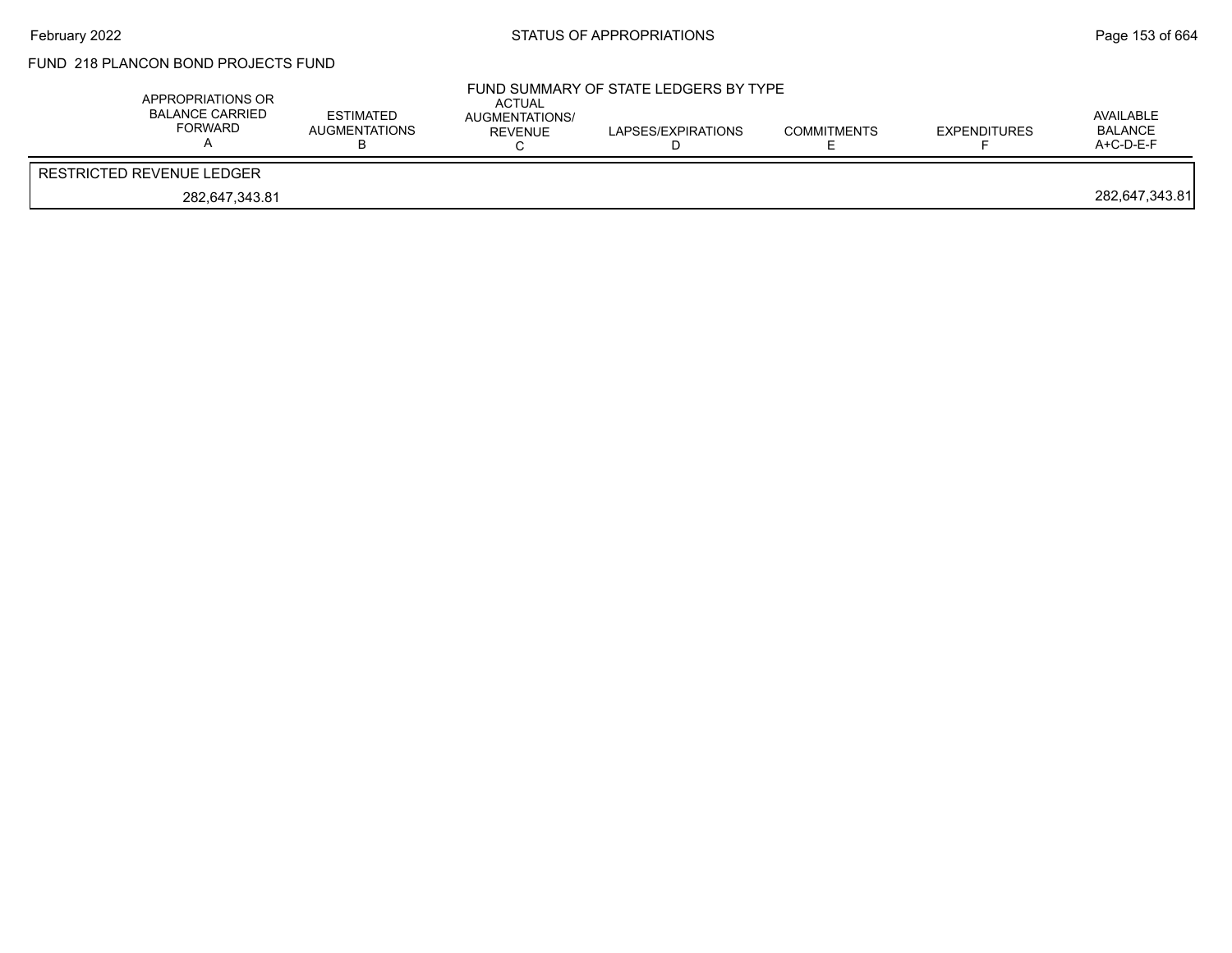## FUND 219 SERS - DEFINED CONTRIBUTION FUND

| APPROPRIATIONS OR<br><b>BALANCE CARRIED</b><br><b>FORWARD</b><br>Α | <b>ESTIMATED</b><br><b>AUGMENTATIONS</b><br>В | <b>ACTUAL</b><br>AUGMENTATIONS/<br><b>REVENUE</b><br>C. | FUND SUMMARY OF STATE LEDGERS BY TYPE<br>LAPSES/EXPIRATIONS<br>D | <b>COMMITMENTS</b><br>Е | <b>EXPENDITURES</b><br>F | AVAILABLE<br><b>BALANCE</b><br>A+C-D-E-F |
|--------------------------------------------------------------------|-----------------------------------------------|---------------------------------------------------------|------------------------------------------------------------------|-------------------------|--------------------------|------------------------------------------|
| CURRENT STATE RESTRICTED APPROPRIATIONS LEDGER                     |                                               |                                                         |                                                                  |                         |                          |                                          |
|                                                                    | 4,398,000.00                                  | 4,398,000.00                                            |                                                                  | 582,388.17              | 1,560,704.62             | 2,254,907.21                             |
| TOTAL ALL CURRENT STATE LEDGERS                                    |                                               |                                                         |                                                                  |                         |                          |                                          |
|                                                                    | 4,398,000.00                                  | 4,398,000.00                                            |                                                                  | 582,388.17              | 1,560,704.62             | 2,254,907.21                             |
| PRIOR STATE RESTRICTED APPROPRIATIONS LEDGER                       |                                               |                                                         |                                                                  |                         |                          |                                          |
| 2,302,780.00                                                       |                                               | $-1,695,700.00$                                         |                                                                  | 35,033.58               | 387,585.70               | 184,460.72                               |
| TOTAL ALL PRIOR STATE LEDGERS                                      |                                               |                                                         |                                                                  |                         |                          |                                          |
| 2,302,780.00                                                       |                                               | $-1,695,700.00$                                         |                                                                  | 35,033.58               | 387,585.70               | 184,460.72                               |
| <b>RESTRICTED RECEIPTS LEDGER</b>                                  |                                               |                                                         |                                                                  |                         |                          |                                          |
| 44,360,309.30                                                      |                                               | 26,079,011.77                                           |                                                                  |                         | 2,443,502.61             | 67,995,818.46                            |
| NON-BUDGETED LEDGER                                                |                                               |                                                         |                                                                  |                         |                          |                                          |
|                                                                    |                                               |                                                         |                                                                  |                         | 1,596,116.72             | $-1,596,116.72$                          |
| <b>RESTRICTED REVENUE LEDGER</b>                                   |                                               |                                                         |                                                                  |                         |                          |                                          |
| 433,768.48                                                         |                                               |                                                         |                                                                  |                         |                          | 433,768.48                               |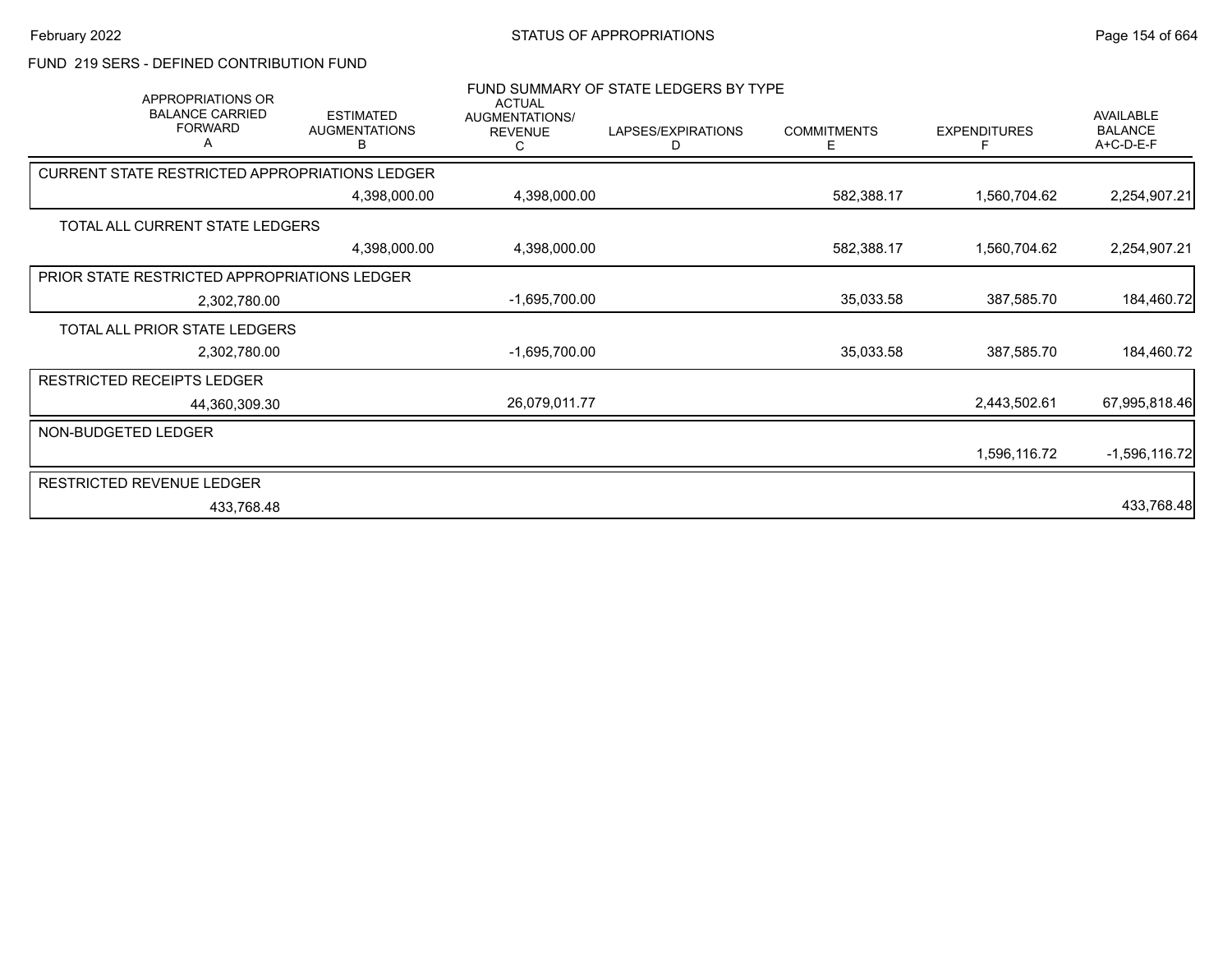### FUND 220 PSERS - DEFINED CONTRIBUTION FUND

| APPROPRIATIONS OR<br><b>BALANCE CARRIED</b><br><b>FORWARD</b><br>A | <b>ESTIMATED</b><br><b>AUGMENTATIONS</b> | <b>ACTUAL</b><br>AUGMENTATIONS/<br><b>REVENUE</b> | FUND SUMMARY OF STATE LEDGERS BY TYPE<br>LAPSES/EXPIRATIONS | <b>COMMITMENTS</b> | <b>EXPENDITURES</b> | <b>AVAILABLE</b><br><b>BALANCE</b><br>A+C-D-E-F |
|--------------------------------------------------------------------|------------------------------------------|---------------------------------------------------|-------------------------------------------------------------|--------------------|---------------------|-------------------------------------------------|
| <b>CURRENT STATE RESTRICTED APPROPRIATIONS LEDGER</b>              |                                          |                                                   |                                                             |                    |                     |                                                 |
|                                                                    | 955,000.00                               | 955,000.00                                        |                                                             | 168,436.67         | 504,603.41          | 281,959.92                                      |
| TOTAL ALL CURRENT STATE LEDGERS                                    |                                          |                                                   |                                                             |                    |                     |                                                 |
|                                                                    | 955,000.00                               | 955,000.00                                        |                                                             | 168,436.67         | 504,603.41          | 281,959.92                                      |
| PRIOR STATE RESTRICTED APPROPRIATIONS LEDGER                       |                                          |                                                   |                                                             |                    |                     |                                                 |
|                                                                    | 2,152,229.58                             |                                                   |                                                             |                    | 42,502.36           | 2,109,727.22                                    |
| TOTAL ALL PRIOR STATE LEDGERS                                      |                                          |                                                   |                                                             |                    |                     |                                                 |
|                                                                    | 2,152,229.58                             |                                                   |                                                             |                    | 42,502.36           | 2,109,727.22                                    |
| <b>RESTRICTED REVENUE LEDGER</b>                                   |                                          |                                                   |                                                             |                    |                     |                                                 |
|                                                                    | 3,424,804.77                             | $-955,000.00$                                     |                                                             | 560,000.00         | 4,479.35            | 1,905,325.42                                    |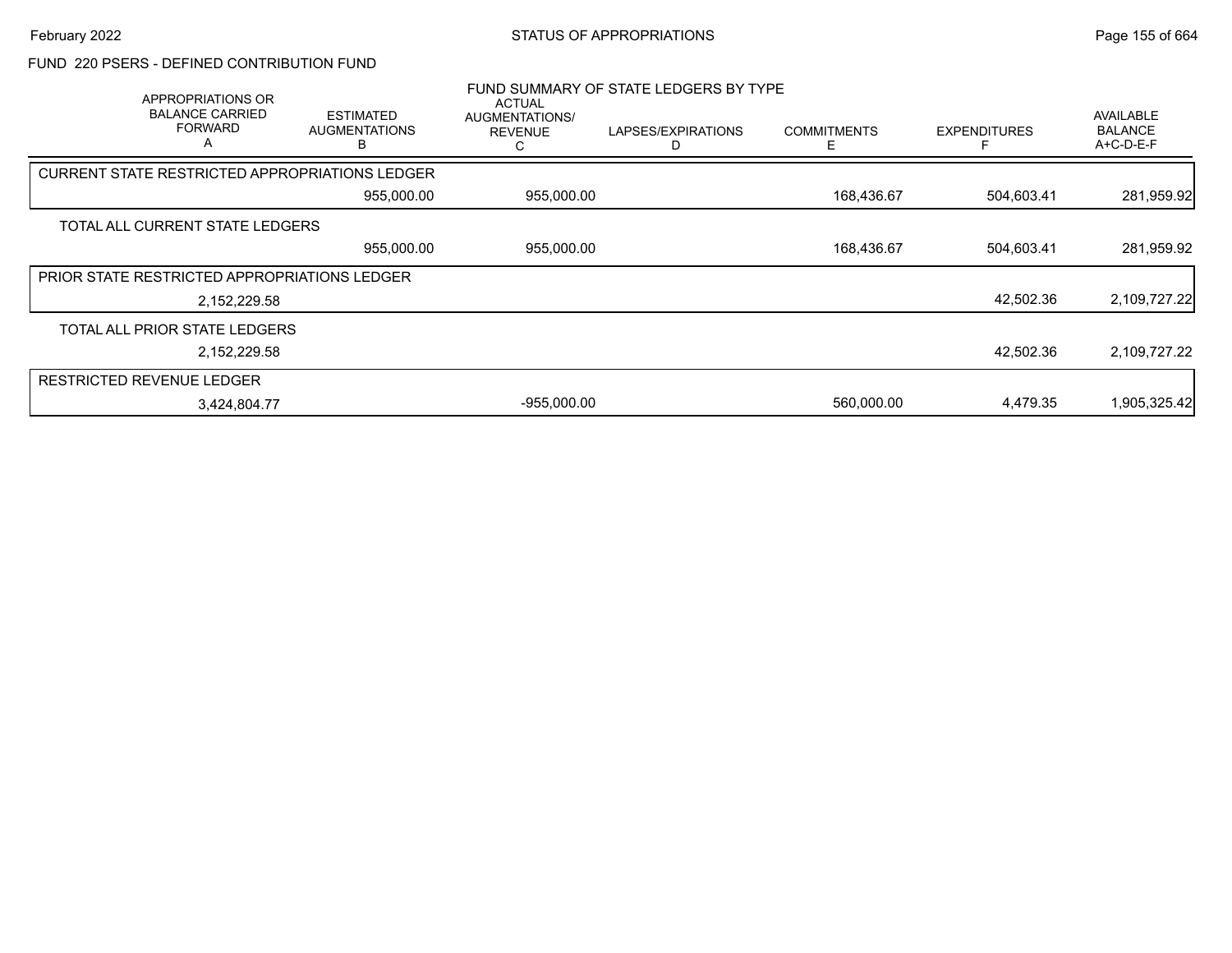# FUND 221 VIDEO GAMING FUND

| <b>APPROPRIATIONS OR</b><br><b>BALANCE CARRIED</b><br><b>FORWARD</b><br>Α | <b>ESTIMATED</b><br><b>AUGMENTATIONS</b><br>в | <b>ACTUAL</b><br>AUGMENTATIONS/<br><b>REVENUE</b><br>С | FUND SUMMARY OF STATE LEDGERS BY TYPE<br>LAPSES/EXPIRATIONS<br>D | <b>COMMITMENTS</b><br>Ε | <b>EXPENDITURES</b><br>F | <b>AVAILABLE</b><br><b>BALANCE</b><br>$A+C-D-E-F$ |
|---------------------------------------------------------------------------|-----------------------------------------------|--------------------------------------------------------|------------------------------------------------------------------|-------------------------|--------------------------|---------------------------------------------------|
| CURRENT STATE RESTRICTED APPROPRIATIONS LEDGER                            |                                               |                                                        |                                                                  |                         |                          |                                                   |
|                                                                           | 1,158,000.00                                  | 1,132,434.38                                           |                                                                  | 32,669.50               | 127,443.20               | 972,321.68                                        |
| <b>CURRENT STATE EXECUTIVE AUTHORIZATIONS - RESTRICTED LEDGER</b>         |                                               |                                                        |                                                                  |                         |                          |                                                   |
|                                                                           | 50,000.00                                     |                                                        |                                                                  |                         |                          |                                                   |
| TOTAL ALL CURRENT STATE LEDGERS                                           |                                               |                                                        |                                                                  |                         |                          |                                                   |
|                                                                           | 1.208.000.00                                  | 1,132,434.38                                           |                                                                  | 32,669.50               | 127,443.20               | 972,321.68                                        |
| PRIOR STATE RESTRICTED APPROPRIATIONS LEDGER                              |                                               |                                                        |                                                                  |                         |                          |                                                   |
| 579.566.43                                                                |                                               | -552,069.89                                            |                                                                  |                         | 27,466.54                | 30.00                                             |
| <b>PRIOR STATE EXECUTIVE AUTHORIZATIONS - RESTRICTED LEDGER</b>           |                                               |                                                        |                                                                  |                         |                          |                                                   |
| 11,000.00                                                                 |                                               |                                                        |                                                                  |                         |                          | 11,000.00                                         |
| TOTAL ALL PRIOR STATE LEDGERS                                             |                                               |                                                        |                                                                  |                         |                          |                                                   |
| 590,566.43                                                                |                                               | -552,069.89                                            |                                                                  |                         | 27,466.54                | 11,030.00                                         |
| RESTRICTED RECEIPTS LEDGER                                                |                                               |                                                        |                                                                  |                         |                          |                                                   |
|                                                                           |                                               | 1,132,434.38                                           |                                                                  |                         | 1,132,434.38             |                                                   |
| <b>RESTRICTED REVENUE LEDGER</b>                                          |                                               |                                                        |                                                                  |                         |                          |                                                   |
| 3,648,637.65                                                              |                                               | 2,707,528.80                                           |                                                                  |                         |                          | 6,356,166.45                                      |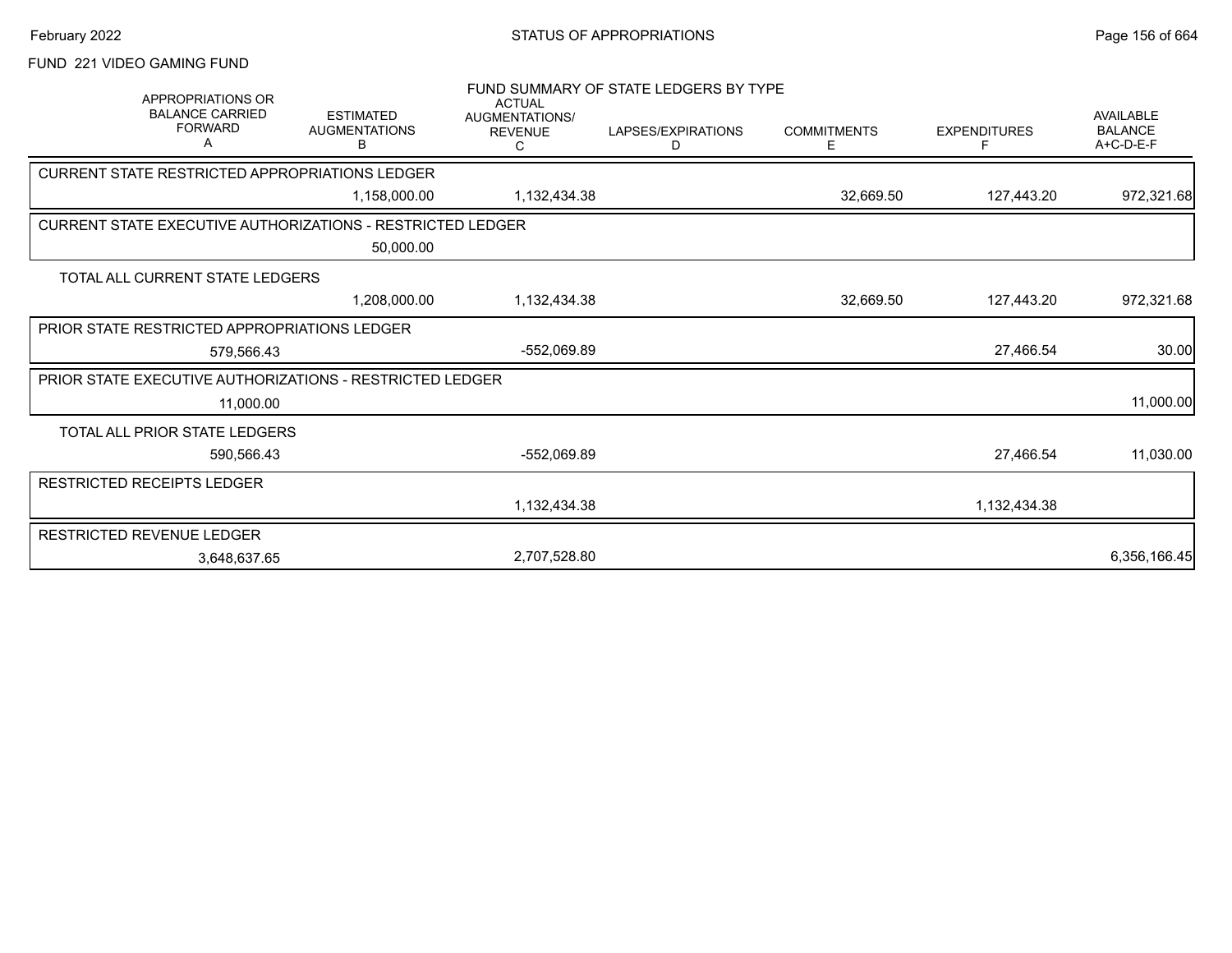# FUND 222 FANTASY CONTEST FUND

| APPROPRIATIONS OR<br><b>BALANCE CARRIED</b><br><b>FORWARD</b><br>A | <b>ESTIMATED</b><br><b>AUGMENTATIONS</b><br>В | <b>ACTUAL</b><br>AUGMENTATIONS/<br><b>REVENUE</b><br>С | FUND SUMMARY OF STATE LEDGERS BY TYPE<br>LAPSES/EXPIRATIONS<br>D | <b>COMMITMENTS</b><br>Ε | <b>EXPENDITURES</b><br>F | <b>AVAILABLE</b><br><b>BALANCE</b><br>$A+C-D-E-F$ |
|--------------------------------------------------------------------|-----------------------------------------------|--------------------------------------------------------|------------------------------------------------------------------|-------------------------|--------------------------|---------------------------------------------------|
| CURRENT STATE RESTRICTED APPROPRIATIONS LEDGER                     |                                               |                                                        |                                                                  |                         |                          |                                                   |
|                                                                    | 518,000.00                                    | 473,060.72                                             |                                                                  |                         | 24,153.06                | 448,907.66                                        |
| <b>CURRENT STATE EXECUTIVE AUTHORIZATIONS - RESTRICTED LEDGER</b>  |                                               |                                                        |                                                                  |                         |                          |                                                   |
|                                                                    | 20,000.00                                     |                                                        |                                                                  |                         |                          |                                                   |
| TOTAL ALL CURRENT STATE LEDGERS                                    |                                               |                                                        |                                                                  |                         |                          |                                                   |
|                                                                    | 538,000.00                                    | 473,060.72                                             |                                                                  |                         | 24,153.06                | 448,907.66                                        |
| PRIOR STATE RESTRICTED APPROPRIATIONS LEDGER                       |                                               |                                                        |                                                                  |                         |                          |                                                   |
| 616,613.43                                                         |                                               | $-353,697.15$                                          |                                                                  |                         | 2,652.85                 | 260,263.43                                        |
| <b>PRIOR STATE EXECUTIVE AUTHORIZATIONS - RESTRICTED LEDGER</b>    |                                               |                                                        |                                                                  |                         |                          |                                                   |
|                                                                    |                                               |                                                        |                                                                  |                         |                          |                                                   |
| TOTAL ALL PRIOR STATE LEDGERS                                      |                                               |                                                        |                                                                  |                         |                          |                                                   |
| 616,613.43                                                         |                                               | $-353,697.15$                                          |                                                                  |                         | 2,652.85                 | 260,263.43                                        |
| <b>RESTRICTED RECEIPTS LEDGER</b>                                  |                                               |                                                        |                                                                  |                         |                          |                                                   |
|                                                                    | 0.36                                          | 473,060.72                                             |                                                                  |                         | 473,060.72               | 0.36                                              |
| RESTRICTED REVENUE LEDGER                                          |                                               |                                                        |                                                                  |                         |                          |                                                   |
|                                                                    | 65,266.28                                     | 20,000.00                                              |                                                                  |                         |                          | 85,266.28                                         |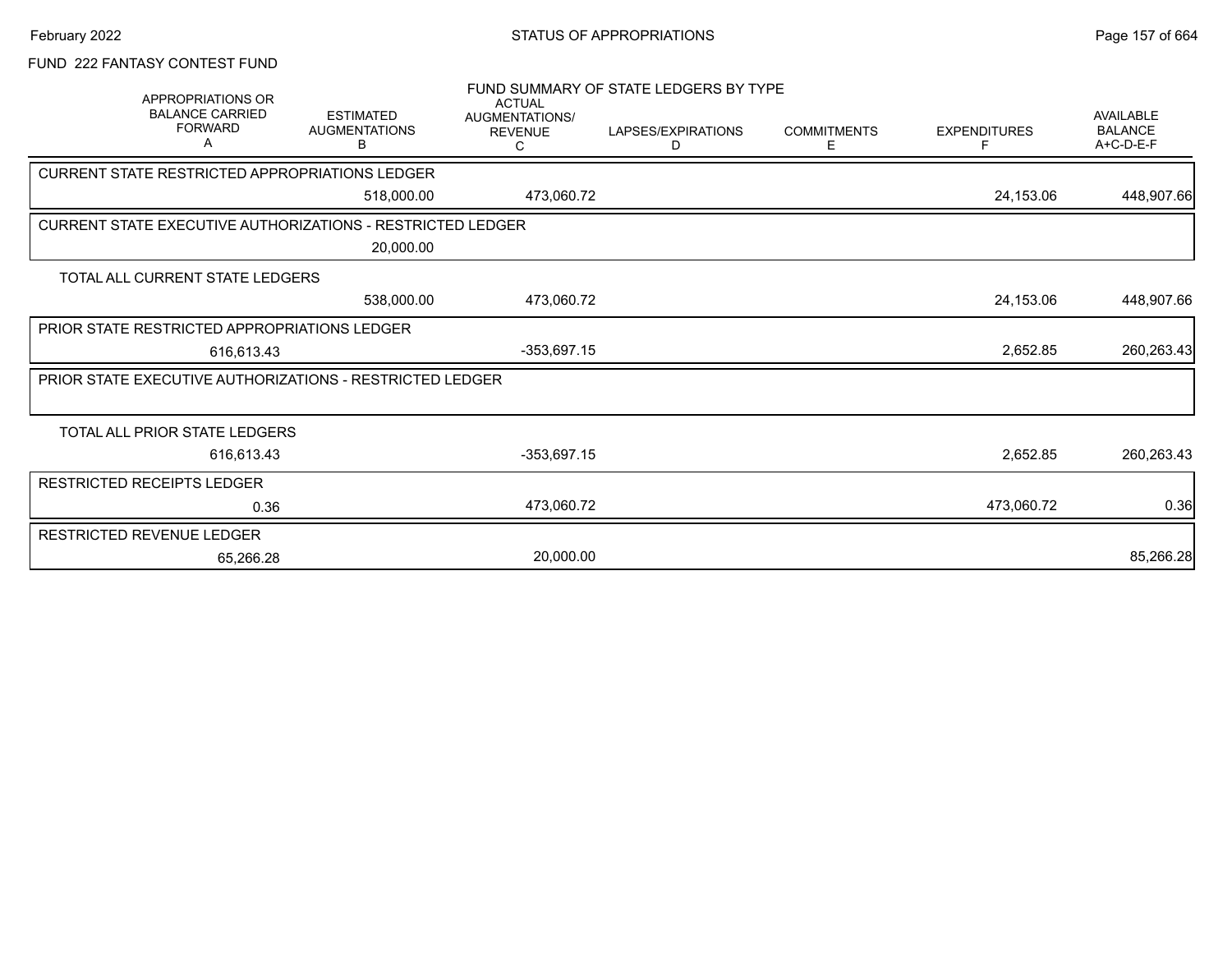# FUND 223 SCHOOL SAFETY AND SECURITY FUND

| APPROPRIATIONS OR<br><b>BALANCE CARRIED</b><br><b>FORWARD</b><br>$\mathsf{A}$ | <b>ESTIMATED</b><br><b>AUGMENTATIONS</b> | ACTUAL<br>AUGMENTATIONS/<br><b>REVENUE</b><br>ι. | FUND SUMMARY OF STATE LEDGERS BY TYPE<br>LAPSES/EXPIRATIONS | <b>COMMITMENTS</b> | <b>EXPENDITURES</b> | AVAILABLE<br><b>BALANCE</b><br>A+C-D-E-F |
|-------------------------------------------------------------------------------|------------------------------------------|--------------------------------------------------|-------------------------------------------------------------|--------------------|---------------------|------------------------------------------|
| <b>CURRENT STATE EXECUTIVE AUTHORIZATIONS LEDGER</b>                          |                                          |                                                  |                                                             |                    |                     |                                          |
| 24.556.000.00                                                                 |                                          |                                                  |                                                             | 16,238,781.82      | 8,333,135.53        | $-15,917.35$                             |
| TOTAL ALL CURRENT STATE LEDGERS                                               |                                          |                                                  |                                                             |                    |                     |                                          |
| 24.556.000.00                                                                 |                                          |                                                  |                                                             | 16.238.781.82      | 8.333.135.53        | $-15.917.35$                             |
| PRIOR STATE EXECUTIVE AUTHORIZATIONS LEDGER                                   |                                          |                                                  |                                                             |                    |                     |                                          |
| 30,569,170.93                                                                 |                                          |                                                  |                                                             | 4,349,679.37       | 11,612,859.59       | 14,606,631.97                            |
| TOTAL ALL PRIOR STATE LEDGERS                                                 |                                          |                                                  |                                                             |                    |                     |                                          |
| 30.569.170.93                                                                 |                                          |                                                  |                                                             | 4,349,679.37       | 11.612.859.59       | 14.606.631.97                            |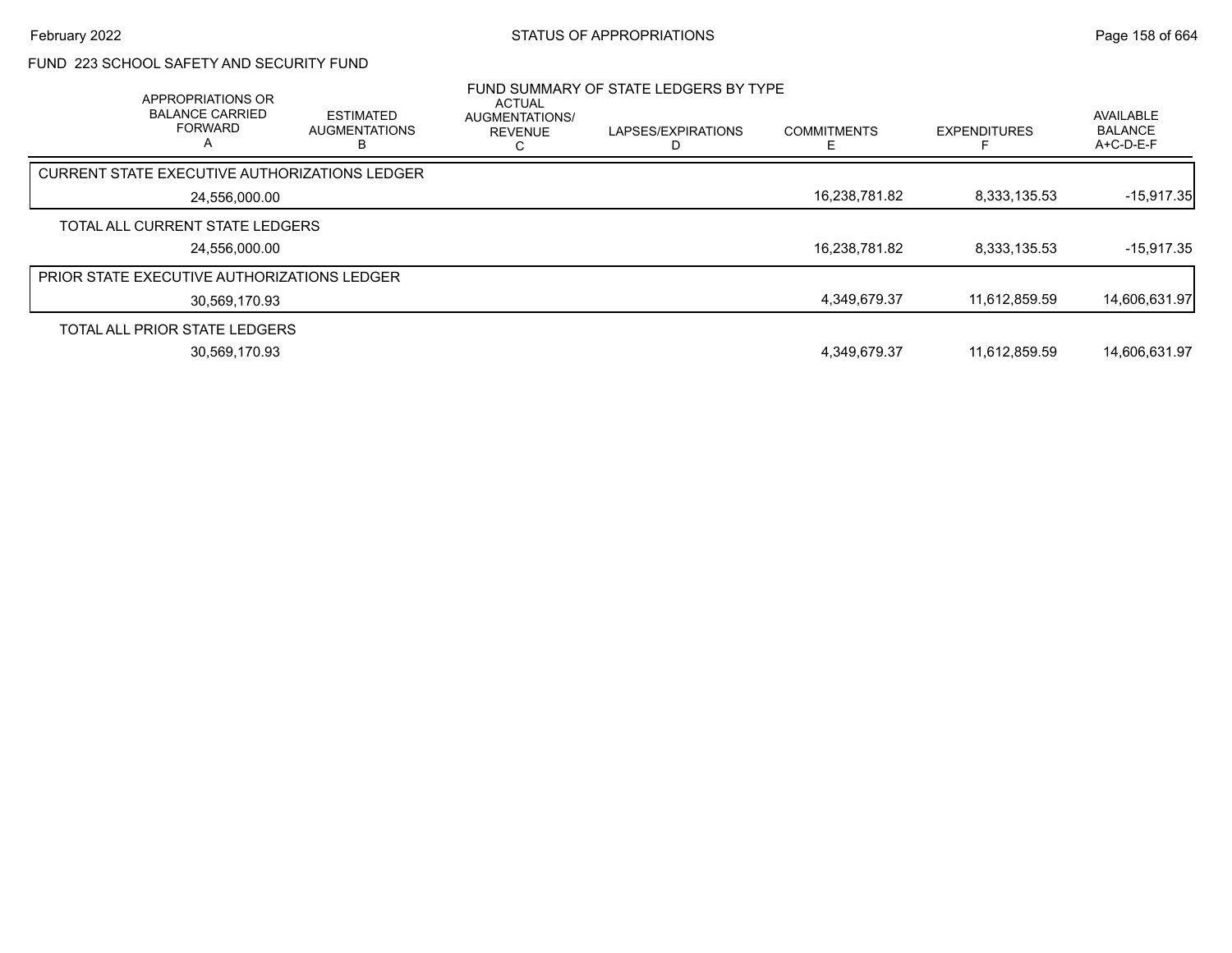# FUND 224 PA HEALTH INSURANCE EXCHANGE FUND

| APPROPRIATIONS OR<br><b>BALANCE CARRIED</b><br><b>FORWARD</b><br>А | <b>ESTIMATED</b><br><b>AUGMENTATIONS</b> | <b>ACTUAL</b><br><b>AUGMENTATIONS/</b><br><b>REVENUE</b> | FUND SUMMARY OF STATE LEDGERS BY TYPE<br>LAPSES/EXPIRATIONS | <b>COMMITMENTS</b> | <b>EXPENDITURES</b> | <b>AVAILABLE</b><br><b>BALANCE</b><br>$A+C-D-E-F$ |
|--------------------------------------------------------------------|------------------------------------------|----------------------------------------------------------|-------------------------------------------------------------|--------------------|---------------------|---------------------------------------------------|
| CURRENT STATE EXECUTIVE AUTHORIZATIONS LEDGER                      |                                          |                                                          |                                                             |                    |                     |                                                   |
| 49,381,000.00                                                      |                                          |                                                          |                                                             | 20,649,210.68      | 26,955,962.28       | 1,775,827.04                                      |
| TOTAL ALL CURRENT STATE LEDGERS                                    |                                          |                                                          |                                                             |                    |                     |                                                   |
| 49,381,000.00                                                      |                                          |                                                          |                                                             | 20,649,210.68      | 26,955,962.28       | 1,775,827.04                                      |
| <b>PRIOR STATE EXECUTIVE AUTHORIZATIONS LEDGER</b>                 |                                          |                                                          |                                                             |                    |                     |                                                   |
| 8.893.344.36                                                       |                                          |                                                          |                                                             |                    | 1,420,232.82        | 7,473,111.54                                      |
| TOTAL ALL PRIOR STATE LEDGERS                                      |                                          |                                                          |                                                             |                    |                     |                                                   |
| 8,893,344.36                                                       |                                          |                                                          |                                                             |                    | 1.420.232.82        | 7,473,111.54                                      |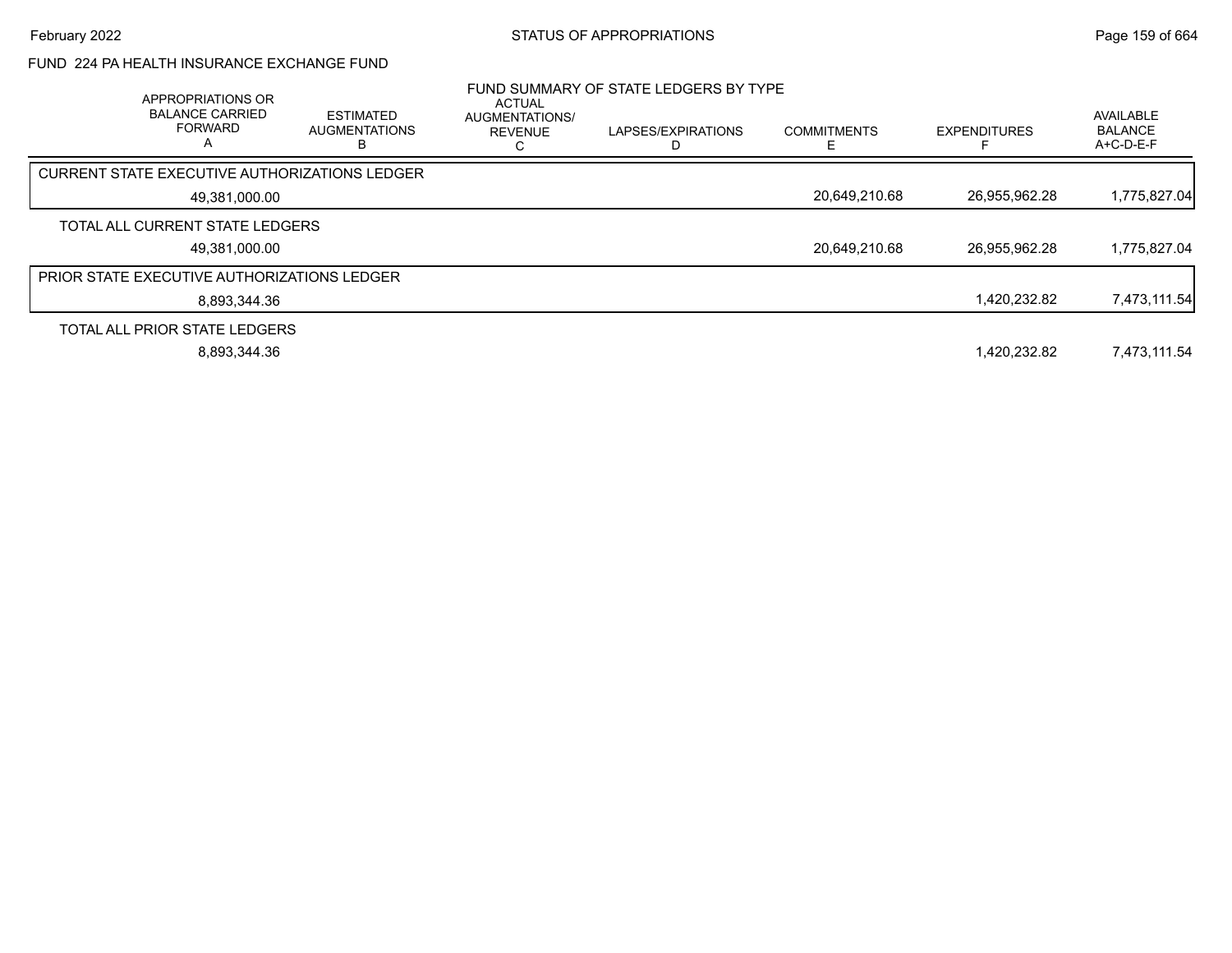## FUND 225 REINSURANCE FUND

| APPROPRIATIONS OR<br><b>BALANCE CARRIED</b><br><b>FORWARD</b><br>A | <b>ESTIMATED</b><br><b>AUGMENTATIONS</b> | <b>ACTUAL</b><br>AUGMENTATIONS/<br><b>REVENUE</b> | FUND SUMMARY OF STATE LEDGERS BY TYPE<br>LAPSES/EXPIRATIONS | <b>COMMITMENTS</b> | <b>EXPENDITURES</b> | AVAILABLE<br><b>BALANCE</b><br>A+C-D-E-F |
|--------------------------------------------------------------------|------------------------------------------|---------------------------------------------------|-------------------------------------------------------------|--------------------|---------------------|------------------------------------------|
| <b>CURRENT STATE EXECUTIVE AUTHORIZATIONS LEDGER</b>               |                                          |                                                   |                                                             |                    |                     |                                          |
| 275,000.00                                                         |                                          |                                                   |                                                             | 51,300.00          | 151.780.07          | 71,919.93                                |
| TOTAL ALL CURRENT STATE LEDGERS                                    |                                          |                                                   |                                                             |                    |                     |                                          |
| 275,000.00                                                         |                                          |                                                   |                                                             | 51,300.00          | 151.780.07          | 71,919.93                                |
| <b>PRIOR STATE EXECUTIVE AUTHORIZATIONS LEDGER</b>                 |                                          |                                                   |                                                             |                    |                     |                                          |
| 119,038.22                                                         |                                          |                                                   |                                                             |                    |                     | 119,038.22                               |
| TOTAL ALL PRIOR STATE LEDGERS                                      |                                          |                                                   |                                                             |                    |                     |                                          |
| 119,038.22                                                         |                                          |                                                   |                                                             |                    |                     | 119,038.22                               |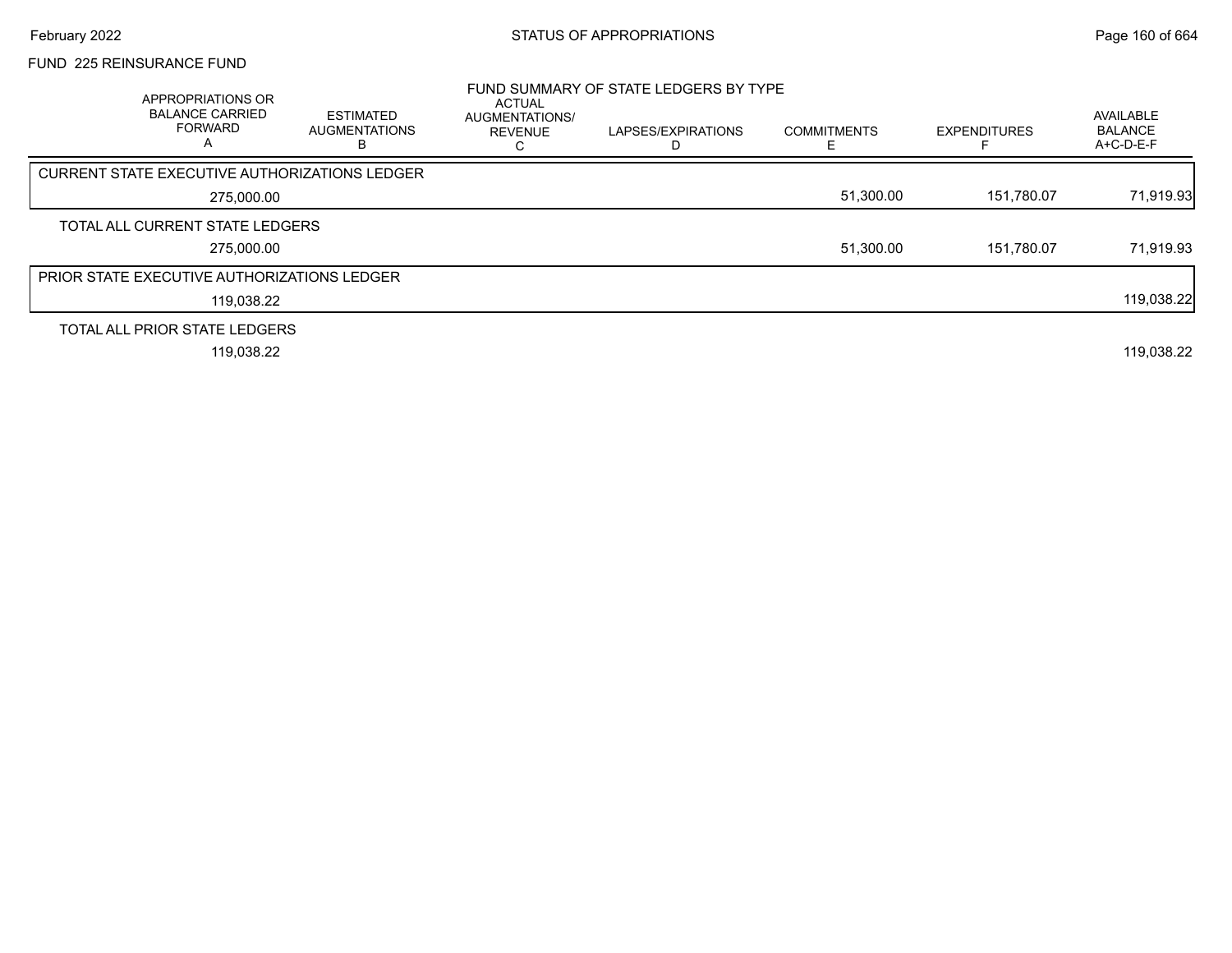# FUND 226 PA RURAL HEALTH REDESIGN CTR FUND

|                                                    | APPROPRIATIONS OR<br><b>BALANCE CARRIED</b><br><b>FORWARD</b><br>Α | <b>ESTIMATED</b><br><b>AUGMENTATIONS</b><br>В              | <b>ACTUAL</b><br>AUGMENTATIONS/<br><b>REVENUE</b> | FUND SUMMARY OF STATE LEDGERS BY TYPE<br>LAPSES/EXPIRATIONS<br>D | <b>COMMITMENTS</b><br>E. | <b>EXPENDITURES</b> | <b>AVAILABLE</b><br><b>BALANCE</b><br>A+C-D-E-F |
|----------------------------------------------------|--------------------------------------------------------------------|------------------------------------------------------------|---------------------------------------------------|------------------------------------------------------------------|--------------------------|---------------------|-------------------------------------------------|
| CURRENT STATE EXECUTIVE AUTHORIZATIONS LEDGER      |                                                                    |                                                            |                                                   |                                                                  |                          |                     |                                                 |
|                                                    | 350,000.00                                                         |                                                            |                                                   |                                                                  |                          |                     | 350,000.00                                      |
|                                                    |                                                                    | CURRENT STATE EXECUTIVE AUTHORIZATIONS - RESTRICTED LEDGER |                                                   |                                                                  |                          |                     |                                                 |
|                                                    |                                                                    | 150,000.00                                                 | 558,252.91                                        |                                                                  |                          | 483,013.25          | 75,239.66                                       |
|                                                    | TOTAL ALL CURRENT STATE LEDGERS                                    |                                                            |                                                   |                                                                  |                          |                     |                                                 |
|                                                    | 350,000.00                                                         | 150,000.00                                                 | 558,252.91                                        |                                                                  |                          | 483,013.25          | 425,239.66                                      |
| <b>PRIOR STATE EXECUTIVE AUTHORIZATIONS LEDGER</b> |                                                                    |                                                            |                                                   |                                                                  |                          |                     |                                                 |
|                                                    | 483,806.58                                                         |                                                            |                                                   |                                                                  |                          |                     | 483,806.58                                      |
|                                                    |                                                                    | PRIOR STATE EXECUTIVE AUTHORIZATIONS - RESTRICTED LEDGER   |                                                   |                                                                  |                          |                     |                                                 |
|                                                    | 22,304.99                                                          |                                                            | $-8,252.91$                                       |                                                                  |                          | 14,052.08           |                                                 |
|                                                    | TOTAL ALL PRIOR STATE LEDGERS                                      |                                                            |                                                   |                                                                  |                          |                     |                                                 |
|                                                    | 506,111.57                                                         |                                                            | $-8,252.91$                                       |                                                                  |                          | 14,052.08           | 483,806.58                                      |
|                                                    |                                                                    |                                                            |                                                   |                                                                  |                          |                     |                                                 |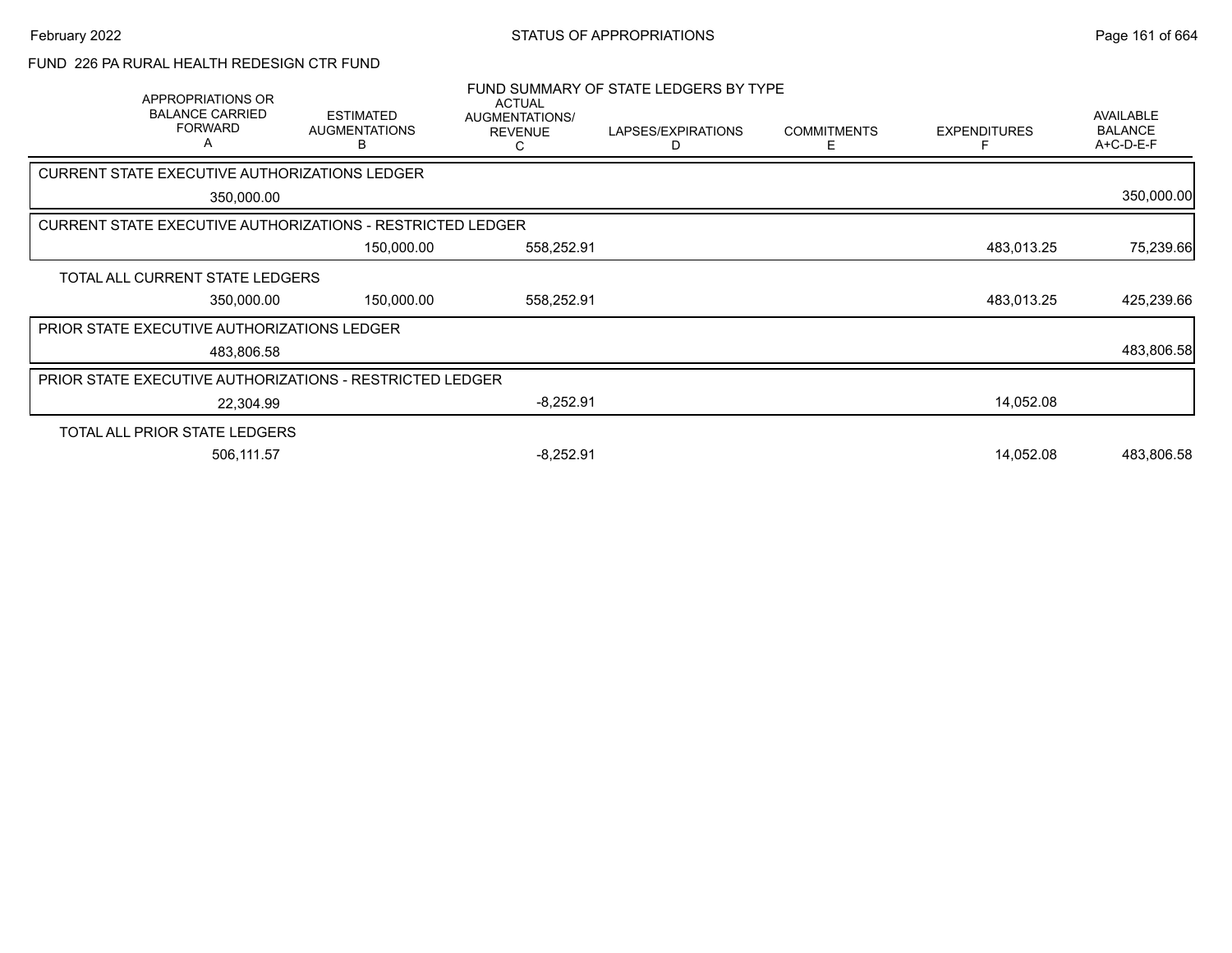# FUND 227 COUNTY VOTING APPARATUS FUND

|                                                    | APPROPRIATIONS OR<br><b>BALANCE CARRIED</b><br>FORWARD | <b>ESTIMATED</b><br>AUGMENTATIONS | ACTUAL<br>AUGMENTATIONS/<br>REVENUE | FUND SUMMARY OF STATE LEDGERS BY TYPE<br>LAPSES/EXPIRATIONS | <b>COMMITMENTS</b> | <b>EXPENDITURES</b> | AVAILABLE<br><b>BALANCE</b><br>A+C-D-E-F |
|----------------------------------------------------|--------------------------------------------------------|-----------------------------------|-------------------------------------|-------------------------------------------------------------|--------------------|---------------------|------------------------------------------|
| <b>PRIOR STATE EXECUTIVE AUTHORIZATIONS LEDGER</b> |                                                        |                                   |                                     |                                                             |                    |                     |                                          |
|                                                    | 47,218,029.02                                          |                                   |                                     |                                                             | 20.522.357.90      | 628.799.35          | 26,066,871.77                            |
| TOTAL ALL PRIOR STATE LEDGERS                      |                                                        |                                   |                                     |                                                             |                    |                     |                                          |
|                                                    | 47,218,029.02                                          |                                   |                                     |                                                             | 20,522,357.90      | 628.799.35          | 26,066,871.77                            |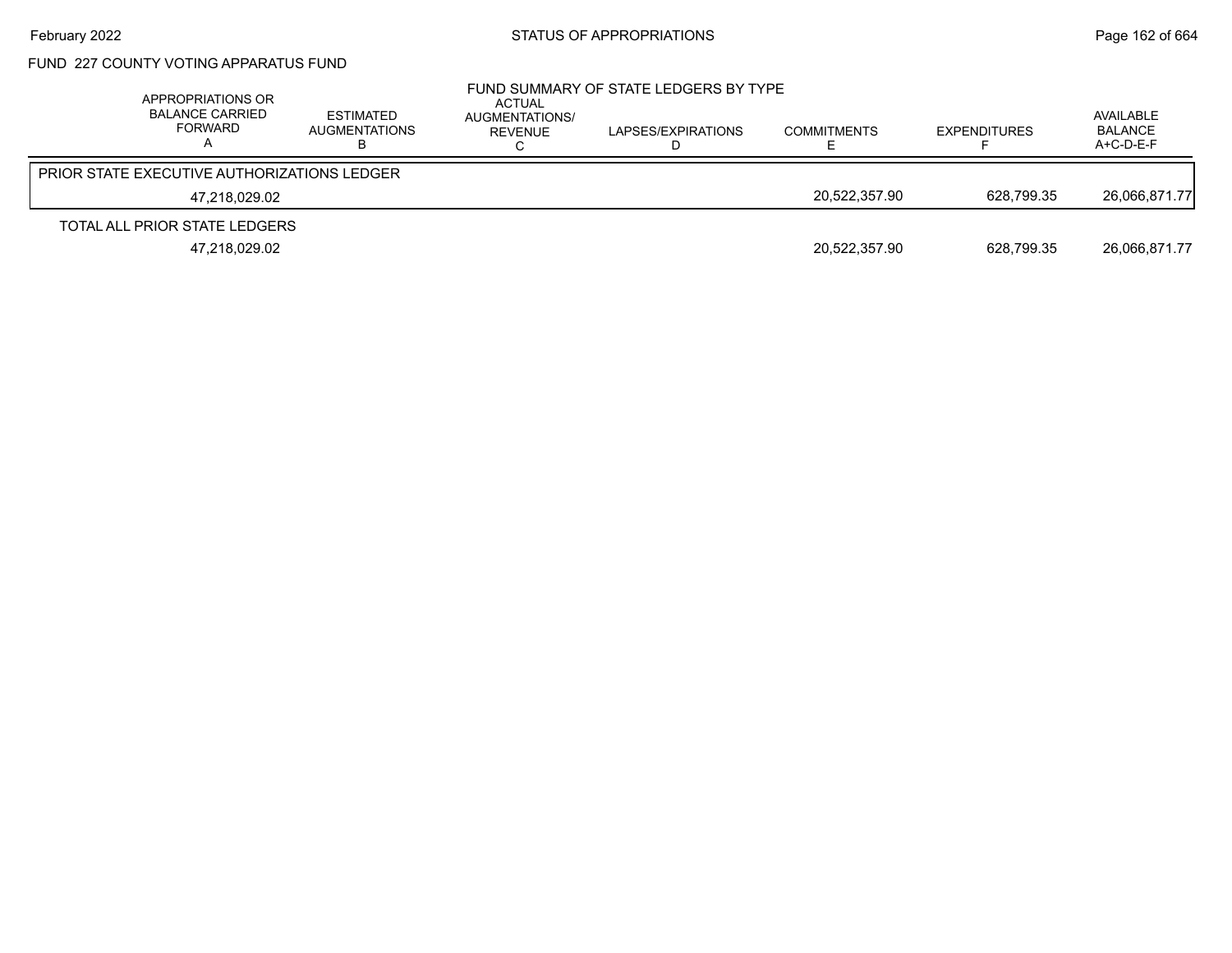# February 2022 **Example 2022** Page 163 of 664

# FUND 229 MILITARY INSTALLATION REMED FUND

| APPROPRIATIONS OR<br>BALANCE CARRIED<br>FORWARD | <b>ESTIMATED</b><br>AUGMENTATIONS | ACTUAL<br>AUGMENTATIONS/<br><b>REVENUE</b> | FUND SUMMARY OF STATE LEDGERS BY TYPE<br>LAPSES/EXPIRATIONS | <b>COMMITMENTS</b> | <b>EXPENDITURES</b> | AVAILABLE<br><b>BALANCE</b><br>A+C-D-E-F |
|-------------------------------------------------|-----------------------------------|--------------------------------------------|-------------------------------------------------------------|--------------------|---------------------|------------------------------------------|
| <b>RESTRICTED RECEIPTS LEDGER</b>               |                                   |                                            |                                                             |                    |                     |                                          |
|                                                 |                                   | 15,803,505.09                              |                                                             |                    | 15,803,371.10       | 133.99                                   |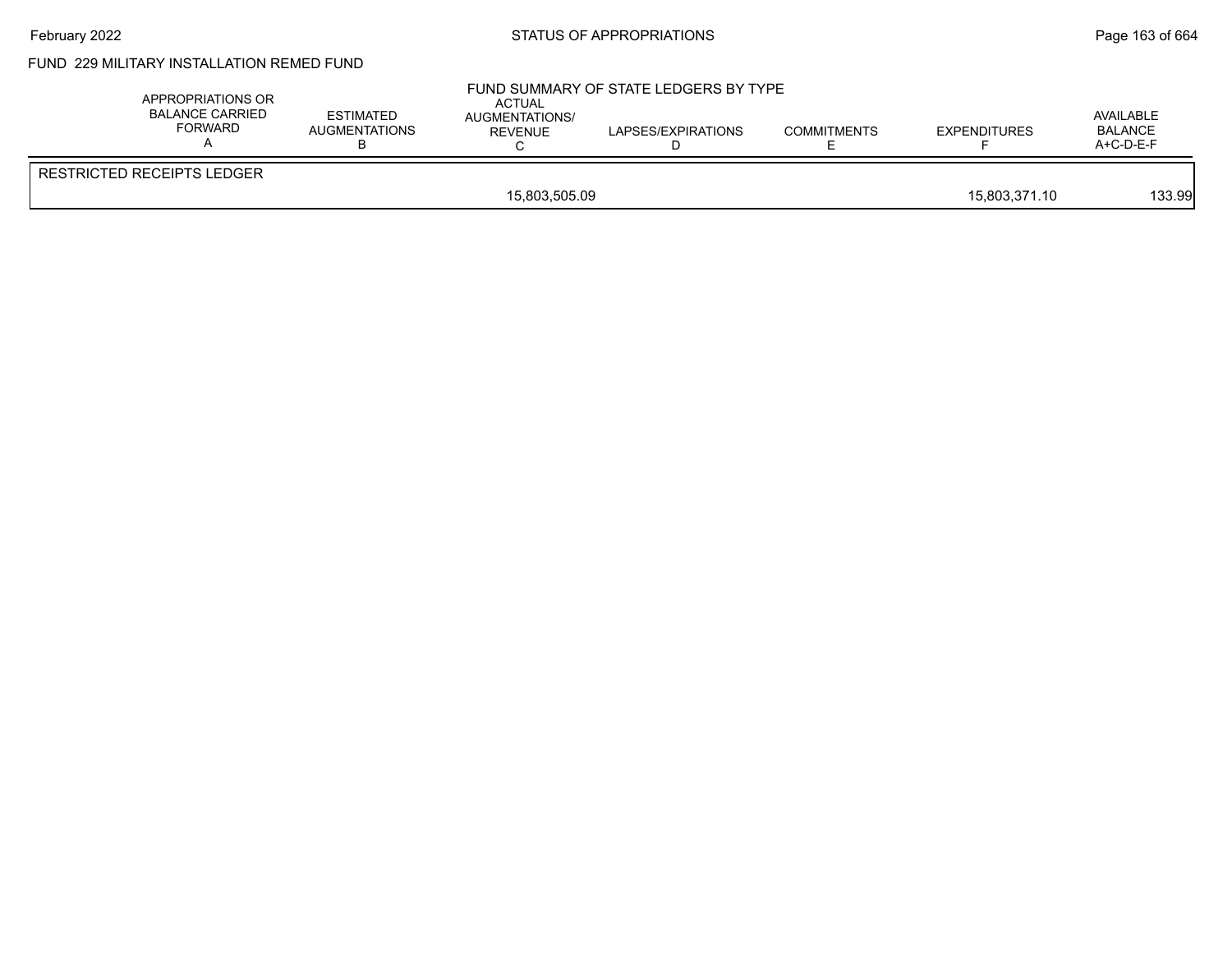#### CURRENT STATE APPROPRIATIONS LEDGER

|                                                              | APPROPRIATIONS OR<br><b>BALANCE CARRIED</b><br><b>FORWARD</b><br>A    | <b>ESTIMATED</b><br><b>AUGMENTATIONS</b><br>В | <b>ACTUAL</b><br><b>AUGMENTATIONS/</b><br><b>REVENUE</b><br>C | LAPSES/EXPIRATIONS<br>D | <b>COMMITMENTS</b><br>E | <b>EXPENDITURES</b><br>F. | AVAILABLE<br><b>BALANCE</b><br>A+C-D-E-F |
|--------------------------------------------------------------|-----------------------------------------------------------------------|-----------------------------------------------|---------------------------------------------------------------|-------------------------|-------------------------|---------------------------|------------------------------------------|
| BA 10 - Aging<br><b>GENERAL GOVERNMENT</b>                   |                                                                       |                                               |                                                               |                         |                         |                           |                                          |
|                                                              | 10701 2021 General Government Operations                              |                                               |                                                               |                         |                         |                           |                                          |
|                                                              | 10,171,000.00                                                         | 80,000.00                                     | 45,642.69                                                     |                         | 1,607,309.46            | 4,820,009.95              | 3,789,323.28                             |
| <b>GRANTS AND SUBSIDIES</b>                                  |                                                                       |                                               |                                                               |                         |                         |                           |                                          |
|                                                              | 10001 2021 Transfer to Pharmaceutical Assistance Fd<br>155,000,000.00 |                                               |                                                               |                         |                         | 80,000,000.00             | 75,000,000.00                            |
| 10008 2021                                                   | PennCARE<br>281,993,000.00                                            | 725,000.00                                    | 184,331.48                                                    |                         | 87,329,748.89           | 188,330,678.14            | 6,516,904.45                             |
| 10747 2021                                                   | <b>Grants to Senior Centers</b><br>2,000,000.00                       |                                               |                                                               |                         |                         |                           | 2,000,000.00                             |
| 10749 2021                                                   | <b>Pre-Admission Assessment</b><br>8,750,000.00                       |                                               |                                                               |                         | 818,139.01              | 2,113,925.64              | 5,817,935.35                             |
| 10914 2021                                                   | <b>Caregiver Support</b><br>12,103,000.00                             |                                               |                                                               |                         | 2,976,745.00            | 6,507,834.00              | 2,618,421.00                             |
| 10959 2021                                                   | Alzheimer's Outreach<br>250.000.00                                    |                                               |                                                               |                         | 170,670.00              | 79,330.00                 |                                          |
| <b>DEPT TOTAL</b>                                            | 470,267,000.00                                                        | 805,000.00                                    | 229,974.17                                                    |                         | 92,902,612.36           | 281,851,777.73            | 95,742,584.08                            |
| <b>BA 21 - Human Services</b><br><b>GRANTS AND SUBSIDIES</b> |                                                                       |                                               |                                                               |                         |                         |                           |                                          |
| 11072 2021                                                   | <b>Medical Assist-Transportation Services</b><br>3,500,000.00         |                                               |                                                               |                         | 187,778.86              | 2,008,588.03              | 1,303,633.11                             |
| 11134 2021                                                   | Medical Assist - Community Healthchoices<br>348,966,000.00            |                                               |                                                               |                         |                         | 220,000,000.00            | 128,966,000.00                           |
| <b>DEPT TOTAL</b>                                            | 352,466,000.00                                                        |                                               |                                                               |                         | 187,778.86              | 222,008,588.03            | 130,269,633.11                           |
| <b>LEDGER TOTAL</b>                                          | 822,733,000.00                                                        | 805,000.00                                    | 229,974.17                                                    |                         | 93,090,391.22           | 503,860,365.76            | 226,012,217.19                           |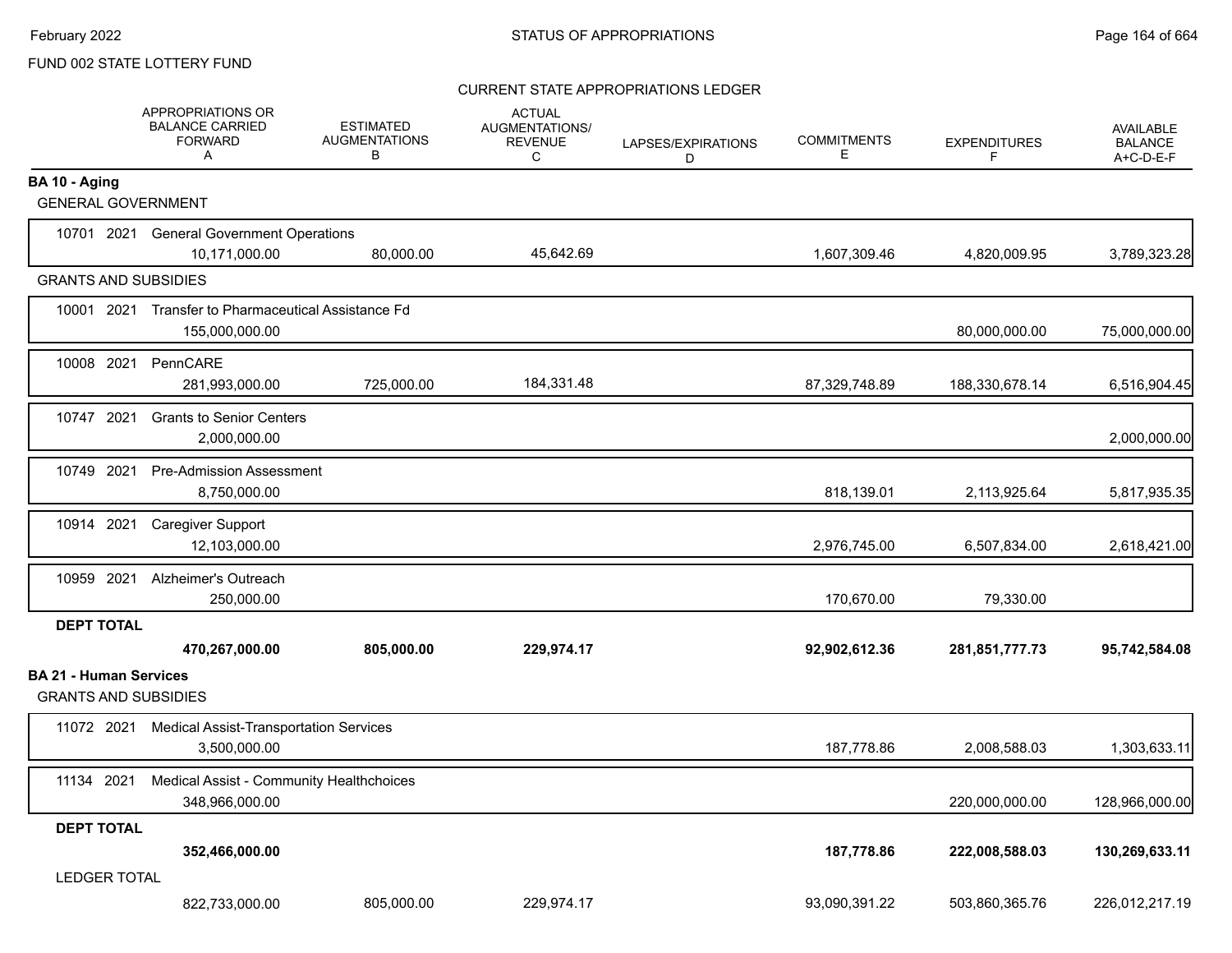#### CURRENT STATE EXECUTIVE AUTHORIZATIONS LEDGER

|                                                              | APPROPRIATIONS OR<br><b>BALANCE CARRIED</b><br><b>FORWARD</b><br>Α | <b>ESTIMATED</b><br><b>AUGMENTATIONS</b><br>В | <b>ACTUAL</b><br>AUGMENTATIONS/<br><b>REVENUE</b><br>C | LAPSES/EXPIRATIONS<br>D | <b>COMMITMENTS</b><br>E. | <b>EXPENDITURES</b><br>F | <b>AVAILABLE</b><br><b>BALANCE</b><br>A+C-D-E-F |
|--------------------------------------------------------------|--------------------------------------------------------------------|-----------------------------------------------|--------------------------------------------------------|-------------------------|--------------------------|--------------------------|-------------------------------------------------|
| <b>BA 18 - Revenue</b>                                       |                                                                    |                                               |                                                        |                         |                          |                          |                                                 |
| <b>GENERAL GOVERNMENT</b>                                    |                                                                    |                                               |                                                        |                         |                          |                          |                                                 |
|                                                              | 20020 2021 Payment of Prize Money<br>490,293,000.00                |                                               |                                                        |                         | 74,648,815.13            | 292,786,935.33           | 122,857,249.54                                  |
| 20022 2021                                                   | <b>On-Line Vendor Commissions</b><br>73,692,000.00                 |                                               |                                                        |                         | 32,272,777.17            | 41,419,222.83            |                                                 |
|                                                              | 20024 2021 Instant Vendor Commissions<br>53,100,000.00             |                                               |                                                        |                         | 23,357,012.64            | 29, 165, 552. 46         | 577,434.90                                      |
|                                                              | 20270 2021 Lottery Advertising<br>51,000,000.00                    | 500,000.00                                    | 500,000.00                                             |                         | 30,176,476.79            | 21,323,523.08            | 0.13                                            |
| 20296 2021                                                   | <b>General Operations</b><br>70,308,000.00                         | 163,000.00                                    | 17,090.00                                              |                         | 12,888,467.81            | 31,721,621.39            | 25,715,000.80                                   |
|                                                              | 20361 2021 Property Tax Rent Rebate - General Op<br>18,952,000.00  |                                               |                                                        |                         | 530,129.45               | 11,664,085.41            | 6,757,785.14                                    |
| 20438 2021                                                   | iLottery Vendor Commissions<br>27,900,000.00                       |                                               |                                                        |                         | 17,360,751.63            | 10,539,248.36            | 0.01                                            |
| <b>GRANTS AND SUBSIDIES</b>                                  |                                                                    |                                               |                                                        |                         |                          |                          |                                                 |
|                                                              | 20021 2021 Prop Tax/Rent Astnc for Older Penn<br>234,600,000.00    |                                               |                                                        |                         |                          | 204,923,761.54           | 29,676,238.46                                   |
| <b>DEPT TOTAL</b>                                            |                                                                    |                                               |                                                        |                         |                          |                          |                                                 |
|                                                              | 1,019,845,000.00                                                   | 663,000.00                                    | 517,090.00                                             |                         | 191,234,430.62           | 643,543,950.40           | 185,583,708.98                                  |
| <b>BA 78 - Transportation</b><br><b>GRANTS AND SUBSIDIES</b> |                                                                    |                                               |                                                        |                         |                          |                          |                                                 |
|                                                              | 20167 2021 Older Pennsylvania Shared Rides<br>75.000.000.00        |                                               |                                                        |                         | 53,136,069.09            | 21,761,930.91            | 102,000.00                                      |
| 20335 2021                                                   | Transfer to Public Transp. Trust Fund<br>95,907,000.00             |                                               |                                                        |                         |                          |                          | 95,907,000.00                                   |
| <b>DEPT TOTAL</b>                                            |                                                                    |                                               |                                                        |                         |                          |                          |                                                 |
|                                                              | 170,907,000.00                                                     |                                               |                                                        |                         | 53,136,069.09            | 21,761,930.91            | 96,009,000.00                                   |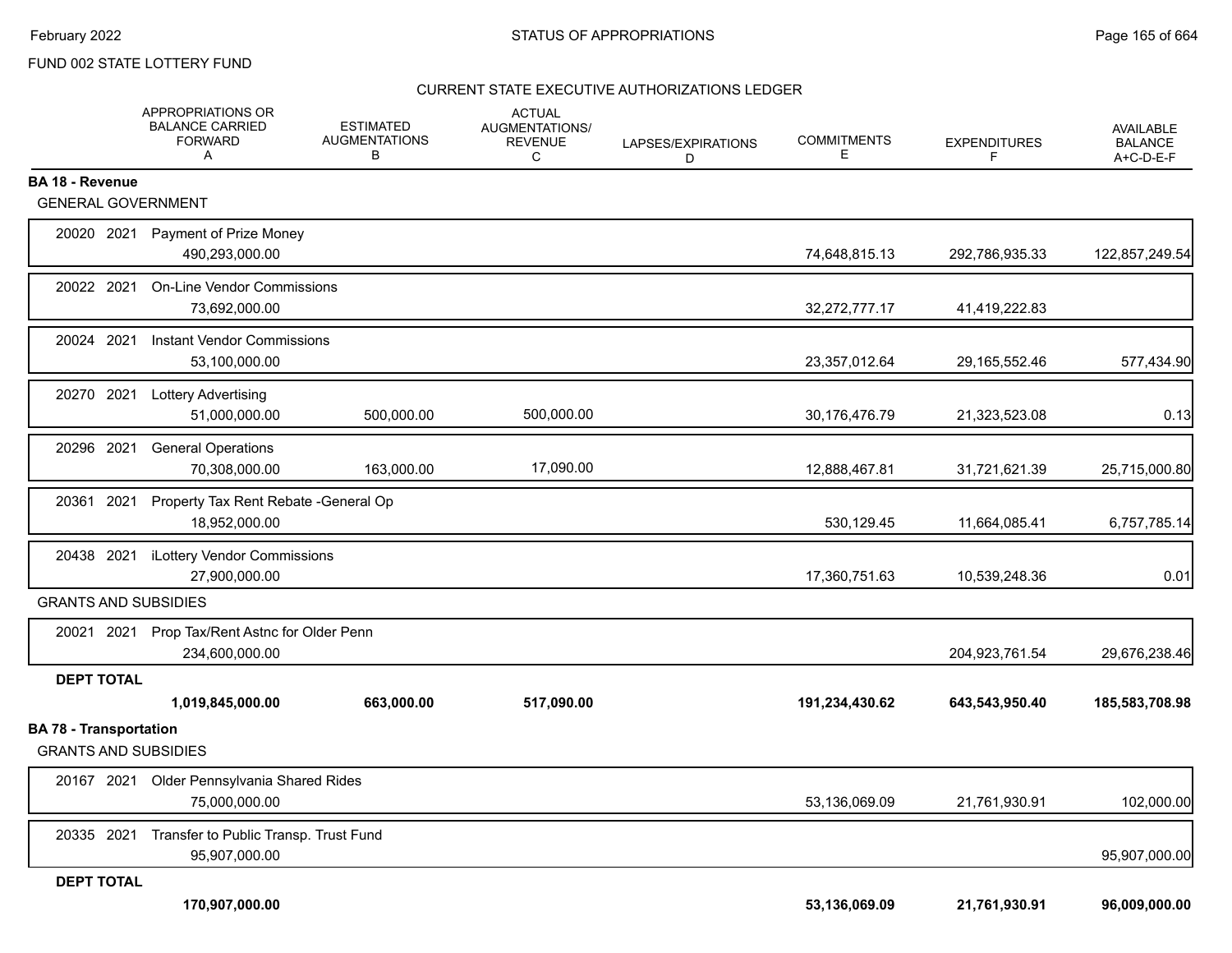| February 2022                                      |                                       |              | STATUS OF APPROPRIATIONS |                |                  | Page 166 of 664 |
|----------------------------------------------------|---------------------------------------|--------------|--------------------------|----------------|------------------|-----------------|
| FUND 002 STATE LOTTERY FUND<br><b>LEDGER TOTAL</b> |                                       |              |                          |                |                  |                 |
|                                                    | 1,190,752,000.00                      | 663.000.00   | 517,090.00               | 244,370,499.71 | 665,305,881.31   | 281,592,708.98  |
|                                                    | TOTAL TOTAL ALL CURRENT STATE LEDGERS |              |                          |                |                  |                 |
|                                                    | 2,013,485,000.00                      | 1,468,000.00 | 747.064.17               | 337,460,890.93 | 1.169.166.247.07 | 507,604,926.17  |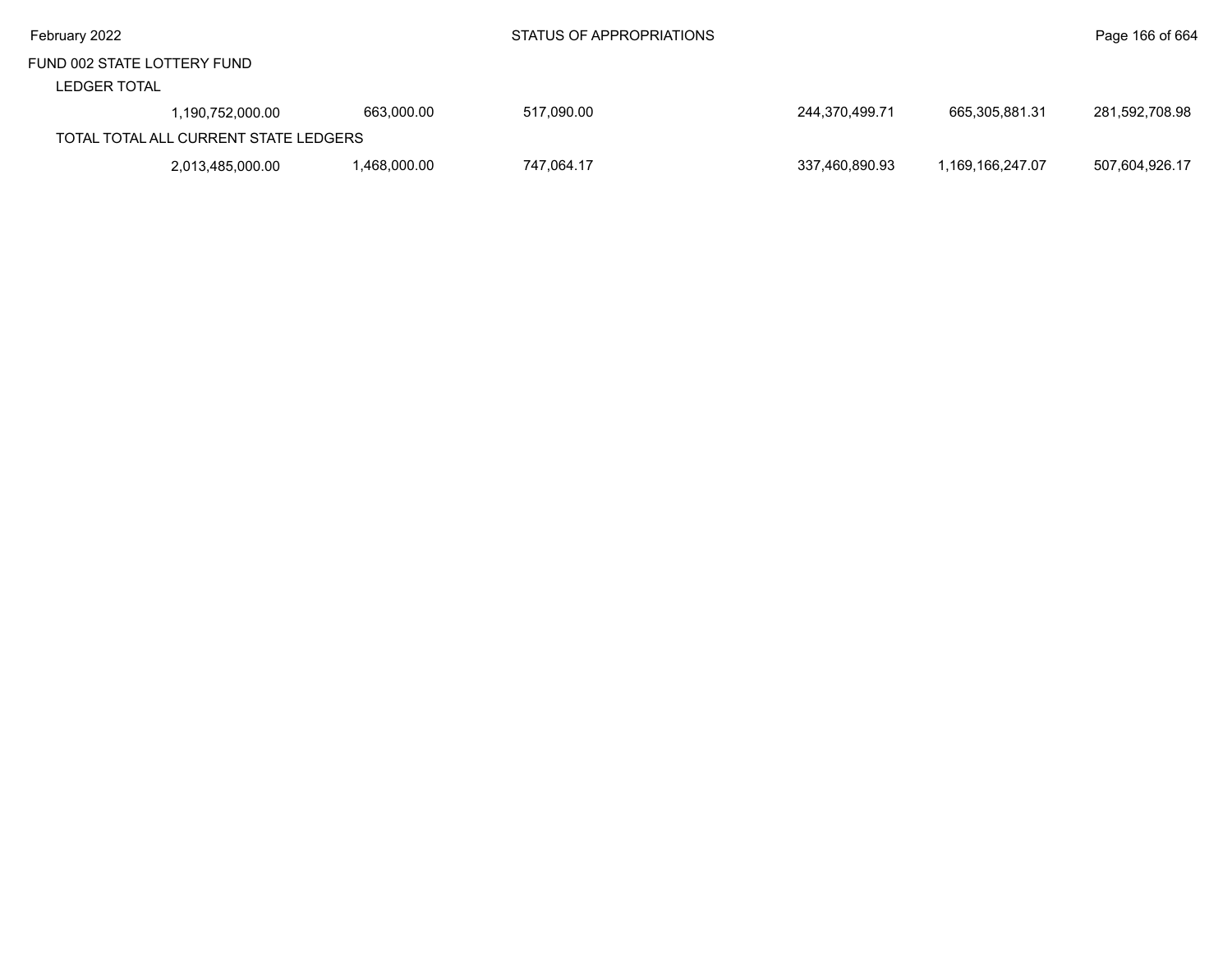#### PRIOR STATE APPROPRIATIONS LEDGER

|                             | APPROPRIATIONS OR<br><b>BALANCE CARRIED</b><br><b>FORWARD</b><br>A   | <b>ESTIMATED</b><br><b>AUGMENTATIONS</b><br>B | <b>ACTUAL</b><br>AUGMENTATIONS/<br><b>REVENUE</b><br>C | LAPSES/EXPIRATIONS<br>D | <b>COMMITMENTS</b><br>E | <b>EXPENDITURES</b><br>F | AVAILABLE<br><b>BALANCE</b><br>A+C-D-E-F |
|-----------------------------|----------------------------------------------------------------------|-----------------------------------------------|--------------------------------------------------------|-------------------------|-------------------------|--------------------------|------------------------------------------|
| BA 10 - Aging               |                                                                      |                                               |                                                        |                         |                         |                          |                                          |
| <b>GENERAL GOVERNMENT</b>   |                                                                      |                                               |                                                        |                         |                         |                          |                                          |
|                             | 10701 2019 General Government Operations<br>399.70                   |                                               |                                                        |                         | 388.66                  |                          | 11.04                                    |
|                             | 10701 2020 General Government Operations<br>1,048,949.03             |                                               | $-40.00$                                               |                         |                         | 465,313.52               | 583,595.51                               |
| <b>GRANTS AND SUBSIDIES</b> |                                                                      |                                               |                                                        |                         |                         |                          |                                          |
|                             | 10001 2020 Transfer to Pharmaceutical Assistance Fd<br>15,000,000.00 |                                               |                                                        |                         |                         |                          | 15,000,000.00                            |
|                             | 10008 2018 PennCARE<br>455.79                                        |                                               |                                                        |                         |                         |                          | 455.79                                   |
|                             | 10008 2019 PennCARE<br>1,747,790.76                                  |                                               |                                                        |                         |                         | $-3,660.00$              | 1,751,450.76                             |
| 10008 2020                  | PennCARE<br>3,879,105.04                                             |                                               | 525.00                                                 |                         | 590,210.87              | $-8,295,266.02$          | 11,584,685.19                            |
|                             | 10747 2017 Grants to Senior Centers<br>55,657.27                     |                                               |                                                        |                         | 19,975.00               | 30,977.79                | 4,704.48                                 |
|                             | 10747 2018 Grants to Senior Centers<br>205,918.11                    |                                               |                                                        |                         | 30,650.98               | 167,596.93               | 7,670.20                                 |
|                             | 10747 2019 Grants to Senior Centers<br>1,028,270.00                  |                                               |                                                        |                         | 188,982.04              | 839,279.26               | 8.70                                     |
| 10747 2020                  | <b>Grants to Senior Centers</b>                                      |                                               |                                                        |                         |                         | $-4.00$                  | 4.00                                     |
|                             | 10749 2019 Pre-Admission Assessment<br>10,001.50                     |                                               |                                                        |                         |                         |                          | 10,001.50                                |
| 10749 2020                  | <b>Pre-Admission Assessment</b><br>5,996,915.00                      |                                               |                                                        |                         |                         | 5,969,981.34             | 26,933.66                                |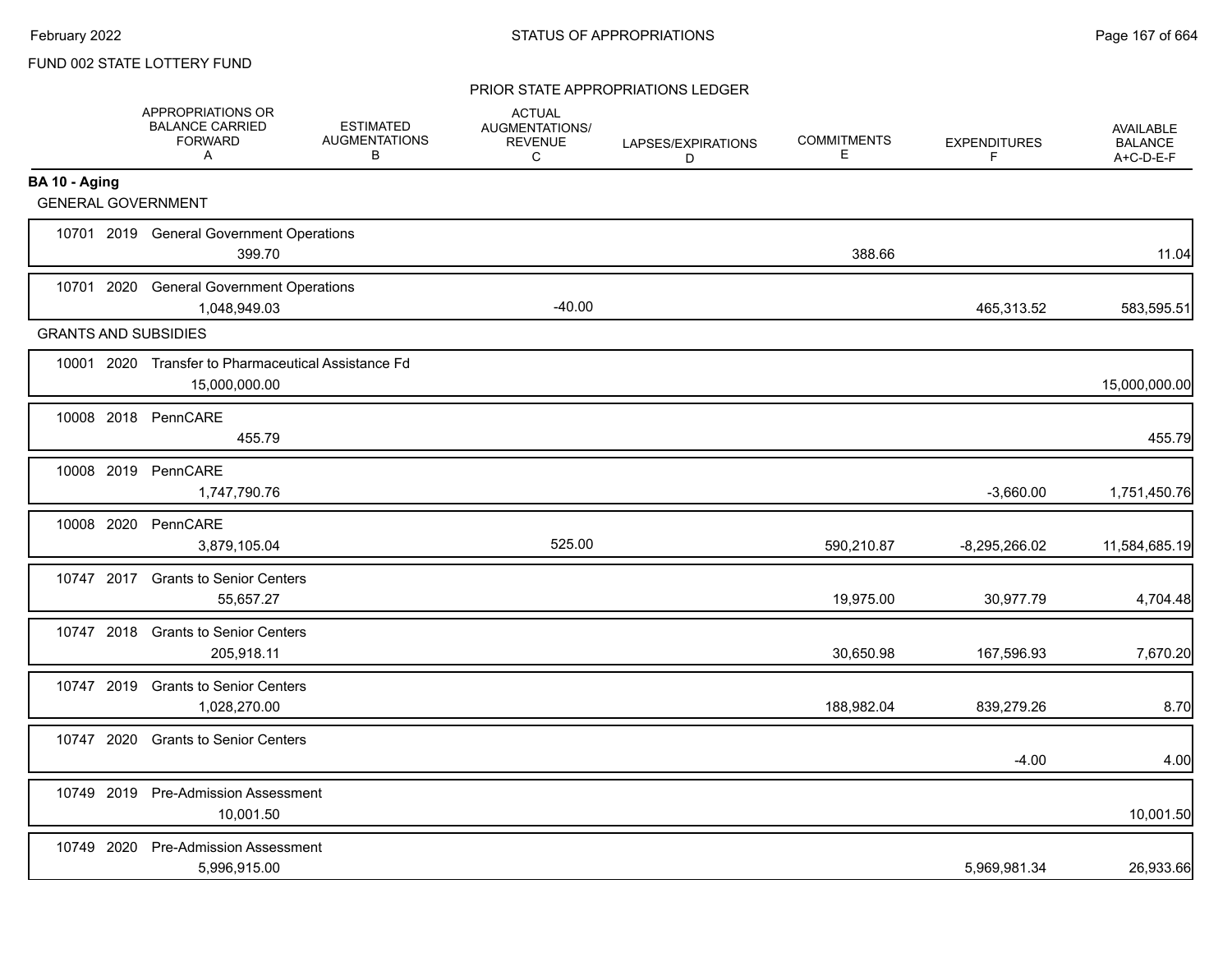#### PRIOR STATE APPROPRIATIONS LEDGER

|                                                              | APPROPRIATIONS OR<br><b>BALANCE CARRIED</b><br><b>FORWARD</b><br>Α | <b>ESTIMATED</b><br><b>AUGMENTATIONS</b><br>В | <b>ACTUAL</b><br>AUGMENTATIONS/<br><b>REVENUE</b><br>С | LAPSES/EXPIRATIONS<br>D | <b>COMMITMENTS</b><br>Е | <b>EXPENDITURES</b><br>F. | AVAILABLE<br><b>BALANCE</b><br>A+C-D-E-F |
|--------------------------------------------------------------|--------------------------------------------------------------------|-----------------------------------------------|--------------------------------------------------------|-------------------------|-------------------------|---------------------------|------------------------------------------|
| 10914 2019                                                   | <b>Caregiver Support</b><br>127,955.43                             |                                               |                                                        |                         |                         | $-50.00$                  | 128,005.43                               |
| 2020<br>10914                                                | <b>Caregiver Support</b><br>1,955,148.00                           |                                               |                                                        |                         | 293,862.90              | -1,469,276.69             | 3,130,561.79                             |
| 10959 2020                                                   | Alzheimer's Outreach<br>115,789.00                                 |                                               |                                                        |                         |                         | 113,083.00                | 2,706.00                                 |
| <b>DEPT TOTAL</b>                                            |                                                                    |                                               |                                                        |                         |                         |                           |                                          |
|                                                              | 31,172,354.63                                                      |                                               | 485.00                                                 |                         | 1,124,070.45            | $-2,182,024.87$           | 32,230,794.05                            |
| <b>BA 21 - Human Services</b><br><b>GRANTS AND SUBSIDIES</b> |                                                                    |                                               |                                                        |                         |                         |                           |                                          |
| 11072 2020                                                   | <b>Medical Assist-Transportation Services</b><br>121,158.94        |                                               |                                                        |                         |                         |                           | 121,158.94                               |
| 2020<br>11134                                                | Medical Assist - Community Healthchoices<br>90,000,000.00          |                                               |                                                        |                         |                         | 90,000,000.00             |                                          |
| <b>DEPT TOTAL</b>                                            |                                                                    |                                               |                                                        |                         |                         |                           |                                          |
|                                                              | 90,121,158.94                                                      |                                               |                                                        |                         |                         | 90,000,000.00             | 121,158.94                               |
| <b>LEDGER TOTAL</b>                                          |                                                                    |                                               |                                                        |                         |                         |                           |                                          |
|                                                              | 121,293,513.57                                                     |                                               | 485.00                                                 |                         | 1,124,070.45            | 87,817,975.13             | 32,351,952.99                            |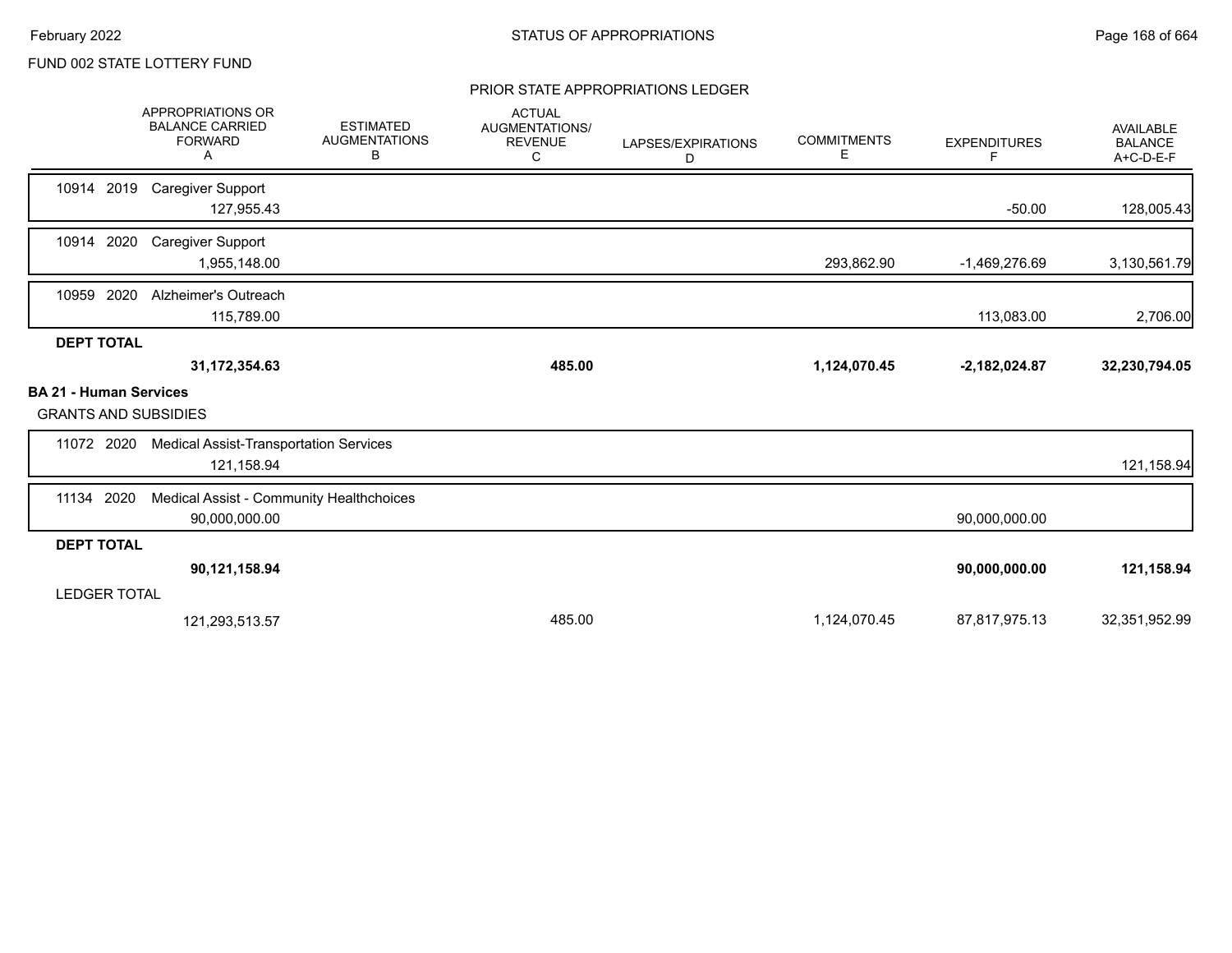#### PRIOR STATE EXECUTIVE AUTHORIZATIONS LEDGER

|                               | APPROPRIATIONS OR<br><b>BALANCE CARRIED</b><br><b>FORWARD</b><br>Α | <b>ESTIMATED</b><br><b>AUGMENTATIONS</b><br>В | <b>ACTUAL</b><br>AUGMENTATIONS/<br><b>REVENUE</b><br>C | LAPSES/EXPIRATIONS<br>D | <b>COMMITMENTS</b><br>Е | <b>EXPENDITURES</b><br>F | <b>AVAILABLE</b><br><b>BALANCE</b><br>A+C-D-E-F |
|-------------------------------|--------------------------------------------------------------------|-----------------------------------------------|--------------------------------------------------------|-------------------------|-------------------------|--------------------------|-------------------------------------------------|
| <b>BA 18 - Revenue</b>        |                                                                    |                                               |                                                        |                         |                         |                          |                                                 |
| <b>GENERAL GOVERNMENT</b>     |                                                                    |                                               |                                                        |                         |                         |                          |                                                 |
|                               | 20020 2019 Payment of Prize Money<br>15,000.00                     |                                               |                                                        |                         |                         | 1.00                     | 14,999.00                                       |
| 20020 2020                    | Payment of Prize Money<br>30,904,323.68                            |                                               |                                                        |                         |                         | 116,534.88               | 30,787,788.80                                   |
| 20022 2020                    | <b>On-Line Vendor Commissions</b><br>9,635,841.91                  |                                               |                                                        |                         |                         | 6,645,629.26             | 2,990,212.65                                    |
| 20024 2020                    | <b>Instant Vendor Commissions</b><br>13,581,965.67                 |                                               |                                                        |                         |                         | 9,668,681.03             | 3,913,284.64                                    |
|                               | 20270 2018 Lottery Advertising<br>1,100.00                         |                                               |                                                        |                         |                         |                          | 1,100.00                                        |
|                               | 20270 2019 Lottery Advertising<br>76,677.55                        |                                               |                                                        |                         |                         |                          | 76,677.55                                       |
|                               | 20270 2020 Lottery Advertising<br>11,699,021.28                    |                                               |                                                        |                         | 131,868.91              | 11,567,151.54            | 0.83                                            |
| 20296 2020                    | <b>General Operations</b><br>24,661,711.19                         |                                               |                                                        |                         | 11,160,505.60           | 13,324,738.86            | 176,466.73                                      |
|                               | 20361 2020 Property Tax Rent Rebate - General Op<br>3,068,376.49   |                                               |                                                        |                         |                         | 447,963.61               | 2,620,412.88                                    |
|                               | 20438 2020 iLottery Vendor Commissions<br>31,469,000.00            |                                               |                                                        |                         | 1,665,195.19            | 12,931,464.62            | 16,872,340.19                                   |
| <b>GRANTS AND SUBSIDIES</b>   |                                                                    |                                               |                                                        |                         |                         |                          |                                                 |
|                               | 20021 2019 Prop Tax/Rent Astnc for Older Penn<br>9,544,318.45      |                                               |                                                        |                         |                         | 3,283,091.07             | 6,261,227.38                                    |
| <b>DEPT TOTAL</b>             | 134,657,336.22                                                     |                                               |                                                        |                         | 12,957,569.70           | 57,985,255.87            | 63,714,510.65                                   |
| <b>BA 78 - Transportation</b> |                                                                    |                                               |                                                        |                         |                         |                          |                                                 |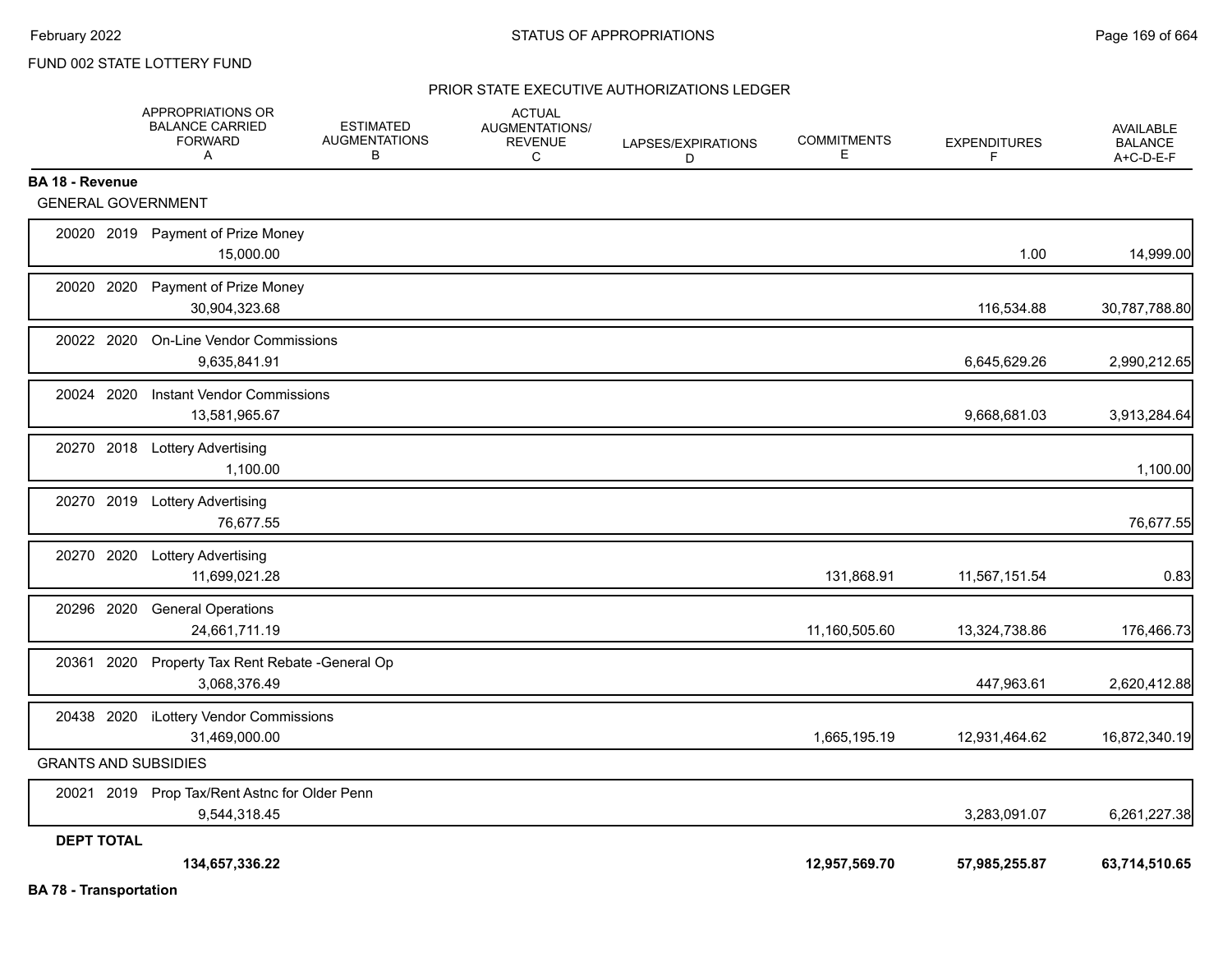#### PRIOR STATE EXECUTIVE AUTHORIZATIONS LEDGER

|                             | APPROPRIATIONS OR<br><b>BALANCE CARRIED</b><br><b>FORWARD</b><br>$\mathsf{A}$ | <b>ESTIMATED</b><br><b>AUGMENTATIONS</b><br>в | <b>ACTUAL</b><br>AUGMENTATIONS/<br><b>REVENUE</b><br>C | LAPSES/EXPIRATIONS<br>D | <b>COMMITMENTS</b> | <b>EXPENDITURES</b> | AVAILABLE<br><b>BALANCE</b><br>A+C-D-E-F |
|-----------------------------|-------------------------------------------------------------------------------|-----------------------------------------------|--------------------------------------------------------|-------------------------|--------------------|---------------------|------------------------------------------|
| <b>GRANTS AND SUBSIDIES</b> |                                                                               |                                               |                                                        |                         |                    |                     |                                          |
| 2020<br>20167               | Older Pennsylvania Shared Rides                                               |                                               |                                                        |                         |                    |                     |                                          |
|                             | 48,248,798.97                                                                 |                                               |                                                        |                         |                    | 7,198,388.92        | 41,050,410.05                            |
| <b>DEPT TOTAL</b>           |                                                                               |                                               |                                                        |                         |                    |                     |                                          |
|                             | 48,248,798.97                                                                 |                                               |                                                        |                         |                    | 7,198,388.92        | 41,050,410.05                            |
| <b>LEDGER TOTAL</b>         |                                                                               |                                               |                                                        |                         |                    |                     |                                          |
|                             | 182,906,135.19                                                                |                                               |                                                        |                         | 12,957,569.70      | 65,183,644.79       | 104,764,920.70                           |
|                             | TOTAL TOTAL ALL PRIOR STATE LEDGERS                                           |                                               |                                                        |                         |                    |                     |                                          |
|                             | 304,199,648.76                                                                |                                               | 485.00                                                 |                         | 14,081,640.15      | 153,001,619.92      | 137,116,873.69                           |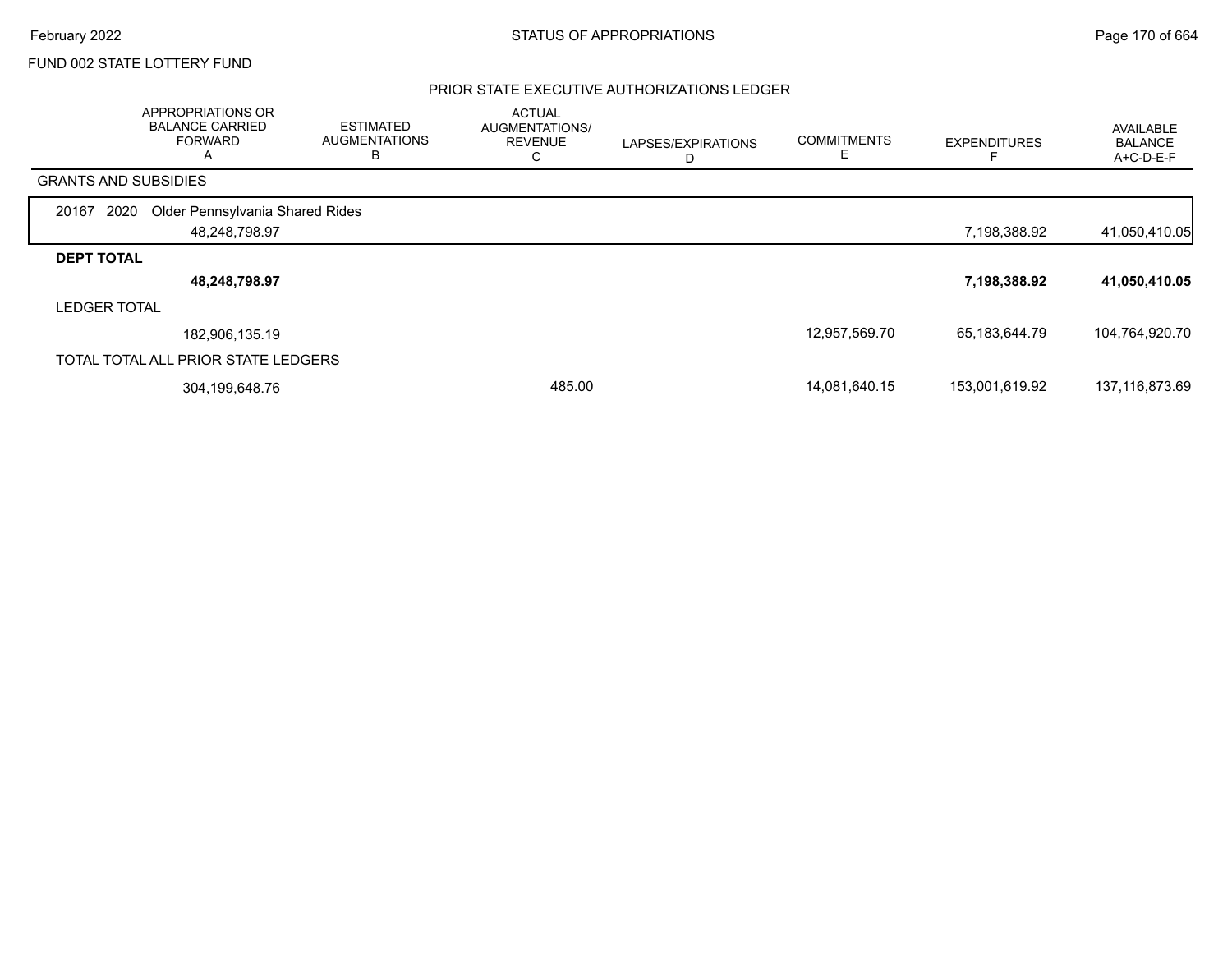#### RESTRICTED RECEIPTS LEDGER

|                           | <b>APPROPRIATIONS OR</b><br><b>BALANCE CARRIED</b><br><b>FORWARD</b><br>A | <b>ESTIMATED</b><br><b>AUGMENTATIONS</b><br>в | <b>ACTUAL</b><br><b>AUGMENTATIONS/</b><br><b>REVENUE</b><br>С | LAPSES/EXPIRATIONS<br>D | <b>COMMITMENTS</b><br>ᄂ | <b>EXPENDITURES</b> | AVAILABLE<br><b>BALANCE</b><br>A+C-D-E-F |
|---------------------------|---------------------------------------------------------------------------|-----------------------------------------------|---------------------------------------------------------------|-------------------------|-------------------------|---------------------|------------------------------------------|
| <b>BA 18 - Revenue</b>    |                                                                           |                                               |                                                               |                         |                         |                     |                                          |
| <b>GENERAL GOVERNMENT</b> |                                                                           |                                               |                                                               |                         |                         |                     |                                          |
| 2021<br>40176             | <b>Bond Collateral</b>                                                    |                                               |                                                               |                         |                         |                     |                                          |
|                           | 404,684.42                                                                |                                               | 70,000.00                                                     |                         |                         | 60,000.00           | 414,684.42                               |
| <b>DEPT TOTAL</b>         |                                                                           |                                               |                                                               |                         |                         |                     |                                          |
|                           | 404,684.42                                                                |                                               | 70,000.00                                                     |                         |                         | 60,000.00           | 414,684.42                               |
| <b>LEDGER TOTAL</b>       |                                                                           |                                               |                                                               |                         |                         |                     |                                          |
|                           | 404,684.42                                                                |                                               | 70.000.00                                                     |                         |                         | 60.000.00           | 414,684.42                               |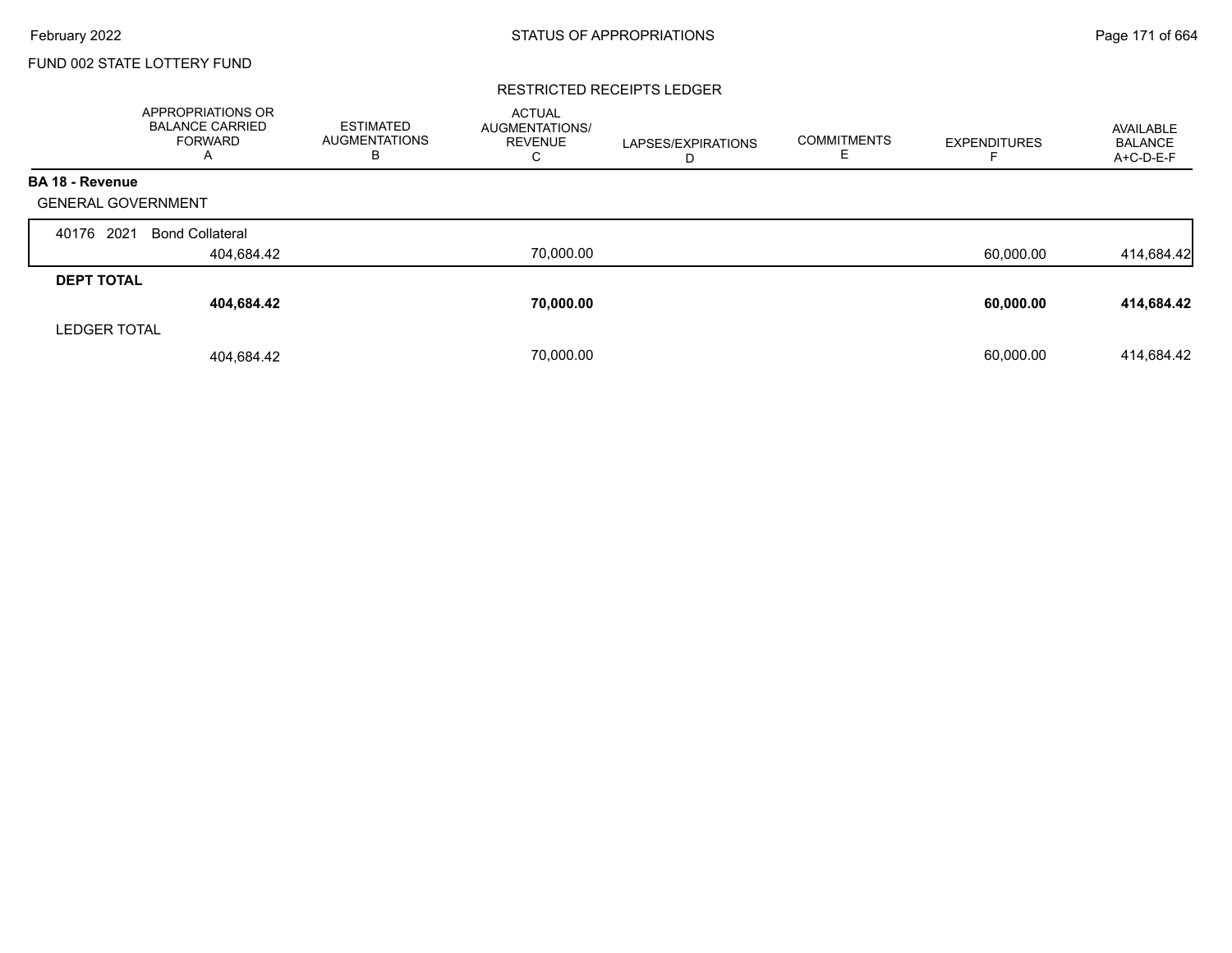#### RESTRICTED REVENUE LEDGER

|                           | APPROPRIATIONS OR<br><b>BALANCE CARRIED</b><br><b>FORWARD</b><br>$\overline{A}$ | <b>ESTIMATED</b><br><b>AUGMENTATIONS</b><br>В | <b>ACTUAL</b><br>AUGMENTATIONS/<br><b>REVENUE</b><br>C | LAPSES/EXPIRATIONS<br>D | <b>COMMITMENTS</b><br>Е | <b>EXPENDITURES</b> | AVAILABLE<br><b>BALANCE</b><br>A+C-D-E-F |
|---------------------------|---------------------------------------------------------------------------------|-----------------------------------------------|--------------------------------------------------------|-------------------------|-------------------------|---------------------|------------------------------------------|
| <b>BA 18 - Revenue</b>    |                                                                                 |                                               |                                                        |                         |                         |                     |                                          |
| <b>GENERAL GOVERNMENT</b> |                                                                                 |                                               |                                                        |                         |                         |                     |                                          |
| 60206 2021                | Access Compliance Account                                                       |                                               |                                                        |                         |                         |                     |                                          |
|                           | 2,650.00                                                                        |                                               |                                                        |                         |                         |                     | 2,650.00                                 |
| <b>DEPT TOTAL</b>         |                                                                                 |                                               |                                                        |                         |                         |                     |                                          |
|                           | 2,650.00                                                                        |                                               |                                                        |                         |                         |                     | 2,650.00                                 |
| <b>LEDGER TOTAL</b>       |                                                                                 |                                               |                                                        |                         |                         |                     |                                          |
|                           | 2,650.00                                                                        |                                               |                                                        |                         |                         |                     | 2,650.00                                 |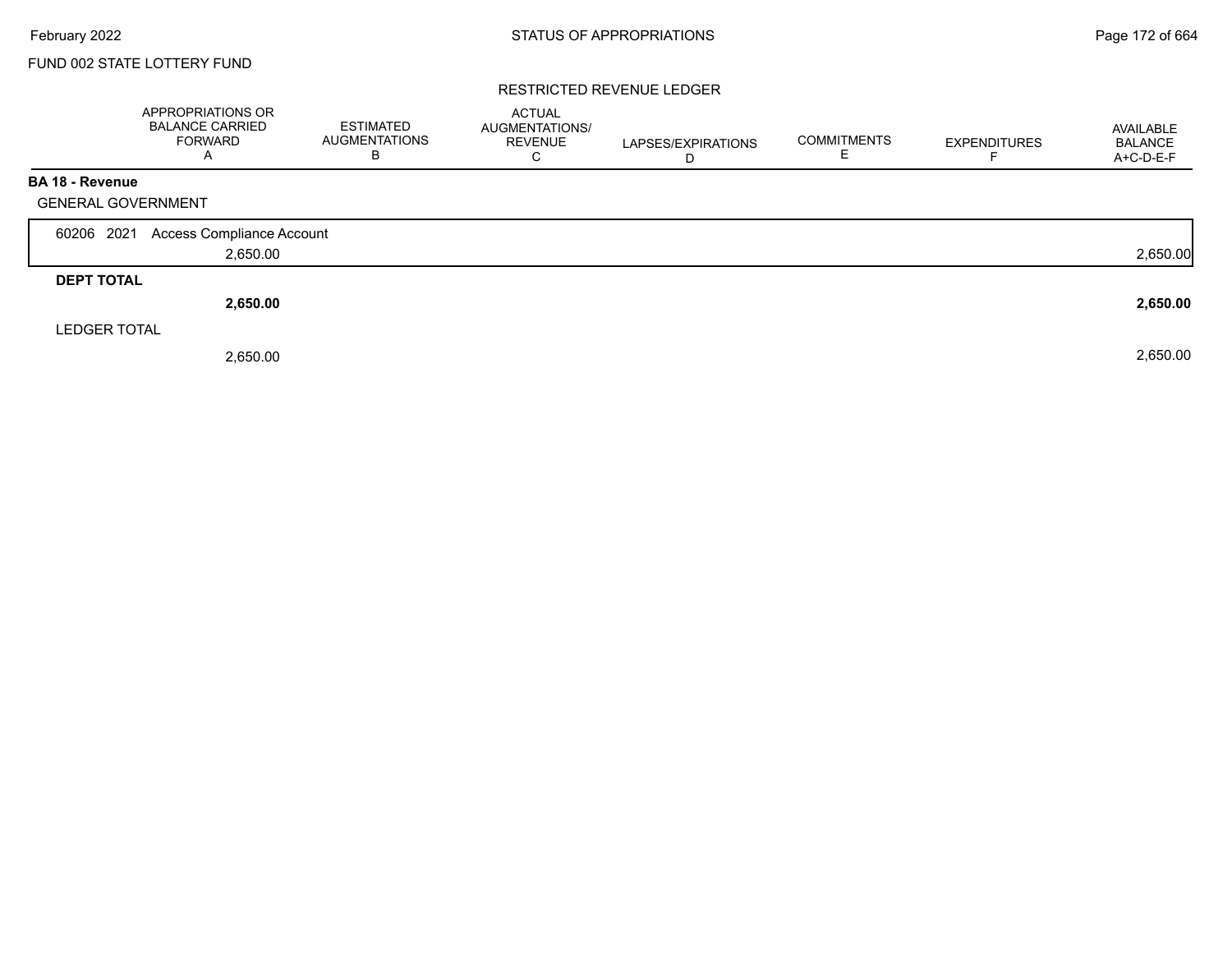# FUND 003 WILD RESOURCE CONSERVATION FUND

#### CURRENT STATE EXECUTIVE AUTHORIZATIONS LEDGER

|                           | APPROPRIATIONS OR<br><b>BALANCE CARRIED</b><br><b>FORWARD</b><br>A | <b>ESTIMATED</b><br><b>AUGMENTATIONS</b><br>B | <b>ACTUAL</b><br>AUGMENTATIONS/<br><b>REVENUE</b><br>C | LAPSES/EXPIRATIONS<br>D | <b>COMMITMENTS</b><br>Е | <b>EXPENDITURES</b> | AVAILABLE<br><b>BALANCE</b><br>A+C-D-E-F |
|---------------------------|--------------------------------------------------------------------|-----------------------------------------------|--------------------------------------------------------|-------------------------|-------------------------|---------------------|------------------------------------------|
|                           | <b>BA 38 - Conservation &amp; Natural Resourc</b>                  |                                               |                                                        |                         |                         |                     |                                          |
| <b>GENERAL GOVERNMENT</b> |                                                                    |                                               |                                                        |                         |                         |                     |                                          |
| 2021<br>20207             | <b>General Operations</b>                                          |                                               |                                                        |                         |                         |                     |                                          |
|                           | 132,000.00                                                         |                                               |                                                        |                         | 51,154.04               | 7,092.05            | 73,753.91                                |
| <b>DEPT TOTAL</b>         |                                                                    |                                               |                                                        |                         |                         |                     |                                          |
|                           | 132,000.00                                                         |                                               |                                                        |                         | 51,154.04               | 7,092.05            | 73,753.91                                |
| <b>LEDGER TOTAL</b>       |                                                                    |                                               |                                                        |                         |                         |                     |                                          |
|                           | 132,000.00                                                         |                                               |                                                        |                         | 51,154.04               | 7,092.05            | 73,753.91                                |
|                           | TOTAL TOTAL ALL CURRENT STATE LEDGERS                              |                                               |                                                        |                         |                         |                     |                                          |
|                           | 132,000.00                                                         |                                               |                                                        |                         | 51,154.04               | 7,092.05            | 73,753.91                                |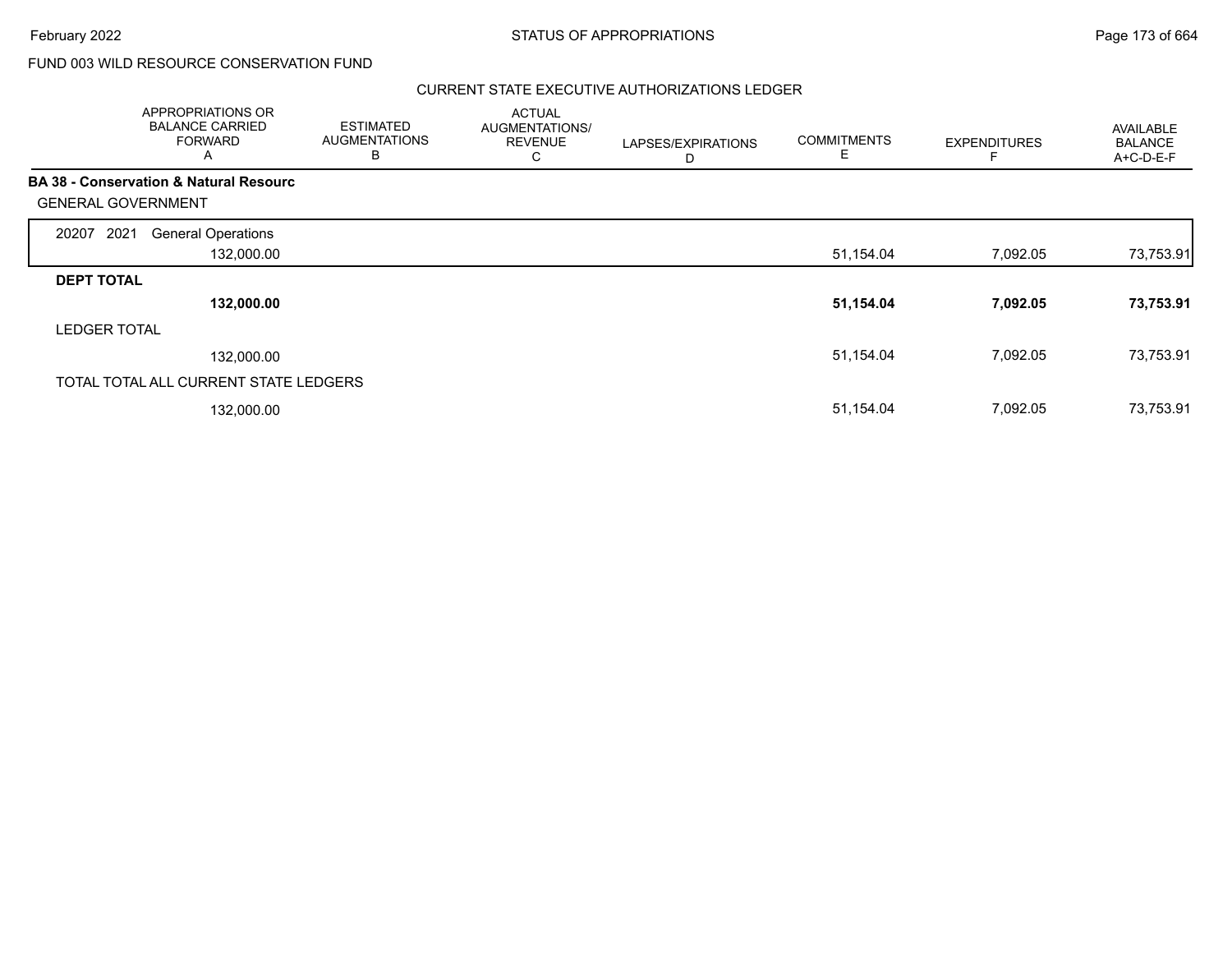# FUND 003 WILD RESOURCE CONSERVATION FUND

#### PRIOR STATE EXECUTIVE AUTHORIZATIONS LEDGER

|                           | APPROPRIATIONS OR<br><b>BALANCE CARRIED</b><br><b>FORWARD</b><br>A | <b>ESTIMATED</b><br><b>AUGMENTATIONS</b><br>B | <b>ACTUAL</b><br>AUGMENTATIONS/<br><b>REVENUE</b><br>С | LAPSES/EXPIRATIONS<br>D | <b>COMMITMENTS</b><br>Е | <b>EXPENDITURES</b> | AVAILABLE<br><b>BALANCE</b><br>A+C-D-E-F |
|---------------------------|--------------------------------------------------------------------|-----------------------------------------------|--------------------------------------------------------|-------------------------|-------------------------|---------------------|------------------------------------------|
| <b>GENERAL GOVERNMENT</b> | <b>BA 38 - Conservation &amp; Natural Resourc</b>                  |                                               |                                                        |                         |                         |                     |                                          |
| 2020<br>20207             | <b>General Operations</b>                                          |                                               |                                                        |                         |                         |                     |                                          |
|                           | 126,058.54                                                         |                                               |                                                        |                         |                         | 22,461.65           | 103,596.89                               |
| <b>DEPT TOTAL</b>         |                                                                    |                                               |                                                        |                         |                         |                     |                                          |
|                           | 126,058.54                                                         |                                               |                                                        |                         |                         | 22,461.65           | 103,596.89                               |
| <b>LEDGER TOTAL</b>       |                                                                    |                                               |                                                        |                         |                         |                     |                                          |
|                           | 126,058.54                                                         |                                               |                                                        |                         |                         | 22,461.65           | 103,596.89                               |
|                           | TOTAL TOTAL ALL PRIOR STATE LEDGERS                                |                                               |                                                        |                         |                         |                     |                                          |
|                           | 126,058.54                                                         |                                               |                                                        |                         |                         | 22,461.65           | 103,596.89                               |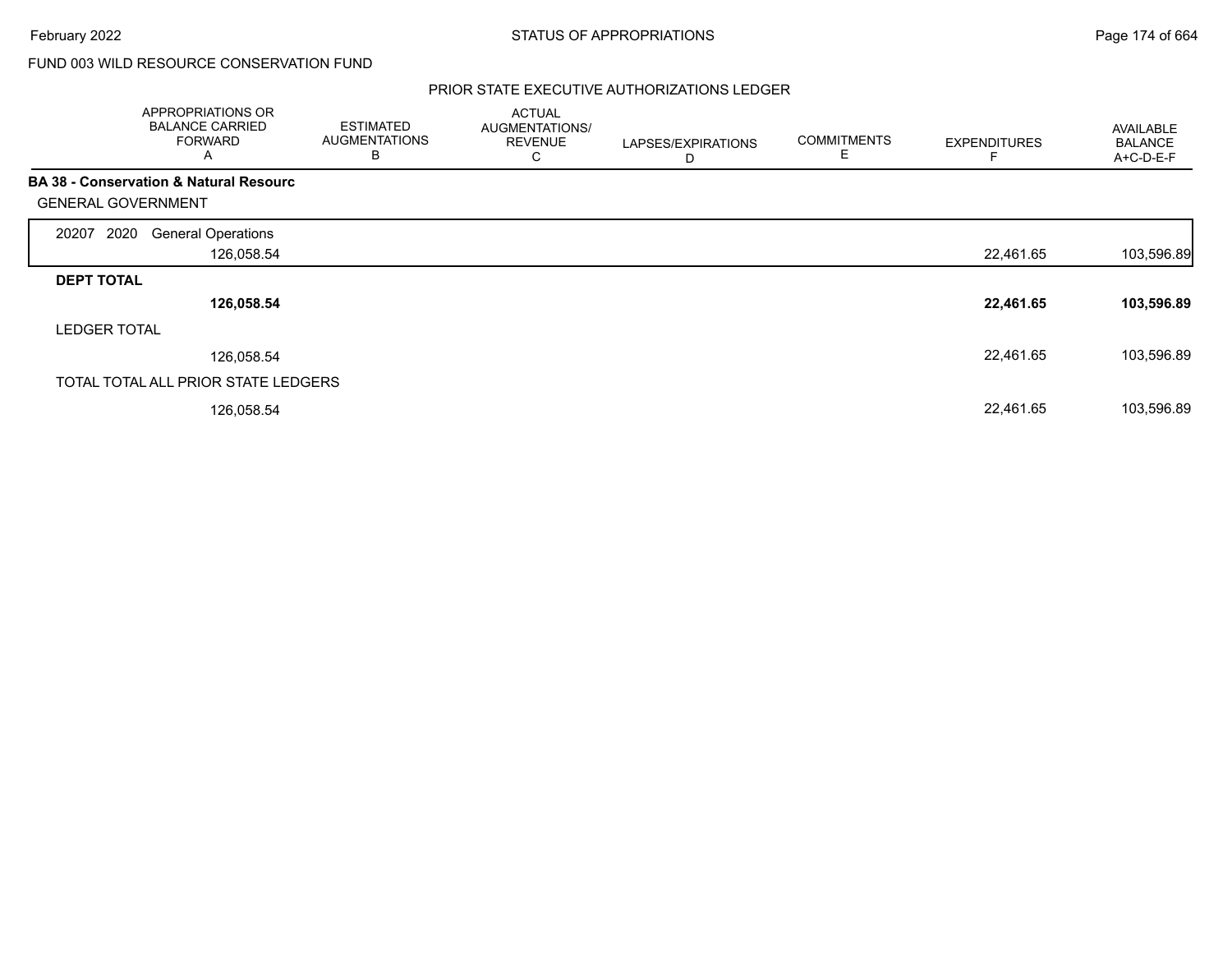# FUND 004 ENERGY DEVELOPMENT FUND

#### CURRENT STATE EXECUTIVE AUTHORIZATIONS LEDGER

|                           | APPROPRIATIONS OR<br><b>BALANCE CARRIED</b><br><b>FORWARD</b><br>A | <b>ESTIMATED</b><br><b>AUGMENTATIONS</b><br>В | <b>ACTUAL</b><br>AUGMENTATIONS/<br><b>REVENUE</b><br>С | LAPSES/EXPIRATIONS<br>D | <b>COMMITMENTS</b><br>E | <b>EXPENDITURES</b> | AVAILABLE<br><b>BALANCE</b><br>A+C-D-E-F |
|---------------------------|--------------------------------------------------------------------|-----------------------------------------------|--------------------------------------------------------|-------------------------|-------------------------|---------------------|------------------------------------------|
|                           | <b>BA 35 - Environmental Protection</b>                            |                                               |                                                        |                         |                         |                     |                                          |
| <b>GENERAL GOVERNMENT</b> |                                                                    |                                               |                                                        |                         |                         |                     |                                          |
| 2021<br>20289             | Energy Development - Administration                                |                                               |                                                        |                         |                         |                     |                                          |
|                           | 139,000.00                                                         |                                               |                                                        |                         |                         | 42,467.19           | 96,532.81                                |
| <b>DEPT TOTAL</b>         |                                                                    |                                               |                                                        |                         |                         |                     |                                          |
|                           | 139,000.00                                                         |                                               |                                                        |                         |                         | 42,467.19           | 96,532.81                                |
| <b>LEDGER TOTAL</b>       |                                                                    |                                               |                                                        |                         |                         |                     |                                          |
|                           | 139,000.00                                                         |                                               |                                                        |                         |                         | 42,467.19           | 96,532.81                                |
|                           | TOTAL TOTAL ALL CURRENT STATE LEDGERS                              |                                               |                                                        |                         |                         |                     |                                          |
|                           | 139,000.00                                                         |                                               |                                                        |                         |                         | 42,467.19           | 96,532.81                                |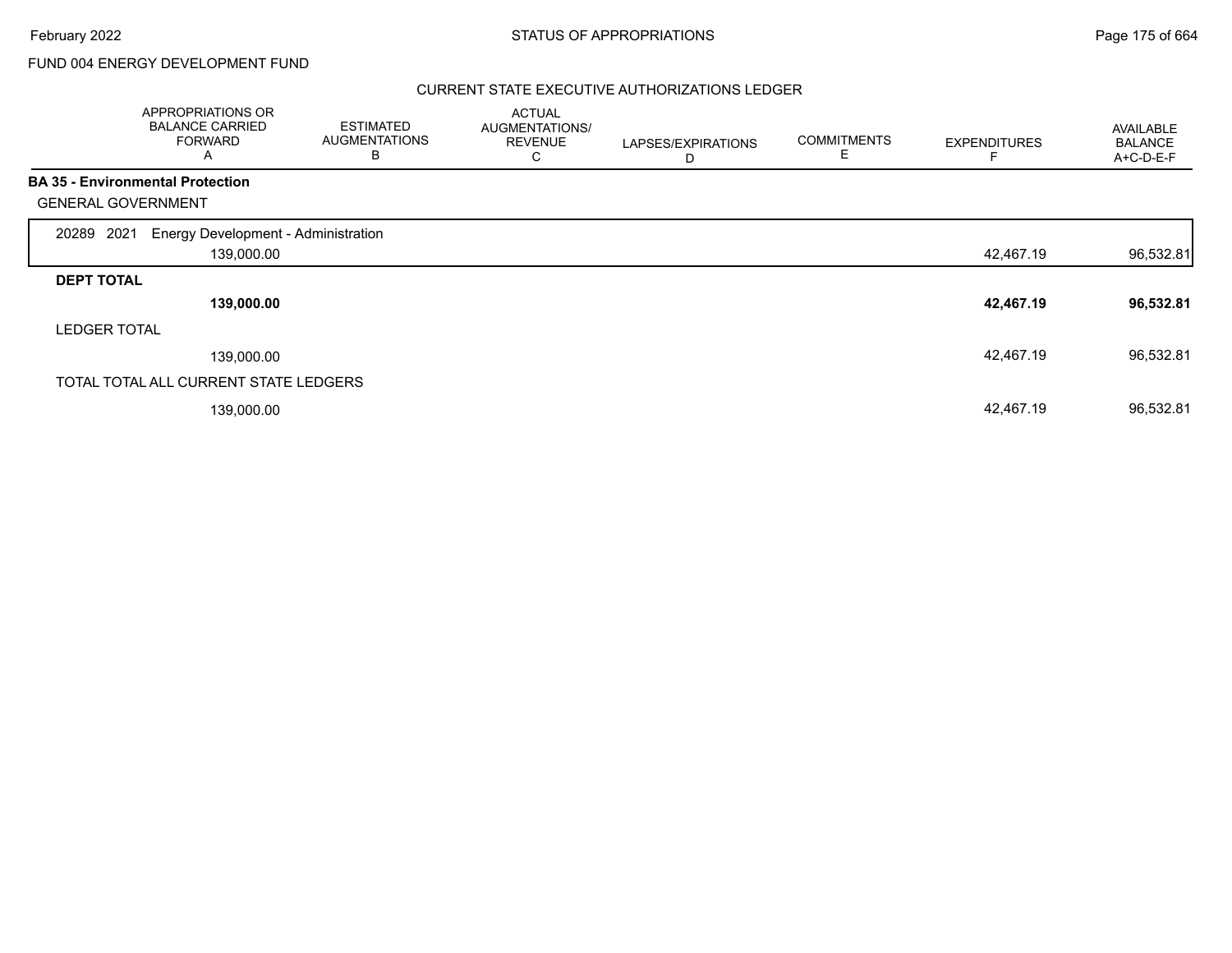# FUND 004 ENERGY DEVELOPMENT FUND

#### PRIOR STATE EXECUTIVE AUTHORIZATIONS LEDGER

|                                         | APPROPRIATIONS OR<br><b>BALANCE CARRIED</b><br><b>FORWARD</b><br>А | <b>ESTIMATED</b><br><b>AUGMENTATIONS</b><br>B | <b>ACTUAL</b><br>AUGMENTATIONS/<br><b>REVENUE</b><br>С | LAPSES/EXPIRATIONS<br>D | <b>COMMITMENTS</b><br>Е | <b>EXPENDITURES</b> | AVAILABLE<br><b>BALANCE</b><br>A+C-D-E-F |
|-----------------------------------------|--------------------------------------------------------------------|-----------------------------------------------|--------------------------------------------------------|-------------------------|-------------------------|---------------------|------------------------------------------|
| <b>BA 35 - Environmental Protection</b> |                                                                    |                                               |                                                        |                         |                         |                     |                                          |
| <b>GENERAL GOVERNMENT</b>               |                                                                    |                                               |                                                        |                         |                         |                     |                                          |
| 20289<br>2020                           | Energy Development - Administration<br>85,170.72                   |                                               |                                                        |                         |                         | 2,816.10            | 82,354.62                                |
| <b>GRANTS AND SUBSIDIES</b>             |                                                                    |                                               |                                                        |                         |                         |                     |                                          |
| 2020<br>20288                           | <b>Energy Development Loans/Grants</b><br>2,300,000.00             |                                               |                                                        |                         |                         |                     | 2,300,000.00                             |
| <b>DEPT TOTAL</b>                       |                                                                    |                                               |                                                        |                         |                         |                     |                                          |
|                                         | 2,385,170.72                                                       |                                               |                                                        |                         |                         | 2,816.10            | 2,382,354.62                             |
| <b>LEDGER TOTAL</b>                     |                                                                    |                                               |                                                        |                         |                         |                     |                                          |
|                                         | 2,385,170.72                                                       |                                               |                                                        |                         |                         | 2,816.10            | 2,382,354.62                             |
|                                         | TOTAL TOTAL ALL PRIOR STATE LEDGERS                                |                                               |                                                        |                         |                         |                     |                                          |
|                                         | 2,385,170.72                                                       |                                               |                                                        |                         |                         | 2,816.10            | 2,382,354.62                             |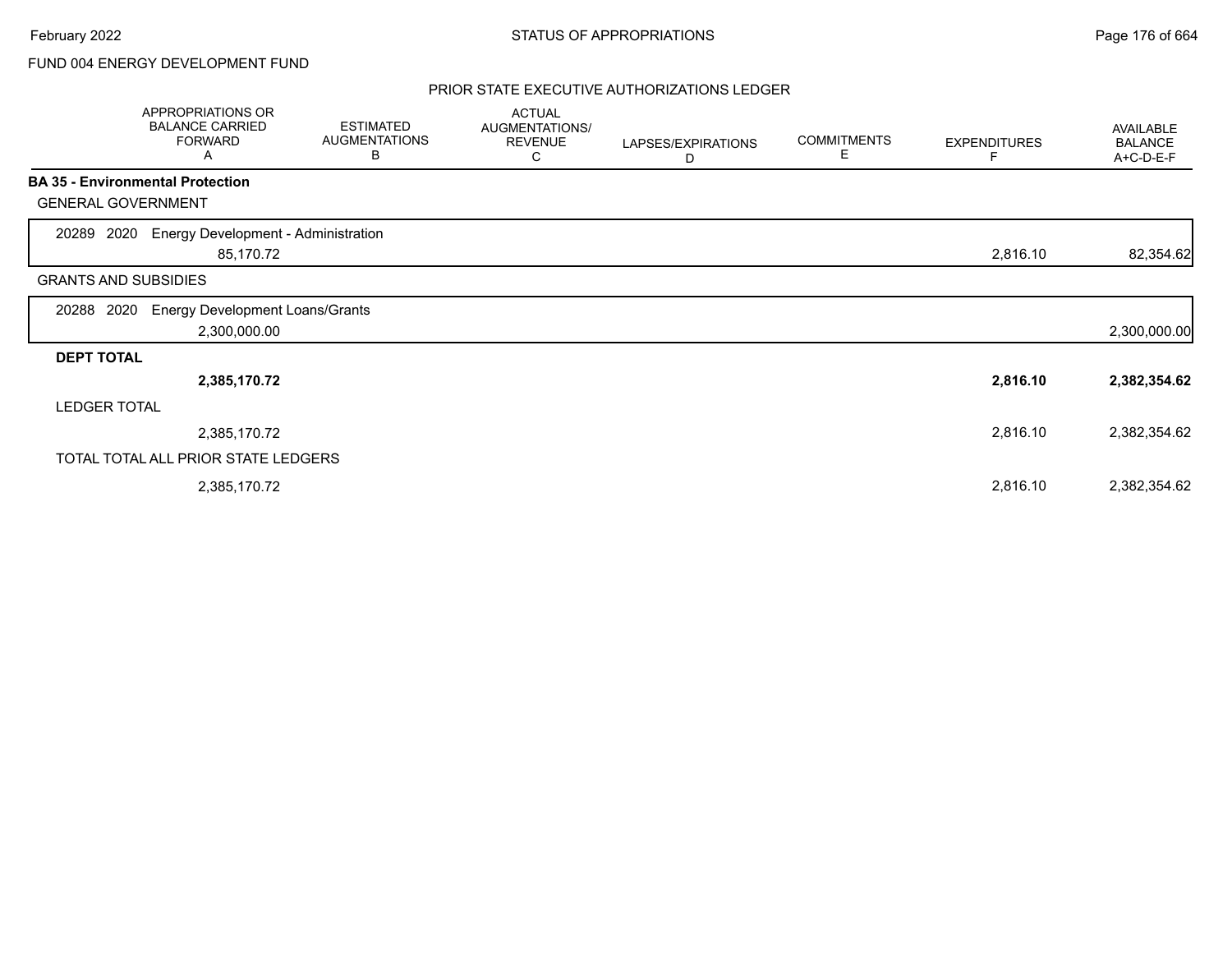#### CURRENT STATE APPROPRIATIONS LEDGER

|                                              | <b>APPROPRIATIONS OR</b><br><b>BALANCE CARRIED</b><br><b>FORWARD</b><br>A | <b>ESTIMATED</b><br><b>AUGMENTATIONS</b><br>В | <b>ACTUAL</b><br>AUGMENTATIONS/<br><b>REVENUE</b><br>C | LAPSES/EXPIRATIONS<br>D | <b>COMMITMENTS</b><br>E | <b>EXPENDITURES</b><br>F | <b>AVAILABLE</b><br><b>BALANCE</b><br>A+C-D-E-F |
|----------------------------------------------|---------------------------------------------------------------------------|-----------------------------------------------|--------------------------------------------------------|-------------------------|-------------------------|--------------------------|-------------------------------------------------|
| <b>BA 68 - Agriculture</b>                   |                                                                           |                                               |                                                        |                         |                         |                          |                                                 |
| <b>GENERAL GOVERNMENT</b>                    |                                                                           |                                               |                                                        |                         |                         |                          |                                                 |
| 11106 2021                                   | <b>State Racing Commission</b><br>7,180,000.00                            |                                               |                                                        |                         | 210,469.39              | 4,019,725.44             | 2,949,805.17                                    |
| 11107 2021                                   | Equine Toxicology&Research Lab<br>13,251,000.00                           | 10,000.00                                     |                                                        |                         | 1,701,084.43            | 6,743,529.30             | 4,806,386.27                                    |
| 2021<br>11113                                | Horse Racing Promotion<br>1,972,000.00                                    |                                               |                                                        |                         | 609,792.98              | 1,011,837.25             | 350,369.77                                      |
| <b>DEPT TOTAL</b>                            |                                                                           |                                               |                                                        |                         |                         |                          |                                                 |
|                                              | 22,403,000.00                                                             | 10,000.00                                     |                                                        |                         | 2,521,346.80            | 11,775,091.99            | 8,106,561.21                                    |
| BA 18 - Revenue<br><b>GENERAL GOVERNMENT</b> |                                                                           |                                               |                                                        |                         |                         |                          |                                                 |
| 11109 2021                                   | <b>Collections-State Racing</b><br>262,000.00                             |                                               |                                                        |                         |                         | 87,106.01                | 174,893.99                                      |
| <b>DEPT TOTAL</b>                            |                                                                           |                                               |                                                        |                         |                         |                          |                                                 |
|                                              | 262,000.00                                                                |                                               |                                                        |                         |                         | 87,106.01                | 174,893.99                                      |
| <b>LEDGER TOTAL</b>                          |                                                                           |                                               |                                                        |                         |                         |                          |                                                 |
|                                              | 22,665,000.00                                                             | 10,000.00                                     |                                                        |                         | 2,521,346.80            | 11,862,198.00            | 8,281,455.20                                    |
|                                              | TOTAL TOTAL ALL CURRENT STATE LEDGERS                                     |                                               |                                                        |                         |                         |                          |                                                 |
|                                              | 22,665,000.00                                                             | 10,000.00                                     |                                                        |                         | 2,521,346.80            | 11,862,198.00            | 8,281,455.20                                    |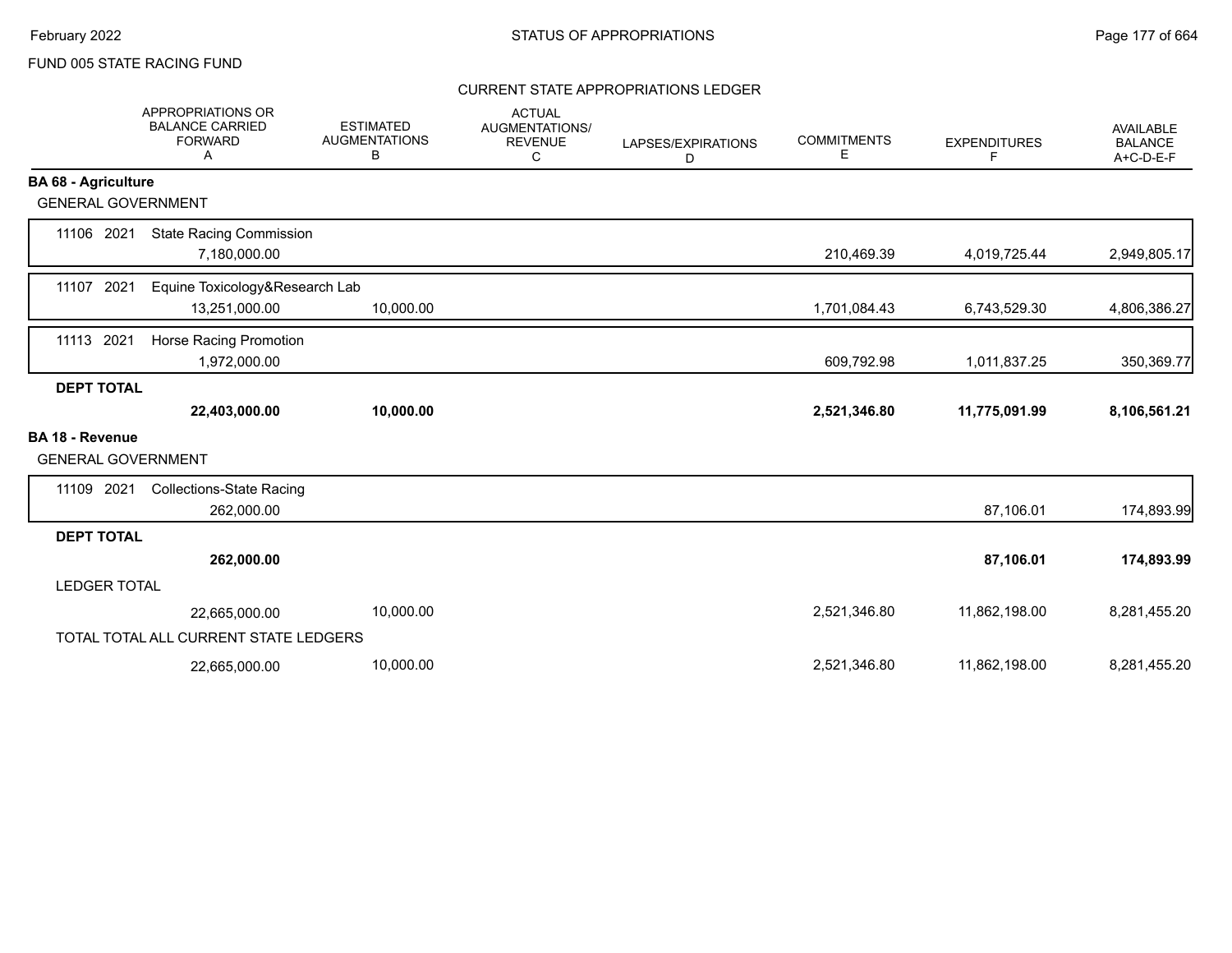#### PRIOR STATE APPROPRIATIONS LEDGER

|                                                     | APPROPRIATIONS OR<br><b>BALANCE CARRIED</b><br><b>FORWARD</b><br>Α | <b>ESTIMATED</b><br><b>AUGMENTATIONS</b><br>В | <b>ACTUAL</b><br>AUGMENTATIONS/<br><b>REVENUE</b><br>C | LAPSES/EXPIRATIONS<br>D | <b>COMMITMENTS</b><br>Е | <b>EXPENDITURES</b><br>F | <b>AVAILABLE</b><br><b>BALANCE</b><br>$A+C-D-E-F$ |
|-----------------------------------------------------|--------------------------------------------------------------------|-----------------------------------------------|--------------------------------------------------------|-------------------------|-------------------------|--------------------------|---------------------------------------------------|
| <b>BA 68 - Agriculture</b>                          |                                                                    |                                               |                                                        |                         |                         |                          |                                                   |
| <b>GENERAL GOVERNMENT</b>                           |                                                                    |                                               |                                                        |                         |                         |                          |                                                   |
| 11106 2020                                          | <b>State Racing Commission</b><br>1,487,151.81                     |                                               |                                                        |                         |                         | 104,073.54               | 1,383,078.27                                      |
| 11107 2020                                          | Equine Toxicology&Research Lab<br>3,610,741.34                     |                                               |                                                        |                         |                         | 849,472.63               | 2,761,268.71                                      |
| 11113 2019                                          | Horse Racing Promotion<br>44.68                                    |                                               |                                                        |                         |                         | 0.02                     | 44.66                                             |
| 11113 2020                                          | <b>Horse Racing Promotion</b><br>403,684.80                        |                                               |                                                        |                         |                         | 403,645.78               | 39.02                                             |
| <b>DEPT TOTAL</b>                                   | 5,501,622.63                                                       |                                               |                                                        |                         |                         | 1,357,191.97             | 4,144,430.66                                      |
| <b>BA 18 - Revenue</b><br><b>GENERAL GOVERNMENT</b> |                                                                    |                                               |                                                        |                         |                         |                          |                                                   |
| 11109 2020                                          | <b>Collections-State Racing</b><br>105,275.11                      |                                               |                                                        |                         |                         | 3,473.31                 | 101,801.80                                        |
| <b>DEPT TOTAL</b>                                   |                                                                    |                                               |                                                        |                         |                         |                          |                                                   |
|                                                     | 105,275.11                                                         |                                               |                                                        |                         |                         | 3,473.31                 | 101,801.80                                        |
| <b>LEDGER TOTAL</b>                                 |                                                                    |                                               |                                                        |                         |                         |                          |                                                   |
|                                                     | 5,606,897.74                                                       |                                               |                                                        |                         |                         | 1,360,665.28             | 4,246,232.46                                      |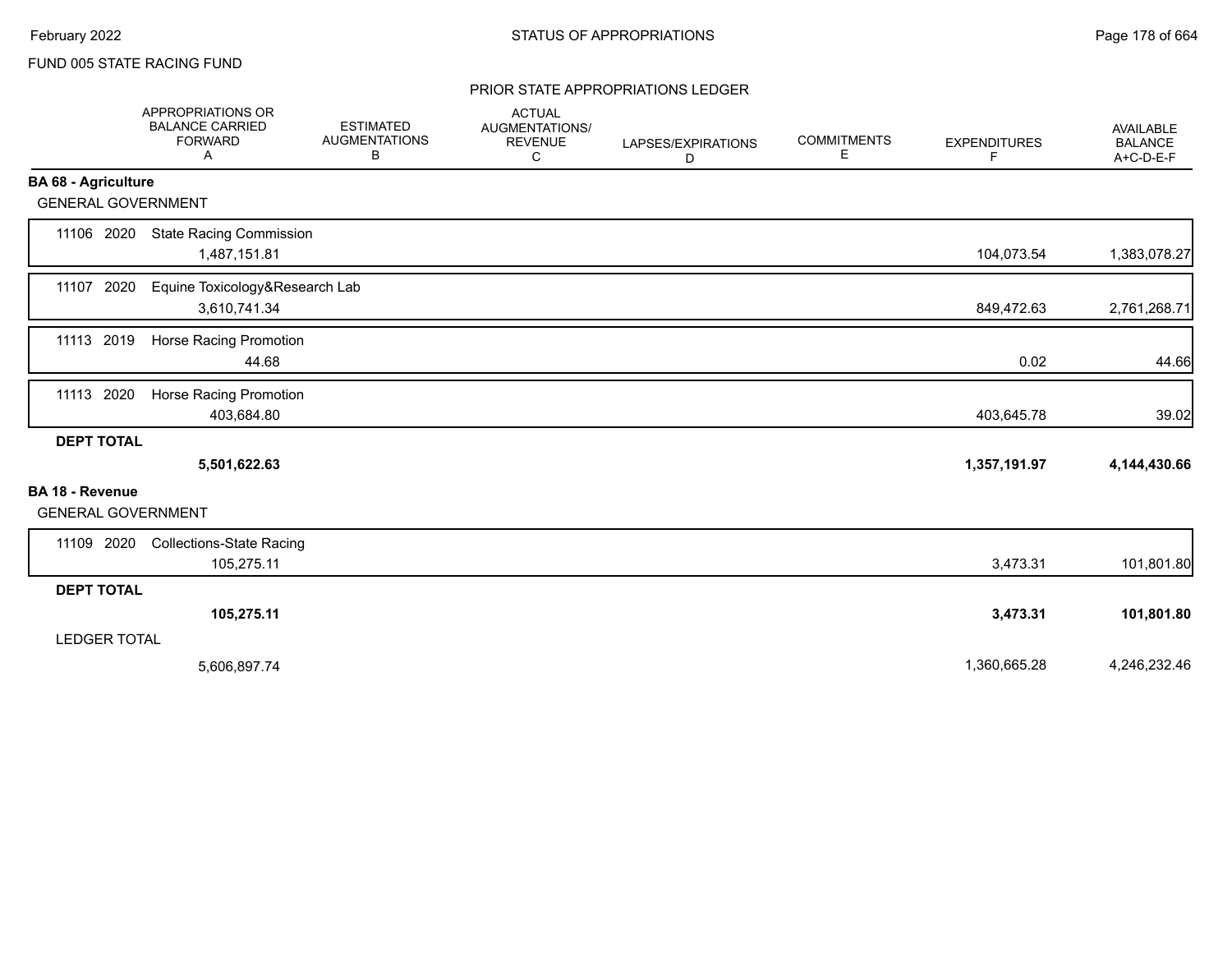#### PRIOR STATE EXECUTIVE AUTHORIZATIONS LEDGER

|                                  | APPROPRIATIONS OR<br><b>BALANCE CARRIED</b><br><b>FORWARD</b><br>A | <b>ESTIMATED</b><br><b>AUGMENTATIONS</b><br>В | <b>ACTUAL</b><br>AUGMENTATIONS/<br><b>REVENUE</b><br>U | LAPSES/EXPIRATIONS<br>D | <b>COMMITMENTS</b><br>E | <b>EXPENDITURES</b> | AVAILABLE<br><b>BALANCE</b><br>A+C-D-E-F |
|----------------------------------|--------------------------------------------------------------------|-----------------------------------------------|--------------------------------------------------------|-------------------------|-------------------------|---------------------|------------------------------------------|
| <b>BA 81 - Executive Offices</b> |                                                                    |                                               |                                                        |                         |                         |                     |                                          |
| <b>GENERAL GOVERNMENT</b>        |                                                                    |                                               |                                                        |                         |                         |                     |                                          |
| 20493 2020                       | Transfer to the General Fund<br>10,000,000.00                      |                                               |                                                        |                         |                         |                     | 10,000,000.00                            |
| <b>DEPT TOTAL</b>                |                                                                    |                                               |                                                        |                         |                         |                     |                                          |
|                                  | 10,000,000.00                                                      |                                               |                                                        |                         |                         |                     | 10,000,000.00                            |
| <b>LEDGER TOTAL</b>              |                                                                    |                                               |                                                        |                         |                         |                     |                                          |
|                                  | 10,000,000.00                                                      |                                               |                                                        |                         |                         |                     | 10,000,000.00                            |
|                                  | TOTAL TOTAL ALL PRIOR STATE LEDGERS                                |                                               |                                                        |                         |                         |                     |                                          |
|                                  | 15,606,897.74                                                      |                                               |                                                        |                         |                         | 1,360,665.28        | 14,246,232.46                            |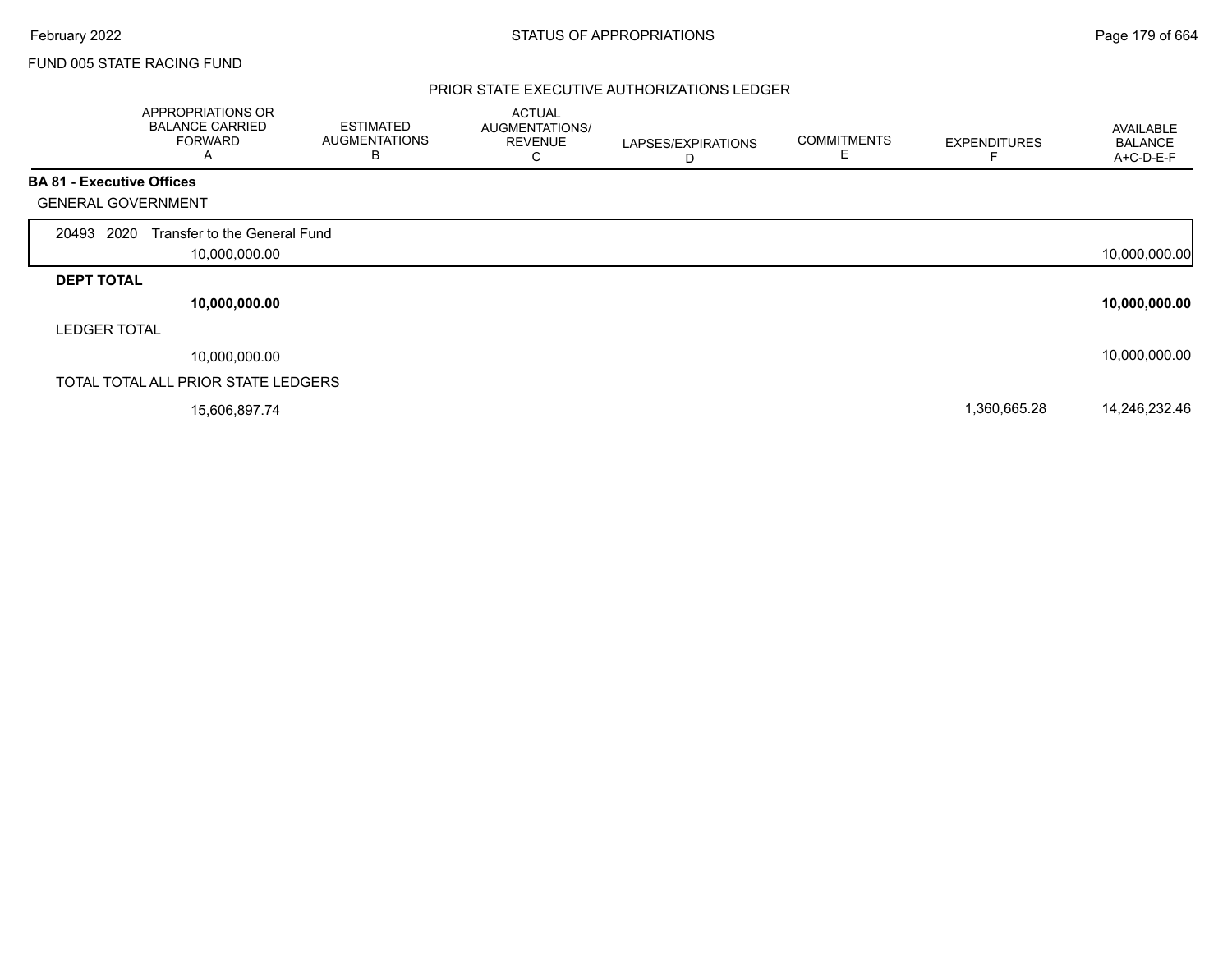#### RESTRICTED REVENUE LEDGER

|                             | APPROPRIATIONS OR<br><b>BALANCE CARRIED</b><br><b>FORWARD</b><br>A | <b>ESTIMATED</b><br><b>AUGMENTATIONS</b><br>B | <b>ACTUAL</b><br>AUGMENTATIONS/<br><b>REVENUE</b><br>С | LAPSES/EXPIRATIONS<br>D | <b>COMMITMENTS</b><br>E | <b>EXPENDITURES</b> | AVAILABLE<br><b>BALANCE</b><br>A+C-D-E-F |
|-----------------------------|--------------------------------------------------------------------|-----------------------------------------------|--------------------------------------------------------|-------------------------|-------------------------|---------------------|------------------------------------------|
| <b>BA 68 - Agriculture</b>  |                                                                    |                                               |                                                        |                         |                         |                     |                                          |
| <b>GRANTS AND SUBSIDIES</b> |                                                                    |                                               |                                                        |                         |                         |                     |                                          |
| 60112 2021                  | Pennsylvania Breeding Fund                                         |                                               |                                                        |                         |                         |                     |                                          |
|                             | 12,783,493.82                                                      |                                               | 12,272,706.27                                          |                         |                         | 11,627,235.19       | 13,428,964.90                            |
| 2021<br>60113               | Sire Stakes Program                                                |                                               |                                                        |                         |                         |                     |                                          |
|                             | 5,036,027.03                                                       |                                               | 5,912,908.32                                           |                         |                         | 5,330,451.16        | 5,618,484.19                             |
| 60214<br>2021               | PA Standardbred Breeders Development Fnd                           |                                               |                                                        |                         |                         |                     |                                          |
|                             | 6,569,354.24                                                       |                                               | 3,599,515.32                                           |                         |                         | 400,000.00          | 9,768,869.56                             |
| <b>DEPT TOTAL</b>           |                                                                    |                                               |                                                        |                         |                         |                     |                                          |
|                             | 24,388,875.09                                                      |                                               | 21,785,129.91                                          |                         |                         | 17,357,686.35       | 28,816,318.65                            |
| <b>LEDGER TOTAL</b>         |                                                                    |                                               |                                                        |                         |                         |                     |                                          |
|                             | 24,388,875.09                                                      |                                               | 21,785,129.91                                          |                         |                         | 17,357,686.35       | 28,816,318.65                            |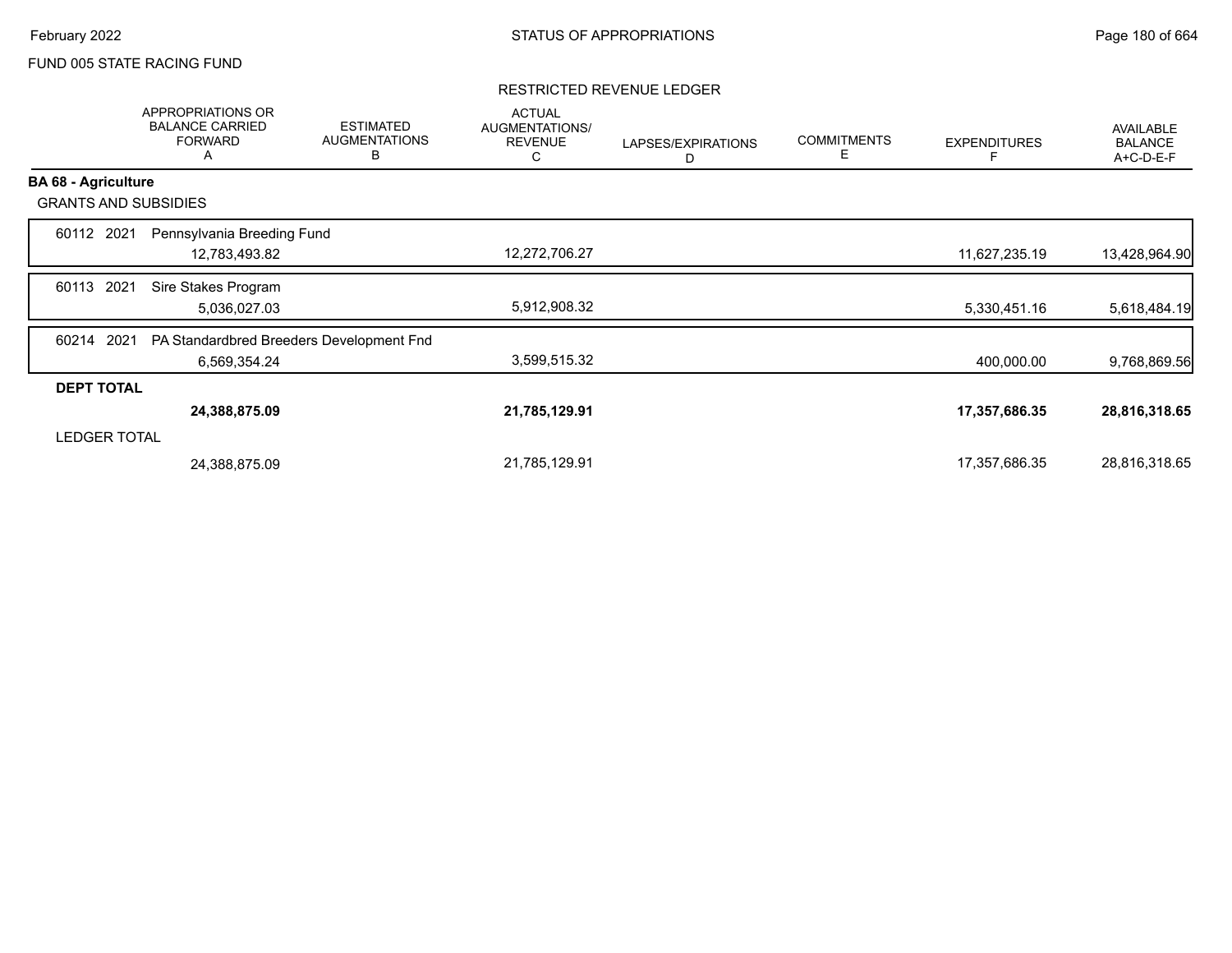### FUND 006 HAZARDOUS SITES CLEANUP FUND

|                     | <b>APPROPRIATIONS OR</b><br><b>BALANCE CARRIED</b><br><b>FORWARD</b><br>A | <b>ESTIMATED</b><br><b>AUGMENTATIONS</b><br>В | <b>ACTUAL</b><br><b>AUGMENTATIONS/</b><br><b>REVENUE</b><br>С | LAPSES/EXPIRATIONS<br>D | <b>COMMITMENTS</b><br>E | <b>EXPENDITURES</b><br>F | AVAILABLE<br><b>BALANCE</b><br>$A+C-D-E-F$ |
|---------------------|---------------------------------------------------------------------------|-----------------------------------------------|---------------------------------------------------------------|-------------------------|-------------------------|--------------------------|--------------------------------------------|
|                     | <b>BA 35 - Environmental Protection</b>                                   |                                               |                                                               |                         |                         |                          |                                            |
|                     | <b>GENERAL GOVERNMENT</b>                                                 |                                               |                                                               |                         |                         |                          |                                            |
| 20069               | 2021<br><b>General Operations</b><br>24,170,000.00                        |                                               |                                                               |                         | 213,676.88              | 9,214,863.98             | 14,741,459.14                              |
| 20271               | 2021<br>Tfr to Industrial Sites Cleanup Fund<br>3,000,000.00              |                                               |                                                               |                         |                         | 3,000,000.00             |                                            |
| 20272 2021          | Tfr to Household Hazardous Waste Account<br>1,000,000.00                  |                                               |                                                               |                         |                         | 1,000,000.00             |                                            |
|                     | <b>GRANTS AND SUBSIDIES</b>                                               |                                               |                                                               |                         |                         |                          |                                            |
| 20070               | 2021<br>Hazardous Sites Cleanup<br>9,000,000.00                           |                                               |                                                               |                         | 5,904,259.32            | 2,016,427.63             | 1,079,313.05                               |
| 20071               | 2021<br><b>Host Municipality Grants</b><br>25,000.00                      |                                               |                                                               |                         |                         |                          | 25,000.00                                  |
| 20273               | 2021<br><b>Small Business Pollution Prevention</b><br>1,000,000.00        |                                               |                                                               |                         | 284,709.00              | 108,808.00               | 606,483.00                                 |
| <b>DEPT TOTAL</b>   |                                                                           |                                               |                                                               |                         |                         |                          |                                            |
| <b>LEDGER TOTAL</b> | 38,195,000.00                                                             |                                               |                                                               |                         | 6,402,645.20            | 15,340,099.61            | 16,452,255.19                              |
|                     | 38,195,000.00                                                             |                                               |                                                               |                         | 6,402,645.20            | 15,340,099.61            | 16,452,255.19                              |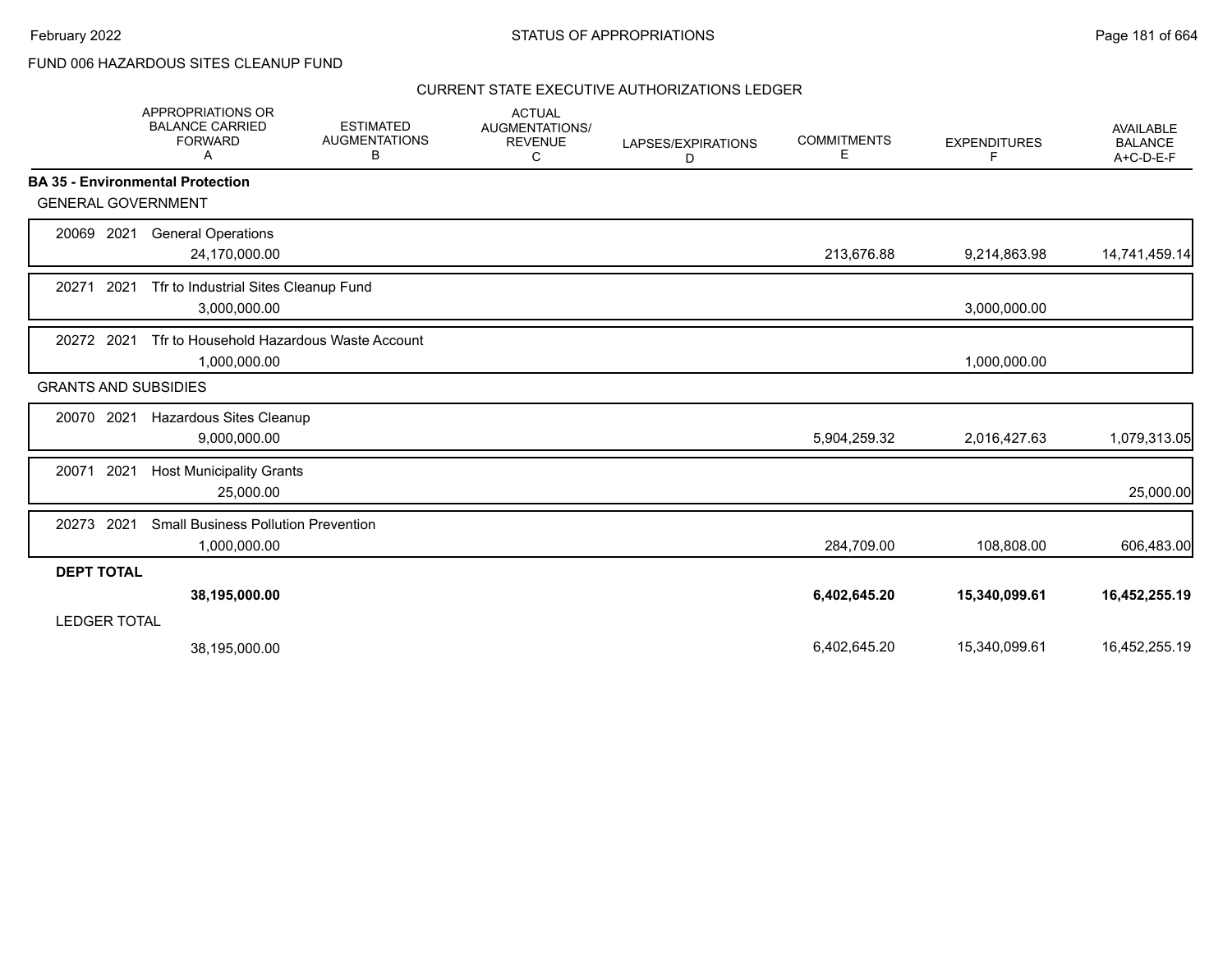FUND 006 HAZARDOUS SITES CLEANUP FUND

#### CURRENT STATE EXECUTIVE AUTHORIZATIONS - RESTRICTED LEDGER

|                             | APPROPRIATIONS OR<br><b>BALANCE CARRIED</b><br><b>FORWARD</b><br>A | <b>ESTIMATED</b><br><b>AUGMENTATIONS</b><br>B | <b>ACTUAL</b><br>AUGMENTATIONS/<br><b>REVENUE</b><br>С | LAPSES/EXPIRATIONS | <b>COMMITMENTS</b><br>Е | <b>EXPENDITURES</b> | AVAILABLE<br><b>BALANCE</b><br>A+C-D-E-F |
|-----------------------------|--------------------------------------------------------------------|-----------------------------------------------|--------------------------------------------------------|--------------------|-------------------------|---------------------|------------------------------------------|
|                             | <b>BA 35 - Environmental Protection</b>                            |                                               |                                                        |                    |                         |                     |                                          |
| <b>GRANTS AND SUBSIDIES</b> |                                                                    |                                               |                                                        |                    |                         |                     |                                          |
| 26512 2021                  | Hazardous Sites Cleanup (OGLF-T)                                   |                                               |                                                        |                    |                         |                     |                                          |
|                             |                                                                    | 15,000,000.00                                 | 3,750,000.00                                           |                    | 8,966,896.37            | 2,195,685.38        | $-7,412,581.75$                          |
| <b>DEPT TOTAL</b>           |                                                                    |                                               |                                                        |                    |                         |                     |                                          |
|                             |                                                                    | 15,000,000.00                                 | 3,750,000.00                                           |                    | 8,966,896.37            | 2,195,685.38        | -7,412,581.75                            |
| <b>LEDGER TOTAL</b>         |                                                                    |                                               |                                                        |                    |                         |                     |                                          |
|                             |                                                                    | 15,000,000.00                                 | 3,750,000.00                                           |                    | 8,966,896.37            | 2,195,685.38        | $-7,412,581.75$                          |
|                             | TOTAL TOTAL ALL CURRENT STATE LEDGERS                              |                                               |                                                        |                    |                         |                     |                                          |
|                             | 38,195,000.00                                                      | 15,000,000.00                                 | 3,750,000.00                                           |                    | 15,369,541.57           | 17,535,784.99       | 9,039,673.44                             |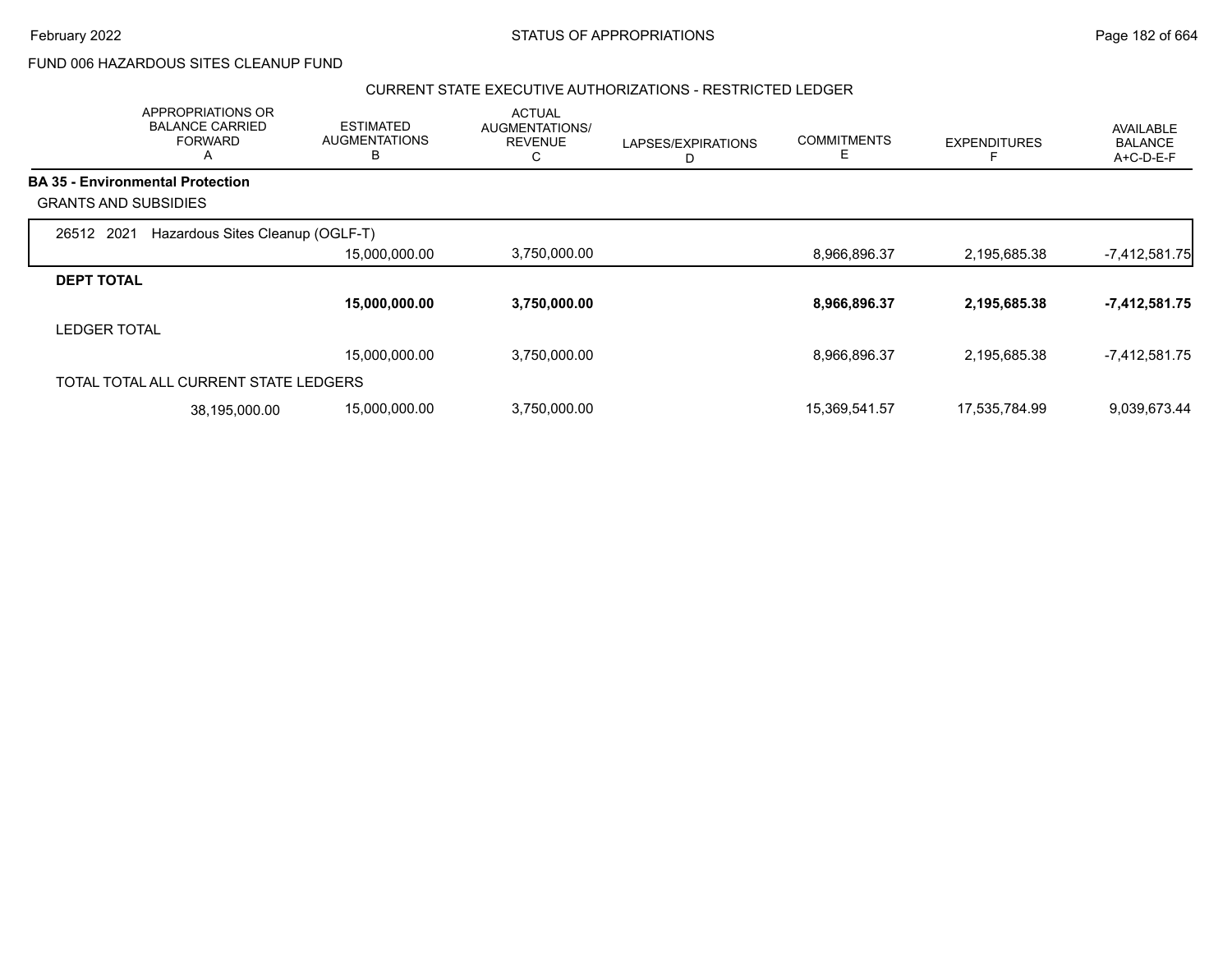### FUND 006 HAZARDOUS SITES CLEANUP FUND

|                                         | <b>APPROPRIATIONS OR</b><br><b>BALANCE CARRIED</b><br><b>FORWARD</b><br>Α | <b>ESTIMATED</b><br><b>AUGMENTATIONS</b><br>В | <b>ACTUAL</b><br>AUGMENTATIONS/<br><b>REVENUE</b><br>С | LAPSES/EXPIRATIONS<br>D | <b>COMMITMENTS</b><br>Е | <b>EXPENDITURES</b><br>F | <b>AVAILABLE</b><br><b>BALANCE</b><br>A+C-D-E-F |
|-----------------------------------------|---------------------------------------------------------------------------|-----------------------------------------------|--------------------------------------------------------|-------------------------|-------------------------|--------------------------|-------------------------------------------------|
| <b>BA 35 - Environmental Protection</b> |                                                                           |                                               |                                                        |                         |                         |                          |                                                 |
| <b>GENERAL GOVERNMENT</b>               |                                                                           |                                               |                                                        |                         |                         |                          |                                                 |
| 2020<br>20069                           | <b>General Operations</b>                                                 |                                               |                                                        |                         |                         |                          |                                                 |
|                                         | 6,061,971.33                                                              |                                               |                                                        |                         | 46,650.49               | 736,393.49               | 5,278,927.35                                    |
| <b>GRANTS AND SUBSIDIES</b>             |                                                                           |                                               |                                                        |                         |                         |                          |                                                 |
| 20070<br>2020                           | Hazardous Sites Cleanup                                                   |                                               |                                                        |                         |                         |                          |                                                 |
|                                         | 15,642,228.89                                                             |                                               |                                                        |                         |                         | 2,276,817.85             | 13,365,411.04                                   |
| 2020<br>20071                           | <b>Host Municipality Grants</b>                                           |                                               |                                                        |                         |                         |                          |                                                 |
|                                         | 25,000.00                                                                 |                                               |                                                        |                         |                         | 4,296.60                 | 20,703.40                                       |
| 2020<br>20273                           | <b>Small Business Pollution Prevention</b>                                |                                               |                                                        |                         |                         |                          |                                                 |
|                                         | 219,058.00                                                                |                                               |                                                        |                         |                         | 179,569.00               | 39,489.00                                       |
| <b>DEPT TOTAL</b>                       |                                                                           |                                               |                                                        |                         |                         |                          |                                                 |
|                                         | 21,948,258.22                                                             |                                               |                                                        |                         | 46,650.49               | 3,197,076.94             | 18,704,530.79                                   |
| <b>LEDGER TOTAL</b>                     |                                                                           |                                               |                                                        |                         |                         |                          |                                                 |
|                                         | 21,948,258.22                                                             |                                               |                                                        |                         | 46,650.49               | 3,197,076.94             | 18,704,530.79                                   |
|                                         | TOTAL TOTAL ALL PRIOR STATE LEDGERS                                       |                                               |                                                        |                         |                         |                          |                                                 |
|                                         | 21,948,258.22                                                             |                                               |                                                        |                         | 46,650.49               | 3,197,076.94             | 18,704,530.79                                   |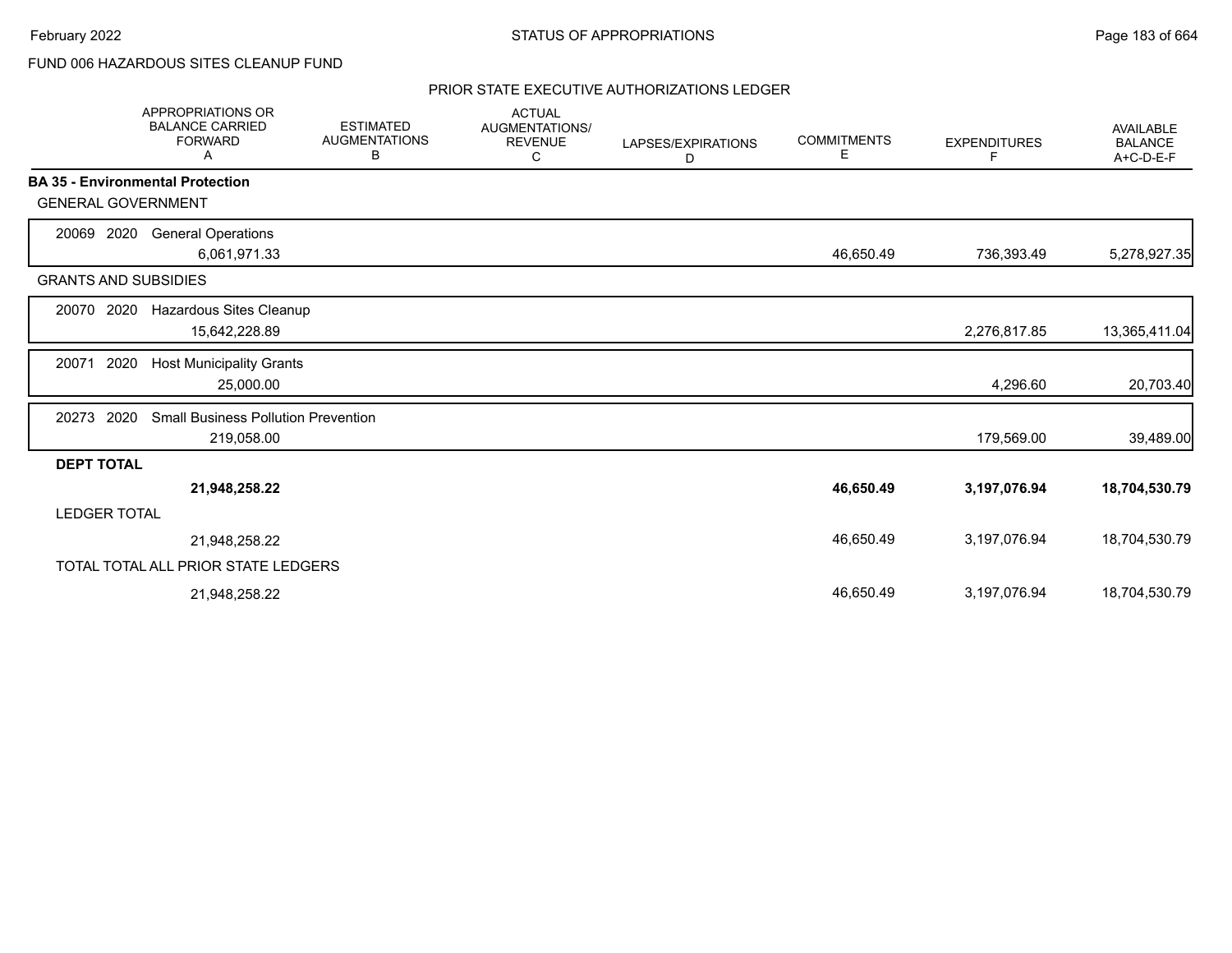## FUND 007 HIGHWAY BEAUTIFICATION FUND

|                               | APPROPRIATIONS OR<br><b>BALANCE CARRIED</b><br><b>FORWARD</b><br>Α | <b>ESTIMATED</b><br><b>AUGMENTATIONS</b><br>B | <b>ACTUAL</b><br><b>AUGMENTATIONS/</b><br><b>REVENUE</b><br>С | LAPSES/EXPIRATIONS<br>D | <b>COMMITMENTS</b><br>E | <b>EXPENDITURES</b> | AVAILABLE<br><b>BALANCE</b><br>A+C-D-E-F |
|-------------------------------|--------------------------------------------------------------------|-----------------------------------------------|---------------------------------------------------------------|-------------------------|-------------------------|---------------------|------------------------------------------|
| <b>BA 78 - Transportation</b> |                                                                    |                                               |                                                               |                         |                         |                     |                                          |
|                               | <b>GENERAL GOVERNMENT</b>                                          |                                               |                                                               |                         |                         |                     |                                          |
| 20169 2021                    | <b>Control of Outdoor Advertising</b>                              |                                               |                                                               |                         |                         |                     |                                          |
|                               | 350,000.00                                                         |                                               |                                                               |                         |                         | 230,652.87          | 119,347.13                               |
| <b>DEPT TOTAL</b>             |                                                                    |                                               |                                                               |                         |                         |                     |                                          |
|                               | 350,000.00                                                         |                                               |                                                               |                         |                         | 230,652.87          | 119,347.13                               |
| <b>LEDGER TOTAL</b>           |                                                                    |                                               |                                                               |                         |                         |                     |                                          |
|                               | 350,000.00                                                         |                                               |                                                               |                         |                         | 230,652.87          | 119,347.13                               |
|                               | TOTAL TOTAL ALL CURRENT STATE LEDGERS                              |                                               |                                                               |                         |                         |                     |                                          |
|                               | 350,000.00                                                         |                                               |                                                               |                         |                         | 230,652.87          | 119,347.13                               |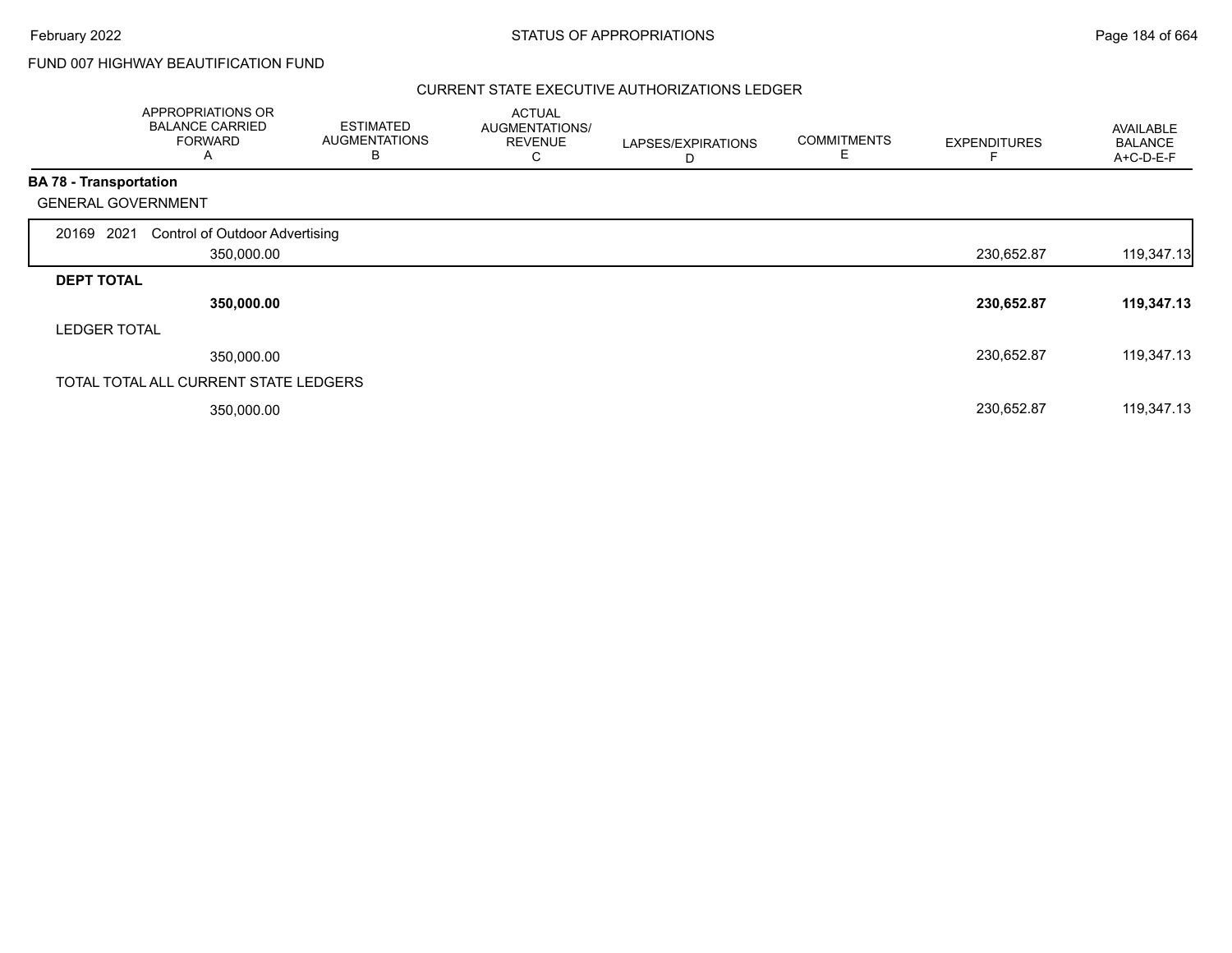## FUND 007 HIGHWAY BEAUTIFICATION FUND

|                               | APPROPRIATIONS OR<br><b>BALANCE CARRIED</b><br><b>FORWARD</b><br>A | <b>ESTIMATED</b><br><b>AUGMENTATIONS</b><br>В | <b>ACTUAL</b><br>AUGMENTATIONS/<br><b>REVENUE</b><br>С | LAPSES/EXPIRATIONS<br>D | <b>COMMITMENTS</b><br>Е | <b>EXPENDITURES</b> | AVAILABLE<br><b>BALANCE</b><br>A+C-D-E-F |
|-------------------------------|--------------------------------------------------------------------|-----------------------------------------------|--------------------------------------------------------|-------------------------|-------------------------|---------------------|------------------------------------------|
| <b>BA 78 - Transportation</b> |                                                                    |                                               |                                                        |                         |                         |                     |                                          |
|                               | <b>GENERAL GOVERNMENT</b>                                          |                                               |                                                        |                         |                         |                     |                                          |
| 20169                         | <b>Control of Outdoor Advertising</b><br>2019<br>164,096.04        |                                               |                                                        |                         |                         |                     | 164,096.04                               |
| 20169 2020                    | <b>Control of Outdoor Advertising</b>                              |                                               |                                                        |                         |                         |                     |                                          |
|                               | 66,604.95                                                          |                                               |                                                        |                         |                         | 18,087.29           | 48,517.66                                |
| <b>DEPT TOTAL</b>             |                                                                    |                                               |                                                        |                         |                         |                     |                                          |
|                               | 230,700.99                                                         |                                               |                                                        |                         |                         | 18,087.29           | 212,613.70                               |
|                               | <b>LEDGER TOTAL</b>                                                |                                               |                                                        |                         |                         |                     |                                          |
|                               | 230,700.99                                                         |                                               |                                                        |                         |                         | 18,087.29           | 212,613.70                               |
|                               | TOTAL TOTAL ALL PRIOR STATE LEDGERS                                |                                               |                                                        |                         |                         |                     |                                          |
|                               | 230,700.99                                                         |                                               |                                                        |                         |                         | 18,087.29           | 212,613.70                               |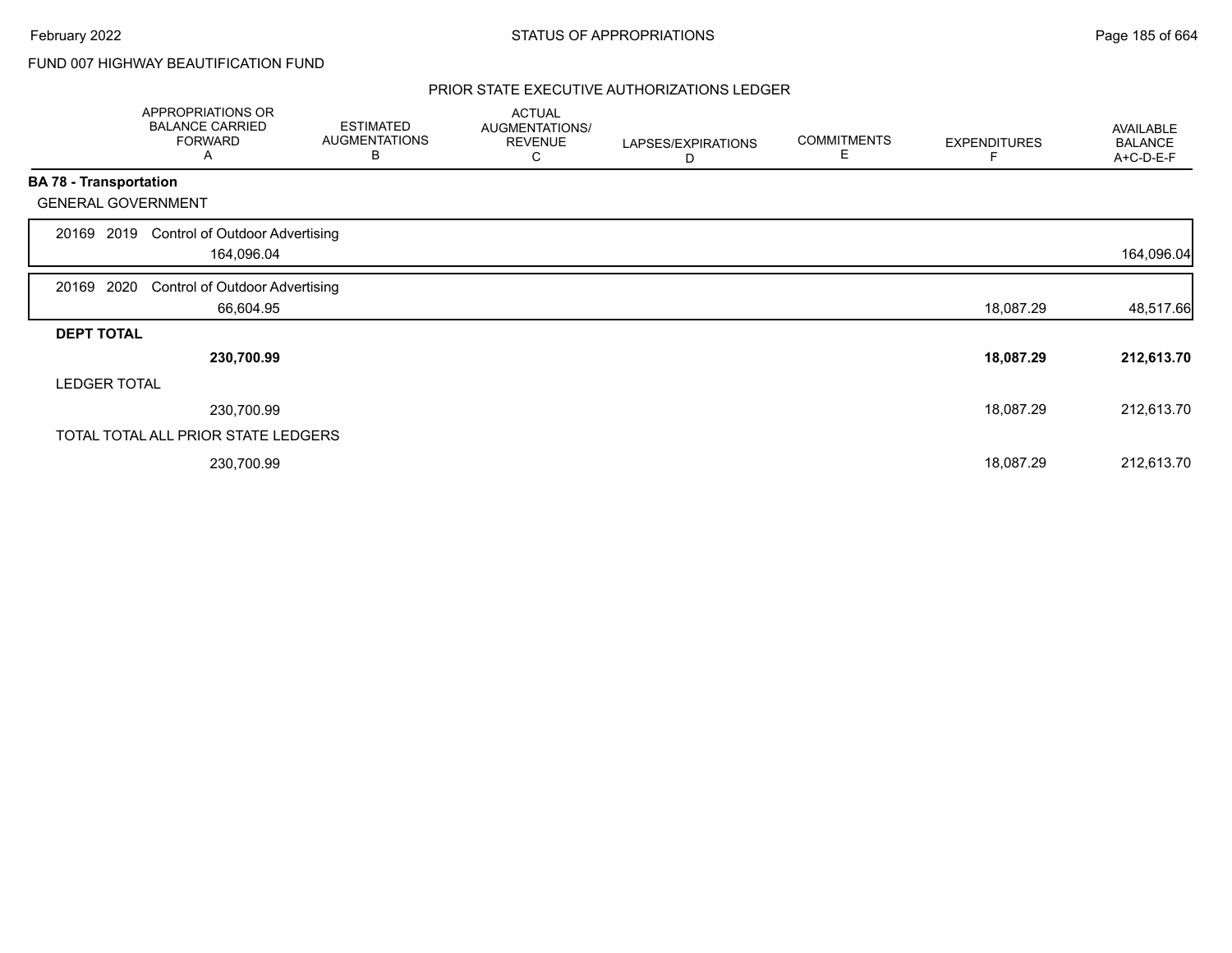## FUND 007 HIGHWAY BEAUTIFICATION FUND

#### RESTRICTED RECEIPTS LEDGER

|                   | <b>APPROPRIATIONS OR</b><br><b>BALANCE CARRIED</b><br><b>FORWARD</b> | <b>ESTIMATED</b><br><b>AUGMENTATIONS</b><br>В | <b>ACTUAL</b><br>AUGMENTATIONS/<br><b>REVENUE</b><br>C | LAPSES/EXPIRATIONS<br>D | <b>COMMITMENTS</b> | <b>EXPENDITURES</b> | AVAILABLE<br><b>BALANCE</b><br>A+C-D-E-F |
|-------------------|----------------------------------------------------------------------|-----------------------------------------------|--------------------------------------------------------|-------------------------|--------------------|---------------------|------------------------------------------|
|                   | BA 78 - Transportation                                               |                                               |                                                        |                         |                    |                     |                                          |
|                   | <b>GENERAL GOVERNMENT</b>                                            |                                               |                                                        |                         |                    |                     |                                          |
| 40079             | 2021<br>Outdoor Advertising Sign Removal                             |                                               |                                                        |                         |                    |                     |                                          |
|                   | 20,566.64                                                            |                                               |                                                        |                         |                    |                     | 20,566.64                                |
| <b>DEPT TOTAL</b> |                                                                      |                                               |                                                        |                         |                    |                     |                                          |
|                   | 20,566.64                                                            |                                               |                                                        |                         |                    |                     | 20,566.64                                |
|                   | <b>LEDGER TOTAL</b>                                                  |                                               |                                                        |                         |                    |                     |                                          |
|                   | 20,566.64                                                            |                                               |                                                        |                         |                    |                     | 20,566.64                                |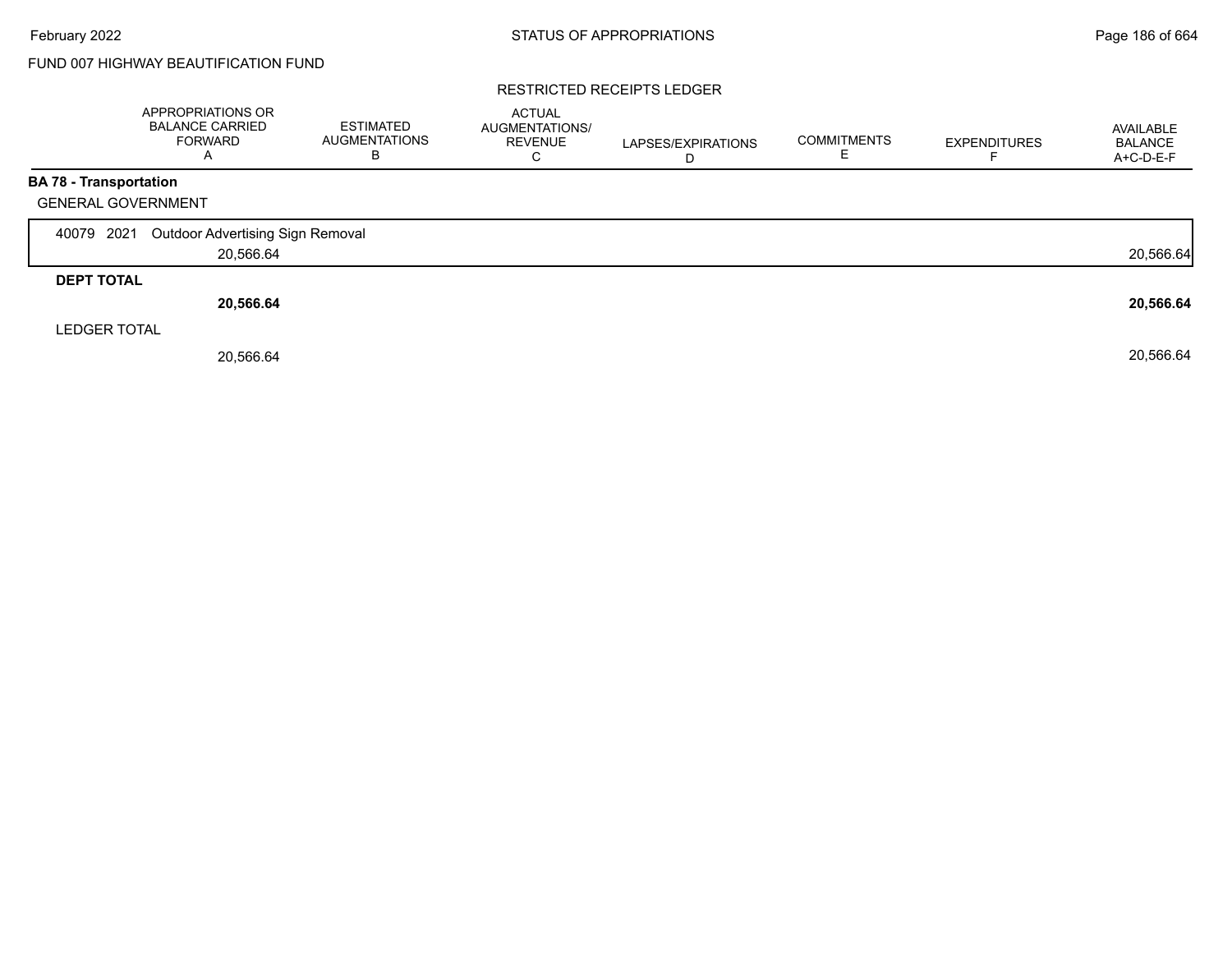#### CURRENT STATE EXECUTIVE AUTHORIZATIONS LEDGER

|                                                           | <b>APPROPRIATIONS OR</b><br><b>BALANCE CARRIED</b><br><b>FORWARD</b><br>Α | <b>ESTIMATED</b><br><b>AUGMENTATIONS</b><br>В | <b>ACTUAL</b><br><b>AUGMENTATIONS/</b><br><b>REVENUE</b><br>C | LAPSES/EXPIRATIONS<br>D | <b>COMMITMENTS</b><br>Е | <b>EXPENDITURES</b><br>F. | <b>AVAILABLE</b><br><b>BALANCE</b><br>A+C-D-E-F |
|-----------------------------------------------------------|---------------------------------------------------------------------------|-----------------------------------------------|---------------------------------------------------------------|-------------------------|-------------------------|---------------------------|-------------------------------------------------|
| <b>BA 73 - Treasury</b>                                   |                                                                           |                                               |                                                               |                         |                         |                           |                                                 |
| <b>DEBT SERVICE</b>                                       |                                                                           |                                               |                                                               |                         |                         |                           |                                                 |
| 20330 2021                                                | Debt Service for Growing Greener                                          |                                               |                                                               |                         |                         |                           |                                                 |
|                                                           | 12,289,000.00                                                             |                                               |                                                               |                         |                         | 8,863,476.25              | 3,425,523.75                                    |
| <b>DEPT TOTAL</b>                                         |                                                                           |                                               |                                                               |                         |                         |                           |                                                 |
|                                                           | 12,289,000.00                                                             |                                               |                                                               |                         |                         | 8,863,476.25              | 3,425,523.75                                    |
| <b>BA 68 - Agriculture</b><br><b>GRANTS AND SUBSIDIES</b> |                                                                           |                                               |                                                               |                         |                         |                           |                                                 |
|                                                           | 20116 2021 Agricultural Conservation Easement Prgrm                       |                                               |                                                               |                         |                         |                           |                                                 |
|                                                           | 10,133,000.00                                                             |                                               |                                                               |                         |                         | 10,133,000.00             |                                                 |
| <b>DEPT TOTAL</b>                                         |                                                                           |                                               |                                                               |                         |                         |                           |                                                 |
|                                                           | 10,133,000.00                                                             |                                               |                                                               |                         |                         | 10,133,000.00             |                                                 |
|                                                           | <b>BA 38 - Conservation &amp; Natural Resourc</b>                         |                                               |                                                               |                         |                         |                           |                                                 |
| <b>GRANTS AND SUBSIDIES</b>                               |                                                                           |                                               |                                                               |                         |                         |                           |                                                 |
| 29220 2021                                                | Parks & Forest Facility Rehabilitation                                    |                                               |                                                               |                         |                         |                           |                                                 |
|                                                           | 10.075.000.00                                                             |                                               |                                                               |                         | 7,270,782.17            | 402,933.41                | 2,401,284.42                                    |
| 2021<br>29221                                             | <b>Community Conservation Grants</b>                                      |                                               |                                                               |                         |                         |                           |                                                 |
|                                                           | 6,100,000.00                                                              |                                               |                                                               |                         | 164,048.00              |                           | 5,935,952.00                                    |
| 29223 2021                                                | <b>Natural Diversity Cnsvn Grants</b>                                     |                                               |                                                               |                         |                         |                           |                                                 |
|                                                           | 325,000.00                                                                |                                               |                                                               |                         |                         |                           | 325,000.00                                      |
| <b>DEPT TOTAL</b>                                         |                                                                           |                                               |                                                               |                         |                         |                           |                                                 |
|                                                           | 16,500,000.00                                                             |                                               |                                                               |                         | 7,434,830.17            | 402,933.41                | 8,662,236.42                                    |
| <b>GRANTS AND SUBSIDIES</b>                               | <b>BA 35 - Environmental Protection</b>                                   |                                               |                                                               |                         |                         |                           |                                                 |
| 29079 2021                                                | Watershed Protection & Restoration                                        |                                               |                                                               |                         |                         |                           |                                                 |
|                                                           | 25,605,000.00                                                             |                                               |                                                               |                         | 13,109,761.49           | 3,424,035.18              | 9,071,203.33                                    |
| <b>DEPT TOTAL</b>                                         |                                                                           |                                               |                                                               |                         |                         |                           |                                                 |
|                                                           | 25,605,000.00                                                             |                                               |                                                               |                         | 13,109,761.49           | 3,424,035.18              | 9,071,203.33                                    |
|                                                           | <b>BA 33 - PA Infrastructure Investment</b>                               |                                               |                                                               |                         |                         |                           |                                                 |

GRANTS AND SUBSIDIES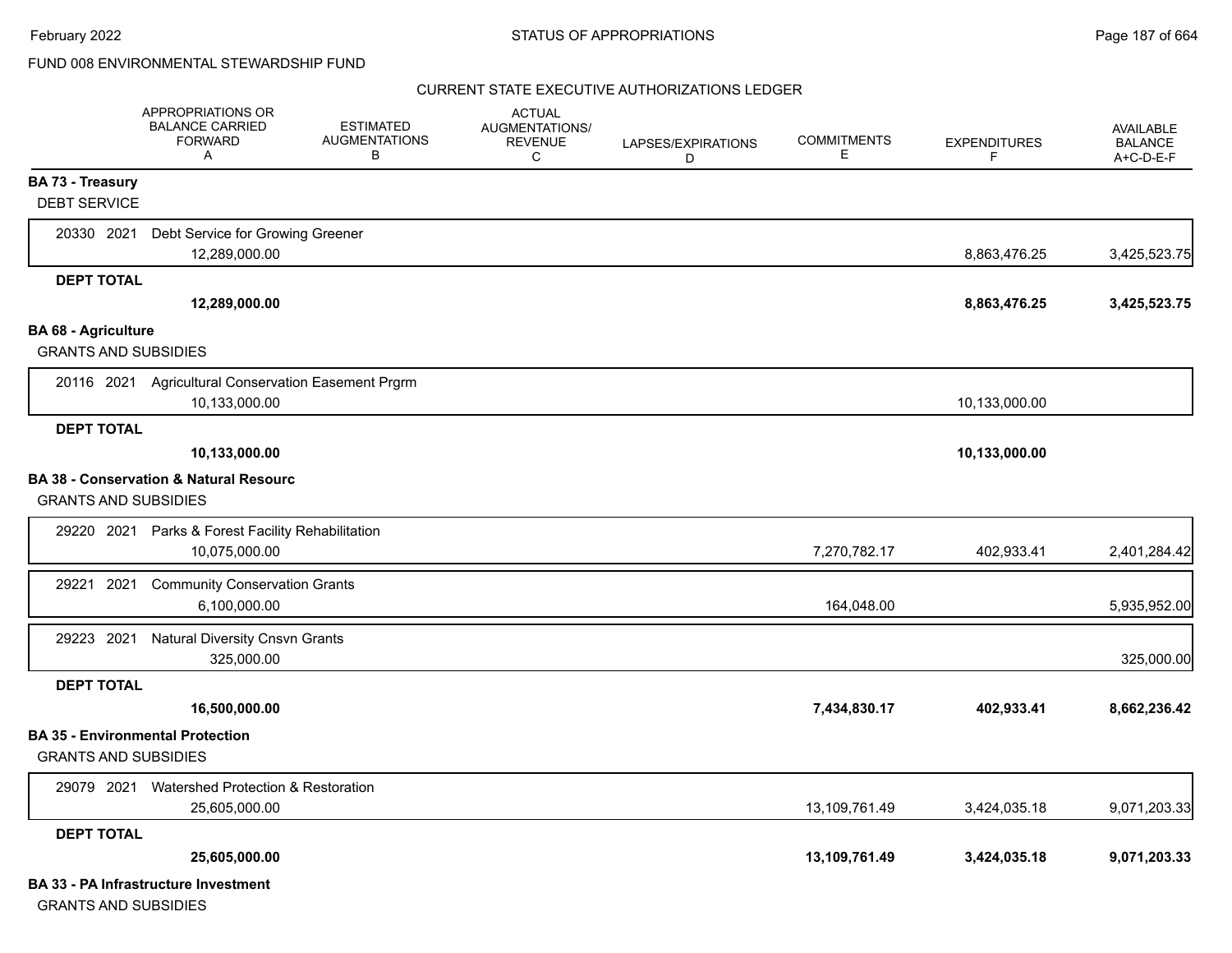February 2022 **Example 2022** Page 188 of 664

FUND 008 ENVIRONMENTAL STEWARDSHIP FUND

|                     | APPROPRIATIONS OR<br><b>BALANCE CARRIED</b><br><b>FORWARD</b> | <b>ESTIMATED</b><br><b>AUGMENTATIONS</b><br>в | <b>ACTUAL</b><br>AUGMENTATIONS/<br><b>REVENUE</b><br>◡ | LAPSES/EXPIRATIONS | <b>COMMITMENTS</b> | <b>EXPENDITURES</b> | AVAILABLE<br><b>BALANCE</b><br>A+C-D-E-F |
|---------------------|---------------------------------------------------------------|-----------------------------------------------|--------------------------------------------------------|--------------------|--------------------|---------------------|------------------------------------------|
| 20247               | 2021<br>Storm Water, Water & Sewer Grants                     |                                               |                                                        |                    |                    |                     |                                          |
|                     | 16,226,000.00                                                 |                                               |                                                        |                    |                    | 16,226,000.00       |                                          |
| <b>DEPT TOTAL</b>   |                                                               |                                               |                                                        |                    |                    |                     |                                          |
|                     | 16,226,000.00                                                 |                                               |                                                        |                    |                    | 16,226,000.00       |                                          |
| <b>LEDGER TOTAL</b> |                                                               |                                               |                                                        |                    |                    |                     |                                          |
|                     | 80,753,000.00                                                 |                                               |                                                        |                    | 20,544,591.66      | 39,049,444.84       | 21,158,963.50                            |
|                     | TOTAL TOTAL ALL CURRENT STATE LEDGERS                         |                                               |                                                        |                    |                    |                     |                                          |
|                     | 80,753,000.00                                                 |                                               |                                                        |                    | 20,544,591.66      | 39,049,444.84       | 21,158,963.50                            |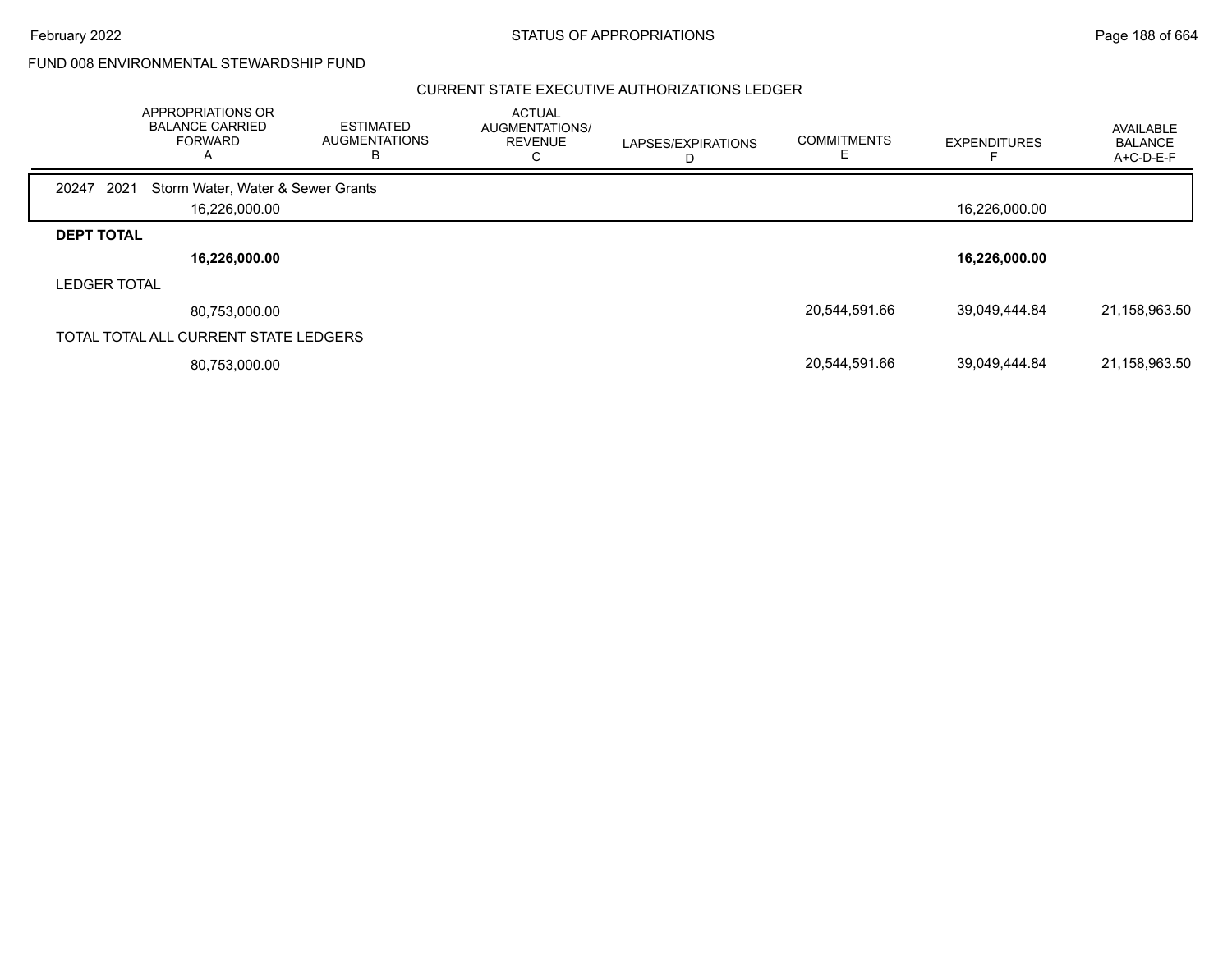|                             | <b>APPROPRIATIONS OR</b><br><b>BALANCE CARRIED</b><br><b>FORWARD</b><br>Α | <b>ESTIMATED</b><br><b>AUGMENTATIONS</b><br>В | <b>ACTUAL</b><br>AUGMENTATIONS/<br><b>REVENUE</b><br>C | LAPSES/EXPIRATIONS<br>D | <b>COMMITMENTS</b><br>Е | <b>EXPENDITURES</b><br>F. | <b>AVAILABLE</b><br><b>BALANCE</b><br>A+C-D-E-F |
|-----------------------------|---------------------------------------------------------------------------|-----------------------------------------------|--------------------------------------------------------|-------------------------|-------------------------|---------------------------|-------------------------------------------------|
| <b>BA 73 - Treasury</b>     |                                                                           |                                               |                                                        |                         |                         |                           |                                                 |
| <b>DEBT SERVICE</b>         |                                                                           |                                               |                                                        |                         |                         |                           |                                                 |
| 20330 2020                  | Debt Service for Growing Greener                                          |                                               |                                                        |                         |                         |                           |                                                 |
|                             | 173,437.50                                                                |                                               |                                                        |                         |                         |                           | 173,437.50                                      |
| <b>DEPT TOTAL</b>           |                                                                           |                                               |                                                        |                         |                         |                           |                                                 |
|                             | 173,437.50                                                                |                                               |                                                        |                         |                         |                           | 173,437.50                                      |
| <b>BA 68 - Agriculture</b>  |                                                                           |                                               |                                                        |                         |                         |                           |                                                 |
| <b>GRANTS AND SUBSIDIES</b> |                                                                           |                                               |                                                        |                         |                         |                           |                                                 |
|                             | 20116 2020 Agricultural Conservation Easement Prgrm                       |                                               |                                                        |                         |                         |                           |                                                 |
|                             | 366,000.00                                                                |                                               |                                                        |                         |                         | 366,000.00                |                                                 |
| <b>DEPT TOTAL</b>           |                                                                           |                                               |                                                        |                         |                         |                           |                                                 |
|                             | 366,000.00                                                                |                                               |                                                        |                         |                         | 366,000.00                |                                                 |
|                             | <b>BA 38 - Conservation &amp; Natural Resourc</b>                         |                                               |                                                        |                         |                         |                           |                                                 |
| <b>GRANTS AND SUBSIDIES</b> |                                                                           |                                               |                                                        |                         |                         |                           |                                                 |
|                             | 29220 2016 Parks & Forest Facility Rehabilitation                         |                                               |                                                        |                         |                         |                           |                                                 |
|                             | 1,982,607.57                                                              |                                               |                                                        |                         | 1,211,384.30            | 766,223.27                | 5,000.00                                        |
|                             | 29220 2017 Parks & Forest Facility Rehabilitation                         |                                               |                                                        |                         |                         |                           |                                                 |
|                             | 8,258,797.99                                                              |                                               |                                                        |                         | 5,608,307.72            | 2,192,021.11              | 458,469.16                                      |
|                             | 29220 2018 Parks & Forest Facility Rehabilitation                         |                                               |                                                        |                         |                         |                           |                                                 |
|                             | 9,546,663.38                                                              |                                               |                                                        |                         | 8,212,701.13            | 968,894.71                | 365,067.54                                      |
|                             | 29220 2019 Parks & Forest Facility Rehabilitation                         |                                               |                                                        |                         |                         |                           |                                                 |
|                             | 8,974,365.63                                                              |                                               |                                                        |                         | 6,674,252.91            | 1,445,074.65              | 855,038.07                                      |
| 29220 2020                  | Parks & Forest Facility Rehabilitation                                    |                                               |                                                        |                         |                         |                           |                                                 |
|                             | 11,137,390.62                                                             |                                               |                                                        |                         | 8,898,517.14            | 1,438,350.96              | 800,522.52                                      |
| 29221 2014                  | <b>Community Conservation Grants</b>                                      |                                               |                                                        |                         |                         |                           |                                                 |
|                             | 1,051,675.00                                                              |                                               |                                                        |                         | 799,875.00              | 251,800.00                |                                                 |
|                             |                                                                           |                                               |                                                        |                         |                         |                           |                                                 |
| 2015<br>29221               | <b>Community Conservation Grants</b><br>2,010,042.57                      |                                               |                                                        |                         | 1,768,640.00            |                           |                                                 |
|                             |                                                                           |                                               |                                                        |                         |                         | 94,217.00                 | 147,185.57                                      |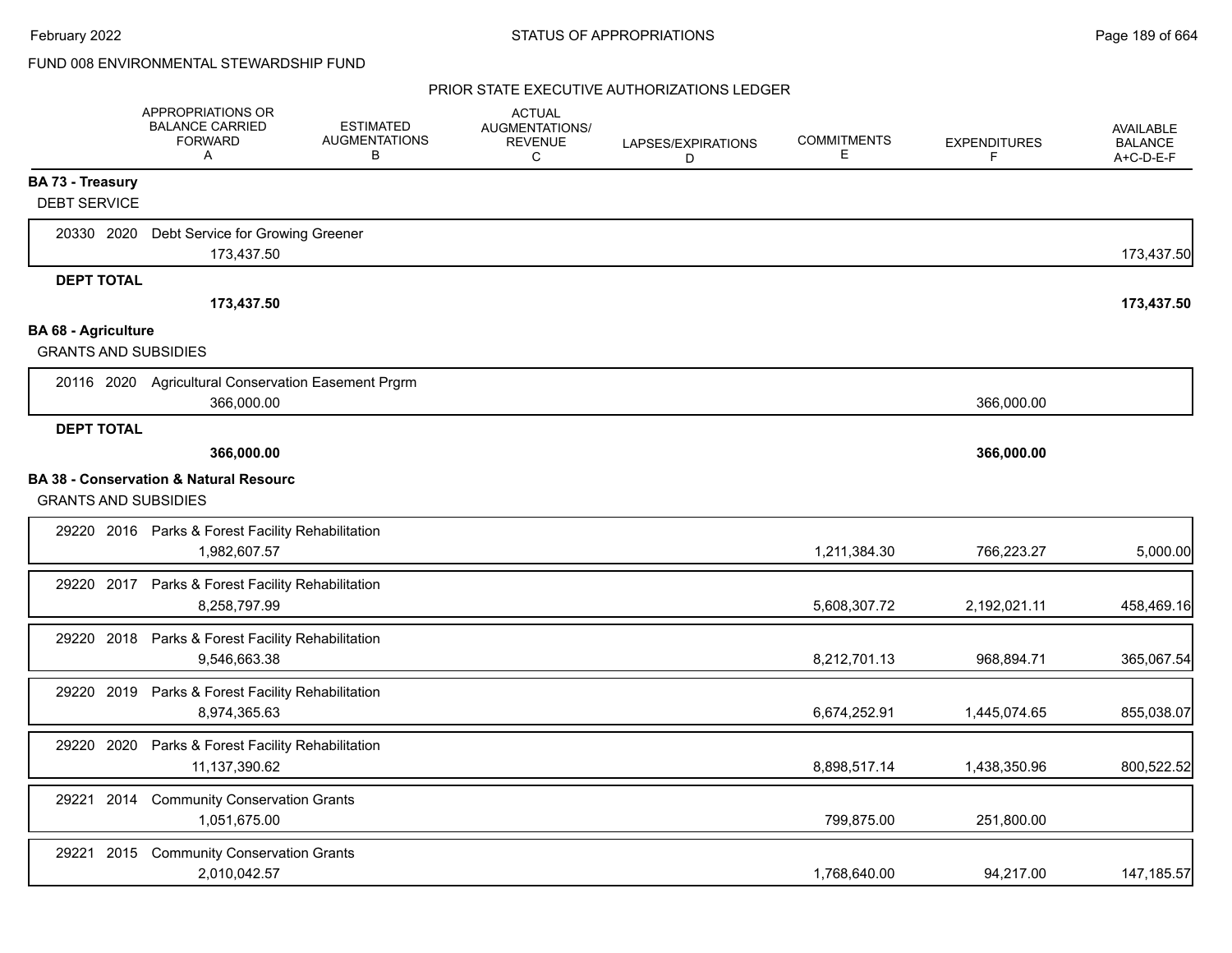|            |      | APPROPRIATIONS OR<br><b>BALANCE CARRIED</b><br><b>FORWARD</b><br>A | <b>ESTIMATED</b><br><b>AUGMENTATIONS</b><br>В | <b>ACTUAL</b><br>AUGMENTATIONS/<br>REVENUE<br>C | LAPSES/EXPIRATIONS<br>D | <b>COMMITMENTS</b><br>Е | <b>EXPENDITURES</b><br>F | <b>AVAILABLE</b><br><b>BALANCE</b><br>A+C-D-E-F |
|------------|------|--------------------------------------------------------------------|-----------------------------------------------|-------------------------------------------------|-------------------------|-------------------------|--------------------------|-------------------------------------------------|
|            |      | 29221 2016 Community Conservation Grants<br>778,500.00             |                                               |                                                 |                         | 78,300.00               | 198,099.00               | 502,101.00                                      |
| 29221      |      | 2017 Community Conservation Grants<br>823,655.00                   |                                               |                                                 |                         | 583,460.00              | 240,195.00               |                                                 |
| 29221      | 2018 | <b>Community Conservation Grants</b><br>1,640,970.43               |                                               |                                                 |                         | 1,140,016.00            | 496,790.00               | 4,164.43                                        |
| 29221 2019 |      | <b>Community Conservation Grants</b><br>1,709,229.00               |                                               |                                                 |                         | 1,368,185.00            | 281,117.00               | 59,927.00                                       |
| 29221      |      | 2020 Community Conservation Grants<br>5,117,659.00                 |                                               |                                                 |                         | 3,384,163.00            | 1,114,580.00             | 618,916.00                                      |
| 29221      |      | 2013 Community Conservation Grants<br>10,000.00                    |                                               |                                                 |                         |                         | 10,000.00                |                                                 |
|            |      | 29223 2014 Natural Diversity Cnsvn Grants<br>6,730.84              |                                               |                                                 |                         |                         |                          | 6,730.84                                        |
|            |      | 29223 2015 Natural Diversity Cnsvn Grants<br>69,640.75             |                                               |                                                 |                         |                         |                          | 69,640.75                                       |
|            |      | 29223 2016 Natural Diversity Cnsvn Grants<br>8,551.89              |                                               |                                                 |                         |                         |                          | 8,551.89                                        |
|            |      | 29223 2017 Natural Diversity Cnsvn Grants<br>62,649.37             |                                               |                                                 |                         | 52,714.93               | 8.10                     | 9,926.34                                        |
|            |      | 29223 2018 Natural Diversity Cnsvn Grants<br>77,239.68             |                                               |                                                 |                         | 22,711.81               | 25,806.05                | 28,721.82                                       |
|            |      | 29223 2019 Natural Diversity Cnsvn Grants<br>230,037.69            |                                               |                                                 |                         | 125,592.26              | 76,871.97                | 27,573.46                                       |
| 29223 2020 |      | <b>Natural Diversity Cnsvn Grants</b><br>299,834.91                |                                               |                                                 |                         | 217,809.07              | 70,446.84                | 11,579.00                                       |
|            |      |                                                                    |                                               |                                                 |                         |                         |                          |                                                 |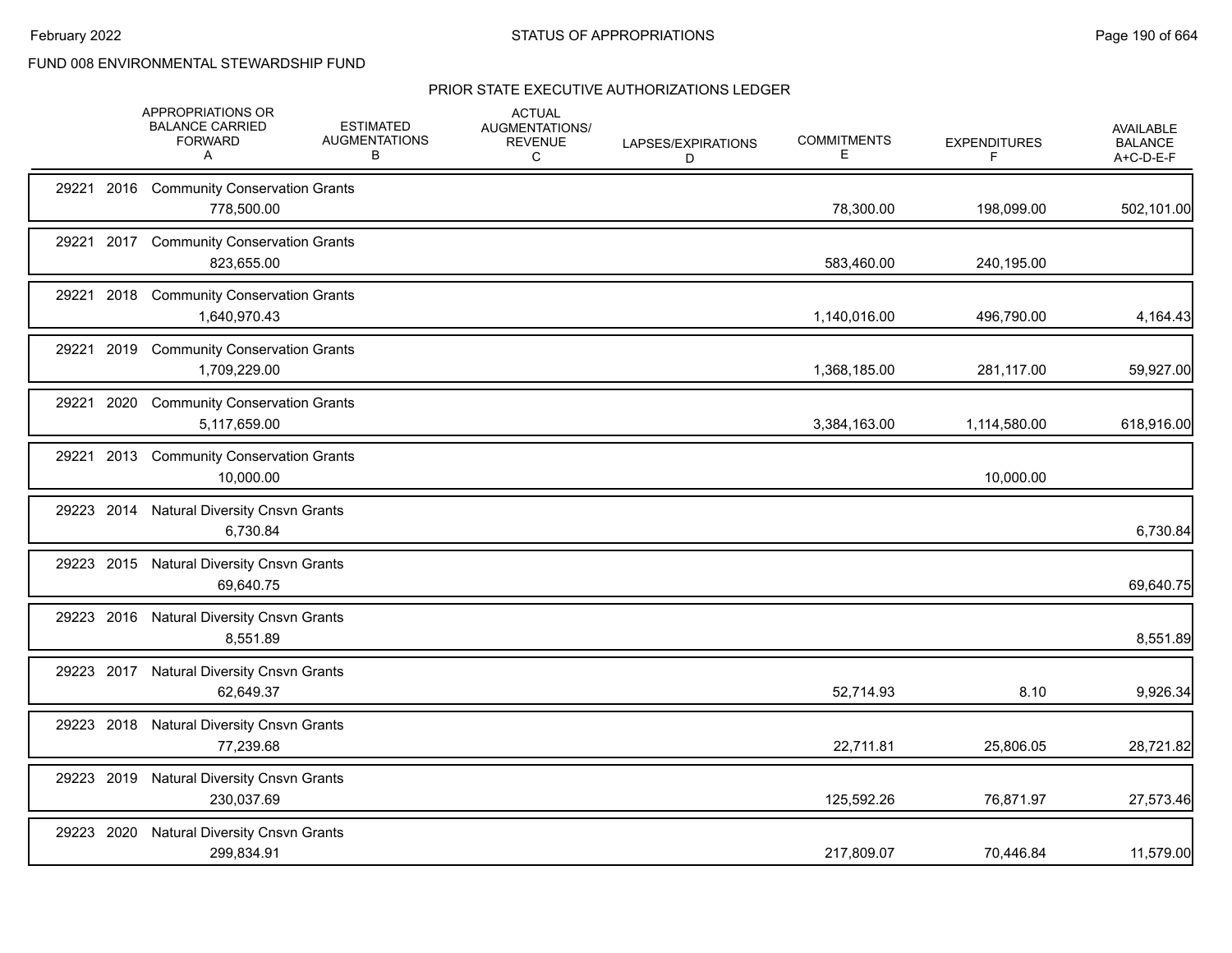|                                                                        | APPROPRIATIONS OR<br><b>BALANCE CARRIED</b><br><b>FORWARD</b><br>Α | <b>ESTIMATED</b><br><b>AUGMENTATIONS</b><br>В | <b>ACTUAL</b><br>AUGMENTATIONS/<br><b>REVENUE</b><br>C | LAPSES/EXPIRATIONS<br>D | <b>COMMITMENTS</b><br>Е | <b>EXPENDITURES</b><br>F | <b>AVAILABLE</b><br><b>BALANCE</b><br>A+C-D-E-F |
|------------------------------------------------------------------------|--------------------------------------------------------------------|-----------------------------------------------|--------------------------------------------------------|-------------------------|-------------------------|--------------------------|-------------------------------------------------|
|                                                                        | 29223 2012 Natural Diversity Cnsvn Gnts<br>29,395.37               |                                               |                                                        |                         |                         |                          | 29,395.37                                       |
| 29223 2013                                                             | NATURAL DIVERSITY CNSVN GNTS<br>23,066.25                          |                                               |                                                        |                         |                         |                          | 23,066.25                                       |
| <b>DEPT TOTAL</b>                                                      | 53,848,702.94                                                      |                                               |                                                        |                         | 40,146,630.27           | 9,670,495.66             | 4,031,577.01                                    |
| <b>BA 35 - Environmental Protection</b><br><b>GRANTS AND SUBSIDIES</b> |                                                                    |                                               |                                                        |                         |                         |                          |                                                 |
|                                                                        | 23079 2007 Watershed Protection & Restoration<br>288,000.75        |                                               |                                                        |                         |                         | $-36,287.46$             | 324,288.21                                      |
| 29079 2014                                                             | Watershed Protection & Restoration<br>1,838,905.85                 |                                               |                                                        |                         | 373,591.70              | 531,349.25               | 933,964.90                                      |
|                                                                        | 29079 2015 Watershed Protection & Restoration<br>4,523,130.08      |                                               |                                                        |                         | 2,450,943.58            | 863,672.31               | 1,208,514.19                                    |
| 29079 2016                                                             | Watershed Protection & Restoration<br>10,196,826.05                |                                               |                                                        |                         | 5,668,134.51            | 1,925,915.18             | 2,602,776.36                                    |
|                                                                        | 29079 2017 Watershed Protection & Restoration<br>17,769,824.44     |                                               |                                                        |                         | 12,817,317.83           | 4,421,633.85             | 530,872.76                                      |
| 29079 2018                                                             | Watershed Protection & Restoration<br>25,535,049.69                |                                               |                                                        |                         | 22,132,316.61           | 2,891,812.37             | 510,920.71                                      |
| 29079 2019                                                             | <b>Watershed Protection &amp; Restoration</b><br>20,143,263.79     |                                               |                                                        |                         | 6,118,382.96            | 1,298,562.99             | 12,726,317.84                                   |
| 29079 2020                                                             | Watershed Protection & Restoration<br>25,051,449.15                |                                               |                                                        |                         | 5,693,576.26            | 5,066,084.79             | 14,291,788.10                                   |
|                                                                        | 29079 2012 Watershed Protection & Restoration<br>178,730.20        |                                               |                                                        |                         | 75,769.18               | 78,679.21                | 24,281.81                                       |
| 29079 2013                                                             | Watershed Protection & Restoration<br>756,784.45                   |                                               |                                                        |                         | 183,492.86              | 457,336.07               | 115,955.52                                      |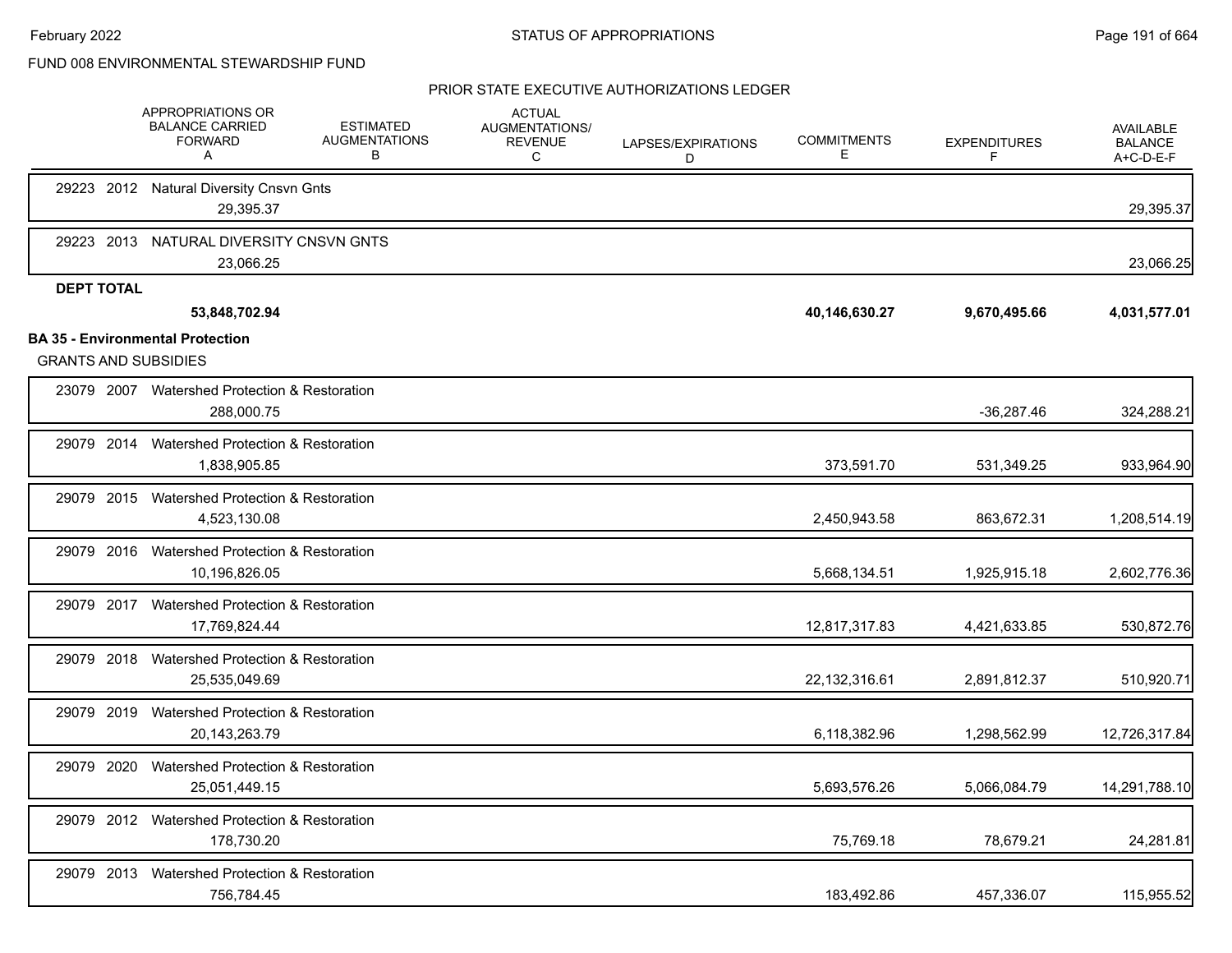February 2022 **Example 2022** Page 192 of 664

FUND 008 ENVIRONMENTAL STEWARDSHIP FUND

|                             | APPROPRIATIONS OR<br><b>BALANCE CARRIED</b><br><b>FORWARD</b><br>Α | <b>ESTIMATED</b><br><b>AUGMENTATIONS</b><br>В | <b>ACTUAL</b><br><b>AUGMENTATIONS/</b><br><b>REVENUE</b><br>С | LAPSES/EXPIRATIONS<br>D | <b>COMMITMENTS</b><br>Е | <b>EXPENDITURES</b> | AVAILABLE<br><b>BALANCE</b><br>A+C-D-E-F |
|-----------------------------|--------------------------------------------------------------------|-----------------------------------------------|---------------------------------------------------------------|-------------------------|-------------------------|---------------------|------------------------------------------|
| <b>DEPT TOTAL</b>           |                                                                    |                                               |                                                               |                         |                         |                     |                                          |
|                             | 106,281,964.45                                                     |                                               |                                                               |                         | 55,513,525.49           | 17,498,758.56       | 33,269,680.40                            |
| <b>GRANTS AND SUBSIDIES</b> | <b>BA 33 - PA Infrastructure Investment</b>                        |                                               |                                                               |                         |                         |                     |                                          |
| 2020<br>20247               | Storm Water, Water & Sewer Grants                                  |                                               |                                                               |                         |                         |                     |                                          |
|                             | 587,000.00                                                         |                                               |                                                               |                         |                         | 587,000.00          |                                          |
| <b>DEPT TOTAL</b>           |                                                                    |                                               |                                                               |                         |                         |                     |                                          |
|                             | 587,000.00                                                         |                                               |                                                               |                         |                         | 587,000.00          |                                          |
| <b>LEDGER TOTAL</b>         |                                                                    |                                               |                                                               |                         |                         |                     |                                          |
|                             | 161,257,104.89                                                     |                                               |                                                               |                         | 95,660,155.76           | 28,122,254.22       | 37,474,694.91                            |
|                             | TOTAL TOTAL ALL PRIOR STATE LEDGERS                                |                                               |                                                               |                         |                         |                     |                                          |
|                             | 161,257,104.89                                                     |                                               |                                                               |                         | 95,660,155.76           | 28,122,254.22       | 37,474,694.91                            |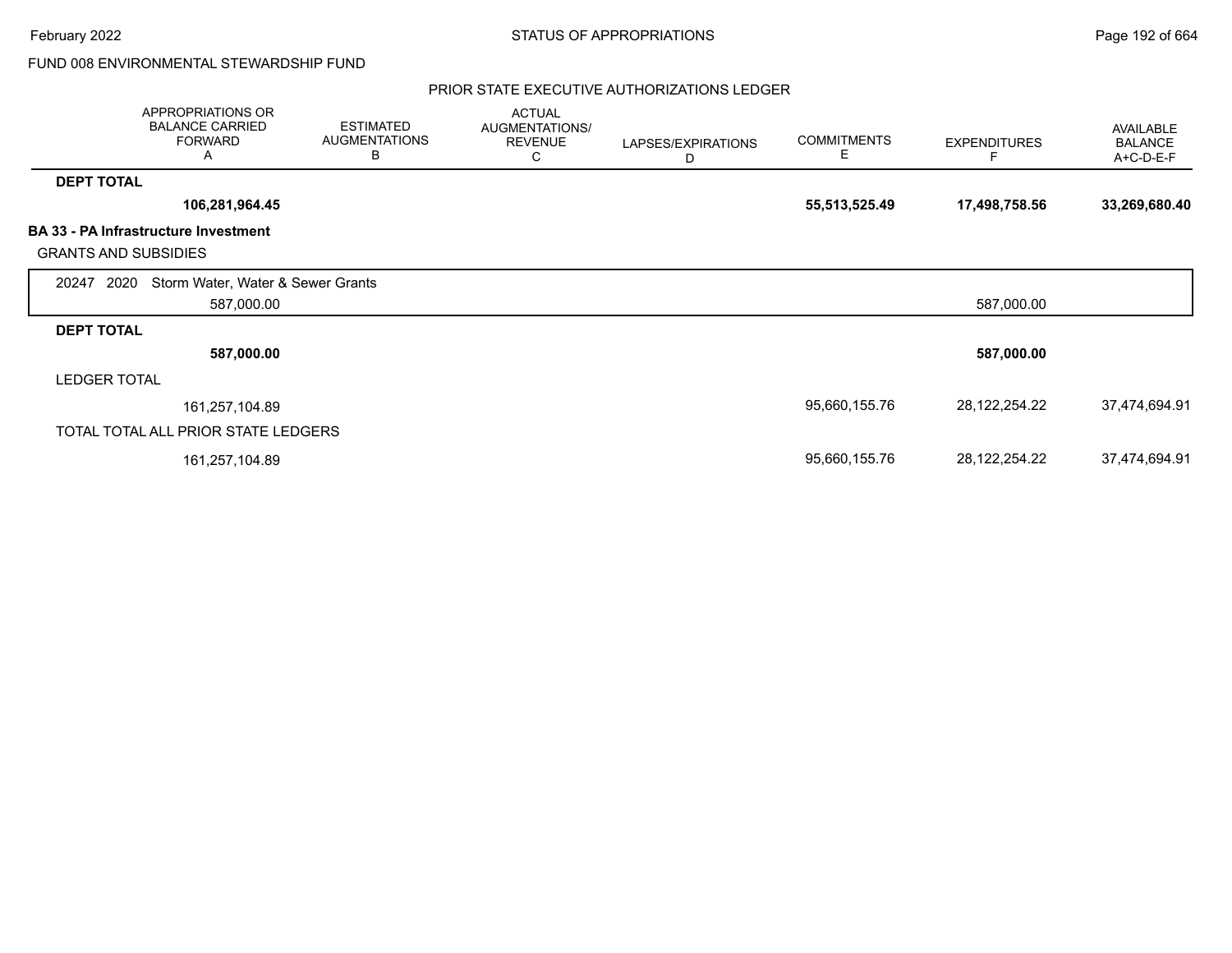### FUND 009 RECYCLING FUND

|                                                                      | APPROPRIATIONS OR<br><b>BALANCE CARRIED</b><br>FORWARD<br>A  | <b>ESTIMATED</b><br><b>AUGMENTATIONS</b><br>В | <b>ACTUAL</b><br>AUGMENTATIONS/<br><b>REVENUE</b><br>C | LAPSES/EXPIRATIONS<br>D | <b>COMMITMENTS</b><br>E. | <b>EXPENDITURES</b><br>F | AVAILABLE<br><b>BALANCE</b><br>A+C-D-E-F |
|----------------------------------------------------------------------|--------------------------------------------------------------|-----------------------------------------------|--------------------------------------------------------|-------------------------|--------------------------|--------------------------|------------------------------------------|
| <b>BA 35 - Environmental Protection</b><br><b>GENERAL GOVERNMENT</b> |                                                              |                                               |                                                        |                         |                          |                          |                                          |
| 20092 2021                                                           | Administration of Recycling Program<br>1,367,000.00          |                                               |                                                        |                         | 1,925.70                 | 456,790.56               | 908,283.74                               |
| <b>GRANTS AND SUBSIDIES</b>                                          |                                                              |                                               |                                                        |                         |                          |                          |                                          |
| 29089 2021                                                           | Recycling Coordinator Reimbursement<br>2,000,000.00          |                                               |                                                        |                         |                          |                          | 2,000,000.00                             |
| 29090 2021                                                           | Reimbursement for Municipal Inspection<br>400,000.00         |                                               |                                                        |                         |                          | 48,765.84                | 351,234.16                               |
| 29091<br>2021                                                        | ReimbrsHostMunicipltyPermitApplictnsRevw<br>10,000.00        |                                               |                                                        |                         |                          |                          | 10,000.00                                |
| 29093 2021                                                           | <b>County Planning Grants</b><br>1,300,000.00                |                                               |                                                        |                         | 667,900.97               | 119,317.44               | 512,781.59                               |
| 29094 2021                                                           | <b>Municipal Recycling Grants</b><br>44,000,000.00           |                                               |                                                        |                         | 22,279,472.60            | 10,422,146.26            | 11,298,381.14                            |
| 29095 2021                                                           | Municipal Recycling Performance Program<br>21,500,000.00     |                                               |                                                        |                         |                          | 10,001,211.38            | 11,498,788.62                            |
| 29096 2021                                                           | <b>Public Education/Technical Assistance</b><br>7,595,000.00 |                                               |                                                        |                         | 4,730,091.86             | 1,213,145.18             | 1,651,762.96                             |
| <b>DEPT TOTAL</b>                                                    |                                                              |                                               |                                                        |                         |                          |                          |                                          |
|                                                                      | 78,172,000.00                                                |                                               |                                                        |                         | 27,679,391.13            | 22,261,376.66            | 28,231,232.21                            |
| <b>LEDGER TOTAL</b>                                                  |                                                              |                                               |                                                        |                         |                          |                          |                                          |
|                                                                      | 78,172,000.00                                                |                                               |                                                        |                         | 27,679,391.13            | 22,261,376.66            | 28,231,232.21                            |
|                                                                      | TOTAL TOTAL ALL CURRENT STATE LEDGERS                        |                                               |                                                        |                         |                          |                          |                                          |
|                                                                      | 78,172,000.00                                                |                                               |                                                        |                         | 27,679,391.13            | 22.261.376.66            | 28,231,232.21                            |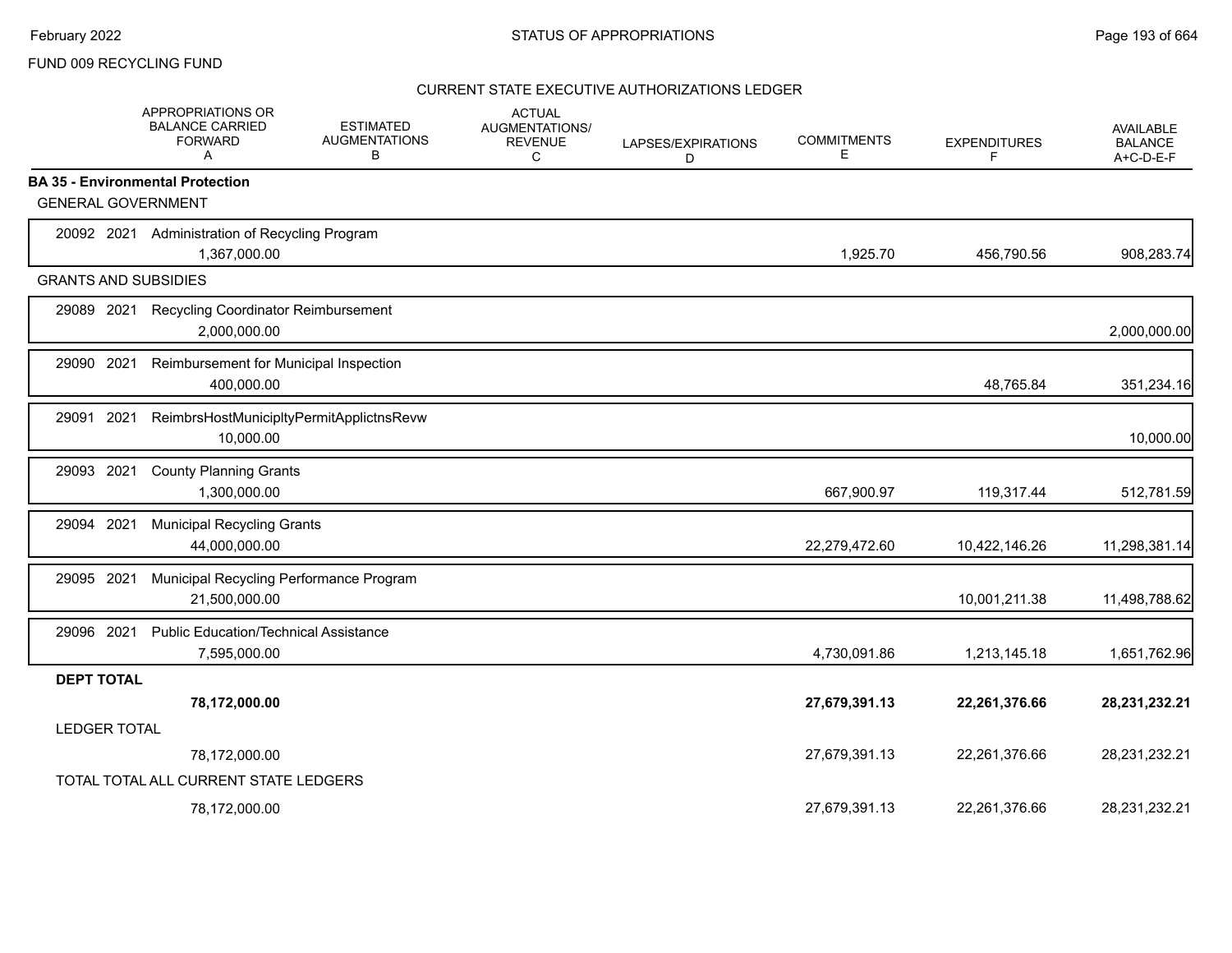### FUND 009 RECYCLING FUND

|                                         | <b>APPROPRIATIONS OR</b><br><b>BALANCE CARRIED</b><br><b>FORWARD</b><br>Α | <b>ESTIMATED</b><br><b>AUGMENTATIONS</b><br>B | <b>ACTUAL</b><br>AUGMENTATIONS/<br><b>REVENUE</b><br>С | LAPSES/EXPIRATIONS<br>D | <b>COMMITMENTS</b><br>Е | <b>EXPENDITURES</b><br>F | <b>AVAILABLE</b><br><b>BALANCE</b><br>A+C-D-E-F |
|-----------------------------------------|---------------------------------------------------------------------------|-----------------------------------------------|--------------------------------------------------------|-------------------------|-------------------------|--------------------------|-------------------------------------------------|
| <b>BA 35 - Environmental Protection</b> |                                                                           |                                               |                                                        |                         |                         |                          |                                                 |
| <b>GENERAL GOVERNMENT</b>               |                                                                           |                                               |                                                        |                         |                         |                          |                                                 |
|                                         | 20092 2020 Administration of Recycling Program<br>155,171.48              |                                               |                                                        |                         |                         | 1,320.00                 | 153,851.48                                      |
| <b>GRANTS AND SUBSIDIES</b>             |                                                                           |                                               |                                                        |                         |                         |                          |                                                 |
| 20089 2020                              | Recycling Coordinator Reimbursement<br>1,969,453.59                       |                                               |                                                        |                         |                         | 1,871,135.69             | 98,317.90                                       |
| 20090 2020                              | Reimbursement for Municipal Inspections<br>271,447.00                     |                                               |                                                        |                         |                         | 148,804.80               | 122,642.20                                      |
| 20091 2020                              | Reimb Host Municipality Permit App Rev<br>10,000.00                       |                                               |                                                        |                         |                         |                          | 10,000.00                                       |
| 20093 2020                              | <b>County Planning Grants</b><br>1,515,970.70                             |                                               |                                                        |                         |                         | 37,500.00                | 1,478,470.70                                    |
| 20094 2020                              | <b>Municipal Recycling Grants</b><br>18,260,426.48                        |                                               |                                                        |                         |                         | 5,948,898.79             | 12,311,527.69                                   |
| 20095 2020                              | Municipal Recycling Performance Program<br>5,011,947.25                   |                                               |                                                        |                         |                         | 5,011,947.25             |                                                 |
| 20096 2019                              | <b>Public Education/Technical Assistance</b><br>5,536,288.26              |                                               |                                                        |                         |                         |                          | 5,536,288.26                                    |
| 20096 2020                              | <b>Public Education/Technical Assistance</b><br>5,603,863.81              |                                               |                                                        |                         |                         | 1,473,337.85             | 4,130,525.96                                    |
| <b>DEPT TOTAL</b>                       |                                                                           |                                               |                                                        |                         |                         |                          |                                                 |
|                                         | 38,334,568.57                                                             |                                               |                                                        |                         |                         | 14,492,944.38            | 23,841,624.19                                   |
| <b>LEDGER TOTAL</b>                     |                                                                           |                                               |                                                        |                         |                         |                          |                                                 |
|                                         | 38,334,568.57                                                             |                                               |                                                        |                         |                         | 14,492,944.38            | 23,841,624.19                                   |
|                                         | TOTAL TOTAL ALL PRIOR STATE LEDGERS                                       |                                               |                                                        |                         |                         |                          |                                                 |
|                                         | 38,334,568.57                                                             |                                               |                                                        |                         |                         | 14.492.944.38            | 23,841,624.19                                   |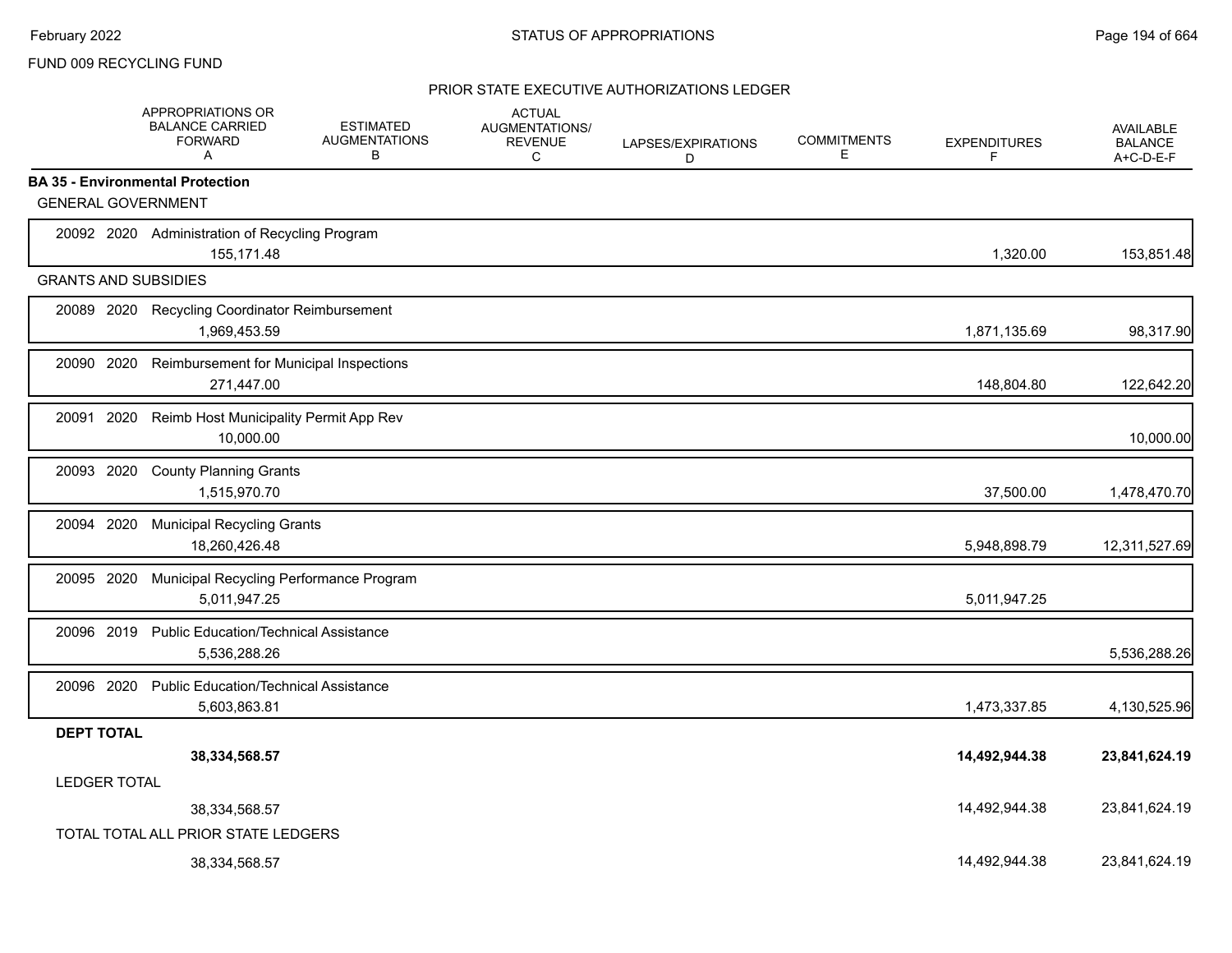# FUND 009 RECYCLING FUND

### RESTRICTED REVENUE LEDGER

|                           | APPROPRIATIONS OR<br><b>BALANCE CARRIED</b><br><b>FORWARD</b><br>A | <b>ESTIMATED</b><br><b>AUGMENTATIONS</b><br>в | <b>ACTUAL</b><br>AUGMENTATIONS/<br><b>REVENUE</b><br>С | LAPSES/EXPIRATIONS<br>D | <b>COMMITMENTS</b> | <b>EXPENDITURES</b> | AVAILABLE<br><b>BALANCE</b><br>A+C-D-E-F |
|---------------------------|--------------------------------------------------------------------|-----------------------------------------------|--------------------------------------------------------|-------------------------|--------------------|---------------------|------------------------------------------|
|                           | <b>BA 35 - Environmental Protection</b>                            |                                               |                                                        |                         |                    |                     |                                          |
| <b>GENERAL GOVERNMENT</b> |                                                                    |                                               |                                                        |                         |                    |                     |                                          |
| 2021<br>60081             | Household Hazardous Waste                                          |                                               |                                                        |                         |                    |                     |                                          |
|                           | 4,368,461.35                                                       |                                               | 1,000,000.00                                           |                         |                    | 933,796.12          | 4,434,665.23                             |
| <b>DEPT TOTAL</b>         |                                                                    |                                               |                                                        |                         |                    |                     |                                          |
|                           | 4,368,461.35                                                       |                                               | 1,000,000.00                                           |                         |                    | 933,796.12          | 4,434,665.23                             |
| <b>LEDGER TOTAL</b>       |                                                                    |                                               |                                                        |                         |                    |                     |                                          |
|                           | 4,368,461.35                                                       |                                               | 1.000.000.00                                           |                         |                    | 933.796.12          | 4,434,665.23                             |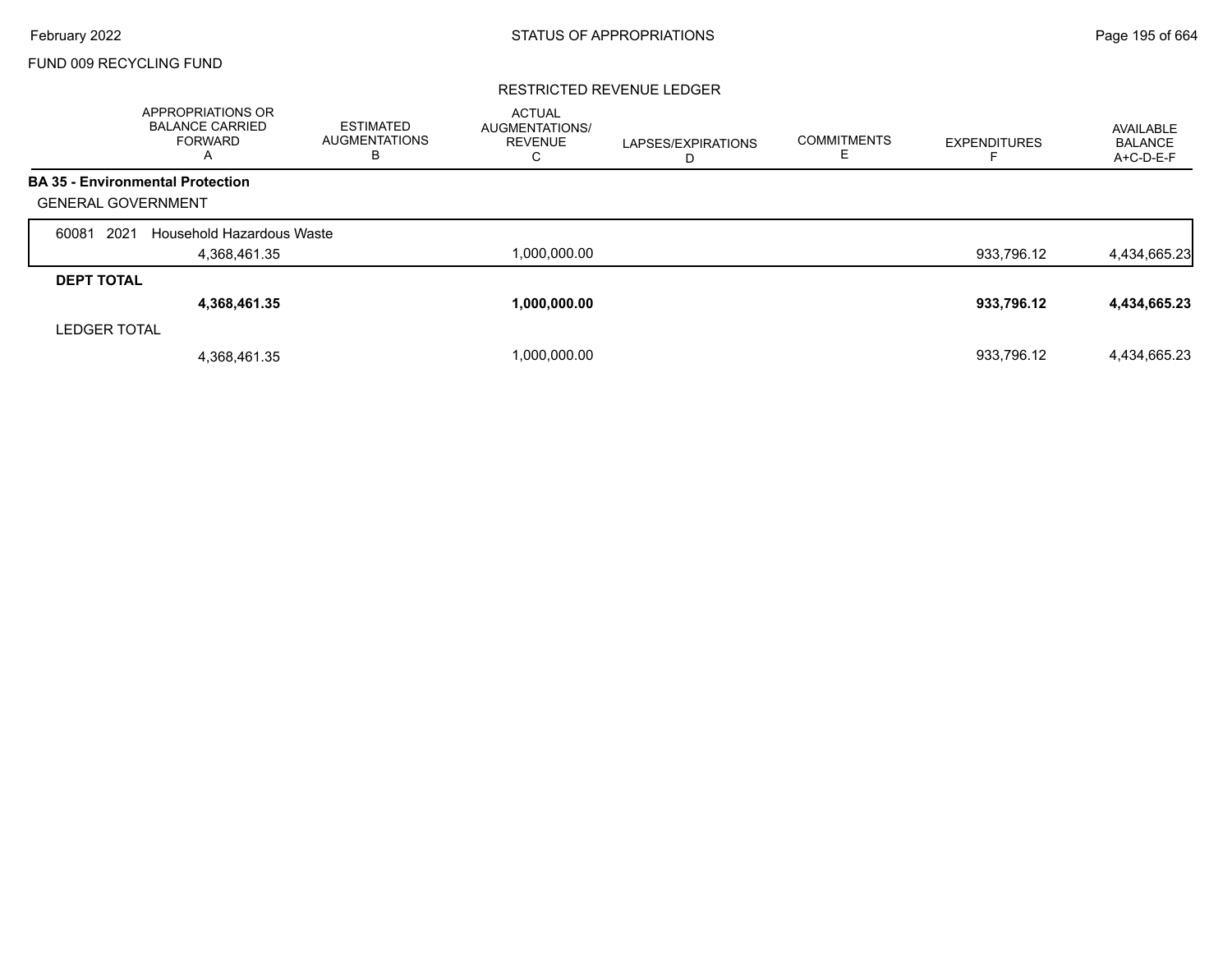|                                                         | <b>APPROPRIATIONS OR</b><br><b>BALANCE CARRIED</b><br><b>FORWARD</b><br>Α | <b>ESTIMATED</b><br><b>AUGMENTATIONS</b><br>В | <b>ACTUAL</b><br><b>AUGMENTATIONS/</b><br><b>REVENUE</b><br>C | LAPSES/EXPIRATIONS<br>D | <b>COMMITMENTS</b><br>E. | <b>EXPENDITURES</b><br>F | <b>AVAILABLE</b><br><b>BALANCE</b><br>$A+C-D-E-F$ |
|---------------------------------------------------------|---------------------------------------------------------------------------|-----------------------------------------------|---------------------------------------------------------------|-------------------------|--------------------------|--------------------------|---------------------------------------------------|
| <b>BA 73 - Treasury</b>                                 |                                                                           |                                               |                                                               |                         |                          |                          |                                                   |
| <b>GENERAL GOVERNMENT</b>                               |                                                                           |                                               |                                                               |                         |                          |                          |                                                   |
|                                                         | 10545 2021 Admin of Refunding Liquid Fuels Tax<br>551,000.00              |                                               |                                                               |                         |                          | 188,175.23               | 362,824.77                                        |
| <b>DEBT SERVICE</b>                                     |                                                                           |                                               |                                                               |                         |                          |                          |                                                   |
| 10548 2021                                              | <b>General Obligation Debt Service</b><br>23,187,000.00                   |                                               |                                                               |                         |                          |                          | 23,187,000.00                                     |
| 10549 2021                                              | <b>Capital Debt-Transportation Projects</b><br>35,779,000.00              |                                               |                                                               |                         |                          | 35,778,217.50            | 782.50                                            |
| 10550 2021                                              | Loan & Transfer Agents<br>40,000.00                                       |                                               |                                                               |                         |                          |                          | 40,000.00                                         |
| <b>DEPT TOTAL</b>                                       |                                                                           |                                               |                                                               |                         |                          |                          |                                                   |
| <b>BA 68 - Agriculture</b><br><b>GENERAL GOVERNMENT</b> | 59,557,000.00                                                             |                                               |                                                               |                         |                          | 35,966,392.73            | 23,590,607.27                                     |
|                                                         | 10945 2021 Weights and Measures Administration<br>5,817,000.00            |                                               |                                                               |                         |                          |                          | 5,817,000.00                                      |
| <b>DEPT TOTAL</b>                                       |                                                                           |                                               |                                                               |                         |                          |                          |                                                   |
|                                                         | 5,817,000.00                                                              |                                               |                                                               |                         |                          |                          | 5,817,000.00                                      |
| <b>GENERAL GOVERNMENT</b>                               | <b>BA 24 - Community &amp; Economic Develop</b>                           |                                               |                                                               |                         |                          |                          |                                                   |
|                                                         | 11059 2021 Appalachian Regional Commission<br>500,000.00                  |                                               |                                                               |                         |                          | 175,000.00               | 325,000.00                                        |
| <b>DEPT TOTAL</b>                                       |                                                                           |                                               |                                                               |                         |                          |                          |                                                   |
|                                                         | 500,000.00                                                                |                                               |                                                               |                         |                          | 175,000.00               | 325,000.00                                        |
| <b>GENERAL GOVERNMENT</b>                               | <b>BA 38 - Conservation &amp; Natural Resourc</b>                         |                                               |                                                               |                         |                          |                          |                                                   |
| 10398 2021                                              | Dirt & Gravel Roads<br>7,000,000.00                                       |                                               |                                                               |                         | 1,369,882.09             | 378,341.78               | 5,251,776.13                                      |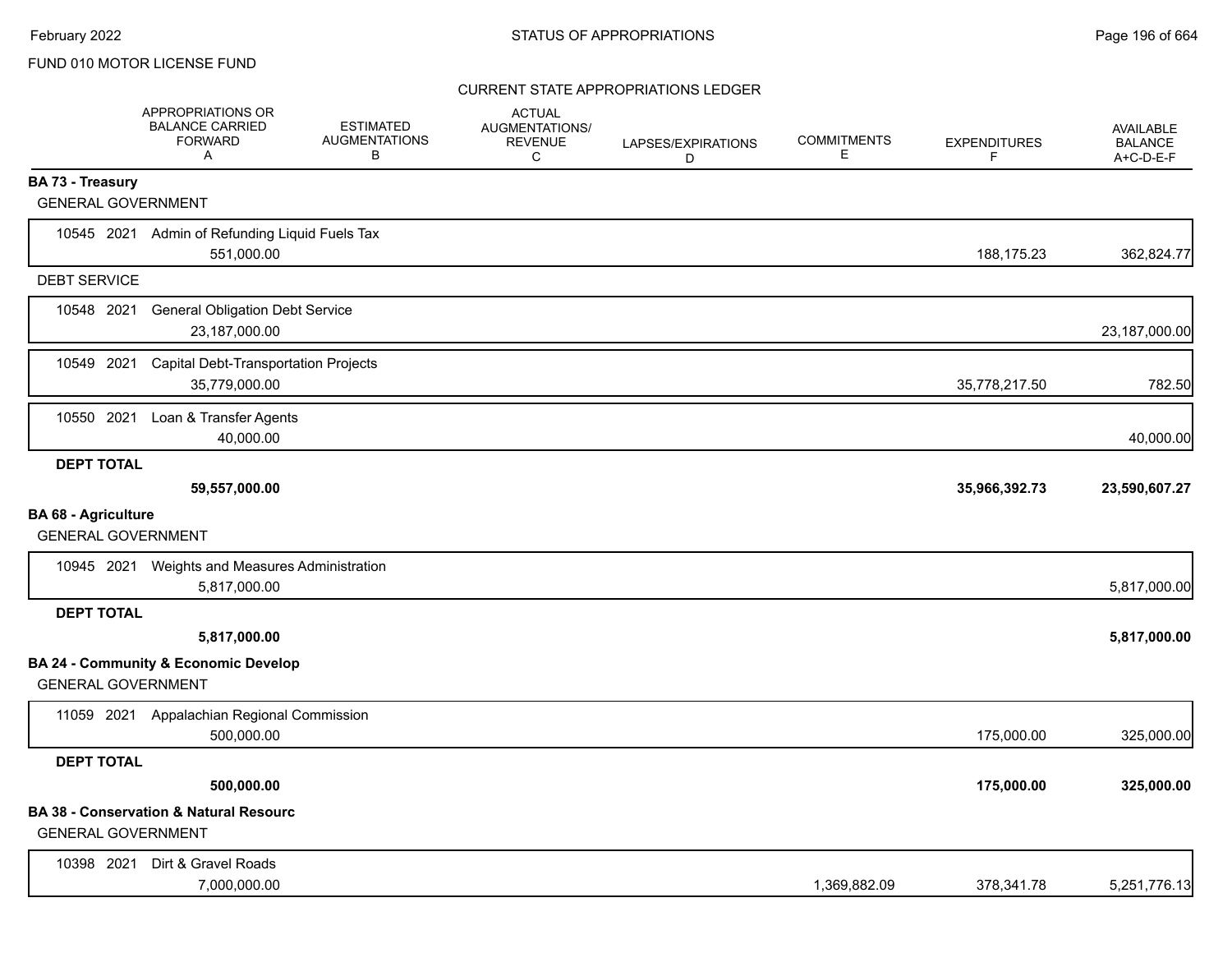|                                                              | APPROPRIATIONS OR<br><b>BALANCE CARRIED</b><br><b>FORWARD</b><br>Α | <b>ESTIMATED</b><br><b>AUGMENTATIONS</b><br>B | <b>ACTUAL</b><br><b>AUGMENTATIONS/</b><br><b>REVENUE</b><br>C | LAPSES/EXPIRATIONS<br>D | <b>COMMITMENTS</b><br>Е | <b>EXPENDITURES</b><br>F. | <b>AVAILABLE</b><br><b>BALANCE</b><br>A+C-D-E-F |
|--------------------------------------------------------------|--------------------------------------------------------------------|-----------------------------------------------|---------------------------------------------------------------|-------------------------|-------------------------|---------------------------|-------------------------------------------------|
| <b>DEPT TOTAL</b>                                            |                                                                    |                                               |                                                               |                         |                         |                           |                                                 |
|                                                              | 7,000,000.00                                                       |                                               |                                                               |                         | 1,369,882.09            | 378,341.78                | 5,251,776.13                                    |
| <b>BA 16 - Education</b>                                     |                                                                    |                                               |                                                               |                         |                         |                           |                                                 |
| <b>GRANTS AND SUBSIDIES</b>                                  |                                                                    |                                               |                                                               |                         |                         |                           |                                                 |
|                                                              | 10147 2021 Safe Driving Course                                     |                                               |                                                               |                         |                         |                           |                                                 |
|                                                              | 1,100,000.00                                                       |                                               |                                                               |                         | 177.81                  | 128,943.69                | 970,878.50                                      |
| <b>DEPT TOTAL</b>                                            |                                                                    |                                               |                                                               |                         |                         |                           |                                                 |
|                                                              | 1,100,000.00                                                       |                                               |                                                               |                         | 177.81                  | 128,943.69                | 970,878.50                                      |
| <b>BA 15 - General Services</b><br><b>GENERAL GOVERNMENT</b> |                                                                    |                                               |                                                               |                         |                         |                           |                                                 |
|                                                              | 10076 2021 Tort Claims Payments<br>9,000,000.00                    |                                               |                                                               |                         |                         | 629,707.61                | 8,370,292.39                                    |
| <b>DEPT TOTAL</b>                                            |                                                                    |                                               |                                                               |                         |                         |                           |                                                 |
|                                                              | 9,000,000.00                                                       |                                               |                                                               |                         |                         | 629,707.61                | 8,370,292.39                                    |
| <b>BA 18 - Revenue</b>                                       |                                                                    |                                               |                                                               |                         |                         |                           |                                                 |
| <b>GENERAL GOVERNMENT</b>                                    |                                                                    |                                               |                                                               |                         |                         |                           |                                                 |
|                                                              | 10206 2021 Collections - Liquid Fuels Tax                          |                                               |                                                               |                         |                         |                           |                                                 |
|                                                              | 21,792,000.00                                                      |                                               |                                                               |                         | 82,257.09               | 10,609,372.60             | 11,100,370.31                                   |
| <b>DEPT TOTAL</b>                                            |                                                                    |                                               |                                                               |                         |                         |                           |                                                 |
|                                                              | 21,792,000.00                                                      |                                               |                                                               |                         | 82,257.09               | 10,609,372.60             | 11,100,370.31                                   |
| <b>BA 20 - State Police</b>                                  |                                                                    |                                               |                                                               |                         |                         |                           |                                                 |
| <b>GENERAL GOVERNMENT</b>                                    |                                                                    |                                               |                                                               |                         |                         |                           |                                                 |
|                                                              | 10222 2021 Law Enforcement Information Technology<br>20.697.000.00 |                                               |                                                               |                         |                         | 20,697,000.00             |                                                 |
| 10223 2021                                                   | <b>General Government Operations</b><br>599,652,000.00             |                                               |                                                               |                         |                         | 599,652,000.00            |                                                 |
| 10224 2021                                                   | <b>Municipal Police Training</b><br>1,708,000.00                   |                                               |                                                               |                         |                         | 1,708,000.00              |                                                 |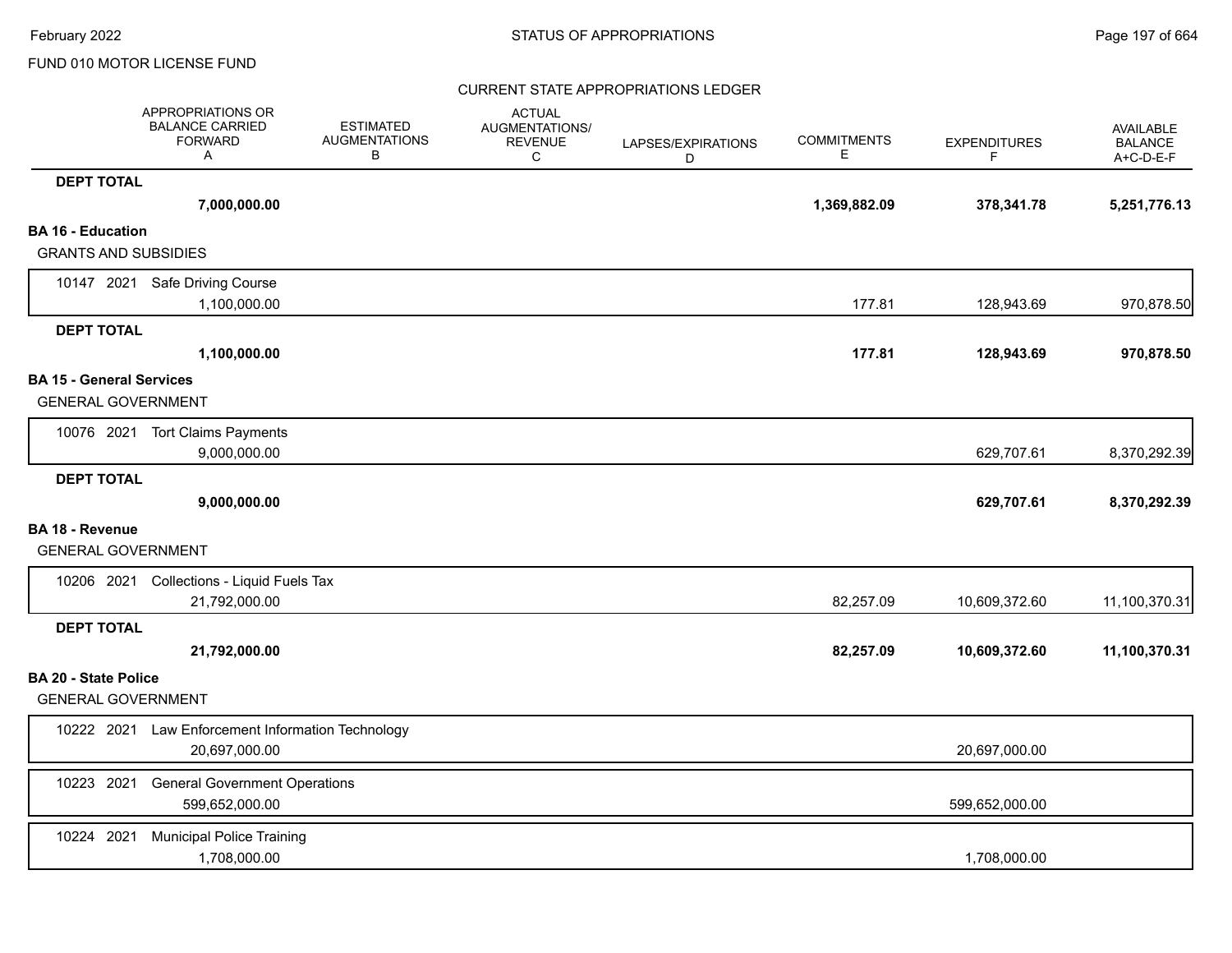|                               |                   | APPROPRIATIONS OR<br><b>BALANCE CARRIED</b><br><b>FORWARD</b><br>A | <b>ESTIMATED</b><br><b>AUGMENTATIONS</b><br>В | <b>ACTUAL</b><br>AUGMENTATIONS/<br><b>REVENUE</b><br>C | LAPSES/EXPIRATIONS<br>D | <b>COMMITMENTS</b><br>Е | <b>EXPENDITURES</b><br>F | <b>AVAILABLE</b><br><b>BALANCE</b><br>A+C-D-E-F |
|-------------------------------|-------------------|--------------------------------------------------------------------|-----------------------------------------------|--------------------------------------------------------|-------------------------|-------------------------|--------------------------|-------------------------------------------------|
|                               | 10225 2021        | <b>Patrol Vehicles</b><br>12,000,000.00                            |                                               |                                                        |                         | 11,525,218.40           | 400,318.09               | 74,463.51                                       |
|                               | 10703 2021        | <b>Commercial Vehicle Inspections</b><br>13,427,000.00             | 785.000.00                                    | 783,710.00                                             |                         | 58,546.08               | 5,663,877.51             | 8,488,286.41                                    |
| 11041                         | 2021              | Public Safety Radio System - MLF<br>20,977,000.00                  |                                               |                                                        |                         |                         | 20,977,000.00            |                                                 |
|                               |                   | <b>GRANTS AND SUBSIDIES</b>                                        |                                               |                                                        |                         |                         |                          |                                                 |
|                               | 11074 2021        | <b>Municipal Police Training Grants</b><br>5,000,000.00            |                                               |                                                        |                         |                         | 642,868.25               | 4,357,131.75                                    |
|                               | <b>DEPT TOTAL</b> | 673,461,000.00                                                     | 785,000.00                                    | 783,710.00                                             |                         | 11,583,764.48           | 649,741,063.85           | 12,919,881.67                                   |
| <b>BA 78 - Transportation</b> |                   | <b>GENERAL GOVERNMENT</b>                                          |                                               |                                                        |                         |                         |                          |                                                 |
|                               | 10575 2021        | <b>Reinvestment-Facilities</b><br>16,000,000.00                    | 10,000,000.00                                 | 3,489,603.34                                           |                         | 6,901,119.19            | 12,289,260.08            | 299,224.07                                      |
| 10576 2021                    |                   | <b>Highway Systems Technology</b><br>16,000,000.00                 | 2,580,000.00                                  | 2,171,843.53                                           |                         | 4,554,246.09            | 10,562,757.82            | 3,054,839.62                                    |
|                               | 10580 2021        | <b>Driver and Vehicle Services</b><br>225,834,000.00               | 34,453,000.00                                 | 28,149,894.93                                          |                         | 40,443,907.16           | 114,150,987.48           | 99,389,000.29                                   |
|                               | 10581 2021        | Highway / Safety Improvement<br>190,000,000.00                     | 1,702,151,926.00                              | 1,202,310,268.33                                       |                         | 216,890,409.03          | 1,333,511,419.79         | -158,091,560.49                                 |
|                               | 10582 2021        | <b>Highway Maintenance</b><br>896,879,000.00                       | 212,336,000.00                                | 78,789,270.99                                          |                         | 166,637,346.66          | 688,209,250.48           | 120,821,673.85                                  |
|                               | 10584 2021        | <b>General Government Operations</b><br>68,600,000.00              | 1,754,000.00                                  | 189,972.35                                             |                         | 65,173,152.66           | 54,456,434.85            | $-50,839,615.16$                                |
| 10795 2021                    |                   | Homeland Security - Real ID<br>25,901,000.00                       |                                               |                                                        |                         | 3,791,009.17            | 14,274,317.46            | 7,835,673.37                                    |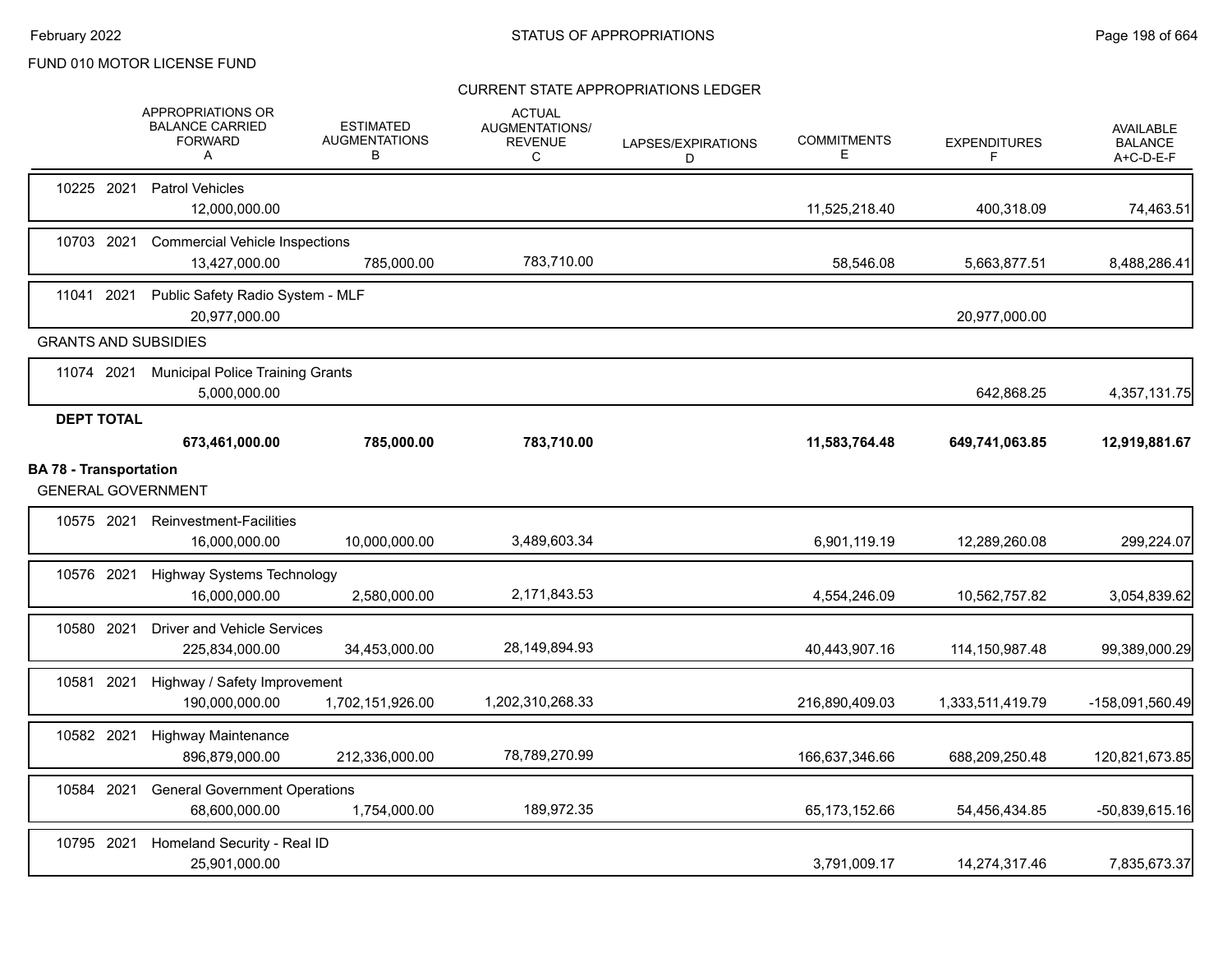|                             | <b>APPROPRIATIONS OR</b><br><b>BALANCE CARRIED</b><br><b>FORWARD</b><br>А | <b>ESTIMATED</b><br><b>AUGMENTATIONS</b><br>в | <b>ACTUAL</b><br>AUGMENTATIONS/<br><b>REVENUE</b><br>C | LAPSES/EXPIRATIONS<br>D | <b>COMMITMENTS</b><br>E. | <b>EXPENDITURES</b><br>F | <b>AVAILABLE</b><br><b>BALANCE</b><br>A+C-D-E-F |
|-----------------------------|---------------------------------------------------------------------------|-----------------------------------------------|--------------------------------------------------------|-------------------------|--------------------------|--------------------------|-------------------------------------------------|
| 10847<br>2021               | Welcome Centers Automated Technology<br>4,115,000.00                      |                                               |                                                        |                         | 125,672.24               | 2,349,588.63             | 1,639,739.13                                    |
| <b>GRANTS AND SUBSIDIES</b> |                                                                           |                                               |                                                        |                         |                          |                          |                                                 |
| 10573<br>2021               | Local Road Maint & Construction Payments<br>229,361,000.00                |                                               |                                                        |                         |                          | 143,843,240.13           | 85,517,759.87                                   |
| 10574<br>2021               | Suppl Local Road Maint & Const Payments<br>5,000,000.00                   |                                               |                                                        |                         |                          | 3,136,044.73             | 1,863,955.27                                    |
| 10917<br>2021               | Maintenance and Const of County Bridges<br>5,000,000.00                   |                                               |                                                        |                         |                          | 5,000,000.00             |                                                 |
| 2021<br>10918               | Municipal Roads and Bridges<br>30,000,000.00                              |                                               |                                                        |                         |                          | 18,872,099.56            | 11,127,900.44                                   |
| 11073 2021                  | <b>Municipal Traffic Signals</b><br>40,000,000.00                         |                                               | 422,884.63                                             |                         | 32,981,460.53            | 479,830.83               | 6,961,593.27                                    |
| <b>DEPT TOTAL</b>           |                                                                           |                                               |                                                        |                         |                          |                          |                                                 |
| <b>LEDGER TOTAL</b>         | 1,752,690,000.00                                                          | 1,963,274,926.00                              | 1,315,523,738.10                                       |                         | 537,498,322.73           | 2,401,135,231.84         | 129,580,183.53                                  |
|                             | 2.530.917.000.00                                                          | 1,964,059,926.00                              | 1,316,307,448.10                                       |                         | 550,534,404.20           | 3,098,764,054.10         | 197,925,989.80                                  |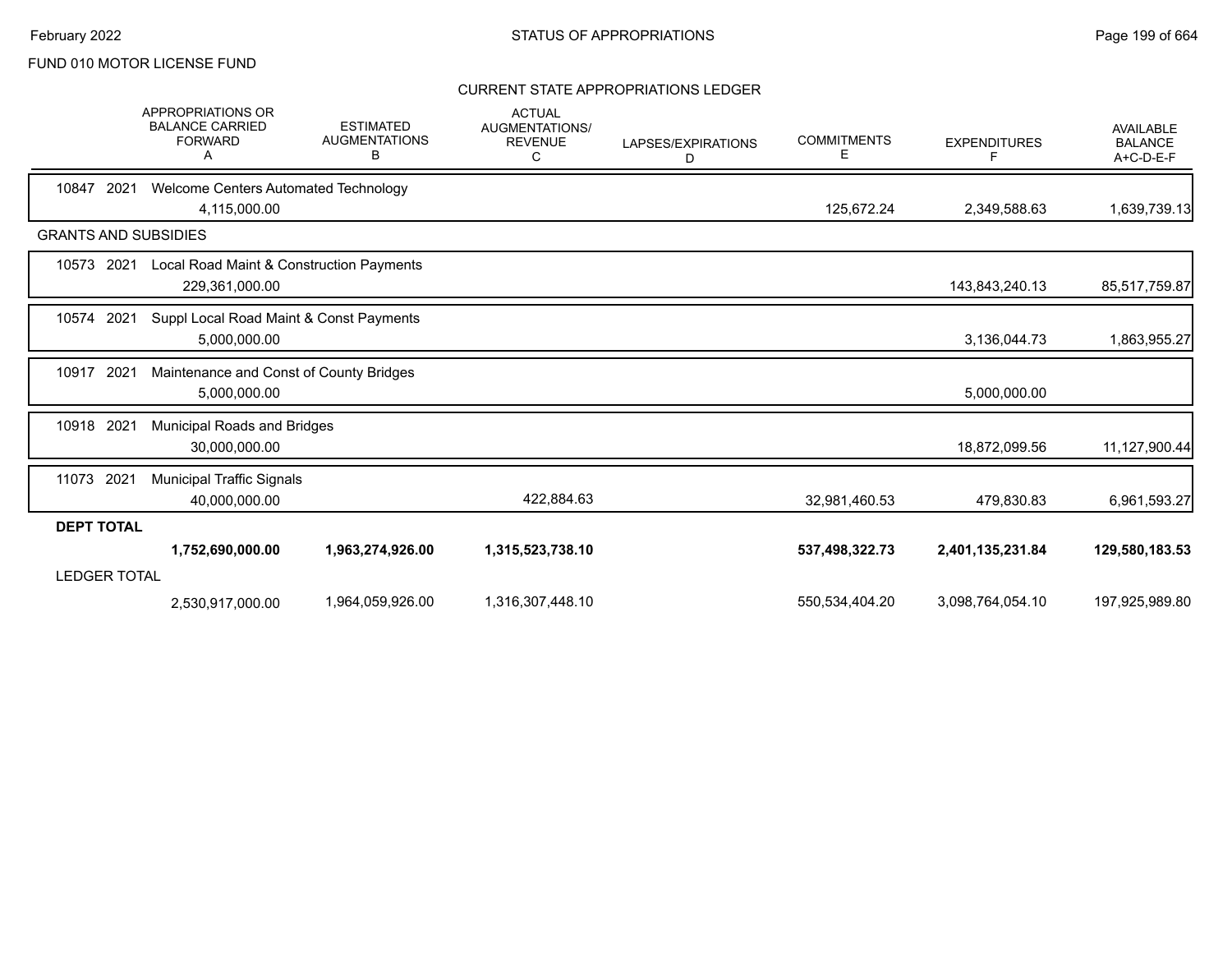#### CURRENT STATE RESTRICTED APPROPRIATIONS LEDGER

|                               | <b>APPROPRIATIONS OR</b><br><b>BALANCE CARRIED</b><br><b>FORWARD</b><br>Α | <b>ESTIMATED</b><br><b>AUGMENTATIONS</b><br>В | <b>ACTUAL</b><br>AUGMENTATIONS/<br><b>REVENUE</b><br>С | LAPSES/EXPIRATIONS<br>D | <b>COMMITMENTS</b><br>Е | <b>EXPENDITURES</b><br>F | <b>AVAILABLE</b><br><b>BALANCE</b><br>A+C-D-E-F |
|-------------------------------|---------------------------------------------------------------------------|-----------------------------------------------|--------------------------------------------------------|-------------------------|-------------------------|--------------------------|-------------------------------------------------|
| <b>BA 78 - Transportation</b> |                                                                           |                                               |                                                        |                         |                         |                          |                                                 |
| <b>GENERAL GOVERNMENT</b>     |                                                                           |                                               |                                                        |                         |                         |                          |                                                 |
| 2021<br>16579                 | <b>Aviation Operations</b><br>5,530,000.00                                | 500,000.00                                    | 173,997.90                                             |                         | 811,660.04              | 2,391,027.02             | 2,501,310.84                                    |
| <b>GRANTS AND SUBSIDIES</b>   |                                                                           |                                               |                                                        |                         |                         |                          |                                                 |
| 16571<br>2021                 | <b>Airport Development</b><br>6,000,000.00                                |                                               |                                                        |                         | 1,856,846.99            | 314,088.24               | 3,829,064.77                                    |
| 16572 2021                    | <b>Real Estate Tax Rebate</b><br>250,000.00                               |                                               |                                                        |                         | 6,267.00                | 85,035.00                | 158,698.00                                      |
| <b>DEPT TOTAL</b>             |                                                                           |                                               |                                                        |                         |                         |                          |                                                 |
|                               | 11,780,000.00                                                             | 500,000.00                                    | 173,997.90                                             |                         | 2,674,774.03            | 2,790,150.26             | 6,489,073.61                                    |
| <b>LEDGER TOTAL</b>           |                                                                           |                                               |                                                        |                         |                         |                          |                                                 |
|                               | 11,780,000.00                                                             | 500,000.00                                    | 173,997.90                                             |                         | 2,674,774.03            | 2,790,150.26             | 6,489,073.61                                    |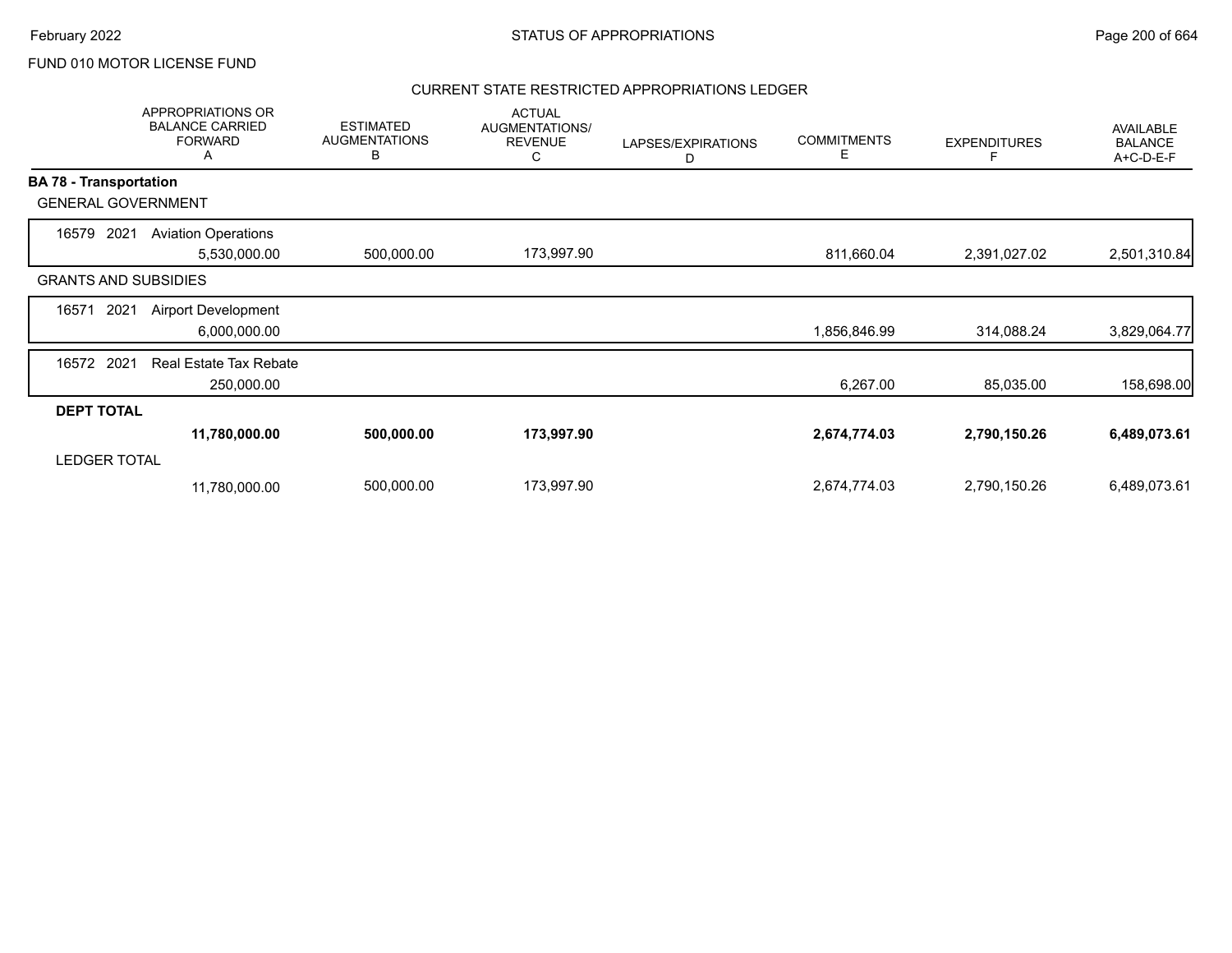|                                                              | <b>APPROPRIATIONS OR</b><br><b>BALANCE CARRIED</b><br><b>FORWARD</b><br>A | <b>ESTIMATED</b><br><b>AUGMENTATIONS</b><br>В | <b>ACTUAL</b><br>AUGMENTATIONS/<br><b>REVENUE</b><br>С | LAPSES/EXPIRATIONS<br>D | <b>COMMITMENTS</b><br>E. | <b>EXPENDITURES</b><br>F | <b>AVAILABLE</b><br><b>BALANCE</b><br>A+C-D-E-F |
|--------------------------------------------------------------|---------------------------------------------------------------------------|-----------------------------------------------|--------------------------------------------------------|-------------------------|--------------------------|--------------------------|-------------------------------------------------|
| <b>BA 73 - Treasury</b><br><b>REFUNDS</b>                    |                                                                           |                                               |                                                        |                         |                          |                          |                                                 |
| 20350 2021                                                   | Refunding Liquid Fuels Taxes-State Share<br>4,800,000.00                  |                                               |                                                        |                         |                          | 37,509.18                | 4,762,490.82                                    |
| 20354 2021                                                   | Refunding Liquid Fuels Taxes-Agriculture<br>5,000,000.00                  |                                               |                                                        |                         |                          | 4,229,853.27             | 770,146.73                                      |
| 20355 2021                                                   | Refndng Liquid Fuels Txs-Political Subdv<br>5,000,000.00                  |                                               |                                                        |                         |                          |                          | 5,000,000.00                                    |
| 20356 2021                                                   | Refndng Liquid Fuels Txs-Volunteer Srvcs<br>700,000.00                    |                                               |                                                        |                         |                          | 572,850.09               | 127,149.91                                      |
| 20357 2021                                                   | Refndng Liquid Fuels Txs-Snwmbls & ATVs<br>1,000,000.00                   |                                               |                                                        |                         |                          | 1,000,000.00             |                                                 |
| 20358 2021                                                   | Refndng Liquid Fuels Txs-Boat Fund<br>12,012,000.00                       |                                               |                                                        |                         |                          |                          | 12,012,000.00                                   |
| <b>DEPT TOTAL</b>                                            | 28,512,000.00                                                             |                                               |                                                        |                         |                          | 5,840,212.54             | 22,671,787.46                                   |
| <b>BA 15 - General Services</b><br><b>GENERAL GOVERNMENT</b> |                                                                           |                                               |                                                        |                         |                          |                          |                                                 |
| 20007 2021                                                   | Harristown Utility & Municipal Charges<br>276,000.00                      |                                               |                                                        |                         | 35,234.35                | 210,888.06               | 29,877.59                                       |
| 20008 2021                                                   | <b>Harristown Rental Charges</b><br>105,000.00                            |                                               |                                                        |                         | 5,708.79                 | 98,450.91                | 840.30                                          |
| <b>DEPT TOTAL</b>                                            |                                                                           |                                               |                                                        |                         |                          |                          |                                                 |
| BA 18 - Revenue                                              | 381,000.00                                                                |                                               |                                                        |                         | 40,943.14                | 309,338.97               | 30,717.89                                       |
| <b>REFUNDS</b>                                               |                                                                           |                                               |                                                        |                         |                          |                          |                                                 |
| 20017 2021                                                   | Refunding Liquid Fuels Tax<br>31,000,000.00                               |                                               |                                                        |                         |                          | 21,909,531.64            | 9,090,468.36                                    |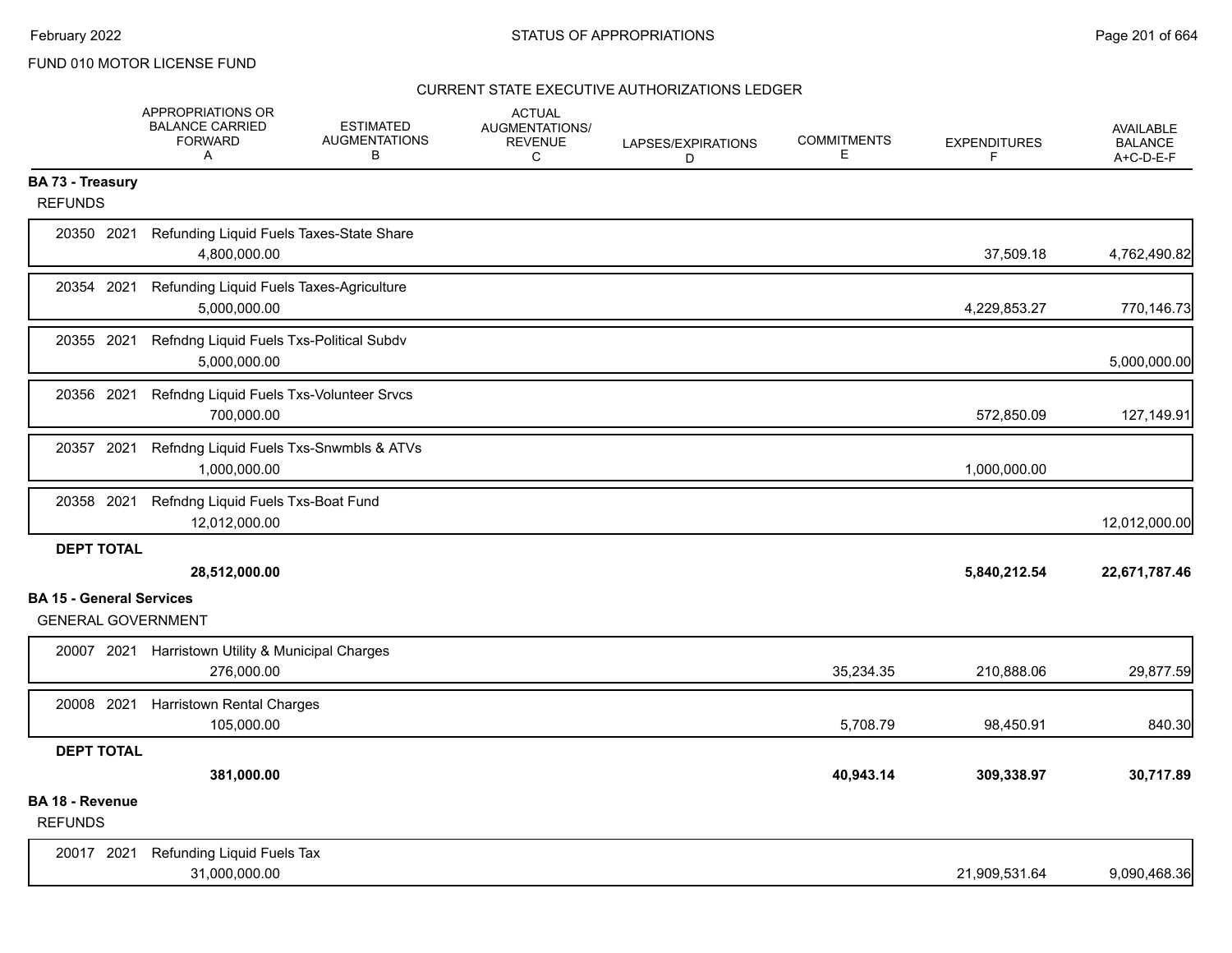February 2022 **Example 202** of 664 STATUS OF APPROPRIATIONS

### FUND 010 MOTOR LICENSE FUND

|                                                            | <b>APPROPRIATIONS OR</b><br><b>BALANCE CARRIED</b><br><b>FORWARD</b><br>Α | <b>ESTIMATED</b><br><b>AUGMENTATIONS</b><br>В | <b>ACTUAL</b><br>AUGMENTATIONS/<br><b>REVENUE</b><br>С | LAPSES/EXPIRATIONS<br>D | <b>COMMITMENTS</b><br>Е | <b>EXPENDITURES</b><br>F. | <b>AVAILABLE</b><br><b>BALANCE</b><br>A+C-D-E-F |
|------------------------------------------------------------|---------------------------------------------------------------------------|-----------------------------------------------|--------------------------------------------------------|-------------------------|-------------------------|---------------------------|-------------------------------------------------|
| <b>DEPT TOTAL</b>                                          |                                                                           |                                               |                                                        |                         |                         |                           |                                                 |
|                                                            | 31,000,000.00                                                             |                                               |                                                        |                         |                         | 21,909,531.64             | 9,090,468.36                                    |
| <b>BA 78 - Transportation</b><br><b>GENERAL GOVERNMENT</b> |                                                                           |                                               |                                                        |                         |                         |                           |                                                 |
| 20175 2021                                                 | <b>Highway Capital Projects</b><br>230,000,000.00                         |                                               |                                                        |                         |                         | 65,000,000.00             | 165,000,000.00                                  |
| <b>GRANTS AND SUBSIDIES</b>                                |                                                                           |                                               |                                                        |                         |                         |                           |                                                 |
| 20176 2021                                                 | Payment to Turnpike Commission<br>28,000,000.00                           |                                               |                                                        |                         |                         | 18,666,666.64             | 9,333,333.36                                    |
| <b>REFUNDS</b>                                             |                                                                           |                                               |                                                        |                         |                         |                           |                                                 |
| 2021<br>20171                                              | <b>Refunding Collected Monies</b><br>2,500,000.00                         |                                               |                                                        |                         |                         | 761,536.34                | 1,738,463.66                                    |
| <b>DEPT TOTAL</b>                                          |                                                                           |                                               |                                                        |                         |                         |                           |                                                 |
|                                                            | 260,500,000.00                                                            |                                               |                                                        |                         |                         | 84,428,202.98             | 176,071,797.02                                  |
| LEDGER TOTAL                                               |                                                                           |                                               |                                                        |                         |                         |                           |                                                 |
|                                                            | 320,393,000.00                                                            |                                               |                                                        |                         | 40,943.14               | 112,487,286.13            | 207,864,770.73                                  |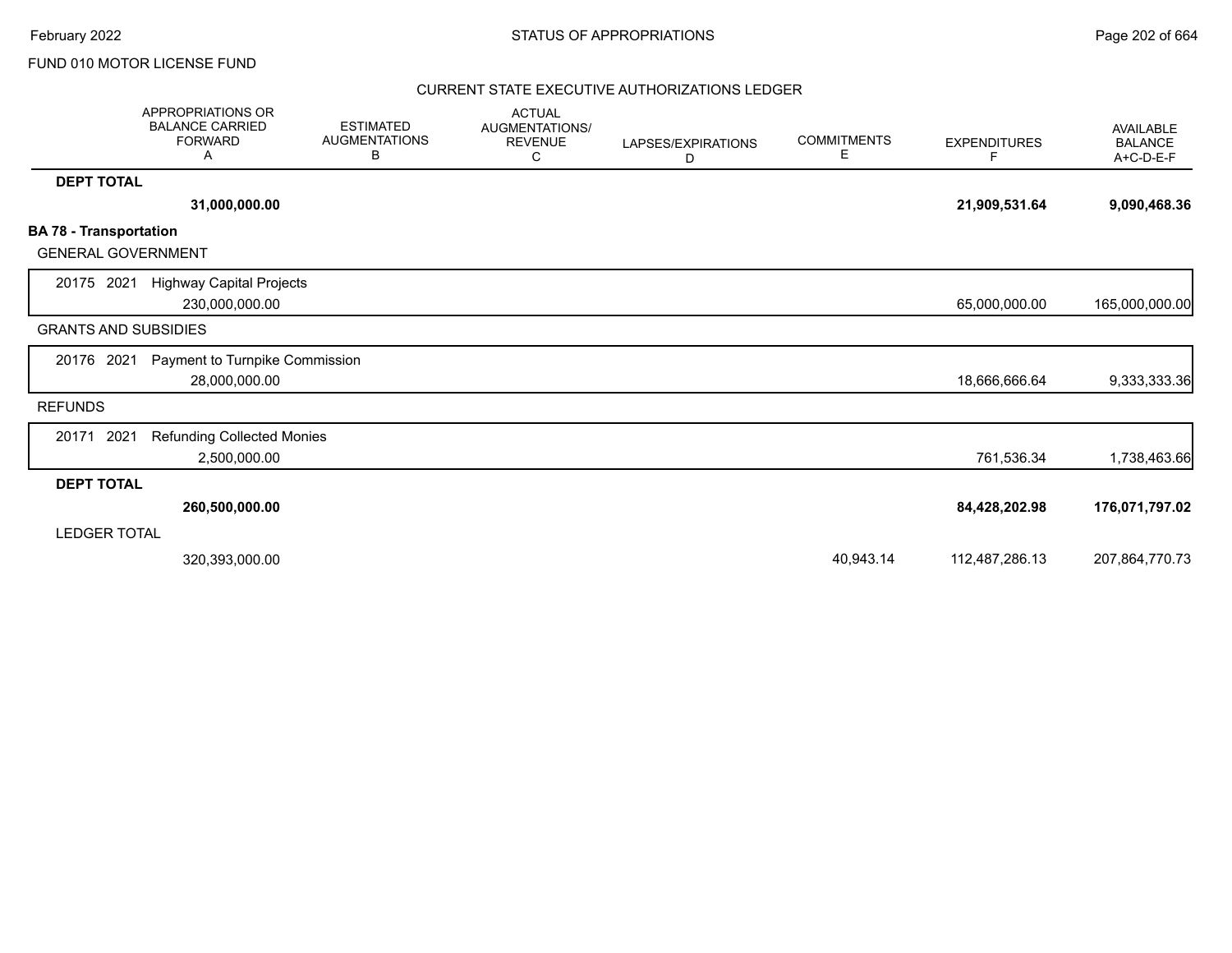#### CURRENT STATE EXECUTIVE AUTHORIZATIONS - RESTRICTED LEDGER

|                               | APPROPRIATIONS OR<br><b>BALANCE CARRIED</b><br><b>FORWARD</b><br>A | <b>ESTIMATED</b><br><b>AUGMENTATIONS</b><br>B | <b>ACTUAL</b><br>AUGMENTATIONS/<br><b>REVENUE</b><br>$\mathsf{C}$ | LAPSES/EXPIRATIONS<br>D | <b>COMMITMENTS</b><br>Е | <b>EXPENDITURES</b><br>F | <b>AVAILABLE</b><br><b>BALANCE</b><br>A+C-D-E-F |
|-------------------------------|--------------------------------------------------------------------|-----------------------------------------------|-------------------------------------------------------------------|-------------------------|-------------------------|--------------------------|-------------------------------------------------|
| <b>BA 73 - Treasury</b>       |                                                                    |                                               |                                                                   |                         |                         |                          |                                                 |
| <b>DEBT SERVICE</b>           |                                                                    |                                               |                                                                   |                         |                         |                          |                                                 |
| 26132 2021                    | Capital Bridge Debt Service<br>69,297,000.00                       |                                               |                                                                   |                         |                         | 62,906,167.61            | 6,390,832.39                                    |
| <b>DEPT TOTAL</b>             |                                                                    |                                               |                                                                   |                         |                         |                          |                                                 |
|                               | 69,297,000.00                                                      |                                               |                                                                   |                         |                         | 62,906,167.61            | 6,390,832.39                                    |
|                               | <b>BA 38 - Conservation &amp; Natural Resourc</b>                  |                                               |                                                                   |                         |                         |                          |                                                 |
| <b>GRANTS AND SUBSIDIES</b>   |                                                                    |                                               |                                                                   |                         |                         |                          |                                                 |
|                               | 26226 2021 Forestry Bridges - Exise Tax<br>9,305,000.00            |                                               |                                                                   |                         | 6,469,849.09            | 1,597,079.94             | 1,238,070.97                                    |
| <b>DEPT TOTAL</b>             |                                                                    |                                               |                                                                   |                         |                         |                          |                                                 |
|                               | 9,305,000.00                                                       |                                               |                                                                   |                         | 6,469,849.09            | 1,597,079.94             | 1,238,070.97                                    |
| <b>BA 78 - Transportation</b> |                                                                    |                                               |                                                                   |                         |                         |                          |                                                 |
| <b>GENERAL GOVERNMENT</b>     |                                                                    |                                               |                                                                   |                         |                         |                          |                                                 |
|                               | 26174 2021 Highway Maintenance Enhancement<br>266,520,000.00       |                                               |                                                                   |                         |                         |                          | 266,520,000.00                                  |
| 26177 2021                    | Highway Capital Projects-Excise Tax<br>379,200,000.00              |                                               |                                                                   |                         |                         | 230,000,000.00           | 149,200,000.00                                  |
| 26178 2021                    | <b>Bridges-Excise Tax</b><br>123,465,000.00                        |                                               |                                                                   |                         |                         | 98,465,000.00            | 25,000,000.00                                   |
| 26181 2021                    | Highway Maintenance-Excise Tax<br>178,795,000.00                   |                                               |                                                                   |                         |                         |                          | 178,795,000.00                                  |
| 26185 2021                    | <b>Highway Bridge Projects</b><br>135,000,000.00                   | 511,003,000.00                                | 163,389,589.09                                                    |                         | 88,355,559.73           | 254,804,454.06           | -44,770,424.70                                  |
| 26409 2021                    | Expanded Highway & Bridge Maintenance<br>320,624,000.00            | 10,000,000.00                                 | 314,055.89                                                        |                         | 30,402,191.91           | 43,822,121.47            | 246,713,742.51                                  |
| 26463 2021                    | AWZSE Program - PA DOT                                             | 4,000,000.00                                  | 4,578,232.06                                                      |                         | 1,508,220.40            | 2,168,054.81             | 901,956.85                                      |

GRANTS AND SUBSIDIES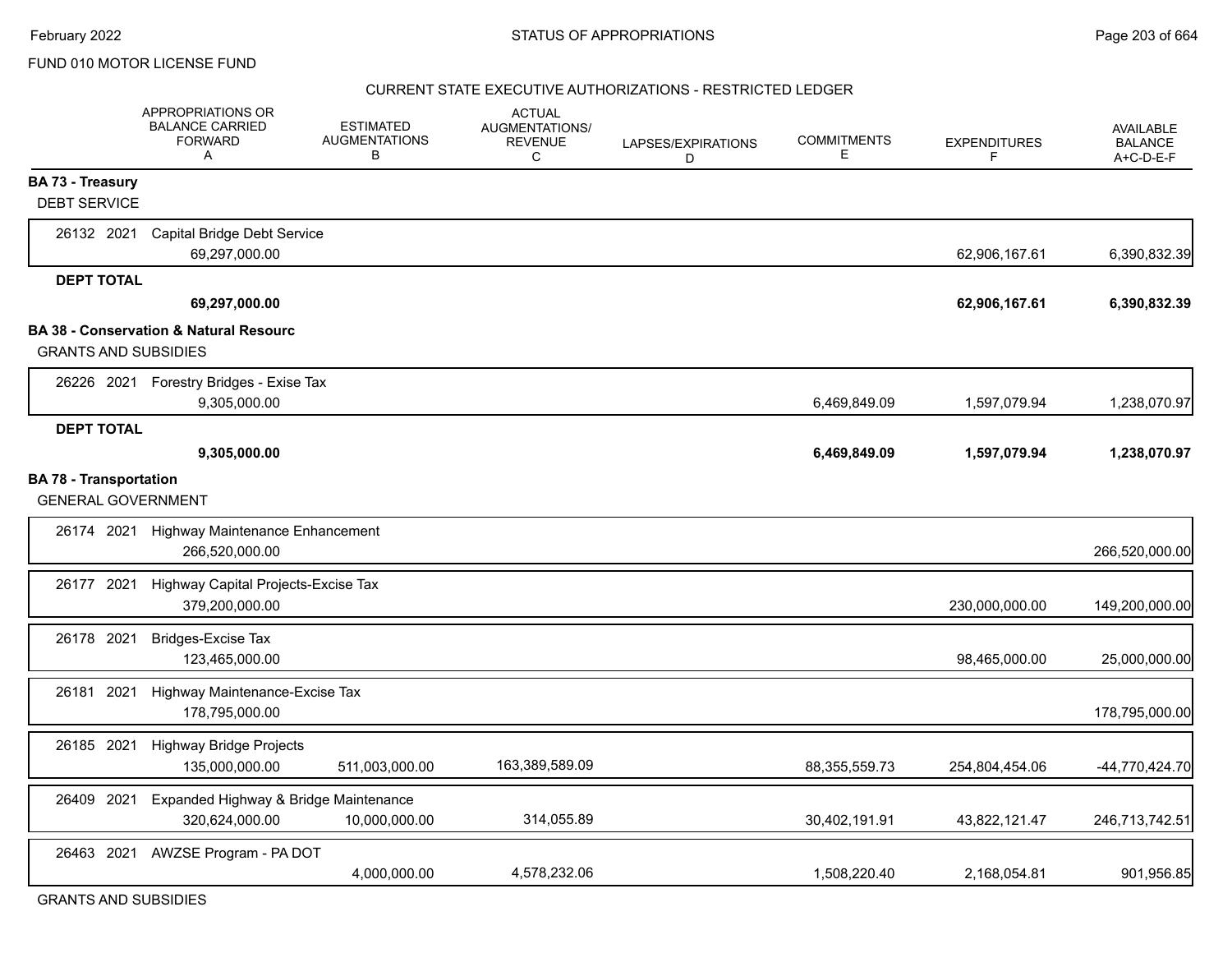### CURRENT STATE EXECUTIVE AUTHORIZATIONS - RESTRICTED LEDGER

|                     | <b>APPROPRIATIONS OR</b><br><b>BALANCE CARRIED</b><br><b>FORWARD</b><br>A | <b>ESTIMATED</b><br><b>AUGMENTATIONS</b><br>В | <b>ACTUAL</b><br>AUGMENTATIONS/<br><b>REVENUE</b><br>C | LAPSES/EXPIRATIONS<br>D | <b>COMMITMENTS</b><br>Е | <b>EXPENDITURES</b><br>F | AVAILABLE<br><b>BALANCE</b><br>A+C-D-E-F |
|---------------------|---------------------------------------------------------------------------|-----------------------------------------------|--------------------------------------------------------|-------------------------|-------------------------|--------------------------|------------------------------------------|
| 26172 2021          | Annual Maint Payments-Highway Transfer<br>19,372,000.00                   |                                               |                                                        |                         |                         | 19,280,640.00            | 91,360.00                                |
| 26173 2021          | Payment to Municipalities<br>79,127,000.00                                |                                               |                                                        |                         |                         | 49,629,256.45            | 29,497,743.55                            |
| 26179 2021          | <b>County Bridges Excise Tax</b><br>17,052,000.00                         | 200,000.00                                    | $-249,260.03$                                          |                         | 658,853.38              | 4,712,806.87             | 11,431,079.72                            |
| 2021<br>26180       | Local Road Payments- Excise Tax<br>112,397,000.00                         |                                               |                                                        |                         |                         | 70,496,540.40            | 41,900,459.60                            |
| 26182 2021          | <b>Toll Roads-Excise Tax</b><br>135,782,000.00                            |                                               |                                                        |                         |                         | 92,426,062.77            | 43,355,937.23                            |
| 26183 2021          | Local Grants for Bridge Projects<br>25,000,000.00                         | 12,976,000.00                                 | 7,351,628.47                                           |                         | 5,614,982.55            | 17,485,836.63            | 9,250,809.29                             |
| 26184 2021          | Restoration Projects-Highway Transfer<br>11,000,000.00                    |                                               |                                                        |                         |                         | 9,813,929.95             | 1,186,070.05                             |
| 26388 2021          | County Bridge Projects - Marcellus Shale<br>12,758,107.00                 |                                               |                                                        |                         |                         | 12,758,107.00            |                                          |
| 26410 2021          | <b>Local Bridge Projects</b><br>26,450,000.00                             |                                               |                                                        |                         |                         |                          | 26,450,000.00                            |
| <b>DEPT TOTAL</b>   |                                                                           |                                               |                                                        |                         |                         |                          |                                          |
|                     | 1,842,542,107.00                                                          | 538,179,000.00                                | 175,384,245.48                                         |                         | 126,539,807.97          | 905,862,810.41           | 985,523,734.10                           |
| <b>LEDGER TOTAL</b> |                                                                           |                                               |                                                        |                         |                         |                          |                                          |
|                     | 1,921,144,107.00                                                          | 538,179,000.00                                | 175,384,245.48                                         |                         | 133,009,657.06          | 970,366,057.96           | 993, 152, 637. 46                        |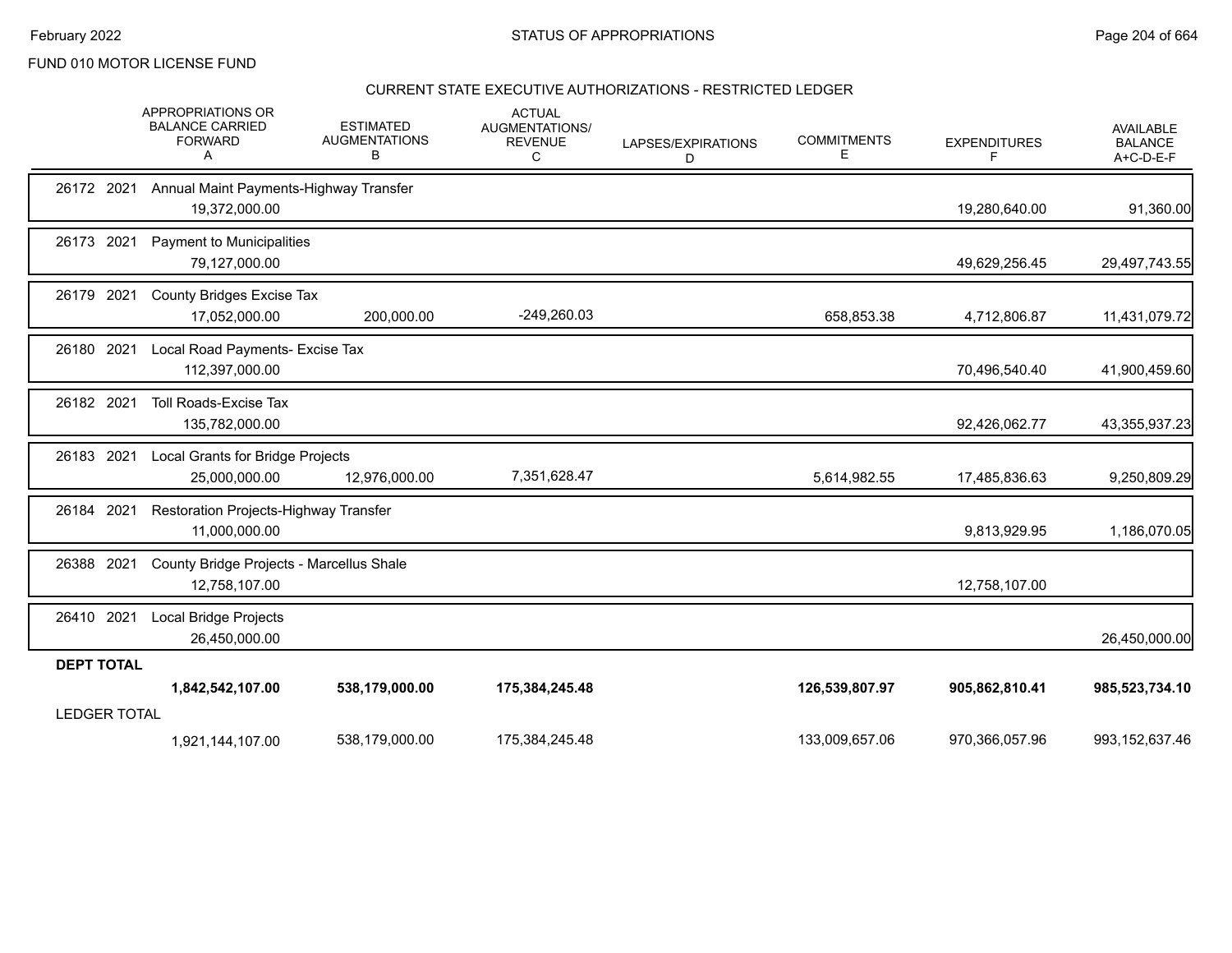#### CURRENT STATE CONTINUING LEDGER

|                             | APPROPRIATIONS OR<br><b>BALANCE CARRIED</b><br><b>FORWARD</b><br>A | <b>ESTIMATED</b><br><b>AUGMENTATIONS</b><br>В | <b>ACTUAL</b><br>AUGMENTATIONS/<br><b>REVENUE</b><br>С | LAPSES/EXPIRATIONS<br>D | <b>COMMITMENTS</b><br>Е | <b>EXPENDITURES</b> | AVAILABLE<br><b>BALANCE</b><br>A+C-D-E-F |
|-----------------------------|--------------------------------------------------------------------|-----------------------------------------------|--------------------------------------------------------|-------------------------|-------------------------|---------------------|------------------------------------------|
| <b>BA 68 - Agriculture</b>  |                                                                    |                                               |                                                        |                         |                         |                     |                                          |
| <b>GRANTS AND SUBSIDIES</b> |                                                                    |                                               |                                                        |                         |                         |                     |                                          |
| 30354 2021                  | Dirt Gravel & Low Volume Roads                                     |                                               |                                                        |                         |                         |                     |                                          |
|                             | 28,000,000.00                                                      |                                               |                                                        |                         | 4,979,530.78            | 22,613,532.57       | 406,936.65                               |
| <b>DEPT TOTAL</b>           |                                                                    |                                               |                                                        |                         |                         |                     |                                          |
|                             | 28,000,000.00                                                      |                                               |                                                        |                         | 4,979,530.78            | 22,613,532.57       | 406,936.65                               |
| <b>LEDGER TOTAL</b>         |                                                                    |                                               |                                                        |                         |                         |                     |                                          |
|                             | 28,000,000.00                                                      |                                               |                                                        |                         | 4,979,530.78            | 22,613,532.57       | 406,936.65                               |
|                             | TOTAL TOTAL ALL CURRENT STATE LEDGERS                              |                                               |                                                        |                         |                         |                     |                                          |
|                             | 4,812,234,107.00                                                   | 2,502,738,926.00                              | 1,491,865,691.48                                       |                         | 691,239,309.21          | 4,207,021,081.02    | 1,405,839,408.25                         |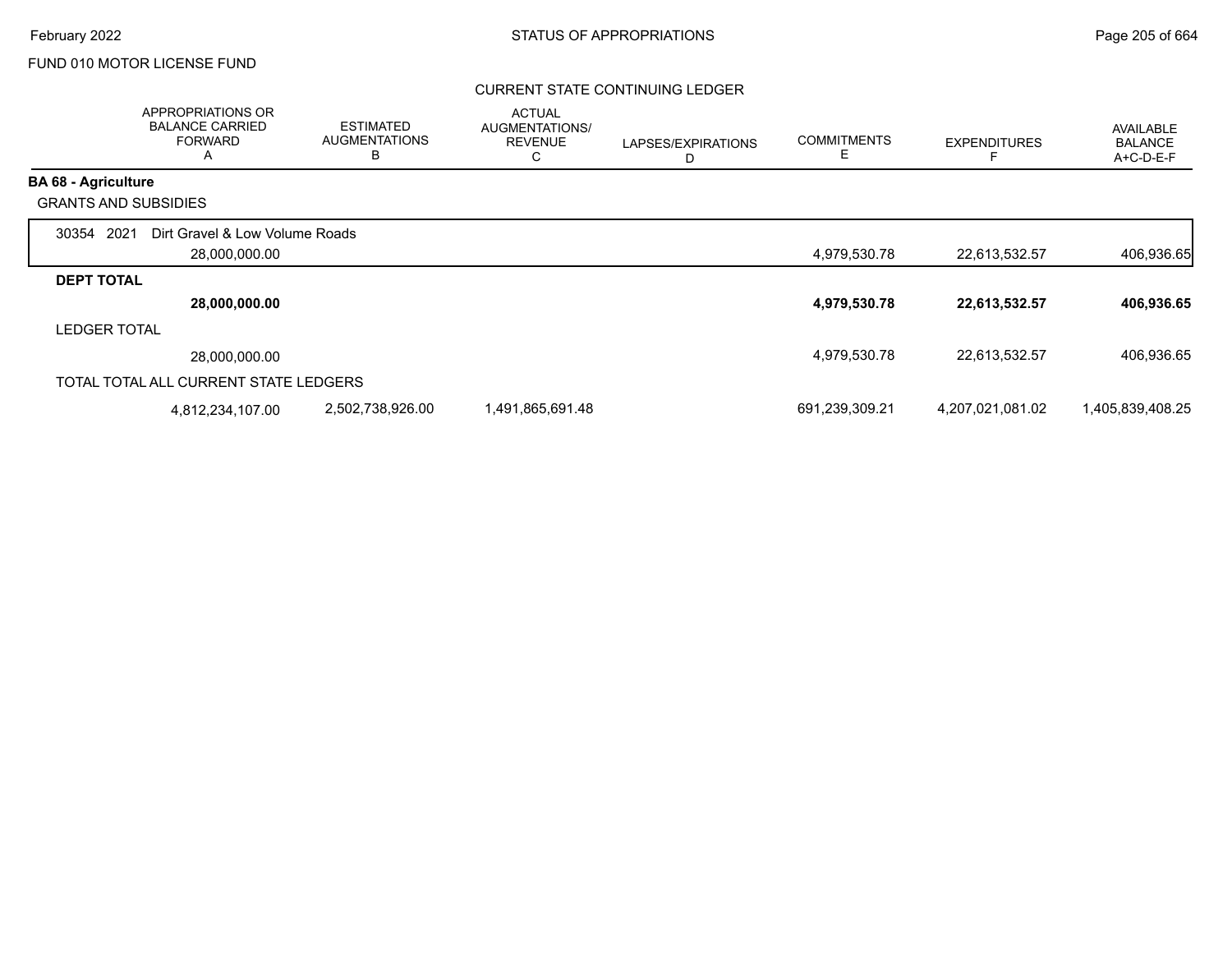|                           | APPROPRIATIONS OR<br><b>BALANCE CARRIED</b><br><b>FORWARD</b><br>Α | <b>ESTIMATED</b><br><b>AUGMENTATIONS</b><br>В | <b>ACTUAL</b><br>AUGMENTATIONS/<br><b>REVENUE</b><br>C | LAPSES/EXPIRATIONS<br>D | <b>COMMITMENTS</b><br>Е | <b>EXPENDITURES</b><br>F. | AVAILABLE<br><b>BALANCE</b><br>A+C-D-E-F |
|---------------------------|--------------------------------------------------------------------|-----------------------------------------------|--------------------------------------------------------|-------------------------|-------------------------|---------------------------|------------------------------------------|
| <b>BA 73 - Treasury</b>   |                                                                    |                                               |                                                        |                         |                         |                           |                                          |
| <b>GENERAL GOVERNMENT</b> |                                                                    |                                               |                                                        |                         |                         |                           |                                          |
|                           | 10545 2019 Admin of Refunding Liquid Fuels Tax<br>74,799.49        |                                               |                                                        |                         |                         |                           | 74,799.49                                |
|                           | 10545 2020 Admin of Refunding Liquid Fuels Tax<br>233,728.31       |                                               |                                                        |                         |                         | 12,535.82                 | 221,192.49                               |
| <b>DEBT SERVICE</b>       |                                                                    |                                               |                                                        |                         |                         |                           |                                          |
|                           | 10549 2019 Capital Debt-Transportation Projects<br>107.50          |                                               |                                                        |                         |                         |                           | 107.50                                   |
|                           | 10549 2020 Capital Debt-Transportation Projects<br>770.00          |                                               |                                                        |                         |                         |                           | 770.00                                   |
|                           | 10550 2019 Loan & Transfer Agents<br>40,000.00                     |                                               |                                                        |                         |                         |                           | 40,000.00                                |
|                           | 10550 2020 Loan & Transfer Agents<br>40,000.00                     |                                               |                                                        |                         |                         |                           | 40,000.00                                |
| <b>DEPT TOTAL</b>         |                                                                    |                                               |                                                        |                         |                         |                           |                                          |
|                           | 389,405.30                                                         |                                               |                                                        |                         |                         | 12,535.82                 | 376,869.48                               |
| <b>GENERAL GOVERNMENT</b> | <b>BA 24 - Community &amp; Economic Develop</b>                    |                                               |                                                        |                         |                         |                           |                                          |
|                           | 11059 2020 Appalachian Regional Commission<br>352,000.00           |                                               |                                                        |                         |                         |                           | 352,000.00                               |
| <b>DEPT TOTAL</b>         |                                                                    |                                               |                                                        |                         |                         |                           |                                          |
|                           | 352,000.00                                                         |                                               |                                                        |                         |                         |                           | 352,000.00                               |
| <b>GENERAL GOVERNMENT</b> | <b>BA 38 - Conservation &amp; Natural Resourc</b>                  |                                               |                                                        |                         |                         |                           |                                          |
|                           | 10398 2017 Dirt & Gravel Roads<br>61.50                            |                                               |                                                        |                         |                         | 60.61                     | 0.89                                     |
|                           | 10398 2019 Dirt & Gravel Roads<br>1,785,044.64                     |                                               |                                                        |                         | 179,619.00              | 980,857.16                | 624,568.48                               |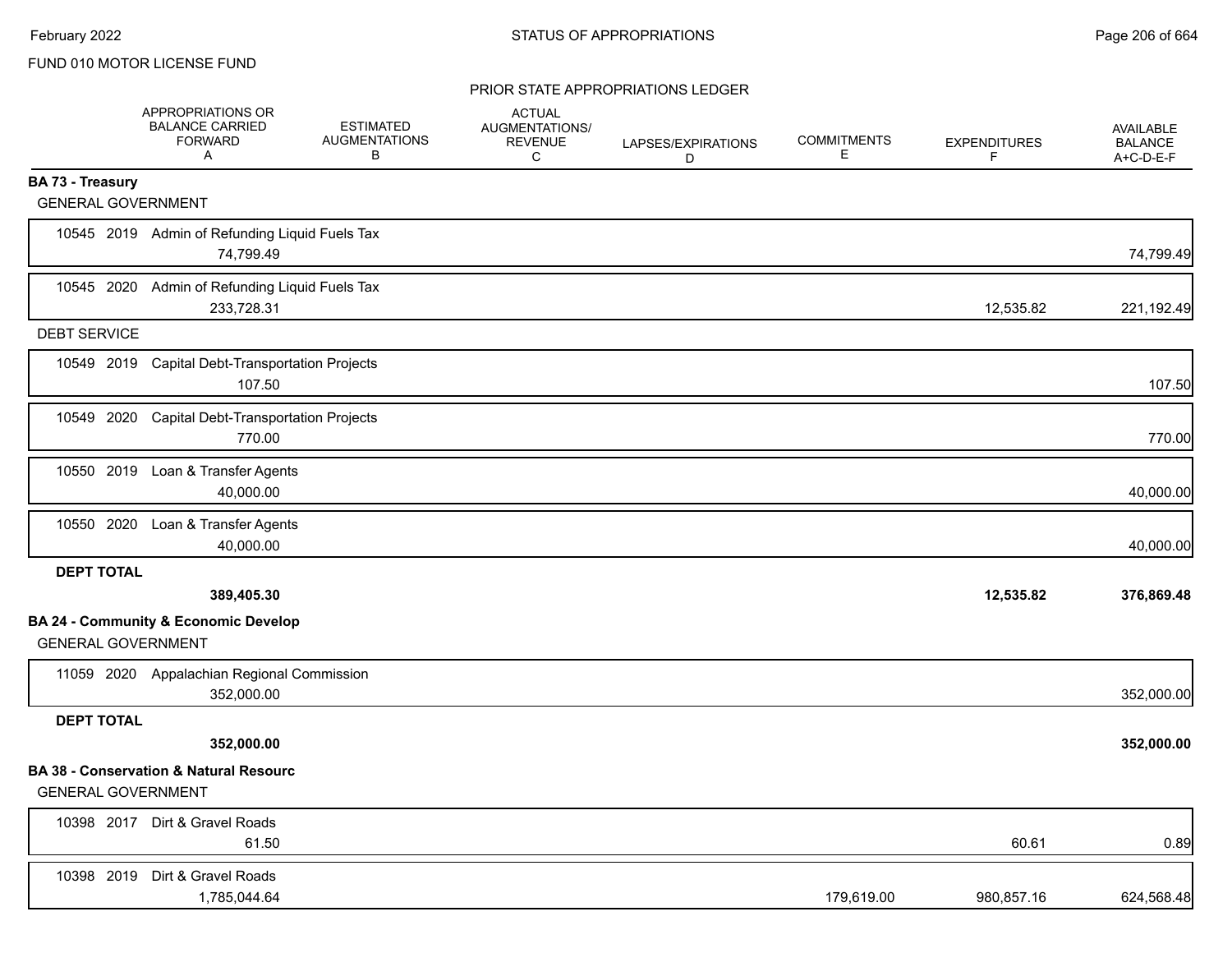|                                                              | APPROPRIATIONS OR<br><b>BALANCE CARRIED</b><br><b>FORWARD</b><br>A | <b>ESTIMATED</b><br><b>AUGMENTATIONS</b><br>В | <b>ACTUAL</b><br>AUGMENTATIONS/<br><b>REVENUE</b><br>С | LAPSES/EXPIRATIONS<br>D | <b>COMMITMENTS</b><br>Е | <b>EXPENDITURES</b><br>F | AVAILABLE<br><b>BALANCE</b><br>A+C-D-E-F |
|--------------------------------------------------------------|--------------------------------------------------------------------|-----------------------------------------------|--------------------------------------------------------|-------------------------|-------------------------|--------------------------|------------------------------------------|
|                                                              | 10398 2020 Dirt & Gravel Roads<br>4,025,765.65                     |                                               |                                                        |                         | 322,025.53              | 2,393,880.57             | 1,309,859.55                             |
| <b>DEPT TOTAL</b>                                            |                                                                    |                                               |                                                        |                         |                         |                          |                                          |
| <b>BA 16 - Education</b>                                     | 5,810,871.79                                                       |                                               |                                                        |                         | 501,644.53              | 3,374,798.34             | 1,934,428.92                             |
| <b>GRANTS AND SUBSIDIES</b>                                  |                                                                    |                                               |                                                        |                         |                         |                          |                                          |
|                                                              | 10147 2020 Safe Driving Course<br>829,822.37                       |                                               |                                                        |                         |                         | 86,207.55                | 743,614.82                               |
| <b>DEPT TOTAL</b>                                            | 829,822.37                                                         |                                               |                                                        |                         |                         | 86,207.55                | 743,614.82                               |
| <b>BA 15 - General Services</b><br><b>GENERAL GOVERNMENT</b> |                                                                    |                                               |                                                        |                         |                         |                          |                                          |
|                                                              | 10076 2017 Tort Claims Payments                                    |                                               |                                                        |                         |                         | $-1,175.20$              | 1,175.20                                 |
|                                                              | 10076 2019 Tort Claims Payments<br>1,667,956.90                    |                                               |                                                        |                         |                         | 857,045.26               | 810,911.64                               |
|                                                              | 10076 2020 Tort Claims Payments<br>7,974,443.98                    |                                               |                                                        |                         |                         | 2,129,431.46             | 5,845,012.52                             |
| <b>DEPT TOTAL</b>                                            | 9,642,400.88                                                       |                                               |                                                        |                         |                         | 2,985,301.52             | 6,657,099.36                             |
| <b>BA 18 - Revenue</b><br><b>GENERAL GOVERNMENT</b>          |                                                                    |                                               |                                                        |                         |                         |                          |                                          |
|                                                              | 10206 2019 Collections - Liquid Fuels Tax<br>3,039,700.65          |                                               |                                                        |                         |                         |                          | 3,039,700.65                             |
| 10206 2020                                                   | Collections - Liquid Fuels Tax<br>8,825,993.11                     |                                               |                                                        |                         |                         | 392,024.17               | 8,433,968.94                             |
|                                                              | 10206 2013 Collections - Liquid Fuels Tax                          |                                               |                                                        |                         |                         | $-2,036.74$              | 2,036.74                                 |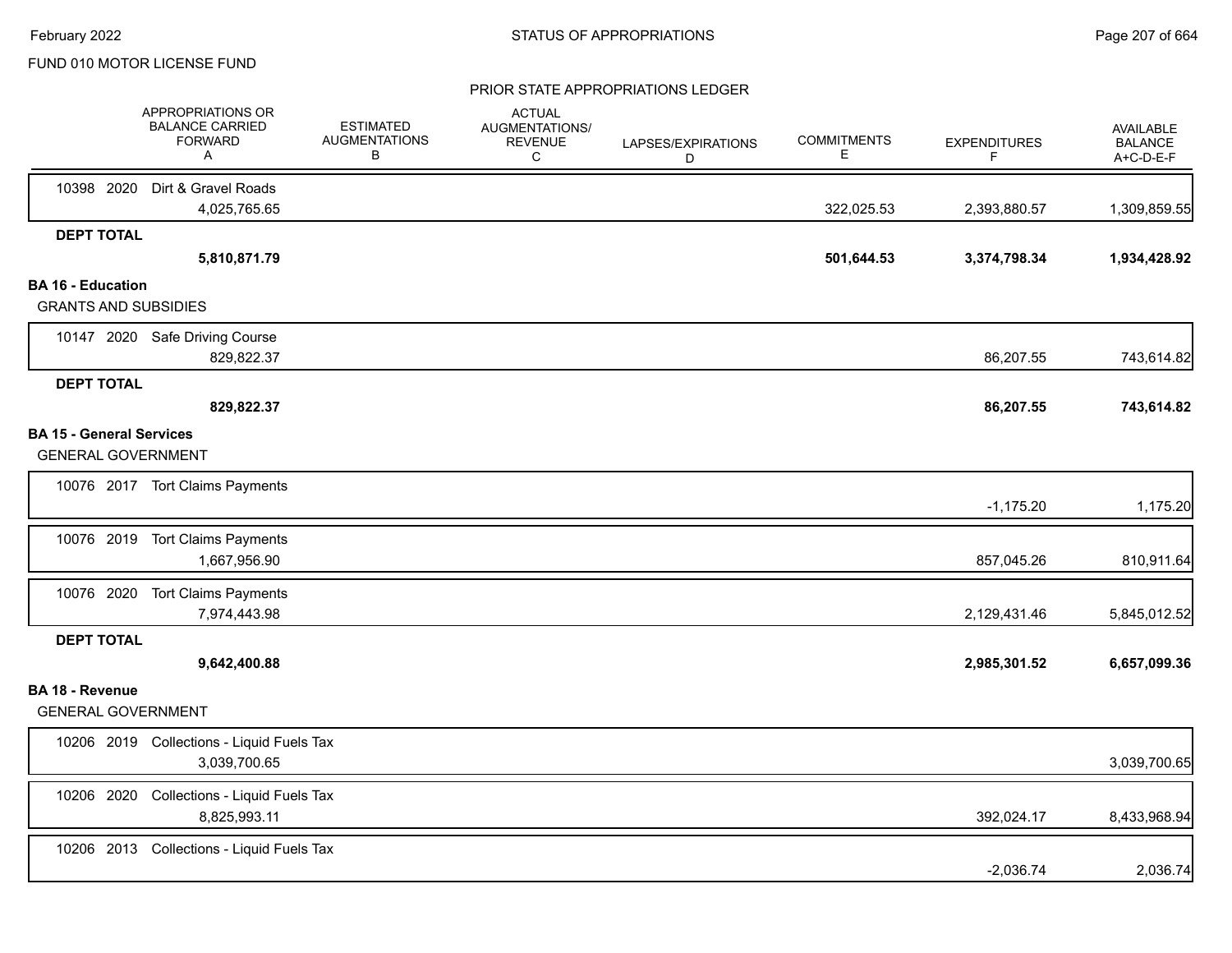|                               | APPROPRIATIONS OR<br><b>BALANCE CARRIED</b><br><b>FORWARD</b><br>A | <b>ESTIMATED</b><br><b>AUGMENTATIONS</b><br>В | <b>ACTUAL</b><br>AUGMENTATIONS/<br><b>REVENUE</b><br>C | LAPSES/EXPIRATIONS<br>D | <b>COMMITMENTS</b><br>E. | <b>EXPENDITURES</b><br>F | <b>AVAILABLE</b><br><b>BALANCE</b><br>A+C-D-E-F |
|-------------------------------|--------------------------------------------------------------------|-----------------------------------------------|--------------------------------------------------------|-------------------------|--------------------------|--------------------------|-------------------------------------------------|
| <b>DEPT TOTAL</b>             |                                                                    |                                               |                                                        |                         |                          |                          |                                                 |
|                               | 11,865,693.76                                                      |                                               |                                                        |                         |                          | 389,987.43               | 11,475,706.33                                   |
| <b>BA 20 - State Police</b>   |                                                                    |                                               |                                                        |                         |                          |                          |                                                 |
| <b>GENERAL GOVERNMENT</b>     |                                                                    |                                               |                                                        |                         |                          |                          |                                                 |
|                               | 10225 2020 Patrol Vehicles<br>11,500,000.00                        |                                               |                                                        |                         | 4,595,963.81             | 6,904,036.19             |                                                 |
|                               |                                                                    |                                               |                                                        |                         |                          |                          |                                                 |
| 10703 2020                    | <b>Commercial Vehicle Inspections</b><br>1,046,124.69              |                                               |                                                        |                         | 31,580.24                | 574,987.97               | 439,556.48                                      |
| <b>GRANTS AND SUBSIDIES</b>   |                                                                    |                                               |                                                        |                         |                          |                          |                                                 |
|                               |                                                                    |                                               |                                                        |                         |                          |                          |                                                 |
| 11074 2020                    | <b>Municipal Police Training Grants</b><br>2,279,865.03            |                                               |                                                        |                         |                          | 1,158,962.43             | 1,120,902.60                                    |
| <b>DEPT TOTAL</b>             |                                                                    |                                               |                                                        |                         |                          |                          |                                                 |
|                               | 14,825,989.72                                                      |                                               |                                                        |                         | 4,627,544.05             | 8,637,986.59             | 1,560,459.08                                    |
| <b>BA 78 - Transportation</b> |                                                                    |                                               |                                                        |                         |                          |                          |                                                 |
| <b>GENERAL GOVERNMENT</b>     |                                                                    |                                               |                                                        |                         |                          |                          |                                                 |
|                               | 10575 2017 Reinvestment-Facilities                                 |                                               |                                                        |                         |                          |                          |                                                 |
|                               | 179,163.75                                                         |                                               |                                                        |                         | 12,560.12                | 2,757.35                 | 163,846.28                                      |
|                               | 10575 2018 Reinvestment-Facilities                                 |                                               |                                                        |                         |                          |                          |                                                 |
|                               | 170,160.91                                                         |                                               |                                                        |                         | 26,872.70                |                          | 143,288.21                                      |
| 10575 2019                    | <b>Reinvestment-Facilities</b>                                     |                                               |                                                        |                         |                          |                          |                                                 |
|                               | 10,045,467.40                                                      |                                               |                                                        |                         | 1,150,995.74             | 5,696,343.74             | 3,198,127.92                                    |
| 10575 2020                    | Reinvestment-Facilities                                            |                                               |                                                        |                         |                          |                          |                                                 |
|                               | 1,253,736.10                                                       |                                               |                                                        |                         | 241,648.23               | 848,137.09               | 163,950.78                                      |
| 10576 2018                    | Highway Systems Technology                                         |                                               |                                                        |                         |                          |                          |                                                 |
|                               | 397,400.35                                                         |                                               | $-51,710.36$                                           |                         |                          |                          | 345,689.99                                      |
|                               | 10576 2019 Highway Systems Technology                              |                                               |                                                        |                         |                          |                          |                                                 |
|                               | 196,922.31                                                         |                                               | 51,710.36                                              |                         |                          |                          | 248,632.67                                      |
|                               | 10576 2020 Highway Systems Technology                              |                                               |                                                        |                         |                          |                          |                                                 |
|                               | 2,226,862.63                                                       |                                               |                                                        |                         | 19,656.00                | 1,744,213.59             | 462,993.04                                      |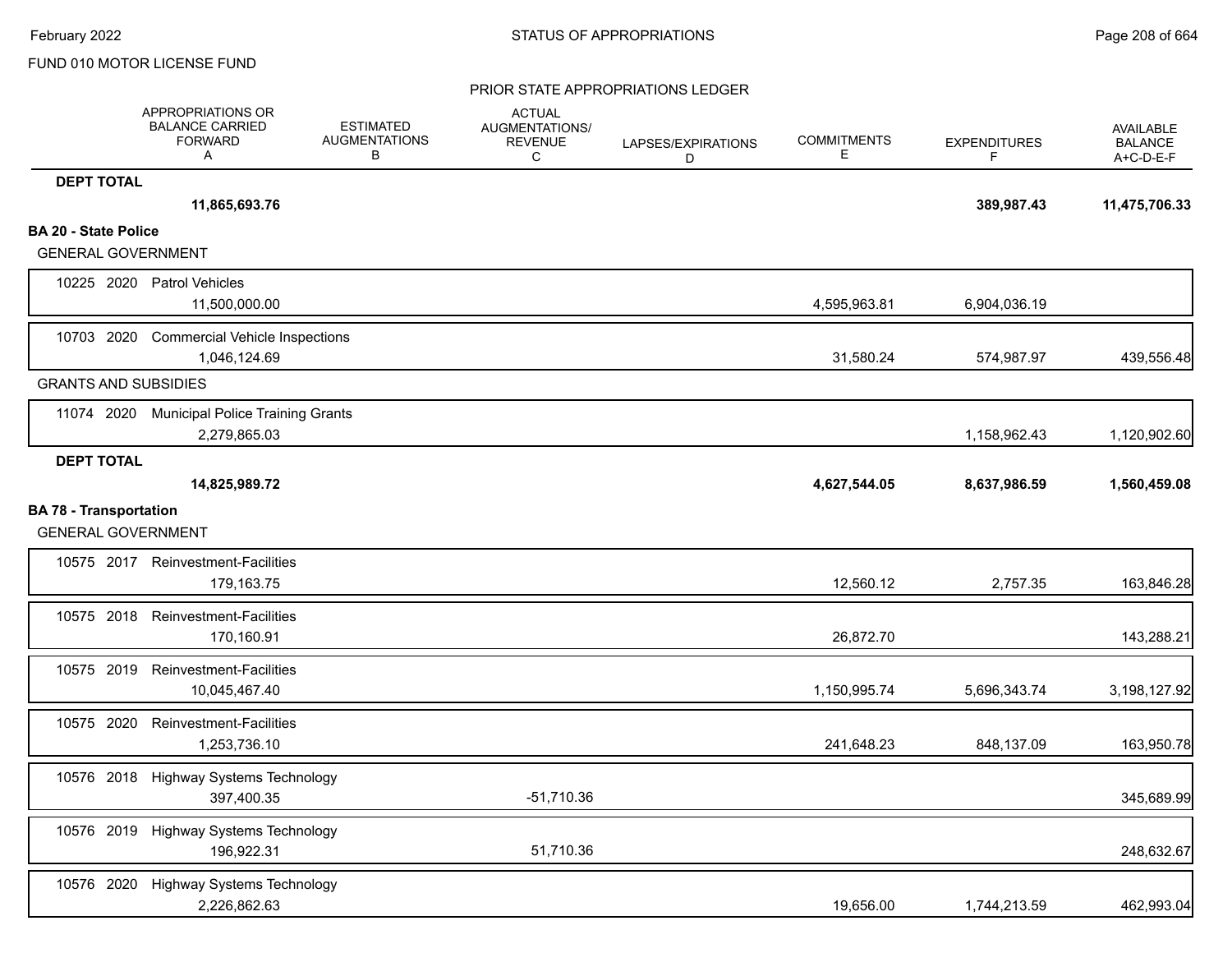|       |            | APPROPRIATIONS OR<br><b>BALANCE CARRIED</b><br><b>FORWARD</b><br>A | <b>ESTIMATED</b><br><b>AUGMENTATIONS</b><br>В | <b>ACTUAL</b><br>AUGMENTATIONS/<br><b>REVENUE</b><br>С | LAPSES/EXPIRATIONS<br>D | <b>COMMITMENTS</b><br>Е | <b>EXPENDITURES</b><br>F | <b>AVAILABLE</b><br><b>BALANCE</b><br>A+C-D-E-F |
|-------|------------|--------------------------------------------------------------------|-----------------------------------------------|--------------------------------------------------------|-------------------------|-------------------------|--------------------------|-------------------------------------------------|
|       | 10580 2019 | <b>Driver and Vehicle Services</b><br>501,332.67                   |                                               |                                                        |                         | 162,062.82              | 145,008.15               | 194,261.70                                      |
|       | 10580 2020 | <b>Driver and Vehicle Services</b><br>34, 173, 196. 17             |                                               |                                                        |                         | 132,904.00              | 18, 167, 842.57          | 15,872,449.60                                   |
|       | 10581 2014 | Highway / Safety Improvement<br>67,388.48                          |                                               |                                                        |                         | 70,960.54               | $-3,572.06$              |                                                 |
|       |            | 10581 2015 Highway / Safety Improvement<br>3,322.59                |                                               |                                                        |                         | 2,525.23                |                          | 797.36                                          |
|       |            | 10581 2016 Highway / Safety Improvement<br>113,180.57              |                                               |                                                        |                         | 57,726.26               | 1,340.00                 | 54,114.31                                       |
|       |            | 10581 2017 Highway / Safety Improvement<br>783,698.24              |                                               |                                                        |                         | 707,063.34              | 62,717.40                | 13,917.50                                       |
|       | 10581 2018 | Highway / Safety Improvement<br>4,511,705.78                       |                                               |                                                        |                         | 3,630,302.07            | 286,078.30               | 595,325.41                                      |
|       |            | 10581 2019 Highway / Safety Improvement<br>606,268.20              |                                               | 900.00                                                 |                         | 995,894.88              | $-473,851.17$            | 85,124.49                                       |
|       | 10581 2020 | Highway / Safety Improvement<br>3,203,245.90                       |                                               | 15,003,357.20                                          |                         | 746,994.92              | 17,524,301.98            | $-64,693.80$                                    |
|       | 10581 2008 | Highway / Safety Improvement<br>1,150,817.09                       |                                               |                                                        |                         |                         |                          | 1,150,817.09                                    |
|       | 10581 2009 | <b>Highway Safety Improvement</b><br>90,633.90                     |                                               |                                                        |                         |                         | $-1,075,000.00$          | 1,165,633.90                                    |
| 10581 | 2010       | <b>Highway Safety Improvement</b>                                  |                                               |                                                        |                         |                         | -578,503.00              | 578,503.00                                      |
|       |            | 10581 2011 Highway / Safety Improvement<br>11,953.35               |                                               |                                                        |                         |                         |                          | 11,953.35                                       |
|       |            |                                                                    |                                               |                                                        |                         |                         |                          |                                                 |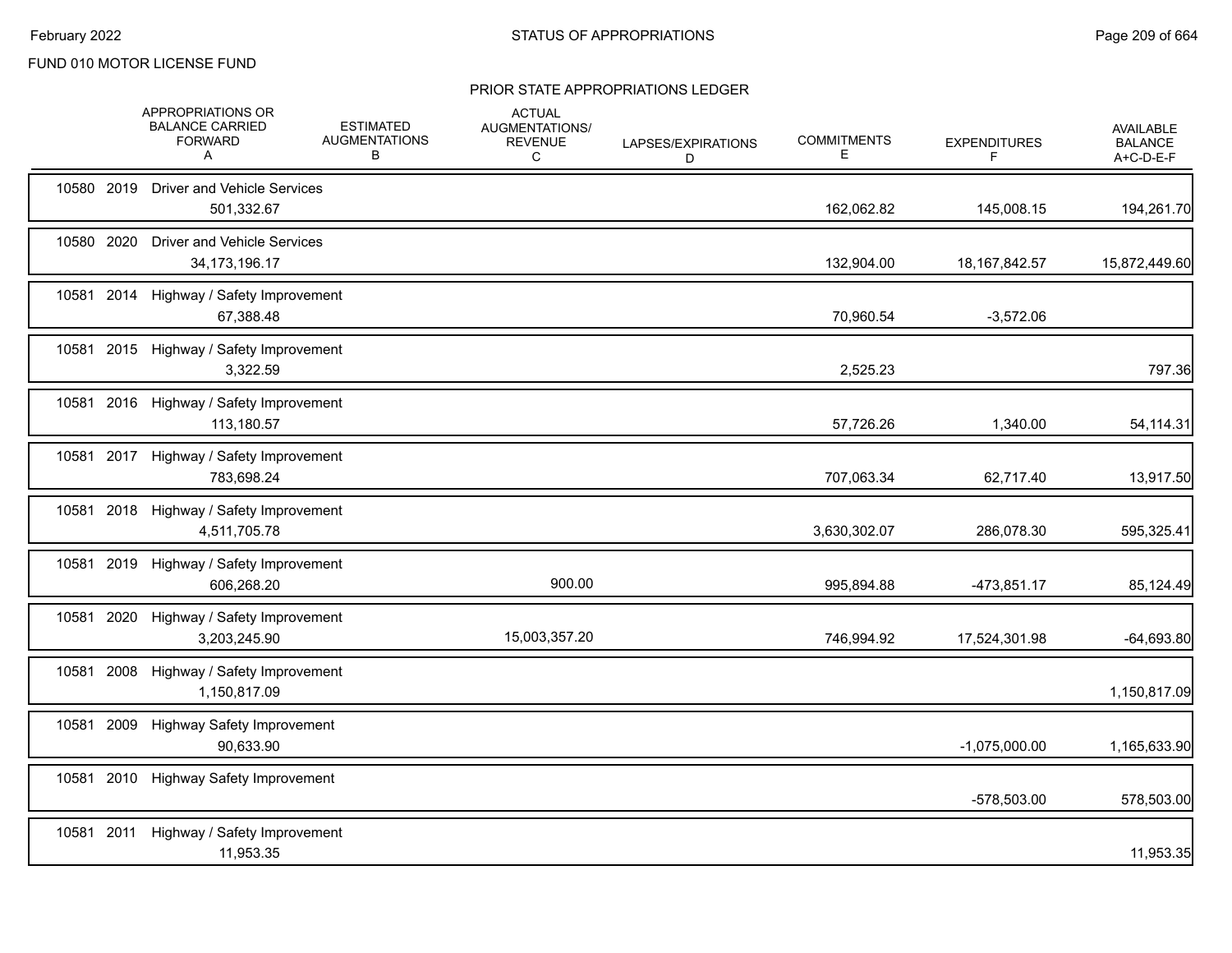|            | APPROPRIATIONS OR<br><b>BALANCE CARRIED</b><br><b>FORWARD</b><br>A | <b>ESTIMATED</b><br><b>AUGMENTATIONS</b><br>B | <b>ACTUAL</b><br>AUGMENTATIONS/<br><b>REVENUE</b><br>C | LAPSES/EXPIRATIONS<br>D | <b>COMMITMENTS</b><br>Е | <b>EXPENDITURES</b><br>F | AVAILABLE<br><b>BALANCE</b><br>A+C-D-E-F |
|------------|--------------------------------------------------------------------|-----------------------------------------------|--------------------------------------------------------|-------------------------|-------------------------|--------------------------|------------------------------------------|
|            | 10581 2012 Highway / Safety Improvement<br>4,126.31                |                                               |                                                        |                         |                         |                          | 4,126.31                                 |
|            | 10581 2013 Highway/Safety Improvement<br>126,481.67                |                                               |                                                        |                         |                         |                          | 126,481.67                               |
|            | 10582 2014 Highway Maintenance<br>92,984.08                        |                                               |                                                        |                         | 0.01                    |                          | 92,984.07                                |
|            | 10582 2015 Highway Maintenance<br>944,017.56                       |                                               |                                                        |                         | 47,064.36               | 14,226.49                | 882,726.71                               |
|            | 10582 2016 Highway Maintenance<br>482,603.45                       |                                               | 849,851.44                                             |                         | 93,971.84               | 129,621.44               | 1,108,861.61                             |
|            | 10582 2017 Highway Maintenance<br>3,517,958.35                     |                                               | 42,024.21                                              |                         | 1,245,261.32            | 612,512.12               | 1,702,209.12                             |
|            | 10582 2018 Highway Maintenance<br>3,968,656.16                     |                                               | 48,384.76                                              |                         | 1,281,498.57            | 49,095.29                | 2,686,447.06                             |
|            | 10582 2019 Highway Maintenance<br>6,626,092.06                     |                                               | 263,908.06                                             |                         | 703,385.61              | 4,783,214.73             | 1,403,399.78                             |
| 10582 2020 | <b>Highway Maintenance</b><br>246,372,056.10                       |                                               | 2,322,132.38                                           |                         | 25,899,603.23           | 183,762,801.51           | 39,031,783.74                            |
| 10582 2005 | <b>Highway Maintenance</b><br>1,064.54                             |                                               |                                                        |                         |                         |                          | 1,064.54                                 |
|            | 10582 2006 Highway Maintenance<br>2,110.23                         |                                               |                                                        |                         |                         |                          | 2,110.23                                 |
|            | 10582 2007 Highway Maintenance<br>58.01                            |                                               |                                                        |                         |                         |                          | 58.01                                    |
|            | 10582 2008 Highway Maintenance<br>107,918.19                       |                                               |                                                        |                         |                         | $-1,315.24$              | 109,233.43                               |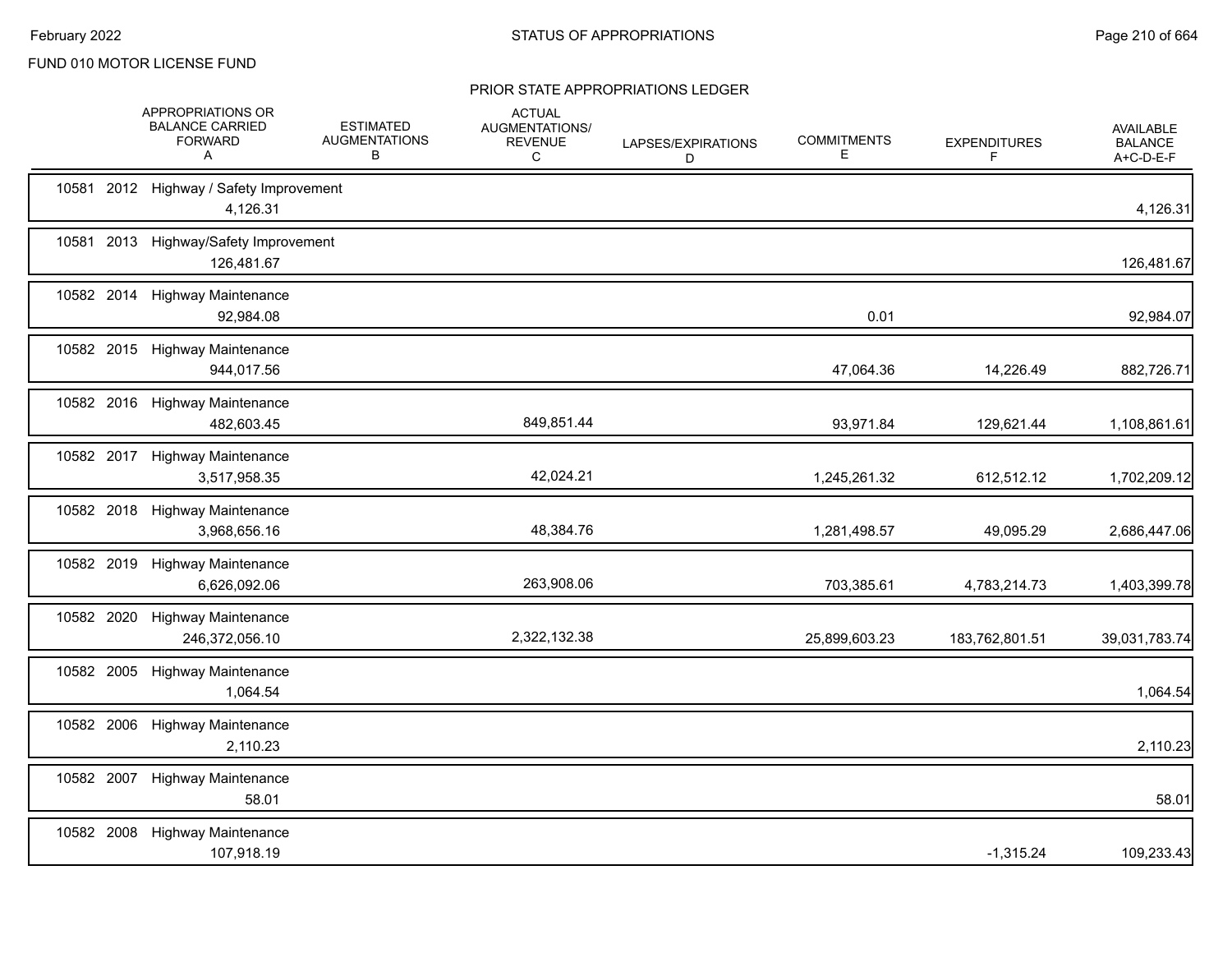|            | APPROPRIATIONS OR<br><b>BALANCE CARRIED</b><br><b>FORWARD</b><br>A | <b>ESTIMATED</b><br><b>AUGMENTATIONS</b><br>В | <b>ACTUAL</b><br>AUGMENTATIONS/<br><b>REVENUE</b><br>C | LAPSES/EXPIRATIONS<br>D | <b>COMMITMENTS</b><br>Ε | <b>EXPENDITURES</b><br>F | AVAILABLE<br><b>BALANCE</b><br>A+C-D-E-F |
|------------|--------------------------------------------------------------------|-----------------------------------------------|--------------------------------------------------------|-------------------------|-------------------------|--------------------------|------------------------------------------|
| 10582 2009 | <b>Highway Maintenance</b><br>18,111.74                            |                                               |                                                        |                         |                         | $-174.92$                | 18,286.66                                |
|            | 10582 2010 Highway Maintenance<br>10,547.41                        |                                               | $-10,235.85$                                           |                         |                         |                          | 311.56                                   |
|            | 10582 2011 Highway Maintenance<br>18,121.73                        |                                               |                                                        |                         |                         | 1,862.25                 | 16,259.48                                |
|            | 10582 2012 Highway Maintenance<br>11,540.06                        |                                               |                                                        |                         |                         |                          | 11,540.06                                |
|            | 10582 2013 Highway Maintenance<br>81,521.76                        |                                               | $-38.25$                                               |                         | 36,010.00               | 3,060.55                 | 42,412.96                                |
|            | 10584 2017 General Government Operations<br>20,502.17              |                                               |                                                        |                         |                         |                          | 20,502.17                                |
| 10584 2018 | <b>General Government Operations</b><br>84,126.46                  |                                               |                                                        |                         | 39,674.14               |                          | 44,452.32                                |
| 10584 2019 | <b>General Government Operations</b><br>1,435,581.39               |                                               |                                                        |                         | 747,010.43              | $-201.50$                | 688,772.46                               |
| 10584 2020 | <b>General Government Operations</b><br>22,827,045.59              |                                               |                                                        |                         | 2,043,618.21            | 19,178,126.73            | 1,605,300.65                             |
| 10584 2008 | <b>General Government Operations</b><br>117.68                     |                                               |                                                        |                         |                         |                          | 117.68                                   |
| 10795 2020 | Homeland Security - Real ID<br>3,799,047.75                        |                                               |                                                        |                         |                         | 1,930,785.39             | 1,868,262.36                             |
| 10847 2020 | Welcome Centers Automated Technology<br>402,472.76                 |                                               |                                                        |                         |                         | 203,084.13               | 199,388.63                               |
| 10916 2009 | Expanded Maintainance Highways & Bridges<br>3,147.49               |                                               |                                                        |                         |                         |                          | 3,147.49                                 |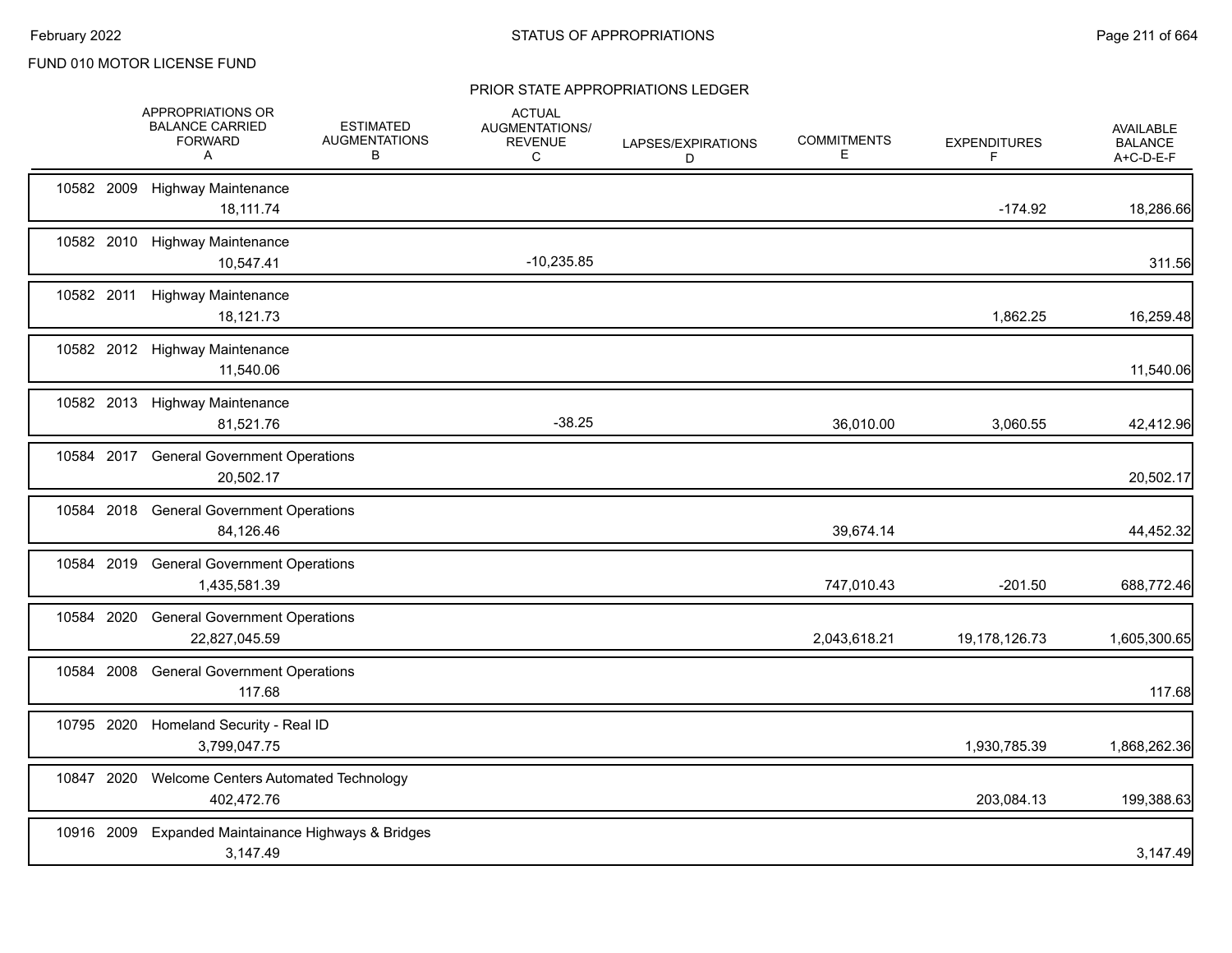|                             | APPROPRIATIONS OR<br><b>BALANCE CARRIED</b><br><b>FORWARD</b><br>A  | <b>ESTIMATED</b><br><b>AUGMENTATIONS</b><br>В | <b>ACTUAL</b><br>AUGMENTATIONS/<br>REVENUE<br>C | LAPSES/EXPIRATIONS<br>D | <b>COMMITMENTS</b><br>Е | <b>EXPENDITURES</b><br>F | <b>AVAILABLE</b><br><b>BALANCE</b><br>A+C-D-E-F |
|-----------------------------|---------------------------------------------------------------------|-----------------------------------------------|-------------------------------------------------|-------------------------|-------------------------|--------------------------|-------------------------------------------------|
|                             | 10916 2013 Expanded Maintainance Highway & Bridge<br>509.33         |                                               |                                                 |                         |                         |                          | 509.33                                          |
| 11138 2018                  | <b>Rural Commercial Routes</b><br>8,633,657.81                      |                                               |                                                 |                         | 0.02                    |                          | 8,633,657.79                                    |
| <b>GRANTS AND SUBSIDIES</b> |                                                                     |                                               |                                                 |                         |                         |                          |                                                 |
|                             | 10573 2018 Local Road Maint & Construction Payments<br>1,798,691.27 |                                               |                                                 |                         |                         |                          | 1,798,691.27                                    |
|                             | 10573 2019 Local Road Maint & Construction Payments<br>297,282.24   |                                               |                                                 |                         |                         | 27,409.31                | 269,872.93                                      |
|                             | 10573 2020 Local Road Maint & Construction Payments<br>4,267,747.98 |                                               |                                                 |                         |                         | 2,760,557.62             | 1,507,190.36                                    |
|                             | 10574 2017 Suppl Local Road Maint & Const Payments<br>1,137.77      |                                               |                                                 |                         |                         |                          | 1,137.77                                        |
|                             | 10574 2018 Suppl Local Road Maint & Const Payments<br>2,436.25      |                                               |                                                 |                         |                         |                          | 2,436.25                                        |
|                             | 10574 2019 Suppl Local Road Maint & Const Payments<br>5,860.75      |                                               |                                                 |                         |                         | 540.44                   | 5,320.31                                        |
|                             | 10574 2020 Suppl Local Road Maint & Const Payments<br>88,987.18     |                                               |                                                 |                         |                         | 57,555.60                | 31,431.58                                       |
|                             | 10917 2018 Maintenance and Const of County Bridges<br>0.02          |                                               |                                                 |                         |                         |                          | 0.02                                            |
|                             | 10917 2019 Maintenance and Const of County Bridges<br>0.02          |                                               |                                                 |                         |                         |                          | 0.02                                            |
|                             | 10917 2020 Maintenance and Const of County Bridges<br>11,877.27     |                                               |                                                 |                         |                         | 11,877.27                |                                                 |
|                             | 10918 2017 Municipal Roads and Bridges<br>7,014.24                  |                                               |                                                 |                         |                         |                          | 7,014.24                                        |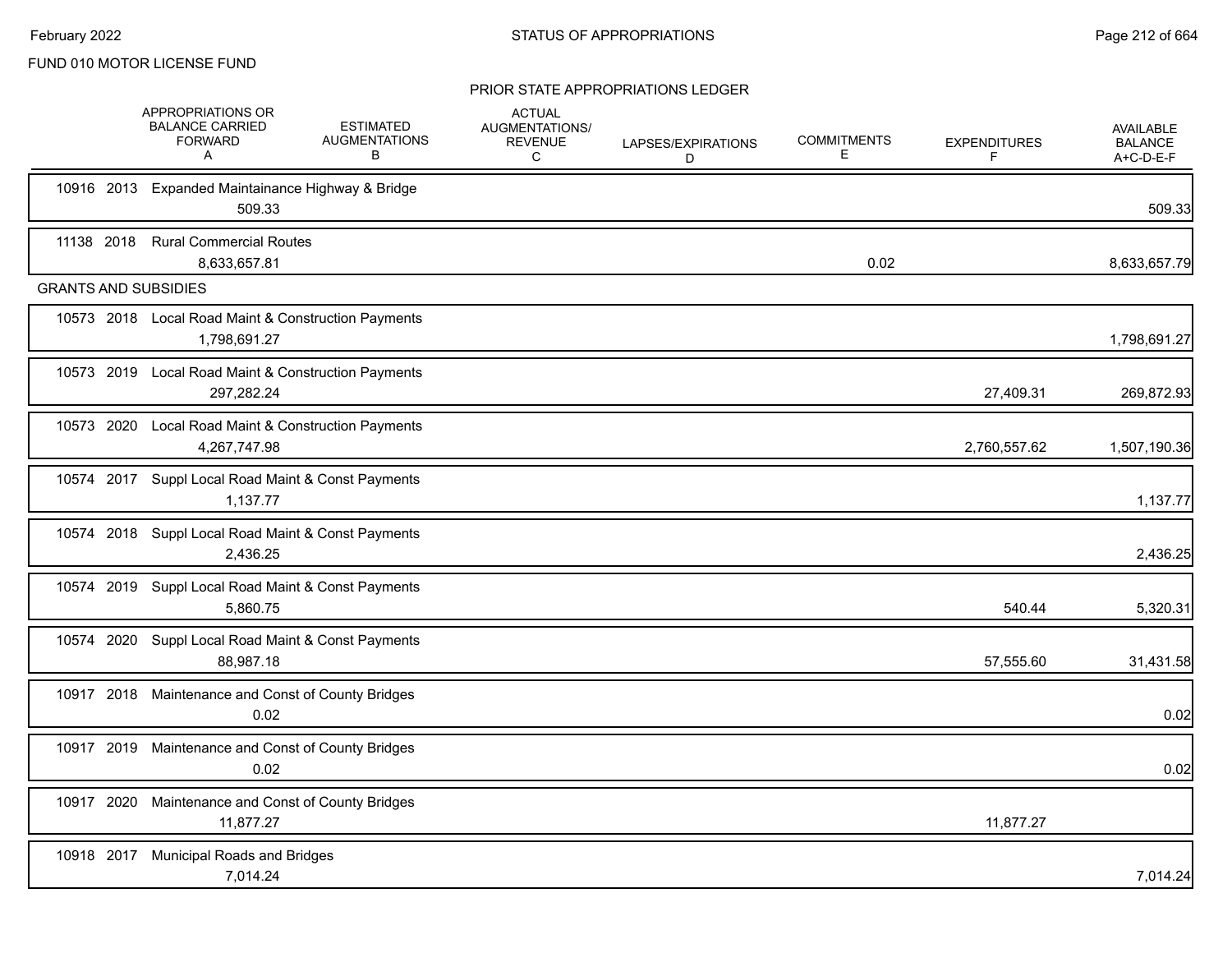|                     | <b>APPROPRIATIONS OR</b><br><b>BALANCE CARRIED</b><br><b>FORWARD</b><br>A | <b>ESTIMATED</b><br><b>AUGMENTATIONS</b><br>в | <b>ACTUAL</b><br><b>AUGMENTATIONS/</b><br><b>REVENUE</b><br>C | LAPSES/EXPIRATIONS<br>D | <b>COMMITMENTS</b><br>Е | <b>EXPENDITURES</b> | <b>AVAILABLE</b><br><b>BALANCE</b><br>A+C-D-E-F |
|---------------------|---------------------------------------------------------------------------|-----------------------------------------------|---------------------------------------------------------------|-------------------------|-------------------------|---------------------|-------------------------------------------------|
| 10918 2018          | <b>Municipal Roads and Bridges</b><br>14,752.45                           |                                               |                                                               |                         |                         |                     | 14,752.45                                       |
| 10918 2019          | <b>Municipal Roads and Bridges</b><br>35,331.22                           |                                               |                                                               |                         |                         | 3,242.72            | 32,088.50                                       |
| 10918 2020          | <b>Municipal Roads and Bridges</b><br>440,891.35                          |                                               |                                                               |                         |                         | 346,613.32          | 94,278.03                                       |
| 11073<br>2018       | <b>Municipal Traffic Signals</b><br>17,560,589.03                         |                                               |                                                               |                         | 0.05                    | 27,451.05           | 17,533,137.93                                   |
| 2019<br>11073       | <b>Municipal Traffic Signals</b><br>11,438,900.09                         |                                               | -422,884.63                                                   |                         | 4,713,721.48            | 581,550.61          | 5,720,743.37                                    |
| 2020<br>11073       | <b>Municipal Traffic Signals</b><br>9,135,113.38                          |                                               |                                                               |                         | 3,293,177.95            | 2,922,577.17        | 2,919,358.26                                    |
| <b>DEPT TOTAL</b>   |                                                                           |                                               |                                                               |                         |                         |                     |                                                 |
|                     | 404,385,246.74                                                            |                                               | 18,097,399.32                                                 |                         | 48,102,164.07           | 259,753,888.02      | 114,626,593.97                                  |
| <b>LEDGER TOTAL</b> |                                                                           |                                               |                                                               |                         |                         |                     |                                                 |
|                     | 448,101,430.56                                                            |                                               | 18,097,399.32                                                 |                         | 53,231,352.65           | 275,240,705.27      | 137,726,771.96                                  |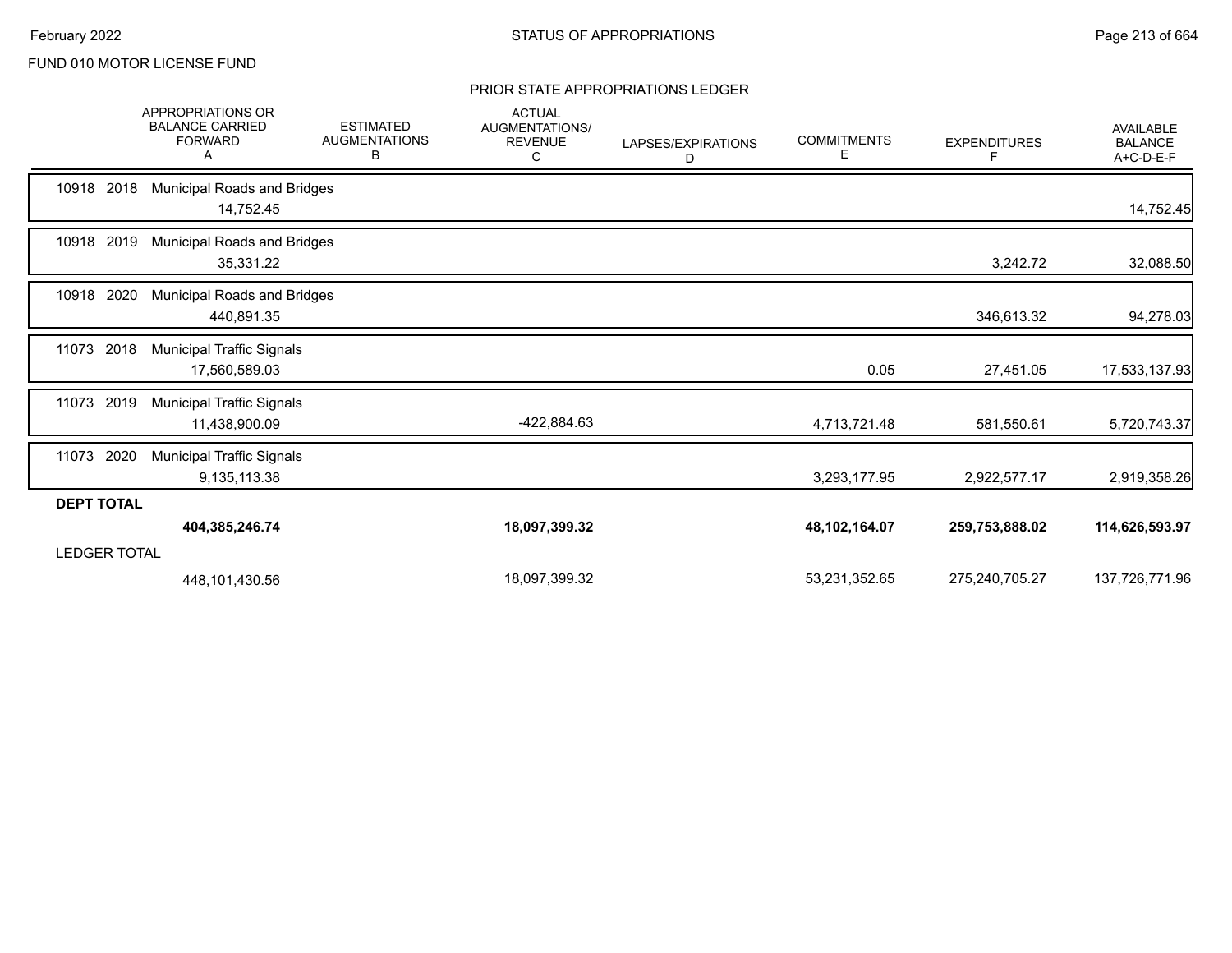#### PRIOR STATE RESTRICTED APPROPRIATIONS LEDGER

|                               | APPROPRIATIONS OR<br><b>BALANCE CARRIED</b><br><b>FORWARD</b><br>$\mathsf{A}$ | <b>ESTIMATED</b><br><b>AUGMENTATIONS</b><br>В | <b>ACTUAL</b><br>AUGMENTATIONS/<br><b>REVENUE</b><br>C | LAPSES/EXPIRATIONS<br>D | <b>COMMITMENTS</b><br>Е | <b>EXPENDITURES</b><br>F | <b>AVAILABLE</b><br><b>BALANCE</b><br>A+C-D-E-F |
|-------------------------------|-------------------------------------------------------------------------------|-----------------------------------------------|--------------------------------------------------------|-------------------------|-------------------------|--------------------------|-------------------------------------------------|
| <b>BA 78 - Transportation</b> |                                                                               |                                               |                                                        |                         |                         |                          |                                                 |
| <b>GENERAL GOVERNMENT</b>     |                                                                               |                                               |                                                        |                         |                         |                          |                                                 |
|                               | 16579 2016 Aviation Operations<br>11,302.92                                   |                                               | 477.96                                                 |                         |                         | $-2,726.54$              | 14,507.42                                       |
|                               | 16579 2017 Aviation Operations<br>34.50                                       |                                               |                                                        |                         |                         |                          | 34.50                                           |
|                               | 16579 2018 Aviation Operations<br>10,537.76                                   |                                               |                                                        |                         |                         |                          | 10,537.76                                       |
|                               | 16579 2019 Aviation Operations<br>3,913,554.53                                |                                               |                                                        |                         |                         |                          | 3,913,554.53                                    |
|                               | 16579 2020 Aviation Operations<br>753,095.33                                  |                                               | 9,248.80                                               |                         |                         | 154,452.10               | 607,892.03                                      |
| <b>GRANTS AND SUBSIDIES</b>   |                                                                               |                                               |                                                        |                         |                         |                          |                                                 |
|                               | 16571 2016 Airport Development<br>24,319.18                                   |                                               |                                                        |                         |                         |                          | 24,319.18                                       |
|                               | 16571 2017 Airport Development<br>551,960.72                                  |                                               |                                                        |                         |                         |                          | 551,960.72                                      |
|                               | 16571 2018 Airport Development<br>603,539.02                                  |                                               |                                                        |                         |                         | 83,816.76                | 519,722.26                                      |
|                               | 16571 2019 Airport Development<br>1,144,989.04                                |                                               |                                                        |                         | 374,865.84              | 685,212.51               | 84,910.69                                       |
|                               | 16571 2020 Airport Development<br>4,448,577.25                                |                                               |                                                        |                         | 1,507,488.28            | 983,695.98               | 1,957,392.99                                    |
|                               | 16572 2018 Real Estate Tax Rebate<br>200.00                                   |                                               |                                                        |                         |                         | $-800.00$                | 1,000.00                                        |
|                               | 16572 2019 Real Estate Tax Rebate<br>153,098.00                               |                                               |                                                        |                         |                         |                          | 153,098.00                                      |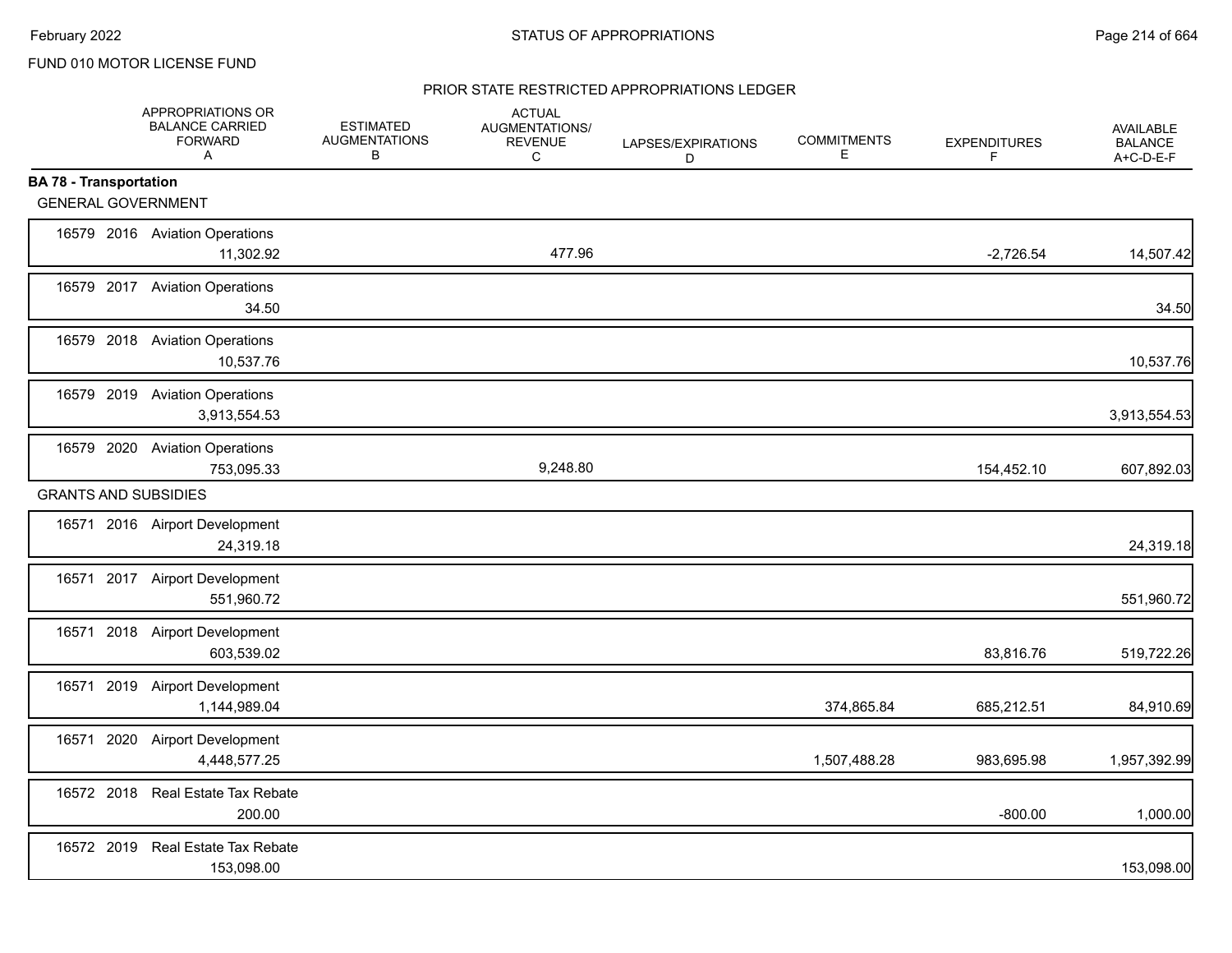#### PRIOR STATE RESTRICTED APPROPRIATIONS LEDGER

|                     | APPROPRIATIONS OR<br><b>BALANCE CARRIED</b><br><b>FORWARD</b><br>$\mathsf{A}$ | <b>ESTIMATED</b><br>AUGMENTATIONS<br>в | <b>ACTUAL</b><br>AUGMENTATIONS/<br><b>REVENUE</b><br>◡ | LAPSES/EXPIRATIONS | <b>COMMITMENTS</b> | <b>EXPENDITURES</b> | AVAILABLE<br><b>BALANCE</b><br>$A+C-D-E-F$ |
|---------------------|-------------------------------------------------------------------------------|----------------------------------------|--------------------------------------------------------|--------------------|--------------------|---------------------|--------------------------------------------|
| 16572 2020          | Real Estate Tax Rebate                                                        |                                        |                                                        |                    |                    |                     |                                            |
|                     | 133,975.00                                                                    |                                        |                                                        |                    |                    |                     | 133,975.00                                 |
| <b>DEPT TOTAL</b>   |                                                                               |                                        |                                                        |                    |                    |                     |                                            |
|                     | 11,749,183.25                                                                 |                                        | 9,726.76                                               |                    | 1,882,354.12       | 1,903,650.81        | 7,972,905.08                               |
| <b>LEDGER TOTAL</b> |                                                                               |                                        |                                                        |                    |                    |                     |                                            |
|                     | 11,749,183.25                                                                 |                                        | 9,726.76                                               |                    | 1,882,354.12       | 1,903,650.81        | 7,972,905.08                               |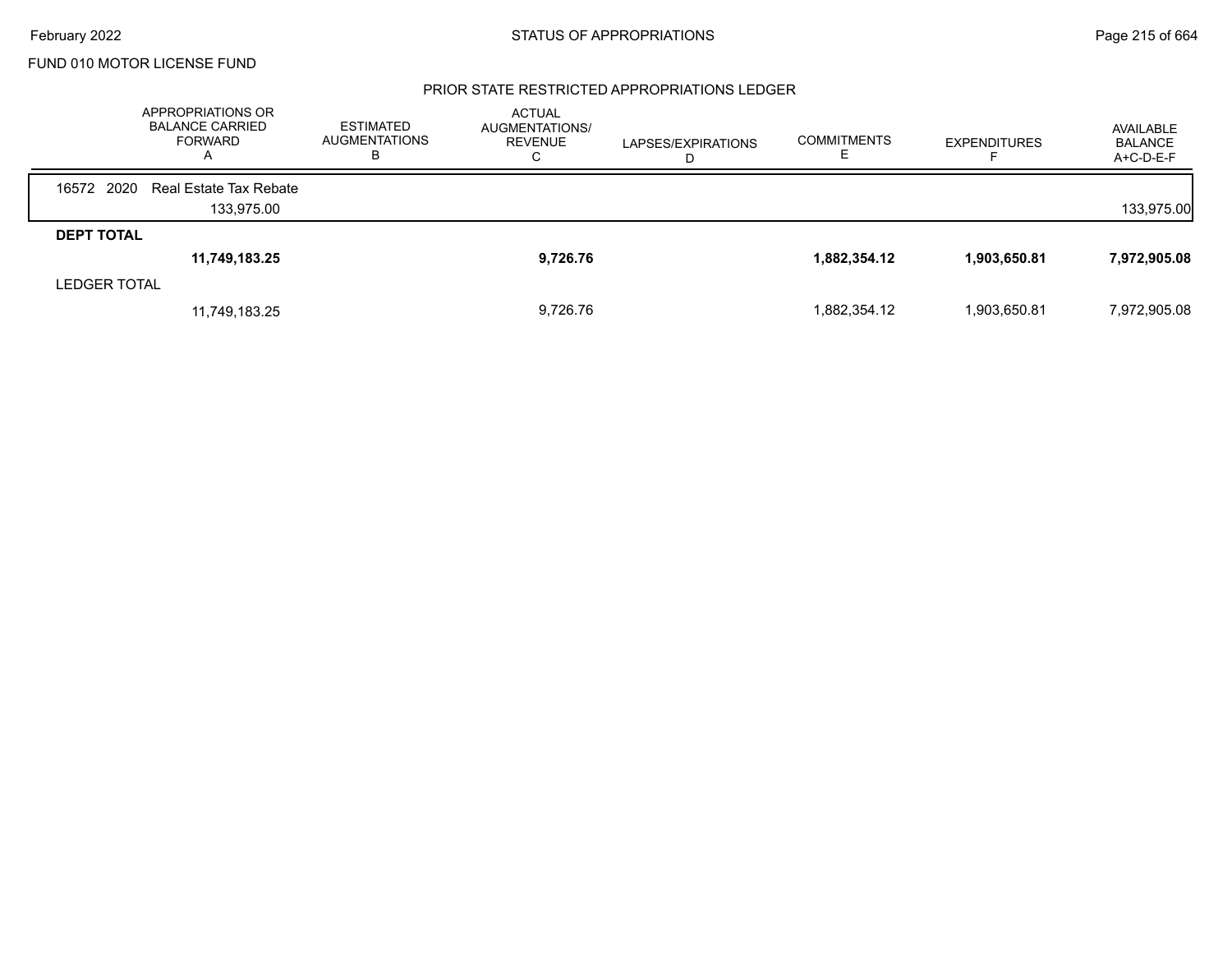### PRIOR STATE EXECUTIVE AUTHORIZATIONS LEDGER

|                                 | APPROPRIATIONS OR<br><b>BALANCE CARRIED</b><br><b>FORWARD</b><br>$\overline{A}$ | <b>ESTIMATED</b><br><b>AUGMENTATIONS</b><br>В | <b>ACTUAL</b><br>AUGMENTATIONS/<br><b>REVENUE</b><br>C | LAPSES/EXPIRATIONS<br>D | <b>COMMITMENTS</b><br>E | <b>EXPENDITURES</b><br>F. | <b>AVAILABLE</b><br><b>BALANCE</b><br>A+C-D-E-F |
|---------------------------------|---------------------------------------------------------------------------------|-----------------------------------------------|--------------------------------------------------------|-------------------------|-------------------------|---------------------------|-------------------------------------------------|
| <b>BA 73 - Treasury</b>         |                                                                                 |                                               |                                                        |                         |                         |                           |                                                 |
| <b>REFUNDS</b>                  |                                                                                 |                                               |                                                        |                         |                         |                           |                                                 |
|                                 | 20350 2019 Refunding Liquid Fuels Taxes-State Share<br>712.96                   |                                               |                                                        |                         |                         |                           | 712.96                                          |
| 20350 2020                      | Refunding Liquid Fuels Taxes-State Share<br>2,100,568.15                        |                                               |                                                        |                         |                         | 586,798.27                | 1,513,769.88                                    |
| 20354 2020                      | Refunding Liquid Fuels Taxes-Agriculture<br>76,564.78                           |                                               |                                                        |                         |                         |                           | 76,564.78                                       |
| 20355 2020                      | Refndng Liquid Fuels Txs-Political Subdv<br>306,255.93                          |                                               |                                                        |                         |                         | 9,750.74                  | 296,505.19                                      |
| 20356 2020                      | Refndng Liquid Fuels Txs-Volunteer Srvcs<br>56,735.51                           |                                               |                                                        |                         |                         |                           | 56,735.51                                       |
| <b>DEPT TOTAL</b>               |                                                                                 |                                               |                                                        |                         |                         |                           |                                                 |
|                                 | 2,540,837.33                                                                    |                                               |                                                        |                         |                         | 596,549.01                | 1,944,288.32                                    |
| <b>BA 15 - General Services</b> |                                                                                 |                                               |                                                        |                         |                         |                           |                                                 |
| <b>GENERAL GOVERNMENT</b>       |                                                                                 |                                               |                                                        |                         |                         |                           |                                                 |
|                                 | 20007 2019 Harristown Utility & Municipal Charges<br>1,770.34                   |                                               |                                                        |                         |                         |                           | 1,770.34                                        |
| 20007 2020                      | Harristown Utility & Municipal Charges<br>328.32                                |                                               |                                                        |                         |                         |                           | 328.32                                          |
|                                 | 20008 2019 Harristown Rental Charges<br>51,417.13                               |                                               |                                                        |                         |                         |                           | 51,417.13                                       |
| 20008 2020                      | <b>Harristown Rental Charges</b><br>564.36                                      |                                               |                                                        |                         |                         | 564.36                    |                                                 |
| <b>DEPT TOTAL</b>               |                                                                                 |                                               |                                                        |                         |                         |                           |                                                 |
|                                 | 54,080.15                                                                       |                                               |                                                        |                         |                         | 564.36                    | 53,515.79                                       |
| <b>BA 18 - Revenue</b>          |                                                                                 |                                               |                                                        |                         |                         |                           |                                                 |

REFUNDS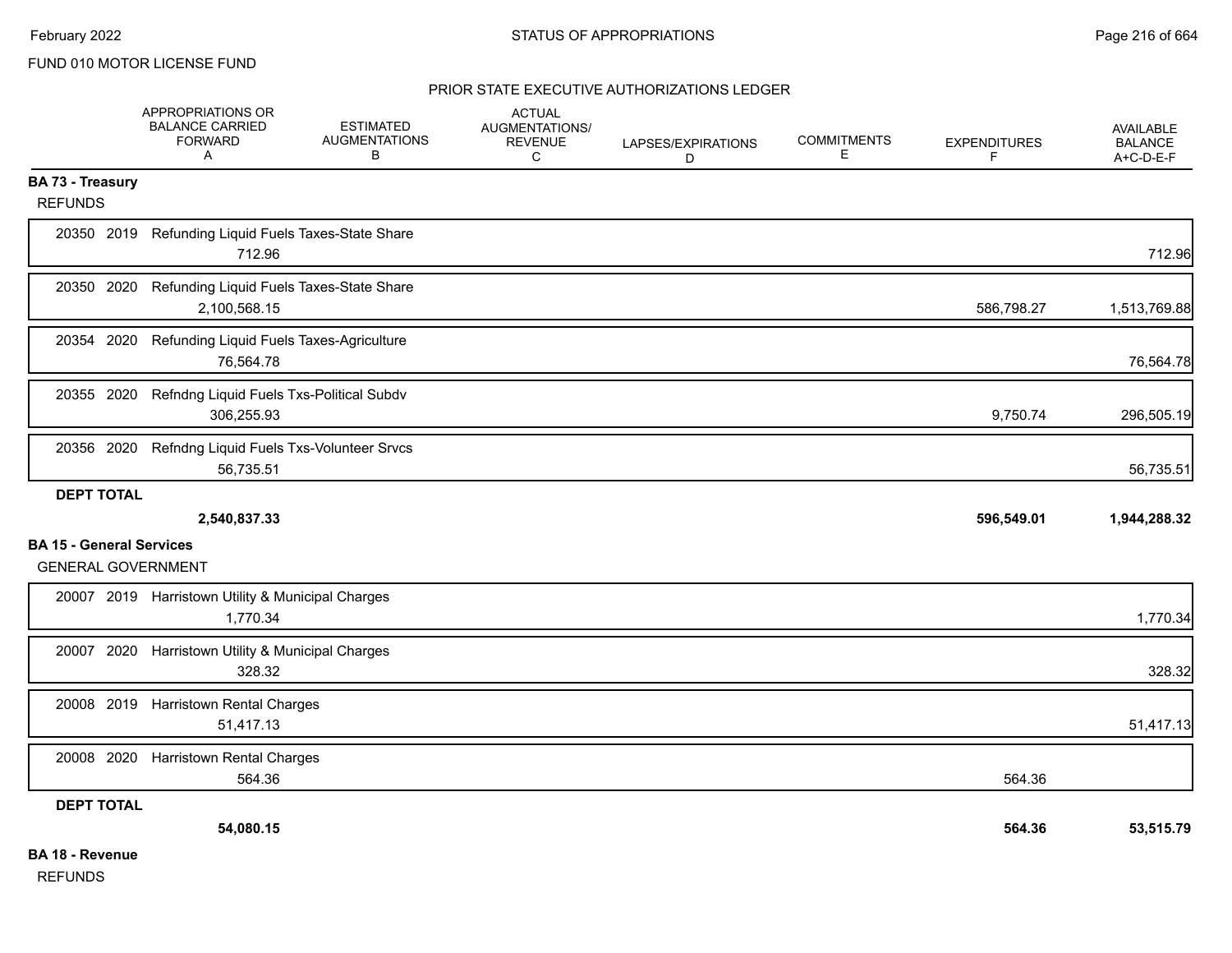## PRIOR STATE EXECUTIVE AUTHORIZATIONS LEDGER

|                                                 | APPROPRIATIONS OR<br><b>BALANCE CARRIED</b><br><b>FORWARD</b><br>Α | <b>ESTIMATED</b><br><b>AUGMENTATIONS</b><br>В | <b>ACTUAL</b><br>AUGMENTATIONS/<br><b>REVENUE</b><br>C | LAPSES/EXPIRATIONS<br>D | <b>COMMITMENTS</b><br>Е | <b>EXPENDITURES</b><br>F | <b>AVAILABLE</b><br><b>BALANCE</b><br>A+C-D-E-F |
|-------------------------------------------------|--------------------------------------------------------------------|-----------------------------------------------|--------------------------------------------------------|-------------------------|-------------------------|--------------------------|-------------------------------------------------|
| 2019<br>20017                                   | Refunding Liquid Fuels Tax<br>5,664.58                             |                                               |                                                        |                         |                         | 5.90                     | 5,658.68                                        |
| 2020<br>20017                                   | Refunding Liquid Fuels Tax<br>848,018.21                           |                                               |                                                        |                         |                         | $-12,144.75$             | 860,162.96                                      |
| <b>DEPT TOTAL</b>                               | 853,682.79                                                         |                                               |                                                        |                         |                         | $-12,138.85$             | 865,821.64                                      |
| <b>BA 78 - Transportation</b><br><b>REFUNDS</b> |                                                                    |                                               |                                                        |                         |                         |                          |                                                 |
| 2019<br>20171                                   | <b>Refunding Collected Monies</b><br>567,577.89                    |                                               |                                                        |                         |                         | $-89.00$                 | 567,666.89                                      |
| 2020<br>20171                                   | <b>Refunding Collected Monies</b><br>37,800.89                     |                                               |                                                        |                         |                         | $-4,101.25$              | 41,902.14                                       |
| <b>DEPT TOTAL</b>                               |                                                                    |                                               |                                                        |                         |                         |                          |                                                 |
|                                                 | 605,378.78                                                         |                                               |                                                        |                         |                         | $-4,190.25$              | 609,569.03                                      |
| <b>LEDGER TOTAL</b>                             |                                                                    |                                               |                                                        |                         |                         |                          |                                                 |
|                                                 | 4,053,979.05                                                       |                                               |                                                        |                         |                         | 580,784.27               | 3,473,194.78                                    |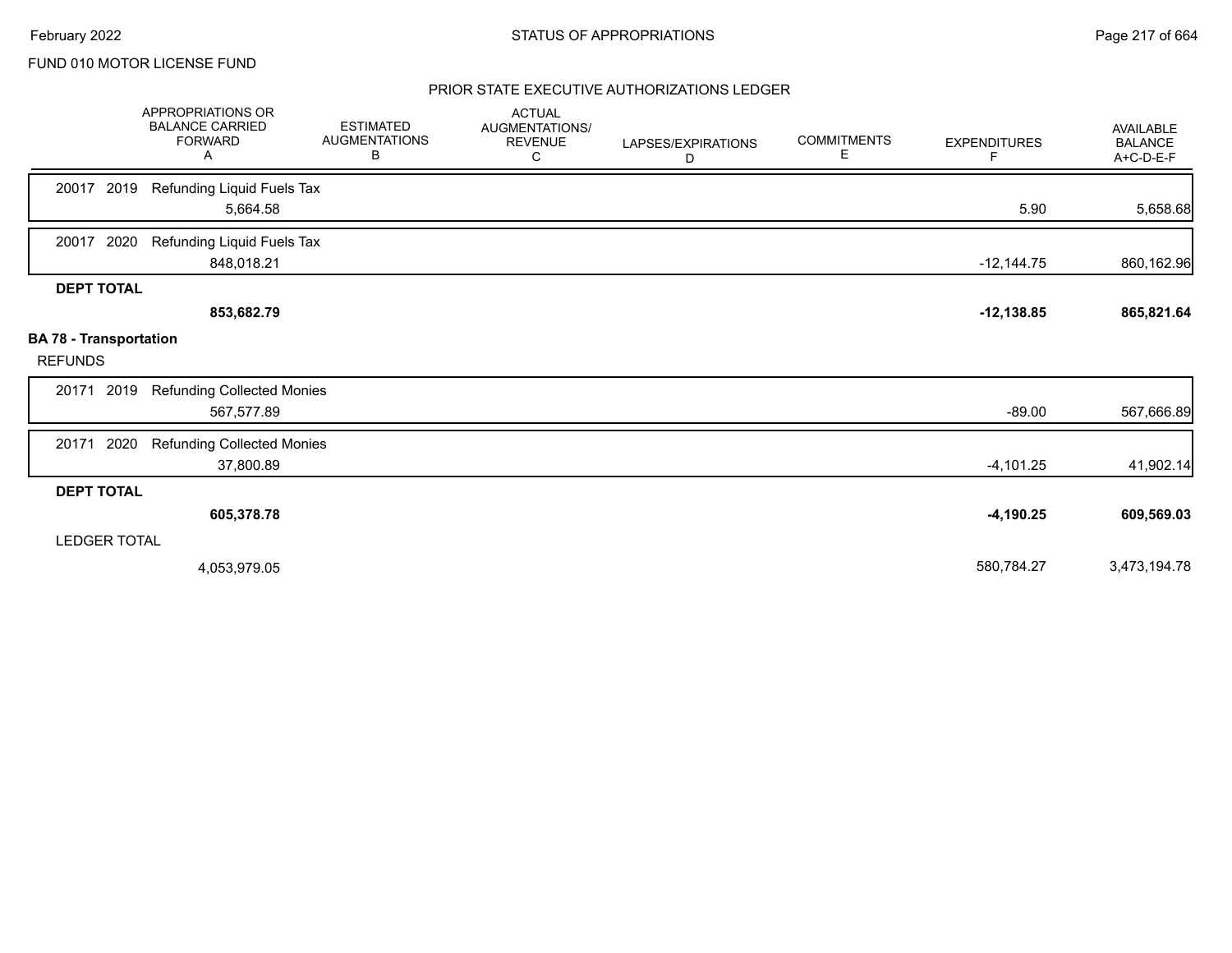|                                                            | APPROPRIATIONS OR<br><b>BALANCE CARRIED</b><br><b>FORWARD</b><br>A | <b>ESTIMATED</b><br><b>AUGMENTATIONS</b><br>В | <b>ACTUAL</b><br>AUGMENTATIONS/<br><b>REVENUE</b><br>C | LAPSES/EXPIRATIONS<br>D | <b>COMMITMENTS</b><br>Е | <b>EXPENDITURES</b><br>F | <b>AVAILABLE</b><br><b>BALANCE</b><br>A+C-D-E-F |
|------------------------------------------------------------|--------------------------------------------------------------------|-----------------------------------------------|--------------------------------------------------------|-------------------------|-------------------------|--------------------------|-------------------------------------------------|
| BA 73 - Treasury                                           |                                                                    |                                               |                                                        |                         |                         |                          |                                                 |
| <b>DEBT SERVICE</b>                                        |                                                                    |                                               |                                                        |                         |                         |                          |                                                 |
| 26132 2019                                                 | <b>Capital Bridge Debt Service</b><br>1,112.50                     |                                               |                                                        |                         |                         |                          | 1,112.50                                        |
| 26132 2020                                                 | Capital Bridge Debt Service<br>1,577,020.00                        |                                               |                                                        |                         |                         |                          | 1,577,020.00                                    |
| <b>DEPT TOTAL</b>                                          |                                                                    |                                               |                                                        |                         |                         |                          |                                                 |
|                                                            | 1,578,132.50                                                       |                                               |                                                        |                         |                         |                          | 1,578,132.50                                    |
| <b>GRANTS AND SUBSIDIES</b>                                | BA 38 - Conservation & Natural Resourc                             |                                               |                                                        |                         |                         |                          |                                                 |
|                                                            | 26226 2018 Forestry Bridges - Exise Tax<br>712,071.82              |                                               |                                                        |                         | 448,009.40              |                          | 264,062.42                                      |
| 26226 2019                                                 | Forestry Bridges - Exise Tax<br>2,525,300.48                       |                                               |                                                        |                         | 1,196,911.69            | 49,823.91                | 1,278,564.88                                    |
| 26226 2020                                                 | Forestry Bridges - Exise Tax<br>10,149,746.17                      |                                               |                                                        |                         | 4,368,922.71            | 2,524,504.64             | 3,256,318.82                                    |
| <b>DEPT TOTAL</b>                                          |                                                                    |                                               |                                                        |                         |                         |                          |                                                 |
|                                                            | 13,387,118.47                                                      |                                               |                                                        |                         | 6,013,843.80            | 2,574,328.55             | 4,798,946.12                                    |
| <b>BA 78 - Transportation</b><br><b>GENERAL GOVERNMENT</b> |                                                                    |                                               |                                                        |                         |                         |                          |                                                 |
|                                                            | 26185 2014 Highway Bridge Projects<br>257,339.65                   |                                               |                                                        |                         |                         |                          | 257,339.65                                      |
| 26185 2015                                                 | <b>Highway Bridge Projects</b><br>138,624.97                       |                                               |                                                        |                         |                         |                          | 138,624.97                                      |
|                                                            | 26185 2016 Highway Bridge Projects<br>39,067.31                    |                                               |                                                        |                         | 4,525.00                |                          | 34,542.31                                       |
| 26185 2017                                                 | <b>Highway Bridge Projects</b><br>63,877.56                        |                                               |                                                        |                         | 58,434.71               |                          | 5,442.85                                        |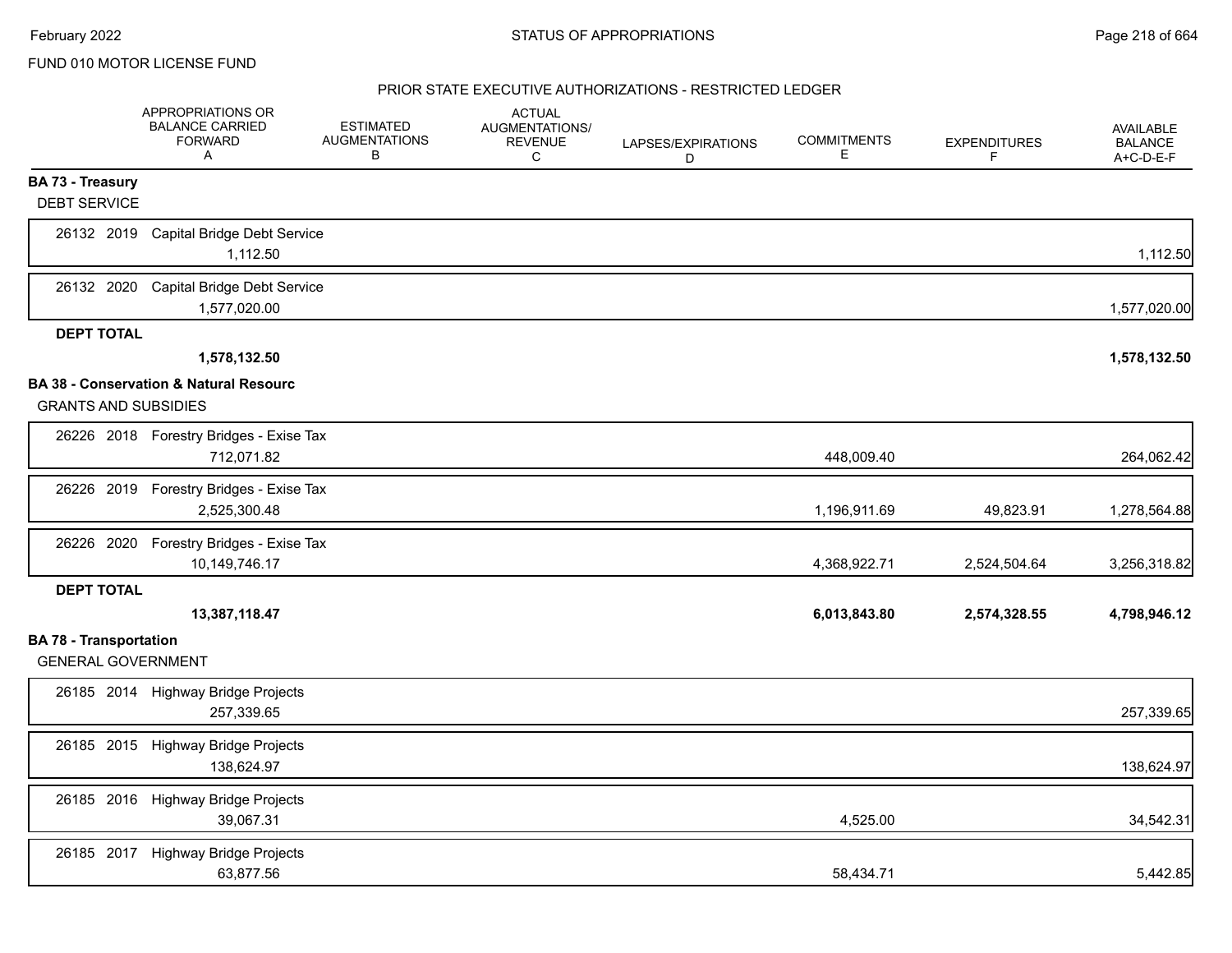|            | APPROPRIATIONS OR<br><b>BALANCE CARRIED</b><br><b>FORWARD</b><br>A | <b>ESTIMATED</b><br><b>AUGMENTATIONS</b><br>В | <b>ACTUAL</b><br>AUGMENTATIONS/<br><b>REVENUE</b><br>C | LAPSES/EXPIRATIONS<br>D | <b>COMMITMENTS</b><br>Е | <b>EXPENDITURES</b><br>F. | AVAILABLE<br><b>BALANCE</b><br>A+C-D-E-F |
|------------|--------------------------------------------------------------------|-----------------------------------------------|--------------------------------------------------------|-------------------------|-------------------------|---------------------------|------------------------------------------|
|            | 26185 2018 Highway Bridge Projects<br>22,992.05                    |                                               | 112,572.07                                             |                         |                         |                           | 135,564.12                               |
|            | 26185 2019 Highway Bridge Projects<br>3,452,328.28                 |                                               | -152,685.39                                            |                         | 3,052,410.67            | $-40,206.68$              | 287,438.90                               |
|            | 26185 2020 Highway Bridge Projects<br>4,339,667.36                 |                                               |                                                        |                         | 40,503.69               | 2,248,478.19              | 2,050,685.48                             |
|            | 26185 2012 Highway Bridge Projects<br>10,699.00                    |                                               |                                                        |                         |                         |                           | 10,699.00                                |
|            | 26185 2013 Highway Bridge Projects<br>3,439.43                     |                                               |                                                        |                         |                         |                           | 3,439.43                                 |
| 26409 2014 | Expanded Highway & Bridge Maintenance<br>247,738.12                |                                               |                                                        |                         |                         |                           | 247,738.12                               |
|            | 26409 2015 Expanded Highway & Bridge Maintenance<br>16,004.34      |                                               |                                                        |                         | 0.01                    |                           | 16,004.33                                |
|            | 26409 2016 Expanded Highway & Bridge Maintenance<br>422,010.37     |                                               |                                                        |                         | 134,378.90              | 110,563.68                | 177,067.79                               |
| 26409 2017 | Expanded Highway & Bridge Maintenance<br>2,435,476.08              |                                               |                                                        |                         | 1,388,626.57            | 113,274.69                | 933,574.82                               |
| 26409 2018 | Expanded Highway & Bridge Maintenance<br>4,011,084.10              |                                               |                                                        |                         | 1,909,099.98            | 2,031,781.92              | 70,202.20                                |
|            | 26409 2019 Expanded Highway & Bridge Maintenance<br>75,057,273.58  |                                               |                                                        |                         | 16,351,071.51           | 44,754,794.76             | 13,951,407.31                            |
| 26409 2020 | Expanded Highway & Bridge Maintenance<br>172,908,013.56            |                                               |                                                        |                         | 53,717,039.06           | 62,489,410.03             | 56,701,564.47                            |
|            | 26409 2013 Expanded Highway & Bridge Maintenance<br>154,898.43     |                                               |                                                        |                         |                         |                           | 154,898.43                               |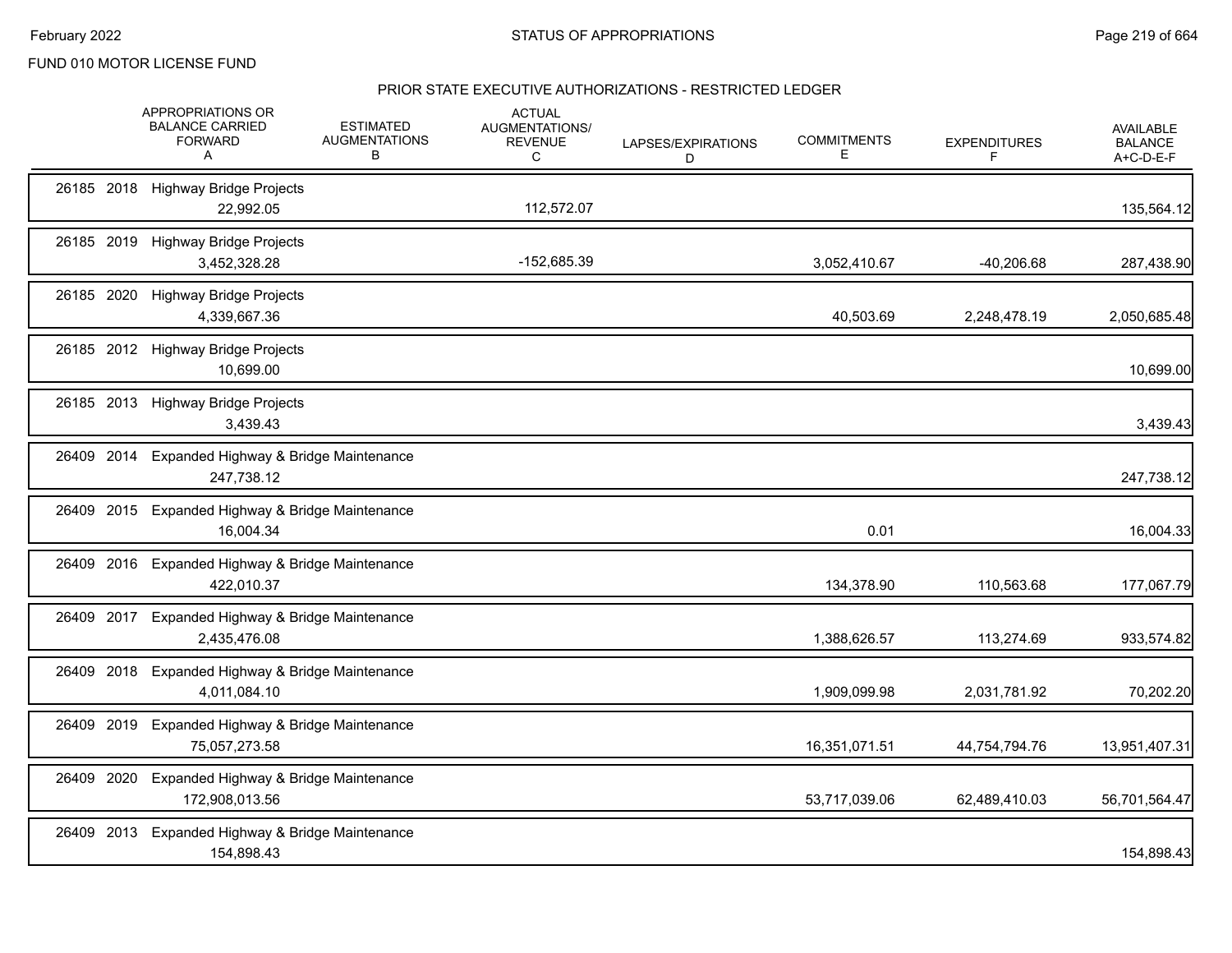February 2022 **Example 220 of 664** STATUS OF APPROPRIATIONS **Page 220 of 664** 

FUND 010 MOTOR LICENSE FUND

|            | APPROPRIATIONS OR<br><b>BALANCE CARRIED</b><br><b>FORWARD</b><br>A | <b>ESTIMATED</b><br><b>AUGMENTATIONS</b><br>В | <b>ACTUAL</b><br>AUGMENTATIONS/<br><b>REVENUE</b><br>C | LAPSES/EXPIRATIONS<br>D | <b>COMMITMENTS</b><br>Е | <b>EXPENDITURES</b><br>F | <b>AVAILABLE</b><br><b>BALANCE</b><br>A+C-D-E-F |
|------------|--------------------------------------------------------------------|-----------------------------------------------|--------------------------------------------------------|-------------------------|-------------------------|--------------------------|-------------------------------------------------|
|            | 26463 2019 AWZSE Program - PA DOT<br>313,743.38                    |                                               |                                                        |                         |                         |                          | 313,743.38                                      |
|            | 26463 2020 AWZSE Program - PA DOT                                  |                                               |                                                        |                         |                         | $-83.774.39$             | 83,774.39                                       |
|            | <b>GRANTS AND SUBSIDIES</b>                                        |                                               |                                                        |                         |                         |                          |                                                 |
|            | 26172 2020 Annual Maint Payments-Highway Transfer<br>90,920.00     |                                               |                                                        |                         |                         |                          | 90,920.00                                       |
|            | 26173 2018 Payment to Municipalities<br>41,485.78                  |                                               |                                                        |                         |                         |                          | 41,485.78                                       |
|            | 26173 2019 Payment to Municipalities<br>95,685.37                  |                                               |                                                        |                         |                         | 8,823.57                 | 86,861.80                                       |
| 26173 2020 | <b>Payment to Municipalities</b><br>1,300,318.19                   |                                               |                                                        |                         |                         | 841,096.50               | 459,221.69                                      |
|            | 26179 2015 County Bridges Excise Tax<br>852.11                     |                                               |                                                        |                         |                         |                          | 852.11                                          |
|            | 26179 2017 County Bridges Excise Tax<br>44,681.70                  |                                               | $-44,681.70$                                           |                         |                         |                          |                                                 |
|            | 26179 2018 County Bridges Excise Tax<br>20,000.00                  |                                               |                                                        |                         |                         |                          | 20,000.00                                       |
|            | 26179 2019 County Bridges Excise Tax<br>7,203,905.99               |                                               | 248,464.35                                             |                         |                         | 31,351.61                | 7,421,018.73                                    |
|            | 26179 2020 County Bridges Excise Tax<br>9,545,658.12               |                                               |                                                        |                         |                         | 46,950.65                | 9,498,707.47                                    |
|            | 26180 2018 Local Road Payments- Excise Tax<br>59,270.30            |                                               |                                                        |                         |                         |                          | 59,270.30                                       |
|            | 26180 2019 Local Road Payments- Excise Tax<br>137,450.95           |                                               |                                                        |                         |                         | 12,674.97                | 124,775.98                                      |
|            |                                                                    |                                               |                                                        |                         |                         |                          |                                                 |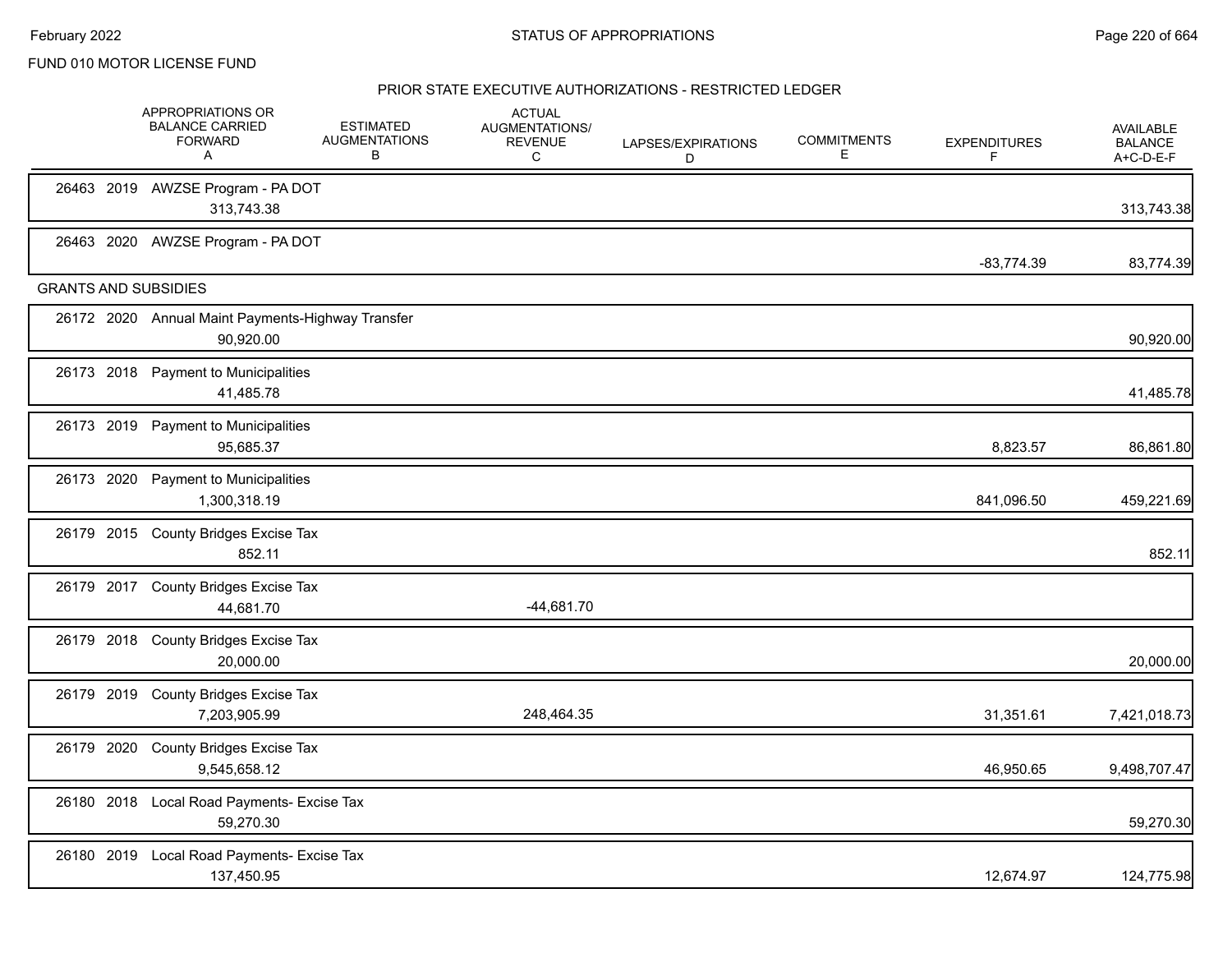|                     | APPROPRIATIONS OR<br><b>BALANCE CARRIED</b><br><b>FORWARD</b><br>A | <b>ESTIMATED</b><br><b>AUGMENTATIONS</b><br>В | <b>ACTUAL</b><br>AUGMENTATIONS/<br><b>REVENUE</b><br>C | LAPSES/EXPIRATIONS<br>D | <b>COMMITMENTS</b><br>Ε | <b>EXPENDITURES</b><br>F | <b>AVAILABLE</b><br><b>BALANCE</b><br>A+C-D-E-F |
|---------------------|--------------------------------------------------------------------|-----------------------------------------------|--------------------------------------------------------|-------------------------|-------------------------|--------------------------|-------------------------------------------------|
|                     | 26180 2020 Local Road Payments- Excise Tax<br>1,865,196.24         |                                               |                                                        |                         |                         | 1,206,483.40             | 658,712.84                                      |
| 26182 2018          | Toll Roads-Excise Tax<br>360.00                                    |                                               |                                                        |                         |                         |                          | 360.00                                          |
| 26182 2020          | Toll Roads-Excise Tax<br>7,815,487.06                              |                                               |                                                        |                         |                         |                          | 7,815,487.06                                    |
|                     | 26183 2015 Local Grants for Bridge Projects<br>0.01                |                                               |                                                        |                         |                         |                          | 0.01                                            |
| 26183 2018          | Local Grants for Bridge Projects<br>2,030,938.73                   |                                               |                                                        |                         |                         | 178.43                   | 2,030,760.30                                    |
| 26183 2019          | Local Grants for Bridge Projects<br>19,805,777.68                  |                                               |                                                        |                         | 3,117,068.37            | 319,784.65               | 16,368,924.66                                   |
| 26183 2020          | Local Grants for Bridge Projects<br>30,735,349.65                  |                                               |                                                        |                         | 398,536.31              | 257,664.70               | 30,079,148.64                                   |
| 26184 2020          | Restoration Projects-Highway Transfer<br>2,378,726.41              |                                               |                                                        |                         |                         | 516,521.50               | 1,862,204.91                                    |
| 26388 2018          | County Bridge Projects - Marcellus Shale<br>1,028,270.00           |                                               |                                                        |                         |                         |                          | 1,028,270.00                                    |
| 26388 2020          | County Bridge Projects - Marcellus Shale<br>275.00                 |                                               |                                                        |                         |                         |                          | 275.00                                          |
| 26410 2017          | Local Bridge Projects<br>10,180,495.09                             |                                               |                                                        |                         |                         |                          | 10,180,495.09                                   |
| <b>DEPT TOTAL</b>   | 358,275,381.95                                                     |                                               | 163,669.33                                             |                         | 80,171,694.78           | 114,865,852.18           | 163,401,504.32                                  |
| <b>LEDGER TOTAL</b> | 373,240,632.92                                                     |                                               | 163.669.33                                             |                         | 86,185,538.58           | 117,440,180.73           | 169,778,582.94                                  |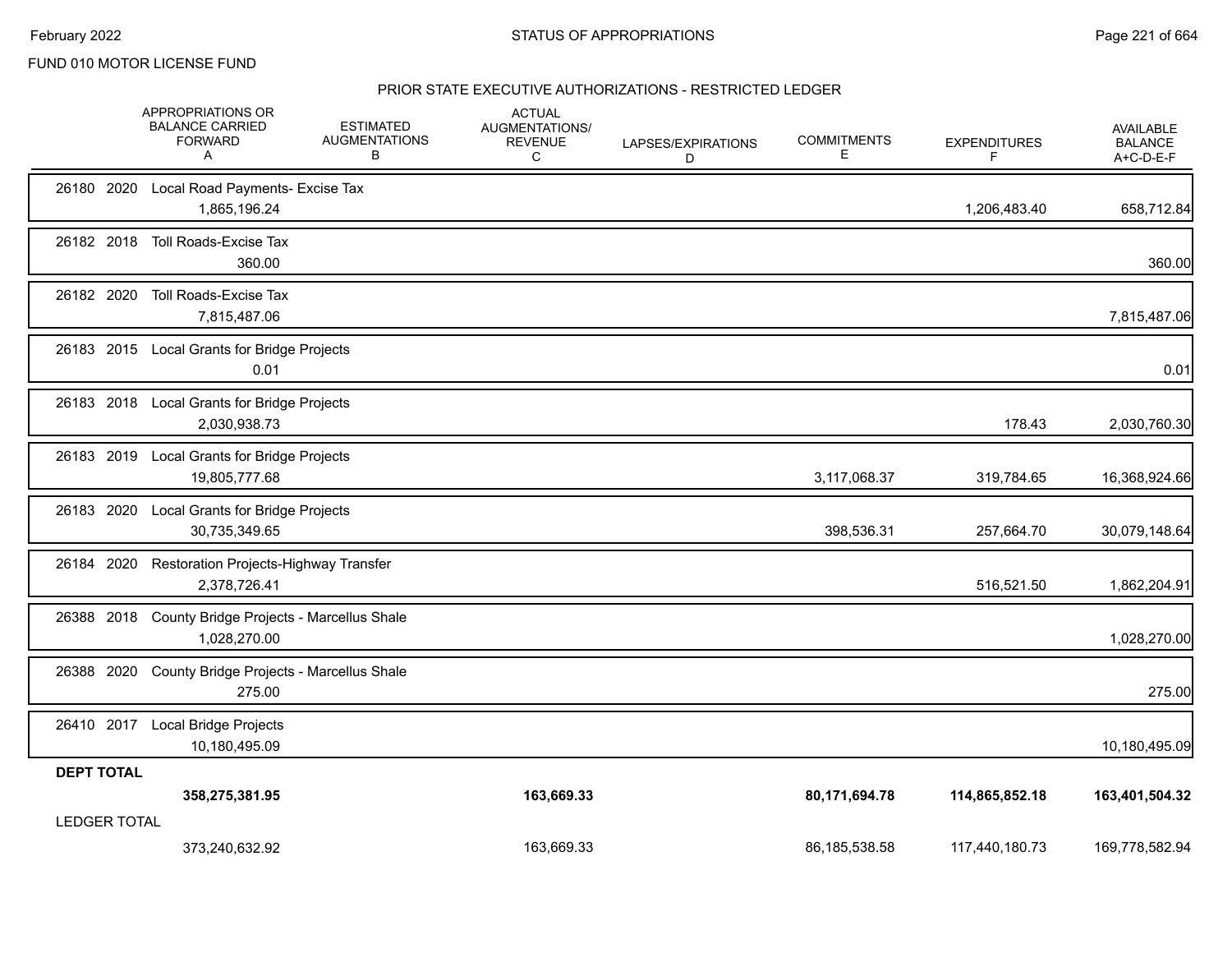## PRIOR STATE CONTINUING LEDGER

|                            | <b>APPROPRIATIONS OR</b><br><b>BALANCE CARRIED</b><br><b>FORWARD</b><br>A | <b>ESTIMATED</b><br><b>AUGMENTATIONS</b><br>B | <b>ACTUAL</b><br><b>AUGMENTATIONS/</b><br><b>REVENUE</b><br>С | LAPSES/EXPIRATIONS<br>D | <b>COMMITMENTS</b><br>Е | <b>EXPENDITURES</b> | AVAILABLE<br><b>BALANCE</b><br>A+C-D-E-F |
|----------------------------|---------------------------------------------------------------------------|-----------------------------------------------|---------------------------------------------------------------|-------------------------|-------------------------|---------------------|------------------------------------------|
| <b>BA 68 - Agriculture</b> |                                                                           |                                               |                                                               |                         |                         |                     |                                          |
|                            | <b>GRANTS AND SUBSIDIES</b>                                               |                                               |                                                               |                         |                         |                     |                                          |
| 30354                      | Dirt Gravel & Low Volume Roads<br>2019                                    |                                               |                                                               |                         |                         |                     |                                          |
|                            | 175,854.96                                                                |                                               |                                                               |                         | 78,932.24               | 96,922.72           |                                          |
| 30354                      | 2020<br>Dirt Gravel & Low Volume Roads                                    |                                               |                                                               |                         |                         |                     |                                          |
|                            | 2,142,963.51                                                              |                                               |                                                               |                         | 383,465.08              | 1,769,001.19        | $-9,502.76$                              |
| <b>DEPT TOTAL</b>          |                                                                           |                                               |                                                               |                         |                         |                     |                                          |
|                            | 2,318,818.47                                                              |                                               |                                                               |                         | 462,397.32              | 1,865,923.91        | $-9,502.76$                              |
| <b>LEDGER TOTAL</b>        |                                                                           |                                               |                                                               |                         |                         |                     |                                          |
|                            | 2,318,818.47                                                              |                                               |                                                               |                         | 462,397.32              | 1,865,923.91        | $-9,502.76$                              |
|                            | TOTAL TOTAL ALL PRIOR STATE LEDGERS                                       |                                               |                                                               |                         |                         |                     |                                          |
|                            | 839,464,044.25                                                            |                                               | 18,270,795.41                                                 |                         | 141,761,642.67          | 397,031,244.99      | 318,941,952.00                           |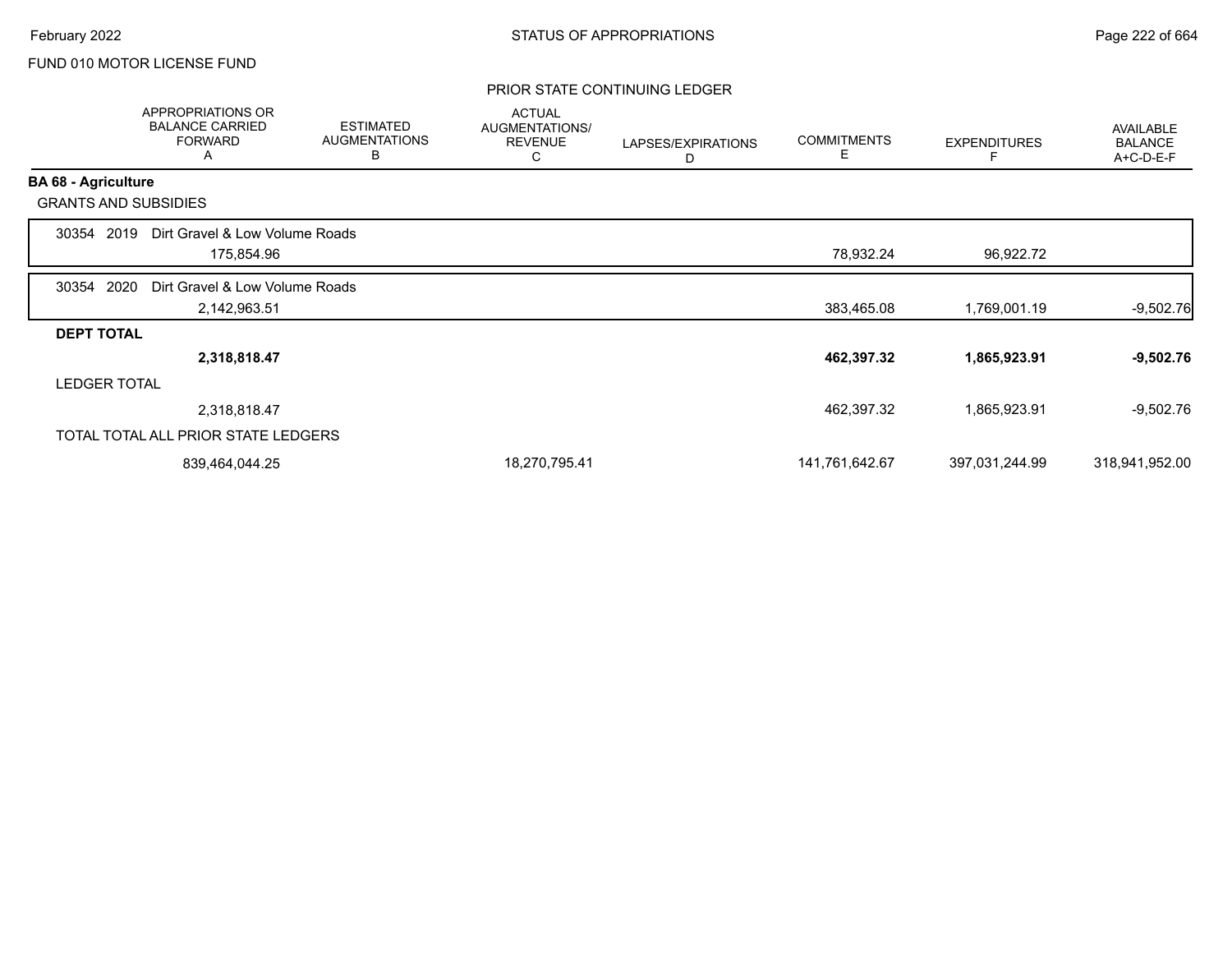#### RESTRICTED RECEIPTS LEDGER

|                                                            | APPROPRIATIONS OR<br><b>BALANCE CARRIED</b><br><b>FORWARD</b><br>A | <b>ESTIMATED</b><br><b>AUGMENTATIONS</b><br>B | <b>ACTUAL</b><br>AUGMENTATIONS/<br><b>REVENUE</b><br>C | LAPSES/EXPIRATIONS<br>D | <b>COMMITMENTS</b><br>E. | <b>EXPENDITURES</b><br>F | <b>AVAILABLE</b><br><b>BALANCE</b><br>A+C-D-E-F |
|------------------------------------------------------------|--------------------------------------------------------------------|-----------------------------------------------|--------------------------------------------------------|-------------------------|--------------------------|--------------------------|-------------------------------------------------|
| <b>BA 18 - Revenue</b>                                     |                                                                    |                                               |                                                        |                         |                          |                          |                                                 |
| <b>GENERAL GOVERNMENT</b>                                  |                                                                    |                                               |                                                        |                         |                          |                          |                                                 |
| 40021 2021                                                 | International Fuel Tax Agreement                                   |                                               |                                                        |                         |                          |                          |                                                 |
|                                                            | 24,761,542.57                                                      |                                               | $-13,802,227.71$                                       |                         |                          | 301.32                   | 10,959,013.54                                   |
| <b>DEPT TOTAL</b>                                          |                                                                    |                                               |                                                        |                         |                          |                          |                                                 |
|                                                            | 24,761,542.57                                                      |                                               | -13,802,227.71                                         |                         |                          | 301.32                   | 10,959,013.54                                   |
| <b>BA 78 - Transportation</b><br><b>GENERAL GOVERNMENT</b> |                                                                    |                                               |                                                        |                         |                          |                          |                                                 |
|                                                            | 40081 2021 Vending Machine Contracts<br>309,199.33                 |                                               |                                                        |                         |                          |                          | 309,199.33                                      |
| 40083 2021                                                 | License and Registration Pickups<br>2,300.00                       |                                               |                                                        |                         |                          |                          | 2,300.00                                        |
| 40084 2021                                                 | DELISTINGHIA-FEDSRAL<br>10,790.68                                  |                                               | 167.19                                                 |                         |                          |                          | 10,957.87                                       |
| 40086 2021                                                 | USDA Federal Aid- Timber Bridges<br>30.855.90                      |                                               |                                                        |                         |                          |                          | 30,855.90                                       |
| 40088 2021                                                 | Motorcylce Safety Education Account<br>13,340,620.43               |                                               | 3,606,141.61                                           |                         | 5,129,991.02             | 2,945,290.12             | 8,871,480.90                                    |
| 40091 2021                                                 | Reimburse Other St Apportined RGTRN Plan<br>18,751,537.84          |                                               | $-5,603,136.43$                                        |                         |                          |                          | 13,148,401.41                                   |
| 40137 2021                                                 | <b>Commercial Driver's License HazMat Fees</b><br>56,219.98        |                                               | 197,166.00                                             |                         |                          | 124,100.00               | 129,285.98                                      |
| 40231 2021                                                 | <b>Employee Association Fund</b><br>1,473.74                       |                                               | 0.43                                                   |                         |                          |                          | 1,474.17                                        |
| 40265 2021                                                 | AWZSE Program - PTC<br>0.02                                        |                                               | 1,743,647.19                                           |                         |                          | 1,743,647.19             | 0.02                                            |
| 40278 2021                                                 | PA Breast Cancer Coalition Donations                               |                                               | 110,250.00                                             |                         |                          |                          | 110,250.00                                      |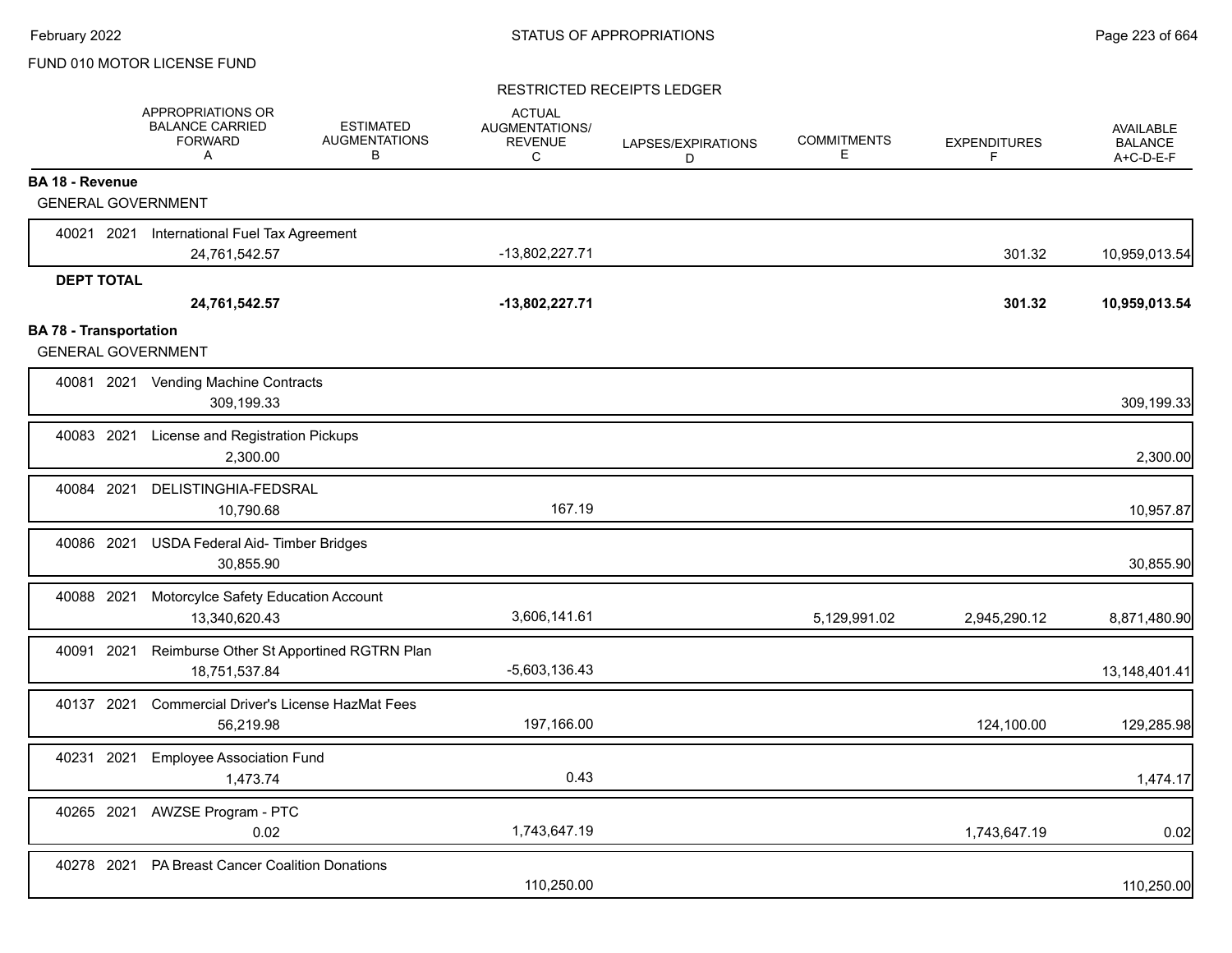## RESTRICTED RECEIPTS LEDGER

|                             | APPROPRIATIONS OR<br><b>BALANCE CARRIED</b><br><b>FORWARD</b><br>A | <b>ESTIMATED</b><br><b>AUGMENTATIONS</b><br>B | <b>ACTUAL</b><br>AUGMENTATIONS/<br><b>REVENUE</b><br>С | LAPSES/EXPIRATIONS<br>D | <b>COMMITMENTS</b><br>Е | <b>EXPENDITURES</b> | AVAILABLE<br><b>BALANCE</b><br>A+C-D-E-F |
|-----------------------------|--------------------------------------------------------------------|-----------------------------------------------|--------------------------------------------------------|-------------------------|-------------------------|---------------------|------------------------------------------|
| <b>GRANTS AND SUBSIDIES</b> |                                                                    |                                               |                                                        |                         |                         |                     |                                          |
| 40085<br>2021               | FHWA Reimb-Municipal/Pol Subdivisions                              |                                               |                                                        |                         |                         |                     |                                          |
|                             | $-8,650,304.11$                                                    |                                               | 96,418,866.82                                          |                         |                         | 89,733,774.54       | $-1,965,211.83$                          |
| 2021<br>40089               | Fed Reimburse-Local Bridge Project Acct                            |                                               |                                                        |                         |                         |                     |                                          |
|                             | 78,190.40                                                          |                                               | 31,398,728.49                                          |                         |                         | 28,335,656.99       | 3,141,261.90                             |
| 2021<br>40233               | Fee for Local Use                                                  |                                               |                                                        |                         |                         |                     |                                          |
|                             | 12,767,669.22                                                      |                                               | 24,602,312.34                                          |                         |                         | 22,950,100.00       | 14,419,881.56                            |
| <b>DEPT TOTAL</b>           |                                                                    |                                               |                                                        |                         |                         |                     |                                          |
|                             | 36,698,553.43                                                      |                                               | 152,474,143.64                                         |                         | 5,129,991.02            | 145,832,568.84      | 38,210,137.21                            |
| <b>LEDGER TOTAL</b>         |                                                                    |                                               |                                                        |                         |                         |                     |                                          |
|                             | 61,460,096.00                                                      |                                               | 138,671,915.93                                         |                         | 5,129,991.02            | 145,832,870.16      | 49,169,150.75                            |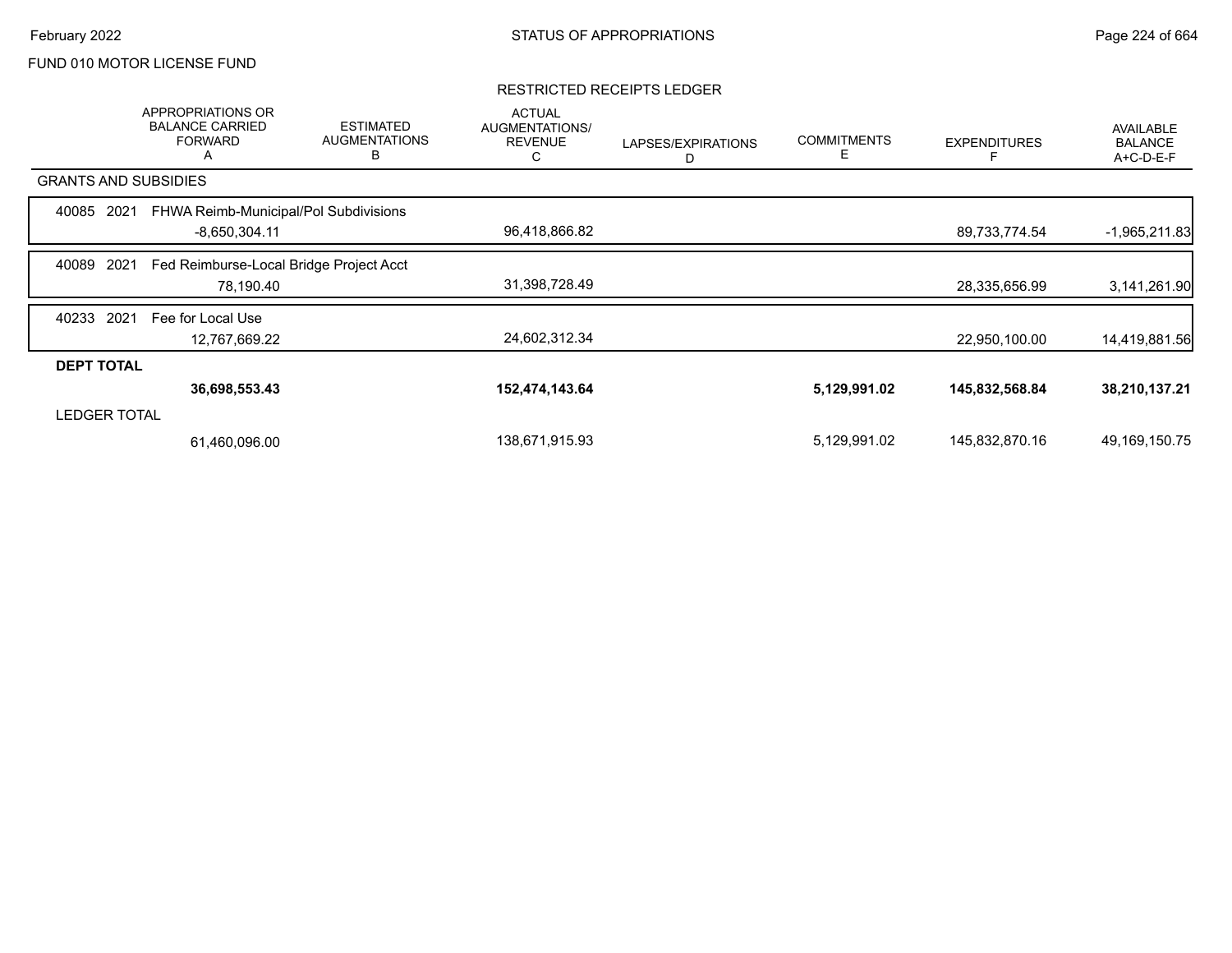#### RESTRICTED REVENUE LEDGER

|                                                            | APPROPRIATIONS OR<br><b>BALANCE CARRIED</b><br><b>FORWARD</b><br>A | <b>ESTIMATED</b><br><b>AUGMENTATIONS</b><br>В | <b>ACTUAL</b><br>AUGMENTATIONS/<br><b>REVENUE</b><br>C | LAPSES/EXPIRATIONS<br>D | <b>COMMITMENTS</b><br>Е | <b>EXPENDITURES</b><br>F | <b>AVAILABLE</b><br><b>BALANCE</b><br>A+C-D-E-F |
|------------------------------------------------------------|--------------------------------------------------------------------|-----------------------------------------------|--------------------------------------------------------|-------------------------|-------------------------|--------------------------|-------------------------------------------------|
| <b>BA 73 - Treasury</b><br><b>DEBT SERVICE</b>             |                                                                    |                                               |                                                        |                         |                         |                          |                                                 |
|                                                            | 60329 2021 PTC Special Revenue Bonds Account                       |                                               |                                                        |                         |                         |                          |                                                 |
|                                                            | 53,595,000.00                                                      |                                               | $-4,114,209.00$                                        |                         |                         |                          | 49,480,791.00                                   |
| <b>DEPT TOTAL</b>                                          |                                                                    |                                               |                                                        |                         |                         |                          |                                                 |
|                                                            | 53,595,000.00                                                      |                                               | $-4,114,209.00$                                        |                         |                         |                          | 49,480,791.00                                   |
| BA 18 - Revenue<br><b>GRANTS AND SUBSIDIES</b>             |                                                                    |                                               |                                                        |                         |                         |                          |                                                 |
|                                                            | 60026 2021 Fuels Tax Enforcement Forfeitures<br>120,499.73         |                                               |                                                        |                         |                         |                          | 120,499.73                                      |
| <b>DEPT TOTAL</b>                                          |                                                                    |                                               |                                                        |                         |                         |                          |                                                 |
|                                                            | 120,499.73                                                         |                                               |                                                        |                         |                         |                          | 120,499.73                                      |
| <b>BA 20 - State Police</b><br><b>GENERAL GOVERNMENT</b>   |                                                                    |                                               |                                                        |                         |                         |                          |                                                 |
|                                                            | 60271 2021 Vehicle Sales & Purchases                               |                                               |                                                        |                         |                         |                          |                                                 |
|                                                            | 1,631,735.38                                                       |                                               | 1,442,378.00                                           |                         | 2,078,101.13            | 147, 153.81              | 848,858.44                                      |
| <b>DEPT TOTAL</b>                                          |                                                                    |                                               |                                                        |                         |                         |                          |                                                 |
|                                                            | 1,631,735.38                                                       |                                               | 1,442,378.00                                           |                         | 2,078,101.13            | 147, 153.81              | 848,858.44                                      |
| <b>BA 78 - Transportation</b><br><b>GENERAL GOVERNMENT</b> |                                                                    |                                               |                                                        |                         |                         |                          |                                                 |
|                                                            | 60132 2021 Engineering Software Maintence<br>6.678.376.11          |                                               | 149,684.00                                             |                         |                         |                          | 6,828,060.11                                    |
| 60383 2021                                                 | <b>Delegated Facility Projects</b><br>4,302,286.01                 |                                               |                                                        |                         | 1,351,577.63            | 1,003,189.13             | 1,947,519.25                                    |
| <b>GRANTS AND SUBSIDIES</b>                                |                                                                    |                                               |                                                        |                         |                         |                          |                                                 |
| 60242 2021                                                 | Infrastructure Bank Loan Proceeds<br>13,498,797.14                 |                                               |                                                        |                         |                         |                          | 13,498,797.14                                   |
| 60244 2021                                                 | Red Light Photo Enforcement Program<br>72,928,699.73               |                                               | 30,311,900.00                                          |                         | 47,333,990.99           | 3,783,416.12             | 52,123,192.62                                   |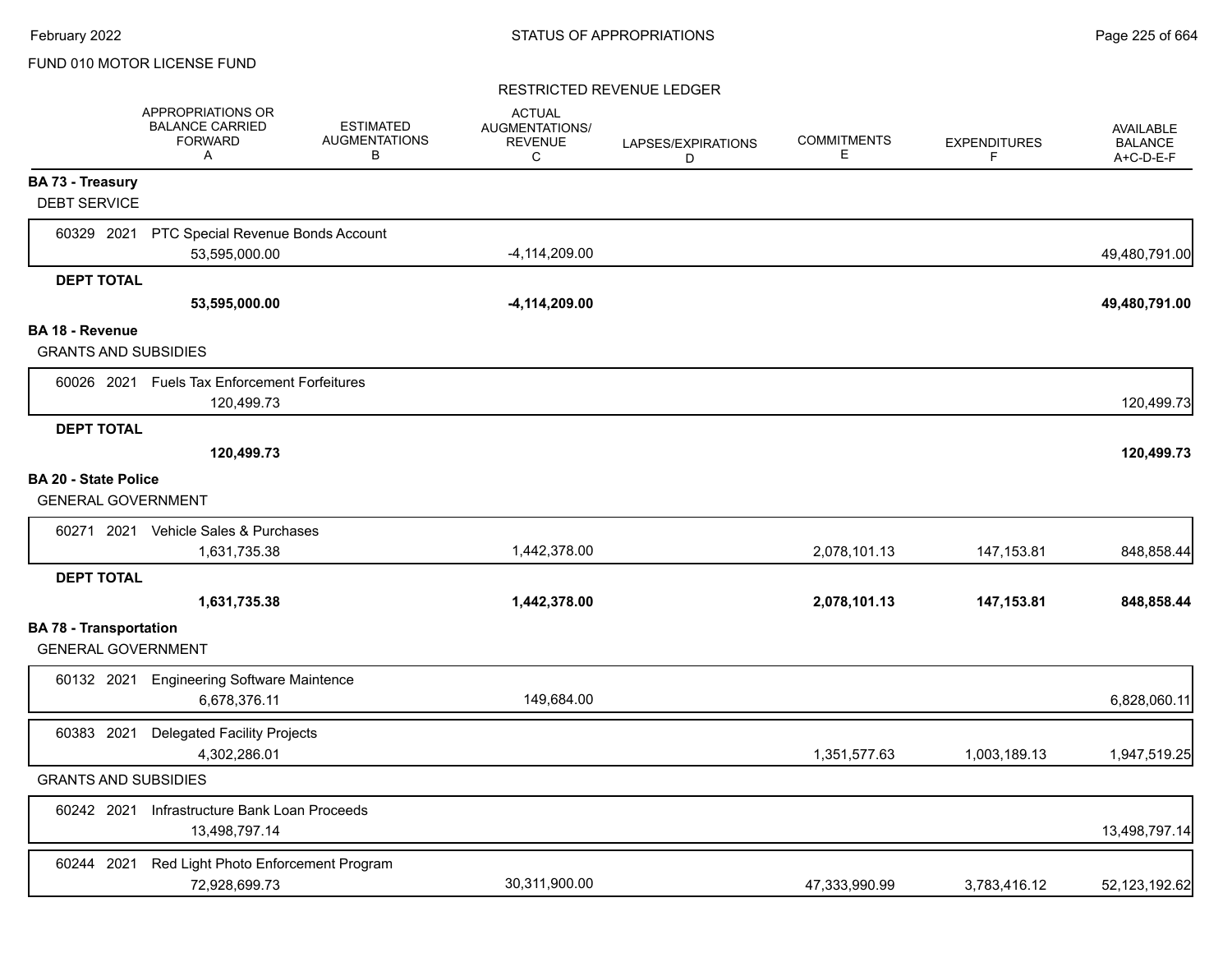#### RESTRICTED REVENUE LEDGER

|                     | APPROPRIATIONS OR<br><b>BALANCE CARRIED</b><br><b>FORWARD</b> | <b>ESTIMATED</b><br><b>AUGMENTATIONS</b> | <b>ACTUAL</b><br>AUGMENTATIONS/<br>REVENUE<br>С | LAPSES/EXPIRATIONS | <b>COMMITMENTS</b> | <b>EXPENDITURES</b> | AVAILABLE<br><b>BALANCE</b><br>$A+C-D-E-F$ |
|---------------------|---------------------------------------------------------------|------------------------------------------|-------------------------------------------------|--------------------|--------------------|---------------------|--------------------------------------------|
| <b>DEPT TOTAL</b>   |                                                               |                                          |                                                 |                    |                    |                     |                                            |
|                     | 97,408,158.99                                                 |                                          | 30,461,584.00                                   |                    | 48,685,568.62      | 4,786,605.25        | 74,397,569.12                              |
| <b>LEDGER TOTAL</b> |                                                               |                                          |                                                 |                    |                    |                     |                                            |
|                     | 152,755,394.10                                                |                                          | 27.789.753.00                                   |                    | 50,763,669.75      | 4.933.759.06        | 124,847,718.29                             |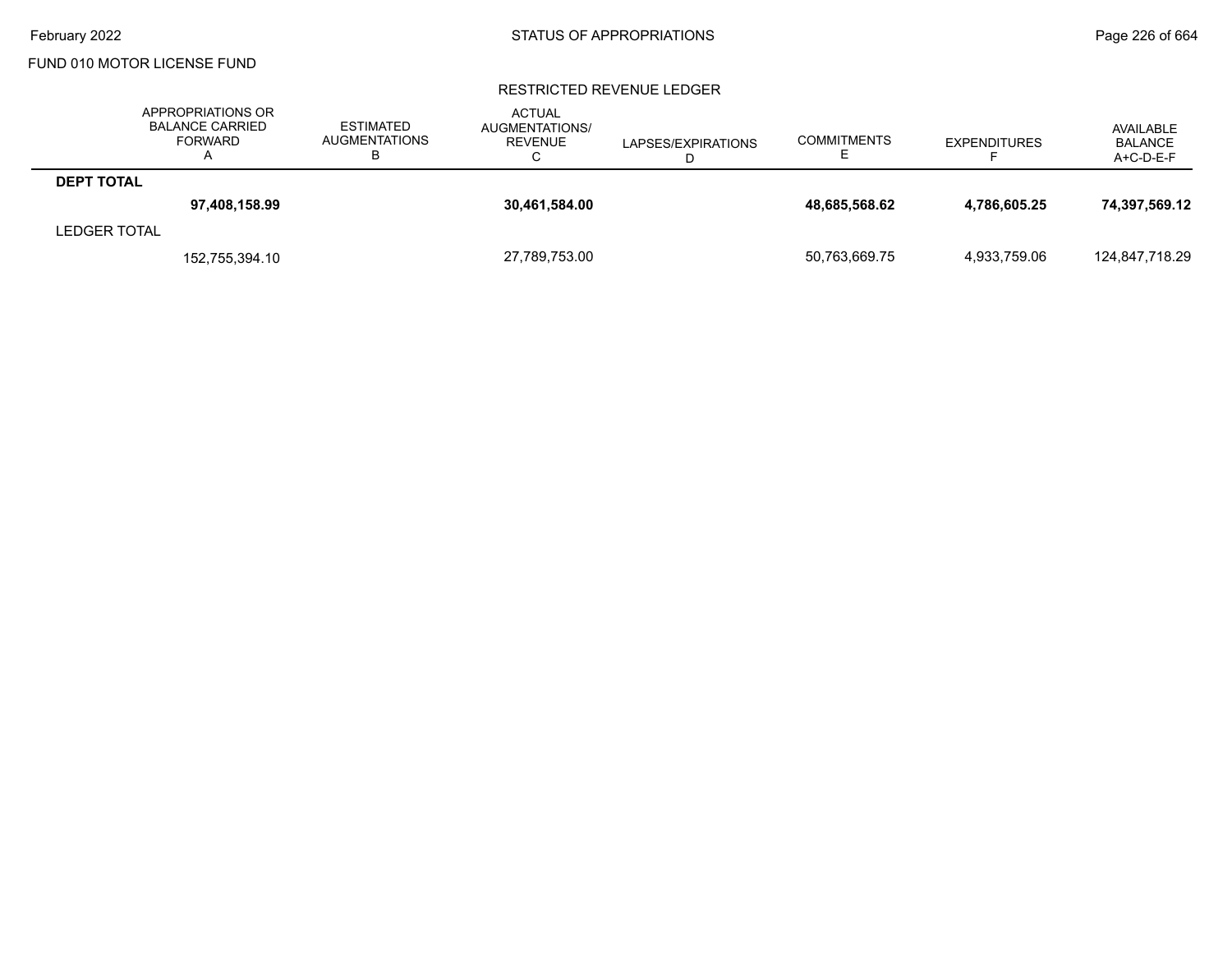# February 2022 **Example 227** of 664 STATUS OF APPROPRIATIONS

## FUND 011 GAME FUND

## CURRENT STATE EXECUTIVE AUTHORIZATIONS LEDGER

|                                | APPROPRIATIONS OR<br><b>BALANCE CARRIED</b><br><b>FORWARD</b><br>Α | <b>ESTIMATED</b><br><b>AUGMENTATIONS</b><br>В | <b>ACTUAL</b><br>AUGMENTATIONS/<br><b>REVENUE</b><br>С | LAPSES/EXPIRATIONS<br>D | <b>COMMITMENTS</b><br>Е | <b>EXPENDITURES</b> | <b>AVAILABLE</b><br><b>BALANCE</b><br>A+C-D-E-F |
|--------------------------------|--------------------------------------------------------------------|-----------------------------------------------|--------------------------------------------------------|-------------------------|-------------------------|---------------------|-------------------------------------------------|
| <b>BA 23 - Game Commission</b> |                                                                    |                                               |                                                        |                         |                         |                     |                                                 |
| <b>GENERAL GOVERNMENT</b>      |                                                                    |                                               |                                                        |                         |                         |                     |                                                 |
| 2021<br>20039                  | <b>General Operations</b><br>125,146,000.00                        |                                               |                                                        |                         | 26,699,149.90           | 67,409,460.29       | 31,037,389.81                                   |
| 2021<br>20040                  | Land Acquisition and Development<br>500,000.00                     |                                               |                                                        |                         |                         | 42,243.20           | 457,756.80                                      |
| <b>DEPT TOTAL</b>              |                                                                    |                                               |                                                        |                         |                         |                     |                                                 |
|                                | 125,646,000.00                                                     |                                               |                                                        |                         | 26,699,149.90           | 67,451,703.49       | 31,495,146.61                                   |
| <b>LEDGER TOTAL</b>            |                                                                    |                                               |                                                        |                         |                         |                     |                                                 |
|                                | 125,646,000.00                                                     |                                               |                                                        |                         | 26,699,149.90           | 67,451,703.49       | 31,495,146.61                                   |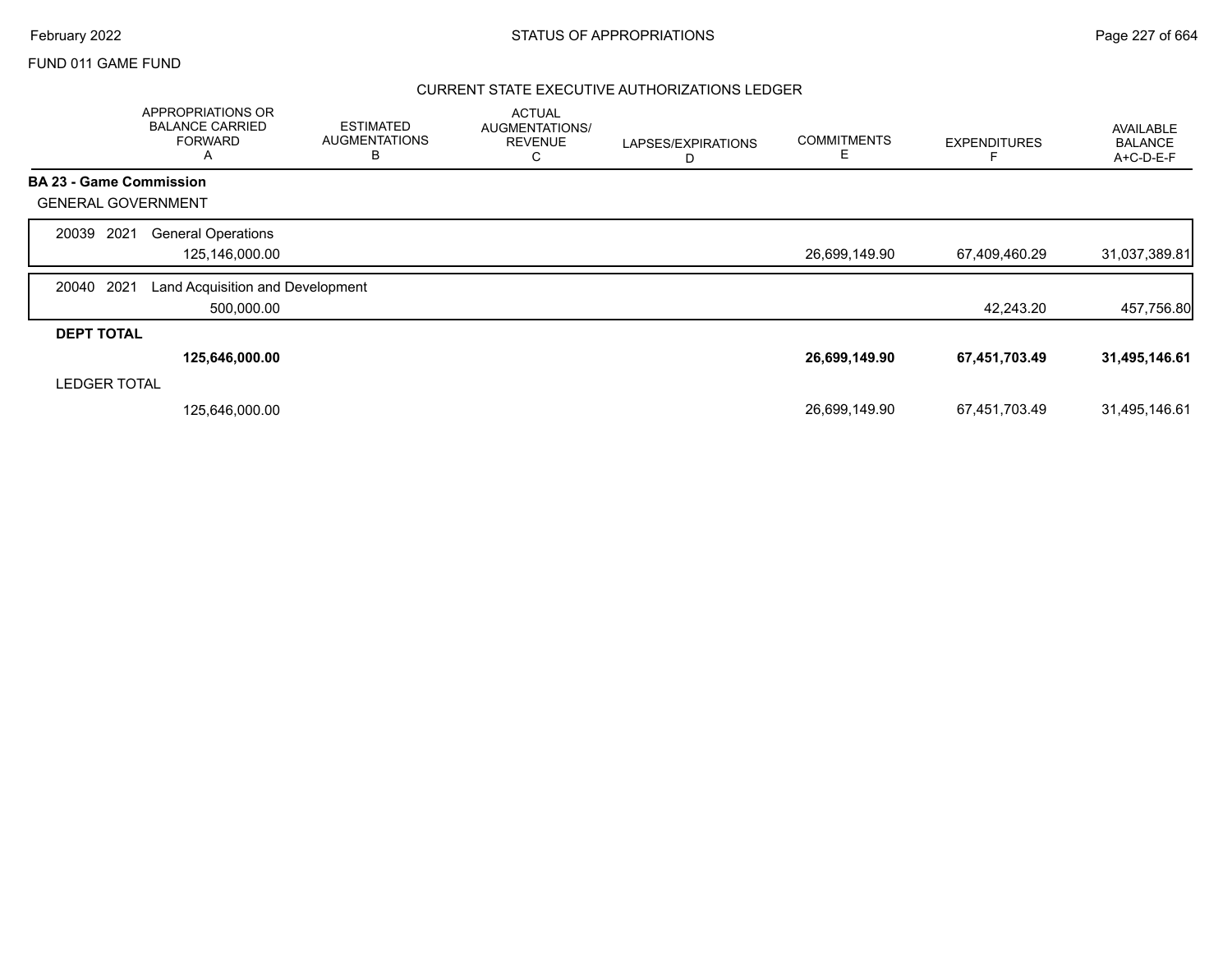|                                | APPROPRIATIONS OR<br><b>BALANCE CARRIED</b><br><b>FORWARD</b><br>A | <b>ESTIMATED</b><br><b>AUGMENTATIONS</b><br>B | <b>ACTUAL</b><br>AUGMENTATIONS/<br><b>REVENUE</b><br>С | LAPSES/EXPIRATIONS<br>D | <b>COMMITMENTS</b><br>E | <b>EXPENDITURES</b> | AVAILABLE<br><b>BALANCE</b><br>A+C-D-E-F |
|--------------------------------|--------------------------------------------------------------------|-----------------------------------------------|--------------------------------------------------------|-------------------------|-------------------------|---------------------|------------------------------------------|
| <b>BA 23 - Game Commission</b> |                                                                    |                                               |                                                        |                         |                         |                     |                                          |
| <b>GENERAL GOVERNMENT</b>      |                                                                    |                                               |                                                        |                         |                         |                     |                                          |
| 2021<br>26036                  | National Propagation of Wildlife                                   |                                               |                                                        |                         |                         |                     |                                          |
|                                |                                                                    | 9,000,000.00                                  | 9,000,000.00                                           |                         |                         | 5,222,075.34        | 3,777,924.66                             |
| <b>DEPT TOTAL</b>              |                                                                    |                                               |                                                        |                         |                         |                     |                                          |
|                                |                                                                    | 9,000,000.00                                  | 9,000,000.00                                           |                         |                         | 5,222,075.34        | 3,777,924.66                             |
| <b>LEDGER TOTAL</b>            |                                                                    |                                               |                                                        |                         |                         |                     |                                          |
|                                |                                                                    | 9,000,000.00                                  | 9,000,000.00                                           |                         |                         | 5,222,075.34        | 3,777,924.66                             |
|                                | TOTAL TOTAL ALL CURRENT STATE LEDGERS                              |                                               |                                                        |                         |                         |                     |                                          |
|                                | 125,646,000.00                                                     | 9,000,000.00                                  | 9,000,000.00                                           |                         | 26,699,149.90           | 72,673,778.83       | 35,273,071.27                            |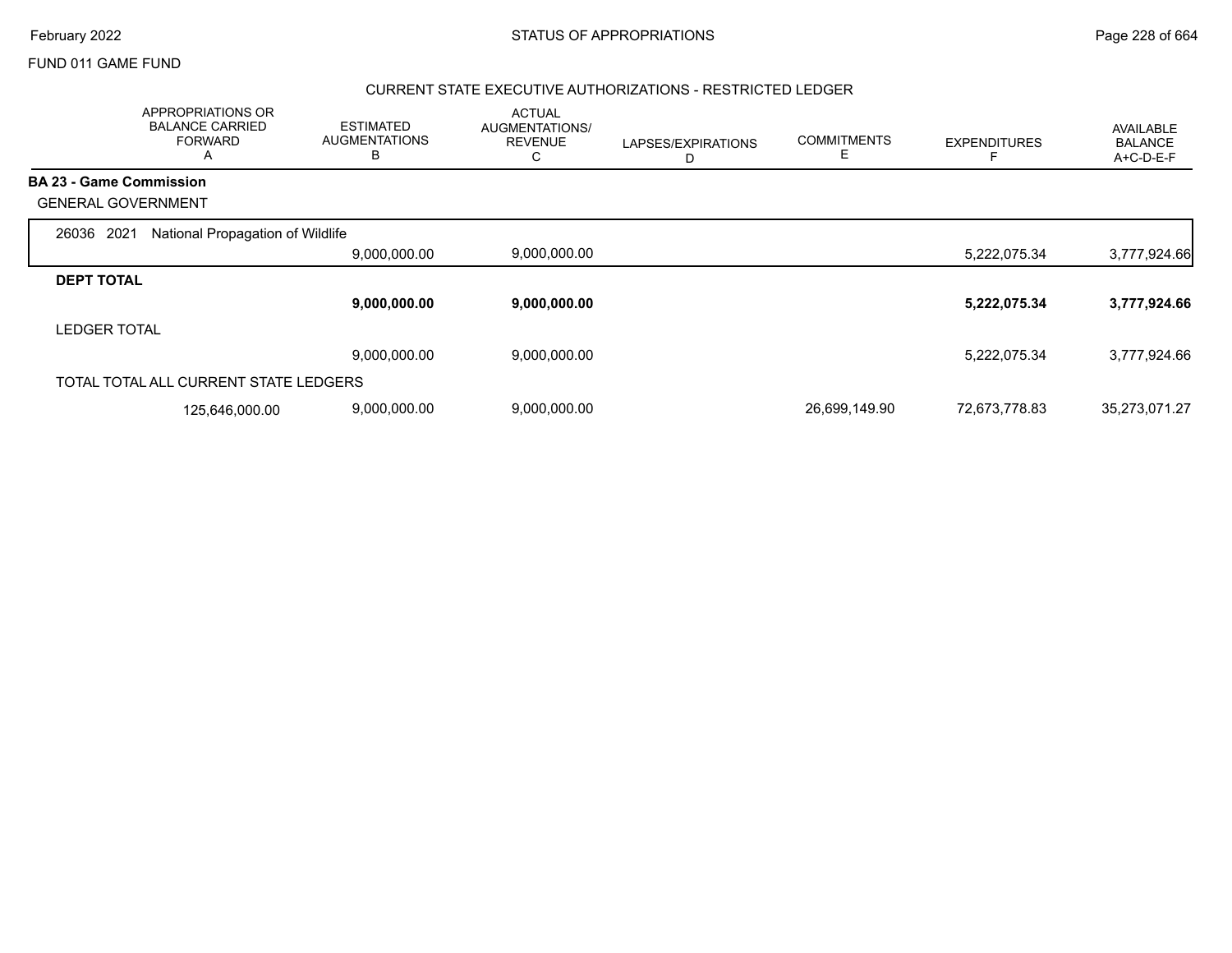## PRIOR STATE EXECUTIVE AUTHORIZATIONS LEDGER

|                   | APPROPRIATIONS OR<br><b>BALANCE CARRIED</b><br><b>FORWARD</b><br>A | <b>ESTIMATED</b><br><b>AUGMENTATIONS</b><br>В | <b>ACTUAL</b><br>AUGMENTATIONS/<br><b>REVENUE</b><br>С | LAPSES/EXPIRATIONS<br>D | <b>COMMITMENTS</b><br>Е | <b>EXPENDITURES</b> | <b>AVAILABLE</b><br><b>BALANCE</b><br>A+C-D-E-F |
|-------------------|--------------------------------------------------------------------|-----------------------------------------------|--------------------------------------------------------|-------------------------|-------------------------|---------------------|-------------------------------------------------|
|                   | <b>BA 23 - Game Commission</b>                                     |                                               |                                                        |                         |                         |                     |                                                 |
|                   | <b>GENERAL GOVERNMENT</b>                                          |                                               |                                                        |                         |                         |                     |                                                 |
| 20039             | 2019<br><b>General Operations</b>                                  |                                               |                                                        |                         |                         | $-2,248.28$         | 2,248.28                                        |
|                   |                                                                    |                                               |                                                        |                         |                         |                     |                                                 |
| 20039             | 2020<br><b>General Operations</b><br>44,687,356.47                 |                                               |                                                        |                         | 35,506.24               | 20,742,831.05       | 23,909,019.18                                   |
| 20040             | 2020<br>Land Acquisition and Development                           |                                               |                                                        |                         |                         |                     |                                                 |
|                   | 385,384.00                                                         |                                               |                                                        |                         |                         | 30,000.00           | 355,384.00                                      |
| <b>DEPT TOTAL</b> |                                                                    |                                               |                                                        |                         |                         |                     |                                                 |
|                   | 45,072,740.47                                                      |                                               |                                                        |                         | 35,506.24               | 20,770,582.77       | 24,266,651.46                                   |
|                   | <b>LEDGER TOTAL</b>                                                |                                               |                                                        |                         |                         |                     |                                                 |
|                   | 45,072,740.47                                                      |                                               |                                                        |                         | 35,506.24               | 20,770,582.77       | 24,266,651.46                                   |
|                   | TOTAL TOTAL ALL PRIOR STATE LEDGERS                                |                                               |                                                        |                         |                         |                     |                                                 |
|                   | 45,072,740.47                                                      |                                               |                                                        |                         | 35,506.24               | 20,770,582.77       | 24,266,651.46                                   |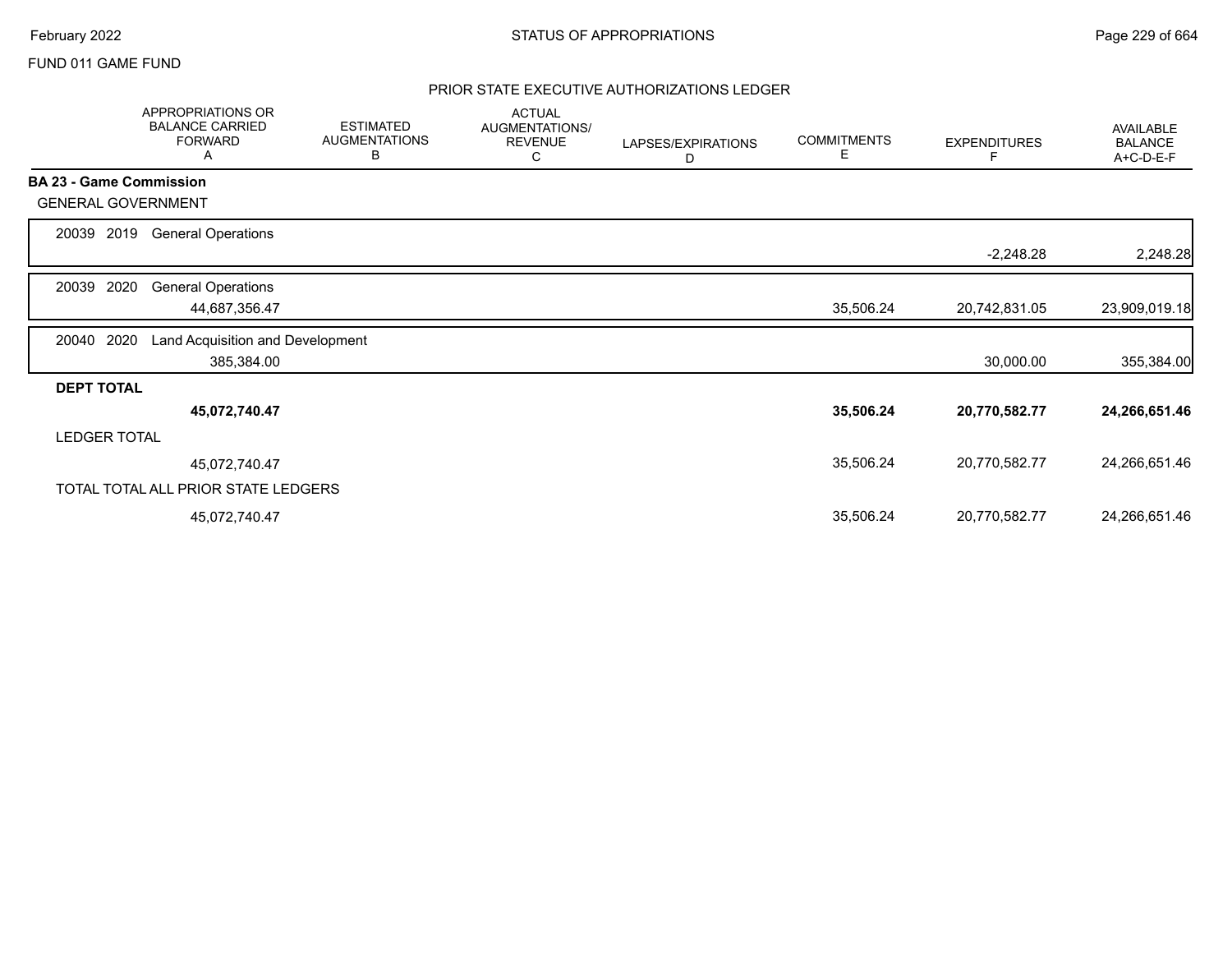#### RESTRICTED RECEIPTS LEDGER

|                                | APPROPRIATIONS OR<br><b>BALANCE CARRIED</b><br><b>FORWARD</b><br>A | <b>ESTIMATED</b><br><b>AUGMENTATIONS</b><br>В | <b>ACTUAL</b><br><b>AUGMENTATIONS/</b><br><b>REVENUE</b><br>C | LAPSES/EXPIRATIONS<br>D | <b>COMMITMENTS</b><br>Е | <b>EXPENDITURES</b> | AVAILABLE<br><b>BALANCE</b><br>A+C-D-E-F |
|--------------------------------|--------------------------------------------------------------------|-----------------------------------------------|---------------------------------------------------------------|-------------------------|-------------------------|---------------------|------------------------------------------|
| <b>BA 23 - Game Commission</b> |                                                                    |                                               |                                                               |                         |                         |                     |                                          |
| <b>GENERAL GOVERNMENT</b>      |                                                                    |                                               |                                                               |                         |                         |                     |                                          |
| 2021<br>40036                  | Sharecrop & Agricultural Agreement Prog<br>30,283.79               |                                               |                                                               |                         |                         |                     | 30,283.79                                |
| 2021<br>40269                  | <b>Timber Performance Surety</b>                                   |                                               |                                                               |                         |                         |                     |                                          |
|                                | 52,000.00                                                          |                                               | 127,000.00                                                    |                         |                         |                     | 179,000.00                               |
| <b>DEPT TOTAL</b>              |                                                                    |                                               |                                                               |                         |                         |                     |                                          |
|                                | 82,283.79                                                          |                                               | 127,000.00                                                    |                         |                         |                     | 209,283.79                               |
| <b>LEDGER TOTAL</b>            |                                                                    |                                               |                                                               |                         |                         |                     |                                          |
|                                | 82,283.79                                                          |                                               | 127,000.00                                                    |                         |                         |                     | 209,283.79                               |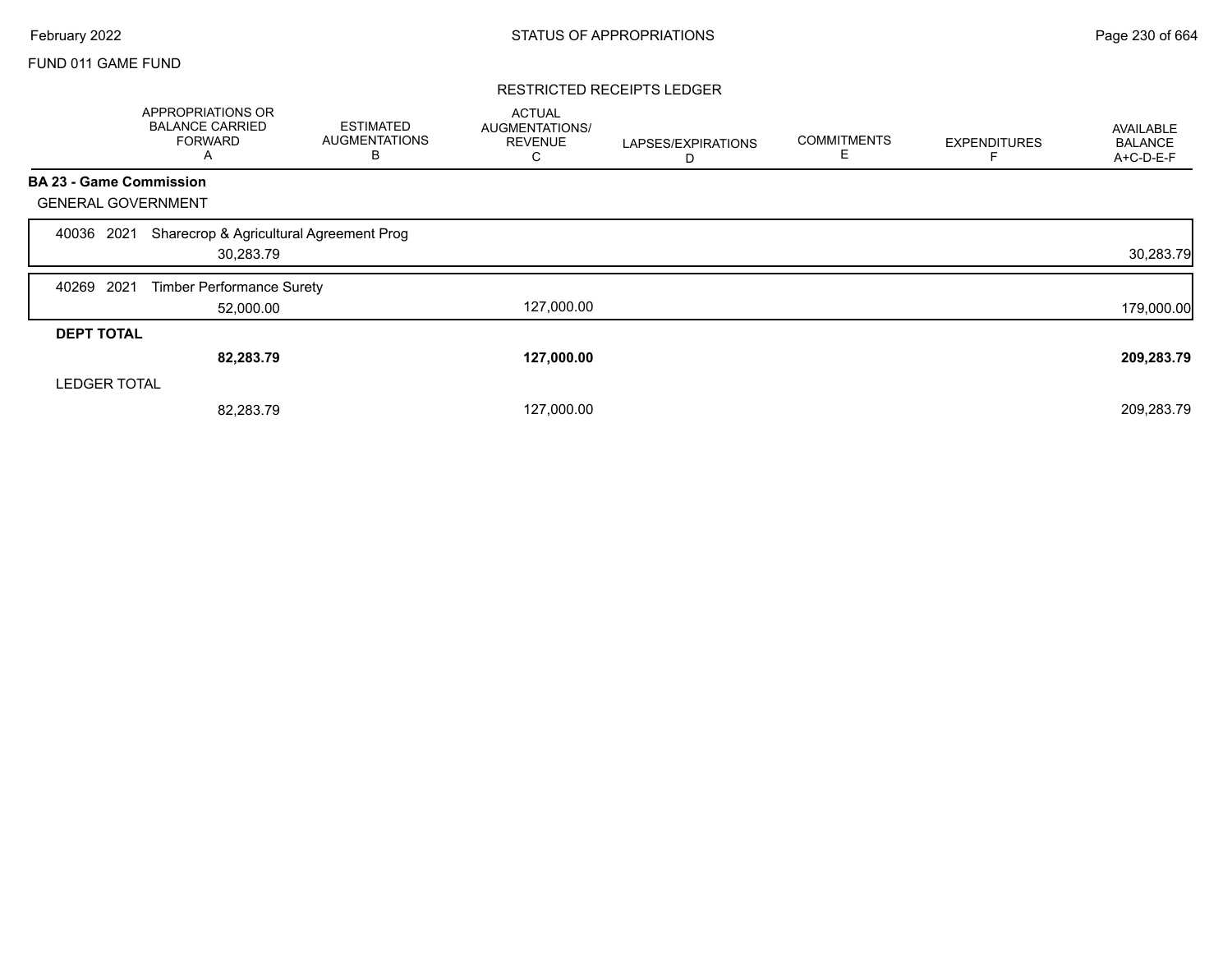#### RESTRICTED REVENUE LEDGER

|                                 | APPROPRIATIONS OR<br><b>BALANCE CARRIED</b><br><b>FORWARD</b><br>Α | <b>ESTIMATED</b><br><b>AUGMENTATIONS</b><br>В | <b>ACTUAL</b><br><b>AUGMENTATIONS/</b><br><b>REVENUE</b><br>С | LAPSES/EXPIRATIONS<br>D | <b>COMMITMENTS</b><br>Е | <b>EXPENDITURES</b><br>F | <b>AVAILABLE</b><br><b>BALANCE</b><br>A+C-D-E-F |
|---------------------------------|--------------------------------------------------------------------|-----------------------------------------------|---------------------------------------------------------------|-------------------------|-------------------------|--------------------------|-------------------------------------------------|
|                                 | <b>BA 23 - Game Commission</b>                                     |                                               |                                                               |                         |                         |                          |                                                 |
|                                 | <b>GENERAL GOVERNMENT</b>                                          |                                               |                                                               |                         |                         |                          |                                                 |
| 60044 2021                      | <b>Environ Assessment Damage Recoveries</b><br>123,201.32          |                                               |                                                               |                         |                         |                          | 123,201.32                                      |
| 60045                           | 2021<br>License Fees-Nat Propagation of Wildlife<br>0.04           |                                               | 9,000,000.00                                                  |                         |                         | 9,000,000.00             | 0.04                                            |
| 60048 2021                      | Pennsylvania Wildlife Data Base<br>25,470.45                       |                                               |                                                               |                         |                         |                          | 25,470.45                                       |
| 60486 2021                      | <b>Other Cost Sharing Funds</b><br>5,392,673.75                    |                                               | 17,592.89                                                     |                         |                         | 276,000.00               | 5,134,266.64                                    |
|                                 | <b>GRANTS AND SUBSIDIES</b>                                        |                                               |                                                               |                         |                         |                          |                                                 |
| 60381 2021                      | PA Hunting Heritage Registration Plates<br>2,544.60                |                                               | 713.00                                                        |                         |                         | 1,255.00                 | 2,002.60                                        |
| <b>DEPT TOTAL</b>               | 5,543,890.16                                                       |                                               | 9,018,305.89                                                  |                         |                         | 9,277,255.00             | 5,284,941.05                                    |
| <b>BA 15 - General Services</b> | <b>GENERAL GOVERNMENT</b>                                          |                                               |                                                               |                         |                         |                          |                                                 |
| 60496 2021                      | <b>Agency Construction Projects-Game</b><br>22,788,000.00          |                                               | 7,789,494.34                                                  |                         | 6,380,172.80            | 590,063.10               | 23,607,258.44                                   |
| <b>DEPT TOTAL</b>               |                                                                    |                                               |                                                               |                         |                         |                          |                                                 |
|                                 | 22,788,000.00                                                      |                                               | 7,789,494.34                                                  |                         | 6,380,172.80            | 590,063.10               | 23,607,258.44                                   |
| <b>LEDGER TOTAL</b>             |                                                                    |                                               |                                                               |                         |                         |                          |                                                 |
|                                 | 28,331,890.16                                                      |                                               | 16,807,800.23                                                 |                         | 6,380,172.80            | 9,867,318.10             | 28,892,199.49                                   |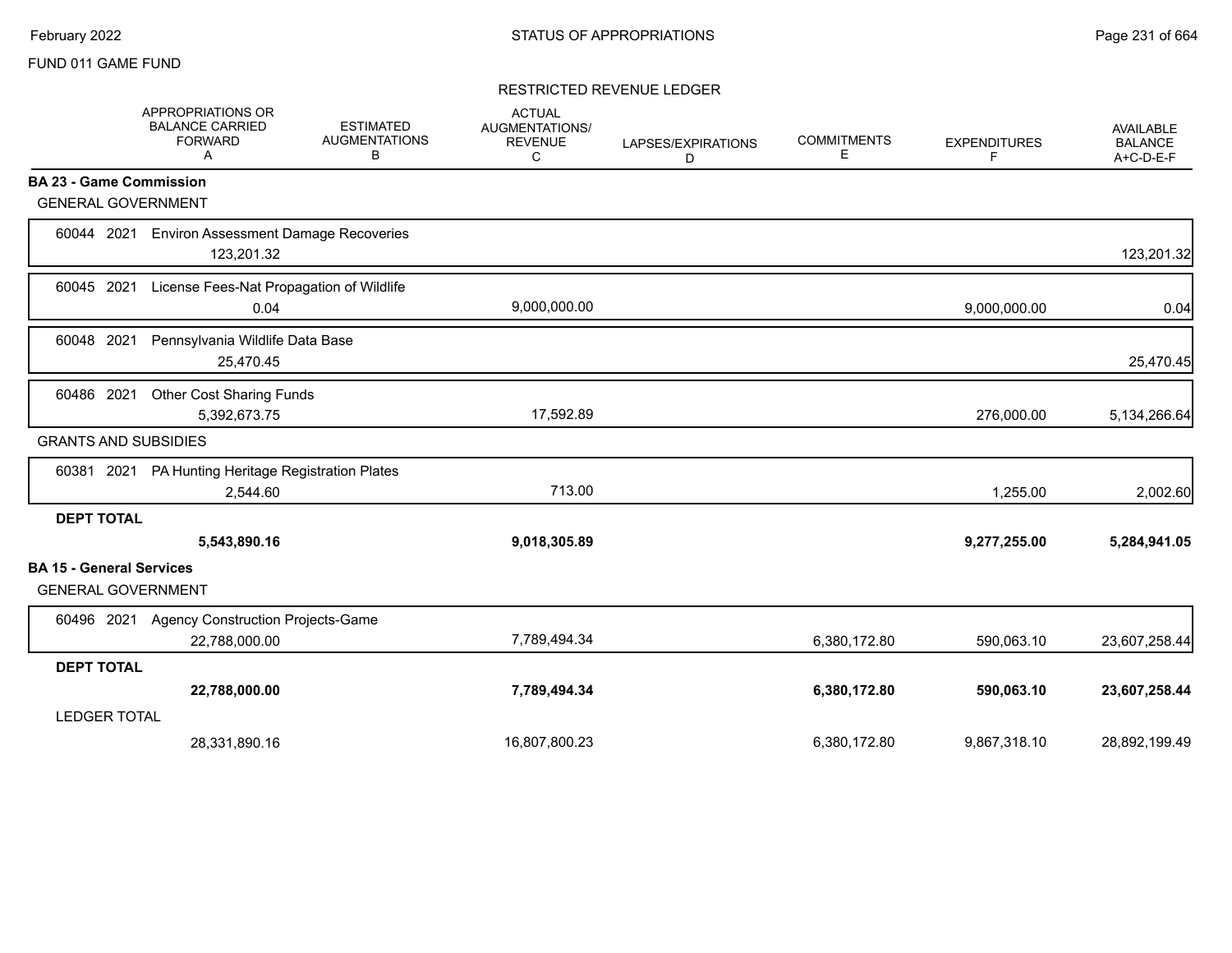## FUND 012 FISH FUND

## CURRENT STATE EXECUTIVE AUTHORIZATIONS LEDGER

|                           | APPROPRIATIONS OR<br><b>BALANCE CARRIED</b><br><b>FORWARD</b><br>A | <b>ESTIMATED</b><br><b>AUGMENTATIONS</b><br>В | <b>ACTUAL</b><br>AUGMENTATIONS/<br><b>REVENUE</b><br>С | LAPSES/EXPIRATIONS<br>D | <b>COMMITMENTS</b><br>Е | <b>EXPENDITURES</b> | AVAILABLE<br><b>BALANCE</b><br>A+C-D-E-F |
|---------------------------|--------------------------------------------------------------------|-----------------------------------------------|--------------------------------------------------------|-------------------------|-------------------------|---------------------|------------------------------------------|
|                           | <b>BA 22 - Fish &amp; Boat Commission</b>                          |                                               |                                                        |                         |                         |                     |                                          |
| <b>GENERAL GOVERNMENT</b> |                                                                    |                                               |                                                        |                         |                         |                     |                                          |
| 2021<br>20033             | <b>General Operations</b>                                          |                                               |                                                        |                         |                         |                     |                                          |
|                           | 34,527,000.00                                                      |                                               |                                                        |                         | 6,921,951.98            | 18,397,848.87       | 9,207,199.15                             |
| <b>DEPT TOTAL</b>         |                                                                    |                                               |                                                        |                         |                         |                     |                                          |
|                           | 34,527,000.00                                                      |                                               |                                                        |                         | 6,921,951.98            | 18,397,848.87       | 9,207,199.15                             |
| <b>LEDGER TOTAL</b>       |                                                                    |                                               |                                                        |                         |                         |                     |                                          |
|                           | 34,527,000.00                                                      |                                               |                                                        |                         | 6,921,951.98            | 18,397,848.87       | 9,207,199.15                             |
|                           | TOTAL TOTAL ALL CURRENT STATE LEDGERS                              |                                               |                                                        |                         |                         |                     |                                          |
|                           | 34,527,000.00                                                      |                                               |                                                        |                         | 6,921,951.98            | 18,397,848.87       | 9,207,199.15                             |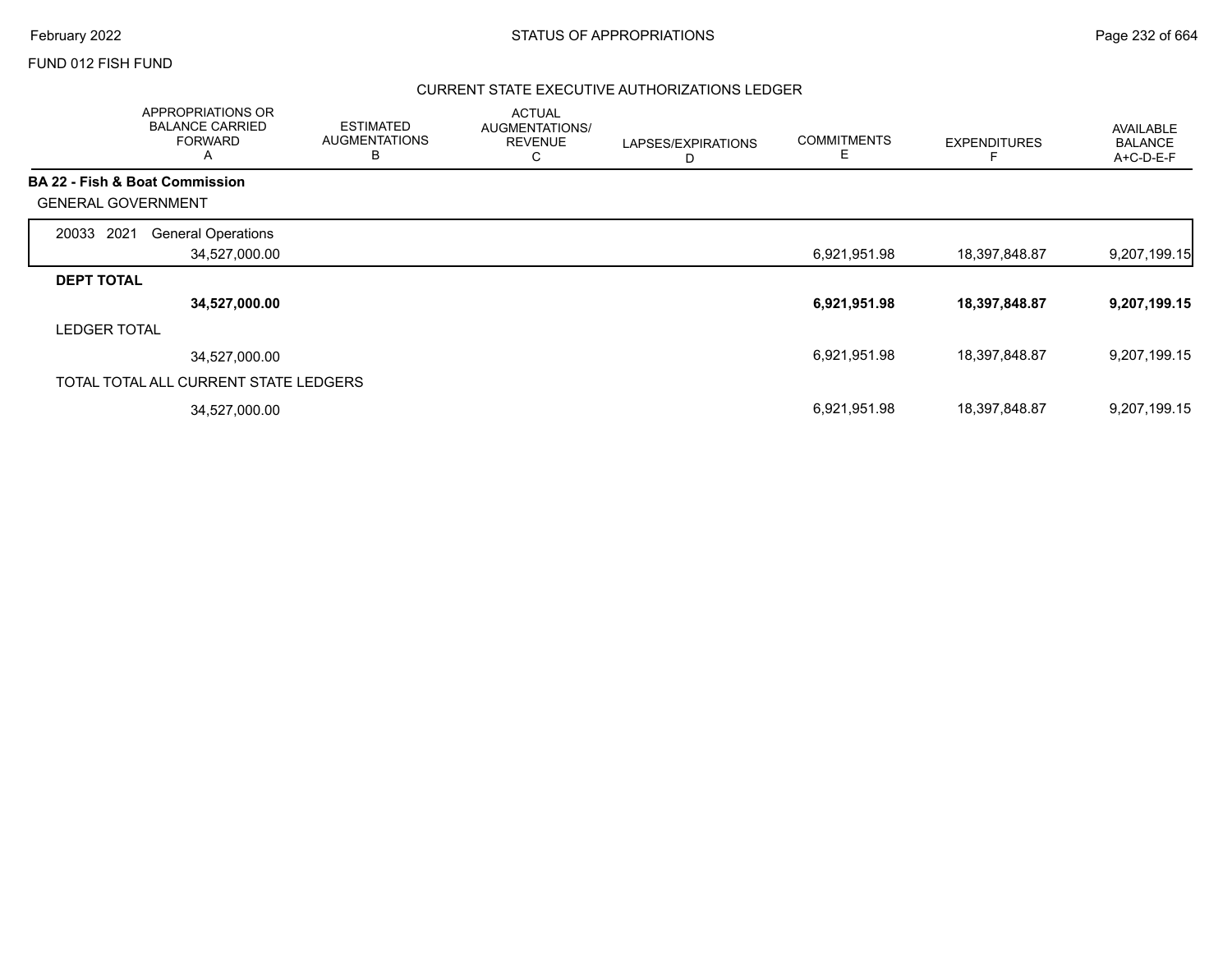## FUND 012 FISH FUND

## PRIOR STATE EXECUTIVE AUTHORIZATIONS LEDGER

|                                           | APPROPRIATIONS OR<br><b>BALANCE CARRIED</b><br><b>FORWARD</b><br>Α | <b>ESTIMATED</b><br><b>AUGMENTATIONS</b><br>В | <b>ACTUAL</b><br>AUGMENTATIONS/<br><b>REVENUE</b><br>С | LAPSES/EXPIRATIONS<br>D | <b>COMMITMENTS</b><br>Е | <b>EXPENDITURES</b> | <b>AVAILABLE</b><br><b>BALANCE</b><br>A+C-D-E-F |
|-------------------------------------------|--------------------------------------------------------------------|-----------------------------------------------|--------------------------------------------------------|-------------------------|-------------------------|---------------------|-------------------------------------------------|
| <b>BA 22 - Fish &amp; Boat Commission</b> |                                                                    |                                               |                                                        |                         |                         |                     |                                                 |
| <b>GENERAL GOVERNMENT</b>                 |                                                                    |                                               |                                                        |                         |                         |                     |                                                 |
| 2018<br>20033                             | <b>General Operations</b>                                          |                                               |                                                        |                         |                         |                     |                                                 |
|                                           |                                                                    |                                               |                                                        |                         |                         | $-192.01$           | 192.01                                          |
| 20033<br>2019                             | <b>General Operations</b>                                          |                                               |                                                        |                         |                         |                     |                                                 |
|                                           | 34,592.69                                                          |                                               |                                                        |                         | 4,021.90                | 32,609.60           | $-2,038.81$                                     |
| 2020<br>20033                             | <b>General Operations</b>                                          |                                               |                                                        |                         |                         |                     |                                                 |
|                                           | 7,707,693.80                                                       |                                               |                                                        |                         | 669,491.42              | 4,971,616.03        | 2,066,586.35                                    |
| <b>DEPT TOTAL</b>                         |                                                                    |                                               |                                                        |                         |                         |                     |                                                 |
|                                           | 7,742,286.49                                                       |                                               |                                                        |                         | 673,513.32              | 5,004,033.62        | 2,064,739.55                                    |
| <b>LEDGER TOTAL</b>                       |                                                                    |                                               |                                                        |                         |                         |                     |                                                 |
|                                           | 7,742,286.49                                                       |                                               |                                                        |                         | 673,513.32              | 5,004,033.62        | 2,064,739.55                                    |
|                                           | TOTAL TOTAL ALL PRIOR STATE LEDGERS                                |                                               |                                                        |                         |                         |                     |                                                 |
|                                           | 7,742,286.49                                                       |                                               |                                                        |                         | 673,513.32              | 5,004,033.62        | 2,064,739.55                                    |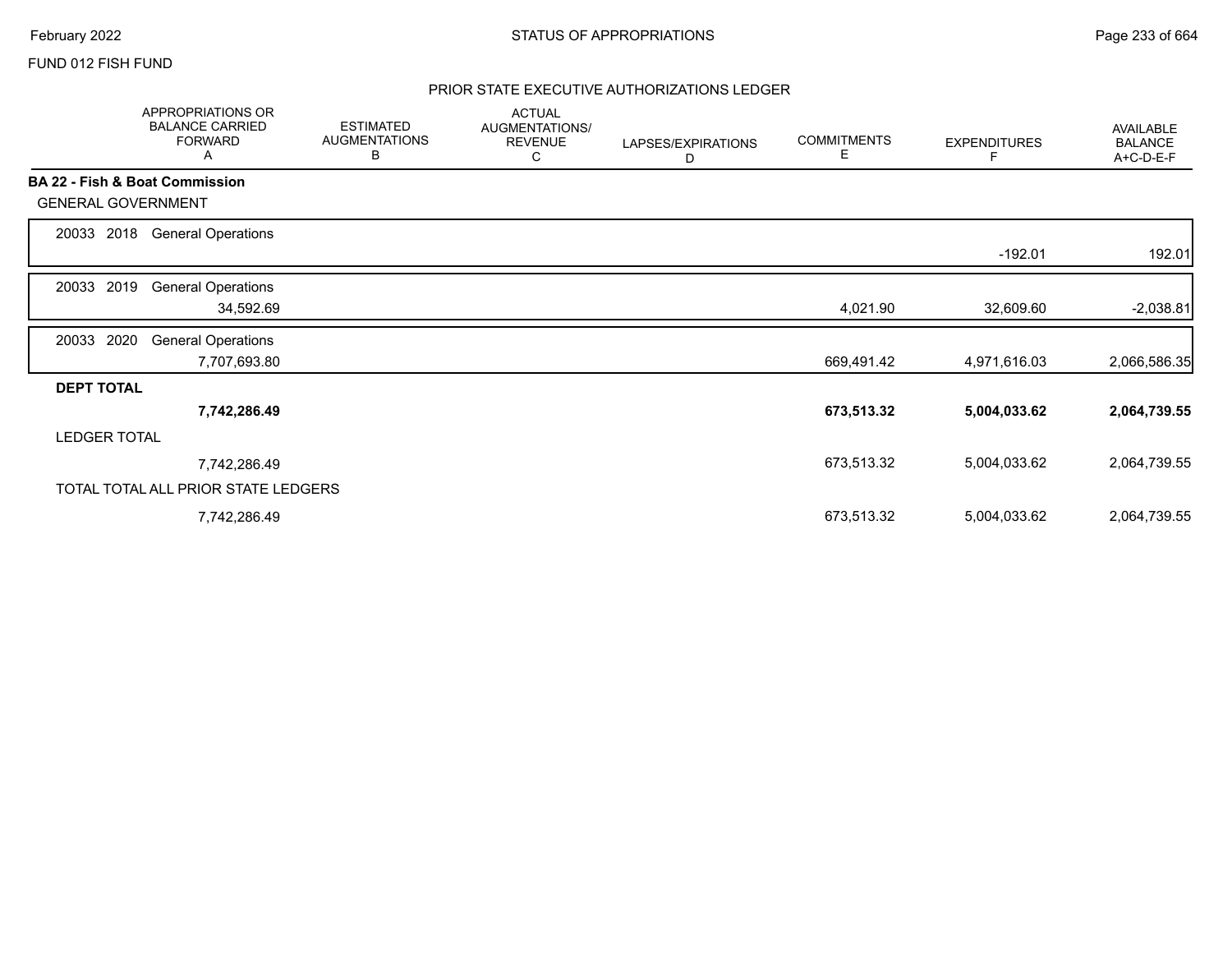## FUND 012 FISH FUND

## RESTRICTED REVENUE LEDGER

|                           | APPROPRIATIONS OR<br><b>BALANCE CARRIED</b><br><b>FORWARD</b><br>Α | <b>ESTIMATED</b><br><b>AUGMENTATIONS</b><br>в | <b>ACTUAL</b><br><b>AUGMENTATIONS/</b><br><b>REVENUE</b><br>C | LAPSES/EXPIRATIONS<br>D | <b>COMMITMENTS</b><br>E. | <b>EXPENDITURES</b><br>F | <b>AVAILABLE</b><br><b>BALANCE</b><br>A+C-D-E-F |
|---------------------------|--------------------------------------------------------------------|-----------------------------------------------|---------------------------------------------------------------|-------------------------|--------------------------|--------------------------|-------------------------------------------------|
|                           | <b>BA 22 - Fish &amp; Boat Commission</b>                          |                                               |                                                               |                         |                          |                          |                                                 |
| <b>GENERAL GOVERNMENT</b> |                                                                    |                                               |                                                               |                         |                          |                          |                                                 |
| 60039 2021                | <b>Texas Eastern Settlement</b><br>281,019.35                      |                                               |                                                               |                         | 106,086.95               | 21,491.27                | 153,441.13                                      |
| 60040 2021                | Gill Net Compensation Program<br>5,496,676.07                      |                                               | 268,847.97                                                    |                         | 1,716,185.28             | 706,423.32               | 3,342,915.44                                    |
| 60041 2021                | Natural Res-Damage Recoveries<br>2,214,380.71                      |                                               | 39,192.65                                                     |                         | 126,979.99               | 136,105.79               | 1,990,487.58                                    |
| 60042 2021                | <b>Conservation Partnership Account</b><br>17,034,625.60           |                                               | 1,192,082.26                                                  |                         | 520,795.60               | 471,658.10               | 17,234,254.16                                   |
| 60043 2021                | Voluntary Waterways/Watershed Conser<br>14,252.27                  |                                               |                                                               |                         |                          |                          | 14,252.27                                       |
| 60224 2021                | Recreational Fishing & Boating Enhancmts<br>130,866.06             |                                               |                                                               |                         |                          |                          | 130,866.06                                      |
| 60245 2021                | Norfolk Southern Corporation Settlement<br>852,099.99              |                                               | 227.69                                                        |                         | 492,170.32               | 154,336.40               | 205,820.96                                      |
| 60325 2021                | <b>Blair County Stewarship</b><br>37,731.09                        |                                               | 10.97                                                         |                         |                          |                          | 37,742.06                                       |
| <b>DEPT TOTAL</b>         |                                                                    |                                               |                                                               |                         |                          |                          |                                                 |
|                           | 26,061,651.14                                                      |                                               | 1,500,361.54                                                  |                         | 2,962,218.14             | 1,490,014.88             | 23,109,779.66                                   |
| <b>LEDGER TOTAL</b>       |                                                                    |                                               |                                                               |                         |                          |                          |                                                 |
|                           | 26,061,651.14                                                      |                                               | 1,500,361.54                                                  |                         | 2,962,218.14             | 1,490,014.88             | 23,109,779.66                                   |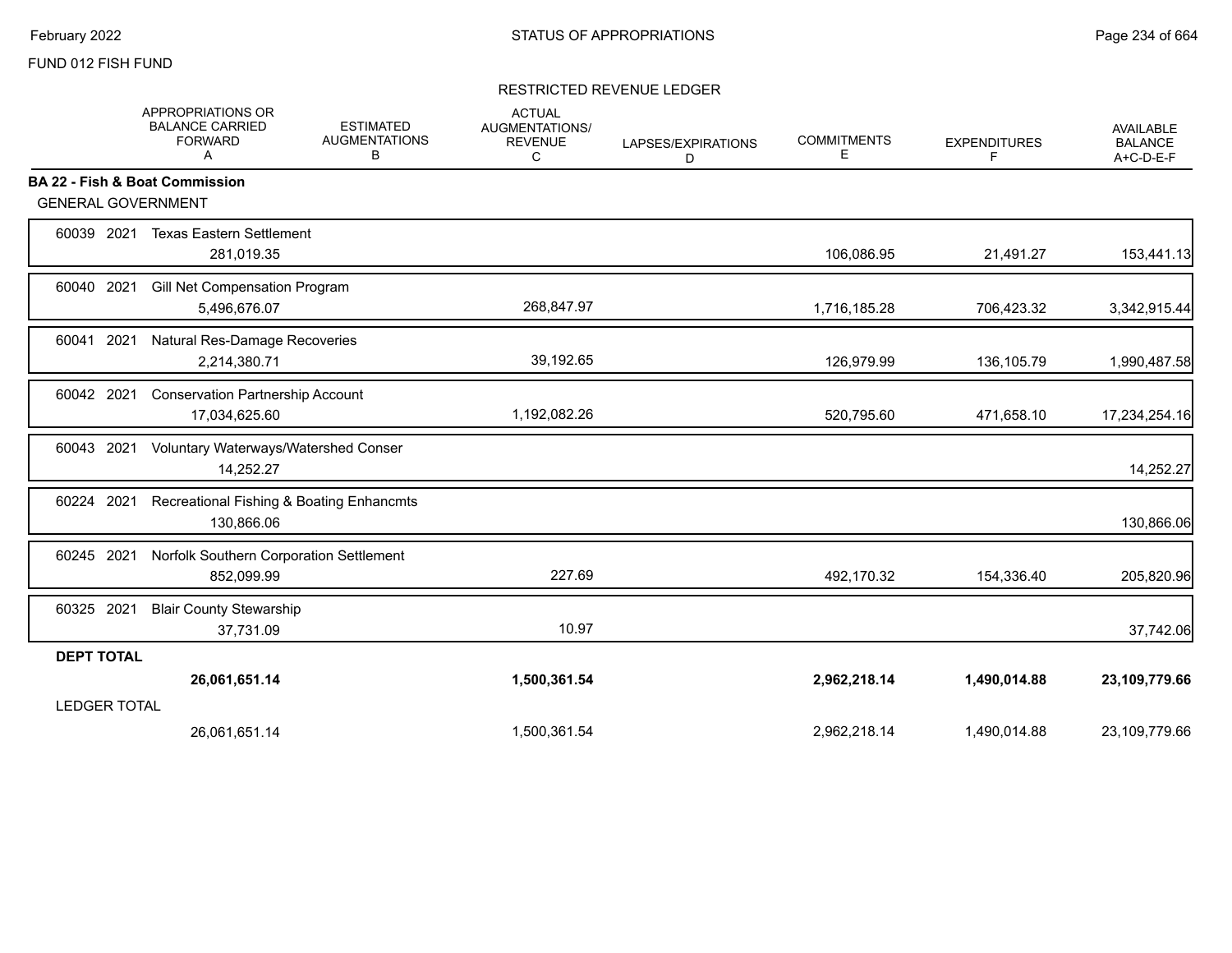## FUND 013 BANKING TRUST FUND

## CURRENT STATE APPROPRIATIONS LEDGER

|                     | APPROPRIATIONS OR<br><b>BALANCE CARRIED</b><br><b>FORWARD</b><br>Α | <b>ESTIMATED</b><br><b>AUGMENTATIONS</b><br>B | <b>ACTUAL</b><br><b>AUGMENTATIONS/</b><br><b>REVENUE</b><br>С | LAPSES/EXPIRATIONS<br>D | <b>COMMITMENTS</b><br>Е | <b>EXPENDITURES</b> | AVAILABLE<br><b>BALANCE</b><br>A+C-D-E-F |
|---------------------|--------------------------------------------------------------------|-----------------------------------------------|---------------------------------------------------------------|-------------------------|-------------------------|---------------------|------------------------------------------|
|                     | <b>BA 75 - Banking &amp; Securities</b>                            |                                               |                                                               |                         |                         |                     |                                          |
|                     | <b>GENERAL GOVERNMENT</b>                                          |                                               |                                                               |                         |                         |                     |                                          |
| 2021<br>10558       | <b>General Government Operations</b>                               |                                               |                                                               |                         |                         |                     |                                          |
|                     | 23,786,000.00                                                      |                                               |                                                               |                         | 530,103.07              | 12,148,661.16       | 11, 107, 235. 77                         |
| <b>DEPT TOTAL</b>   |                                                                    |                                               |                                                               |                         |                         |                     |                                          |
|                     | 23,786,000.00                                                      |                                               |                                                               |                         | 530,103.07              | 12,148,661.16       | 11,107,235.77                            |
| <b>LEDGER TOTAL</b> |                                                                    |                                               |                                                               |                         |                         |                     |                                          |
|                     | 23,786,000.00                                                      |                                               |                                                               |                         | 530,103.07              | 12,148,661.16       | 11, 107, 235. 77                         |
|                     | TOTAL TOTAL ALL CURRENT STATE LEDGERS                              |                                               |                                                               |                         |                         |                     |                                          |
|                     | 23,786,000.00                                                      |                                               |                                                               |                         | 530,103.07              | 12,148,661.16       | 11, 107, 235. 77                         |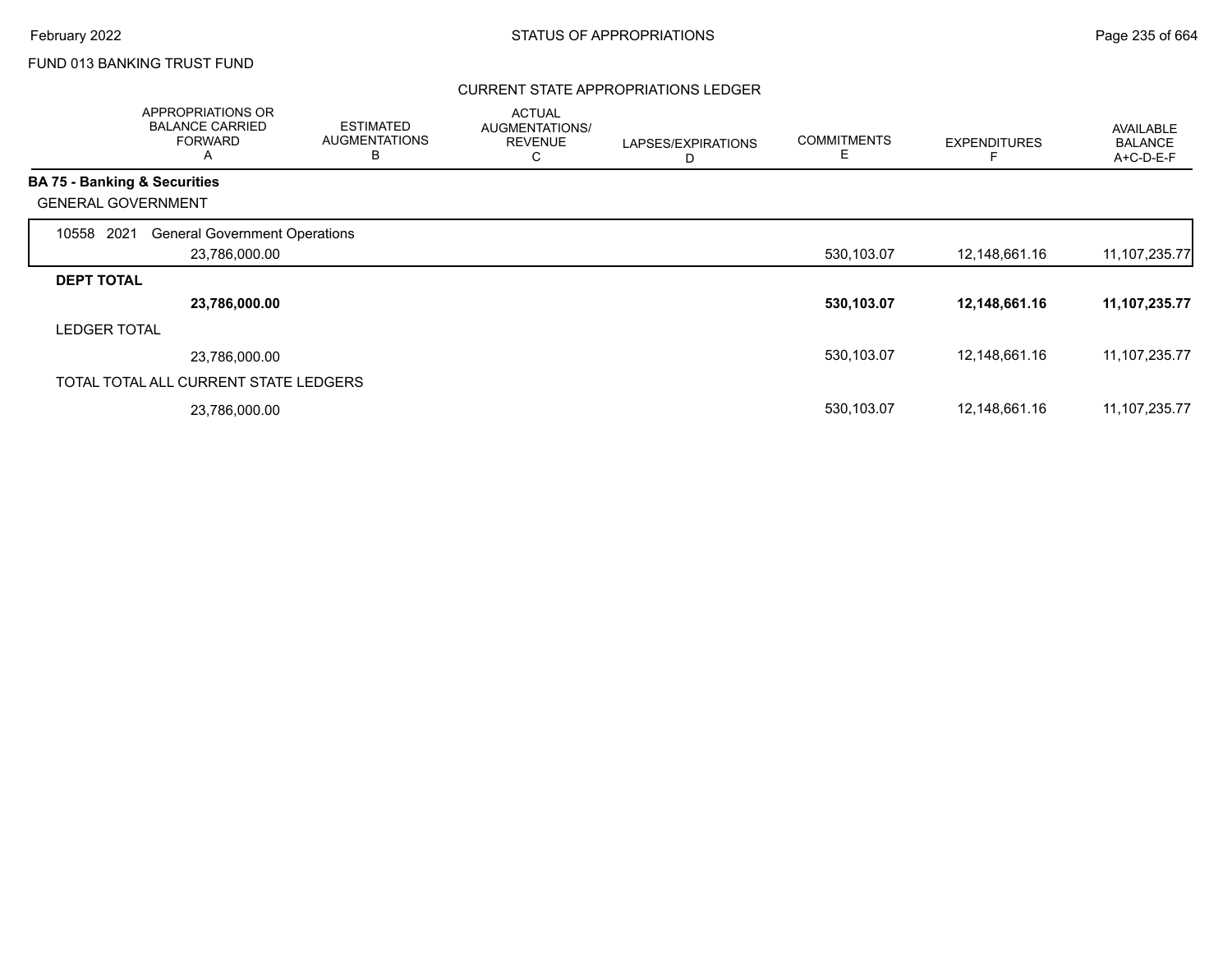# FUND 013 BANKING TRUST FUND

### PRIOR STATE APPROPRIATIONS LEDGER

|                              | APPROPRIATIONS OR<br><b>BALANCE CARRIED</b><br><b>FORWARD</b><br>A | <b>ESTIMATED</b><br><b>AUGMENTATIONS</b><br>В | <b>ACTUAL</b><br>AUGMENTATIONS/<br><b>REVENUE</b><br>С | LAPSES/EXPIRATIONS<br>D | <b>COMMITMENTS</b><br>Е | <b>EXPENDITURES</b><br>F | <b>AVAILABLE</b><br><b>BALANCE</b><br>A+C-D-E-F |
|------------------------------|--------------------------------------------------------------------|-----------------------------------------------|--------------------------------------------------------|-------------------------|-------------------------|--------------------------|-------------------------------------------------|
| BA 75 - Banking & Securities |                                                                    |                                               |                                                        |                         |                         |                          |                                                 |
| <b>GENERAL GOVERNMENT</b>    |                                                                    |                                               |                                                        |                         |                         |                          |                                                 |
| 10558 2017                   | <b>General Government Operations</b>                               |                                               |                                                        |                         |                         |                          |                                                 |
|                              |                                                                    |                                               |                                                        |                         |                         | $-20,615.00$             | 20,615.00                                       |
| 2019<br>10558                | <b>General Government Operations</b>                               |                                               |                                                        |                         |                         |                          |                                                 |
|                              | 2,614,739.47                                                       |                                               |                                                        |                         |                         | 63,984.69                | 2,550,754.78                                    |
| 2020<br>10558                | <b>General Government Operations</b>                               |                                               |                                                        |                         |                         |                          |                                                 |
|                              | 5,547,058.66                                                       |                                               |                                                        |                         |                         | 523,883.32               | 5,023,175.34                                    |
| <b>DEPT TOTAL</b>            |                                                                    |                                               |                                                        |                         |                         |                          |                                                 |
|                              | 8,161,798.13                                                       |                                               |                                                        |                         |                         | 567,253.01               | 7,594,545.12                                    |
| <b>LEDGER TOTAL</b>          |                                                                    |                                               |                                                        |                         |                         |                          |                                                 |
|                              | 8,161,798.13                                                       |                                               |                                                        |                         |                         | 567,253.01               | 7,594,545.12                                    |
|                              | TOTAL TOTAL ALL PRIOR STATE LEDGERS                                |                                               |                                                        |                         |                         |                          |                                                 |
|                              | 8,161,798.13                                                       |                                               |                                                        |                         |                         | 567,253.01               | 7,594,545.12                                    |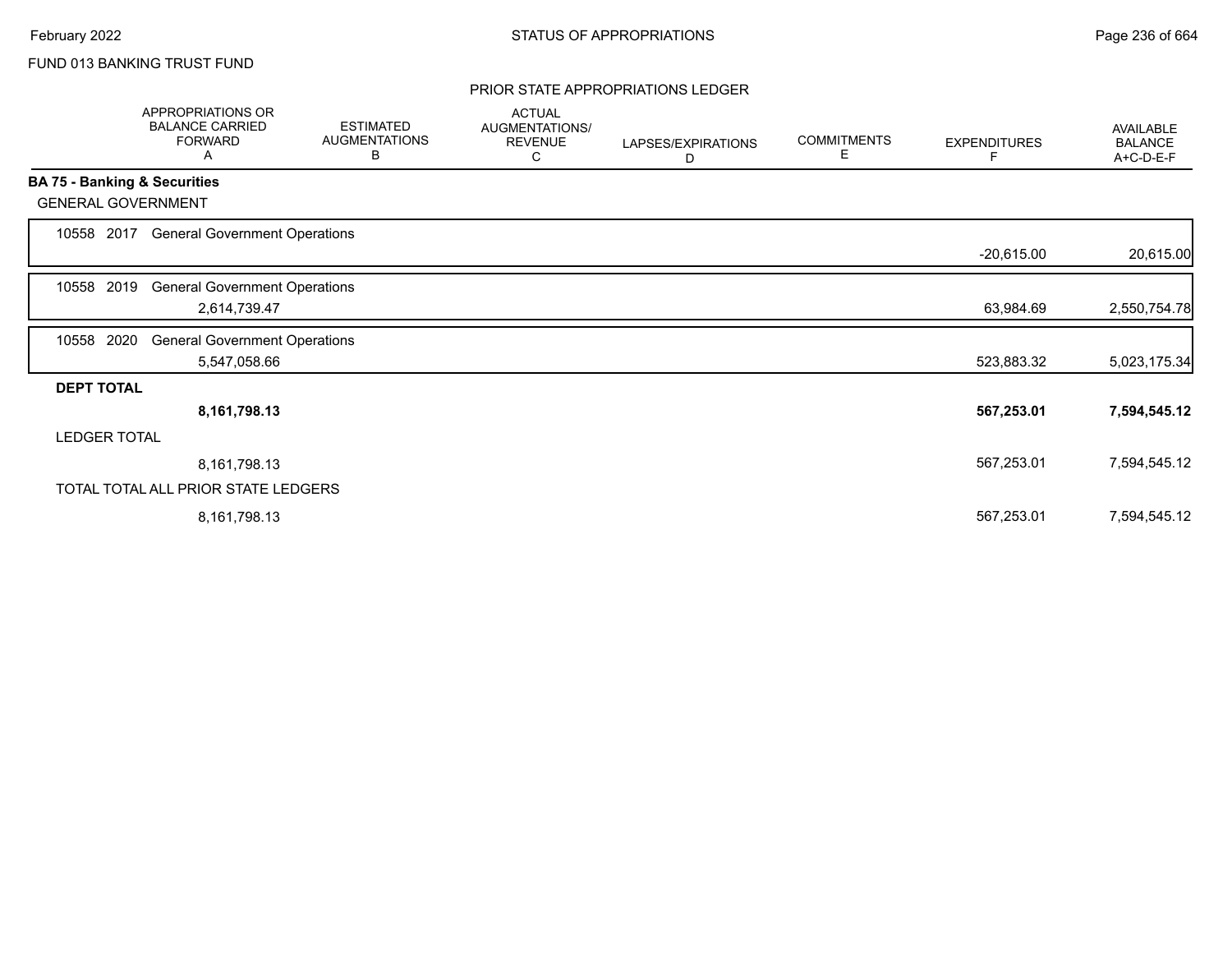## FUND 013 BANKING TRUST FUND

#### RESTRICTED REVENUE LEDGER

|                                         | APPROPRIATIONS OR<br><b>BALANCE CARRIED</b><br><b>FORWARD</b><br>$\overline{\mathsf{A}}$ | <b>ESTIMATED</b><br><b>AUGMENTATIONS</b><br>в | <b>ACTUAL</b><br>AUGMENTATIONS/<br><b>REVENUE</b><br>С | LAPSES/EXPIRATIONS<br>D | <b>COMMITMENTS</b> | <b>EXPENDITURES</b> | AVAILABLE<br><b>BALANCE</b><br>A+C-D-E-F |
|-----------------------------------------|------------------------------------------------------------------------------------------|-----------------------------------------------|--------------------------------------------------------|-------------------------|--------------------|---------------------|------------------------------------------|
| <b>BA 75 - Banking &amp; Securities</b> |                                                                                          |                                               |                                                        |                         |                    |                     |                                          |
| <b>GENERAL GOVERNMENT</b>               |                                                                                          |                                               |                                                        |                         |                    |                     |                                          |
| 2021<br>60340                           | Institution Resolution Account                                                           |                                               |                                                        |                         |                    |                     |                                          |
|                                         | 19,500,000.00                                                                            |                                               |                                                        |                         |                    |                     | 19,500,000.00                            |
| <b>DEPT TOTAL</b>                       |                                                                                          |                                               |                                                        |                         |                    |                     |                                          |
|                                         | 19,500,000.00                                                                            |                                               |                                                        |                         |                    |                     | 19,500,000.00                            |
| <b>LEDGER TOTAL</b>                     |                                                                                          |                                               |                                                        |                         |                    |                     |                                          |
|                                         | 19,500,000.00                                                                            |                                               |                                                        |                         |                    |                     | 19,500,000.00                            |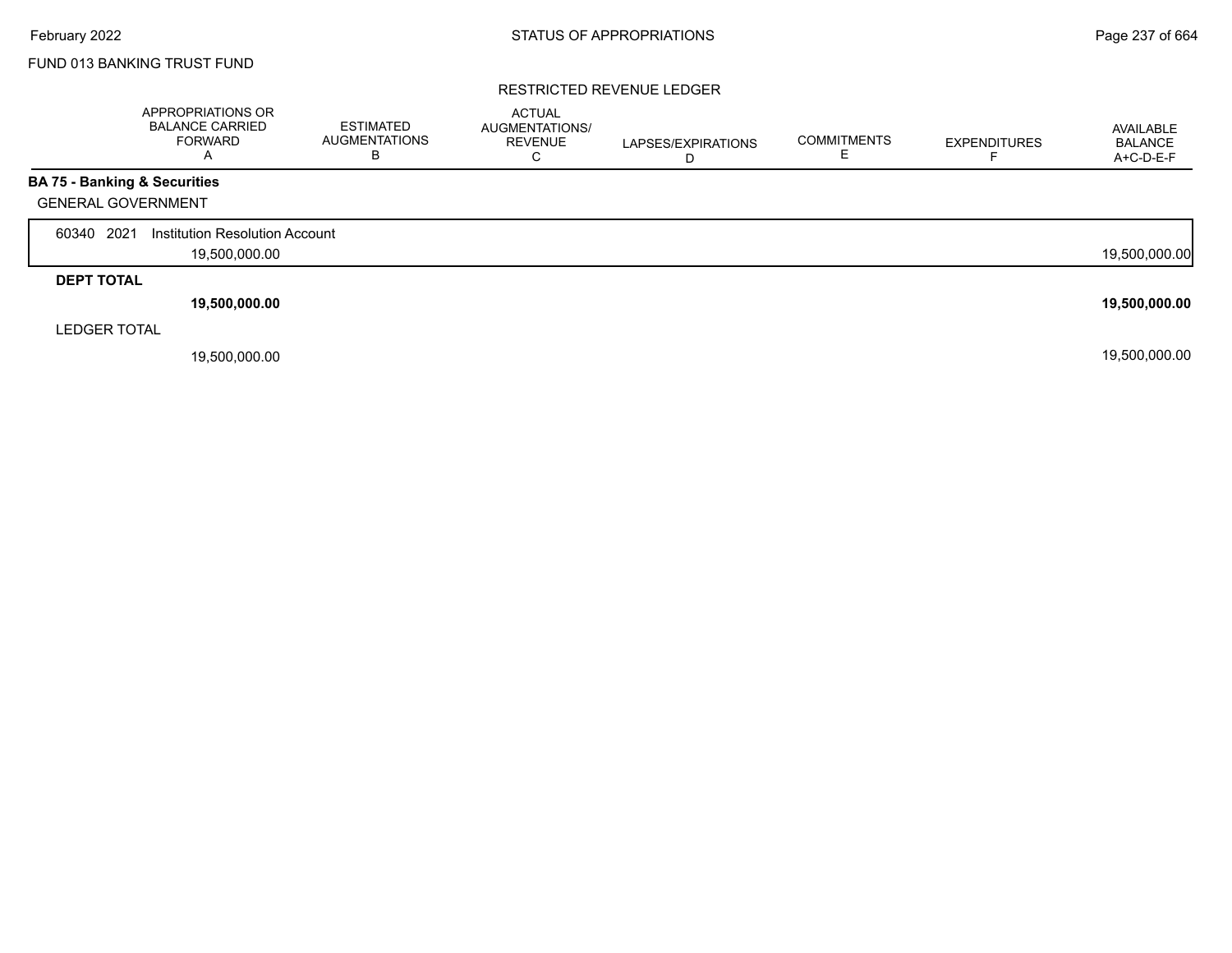# FUND 014 MILK MARKETING FUND

## CURRENT STATE APPROPRIATIONS LEDGER

|                              | APPROPRIATIONS OR<br><b>BALANCE CARRIED</b><br><b>FORWARD</b><br>A | <b>ESTIMATED</b><br><b>AUGMENTATIONS</b><br>в | <b>ACTUAL</b><br>AUGMENTATIONS/<br><b>REVENUE</b><br>С | LAPSES/EXPIRATIONS<br>D | <b>COMMITMENTS</b><br>E. | <b>EXPENDITURES</b> | <b>AVAILABLE</b><br><b>BALANCE</b><br>A+C-D-E-F |
|------------------------------|--------------------------------------------------------------------|-----------------------------------------------|--------------------------------------------------------|-------------------------|--------------------------|---------------------|-------------------------------------------------|
| BA 27 - Milk Marketing Board |                                                                    |                                               |                                                        |                         |                          |                     |                                                 |
| <b>GENERAL GOVERNMENT</b>    |                                                                    |                                               |                                                        |                         |                          |                     |                                                 |
| 2021<br>10335                | <b>General Operations</b>                                          |                                               |                                                        |                         |                          |                     |                                                 |
|                              | 2,840,000.00                                                       |                                               |                                                        |                         | 19,518.61                | 1,441,645.17        | 1,378,836.22                                    |
| <b>DEPT TOTAL</b>            |                                                                    |                                               |                                                        |                         |                          |                     |                                                 |
|                              | 2,840,000.00                                                       |                                               |                                                        |                         | 19,518.61                | 1,441,645.17        | 1,378,836.22                                    |
| <b>LEDGER TOTAL</b>          |                                                                    |                                               |                                                        |                         |                          |                     |                                                 |
|                              | 2,840,000.00                                                       |                                               |                                                        |                         | 19,518.61                | 1,441,645.17        | 1,378,836.22                                    |
|                              | TOTAL TOTAL ALL CURRENT STATE LEDGERS                              |                                               |                                                        |                         |                          |                     |                                                 |
|                              | 2,840,000.00                                                       |                                               |                                                        |                         | 19,518.61                | 1,441,645.17        | 1,378,836.22                                    |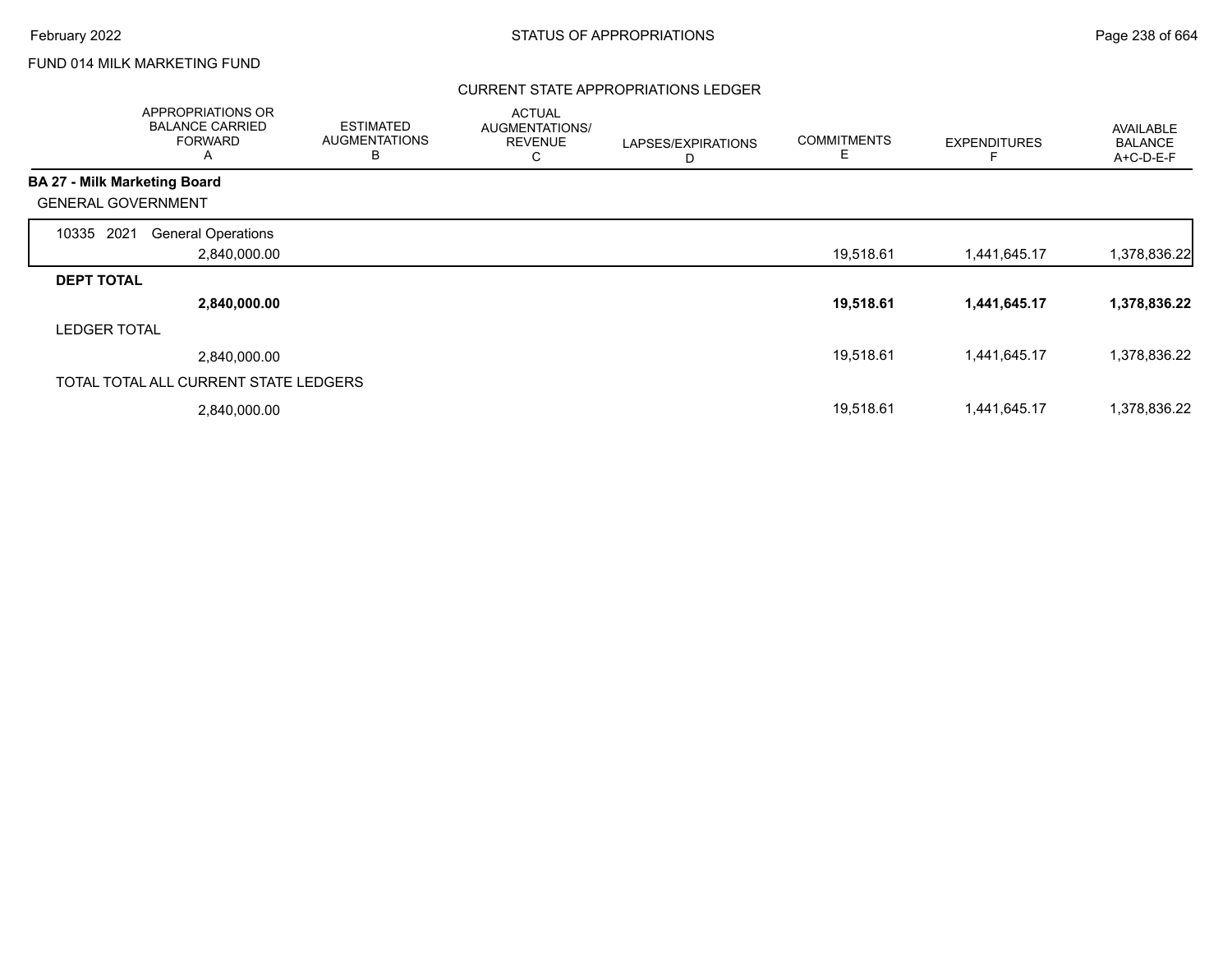# FUND 014 MILK MARKETING FUND

## PRIOR STATE APPROPRIATIONS LEDGER

|                     | <b>APPROPRIATIONS OR</b><br><b>BALANCE CARRIED</b><br><b>FORWARD</b><br>A | <b>ESTIMATED</b><br><b>AUGMENTATIONS</b><br>В | <b>ACTUAL</b><br>AUGMENTATIONS/<br><b>REVENUE</b><br>С | LAPSES/EXPIRATIONS<br>D | <b>COMMITMENTS</b><br>Е | <b>EXPENDITURES</b> | <b>AVAILABLE</b><br><b>BALANCE</b><br>A+C-D-E-F |
|---------------------|---------------------------------------------------------------------------|-----------------------------------------------|--------------------------------------------------------|-------------------------|-------------------------|---------------------|-------------------------------------------------|
|                     | <b>BA 27 - Milk Marketing Board</b>                                       |                                               |                                                        |                         |                         |                     |                                                 |
|                     | <b>GENERAL GOVERNMENT</b>                                                 |                                               |                                                        |                         |                         |                     |                                                 |
| 10335               | <b>General Operations</b><br>2019                                         |                                               |                                                        |                         |                         |                     |                                                 |
|                     | 324,423.03                                                                |                                               |                                                        |                         | 67,727.37               | 187,224.58          | 69,471.08                                       |
| 10335               | 2020<br><b>General Operations</b>                                         |                                               |                                                        |                         |                         |                     |                                                 |
|                     | 648,806.83                                                                |                                               |                                                        |                         | 139,609.83              | 130,466.18          | 378,730.82                                      |
| <b>DEPT TOTAL</b>   |                                                                           |                                               |                                                        |                         |                         |                     |                                                 |
|                     | 973,229.86                                                                |                                               |                                                        |                         | 207,337.20              | 317,690.76          | 448,201.90                                      |
| <b>LEDGER TOTAL</b> |                                                                           |                                               |                                                        |                         |                         |                     |                                                 |
|                     | 973,229.86                                                                |                                               |                                                        |                         | 207,337.20              | 317,690.76          | 448,201.90                                      |
|                     | TOTAL TOTAL ALL PRIOR STATE LEDGERS                                       |                                               |                                                        |                         |                         |                     |                                                 |
|                     | 973,229.86                                                                |                                               |                                                        |                         | 207,337.20              | 317,690.76          | 448,201.90                                      |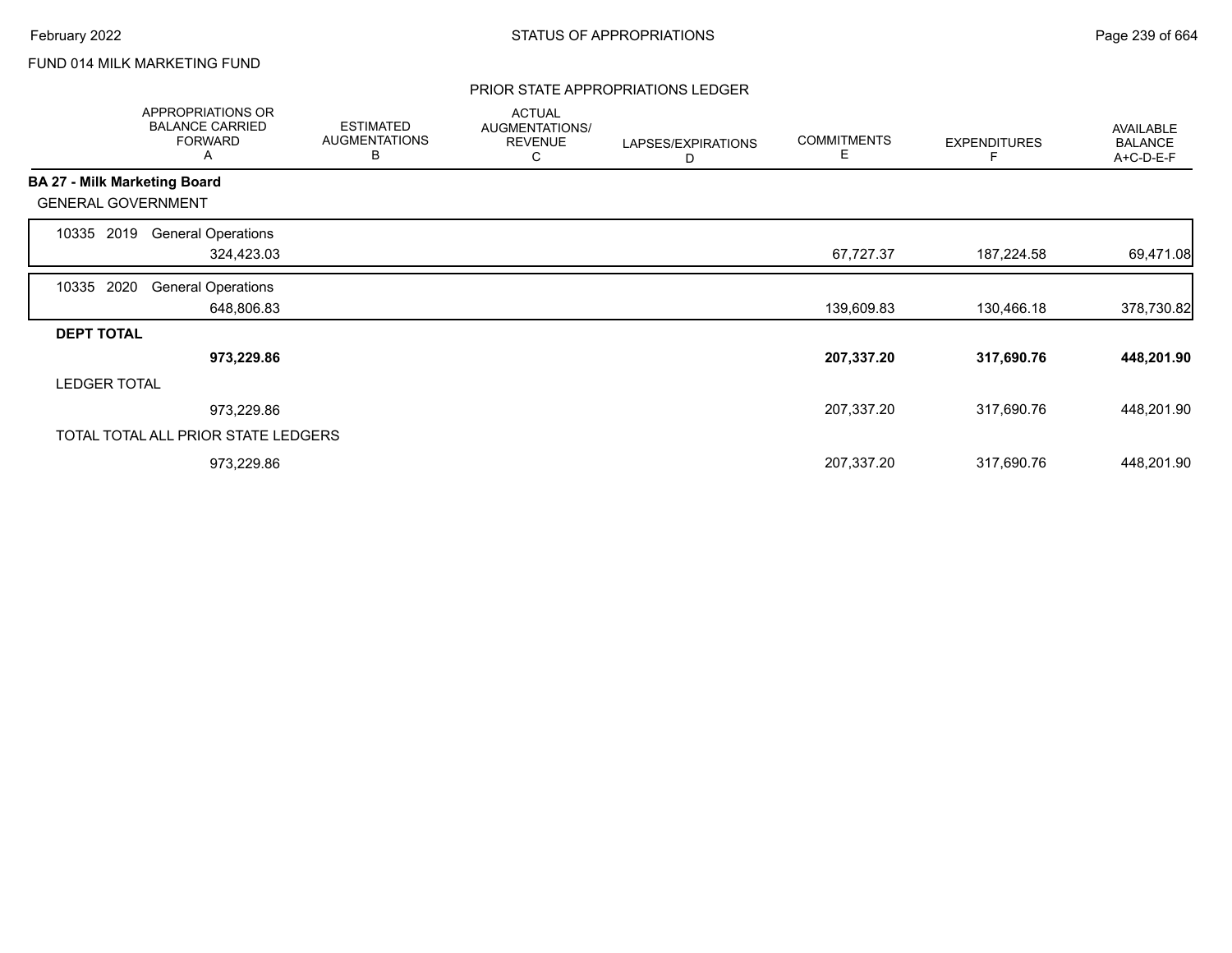# FUND 014 MILK MARKETING FUND

#### RESTRICTED RECEIPTS LEDGER

|                                     | APPROPRIATIONS OR<br><b>BALANCE CARRIED</b><br><b>FORWARD</b><br>A | <b>ESTIMATED</b><br><b>AUGMENTATIONS</b><br>B | <b>ACTUAL</b><br>AUGMENTATIONS/<br><b>REVENUE</b><br>С | LAPSES/EXPIRATIONS<br>D | <b>COMMITMENTS</b> | <b>EXPENDITURES</b><br>F | AVAILABLE<br><b>BALANCE</b><br>A+C-D-E-F |
|-------------------------------------|--------------------------------------------------------------------|-----------------------------------------------|--------------------------------------------------------|-------------------------|--------------------|--------------------------|------------------------------------------|
| <b>BA 27 - Milk Marketing Board</b> |                                                                    |                                               |                                                        |                         |                    |                          |                                          |
| <b>GENERAL GOVERNMENT</b>           |                                                                    |                                               |                                                        |                         |                    |                          |                                          |
| 40120 2021                          | Underpayments To Dairy Farmers                                     |                                               |                                                        |                         |                    |                          |                                          |
|                                     | 11,519.07                                                          |                                               |                                                        |                         |                    |                          | 11,519.07                                |
| <b>DEPT TOTAL</b>                   |                                                                    |                                               |                                                        |                         |                    |                          |                                          |
|                                     | 11,519.07                                                          |                                               |                                                        |                         |                    |                          | 11,519.07                                |
| <b>LEDGER TOTAL</b>                 |                                                                    |                                               |                                                        |                         |                    |                          |                                          |
|                                     | 11,519.07                                                          |                                               |                                                        |                         |                    |                          | 11,519.07                                |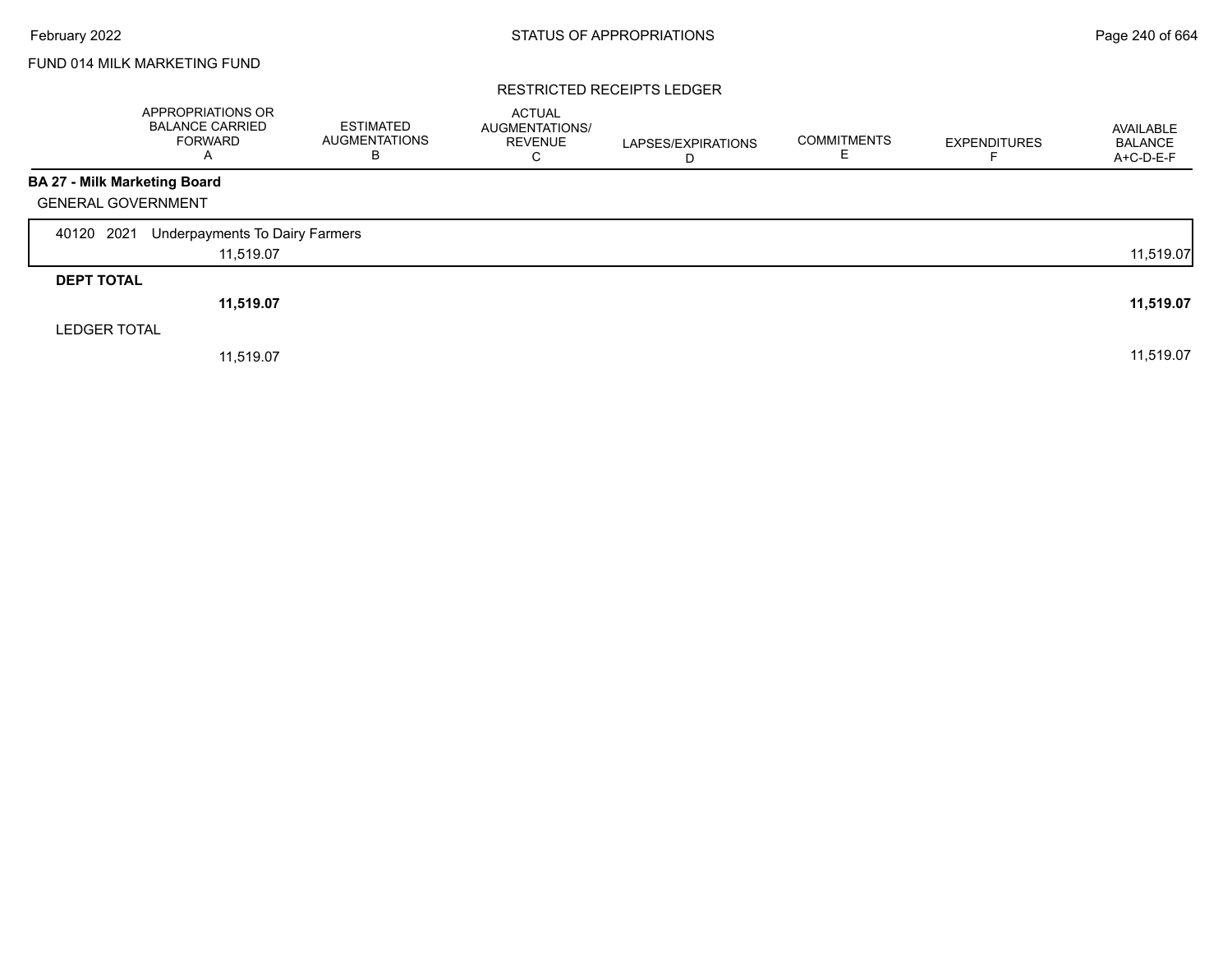# FUND 015 STATE FARM PRODUCTS SHOW FUND

## CURRENT STATE EXECUTIVE AUTHORIZATIONS LEDGER

|                            | APPROPRIATIONS OR<br><b>BALANCE CARRIED</b><br><b>FORWARD</b><br>A | <b>ESTIMATED</b><br><b>AUGMENTATIONS</b><br>B | <b>ACTUAL</b><br>AUGMENTATIONS/<br><b>REVENUE</b><br>С | LAPSES/EXPIRATIONS<br>D | <b>COMMITMENTS</b><br>E | <b>EXPENDITURES</b> | <b>AVAILABLE</b><br><b>BALANCE</b><br>A+C-D-E-F |
|----------------------------|--------------------------------------------------------------------|-----------------------------------------------|--------------------------------------------------------|-------------------------|-------------------------|---------------------|-------------------------------------------------|
| <b>BA 68 - Agriculture</b> |                                                                    |                                               |                                                        |                         |                         |                     |                                                 |
| <b>GENERAL GOVERNMENT</b>  |                                                                    |                                               |                                                        |                         |                         |                     |                                                 |
| 2021<br>20118              | <b>General Operations</b>                                          |                                               |                                                        |                         |                         |                     |                                                 |
|                            | 13,000,000.00                                                      |                                               |                                                        |                         | 1,080,424.78            | 7,410,024.08        | 4,509,551.14                                    |
| <b>DEPT TOTAL</b>          |                                                                    |                                               |                                                        |                         |                         |                     |                                                 |
|                            | 13,000,000.00                                                      |                                               |                                                        |                         | 1,080,424.78            | 7,410,024.08        | 4,509,551.14                                    |
| <b>LEDGER TOTAL</b>        |                                                                    |                                               |                                                        |                         |                         |                     |                                                 |
|                            | 13,000,000.00                                                      |                                               |                                                        |                         | 1,080,424.78            | 7,410,024.08        | 4,509,551.14                                    |
|                            | TOTAL TOTAL ALL CURRENT STATE LEDGERS                              |                                               |                                                        |                         |                         |                     |                                                 |
|                            | 13,000,000.00                                                      |                                               |                                                        |                         | 1,080,424.78            | 7,410,024.08        | 4,509,551.14                                    |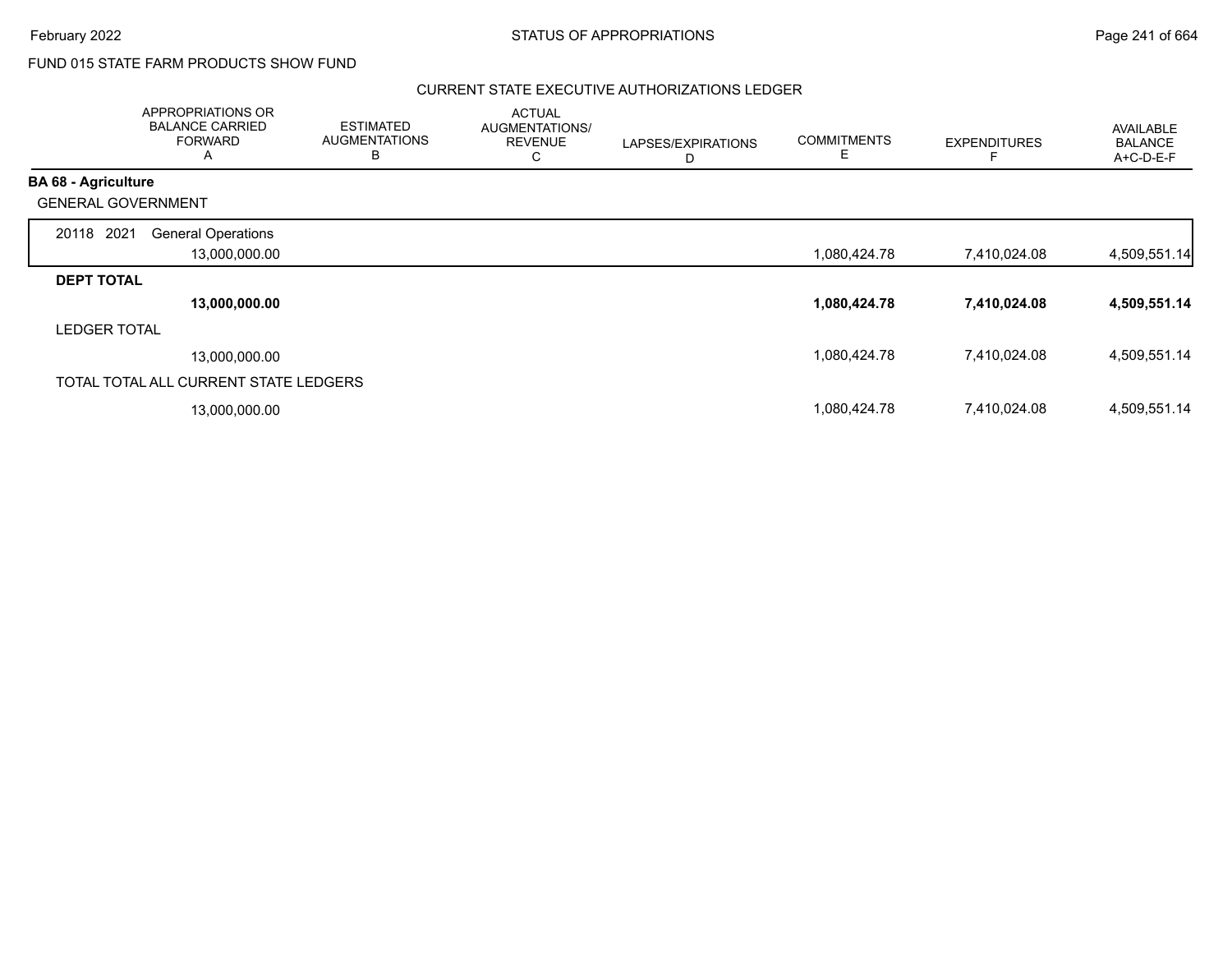# FUND 015 STATE FARM PRODUCTS SHOW FUND

## PRIOR STATE EXECUTIVE AUTHORIZATIONS LEDGER

|                            | APPROPRIATIONS OR<br><b>BALANCE CARRIED</b><br><b>FORWARD</b><br>A | <b>ESTIMATED</b><br><b>AUGMENTATIONS</b><br>B | <b>ACTUAL</b><br>AUGMENTATIONS/<br><b>REVENUE</b><br>С | LAPSES/EXPIRATIONS<br>D | <b>COMMITMENTS</b><br>E | <b>EXPENDITURES</b> | <b>AVAILABLE</b><br><b>BALANCE</b><br>A+C-D-E-F |
|----------------------------|--------------------------------------------------------------------|-----------------------------------------------|--------------------------------------------------------|-------------------------|-------------------------|---------------------|-------------------------------------------------|
| <b>BA 68 - Agriculture</b> |                                                                    |                                               |                                                        |                         |                         |                     |                                                 |
| <b>GENERAL GOVERNMENT</b>  |                                                                    |                                               |                                                        |                         |                         |                     |                                                 |
| 20118 2020                 | <b>General Operations</b>                                          |                                               |                                                        |                         |                         |                     |                                                 |
|                            | 1,079,476.37                                                       |                                               |                                                        |                         | 72,000.00               | 326,114.33          | 681,362.04                                      |
| <b>DEPT TOTAL</b>          |                                                                    |                                               |                                                        |                         |                         |                     |                                                 |
|                            | 1,079,476.37                                                       |                                               |                                                        |                         | 72,000.00               | 326,114.33          | 681,362.04                                      |
| <b>LEDGER TOTAL</b>        |                                                                    |                                               |                                                        |                         |                         |                     |                                                 |
|                            | 1,079,476.37                                                       |                                               |                                                        |                         | 72,000.00               | 326,114.33          | 681,362.04                                      |
|                            | TOTAL TOTAL ALL PRIOR STATE LEDGERS                                |                                               |                                                        |                         |                         |                     |                                                 |
|                            | 1,079,476.37                                                       |                                               |                                                        |                         | 72,000.00               | 326,114.33          | 681,362.04                                      |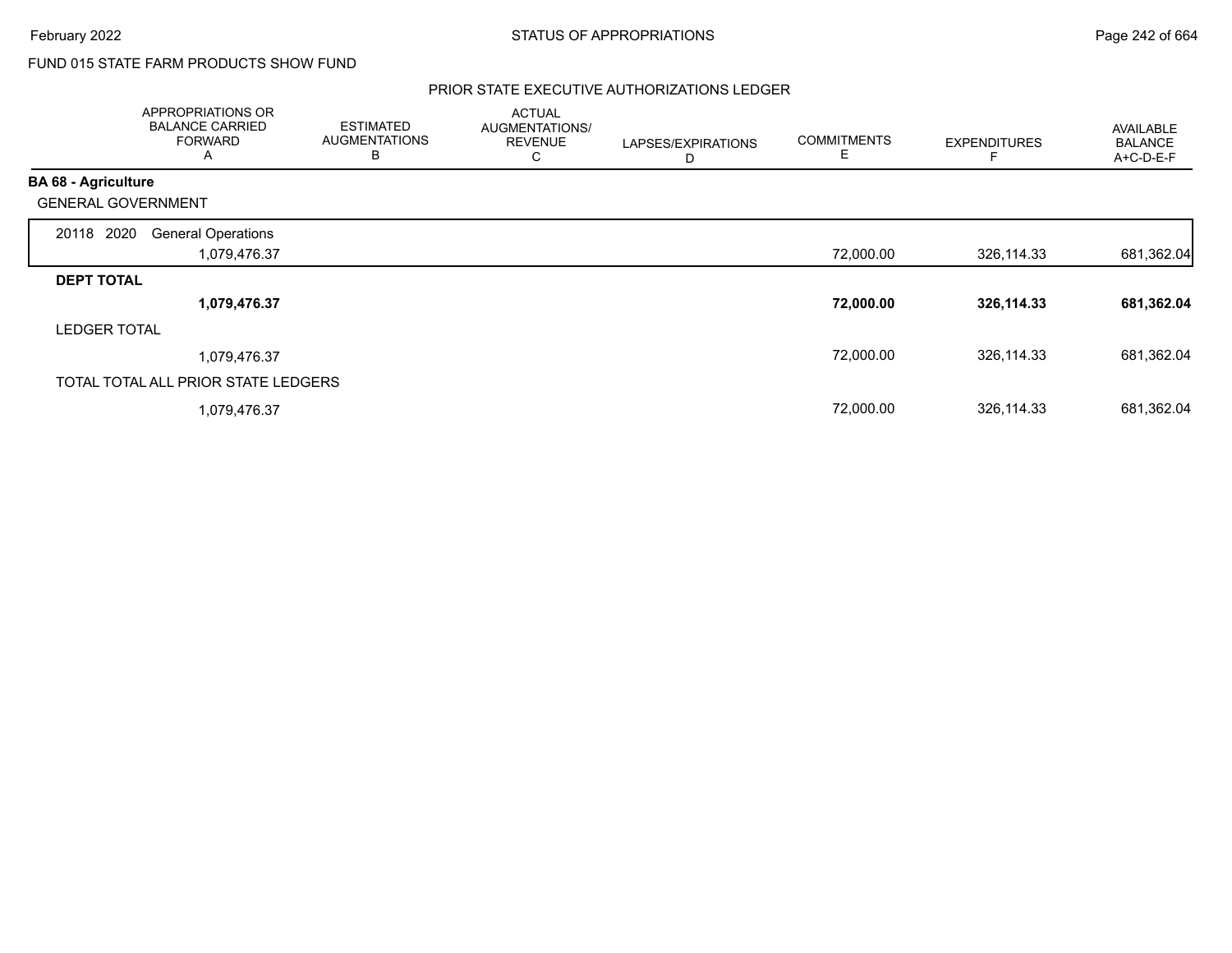## CURRENT STATE APPROPRIATIONS LEDGER

|                           | <b>APPROPRIATIONS OR</b><br><b>BALANCE CARRIED</b><br><b>FORWARD</b><br>A | <b>ESTIMATED</b><br><b>AUGMENTATIONS</b><br>B | <b>ACTUAL</b><br>AUGMENTATIONS/<br><b>REVENUE</b><br>С | LAPSES/EXPIRATIONS<br>D | <b>COMMITMENTS</b><br>E | <b>EXPENDITURES</b> | AVAILABLE<br><b>BALANCE</b><br>A+C-D-E-F |
|---------------------------|---------------------------------------------------------------------------|-----------------------------------------------|--------------------------------------------------------|-------------------------|-------------------------|---------------------|------------------------------------------|
|                           | <b>BA 38 - Conservation &amp; Natural Resourc</b>                         |                                               |                                                        |                         |                         |                     |                                          |
| <b>GENERAL GOVERNMENT</b> |                                                                           |                                               |                                                        |                         |                         |                     |                                          |
| 2021<br>11026             | <b>State Parks Operations</b>                                             |                                               |                                                        |                         |                         |                     |                                          |
|                           | 16,500,000.00                                                             |                                               |                                                        |                         |                         | 8,250,000.00        | 8,250,000.00                             |
| 2021<br>11060             | <b>State Forest Operations</b>                                            |                                               |                                                        |                         |                         |                     |                                          |
|                           | 16,500,000.00                                                             |                                               |                                                        |                         |                         | 8,250,000.00        | 8,250,000.00                             |
| 2021<br>11075             | <b>General Government Operations</b>                                      |                                               |                                                        |                         |                         |                     |                                          |
|                           | 14,790,000.00                                                             |                                               |                                                        |                         | 4,037,136.10            | 1,513,407.49        | 9,239,456.41                             |
| <b>DEPT TOTAL</b>         |                                                                           |                                               |                                                        |                         |                         |                     |                                          |
|                           | 47,790,000.00                                                             |                                               |                                                        |                         | 4,037,136.10            | 18,013,407.49       | 25,739,456.41                            |
| <b>LEDGER TOTAL</b>       |                                                                           |                                               |                                                        |                         |                         |                     |                                          |
|                           | 47,790,000.00                                                             |                                               |                                                        |                         | 4,037,136.10            | 18,013,407.49       | 25,739,456.41                            |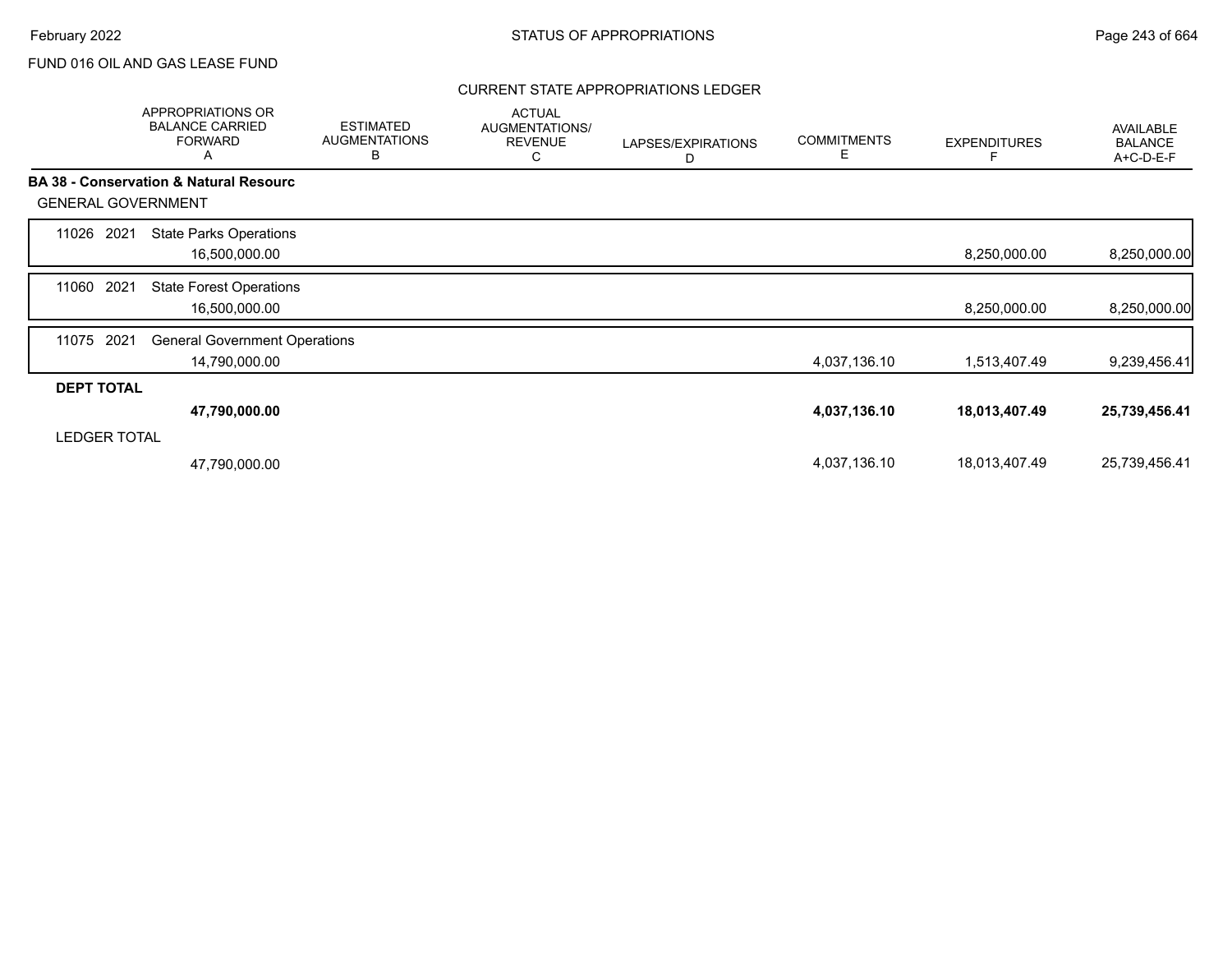## CURRENT STATE CONTINUING LEDGER

|                           | APPROPRIATIONS OR<br><b>BALANCE CARRIED</b><br><b>FORWARD</b><br>A | <b>ESTIMATED</b><br><b>AUGMENTATIONS</b><br>B | <b>ACTUAL</b><br>AUGMENTATIONS/<br><b>REVENUE</b><br>С | LAPSES/EXPIRATIONS<br>D | <b>COMMITMENTS</b><br>Е | <b>EXPENDITURES</b> | AVAILABLE<br><b>BALANCE</b><br>A+C-D-E-F |
|---------------------------|--------------------------------------------------------------------|-----------------------------------------------|--------------------------------------------------------|-------------------------|-------------------------|---------------------|------------------------------------------|
|                           | <b>BA 38 - Conservation &amp; Natural Resourc</b>                  |                                               |                                                        |                         |                         |                     |                                          |
| <b>GENERAL GOVERNMENT</b> |                                                                    |                                               |                                                        |                         |                         |                     |                                          |
| 30352 2021                | Transfer to Marcellus Legacy Fund<br>15,000,000.00                 |                                               |                                                        |                         |                         | 3,750,000.00        | 11,250,000.00                            |
| <b>DEPT TOTAL</b>         |                                                                    |                                               |                                                        |                         |                         |                     |                                          |
|                           | 15,000,000.00                                                      |                                               |                                                        |                         |                         | 3,750,000.00        | 11,250,000.00                            |
| <b>LEDGER TOTAL</b>       |                                                                    |                                               |                                                        |                         |                         |                     |                                          |
|                           | 15,000,000.00                                                      |                                               |                                                        |                         |                         | 3,750,000.00        | 11,250,000.00                            |
|                           | TOTAL TOTAL ALL CURRENT STATE LEDGERS                              |                                               |                                                        |                         |                         |                     |                                          |
|                           | 62,790,000.00                                                      |                                               |                                                        |                         | 4,037,136.10            | 21,763,407.49       | 36,989,456.41                            |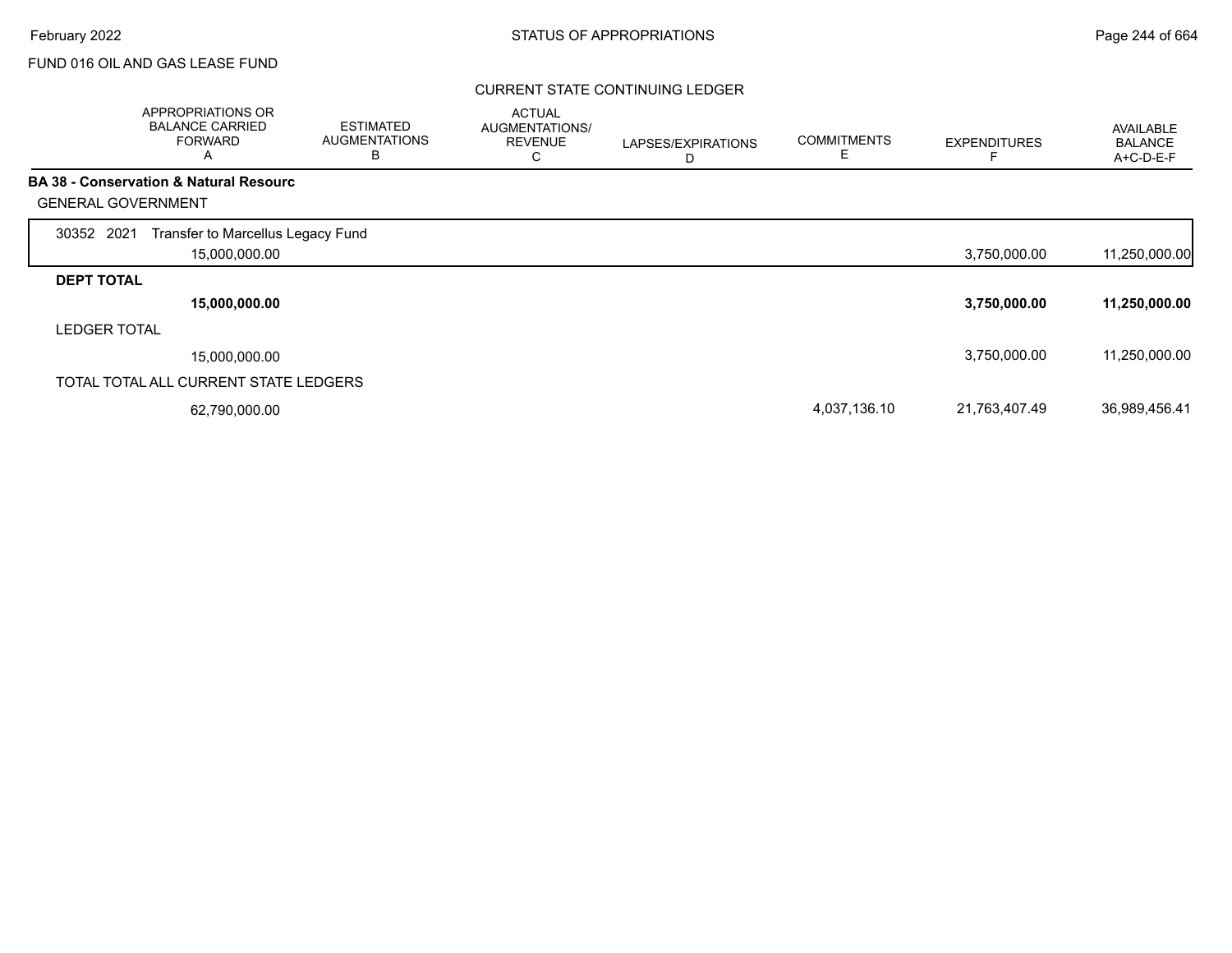### PRIOR STATE APPROPRIATIONS LEDGER

|                           | <b>APPROPRIATIONS OR</b><br><b>BALANCE CARRIED</b><br><b>FORWARD</b><br>Α | <b>ESTIMATED</b><br><b>AUGMENTATIONS</b><br>В | <b>ACTUAL</b><br>AUGMENTATIONS/<br><b>REVENUE</b><br>С | LAPSES/EXPIRATIONS<br>D | <b>COMMITMENTS</b><br>Е | <b>EXPENDITURES</b> | <b>AVAILABLE</b><br><b>BALANCE</b><br>A+C-D-E-F |
|---------------------------|---------------------------------------------------------------------------|-----------------------------------------------|--------------------------------------------------------|-------------------------|-------------------------|---------------------|-------------------------------------------------|
|                           | <b>BA 38 - Conservation &amp; Natural Resourc</b>                         |                                               |                                                        |                         |                         |                     |                                                 |
| <b>GENERAL GOVERNMENT</b> |                                                                           |                                               |                                                        |                         |                         |                     |                                                 |
| 2017<br>11075             | <b>General Government Operations</b>                                      |                                               |                                                        |                         |                         |                     |                                                 |
|                           | 42,140.69                                                                 |                                               |                                                        |                         |                         | 42,140.69           |                                                 |
| 2018<br>11075             | <b>General Government Operations</b>                                      |                                               |                                                        |                         |                         |                     |                                                 |
|                           | 215,371.36                                                                |                                               |                                                        |                         |                         | 214,648.36          | 723.00                                          |
| 2019<br>11075             | <b>General Government Operations</b>                                      |                                               |                                                        |                         |                         |                     |                                                 |
|                           | 2,381,977.81                                                              |                                               |                                                        |                         | 702,774.75              | 53,307.56           | 1,625,895.50                                    |
| 2020<br>11075             | <b>General Government Operations</b>                                      |                                               |                                                        |                         |                         |                     |                                                 |
|                           | 5,447,119.08                                                              |                                               |                                                        |                         | 2,875,039.77            | 1,152,346.50        | 1,419,732.81                                    |
| <b>DEPT TOTAL</b>         |                                                                           |                                               |                                                        |                         |                         |                     |                                                 |
|                           | 8,086,608.94                                                              |                                               |                                                        |                         | 3,577,814.52            | 1,462,443.11        | 3,046,351.31                                    |
| <b>LEDGER TOTAL</b>       |                                                                           |                                               |                                                        |                         |                         |                     |                                                 |
|                           | 8,086,608.94                                                              |                                               |                                                        |                         | 3,577,814.52            | 1,462,443.11        | 3,046,351.31                                    |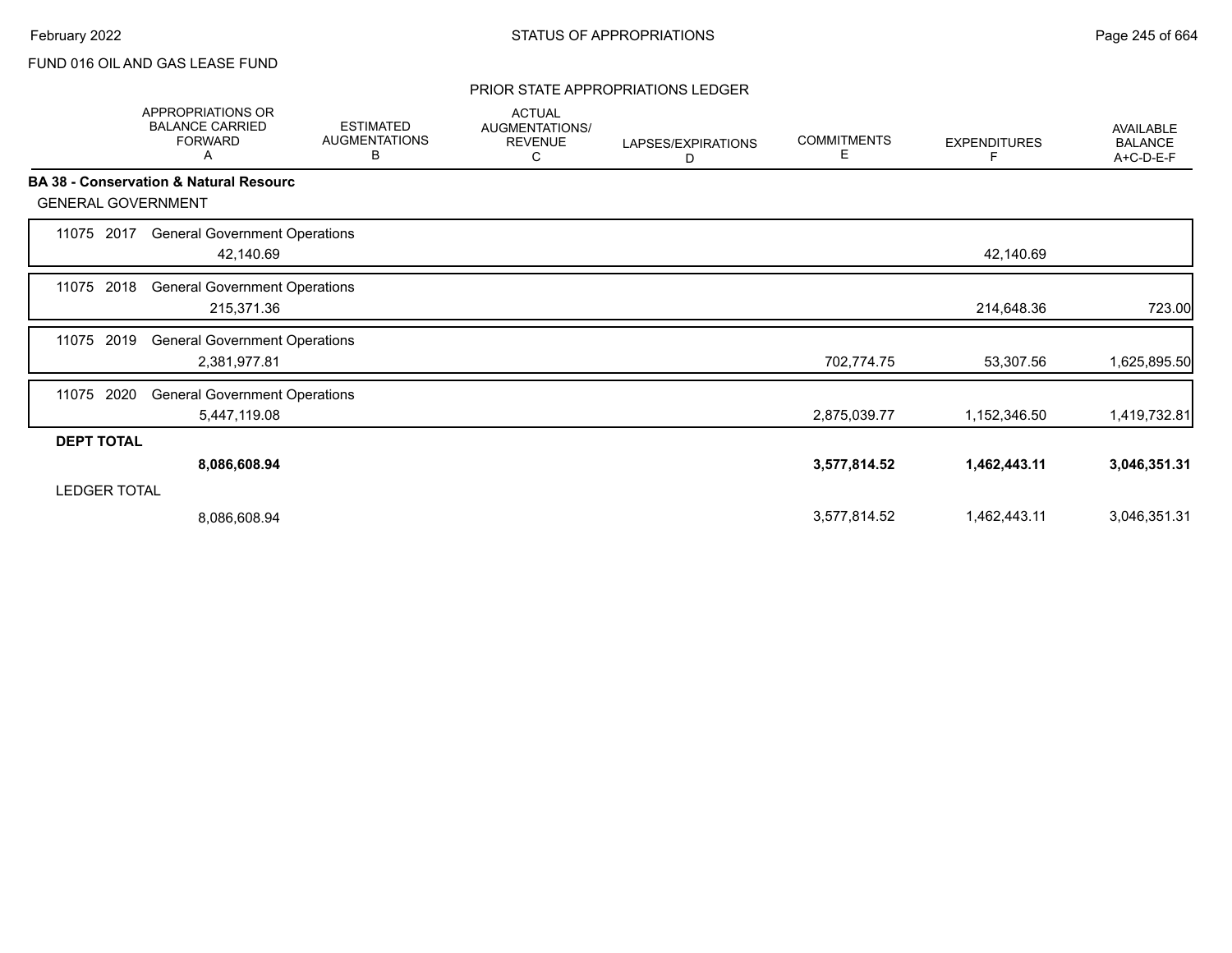## PRIOR STATE EXECUTIVE AUTHORIZATIONS LEDGER

|                           | <b>APPROPRIATIONS OR</b><br><b>BALANCE CARRIED</b><br><b>FORWARD</b><br>Α | <b>ESTIMATED</b><br><b>AUGMENTATIONS</b><br>в | <b>ACTUAL</b><br><b>AUGMENTATIONS/</b><br><b>REVENUE</b><br>С | LAPSES/EXPIRATIONS<br>D | <b>COMMITMENTS</b><br>E. | <b>EXPENDITURES</b><br>F | <b>AVAILABLE</b><br><b>BALANCE</b><br>A+C-D-E-F |
|---------------------------|---------------------------------------------------------------------------|-----------------------------------------------|---------------------------------------------------------------|-------------------------|--------------------------|--------------------------|-------------------------------------------------|
|                           | <b>BA 38 - Conservation &amp; Natural Resourc</b>                         |                                               |                                                               |                         |                          |                          |                                                 |
| <b>GENERAL GOVERNMENT</b> |                                                                           |                                               |                                                               |                         |                          |                          |                                                 |
| 29392 2014                | <b>General Operations</b><br>304,913.58                                   |                                               |                                                               |                         |                          | 304,913.58               |                                                 |
| 29392 2015                | <b>General Operations</b><br>257,458.62                                   |                                               |                                                               |                         |                          | 257,458.62               |                                                 |
| 29392 2016                | <b>General Operations</b><br>110,181.32                                   |                                               |                                                               |                         | 47,757.40                | 62,423.92                |                                                 |
| 29392 2013                | <b>General Operations</b><br>333,435.29                                   |                                               |                                                               |                         |                          | 333,435.29               |                                                 |
| <b>DEPT TOTAL</b>         |                                                                           |                                               |                                                               |                         |                          |                          |                                                 |
|                           | 1,005,988.81                                                              |                                               |                                                               |                         | 47,757.40                | 958,231.41               |                                                 |
| <b>LEDGER TOTAL</b>       |                                                                           |                                               |                                                               |                         |                          |                          |                                                 |
|                           | 1,005,988.81                                                              |                                               |                                                               |                         | 47,757.40                | 958,231.41               |                                                 |
|                           | TOTAL TOTAL ALL PRIOR STATE LEDGERS                                       |                                               |                                                               |                         |                          |                          |                                                 |
|                           | 9,092,597.75                                                              |                                               |                                                               |                         | 3,625,571.92             | 2,420,674.52             | 3,046,351.31                                    |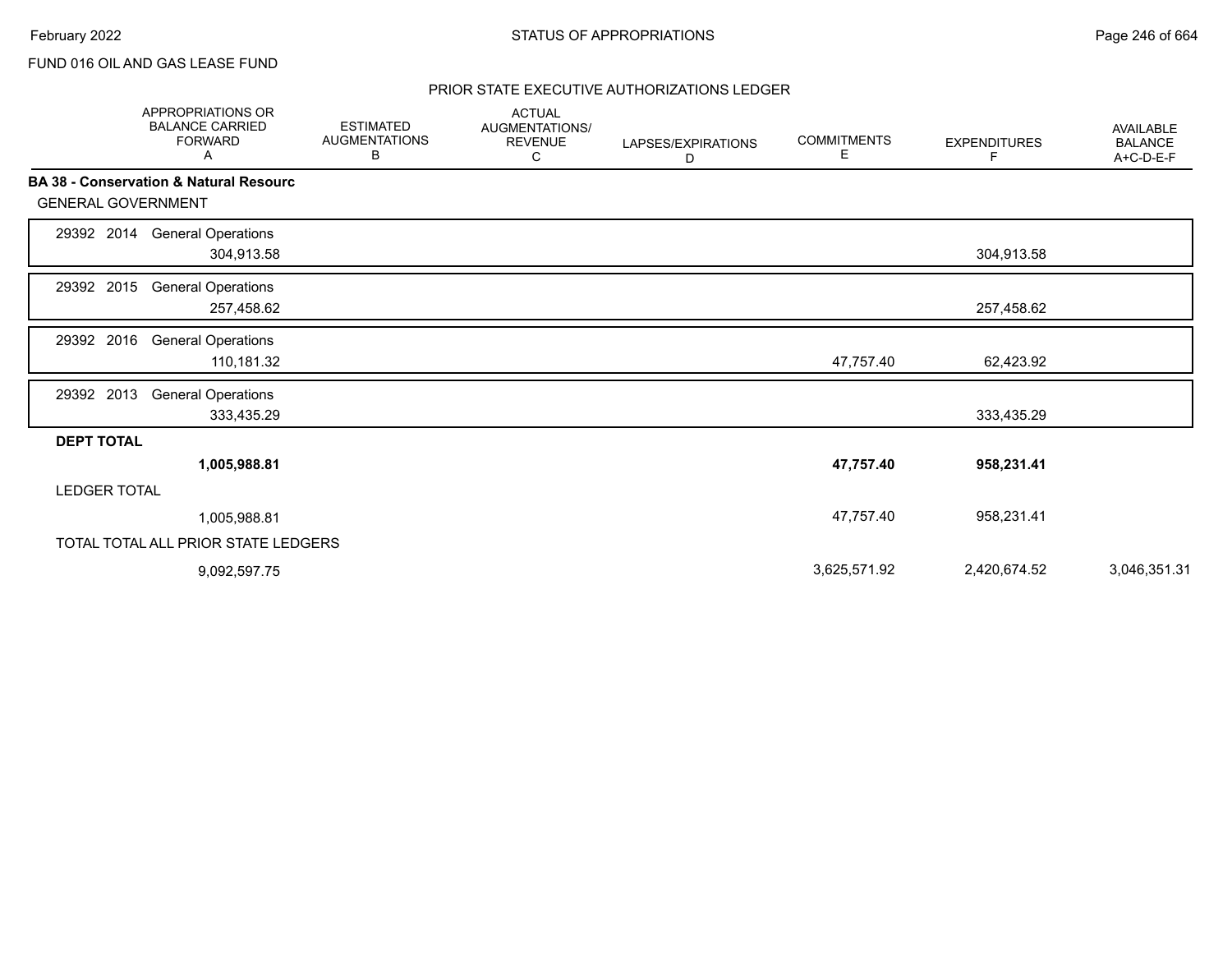$\Gamma$ 

# FUND 017 STATE TREASURY ARMORY FUND

#### NON-BUDGETED LEDGER

|                           | <b>APPROPRIATIONS OR</b><br><b>BALANCE CARRIED</b><br><b>FORWARD</b><br>$\overline{A}$ | <b>ESTIMATED</b><br><b>AUGMENTATIONS</b><br>в | <b>ACTUAL</b><br><b>AUGMENTATIONS/</b><br><b>REVENUE</b><br>С | LAPSES/EXPIRATIONS<br>D | <b>COMMITMENTS</b><br>E | <b>EXPENDITURES</b> | AVAILABLE<br><b>BALANCE</b><br>A+C-D-E-F |
|---------------------------|----------------------------------------------------------------------------------------|-----------------------------------------------|---------------------------------------------------------------|-------------------------|-------------------------|---------------------|------------------------------------------|
|                           | BA 13 - Military & Veterans Affairs                                                    |                                               |                                                               |                         |                         |                     |                                          |
| <b>GENERAL GOVERNMENT</b> |                                                                                        |                                               |                                                               |                         |                         |                     |                                          |
| 2021<br>50079             | <b>Capital Expenditures-Armories</b>                                                   |                                               |                                                               |                         |                         |                     |                                          |
|                           |                                                                                        |                                               |                                                               |                         | 357,755.36              | 372,787.69          | $-730,543.05$                            |
| <b>DEPT TOTAL</b>         |                                                                                        |                                               |                                                               |                         |                         |                     |                                          |
|                           |                                                                                        |                                               |                                                               |                         | 357,755.36              | 372,787.69          | -730,543.05                              |
| <b>LEDGER TOTAL</b>       |                                                                                        |                                               |                                                               |                         |                         |                     |                                          |
|                           |                                                                                        |                                               |                                                               |                         | 357.755.36              | 372.787.69          | -730,543.05                              |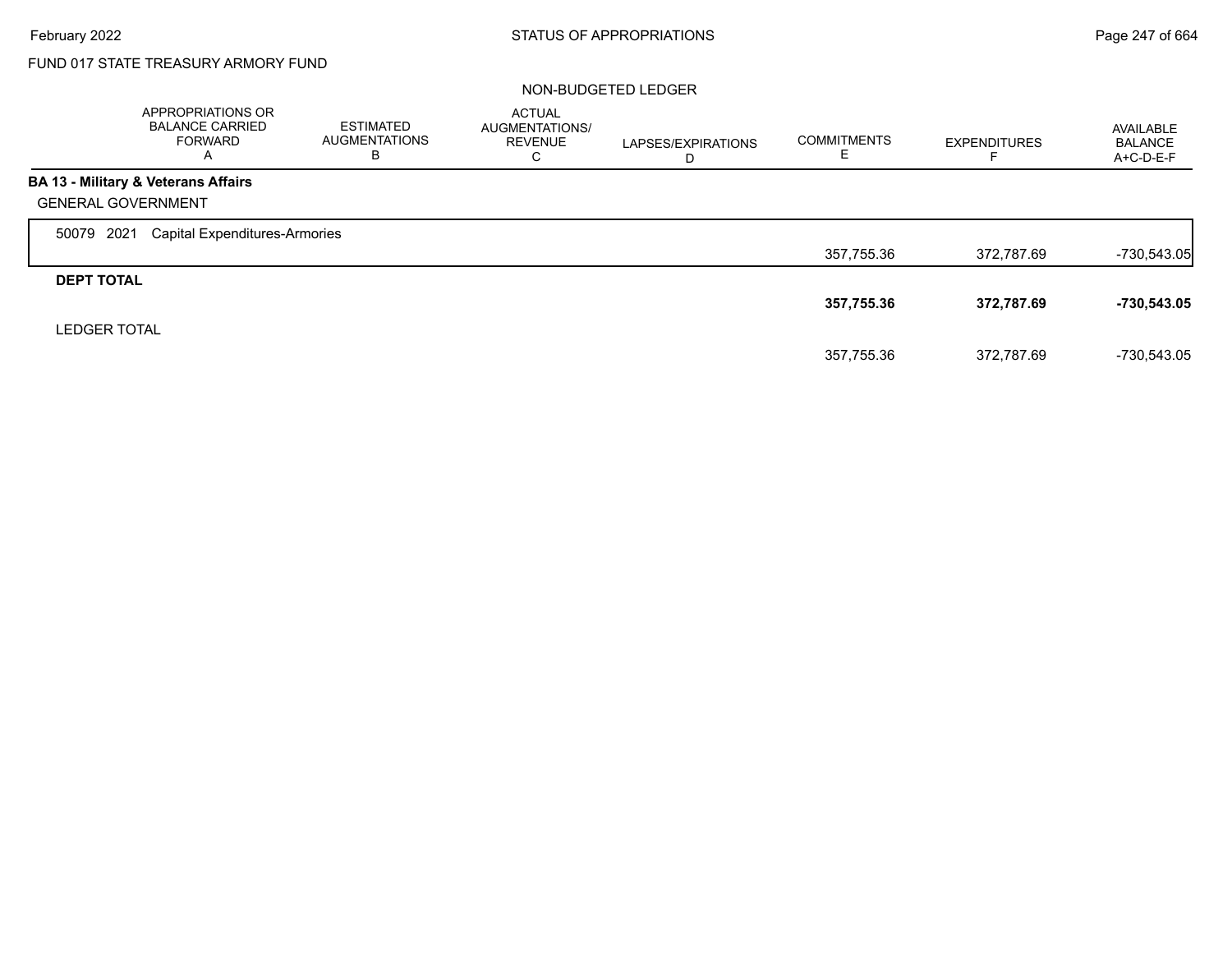# FUND 018 HISTORICAL PRESERVATION FUND

## CURRENT STATE EXECUTIVE AUTHORIZATIONS LEDGER

|                             | <b>APPROPRIATIONS OR</b><br><b>BALANCE CARRIED</b><br><b>FORWARD</b><br>A | <b>ESTIMATED</b><br><b>AUGMENTATIONS</b><br>B | <b>ACTUAL</b><br>AUGMENTATIONS/<br><b>REVENUE</b><br>С | LAPSES/EXPIRATIONS<br>D | <b>COMMITMENTS</b><br>Ε | <b>EXPENDITURES</b> | <b>AVAILABLE</b><br><b>BALANCE</b><br>A+C-D-E-F |
|-----------------------------|---------------------------------------------------------------------------|-----------------------------------------------|--------------------------------------------------------|-------------------------|-------------------------|---------------------|-------------------------------------------------|
|                             | <b>BA 30 - Historical &amp; Museum Commission</b>                         |                                               |                                                        |                         |                         |                     |                                                 |
| <b>GRANTS AND SUBSIDIES</b> |                                                                           |                                               |                                                        |                         |                         |                     |                                                 |
| 2021<br>20465               | <b>General Operations</b>                                                 |                                               |                                                        |                         |                         |                     |                                                 |
|                             | 1,267,000.00                                                              |                                               |                                                        |                         | 60,000.00               | 224,077.67          | 982,922.33                                      |
| <b>DEPT TOTAL</b>           |                                                                           |                                               |                                                        |                         |                         |                     |                                                 |
|                             | 1,267,000.00                                                              |                                               |                                                        |                         | 60,000.00               | 224,077.67          | 982,922.33                                      |
| <b>LEDGER TOTAL</b>         |                                                                           |                                               |                                                        |                         |                         |                     |                                                 |
|                             | 1,267,000.00                                                              |                                               |                                                        |                         | 60,000.00               | 224,077.67          | 982,922.33                                      |
|                             | TOTAL TOTAL ALL CURRENT STATE LEDGERS                                     |                                               |                                                        |                         |                         |                     |                                                 |
|                             | 1,267,000.00                                                              |                                               |                                                        |                         | 60,000.00               | 224,077.67          | 982,922.33                                      |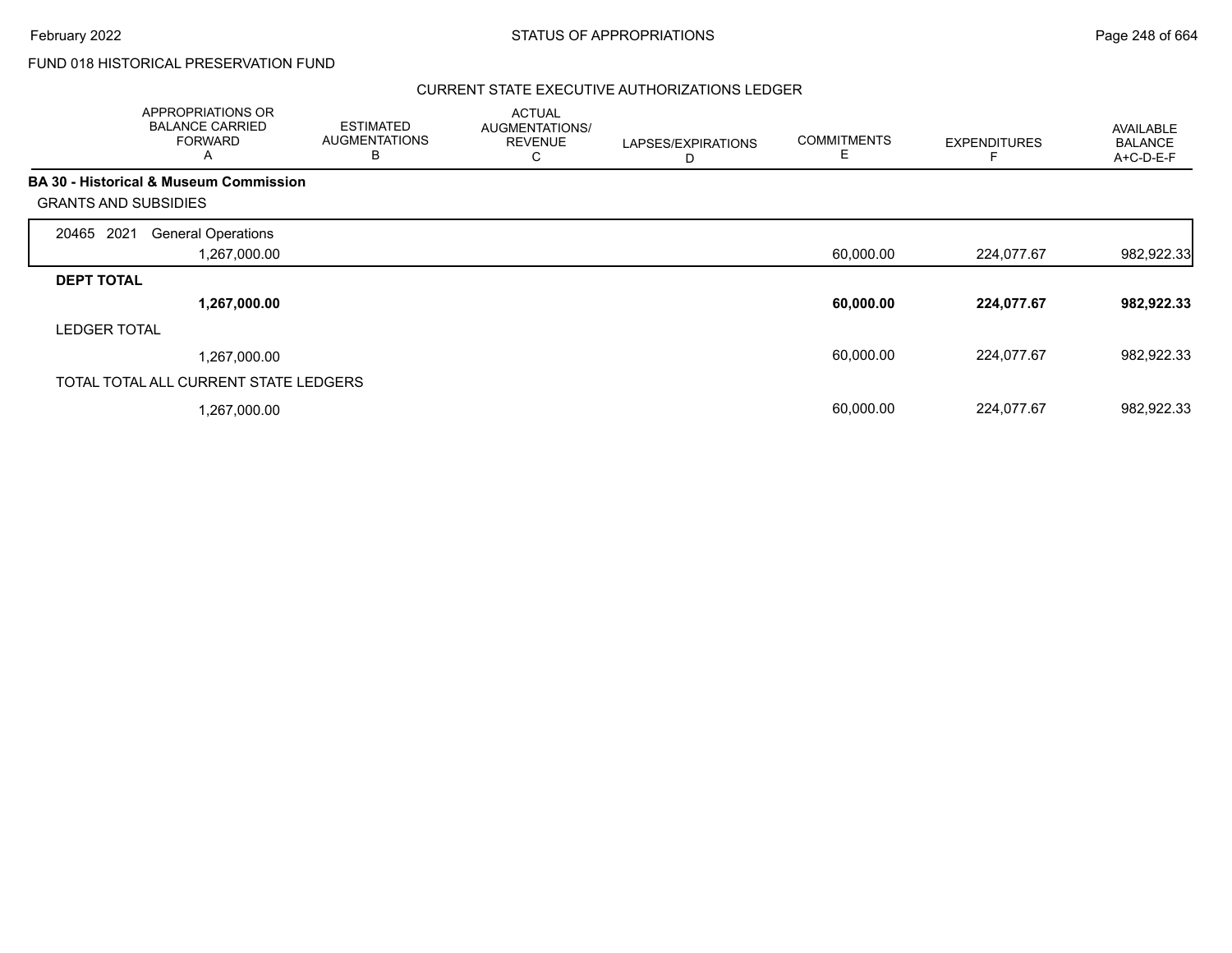# FUND 018 HISTORICAL PRESERVATION FUND

### PRIOR STATE EXECUTIVE AUTHORIZATIONS LEDGER

|                                  | APPROPRIATIONS OR<br><b>BALANCE CARRIED</b><br><b>FORWARD</b><br>Α | <b>ESTIMATED</b><br><b>AUGMENTATIONS</b><br>В | <b>ACTUAL</b><br>AUGMENTATIONS/<br><b>REVENUE</b><br>C | LAPSES/EXPIRATIONS<br>D | <b>COMMITMENTS</b><br>E. | <b>EXPENDITURES</b><br>F | <b>AVAILABLE</b><br><b>BALANCE</b><br>A+C-D-E-F |
|----------------------------------|--------------------------------------------------------------------|-----------------------------------------------|--------------------------------------------------------|-------------------------|--------------------------|--------------------------|-------------------------------------------------|
| <b>BA 81 - Executive Offices</b> |                                                                    |                                               |                                                        |                         |                          |                          |                                                 |
| <b>GENERAL GOVERNMENT</b>        |                                                                    |                                               |                                                        |                         |                          |                          |                                                 |
| 20495 2020                       | Transfer to the General Fund<br>4,000,000.00                       |                                               |                                                        |                         |                          |                          | 4,000,000.00                                    |
| <b>DEPT TOTAL</b>                |                                                                    |                                               |                                                        |                         |                          |                          |                                                 |
|                                  | 4,000,000.00                                                       |                                               |                                                        |                         |                          |                          | 4,000,000.00                                    |
| <b>GRANTS AND SUBSIDIES</b>      | <b>BA 30 - Historical &amp; Museum Commission</b>                  |                                               |                                                        |                         |                          |                          |                                                 |
| 20465 2020                       | <b>General Operations</b><br>1,265,695.94                          |                                               |                                                        |                         |                          | 11,788.93                | 1,253,907.01                                    |
| <b>DEPT TOTAL</b>                |                                                                    |                                               |                                                        |                         |                          |                          |                                                 |
|                                  | 1,265,695.94                                                       |                                               |                                                        |                         |                          | 11,788.93                | 1,253,907.01                                    |
| <b>LEDGER TOTAL</b>              |                                                                    |                                               |                                                        |                         |                          |                          |                                                 |
|                                  | 5,265,695.94                                                       |                                               |                                                        |                         |                          | 11,788.93                | 5,253,907.01                                    |
|                                  | TOTAL TOTAL ALL PRIOR STATE LEDGERS                                |                                               |                                                        |                         |                          |                          |                                                 |
|                                  | 5,265,695.94                                                       |                                               |                                                        |                         |                          | 11,788.93                | 5,253,907.01                                    |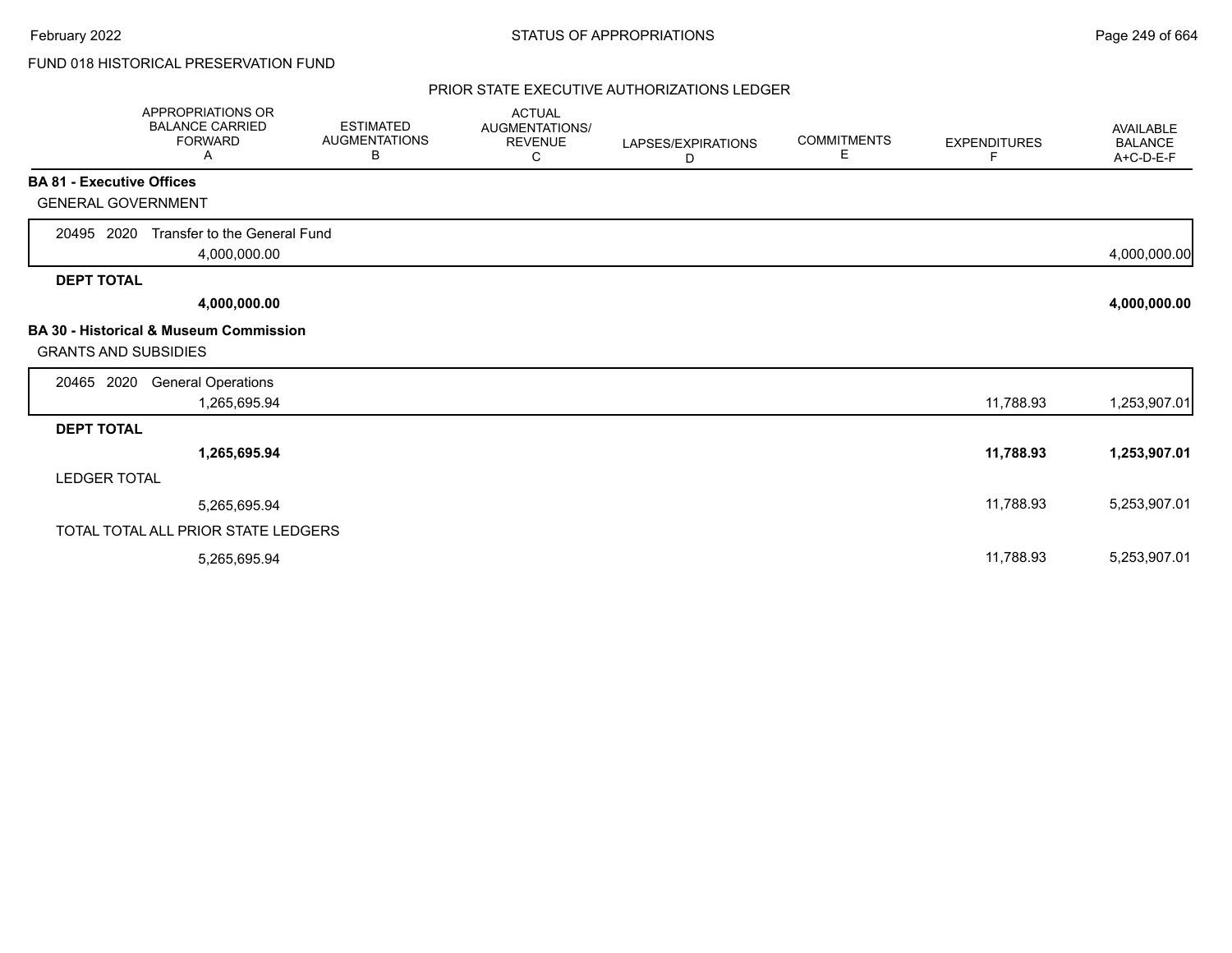# FUND 018 HISTORICAL PRESERVATION FUND

### RESTRICTED REVENUE LEDGER

|                             | APPROPRIATIONS OR<br><b>BALANCE CARRIED</b><br><b>FORWARD</b><br>A | <b>ESTIMATED</b><br><b>AUGMENTATIONS</b><br>В | <b>ACTUAL</b><br>AUGMENTATIONS/<br><b>REVENUE</b><br>С | LAPSES/EXPIRATIONS<br>D | <b>COMMITMENTS</b><br>E | <b>EXPENDITURES</b> | AVAILABLE<br><b>BALANCE</b><br>A+C-D-E-F |
|-----------------------------|--------------------------------------------------------------------|-----------------------------------------------|--------------------------------------------------------|-------------------------|-------------------------|---------------------|------------------------------------------|
|                             | <b>BA 30 - Historical &amp; Museum Commission</b>                  |                                               |                                                        |                         |                         |                     |                                          |
| <b>GENERAL GOVERNMENT</b>   |                                                                    |                                               |                                                        |                         |                         |                     |                                          |
| 2021<br>60057               | Deaccession of Collections                                         |                                               |                                                        |                         |                         |                     |                                          |
|                             | 317,963.19                                                         |                                               | 2,172.00                                               |                         |                         | 2,283.89            | 317,851.30                               |
| <b>GRANTS AND SUBSIDIES</b> |                                                                    |                                               |                                                        |                         |                         |                     |                                          |
| 2021<br>60463               | Mitigation and Special Projects                                    |                                               |                                                        |                         |                         |                     |                                          |
|                             | 3,784,301.68                                                       |                                               |                                                        |                         | 3,242,984.13            | 491,905.21          | 49,412.34                                |
| <b>DEPT TOTAL</b>           |                                                                    |                                               |                                                        |                         |                         |                     |                                          |
|                             | 4,102,264.87                                                       |                                               | 2,172.00                                               |                         | 3,242,984.13            | 494,189.10          | 367,263.64                               |
| <b>LEDGER TOTAL</b>         |                                                                    |                                               |                                                        |                         |                         |                     |                                          |
|                             | 4,102,264.87                                                       |                                               | 2,172.00                                               |                         | 3,242,984.13            | 494,189.10          | 367,263.64                               |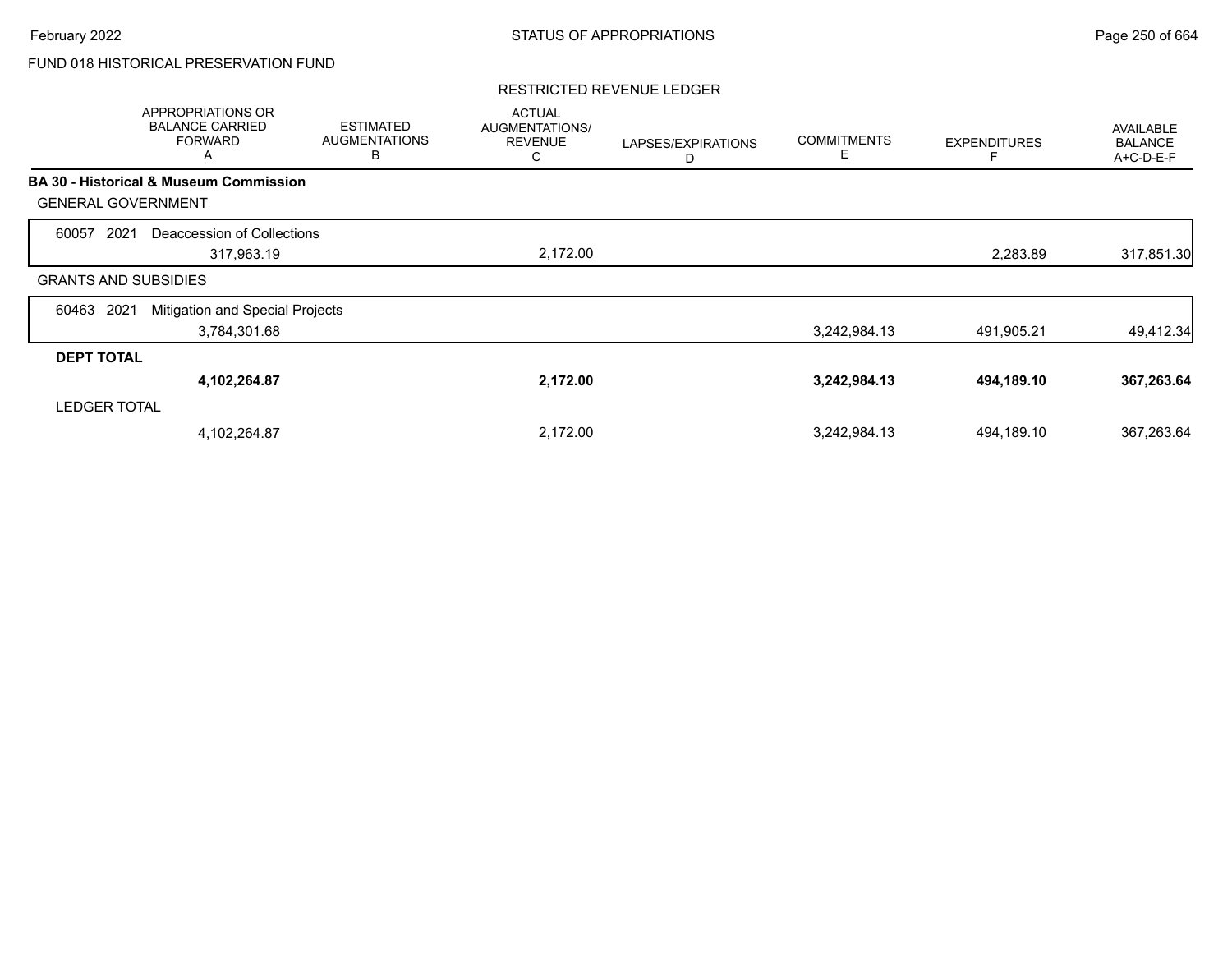# FUND 019 PENNSYLVANIA INFRASTRUCTURE BANK

#### CURRENT STATE EXECUTIVE AUTHORIZATIONS LEDGER

|                               | APPROPRIATIONS OR<br><b>BALANCE CARRIED</b><br><b>FORWARD</b><br>A | <b>ESTIMATED</b><br><b>AUGMENTATIONS</b><br>B | <b>ACTUAL</b><br>AUGMENTATIONS/<br><b>REVENUE</b><br>С | LAPSES/EXPIRATIONS<br>D | <b>COMMITMENTS</b><br>Е | <b>EXPENDITURES</b> | AVAILABLE<br><b>BALANCE</b><br>A+C-D-E-F |
|-------------------------------|--------------------------------------------------------------------|-----------------------------------------------|--------------------------------------------------------|-------------------------|-------------------------|---------------------|------------------------------------------|
| <b>BA 78 - Transportation</b> |                                                                    |                                               |                                                        |                         |                         |                     |                                          |
| <b>GRANTS AND SUBSIDIES</b>   |                                                                    |                                               |                                                        |                         |                         |                     |                                          |
| 20186 2021                    | Infrastruct Bnk Lns                                                |                                               |                                                        |                         |                         |                     |                                          |
|                               | 42,000,000.00                                                      |                                               |                                                        |                         | 7,973,247.43            | 15,367,162.23       | 18,659,590.34                            |
| <b>DEPT TOTAL</b>             |                                                                    |                                               |                                                        |                         |                         |                     |                                          |
|                               | 42,000,000.00                                                      |                                               |                                                        |                         | 7,973,247.43            | 15,367,162.23       | 18,659,590.34                            |
| <b>LEDGER TOTAL</b>           |                                                                    |                                               |                                                        |                         |                         |                     |                                          |
|                               | 42,000,000.00                                                      |                                               |                                                        |                         | 7,973,247.43            | 15,367,162.23       | 18,659,590.34                            |
|                               | TOTAL TOTAL ALL CURRENT STATE LEDGERS                              |                                               |                                                        |                         |                         |                     |                                          |
|                               | 42,000,000.00                                                      |                                               |                                                        |                         | 7,973,247.43            | 15,367,162.23       | 18,659,590.34                            |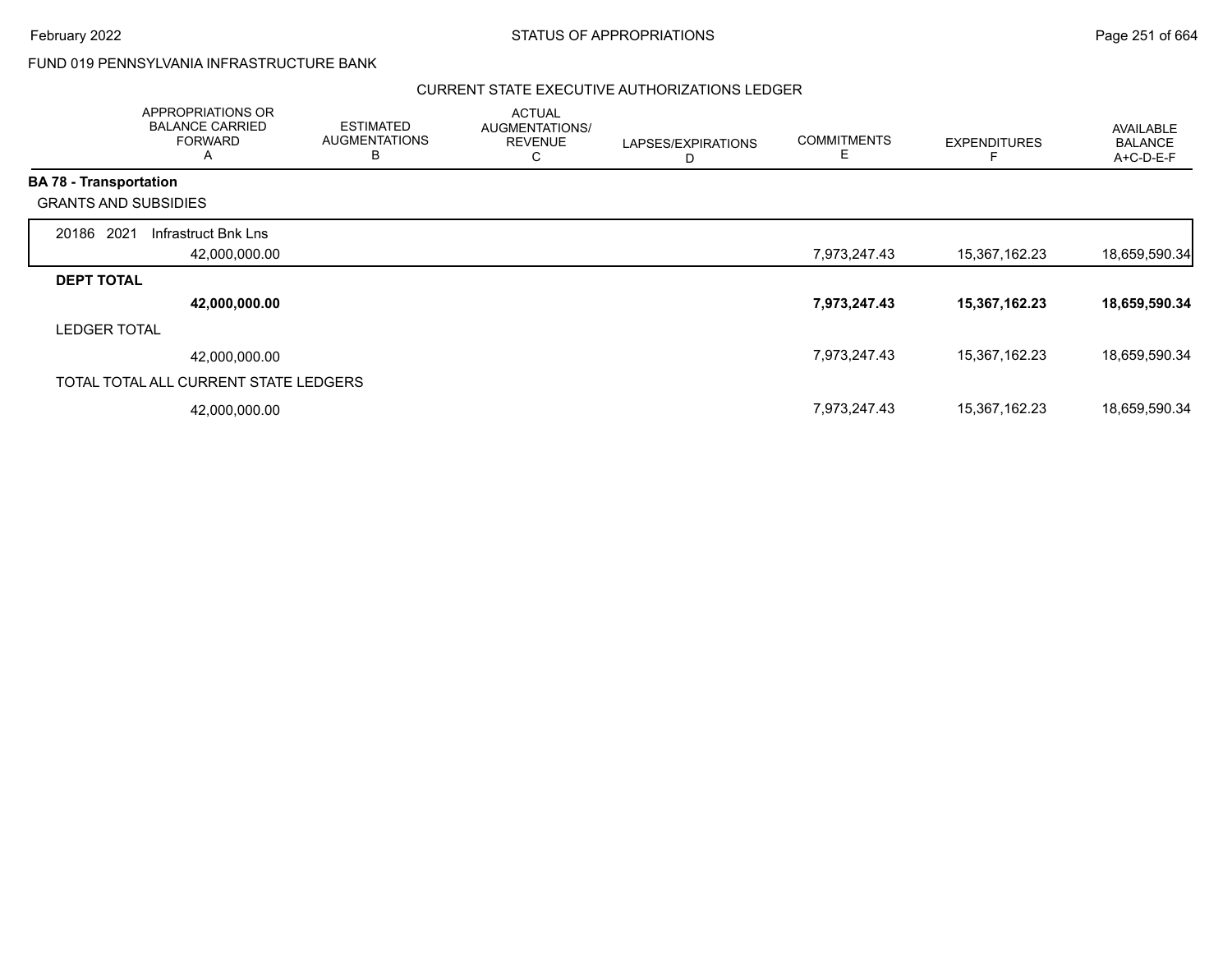# FUND 019 PENNSYLVANIA INFRASTRUCTURE BANK

## PRIOR STATE EXECUTIVE AUTHORIZATIONS LEDGER

|                               | APPROPRIATIONS OR<br><b>BALANCE CARRIED</b><br><b>FORWARD</b><br>A | <b>ESTIMATED</b><br><b>AUGMENTATIONS</b><br>В | <b>ACTUAL</b><br>AUGMENTATIONS/<br><b>REVENUE</b><br>С | LAPSES/EXPIRATIONS<br>D | <b>COMMITMENTS</b><br>Е | <b>EXPENDITURES</b> | AVAILABLE<br><b>BALANCE</b><br>A+C-D-E-F |
|-------------------------------|--------------------------------------------------------------------|-----------------------------------------------|--------------------------------------------------------|-------------------------|-------------------------|---------------------|------------------------------------------|
| <b>BA 78 - Transportation</b> |                                                                    |                                               |                                                        |                         |                         |                     |                                          |
|                               | <b>GRANTS AND SUBSIDIES</b>                                        |                                               |                                                        |                         |                         |                     |                                          |
| 20186 2019                    | Infrastruct Bnk Lns                                                |                                               |                                                        |                         |                         |                     |                                          |
|                               | 1,341,899.00                                                       |                                               |                                                        |                         |                         |                     | 1,341,899.00                             |
| 20186 2020                    | Infrastruct Bnk Lns                                                |                                               |                                                        |                         |                         |                     |                                          |
|                               | 9,927,751.75                                                       |                                               |                                                        |                         |                         | 4,050,750.82        | 5,877,000.93                             |
| <b>DEPT TOTAL</b>             |                                                                    |                                               |                                                        |                         |                         |                     |                                          |
|                               | 11,269,650.75                                                      |                                               |                                                        |                         |                         | 4,050,750.82        | 7,218,899.93                             |
|                               | <b>LEDGER TOTAL</b>                                                |                                               |                                                        |                         |                         |                     |                                          |
|                               | 11,269,650.75                                                      |                                               |                                                        |                         |                         | 4,050,750.82        | 7,218,899.93                             |
|                               | TOTAL TOTAL ALL PRIOR STATE LEDGERS                                |                                               |                                                        |                         |                         |                     |                                          |
|                               | 11,269,650.75                                                      |                                               |                                                        |                         |                         | 4,050,750.82        | 7,218,899.93                             |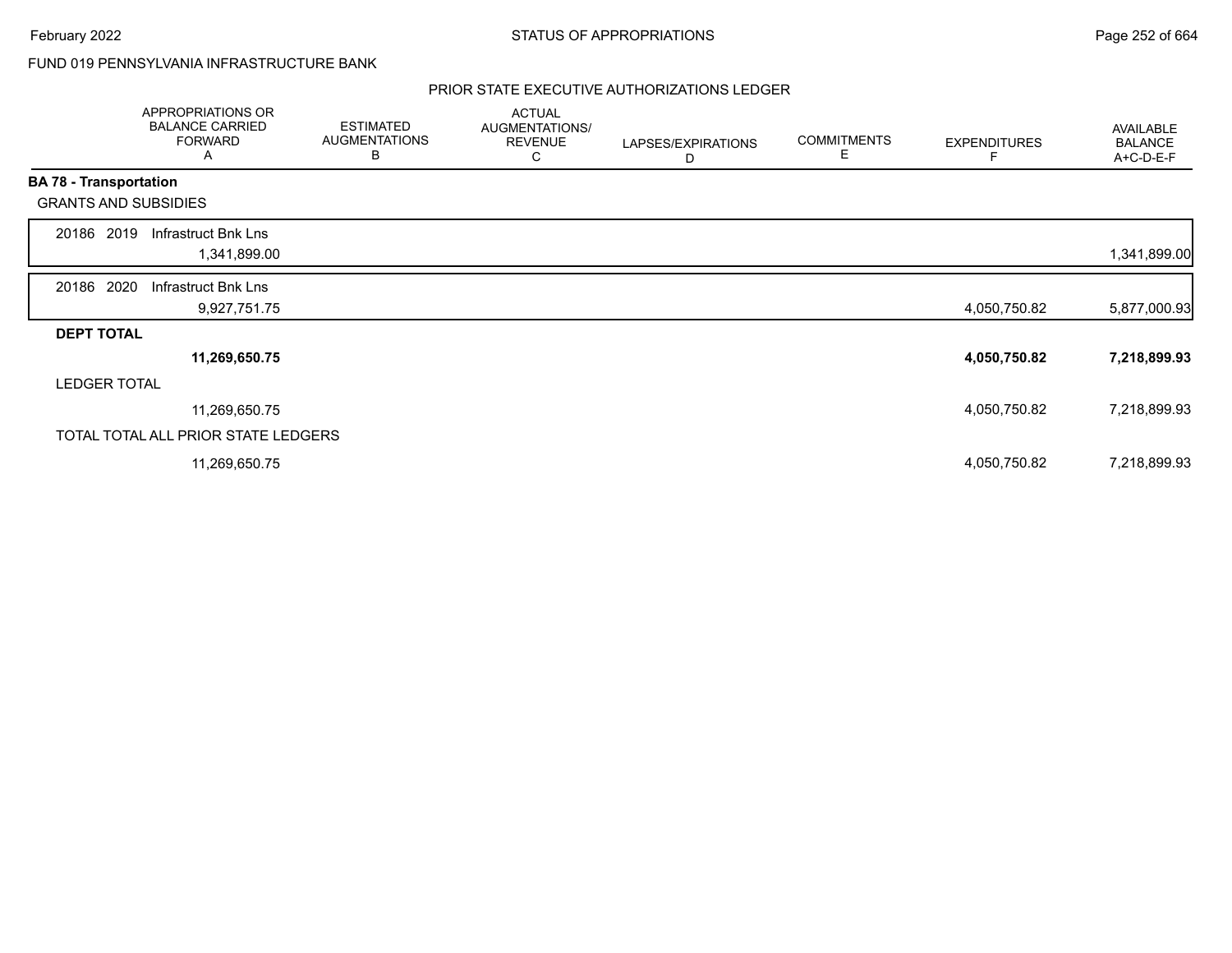February 2022 **Example 253 of 664** STATUS OF APPROPRIATIONS **Page 253 of 664** 

### FUND 020 SURFACE MINING CONSERV&RECLAMATION

|                                         | <b>APPROPRIATIONS OR</b><br><b>BALANCE CARRIED</b><br><b>FORWARD</b><br>$\overline{A}$ | <b>ESTIMATED</b><br><b>AUGMENTATIONS</b><br>B | <b>ACTUAL</b><br>AUGMENTATIONS/<br><b>REVENUE</b><br>С | LAPSES/EXPIRATIONS<br>D | <b>COMMITMENTS</b><br>Е | <b>EXPENDITURES</b> | AVAILABLE<br><b>BALANCE</b><br>A+C-D-E-F |
|-----------------------------------------|----------------------------------------------------------------------------------------|-----------------------------------------------|--------------------------------------------------------|-------------------------|-------------------------|---------------------|------------------------------------------|
| <b>BA 35 - Environmental Protection</b> |                                                                                        |                                               |                                                        |                         |                         |                     |                                          |
| <b>GENERAL GOVERNMENT</b>               |                                                                                        |                                               |                                                        |                         |                         |                     |                                          |
| 20102 2021                              | <b>General Operations</b>                                                              |                                               |                                                        |                         |                         |                     |                                          |
|                                         | 4,999,000.00                                                                           |                                               |                                                        |                         | 825,238.98              | 932,813.55          | 3,240,947.47                             |
| <b>DEPT TOTAL</b>                       |                                                                                        |                                               |                                                        |                         |                         |                     |                                          |
|                                         | 4,999,000.00                                                                           |                                               |                                                        |                         | 825,238.98              | 932,813.55          | 3,240,947.47                             |
| <b>LEDGER TOTAL</b>                     |                                                                                        |                                               |                                                        |                         |                         |                     |                                          |
|                                         | 4,999,000.00                                                                           |                                               |                                                        |                         | 825,238.98              | 932.813.55          | 3,240,947.47                             |
|                                         | TOTAL TOTAL ALL CURRENT STATE LEDGERS                                                  |                                               |                                                        |                         |                         |                     |                                          |
|                                         | 4,999,000.00                                                                           |                                               |                                                        |                         | 825,238.98              | 932,813.55          | 3,240,947.47                             |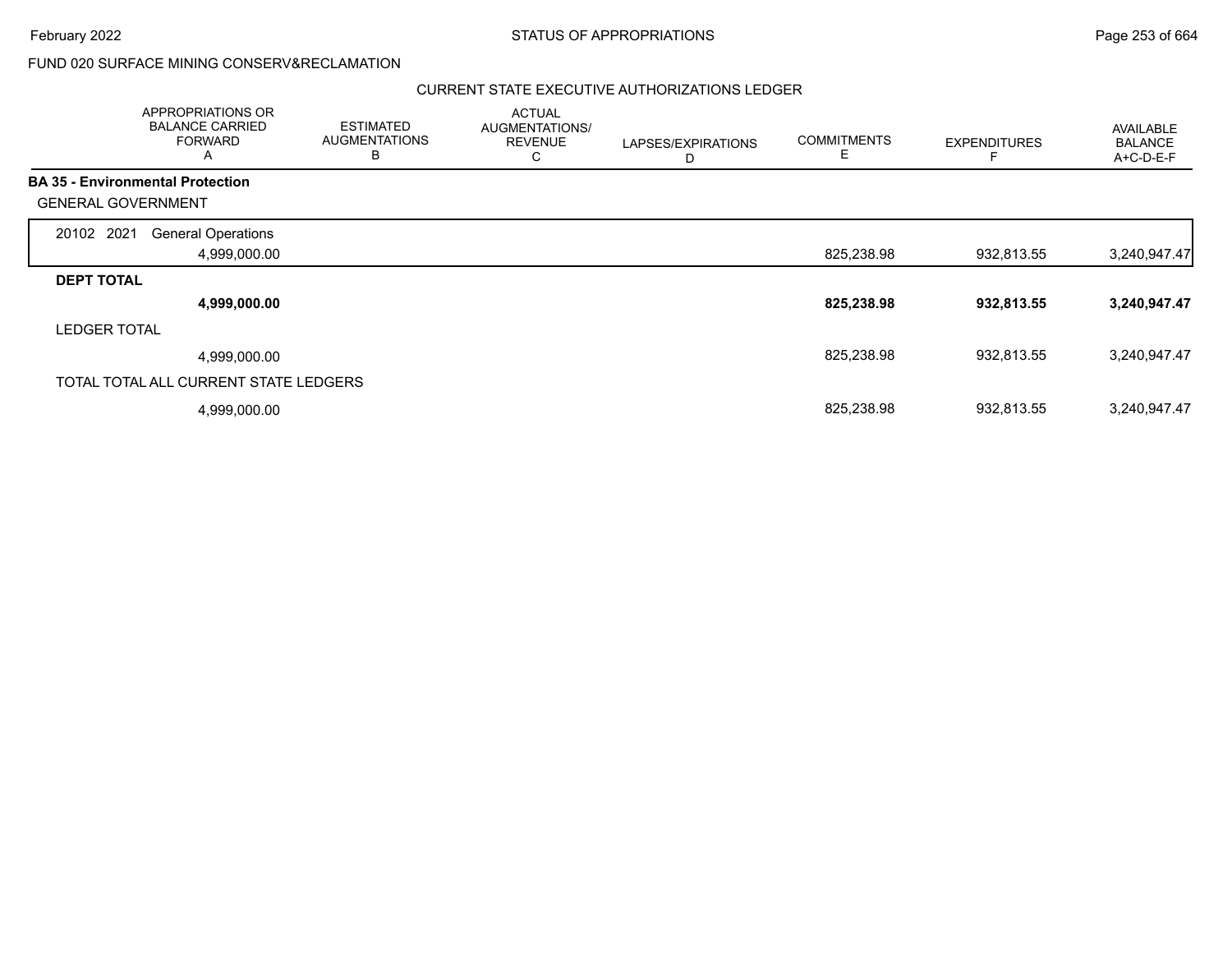### FUND 020 SURFACE MINING CONSERV&RECLAMATION

|                           | APPROPRIATIONS OR<br><b>BALANCE CARRIED</b><br><b>FORWARD</b><br>Α | <b>ESTIMATED</b><br><b>AUGMENTATIONS</b><br>В | <b>ACTUAL</b><br>AUGMENTATIONS/<br><b>REVENUE</b><br>С | LAPSES/EXPIRATIONS<br>D | <b>COMMITMENTS</b><br>Е | <b>EXPENDITURES</b><br>F | AVAILABLE<br><b>BALANCE</b><br>A+C-D-E-F |
|---------------------------|--------------------------------------------------------------------|-----------------------------------------------|--------------------------------------------------------|-------------------------|-------------------------|--------------------------|------------------------------------------|
|                           | <b>BA 35 - Environmental Protection</b>                            |                                               |                                                        |                         |                         |                          |                                          |
| <b>GENERAL GOVERNMENT</b> |                                                                    |                                               |                                                        |                         |                         |                          |                                          |
| 20102 2018                | <b>General Operations</b><br>51,163.91                             |                                               |                                                        |                         |                         |                          | 51,163.91                                |
| 2019<br>20102             | <b>General Operations</b><br>279,006.85                            |                                               |                                                        |                         | 55,236.85               |                          | 223,770.00                               |
| 20102 2020                | <b>General Operations</b><br>3,256,786.51                          |                                               |                                                        |                         | 102,546.49              | 540,653.08               | 2,613,586.94                             |
| <b>DEPT TOTAL</b>         |                                                                    |                                               |                                                        |                         |                         |                          |                                          |
|                           | 3,586,957.27                                                       |                                               |                                                        |                         | 157,783.34              | 540,653.08               | 2,888,520.85                             |
| <b>LEDGER TOTAL</b>       |                                                                    |                                               |                                                        |                         |                         |                          |                                          |
|                           | 3,586,957.27                                                       |                                               |                                                        |                         | 157,783.34              | 540,653.08               | 2,888,520.85                             |
|                           | TOTAL TOTAL ALL PRIOR STATE LEDGERS                                |                                               |                                                        |                         |                         |                          |                                          |
|                           | 3,586,957.27                                                       |                                               |                                                        |                         | 157,783.34              | 540,653.08               | 2,888,520.85                             |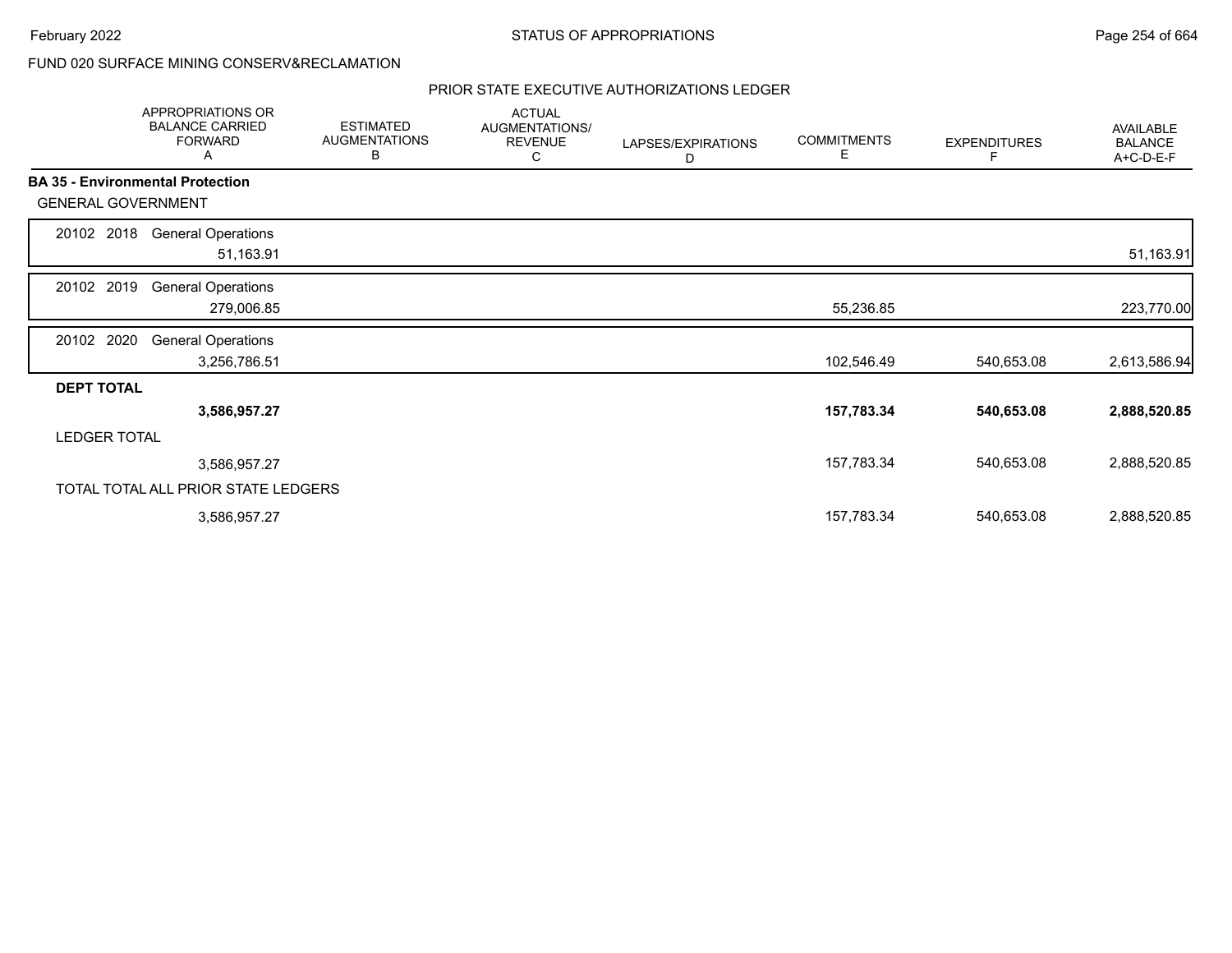## FUND 020 SURFACE MINING CONSERV&RECLAMATION

#### RESTRICTED RECEIPTS LEDGER

|                           | <b>APPROPRIATIONS OR</b><br><b>BALANCE CARRIED</b><br><b>FORWARD</b><br>A | <b>ESTIMATED</b><br><b>AUGMENTATIONS</b><br>в | <b>ACTUAL</b><br><b>AUGMENTATIONS/</b><br><b>REVENUE</b><br>С | LAPSES/EXPIRATIONS<br>D | <b>COMMITMENTS</b><br>ᄂ | <b>EXPENDITURES</b> | AVAILABLE<br><b>BALANCE</b><br>A+C-D-E-F |
|---------------------------|---------------------------------------------------------------------------|-----------------------------------------------|---------------------------------------------------------------|-------------------------|-------------------------|---------------------|------------------------------------------|
|                           | <b>BA 35 - Environmental Protection</b>                                   |                                               |                                                               |                         |                         |                     |                                          |
| <b>GENERAL GOVERNMENT</b> |                                                                           |                                               |                                                               |                         |                         |                     |                                          |
| 2021<br>40050             | Trust Account for CO                                                      |                                               |                                                               |                         |                         |                     |                                          |
|                           | 9,781,806.56                                                              |                                               | 162,173.78                                                    |                         |                         | 12,400.00           | 9,931,580.34                             |
| <b>DEPT TOTAL</b>         |                                                                           |                                               |                                                               |                         |                         |                     |                                          |
|                           | 9,781,806.56                                                              |                                               | 162,173.78                                                    |                         |                         | 12,400.00           | 9,931,580.34                             |
| <b>LEDGER TOTAL</b>       |                                                                           |                                               |                                                               |                         |                         |                     |                                          |
|                           | 9,781,806.56                                                              |                                               | 162,173.78                                                    |                         |                         | 12,400.00           | 9,931,580.34                             |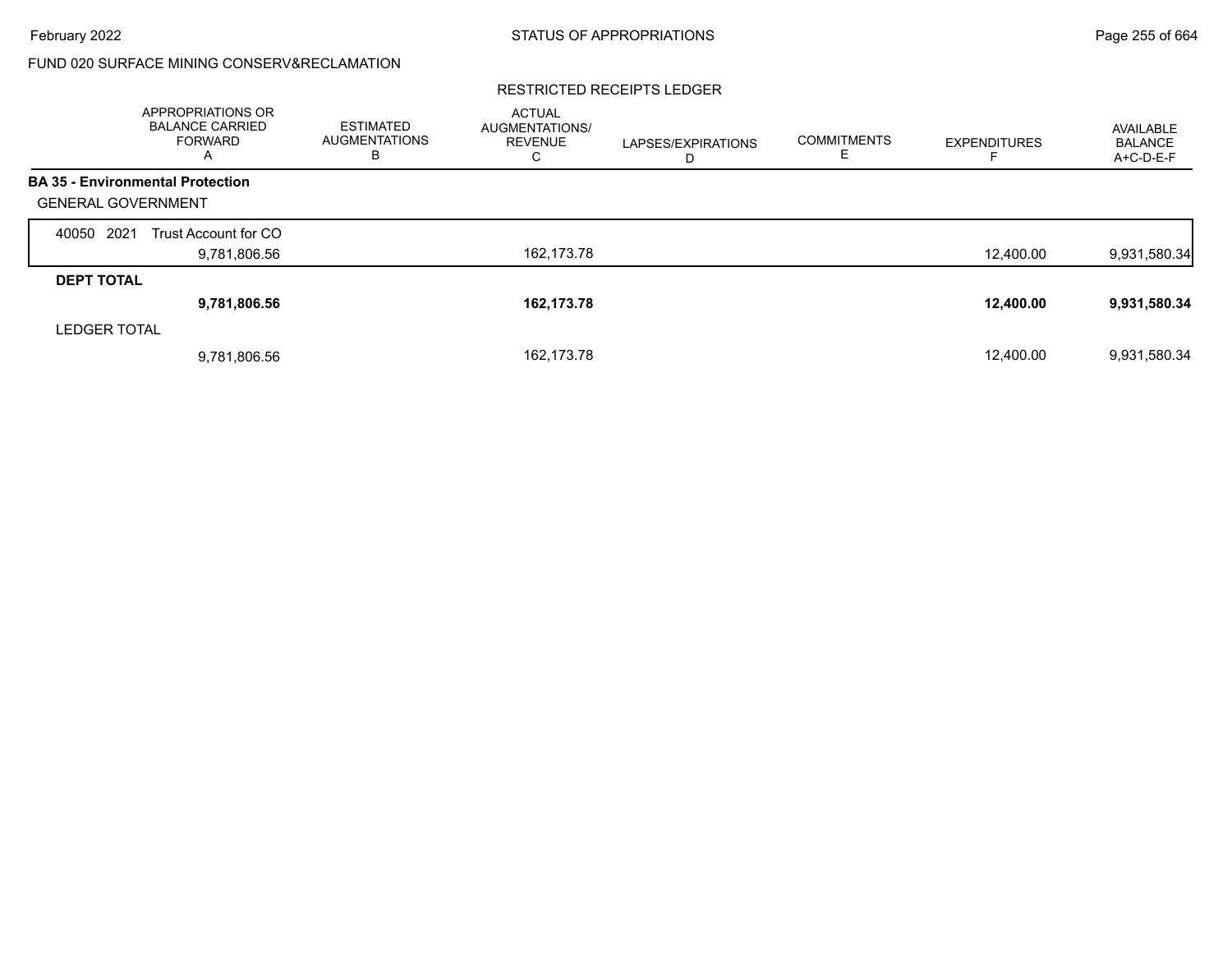## FUND 020 SURFACE MINING CONSERV&RECLAMATION

### RESTRICTED REVENUE LEDGER

|                           | <b>APPROPRIATIONS OR</b><br><b>BALANCE CARRIED</b><br><b>FORWARD</b><br>Α | <b>ESTIMATED</b><br><b>AUGMENTATIONS</b><br>В | <b>ACTUAL</b><br><b>AUGMENTATIONS/</b><br><b>REVENUE</b><br>С | LAPSES/EXPIRATIONS<br>D | <b>COMMITMENTS</b><br>Е | <b>EXPENDITURES</b><br>F. | <b>AVAILABLE</b><br><b>BALANCE</b><br>A+C-D-E-F |
|---------------------------|---------------------------------------------------------------------------|-----------------------------------------------|---------------------------------------------------------------|-------------------------|-------------------------|---------------------------|-------------------------------------------------|
|                           | <b>BA 35 - Environmental Protection</b>                                   |                                               |                                                               |                         |                         |                           |                                                 |
| <b>GENERAL GOVERNMENT</b> |                                                                           |                                               |                                                               |                         |                         |                           |                                                 |
| 60085 2021                | Forestering or Reclaiming Land                                            |                                               |                                                               |                         |                         |                           |                                                 |
|                           | 17,793,364.01                                                             |                                               | 201,652.44                                                    |                         | 77,050.88               | 30,376.57                 | 17,887,589.00                                   |
| 60087<br>2021             | Mine Reclamation Released Bonds                                           |                                               |                                                               |                         |                         |                           |                                                 |
|                           | 2,410,517.26                                                              |                                               |                                                               |                         | 53,857.04               | 23,291.01                 | 2,333,369.21                                    |
| 2021<br>60178             | Alternative Bond System Deficit Closeout                                  |                                               |                                                               |                         |                         |                           |                                                 |
|                           | 1,897,148.67                                                              |                                               |                                                               |                         | 18,256.78               | 26,478.09                 | 1,852,413.80                                    |
| 2021<br>60251             | <b>Reclamation Fee O&amp;M Trust Account</b>                              |                                               |                                                               |                         |                         |                           |                                                 |
|                           | 3,954,995.08                                                              |                                               | 263,178.07                                                    |                         | 1,672,053.87            | 353,106.47                | 2,193,012.81                                    |
| 60252 2021                | ABS Legacy Sites Trust Account                                            |                                               |                                                               |                         |                         |                           |                                                 |
|                           | 6,111,541.59                                                              |                                               | 1,778.59                                                      |                         |                         |                           | 6,113,320.18                                    |
| 60349 2021                | LandReclamationFinancialGuaranteeAccount                                  |                                               |                                                               |                         |                         |                           |                                                 |
|                           | 16,917,365.61                                                             |                                               | 453,592.50                                                    |                         |                         |                           | 17,370,958.11                                   |
| <b>DEPT TOTAL</b>         |                                                                           |                                               |                                                               |                         |                         |                           |                                                 |
|                           | 49,084,932.22                                                             |                                               | 920,201.60                                                    |                         | 1,821,218.57            | 433,252.14                | 47,750,663.11                                   |
| <b>LEDGER TOTAL</b>       |                                                                           |                                               |                                                               |                         |                         |                           |                                                 |
|                           | 49,084,932.22                                                             |                                               | 920,201.60                                                    |                         | 1,821,218.57            | 433,252.14                | 47,750,663.11                                   |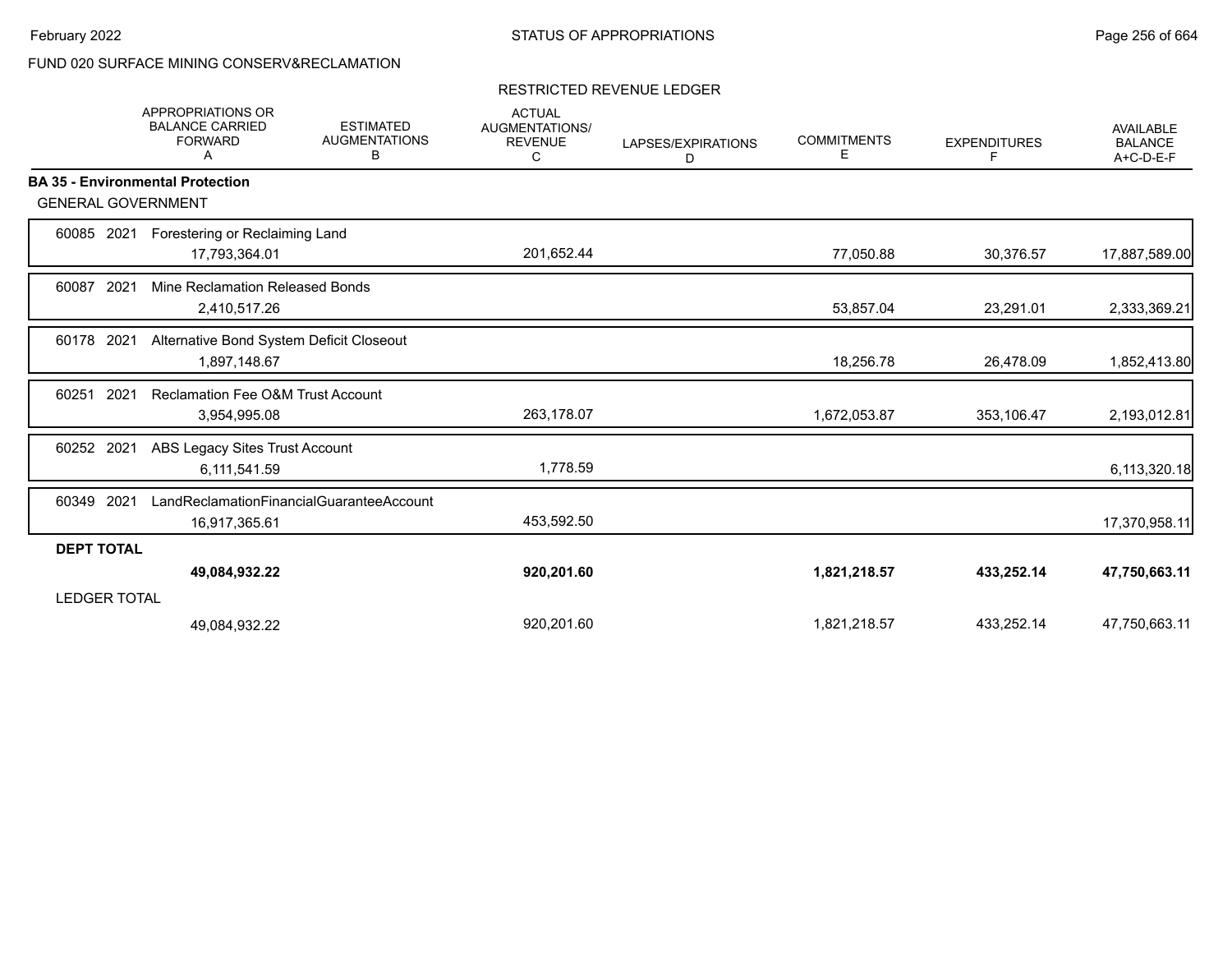## FUND 021 SPECIAL ADMINISTRATION FUND

|                          | APPROPRIATIONS OR<br><b>BALANCE CARRIED</b><br><b>FORWARD</b><br>A | <b>ESTIMATED</b><br><b>AUGMENTATIONS</b><br>B | <b>ACTUAL</b><br>AUGMENTATIONS/<br><b>REVENUE</b><br>С | LAPSES/EXPIRATIONS<br>D | <b>COMMITMENTS</b><br>E | <b>EXPENDITURES</b> | <b>AVAILABLE</b><br><b>BALANCE</b><br>A+C-D-E-F |
|--------------------------|--------------------------------------------------------------------|-----------------------------------------------|--------------------------------------------------------|-------------------------|-------------------------|---------------------|-------------------------------------------------|
| BA 12 - Labor & Industry |                                                                    |                                               |                                                        |                         |                         |                     |                                                 |
|                          | <b>GENERAL GOVERNMENT</b>                                          |                                               |                                                        |                         |                         |                     |                                                 |
| 20436 2021               | Administration of UnemploymentComp-State<br>28,000,000.00          |                                               |                                                        |                         | 19,194,069.10           | 8,362,397.65        | 443,533.25                                      |
| <b>DEPT TOTAL</b>        |                                                                    |                                               |                                                        |                         |                         |                     |                                                 |
|                          | 28,000,000.00                                                      |                                               |                                                        |                         | 19,194,069.10           | 8,362,397.65        | 443,533.25                                      |
| <b>LEDGER TOTAL</b>      |                                                                    |                                               |                                                        |                         |                         |                     |                                                 |
|                          | 28,000,000.00                                                      |                                               |                                                        |                         | 19,194,069.10           | 8,362,397.65        | 443,533.25                                      |
|                          | TOTAL TOTAL ALL CURRENT STATE LEDGERS                              |                                               |                                                        |                         |                         |                     |                                                 |
|                          | 28,000,000.00                                                      |                                               |                                                        |                         | 19,194,069.10           | 8,362,397.65        | 443,533.25                                      |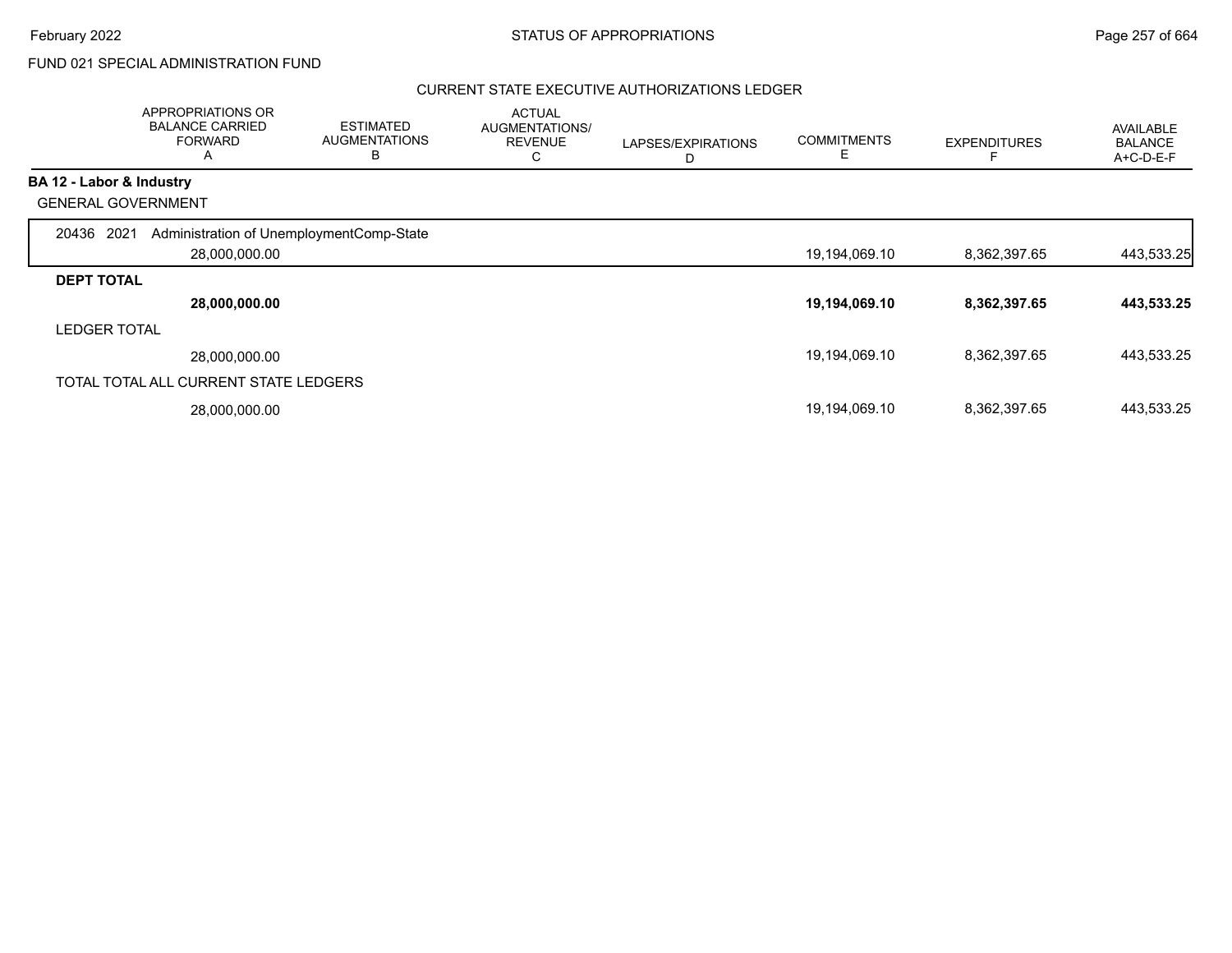## FUND 021 SPECIAL ADMINISTRATION FUND

|                          | APPROPRIATIONS OR<br><b>BALANCE CARRIED</b><br><b>FORWARD</b><br>Α | <b>ESTIMATED</b><br><b>AUGMENTATIONS</b><br>B | <b>ACTUAL</b><br>AUGMENTATIONS/<br><b>REVENUE</b><br>С | LAPSES/EXPIRATIONS<br>D | <b>COMMITMENTS</b><br>Е | <b>EXPENDITURES</b> | <b>AVAILABLE</b><br><b>BALANCE</b><br>A+C-D-E-F |
|--------------------------|--------------------------------------------------------------------|-----------------------------------------------|--------------------------------------------------------|-------------------------|-------------------------|---------------------|-------------------------------------------------|
| BA 12 - Labor & Industry |                                                                    |                                               |                                                        |                         |                         |                     |                                                 |
|                          | <b>GENERAL GOVERNMENT</b>                                          |                                               |                                                        |                         |                         |                     |                                                 |
| 2019<br>20436            | Administration of UnemploymentComp-State<br>459,086.63             |                                               |                                                        |                         |                         |                     | 459,086.63                                      |
| 20436 2020               | Administration of UnemploymentComp-State                           |                                               |                                                        |                         |                         |                     |                                                 |
|                          | 5,059,071.66                                                       |                                               |                                                        |                         | 375,000.00              | 2,469,045.65        | 2,215,026.01                                    |
| <b>DEPT TOTAL</b>        |                                                                    |                                               |                                                        |                         |                         |                     |                                                 |
|                          | 5,518,158.29                                                       |                                               |                                                        |                         | 375,000.00              | 2,469,045.65        | 2,674,112.64                                    |
| <b>LEDGER TOTAL</b>      |                                                                    |                                               |                                                        |                         |                         |                     |                                                 |
|                          | 5,518,158.29                                                       |                                               |                                                        |                         | 375,000.00              | 2,469,045.65        | 2,674,112.64                                    |
|                          | TOTAL TOTAL ALL PRIOR STATE LEDGERS                                |                                               |                                                        |                         |                         |                     |                                                 |
|                          | 5,518,158.29                                                       |                                               |                                                        |                         | 375,000.00              | 2,469,045.65        | 2,674,112.64                                    |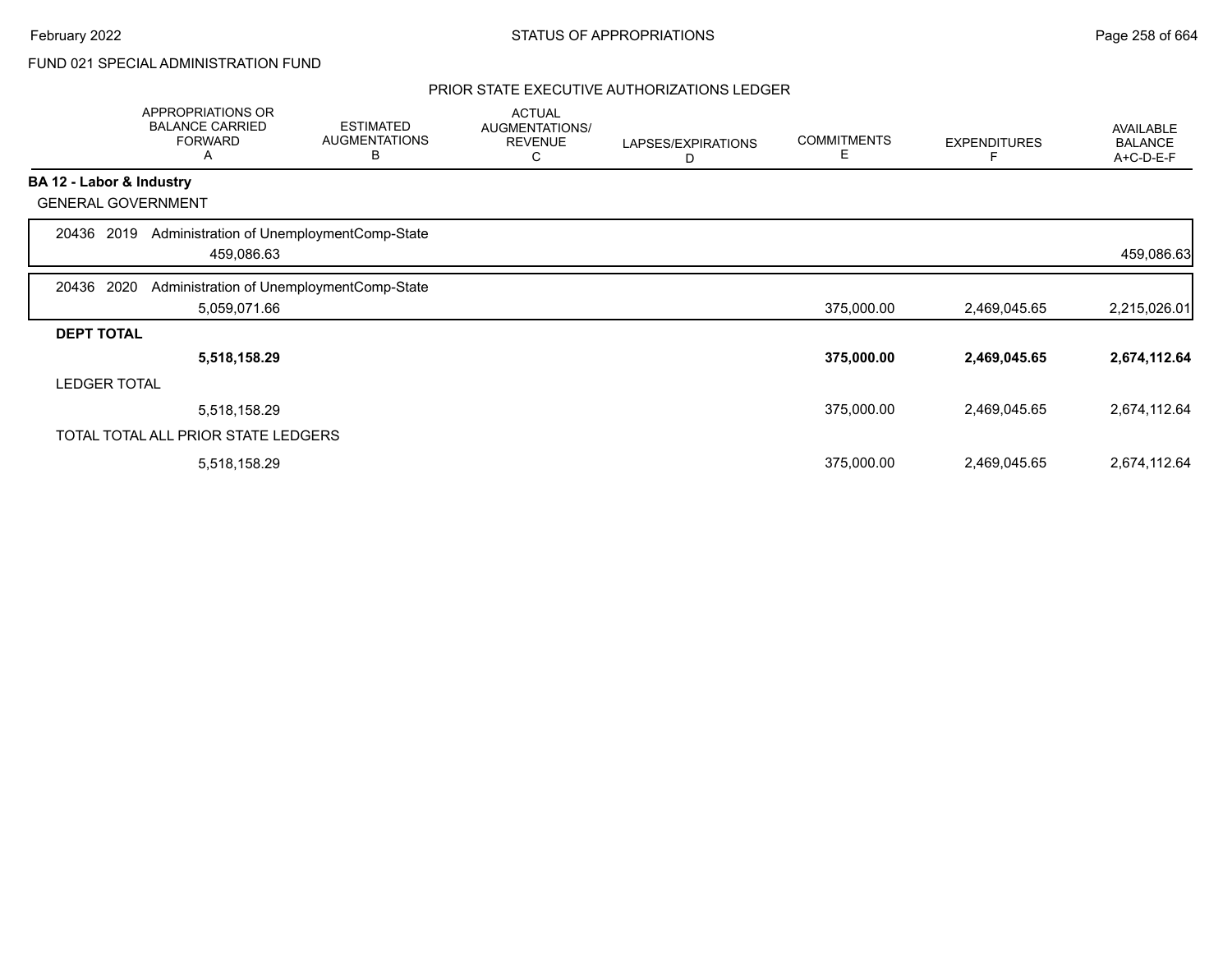Г

## FUND 021 SPECIAL ADMINISTRATION FUND

|                           | APPROPRIATIONS OR<br><b>BALANCE CARRIED</b><br><b>FORWARD</b><br>A | <b>ESTIMATED</b><br><b>AUGMENTATIONS</b><br>в | <b>ACTUAL</b><br><b>AUGMENTATIONS/</b><br><b>REVENUE</b><br>С | LAPSES/EXPIRATIONS<br>D | <b>COMMITMENTS</b> | <b>EXPENDITURES</b> | AVAILABLE<br><b>BALANCE</b><br>A+C-D-E-F |
|---------------------------|--------------------------------------------------------------------|-----------------------------------------------|---------------------------------------------------------------|-------------------------|--------------------|---------------------|------------------------------------------|
| BA 12 - Labor & Industry  |                                                                    |                                               |                                                               |                         |                    |                     |                                          |
| <b>GENERAL GOVERNMENT</b> |                                                                    |                                               |                                                               |                         |                    |                     |                                          |
| 2021<br>50001             | Costs of Administration                                            |                                               |                                                               |                         |                    |                     |                                          |
|                           |                                                                    |                                               |                                                               |                         | 3,000,000.00       |                     | $-3,000,000.00$                          |
| <b>DEPT TOTAL</b>         |                                                                    |                                               |                                                               |                         |                    |                     |                                          |
|                           |                                                                    |                                               |                                                               |                         | 3,000,000.00       |                     | $-3,000,000.00$                          |
| <b>LEDGER TOTAL</b>       |                                                                    |                                               |                                                               |                         |                    |                     |                                          |
|                           |                                                                    |                                               |                                                               |                         | 3,000,000.00       |                     | $-3,000,000.00$                          |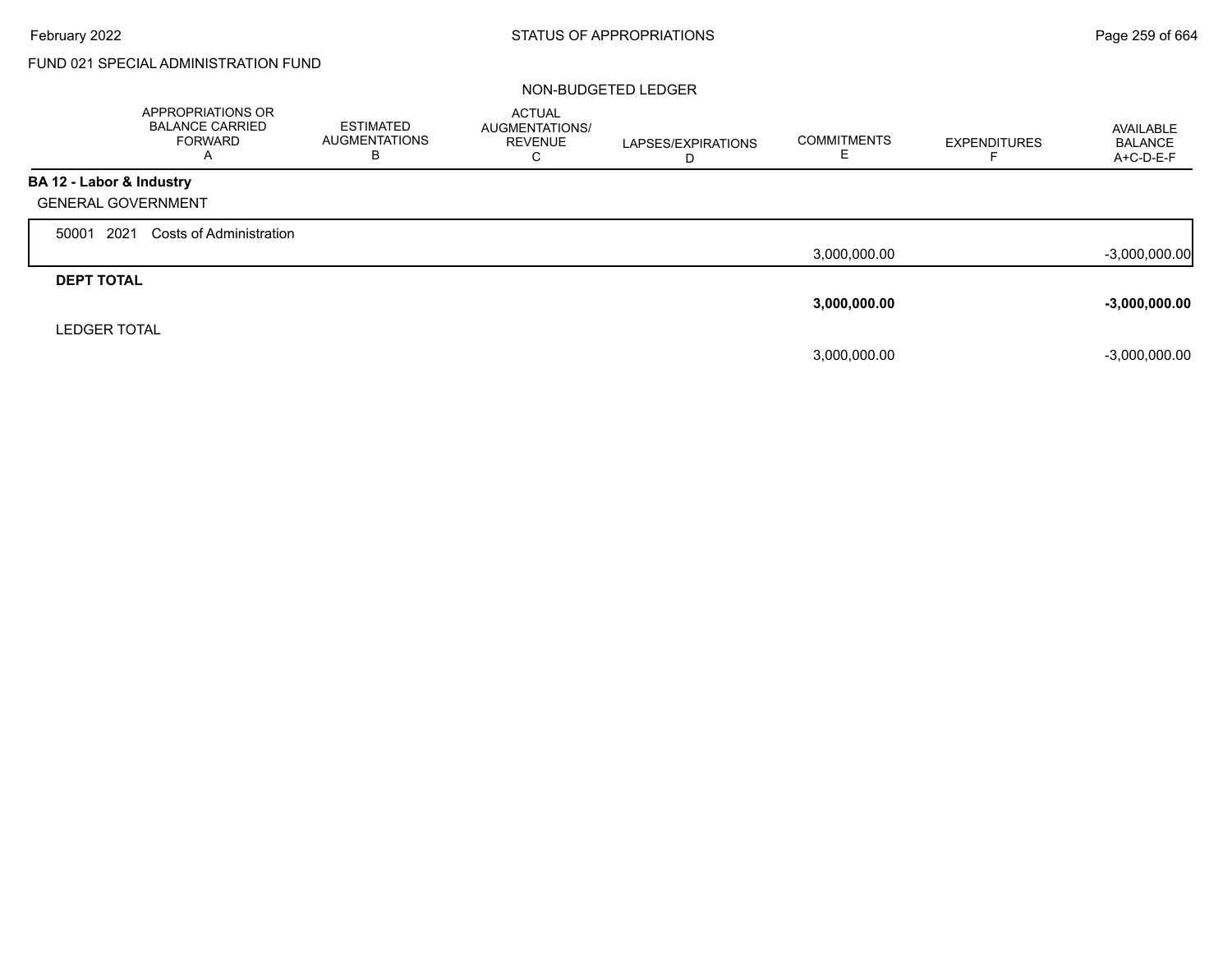Г

## FUND 022 CAPITOL RESTORATION TRUST FUND

|                                 | APPROPRIATIONS OR<br><b>BALANCE CARRIED</b><br><b>FORWARD</b><br>A | ESTIMATED<br><b>AUGMENTATIONS</b><br>В | <b>ACTUAL</b><br>AUGMENTATIONS/<br><b>REVENUE</b><br>C | LAPSES/EXPIRATIONS<br>D | <b>COMMITMENTS</b> | <b>EXPENDITURES</b> | AVAILABLE<br><b>BALANCE</b><br>$A+C-D-E-F$ |
|---------------------------------|--------------------------------------------------------------------|----------------------------------------|--------------------------------------------------------|-------------------------|--------------------|---------------------|--------------------------------------------|
| <b>BA 15 - General Services</b> |                                                                    |                                        |                                                        |                         |                    |                     |                                            |
|                                 | <b>GENERAL GOVERNMENT</b>                                          |                                        |                                                        |                         |                    |                     |                                            |
| 50012 2021                      | <b>Capitol Restoration Trust Fund</b>                              |                                        |                                                        |                         |                    |                     |                                            |
|                                 |                                                                    |                                        |                                                        |                         |                    | $-5.24$             | 5.24                                       |
| <b>DEPT TOTAL</b>               |                                                                    |                                        |                                                        |                         |                    |                     |                                            |
|                                 |                                                                    |                                        |                                                        |                         |                    | $-5.24$             | 5.24                                       |
| <b>LEDGER TOTAL</b>             |                                                                    |                                        |                                                        |                         |                    |                     |                                            |
|                                 |                                                                    |                                        |                                                        |                         |                    | $-5.24$             | 5.24                                       |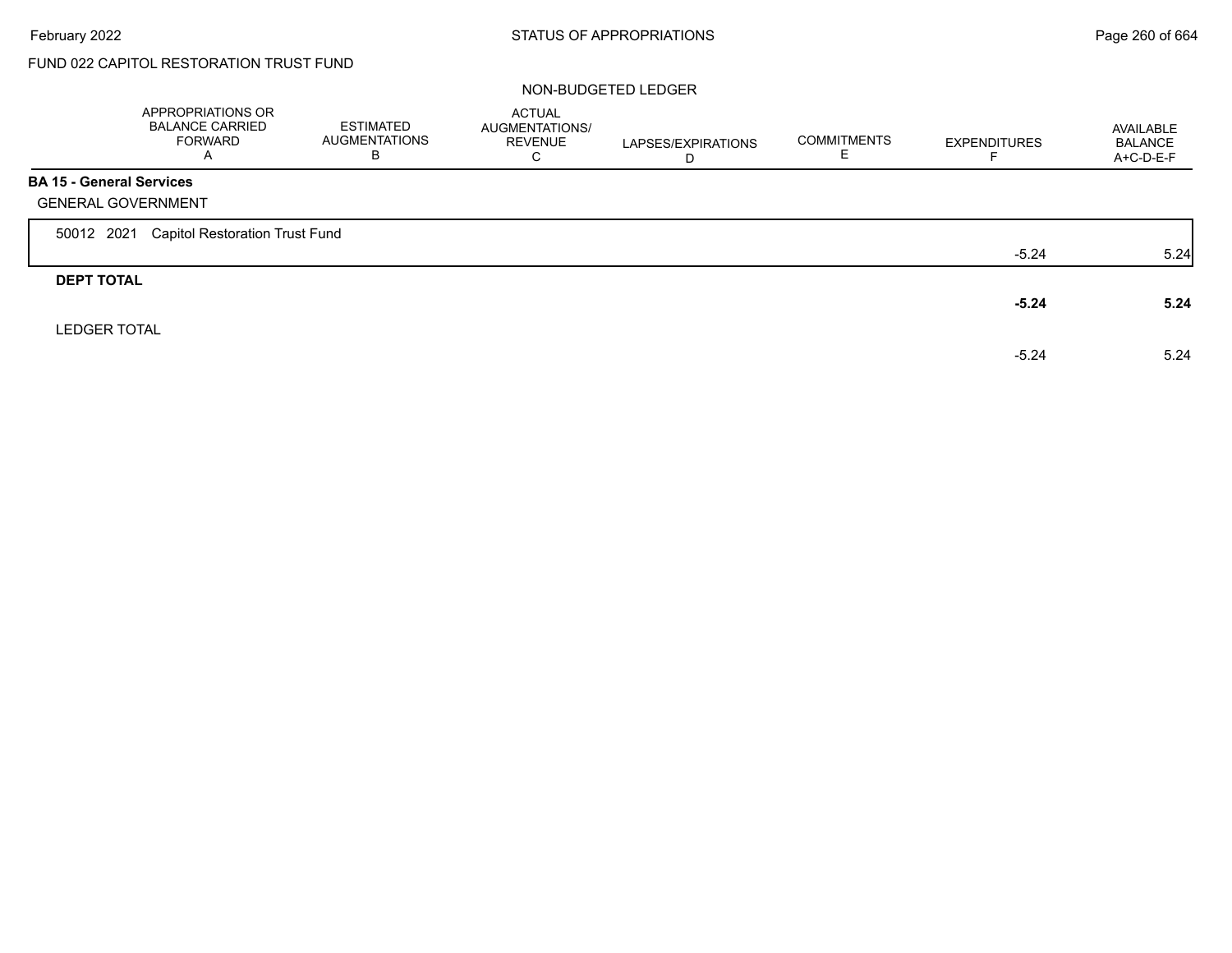## FUND 023 VOCATIONAL REHABILITATION FUND

|                           | APPROPRIATIONS OR<br><b>BALANCE CARRIED</b><br><b>FORWARD</b><br>A | <b>ESTIMATED</b><br><b>AUGMENTATIONS</b><br>B | <b>ACTUAL</b><br>AUGMENTATIONS/<br><b>REVENUE</b><br>С | LAPSES/EXPIRATIONS<br>D | <b>COMMITMENTS</b><br>E | <b>EXPENDITURES</b> | <b>AVAILABLE</b><br><b>BALANCE</b><br>A+C-D-E-F |
|---------------------------|--------------------------------------------------------------------|-----------------------------------------------|--------------------------------------------------------|-------------------------|-------------------------|---------------------|-------------------------------------------------|
| BA 12 - Labor & Industry  |                                                                    |                                               |                                                        |                         |                         |                     |                                                 |
| <b>GENERAL GOVERNMENT</b> |                                                                    |                                               |                                                        |                         |                         |                     |                                                 |
| 2021<br>20006             | <b>General Operations</b>                                          |                                               |                                                        |                         |                         |                     |                                                 |
|                           | 47,942,000.00                                                      |                                               |                                                        |                         | 6,077,499.98            | 28,666,353.18       | 13,198,146.84                                   |
| <b>DEPT TOTAL</b>         |                                                                    |                                               |                                                        |                         |                         |                     |                                                 |
|                           | 47,942,000.00                                                      |                                               |                                                        |                         | 6,077,499.98            | 28,666,353.18       | 13,198,146.84                                   |
| <b>LEDGER TOTAL</b>       |                                                                    |                                               |                                                        |                         |                         |                     |                                                 |
|                           | 47.942.000.00                                                      |                                               |                                                        |                         | 6,077,499.98            | 28,666,353.18       | 13,198,146.84                                   |
|                           | TOTAL TOTAL ALL CURRENT STATE LEDGERS                              |                                               |                                                        |                         |                         |                     |                                                 |
|                           | 47,942,000.00                                                      |                                               |                                                        |                         | 6,077,499.98            | 28,666,353.18       | 13,198,146.84                                   |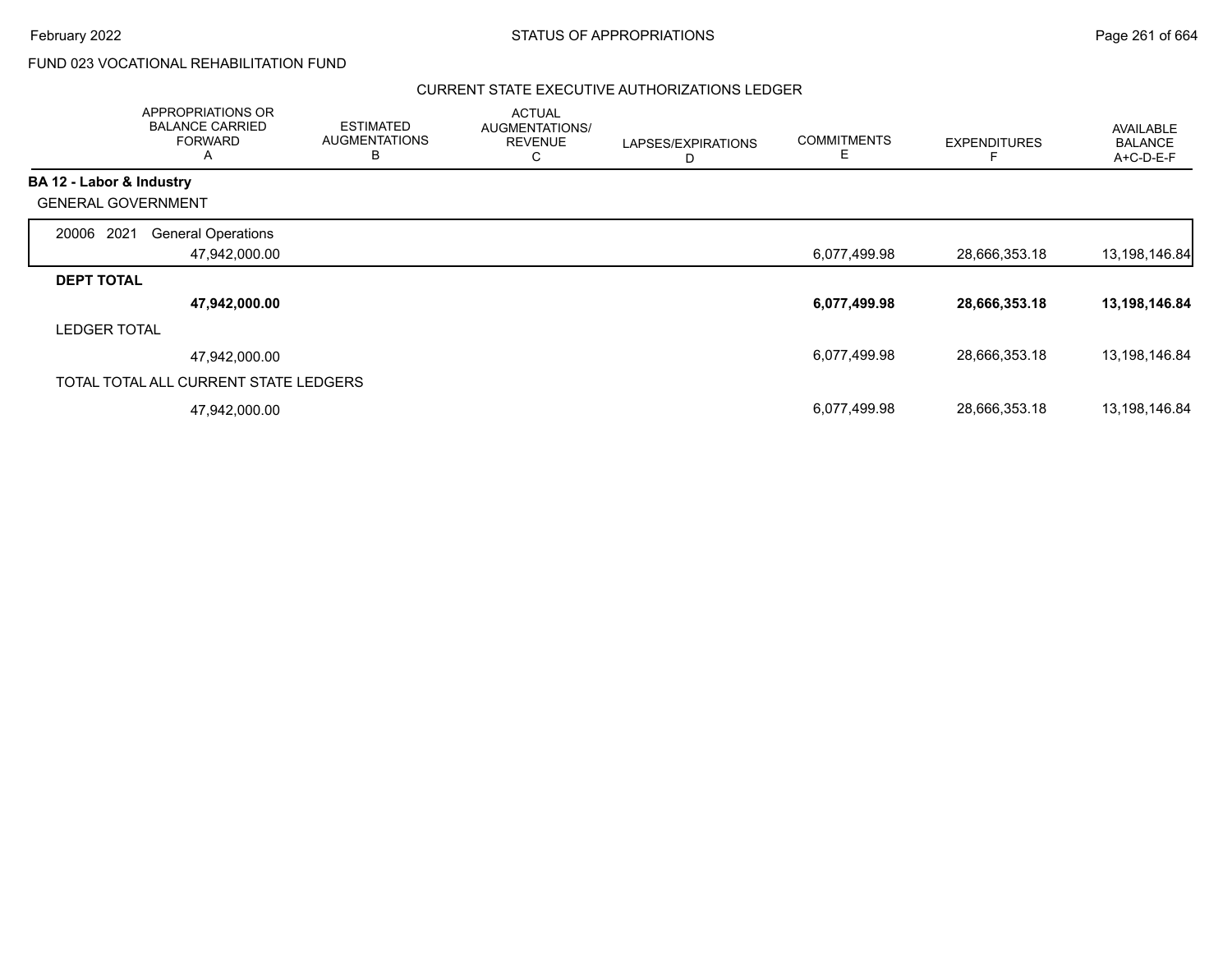## FUND 023 VOCATIONAL REHABILITATION FUND

|                           | APPROPRIATIONS OR<br><b>BALANCE CARRIED</b><br><b>FORWARD</b><br>Α | <b>ESTIMATED</b><br><b>AUGMENTATIONS</b><br>В | <b>ACTUAL</b><br>AUGMENTATIONS/<br><b>REVENUE</b><br>C | LAPSES/EXPIRATIONS<br>D | <b>COMMITMENTS</b><br>Ε | <b>EXPENDITURES</b><br>F. | AVAILABLE<br><b>BALANCE</b><br>$A+C-D-E-F$ |
|---------------------------|--------------------------------------------------------------------|-----------------------------------------------|--------------------------------------------------------|-------------------------|-------------------------|---------------------------|--------------------------------------------|
| BA 12 - Labor & Industry  |                                                                    |                                               |                                                        |                         |                         |                           |                                            |
| <b>GENERAL GOVERNMENT</b> |                                                                    |                                               |                                                        |                         |                         |                           |                                            |
|                           | 20006 2014 General Operations                                      |                                               |                                                        |                         |                         | $-472.52$                 | 472.52                                     |
|                           | 20006 2015 General Operations                                      |                                               |                                                        |                         |                         | $-889.09$                 | 889.09                                     |
| 20006 2016                | <b>General Operations</b><br>29.09                                 |                                               |                                                        |                         |                         | $-1,662.23$               | 1,691.32                                   |
| 20006 2017                | <b>General Operations</b><br>45.37                                 |                                               |                                                        |                         |                         | $-2,776.29$               | 2,821.66                                   |
| 20006 2018                | <b>General Operations</b>                                          |                                               |                                                        |                         |                         | $-991.66$                 | 991.66                                     |
| 20006 2019                | <b>General Operations</b><br>85,322.58                             |                                               |                                                        |                         |                         | $-1,140.61$               | 86,463.19                                  |
| 20006 2020                | <b>General Operations</b><br>27,607,661.29                         |                                               |                                                        |                         | 2,490,487.25            | 15,088,006.89             | 10,029,167.15                              |
| <b>DEPT TOTAL</b>         |                                                                    |                                               |                                                        |                         |                         |                           |                                            |
|                           | 27,693,058.33                                                      |                                               |                                                        |                         | 2,490,487.25            | 15,080,074.49             | 10,122,496.59                              |
| <b>LEDGER TOTAL</b>       |                                                                    |                                               |                                                        |                         |                         |                           |                                            |
|                           | 27,693,058.33                                                      |                                               |                                                        |                         | 2,490,487.25            | 15,080,074.49             | 10,122,496.59                              |
|                           | TOTAL TOTAL ALL PRIOR STATE LEDGERS                                |                                               |                                                        |                         |                         |                           |                                            |
|                           | 27,693,058.33                                                      |                                               |                                                        |                         | 2,490,487.25            | 15,080,074.49             | 10,122,496.59                              |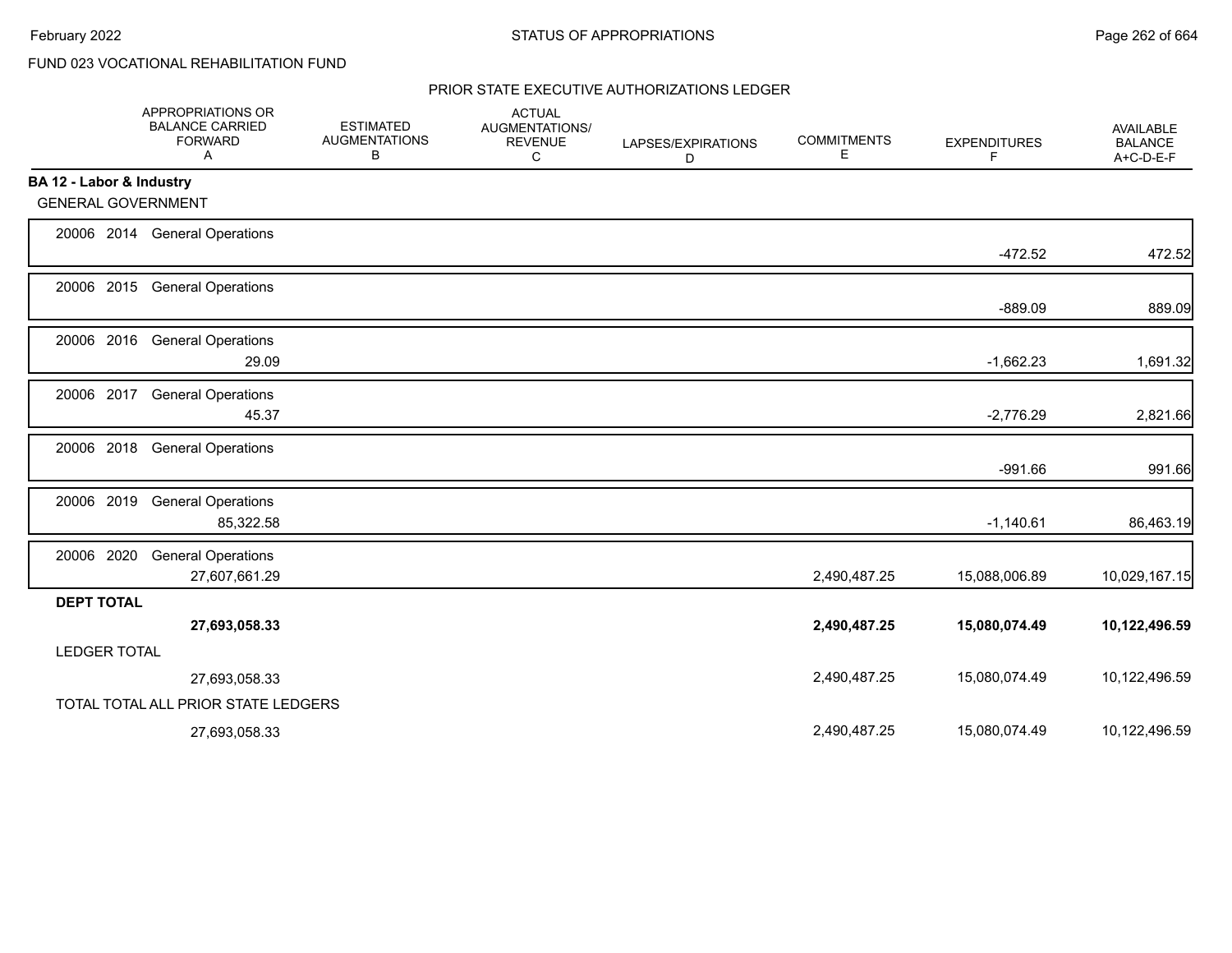## FUND 024 PHARMACEUTICAL ASSISTANCE FUND

|                     | APPROPRIATIONS OR<br><b>BALANCE CARRIED</b><br><b>FORWARD</b><br>A | <b>ESTIMATED</b><br><b>AUGMENTATIONS</b><br>В | <b>ACTUAL</b><br>AUGMENTATIONS/<br><b>REVENUE</b><br>С | LAPSES/EXPIRATIONS<br>D | <b>COMMITMENTS</b><br>Е | <b>EXPENDITURES</b> | AVAILABLE<br><b>BALANCE</b><br>A+C-D-E-F |
|---------------------|--------------------------------------------------------------------|-----------------------------------------------|--------------------------------------------------------|-------------------------|-------------------------|---------------------|------------------------------------------|
| BA 10 - Aging       |                                                                    |                                               |                                                        |                         |                         |                     |                                          |
|                     | <b>GENERAL GOVERNMENT</b>                                          |                                               |                                                        |                         |                         |                     |                                          |
| 2021<br>20316       | <b>Administration of PACE</b>                                      |                                               |                                                        |                         |                         |                     |                                          |
|                     | 1,224,000.00                                                       |                                               |                                                        |                         | 15,080.63               | 731,696.22          | 477,223.15                               |
|                     | <b>GRANTS AND SUBSIDIES</b>                                        |                                               |                                                        |                         |                         |                     |                                          |
| 2021<br>20233       | <b>PACE Contracted Services</b>                                    |                                               |                                                        |                         |                         |                     |                                          |
|                     | 137,698,000.00                                                     | 790,000.00                                    | 333,720.05                                             |                         | 13,769,686.62           | 71,991,428.01       | 52,270,605.42                            |
| <b>DEPT TOTAL</b>   |                                                                    |                                               |                                                        |                         |                         |                     |                                          |
|                     | 138,922,000.00                                                     | 790,000.00                                    | 333,720.05                                             |                         | 13,784,767.25           | 72,723,124.23       | 52,747,828.57                            |
| <b>LEDGER TOTAL</b> |                                                                    |                                               |                                                        |                         |                         |                     |                                          |
|                     | 138,922,000.00                                                     | 790,000.00                                    | 333,720.05                                             |                         | 13,784,767.25           | 72,723,124.23       | 52,747,828.57                            |
|                     | TOTAL TOTAL ALL CURRENT STATE LEDGERS                              |                                               |                                                        |                         |                         |                     |                                          |
|                     | 138,922,000.00                                                     | 790,000.00                                    | 333,720.05                                             |                         | 13,784,767.25           | 72,723,124.23       | 52,747,828.57                            |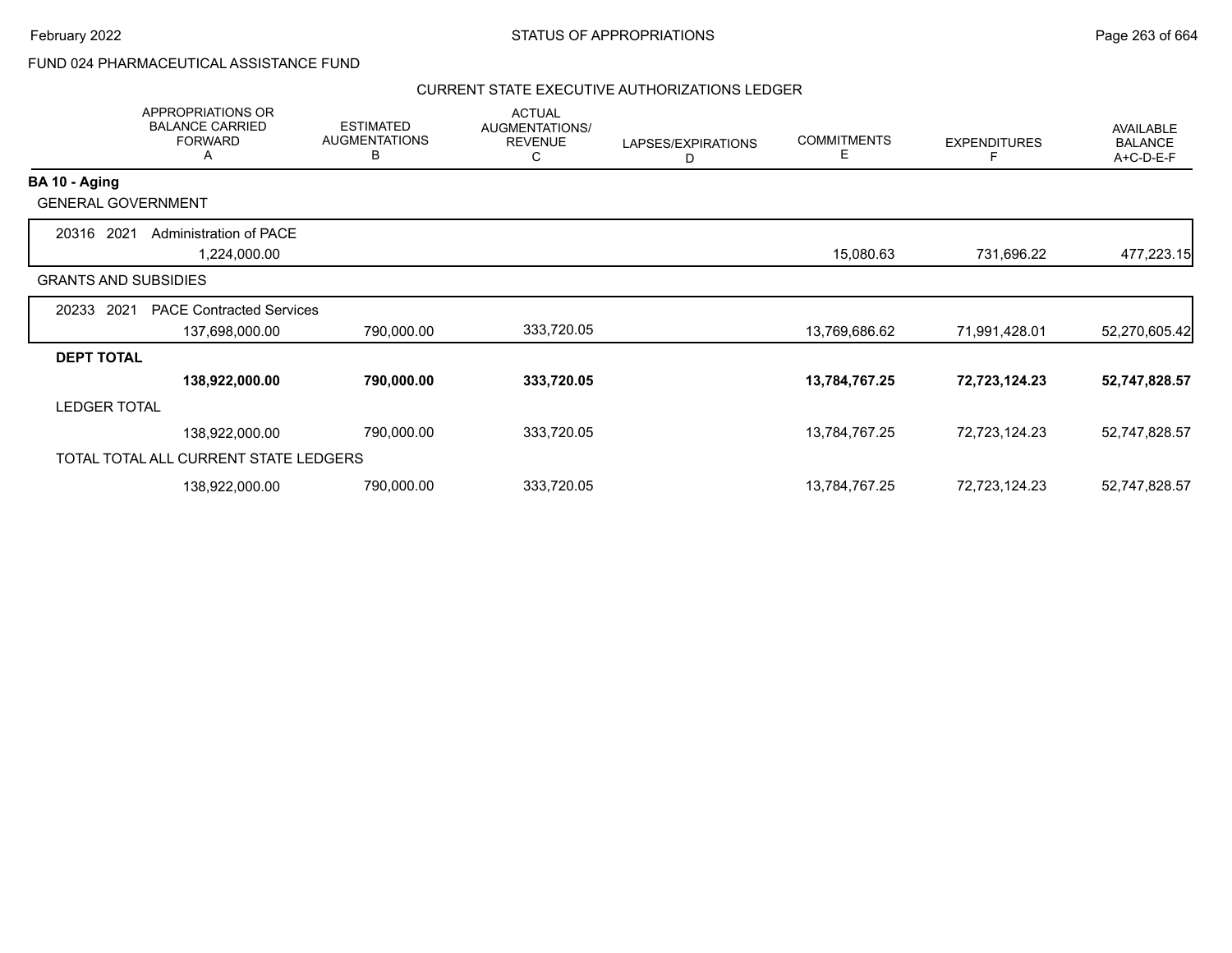## FUND 024 PHARMACEUTICAL ASSISTANCE FUND

|                             | <b>APPROPRIATIONS OR</b><br><b>BALANCE CARRIED</b><br><b>FORWARD</b><br>Α | <b>ESTIMATED</b><br><b>AUGMENTATIONS</b><br>В | <b>ACTUAL</b><br><b>AUGMENTATIONS/</b><br><b>REVENUE</b><br>C | LAPSES/EXPIRATIONS<br>D | <b>COMMITMENTS</b><br>Е | <b>EXPENDITURES</b> | <b>AVAILABLE</b><br><b>BALANCE</b><br>A+C-D-E-F |
|-----------------------------|---------------------------------------------------------------------------|-----------------------------------------------|---------------------------------------------------------------|-------------------------|-------------------------|---------------------|-------------------------------------------------|
| BA 10 - Aging               |                                                                           |                                               |                                                               |                         |                         |                     |                                                 |
| <b>GENERAL GOVERNMENT</b>   |                                                                           |                                               |                                                               |                         |                         |                     |                                                 |
| 20316 2020                  | Administration of PACE                                                    |                                               |                                                               |                         |                         |                     |                                                 |
|                             | 114,485.03                                                                |                                               |                                                               |                         |                         | 32,206.27           | 82,278.76                                       |
| <b>GRANTS AND SUBSIDIES</b> |                                                                           |                                               |                                                               |                         |                         |                     |                                                 |
| 20233 2019                  | <b>PACE Contracted Services</b>                                           |                                               |                                                               |                         |                         |                     |                                                 |
|                             |                                                                           |                                               |                                                               |                         |                         | $-22,470.00$        | 22,470.00                                       |
| 2020<br>20233               | <b>PACE Contracted Services</b>                                           |                                               |                                                               |                         |                         |                     |                                                 |
|                             | 26,825,093.10                                                             |                                               |                                                               |                         |                         | 14,815,244.39       | 12,009,848.71                                   |
| <b>DEPT TOTAL</b>           |                                                                           |                                               |                                                               |                         |                         |                     |                                                 |
|                             | 26,939,578.13                                                             |                                               |                                                               |                         |                         | 14,824,980.66       | 12,114,597.47                                   |
| <b>LEDGER TOTAL</b>         |                                                                           |                                               |                                                               |                         |                         |                     |                                                 |
|                             | 26,939,578.13                                                             |                                               |                                                               |                         |                         | 14,824,980.66       | 12, 114, 597. 47                                |
|                             | TOTAL TOTAL ALL PRIOR STATE LEDGERS                                       |                                               |                                                               |                         |                         |                     |                                                 |
|                             | 26,939,578.13                                                             |                                               |                                                               |                         |                         | 14,824,980.66       | 12, 114, 597. 47                                |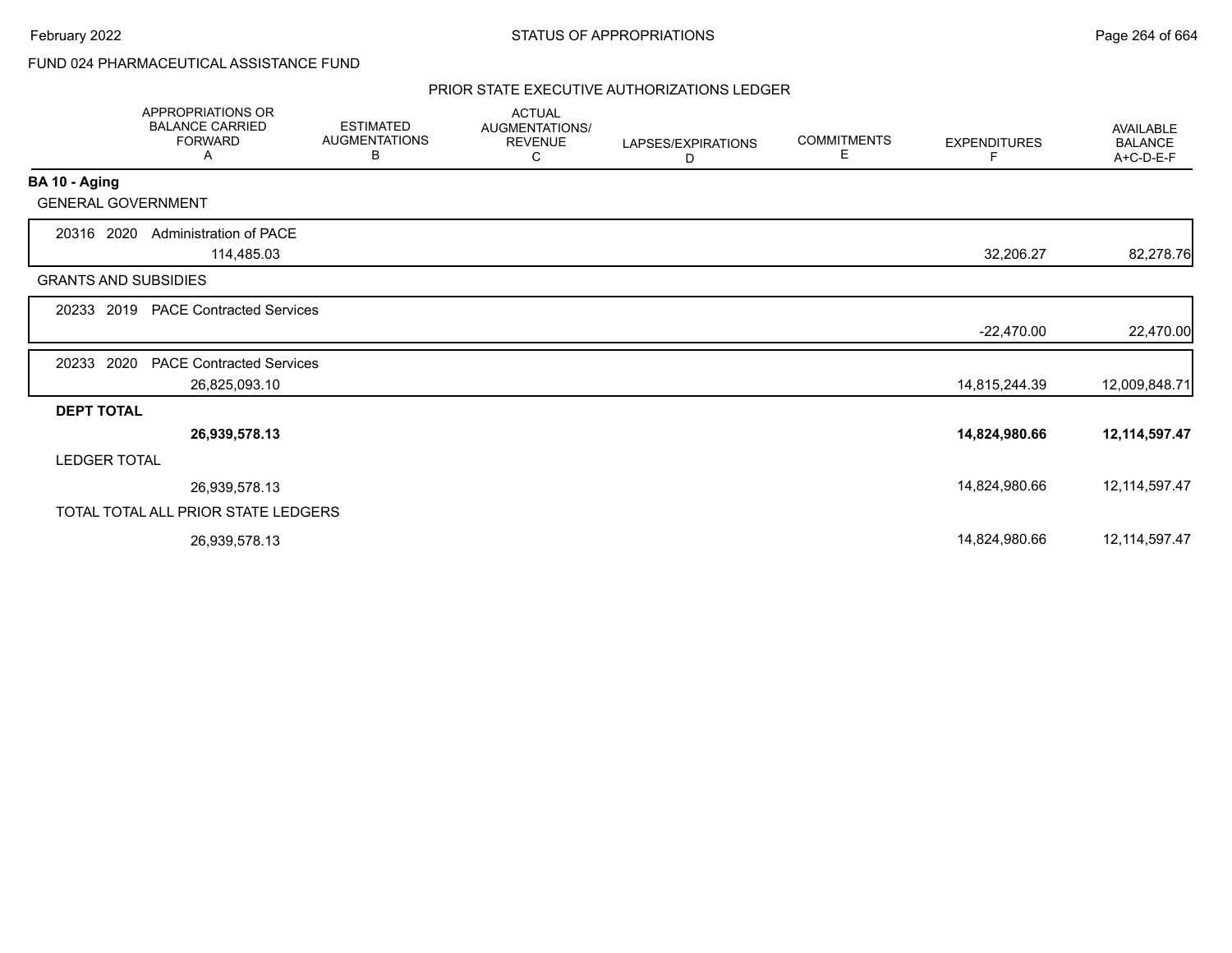# FUND 024 PHARMACEUTICAL ASSISTANCE FUND

### RESTRICTED REVENUE LEDGER

|                     | <b>APPROPRIATIONS OR</b><br><b>BALANCE CARRIED</b><br><b>FORWARD</b><br>Α | <b>ESTIMATED</b><br><b>AUGMENTATIONS</b><br>В | <b>ACTUAL</b><br>AUGMENTATIONS/<br><b>REVENUE</b><br>С | LAPSES/EXPIRATIONS<br>D | <b>COMMITMENTS</b><br>Е | <b>EXPENDITURES</b> | AVAILABLE<br><b>BALANCE</b><br>A+C-D-E-F |
|---------------------|---------------------------------------------------------------------------|-----------------------------------------------|--------------------------------------------------------|-------------------------|-------------------------|---------------------|------------------------------------------|
| BA 10 - Aging       |                                                                           |                                               |                                                        |                         |                         |                     |                                          |
|                     | <b>GRANTS AND SUBSIDIES</b>                                               |                                               |                                                        |                         |                         |                     |                                          |
| 60001               | 2021<br><b>Chronic Renal Disease</b><br>1,462,073.84                      |                                               | 1,346,995.82                                           |                         |                         | 1,024,511.38        | 1,784,558.28                             |
| 60002 2021          | Aids Special Pharmaceutical Services<br>28,358,870.93                     |                                               | 41,030,599.79                                          |                         | 497,265.78              | 53,611,837.59       | 15,280,367.35                            |
| 60203               | 2021<br><b>Attorney General Settlements</b><br>2,006,543.53               |                                               |                                                        |                         |                         | 159,516.50          | 1,847,027.03                             |
| 2021<br>60269       | Auto Cat Claims Processing<br>28.68                                       |                                               |                                                        |                         |                         |                     | 28.68                                    |
| <b>DEPT TOTAL</b>   |                                                                           |                                               |                                                        |                         |                         |                     |                                          |
|                     | 31,827,516.98                                                             |                                               | 42,377,595.61                                          |                         | 497,265.78              | 54,795,865.47       | 18,911,981.34                            |
| <b>LEDGER TOTAL</b> |                                                                           |                                               |                                                        |                         |                         |                     |                                          |
|                     | 31,827,516.98                                                             |                                               | 42,377,595.61                                          |                         | 497,265.78              | 54,795,865.47       | 18,911,981.34                            |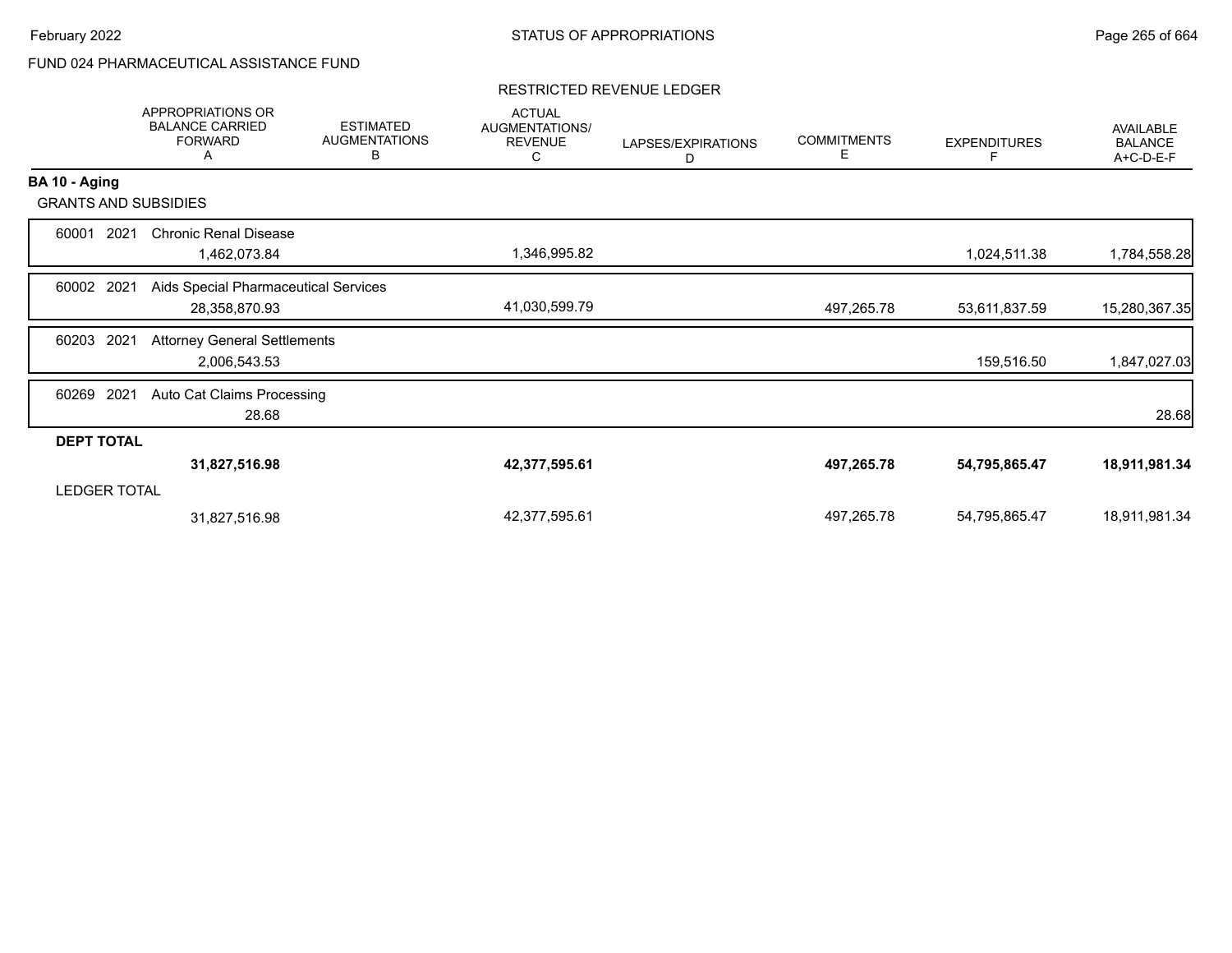### FUND 025 BOAT FUND

|                                           | APPROPRIATIONS OR<br><b>BALANCE CARRIED</b><br><b>FORWARD</b><br>$\mathsf{A}$ | <b>ESTIMATED</b><br><b>AUGMENTATIONS</b><br>В | <b>ACTUAL</b><br><b>AUGMENTATIONS/</b><br><b>REVENUE</b><br>С | LAPSES/EXPIRATIONS<br>D | <b>COMMITMENTS</b><br>Е | <b>EXPENDITURES</b> | AVAILABLE<br><b>BALANCE</b><br>A+C-D-E-F |
|-------------------------------------------|-------------------------------------------------------------------------------|-----------------------------------------------|---------------------------------------------------------------|-------------------------|-------------------------|---------------------|------------------------------------------|
| <b>BA 22 - Fish &amp; Boat Commission</b> |                                                                               |                                               |                                                               |                         |                         |                     |                                          |
| <b>GENERAL GOVERNMENT</b>                 |                                                                               |                                               |                                                               |                         |                         |                     |                                          |
| 2021<br>20034                             | <b>General Operations</b>                                                     |                                               |                                                               |                         |                         |                     |                                          |
|                                           | 19,614,000.00                                                                 |                                               |                                                               |                         | 3,572,063.23            | 8,189,019.02        | 7,852,917.75                             |
| <b>DEPT TOTAL</b>                         |                                                                               |                                               |                                                               |                         |                         |                     |                                          |
|                                           | 19,614,000.00                                                                 |                                               |                                                               |                         | 3,572,063.23            | 8,189,019.02        | 7,852,917.75                             |
| <b>LEDGER TOTAL</b>                       |                                                                               |                                               |                                                               |                         |                         |                     |                                          |
|                                           | 19.614.000.00                                                                 |                                               |                                                               |                         | 3,572,063.23            | 8,189,019.02        | 7,852,917.75                             |
|                                           | TOTAL TOTAL ALL CURRENT STATE LEDGERS                                         |                                               |                                                               |                         |                         |                     |                                          |
|                                           | 19,614,000.00                                                                 |                                               |                                                               |                         | 3,572,063.23            | 8,189,019.02        | 7,852,917.75                             |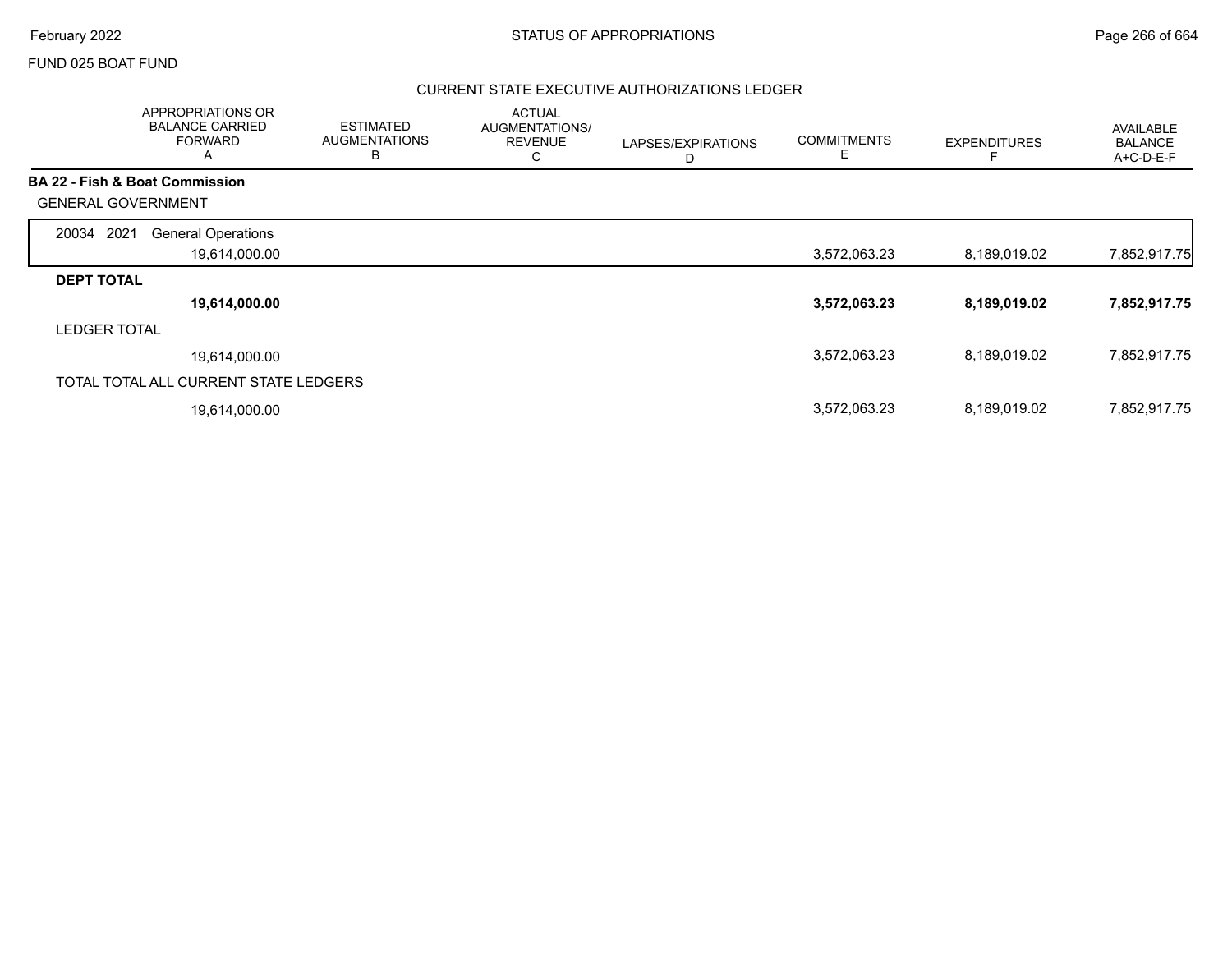### FUND 025 BOAT FUND

|                                           | APPROPRIATIONS OR<br><b>BALANCE CARRIED</b><br><b>FORWARD</b><br>A | <b>ESTIMATED</b><br><b>AUGMENTATIONS</b><br>В | <b>ACTUAL</b><br>AUGMENTATIONS/<br><b>REVENUE</b><br>С | LAPSES/EXPIRATIONS<br>D | <b>COMMITMENTS</b><br>Е | <b>EXPENDITURES</b> | AVAILABLE<br><b>BALANCE</b><br>A+C-D-E-F |
|-------------------------------------------|--------------------------------------------------------------------|-----------------------------------------------|--------------------------------------------------------|-------------------------|-------------------------|---------------------|------------------------------------------|
| <b>BA 22 - Fish &amp; Boat Commission</b> |                                                                    |                                               |                                                        |                         |                         |                     |                                          |
| <b>GENERAL GOVERNMENT</b>                 |                                                                    |                                               |                                                        |                         |                         |                     |                                          |
| 2019<br>20034                             | <b>General Operations</b>                                          |                                               |                                                        |                         |                         |                     |                                          |
|                                           | 97,375.24                                                          |                                               |                                                        |                         | 99,033.68               |                     | $-1,658.44$                              |
| 2020<br>20034                             | <b>General Operations</b>                                          |                                               |                                                        |                         |                         |                     |                                          |
|                                           | 6,870,852.91                                                       |                                               |                                                        |                         | 56,713.66               | 2,709,621.54        | 4,104,517.71                             |
| <b>DEPT TOTAL</b>                         |                                                                    |                                               |                                                        |                         |                         |                     |                                          |
|                                           | 6,968,228.15                                                       |                                               |                                                        |                         | 155,747.34              | 2,709,621.54        | 4,102,859.27                             |
| <b>LEDGER TOTAL</b>                       |                                                                    |                                               |                                                        |                         |                         |                     |                                          |
|                                           | 6,968,228.15                                                       |                                               |                                                        |                         | 155,747.34              | 2,709,621.54        | 4,102,859.27                             |
|                                           | TOTAL TOTAL ALL PRIOR STATE LEDGERS                                |                                               |                                                        |                         |                         |                     |                                          |
|                                           | 6,968,228.15                                                       |                                               |                                                        |                         | 155,747.34              | 2,709,621.54        | 4,102,859.27                             |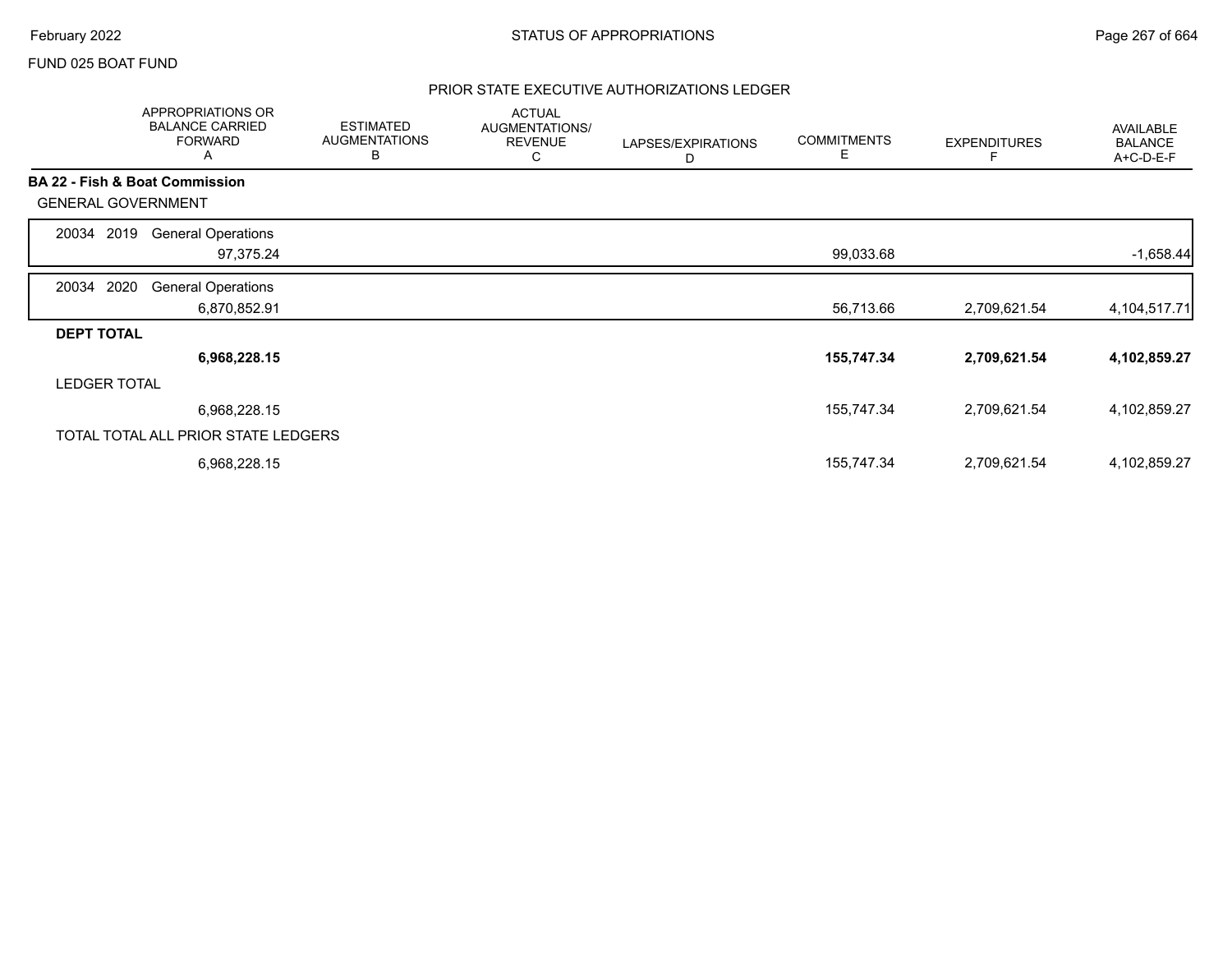Г

### FUND 025 BOAT FUND

### RESTRICTED REVENUE LEDGER

|                           | <b>APPROPRIATIONS OR</b><br><b>BALANCE CARRIED</b><br><b>FORWARD</b><br>A | <b>ESTIMATED</b><br><b>AUGMENTATIONS</b><br>в | <b>ACTUAL</b><br><b>AUGMENTATIONS/</b><br><b>REVENUE</b><br>С | LAPSES/EXPIRATIONS<br>D | <b>COMMITMENTS</b><br>ᄂ | <b>EXPENDITURES</b> | AVAILABLE<br><b>BALANCE</b><br>A+C-D-E-F |
|---------------------------|---------------------------------------------------------------------------|-----------------------------------------------|---------------------------------------------------------------|-------------------------|-------------------------|---------------------|------------------------------------------|
|                           | BA 22 - Fish & Boat Commission                                            |                                               |                                                               |                         |                         |                     |                                          |
| <b>GENERAL GOVERNMENT</b> |                                                                           |                                               |                                                               |                         |                         |                     |                                          |
| 2021<br>60365             | Improvement of Hazardous Dams                                             |                                               |                                                               |                         |                         |                     |                                          |
|                           | 31,048,294.52                                                             |                                               |                                                               |                         | 48,665.13               | 3,083,811.54        | 27,915,817.85                            |
| <b>DEPT TOTAL</b>         |                                                                           |                                               |                                                               |                         |                         |                     |                                          |
|                           | 31,048,294.52                                                             |                                               |                                                               |                         | 48,665.13               | 3,083,811.54        | 27,915,817.85                            |
| <b>LEDGER TOTAL</b>       |                                                                           |                                               |                                                               |                         |                         |                     |                                          |
|                           | 31,048,294.52                                                             |                                               |                                                               |                         | 48.665.13               | 3,083,811.54        | 27,915,817.85                            |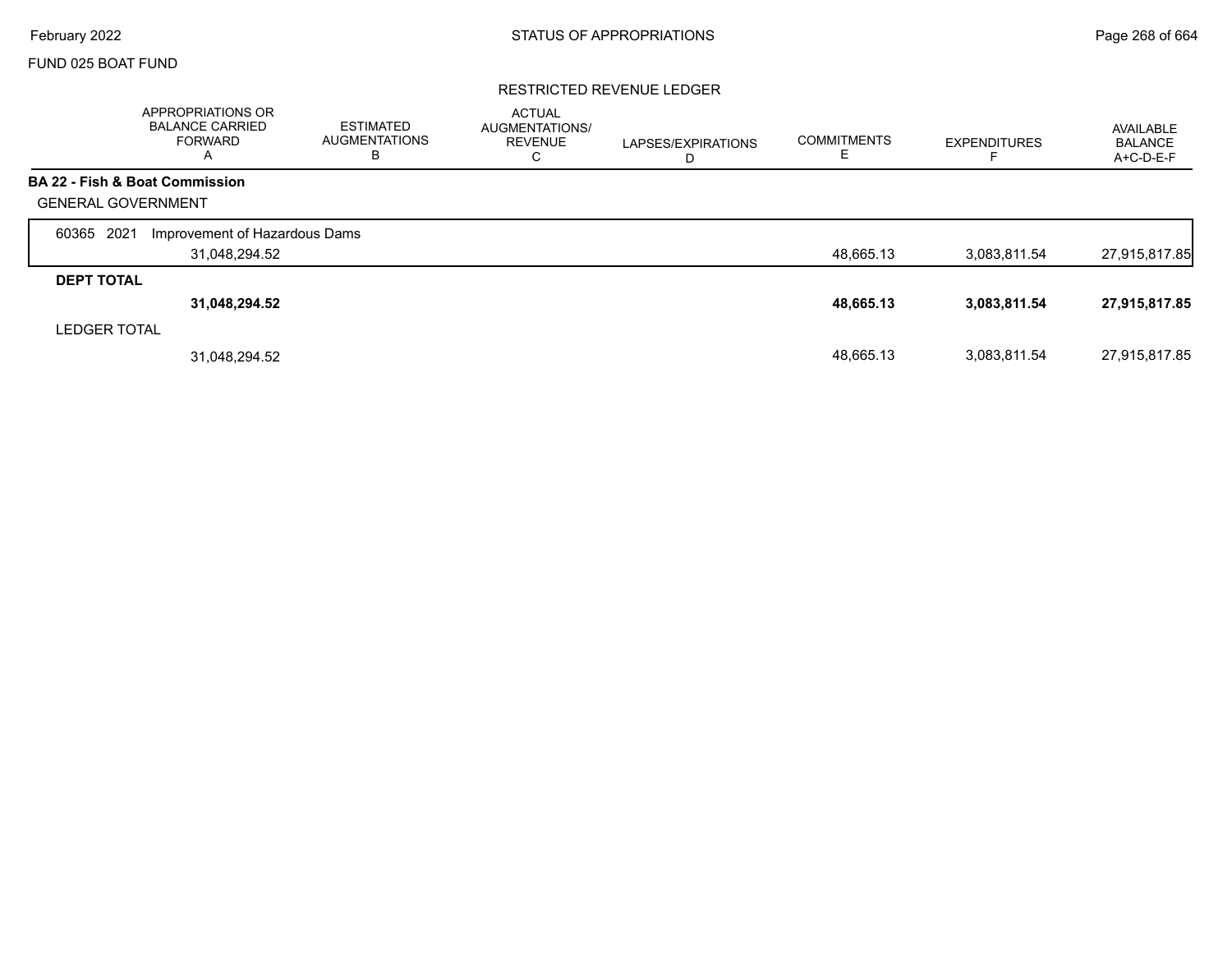## FUND 026 ADMINISTRATION FUND

|                   | <b>APPROPRIATIONS OR</b><br><b>BALANCE CARRIED</b><br><b>FORWARD</b><br>A | <b>ESTIMATED</b><br><b>AUGMENTATIONS</b><br>В | <b>ACTUAL</b><br>AUGMENTATIONS/<br><b>REVENUE</b><br>С | LAPSES/EXPIRATIONS<br>D | <b>COMMITMENTS</b><br>Е | <b>EXPENDITURES</b> | AVAILABLE<br><b>BALANCE</b><br>A+C-D-E-F |
|-------------------|---------------------------------------------------------------------------|-----------------------------------------------|--------------------------------------------------------|-------------------------|-------------------------|---------------------|------------------------------------------|
|                   | BA 12 - Labor & Industry                                                  |                                               |                                                        |                         |                         |                     |                                          |
|                   | <b>GENERAL GOVERNMENT</b>                                                 |                                               |                                                        |                         |                         |                     |                                          |
| 20430             | Administration of Unemploy Compensation<br>2021                           |                                               |                                                        |                         |                         |                     |                                          |
|                   | 1,000,000.00                                                              |                                               |                                                        |                         | 1,456.00                | 389,577.88          | 608,966.12                               |
| 20431             | 2021<br>Workforce Development                                             |                                               |                                                        |                         |                         |                     |                                          |
|                   | 640,000.00                                                                | 66,000.00                                     |                                                        |                         | 317,955.96              | $-304,698.55$       | 626,742.59                               |
| <b>DEPT TOTAL</b> |                                                                           |                                               |                                                        |                         |                         |                     |                                          |
|                   | 1,640,000.00                                                              | 66,000.00                                     |                                                        |                         | 319,411.96              | 84,879.33           | 1,235,708.71                             |
|                   | <b>LEDGER TOTAL</b>                                                       |                                               |                                                        |                         |                         |                     |                                          |
|                   | 1,640,000.00                                                              | 66,000.00                                     |                                                        |                         | 319,411.96              | 84,879.33           | 1,235,708.71                             |
|                   | TOTAL TOTAL ALL CURRENT STATE LEDGERS                                     |                                               |                                                        |                         |                         |                     |                                          |
|                   | 1,640,000.00                                                              | 66,000.00                                     |                                                        |                         | 319,411.96              | 84,879.33           | 1,235,708.71                             |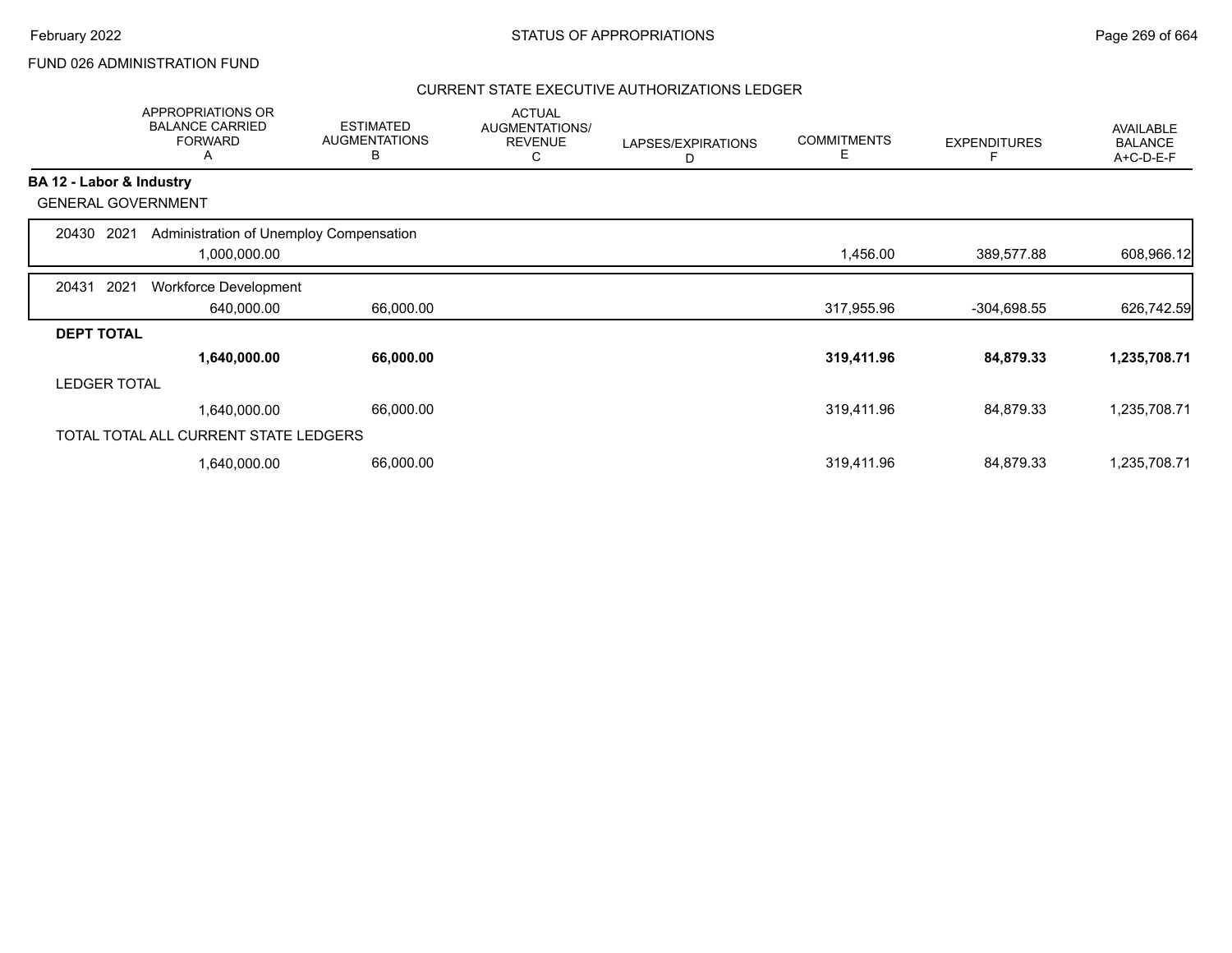## FUND 026 ADMINISTRATION FUND

|                          | APPROPRIATIONS OR<br><b>BALANCE CARRIED</b><br><b>FORWARD</b><br>Α | <b>ESTIMATED</b><br><b>AUGMENTATIONS</b><br>В | <b>ACTUAL</b><br>AUGMENTATIONS/<br><b>REVENUE</b><br>С | LAPSES/EXPIRATIONS<br>D | <b>COMMITMENTS</b><br>Е | <b>EXPENDITURES</b> | AVAILABLE<br><b>BALANCE</b><br>A+C-D-E-F |
|--------------------------|--------------------------------------------------------------------|-----------------------------------------------|--------------------------------------------------------|-------------------------|-------------------------|---------------------|------------------------------------------|
| BA 12 - Labor & Industry |                                                                    |                                               |                                                        |                         |                         |                     |                                          |
|                          | <b>GENERAL GOVERNMENT</b>                                          |                                               |                                                        |                         |                         |                     |                                          |
| 20430                    | 2020<br>Administration of Unemploy Compensation                    |                                               |                                                        |                         |                         |                     |                                          |
|                          | 606,481.49                                                         |                                               |                                                        |                         | 183.06                  | 50,468.53           | 555,829.90                               |
| 20431                    | 2019<br><b>Workforce Development</b>                               |                                               |                                                        |                         |                         |                     |                                          |
|                          |                                                                    |                                               |                                                        |                         |                         | $-2,020.11$         | 2,020.11                                 |
| 20431                    | 2020<br>Workforce Development                                      |                                               |                                                        |                         |                         |                     |                                          |
|                          | 2,185,926.73                                                       |                                               |                                                        |                         |                         | 155,893.30          | 2,030,033.43                             |
| <b>DEPT TOTAL</b>        |                                                                    |                                               |                                                        |                         |                         |                     |                                          |
|                          | 2,792,408.22                                                       |                                               |                                                        |                         | 183.06                  | 204,341.72          | 2,587,883.44                             |
| <b>LEDGER TOTAL</b>      |                                                                    |                                               |                                                        |                         |                         |                     |                                          |
|                          | 2,792,408.22                                                       |                                               |                                                        |                         | 183.06                  | 204,341.72          | 2,587,883.44                             |
|                          | TOTAL TOTAL ALL PRIOR STATE LEDGERS                                |                                               |                                                        |                         |                         |                     |                                          |
|                          | 2,792,408.22                                                       |                                               |                                                        |                         | 183.06                  | 204,341.72          | 2,587,883.44                             |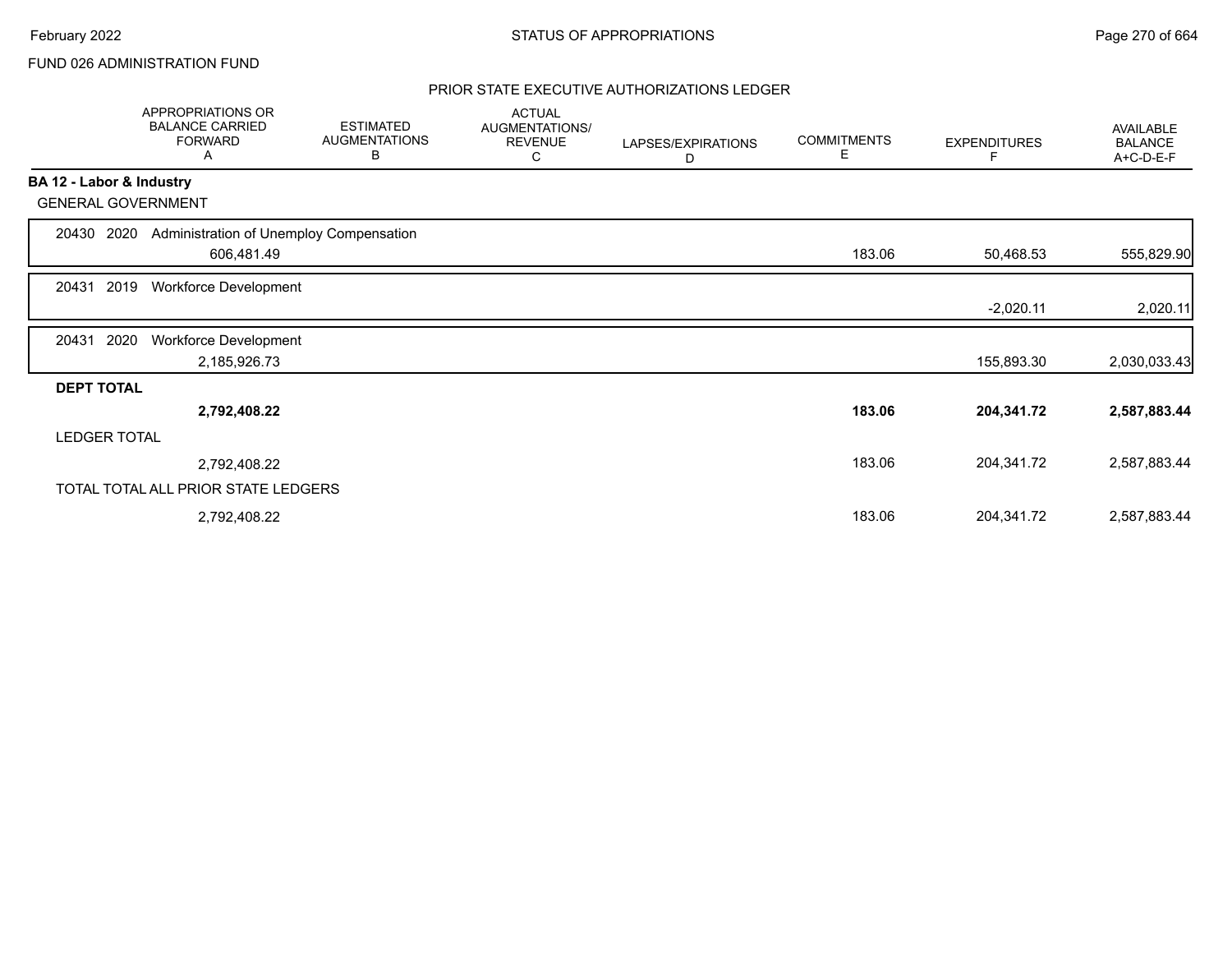## FUND 026 ADMINISTRATION FUND

#### RESTRICTED RECEIPTS LEDGER

|                           | APPROPRIATIONS OR<br><b>BALANCE CARRIED</b><br><b>FORWARD</b><br>A | <b>ESTIMATED</b><br><b>AUGMENTATIONS</b><br>в | <b>ACTUAL</b><br>AUGMENTATIONS/<br><b>REVENUE</b><br>С | LAPSES/EXPIRATIONS<br>D | <b>COMMITMENTS</b><br>E. | <b>EXPENDITURES</b> | AVAILABLE<br><b>BALANCE</b><br>A+C-D-E-F |
|---------------------------|--------------------------------------------------------------------|-----------------------------------------------|--------------------------------------------------------|-------------------------|--------------------------|---------------------|------------------------------------------|
| BA 12 - Labor & Industry  |                                                                    |                                               |                                                        |                         |                          |                     |                                          |
| <b>GENERAL GOVERNMENT</b> |                                                                    |                                               |                                                        |                         |                          |                     |                                          |
| 2021<br>40174             | <b>UCTS - Cash Collateral</b>                                      |                                               |                                                        |                         |                          |                     |                                          |
|                           | 4,084,106.12                                                       |                                               | 224,286.27                                             |                         |                          |                     | 4,308,392.39                             |
| <b>DEPT TOTAL</b>         |                                                                    |                                               |                                                        |                         |                          |                     |                                          |
|                           | 4,084,106.12                                                       |                                               | 224,286.27                                             |                         |                          |                     | 4,308,392.39                             |
| <b>LEDGER TOTAL</b>       |                                                                    |                                               |                                                        |                         |                          |                     |                                          |
|                           | 4,084,106.12                                                       |                                               | 224,286.27                                             |                         |                          |                     | 4,308,392.39                             |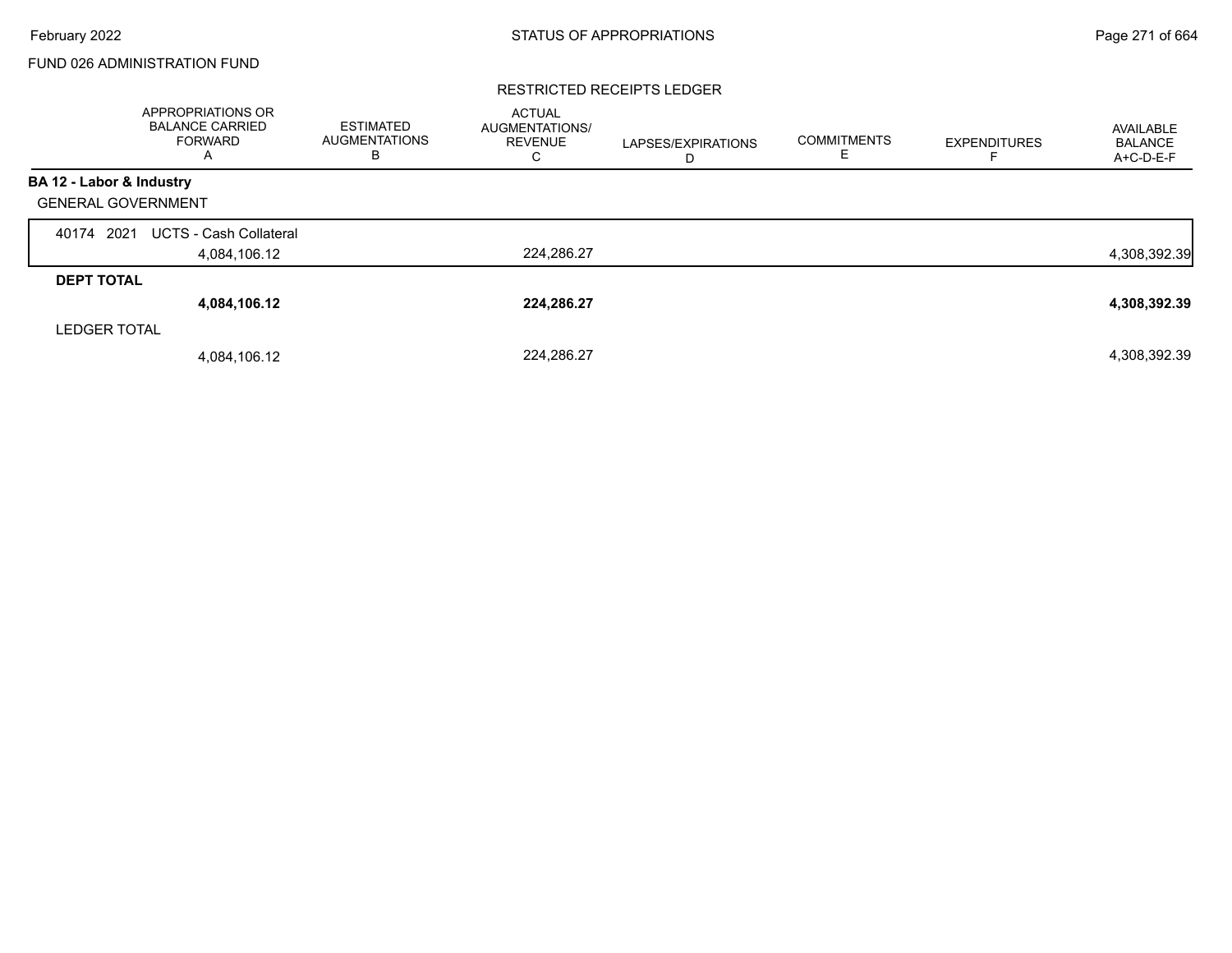### FUND 027 LIQUID FUELS TAX FUND

|                                                            | APPROPRIATIONS OR<br><b>BALANCE CARRIED</b><br><b>FORWARD</b><br>A | <b>ESTIMATED</b><br><b>AUGMENTATIONS</b><br>В | <b>ACTUAL</b><br>AUGMENTATIONS/<br><b>REVENUE</b><br>C | LAPSES/EXPIRATIONS<br>D | <b>COMMITMENTS</b><br>Е | <b>EXPENDITURES</b><br>F | <b>AVAILABLE</b><br><b>BALANCE</b><br>A+C-D-E-F |
|------------------------------------------------------------|--------------------------------------------------------------------|-----------------------------------------------|--------------------------------------------------------|-------------------------|-------------------------|--------------------------|-------------------------------------------------|
| BA 73 - Treasury                                           |                                                                    |                                               |                                                        |                         |                         |                          |                                                 |
| <b>REFUNDS</b>                                             |                                                                    |                                               |                                                        |                         |                         |                          |                                                 |
| 20141<br>2021                                              | Refunding Liq Fuels Tax-Boat Fund<br>110,000.00                    |                                               |                                                        |                         |                         |                          | 110,000.00                                      |
| <b>DEPT TOTAL</b>                                          |                                                                    |                                               |                                                        |                         |                         |                          |                                                 |
|                                                            | 110,000.00                                                         |                                               |                                                        |                         |                         |                          | 110,000.00                                      |
| <b>BA 78 - Transportation</b><br><b>GENERAL GOVERNMENT</b> |                                                                    |                                               |                                                        |                         |                         |                          |                                                 |
| 20187 2021                                                 | <b>Auditor General's Audit Costs</b>                               |                                               |                                                        |                         |                         |                          |                                                 |
|                                                            | 700,000.00                                                         |                                               |                                                        |                         |                         | 96,222.61                | 603,777.39                                      |
| <b>DEPT TOTAL</b>                                          |                                                                    |                                               |                                                        |                         |                         |                          |                                                 |
|                                                            | 700,000.00                                                         |                                               |                                                        |                         |                         | 96,222.61                | 603,777.39                                      |
| <b>LEDGER TOTAL</b>                                        |                                                                    |                                               |                                                        |                         |                         |                          |                                                 |
|                                                            | 810,000.00                                                         |                                               |                                                        |                         |                         | 96,222.61                | 713,777.39                                      |
|                                                            | TOTAL TOTAL ALL CURRENT STATE LEDGERS                              |                                               |                                                        |                         |                         |                          |                                                 |
|                                                            | 810,000.00                                                         |                                               |                                                        |                         |                         | 96,222.61                | 713,777.39                                      |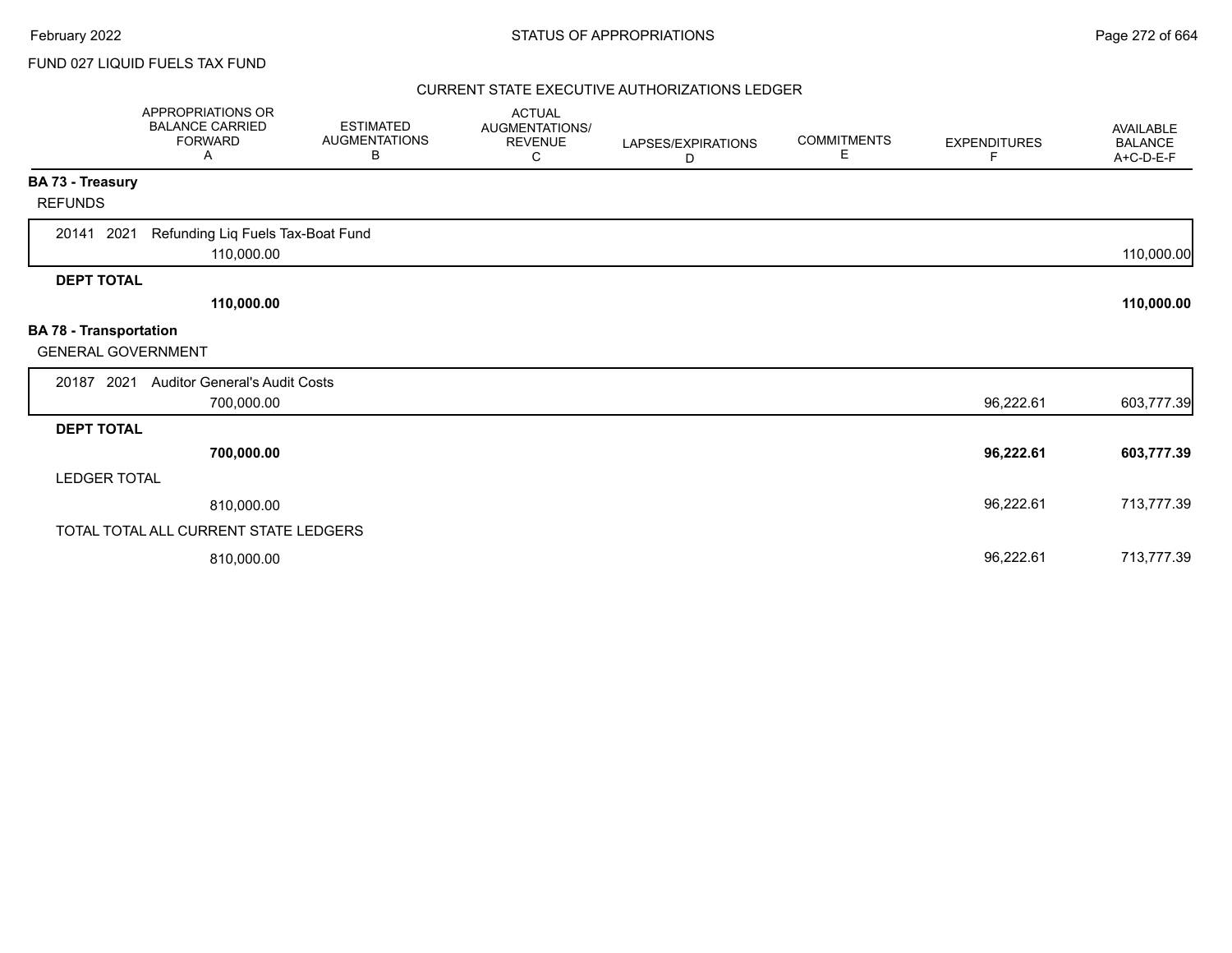FUND 027 LIQUID FUELS TAX FUND

|                                           | APPROPRIATIONS OR<br><b>BALANCE CARRIED</b><br><b>FORWARD</b><br>A | <b>ESTIMATED</b><br><b>AUGMENTATIONS</b><br>В | <b>ACTUAL</b><br>AUGMENTATIONS/<br><b>REVENUE</b><br>C | LAPSES/EXPIRATIONS<br>D | <b>COMMITMENTS</b><br>Е | <b>EXPENDITURES</b><br>F | AVAILABLE<br><b>BALANCE</b><br>A+C-D-E-F |
|-------------------------------------------|--------------------------------------------------------------------|-----------------------------------------------|--------------------------------------------------------|-------------------------|-------------------------|--------------------------|------------------------------------------|
| <b>BA 73 - Treasury</b><br><b>REFUNDS</b> |                                                                    |                                               |                                                        |                         |                         |                          |                                          |
| 20141 2018                                | Refunding Liq Fuels Tax-Boat Fund<br>94,826.65                     |                                               |                                                        |                         |                         |                          | 94,826.65                                |
| 20141 2019                                | Refunding Liq Fuels Tax-Boat Fund<br>105,000.00                    |                                               |                                                        |                         |                         |                          | 105,000.00                               |
| 2020<br>20141                             | Refunding Liq Fuels Tax-Boat Fund<br>318.63                        |                                               |                                                        |                         |                         |                          | 318.63                                   |
| <b>DEPT TOTAL</b>                         |                                                                    |                                               |                                                        |                         |                         |                          |                                          |
|                                           | 200,145.28                                                         |                                               |                                                        |                         |                         |                          | 200,145.28                               |
| <b>BA 78 - Transportation</b>             |                                                                    |                                               |                                                        |                         |                         |                          |                                          |
| <b>GENERAL GOVERNMENT</b>                 |                                                                    |                                               |                                                        |                         |                         |                          |                                          |
|                                           | 20187 2019 Auditor General's Audit Costs<br>288,568.33             |                                               |                                                        |                         |                         |                          | 288,568.33                               |
| 20187 2020                                | <b>Auditor General's Audit Costs</b>                               |                                               |                                                        |                         |                         |                          |                                          |
|                                           | 369,017.83                                                         |                                               |                                                        |                         |                         |                          | 369,017.83                               |
| <b>DEPT TOTAL</b>                         |                                                                    |                                               |                                                        |                         |                         |                          |                                          |
|                                           | 657,586.16                                                         |                                               |                                                        |                         |                         |                          | 657,586.16                               |
| <b>LEDGER TOTAL</b>                       |                                                                    |                                               |                                                        |                         |                         |                          |                                          |
|                                           | 857,731.44                                                         |                                               |                                                        |                         |                         |                          | 857,731.44                               |
|                                           | TOTAL TOTAL ALL PRIOR STATE LEDGERS                                |                                               |                                                        |                         |                         |                          |                                          |
|                                           | 857,731.44                                                         |                                               |                                                        |                         |                         |                          | 857,731.44                               |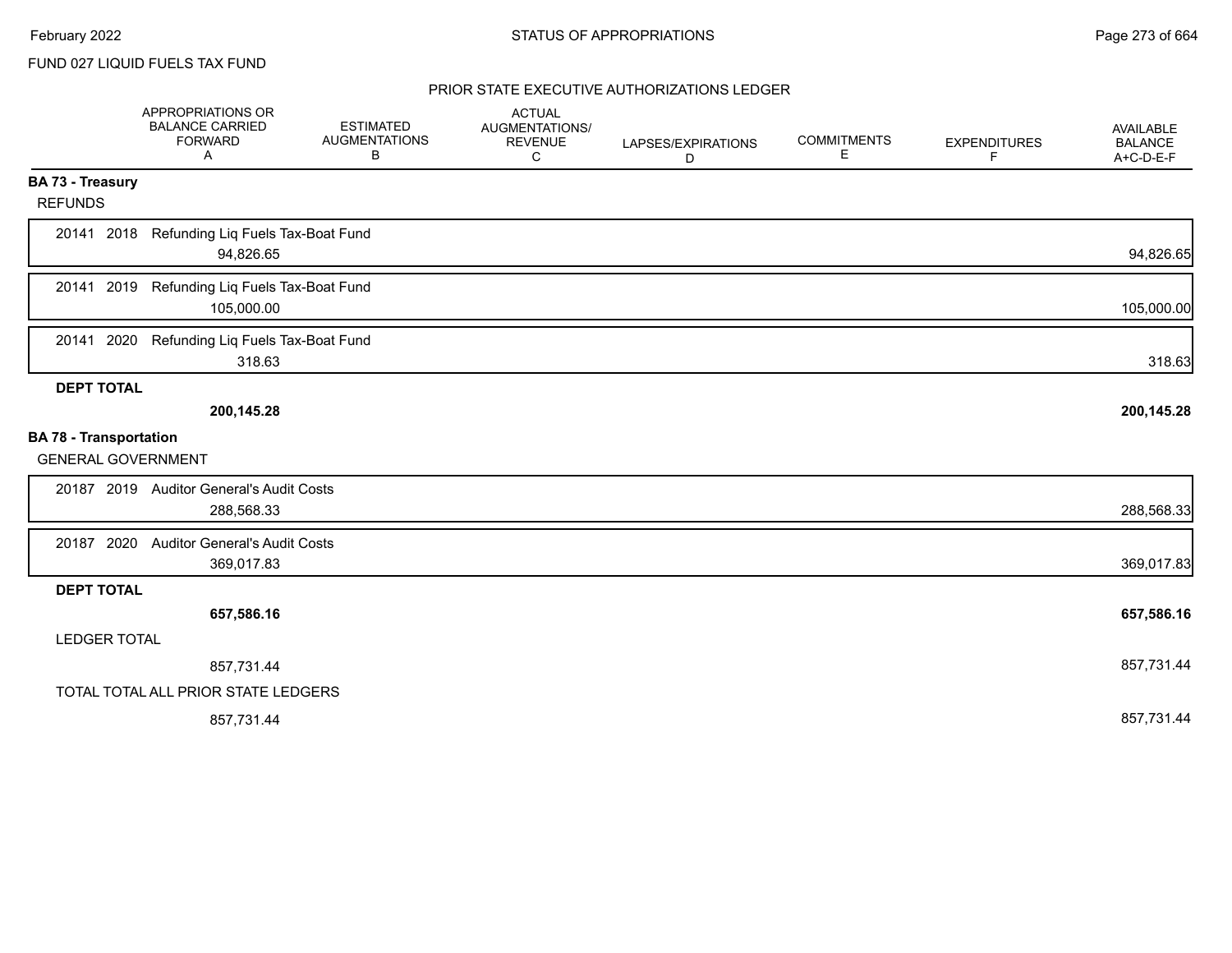## FUND 027 LIQUID FUELS TAX FUND

|                               | APPROPRIATIONS OR<br><b>BALANCE CARRIED</b><br><b>FORWARD</b><br>A | ESTIMATED<br><b>AUGMENTATIONS</b><br>в | <b>ACTUAL</b><br>AUGMENTATIONS/<br><b>REVENUE</b><br>С | LAPSES/EXPIRATIONS<br>D | <b>COMMITMENTS</b> | <b>EXPENDITURES</b> | AVAILABLE<br><b>BALANCE</b><br>A+C-D-E-F |
|-------------------------------|--------------------------------------------------------------------|----------------------------------------|--------------------------------------------------------|-------------------------|--------------------|---------------------|------------------------------------------|
| <b>BA 78 - Transportation</b> |                                                                    |                                        |                                                        |                         |                    |                     |                                          |
|                               | <b>GENERAL GOVERNMENT</b>                                          |                                        |                                                        |                         |                    |                     |                                          |
| 50077                         | 2021<br>PAYMENTS TO COUNTIES                                       |                                        |                                                        |                         |                    |                     |                                          |
|                               |                                                                    |                                        |                                                        |                         |                    | 14,193,423.05       | $-14,193,423.05$                         |
| <b>DEPT TOTAL</b>             |                                                                    |                                        |                                                        |                         |                    |                     |                                          |
|                               |                                                                    |                                        |                                                        |                         |                    | 14,193,423.05       | -14,193,423.05                           |
| <b>LEDGER TOTAL</b>           |                                                                    |                                        |                                                        |                         |                    |                     |                                          |
|                               |                                                                    |                                        |                                                        |                         |                    | 14,193,423.05       | -14,193,423.05                           |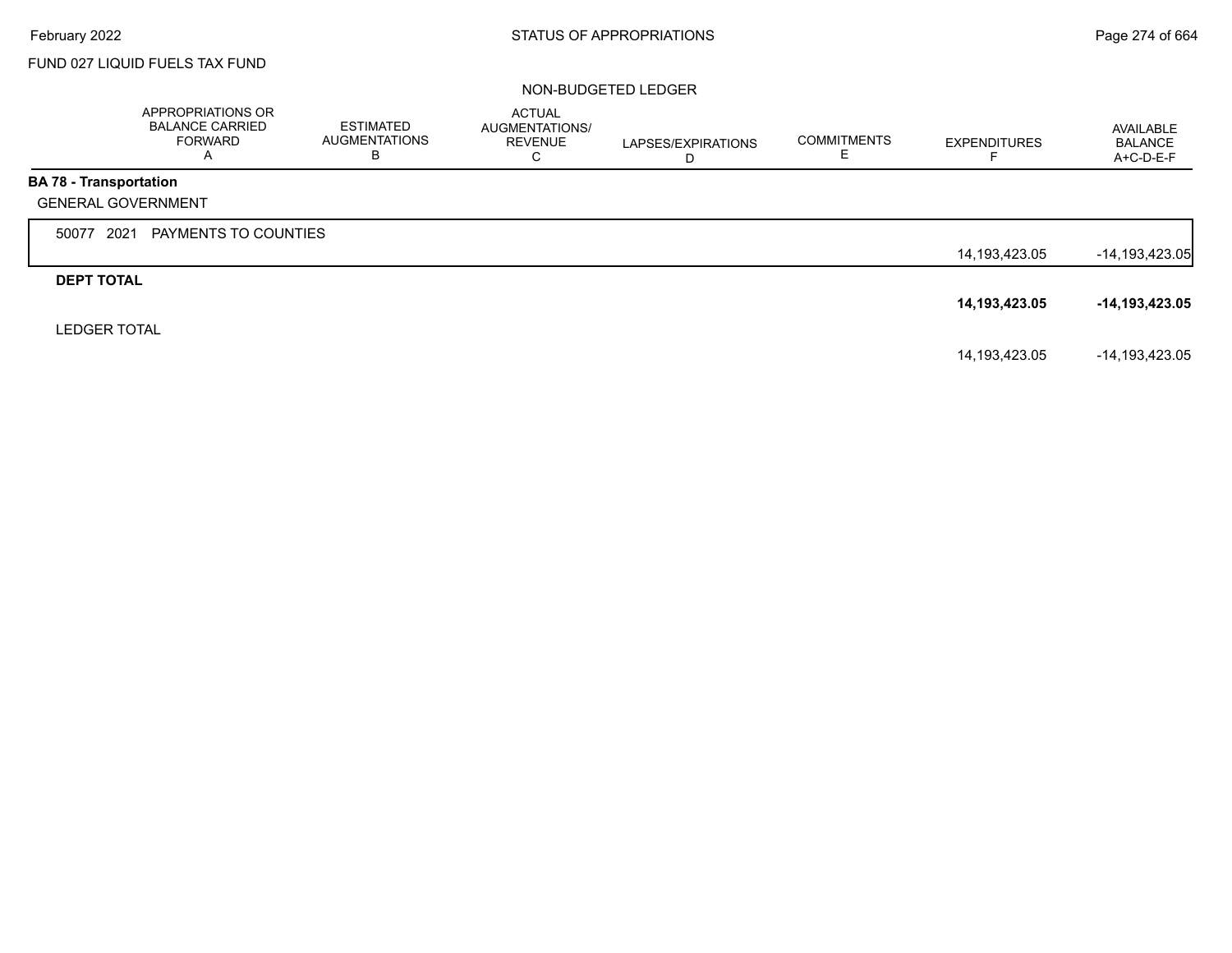$\Gamma$ 

## FUND 028 LIQUOR LICENSE FUND

|                              | APPROPRIATIONS OR<br><b>BALANCE CARRIED</b><br><b>FORWARD</b><br>A | <b>ESTIMATED</b><br>AUGMENTATIONS<br>в | <b>ACTUAL</b><br><b>AUGMENTATIONS/</b><br><b>REVENUE</b><br>С | LAPSES/EXPIRATIONS<br>D | <b>COMMITMENTS</b><br>ᄇ | <b>EXPENDITURES</b> | AVAILABLE<br><b>BALANCE</b><br>A+C-D-E-F |
|------------------------------|--------------------------------------------------------------------|----------------------------------------|---------------------------------------------------------------|-------------------------|-------------------------|---------------------|------------------------------------------|
| BA 26 - Liquor Control Board |                                                                    |                                        |                                                               |                         |                         |                     |                                          |
| <b>GRANTS AND SUBSIDIES</b>  |                                                                    |                                        |                                                               |                         |                         |                     |                                          |
| 2021<br>50014                | Liquor License                                                     |                                        |                                                               |                         |                         |                     |                                          |
|                              |                                                                    |                                        |                                                               |                         |                         | 889,175.00          | $-889,175.00$                            |
| <b>DEPT TOTAL</b>            |                                                                    |                                        |                                                               |                         |                         |                     |                                          |
|                              |                                                                    |                                        |                                                               |                         |                         | 889,175.00          | -889,175.00                              |
| <b>LEDGER TOTAL</b>          |                                                                    |                                        |                                                               |                         |                         |                     |                                          |
|                              |                                                                    |                                        |                                                               |                         |                         | 889,175.00          | $-889.175.00$                            |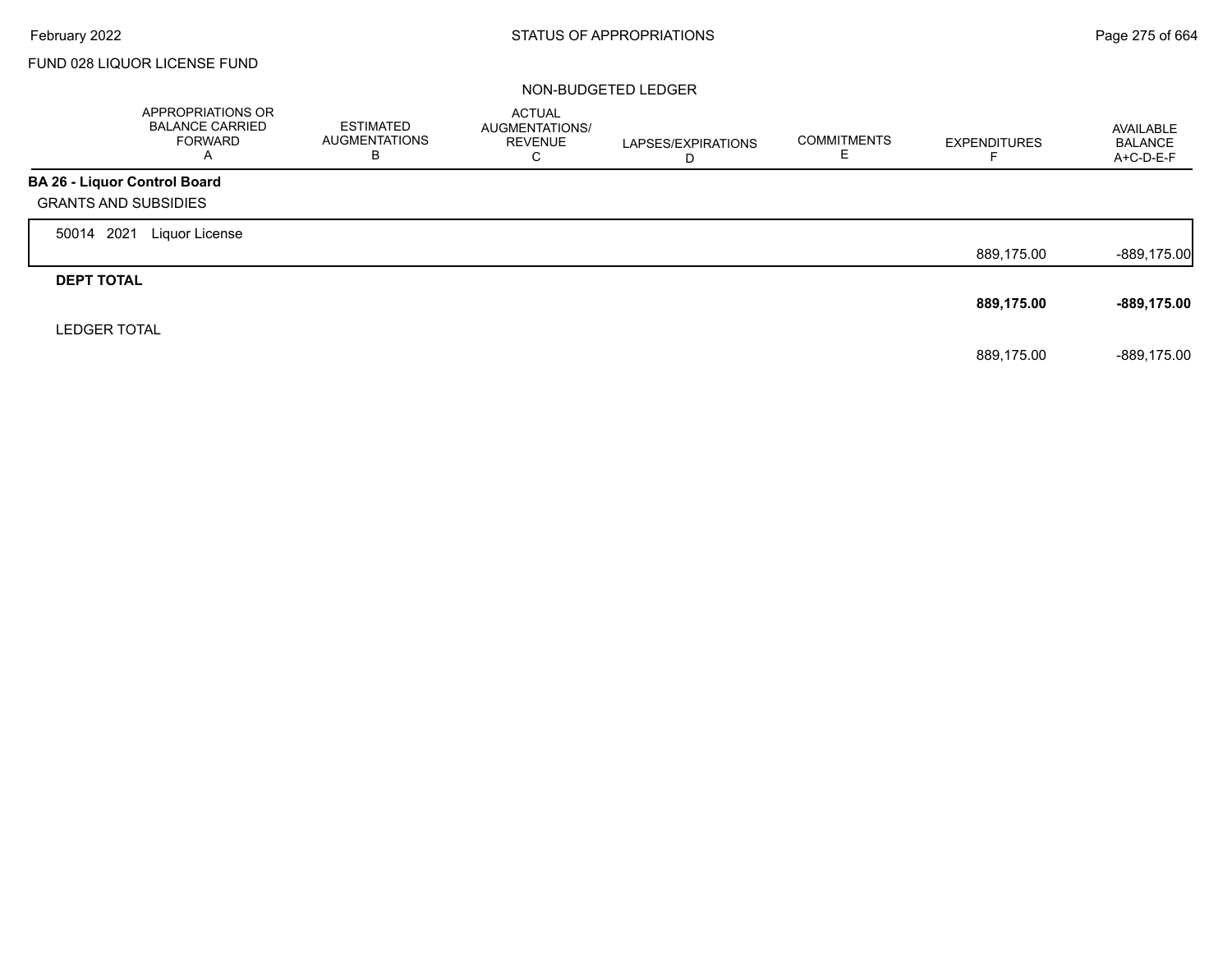## FUND 029 FIRE INSURANCE TAX FUND

|                                | APPROPRIATIONS OR<br><b>BALANCE CARRIED</b><br><b>FORWARD</b><br>A | <b>ESTIMATED</b><br><b>AUGMENTATIONS</b><br>в | <b>ACTUAL</b><br>AUGMENTATIONS/<br><b>REVENUE</b><br>С | LAPSES/EXPIRATIONS<br>D | <b>COMMITMENTS</b><br>ᆮ | <b>EXPENDITURES</b> | AVAILABLE<br><b>BALANCE</b><br>$A+C-D-E-F$ |
|--------------------------------|--------------------------------------------------------------------|-----------------------------------------------|--------------------------------------------------------|-------------------------|-------------------------|---------------------|--------------------------------------------|
| <b>BA 92 - Auditor General</b> |                                                                    |                                               |                                                        |                         |                         |                     |                                            |
|                                | <b>GENERAL GOVERNMENT</b>                                          |                                               |                                                        |                         |                         |                     |                                            |
| 2021<br>50067                  | Payments to Subdivisions                                           |                                               |                                                        |                         |                         |                     |                                            |
|                                |                                                                    |                                               |                                                        |                         |                         | 68,269,562.63       | $-68,269,562.63$                           |
| <b>DEPT TOTAL</b>              |                                                                    |                                               |                                                        |                         |                         |                     |                                            |
|                                |                                                                    |                                               |                                                        |                         |                         | 68,269,562.63       | $-68,269,562.63$                           |
| <b>LEDGER TOTAL</b>            |                                                                    |                                               |                                                        |                         |                         |                     |                                            |
|                                |                                                                    |                                               |                                                        |                         |                         | 68,269,562.63       | -68,269,562.63                             |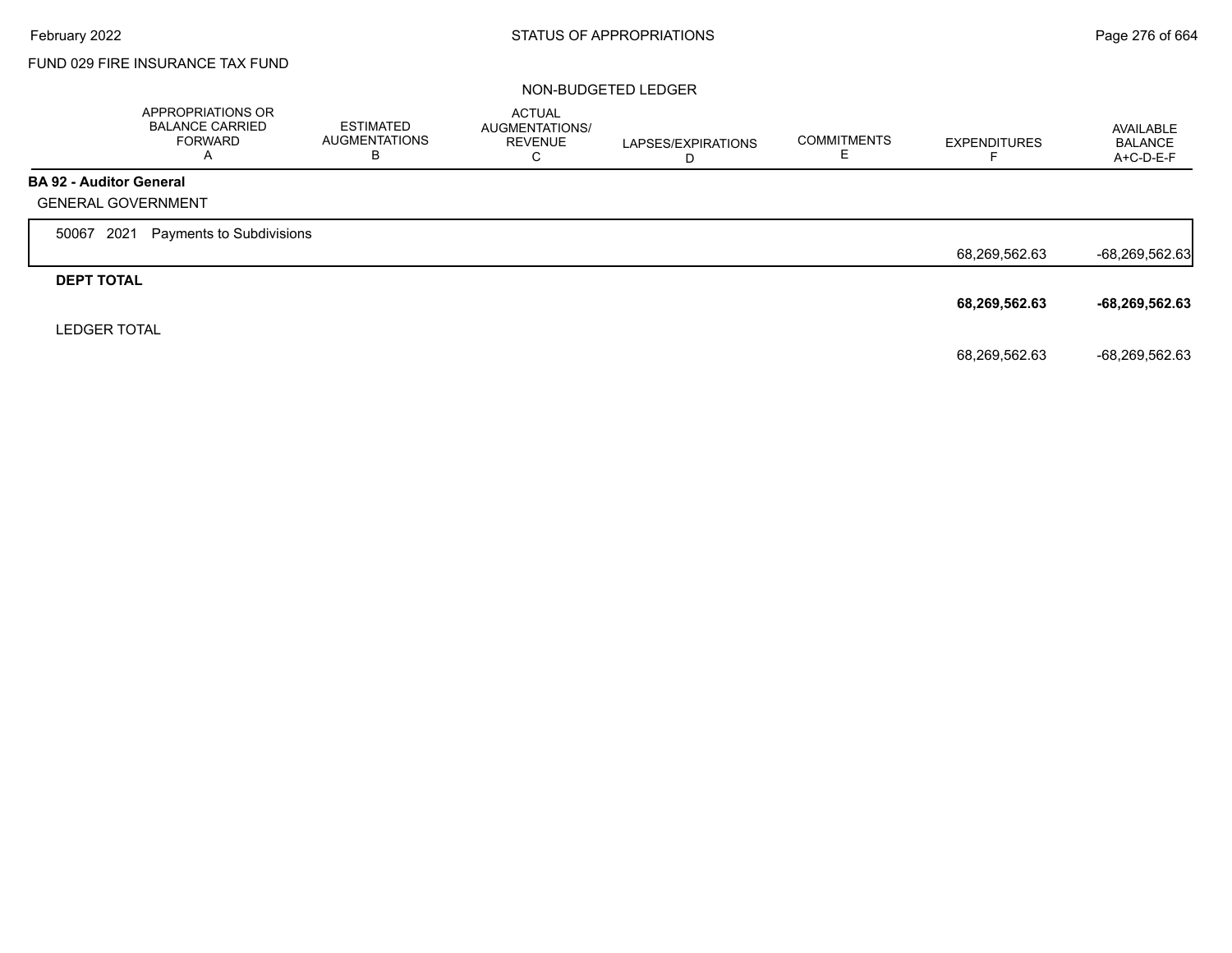## FUND 030 FIRE & EMERGENCY MED SVCS LOAN FUND

|                             | <b>APPROPRIATIONS OR</b><br><b>BALANCE CARRIED</b><br><b>FORWARD</b><br>A | <b>ESTIMATED</b><br><b>AUGMENTATIONS</b><br>B | <b>ACTUAL</b><br>AUGMENTATIONS/<br><b>REVENUE</b><br>С | LAPSES/EXPIRATIONS<br>D | <b>COMMITMENTS</b><br>Е | <b>EXPENDITURES</b><br>F. | <b>AVAILABLE</b><br><b>BALANCE</b><br>A+C-D-E-F |
|-----------------------------|---------------------------------------------------------------------------|-----------------------------------------------|--------------------------------------------------------|-------------------------|-------------------------|---------------------------|-------------------------------------------------|
|                             | BA 31 - PA Emergency Management Agency                                    |                                               |                                                        |                         |                         |                           |                                                 |
| <b>GENERAL GOVERNMENT</b>   |                                                                           |                                               |                                                        |                         |                         |                           |                                                 |
| 2021<br>50020               | VLAP-AMBULANCE                                                            |                                               |                                                        |                         |                         |                           |                                                 |
|                             |                                                                           |                                               |                                                        |                         | 183,549.00              | 143,814.00                | $-327,363.00$                                   |
| 2021<br>50021               | <b>VLAP-RESCUE</b>                                                        |                                               |                                                        |                         |                         |                           |                                                 |
|                             |                                                                           |                                               |                                                        |                         | 45,760.00               | 327,533.00                | $-373,293.00$                                   |
| <b>GRANTS AND SUBSIDIES</b> |                                                                           |                                               |                                                        |                         |                         |                           |                                                 |
| 50019 2021                  | <b>VLAP-FIRE</b>                                                          |                                               |                                                        |                         |                         |                           |                                                 |
|                             |                                                                           |                                               |                                                        |                         | 3,433,270.00            | 5,575,185.00              | $-9,008,455.00$                                 |
| <b>DEPT TOTAL</b>           |                                                                           |                                               |                                                        |                         |                         |                           |                                                 |
|                             |                                                                           |                                               |                                                        |                         | 3,662,579.00            | 6,046,532.00              | $-9,709,111.00$                                 |
| <b>LEDGER TOTAL</b>         |                                                                           |                                               |                                                        |                         |                         |                           |                                                 |
|                             |                                                                           |                                               |                                                        |                         | 3,662,579.00            | 6,046,532.00              | $-9,709,111.00$                                 |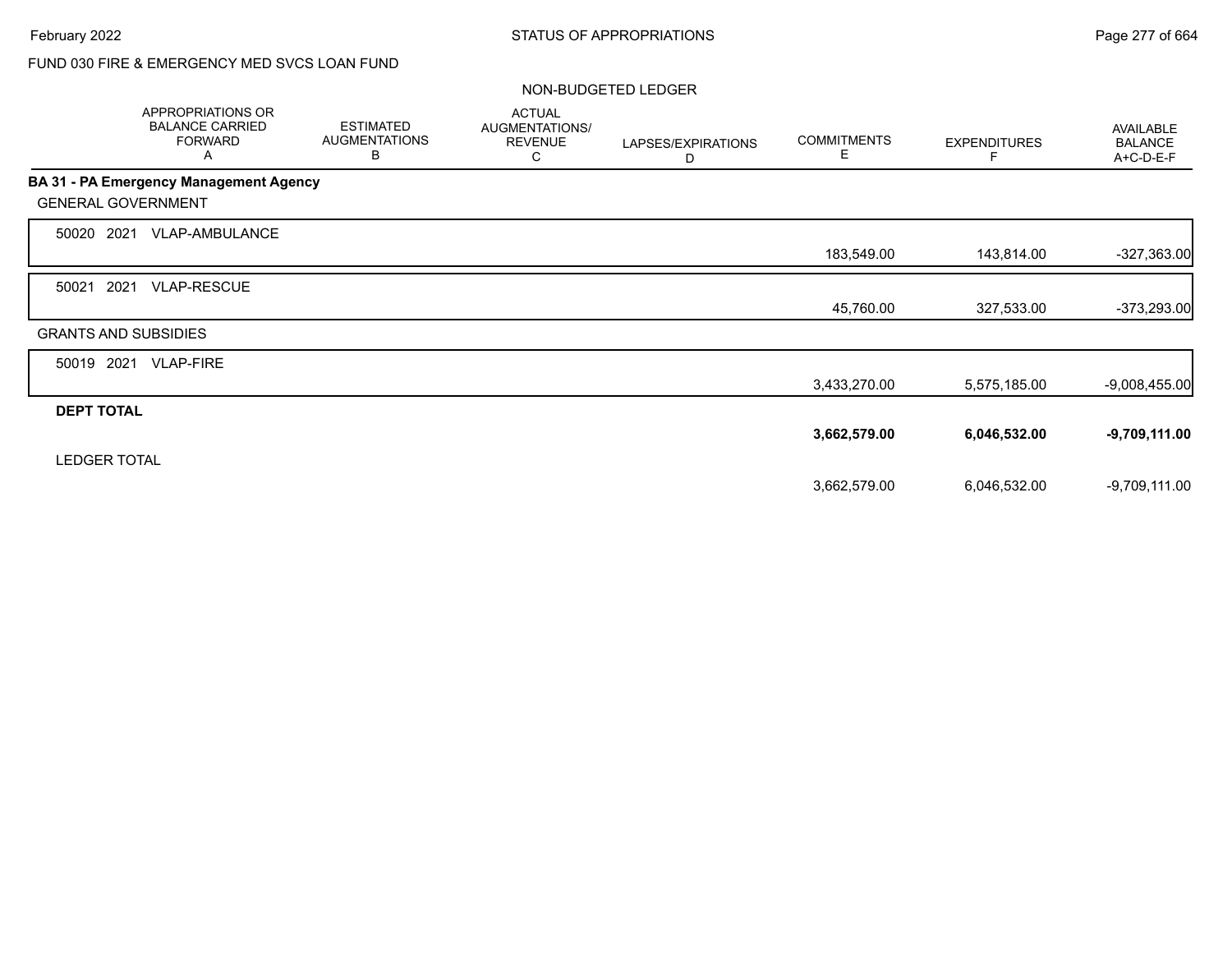Г

## FUND 031 MANUFACTURING FUND

|                                                    | APPROPRIATIONS OR<br><b>BALANCE CARRIED</b><br><b>FORWARD</b><br>Α | <b>ESTIMATED</b><br><b>AUGMENTATIONS</b><br>B | <b>ACTUAL</b><br><b>AUGMENTATIONS/</b><br><b>REVENUE</b><br>С | LAPSES/EXPIRATIONS<br>D | <b>COMMITMENTS</b> | <b>EXPENDITURES</b> | AVAILABLE<br><b>BALANCE</b><br>A+C-D-E-F |
|----------------------------------------------------|--------------------------------------------------------------------|-----------------------------------------------|---------------------------------------------------------------|-------------------------|--------------------|---------------------|------------------------------------------|
| <b>BA 11 - Corrections</b><br><b>INSTITUTIONAL</b> |                                                                    |                                               |                                                               |                         |                    |                     |                                          |
| 20234 2021                                         | <b>General Operations</b>                                          |                                               |                                                               |                         |                    |                     |                                          |
|                                                    | 97,111,000.00                                                      |                                               |                                                               |                         | 16,064,813.90      | 50,853,759.89       | 30,192,426.21                            |
| <b>DEPT TOTAL</b>                                  |                                                                    |                                               |                                                               |                         |                    |                     |                                          |
|                                                    | 97,111,000.00                                                      |                                               |                                                               |                         | 16,064,813.90      | 50,853,759.89       | 30,192,426.21                            |
| <b>LEDGER TOTAL</b>                                |                                                                    |                                               |                                                               |                         |                    |                     |                                          |
|                                                    | 97,111,000.00                                                      |                                               |                                                               |                         | 16,064,813.90      | 50,853,759.89       | 30,192,426.21                            |
|                                                    | TOTAL TOTAL ALL CURRENT STATE LEDGERS                              |                                               |                                                               |                         |                    |                     |                                          |
|                                                    | 97,111,000.00                                                      |                                               |                                                               |                         | 16,064,813.90      | 50,853,759.89       | 30,192,426.21                            |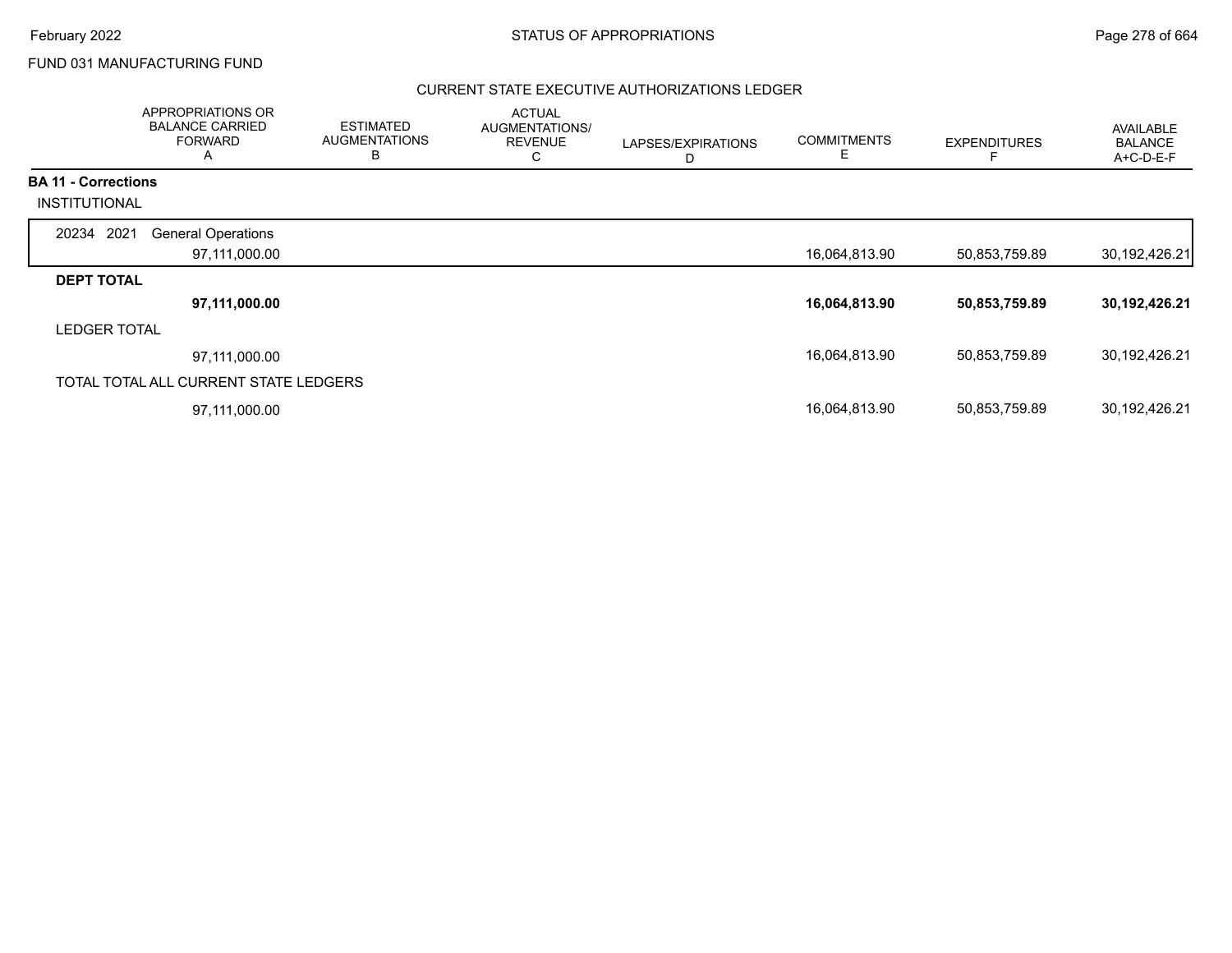## FUND 031 MANUFACTURING FUND

|                            | APPROPRIATIONS OR<br><b>BALANCE CARRIED</b><br><b>FORWARD</b><br>Α | <b>ESTIMATED</b><br><b>AUGMENTATIONS</b><br>В | <b>ACTUAL</b><br>AUGMENTATIONS/<br><b>REVENUE</b><br>C | LAPSES/EXPIRATIONS<br>D | <b>COMMITMENTS</b><br>E | <b>EXPENDITURES</b><br>F | AVAILABLE<br><b>BALANCE</b><br>A+C-D-E-F |
|----------------------------|--------------------------------------------------------------------|-----------------------------------------------|--------------------------------------------------------|-------------------------|-------------------------|--------------------------|------------------------------------------|
| <b>BA 11 - Corrections</b> |                                                                    |                                               |                                                        |                         |                         |                          |                                          |
| <b>INSTITUTIONAL</b>       |                                                                    |                                               |                                                        |                         |                         |                          |                                          |
|                            | 20234 2014 General Operations<br>1,010.88                          |                                               |                                                        |                         | 1,010.88                |                          |                                          |
|                            | 20234 2015 General Operations<br>5,648.70                          |                                               |                                                        |                         | 5,648.70                |                          |                                          |
|                            | 20234 2016 General Operations<br>213.00                            |                                               |                                                        |                         | 213.00                  |                          |                                          |
| 20234 2018                 | <b>General Operations</b><br>834.71                                |                                               |                                                        |                         | 834.71                  |                          |                                          |
| 20234 2019                 | <b>General Operations</b><br>18,361.77                             |                                               |                                                        |                         | 21,267.93               | $-3,041.31$              | 135.15                                   |
| 20234 2020                 | <b>General Operations</b><br>14,610,906.86                         |                                               |                                                        |                         | 917,499.31              | 6,699,719.47             | 6,993,688.08                             |
| 20234 2011                 | <b>General Operations</b><br>13,200.00                             |                                               |                                                        |                         |                         |                          | 13,200.00                                |
| <b>DEPT TOTAL</b>          |                                                                    |                                               |                                                        |                         |                         |                          |                                          |
|                            | 14,650,175.92                                                      |                                               |                                                        |                         | 946,474.53              | 6,696,678.16             | 7,007,023.23                             |
| <b>LEDGER TOTAL</b>        |                                                                    |                                               |                                                        |                         |                         |                          |                                          |
|                            | 14,650,175.92                                                      |                                               |                                                        |                         | 946,474.53              | 6,696,678.16             | 7,007,023.23                             |
|                            | TOTAL TOTAL ALL PRIOR STATE LEDGERS                                |                                               |                                                        |                         |                         |                          |                                          |
|                            | 14,650,175.92                                                      |                                               |                                                        |                         | 946,474.53              | 6,696,678.16             | 7,007,023.23                             |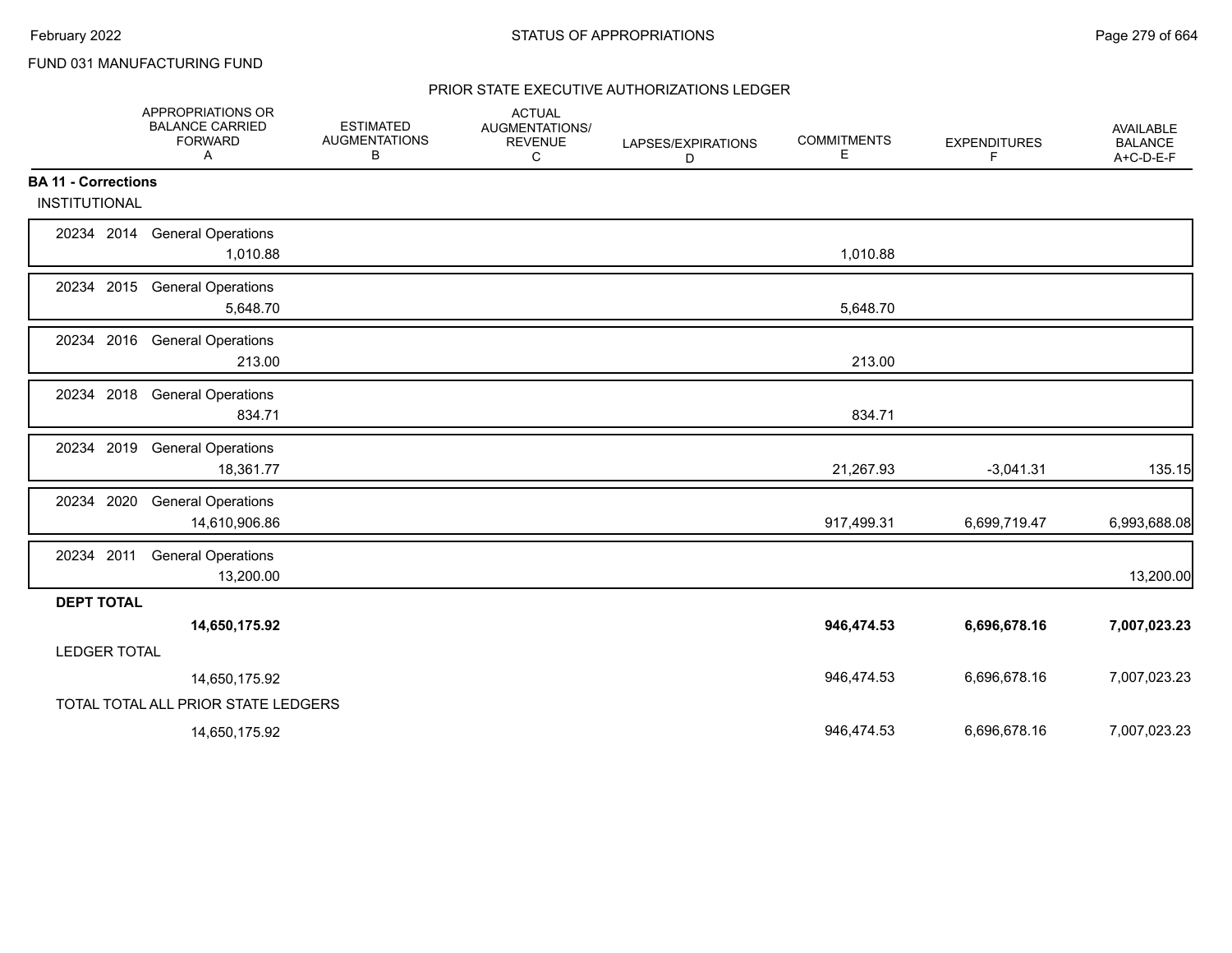### FUND 032 PURCHASING FUND

|                                 | APPROPRIATIONS OR<br><b>BALANCE CARRIED</b><br><b>FORWARD</b><br>A | <b>ESTIMATED</b><br><b>AUGMENTATIONS</b><br>в | <b>ACTUAL</b><br><b>AUGMENTATIONS/</b><br><b>REVENUE</b><br>С | LAPSES/EXPIRATIONS<br>D | <b>COMMITMENTS</b><br>ᄂ | <b>EXPENDITURES</b> | AVAILABLE<br><b>BALANCE</b><br>A+C-D-E-F |
|---------------------------------|--------------------------------------------------------------------|-----------------------------------------------|---------------------------------------------------------------|-------------------------|-------------------------|---------------------|------------------------------------------|
| <b>BA 15 - General Services</b> |                                                                    |                                               |                                                               |                         |                         |                     |                                          |
| <b>GENERAL GOVERNMENT</b>       |                                                                    |                                               |                                                               |                         |                         |                     |                                          |
| 2021<br>50009                   | <b>Purchasing Fund</b>                                             |                                               |                                                               |                         |                         |                     |                                          |
|                                 |                                                                    |                                               | 26,694,454.84                                                 |                         | 399,954,402.01          | 28,573,212.77       | $-428,527,614.78$                        |
| <b>DEPT TOTAL</b>               |                                                                    |                                               |                                                               |                         |                         |                     |                                          |
|                                 |                                                                    |                                               | 26,694,454.84                                                 |                         | 399,954,402.01          | 28,573,212.77       | -428,527,614.78                          |
| <b>LEDGER TOTAL</b>             |                                                                    |                                               |                                                               |                         |                         |                     |                                          |
|                                 |                                                                    |                                               | 26.694.454.84                                                 |                         | 399,954,402.01          | 28,573,212.77       | -428,527,614.78                          |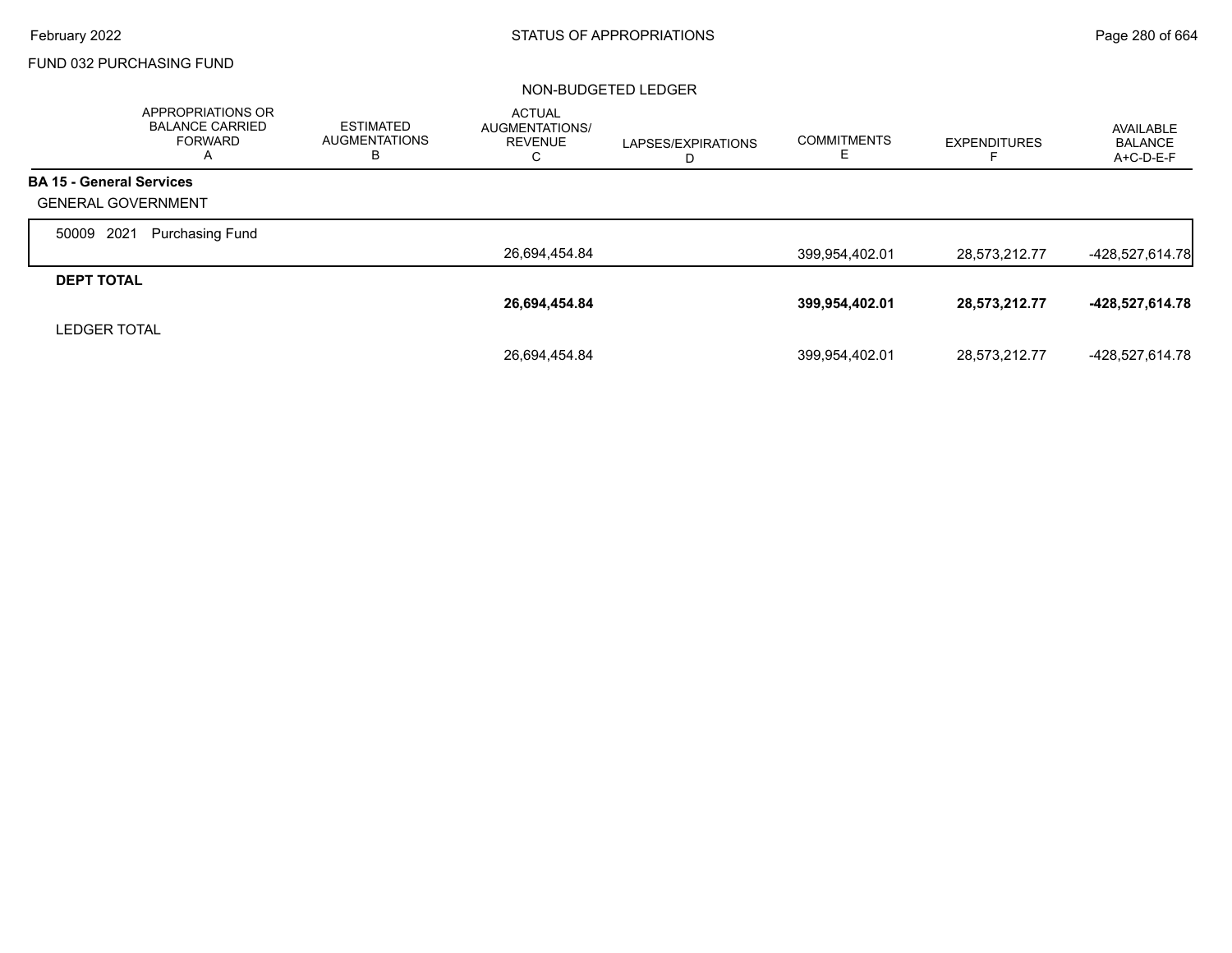## FUND 033 EMPLOYMENT FUND FOR THE BLIND

#### RESTRICTED RECEIPTS LEDGER

|                           | APPROPRIATIONS OR<br><b>BALANCE CARRIED</b><br><b>FORWARD</b><br>$\mathsf{A}$ | <b>ESTIMATED</b><br><b>AUGMENTATIONS</b><br>В | <b>ACTUAL</b><br>AUGMENTATIONS/<br><b>REVENUE</b><br>C. | LAPSES/EXPIRATIONS<br>D | <b>COMMITMENTS</b><br>E. | <b>EXPENDITURES</b> | AVAILABLE<br><b>BALANCE</b><br>A+C-D-E-F |
|---------------------------|-------------------------------------------------------------------------------|-----------------------------------------------|---------------------------------------------------------|-------------------------|--------------------------|---------------------|------------------------------------------|
| BA 12 - Labor & Industry  |                                                                               |                                               |                                                         |                         |                          |                     |                                          |
| <b>GENERAL GOVERNMENT</b> |                                                                               |                                               |                                                         |                         |                          |                     |                                          |
| 2021<br>40002             | <b>Blind Vendors' Retirement Plan</b>                                         |                                               |                                                         |                         |                          |                     |                                          |
|                           | 44,878.27                                                                     |                                               | 126,436.43                                              |                         |                          | 3,236.57            | 168,078.13                               |
| <b>DEPT TOTAL</b>         |                                                                               |                                               |                                                         |                         |                          |                     |                                          |
|                           | 44,878.27                                                                     |                                               | 126,436.43                                              |                         |                          | 3,236.57            | 168,078.13                               |
| <b>LEDGER TOTAL</b>       |                                                                               |                                               |                                                         |                         |                          |                     |                                          |
|                           | 44.878.27                                                                     |                                               | 126,436.43                                              |                         |                          | 3,236.57            | 168.078.13                               |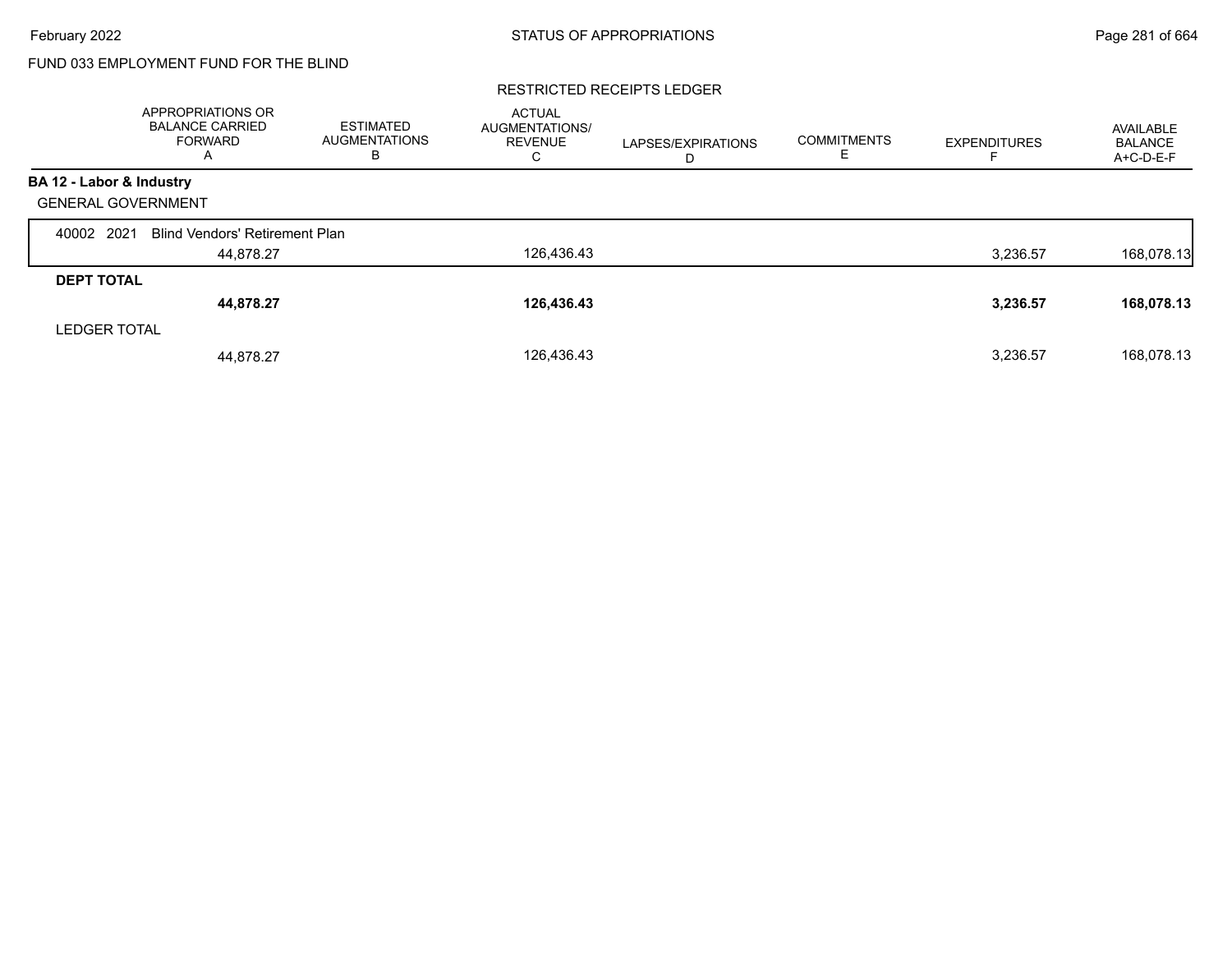## FUND 033 EMPLOYMENT FUND FOR THE BLIND

|                           | APPROPRIATIONS OR<br><b>BALANCE CARRIED</b><br><b>FORWARD</b><br>A | <b>ESTIMATED</b><br><b>AUGMENTATIONS</b><br>B | <b>ACTUAL</b><br>AUGMENTATIONS/<br><b>REVENUE</b><br>С | LAPSES/EXPIRATIONS<br>D | <b>COMMITMENTS</b><br>E | <b>EXPENDITURES</b> | <b>AVAILABLE</b><br><b>BALANCE</b><br>A+C-D-E-F |
|---------------------------|--------------------------------------------------------------------|-----------------------------------------------|--------------------------------------------------------|-------------------------|-------------------------|---------------------|-------------------------------------------------|
| BA 12 - Labor & Industry  |                                                                    |                                               |                                                        |                         |                         |                     |                                                 |
| <b>GENERAL GOVERNMENT</b> |                                                                    |                                               |                                                        |                         |                         |                     |                                                 |
| 2021<br>50003             | Blind Vendors' Retirement Plan-Gen Oper                            |                                               |                                                        |                         |                         |                     |                                                 |
|                           |                                                                    |                                               |                                                        |                         | 2,712.43                | 154,025.88          | -156,738.31                                     |
| 2021<br>50294             | <b>BEP - Set Aside Funds</b>                                       |                                               |                                                        |                         |                         |                     |                                                 |
|                           |                                                                    |                                               | 60,389.65                                              |                         |                         | 15,000.00           | $-15,000.00$                                    |
| <b>DEPT TOTAL</b>         |                                                                    |                                               |                                                        |                         |                         |                     |                                                 |
|                           |                                                                    |                                               | 60,389.65                                              |                         | 2,712.43                | 169,025.88          | $-171,738.31$                                   |
| <b>LEDGER TOTAL</b>       |                                                                    |                                               |                                                        |                         |                         |                     |                                                 |
|                           |                                                                    |                                               | 60,389.65                                              |                         | 2,712.43                | 169,025.88          | $-171,738.31$                                   |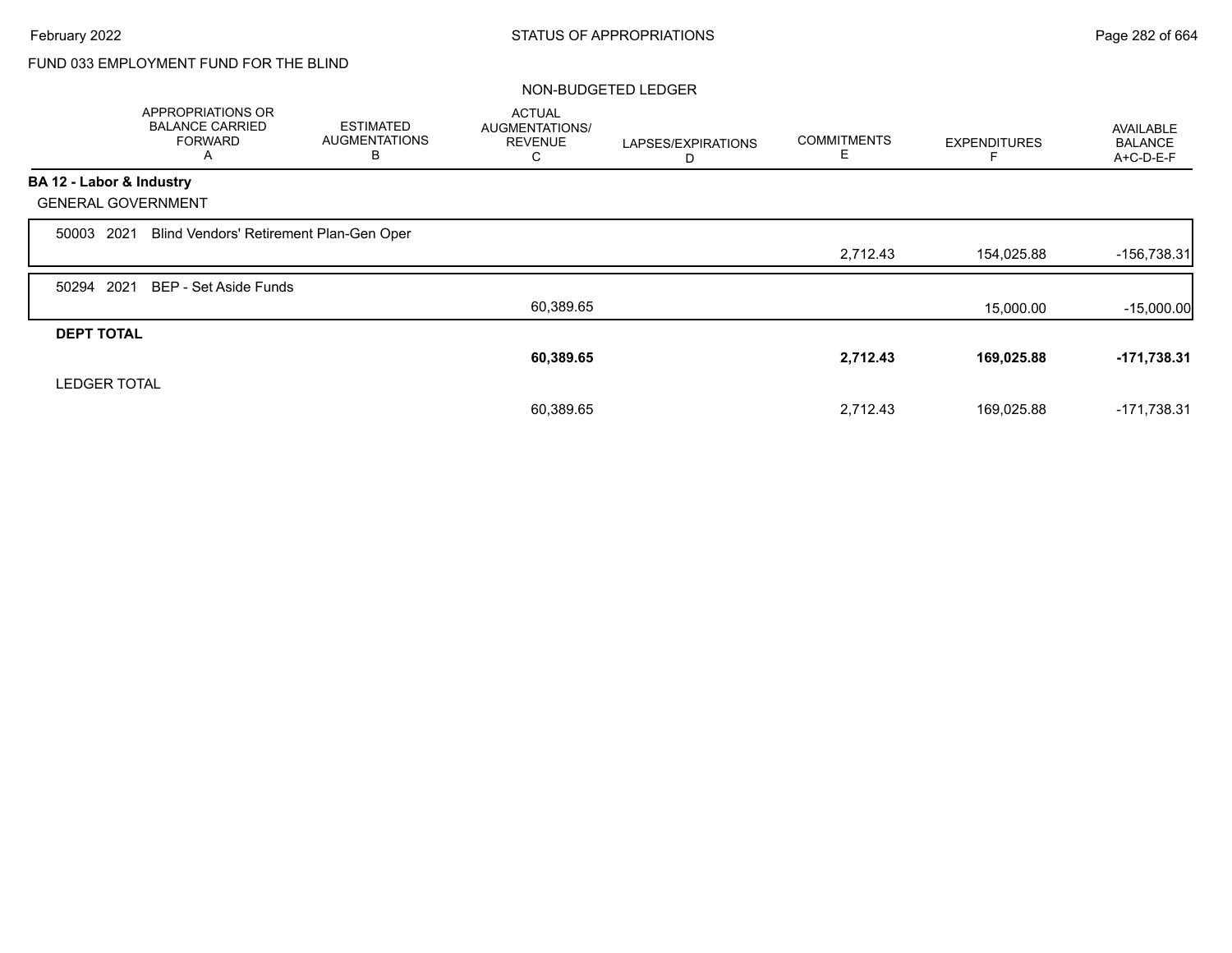## FUND 036 DISASTER RELIEF FUND

### PRIOR STATE CONTINUING LEDGER

|                                  | <b>APPROPRIATIONS OR</b><br><b>BALANCE CARRIED</b><br><b>FORWARD</b><br>A | <b>ESTIMATED</b><br><b>AUGMENTATIONS</b><br>В | <b>ACTUAL</b><br>AUGMENTATIONS/<br><b>REVENUE</b><br>Ü | LAPSES/EXPIRATIONS<br>D | <b>COMMITMENTS</b><br>E | <b>EXPENDITURES</b> | AVAILABLE<br><b>BALANCE</b><br>A+C-D-E-F |
|----------------------------------|---------------------------------------------------------------------------|-----------------------------------------------|--------------------------------------------------------|-------------------------|-------------------------|---------------------|------------------------------------------|
| <b>BA 81 - Executive Offices</b> |                                                                           |                                               |                                                        |                         |                         |                     |                                          |
| <b>GRANTS AND SUBSIDIES</b>      |                                                                           |                                               |                                                        |                         |                         |                     |                                          |
| 1996<br>30182                    | Jan 96 Disaster Relief - Bond Proceeds                                    |                                               |                                                        |                         |                         |                     |                                          |
|                                  | 77,446,000.00                                                             |                                               |                                                        |                         |                         |                     | 77,446,000.00                            |
| <b>DEPT TOTAL</b>                |                                                                           |                                               |                                                        |                         |                         |                     |                                          |
|                                  | 77,446,000.00                                                             |                                               |                                                        |                         |                         |                     | 77,446,000.00                            |
| <b>LEDGER TOTAL</b>              |                                                                           |                                               |                                                        |                         |                         |                     |                                          |
|                                  | 77,446,000.00                                                             |                                               |                                                        |                         |                         |                     | 77,446,000.00                            |
|                                  | TOTAL TOTAL ALL PRIOR STATE LEDGERS                                       |                                               |                                                        |                         |                         |                     |                                          |
|                                  | 77,446,000.00                                                             |                                               |                                                        |                         |                         |                     | 77,446,000.00                            |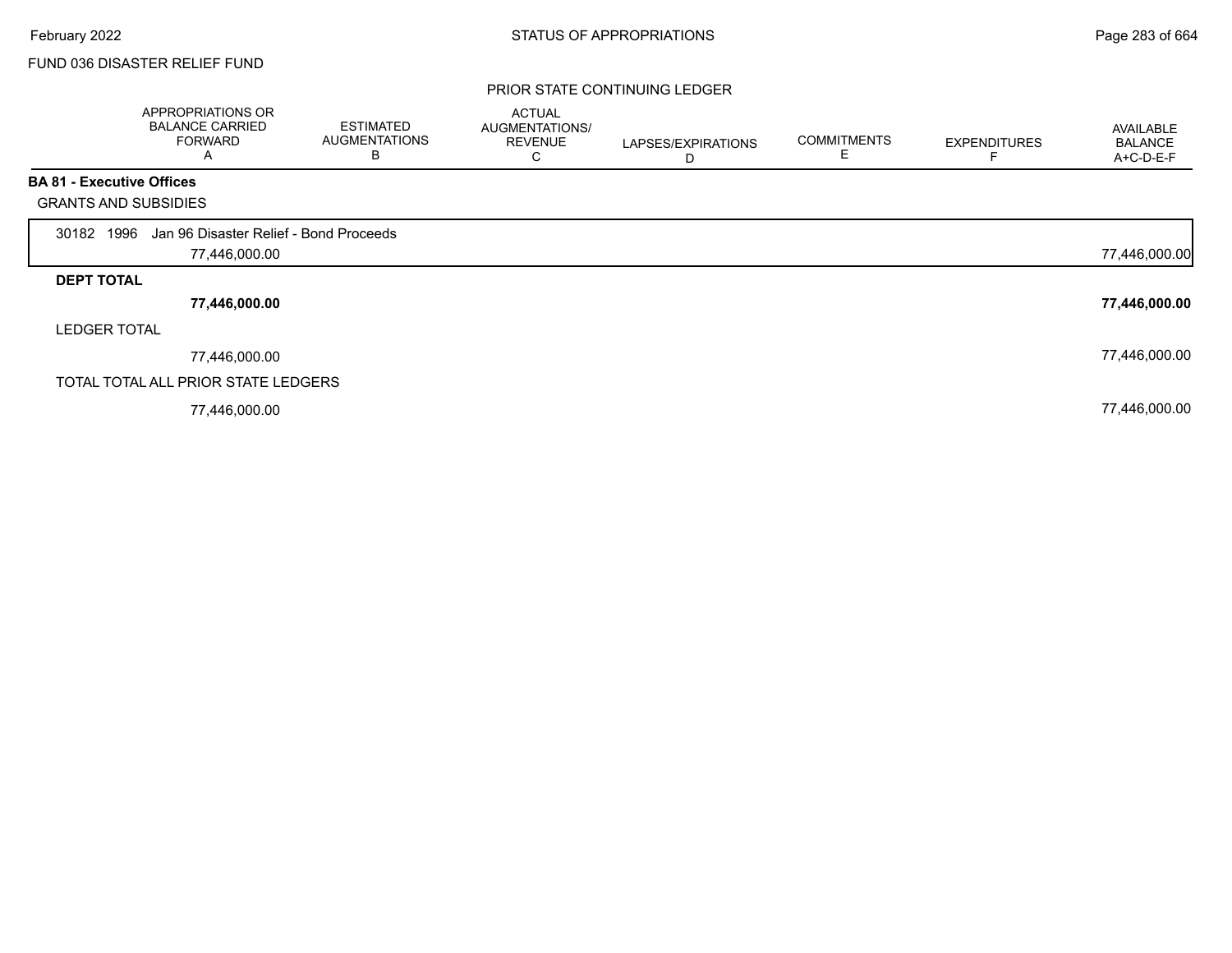## FUND 037 PENNVEST DRINKING WATER REVOLVING

|                     | APPROPRIATIONS OR<br><b>BALANCE CARRIED</b><br><b>FORWARD</b><br>Α | <b>ESTIMATED</b><br><b>AUGMENTATIONS</b><br>в | <b>ACTUAL</b><br>AUGMENTATIONS/<br><b>REVENUE</b><br>С | LAPSES/EXPIRATIONS<br>D | <b>COMMITMENTS</b><br>E. | <b>EXPENDITURES</b> | <b>AVAILABLE</b><br><b>BALANCE</b><br>A+C-D-E-F |
|---------------------|--------------------------------------------------------------------|-----------------------------------------------|--------------------------------------------------------|-------------------------|--------------------------|---------------------|-------------------------------------------------|
|                     | <b>BA 33 - PA Infrastructure Investment</b>                        |                                               |                                                        |                         |                          |                     |                                                 |
|                     | <b>GRANTS AND SUBSIDIES</b>                                        |                                               |                                                        |                         |                          |                     |                                                 |
| 20246 2021          | Addtl Drink Water Proj Rev Loans                                   |                                               |                                                        |                         |                          |                     |                                                 |
|                     | 200,000,000.00                                                     |                                               |                                                        |                         | 173,921,119.50           | 7,491,233.53        | 18,587,646.97                                   |
| 20333               | 2021<br>Trsfr-Pennyest WaterPollControl Rev Fund                   |                                               |                                                        |                         |                          |                     |                                                 |
|                     | 20,000,000.00                                                      |                                               |                                                        |                         |                          |                     | 20,000,000.00                                   |
| <b>DEPT TOTAL</b>   |                                                                    |                                               |                                                        |                         |                          |                     |                                                 |
|                     | 220,000,000.00                                                     |                                               |                                                        |                         | 173,921,119.50           | 7,491,233.53        | 38,587,646.97                                   |
| <b>LEDGER TOTAL</b> |                                                                    |                                               |                                                        |                         |                          |                     |                                                 |
|                     | 220,000,000.00                                                     |                                               |                                                        |                         | 173,921,119.50           | 7,491,233.53        | 38,587,646.97                                   |
|                     | TOTAL TOTAL ALL CURRENT STATE LEDGERS                              |                                               |                                                        |                         |                          |                     |                                                 |
|                     | 220,000,000.00                                                     |                                               |                                                        |                         | 173,921,119.50           | 7,491,233.53        | 38,587,646.97                                   |
|                     |                                                                    |                                               |                                                        |                         |                          |                     |                                                 |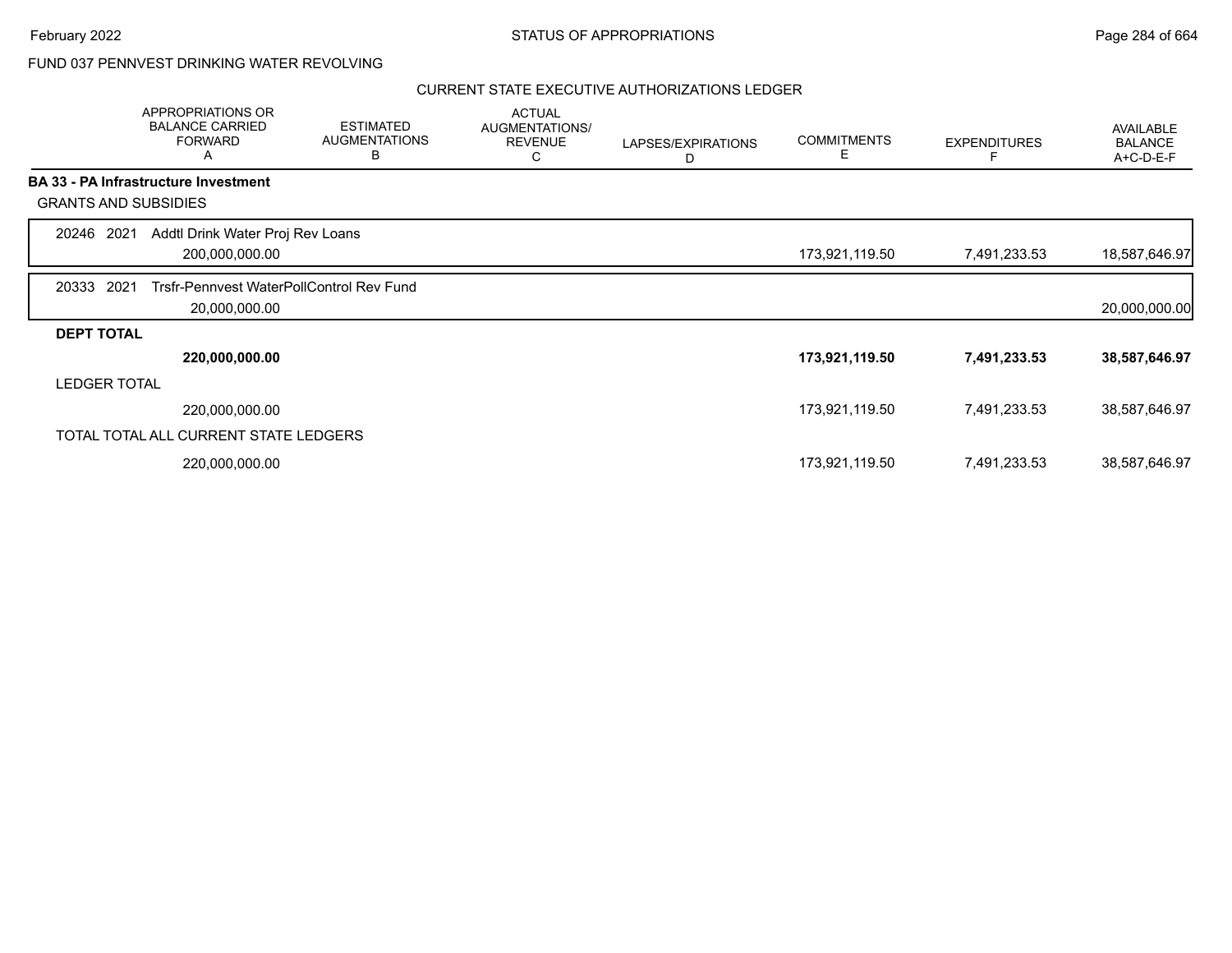## FUND 037 PENNVEST DRINKING WATER REVOLVING

|                                  | <b>APPROPRIATIONS OR</b><br><b>BALANCE CARRIED</b><br><b>FORWARD</b><br>A | <b>ESTIMATED</b><br><b>AUGMENTATIONS</b><br>В | <b>ACTUAL</b><br><b>AUGMENTATIONS/</b><br><b>REVENUE</b><br>С | LAPSES/EXPIRATIONS<br>D | <b>COMMITMENTS</b><br>E | <b>EXPENDITURES</b><br>F | <b>AVAILABLE</b><br><b>BALANCE</b><br>A+C-D-E-F |
|----------------------------------|---------------------------------------------------------------------------|-----------------------------------------------|---------------------------------------------------------------|-------------------------|-------------------------|--------------------------|-------------------------------------------------|
| <b>BA 81 - Executive Offices</b> |                                                                           |                                               |                                                               |                         |                         |                          |                                                 |
| <b>GENERAL GOVERNMENT</b>        |                                                                           |                                               |                                                               |                         |                         |                          |                                                 |
| 20496 2020                       | Transfer to the General Fund<br>26,500,000.00                             |                                               |                                                               |                         |                         |                          | 26,500,000.00                                   |
| <b>DEPT TOTAL</b>                |                                                                           |                                               |                                                               |                         |                         |                          |                                                 |
|                                  | 26,500,000.00                                                             |                                               |                                                               |                         |                         |                          | 26,500,000.00                                   |
|                                  | <b>BA 33 - PA Infrastructure Investment</b>                               |                                               |                                                               |                         |                         |                          |                                                 |
| <b>GRANTS AND SUBSIDIES</b>      |                                                                           |                                               |                                                               |                         |                         |                          |                                                 |
|                                  | 20246 2018 Addtl Drink Water Proj Rev Loans                               |                                               |                                                               |                         |                         |                          |                                                 |
|                                  |                                                                           |                                               |                                                               |                         |                         | -147,852.69              | 147,852.69                                      |
| 20246 2020                       | Addtl Drink Water Proj Rev Loans                                          |                                               |                                                               |                         |                         |                          |                                                 |
|                                  | 164,267,896.94                                                            |                                               |                                                               |                         |                         | 5,679,515.68             | 158,588,381.26                                  |
| 20333 2020                       | Trsfr-Pennvest WaterPollControl Rev Fund                                  |                                               |                                                               |                         |                         |                          |                                                 |
|                                  | 20,000,000.00                                                             |                                               |                                                               |                         |                         |                          | 20,000,000.00                                   |
| <b>DEPT TOTAL</b>                |                                                                           |                                               |                                                               |                         |                         |                          |                                                 |
|                                  | 184,267,896.94                                                            |                                               |                                                               |                         |                         | 5,531,662.99             | 178,736,233.95                                  |
| <b>LEDGER TOTAL</b>              |                                                                           |                                               |                                                               |                         |                         |                          |                                                 |
|                                  | 210,767,896.94                                                            |                                               |                                                               |                         |                         | 5,531,662.99             | 205,236,233.95                                  |
|                                  | TOTAL TOTAL ALL PRIOR STATE LEDGERS                                       |                                               |                                                               |                         |                         |                          |                                                 |
|                                  | 210,767,896.94                                                            |                                               |                                                               |                         |                         | 5,531,662.99             | 205,236,233.95                                  |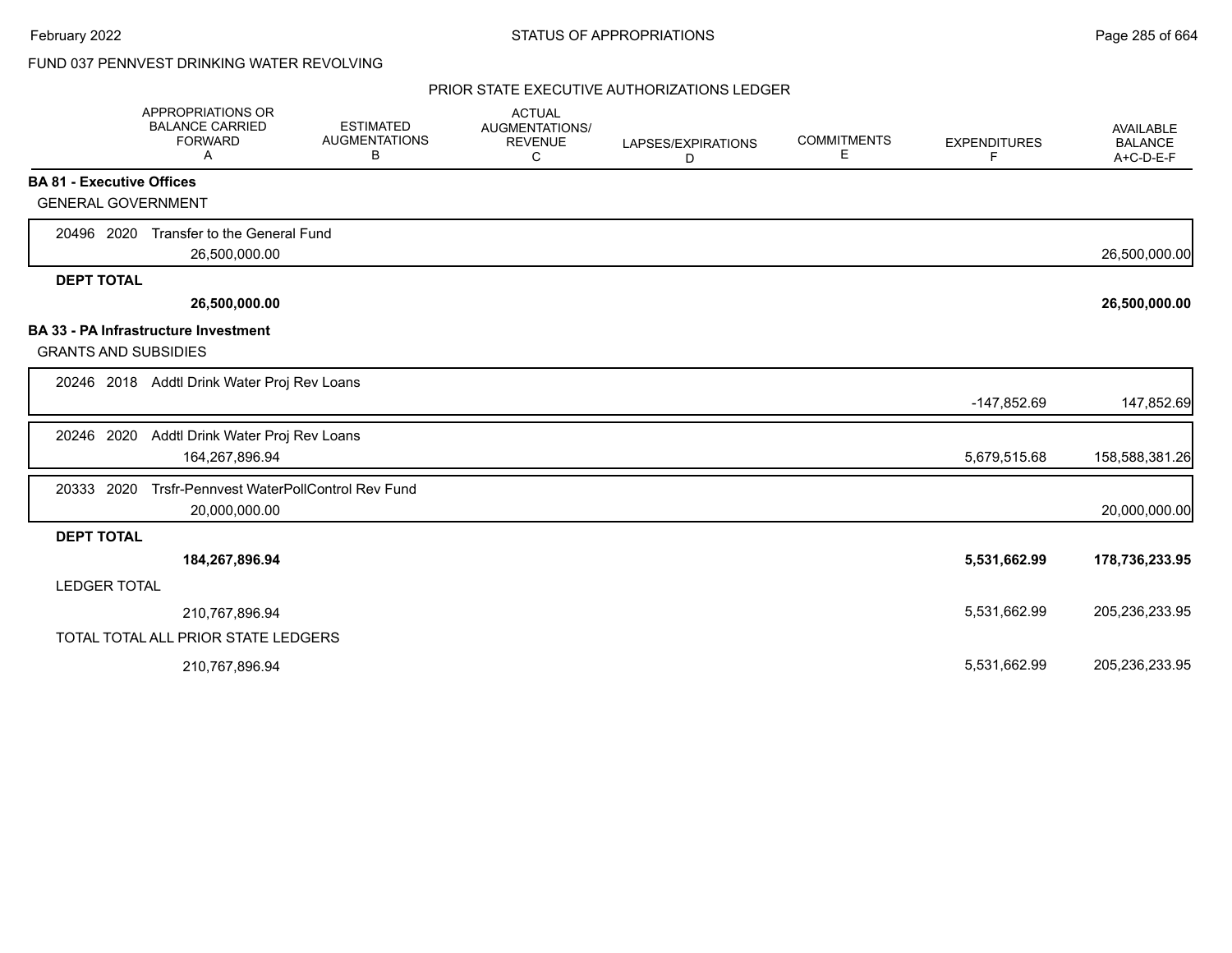## FUND 038 CAPITAL FACILITIES FUND

|                   | <b>APPROPRIATIONS OR</b><br><b>BALANCE CARRIED</b><br><b>FORWARD</b><br>A | <b>ESTIMATED</b><br><b>AUGMENTATIONS</b><br>В | <b>ACTUAL</b><br>AUGMENTATIONS/<br><b>REVENUE</b><br>С | LAPSES/EXPIRATIONS<br>D | <b>COMMITMENTS</b><br>Е | <b>EXPENDITURES</b> | AVAILABLE<br><b>BALANCE</b><br>A+C-D-E-F |
|-------------------|---------------------------------------------------------------------------|-----------------------------------------------|--------------------------------------------------------|-------------------------|-------------------------|---------------------|------------------------------------------|
|                   | <b>BA 81 - Executive Offices</b>                                          |                                               |                                                        |                         |                         |                     |                                          |
|                   | <b>GENERAL GOVERNMENT</b>                                                 |                                               |                                                        |                         |                         |                     |                                          |
| 20428             | 2021<br><b>Public Works Administration</b><br>20,000,000.00               |                                               |                                                        |                         |                         |                     | 20,000,000.00                            |
| 29348             | 2021<br>Redevelopment Assistance Administration<br>9,000,000.00           |                                               |                                                        |                         | 6,063,325.07            | 268,144.96          | 2,668,529.97                             |
| <b>DEPT TOTAL</b> | 29,000,000.00                                                             |                                               |                                                        |                         | 6,063,325.07            | 268,144.96          | 22,668,529.97                            |
|                   | <b>LEDGER TOTAL</b>                                                       |                                               |                                                        |                         |                         |                     |                                          |
|                   | 29,000,000.00                                                             |                                               |                                                        |                         | 6,063,325.07            | 268,144.96          | 22,668,529.97                            |
|                   | TOTAL TOTAL ALL CURRENT STATE LEDGERS                                     |                                               |                                                        |                         |                         |                     |                                          |
|                   | 29,000,000.00                                                             |                                               |                                                        |                         | 6,063,325.07            | 268,144.96          | 22,668,529.97                            |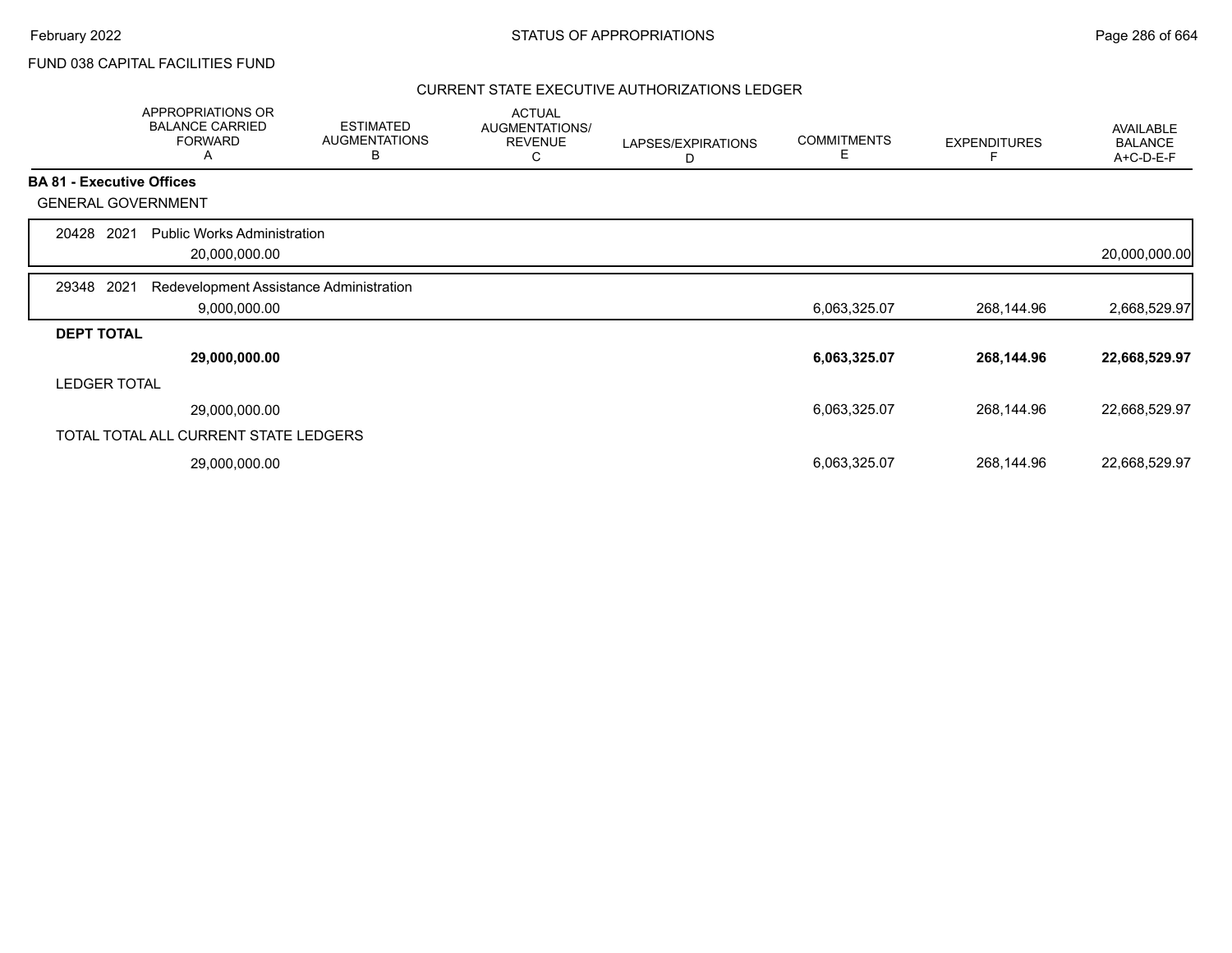## FUND 038 CAPITAL FACILITIES FUND

|                                  | <b>APPROPRIATIONS OR</b><br><b>BALANCE CARRIED</b><br><b>FORWARD</b><br>A | <b>ESTIMATED</b><br><b>AUGMENTATIONS</b><br>В | <b>ACTUAL</b><br>AUGMENTATIONS/<br><b>REVENUE</b><br>C | LAPSES/EXPIRATIONS<br>D | <b>COMMITMENTS</b><br>Е | <b>EXPENDITURES</b><br>F | <b>AVAILABLE</b><br><b>BALANCE</b><br>A+C-D-E-F |
|----------------------------------|---------------------------------------------------------------------------|-----------------------------------------------|--------------------------------------------------------|-------------------------|-------------------------|--------------------------|-------------------------------------------------|
| <b>BA 81 - Executive Offices</b> |                                                                           |                                               |                                                        |                         |                         |                          |                                                 |
|                                  | <b>GENERAL GOVERNMENT</b>                                                 |                                               |                                                        |                         |                         |                          |                                                 |
|                                  | 20428 2019 Public Works Administration<br>1,200,000.00                    |                                               |                                                        |                         |                         |                          | 1,200,000.00                                    |
| 20428 2020                       | <b>Public Works Administration</b><br>2,429,000.00                        |                                               |                                                        |                         |                         |                          | 2,429,000.00                                    |
|                                  | 29348 2014 Redevelopment Assistance Administration<br>1,557,173.24        |                                               |                                                        |                         | 706,348.79              | 42,329.20                | 808,495.25                                      |
|                                  | 29348 2015 Redevelopment Assistance Administration<br>125,071.72          |                                               |                                                        |                         | 78,978.32               | 190.50                   | 45,902.90                                       |
|                                  | 29348 2016 Redevelopment Assistance Administration<br>3,353,758.55        |                                               |                                                        |                         | 1,778,423.24            | 146,284.10               | 1,429,051.21                                    |
|                                  | 29348 2017 Redevelopment Assistance Administration<br>2,276,753.13        |                                               |                                                        |                         | 928,805.15              | 114,097.30               | 1,233,850.68                                    |
|                                  | 29348 2018 Redevelopment Assistance Administration<br>4,729,207.98        |                                               |                                                        |                         | 2,984,965.60            | 514,430.13               | 1,229,812.25                                    |
|                                  | 29348 2019 Redevelopment Assistance Administration<br>7,269,020.19        |                                               |                                                        |                         | 3,936,813.31            | 763,345.10               | 2,568,861.78                                    |
| 29348 2020                       | Redevelopment Assistance Administration<br>12,536,891.06                  |                                               |                                                        |                         | 4,390,207.47            | 933,258.01               | 7,213,425.58                                    |
| 29348 2007                       | Redevelopment Assistance Administration<br>185,156.76                     |                                               |                                                        |                         | 98,273.91               |                          | 86,882.85                                       |
| 29348 2008                       | Redevelopment Assistance Administration<br>110,914.30                     |                                               |                                                        |                         | 50,914.30               |                          | 60,000.00                                       |
| 29348 2009                       | Redevelopment Assistance Administration<br>330,268.94                     |                                               |                                                        |                         | 151,378.44              | 4,155.50                 | 174,735.00                                      |
| 29348 2010                       | Redevelopment Assistance Administration<br>433,752.20                     |                                               |                                                        |                         | 166,987.70              | 15,008.75                | 251,755.75                                      |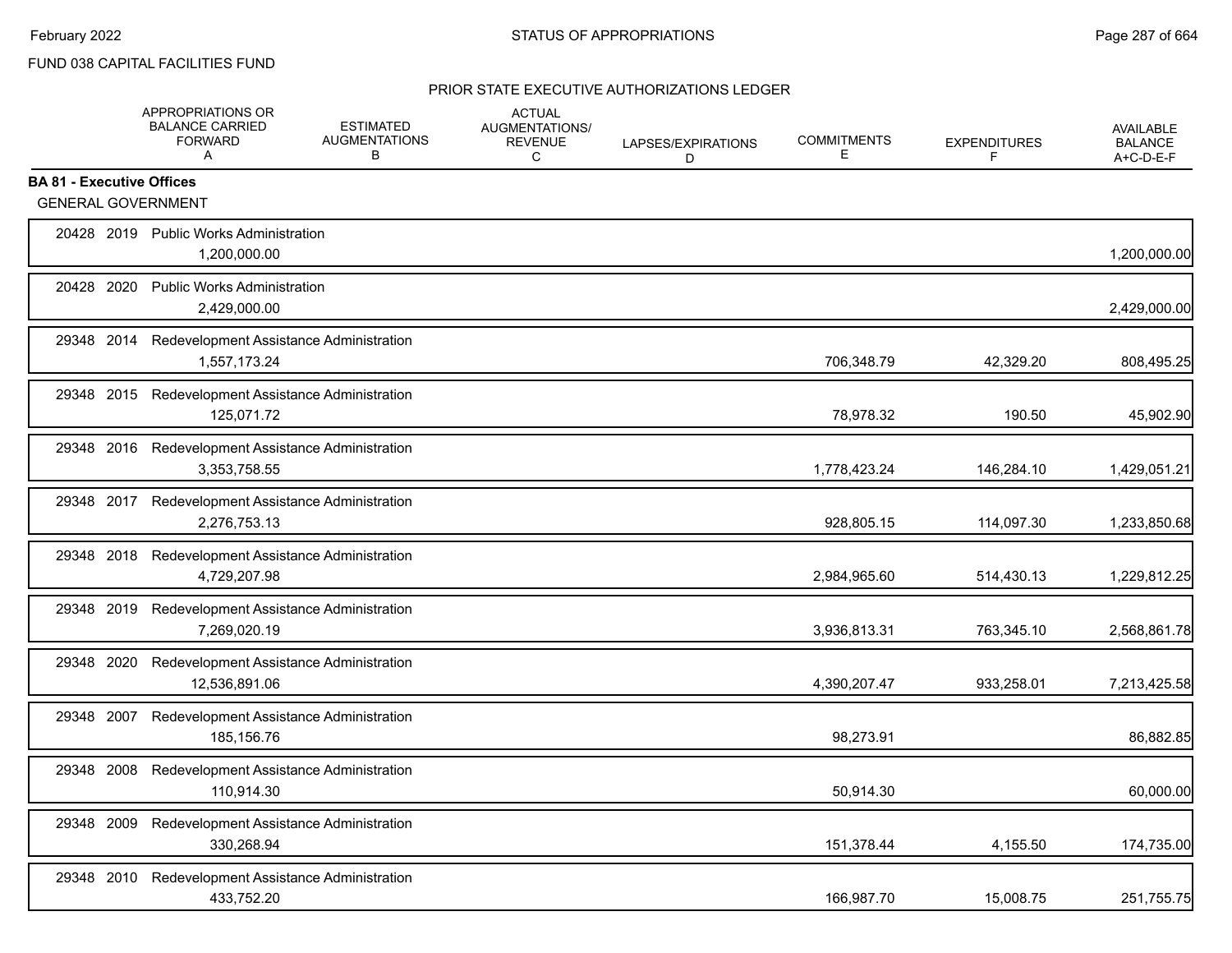## FUND 038 CAPITAL FACILITIES FUND

|                     | APPROPRIATIONS OR<br><b>BALANCE CARRIED</b><br><b>FORWARD</b><br>A | <b>ESTIMATED</b><br><b>AUGMENTATIONS</b><br>В | <b>ACTUAL</b><br>AUGMENTATIONS/<br><b>REVENUE</b><br>С | LAPSES/EXPIRATIONS<br>D | <b>COMMITMENTS</b><br>Е | <b>EXPENDITURES</b> | <b>AVAILABLE</b><br><b>BALANCE</b><br>A+C-D-E-F |
|---------------------|--------------------------------------------------------------------|-----------------------------------------------|--------------------------------------------------------|-------------------------|-------------------------|---------------------|-------------------------------------------------|
| 2011<br>29348       | Redevelopment Assistance Administration                            |                                               |                                                        |                         |                         |                     |                                                 |
|                     | 1,376,526.58                                                       |                                               |                                                        |                         | 647,743.66              | 16,544.20           | 712,238.72                                      |
| 2012<br>29348       | Redevelopment Assistance Administration                            |                                               |                                                        |                         |                         |                     |                                                 |
|                     | 238,684.48                                                         |                                               |                                                        |                         | 82,508.64               | 4,200.00            | 151,975.84                                      |
| 2013<br>29348       | Redevelopment Assistance Administration                            |                                               |                                                        |                         |                         |                     |                                                 |
|                     | 613,581.65                                                         |                                               |                                                        |                         | 295,463.15              | 7,673.50            | 310,445.00                                      |
| <b>DEPT TOTAL</b>   |                                                                    |                                               |                                                        |                         |                         |                     |                                                 |
|                     | 38,765,760.78                                                      |                                               |                                                        |                         | 16,297,811.68           | 2,561,516.29        | 19,906,432.81                                   |
| <b>LEDGER TOTAL</b> |                                                                    |                                               |                                                        |                         |                         |                     |                                                 |
|                     | 38,765,760.78                                                      |                                               |                                                        |                         | 16,297,811.68           | 2,561,516.29        | 19,906,432.81                                   |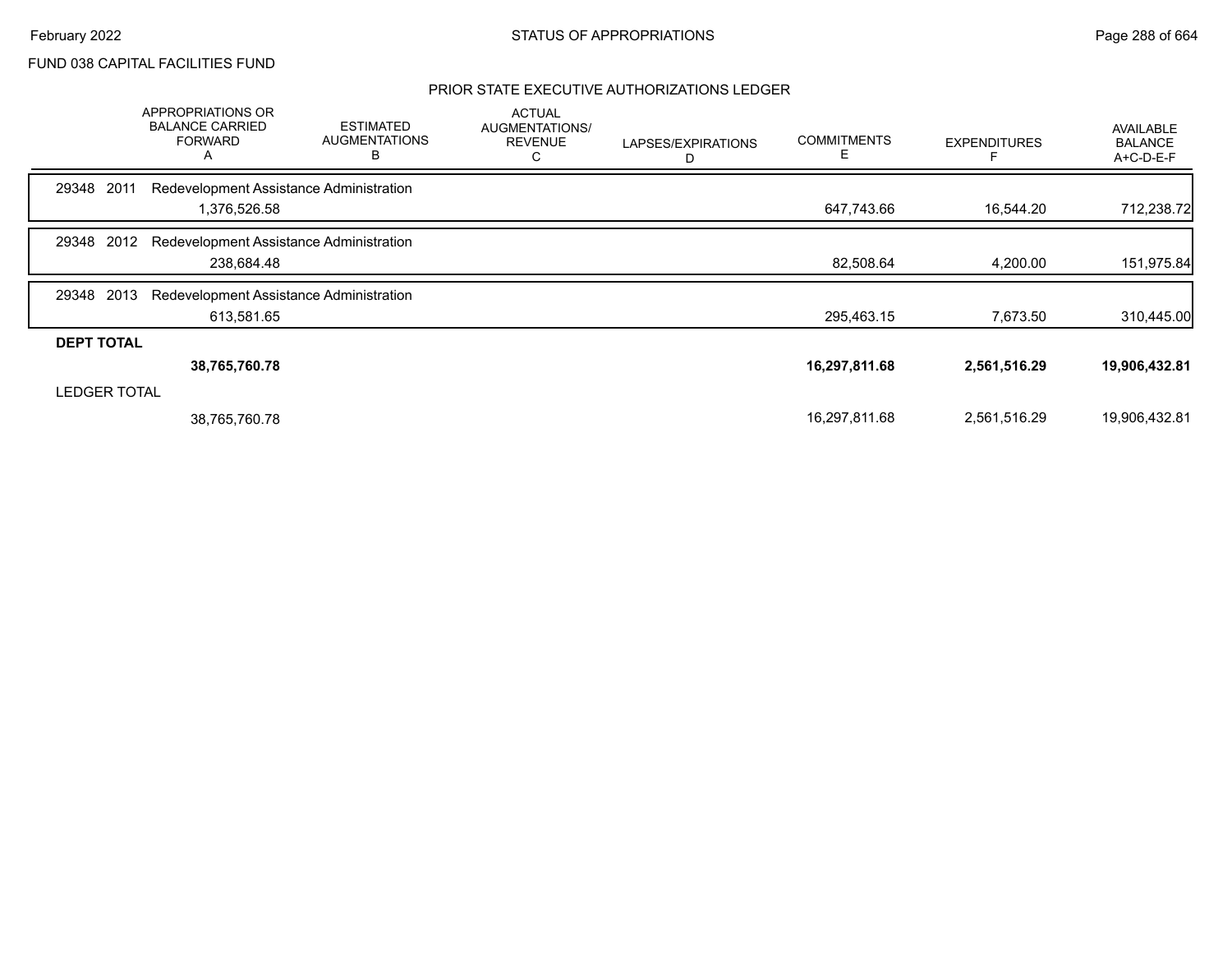|                | APPROPRIATIONS OR<br><b>BALANCE CARRIED</b><br>FORWARD<br>A      | <b>ESTIMATED</b><br><b>AUGMENTATIONS</b><br>B | <b>ACTUAL</b><br><b>AUGMENTATIONS/</b><br><b>REVENUE</b><br>C | LAPSES/EXPIRATIONS<br>D | <b>COMMITMENTS</b><br>E | <b>EXPENDITURES</b><br>F | <b>AVAILABLE</b><br><b>BALANCE</b><br>A+C-D-E-F |
|----------------|------------------------------------------------------------------|-----------------------------------------------|---------------------------------------------------------------|-------------------------|-------------------------|--------------------------|-------------------------------------------------|
|                | <b>BA 24 - Community &amp; Economic Develop</b>                  |                                               |                                                               |                         |                         |                          |                                                 |
|                | <b>GRANTS AND SUBSIDIES</b>                                      |                                               |                                                               |                         |                         |                          |                                                 |
|                | 30166 2003 Redevelopment Assistance Projects<br>10,000,000.00    |                                               |                                                               |                         |                         |                          | 10,000,000.00                                   |
|                | 30166 2004 Redevelopment Assistance Projects<br>6,000,638,856.14 |                                               |                                                               |                         | 29,709,773.00           | 1,910,863.00             | 5,969,018,220.14                                |
|                | 30166 2006 Redevelopment Assistance Projects<br>5,149,947,527.00 |                                               |                                                               |                         | 39,321,901.00           | 4,460,214.00             | 5,106,165,412.00                                |
| 30166 2008     | Redevelopment Assistance Projects<br>6,818,846,992.68            |                                               |                                                               |                         | 70,160,547.68           | 8,196,106.00             | 6,740,490,339.00                                |
|                | 30166 2010 Redevelopment Assistance Projects<br>7,040,951,223.00 |                                               |                                                               |                         | 136, 131, 412.00        | 10,773,045.00            | 6,894,046,766.00                                |
|                | 30166 2013 Redevelopment Assistance Projects<br>6,524,513,877.00 |                                               |                                                               |                         | 68,061,676.00           | 24,677,943.00            | 6,431,774,258.00                                |
| 30166 2017     | Redevelopment Assistance Projects<br>10,274,965,814.00           |                                               |                                                               |                         | 56,248,166.00           | 18,661,848.00            | 10,200,055,800.00                               |
| 30166 2020     | Redevelopment Assistance Projects<br>11,015,128,000.00           |                                               |                                                               |                         | 2,287,500.00            | 462,500.00               | 11,012,378,000.00                               |
| <b>CAPITAL</b> |                                                                  |                                               |                                                               |                         |                         |                          |                                                 |
| 30166 2000     | Redevelopment Assistance Projects<br>1,177,595,992.18            |                                               |                                                               |                         | 13,025,436.18           |                          | 1,164,570,556.00                                |
| 30166 2001     | Redevelopment Assistance Projects<br>3,749,333,062.10            |                                               |                                                               |                         | 20,392,615.10           | 60,559.00                | 3,728,879,888.00                                |
| 30166 1996     | Redevelopment Assistance Projects<br>1,948,435,385.76            |                                               |                                                               |                         |                         |                          | 1,948,435,385.76                                |
| 30166 1999     | Redevelopment Assistance Projects<br>3,035,643,499.61            |                                               |                                                               |                         | 2,243,424.00            |                          | 3,033,400,075.61                                |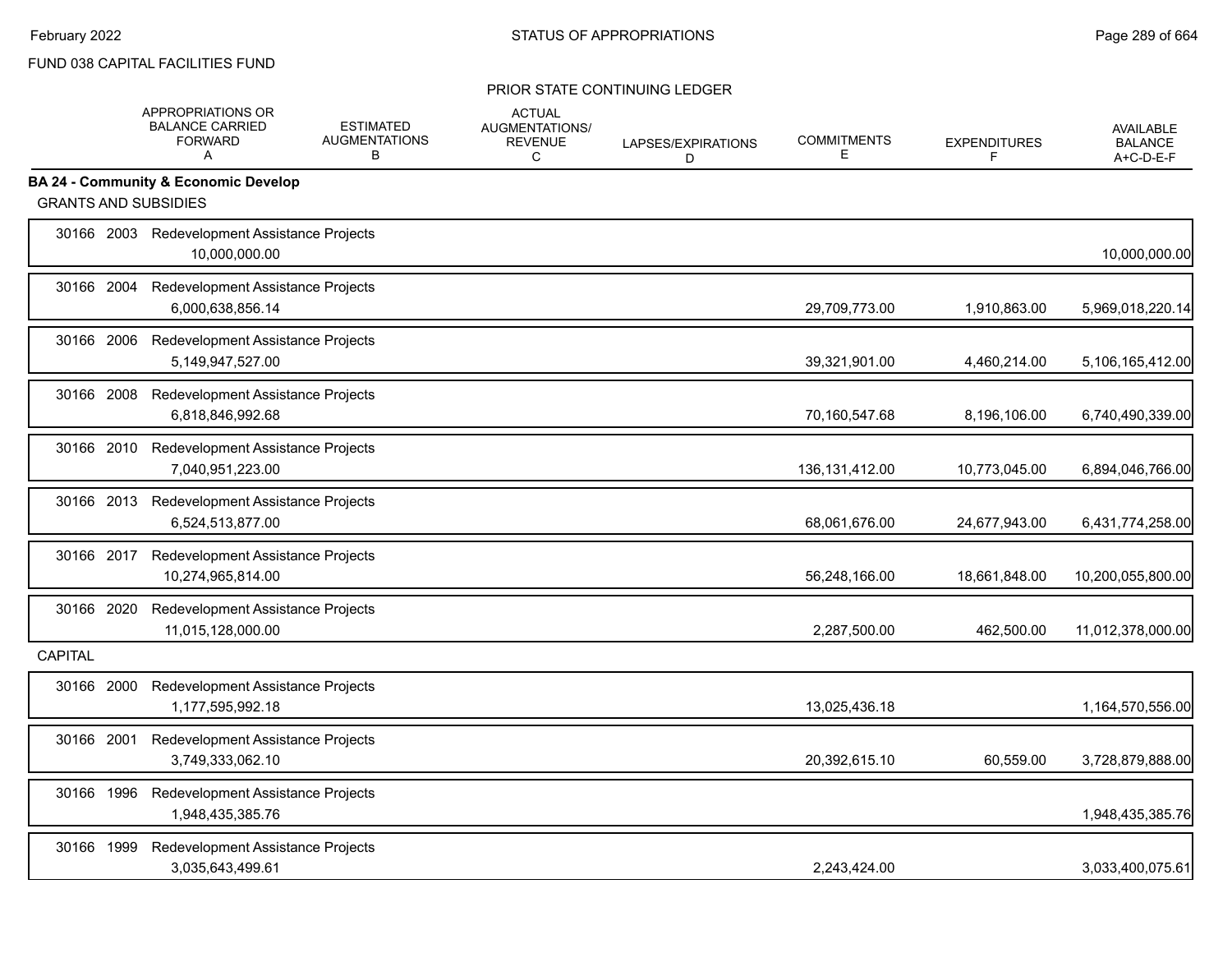|                             | APPROPRIATIONS OR<br><b>BALANCE CARRIED</b><br><b>FORWARD</b><br>A | <b>ESTIMATED</b><br><b>AUGMENTATIONS</b><br>В | <b>ACTUAL</b><br>AUGMENTATIONS/<br><b>REVENUE</b><br>С | LAPSES/EXPIRATIONS<br>D | <b>COMMITMENTS</b><br>Е | <b>EXPENDITURES</b><br>F | <b>AVAILABLE</b><br><b>BALANCE</b><br>A+C-D-E-F |
|-----------------------------|--------------------------------------------------------------------|-----------------------------------------------|--------------------------------------------------------|-------------------------|-------------------------|--------------------------|-------------------------------------------------|
|                             | 30167 1984 Redevelopment Assistance Projects<br>81,731,579.43      |                                               |                                                        |                         |                         |                          | 81,731,579.43                                   |
|                             | 30167 1987 REDEVELOPMENT ASSISTANCE PROJECTS<br>473,342,236.02     |                                               |                                                        |                         | 3,601,538.02            |                          | 469,740,698.00                                  |
|                             | 30167 1990 REDEVELOPMENT ASSISTANCE<br>5,100,000.00                |                                               |                                                        |                         |                         |                          | 5,100,000.00                                    |
|                             | 30167 1991 REDEVELOPMENT ASSISTANCE<br>55,027,157.96               |                                               |                                                        |                         | 2,429,157.96            |                          | 52,598,000.00                                   |
|                             | 30167 1993 REDEVELOPMENT ASSISTANCE<br>124,346,508.00              |                                               |                                                        |                         | 1,898.00                |                          | 124,344,610.00                                  |
|                             | 30167 1994 REDEVELOPMENT ASSISTANCE<br>290,371,420.00              |                                               |                                                        |                         | 568,420.00              |                          | 289,803,000.00                                  |
|                             |                                                                    |                                               |                                                        |                         |                         |                          |                                                 |
| <b>DEPT TOTAL</b>           | 63,775,919,130.88                                                  |                                               |                                                        |                         | 444, 183, 464. 94       | 69,203,078.00            | 63,262,532,587.94                               |
| <b>GRANTS AND SUBSIDIES</b> | <b>BA 35 - Environmental Protection</b>                            |                                               |                                                        |                         |                         |                          |                                                 |
|                             | 30155 2000 Flood Control Projects<br>9,545,678.01                  |                                               |                                                        |                         |                         |                          | 9,545,678.01                                    |
|                             | 30155 2017 Flood Control Projects<br>408,861,000.00                |                                               |                                                        |                         |                         |                          | 408,861,000.00                                  |
|                             | 30155 2020 Flood Control Projects<br>39,780,000.00                 |                                               |                                                        |                         |                         |                          | 39,780,000.00                                   |
| 30155 2001                  | <b>Flood Control Projects</b><br>138,634,443.50                    |                                               |                                                        |                         |                         |                          | 138,634,443.50                                  |
|                             | 30155 2004 Flood Control Projects<br>32,615,990.96                 |                                               |                                                        |                         |                         |                          | 32,615,990.96                                   |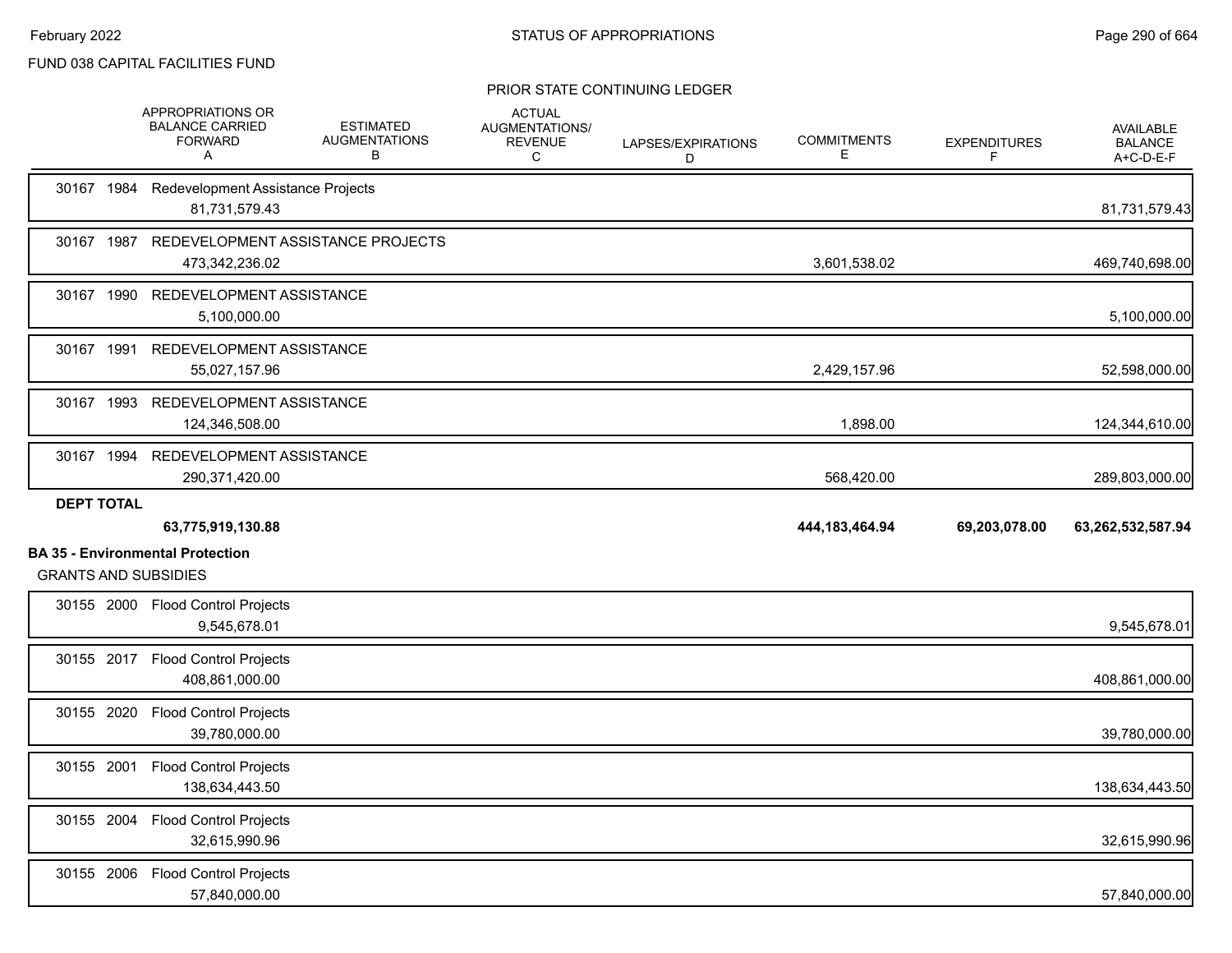|                   | APPROPRIATIONS OR<br><b>BALANCE CARRIED</b><br><b>FORWARD</b><br>Α       | <b>ESTIMATED</b><br><b>AUGMENTATIONS</b><br>В | <b>ACTUAL</b><br>AUGMENTATIONS/<br><b>REVENUE</b><br>С | LAPSES/EXPIRATIONS<br>D | <b>COMMITMENTS</b><br>Е | <b>EXPENDITURES</b><br>F | <b>AVAILABLE</b><br><b>BALANCE</b><br>A+C-D-E-F |
|-------------------|--------------------------------------------------------------------------|-----------------------------------------------|--------------------------------------------------------|-------------------------|-------------------------|--------------------------|-------------------------------------------------|
| 30155 2008        | <b>Flood Control Projects</b><br>95,309,123.60                           |                                               |                                                        |                         |                         | 750,000.00               | 94,559,123.60                                   |
| 30155 2010        | <b>Flood Control Projects</b><br>80,445,000.00                           |                                               |                                                        |                         |                         |                          | 80,445,000.00                                   |
| 30155 2013        | <b>Flood Control Projects</b><br>137,852,000.00                          |                                               |                                                        |                         |                         |                          | 137,852,000.00                                  |
| <b>CAPITAL</b>    |                                                                          |                                               |                                                        |                         |                         |                          |                                                 |
| 30155 1984        | <b>Flood Control Projects</b><br>15,830,000.00                           |                                               |                                                        |                         |                         |                          | 15,830,000.00                                   |
| 30155 1990        | <b>Flood Control Projects</b><br>21,265,853.49                           |                                               |                                                        |                         | 1,425,908.42            |                          | 19,839,945.07                                   |
| 30155 1991        | <b>Flood Control Projects</b><br>4,462,000.00                            |                                               |                                                        |                         |                         |                          | 4,462,000.00                                    |
| 30155 1993        | <b>Flood Control Projects</b><br>1,075,000.00                            |                                               |                                                        |                         |                         |                          | 1,075,000.00                                    |
| 30155 1994        | <b>Flood Control Projects</b><br>21,224,239.93                           |                                               |                                                        |                         |                         |                          | 21,224,239.93                                   |
| 30155 1996        | <b>Flood Control Projects</b><br>121,631,000.00                          |                                               |                                                        |                         |                         |                          | 121,631,000.00                                  |
| 30155 1999        | <b>Flood Control Projects</b><br>13,318,877.56                           |                                               |                                                        |                         |                         |                          | 13,318,877.56                                   |
| <b>DEPT TOTAL</b> |                                                                          |                                               |                                                        |                         |                         |                          |                                                 |
|                   | 1,199,690,207.05                                                         |                                               |                                                        |                         | 1,425,908.42            | 750,000.00               | 1,197,514,298.63                                |
|                   | <b>BA 22 - Fish &amp; Boat Commission</b><br><b>GRANTS AND SUBSIDIES</b> |                                               |                                                        |                         |                         |                          |                                                 |
|                   | 30222 2002 Public Improvement- Const. & Acquisition<br>54,460,000.00     |                                               |                                                        |                         |                         |                          | 54,460,000.00                                   |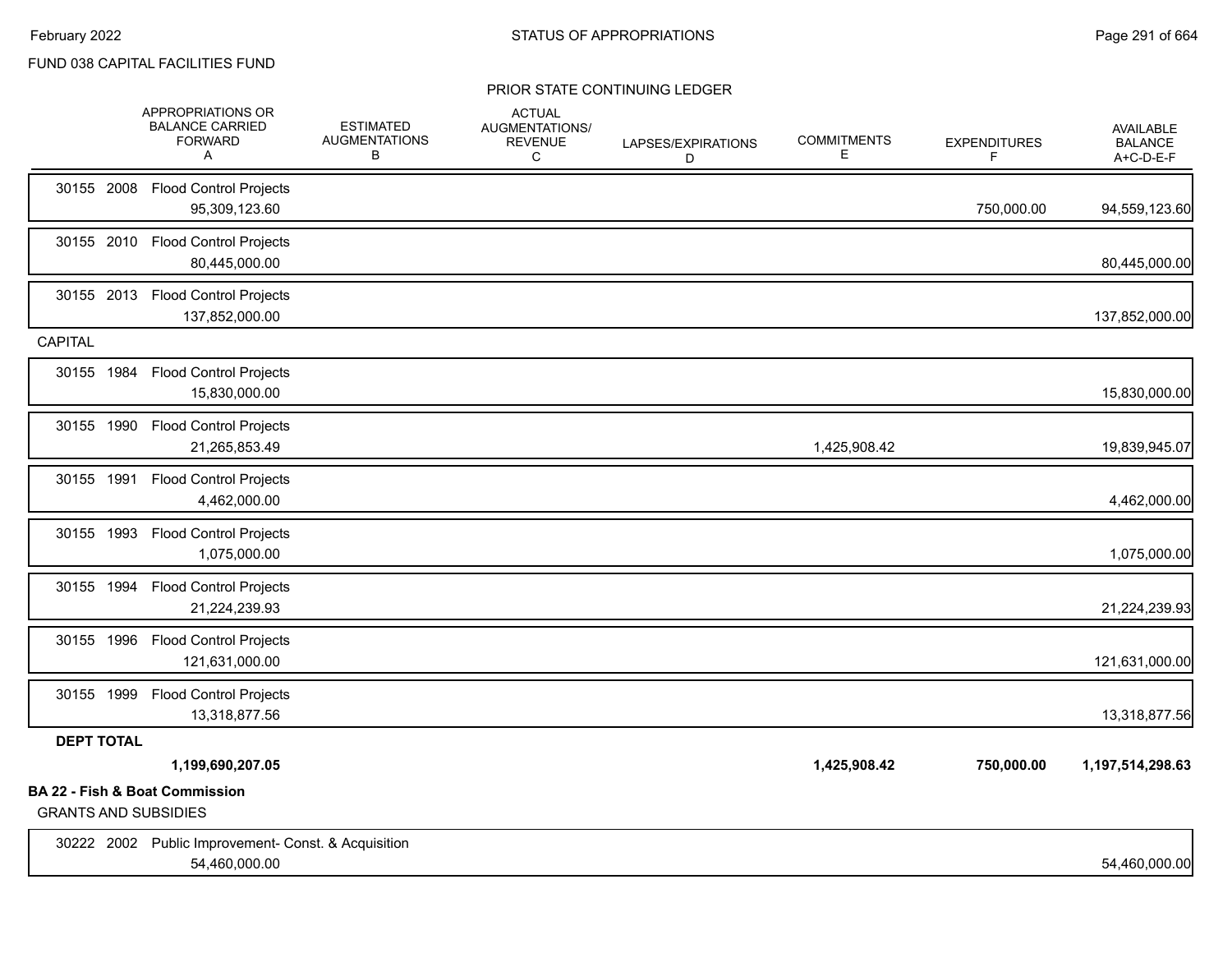|                                 |            | APPROPRIATIONS OR<br><b>BALANCE CARRIED</b><br><b>FORWARD</b><br>Α   | <b>ESTIMATED</b><br><b>AUGMENTATIONS</b><br>В | <b>ACTUAL</b><br>AUGMENTATIONS/<br><b>REVENUE</b><br>С | LAPSES/EXPIRATIONS<br>D | <b>COMMITMENTS</b><br>Е | <b>EXPENDITURES</b><br>F | <b>AVAILABLE</b><br><b>BALANCE</b><br>A+C-D-E-F |
|---------------------------------|------------|----------------------------------------------------------------------|-----------------------------------------------|--------------------------------------------------------|-------------------------|-------------------------|--------------------------|-------------------------------------------------|
| 30222 2004                      |            | Public Improvement- Const. & Acquisition<br>44,675,000.00            |                                               |                                                        |                         |                         |                          | 44,675,000.00                                   |
| <b>DEPT TOTAL</b>               |            | 99,135,000.00                                                        |                                               |                                                        |                         |                         |                          | 99,135,000.00                                   |
| <b>BA 15 - General Services</b> |            |                                                                      |                                               |                                                        |                         |                         |                          |                                                 |
| CAPITAL                         |            |                                                                      |                                               |                                                        |                         |                         |                          |                                                 |
| 30002 2000                      |            | Pblc Imprvmnt Prjcts-Orgnl Frntur&Equip<br>27,339,878.40             |                                               |                                                        |                         | 7,660.33                |                          | 27,332,218.07                                   |
| 30002 2001                      |            | Pblc Imprvmnt Prjcts-Orgnl Frntur&Equip<br>111, 132, 732.08          |                                               |                                                        |                         | 186,386.96              |                          | 110,946,345.12                                  |
|                                 | 30002 2004 | Pblc Imprvmnt Prjcts-Orgnl Frntur&Equip<br>102,033,376.31            |                                               |                                                        |                         | 205,343.57              | 608,016.53               | 101,220,016.21                                  |
|                                 | 30002 2006 | Pblc Imprvmnt Prjcts-Orgnl Frntur&Equip<br>101,003,862.81            |                                               |                                                        |                         | 4,084,241.51            | 361,801.28               | 96,557,820.02                                   |
|                                 | 30002 2008 | Pblc Imprvmnt Prjcts-Orgnl Frntur&Equip<br>125,665,084.35            |                                               |                                                        |                         | 1,534,306.98            | 437,772.83               | 123,693,004.54                                  |
|                                 | 30002 2010 | Pblc Imprvmnt Prjcts-Orgnl Frntur&Equip<br>159,414,509.48            |                                               |                                                        |                         | 636,691.63              | 544,577.51               | 158,233,240.34                                  |
| 30002 2013                      |            | Pblc Imprvmnt Prjcts-Orgnl Frntur&Equip<br>151,710,457.72            |                                               |                                                        |                         | 349,198.21              | 94,114.10                | 151,267,145.41                                  |
|                                 |            | 30002 2017 Pblc Imprvmnt Prjcts-Orgnl Frntur&Equip<br>219,547,600.41 |                                               |                                                        |                         | 2,713,108.77            | 2,713.57                 | 216,831,778.07                                  |
|                                 | 30002 2020 | Furniture and Equipment Projects<br>506,655,000.00                   |                                               |                                                        |                         |                         |                          | 506,655,000.00                                  |
|                                 | 30002 1983 | Pblc Imprvmnt Prjcts-Orgnl Frntur&Equip<br>479,340.10                |                                               |                                                        |                         |                         |                          | 479,340.10                                      |
|                                 | 30002 1984 | Pblc Imprvmnt Prjcts-Orgnl Frntur&Equip<br>595,793.79                |                                               |                                                        |                         |                         |                          | 595,793.79                                      |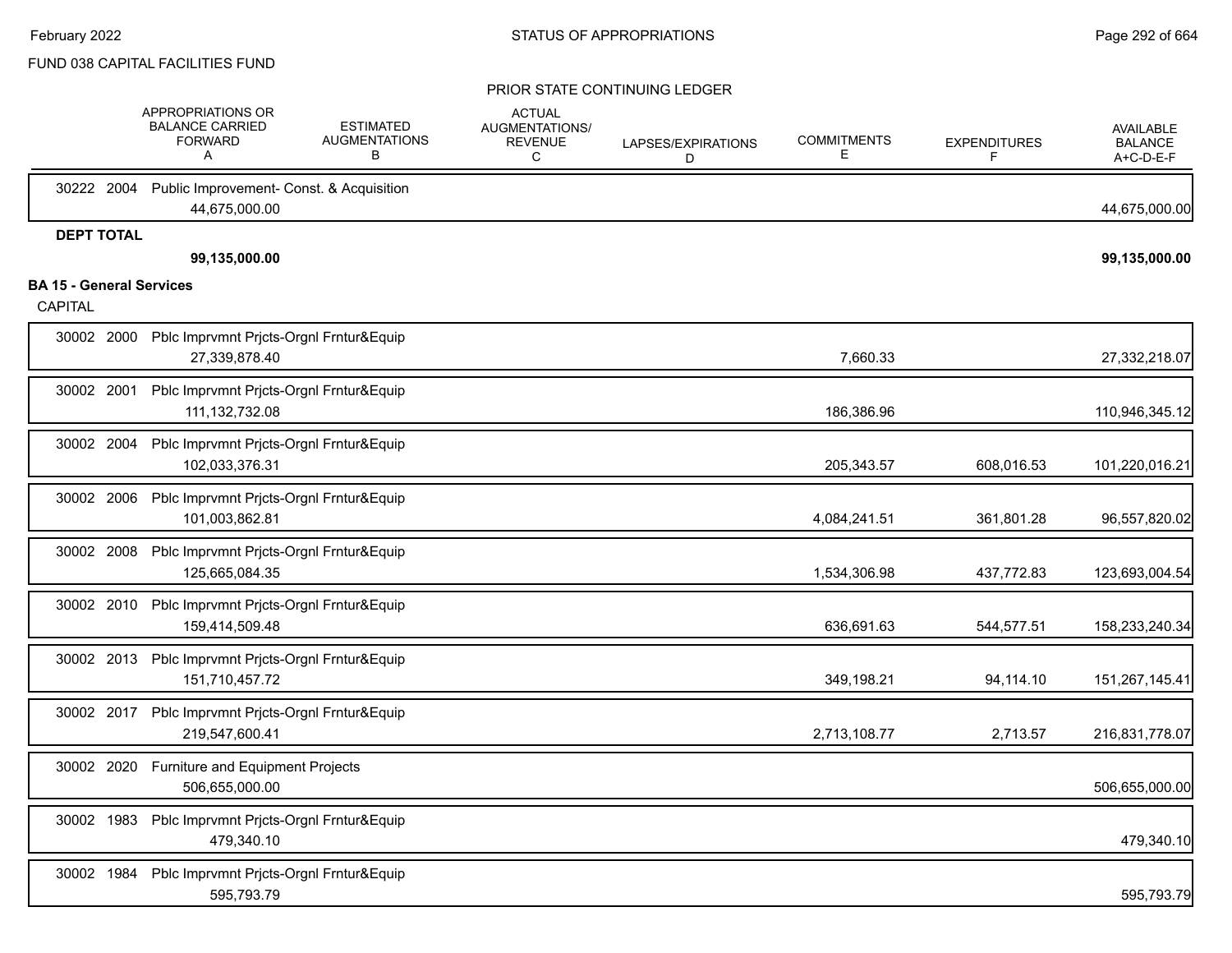|            | APPROPRIATIONS OR<br><b>BALANCE CARRIED</b><br><b>FORWARD</b><br>Α    | <b>ESTIMATED</b><br><b>AUGMENTATIONS</b><br>B | <b>ACTUAL</b><br>AUGMENTATIONS/<br><b>REVENUE</b><br>C | LAPSES/EXPIRATIONS<br>D | <b>COMMITMENTS</b><br>Е | <b>EXPENDITURES</b><br>F | <b>AVAILABLE</b><br><b>BALANCE</b><br>A+C-D-E-F |
|------------|-----------------------------------------------------------------------|-----------------------------------------------|--------------------------------------------------------|-------------------------|-------------------------|--------------------------|-------------------------------------------------|
| 30002 1987 | Pblc Imprvmnt Prjcts-Orgnl Frntur&Equip<br>12,304,225.01              |                                               |                                                        |                         |                         |                          | 12,304,225.01                                   |
| 30002 1990 | Pblc Imprvmnt Prjcts-Orgnl Frntur&Equip<br>8,989,575.81               |                                               |                                                        |                         | 613.08                  |                          | 8,988,962.73                                    |
| 30002 1991 | Pblc Imprvmnt Prjcts-Orgnl Frntur&Equip<br>8,412,773.45               |                                               |                                                        |                         | 33,435.00               |                          | 8,379,338.45                                    |
| 30002 1993 | Pblc Imprvmnt Prjcts-Orgnl Frntur&Equip<br>1,415,304.58               |                                               |                                                        |                         | 5,398.82                |                          | 1,409,905.76                                    |
| 30002 1994 | Pblc Imprvmnt Prjcts-Orgnl Frntur&Equip<br>7,660,228.94               |                                               |                                                        |                         |                         |                          | 7,660,228.94                                    |
| 30002 1996 | Pblc Imprvmnt Prjcts-Orgnl Frntur&Equip<br>26,070,257.00              |                                               |                                                        |                         | 432,199.97              |                          | 25,638,057.03                                   |
| 30002 1999 | Pblc Imprvmnt Prjcts-Orgnl Frntur&Equip<br>13,169,445.69              |                                               |                                                        |                         | 7,573.24                |                          | 13, 161, 872. 45                                |
| 30003 2000 | Pblc Imprvmnt Prjcts-Const&Acquisition<br>737,216,668.05              |                                               |                                                        |                         | 2,325,892.97            | 24,278.72                | 734,866,496.36                                  |
| 30003 2001 | Pblc Imprvmnt Pricts-Const&Acquisition<br>2,710,750,736.76            | 38,375.00                                     | 38,375.00                                              |                         | 39,532,967.50           | 22,150,450.77            | 2,649,105,693.49                                |
| 30003 2003 | Pblc Imprvmnt Prjcts-Const&Acquisition<br>19,160.29                   |                                               |                                                        |                         |                         |                          | 19,160.29                                       |
|            | 30003 2004 Pblc Imprvmnt Pricts-Const&Acquisition<br>2,620,290,995.10 | 2,336,000.00                                  | 17,106.38                                              |                         | 156,208,352.62          | 32,749,812.08            | 2,431,349,936.78                                |
|            | 30003 2006 Pblc Imprvmnt Prjcts-Const&Acquisition<br>2,293,280,033.55 |                                               |                                                        |                         | 68,777,343.49           | 16,343,224.29            | 2,208,159,465.77                                |
| 30003 2008 | Pblc Imprvmnt Prjcts-Const&Acquisition<br>4,172,343,801.20            |                                               | 50,000.00                                              |                         | 74,992,714.22           | 37,922,255.57            | 4,059,478,831.41                                |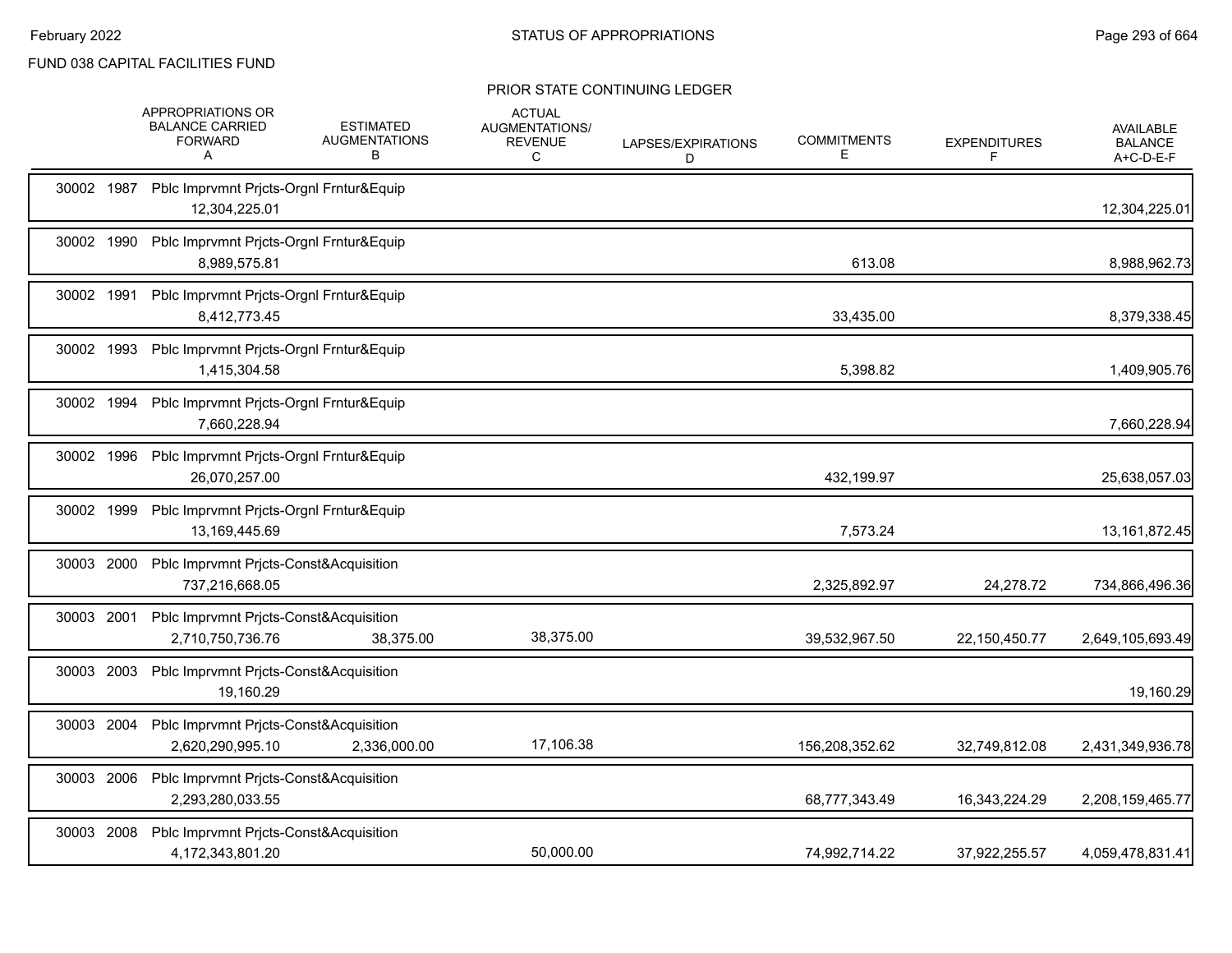|            | APPROPRIATIONS OR<br><b>BALANCE CARRIED</b><br><b>FORWARD</b><br>A    | <b>ESTIMATED</b><br><b>AUGMENTATIONS</b><br>В | <b>ACTUAL</b><br>AUGMENTATIONS/<br><b>REVENUE</b><br>C | LAPSES/EXPIRATIONS<br>D | <b>COMMITMENTS</b><br>Е | <b>EXPENDITURES</b><br>F | <b>AVAILABLE</b><br><b>BALANCE</b><br>A+C-D-E-F |
|------------|-----------------------------------------------------------------------|-----------------------------------------------|--------------------------------------------------------|-------------------------|-------------------------|--------------------------|-------------------------------------------------|
|            | 30003 2010 Pblc Imprvmnt Pricts-Const&Acquisition<br>3,237,197,781.01 | 3,964,055.55                                  | 7,689,900.98                                           |                         | 133,618,727.26          | 38,284,991.61            | 3,072,983,963.12                                |
|            | 30003 2013 Pblc Imprvmnt Prjcts-Const&Acquisition<br>4,129,774,198.24 | 4,379,438.00                                  | 4,623,938.00                                           |                         | 284,311,874.90          | 89,130,102.44            | 3,760,956,158.90                                |
|            | 30003 2017 Pblc Imprvmnt Prjcts-Const&Acquisition<br>7,135,854,978.63 | 441,685.68                                    | 22,178,717.44                                          |                         | 538,518,253.38          | 113,773,680.63           | 6,505,741,762.06                                |
| 30003 2020 | PublicImprovement-ConstructnAcquisitnPrj<br>8,918,258,021.60          |                                               | 1,000,000.00                                           |                         | 86,542,381.37           | 3,241,876.42             | 8,829,473,763.81                                |
| 30003 1974 | Pblc Imprvmnt Pricts-Const&Acquisition<br>70,763,356.86               |                                               |                                                        |                         |                         |                          | 70,763,356.86                                   |
| 30003 1979 | Pblc Imprvmnt Pricts-Const&Acquisition<br>14,175,641.86               |                                               |                                                        |                         |                         |                          | 14,175,641.86                                   |
| 30003 1980 | Pblc Imprvmnt Prjcts-Const&Acquisition<br>21,644,118.28               |                                               |                                                        |                         |                         |                          | 21,644,118.28                                   |
| 30003 1981 | Pblc Imprvmnt Prjcts-Const&Acquisition<br>25,340,626.93               |                                               |                                                        |                         |                         |                          | 25,340,626.93                                   |
| 30003 1983 | Pblc Imprvmnt Prjcts-Const&Acquisition<br>64,054,369.62               |                                               |                                                        |                         | 2,444.00                | 6,502.78                 | 64,045,422.84                                   |
| 30003 1984 | Pblc Imprvmnt Prjcts-Const&Acquisition<br>65,468,008.82               |                                               |                                                        |                         |                         |                          | 65,468,008.82                                   |
| 30003 1987 | Pblc Imprvmnt Prjcts-Const&Acquisition<br>916, 155, 652.61            |                                               |                                                        |                         | 1,848,700.51            | 185,598.81               | 914, 121, 353. 29                               |
| 30003 1990 | Pblc Imprvmnt Pricts-Const&Acquisition<br>185,805,084.32              |                                               |                                                        |                         | 2,899,295.36            | 98,310.24                | 182,807,478.72                                  |
| 30003 1991 | Pblc Imprvmnt Prjcts-Const&Acquisition<br>181,742,528.92              |                                               |                                                        |                         | 1,112.52                |                          | 181,741,416.40                                  |
|            |                                                                       |                                               |                                                        |                         |                         |                          |                                                 |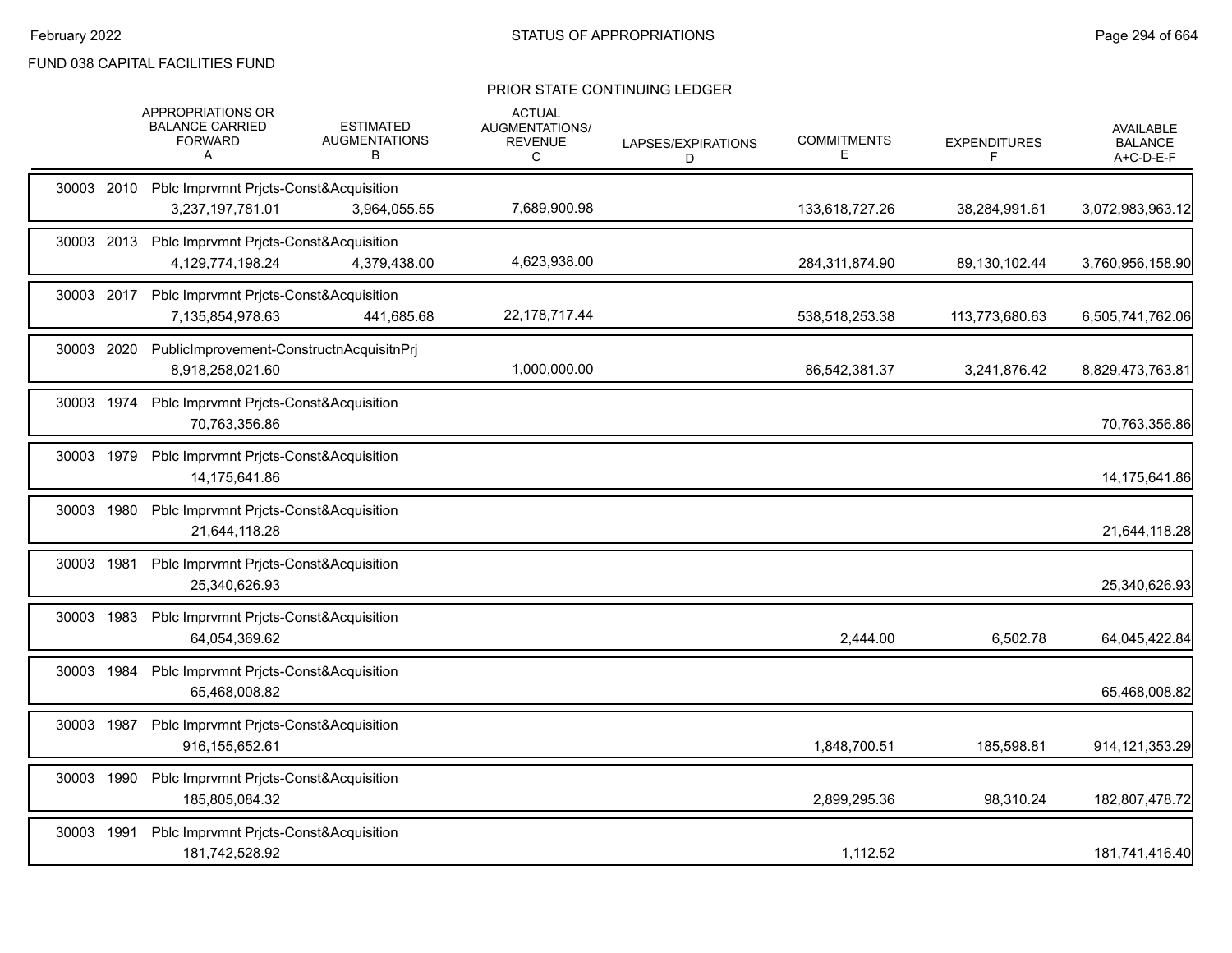|                                                              | APPROPRIATIONS OR<br><b>BALANCE CARRIED</b><br><b>FORWARD</b><br>Α  | <b>ESTIMATED</b><br><b>AUGMENTATIONS</b><br>В | <b>ACTUAL</b><br>AUGMENTATIONS/<br><b>REVENUE</b><br>C | LAPSES/EXPIRATIONS<br>D | <b>COMMITMENTS</b><br>Е | <b>EXPENDITURES</b><br>F | <b>AVAILABLE</b><br><b>BALANCE</b><br>A+C-D-E-F |
|--------------------------------------------------------------|---------------------------------------------------------------------|-----------------------------------------------|--------------------------------------------------------|-------------------------|-------------------------|--------------------------|-------------------------------------------------|
|                                                              | 30003 1993 Pblc Imprvmnt Prjcts-Const&Acquisition<br>104,333,135.66 |                                               |                                                        |                         | 150,183.11              |                          | 104,182,952.55                                  |
|                                                              | 30003 1994 Pblc Imprvmnt Prjcts-Const&Acquisition<br>319,171,464.80 |                                               |                                                        |                         | 4,697,737.37            |                          | 314,473,727.43                                  |
|                                                              | 30003 1995 Pblc Imprvmnt Prjcts-Const&Acquisition<br>396.030.698.08 |                                               |                                                        |                         | 864,826.56              |                          | 395, 165, 871.52                                |
|                                                              | 30003 1996 Pblc Imprvmnt Prjcts-Const&Acquisition<br>267,760,679.63 | 3,041,421.55                                  | 3,041,421.55                                           |                         | 10,970,407.98           | 9,738,880.76             | 250,092,812.44                                  |
|                                                              | 30003 1998 Pblc Imprvmnt Prjcts-Const&Acquisition<br>150.000.00     |                                               |                                                        |                         |                         |                          | 150,000.00                                      |
| 30003 1999                                                   | Pblc Imprvmnt Prjcts-Const&Acquisition<br>154,824,487.60            |                                               |                                                        |                         | 3,137,553.95            | 11,267.89                | 151,675,665.76                                  |
| <b>DEPT TOTAL</b>                                            |                                                                     |                                               |                                                        |                         |                         |                          |                                                 |
|                                                              | 40,326,005,674.35                                                   | 14,200,975.78                                 | 38,639,459.35                                          |                         | 1,419,596,927.14        | 365,710,228.83           | 38,579,337,977.73                               |
| <b>BA 78 - Transportation</b><br><b>GRANTS AND SUBSIDIES</b> |                                                                     |                                               |                                                        |                         |                         |                          |                                                 |
|                                                              | 30144 2000 Transportation Assistance Projects<br>876, 191, 134.54   |                                               |                                                        |                         | 18,033,118.00           | 36,697.52                | 858,121,319.02                                  |
|                                                              | 30144 2017 Transportation Assistance Projects<br>2,362,222,096.39   |                                               |                                                        |                         | 69,333,150.15           | 42,610,282.24            |                                                 |
|                                                              | 30144 2020 Transportation Assistance Projects<br>383,683,000.00     |                                               |                                                        |                         | 3,221,400.00            |                          | 2,250,278,664.00<br>380,461,600.00              |
|                                                              | 30144 2001 Transportation Assistance Projects<br>1,116,071,566.99   |                                               |                                                        |                         | 292,527.41              | 108,857.59               | 1,115,670,181.99                                |
|                                                              | 30144 2006 Transportation Assistance Projects<br>805,531,266.74     |                                               |                                                        |                         | 17,262,346.54           | 5,843,784.46             | 782,425,135.74                                  |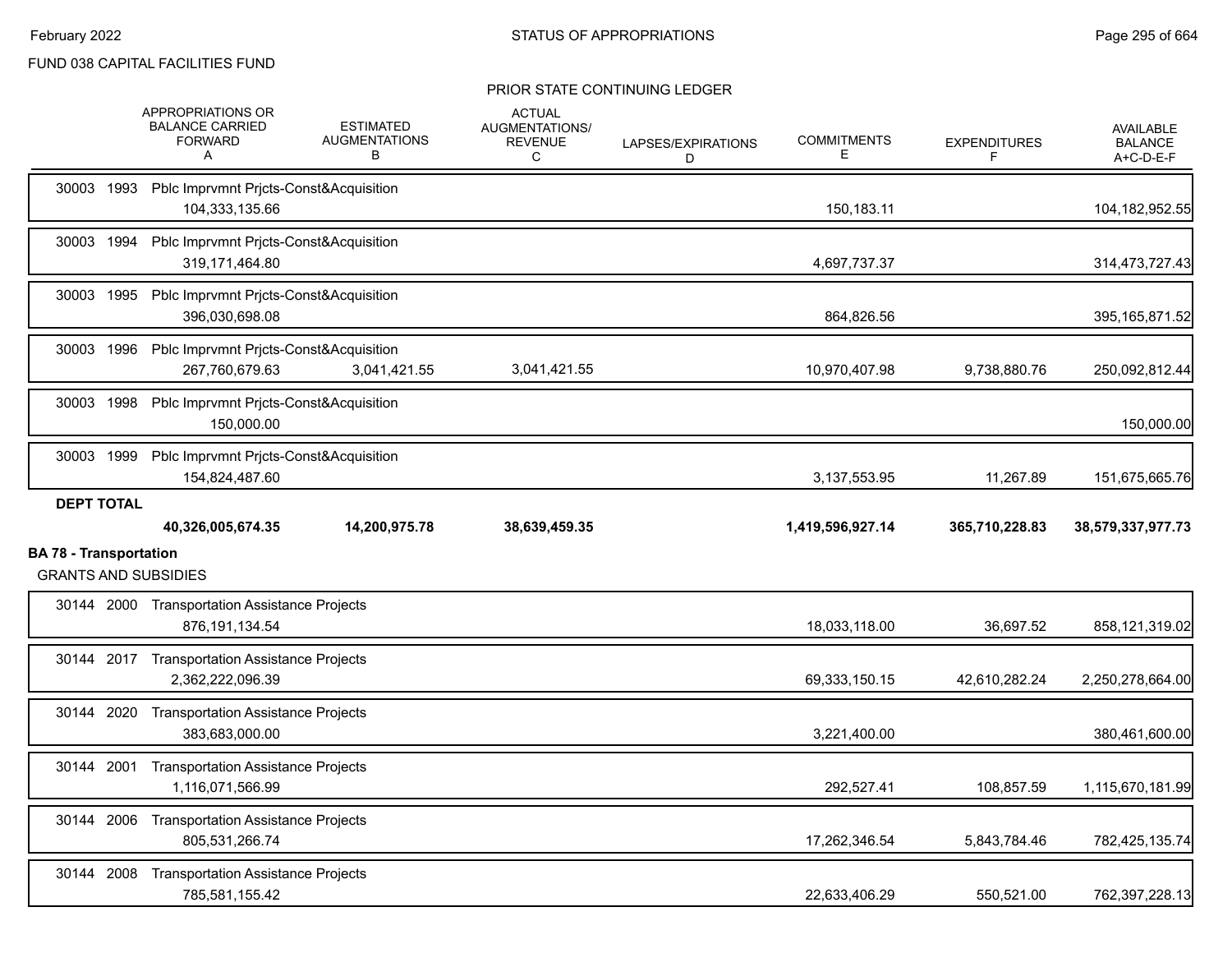|            | <b>APPROPRIATIONS OR</b><br><b>BALANCE CARRIED</b><br><b>FORWARD</b><br>Α | <b>ESTIMATED</b><br><b>AUGMENTATIONS</b><br>B | <b>ACTUAL</b><br>AUGMENTATIONS/<br><b>REVENUE</b><br>C | LAPSES/EXPIRATIONS<br>D | <b>COMMITMENTS</b><br>E. | <b>EXPENDITURES</b><br>F. | AVAILABLE<br><b>BALANCE</b><br>A+C-D-E-F |
|------------|---------------------------------------------------------------------------|-----------------------------------------------|--------------------------------------------------------|-------------------------|--------------------------|---------------------------|------------------------------------------|
| 30144 2009 | <b>Transportation Assistance Projects</b><br>98,419,234.45                |                                               |                                                        |                         |                          |                           | 98,419,234.45                            |
|            | 30144 2010 Transportation Assistance Projects<br>735,972,567.89           |                                               |                                                        |                         | 6,418,789.18             | 1,610,019.18              | 727,943,759.53                           |
|            | 30144 2013 Transportation Assistance Projects<br>1,449,253,037.65         |                                               |                                                        |                         | 65,757,402.95            | 17,149,646.50             | 1,366,345,988.20                         |
| 30229 2004 | <b>Transportation Assistance Projects</b><br>41,856,382.39                |                                               |                                                        |                         |                          |                           | 41,856,382.39                            |
| 30358 2014 | Highway Projects - Act 89<br>553.18                                       |                                               |                                                        |                         |                          |                           | 553.18                                   |
| CAPITAL    |                                                                           |                                               |                                                        |                         |                          |                           |                                          |
|            | 30144 2004 Transportation Assistance Projects<br>1,382,715,500.39         |                                               |                                                        |                         | 3,700,956.31             | 2,571,206.80              | 1,376,443,337.28                         |
|            | 30144 1980 Transportation Assistance Projects<br>2,483,264.60             |                                               |                                                        |                         |                          |                           | 2,483,264.60                             |
| 30144 1981 | <b>Transportation Assistance Projects</b><br>3,057,960.97                 |                                               |                                                        |                         |                          |                           | 3,057,960.97                             |
| 30144 1984 | <b>Transportation Assistance Projects</b><br>2,627,413.71                 |                                               |                                                        |                         |                          |                           | 2,627,413.71                             |
| 30144 1987 | <b>Transportation Assistance Projects</b><br>105,315,732.78               |                                               |                                                        |                         |                          |                           | 105,315,732.78                           |
| 30144 1990 | <b>Transportation Assistance Projects</b><br>110,879,445.31               |                                               |                                                        |                         |                          |                           | 110,879,445.31                           |
| 30144 1991 | <b>Transportation Assistance Projects</b><br>49,972,924.27                |                                               |                                                        |                         |                          |                           | 49,972,924.27                            |
| 30144 1993 | <b>Transportation Assistance Projects</b><br>52,650,713.91                |                                               |                                                        |                         |                          |                           | 52,650,713.91                            |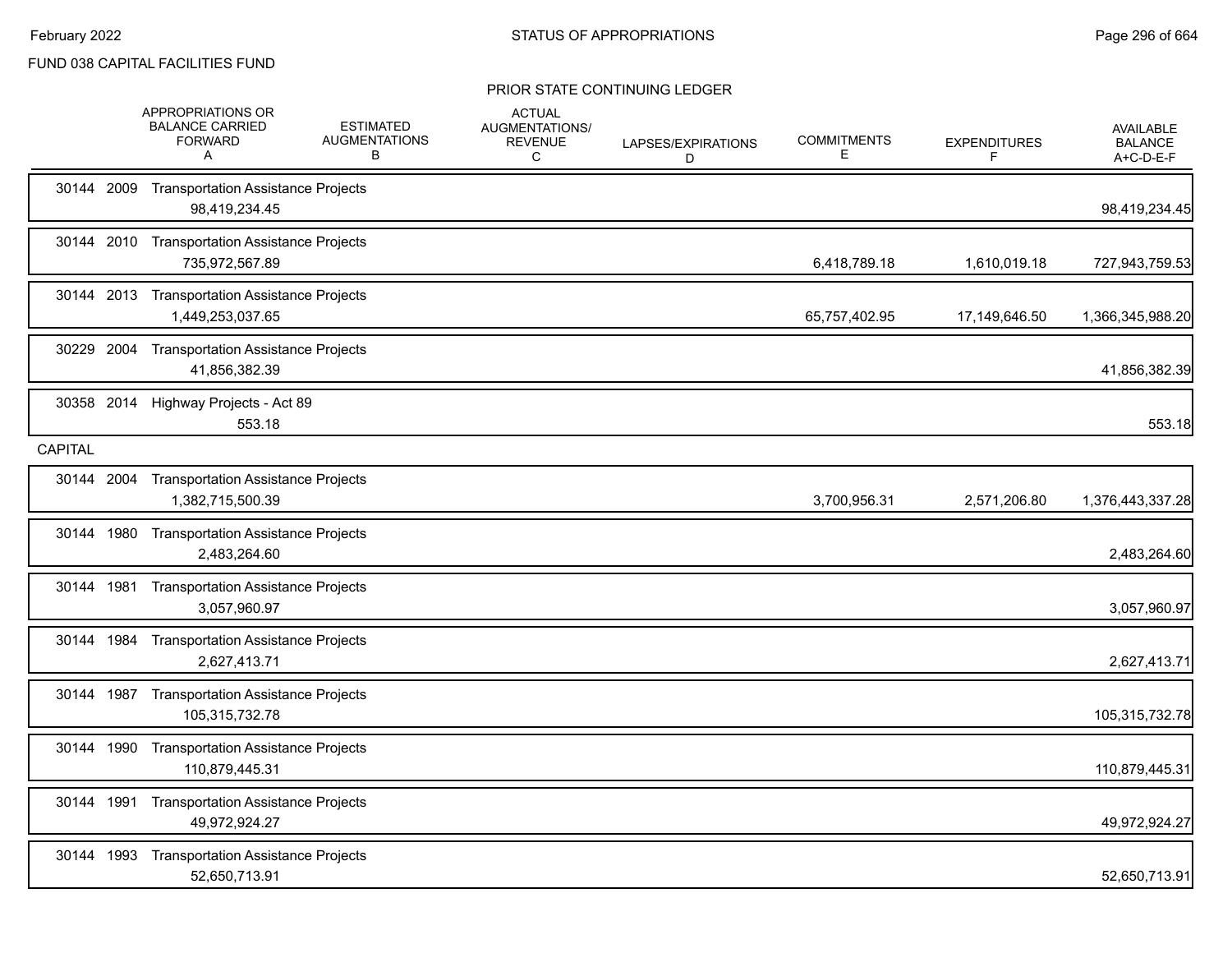|            | APPROPRIATIONS OR<br><b>BALANCE CARRIED</b><br><b>FORWARD</b><br>A | <b>ESTIMATED</b><br><b>AUGMENTATIONS</b><br>В | <b>ACTUAL</b><br>AUGMENTATIONS/<br>REVENUE<br>C | LAPSES/EXPIRATIONS<br>D | <b>COMMITMENTS</b><br>Е | <b>EXPENDITURES</b><br>F | <b>AVAILABLE</b><br><b>BALANCE</b><br>A+C-D-E-F |
|------------|--------------------------------------------------------------------|-----------------------------------------------|-------------------------------------------------|-------------------------|-------------------------|--------------------------|-------------------------------------------------|
|            | 30144 1994 Transportation Assistance Projects<br>40,277,102.93     |                                               |                                                 |                         |                         |                          | 40,277,102.93                                   |
| 30144 1996 | <b>Transportation Assistance Projects</b><br>483,011,424.46        |                                               |                                                 |                         | 1,135,115.44            | 72,091.56                | 481,804,217.46                                  |
| 30144 1999 | <b>Transportation Assistance Projects</b><br>456,673,961.70        |                                               |                                                 |                         | 1,199,619.87            | 1,390,275.27             | 454,084,066.56                                  |
| 30145 1976 | Transportation Assist & Highway Projects<br>1,468,851.69           |                                               |                                                 |                         |                         |                          | 1,468,851.69                                    |
| 30146 1980 | Transportation Assist Projects-pool bus<br>10,507,331.68           |                                               |                                                 |                         |                         |                          | 10,507,331.68                                   |
| 30147 1996 | <b>Flood Control Projects</b><br>500,000.00                        |                                               |                                                 |                         |                         |                          | 500,000.00                                      |
| 30148 2008 | Highway-Bridge Projects<br>715,988,088.96                          |                                               |                                                 |                         |                         |                          | 715,988,088.96                                  |
|            | 30148 1982 Highway Projects<br>2,358,324,821.96                    |                                               |                                                 |                         |                         |                          | 2,358,324,821.96                                |
|            | 30148 1991 Highway Projects<br>1,197,411,000.00                    |                                               |                                                 |                         |                         |                          | 1,197,411,000.00                                |
| 30149 1983 | <b>Transportation Assistance Projects</b><br>19,723,399.90         |                                               |                                                 |                         |                         |                          | 19,723,399.90                                   |
| 30149 1984 | <b>Transportation Assistance Projects</b><br>11,853,740.87         |                                               |                                                 |                         |                         |                          | 11,853,740.87                                   |
|            | 30150 2014 Highway Projects<br>19,154,285,000.00                   |                                               |                                                 |                         |                         |                          | 19,154,285,000.00                               |
| 30150 2008 | <b>Highway Projects</b><br>4,716,904,000.00                        |                                               |                                                 |                         |                         |                          | 4,716,904,000.00                                |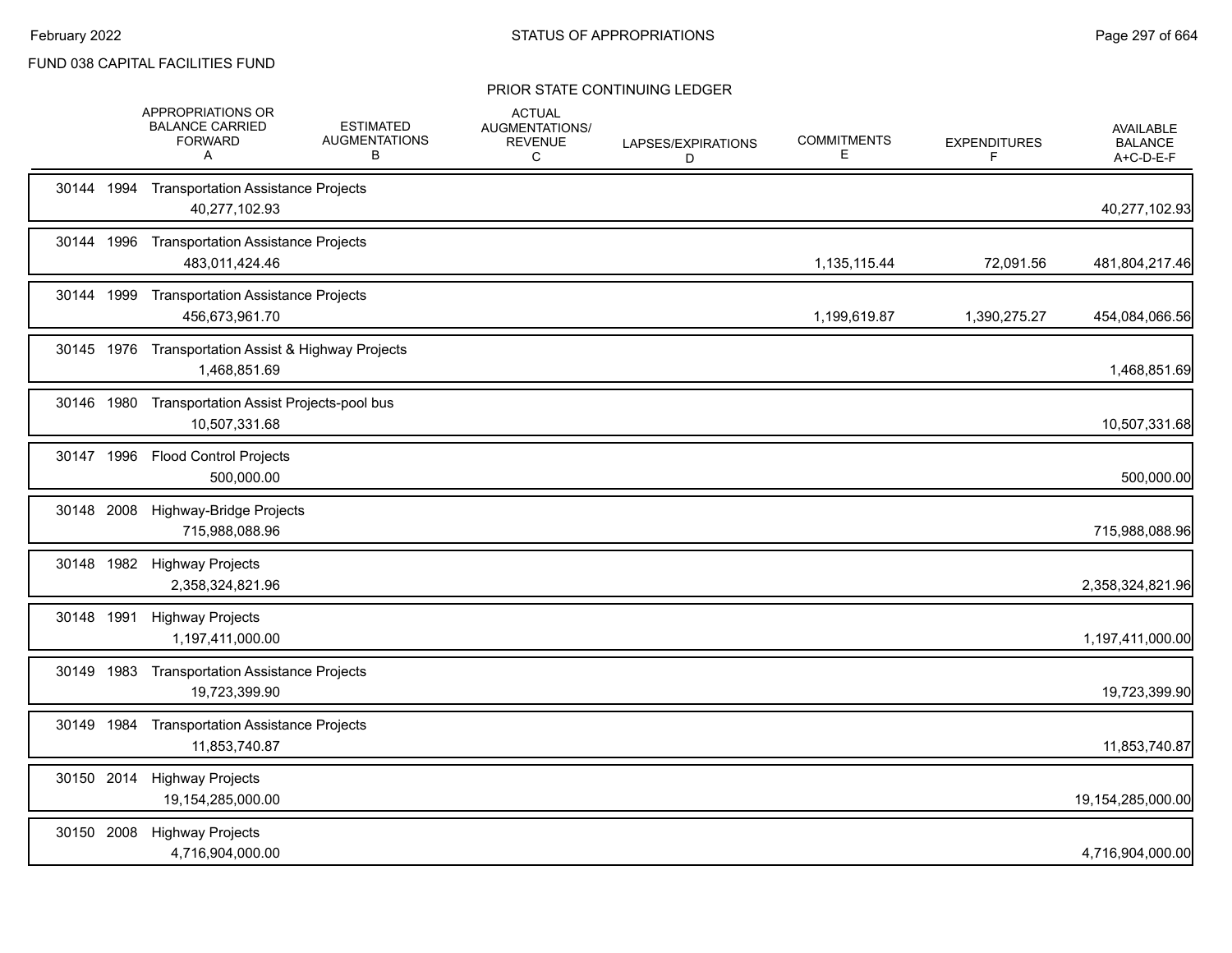|                     |      | APPROPRIATIONS OR<br><b>BALANCE CARRIED</b><br><b>FORWARD</b><br>Α | <b>ESTIMATED</b><br><b>AUGMENTATIONS</b><br>B | <b>ACTUAL</b><br>AUGMENTATIONS/<br><b>REVENUE</b><br>С | LAPSES/EXPIRATIONS<br>D | <b>COMMITMENTS</b><br>Е | <b>EXPENDITURES</b><br>F | <b>AVAILABLE</b><br><b>BALANCE</b><br>A+C-D-E-F |
|---------------------|------|--------------------------------------------------------------------|-----------------------------------------------|--------------------------------------------------------|-------------------------|-------------------------|--------------------------|-------------------------------------------------|
| 30150               | 1983 | <b>Highway Projects</b>                                            |                                               |                                                        |                         |                         |                          |                                                 |
|                     |      | 35,885,000.00                                                      |                                               |                                                        |                         |                         |                          | 35,885,000.00                                   |
| 30150               | 1984 | <b>Highway Projects</b>                                            |                                               |                                                        |                         |                         |                          |                                                 |
|                     |      | 823,784,000.00                                                     |                                               |                                                        |                         |                         |                          | 823,784,000.00                                  |
| 30150               | 1987 | <b>Highway Projects</b>                                            |                                               |                                                        |                         |                         |                          |                                                 |
|                     |      | 2,128,337,675.07                                                   |                                               |                                                        |                         |                         |                          | 2,128,337,675.07                                |
| <b>DEPT TOTAL</b>   |      |                                                                    |                                               |                                                        |                         |                         |                          |                                                 |
|                     |      | 42,519,420,350.80                                                  |                                               |                                                        |                         | 208,987,832.14          | 71,943,382.12            | 42,238,489,136.54                               |
| <b>LEDGER TOTAL</b> |      |                                                                    |                                               |                                                        |                         |                         |                          |                                                 |
|                     |      | 147,920,170,363.08                                                 | 14,200,975.78                                 | 38,639,459.35                                          |                         | 2,074,194,132.64        | 507,606,688.95           | 145,377,009,000.84                              |
|                     |      | TOTAL TOTAL ALL PRIOR STATE LEDGERS                                |                                               |                                                        |                         |                         |                          |                                                 |
|                     |      | 147,958,936,123.86                                                 | 14,200,975.78                                 | 38,639,459.35                                          |                         | 2,090,491,944.32        | 510, 168, 205. 24        | 145,396,915,433.65                              |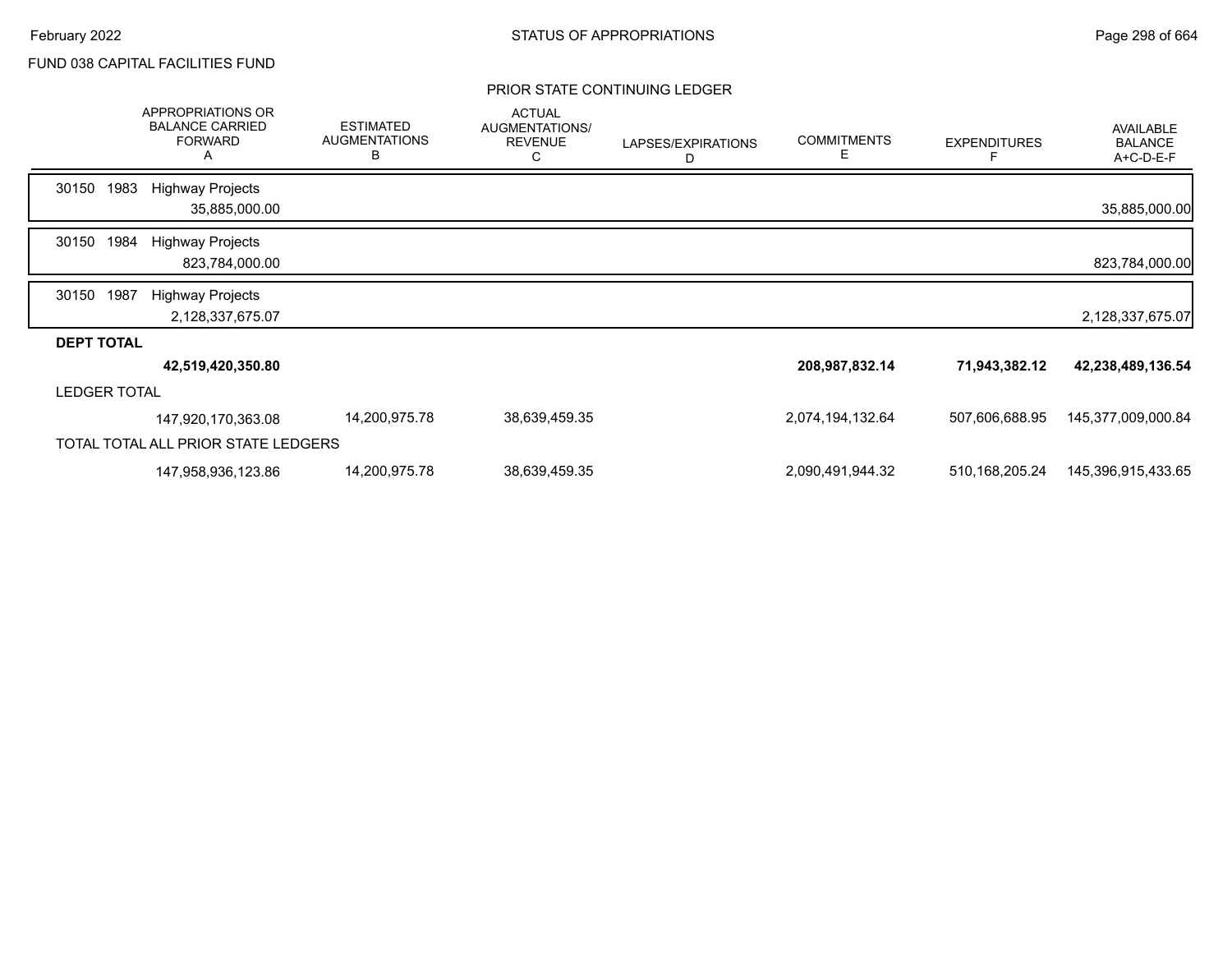|                         | APPROPRIATIONS OR<br><b>BALANCE CARRIED</b><br><b>FORWARD</b><br>A | <b>ESTIMATED</b><br><b>AUGMENTATIONS</b><br>B | <b>ACTUAL</b><br>AUGMENTATIONS/<br><b>REVENUE</b><br>C | LAPSES/EXPIRATIONS<br>D | <b>COMMITMENTS</b><br>Е | <b>EXPENDITURES</b> | AVAILABLE<br><b>BALANCE</b><br>A+C-D-E-F |
|-------------------------|--------------------------------------------------------------------|-----------------------------------------------|--------------------------------------------------------|-------------------------|-------------------------|---------------------|------------------------------------------|
| <b>BA 73 - Treasury</b> |                                                                    |                                               |                                                        |                         |                         |                     |                                          |
|                         | <b>GENERAL GOVERNMENT</b>                                          |                                               |                                                        |                         |                         |                     |                                          |
| 50302 2021              | Bond Issuance Expenses SA102                                       |                                               |                                                        |                         |                         |                     |                                          |
|                         |                                                                    |                                               |                                                        |                         |                         | 130,168,610.93      | -130,168,610.93                          |
| 50304 2021              | Bond Issuance Expenses SA104                                       |                                               |                                                        |                         |                         |                     |                                          |
|                         |                                                                    |                                               |                                                        |                         |                         | -99,999,181.38      | 99,999,181.38                            |
| 2021<br>50307           | Bond Issuance Expenses SA107                                       |                                               |                                                        |                         |                         |                     |                                          |
|                         |                                                                    |                                               |                                                        |                         |                         | -29,998,694.62      | 29,998,694.62                            |
| <b>DEPT TOTAL</b>       |                                                                    |                                               |                                                        |                         |                         |                     |                                          |
|                         |                                                                    |                                               |                                                        |                         |                         | 170,734.93          | -170,734.93                              |
| <b>LEDGER TOTAL</b>     |                                                                    |                                               |                                                        |                         |                         |                     |                                          |
|                         |                                                                    |                                               |                                                        |                         |                         | 170,734.93          | -170,734.93                              |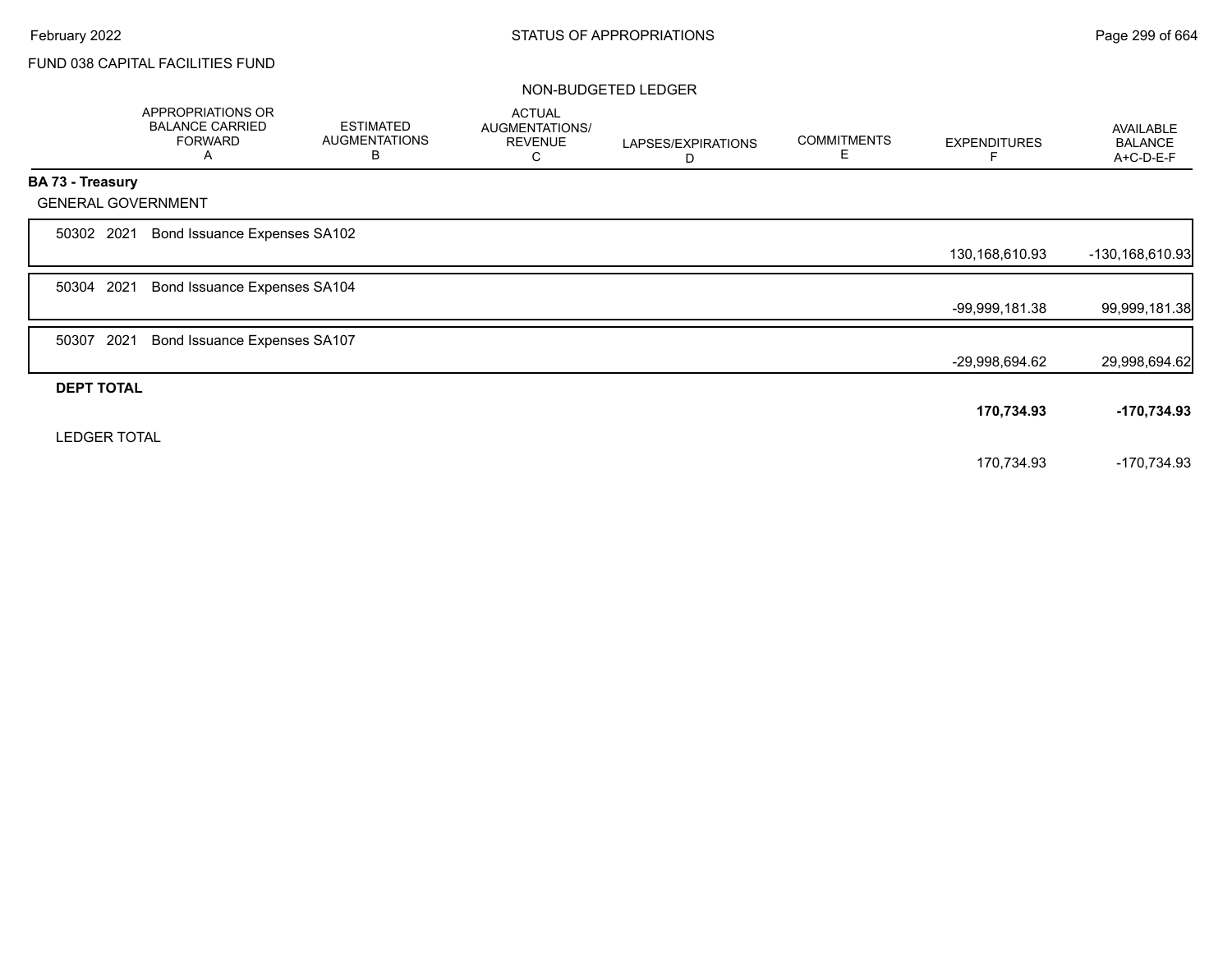#### RESTRICTED REVENUE LEDGER

|                                 | APPROPRIATIONS OR<br><b>BALANCE CARRIED</b><br><b>FORWARD</b><br>Α | <b>ESTIMATED</b><br><b>AUGMENTATIONS</b><br>В | <b>ACTUAL</b><br>AUGMENTATIONS/<br><b>REVENUE</b><br>С | LAPSES/EXPIRATIONS<br>D | <b>COMMITMENTS</b><br>Е | <b>EXPENDITURES</b><br>F | AVAILABLE<br><b>BALANCE</b><br>A+C-D-E-F |
|---------------------------------|--------------------------------------------------------------------|-----------------------------------------------|--------------------------------------------------------|-------------------------|-------------------------|--------------------------|------------------------------------------|
|                                 | <b>BA 38 - Conservation &amp; Natural Resourc</b>                  |                                               |                                                        |                         |                         |                          |                                          |
| <b>CAPITAL</b>                  |                                                                    |                                               |                                                        |                         |                         |                          |                                          |
| 60228 2021                      | <b>DCNR Delegated Capital Projects</b>                             |                                               |                                                        |                         |                         |                          |                                          |
|                                 | 1,218,863.29                                                       |                                               |                                                        |                         |                         |                          | 1,218,863.29                             |
| <b>DEPT TOTAL</b>               |                                                                    |                                               |                                                        |                         |                         |                          |                                          |
|                                 | 1,218,863.29                                                       |                                               |                                                        |                         |                         |                          | 1,218,863.29                             |
| <b>BA 15 - General Services</b> |                                                                    |                                               |                                                        |                         |                         |                          |                                          |
| <b>GENERAL GOVERNMENT</b>       |                                                                    |                                               |                                                        |                         |                         |                          |                                          |
| 60016 2021                      | <b>GSA Maintenance</b>                                             |                                               |                                                        |                         |                         |                          |                                          |
|                                 | 3,661,370.09                                                       |                                               |                                                        |                         | 1,977,368.25            |                          | 1,684,001.84                             |
| <b>DEPT TOTAL</b>               |                                                                    |                                               |                                                        |                         |                         |                          |                                          |
|                                 | 3,661,370.09                                                       |                                               |                                                        |                         | 1,977,368.25            |                          | 1,684,001.84                             |
|                                 | BA 13 - Military & Veterans Affairs                                |                                               |                                                        |                         |                         |                          |                                          |
| CAPITAL                         |                                                                    |                                               |                                                        |                         |                         |                          |                                          |
| 60256 2021                      | <b>DMVA Delegated Capital Projects</b>                             |                                               |                                                        |                         |                         |                          |                                          |
|                                 | 2,109.98                                                           |                                               |                                                        |                         |                         |                          | 2,109.98                                 |
| <b>DEPT TOTAL</b>               |                                                                    |                                               |                                                        |                         |                         |                          |                                          |
|                                 | 2,109.98                                                           |                                               |                                                        |                         |                         |                          | 2,109.98                                 |
| <b>LEDGER TOTAL</b>             |                                                                    |                                               |                                                        |                         |                         |                          |                                          |
|                                 | 4,882,343.36                                                       |                                               |                                                        |                         | 1,977,368.25            |                          | 2,904,975.11                             |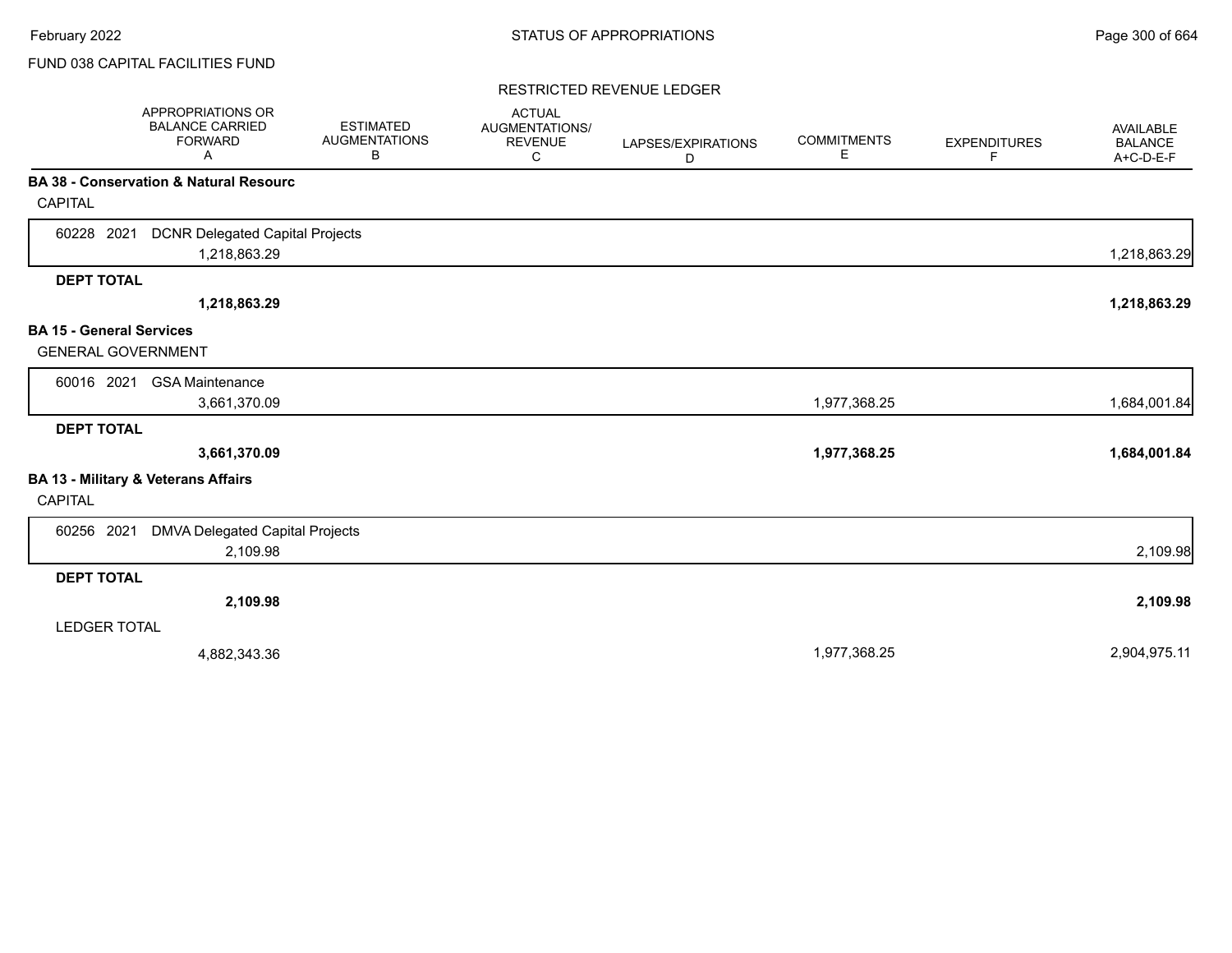# FUND 039 LAND AND WATER DEVELOPMENT FUND

|                           | APPROPRIATIONS OR<br><b>BALANCE CARRIED</b><br><b>FORWARD</b><br>A | <b>ESTIMATED</b><br><b>AUGMENTATIONS</b><br>B | <b>ACTUAL</b><br>AUGMENTATIONS/<br><b>REVENUE</b><br>C | LAPSES/EXPIRATIONS<br>D | <b>COMMITMENTS</b><br>E | <b>EXPENDITURES</b> | AVAILABLE<br><b>BALANCE</b><br>A+C-D-E-F |
|---------------------------|--------------------------------------------------------------------|-----------------------------------------------|--------------------------------------------------------|-------------------------|-------------------------|---------------------|------------------------------------------|
|                           | <b>BA 35 - Environmental Protection</b>                            |                                               |                                                        |                         |                         |                     |                                          |
| <b>GENERAL GOVERNMENT</b> |                                                                    |                                               |                                                        |                         |                         |                     |                                          |
| 1980<br>30177             | ELIMINATION OF LAND/WATER SCARS                                    |                                               |                                                        |                         |                         |                     |                                          |
|                           | 19,069.37                                                          |                                               |                                                        |                         |                         |                     | 19,069.37                                |
| <b>DEPT TOTAL</b>         |                                                                    |                                               |                                                        |                         |                         |                     |                                          |
|                           | 19,069.37                                                          |                                               |                                                        |                         |                         |                     | 19,069.37                                |
| <b>LEDGER TOTAL</b>       |                                                                    |                                               |                                                        |                         |                         |                     |                                          |
|                           | 19,069.37                                                          |                                               |                                                        |                         |                         |                     | 19,069.37                                |
|                           | TOTAL TOTAL ALL PRIOR STATE LEDGERS                                |                                               |                                                        |                         |                         |                     |                                          |
|                           | 19,069.37                                                          |                                               |                                                        |                         |                         |                     | 19,069.37                                |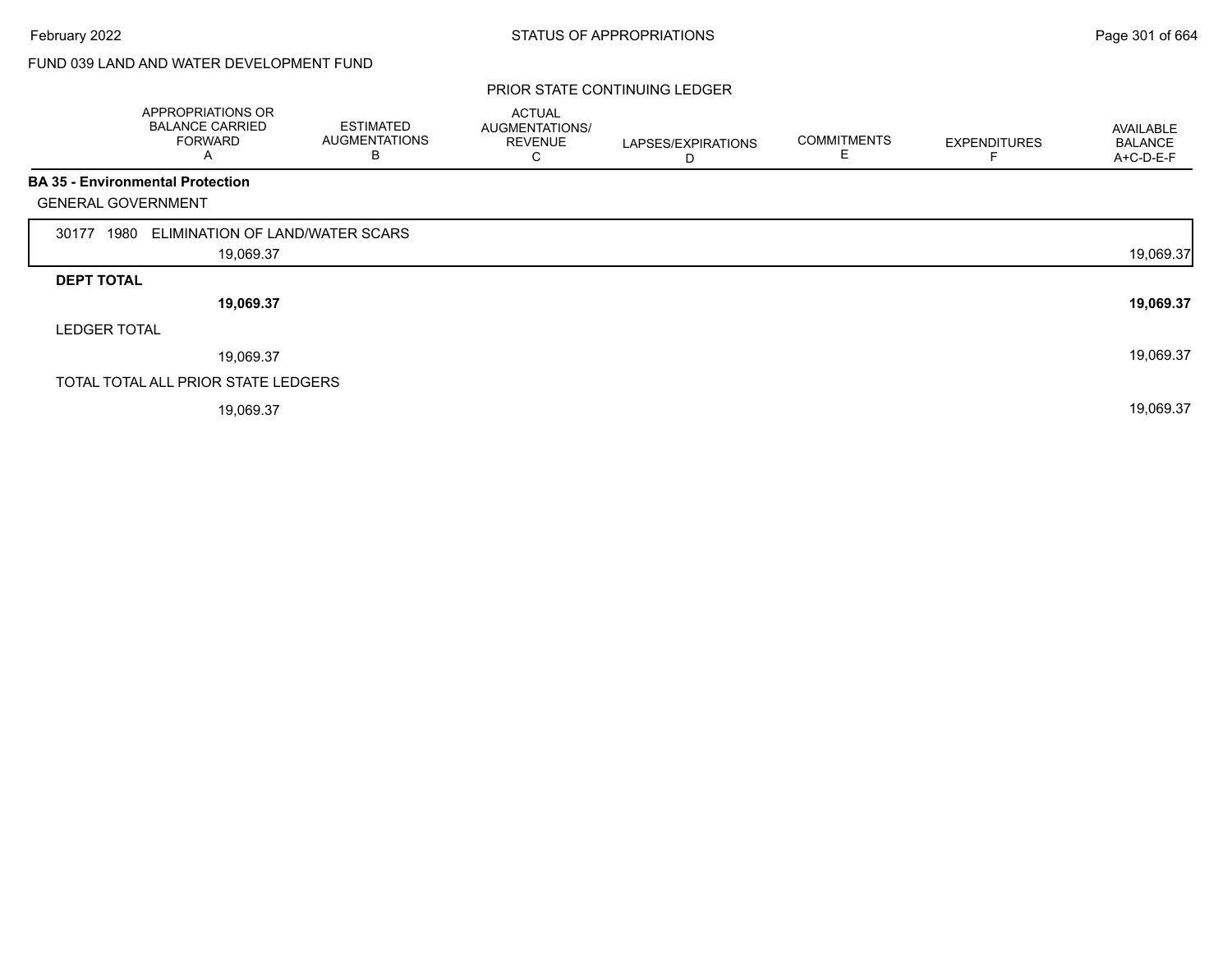# FUND 040 WATER FACILITIES LOAN FUND(NO CASH)

|                             | APPROPRIATIONS OR<br><b>BALANCE CARRIED</b><br><b>FORWARD</b><br>Α | <b>ESTIMATED</b><br><b>AUGMENTATIONS</b><br>B | <b>ACTUAL</b><br>AUGMENTATIONS/<br><b>REVENUE</b><br>◡ | LAPSES/EXPIRATIONS<br>D | <b>COMMITMENTS</b><br>E | <b>EXPENDITURES</b> | <b>AVAILABLE</b><br><b>BALANCE</b><br>A+C-D-E-F |
|-----------------------------|--------------------------------------------------------------------|-----------------------------------------------|--------------------------------------------------------|-------------------------|-------------------------|---------------------|-------------------------------------------------|
|                             | <b>BA 33 - PA Infrastructure Investment</b>                        |                                               |                                                        |                         |                         |                     |                                                 |
| <b>GRANTS AND SUBSIDIES</b> |                                                                    |                                               |                                                        |                         |                         |                     |                                                 |
| 1988<br>30169               | Transf To Pennvest-Drinking Water Suppl                            |                                               |                                                        |                         |                         |                     |                                                 |
|                             | 12,620,196.06                                                      |                                               |                                                        |                         |                         |                     | 12,620,196.06                                   |
| <b>DEPT TOTAL</b>           |                                                                    |                                               |                                                        |                         |                         |                     |                                                 |
|                             | 12,620,196.06                                                      |                                               |                                                        |                         |                         |                     | 12,620,196.06                                   |
| <b>LEDGER TOTAL</b>         |                                                                    |                                               |                                                        |                         |                         |                     |                                                 |
|                             | 12,620,196.06                                                      |                                               |                                                        |                         |                         |                     | 12,620,196.06                                   |
|                             | TOTAL TOTAL ALL PRIOR STATE LEDGERS                                |                                               |                                                        |                         |                         |                     |                                                 |
|                             | 12,620,196.06                                                      |                                               |                                                        |                         |                         |                     | 12,620,196.06                                   |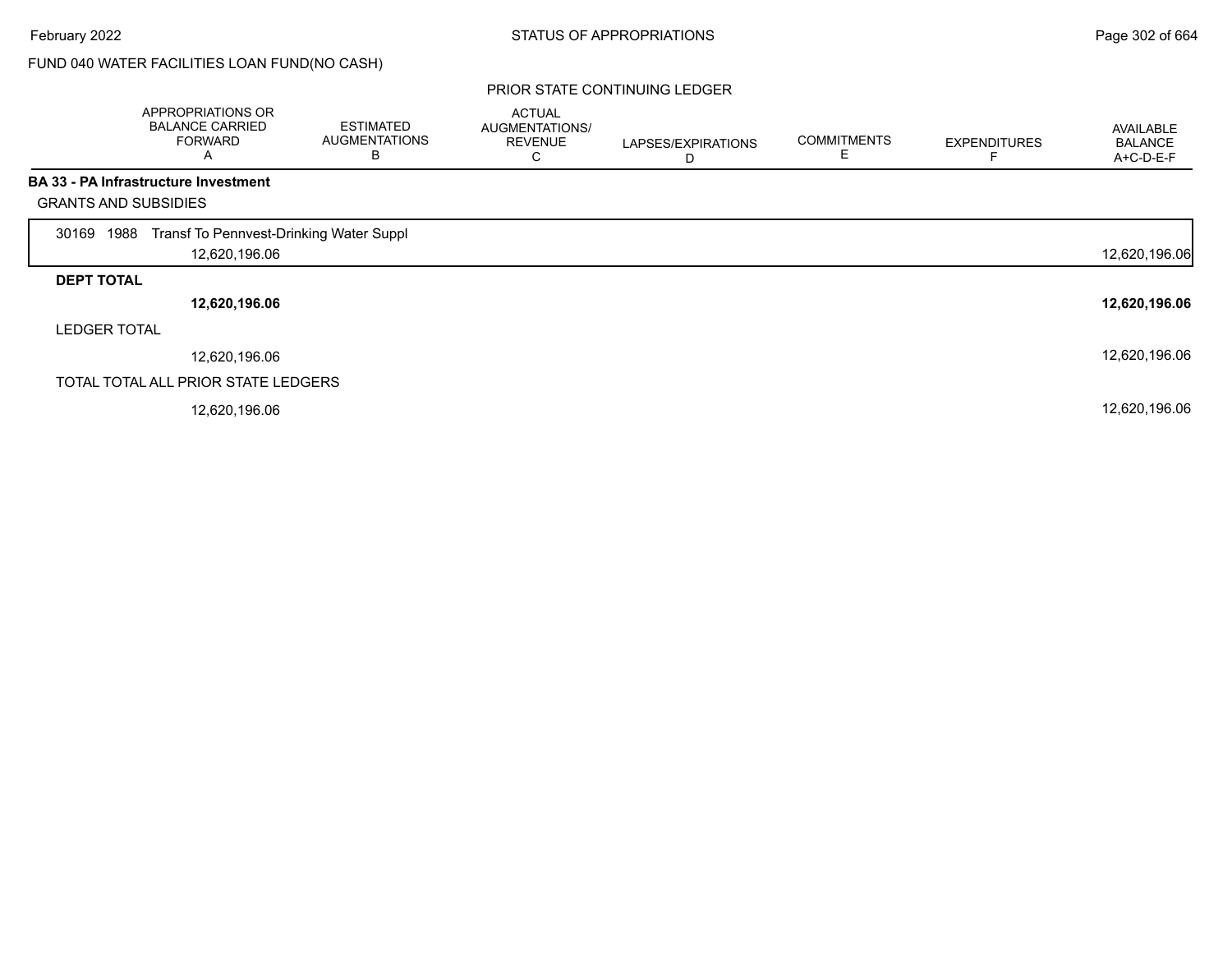# FUND 043 DEFERRED COMPENSATION FUND

#### RESTRICTED RECEIPTS LEDGER

|                                               | <b>APPROPRIATIONS OR</b><br><b>BALANCE CARRIED</b><br><b>FORWARD</b><br>A | <b>ESTIMATED</b><br><b>AUGMENTATIONS</b><br>В | <b>ACTUAL</b><br><b>AUGMENTATIONS/</b><br><b>REVENUE</b><br>C | LAPSES/EXPIRATIONS<br>D | <b>COMMITMENTS</b><br>Е | <b>EXPENDITURES</b><br>F | <b>AVAILABLE</b><br><b>BALANCE</b><br>$A+C-D-E-F$ |
|-----------------------------------------------|---------------------------------------------------------------------------|-----------------------------------------------|---------------------------------------------------------------|-------------------------|-------------------------|--------------------------|---------------------------------------------------|
| <b>BA 81 - Executive Offices</b>              |                                                                           |                                               |                                                               |                         |                         |                          |                                                   |
| <b>GENERAL GOVERNMENT</b>                     |                                                                           |                                               |                                                               |                         |                         |                          |                                                   |
| 40122 2021                                    | <b>Payroll Deductions</b>                                                 |                                               |                                                               |                         |                         |                          |                                                   |
|                                               | 262.50                                                                    |                                               | 101,470,994.03                                                |                         |                         | 101,470,994.03           | 262.50                                            |
| <b>DEPT TOTAL</b>                             |                                                                           |                                               |                                                               |                         |                         |                          |                                                   |
|                                               | 262.50                                                                    |                                               | 101,470,994.03                                                |                         |                         | 101,470,994.03           | 262.50                                            |
| BA 73 - Treasury<br><b>GENERAL GOVERNMENT</b> |                                                                           |                                               |                                                               |                         |                         |                          |                                                   |
| 2021<br>40227                                 | Replacement Checks-Deferred Comp<br>43,071.27                             |                                               |                                                               |                         |                         |                          | 43,071.27                                         |
| <b>DEPT TOTAL</b>                             | 43,071.27                                                                 |                                               |                                                               |                         |                         |                          | 43,071.27                                         |
| <b>GENERAL GOVERNMENT</b>                     | <b>BA 70 - State Employees' Ret Sys</b>                                   |                                               |                                                               |                         |                         |                          |                                                   |
| 40063 2021                                    | Employee Contributions to Plan Invest.<br>1,368,356,354.10                |                                               | 174,911,103.03                                                |                         |                         | 15,793,601.52            | 1,527,473,855.61                                  |
| <b>DEPT TOTAL</b>                             |                                                                           |                                               |                                                               |                         |                         |                          |                                                   |
|                                               | 1,368,356,354.10                                                          |                                               | 174,911,103.03                                                |                         |                         | 15,793,601.52            | 1,527,473,855.61                                  |
| <b>LEDGER TOTAL</b>                           |                                                                           |                                               |                                                               |                         |                         |                          |                                                   |
|                                               | 1,368,399,687.87                                                          |                                               | 276,382,097.06                                                |                         |                         | 117,264,595.55           | 1,527,517,189.38                                  |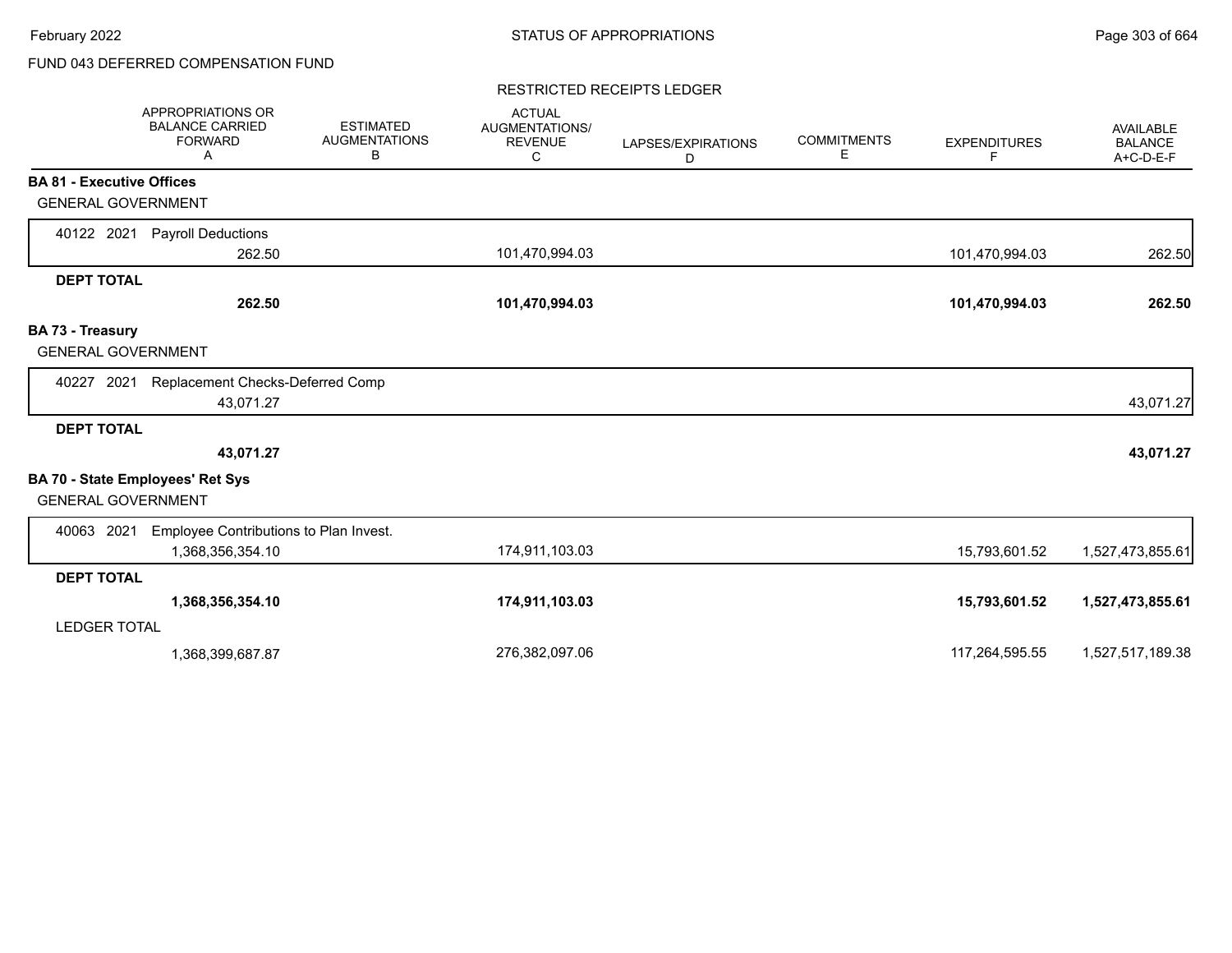Г

# FUND 043 DEFERRED COMPENSATION FUND

|                           | APPROPRIATIONS OR<br><b>BALANCE CARRIED</b><br>FORWARD<br>A | <b>ESTIMATED</b><br><b>AUGMENTATIONS</b><br>в | <b>ACTUAL</b><br>AUGMENTATIONS/<br><b>REVENUE</b><br>C | LAPSES/EXPIRATIONS<br>D | <b>COMMITMENTS</b><br>F. | <b>EXPENDITURES</b> | AVAILABLE<br><b>BALANCE</b><br>$A+C-D-E-F$ |
|---------------------------|-------------------------------------------------------------|-----------------------------------------------|--------------------------------------------------------|-------------------------|--------------------------|---------------------|--------------------------------------------|
|                           | <b>BA 70 - State Employees' Ret Sys</b>                     |                                               |                                                        |                         |                          |                     |                                            |
| <b>GENERAL GOVERNMENT</b> |                                                             |                                               |                                                        |                         |                          |                     |                                            |
| 50022 2021                | Plan Payouts and Transfers                                  |                                               |                                                        |                         |                          |                     |                                            |
|                           |                                                             |                                               |                                                        |                         | 11,551,043.60            | 210,300,719.82      | $-221,851,763.42$                          |
| <b>DEPT TOTAL</b>         |                                                             |                                               |                                                        |                         |                          |                     |                                            |
|                           |                                                             |                                               |                                                        |                         | 11,551,043.60            | 210,300,719.82      | -221,851,763.42                            |
| <b>LEDGER TOTAL</b>       |                                                             |                                               |                                                        |                         |                          |                     |                                            |
|                           |                                                             |                                               |                                                        |                         | 11,551,043.60            | 210,300,719.82      | -221,851,763.42                            |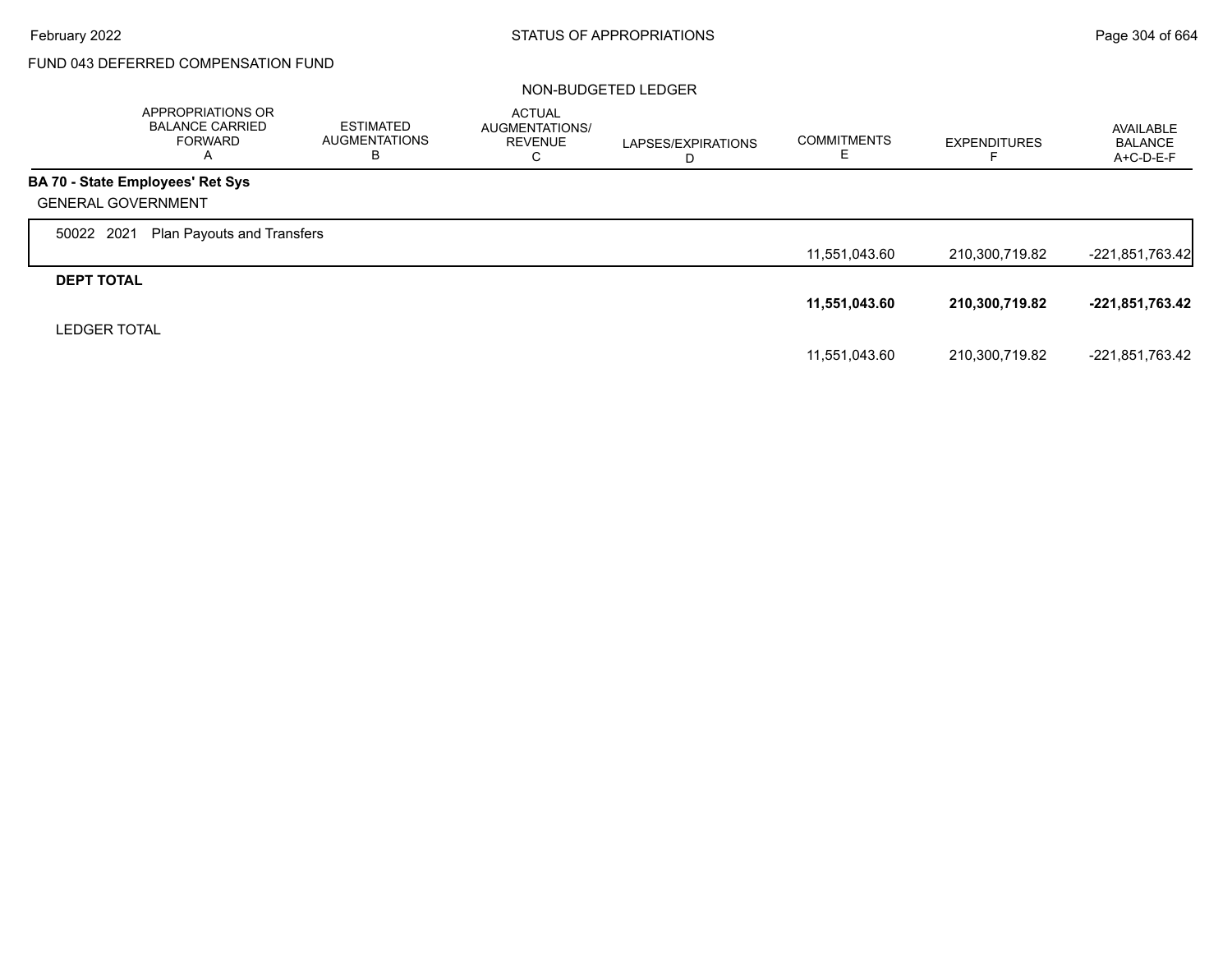$\Gamma$ 

## FUND 052 UNIFIED JUDICIAL SYSTEM TRANSFERRED

|                              | APPROPRIATIONS OR<br><b>BALANCE CARRIED</b><br><b>FORWARD</b><br>$\overline{\mathsf{A}}$ | ESTIMATED<br><b>AUGMENTATIONS</b><br>в | <b>ACTUAL</b><br>AUGMENTATIONS/<br><b>REVENUE</b><br>С | LAPSES/EXPIRATIONS<br>D | <b>COMMITMENTS</b> | <b>EXPENDITURES</b> | AVAILABLE<br><b>BALANCE</b><br>A+C-D-E-F |
|------------------------------|------------------------------------------------------------------------------------------|----------------------------------------|--------------------------------------------------------|-------------------------|--------------------|---------------------|------------------------------------------|
| <b>BA 51 - Supreme Court</b> |                                                                                          |                                        |                                                        |                         |                    |                     |                                          |
|                              | <b>GENERAL GOVERNMENT</b>                                                                |                                        |                                                        |                         |                    |                     |                                          |
| 50207                        | Sick and Annual Leave Payouts<br>2021                                                    |                                        |                                                        |                         |                    |                     |                                          |
|                              |                                                                                          |                                        |                                                        |                         |                    | 287,163.31          | $-287,163.31$                            |
| <b>DEPT TOTAL</b>            |                                                                                          |                                        |                                                        |                         |                    |                     |                                          |
|                              |                                                                                          |                                        |                                                        |                         |                    | 287,163.31          | $-287,163.31$                            |
| <b>LEDGER TOTAL</b>          |                                                                                          |                                        |                                                        |                         |                    |                     |                                          |
|                              |                                                                                          |                                        |                                                        |                         |                    | 287.163.31          | $-287.163.31$                            |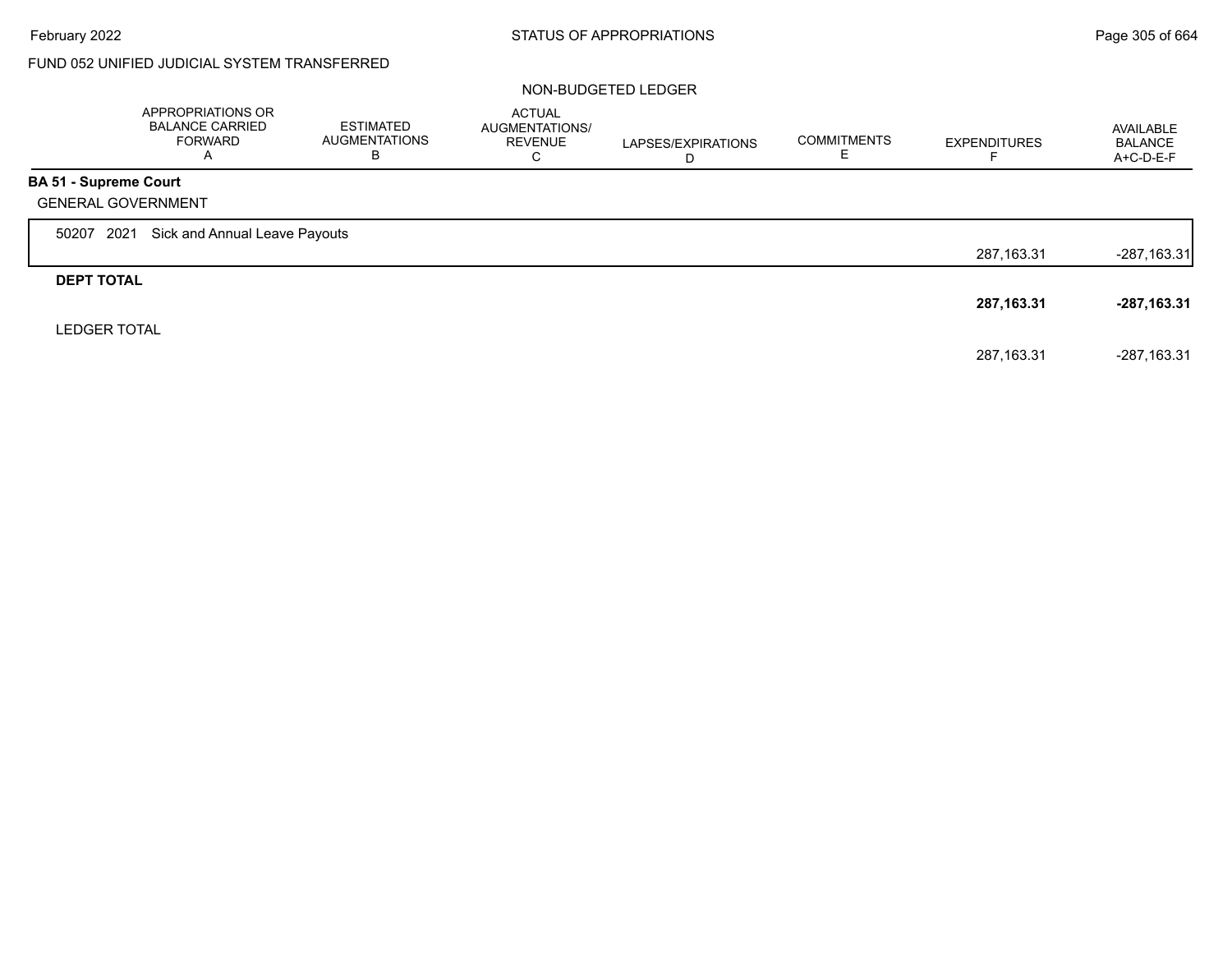February 2022 **Example 2008** STATUS OF APPROPRIATIONS **Page 306 of 664** 

### FUND 054 AGRICULTURALCOLLEGE LAND SCRIP FUND

#### CURRENT STATE RESTRICTED APPROPRIATIONS LEDGER

|                             | APPROPRIATIONS OR<br><b>BALANCE CARRIED</b><br><b>FORWARD</b><br>Α | <b>ESTIMATED</b><br><b>AUGMENTATIONS</b><br>В | <b>ACTUAL</b><br>AUGMENTATIONS/<br><b>REVENUE</b><br>С | LAPSES/EXPIRATIONS<br>D | <b>COMMITMENTS</b><br>E | <b>EXPENDITURES</b> | <b>AVAILABLE</b><br><b>BALANCE</b><br>$A+C-D-E-F$ |
|-----------------------------|--------------------------------------------------------------------|-----------------------------------------------|--------------------------------------------------------|-------------------------|-------------------------|---------------------|---------------------------------------------------|
| <b>BA 68 - Agriculture</b>  |                                                                    |                                               |                                                        |                         |                         |                     |                                                   |
| <b>GRANTS AND SUBSIDIES</b> |                                                                    |                                               |                                                        |                         |                         |                     |                                                   |
| 16772 2021                  | PennState AgriculturalResearch&Extension                           |                                               |                                                        |                         |                         |                     |                                                   |
|                             |                                                                    | 54,960,000.00                                 | 41,220,000.00                                          |                         |                         | 41,220,000.00       |                                                   |
| <b>DEPT TOTAL</b>           |                                                                    |                                               |                                                        |                         |                         |                     |                                                   |
|                             |                                                                    | 54,960,000.00                                 | 41,220,000.00                                          |                         |                         | 41,220,000.00       |                                                   |
| <b>LEDGER TOTAL</b>         |                                                                    |                                               |                                                        |                         |                         |                     |                                                   |
|                             |                                                                    | 54,960,000.00                                 | 41,220,000.00                                          |                         |                         | 41,220,000.00       |                                                   |
|                             | TOTAL TOTAL ALL CURRENT STATE LEDGERS                              |                                               |                                                        |                         |                         |                     |                                                   |
|                             |                                                                    | 54,960,000.00                                 | 41,220,000.00                                          |                         |                         | 41,220,000.00       |                                                   |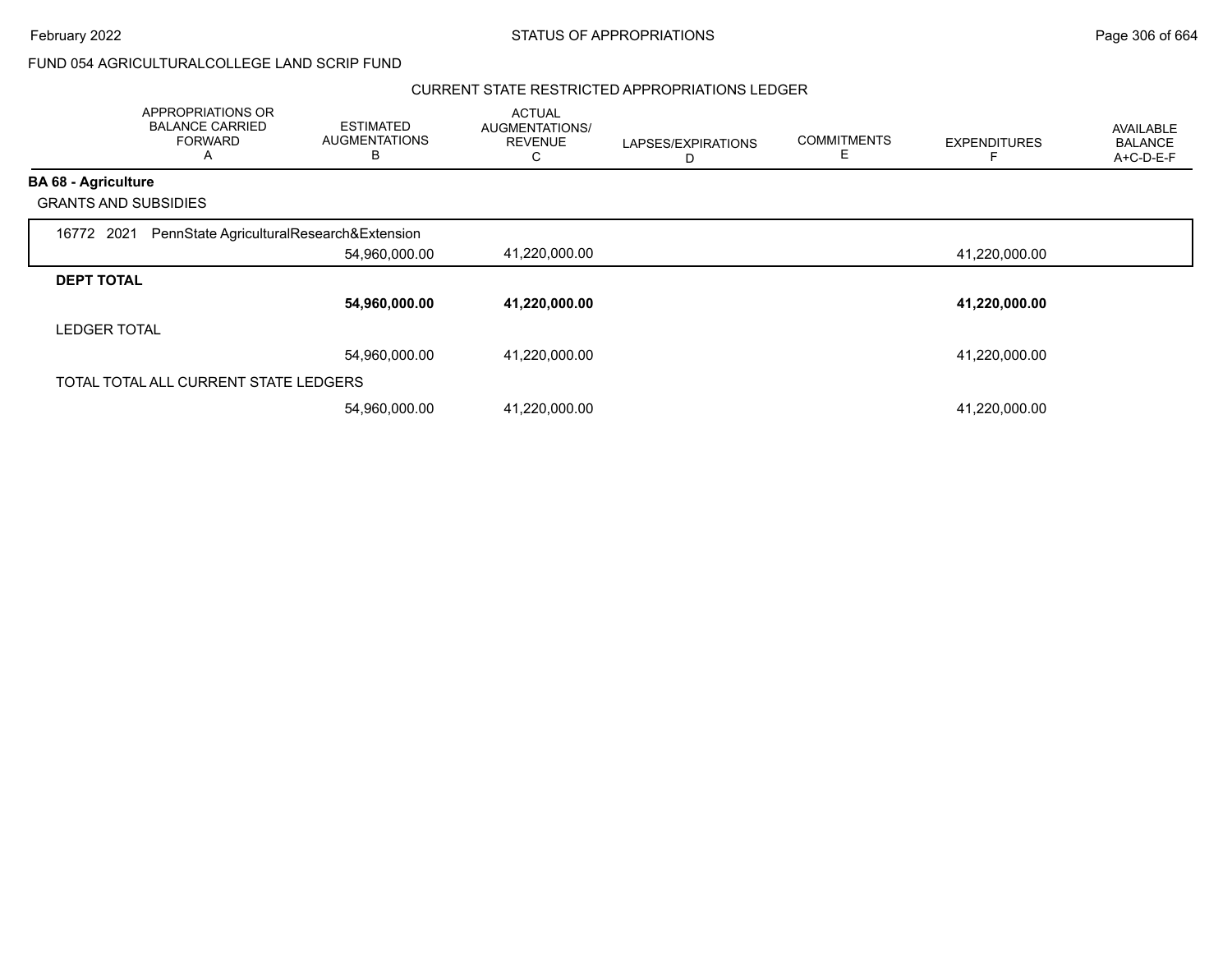## FUND 054 AGRICULTURALCOLLEGE LAND SCRIP FUND

#### RESTRICTED REVENUE LEDGER

|                                                           | <b>APPROPRIATIONS OR</b><br><b>BALANCE CARRIED</b><br>FORWARD<br>$\mathsf{A}$ | <b>ESTIMATED</b><br><b>AUGMENTATIONS</b><br>В | <b>ACTUAL</b><br>AUGMENTATIONS/<br><b>REVENUE</b><br>⌒<br>◡ | LAPSES/EXPIRATIONS | <b>COMMITMENTS</b> | <b>EXPENDITURES</b> | AVAILABLE<br><b>BALANCE</b><br>A+C-D-E-F |
|-----------------------------------------------------------|-------------------------------------------------------------------------------|-----------------------------------------------|-------------------------------------------------------------|--------------------|--------------------|---------------------|------------------------------------------|
| <b>BA 68 - Agriculture</b><br><b>GRANTS AND SUBSIDIES</b> |                                                                               |                                               |                                                             |                    |                    |                     |                                          |
| 2021<br>60315                                             | Agricultural Research Prgs&ExtensionServ                                      |                                               | 41,220,000.00                                               |                    |                    | 41,220,000.00       |                                          |
| <b>DEPT TOTAL</b>                                         |                                                                               |                                               | 41,220,000.00                                               |                    |                    | 41,220,000.00       |                                          |
| <b>LEDGER TOTAL</b>                                       |                                                                               |                                               | 41,220,000.00                                               |                    |                    | 41,220,000.00       |                                          |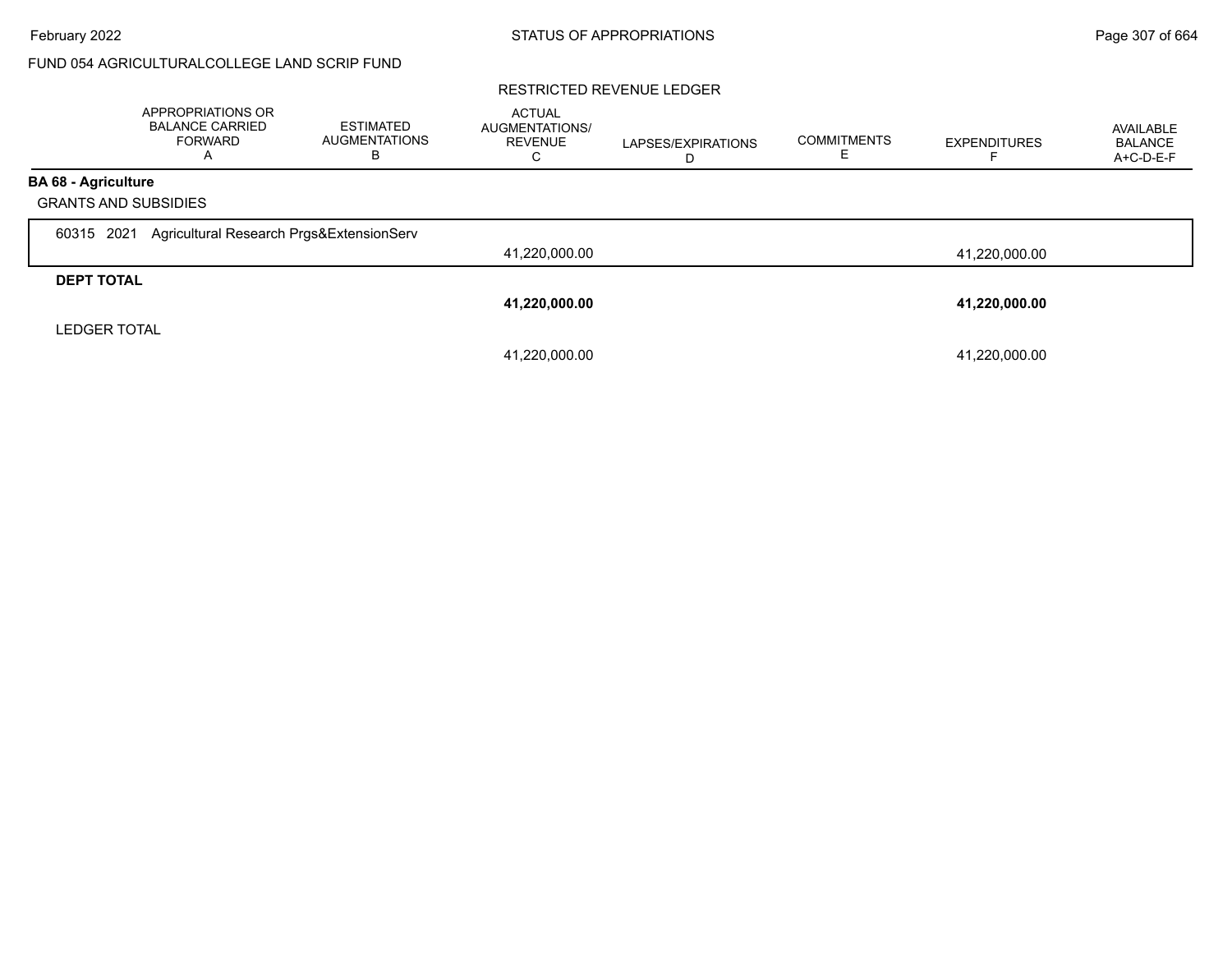г

## FUND 058 STATE INSURANCE FUND

|                                 | <b>APPROPRIATIONS OR</b><br><b>BALANCE CARRIED</b><br><b>FORWARD</b><br>A | <b>ESTIMATED</b><br><b>AUGMENTATIONS</b><br>в | <b>ACTUAL</b><br><b>AUGMENTATIONS/</b><br><b>REVENUE</b><br>С | LAPSES/EXPIRATIONS<br>D | <b>COMMITMENTS</b><br>E | <b>EXPENDITURES</b> | AVAILABLE<br><b>BALANCE</b><br>$A+C-D-E-F$ |
|---------------------------------|---------------------------------------------------------------------------|-----------------------------------------------|---------------------------------------------------------------|-------------------------|-------------------------|---------------------|--------------------------------------------|
| <b>BA 15 - General Services</b> |                                                                           |                                               |                                                               |                         |                         |                     |                                            |
| <b>GENERAL GOVERNMENT</b>       |                                                                           |                                               |                                                               |                         |                         |                     |                                            |
| 2021<br>50010                   | State Insurance Fund                                                      |                                               |                                                               |                         |                         |                     |                                            |
|                                 |                                                                           |                                               |                                                               |                         | 2,385,965.17            | $-219,972.49$       | $-2,165,992.68$                            |
| <b>DEPT TOTAL</b>               |                                                                           |                                               |                                                               |                         |                         |                     |                                            |
|                                 |                                                                           |                                               |                                                               |                         | 2,385,965.17            | $-219,972.49$       | $-2,165,992.68$                            |
| <b>LEDGER TOTAL</b>             |                                                                           |                                               |                                                               |                         |                         |                     |                                            |
|                                 |                                                                           |                                               |                                                               |                         | 2,385,965.17            | -219,972.49         | $-2,165,992.68$                            |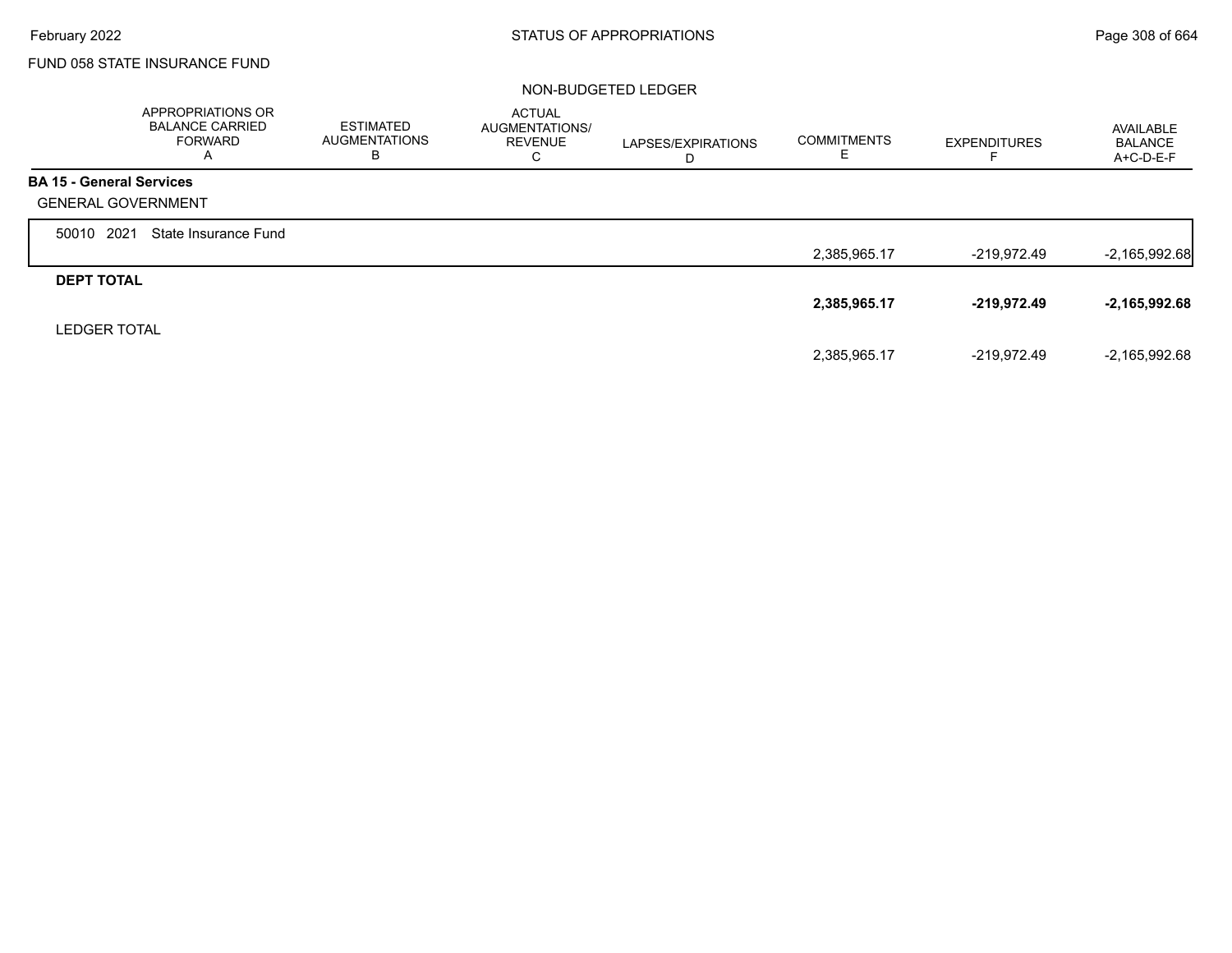### CURRENT STATE APPROPRIATIONS LEDGER

|                                         | APPROPRIATIONS OR<br><b>BALANCE CARRIED</b><br><b>FORWARD</b><br>A | <b>ESTIMATED</b><br><b>AUGMENTATIONS</b><br>B | <b>ACTUAL</b><br>AUGMENTATIONS/<br><b>REVENUE</b><br>С | LAPSES/EXPIRATIONS<br>D | <b>COMMITMENTS</b><br>E | <b>EXPENDITURES</b> | <b>AVAILABLE</b><br><b>BALANCE</b><br>$A+C-D-E-F$ |
|-----------------------------------------|--------------------------------------------------------------------|-----------------------------------------------|--------------------------------------------------------|-------------------------|-------------------------|---------------------|---------------------------------------------------|
| <b>BA 70 - State Employees' Ret Sys</b> |                                                                    |                                               |                                                        |                         |                         |                     |                                                   |
| <b>GENERAL GOVERNMENT</b>               |                                                                    |                                               |                                                        |                         |                         |                     |                                                   |
| 2021<br>10535                           | Administration-SERB                                                |                                               |                                                        |                         |                         |                     |                                                   |
|                                         | 33,069,000.00                                                      |                                               |                                                        |                         | 3,148,032.96            | 18,321,892.58       | 11,599,074.46                                     |
| <b>DEPT TOTAL</b>                       |                                                                    |                                               |                                                        |                         |                         |                     |                                                   |
|                                         | 33,069,000.00                                                      |                                               |                                                        |                         | 3,148,032.96            | 18,321,892.58       | 11,599,074.46                                     |
| <b>LEDGER TOTAL</b>                     |                                                                    |                                               |                                                        |                         |                         |                     |                                                   |
|                                         | 33,069,000.00                                                      |                                               |                                                        |                         | 3,148,032.96            | 18,321,892.58       | 11,599,074.46                                     |
| TOTAL TOTAL ALL CURRENT STATE LEDGERS   |                                                                    |                                               |                                                        |                         |                         |                     |                                                   |
|                                         | 33,069,000.00                                                      |                                               |                                                        |                         | 3,148,032.96            | 18,321,892.58       | 11,599,074.46                                     |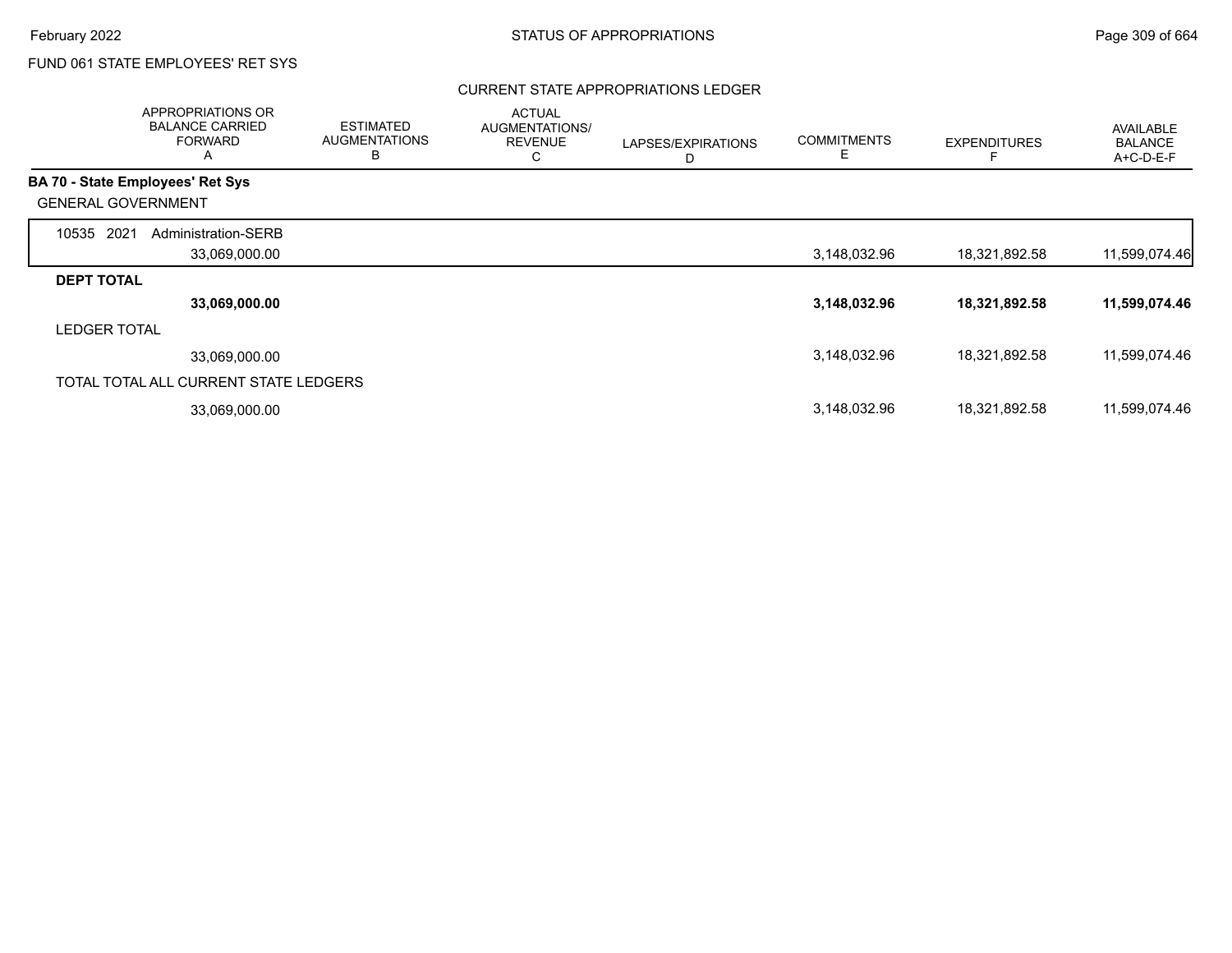### PRIOR STATE APPROPRIATIONS LEDGER

|                           | APPROPRIATIONS OR<br><b>BALANCE CARRIED</b><br><b>FORWARD</b><br>Α | <b>ESTIMATED</b><br><b>AUGMENTATIONS</b><br>В | <b>ACTUAL</b><br>AUGMENTATIONS/<br><b>REVENUE</b><br>С | LAPSES/EXPIRATIONS<br>D | <b>COMMITMENTS</b><br>Е | <b>EXPENDITURES</b><br>F | AVAILABLE<br><b>BALANCE</b><br>A+C-D-E-F |
|---------------------------|--------------------------------------------------------------------|-----------------------------------------------|--------------------------------------------------------|-------------------------|-------------------------|--------------------------|------------------------------------------|
|                           | BA 70 - State Employees' Ret Sys                                   |                                               |                                                        |                         |                         |                          |                                          |
| <b>GENERAL GOVERNMENT</b> |                                                                    |                                               |                                                        |                         |                         |                          |                                          |
| 10535 2017                | <b>Administration-SERB</b><br>10,500.10                            |                                               |                                                        |                         |                         |                          | 10,500.10                                |
| 10535 2018                | <b>Administration-SERB</b><br>285,935.85                           |                                               |                                                        |                         | 62,500.00               | -157,663.34              | 381,099.19                               |
| 10535 2019                | <b>Administration-SERB</b><br>7,060,379.76                         |                                               |                                                        |                         |                         | 108,889.28               | 6,951,490.48                             |
| 2020<br>10535             | Administration-SERB<br>6,105,471.62                                |                                               |                                                        |                         | 72,985.27               | 1,620,644.99             | 4,411,841.36                             |
| 10535 2013                | Administration-St Employes Ret Board<br>25.47                      |                                               |                                                        |                         | 25.47                   |                          |                                          |
| <b>DEPT TOTAL</b>         |                                                                    |                                               |                                                        |                         |                         |                          |                                          |
|                           | 13,462,312.80                                                      |                                               |                                                        |                         | 135,510.74              | 1,571,870.93             | 11,754,931.13                            |
| <b>LEDGER TOTAL</b>       |                                                                    |                                               |                                                        |                         |                         |                          |                                          |
|                           | 13,462,312.80                                                      |                                               |                                                        |                         | 135,510.74              | 1,571,870.93             | 11,754,931.13                            |
|                           | TOTAL TOTAL ALL PRIOR STATE LEDGERS                                |                                               |                                                        |                         |                         |                          |                                          |
|                           | 13,462,312.80                                                      |                                               |                                                        |                         | 135,510.74              | 1,571,870.93             | 11,754,931.13                            |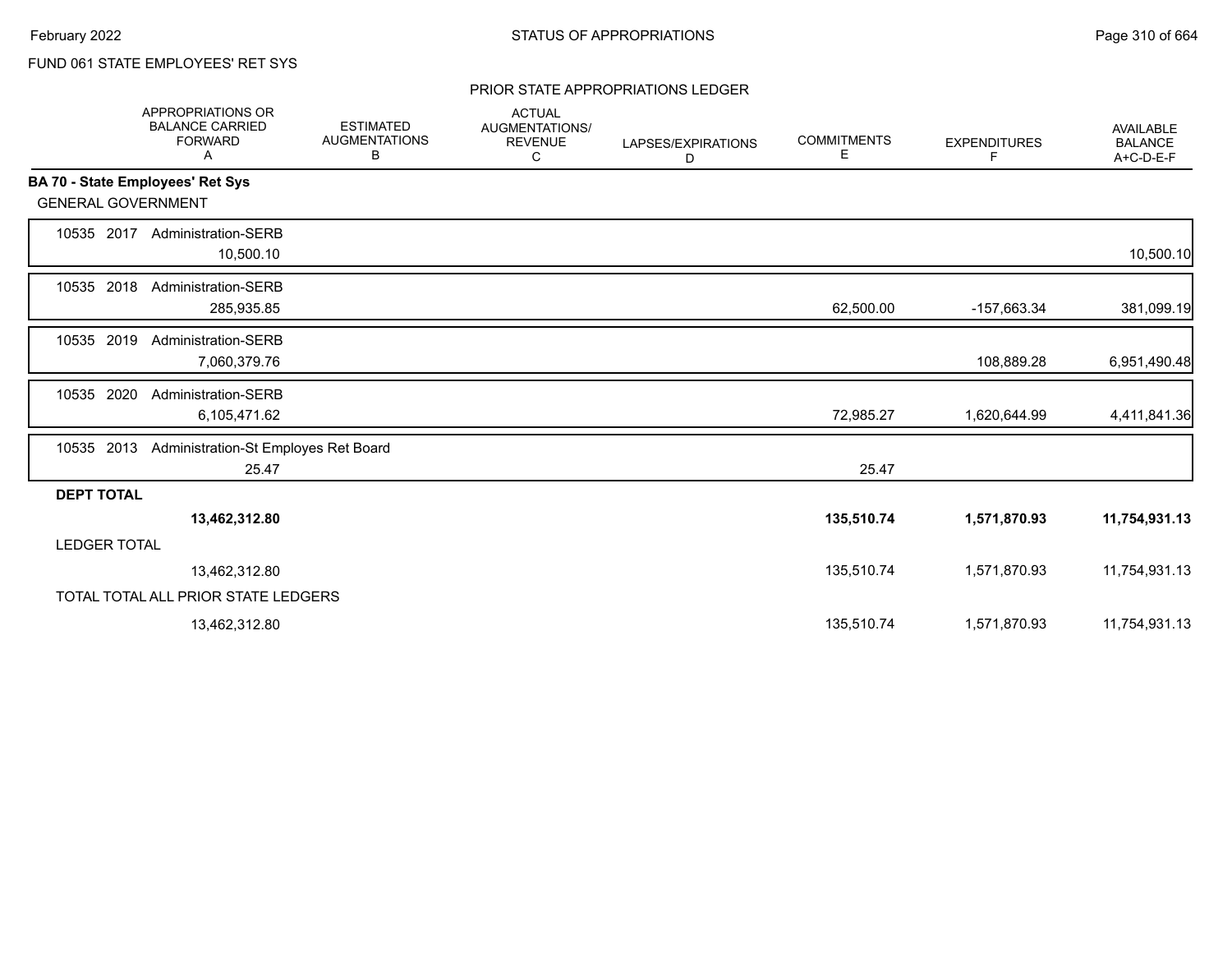|                           | APPROPRIATIONS OR<br><b>BALANCE CARRIED</b><br><b>FORWARD</b><br>A | <b>ESTIMATED</b><br><b>AUGMENTATIONS</b><br>B | <b>ACTUAL</b><br>AUGMENTATIONS/<br><b>REVENUE</b><br>С | LAPSES/EXPIRATIONS<br>D | <b>COMMITMENTS</b><br>Е | <b>EXPENDITURES</b> | <b>AVAILABLE</b><br><b>BALANCE</b><br>A+C-D-E-F |
|---------------------------|--------------------------------------------------------------------|-----------------------------------------------|--------------------------------------------------------|-------------------------|-------------------------|---------------------|-------------------------------------------------|
|                           | BA 70 - State Employees' Ret Sys                                   |                                               |                                                        |                         |                         |                     |                                                 |
| <b>GENERAL GOVERNMENT</b> |                                                                    |                                               |                                                        |                         |                         |                     |                                                 |
| 50025 2021                | <b>Retirement of State Employees</b>                               |                                               |                                                        |                         |                         |                     |                                                 |
|                           |                                                                    |                                               |                                                        |                         |                         | 2,532,417,145.51    | $-2,532,417,145.51$                             |
| 2021<br>50268             | <b>Investment Related Expenses</b>                                 |                                               |                                                        |                         |                         |                     |                                                 |
|                           |                                                                    |                                               |                                                        |                         | 3,997,431.56            | 4,733,195.38        | $-8,730,626.94$                                 |
| <b>DEPT TOTAL</b>         |                                                                    |                                               |                                                        |                         |                         |                     |                                                 |
|                           |                                                                    |                                               |                                                        |                         | 3,997,431.56            | 2,537,150,340.89    | $-2,541,147,772.45$                             |
| <b>LEDGER TOTAL</b>       |                                                                    |                                               |                                                        |                         |                         |                     |                                                 |
|                           |                                                                    |                                               |                                                        |                         | 3,997,431.56            | 2,537,150,340.89    | -2,541,147,772.45                               |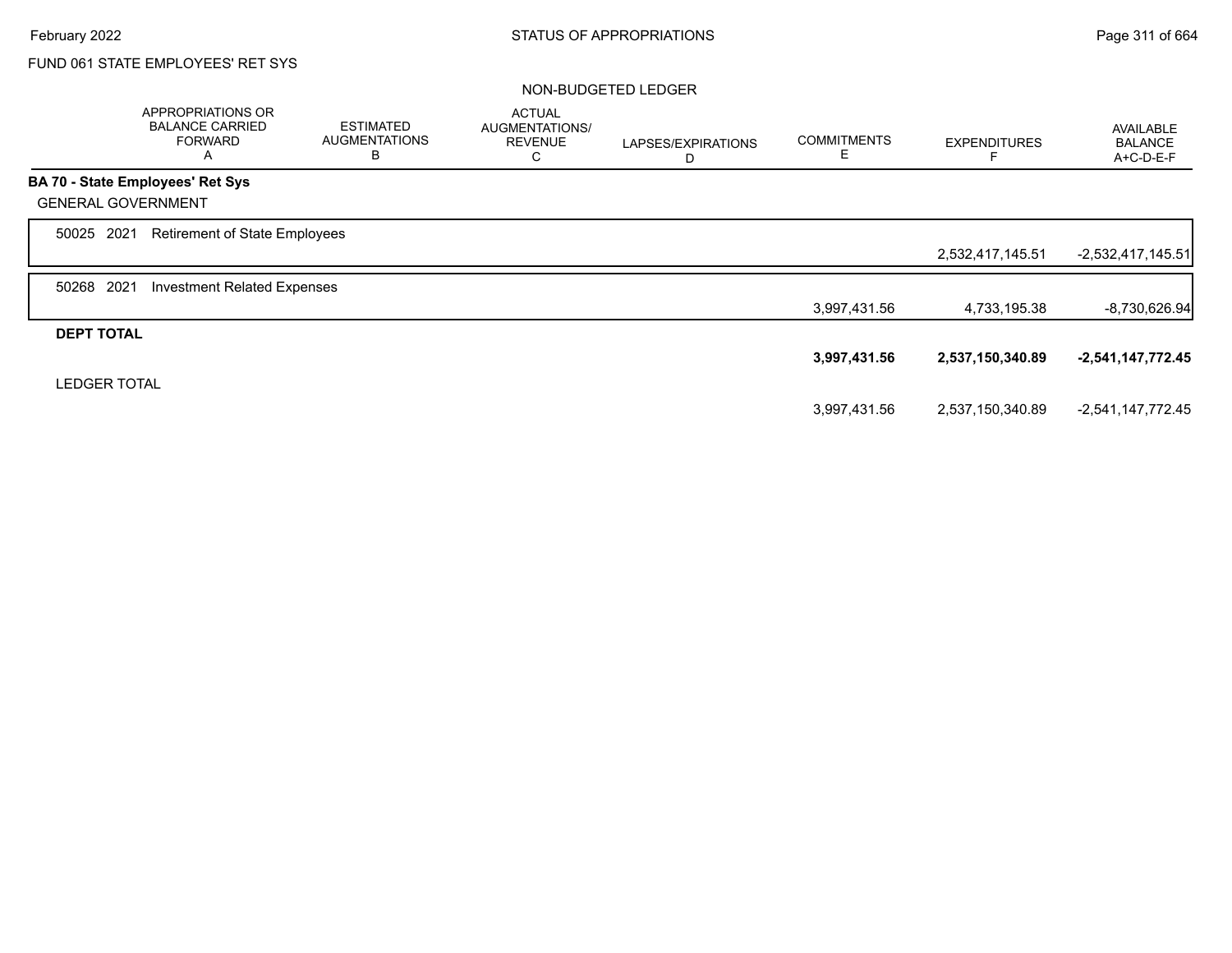#### RESTRICTED REVENUE LEDGER

|                           | APPROPRIATIONS OR<br><b>BALANCE CARRIED</b><br><b>FORWARD</b><br>$\mathsf{A}$ | <b>ESTIMATED</b><br><b>AUGMENTATIONS</b><br>В | <b>ACTUAL</b><br>AUGMENTATIONS/<br><b>REVENUE</b><br>С | LAPSES/EXPIRATIONS<br>D | <b>COMMITMENTS</b><br>Е | <b>EXPENDITURES</b> | AVAILABLE<br><b>BALANCE</b><br>A+C-D-E-F |
|---------------------------|-------------------------------------------------------------------------------|-----------------------------------------------|--------------------------------------------------------|-------------------------|-------------------------|---------------------|------------------------------------------|
|                           | <b>BA 70 - State Employees' Ret Sys</b>                                       |                                               |                                                        |                         |                         |                     |                                          |
| <b>GENERAL GOVERNMENT</b> |                                                                               |                                               |                                                        |                         |                         |                     |                                          |
| 2021<br>60125             | <b>Directed Commissions</b>                                                   |                                               |                                                        |                         |                         |                     |                                          |
|                           | 3,681,844.22                                                                  |                                               | 22,833.55                                              |                         |                         |                     | 3,704,677.77                             |
| <b>DEPT TOTAL</b>         |                                                                               |                                               |                                                        |                         |                         |                     |                                          |
|                           | 3,681,844.22                                                                  |                                               | 22,833.55                                              |                         |                         |                     | 3,704,677.77                             |
| <b>LEDGER TOTAL</b>       |                                                                               |                                               |                                                        |                         |                         |                     |                                          |
|                           | 3,681,844.22                                                                  |                                               | 22,833.55                                              |                         |                         |                     | 3,704,677.77                             |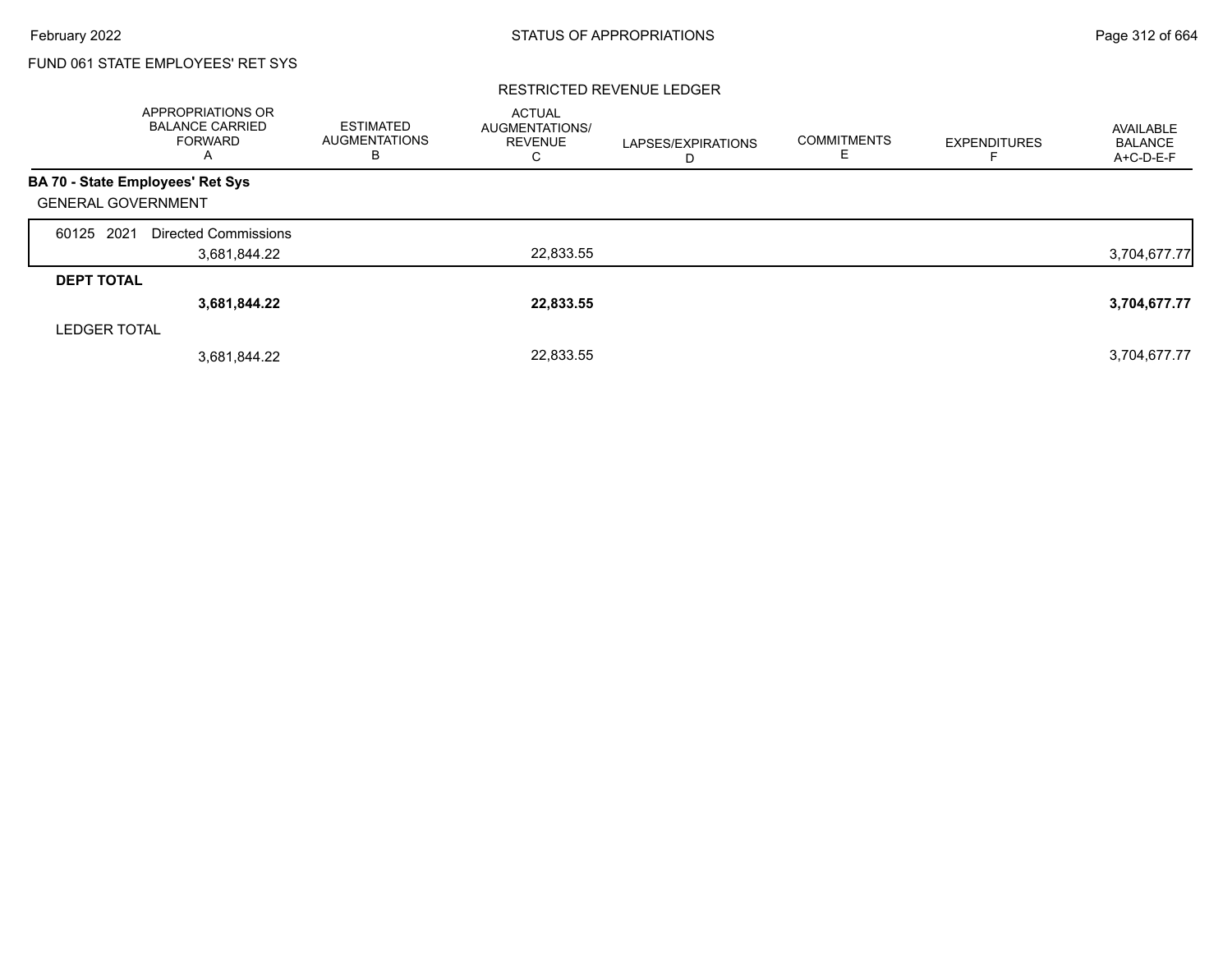### CURRENT STATE APPROPRIATIONS LEDGER

|                           | APPROPRIATIONS OR<br><b>BALANCE CARRIED</b><br><b>FORWARD</b><br>A | <b>ESTIMATED</b><br><b>AUGMENTATIONS</b><br>B | <b>ACTUAL</b><br>AUGMENTATIONS/<br><b>REVENUE</b><br>С | LAPSES/EXPIRATIONS<br>D | <b>COMMITMENTS</b><br>E. | <b>EXPENDITURES</b> | <b>AVAILABLE</b><br><b>BALANCE</b><br>$A+C-D-E-F$ |
|---------------------------|--------------------------------------------------------------------|-----------------------------------------------|--------------------------------------------------------|-------------------------|--------------------------|---------------------|---------------------------------------------------|
|                           | <b>BA 72 - Pub School Employees' Ret Sys</b>                       |                                               |                                                        |                         |                          |                     |                                                   |
| <b>GENERAL GOVERNMENT</b> |                                                                    |                                               |                                                        |                         |                          |                     |                                                   |
| 10536<br>2021             | Administration-PSERB                                               |                                               |                                                        |                         |                          |                     |                                                   |
|                           | 52,294,000.00                                                      |                                               |                                                        |                         | 7,799,960.45             | 29,340,957.90       | 15, 153, 081. 65                                  |
| <b>DEPT TOTAL</b>         |                                                                    |                                               |                                                        |                         |                          |                     |                                                   |
|                           | 52,294,000.00                                                      |                                               |                                                        |                         | 7,799,960.45             | 29,340,957.90       | 15,153,081.65                                     |
| <b>LEDGER TOTAL</b>       |                                                                    |                                               |                                                        |                         |                          |                     |                                                   |
|                           | 52,294,000.00                                                      |                                               |                                                        |                         | 7,799,960.45             | 29,340,957.90       | 15,153,081.65                                     |
|                           | TOTAL TOTAL ALL CURRENT STATE LEDGERS                              |                                               |                                                        |                         |                          |                     |                                                   |
|                           | 52,294,000.00                                                      |                                               |                                                        |                         | 7,799,960.45             | 29,340,957.90       | 15,153,081.65                                     |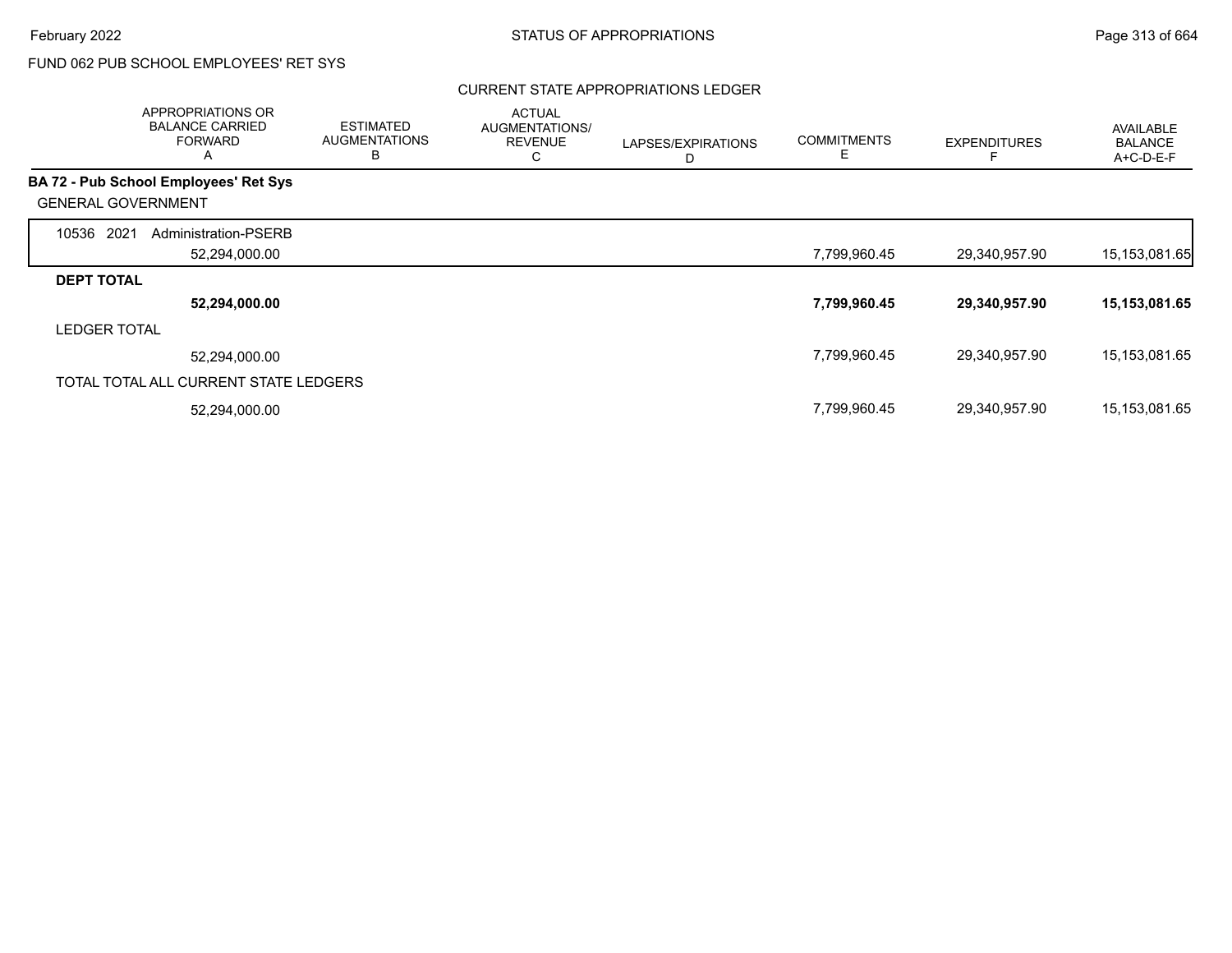### PRIOR STATE APPROPRIATIONS LEDGER

|                           | APPROPRIATIONS OR<br><b>BALANCE CARRIED</b><br><b>FORWARD</b><br>Α | <b>ESTIMATED</b><br><b>AUGMENTATIONS</b><br>В | <b>ACTUAL</b><br>AUGMENTATIONS/<br><b>REVENUE</b><br>C | LAPSES/EXPIRATIONS<br>D | <b>COMMITMENTS</b><br>Е | <b>EXPENDITURES</b><br>F | <b>AVAILABLE</b><br><b>BALANCE</b><br>A+C-D-E-F |
|---------------------------|--------------------------------------------------------------------|-----------------------------------------------|--------------------------------------------------------|-------------------------|-------------------------|--------------------------|-------------------------------------------------|
|                           | BA 72 - Pub School Employees' Ret Sys                              |                                               |                                                        |                         |                         |                          |                                                 |
| <b>GENERAL GOVERNMENT</b> |                                                                    |                                               |                                                        |                         |                         |                          |                                                 |
|                           | 10536 2015 Administration-PSERB<br>500.00                          |                                               |                                                        |                         | 500.00                  |                          |                                                 |
| 10536 2016                | <b>Administration-PSERB</b><br>59,229.76                           |                                               |                                                        |                         | 59,229.76               |                          |                                                 |
| 10536 2017                | <b>Administration-PSERB</b><br>107,918.24                          |                                               |                                                        |                         | 107,080.98              |                          | 837.26                                          |
| 10536 2018                | Administration-PSERB<br>377,563.71                                 |                                               |                                                        |                         | 350,664.59              |                          | 26,899.12                                       |
| 10536 2019                | Administration-PSERB<br>939,395.63                                 |                                               |                                                        |                         | 879,651.61              | 11,412.73                | 48,331.29                                       |
| 10536 2020                | <b>Administration-PSERB</b><br>8,844,516.68                        |                                               |                                                        |                         | 3,005,198.66            | 3,397,591.09             | 2,441,726.93                                    |
| <b>DEPT TOTAL</b>         |                                                                    |                                               |                                                        |                         |                         |                          |                                                 |
|                           | 10,329,124.02                                                      |                                               |                                                        |                         | 4,402,325.60            | 3,409,003.82             | 2,517,794.60                                    |
| <b>LEDGER TOTAL</b>       |                                                                    |                                               |                                                        |                         |                         |                          |                                                 |
|                           | 10,329,124.02                                                      |                                               |                                                        |                         | 4,402,325.60            | 3,409,003.82             | 2,517,794.60                                    |
|                           | TOTAL TOTAL ALL PRIOR STATE LEDGERS                                |                                               |                                                        |                         |                         |                          |                                                 |
|                           | 10,329,124.02                                                      |                                               |                                                        |                         | 4,402,325.60            | 3,409,003.82             | 2,517,794.60                                    |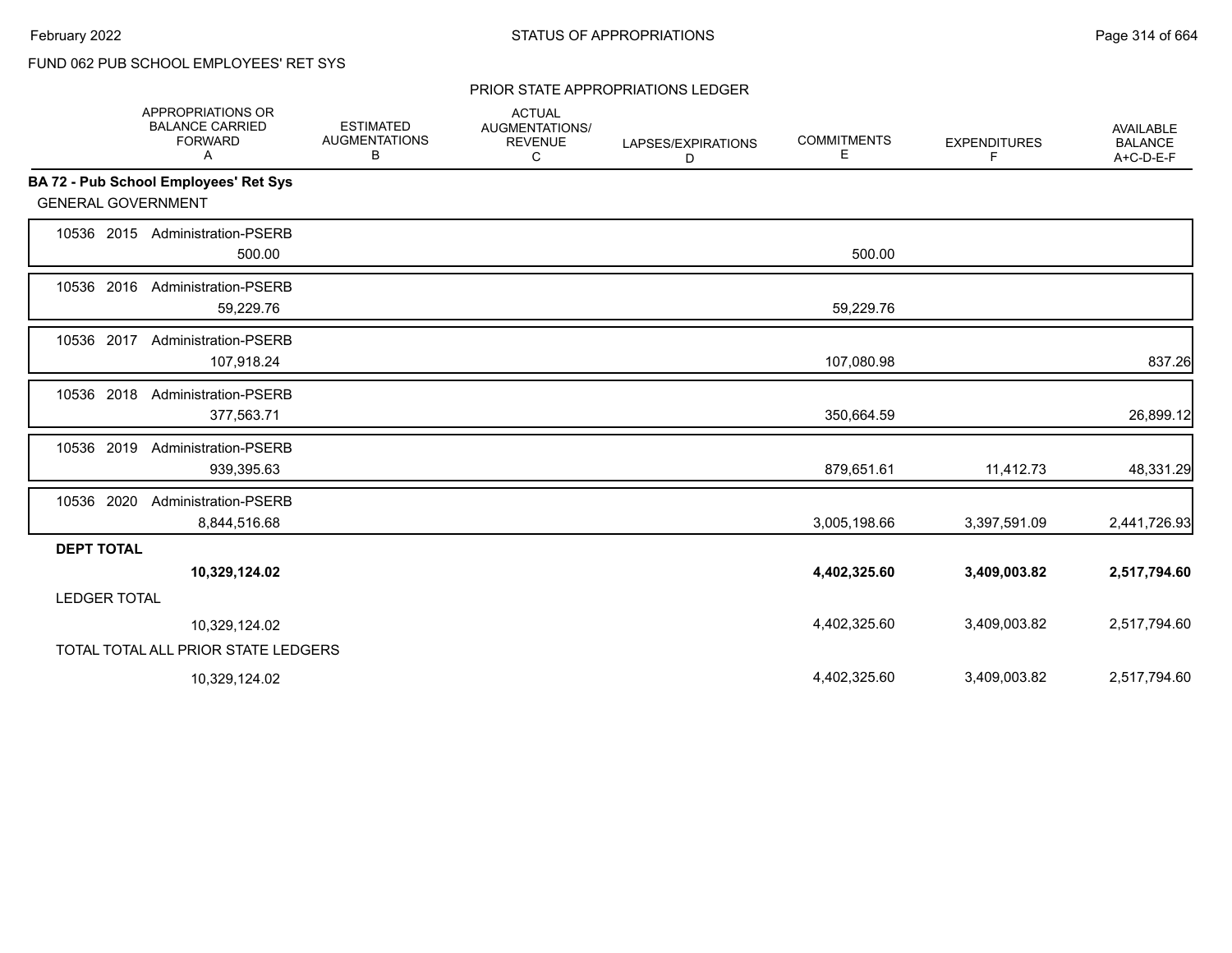|                           | APPROPRIATIONS OR<br><b>BALANCE CARRIED</b><br><b>FORWARD</b><br>A | <b>ESTIMATED</b><br><b>AUGMENTATIONS</b><br>B | <b>ACTUAL</b><br>AUGMENTATIONS/<br><b>REVENUE</b><br>С | LAPSES/EXPIRATIONS<br>D | <b>COMMITMENTS</b> | <b>EXPENDITURES</b> | <b>AVAILABLE</b><br><b>BALANCE</b><br>A+C-D-E-F |
|---------------------------|--------------------------------------------------------------------|-----------------------------------------------|--------------------------------------------------------|-------------------------|--------------------|---------------------|-------------------------------------------------|
|                           | BA 72 - Pub School Employees' Ret Sys                              |                                               |                                                        |                         |                    |                     |                                                 |
| <b>GENERAL GOVERNMENT</b> |                                                                    |                                               |                                                        |                         |                    |                     |                                                 |
| 50032 2021                | Retirement of School Employes                                      |                                               |                                                        |                         |                    |                     |                                                 |
|                           |                                                                    |                                               |                                                        |                         |                    | 5,026,299,975.97    | -5,026,299,975.97                               |
| 2021<br>50033             | <b>Investment Related Expenses</b>                                 |                                               |                                                        |                         |                    |                     |                                                 |
|                           |                                                                    |                                               |                                                        |                         | 34,396,565.81      | 21,018,744.34       | -55,415,310.15                                  |
| <b>DEPT TOTAL</b>         |                                                                    |                                               |                                                        |                         |                    |                     |                                                 |
|                           |                                                                    |                                               |                                                        |                         | 34,396,565.81      | 5,047,318,720.31    | -5,081,715,286.12                               |
| <b>LEDGER TOTAL</b>       |                                                                    |                                               |                                                        |                         |                    |                     |                                                 |
|                           |                                                                    |                                               |                                                        |                         | 34,396,565.81      | 5,047,318,720.31    | -5,081,715,286.12                               |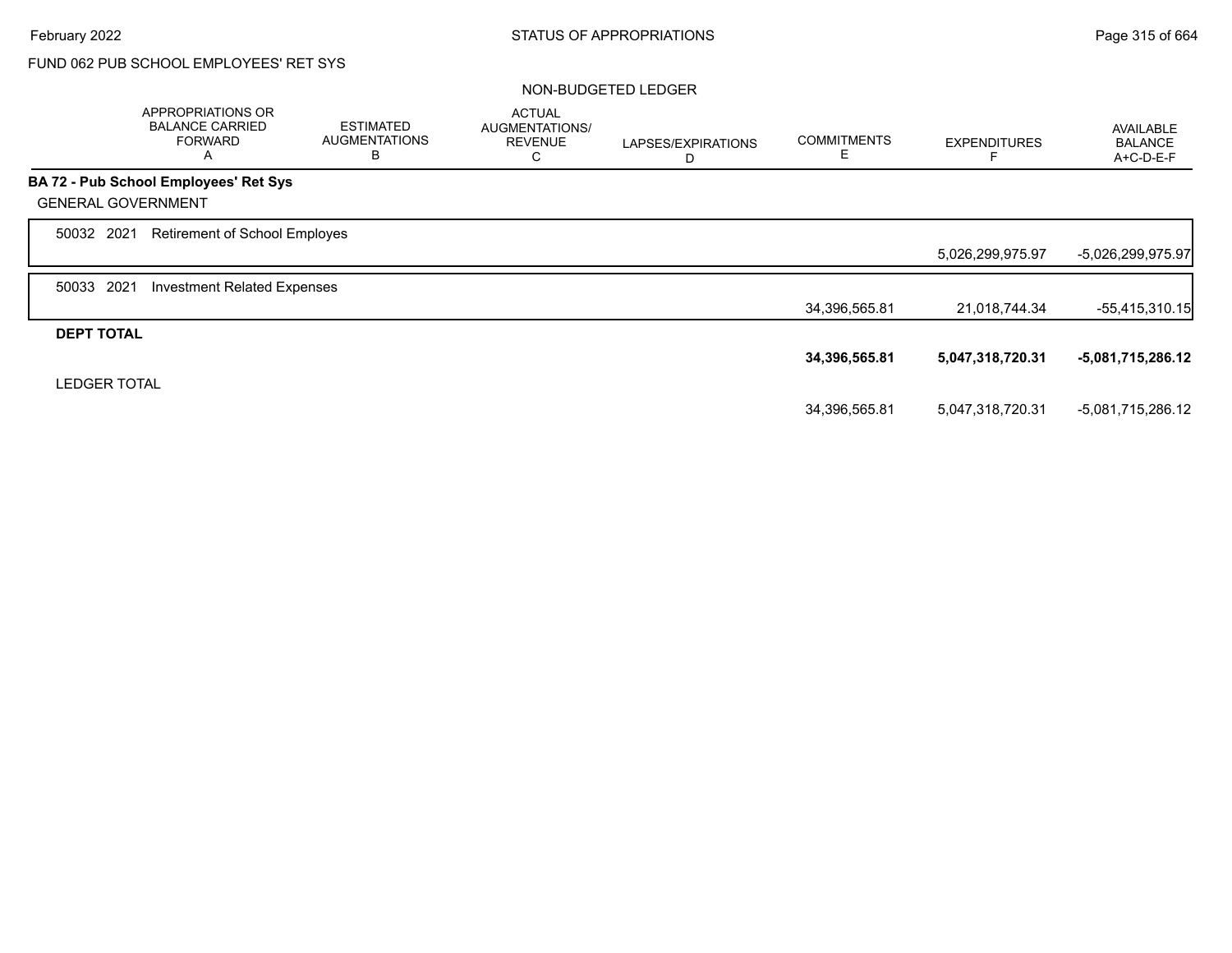#### RESTRICTED REVENUE LEDGER

|                   | APPROPRIATIONS OR<br><b>BALANCE CARRIED</b><br><b>FORWARD</b><br>Α | <b>ESTIMATED</b><br><b>AUGMENTATIONS</b><br>B | <b>ACTUAL</b><br>AUGMENTATIONS/<br><b>REVENUE</b><br>С | LAPSES/EXPIRATIONS<br>D | <b>COMMITMENTS</b><br>Е | <b>EXPENDITURES</b> | <b>AVAILABLE</b><br><b>BALANCE</b><br>A+C-D-E-F |
|-------------------|--------------------------------------------------------------------|-----------------------------------------------|--------------------------------------------------------|-------------------------|-------------------------|---------------------|-------------------------------------------------|
|                   | <b>BA 72 - Pub School Employees' Ret Sys</b>                       |                                               |                                                        |                         |                         |                     |                                                 |
|                   | <b>GENERAL GOVERNMENT</b>                                          |                                               |                                                        |                         |                         |                     |                                                 |
| 60126             | 2021<br>Health Insurance Account                                   |                                               |                                                        |                         |                         |                     |                                                 |
|                   | 31,426,326.86                                                      |                                               | 61,114,627.19                                          |                         | 8,293,196.04            | 76,463,454.54       | 7,784,303.47                                    |
| 60127             | 2021<br><b>Directed Commissions</b>                                |                                               |                                                        |                         |                         |                     |                                                 |
|                   | 8,531,614.49                                                       |                                               | 31,766.19                                              |                         |                         |                     | 8,563,380.68                                    |
| 60295             | Directors, O & F Self-Insurance plan Res<br>2021                   |                                               |                                                        |                         |                         |                     |                                                 |
|                   | 40,000,000.00                                                      |                                               |                                                        |                         | 1,210,369.65            | 2,460,064.53        | 36,329,565.82                                   |
| <b>DEPT TOTAL</b> |                                                                    |                                               |                                                        |                         |                         |                     |                                                 |
|                   | 79,957,941.35                                                      |                                               | 61,146,393.38                                          |                         | 9,503,565.69            | 78,923,519.07       | 52,677,249.97                                   |
|                   | <b>LEDGER TOTAL</b>                                                |                                               |                                                        |                         |                         |                     |                                                 |
|                   | 79,957,941.35                                                      |                                               | 61,146,393.38                                          |                         | 9,503,565.69            | 78,923,519.07       | 52,677,249.97                                   |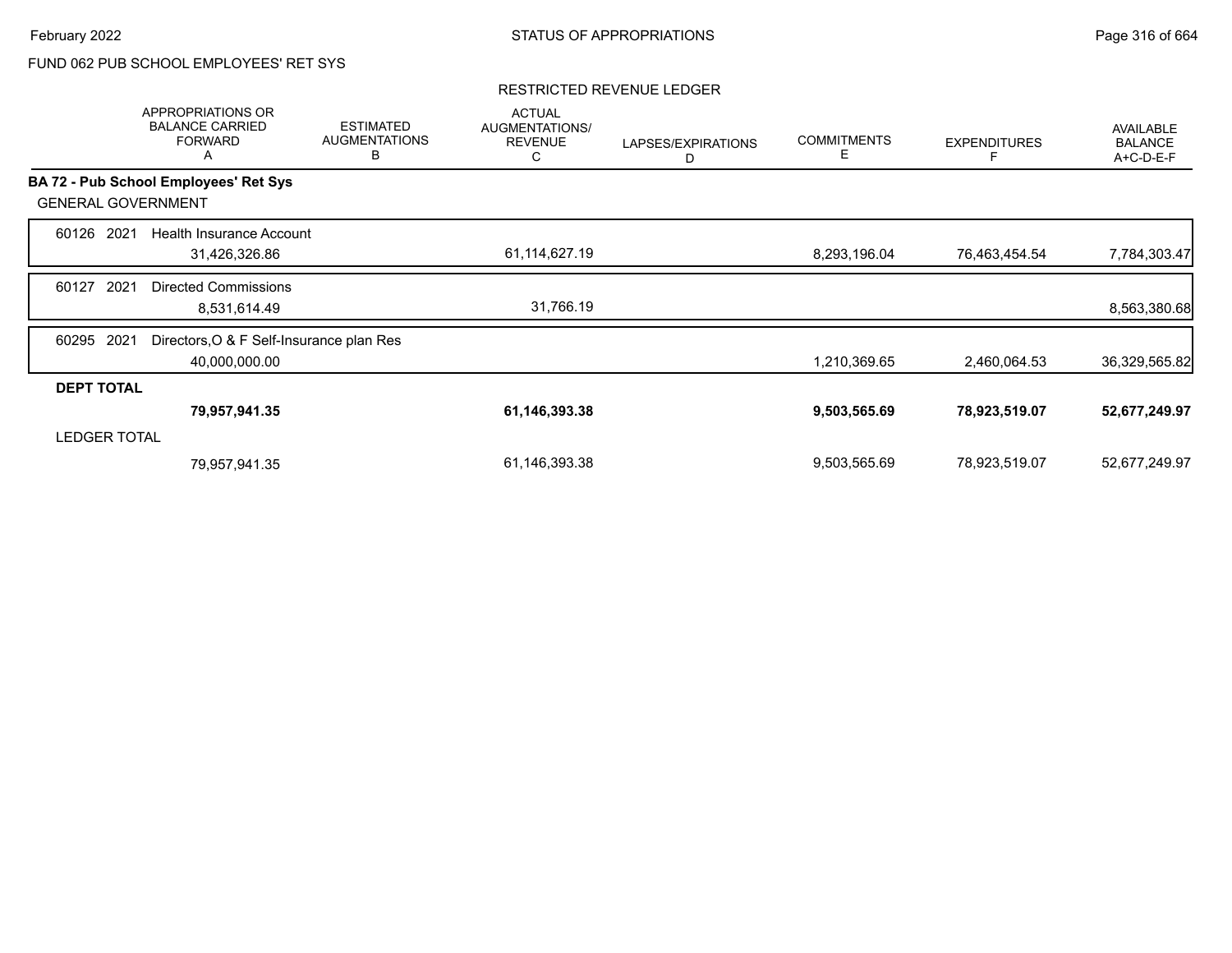February 2022 **Example 2022** Page 317 of 664

### FUND 063 UNEMPLOYMENT COMP CONTRIBUTION FUND

### CURRENT STATE EXECUTIVE AUTHORIZATIONS - RESTRICTED LEDGER

|                          | APPROPRIATIONS OR<br><b>BALANCE CARRIED</b><br><b>FORWARD</b><br>Α | <b>ESTIMATED</b><br><b>AUGMENTATIONS</b><br>B | <b>ACTUAL</b><br><b>AUGMENTATIONS/</b><br><b>REVENUE</b><br>С | LAPSES/EXPIRATIONS<br>D | <b>COMMITMENTS</b><br>E | <b>EXPENDITURES</b> | <b>AVAILABLE</b><br><b>BALANCE</b><br>A+C-D-E-F |
|--------------------------|--------------------------------------------------------------------|-----------------------------------------------|---------------------------------------------------------------|-------------------------|-------------------------|---------------------|-------------------------------------------------|
| BA 12 - Labor & Industry |                                                                    |                                               |                                                               |                         |                         |                     |                                                 |
|                          | <b>GRANTS AND SUBSIDIES</b>                                        |                                               |                                                               |                         |                         |                     |                                                 |
| 2021<br>26391            | <b>Reemployment Services</b>                                       |                                               |                                                               |                         |                         |                     |                                                 |
|                          |                                                                    | 10,583,506.00                                 | 10,583,505.88                                                 |                         | 714,498.64              | 2,660,764.66        | 7,208,242.58                                    |
| 2021<br>26397            | Service & Infrastructure ImprovementFund                           |                                               |                                                               |                         |                         |                     |                                                 |
|                          |                                                                    | 19,645,000.00                                 | 15,000,000.00                                                 |                         | 3,014,184.38            | 15,396,332.01       | $-3,410,516.39$                                 |
| <b>DEPT TOTAL</b>        |                                                                    |                                               |                                                               |                         |                         |                     |                                                 |
|                          |                                                                    | 30,228,506.00                                 | 25,583,505.88                                                 |                         | 3,728,683.02            | 18,057,096.67       | 3,797,726.19                                    |
| <b>LEDGER TOTAL</b>      |                                                                    |                                               |                                                               |                         |                         |                     |                                                 |
|                          |                                                                    | 30,228,506.00                                 | 25,583,505.88                                                 |                         | 3,728,683.02            | 18,057,096.67       | 3,797,726.19                                    |
|                          | TOTAL TOTAL ALL CURRENT STATE LEDGERS                              |                                               |                                                               |                         |                         |                     |                                                 |
|                          |                                                                    | 30,228,506.00                                 | 25,583,505.88                                                 |                         | 3,728,683.02            | 18,057,096.67       | 3,797,726.19                                    |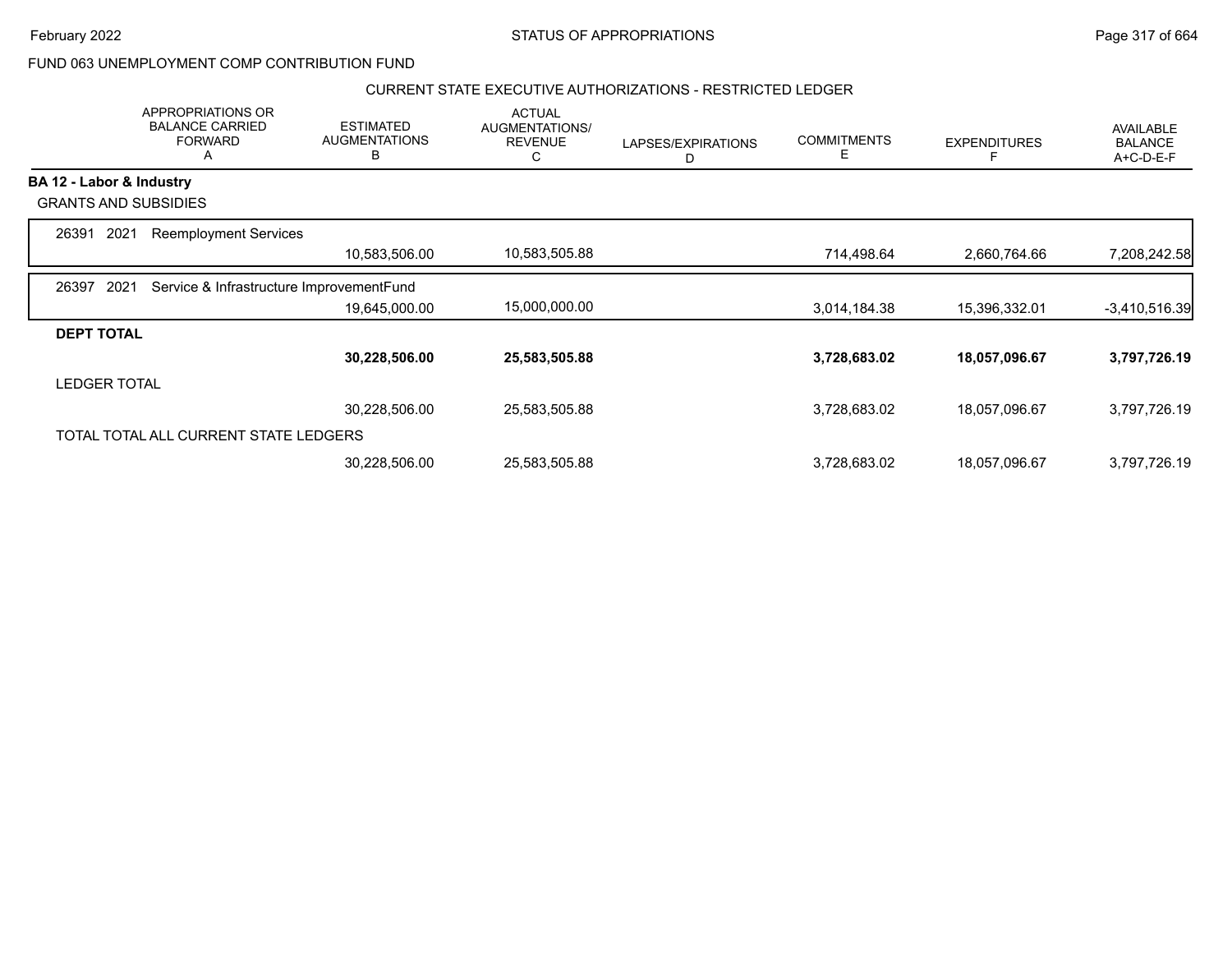February 2022 **Example 2022** Page 318 of 664

FUND 063 UNEMPLOYMENT COMP CONTRIBUTION FUND

#### PRIOR STATE EXECUTIVE AUTHORIZATIONS - RESTRICTED LEDGER

|                   | <b>APPROPRIATIONS OR</b><br><b>BALANCE CARRIED</b><br><b>FORWARD</b><br>A | <b>ESTIMATED</b><br><b>AUGMENTATIONS</b><br>В | <b>ACTUAL</b><br>AUGMENTATIONS/<br><b>REVENUE</b><br>С | LAPSES/EXPIRATIONS<br>D | <b>COMMITMENTS</b><br>Е | <b>EXPENDITURES</b> | AVAILABLE<br><b>BALANCE</b><br>A+C-D-E-F |
|-------------------|---------------------------------------------------------------------------|-----------------------------------------------|--------------------------------------------------------|-------------------------|-------------------------|---------------------|------------------------------------------|
|                   | BA 12 - Labor & Industry                                                  |                                               |                                                        |                         |                         |                     |                                          |
|                   | <b>GRANTS AND SUBSIDIES</b>                                               |                                               |                                                        |                         |                         |                     |                                          |
| 26391             | 2020<br><b>Reemployment Services</b>                                      |                                               |                                                        |                         |                         |                     |                                          |
|                   | 7,748,523.08                                                              |                                               |                                                        |                         | 6,350,819.33            | 1,351,633.15        | 46,070.60                                |
| 26397             | 2020<br>Service & Infrastructure ImprovementFund                          |                                               |                                                        |                         |                         |                     |                                          |
|                   | 28,096,605.61                                                             |                                               | $-15,000,000.00$                                       |                         | 3,276,450.24            | 2,917,495.49        | 6,902,659.88                             |
| <b>DEPT TOTAL</b> |                                                                           |                                               |                                                        |                         |                         |                     |                                          |
|                   | 35,845,128.69                                                             |                                               | $-15,000,000.00$                                       |                         | 9,627,269.57            | 4,269,128.64        | 6,948,730.48                             |
|                   | <b>LEDGER TOTAL</b>                                                       |                                               |                                                        |                         |                         |                     |                                          |
|                   | 35,845,128.69                                                             |                                               | $-15,000,000.00$                                       |                         | 9,627,269.57            | 4,269,128.64        | 6,948,730.48                             |
|                   | TOTAL TOTAL ALL PRIOR STATE LEDGERS                                       |                                               |                                                        |                         |                         |                     |                                          |
|                   | 35,845,128.69                                                             |                                               | $-15,000,000.00$                                       |                         | 9,627,269.57            | 4,269,128.64        | 6,948,730.48                             |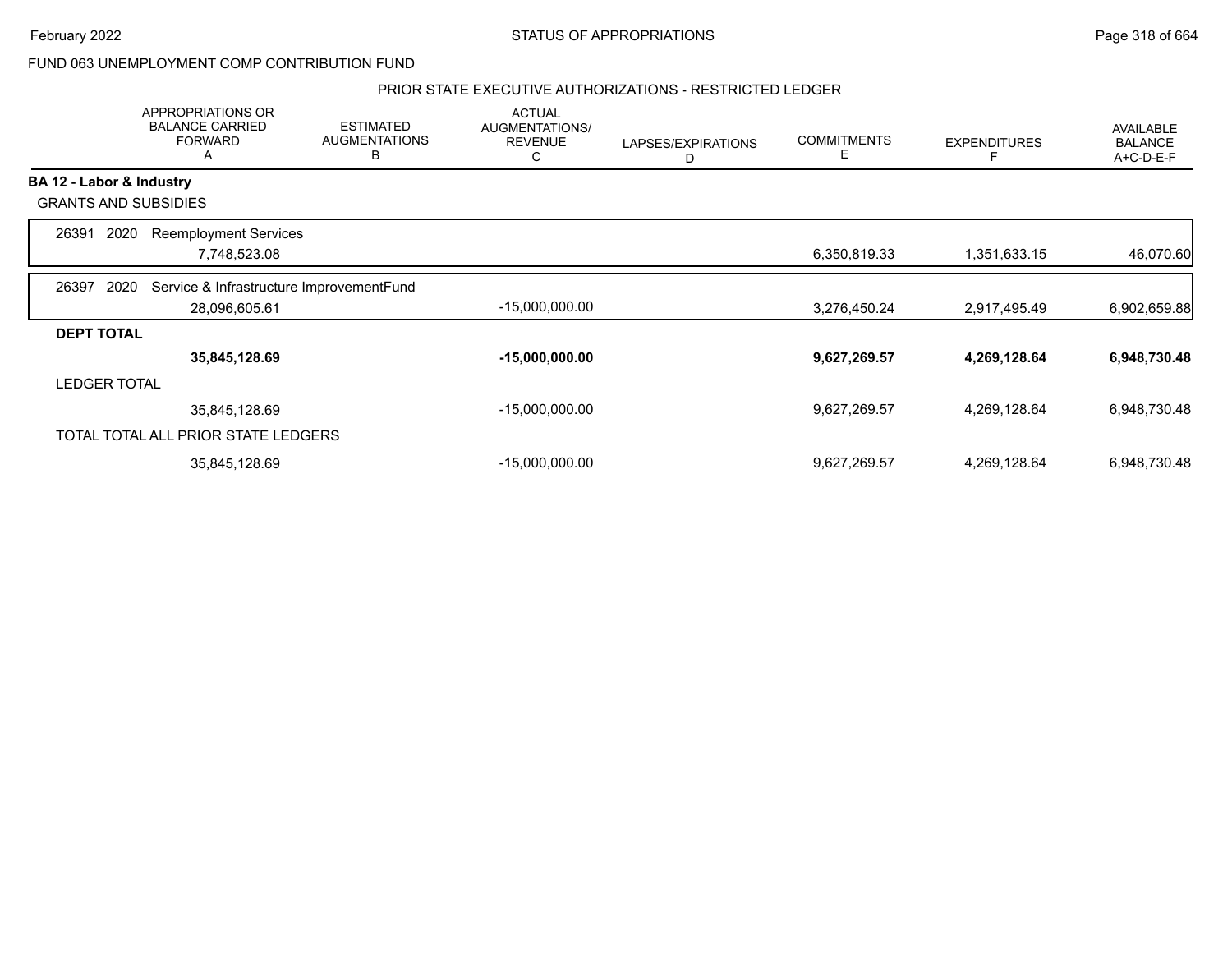## FUND 063 UNEMPLOYMENT COMP CONTRIBUTION FUND

|                          | APPROPRIATIONS OR<br><b>BALANCE CARRIED</b><br><b>FORWARD</b><br>A | <b>ESTIMATED</b><br><b>AUGMENTATIONS</b><br>В | <b>ACTUAL</b><br><b>AUGMENTATIONS/</b><br><b>REVENUE</b><br>С | LAPSES/EXPIRATIONS | <b>COMMITMENTS</b><br>ᄂ | <b>EXPENDITURES</b> | AVAILABLE<br><b>BALANCE</b><br>A+C-D-E-F |
|--------------------------|--------------------------------------------------------------------|-----------------------------------------------|---------------------------------------------------------------|--------------------|-------------------------|---------------------|------------------------------------------|
| BA 12 - Labor & Industry |                                                                    |                                               |                                                               |                    |                         |                     |                                          |
|                          | <b>GENERAL GOVERNMENT</b>                                          |                                               |                                                               |                    |                         |                     |                                          |
| 2021<br>50004            | Unemploy Compensation Contribution Fund                            |                                               |                                                               |                    |                         |                     |                                          |
|                          |                                                                    |                                               |                                                               |                    |                         | 1,008,778,780.05    | -1,008,778,780.05                        |
| <b>DEPT TOTAL</b>        |                                                                    |                                               |                                                               |                    |                         |                     |                                          |
|                          |                                                                    |                                               |                                                               |                    |                         | 1,008,778,780.05    | $-1,008,778,780.05$                      |
| <b>LEDGER TOTAL</b>      |                                                                    |                                               |                                                               |                    |                         |                     |                                          |
|                          |                                                                    |                                               |                                                               |                    |                         | 1,008,778,780.05    | -1,008,778,780.05                        |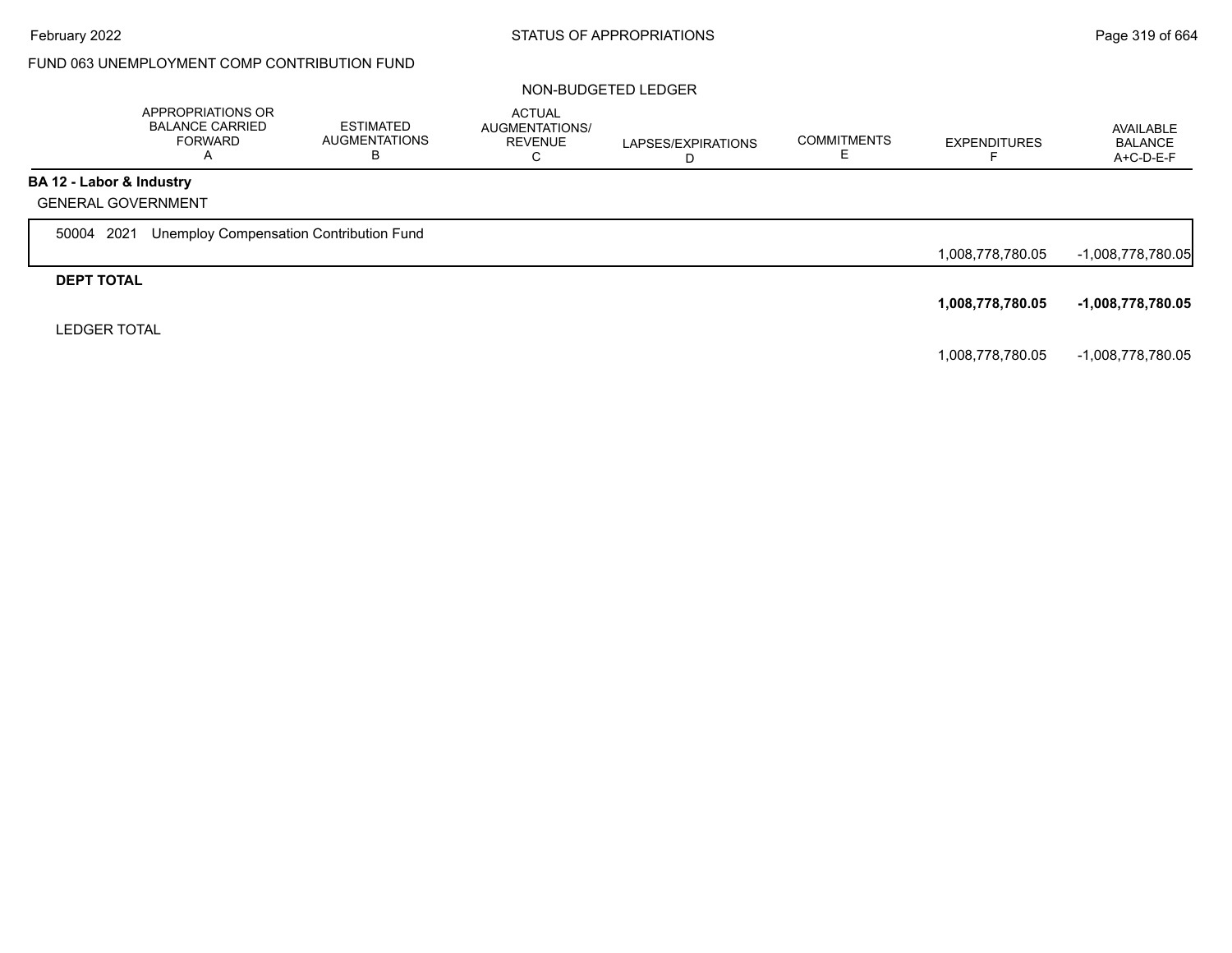### FUND 063 UNEMPLOYMENT COMP CONTRIBUTION FUND

#### RESTRICTED REVENUE LEDGER

|                             | APPROPRIATIONS OR<br><b>BALANCE CARRIED</b><br><b>FORWARD</b><br>$\mathsf{A}$ | <b>ESTIMATED</b><br><b>AUGMENTATIONS</b><br>B | <b>ACTUAL</b><br>AUGMENTATIONS/<br><b>REVENUE</b><br>С | LAPSES/EXPIRATIONS<br>D | <b>COMMITMENTS</b><br>Е | <b>EXPENDITURES</b> | <b>AVAILABLE</b><br><b>BALANCE</b><br>A+C-D-E-F |
|-----------------------------|-------------------------------------------------------------------------------|-----------------------------------------------|--------------------------------------------------------|-------------------------|-------------------------|---------------------|-------------------------------------------------|
| BA 12 - Labor & Industry    |                                                                               |                                               |                                                        |                         |                         |                     |                                                 |
| <b>GRANTS AND SUBSIDIES</b> |                                                                               |                                               |                                                        |                         |                         |                     |                                                 |
| 2021<br>60348               | <b>Reemployment Fund</b><br>5,640,566.45                                      |                                               | 8,161,306.34                                           |                         |                         | 10,583,505.88       | 3,218,366.91                                    |
| 2021<br>60355               | Service & Infrastructure ImprovementFund<br>33,944,560.22                     |                                               |                                                        |                         |                         |                     | 33,944,560.22                                   |
| <b>DEPT TOTAL</b>           |                                                                               |                                               |                                                        |                         |                         |                     |                                                 |
|                             | 39,585,126.67                                                                 |                                               | 8,161,306.34                                           |                         |                         | 10,583,505.88       | 37, 162, 927. 13                                |
| <b>LEDGER TOTAL</b>         |                                                                               |                                               |                                                        |                         |                         |                     |                                                 |
|                             | 39,585,126.67                                                                 |                                               | 8,161,306.34                                           |                         |                         | 10,583,505.88       | 37, 162, 927. 13                                |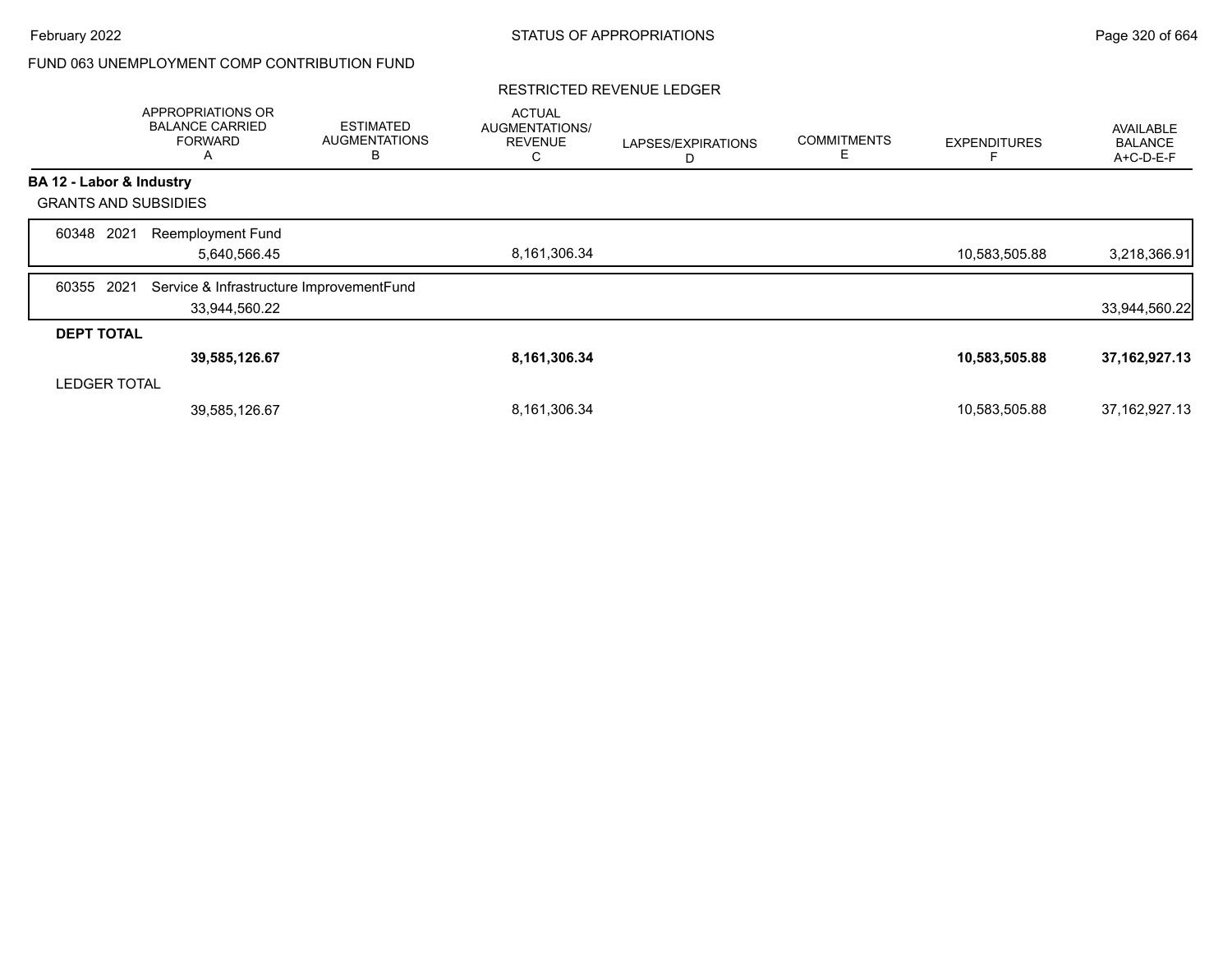# FUND 064 UNEMPLOYMENT COMP BENEFIT PAYMENT

|                             | APPROPRIATIONS OR<br><b>BALANCE CARRIED</b><br><b>FORWARD</b><br>A | <b>ESTIMATED</b><br><b>AUGMENTATIONS</b><br>В | <b>ACTUAL</b><br>AUGMENTATIONS/<br><b>REVENUE</b><br>С | LAPSES/EXPIRATIONS | <b>COMMITMENTS</b><br>ᄂ | <b>EXPENDITURES</b> | AVAILABLE<br><b>BALANCE</b><br>$A+C-D-E-F$ |
|-----------------------------|--------------------------------------------------------------------|-----------------------------------------------|--------------------------------------------------------|--------------------|-------------------------|---------------------|--------------------------------------------|
| BA 12 - Labor & Industry    |                                                                    |                                               |                                                        |                    |                         |                     |                                            |
| <b>GRANTS AND SUBSIDIES</b> |                                                                    |                                               |                                                        |                    |                         |                     |                                            |
| 2021<br>50005               | Unemploy Comp Benefit Payment Fund                                 |                                               |                                                        |                    |                         |                     |                                            |
|                             |                                                                    |                                               |                                                        |                    |                         | 5,549,240,902.60    | -5,549,240,902.60                          |
| <b>DEPT TOTAL</b>           |                                                                    |                                               |                                                        |                    |                         |                     |                                            |
|                             |                                                                    |                                               |                                                        |                    |                         | 5,549,240,902.60    | -5,549,240,902.60                          |
| <b>LEDGER TOTAL</b>         |                                                                    |                                               |                                                        |                    |                         |                     |                                            |
|                             |                                                                    |                                               |                                                        |                    |                         | 5,549,240,902.60    | -5,549,240,902.60                          |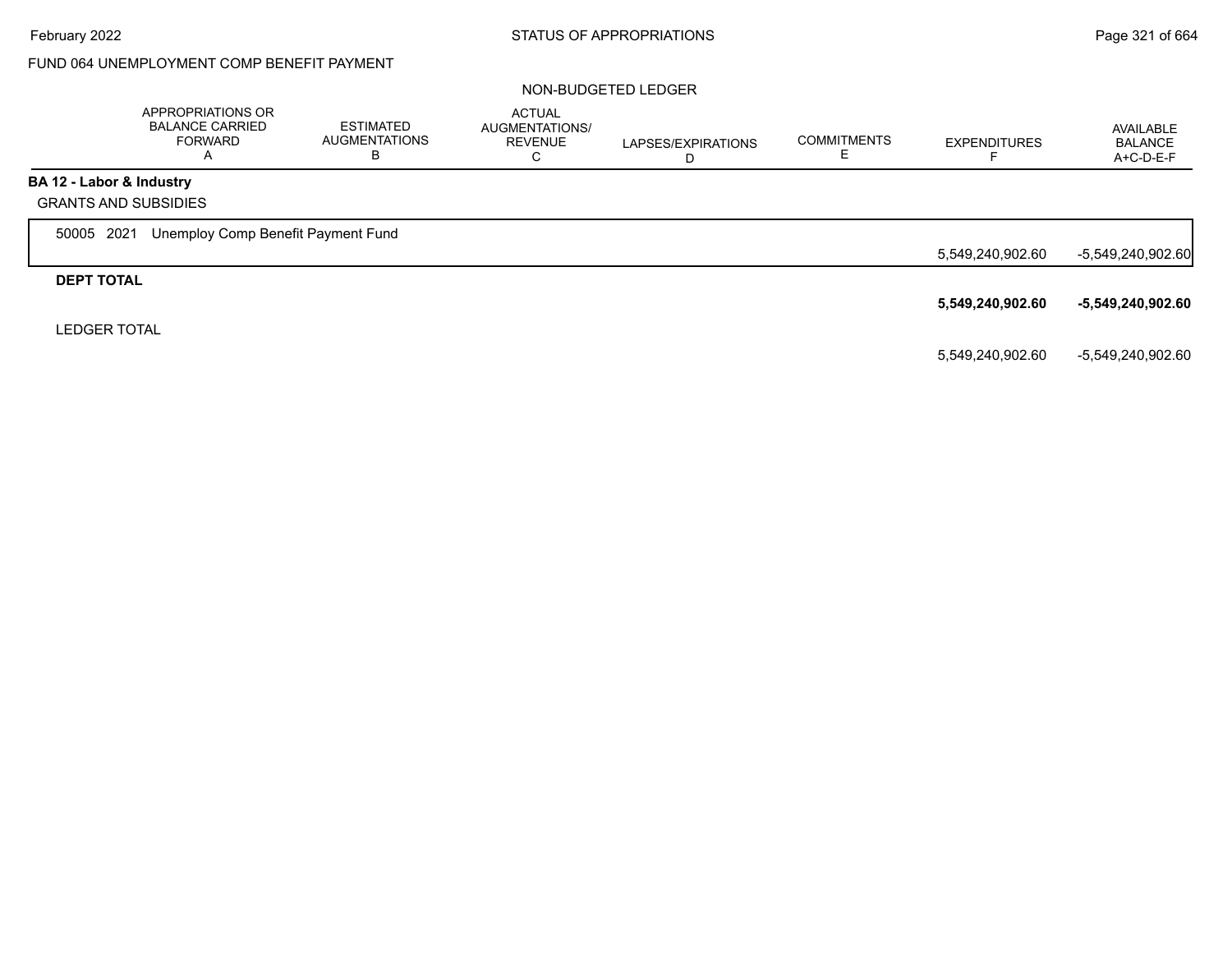# FUND 065 WORKMEN'S COMPENSATION ADMIN FUND

### CURRENT STATE APPROPRIATIONS LEDGER

|                           | APPROPRIATIONS OR<br><b>BALANCE CARRIED</b><br><b>FORWARD</b><br>A | <b>ESTIMATED</b><br><b>AUGMENTATIONS</b><br>В | <b>ACTUAL</b><br>AUGMENTATIONS/<br><b>REVENUE</b><br>С | LAPSES/EXPIRATIONS<br>D | <b>COMMITMENTS</b> | <b>EXPENDITURES</b> | AVAILABLE<br><b>BALANCE</b><br>A+C-D-E-F |
|---------------------------|--------------------------------------------------------------------|-----------------------------------------------|--------------------------------------------------------|-------------------------|--------------------|---------------------|------------------------------------------|
| BA 12 - Labor & Industry  |                                                                    |                                               |                                                        |                         |                    |                     |                                          |
| <b>GENERAL GOVERNMENT</b> |                                                                    |                                               |                                                        |                         |                    |                     |                                          |
| 10032 2021                | Administration of Workers Compensation                             |                                               |                                                        |                         |                    |                     |                                          |
|                           | 75,802,000.00                                                      | 300,000.00                                    | 13.571.45                                              |                         | 12,302,974.85      | 40,425,439.90       | 23,087,156.70                            |
| <b>DEPT TOTAL</b>         |                                                                    |                                               |                                                        |                         |                    |                     |                                          |
|                           | 75,802,000.00                                                      | 300,000.00                                    | 13,571.45                                              |                         | 12,302,974.85      | 40,425,439.90       | 23,087,156.70                            |
| <b>LEDGER TOTAL</b>       |                                                                    |                                               |                                                        |                         |                    |                     |                                          |
|                           | 75.802.000.00                                                      | 300,000.00                                    | 13.571.45                                              |                         | 12.302.974.85      | 40.425.439.90       | 23.087.156.70                            |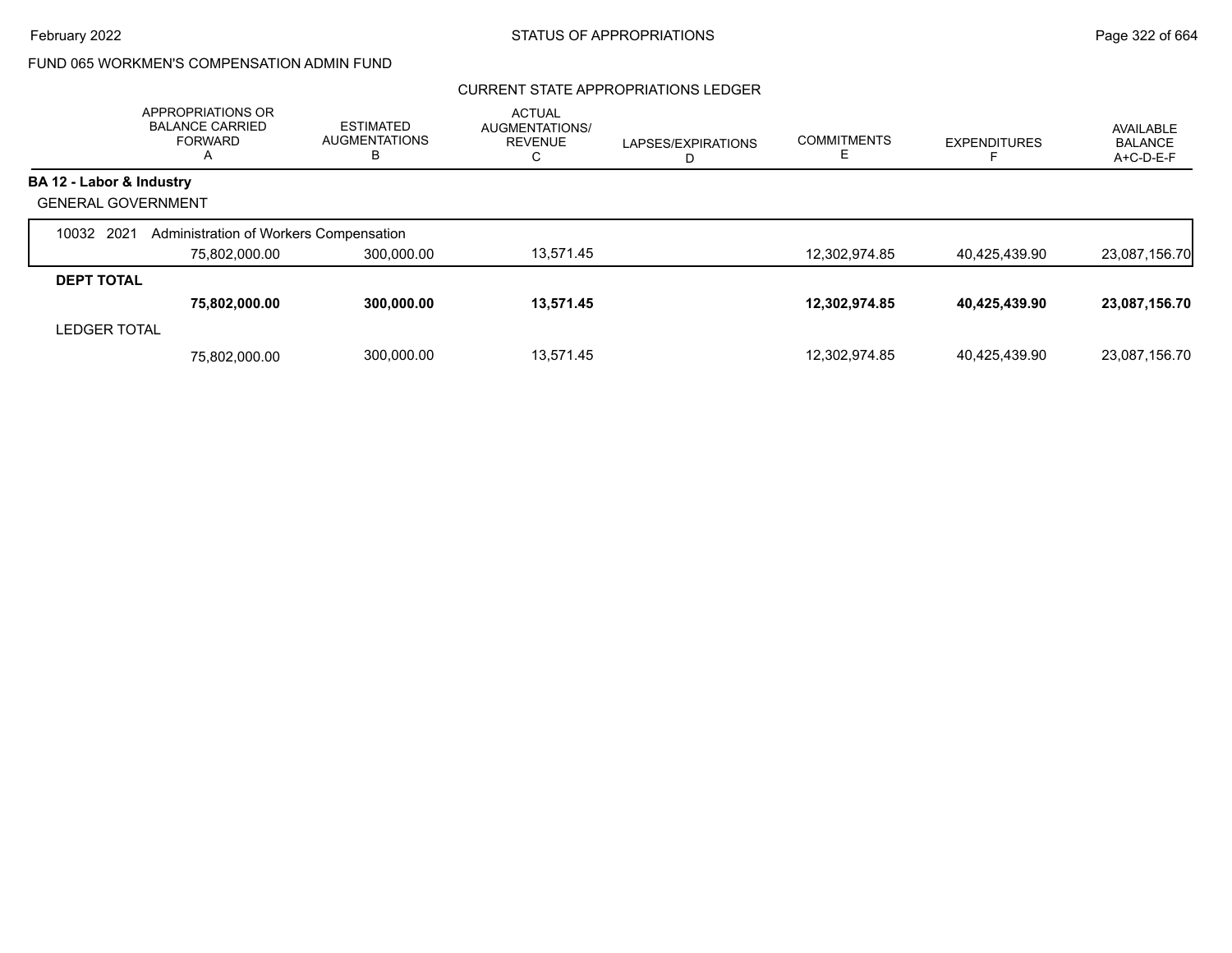### FUND 065 WORKMEN'S COMPENSATION ADMIN FUND

### CURRENT STATE RESTRICTED APPROPRIATIONS LEDGER

|                     | <b>APPROPRIATIONS OR</b><br><b>BALANCE CARRIED</b><br><b>FORWARD</b><br>А | <b>ESTIMATED</b><br><b>AUGMENTATIONS</b><br>в | <b>ACTUAL</b><br>AUGMENTATIONS/<br><b>REVENUE</b><br>С | LAPSES/EXPIRATIONS | <b>COMMITMENTS</b><br>Е | <b>EXPENDITURES</b> | <b>AVAILABLE</b><br><b>BALANCE</b><br>A+C-D-E-F |
|---------------------|---------------------------------------------------------------------------|-----------------------------------------------|--------------------------------------------------------|--------------------|-------------------------|---------------------|-------------------------------------------------|
|                     | <b>BA 24 - Community &amp; Economic Develop</b>                           |                                               |                                                        |                    |                         |                     |                                                 |
|                     | <b>GENERAL GOVERNMENT</b>                                                 |                                               |                                                        |                    |                         |                     |                                                 |
| 16315               | Workers' Comp-Small Business Advocate<br>2021                             |                                               |                                                        |                    |                         |                     |                                                 |
|                     |                                                                           | 280,000.00                                    | 280,000.00                                             |                    | 75,591.68               | 93.748.32           | 110,660.00                                      |
| <b>DEPT TOTAL</b>   |                                                                           |                                               |                                                        |                    |                         |                     |                                                 |
|                     |                                                                           | 280,000.00                                    | 280,000.00                                             |                    | 75,591.68               | 93,748.32           | 110,660.00                                      |
| <b>LEDGER TOTAL</b> |                                                                           |                                               |                                                        |                    |                         |                     |                                                 |
|                     |                                                                           | 280,000.00                                    | 280,000.00                                             |                    | 75,591.68               | 93.748.32           | 110,660.00                                      |
|                     | TOTAL TOTAL ALL CURRENT STATE LEDGERS                                     |                                               |                                                        |                    |                         |                     |                                                 |
|                     | 75,802,000.00                                                             | 580,000.00                                    | 293,571.45                                             |                    | 12,378,566.53           | 40,519,188.22       | 23, 197, 816. 70                                |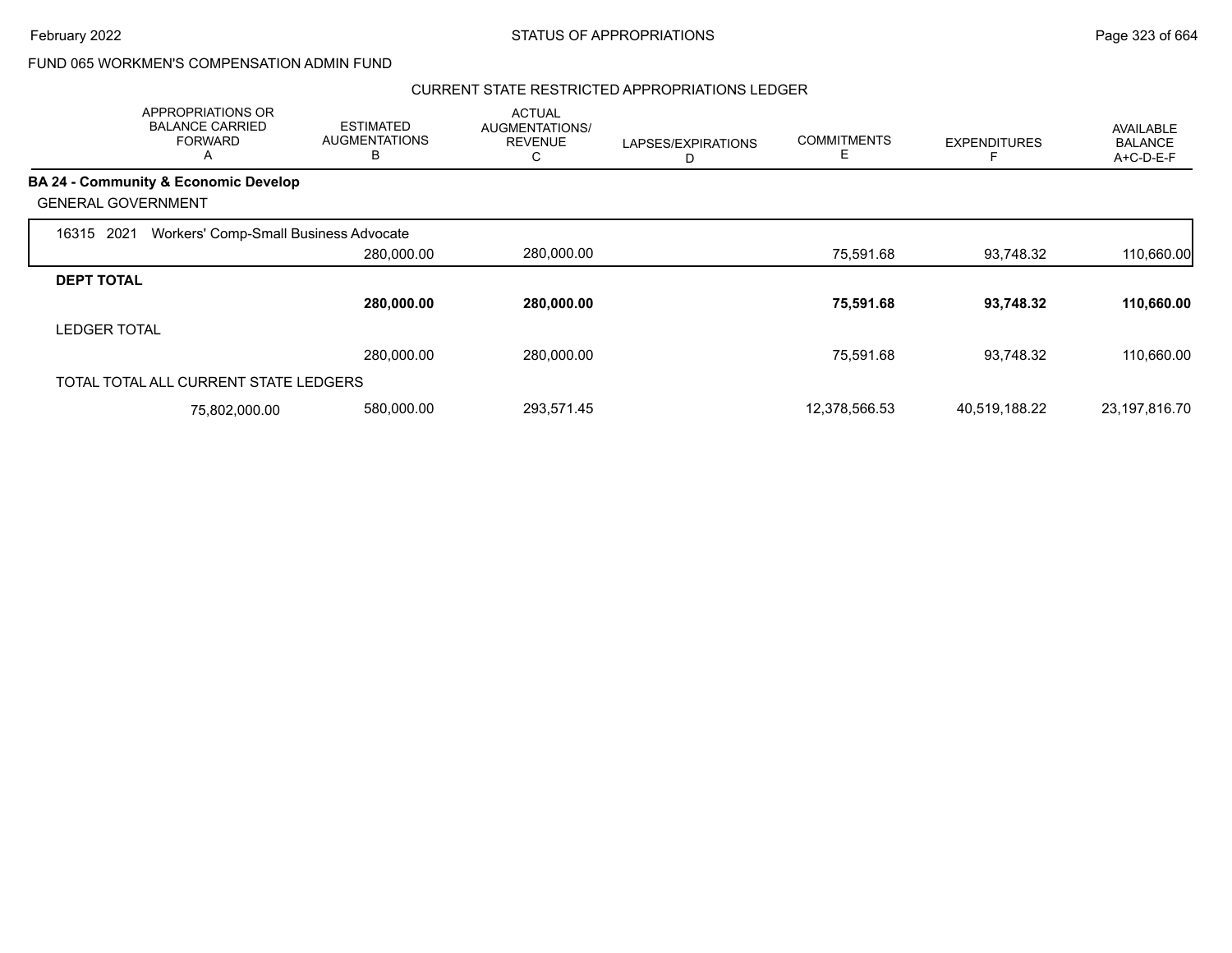# FUND 065 WORKMEN'S COMPENSATION ADMIN FUND

### PRIOR STATE APPROPRIATIONS LEDGER

|                           | APPROPRIATIONS OR<br><b>BALANCE CARRIED</b><br><b>FORWARD</b><br>Α | <b>ESTIMATED</b><br><b>AUGMENTATIONS</b><br>B | <b>ACTUAL</b><br>AUGMENTATIONS/<br><b>REVENUE</b><br>С | LAPSES/EXPIRATIONS<br>D | <b>COMMITMENTS</b><br>Ε | <b>EXPENDITURES</b> | AVAILABLE<br><b>BALANCE</b><br>A+C-D-E-F |
|---------------------------|--------------------------------------------------------------------|-----------------------------------------------|--------------------------------------------------------|-------------------------|-------------------------|---------------------|------------------------------------------|
| BA 12 - Labor & Industry  |                                                                    |                                               |                                                        |                         |                         |                     |                                          |
| <b>GENERAL GOVERNMENT</b> |                                                                    |                                               |                                                        |                         |                         |                     |                                          |
| 10032 2019                | Administration of Workers Compensation                             |                                               |                                                        |                         |                         |                     |                                          |
|                           | 15,033.01                                                          |                                               |                                                        |                         |                         | 260.00              | 14,773.01                                |
| 2020<br>10032             | Administration of Workers Compensation                             |                                               |                                                        |                         |                         |                     |                                          |
|                           | 15,129,038.02                                                      |                                               |                                                        |                         | 399,061.24              | 4,523,823.08        | 10,206,153.70                            |
| <b>DEPT TOTAL</b>         |                                                                    |                                               |                                                        |                         |                         |                     |                                          |
|                           | 15,144,071.03                                                      |                                               |                                                        |                         | 399,061.24              | 4,524,083.08        | 10,220,926.71                            |
| <b>LEDGER TOTAL</b>       |                                                                    |                                               |                                                        |                         |                         |                     |                                          |
|                           | 15,144,071.03                                                      |                                               |                                                        |                         | 399,061.24              | 4,524,083.08        | 10,220,926.71                            |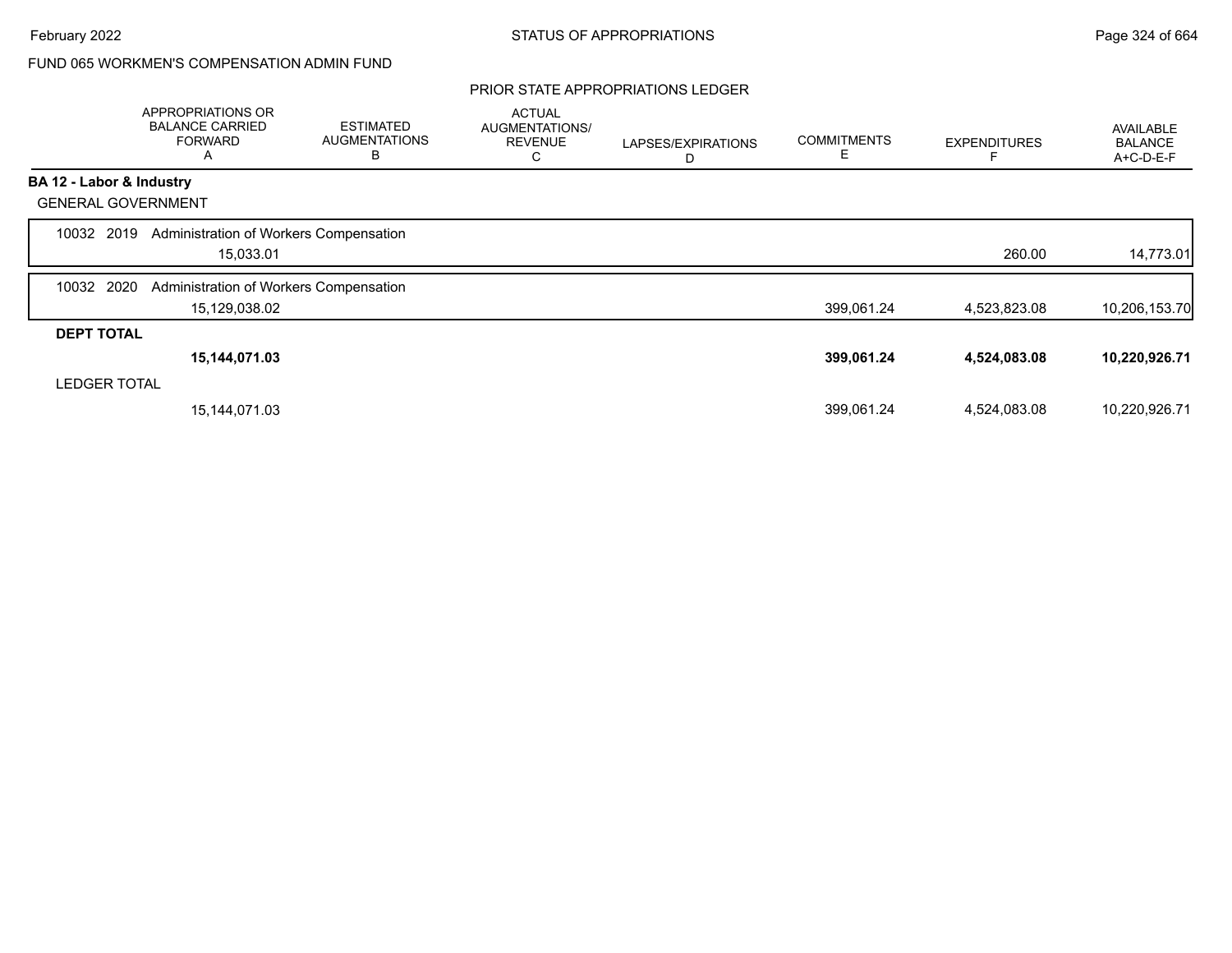February 2022 **Example 2022** Page 325 of 664

## FUND 065 WORKMEN'S COMPENSATION ADMIN FUND

### PRIOR STATE RESTRICTED APPROPRIATIONS LEDGER

|                           | APPROPRIATIONS OR<br><b>BALANCE CARRIED</b><br><b>FORWARD</b><br>A | <b>ESTIMATED</b><br><b>AUGMENTATIONS</b><br>в | <b>ACTUAL</b><br>AUGMENTATIONS/<br><b>REVENUE</b><br>С | LAPSES/EXPIRATIONS | <b>COMMITMENTS</b><br>E | <b>EXPENDITURES</b> | AVAILABLE<br><b>BALANCE</b><br>A+C-D-E-F |
|---------------------------|--------------------------------------------------------------------|-----------------------------------------------|--------------------------------------------------------|--------------------|-------------------------|---------------------|------------------------------------------|
|                           | BA 24 - Community & Economic Develop                               |                                               |                                                        |                    |                         |                     |                                          |
| <b>GENERAL GOVERNMENT</b> |                                                                    |                                               |                                                        |                    |                         |                     |                                          |
| 2020<br>16315             | Workers' Comp-Small Business Advocate                              |                                               |                                                        |                    |                         |                     |                                          |
|                           | 43,312.41                                                          |                                               | $-36,293.48$                                           |                    |                         | 7,018.93            |                                          |
| <b>DEPT TOTAL</b>         |                                                                    |                                               |                                                        |                    |                         |                     |                                          |
|                           | 43,312.41                                                          |                                               | $-36,293.48$                                           |                    |                         | 7,018.93            |                                          |
| <b>LEDGER TOTAL</b>       |                                                                    |                                               |                                                        |                    |                         |                     |                                          |
|                           | 43,312.41                                                          |                                               | $-36,293.48$                                           |                    |                         | 7,018.93            |                                          |
|                           | TOTAL TOTAL ALL PRIOR STATE LEDGERS                                |                                               |                                                        |                    |                         |                     |                                          |
|                           | 15, 187, 383. 44                                                   |                                               | $-36,293.48$                                           |                    | 399.061.24              | 4,531,102.01        | 10,220,926.71                            |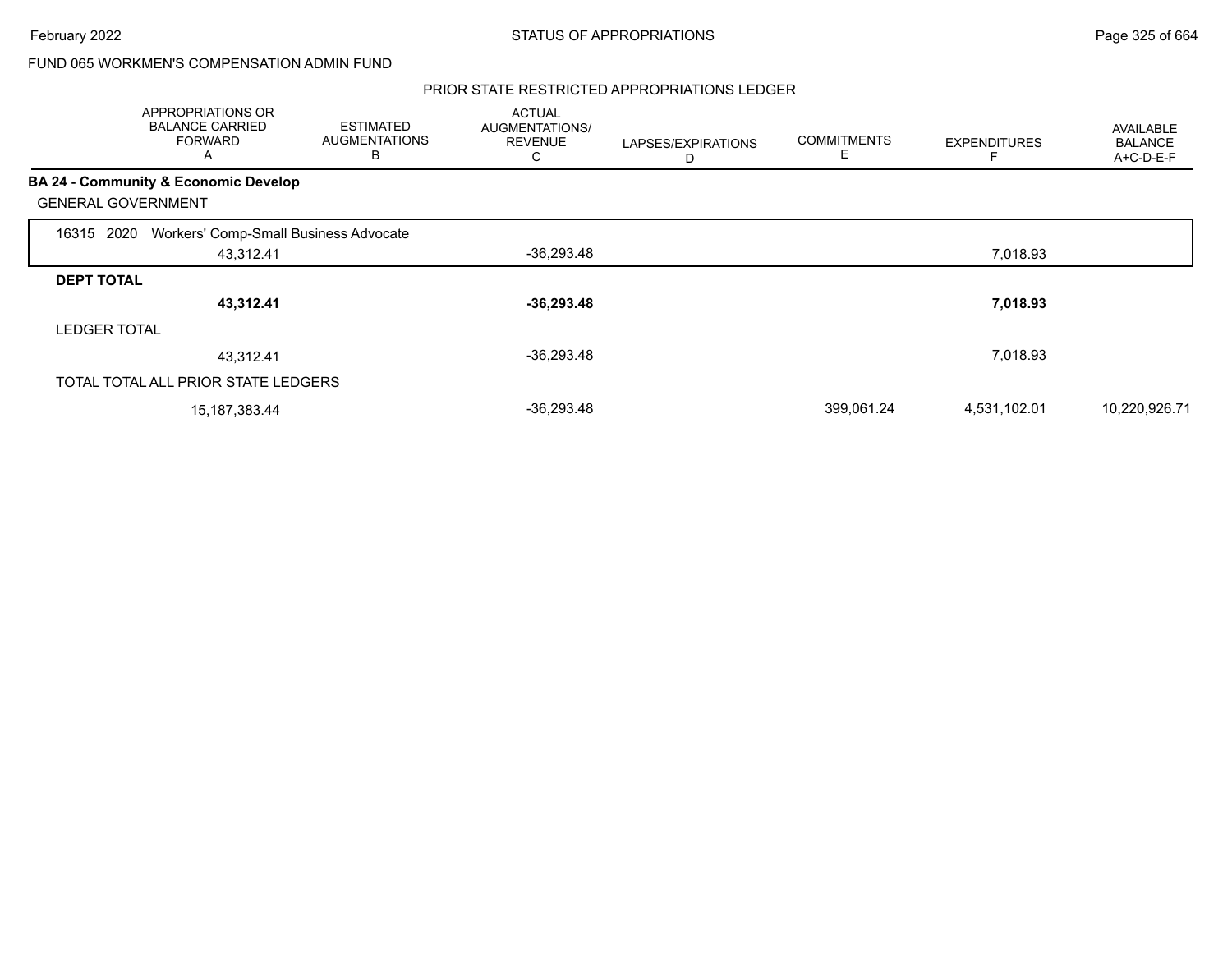## FUND 065 WORKMEN'S COMPENSATION ADMIN FUND

|                           | <b>APPROPRIATIONS OR</b><br><b>BALANCE CARRIED</b><br><b>FORWARD</b><br>A | <b>ESTIMATED</b><br><b>AUGMENTATIONS</b><br>в | <b>ACTUAL</b><br>AUGMENTATIONS/<br><b>REVENUE</b><br>C | LAPSES/EXPIRATIONS<br>D | <b>COMMITMENTS</b><br>E. | <b>EXPENDITURES</b> | AVAILABLE<br><b>BALANCE</b><br>$A+C-D-E-F$ |
|---------------------------|---------------------------------------------------------------------------|-----------------------------------------------|--------------------------------------------------------|-------------------------|--------------------------|---------------------|--------------------------------------------|
|                           | BA 24 - Community & Economic Develop                                      |                                               |                                                        |                         |                          |                     |                                            |
| <b>GENERAL GOVERNMENT</b> |                                                                           |                                               |                                                        |                         |                          |                     |                                            |
| 2021<br>60050             | Workers Comp-Small Business Advocate                                      |                                               |                                                        |                         |                          |                     |                                            |
|                           | 1,167,485.85                                                              |                                               | 266.719.00                                             |                         |                          | 243,706.52          | 1,190,498.33                               |
| <b>DEPT TOTAL</b>         |                                                                           |                                               |                                                        |                         |                          |                     |                                            |
|                           | 1,167,485.85                                                              |                                               | 266,719.00                                             |                         |                          | 243,706.52          | 1,190,498.33                               |
| <b>LEDGER TOTAL</b>       |                                                                           |                                               |                                                        |                         |                          |                     |                                            |
|                           | 1,167,485.85                                                              |                                               | 266.719.00                                             |                         |                          | 243.706.52          | 1,190,498.33                               |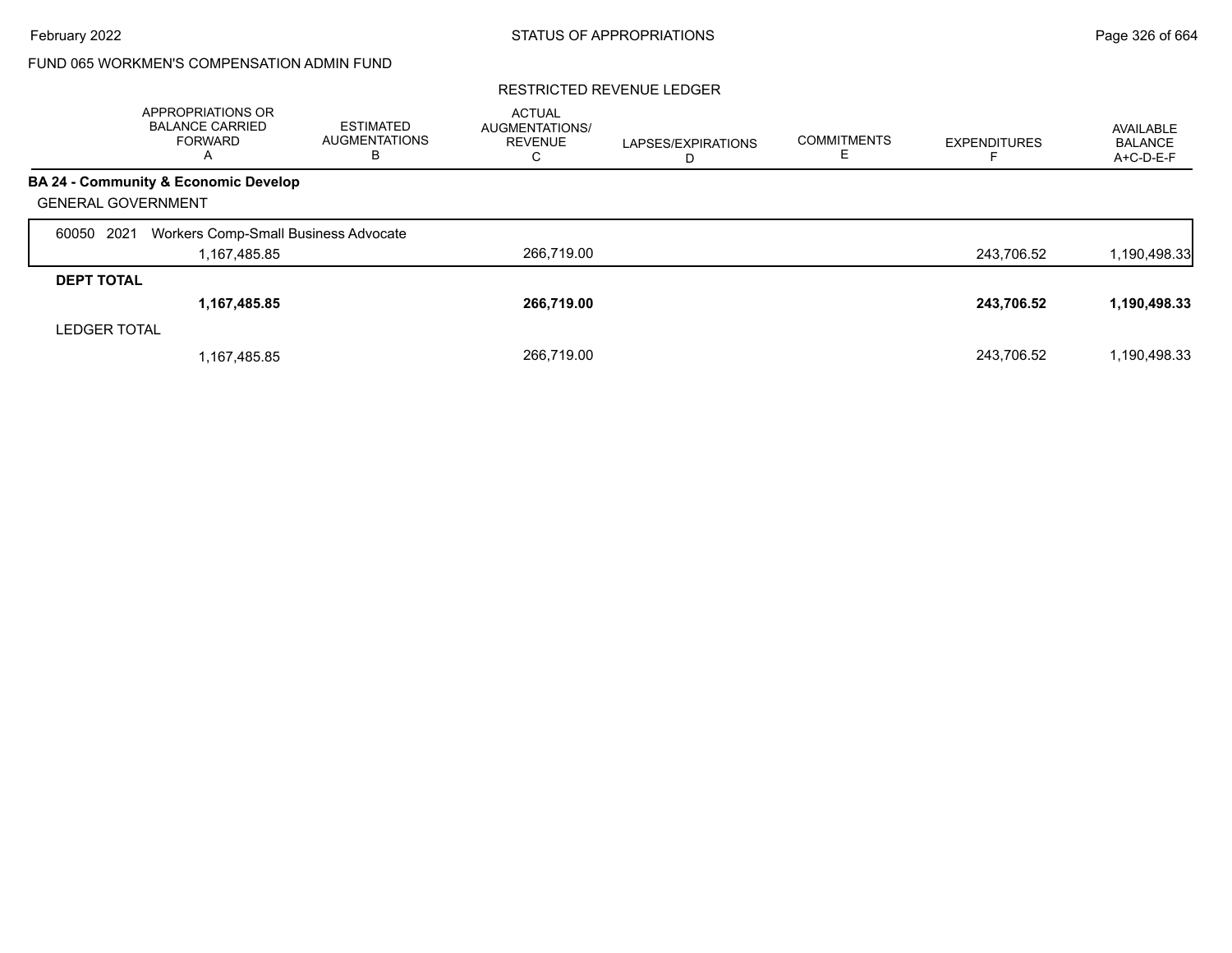February 2022 **Example 2022** Page 327 of 664

### FUND 067 WORKERS' COMPENSATION SECURITY FUND

#### CURRENT STATE EXECUTIVE AUTHORIZATIONS LEDGER

|                          | APPROPRIATIONS OR<br><b>BALANCE CARRIED</b><br><b>FORWARD</b><br>A | <b>ESTIMATED</b><br><b>AUGMENTATIONS</b><br>В | <b>ACTUAL</b><br>AUGMENTATIONS/<br><b>REVENUE</b><br>C | LAPSES/EXPIRATIONS<br>D | <b>COMMITMENTS</b><br>Е | <b>EXPENDITURES</b><br>F | AVAILABLE<br><b>BALANCE</b><br>A+C-D-E-F |
|--------------------------|--------------------------------------------------------------------|-----------------------------------------------|--------------------------------------------------------|-------------------------|-------------------------|--------------------------|------------------------------------------|
| <b>BA 79 - Insurance</b> |                                                                    |                                               |                                                        |                         |                         |                          |                                          |
|                          | <b>GENERAL GOVERNMENT</b>                                          |                                               |                                                        |                         |                         |                          |                                          |
| 20466 2021               | <b>WCS Administration</b>                                          |                                               |                                                        |                         |                         |                          |                                          |
|                          | 5,758,000.00                                                       |                                               |                                                        |                         | 601,801.58              | 4,127,998.64             | 1,028,199.78                             |
|                          | <b>GRANTS AND SUBSIDIES</b>                                        |                                               |                                                        |                         |                         |                          |                                          |
| 20467                    | <b>WCS Claims</b><br>2021                                          |                                               |                                                        |                         |                         |                          |                                          |
|                          | 29,000,000.00                                                      |                                               |                                                        |                         | 2,845,119.79            | 11,522,518.25            | 14,632,361.96                            |
| <b>DEPT TOTAL</b>        |                                                                    |                                               |                                                        |                         |                         |                          |                                          |
|                          | 34,758,000.00                                                      |                                               |                                                        |                         | 3,446,921.37            | 15,650,516.89            | 15,660,561.74                            |
| <b>LEDGER TOTAL</b>      |                                                                    |                                               |                                                        |                         |                         |                          |                                          |
|                          | 34,758,000.00                                                      |                                               |                                                        |                         | 3,446,921.37            | 15,650,516.89            | 15,660,561.74                            |
|                          | TOTAL TOTAL ALL CURRENT STATE LEDGERS                              |                                               |                                                        |                         |                         |                          |                                          |
|                          | 34,758,000.00                                                      |                                               |                                                        |                         | 3,446,921.37            | 15,650,516.89            | 15,660,561.74                            |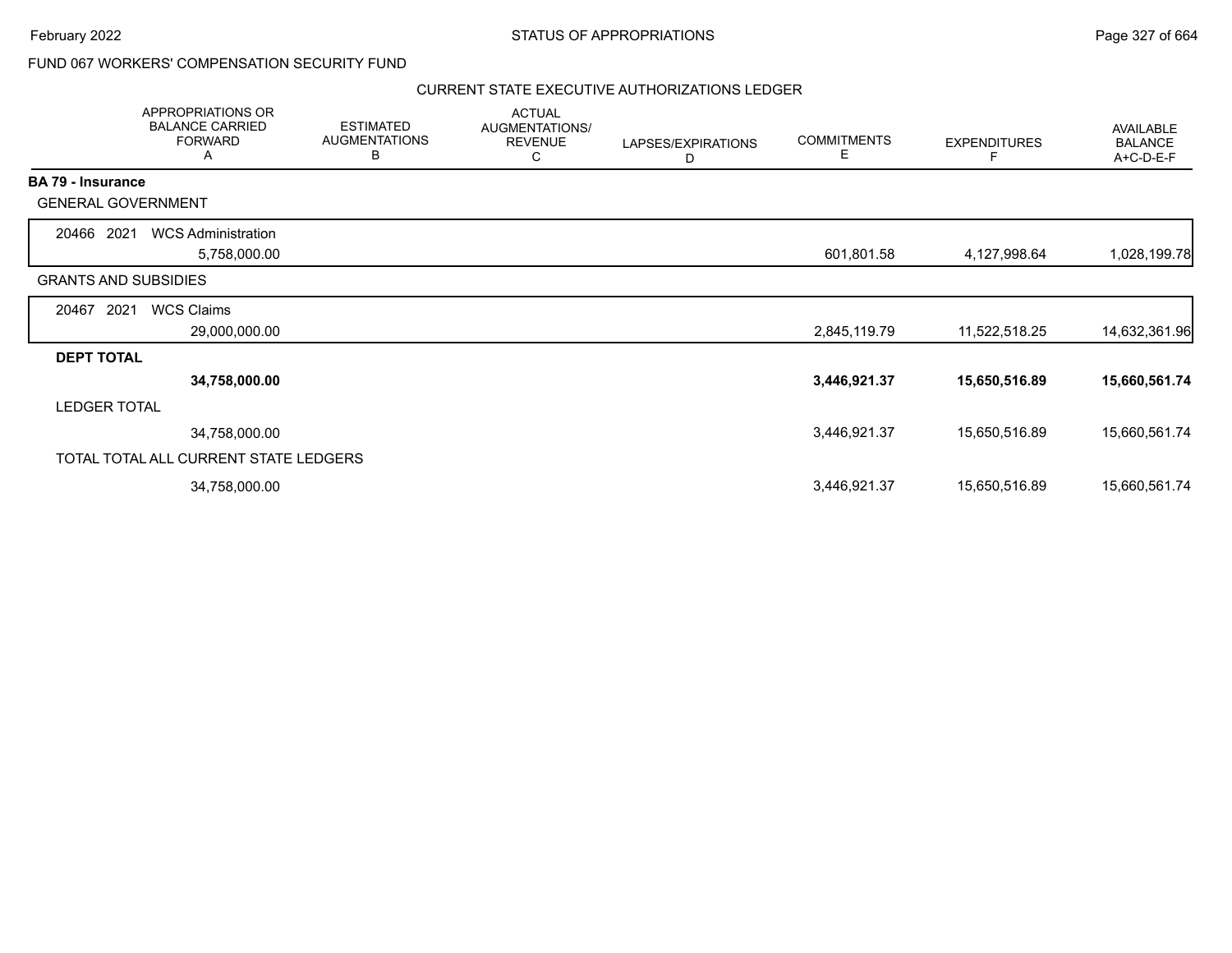February 2022 **STATUS OF APPROPRIATIONS** STATUS OF APPROPRIATIONS

### FUND 067 WORKERS' COMPENSATION SECURITY FUND

### PRIOR STATE EXECUTIVE AUTHORIZATIONS LEDGER

|                             | APPROPRIATIONS OR<br><b>BALANCE CARRIED</b><br><b>FORWARD</b><br>Α | <b>ESTIMATED</b><br><b>AUGMENTATIONS</b><br>В | <b>ACTUAL</b><br>AUGMENTATIONS/<br><b>REVENUE</b><br>С | LAPSES/EXPIRATIONS<br>D | <b>COMMITMENTS</b><br>Е | <b>EXPENDITURES</b><br>F | <b>AVAILABLE</b><br><b>BALANCE</b><br>A+C-D-E-F |
|-----------------------------|--------------------------------------------------------------------|-----------------------------------------------|--------------------------------------------------------|-------------------------|-------------------------|--------------------------|-------------------------------------------------|
| BA 79 - Insurance           |                                                                    |                                               |                                                        |                         |                         |                          |                                                 |
| <b>GENERAL GOVERNMENT</b>   |                                                                    |                                               |                                                        |                         |                         |                          |                                                 |
| 20466 2020                  | <b>WCS Administration</b><br>913,788.20                            |                                               |                                                        |                         |                         | 129,667.49               | 784,120.71                                      |
| <b>GRANTS AND SUBSIDIES</b> |                                                                    |                                               |                                                        |                         |                         |                          |                                                 |
| 2019<br>20467               | <b>WCS Claims</b>                                                  |                                               |                                                        |                         |                         |                          |                                                 |
|                             |                                                                    |                                               |                                                        |                         |                         | $-6,840.00$              | 6,840.00                                        |
| 2020<br>20467               | <b>WCS Claims</b>                                                  |                                               |                                                        |                         |                         |                          |                                                 |
|                             | 10,740,240.14                                                      |                                               |                                                        |                         |                         | 15,730.30                | 10,724,509.84                                   |
| <b>DEPT TOTAL</b>           |                                                                    |                                               |                                                        |                         |                         |                          |                                                 |
|                             | 11,654,028.34                                                      |                                               |                                                        |                         |                         | 138,557.79               | 11,515,470.55                                   |
| <b>LEDGER TOTAL</b>         |                                                                    |                                               |                                                        |                         |                         |                          |                                                 |
|                             | 11,654,028.34                                                      |                                               |                                                        |                         |                         | 138,557.79               | 11,515,470.55                                   |
|                             | TOTAL TOTAL ALL PRIOR STATE LEDGERS                                |                                               |                                                        |                         |                         |                          |                                                 |
|                             | 11,654,028.34                                                      |                                               |                                                        |                         |                         | 138,557.79               | 11,515,470.55                                   |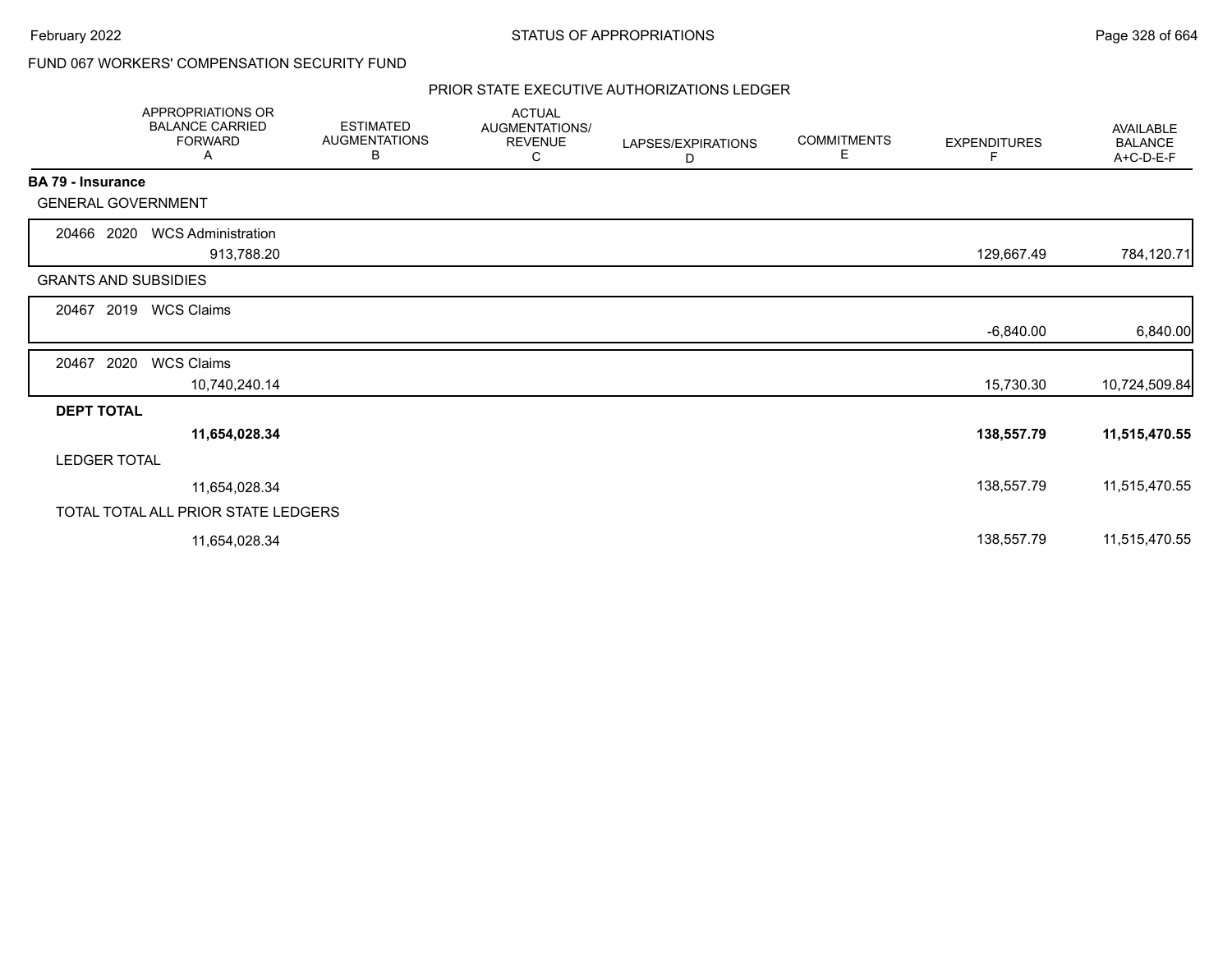## FUND 067 WORKERS' COMPENSATION SECURITY FUND

#### NON-BUDGETED LEDGER

|                          | APPROPRIATIONS OR<br><b>BALANCE CARRIED</b><br><b>FORWARD</b><br>A | <b>ESTIMATED</b><br><b>AUGMENTATIONS</b><br>B | <b>ACTUAL</b><br>AUGMENTATIONS/<br><b>REVENUE</b><br>C | LAPSES/EXPIRATIONS<br>D | <b>COMMITMENTS</b> | <b>EXPENDITURES</b> | AVAILABLE<br><b>BALANCE</b><br>A+C-D-E-F |
|--------------------------|--------------------------------------------------------------------|-----------------------------------------------|--------------------------------------------------------|-------------------------|--------------------|---------------------|------------------------------------------|
| <b>BA 79 - Insurance</b> | <b>GENERAL GOVERNMENT</b>                                          |                                               |                                                        |                         |                    |                     |                                          |
| 50063 2021               | <b>Workers' Compensation Security</b>                              |                                               |                                                        |                         |                    |                     |                                          |
|                          |                                                                    |                                               |                                                        |                         |                    | $-1,210.82$         | 1,210.82                                 |
| <b>DEPT TOTAL</b>        |                                                                    |                                               |                                                        |                         |                    |                     |                                          |
|                          |                                                                    |                                               |                                                        |                         |                    | $-1,210.82$         | 1,210.82                                 |
| <b>LEDGER TOTAL</b>      |                                                                    |                                               |                                                        |                         |                    |                     |                                          |
|                          |                                                                    |                                               |                                                        |                         |                    | $-1,210.82$         | 1,210.82                                 |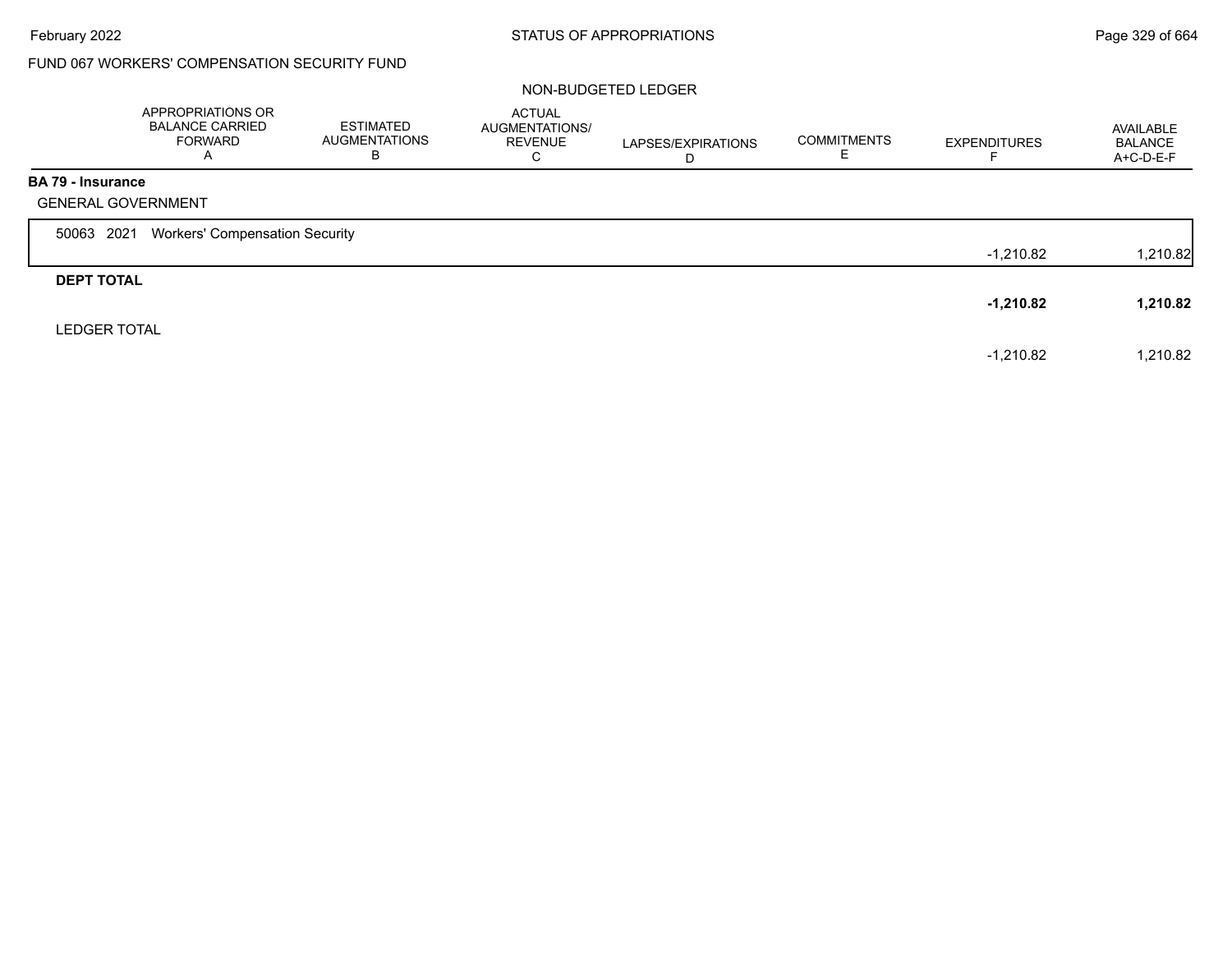### FUND 069 WORKMEN'S COMPENSATION SUPERSEDEAS

#### NON-BUDGETED LEDGER

|                          | APPROPRIATIONS OR<br><b>BALANCE CARRIED</b><br><b>FORWARD</b><br>A | <b>ESTIMATED</b><br>AUGMENTATIONS<br>В | <b>ACTUAL</b><br>AUGMENTATIONS/<br><b>REVENUE</b><br>С | LAPSES/EXPIRATIONS<br>D | <b>COMMITMENTS</b><br>⊏ | <b>EXPENDITURES</b> | AVAILABLE<br><b>BALANCE</b><br>A+C-D-E-F |
|--------------------------|--------------------------------------------------------------------|----------------------------------------|--------------------------------------------------------|-------------------------|-------------------------|---------------------|------------------------------------------|
| BA 12 - Labor & Industry |                                                                    |                                        |                                                        |                         |                         |                     |                                          |
|                          | <b>GENERAL GOVERNMENT</b>                                          |                                        |                                                        |                         |                         |                     |                                          |
| 50006 2021               | Workmen's Compensation Superseds Fund                              |                                        |                                                        |                         |                         |                     |                                          |
|                          |                                                                    |                                        |                                                        |                         |                         | 17,187,949.81       | -17,187,949.81                           |
| <b>DEPT TOTAL</b>        |                                                                    |                                        |                                                        |                         |                         |                     |                                          |
|                          |                                                                    |                                        |                                                        |                         |                         | 17,187,949.81       | -17,187,949.81                           |
| <b>LEDGER TOTAL</b>      |                                                                    |                                        |                                                        |                         |                         |                     |                                          |
|                          |                                                                    |                                        |                                                        |                         |                         | 17,187,949.81       | -17,187,949.81                           |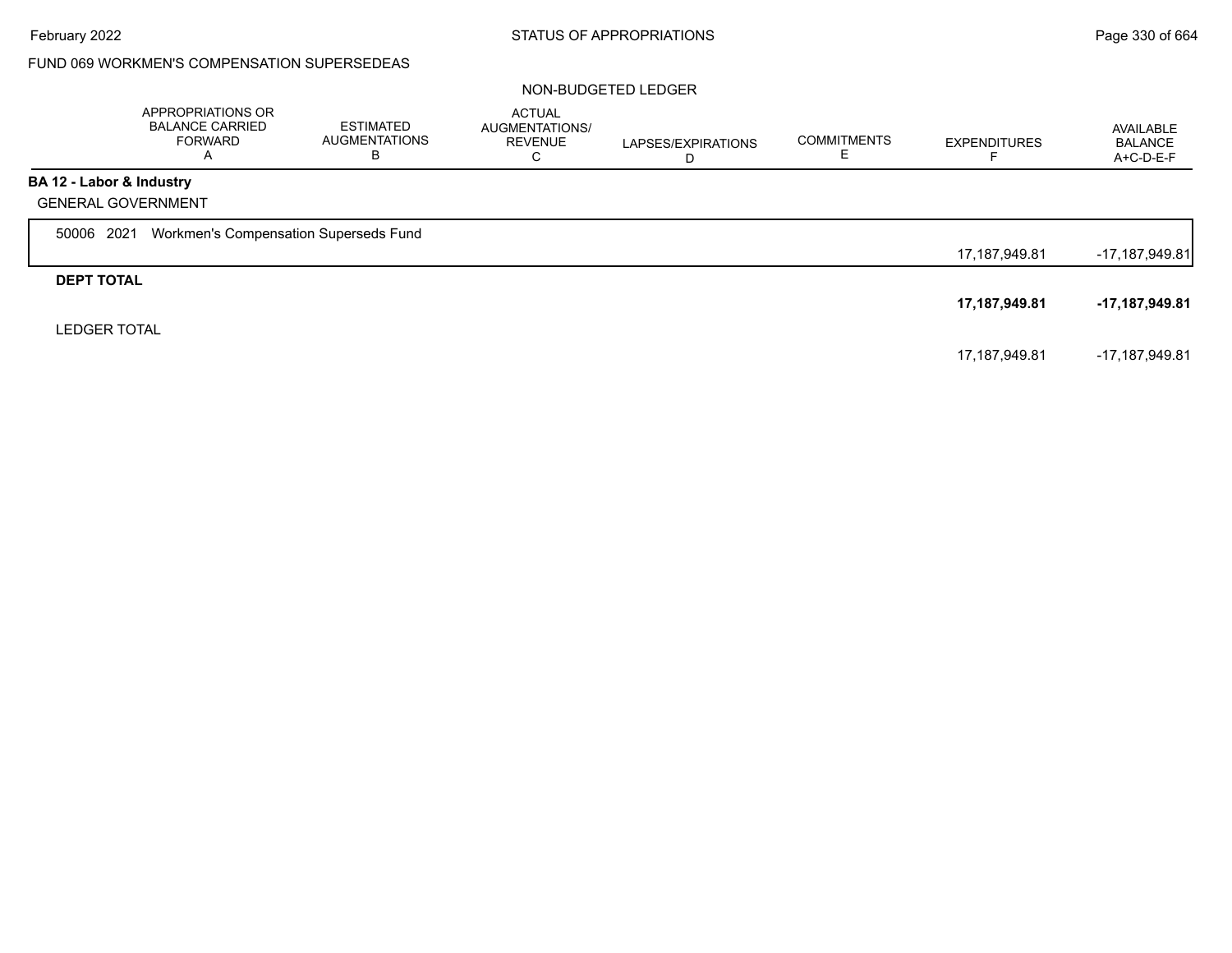### CURRENT STATE APPROPRIATIONS LEDGER

| APPROPRIATIONS OR<br><b>BALANCE CARRIED</b><br><b>FORWARD</b><br>A       | <b>ESTIMATED</b><br><b>AUGMENTATIONS</b><br>В | <b>ACTUAL</b><br>AUGMENTATIONS/<br><b>REVENUE</b><br>С | LAPSES/EXPIRATIONS<br>D | <b>COMMITMENTS</b><br>Е | <b>EXPENDITURES</b> | AVAILABLE<br><b>BALANCE</b><br>A+C-D-E-F |
|--------------------------------------------------------------------------|-----------------------------------------------|--------------------------------------------------------|-------------------------|-------------------------|---------------------|------------------------------------------|
| BA 24 - Community & Economic Develop<br><b>GRANTS AND SUBSIDIES</b>      |                                               |                                                        |                         |                         |                     |                                          |
| Life Science Greenhouse<br>10773<br>2021<br>3,000,000.00                 |                                               |                                                        |                         | 16,513.17               | 1,983,486.83        | 1,000,000.00                             |
| <b>DEPT TOTAL</b><br>3,000,000.00                                        |                                               |                                                        |                         | 16,513.17               | 1,983,486.83        | 1,000,000.00                             |
| <b>BA 21 - Human Services</b><br><b>GRANTS AND SUBSIDIES</b>             |                                               |                                                        |                         |                         |                     |                                          |
| 11135 2021<br>Medical Assist - Community Healthchoices<br>152,457,000.00 |                                               |                                                        |                         |                         |                     | 152,457,000.00                           |
| <b>DEPT TOTAL</b>                                                        |                                               |                                                        |                         |                         |                     |                                          |
| 152,457,000.00                                                           |                                               |                                                        |                         |                         |                     | 152,457,000.00                           |
| <b>LEDGER TOTAL</b>                                                      |                                               |                                                        |                         |                         |                     |                                          |
| 155,457,000.00                                                           |                                               |                                                        |                         | 16,513.17               | 1,983,486.83        | 153,457,000.00                           |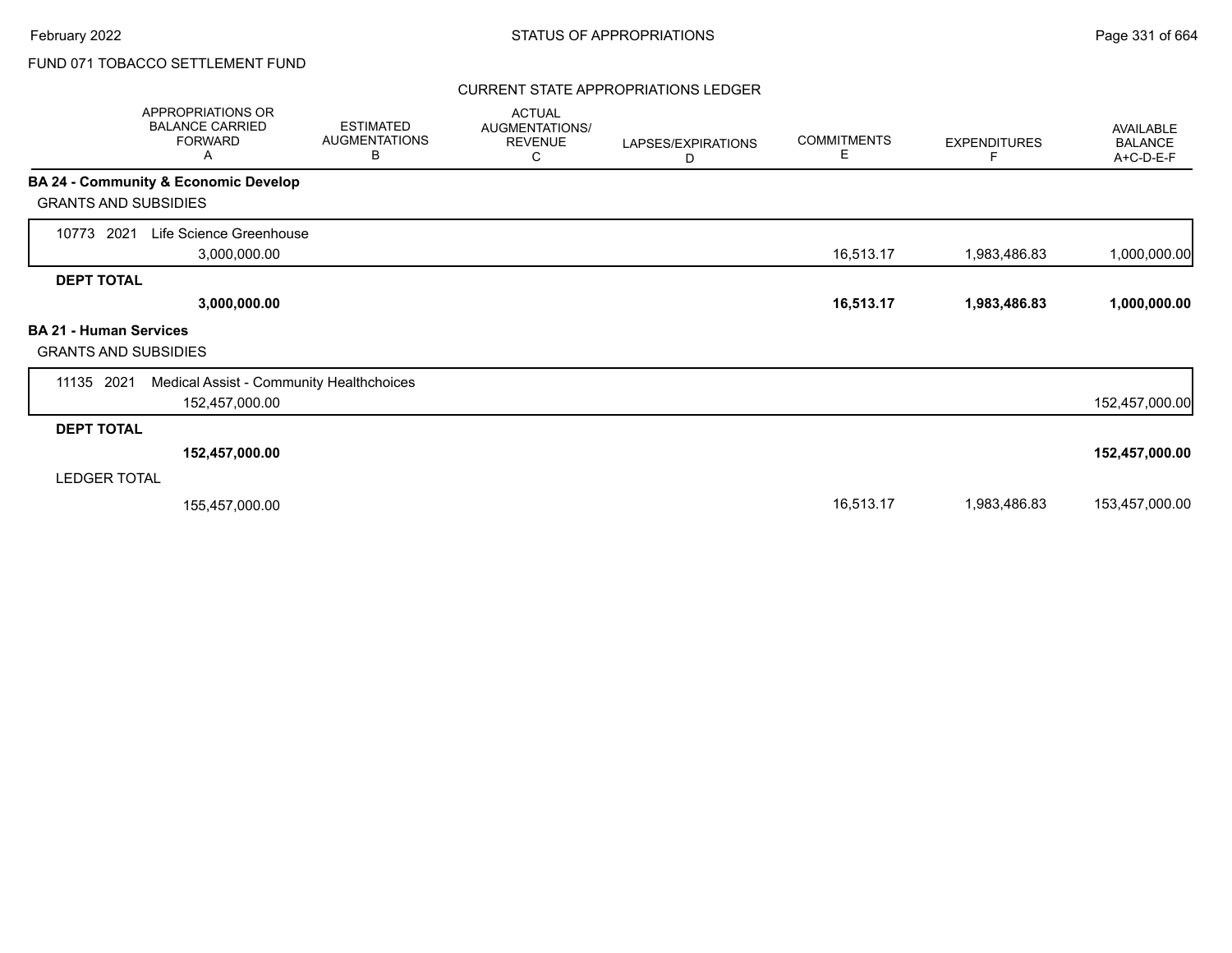### CURRENT STATE EXECUTIVE AUTHORIZATIONS LEDGER

|                                                              | <b>APPROPRIATIONS OR</b><br><b>BALANCE CARRIED</b><br><b>FORWARD</b><br>A | <b>ESTIMATED</b><br><b>AUGMENTATIONS</b><br>В | <b>ACTUAL</b><br>AUGMENTATIONS/<br><b>REVENUE</b><br>C | LAPSES/EXPIRATIONS<br>D | <b>COMMITMENTS</b><br>Е | <b>EXPENDITURES</b><br>F | <b>AVAILABLE</b><br><b>BALANCE</b><br>$A+C-D-E-F$ |
|--------------------------------------------------------------|---------------------------------------------------------------------------|-----------------------------------------------|--------------------------------------------------------|-------------------------|-------------------------|--------------------------|---------------------------------------------------|
| BA 67 - Health                                               |                                                                           |                                               |                                                        |                         |                         |                          |                                                   |
| <b>GRANTS AND SUBSIDIES</b>                                  |                                                                           |                                               |                                                        |                         |                         |                          |                                                   |
| 29106 2021                                                   | <b>Tobacco Use Prevention &amp; Cessation</b><br>16,001,000.00            |                                               |                                                        |                         | 10,101,506.30           | 5,096,443.05             | 803,050.65                                        |
| 29107 2021                                                   | <b>Health Research-Health Priorities</b><br>44,802,000.00                 |                                               |                                                        |                         | 1,069,594.53            | 98,727.64                | 43,633,677.83                                     |
| 29108 2021                                                   | Health Research-National CancerInstitute<br>3,556,000.00                  |                                               |                                                        |                         |                         |                          | 3,556,000.00                                      |
| <b>DEPT TOTAL</b>                                            |                                                                           |                                               |                                                        |                         |                         |                          |                                                   |
|                                                              | 64,359,000.00                                                             |                                               |                                                        |                         | 11,171,100.83           | 5,195,170.69             | 47,992,728.48                                     |
| <b>BA 21 - Human Services</b><br><b>GRANTS AND SUBSIDIES</b> |                                                                           |                                               |                                                        |                         |                         |                          |                                                   |
| 29030 2021                                                   | Uncompensated Care<br>29,086,000.00                                       |                                               |                                                        |                         |                         |                          | 29,086,000.00                                     |
| 2021<br>29031                                                | Med. Care for Workers with Disabilities<br>106,672,000.00                 |                                               |                                                        |                         |                         | -4,910,950.84            | 111,582,950.84                                    |
| <b>DEPT TOTAL</b>                                            |                                                                           |                                               |                                                        |                         |                         |                          |                                                   |
|                                                              | 135,758,000.00                                                            |                                               |                                                        |                         |                         | -4,910,950.84            | 140,668,950.84                                    |
| <b>LEDGER TOTAL</b>                                          |                                                                           |                                               |                                                        |                         |                         |                          |                                                   |
|                                                              | 200,117,000.00                                                            |                                               |                                                        |                         | 11,171,100.83           | 284,219.85               | 188,661,679.32                                    |
|                                                              | TOTAL TOTAL ALL CURRENT STATE LEDGERS                                     |                                               |                                                        |                         |                         |                          |                                                   |
|                                                              | 355,574,000.00                                                            |                                               |                                                        |                         | 11,187,614.00           | 2.267.706.68             | 342,118,679.32                                    |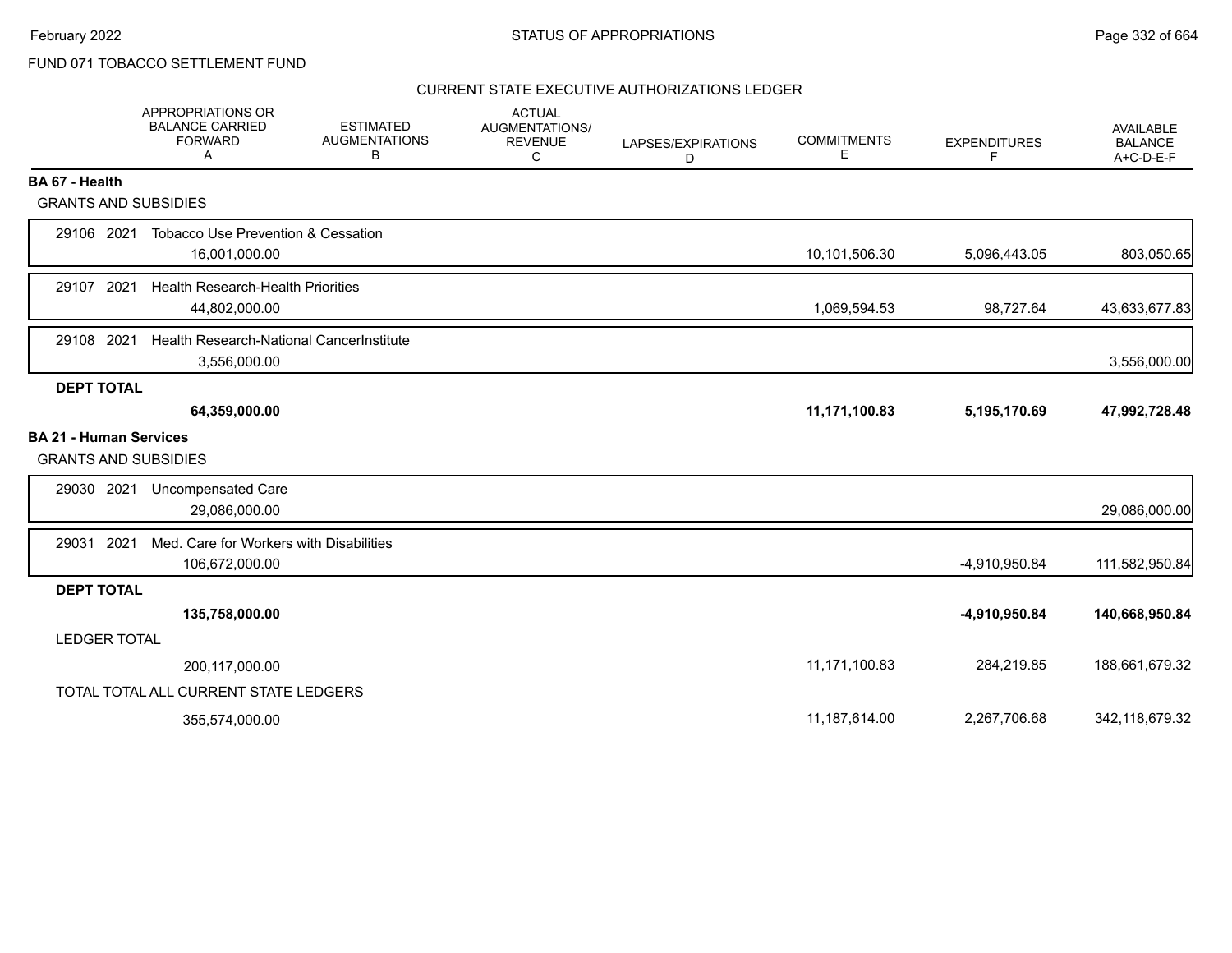#### PRIOR STATE APPROPRIATIONS LEDGER

|                                                              | APPROPRIATIONS OR<br><b>BALANCE CARRIED</b><br><b>FORWARD</b><br>A | <b>ESTIMATED</b><br><b>AUGMENTATIONS</b><br>В | <b>ACTUAL</b><br>AUGMENTATIONS/<br><b>REVENUE</b><br>С | LAPSES/EXPIRATIONS<br>D | <b>COMMITMENTS</b><br>E | <b>EXPENDITURES</b><br>F | AVAILABLE<br><b>BALANCE</b><br>A+C-D-E-F |
|--------------------------------------------------------------|--------------------------------------------------------------------|-----------------------------------------------|--------------------------------------------------------|-------------------------|-------------------------|--------------------------|------------------------------------------|
|                                                              | BA 24 - Community & Economic Develop                               |                                               |                                                        |                         |                         |                          |                                          |
| <b>GRANTS AND SUBSIDIES</b>                                  |                                                                    |                                               |                                                        |                         |                         |                          |                                          |
| 2020<br>10773                                                | Life Science Greenhouse<br>609,926.56                              |                                               |                                                        |                         |                         | 609,926.56               |                                          |
| <b>DEPT TOTAL</b>                                            |                                                                    |                                               |                                                        |                         |                         |                          |                                          |
|                                                              | 609,926.56                                                         |                                               |                                                        |                         |                         | 609,926.56               |                                          |
| <b>BA 21 - Human Services</b><br><b>GRANTS AND SUBSIDIES</b> |                                                                    |                                               |                                                        |                         |                         |                          |                                          |
| 11135 2020                                                   | Medical Assist - Community Healthchoices                           |                                               |                                                        |                         |                         |                          |                                          |
|                                                              | 15,897,000.00                                                      |                                               |                                                        |                         |                         | 15,897,000.00            |                                          |
| <b>DEPT TOTAL</b>                                            |                                                                    |                                               |                                                        |                         |                         |                          |                                          |
|                                                              | 15,897,000.00                                                      |                                               |                                                        |                         |                         | 15,897,000.00            |                                          |
| <b>LEDGER TOTAL</b>                                          |                                                                    |                                               |                                                        |                         |                         |                          |                                          |
|                                                              | 16,506,926.56                                                      |                                               |                                                        |                         |                         | 16,506,926.56            |                                          |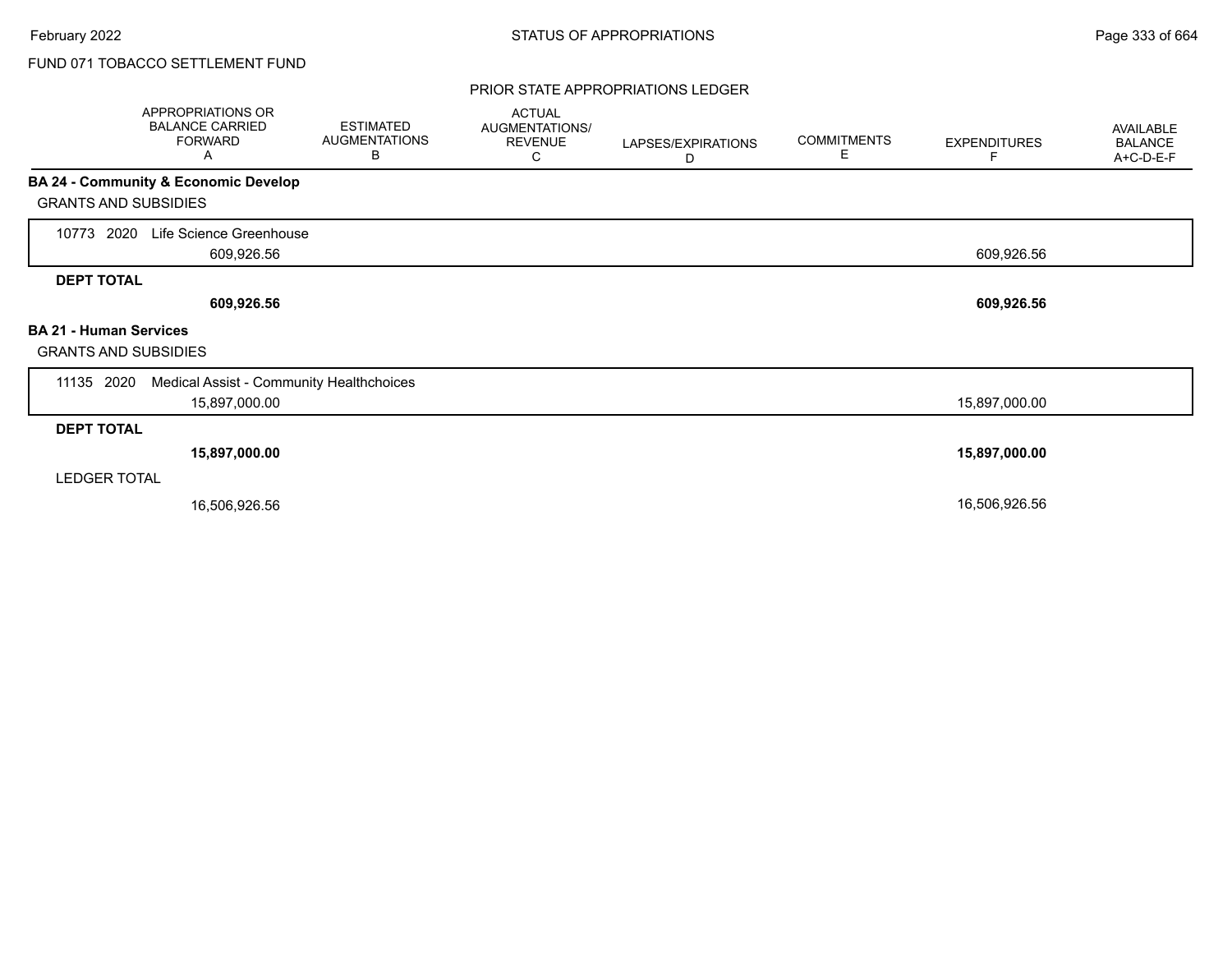### PRIOR STATE EXECUTIVE AUTHORIZATIONS LEDGER

|                                                              | APPROPRIATIONS OR<br><b>BALANCE CARRIED</b><br><b>FORWARD</b><br>Α   | <b>ESTIMATED</b><br><b>AUGMENTATIONS</b><br>В | <b>ACTUAL</b><br>AUGMENTATIONS/<br><b>REVENUE</b><br>C | LAPSES/EXPIRATIONS<br>D | <b>COMMITMENTS</b><br>E. | <b>EXPENDITURES</b><br>F. | <b>AVAILABLE</b><br><b>BALANCE</b><br>A+C-D-E-F |
|--------------------------------------------------------------|----------------------------------------------------------------------|-----------------------------------------------|--------------------------------------------------------|-------------------------|--------------------------|---------------------------|-------------------------------------------------|
| BA 67 - Health                                               |                                                                      |                                               |                                                        |                         |                          |                           |                                                 |
| <b>GRANTS AND SUBSIDIES</b>                                  |                                                                      |                                               |                                                        |                         |                          |                           |                                                 |
|                                                              | 20106 2019 Tobacco Use Prevention & Cessation<br>985,430.25          |                                               |                                                        |                         |                          | 759,345.62                | 226,084.63                                      |
|                                                              | 20107 2015 Health Research - Health Priorities<br>21,311.71          |                                               |                                                        |                         | 21,311.71                |                           |                                                 |
|                                                              | 20107 2016 Health Research - Health Priorities<br>25.842.16          |                                               |                                                        |                         | 25,842.16                |                           |                                                 |
|                                                              | 20107 2017 Health Research - Health Priorities<br>2,000.00           |                                               |                                                        |                         | 2,000.00                 |                           |                                                 |
|                                                              | 20107 2019 Health Research - Health Priorities<br>154.37             |                                               |                                                        |                         | 154.37                   |                           |                                                 |
|                                                              | 20108 2017 Health Research - National Cancer Inst<br>2,103.56        |                                               |                                                        |                         | 2,103.56                 |                           |                                                 |
| 29106 2020                                                   | Tobacco Use Prevention & Cessation<br>7,222,314.45                   |                                               |                                                        |                         | 2,765,261.25             | 4,052,265.66              | 404,787.54                                      |
| 29107 2020                                                   | <b>Health Research-Health Priorities</b><br>45,250,621.51            |                                               |                                                        |                         | 434,788.89               | 16,899,742.82             | 27,916,089.80                                   |
|                                                              | 29108 2020 Health Research-National Cancer Institute<br>3,624,000.00 |                                               |                                                        |                         |                          | 1,372,858.00              | 2,251,142.00                                    |
| <b>DEPT TOTAL</b>                                            | 57, 133, 778.01                                                      |                                               |                                                        |                         | 3,251,461.94             | 23,084,212.10             | 30,798,103.97                                   |
| <b>BA 21 - Human Services</b><br><b>GRANTS AND SUBSIDIES</b> |                                                                      |                                               |                                                        |                         |                          |                           |                                                 |
|                                                              | 20030 2020 Uncompensated Care<br>272,853.26                          |                                               |                                                        |                         |                          |                           | 272,853.26                                      |
| 29030 2020                                                   | <b>Uncompensated Care</b><br>29,646,000.00                           |                                               |                                                        |                         |                          | 28,957,536.01             | 688,463.99                                      |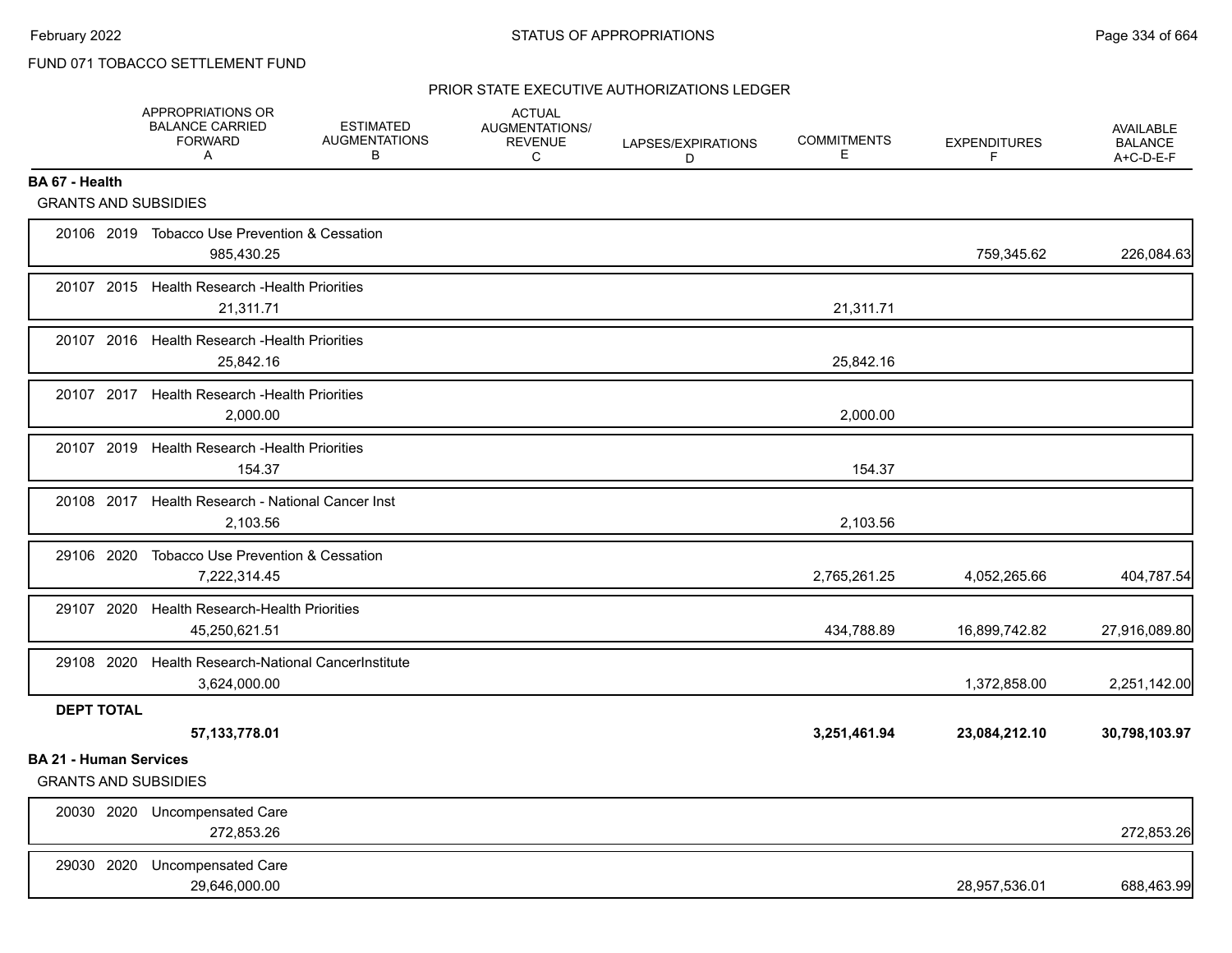#### PRIOR STATE EXECUTIVE AUTHORIZATIONS LEDGER

|                     | APPROPRIATIONS OR<br><b>BALANCE CARRIED</b><br><b>FORWARD</b><br>$\mathsf{A}$ | <b>ESTIMATED</b><br><b>AUGMENTATIONS</b><br>в | <b>ACTUAL</b><br>AUGMENTATIONS/<br><b>REVENUE</b><br>С | LAPSES/EXPIRATIONS | <b>COMMITMENTS</b> | <b>EXPENDITURES</b> | AVAILABLE<br><b>BALANCE</b><br>A+C-D-E-F |
|---------------------|-------------------------------------------------------------------------------|-----------------------------------------------|--------------------------------------------------------|--------------------|--------------------|---------------------|------------------------------------------|
| 2020<br>29031       | Med. Care for Workers with Disabilities                                       |                                               |                                                        |                    |                    |                     |                                          |
|                     | 11,730,777.85                                                                 |                                               |                                                        |                    |                    | 11,730,340.08       | 437.77                                   |
| <b>DEPT TOTAL</b>   |                                                                               |                                               |                                                        |                    |                    |                     |                                          |
|                     | 41,649,631.11                                                                 |                                               |                                                        |                    |                    | 40,687,876.09       | 961,755.02                               |
| <b>LEDGER TOTAL</b> |                                                                               |                                               |                                                        |                    |                    |                     |                                          |
|                     | 98,783,409.12                                                                 |                                               |                                                        |                    | 3,251,461.94       | 63,772,088.19       | 31,759,858.99                            |
|                     | TOTAL TOTAL ALL PRIOR STATE LEDGERS                                           |                                               |                                                        |                    |                    |                     |                                          |
|                     | 115,290,335.68                                                                |                                               |                                                        |                    | 3,251,461.94       | 80,279,014.75       | 31,759,858.99                            |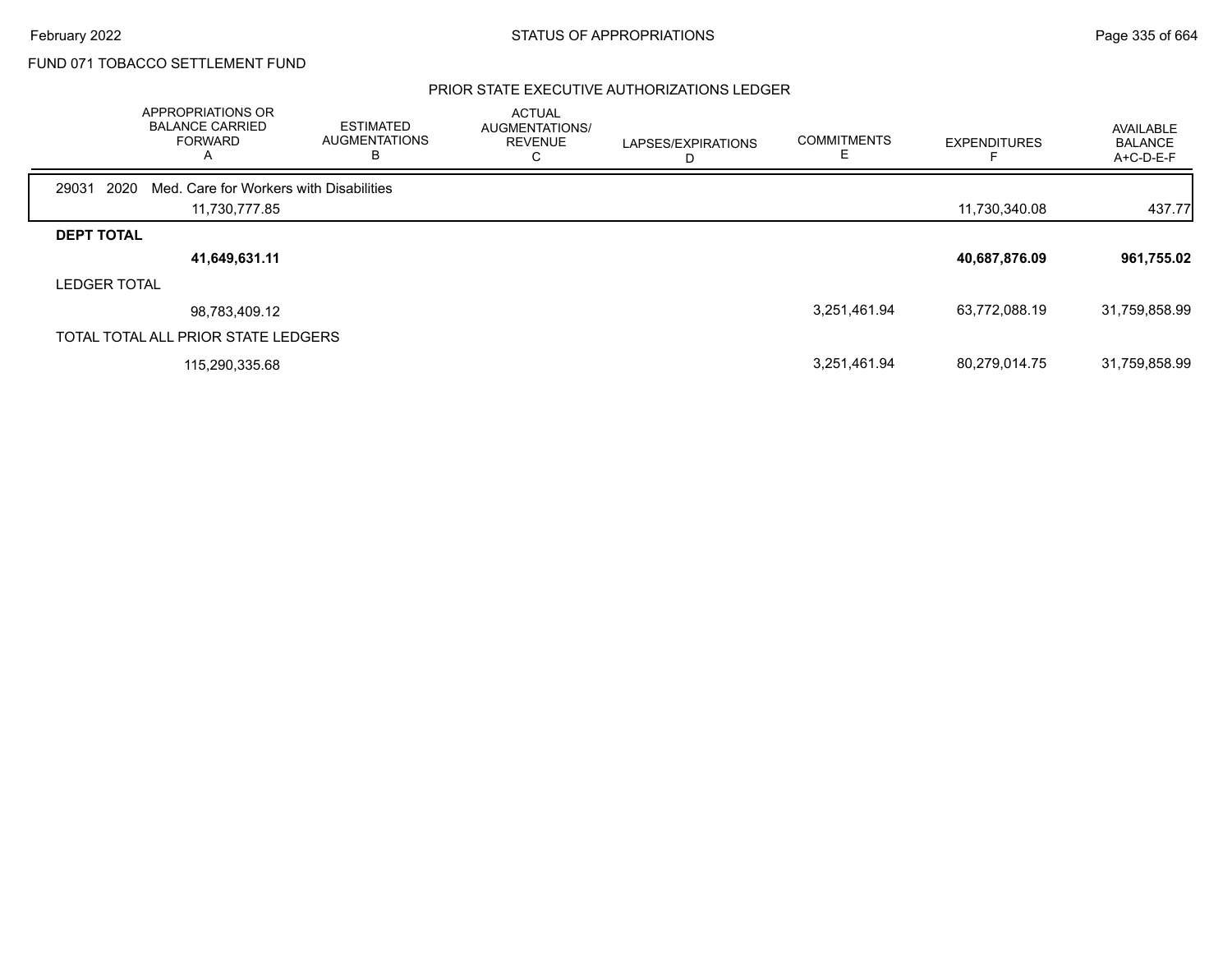Г

## FUND 072 REAL ESTATE RECOVERY FUND

#### CURRENT STATE EXECUTIVE AUTHORIZATIONS LEDGER

|                             | APPROPRIATIONS OR<br><b>BALANCE CARRIED</b><br><b>FORWARD</b><br>A | <b>ESTIMATED</b><br><b>AUGMENTATIONS</b><br>В | <b>ACTUAL</b><br>AUGMENTATIONS/<br><b>REVENUE</b><br>С | LAPSES/EXPIRATIONS<br>D | <b>COMMITMENTS</b><br>E | <b>EXPENDITURES</b> | <b>AVAILABLE</b><br><b>BALANCE</b><br>A+C-D-E-F |
|-----------------------------|--------------------------------------------------------------------|-----------------------------------------------|--------------------------------------------------------|-------------------------|-------------------------|---------------------|-------------------------------------------------|
| BA 19 - State Department    |                                                                    |                                               |                                                        |                         |                         |                     |                                                 |
| <b>GRANTS AND SUBSIDIES</b> |                                                                    |                                               |                                                        |                         |                         |                     |                                                 |
| 2021<br>20026               | Real Estate Recovery Payments                                      |                                               |                                                        |                         |                         |                     |                                                 |
|                             | 150,000.00                                                         |                                               |                                                        |                         |                         |                     | 150,000.00                                      |
| <b>DEPT TOTAL</b>           |                                                                    |                                               |                                                        |                         |                         |                     |                                                 |
|                             | 150,000.00                                                         |                                               |                                                        |                         |                         |                     | 150,000.00                                      |
| <b>LEDGER TOTAL</b>         |                                                                    |                                               |                                                        |                         |                         |                     |                                                 |
|                             | 150,000.00                                                         |                                               |                                                        |                         |                         |                     | 150,000.00                                      |
|                             | TOTAL TOTAL ALL CURRENT STATE LEDGERS                              |                                               |                                                        |                         |                         |                     |                                                 |
|                             | 150,000.00                                                         |                                               |                                                        |                         |                         |                     | 150,000.00                                      |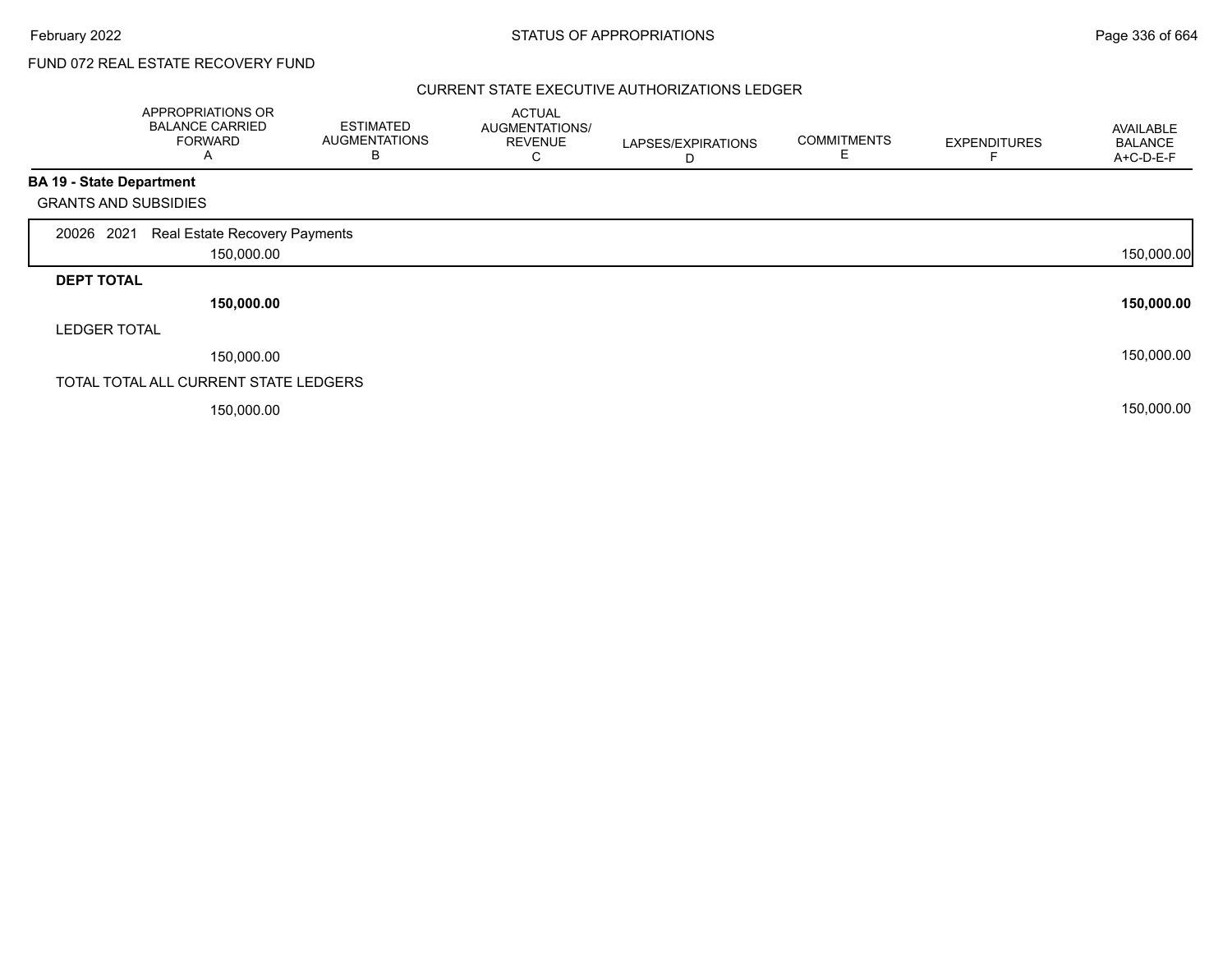Г

# FUND 072 REAL ESTATE RECOVERY FUND

### PRIOR STATE EXECUTIVE AUTHORIZATIONS LEDGER

|                                 | APPROPRIATIONS OR<br><b>BALANCE CARRIED</b><br><b>FORWARD</b><br>A | <b>ESTIMATED</b><br><b>AUGMENTATIONS</b><br>В | <b>ACTUAL</b><br>AUGMENTATIONS/<br><b>REVENUE</b><br>С | LAPSES/EXPIRATIONS<br>D | <b>COMMITMENTS</b><br>E | <b>EXPENDITURES</b> | <b>AVAILABLE</b><br><b>BALANCE</b><br>A+C-D-E-F |
|---------------------------------|--------------------------------------------------------------------|-----------------------------------------------|--------------------------------------------------------|-------------------------|-------------------------|---------------------|-------------------------------------------------|
| <b>BA 19 - State Department</b> |                                                                    |                                               |                                                        |                         |                         |                     |                                                 |
| <b>GRANTS AND SUBSIDIES</b>     |                                                                    |                                               |                                                        |                         |                         |                     |                                                 |
| 2020<br>20026                   | Real Estate Recovery Payments                                      |                                               |                                                        |                         |                         |                     |                                                 |
|                                 | 129,990.94                                                         |                                               |                                                        |                         |                         |                     | 129,990.94                                      |
| <b>DEPT TOTAL</b>               |                                                                    |                                               |                                                        |                         |                         |                     |                                                 |
|                                 | 129,990.94                                                         |                                               |                                                        |                         |                         |                     | 129,990.94                                      |
| <b>LEDGER TOTAL</b>             |                                                                    |                                               |                                                        |                         |                         |                     |                                                 |
|                                 | 129,990.94                                                         |                                               |                                                        |                         |                         |                     | 129,990.94                                      |
|                                 | TOTAL TOTAL ALL PRIOR STATE LEDGERS                                |                                               |                                                        |                         |                         |                     |                                                 |
|                                 | 129,990.94                                                         |                                               |                                                        |                         |                         |                     | 129,990.94                                      |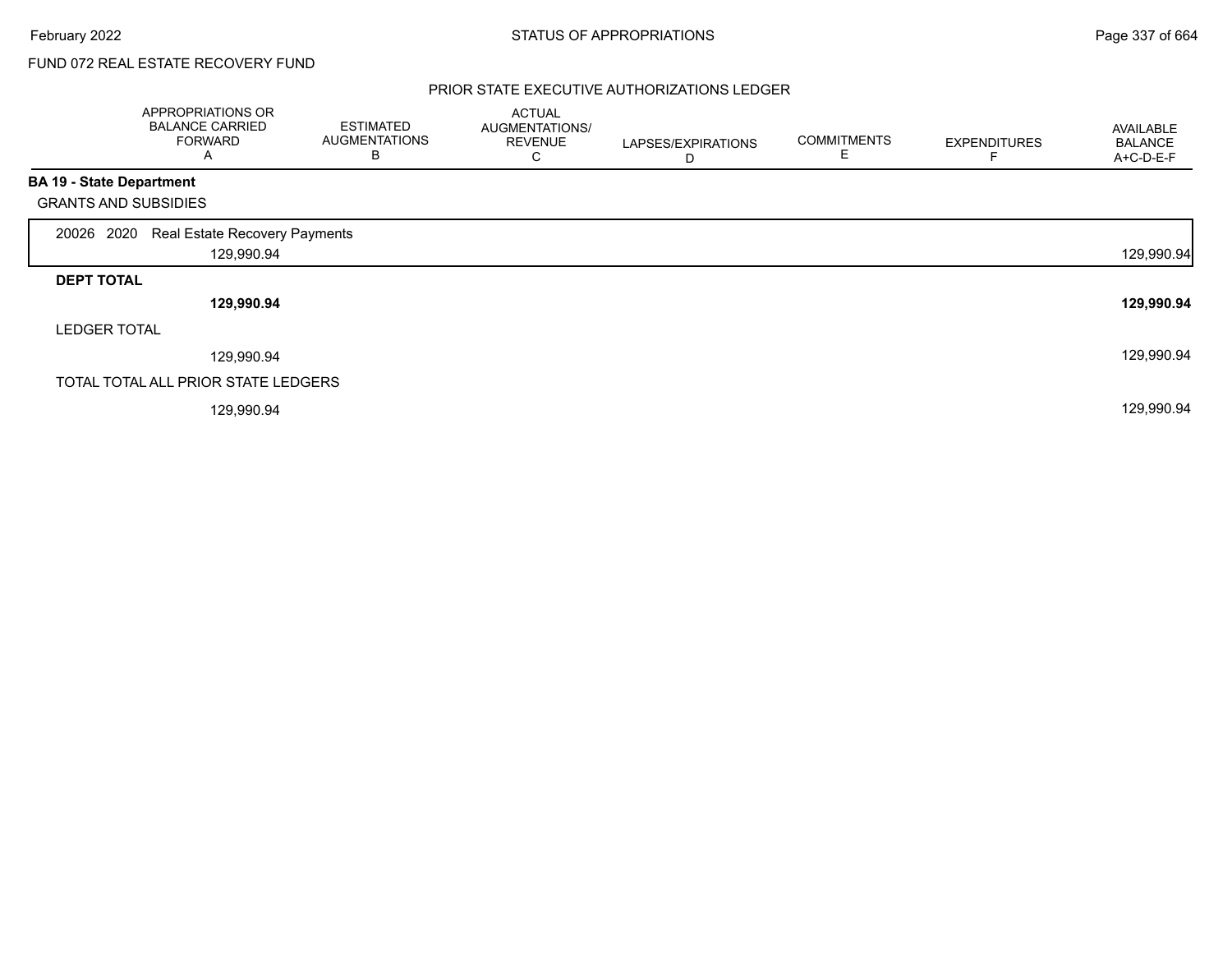### CURRENT STATE EXECUTIVE AUTHORIZATIONS LEDGER

|                                         | <b>APPROPRIATIONS OR</b><br><b>BALANCE CARRIED</b><br><b>FORWARD</b><br>A | <b>ESTIMATED</b><br><b>AUGMENTATIONS</b><br>B | <b>ACTUAL</b><br><b>AUGMENTATIONS/</b><br><b>REVENUE</b><br>С | LAPSES/EXPIRATIONS<br>D | <b>COMMITMENTS</b> | <b>EXPENDITURES</b> | <b>AVAILABLE</b><br><b>BALANCE</b><br>A+C-D-E-F |
|-----------------------------------------|---------------------------------------------------------------------------|-----------------------------------------------|---------------------------------------------------------------|-------------------------|--------------------|---------------------|-------------------------------------------------|
| <b>BA 35 - Environmental Protection</b> |                                                                           |                                               |                                                               |                         |                    |                     |                                                 |
| <b>GENERAL GOVERNMENT</b>               |                                                                           |                                               |                                                               |                         |                    |                     |                                                 |
| 2021<br>20101                           | <b>General Operations</b>                                                 |                                               |                                                               |                         |                    |                     |                                                 |
|                                         | 3,978,000.00                                                              |                                               |                                                               |                         | 5,000.00           | 1,760,626.15        | 2,212,373.85                                    |
| <b>DEPT TOTAL</b>                       |                                                                           |                                               |                                                               |                         |                    |                     |                                                 |
|                                         | 3,978,000.00                                                              |                                               |                                                               |                         | 5,000.00           | 1,760,626.15        | 2,212,373.85                                    |
| <b>LEDGER TOTAL</b>                     |                                                                           |                                               |                                                               |                         |                    |                     |                                                 |
|                                         | 3,978,000.00                                                              |                                               |                                                               |                         | 5,000.00           | 1,760,626.15        | 2,212,373.85                                    |
|                                         | TOTAL TOTAL ALL CURRENT STATE LEDGERS                                     |                                               |                                                               |                         |                    |                     |                                                 |
|                                         | 3,978,000.00                                                              |                                               |                                                               |                         | 5,000.00           | 1,760,626.15        | 2,212,373.85                                    |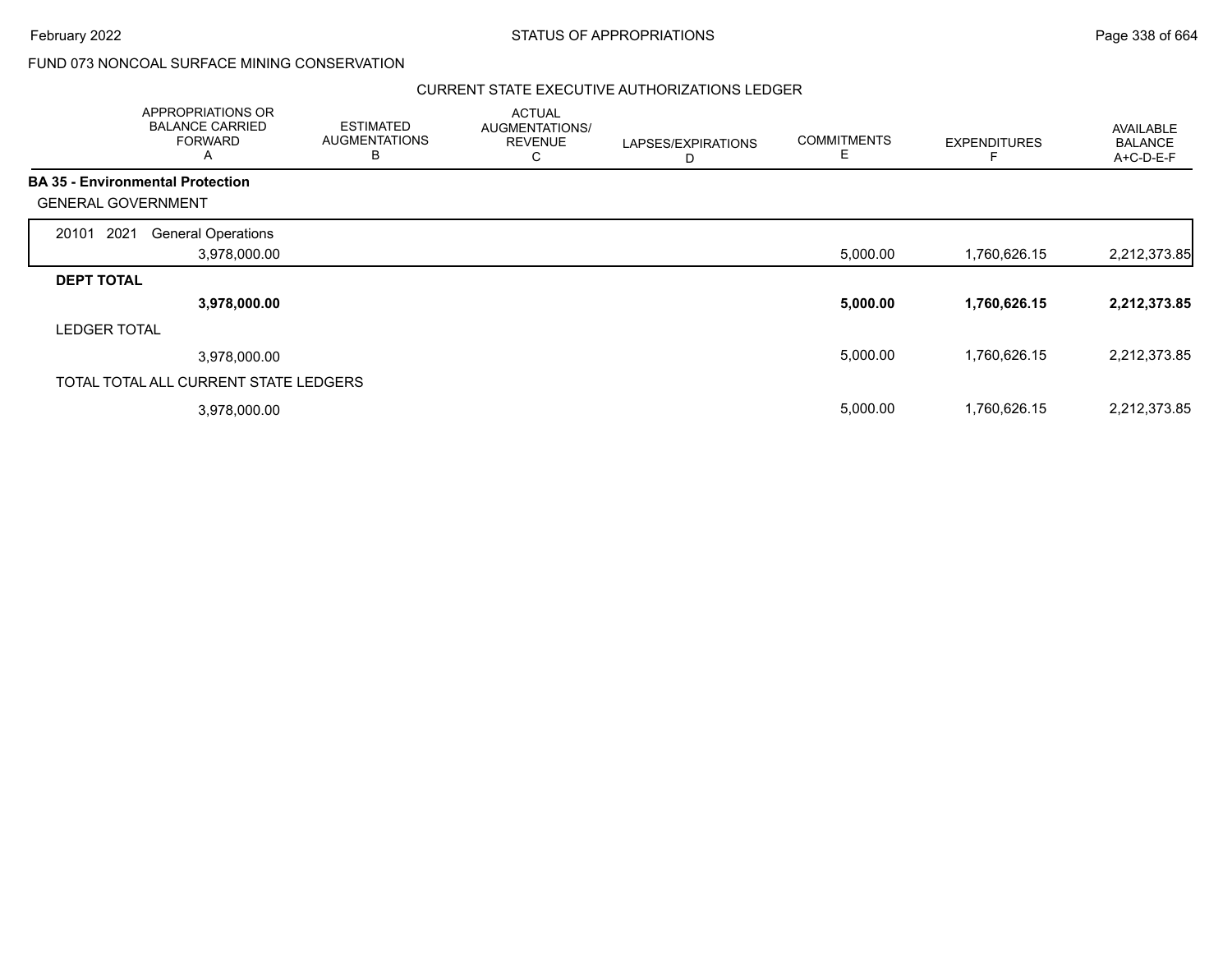### PRIOR STATE EXECUTIVE AUTHORIZATIONS LEDGER

|                                         | APPROPRIATIONS OR<br><b>BALANCE CARRIED</b><br><b>FORWARD</b><br>A | <b>ESTIMATED</b><br><b>AUGMENTATIONS</b><br>В | <b>ACTUAL</b><br>AUGMENTATIONS/<br><b>REVENUE</b><br>С | LAPSES/EXPIRATIONS<br>D | <b>COMMITMENTS</b><br>E | <b>EXPENDITURES</b> | AVAILABLE<br><b>BALANCE</b><br>A+C-D-E-F |
|-----------------------------------------|--------------------------------------------------------------------|-----------------------------------------------|--------------------------------------------------------|-------------------------|-------------------------|---------------------|------------------------------------------|
| <b>BA 35 - Environmental Protection</b> |                                                                    |                                               |                                                        |                         |                         |                     |                                          |
| <b>GENERAL GOVERNMENT</b>               |                                                                    |                                               |                                                        |                         |                         |                     |                                          |
| 2020<br>20101                           | <b>General Operations</b>                                          |                                               |                                                        |                         |                         |                     |                                          |
|                                         | 1,292,504.49                                                       |                                               |                                                        |                         | 5,000.00                | 145,845.14          | 1,141,659.35                             |
| <b>DEPT TOTAL</b>                       |                                                                    |                                               |                                                        |                         |                         |                     |                                          |
|                                         | 1,292,504.49                                                       |                                               |                                                        |                         | 5,000.00                | 145,845.14          | 1,141,659.35                             |
| <b>LEDGER TOTAL</b>                     |                                                                    |                                               |                                                        |                         |                         |                     |                                          |
|                                         | 1,292,504.49                                                       |                                               |                                                        |                         | 5,000.00                | 145,845.14          | 1,141,659.35                             |
| TOTAL TOTAL ALL PRIOR STATE LEDGERS     |                                                                    |                                               |                                                        |                         |                         |                     |                                          |
|                                         | 1,292,504.49                                                       |                                               |                                                        |                         | 5,000.00                | 145,845.14          | 1,141,659.35                             |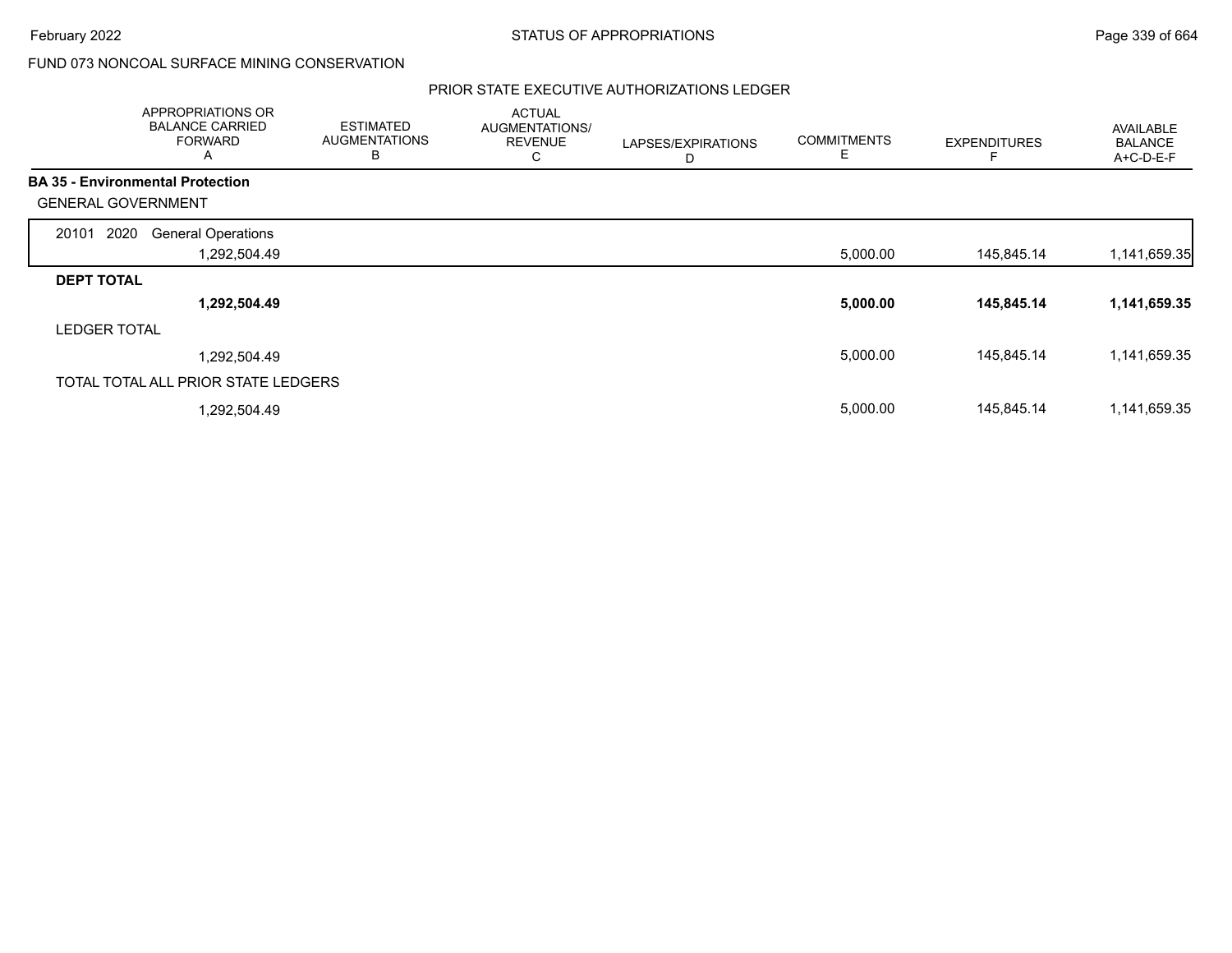#### RESTRICTED RECEIPTS LEDGER

|                           | APPROPRIATIONS OR<br><b>BALANCE CARRIED</b><br><b>FORWARD</b><br>A | <b>ESTIMATED</b><br><b>AUGMENTATIONS</b><br>В | <b>ACTUAL</b><br><b>AUGMENTATIONS/</b><br><b>REVENUE</b><br>С | LAPSES/EXPIRATIONS<br>D | <b>COMMITMENTS</b> | <b>EXPENDITURES</b> | AVAILABLE<br><b>BALANCE</b><br>A+C-D-E-F |
|---------------------------|--------------------------------------------------------------------|-----------------------------------------------|---------------------------------------------------------------|-------------------------|--------------------|---------------------|------------------------------------------|
|                           | <b>BA 35 - Environmental Protection</b>                            |                                               |                                                               |                         |                    |                     |                                          |
| <b>GENERAL GOVERNMENT</b> |                                                                    |                                               |                                                               |                         |                    |                     |                                          |
| 2021<br>40048             | Mining Permit Collateral Guarantee                                 |                                               |                                                               |                         |                    |                     |                                          |
|                           | 2,505,766.05                                                       |                                               | 128,389.28                                                    |                         |                    | 1.000.00            | 2,633,155.33                             |
| <b>DEPT TOTAL</b>         |                                                                    |                                               |                                                               |                         |                    |                     |                                          |
|                           | 2,505,766.05                                                       |                                               | 128,389.28                                                    |                         |                    | 1,000.00            | 2,633,155.33                             |
| <b>LEDGER TOTAL</b>       |                                                                    |                                               |                                                               |                         |                    |                     |                                          |
|                           | 2,505,766.05                                                       |                                               | 128.389.28                                                    |                         |                    | 1,000.00            | 2,633,155.33                             |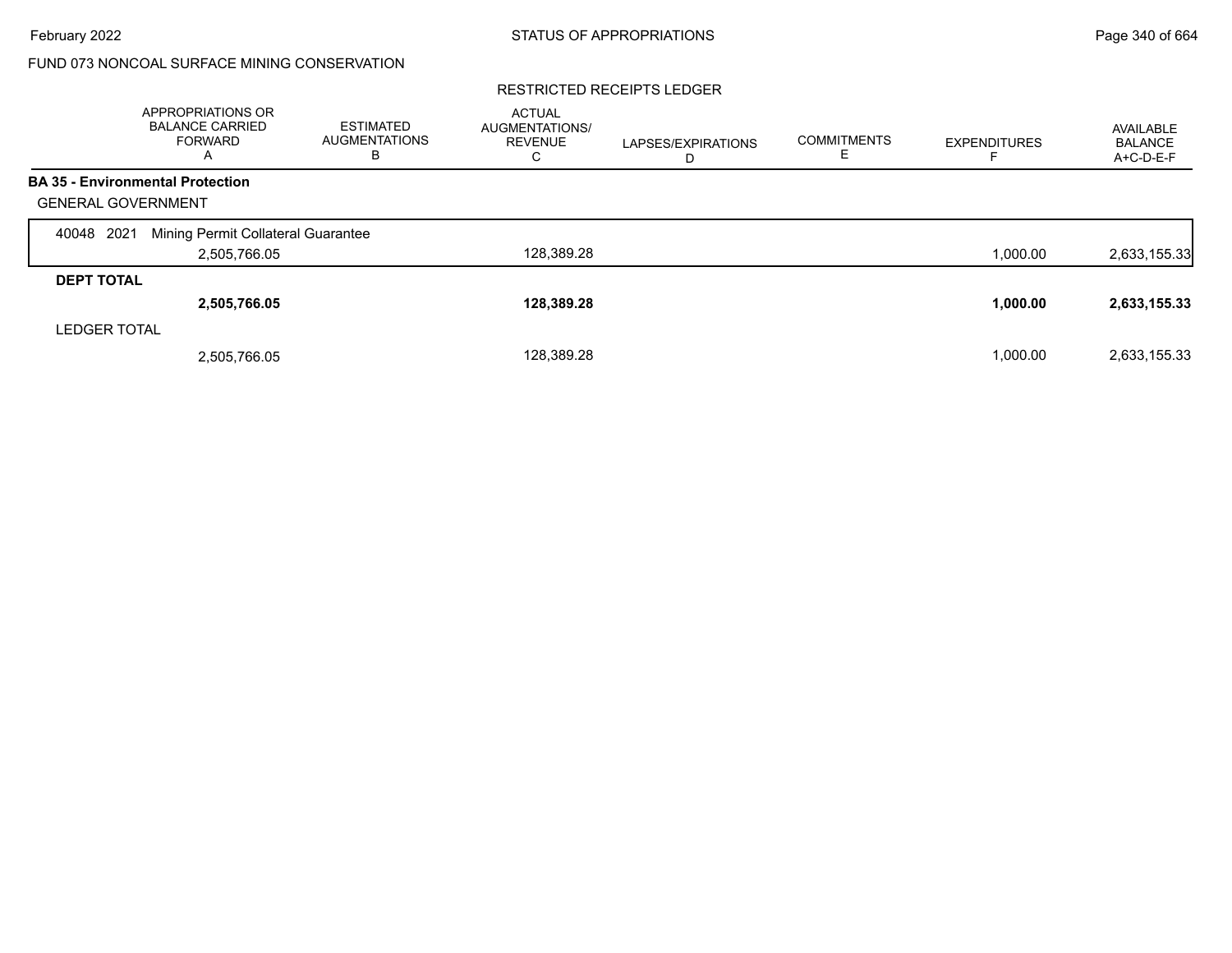|                           | <b>APPROPRIATIONS OR</b><br><b>BALANCE CARRIED</b><br><b>FORWARD</b><br>A | <b>ESTIMATED</b><br><b>AUGMENTATIONS</b><br>в | <b>ACTUAL</b><br>AUGMENTATIONS/<br><b>REVENUE</b><br>С | LAPSES/EXPIRATIONS<br>D | <b>COMMITMENTS</b><br>E | <b>EXPENDITURES</b> | AVAILABLE<br><b>BALANCE</b><br>A+C-D-E-F |
|---------------------------|---------------------------------------------------------------------------|-----------------------------------------------|--------------------------------------------------------|-------------------------|-------------------------|---------------------|------------------------------------------|
|                           | <b>BA 35 - Environmental Protection</b>                                   |                                               |                                                        |                         |                         |                     |                                          |
| <b>GENERAL GOVERNMENT</b> |                                                                           |                                               |                                                        |                         |                         |                     |                                          |
| 60084 2021                | Forfeiture of Bonds                                                       |                                               |                                                        |                         |                         |                     |                                          |
|                           | 1,332,137.99                                                              |                                               | 84,671.01                                              |                         |                         |                     | 1,416,809.00                             |
| <b>DEPT TOTAL</b>         |                                                                           |                                               |                                                        |                         |                         |                     |                                          |
|                           | 1,332,137.99                                                              |                                               | 84,671.01                                              |                         |                         |                     | 1,416,809.00                             |
| <b>LEDGER TOTAL</b>       |                                                                           |                                               |                                                        |                         |                         |                     |                                          |
|                           | 1,332,137.99                                                              |                                               | 84.671.01                                              |                         |                         |                     | 1,416,809.00                             |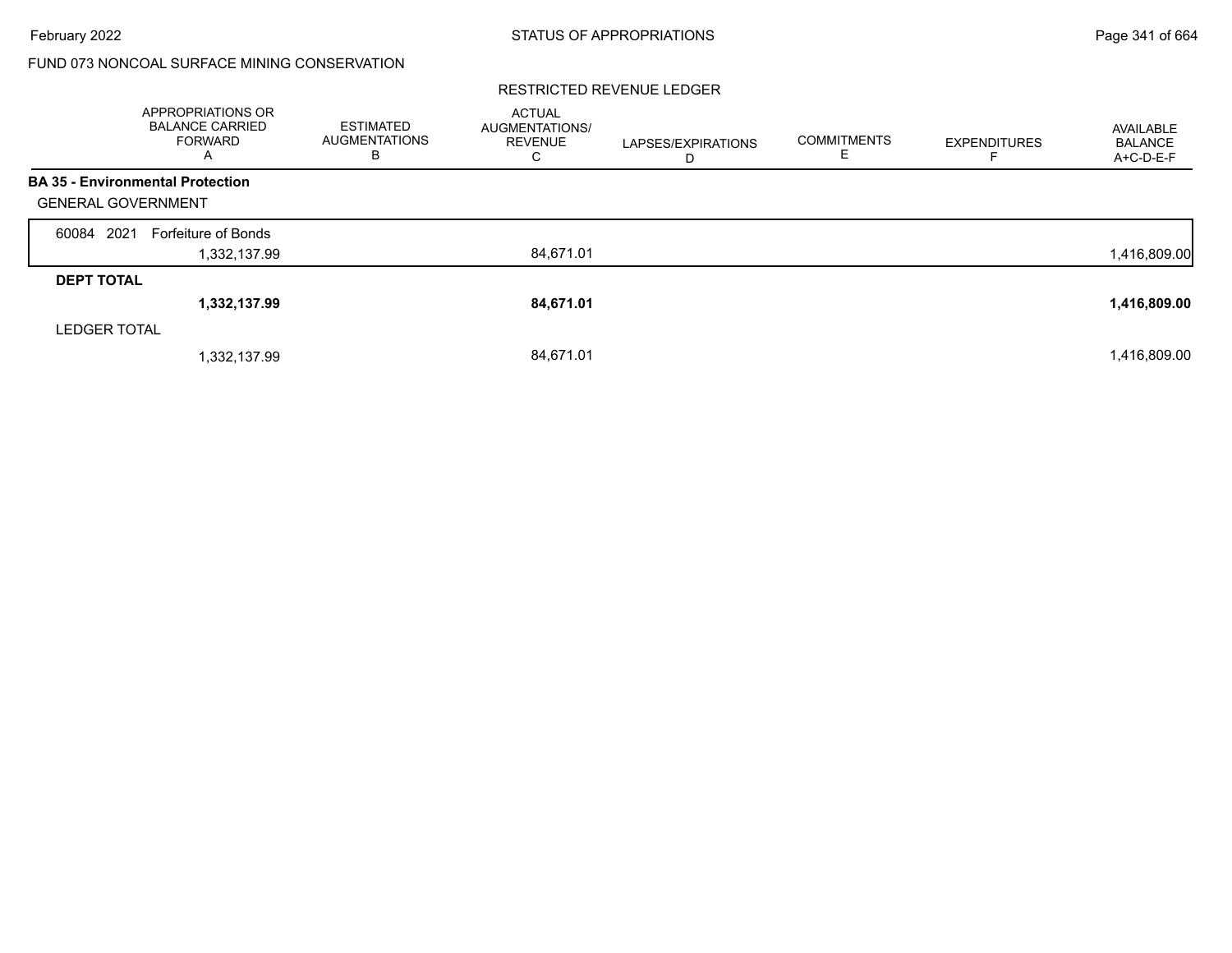# FUND 075 PUBLIC SCHOOL RETIREES' HEALTH INS

|                           | APPROPRIATIONS OR<br><b>BALANCE CARRIED</b><br><b>FORWARD</b><br>A | <b>ESTIMATED</b><br><b>AUGMENTATIONS</b><br>в | <b>ACTUAL</b><br><b>AUGMENTATIONS/</b><br><b>REVENUE</b><br>С | LAPSES/EXPIRATIONS<br>D | <b>COMMITMENTS</b><br>ᄇ | <b>EXPENDITURES</b> | AVAILABLE<br><b>BALANCE</b><br>A+C-D-E-F |
|---------------------------|--------------------------------------------------------------------|-----------------------------------------------|---------------------------------------------------------------|-------------------------|-------------------------|---------------------|------------------------------------------|
|                           | BA 72 - Pub School Employees' Ret Sys                              |                                               |                                                               |                         |                         |                     |                                          |
| <b>GENERAL GOVERNMENT</b> |                                                                    |                                               |                                                               |                         |                         |                     |                                          |
| 2021<br>60187             | Health Insurance Claims Reserve                                    |                                               |                                                               |                         |                         |                     |                                          |
|                           |                                                                    |                                               | 1,500,000.00                                                  |                         | 224.811.62              | 795.876.04          | 479,312.34                               |
| <b>DEPT TOTAL</b>         |                                                                    |                                               |                                                               |                         |                         |                     |                                          |
|                           |                                                                    |                                               | 1,500,000.00                                                  |                         | 224,811.62              | 795,876.04          | 479,312.34                               |
| <b>LEDGER TOTAL</b>       |                                                                    |                                               |                                                               |                         |                         |                     |                                          |
|                           |                                                                    |                                               | 1,500,000.00                                                  |                         | 224.811.62              | 795.876.04          | 479.312.34                               |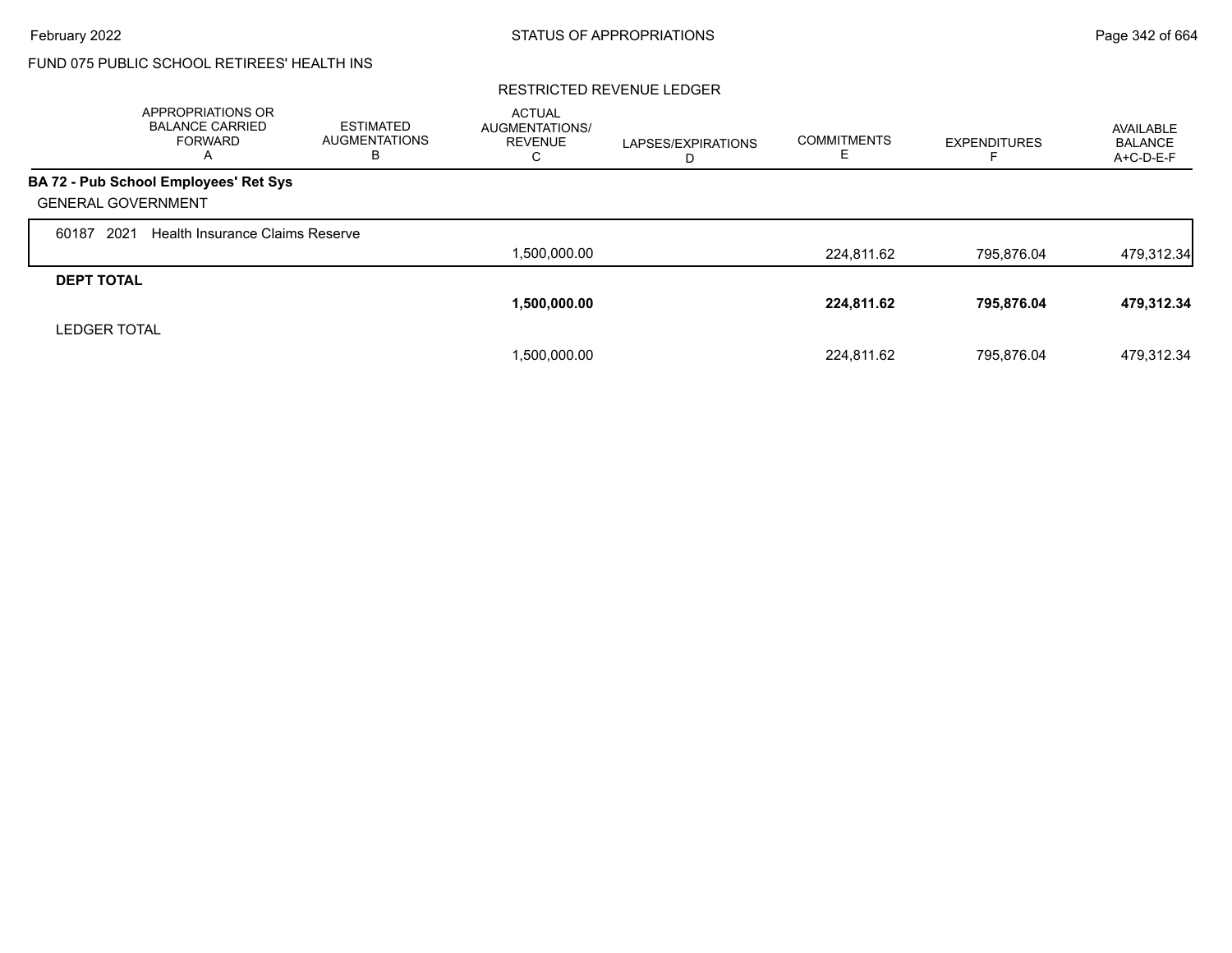### FUND 076 MUNICIPAL PENSION AID FUND

#### RESTRICTED RECEIPTS LEDGER

|                                | APPROPRIATIONS OR<br><b>BALANCE CARRIED</b><br>FORWARD<br>A | <b>ESTIMATED</b><br><b>AUGMENTATIONS</b><br>в | <b>ACTUAL</b><br>AUGMENTATIONS/<br><b>REVENUE</b><br>C | LAPSES/EXPIRATIONS<br>D | <b>COMMITMENTS</b><br>E. | <b>EXPENDITURES</b> | AVAILABLE<br><b>BALANCE</b><br>A+C-D-E-F |
|--------------------------------|-------------------------------------------------------------|-----------------------------------------------|--------------------------------------------------------|-------------------------|--------------------------|---------------------|------------------------------------------|
| <b>BA 92 - Auditor General</b> |                                                             |                                               |                                                        |                         |                          |                     |                                          |
| <b>GENERAL GOVERNMENT</b>      |                                                             |                                               |                                                        |                         |                          |                     |                                          |
| 2021<br>40098                  | Municipal Pension Aid                                       |                                               |                                                        |                         |                          |                     |                                          |
|                                | 323,482,369.37                                              |                                               | -740,375.33                                            |                         |                          | 317,751,388.45      | 4,990,605.59                             |
| <b>DEPT TOTAL</b>              |                                                             |                                               |                                                        |                         |                          |                     |                                          |
|                                | 323,482,369.37                                              |                                               | -740,375.33                                            |                         |                          | 317,751,388.45      | 4,990,605.59                             |
| <b>LEDGER TOTAL</b>            |                                                             |                                               |                                                        |                         |                          |                     |                                          |
|                                | 323,482,369.37                                              |                                               | -740.375.33                                            |                         |                          | 317,751,388.45      | 4,990,605.59                             |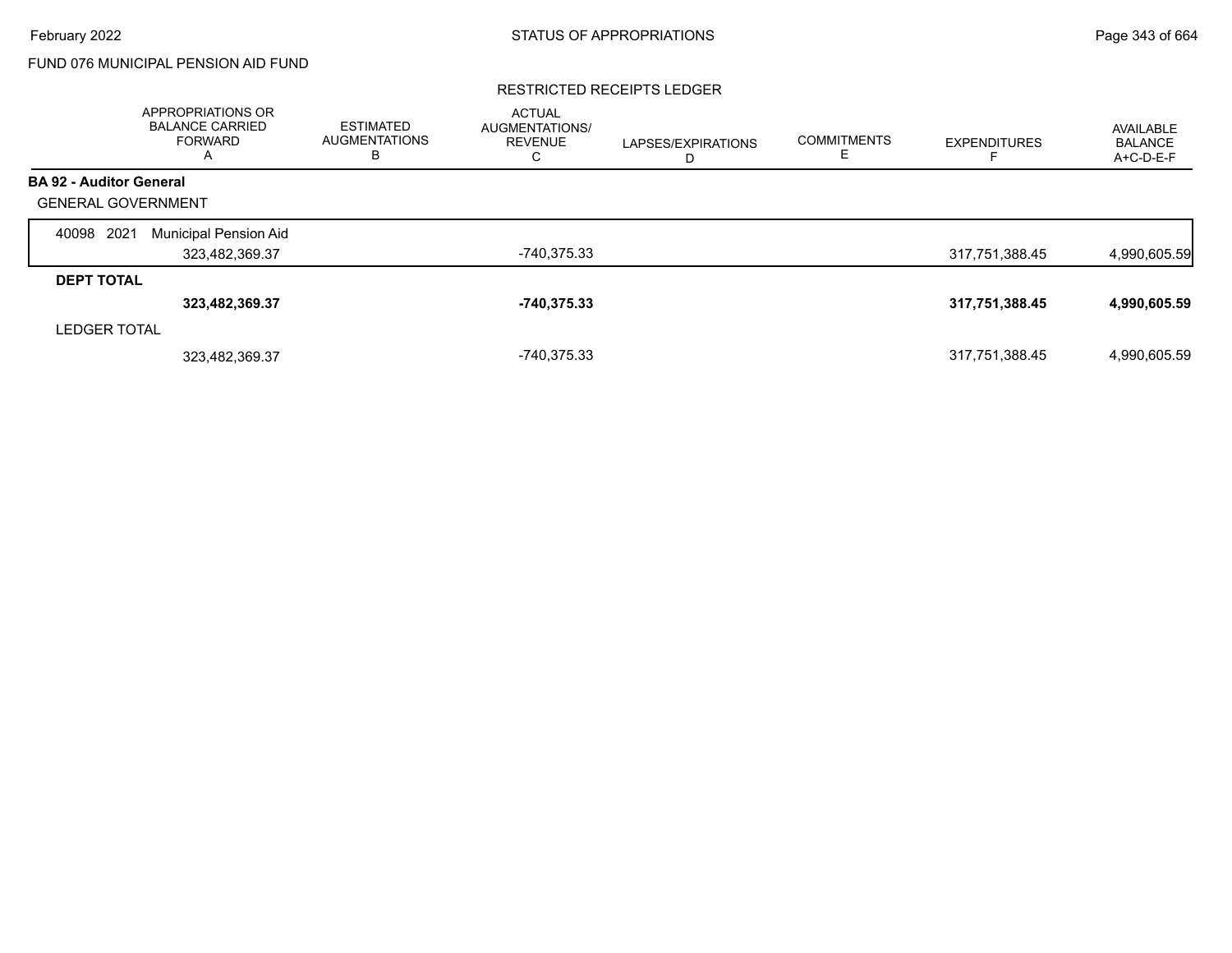## FUND 076 MUNICIPAL PENSION AID FUND

|                                | APPROPRIATIONS OR<br><b>BALANCE CARRIED</b><br><b>FORWARD</b><br>$\mathsf{A}$ | <b>ESTIMATED</b><br><b>AUGMENTATIONS</b><br>в | <b>ACTUAL</b><br>AUGMENTATIONS/<br><b>REVENUE</b><br>С | LAPSES/EXPIRATIONS<br>D | <b>COMMITMENTS</b> | <b>EXPENDITURES</b> | AVAILABLE<br><b>BALANCE</b><br>A+C-D-E-F |
|--------------------------------|-------------------------------------------------------------------------------|-----------------------------------------------|--------------------------------------------------------|-------------------------|--------------------|---------------------|------------------------------------------|
| <b>BA 92 - Auditor General</b> |                                                                               |                                               |                                                        |                         |                    |                     |                                          |
| <b>GENERAL GOVERNMENT</b>      |                                                                               |                                               |                                                        |                         |                    |                     |                                          |
| 2021<br>60144                  | Post Retirement Adjustment Account                                            |                                               |                                                        |                         |                    |                     |                                          |
|                                | 972.20                                                                        |                                               | 922,752.47                                             |                         |                    | 922.752.47          | 972.20                                   |
| <b>DEPT TOTAL</b>              |                                                                               |                                               |                                                        |                         |                    |                     |                                          |
|                                | 972.20                                                                        |                                               | 922,752.47                                             |                         |                    | 922,752.47          | 972.20                                   |
| <b>LEDGER TOTAL</b>            |                                                                               |                                               |                                                        |                         |                    |                     |                                          |
|                                | 972.20                                                                        |                                               | 922.752.47                                             |                         |                    | 922.752.47          | 972.20                                   |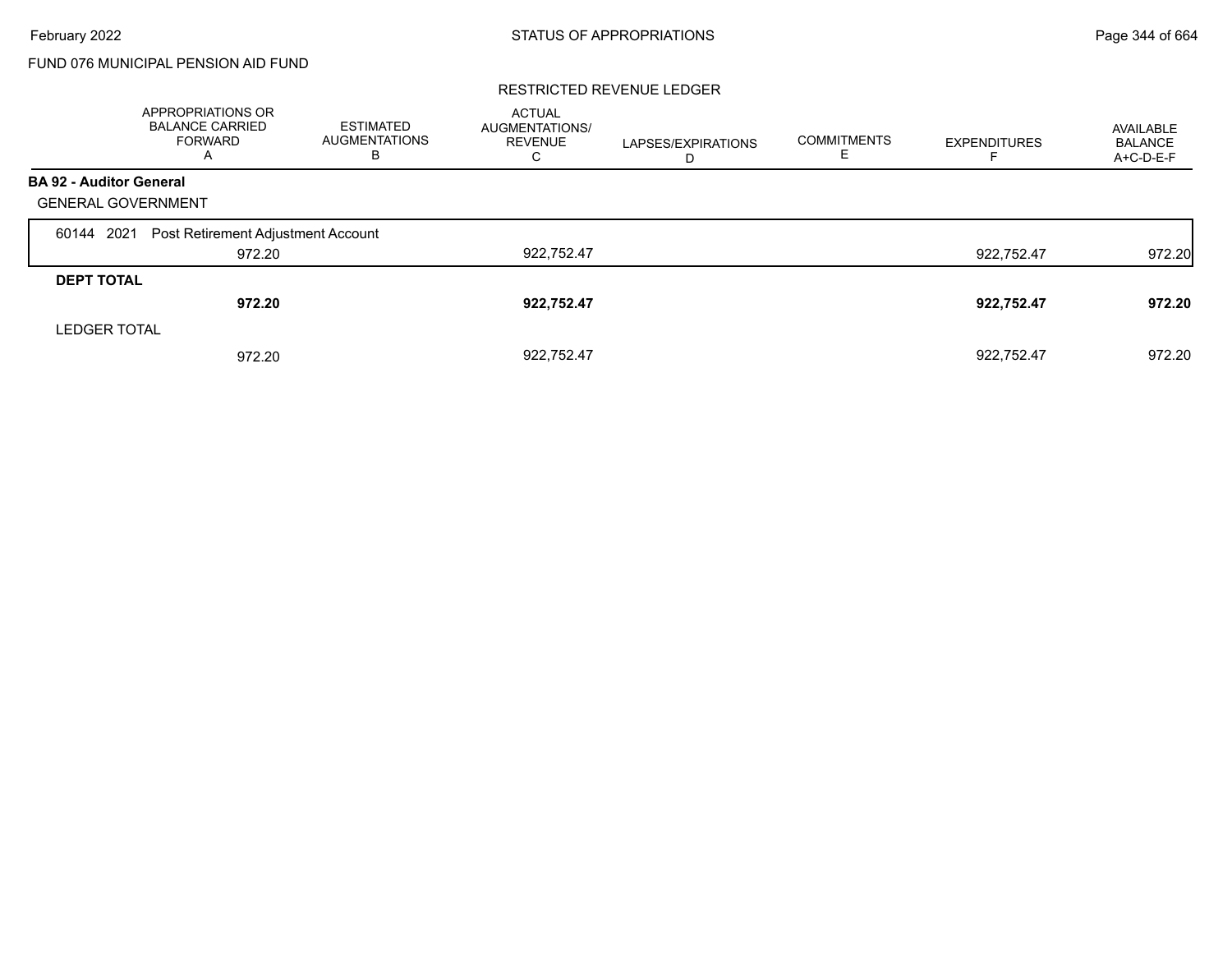## FUND 078 PA MUNICIPAL RETIREMENT FUND

#### NON-BUDGETED LEDGER

|                           | APPROPRIATIONS OR<br><b>BALANCE CARRIED</b><br><b>FORWARD</b><br>A | <b>ESTIMATED</b><br><b>AUGMENTATIONS</b><br>В | <b>ACTUAL</b><br>AUGMENTATIONS/<br><b>REVENUE</b><br>C | LAPSES/EXPIRATIONS<br>D | <b>COMMITMENTS</b><br>Е | <b>EXPENDITURES</b> | <b>AVAILABLE</b><br><b>BALANCE</b><br>A+C-D-E-F |
|---------------------------|--------------------------------------------------------------------|-----------------------------------------------|--------------------------------------------------------|-------------------------|-------------------------|---------------------|-------------------------------------------------|
|                           | <b>BA 71 - PA Municipal Retirement Board</b>                       |                                               |                                                        |                         |                         |                     |                                                 |
| <b>GENERAL GOVERNMENT</b> |                                                                    |                                               |                                                        |                         |                         |                     |                                                 |
| 50083 2021                | <b>Administration-PMRS</b>                                         |                                               |                                                        |                         |                         |                     |                                                 |
|                           |                                                                    |                                               |                                                        |                         | 10,295,010.94           | 6,287,193.64        | $-16,582,204.58$                                |
| 2021<br>50085             | <b>Retirement Of Municipal Employes</b>                            |                                               |                                                        |                         |                         |                     |                                                 |
|                           |                                                                    |                                               |                                                        |                         |                         | 96,399,102.92       | $-96,399,102.92$                                |
| <b>DEPT TOTAL</b>         |                                                                    |                                               |                                                        |                         |                         |                     |                                                 |
|                           |                                                                    |                                               |                                                        |                         | 10,295,010.94           | 102,686,296.56      | -112,981,307.50                                 |
| <b>LEDGER TOTAL</b>       |                                                                    |                                               |                                                        |                         |                         |                     |                                                 |
|                           |                                                                    |                                               |                                                        |                         | 10,295,010.94           | 102,686,296.56      | -112,981,307.50                                 |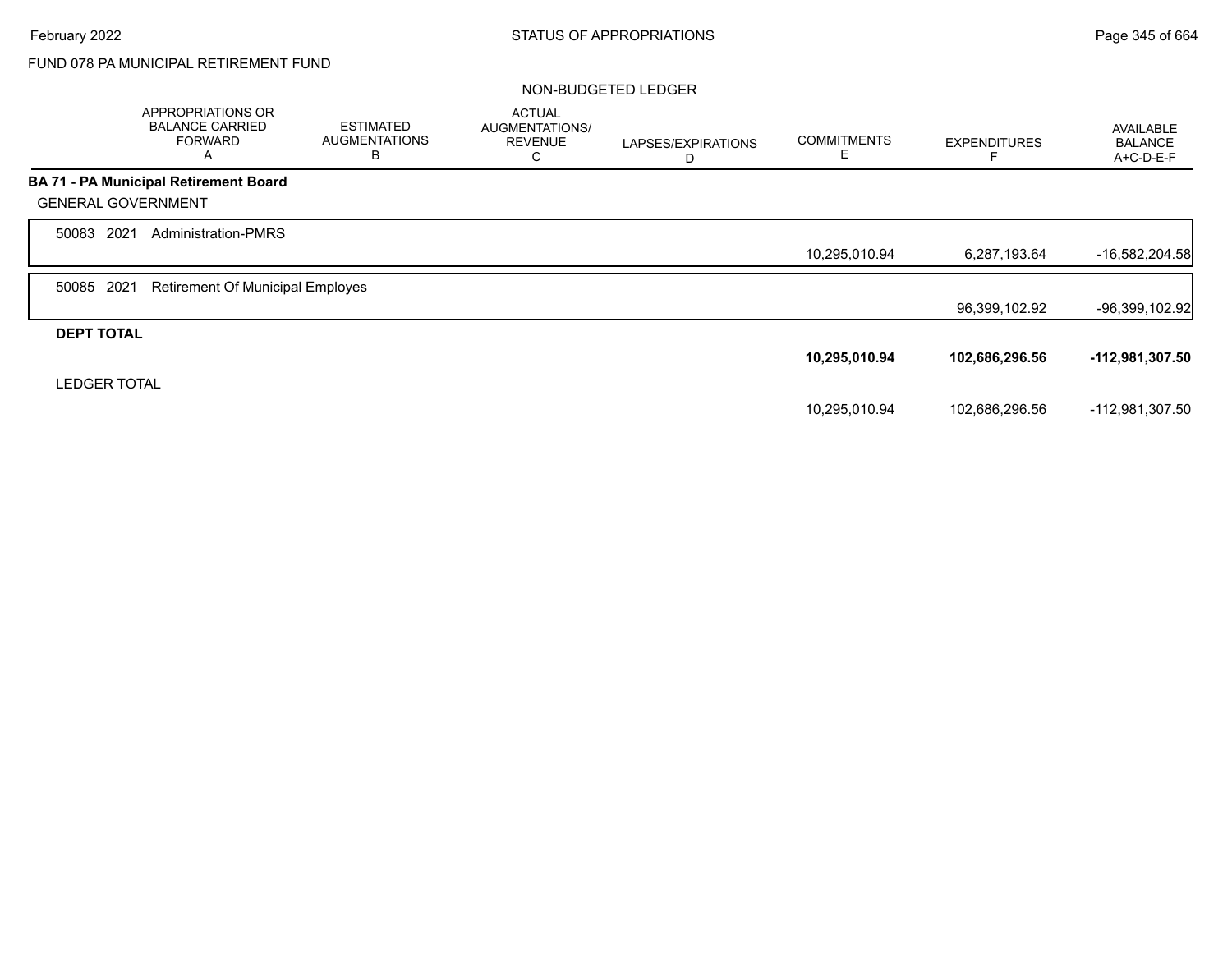#### PRIOR STATE CONTINUING LEDGER

|                           | APPROPRIATIONS OR<br><b>BALANCE CARRIED</b><br><b>FORWARD</b><br>Α | <b>ESTIMATED</b><br><b>AUGMENTATIONS</b><br>В | <b>ACTUAL</b><br>AUGMENTATIONS/<br><b>REVENUE</b><br>С | LAPSES/EXPIRATIONS<br>D | <b>COMMITMENTS</b><br>Ε | <b>EXPENDITURES</b> | AVAILABLE<br><b>BALANCE</b><br>A+C-D-E-F |
|---------------------------|--------------------------------------------------------------------|-----------------------------------------------|--------------------------------------------------------|-------------------------|-------------------------|---------------------|------------------------------------------|
|                           | <b>BA 39 - PA Higher Education Assistance</b>                      |                                               |                                                        |                         |                         |                     |                                          |
| <b>GENERAL GOVERNMENT</b> |                                                                    |                                               |                                                        |                         |                         |                     |                                          |
| 1973<br>30036             | Scholarships for Depend of POW's & MIA's                           |                                               |                                                        |                         |                         |                     |                                          |
|                           | 205,404.49                                                         |                                               |                                                        |                         |                         |                     | 205,404.49                               |
| <b>DEPT TOTAL</b>         |                                                                    |                                               |                                                        |                         |                         |                     |                                          |
|                           | 205,404.49                                                         |                                               |                                                        |                         |                         |                     | 205,404.49                               |
| <b>LEDGER TOTAL</b>       |                                                                    |                                               |                                                        |                         |                         |                     |                                          |
|                           | 205,404.49                                                         |                                               |                                                        |                         |                         |                     | 205,404.49                               |
|                           | TOTAL TOTAL ALL PRIOR STATE LEDGERS                                |                                               |                                                        |                         |                         |                     |                                          |
|                           | 205,404.49                                                         |                                               |                                                        |                         |                         |                     | 205,404.49                               |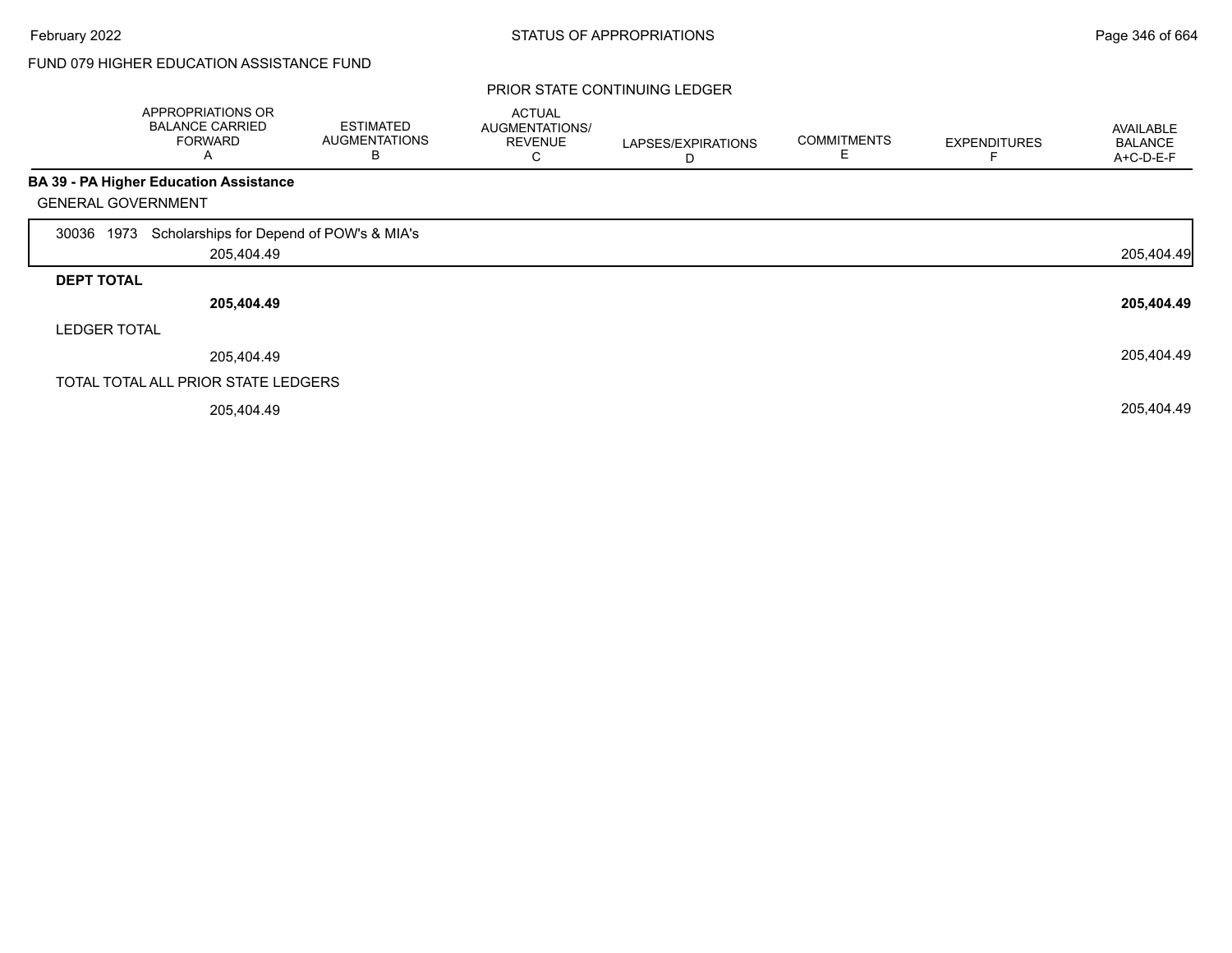#### RESTRICTED RECEIPTS LEDGER

|                             | APPROPRIATIONS OR<br><b>BALANCE CARRIED</b><br><b>FORWARD</b><br>A | ESTIMATED<br><b>AUGMENTATIONS</b><br>в | <b>ACTUAL</b><br>AUGMENTATIONS/<br><b>REVENUE</b><br>С | LAPSES/EXPIRATIONS<br>D | <b>COMMITMENTS</b><br>Е | <b>EXPENDITURES</b> | AVAILABLE<br><b>BALANCE</b><br>$A+C-D-E-F$ |
|-----------------------------|--------------------------------------------------------------------|----------------------------------------|--------------------------------------------------------|-------------------------|-------------------------|---------------------|--------------------------------------------|
|                             | <b>BA 39 - PA Higher Education Assistance</b>                      |                                        |                                                        |                         |                         |                     |                                            |
| <b>GRANTS AND SUBSIDIES</b> |                                                                    |                                        |                                                        |                         |                         |                     |                                            |
| 2021<br>40054               | PHEAA Discretionary Fund                                           |                                        |                                                        |                         |                         |                     |                                            |
|                             | -16,141,369.50                                                     |                                        | 211,225,640.01                                         |                         |                         | 178,123,100.39      | 16,961,170.12                              |
| <b>DEPT TOTAL</b>           |                                                                    |                                        |                                                        |                         |                         |                     |                                            |
|                             | $-16, 141, 369.50$                                                 |                                        | 211,225,640.01                                         |                         |                         | 178,123,100.39      | 16,961,170.12                              |
| <b>LEDGER TOTAL</b>         |                                                                    |                                        |                                                        |                         |                         |                     |                                            |
|                             | -16,141,369.50                                                     |                                        | 211,225,640.01                                         |                         |                         | 178,123,100.39      | 16,961,170.12                              |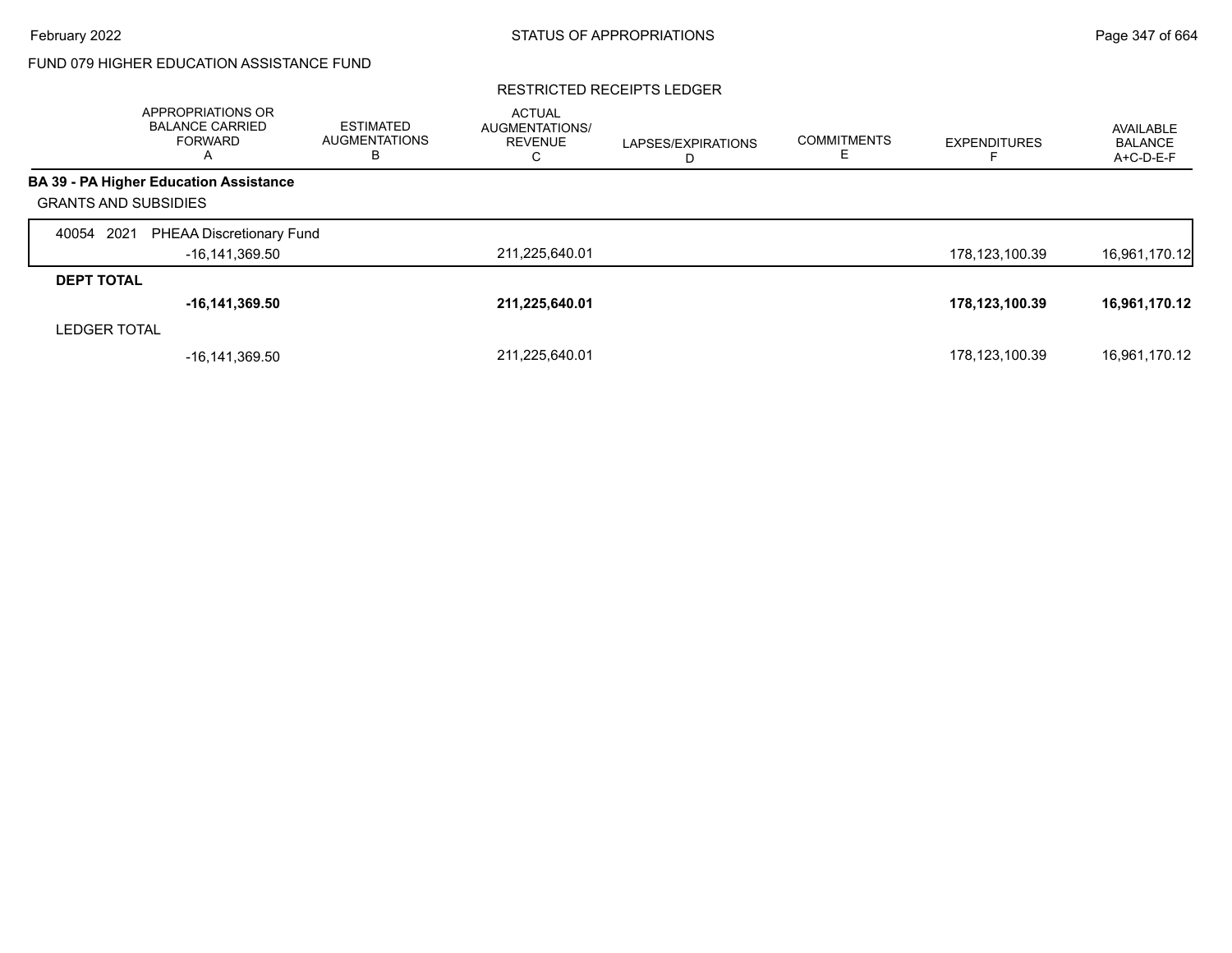|                             | APPROPRIATIONS OR<br><b>BALANCE CARRIED</b><br><b>FORWARD</b><br>A | <b>ESTIMATED</b><br><b>AUGMENTATIONS</b><br>B | <b>ACTUAL</b><br><b>AUGMENTATIONS/</b><br><b>REVENUE</b><br>C | LAPSES/EXPIRATIONS<br>D | <b>COMMITMENTS</b><br>E | <b>EXPENDITURES</b><br>F | <b>AVAILABLE</b><br><b>BALANCE</b><br>$A+C-D-E-F$ |
|-----------------------------|--------------------------------------------------------------------|-----------------------------------------------|---------------------------------------------------------------|-------------------------|-------------------------|--------------------------|---------------------------------------------------|
|                             | <b>BA 39 - PA Higher Education Assistance</b>                      |                                               |                                                               |                         |                         |                          |                                                   |
| <b>GENERAL GOVERNMENT</b>   |                                                                    |                                               |                                                               |                         |                         |                          |                                                   |
|                             | 60179 2021 ADMINISTRATION - PAYROLL<br>2,706,627.93                |                                               | 44,216,226.67                                                 |                         |                         | 42,267,096.54            | 4,655,758.06                                      |
| 60180 2021                  | <b>ADMINISTRATION</b><br>54,547,640.06                             |                                               | 239,326,951.91                                                |                         |                         | 259,568,399.21           | 34,306,192.76                                     |
| 60182 2021                  | NURSING SCHOOL STUDENT LOANS<br>324,947.75                         |                                               |                                                               |                         |                         |                          | 324,947.75                                        |
| 60198 2021                  | Washington Center Internships<br>472,500.00                        |                                               | 450,000.00                                                    |                         |                         | 216,250.00               | 706,250.00                                        |
| 60211 2021                  | Technology Work Experience Internship Pr<br>47,123.57              |                                               | 357.53                                                        |                         |                         |                          | 47,481.10                                         |
| 60331 2021                  | TargetedIndustryClusterScholarshipProgrm<br>1,057,331.29           |                                               | 6,322,688.77                                                  |                         |                         | 3,981,465.00             | 3,398,555.06                                      |
| <b>GRANTS AND SUBSIDIES</b> |                                                                    |                                               |                                                               |                         |                         |                          |                                                   |
|                             | 60089 2021 State Grants<br>29,050,362.05                           |                                               | 311,403,009.60                                                |                         |                         | 295, 191, 732. 43        | 45,261,639.22                                     |
| 60090 2021                  | <b>Matching Funds</b><br>8,889,243.20                              |                                               | 13,209,764.66                                                 |                         |                         | 8,460,000.37             | 13,639,007.49                                     |
| 60091 2021                  | Cheyney University Keystone Academy                                |                                               | 4,000,000.00                                                  |                         |                         | 2,000,000.00             | 2,000,000.00                                      |
| 60092 2021                  | <b>Institutional Assistance Grants</b><br>3,447,378.10             |                                               | 23,947,000.48                                                 |                         |                         | 26,674,779.00            | 719,599.58                                        |
| 60093 2021                  | Scitech & GI Bill<br>7,915,015.23                                  |                                               | 89,416.68                                                     |                         |                         | $-201,976.17$            | 8,206,408.08                                      |
| 60094 2021                  | Horace Mann Bds-Leslie Pinckney Hill Sch<br>1,434,568.00           |                                               | 811,613.49                                                    |                         |                         | 615,205.46               | 1,630,976.03                                      |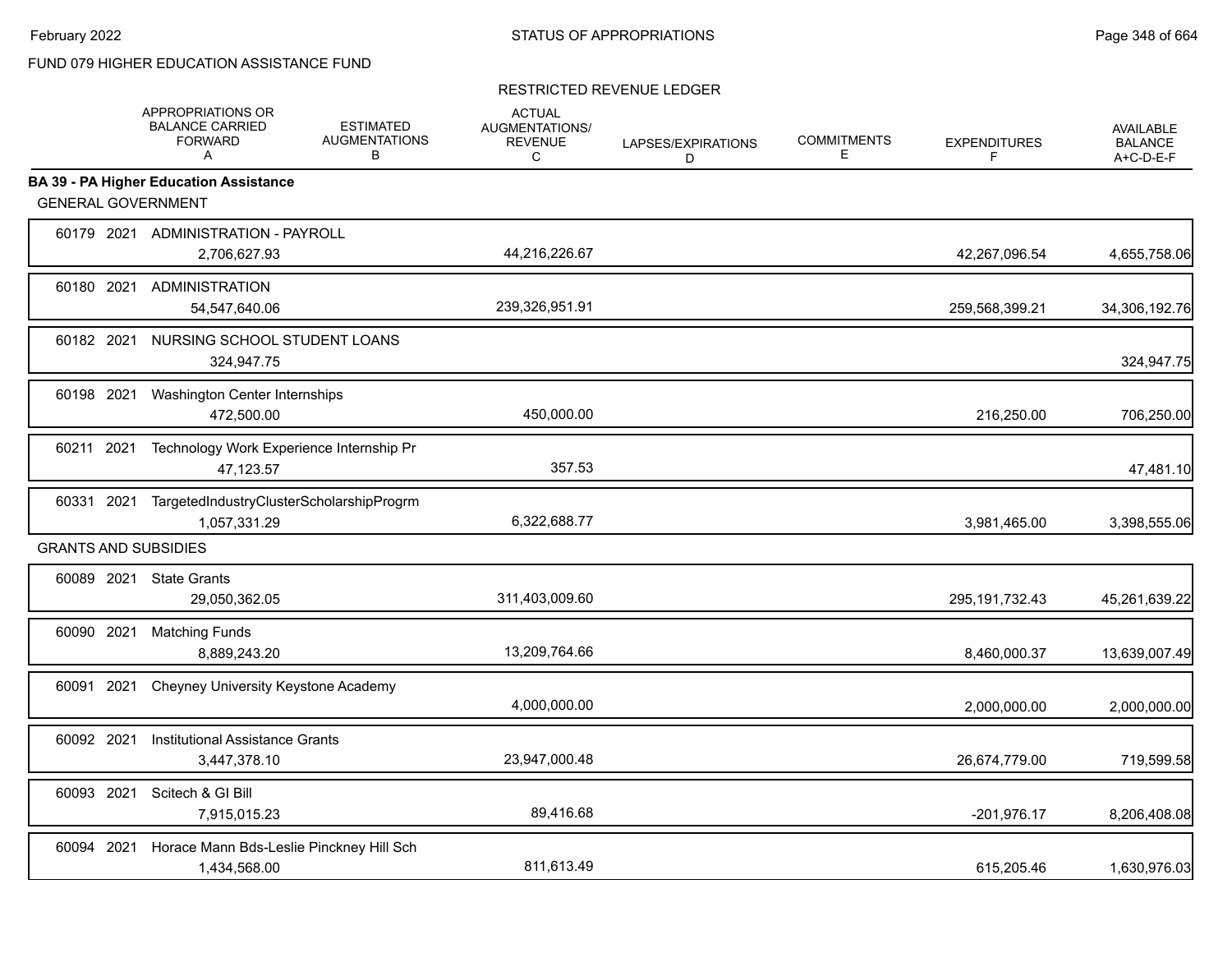|            | APPROPRIATIONS OR<br><b>BALANCE CARRIED</b><br><b>FORWARD</b><br>A | <b>ESTIMATED</b><br><b>AUGMENTATIONS</b><br>B | <b>ACTUAL</b><br>AUGMENTATIONS/<br><b>REVENUE</b><br>C | LAPSES/EXPIRATIONS<br>D | <b>COMMITMENTS</b><br>E | <b>EXPENDITURES</b><br>F | AVAILABLE<br><b>BALANCE</b><br>A+C-D-E-F |
|------------|--------------------------------------------------------------------|-----------------------------------------------|--------------------------------------------------------|-------------------------|-------------------------|--------------------------|------------------------------------------|
| 60098 2021 | Primary Health Care Loan Forgiveness<br>833,666.31                 |                                               | 6,325.25                                               |                         |                         |                          | 839,991.56                               |
| 60099 2021 | Paul Doughlas Teachers Scholarships<br>710.00                      |                                               | 515.00                                                 |                         |                         | 835.00                   | 390.00                                   |
| 60103 2021 | <b>Guaranty Agency Operation Fund</b><br>205,317,587.60            |                                               | 157,079,182.21                                         |                         |                         | 9,649,369.10             | 352,747,400.71                           |
| 60200 2021 | <b>Educational Training Vouchers program</b><br>2,297,491.43       |                                               | 1,980,601.77                                           |                         |                         | 1,835,821.00             | 2,442,272.20                             |
| 60259 2021 | <b>Nursing Loan Programs</b><br>2,503,121.57                       |                                               | 10,657.61                                              |                         |                         | $-100.05$                | 2,513,879.23                             |
| 60274 2021 | National Guard Educational Assistnc Prog<br>412.217.85             |                                               | 9,690,133.00                                           |                         |                         | 9,267,270.00             | 835,080.85                               |
|            | 60303 2021 School of Medicine Grant<br>47,752.43                   |                                               | 165,755.18                                             |                         |                         | 160,244.96               | 53,262.65                                |
| 60305 2021 | Public Defender & DA Loan Forgiveness<br>9.402.06                  |                                               | 56,915.00                                              |                         |                         | 56,915.00                | 9,402.06                                 |
|            | 60318 2021 State Grants Supplement<br>15,000,000.00                |                                               |                                                        |                         |                         |                          | 15,000,000.00                            |
| 60319 2021 | Higher Education for the Disadvantaged<br>710,548.68               |                                               | 1,656,672.42                                           |                         |                         | 2,222,167.24             | 145,053.86                               |
| 60320 2021 | HigherEducation of Blind or DeafStudents<br>80,840.35              |                                               | 49,760.41                                              |                         |                         | 26,000.00                | 104,600.76                               |
| 60366 2021 | <b>Distance Education Program</b><br>583,336.21                    |                                               | 4,425.93                                               |                         |                         |                          | 587,762.14                               |
| 60373 2021 | Ready to Succeed Scholarships<br>214,280.40                        |                                               | 5,562,169.02                                           |                         |                         | 4,724,087.00             | 1,052,362.42                             |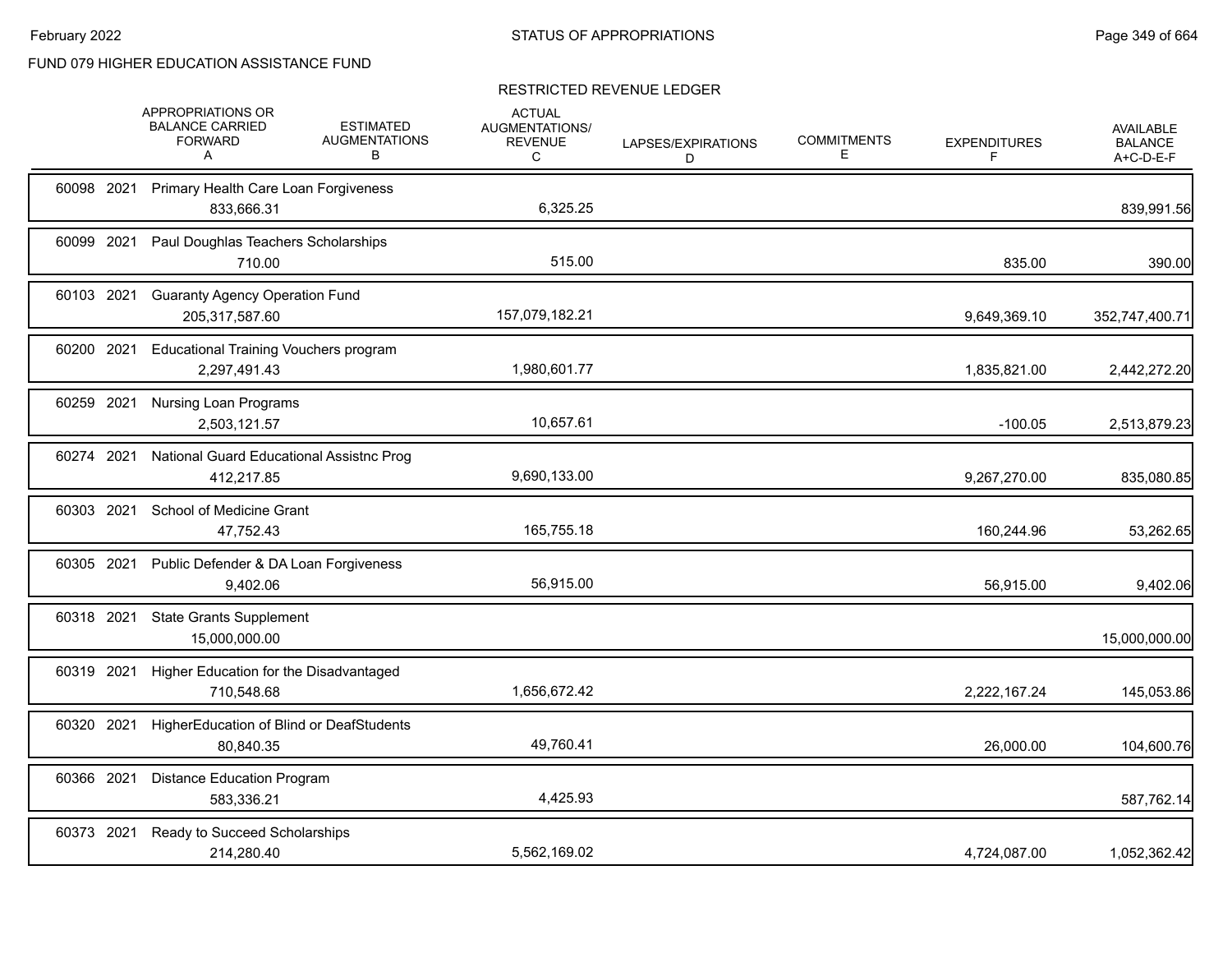|                     | APPROPRIATIONS OR<br><b>BALANCE CARRIED</b><br><b>FORWARD</b><br>A | <b>ESTIMATED</b><br><b>AUGMENTATIONS</b><br>в | <b>ACTUAL</b><br>AUGMENTATIONS/<br><b>REVENUE</b> | LAPSES/EXPIRATIONS<br>D | <b>COMMITMENTS</b> | <b>EXPENDITURES</b> | AVAILABLE<br><b>BALANCE</b><br>A+C-D-E-F |
|---------------------|--------------------------------------------------------------------|-----------------------------------------------|---------------------------------------------------|-------------------------|--------------------|---------------------|------------------------------------------|
| 60485 2021          | MilitaryFamilyEducationProgrm(MFEP)Grnts                           |                                               |                                                   |                         |                    |                     |                                          |
|                     | 79.171.42                                                          |                                               | 1,344,747.03                                      |                         |                    | 1,159,257.00        | 264,661.45                               |
| 60504 2021          | <b>COVID Student Loan Relief for Nurses</b>                        |                                               |                                                   |                         |                    |                     |                                          |
|                     |                                                                    |                                               | 20.004.771.64                                     |                         |                    |                     | 20,004,771.64                            |
| <b>DEPT TOTAL</b>   |                                                                    |                                               |                                                   |                         |                    |                     |                                          |
|                     | 337,982,863.49                                                     |                                               | 841,389,661.26                                    |                         |                    | 667,874,818.09      | 511,497,706.66                           |
| <b>LEDGER TOTAL</b> |                                                                    |                                               |                                                   |                         |                    |                     |                                          |
|                     | 337,982,863.49                                                     |                                               | 841,389,661.26                                    |                         |                    | 667,874,818.09      | 511,497,706.66                           |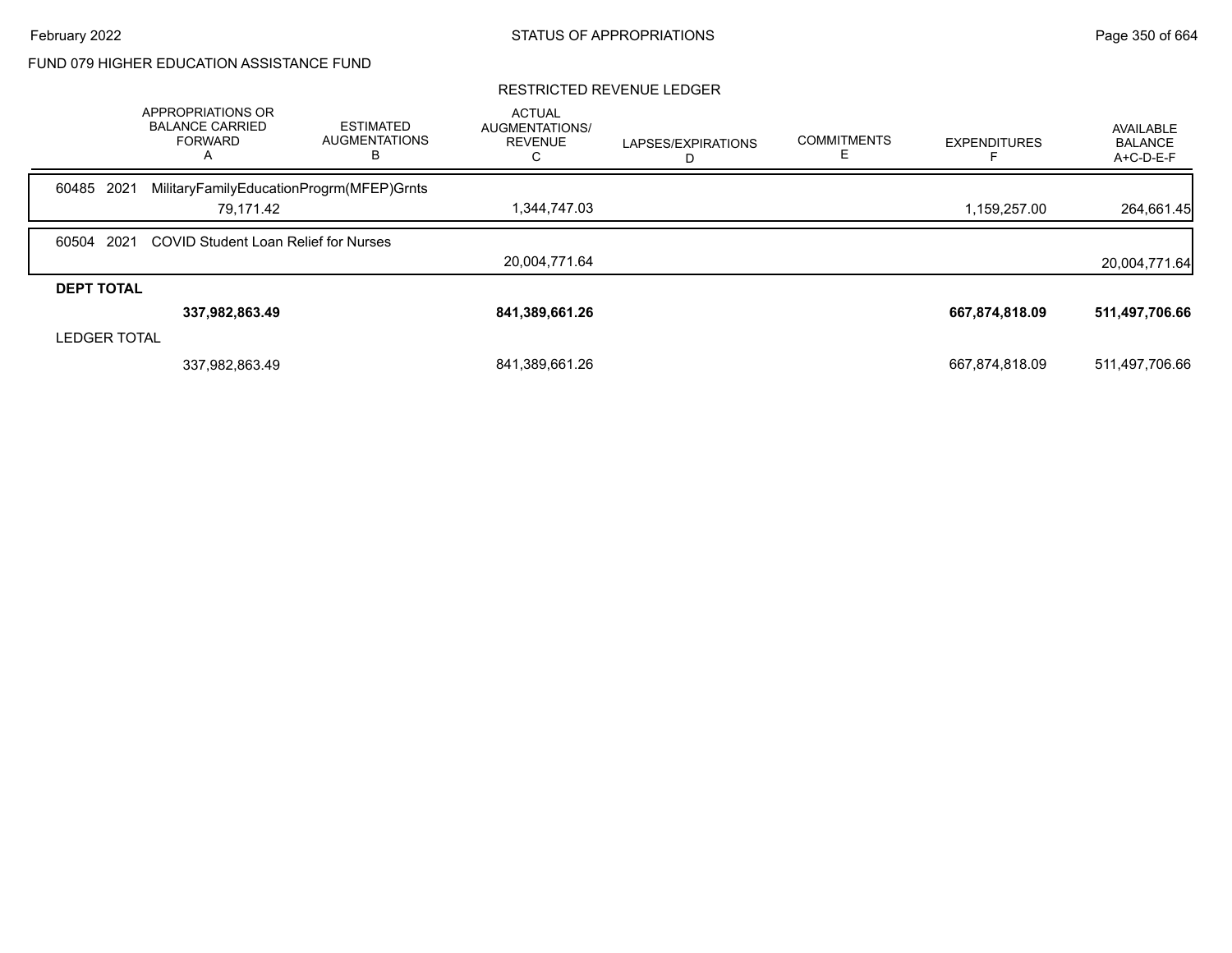## FUND 080 EMERGENCY MEDICAL OPERATING SERVICE

### CURRENT STATE APPROPRIATIONS LEDGER

|                             | <b>APPROPRIATIONS OR</b><br><b>BALANCE CARRIED</b><br><b>FORWARD</b><br>A | <b>ESTIMATED</b><br><b>AUGMENTATIONS</b><br>B | <b>ACTUAL</b><br>AUGMENTATIONS/<br><b>REVENUE</b><br>C | LAPSES/EXPIRATIONS<br>D | <b>COMMITMENTS</b><br>Е | <b>EXPENDITURES</b><br>F | AVAILABLE<br><b>BALANCE</b><br>A+C-D-E-F |
|-----------------------------|---------------------------------------------------------------------------|-----------------------------------------------|--------------------------------------------------------|-------------------------|-------------------------|--------------------------|------------------------------------------|
| <b>BA 67 - Health</b>       |                                                                           |                                               |                                                        |                         |                         |                          |                                          |
| <b>GRANTS AND SUBSIDIES</b> |                                                                           |                                               |                                                        |                         |                         |                          |                                          |
| 10505<br>2021               | <b>Emergency Medical Services</b>                                         |                                               |                                                        |                         |                         |                          |                                          |
|                             | 9,200,000.00                                                              |                                               |                                                        |                         | 3,742,919.76            | 4,989,220.92             | 467,859.32                               |
| 10506 2021                  | Catastrophic Medical & Rehabilitation                                     |                                               |                                                        |                         |                         |                          |                                          |
|                             | 4,300,000.00                                                              |                                               |                                                        |                         | 57,505.39               | 1,361,326.47             | 2,881,168.14                             |
| <b>DEPT TOTAL</b>           |                                                                           |                                               |                                                        |                         |                         |                          |                                          |
|                             | 13,500,000.00                                                             |                                               |                                                        |                         | 3,800,425.15            | 6,350,547.39             | 3,349,027.46                             |
| LEDGER TOTAL                |                                                                           |                                               |                                                        |                         |                         |                          |                                          |
|                             | 13,500,000.00                                                             |                                               |                                                        |                         | 3,800,425.15            | 6,350,547.39             | 3,349,027.46                             |
|                             | TOTAL TOTAL ALL CURRENT STATE LEDGERS                                     |                                               |                                                        |                         |                         |                          |                                          |
|                             | 13,500,000.00                                                             |                                               |                                                        |                         | 3,800,425.15            | 6,350,547.39             | 3,349,027.46                             |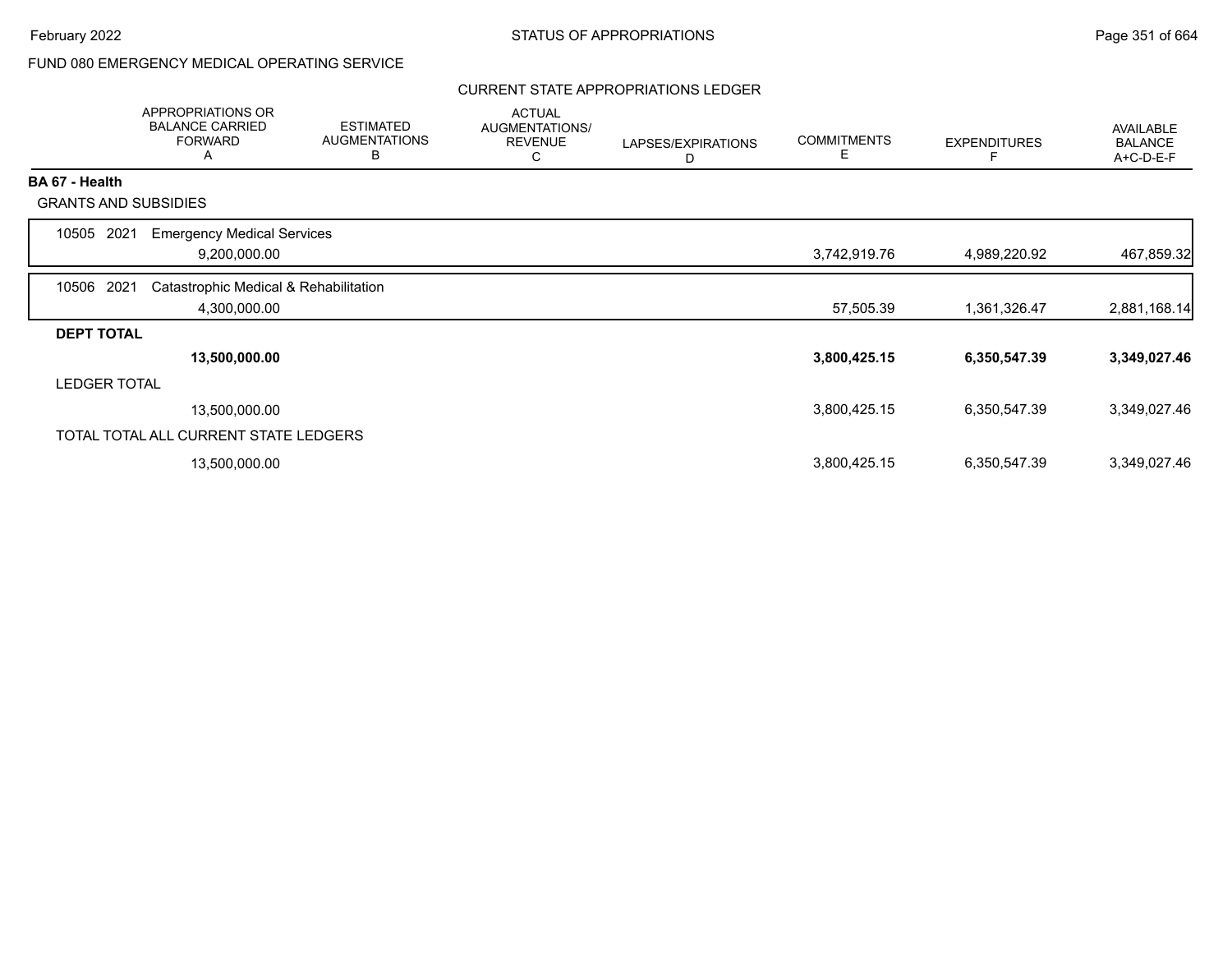## FUND 080 EMERGENCY MEDICAL OPERATING SERVICE

#### PRIOR STATE APPROPRIATIONS LEDGER

|                             | <b>APPROPRIATIONS OR</b><br><b>BALANCE CARRIED</b><br><b>FORWARD</b><br>A | <b>ESTIMATED</b><br><b>AUGMENTATIONS</b><br>В | <b>ACTUAL</b><br><b>AUGMENTATIONS/</b><br><b>REVENUE</b><br>С | LAPSES/EXPIRATIONS<br>D | <b>COMMITMENTS</b><br>E. | <b>EXPENDITURES</b><br>F | <b>AVAILABLE</b><br><b>BALANCE</b><br>A+C-D-E-F |
|-----------------------------|---------------------------------------------------------------------------|-----------------------------------------------|---------------------------------------------------------------|-------------------------|--------------------------|--------------------------|-------------------------------------------------|
| BA 67 - Health              |                                                                           |                                               |                                                               |                         |                          |                          |                                                 |
| <b>GRANTS AND SUBSIDIES</b> |                                                                           |                                               |                                                               |                         |                          |                          |                                                 |
| 10505 2018                  | <b>Emergency Medical Services</b>                                         |                                               |                                                               |                         |                          |                          |                                                 |
|                             |                                                                           |                                               |                                                               |                         | 10,054.00                | $-10,054.00$             |                                                 |
| 10505 2019                  | <b>Emergency Medical Services</b>                                         |                                               |                                                               |                         |                          |                          |                                                 |
|                             | 79,021.06                                                                 |                                               |                                                               |                         | 45,814.91                | $-10,317.00$             | 43,523.15                                       |
| 2020<br>10505               | <b>Emergency Medical Services</b>                                         |                                               |                                                               |                         |                          |                          |                                                 |
|                             | 2,213,917.81                                                              |                                               |                                                               |                         | 150,818.33               | 1,022,565.53             | 1,040,533.95                                    |
| 2020<br>10506               | Catastrophic Medical & Rehabilitation                                     |                                               |                                                               |                         |                          |                          |                                                 |
|                             | 1,931,262.95                                                              |                                               |                                                               |                         |                          | 461,197.47               | 1,470,065.48                                    |
| <b>DEPT TOTAL</b>           |                                                                           |                                               |                                                               |                         |                          |                          |                                                 |
|                             | 4,224,201.82                                                              |                                               |                                                               |                         | 206,687.24               | 1,463,392.00             | 2,554,122.58                                    |
| <b>LEDGER TOTAL</b>         |                                                                           |                                               |                                                               |                         |                          |                          |                                                 |
|                             | 4,224,201.82                                                              |                                               |                                                               |                         | 206,687.24               | 1,463,392.00             | 2,554,122.58                                    |
|                             | TOTAL TOTAL ALL PRIOR STATE LEDGERS                                       |                                               |                                                               |                         |                          |                          |                                                 |
|                             | 4,224,201.82                                                              |                                               |                                                               |                         | 206,687.24               | 1,463,392.00             | 2,554,122.58                                    |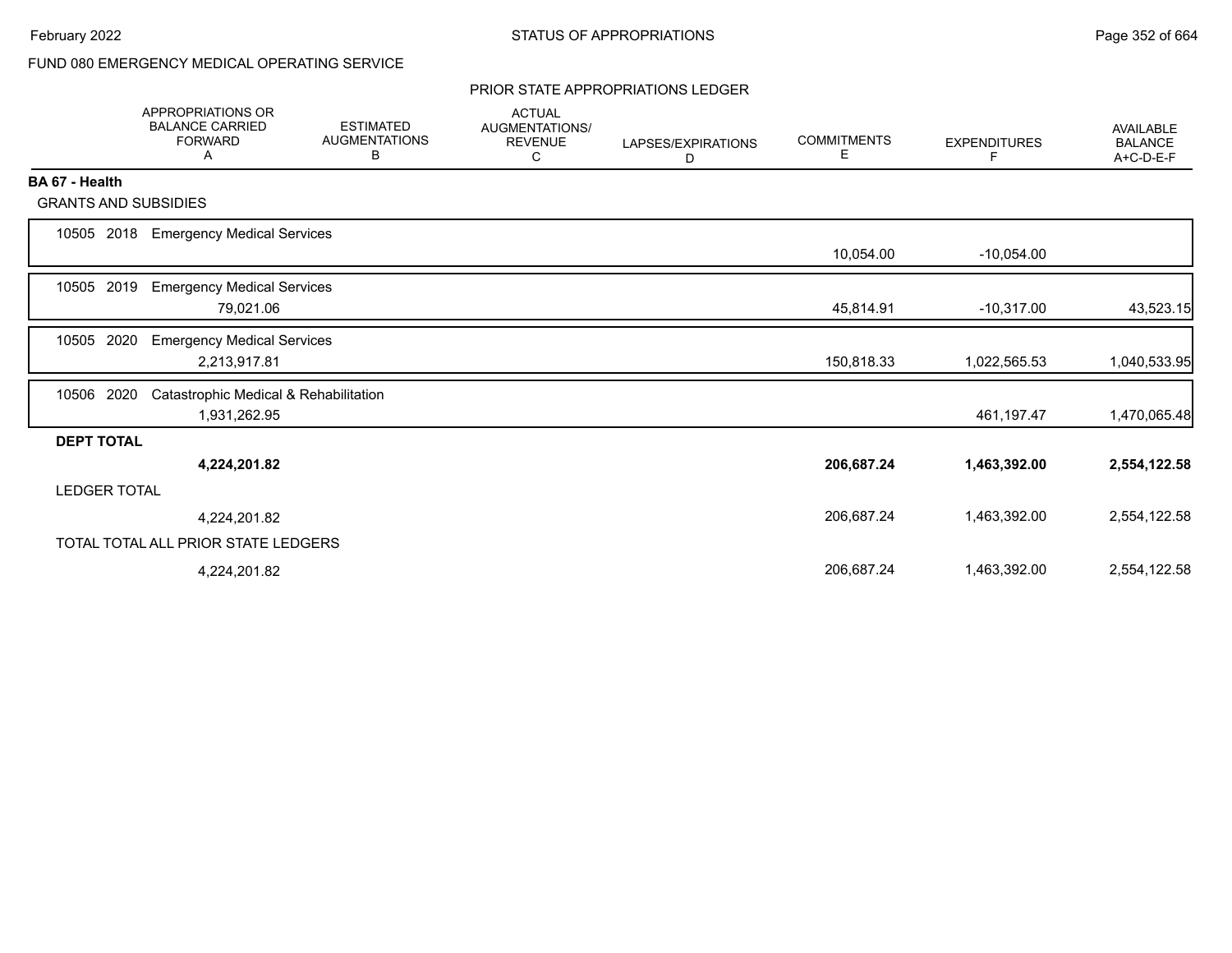Г

## FUND 081 STATE RESTAURANT FUND

#### NON-BUDGETED LEDGER

|                                 | APPROPRIATIONS OR<br><b>BALANCE CARRIED</b><br><b>FORWARD</b><br>A | <b>ESTIMATED</b><br><b>AUGMENTATIONS</b><br>в | <b>ACTUAL</b><br>AUGMENTATIONS/<br><b>REVENUE</b><br>С | LAPSES/EXPIRATIONS<br>D | <b>COMMITMENTS</b><br>Е | <b>EXPENDITURES</b> | AVAILABLE<br><b>BALANCE</b><br>$A+C-D-E-F$ |
|---------------------------------|--------------------------------------------------------------------|-----------------------------------------------|--------------------------------------------------------|-------------------------|-------------------------|---------------------|--------------------------------------------|
| <b>BA 15 - General Services</b> |                                                                    |                                               |                                                        |                         |                         |                     |                                            |
| <b>GENERAL GOVERNMENT</b>       |                                                                    |                                               |                                                        |                         |                         |                     |                                            |
| 2021<br>50011                   | <b>State Restaurant Fund</b>                                       |                                               |                                                        |                         |                         |                     |                                            |
|                                 |                                                                    |                                               |                                                        |                         | 548.32                  | 41,078.04           | $-41,626.36$                               |
| <b>DEPT TOTAL</b>               |                                                                    |                                               |                                                        |                         |                         |                     |                                            |
|                                 |                                                                    |                                               |                                                        |                         | 548.32                  | 41,078.04           | -41,626.36                                 |
| <b>LEDGER TOTAL</b>             |                                                                    |                                               |                                                        |                         |                         |                     |                                            |
|                                 |                                                                    |                                               |                                                        |                         | 548.32                  | 41,078.04           | -41,626.36                                 |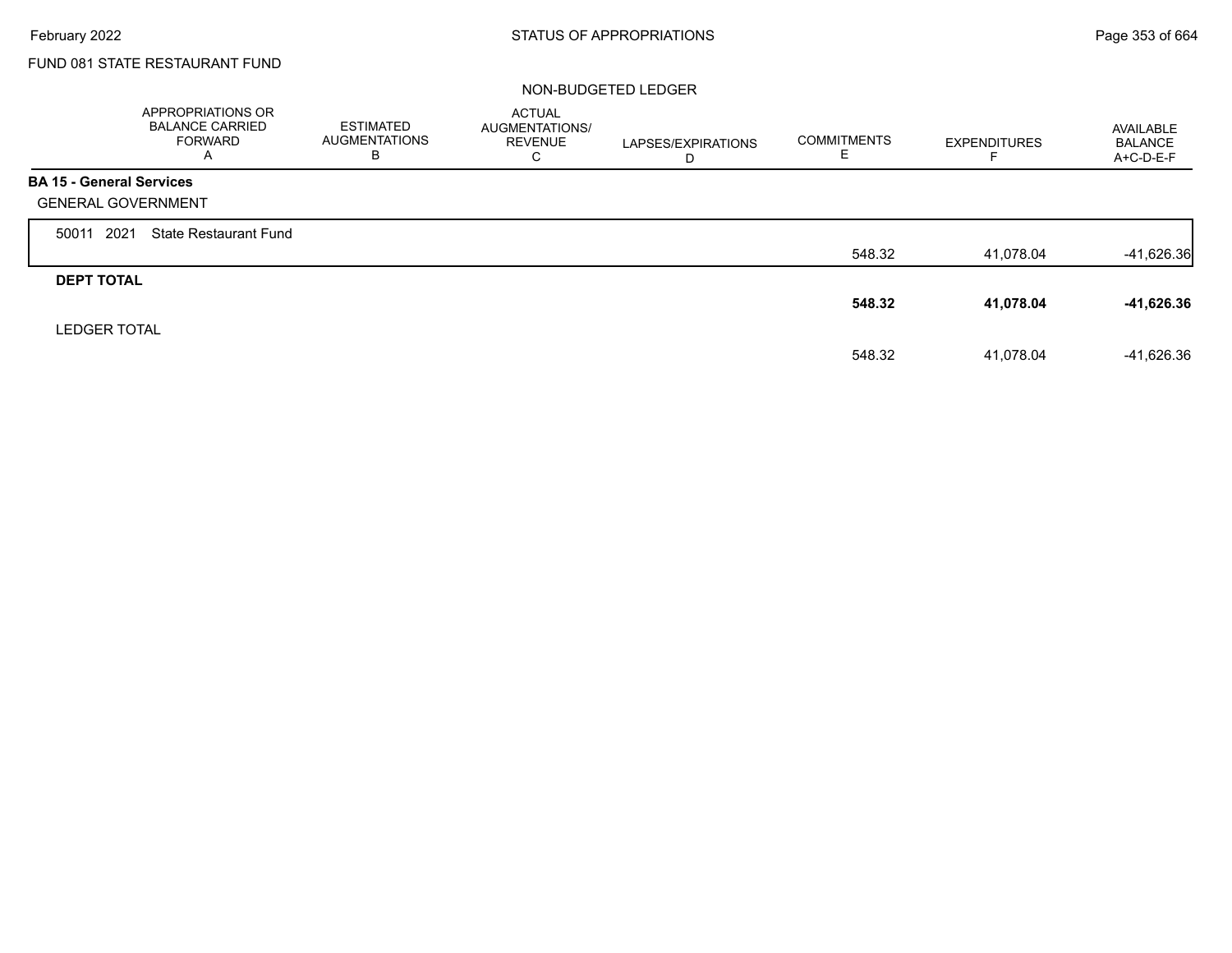## FUND 082 STATE WORKER'S INSURANCE FUND-SWIF

#### RESTRICTED RECEIPTS LEDGER

|                           | APPROPRIATIONS OR<br><b>BALANCE CARRIED</b><br><b>FORWARD</b><br>A | <b>ESTIMATED</b><br><b>AUGMENTATIONS</b><br>в | <b>ACTUAL</b><br>AUGMENTATIONS/<br><b>REVENUE</b><br>С | LAPSES/EXPIRATIONS<br>D | <b>COMMITMENTS</b><br>Е | <b>EXPENDITURES</b> | AVAILABLE<br><b>BALANCE</b><br>A+C-D-E-F |
|---------------------------|--------------------------------------------------------------------|-----------------------------------------------|--------------------------------------------------------|-------------------------|-------------------------|---------------------|------------------------------------------|
| BA 12 - Labor & Industry  |                                                                    |                                               |                                                        |                         |                         |                     |                                          |
| <b>GENERAL GOVERNMENT</b> |                                                                    |                                               |                                                        |                         |                         |                     |                                          |
| 2021<br>40006             | Commonwealth Self Insurance Claims Year                            |                                               |                                                        |                         |                         |                     |                                          |
|                           | 1,923,945.62                                                       |                                               | 583,497.26                                             |                         |                         | 612,480.58          | 1,894,962.30                             |
| 2021<br>40007             | Workmens's Comp Benefits-Self-Insured                              |                                               |                                                        |                         |                         |                     |                                          |
|                           | 967,781.21                                                         |                                               |                                                        |                         |                         |                     | 967,781.21                               |
| <b>DEPT TOTAL</b>         |                                                                    |                                               |                                                        |                         |                         |                     |                                          |
|                           | 2,891,726.83                                                       |                                               | 583,497.26                                             |                         |                         | 612,480.58          | 2,862,743.51                             |
| <b>LEDGER TOTAL</b>       |                                                                    |                                               |                                                        |                         |                         |                     |                                          |
|                           | 2,891,726.83                                                       |                                               | 583,497.26                                             |                         |                         | 612.480.58          | 2,862,743.51                             |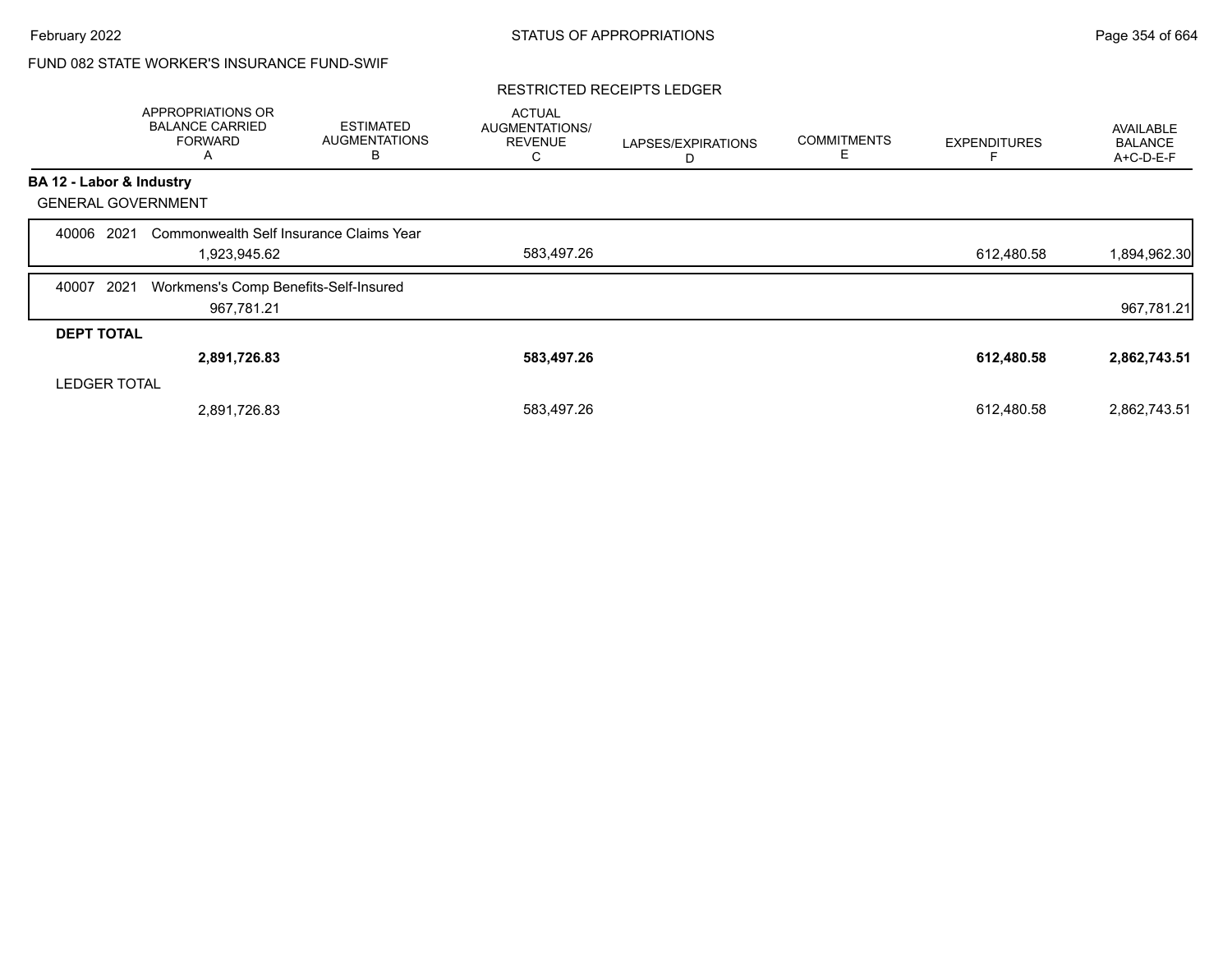## FUND 082 STATE WORKER'S INSURANCE FUND-SWIF

#### NON-BUDGETED LEDGER

|                           | APPROPRIATIONS OR<br><b>BALANCE CARRIED</b><br><b>FORWARD</b> | <b>ESTIMATED</b><br><b>AUGMENTATIONS</b><br>ь | <b>ACTUAL</b><br>AUGMENTATIONS/<br><b>REVENUE</b><br>С | LAPSES/EXPIRATIONS<br>D | <b>COMMITMENTS</b><br>ᄇ | <b>EXPENDITURES</b> | AVAILABLE<br><b>BALANCE</b><br>A+C-D-E-F |
|---------------------------|---------------------------------------------------------------|-----------------------------------------------|--------------------------------------------------------|-------------------------|-------------------------|---------------------|------------------------------------------|
| BA 12 - Labor & Industry  |                                                               |                                               |                                                        |                         |                         |                     |                                          |
| <b>GENERAL GOVERNMENT</b> |                                                               |                                               |                                                        |                         |                         |                     |                                          |
| 2021<br>50007             | <b>General Operations</b>                                     |                                               |                                                        |                         |                         |                     |                                          |
|                           |                                                               |                                               | 312,299.00                                             |                         | 114,520,040.80          | 97,920,317.05       | $-212,440,357.85$                        |
| <b>DEPT TOTAL</b>         |                                                               |                                               |                                                        |                         |                         |                     |                                          |
|                           |                                                               |                                               | 312,299.00                                             |                         | 114,520,040.80          | 97,920,317.05       | -212,440,357.85                          |
| <b>LEDGER TOTAL</b>       |                                                               |                                               |                                                        |                         |                         |                     |                                          |
|                           |                                                               |                                               | 312.299.00                                             |                         | 114,520,040.80          | 97.920.317.05       | -212,440,357.85                          |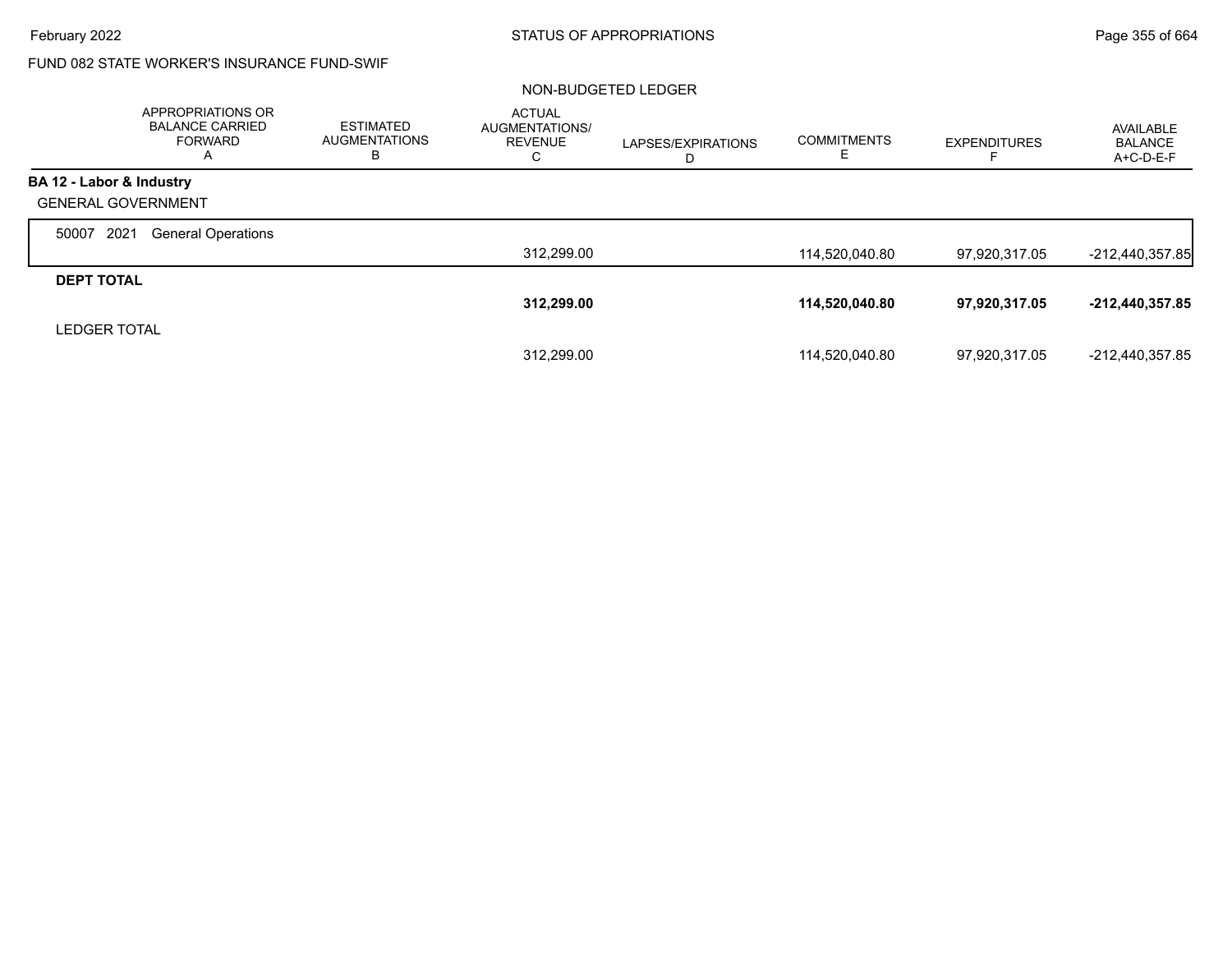### CURRENT STATE APPROPRIATIONS LEDGER

|                             | APPROPRIATIONS OR<br><b>BALANCE CARRIED</b><br><b>FORWARD</b><br>A | <b>ESTIMATED</b><br><b>AUGMENTATIONS</b><br>в | <b>ACTUAL</b><br>AUGMENTATIONS/<br><b>REVENUE</b><br>C | LAPSES/EXPIRATIONS<br>D | <b>COMMITMENTS</b><br>ᄂ | <b>EXPENDITURES</b> | AVAILABLE<br><b>BALANCE</b><br>A+C-D-E-F |
|-----------------------------|--------------------------------------------------------------------|-----------------------------------------------|--------------------------------------------------------|-------------------------|-------------------------|---------------------|------------------------------------------|
| <b>BA 20 - State Police</b> |                                                                    |                                               |                                                        |                         |                         |                     |                                          |
| <b>GENERAL GOVERNMENT</b>   |                                                                    |                                               |                                                        |                         |                         |                     |                                          |
| 2021<br>10219               | Liquor Control Enforcement                                         |                                               |                                                        |                         |                         |                     |                                          |
|                             | 33,196,000.00                                                      | 75,000.00                                     | 23,205.00                                              |                         | 1,443,422.04            | 19,037,868.16       | 12,737,914.80                            |
| <b>DEPT TOTAL</b>           |                                                                    |                                               |                                                        |                         |                         |                     |                                          |
|                             | 33,196,000.00                                                      | 75,000.00                                     | 23,205.00                                              |                         | 1,443,422.04            | 19,037,868.16       | 12,737,914.80                            |
| <b>LEDGER TOTAL</b>         |                                                                    |                                               |                                                        |                         |                         |                     |                                          |
|                             | 33.196.000.00                                                      | 75.000.00                                     | 23.205.00                                              |                         | 1.443.422.04            | 19,037,868.16       | 12,737,914.80                            |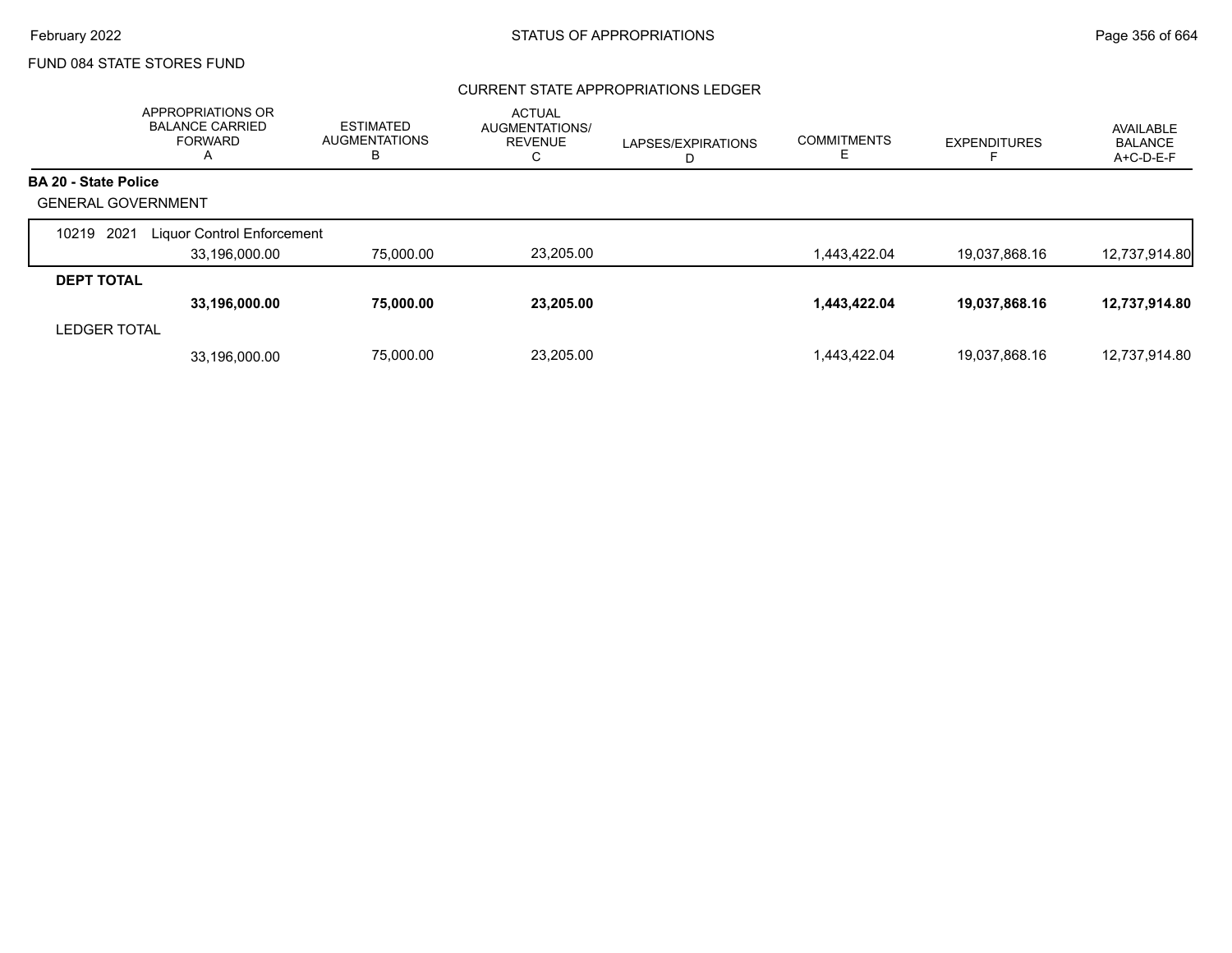#### CURRENT STATE EXECUTIVE AUTHORIZATIONS LEDGER

|                             | APPROPRIATIONS OR<br><b>BALANCE CARRIED</b><br><b>FORWARD</b><br>A | <b>ESTIMATED</b><br><b>AUGMENTATIONS</b><br>в | <b>ACTUAL</b><br>AUGMENTATIONS/<br><b>REVENUE</b><br>C | LAPSES/EXPIRATIONS<br>D | <b>COMMITMENTS</b><br>Е | <b>EXPENDITURES</b><br>F | AVAILABLE<br><b>BALANCE</b><br>$A+C-D-E-F$ |
|-----------------------------|--------------------------------------------------------------------|-----------------------------------------------|--------------------------------------------------------|-------------------------|-------------------------|--------------------------|--------------------------------------------|
|                             | <b>BA 74 - Drug and Alcohol Programs</b>                           |                                               |                                                        |                         |                         |                          |                                            |
| <b>GRANTS AND SUBSIDIES</b> |                                                                    |                                               |                                                        |                         |                         |                          |                                            |
| 20381 2021                  | SSF-Alcohol Abuse Programs                                         |                                               |                                                        |                         |                         |                          |                                            |
|                             | 5,297,166.00                                                       |                                               |                                                        |                         |                         |                          | 5,297,166.00                               |
| <b>DEPT TOTAL</b>           |                                                                    |                                               |                                                        |                         |                         |                          |                                            |
|                             | 5,297,166.00                                                       |                                               |                                                        |                         |                         |                          | 5,297,166.00                               |
| <b>GENERAL GOVERNMENT</b>   | <b>BA 26 - Liquor Control Board</b>                                |                                               |                                                        |                         |                         |                          |                                            |
| 20061 2021                  | Purchase of Liquor<br>1,530,600,000.00                             |                                               |                                                        |                         |                         | 1,104,034,038.84         | 426,565,961.16                             |
| 20063 2021                  | <b>Comptroller Operations</b><br>6,130,000.00                      |                                               |                                                        |                         |                         | 2,814,240.73             | 3,315,759.27                               |
| 20064 2021                  | <b>General Operations</b><br>676,467,000.00                        | 20,000.00                                     |                                                        |                         | 39,962,295.70           | 384, 127, 148.07         | 252,377,556.23                             |
| <b>GRANTS AND SUBSIDIES</b> |                                                                    |                                               |                                                        |                         |                         |                          |                                            |
| 20062 2021                  | Transfer of Profits to General Fund<br>185,100,000.00              |                                               |                                                        |                         |                         | 100,000,000.00           | 85,100,000.00                              |
| <b>DEPT TOTAL</b>           |                                                                    |                                               |                                                        |                         |                         |                          |                                            |
|                             | 2,398,297,000.00                                                   | 20,000.00                                     |                                                        |                         | 39,962,295.70           | 1,590,975,427.64         | 767,359,276.66                             |
| <b>LEDGER TOTAL</b>         |                                                                    |                                               |                                                        |                         |                         |                          |                                            |
|                             | 2,403,594,166.00                                                   | 20,000.00                                     |                                                        |                         | 39,962,295.70           | 1,590,975,427.64         | 772,656,442.66                             |
|                             | TOTAL TOTAL ALL CURRENT STATE LEDGERS                              |                                               |                                                        |                         |                         |                          |                                            |
|                             | 2,436,790,166.00                                                   | 95,000.00                                     | 23,205.00                                              |                         | 41,405,717.74           | 1,610,013,295.80         | 785,394,357.46                             |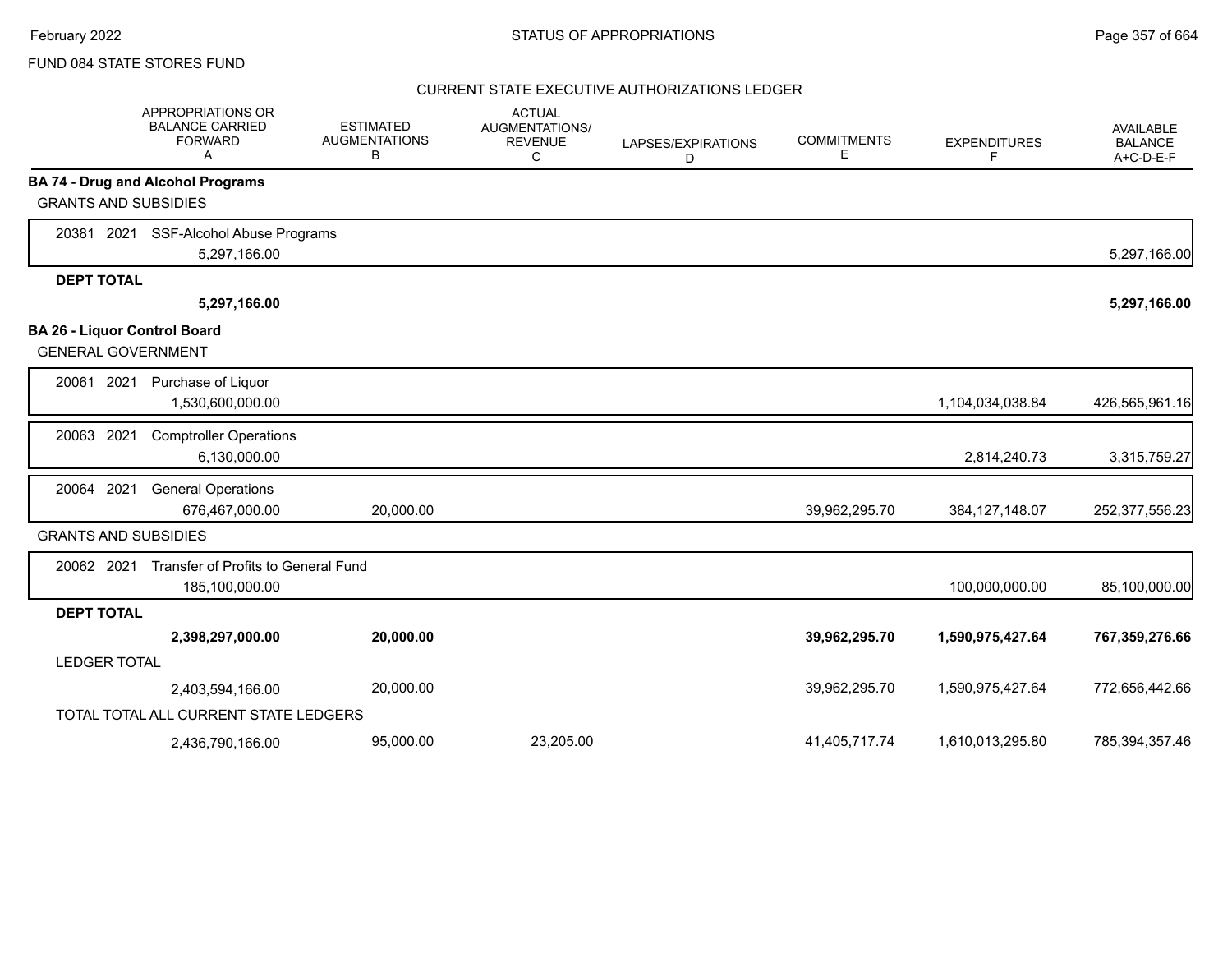#### PRIOR STATE APPROPRIATIONS LEDGER

|                             | APPROPRIATIONS OR<br><b>BALANCE CARRIED</b><br><b>FORWARD</b><br>A | <b>ESTIMATED</b><br><b>AUGMENTATIONS</b><br>В | <b>ACTUAL</b><br>AUGMENTATIONS/<br><b>REVENUE</b><br>С | LAPSES/EXPIRATIONS<br>D | <b>COMMITMENTS</b><br>Е | <b>EXPENDITURES</b><br>F | <b>AVAILABLE</b><br><b>BALANCE</b><br>A+C-D-E-F |
|-----------------------------|--------------------------------------------------------------------|-----------------------------------------------|--------------------------------------------------------|-------------------------|-------------------------|--------------------------|-------------------------------------------------|
| <b>BA 20 - State Police</b> |                                                                    |                                               |                                                        |                         |                         |                          |                                                 |
| <b>GENERAL GOVERNMENT</b>   |                                                                    |                                               |                                                        |                         |                         |                          |                                                 |
| 10219 2016                  | <b>Liquor Control Enforcement</b><br>197.82                        |                                               |                                                        |                         |                         |                          | 197.82                                          |
| 2018<br>10219               | <b>Liquor Control Enforcement</b><br>1,241.52                      |                                               |                                                        |                         |                         |                          | 1,241.52                                        |
| 2019<br>10219               | Liquor Control Enforcement<br>2,095,887.73                         |                                               |                                                        |                         | 363,202.65              | 11,089.20                | 1,721,595.88                                    |
| 2020<br>10219               | <b>Liquor Control Enforcement</b><br>5,279,920.33                  |                                               |                                                        |                         | 234,864.42              | 1,592,146.22             | 3,452,909.69                                    |
| <b>DEPT TOTAL</b>           |                                                                    |                                               |                                                        |                         |                         |                          |                                                 |
|                             | 7,377,247.40                                                       |                                               |                                                        |                         | 598,067.07              | 1,603,235.42             | 5,175,944.91                                    |
| <b>LEDGER TOTAL</b>         |                                                                    |                                               |                                                        |                         |                         |                          |                                                 |
|                             | 7,377,247.40                                                       |                                               |                                                        |                         | 598,067.07              | 1,603,235.42             | 5,175,944.91                                    |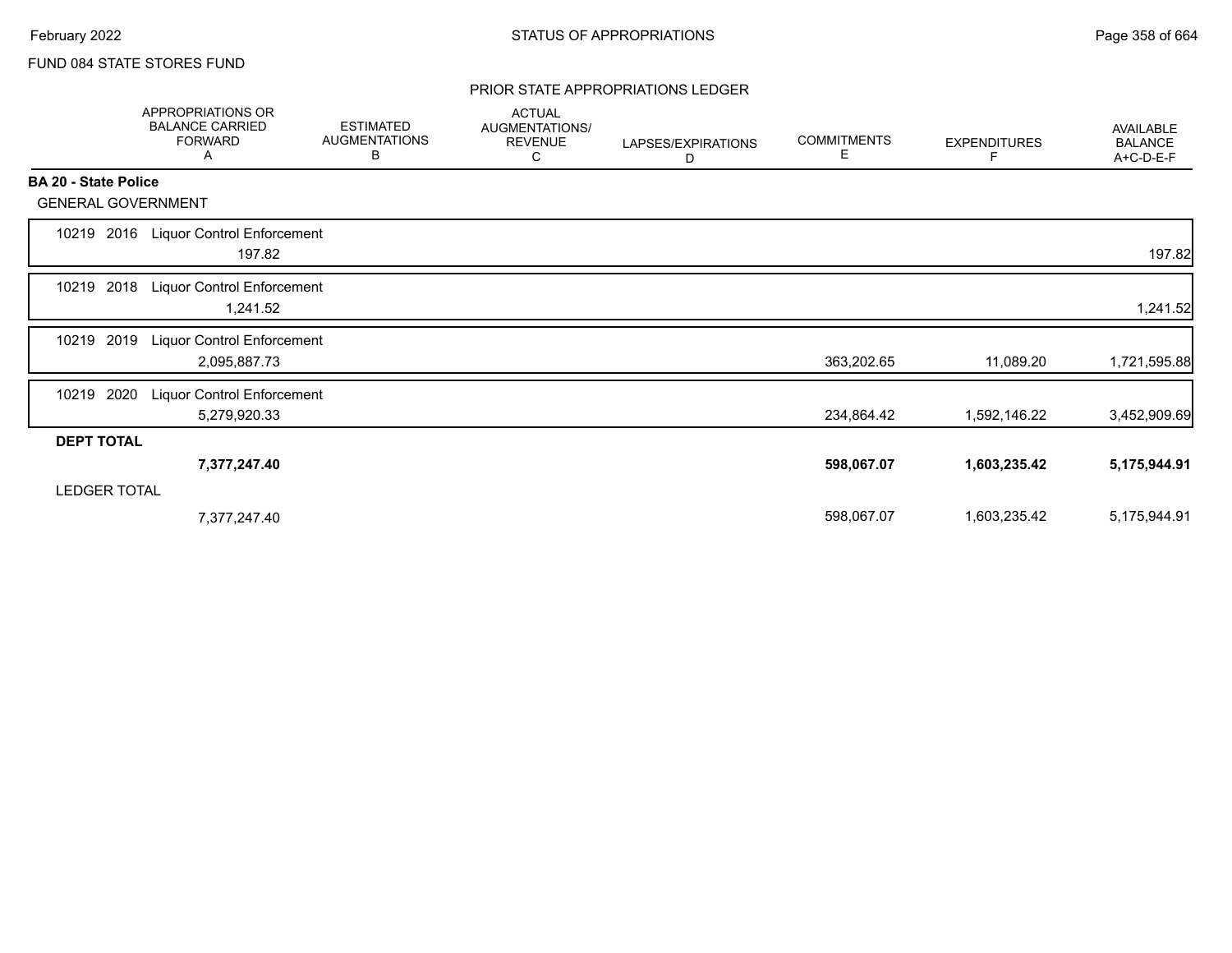### PRIOR STATE EXECUTIVE AUTHORIZATIONS LEDGER

|                                     | APPROPRIATIONS OR<br><b>BALANCE CARRIED</b><br><b>FORWARD</b><br>A | <b>ESTIMATED</b><br><b>AUGMENTATIONS</b><br>В | <b>ACTUAL</b><br>AUGMENTATIONS/<br><b>REVENUE</b><br>C | LAPSES/EXPIRATIONS<br>D | <b>COMMITMENTS</b><br>Е | <b>EXPENDITURES</b><br>F | AVAILABLE<br><b>BALANCE</b><br>A+C-D-E-F |
|-------------------------------------|--------------------------------------------------------------------|-----------------------------------------------|--------------------------------------------------------|-------------------------|-------------------------|--------------------------|------------------------------------------|
| <b>BA 26 - Liquor Control Board</b> |                                                                    |                                               |                                                        |                         |                         |                          |                                          |
| <b>GENERAL GOVERNMENT</b>           |                                                                    |                                               |                                                        |                         |                         |                          |                                          |
|                                     | 20061 2019 Purchase of Liquor                                      |                                               |                                                        |                         |                         | -106,624.67              | 106,624.67                               |
|                                     | 20061 2020 Purchase of Liquor<br>29,660,735.70                     |                                               |                                                        |                         |                         | 39,567.17                | 29,621,168.53                            |
| 20063 2020                          | <b>Comptroller Operations</b><br>98,000.00                         |                                               |                                                        |                         |                         |                          | 98,000.00                                |
|                                     | 20064 2014 General Operations<br>2,948,191.11                      |                                               |                                                        |                         | 157,411.33              |                          | 2,790,779.78                             |
|                                     | 20064 2015 General Operations<br>1,142,025.81                      |                                               |                                                        |                         | 1,074,980.31            |                          | 67,045.50                                |
|                                     | 20064 2016 General Operations<br>281,023.55                        |                                               |                                                        |                         | 229,998.27              |                          | 51,025.28                                |
|                                     | 20064 2017 General Operations<br>715,580.33                        |                                               |                                                        |                         | 701,117.96              |                          | 14,462.37                                |
|                                     | 20064 2018 General Operations<br>1,018,751.62                      |                                               |                                                        |                         | 992,783.03              | 1,140.00                 | 24,828.59                                |
|                                     | 20064 2019 General Operations<br>1,194,897.43                      |                                               |                                                        |                         | 906,534.19              | 3,722.93                 | 284,640.31                               |
| 20064 2020                          | <b>General Operations</b><br>79,588,204.84                         |                                               |                                                        |                         | 1,342,002.18            | 50,648,563.42            | 27,597,639.24                            |
| <b>DEPT TOTAL</b>                   |                                                                    |                                               |                                                        |                         |                         |                          |                                          |
|                                     | 116,647,410.39                                                     |                                               |                                                        |                         | 5,404,827.27            | 50,586,368.85            | 60,656,214.27                            |
| <b>LEDGER TOTAL</b>                 |                                                                    |                                               |                                                        |                         |                         |                          |                                          |
|                                     | 116,647,410.39                                                     |                                               |                                                        |                         | 5,404,827.27            | 50,586,368.85            | 60,656,214.27                            |
|                                     | TOTAL TOTAL ALL PRIOR STATE LEDGERS                                |                                               |                                                        |                         |                         |                          |                                          |
|                                     | 124,024,657.79                                                     |                                               |                                                        |                         | 6,002,894.34            | 52,189,604.27            | 65,832,159.18                            |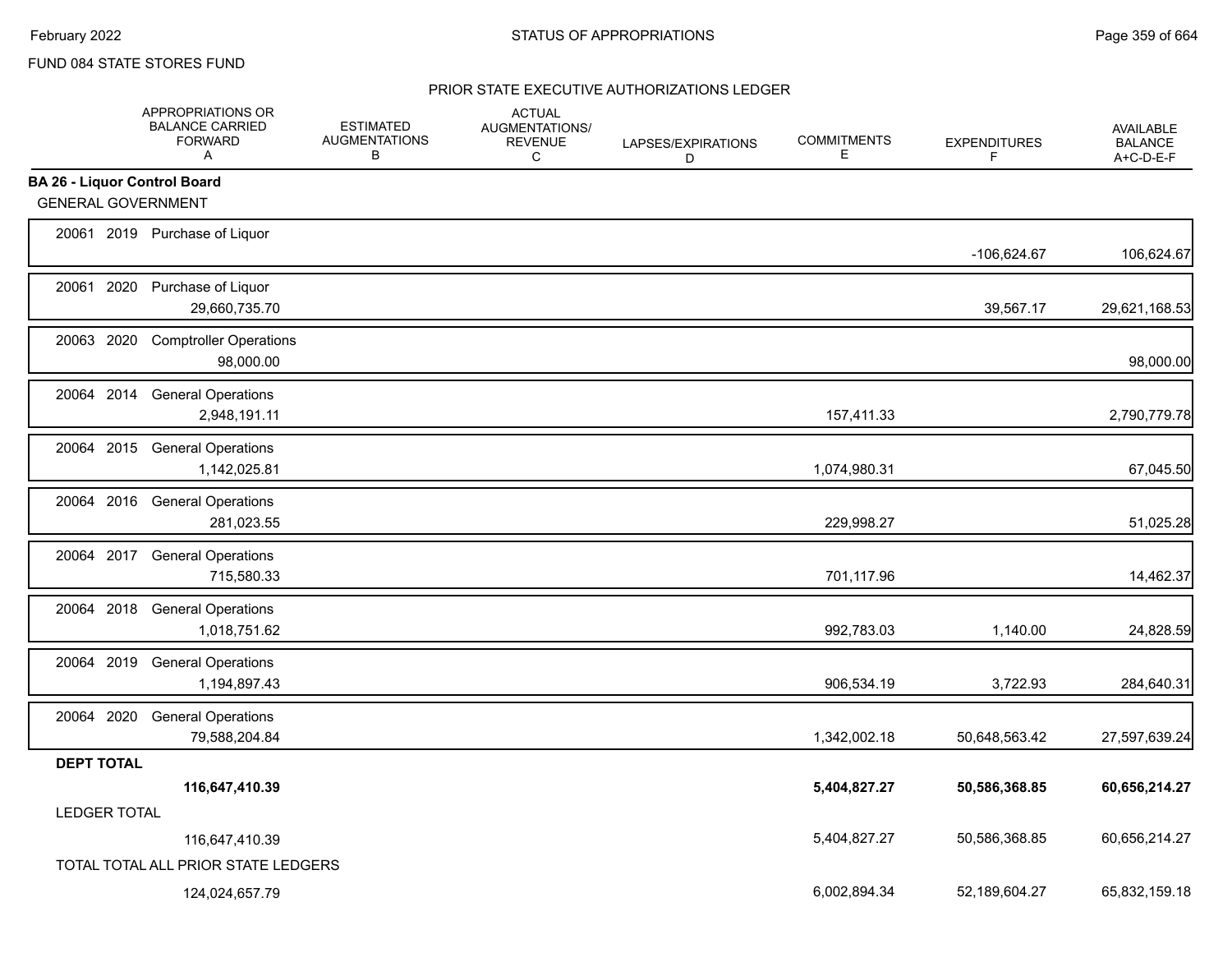|                              | APPROPRIATIONS OR<br><b>BALANCE CARRIED</b><br><b>FORWARD</b><br>A | ESTIMATED<br><b>AUGMENTATIONS</b><br>В | <b>ACTUAL</b><br>AUGMENTATIONS/<br><b>REVENUE</b><br>С | LAPSES/EXPIRATIONS<br>D | <b>COMMITMENTS</b> | <b>EXPENDITURES</b> | AVAILABLE<br><b>BALANCE</b><br>A+C-D-E-F |
|------------------------------|--------------------------------------------------------------------|----------------------------------------|--------------------------------------------------------|-------------------------|--------------------|---------------------|------------------------------------------|
| BA 26 - Liquor Control Board |                                                                    |                                        |                                                        |                         |                    |                     |                                          |
| <b>GRANTS AND SUBSIDIES</b>  |                                                                    |                                        |                                                        |                         |                    |                     |                                          |
| 60055 2021                   | Robert Wood Johnson Foundation Grant                               |                                        |                                                        |                         |                    |                     |                                          |
|                              | 212,929.12                                                         |                                        |                                                        |                         |                    |                     | 212,929.12                               |
| <b>DEPT TOTAL</b>            |                                                                    |                                        |                                                        |                         |                    |                     |                                          |
|                              | 212,929.12                                                         |                                        |                                                        |                         |                    |                     | 212,929.12                               |
| <b>LEDGER TOTAL</b>          |                                                                    |                                        |                                                        |                         |                    |                     |                                          |
|                              | 212.929.12                                                         |                                        |                                                        |                         |                    |                     | 212,929.12                               |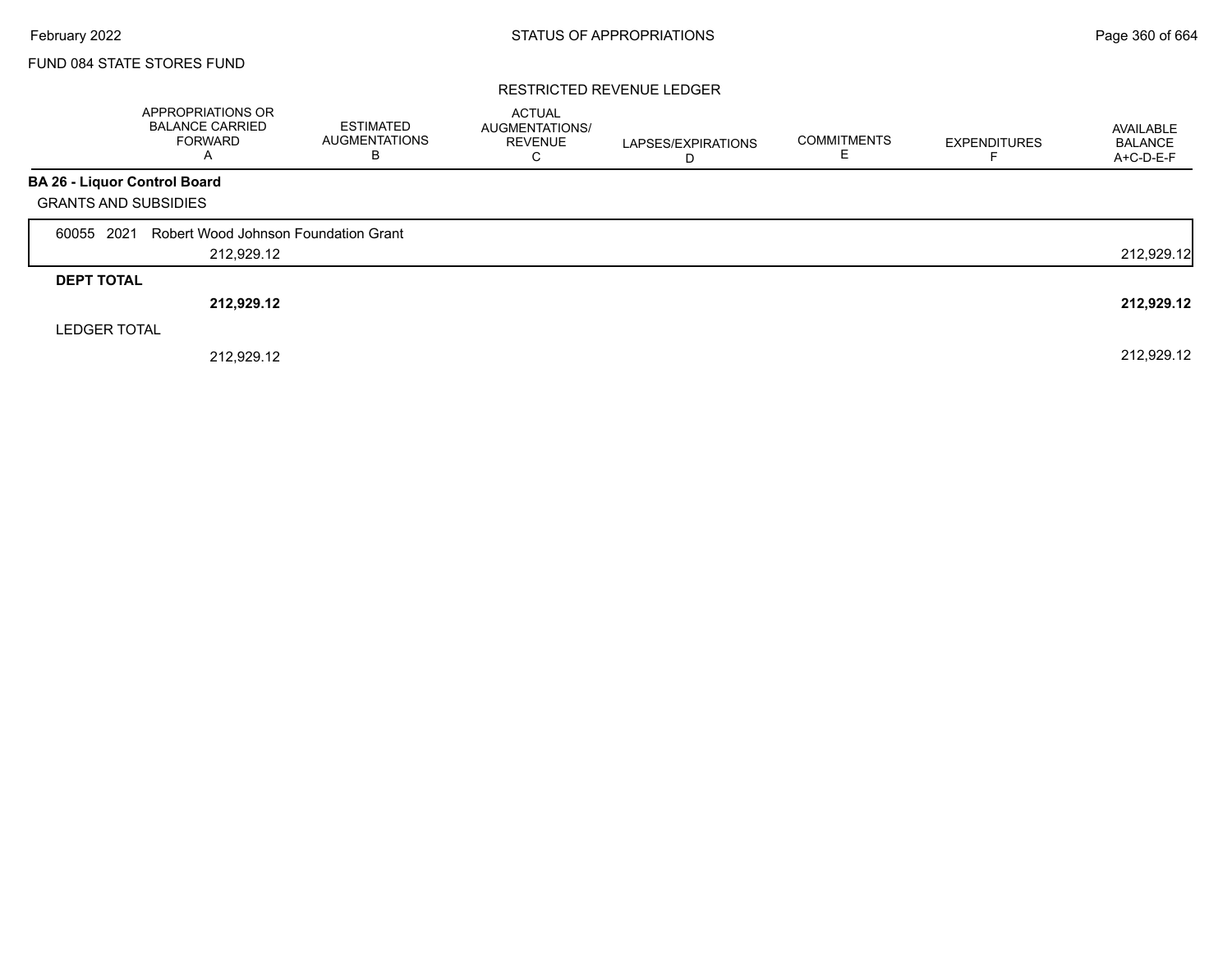# FUND 085 REHABILITATION CENTER FUND

#### NON-BUDGETED LEDGER

|                           | <b>APPROPRIATIONS OR</b><br><b>BALANCE CARRIED</b><br><b>FORWARD</b><br>$\overline{A}$ | <b>ESTIMATED</b><br><b>AUGMENTATIONS</b><br>ь | <b>ACTUAL</b><br><b>AUGMENTATIONS/</b><br><b>REVENUE</b><br>С | LAPSES/EXPIRATIONS<br>D | <b>COMMITMENTS</b> | <b>EXPENDITURES</b> | AVAILABLE<br><b>BALANCE</b><br>A+C-D-E-F |
|---------------------------|----------------------------------------------------------------------------------------|-----------------------------------------------|---------------------------------------------------------------|-------------------------|--------------------|---------------------|------------------------------------------|
| BA 12 - Labor & Industry  |                                                                                        |                                               |                                                               |                         |                    |                     |                                          |
| <b>GENERAL GOVERNMENT</b> |                                                                                        |                                               |                                                               |                         |                    |                     |                                          |
| 2021<br>50008             | <b>General Operations</b>                                                              |                                               |                                                               |                         |                    |                     |                                          |
|                           |                                                                                        |                                               | 523,239.40                                                    |                         | 6,295,197.44       | 14,754,135.52       | $-21,049,332.96$                         |
| <b>DEPT TOTAL</b>         |                                                                                        |                                               |                                                               |                         |                    |                     |                                          |
|                           |                                                                                        |                                               | 523,239.40                                                    |                         | 6,295,197.44       | 14,754,135.52       | $-21,049,332.96$                         |
| <b>LEDGER TOTAL</b>       |                                                                                        |                                               |                                                               |                         |                    |                     |                                          |
|                           |                                                                                        |                                               | 523.239.40                                                    |                         | 6,295,197.44       | 14,754,135.52       | -21.049.332.96                           |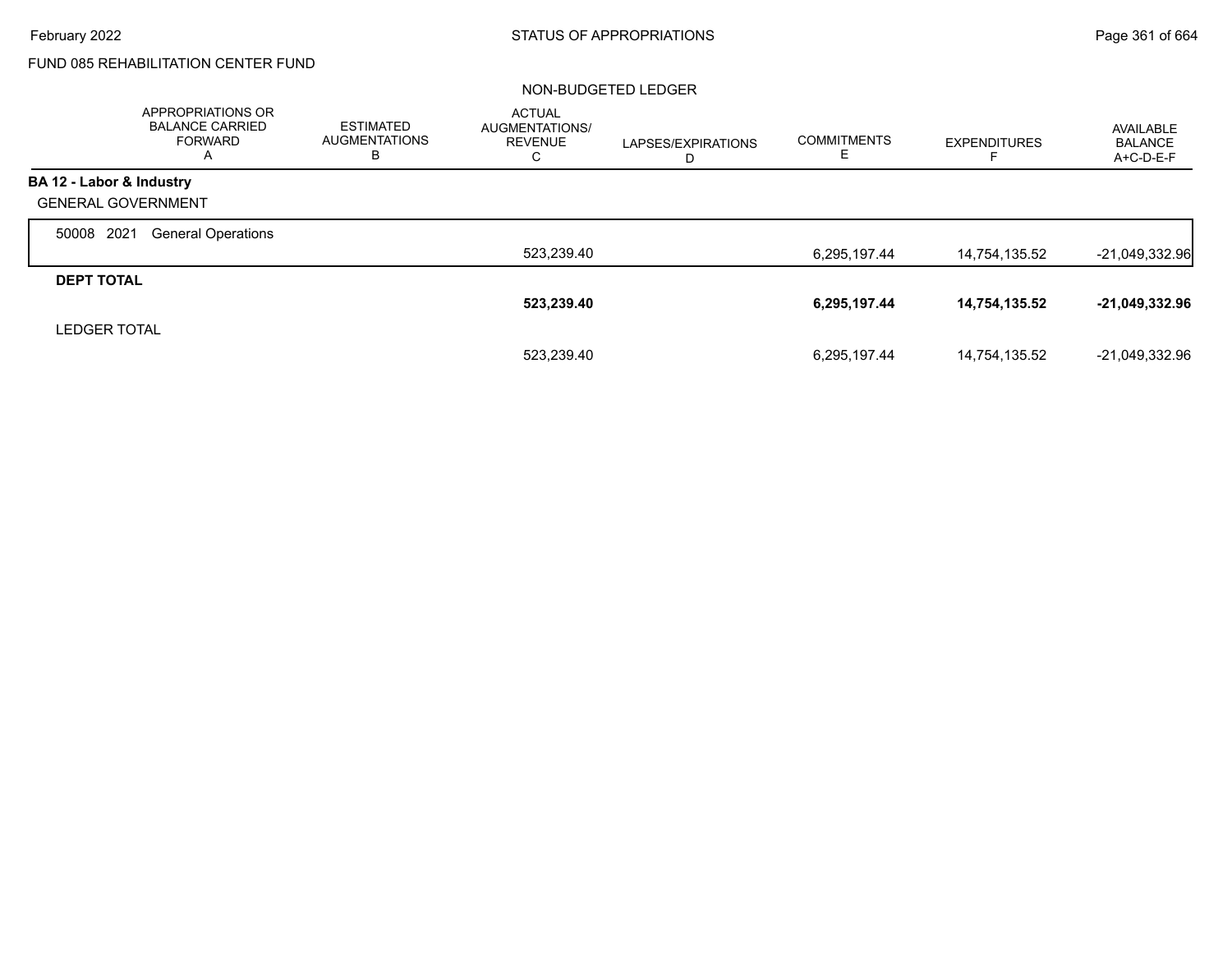# FUND 086 COAL&CLAY MINE SUBSIDENCE INSURANCE

|                                         | APPROPRIATIONS OR<br><b>BALANCE CARRIED</b><br><b>FORWARD</b><br>A | <b>ESTIMATED</b><br><b>AUGMENTATIONS</b><br>В | <b>ACTUAL</b><br>AUGMENTATIONS/<br><b>REVENUE</b><br>С | LAPSES/EXPIRATIONS<br>D | <b>COMMITMENTS</b><br>Е | <b>EXPENDITURES</b> | AVAILABLE<br><b>BALANCE</b><br>A+C-D-E-F |
|-----------------------------------------|--------------------------------------------------------------------|-----------------------------------------------|--------------------------------------------------------|-------------------------|-------------------------|---------------------|------------------------------------------|
| <b>BA 35 - Environmental Protection</b> |                                                                    |                                               |                                                        |                         |                         |                     |                                          |
| <b>GENERAL GOVERNMENT</b>               |                                                                    |                                               |                                                        |                         |                         |                     |                                          |
| 20103 2021                              | <b>General Operations</b>                                          |                                               |                                                        |                         |                         |                     |                                          |
|                                         | 4,738,000.00                                                       |                                               |                                                        |                         | 325,845.47              | 1,346,830.34        | 3,065,324.19                             |
| <b>GRANTS AND SUBSIDIES</b>             |                                                                    |                                               |                                                        |                         |                         |                     |                                          |
| 20104 2021                              | Payment of Claims                                                  |                                               |                                                        |                         |                         |                     |                                          |
|                                         | 2,040,000.00                                                       |                                               |                                                        |                         |                         | 1,271,321.29        | 768,678.71                               |
| <b>DEPT TOTAL</b>                       |                                                                    |                                               |                                                        |                         |                         |                     |                                          |
|                                         | 6,778,000.00                                                       |                                               |                                                        |                         | 325,845.47              | 2,618,151.63        | 3,834,002.90                             |
| <b>LEDGER TOTAL</b>                     |                                                                    |                                               |                                                        |                         |                         |                     |                                          |
|                                         | 6,778,000.00                                                       |                                               |                                                        |                         | 325,845.47              | 2,618,151.63        | 3,834,002.90                             |
|                                         | TOTAL TOTAL ALL CURRENT STATE LEDGERS                              |                                               |                                                        |                         |                         |                     |                                          |
|                                         | 6,778,000.00                                                       |                                               |                                                        |                         | 325,845.47              | 2,618,151.63        | 3,834,002.90                             |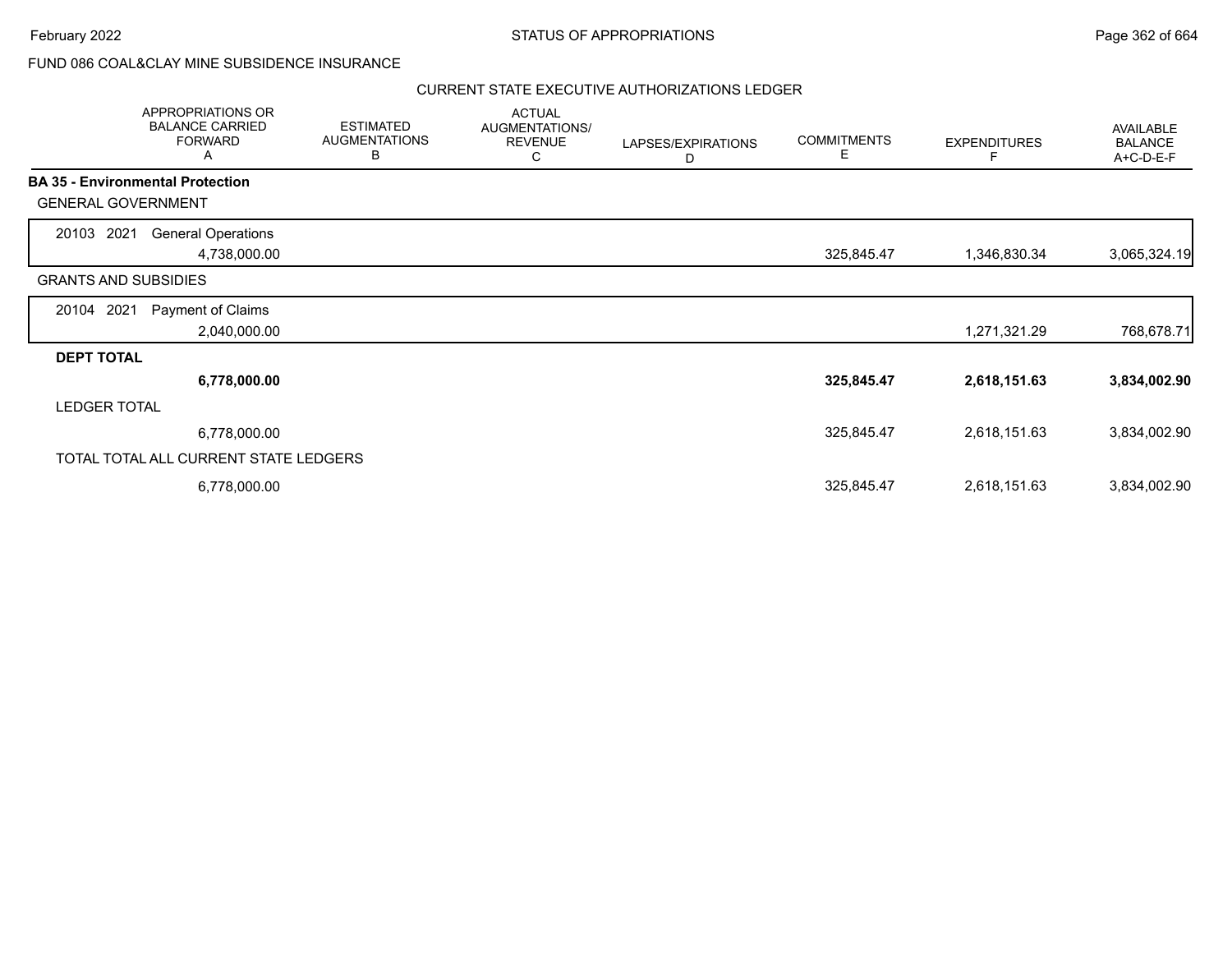# FUND 086 COAL&CLAY MINE SUBSIDENCE INSURANCE

|                                         | APPROPRIATIONS OR<br><b>BALANCE CARRIED</b><br><b>FORWARD</b><br>A | <b>ESTIMATED</b><br><b>AUGMENTATIONS</b><br>B | <b>ACTUAL</b><br>AUGMENTATIONS/<br><b>REVENUE</b><br>С | LAPSES/EXPIRATIONS<br>D | <b>COMMITMENTS</b><br>Е | <b>EXPENDITURES</b><br>F | AVAILABLE<br><b>BALANCE</b><br>A+C-D-E-F |
|-----------------------------------------|--------------------------------------------------------------------|-----------------------------------------------|--------------------------------------------------------|-------------------------|-------------------------|--------------------------|------------------------------------------|
| <b>BA 35 - Environmental Protection</b> |                                                                    |                                               |                                                        |                         |                         |                          |                                          |
| <b>GENERAL GOVERNMENT</b>               |                                                                    |                                               |                                                        |                         |                         |                          |                                          |
| 20103 2020                              | <b>General Operations</b>                                          |                                               |                                                        |                         |                         |                          |                                          |
|                                         | 2,287,145.79                                                       |                                               |                                                        |                         | 11,376.90               | 254,208.39               | 2,021,560.50                             |
| <b>GRANTS AND SUBSIDIES</b>             |                                                                    |                                               |                                                        |                         |                         |                          |                                          |
| 20104 2020                              | Payment of Claims                                                  |                                               |                                                        |                         |                         |                          |                                          |
|                                         | 123,133.38                                                         |                                               |                                                        |                         |                         | -8,610.69                | 131,744.07                               |
| <b>DEPT TOTAL</b>                       |                                                                    |                                               |                                                        |                         |                         |                          |                                          |
|                                         | 2,410,279.17                                                       |                                               |                                                        |                         | 11,376.90               | 245,597.70               | 2,153,304.57                             |
| <b>LEDGER TOTAL</b>                     |                                                                    |                                               |                                                        |                         |                         |                          |                                          |
|                                         | 2,410,279.17                                                       |                                               |                                                        |                         | 11,376.90               | 245,597.70               | 2,153,304.57                             |
|                                         | TOTAL TOTAL ALL PRIOR STATE LEDGERS                                |                                               |                                                        |                         |                         |                          |                                          |
|                                         | 2,410,279.17                                                       |                                               |                                                        |                         | 11,376.90               | 245,597.70               | 2,153,304.57                             |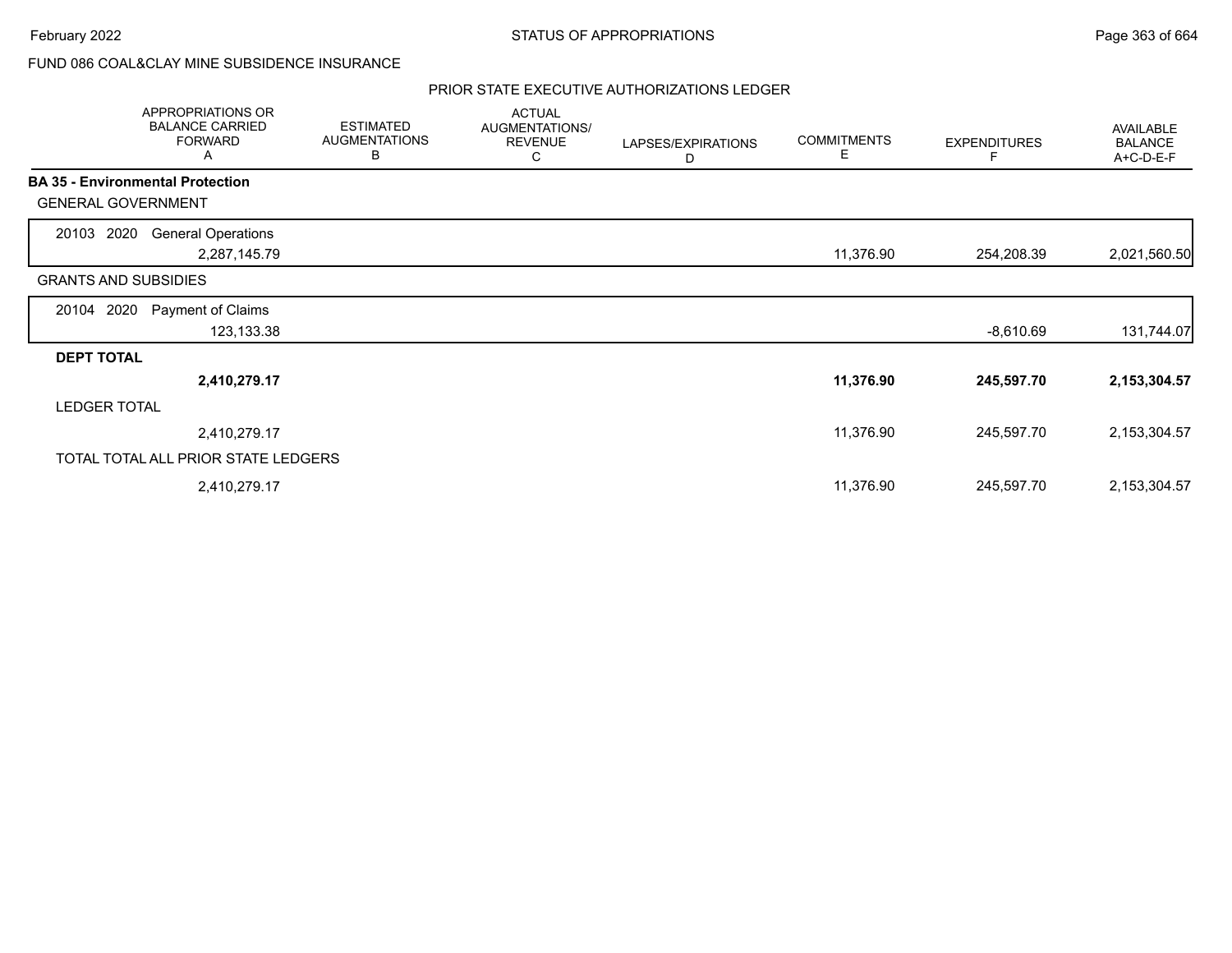# FUND 087 COAL LANDS IMPROVEMENT FUND

|                             | APPROPRIATIONS OR<br><b>BALANCE CARRIED</b><br><b>FORWARD</b><br>A | <b>ESTIMATED</b><br><b>AUGMENTATIONS</b><br>В | <b>ACTUAL</b><br>AUGMENTATIONS/<br><b>REVENUE</b><br>С | LAPSES/EXPIRATIONS<br>D | <b>COMMITMENTS</b><br>E | <b>EXPENDITURES</b> | <b>AVAILABLE</b><br><b>BALANCE</b><br>A+C-D-E-F |
|-----------------------------|--------------------------------------------------------------------|-----------------------------------------------|--------------------------------------------------------|-------------------------|-------------------------|---------------------|-------------------------------------------------|
|                             | <b>BA 35 - Environmental Protection</b>                            |                                               |                                                        |                         |                         |                     |                                                 |
| <b>GRANTS AND SUBSIDIES</b> |                                                                    |                                               |                                                        |                         |                         |                     |                                                 |
| 2021<br>20297               | Coal Land Restoration                                              |                                               |                                                        |                         |                         |                     |                                                 |
|                             | 1,200,000.00                                                       |                                               |                                                        |                         |                         | 750,000.00          | 450,000.00                                      |
| <b>DEPT TOTAL</b>           |                                                                    |                                               |                                                        |                         |                         |                     |                                                 |
|                             | 1,200,000.00                                                       |                                               |                                                        |                         |                         | 750,000.00          | 450,000.00                                      |
| <b>LEDGER TOTAL</b>         |                                                                    |                                               |                                                        |                         |                         |                     |                                                 |
|                             | 1,200,000.00                                                       |                                               |                                                        |                         |                         | 750,000.00          | 450,000.00                                      |
|                             | TOTAL TOTAL ALL CURRENT STATE LEDGERS                              |                                               |                                                        |                         |                         |                     |                                                 |
|                             | ,200,000.00                                                        |                                               |                                                        |                         |                         | 750,000.00          | 450,000.00                                      |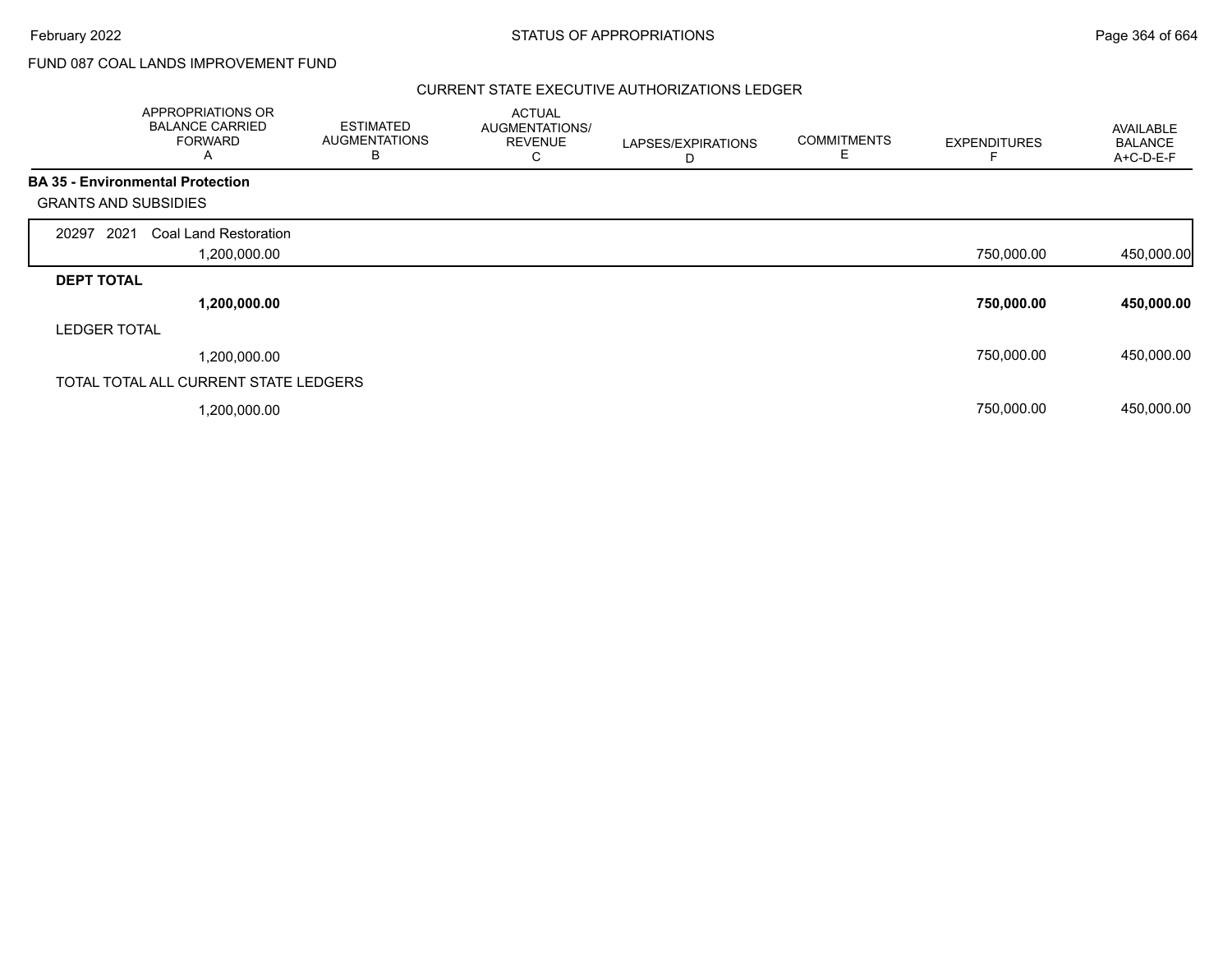# FUND 087 COAL LANDS IMPROVEMENT FUND

|                             | APPROPRIATIONS OR<br><b>BALANCE CARRIED</b><br><b>FORWARD</b><br>A | <b>ESTIMATED</b><br><b>AUGMENTATIONS</b><br>В | <b>ACTUAL</b><br>AUGMENTATIONS/<br><b>REVENUE</b><br>С | LAPSES/EXPIRATIONS<br>D | <b>COMMITMENTS</b><br>E | <b>EXPENDITURES</b> | AVAILABLE<br><b>BALANCE</b><br>A+C-D-E-F |
|-----------------------------|--------------------------------------------------------------------|-----------------------------------------------|--------------------------------------------------------|-------------------------|-------------------------|---------------------|------------------------------------------|
|                             | <b>BA 35 - Environmental Protection</b>                            |                                               |                                                        |                         |                         |                     |                                          |
| <b>GRANTS AND SUBSIDIES</b> |                                                                    |                                               |                                                        |                         |                         |                     |                                          |
| 2020<br>20297               | <b>Coal Land Restoration</b>                                       |                                               |                                                        |                         |                         |                     |                                          |
|                             | 831,908.25                                                         |                                               |                                                        |                         |                         |                     | 831,908.25                               |
| <b>DEPT TOTAL</b>           |                                                                    |                                               |                                                        |                         |                         |                     |                                          |
|                             | 831,908.25                                                         |                                               |                                                        |                         |                         |                     | 831,908.25                               |
| <b>LEDGER TOTAL</b>         |                                                                    |                                               |                                                        |                         |                         |                     |                                          |
|                             | 831,908.25                                                         |                                               |                                                        |                         |                         |                     | 831,908.25                               |
|                             | TOTAL TOTAL ALL PRIOR STATE LEDGERS                                |                                               |                                                        |                         |                         |                     |                                          |
|                             | 831,908.25                                                         |                                               |                                                        |                         |                         |                     | 831,908.25                               |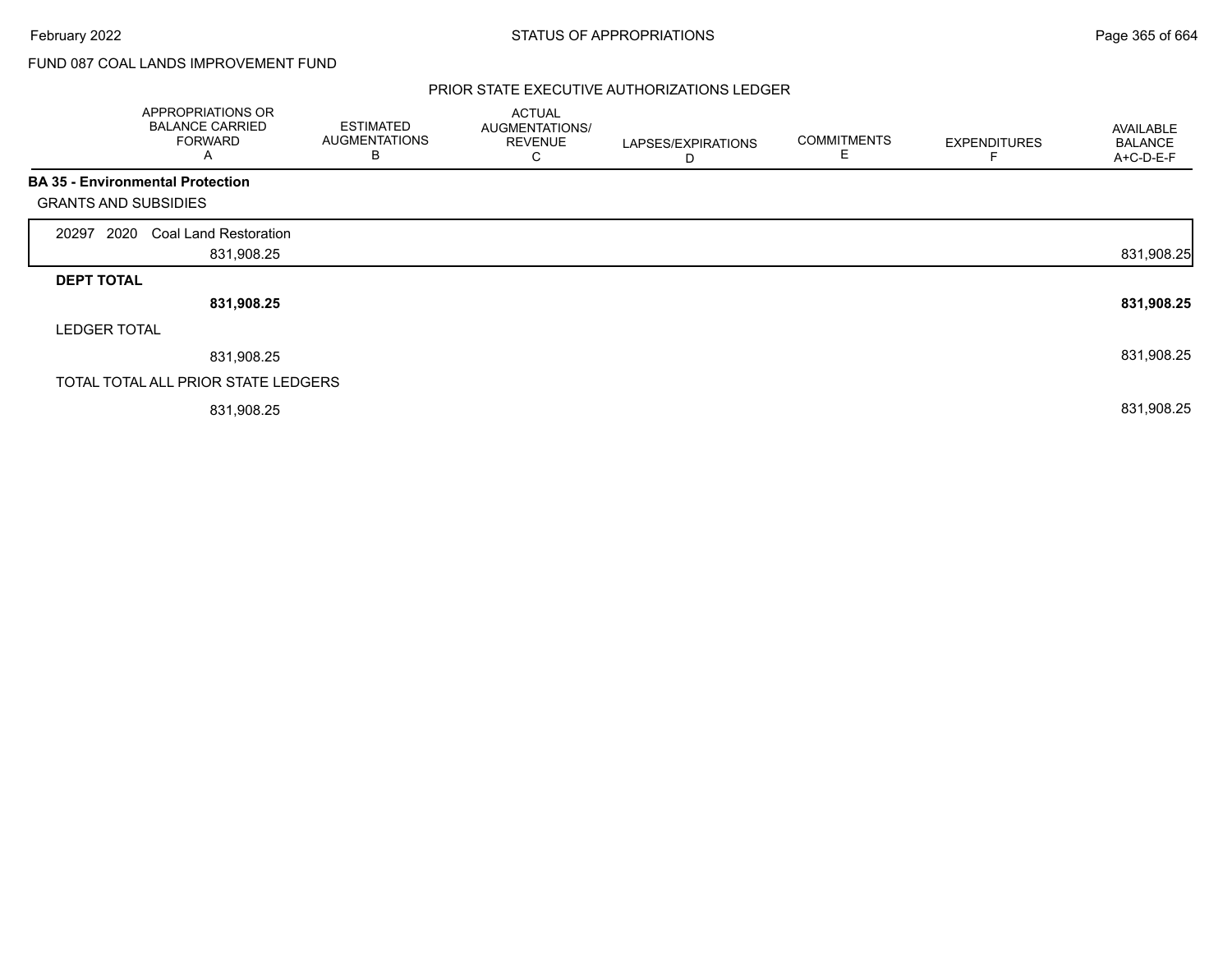# FUND 088 MINORITY BUSINESS DEVELOPMENT FUND

|                             | APPROPRIATIONS OR<br><b>BALANCE CARRIED</b><br><b>FORWARD</b><br>Α | <b>ESTIMATED</b><br><b>AUGMENTATIONS</b><br>В | <b>ACTUAL</b><br>AUGMENTATIONS/<br><b>REVENUE</b><br>С | LAPSES/EXPIRATIONS<br>D | <b>COMMITMENTS</b><br>Е | <b>EXPENDITURES</b> | AVAILABLE<br><b>BALANCE</b><br>A+C-D-E-F |
|-----------------------------|--------------------------------------------------------------------|-----------------------------------------------|--------------------------------------------------------|-------------------------|-------------------------|---------------------|------------------------------------------|
|                             | <b>BA 24 - Community &amp; Economic Develop</b>                    |                                               |                                                        |                         |                         |                     |                                          |
| <b>GENERAL GOVERNMENT</b>   |                                                                    |                                               |                                                        |                         |                         |                     |                                          |
| 2021<br>20041               | <b>General Operations</b>                                          |                                               |                                                        |                         |                         |                     |                                          |
|                             | 340,000.00                                                         |                                               |                                                        |                         | 2,124.00                | 167,955.33          | 169,920.67                               |
| <b>GRANTS AND SUBSIDIES</b> |                                                                    |                                               |                                                        |                         |                         |                     |                                          |
| 20042 2021                  | Minority Business Dev. Loans                                       |                                               |                                                        |                         |                         |                     |                                          |
|                             | 1,000,000.00                                                       |                                               |                                                        |                         | 150,000.00              | 350,000.00          | 500,000.00                               |
| <b>DEPT TOTAL</b>           |                                                                    |                                               |                                                        |                         |                         |                     |                                          |
|                             | 1,340,000.00                                                       |                                               |                                                        |                         | 152,124.00              | 517,955.33          | 669,920.67                               |
| <b>LEDGER TOTAL</b>         |                                                                    |                                               |                                                        |                         |                         |                     |                                          |
|                             | 1,340,000.00                                                       |                                               |                                                        |                         | 152,124.00              | 517,955.33          | 669,920.67                               |
|                             | TOTAL TOTAL ALL CURRENT STATE LEDGERS                              |                                               |                                                        |                         |                         |                     |                                          |
|                             | 1,340,000.00                                                       |                                               |                                                        |                         | 152,124.00              | 517,955.33          | 669,920.67                               |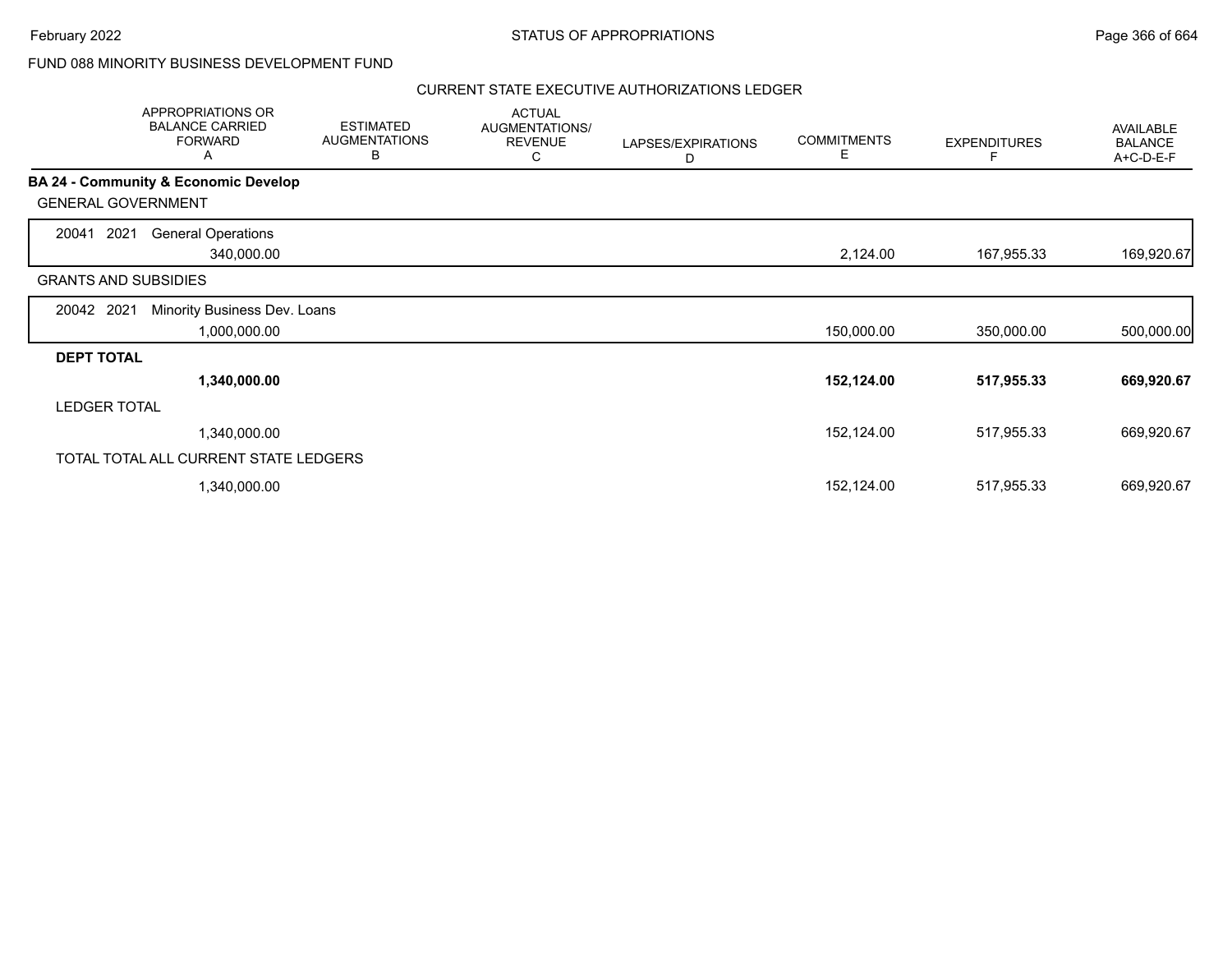# FUND 088 MINORITY BUSINESS DEVELOPMENT FUND

|                             | APPROPRIATIONS OR<br><b>BALANCE CARRIED</b><br><b>FORWARD</b><br>A | <b>ESTIMATED</b><br><b>AUGMENTATIONS</b><br>B | <b>ACTUAL</b><br>AUGMENTATIONS/<br><b>REVENUE</b><br>С | LAPSES/EXPIRATIONS<br>D | <b>COMMITMENTS</b><br>E. | <b>EXPENDITURES</b><br>F | AVAILABLE<br><b>BALANCE</b><br>A+C-D-E-F |
|-----------------------------|--------------------------------------------------------------------|-----------------------------------------------|--------------------------------------------------------|-------------------------|--------------------------|--------------------------|------------------------------------------|
|                             | <b>BA 24 - Community &amp; Economic Develop</b>                    |                                               |                                                        |                         |                          |                          |                                          |
| <b>GENERAL GOVERNMENT</b>   |                                                                    |                                               |                                                        |                         |                          |                          |                                          |
| 2020<br>20041               | <b>General Operations</b><br>39,324.32                             |                                               |                                                        |                         |                          | 13,185.28                | 26,139.04                                |
| <b>GRANTS AND SUBSIDIES</b> |                                                                    |                                               |                                                        |                         |                          |                          |                                          |
| 20042 2020                  | Minority Business Dev. Loans<br>294,370.00                         |                                               |                                                        |                         |                          |                          | 294,370.00                               |
| <b>DEPT TOTAL</b>           |                                                                    |                                               |                                                        |                         |                          |                          |                                          |
|                             | 333,694.32                                                         |                                               |                                                        |                         |                          | 13,185.28                | 320,509.04                               |
| <b>LEDGER TOTAL</b>         |                                                                    |                                               |                                                        |                         |                          |                          |                                          |
|                             | 333,694.32                                                         |                                               |                                                        |                         |                          | 13,185.28                | 320,509.04                               |
|                             | TOTAL TOTAL ALL PRIOR STATE LEDGERS                                |                                               |                                                        |                         |                          |                          |                                          |
|                             | 333,694.32                                                         |                                               |                                                        |                         |                          | 13,185.28                | 320,509.04                               |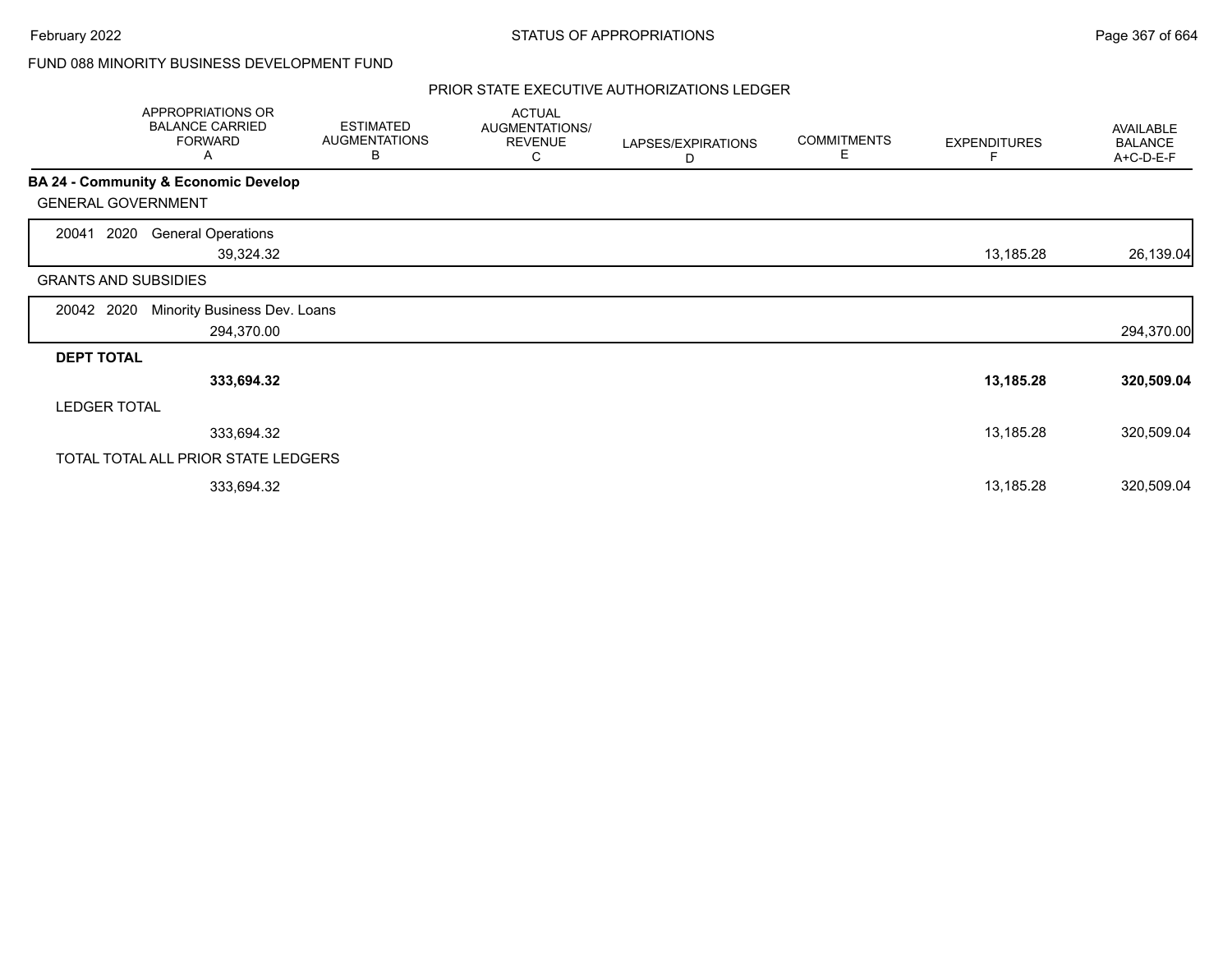# FUND 091 CAPITAL DEBT FUND

#### NON-BUDGETED LEDGER

|                                               | APPROPRIATIONS OR<br><b>BALANCE CARRIED</b><br>FORWARD<br>$\overline{P}$ | ESTIMATED<br><b>AUGMENTATIONS</b><br>n | <b>ACTUAL</b><br>AUGMENTATIONS/<br><b>REVENUE</b><br>U | LAPSES/EXPIRATIONS<br>D | <b>COMMITMENTS</b> | <b>EXPENDITURES</b> | AVAILABLE<br><b>BALANCE</b><br>A+C-D-E-F |
|-----------------------------------------------|--------------------------------------------------------------------------|----------------------------------------|--------------------------------------------------------|-------------------------|--------------------|---------------------|------------------------------------------|
| BA 73 - Treasury<br><b>GENERAL GOVERNMENT</b> |                                                                          |                                        |                                                        |                         |                    |                     |                                          |
| 50059 2021                                    | <b>Capital Facilities Redemption</b>                                     |                                        |                                                        |                         |                    | 1,018,713,600.30    | -1,018,713,600.30                        |
| <b>DEPT TOTAL</b>                             |                                                                          |                                        |                                                        |                         |                    | 1,018,713,600.30    | -1,018,713,600.30                        |
| <b>LEDGER TOTAL</b>                           |                                                                          |                                        |                                                        |                         |                    |                     |                                          |

1,018,713,600.30 -1,018,713,600.30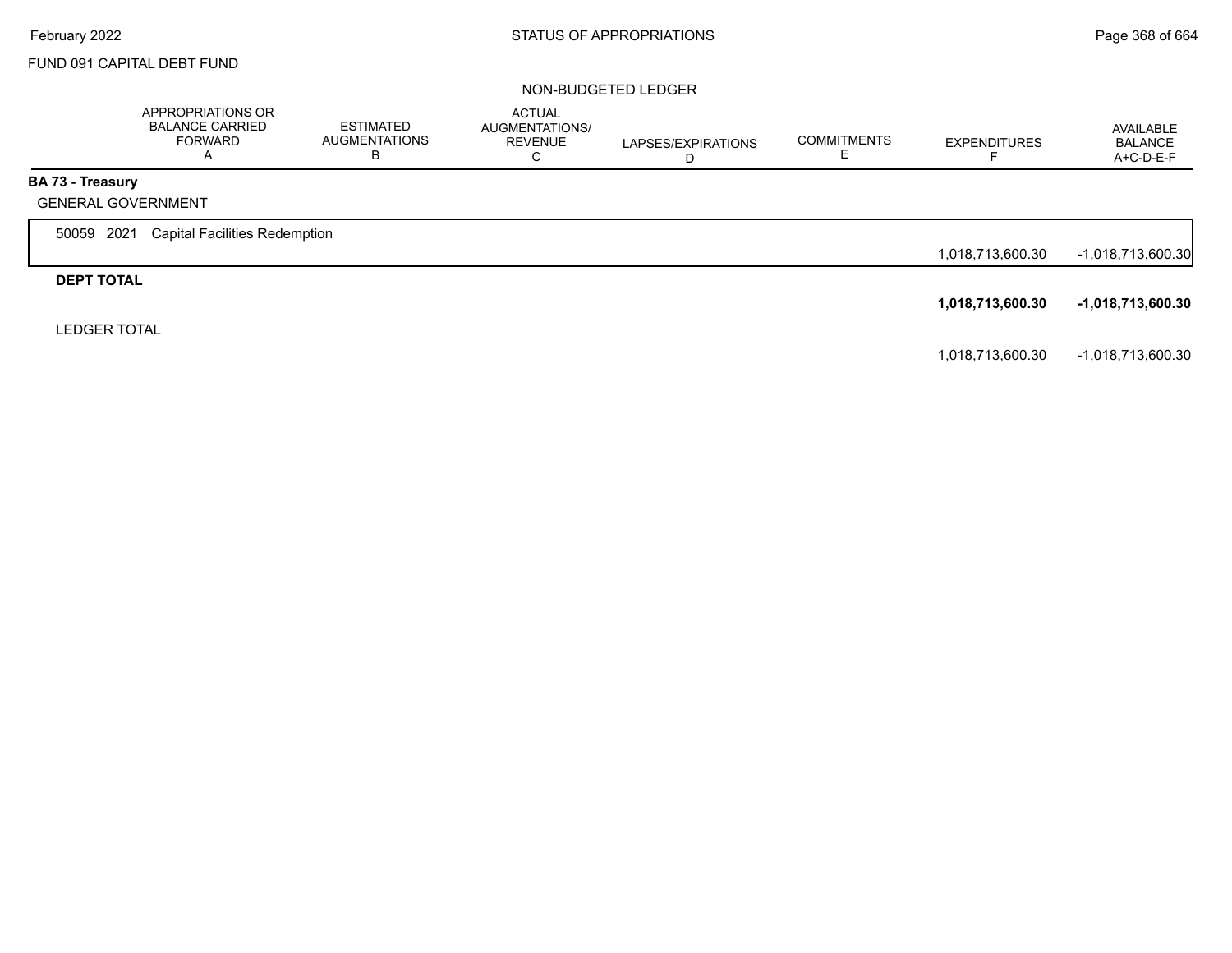## FUND 091 CAPITAL DEBT FUND

### RESTRICTED REVENUE LEDGER

|                           | APPROPRIATIONS OR<br><b>BALANCE CARRIED</b><br><b>FORWARD</b><br>A | <b>ESTIMATED</b><br><b>AUGMENTATIONS</b><br>B | <b>ACTUAL</b><br>AUGMENTATIONS/<br><b>REVENUE</b><br>С | LAPSES/EXPIRATIONS<br>D | <b>COMMITMENTS</b><br>Ε | <b>EXPENDITURES</b> | <b>AVAILABLE</b><br><b>BALANCE</b><br>A+C-D-E-F |
|---------------------------|--------------------------------------------------------------------|-----------------------------------------------|--------------------------------------------------------|-------------------------|-------------------------|---------------------|-------------------------------------------------|
| <b>BA 73 - Treasury</b>   |                                                                    |                                               |                                                        |                         |                         |                     |                                                 |
| <b>GENERAL GOVERNMENT</b> |                                                                    |                                               |                                                        |                         |                         |                     |                                                 |
| 60430 2021                | Refunding G.O. Bonds-1st Ref Series 2017<br>315.99                 |                                               | 290,377,905.77                                         |                         |                         | 290,377,500.00      | 721.76                                          |
| 2021<br>60499             | Refunding G.O. Bonds-1stRefundSeries2021<br>9.99                   |                                               | 142,645,852.31                                         |                         |                         | 142,645,850.00      | 12.30                                           |
| <b>DEPT TOTAL</b>         |                                                                    |                                               |                                                        |                         |                         |                     |                                                 |
|                           | 325.98                                                             |                                               | 433,023,758.08                                         |                         |                         | 433,023,350.00      | 734.06                                          |
| <b>LEDGER TOTAL</b>       |                                                                    |                                               |                                                        |                         |                         |                     |                                                 |
|                           | 325.98                                                             |                                               | 433,023,758.08                                         |                         |                         | 433,023,350.00      | 734.06                                          |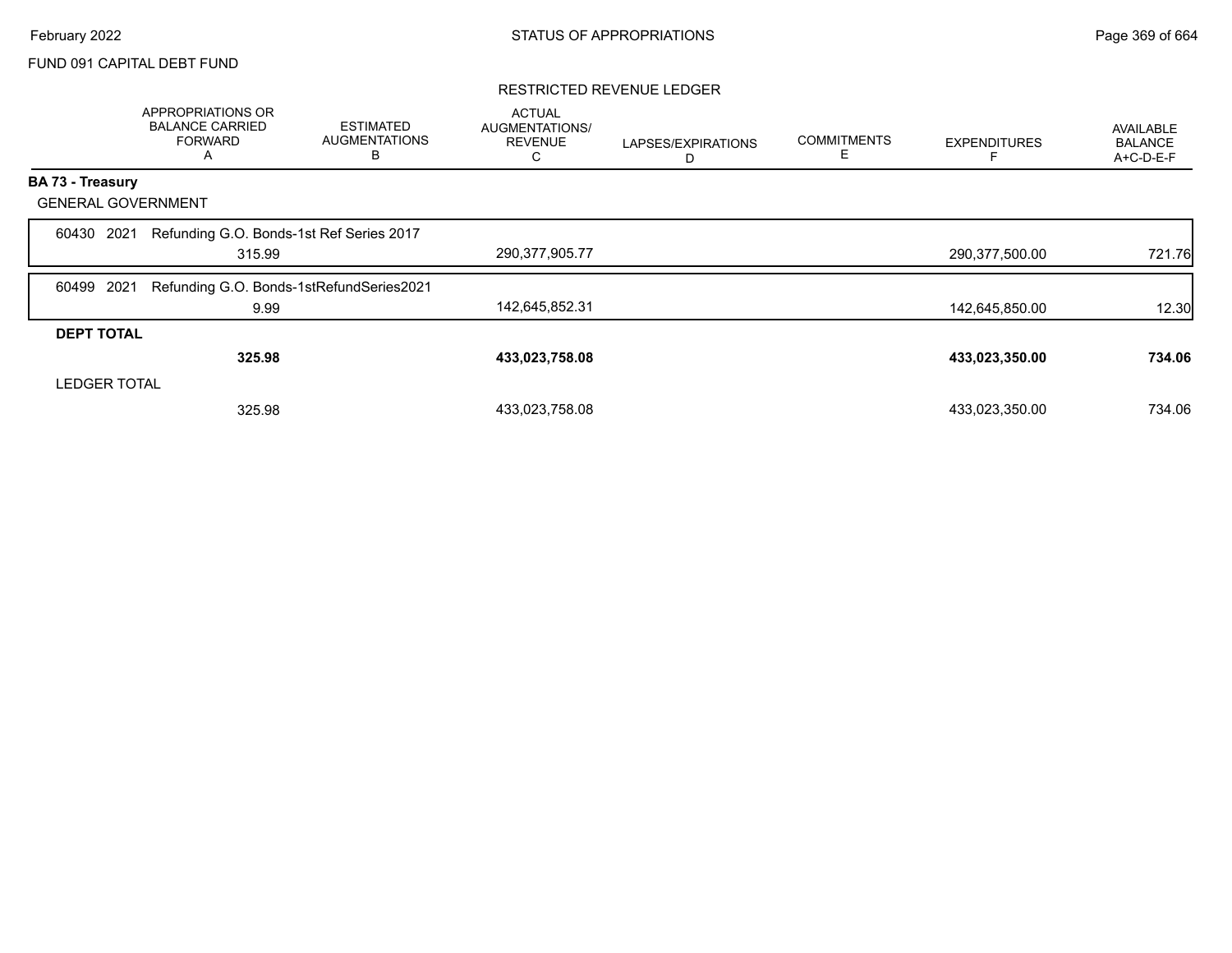# FUND 096 PA VETS MONUMNTS & MEMRIAL TRST FND

|                                                | APPROPRIATIONS OR<br><b>BALANCE CARRIED</b><br><b>FORWARD</b><br>A | <b>ESTIMATED</b><br><b>AUGMENTATIONS</b><br>B | <b>ACTUAL</b><br>AUGMENTATIONS/<br><b>REVENUE</b><br>С | LAPSES/EXPIRATIONS<br>D | <b>COMMITMENTS</b><br>Е | <b>EXPENDITURES</b> | <b>AVAILABLE</b><br><b>BALANCE</b><br>A+C-D-E-F |
|------------------------------------------------|--------------------------------------------------------------------|-----------------------------------------------|--------------------------------------------------------|-------------------------|-------------------------|---------------------|-------------------------------------------------|
| <b>BA 13 - Military &amp; Veterans Affairs</b> |                                                                    |                                               |                                                        |                         |                         |                     |                                                 |
| <b>GRANTS AND SUBSIDIES</b>                    |                                                                    |                                               |                                                        |                         |                         |                     |                                                 |
| 2021<br>20236                                  | Veterans Memorial                                                  |                                               |                                                        |                         |                         |                     |                                                 |
|                                                | 175,000.00                                                         |                                               |                                                        |                         | 22,174.32               | 30,903.62           | 121,922.06                                      |
| <b>DEPT TOTAL</b>                              |                                                                    |                                               |                                                        |                         |                         |                     |                                                 |
|                                                | 175,000.00                                                         |                                               |                                                        |                         | 22,174.32               | 30,903.62           | 121,922.06                                      |
| <b>LEDGER TOTAL</b>                            |                                                                    |                                               |                                                        |                         |                         |                     |                                                 |
|                                                | 175,000.00                                                         |                                               |                                                        |                         | 22,174.32               | 30,903.62           | 121,922.06                                      |
|                                                | TOTAL TOTAL ALL CURRENT STATE LEDGERS                              |                                               |                                                        |                         |                         |                     |                                                 |
|                                                | 175,000.00                                                         |                                               |                                                        |                         | 22,174.32               | 30,903.62           | 121,922.06                                      |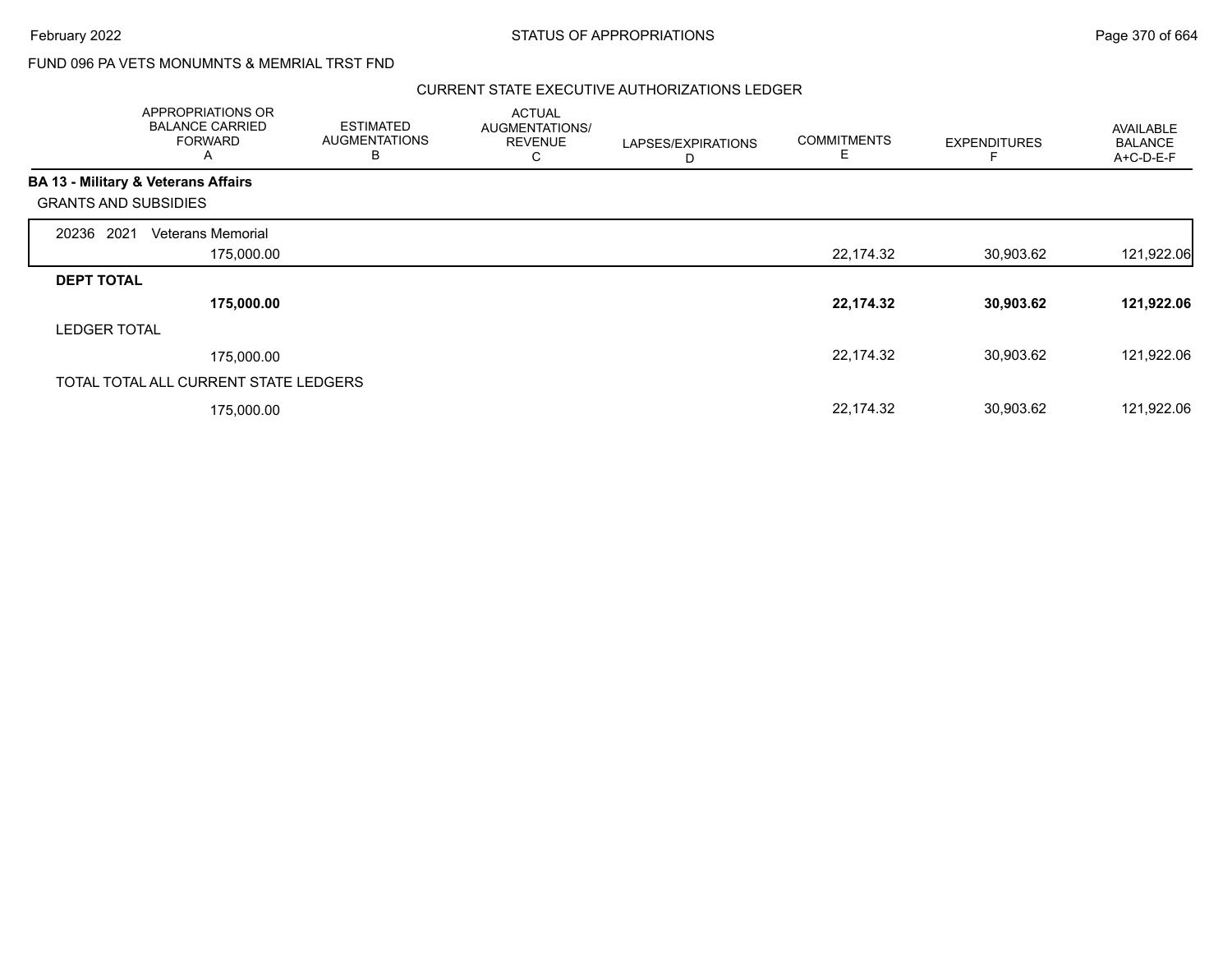February 2022 **Example 2022** Page 371 of 664

# FUND 096 PA VETS MONUMNTS & MEMRIAL TRST FND

|                                                | APPROPRIATIONS OR<br><b>BALANCE CARRIED</b><br><b>FORWARD</b><br>A | <b>ESTIMATED</b><br><b>AUGMENTATIONS</b><br>B | <b>ACTUAL</b><br>AUGMENTATIONS/<br><b>REVENUE</b><br>С | LAPSES/EXPIRATIONS<br>D | <b>COMMITMENTS</b><br>E | <b>EXPENDITURES</b> | AVAILABLE<br><b>BALANCE</b><br>A+C-D-E-F |
|------------------------------------------------|--------------------------------------------------------------------|-----------------------------------------------|--------------------------------------------------------|-------------------------|-------------------------|---------------------|------------------------------------------|
| <b>BA 13 - Military &amp; Veterans Affairs</b> |                                                                    |                                               |                                                        |                         |                         |                     |                                          |
| <b>GRANTS AND SUBSIDIES</b>                    |                                                                    |                                               |                                                        |                         |                         |                     |                                          |
| 20236 2020                                     | <b>Veterans Memorial</b>                                           |                                               |                                                        |                         |                         |                     |                                          |
|                                                | 24,456.64                                                          |                                               |                                                        |                         |                         | 6,419.92            | 18,036.72                                |
| <b>DEPT TOTAL</b>                              |                                                                    |                                               |                                                        |                         |                         |                     |                                          |
|                                                | 24,456.64                                                          |                                               |                                                        |                         |                         | 6,419.92            | 18,036.72                                |
| <b>LEDGER TOTAL</b>                            |                                                                    |                                               |                                                        |                         |                         |                     |                                          |
|                                                | 24,456.64                                                          |                                               |                                                        |                         |                         | 6,419.92            | 18,036.72                                |
|                                                | TOTAL TOTAL ALL PRIOR STATE LEDGERS                                |                                               |                                                        |                         |                         |                     |                                          |
|                                                | 24,456.64                                                          |                                               |                                                        |                         |                         | 6,419.92            | 18,036.72                                |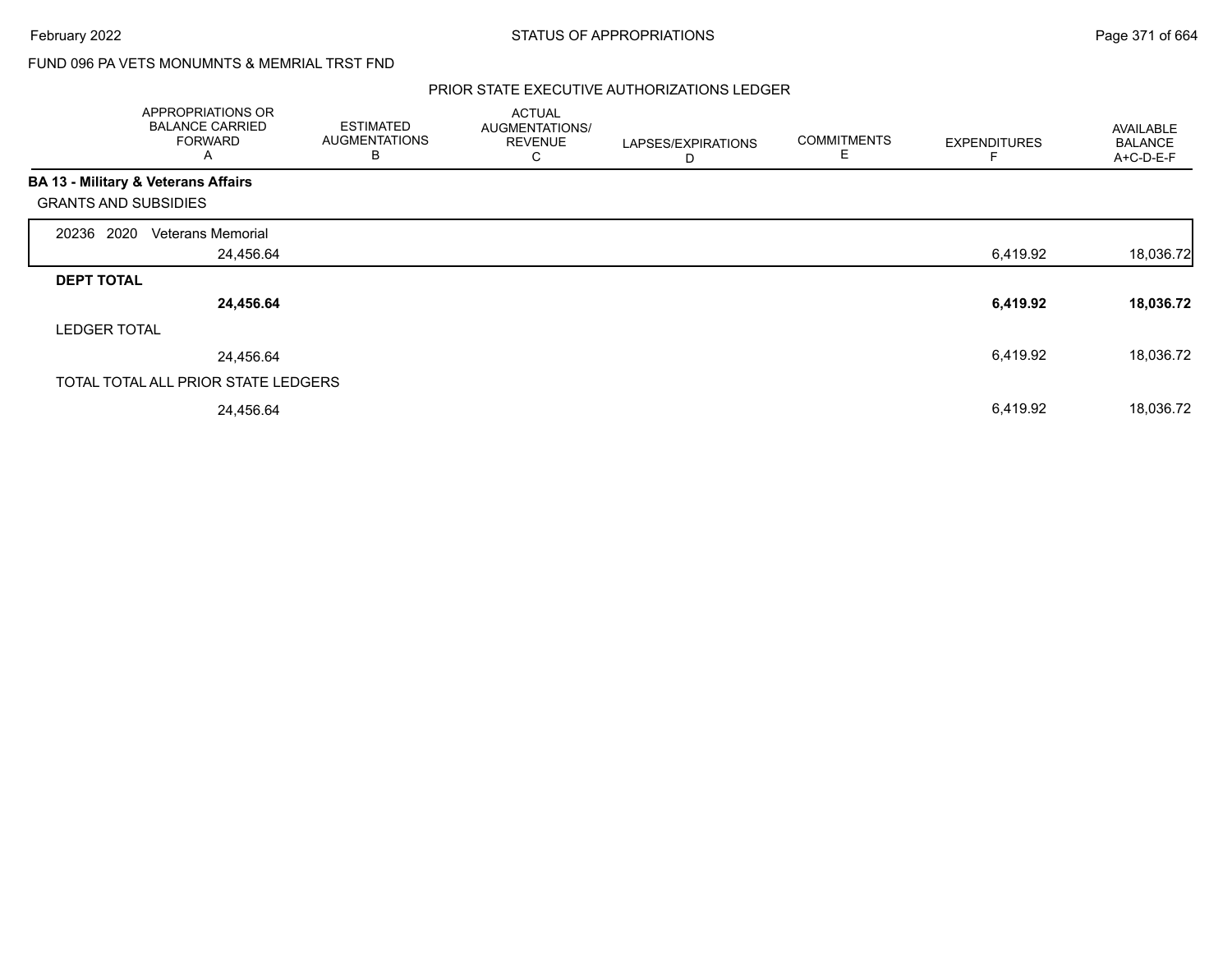$\overline{\phantom{a}}$ 

February 2022 **Example 2022** Page 372 of 664

## FUND 097 ANTHRACITE DEEP MINE OPERATORS EMER

|                                         | APPROPRIATIONS OR<br><b>BALANCE CARRIED</b><br><b>FORWARD</b><br>A | <b>ESTIMATED</b><br><b>AUGMENTATIONS</b><br>В | <b>ACTUAL</b><br>AUGMENTATIONS/<br><b>REVENUE</b><br>С | LAPSES/EXPIRATIONS<br>D | <b>COMMITMENTS</b> | <b>EXPENDITURES</b> | <b>AVAILABLE</b><br><b>BALANCE</b><br>A+C-D-E-F |
|-----------------------------------------|--------------------------------------------------------------------|-----------------------------------------------|--------------------------------------------------------|-------------------------|--------------------|---------------------|-------------------------------------------------|
| <b>BA 35 - Environmental Protection</b> |                                                                    |                                               |                                                        |                         |                    |                     |                                                 |
| <b>GRANTS AND SUBSIDIES</b>             |                                                                    |                                               |                                                        |                         |                    |                     |                                                 |
| 20100 2021                              | Loan Account                                                       |                                               |                                                        |                         |                    |                     |                                                 |
|                                         | 273,000.00                                                         |                                               |                                                        |                         | 197,987.34         |                     | 75,012.66                                       |
| <b>DEPT TOTAL</b>                       |                                                                    |                                               |                                                        |                         |                    |                     |                                                 |
|                                         | 273,000.00                                                         |                                               |                                                        |                         | 197,987.34         |                     | 75,012.66                                       |
| <b>LEDGER TOTAL</b>                     |                                                                    |                                               |                                                        |                         |                    |                     |                                                 |
|                                         | 273,000.00                                                         |                                               |                                                        |                         | 197,987.34         |                     | 75,012.66                                       |
|                                         | TOTAL TOTAL ALL CURRENT STATE LEDGERS                              |                                               |                                                        |                         |                    |                     |                                                 |
|                                         | 273,000.00                                                         |                                               |                                                        |                         | 197,987.34         |                     | 75,012.66                                       |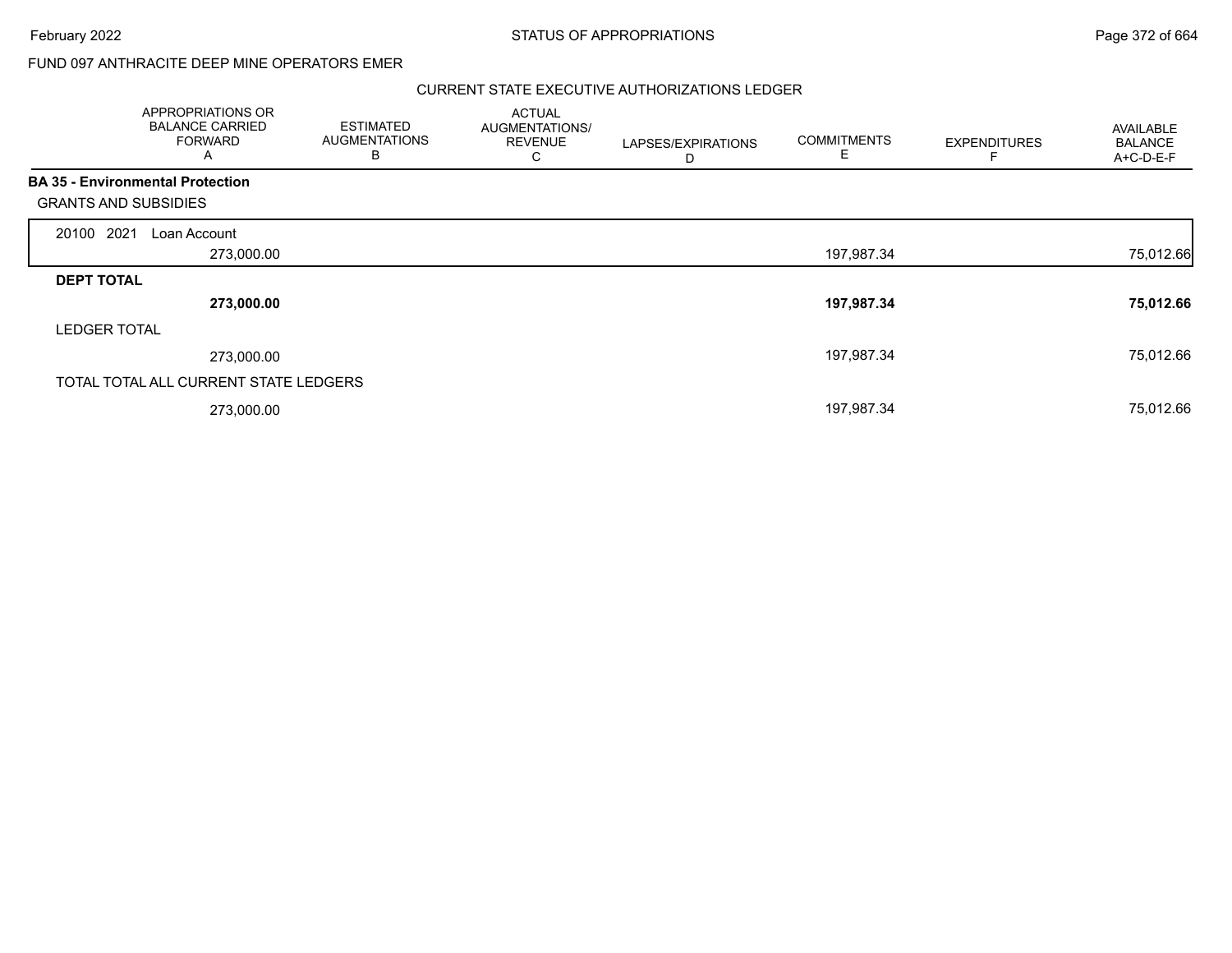# FUND 097 ANTHRACITE DEEP MINE OPERATORS EMER

|                                                                        | APPROPRIATIONS OR<br><b>BALANCE CARRIED</b><br><b>FORWARD</b><br>A | <b>ESTIMATED</b><br><b>AUGMENTATIONS</b><br>B | <b>ACTUAL</b><br>AUGMENTATIONS/<br><b>REVENUE</b><br>С | LAPSES/EXPIRATIONS<br>D | <b>COMMITMENTS</b><br>E | <b>EXPENDITURES</b> | AVAILABLE<br><b>BALANCE</b><br>A+C-D-E-F |
|------------------------------------------------------------------------|--------------------------------------------------------------------|-----------------------------------------------|--------------------------------------------------------|-------------------------|-------------------------|---------------------|------------------------------------------|
| <b>BA 35 - Environmental Protection</b><br><b>GRANTS AND SUBSIDIES</b> |                                                                    |                                               |                                                        |                         |                         |                     |                                          |
| 20100 2020                                                             | Loan Account                                                       |                                               |                                                        |                         |                         |                     |                                          |
|                                                                        | 450,000.00                                                         |                                               |                                                        |                         |                         |                     | 450,000.00                               |
| <b>DEPT TOTAL</b>                                                      |                                                                    |                                               |                                                        |                         |                         |                     |                                          |
|                                                                        | 450,000.00                                                         |                                               |                                                        |                         |                         |                     | 450,000.00                               |
| <b>LEDGER TOTAL</b>                                                    |                                                                    |                                               |                                                        |                         |                         |                     |                                          |
|                                                                        | 450,000.00                                                         |                                               |                                                        |                         |                         |                     | 450,000.00                               |
| TOTAL TOTAL ALL PRIOR STATE LEDGERS                                    |                                                                    |                                               |                                                        |                         |                         |                     |                                          |
|                                                                        | 450,000.00                                                         |                                               |                                                        |                         |                         |                     | 450,000.00                               |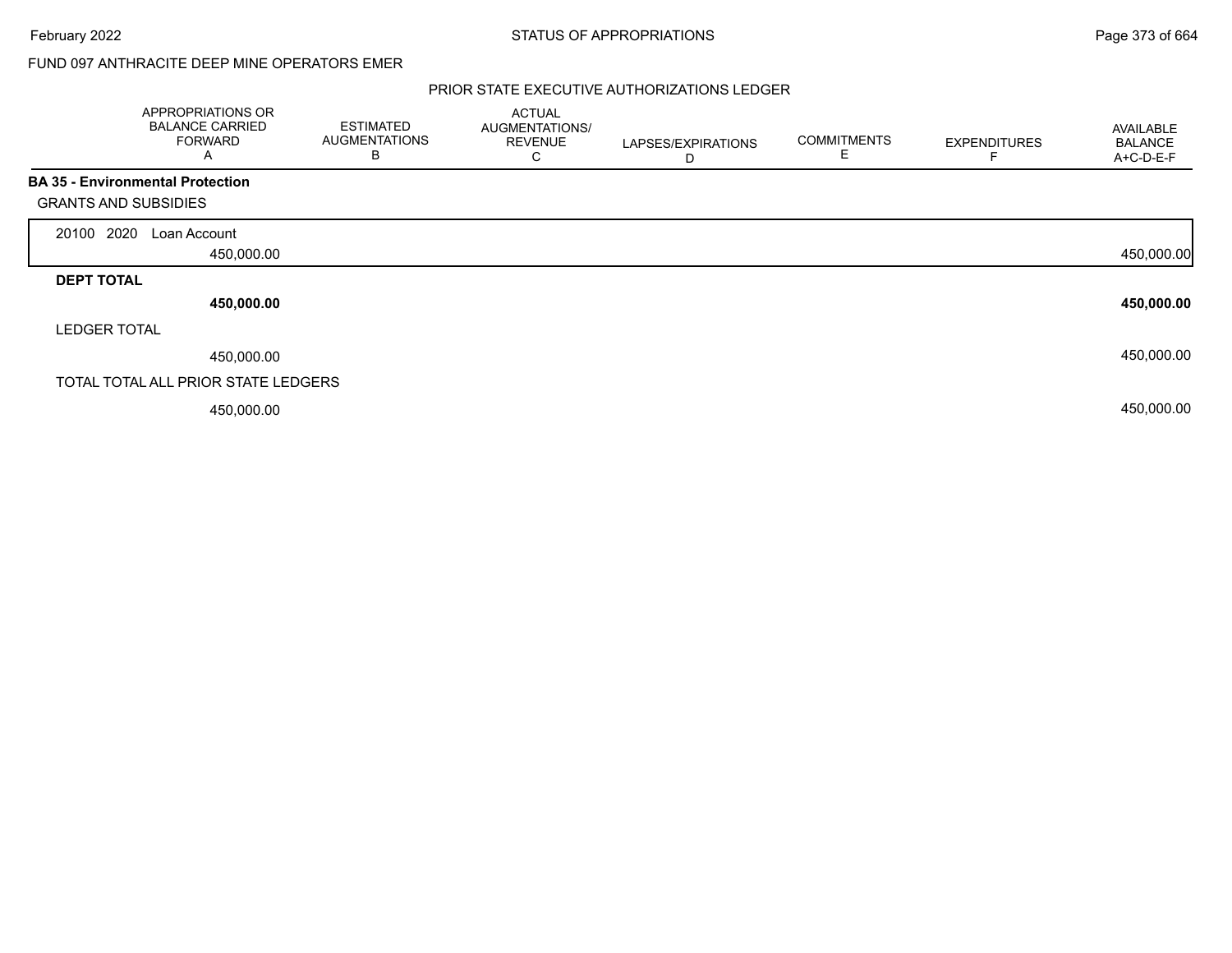# FUND 097 ANTHRACITE DEEP MINE OPERATORS EMER

#### RESTRICTED RECEIPTS LEDGER

|                                         | APPROPRIATIONS OR<br><b>BALANCE CARRIED</b><br>FORWARD<br>A | <b>ESTIMATED</b><br><b>AUGMENTATIONS</b><br>в | <b>ACTUAL</b><br>AUGMENTATIONS/<br><b>REVENUE</b><br>С | LAPSES/EXPIRATIONS<br>D | <b>COMMITMENTS</b><br>E. | <b>EXPENDITURES</b> | AVAILABLE<br><b>BALANCE</b><br>A+C-D-E-F |
|-----------------------------------------|-------------------------------------------------------------|-----------------------------------------------|--------------------------------------------------------|-------------------------|--------------------------|---------------------|------------------------------------------|
| <b>BA 35 - Environmental Protection</b> |                                                             |                                               |                                                        |                         |                          |                     |                                          |
| <b>GENERAL GOVERNMENT</b>               |                                                             |                                               |                                                        |                         |                          |                     |                                          |
| 2021<br>40045                           | Anthricite Emerg Bond Fd-Opert Payment                      |                                               |                                                        |                         |                          |                     |                                          |
|                                         | 134,085.95                                                  |                                               | -628.26                                                |                         |                          |                     | 133,457.69                               |
| <b>DEPT TOTAL</b>                       |                                                             |                                               |                                                        |                         |                          |                     |                                          |
|                                         | 134,085.95                                                  |                                               | $-628.26$                                              |                         |                          |                     | 133,457.69                               |
| <b>LEDGER TOTAL</b>                     |                                                             |                                               |                                                        |                         |                          |                     |                                          |
|                                         | 134,085.95                                                  |                                               | $-628.26$                                              |                         |                          |                     | 133,457.69                               |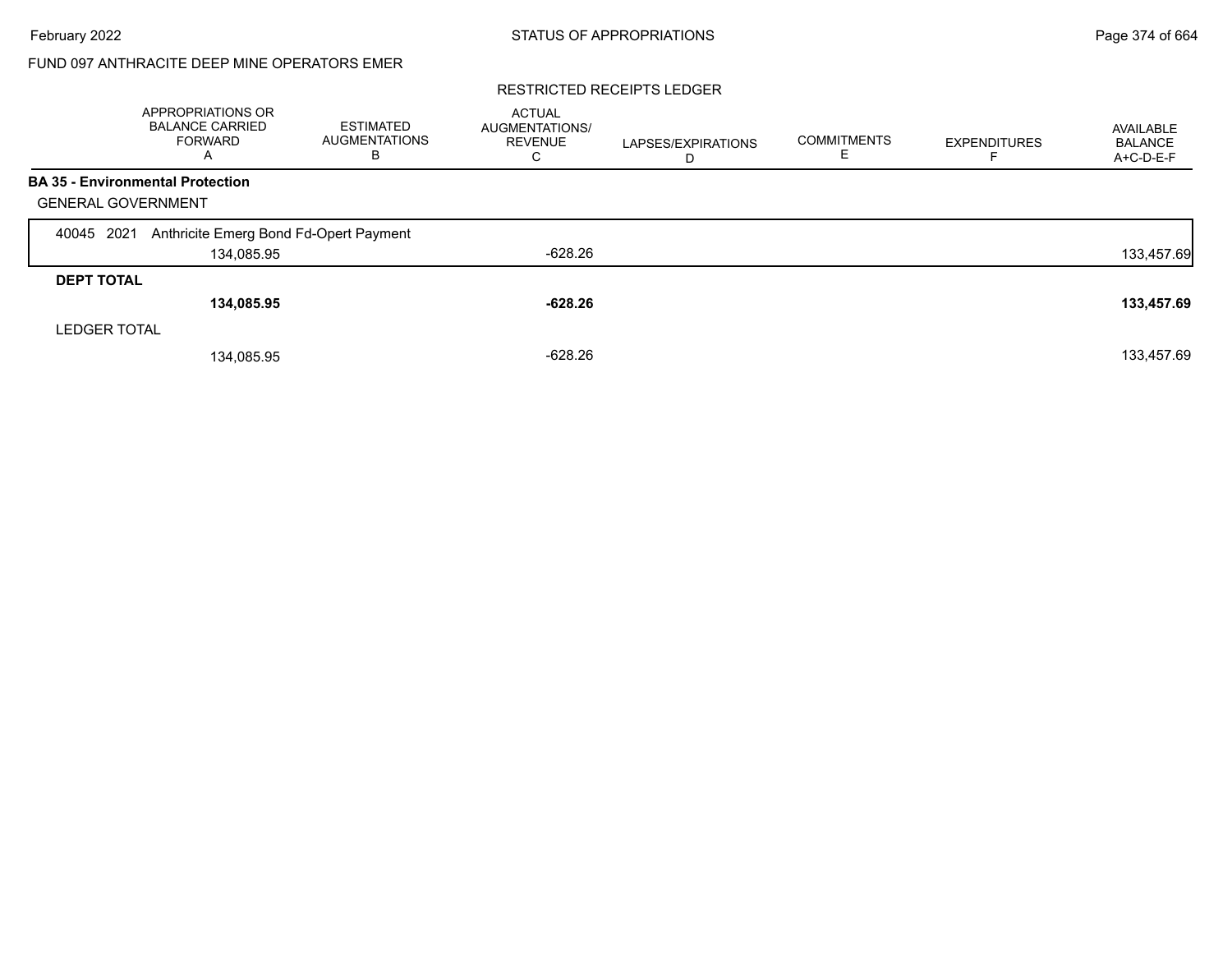|                             | APPROPRIATIONS OR<br><b>BALANCE CARRIED</b><br><b>FORWARD</b><br>Α | <b>ESTIMATED</b><br><b>AUGMENTATIONS</b><br>В | <b>ACTUAL</b><br>AUGMENTATIONS/<br><b>REVENUE</b><br>С | LAPSES/EXPIRATIONS<br>D | <b>COMMITMENTS</b><br>Е | <b>EXPENDITURES</b><br>F | AVAILABLE<br><b>BALANCE</b><br>A+C-D-E-F |
|-----------------------------|--------------------------------------------------------------------|-----------------------------------------------|--------------------------------------------------------|-------------------------|-------------------------|--------------------------|------------------------------------------|
|                             | <b>BA 33 - PA Infrastructure Investment</b>                        |                                               |                                                        |                         |                         |                          |                                          |
| <b>GENERAL GOVERNMENT</b>   |                                                                    |                                               |                                                        |                         |                         |                          |                                          |
| 2021<br>20245               | <b>Pennvest Operations</b><br>5,934,000.00                         |                                               |                                                        |                         | 253,688.93              | 1,740,074.14             | 3,940,236.93                             |
| 2021<br>20249               | Revenue Bond Loan Pool<br>10,000.00                                |                                               |                                                        |                         |                         |                          | 10,000.00                                |
| <b>GRANTS AND SUBSIDIES</b> |                                                                    |                                               |                                                        |                         |                         |                          |                                          |
| 2021<br>20244               | <b>Grants-Other Revenue Sources</b><br>35,000,000.00               | 200,000.00                                    | 5,353.93                                               |                         |                         |                          | 35,005,353.93                            |
| <b>DEPT TOTAL</b>           |                                                                    |                                               |                                                        |                         |                         |                          |                                          |
|                             | 40,944,000.00                                                      | 200,000.00                                    | 5,353.93                                               |                         | 253,688.93              | 1,740,074.14             | 38,955,590.86                            |
| <b>LEDGER TOTAL</b>         |                                                                    |                                               |                                                        |                         |                         |                          |                                          |
|                             | 40,944,000.00                                                      | 200,000.00                                    | 5,353.93                                               |                         | 253,688.93              | 1,740,074.14             | 38,955,590.86                            |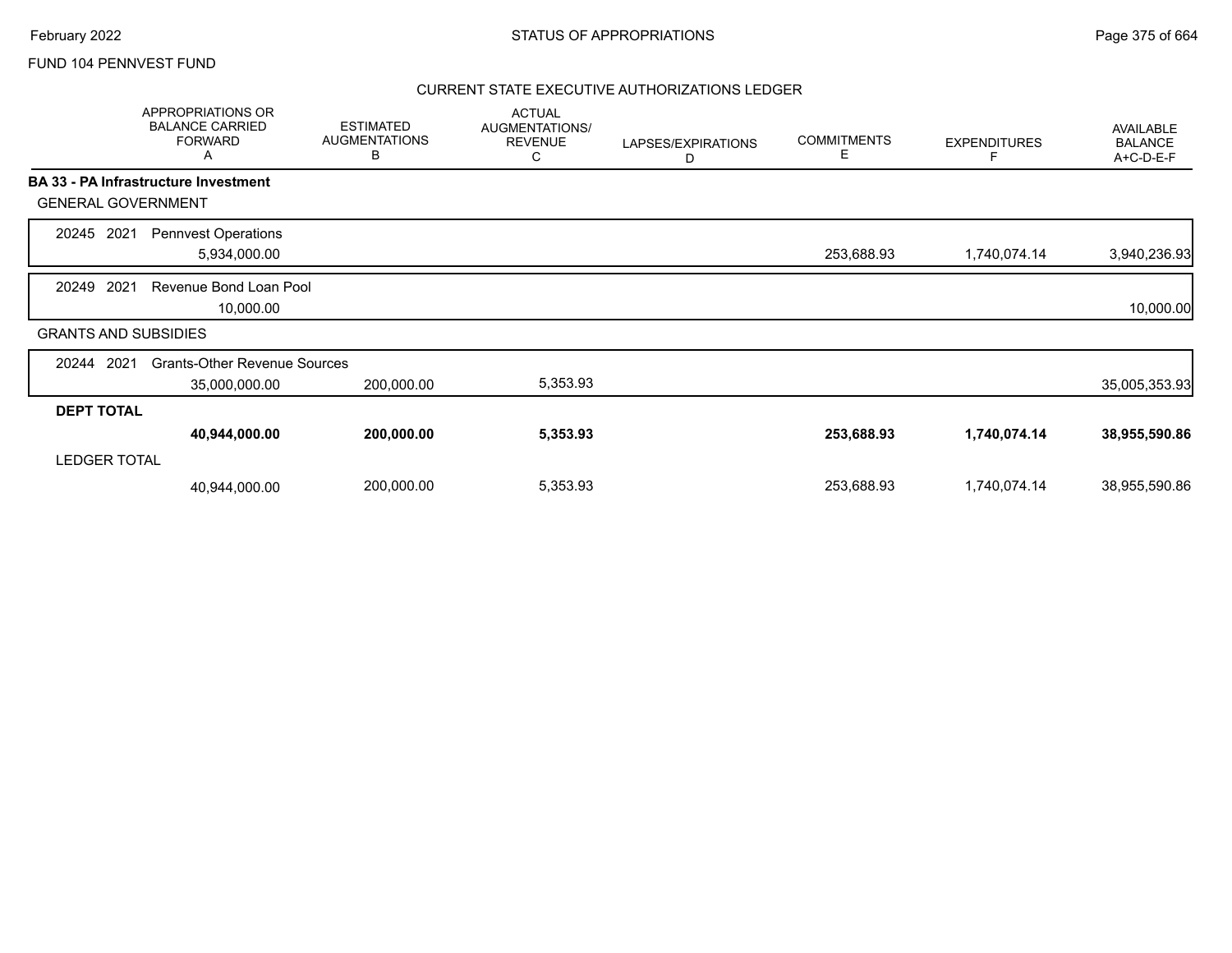## CURRENT STATE EXECUTIVE AUTHORIZATIONS - RESTRICTED LEDGER

|                             | APPROPRIATIONS OR<br><b>BALANCE CARRIED</b><br><b>FORWARD</b><br>Α | <b>ESTIMATED</b><br><b>AUGMENTATIONS</b><br>B | <b>ACTUAL</b><br>AUGMENTATIONS/<br><b>REVENUE</b><br>С | LAPSES/EXPIRATIONS<br>D | <b>COMMITMENTS</b><br>Ε | <b>EXPENDITURES</b> | AVAILABLE<br><b>BALANCE</b><br>A+C-D-E-F |
|-----------------------------|--------------------------------------------------------------------|-----------------------------------------------|--------------------------------------------------------|-------------------------|-------------------------|---------------------|------------------------------------------|
|                             | <b>BA 33 - PA Infrastructure Investment</b>                        |                                               |                                                        |                         |                         |                     |                                          |
| <b>GRANTS AND SUBSIDIES</b> |                                                                    |                                               |                                                        |                         |                         |                     |                                          |
| 2021<br>26347               | Revolving Loans and Administration                                 |                                               |                                                        |                         |                         |                     |                                          |
|                             |                                                                    | 60,000,000.00                                 | 55, 185, 654.81                                        |                         | 34,454,706.93           | 8,759,234.70        | 11,971,713.18                            |
| <b>DEPT TOTAL</b>           |                                                                    |                                               |                                                        |                         |                         |                     |                                          |
|                             |                                                                    | 60,000,000.00                                 | 55,185,654.81                                          |                         | 34,454,706.93           | 8,759,234.70        | 11,971,713.18                            |
| <b>LEDGER TOTAL</b>         |                                                                    |                                               |                                                        |                         |                         |                     |                                          |
|                             |                                                                    | 60,000,000.00                                 | 55, 185, 654.81                                        |                         | 34,454,706.93           | 8,759,234.70        | 11,971,713.18                            |
|                             | TOTAL TOTAL ALL CURRENT STATE LEDGERS                              |                                               |                                                        |                         |                         |                     |                                          |
|                             | 40,944,000.00                                                      | 60,200,000.00                                 | 55,191,008.74                                          |                         | 34,708,395.86           | 10,499,308.84       | 50,927,304.04                            |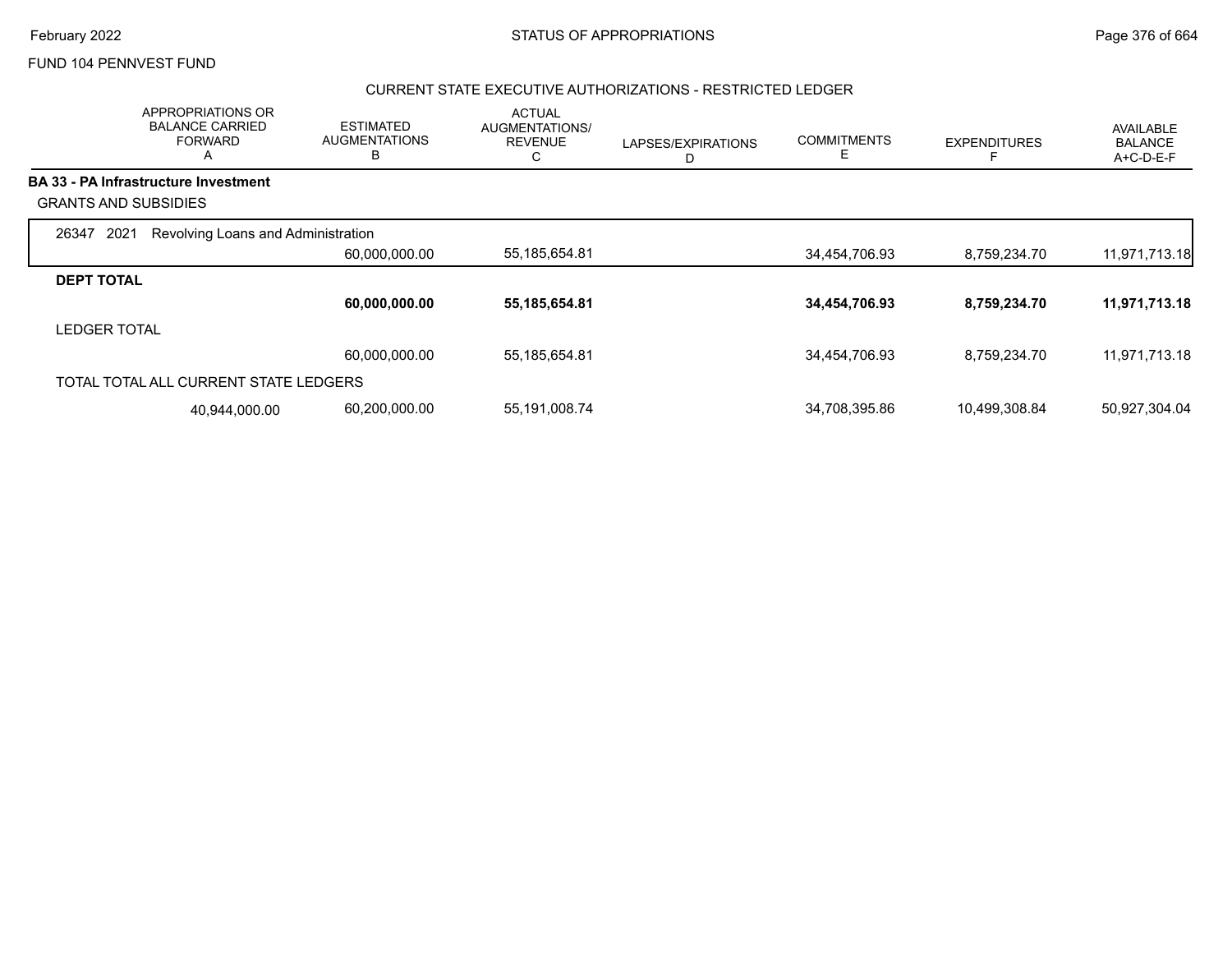|                                  | APPROPRIATIONS OR<br><b>BALANCE CARRIED</b><br><b>FORWARD</b><br>A | <b>ESTIMATED</b><br><b>AUGMENTATIONS</b><br>В | <b>ACTUAL</b><br>AUGMENTATIONS/<br><b>REVENUE</b><br>С | LAPSES/EXPIRATIONS<br>D | <b>COMMITMENTS</b><br>Е | <b>EXPENDITURES</b><br>F | AVAILABLE<br><b>BALANCE</b><br>A+C-D-E-F |
|----------------------------------|--------------------------------------------------------------------|-----------------------------------------------|--------------------------------------------------------|-------------------------|-------------------------|--------------------------|------------------------------------------|
| <b>BA 81 - Executive Offices</b> |                                                                    |                                               |                                                        |                         |                         |                          |                                          |
| <b>GENERAL GOVERNMENT</b>        |                                                                    |                                               |                                                        |                         |                         |                          |                                          |
| 20498 2020                       | Transfer to the General Fund                                       |                                               |                                                        |                         |                         |                          |                                          |
|                                  | 10,000,000.00                                                      |                                               |                                                        |                         |                         |                          | 10,000,000.00                            |
| <b>DEPT TOTAL</b>                |                                                                    |                                               |                                                        |                         |                         |                          |                                          |
|                                  | 10,000,000.00                                                      |                                               |                                                        |                         |                         |                          | 10,000,000.00                            |
| <b>GENERAL GOVERNMENT</b>        | <b>BA 33 - PA Infrastructure Investment</b>                        |                                               |                                                        |                         |                         |                          |                                          |
|                                  | 20245 2019 Pennvest Operations<br>48,660.54                        |                                               |                                                        |                         | 2,243.50                |                          | 46,417.04                                |
| 20245 2020                       | <b>Pennvest Operations</b><br>3,600,464.56                         |                                               |                                                        |                         |                         | 272,937.00               | 3,327,527.56                             |
| 2020<br>20249                    | Revenue Bond Loan Pool<br>10,000.00                                |                                               |                                                        |                         |                         |                          | 10,000.00                                |
| <b>GRANTS AND SUBSIDIES</b>      |                                                                    |                                               |                                                        |                         |                         |                          |                                          |
| 20244 2020                       | <b>Grants-Other Revenue Sources</b><br>10,042,157.75               |                                               |                                                        |                         |                         |                          | 10,042,157.75                            |
| <b>DEPT TOTAL</b>                |                                                                    |                                               |                                                        |                         |                         |                          |                                          |
|                                  | 13,701,282.85                                                      |                                               |                                                        |                         | 2,243.50                | 272,937.00               | 13,426,102.35                            |
| <b>LEDGER TOTAL</b>              |                                                                    |                                               |                                                        |                         |                         |                          |                                          |
|                                  | 23,701,282.85                                                      |                                               |                                                        |                         | 2,243.50                | 272,937.00               | 23,426,102.35                            |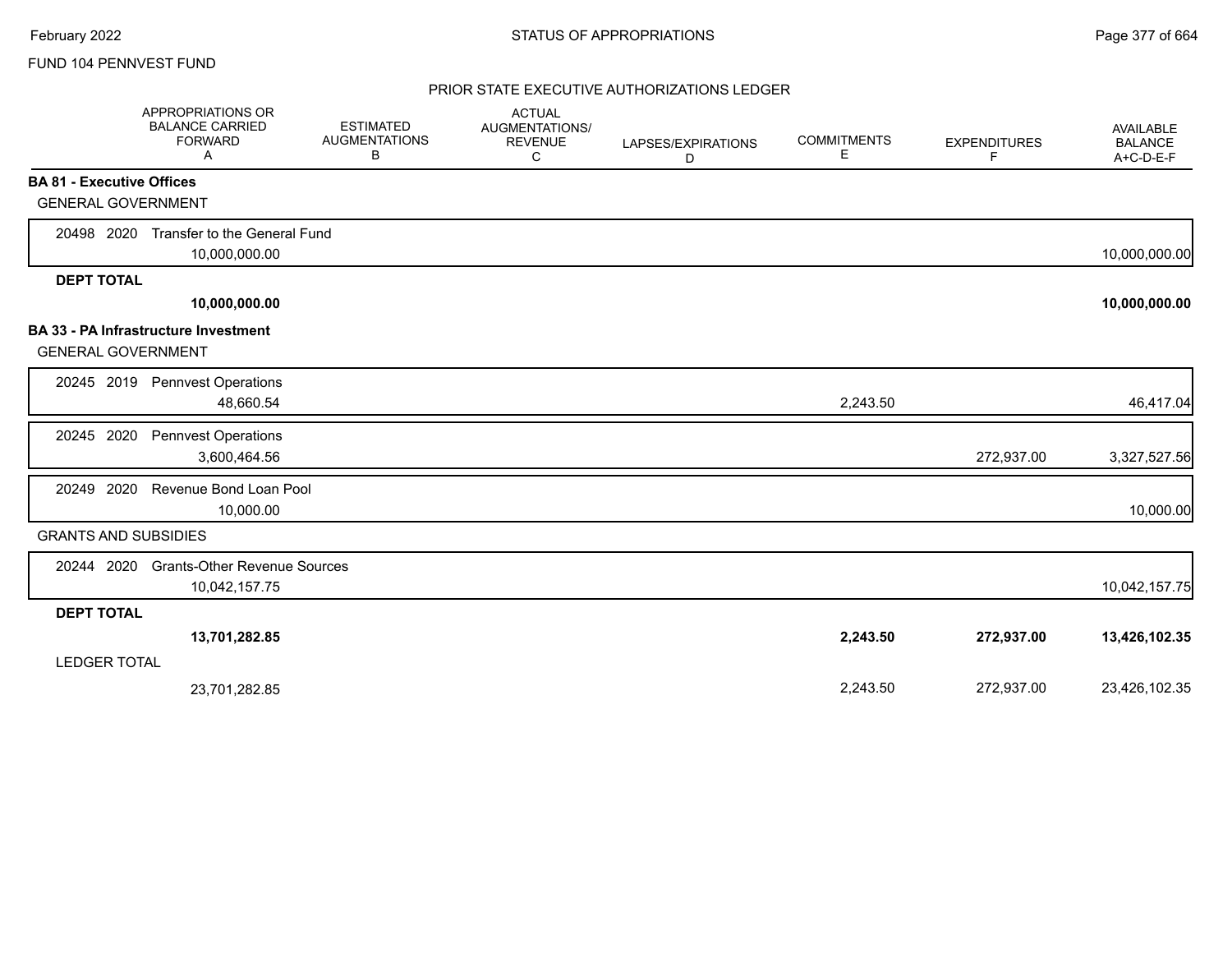#### PRIOR STATE EXECUTIVE AUTHORIZATIONS - RESTRICTED LEDGER

|                             |      | APPROPRIATIONS OR<br><b>BALANCE CARRIED</b><br><b>FORWARD</b><br>A | <b>ESTIMATED</b><br><b>AUGMENTATIONS</b><br>в | <b>ACTUAL</b><br>AUGMENTATIONS/<br><b>REVENUE</b><br>С | LAPSES/EXPIRATIONS<br>D | <b>COMMITMENTS</b><br>E | <b>EXPENDITURES</b> | AVAILABLE<br><b>BALANCE</b><br>A+C-D-E-F |
|-----------------------------|------|--------------------------------------------------------------------|-----------------------------------------------|--------------------------------------------------------|-------------------------|-------------------------|---------------------|------------------------------------------|
|                             |      | BA 33 - PA Infrastructure Investment                               |                                               |                                                        |                         |                         |                     |                                          |
| <b>GRANTS AND SUBSIDIES</b> |      |                                                                    |                                               |                                                        |                         |                         |                     |                                          |
| 26347                       | 2019 | Revolving Loans and Administration                                 |                                               |                                                        |                         |                         |                     |                                          |
|                             |      | 69,549.51                                                          |                                               | $-69,549.51$                                           |                         |                         |                     |                                          |
| 26347                       | 2020 | Revolving Loans and Administration                                 |                                               |                                                        |                         |                         |                     |                                          |
|                             |      | 75,905,816.27                                                      |                                               | -55,116,105.30                                         |                         |                         | 20,330,221.82       | 459,489.15                               |
| <b>DEPT TOTAL</b>           |      |                                                                    |                                               |                                                        |                         |                         |                     |                                          |
|                             |      | 75,975,365.78                                                      |                                               | -55,185,654.81                                         |                         |                         | 20,330,221.82       | 459,489.15                               |
| <b>LEDGER TOTAL</b>         |      |                                                                    |                                               |                                                        |                         |                         |                     |                                          |
|                             |      | 75,975,365.78                                                      |                                               | -55,185,654.81                                         |                         |                         | 20,330,221.82       | 459,489.15                               |
|                             |      | TOTAL TOTAL ALL PRIOR STATE LEDGERS                                |                                               |                                                        |                         |                         |                     |                                          |
|                             |      | 99,676,648.63                                                      |                                               | -55,185,654.81                                         |                         | 2,243.50                | 20,603,158.82       | 23,885,591.50                            |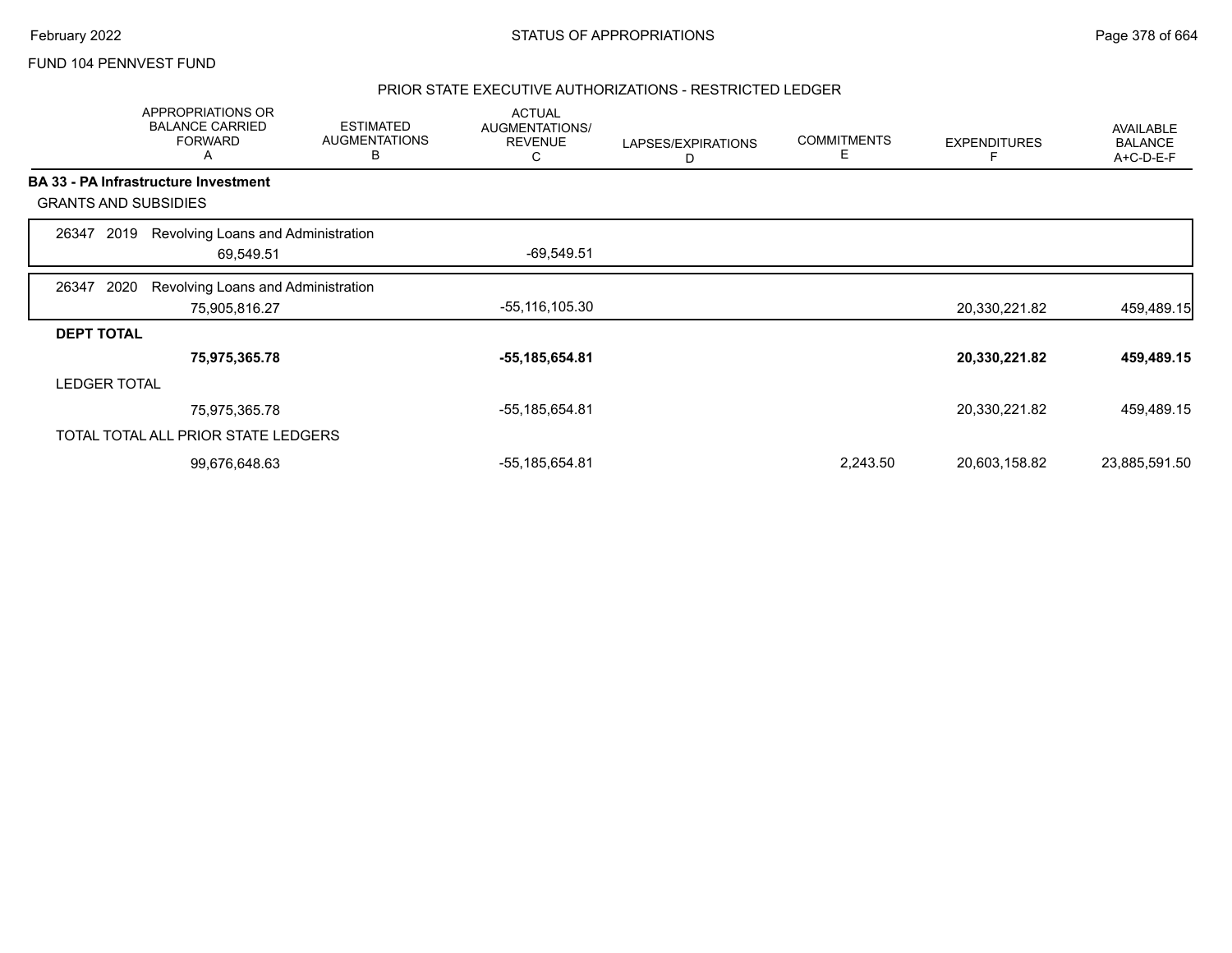### RESTRICTED REVENUE LEDGER

|                     | APPROPRIATIONS OR<br><b>BALANCE CARRIED</b><br><b>FORWARD</b><br>Α | <b>ESTIMATED</b><br><b>AUGMENTATIONS</b><br>B | <b>ACTUAL</b><br>AUGMENTATIONS/<br><b>REVENUE</b><br>C | LAPSES/EXPIRATIONS<br>D | <b>COMMITMENTS</b><br>Е | <b>EXPENDITURES</b> | AVAILABLE<br><b>BALANCE</b><br>A+C-D-E-F |
|---------------------|--------------------------------------------------------------------|-----------------------------------------------|--------------------------------------------------------|-------------------------|-------------------------|---------------------|------------------------------------------|
|                     | <b>BA 33 - PA Infrastructure Investment</b>                        |                                               |                                                        |                         |                         |                     |                                          |
|                     | <b>GRANTS AND SUBSIDIES</b>                                        |                                               |                                                        |                         |                         |                     |                                          |
| 2021<br>60173       | <b>Growing Greener Grants</b>                                      |                                               |                                                        |                         |                         |                     |                                          |
|                     | 75,915,867.07                                                      |                                               | 16,813,000.00                                          |                         | 29,483,945.08           | 5,936,382.90        | 57,308,539.09                            |
| 2021<br>60176       | Revolving Loans and Administration                                 |                                               |                                                        |                         |                         |                     |                                          |
|                     | 15,032,811.41                                                      |                                               | 25,437,576.77                                          |                         |                         |                     | 40,470,388.18                            |
| 2021<br>60347       | <b>Marcellus Legacy Grants</b>                                     |                                               |                                                        |                         |                         |                     |                                          |
|                     | 32,258,632.71                                                      |                                               |                                                        |                         | 12,479,119.04           | 3,727,682.16        | 16,051,831.51                            |
| <b>DEPT TOTAL</b>   |                                                                    |                                               |                                                        |                         |                         |                     |                                          |
|                     | 123,207,311.19                                                     |                                               | 42,250,576.77                                          |                         | 41,963,064.12           | 9,664,065.06        | 113,830,758.78                           |
| <b>LEDGER TOTAL</b> |                                                                    |                                               |                                                        |                         |                         |                     |                                          |
|                     | 123,207,311.19                                                     |                                               | 42,250,576.77                                          |                         | 41,963,064.12           | 9,664,065.06        | 113,830,758.78                           |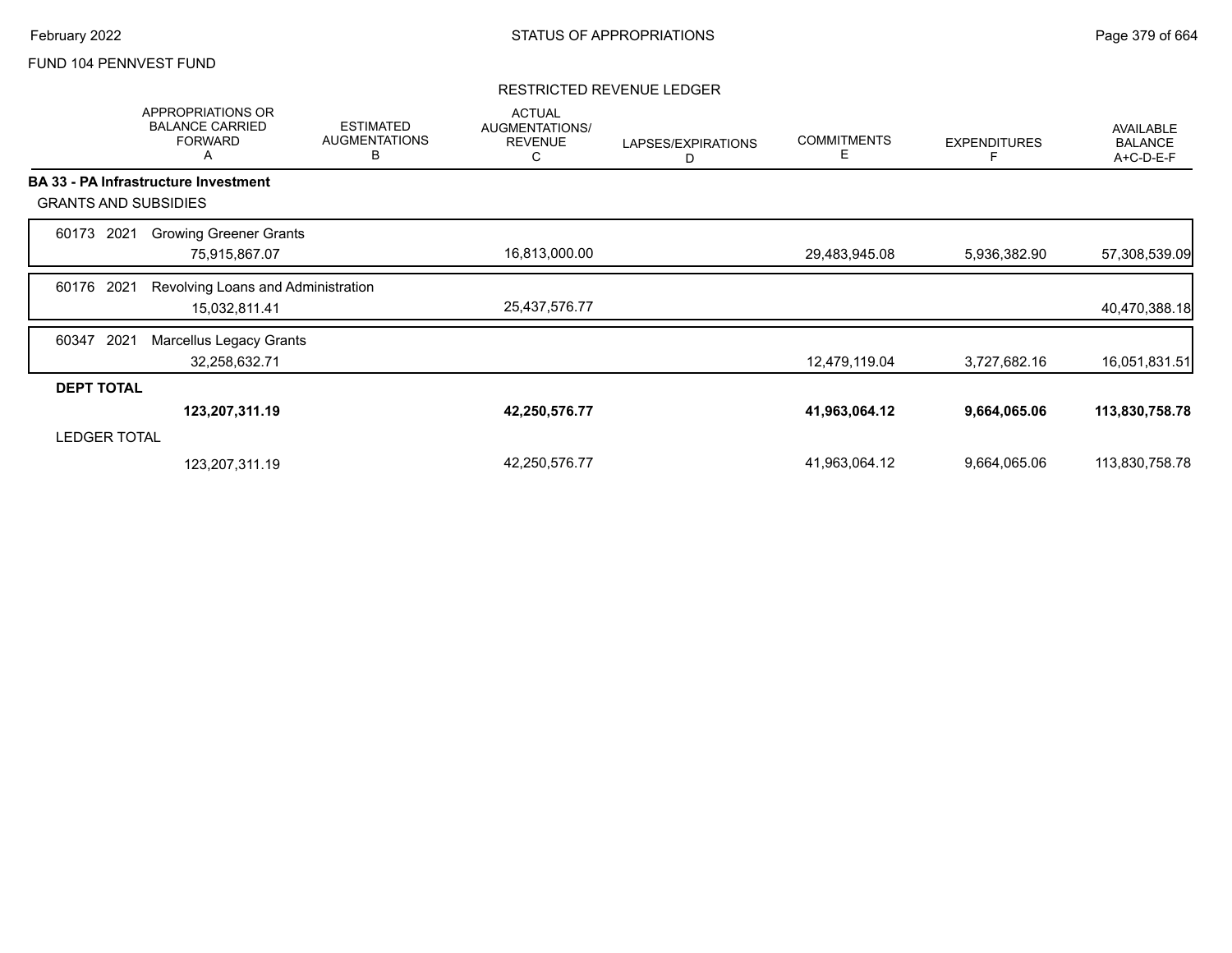# FUND 105 PENNVEST BOND AUTHORIZATION FUND

#### PRIOR STATE CONTINUING LEDGER

|                   | APPROPRIATIONS OR<br><b>BALANCE CARRIED</b><br><b>FORWARD</b><br>A | <b>ESTIMATED</b><br><b>AUGMENTATIONS</b><br>В | <b>ACTUAL</b><br>AUGMENTATIONS/<br><b>REVENUE</b><br>С | LAPSES/EXPIRATIONS<br>D | <b>COMMITMENTS</b><br>E | <b>EXPENDITURES</b> | AVAILABLE<br><b>BALANCE</b><br>A+C-D-E-F |
|-------------------|--------------------------------------------------------------------|-----------------------------------------------|--------------------------------------------------------|-------------------------|-------------------------|---------------------|------------------------------------------|
|                   | <b>BA 33 - PA Infrastructure Investment</b>                        |                                               |                                                        |                         |                         |                     |                                          |
|                   | <b>GRANTS AND SUBSIDIES</b>                                        |                                               |                                                        |                         |                         |                     |                                          |
| 30170             | WATER AND SEWER 1988 REFERENDUM<br>1988                            |                                               |                                                        |                         |                         |                     |                                          |
|                   | 290,504.80                                                         |                                               |                                                        |                         |                         |                     | 290,504.80                               |
| 30171             | 1988<br>DRINKING WATER SUPPLIES                                    |                                               |                                                        |                         |                         |                     |                                          |
|                   | 7,954,885.80                                                       |                                               |                                                        |                         |                         |                     | 7,954,885.80                             |
| <b>DEPT TOTAL</b> |                                                                    |                                               |                                                        |                         |                         |                     |                                          |
|                   | 8,245,390.60                                                       |                                               |                                                        |                         |                         |                     | 8,245,390.60                             |
|                   | <b>LEDGER TOTAL</b>                                                |                                               |                                                        |                         |                         |                     |                                          |
|                   | 8,245,390.60                                                       |                                               |                                                        |                         |                         |                     | 8,245,390.60                             |
|                   | TOTAL TOTAL ALL PRIOR STATE LEDGERS                                |                                               |                                                        |                         |                         |                     |                                          |
|                   | 8,245,390.60                                                       |                                               |                                                        |                         |                         |                     | 8,245,390.60                             |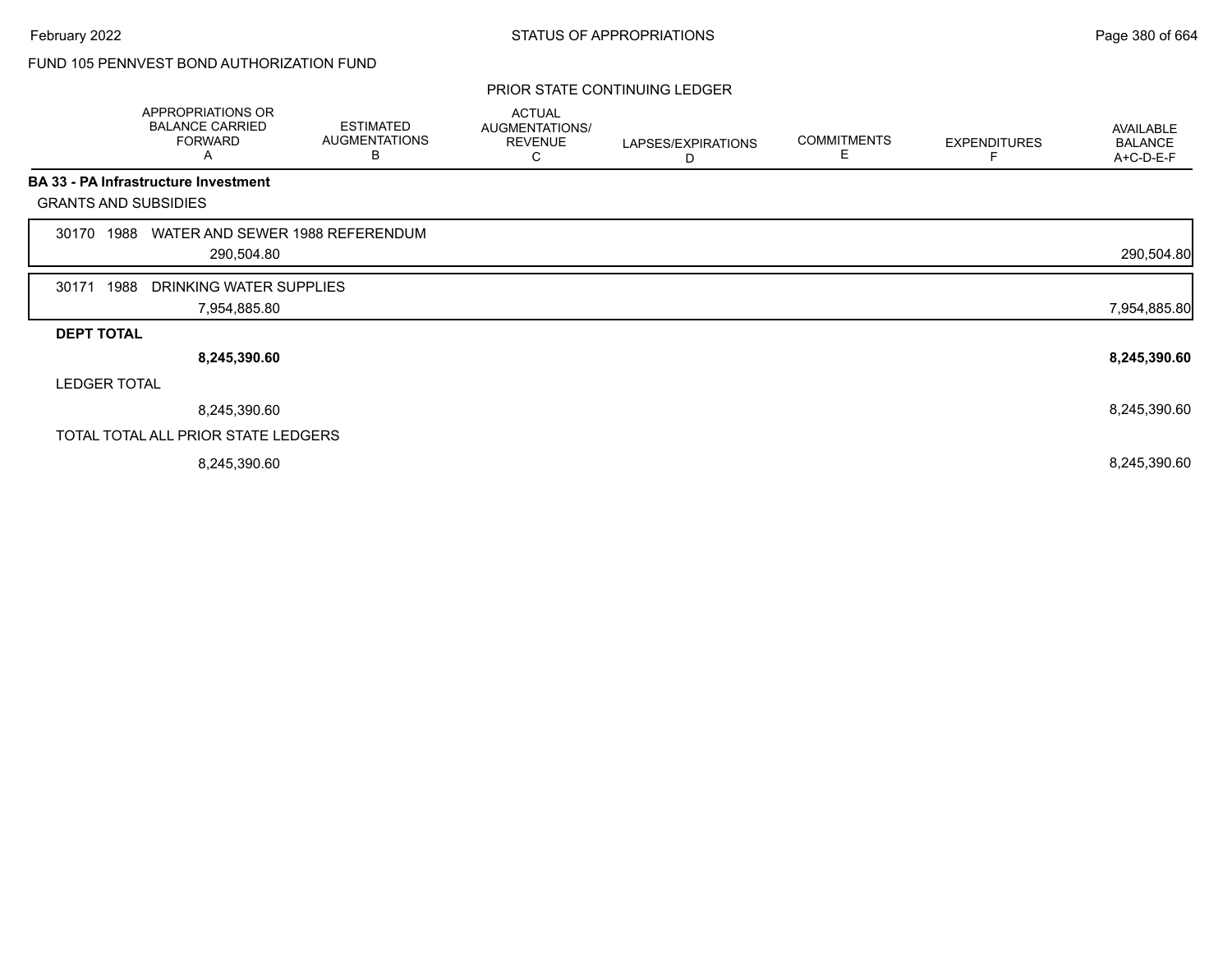# FUND 108 PENNVEST REDEMPTION FUND

#### NON-BUDGETED LEDGER

|                         | APPROPRIATIONS OR<br><b>BALANCE CARRIED</b><br><b>FORWARD</b><br>$\mathsf{A}$ | ESTIMATED<br><b>AUGMENTATIONS</b><br>в | <b>ACTUAL</b><br>AUGMENTATIONS/<br><b>REVENUE</b><br>С | LAPSES/EXPIRATIONS<br>D | <b>COMMITMENTS</b> | <b>EXPENDITURES</b> | AVAILABLE<br><b>BALANCE</b><br>A+C-D-E-F |
|-------------------------|-------------------------------------------------------------------------------|----------------------------------------|--------------------------------------------------------|-------------------------|--------------------|---------------------|------------------------------------------|
| <b>BA 73 - Treasury</b> |                                                                               |                                        |                                                        |                         |                    |                     |                                          |
|                         | <b>GENERAL GOVERNMENT</b>                                                     |                                        |                                                        |                         |                    |                     |                                          |
| 50035 2021              | Payment of Interest and Principal                                             |                                        |                                                        |                         |                    |                     |                                          |
|                         |                                                                               |                                        |                                                        |                         |                    | 3,104,900.00        | $-3,104,900.00$                          |
| <b>DEPT TOTAL</b>       |                                                                               |                                        |                                                        |                         |                    |                     |                                          |
|                         |                                                                               |                                        |                                                        |                         |                    | 3,104,900.00        | $-3,104,900.00$                          |
| <b>LEDGER TOTAL</b>     |                                                                               |                                        |                                                        |                         |                    |                     |                                          |
|                         |                                                                               |                                        |                                                        |                         |                    | 3,104,900.00        | $-3,104,900.00$                          |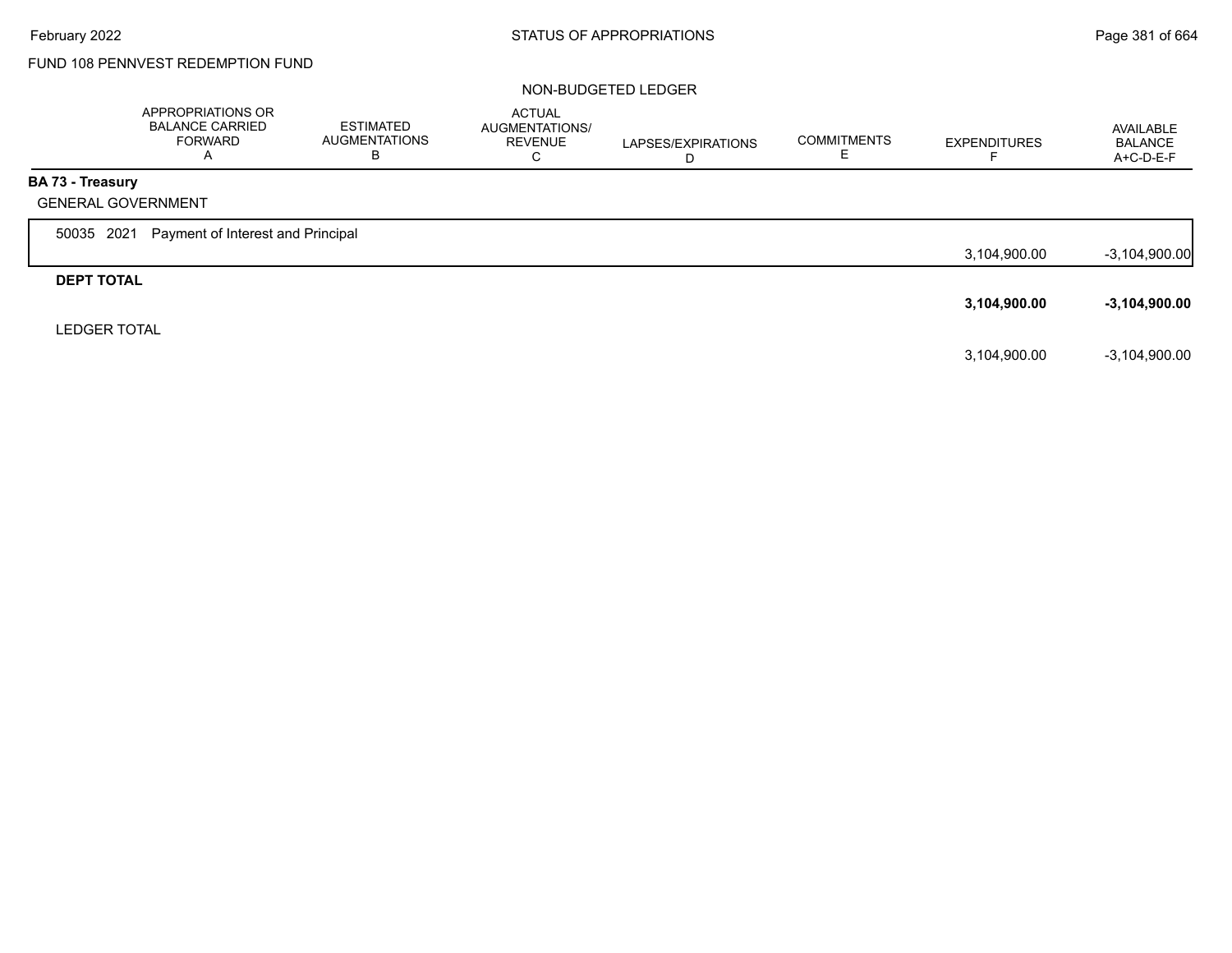# FUND 109 PENNVEST WATER POLLUTION CONTROL RE

| APPROPRIATIONS OR<br><b>BALANCE CARRIED</b><br><b>FORWARD</b><br>Α | <b>ESTIMATED</b><br><b>AUGMENTATIONS</b><br>В | <b>ACTUAL</b><br><b>AUGMENTATIONS/</b><br><b>REVENUE</b><br>С                                                    | LAPSES/EXPIRATIONS<br>D | <b>COMMITMENTS</b><br>Е | <b>EXPENDITURES</b> | AVAILABLE<br><b>BALANCE</b><br>A+C-D-E-F |
|--------------------------------------------------------------------|-----------------------------------------------|------------------------------------------------------------------------------------------------------------------|-------------------------|-------------------------|---------------------|------------------------------------------|
| <b>BA 33 - PA Infrastructure Investment</b>                        |                                               |                                                                                                                  |                         |                         |                     |                                          |
| <b>GRANTS AND SUBSIDIES</b>                                        |                                               |                                                                                                                  |                         |                         |                     |                                          |
| 20248 2021                                                         |                                               |                                                                                                                  |                         |                         |                     |                                          |
| 257,200,000.00                                                     |                                               |                                                                                                                  |                         | 237,544,855.12          | 11,405,337.43       | 8,249,807.45                             |
| 20822 2021                                                         |                                               |                                                                                                                  |                         |                         |                     |                                          |
| 20,000,000.00                                                      |                                               |                                                                                                                  |                         |                         |                     | 20,000,000.00                            |
| <b>DEPT TOTAL</b>                                                  |                                               |                                                                                                                  |                         |                         |                     |                                          |
| 277,200,000.00                                                     |                                               |                                                                                                                  |                         | 237,544,855.12          | 11,405,337.43       | 28,249,807.45                            |
| <b>LEDGER TOTAL</b>                                                |                                               |                                                                                                                  |                         |                         |                     |                                          |
| 277,200,000.00                                                     |                                               |                                                                                                                  |                         | 237,544,855.12          | 11,405,337.43       | 28,249,807.45                            |
|                                                                    |                                               |                                                                                                                  |                         |                         |                     |                                          |
|                                                                    |                                               |                                                                                                                  |                         | 237,544,855.12          | 11,405,337.43       | 28,249,807.45                            |
|                                                                    |                                               | Addtl Sewage Proj Rev Loans<br>Transfr to Drinking Water Revolving Fund<br>TOTAL TOTAL ALL CURRENT STATE LEDGERS |                         |                         |                     |                                          |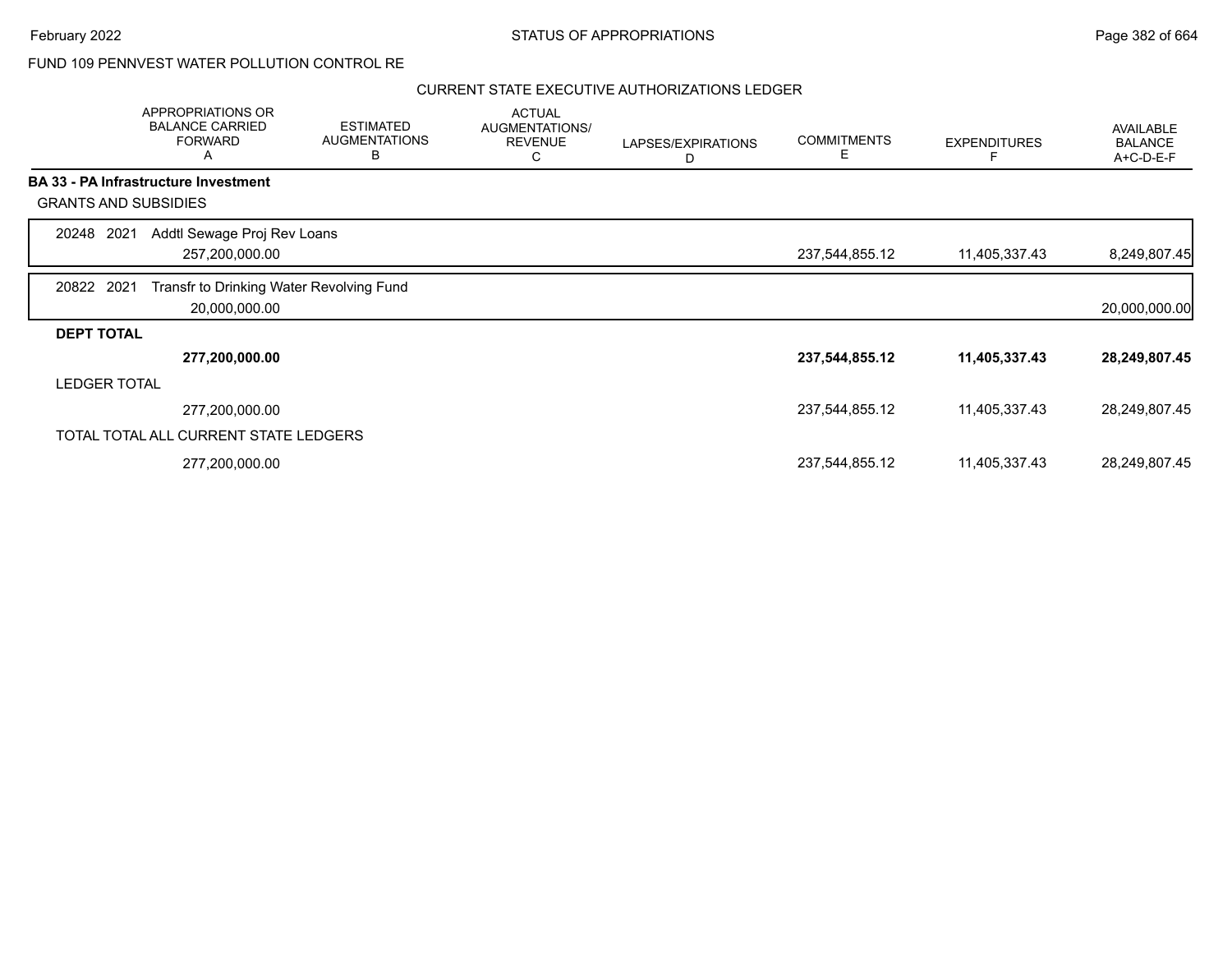# FUND 109 PENNVEST WATER POLLUTION CONTROL RE

|                     | APPROPRIATIONS OR<br><b>BALANCE CARRIED</b><br><b>FORWARD</b><br>Α | <b>ESTIMATED</b><br><b>AUGMENTATIONS</b><br>В | <b>ACTUAL</b><br>AUGMENTATIONS/<br><b>REVENUE</b><br>C | LAPSES/EXPIRATIONS<br>D | <b>COMMITMENTS</b><br>E | <b>EXPENDITURES</b><br>F | AVAILABLE<br><b>BALANCE</b><br>A+C-D-E-F |
|---------------------|--------------------------------------------------------------------|-----------------------------------------------|--------------------------------------------------------|-------------------------|-------------------------|--------------------------|------------------------------------------|
|                     | <b>BA 81 - Executive Offices</b>                                   |                                               |                                                        |                         |                         |                          |                                          |
|                     | <b>GENERAL GOVERNMENT</b>                                          |                                               |                                                        |                         |                         |                          |                                          |
| 20499 2020          | Transfer to the General Fund<br>9,000,000.00                       |                                               |                                                        |                         |                         |                          | 9,000,000.00                             |
| <b>DEPT TOTAL</b>   |                                                                    |                                               |                                                        |                         |                         |                          |                                          |
|                     | 9,000,000.00                                                       |                                               |                                                        |                         |                         |                          | 9,000,000.00                             |
|                     | BA 33 - PA Infrastructure Investment                               |                                               |                                                        |                         |                         |                          |                                          |
|                     | <b>GRANTS AND SUBSIDIES</b>                                        |                                               |                                                        |                         |                         |                          |                                          |
|                     | 20248 2015 Addtl Sewage Proj Rev Loans                             |                                               |                                                        |                         |                         | $-109, 116.79$           | 109,116.79                               |
| 20248 2019          | Addtl Sewage Proj Rev Loans<br>12,895,788.93                       |                                               |                                                        |                         |                         |                          | 12,895,788.93                            |
| 20248 2020          | Addtl Sewage Proj Rev Loans<br>229,882,947.40                      |                                               |                                                        |                         | 815.54                  | 7,215,550.03             | 222,666,581.83                           |
| 20822 2020          | 20,000,342.00                                                      | Transfr to Drinking Water Revolving Fund      |                                                        |                         |                         |                          | 20,000,342.00                            |
| <b>DEPT TOTAL</b>   |                                                                    |                                               |                                                        |                         |                         |                          |                                          |
|                     | 262,779,078.33                                                     |                                               |                                                        |                         | 815.54                  | 7,106,433.24             | 255,671,829.55                           |
| <b>LEDGER TOTAL</b> |                                                                    |                                               |                                                        |                         |                         |                          |                                          |
|                     | 271,779,078.33                                                     |                                               |                                                        |                         | 815.54                  | 7,106,433.24             | 264,671,829.55                           |
|                     | TOTAL TOTAL ALL PRIOR STATE LEDGERS                                |                                               |                                                        |                         |                         |                          |                                          |
|                     | 271,779,078.33                                                     |                                               |                                                        |                         | 815.54                  | 7,106,433.24             | 264,671,829.55                           |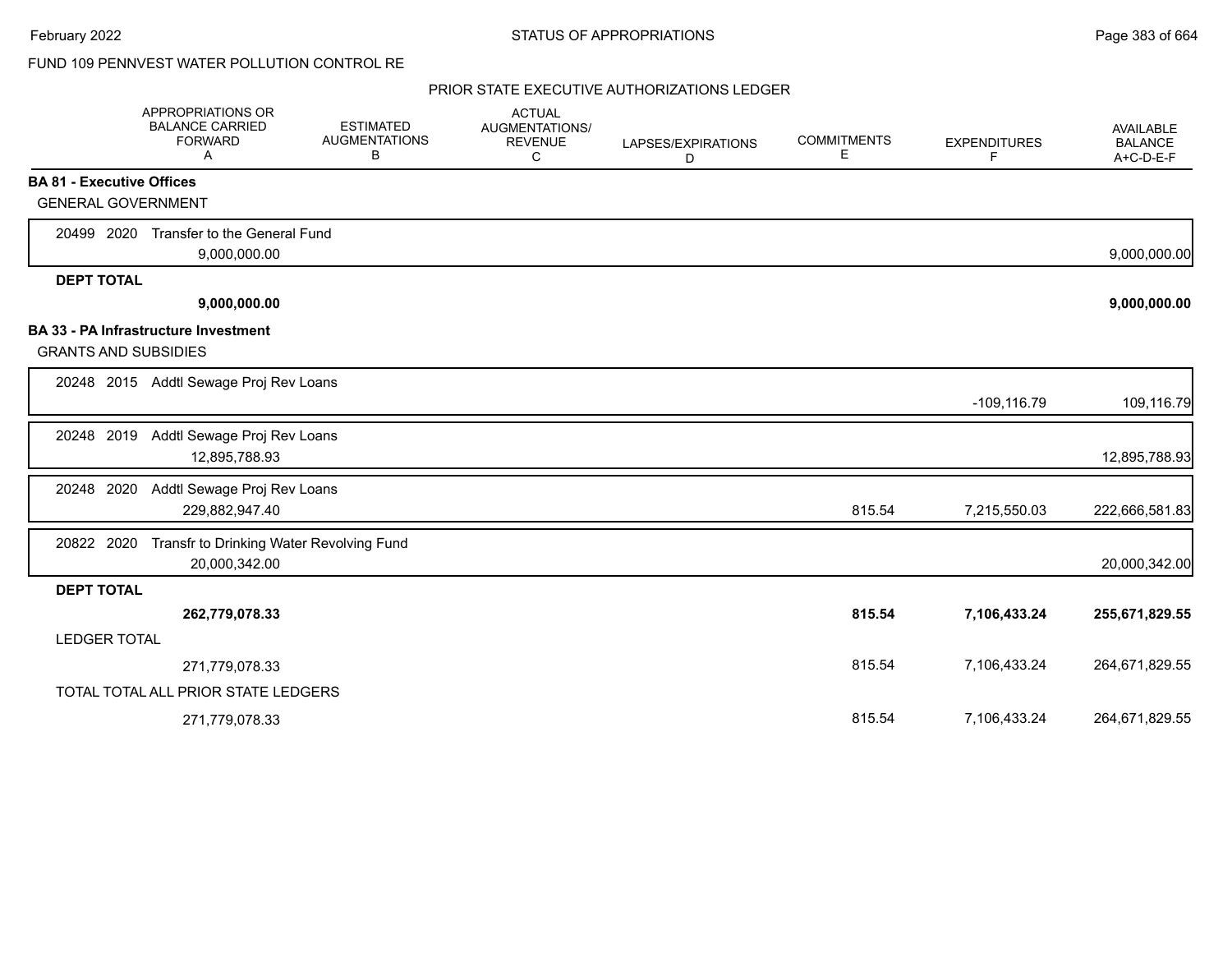# FUND 109 PENNVEST WATER POLLUTION CONTROL RE

#### RESTRICTED REVENUE LEDGER

|                             | APPROPRIATIONS OR<br><b>BALANCE CARRIED</b><br><b>FORWARD</b><br>$\mathsf{A}$ | <b>ESTIMATED</b><br><b>AUGMENTATIONS</b><br>B | <b>ACTUAL</b><br><b>AUGMENTATIONS/</b><br><b>REVENUE</b><br>C | LAPSES/EXPIRATIONS<br>D | <b>COMMITMENTS</b><br>E | <b>EXPENDITURES</b> | AVAILABLE<br><b>BALANCE</b><br>A+C-D-E-F |
|-----------------------------|-------------------------------------------------------------------------------|-----------------------------------------------|---------------------------------------------------------------|-------------------------|-------------------------|---------------------|------------------------------------------|
|                             | <b>BA 33 - PA Infrastructure Investment</b>                                   |                                               |                                                               |                         |                         |                     |                                          |
| <b>GRANTS AND SUBSIDIES</b> |                                                                               |                                               |                                                               |                         |                         |                     |                                          |
| 2021<br>60253               | <b>Nutrient Credits</b>                                                       |                                               |                                                               |                         |                         |                     |                                          |
|                             | 406,455.48                                                                    |                                               |                                                               |                         |                         |                     | 406,455.48                               |
| <b>DEPT TOTAL</b>           |                                                                               |                                               |                                                               |                         |                         |                     |                                          |
|                             | 406,455.48                                                                    |                                               |                                                               |                         |                         |                     | 406,455.48                               |
| <b>LEDGER TOTAL</b>         |                                                                               |                                               |                                                               |                         |                         |                     |                                          |
|                             | 406,455.48                                                                    |                                               |                                                               |                         |                         |                     | 406,455.48                               |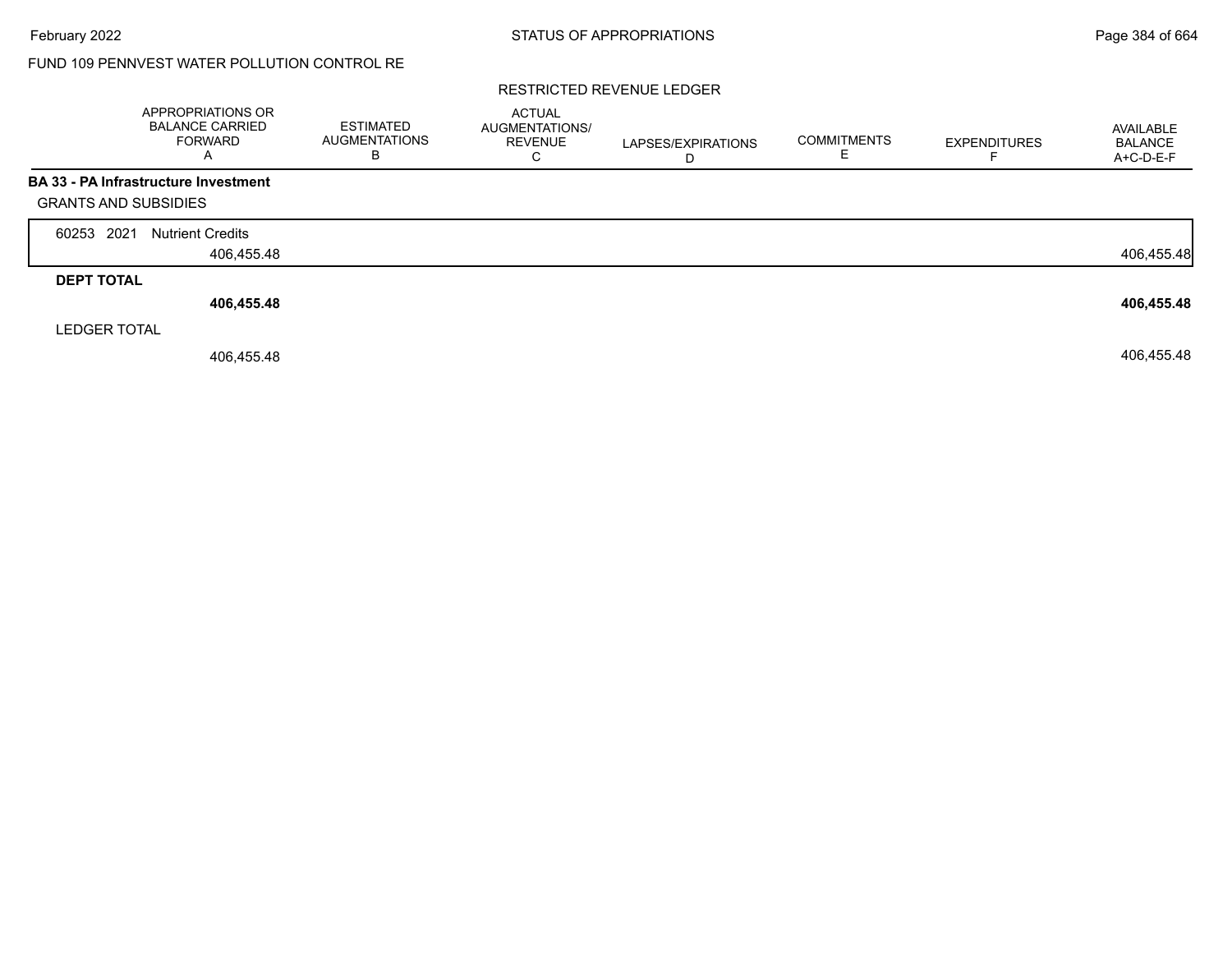# FUND 110 DEFERRED COMPENSATION FUND - SHORT

#### NON-BUDGETED LEDGER

|                           | APPROPRIATIONS OR<br><b>BALANCE CARRIED</b><br><b>FORWARD</b><br>A | <b>ESTIMATED</b><br>AUGMENTATIONS<br>В | <b>ACTUAL</b><br><b>AUGMENTATIONS/</b><br><b>REVENUE</b><br>⌒<br>◡ | LAPSES/EXPIRATIONS<br>D | <b>COMMITMENTS</b><br>ᄂ | <b>EXPENDITURES</b> | AVAILABLE<br><b>BALANCE</b><br>A+C-D-E-F |
|---------------------------|--------------------------------------------------------------------|----------------------------------------|--------------------------------------------------------------------|-------------------------|-------------------------|---------------------|------------------------------------------|
|                           | <b>BA 70 - State Employees' Ret Sys</b>                            |                                        |                                                                    |                         |                         |                     |                                          |
| <b>GENERAL GOVERNMENT</b> |                                                                    |                                        |                                                                    |                         |                         |                     |                                          |
| 50029 2021                | Purchase of Investments - Short Term                               |                                        |                                                                    |                         |                         |                     |                                          |
|                           |                                                                    |                                        |                                                                    |                         |                         | 16, 185, 427.04     | $-16, 185, 427.04$                       |
| <b>DEPT TOTAL</b>         |                                                                    |                                        |                                                                    |                         |                         |                     |                                          |
|                           |                                                                    |                                        |                                                                    |                         |                         | 16,185,427.04       | $-16, 185, 427.04$                       |
| <b>LEDGER TOTAL</b>       |                                                                    |                                        |                                                                    |                         |                         |                     |                                          |
|                           |                                                                    |                                        |                                                                    |                         |                         | 16,185,427.04       | -16,185,427.04                           |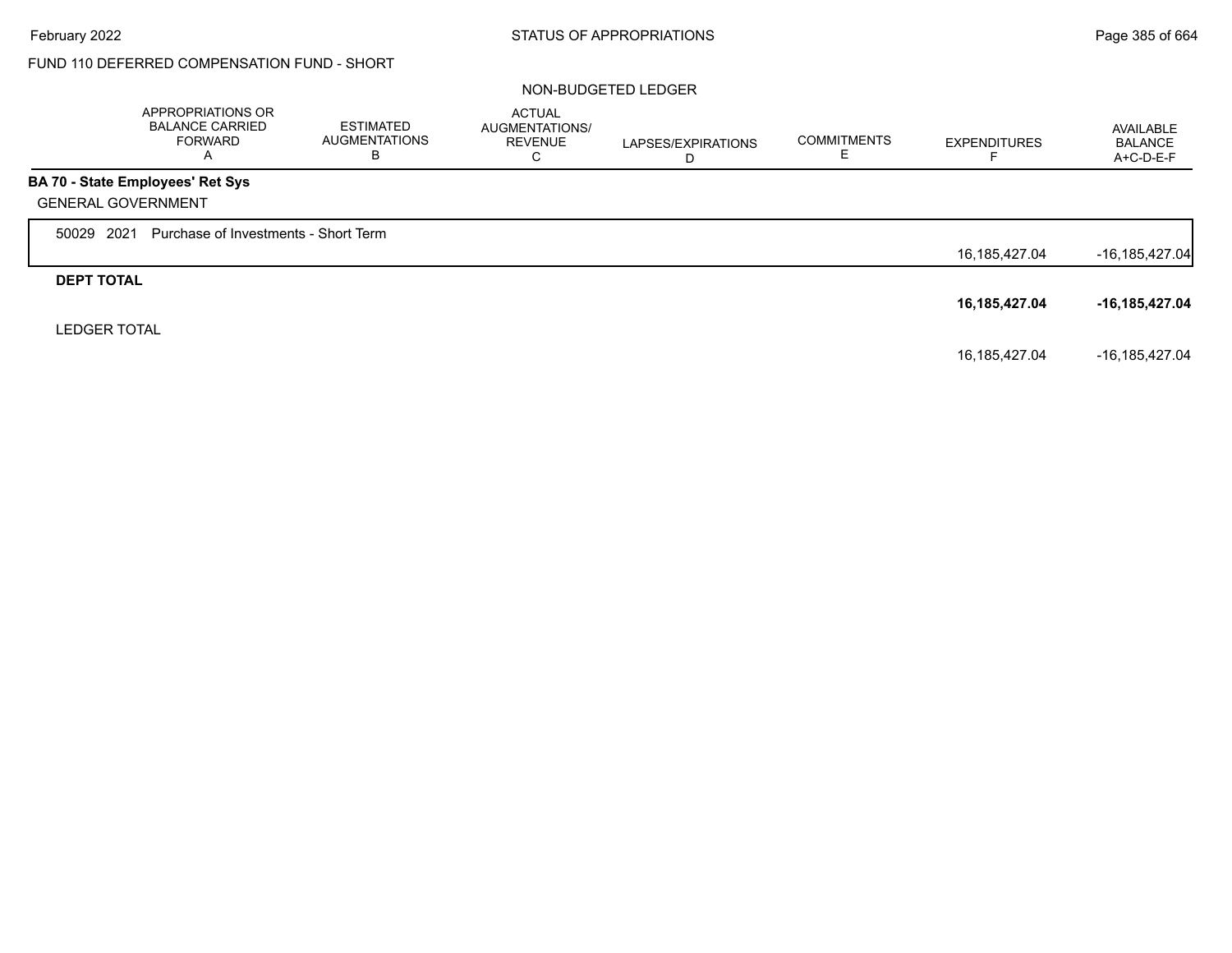## FUND 111 MACHINERY AND EQUIPMENT LOAN FUND

|                             | APPROPRIATIONS OR<br><b>BALANCE CARRIED</b><br><b>FORWARD</b><br>Α | <b>ESTIMATED</b><br><b>AUGMENTATIONS</b><br>В | <b>ACTUAL</b><br>AUGMENTATIONS/<br><b>REVENUE</b><br>С | LAPSES/EXPIRATIONS<br>D | <b>COMMITMENTS</b><br>Е | <b>EXPENDITURES</b><br>F | <b>AVAILABLE</b><br><b>BALANCE</b><br>A+C-D-E-F |
|-----------------------------|--------------------------------------------------------------------|-----------------------------------------------|--------------------------------------------------------|-------------------------|-------------------------|--------------------------|-------------------------------------------------|
|                             | <b>BA 24 - Community &amp; Economic Develop</b>                    |                                               |                                                        |                         |                         |                          |                                                 |
| <b>GENERAL GOVERNMENT</b>   |                                                                    |                                               |                                                        |                         |                         |                          |                                                 |
| 2021<br>20043               | <b>General Operations</b>                                          |                                               |                                                        |                         |                         |                          |                                                 |
|                             | 778,000.00                                                         |                                               |                                                        |                         | 19,839.50               | 243,581.53               | 514,578.97                                      |
| <b>GRANTS AND SUBSIDIES</b> |                                                                    |                                               |                                                        |                         |                         |                          |                                                 |
| 2021<br>20044               | Machinery and Equipment Loans                                      |                                               |                                                        |                         |                         |                          |                                                 |
|                             | 11,000,000.00                                                      |                                               |                                                        |                         | 1,000,000.00            |                          | 10,000,000.00                                   |
| <b>DEPT TOTAL</b>           |                                                                    |                                               |                                                        |                         |                         |                          |                                                 |
|                             | 11,778,000.00                                                      |                                               |                                                        |                         | 1,019,839.50            | 243,581.53               | 10,514,578.97                                   |
| <b>LEDGER TOTAL</b>         |                                                                    |                                               |                                                        |                         |                         |                          |                                                 |
|                             | 11,778,000.00                                                      |                                               |                                                        |                         | 1,019,839.50            | 243,581.53               | 10,514,578.97                                   |
|                             | TOTAL TOTAL ALL CURRENT STATE LEDGERS                              |                                               |                                                        |                         |                         |                          |                                                 |
|                             | 11,778,000.00                                                      |                                               |                                                        |                         | 1,019,839.50            | 243,581.53               | 10,514,578.97                                   |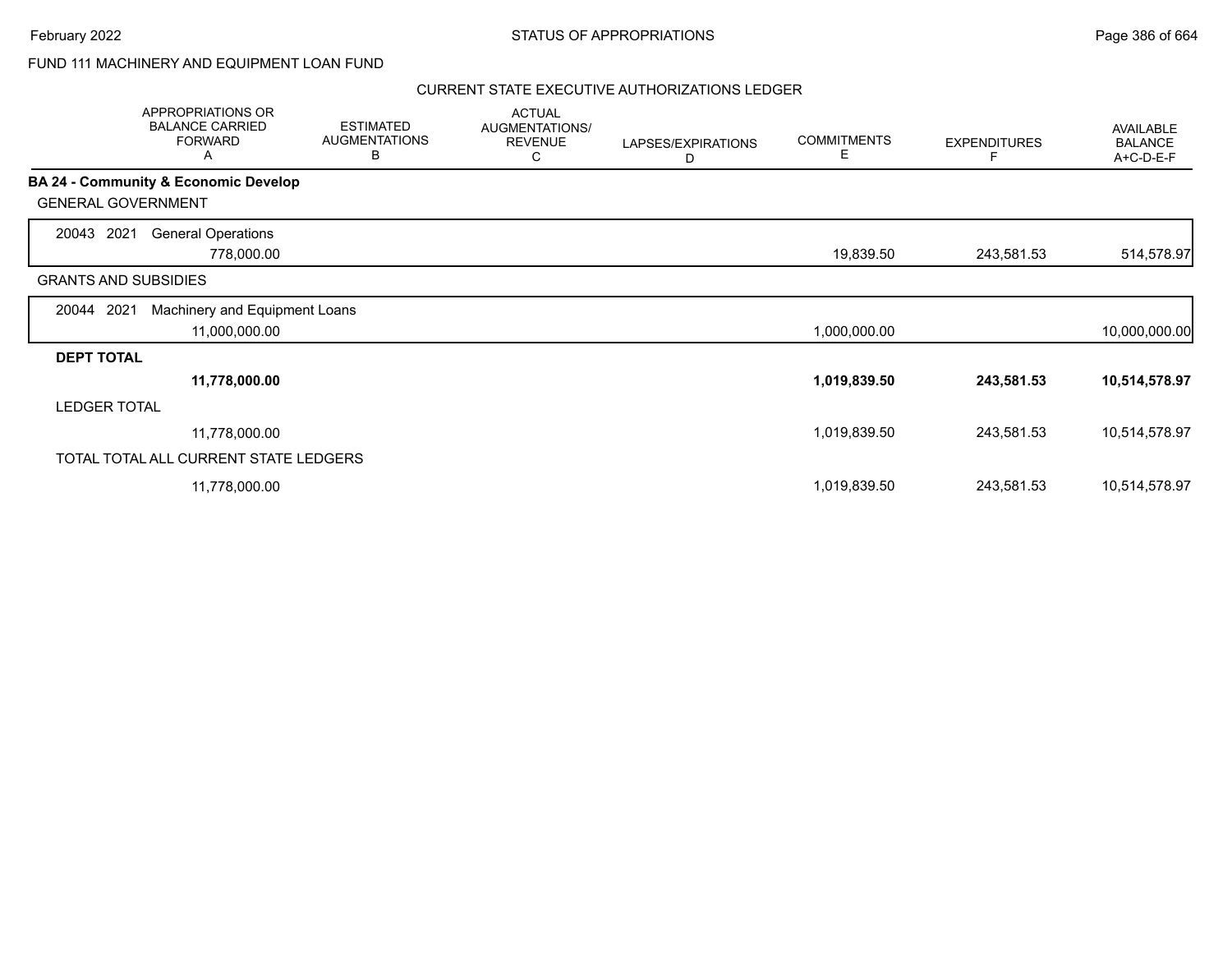# FUND 111 MACHINERY AND EQUIPMENT LOAN FUND

|                             | <b>APPROPRIATIONS OR</b><br><b>BALANCE CARRIED</b><br><b>FORWARD</b><br>A | <b>ESTIMATED</b><br><b>AUGMENTATIONS</b><br>В | <b>ACTUAL</b><br>AUGMENTATIONS/<br><b>REVENUE</b><br>C | LAPSES/EXPIRATIONS<br>D | <b>COMMITMENTS</b><br>Е | <b>EXPENDITURES</b><br>F | <b>AVAILABLE</b><br><b>BALANCE</b><br>A+C-D-E-F |
|-----------------------------|---------------------------------------------------------------------------|-----------------------------------------------|--------------------------------------------------------|-------------------------|-------------------------|--------------------------|-------------------------------------------------|
|                             | BA 24 - Community & Economic Develop                                      |                                               |                                                        |                         |                         |                          |                                                 |
| <b>GENERAL GOVERNMENT</b>   |                                                                           |                                               |                                                        |                         |                         |                          |                                                 |
| 2020<br>20043               | <b>General Operations</b>                                                 |                                               |                                                        |                         |                         |                          |                                                 |
|                             | 423,181.18                                                                |                                               |                                                        |                         |                         | 13,836.49                | 409,344.69                                      |
| <b>GRANTS AND SUBSIDIES</b> |                                                                           |                                               |                                                        |                         |                         |                          |                                                 |
| 20044 2018                  | Machinery and Equipment Loans                                             |                                               |                                                        |                         |                         |                          |                                                 |
|                             | 47,831.00                                                                 |                                               |                                                        |                         |                         |                          | 47,831.00                                       |
| 2019<br>20044               | Machinery and Equipment Loans                                             |                                               |                                                        |                         |                         |                          |                                                 |
|                             | 2,632,319.00                                                              |                                               |                                                        |                         | 982,319.00              | 1,650,000.00             |                                                 |
| 2020<br>20044               | Machinery and Equipment Loans                                             |                                               |                                                        |                         |                         |                          |                                                 |
|                             | 9,650,000.00                                                              |                                               |                                                        |                         | 940,000.00              |                          | 8,710,000.00                                    |
| <b>DEPT TOTAL</b>           |                                                                           |                                               |                                                        |                         |                         |                          |                                                 |
|                             | 12,753,331.18                                                             |                                               |                                                        |                         | 1,922,319.00            | 1,663,836.49             | 9,167,175.69                                    |
| <b>LEDGER TOTAL</b>         |                                                                           |                                               |                                                        |                         |                         |                          |                                                 |
|                             | 12,753,331.18                                                             |                                               |                                                        |                         | 1,922,319.00            | 1,663,836.49             | 9,167,175.69                                    |
|                             | TOTAL TOTAL ALL PRIOR STATE LEDGERS                                       |                                               |                                                        |                         |                         |                          |                                                 |
|                             | 12,753,331.18                                                             |                                               |                                                        |                         | 1,922,319.00            | 1,663,836.49             | 9,167,175.69                                    |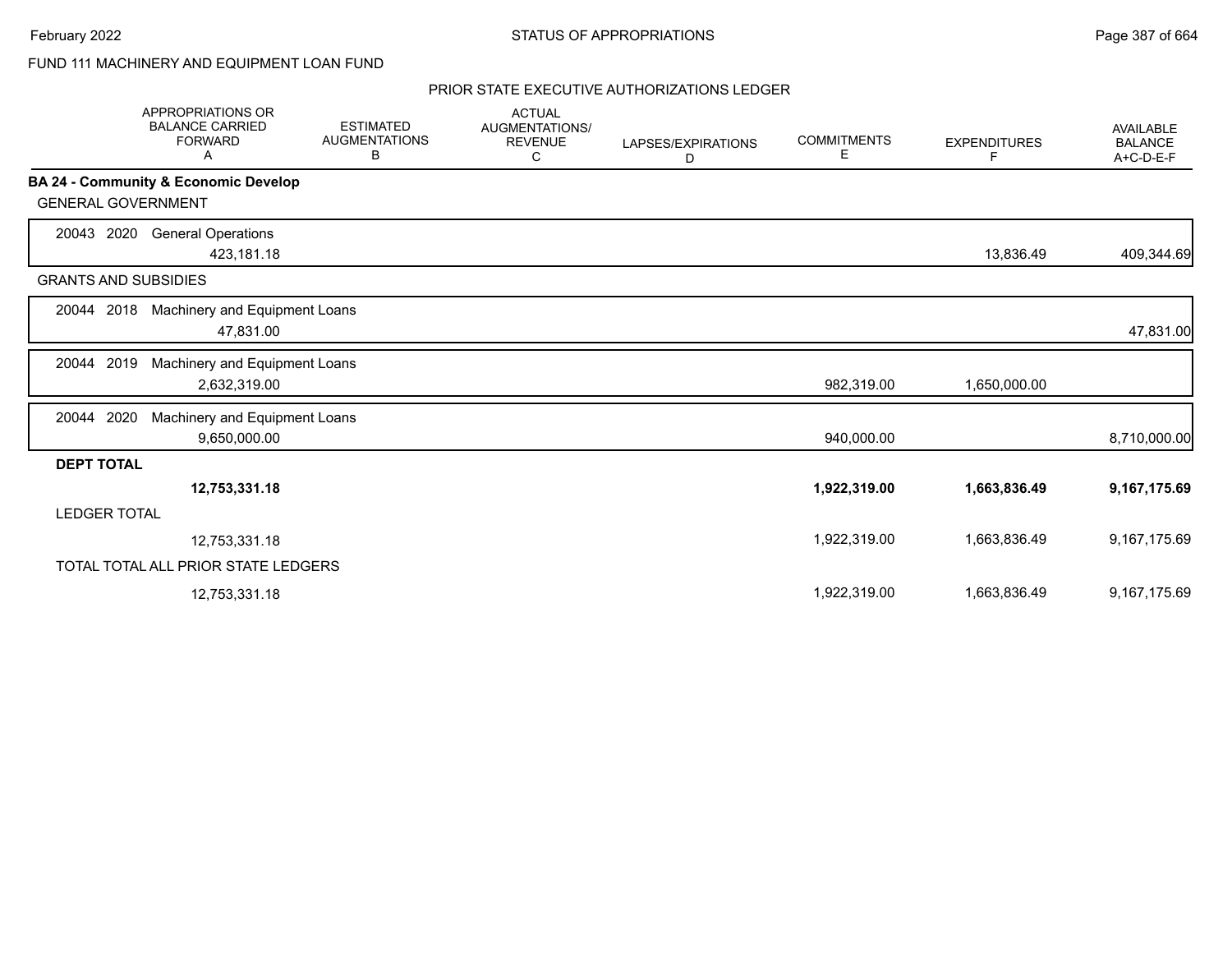# FUND 111 MACHINERY AND EQUIPMENT LOAN FUND

#### RESTRICTED REVENUE LEDGER

|                             | APPROPRIATIONS OR<br><b>BALANCE CARRIED</b><br><b>FORWARD</b><br>$\mathsf{A}$ | <b>ESTIMATED</b><br><b>AUGMENTATIONS</b><br>B | <b>ACTUAL</b><br>AUGMENTATIONS/<br><b>REVENUE</b><br>C | LAPSES/EXPIRATIONS<br>D | <b>COMMITMENTS</b> | <b>EXPENDITURES</b> | AVAILABLE<br><b>BALANCE</b><br>A+C-D-E-F |
|-----------------------------|-------------------------------------------------------------------------------|-----------------------------------------------|--------------------------------------------------------|-------------------------|--------------------|---------------------|------------------------------------------|
|                             | <b>BA 24 - Community &amp; Economic Develop</b>                               |                                               |                                                        |                         |                    |                     |                                          |
| <b>GRANTS AND SUBSIDIES</b> |                                                                               |                                               |                                                        |                         |                    |                     |                                          |
| 60328 2021                  | StateSmallBusinessCreditInitiativeLoans                                       |                                               |                                                        |                         |                    |                     |                                          |
|                             | 5,666,833.73                                                                  |                                               |                                                        |                         |                    |                     | 5,666,833.73                             |
| <b>DEPT TOTAL</b>           |                                                                               |                                               |                                                        |                         |                    |                     |                                          |
|                             | 5,666,833.73                                                                  |                                               |                                                        |                         |                    |                     | 5,666,833.73                             |
| <b>LEDGER TOTAL</b>         |                                                                               |                                               |                                                        |                         |                    |                     |                                          |
|                             | 5,666,833.73                                                                  |                                               |                                                        |                         |                    |                     | 5,666,833.73                             |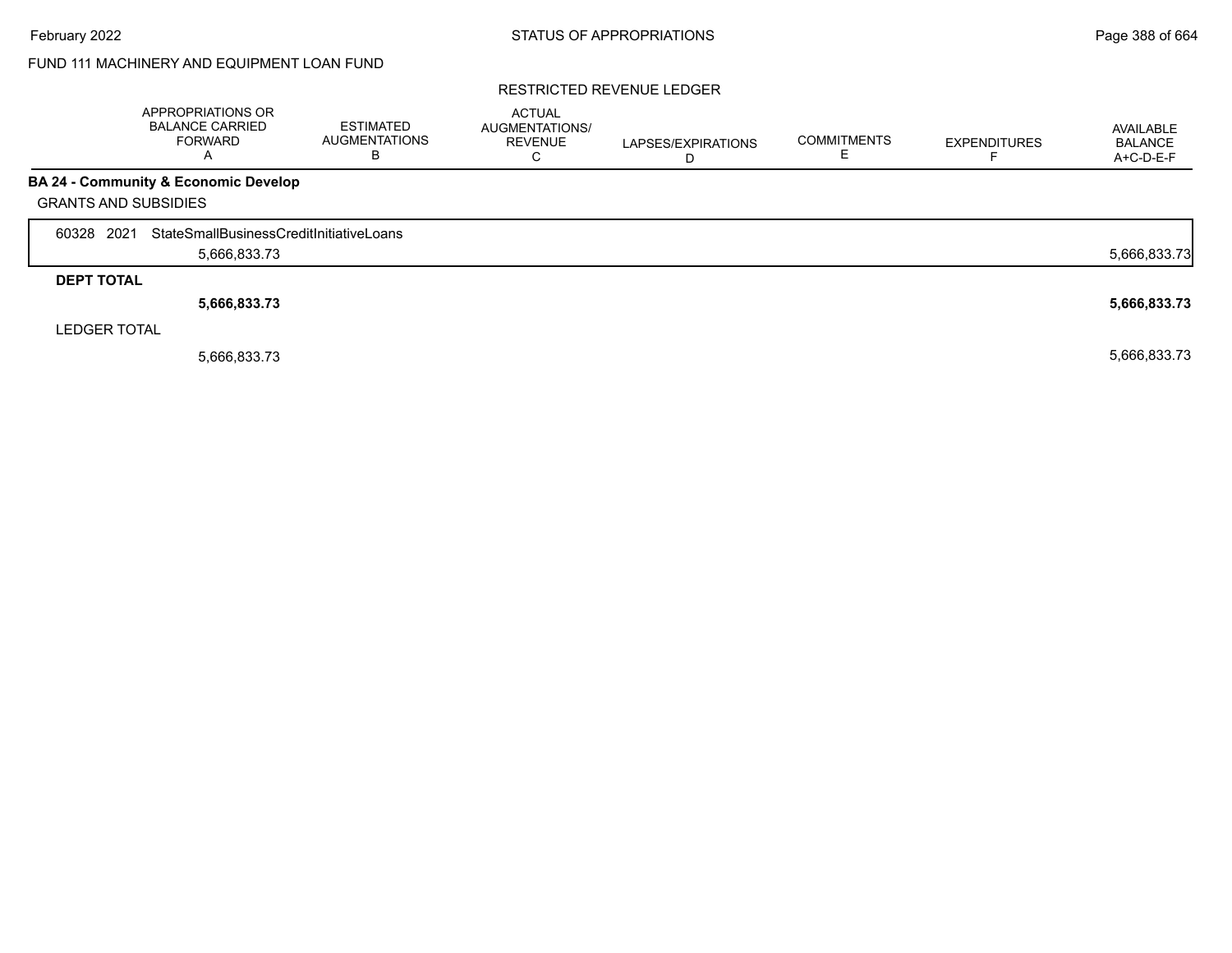# FUND 112 INSURANCE LIQUIDATION FUND

#### NON-BUDGETED LEDGER

|                          | APPROPRIATIONS OR<br><b>BALANCE CARRIED</b><br><b>FORWARD</b><br>A | <b>ESTIMATED</b><br><b>AUGMENTATIONS</b><br>В | <b>ACTUAL</b><br>AUGMENTATIONS/<br><b>REVENUE</b><br>C | LAPSES/EXPIRATIONS<br>D | <b>COMMITMENTS</b> | <b>EXPENDITURES</b> | AVAILABLE<br><b>BALANCE</b><br>$A+C-D-E-F$ |
|--------------------------|--------------------------------------------------------------------|-----------------------------------------------|--------------------------------------------------------|-------------------------|--------------------|---------------------|--------------------------------------------|
| <b>BA 79 - Insurance</b> |                                                                    |                                               |                                                        |                         |                    |                     |                                            |
|                          | <b>GENERAL GOVERNMENT</b>                                          |                                               |                                                        |                         |                    |                     |                                            |
| 50078 2021               | LIQUIDATION DISTRIBUTION                                           |                                               |                                                        |                         |                    |                     |                                            |
|                          |                                                                    |                                               |                                                        |                         |                    | 39,238,360.79       | $-39,238,360.79$                           |
| <b>DEPT TOTAL</b>        |                                                                    |                                               |                                                        |                         |                    |                     |                                            |
|                          |                                                                    |                                               |                                                        |                         |                    | 39,238,360.79       | $-39,238,360.79$                           |
| <b>LEDGER TOTAL</b>      |                                                                    |                                               |                                                        |                         |                    |                     |                                            |
|                          |                                                                    |                                               |                                                        |                         |                    | 39,238,360.79       | -39,238,360.79                             |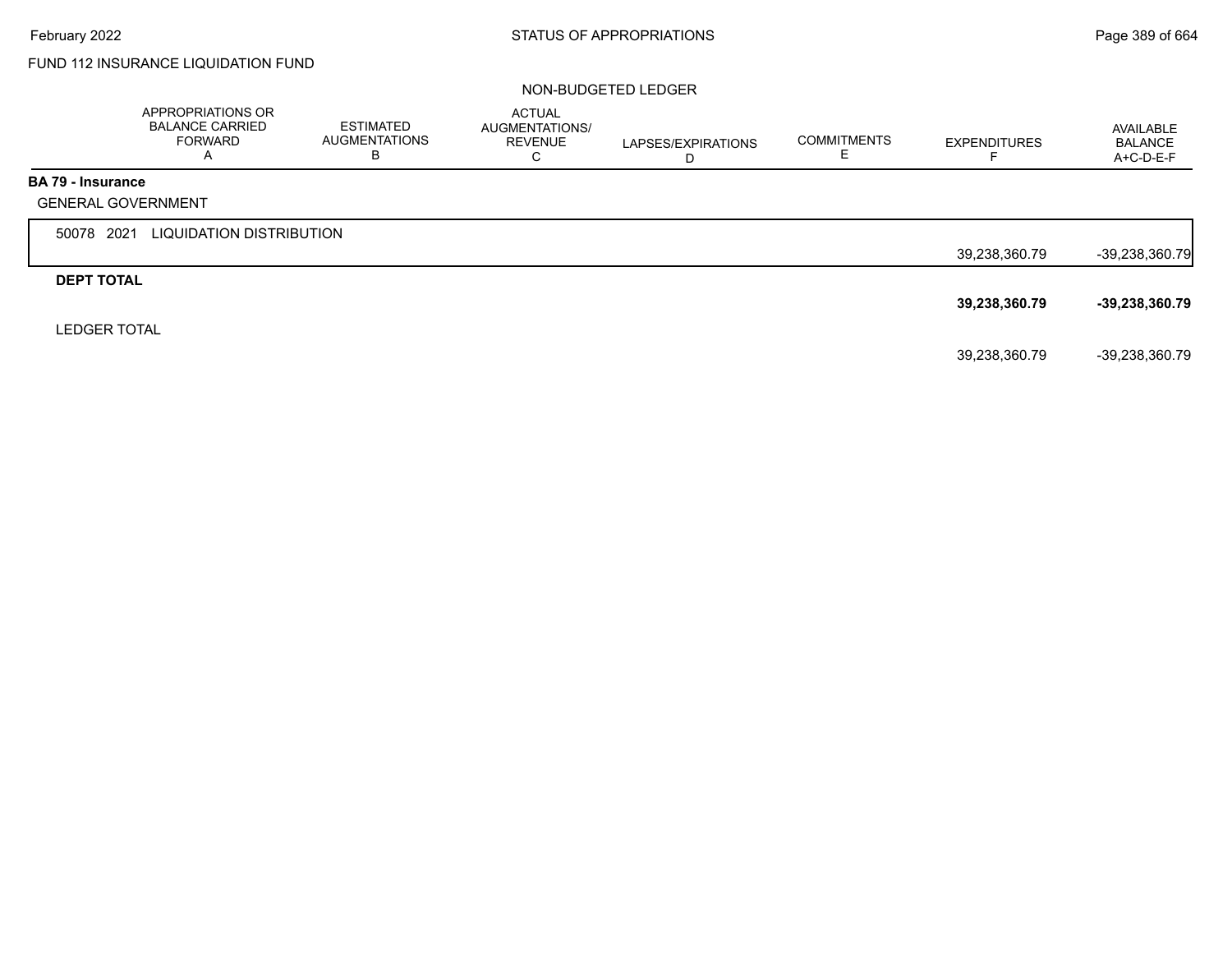# FUND 113 AGRICULTURAL CONS EASEMENT PURCHASE

|                            | APPROPRIATIONS OR<br><b>BALANCE CARRIED</b><br><b>FORWARD</b><br>A | <b>ESTIMATED</b><br><b>AUGMENTATIONS</b><br>B | <b>ACTUAL</b><br>AUGMENTATIONS/<br><b>REVENUE</b><br>C | LAPSES/EXPIRATIONS<br>D | <b>COMMITMENTS</b><br>E | <b>EXPENDITURES</b> | <b>AVAILABLE</b><br><b>BALANCE</b><br>A+C-D-E-F |
|----------------------------|--------------------------------------------------------------------|-----------------------------------------------|--------------------------------------------------------|-------------------------|-------------------------|---------------------|-------------------------------------------------|
| <b>BA 68 - Agriculture</b> |                                                                    |                                               |                                                        |                         |                         |                     |                                                 |
|                            | <b>GRANTS AND SUBSIDIES</b>                                        |                                               |                                                        |                         |                         |                     |                                                 |
| 20113                      | 2021<br>Purchase of County Easements<br>40,000,000.00              |                                               |                                                        |                         | 4,008,381.65            | 20,109,519.31       | 15,882,099.04                                   |
| <b>DEPT TOTAL</b>          |                                                                    |                                               |                                                        |                         |                         |                     |                                                 |
|                            | 40,000,000.00                                                      |                                               |                                                        |                         | 4,008,381.65            | 20,109,519.31       | 15,882,099.04                                   |
| <b>LEDGER TOTAL</b>        |                                                                    |                                               |                                                        |                         |                         |                     |                                                 |
|                            | 40,000,000.00                                                      |                                               |                                                        |                         | 4,008,381.65            | 20,109,519.31       | 15,882,099.04                                   |
|                            | TOTAL TOTAL ALL CURRENT STATE LEDGERS                              |                                               |                                                        |                         |                         |                     |                                                 |
|                            | 40,000,000.00                                                      |                                               |                                                        |                         | 4,008,381.65            | 20,109,519.31       | 15,882,099.04                                   |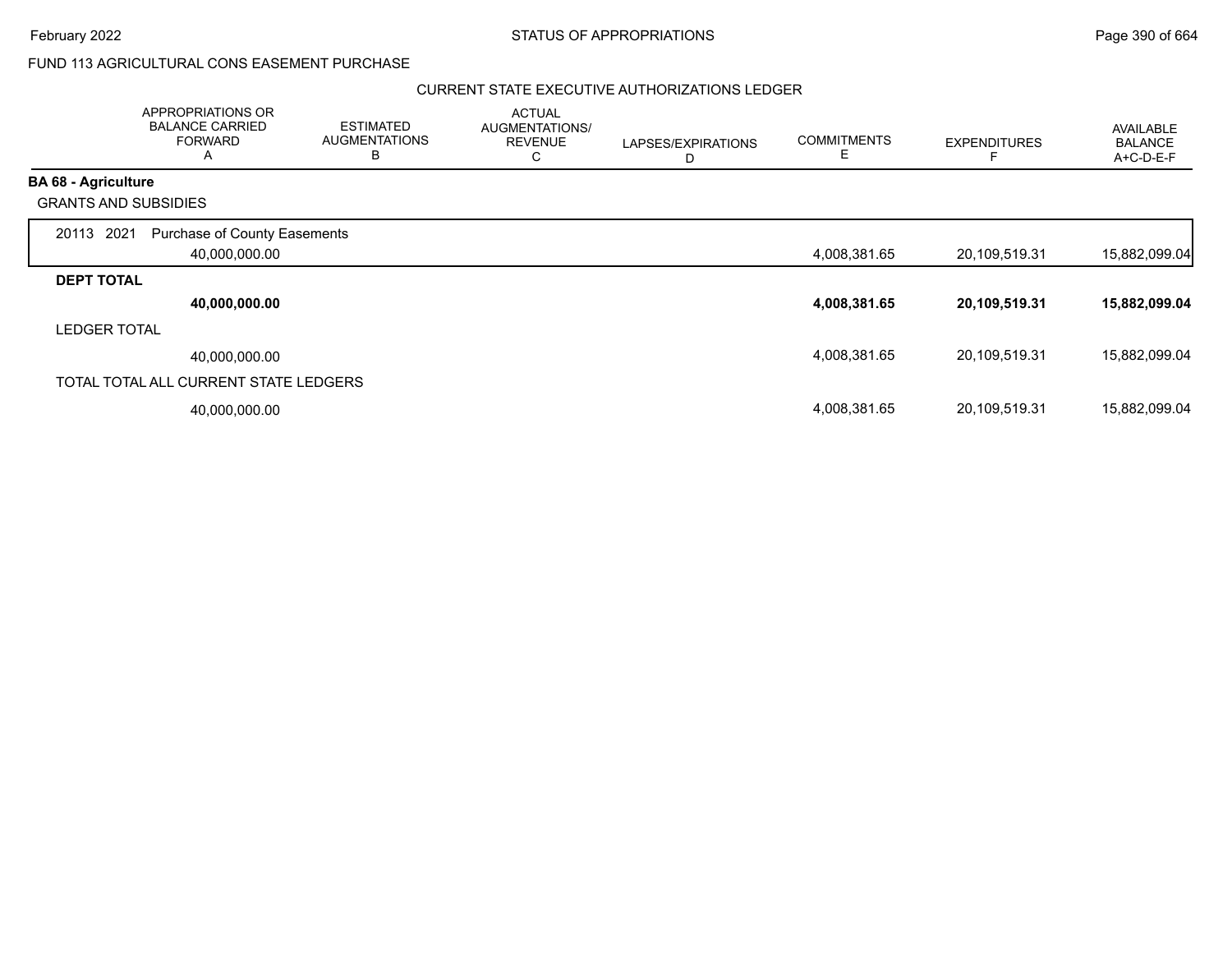# FUND 113 AGRICULTURAL CONS EASEMENT PURCHASE

|                             | <b>APPROPRIATIONS OR</b><br><b>BALANCE CARRIED</b><br><b>FORWARD</b><br>Α | <b>ESTIMATED</b><br><b>AUGMENTATIONS</b><br>В | <b>ACTUAL</b><br>AUGMENTATIONS/<br><b>REVENUE</b><br>С | LAPSES/EXPIRATIONS<br>D | <b>COMMITMENTS</b><br>Е | <b>EXPENDITURES</b><br>F. | <b>AVAILABLE</b><br><b>BALANCE</b><br>A+C-D-E-F |
|-----------------------------|---------------------------------------------------------------------------|-----------------------------------------------|--------------------------------------------------------|-------------------------|-------------------------|---------------------------|-------------------------------------------------|
| <b>BA 68 - Agriculture</b>  |                                                                           |                                               |                                                        |                         |                         |                           |                                                 |
| <b>GRANTS AND SUBSIDIES</b> |                                                                           |                                               |                                                        |                         |                         |                           |                                                 |
| 20113 2020                  | Purchase of County Easements<br>3,994,319.12                              |                                               |                                                        |                         |                         | 3,571,338.05              | 422,981.07                                      |
| 20113 2007                  | Purchase of County Easements<br>37.80                                     |                                               |                                                        |                         |                         |                           | 37.80                                           |
| 20113 2010                  | Purchase of County Easements<br>1,671.25                                  |                                               |                                                        |                         |                         |                           | 1,671.25                                        |
| 20113 2011                  | Purchase of County Easements<br>200.00                                    |                                               |                                                        |                         |                         |                           | 200.00                                          |
| <b>DEPT TOTAL</b>           |                                                                           |                                               |                                                        |                         |                         |                           |                                                 |
|                             | 3,996,228.17                                                              |                                               |                                                        |                         |                         | 3,571,338.05              | 424,890.12                                      |
| <b>LEDGER TOTAL</b>         |                                                                           |                                               |                                                        |                         |                         |                           |                                                 |
|                             | 3,996,228.17                                                              |                                               |                                                        |                         |                         | 3,571,338.05              | 424,890.12                                      |
|                             | TOTAL TOTAL ALL PRIOR STATE LEDGERS                                       |                                               |                                                        |                         |                         |                           |                                                 |
|                             | 3,996,228.17                                                              |                                               |                                                        |                         |                         | 3,571,338.05              | 424,890.12                                      |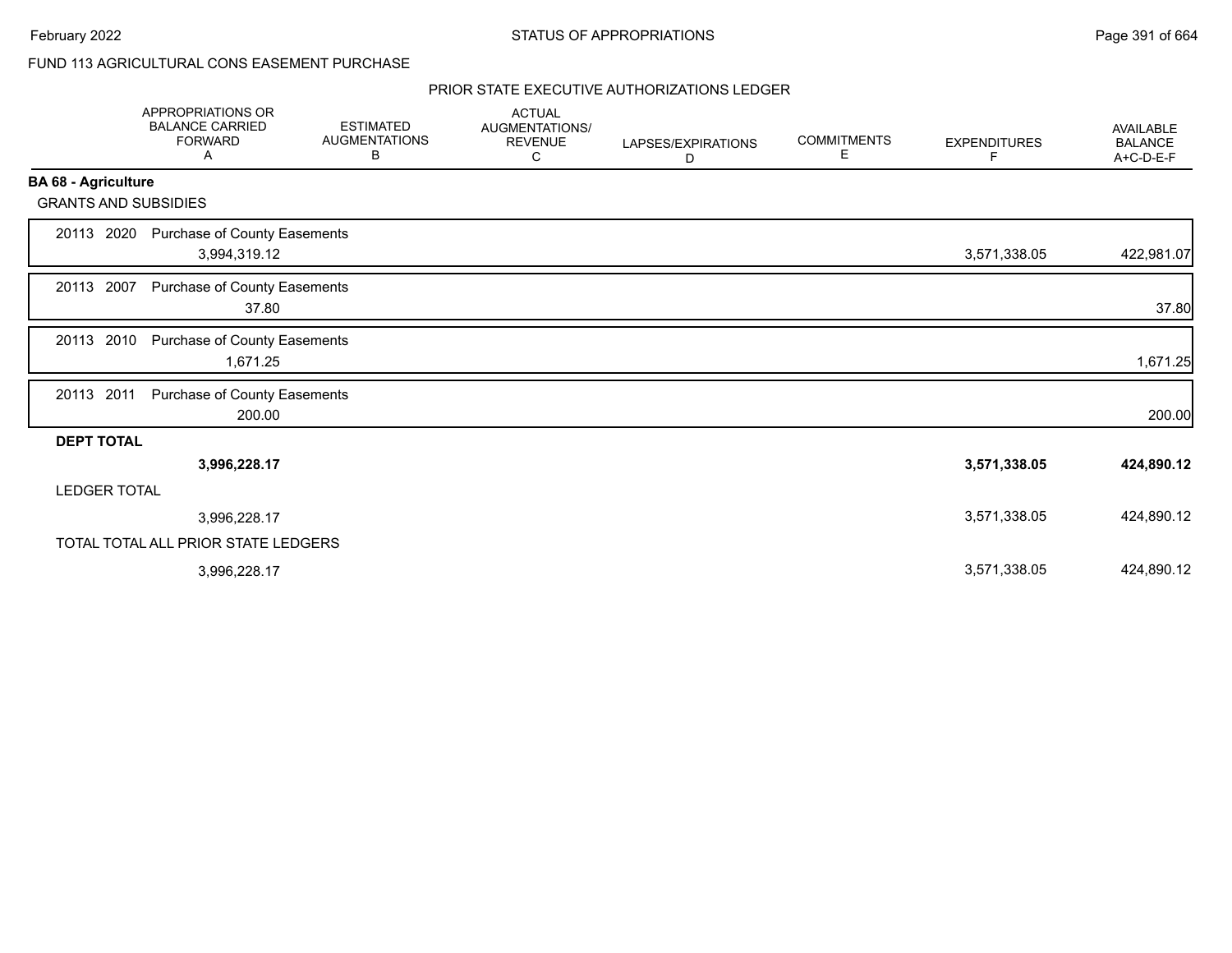# FUND 113 AGRICULTURAL CONS EASEMENT PURCHASE

#### RESTRICTED REVENUE LEDGER

|                             | APPROPRIATIONS OR<br><b>BALANCE CARRIED</b><br><b>FORWARD</b><br>A | <b>ESTIMATED</b><br><b>AUGMENTATIONS</b><br>В | <b>ACTUAL</b><br>AUGMENTATIONS/<br><b>REVENUE</b><br>С | LAPSES/EXPIRATIONS<br>D | <b>COMMITMENTS</b><br>Е | <b>EXPENDITURES</b> | <b>AVAILABLE</b><br><b>BALANCE</b><br>A+C-D-E-F |
|-----------------------------|--------------------------------------------------------------------|-----------------------------------------------|--------------------------------------------------------|-------------------------|-------------------------|---------------------|-------------------------------------------------|
| <b>BA 68 - Agriculture</b>  |                                                                    |                                               |                                                        |                         |                         |                     |                                                 |
| <b>GRANTS AND SUBSIDIES</b> |                                                                    |                                               |                                                        |                         |                         |                     |                                                 |
| 2021<br>60115               | Agri Land & Conservation Assistance<br>132,417.62                  |                                               |                                                        |                         | 33,031.60               |                     | 99,386.02                                       |
| 2021<br>60117               | Supplemental Ag Conserv Esmt Purchase<br>3,438.59                  |                                               |                                                        |                         |                         |                     | 3,438.59                                        |
| <b>DEPT TOTAL</b>           |                                                                    |                                               |                                                        |                         |                         |                     |                                                 |
|                             | 135,856.21                                                         |                                               |                                                        |                         | 33,031.60               |                     | 102,824.61                                      |
| <b>LEDGER TOTAL</b>         |                                                                    |                                               |                                                        |                         |                         |                     |                                                 |
|                             | 135,856.21                                                         |                                               |                                                        |                         | 33,031.60               |                     | 102,824.61                                      |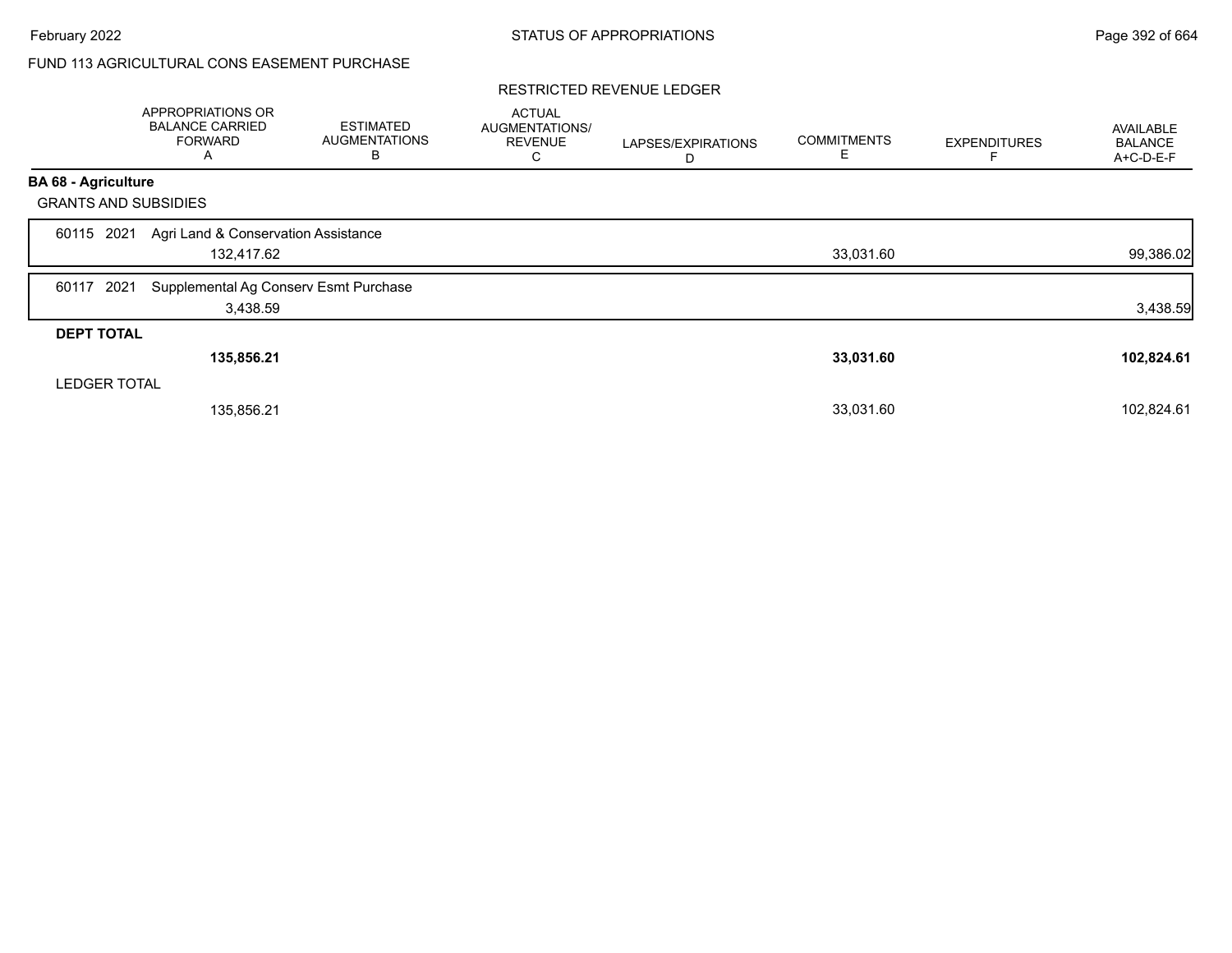# FUND 115 CHILDREN'S TRUST FUND

| APPROPRIATIONS OR<br><b>BALANCE CARRIED</b><br><b>FORWARD</b><br>A | <b>ESTIMATED</b><br><b>AUGMENTATIONS</b><br>в | <b>ACTUAL</b><br>AUGMENTATIONS/<br><b>REVENUE</b><br>С | LAPSES/EXPIRATIONS<br>D | <b>COMMITMENTS</b><br>Е | <b>EXPENDITURES</b> | AVAILABLE<br><b>BALANCE</b><br>A+C-D-E-F |
|--------------------------------------------------------------------|-----------------------------------------------|--------------------------------------------------------|-------------------------|-------------------------|---------------------|------------------------------------------|
| <b>BA 21 - Human Services</b>                                      |                                               |                                                        |                         |                         |                     |                                          |
| <b>GRANTS AND SUBSIDIES</b>                                        |                                               |                                                        |                         |                         |                     |                                          |
| 2021<br>20029<br><b>Children's Trust Fund</b>                      |                                               |                                                        |                         |                         |                     |                                          |
| 1,400,000.00                                                       |                                               |                                                        |                         | 456,225.30              | 706,225.10          | 237,549.60                               |
| <b>DEPT TOTAL</b>                                                  |                                               |                                                        |                         |                         |                     |                                          |
| 1,400,000.00                                                       |                                               |                                                        |                         | 456,225.30              | 706,225.10          | 237,549.60                               |
| <b>LEDGER TOTAL</b>                                                |                                               |                                                        |                         |                         |                     |                                          |
| 1,400,000.00                                                       |                                               |                                                        |                         | 456,225.30              | 706,225.10          | 237,549.60                               |
| TOTAL TOTAL ALL CURRENT STATE LEDGERS                              |                                               |                                                        |                         |                         |                     |                                          |
| 1,400,000.00                                                       |                                               |                                                        |                         | 456,225.30              | 706,225.10          | 237,549.60                               |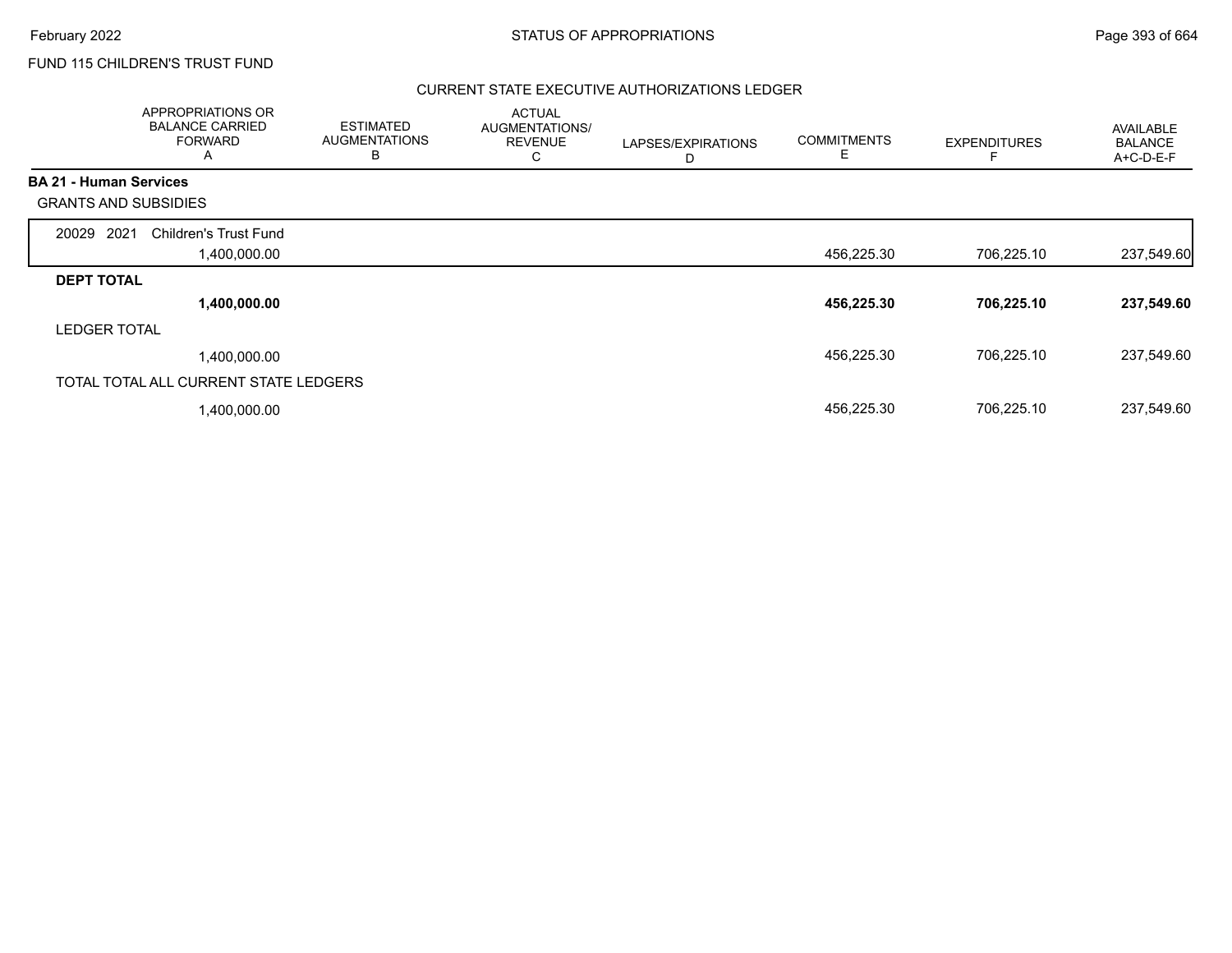# FUND 115 CHILDREN'S TRUST FUND

|                               | APPROPRIATIONS OR<br><b>BALANCE CARRIED</b><br><b>FORWARD</b><br>A | <b>ESTIMATED</b><br><b>AUGMENTATIONS</b><br>в | <b>ACTUAL</b><br>AUGMENTATIONS/<br><b>REVENUE</b><br>С | LAPSES/EXPIRATIONS<br>D | <b>COMMITMENTS</b><br>Е | <b>EXPENDITURES</b> | AVAILABLE<br><b>BALANCE</b><br>A+C-D-E-F |
|-------------------------------|--------------------------------------------------------------------|-----------------------------------------------|--------------------------------------------------------|-------------------------|-------------------------|---------------------|------------------------------------------|
| <b>BA 21 - Human Services</b> |                                                                    |                                               |                                                        |                         |                         |                     |                                          |
| <b>GRANTS AND SUBSIDIES</b>   |                                                                    |                                               |                                                        |                         |                         |                     |                                          |
| 2020<br>20029                 | <b>Children's Trust Fund</b>                                       |                                               |                                                        |                         |                         |                     |                                          |
|                               | 187,500.00                                                         |                                               |                                                        |                         | 12,500.00               | 120,616.22          | 54,383.78                                |
| <b>DEPT TOTAL</b>             |                                                                    |                                               |                                                        |                         |                         |                     |                                          |
|                               | 187,500.00                                                         |                                               |                                                        |                         | 12,500.00               | 120,616.22          | 54,383.78                                |
| <b>LEDGER TOTAL</b>           |                                                                    |                                               |                                                        |                         |                         |                     |                                          |
|                               | 187,500.00                                                         |                                               |                                                        |                         | 12,500.00               | 120.616.22          | 54,383.78                                |
|                               | TOTAL TOTAL ALL PRIOR STATE LEDGERS                                |                                               |                                                        |                         |                         |                     |                                          |
|                               | 187,500.00                                                         |                                               |                                                        |                         | 12,500.00               | 120,616.22          | 54,383.78                                |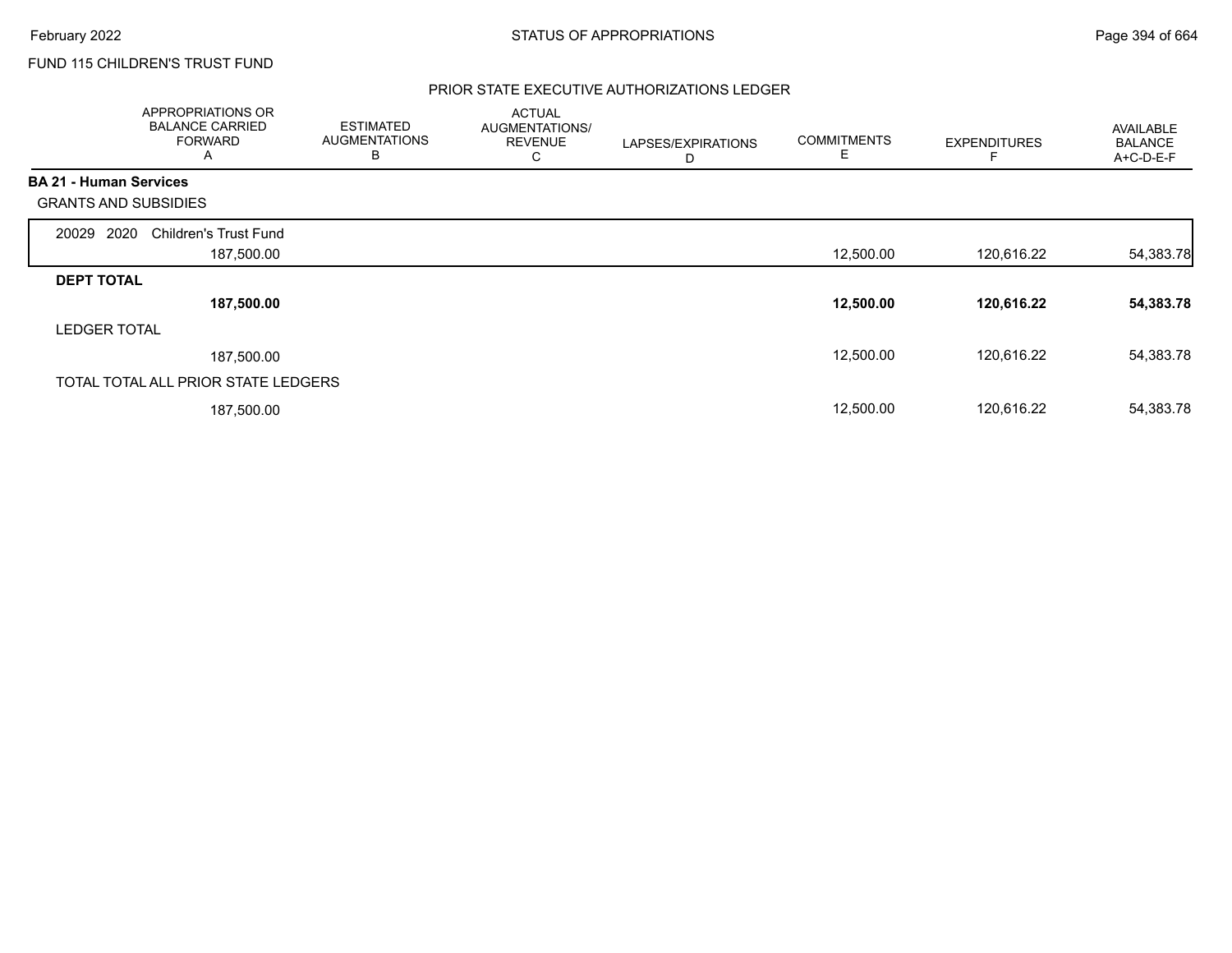# FUND 116 MUNICIPALITIES FINANRECOV REVOL AID

|                     | APPROPRIATIONS OR<br><b>BALANCE CARRIED</b><br><b>FORWARD</b><br>A | <b>ESTIMATED</b><br><b>AUGMENTATIONS</b><br>B | <b>ACTUAL</b><br>AUGMENTATIONS/<br><b>REVENUE</b><br>С | LAPSES/EXPIRATIONS<br>D | <b>COMMITMENTS</b><br>Е | <b>EXPENDITURES</b> | <b>AVAILABLE</b><br><b>BALANCE</b><br>A+C-D-E-F |
|---------------------|--------------------------------------------------------------------|-----------------------------------------------|--------------------------------------------------------|-------------------------|-------------------------|---------------------|-------------------------------------------------|
|                     | <b>BA 24 - Community &amp; Economic Develop</b>                    |                                               |                                                        |                         |                         |                     |                                                 |
|                     | <b>GRANTS AND SUBSIDIES</b>                                        |                                               |                                                        |                         |                         |                     |                                                 |
| 2021<br>20048       | <b>Distressed Community Assistance</b>                             |                                               |                                                        |                         |                         |                     |                                                 |
|                     | 11,350,000.00                                                      |                                               |                                                        |                         | 3,050,681.42            | 7,104,794.91        | 1,194,523.67                                    |
| <b>DEPT TOTAL</b>   |                                                                    |                                               |                                                        |                         |                         |                     |                                                 |
|                     | 11,350,000.00                                                      |                                               |                                                        |                         | 3,050,681.42            | 7,104,794.91        | 1,194,523.67                                    |
| <b>LEDGER TOTAL</b> |                                                                    |                                               |                                                        |                         |                         |                     |                                                 |
|                     | 11,350,000.00                                                      |                                               |                                                        |                         | 3,050,681.42            | 7,104,794.91        | 1,194,523.67                                    |
|                     | TOTAL TOTAL ALL CURRENT STATE LEDGERS                              |                                               |                                                        |                         |                         |                     |                                                 |
|                     | 11,350,000.00                                                      |                                               |                                                        |                         | 3,050,681.42            | 7,104,794.91        | 1,194,523.67                                    |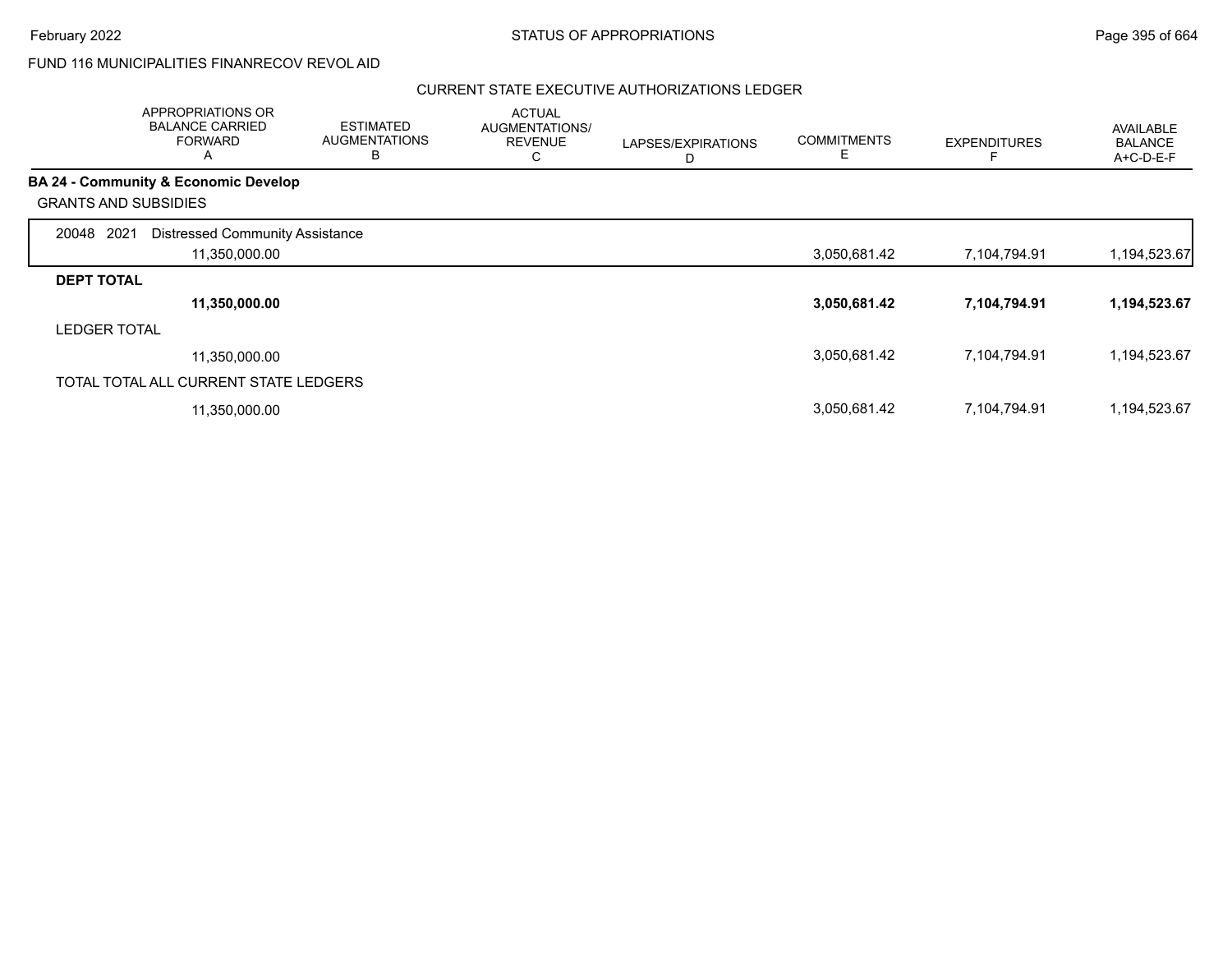# FUND 116 MUNICIPALITIES FINANRECOV REVOL AID

|                             | APPROPRIATIONS OR<br><b>BALANCE CARRIED</b><br><b>FORWARD</b><br>A | <b>ESTIMATED</b><br><b>AUGMENTATIONS</b><br>В | <b>ACTUAL</b><br>AUGMENTATIONS/<br><b>REVENUE</b><br>С | LAPSES/EXPIRATIONS<br>D | <b>COMMITMENTS</b><br>E | <b>EXPENDITURES</b> | <b>AVAILABLE</b><br><b>BALANCE</b><br>A+C-D-E-F |
|-----------------------------|--------------------------------------------------------------------|-----------------------------------------------|--------------------------------------------------------|-------------------------|-------------------------|---------------------|-------------------------------------------------|
|                             | BA 24 - Community & Economic Develop                               |                                               |                                                        |                         |                         |                     |                                                 |
| <b>GRANTS AND SUBSIDIES</b> |                                                                    |                                               |                                                        |                         |                         |                     |                                                 |
| 2018<br>20048               | <b>Distressed Community Assistance</b><br>820,530.37               |                                               |                                                        |                         | 671,396.02              | 146,909.19          | 2,225.16                                        |
| 2019<br>20048               | <b>Distressed Community Assistance</b><br>796,117.40               |                                               |                                                        |                         | 660,010.11              | 133,148.47          | 2,958.82                                        |
| 2020<br>20048               | <b>Distressed Community Assistance</b><br>4,361,093.23             |                                               |                                                        |                         | 864,877.54              | 1,206,664.70        | 2,289,550.99                                    |
| <b>DEPT TOTAL</b>           |                                                                    |                                               |                                                        |                         |                         |                     |                                                 |
|                             | 5,977,741.00                                                       |                                               |                                                        |                         | 2,196,283.67            | 1,486,722.36        | 2,294,734.97                                    |
| <b>LEDGER TOTAL</b>         |                                                                    |                                               |                                                        |                         |                         |                     |                                                 |
|                             | 5,977,741.00                                                       |                                               |                                                        |                         | 2,196,283.67            | 1,486,722.36        | 2,294,734.97                                    |
|                             | TOTAL TOTAL ALL PRIOR STATE LEDGERS                                |                                               |                                                        |                         |                         |                     |                                                 |
|                             | 5,977,741.00                                                       |                                               |                                                        |                         | 2,196,283.67            | 1,486,722.36        | 2,294,734.97                                    |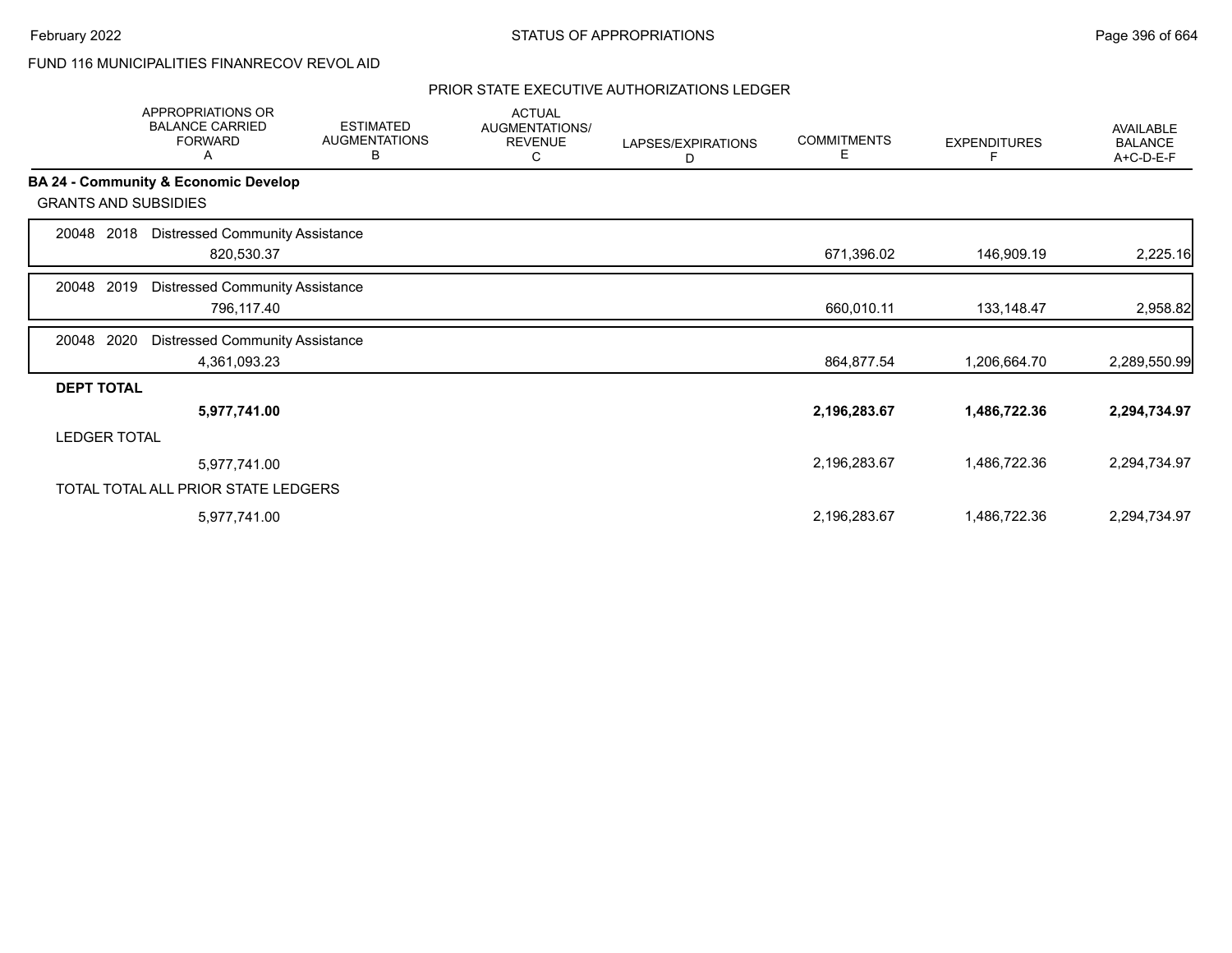## FUND 117 CATASTROPHIC LOSS BENEFITS CONTINUA

|                             | APPROPRIATIONS OR<br><b>BALANCE CARRIED</b><br><b>FORWARD</b><br>Α | <b>ESTIMATED</b><br><b>AUGMENTATIONS</b><br>В | <b>ACTUAL</b><br>AUGMENTATIONS/<br><b>REVENUE</b><br>C | LAPSES/EXPIRATIONS<br>D | <b>COMMITMENTS</b><br>E | <b>EXPENDITURES</b><br>F | <b>AVAILABLE</b><br><b>BALANCE</b><br>A+C-D-E-F |
|-----------------------------|--------------------------------------------------------------------|-----------------------------------------------|--------------------------------------------------------|-------------------------|-------------------------|--------------------------|-------------------------------------------------|
| <b>BA 79 - Insurance</b>    |                                                                    |                                               |                                                        |                         |                         |                          |                                                 |
| <b>GENERAL GOVERNMENT</b>   |                                                                    |                                               |                                                        |                         |                         |                          |                                                 |
| 20192 2021                  | <b>CAT Administration</b>                                          |                                               |                                                        |                         |                         |                          |                                                 |
|                             | 1,885,000.00                                                       |                                               |                                                        |                         | 48,274.83               | 1,576,405.63             | 260,319.54                                      |
| <b>GRANTS AND SUBSIDIES</b> |                                                                    |                                               |                                                        |                         |                         |                          |                                                 |
| 20193 2021                  | <b>CAT Claims</b>                                                  |                                               |                                                        |                         |                         |                          |                                                 |
|                             | 6,050,000.00                                                       |                                               |                                                        |                         |                         | 2,178,665.92             | 3,871,334.08                                    |
| <b>DEPT TOTAL</b>           |                                                                    |                                               |                                                        |                         |                         |                          |                                                 |
|                             | 7,935,000.00                                                       |                                               |                                                        |                         | 48,274.83               | 3,755,071.55             | 4,131,653.62                                    |
| <b>LEDGER TOTAL</b>         |                                                                    |                                               |                                                        |                         |                         |                          |                                                 |
|                             | 7,935,000.00                                                       |                                               |                                                        |                         | 48,274.83               | 3,755,071.55             | 4,131,653.62                                    |
|                             | TOTAL TOTAL ALL CURRENT STATE LEDGERS                              |                                               |                                                        |                         |                         |                          |                                                 |
|                             | 7,935,000.00                                                       |                                               |                                                        |                         | 48,274.83               | 3,755,071.55             | 4,131,653.62                                    |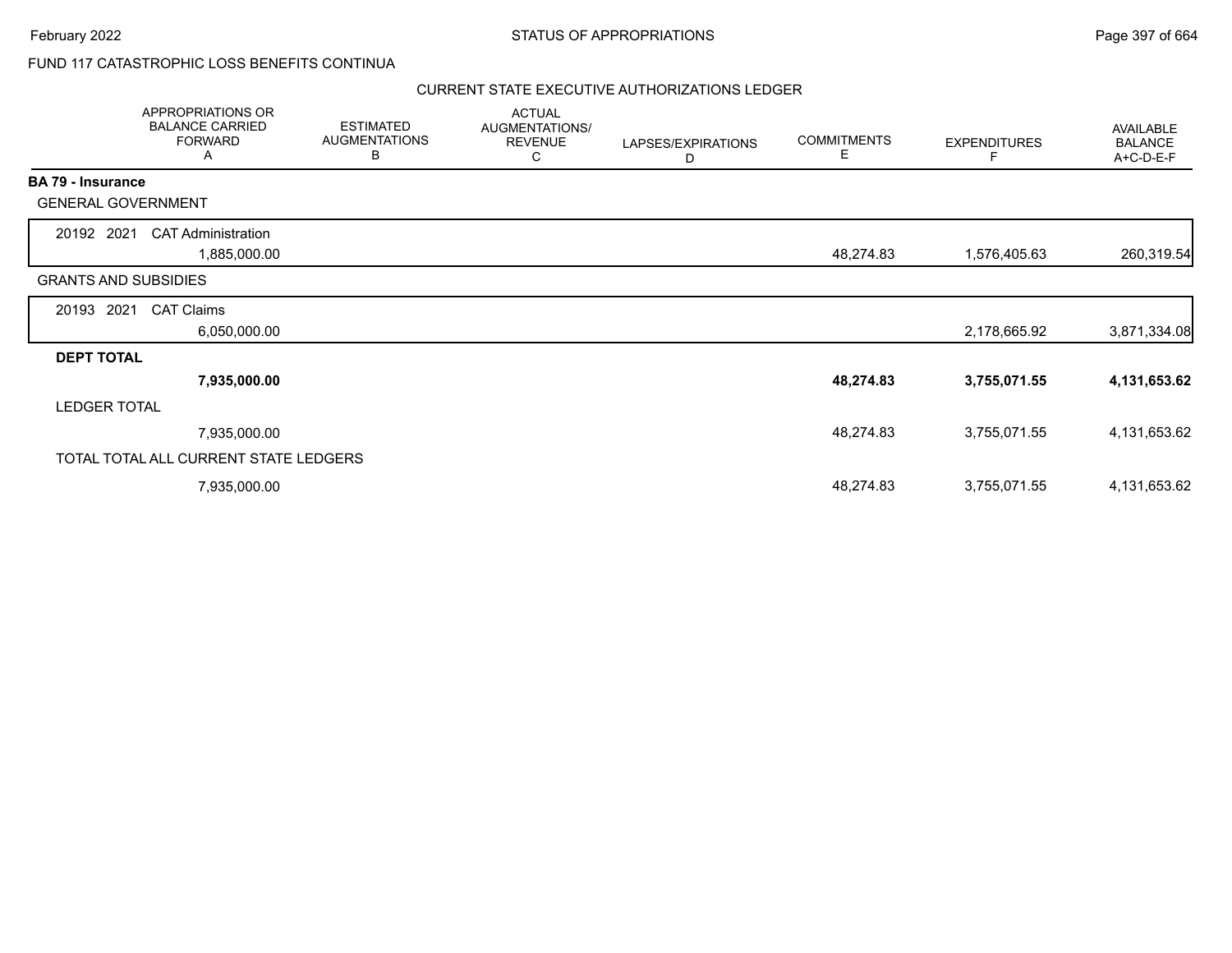# FUND 117 CATASTROPHIC LOSS BENEFITS CONTINUA

|                             | <b>APPROPRIATIONS OR</b><br><b>BALANCE CARRIED</b><br><b>FORWARD</b><br>Α | <b>ESTIMATED</b><br><b>AUGMENTATIONS</b><br>В | <b>ACTUAL</b><br>AUGMENTATIONS/<br><b>REVENUE</b><br>С | LAPSES/EXPIRATIONS<br>D | <b>COMMITMENTS</b><br>Е | <b>EXPENDITURES</b> | AVAILABLE<br><b>BALANCE</b><br>A+C-D-E-F |
|-----------------------------|---------------------------------------------------------------------------|-----------------------------------------------|--------------------------------------------------------|-------------------------|-------------------------|---------------------|------------------------------------------|
| <b>BA 79 - Insurance</b>    |                                                                           |                                               |                                                        |                         |                         |                     |                                          |
| <b>GENERAL GOVERNMENT</b>   |                                                                           |                                               |                                                        |                         |                         |                     |                                          |
| 20192 2020                  | <b>CAT Administration</b><br>121,118.78                                   |                                               |                                                        |                         |                         | 12,989.47           | 108,129.31                               |
| <b>GRANTS AND SUBSIDIES</b> |                                                                           |                                               |                                                        |                         |                         |                     |                                          |
| 20193 2020                  | <b>CAT Claims</b>                                                         |                                               |                                                        |                         |                         |                     |                                          |
|                             | 2,937,634.15                                                              |                                               |                                                        |                         |                         | $-244.03$           | 2,937,878.18                             |
| 20193 2012                  | <b>CAT Claims</b>                                                         |                                               |                                                        |                         |                         |                     |                                          |
|                             |                                                                           |                                               |                                                        |                         |                         | $-5,015.05$         | 5,015.05                                 |
| <b>DEPT TOTAL</b>           |                                                                           |                                               |                                                        |                         |                         |                     |                                          |
|                             | 3,058,752.93                                                              |                                               |                                                        |                         |                         | 7,730.39            | 3,051,022.54                             |
| <b>LEDGER TOTAL</b>         |                                                                           |                                               |                                                        |                         |                         |                     |                                          |
|                             | 3,058,752.93                                                              |                                               |                                                        |                         |                         | 7,730.39            | 3,051,022.54                             |
|                             | TOTAL TOTAL ALL PRIOR STATE LEDGERS                                       |                                               |                                                        |                         |                         |                     |                                          |
|                             | 3,058,752.93                                                              |                                               |                                                        |                         |                         | 7,730.39            | 3,051,022.54                             |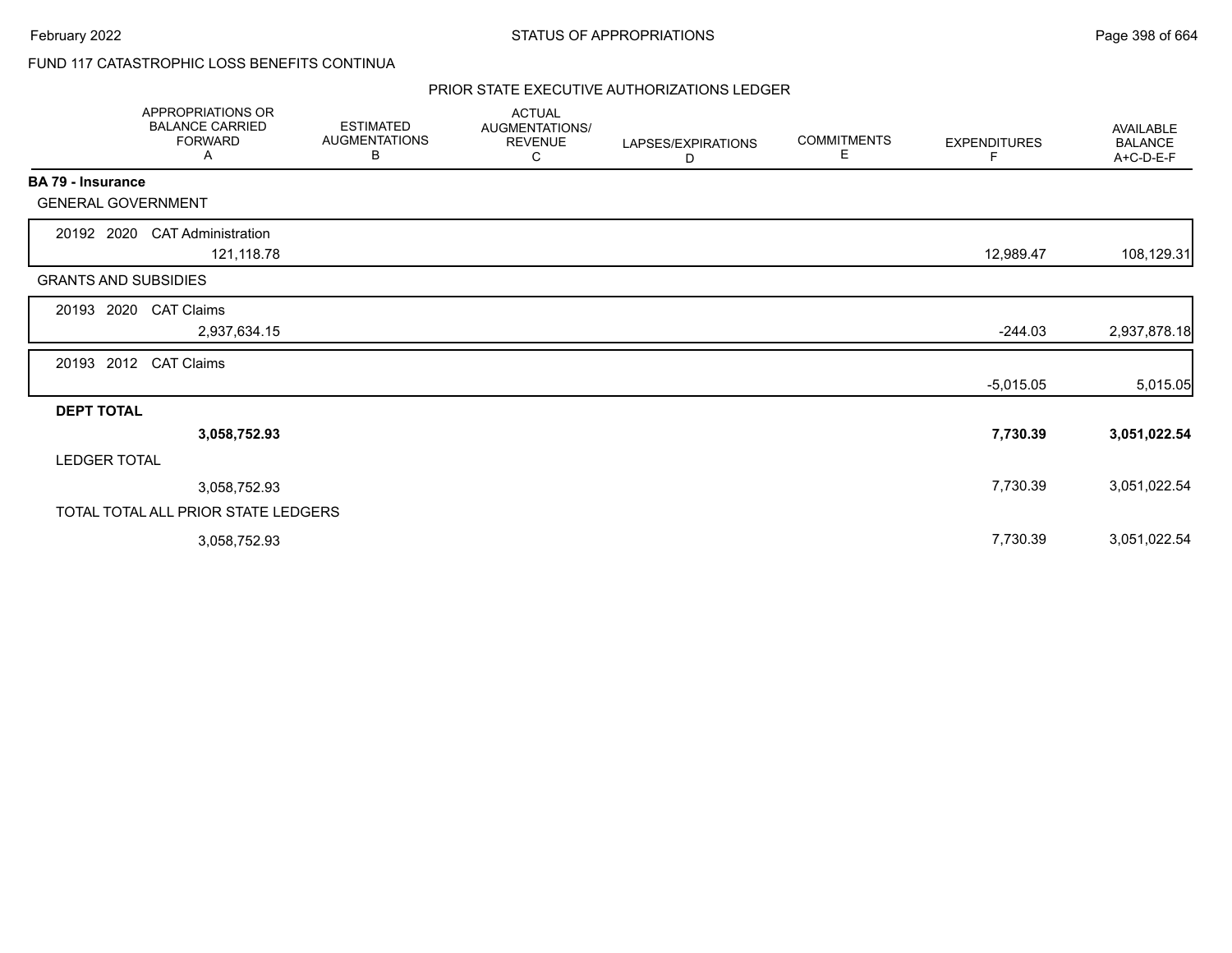## FUND 118 STORAGE TANK FUND

|                           | APPROPRIATIONS OR<br><b>BALANCE CARRIED</b><br><b>FORWARD</b><br>A | <b>ESTIMATED</b><br><b>AUGMENTATIONS</b><br>B | <b>ACTUAL</b><br>AUGMENTATIONS/<br><b>REVENUE</b><br>С | LAPSES/EXPIRATIONS<br>D | <b>COMMITMENTS</b><br>Ε | <b>EXPENDITURES</b> | AVAILABLE<br><b>BALANCE</b><br>A+C-D-E-F |
|---------------------------|--------------------------------------------------------------------|-----------------------------------------------|--------------------------------------------------------|-------------------------|-------------------------|---------------------|------------------------------------------|
|                           | <b>BA 35 - Environmental Protection</b>                            |                                               |                                                        |                         |                         |                     |                                          |
| <b>GENERAL GOVERNMENT</b> |                                                                    |                                               |                                                        |                         |                         |                     |                                          |
| 20073 2021                | <b>General Operations</b>                                          |                                               |                                                        |                         |                         |                     |                                          |
|                           | 3,986,000.00                                                       | 7,000,000.00                                  | 5,709,449.76                                           |                         | 57,801.62               | 5,566,808.38        | 4,070,839.76                             |
| <b>DEPT TOTAL</b>         |                                                                    |                                               |                                                        |                         |                         |                     |                                          |
|                           | 3,986,000.00                                                       | 7,000,000.00                                  | 5,709,449.76                                           |                         | 57,801.62               | 5,566,808.38        | 4,070,839.76                             |
| <b>LEDGER TOTAL</b>       |                                                                    |                                               |                                                        |                         |                         |                     |                                          |
|                           | 3.986.000.00                                                       | 7,000,000.00                                  | 5,709,449.76                                           |                         | 57,801.62               | 5,566,808.38        | 4,070,839.76                             |
|                           | TOTAL TOTAL ALL CURRENT STATE LEDGERS                              |                                               |                                                        |                         |                         |                     |                                          |
|                           | 3.986.000.00                                                       | 7,000,000.00                                  | 5,709,449.76                                           |                         | 57,801.62               | 5,566,808.38        | 4,070,839.76                             |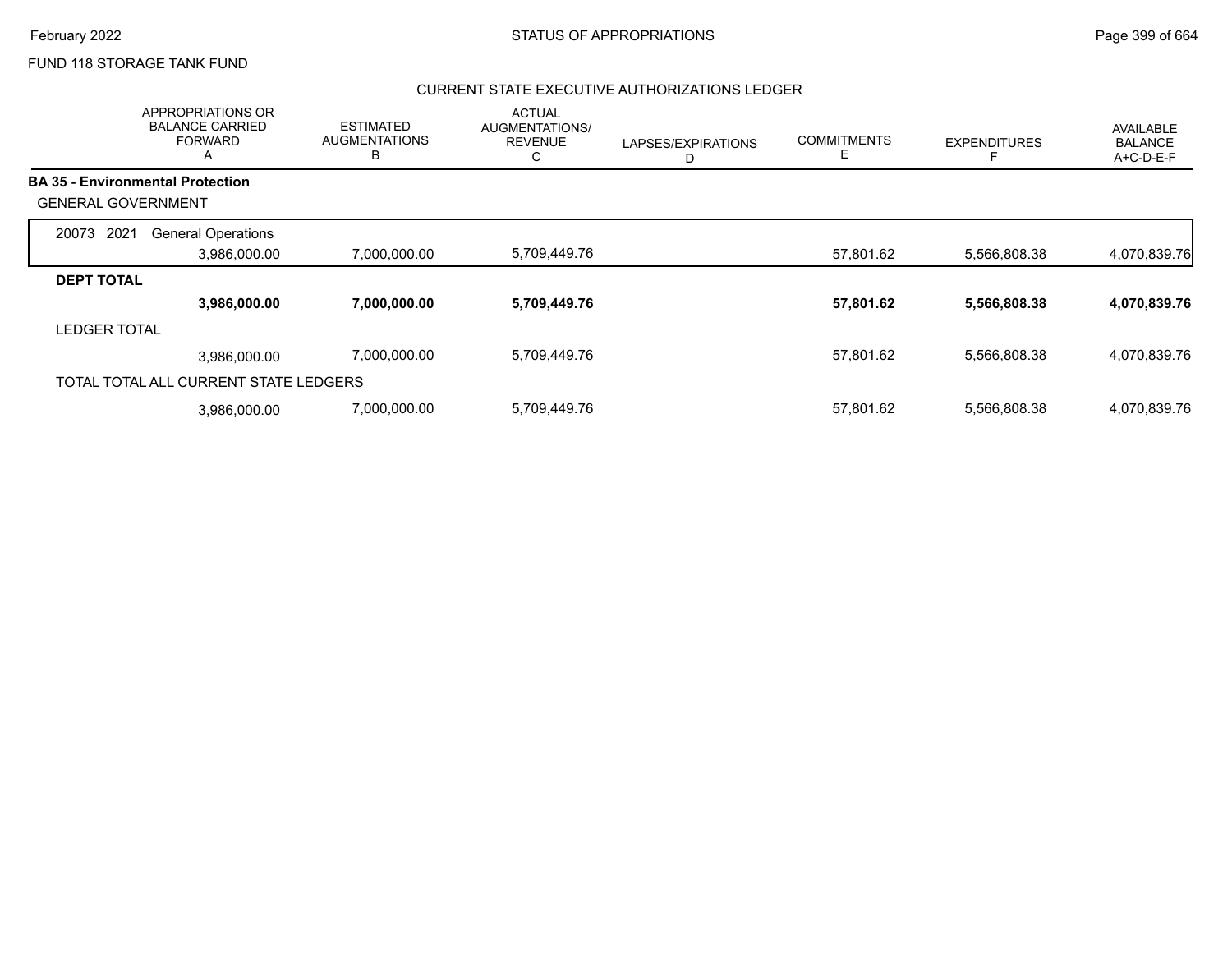# FUND 118 STORAGE TANK FUND

|                                         | <b>APPROPRIATIONS OR</b><br><b>BALANCE CARRIED</b><br><b>FORWARD</b><br>A | <b>ESTIMATED</b><br><b>AUGMENTATIONS</b><br>в | <b>ACTUAL</b><br>AUGMENTATIONS/<br><b>REVENUE</b><br>С | LAPSES/EXPIRATIONS<br>D | <b>COMMITMENTS</b><br>E | <b>EXPENDITURES</b> | AVAILABLE<br><b>BALANCE</b><br>A+C-D-E-F |
|-----------------------------------------|---------------------------------------------------------------------------|-----------------------------------------------|--------------------------------------------------------|-------------------------|-------------------------|---------------------|------------------------------------------|
| <b>BA 35 - Environmental Protection</b> |                                                                           |                                               |                                                        |                         |                         |                     |                                          |
| <b>GENERAL GOVERNMENT</b>               |                                                                           |                                               |                                                        |                         |                         |                     |                                          |
| 2020<br>20073                           | <b>General Operations</b>                                                 |                                               |                                                        |                         |                         |                     |                                          |
|                                         | 1,142,635.15                                                              |                                               |                                                        |                         | 45,997.56               | 702,166.98          | 394,470.61                               |
| <b>DEPT TOTAL</b>                       |                                                                           |                                               |                                                        |                         |                         |                     |                                          |
|                                         | 1,142,635.15                                                              |                                               |                                                        |                         | 45,997.56               | 702,166.98          | 394,470.61                               |
| <b>LEDGER TOTAL</b>                     |                                                                           |                                               |                                                        |                         |                         |                     |                                          |
|                                         | 1,142,635.15                                                              |                                               |                                                        |                         | 45,997.56               | 702,166.98          | 394,470.61                               |
|                                         | TOTAL TOTAL ALL PRIOR STATE LEDGERS                                       |                                               |                                                        |                         |                         |                     |                                          |
|                                         | 1,142,635.15                                                              |                                               |                                                        |                         | 45,997.56               | 702,166.98          | 394,470.61                               |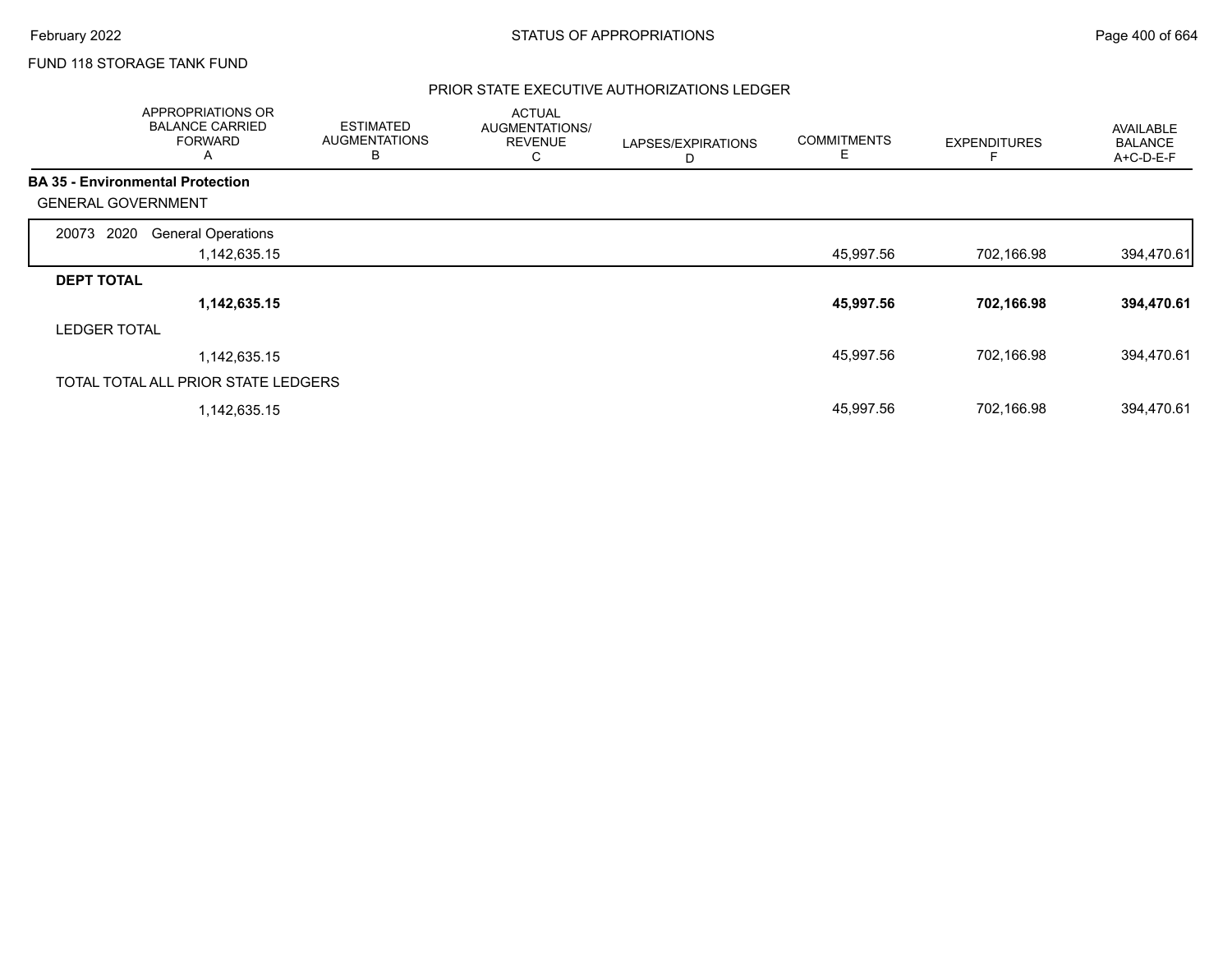### FUND 119 UNDERGROUND STORAGE TANK INDEMNIFIC

|                             | APPROPRIATIONS OR<br><b>BALANCE CARRIED</b><br><b>FORWARD</b><br>A | <b>ESTIMATED</b><br><b>AUGMENTATIONS</b><br>B | <b>ACTUAL</b><br>AUGMENTATIONS/<br><b>REVENUE</b><br>С | LAPSES/EXPIRATIONS<br>D | <b>COMMITMENTS</b><br>Е | <b>EXPENDITURES</b><br>F | <b>AVAILABLE</b><br><b>BALANCE</b><br>A+C-D-E-F |
|-----------------------------|--------------------------------------------------------------------|-----------------------------------------------|--------------------------------------------------------|-------------------------|-------------------------|--------------------------|-------------------------------------------------|
|                             | <b>BA 35 - Environmental Protection</b>                            |                                               |                                                        |                         |                         |                          |                                                 |
| <b>GRANTS AND SUBSIDIES</b> |                                                                    |                                               |                                                        |                         |                         |                          |                                                 |
| 20082 2021                  | <b>Environmental Cleanup Program</b>                               |                                               |                                                        |                         |                         |                          |                                                 |
|                             | 3,479,000.00                                                       |                                               |                                                        |                         | 1,657,625.05            | 1,230,001.88             | 591,373.07                                      |
| 20083 2021                  | <b>Pollution Prevention Program</b>                                |                                               |                                                        |                         |                         |                          |                                                 |
|                             | 100,000.00                                                         |                                               |                                                        |                         |                         | 7,500.00                 | 92,500.00                                       |
| <b>DEPT TOTAL</b>           |                                                                    |                                               |                                                        |                         |                         |                          |                                                 |
|                             | 3,579,000.00                                                       |                                               |                                                        |                         | 1,657,625.05            | 1,237,501.88             | 683,873.07                                      |
| <b>BA 79 - Insurance</b>    |                                                                    |                                               |                                                        |                         |                         |                          |                                                 |
| <b>GENERAL GOVERNMENT</b>   |                                                                    |                                               |                                                        |                         |                         |                          |                                                 |
| 20195 2021                  | <b>USTIF Admin</b>                                                 |                                               |                                                        |                         |                         |                          |                                                 |
|                             | 16,711,000.00                                                      |                                               |                                                        |                         | 3,843,897.67            | 6,786,417.44             | 6,080,684.89                                    |
| <b>GRANTS AND SUBSIDIES</b> |                                                                    |                                               |                                                        |                         |                         |                          |                                                 |
| 20196 2021                  | Claims                                                             |                                               |                                                        |                         |                         |                          |                                                 |
|                             | 40,000,000.00                                                      |                                               |                                                        |                         |                         | 19,541,052.52            | 20,458,947.48                                   |
| <b>DEPT TOTAL</b>           |                                                                    |                                               |                                                        |                         |                         |                          |                                                 |
|                             | 56,711,000.00                                                      |                                               |                                                        |                         | 3,843,897.67            | 26,327,469.96            | 26,539,632.37                                   |
| <b>LEDGER TOTAL</b>         |                                                                    |                                               |                                                        |                         |                         |                          |                                                 |
|                             | 60,290,000.00                                                      |                                               |                                                        |                         | 5,501,522.72            | 27,564,971.84            | 27,223,505.44                                   |
|                             | TOTAL TOTAL ALL CURRENT STATE LEDGERS                              |                                               |                                                        |                         |                         |                          |                                                 |
|                             | 60,290,000.00                                                      |                                               |                                                        |                         | 5,501,522.72            | 27,564,971.84            | 27,223,505.44                                   |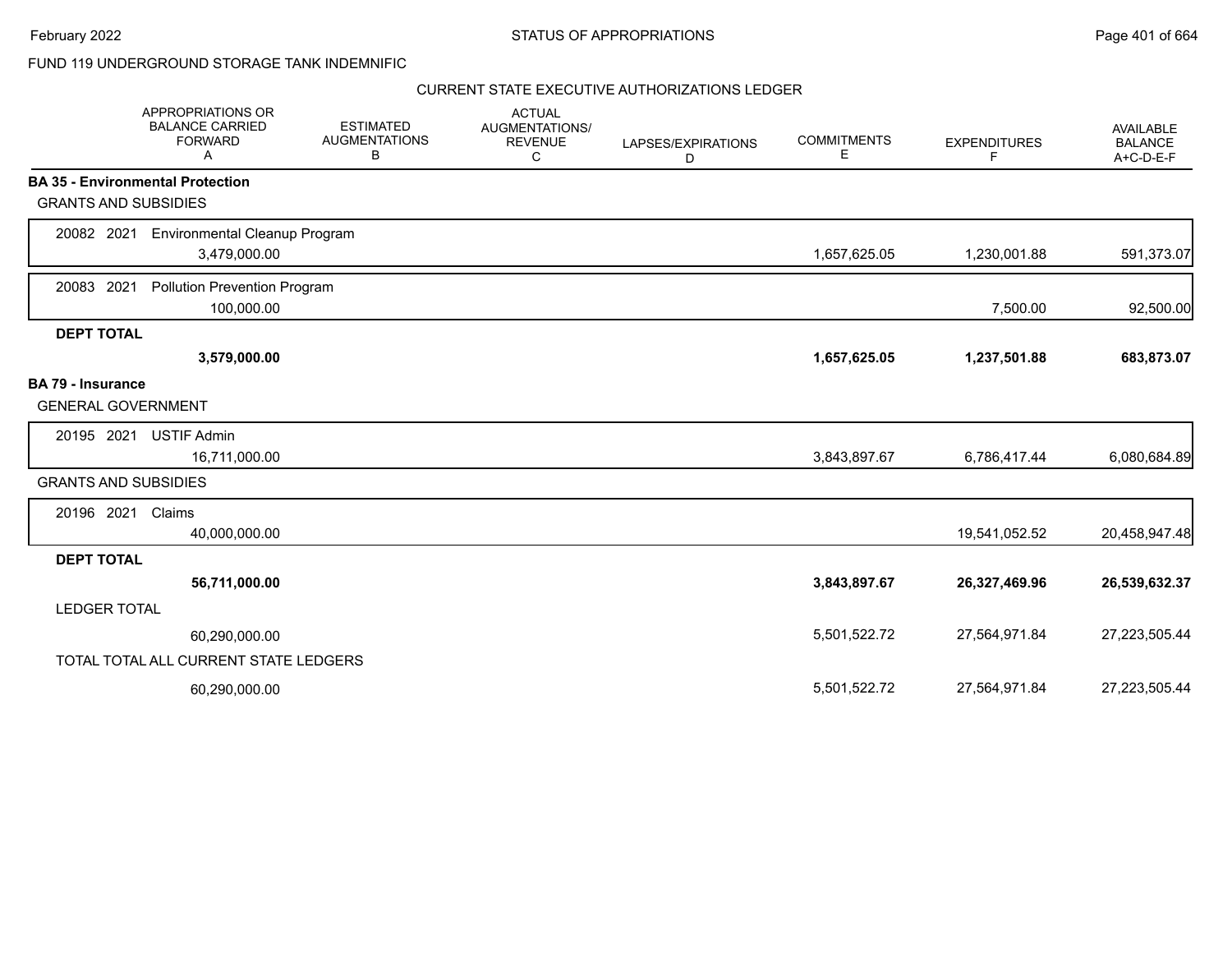### FUND 119 UNDERGROUND STORAGE TANK INDEMNIFIC

|                                                       | APPROPRIATIONS OR<br><b>BALANCE CARRIED</b><br><b>FORWARD</b><br>A | <b>ESTIMATED</b><br><b>AUGMENTATIONS</b><br>В | <b>ACTUAL</b><br>AUGMENTATIONS/<br><b>REVENUE</b><br>С | LAPSES/EXPIRATIONS<br>D | <b>COMMITMENTS</b><br>Е | <b>EXPENDITURES</b><br>F | AVAILABLE<br><b>BALANCE</b><br>A+C-D-E-F |
|-------------------------------------------------------|--------------------------------------------------------------------|-----------------------------------------------|--------------------------------------------------------|-------------------------|-------------------------|--------------------------|------------------------------------------|
|                                                       | <b>BA 35 - Environmental Protection</b>                            |                                               |                                                        |                         |                         |                          |                                          |
| <b>GRANTS AND SUBSIDIES</b>                           |                                                                    |                                               |                                                        |                         |                         |                          |                                          |
|                                                       | 20082 2020 Environmental Cleanup Program<br>1,962,566.67           |                                               |                                                        |                         |                         | 189,764.24               | 1,772,802.43                             |
| 20083 2020                                            | <b>Pollution Prevention Program</b><br>30,723.40                   |                                               |                                                        |                         |                         |                          | 30,723.40                                |
| <b>DEPT TOTAL</b>                                     |                                                                    |                                               |                                                        |                         |                         |                          |                                          |
|                                                       | 1,993,290.07                                                       |                                               |                                                        |                         |                         | 189,764.24               | 1,803,525.83                             |
| <b>BA 79 - Insurance</b><br><b>GENERAL GOVERNMENT</b> |                                                                    |                                               |                                                        |                         |                         |                          |                                          |
|                                                       | 20195 2020 USTIF Admin<br>6,015,085.09                             |                                               |                                                        |                         |                         | 2,331,503.71             | 3,683,581.38                             |
| <b>GRANTS AND SUBSIDIES</b>                           |                                                                    |                                               |                                                        |                         |                         |                          |                                          |
| 20196 2018 Claims                                     | 5,000.00                                                           |                                               |                                                        |                         |                         | $-8,059.20$              | 13,059.20                                |
| 20196 2019                                            | Claims<br>433.75                                                   |                                               |                                                        |                         |                         |                          | 433.75                                   |
| 20196 2020 Claims                                     | 9,994,557.48                                                       |                                               |                                                        |                         |                         | 3,919.17                 | 9,990,638.31                             |
| <b>DEPT TOTAL</b>                                     |                                                                    |                                               |                                                        |                         |                         |                          |                                          |
|                                                       | 16,015,076.32                                                      |                                               |                                                        |                         |                         | 2,327,363.68             | 13,687,712.64                            |
| <b>LEDGER TOTAL</b>                                   |                                                                    |                                               |                                                        |                         |                         |                          |                                          |
|                                                       | 18,008,366.39                                                      |                                               |                                                        |                         |                         | 2,517,127.92             | 15,491,238.47                            |
|                                                       | TOTAL TOTAL ALL PRIOR STATE LEDGERS                                |                                               |                                                        |                         |                         |                          |                                          |
|                                                       | 18,008,366.39                                                      |                                               |                                                        |                         |                         | 2,517,127.92             | 15,491,238.47                            |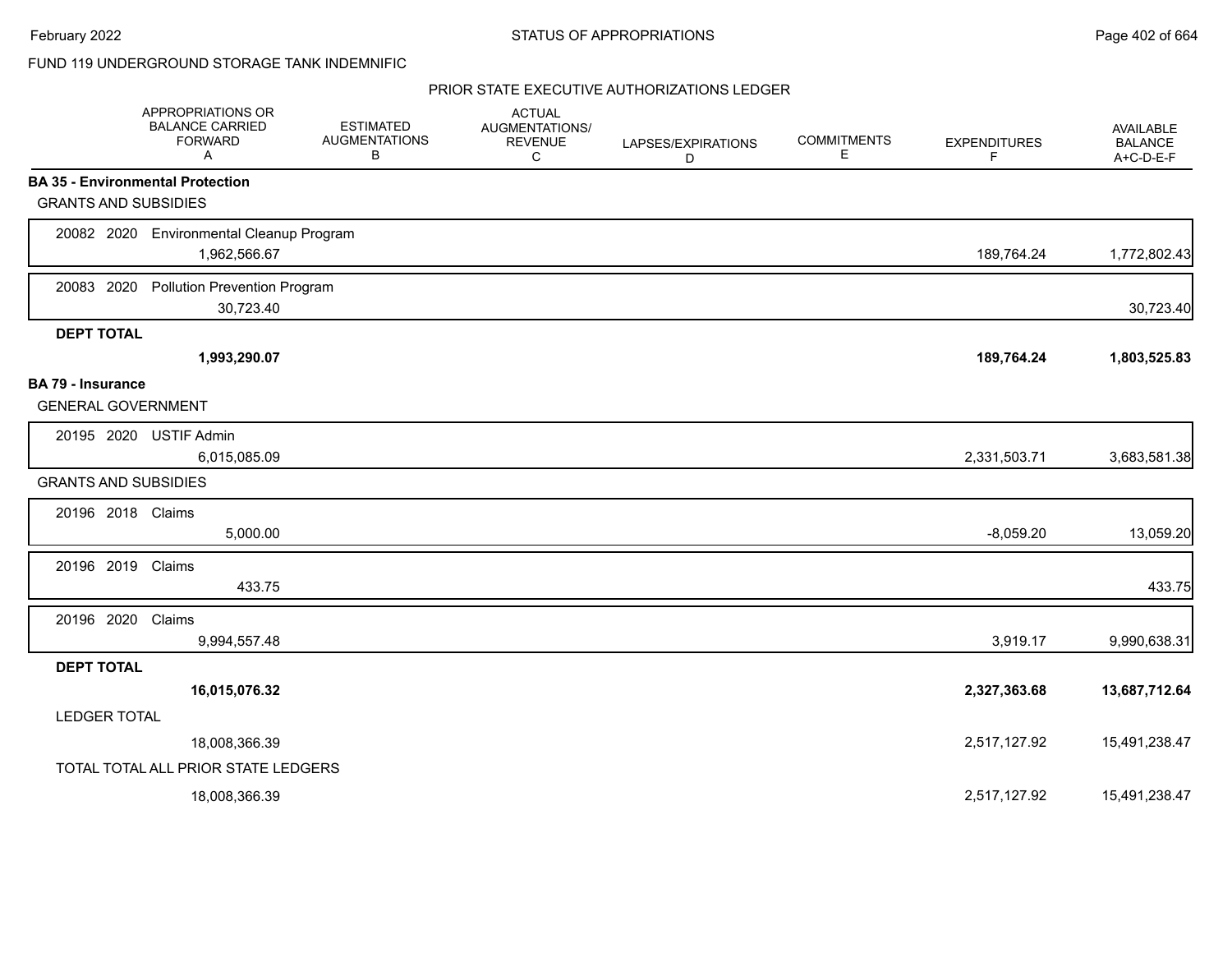# FUND 123 MOTOR VEHICLE TRANSACTION RECOVERY

#### NON-BUDGETED LEDGER

|                               | APPROPRIATIONS OR<br><b>BALANCE CARRIED</b><br><b>FORWARD</b><br>A | <b>ESTIMATED</b><br><b>AUGMENTATIONS</b><br>В | <b>ACTUAL</b><br><b>AUGMENTATIONS/</b><br><b>REVENUE</b><br>С | LAPSES/EXPIRATIONS<br>D | <b>COMMITMENTS</b><br>E. | <b>EXPENDITURES</b> | AVAILABLE<br><b>BALANCE</b><br>A+C-D-E-F |
|-------------------------------|--------------------------------------------------------------------|-----------------------------------------------|---------------------------------------------------------------|-------------------------|--------------------------|---------------------|------------------------------------------|
| <b>BA 78 - Transportation</b> |                                                                    |                                               |                                                               |                         |                          |                     |                                          |
|                               | <b>GENERAL GOVERNMENT</b>                                          |                                               |                                                               |                         |                          |                     |                                          |
| 2021<br>50061                 | <b>Titling and Registration Fees</b>                               |                                               |                                                               |                         |                          |                     |                                          |
|                               |                                                                    |                                               |                                                               |                         |                          | 120,496.70          | $-120,496.70$                            |
| 50062 2021                    | Sales Tax Titling and Registration Fees                            |                                               |                                                               |                         |                          |                     |                                          |
|                               |                                                                    |                                               |                                                               |                         |                          | 161,898.35          | -161,898.35                              |
| <b>DEPT TOTAL</b>             |                                                                    |                                               |                                                               |                         |                          |                     |                                          |
|                               |                                                                    |                                               |                                                               |                         |                          | 282,395.05          | $-282,395.05$                            |
| <b>LEDGER TOTAL</b>           |                                                                    |                                               |                                                               |                         |                          |                     |                                          |
|                               |                                                                    |                                               |                                                               |                         |                          | 282,395.05          | $-282,395.05$                            |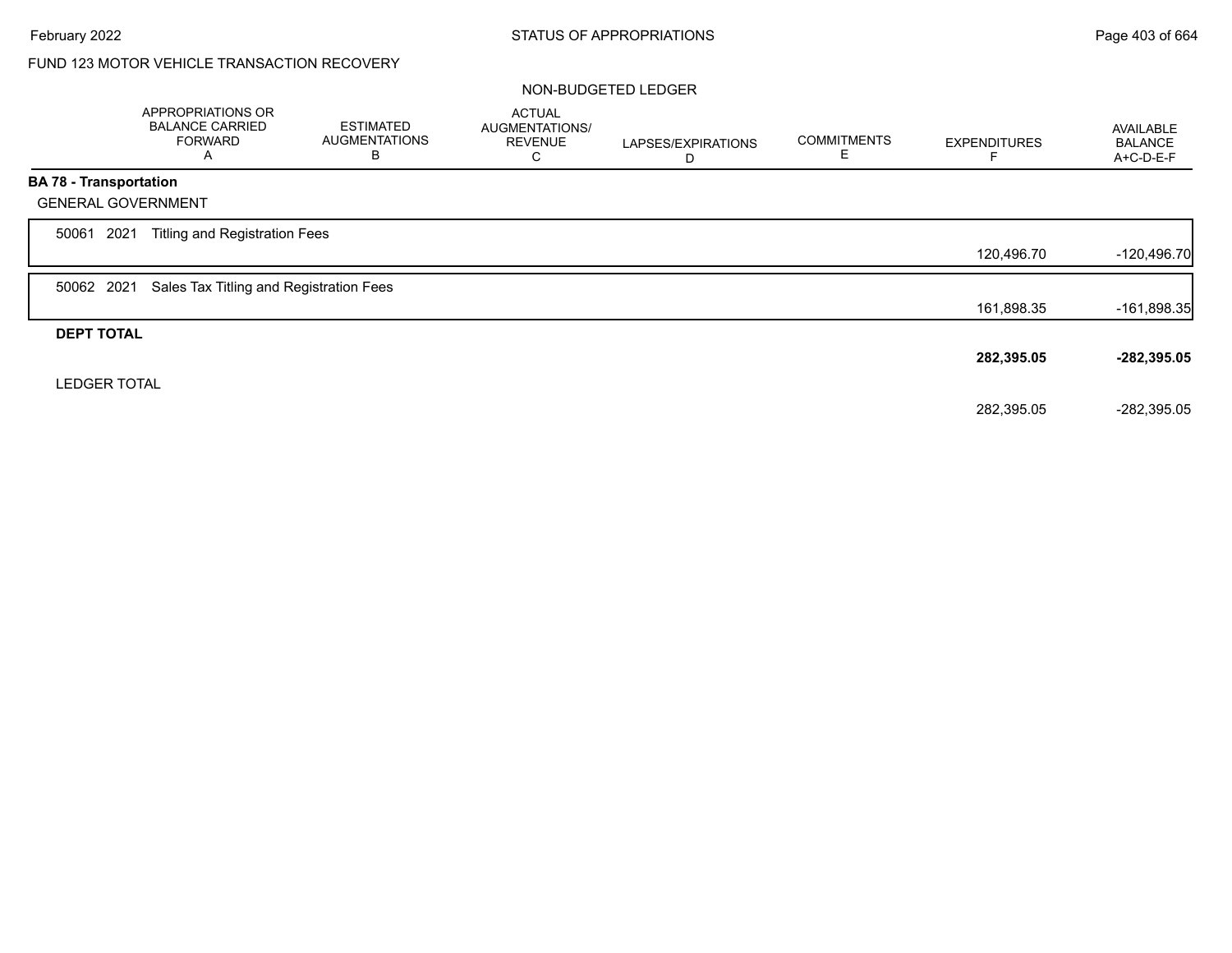# FUND 125 HAZARDOUS MATERIAL RESPONSE FUND

#### CURRENT STATE APPROPRIATIONS LEDGER

|                             | <b>APPROPRIATIONS OR</b><br><b>BALANCE CARRIED</b><br><b>FORWARD</b><br>Α | <b>ESTIMATED</b><br><b>AUGMENTATIONS</b><br>В | <b>ACTUAL</b><br><b>AUGMENTATIONS/</b><br><b>REVENUE</b><br>С | LAPSES/EXPIRATIONS<br>D | <b>COMMITMENTS</b><br>Е | <b>EXPENDITURES</b><br>F. | <b>AVAILABLE</b><br><b>BALANCE</b><br>A+C-D-E-F |
|-----------------------------|---------------------------------------------------------------------------|-----------------------------------------------|---------------------------------------------------------------|-------------------------|-------------------------|---------------------------|-------------------------------------------------|
|                             | <b>BA 31 - PA Emergency Management Agency</b>                             |                                               |                                                               |                         |                         |                           |                                                 |
| <b>GENERAL GOVERNMENT</b>   |                                                                           |                                               |                                                               |                         |                         |                           |                                                 |
| 10356 2021                  | Act165-HMRT<br>180,000.00                                                 |                                               |                                                               |                         |                         | 139,815.62                | 40,184.38                                       |
| 10357<br>2021               | Act165-PFOE<br>180,000.00                                                 |                                               |                                                               |                         |                         | 66,920.04                 | 113,079.96                                      |
| 10358 2021                  | <b>General Operations</b><br>180,000.00                                   |                                               |                                                               |                         |                         | 59,458.22                 | 120,541.78                                      |
| <b>GRANTS AND SUBSIDIES</b> |                                                                           |                                               |                                                               |                         |                         |                           |                                                 |
| 10359 2021                  | Act165-Grants<br>1,260,000.00                                             |                                               |                                                               |                         | 492.71                  | 1,258,719.02              | 788.27                                          |
| <b>DEPT TOTAL</b>           |                                                                           |                                               |                                                               |                         |                         |                           |                                                 |
|                             | 1,800,000.00                                                              |                                               |                                                               |                         | 492.71                  | 1,524,912.90              | 274,594.39                                      |
| <b>LEDGER TOTAL</b>         |                                                                           |                                               |                                                               |                         |                         |                           |                                                 |
|                             | 1,800,000.00                                                              |                                               |                                                               |                         | 492.71                  | 1,524,912.90              | 274,594.39                                      |
|                             | TOTAL TOTAL ALL CURRENT STATE LEDGERS                                     |                                               |                                                               |                         |                         |                           |                                                 |
|                             | 1,800,000.00                                                              |                                               |                                                               |                         | 492.71                  | 1,524,912.90              | 274,594.39                                      |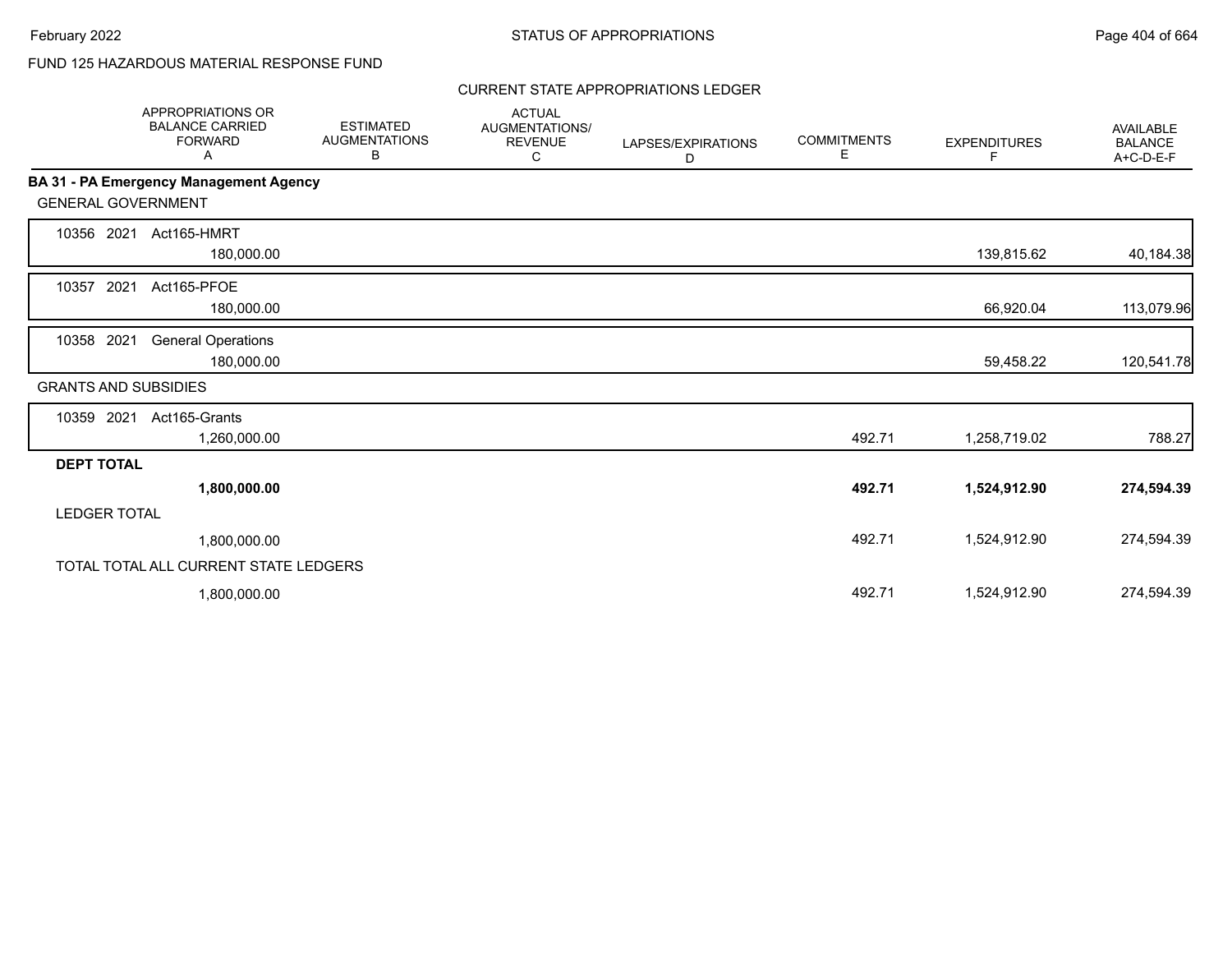# FUND 125 HAZARDOUS MATERIAL RESPONSE FUND

#### PRIOR STATE APPROPRIATIONS LEDGER

|                     | APPROPRIATIONS OR<br><b>BALANCE CARRIED</b><br><b>FORWARD</b><br>Α | <b>ESTIMATED</b><br><b>AUGMENTATIONS</b><br>В | <b>ACTUAL</b><br>AUGMENTATIONS/<br><b>REVENUE</b><br>C | LAPSES/EXPIRATIONS<br>D | <b>COMMITMENTS</b><br>Е | <b>EXPENDITURES</b><br>F | <b>AVAILABLE</b><br><b>BALANCE</b><br>$A+C-D-E-F$ |
|---------------------|--------------------------------------------------------------------|-----------------------------------------------|--------------------------------------------------------|-------------------------|-------------------------|--------------------------|---------------------------------------------------|
|                     | <b>BA 31 - PA Emergency Management Agency</b>                      |                                               |                                                        |                         |                         |                          |                                                   |
|                     | <b>GENERAL GOVERNMENT</b>                                          |                                               |                                                        |                         |                         |                          |                                                   |
|                     | 10356 2020 Act165-HMRT                                             |                                               |                                                        |                         |                         |                          |                                                   |
|                     | 38,273.04                                                          |                                               |                                                        |                         |                         | 1,926.35                 | 36,346.69                                         |
|                     | 10357 2020 Act165-PFOE                                             |                                               |                                                        |                         |                         |                          |                                                   |
|                     | 84,045.97                                                          |                                               |                                                        |                         |                         | 3,267.28                 | 80,778.69                                         |
|                     | 10358 2020 General Operations                                      |                                               |                                                        |                         |                         |                          |                                                   |
|                     | 48,153.89                                                          |                                               |                                                        |                         |                         | $-1,784.54$              | 49,938.43                                         |
|                     | <b>GRANTS AND SUBSIDIES</b>                                        |                                               |                                                        |                         |                         |                          |                                                   |
|                     | 10359 2017 Act165-Grants                                           |                                               |                                                        |                         |                         |                          |                                                   |
|                     |                                                                    |                                               |                                                        |                         | 440.00                  | $-440.00$                |                                                   |
|                     | 10359 2018 Act165-Grants                                           |                                               |                                                        |                         |                         |                          |                                                   |
|                     |                                                                    |                                               |                                                        |                         | 129.59                  | $-129.59$                |                                                   |
|                     | 10359 2019 Act165-Grants                                           |                                               |                                                        |                         |                         |                          |                                                   |
|                     | 3,351.91                                                           |                                               |                                                        |                         | 3,907.25                | $-3,907.25$              | 3,351.91                                          |
|                     | 10359 2020 Act165-Grants                                           |                                               |                                                        |                         |                         |                          |                                                   |
|                     | 137.06                                                             |                                               |                                                        |                         | 387.16                  | $-13,642.20$             | 13,392.10                                         |
| <b>DEPT TOTAL</b>   |                                                                    |                                               |                                                        |                         |                         |                          |                                                   |
|                     | 173,961.87                                                         |                                               |                                                        |                         | 4,864.00                | $-14,709.95$             | 183,807.82                                        |
| <b>LEDGER TOTAL</b> |                                                                    |                                               |                                                        |                         |                         |                          |                                                   |
|                     | 173,961.87                                                         |                                               |                                                        |                         | 4,864.00                | $-14,709.95$             | 183,807.82                                        |
|                     | TOTAL TOTAL ALL PRIOR STATE LEDGERS                                |                                               |                                                        |                         |                         |                          |                                                   |
|                     | 173,961.87                                                         |                                               |                                                        |                         | 4,864.00                | $-14,709.95$             | 183,807.82                                        |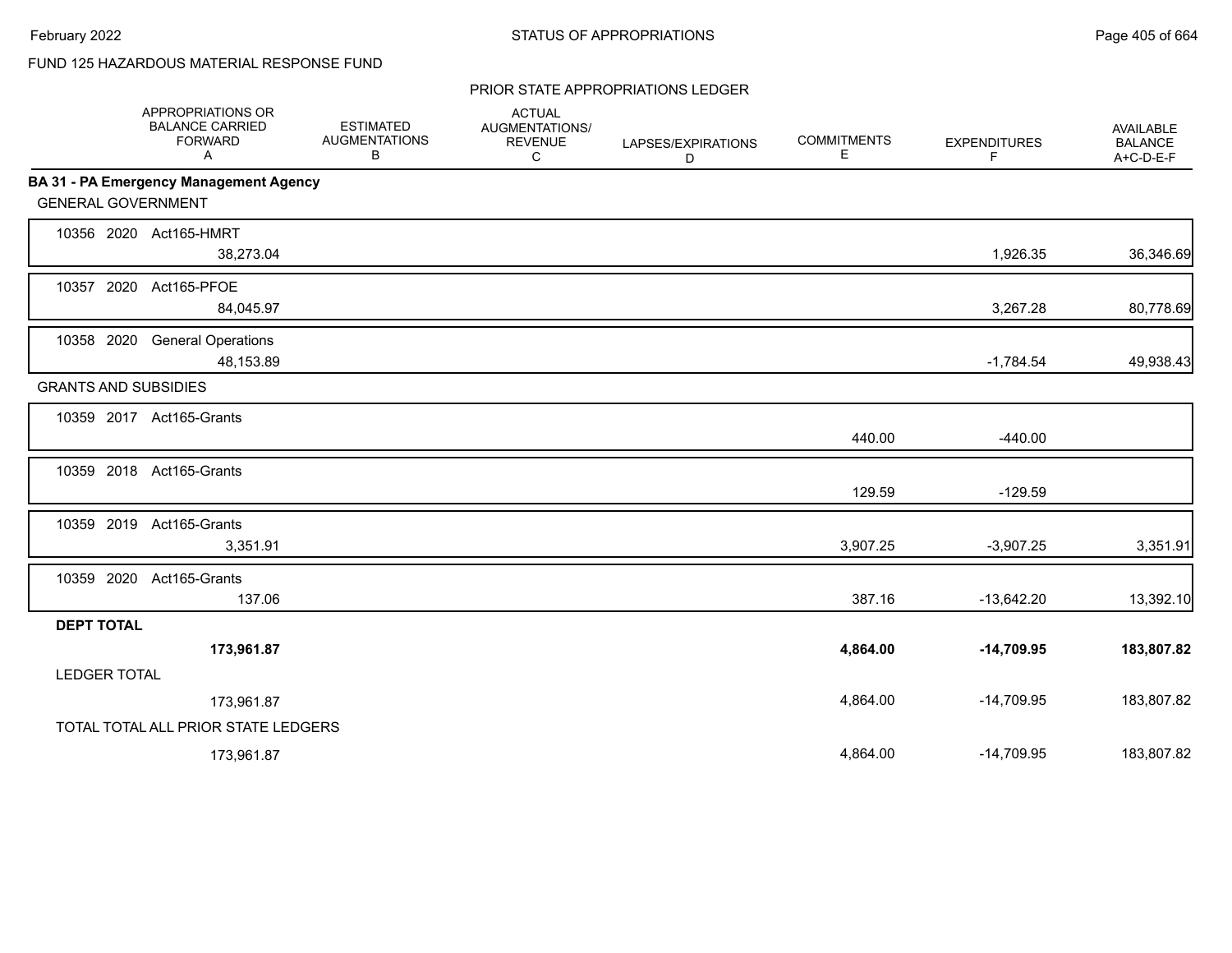# FUND 125 HAZARDOUS MATERIAL RESPONSE FUND

#### RESTRICTED RECEIPTS LEDGER

|                           | <b>APPROPRIATIONS OR</b><br><b>BALANCE CARRIED</b><br><b>FORWARD</b><br>A | <b>ESTIMATED</b><br>AUGMENTATIONS<br>в | <b>ACTUAL</b><br><b>AUGMENTATIONS/</b><br><b>REVENUE</b><br>С | LAPSES/EXPIRATIONS<br>D | <b>COMMITMENTS</b><br>ᄂ | <b>EXPENDITURES</b> | AVAILABLE<br><b>BALANCE</b><br>A+C-D-E-F |
|---------------------------|---------------------------------------------------------------------------|----------------------------------------|---------------------------------------------------------------|-------------------------|-------------------------|---------------------|------------------------------------------|
| BA 12 - Labor & Industry  |                                                                           |                                        |                                                               |                         |                         |                     |                                          |
| <b>GENERAL GOVERNMENT</b> |                                                                           |                                        |                                                               |                         |                         |                     |                                          |
| 2021<br>40008             | Hazardous Material Response Admin                                         |                                        |                                                               |                         |                         |                     |                                          |
|                           | 752,036.96                                                                |                                        | 50,452.00                                                     |                         |                         | 2,527.44            | 799,961.52                               |
| <b>DEPT TOTAL</b>         |                                                                           |                                        |                                                               |                         |                         |                     |                                          |
|                           | 752,036.96                                                                |                                        | 50,452.00                                                     |                         |                         | 2,527.44            | 799,961.52                               |
| <b>LEDGER TOTAL</b>       |                                                                           |                                        |                                                               |                         |                         |                     |                                          |
|                           | 752.036.96                                                                |                                        | 50,452.00                                                     |                         |                         | 2.527.44            | 799.961.52                               |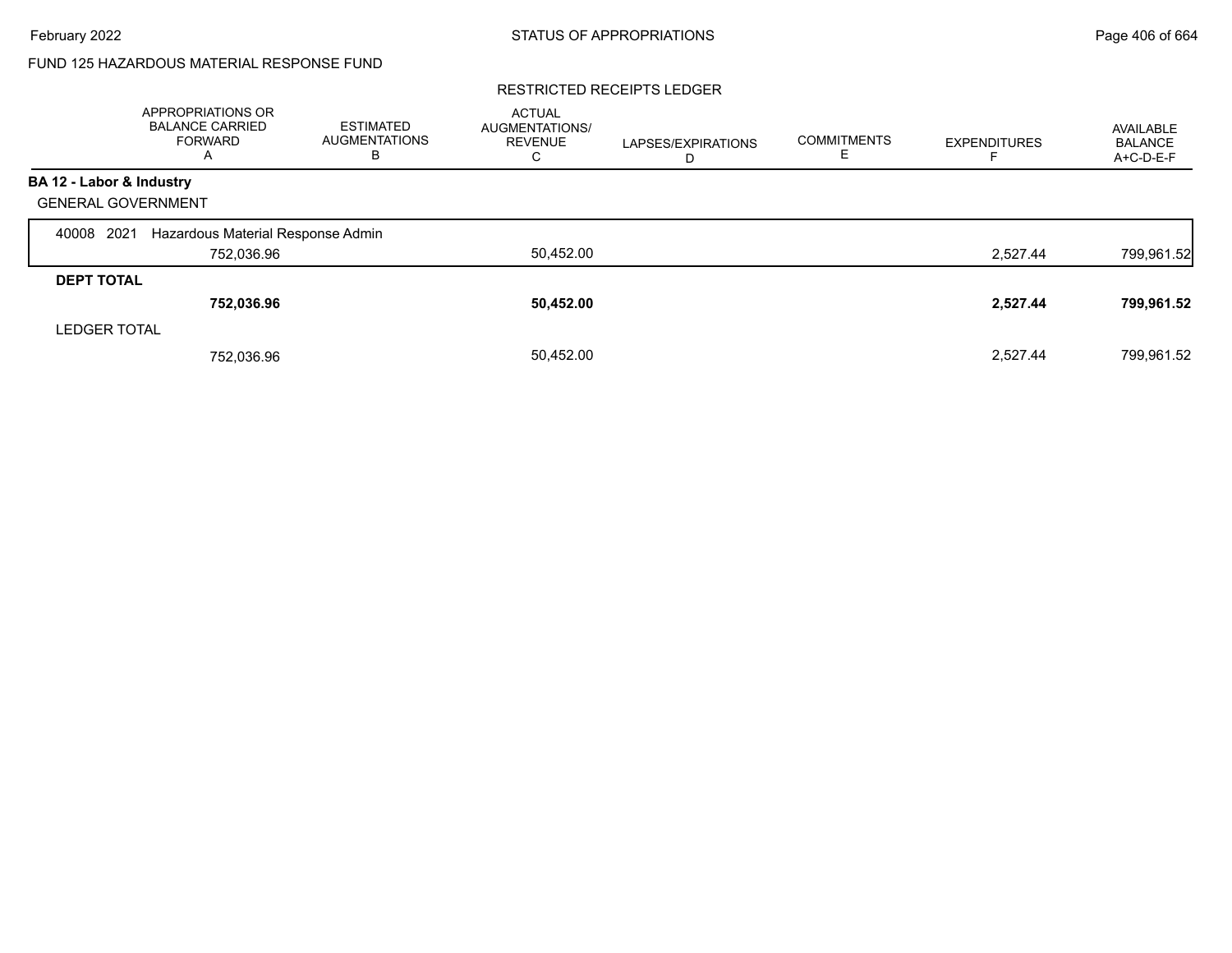# FUND 127 LOCAL GOV'T CAPITAL PROJECT LOAN

|                             | APPROPRIATIONS OR<br><b>BALANCE CARRIED</b><br><b>FORWARD</b><br>A | <b>ESTIMATED</b><br><b>AUGMENTATIONS</b><br>в | <b>ACTUAL</b><br>AUGMENTATIONS/<br><b>REVENUE</b><br>С | LAPSES/EXPIRATIONS<br>D | <b>COMMITMENTS</b><br>Е | <b>EXPENDITURES</b> | AVAILABLE<br><b>BALANCE</b><br>A+C-D-E-F |
|-----------------------------|--------------------------------------------------------------------|-----------------------------------------------|--------------------------------------------------------|-------------------------|-------------------------|---------------------|------------------------------------------|
|                             | BA 24 - Community & Economic Develop                               |                                               |                                                        |                         |                         |                     |                                          |
| <b>GRANTS AND SUBSIDIES</b> |                                                                    |                                               |                                                        |                         |                         |                     |                                          |
| 2021<br>20049               | Local Government Capital Proj. Loans                               |                                               |                                                        |                         |                         |                     |                                          |
|                             | 1,000,000.00                                                       |                                               |                                                        |                         |                         |                     | 1,000,000.00                             |
| <b>DEPT TOTAL</b>           |                                                                    |                                               |                                                        |                         |                         |                     |                                          |
|                             | 1,000,000.00                                                       |                                               |                                                        |                         |                         |                     | 1,000,000.00                             |
| <b>LEDGER TOTAL</b>         |                                                                    |                                               |                                                        |                         |                         |                     |                                          |
|                             | 1,000,000.00                                                       |                                               |                                                        |                         |                         |                     | 1,000,000.00                             |
|                             | TOTAL TOTAL ALL CURRENT STATE LEDGERS                              |                                               |                                                        |                         |                         |                     |                                          |
|                             | 1,000,000.00                                                       |                                               |                                                        |                         |                         |                     | 1,000,000.00                             |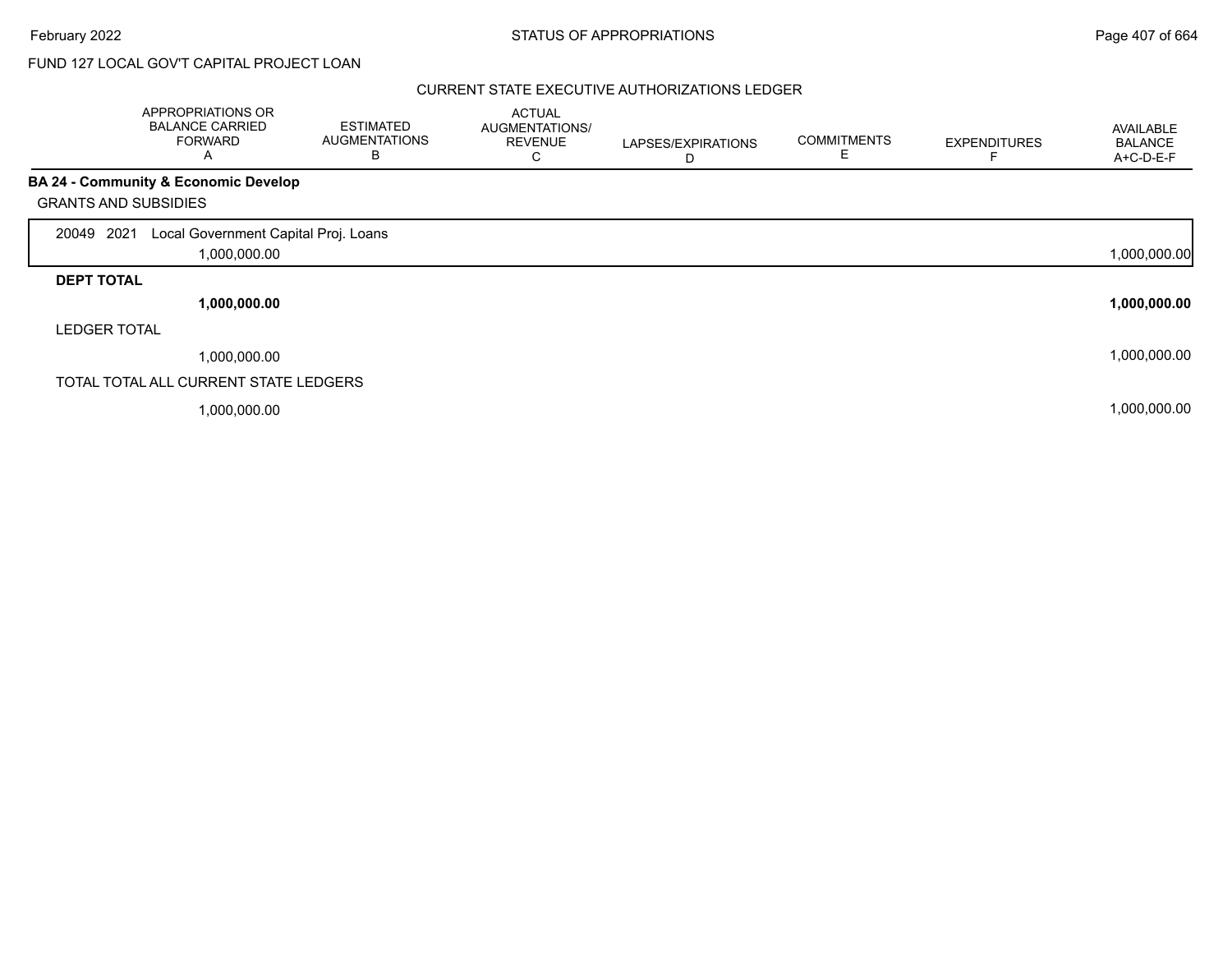# FUND 127 LOCAL GOV'T CAPITAL PROJECT LOAN

|                             | APPROPRIATIONS OR<br><b>BALANCE CARRIED</b><br><b>FORWARD</b><br>A | <b>ESTIMATED</b><br><b>AUGMENTATIONS</b><br>в | <b>ACTUAL</b><br>AUGMENTATIONS/<br><b>REVENUE</b><br>C | LAPSES/EXPIRATIONS<br>D | <b>COMMITMENTS</b><br>Е | <b>EXPENDITURES</b> | AVAILABLE<br><b>BALANCE</b><br>A+C-D-E-F |
|-----------------------------|--------------------------------------------------------------------|-----------------------------------------------|--------------------------------------------------------|-------------------------|-------------------------|---------------------|------------------------------------------|
|                             | BA 24 - Community & Economic Develop                               |                                               |                                                        |                         |                         |                     |                                          |
| <b>GRANTS AND SUBSIDIES</b> |                                                                    |                                               |                                                        |                         |                         |                     |                                          |
| 2020<br>20049               | Local Government Capital Proj. Loans                               |                                               |                                                        |                         |                         |                     |                                          |
|                             | 1,000,000.00                                                       |                                               |                                                        |                         |                         |                     | 1,000,000.00                             |
| <b>DEPT TOTAL</b>           |                                                                    |                                               |                                                        |                         |                         |                     |                                          |
|                             | 1,000,000.00                                                       |                                               |                                                        |                         |                         |                     | 1,000,000.00                             |
| <b>LEDGER TOTAL</b>         |                                                                    |                                               |                                                        |                         |                         |                     |                                          |
|                             | 1,000,000.00                                                       |                                               |                                                        |                         |                         |                     | 1,000,000.00                             |
|                             | TOTAL TOTAL ALL PRIOR STATE LEDGERS                                |                                               |                                                        |                         |                         |                     |                                          |
|                             | 1,000,000.00                                                       |                                               |                                                        |                         |                         |                     | 1,000,000.00                             |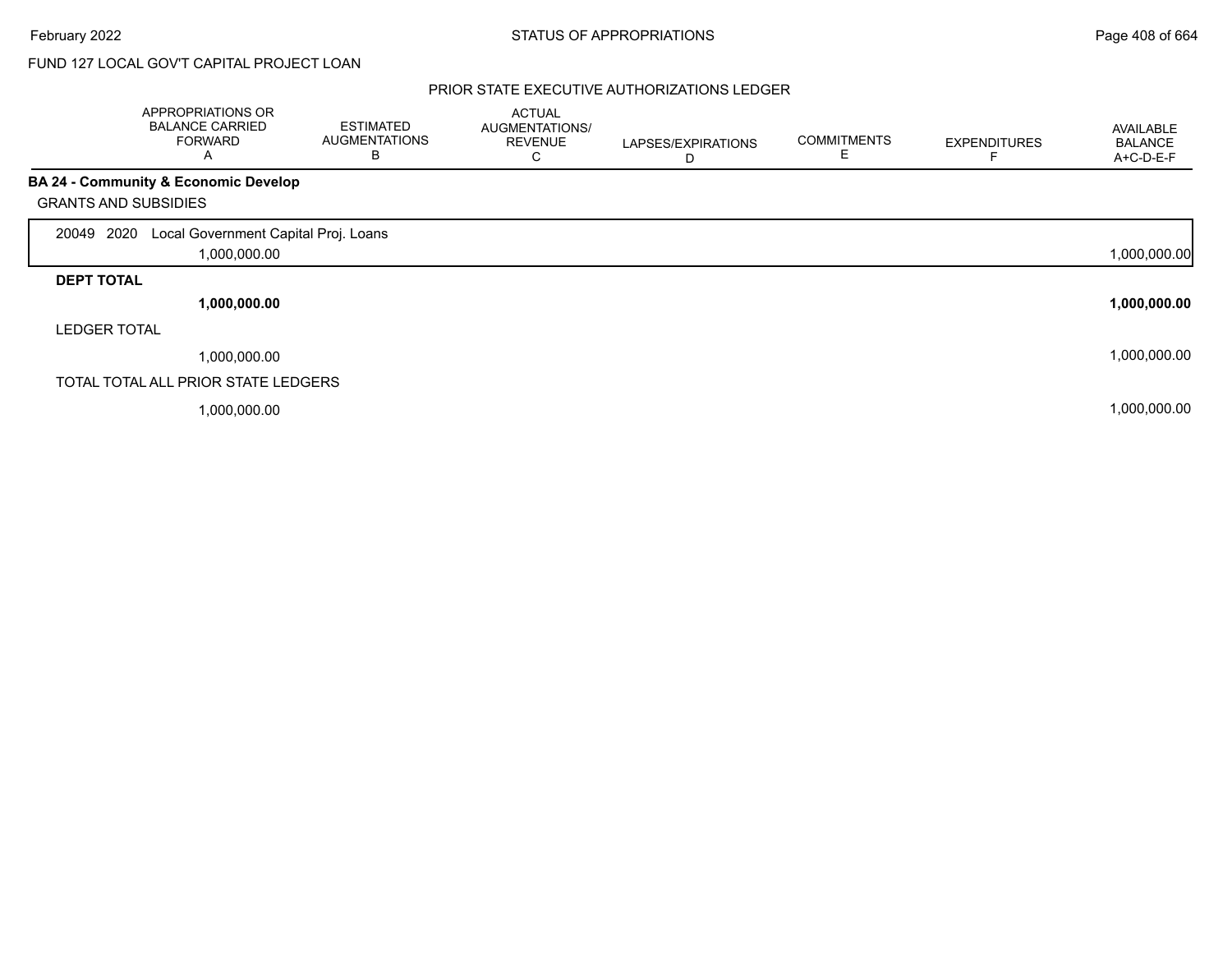# FUND 128 LOCAL SALES AND USE TAX FUND

#### NON-BUDGETED LEDGER

|                         | APPROPRIATIONS OR<br><b>BALANCE CARRIED</b><br><b>FORWARD</b><br>A | <b>ESTIMATED</b><br><b>AUGMENTATIONS</b><br>В | <b>ACTUAL</b><br>AUGMENTATIONS/<br><b>REVENUE</b><br>C | LAPSES/EXPIRATIONS<br>D | <b>COMMITMENTS</b> | <b>EXPENDITURES</b><br>− | AVAILABLE<br><b>BALANCE</b><br>$A+C-D-E-F$ |
|-------------------------|--------------------------------------------------------------------|-----------------------------------------------|--------------------------------------------------------|-------------------------|--------------------|--------------------------|--------------------------------------------|
| <b>BA 73 - Treasury</b> |                                                                    |                                               |                                                        |                         |                    |                          |                                            |
|                         | <b>GENERAL GOVERNMENT</b>                                          |                                               |                                                        |                         |                    |                          |                                            |
| 50043 2021              | Payment to Cities of the First Class                               |                                               |                                                        |                         |                    |                          |                                            |
|                         |                                                                    |                                               |                                                        |                         |                    | 264,202,867.15           | -264,202,867.15                            |
| <b>DEPT TOTAL</b>       |                                                                    |                                               |                                                        |                         |                    |                          |                                            |
|                         |                                                                    |                                               |                                                        |                         |                    | 264,202,867.15           | $-264, 202, 867.15$                        |
| <b>LEDGER TOTAL</b>     |                                                                    |                                               |                                                        |                         |                    |                          |                                            |
|                         |                                                                    |                                               |                                                        |                         |                    | 264,202,867.15           | -264,202,867.15                            |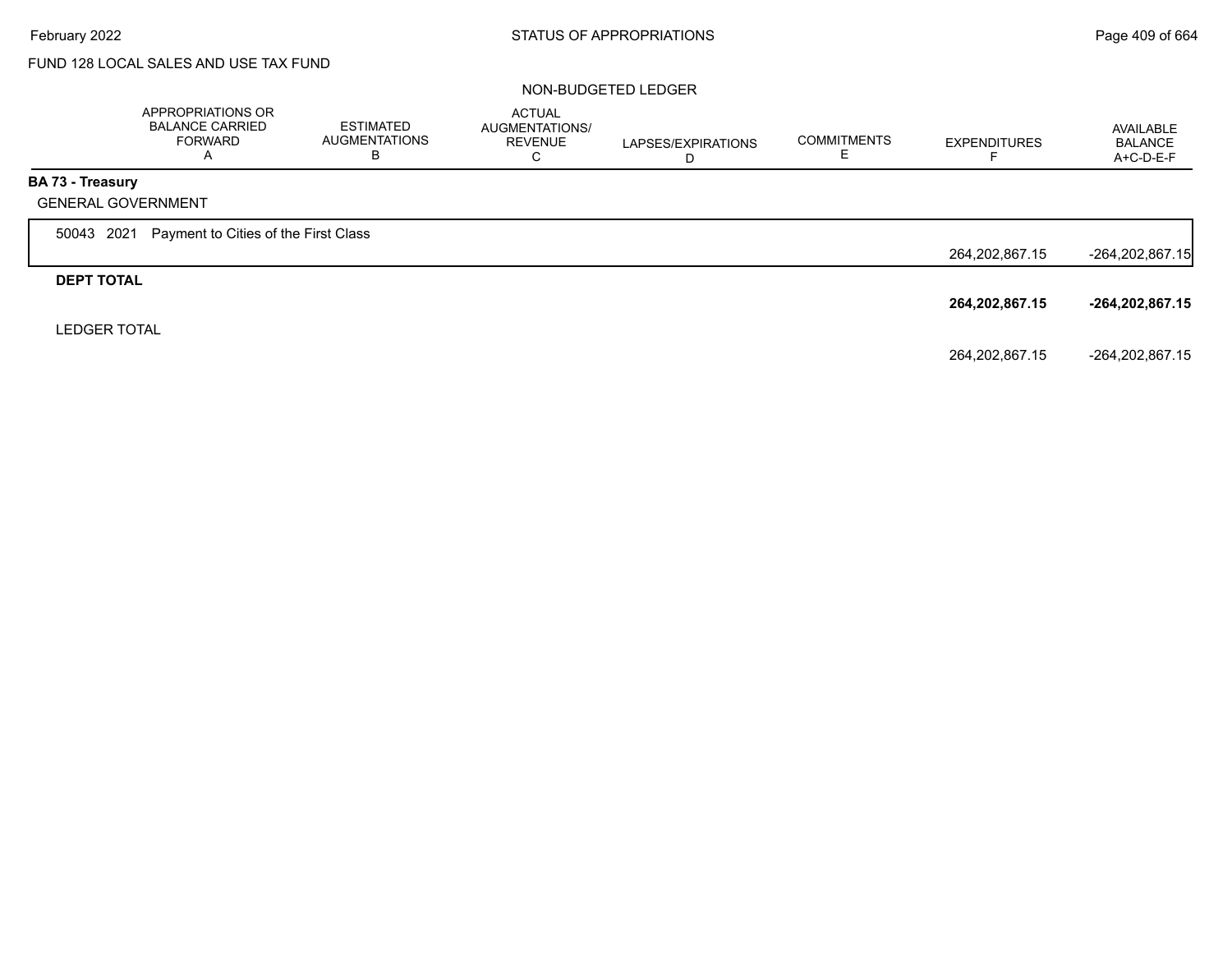# FUND 129 PA INTERGOVERNMENTAL COOPERATION AU

#### NON-BUDGETED LEDGER

|                           | APPROPRIATIONS OR<br><b>BALANCE CARRIED</b><br><b>FORWARD</b><br>A | <b>ESTIMATED</b><br>AUGMENTATIONS<br>В | <b>ACTUAL</b><br>AUGMENTATIONS/<br><b>REVENUE</b><br>С | LAPSES/EXPIRATIONS<br>D | <b>COMMITMENTS</b><br>⊏ | <b>EXPENDITURES</b> | AVAILABLE<br><b>BALANCE</b><br>A+C-D-E-F |
|---------------------------|--------------------------------------------------------------------|----------------------------------------|--------------------------------------------------------|-------------------------|-------------------------|---------------------|------------------------------------------|
|                           | BA 95 - PA Intergovernmental CO-OP                                 |                                        |                                                        |                         |                         |                     |                                          |
| <b>GENERAL GOVERNMENT</b> |                                                                    |                                        |                                                        |                         |                         |                     |                                          |
| 2021<br>50070             | Payments to PICA                                                   |                                        |                                                        |                         |                         |                     |                                          |
|                           |                                                                    |                                        |                                                        |                         |                         | 356,773,692.97      | $-356,773,692.97$                        |
| <b>DEPT TOTAL</b>         |                                                                    |                                        |                                                        |                         |                         |                     |                                          |
|                           |                                                                    |                                        |                                                        |                         |                         | 356,773,692.97      | -356,773,692.97                          |
| <b>LEDGER TOTAL</b>       |                                                                    |                                        |                                                        |                         |                         |                     |                                          |
|                           |                                                                    |                                        |                                                        |                         |                         | 356,773,692.97      | -356,773,692.97                          |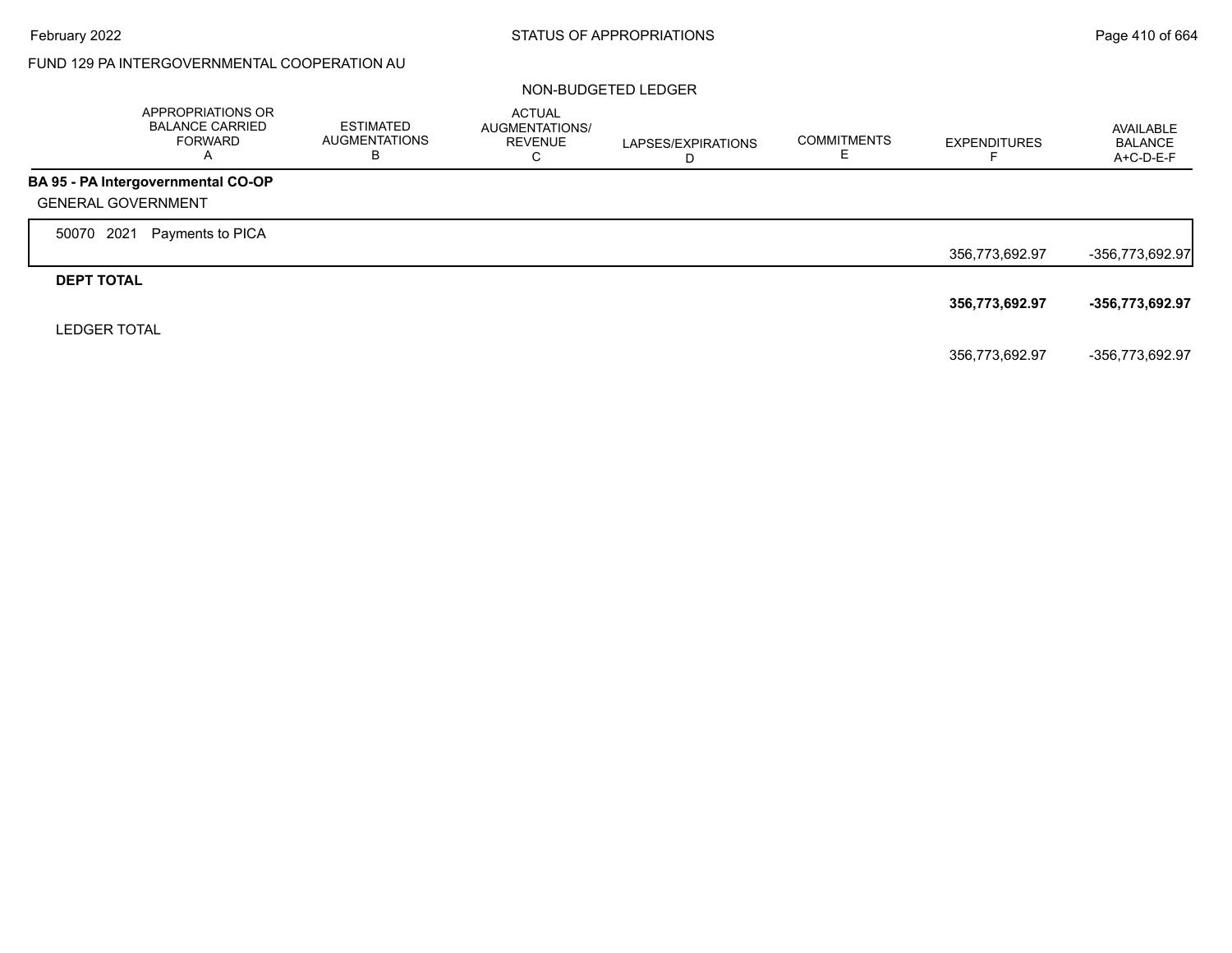### FUND 130 PUBLIC TRANSPORTATION ASSISTANCE

|                               |                     | APPROPRIATIONS OR<br><b>BALANCE CARRIED</b><br><b>FORWARD</b><br>Α | <b>ESTIMATED</b><br><b>AUGMENTATIONS</b><br>B | <b>ACTUAL</b><br>AUGMENTATIONS/<br><b>REVENUE</b><br>С | LAPSES/EXPIRATIONS<br>D | <b>COMMITMENTS</b><br>Е | <b>EXPENDITURES</b> | AVAILABLE<br><b>BALANCE</b><br>A+C-D-E-F |
|-------------------------------|---------------------|--------------------------------------------------------------------|-----------------------------------------------|--------------------------------------------------------|-------------------------|-------------------------|---------------------|------------------------------------------|
| <b>BA 78 - Transportation</b> |                     |                                                                    |                                               |                                                        |                         |                         |                     |                                          |
| <b>GRANTS AND SUBSIDIES</b>   |                     |                                                                    |                                               |                                                        |                         |                         |                     |                                          |
| 20336                         | 2021                | <b>Mass Transit</b>                                                |                                               |                                                        |                         |                         |                     |                                          |
|                               |                     | 259,569,000.00                                                     |                                               |                                                        |                         |                         | 185,050,192.30      | 74,518,807.70                            |
| 20337                         | 2021                | Transfer to Public Transp. Trust Fund                              |                                               |                                                        |                         |                         |                     |                                          |
|                               |                     | 24,631,000.00                                                      |                                               |                                                        |                         |                         | 17,354,710.09       | 7,276,289.91                             |
| <b>DEPT TOTAL</b>             |                     |                                                                    |                                               |                                                        |                         |                         |                     |                                          |
|                               |                     | 284,200,000.00                                                     |                                               |                                                        |                         |                         | 202,404,902.39      | 81,795,097.61                            |
|                               | <b>LEDGER TOTAL</b> |                                                                    |                                               |                                                        |                         |                         |                     |                                          |
|                               |                     | 284,200,000.00                                                     |                                               |                                                        |                         |                         | 202,404,902.39      | 81,795,097.61                            |
|                               |                     | TOTAL TOTAL ALL CURRENT STATE LEDGERS                              |                                               |                                                        |                         |                         |                     |                                          |
|                               |                     | 284,200,000.00                                                     |                                               |                                                        |                         |                         | 202,404,902.39      | 81,795,097.61                            |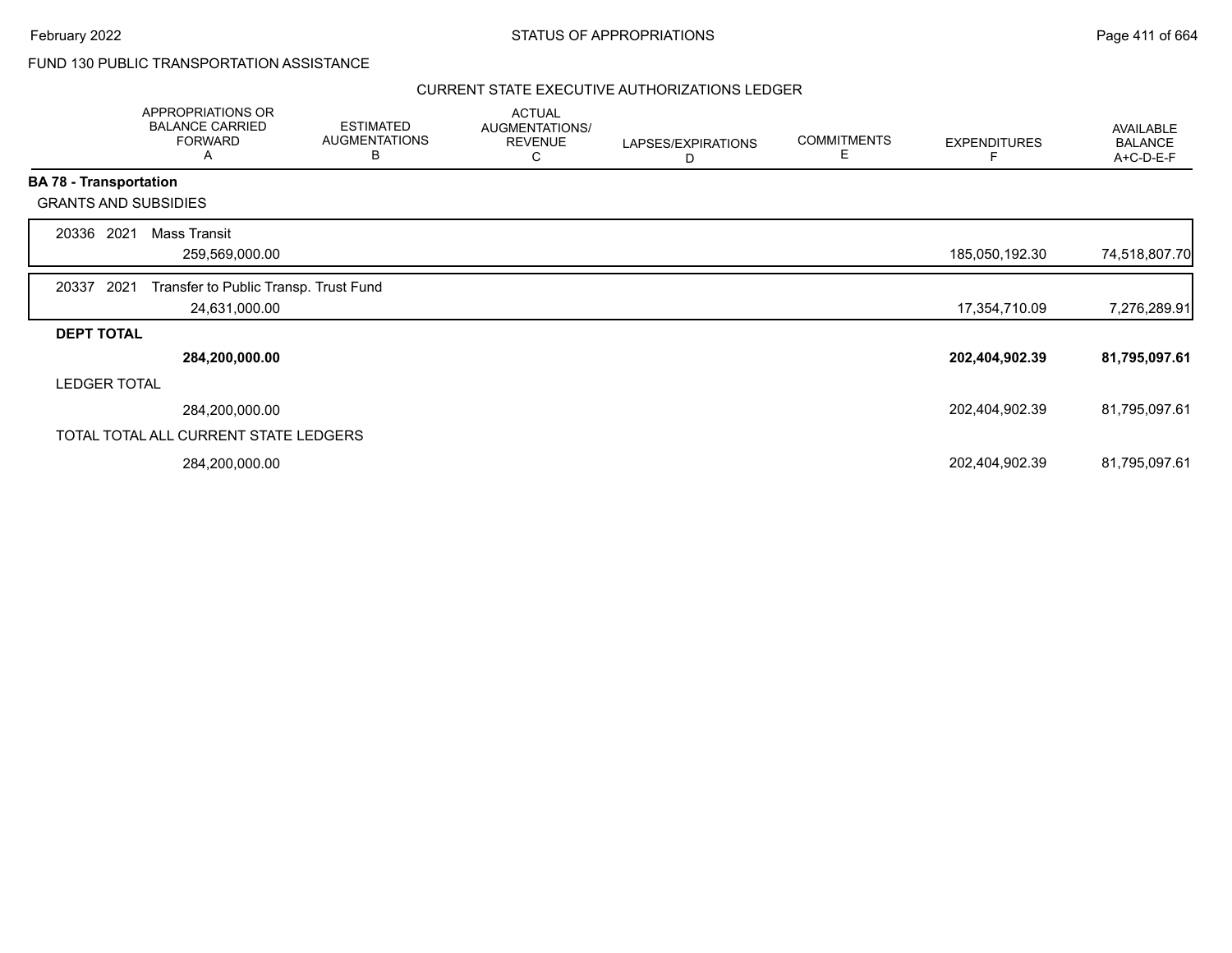# FUND 130 PUBLIC TRANSPORTATION ASSISTANCE

|                               | APPROPRIATIONS OR<br><b>BALANCE CARRIED</b><br><b>FORWARD</b><br>Α | <b>ESTIMATED</b><br><b>AUGMENTATIONS</b><br>В | <b>ACTUAL</b><br><b>AUGMENTATIONS/</b><br><b>REVENUE</b><br>С | LAPSES/EXPIRATIONS<br>D | <b>COMMITMENTS</b><br>Е | <b>EXPENDITURES</b><br>F | <b>AVAILABLE</b><br><b>BALANCE</b><br>A+C-D-E-F |
|-------------------------------|--------------------------------------------------------------------|-----------------------------------------------|---------------------------------------------------------------|-------------------------|-------------------------|--------------------------|-------------------------------------------------|
| <b>BA 78 - Transportation</b> |                                                                    |                                               |                                                               |                         |                         |                          |                                                 |
|                               | <b>GRANTS AND SUBSIDIES</b>                                        |                                               |                                                               |                         |                         |                          |                                                 |
| 20336 2019                    | Mass Transit<br>2,196,866.66                                       |                                               |                                                               |                         |                         |                          | 2,196,866.66                                    |
| 20336 2020                    | Mass Transit<br>957,281.31                                         |                                               |                                                               |                         |                         |                          | 957,281.31                                      |
| 20337                         | 2019<br>Transfer to Public Transp. Trust Fund<br>170,501.07        |                                               |                                                               |                         |                         |                          | 170,501.07                                      |
| 20337 2020                    | Transfer to Public Transp. Trust Fund<br>74,514.09                 |                                               |                                                               |                         |                         |                          | 74,514.09                                       |
| <b>DEPT TOTAL</b>             |                                                                    |                                               |                                                               |                         |                         |                          |                                                 |
|                               | 3,399,163.13                                                       |                                               |                                                               |                         |                         |                          | 3,399,163.13                                    |
| <b>LEDGER TOTAL</b>           |                                                                    |                                               |                                                               |                         |                         |                          |                                                 |
|                               | 3,399,163.13                                                       |                                               |                                                               |                         |                         |                          | 3,399,163.13                                    |
|                               | TOTAL TOTAL ALL PRIOR STATE LEDGERS                                |                                               |                                                               |                         |                         |                          |                                                 |
|                               | 3,399,163.13                                                       |                                               |                                                               |                         |                         |                          | 3,399,163.13                                    |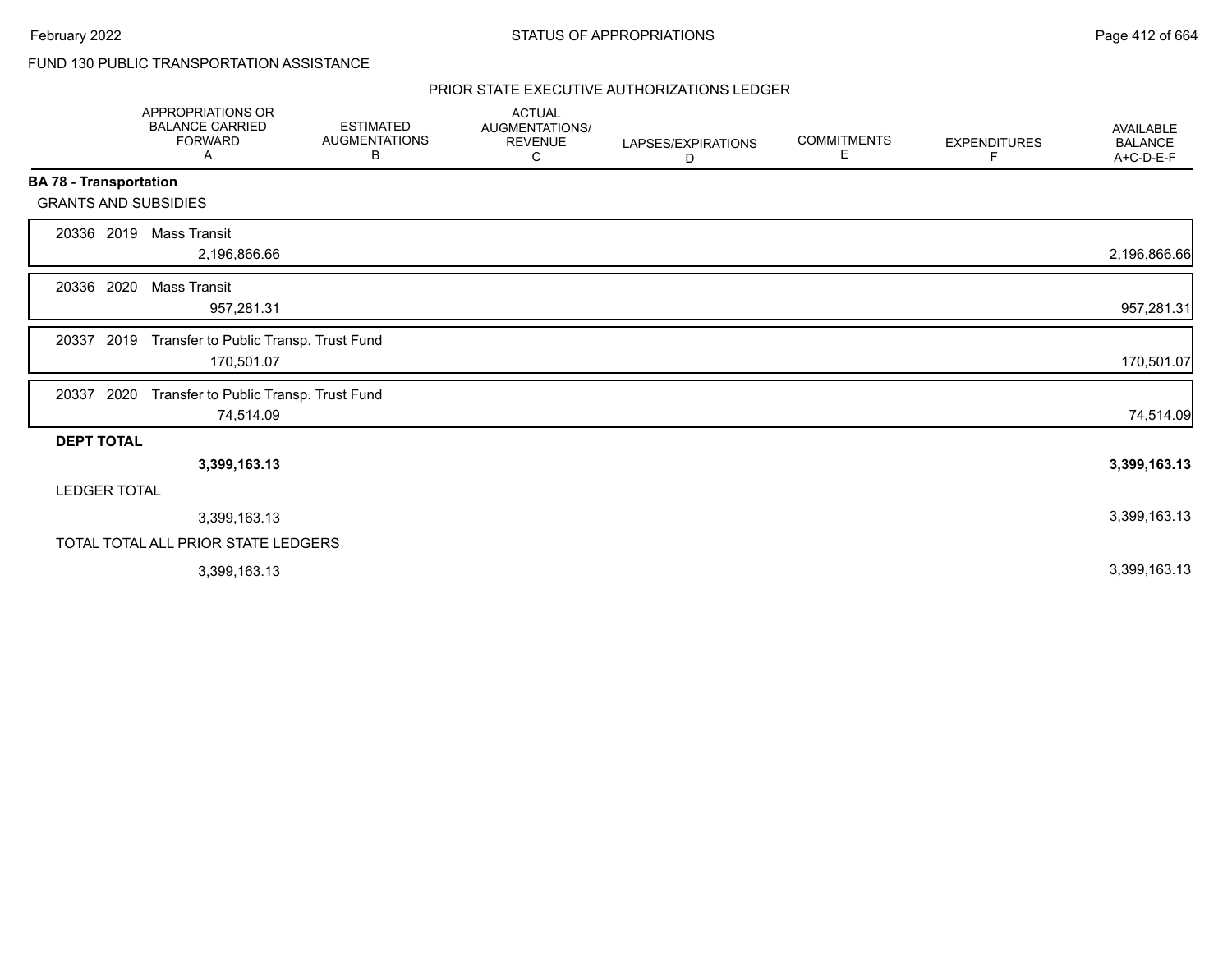### FUND 138 CLEAN AIR FUND

|                           | APPROPRIATIONS OR<br><b>BALANCE CARRIED</b><br><b>FORWARD</b><br>A | <b>ESTIMATED</b><br><b>AUGMENTATIONS</b><br>В | <b>ACTUAL</b><br>AUGMENTATIONS/<br><b>REVENUE</b><br>С | LAPSES/EXPIRATIONS<br>D | <b>COMMITMENTS</b><br>E. | <b>EXPENDITURES</b> | AVAILABLE<br><b>BALANCE</b><br>A+C-D-E-F |
|---------------------------|--------------------------------------------------------------------|-----------------------------------------------|--------------------------------------------------------|-------------------------|--------------------------|---------------------|------------------------------------------|
|                           | <b>BA 35 - Environmental Protection</b>                            |                                               |                                                        |                         |                          |                     |                                          |
| <b>GENERAL GOVERNMENT</b> |                                                                    |                                               |                                                        |                         |                          |                     |                                          |
| 20077<br>2021             | <b>Major Emission Facilities</b>                                   |                                               |                                                        |                         |                          |                     |                                          |
|                           | 20,083,000.00                                                      |                                               |                                                        |                         | 1,175,737.62             | 9,334,940.86        | 9,572,321.52                             |
| 20084 2021                | Mobile and Area Facilities                                         |                                               |                                                        |                         |                          |                     |                                          |
|                           | 10,153,000.00                                                      |                                               |                                                        |                         | 707,145.63               | 1,907,038.81        | 7,538,815.56                             |
| <b>DEPT TOTAL</b>         |                                                                    |                                               |                                                        |                         |                          |                     |                                          |
|                           | 30,236,000.00                                                      |                                               |                                                        |                         | 1,882,883.25             | 11,241,979.67       | 17,111,137.08                            |
| <b>LEDGER TOTAL</b>       |                                                                    |                                               |                                                        |                         |                          |                     |                                          |
|                           | 30,236,000.00                                                      |                                               |                                                        |                         | 1,882,883.25             | 11,241,979.67       | 17,111,137.08                            |
|                           | TOTAL TOTAL ALL CURRENT STATE LEDGERS                              |                                               |                                                        |                         |                          |                     |                                          |
|                           | 30,236,000.00                                                      |                                               |                                                        |                         | 1,882,883.25             | 11,241,979.67       | 17,111,137.08                            |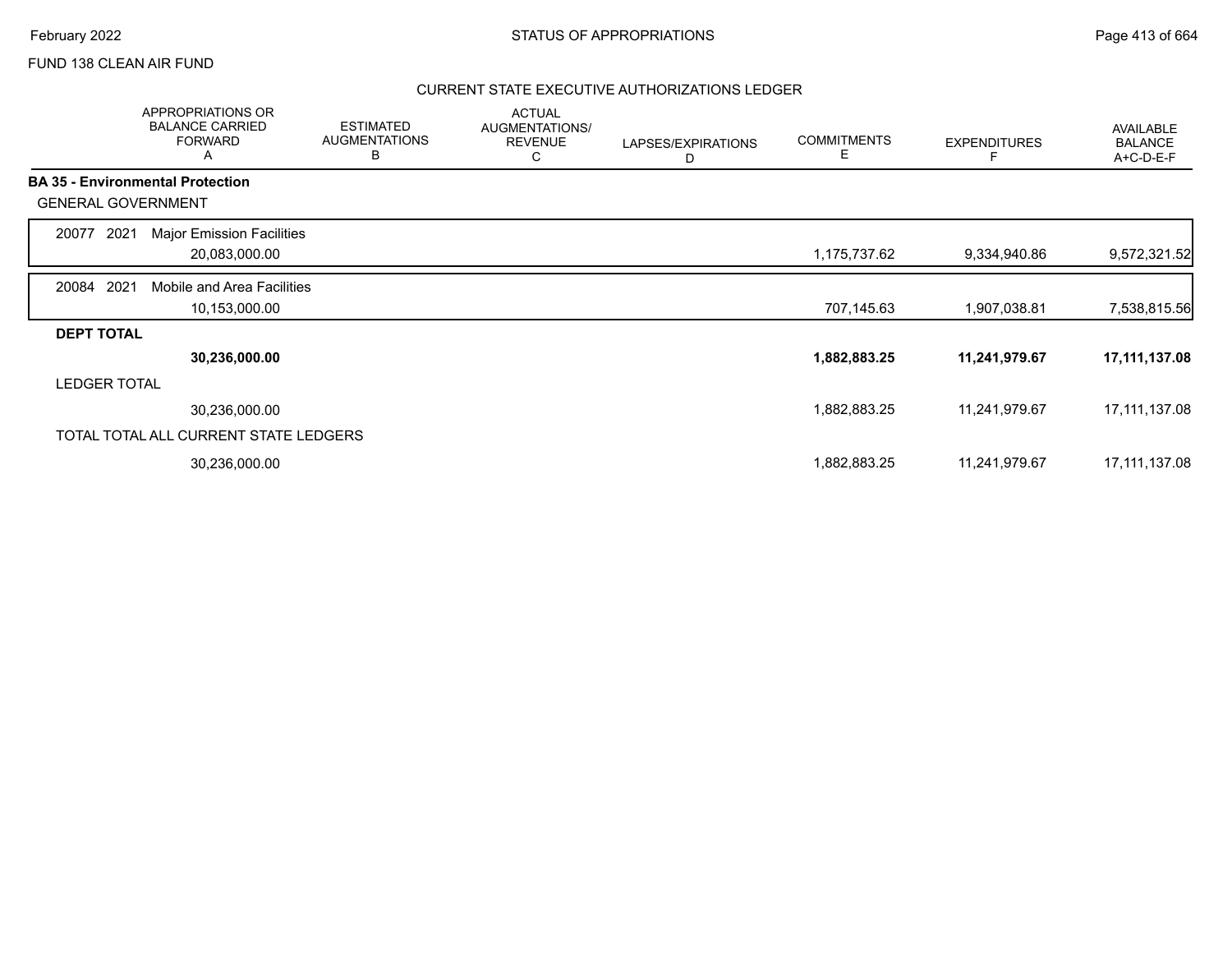### FUND 138 CLEAN AIR FUND

|                           | APPROPRIATIONS OR<br><b>BALANCE CARRIED</b><br><b>FORWARD</b><br>A | <b>ESTIMATED</b><br><b>AUGMENTATIONS</b><br>В | <b>ACTUAL</b><br>AUGMENTATIONS/<br><b>REVENUE</b><br>С | LAPSES/EXPIRATIONS<br>D | <b>COMMITMENTS</b><br>Е | <b>EXPENDITURES</b> | AVAILABLE<br><b>BALANCE</b><br>A+C-D-E-F |
|---------------------------|--------------------------------------------------------------------|-----------------------------------------------|--------------------------------------------------------|-------------------------|-------------------------|---------------------|------------------------------------------|
|                           | <b>BA 35 - Environmental Protection</b>                            |                                               |                                                        |                         |                         |                     |                                          |
| <b>GENERAL GOVERNMENT</b> |                                                                    |                                               |                                                        |                         |                         |                     |                                          |
| 2020<br>20077             | <b>Major Emission Facilities</b>                                   |                                               |                                                        |                         |                         |                     |                                          |
|                           | 4,878,667.09                                                       |                                               |                                                        |                         | 15,406.13               | 1,058,859.44        | 3,804,401.52                             |
| 2020<br>20084             | Mobile and Area Facilities                                         |                                               |                                                        |                         |                         |                     |                                          |
|                           | 4,558,189.46                                                       |                                               |                                                        |                         | 14,379.42               | 292,248.74          | 4,251,561.30                             |
| <b>DEPT TOTAL</b>         |                                                                    |                                               |                                                        |                         |                         |                     |                                          |
|                           | 9,436,856.55                                                       |                                               |                                                        |                         | 29,785.55               | 1,351,108.18        | 8,055,962.82                             |
| <b>LEDGER TOTAL</b>       |                                                                    |                                               |                                                        |                         |                         |                     |                                          |
|                           | 9,436,856.55                                                       |                                               |                                                        |                         | 29,785.55               | 1,351,108.18        | 8,055,962.82                             |
|                           | TOTAL TOTAL ALL PRIOR STATE LEDGERS                                |                                               |                                                        |                         |                         |                     |                                          |
|                           | 9,436,856.55                                                       |                                               |                                                        |                         | 29,785.55               | 1,351,108.18        | 8,055,962.82                             |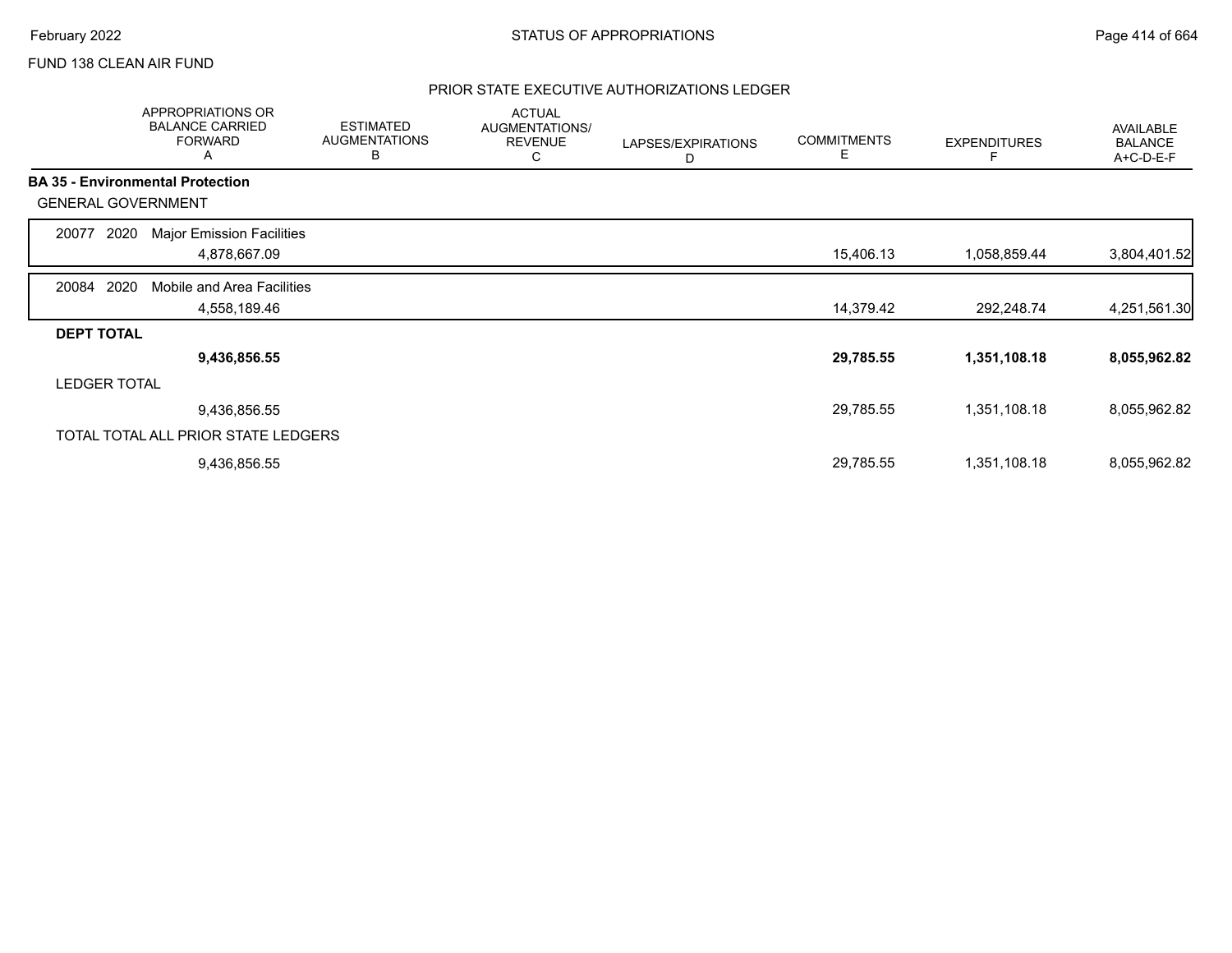# FUND 139 HOME INVESTMENT TRUST FUND

|                           | APPROPRIATIONS OR<br><b>BALANCE CARRIED</b><br><b>FORWARD</b><br>A | <b>ESTIMATED</b><br><b>AUGMENTATIONS</b><br>В | <b>ACTUAL</b><br>AUGMENTATIONS/<br><b>REVENUE</b><br>С | LAPSES/EXPIRATIONS<br>D | <b>COMMITMENTS</b><br>ᄇ | <b>EXPENDITURES</b> | AVAILABLE<br><b>BALANCE</b><br>A+C-D-E-F |
|---------------------------|--------------------------------------------------------------------|-----------------------------------------------|--------------------------------------------------------|-------------------------|-------------------------|---------------------|------------------------------------------|
|                           | BA 24 - Community & Economic Develop                               |                                               |                                                        |                         |                         |                     |                                          |
| <b>GENERAL GOVERNMENT</b> |                                                                    |                                               |                                                        |                         |                         |                     |                                          |
| 2021<br>60400             | HOME Program Income                                                |                                               |                                                        |                         |                         |                     |                                          |
|                           | 859,844.95                                                         |                                               | 69,790.07                                              |                         |                         |                     | 929,635.02                               |
| <b>DEPT TOTAL</b>         |                                                                    |                                               |                                                        |                         |                         |                     |                                          |
|                           | 859,844.95                                                         |                                               | 69,790.07                                              |                         |                         |                     | 929,635.02                               |
| <b>LEDGER TOTAL</b>       |                                                                    |                                               |                                                        |                         |                         |                     |                                          |
|                           | 859.844.95                                                         |                                               | 69,790.07                                              |                         |                         |                     | 929,635.02                               |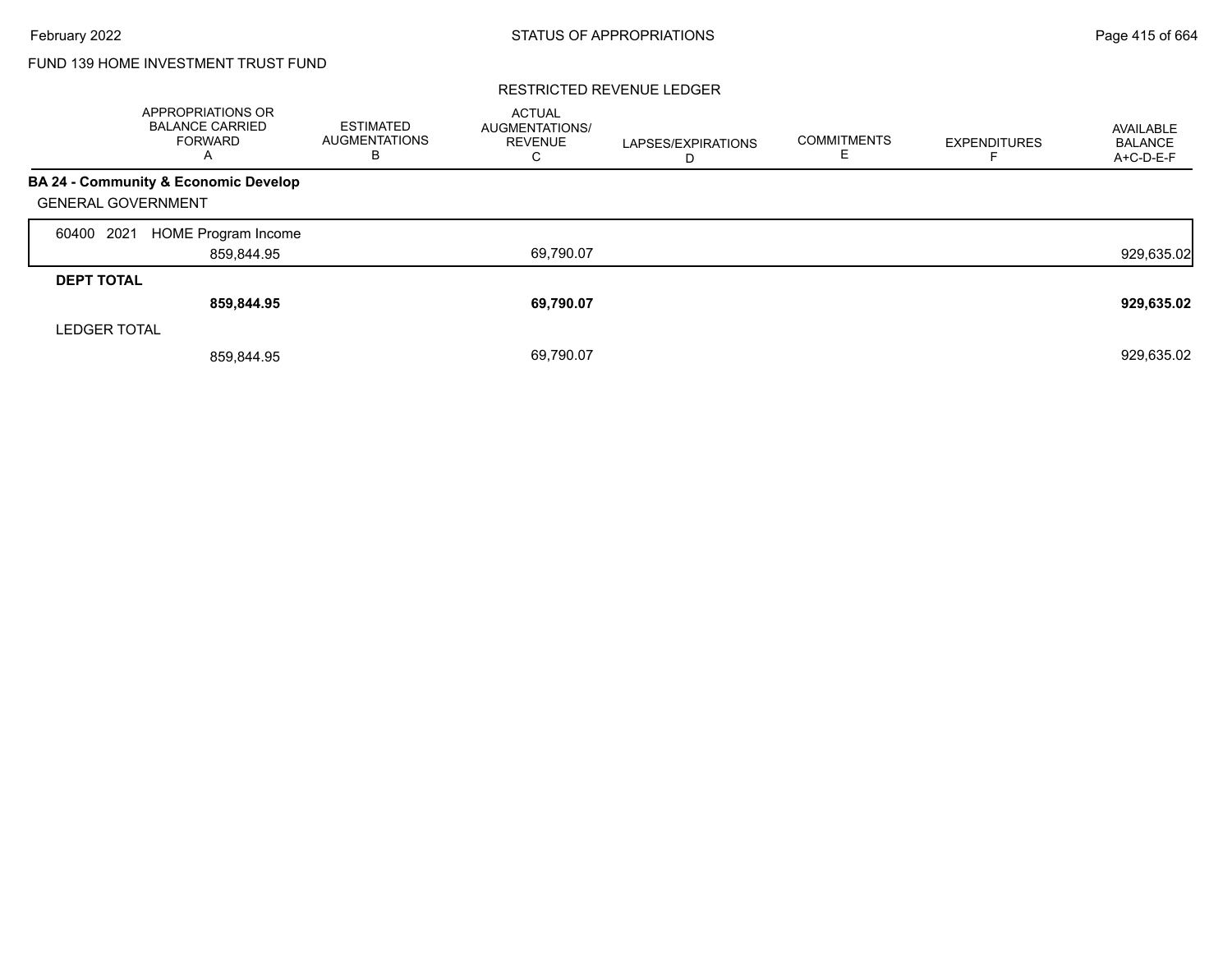# FUND 140 PHILADELPHIA REGIONAL PORT AUTHORIT

|                                    | APPROPRIATIONS OR<br><b>BALANCE CARRIED</b><br><b>FORWARD</b><br>A | <b>ESTIMATED</b><br><b>AUGMENTATIONS</b><br>в | <b>ACTUAL</b><br>AUGMENTATIONS/<br><b>REVENUE</b><br>С | LAPSES/EXPIRATIONS<br>D | <b>COMMITMENTS</b> | <b>EXPENDITURES</b> | AVAILABLE<br><b>BALANCE</b><br>A+C-D-E-F |
|------------------------------------|--------------------------------------------------------------------|-----------------------------------------------|--------------------------------------------------------|-------------------------|--------------------|---------------------|------------------------------------------|
| <b>BA 88 - PA Port Authorities</b> |                                                                    |                                               |                                                        |                         |                    |                     |                                          |
| <b>GRANTS AND SUBSIDIES</b>        |                                                                    |                                               |                                                        |                         |                    |                     |                                          |
| 2021<br>60139                      | Philadelphia Reg Port Authority Oper                               |                                               |                                                        |                         |                    |                     |                                          |
|                                    | 347,730.89                                                         |                                               | 4,000,000.00                                           |                         |                    | 4,068,936.55        | 278,794.34                               |
| <b>DEPT TOTAL</b>                  |                                                                    |                                               |                                                        |                         |                    |                     |                                          |
|                                    | 347,730.89                                                         |                                               | 4,000,000.00                                           |                         |                    | 4,068,936.55        | 278,794.34                               |
| <b>LEDGER TOTAL</b>                |                                                                    |                                               |                                                        |                         |                    |                     |                                          |
|                                    | 347,730.89                                                         |                                               | 4.000.000.00                                           |                         |                    | 4,068,936.55        | 278.794.34                               |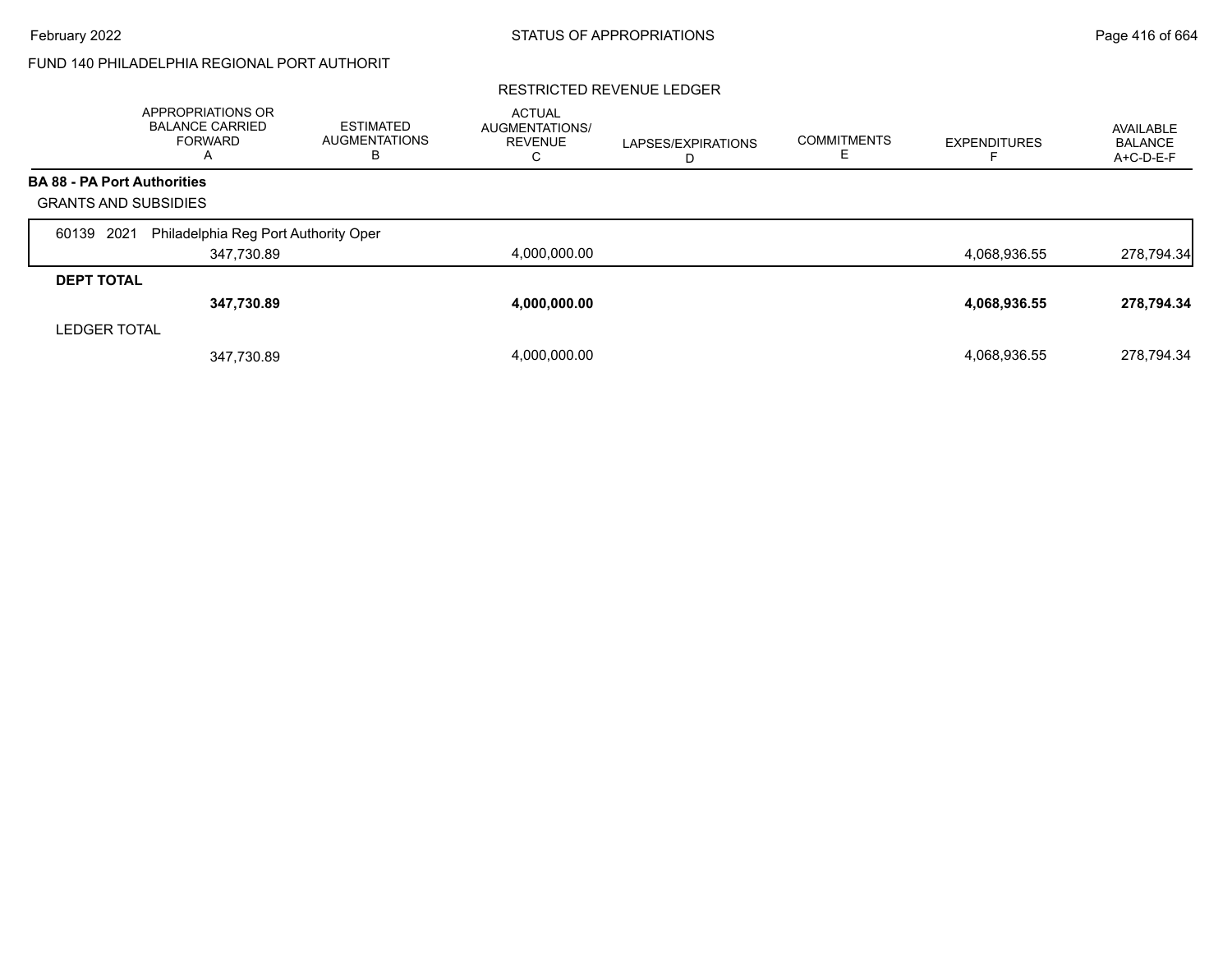# FUND 141 PORT OF PITTSBURGH COMMISSION FUND

|                                    | APPROPRIATIONS OR<br><b>BALANCE CARRIED</b><br><b>FORWARD</b><br>A | <b>ESTIMATED</b><br><b>AUGMENTATIONS</b><br>B | <b>ACTUAL</b><br>AUGMENTATIONS/<br><b>REVENUE</b><br>С | LAPSES/EXPIRATIONS<br>D | <b>COMMITMENTS</b><br>Е | <b>EXPENDITURES</b> | AVAILABLE<br><b>BALANCE</b><br>A+C-D-E-F |
|------------------------------------|--------------------------------------------------------------------|-----------------------------------------------|--------------------------------------------------------|-------------------------|-------------------------|---------------------|------------------------------------------|
| <b>BA 88 - PA Port Authorities</b> |                                                                    |                                               |                                                        |                         |                         |                     |                                          |
| <b>GENERAL GOVERNMENT</b>          |                                                                    |                                               |                                                        |                         |                         |                     |                                          |
| 2021<br>60140                      | Port of Pitts Comm Oper                                            |                                               |                                                        |                         |                         |                     |                                          |
|                                    | 1,015,439.84                                                       |                                               | 712,500.00                                             |                         | 200,116.54              | 610,760.17          | 917,063.13                               |
| 60142 2021                         | Revolving Loan Fund                                                |                                               |                                                        |                         |                         |                     |                                          |
|                                    | 956,123.79                                                         |                                               |                                                        |                         |                         |                     | 956,123.79                               |
| <b>DEPT TOTAL</b>                  |                                                                    |                                               |                                                        |                         |                         |                     |                                          |
|                                    | 1,971,563.63                                                       |                                               | 712,500.00                                             |                         | 200,116.54              | 610,760.17          | 1,873,186.92                             |
| <b>LEDGER TOTAL</b>                |                                                                    |                                               |                                                        |                         |                         |                     |                                          |
|                                    | 1,971,563.63                                                       |                                               | 712,500.00                                             |                         | 200,116.54              | 610,760.17          | 1,873,186.92                             |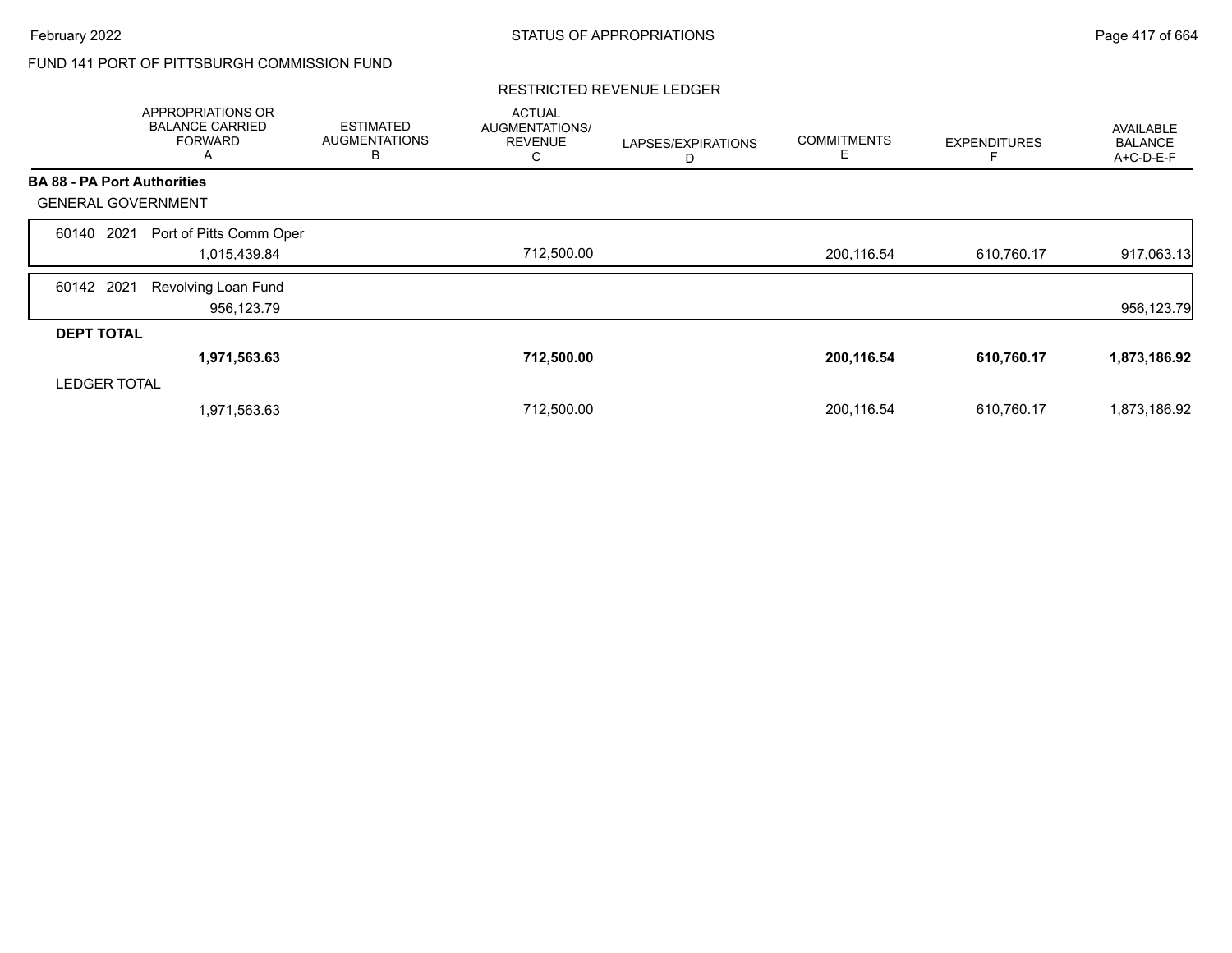# FUND 142 TUITION ACCOUNT INVESTMENT PROGRAM

#### NON-BUDGETED LEDGER

|                           | APPROPRIATIONS OR<br><b>BALANCE CARRIED</b><br><b>FORWARD</b><br>A | <b>ESTIMATED</b><br>AUGMENTATIONS<br>В | <b>ACTUAL</b><br><b>AUGMENTATIONS/</b><br><b>REVENUE</b><br>C | LAPSES/EXPIRATIONS<br>D | <b>COMMITMENTS</b><br>ᄂ | <b>EXPENDITURES</b> | AVAILABLE<br><b>BALANCE</b><br>A+C-D-E-F |
|---------------------------|--------------------------------------------------------------------|----------------------------------------|---------------------------------------------------------------|-------------------------|-------------------------|---------------------|------------------------------------------|
| BA 73 - Treasury          |                                                                    |                                        |                                                               |                         |                         |                     |                                          |
| <b>GENERAL GOVERNMENT</b> |                                                                    |                                        |                                                               |                         |                         |                     |                                          |
| 50120 2021                | Investment Refunds                                                 |                                        |                                                               |                         |                         |                     |                                          |
|                           |                                                                    |                                        |                                                               |                         |                         | 122,459,017.86      | -122,459,017.86                          |
| <b>DEPT TOTAL</b>         |                                                                    |                                        |                                                               |                         |                         |                     |                                          |
|                           |                                                                    |                                        |                                                               |                         |                         | 122,459,017.86      | -122,459,017.86                          |
| <b>LEDGER TOTAL</b>       |                                                                    |                                        |                                                               |                         |                         |                     |                                          |
|                           |                                                                    |                                        |                                                               |                         |                         | 122,459,017.86      | -122,459,017.86                          |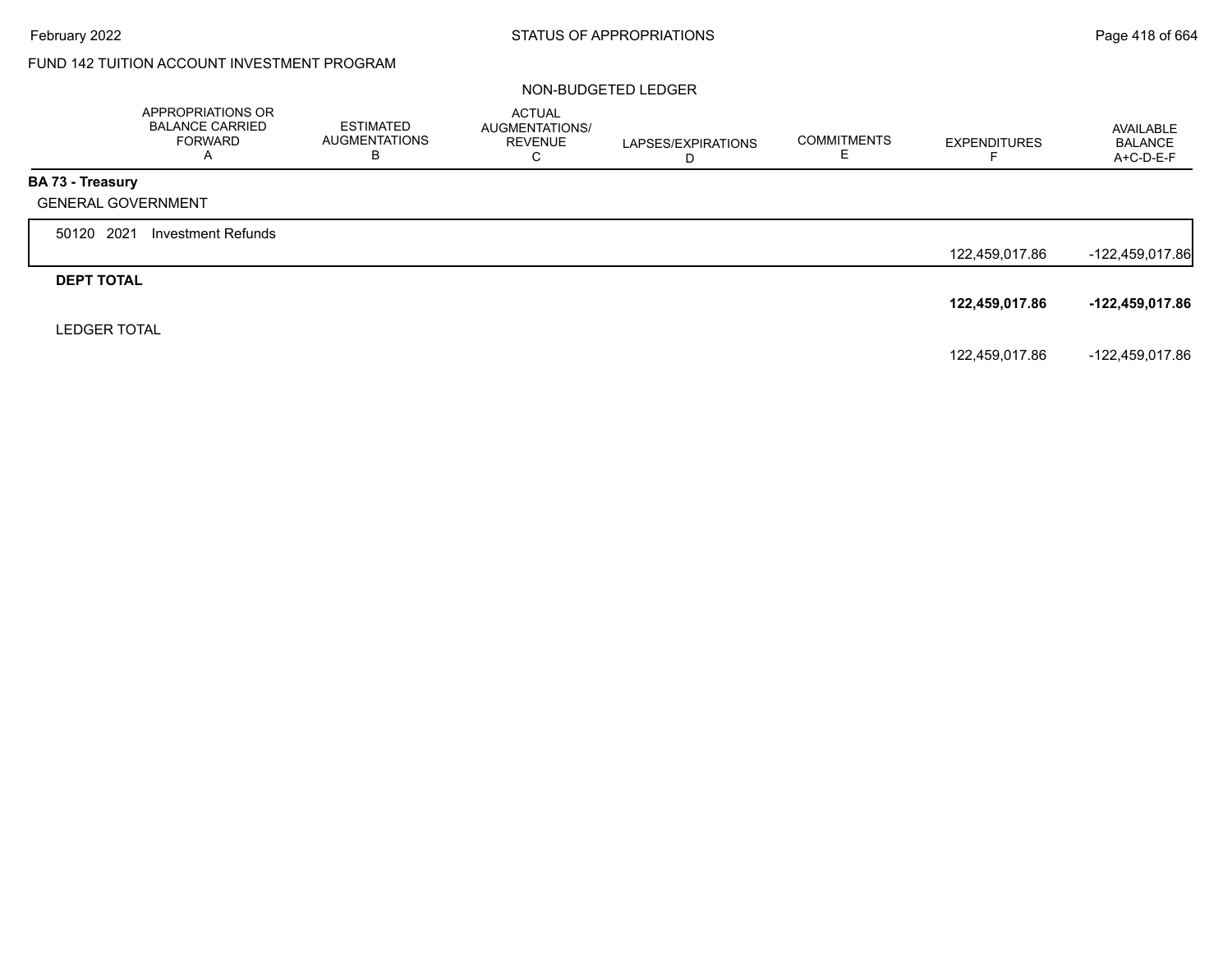# FUND 143 TUITIONACCOUNTGUARANTDSVNGSPGRMFUND

#### CURRENT STATE APPROPRIATIONS LEDGER

|                           | APPROPRIATIONS OR<br><b>BALANCE CARRIED</b><br><b>FORWARD</b><br>A | <b>ESTIMATED</b><br><b>AUGMENTATIONS</b><br>В | <b>ACTUAL</b><br>AUGMENTATIONS/<br><b>REVENUE</b><br>U | LAPSES/EXPIRATIONS<br>D | <b>COMMITMENTS</b><br>E | <b>EXPENDITURES</b> | AVAILABLE<br><b>BALANCE</b><br>A+C-D-E-F |
|---------------------------|--------------------------------------------------------------------|-----------------------------------------------|--------------------------------------------------------|-------------------------|-------------------------|---------------------|------------------------------------------|
| BA 73 - Treasury          |                                                                    |                                               |                                                        |                         |                         |                     |                                          |
| <b>GENERAL GOVERNMENT</b> |                                                                    |                                               |                                                        |                         |                         |                     |                                          |
| 10542 2021                | Tuition Account Program Bureau                                     |                                               |                                                        |                         |                         |                     |                                          |
|                           | 3,339,000.00                                                       |                                               | 2,003,773.19                                           |                         |                         | 2,339,940.87        | 3,002,832.32                             |
| <b>DEPT TOTAL</b>         |                                                                    |                                               |                                                        |                         |                         |                     |                                          |
|                           | 3,339,000.00                                                       |                                               | 2,003,773.19                                           |                         |                         | 2,339,940.87        | 3,002,832.32                             |
| <b>LEDGER TOTAL</b>       |                                                                    |                                               |                                                        |                         |                         |                     |                                          |
|                           | 3,339,000.00                                                       |                                               | 2,003,773.19                                           |                         |                         | 2,339,940.87        | 3,002,832.32                             |
|                           | TOTAL TOTAL ALL CURRENT STATE LEDGERS                              |                                               |                                                        |                         |                         |                     |                                          |
|                           | 3,339,000.00                                                       |                                               | 2,003,773.19                                           |                         |                         | 2,339,940.87        | 3,002,832.32                             |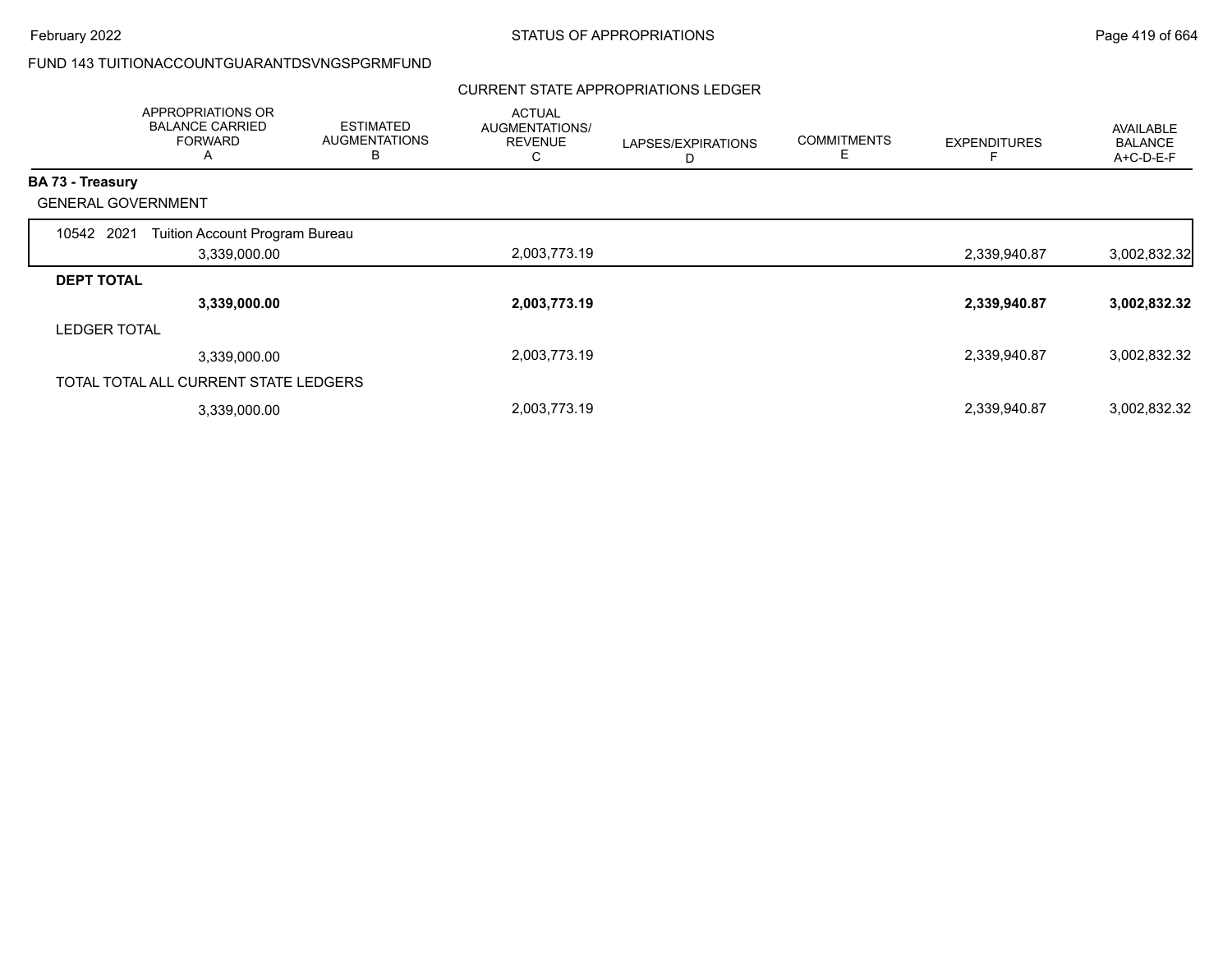# FUND 143 TUITIONACCOUNTGUARANTDSVNGSPGRMFUND

# PRIOR STATE APPROPRIATIONS LEDGER

|                           | <b>APPROPRIATIONS OR</b><br><b>BALANCE CARRIED</b><br><b>FORWARD</b><br>A | <b>ESTIMATED</b><br><b>AUGMENTATIONS</b><br>В | <b>ACTUAL</b><br>AUGMENTATIONS/<br><b>REVENUE</b><br>С | LAPSES/EXPIRATIONS<br>D | <b>COMMITMENTS</b><br>Е | <b>EXPENDITURES</b><br>F. | <b>AVAILABLE</b><br><b>BALANCE</b><br>A+C-D-E-F |
|---------------------------|---------------------------------------------------------------------------|-----------------------------------------------|--------------------------------------------------------|-------------------------|-------------------------|---------------------------|-------------------------------------------------|
| <b>BA 73 - Treasury</b>   |                                                                           |                                               |                                                        |                         |                         |                           |                                                 |
| <b>GENERAL GOVERNMENT</b> |                                                                           |                                               |                                                        |                         |                         |                           |                                                 |
| 10542 2018                | Tuition Account Program Bureau<br>1,388,057.77                            |                                               |                                                        |                         |                         |                           | 1,388,057.77                                    |
| 10542 2019                | Tuition Account Program Bureau<br>1,423,666.62                            |                                               |                                                        |                         |                         | $-300.00$                 | 1,423,966.62                                    |
| 10542 2020                | Tuition Account Program Bureau<br>1,794,820.21                            |                                               |                                                        |                         |                         | 1,108,372.48              | 686,447.73                                      |
| <b>DEPT TOTAL</b>         |                                                                           |                                               |                                                        |                         |                         |                           |                                                 |
|                           | 4,606,544.60                                                              |                                               |                                                        |                         |                         | 1,108,072.48              | 3,498,472.12                                    |
| <b>LEDGER TOTAL</b>       |                                                                           |                                               |                                                        |                         |                         |                           |                                                 |
|                           | 4,606,544.60                                                              |                                               |                                                        |                         |                         | 1,108,072.48              | 3,498,472.12                                    |
|                           | TOTAL TOTAL ALL PRIOR STATE LEDGERS                                       |                                               |                                                        |                         |                         |                           |                                                 |
|                           | 4,606,544.60                                                              |                                               |                                                        |                         |                         | 1,108,072.48              | 3,498,472.12                                    |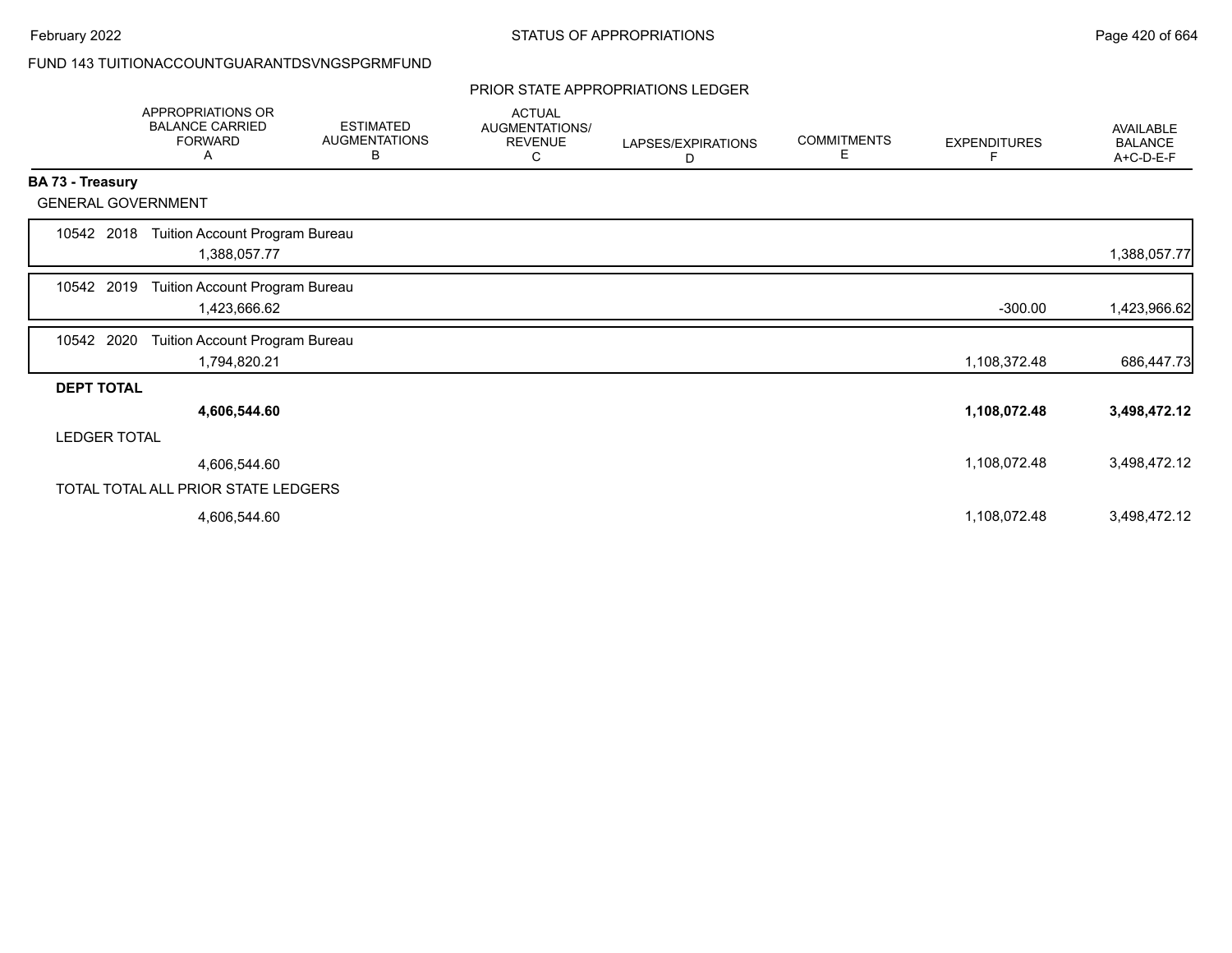# FUND 143 TUITIONACCOUNTGUARANTDSVNGSPGRMFUND

#### NON-BUDGETED LEDGER

|                         | <b>APPROPRIATIONS OR</b><br><b>BALANCE CARRIED</b><br><b>FORWARD</b><br>A | <b>ESTIMATED</b><br><b>AUGMENTATIONS</b><br>в | <b>ACTUAL</b><br><b>AUGMENTATIONS/</b><br><b>REVENUE</b><br>С | LAPSES/EXPIRATIONS<br>D | <b>COMMITMENTS</b><br>Е | <b>EXPENDITURES</b><br>F | AVAILABLE<br><b>BALANCE</b><br>A+C-D-E-F |
|-------------------------|---------------------------------------------------------------------------|-----------------------------------------------|---------------------------------------------------------------|-------------------------|-------------------------|--------------------------|------------------------------------------|
| <b>BA 73 - Treasury</b> |                                                                           |                                               |                                                               |                         |                         |                          |                                          |
|                         | <b>GENERAL GOVERNMENT</b>                                                 |                                               |                                                               |                         |                         |                          |                                          |
| 50049 2021              | Tuition Pay to Participating Institution                                  |                                               |                                                               |                         |                         | 77,926,975.81            | -77,926,975.81                           |
| 50050 2021              | Tuition Pay to Nonparticipating Institut                                  |                                               |                                                               |                         |                         | 129,972,664.35           | -129,972,664.35                          |
| 50051                   | 2021<br><b>Tuition Units Refunds</b>                                      |                                               |                                                               |                         |                         | 18,805,052.95            | -18,805,052.95                           |
| 50052 2021              | <b>Tuition Shortfall-Participating</b>                                    |                                               |                                                               |                         |                         | 17,054.33                | $-17,054.33$                             |
| 50054 2021              | <b>Investment Manager Fees</b>                                            |                                               |                                                               |                         |                         | 2,846,085.57             | -2,846,085.57                            |
| 50055 2021              | <b>Tuition Shortfall-Nonparticipating</b>                                 |                                               |                                                               |                         |                         | 64,958.14                | $-64,958.14$                             |
| <b>DEPT TOTAL</b>       |                                                                           |                                               |                                                               |                         |                         | 229,632,791.15           | -229,632,791.15                          |
| <b>LEDGER TOTAL</b>     |                                                                           |                                               |                                                               |                         |                         | 229,632,791.15           | -229,632,791.15                          |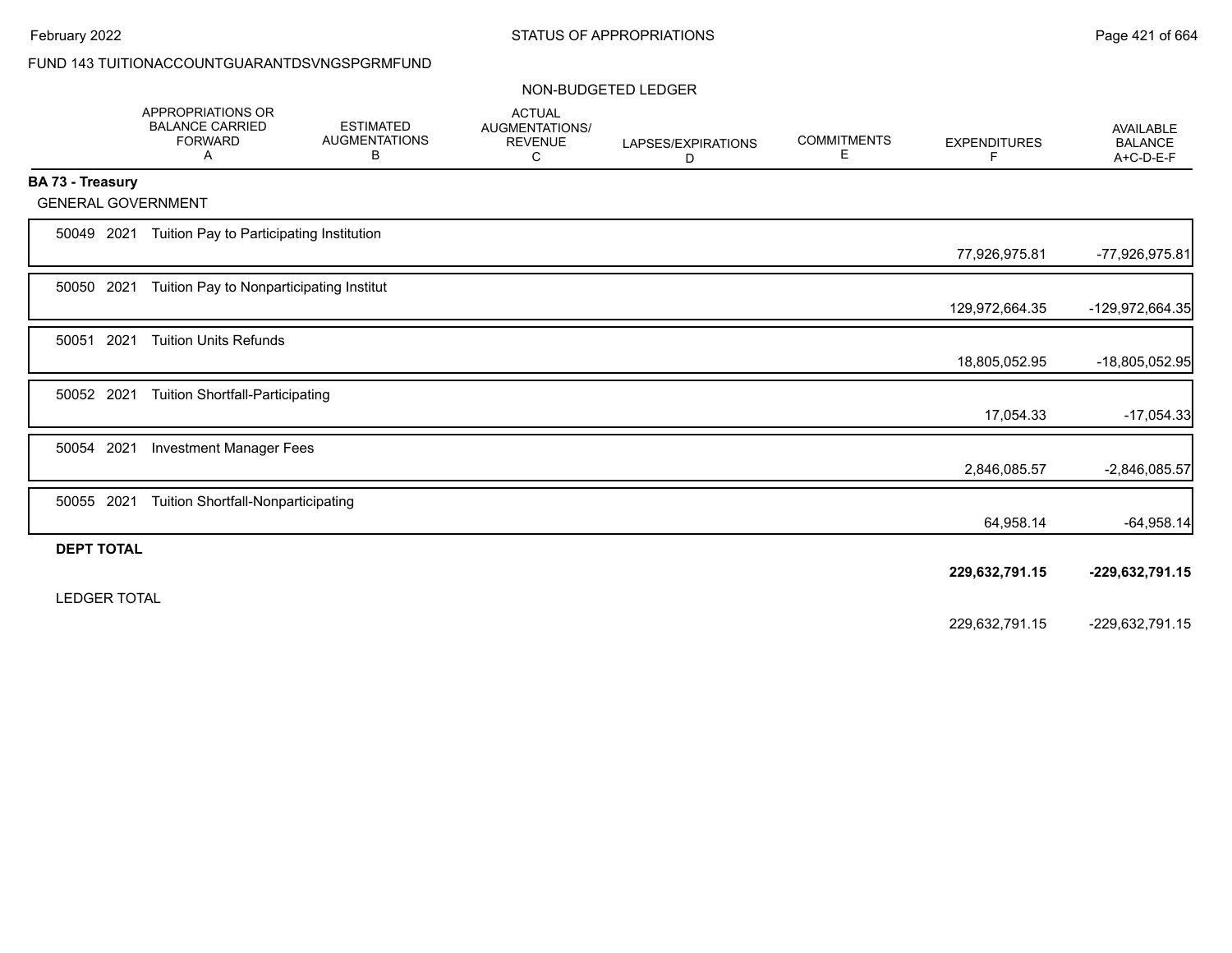## FUND 146 REMINING FINANCIAL ASSURANCE FUND

|                             | APPROPRIATIONS OR<br><b>BALANCE CARRIED</b><br><b>FORWARD</b><br>$\mathsf{A}$ | <b>ESTIMATED</b><br><b>AUGMENTATIONS</b><br>B | <b>ACTUAL</b><br>AUGMENTATIONS/<br><b>REVENUE</b><br>С | LAPSES/EXPIRATIONS<br>D | <b>COMMITMENTS</b><br>E. | <b>EXPENDITURES</b> | AVAILABLE<br><b>BALANCE</b><br>A+C-D-E-F |
|-----------------------------|-------------------------------------------------------------------------------|-----------------------------------------------|--------------------------------------------------------|-------------------------|--------------------------|---------------------|------------------------------------------|
|                             | <b>BA 35 - Environmental Protection</b>                                       |                                               |                                                        |                         |                          |                     |                                          |
| <b>GRANTS AND SUBSIDIES</b> |                                                                               |                                               |                                                        |                         |                          |                     |                                          |
| 2021<br>20076               | <b>Remining Financial Assurance</b>                                           |                                               |                                                        |                         |                          |                     |                                          |
|                             | 400,000.00                                                                    |                                               |                                                        |                         |                          |                     | 400,000.00                               |
| <b>DEPT TOTAL</b>           |                                                                               |                                               |                                                        |                         |                          |                     |                                          |
|                             | 400,000.00                                                                    |                                               |                                                        |                         |                          |                     | 400,000.00                               |
| <b>LEDGER TOTAL</b>         |                                                                               |                                               |                                                        |                         |                          |                     |                                          |
|                             | 400,000.00                                                                    |                                               |                                                        |                         |                          |                     | 400,000.00                               |
|                             | TOTAL TOTAL ALL CURRENT STATE LEDGERS                                         |                                               |                                                        |                         |                          |                     |                                          |
|                             | 400,000.00                                                                    |                                               |                                                        |                         |                          |                     | 400,000.00                               |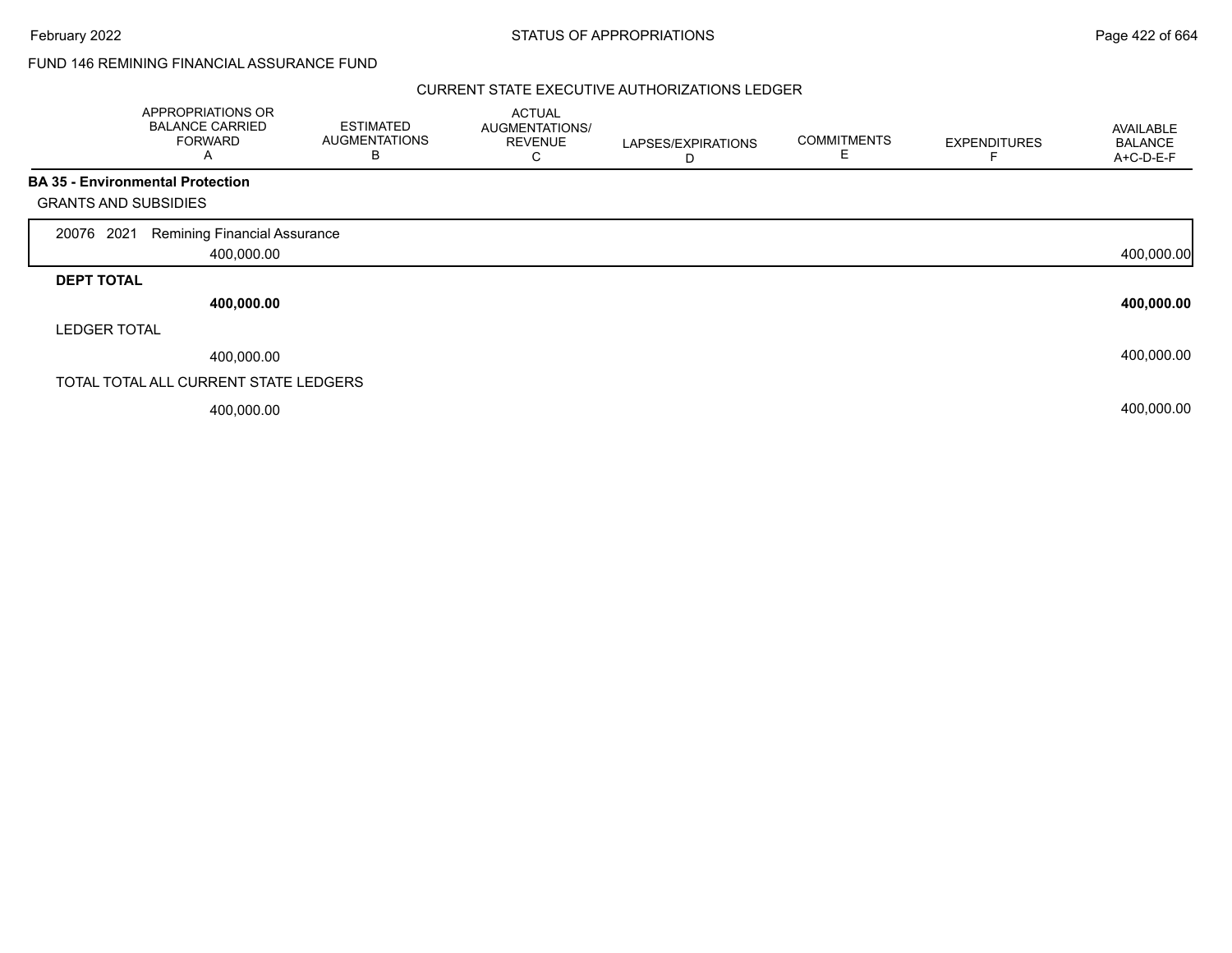## FUND 146 REMINING FINANCIAL ASSURANCE FUND

|                             | APPROPRIATIONS OR<br><b>BALANCE CARRIED</b><br><b>FORWARD</b><br>$\mathsf{A}$ | <b>ESTIMATED</b><br><b>AUGMENTATIONS</b><br>B | <b>ACTUAL</b><br>AUGMENTATIONS/<br><b>REVENUE</b><br>C | LAPSES/EXPIRATIONS<br>D | <b>COMMITMENTS</b><br>Е | <b>EXPENDITURES</b> | <b>AVAILABLE</b><br><b>BALANCE</b><br>A+C-D-E-F |
|-----------------------------|-------------------------------------------------------------------------------|-----------------------------------------------|--------------------------------------------------------|-------------------------|-------------------------|---------------------|-------------------------------------------------|
|                             | <b>BA 35 - Environmental Protection</b>                                       |                                               |                                                        |                         |                         |                     |                                                 |
| <b>GRANTS AND SUBSIDIES</b> |                                                                               |                                               |                                                        |                         |                         |                     |                                                 |
| 2020<br>20076               | <b>Remining Financial Assurance</b>                                           |                                               |                                                        |                         |                         |                     |                                                 |
|                             | 510,230.42                                                                    |                                               |                                                        |                         |                         |                     | 510,230.42                                      |
| <b>DEPT TOTAL</b>           |                                                                               |                                               |                                                        |                         |                         |                     |                                                 |
|                             | 510,230.42                                                                    |                                               |                                                        |                         |                         |                     | 510,230.42                                      |
| <b>LEDGER TOTAL</b>         |                                                                               |                                               |                                                        |                         |                         |                     |                                                 |
|                             | 510,230.42                                                                    |                                               |                                                        |                         |                         |                     | 510,230.42                                      |
|                             | TOTAL TOTAL ALL PRIOR STATE LEDGERS                                           |                                               |                                                        |                         |                         |                     |                                                 |
|                             | 510,230.42                                                                    |                                               |                                                        |                         |                         |                     | 510,230.42                                      |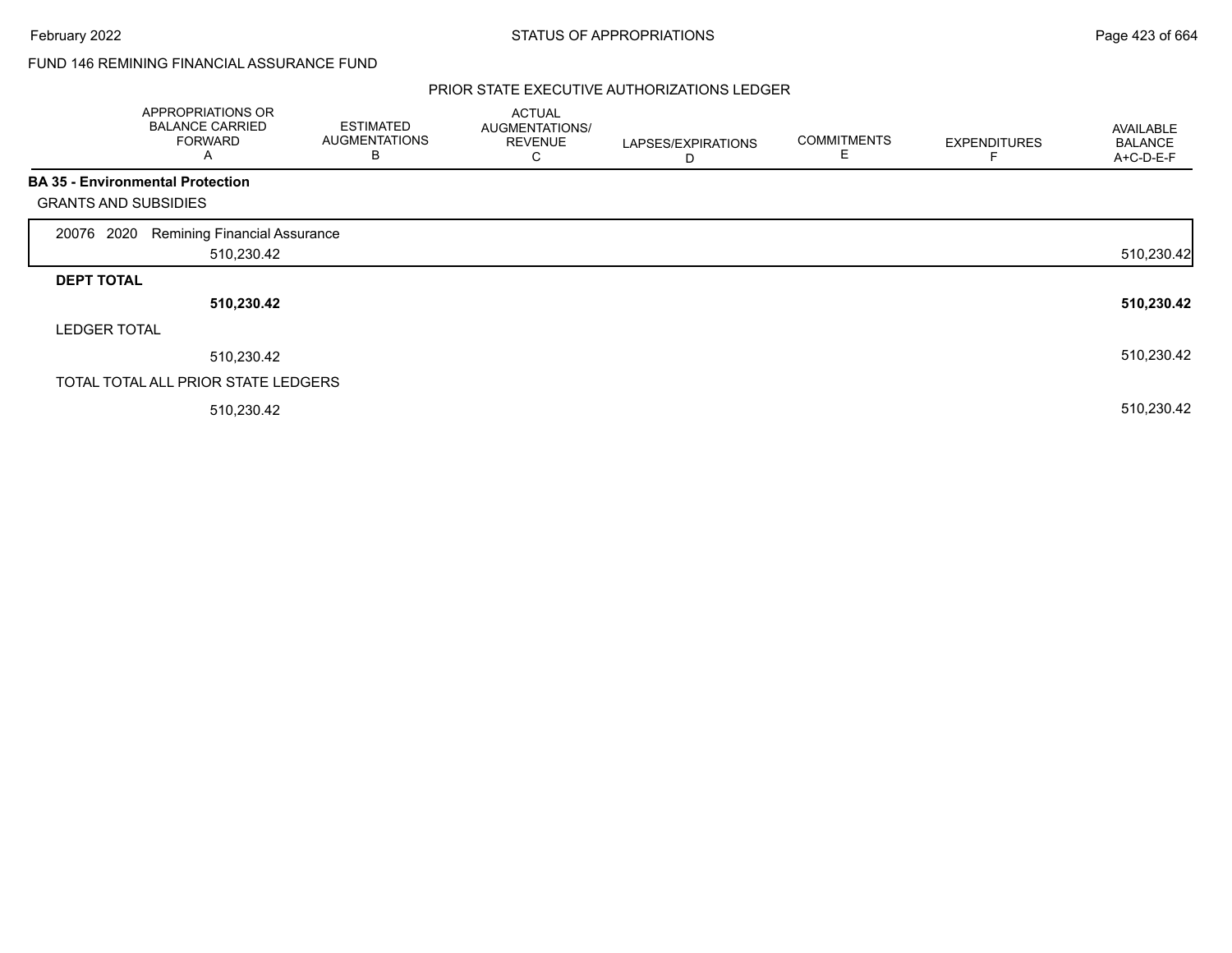# FUND 147 ENVIRONMENTAL EDUCATION FUND

| <b>APPROPRIATIONS OR</b><br><b>BALANCE CARRIED</b><br><b>FORWARD</b><br>Α | <b>ESTIMATED</b><br><b>AUGMENTATIONS</b><br>В | <b>ACTUAL</b><br><b>AUGMENTATIONS/</b><br><b>REVENUE</b><br>С | LAPSES/EXPIRATIONS<br>D | <b>COMMITMENTS</b><br>E | <b>EXPENDITURES</b><br>F | <b>AVAILABLE</b><br><b>BALANCE</b><br>A+C-D-E-F |
|---------------------------------------------------------------------------|-----------------------------------------------|---------------------------------------------------------------|-------------------------|-------------------------|--------------------------|-------------------------------------------------|
| <b>BA 38 - Conservation &amp; Natural Resourc</b>                         |                                               |                                                               |                         |                         |                          |                                                 |
| <b>GENERAL GOVERNMENT</b>                                                 |                                               |                                                               |                         |                         |                          |                                                 |
| 2021<br><b>General Operations</b><br>20230                                |                                               |                                                               |                         |                         |                          |                                                 |
| 583,000.00                                                                |                                               |                                                               |                         | 69,487.35               | 154,063.64               | 359,449.01                                      |
| <b>DEPT TOTAL</b>                                                         |                                               |                                                               |                         |                         |                          |                                                 |
| 583,000.00                                                                |                                               |                                                               |                         | 69,487.35               | 154,063.64               | 359,449.01                                      |
| <b>BA 35 - Environmental Protection</b><br><b>GENERAL GOVERNMENT</b>      |                                               |                                                               |                         |                         |                          |                                                 |
| 2021<br><b>General Operations</b><br>20097                                |                                               |                                                               |                         |                         |                          |                                                 |
| 881,000.00                                                                |                                               |                                                               |                         | 388,893.86              | 212,172.93               | 279,933.21                                      |
| <b>DEPT TOTAL</b>                                                         |                                               |                                                               |                         |                         |                          |                                                 |
| 881,000.00                                                                |                                               |                                                               |                         | 388,893.86              | 212,172.93               | 279,933.21                                      |
| <b>LEDGER TOTAL</b>                                                       |                                               |                                                               |                         |                         |                          |                                                 |
| 1,464,000.00                                                              |                                               |                                                               |                         | 458,381.21              | 366,236.57               | 639,382.22                                      |
| TOTAL TOTAL ALL CURRENT STATE LEDGERS                                     |                                               |                                                               |                         |                         |                          |                                                 |
| 1,464,000.00                                                              |                                               |                                                               |                         | 458,381.21              | 366,236.57               | 639,382.22                                      |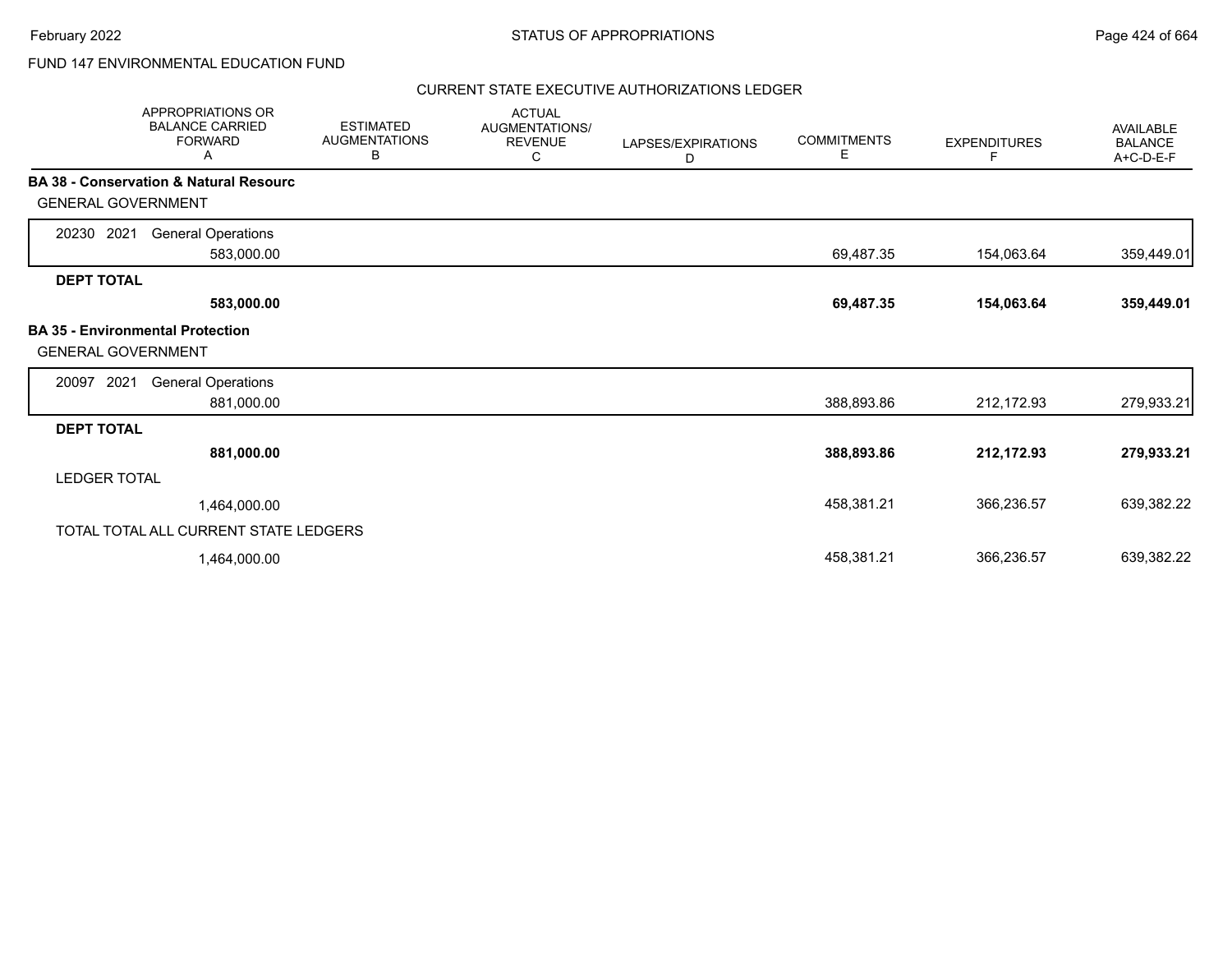# FUND 147 ENVIRONMENTAL EDUCATION FUND

|                           | <b>APPROPRIATIONS OR</b><br><b>BALANCE CARRIED</b><br><b>FORWARD</b><br>Α | <b>ESTIMATED</b><br><b>AUGMENTATIONS</b><br>В | <b>ACTUAL</b><br>AUGMENTATIONS/<br><b>REVENUE</b><br>С | LAPSES/EXPIRATIONS<br>D | <b>COMMITMENTS</b><br>Е | <b>EXPENDITURES</b><br>F | AVAILABLE<br><b>BALANCE</b><br>A+C-D-E-F |
|---------------------------|---------------------------------------------------------------------------|-----------------------------------------------|--------------------------------------------------------|-------------------------|-------------------------|--------------------------|------------------------------------------|
| <b>GENERAL GOVERNMENT</b> | <b>BA 38 - Conservation &amp; Natural Resourc</b>                         |                                               |                                                        |                         |                         |                          |                                          |
| 20230 2020                | <b>General Operations</b><br>119,591.29                                   |                                               |                                                        |                         |                         | 6,541.47                 | 113,049.82                               |
| <b>DEPT TOTAL</b>         | 119,591.29                                                                |                                               |                                                        |                         |                         | 6,541.47                 | 113,049.82                               |
| <b>GENERAL GOVERNMENT</b> | <b>BA 35 - Environmental Protection</b>                                   |                                               |                                                        |                         |                         |                          |                                          |
| 2019<br>20097             | <b>General Operations</b><br>252,624.93                                   |                                               |                                                        |                         | 226.57                  | 37,800.20                | 214,598.16                               |
| 2020<br>20097             | <b>General Operations</b><br>461,484.62                                   |                                               |                                                        |                         | 48,125.03               | 194,650.71               | 218,708.88                               |
| <b>DEPT TOTAL</b>         | 714,109.55                                                                |                                               |                                                        |                         | 48,351.60               | 232,450.91               | 433,307.04                               |
| <b>LEDGER TOTAL</b>       |                                                                           |                                               |                                                        |                         |                         |                          |                                          |
|                           | 833,700.84                                                                |                                               |                                                        |                         | 48,351.60               | 238,992.38               | 546,356.86                               |
|                           | TOTAL TOTAL ALL PRIOR STATE LEDGERS                                       |                                               |                                                        |                         |                         |                          |                                          |
|                           | 833,700.84                                                                |                                               |                                                        |                         | 48,351.60               | 238,992.38               | 546,356.86                               |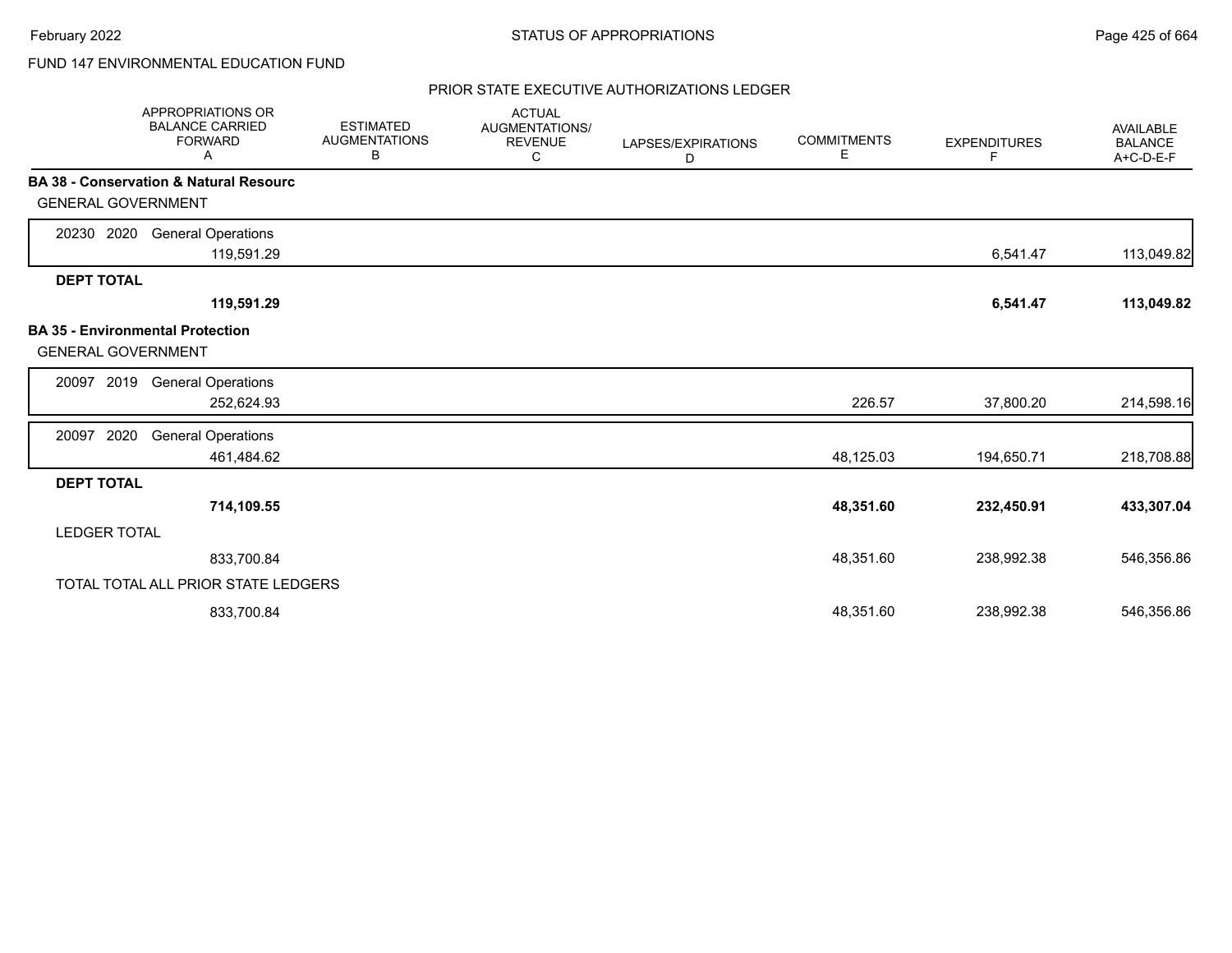# FUND 148 SELF-INSURANCE GUARANTY FUND

#### RESTRICTED RECEIPTS LEDGER

|                          | APPROPRIATIONS OR<br><b>BALANCE CARRIED</b><br><b>FORWARD</b><br>Α | <b>ESTIMATED</b><br><b>AUGMENTATIONS</b><br>В | <b>ACTUAL</b><br>AUGMENTATIONS/<br><b>REVENUE</b><br>C | LAPSES/EXPIRATIONS<br>D | <b>COMMITMENTS</b><br>Е | <b>EXPENDITURES</b><br>F | AVAILABLE<br><b>BALANCE</b><br>A+C-D-E-F |
|--------------------------|--------------------------------------------------------------------|-----------------------------------------------|--------------------------------------------------------|-------------------------|-------------------------|--------------------------|------------------------------------------|
| BA 12 - Labor & Industry |                                                                    |                                               |                                                        |                         |                         |                          |                                          |
|                          | <b>GENERAL GOVERNMENT</b>                                          |                                               |                                                        |                         |                         |                          |                                          |
| 40178 2021               | Metaldyne Corporation<br>1,629,614.04                              |                                               | 64,517.00                                              |                         |                         |                          | 1,694,131.04                             |
| 40197 2021               | <b>Transcontinental Refrigerated Lines</b><br>66,675.94            |                                               | 2,335.00                                               |                         |                         | 14,923.91                | 54,087.03                                |
| 40201 2021               | Lukens Steel<br>396,344.19                                         |                                               | 13,733.00                                              |                         |                         | 98,658.53                | 311,418.66                               |
| 40225 2021               | <b>Hostess Brands</b><br>4,021,752.89                              |                                               | 152,674.00                                             |                         |                         | 301,151.68               | 3,873,275.21                             |
| 40232 2021               | <b>Florence Mining Company</b><br>1,044,529.21                     |                                               | 38,604.00                                              |                         |                         | 130,748.97               | 952,384.24                               |
| 40237 2021               | Pope & Talbot Claims<br>21,816.19                                  |                                               | 828.00                                                 |                         |                         | 2,828.14                 | 19,816.05                                |
| 40238 2021               | Great Atlantic & Pacific Tea Co (A&P)<br>5,595,479.39              |                                               | 212,746.00                                             |                         | 6,117.12                | 321,507.79               | 5,480,600.48                             |
| <b>DEPT TOTAL</b>        |                                                                    |                                               |                                                        |                         |                         |                          |                                          |
|                          | 12,776,211.85                                                      |                                               | 485,437.00                                             |                         | 6,117.12                | 869,819.02               | 12,385,712.71                            |
| <b>LEDGER TOTAL</b>      |                                                                    |                                               |                                                        |                         |                         |                          |                                          |
|                          | 12,776,211.85                                                      |                                               | 485,437.00                                             |                         | 6,117.12                | 869,819.02               | 12,385,712.71                            |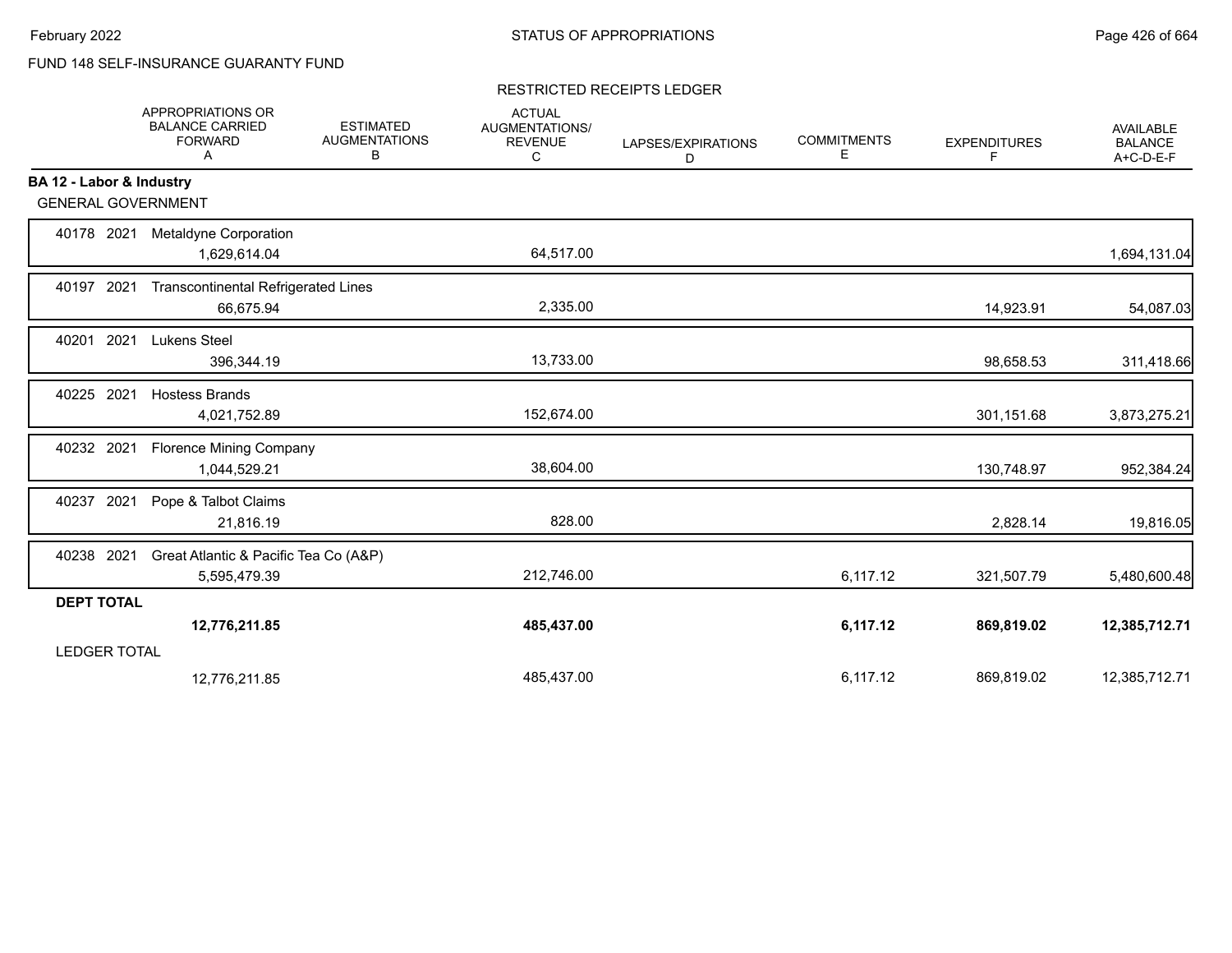# FUND 148 SELF-INSURANCE GUARANTY FUND

|                           |                     | APPROPRIATIONS OR<br><b>BALANCE CARRIED</b><br><b>FORWARD</b><br>А | <b>ESTIMATED</b><br><b>AUGMENTATIONS</b><br>B | <b>ACTUAL</b><br>AUGMENTATIONS/<br><b>REVENUE</b><br>С | LAPSES/EXPIRATIONS<br>D | <b>COMMITMENTS</b><br>Е | <b>EXPENDITURES</b> | <b>AVAILABLE</b><br><b>BALANCE</b><br>A+C-D-E-F |
|---------------------------|---------------------|--------------------------------------------------------------------|-----------------------------------------------|--------------------------------------------------------|-------------------------|-------------------------|---------------------|-------------------------------------------------|
| BA 12 - Labor & Industry  |                     |                                                                    |                                               |                                                        |                         |                         |                     |                                                 |
| <b>GENERAL GOVERNMENT</b> |                     |                                                                    |                                               |                                                        |                         |                         |                     |                                                 |
| 60006                     | 2021                |                                                                    | Workmens's Comp Self-Insured Employers        |                                                        |                         |                         |                     |                                                 |
|                           |                     | 28,227,319.25                                                      |                                               | 1,109,373.00                                           |                         | 1,261,173.38            | 224,504.26          | 27,851,014.61                                   |
| 60007                     | 2021                | Workmens's Comp Self-Insurance Pooling                             |                                               |                                                        |                         |                         |                     |                                                 |
|                           |                     | 2,711,691.18                                                       |                                               | 106,471.00                                             |                         |                         | 42,373.09           | 2,775,789.09                                    |
| 60008                     | 2021                | <b>Prefund Account</b>                                             |                                               |                                                        |                         |                         |                     |                                                 |
|                           |                     | 7,199,592.99                                                       |                                               | 288,113.19                                             |                         |                         | 515,765.92          | 6,971,940.26                                    |
| <b>DEPT TOTAL</b>         |                     |                                                                    |                                               |                                                        |                         |                         |                     |                                                 |
|                           |                     | 38, 138, 603. 42                                                   |                                               | 1,503,957.19                                           |                         | 1,261,173.38            | 782,643.27          | 37,598,743.96                                   |
|                           | <b>LEDGER TOTAL</b> |                                                                    |                                               |                                                        |                         |                         |                     |                                                 |
|                           |                     | 38,138,603.42                                                      |                                               | 1,503,957.19                                           |                         | 1,261,173.38            | 782,643.27          | 37,598,743.96                                   |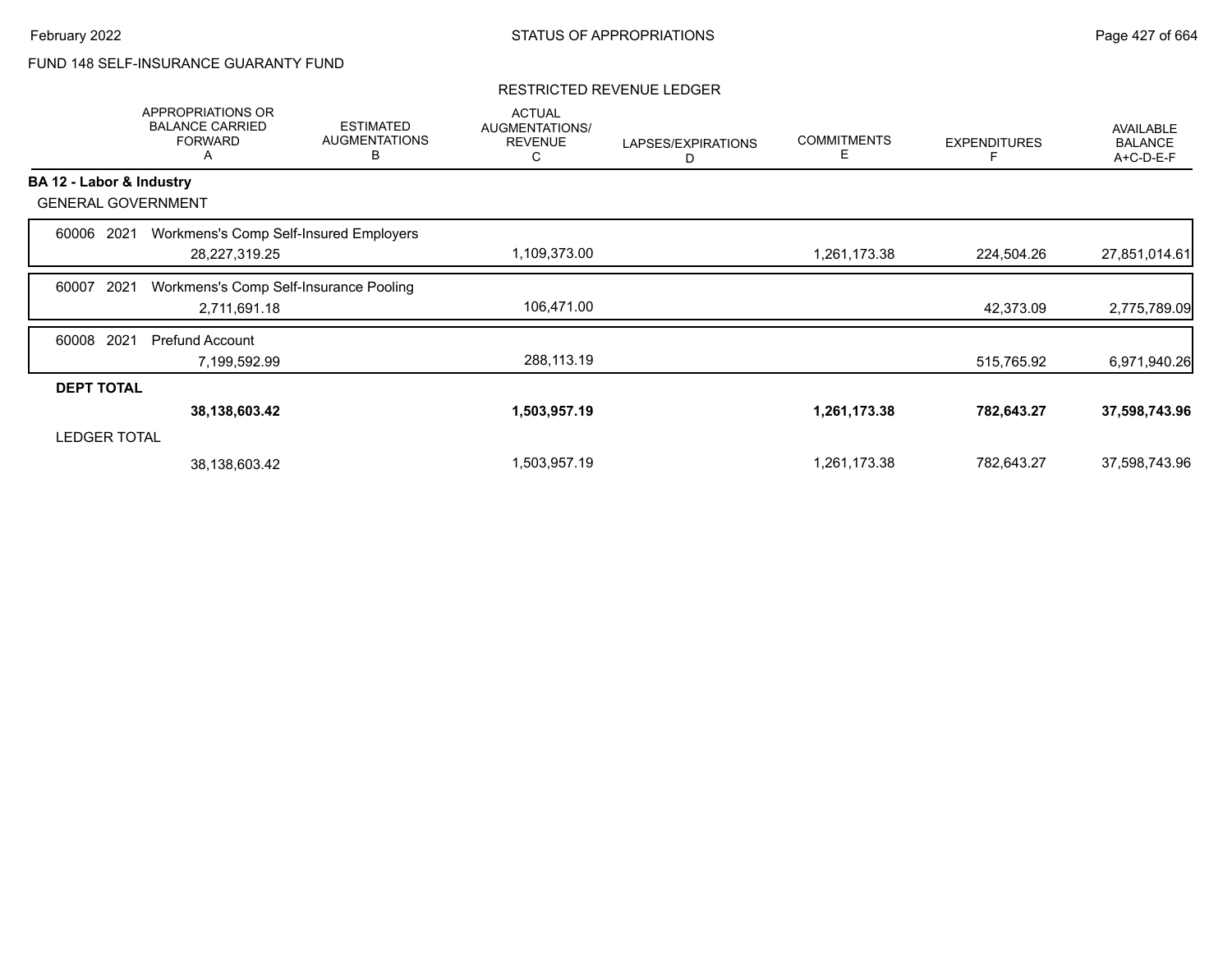February 2022 **Example 2022** Page 428 of 664

### FUND 149 KEYSTONE RECREATION PARK&CONSERVATN

|                             | APPROPRIATIONS OR<br><b>BALANCE CARRIED</b><br><b>FORWARD</b><br>A | <b>ESTIMATED</b><br><b>AUGMENTATIONS</b><br>в | <b>ACTUAL</b><br>AUGMENTATIONS/<br><b>REVENUE</b><br>C | LAPSES/EXPIRATIONS<br>D | <b>COMMITMENTS</b> | <b>EXPENDITURES</b> | AVAILABLE<br><b>BALANCE</b><br>A+C-D-E-F |
|-----------------------------|--------------------------------------------------------------------|-----------------------------------------------|--------------------------------------------------------|-------------------------|--------------------|---------------------|------------------------------------------|
|                             | <b>BA 90 - System of Higher Education</b>                          |                                               |                                                        |                         |                    |                     |                                          |
| <b>GRANTS AND SUBSIDIES</b> |                                                                    |                                               |                                                        |                         |                    |                     |                                          |
| 2021<br>20201               | Deferred Maintenance                                               |                                               |                                                        |                         |                    |                     |                                          |
|                             | 17,603,000.00                                                      |                                               |                                                        |                         |                    | 17,603,000.00       |                                          |
| <b>DEPT TOTAL</b>           |                                                                    |                                               |                                                        |                         |                    |                     |                                          |
|                             | 17,603,000.00                                                      |                                               |                                                        |                         |                    | 17,603,000.00       |                                          |
| <b>LEDGER TOTAL</b>         |                                                                    |                                               |                                                        |                         |                    |                     |                                          |
|                             | 17,603,000.00                                                      |                                               |                                                        |                         |                    | 17,603,000.00       |                                          |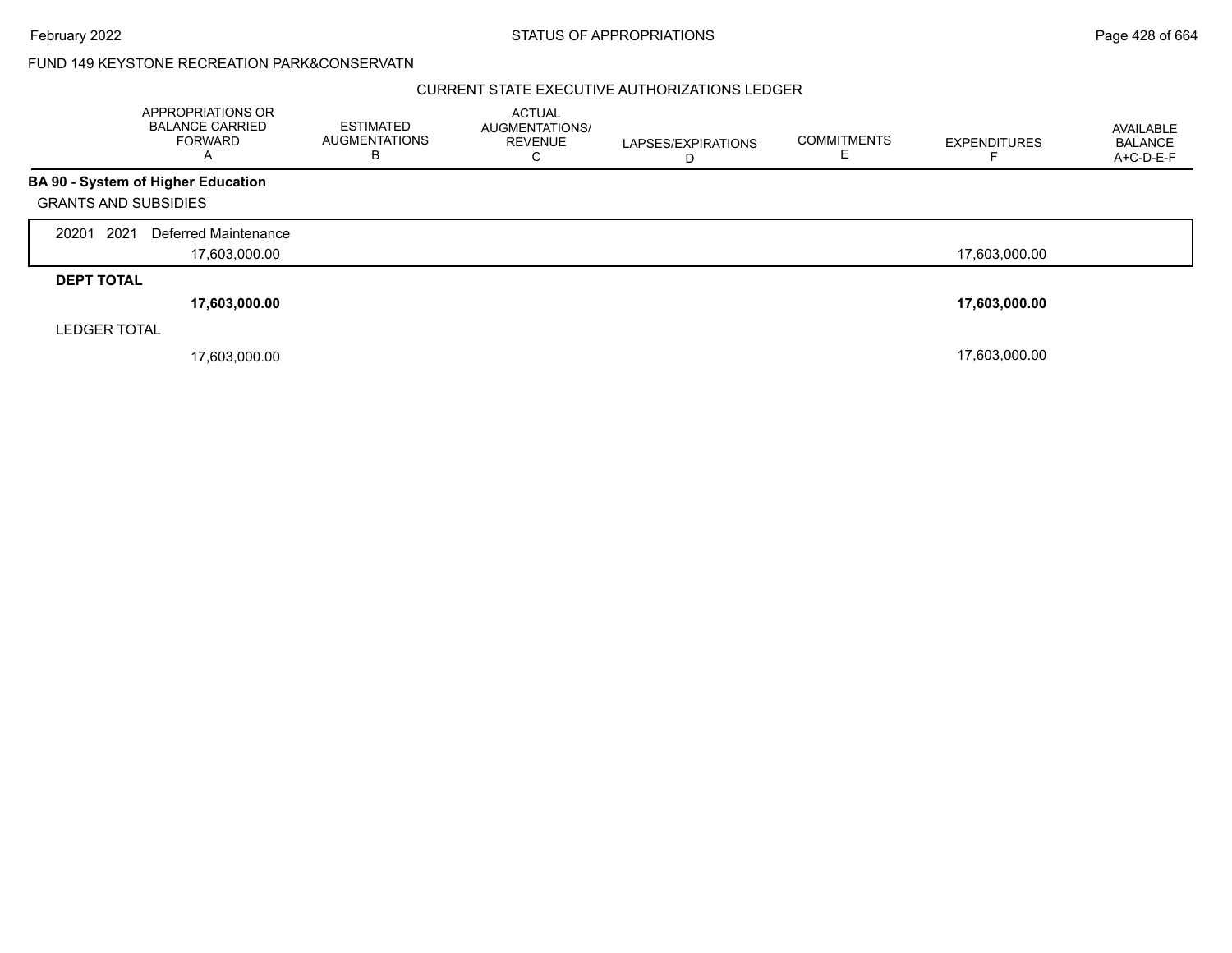# FUND 149 KEYSTONE RECREATION PARK&CONSERVATN

### CURRENT STATE CONTINUING LEDGER

|                                                  | APPROPRIATIONS OR<br><b>BALANCE CARRIED</b><br><b>FORWARD</b><br>A | <b>ESTIMATED</b><br><b>AUGMENTATIONS</b><br>В | <b>ACTUAL</b><br><b>AUGMENTATIONS/</b><br><b>REVENUE</b><br>C | LAPSES/EXPIRATIONS<br>D | <b>COMMITMENTS</b><br>Е | <b>EXPENDITURES</b><br>F. | <b>AVAILABLE</b><br><b>BALANCE</b><br>$A+C-D-E-F$ |
|--------------------------------------------------|--------------------------------------------------------------------|-----------------------------------------------|---------------------------------------------------------------|-------------------------|-------------------------|---------------------------|---------------------------------------------------|
|                                                  | <b>BA 38 - Conservation &amp; Natural Resourc</b>                  |                                               |                                                               |                         |                         |                           |                                                   |
| <b>GENERAL GOVERNMENT</b>                        |                                                                    |                                               |                                                               |                         |                         |                           |                                                   |
|                                                  | 30251 2021 Park and Forest Facility Rehab -RTT<br>29,339,000.00    |                                               |                                                               |                         | 12,594,582.30           | 6,109,535.09              | 10,634,882.61                                     |
| <b>GRANTS AND SUBSIDIES</b>                      |                                                                    |                                               |                                                               |                         |                         |                           |                                                   |
| 30242 2021                                       | <b>Grants for Local Recrtn-Realty Trans Tax</b><br>24,449,000.00   |                                               |                                                               |                         | 428,000.00              | 1,091,000.00              | 22,930,000.00                                     |
| 30245 2021                                       | Grants for Land Trusts-RealtyTransferTax<br>9,780,000.00           |                                               |                                                               |                         | 31,300.00               | 564,200.00                | 9,184,500.00                                      |
| <b>DEPT TOTAL</b>                                |                                                                    |                                               |                                                               |                         |                         |                           |                                                   |
|                                                  | 63,568,000.00                                                      |                                               |                                                               |                         | 13,053,882.30           | 7,764,735.09              | 42,749,382.61                                     |
| BA 16 - Education<br><b>GRANTS AND SUBSIDIES</b> |                                                                    |                                               |                                                               |                         |                         |                           |                                                   |
| 30252 2021                                       | Local Libraries Rhab & Dvlpmnt-RltyTxT<br>3,912,000.00             |                                               |                                                               |                         | 36,400.00               | 159,600.00                | 3,716,000.00                                      |
| <b>DEPT TOTAL</b>                                |                                                                    |                                               |                                                               |                         |                         |                           |                                                   |
|                                                  | 3,912,000.00                                                       |                                               |                                                               |                         | 36,400.00               | 159,600.00                | 3,716,000.00                                      |
| <b>GRANTS AND SUBSIDIES</b>                      | <b>BA 30 - Historical &amp; Museum Commission</b>                  |                                               |                                                               |                         |                         |                           |                                                   |
|                                                  | 30253 2021 Historic Site Dvpt Realty Transfr Tax<br>12,713,000.00  |                                               |                                                               |                         | 395,230.00              | 1,626,074.58              | 10,691,695.42                                     |
| <b>DEPT TOTAL</b>                                |                                                                    |                                               |                                                               |                         |                         |                           |                                                   |
|                                                  | 12,713,000.00                                                      |                                               |                                                               |                         | 395,230.00              | 1,626,074.58              | 10,691,695.42                                     |
| <b>LEDGER TOTAL</b>                              |                                                                    |                                               |                                                               |                         |                         |                           |                                                   |
|                                                  | 80,193,000.00                                                      |                                               |                                                               |                         | 13,485,512.30           | 9,550,409.67              | 57, 157, 078.03                                   |
|                                                  | TOTAL TOTAL ALL CURRENT STATE LEDGERS                              |                                               |                                                               |                         |                         |                           |                                                   |
|                                                  | 97,796,000.00                                                      |                                               |                                                               |                         | 13,485,512.30           | 27, 153, 409. 67          | 57, 157, 078.03                                   |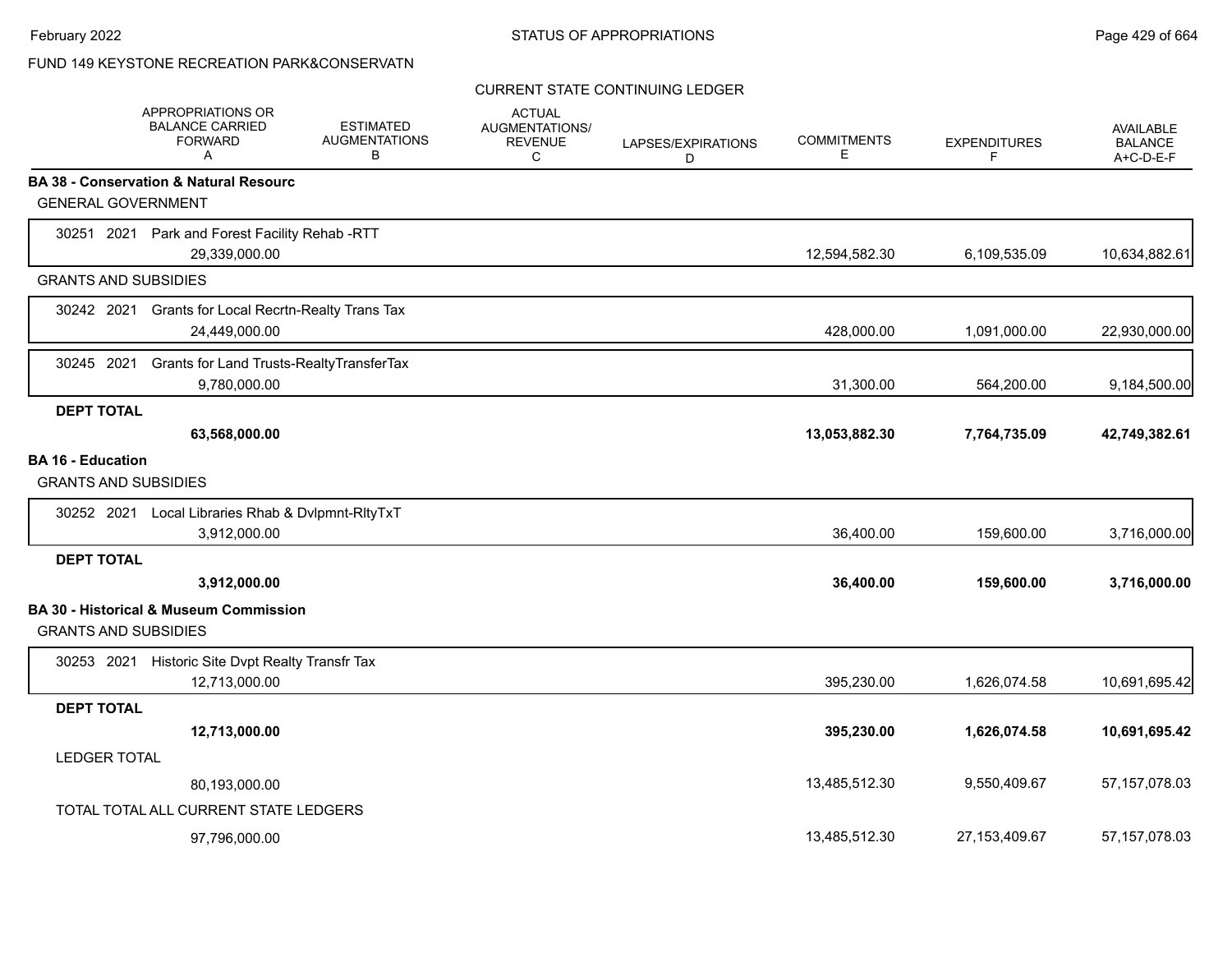February 2022 **Example 2022** Page 430 of 664

### FUND 149 KEYSTONE RECREATION PARK&CONSERVATN

|                             | APPROPRIATIONS OR<br><b>BALANCE CARRIED</b><br><b>FORWARD</b><br>A | <b>ESTIMATED</b><br><b>AUGMENTATIONS</b><br>в | <b>ACTUAL</b><br>AUGMENTATIONS/<br><b>REVENUE</b><br>С | LAPSES/EXPIRATIONS<br>D | <b>COMMITMENTS</b> | <b>EXPENDITURES</b> | AVAILABLE<br>BALANCE<br>A+C-D-E-F |
|-----------------------------|--------------------------------------------------------------------|-----------------------------------------------|--------------------------------------------------------|-------------------------|--------------------|---------------------|-----------------------------------|
|                             | <b>BA 90 - System of Higher Education</b>                          |                                               |                                                        |                         |                    |                     |                                   |
| <b>GRANTS AND SUBSIDIES</b> |                                                                    |                                               |                                                        |                         |                    |                     |                                   |
| 2020<br>20201               | Deferred Maintenance                                               |                                               |                                                        |                         |                    |                     |                                   |
|                             | 6,548,000.00                                                       |                                               |                                                        |                         |                    | 6,548,000.00        |                                   |
| <b>DEPT TOTAL</b>           |                                                                    |                                               |                                                        |                         |                    |                     |                                   |
|                             | 6,548,000.00                                                       |                                               |                                                        |                         |                    | 6,548,000.00        |                                   |
| <b>LEDGER TOTAL</b>         |                                                                    |                                               |                                                        |                         |                    |                     |                                   |
|                             | 6,548,000.00                                                       |                                               |                                                        |                         |                    | 6.548.000.00        |                                   |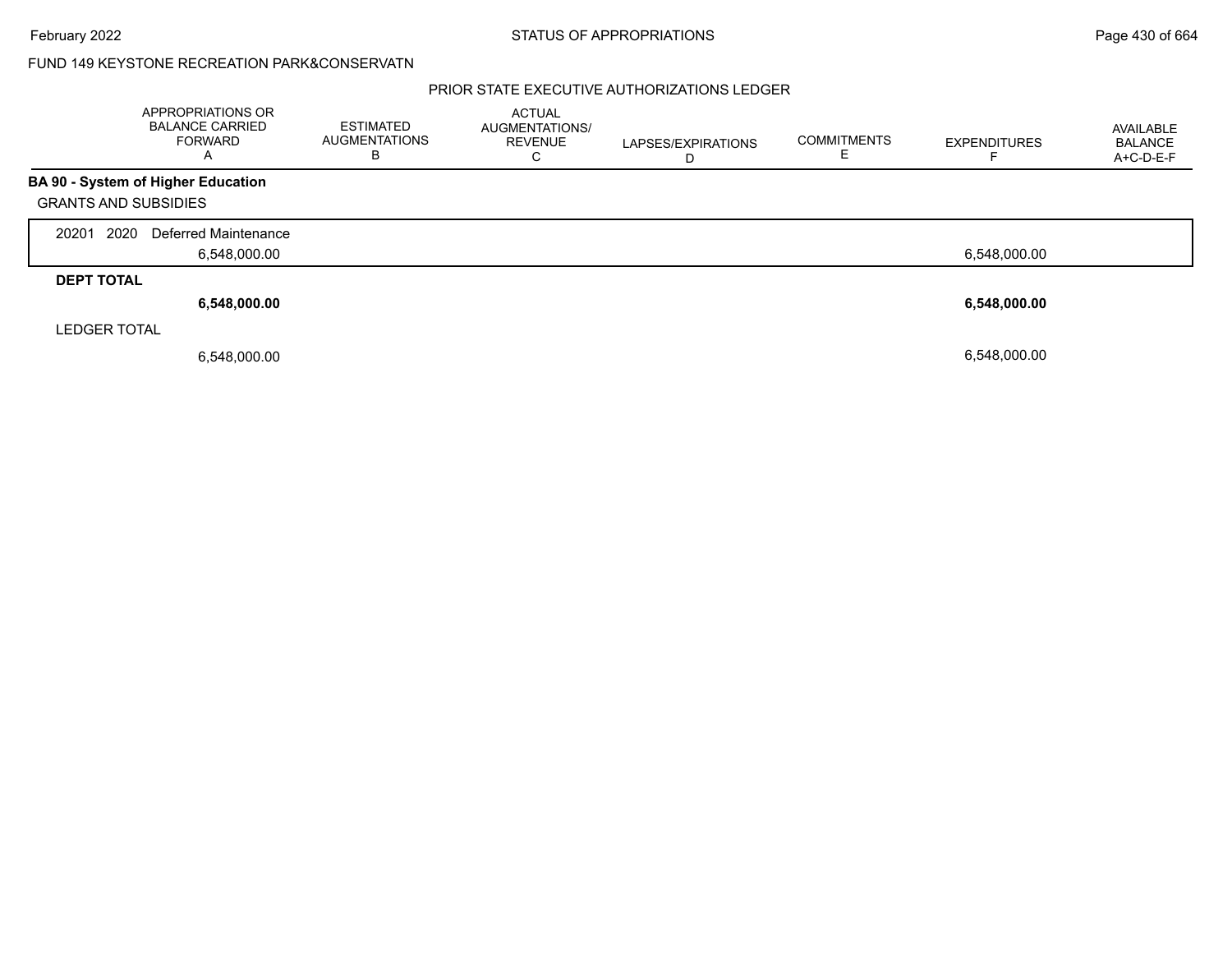# FUND 149 KEYSTONE RECREATION PARK&CONSERVATN

#### PRIOR STATE CONTINUING LEDGER

|                             | APPROPRIATIONS OR<br><b>BALANCE CARRIED</b><br><b>FORWARD</b><br>A   | <b>ESTIMATED</b><br><b>AUGMENTATIONS</b><br>B | <b>ACTUAL</b><br>AUGMENTATIONS/<br><b>REVENUE</b><br>C | LAPSES/EXPIRATIONS<br>D | <b>COMMITMENTS</b><br>Е | <b>EXPENDITURES</b> | <b>AVAILABLE</b><br><b>BALANCE</b><br>A+C-D-E-F |
|-----------------------------|----------------------------------------------------------------------|-----------------------------------------------|--------------------------------------------------------|-------------------------|-------------------------|---------------------|-------------------------------------------------|
|                             | <b>BA 38 - Conservation &amp; Natural Resourc</b>                    |                                               |                                                        |                         |                         |                     |                                                 |
| <b>GENERAL GOVERNMENT</b>   |                                                                      |                                               |                                                        |                         |                         |                     |                                                 |
|                             | 30251 2015 Park and Forest Facility Rehab-RTT<br>279,236.00          |                                               |                                                        |                         |                         | 279,236.00          |                                                 |
|                             | 30251 2016 Park and Forest Facility Rehab -RTT<br>3,074,837.96       |                                               |                                                        |                         | 458,003.12              | 2,604,010.84        | 12,824.00                                       |
|                             | 30251 2017 Park and Forest Facility Rehab -RTT<br>8,678,989.38       |                                               |                                                        |                         | 3,986,826.32            | 4,503,288.65        | 188,874.41                                      |
|                             | 30251 2018 Park and Forest Facility Rehab -RTT<br>10,548,237.06      |                                               |                                                        |                         | 5,231,011.36            | 3,345,610.19        | 1,971,615.51                                    |
|                             | 30251 2019 Park and Forest Facility Rehab -RTT<br>12,449,886.17      |                                               |                                                        |                         | 6,938,013.02            | 3,817,365.80        | 1,694,507.35                                    |
|                             | 30251 2020 Park and Forest Facility Rehab -RTT<br>22,846,439.63      |                                               |                                                        |                         | 13,423,698.97           | 3,928,986.60        | 5,493,754.06                                    |
| <b>GRANTS AND SUBSIDIES</b> |                                                                      |                                               |                                                        |                         |                         |                     |                                                 |
|                             | 30242 2014 Grants for Local Recrtn-Realty Trans Tax<br>164,253.00    |                                               |                                                        |                         | 46,551.00               | 50,702.00           | 67,000.00                                       |
|                             | 30242 2015 Grants for Local Recrtn-Realty Trans Tax<br>2,831,731.00  |                                               |                                                        |                         | 1,434,237.00            | 1,397,212.00        | 282.00                                          |
|                             | 30242 2016 Grants for Local Recrtn-Realty Trans Tax<br>5,920,028.26  |                                               |                                                        |                         | 4,375,174.00            | 1,464,714.00        | 80,140.26                                       |
|                             | 30242 2017 Grants for Local Recrtn-Realty Trans Tax<br>8,363,570.63  |                                               |                                                        |                         | 6,639,144.00            | 1,653,617.00        | 70,809.63                                       |
|                             | 30242 2018 Grants for Local Recrtn-Realty Trans Tax<br>11,977,659.00 |                                               |                                                        |                         | 9,202,166.00            | 2,725,443.00        | 50,050.00                                       |
|                             | 30242 2019 Grants for Local Recrtn-Realty Trans Tax<br>18,027,091.00 |                                               |                                                        |                         | 14,393,831.00           | 3,190,460.00        | 442,800.00                                      |
|                             |                                                                      |                                               |                                                        |                         |                         |                     |                                                 |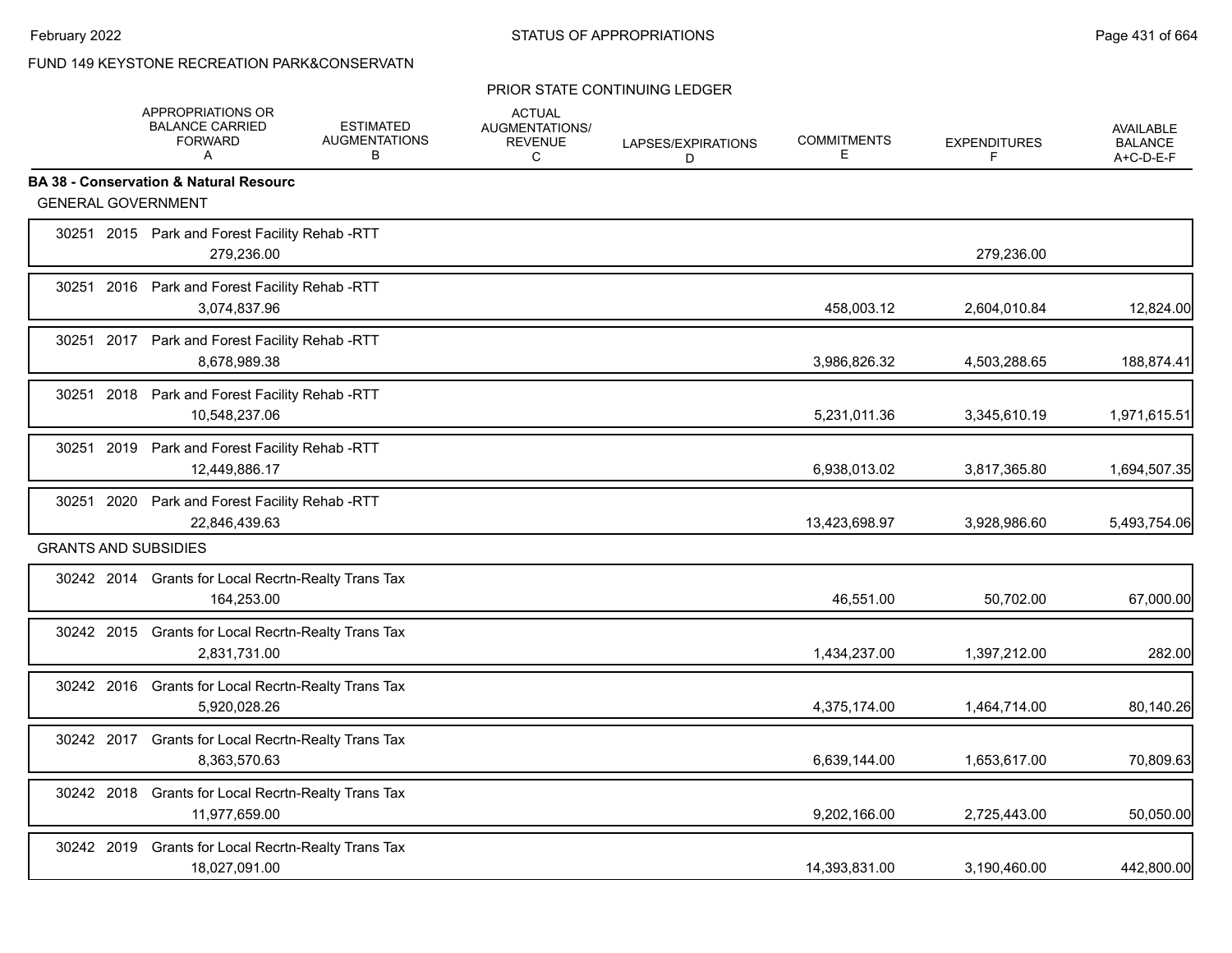### FUND 149 KEYSTONE RECREATION PARK&CONSERVATN

#### PRIOR STATE CONTINUING LEDGER

|                   | APPROPRIATIONS OR<br><b>BALANCE CARRIED</b><br><b>FORWARD</b><br>A   | <b>ESTIMATED</b><br><b>AUGMENTATIONS</b><br>в | <b>ACTUAL</b><br>AUGMENTATIONS/<br><b>REVENUE</b><br>C | LAPSES/EXPIRATIONS<br>D | <b>COMMITMENTS</b><br>E. | <b>EXPENDITURES</b> | AVAILABLE<br><b>BALANCE</b><br>A+C-D-E-F |
|-------------------|----------------------------------------------------------------------|-----------------------------------------------|--------------------------------------------------------|-------------------------|--------------------------|---------------------|------------------------------------------|
|                   | 30242 2020 Grants for Local Recrtn-Realty Trans Tax<br>26,276,636.00 |                                               |                                                        |                         | 15,147,085.00            | 1,672,014.00        | 9,457,537.00                             |
| 30242 2008        | <b>Grants for Local Recrtn-Realty Trans Tax</b><br>4,437.00          |                                               |                                                        |                         | 4,437.00                 |                     |                                          |
| 30242 2009        | <b>Grants for Local Recrtn-Realty Trans Tax</b>                      |                                               |                                                        |                         |                          | $-43,000.00$        | 43,000.00                                |
|                   | 30242 2012 Grants for Local Recrtn-Realty Trans Tax<br>527,085.35    |                                               |                                                        |                         | 178,805.00               | 346,800.00          | 1,480.35                                 |
|                   | 30242 2013 Grants for Local Recrtn-Realty Trans Tax<br>588,453.14    |                                               |                                                        |                         | 588,453.00               |                     | 0.14                                     |
|                   | 30245 2014 Grants for Land Trusts-RealtyTransferTax<br>74,042.42     |                                               |                                                        |                         | 74,042.00                |                     | 0.42                                     |
|                   | 30245 2015 Grants for Land Trusts-RealtyTransferTax<br>57,899.63     |                                               |                                                        |                         | 11,571.00                | 41,096.00           | 5,232.63                                 |
|                   | 30245 2016 Grants for Land Trusts-RealtyTransferTax<br>17,930.06     |                                               |                                                        |                         | 17,930.00                |                     | 0.06                                     |
|                   | 30245 2017 Grants for Land Trusts-RealtyTransferTax<br>715,376.00    |                                               |                                                        |                         | 41,975.00                | 94,929.00           | 578,472.00                               |
| 30245 2018        | Grants for Land Trusts-Realty Transfer Tax<br>1,023,493.00           |                                               |                                                        |                         | 342,684.00               | 680,808.73          | 0.27                                     |
| 30245 2019        | Grants for Land Trusts-RealtyTransferTax<br>2,205,200.00             |                                               |                                                        |                         | 1,201,670.00             | 932,932.00          | 70,598.00                                |
| 30245 2020        | Grants for Land Trusts-RealtyTransferTax<br>6.986.971.00             |                                               |                                                        |                         | 1,329,733.00             | 2,140,208.00        | 3,517,030.00                             |
|                   | 30245 2013 Grants for Land Trusts-RealtyTransferTax<br>35,000.06     |                                               |                                                        |                         |                          | 17,832.00           | 17,168.06                                |
| <b>DEPT TOTAL</b> | 143,674,482.75                                                       |                                               |                                                        |                         | 85,067,040.79            | 34,844,265.81       | 23,763,176.15                            |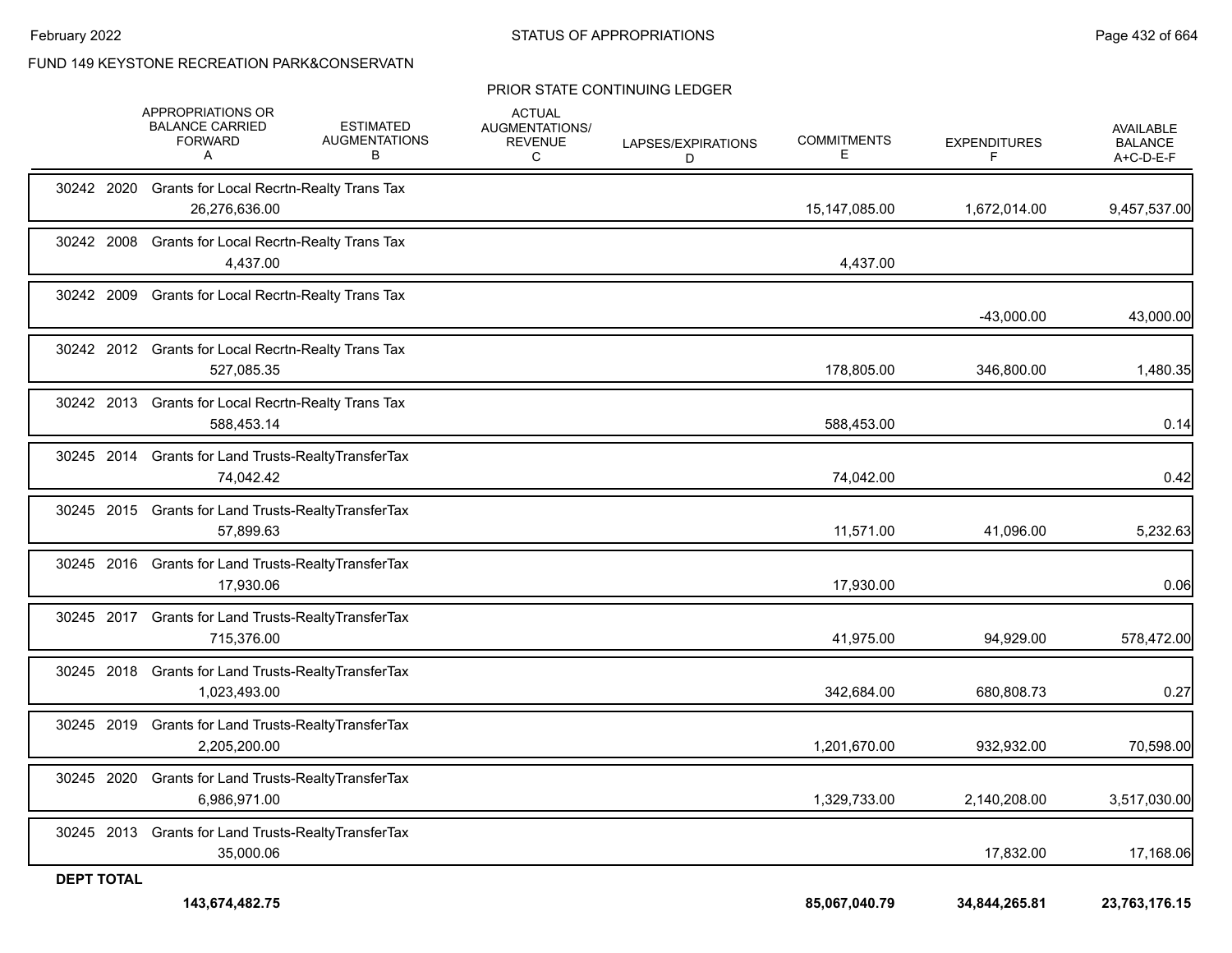## FUND 149 KEYSTONE RECREATION PARK&CONSERVATN

#### PRIOR STATE CONTINUING LEDGER

|                             | APPROPRIATIONS OR<br><b>BALANCE CARRIED</b><br><b>FORWARD</b><br>A | <b>ESTIMATED</b><br><b>AUGMENTATIONS</b><br>В | <b>ACTUAL</b><br>AUGMENTATIONS/<br><b>REVENUE</b><br>C | LAPSES/EXPIRATIONS<br>D | <b>COMMITMENTS</b><br>Е | <b>EXPENDITURES</b><br>F | AVAILABLE<br><b>BALANCE</b><br>A+C-D-E-F |
|-----------------------------|--------------------------------------------------------------------|-----------------------------------------------|--------------------------------------------------------|-------------------------|-------------------------|--------------------------|------------------------------------------|
| <b>BA 16 - Education</b>    |                                                                    |                                               |                                                        |                         |                         |                          |                                          |
| <b>GRANTS AND SUBSIDIES</b> |                                                                    |                                               |                                                        |                         |                         |                          |                                          |
|                             | 30252 2014 Local Libraries Rhab & Dvlpmnt-RltyTxT<br>15,792.50     |                                               |                                                        |                         | 9,792.50                |                          | 6,000.00                                 |
|                             | 30252 2015 Local Libraries Rhab & Dvlpmnt-RltyTxT<br>424,815.69    |                                               |                                                        |                         | 399,842.00              |                          | 24,973.69                                |
|                             | 30252 2016 Local Libraries Rhab & Dvlpmnt-RltyTxT<br>100,226.40    |                                               |                                                        |                         | 70,525.19               | 28,976.00                | 725.21                                   |
|                             | 30252 2017 Local Libraries Rhab & Dvlpmnt-RltyTxT<br>210,349.84    |                                               |                                                        |                         | 79,545.13               | 63,936.37                | 66,868.34                                |
|                             | 30252 2018 Local Libraries Rhab & Dvlpmnt-RltyTxT<br>3,101,800.03  |                                               |                                                        |                         | 1,261,607.24            | 1,204,098.51             | 636,094.28                               |
| 30252 2019                  | Local Libraries Rhab & Dvlpmnt-RltyTxT<br>3,811,841.90             |                                               |                                                        |                         | 2,551,719.46            | 998,763.33               | 261,359.11                               |
| 30252 2020                  | Local Libraries Rhab & Dvlpmnt-RltyTxT<br>4,412,000.00             |                                               |                                                        |                         |                         |                          | 4,412,000.00                             |
|                             | 30252 2010 Local Libraries Rhab & Dvlpmnt-RltyTxT<br>2,995.20      |                                               |                                                        |                         |                         | 59.18                    | 2,936.02                                 |
| 30252 2011                  | Local Libraries Rhab & Dvlpmnt-RltyTxT<br>53,138.76                |                                               |                                                        |                         | 46,369.09               |                          | 6,769.67                                 |
|                             | 30252 2012 Local Libraries Rhab & Dvlpmnt-RltyTxT<br>6,805.33      |                                               |                                                        |                         |                         |                          | 6,805.33                                 |
|                             | 30252 2013 Local Libraries Rhab & Dvlpmnt-RltyTxT<br>6,889.37      |                                               |                                                        |                         |                         |                          | 6,889.37                                 |
| <b>DEPT TOTAL</b>           |                                                                    |                                               |                                                        |                         |                         |                          |                                          |
|                             | 12,146,655.02                                                      |                                               |                                                        |                         | 4,419,400.61            | 2,295,833.39             | 5,431,421.02                             |
|                             | <b>BA 30 - Historical &amp; Museum Commission</b>                  |                                               |                                                        |                         |                         |                          |                                          |

GENERAL GOVERNMENT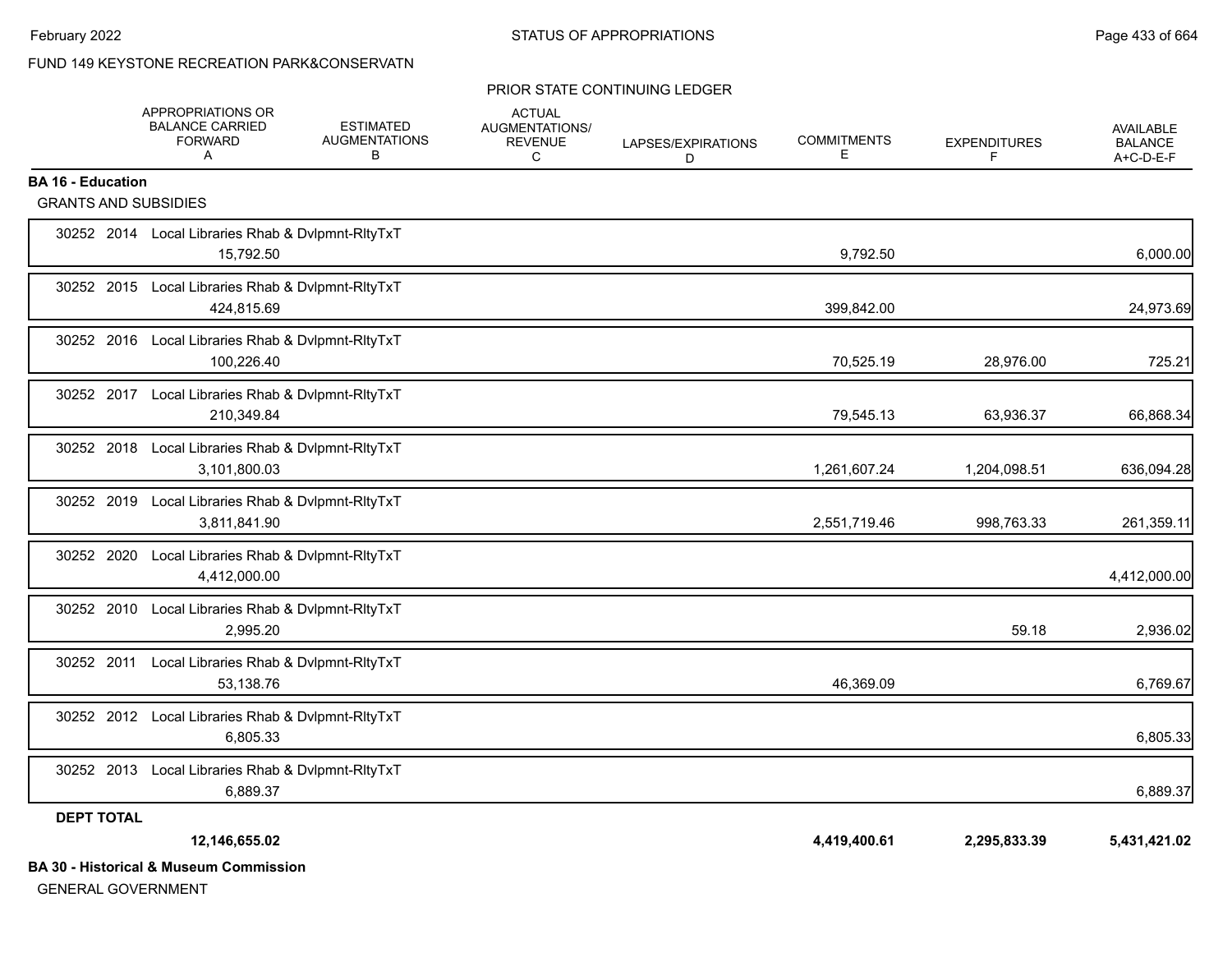### FUND 149 KEYSTONE RECREATION PARK&CONSERVATN

#### PRIOR STATE CONTINUING LEDGER

|                             | APPROPRIATIONS OR<br><b>BALANCE CARRIED</b><br><b>FORWARD</b><br>Α | <b>ESTIMATED</b><br><b>AUGMENTATIONS</b><br>В | <b>ACTUAL</b><br>AUGMENTATIONS/<br><b>REVENUE</b><br>C | LAPSES/EXPIRATIONS<br>D | <b>COMMITMENTS</b><br>E. | <b>EXPENDITURES</b><br>F | AVAILABLE<br><b>BALANCE</b><br>A+C-D-E-F |
|-----------------------------|--------------------------------------------------------------------|-----------------------------------------------|--------------------------------------------------------|-------------------------|--------------------------|--------------------------|------------------------------------------|
|                             | 30258 2005 Hist Site Dvpt 94-04 Rlty Tfr Tax<br>155,983.14         |                                               |                                                        |                         |                          |                          | 155,983.14                               |
| <b>GRANTS AND SUBSIDIES</b> |                                                                    |                                               |                                                        |                         |                          |                          |                                          |
|                             | 30253 2014 Historic Site Dvpt Realty Transfr Tax<br>1,896,528.13   |                                               |                                                        |                         | 1,700,310.55             | 49,195.09                | 147,022.49                               |
|                             | 30253 2015 Historic Site Dvpt Realty Transfr Tax<br>85,542.71      |                                               |                                                        |                         | 12,613.80                | 72,928.91                |                                          |
|                             | 30253 2016 Historic Site Dvpt Realty Transfr Tax<br>233,591.20     |                                               |                                                        |                         | 60,444.08                | 138,492.97               | 34,654.15                                |
|                             | 30253 2017 Historic Site Dvpt Realty Transfr Tax<br>4,970,527.16   |                                               |                                                        |                         | 1,088,172.61             | 638,659.01               | 3,243,695.54                             |
| 30253 2018                  | Historic Site Dvpt Realty Transfr Tax<br>5,311,961.44              |                                               |                                                        |                         | 1,637,981.80             | 763,031.62               | 2,910,948.02                             |
| 30253 2019                  | Historic Site Dvpt Realty Transfr Tax<br>5,940,831.18              |                                               |                                                        |                         | 3,367,849.69             | 1,919,525.08             | 653,456.41                               |
| 30253 2020                  | Historic Site Dvpt Realty Transfr Tax<br>10,500,359.94             |                                               |                                                        |                         | 4,011,133.92             | 1,535,826.91             | 4,953,399.11                             |
| 30253 2006                  | <b>Realty Transfer Tax</b><br>21,393.00                            |                                               |                                                        |                         | 21,393.00                |                          |                                          |
| 30253 2007                  | Historic Site Dvpt-Realty Transfer Tax<br>7,563.00                 |                                               |                                                        |                         | 7,563.00                 |                          |                                          |
|                             | 30253 2012 Historic Site Dvpt 12 Realty Transfr Tax<br>76,112.69   |                                               |                                                        |                         |                          | 76,081.50                | 31.19                                    |
|                             | 30253 2013 Historic Site Dvpt 13 Realty Transfr Tax<br>42,692.25   |                                               |                                                        |                         | 42,000.00                | 392.25                   | 300.00                                   |
| <b>DEPT TOTAL</b>           | 29,243,085.84                                                      |                                               |                                                        |                         | 11,949,462.45            | 5,194,133.34             | 12,099,490.05                            |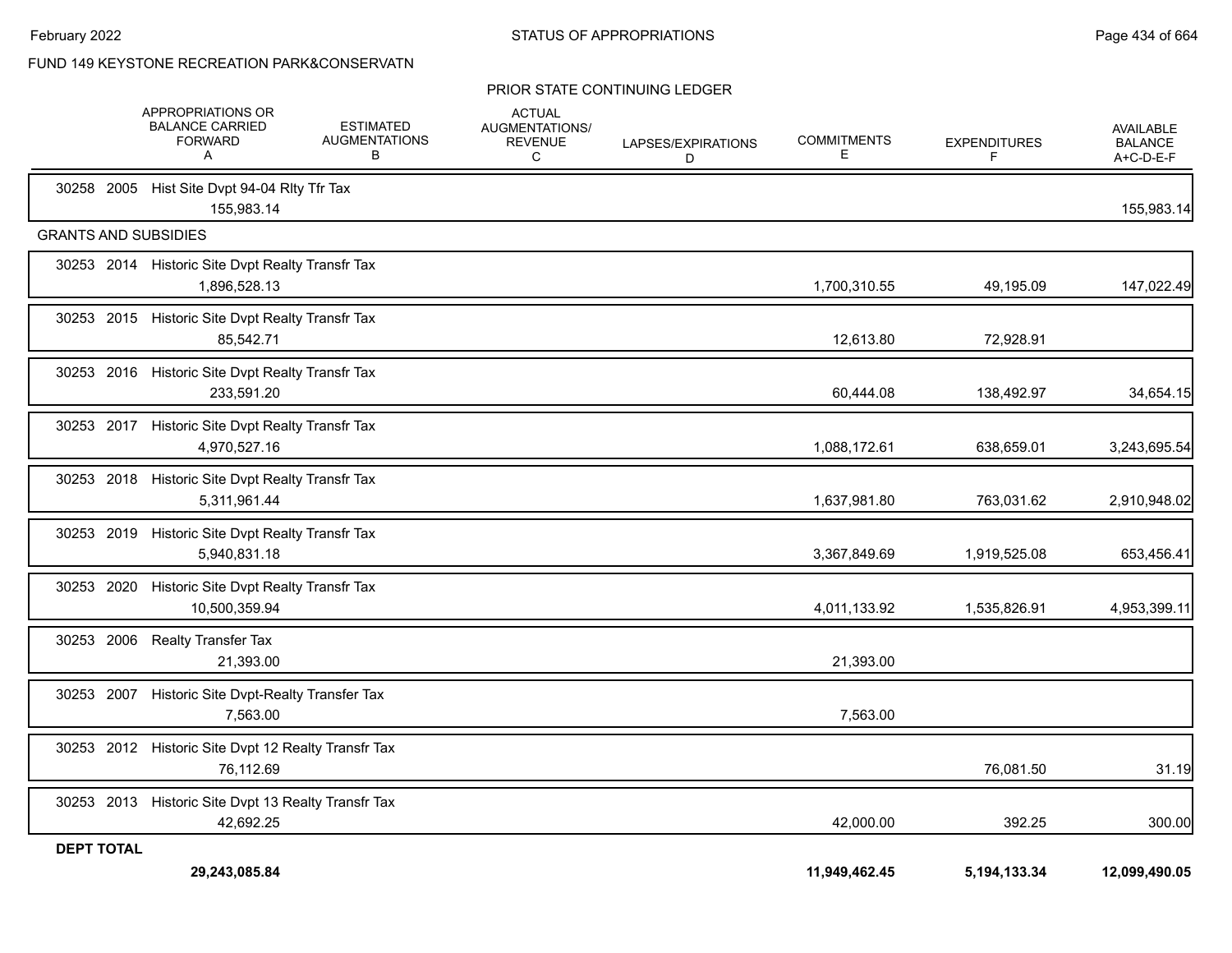| February 2022                                                | STATUS OF APPROPRIATIONS | Page 435 of 664                |
|--------------------------------------------------------------|--------------------------|--------------------------------|
| FUND 149 KEYSTONE RECREATION PARK&CONSERVATN<br>LEDGER TOTAL |                          |                                |
| 185,064,223.61                                               | 101,435,903.85           | 42.334.232.54<br>41.294.087.22 |
| TOTAL TOTAL ALL PRIOR STATE LEDGERS                          |                          |                                |
| 191,612,223.61                                               | 101,435,903.85           | 48.882.232.54<br>41.294.087.22 |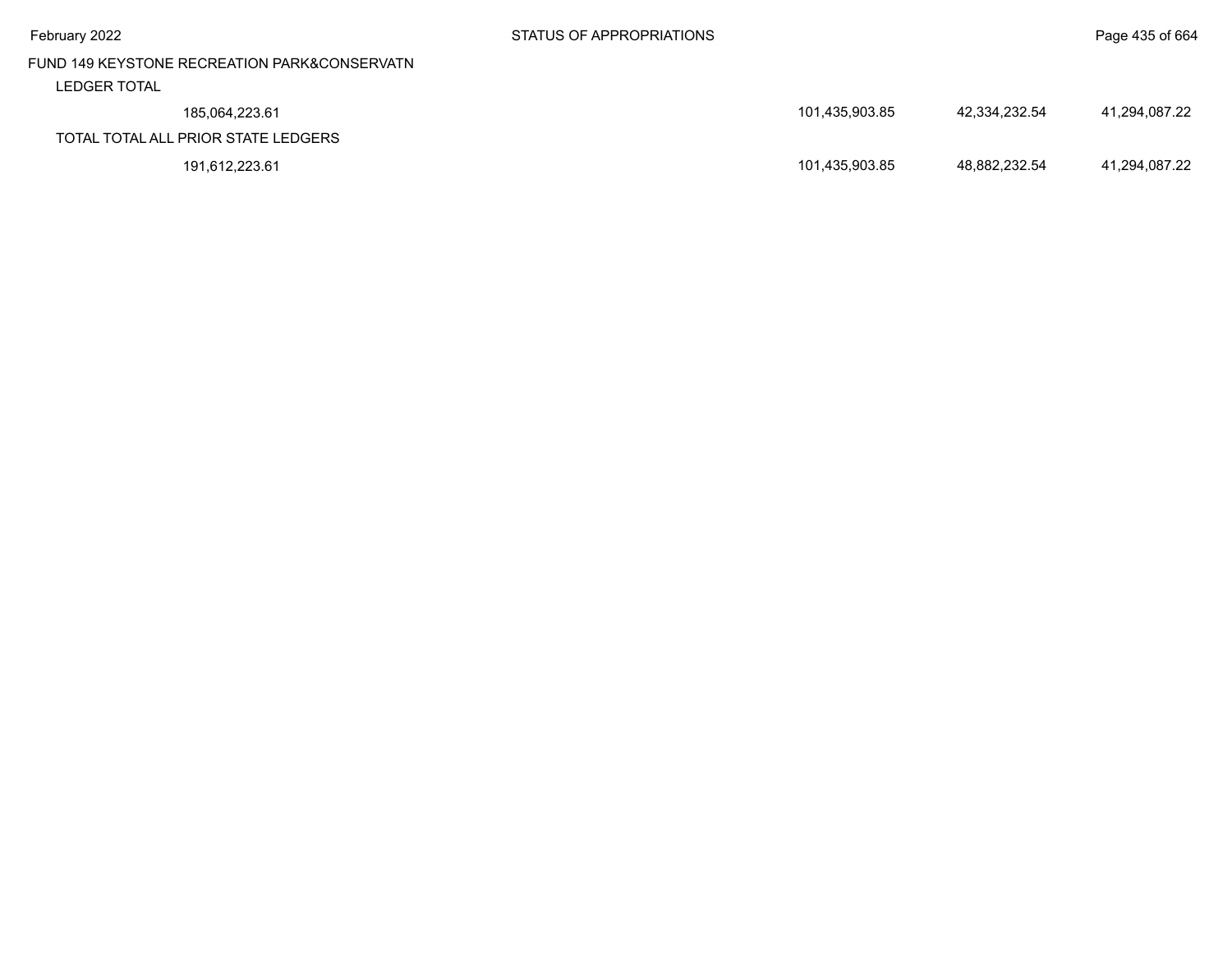## FUND 152 NUTRIENT MANAGEMENT FUND

|                            | <b>APPROPRIATIONS OR</b><br><b>BALANCE CARRIED</b><br><b>FORWARD</b><br>Α | <b>ESTIMATED</b><br><b>AUGMENTATIONS</b><br>В | <b>ACTUAL</b><br>AUGMENTATIONS/<br><b>REVENUE</b><br>C | LAPSES/EXPIRATIONS<br>D | <b>COMMITMENTS</b><br>Е | <b>EXPENDITURES</b><br>F | <b>AVAILABLE</b><br><b>BALANCE</b><br>A+C-D-E-F |
|----------------------------|---------------------------------------------------------------------------|-----------------------------------------------|--------------------------------------------------------|-------------------------|-------------------------|--------------------------|-------------------------------------------------|
| <b>BA 68 - Agriculture</b> |                                                                           |                                               |                                                        |                         |                         |                          |                                                 |
| <b>GENERAL GOVERNMENT</b>  |                                                                           |                                               |                                                        |                         |                         |                          |                                                 |
| 20114 2021                 | Plng, Lns, Grnts & Tchncl Asstnce<br>3,280,000.00                         |                                               |                                                        |                         | 1,328,056.11            | 1,048,037.89             | 903,906.00                                      |
| 20115 2021                 | Nutrient Management - Administration<br>1,369,000.00                      |                                               |                                                        |                         | 2,717.43                | 829,218.51               | 537,064.06                                      |
| <b>DEPT TOTAL</b>          |                                                                           |                                               |                                                        |                         |                         |                          |                                                 |
|                            | 4,649,000.00                                                              |                                               |                                                        |                         | 1,330,773.54            | 1,877,256.40             | 1,440,970.06                                    |
| <b>GENERAL GOVERNMENT</b>  | <b>BA 35 - Environmental Protection</b>                                   |                                               |                                                        |                         |                         |                          |                                                 |
| 20098 2021                 | Ed Research & Technical Assistance                                        |                                               |                                                        |                         |                         |                          |                                                 |
|                            | 2,100,000.00                                                              |                                               |                                                        |                         | 1,396,932.89            | 703,067.11               |                                                 |
| <b>DEPT TOTAL</b>          |                                                                           |                                               |                                                        |                         |                         |                          |                                                 |
|                            | 2,100,000.00                                                              |                                               |                                                        |                         | 1,396,932.89            | 703,067.11               |                                                 |
| <b>LEDGER TOTAL</b>        |                                                                           |                                               |                                                        |                         |                         |                          |                                                 |
|                            | 6,749,000.00                                                              |                                               |                                                        |                         | 2,727,706.43            | 2,580,323.51             | 1,440,970.06                                    |
|                            | TOTAL TOTAL ALL CURRENT STATE LEDGERS                                     |                                               |                                                        |                         |                         |                          |                                                 |
|                            | 6,749,000.00                                                              |                                               |                                                        |                         | 2,727,706.43            | 2,580,323.51             | 1,440,970.06                                    |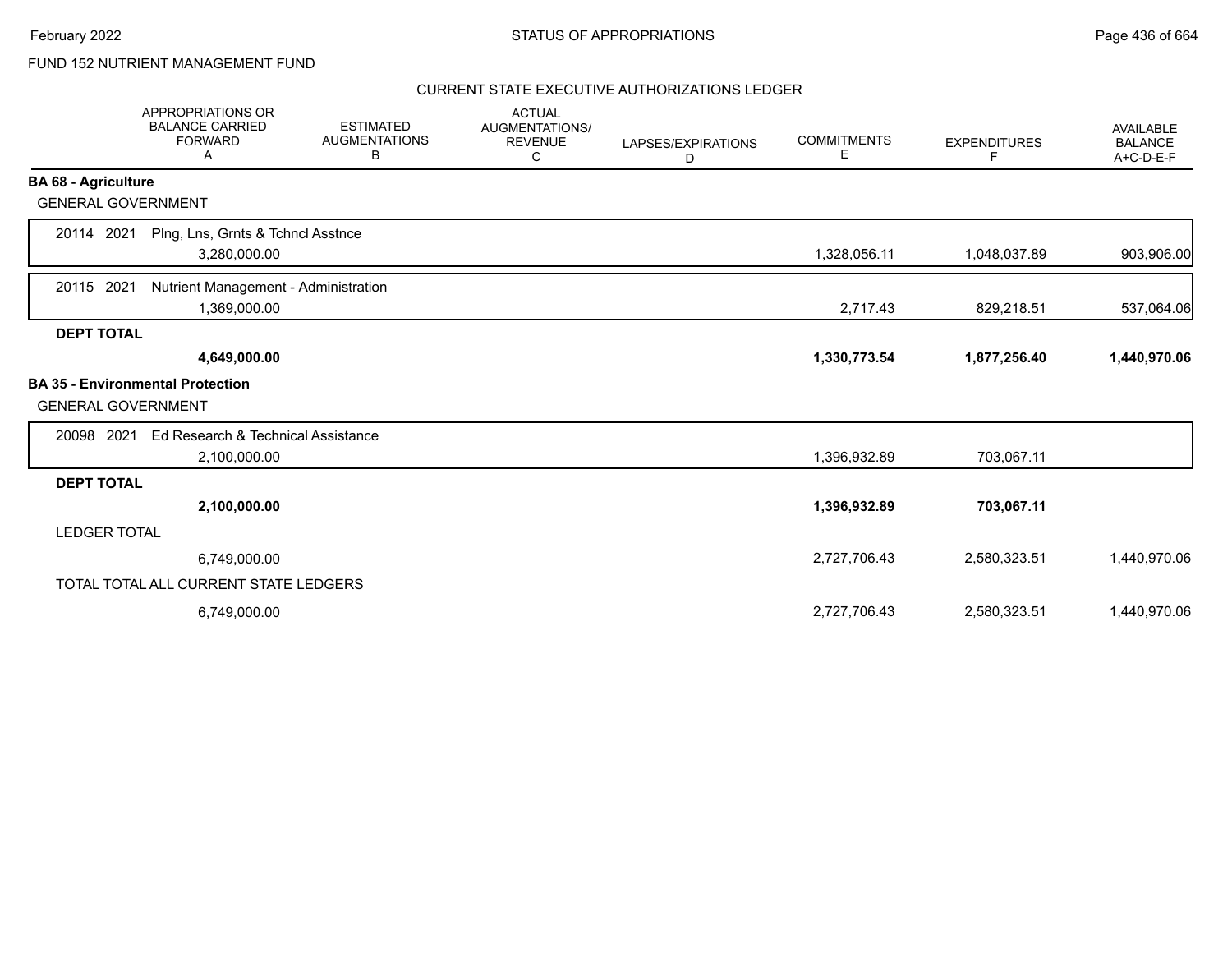# FUND 152 NUTRIENT MANAGEMENT FUND

|                            | APPROPRIATIONS OR<br><b>BALANCE CARRIED</b><br><b>FORWARD</b><br>Α | <b>ESTIMATED</b><br><b>AUGMENTATIONS</b><br>В | <b>ACTUAL</b><br>AUGMENTATIONS/<br><b>REVENUE</b><br>C | LAPSES/EXPIRATIONS<br>D | <b>COMMITMENTS</b><br>Е | <b>EXPENDITURES</b><br>F. | <b>AVAILABLE</b><br><b>BALANCE</b><br>A+C-D-E-F |
|----------------------------|--------------------------------------------------------------------|-----------------------------------------------|--------------------------------------------------------|-------------------------|-------------------------|---------------------------|-------------------------------------------------|
| <b>BA 68 - Agriculture</b> |                                                                    |                                               |                                                        |                         |                         |                           |                                                 |
| <b>GENERAL GOVERNMENT</b>  |                                                                    |                                               |                                                        |                         |                         |                           |                                                 |
| 20114 2019                 | Plng, Lns, Grnts & Tchncl Asstnce<br>1,284,284.66                  |                                               |                                                        |                         | 625,000.00              | 625,000.00                | 34,284.66                                       |
| 20114 2020                 | Plng, Lns, Grnts & Tchncl Asstnce<br>1,587,414.70                  |                                               |                                                        |                         | 565,970.15              | 495,770.55                | 525,674.00                                      |
| 20115 2020                 | Nutrient Management - Administration<br>277,812.00                 |                                               |                                                        |                         | 65,181.27               | 87,529.84                 | 125,100.89                                      |
| <b>DEPT TOTAL</b>          |                                                                    |                                               |                                                        |                         |                         |                           |                                                 |
|                            | 3,149,511.36                                                       |                                               |                                                        |                         | 1,256,151.42            | 1,208,300.39              | 685,059.55                                      |
| <b>GENERAL GOVERNMENT</b>  | <b>BA 35 - Environmental Protection</b>                            |                                               |                                                        |                         |                         |                           |                                                 |
| 20098 2020                 | Ed Research & Technical Assistance<br>789,635.00                   |                                               |                                                        |                         |                         | 681,744.07                | 107,890.93                                      |
| <b>DEPT TOTAL</b>          |                                                                    |                                               |                                                        |                         |                         |                           |                                                 |
|                            | 789,635.00                                                         |                                               |                                                        |                         |                         | 681,744.07                | 107,890.93                                      |
| <b>LEDGER TOTAL</b>        |                                                                    |                                               |                                                        |                         |                         |                           |                                                 |
|                            | 3,939,146.36                                                       |                                               |                                                        |                         | 1,256,151.42            | 1,890,044.46              | 792,950.48                                      |
|                            | TOTAL TOTAL ALL PRIOR STATE LEDGERS                                |                                               |                                                        |                         |                         |                           |                                                 |
|                            | 3,939,146.36                                                       |                                               |                                                        |                         | 1,256,151.42            | 1,890,044.46              | 792,950.48                                      |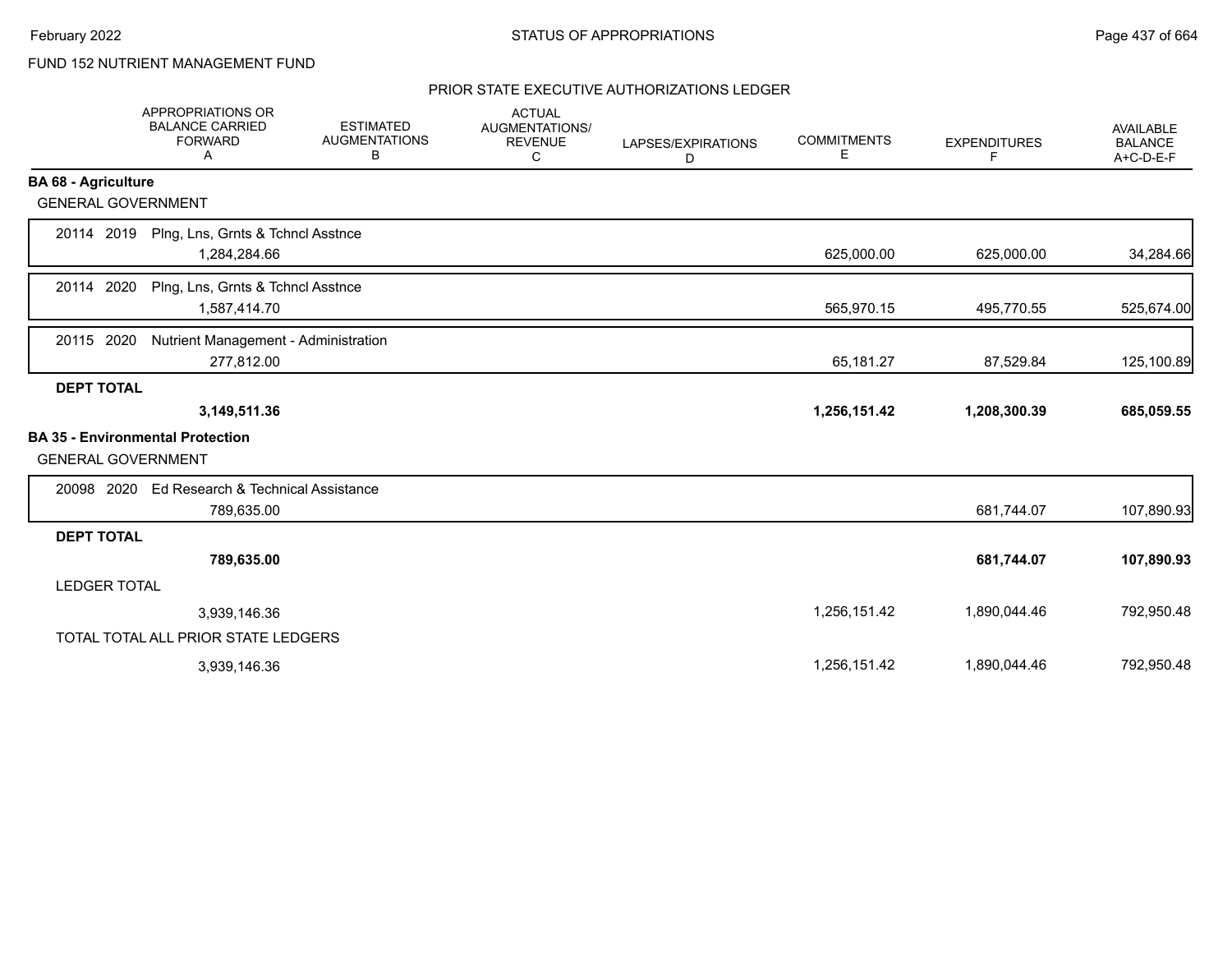# FUND 153 ALLEGHENY REGIONAL ASSET DISTRICT S

#### NON-BUDGETED LEDGER

|                     | APPROPRIATIONS OR<br><b>BALANCE CARRIED</b><br><b>FORWARD</b><br>A | <b>ESTIMATED</b><br><b>AUGMENTATIONS</b><br>В | <b>ACTUAL</b><br>AUGMENTATIONS/<br><b>REVENUE</b><br>С | LAPSES/EXPIRATIONS<br>D | <b>COMMITMENTS</b><br>Е | <b>EXPENDITURES</b> | AVAILABLE<br><b>BALANCE</b><br>A+C-D-E-F |
|---------------------|--------------------------------------------------------------------|-----------------------------------------------|--------------------------------------------------------|-------------------------|-------------------------|---------------------|------------------------------------------|
| BA 73 - Treasury    |                                                                    |                                               |                                                        |                         |                         |                     |                                          |
|                     | <b>GENERAL GOVERNMENT</b>                                          |                                               |                                                        |                         |                         |                     |                                          |
| 50044               | Pay to Allegheny Regional Asset District<br>2021                   |                                               |                                                        |                         |                         |                     |                                          |
|                     |                                                                    |                                               |                                                        |                         |                         | 81,595,757.92       | $-81,595,757.92$                         |
| 50045               | 2021<br>Payment to Allegheny County                                |                                               |                                                        |                         |                         |                     |                                          |
|                     |                                                                    |                                               |                                                        |                         |                         | 40,797,879.00       | -40,797,879.00                           |
| 50046               | 2021<br>Payment to Municipalities                                  |                                               |                                                        |                         |                         |                     |                                          |
|                     |                                                                    |                                               |                                                        |                         |                         | 40,797,879.00       | -40,797,879.00                           |
| <b>DEPT TOTAL</b>   |                                                                    |                                               |                                                        |                         |                         |                     |                                          |
|                     |                                                                    |                                               |                                                        |                         |                         | 163, 191, 515. 92   | -163,191,515.92                          |
| <b>LEDGER TOTAL</b> |                                                                    |                                               |                                                        |                         |                         |                     |                                          |
|                     |                                                                    |                                               |                                                        |                         |                         | 163,191,515.92      | -163,191,515.92                          |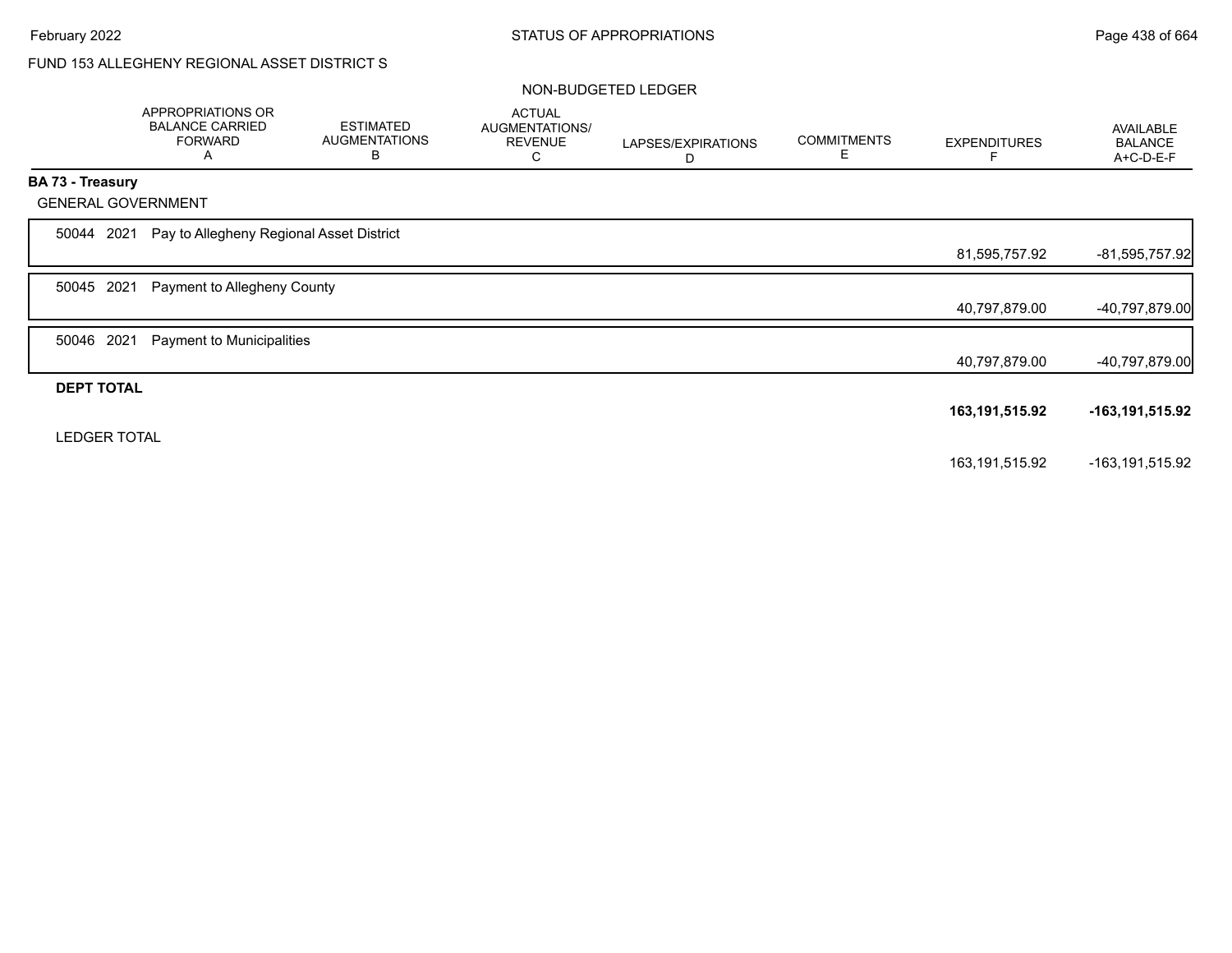## FUND 155 GOVERNOR ROBERT P. CASEY MEMORIAL O

|                                                       | APPROPRIATIONS OR<br><b>BALANCE CARRIED</b><br><b>FORWARD</b><br>A | <b>ESTIMATED</b><br><b>AUGMENTATIONS</b><br>В | <b>ACTUAL</b><br>AUGMENTATIONS/<br><b>REVENUE</b><br>C | LAPSES/EXPIRATIONS<br>D | <b>COMMITMENTS</b><br>E | <b>EXPENDITURES</b><br>F | <b>AVAILABLE</b><br><b>BALANCE</b><br>A+C-D-E-F |
|-------------------------------------------------------|--------------------------------------------------------------------|-----------------------------------------------|--------------------------------------------------------|-------------------------|-------------------------|--------------------------|-------------------------------------------------|
| <b>BA 16 - Education</b><br><b>GENERAL GOVERNMENT</b> |                                                                    |                                               |                                                        |                         |                         |                          |                                                 |
|                                                       |                                                                    |                                               |                                                        |                         |                         |                          |                                                 |
| 20015 2021                                            | Gov Casey Org & Tis Donation Awareness<br>165,000.00               |                                               |                                                        |                         | 157,861.00              | 7,139.00                 |                                                 |
| <b>DEPT TOTAL</b>                                     |                                                                    |                                               |                                                        |                         |                         |                          |                                                 |
|                                                       | 165,000.00                                                         |                                               |                                                        |                         | 157,861.00              | 7,139.00                 |                                                 |
| BA 67 - Health<br><b>GENERAL GOVERNMENT</b>           |                                                                    |                                               |                                                        |                         |                         |                          |                                                 |
| 20109 2021                                            | <b>Implementation Costs</b>                                        |                                               |                                                        |                         |                         |                          |                                                 |
|                                                       | 170,000.00                                                         |                                               |                                                        |                         | 1,679.56                | 37,030.18                | 131,290.26                                      |
| <b>GRANTS AND SUBSIDIES</b>                           |                                                                    |                                               |                                                        |                         |                         |                          |                                                 |
| 20110 2021                                            | <b>Hospital and Other Medical Costs</b><br>18,000.00               |                                               |                                                        |                         |                         | 2,404.57                 | 15,595.43                                       |
| 20111 2021                                            | Grants to Cert. Procurement Org<br>310,000.00                      |                                               |                                                        |                         | 159,749.76              | 150,250.24               |                                                 |
| 20112 2021                                            | Project Make-A-Choice<br>150,000.00                                |                                               |                                                        |                         | 45,257.03               | 49,742.97                | 55,000.00                                       |
| <b>DEPT TOTAL</b>                                     |                                                                    |                                               |                                                        |                         |                         |                          |                                                 |
|                                                       | 648,000.00                                                         |                                               |                                                        |                         | 206,686.35              | 239,427.96               | 201,885.69                                      |
| <b>LEDGER TOTAL</b>                                   |                                                                    |                                               |                                                        |                         |                         |                          |                                                 |
|                                                       | 813,000.00                                                         |                                               |                                                        |                         | 364,547.35              | 246,566.96               | 201,885.69                                      |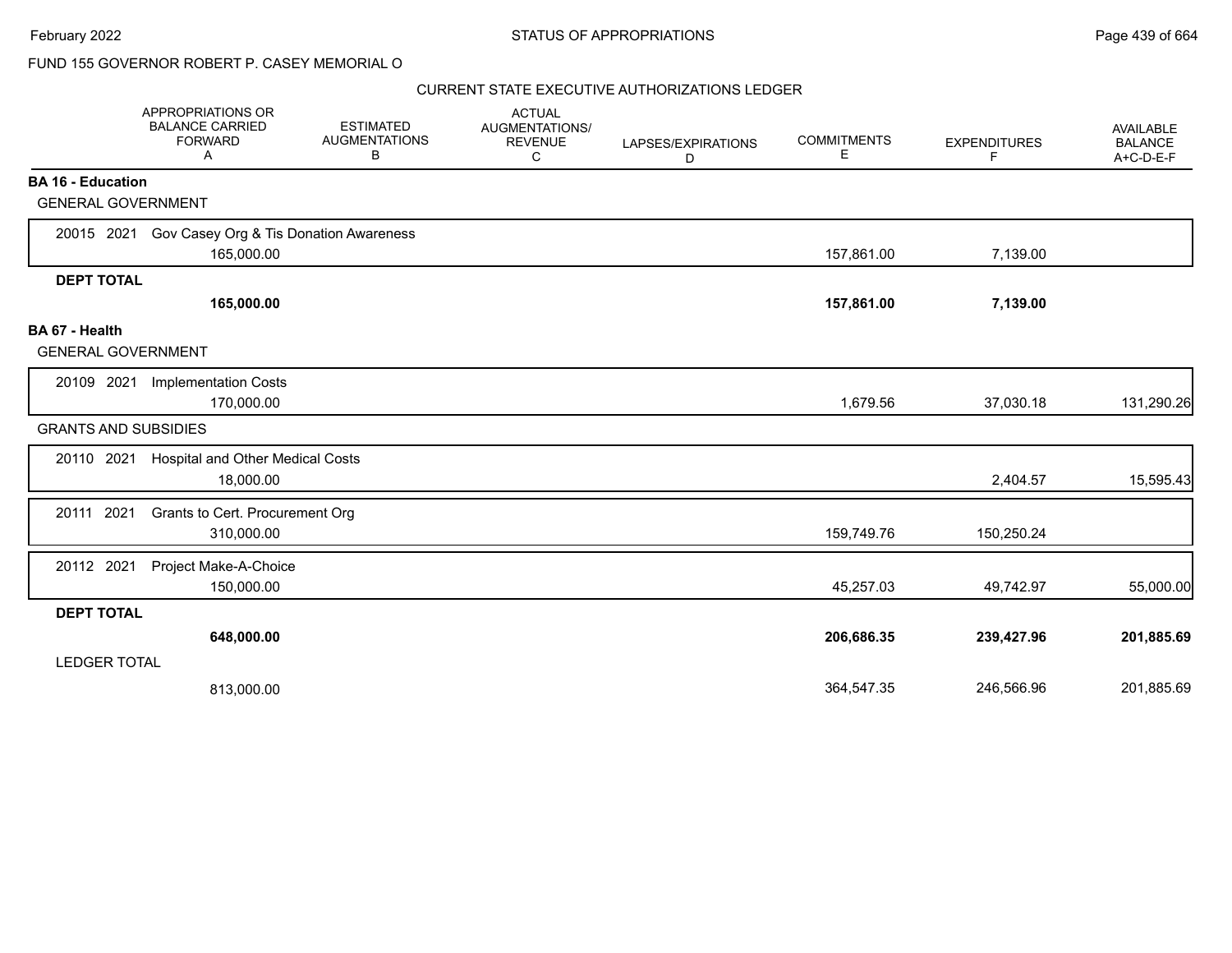#### February 2022 **STATUS OF APPROPRIATIONS** STATUS OF APPROPRIATIONS

## FUND 155 GOVERNOR ROBERT P. CASEY MEMORIAL O

#### CURRENT STATE EXECUTIVE AUTHORIZATIONS - RESTRICTED LEDGER

|                               | APPROPRIATIONS OR<br><b>BALANCE CARRIED</b><br><b>FORWARD</b><br>A | <b>ESTIMATED</b><br><b>AUGMENTATIONS</b><br>в | <b>ACTUAL</b><br>AUGMENTATIONS/<br><b>REVENUE</b><br>С | LAPSES/EXPIRATIONS<br>D | <b>COMMITMENTS</b><br>E. | <b>EXPENDITURES</b> | <b>AVAILABLE</b><br><b>BALANCE</b><br>A+C-D-E-F |
|-------------------------------|--------------------------------------------------------------------|-----------------------------------------------|--------------------------------------------------------|-------------------------|--------------------------|---------------------|-------------------------------------------------|
| <b>BA 78 - Transportation</b> |                                                                    |                                               |                                                        |                         |                          |                     |                                                 |
|                               | <b>GRANTS AND SUBSIDIES</b>                                        |                                               |                                                        |                         |                          |                     |                                                 |
| 26468 2021                    | Reimbursement to Transportation                                    |                                               |                                                        |                         |                          |                     |                                                 |
|                               | 80,000.00                                                          |                                               |                                                        |                         |                          |                     | 80,000.00                                       |
| <b>DEPT TOTAL</b>             |                                                                    |                                               |                                                        |                         |                          |                     |                                                 |
|                               | 80,000.00                                                          |                                               |                                                        |                         |                          |                     | 80,000.00                                       |
| <b>LEDGER TOTAL</b>           |                                                                    |                                               |                                                        |                         |                          |                     |                                                 |
|                               | 80,000.00                                                          |                                               |                                                        |                         |                          |                     | 80,000.00                                       |
|                               | TOTAL TOTAL ALL CURRENT STATE LEDGERS                              |                                               |                                                        |                         |                          |                     |                                                 |
|                               | 893,000.00                                                         |                                               |                                                        |                         | 364,547.35               | 246,566.96          | 281,885.69                                      |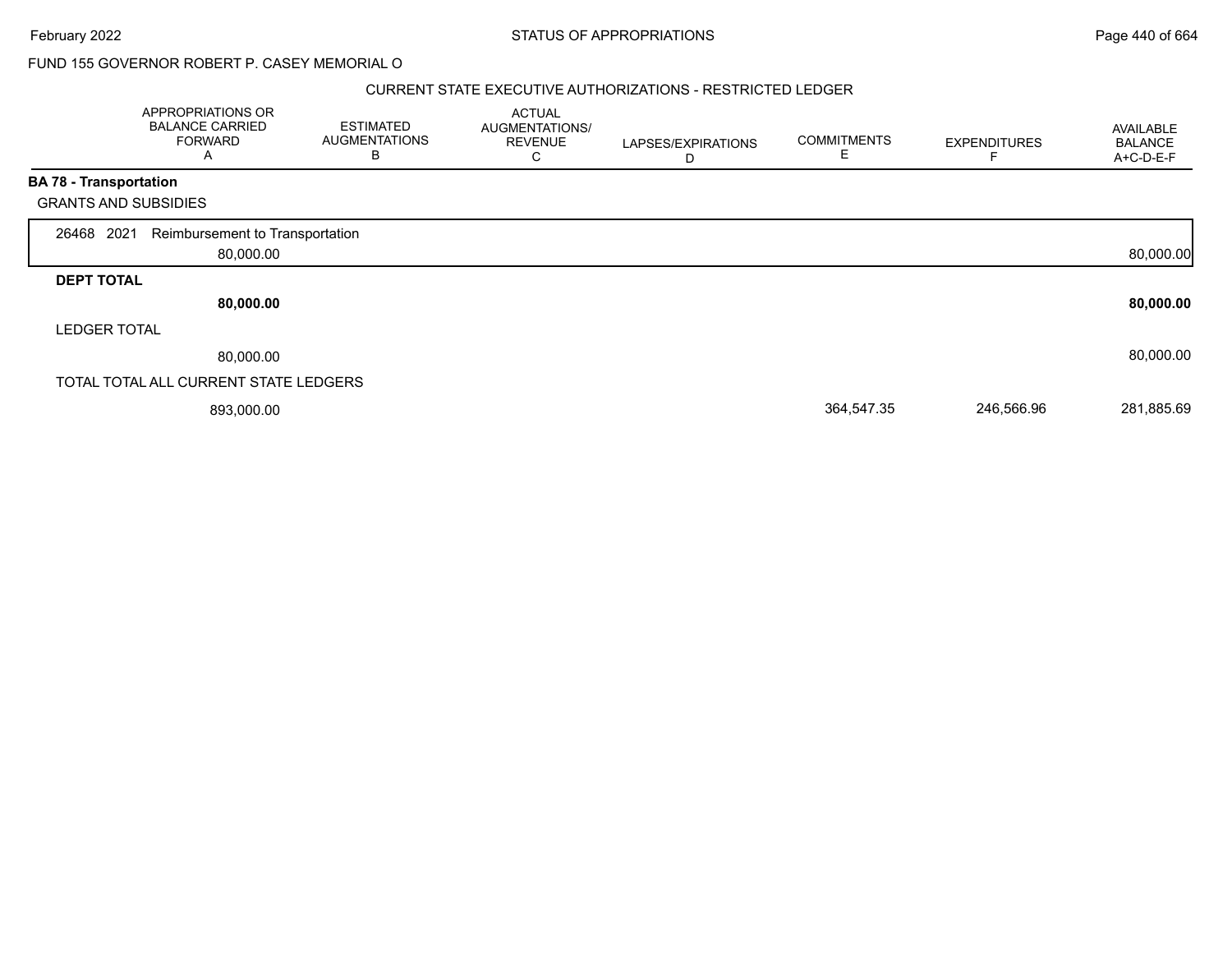## FUND 155 GOVERNOR ROBERT P. CASEY MEMORIAL O

|                                             | APPROPRIATIONS OR<br><b>BALANCE CARRIED</b><br><b>FORWARD</b><br>Α | <b>ESTIMATED</b><br><b>AUGMENTATIONS</b><br>В | <b>ACTUAL</b><br><b>AUGMENTATIONS/</b><br><b>REVENUE</b><br>C | LAPSES/EXPIRATIONS<br>D | <b>COMMITMENTS</b><br>E. | <b>EXPENDITURES</b><br>F | <b>AVAILABLE</b><br><b>BALANCE</b><br>A+C-D-E-F |
|---------------------------------------------|--------------------------------------------------------------------|-----------------------------------------------|---------------------------------------------------------------|-------------------------|--------------------------|--------------------------|-------------------------------------------------|
| <b>BA 16 - Education</b>                    |                                                                    |                                               |                                                               |                         |                          |                          |                                                 |
| <b>GENERAL GOVERNMENT</b>                   |                                                                    |                                               |                                                               |                         |                          |                          |                                                 |
| 20015 2020                                  | Gov Casey Org & Tis Donation Awareness<br>68,749.00                |                                               |                                                               |                         |                          | 68,749.00                |                                                 |
| <b>DEPT TOTAL</b>                           |                                                                    |                                               |                                                               |                         |                          |                          |                                                 |
|                                             | 68,749.00                                                          |                                               |                                                               |                         |                          | 68,749.00                |                                                 |
| BA 67 - Health<br><b>GENERAL GOVERNMENT</b> |                                                                    |                                               |                                                               |                         |                          |                          |                                                 |
| 20109 2020                                  | <b>Implementation Costs</b><br>154,026.35                          |                                               |                                                               |                         |                          | 2,520.89                 | 151,505.46                                      |
| <b>GRANTS AND SUBSIDIES</b>                 |                                                                    |                                               |                                                               |                         |                          |                          |                                                 |
| 20110 2020                                  | Hospital and Other Medical Costs<br>11,904.80                      |                                               |                                                               |                         |                          | 600.00                   | 11,304.80                                       |
| 20111 2020                                  | Grants to Cert. Procurement Org<br>55,798.26                       |                                               |                                                               |                         |                          | 54,473.22                | 1,325.04                                        |
| 20112 2020                                  | Project Make-A-Choice<br>121,926.71                                |                                               |                                                               |                         |                          | 65,856.87                | 56,069.84                                       |
| <b>DEPT TOTAL</b>                           |                                                                    |                                               |                                                               |                         |                          |                          |                                                 |
|                                             | 343,656.12                                                         |                                               |                                                               |                         |                          | 123,450.98               | 220,205.14                                      |
| <b>LEDGER TOTAL</b>                         |                                                                    |                                               |                                                               |                         |                          |                          |                                                 |
|                                             | 412,405.12                                                         |                                               |                                                               |                         |                          | 192,199.98               | 220,205.14                                      |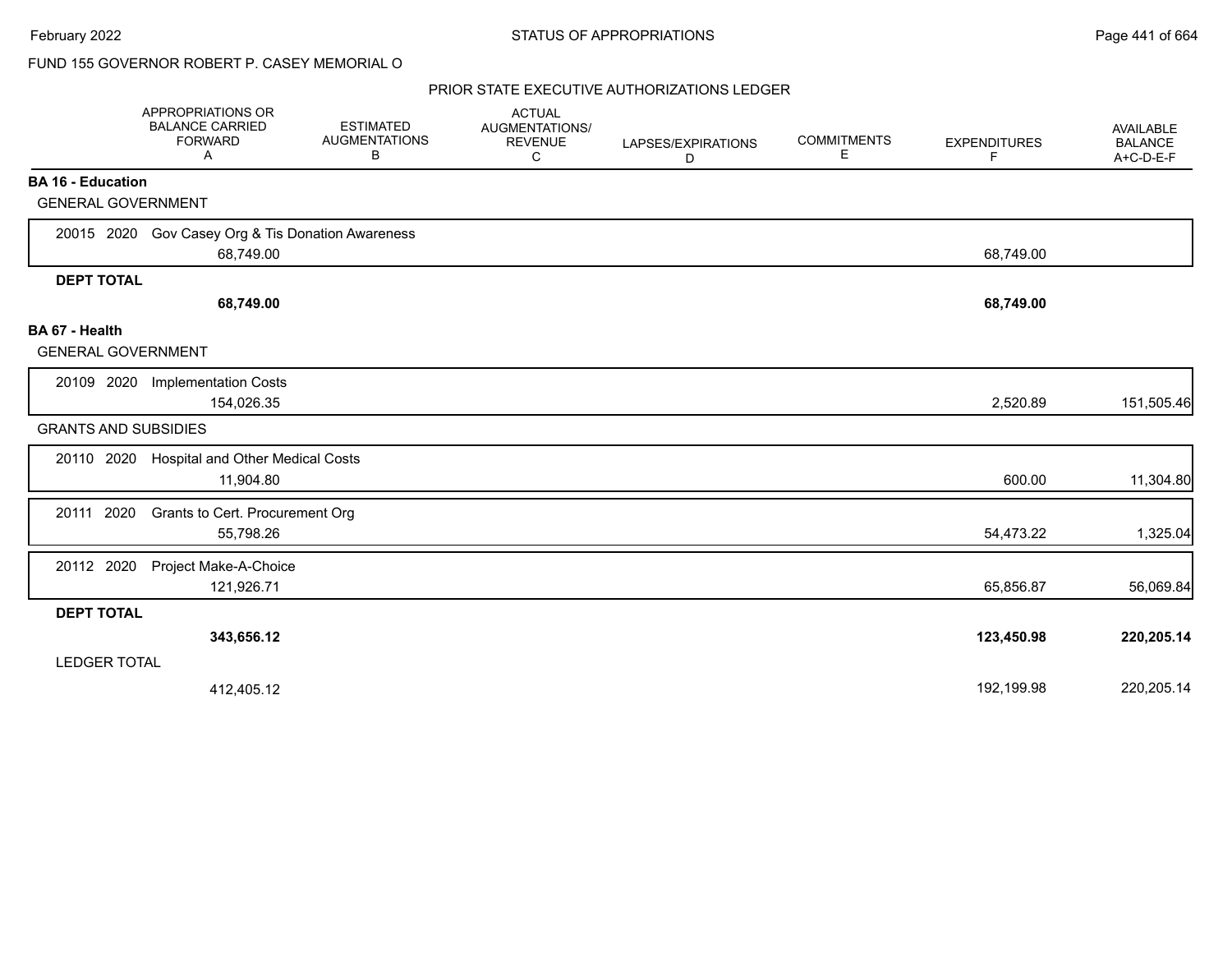#### February 2022 **Example 2022** Page 442 of 664

FUND 155 GOVERNOR ROBERT P. CASEY MEMORIAL O

#### PRIOR STATE EXECUTIVE AUTHORIZATIONS - RESTRICTED LEDGER

|                   | APPROPRIATIONS OR<br><b>BALANCE CARRIED</b><br><b>FORWARD</b><br>A | <b>ESTIMATED</b><br><b>AUGMENTATIONS</b><br>В | <b>ACTUAL</b><br>AUGMENTATIONS/<br><b>REVENUE</b><br>C | LAPSES/EXPIRATIONS<br>D | <b>COMMITMENTS</b><br>Е | <b>EXPENDITURES</b> | AVAILABLE<br><b>BALANCE</b><br>A+C-D-E-F |
|-------------------|--------------------------------------------------------------------|-----------------------------------------------|--------------------------------------------------------|-------------------------|-------------------------|---------------------|------------------------------------------|
|                   | <b>BA 78 - Transportation</b>                                      |                                               |                                                        |                         |                         |                     |                                          |
|                   | <b>GRANTS AND SUBSIDIES</b>                                        |                                               |                                                        |                         |                         |                     |                                          |
| 26468 2019        | Reimbursement to Transportation<br>173,628.55                      |                                               |                                                        |                         |                         |                     | 173,628.55                               |
| 26468             | 2020<br>Reimbursement to Transportation<br>100,000.00              |                                               |                                                        |                         |                         |                     | 100,000.00                               |
| <b>DEPT TOTAL</b> |                                                                    |                                               |                                                        |                         |                         |                     |                                          |
|                   | 273,628.55                                                         |                                               |                                                        |                         |                         |                     | 273,628.55                               |
|                   | <b>LEDGER TOTAL</b>                                                |                                               |                                                        |                         |                         |                     |                                          |
|                   | 273,628.55                                                         |                                               |                                                        |                         |                         |                     | 273,628.55                               |
|                   | TOTAL TOTAL ALL PRIOR STATE LEDGERS                                |                                               |                                                        |                         |                         |                     |                                          |
|                   | 686,033.67                                                         |                                               |                                                        |                         |                         | 192,199.98          | 493,833.69                               |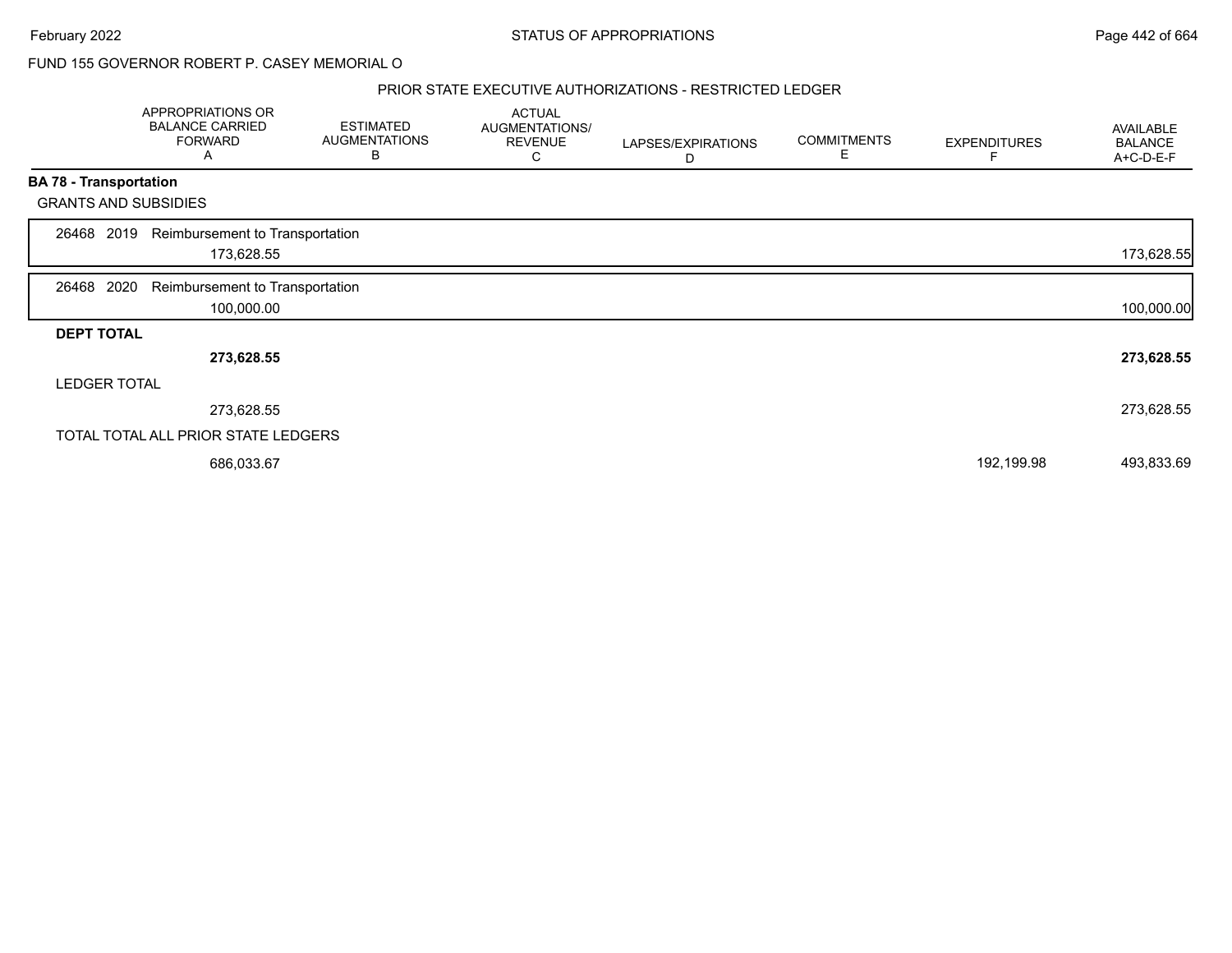## FUND 156 INSURANCE FRAUD PREVENTION TRUST

|                             | APPROPRIATIONS OR<br><b>BALANCE CARRIED</b><br><b>FORWARD</b><br>A | <b>ESTIMATED</b><br><b>AUGMENTATIONS</b><br>B | <b>ACTUAL</b><br>AUGMENTATIONS/<br><b>REVENUE</b><br>С | LAPSES/EXPIRATIONS<br>D | <b>COMMITMENTS</b><br>Е | <b>EXPENDITURES</b> | AVAILABLE<br><b>BALANCE</b><br>A+C-D-E-F |
|-----------------------------|--------------------------------------------------------------------|-----------------------------------------------|--------------------------------------------------------|-------------------------|-------------------------|---------------------|------------------------------------------|
|                             | <b>BA 76 - Insurance Fraud Prevention</b>                          |                                               |                                                        |                         |                         |                     |                                          |
| <b>GRANTS AND SUBSIDIES</b> |                                                                    |                                               |                                                        |                         |                         |                     |                                          |
| 20252 2021                  | <b>General Operations</b>                                          |                                               |                                                        |                         |                         |                     |                                          |
|                             | 17,123,000.00                                                      |                                               |                                                        |                         |                         |                     | 17,123,000.00                            |
| <b>DEPT TOTAL</b>           |                                                                    |                                               |                                                        |                         |                         |                     |                                          |
|                             | 17,123,000.00                                                      |                                               |                                                        |                         |                         |                     | 17,123,000.00                            |
| <b>LEDGER TOTAL</b>         |                                                                    |                                               |                                                        |                         |                         |                     |                                          |
|                             | 17,123,000.00                                                      |                                               |                                                        |                         |                         |                     | 17,123,000.00                            |
|                             | TOTAL TOTAL ALL CURRENT STATE LEDGERS                              |                                               |                                                        |                         |                         |                     |                                          |
|                             | 17,123,000.00                                                      |                                               |                                                        |                         |                         |                     | 17,123,000.00                            |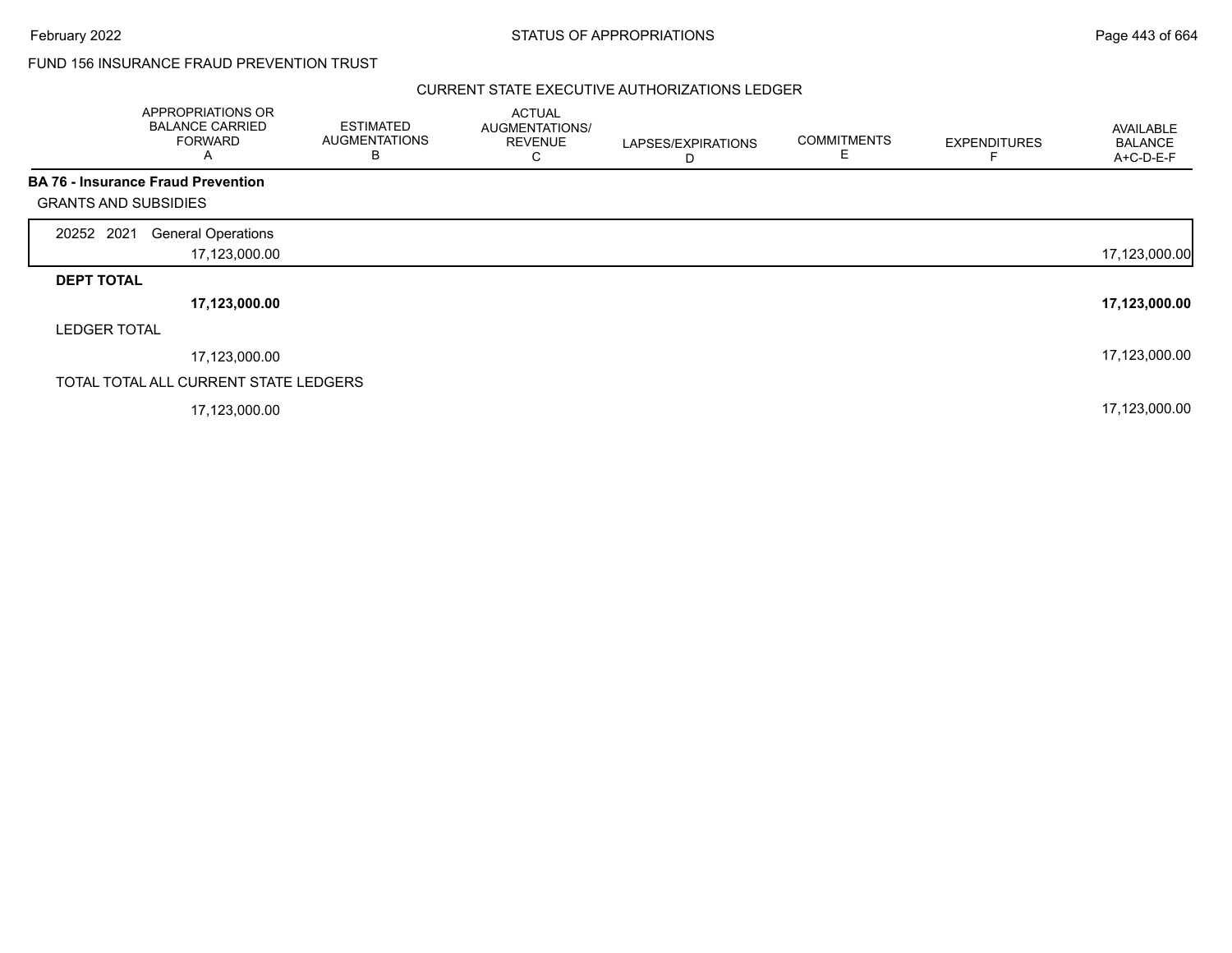## FUND 156 INSURANCE FRAUD PREVENTION TRUST

|                             | <b>APPROPRIATIONS OR</b><br><b>BALANCE CARRIED</b><br><b>FORWARD</b><br>Α | <b>ESTIMATED</b><br><b>AUGMENTATIONS</b><br>В | <b>ACTUAL</b><br><b>AUGMENTATIONS/</b><br><b>REVENUE</b><br>С | LAPSES/EXPIRATIONS<br>D | <b>COMMITMENTS</b><br>Е | <b>EXPENDITURES</b><br>F | <b>AVAILABLE</b><br><b>BALANCE</b><br>A+C-D-E-F |
|-----------------------------|---------------------------------------------------------------------------|-----------------------------------------------|---------------------------------------------------------------|-------------------------|-------------------------|--------------------------|-------------------------------------------------|
|                             | <b>BA 76 - Insurance Fraud Prevention</b>                                 |                                               |                                                               |                         |                         |                          |                                                 |
| <b>GRANTS AND SUBSIDIES</b> |                                                                           |                                               |                                                               |                         |                         |                          |                                                 |
| 20252 2017                  | <b>General Operations</b><br>3,771.80                                     |                                               |                                                               |                         |                         |                          | 3,771.80                                        |
| 20252 2018                  | <b>General Operations</b><br>2,163,952.66                                 |                                               |                                                               |                         |                         |                          | 2,163,952.66                                    |
| 20252 2019                  | <b>General Operations</b><br>2,476,211.52                                 |                                               |                                                               |                         |                         | 2,298,359.25             | 177,852.27                                      |
| 20252 2020                  | <b>General Operations</b><br>17,123,000.00                                |                                               |                                                               |                         |                         | 10,248,174.24            | 6,874,825.76                                    |
| <b>DEPT TOTAL</b>           |                                                                           |                                               |                                                               |                         |                         |                          |                                                 |
|                             | 21,766,935.98                                                             |                                               |                                                               |                         |                         | 12,546,533.49            | 9,220,402.49                                    |
| <b>LEDGER TOTAL</b>         |                                                                           |                                               |                                                               |                         |                         |                          |                                                 |
|                             | 21,766,935.98                                                             |                                               |                                                               |                         |                         | 12,546,533.49            | 9,220,402.49                                    |
|                             | TOTAL TOTAL ALL PRIOR STATE LEDGERS                                       |                                               |                                                               |                         |                         |                          |                                                 |
|                             | 21,766,935.98                                                             |                                               |                                                               |                         |                         | 12,546,533.49            | 9,220,402.49                                    |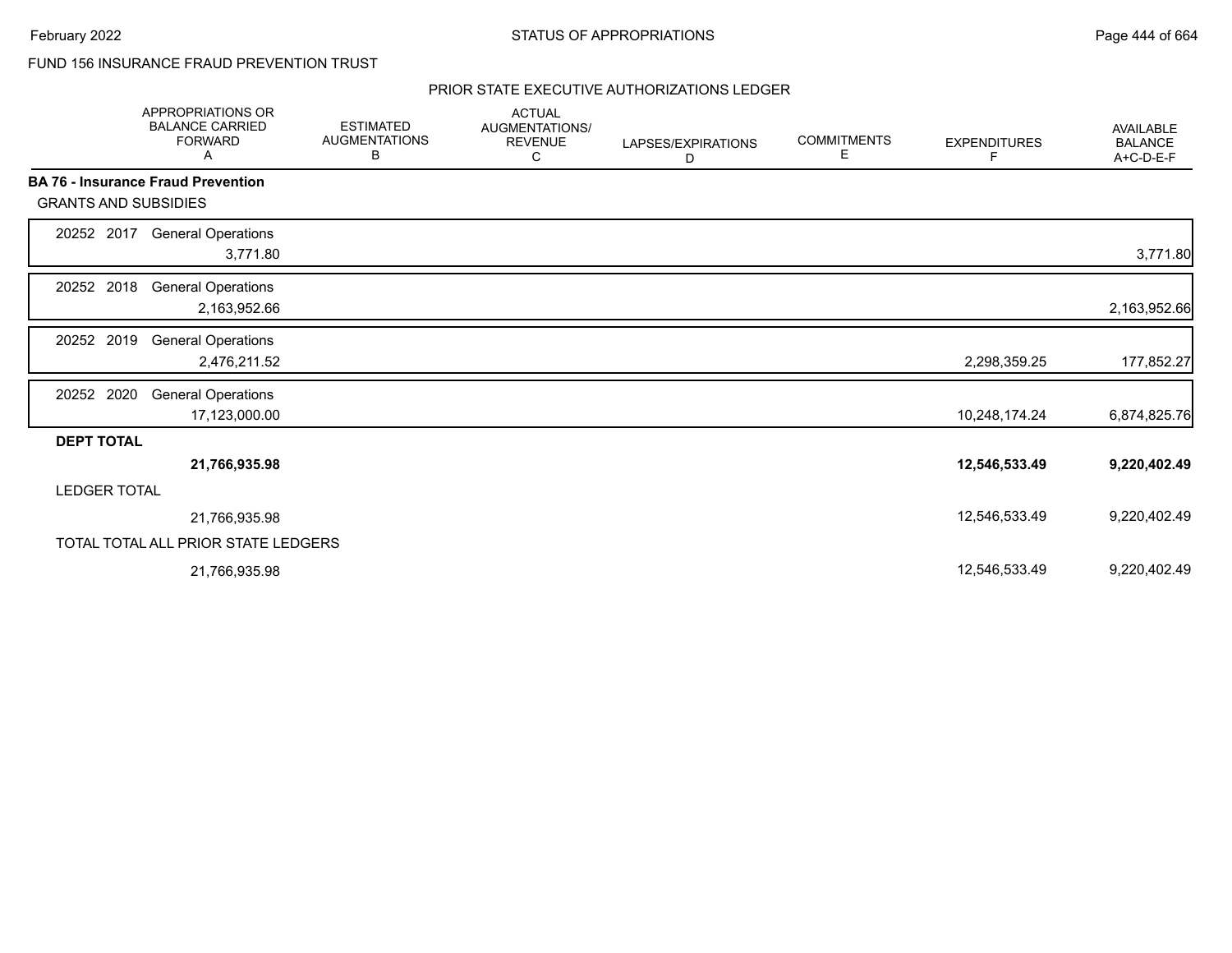## FUND 157 AUTOMOBILE THEFT PREVENTION TRUST

| APPROPRIATIONS OR<br><b>BALANCE CARRIED</b><br><b>FORWARD</b><br>A |              | <b>ESTIMATED</b><br><b>AUGMENTATIONS</b><br>B | <b>ACTUAL</b><br>AUGMENTATIONS/<br><b>REVENUE</b><br>С | LAPSES/EXPIRATIONS<br>D | <b>COMMITMENTS</b><br>Е | <b>EXPENDITURES</b> | AVAILABLE<br><b>BALANCE</b><br>A+C-D-E-F |
|--------------------------------------------------------------------|--------------|-----------------------------------------------|--------------------------------------------------------|-------------------------|-------------------------|---------------------|------------------------------------------|
| <b>BA 77 - Automobile Theft Prevention</b>                         |              |                                               |                                                        |                         |                         |                     |                                          |
| <b>GRANTS AND SUBSIDIES</b>                                        |              |                                               |                                                        |                         |                         |                     |                                          |
| 20253 2021<br><b>General Operations</b>                            |              |                                               |                                                        |                         |                         |                     |                                          |
|                                                                    | 7,402,812.92 |                                               |                                                        |                         |                         | 7,379,001.02        | 23,811.90                                |
| <b>DEPT TOTAL</b>                                                  |              |                                               |                                                        |                         |                         |                     |                                          |
|                                                                    | 7,402,812.92 |                                               |                                                        |                         |                         | 7,379,001.02        | 23,811.90                                |
| <b>LEDGER TOTAL</b>                                                |              |                                               |                                                        |                         |                         |                     |                                          |
|                                                                    | 7,402,812.92 |                                               |                                                        |                         |                         | 7,379,001.02        | 23,811.90                                |
| TOTAL TOTAL ALL CURRENT STATE LEDGERS                              |              |                                               |                                                        |                         |                         |                     |                                          |
|                                                                    | 7,402,812.92 |                                               |                                                        |                         |                         | 7,379,001.02        | 23,811.90                                |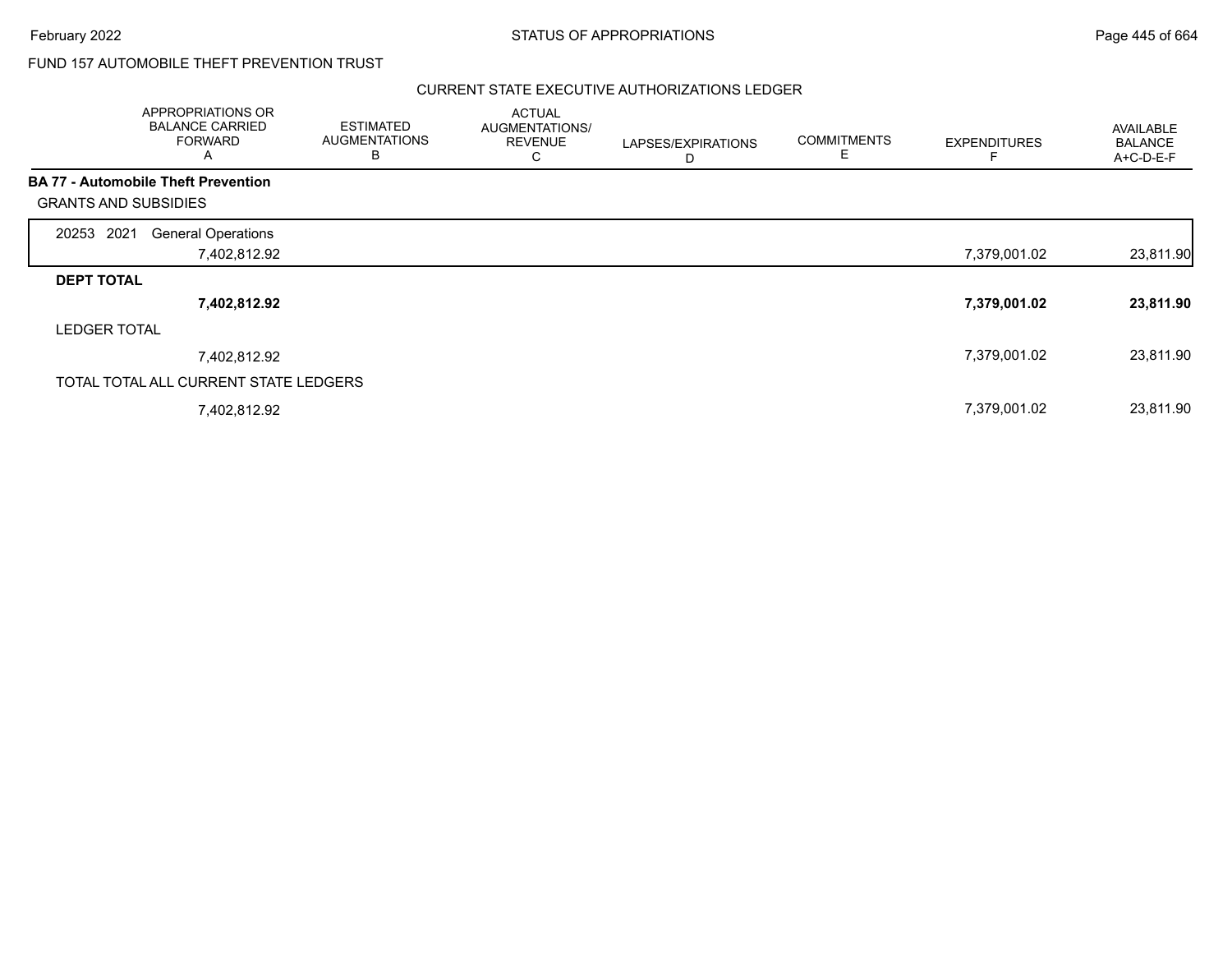## FUND 157 AUTOMOBILE THEFT PREVENTION TRUST

|                             | APPROPRIATIONS OR<br><b>BALANCE CARRIED</b><br><b>FORWARD</b><br>Α | <b>ESTIMATED</b><br><b>AUGMENTATIONS</b><br>В | <b>ACTUAL</b><br>AUGMENTATIONS/<br><b>REVENUE</b><br>С | LAPSES/EXPIRATIONS<br>D | <b>COMMITMENTS</b><br>Е | <b>EXPENDITURES</b> | AVAILABLE<br><b>BALANCE</b><br>A+C-D-E-F |
|-----------------------------|--------------------------------------------------------------------|-----------------------------------------------|--------------------------------------------------------|-------------------------|-------------------------|---------------------|------------------------------------------|
|                             | <b>BA 77 - Automobile Theft Prevention</b>                         |                                               |                                                        |                         |                         |                     |                                          |
| <b>GRANTS AND SUBSIDIES</b> |                                                                    |                                               |                                                        |                         |                         |                     |                                          |
| 2018<br>20253               | <b>General Operations</b><br>199,948.00                            |                                               |                                                        |                         |                         |                     | 199,948.00                               |
| 2019<br>20253               | <b>General Operations</b><br>753,546.00                            |                                               |                                                        |                         |                         |                     | 753,546.00                               |
| 2020<br>20253               | <b>General Operations</b><br>620,999.99                            |                                               |                                                        |                         |                         | 620,999.99          |                                          |
| <b>DEPT TOTAL</b>           |                                                                    |                                               |                                                        |                         |                         |                     |                                          |
|                             | 1,574,493.99                                                       |                                               |                                                        |                         |                         | 620,999.99          | 953,494.00                               |
| <b>LEDGER TOTAL</b>         |                                                                    |                                               |                                                        |                         |                         |                     |                                          |
|                             | 1,574,493.99                                                       |                                               |                                                        |                         |                         | 620,999.99          | 953,494.00                               |
|                             | TOTAL TOTAL ALL PRIOR STATE LEDGERS                                |                                               |                                                        |                         |                         |                     |                                          |
|                             | 1,574,493.99                                                       |                                               |                                                        |                         |                         | 620,999.99          | 953,494.00                               |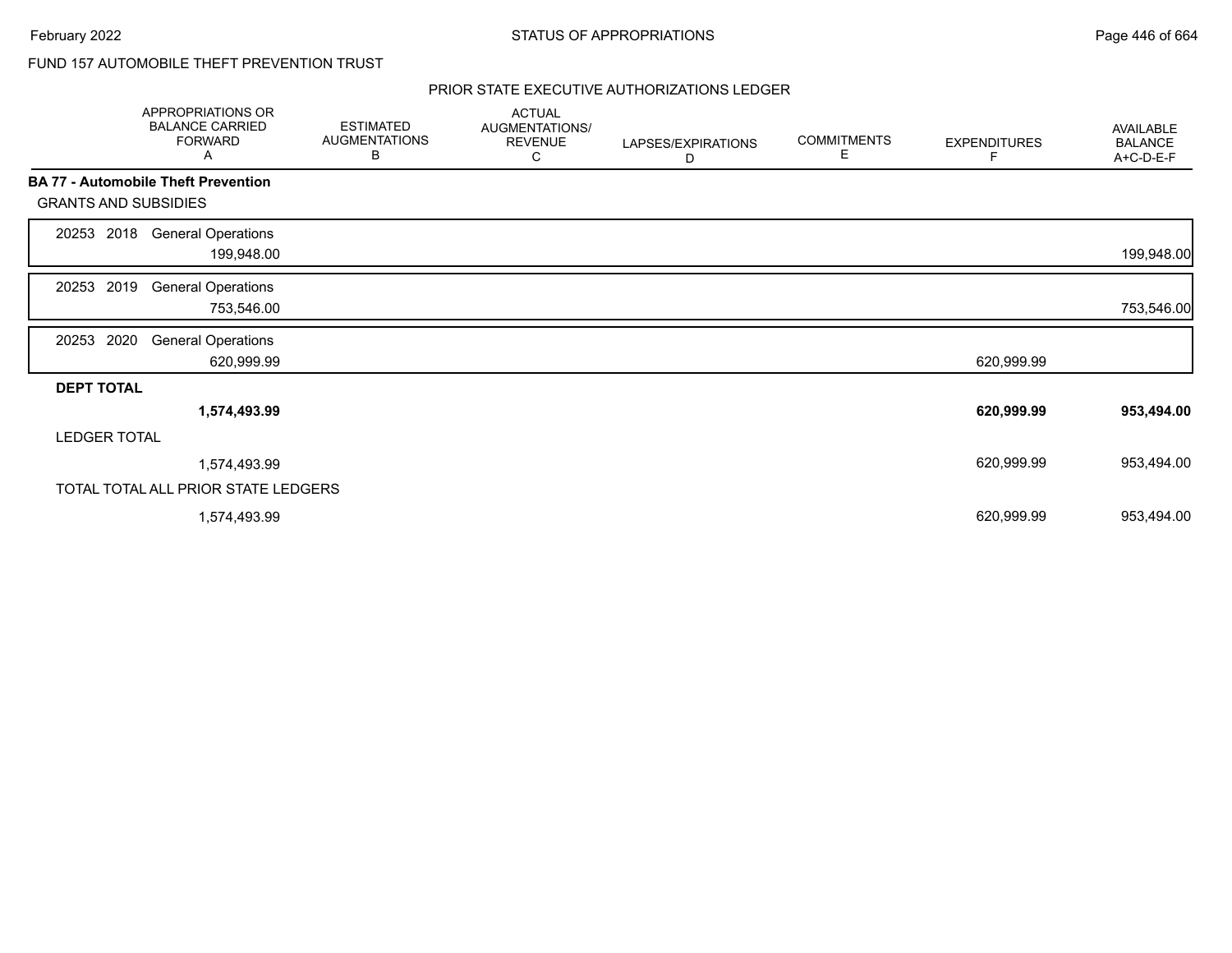## FUND 158 INDUSTRIAL SITES CLEANUP FUND

|                             | APPROPRIATIONS OR<br><b>BALANCE CARRIED</b><br><b>FORWARD</b><br>Α | <b>ESTIMATED</b><br><b>AUGMENTATIONS</b><br>В | <b>ACTUAL</b><br><b>AUGMENTATIONS/</b><br><b>REVENUE</b><br>С | LAPSES/EXPIRATIONS<br>D | <b>COMMITMENTS</b><br>E | <b>EXPENDITURES</b> | AVAILABLE<br><b>BALANCE</b><br>A+C-D-E-F |
|-----------------------------|--------------------------------------------------------------------|-----------------------------------------------|---------------------------------------------------------------|-------------------------|-------------------------|---------------------|------------------------------------------|
|                             | <b>BA 24 - Community &amp; Economic Develop</b>                    |                                               |                                                               |                         |                         |                     |                                          |
| <b>GENERAL GOVERNMENT</b>   |                                                                    |                                               |                                                               |                         |                         |                     |                                          |
| 2021<br>20054               | Industrial Sites Cleanup-Adm.                                      |                                               |                                                               |                         |                         |                     |                                          |
|                             | 314,000.00                                                         |                                               |                                                               |                         |                         | 59,844.38           | 254,155.62                               |
| <b>GRANTS AND SUBSIDIES</b> |                                                                    |                                               |                                                               |                         |                         |                     |                                          |
| 2021<br>20055               | Industrial Sites Cleanup-Projects                                  |                                               |                                                               |                         |                         |                     |                                          |
|                             | 6,000,000.00                                                       |                                               |                                                               |                         | 2,438,955.00            | 532,408.00          | 3,028,637.00                             |
| <b>DEPT TOTAL</b>           |                                                                    |                                               |                                                               |                         |                         |                     |                                          |
|                             | 6,314,000.00                                                       |                                               |                                                               |                         | 2,438,955.00            | 592,252.38          | 3,282,792.62                             |
| <b>LEDGER TOTAL</b>         |                                                                    |                                               |                                                               |                         |                         |                     |                                          |
|                             | 6,314,000.00                                                       |                                               |                                                               |                         | 2,438,955.00            | 592,252.38          | 3,282,792.62                             |
|                             | TOTAL TOTAL ALL CURRENT STATE LEDGERS                              |                                               |                                                               |                         |                         |                     |                                          |
|                             | 6,314,000.00                                                       |                                               |                                                               |                         | 2,438,955.00            | 592,252.38          | 3,282,792.62                             |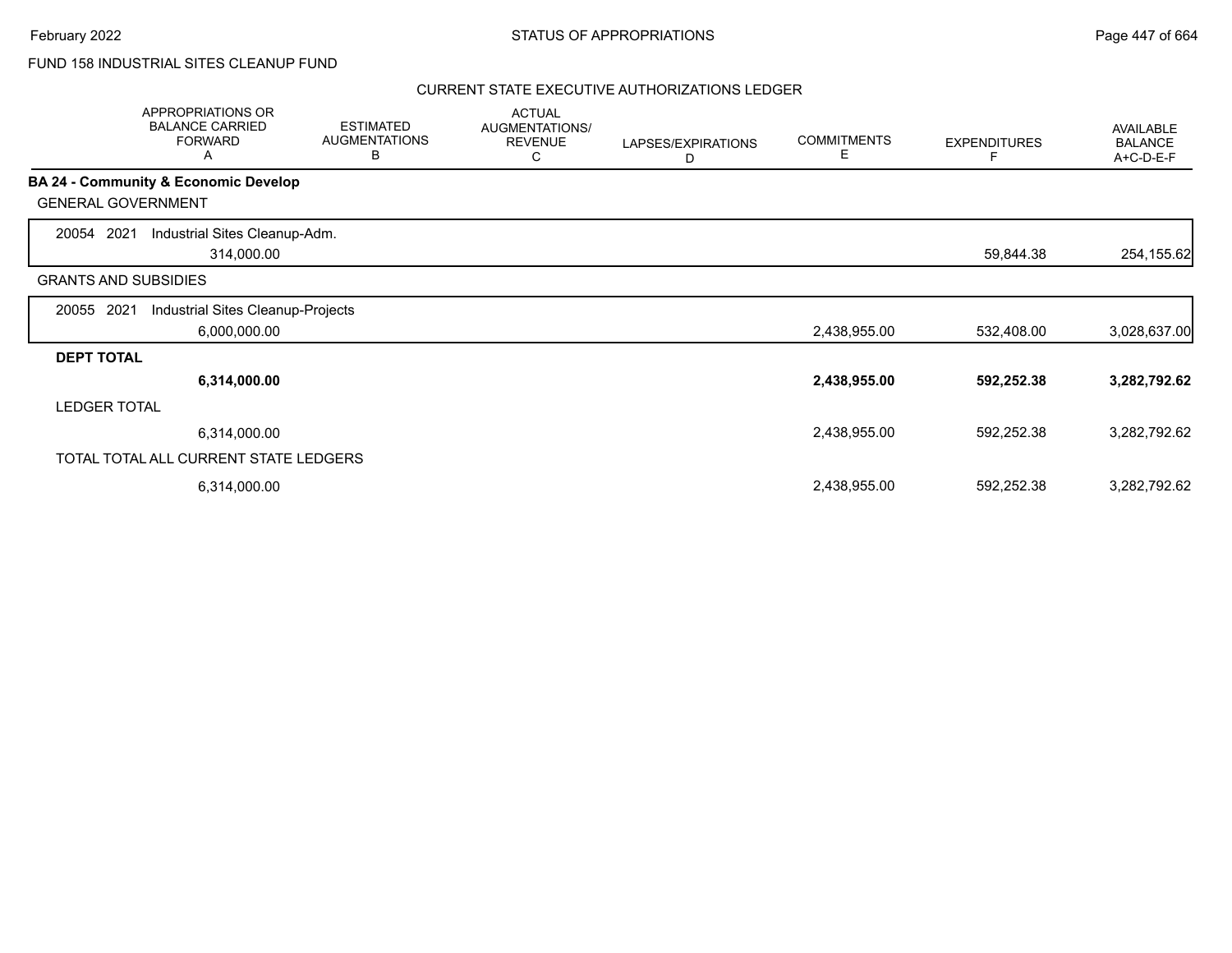# FUND 158 INDUSTRIAL SITES CLEANUP FUND

|                             | <b>APPROPRIATIONS OR</b><br><b>BALANCE CARRIED</b><br><b>FORWARD</b><br>A | <b>ESTIMATED</b><br><b>AUGMENTATIONS</b><br>В | <b>ACTUAL</b><br><b>AUGMENTATIONS/</b><br><b>REVENUE</b><br>С | LAPSES/EXPIRATIONS<br>D | <b>COMMITMENTS</b><br>Е | <b>EXPENDITURES</b><br>F | <b>AVAILABLE</b><br><b>BALANCE</b><br>A+C-D-E-F |
|-----------------------------|---------------------------------------------------------------------------|-----------------------------------------------|---------------------------------------------------------------|-------------------------|-------------------------|--------------------------|-------------------------------------------------|
|                             | BA 24 - Community & Economic Develop                                      |                                               |                                                               |                         |                         |                          |                                                 |
| <b>GENERAL GOVERNMENT</b>   |                                                                           |                                               |                                                               |                         |                         |                          |                                                 |
| 2020<br>20054               | Industrial Sites Cleanup-Adm.                                             |                                               |                                                               |                         |                         |                          |                                                 |
|                             | 221,343.26                                                                |                                               |                                                               |                         |                         | 4,450.15                 | 216,893.11                                      |
| <b>GRANTS AND SUBSIDIES</b> |                                                                           |                                               |                                                               |                         |                         |                          |                                                 |
| 20055 2018                  | Industrial Sites Cleanup-Projects                                         |                                               |                                                               |                         |                         |                          |                                                 |
|                             | 441,657.00                                                                |                                               |                                                               |                         |                         | 222,466.00               | 219,191.00                                      |
| 20055 2019                  | Industrial Sites Cleanup-Projects                                         |                                               |                                                               |                         |                         |                          |                                                 |
|                             | 2,213,126.00                                                              |                                               |                                                               |                         | 2,052,663.00            | 125,913.00               | 34,550.00                                       |
| 2020<br>20055               | Industrial Sites Cleanup-Projects                                         |                                               |                                                               |                         |                         |                          |                                                 |
|                             | 4,389,409.00                                                              |                                               |                                                               |                         | 2,195,092.00            | 891,666.00               | 1,302,651.00                                    |
| <b>DEPT TOTAL</b>           |                                                                           |                                               |                                                               |                         |                         |                          |                                                 |
|                             | 7,265,535.26                                                              |                                               |                                                               |                         | 4,247,755.00            | 1,244,495.15             | 1,773,285.11                                    |
| <b>LEDGER TOTAL</b>         |                                                                           |                                               |                                                               |                         |                         |                          |                                                 |
|                             | 7,265,535.26                                                              |                                               |                                                               |                         | 4,247,755.00            | 1,244,495.15             | 1,773,285.11                                    |
|                             | TOTAL TOTAL ALL PRIOR STATE LEDGERS                                       |                                               |                                                               |                         |                         |                          |                                                 |
|                             | 7,265,535.26                                                              |                                               |                                                               |                         | 4,247,755.00            | 1,244,495.15             | 1,773,285.11                                    |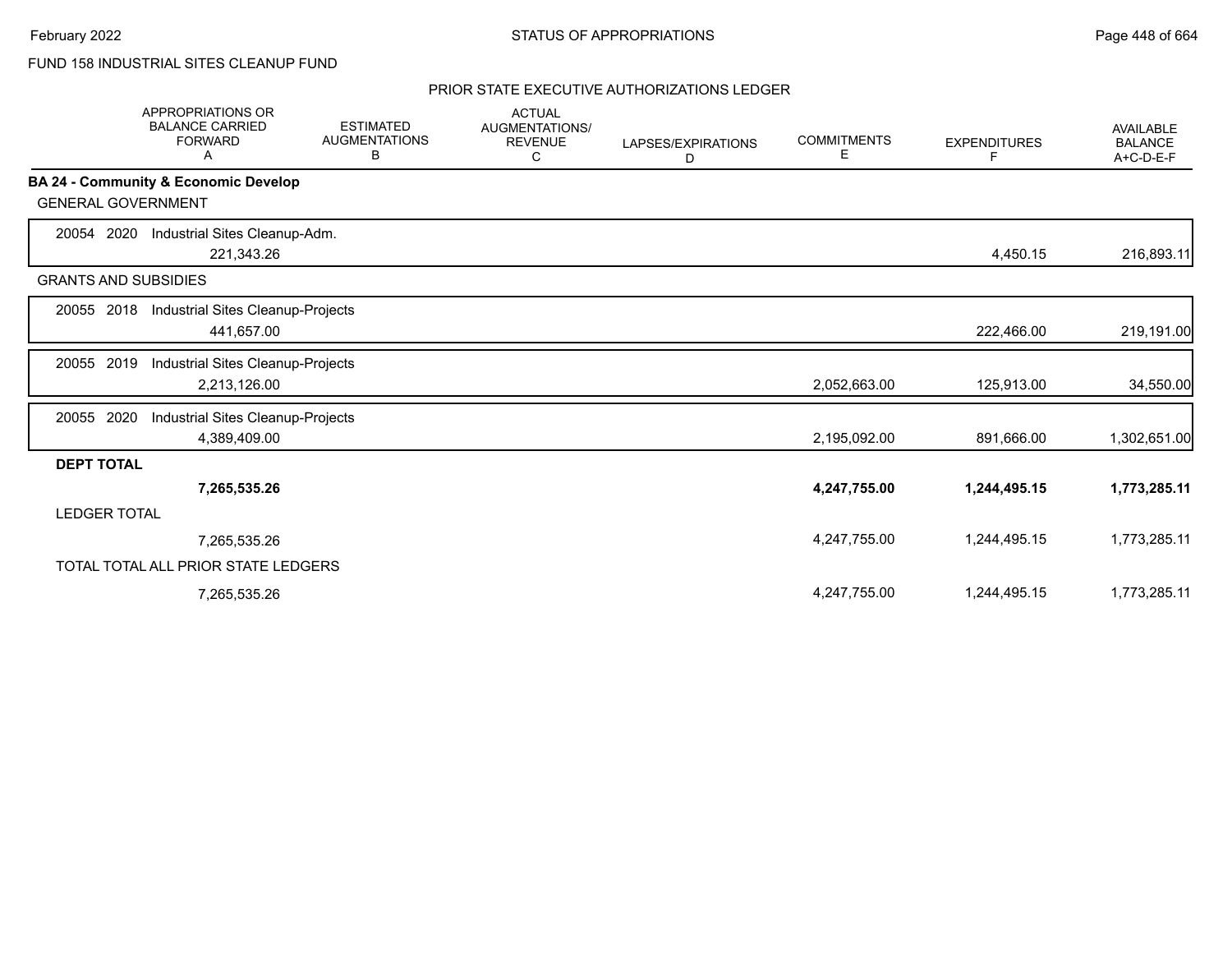## FUND 159 DNA DETECTION FUND

|                             | APPROPRIATIONS OR<br><b>BALANCE CARRIED</b><br><b>FORWARD</b><br>A | <b>ESTIMATED</b><br><b>AUGMENTATIONS</b><br>В | <b>ACTUAL</b><br>AUGMENTATIONS/<br><b>REVENUE</b><br>С | LAPSES/EXPIRATIONS<br>D | <b>COMMITMENTS</b><br>Е | <b>EXPENDITURES</b> | <b>AVAILABLE</b><br><b>BALANCE</b><br>A+C-D-E-F |
|-----------------------------|--------------------------------------------------------------------|-----------------------------------------------|--------------------------------------------------------|-------------------------|-------------------------|---------------------|-------------------------------------------------|
| <b>BA 20 - State Police</b> |                                                                    |                                               |                                                        |                         |                         |                     |                                                 |
|                             | <b>GENERAL GOVERNMENT</b>                                          |                                               |                                                        |                         |                         |                     |                                                 |
| 20240                       | 2021<br>DNA Detection of Offenders                                 |                                               |                                                        |                         |                         |                     |                                                 |
|                             | 5,152,000.00                                                       |                                               |                                                        |                         | 659,131.66              | 2,447,223.42        | 2,045,644.92                                    |
| <b>DEPT TOTAL</b>           |                                                                    |                                               |                                                        |                         |                         |                     |                                                 |
|                             | 5,152,000.00                                                       |                                               |                                                        |                         | 659,131.66              | 2,447,223.42        | 2,045,644.92                                    |
| <b>LEDGER TOTAL</b>         |                                                                    |                                               |                                                        |                         |                         |                     |                                                 |
|                             | 5,152,000.00                                                       |                                               |                                                        |                         | 659,131.66              | 2,447,223.42        | 2,045,644.92                                    |
|                             | TOTAL TOTAL ALL CURRENT STATE LEDGERS                              |                                               |                                                        |                         |                         |                     |                                                 |
|                             | 5,152,000.00                                                       |                                               |                                                        |                         | 659,131.66              | 2,447,223.42        | 2,045,644.92                                    |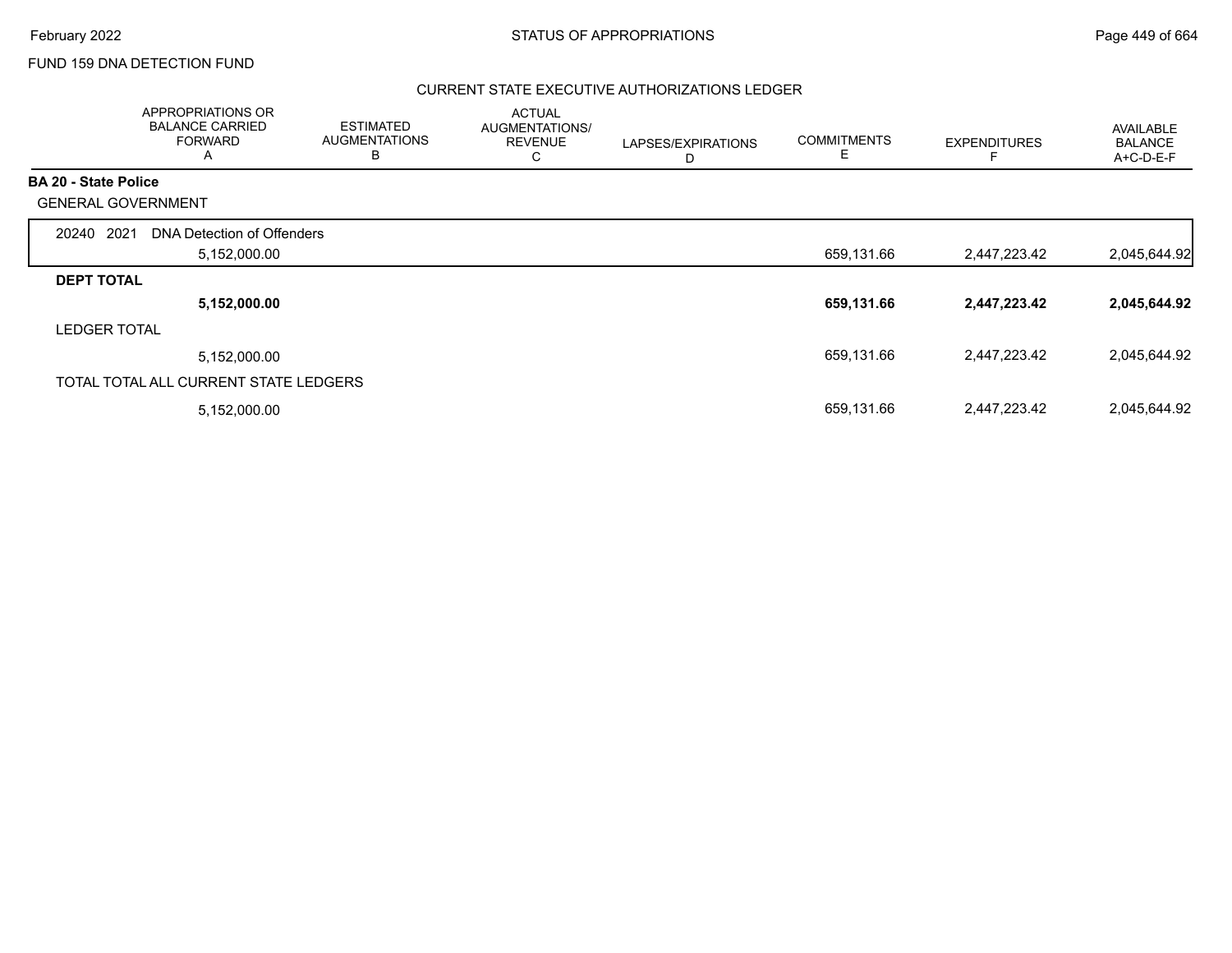## FUND 159 DNA DETECTION FUND

|                           | APPROPRIATIONS OR<br><b>BALANCE CARRIED</b><br><b>FORWARD</b><br>A | <b>ESTIMATED</b><br><b>AUGMENTATIONS</b><br>В | <b>ACTUAL</b><br>AUGMENTATIONS/<br><b>REVENUE</b><br>С | LAPSES/EXPIRATIONS<br>D | <b>COMMITMENTS</b><br>Е | <b>EXPENDITURES</b> | AVAILABLE<br><b>BALANCE</b><br>A+C-D-E-F |
|---------------------------|--------------------------------------------------------------------|-----------------------------------------------|--------------------------------------------------------|-------------------------|-------------------------|---------------------|------------------------------------------|
| BA 20 - State Police      |                                                                    |                                               |                                                        |                         |                         |                     |                                          |
| <b>GENERAL GOVERNMENT</b> |                                                                    |                                               |                                                        |                         |                         |                     |                                          |
| 2018<br>20240             | DNA Detection of Offenders                                         |                                               |                                                        |                         |                         |                     |                                          |
|                           | 13.14                                                              |                                               |                                                        |                         | 13.14                   |                     |                                          |
| 2020<br>20240             | DNA Detection of Offenders                                         |                                               |                                                        |                         |                         |                     |                                          |
|                           | 2,297,677.40                                                       |                                               |                                                        |                         |                         | 59,834.62           | 2,237,842.78                             |
| <b>DEPT TOTAL</b>         |                                                                    |                                               |                                                        |                         |                         |                     |                                          |
|                           | 2,297,690.54                                                       |                                               |                                                        |                         | 13.14                   | 59,834.62           | 2,237,842.78                             |
| <b>LEDGER TOTAL</b>       |                                                                    |                                               |                                                        |                         |                         |                     |                                          |
|                           | 2,297,690.54                                                       |                                               |                                                        |                         | 13.14                   | 59,834.62           | 2,237,842.78                             |
|                           | TOTAL TOTAL ALL PRIOR STATE LEDGERS                                |                                               |                                                        |                         |                         |                     |                                          |
|                           | 2,297,690.54                                                       |                                               |                                                        |                         | 13.14                   | 59,834.62           | 2,237,842.78                             |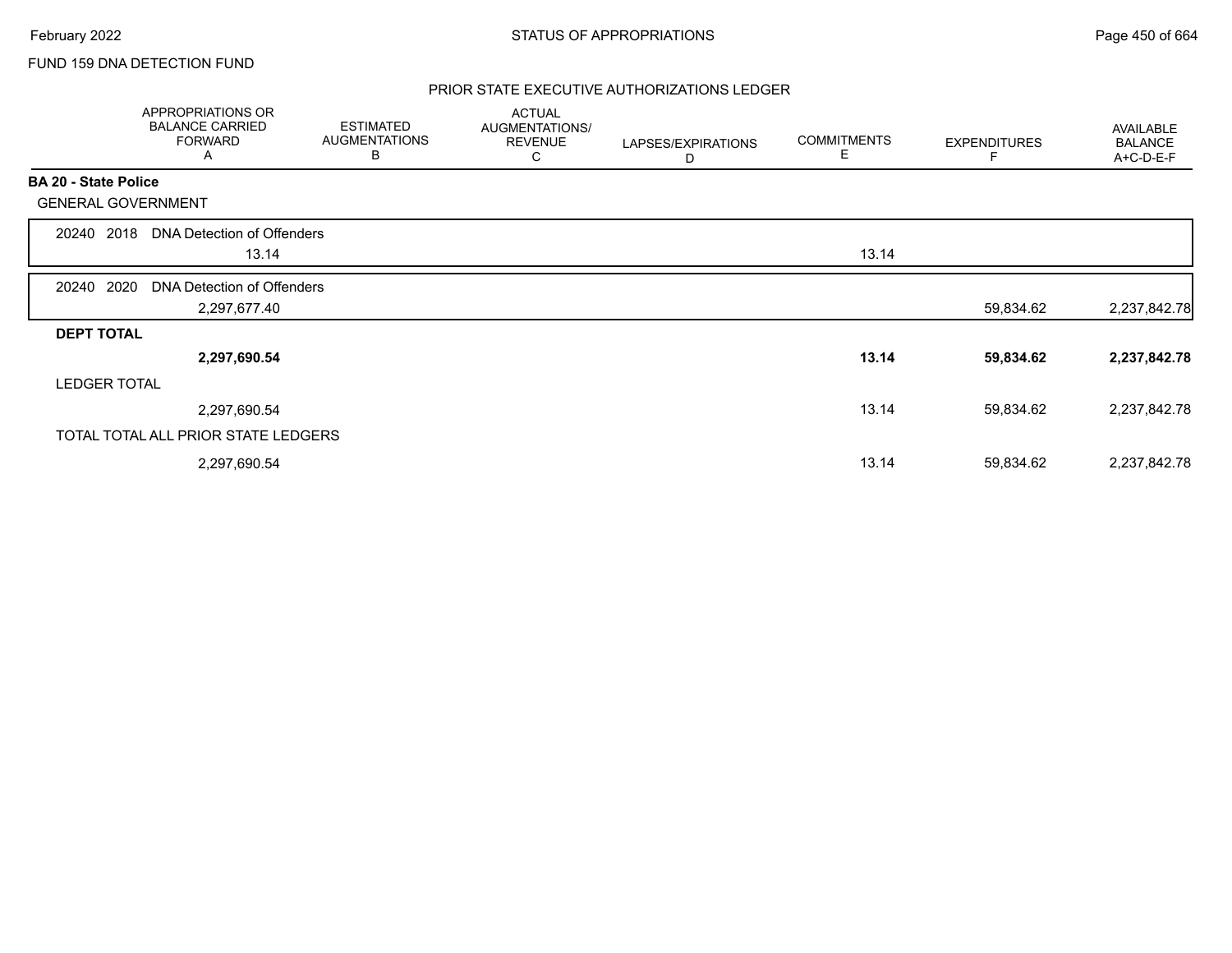## FUND 160 SMALL BUSINESS FIRST FUND

|                             | <b>APPROPRIATIONS OR</b><br><b>BALANCE CARRIED</b><br><b>FORWARD</b><br>Α | <b>ESTIMATED</b><br><b>AUGMENTATIONS</b><br>В | <b>ACTUAL</b><br><b>AUGMENTATIONS/</b><br><b>REVENUE</b><br>C | LAPSES/EXPIRATIONS<br>D | <b>COMMITMENTS</b><br>Е | <b>EXPENDITURES</b> | <b>AVAILABLE</b><br><b>BALANCE</b><br>A+C-D-E-F |
|-----------------------------|---------------------------------------------------------------------------|-----------------------------------------------|---------------------------------------------------------------|-------------------------|-------------------------|---------------------|-------------------------------------------------|
|                             | BA 24 - Community & Economic Develop                                      |                                               |                                                               |                         |                         |                     |                                                 |
| <b>GENERAL GOVERNMENT</b>   |                                                                           |                                               |                                                               |                         |                         |                     |                                                 |
| 20056<br>2021               | Administration                                                            |                                               |                                                               |                         |                         |                     |                                                 |
|                             | 1,958,000.00                                                              |                                               |                                                               |                         | 9,289.00                | 299,069.22          | 1,649,641.78                                    |
| <b>GRANTS AND SUBSIDIES</b> |                                                                           |                                               |                                                               |                         |                         |                     |                                                 |
| 2021<br>20046               | Community Economic Dev. Loans                                             |                                               |                                                               |                         |                         |                     |                                                 |
|                             | 3,000,000.00                                                              |                                               |                                                               |                         | 200,000.00              |                     | 2,800,000.00                                    |
| 2021<br>20057               | Loans                                                                     |                                               |                                                               |                         |                         |                     |                                                 |
|                             | 5,042,000.00                                                              |                                               |                                                               |                         | 2,346,000.00            | 1,176,500.00        | 1,519,500.00                                    |
| <b>DEPT TOTAL</b>           |                                                                           |                                               |                                                               |                         |                         |                     |                                                 |
|                             | 10,000,000.00                                                             |                                               |                                                               |                         | 2,555,289.00            | 1,475,569.22        | 5,969,141.78                                    |
| <b>LEDGER TOTAL</b>         |                                                                           |                                               |                                                               |                         |                         |                     |                                                 |
|                             | 10,000,000.00                                                             |                                               |                                                               |                         | 2,555,289.00            | 1,475,569.22        | 5,969,141.78                                    |
|                             | TOTAL TOTAL ALL CURRENT STATE LEDGERS                                     |                                               |                                                               |                         |                         |                     |                                                 |
|                             | 10,000,000.00                                                             |                                               |                                                               |                         | 2,555,289.00            | 1,475,569.22        | 5,969,141.78                                    |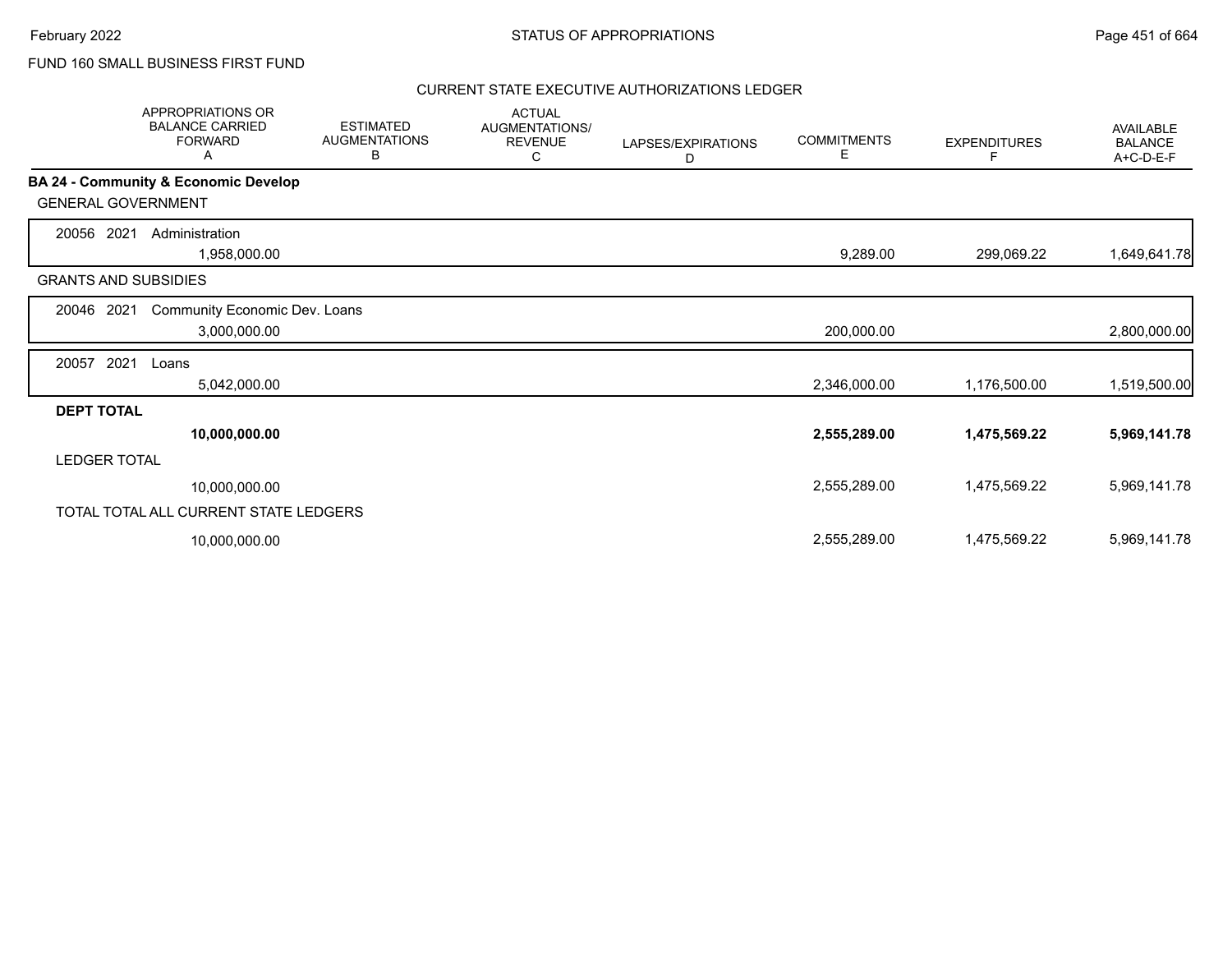## FUND 160 SMALL BUSINESS FIRST FUND

|                             | <b>APPROPRIATIONS OR</b><br><b>BALANCE CARRIED</b><br><b>FORWARD</b><br>A | <b>ESTIMATED</b><br><b>AUGMENTATIONS</b><br>В | <b>ACTUAL</b><br>AUGMENTATIONS/<br><b>REVENUE</b><br>C | LAPSES/EXPIRATIONS<br>D | <b>COMMITMENTS</b><br>Е | <b>EXPENDITURES</b><br>F | <b>AVAILABLE</b><br><b>BALANCE</b><br>A+C-D-E-F |
|-----------------------------|---------------------------------------------------------------------------|-----------------------------------------------|--------------------------------------------------------|-------------------------|-------------------------|--------------------------|-------------------------------------------------|
|                             | BA 24 - Community & Economic Develop                                      |                                               |                                                        |                         |                         |                          |                                                 |
| <b>GENERAL GOVERNMENT</b>   |                                                                           |                                               |                                                        |                         |                         |                          |                                                 |
| 20056 2020                  | Administration<br>1,456,743.32                                            |                                               |                                                        |                         |                         | 12,672.88                | 1,444,070.44                                    |
| <b>GRANTS AND SUBSIDIES</b> |                                                                           |                                               |                                                        |                         |                         |                          |                                                 |
|                             | 20046 2018 Community Economic Dev. Loans<br>200,000.00                    |                                               |                                                        |                         |                         |                          | 200,000.00                                      |
| 20046 2020                  | Community Economic Dev. Loans<br>4,808,178.00                             |                                               |                                                        |                         |                         | 33,178.00                | 4,775,000.00                                    |
| 20057 2018 Loans            | 746,000.00                                                                |                                               |                                                        |                         |                         |                          | 746,000.00                                      |
| 20057                       | 2019 Loans<br>650,000.00                                                  |                                               |                                                        |                         | 650,000.00              |                          |                                                 |
| 20057 2020                  | Loans<br>9,164,272.00                                                     |                                               |                                                        |                         |                         | 1,693,750.00             | 7,470,522.00                                    |
| <b>DEPT TOTAL</b>           |                                                                           |                                               |                                                        |                         |                         |                          |                                                 |
|                             | 17,025,193.32                                                             |                                               |                                                        |                         | 650,000.00              | 1,739,600.88             | 14,635,592.44                                   |
| <b>LEDGER TOTAL</b>         |                                                                           |                                               |                                                        |                         |                         |                          |                                                 |
|                             | 17,025,193.32                                                             |                                               |                                                        |                         | 650,000.00              | 1,739,600.88             | 14,635,592.44                                   |
|                             | TOTAL TOTAL ALL PRIOR STATE LEDGERS                                       |                                               |                                                        |                         |                         |                          |                                                 |
|                             | 17,025,193.32                                                             |                                               |                                                        |                         | 650,000.00              | 1,739,600.88             | 14,635,592.44                                   |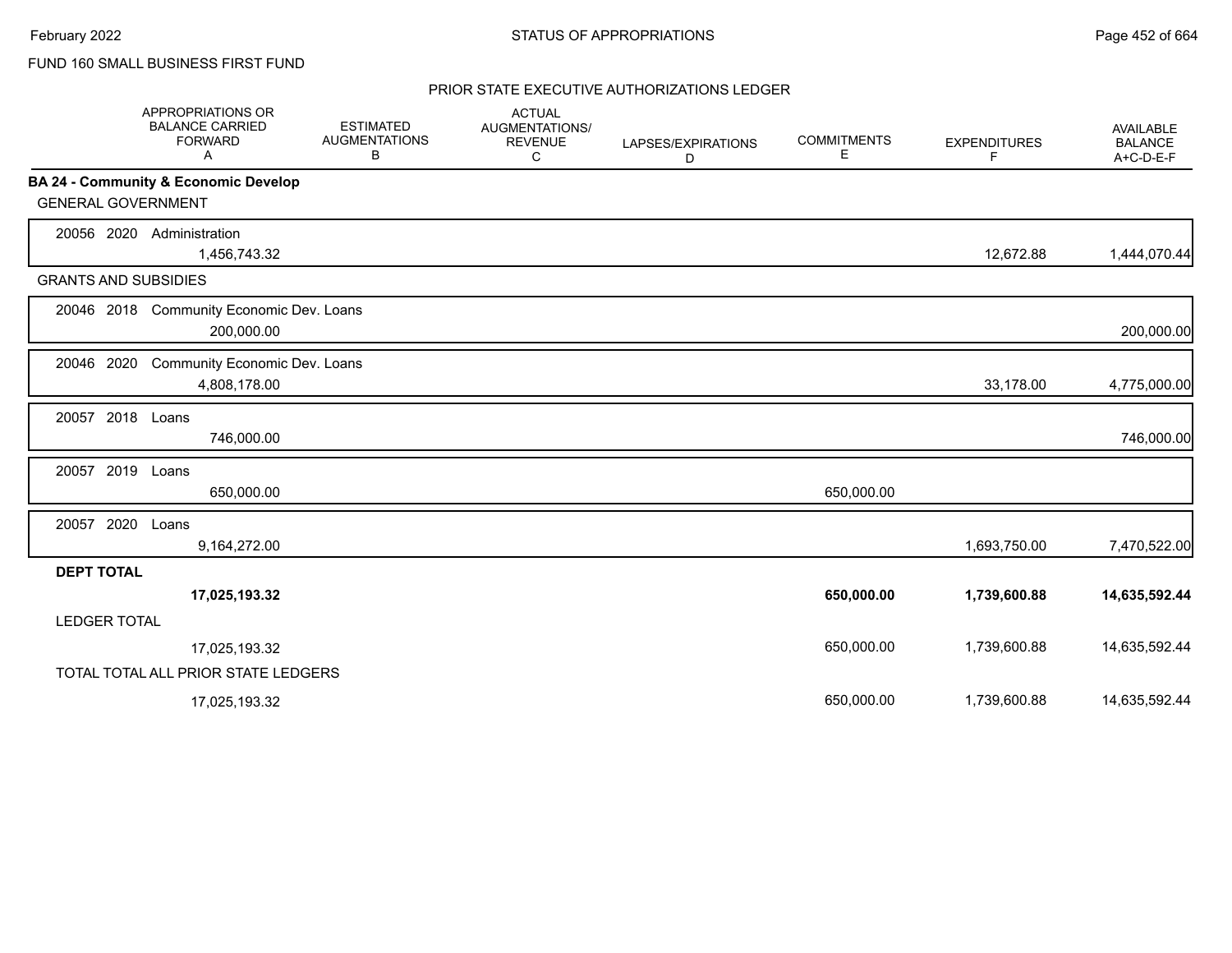## FUND 160 SMALL BUSINESS FIRST FUND

#### RESTRICTED REVENUE LEDGER

|                             | <b>APPROPRIATIONS OR</b><br><b>BALANCE CARRIED</b><br><b>FORWARD</b><br>A | <b>ESTIMATED</b><br><b>AUGMENTATIONS</b><br>в | <b>ACTUAL</b><br><b>AUGMENTATIONS/</b><br><b>REVENUE</b><br>С | LAPSES/EXPIRATIONS<br>D | <b>COMMITMENTS</b><br>╘ | <b>EXPENDITURES</b> | AVAILABLE<br><b>BALANCE</b><br>A+C-D-E-F |
|-----------------------------|---------------------------------------------------------------------------|-----------------------------------------------|---------------------------------------------------------------|-------------------------|-------------------------|---------------------|------------------------------------------|
|                             | BA 24 - Community & Economic Develop                                      |                                               |                                                               |                         |                         |                     |                                          |
| <b>GRANTS AND SUBSIDIES</b> |                                                                           |                                               |                                                               |                         |                         |                     |                                          |
| 2021<br>60049               | <b>Pollution Prevention Assistance Acct</b>                               |                                               |                                                               |                         |                         |                     |                                          |
|                             | 1,398,749.56                                                              |                                               | 42,881.06                                                     |                         |                         |                     | 1,441,630.62                             |
| <b>DEPT TOTAL</b>           |                                                                           |                                               |                                                               |                         |                         |                     |                                          |
|                             | 1,398,749.56                                                              |                                               | 42,881.06                                                     |                         |                         |                     | 1,441,630.62                             |
| <b>LEDGER TOTAL</b>         |                                                                           |                                               |                                                               |                         |                         |                     |                                          |
|                             | 1,398,749.56                                                              |                                               | 42,881.06                                                     |                         |                         |                     | 1,441,630.62                             |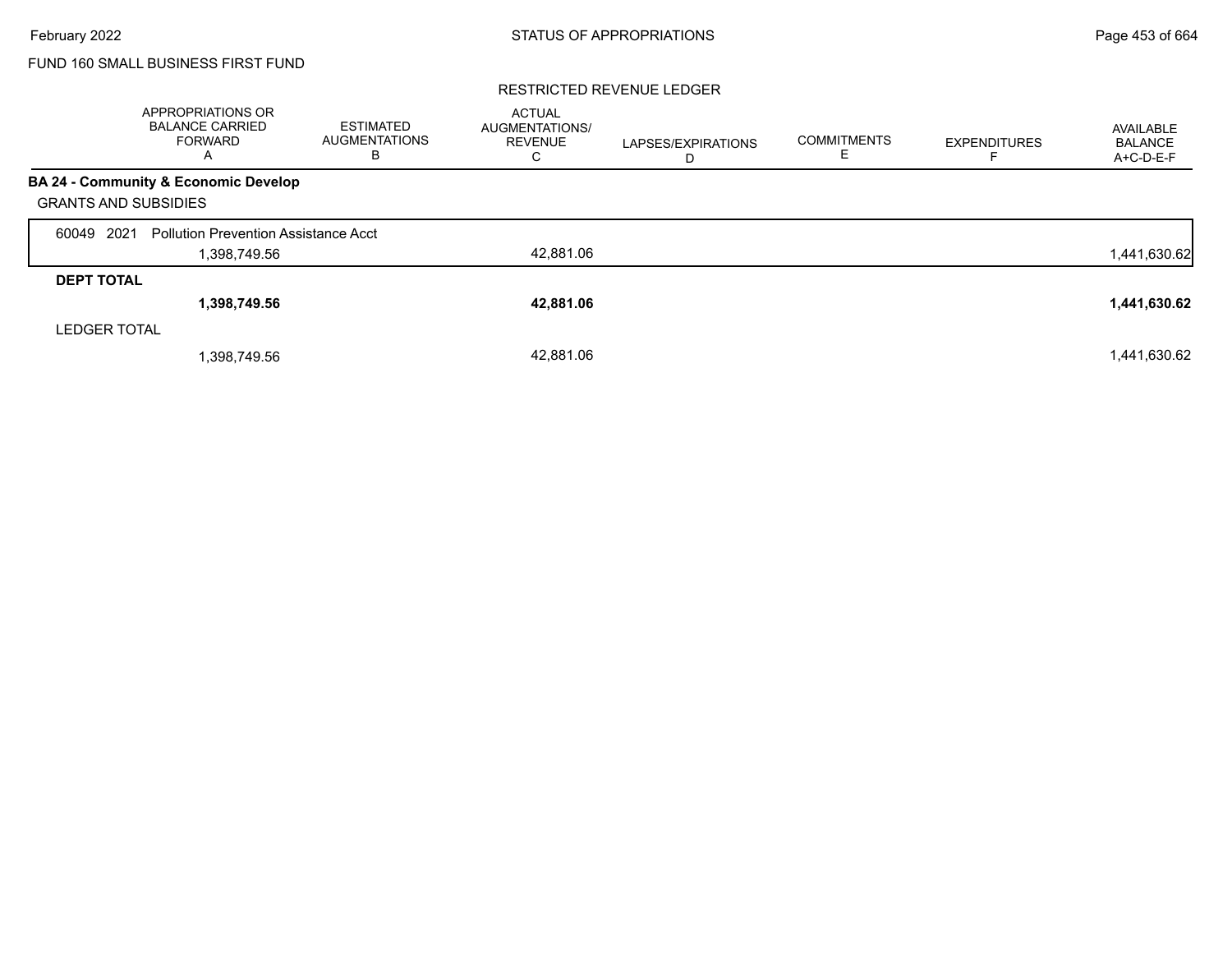### CURRENT STATE APPROPRIATIONS LEDGER

|                     | APPROPRIATIONS OR<br><b>BALANCE CARRIED</b><br><b>FORWARD</b><br>A | <b>ESTIMATED</b><br><b>AUGMENTATIONS</b><br>B | <b>ACTUAL</b><br>AUGMENTATIONS/<br><b>REVENUE</b><br>C | LAPSES/EXPIRATIONS<br>D | <b>COMMITMENTS</b><br>Е | <b>EXPENDITURES</b> | <b>AVAILABLE</b><br><b>BALANCE</b><br>A+C-D-E-F |
|---------------------|--------------------------------------------------------------------|-----------------------------------------------|--------------------------------------------------------|-------------------------|-------------------------|---------------------|-------------------------------------------------|
|                     | <b>BA 24 - Community &amp; Economic Develop</b>                    |                                               |                                                        |                         |                         |                     |                                                 |
|                     | <b>GRANTS AND SUBSIDIES</b>                                        |                                               |                                                        |                         |                         |                     |                                                 |
| 10281               | 2021<br>Ben FranklinTech Development Authority                     |                                               |                                                        |                         |                         |                     |                                                 |
|                     | 35,000,000.00                                                      |                                               |                                                        |                         | 3,501,376.82            | 10,826,173.14       | 20,672,450.04                                   |
| <b>DEPT TOTAL</b>   |                                                                    |                                               |                                                        |                         |                         |                     |                                                 |
|                     | 35,000,000.00                                                      |                                               |                                                        |                         | 3,501,376.82            | 10,826,173.14       | 20,672,450.04                                   |
| <b>LEDGER TOTAL</b> |                                                                    |                                               |                                                        |                         |                         |                     |                                                 |
|                     | 35,000,000.00                                                      |                                               |                                                        |                         | 3,501,376.82            | 10,826,173.14       | 20,672,450.04                                   |
|                     | TOTAL TOTAL ALL CURRENT STATE LEDGERS                              |                                               |                                                        |                         |                         |                     |                                                 |
|                     | 35,000,000.00                                                      |                                               |                                                        |                         | 3,501,376.82            | 10,826,173.14       | 20,672,450.04                                   |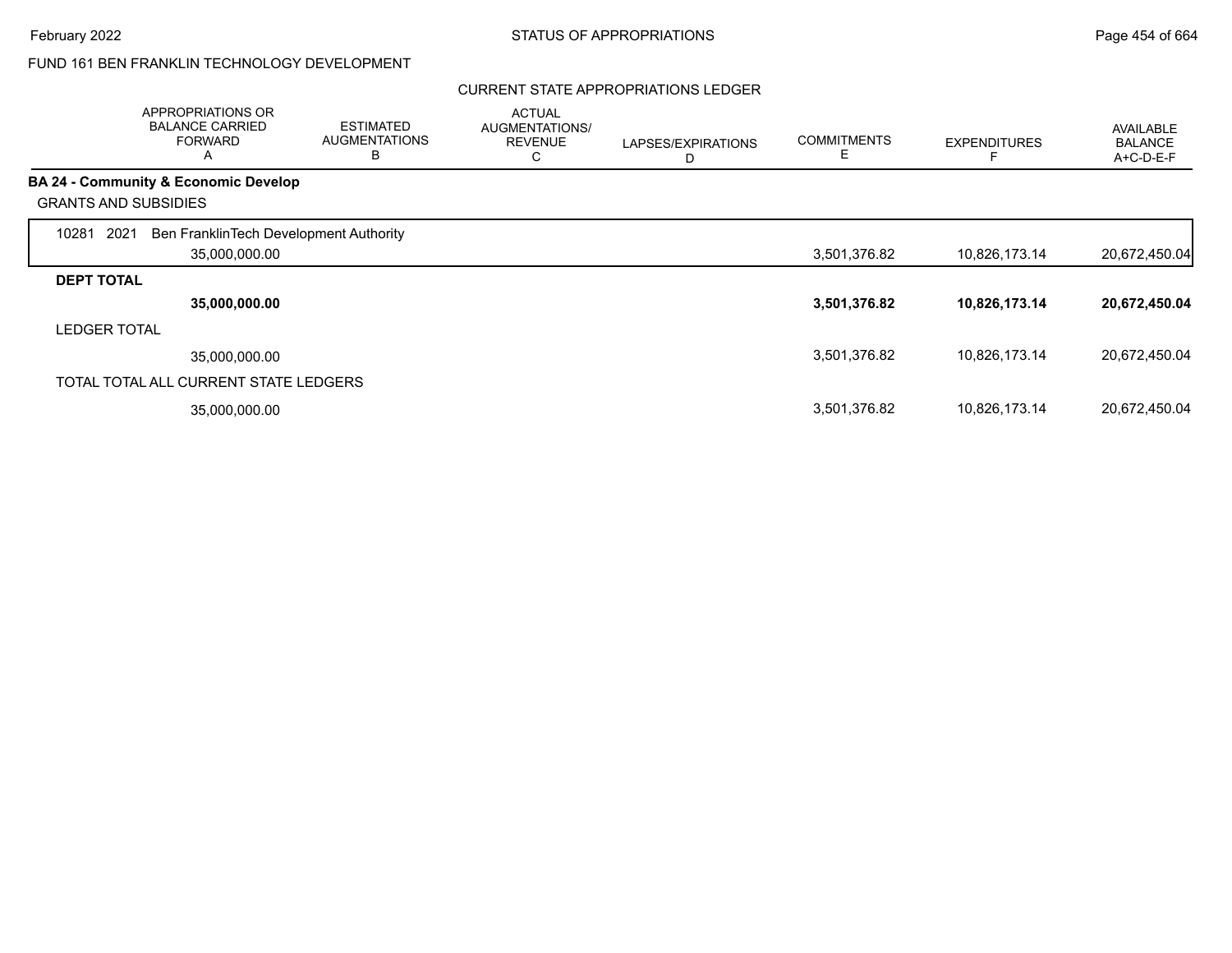## PRIOR STATE APPROPRIATIONS LEDGER

|                   | APPROPRIATIONS OR<br><b>BALANCE CARRIED</b><br><b>FORWARD</b><br>A | <b>ESTIMATED</b><br><b>AUGMENTATIONS</b><br>B | <b>ACTUAL</b><br>AUGMENTATIONS/<br><b>REVENUE</b><br>С | LAPSES/EXPIRATIONS<br>D | <b>COMMITMENTS</b><br>Е | <b>EXPENDITURES</b> | <b>AVAILABLE</b><br><b>BALANCE</b><br>A+C-D-E-F |
|-------------------|--------------------------------------------------------------------|-----------------------------------------------|--------------------------------------------------------|-------------------------|-------------------------|---------------------|-------------------------------------------------|
|                   | BA 24 - Community & Economic Develop                               |                                               |                                                        |                         |                         |                     |                                                 |
|                   | <b>GRANTS AND SUBSIDIES</b>                                        |                                               |                                                        |                         |                         |                     |                                                 |
| 10281             | Ben FranklinTech Development Authority<br>2019<br>20,000.00        |                                               |                                                        |                         |                         |                     | 20,000.00                                       |
| 10281             | 2020<br>Ben FranklinTech Development Authority                     |                                               |                                                        |                         |                         |                     |                                                 |
|                   | 20,391,356.49                                                      |                                               |                                                        |                         | 28,265.34               | 28,933.71           | 20,334,157.44                                   |
| <b>DEPT TOTAL</b> |                                                                    |                                               |                                                        |                         |                         |                     |                                                 |
|                   | 20,411,356.49                                                      |                                               |                                                        |                         | 28,265.34               | 28,933.71           | 20,354,157.44                                   |
|                   | <b>LEDGER TOTAL</b>                                                |                                               |                                                        |                         |                         |                     |                                                 |
|                   | 20,411,356.49                                                      |                                               |                                                        |                         | 28,265.34               | 28,933.71           | 20,354,157.44                                   |
|                   | TOTAL TOTAL ALL PRIOR STATE LEDGERS                                |                                               |                                                        |                         |                         |                     |                                                 |
|                   | 20,411,356.49                                                      |                                               |                                                        |                         | 28,265.34               | 28,933.71           | 20,354,157.44                                   |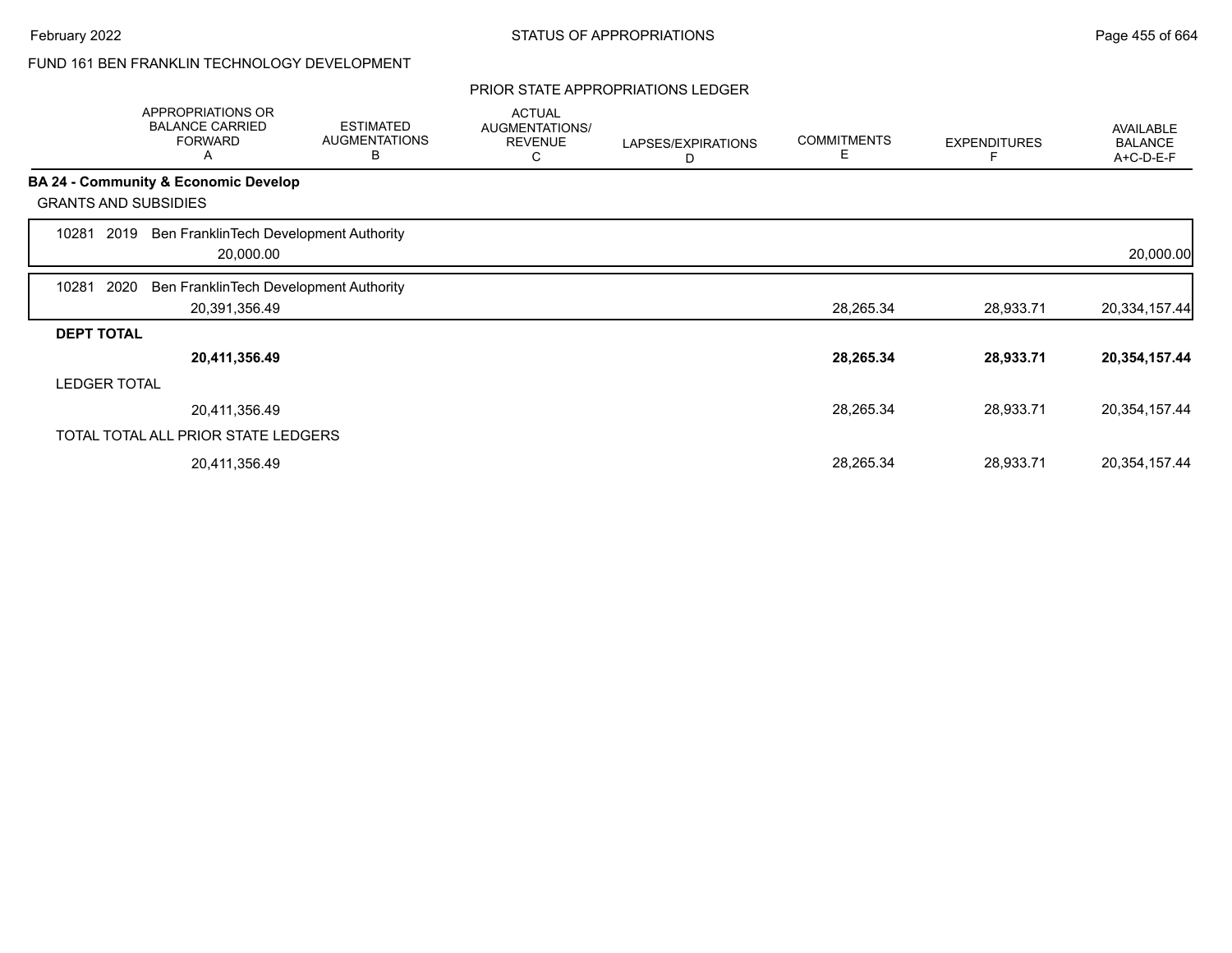#### RESTRICTED RECEIPTS LEDGER

|                           | APPROPRIATIONS OR<br><b>BALANCE CARRIED</b><br><b>FORWARD</b><br>$\overline{A}$ | <b>ESTIMATED</b><br><b>AUGMENTATIONS</b><br>В | <b>ACTUAL</b><br><b>AUGMENTATIONS/</b><br><b>REVENUE</b><br>С | LAPSES/EXPIRATIONS<br>D | <b>COMMITMENTS</b> | <b>EXPENDITURES</b> | AVAILABLE<br><b>BALANCE</b><br>A+C-D-E-F |
|---------------------------|---------------------------------------------------------------------------------|-----------------------------------------------|---------------------------------------------------------------|-------------------------|--------------------|---------------------|------------------------------------------|
|                           | <b>BA 24 - Community &amp; Economic Develop</b>                                 |                                               |                                                               |                         |                    |                     |                                          |
| <b>GENERAL GOVERNMENT</b> |                                                                                 |                                               |                                                               |                         |                    |                     |                                          |
| 2021<br>40117             | PA Tech Invest Auth-Revolving Loan Acct                                         |                                               |                                                               |                         |                    |                     |                                          |
|                           | 14,761,944.59                                                                   |                                               | 1,916,118.29                                                  |                         | 1,000,000.00       | 3,047,902.62        | 12,630,160.26                            |
| <b>DEPT TOTAL</b>         |                                                                                 |                                               |                                                               |                         |                    |                     |                                          |
|                           | 14,761,944.59                                                                   |                                               | 1,916,118.29                                                  |                         | 1,000,000.00       | 3,047,902.62        | 12,630,160.26                            |
| <b>LEDGER TOTAL</b>       |                                                                                 |                                               |                                                               |                         |                    |                     |                                          |
|                           | 14,761,944.59                                                                   |                                               | 1,916,118.29                                                  |                         | 1.000.000.00       | 3.047.902.62        | 12,630,160.26                            |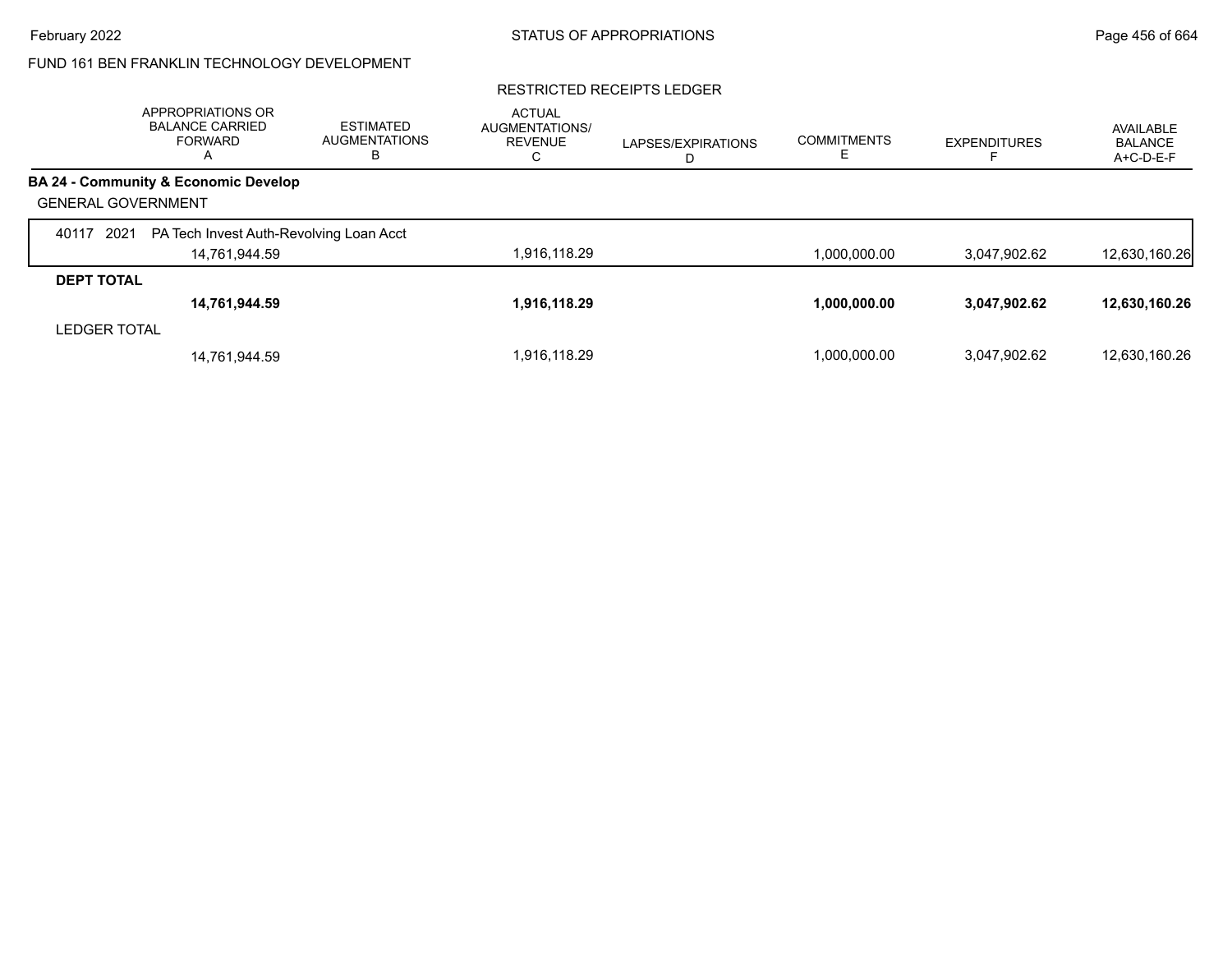#### RESTRICTED REVENUE LEDGER

|                             | APPROPRIATIONS OR<br><b>BALANCE CARRIED</b><br><b>FORWARD</b><br>A | <b>ESTIMATED</b><br><b>AUGMENTATIONS</b><br>B | <b>ACTUAL</b><br>AUGMENTATIONS/<br><b>REVENUE</b><br>C | LAPSES/EXPIRATIONS | <b>COMMITMENTS</b> | <b>EXPENDITURES</b> | AVAILABLE<br><b>BALANCE</b><br>A+C-D-E-F |
|-----------------------------|--------------------------------------------------------------------|-----------------------------------------------|--------------------------------------------------------|--------------------|--------------------|---------------------|------------------------------------------|
| <b>GRANTS AND SUBSIDIES</b> | <b>BA 24 - Community &amp; Economic Develop</b>                    |                                               |                                                        |                    |                    |                     |                                          |
| 2021<br>60375               | Innovate in PA Program<br>952,097.38                               |                                               |                                                        |                    |                    | 952,097.38          |                                          |
| <b>DEPT TOTAL</b>           | 952,097.38                                                         |                                               |                                                        |                    |                    | 952,097.38          |                                          |
| <b>LEDGER TOTAL</b>         | 952,097.38                                                         |                                               |                                                        |                    |                    | 952,097.38          |                                          |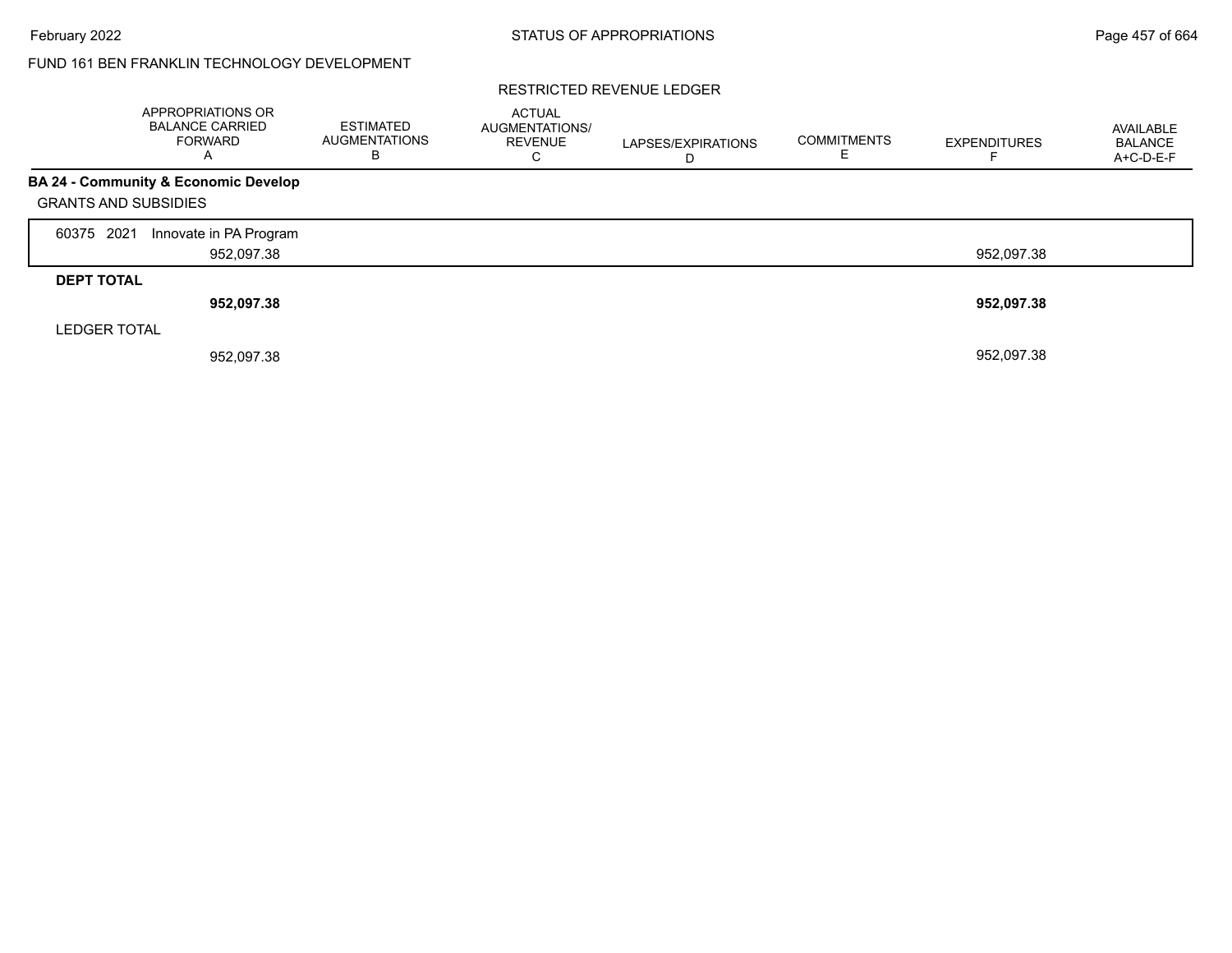## FUND 162 MED CARE AVAIL & REDUCT OF ERR FUND

|                             | APPROPRIATIONS OR<br><b>BALANCE CARRIED</b><br><b>FORWARD</b><br>Α | <b>ESTIMATED</b><br><b>AUGMENTATIONS</b><br>В | <b>ACTUAL</b><br>AUGMENTATIONS/<br><b>REVENUE</b><br>С | LAPSES/EXPIRATIONS<br>D | <b>COMMITMENTS</b><br>Е | <b>EXPENDITURES</b><br>F | <b>AVAILABLE</b><br><b>BALANCE</b><br>A+C-D-E-F |
|-----------------------------|--------------------------------------------------------------------|-----------------------------------------------|--------------------------------------------------------|-------------------------|-------------------------|--------------------------|-------------------------------------------------|
| <b>BA 79 - Insurance</b>    |                                                                    |                                               |                                                        |                         |                         |                          |                                                 |
| <b>GENERAL GOVERNMENT</b>   |                                                                    |                                               |                                                        |                         |                         |                          |                                                 |
| 20306 2021                  | <b>General Operations</b>                                          |                                               |                                                        |                         |                         |                          |                                                 |
|                             | 14,911,000.00                                                      |                                               |                                                        |                         | 5,407,496.00            | 4,989,540.55             | 4,513,963.45                                    |
| <b>GRANTS AND SUBSIDIES</b> |                                                                    |                                               |                                                        |                         |                         |                          |                                                 |
| 2021<br>20307               | Payment of Claims                                                  |                                               |                                                        |                         |                         |                          |                                                 |
|                             | 195,020,000.00                                                     |                                               |                                                        |                         |                         | 141,456,060.00           | 53,563,940.00                                   |
| <b>DEPT TOTAL</b>           |                                                                    |                                               |                                                        |                         |                         |                          |                                                 |
|                             | 209,931,000.00                                                     |                                               |                                                        |                         | 5,407,496.00            | 146,445,600.55           | 58,077,903.45                                   |
| <b>LEDGER TOTAL</b>         |                                                                    |                                               |                                                        |                         |                         |                          |                                                 |
|                             | 209,931,000.00                                                     |                                               |                                                        |                         | 5,407,496.00            | 146,445,600.55           | 58,077,903.45                                   |
|                             | TOTAL TOTAL ALL CURRENT STATE LEDGERS                              |                                               |                                                        |                         |                         |                          |                                                 |
|                             | 209,931,000.00                                                     |                                               |                                                        |                         | 5,407,496.00            | 146,445,600.55           | 58,077,903.45                                   |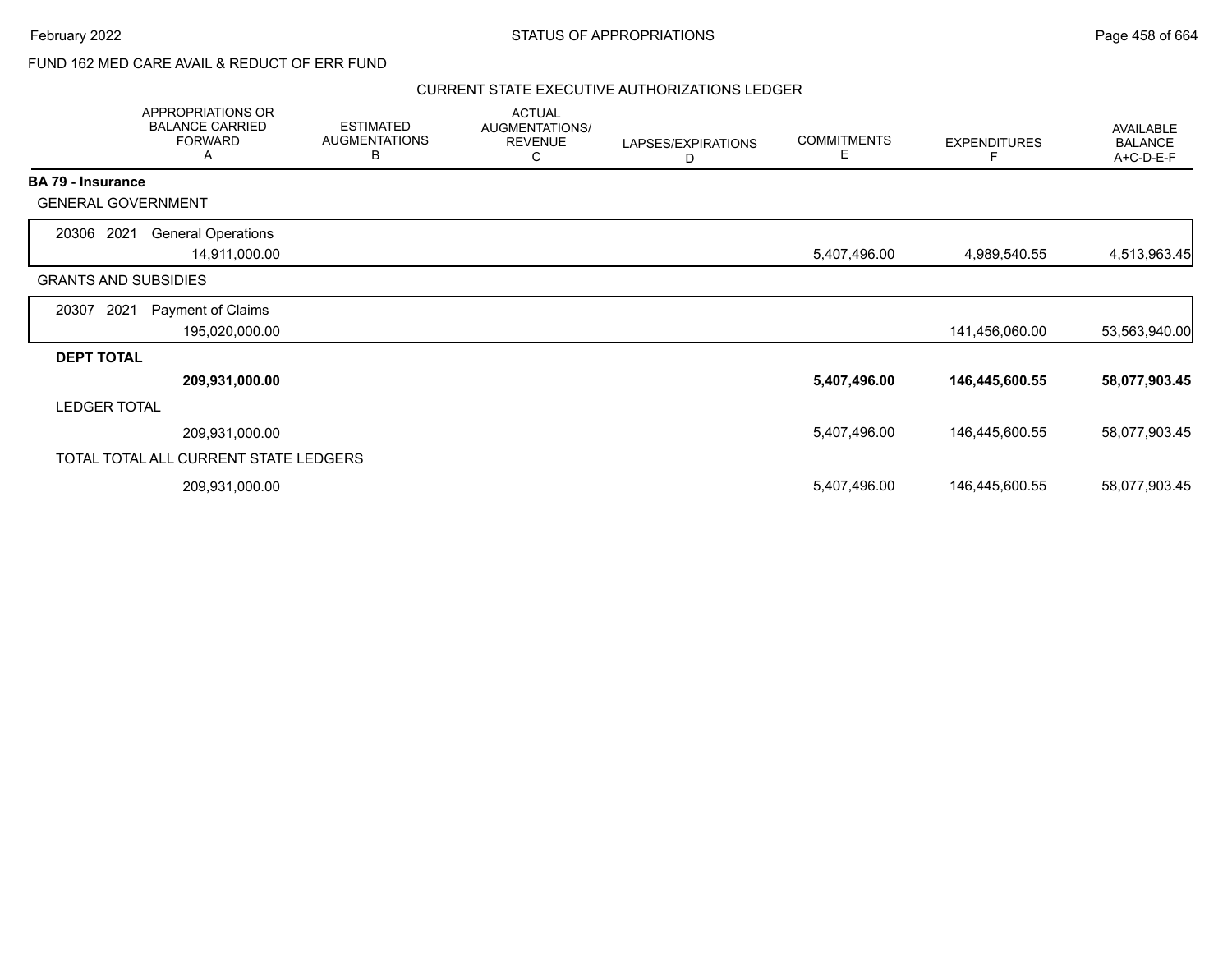# FUND 162 MED CARE AVAIL & REDUCT OF ERR FUND

|                             | <b>APPROPRIATIONS OR</b><br><b>BALANCE CARRIED</b><br><b>FORWARD</b><br>Α | <b>ESTIMATED</b><br><b>AUGMENTATIONS</b><br>В | <b>ACTUAL</b><br>AUGMENTATIONS/<br><b>REVENUE</b><br>C | LAPSES/EXPIRATIONS<br>D | <b>COMMITMENTS</b><br>Е | <b>EXPENDITURES</b><br>F | AVAILABLE<br><b>BALANCE</b><br>A+C-D-E-F |
|-----------------------------|---------------------------------------------------------------------------|-----------------------------------------------|--------------------------------------------------------|-------------------------|-------------------------|--------------------------|------------------------------------------|
| <b>BA 79 - Insurance</b>    |                                                                           |                                               |                                                        |                         |                         |                          |                                          |
| <b>GENERAL GOVERNMENT</b>   |                                                                           |                                               |                                                        |                         |                         |                          |                                          |
| 2019<br>20306               | <b>General Operations</b>                                                 |                                               |                                                        |                         |                         |                          |                                          |
|                             | 589,274.38                                                                |                                               |                                                        |                         |                         |                          | 589,274.38                               |
| 2020<br>20306               | <b>General Operations</b>                                                 |                                               |                                                        |                         |                         |                          |                                          |
|                             | 9,006,769.46                                                              |                                               |                                                        |                         |                         | 882,330.39               | 8,124,439.07                             |
| <b>GRANTS AND SUBSIDIES</b> |                                                                           |                                               |                                                        |                         |                         |                          |                                          |
| 20307<br>2020               | Payment of Claims                                                         |                                               |                                                        |                         |                         |                          |                                          |
|                             | 26,244,171.00                                                             |                                               |                                                        |                         |                         |                          | 26,244,171.00                            |
| <b>DEPT TOTAL</b>           |                                                                           |                                               |                                                        |                         |                         |                          |                                          |
|                             | 35,840,214.84                                                             |                                               |                                                        |                         |                         | 882,330.39               | 34,957,884.45                            |
| <b>LEDGER TOTAL</b>         |                                                                           |                                               |                                                        |                         |                         |                          |                                          |
|                             | 35,840,214.84                                                             |                                               |                                                        |                         |                         | 882,330.39               | 34,957,884.45                            |
|                             | TOTAL TOTAL ALL PRIOR STATE LEDGERS                                       |                                               |                                                        |                         |                         |                          |                                          |
|                             | 35,840,214.84                                                             |                                               |                                                        |                         |                         | 882,330.39               | 34,957,884.45                            |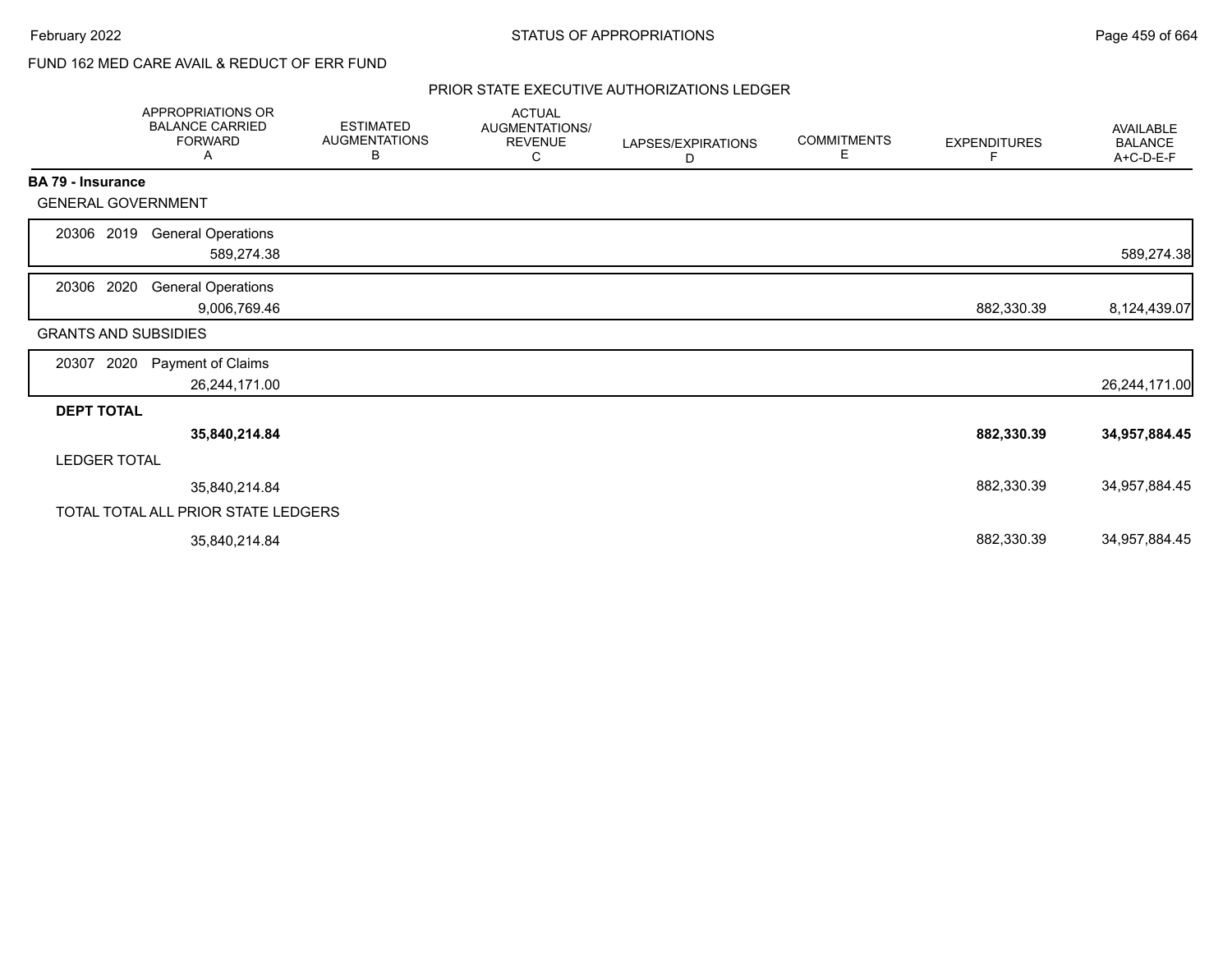# FUND 163 PATIENT SAFETY TRUST FUND

|                     | APPROPRIATIONS OR<br><b>BALANCE CARRIED</b><br><b>FORWARD</b><br>A | <b>ESTIMATED</b><br><b>AUGMENTATIONS</b><br>B | <b>ACTUAL</b><br>AUGMENTATIONS/<br><b>REVENUE</b><br>С | LAPSES/EXPIRATIONS<br>D | <b>COMMITMENTS</b><br>E | <b>EXPENDITURES</b> | <b>AVAILABLE</b><br><b>BALANCE</b><br>A+C-D-E-F |
|---------------------|--------------------------------------------------------------------|-----------------------------------------------|--------------------------------------------------------|-------------------------|-------------------------|---------------------|-------------------------------------------------|
|                     | <b>BA 83 - Patient Safety Authority</b>                            |                                               |                                                        |                         |                         |                     |                                                 |
|                     | <b>GENERAL GOVERNMENT</b>                                          |                                               |                                                        |                         |                         |                     |                                                 |
| 20351               | 2021<br>GeneralOperations-PatientSafetyAuthority                   |                                               |                                                        |                         |                         |                     |                                                 |
|                     | 9,400,000.00                                                       |                                               |                                                        |                         | 1,010,834.24            | 4,320,904.89        | 4,068,260.87                                    |
| <b>DEPT TOTAL</b>   |                                                                    |                                               |                                                        |                         |                         |                     |                                                 |
|                     | 9,400,000.00                                                       |                                               |                                                        |                         | 1,010,834.24            | 4,320,904.89        | 4,068,260.87                                    |
| <b>LEDGER TOTAL</b> |                                                                    |                                               |                                                        |                         |                         |                     |                                                 |
|                     | 9,400,000.00                                                       |                                               |                                                        |                         | 1,010,834.24            | 4,320,904.89        | 4,068,260.87                                    |
|                     | TOTAL TOTAL ALL CURRENT STATE LEDGERS                              |                                               |                                                        |                         |                         |                     |                                                 |
|                     | 9,400,000.00                                                       |                                               |                                                        |                         | 1,010,834.24            | 4,320,904.89        | 4,068,260.87                                    |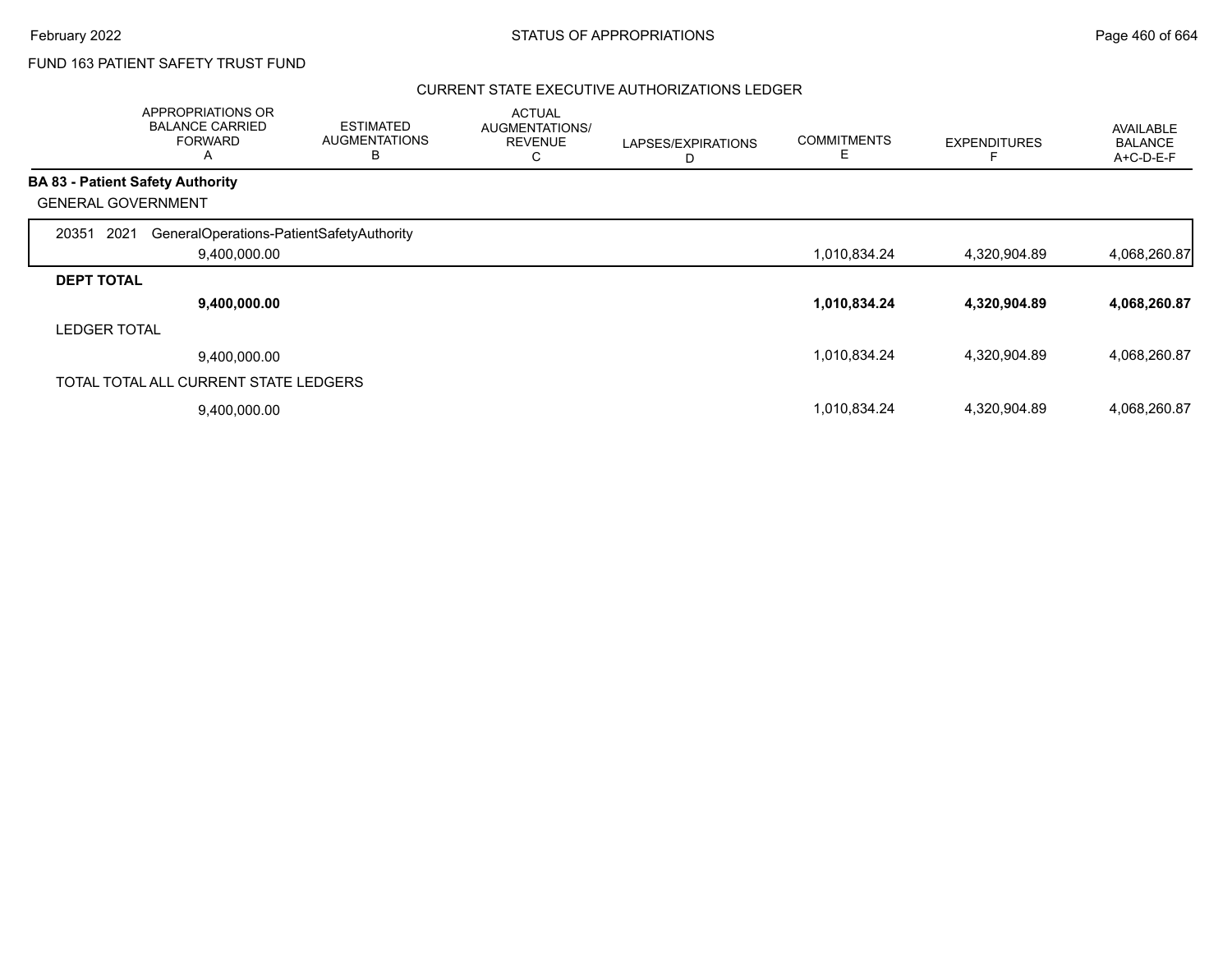## FUND 163 PATIENT SAFETY TRUST FUND

| A                         | <b>ESTIMATED</b><br><b>AUGMENTATIONS</b><br>B                                                                                                                                            | <b>ACTUAL</b><br>AUGMENTATIONS/<br><b>REVENUE</b><br>C                                                                      | LAPSES/EXPIRATIONS<br>D | <b>COMMITMENTS</b><br>Е | <b>EXPENDITURES</b> | AVAILABLE<br><b>BALANCE</b><br>A+C-D-E-F |
|---------------------------|------------------------------------------------------------------------------------------------------------------------------------------------------------------------------------------|-----------------------------------------------------------------------------------------------------------------------------|-------------------------|-------------------------|---------------------|------------------------------------------|
|                           |                                                                                                                                                                                          |                                                                                                                             |                         |                         |                     |                                          |
| <b>GENERAL GOVERNMENT</b> |                                                                                                                                                                                          |                                                                                                                             |                         |                         |                     |                                          |
| 2019                      |                                                                                                                                                                                          |                                                                                                                             |                         |                         |                     |                                          |
|                           |                                                                                                                                                                                          |                                                                                                                             |                         |                         |                     | 2,613,077.99                             |
| 2020                      |                                                                                                                                                                                          |                                                                                                                             |                         |                         |                     |                                          |
|                           |                                                                                                                                                                                          |                                                                                                                             |                         |                         | 410,703.51          | 2,845,235.23                             |
| <b>DEPT TOTAL</b>         |                                                                                                                                                                                          |                                                                                                                             |                         |                         |                     |                                          |
|                           |                                                                                                                                                                                          |                                                                                                                             |                         |                         | 410,703.51          | 5,458,313.22                             |
| <b>LEDGER TOTAL</b>       |                                                                                                                                                                                          |                                                                                                                             |                         |                         |                     |                                          |
|                           |                                                                                                                                                                                          |                                                                                                                             |                         |                         | 410,703.51          | 5,458,313.22                             |
|                           |                                                                                                                                                                                          |                                                                                                                             |                         |                         |                     |                                          |
|                           |                                                                                                                                                                                          |                                                                                                                             |                         |                         | 410,703.51          | 5,458,313.22                             |
|                           | APPROPRIATIONS OR<br><b>BALANCE CARRIED</b><br><b>FORWARD</b><br><b>BA 83 - Patient Safety Authority</b><br>2,613,077.99<br>3,255,938.74<br>5,869,016.73<br>5,869,016.73<br>5,869,016.73 | GeneralOperations-PatientSafetyAuthority<br>GeneralOperations-PatientSafetyAuthority<br>TOTAL TOTAL ALL PRIOR STATE LEDGERS |                         |                         |                     |                                          |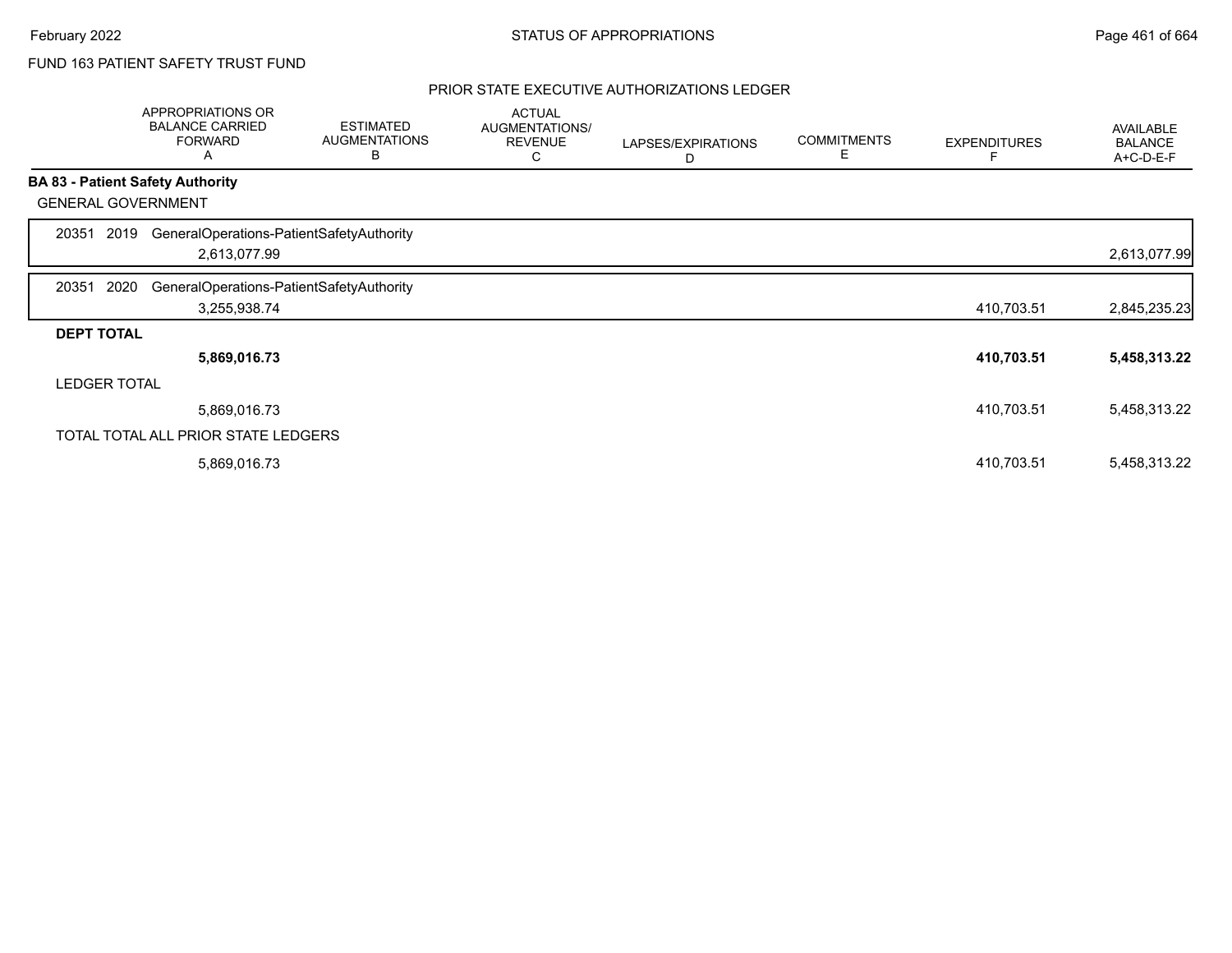## FUND 164 SUBST AB EDUC & DEMAND REDUCTION

|                   | APPROPRIATIONS OR<br><b>BALANCE CARRIED</b><br><b>FORWARD</b><br>Α | <b>ESTIMATED</b><br><b>AUGMENTATIONS</b><br>B | <b>ACTUAL</b><br>AUGMENTATIONS/<br><b>REVENUE</b><br>C | LAPSES/EXPIRATIONS<br>D | <b>COMMITMENTS</b><br>Е | <b>EXPENDITURES</b> | <b>AVAILABLE</b><br><b>BALANCE</b><br>A+C-D-E-F |
|-------------------|--------------------------------------------------------------------|-----------------------------------------------|--------------------------------------------------------|-------------------------|-------------------------|---------------------|-------------------------------------------------|
|                   | <b>BA 81 - Executive Offices</b>                                   |                                               |                                                        |                         |                         |                     |                                                 |
|                   | <b>GENERAL GOVERNMENT</b>                                          |                                               |                                                        |                         |                         |                     |                                                 |
| 20308             | 2021                                                               | Substance Abuse Education&Demand Reduc        |                                                        |                         |                         |                     |                                                 |
|                   | 5,500,000.00                                                       |                                               |                                                        |                         | 2,295,473.10            | 1,701,738.05        | 1,502,788.85                                    |
| 20309             | 2021                                                               | Substance Abuse Edu& Demand Reduc-Admin       |                                                        |                         |                         |                     |                                                 |
|                   | 300,000.00                                                         |                                               |                                                        |                         | 1,974.60                | 42,576.14           | 255,449.26                                      |
| <b>DEPT TOTAL</b> |                                                                    |                                               |                                                        |                         |                         |                     |                                                 |
|                   | 5,800,000.00                                                       |                                               |                                                        |                         | 2,297,447.70            | 1,744,314.19        | 1,758,238.11                                    |
|                   | <b>LEDGER TOTAL</b>                                                |                                               |                                                        |                         |                         |                     |                                                 |
|                   | 5,800,000.00                                                       |                                               |                                                        |                         | 2,297,447.70            | 1,744,314.19        | 1,758,238.11                                    |
|                   | TOTAL TOTAL ALL CURRENT STATE LEDGERS                              |                                               |                                                        |                         |                         |                     |                                                 |
|                   | 5,800,000.00                                                       |                                               |                                                        |                         | 2,297,447.70            | 1,744,314.19        | 1,758,238.11                                    |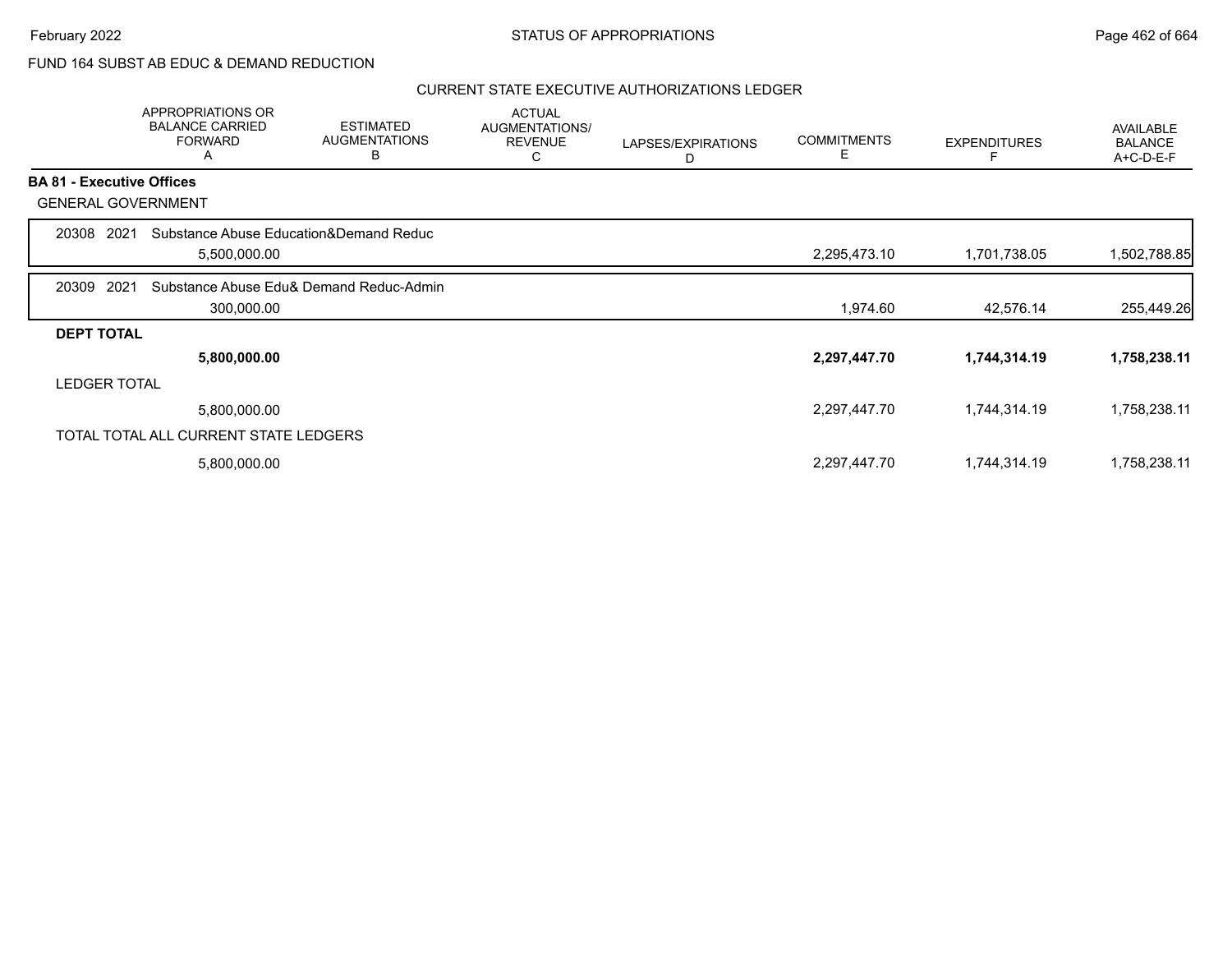## FUND 164 SUBST AB EDUC & DEMAND REDUCTION

|                                  | <b>APPROPRIATIONS OR</b><br><b>BALANCE CARRIED</b><br><b>FORWARD</b><br>Α | <b>ESTIMATED</b><br><b>AUGMENTATIONS</b><br>В | <b>ACTUAL</b><br>AUGMENTATIONS/<br><b>REVENUE</b><br>C | LAPSES/EXPIRATIONS<br>D | <b>COMMITMENTS</b><br>E. | <b>EXPENDITURES</b> | <b>AVAILABLE</b><br><b>BALANCE</b><br>A+C-D-E-F |
|----------------------------------|---------------------------------------------------------------------------|-----------------------------------------------|--------------------------------------------------------|-------------------------|--------------------------|---------------------|-------------------------------------------------|
| <b>BA 81 - Executive Offices</b> |                                                                           |                                               |                                                        |                         |                          |                     |                                                 |
| <b>GENERAL GOVERNMENT</b>        |                                                                           |                                               |                                                        |                         |                          |                     |                                                 |
| 20308 2020                       | Substance Abuse Education&Demand Reduc<br>5,065,038.75                    |                                               |                                                        |                         |                          | 70,032.12           | 4,995,006.63                                    |
| 2017<br>20309                    | 0.01                                                                      | Substance Abuse Edu& Demand Reduc-Admin       |                                                        |                         |                          | 0.01                |                                                 |
| 2020<br>20309                    | 200,524.05                                                                | Substance Abuse Edu& Demand Reduc-Admin       |                                                        |                         |                          | 864.97              | 199,659.08                                      |
| <b>DEPT TOTAL</b>                |                                                                           |                                               |                                                        |                         |                          |                     |                                                 |
|                                  | 5,265,562.81                                                              |                                               |                                                        |                         |                          | 70,897.10           | 5,194,665.71                                    |
| <b>LEDGER TOTAL</b>              |                                                                           |                                               |                                                        |                         |                          |                     |                                                 |
|                                  | 5,265,562.81                                                              |                                               |                                                        |                         |                          | 70,897.10           | 5,194,665.71                                    |
|                                  | TOTAL TOTAL ALL PRIOR STATE LEDGERS                                       |                                               |                                                        |                         |                          |                     |                                                 |
|                                  | 5,265,562.81                                                              |                                               |                                                        |                         |                          | 70,897.10           | 5,194,665.71                                    |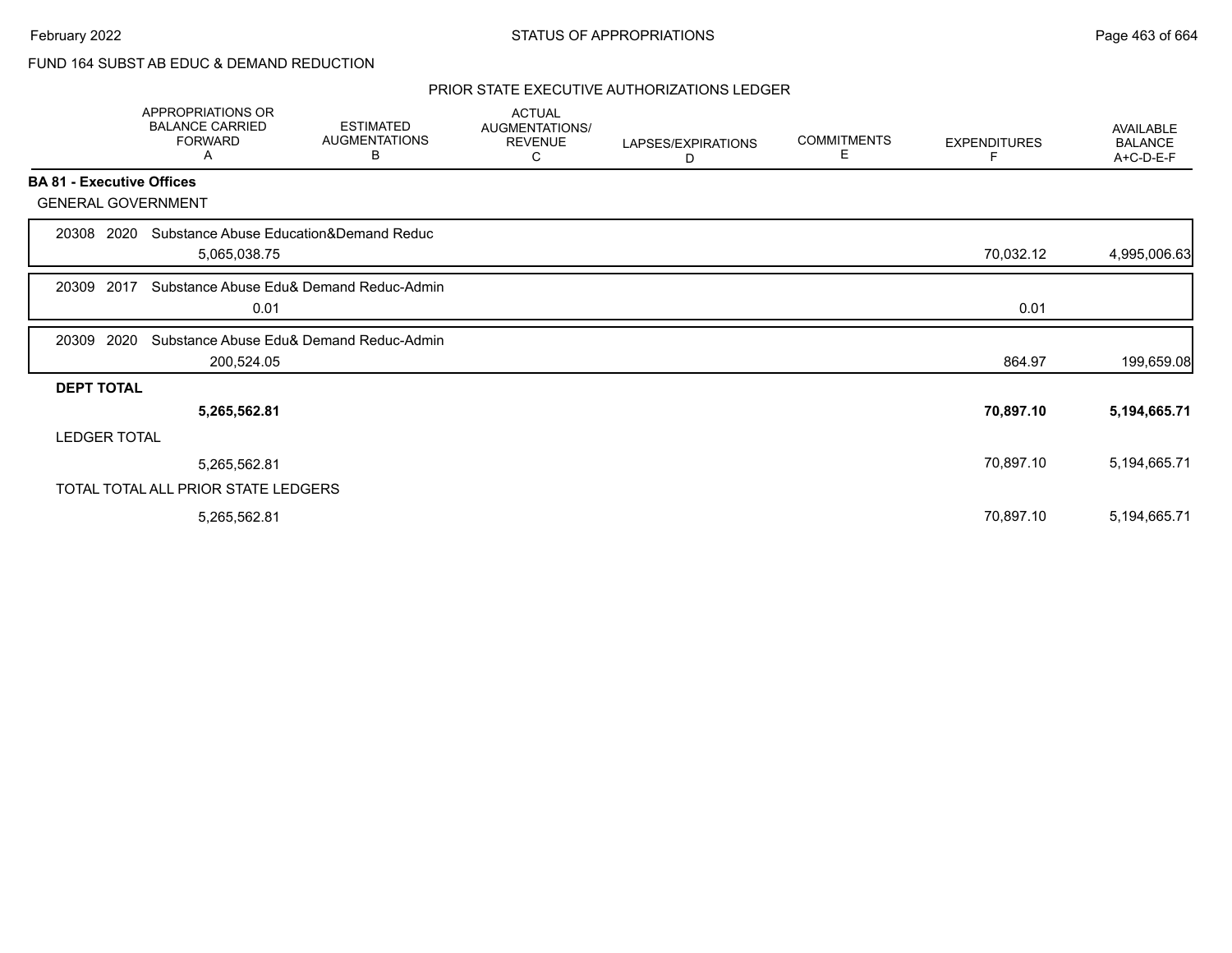Г

# FUND 165 BENEFITS COMPLETION PLAN FUND

#### NON-BUDGETED LEDGER

|                           | APPROPRIATIONS OR<br><b>BALANCE CARRIED</b><br><b>FORWARD</b><br>A | <b>ESTIMATED</b><br><b>AUGMENTATIONS</b><br>в | <b>ACTUAL</b><br>AUGMENTATIONS/<br><b>REVENUE</b><br>С | LAPSES/EXPIRATIONS<br>D | <b>COMMITMENTS</b><br>ᄇ | <b>EXPENDITURES</b> | AVAILABLE<br><b>BALANCE</b><br>A+C-D-E-F |
|---------------------------|--------------------------------------------------------------------|-----------------------------------------------|--------------------------------------------------------|-------------------------|-------------------------|---------------------|------------------------------------------|
|                           | BA 70 - State Employees' Ret Sys                                   |                                               |                                                        |                         |                         |                     |                                          |
| <b>GENERAL GOVERNMENT</b> |                                                                    |                                               |                                                        |                         |                         |                     |                                          |
| 2021<br>50161             | Benefits Payments                                                  |                                               |                                                        |                         |                         |                     |                                          |
|                           |                                                                    |                                               |                                                        |                         |                         | 1,105,963.66        | $-1,105,963.66$                          |
| <b>DEPT TOTAL</b>         |                                                                    |                                               |                                                        |                         |                         |                     |                                          |
|                           |                                                                    |                                               |                                                        |                         |                         | 1,105,963.66        | $-1,105,963.66$                          |
| <b>LEDGER TOTAL</b>       |                                                                    |                                               |                                                        |                         |                         |                     |                                          |
|                           |                                                                    |                                               |                                                        |                         |                         | 1,105,963.66        | $-1,105,963.66$                          |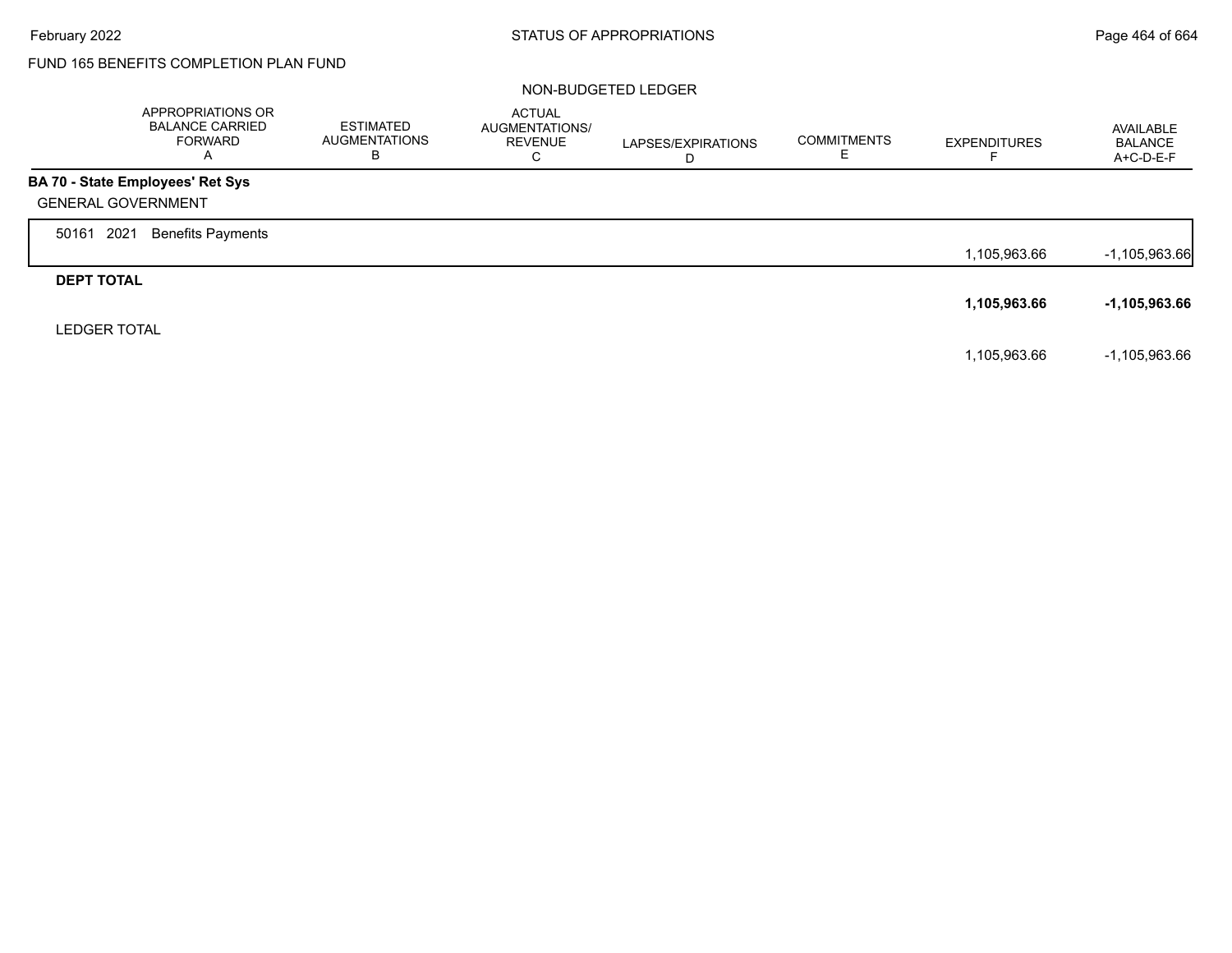#### FUND 166 911 FUND

|                             | APPROPRIATIONS OR<br><b>BALANCE CARRIED</b><br><b>FORWARD</b><br>A | <b>ESTIMATED</b><br><b>AUGMENTATIONS</b><br>В | <b>ACTUAL</b><br>AUGMENTATIONS/<br><b>REVENUE</b><br>С | LAPSES/EXPIRATIONS<br>D | <b>COMMITMENTS</b><br>Е | <b>EXPENDITURES</b> | AVAILABLE<br><b>BALANCE</b><br>A+C-D-E-F |
|-----------------------------|--------------------------------------------------------------------|-----------------------------------------------|--------------------------------------------------------|-------------------------|-------------------------|---------------------|------------------------------------------|
|                             | BA 31 - PA Emergency Management Agency                             |                                               |                                                        |                         |                         |                     |                                          |
| <b>GENERAL GOVERNMENT</b>   |                                                                    |                                               |                                                        |                         |                         |                     |                                          |
| 2021<br>20293               | <b>General Operations</b><br>6,300,000.00                          |                                               |                                                        |                         | 1,607,646.13            | 2,217,654.38        | 2,474,699.49                             |
| <b>GRANTS AND SUBSIDIES</b> |                                                                    |                                               |                                                        |                         |                         |                     |                                          |
| 2021<br>20294               | <b>Emergency Services Grant</b>                                    |                                               |                                                        |                         |                         |                     |                                          |
|                             | 350,700,000.00                                                     |                                               |                                                        |                         | 40,940,185.25           | 226,552,015.01      | 83,207,799.74                            |
| <b>DEPT TOTAL</b>           |                                                                    |                                               |                                                        |                         |                         |                     |                                          |
|                             | 357,000,000.00                                                     |                                               |                                                        |                         | 42,547,831.38           | 228,769,669.39      | 85,682,499.23                            |
| <b>LEDGER TOTAL</b>         |                                                                    |                                               |                                                        |                         |                         |                     |                                          |
|                             | 357,000,000.00                                                     |                                               |                                                        |                         | 42,547,831.38           | 228,769,669.39      | 85,682,499.23                            |
|                             | TOTAL TOTAL ALL CURRENT STATE LEDGERS                              |                                               |                                                        |                         |                         |                     |                                          |
|                             | 357,000,000.00                                                     |                                               |                                                        |                         | 42,547,831.38           | 228,769,669.39      | 85,682,499.23                            |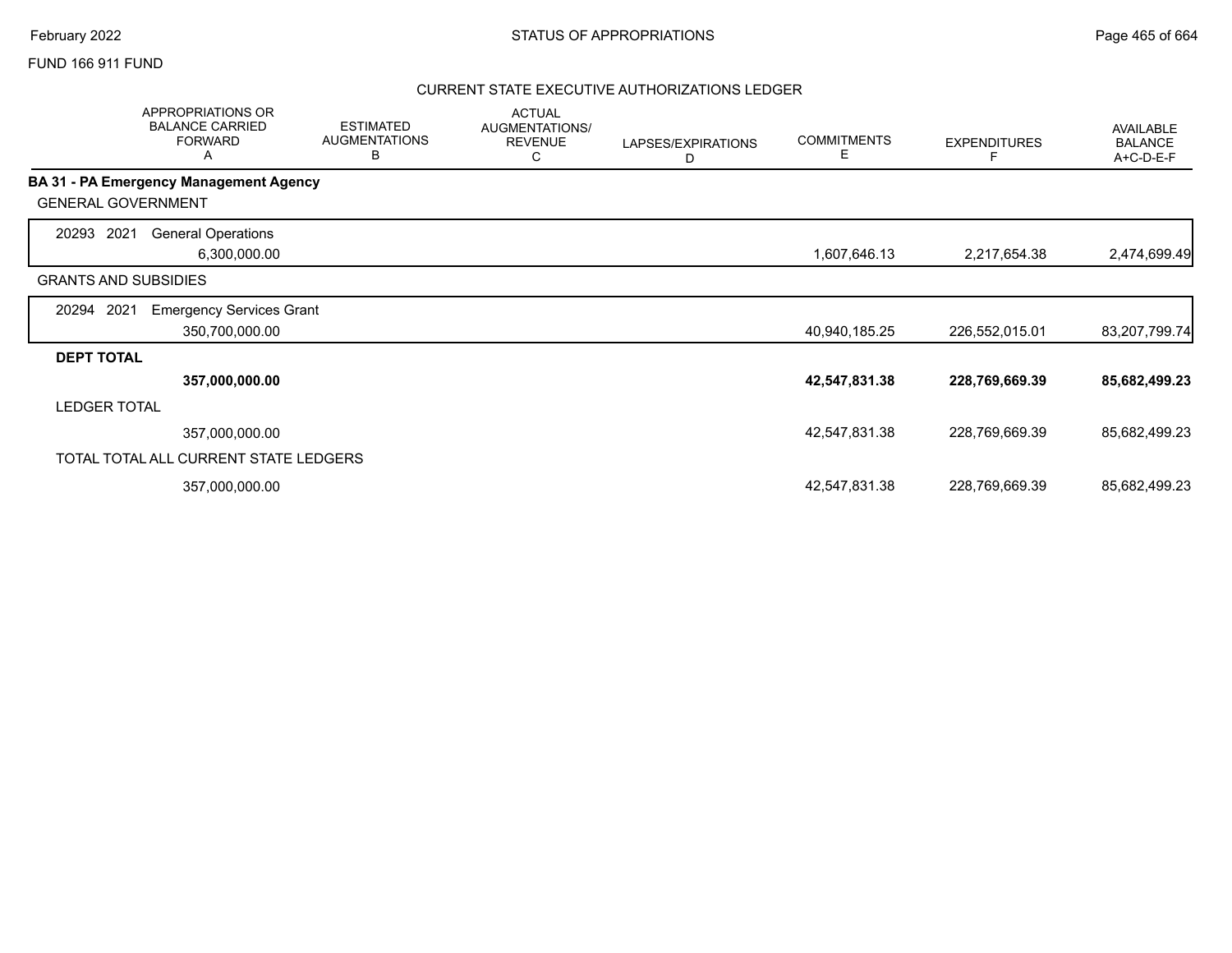#### FUND 166 911 FUND

|                             | <b>APPROPRIATIONS OR</b><br><b>BALANCE CARRIED</b><br><b>FORWARD</b><br>A | <b>ESTIMATED</b><br><b>AUGMENTATIONS</b><br>В | <b>ACTUAL</b><br>AUGMENTATIONS/<br><b>REVENUE</b><br>С | LAPSES/EXPIRATIONS<br>D | <b>COMMITMENTS</b><br>Е | <b>EXPENDITURES</b><br>F | <b>AVAILABLE</b><br><b>BALANCE</b><br>A+C-D-E-F |
|-----------------------------|---------------------------------------------------------------------------|-----------------------------------------------|--------------------------------------------------------|-------------------------|-------------------------|--------------------------|-------------------------------------------------|
|                             | <b>BA 31 - PA Emergency Management Agency</b>                             |                                               |                                                        |                         |                         |                          |                                                 |
| <b>GENERAL GOVERNMENT</b>   |                                                                           |                                               |                                                        |                         |                         |                          |                                                 |
| 20293 2020                  | <b>General Operations</b>                                                 |                                               |                                                        |                         |                         |                          |                                                 |
|                             | 1,363,084.91                                                              |                                               |                                                        |                         |                         | 359,963.55               | 1,003,121.36                                    |
| <b>GRANTS AND SUBSIDIES</b> |                                                                           |                                               |                                                        |                         |                         |                          |                                                 |
|                             | 20294 2016 Emergency Services Grant                                       |                                               |                                                        |                         |                         |                          |                                                 |
|                             |                                                                           |                                               |                                                        |                         |                         | -990,896.00              | 990,896.00                                      |
| 20294 2017                  | <b>Emergency Services Grant</b>                                           |                                               |                                                        |                         |                         |                          |                                                 |
|                             |                                                                           |                                               |                                                        |                         |                         | $-122,316.68$            | 122,316.68                                      |
| 2018<br>20294               | <b>Emergency Services Grant</b>                                           |                                               |                                                        |                         |                         |                          |                                                 |
|                             |                                                                           |                                               |                                                        |                         |                         | $-2,871.11$              | 2,871.11                                        |
| 2019<br>20294               | <b>Emergency Services Grant</b>                                           |                                               |                                                        |                         |                         |                          |                                                 |
|                             |                                                                           |                                               |                                                        |                         |                         | $-6,055.78$              | 6,055.78                                        |
| 20294 2020                  | <b>Emergency Services Grant</b>                                           |                                               |                                                        |                         |                         |                          |                                                 |
|                             | 28,895,423.59                                                             |                                               |                                                        |                         | 4,850,844.05            | 10,789,366.03            | 13,255,213.51                                   |
| <b>DEPT TOTAL</b>           |                                                                           |                                               |                                                        |                         |                         |                          |                                                 |
|                             | 30,258,508.50                                                             |                                               |                                                        |                         | 4,850,844.05            | 10,027,190.01            | 15,380,474.44                                   |
| <b>LEDGER TOTAL</b>         |                                                                           |                                               |                                                        |                         |                         |                          |                                                 |
|                             | 30,258,508.50                                                             |                                               |                                                        |                         | 4,850,844.05            | 10,027,190.01            | 15,380,474.44                                   |
|                             | TOTAL TOTAL ALL PRIOR STATE LEDGERS                                       |                                               |                                                        |                         |                         |                          |                                                 |
|                             | 30,258,508.50                                                             |                                               |                                                        |                         | 4,850,844.05            | 10,027,190.01            | 15,380,474.44                                   |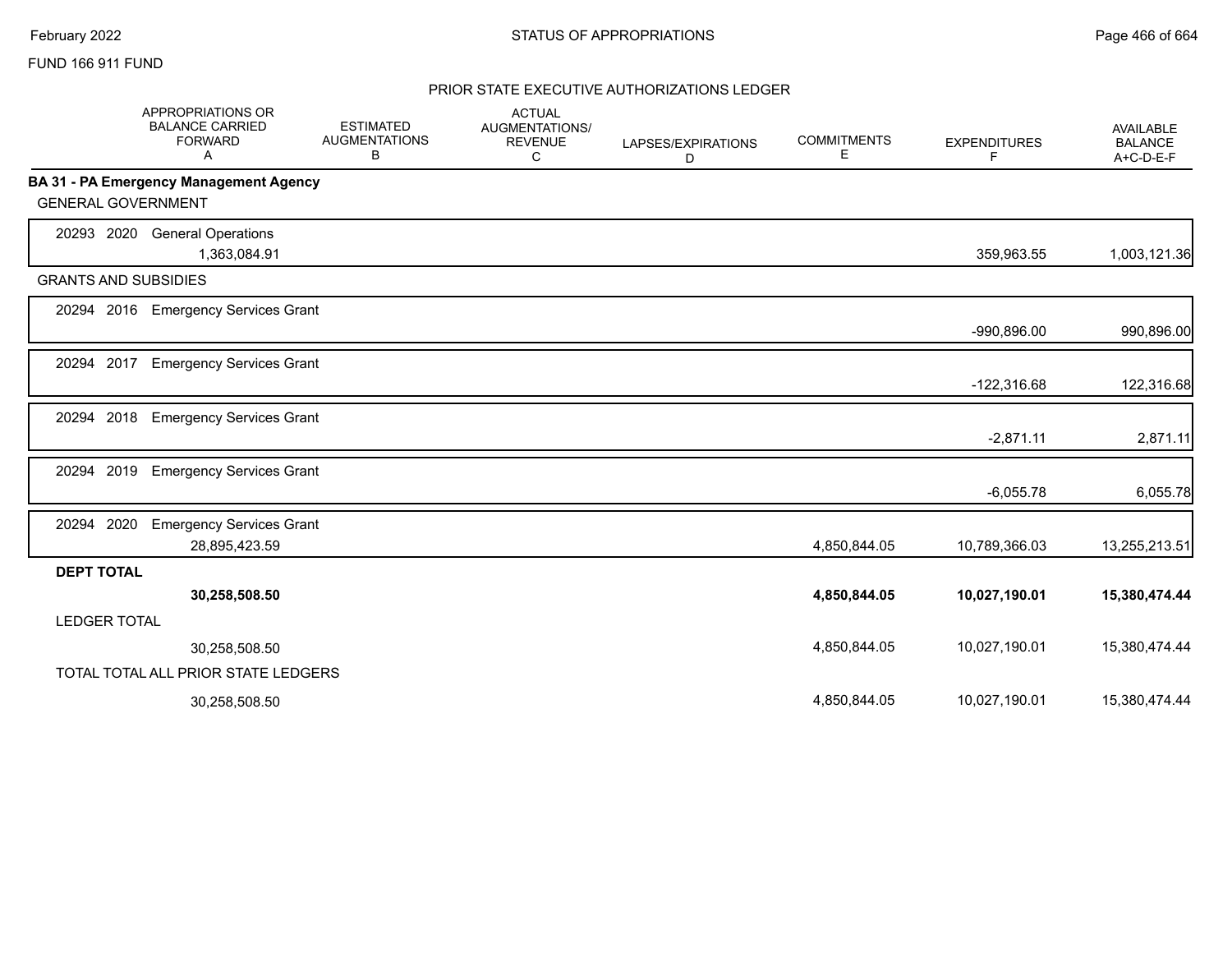# FUND 167 RIGHTFUL OWNERS' CLAIMS PAYMENT

#### NON-BUDGETED LEDGER

|                         | APPROPRIATIONS OR<br><b>BALANCE CARRIED</b><br>FORWARD<br>$\overline{A}$ | ESTIMATED<br><b>AUGMENTATIONS</b><br>В | <b>ACTUAL</b><br>AUGMENTATIONS/<br><b>REVENUE</b><br>С | LAPSES/EXPIRATIONS<br>D | <b>COMMITMENTS</b> | <b>EXPENDITURES</b> | AVAILABLE<br><b>BALANCE</b><br>$A+C-D-E-F$ |
|-------------------------|--------------------------------------------------------------------------|----------------------------------------|--------------------------------------------------------|-------------------------|--------------------|---------------------|--------------------------------------------|
| <b>BA 73 - Treasury</b> |                                                                          |                                        |                                                        |                         |                    |                     |                                            |
|                         | <b>GENERAL GOVERNMENT</b>                                                |                                        |                                                        |                         |                    |                     |                                            |
| 50131 2021              | Unclaimed Property Restitution Claim Pay                                 |                                        |                                                        |                         |                    |                     |                                            |
|                         |                                                                          |                                        |                                                        |                         |                    | 102,909.03          | $-102,909.03$                              |
| <b>DEPT TOTAL</b>       |                                                                          |                                        |                                                        |                         |                    |                     |                                            |
|                         |                                                                          |                                        |                                                        |                         |                    | 102,909.03          | $-102,909.03$                              |
| <b>LEDGER TOTAL</b>     |                                                                          |                                        |                                                        |                         |                    |                     |                                            |
|                         |                                                                          |                                        |                                                        |                         |                    | 102,909.03          | -102,909.03                                |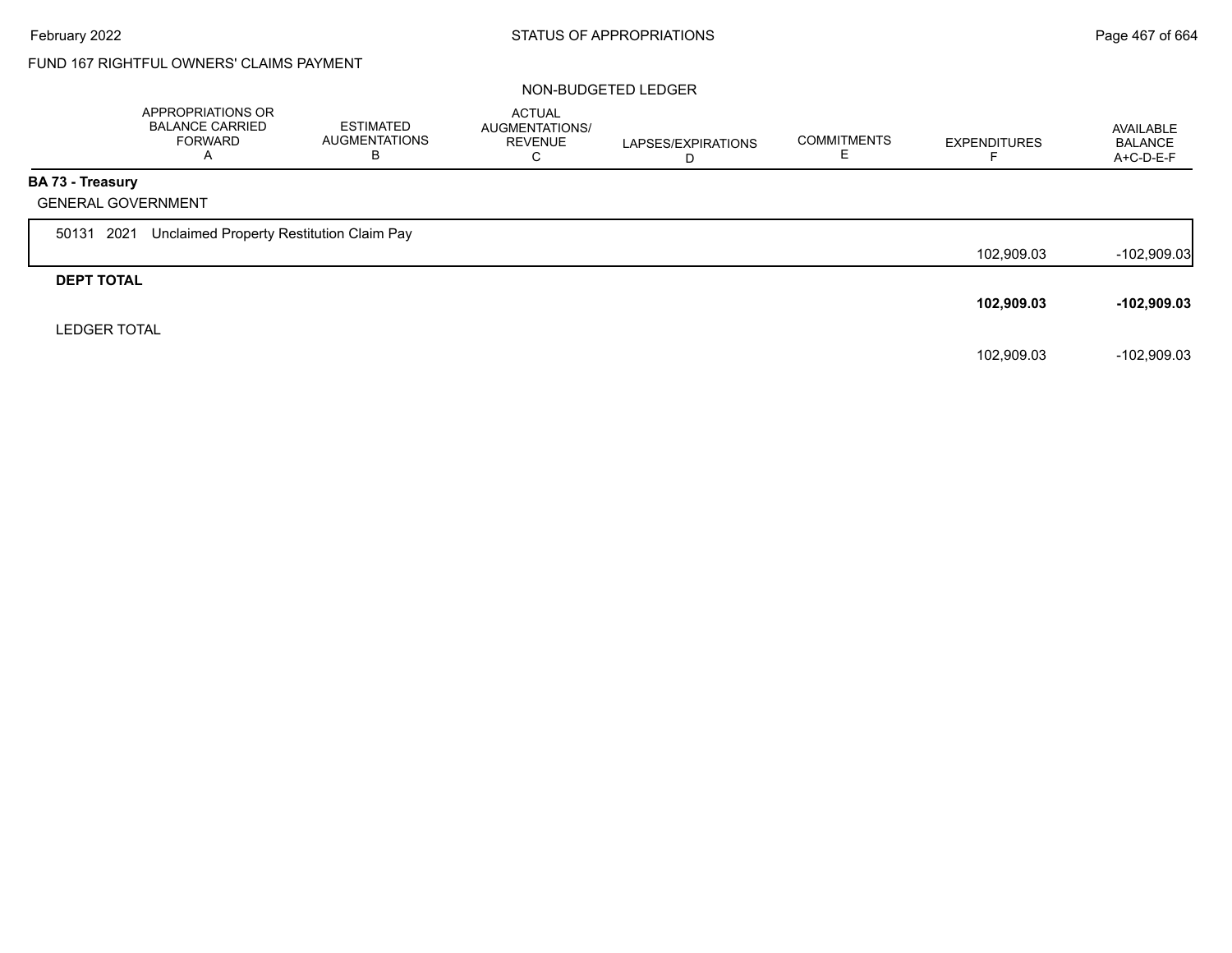### FUND 168 STATE GAMING FUND

#### CURRENT STATE RESTRICTED APPROPRIATIONS LEDGER

|                                 | APPROPRIATIONS OR<br><b>BALANCE CARRIED</b><br><b>FORWARD</b><br>Α | <b>ESTIMATED</b><br><b>AUGMENTATIONS</b><br>в | <b>ACTUAL</b><br>AUGMENTATIONS/<br><b>REVENUE</b><br>C | LAPSES/EXPIRATIONS<br>D | <b>COMMITMENTS</b><br>Е | <b>EXPENDITURES</b><br>F | <b>AVAILABLE</b><br><b>BALANCE</b><br>A+C-D-E-F |
|---------------------------------|--------------------------------------------------------------------|-----------------------------------------------|--------------------------------------------------------|-------------------------|-------------------------|--------------------------|-------------------------------------------------|
| <b>BA 14 - Attorney General</b> |                                                                    |                                               |                                                        |                         |                         |                          |                                                 |
|                                 | <b>GENERAL GOVERNMENT</b>                                          |                                               |                                                        |                         |                         |                          |                                                 |
|                                 | 14905 2021 Gaming Enforcement                                      |                                               |                                                        |                         |                         |                          |                                                 |
|                                 |                                                                    | 1,405,000.00                                  | 1,405,000.00                                           |                         | 20,829.75               | 788,848.33               | 595,321.92                                      |
| <b>DEPT TOTAL</b>               |                                                                    |                                               |                                                        |                         |                         |                          |                                                 |
|                                 |                                                                    | 1,405,000.00                                  | 1,405,000.00                                           |                         | 20,829.75               | 788,848.33               | 595,321.92                                      |
| <b>BA 18 - Revenue</b>          |                                                                    |                                               |                                                        |                         |                         |                          |                                                 |
|                                 | <b>GENERAL GOVERNMENT</b>                                          |                                               |                                                        |                         |                         |                          |                                                 |
| 14906 2021                      | <b>General Operations</b>                                          |                                               |                                                        |                         |                         |                          |                                                 |
|                                 |                                                                    | 6,707,000.00                                  | 6,707,000.00                                           |                         | 1,902,874.55            | 3,179,164.73             | 1,624,960.72                                    |
| <b>DEPT TOTAL</b>               |                                                                    |                                               |                                                        |                         |                         |                          |                                                 |
|                                 |                                                                    | 6,707,000.00                                  | 6,707,000.00                                           |                         | 1,902,874.55            | 3,179,164.73             | 1,624,960.72                                    |
| <b>BA 20 - State Police</b>     |                                                                    |                                               |                                                        |                         |                         |                          |                                                 |
|                                 | <b>GENERAL GOVERNMENT</b>                                          |                                               |                                                        |                         |                         |                          |                                                 |
| 14907 2021                      | <b>Gaming Enforcement</b>                                          |                                               |                                                        |                         |                         |                          |                                                 |
|                                 |                                                                    | 30,033,000.00                                 | 29,276,880.50                                          |                         | 9,947.76                | 19,019,707.91            | 10,247,224.83                                   |
| <b>DEPT TOTAL</b>               |                                                                    |                                               |                                                        |                         |                         |                          |                                                 |
|                                 |                                                                    | 30,033,000.00                                 | 29,276,880.50                                          |                         | 9,947.76                | 19,019,707.91            | 10,247,224.83                                   |
|                                 | BA 65 - PA Gaming Control Board<br><b>GENERAL GOVERNMENT</b>       |                                               |                                                        |                         |                         |                          |                                                 |
| 14987 2021                      | <b>Administration-Gaming Control Board</b>                         |                                               |                                                        |                         |                         |                          |                                                 |
|                                 |                                                                    | 38,973,000.00                                 | 37,440,870.10                                          |                         | 1,756,037.78            | 23,768,395.19            | 11,916,437.13                                   |
| 16908 2021                      | Administration-Gaming Control Board                                |                                               |                                                        |                         |                         |                          |                                                 |
|                                 |                                                                    | 7,700,000.00                                  | 6,366,158.99                                           |                         |                         | 2,957,754.19             | 3,408,404.80                                    |
| <b>DEPT TOTAL</b>               |                                                                    |                                               |                                                        |                         |                         |                          |                                                 |
|                                 |                                                                    | 46,673,000.00                                 | 43,807,029.09                                          |                         | 1,756,037.78            | 26,726,149.38            | 15,324,841.93                                   |
| <b>LEDGER TOTAL</b>             |                                                                    |                                               |                                                        |                         |                         |                          |                                                 |
|                                 |                                                                    | 84,818,000.00                                 | 81,195,909.59                                          |                         | 3,689,689.84            | 49,713,870.35            | 27,792,349.40                                   |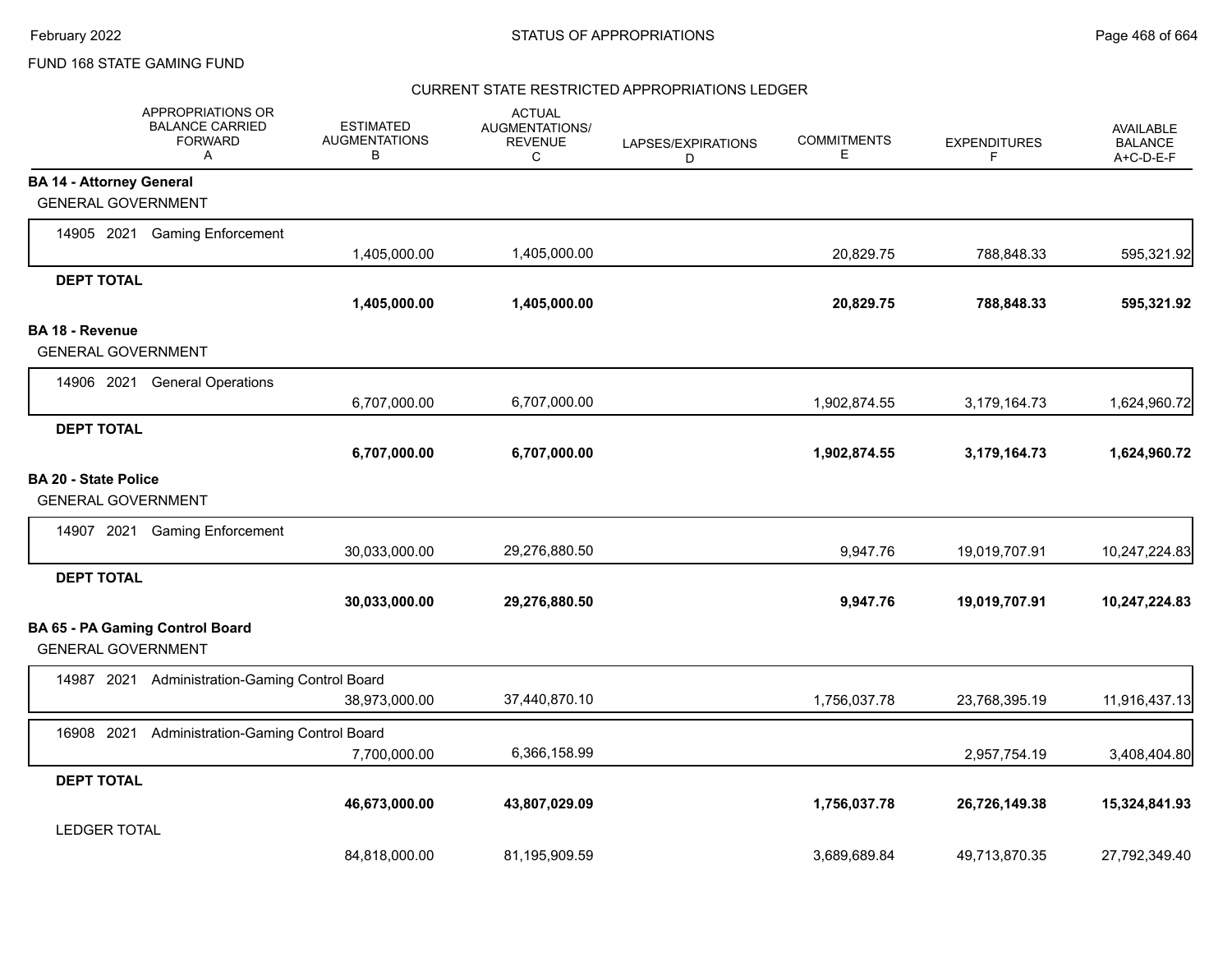### CURRENT STATE EXECUTIVE AUTHORIZATIONS LEDGER

|                                | APPROPRIATIONS OR<br><b>BALANCE CARRIED</b><br><b>FORWARD</b><br>A | <b>ESTIMATED</b><br><b>AUGMENTATIONS</b><br>В | <b>ACTUAL</b><br>AUGMENTATIONS/<br><b>REVENUE</b><br>C | LAPSES/EXPIRATIONS<br>D | <b>COMMITMENTS</b><br>Е | <b>EXPENDITURES</b><br>F | AVAILABLE<br><b>BALANCE</b><br>A+C-D-E-F |
|--------------------------------|--------------------------------------------------------------------|-----------------------------------------------|--------------------------------------------------------|-------------------------|-------------------------|--------------------------|------------------------------------------|
|                                | BA 38 - Conservation & Natural Resourc                             |                                               |                                                        |                         |                         |                          |                                          |
| <b>GENERAL GOVERNMENT</b>      |                                                                    |                                               |                                                        |                         |                         |                          |                                          |
|                                | 20322 2021 Payments in Lieu of Taxes                               |                                               |                                                        |                         |                         |                          |                                          |
|                                | 5,340,000.00                                                       |                                               |                                                        |                         |                         | 5,231,257.16             | 108,742.84                               |
| <b>DEPT TOTAL</b>              |                                                                    |                                               |                                                        |                         |                         |                          |                                          |
|                                | 5,340,000.00                                                       |                                               |                                                        |                         |                         | 5,231,257.16             | 108,742.84                               |
|                                | BA 31 - PA Emergency Management Agency                             |                                               |                                                        |                         |                         |                          |                                          |
| <b>GRANTS AND SUBSIDIES</b>    |                                                                    |                                               |                                                        |                         |                         |                          |                                          |
|                                | 20299 2021 Transfer to Volunteer Co Grants Program                 |                                               |                                                        |                         |                         |                          |                                          |
|                                | 25,000,000.00                                                      |                                               |                                                        |                         |                         | 25,000,000.00            |                                          |
| <b>DEPT TOTAL</b>              |                                                                    |                                               |                                                        |                         |                         |                          |                                          |
|                                | 25,000,000.00                                                      |                                               |                                                        |                         |                         | 25,000,000.00            |                                          |
| BA 22 - Fish & Boat Commission |                                                                    |                                               |                                                        |                         |                         |                          |                                          |
| <b>GENERAL GOVERNMENT</b>      |                                                                    |                                               |                                                        |                         |                         |                          |                                          |
|                                | 20323 2021 Payments in Lieu of Taxes                               |                                               |                                                        |                         |                         |                          |                                          |
|                                | 40,000.00                                                          |                                               |                                                        |                         |                         | 16,533.76                | 23,466.24                                |
| <b>DEPT TOTAL</b>              |                                                                    |                                               |                                                        |                         |                         |                          |                                          |
|                                | 40,000.00                                                          |                                               |                                                        |                         |                         | 16,533.76                | 23,466.24                                |
| <b>BA 23 - Game Commission</b> |                                                                    |                                               |                                                        |                         |                         |                          |                                          |
| <b>GENERAL GOVERNMENT</b>      |                                                                    |                                               |                                                        |                         |                         |                          |                                          |
| 20324 2021                     | Payments in Lieu of Taxes                                          |                                               |                                                        |                         |                         |                          |                                          |
|                                | 3,686,000.00                                                       |                                               |                                                        |                         |                         | 3,631,960.31             | 54,039.69                                |
| <b>DEPT TOTAL</b>              |                                                                    |                                               |                                                        |                         |                         |                          |                                          |
|                                | 3,686,000.00                                                       |                                               |                                                        |                         |                         | 3,631,960.31             | 54,039.69                                |
| BA 18 - Revenue                |                                                                    |                                               |                                                        |                         |                         |                          |                                          |
| <b>GRANTS AND SUBSIDIES</b>    |                                                                    |                                               |                                                        |                         |                         |                          |                                          |
|                                | 20364 2021 Transfer to Comp/ProbGambling Treat-D&A                 |                                               |                                                        |                         |                         |                          |                                          |
|                                | 4,758,143.00                                                       |                                               |                                                        |                         |                         | 4,758,143.00             |                                          |
| 20828 2021                     | Tfr to Cmplsv & Prblm Gamblng Treatmt Fd                           |                                               |                                                        |                         |                         |                          |                                          |
|                                | 6,800,699.00                                                       |                                               |                                                        |                         |                         | 6,800,699.00             |                                          |
|                                |                                                                    |                                               |                                                        |                         |                         |                          |                                          |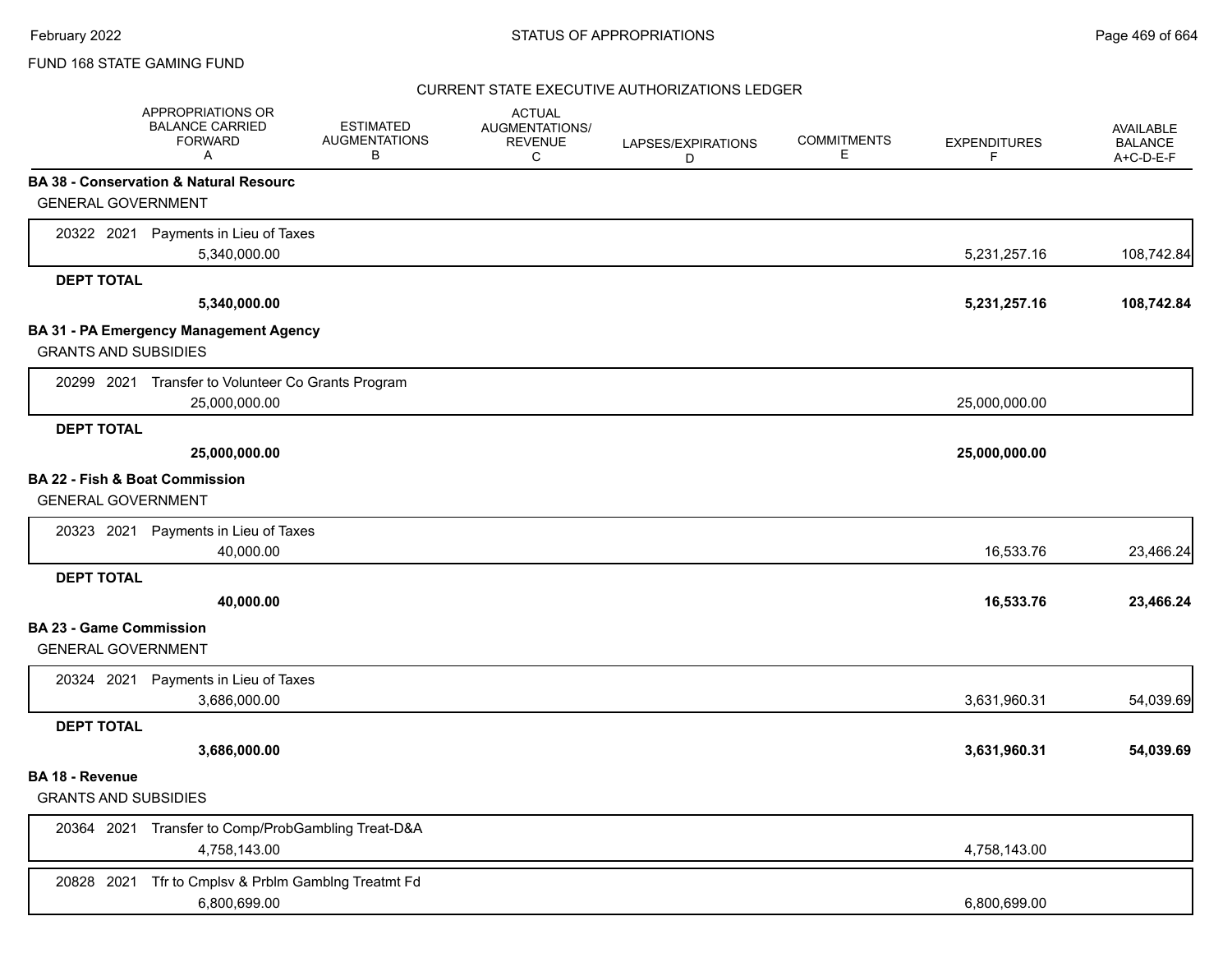$\overline{\phantom{0}}$ 

### FUND 168 STATE GAMING FUND

### CURRENT STATE EXECUTIVE AUTHORIZATIONS LEDGER

|                     | APPROPRIATIONS OR<br><b>BALANCE CARRIED</b><br><b>FORWARD</b><br>A | <b>ESTIMATED</b><br><b>AUGMENTATIONS</b> | <b>ACTUAL</b><br>AUGMENTATIONS/<br>REVENUE | LAPSES/EXPIRATIONS | <b>COMMITMENTS</b> | <b>EXPENDITURES</b> | AVAILABLE<br><b>BALANCE</b><br>A+C-D-E-F |
|---------------------|--------------------------------------------------------------------|------------------------------------------|--------------------------------------------|--------------------|--------------------|---------------------|------------------------------------------|
| <b>DEPT TOTAL</b>   |                                                                    |                                          |                                            |                    |                    |                     |                                          |
|                     | 11,558,842.00                                                      |                                          |                                            |                    |                    | 11,558,842.00       |                                          |
| <b>LEDGER TOTAL</b> |                                                                    |                                          |                                            |                    |                    |                     |                                          |
|                     | 45,624,842.00                                                      |                                          |                                            |                    |                    | 45,438,593.23       | 186,248.77                               |
|                     | TOTAL TOTAL ALL CURRENT STATE LEDGERS                              |                                          |                                            |                    |                    |                     |                                          |
|                     | 45.624.842.00                                                      | 84,818,000.00                            | 81,195,909.59                              |                    | 3,689,689.84       | 95,152,463.58       | 27,978,598.17                            |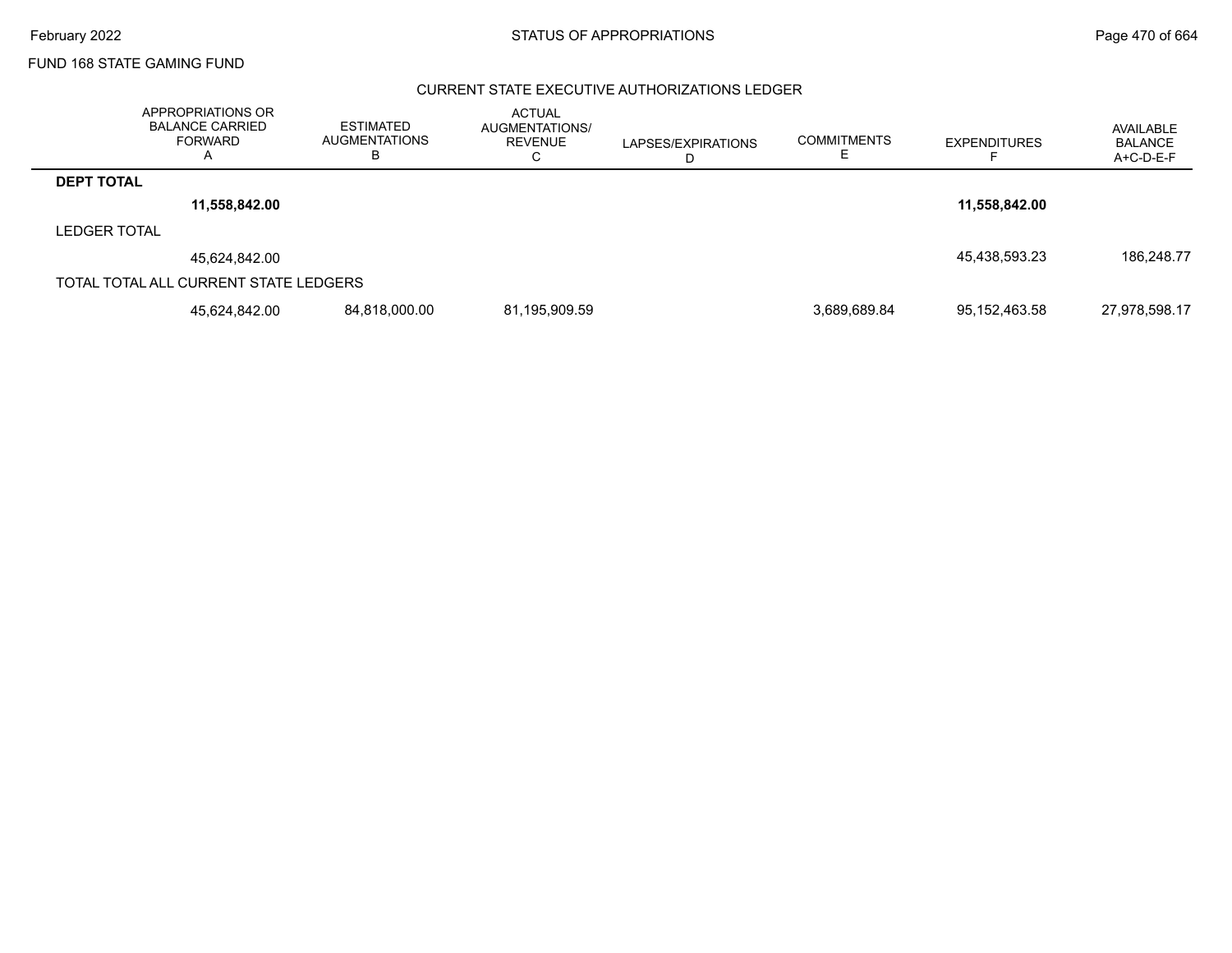### PRIOR STATE RESTRICTED APPROPRIATIONS LEDGER

|                                                              | APPROPRIATIONS OR<br><b>BALANCE CARRIED</b><br><b>FORWARD</b><br>$\mathsf{A}$ | <b>ESTIMATED</b><br><b>AUGMENTATIONS</b><br>В | <b>ACTUAL</b><br>AUGMENTATIONS/<br><b>REVENUE</b><br>C | LAPSES/EXPIRATIONS<br>D | <b>COMMITMENTS</b><br>Е | <b>EXPENDITURES</b><br>F. | <b>AVAILABLE</b><br><b>BALANCE</b><br>A+C-D-E-F |
|--------------------------------------------------------------|-------------------------------------------------------------------------------|-----------------------------------------------|--------------------------------------------------------|-------------------------|-------------------------|---------------------------|-------------------------------------------------|
| <b>BA 14 - Attorney General</b><br><b>GENERAL GOVERNMENT</b> |                                                                               |                                               |                                                        |                         |                         |                           |                                                 |
|                                                              | 14905 2020 Gaming Enforcement<br>719,657.47                                   |                                               |                                                        |                         |                         | 62,211.29                 | 657,446.18                                      |
| <b>DEPT TOTAL</b>                                            | 719,657.47                                                                    |                                               |                                                        |                         |                         | 62,211.29                 | 657,446.18                                      |
| <b>BA 18 - Revenue</b><br><b>GENERAL GOVERNMENT</b>          |                                                                               |                                               |                                                        |                         |                         |                           |                                                 |
|                                                              | 14906 2020 General Operations<br>871,147.24                                   |                                               | -498,331.93                                            |                         |                         | 372,810.21                | 5.10                                            |
| <b>DEPT TOTAL</b>                                            | 871,147.24                                                                    |                                               | -498,331.93                                            |                         |                         | 372,810.21                | 5.10                                            |
| <b>BA 20 - State Police</b><br><b>GENERAL GOVERNMENT</b>     |                                                                               |                                               |                                                        |                         |                         |                           |                                                 |
|                                                              | 14907 2020 Gaming Enforcement<br>2,248,366.76                                 |                                               |                                                        |                         |                         | 1,506,156.66              | 742,210.10                                      |
| <b>DEPT TOTAL</b>                                            | 2,248,366.76                                                                  |                                               |                                                        |                         |                         | 1,506,156.66              | 742,210.10                                      |
| <b>GENERAL GOVERNMENT</b>                                    | <b>BA 65 - PA Gaming Control Board</b>                                        |                                               |                                                        |                         |                         |                           |                                                 |
|                                                              | 14987 2017 Administration-Gaming Control Board<br>35.00                       |                                               |                                                        |                         |                         |                           | 35.00                                           |
| 14987                                                        | 2019 Administration-Gaming Control Board<br>320,919.63                        |                                               |                                                        |                         | 413.71                  |                           | 320,505.92                                      |
|                                                              | 14987 2020 Administration-Gaming Control Board<br>2,709,266.53                |                                               |                                                        |                         | 510,152.19              | 1,304,789.72              | 894,324.62                                      |
| 16908 2020                                                   | Administration-Gaming Control Board<br>352,878.07                             |                                               | $-366, 158.99$                                         |                         |                         | $-13,280.92$              |                                                 |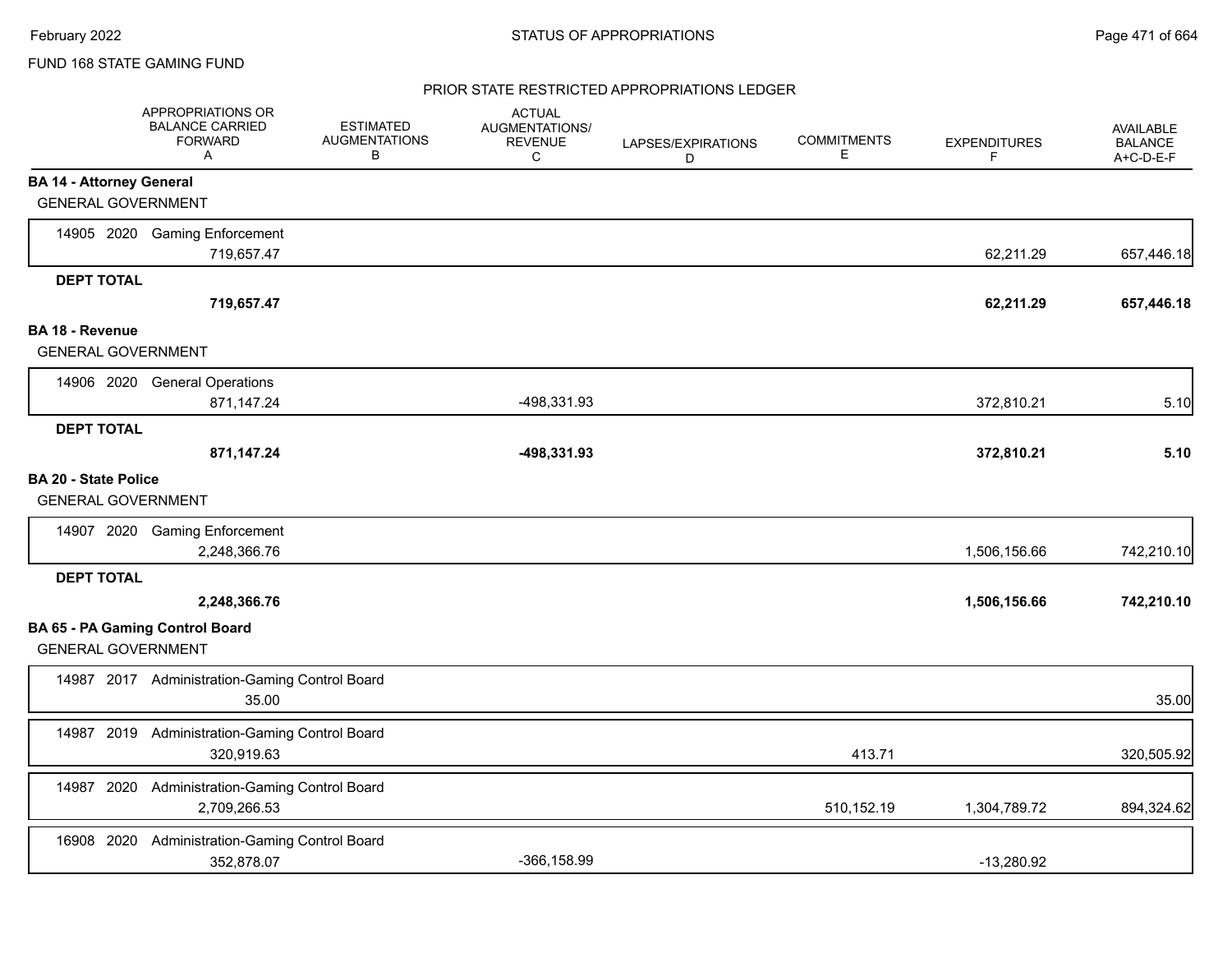### PRIOR STATE RESTRICTED APPROPRIATIONS LEDGER

|                   | APPROPRIATIONS OR<br><b>BALANCE CARRIED</b><br><b>FORWARD</b><br>A | <b>ESTIMATED</b><br><b>AUGMENTATIONS</b><br>в | <b>ACTUAL</b><br>AUGMENTATIONS/<br><b>REVENUE</b><br>U | LAPSES/EXPIRATIONS<br>D | <b>COMMITMENTS</b> | <b>EXPENDITURES</b> | AVAILABLE<br><b>BALANCE</b><br>$A+C-D-E-F$ |
|-------------------|--------------------------------------------------------------------|-----------------------------------------------|--------------------------------------------------------|-------------------------|--------------------|---------------------|--------------------------------------------|
|                   | 16908 2013 Administration-Gaming Control Board                     |                                               |                                                        |                         |                    |                     |                                            |
|                   | 300.00                                                             |                                               |                                                        |                         |                    |                     | 300.00                                     |
| <b>DEPT TOTAL</b> |                                                                    |                                               |                                                        |                         |                    |                     |                                            |
|                   | 3,383,399.23                                                       |                                               | $-366, 158.99$                                         |                         | 510,565.90         | 1,291,508.80        | 1,215,165.54                               |
| LEDGER TOTAL      |                                                                    |                                               |                                                        |                         |                    |                     |                                            |
|                   | 7,222,570.70                                                       |                                               | $-864,490.92$                                          |                         | 510.565.90         | 3.232.686.96        | 2,614,826.92                               |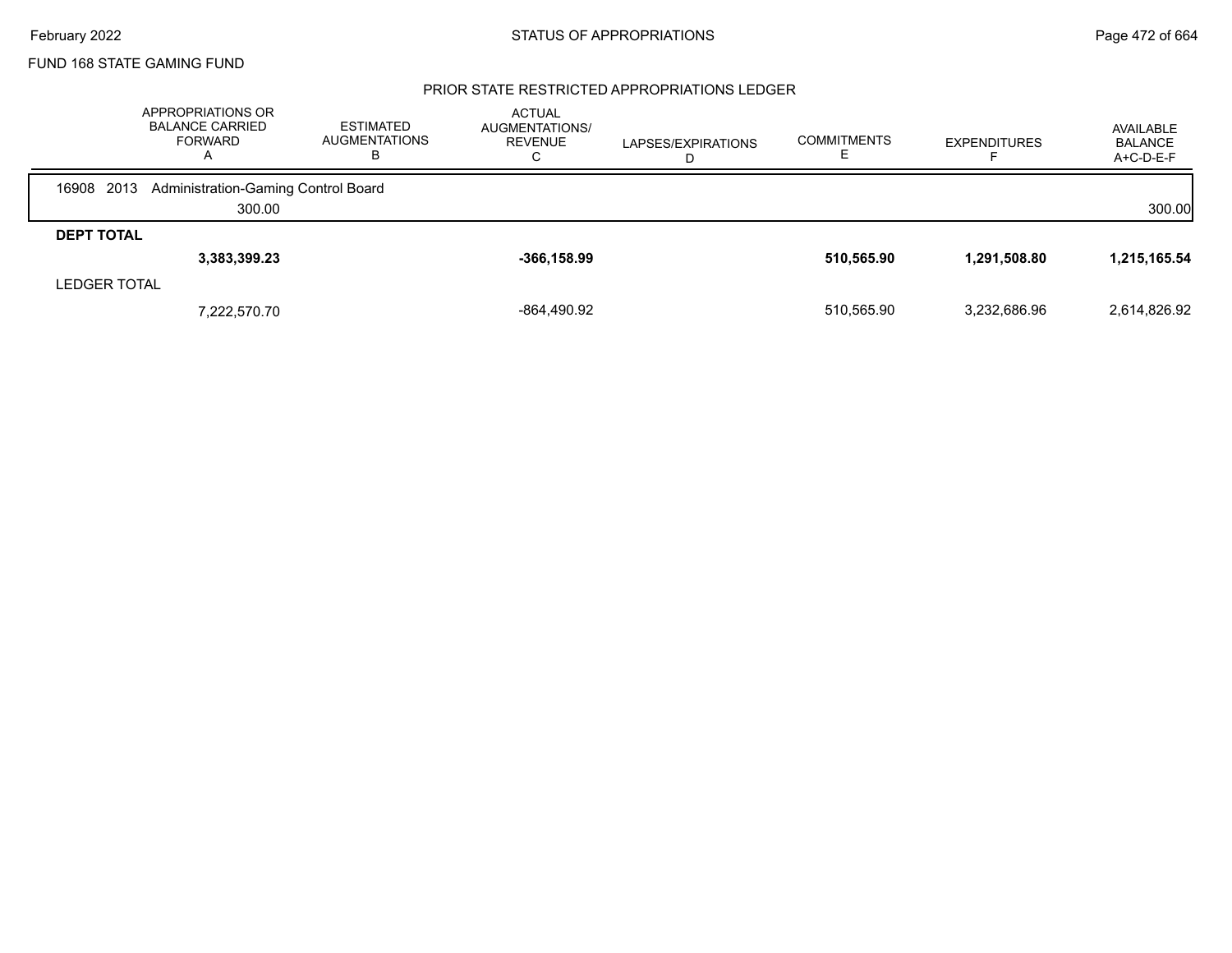### PRIOR STATE EXECUTIVE AUTHORIZATIONS LEDGER

|                                           | APPROPRIATIONS OR<br><b>BALANCE CARRIED</b><br><b>FORWARD</b><br>Α | <b>ESTIMATED</b><br><b>AUGMENTATIONS</b><br>В | <b>ACTUAL</b><br>AUGMENTATIONS/<br><b>REVENUE</b><br>C | LAPSES/EXPIRATIONS<br>D | <b>COMMITMENTS</b><br>Е | <b>EXPENDITURES</b><br>F | AVAILABLE<br><b>BALANCE</b><br>A+C-D-E-F |
|-------------------------------------------|--------------------------------------------------------------------|-----------------------------------------------|--------------------------------------------------------|-------------------------|-------------------------|--------------------------|------------------------------------------|
|                                           | <b>BA 38 - Conservation &amp; Natural Resourc</b>                  |                                               |                                                        |                         |                         |                          |                                          |
| <b>GENERAL GOVERNMENT</b>                 |                                                                    |                                               |                                                        |                         |                         |                          |                                          |
|                                           | 20322 2020 Payments in Lieu of Taxes                               |                                               |                                                        |                         |                         |                          |                                          |
|                                           | 85,845.31                                                          |                                               |                                                        |                         |                         |                          | 85,845.31                                |
| <b>DEPT TOTAL</b>                         |                                                                    |                                               |                                                        |                         |                         |                          |                                          |
|                                           | 85,845.31                                                          |                                               |                                                        |                         |                         |                          | 85,845.31                                |
| <b>BA 22 - Fish &amp; Boat Commission</b> |                                                                    |                                               |                                                        |                         |                         |                          |                                          |
| <b>GENERAL GOVERNMENT</b>                 |                                                                    |                                               |                                                        |                         |                         |                          |                                          |
| 20323 2020                                | Payments in Lieu of Taxes                                          |                                               |                                                        |                         |                         |                          |                                          |
|                                           | 23,466.24                                                          |                                               |                                                        |                         |                         |                          | 23,466.24                                |
| <b>DEPT TOTAL</b>                         |                                                                    |                                               |                                                        |                         |                         |                          |                                          |
|                                           | 23,466.24                                                          |                                               |                                                        |                         |                         |                          | 23,466.24                                |
| <b>BA 23 - Game Commission</b>            |                                                                    |                                               |                                                        |                         |                         |                          |                                          |
| <b>GENERAL GOVERNMENT</b>                 |                                                                    |                                               |                                                        |                         |                         |                          |                                          |
|                                           | 20324 2020 Payments in Lieu of Taxes                               |                                               |                                                        |                         |                         |                          |                                          |
|                                           | 57,768.58                                                          |                                               |                                                        |                         |                         |                          | 57,768.58                                |
| <b>DEPT TOTAL</b>                         |                                                                    |                                               |                                                        |                         |                         |                          |                                          |
|                                           | 57,768.58                                                          |                                               |                                                        |                         |                         |                          | 57,768.58                                |
| BA 18 - Revenue                           |                                                                    |                                               |                                                        |                         |                         |                          |                                          |
| <b>GRANTS AND SUBSIDIES</b>               |                                                                    |                                               |                                                        |                         |                         |                          |                                          |
|                                           | 20364 2020 Transfer to Comp/ProbGambling Treat-D&A                 |                                               |                                                        |                         |                         |                          |                                          |
|                                           | 3,458,568.00                                                       |                                               |                                                        |                         |                         | 3,458,568.00             |                                          |
| <b>DEPT TOTAL</b>                         |                                                                    |                                               |                                                        |                         |                         |                          |                                          |
|                                           | 3,458,568.00                                                       |                                               |                                                        |                         |                         | 3,458,568.00             |                                          |
|                                           | BA 65 - PA Gaming Control Board                                    |                                               |                                                        |                         |                         |                          |                                          |
| <b>GRANTS AND SUBSIDIES</b>               |                                                                    |                                               |                                                        |                         |                         |                          |                                          |
| 29300 2019                                | <b>Local Law Enforcement Grants</b>                                |                                               |                                                        |                         |                         |                          |                                          |
|                                           | 584,855.73                                                         |                                               |                                                        |                         | 51,487.61               | 198,512.39               | 334,855.73                               |
| 29300 2020                                | <b>Local Law Enforcement Grants</b>                                |                                               |                                                        |                         |                         |                          |                                          |
|                                           | 2,000,000.00                                                       |                                               |                                                        |                         |                         |                          | 2,000,000.00                             |
|                                           |                                                                    |                                               |                                                        |                         |                         |                          |                                          |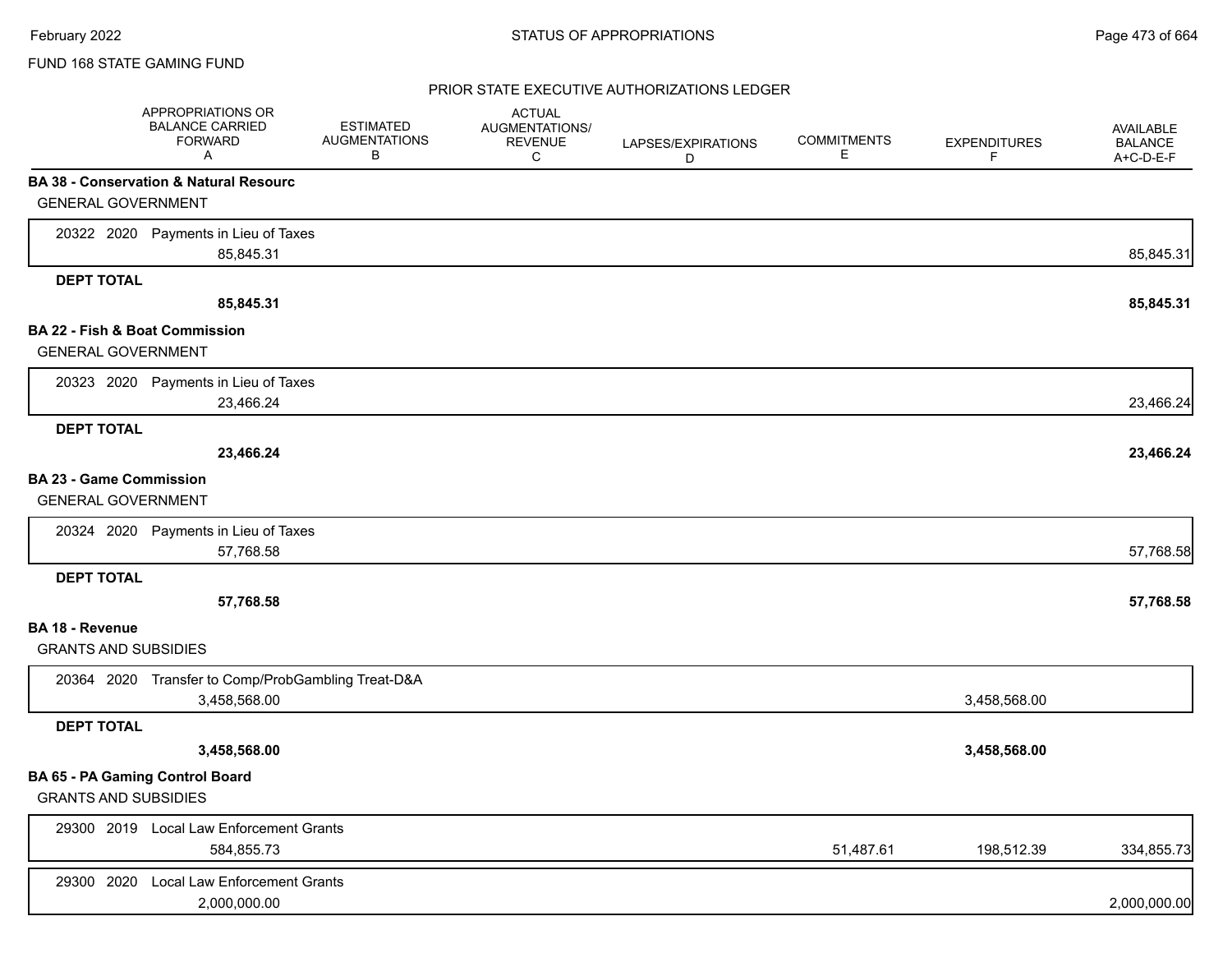### PRIOR STATE EXECUTIVE AUTHORIZATIONS LEDGER

|                     | APPROPRIATIONS OR<br><b>BALANCE CARRIED</b><br>FORWARD | <b>ESTIMATED</b><br><b>AUGMENTATIONS</b><br>В | <b>ACTUAL</b><br>AUGMENTATIONS/<br><b>REVENUE</b><br>⌒<br>◡ | LAPSES/EXPIRATIONS | <b>COMMITMENTS</b> | <b>EXPENDITURES</b> | AVAILABLE<br><b>BALANCE</b><br>A+C-D-E-F |
|---------------------|--------------------------------------------------------|-----------------------------------------------|-------------------------------------------------------------|--------------------|--------------------|---------------------|------------------------------------------|
| <b>DEPT TOTAL</b>   |                                                        |                                               |                                                             |                    |                    |                     |                                          |
|                     | 2,584,855.73                                           |                                               |                                                             |                    | 51,487.61          | 198.512.39          | 2,334,855.73                             |
| <b>LEDGER TOTAL</b> |                                                        |                                               |                                                             |                    |                    |                     |                                          |
|                     | 6,210,503.86                                           |                                               |                                                             |                    | 51,487.61          | 3,657,080.39        | 2,501,935.86                             |
|                     | TOTAL TOTAL ALL PRIOR STATE LEDGERS                    |                                               |                                                             |                    |                    |                     |                                          |
|                     | 13,433,074.56                                          |                                               | -864.490.92                                                 |                    | 562,053.51         | 6,889,767.35        | 5,116,762.78                             |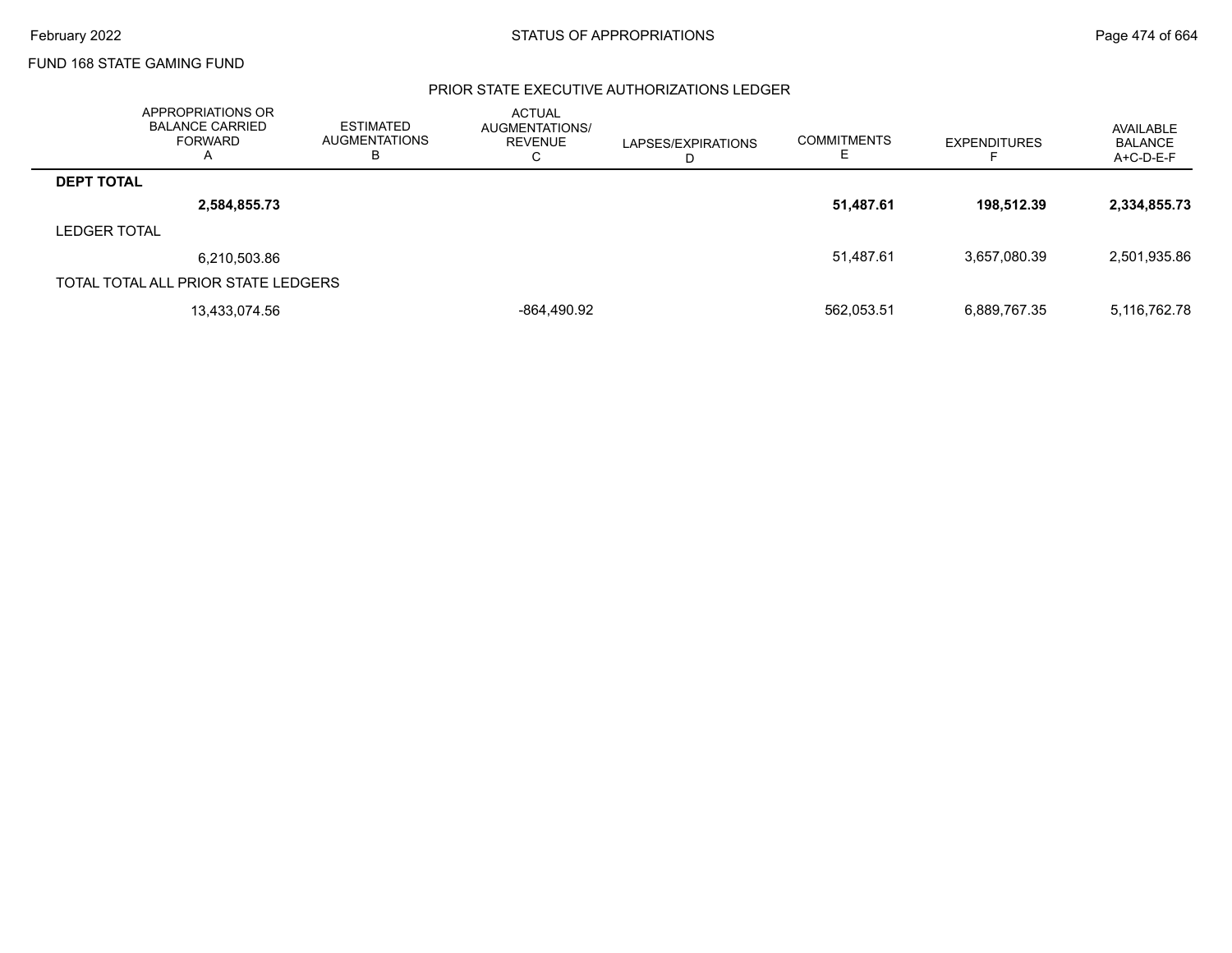### RESTRICTED RECEIPTS LEDGER

|                        | APPROPRIATIONS OR<br><b>BALANCE CARRIED</b><br><b>FORWARD</b><br>A | <b>ESTIMATED</b><br><b>AUGMENTATIONS</b><br>В     | <b>ACTUAL</b><br>AUGMENTATIONS/<br><b>REVENUE</b><br>C | LAPSES/EXPIRATIONS<br>D. | <b>COMMITMENTS</b><br>Е | <b>EXPENDITURES</b><br>F | <b>AVAILABLE</b><br><b>BALANCE</b><br>A+C-D-E-F |
|------------------------|--------------------------------------------------------------------|---------------------------------------------------|--------------------------------------------------------|--------------------------|-------------------------|--------------------------|-------------------------------------------------|
| <b>BA 18 - Revenue</b> | <b>GENERAL GOVERNMENT</b>                                          |                                                   |                                                        |                          |                         |                          |                                                 |
|                        |                                                                    |                                                   |                                                        |                          |                         |                          |                                                 |
|                        | 1,757,479.36                                                       | 40261 2021 LDA Presque Isle-Churchill Downs (CDI) | 1,761,090.30                                           |                          |                         | 2,018,569.66             | 1,500,000.00                                    |
| 40262 2021             | 1,051,511.14                                                       | LDA Nemacolin-Churchill Downs (CDI)               | 322,664.13                                             |                          |                         | 374,175.27               | 1,000,000.00                                    |
| 40268 2021             | 1,957,032.22                                                       | LDA Philly Live!-Stadium Casino LLC               | 3,057,458.24                                           |                          |                         | 3,514,490.46             | 1,500,000.00                                    |
| 40451 2021             | 1,962,052.30                                                       | Licensee Deposit Account - Chester Downs          | 2,810,256.12                                           |                          |                         | 3,272,308.42             | 1,500,000.00                                    |
| 40452 2021             | 2,019,674.39                                                       | Licensee Deposit Account - Pocono Downs           | 3,354,986.30                                           |                          |                         | 3,874,660.69             | 1,500,000.00                                    |
| 40453 2021             | 3,059,171.87                                                       | Licensee Deposit Account - Phila Park             | 9,344,140.86                                           |                          |                         | 10,903,312.73            | 1,500,000.00                                    |
| 40454 2021             | 2,852,566.66                                                       | Licensee Deposit Account -Penn National           | 8,380,081.65                                           |                          |                         | 9,732,648.31             | 1,500,000.00                                    |
| 40455 2021             | 2,049,139.58                                                       | Licensee Deposit Account - The Meadows            | 3,612,013.36                                           |                          |                         | 4, 161, 152.94           | 1,500,000.00                                    |
| 40456 2021             | 2,676,022.02                                                       | Licensee Deposit Acct-Sugar House Casino          | 6,707,825.61                                           |                          |                         | 7,883,847.63             | 1,500,000.00                                    |
| 40458 2021             | 2,239,015.79                                                       | Licensee Deposit Acct-Rivers Casino               | 5,011,251.60                                           |                          |                         | 5,750,267.39             | 1,500,000.00                                    |
| 40459 2021             | 2,093,432.45                                                       | License Deposit Acct-Mount Airy Casino            | 3,333,853.68                                           |                          |                         | 3,927,286.13             | 1,500,000.00                                    |
| 40460 2021             | 2,574,411.75                                                       | Licensee Dep Acct-Sands Bethworks Casino          | 8,129,742.43                                           |                          |                         | 9,204,154.18             | 1,500,000.00                                    |
| 40466 2021             | 1,930,568.17                                                       | Licensee Deposit Acct-ValleyForgeCasino           | 6,181,569.21                                           |                          |                         | 7,112,137.38             | 1,000,000.00                                    |
|                        |                                                                    |                                                   |                                                        |                          |                         |                          |                                                 |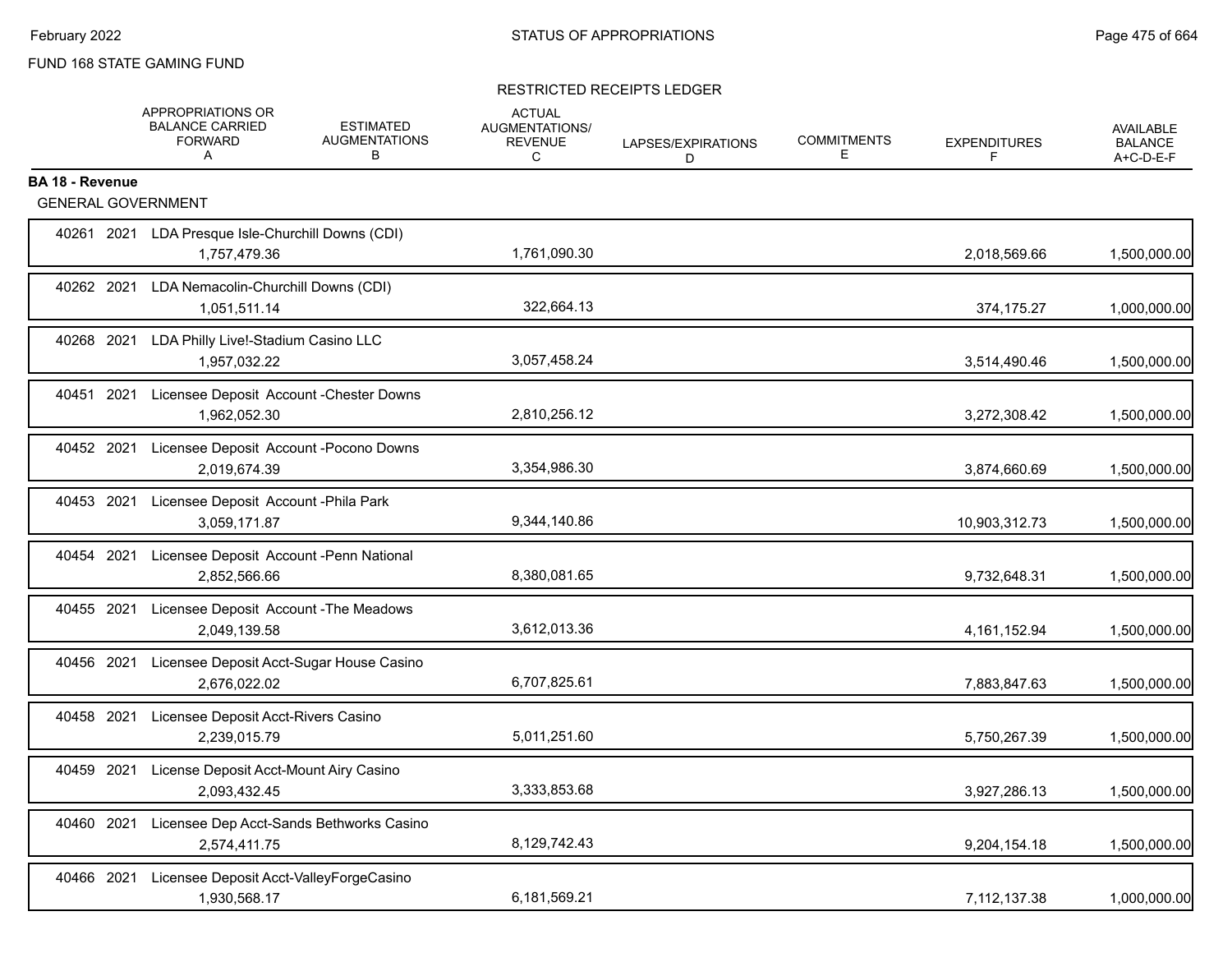### RESTRICTED RECEIPTS LEDGER

|                     | <b>APPROPRIATIONS OR</b><br><b>BALANCE CARRIED</b><br><b>FORWARD</b><br>A | <b>ESTIMATED</b><br><b>AUGMENTATIONS</b><br>в | <b>ACTUAL</b><br>AUGMENTATIONS/<br><b>REVENUE</b><br>С | LAPSES/EXPIRATIONS<br>D | <b>COMMITMENTS</b><br>Е | <b>EXPENDITURES</b> | <b>AVAILABLE</b><br><b>BALANCE</b><br>A+C-D-E-F |
|---------------------|---------------------------------------------------------------------------|-----------------------------------------------|--------------------------------------------------------|-------------------------|-------------------------|---------------------|-------------------------------------------------|
| 2021<br>40480       |                                                                           | Category4LicenseeDepositAcctPennNatlYork      |                                                        |                         |                         |                     |                                                 |
|                     |                                                                           |                                               | 2,274,439.27                                           |                         |                         | 1,024,439.27        | ,250,000.00                                     |
| 40481<br>2021       |                                                                           | Category4LicenseDepAcctPennNatILancaster      |                                                        |                         |                         |                     |                                                 |
|                     | 74.011.18                                                                 |                                               | 1,566,340.06                                           |                         |                         | 390,351.24          | 1,250,000.00                                    |
| 40482 2021          |                                                                           | Cat4LcnsDepAcctStadiumCasinoWestmoreland      |                                                        |                         |                         |                     |                                                 |
|                     | 1,435,061.80                                                              |                                               | 1,500,887.10                                           |                         |                         | 1,685,948.90        | 1,250,000.00                                    |
| <b>DEPT TOTAL</b>   |                                                                           |                                               |                                                        |                         |                         |                     |                                                 |
|                     | 29,731,150.68                                                             |                                               | 67,348,599.92                                          |                         |                         | 74,829,750.60       | 22,250,000.00                                   |
| <b>LEDGER TOTAL</b> |                                                                           |                                               |                                                        |                         |                         |                     |                                                 |
|                     | 29,731,150.68                                                             |                                               | 67,348,599.92                                          |                         |                         | 74,829,750.60       | 22,250,000.00                                   |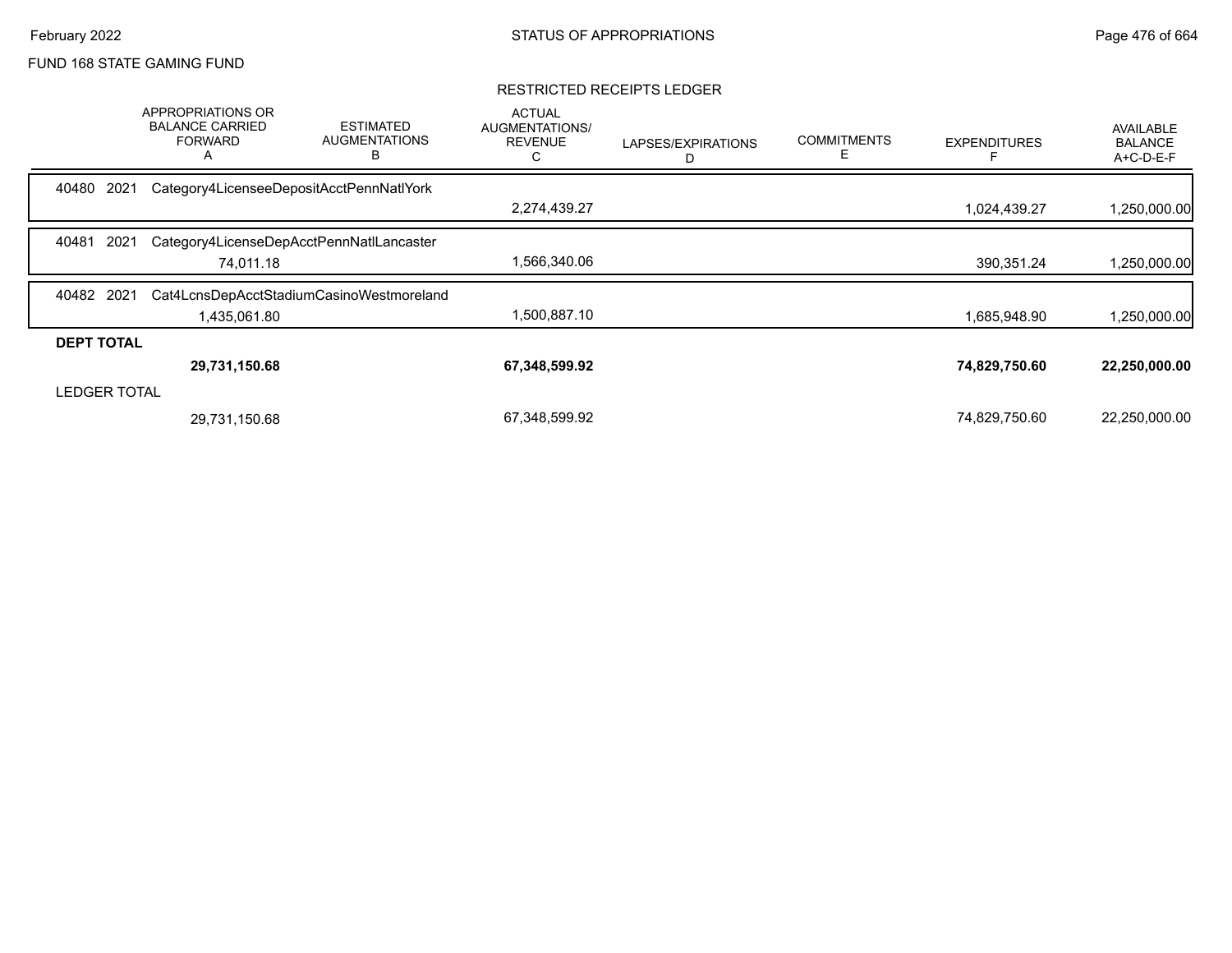#### NON-BUDGETED LEDGER

|                        | APPROPRIATIONS OR<br><b>BALANCE CARRIED</b><br><b>FORWARD</b><br>A | <b>ESTIMATED</b><br><b>AUGMENTATIONS</b><br>В | ACTUAL<br>AUGMENTATIONS/<br><b>REVENUE</b><br>C | LAPSES/EXPIRATIONS<br>D | <b>COMMITMENTS</b><br>E | <b>EXPENDITURES</b> | AVAILABLE<br><b>BALANCE</b><br>$A+C-D-E-F$ |
|------------------------|--------------------------------------------------------------------|-----------------------------------------------|-------------------------------------------------|-------------------------|-------------------------|---------------------|--------------------------------------------|
| <b>BA 18 - Revenue</b> |                                                                    |                                               |                                                 |                         |                         |                     |                                            |
|                        | <b>GENERAL GOVERNMENT</b>                                          |                                               |                                                 |                         |                         |                     |                                            |
| 50210 2021             | Transfer To Property Tax Relief Fund                               |                                               |                                                 |                         |                         |                     |                                            |
|                        |                                                                    |                                               |                                                 |                         |                         | 681,653,082.97      | -681,653,082.97                            |
| <b>DEPT TOTAL</b>      |                                                                    |                                               |                                                 |                         |                         |                     |                                            |
|                        |                                                                    |                                               |                                                 |                         |                         | 681,653,082.97      | -681,653,082.97                            |
| <b>LEDGER TOTAL</b>    |                                                                    |                                               |                                                 |                         |                         |                     |                                            |
|                        |                                                                    |                                               |                                                 |                         |                         | 681,653,082.97      | -681,653,082.97                            |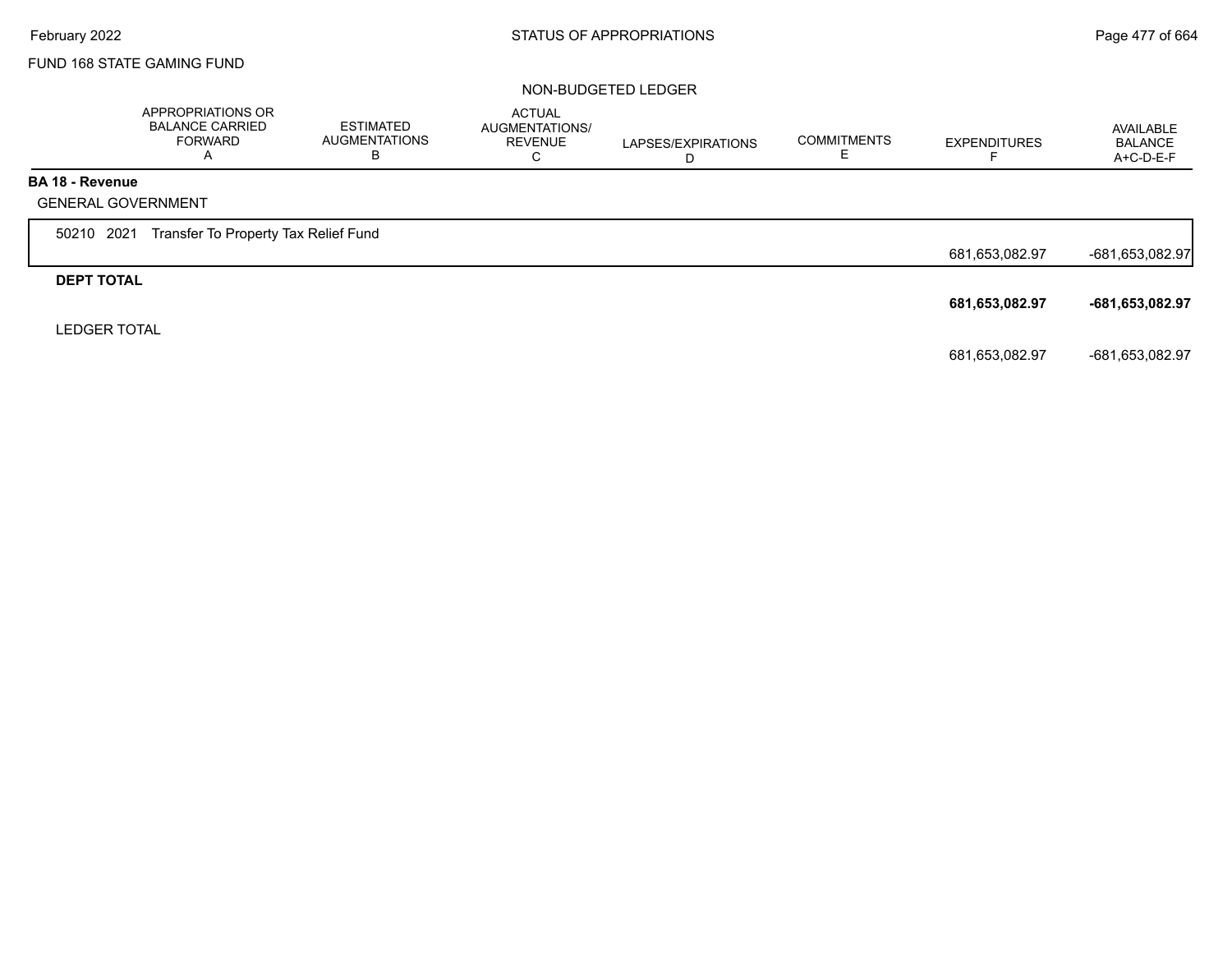#### RESTRICTED REVENUE LEDGER

|                          | <b>APPROPRIATIONS OR</b><br><b>BALANCE CARRIED</b><br><b>FORWARD</b><br>A | <b>ESTIMATED</b><br><b>AUGMENTATIONS</b><br>В | <b>ACTUAL</b><br><b>AUGMENTATIONS/</b><br><b>REVENUE</b><br>C | LAPSES/EXPIRATIONS<br>D | <b>COMMITMENTS</b><br>Е | <b>EXPENDITURES</b><br>F. | <b>AVAILABLE</b><br><b>BALANCE</b><br>A+C-D-E-F |
|--------------------------|---------------------------------------------------------------------------|-----------------------------------------------|---------------------------------------------------------------|-------------------------|-------------------------|---------------------------|-------------------------------------------------|
|                          | <b>BA 24 - Community &amp; Economic Develop</b>                           |                                               |                                                               |                         |                         |                           |                                                 |
|                          | <b>GENERAL GOVERNMENT</b>                                                 |                                               |                                                               |                         |                         |                           |                                                 |
|                          | 60445 2021 Local Share Assessment - Category 4<br>2,089,452.74            |                                               | 5,360,975.24                                                  |                         |                         |                           | 7,450,427.98                                    |
|                          | <b>GRANTS AND SUBSIDIES</b>                                               |                                               |                                                               |                         |                         |                           |                                                 |
|                          | 60239 2021 Local Share Assessment Grants<br>31,693,179.49                 |                                               | 43,517,913.04                                                 |                         | 10,757,977.50           | 26,304,597.17             | 38,148,517.86                                   |
| 60454 2021               | Local Share Assessment - Sports Wagering<br>7,129,332.48                  |                                               | 5,205,063.80                                                  |                         |                         |                           | 12,334,396.28                                   |
| 60458 2021               | Local ShareAssessment Interactive Gaming<br>8,547,863.53                  |                                               | 8,550,674.57                                                  |                         |                         |                           | 17,098,538.10                                   |
| 60465 2021               | Interactive Gaming Act 42 CFA<br>95,791,184.62                            |                                               | 70,201,333.05                                                 |                         |                         |                           | 165,992,517.67                                  |
| <b>DEPT TOTAL</b>        | 145,251,012.86                                                            |                                               | 132,835,959.70                                                |                         | 10,757,977.50           | 26,304,597.17             | 241,024,397.89                                  |
| <b>BA 16 - Education</b> | <b>GRANTS AND SUBSIDIES</b>                                               |                                               |                                                               |                         |                         |                           |                                                 |
|                          | 60272 2021 Local Share Assessment-Table Games                             |                                               | 1,250,315.94                                                  |                         |                         | 1,250,315.94              |                                                 |
| <b>DEPT TOTAL</b>        |                                                                           |                                               | 1,250,315.94                                                  |                         |                         | 1,250,315.94              |                                                 |
| <b>BA 18 - Revenue</b>   |                                                                           |                                               |                                                               |                         |                         |                           |                                                 |
|                          | <b>GENERAL GOVERNMENT</b>                                                 |                                               |                                                               |                         |                         |                           |                                                 |
|                          | 60444 2021 Local Share Assessment - Category 4<br>2,089,452.74            |                                               | 5,360,975.24                                                  |                         |                         |                           | 7,450,427.98                                    |
|                          | <b>GRANTS AND SUBSIDIES</b>                                               |                                               |                                                               |                         |                         |                           |                                                 |
| 60240 2021               | <b>Local Share Assessment</b><br>14, 167, 139. 41                         |                                               | 79.723.651.92                                                 |                         |                         | 83,472,529.28             | 10,418,262.05                                   |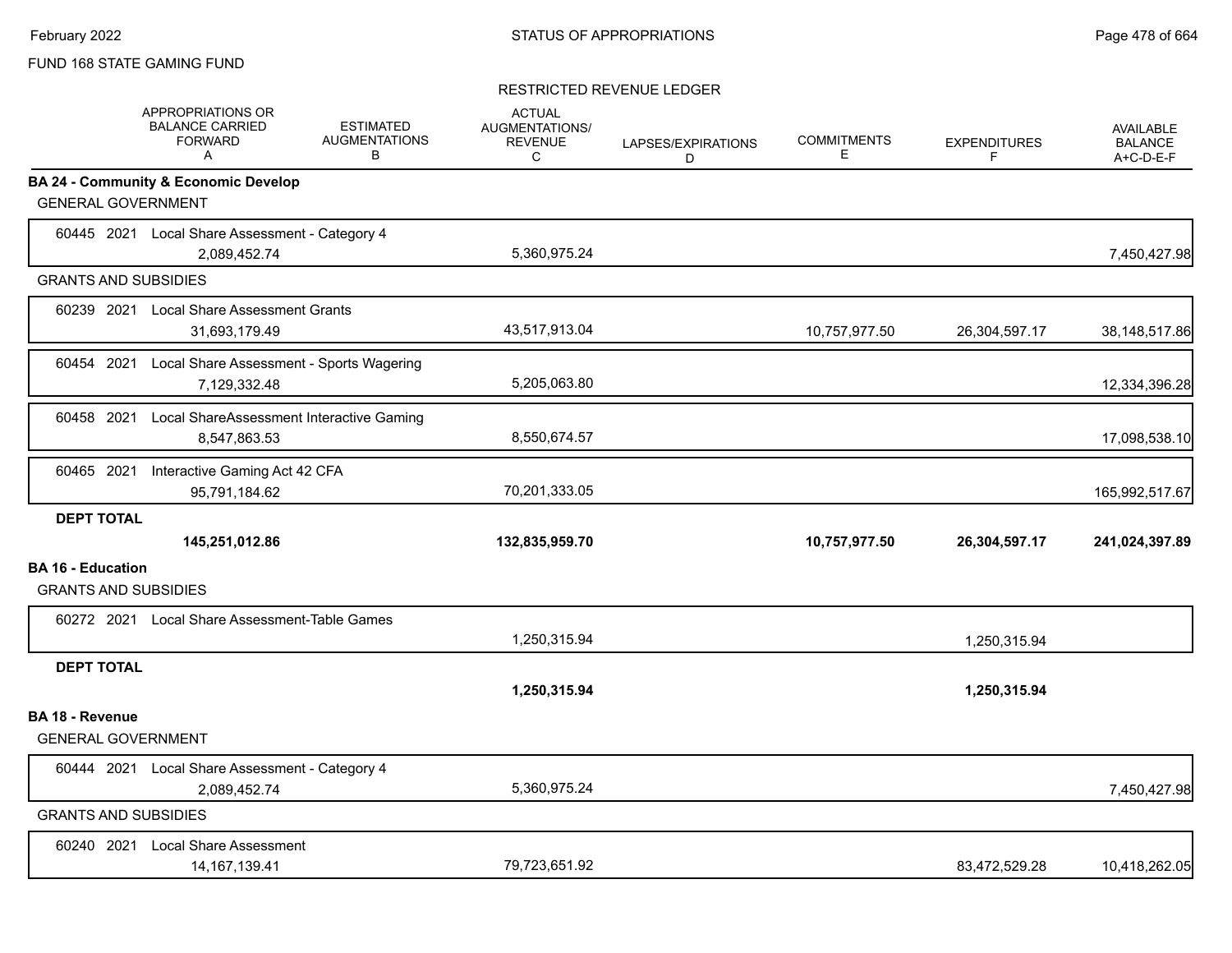### RESTRICTED REVENUE LEDGER

|                           | APPROPRIATIONS OR<br><b>BALANCE CARRIED</b><br><b>FORWARD</b><br>Α | <b>ESTIMATED</b><br><b>AUGMENTATIONS</b><br>В | <b>ACTUAL</b><br><b>AUGMENTATIONS/</b><br><b>REVENUE</b><br>C | LAPSES/EXPIRATIONS<br>D | <b>COMMITMENTS</b><br>Е | <b>EXPENDITURES</b><br>F | <b>AVAILABLE</b><br><b>BALANCE</b><br>A+C-D-E-F |
|---------------------------|--------------------------------------------------------------------|-----------------------------------------------|---------------------------------------------------------------|-------------------------|-------------------------|--------------------------|-------------------------------------------------|
| 60273 2021                | Local Share Assessment-Table Games                                 |                                               |                                                               |                         |                         |                          |                                                 |
|                           | 4,114,494.21                                                       |                                               | 10,999,019.59                                                 |                         |                         | 12,543,862.80            | 2,569,651.00                                    |
| 60453 2021                | Local Share Assessment - Sports Wagering                           |                                               |                                                               |                         |                         |                          |                                                 |
|                           | 1,445,282.79                                                       |                                               | -635,999.68                                                   |                         |                         |                          | 809,283.11                                      |
| 60457 2021                | Local ShareAssessment Interactive Gaming                           |                                               |                                                               |                         |                         |                          |                                                 |
|                           | 5,065,801.11                                                       |                                               | 6,345,757.76                                                  |                         |                         | 7,826,979.73             | 3,584,579.14                                    |
| 60464 2021                | Interactive Gaming Act 42 LSA                                      |                                               |                                                               |                         |                         |                          |                                                 |
|                           | 29,160,988.58                                                      |                                               | 18,527,407.99                                                 |                         |                         | 17,787,954.88            | 29,900,441.69                                   |
| <b>DEPT TOTAL</b>         |                                                                    |                                               |                                                               |                         |                         |                          |                                                 |
|                           | 56,043,158.84                                                      |                                               | 120,320,812.82                                                |                         |                         | 121,631,326.69           | 54,732,644.97                                   |
|                           | <b>BA 65 - PA Gaming Control Board</b>                             |                                               |                                                               |                         |                         |                          |                                                 |
| <b>GENERAL GOVERNMENT</b> |                                                                    |                                               |                                                               |                         |                         |                          |                                                 |
| 60213 2021                | <b>Genaral Operations</b>                                          |                                               |                                                               |                         |                         |                          |                                                 |
|                           | 5,789,794.34                                                       |                                               | 4,114,683.37                                                  |                         |                         | 6,000,000.00             | 3,904,477.71                                    |
| 60363 2021                | <b>Tavern Games-Investigations</b>                                 |                                               |                                                               |                         |                         |                          |                                                 |
|                           | 7,000.00                                                           |                                               | 1,000.00                                                      |                         |                         |                          | 8,000.00                                        |
| 60490 2021                | iGAming Impact Assessment                                          |                                               |                                                               |                         |                         |                          |                                                 |
|                           | 129,963.00                                                         |                                               | 372,390.00                                                    |                         |                         | 372,417.00               | 129,936.00                                      |
| <b>DEPT TOTAL</b>         |                                                                    |                                               |                                                               |                         |                         |                          |                                                 |
|                           | 5,926,757.34                                                       |                                               | 4,488,073.37                                                  |                         |                         | 6,372,417.00             | 4,042,413.71                                    |
| <b>LEDGER TOTAL</b>       |                                                                    |                                               |                                                               |                         |                         |                          |                                                 |
|                           | 207,220,929.04                                                     |                                               | 258,895,161.83                                                |                         | 10,757,977.50           | 155,558,656.80           | 299,799,456.57                                  |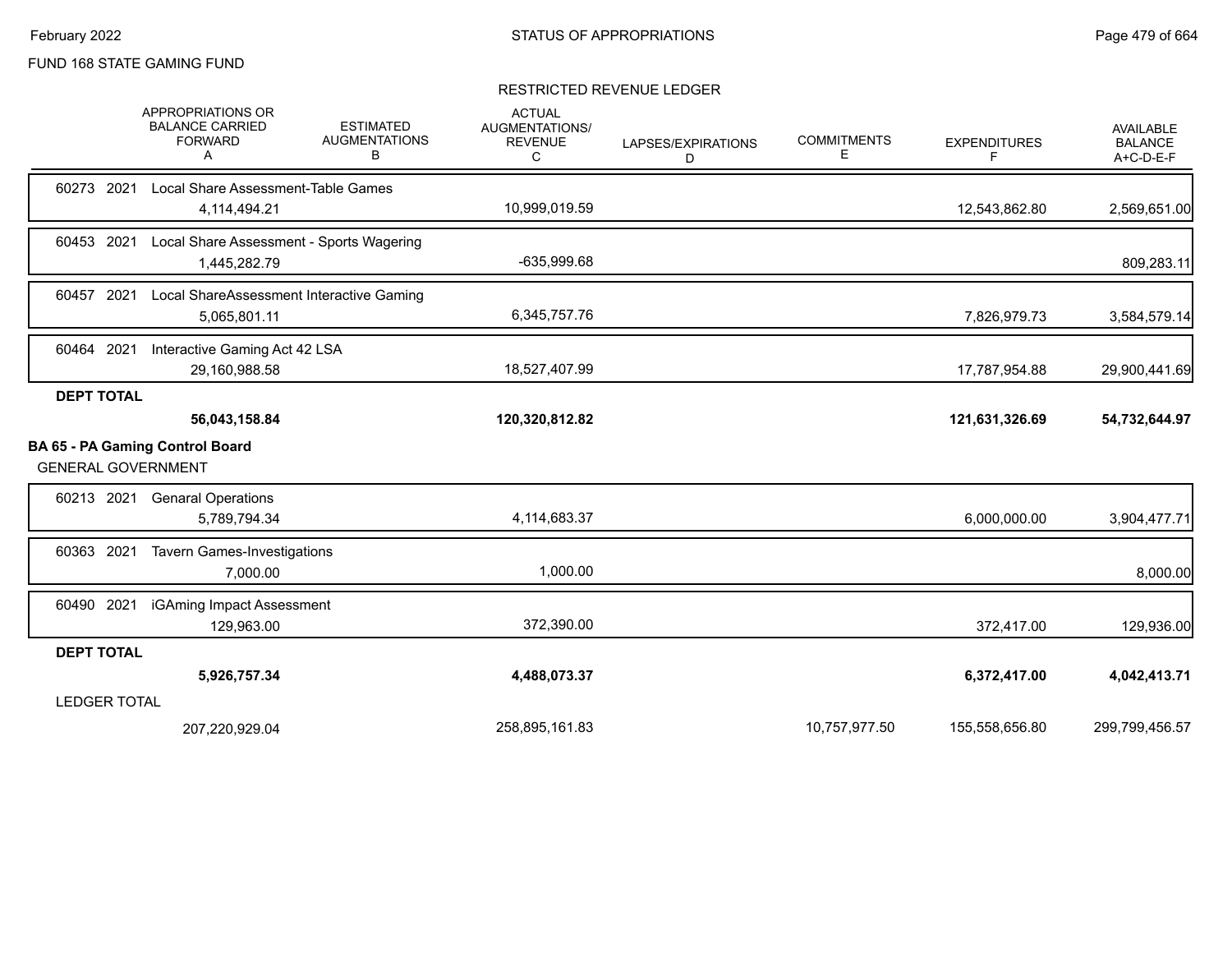February 2022 **Example 2022** Page 480 of 664

## FUND 169 COMPULSIVE&PROBLEM GAMBLING TREATMT

### CURRENT STATE EXECUTIVE AUTHORIZATIONS LEDGER

|                             | <b>APPROPRIATIONS OR</b><br><b>BALANCE CARRIED</b><br><b>FORWARD</b><br>$\overline{A}$ | <b>ESTIMATED</b><br><b>AUGMENTATIONS</b><br>в | <b>ACTUAL</b><br><b>AUGMENTATIONS/</b><br><b>REVENUE</b><br>С | LAPSES/EXPIRATIONS<br>D | <b>COMMITMENTS</b> | <b>EXPENDITURES</b> | AVAILABLE<br><b>BALANCE</b><br>A+C-D-E-F |
|-----------------------------|----------------------------------------------------------------------------------------|-----------------------------------------------|---------------------------------------------------------------|-------------------------|--------------------|---------------------|------------------------------------------|
|                             | <b>BA 74 - Drug and Alcohol Programs</b>                                               |                                               |                                                               |                         |                    |                     |                                          |
| <b>GRANTS AND SUBSIDIES</b> |                                                                                        |                                               |                                                               |                         |                    |                     |                                          |
| 2021<br>20382               | Drug and Alcohol Treatment Services                                                    |                                               |                                                               |                         |                    |                     |                                          |
|                             | 4,676,000.00                                                                           |                                               |                                                               |                         | 2,463,095.74       | 1,717,150.58        | 495,753.68                               |
| <b>DEPT TOTAL</b>           |                                                                                        |                                               |                                                               |                         |                    |                     |                                          |
|                             | 4,676,000.00                                                                           |                                               |                                                               |                         | 2,463,095.74       | 1,717,150.58        | 495,753.68                               |
| <b>LEDGER TOTAL</b>         |                                                                                        |                                               |                                                               |                         |                    |                     |                                          |
|                             | 4,676,000.00                                                                           |                                               |                                                               |                         | 2,463,095.74       | 1,717,150.58        | 495,753.68                               |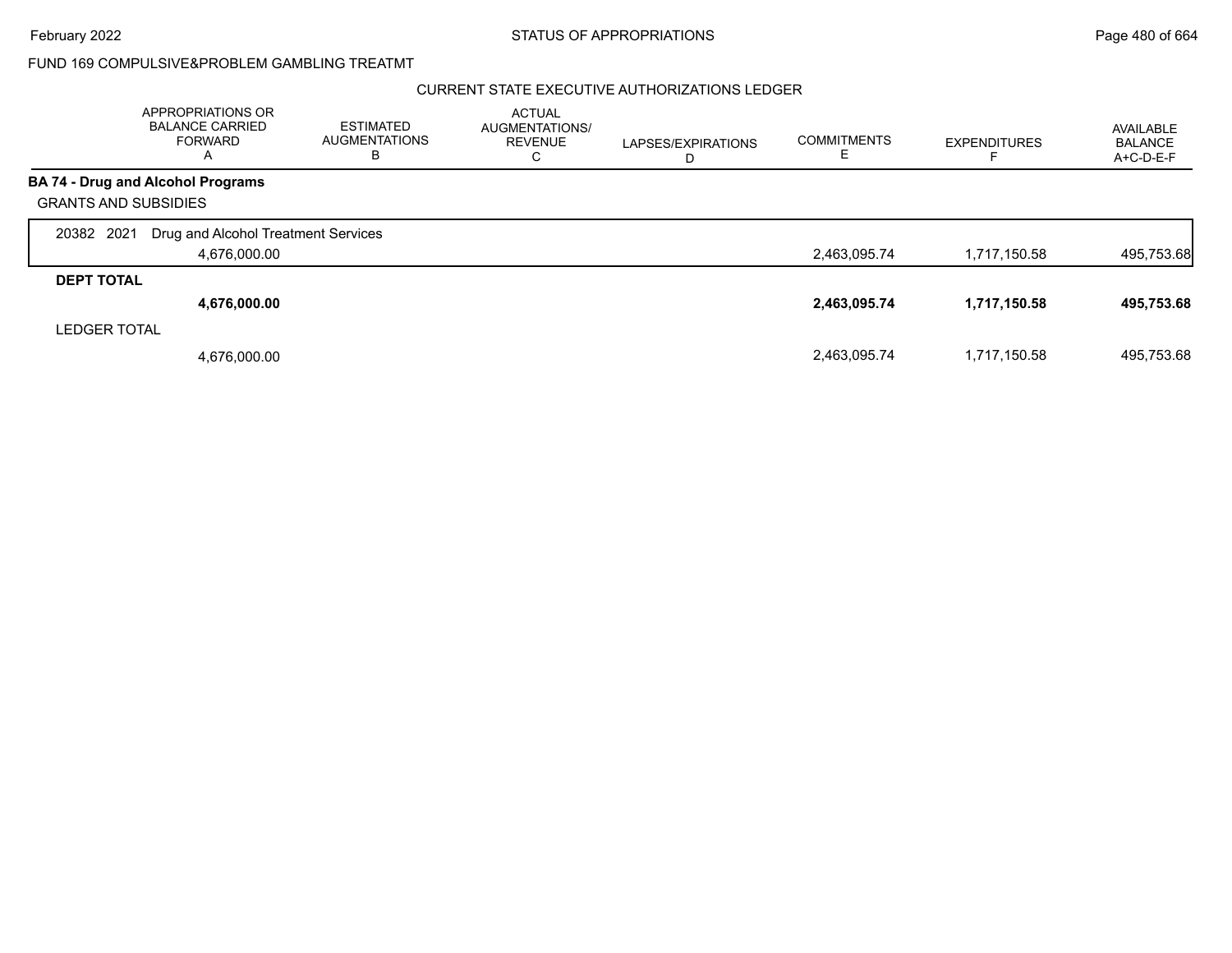## FUND 169 COMPULSIVE&PROBLEM GAMBLING TREATMT

### CURRENT STATE EXECUTIVE AUTHORIZATIONS - RESTRICTED LEDGER

|                             | APPROPRIATIONS OR<br><b>BALANCE CARRIED</b><br><b>FORWARD</b><br>A | <b>ESTIMATED</b><br><b>AUGMENTATIONS</b><br>в | <b>ACTUAL</b><br>AUGMENTATIONS/<br><b>REVENUE</b><br>С | LAPSES/EXPIRATIONS<br>D | <b>COMMITMENTS</b><br>Е | <b>EXPENDITURES</b> | AVAILABLE<br><b>BALANCE</b><br>A+C-D-E-F |
|-----------------------------|--------------------------------------------------------------------|-----------------------------------------------|--------------------------------------------------------|-------------------------|-------------------------|---------------------|------------------------------------------|
|                             | <b>BA 74 - Drug and Alcohol Programs</b>                           |                                               |                                                        |                         |                         |                     |                                          |
| <b>GRANTS AND SUBSIDIES</b> |                                                                    |                                               |                                                        |                         |                         |                     |                                          |
| 2021<br>26387               | Compulsive & Problem Gambling Treatment                            |                                               |                                                        |                         |                         |                     |                                          |
|                             |                                                                    | 5,800,000.00                                  | 5,507,000.00                                           |                         | 1,273,260.93            | 1,446,713.68        | 2,787,025.39                             |
| <b>DEPT TOTAL</b>           |                                                                    |                                               |                                                        |                         |                         |                     |                                          |
|                             |                                                                    | 5,800,000.00                                  | 5,507,000.00                                           |                         | 1,273,260.93            | 1,446,713.68        | 2,787,025.39                             |
| <b>LEDGER TOTAL</b>         |                                                                    |                                               |                                                        |                         |                         |                     |                                          |
|                             |                                                                    | 5.800.000.00                                  | 5.507.000.00                                           |                         | 1.273.260.93            | 1.446.713.68        | 2,787,025.39                             |
|                             | TOTAL TOTAL ALL CURRENT STATE LEDGERS                              |                                               |                                                        |                         |                         |                     |                                          |
|                             | 4,676,000.00                                                       | 5,800,000.00                                  | 5,507,000.00                                           |                         | 3,736,356.67            | 3,163,864.26        | 3,282,779.07                             |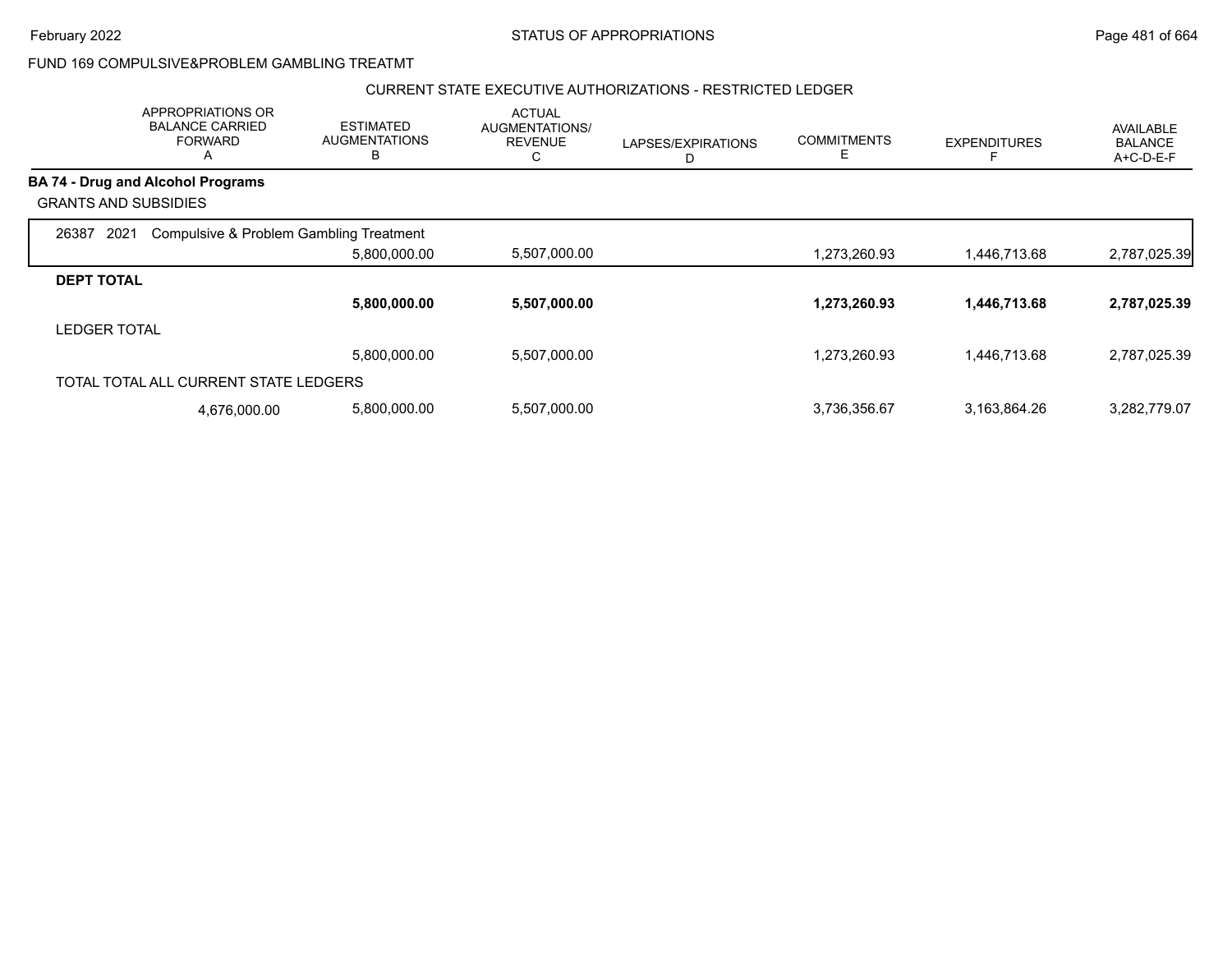## FUND 169 COMPULSIVE&PROBLEM GAMBLING TREATMT

### PRIOR STATE EXECUTIVE AUTHORIZATIONS LEDGER

|                             | APPROPRIATIONS OR<br><b>BALANCE CARRIED</b><br><b>FORWARD</b><br>$\mathsf{A}$ | <b>ESTIMATED</b><br><b>AUGMENTATIONS</b><br>В | <b>ACTUAL</b><br>AUGMENTATIONS/<br><b>REVENUE</b><br>С | LAPSES/EXPIRATIONS<br>D | <b>COMMITMENTS</b><br>E | <b>EXPENDITURES</b> | AVAILABLE<br><b>BALANCE</b><br>A+C-D-E-F |
|-----------------------------|-------------------------------------------------------------------------------|-----------------------------------------------|--------------------------------------------------------|-------------------------|-------------------------|---------------------|------------------------------------------|
|                             | <b>BA 74 - Drug and Alcohol Programs</b>                                      |                                               |                                                        |                         |                         |                     |                                          |
| <b>GRANTS AND SUBSIDIES</b> |                                                                               |                                               |                                                        |                         |                         |                     |                                          |
| 20382 2020                  | Drug and Alcohol Treatment Services                                           |                                               |                                                        |                         |                         |                     |                                          |
|                             | 571,296.00                                                                    |                                               |                                                        |                         | 59,987.00               | 511,309.00          |                                          |
| <b>DEPT TOTAL</b>           |                                                                               |                                               |                                                        |                         |                         |                     |                                          |
|                             | 571,296.00                                                                    |                                               |                                                        |                         | 59,987.00               | 511,309.00          |                                          |
| <b>LEDGER TOTAL</b>         |                                                                               |                                               |                                                        |                         |                         |                     |                                          |
|                             | 571.296.00                                                                    |                                               |                                                        |                         | 59.987.00               | 511,309.00          |                                          |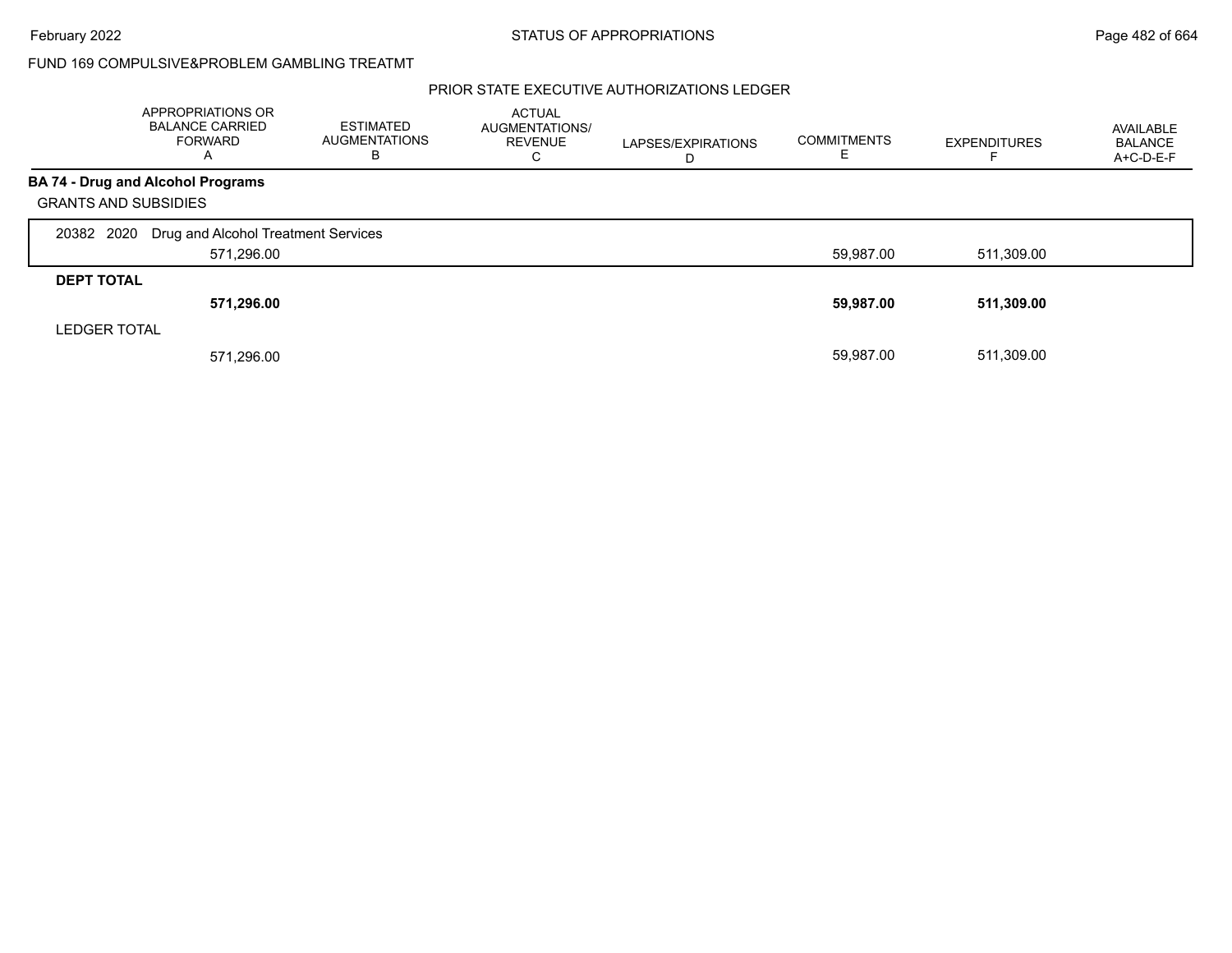February 2022 **Example 2022** Page 483 of 664

FUND 169 COMPULSIVE&PROBLEM GAMBLING TREATMT

### PRIOR STATE EXECUTIVE AUTHORIZATIONS - RESTRICTED LEDGER

|                             | APPROPRIATIONS OR<br><b>BALANCE CARRIED</b><br><b>FORWARD</b><br>Α | <b>ESTIMATED</b><br><b>AUGMENTATIONS</b><br>В | <b>ACTUAL</b><br><b>AUGMENTATIONS/</b><br><b>REVENUE</b><br>C | LAPSES/EXPIRATIONS<br>D | <b>COMMITMENTS</b><br>E. | <b>EXPENDITURES</b><br>F | <b>AVAILABLE</b><br><b>BALANCE</b><br>A+C-D-E-F |
|-----------------------------|--------------------------------------------------------------------|-----------------------------------------------|---------------------------------------------------------------|-------------------------|--------------------------|--------------------------|-------------------------------------------------|
|                             | <b>BA 74 - Drug and Alcohol Programs</b>                           |                                               |                                                               |                         |                          |                          |                                                 |
| <b>GRANTS AND SUBSIDIES</b> |                                                                    |                                               |                                                               |                         |                          |                          |                                                 |
| 26387<br>2018               | Compulsive & Problem Gambling Treatment<br>51,882.00               |                                               |                                                               |                         |                          |                          | 51,882.00                                       |
| 2019<br>26387               | <b>Compulsive &amp; Problem Gambling Treatment</b><br>785,411.39   |                                               |                                                               |                         |                          |                          | 785,411.39                                      |
| 26387<br>2020               | <b>Compulsive &amp; Problem Gambling Treatment</b><br>1,544,166.60 |                                               |                                                               |                         | 41,237.27                | 461,769.84               | 1,041,159.49                                    |
| <b>DEPT TOTAL</b>           |                                                                    |                                               |                                                               |                         |                          |                          |                                                 |
|                             | 2,381,459.99                                                       |                                               |                                                               |                         | 41,237.27                | 461,769.84               | 1,878,452.88                                    |
| <b>LEDGER TOTAL</b>         |                                                                    |                                               |                                                               |                         |                          |                          |                                                 |
|                             | 2,381,459.99                                                       |                                               |                                                               |                         | 41,237.27                | 461,769.84               | 1,878,452.88                                    |
|                             | TOTAL TOTAL ALL PRIOR STATE LEDGERS                                |                                               |                                                               |                         |                          |                          |                                                 |
|                             | 2,952,755.99                                                       |                                               |                                                               |                         | 101,224.27               | 973,078.84               | 1,878,452.88                                    |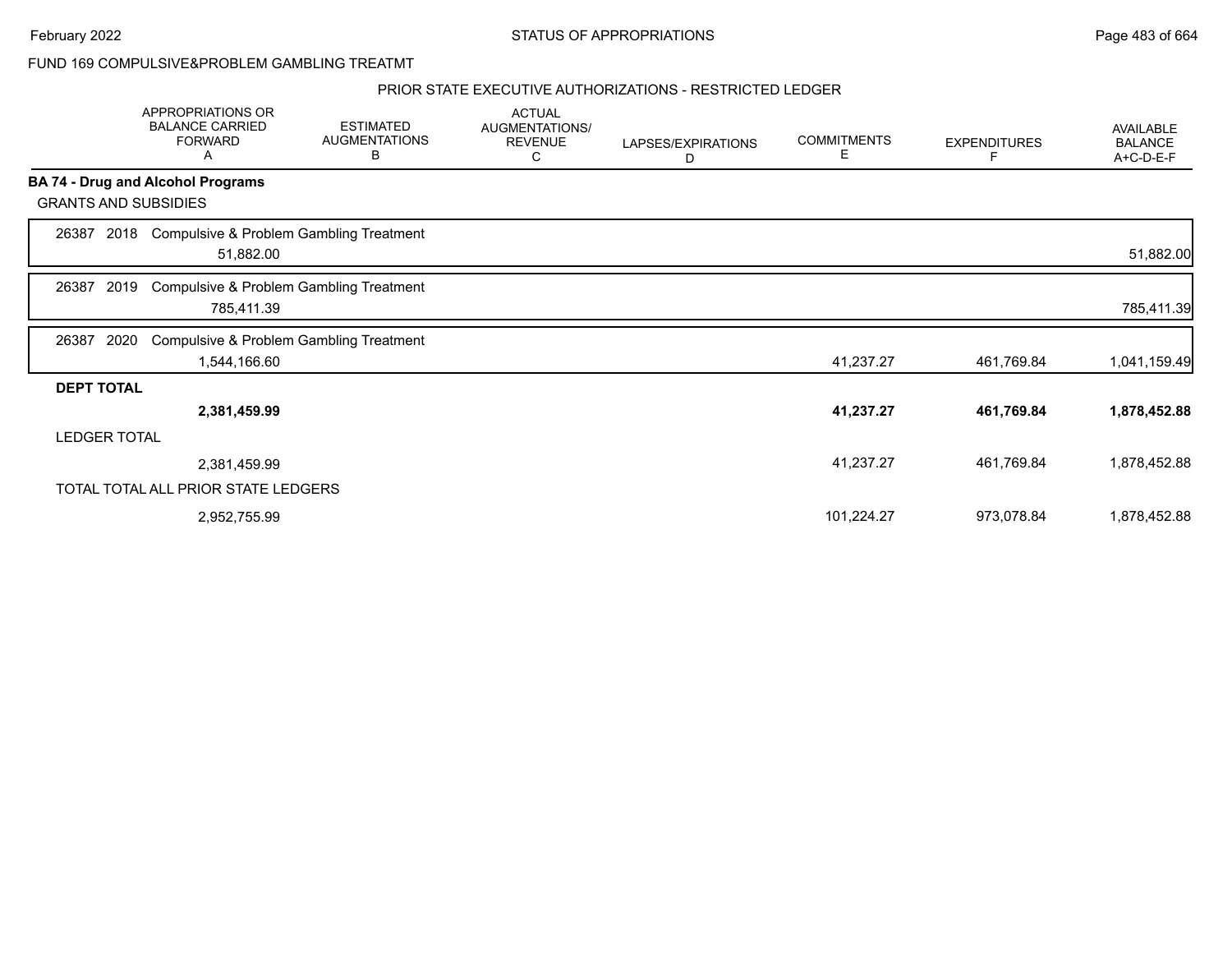## FUND 169 COMPULSIVE&PROBLEM GAMBLING TREATMT

### RESTRICTED REVENUE LEDGER

|                             | APPROPRIATIONS OR<br><b>BALANCE CARRIED</b><br><b>FORWARD</b><br>A | <b>ESTIMATED</b><br><b>AUGMENTATIONS</b><br>в | <b>ACTUAL</b><br>AUGMENTATIONS/<br><b>REVENUE</b><br>◡ | LAPSES/EXPIRATIONS<br>ш | <b>COMMITMENTS</b> | <b>EXPENDITURES</b> | AVAILABLE<br><b>BALANCE</b><br>A+C-D-E-F |
|-----------------------------|--------------------------------------------------------------------|-----------------------------------------------|--------------------------------------------------------|-------------------------|--------------------|---------------------|------------------------------------------|
|                             | <b>BA 74 - Drug and Alcohol Programs</b>                           |                                               |                                                        |                         |                    |                     |                                          |
| <b>GRANTS AND SUBSIDIES</b> |                                                                    |                                               |                                                        |                         |                    |                     |                                          |
| 2021<br>60345               | Compulsive & Problem Gambling Treatment                            |                                               |                                                        |                         |                    |                     |                                          |
|                             | 3,414,261.58                                                       |                                               | 8,005,039.33                                           |                         |                    | 5,507,000.00        | 5,912,300.91                             |
| <b>DEPT TOTAL</b>           |                                                                    |                                               |                                                        |                         |                    |                     |                                          |
|                             | 3,414,261.58                                                       |                                               | 8,005,039.33                                           |                         |                    | 5,507,000.00        | 5,912,300.91                             |
| <b>LEDGER TOTAL</b>         |                                                                    |                                               |                                                        |                         |                    |                     |                                          |
|                             | 3,414,261.58                                                       |                                               | 8.005.039.33                                           |                         |                    | 5,507,000.00        | 5,912,300.91                             |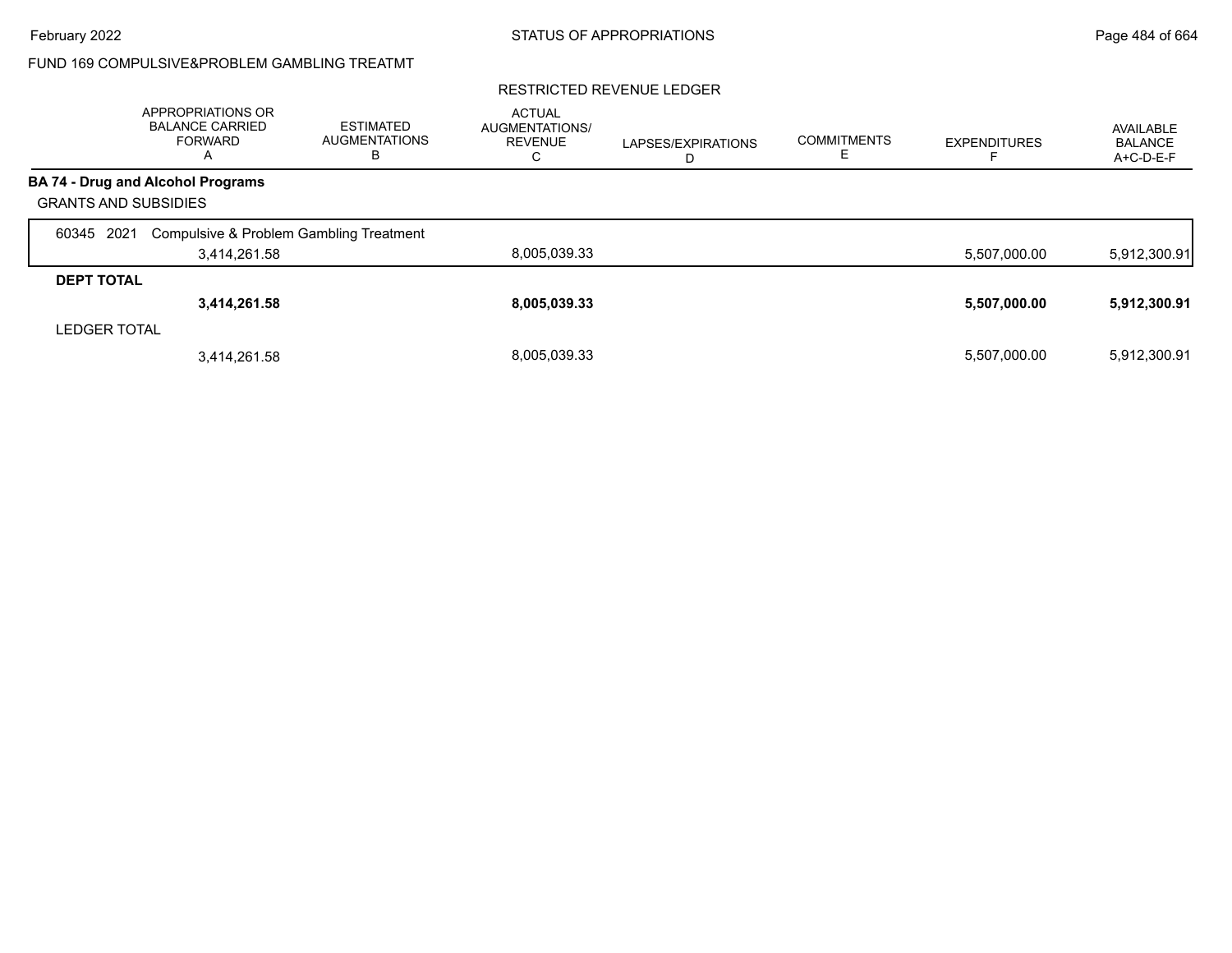### CURRENT STATE EXECUTIVE AUTHORIZATIONS LEDGER

|                                                         | <b>APPROPRIATIONS OR</b><br><b>BALANCE CARRIED</b><br><b>FORWARD</b><br>A | <b>ESTIMATED</b><br><b>AUGMENTATIONS</b><br>B | <b>ACTUAL</b><br><b>AUGMENTATIONS/</b><br><b>REVENUE</b><br>С | LAPSES/EXPIRATIONS<br>D | <b>COMMITMENTS</b><br>E. | <b>EXPENDITURES</b><br>F | <b>AVAILABLE</b><br><b>BALANCE</b><br>A+C-D-E-F |
|---------------------------------------------------------|---------------------------------------------------------------------------|-----------------------------------------------|---------------------------------------------------------------|-------------------------|--------------------------|--------------------------|-------------------------------------------------|
| <b>BA 16 - Education</b><br><b>GRANTS AND SUBSIDIES</b> |                                                                           |                                               |                                                               |                         |                          |                          |                                                 |
| 20321 2021                                              | <b>Property Tax Relief Payments</b><br>621,300,000.00                     |                                               |                                                               |                         |                          | 621,299,999.94           | 0.06                                            |
| <b>DEPT TOTAL</b>                                       | 621,300,000.00                                                            |                                               |                                                               |                         |                          | 621,299,999.94           | 0.06                                            |
| <b>GRANTS AND SUBSIDIES</b>                             | <b>BA 31 - PA Emergency Management Agency</b>                             |                                               |                                                               |                         |                          |                          |                                                 |
|                                                         | 20389 2021 TransferVolunteerCompanyGrantsProgram<br>5,000,000.00          |                                               |                                                               |                         |                          | 5,000,000.00             |                                                 |
| <b>DEPT TOTAL</b>                                       | 5,000,000.00                                                              |                                               |                                                               |                         |                          | 5,000,000.00             |                                                 |
| <b>BA 18 - Revenue</b>                                  |                                                                           |                                               |                                                               |                         |                          |                          |                                                 |
| <b>GRANTS AND SUBSIDIES</b>                             |                                                                           |                                               |                                                               |                         |                          |                          |                                                 |
| 20327 2021                                              | Transfer to Lottery Fund<br>114,200,000.00                                |                                               |                                                               |                         |                          | 114,200,000.00           |                                                 |
| <b>DEPT TOTAL</b>                                       |                                                                           |                                               |                                                               |                         |                          |                          |                                                 |
|                                                         | 114,200,000.00                                                            |                                               |                                                               |                         |                          | 114,200,000.00           |                                                 |
| <b>LEDGER TOTAL</b>                                     |                                                                           |                                               |                                                               |                         |                          |                          |                                                 |
|                                                         | 740,500,000.00                                                            |                                               |                                                               |                         |                          | 740,499,999.94           | 0.06                                            |
|                                                         | TOTAL TOTAL ALL CURRENT STATE LEDGERS                                     |                                               |                                                               |                         |                          |                          |                                                 |
|                                                         | 740,500,000.00                                                            |                                               |                                                               |                         |                          | 740,499,999.94           | 0.06                                            |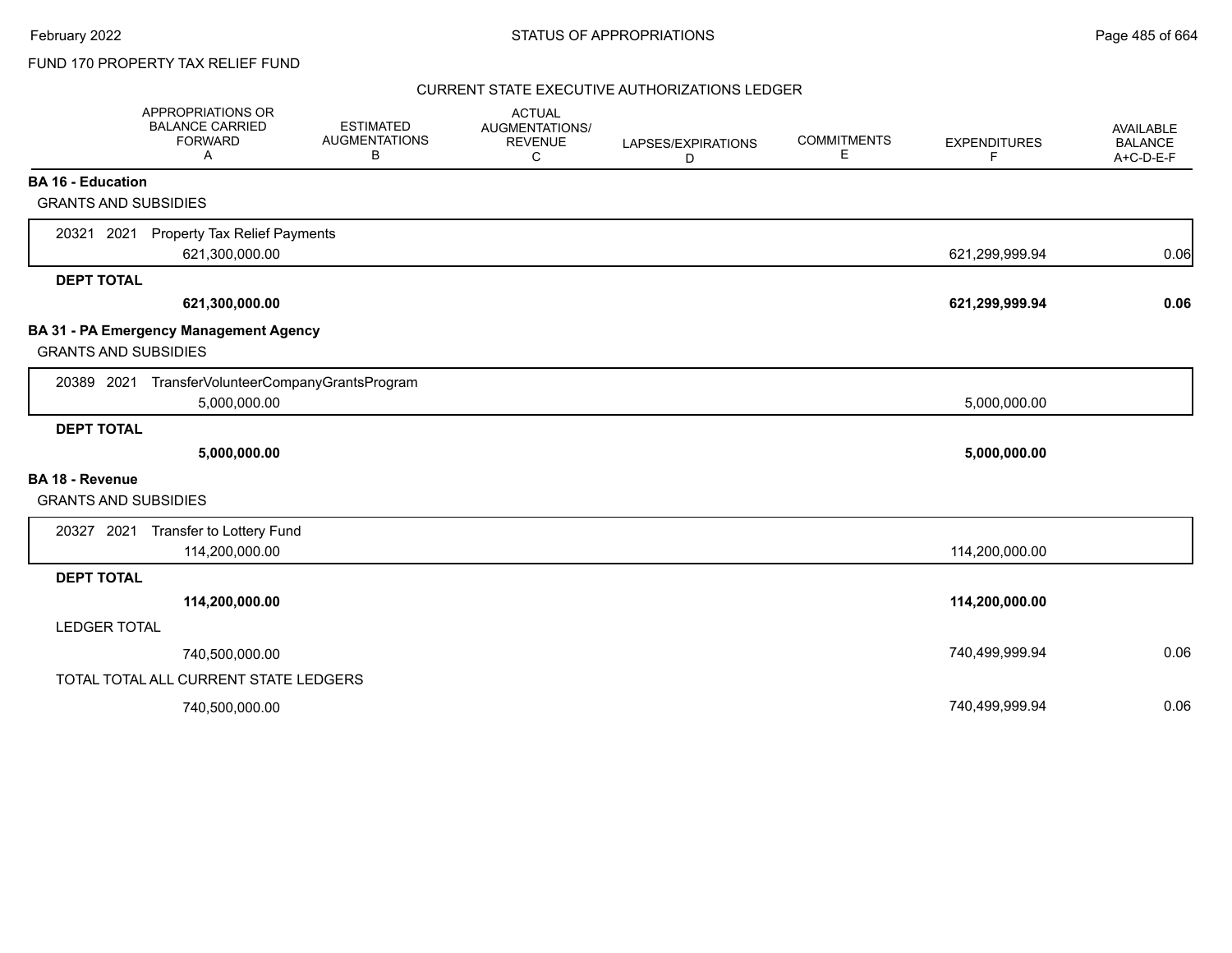### PRIOR STATE EXECUTIVE AUTHORIZATIONS LEDGER

|                             | APPROPRIATIONS OR<br><b>BALANCE CARRIED</b><br><b>FORWARD</b><br>A | <b>ESTIMATED</b><br>AUGMENTATIONS<br>В | ACTUAL<br><b>AUGMENTATIONS/</b><br><b>REVENUE</b><br>C | LAPSES/EXPIRATIONS<br>D | <b>COMMITMENTS</b><br>Е | <b>EXPENDITURES</b> | AVAILABLE<br><b>BALANCE</b><br>A+C-D-E-F |
|-----------------------------|--------------------------------------------------------------------|----------------------------------------|--------------------------------------------------------|-------------------------|-------------------------|---------------------|------------------------------------------|
| <b>BA 16 - Education</b>    |                                                                    |                                        |                                                        |                         |                         |                     |                                          |
| <b>GRANTS AND SUBSIDIES</b> |                                                                    |                                        |                                                        |                         |                         |                     |                                          |
| 2020<br>20321               | Property Tax Relief Payments                                       |                                        |                                                        |                         |                         |                     |                                          |
|                             | 0.04                                                               |                                        |                                                        |                         |                         |                     | 0.04                                     |
| <b>DEPT TOTAL</b>           |                                                                    |                                        |                                                        |                         |                         |                     |                                          |
|                             | 0.04                                                               |                                        |                                                        |                         |                         |                     | 0.04                                     |
| <b>LEDGER TOTAL</b>         |                                                                    |                                        |                                                        |                         |                         |                     |                                          |
|                             | 0.04                                                               |                                        |                                                        |                         |                         |                     | 0.04                                     |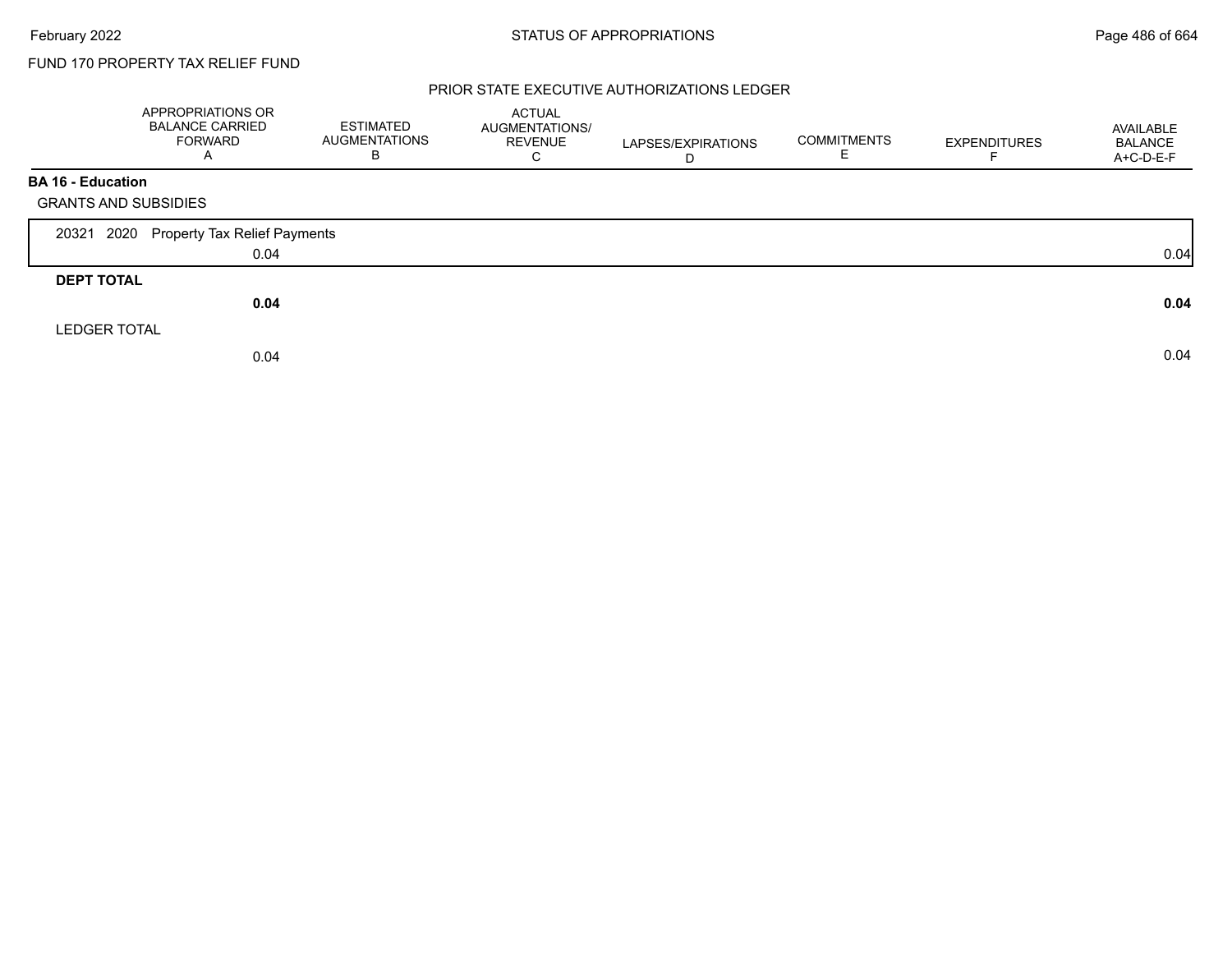### PRIOR STATE CONTINUING LEDGER

|                             | APPROPRIATIONS OR<br><b>BALANCE CARRIED</b><br><b>FORWARD</b><br>A | <b>ESTIMATED</b><br><b>AUGMENTATIONS</b><br>B | <b>ACTUAL</b><br>AUGMENTATIONS/<br><b>REVENUE</b><br>С | LAPSES/EXPIRATIONS<br>D | <b>COMMITMENTS</b><br>E | <b>EXPENDITURES</b> | AVAILABLE<br><b>BALANCE</b><br>A+C-D-E-F |
|-----------------------------|--------------------------------------------------------------------|-----------------------------------------------|--------------------------------------------------------|-------------------------|-------------------------|---------------------|------------------------------------------|
|                             | BA 24 - Community & Economic Develop                               |                                               |                                                        |                         |                         |                     |                                          |
| <b>GRANTS AND SUBSIDIES</b> |                                                                    |                                               |                                                        |                         |                         |                     |                                          |
| 2006<br>30290               | <b>Transition Grants to Counties</b>                               |                                               |                                                        |                         |                         |                     |                                          |
|                             | 10,341.00                                                          |                                               |                                                        |                         |                         |                     | 10,341.00                                |
| <b>DEPT TOTAL</b>           |                                                                    |                                               |                                                        |                         |                         |                     |                                          |
|                             | 10,341.00                                                          |                                               |                                                        |                         |                         |                     | 10,341.00                                |
| <b>LEDGER TOTAL</b>         |                                                                    |                                               |                                                        |                         |                         |                     |                                          |
|                             | 10,341.00                                                          |                                               |                                                        |                         |                         |                     | 10,341.00                                |
|                             | TOTAL TOTAL ALL PRIOR STATE LEDGERS                                |                                               |                                                        |                         |                         |                     |                                          |
|                             | 10,341.04                                                          |                                               |                                                        |                         |                         |                     | 10,341.04                                |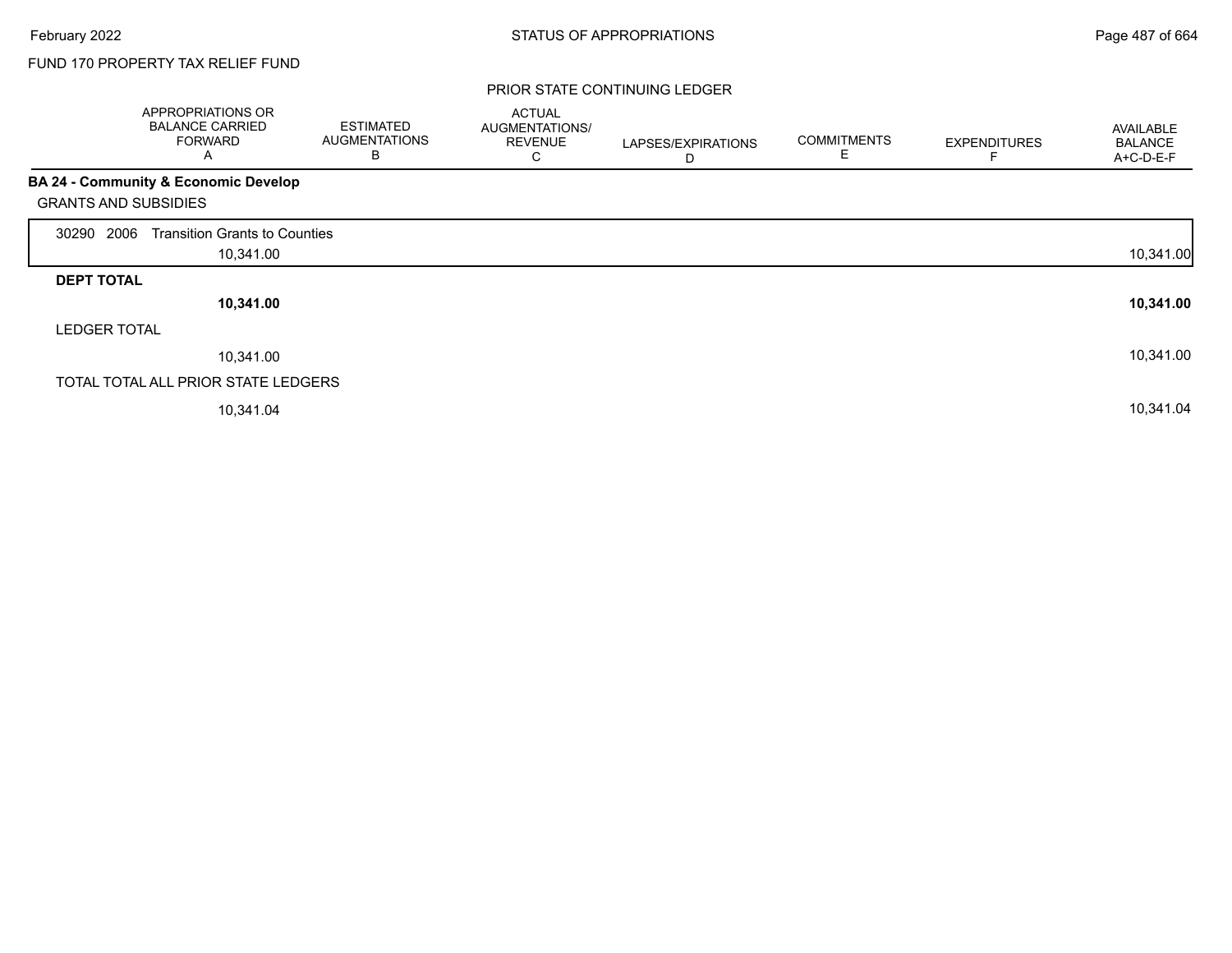### RESTRICTED RECEIPTS LEDGER

|                           | APPROPRIATIONS OR<br><b>BALANCE CARRIED</b><br><b>FORWARD</b><br>А | <b>ESTIMATED</b><br><b>AUGMENTATIONS</b><br>B | <b>ACTUAL</b><br>AUGMENTATIONS/<br><b>REVENUE</b><br>C | LAPSES/EXPIRATIONS<br>D | <b>COMMITMENTS</b> | <b>EXPENDITURES</b> | AVAILABLE<br><b>BALANCE</b><br>A+C-D-E-F |
|---------------------------|--------------------------------------------------------------------|-----------------------------------------------|--------------------------------------------------------|-------------------------|--------------------|---------------------|------------------------------------------|
| <b>BA 16 - Education</b>  |                                                                    |                                               |                                                        |                         |                    |                     |                                          |
| <b>GENERAL GOVERNMENT</b> |                                                                    |                                               |                                                        |                         |                    |                     |                                          |
| 2021<br>40139             | <b>Property Tax Relief Reserve</b>                                 |                                               |                                                        |                         |                    |                     |                                          |
|                           | 6,192,265.00                                                       |                                               |                                                        |                         |                    |                     | 6,192,265.00                             |
| <b>DEPT TOTAL</b>         |                                                                    |                                               |                                                        |                         |                    |                     |                                          |
|                           | 6,192,265.00                                                       |                                               |                                                        |                         |                    |                     | 6,192,265.00                             |
| <b>LEDGER TOTAL</b>       |                                                                    |                                               |                                                        |                         |                    |                     |                                          |
|                           | 6,192,265.00                                                       |                                               |                                                        |                         |                    |                     | 6,192,265.00                             |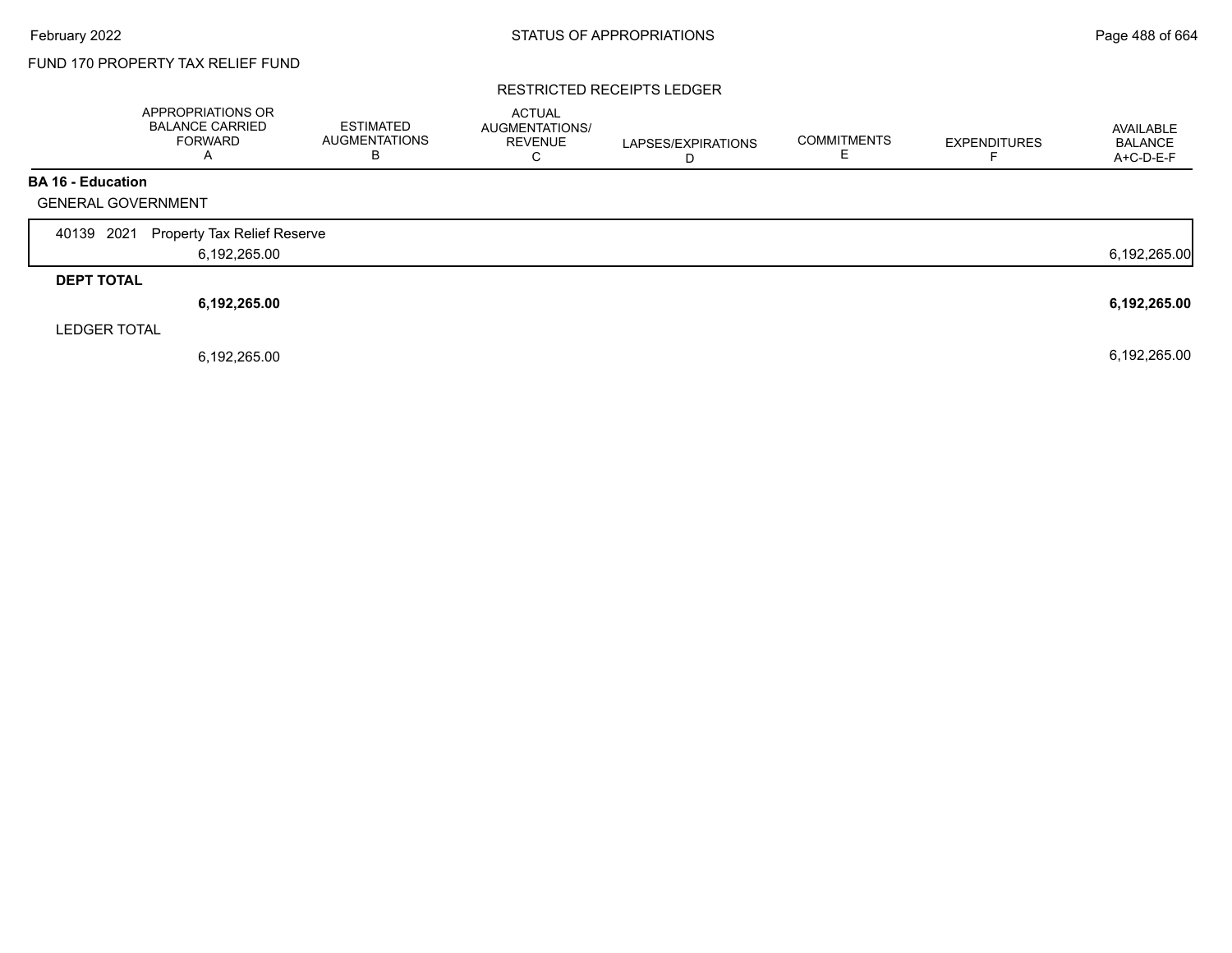## FUND 171 PA GAMING ECONOMIC DEVELOPMENT

### CURRENT STATE EXECUTIVE AUTHORIZATIONS LEDGER

|                                  | <b>APPROPRIATIONS OR</b><br><b>BALANCE CARRIED</b><br><b>FORWARD</b><br>Α | <b>ESTIMATED</b><br><b>AUGMENTATIONS</b><br>В | <b>ACTUAL</b><br>AUGMENTATIONS/<br><b>REVENUE</b><br>С | LAPSES/EXPIRATIONS<br>D | <b>COMMITMENTS</b><br>Е | <b>EXPENDITURES</b><br>F. | <b>AVAILABLE</b><br><b>BALANCE</b><br>A+C-D-E-F |
|----------------------------------|---------------------------------------------------------------------------|-----------------------------------------------|--------------------------------------------------------|-------------------------|-------------------------|---------------------------|-------------------------------------------------|
| <b>BA 81 - Executive Offices</b> |                                                                           |                                               |                                                        |                         |                         |                           |                                                 |
| <b>GRANTS AND SUBSIDIES</b>      |                                                                           |                                               |                                                        |                         |                         |                           |                                                 |
| 2021<br>20363                    | Trf to Comwlth Financing Auth-H20 PA                                      |                                               |                                                        |                         |                         |                           |                                                 |
|                                  | 54,071,466.42                                                             |                                               |                                                        |                         |                         | 15,808,753.39             | 38,262,713.03                                   |
| <b>DEPT TOTAL</b>                |                                                                           |                                               |                                                        |                         |                         |                           |                                                 |
|                                  | 54,071,466.42                                                             |                                               |                                                        |                         |                         | 15,808,753.39             | 38,262,713.03                                   |
| <b>GRANTS AND SUBSIDIES</b>      | BA 24 - Community & Economic Develop                                      |                                               |                                                        |                         |                         |                           |                                                 |
| 20476 2021                       | EconomicDevelopmentProjectsAct42of2017                                    |                                               |                                                        |                         |                         |                           |                                                 |
|                                  | 24,400,000.00                                                             |                                               |                                                        |                         |                         | 12,400,000.00             | 12,000,000.00                                   |
| <b>DEPT TOTAL</b>                |                                                                           |                                               |                                                        |                         |                         |                           |                                                 |
|                                  | 24,400,000.00                                                             |                                               |                                                        |                         |                         | 12,400,000.00             | 12,000,000.00                                   |
| <b>LEDGER TOTAL</b>              |                                                                           |                                               |                                                        |                         |                         |                           |                                                 |
|                                  | 78,471,466.42                                                             |                                               |                                                        |                         |                         | 28,208,753.39             | 50,262,713.03                                   |
|                                  | TOTAL TOTAL ALL CURRENT STATE LEDGERS                                     |                                               |                                                        |                         |                         |                           |                                                 |
|                                  | 78,471,466.42                                                             |                                               |                                                        |                         |                         | 28,208,753.39             | 50,262,713.03                                   |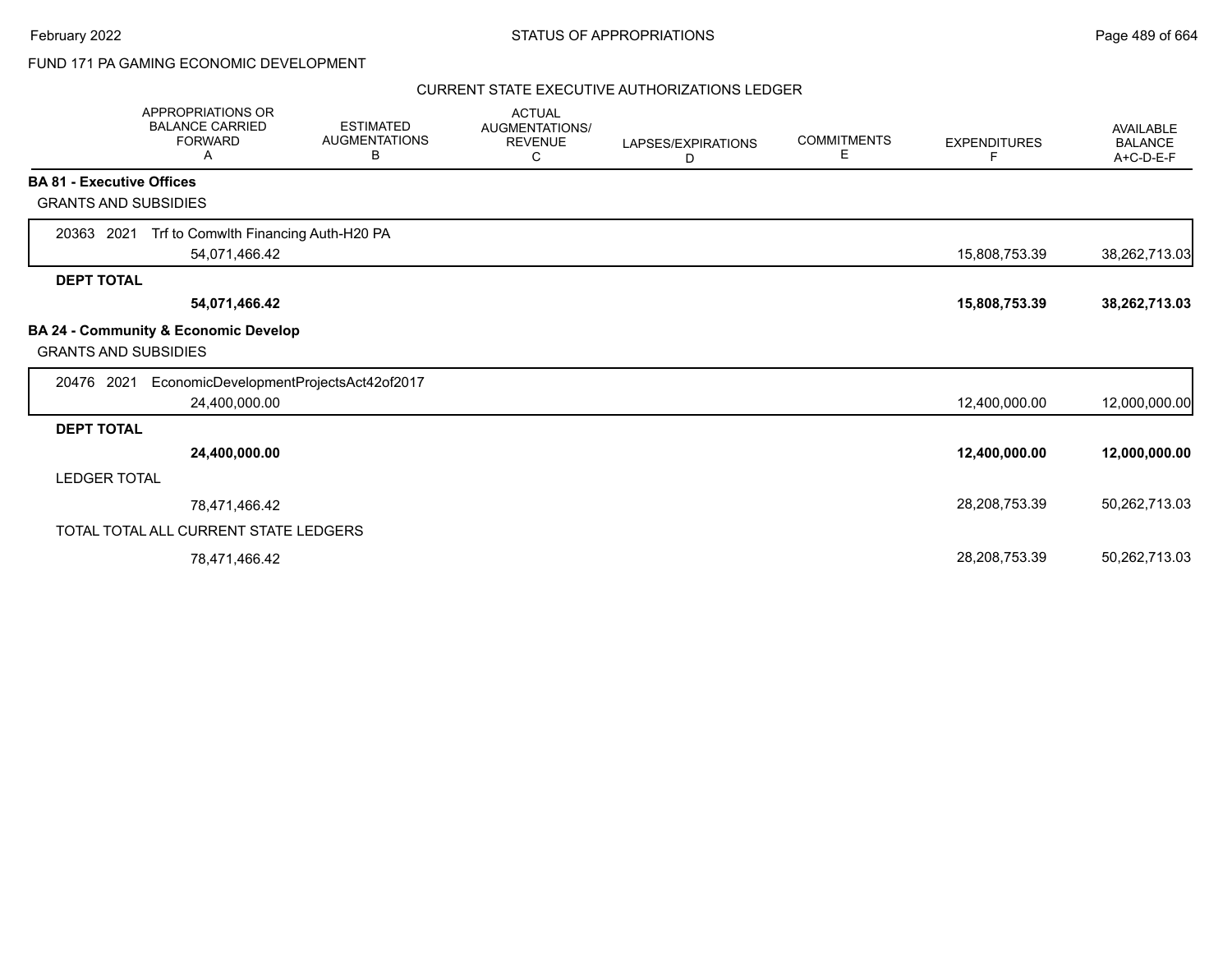## FUND 171 PA GAMING ECONOMIC DEVELOPMENT

### PRIOR STATE EXECUTIVE AUTHORIZATIONS LEDGER

|                             | APPROPRIATIONS OR<br><b>BALANCE CARRIED</b><br><b>FORWARD</b><br>Α | <b>ESTIMATED</b><br><b>AUGMENTATIONS</b><br>В | <b>ACTUAL</b><br>AUGMENTATIONS/<br><b>REVENUE</b><br>С | LAPSES/EXPIRATIONS<br>D | <b>COMMITMENTS</b><br>E | <b>EXPENDITURES</b> | AVAILABLE<br><b>BALANCE</b><br>A+C-D-E-F |
|-----------------------------|--------------------------------------------------------------------|-----------------------------------------------|--------------------------------------------------------|-------------------------|-------------------------|---------------------|------------------------------------------|
|                             | <b>BA 24 - Community &amp; Economic Develop</b>                    |                                               |                                                        |                         |                         |                     |                                          |
| <b>GRANTS AND SUBSIDIES</b> |                                                                    |                                               |                                                        |                         |                         |                     |                                          |
| 29475 2019                  | Multi-County Project-Debt Service                                  |                                               |                                                        |                         |                         |                     |                                          |
|                             | 16,000,000.00                                                      |                                               |                                                        |                         |                         |                     | 16,000,000.00                            |
| <b>DEPT TOTAL</b>           |                                                                    |                                               |                                                        |                         |                         |                     |                                          |
|                             | 16,000,000.00                                                      |                                               |                                                        |                         |                         |                     | 16,000,000.00                            |
| <b>LEDGER TOTAL</b>         |                                                                    |                                               |                                                        |                         |                         |                     |                                          |
|                             | 16.000.000.00                                                      |                                               |                                                        |                         |                         |                     | 16,000,000.00                            |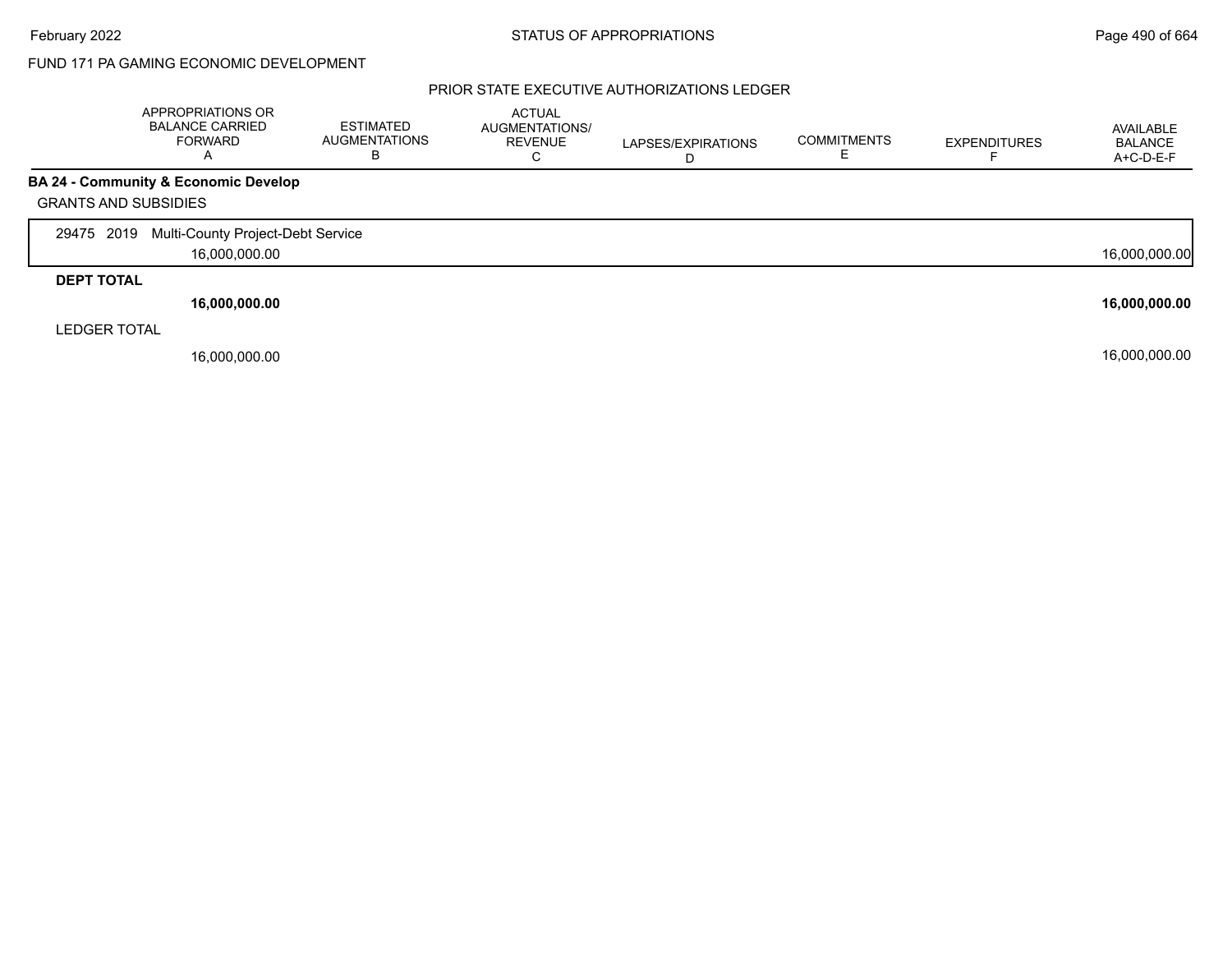# FUND 171 PA GAMING ECONOMIC DEVELOPMENT

### PRIOR STATE CONTINUING LEDGER

|                                                              | <b>APPROPRIATIONS OR</b><br><b>BALANCE CARRIED</b><br><b>FORWARD</b><br>Α | <b>ESTIMATED</b><br><b>AUGMENTATIONS</b><br>В | <b>ACTUAL</b><br>AUGMENTATIONS/<br><b>REVENUE</b><br>С | LAPSES/EXPIRATIONS<br>D | <b>COMMITMENTS</b><br>Е | <b>EXPENDITURES</b><br>F | <b>AVAILABLE</b><br><b>BALANCE</b><br>A+C-D-E-F |
|--------------------------------------------------------------|---------------------------------------------------------------------------|-----------------------------------------------|--------------------------------------------------------|-------------------------|-------------------------|--------------------------|-------------------------------------------------|
|                                                              | BA 24 - Community & Economic Develop                                      |                                               |                                                        |                         |                         |                          |                                                 |
| <b>GRANTS AND SUBSIDIES</b>                                  |                                                                           |                                               |                                                        |                         |                         |                          |                                                 |
| 2007<br>30329                                                | <b>Economic Development Projects</b><br>438,296,327.69                    |                                               |                                                        |                         |                         | $-1,711,986.56$          | 440,008,314.25                                  |
| <b>DEPT TOTAL</b>                                            |                                                                           |                                               |                                                        |                         |                         |                          |                                                 |
|                                                              | 438,296,327.69                                                            |                                               |                                                        |                         |                         | $-1,711,986.56$          | 440,008,314.25                                  |
| <b>BA 15 - General Services</b><br><b>GENERAL GOVERNMENT</b> |                                                                           |                                               |                                                        |                         |                         |                          |                                                 |
| 30234 2014                                                   | Multi-Use Arena Rent                                                      |                                               |                                                        |                         |                         |                          |                                                 |
|                                                              | 2,314,184.28                                                              |                                               |                                                        |                         |                         | 262,764.24               | 2,051,420.04                                    |
| <b>DEPT TOTAL</b>                                            |                                                                           |                                               |                                                        |                         |                         |                          |                                                 |
|                                                              | 2,314,184.28                                                              |                                               |                                                        |                         |                         | 262,764.24               | 2,051,420.04                                    |
| <b>LEDGER TOTAL</b>                                          |                                                                           |                                               |                                                        |                         |                         |                          |                                                 |
|                                                              | 440,610,511.97                                                            |                                               |                                                        |                         |                         | $-1,449,222.32$          | 442,059,734.29                                  |
|                                                              | TOTAL TOTAL ALL PRIOR STATE LEDGERS                                       |                                               |                                                        |                         |                         |                          |                                                 |
|                                                              | 456,610,511.97                                                            |                                               |                                                        |                         |                         | $-1,449,222.32$          | 458,059,734.29                                  |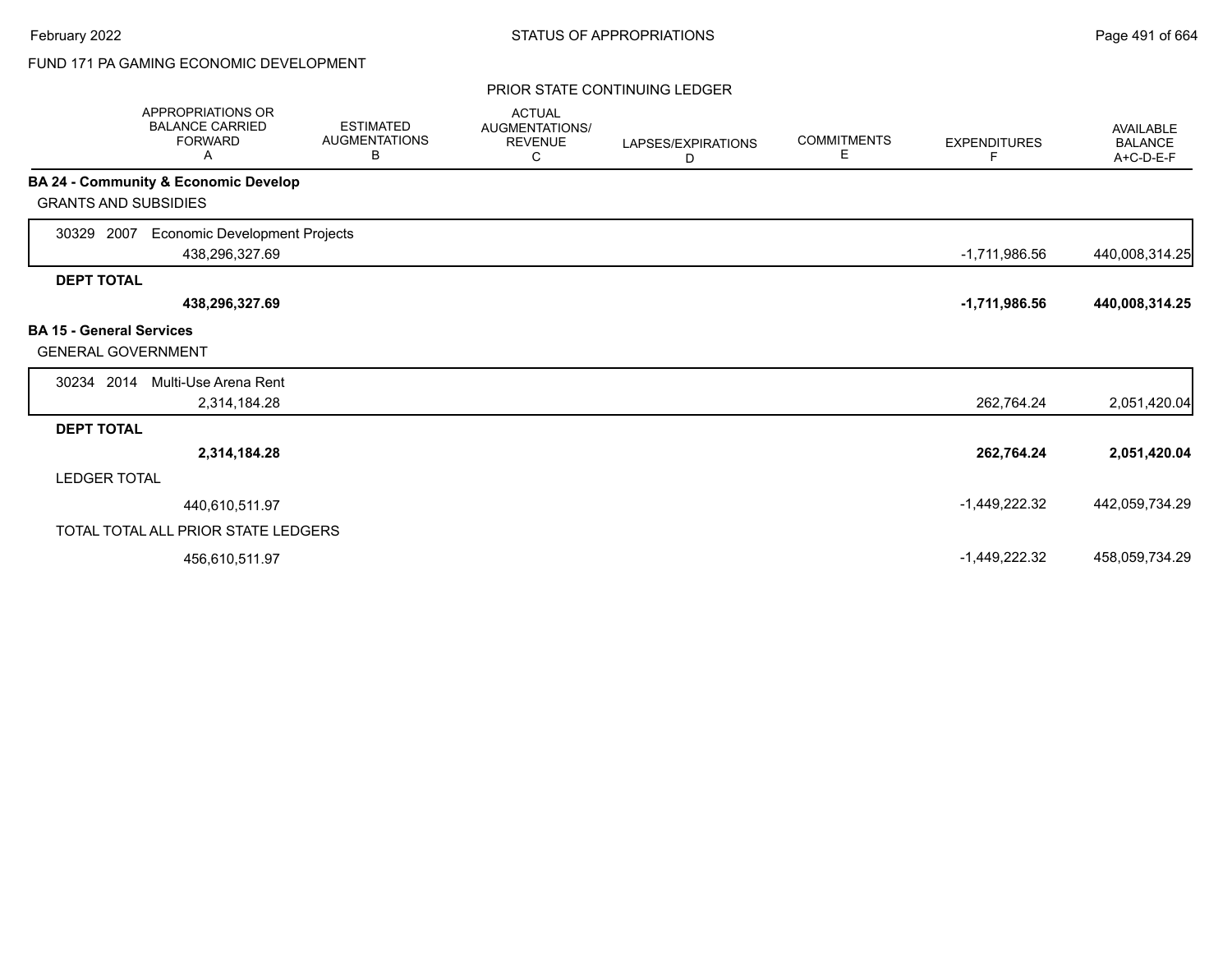February 2022 **Example 2022** Page 492 of 664

## FUND 172 PA RACEHORSE DEVELOPMENT TRUST FUND

### CURRENT STATE RESTRICTED APPROPRIATIONS LEDGER

|                            |                           | APPROPRIATIONS OR<br><b>BALANCE CARRIED</b><br><b>FORWARD</b><br>Α | <b>ESTIMATED</b><br><b>AUGMENTATIONS</b><br>в | <b>ACTUAL</b><br>AUGMENTATIONS/<br><b>REVENUE</b><br>С | LAPSES/EXPIRATIONS<br>D | <b>COMMITMENTS</b><br>Ε | <b>EXPENDITURES</b><br>F | <b>AVAILABLE</b><br><b>BALANCE</b><br>A+C-D-E-F |
|----------------------------|---------------------------|--------------------------------------------------------------------|-----------------------------------------------|--------------------------------------------------------|-------------------------|-------------------------|--------------------------|-------------------------------------------------|
| <b>BA 68 - Agriculture</b> |                           |                                                                    |                                               |                                                        |                         |                         |                          |                                                 |
|                            | <b>GENERAL GOVERNMENT</b> |                                                                    |                                               |                                                        |                         |                         |                          |                                                 |
| 16820                      | 2021                      | Animal Health & Diagnostic Commission                              |                                               |                                                        |                         |                         |                          |                                                 |
|                            |                           |                                                                    | 5,350,000.00                                  | 5,350,000.00                                           |                         |                         | 5,350,000.00             |                                                 |
| 16821                      | 2021                      | PA Veterianary Lab                                                 |                                               |                                                        |                         |                         |                          |                                                 |
|                            |                           |                                                                    | 5,309,000.00                                  | 5,309,000.00                                           |                         |                         |                          | 5,309,000.00                                    |
| 16822 2021                 |                           | Payments To PA Fairs                                               |                                               |                                                        |                         |                         |                          |                                                 |
|                            |                           |                                                                    | 4,000,000.00                                  | 4,000,000.00                                           |                         |                         | 2,425,773.43             | 1,574,226.57                                    |
| 16840                      | 2021                      |                                                                    | TransferTo State Farm Products Show Fund      |                                                        |                         |                         |                          |                                                 |
|                            |                           |                                                                    | 5,000,000.00                                  | 5,000,000.00                                           |                         |                         | 5,000,000.00             |                                                 |
| <b>DEPT TOTAL</b>          |                           |                                                                    |                                               |                                                        |                         |                         |                          |                                                 |
|                            |                           |                                                                    | 19,659,000.00                                 | 19,659,000.00                                          |                         |                         | 12,775,773.43            | 6,883,226.57                                    |
| BA 18 - Revenue            | <b>GENERAL GOVERNMENT</b> |                                                                    |                                               |                                                        |                         |                         |                          |                                                 |
| 16114 2021                 |                           |                                                                    | TransferToState Racing Fund-Drug Testing      |                                                        |                         |                         |                          |                                                 |
|                            |                           |                                                                    | 10,066,000.00                                 | 6,630,000.00                                           |                         |                         | 6,630,000.00             |                                                 |
| <b>DEPT TOTAL</b>          |                           |                                                                    |                                               |                                                        |                         |                         |                          |                                                 |
|                            |                           |                                                                    | 10,066,000.00                                 | 6,630,000.00                                           |                         |                         | 6,630,000.00             |                                                 |
| <b>LEDGER TOTAL</b>        |                           |                                                                    |                                               |                                                        |                         |                         |                          |                                                 |
|                            |                           |                                                                    | 29,725,000.00                                 | 26,289,000.00                                          |                         |                         | 19,405,773.43            | 6,883,226.57                                    |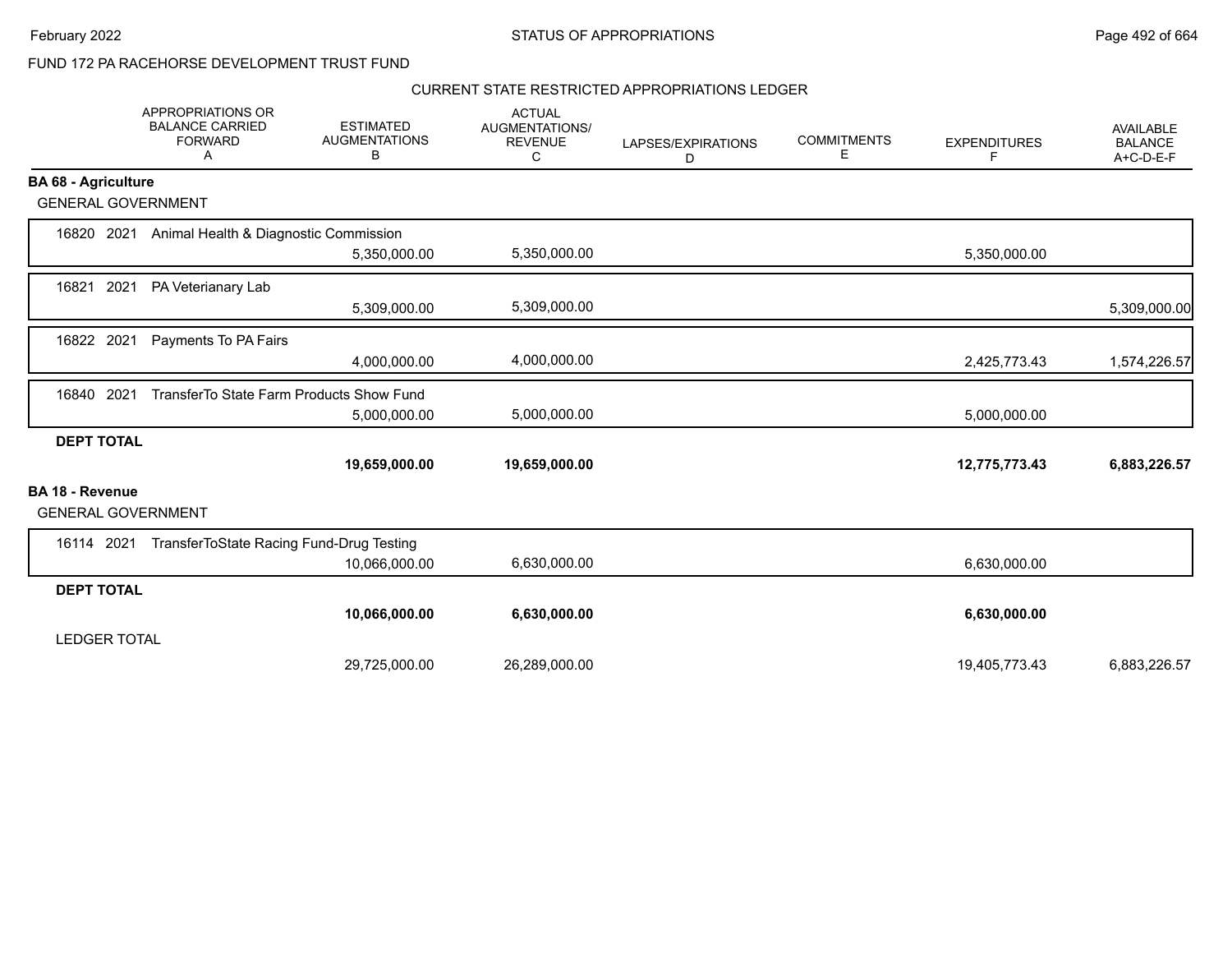February 2022 **STATUS OF APPROPRIATIONS** STATUS OF APPROPRIATIONS

## FUND 172 PA RACEHORSE DEVELOPMENT TRUST FUND

### CURRENT STATE EXECUTIVE AUTHORIZATIONS - RESTRICTED LEDGER

|                           | APPROPRIATIONS OR<br><b>BALANCE CARRIED</b><br><b>FORWARD</b><br>A | <b>ESTIMATED</b><br><b>AUGMENTATIONS</b><br>В | <b>ACTUAL</b><br>AUGMENTATIONS/<br><b>REVENUE</b><br>C | LAPSES/EXPIRATIONS<br>D | <b>COMMITMENTS</b><br>E | <b>EXPENDITURES</b> | AVAILABLE<br><b>BALANCE</b><br>A+C-D-E-F |
|---------------------------|--------------------------------------------------------------------|-----------------------------------------------|--------------------------------------------------------|-------------------------|-------------------------|---------------------|------------------------------------------|
| <b>BA 18 - Revenue</b>    |                                                                    |                                               |                                                        |                         |                         |                     |                                          |
| <b>GENERAL GOVERNMENT</b> |                                                                    |                                               |                                                        |                         |                         |                     |                                          |
| 26423 2021                | TrsfrStateRacingFndPromotionHorseRacing                            |                                               |                                                        |                         |                         |                     |                                          |
|                           |                                                                    | 1,840,028.00                                  | 1,840,028.00                                           |                         |                         | 1,840,028.00        |                                          |
| <b>DEPT TOTAL</b>         |                                                                    |                                               |                                                        |                         |                         |                     |                                          |
|                           |                                                                    | 1,840,028.00                                  | 1,840,028.00                                           |                         |                         | 1,840,028.00        |                                          |
| <b>LEDGER TOTAL</b>       |                                                                    |                                               |                                                        |                         |                         |                     |                                          |
|                           |                                                                    | 1,840,028.00                                  | 1,840,028.00                                           |                         |                         | 1,840,028.00        |                                          |
|                           | TOTAL TOTAL ALL CURRENT STATE LEDGERS                              |                                               |                                                        |                         |                         |                     |                                          |
|                           |                                                                    | 31,565,028.00                                 | 28,129,028.00                                          |                         |                         | 21,245,801.43       | 6,883,226.57                             |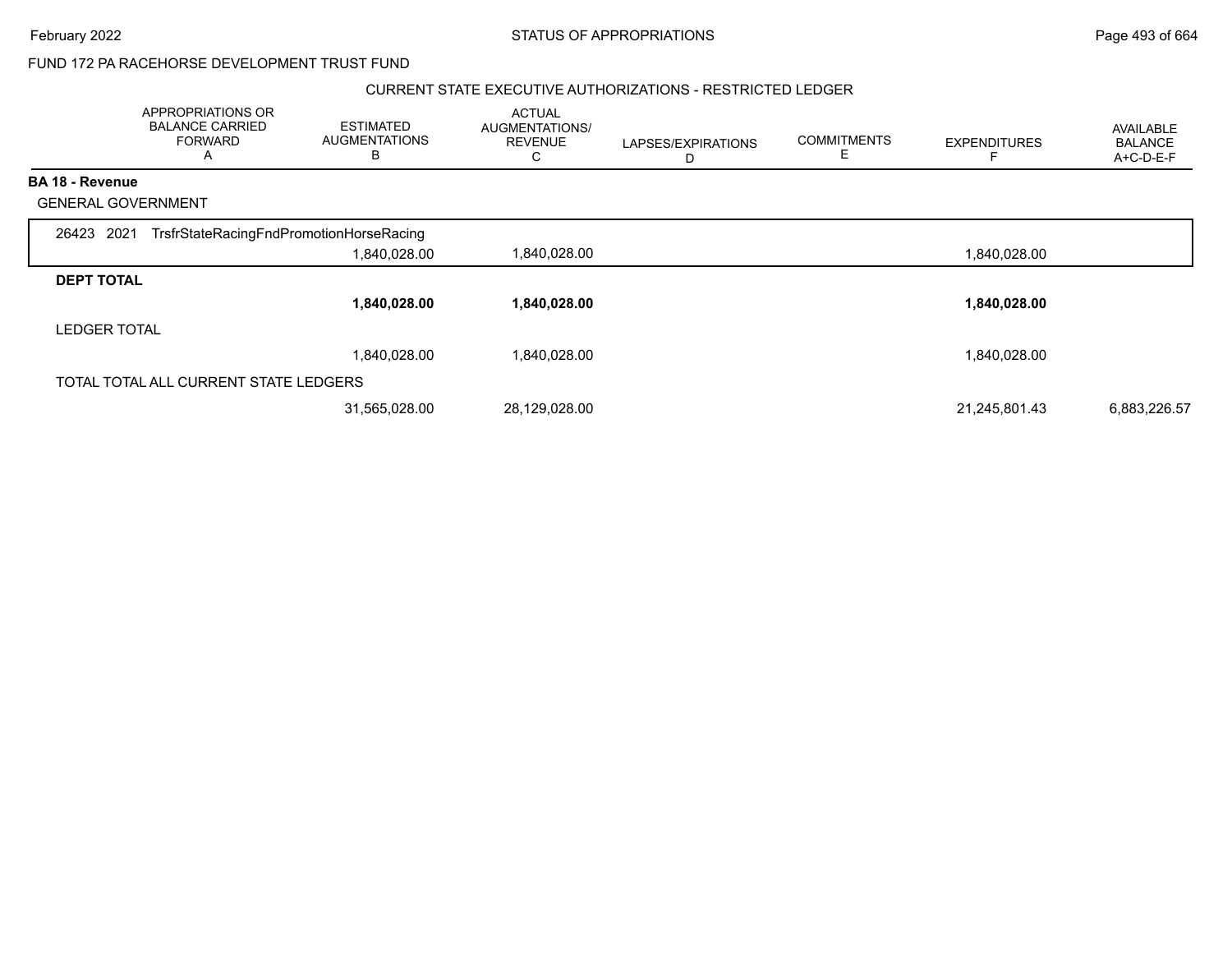## FUND 172 PA RACEHORSE DEVELOPMENT TRUST FUND

### PRIOR STATE RESTRICTED APPROPRIATIONS LEDGER

|                            | APPROPRIATIONS OR<br><b>BALANCE CARRIED</b><br><b>FORWARD</b><br>A | <b>ESTIMATED</b><br><b>AUGMENTATIONS</b><br>В | <b>ACTUAL</b><br>AUGMENTATIONS/<br><b>REVENUE</b><br>С | LAPSES/EXPIRATIONS<br>D | <b>COMMITMENTS</b><br>Е | <b>EXPENDITURES</b><br>F | <b>AVAILABLE</b><br><b>BALANCE</b><br>A+C-D-E-F |
|----------------------------|--------------------------------------------------------------------|-----------------------------------------------|--------------------------------------------------------|-------------------------|-------------------------|--------------------------|-------------------------------------------------|
| <b>BA 68 - Agriculture</b> |                                                                    |                                               |                                                        |                         |                         |                          |                                                 |
| <b>GENERAL GOVERNMENT</b>  |                                                                    |                                               |                                                        |                         |                         |                          |                                                 |
| 16822 2016                 | Payments To PA Fairs<br>1,760.00                                   |                                               |                                                        |                         |                         | 1,760.00                 |                                                 |
| 16822 2017                 | Payments To PA Fairs<br>48,884.00                                  |                                               |                                                        |                         | 33,884.00               | 15,000.00                |                                                 |
| 2019<br>16822              | Payments To PA Fairs<br>495,407.25                                 |                                               |                                                        |                         | 255,704.88              | 163,641.82               | 76,060.55                                       |
| 2020<br>16822              | Payments To PA Fairs<br>1,374,871.14                               |                                               |                                                        |                         | 717,193.00              | 111,479.28               | 546,198.86                                      |
| <b>DEPT TOTAL</b>          |                                                                    |                                               |                                                        |                         |                         |                          |                                                 |
|                            | 1,920,922.39                                                       |                                               |                                                        |                         | 1,006,781.88            | 291,881.10               | 622,259.41                                      |
| <b>LEDGER TOTAL</b>        |                                                                    |                                               |                                                        |                         |                         |                          |                                                 |
|                            | 1,920,922.39                                                       |                                               |                                                        |                         | 1,006,781.88            | 291,881.10               | 622,259.41                                      |
|                            | TOTAL TOTAL ALL PRIOR STATE LEDGERS                                |                                               |                                                        |                         |                         |                          |                                                 |
|                            | 1,920,922.39                                                       |                                               |                                                        |                         | 1,006,781.88            | 291,881.10               | 622,259.41                                      |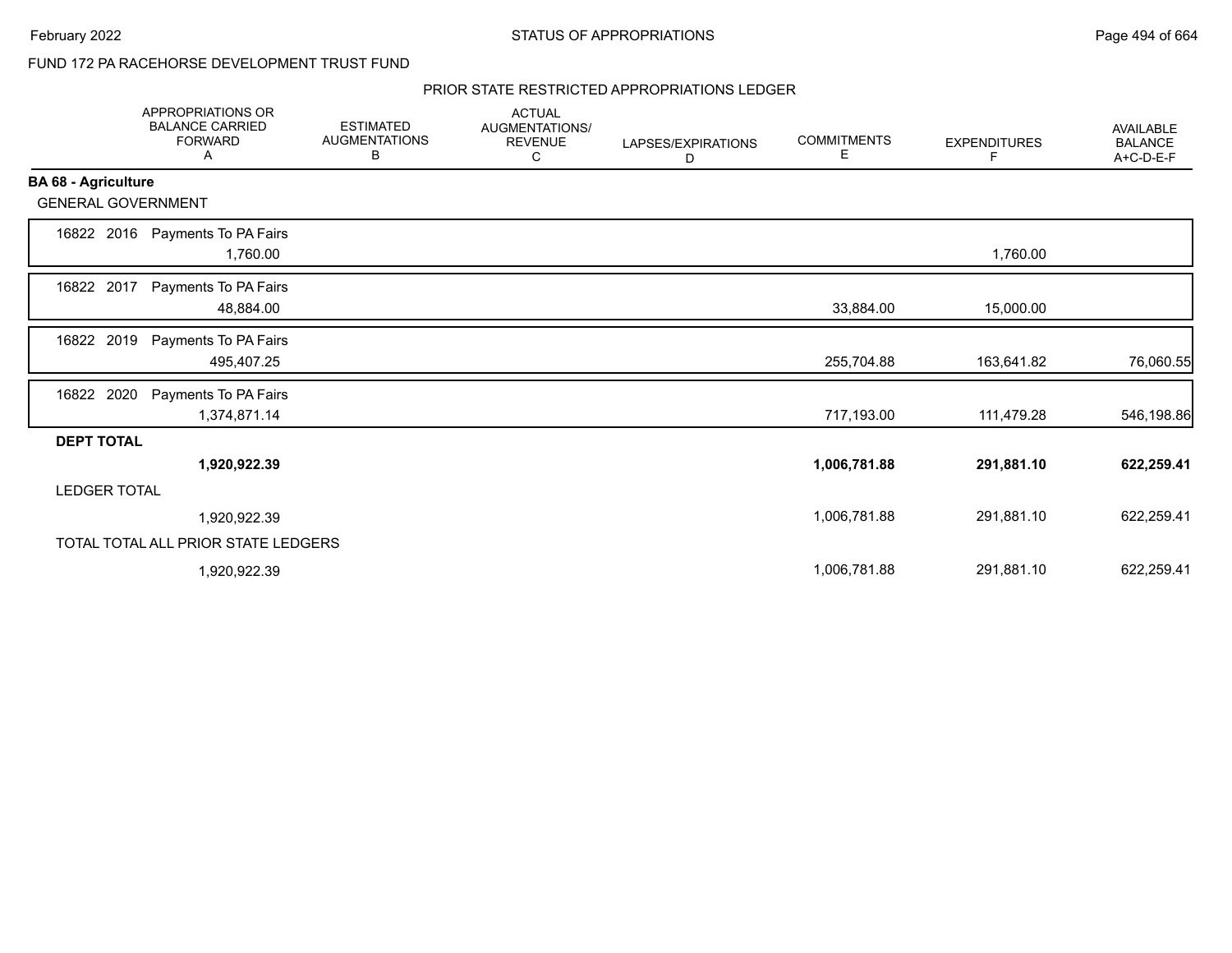## FUND 172 PA RACEHORSE DEVELOPMENT TRUST FUND

#### RESTRICTED REVENUE LEDGER

|                             | APPROPRIATIONS OR<br><b>BALANCE CARRIED</b><br><b>FORWARD</b><br>Α | <b>ESTIMATED</b><br><b>AUGMENTATIONS</b><br>B | <b>ACTUAL</b><br>AUGMENTATIONS/<br><b>REVENUE</b><br>С | LAPSES/EXPIRATIONS<br>D | <b>COMMITMENTS</b><br>Е | <b>EXPENDITURES</b> | <b>AVAILABLE</b><br><b>BALANCE</b><br>A+C-D-E-F |
|-----------------------------|--------------------------------------------------------------------|-----------------------------------------------|--------------------------------------------------------|-------------------------|-------------------------|---------------------|-------------------------------------------------|
| <b>BA 68 - Agriculture</b>  |                                                                    |                                               |                                                        |                         |                         |                     |                                                 |
| <b>GRANTS AND SUBSIDIES</b> |                                                                    |                                               |                                                        |                         |                         |                     |                                                 |
| 60352 2021                  | PA Race Horse Development Account                                  |                                               |                                                        |                         |                         |                     |                                                 |
|                             |                                                                    |                                               | 19,659,000.00                                          |                         |                         | 19,659,000.00       |                                                 |
| <b>DEPT TOTAL</b>           |                                                                    |                                               |                                                        |                         |                         |                     |                                                 |
|                             |                                                                    |                                               | 19,659,000.00                                          |                         |                         | 19,659,000.00       |                                                 |
| <b>BA 18 - Revenue</b>      |                                                                    |                                               |                                                        |                         |                         |                     |                                                 |
| <b>GRANTS AND SUBSIDIES</b> |                                                                    |                                               |                                                        |                         |                         |                     |                                                 |
| 60241<br>2021               | Race Horse Development                                             |                                               |                                                        |                         |                         |                     |                                                 |
|                             | 4,880,757.02                                                       |                                               | 138,896,401.31                                         |                         |                         | 139,239,847.62      | 4,537,310.71                                    |
| <b>DEPT TOTAL</b>           |                                                                    |                                               |                                                        |                         |                         |                     |                                                 |
|                             | 4,880,757.02                                                       |                                               | 138,896,401.31                                         |                         |                         | 139,239,847.62      | 4,537,310.71                                    |
| <b>LEDGER TOTAL</b>         |                                                                    |                                               |                                                        |                         |                         |                     |                                                 |
|                             | 4,880,757.02                                                       |                                               | 158,555,401.31                                         |                         |                         | 158,898,847.62      | 4,537,310.71                                    |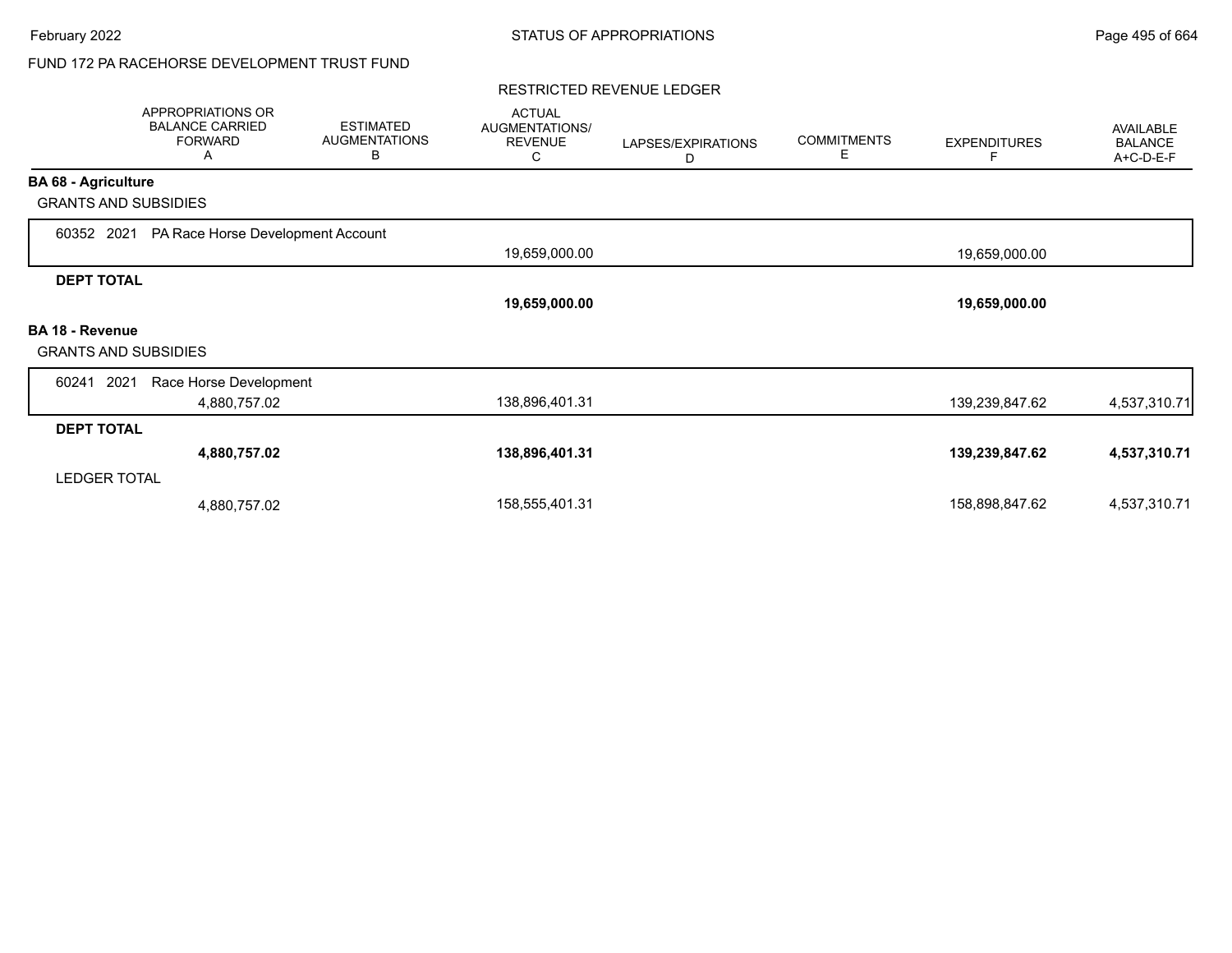### CURRENT STATE EXECUTIVE AUTHORIZATIONS LEDGER

|                     | APPROPRIATIONS OR<br><b>BALANCE CARRIED</b><br>FORWARD<br>A | <b>ESTIMATED</b><br><b>AUGMENTATIONS</b><br>в | <b>ACTUAL</b><br>AUGMENTATIONS/<br><b>REVENUE</b><br>C | LAPSES/EXPIRATIONS<br>D | <b>COMMITMENTS</b><br>E | <b>EXPENDITURES</b> | AVAILABLE<br><b>BALANCE</b><br>$A+C-D-E-F$ |
|---------------------|-------------------------------------------------------------|-----------------------------------------------|--------------------------------------------------------|-------------------------|-------------------------|---------------------|--------------------------------------------|
|                     | <b>BA 13 - Military &amp; Veterans Affairs</b>              |                                               |                                                        |                         |                         |                     |                                            |
|                     | <b>GRANTS AND SUBSIDIES</b>                                 |                                               |                                                        |                         |                         |                     |                                            |
| 2021<br>20303       | <b>National Guard Education</b>                             |                                               |                                                        |                         |                         |                     |                                            |
|                     | 11,231,000.00                                               |                                               |                                                        |                         | 889,236.21              | 9,798,527.11        | 543,236.68                                 |
| <b>DEPT TOTAL</b>   |                                                             |                                               |                                                        |                         |                         |                     |                                            |
|                     | 11,231,000.00                                               |                                               |                                                        |                         | 889,236.21              | 9,798,527.11        | 543,236.68                                 |
| <b>LEDGER TOTAL</b> |                                                             |                                               |                                                        |                         |                         |                     |                                            |
|                     | 11,231,000.00                                               |                                               |                                                        |                         | 889.236.21              | 9,798,527.11        | 543,236.68                                 |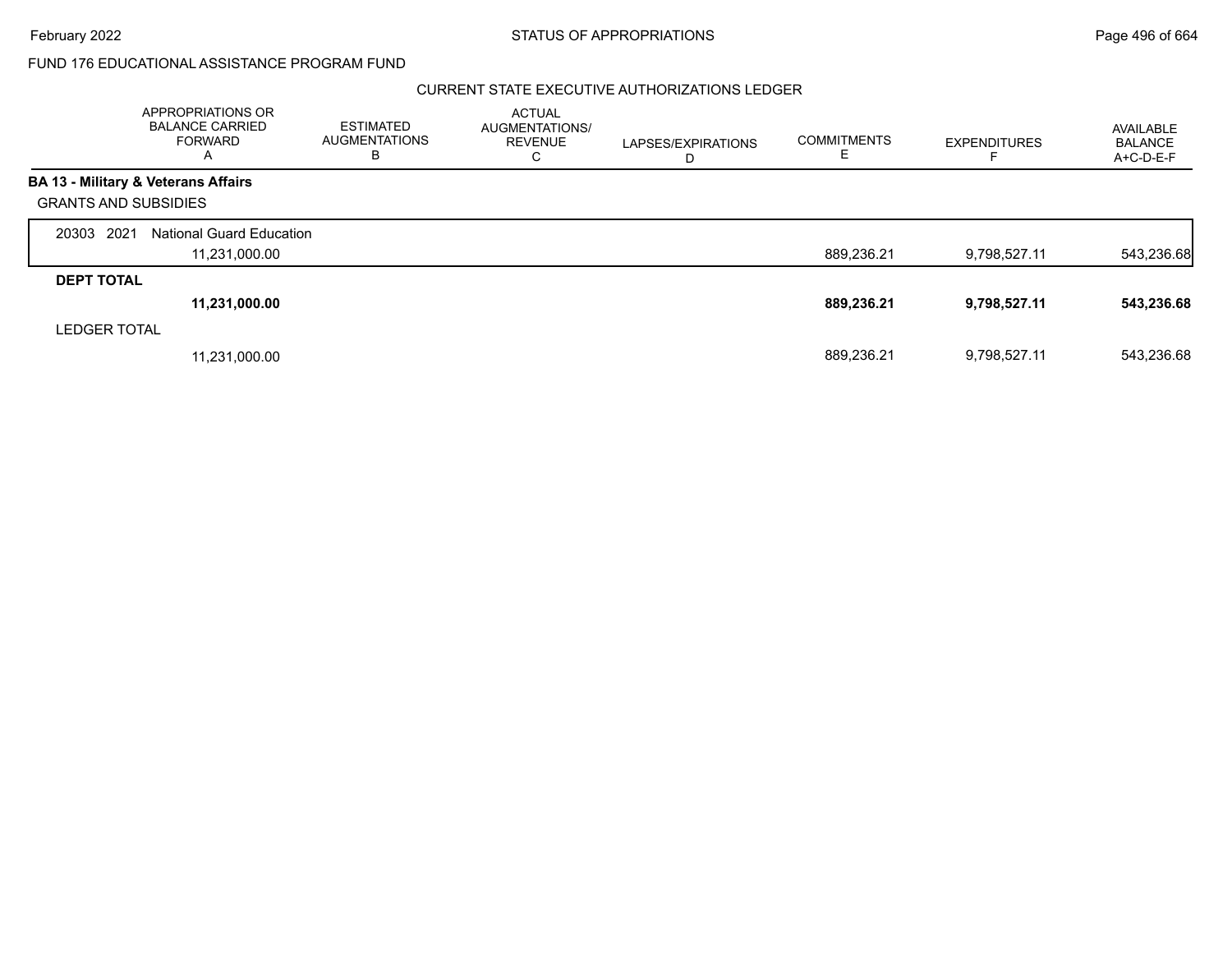### CURRENT STATE EXECUTIVE AUTHORIZATIONS - RESTRICTED LEDGER

|                                                | APPROPRIATIONS OR<br><b>BALANCE CARRIED</b><br><b>FORWARD</b><br>A | <b>ESTIMATED</b><br><b>AUGMENTATIONS</b><br>B | <b>ACTUAL</b><br><b>AUGMENTATIONS/</b><br><b>REVENUE</b><br>С | LAPSES/EXPIRATIONS<br>D | <b>COMMITMENTS</b><br>E. | <b>EXPENDITURES</b> | <b>AVAILABLE</b><br><b>BALANCE</b><br>A+C-D-E-F |
|------------------------------------------------|--------------------------------------------------------------------|-----------------------------------------------|---------------------------------------------------------------|-------------------------|--------------------------|---------------------|-------------------------------------------------|
| <b>BA 13 - Military &amp; Veterans Affairs</b> |                                                                    |                                               |                                                               |                         |                          |                     |                                                 |
| <b>GRANTS AND SUBSIDIES</b>                    |                                                                    |                                               |                                                               |                         |                          |                     |                                                 |
| 2021<br>26471                                  | <b>Military Family Education</b>                                   |                                               |                                                               |                         |                          |                     |                                                 |
|                                                |                                                                    | 4,579,000.00                                  | 4,579,000.00                                                  |                         | 3,000,216.00             | 1,491,631.18        | 87,152.82                                       |
| <b>DEPT TOTAL</b>                              |                                                                    |                                               |                                                               |                         |                          |                     |                                                 |
|                                                |                                                                    | 4,579,000.00                                  | 4,579,000.00                                                  |                         | 3,000,216.00             | 1,491,631.18        | 87,152.82                                       |
| <b>LEDGER TOTAL</b>                            |                                                                    |                                               |                                                               |                         |                          |                     |                                                 |
|                                                |                                                                    | 4,579,000.00                                  | 4,579,000.00                                                  |                         | 3,000,216.00             | 1,491,631.18        | 87,152.82                                       |
| TOTAL TOTAL ALL CURRENT STATE LEDGERS          |                                                                    |                                               |                                                               |                         |                          |                     |                                                 |
|                                                | 11,231,000.00                                                      | 4,579,000.00                                  | 4,579,000.00                                                  |                         | 3,889,452.21             | 11,290,158.29       | 630,389.50                                      |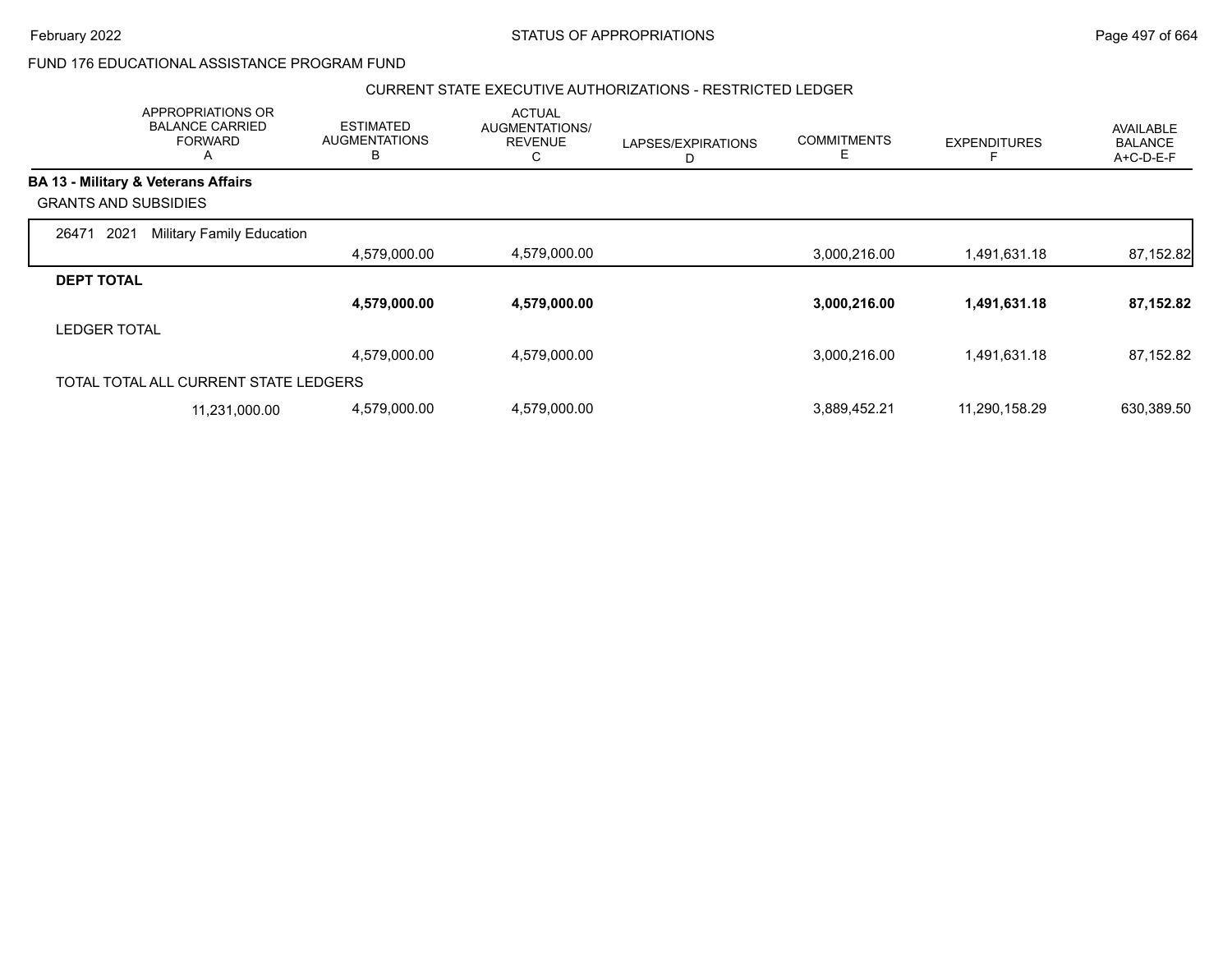### PRIOR STATE EXECUTIVE AUTHORIZATIONS LEDGER

|                             | APPROPRIATIONS OR<br><b>BALANCE CARRIED</b><br>FORWARD<br>A | <b>ESTIMATED</b><br><b>AUGMENTATIONS</b><br>В | <b>ACTUAL</b><br>AUGMENTATIONS/<br><b>REVENUE</b><br>C | LAPSES/EXPIRATIONS<br>D | <b>COMMITMENTS</b><br>ட | <b>EXPENDITURES</b> | AVAILABLE<br><b>BALANCE</b><br>A+C-D-E-F |
|-----------------------------|-------------------------------------------------------------|-----------------------------------------------|--------------------------------------------------------|-------------------------|-------------------------|---------------------|------------------------------------------|
|                             | <b>BA 13 - Military &amp; Veterans Affairs</b>              |                                               |                                                        |                         |                         |                     |                                          |
| <b>GRANTS AND SUBSIDIES</b> |                                                             |                                               |                                                        |                         |                         |                     |                                          |
| 20303 2020                  | <b>National Guard Education</b>                             |                                               |                                                        |                         |                         |                     |                                          |
|                             | 1,471,557.14                                                |                                               |                                                        |                         |                         | 11,251.53           | 1,460,305.61                             |
| <b>DEPT TOTAL</b>           |                                                             |                                               |                                                        |                         |                         |                     |                                          |
|                             | 1,471,557.14                                                |                                               |                                                        |                         |                         | 11,251.53           | 1,460,305.61                             |
| <b>LEDGER TOTAL</b>         |                                                             |                                               |                                                        |                         |                         |                     |                                          |
|                             | 1,471,557.14                                                |                                               |                                                        |                         |                         | 11,251.53           | 1,460,305.61                             |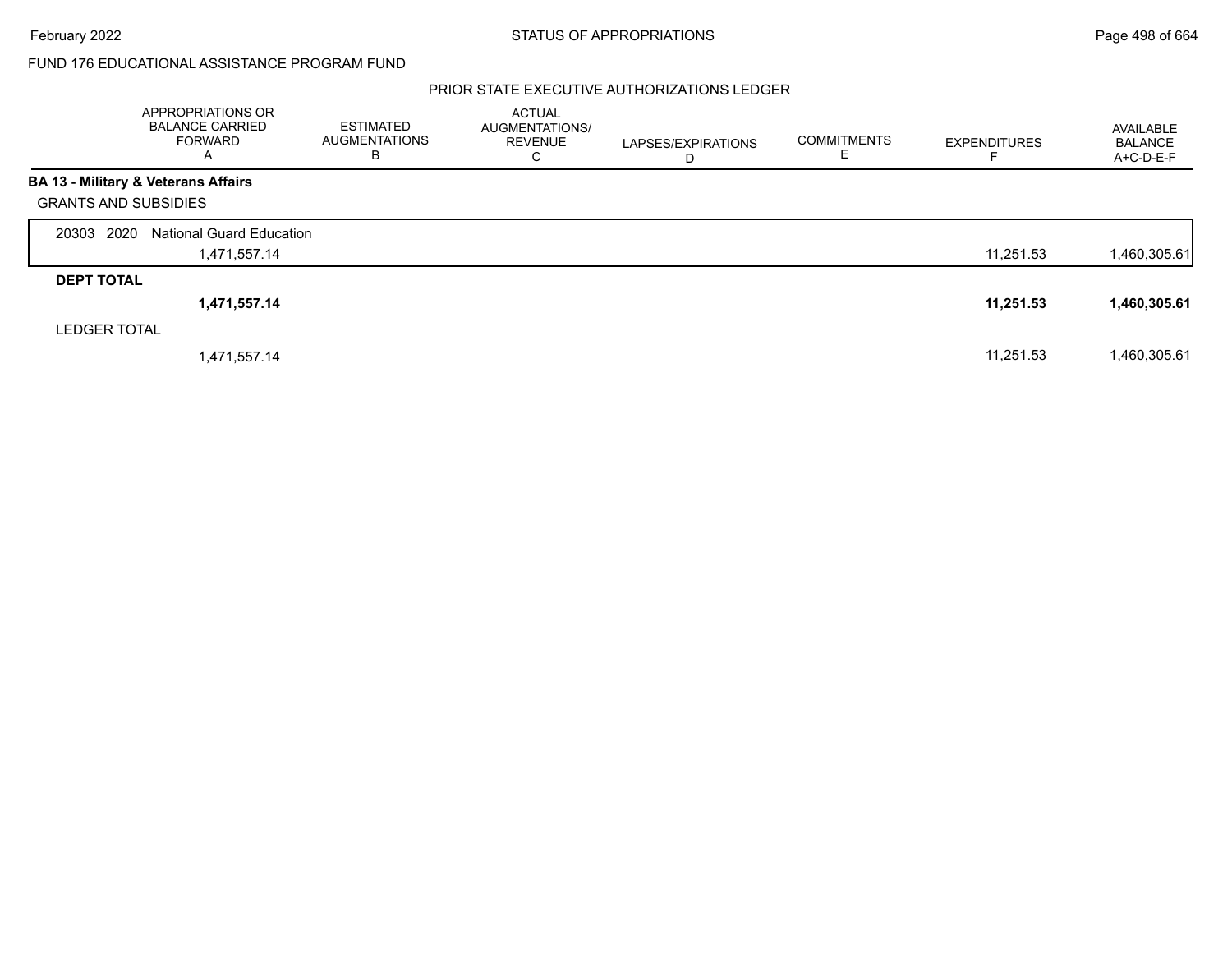### February 2022 **Example 2022** Page 499 of 664

### FUND 176 EDUCATIONAL ASSISTANCE PROGRAM FUND

### PRIOR STATE EXECUTIVE AUTHORIZATIONS - RESTRICTED LEDGER

|                             |                     | <b>APPROPRIATIONS OR</b><br><b>BALANCE CARRIED</b><br><b>FORWARD</b><br>Α | <b>ESTIMATED</b><br><b>AUGMENTATIONS</b><br>B | <b>ACTUAL</b><br>AUGMENTATIONS/<br><b>REVENUE</b><br>С | LAPSES/EXPIRATIONS<br>D | <b>COMMITMENTS</b><br>Е | <b>EXPENDITURES</b> | AVAILABLE<br><b>BALANCE</b><br>A+C-D-E-F |
|-----------------------------|---------------------|---------------------------------------------------------------------------|-----------------------------------------------|--------------------------------------------------------|-------------------------|-------------------------|---------------------|------------------------------------------|
|                             |                     | <b>BA 13 - Military &amp; Veterans Affairs</b>                            |                                               |                                                        |                         |                         |                     |                                          |
| <b>GRANTS AND SUBSIDIES</b> |                     |                                                                           |                                               |                                                        |                         |                         |                     |                                          |
| 26471                       | 2019                | <b>Military Family Education</b><br>134,026.79                            |                                               |                                                        |                         |                         |                     | 134,026.79                               |
| 26471                       | 2020                | Military Family Education<br>1,749,205.50                                 |                                               |                                                        |                         |                         | 11,384.58           | 1,737,820.92                             |
| <b>DEPT TOTAL</b>           |                     |                                                                           |                                               |                                                        |                         |                         |                     |                                          |
|                             |                     | 1,883,232.29                                                              |                                               |                                                        |                         |                         | 11,384.58           | 1,871,847.71                             |
|                             | <b>LEDGER TOTAL</b> |                                                                           |                                               |                                                        |                         |                         |                     |                                          |
|                             |                     | 1,883,232.29                                                              |                                               |                                                        |                         |                         | 11,384.58           | 1,871,847.71                             |
|                             |                     | TOTAL TOTAL ALL PRIOR STATE LEDGERS                                       |                                               |                                                        |                         |                         |                     |                                          |
|                             |                     | 3,354,789.43                                                              |                                               |                                                        |                         |                         | 22,636.11           | 3,332,153.32                             |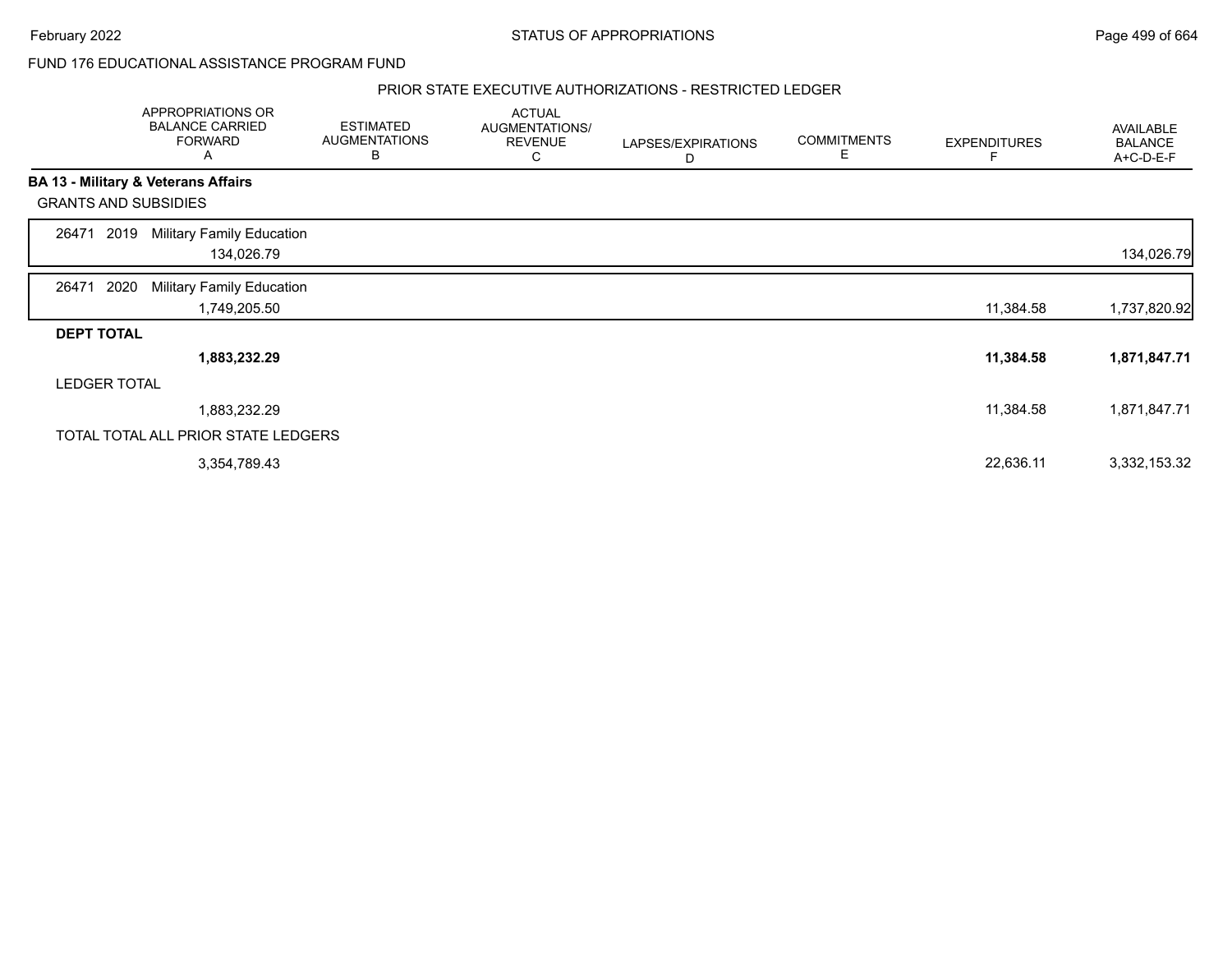### RESTRICTED REVENUE LEDGER

|                             | APPROPRIATIONS OR<br><b>BALANCE CARRIED</b><br>FORWARD<br>$\overline{\mathsf{A}}$ | ESTIMATED<br><b>AUGMENTATIONS</b><br>В | <b>ACTUAL</b><br>AUGMENTATIONS/<br><b>REVENUE</b><br>С | LAPSES/EXPIRATIONS<br>D | <b>COMMITMENTS</b> | <b>EXPENDITURES</b> | AVAILABLE<br><b>BALANCE</b><br>A+C-D-E-F |
|-----------------------------|-----------------------------------------------------------------------------------|----------------------------------------|--------------------------------------------------------|-------------------------|--------------------|---------------------|------------------------------------------|
|                             | BA 13 - Military & Veterans Affairs                                               |                                        |                                                        |                         |                    |                     |                                          |
| <b>GRANTS AND SUBSIDIES</b> |                                                                                   |                                        |                                                        |                         |                    |                     |                                          |
| 2021<br>60474               | Military Family Education Program Fund                                            |                                        |                                                        |                         |                    |                     |                                          |
|                             | 428.27                                                                            |                                        | 4,579,000.14                                           |                         |                    | 4,579,000.00        | 428.41                                   |
| <b>DEPT TOTAL</b>           |                                                                                   |                                        |                                                        |                         |                    |                     |                                          |
|                             | 428.27                                                                            |                                        | 4,579,000.14                                           |                         |                    | 4,579,000.00        | 428.41                                   |
| <b>LEDGER TOTAL</b>         |                                                                                   |                                        |                                                        |                         |                    |                     |                                          |
|                             | 428.27                                                                            |                                        | 4,579,000.14                                           |                         |                    | 4,579,000.00        | 428.41                                   |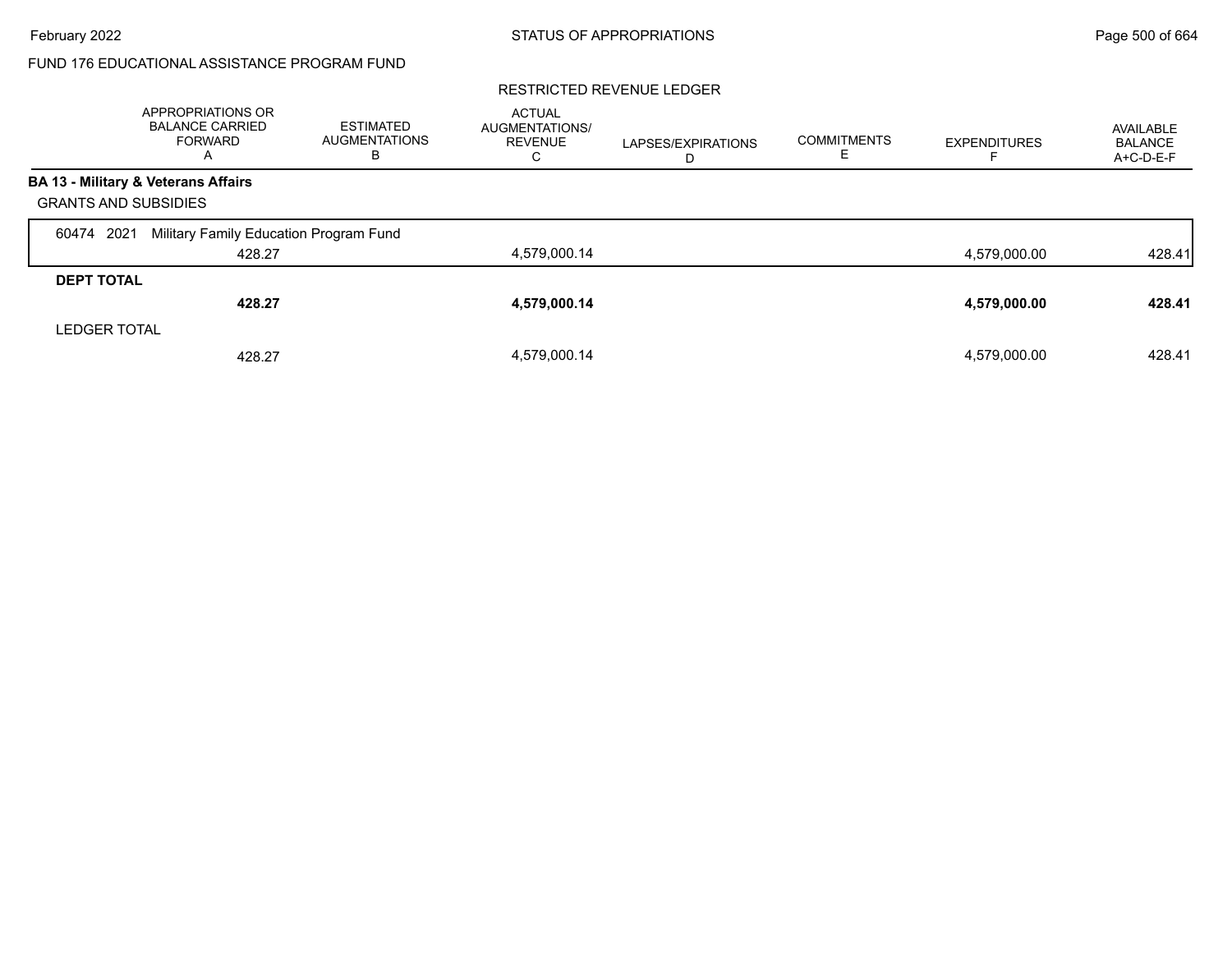# FUND 178 COMMUNITY COLLEGE CAPITAL FUND

### NON-BUDGETED LEDGER

|                                                         | APPROPRIATIONS OR<br><b>BALANCE CARRIED</b><br><b>FORWARD</b><br>A | <b>ESTIMATED</b><br><b>AUGMENTATIONS</b><br>B | <b>ACTUAL</b><br>AUGMENTATIONS/<br><b>REVENUE</b><br>С | LAPSES/EXPIRATIONS | <b>COMMITMENTS</b> | <b>EXPENDITURES</b> | AVAILABLE<br><b>BALANCE</b><br>A+C-D-E-F |
|---------------------------------------------------------|--------------------------------------------------------------------|-----------------------------------------------|--------------------------------------------------------|--------------------|--------------------|---------------------|------------------------------------------|
| <b>BA 16 - Education</b><br><b>GRANTS AND SUBSIDIES</b> |                                                                    |                                               |                                                        |                    |                    |                     |                                          |
| 50138 2021                                              | <b>Community College Capital</b>                                   |                                               |                                                        |                    |                    |                     |                                          |
|                                                         |                                                                    |                                               |                                                        |                    |                    | 25,859,739.40       | $-25,859,739.40$                         |
| <b>DEPT TOTAL</b>                                       |                                                                    |                                               |                                                        |                    |                    |                     |                                          |
|                                                         |                                                                    |                                               |                                                        |                    |                    | 25,859,739.40       | -25,859,739.40                           |
| <b>LEDGER TOTAL</b>                                     |                                                                    |                                               |                                                        |                    |                    |                     |                                          |
|                                                         |                                                                    |                                               |                                                        |                    |                    | 25,859,739.40       | -25,859,739.40                           |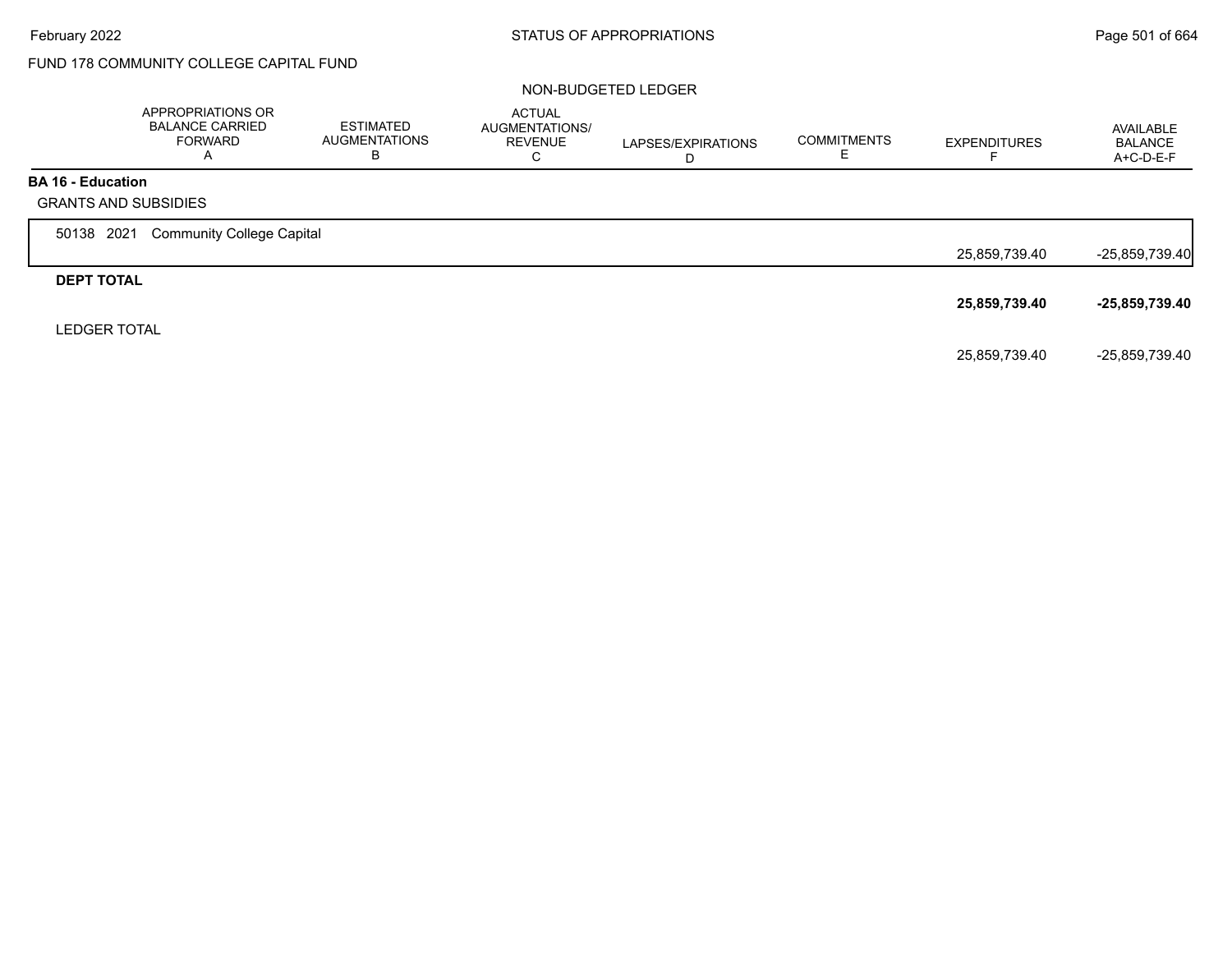# FUND 179 GROWING GREENER BOND FUND

### PRIOR STATE CONTINUING LEDGER

| APPROPRIATIONS OR<br><b>BALANCE CARRIED</b><br><b>FORWARD</b><br>Α     | <b>ESTIMATED</b><br><b>AUGMENTATIONS</b><br>В | <b>ACTUAL</b><br>AUGMENTATIONS/<br><b>REVENUE</b><br>С | LAPSES/EXPIRATIONS<br>D | <b>COMMITMENTS</b><br>Е | <b>EXPENDITURES</b><br>F | <b>AVAILABLE</b><br><b>BALANCE</b><br>A+C-D-E-F |
|------------------------------------------------------------------------|-----------------------------------------------|--------------------------------------------------------|-------------------------|-------------------------|--------------------------|-------------------------------------------------|
| <b>BA 24 - Community &amp; Economic Develop</b>                        |                                               |                                                        |                         |                         |                          |                                                 |
| <b>GENERAL GOVERNMENT</b>                                              |                                               |                                                        |                         |                         |                          |                                                 |
| Main Street and Downtown Development<br>30260<br>2005                  |                                               |                                                        |                         |                         |                          |                                                 |
| 662,212.69                                                             |                                               |                                                        |                         |                         | 37,921.33                | 624,291.36                                      |
| <b>DEPT TOTAL</b>                                                      |                                               |                                                        |                         |                         |                          |                                                 |
| 662,212.69                                                             |                                               |                                                        |                         |                         | 37,921.33                | 624,291.36                                      |
| <b>BA 22 - Fish &amp; Boat Commission</b><br><b>GENERAL GOVERNMENT</b> |                                               |                                                        |                         |                         |                          |                                                 |
| <b>Capital Improvement Projects</b><br>30266<br>2005                   |                                               |                                                        |                         |                         |                          |                                                 |
| 83,239.06                                                              |                                               |                                                        |                         |                         | 83,239.06                |                                                 |
| <b>DEPT TOTAL</b>                                                      |                                               |                                                        |                         |                         |                          |                                                 |
| 83,239.06                                                              |                                               |                                                        |                         |                         | 83,239.06                |                                                 |
| <b>LEDGER TOTAL</b>                                                    |                                               |                                                        |                         |                         |                          |                                                 |
| 745,451.75                                                             |                                               |                                                        |                         |                         | 121,160.39               | 624,291.36                                      |
| TOTAL TOTAL ALL PRIOR STATE LEDGERS                                    |                                               |                                                        |                         |                         |                          |                                                 |
| 745,451.75                                                             |                                               |                                                        |                         |                         | 121,160.39               | 624,291.36                                      |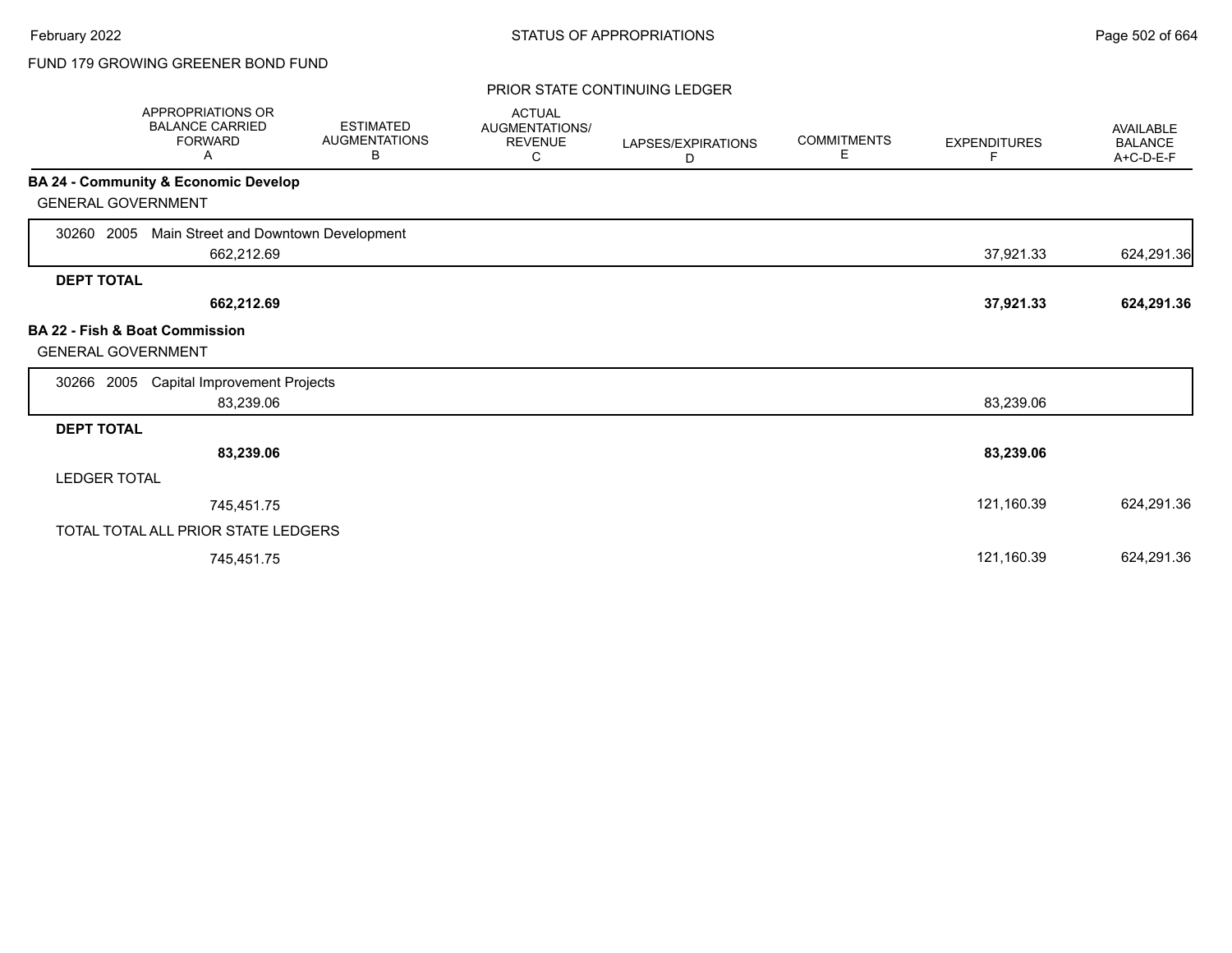# FUND 180 GROWING GREENER BOND SINKING FUND

### NON-BUDGETED LEDGER

|                     | APPROPRIATIONS OR<br><b>BALANCE CARRIED</b><br><b>FORWARD</b><br>A | <b>ESTIMATED</b><br><b>AUGMENTATIONS</b><br>В | <b>ACTUAL</b><br>AUGMENTATIONS/<br><b>REVENUE</b><br>C | LAPSES/EXPIRATIONS<br>D | <b>COMMITMENTS</b> | <b>EXPENDITURES</b> | AVAILABLE<br><b>BALANCE</b><br>A+C-D-E-F |
|---------------------|--------------------------------------------------------------------|-----------------------------------------------|--------------------------------------------------------|-------------------------|--------------------|---------------------|------------------------------------------|
| BA 73 - Treasury    |                                                                    |                                               |                                                        |                         |                    |                     |                                          |
|                     | <b>GENERAL GOVERNMENT</b>                                          |                                               |                                                        |                         |                    |                     |                                          |
| 50146 2021          | Payment of Principal & Interest                                    |                                               |                                                        |                         |                    |                     |                                          |
|                     |                                                                    |                                               |                                                        |                         |                    | 8,863,476.25        | $-8,863,476.25$                          |
| <b>DEPT TOTAL</b>   |                                                                    |                                               |                                                        |                         |                    |                     |                                          |
|                     |                                                                    |                                               |                                                        |                         |                    | 8,863,476.25        | $-8,863,476.25$                          |
| <b>LEDGER TOTAL</b> |                                                                    |                                               |                                                        |                         |                    |                     |                                          |
|                     |                                                                    |                                               |                                                        |                         |                    | 8,863,476.25        | $-8,863,476.25$                          |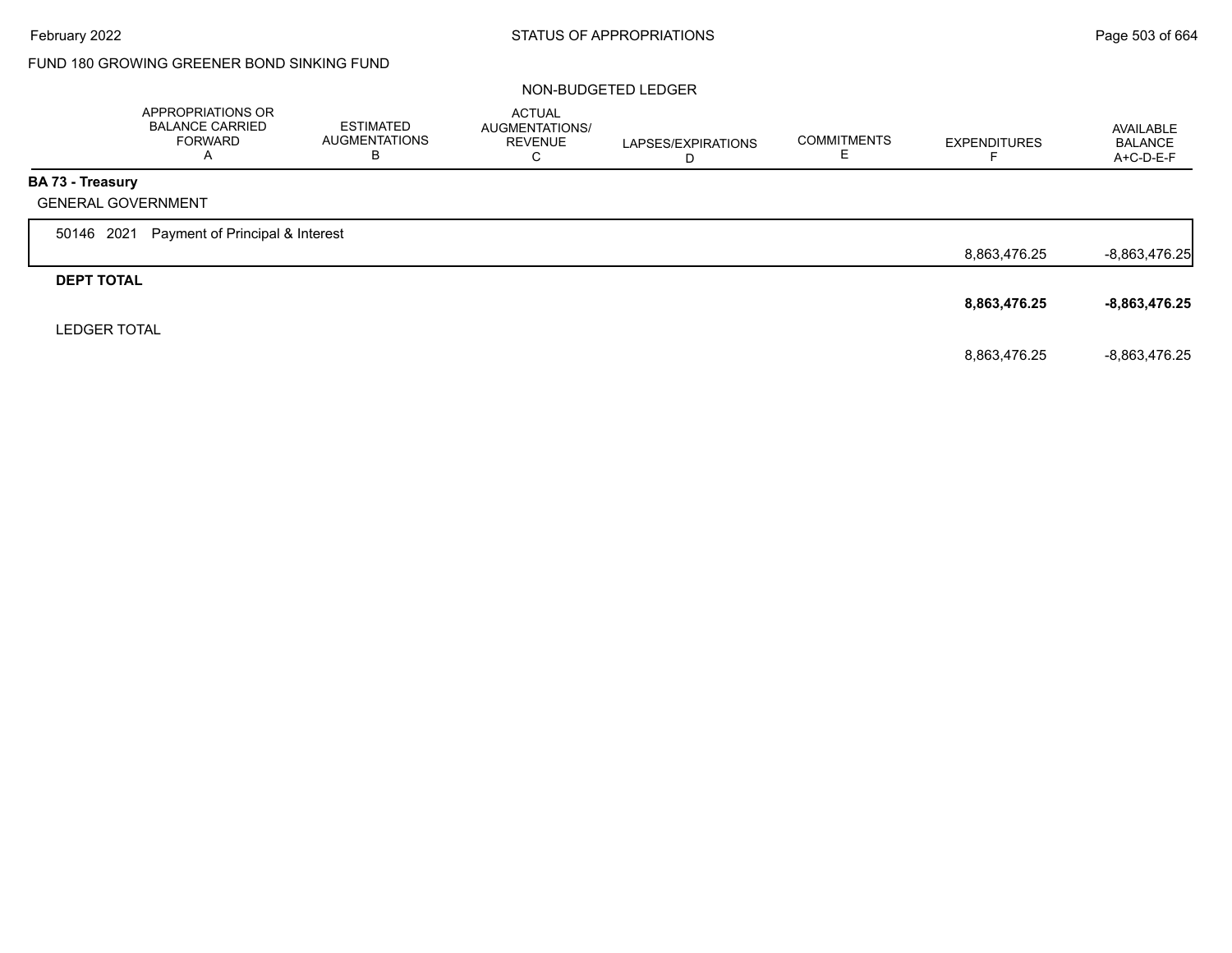# FUND 181 WATER SUPPLY & WASTEWATER TREATMENT

### PRIOR STATE CONTINUING LEDGER

|                             | APPROPRIATIONS OR<br><b>BALANCE CARRIED</b><br><b>FORWARD</b><br>Α | <b>ESTIMATED</b><br><b>AUGMENTATIONS</b><br>В | <b>ACTUAL</b><br>AUGMENTATIONS/<br><b>REVENUE</b><br>◡ | LAPSES/EXPIRATIONS<br>D | <b>COMMITMENTS</b><br>E | <b>EXPENDITURES</b> | <b>AVAILABLE</b><br><b>BALANCE</b><br>A+C-D-E-F |
|-----------------------------|--------------------------------------------------------------------|-----------------------------------------------|--------------------------------------------------------|-------------------------|-------------------------|---------------------|-------------------------------------------------|
|                             | <b>BA 24 - Community &amp; Economic Develop</b>                    |                                               |                                                        |                         |                         |                     |                                                 |
| <b>GRANTS AND SUBSIDIES</b> |                                                                    |                                               |                                                        |                         |                         |                     |                                                 |
| 2005<br>30268               | Comwl Finance Authority-Public Projects                            |                                               |                                                        |                         |                         |                     |                                                 |
|                             | 9,400,182.32                                                       |                                               |                                                        |                         |                         |                     | 9,400,182.32                                    |
| <b>DEPT TOTAL</b>           |                                                                    |                                               |                                                        |                         |                         |                     |                                                 |
|                             | 9,400,182.32                                                       |                                               |                                                        |                         |                         |                     | 9,400,182.32                                    |
| <b>LEDGER TOTAL</b>         |                                                                    |                                               |                                                        |                         |                         |                     |                                                 |
|                             | 9,400,182.32                                                       |                                               |                                                        |                         |                         |                     | 9,400,182.32                                    |
|                             | TOTAL TOTAL ALL PRIOR STATE LEDGERS                                |                                               |                                                        |                         |                         |                     |                                                 |
|                             | 9,400,182.32                                                       |                                               |                                                        |                         |                         |                     | 9,400,182.32                                    |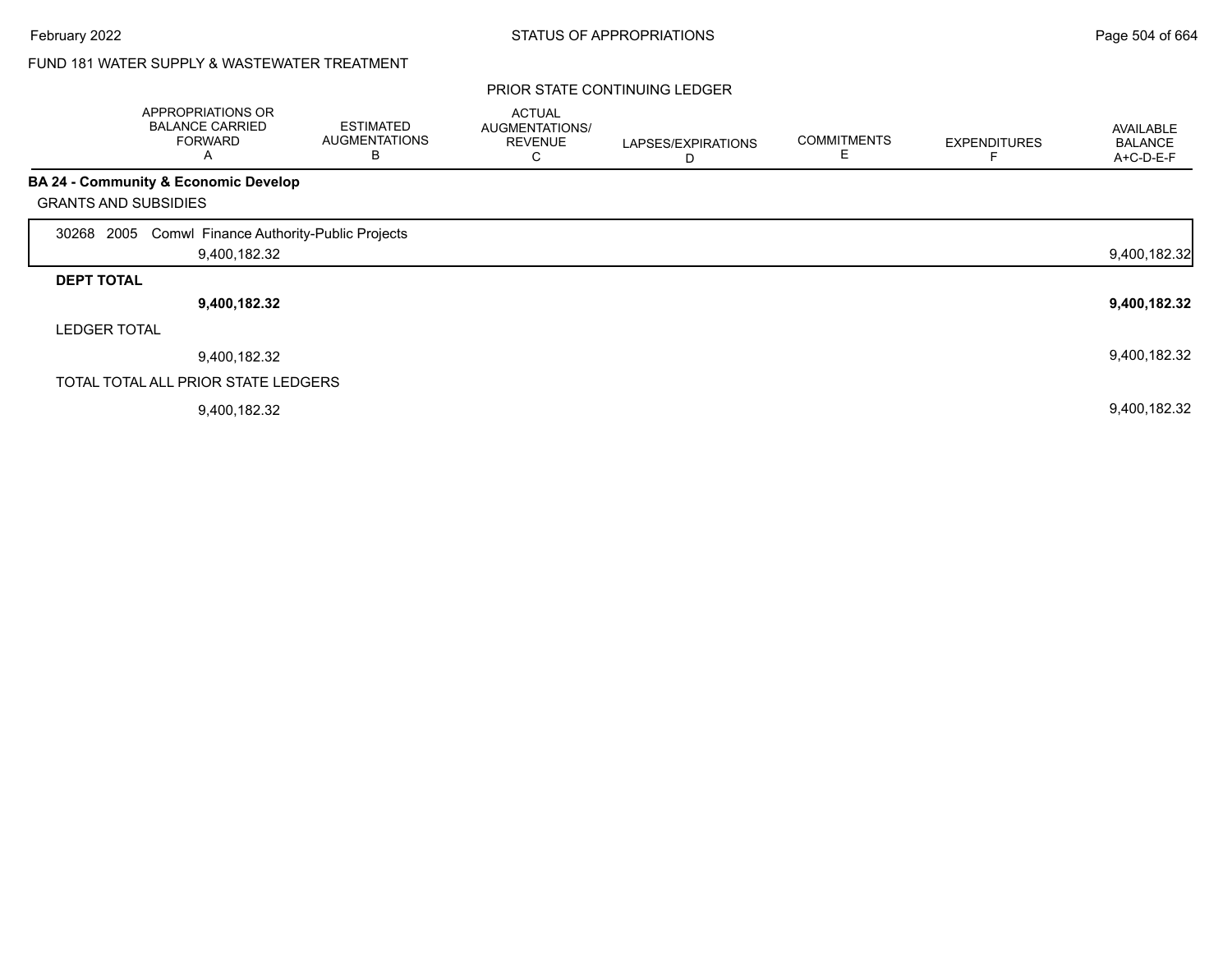# FUND 182 WATER SUPP& WASTEWATER TRMT SINKING

### NON-BUDGETED LEDGER

|                         | APPROPRIATIONS OR<br><b>BALANCE CARRIED</b><br><b>FORWARD</b><br>A | <b>ESTIMATED</b><br><b>AUGMENTATIONS</b><br>В | <b>ACTUAL</b><br>AUGMENTATIONS/<br><b>REVENUE</b><br>C | LAPSES/EXPIRATIONS<br>D | <b>COMMITMENTS</b><br>ᄇ | <b>EXPENDITURES</b><br>⊢ | AVAILABLE<br><b>BALANCE</b><br>A+C-D-E-F |
|-------------------------|--------------------------------------------------------------------|-----------------------------------------------|--------------------------------------------------------|-------------------------|-------------------------|--------------------------|------------------------------------------|
| <b>BA 73 - Treasury</b> |                                                                    |                                               |                                                        |                         |                         |                          |                                          |
|                         | <b>GENERAL GOVERNMENT</b>                                          |                                               |                                                        |                         |                         |                          |                                          |
| 50142 2021              | Payment of Principal & Interest                                    |                                               |                                                        |                         |                         |                          |                                          |
|                         |                                                                    |                                               |                                                        |                         |                         | 1,461,625.00             | $-1,461,625.00$                          |
| <b>DEPT TOTAL</b>       |                                                                    |                                               |                                                        |                         |                         |                          |                                          |
|                         |                                                                    |                                               |                                                        |                         |                         | 1,461,625.00             | $-1,461,625.00$                          |
| <b>LEDGER TOTAL</b>     |                                                                    |                                               |                                                        |                         |                         |                          |                                          |
|                         |                                                                    |                                               |                                                        |                         |                         | 1,461,625.00             | $-1,461,625.00$                          |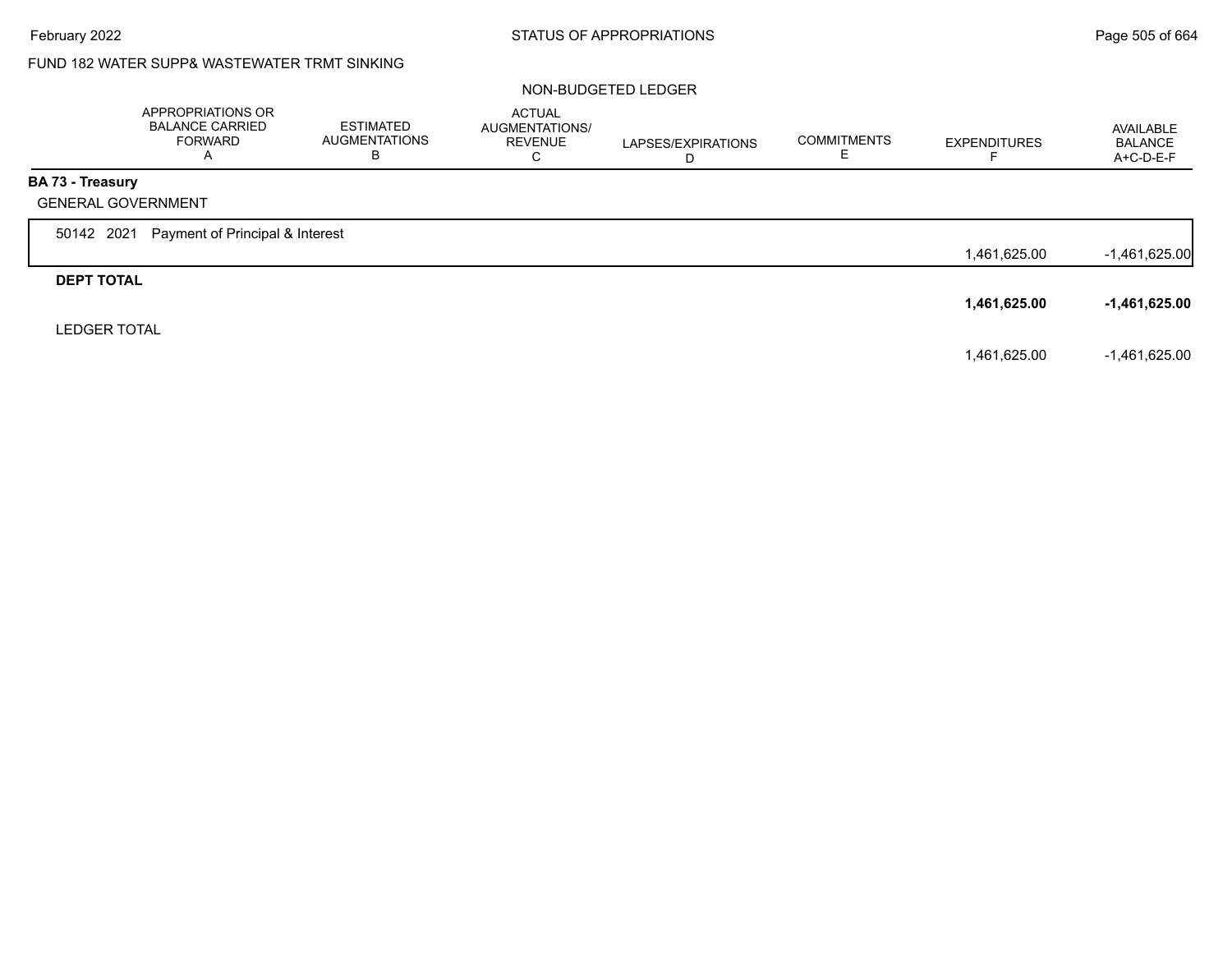# FUND 183 CONSERVATION DISTRICT FUND

### CURRENT STATE EXECUTIVE AUTHORIZATIONS LEDGER

|                             | <b>APPROPRIATIONS OR</b><br><b>BALANCE CARRIED</b><br><b>FORWARD</b><br>Α | <b>ESTIMATED</b><br><b>AUGMENTATIONS</b><br>В | <b>ACTUAL</b><br>AUGMENTATIONS/<br><b>REVENUE</b><br>С | LAPSES/EXPIRATIONS<br>D | <b>COMMITMENTS</b><br>Е | <b>EXPENDITURES</b><br>F | AVAILABLE<br><b>BALANCE</b><br>A+C-D-E-F |
|-----------------------------|---------------------------------------------------------------------------|-----------------------------------------------|--------------------------------------------------------|-------------------------|-------------------------|--------------------------|------------------------------------------|
| <b>BA 68 - Agriculture</b>  |                                                                           |                                               |                                                        |                         |                         |                          |                                          |
| <b>GRANTS AND SUBSIDIES</b> |                                                                           |                                               |                                                        |                         |                         |                          |                                          |
| 20334 2021                  | <b>Conservation District Grants</b>                                       |                                               |                                                        |                         |                         |                          |                                          |
|                             | 3,200,000.00                                                              |                                               |                                                        |                         | 640,483.20              | 2,024,086.35             | 535,430.45                               |
| <b>DEPT TOTAL</b>           |                                                                           |                                               |                                                        |                         |                         |                          |                                          |
|                             | 3,200,000.00                                                              |                                               |                                                        |                         | 640,483.20              | 2,024,086.35             | 535,430.45                               |
| <b>GRANTS AND SUBSIDIES</b> | <b>BA 35 - Environmental Protection</b>                                   |                                               |                                                        |                         |                         |                          |                                          |
| 20332 2021                  | <b>Conservation District Grants</b>                                       |                                               |                                                        |                         |                         |                          |                                          |
|                             | 4,581,000.00                                                              |                                               |                                                        |                         |                         | 2,635,307.26             | 1,945,692.74                             |
| <b>DEPT TOTAL</b>           |                                                                           |                                               |                                                        |                         |                         |                          |                                          |
|                             | 4,581,000.00                                                              |                                               |                                                        |                         |                         | 2,635,307.26             | 1,945,692.74                             |
| <b>LEDGER TOTAL</b>         |                                                                           |                                               |                                                        |                         |                         |                          |                                          |
|                             | 7,781,000.00                                                              |                                               |                                                        |                         | 640,483.20              | 4,659,393.61             | 2,481,123.19                             |
|                             | TOTAL TOTAL ALL CURRENT STATE LEDGERS                                     |                                               |                                                        |                         |                         |                          |                                          |
|                             | 7,781,000.00                                                              |                                               |                                                        |                         | 640,483.20              | 4,659,393.61             | 2,481,123.19                             |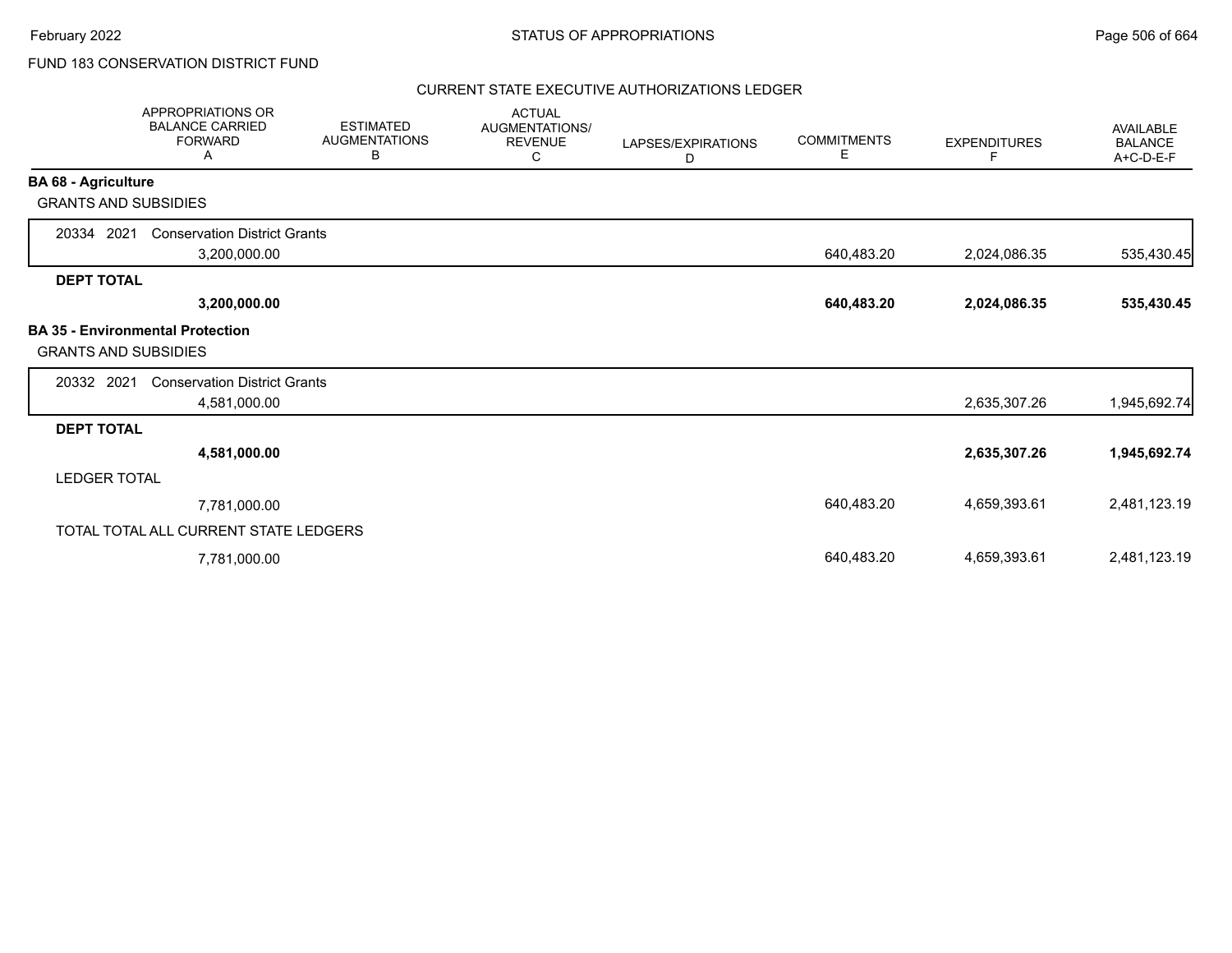# FUND 183 CONSERVATION DISTRICT FUND

### PRIOR STATE EXECUTIVE AUTHORIZATIONS LEDGER

|                             | APPROPRIATIONS OR<br><b>BALANCE CARRIED</b><br><b>FORWARD</b><br>Α | <b>ESTIMATED</b><br><b>AUGMENTATIONS</b><br>В | <b>ACTUAL</b><br>AUGMENTATIONS/<br><b>REVENUE</b><br>С | LAPSES/EXPIRATIONS<br>D | <b>COMMITMENTS</b><br>Е | <b>EXPENDITURES</b><br>F | <b>AVAILABLE</b><br><b>BALANCE</b><br>A+C-D-E-F |
|-----------------------------|--------------------------------------------------------------------|-----------------------------------------------|--------------------------------------------------------|-------------------------|-------------------------|--------------------------|-------------------------------------------------|
| <b>BA 68 - Agriculture</b>  |                                                                    |                                               |                                                        |                         |                         |                          |                                                 |
| <b>GRANTS AND SUBSIDIES</b> |                                                                    |                                               |                                                        |                         |                         |                          |                                                 |
| 20334 2019                  | <b>Conservation District Grants</b><br>28,332.15                   |                                               |                                                        |                         |                         |                          | 28,332.15                                       |
| 2020<br>20334               | <b>Conservation District Grants</b><br>628,201.12                  |                                               |                                                        |                         |                         | 390,462.63               | 237,738.49                                      |
| <b>DEPT TOTAL</b>           |                                                                    |                                               |                                                        |                         |                         |                          |                                                 |
|                             | 656,533.27                                                         |                                               |                                                        |                         |                         | 390,462.63               | 266,070.64                                      |
| <b>GRANTS AND SUBSIDIES</b> | <b>BA 35 - Environmental Protection</b>                            |                                               |                                                        |                         |                         |                          |                                                 |
| 20332 2020                  | <b>Conservation District Grants</b>                                |                                               |                                                        |                         |                         |                          |                                                 |
|                             | 612,008.94                                                         |                                               |                                                        |                         |                         | 526,954.79               | 85,054.15                                       |
| <b>DEPT TOTAL</b>           |                                                                    |                                               |                                                        |                         |                         |                          |                                                 |
|                             | 612,008.94                                                         |                                               |                                                        |                         |                         | 526,954.79               | 85,054.15                                       |
| <b>LEDGER TOTAL</b>         |                                                                    |                                               |                                                        |                         |                         |                          |                                                 |
|                             | 1,268,542.21                                                       |                                               |                                                        |                         |                         | 917,417.42               | 351,124.79                                      |
|                             | TOTAL TOTAL ALL PRIOR STATE LEDGERS                                |                                               |                                                        |                         |                         |                          |                                                 |
|                             | 1,268,542.21                                                       |                                               |                                                        |                         |                         | 917,417.42               | 351,124.79                                      |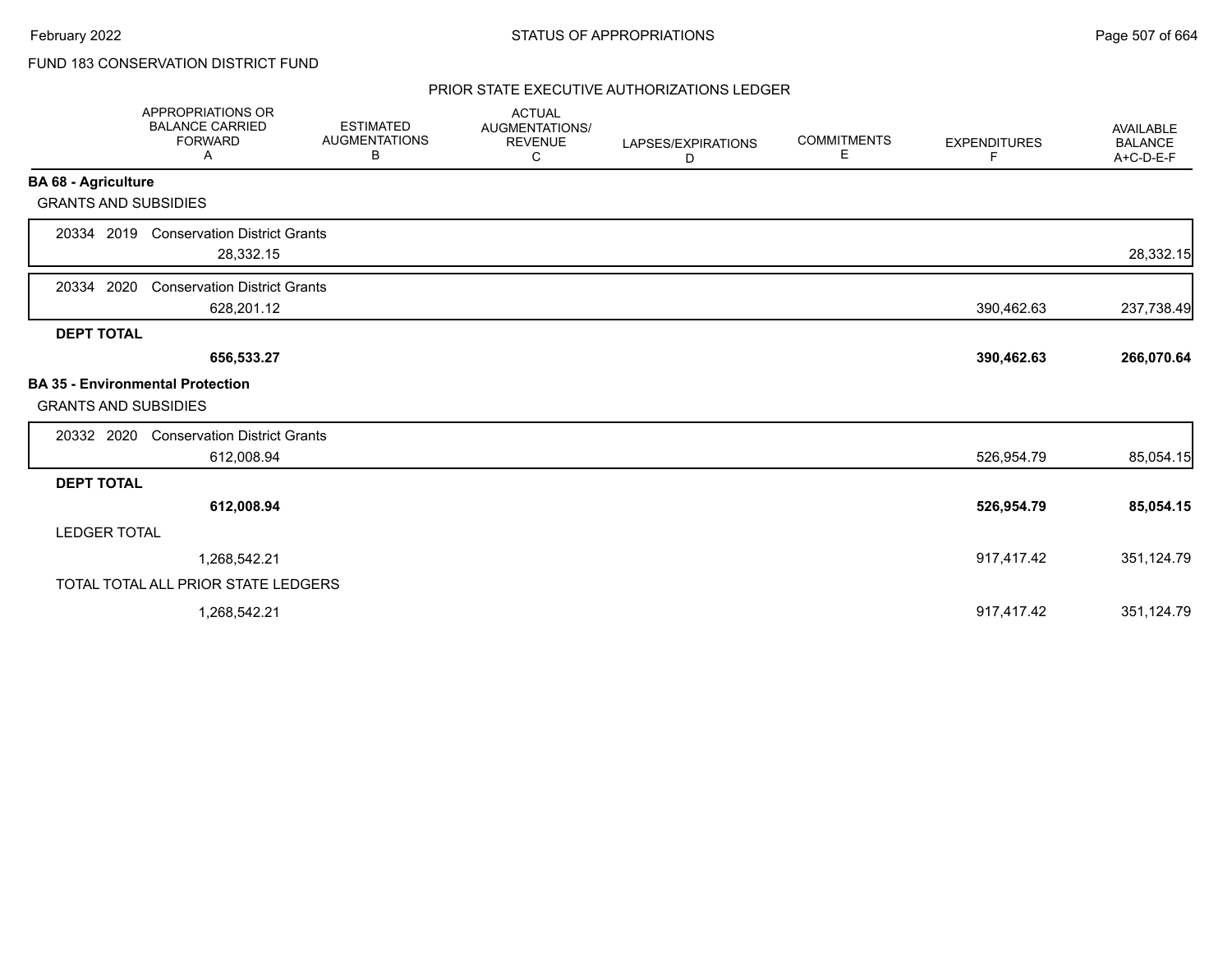Г

### FUND 184 UNINSURED EMPLOYERS GUARANTY FUND

### NON-BUDGETED LEDGER

|                           | APPROPRIATIONS OR<br><b>BALANCE CARRIED</b><br><b>FORWARD</b><br>A | ESTIMATED<br><b>AUGMENTATIONS</b><br>В | <b>ACTUAL</b><br>AUGMENTATIONS/<br><b>REVENUE</b><br>С | LAPSES/EXPIRATIONS<br>D | <b>COMMITMENTS</b> | <b>EXPENDITURES</b> | AVAILABLE<br><b>BALANCE</b><br>A+C-D-E-F |
|---------------------------|--------------------------------------------------------------------|----------------------------------------|--------------------------------------------------------|-------------------------|--------------------|---------------------|------------------------------------------|
| BA 12 - Labor & Industry  |                                                                    |                                        |                                                        |                         |                    |                     |                                          |
| <b>GENERAL GOVERNMENT</b> |                                                                    |                                        |                                                        |                         |                    |                     |                                          |
| 2021<br>50211             | <b>Workers Compensation</b>                                        |                                        |                                                        |                         |                    |                     |                                          |
|                           |                                                                    |                                        |                                                        |                         | 990,921.80         | 4,326,964.30        | $-5,317,886.10$                          |
| <b>DEPT TOTAL</b>         |                                                                    |                                        |                                                        |                         |                    |                     |                                          |
|                           |                                                                    |                                        |                                                        |                         | 990,921.80         | 4,326,964.30        | $-5,317,886.10$                          |
| <b>LEDGER TOTAL</b>       |                                                                    |                                        |                                                        |                         |                    |                     |                                          |
|                           |                                                                    |                                        |                                                        |                         | 990,921.80         | 4,326,964.30        | -5,317,886.10                            |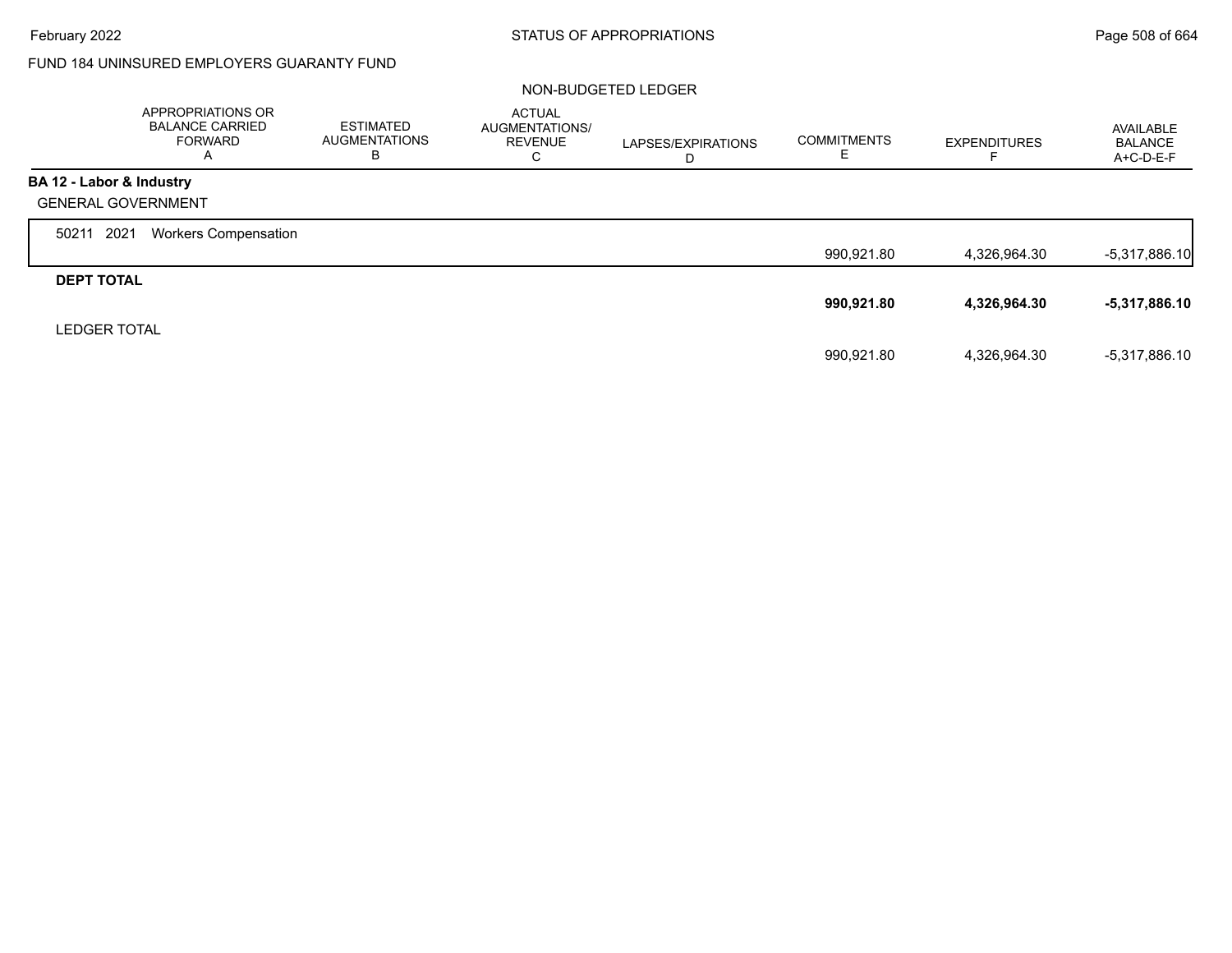# FUND 185 PERSIAN GULF VETERANS COMPENSATION

|                             | APPROPRIATIONS OR<br><b>BALANCE CARRIED</b><br><b>FORWARD</b><br>A | <b>ESTIMATED</b><br><b>AUGMENTATIONS</b><br>В | <b>ACTUAL</b><br><b>AUGMENTATIONS/</b><br><b>REVENUE</b><br>С | LAPSES/EXPIRATIONS<br>D | <b>COMMITMENTS</b> | <b>EXPENDITURES</b> | AVAILABLE<br><b>BALANCE</b><br>A+C-D-E-F |
|-----------------------------|--------------------------------------------------------------------|-----------------------------------------------|---------------------------------------------------------------|-------------------------|--------------------|---------------------|------------------------------------------|
|                             | <b>BA 13 - Military &amp; Veterans Affairs</b>                     |                                               |                                                               |                         |                    |                     |                                          |
| <b>GRANTS AND SUBSIDIES</b> |                                                                    |                                               |                                                               |                         |                    |                     |                                          |
| 2007<br>30297               | Persian Gulf Veterans' Bonus Program                               |                                               |                                                               |                         |                    |                     |                                          |
|                             | 14,210,362.39                                                      |                                               |                                                               |                         |                    |                     | 14,210,362.39                            |
| <b>DEPT TOTAL</b>           |                                                                    |                                               |                                                               |                         |                    |                     |                                          |
|                             | 14,210,362.39                                                      |                                               |                                                               |                         |                    |                     | 14,210,362.39                            |
| <b>LEDGER TOTAL</b>         |                                                                    |                                               |                                                               |                         |                    |                     |                                          |
|                             | 14,210,362.39                                                      |                                               |                                                               |                         |                    |                     | 14,210,362.39                            |
|                             | TOTAL TOTAL ALL PRIOR STATE LEDGERS                                |                                               |                                                               |                         |                    |                     |                                          |
|                             | 14,210,362.39                                                      |                                               |                                                               |                         |                    |                     | 14,210,362.39                            |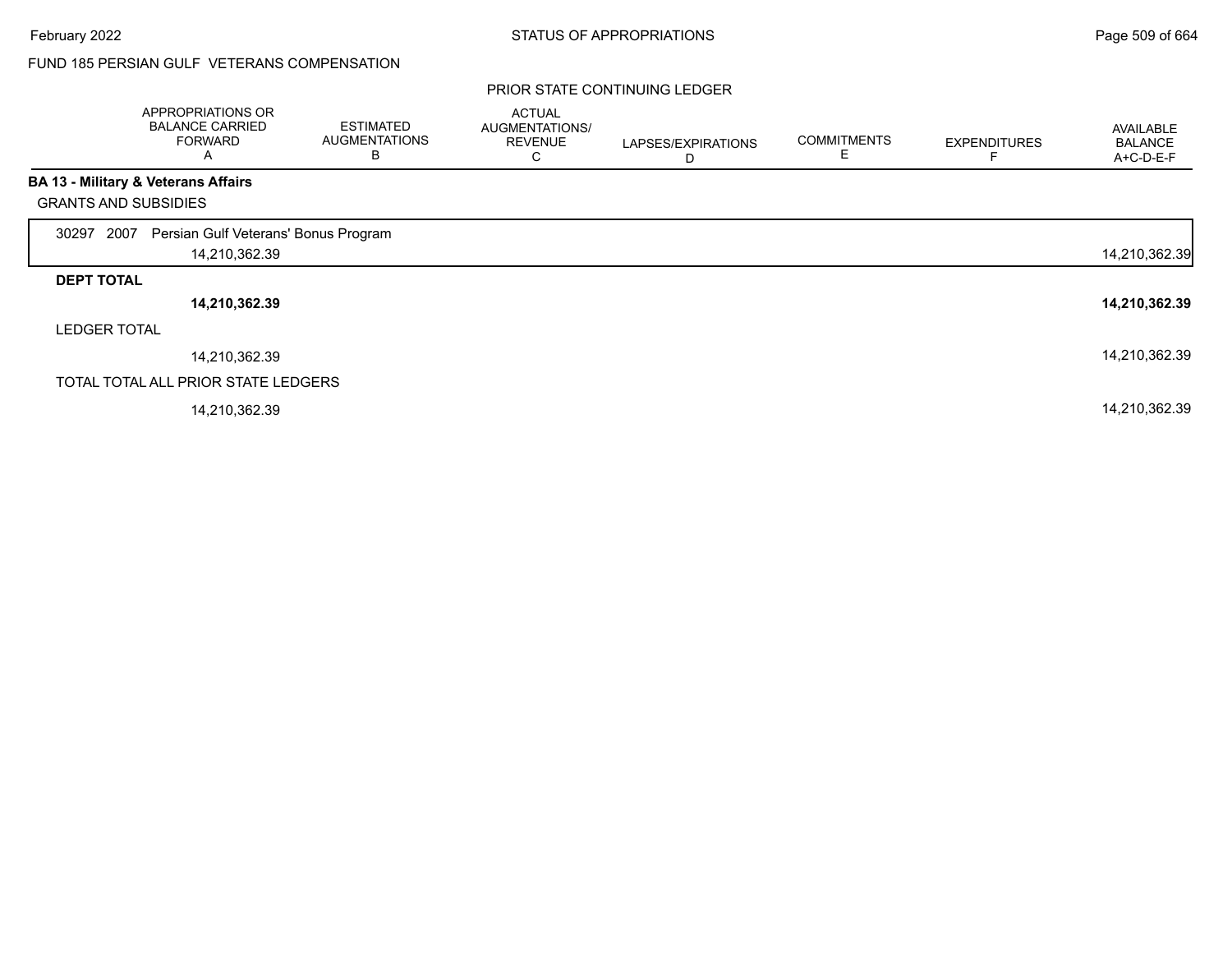FUND 187 PUBLIC TRANSPORTATION TRUST FUND

### CURRENT STATE EXECUTIVE AUTHORIZATIONS - RESTRICTED LEDGER

|                               | <b>APPROPRIATIONS OR</b><br><b>BALANCE CARRIED</b><br><b>FORWARD</b><br>A | <b>ESTIMATED</b><br><b>AUGMENTATIONS</b><br>В | <b>ACTUAL</b><br><b>AUGMENTATIONS/</b><br><b>REVENUE</b><br>С | LAPSES/EXPIRATIONS<br>D | <b>COMMITMENTS</b><br>Е | <b>EXPENDITURES</b><br>F | <b>AVAILABLE</b><br><b>BALANCE</b><br>A+C-D-E-F |
|-------------------------------|---------------------------------------------------------------------------|-----------------------------------------------|---------------------------------------------------------------|-------------------------|-------------------------|--------------------------|-------------------------------------------------|
| <b>BA 78 - Transportation</b> |                                                                           |                                               |                                                               |                         |                         |                          |                                                 |
| <b>GRANTS AND SUBSIDIES</b>   |                                                                           |                                               |                                                               |                         |                         |                          |                                                 |
| 2021<br>26338                 | <b>Mass Transit Operating</b><br>1,015,000,000.00                         |                                               |                                                               |                         | 245,355,852.00          | 665,031,034.00           | 104,613,114.00                                  |
| 2021<br>26339                 | Asset Improvement<br>900,000,000.00                                       |                                               |                                                               |                         | 605,223,107.25          | 87,351,654.56            | 207,425,238.19                                  |
| 2021<br>26340                 | Capital Improvement<br>57,581,954.00                                      | 2,000,000.00                                  | 1,576,304.88                                                  |                         | 29,798,335.19           | 11,651,463.97            | 17,708,459.72                                   |
| 2021<br>26341                 | Programs of Statewide Significance<br>160,000,000.00                      | 700,000.00                                    |                                                               |                         | 77,566,132.30           | 44,447,323.80            | 37,986,543.90                                   |
| 26342 2021                    | <b>Transit Administration and Oversight</b><br>4,488,000.00               |                                               |                                                               |                         | 359,241.86              | 2,121,435.32             | 2,007,322.82                                    |
| <b>DEPT TOTAL</b>             |                                                                           |                                               |                                                               |                         |                         |                          |                                                 |
|                               | 2,137,069,954.00                                                          | 2,700,000.00                                  | 1,576,304.88                                                  |                         | 958,302,668.60          | 810,602,911.65           | 369,740,678.63                                  |
| <b>LEDGER TOTAL</b>           |                                                                           |                                               |                                                               |                         |                         |                          |                                                 |
|                               | 2,137,069,954.00                                                          | 2,700,000.00                                  | 1,576,304.88                                                  |                         | 958,302,668.60          | 810,602,911.65           | 369,740,678.63                                  |
|                               | TOTAL TOTAL ALL CURRENT STATE LEDGERS                                     |                                               |                                                               |                         |                         |                          |                                                 |
|                               | 2,137,069,954.00                                                          | 2,700,000.00                                  | 1,576,304.88                                                  |                         | 958,302,668.60          | 810,602,911.65           | 369,740,678.63                                  |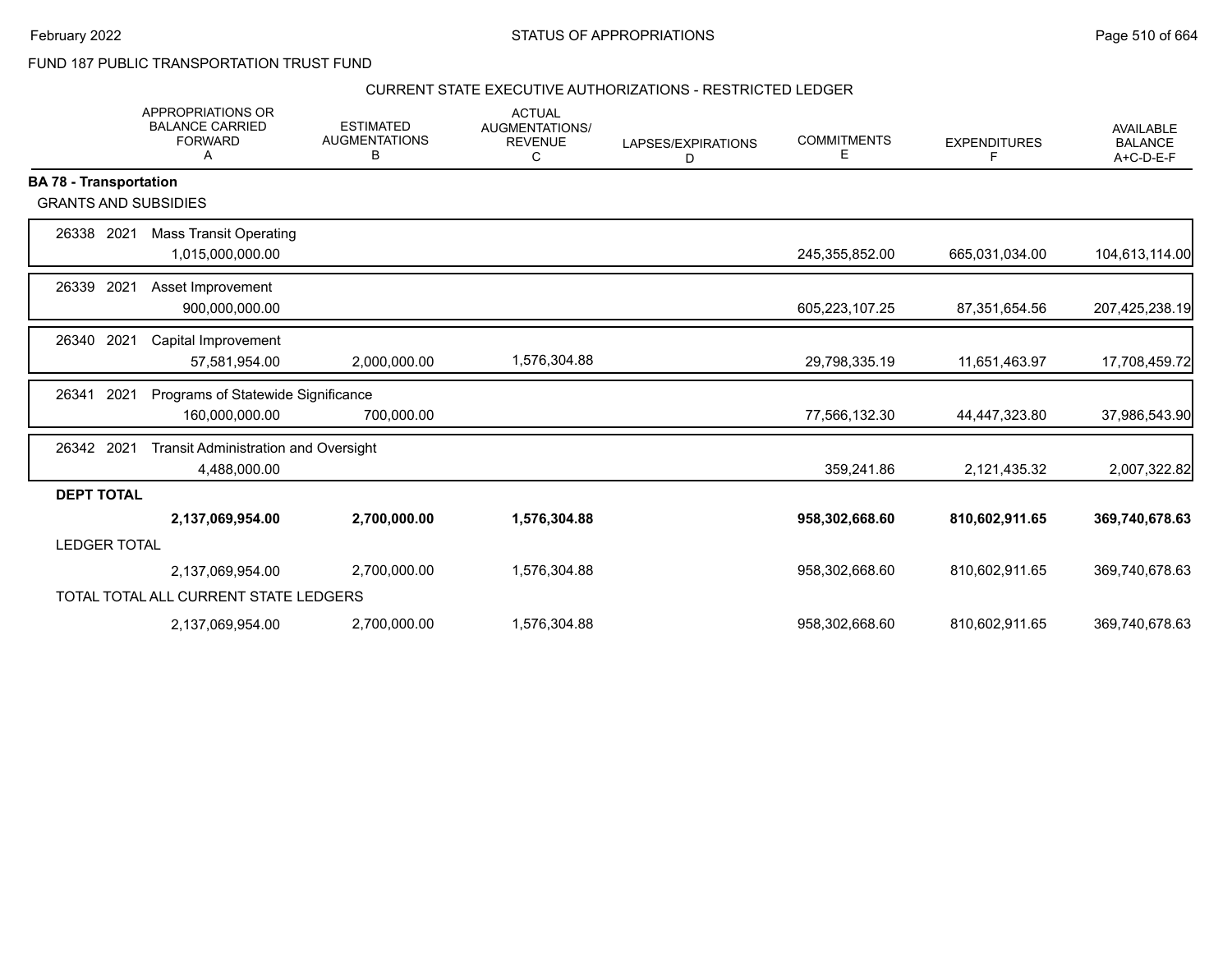FUND 187 PUBLIC TRANSPORTATION TRUST FUND

#### PRIOR STATE EXECUTIVE AUTHORIZATIONS - RESTRICTED LEDGER

|                                                              |      | APPROPRIATIONS OR<br><b>BALANCE CARRIED</b><br><b>FORWARD</b><br>A | <b>ESTIMATED</b><br><b>AUGMENTATIONS</b><br>В | <b>ACTUAL</b><br><b>AUGMENTATIONS/</b><br><b>REVENUE</b><br>C | LAPSES/EXPIRATIONS<br>D | <b>COMMITMENTS</b><br>Е | <b>EXPENDITURES</b><br>F | <b>AVAILABLE</b><br><b>BALANCE</b><br>A+C-D-E-F |
|--------------------------------------------------------------|------|--------------------------------------------------------------------|-----------------------------------------------|---------------------------------------------------------------|-------------------------|-------------------------|--------------------------|-------------------------------------------------|
| <b>BA 78 - Transportation</b><br><b>GRANTS AND SUBSIDIES</b> |      |                                                                    |                                               |                                                               |                         |                         |                          |                                                 |
|                                                              |      | 26338 2019 Mass Transit Operating<br>79,236,058.00                 |                                               |                                                               |                         |                         |                          | 79,236,058.00                                   |
| 26338 2020                                                   |      | <b>Mass Transit Operating</b><br>43,860,515.00                     |                                               |                                                               |                         |                         | 1,365,674.00             | 42,494,841.00                                   |
| 26339 2019                                                   |      | Asset Improvement<br>131,332,415.19                                |                                               |                                                               |                         |                         |                          | 131,332,415.19                                  |
| 26339 2020                                                   |      | Asset Improvement<br>652,982,120.69                                |                                               |                                                               |                         |                         | 59,916,144.19            | 593,065,976.50                                  |
| 26340 2019                                                   |      | Capital Improvement<br>29.688.904.97                               |                                               |                                                               |                         |                         |                          | 29,688,904.97                                   |
| 26340 2020                                                   |      | Capital Improvement<br>36,657,463.58                               |                                               |                                                               |                         |                         | 1,187,919.52             | 35,469,544.06                                   |
| 26341 2016                                                   |      | Programs of Statewide Significance<br>1,060,420.31                 |                                               |                                                               |                         |                         |                          | 1,060,420.31                                    |
| 26341 2017                                                   |      | Programs of Statewide Significance<br>7,731,343.94                 |                                               |                                                               |                         |                         |                          | 7,731,343.94                                    |
| 26341                                                        | 2018 | Programs of Statewide Significance<br>11,824,868.77                |                                               |                                                               |                         |                         |                          | 11,824,868.77                                   |
| 26341 2019                                                   |      | Programs of Statewide Significance<br>60,217,182.41                |                                               |                                                               |                         |                         |                          | 60,217,182.41                                   |
| 26341                                                        | 2020 | Programs of Statewide Significance<br>152,551,868.79               |                                               |                                                               |                         | 364,683.00              | 8,405,435.09             | 143,781,750.70                                  |
| 26342 2016                                                   |      | <b>Transit Administration and Oversight</b><br>564.03              |                                               |                                                               |                         |                         |                          | 564.03                                          |
|                                                              |      | 26342 2017 Transit Administration and Oversight<br>290.00          |                                               |                                                               |                         |                         |                          | 290.00                                          |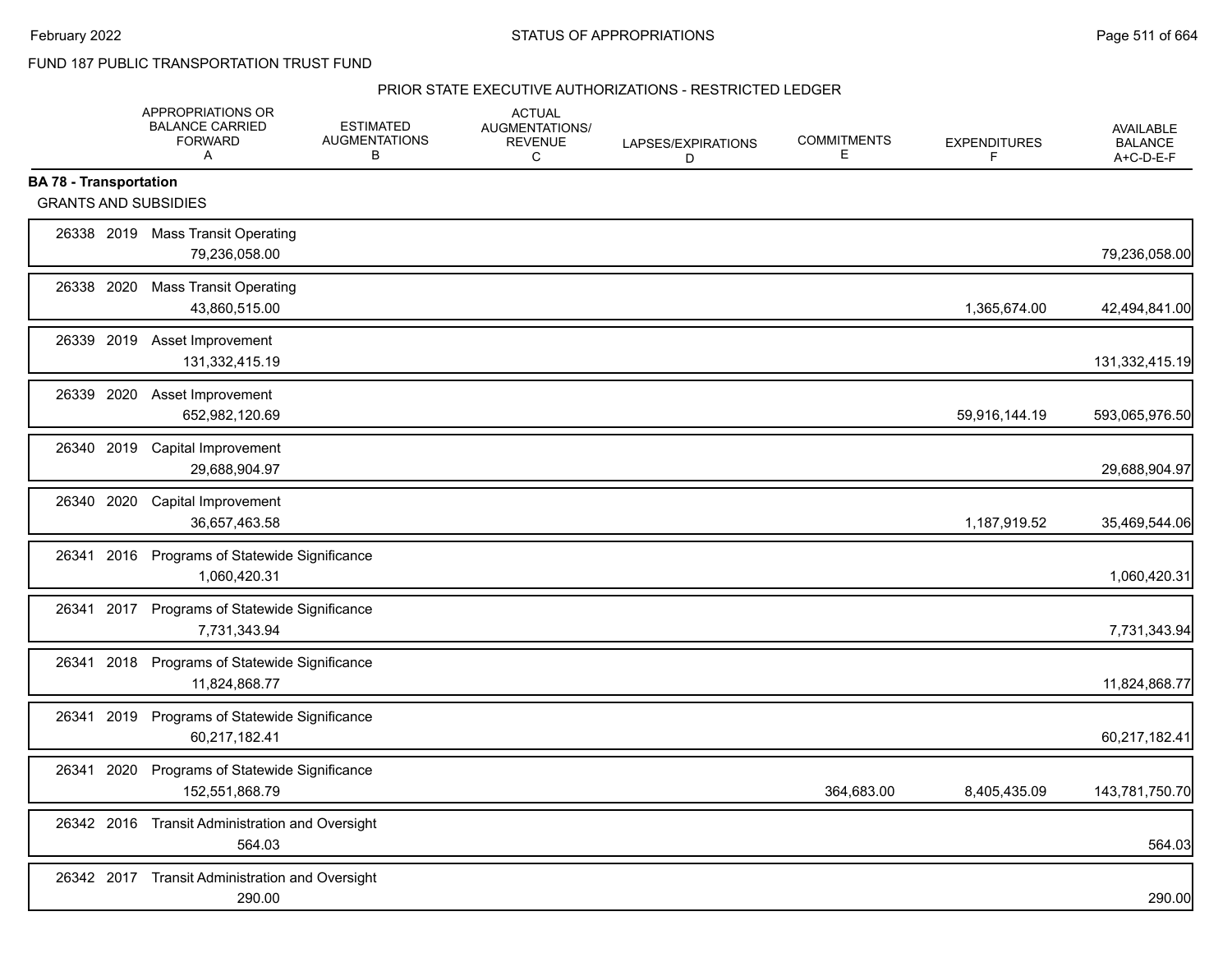### FUND 187 PUBLIC TRANSPORTATION TRUST FUND

#### PRIOR STATE EXECUTIVE AUTHORIZATIONS - RESTRICTED LEDGER

|                     | <b>APPROPRIATIONS OR</b><br><b>BALANCE CARRIED</b><br><b>FORWARD</b><br>Α | <b>ESTIMATED</b><br><b>AUGMENTATIONS</b><br>В | <b>ACTUAL</b><br>AUGMENTATIONS/<br><b>REVENUE</b><br>C | LAPSES/EXPIRATIONS<br>D | <b>COMMITMENTS</b><br>E | <b>EXPENDITURES</b> | <b>AVAILABLE</b><br><b>BALANCE</b><br>A+C-D-E-F |
|---------------------|---------------------------------------------------------------------------|-----------------------------------------------|--------------------------------------------------------|-------------------------|-------------------------|---------------------|-------------------------------------------------|
| 26342 2018          | <b>Transit Administration and Oversight</b><br>3,000.00                   |                                               |                                                        |                         |                         |                     | 3,000.00                                        |
| 26342 2019          | <b>Transit Administration and Oversight</b><br>479,710.59                 |                                               |                                                        |                         |                         |                     | 479,710.59                                      |
| 26342<br>2020       | <b>Transit Administration and Oversight</b><br>809,847.88                 |                                               |                                                        |                         |                         | 271,889.25          | 537,958.63                                      |
| <b>DEPT TOTAL</b>   |                                                                           |                                               |                                                        |                         |                         |                     |                                                 |
|                     | 1,208,436,574.15                                                          |                                               |                                                        |                         | 364,683.00              | 71,147,062.05       | 1,136,924,829.10                                |
| <b>LEDGER TOTAL</b> |                                                                           |                                               |                                                        |                         |                         |                     |                                                 |
|                     | 1,208,436,574.15                                                          |                                               |                                                        |                         | 364,683.00              | 71,147,062.05       | 1,136,924,829.10                                |
|                     | TOTAL TOTAL ALL PRIOR STATE LEDGERS                                       |                                               |                                                        |                         |                         |                     |                                                 |
|                     | 1,208,436,574.15                                                          |                                               |                                                        |                         | 364,683.00              | 71,147,062.05       | 1,136,924,829.10                                |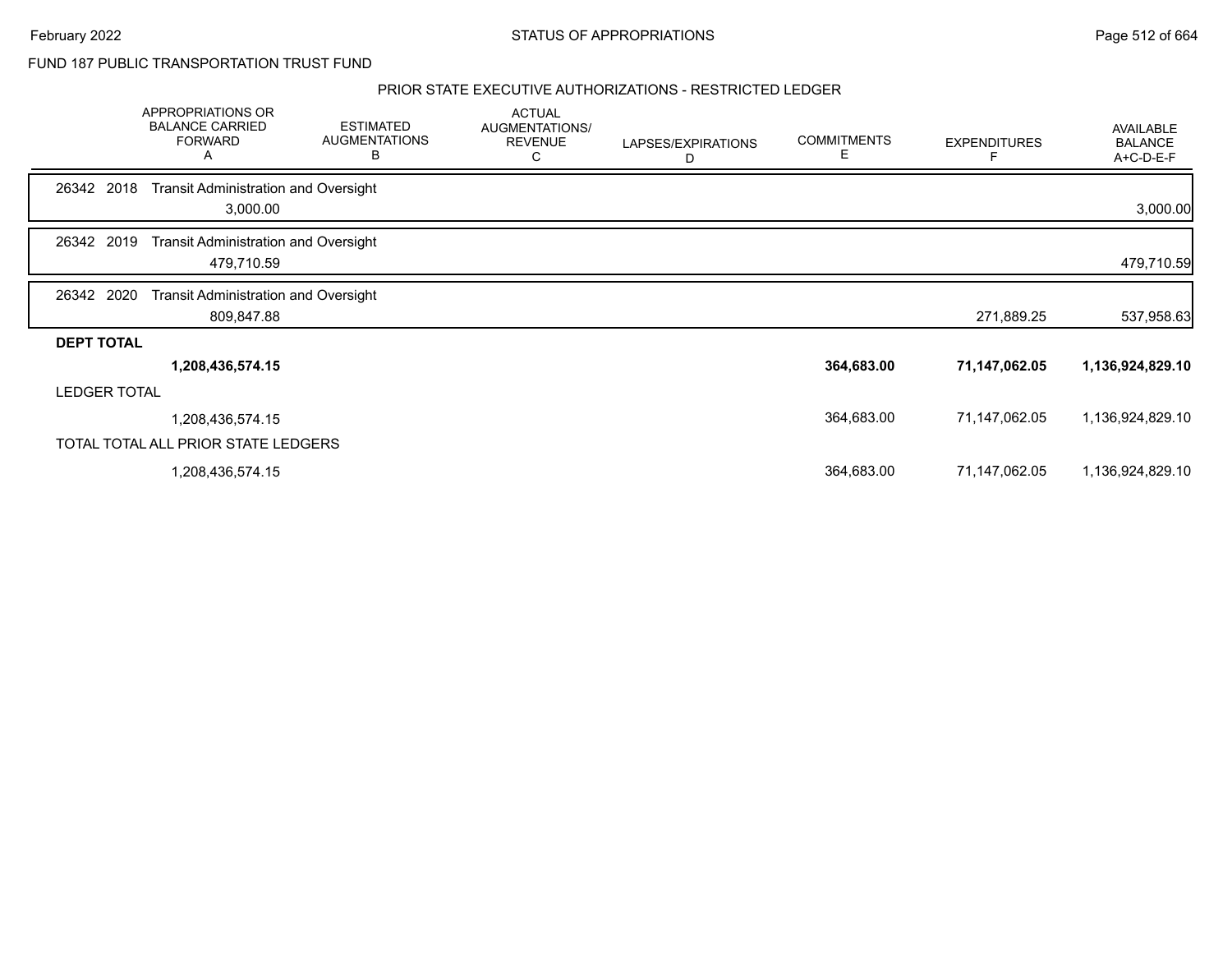# FUND 189 OPEB INVESTMENT POOL

#### RESTRICTED RECEIPTS LEDGER

|                           | APPROPRIATIONS OR<br><b>BALANCE CARRIED</b><br><b>FORWARD</b><br>А | <b>ESTIMATED</b><br><b>AUGMENTATIONS</b><br>B | <b>ACTUAL</b><br>AUGMENTATIONS/<br><b>REVENUE</b><br>Ō | LAPSES/EXPIRATIONS<br>D | <b>COMMITMENTS</b><br>E | <b>EXPENDITURES</b> | AVAILABLE<br><b>BALANCE</b><br>A+C-D-E-F |
|---------------------------|--------------------------------------------------------------------|-----------------------------------------------|--------------------------------------------------------|-------------------------|-------------------------|---------------------|------------------------------------------|
| BA 73 - Treasury          |                                                                    |                                               |                                                        |                         |                         |                     |                                          |
| <b>GENERAL GOVERNMENT</b> |                                                                    |                                               |                                                        |                         |                         |                     |                                          |
| 2021<br>40463             | <b>REHP Trust Account</b><br>410,000,000.00                        |                                               | 50,000,000.00                                          |                         |                         |                     | 460,000,000.00                           |
| 2021<br>40464             | <b>RPSPP Trust Account</b><br>54,800,000.00                        |                                               | 1,000,000.00                                           |                         |                         |                     | 55,800,000.00                            |
| <b>DEPT TOTAL</b>         |                                                                    |                                               |                                                        |                         |                         |                     |                                          |
|                           | 464,800,000.00                                                     |                                               | 51,000,000.00                                          |                         |                         |                     | 515,800,000.00                           |
| <b>LEDGER TOTAL</b>       |                                                                    |                                               |                                                        |                         |                         |                     |                                          |
|                           | 464,800,000.00                                                     |                                               | 51,000,000.00                                          |                         |                         |                     | 515,800,000.00                           |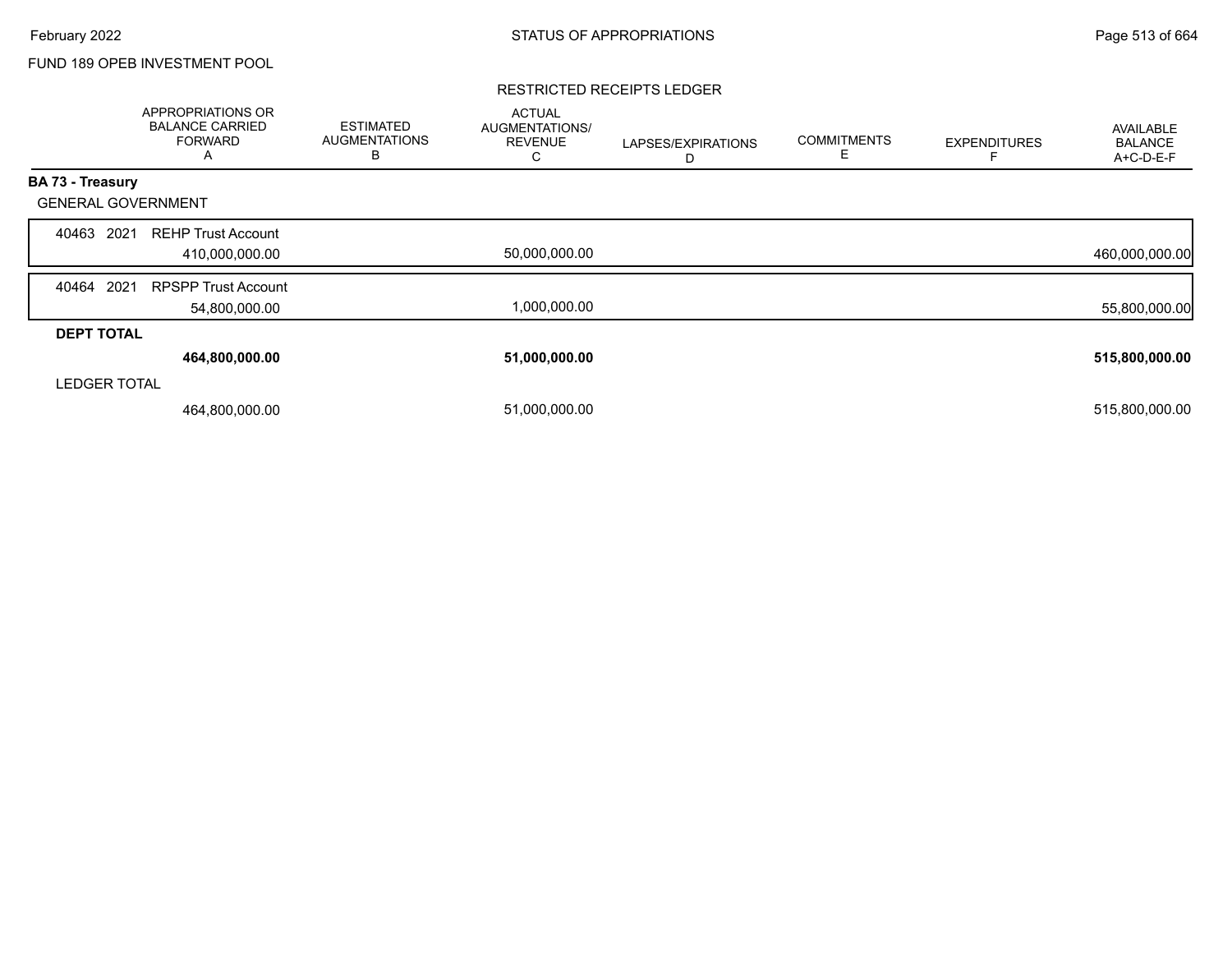# FUND 191 CIGARETTE FIRE & FIREFIGHTER PROT

### CURRENT STATE APPROPRIATIONS LEDGER

|                                 | APPROPRIATIONS OR<br><b>BALANCE CARRIED</b><br><b>FORWARD</b><br>A | <b>ESTIMATED</b><br><b>AUGMENTATIONS</b><br>B | <b>ACTUAL</b><br>AUGMENTATIONS/<br><b>REVENUE</b><br>С | LAPSES/EXPIRATIONS<br>D | <b>COMMITMENTS</b><br>E | <b>EXPENDITURES</b> | <b>AVAILABLE</b><br><b>BALANCE</b><br>A+C-D-E-F |
|---------------------------------|--------------------------------------------------------------------|-----------------------------------------------|--------------------------------------------------------|-------------------------|-------------------------|---------------------|-------------------------------------------------|
| <b>BA 14 - Attorney General</b> |                                                                    |                                               |                                                        |                         |                         |                     |                                                 |
|                                 | <b>GENERAL GOVERNMENT</b>                                          |                                               |                                                        |                         |                         |                     |                                                 |
| 11031                           | CigFireSafety&Firefighter ProtectEnforce<br>2021                   |                                               |                                                        |                         |                         |                     |                                                 |
|                                 | 50,000.00                                                          |                                               |                                                        |                         | 48,000.00               | 20.00               | 1,980.00                                        |
| <b>DEPT TOTAL</b>               |                                                                    |                                               |                                                        |                         |                         |                     |                                                 |
|                                 | 50,000.00                                                          |                                               |                                                        |                         | 48,000.00               | 20.00               | 1,980.00                                        |
| <b>LEDGER TOTAL</b>             |                                                                    |                                               |                                                        |                         |                         |                     |                                                 |
|                                 | 50,000.00                                                          |                                               |                                                        |                         | 48,000.00               | 20.00               | 1,980.00                                        |
|                                 | TOTAL TOTAL ALL CURRENT STATE LEDGERS                              |                                               |                                                        |                         |                         |                     |                                                 |
|                                 | 50,000.00                                                          |                                               |                                                        |                         | 48,000.00               | 20.00               | 1,980.00                                        |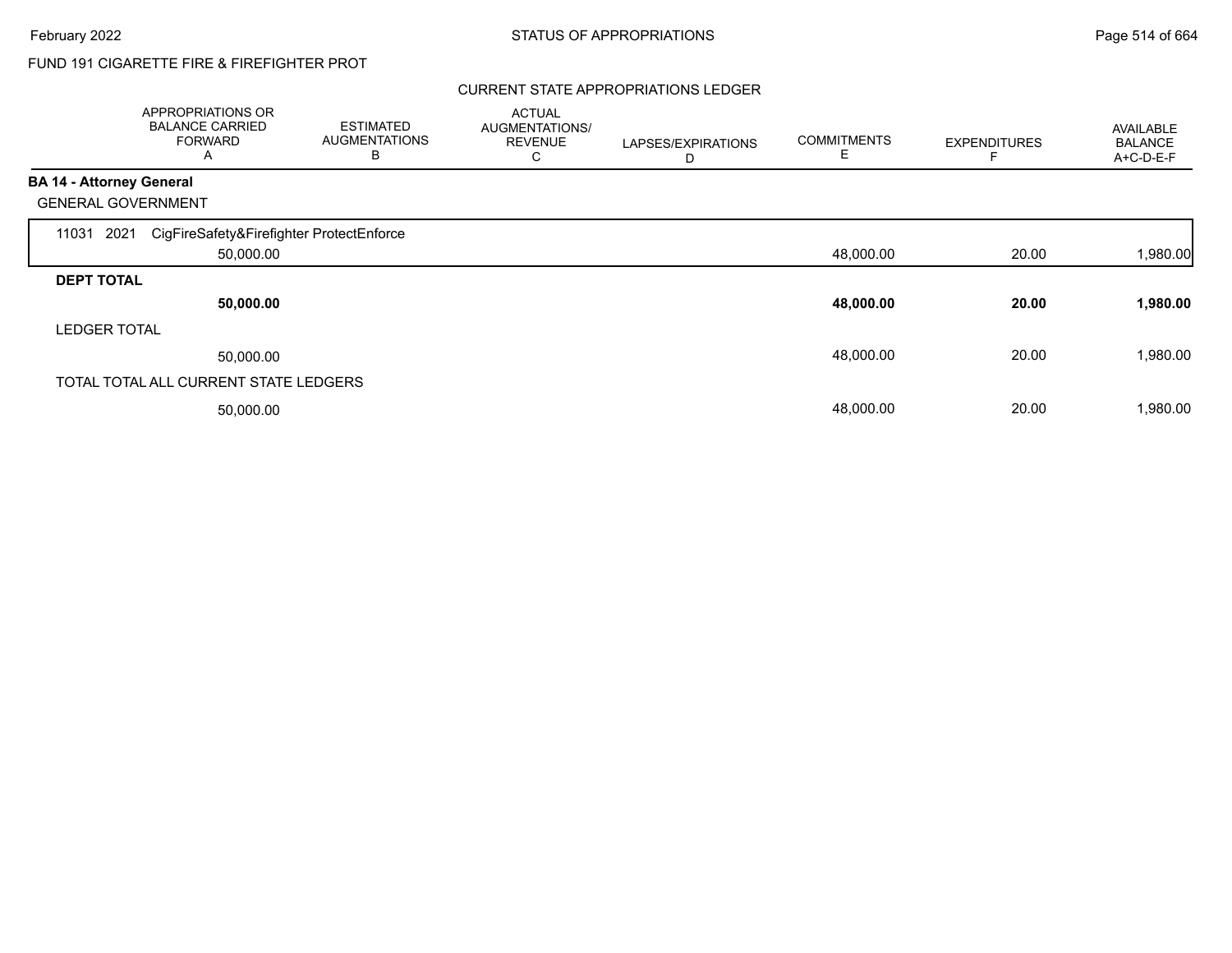# FUND 191 CIGARETTE FIRE & FIREFIGHTER PROT

### PRIOR STATE APPROPRIATIONS LEDGER

|                          | APPROPRIATIONS OR<br><b>BALANCE CARRIED</b><br><b>FORWARD</b><br>A | <b>ESTIMATED</b><br><b>AUGMENTATIONS</b><br>B | <b>ACTUAL</b><br>AUGMENTATIONS/<br><b>REVENUE</b><br>С | LAPSES/EXPIRATIONS<br>D | <b>COMMITMENTS</b><br>Е | <b>EXPENDITURES</b> | AVAILABLE<br><b>BALANCE</b><br>A+C-D-E-F |
|--------------------------|--------------------------------------------------------------------|-----------------------------------------------|--------------------------------------------------------|-------------------------|-------------------------|---------------------|------------------------------------------|
| BA 14 - Attorney General |                                                                    |                                               |                                                        |                         |                         |                     |                                          |
|                          | <b>GENERAL GOVERNMENT</b>                                          |                                               |                                                        |                         |                         |                     |                                          |
| 11031                    | 2020<br>CigFireSafety&Firefighter ProtectEnforce                   |                                               |                                                        |                         |                         |                     |                                          |
|                          | 98,466.06                                                          |                                               |                                                        |                         | 43,620.00               |                     | 54,846.06                                |
| <b>DEPT TOTAL</b>        |                                                                    |                                               |                                                        |                         |                         |                     |                                          |
|                          | 98,466.06                                                          |                                               |                                                        |                         | 43,620.00               |                     | 54,846.06                                |
| <b>LEDGER TOTAL</b>      |                                                                    |                                               |                                                        |                         |                         |                     |                                          |
|                          | 98,466.06                                                          |                                               |                                                        |                         | 43,620.00               |                     | 54,846.06                                |
|                          | TOTAL TOTAL ALL PRIOR STATE LEDGERS                                |                                               |                                                        |                         |                         |                     |                                          |
|                          | 98,466.06                                                          |                                               |                                                        |                         | 43,620.00               |                     | 54,846.06                                |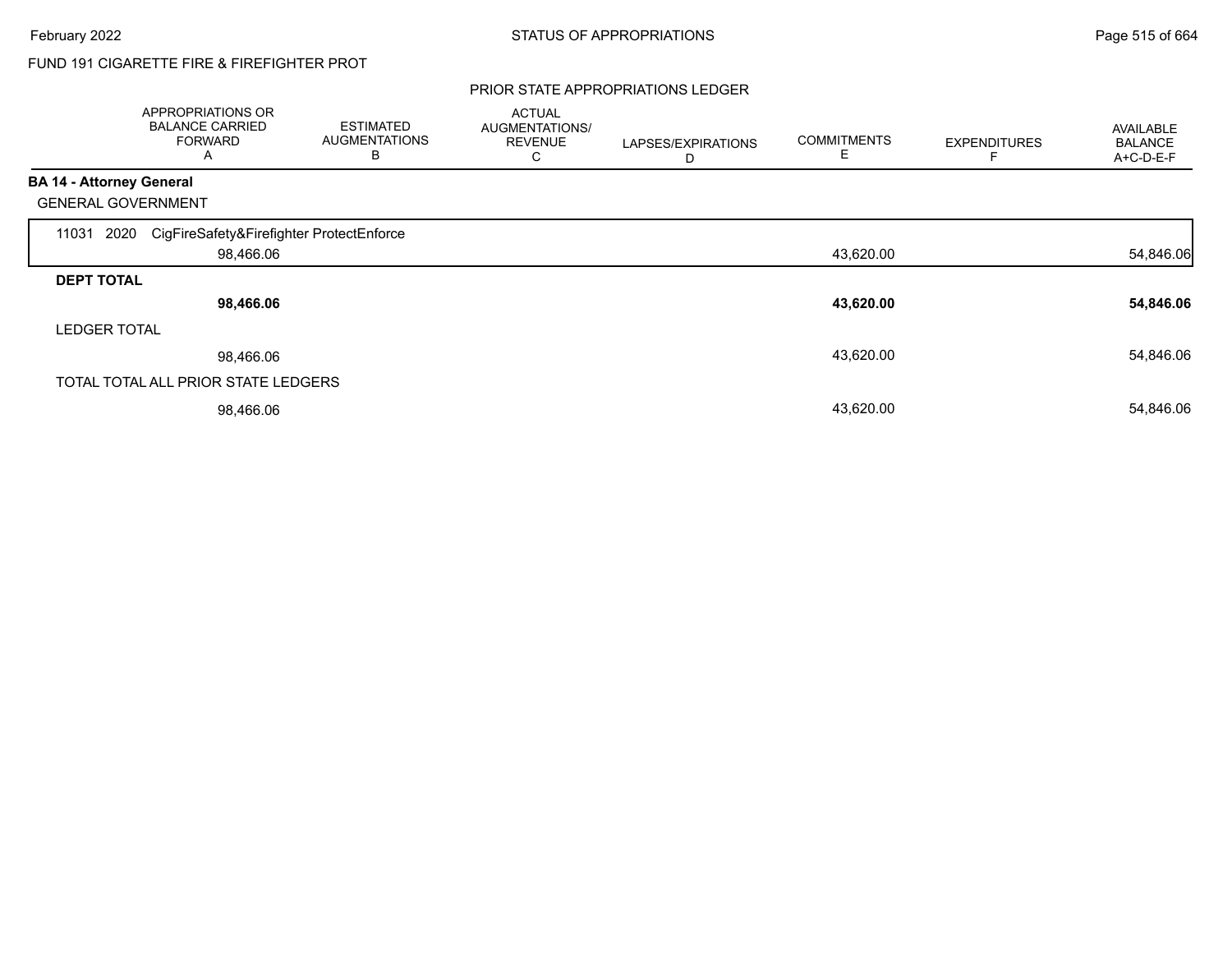### FUND 192 MINE SAFETY FUND

### CURRENT STATE EXECUTIVE AUTHORIZATIONS LEDGER

| APPROPRIATIONS OR<br><b>BALANCE CARRIED</b><br><b>FORWARD</b><br>A   | <b>ESTIMATED</b><br><b>AUGMENTATIONS</b><br>В | <b>ACTUAL</b><br>AUGMENTATIONS/<br><b>REVENUE</b><br>С | LAPSES/EXPIRATIONS<br>D | <b>COMMITMENTS</b><br>Е | <b>EXPENDITURES</b> | AVAILABLE<br><b>BALANCE</b><br>A+C-D-E-F |
|----------------------------------------------------------------------|-----------------------------------------------|--------------------------------------------------------|-------------------------|-------------------------|---------------------|------------------------------------------|
| <b>BA 35 - Environmental Protection</b><br><b>GENERAL GOVERNMENT</b> |                                               |                                                        |                         |                         |                     |                                          |
| 2021<br><b>General Operations</b><br>20371                           |                                               |                                                        |                         |                         |                     |                                          |
|                                                                      | 17,000.00                                     |                                                        |                         |                         |                     | 17,000.00                                |
| <b>DEPT TOTAL</b>                                                    |                                               |                                                        |                         |                         |                     |                                          |
|                                                                      | 17,000.00                                     |                                                        |                         |                         |                     | 17,000.00                                |
| <b>LEDGER TOTAL</b>                                                  |                                               |                                                        |                         |                         |                     |                                          |
|                                                                      | 17,000.00                                     |                                                        |                         |                         |                     | 17,000.00                                |
| TOTAL TOTAL ALL CURRENT STATE LEDGERS                                |                                               |                                                        |                         |                         |                     |                                          |
|                                                                      | 17,000.00                                     |                                                        |                         |                         |                     | 17,000.00                                |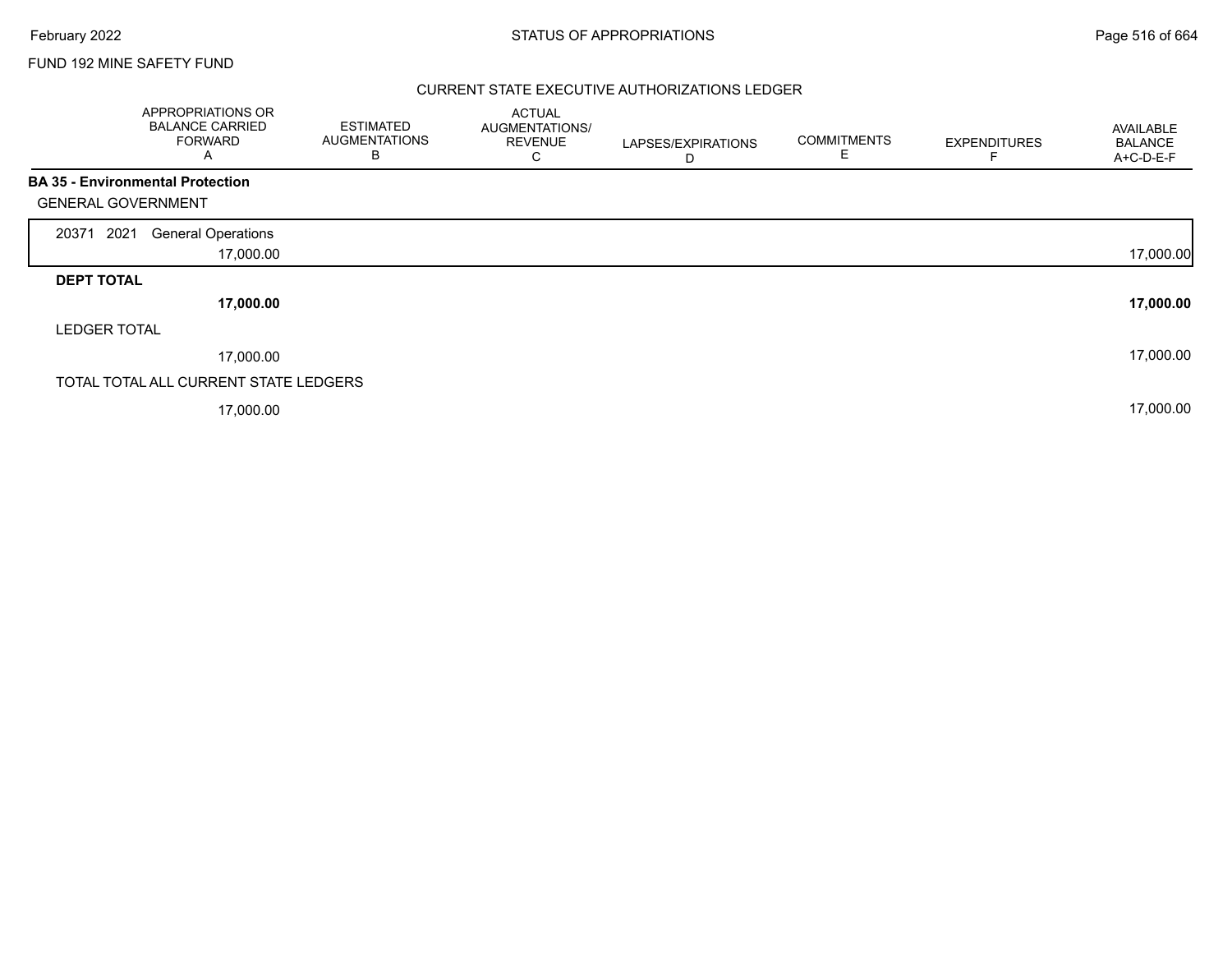Г

### FUND 192 MINE SAFETY FUND

### PRIOR STATE EXECUTIVE AUTHORIZATIONS LEDGER

|                                         | APPROPRIATIONS OR<br><b>BALANCE CARRIED</b><br><b>FORWARD</b><br>A | <b>ESTIMATED</b><br><b>AUGMENTATIONS</b><br>В | <b>ACTUAL</b><br>AUGMENTATIONS/<br><b>REVENUE</b><br>С | LAPSES/EXPIRATIONS<br>D | <b>COMMITMENTS</b><br>E | <b>EXPENDITURES</b> | AVAILABLE<br><b>BALANCE</b><br>A+C-D-E-F |
|-----------------------------------------|--------------------------------------------------------------------|-----------------------------------------------|--------------------------------------------------------|-------------------------|-------------------------|---------------------|------------------------------------------|
| <b>BA 35 - Environmental Protection</b> |                                                                    |                                               |                                                        |                         |                         |                     |                                          |
| <b>GENERAL GOVERNMENT</b>               |                                                                    |                                               |                                                        |                         |                         |                     |                                          |
| 2020<br>20371                           | <b>General Operations</b>                                          |                                               |                                                        |                         |                         |                     |                                          |
|                                         | 13,000.00                                                          |                                               |                                                        |                         |                         |                     | 13,000.00                                |
| <b>DEPT TOTAL</b>                       |                                                                    |                                               |                                                        |                         |                         |                     |                                          |
|                                         | 13,000.00                                                          |                                               |                                                        |                         |                         |                     | 13,000.00                                |
| <b>LEDGER TOTAL</b>                     |                                                                    |                                               |                                                        |                         |                         |                     |                                          |
|                                         | 13,000.00                                                          |                                               |                                                        |                         |                         |                     | 13,000.00                                |
|                                         | TOTAL TOTAL ALL PRIOR STATE LEDGERS                                |                                               |                                                        |                         |                         |                     |                                          |
|                                         | 13,000.00                                                          |                                               |                                                        |                         |                         |                     | 13,000.00                                |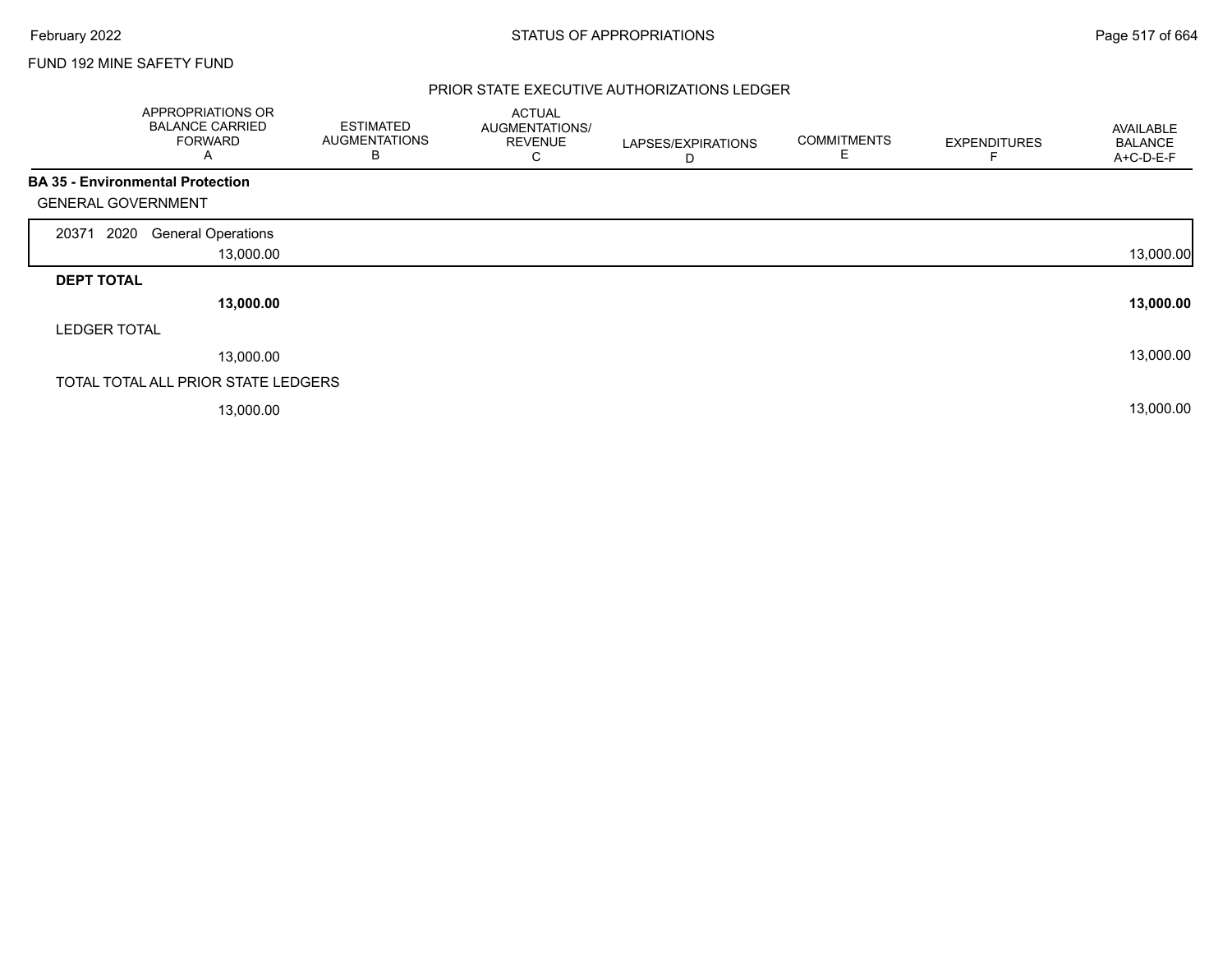# FUND 194 WATER & SEWER SYSTEMS ASST BOND

|                     | APPROPRIATIONS OR<br><b>BALANCE CARRIED</b><br><b>FORWARD</b><br>A | <b>ESTIMATED</b><br><b>AUGMENTATIONS</b><br>В | <b>ACTUAL</b><br>AUGMENTATIONS/<br><b>REVENUE</b><br>С | LAPSES/EXPIRATIONS<br>D | <b>COMMITMENTS</b><br>Е | <b>EXPENDITURES</b> | AVAILABLE<br><b>BALANCE</b><br>A+C-D-E-F |
|---------------------|--------------------------------------------------------------------|-----------------------------------------------|--------------------------------------------------------|-------------------------|-------------------------|---------------------|------------------------------------------|
|                     | <b>BA 33 - PA Infrastructure Investment</b>                        |                                               |                                                        |                         |                         |                     |                                          |
|                     | <b>GRANTS AND SUBSIDIES</b>                                        |                                               |                                                        |                         |                         |                     |                                          |
| 30271               | Water & Sewer Systems Assistance Program<br>2009                   |                                               |                                                        |                         |                         |                     |                                          |
|                     | 18,759,566.41                                                      |                                               |                                                        |                         | 11,255,456.67           | 6,988,266.44        | 515,843.30                               |
| <b>DEPT TOTAL</b>   |                                                                    |                                               |                                                        |                         |                         |                     |                                          |
|                     | 18,759,566.41                                                      |                                               |                                                        |                         | 11,255,456.67           | 6,988,266.44        | 515,843.30                               |
| <b>LEDGER TOTAL</b> |                                                                    |                                               |                                                        |                         |                         |                     |                                          |
|                     | 18,759,566.41                                                      |                                               |                                                        |                         | 11,255,456.67           | 6,988,266.44        | 515,843.30                               |
|                     | TOTAL TOTAL ALL PRIOR STATE LEDGERS                                |                                               |                                                        |                         |                         |                     |                                          |
|                     | 18,759,566.41                                                      |                                               |                                                        |                         | 11,255,456.67           | 6,988,266.44        | 515,843.30                               |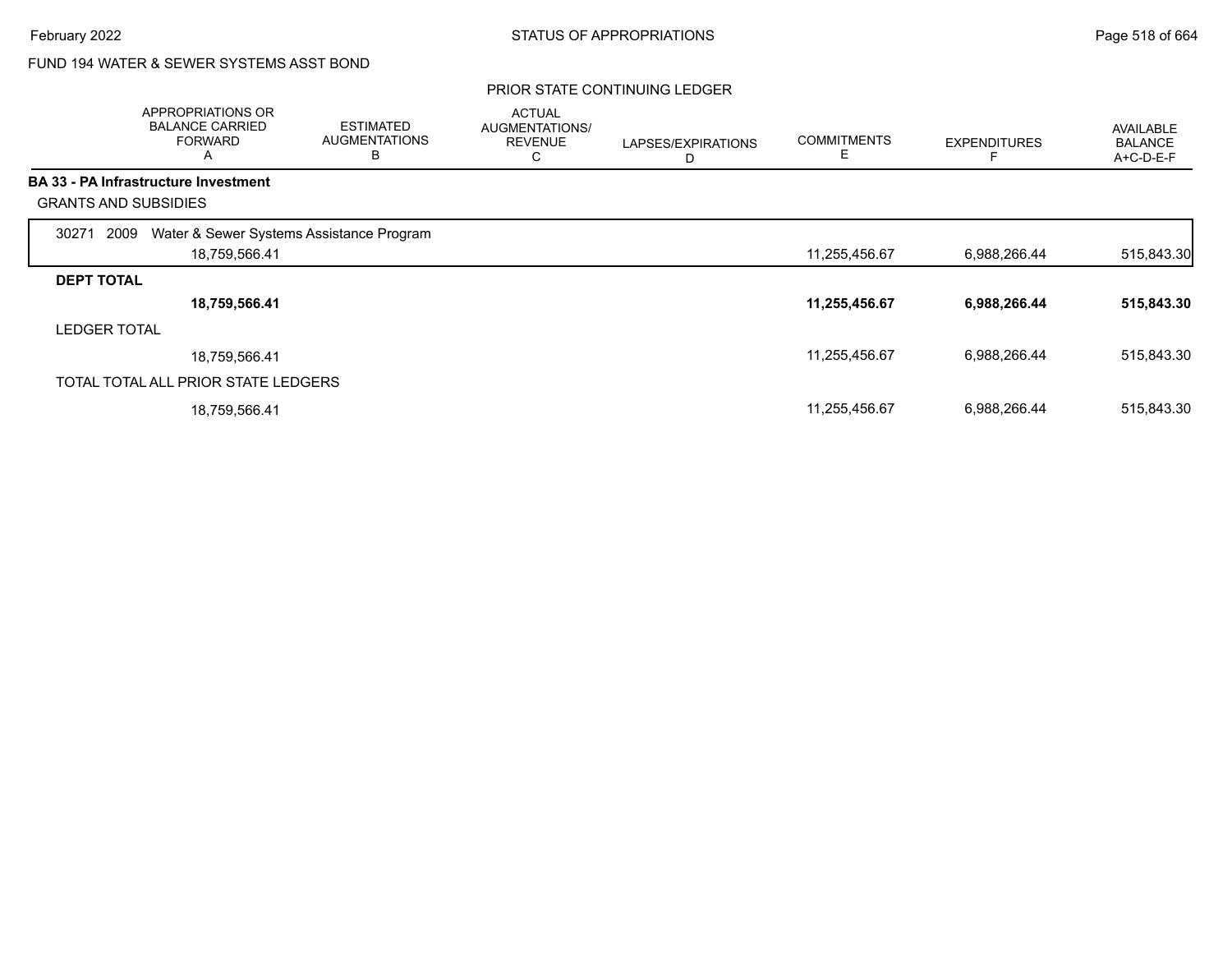# FUND 194 WATER & SEWER SYSTEMS ASST BOND

### NON-BUDGETED LEDGER

|                                                      | APPROPRIATIONS OR<br><b>BALANCE CARRIED</b><br><b>FORWARD</b><br>$\overline{A}$ | <b>ESTIMATED</b><br><b>AUGMENTATIONS</b><br>B | <b>ACTUAL</b><br>AUGMENTATIONS/<br><b>REVENUE</b><br>C | LAPSES/EXPIRATIONS<br>D | <b>COMMITMENTS</b> | <b>EXPENDITURES</b> | AVAILABLE<br><b>BALANCE</b><br>A+C-D-E-F |
|------------------------------------------------------|---------------------------------------------------------------------------------|-----------------------------------------------|--------------------------------------------------------|-------------------------|--------------------|---------------------|------------------------------------------|
| <b>BA 73 - Treasury</b><br><b>GENERAL GOVERNMENT</b> |                                                                                 |                                               |                                                        |                         |                    |                     |                                          |
| 50253 2021                                           | <b>Expenses for Issuing Bonds</b>                                               |                                               |                                                        |                         |                    |                     |                                          |
|                                                      |                                                                                 |                                               |                                                        |                         |                    | 88.50               | $-88.50$                                 |
| <b>DEPT TOTAL</b>                                    |                                                                                 |                                               |                                                        |                         |                    | 88.50               | $-88.50$                                 |
| <b>LEDGER TOTAL</b>                                  |                                                                                 |                                               |                                                        |                         |                    | 88.50               | $-88.50$                                 |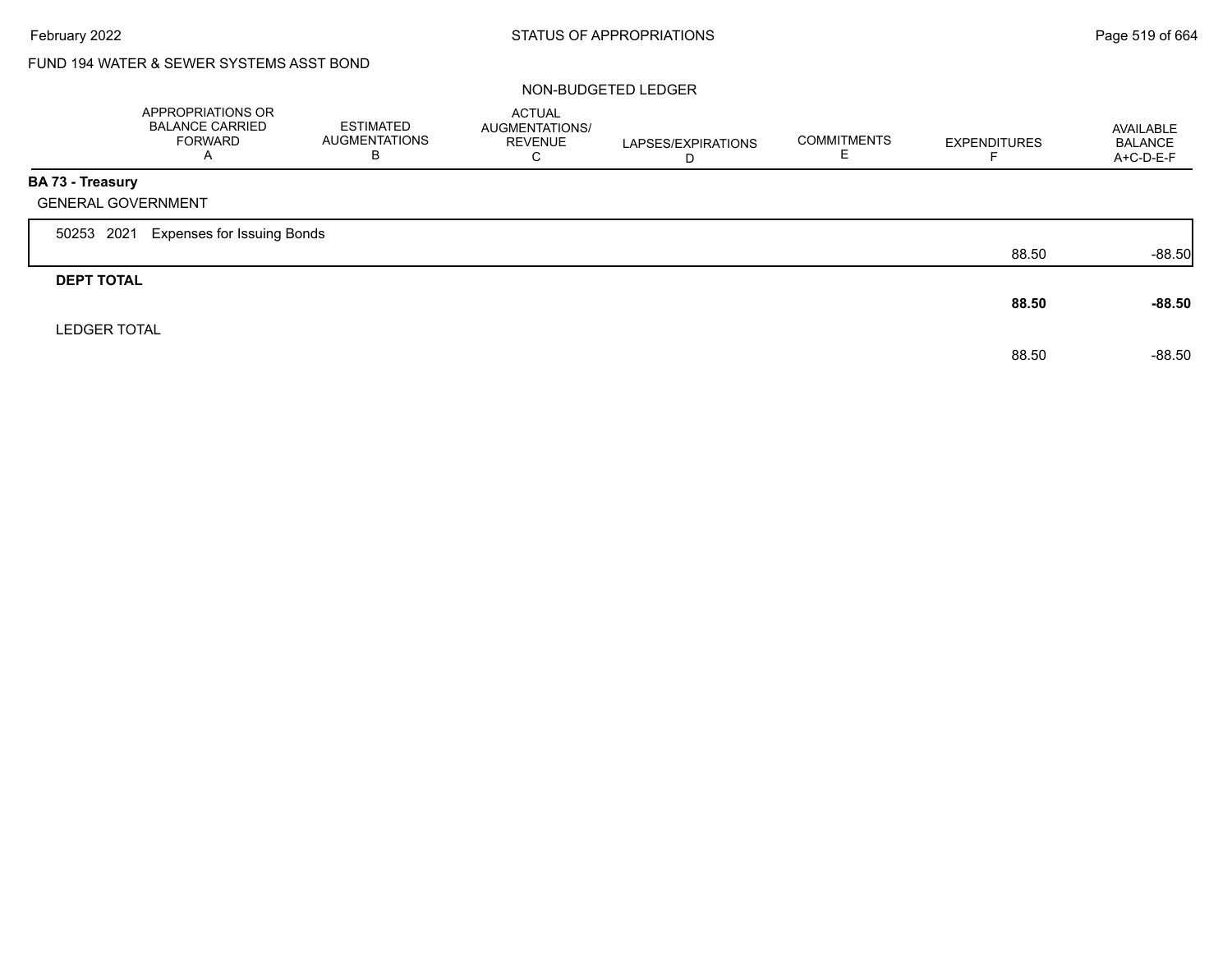# FUND 195 WATER & SEWER SYS ASST BOND SINKING

### NON-BUDGETED LEDGER

|                           | APPROPRIATIONS OR<br><b>BALANCE CARRIED</b><br><b>FORWARD</b><br>$\mathsf{A}$ | <b>ESTIMATED</b><br><b>AUGMENTATIONS</b><br>В | <b>ACTUAL</b><br>AUGMENTATIONS/<br><b>REVENUE</b><br>C | LAPSES/EXPIRATIONS<br>D | <b>COMMITMENTS</b> | <b>EXPENDITURES</b> | AVAILABLE<br><b>BALANCE</b><br>A+C-D-E-F |
|---------------------------|-------------------------------------------------------------------------------|-----------------------------------------------|--------------------------------------------------------|-------------------------|--------------------|---------------------|------------------------------------------|
| <b>BA 73 - Treasury</b>   |                                                                               |                                               |                                                        |                         |                    |                     |                                          |
| <b>GENERAL GOVERNMENT</b> |                                                                               |                                               |                                                        |                         |                    |                     |                                          |
| 50254 2021                | Payment of Principal & Interest                                               |                                               |                                                        |                         |                    |                     |                                          |
|                           |                                                                               |                                               |                                                        |                         |                    | 5,830,867.50        | $-5,830,867.50$                          |
| <b>DEPT TOTAL</b>         |                                                                               |                                               |                                                        |                         |                    |                     |                                          |
|                           |                                                                               |                                               |                                                        |                         |                    | 5,830,867.50        | $-5,830,867.50$                          |
| <b>LEDGER TOTAL</b>       |                                                                               |                                               |                                                        |                         |                    |                     |                                          |
|                           |                                                                               |                                               |                                                        |                         |                    | 5,830,867.50        | $-5,830,867.50$                          |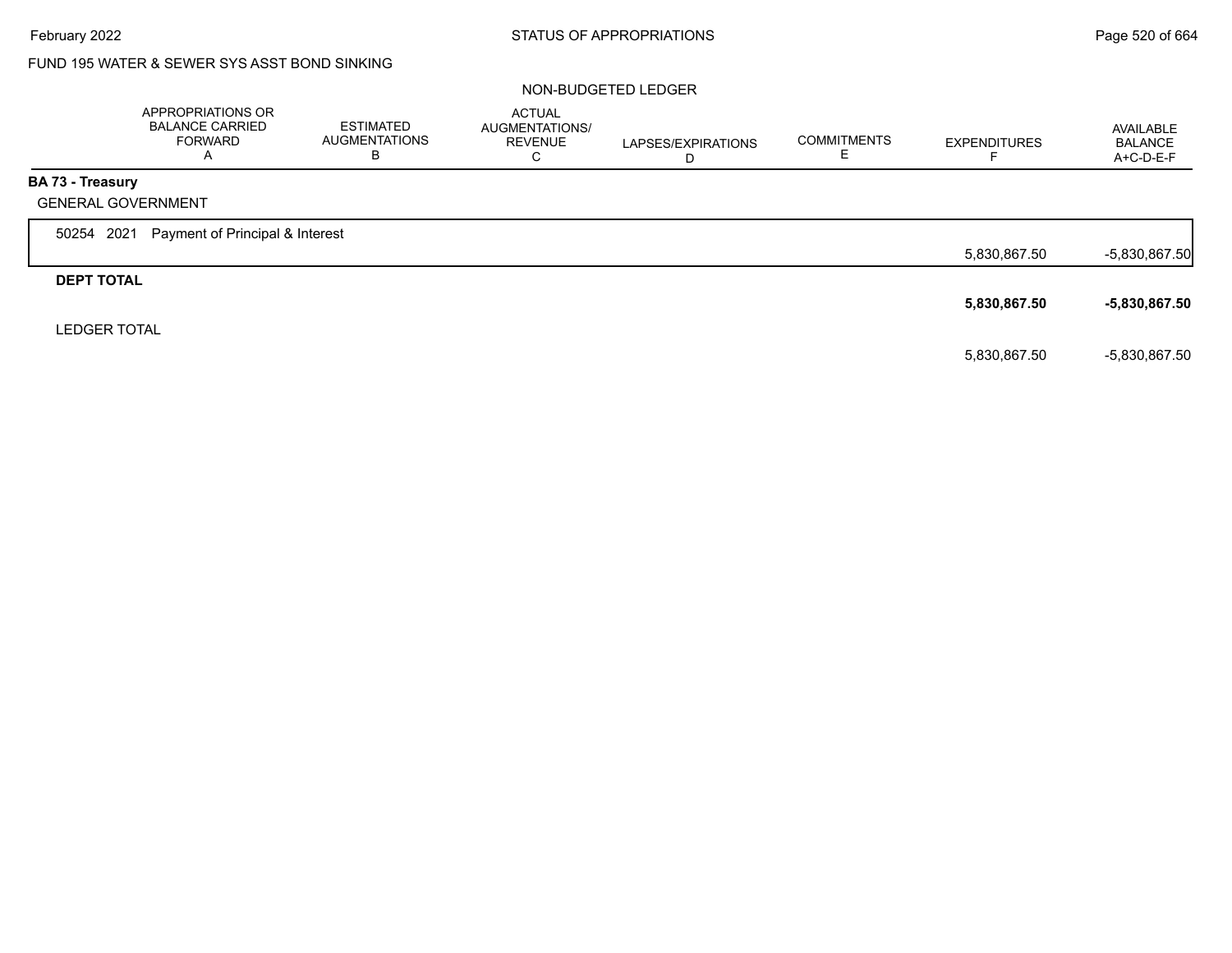# FUND 196 TREASURY INITIATIVE SUPPORT FUND

### RESTRICTED RECEIPTS LEDGER

|                           | APPROPRIATIONS OR<br><b>BALANCE CARRIED</b><br><b>FORWARD</b><br>A | <b>ESTIMATED</b><br><b>AUGMENTATIONS</b><br>B | <b>ACTUAL</b><br>AUGMENTATIONS/<br><b>REVENUE</b><br>С | LAPSES/EXPIRATIONS<br>D | <b>COMMITMENTS</b><br>Е | <b>EXPENDITURES</b> | <b>AVAILABLE</b><br><b>BALANCE</b><br>A+C-D-E-F |
|---------------------------|--------------------------------------------------------------------|-----------------------------------------------|--------------------------------------------------------|-------------------------|-------------------------|---------------------|-------------------------------------------------|
| <b>BA 73 - Treasury</b>   |                                                                    |                                               |                                                        |                         |                         |                     |                                                 |
| <b>GENERAL GOVERNMENT</b> |                                                                    |                                               |                                                        |                         |                         |                     |                                                 |
| 40165<br>2021             | <b>Energy Audit Fee Reimbursements</b><br>686,990.07               |                                               |                                                        |                         |                         |                     | 686,990.07                                      |
| 2021<br>40175             | Loan Loss Reserve<br>3,093,316.60                                  |                                               |                                                        |                         |                         |                     | 3,093,316.60                                    |
| 40193 2021                | Geothermal Loan Loss Reserve<br>177,350.14                         |                                               |                                                        |                         |                         |                     | 177,350.14                                      |
| <b>DEPT TOTAL</b>         |                                                                    |                                               |                                                        |                         |                         |                     |                                                 |
|                           | 3,957,656.81                                                       |                                               |                                                        |                         |                         |                     | 3,957,656.81                                    |
| <b>LEDGER TOTAL</b>       |                                                                    |                                               |                                                        |                         |                         |                     |                                                 |
|                           | 3,957,656.81                                                       |                                               |                                                        |                         |                         |                     | 3,957,656.81                                    |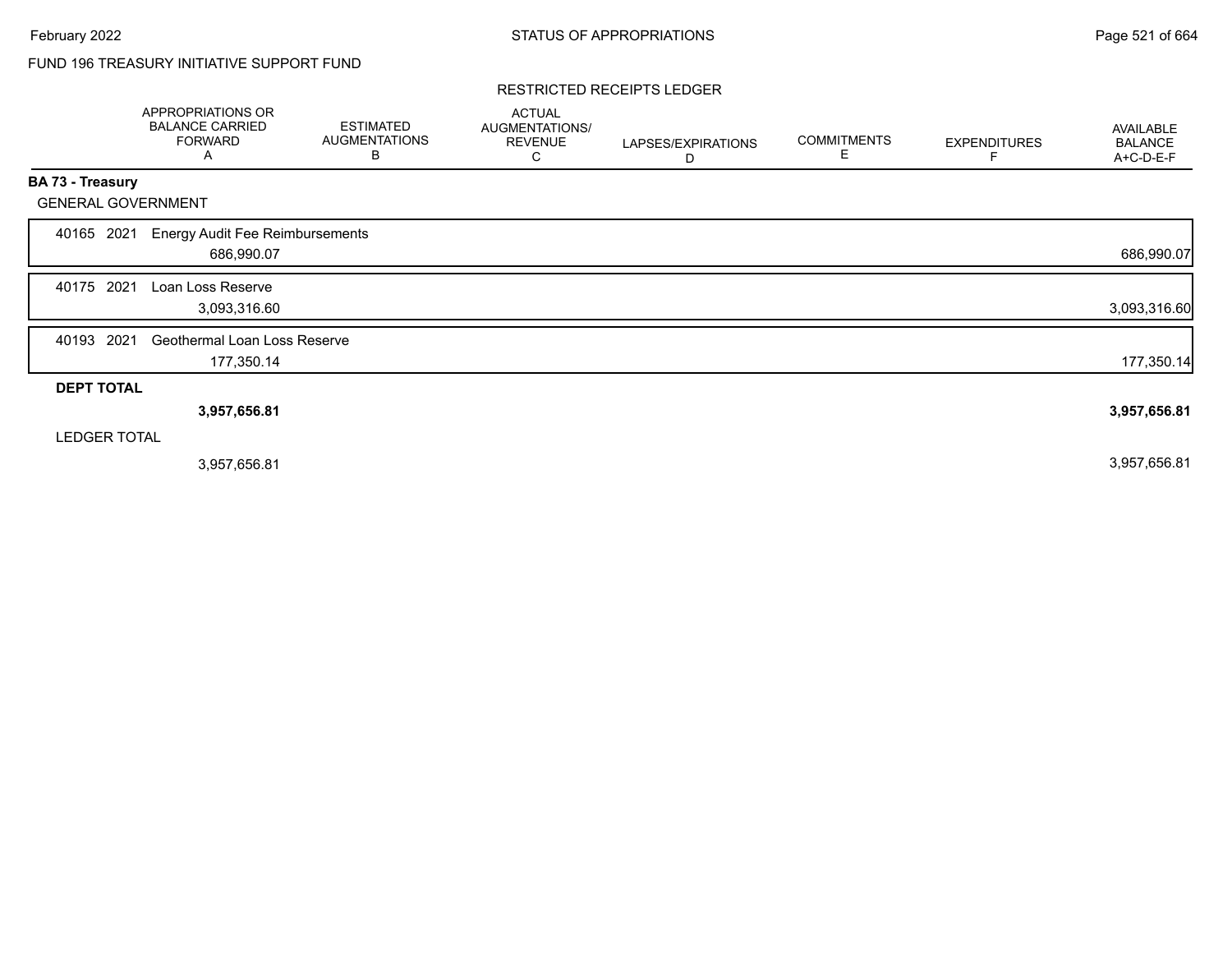г

# FUND 199 UNEMPLOYMENT COMP. DEBT SERVICE

### NON-BUDGETED LEDGER

|                           | APPROPRIATIONS OR<br><b>BALANCE CARRIED</b><br>FORWARD<br>A | <b>ESTIMATED</b><br><b>AUGMENTATIONS</b><br>в | <b>ACTUAL</b><br>AUGMENTATIONS/<br><b>REVENUE</b><br>C | LAPSES/EXPIRATIONS<br>D | <b>COMMITMENTS</b><br>Е | <b>EXPENDITURES</b> | AVAILABLE<br><b>BALANCE</b><br>A+C-D-E-F |
|---------------------------|-------------------------------------------------------------|-----------------------------------------------|--------------------------------------------------------|-------------------------|-------------------------|---------------------|------------------------------------------|
| BA 12 - Labor & Industry  |                                                             |                                               |                                                        |                         |                         |                     |                                          |
| <b>GENERAL GOVERNMENT</b> |                                                             |                                               |                                                        |                         |                         |                     |                                          |
| 50262 2021                | UC Trust Interest Payments                                  |                                               |                                                        |                         |                         |                     |                                          |
|                           |                                                             |                                               |                                                        |                         |                         | 1,136,909.64        | $-1,136,909.64$                          |
| <b>DEPT TOTAL</b>         |                                                             |                                               |                                                        |                         |                         |                     |                                          |
|                           |                                                             |                                               |                                                        |                         |                         | 1,136,909.64        | -1,136,909.64                            |
| <b>LEDGER TOTAL</b>       |                                                             |                                               |                                                        |                         |                         |                     |                                          |
|                           |                                                             |                                               |                                                        |                         |                         | 1,136,909.64        | $-1,136,909.64$                          |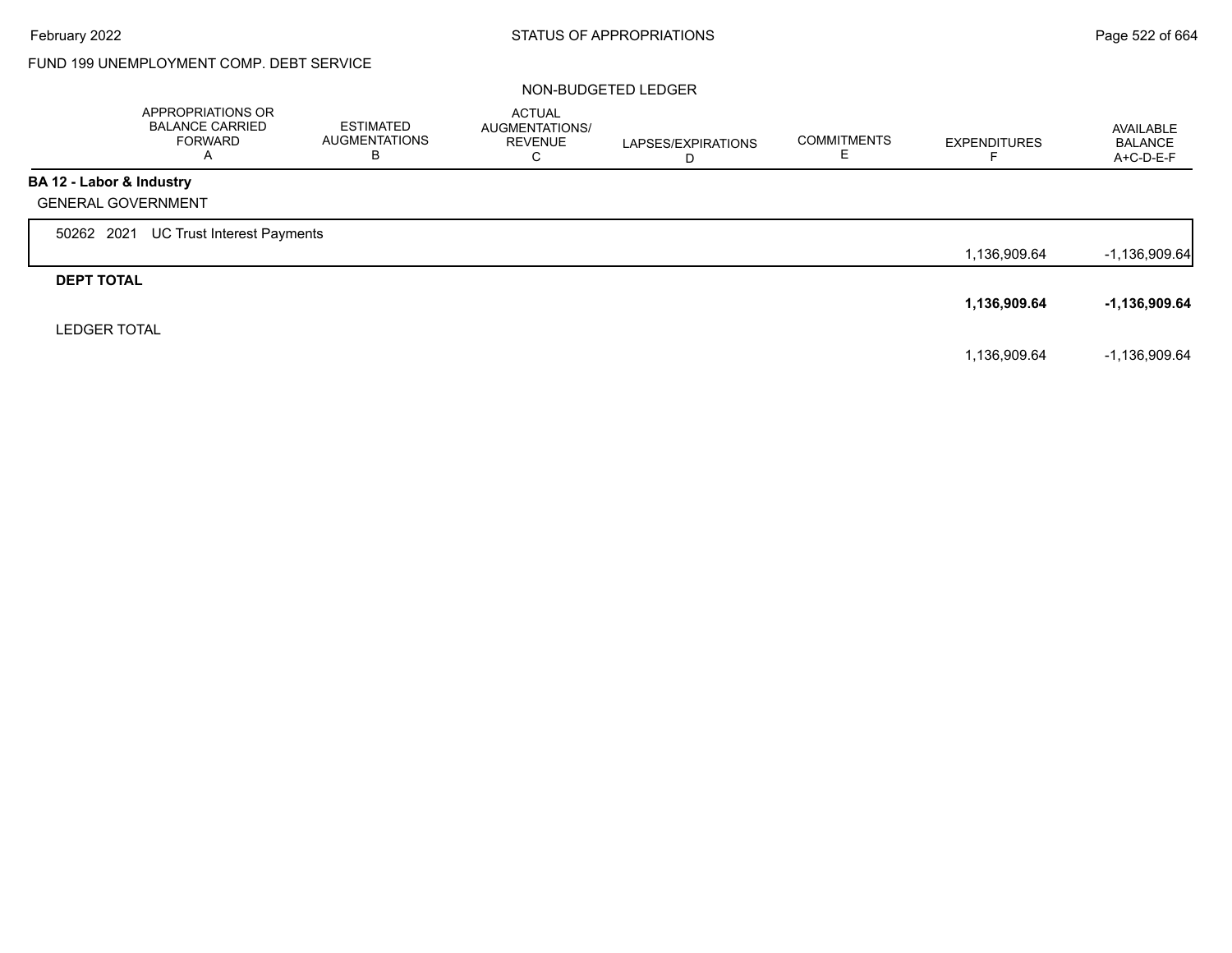February 2022 **Example 2022** Page 523 of 664

### FUND 201 HOUSING AFFORD AND REHAB ENH FND

### CURRENT STATE EXECUTIVE AUTHORIZATIONS LEDGER

|                             | APPROPRIATIONS OR<br><b>BALANCE CARRIED</b><br><b>FORWARD</b><br>$\mathsf{A}$ | <b>ESTIMATED</b><br><b>AUGMENTATIONS</b><br>B | <b>ACTUAL</b><br>AUGMENTATIONS/<br><b>REVENUE</b><br>С | LAPSES/EXPIRATIONS<br>D | <b>COMMITMENTS</b><br>E | <b>EXPENDITURES</b> | AVAILABLE<br><b>BALANCE</b><br>A+C-D-E-F |
|-----------------------------|-------------------------------------------------------------------------------|-----------------------------------------------|--------------------------------------------------------|-------------------------|-------------------------|---------------------|------------------------------------------|
|                             | <b>BA 94 - PA Housing Finance Agency</b>                                      |                                               |                                                        |                         |                         |                     |                                          |
| <b>GRANTS AND SUBSIDIES</b> |                                                                               |                                               |                                                        |                         |                         |                     |                                          |
| 2021<br>20425               | Housing Programs - RTT<br>40,000,000.00                                       |                                               |                                                        |                         |                         | 40,000,000.00       |                                          |
| <b>DEPT TOTAL</b>           |                                                                               |                                               |                                                        |                         |                         |                     |                                          |
|                             | 40,000,000.00                                                                 |                                               |                                                        |                         |                         | 40,000,000.00       |                                          |
| <b>LEDGER TOTAL</b>         |                                                                               |                                               |                                                        |                         |                         |                     |                                          |
|                             | 40,000,000.00                                                                 |                                               |                                                        |                         |                         | 40,000,000.00       |                                          |
|                             | TOTAL TOTAL ALL CURRENT STATE LEDGERS                                         |                                               |                                                        |                         |                         |                     |                                          |
|                             | 40,000,000.00                                                                 |                                               |                                                        |                         |                         | 40,000,000.00       |                                          |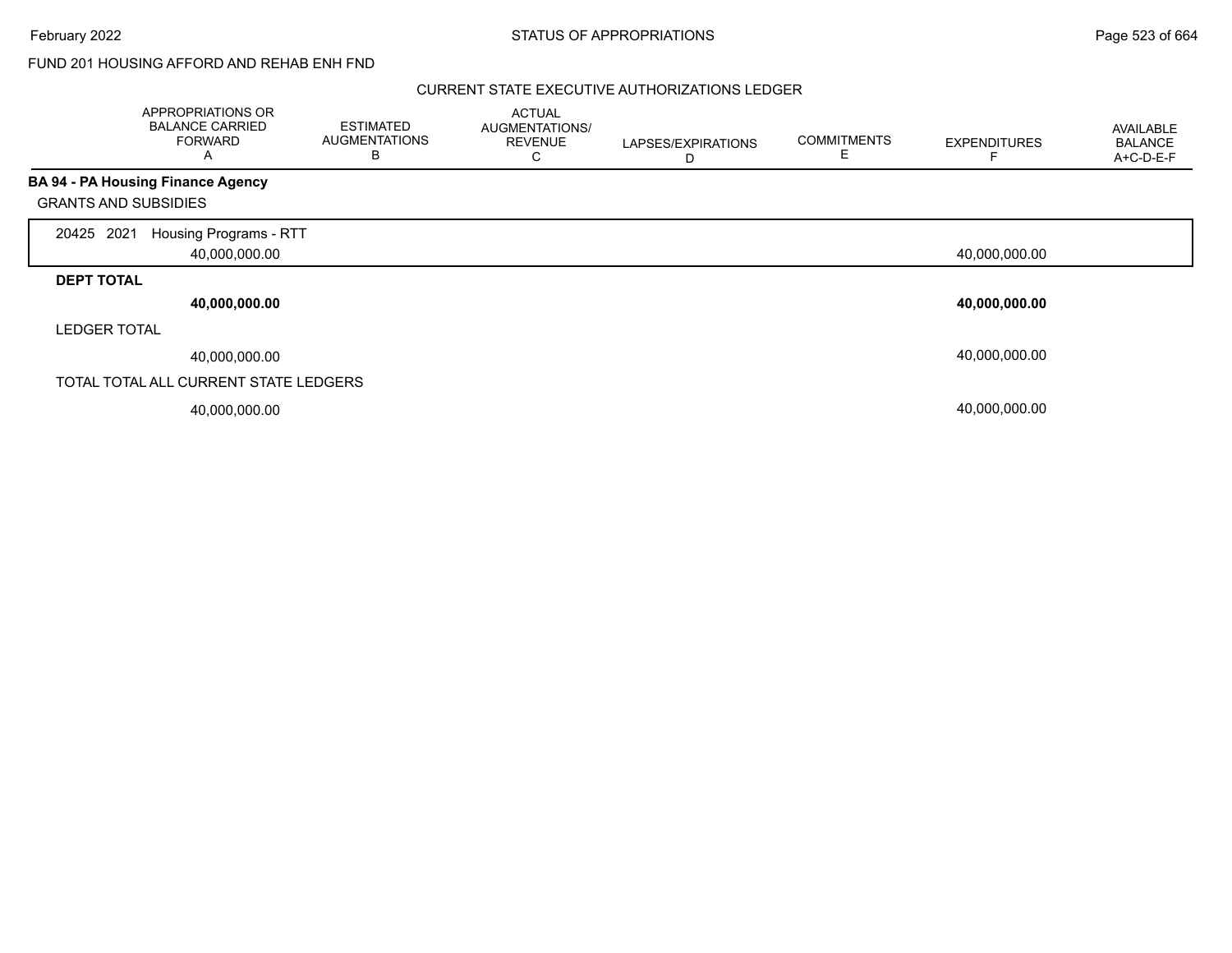# FUND 201 HOUSING AFFORD AND REHAB ENH FND

|                             | APPROPRIATIONS OR<br><b>BALANCE CARRIED</b><br><b>FORWARD</b><br>A | <b>ESTIMATED</b><br><b>AUGMENTATIONS</b><br>В | <b>ACTUAL</b><br>AUGMENTATIONS/<br><b>REVENUE</b><br>С | LAPSES/EXPIRATIONS<br>D | <b>COMMITMENTS</b> | <b>EXPENDITURES</b> | <b>AVAILABLE</b><br><b>BALANCE</b><br>A+C-D-E-F |
|-----------------------------|--------------------------------------------------------------------|-----------------------------------------------|--------------------------------------------------------|-------------------------|--------------------|---------------------|-------------------------------------------------|
|                             | BA 94 - PA Housing Finance Agency                                  |                                               |                                                        |                         |                    |                     |                                                 |
| <b>GRANTS AND SUBSIDIES</b> |                                                                    |                                               |                                                        |                         |                    |                     |                                                 |
| 2020<br>30347               | HousingAffordability&RehabilitationPrgrm                           |                                               |                                                        |                         |                    |                     |                                                 |
|                             | 5,059,973.68                                                       |                                               |                                                        |                         |                    | 5,059,973.68        |                                                 |
| <b>DEPT TOTAL</b>           |                                                                    |                                               |                                                        |                         |                    |                     |                                                 |
|                             | 5,059,973.68                                                       |                                               |                                                        |                         |                    | 5,059,973.68        |                                                 |
| <b>LEDGER TOTAL</b>         |                                                                    |                                               |                                                        |                         |                    |                     |                                                 |
|                             | 5,059,973.68                                                       |                                               |                                                        |                         |                    | 5,059,973.68        |                                                 |
|                             | TOTAL TOTAL ALL PRIOR STATE LEDGERS                                |                                               |                                                        |                         |                    |                     |                                                 |
|                             | 5,059,973.68                                                       |                                               |                                                        |                         |                    | 5,059,973.68        |                                                 |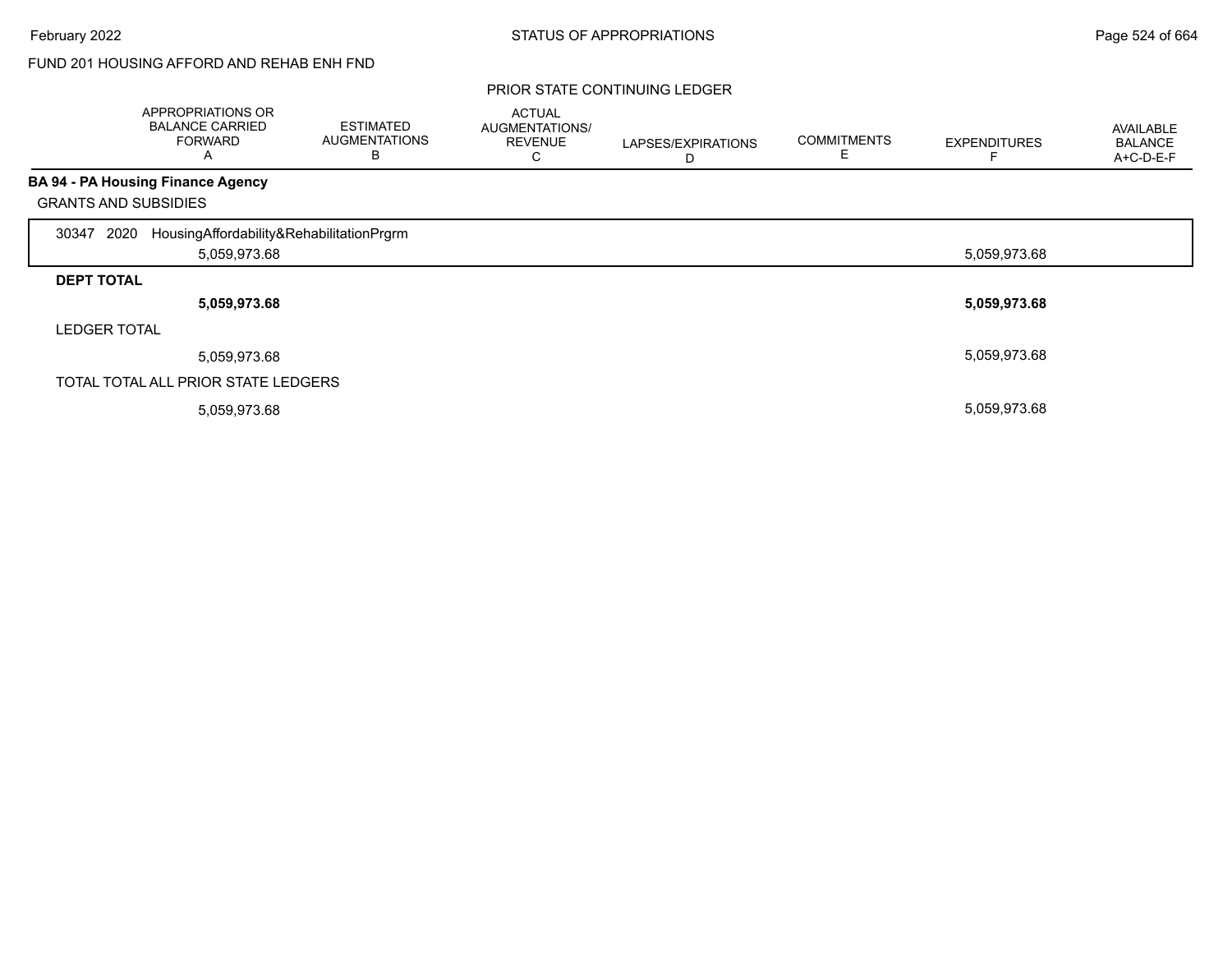### CURRENT STATE CONTINUING LEDGER

|                     | APPROPRIATIONS OR<br><b>BALANCE CARRIED</b><br><b>FORWARD</b><br>Α | <b>ESTIMATED</b><br><b>AUGMENTATIONS</b><br>В | <b>ACTUAL</b><br>AUGMENTATIONS/<br><b>REVENUE</b><br>С | LAPSES/EXPIRATIONS<br>D | <b>COMMITMENTS</b><br>Е | <b>EXPENDITURES</b> | AVAILABLE<br><b>BALANCE</b><br>A+C-D-E-F |
|---------------------|--------------------------------------------------------------------|-----------------------------------------------|--------------------------------------------------------|-------------------------|-------------------------|---------------------|------------------------------------------|
|                     | <b>BA 22 - Fish &amp; Boat Commission</b>                          |                                               |                                                        |                         |                         |                     |                                          |
|                     | <b>GENERAL GOVERNMENT</b>                                          |                                               |                                                        |                         |                         |                     |                                          |
| 30324 2021          | <b>Gas Well Fee Administration</b>                                 |                                               |                                                        |                         |                         |                     |                                          |
|                     |                                                                    |                                               |                                                        |                         |                         | -787.30             | 787.30                                   |
| <b>DEPT TOTAL</b>   |                                                                    |                                               |                                                        |                         |                         |                     |                                          |
|                     |                                                                    |                                               |                                                        |                         |                         | $-787.30$           | 787.30                                   |
| <b>LEDGER TOTAL</b> |                                                                    |                                               |                                                        |                         |                         |                     |                                          |
|                     |                                                                    |                                               |                                                        |                         |                         | -787.30             | 787.30                                   |
|                     | TOTAL TOTAL ALL CURRENT STATE LEDGERS                              |                                               |                                                        |                         |                         |                     |                                          |
|                     |                                                                    |                                               |                                                        |                         |                         | -787.30             | 787.30                                   |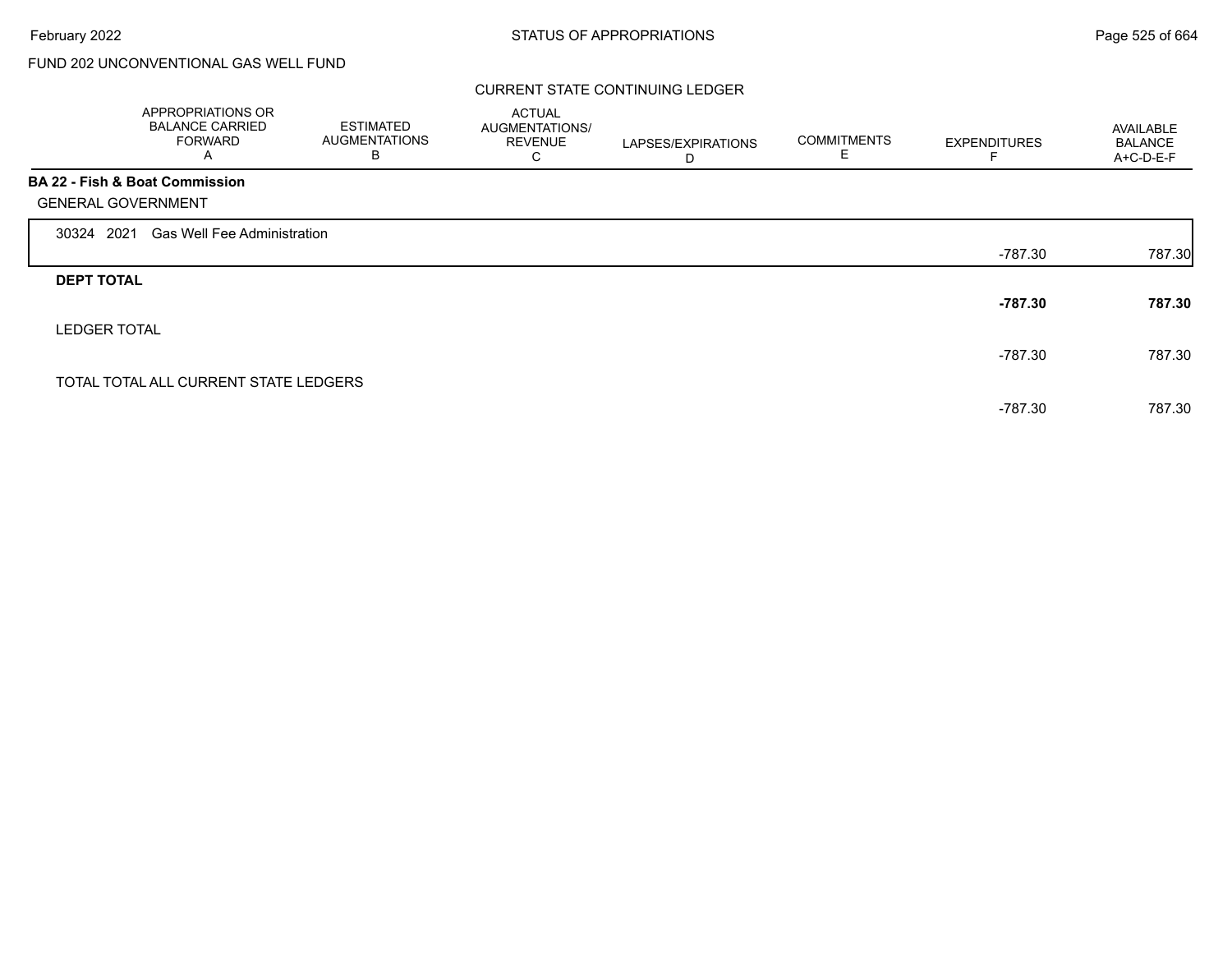|                           | APPROPRIATIONS OR<br><b>BALANCE CARRIED</b><br><b>FORWARD</b><br>A | <b>ESTIMATED</b><br><b>AUGMENTATIONS</b><br>B | <b>ACTUAL</b><br>AUGMENTATIONS/<br><b>REVENUE</b><br>C | LAPSES/EXPIRATIONS<br>D | <b>COMMITMENTS</b><br>Е | <b>EXPENDITURES</b><br>F | <b>AVAILABLE</b><br><b>BALANCE</b><br>A+C-D-E-F |
|---------------------------|--------------------------------------------------------------------|-----------------------------------------------|--------------------------------------------------------|-------------------------|-------------------------|--------------------------|-------------------------------------------------|
|                           | <b>BA 31 - PA Emergency Management Agency</b>                      |                                               |                                                        |                         |                         |                          |                                                 |
| <b>GENERAL GOVERNMENT</b> |                                                                    |                                               |                                                        |                         |                         |                          |                                                 |
|                           | 30321 2015 Emergency Response Planning<br>47,438.66                |                                               |                                                        |                         |                         | 780.31                   | 46,658.35                                       |
|                           | 30321 2016 Emergency Response Planning<br>453,975.54               |                                               |                                                        |                         | 28,433.00               | 36,152.32                | 389,390.22                                      |
|                           | 30321 2017 Emergency Response Planning<br>673,462.86               |                                               |                                                        |                         |                         | 307,055.38               | 366,407.48                                      |
|                           | 30321 2018 Emergency Response Planning<br>750,000.00               |                                               |                                                        |                         |                         | 86.96                    | 749,913.04                                      |
|                           | 30321 2019 Emergency Response Planning<br>750,000.00               |                                               |                                                        |                         |                         |                          | 750,000.00                                      |
|                           | 30321 2020 Emergency Response Planning<br>750,000.00               |                                               |                                                        |                         |                         | 30,882.10                | 719,117.90                                      |
|                           | 30322 2018 First Responders Equipment and Training<br>28,596.59    |                                               |                                                        |                         |                         | 4,615.96                 | 23,980.63                                       |
|                           | 30322 2019 First Responders Equipment and Training<br>749,826.00   |                                               |                                                        |                         |                         | 253,719.03               | 496,106.97                                      |
|                           | 30322 2020 First Responders Equipment and Training<br>750,000.00   |                                               |                                                        |                         |                         | 29,296.48                | 720,703.52                                      |
| <b>DEPT TOTAL</b>         | 4,953,299.65                                                       |                                               |                                                        |                         | 28,433.00               | 662,588.54               | 4,262,278.11                                    |
|                           | <b>BA 22 - Fish &amp; Boat Commission</b>                          |                                               |                                                        |                         |                         |                          |                                                 |
| <b>GENERAL GOVERNMENT</b> |                                                                    |                                               |                                                        |                         |                         |                          |                                                 |
|                           | 30324 2017 Gas Well Fee Administration<br>196.49                   |                                               |                                                        |                         |                         | 196.49                   |                                                 |
|                           | 30324 2018 Gas Well Fee Administration<br>334,438.05               |                                               |                                                        |                         |                         | 994.23                   | 333,443.82                                      |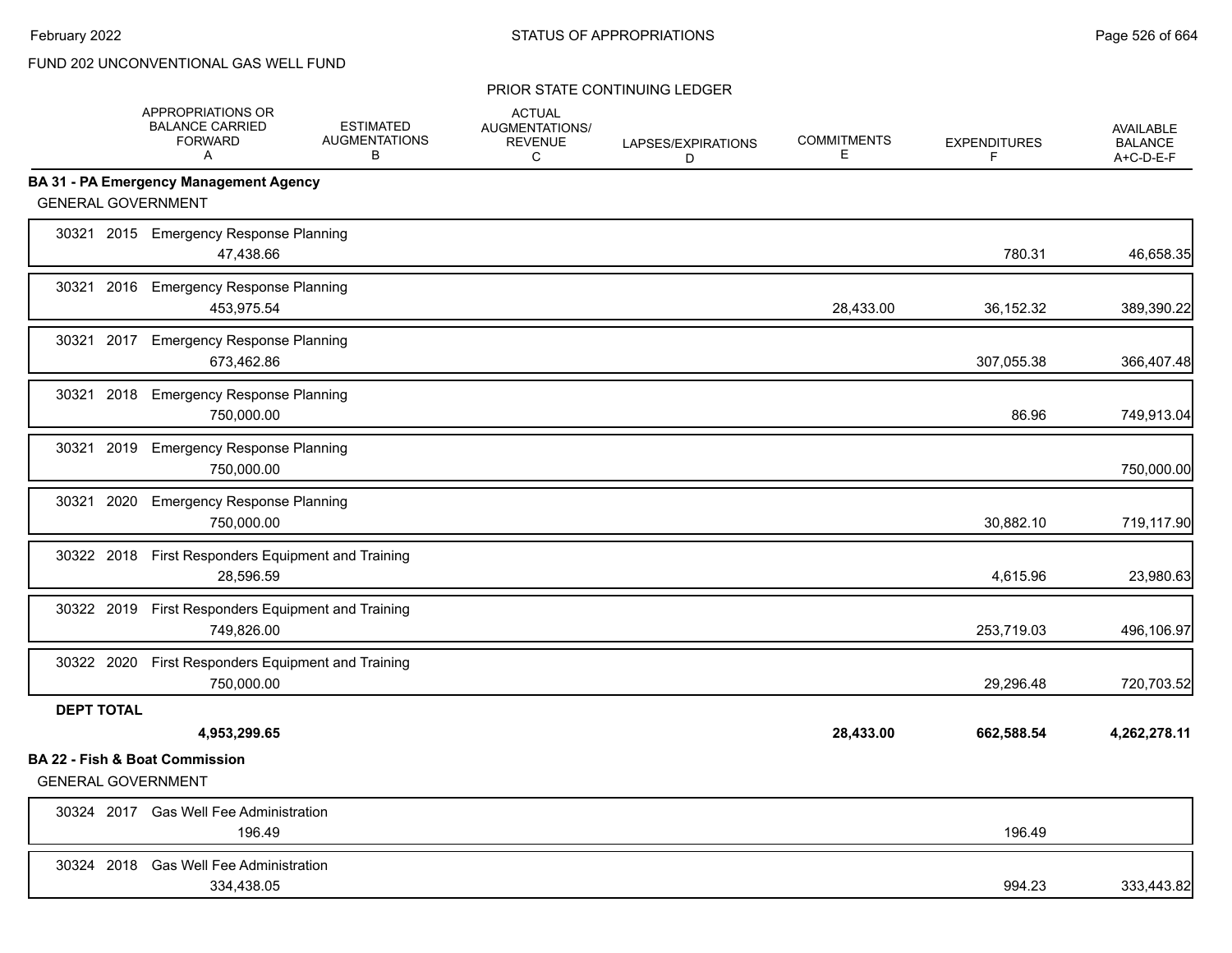#### PRIOR STATE CONTINUING LEDGER

|                   | APPROPRIATIONS OR<br><b>BALANCE CARRIED</b><br><b>FORWARD</b><br>A | <b>ESTIMATED</b><br><b>AUGMENTATIONS</b><br>В | <b>ACTUAL</b><br>AUGMENTATIONS/<br><b>REVENUE</b><br>С | LAPSES/EXPIRATIONS<br>D | <b>COMMITMENTS</b><br>Е | <b>EXPENDITURES</b><br>F | AVAILABLE<br><b>BALANCE</b><br>A+C-D-E-F |
|-------------------|--------------------------------------------------------------------|-----------------------------------------------|--------------------------------------------------------|-------------------------|-------------------------|--------------------------|------------------------------------------|
| 30324 2019        | <b>Gas Well Fee Administration</b><br>146,047.98                   |                                               |                                                        |                         |                         | 41,109.09                | 104,938.89                               |
| 30324 2020        | <b>Gas Well Fee Administration</b><br>1,000,000.00                 |                                               |                                                        |                         | 36,963.58               | 424,040.09               | 538,996.33                               |
| <b>DEPT TOTAL</b> | 1,480,682.52<br><b>BA 17 - Public Utility Commission</b>           |                                               |                                                        |                         | 36,963.58               | 466,339.90               | 977,379.04                               |
|                   | <b>GENERAL GOVERNMENT</b>                                          |                                               |                                                        |                         |                         |                          |                                          |
|                   | 30325 2014 Gas Well Fee Administration<br>400,000.00               |                                               |                                                        |                         |                         |                          | 400,000.00                               |
|                   | 30325 2015 Gas Well Fee Administration<br>273,986.49               |                                               |                                                        |                         |                         | 105,001.36               | 168,985.13                               |
|                   | 30325 2016 Gas Well Fee Administration<br>158,113.06               |                                               |                                                        |                         |                         |                          | 158,113.06                               |
|                   | 30325 2017 Gas Well Fee Administration<br>419,999.54               |                                               |                                                        |                         |                         | 58,217.53                | 361,782.01                               |
| 30325 2018        | <b>Gas Well Fee Administration</b><br>1,000,000.00                 |                                               |                                                        |                         |                         |                          | 1,000,000.00                             |
|                   | 30325 2019 Gas Well Fee Administration<br>999,098.32               |                                               |                                                        |                         |                         |                          | 999,098.32                               |
| 30325 2020        | <b>Gas Well Fee Administration</b><br>1,000,000.00                 |                                               |                                                        |                         |                         | 1,685.18                 | 998,314.82                               |
|                   | 30325 2012 Gas Well Fee Administration<br>29,855.08                |                                               |                                                        |                         |                         | 29,855.08                |                                          |
| 30325 2013        | <b>Gas Well Fee Administration</b><br>246,842.62                   |                                               |                                                        |                         |                         | 29,065.96                | 217,776.66                               |
|                   |                                                                    |                                               |                                                        |                         |                         |                          |                                          |

GRANTS AND SUBSIDIES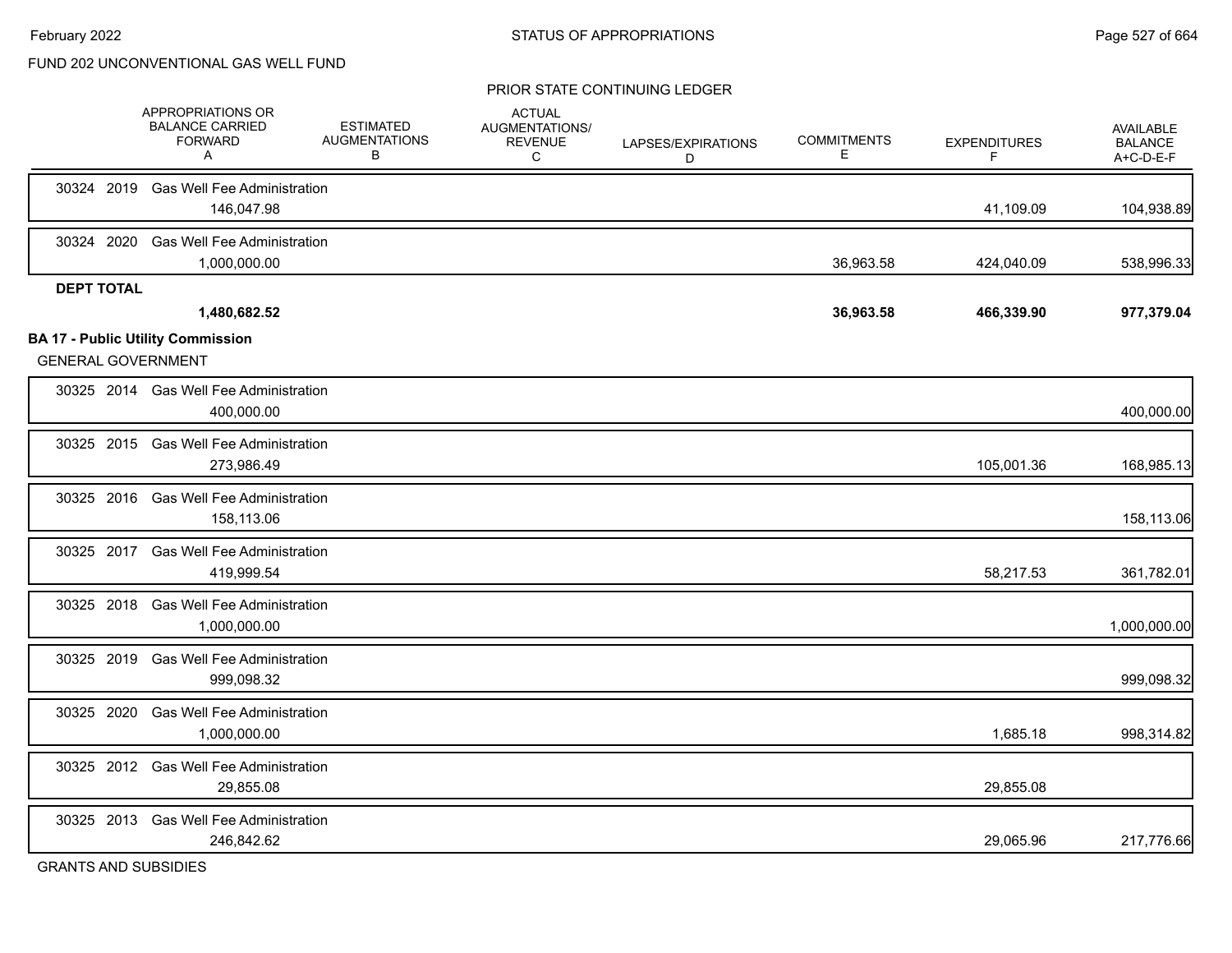|  | APPROPRIATIONS OR<br><b>BALANCE CARRIED</b><br><b>FORWARD</b><br>A | <b>ESTIMATED</b><br><b>AUGMENTATIONS</b><br>В | <b>ACTUAL</b><br>AUGMENTATIONS/<br><b>REVENUE</b><br>C | LAPSES/EXPIRATIONS<br>D | <b>COMMITMENTS</b><br>Е | <b>EXPENDITURES</b><br>F | <b>AVAILABLE</b><br><b>BALANCE</b><br>A+C-D-E-F |
|--|--------------------------------------------------------------------|-----------------------------------------------|--------------------------------------------------------|-------------------------|-------------------------|--------------------------|-------------------------------------------------|
|  | 30327 2014 Conservation District Grants<br>0.12                    |                                               |                                                        |                         |                         |                          | 0.12                                            |
|  | 30327 2015 Conservation District Grants<br>0.06                    |                                               |                                                        |                         |                         |                          | 0.06                                            |
|  | 30327 2016 Conservation District Grants<br>0.34                    |                                               |                                                        |                         |                         |                          | 0.34                                            |
|  | 30327 2017 Conservation District Grants<br>0.08                    |                                               |                                                        |                         |                         |                          | 0.08                                            |
|  | 30327 2018 Conservation District Grants<br>0.10                    |                                               |                                                        |                         |                         |                          | 0.10                                            |
|  | 30327 2019 Conservation District Grants<br>0.10                    |                                               |                                                        |                         |                         |                          | 0.10                                            |
|  | 30327 2012 Conservation District Grants<br>0.78                    |                                               |                                                        |                         |                         |                          | 0.78                                            |
|  | 30327 2013 Conservation District Grants<br>0.12                    |                                               |                                                        |                         |                         |                          | 0.12                                            |
|  | 30332 2014 Host Counties<br>0.18                                   |                                               |                                                        |                         |                         |                          | 0.18                                            |
|  | 30332 2015 Host Counties<br>0.98                                   |                                               |                                                        |                         |                         |                          | 0.98                                            |
|  | 30332 2016 Host Counties<br>0.75                                   |                                               |                                                        |                         |                         |                          | 0.75                                            |
|  | 30332 2017 Host Counties<br>0.35                                   |                                               |                                                        |                         |                         |                          | 0.35                                            |
|  | 30332 2018 Host Counties<br>0.67                                   |                                               |                                                        |                         |                         |                          | 0.67                                            |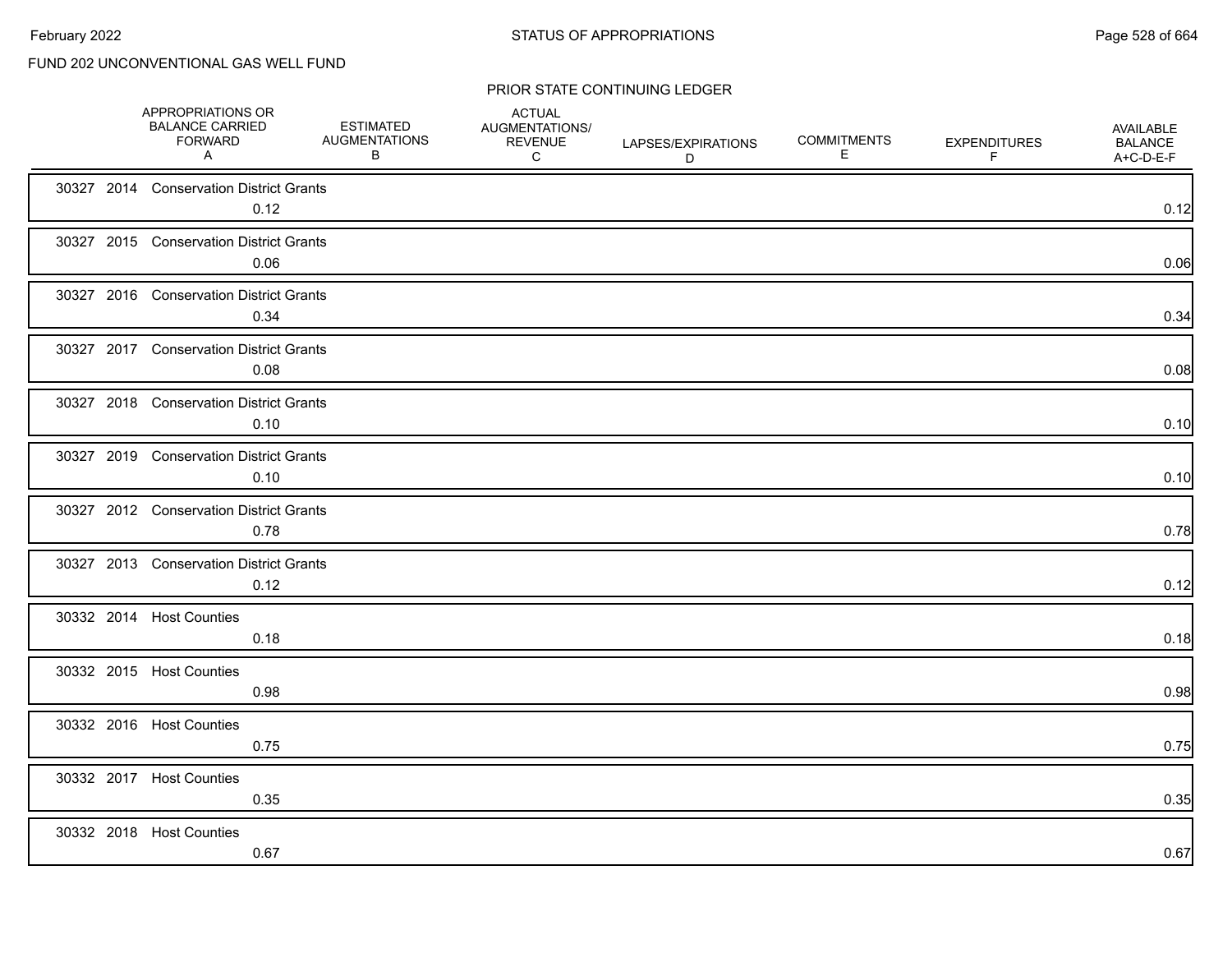|                                                              | APPROPRIATIONS OR<br><b>BALANCE CARRIED</b><br><b>FORWARD</b><br>A | <b>ESTIMATED</b><br><b>AUGMENTATIONS</b><br>В | <b>ACTUAL</b><br>AUGMENTATIONS/<br><b>REVENUE</b><br>C | LAPSES/EXPIRATIONS<br>D | <b>COMMITMENTS</b><br>Е | <b>EXPENDITURES</b><br>F | AVAILABLE<br><b>BALANCE</b><br>A+C-D-E-F |
|--------------------------------------------------------------|--------------------------------------------------------------------|-----------------------------------------------|--------------------------------------------------------|-------------------------|-------------------------|--------------------------|------------------------------------------|
|                                                              | 30332 2019 Host Counties<br>0.15                                   |                                               |                                                        |                         |                         |                          | 0.15                                     |
|                                                              | 30332 2012 Host Counties<br>0.39                                   |                                               |                                                        |                         |                         |                          | 0.39                                     |
|                                                              | 30332 2013 Host Counties<br>0.20                                   |                                               |                                                        |                         |                         |                          | 0.20                                     |
|                                                              | 30334 2015 Host Municipalities<br>110.16                           |                                               |                                                        |                         |                         |                          | 110.16                                   |
|                                                              | 30334 2018 Host Municipalities<br>0.79                             |                                               |                                                        |                         |                         |                          | 0.79                                     |
|                                                              | 30334 2019 Host Municipalities<br>0.28                             |                                               |                                                        |                         |                         |                          | 0.28                                     |
|                                                              | 30335 2017 Local Municipalities<br>0.06                            |                                               |                                                        |                         |                         |                          | 0.06                                     |
|                                                              | 30335 2018 Local Municipalities<br>0.40                            |                                               |                                                        |                         |                         |                          | 0.40                                     |
|                                                              | 30335 2019 Local Municipalities<br>0.14                            |                                               |                                                        |                         |                         |                          | 0.14                                     |
|                                                              | 30335 2013 Local Municipalities<br>32.52                           |                                               |                                                        |                         |                         |                          | 32.52                                    |
| <b>DEPT TOTAL</b>                                            | 4,528,044.83                                                       |                                               |                                                        |                         |                         | 223,825.11               | 4,304,219.72                             |
| <b>BA 78 - Transportation</b><br><b>GRANTS AND SUBSIDIES</b> |                                                                    |                                               |                                                        |                         |                         |                          |                                          |
|                                                              | 30333 2014 Rail Freight Assistance<br>277,115.00                   |                                               |                                                        |                         | 215,223.00              | 61,892.00                |                                          |
|                                                              | 30333 2015 Rail Freight Assistance<br>2.90                         |                                               |                                                        |                         | 2.00                    |                          | 0.90                                     |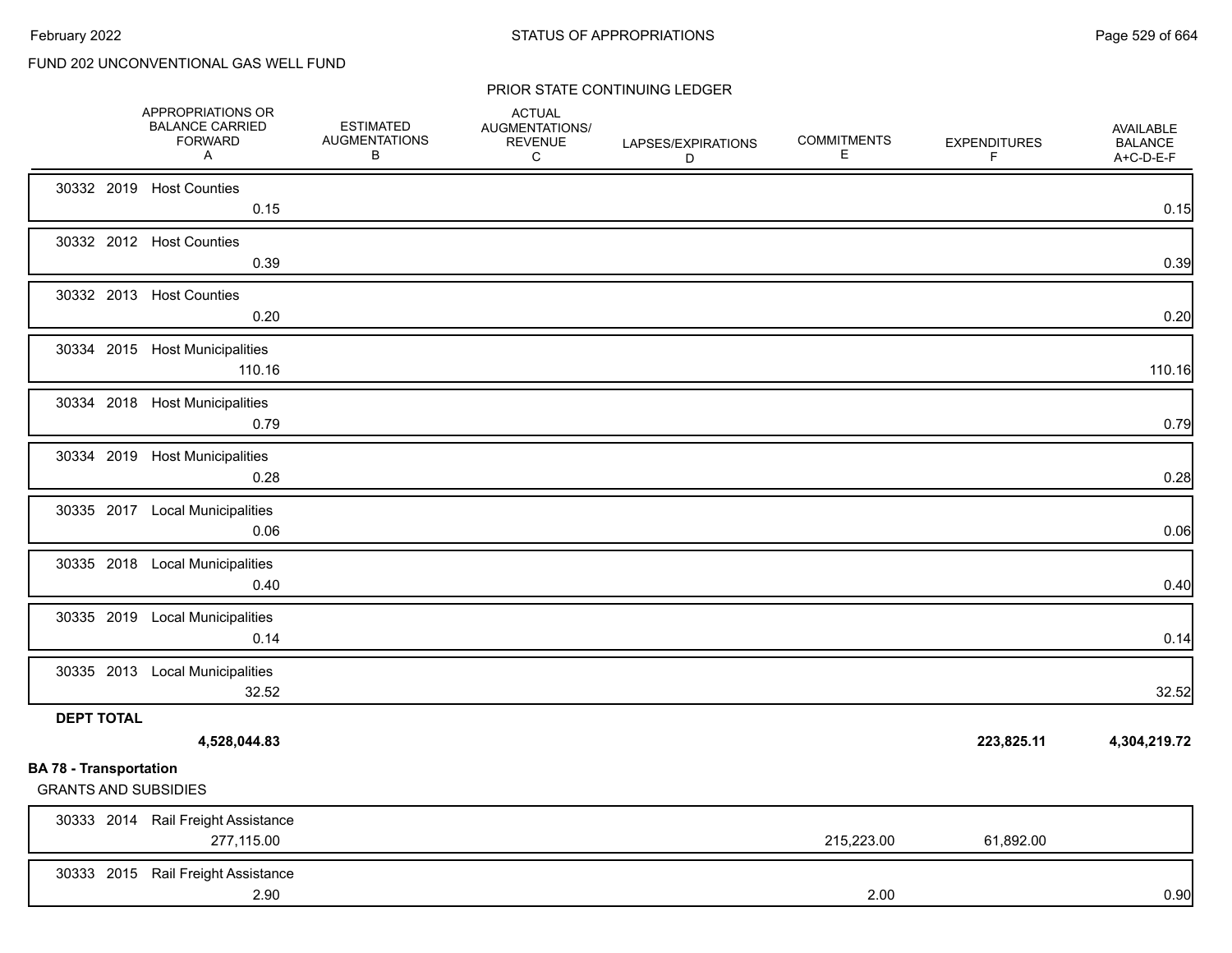|                     | APPROPRIATIONS OR<br><b>BALANCE CARRIED</b><br><b>FORWARD</b><br>Α | <b>ESTIMATED</b><br><b>AUGMENTATIONS</b><br>В | <b>ACTUAL</b><br>AUGMENTATIONS/<br><b>REVENUE</b><br>C | LAPSES/EXPIRATIONS<br>D | <b>COMMITMENTS</b><br>Е | <b>EXPENDITURES</b><br>F | <b>AVAILABLE</b><br><b>BALANCE</b><br>A+C-D-E-F |
|---------------------|--------------------------------------------------------------------|-----------------------------------------------|--------------------------------------------------------|-------------------------|-------------------------|--------------------------|-------------------------------------------------|
| 30333<br>2016       | Rail Freight Assistance<br>209,100.00                              |                                               |                                                        |                         |                         |                          | 209,100.00                                      |
| 30333 2017          | Rail Freight Assistance<br>63,402.00                               |                                               |                                                        |                         | 9,447.00                |                          | 53,955.00                                       |
| 30333 2018          | Rail Freight Assistance<br>198,546.00                              |                                               |                                                        |                         | 164,067.00              |                          | 34,479.00                                       |
| 30333 2019          | Rail Freight Assistance<br>1,000,000.00                            |                                               |                                                        |                         | 1,000,000.00            |                          |                                                 |
| 30333 2020          | Rail Freight Assistance<br>1,000,000.00                            |                                               |                                                        |                         |                         |                          | 1,000,000.00                                    |
| 30333 2012          | Rail Freight Assistance<br>512,102.00                              |                                               |                                                        |                         | 512,102.00              |                          |                                                 |
| 30333 2013          | Rail Freight Assistance<br>112,476.00                              |                                               |                                                        |                         | 112,476.00              |                          |                                                 |
| <b>DEPT TOTAL</b>   |                                                                    |                                               |                                                        |                         |                         |                          |                                                 |
|                     | 3,372,743.90                                                       |                                               |                                                        |                         | 2,013,317.00            | 61,892.00                | 1,297,534.90                                    |
| <b>LEDGER TOTAL</b> |                                                                    |                                               |                                                        |                         |                         |                          |                                                 |
|                     | 14,334,770.90                                                      |                                               |                                                        |                         | 2,078,713.58            | 1,414,645.55             | 10,841,411.77                                   |
|                     | TOTAL TOTAL ALL PRIOR STATE LEDGERS                                |                                               |                                                        |                         |                         |                          |                                                 |
|                     | 14,334,770.90                                                      |                                               |                                                        |                         | 2,078,713.58            | 1,414,645.55             | 10,841,411.77                                   |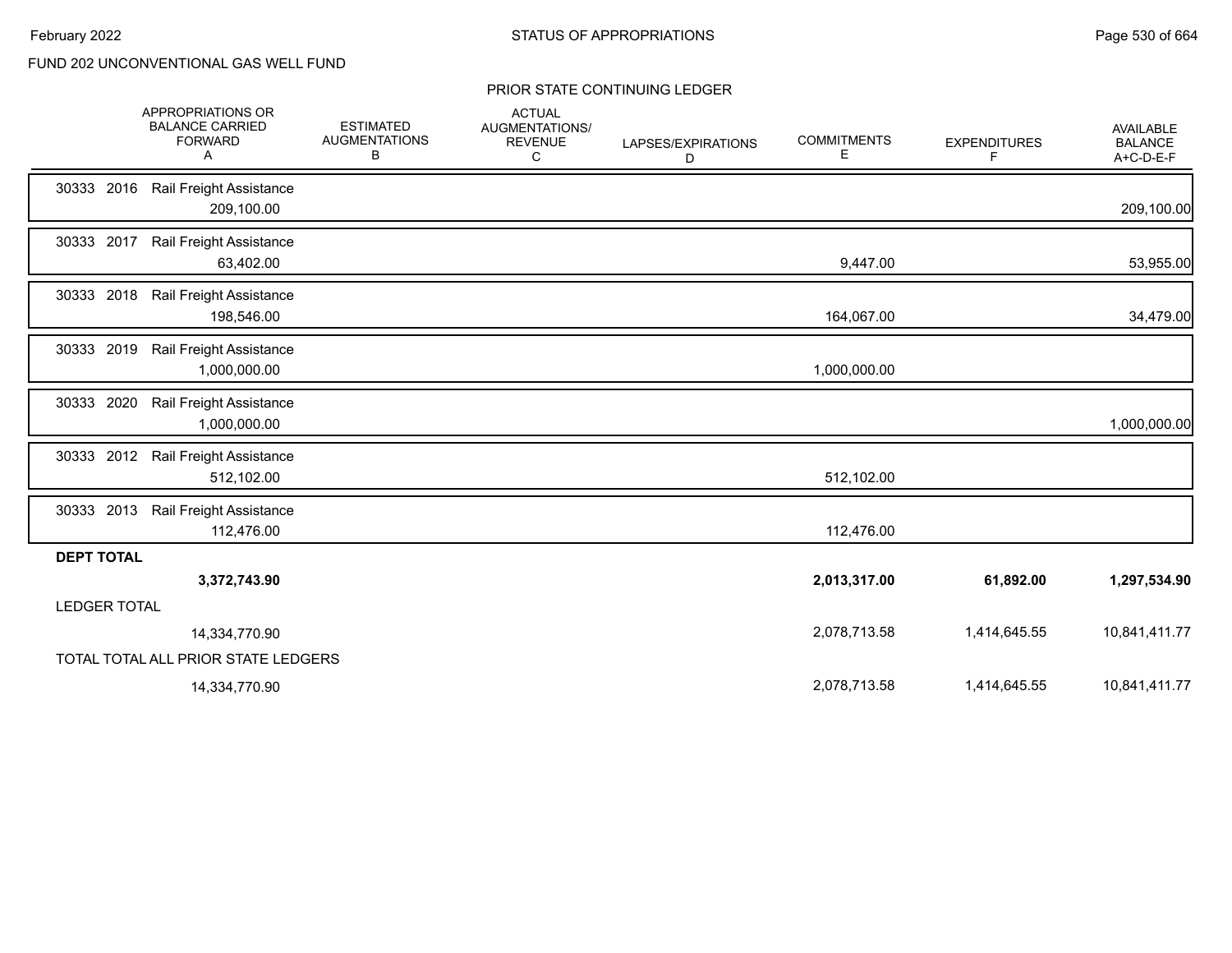FUND 203 MARCELLUS LEGACY FUND

### CURRENT STATE EXECUTIVE AUTHORIZATIONS - RESTRICTED LEDGER

|                     | APPROPRIATIONS OR<br><b>BALANCE CARRIED</b><br>FORWARD<br>A | <b>ESTIMATED</b><br><b>AUGMENTATIONS</b><br>В | <b>ACTUAL</b><br>AUGMENTATIONS/<br><b>REVENUE</b> | LAPSES/EXPIRATIONS<br>D | <b>COMMITMENTS</b><br>Е | <b>EXPENDITURES</b> | AVAILABLE<br><b>BALANCE</b><br>A+C-D-E-F |
|---------------------|-------------------------------------------------------------|-----------------------------------------------|---------------------------------------------------|-------------------------|-------------------------|---------------------|------------------------------------------|
|                     | <b>BA 17 - Public Utility Commission</b>                    |                                               |                                                   |                         |                         |                     |                                          |
|                     | <b>GENERAL GOVERNMENT</b>                                   |                                               |                                                   |                         |                         |                     |                                          |
| 26511 2021          | Transfer-HazardousSites Cleanup Fund (T)                    |                                               |                                                   |                         |                         |                     |                                          |
|                     |                                                             | 15,000,000.00                                 | 7,500,000.00                                      |                         |                         | 7,500,000.00        |                                          |
| <b>DEPT TOTAL</b>   |                                                             |                                               |                                                   |                         |                         |                     |                                          |
|                     |                                                             | 15,000,000.00                                 | 7,500,000.00                                      |                         |                         | 7,500,000.00        |                                          |
| <b>LEDGER TOTAL</b> |                                                             |                                               |                                                   |                         |                         |                     |                                          |
|                     |                                                             | 15,000,000.00                                 | 7,500,000.00                                      |                         |                         | 7,500,000.00        |                                          |
|                     | TOTAL TOTAL ALL CURRENT STATE LEDGERS                       |                                               |                                                   |                         |                         |                     |                                          |
|                     |                                                             | 15,000,000.00                                 | 7,500,000.00                                      |                         |                         | 7,500,000.00        |                                          |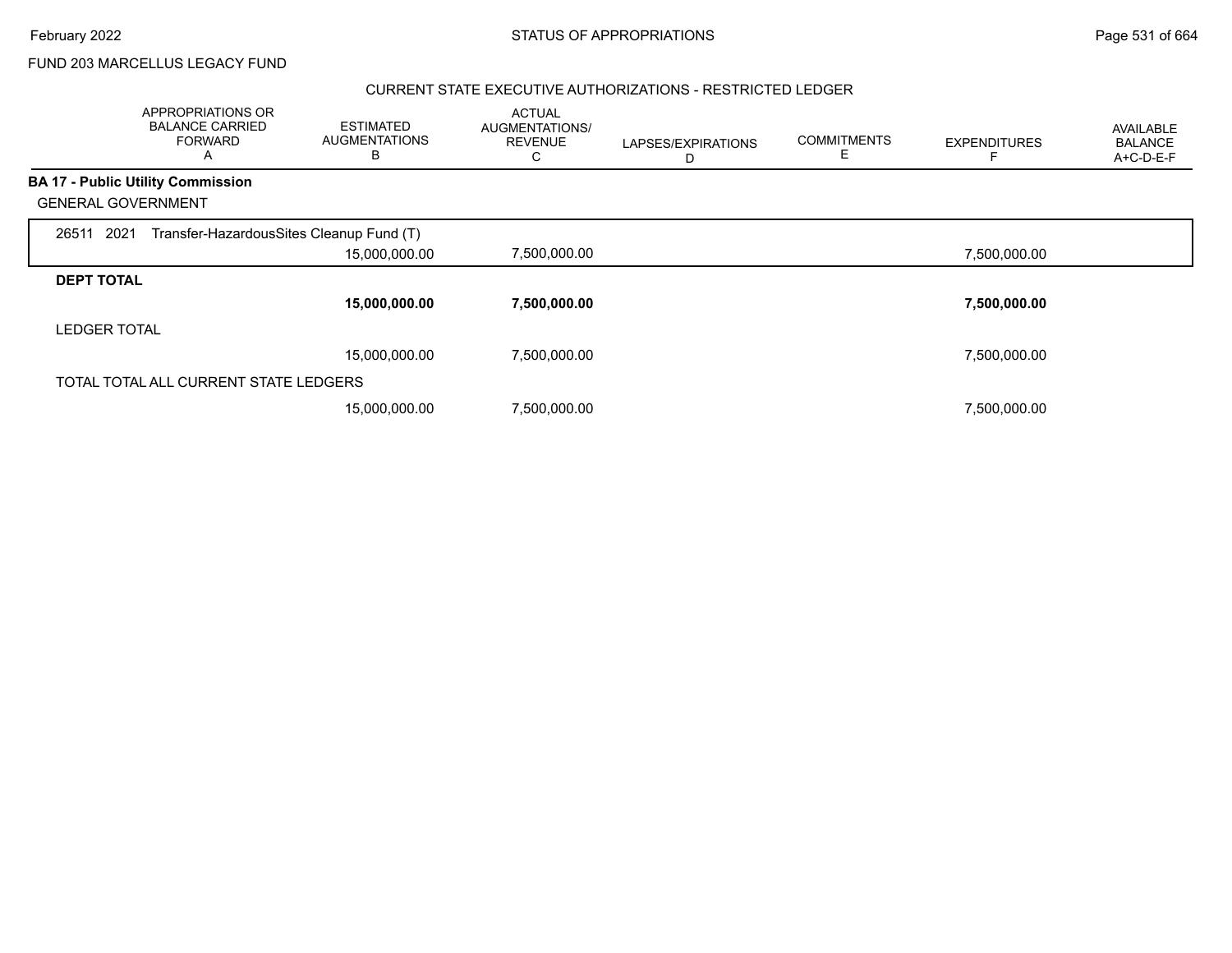### FUND 203 MARCELLUS LEGACY FUND

|                             | APPROPRIATIONS OR<br><b>BALANCE CARRIED</b><br><b>FORWARD</b><br>A | <b>ESTIMATED</b><br><b>AUGMENTATIONS</b><br>В | <b>ACTUAL</b><br>AUGMENTATIONS/<br><b>REVENUE</b><br>С | LAPSES/EXPIRATIONS<br>D | <b>COMMITMENTS</b><br>Е | <b>EXPENDITURES</b><br>F | <b>AVAILABLE</b><br><b>BALANCE</b><br>A+C-D-E-F |
|-----------------------------|--------------------------------------------------------------------|-----------------------------------------------|--------------------------------------------------------|-------------------------|-------------------------|--------------------------|-------------------------------------------------|
|                             | <b>BA 35 - Environmental Protection</b>                            |                                               |                                                        |                         |                         |                          |                                                 |
| <b>GRANTS AND SUBSIDIES</b> |                                                                    |                                               |                                                        |                         |                         |                          |                                                 |
|                             | 30345 2012 Natural Gas Energy Development Program<br>5,027,269.91  |                                               |                                                        |                         |                         |                          | 5,027,269.91                                    |
|                             | 30345 2013 Natural Gas Energy Development Program<br>973,483.67    |                                               |                                                        |                         |                         |                          | 973,483.67                                      |
| <b>DEPT TOTAL</b>           |                                                                    |                                               |                                                        |                         |                         |                          |                                                 |
|                             | 6,000,753.58                                                       |                                               |                                                        |                         |                         |                          | 6,000,753.58                                    |
| <b>GRANTS AND SUBSIDIES</b> | <b>BA 17 - Public Utility Commission</b>                           |                                               |                                                        |                         |                         |                          |                                                 |
|                             | 30341 2014 County Recreational Plan, Develop&Rehab<br>0.31         |                                               |                                                        |                         |                         |                          | 0.31                                            |
|                             | 30341 2015 County Recreational Plan, Develop&Rehab<br>0.38         |                                               |                                                        |                         |                         |                          | 0.38                                            |
|                             | 30341 2016 County Recreational Plan, Develop&Rehab<br>0.24         |                                               |                                                        |                         |                         |                          | 0.24                                            |
|                             | 30341 2017 County Recreational Plan, Develop&Rehab<br>0.30         |                                               |                                                        |                         |                         |                          | 0.30                                            |
| 30341 2018                  | County Recreational Plan, Develop&Rehab<br>0.12                    |                                               |                                                        |                         |                         |                          | 0.12                                            |
|                             | 30341 2019 County Recreational Plan, Develop&Rehab<br>0.30         |                                               |                                                        |                         |                         |                          | 0.30                                            |
| <b>DEPT TOTAL</b>           |                                                                    |                                               |                                                        |                         |                         |                          |                                                 |
|                             | 1.65                                                               |                                               |                                                        |                         |                         |                          | 1.65                                            |
| <b>LEDGER TOTAL</b>         |                                                                    |                                               |                                                        |                         |                         |                          |                                                 |
|                             | 6,000,755.23                                                       |                                               |                                                        |                         |                         |                          | 6,000,755.23                                    |
|                             | TOTAL TOTAL ALL PRIOR STATE LEDGERS                                |                                               |                                                        |                         |                         |                          |                                                 |
|                             | 6,000,755.23                                                       |                                               |                                                        |                         |                         |                          | 6,000,755.23                                    |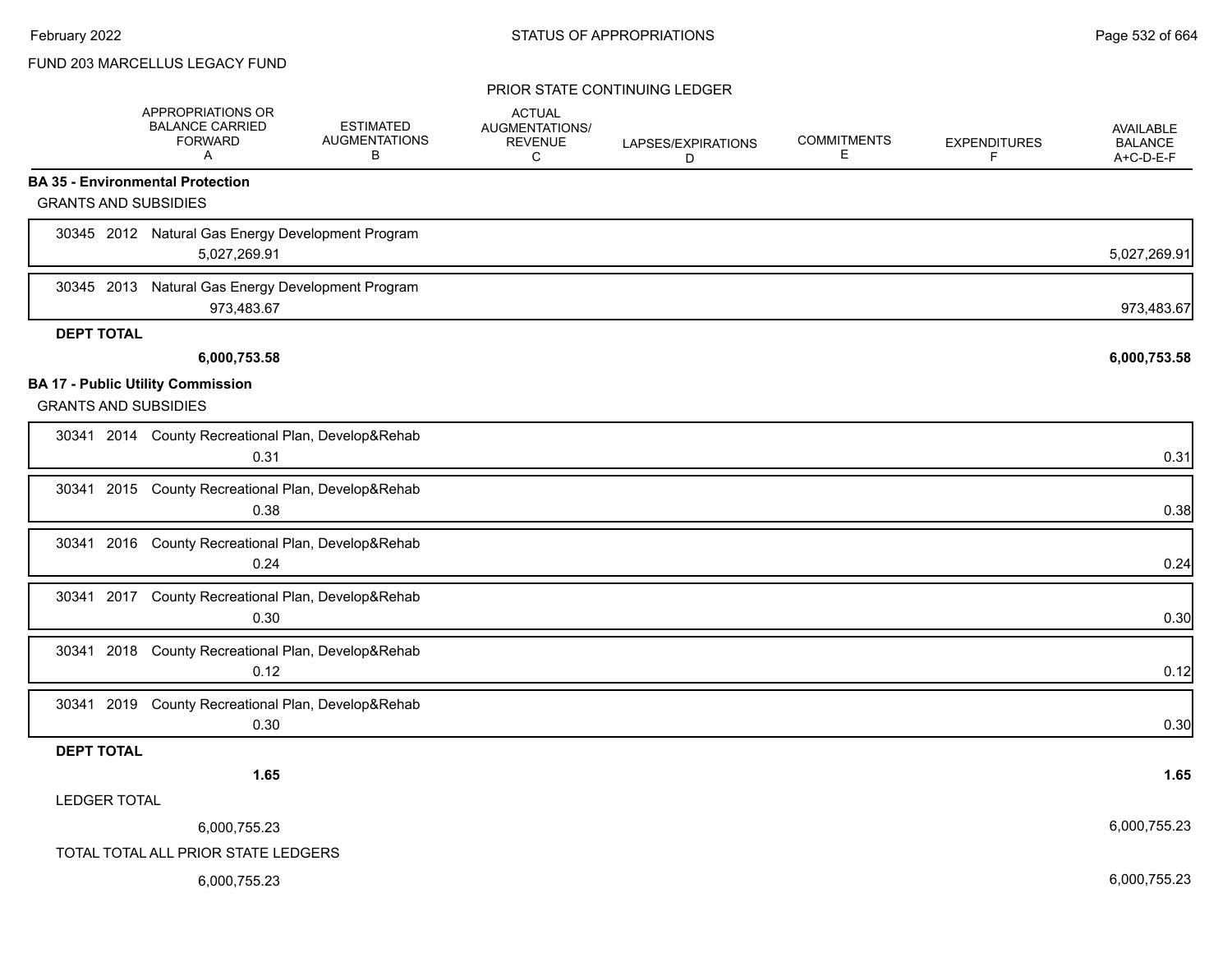# FUND 204 HOMEOWNER ASSISTANCE SETTLEMNT FUND

|                                  | APPROPRIATIONS OR<br><b>BALANCE CARRIED</b><br><b>FORWARD</b><br>A | <b>ESTIMATED</b><br><b>AUGMENTATIONS</b><br>B | <b>ACTUAL</b><br><b>AUGMENTATIONS/</b><br><b>REVENUE</b><br>С | LAPSES/EXPIRATIONS<br>D | <b>COMMITMENTS</b><br>E. | <b>EXPENDITURES</b><br>F. | <b>AVAILABLE</b><br><b>BALANCE</b><br>A+C-D-E-F |
|----------------------------------|--------------------------------------------------------------------|-----------------------------------------------|---------------------------------------------------------------|-------------------------|--------------------------|---------------------------|-------------------------------------------------|
| <b>BA 81 - Executive Offices</b> |                                                                    |                                               |                                                               |                         |                          |                           |                                                 |
| <b>GENERAL GOVERNMENT</b>        |                                                                    |                                               |                                                               |                         |                          |                           |                                                 |
| 30318 2017                       | Transfer To The Access Justice Account<br>361.64                   |                                               |                                                               |                         |                          |                           | 361.64                                          |
| <b>DEPT TOTAL</b>                |                                                                    |                                               |                                                               |                         |                          |                           |                                                 |
|                                  | 361.64                                                             |                                               |                                                               |                         |                          |                           | 361.64                                          |
| <b>GRANTS AND SUBSIDIES</b>      | BA 94 - PA Housing Finance Agency                                  |                                               |                                                               |                         |                          |                           |                                                 |
| 30320 2017                       | Homeowner's Emergency Mortgage Assistanc                           |                                               |                                                               |                         |                          |                           |                                                 |
|                                  | 6,509.57                                                           |                                               |                                                               |                         |                          |                           | 6,509.57                                        |
| <b>DEPT TOTAL</b>                |                                                                    |                                               |                                                               |                         |                          |                           |                                                 |
|                                  | 6,509.57                                                           |                                               |                                                               |                         |                          |                           | 6,509.57                                        |
| <b>LEDGER TOTAL</b>              |                                                                    |                                               |                                                               |                         |                          |                           |                                                 |
|                                  | 6,871.21                                                           |                                               |                                                               |                         |                          |                           | 6,871.21                                        |
|                                  | TOTAL TOTAL ALL PRIOR STATE LEDGERS                                |                                               |                                                               |                         |                          |                           |                                                 |
|                                  | 6,871.21                                                           |                                               |                                                               |                         |                          |                           | 6,871.21                                        |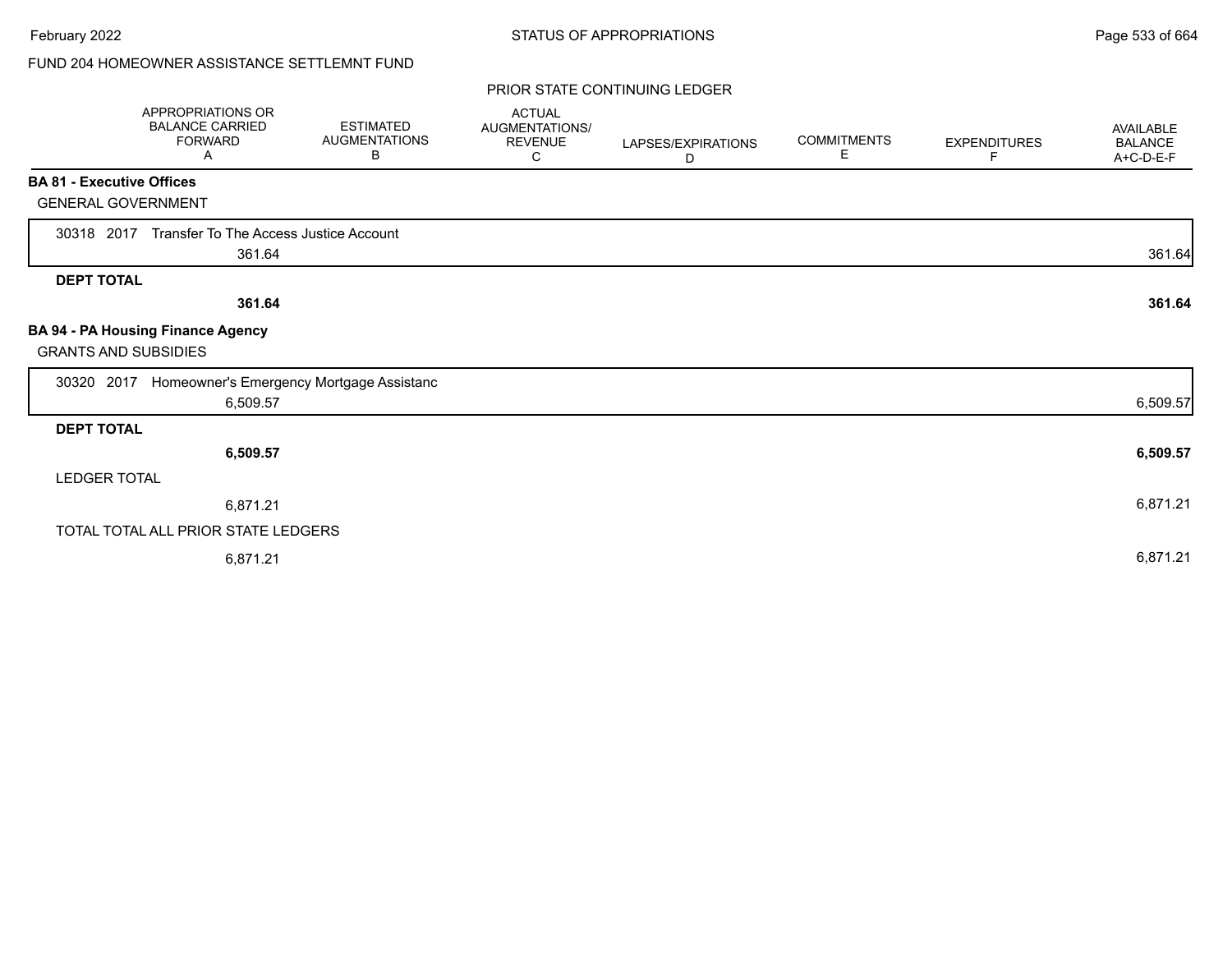### FUND 206 VETERANS' TRUST FUND

### CURRENT STATE EXECUTIVE AUTHORIZATIONS LEDGER

|                             | APPROPRIATIONS OR<br><b>BALANCE CARRIED</b><br><b>FORWARD</b><br>A | <b>ESTIMATED</b><br><b>AUGMENTATIONS</b><br>B | <b>ACTUAL</b><br>AUGMENTATIONS/<br><b>REVENUE</b><br>ں | LAPSES/EXPIRATIONS<br>D | <b>COMMITMENTS</b> | <b>EXPENDITURES</b> | <b>AVAILABLE</b><br><b>BALANCE</b><br>A+C-D-E-F |
|-----------------------------|--------------------------------------------------------------------|-----------------------------------------------|--------------------------------------------------------|-------------------------|--------------------|---------------------|-------------------------------------------------|
|                             | BA 13 - Military & Veterans Affairs                                |                                               |                                                        |                         |                    |                     |                                                 |
| <b>GRANTS AND SUBSIDIES</b> |                                                                    |                                               |                                                        |                         |                    |                     |                                                 |
| 29412 2021                  | <b>Grants and Assistance</b>                                       |                                               |                                                        |                         |                    |                     |                                                 |
|                             | 1,755,000.00                                                       |                                               |                                                        |                         |                    | 417,997.00          | 1,337,003.00                                    |
| <b>DEPT TOTAL</b>           |                                                                    |                                               |                                                        |                         |                    |                     |                                                 |
|                             | 1,755,000.00                                                       |                                               |                                                        |                         |                    | 417,997.00          | 1,337,003.00                                    |
| <b>LEDGER TOTAL</b>         |                                                                    |                                               |                                                        |                         |                    |                     |                                                 |
|                             | 1,755,000.00                                                       |                                               |                                                        |                         |                    | 417,997.00          | 1,337,003.00                                    |
|                             | TOTAL TOTAL ALL CURRENT STATE LEDGERS                              |                                               |                                                        |                         |                    |                     |                                                 |
|                             | 1,755,000.00                                                       |                                               |                                                        |                         |                    | 417,997.00          | 1,337,003.00                                    |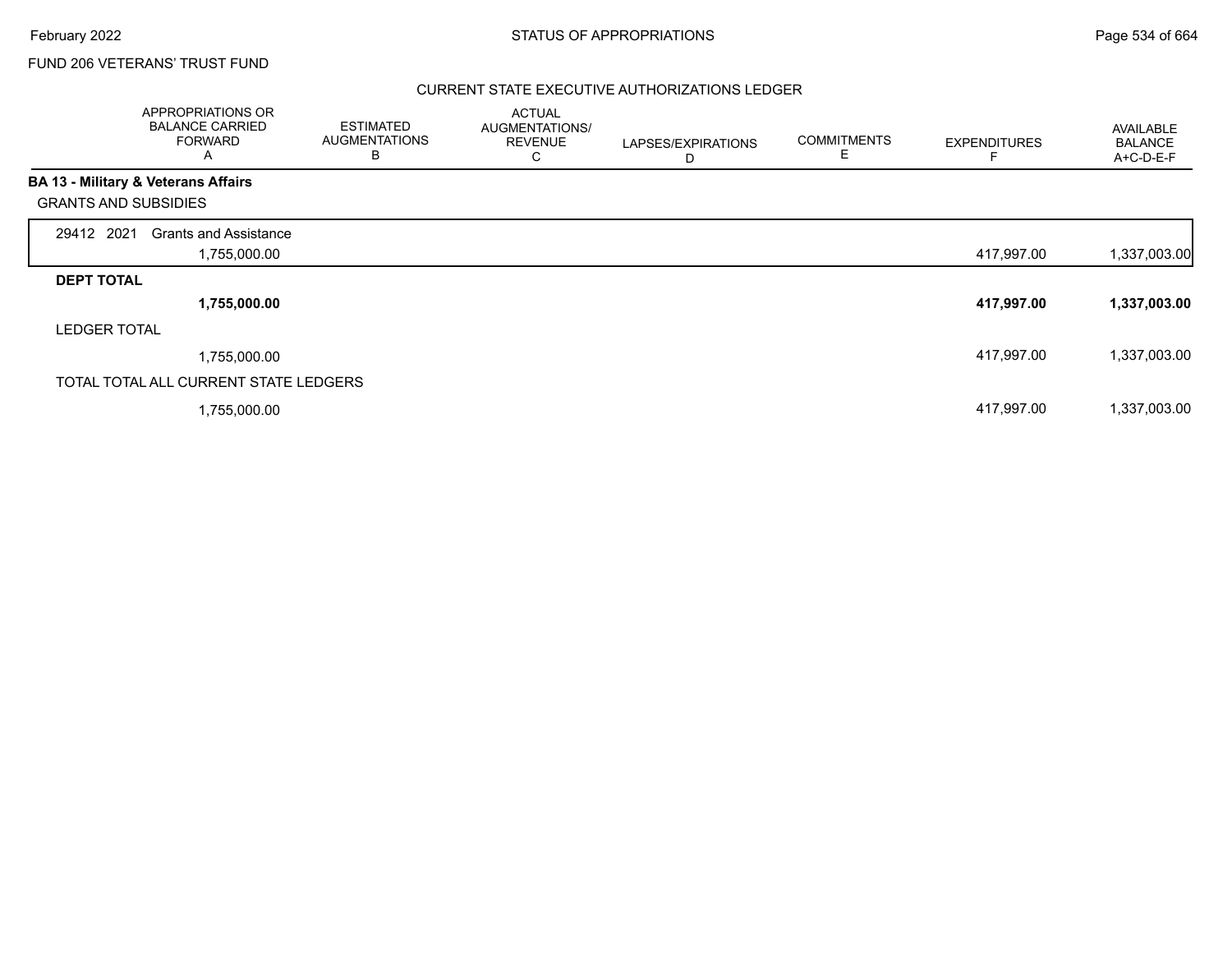# FUND 206 VETERANS' TRUST FUND

### PRIOR STATE EXECUTIVE AUTHORIZATIONS LEDGER

|                                                | APPROPRIATIONS OR<br><b>BALANCE CARRIED</b><br><b>FORWARD</b><br>Α | <b>ESTIMATED</b><br><b>AUGMENTATIONS</b><br>в | <b>ACTUAL</b><br><b>AUGMENTATIONS/</b><br><b>REVENUE</b><br>C | LAPSES/EXPIRATIONS<br>D | <b>COMMITMENTS</b><br>Ε | <b>EXPENDITURES</b><br>F. | <b>AVAILABLE</b><br><b>BALANCE</b><br>A+C-D-E-F |
|------------------------------------------------|--------------------------------------------------------------------|-----------------------------------------------|---------------------------------------------------------------|-------------------------|-------------------------|---------------------------|-------------------------------------------------|
| <b>BA 13 - Military &amp; Veterans Affairs</b> |                                                                    |                                               |                                                               |                         |                         |                           |                                                 |
| <b>GRANTS AND SUBSIDIES</b>                    |                                                                    |                                               |                                                               |                         |                         |                           |                                                 |
|                                                | 29412 2014 Grants and Assistance<br>18,098.00                      |                                               |                                                               |                         |                         |                           | 18,098.00                                       |
| 29412 2015                                     | <b>Grants and Assistance</b><br>27,631.12                          |                                               |                                                               |                         |                         |                           | 27,631.12                                       |
| 29412 2016                                     | <b>Grants and Assistance</b><br>8,670.25                           |                                               |                                                               |                         |                         |                           | 8,670.25                                        |
| 29412 2017                                     | <b>Grants and Assistance</b><br>394,417.52                         |                                               |                                                               |                         |                         |                           | 394,417.52                                      |
| 29412 2018                                     | <b>Grants and Assistance</b><br>171,150.54                         |                                               |                                                               |                         |                         | $-6,735.68$               | 177,886.22                                      |
| 29412 2019                                     | <b>Grants and Assistance</b><br>250,213.00                         |                                               |                                                               |                         |                         | $-7,235.94$               | 257,448.94                                      |
| 29412 2020                                     | <b>Grants and Assistance</b><br>544,828.00                         |                                               |                                                               |                         |                         | 43,022.00                 | 501,806.00                                      |
| <b>DEPT TOTAL</b>                              |                                                                    |                                               |                                                               |                         |                         |                           |                                                 |
|                                                | 1,415,008.43                                                       |                                               |                                                               |                         |                         | 29,050.38                 | 1,385,958.05                                    |
| <b>LEDGER TOTAL</b>                            |                                                                    |                                               |                                                               |                         |                         |                           |                                                 |
|                                                | 1,415,008.43                                                       |                                               |                                                               |                         |                         | 29,050.38                 | 1,385,958.05                                    |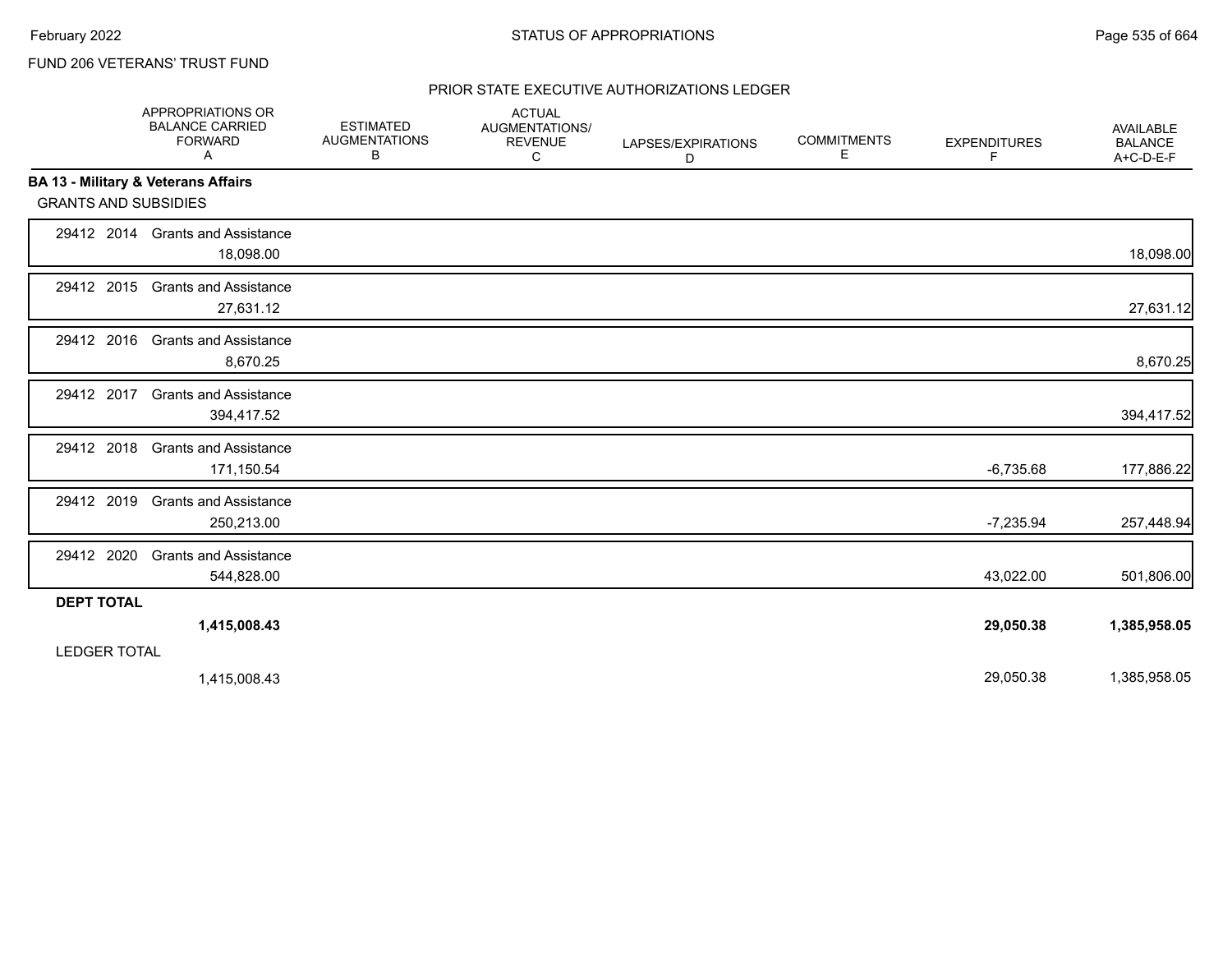Г

### FUND 206 VETERANS' TRUST FUND

|                             | <b>APPROPRIATIONS OR</b><br><b>BALANCE CARRIED</b><br><b>FORWARD</b><br>A | <b>ESTIMATED</b><br><b>AUGMENTATIONS</b><br>В | <b>ACTUAL</b><br>AUGMENTATIONS/<br><b>REVENUE</b><br>С | LAPSES/EXPIRATIONS<br>D | <b>COMMITMENTS</b><br>E | <b>EXPENDITURES</b> | AVAILABLE<br><b>BALANCE</b><br>A+C-D-E-F |
|-----------------------------|---------------------------------------------------------------------------|-----------------------------------------------|--------------------------------------------------------|-------------------------|-------------------------|---------------------|------------------------------------------|
|                             | BA 13 - Military & Veterans Affairs                                       |                                               |                                                        |                         |                         |                     |                                          |
| <b>GRANTS AND SUBSIDIES</b> |                                                                           |                                               |                                                        |                         |                         |                     |                                          |
| 2012<br>30349               | <b>Grants and Assistance</b>                                              |                                               |                                                        |                         |                         |                     |                                          |
|                             | 62,972.68                                                                 |                                               |                                                        |                         |                         |                     | 62,972.68                                |
| <b>DEPT TOTAL</b>           |                                                                           |                                               |                                                        |                         |                         |                     |                                          |
|                             | 62,972.68                                                                 |                                               |                                                        |                         |                         |                     | 62,972.68                                |
| <b>LEDGER TOTAL</b>         |                                                                           |                                               |                                                        |                         |                         |                     |                                          |
|                             | 62,972.68                                                                 |                                               |                                                        |                         |                         |                     | 62,972.68                                |
|                             | TOTAL TOTAL ALL PRIOR STATE LEDGERS                                       |                                               |                                                        |                         |                         |                     |                                          |
|                             | 1,477,981.11                                                              |                                               |                                                        |                         |                         | 29,050.38           | 1,448,930.73                             |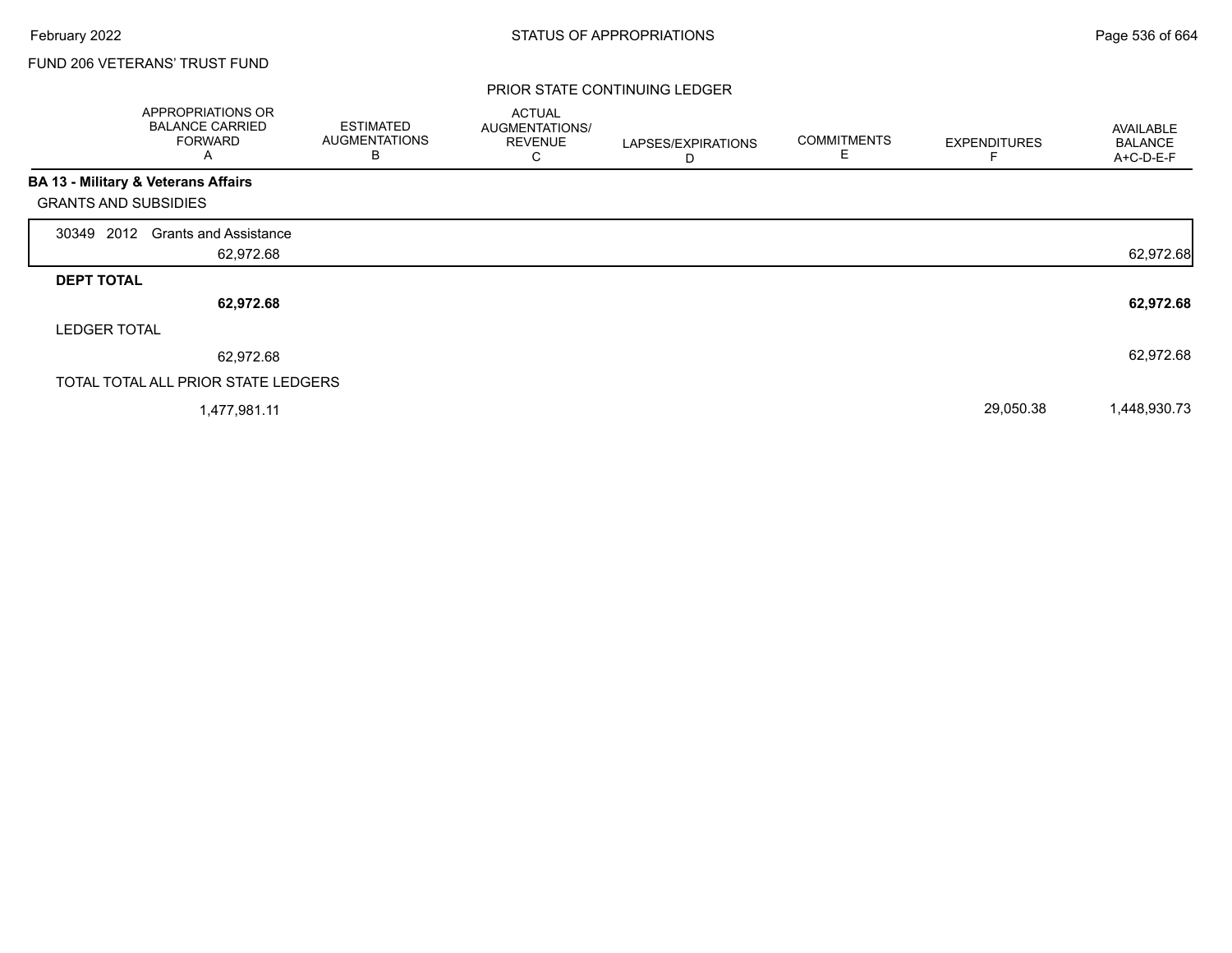# FUND 207 JUSTICE REINVESTMENT FUND

### CURRENT STATE EXECUTIVE AUTHORIZATIONS - RESTRICTED LEDGER

|                                  | <b>APPROPRIATIONS OR</b><br><b>BALANCE CARRIED</b><br><b>FORWARD</b><br>A | <b>ESTIMATED</b><br><b>AUGMENTATIONS</b><br>В | <b>ACTUAL</b><br>AUGMENTATIONS/<br><b>REVENUE</b><br>C | LAPSES/EXPIRATIONS<br>D | <b>COMMITMENTS</b><br>E | <b>EXPENDITURES</b><br>F | <b>AVAILABLE</b><br><b>BALANCE</b><br>A+C-D-E-F |
|----------------------------------|---------------------------------------------------------------------------|-----------------------------------------------|--------------------------------------------------------|-------------------------|-------------------------|--------------------------|-------------------------------------------------|
| <b>BA 81 - Executive Offices</b> |                                                                           |                                               |                                                        |                         |                         |                          |                                                 |
| <b>GRANTS AND SUBSIDIES</b>      |                                                                           |                                               |                                                        |                         |                         |                          |                                                 |
| 26522 2021                       | <b>Victim Services</b>                                                    |                                               |                                                        |                         |                         |                          |                                                 |
|                                  |                                                                           | 250,000.00                                    | 250,000.00                                             |                         |                         |                          | 250,000.00                                      |
| 26523<br>2021                    | <b>County Probation Grants</b>                                            |                                               |                                                        |                         |                         |                          |                                                 |
|                                  |                                                                           | 570,000.00                                    | 570,000.00                                             |                         |                         |                          | 570,000.00                                      |
| <b>DEPT TOTAL</b>                |                                                                           |                                               |                                                        |                         |                         |                          |                                                 |
|                                  |                                                                           | 820,000.00                                    | 820,000.00                                             |                         |                         |                          | 820,000.00                                      |
| <b>GRANTS AND SUBSIDIES</b>      | BA 45 - Legislative Misc & Commissions                                    |                                               |                                                        |                         |                         |                          |                                                 |
| 26524 2021                       | <b>Commission on Sentencing</b>                                           |                                               |                                                        |                         |                         |                          |                                                 |
|                                  |                                                                           | 400,000.00                                    | 400,000.00                                             |                         |                         |                          | 400,000.00                                      |
| <b>DEPT TOTAL</b>                |                                                                           |                                               |                                                        |                         |                         |                          |                                                 |
|                                  |                                                                           | 400,000.00                                    | 400,000.00                                             |                         |                         |                          | 400,000.00                                      |
| <b>LEDGER TOTAL</b>              |                                                                           |                                               |                                                        |                         |                         |                          |                                                 |
|                                  |                                                                           | 1,220,000.00                                  | 1,220,000.00                                           |                         |                         |                          | 1,220,000.00                                    |
|                                  | TOTAL TOTAL ALL CURRENT STATE LEDGERS                                     |                                               |                                                        |                         |                         |                          |                                                 |
|                                  |                                                                           | 1,220,000.00                                  | 1,220,000.00                                           |                         |                         |                          | 1,220,000.00                                    |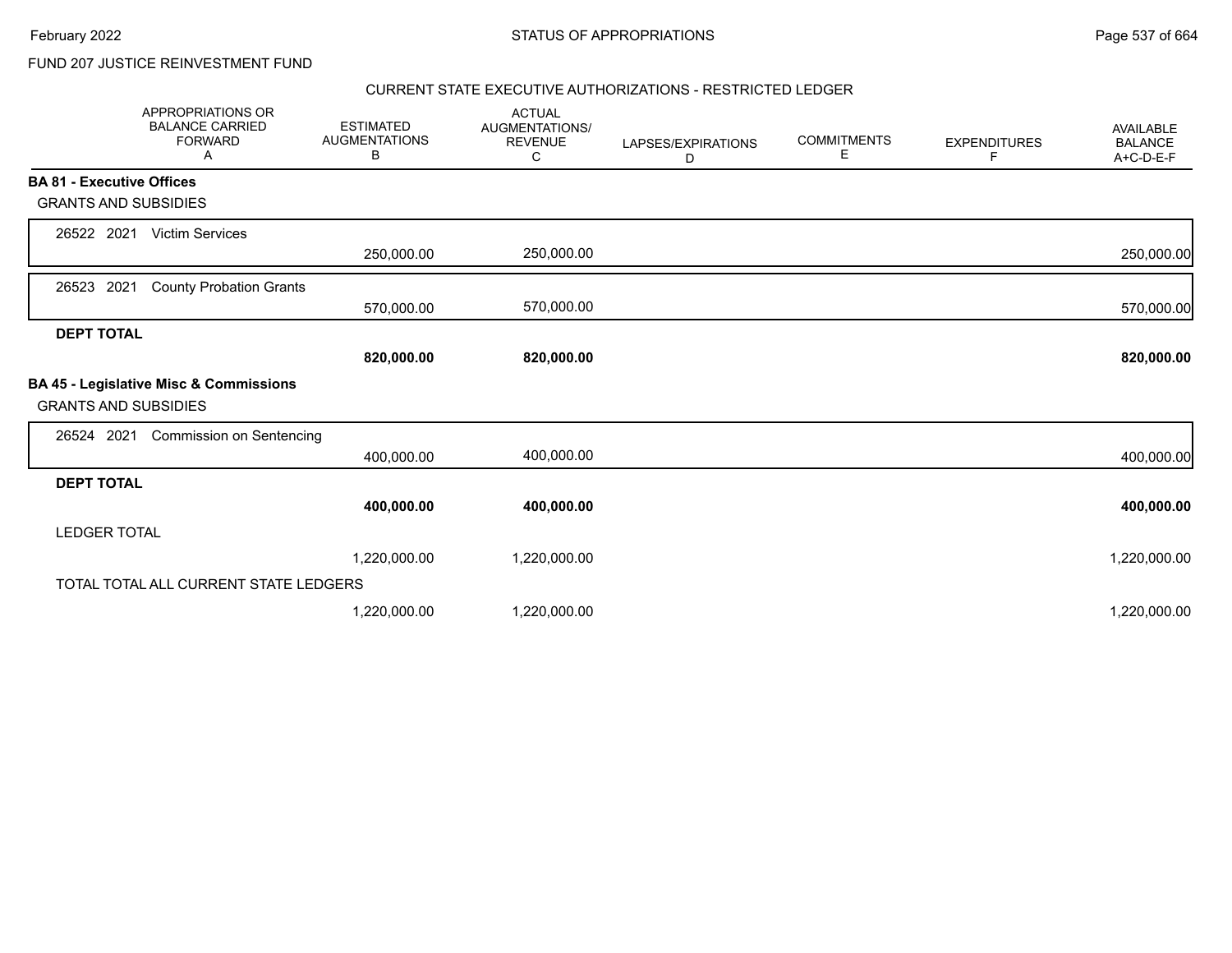# FUND 207 JUSTICE REINVESTMENT FUND

### PRIOR STATE APPROPRIATIONS LEDGER

|       | APPROPRIATIONS OR<br><b>BALANCE CARRIED</b><br><b>FORWARD</b><br>Α | <b>ESTIMATED</b><br><b>AUGMENTATIONS</b><br>B | <b>ACTUAL</b><br>AUGMENTATIONS/<br><b>REVENUE</b><br>С | LAPSES/EXPIRATIONS<br>D | <b>COMMITMENTS</b><br>Е | <b>EXPENDITURES</b> | <b>AVAILABLE</b><br><b>BALANCE</b><br>A+C-D-E-F |
|-------|--------------------------------------------------------------------|-----------------------------------------------|--------------------------------------------------------|-------------------------|-------------------------|---------------------|-------------------------------------------------|
|       | <b>BA 81 - Executive Offices</b>                                   |                                               |                                                        |                         |                         |                     |                                                 |
|       | <b>GRANTS AND SUBSIDIES</b>                                        |                                               |                                                        |                         |                         |                     |                                                 |
| 11083 | Innovative Policing Grants<br>2019<br>9,530.43                     |                                               |                                                        |                         |                         |                     | 9,530.43                                        |
| 11083 | 2020<br>Innovative Policing Grants<br>544,000.00                   |                                               |                                                        |                         | 273,259.88              | 270,740.12          |                                                 |
|       | <b>DEPT TOTAL</b>                                                  |                                               |                                                        |                         |                         |                     |                                                 |
|       | 553,530.43                                                         |                                               |                                                        |                         | 273,259.88              | 270,740.12          | 9,530.43                                        |
|       | <b>LEDGER TOTAL</b>                                                |                                               |                                                        |                         |                         |                     |                                                 |
|       | 553,530.43                                                         |                                               |                                                        |                         | 273,259.88              | 270,740.12          | 9,530.43                                        |
|       | TOTAL TOTAL ALL PRIOR STATE LEDGERS                                |                                               |                                                        |                         |                         |                     |                                                 |
|       | 553,530.43                                                         |                                               |                                                        |                         | 273,259.88              | 270,740.12          | 9,530.43                                        |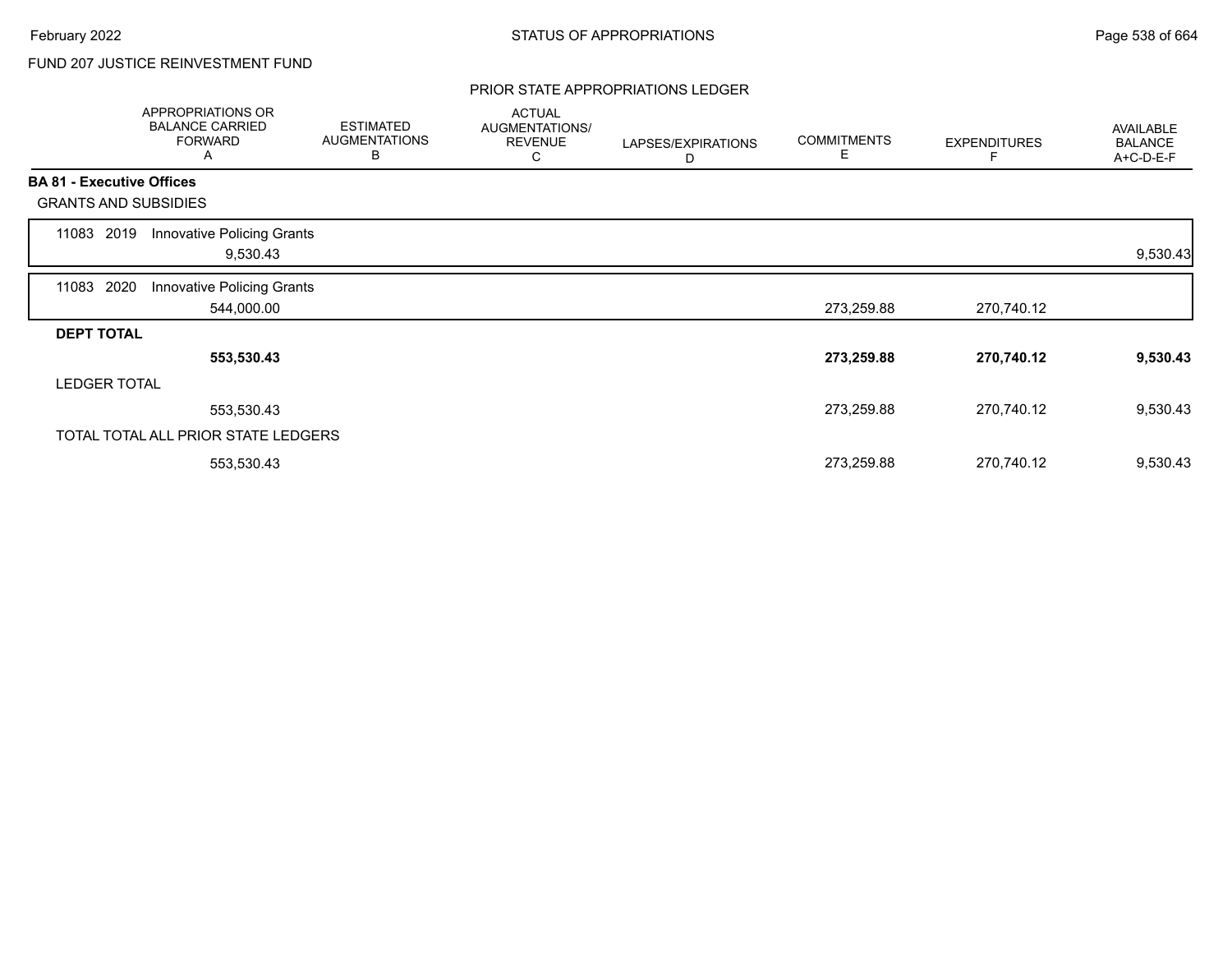# FUND 208 INSURANCE REG AND OVERSIGHT FUND

### CURRENT STATE APPROPRIATIONS LEDGER

|                          | APPROPRIATIONS OR<br><b>BALANCE CARRIED</b><br><b>FORWARD</b><br>Α | <b>ESTIMATED</b><br><b>AUGMENTATIONS</b><br>B | <b>ACTUAL</b><br>AUGMENTATIONS/<br><b>REVENUE</b><br>С | LAPSES/EXPIRATIONS<br>D | <b>COMMITMENTS</b><br>Ε | <b>EXPENDITURES</b> | AVAILABLE<br><b>BALANCE</b><br>A+C-D-E-F |
|--------------------------|--------------------------------------------------------------------|-----------------------------------------------|--------------------------------------------------------|-------------------------|-------------------------|---------------------|------------------------------------------|
| <b>BA 79 - Insurance</b> |                                                                    |                                               |                                                        |                         |                         |                     |                                          |
|                          | <b>GENERAL GOVERNMENT</b>                                          |                                               |                                                        |                         |                         |                     |                                          |
| 11061                    | 2021<br><b>General Government Operations</b>                       |                                               |                                                        |                         |                         |                     |                                          |
|                          | 31,649,000.00                                                      |                                               |                                                        |                         | 1,326,613.09            | 17,611,016.31       | 12,711,370.60                            |
| <b>DEPT TOTAL</b>        |                                                                    |                                               |                                                        |                         |                         |                     |                                          |
|                          | 31,649,000.00                                                      |                                               |                                                        |                         | 1,326,613.09            | 17,611,016.31       | 12,711,370.60                            |
| <b>LEDGER TOTAL</b>      |                                                                    |                                               |                                                        |                         |                         |                     |                                          |
|                          | 31,649,000.00                                                      |                                               |                                                        |                         | 1,326,613.09            | 17,611,016.31       | 12,711,370.60                            |
|                          | TOTAL TOTAL ALL CURRENT STATE LEDGERS                              |                                               |                                                        |                         |                         |                     |                                          |
|                          | 31,649,000.00                                                      |                                               |                                                        |                         | 1,326,613.09            | 17,611,016.31       | 12,711,370.60                            |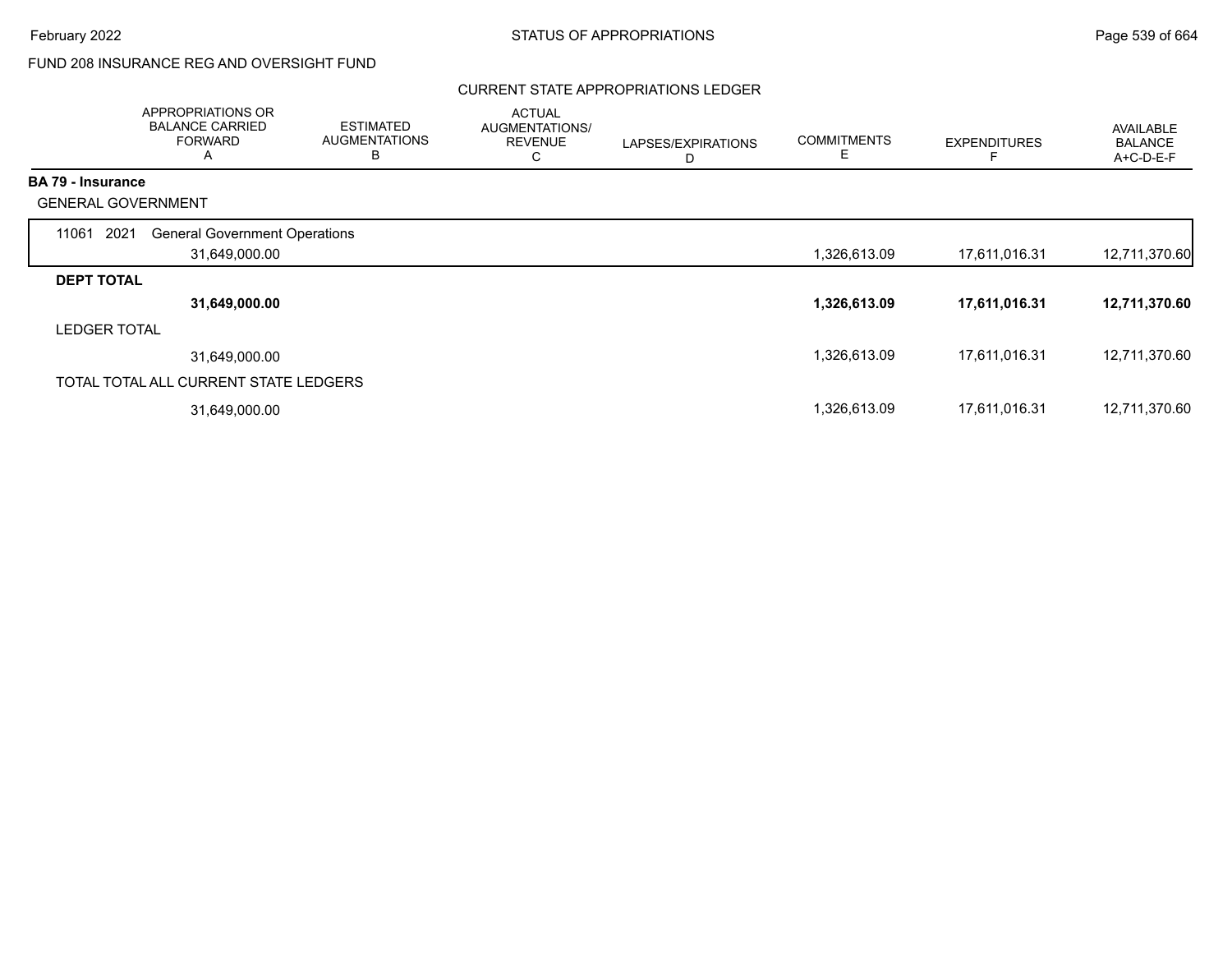# FUND 208 INSURANCE REG AND OVERSIGHT FUND

### PRIOR STATE APPROPRIATIONS LEDGER

|                           | <b>APPROPRIATIONS OR</b><br><b>BALANCE CARRIED</b><br><b>FORWARD</b><br>A | <b>ESTIMATED</b><br><b>AUGMENTATIONS</b><br>В | <b>ACTUAL</b><br>AUGMENTATIONS/<br><b>REVENUE</b><br>С | LAPSES/EXPIRATIONS<br>D | <b>COMMITMENTS</b><br>Е | <b>EXPENDITURES</b><br>F | AVAILABLE<br><b>BALANCE</b><br>A+C-D-E-F |
|---------------------------|---------------------------------------------------------------------------|-----------------------------------------------|--------------------------------------------------------|-------------------------|-------------------------|--------------------------|------------------------------------------|
| <b>BA 79 - Insurance</b>  |                                                                           |                                               |                                                        |                         |                         |                          |                                          |
| <b>GENERAL GOVERNMENT</b> |                                                                           |                                               |                                                        |                         |                         |                          |                                          |
| 11061<br>2018             | <b>General Government Operations</b><br>1,699,328.61                      |                                               |                                                        |                         |                         |                          | 1,699,328.61                             |
| 2019<br>11061             | <b>General Government Operations</b><br>1,912,457.07                      |                                               |                                                        |                         | 132,431.51              | 7,692.82                 | 1,772,332.74                             |
| 2020<br>11061             | <b>General Government Operations</b><br>5,093,235.48                      |                                               |                                                        |                         | 497,427.84              | 1,633,957.03             | 2,961,850.61                             |
| <b>DEPT TOTAL</b>         |                                                                           |                                               |                                                        |                         |                         |                          |                                          |
|                           | 8,705,021.16                                                              |                                               |                                                        |                         | 629,859.35              | 1,641,649.85             | 6,433,511.96                             |
| <b>LEDGER TOTAL</b>       |                                                                           |                                               |                                                        |                         |                         |                          |                                          |
|                           | 8,705,021.16                                                              |                                               |                                                        |                         | 629,859.35              | 1,641,649.85             | 6,433,511.96                             |
|                           | TOTAL TOTAL ALL PRIOR STATE LEDGERS                                       |                                               |                                                        |                         |                         |                          |                                          |
|                           | 8,705,021.16                                                              |                                               |                                                        |                         | 629,859.35              | 1,641,649.85             | 6,433,511.96                             |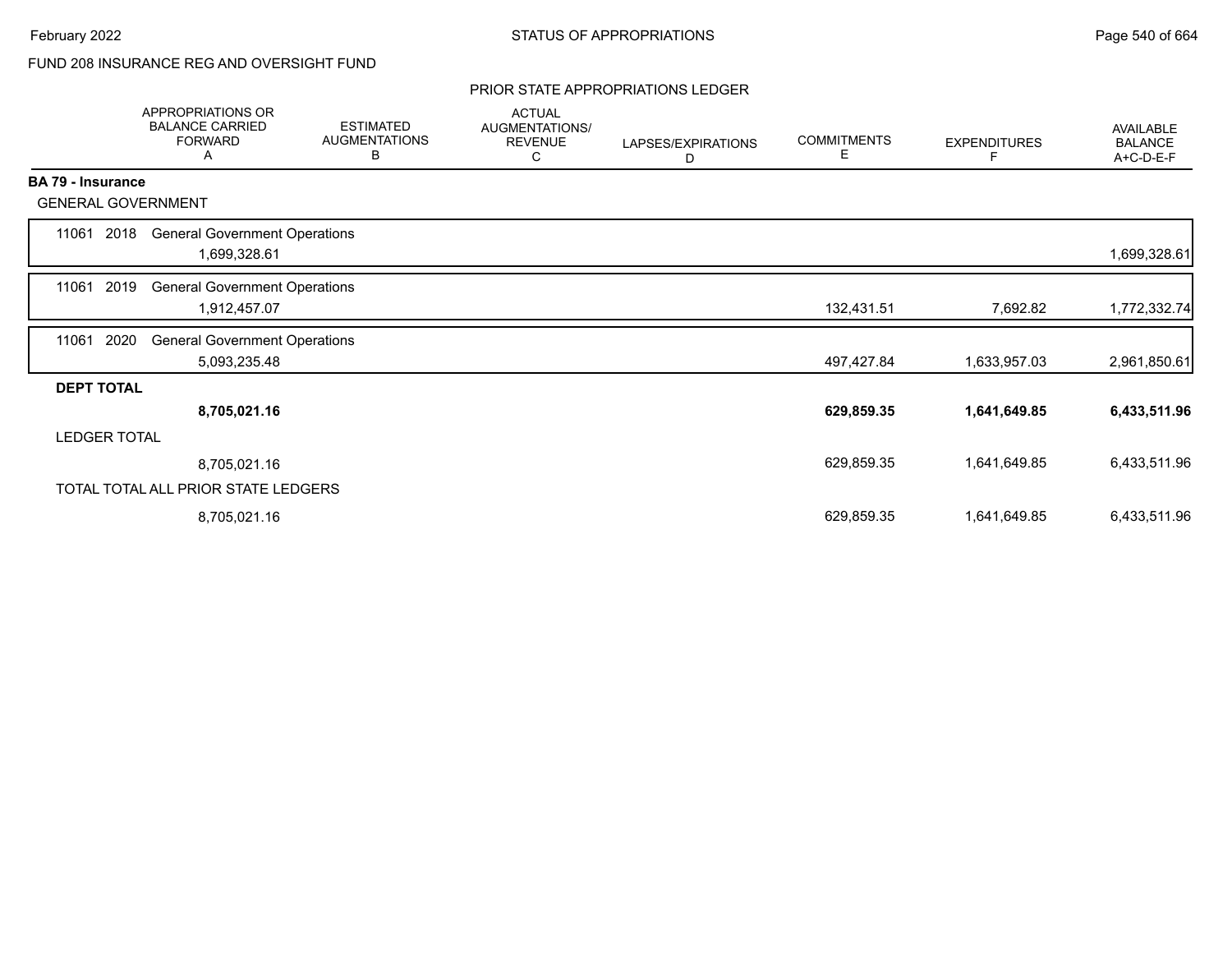# FUND 209 PHILA TAXI AND LIMO REG FUND

### CURRENT STATE APPROPRIATIONS LEDGER

|                                  | APPROPRIATIONS OR<br><b>BALANCE CARRIED</b><br><b>FORWARD</b><br>Α | <b>ESTIMATED</b><br><b>AUGMENTATIONS</b><br>B | <b>ACTUAL</b><br>AUGMENTATIONS/<br><b>REVENUE</b><br>С | LAPSES/EXPIRATIONS<br>D | <b>COMMITMENTS</b> | <b>EXPENDITURES</b> | AVAILABLE<br><b>BALANCE</b><br>A+C-D-E-F |
|----------------------------------|--------------------------------------------------------------------|-----------------------------------------------|--------------------------------------------------------|-------------------------|--------------------|---------------------|------------------------------------------|
| <b>BA 81 - Executive Offices</b> |                                                                    |                                               |                                                        |                         |                    |                     |                                          |
|                                  | <b>GENERAL GOVERNMENT</b>                                          |                                               |                                                        |                         |                    |                     |                                          |
| 11062 2021                       | Transfer to PhiladelphiaParkingAuthority                           |                                               |                                                        |                         |                    |                     |                                          |
|                                  | 2,749,000.00                                                       |                                               |                                                        |                         |                    | 1,110,497.00        | 1,638,503.00                             |
| <b>DEPT TOTAL</b>                |                                                                    |                                               |                                                        |                         |                    |                     |                                          |
|                                  | 2,749,000.00                                                       |                                               |                                                        |                         |                    | 1,110,497.00        | 1,638,503.00                             |
| <b>LEDGER TOTAL</b>              |                                                                    |                                               |                                                        |                         |                    |                     |                                          |
|                                  | 2,749,000.00                                                       |                                               |                                                        |                         |                    | 1,110,497.00        | 1,638,503.00                             |
|                                  | TOTAL TOTAL ALL CURRENT STATE LEDGERS                              |                                               |                                                        |                         |                    |                     |                                          |
|                                  | 2,749,000.00                                                       |                                               |                                                        |                         |                    | 1,110,497.00        | 1,638,503.00                             |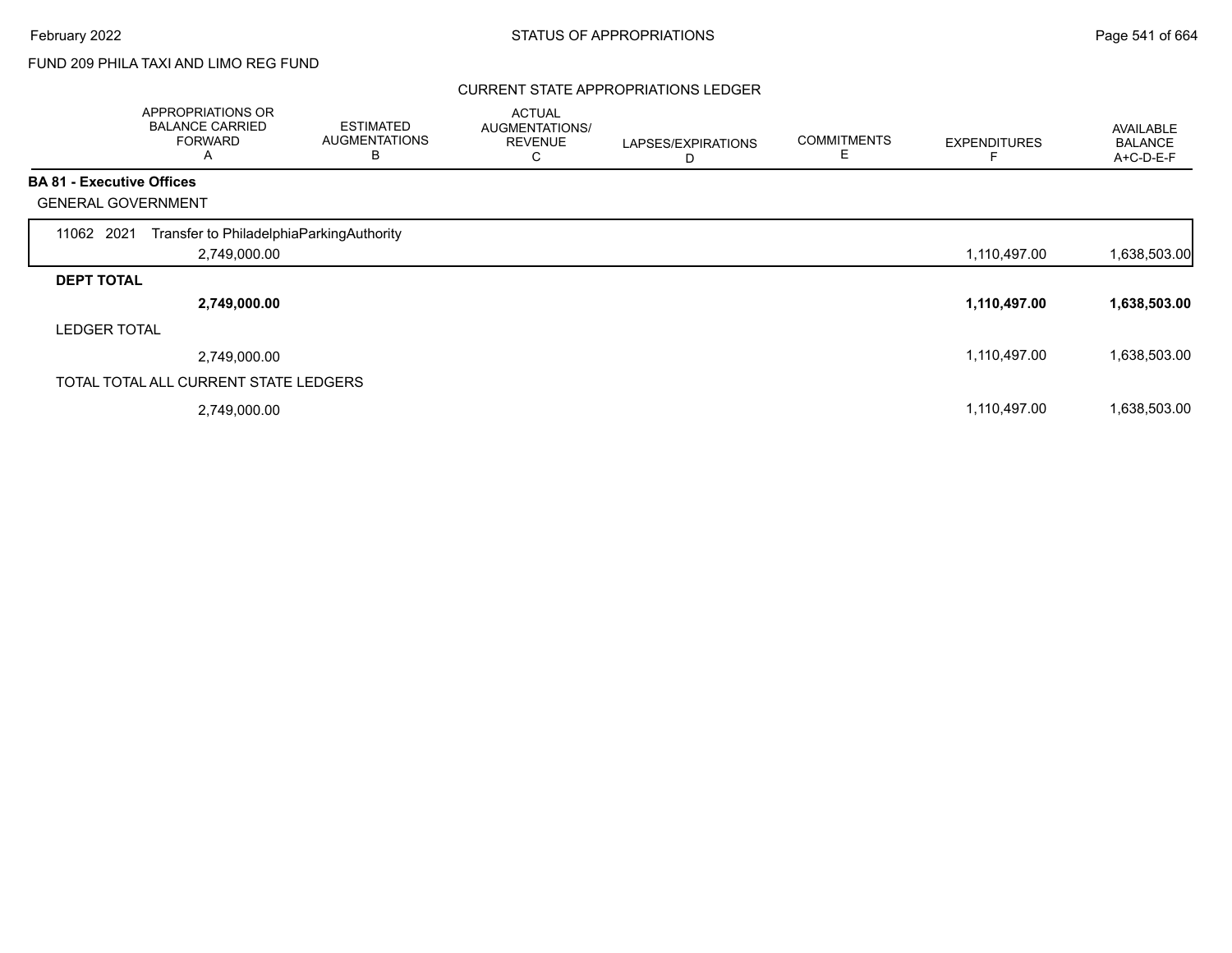# FUND 209 PHILA TAXI AND LIMO REG FUND

### PRIOR STATE APPROPRIATIONS LEDGER

|                                  | APPROPRIATIONS OR<br><b>BALANCE CARRIED</b><br><b>FORWARD</b><br>A | <b>ESTIMATED</b><br><b>AUGMENTATIONS</b><br>В | <b>ACTUAL</b><br><b>AUGMENTATIONS/</b><br><b>REVENUE</b><br>С | LAPSES/EXPIRATIONS<br>D | <b>COMMITMENTS</b> | <b>EXPENDITURES</b> | AVAILABLE<br><b>BALANCE</b><br>A+C-D-E-F |
|----------------------------------|--------------------------------------------------------------------|-----------------------------------------------|---------------------------------------------------------------|-------------------------|--------------------|---------------------|------------------------------------------|
| <b>BA 81 - Executive Offices</b> |                                                                    |                                               |                                                               |                         |                    |                     |                                          |
|                                  | <b>GENERAL GOVERNMENT</b>                                          |                                               |                                                               |                         |                    |                     |                                          |
| 11062 2020                       | Transfer to PhiladelphiaParkingAuthority                           |                                               |                                                               |                         |                    |                     |                                          |
|                                  | 1,352,760.00                                                       |                                               |                                                               |                         |                    | 310,195.00          | 1,042,565.00                             |
| <b>DEPT TOTAL</b>                |                                                                    |                                               |                                                               |                         |                    |                     |                                          |
|                                  | 1,352,760.00                                                       |                                               |                                                               |                         |                    | 310,195.00          | 1,042,565.00                             |
| <b>LEDGER TOTAL</b>              |                                                                    |                                               |                                                               |                         |                    |                     |                                          |
|                                  | 1,352,760.00                                                       |                                               |                                                               |                         |                    | 310,195.00          | 1,042,565.00                             |
|                                  | TOTAL TOTAL ALL PRIOR STATE LEDGERS                                |                                               |                                                               |                         |                    |                     |                                          |
|                                  | 1,352,760.00                                                       |                                               |                                                               |                         |                    | 310,195.00          | 1,042,565.00                             |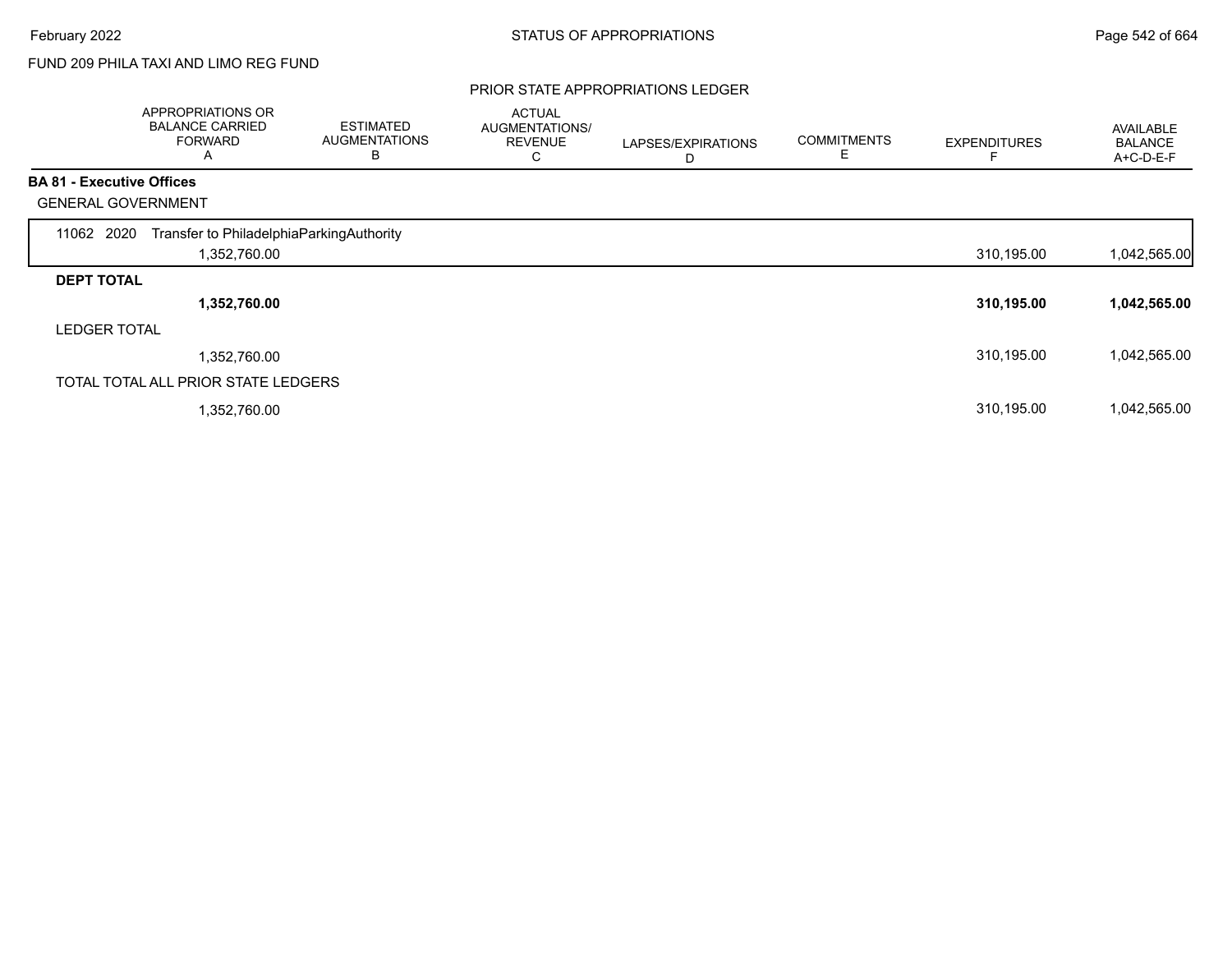Г

# FUND 210 PHILA TAXI MEDALLION FUND

### CURRENT STATE APPROPRIATIONS LEDGER

|                                  | APPROPRIATIONS OR<br><b>BALANCE CARRIED</b><br><b>FORWARD</b><br>A | <b>ESTIMATED</b><br><b>AUGMENTATIONS</b><br>В | <b>ACTUAL</b><br><b>AUGMENTATIONS/</b><br><b>REVENUE</b><br>С | LAPSES/EXPIRATIONS<br>D | <b>COMMITMENTS</b> | <b>EXPENDITURES</b> | AVAILABLE<br><b>BALANCE</b><br>A+C-D-E-F |
|----------------------------------|--------------------------------------------------------------------|-----------------------------------------------|---------------------------------------------------------------|-------------------------|--------------------|---------------------|------------------------------------------|
| <b>BA 81 - Executive Offices</b> |                                                                    |                                               |                                                               |                         |                    |                     |                                          |
| <b>GENERAL GOVERNMENT</b>        |                                                                    |                                               |                                                               |                         |                    |                     |                                          |
| 2021<br>11063                    | Philadelphia Taxicab Medallion Program                             |                                               |                                                               |                         |                    |                     |                                          |
|                                  | 100,000.00                                                         |                                               |                                                               |                         |                    |                     | 100,000.00                               |
| <b>DEPT TOTAL</b>                |                                                                    |                                               |                                                               |                         |                    |                     |                                          |
|                                  | 100,000.00                                                         |                                               |                                                               |                         |                    |                     | 100,000.00                               |
| <b>LEDGER TOTAL</b>              |                                                                    |                                               |                                                               |                         |                    |                     |                                          |
|                                  | 100,000.00                                                         |                                               |                                                               |                         |                    |                     | 100,000.00                               |
|                                  | TOTAL TOTAL ALL CURRENT STATE LEDGERS                              |                                               |                                                               |                         |                    |                     |                                          |
|                                  | 100,000.00                                                         |                                               |                                                               |                         |                    |                     | 100,000.00                               |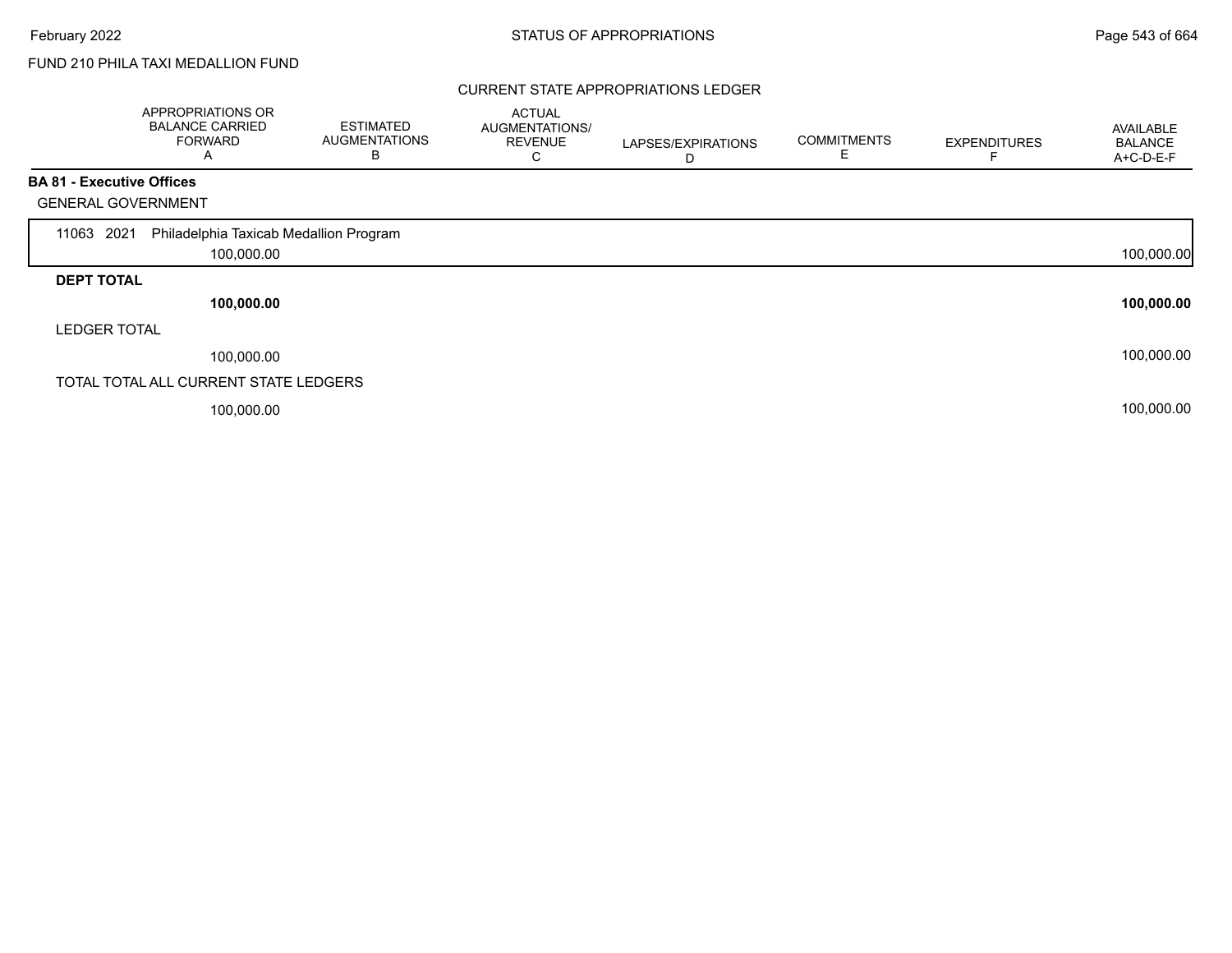Г

# FUND 210 PHILA TAXI MEDALLION FUND

### PRIOR STATE APPROPRIATIONS LEDGER

|                                  | APPROPRIATIONS OR<br><b>BALANCE CARRIED</b><br><b>FORWARD</b><br>Α | <b>ESTIMATED</b><br><b>AUGMENTATIONS</b><br>В | <b>ACTUAL</b><br>AUGMENTATIONS/<br><b>REVENUE</b><br>С | LAPSES/EXPIRATIONS<br>D | <b>COMMITMENTS</b> | <b>EXPENDITURES</b> | <b>AVAILABLE</b><br><b>BALANCE</b><br>A+C-D-E-F |
|----------------------------------|--------------------------------------------------------------------|-----------------------------------------------|--------------------------------------------------------|-------------------------|--------------------|---------------------|-------------------------------------------------|
| <b>BA 81 - Executive Offices</b> |                                                                    |                                               |                                                        |                         |                    |                     |                                                 |
| <b>GENERAL GOVERNMENT</b>        |                                                                    |                                               |                                                        |                         |                    |                     |                                                 |
| 2020<br>11063                    | Philadelphia Taxicab Medallion Program                             |                                               |                                                        |                         |                    |                     |                                                 |
|                                  | 100,000.00                                                         |                                               |                                                        |                         |                    |                     | 100,000.00                                      |
| <b>DEPT TOTAL</b>                |                                                                    |                                               |                                                        |                         |                    |                     |                                                 |
|                                  | 100,000.00                                                         |                                               |                                                        |                         |                    |                     | 100,000.00                                      |
| <b>LEDGER TOTAL</b>              |                                                                    |                                               |                                                        |                         |                    |                     |                                                 |
|                                  | 100,000.00                                                         |                                               |                                                        |                         |                    |                     | 100,000.00                                      |
|                                  | TOTAL TOTAL ALL PRIOR STATE LEDGERS                                |                                               |                                                        |                         |                    |                     |                                                 |
|                                  | 100,000.00                                                         |                                               |                                                        |                         |                    |                     | 100,000.00                                      |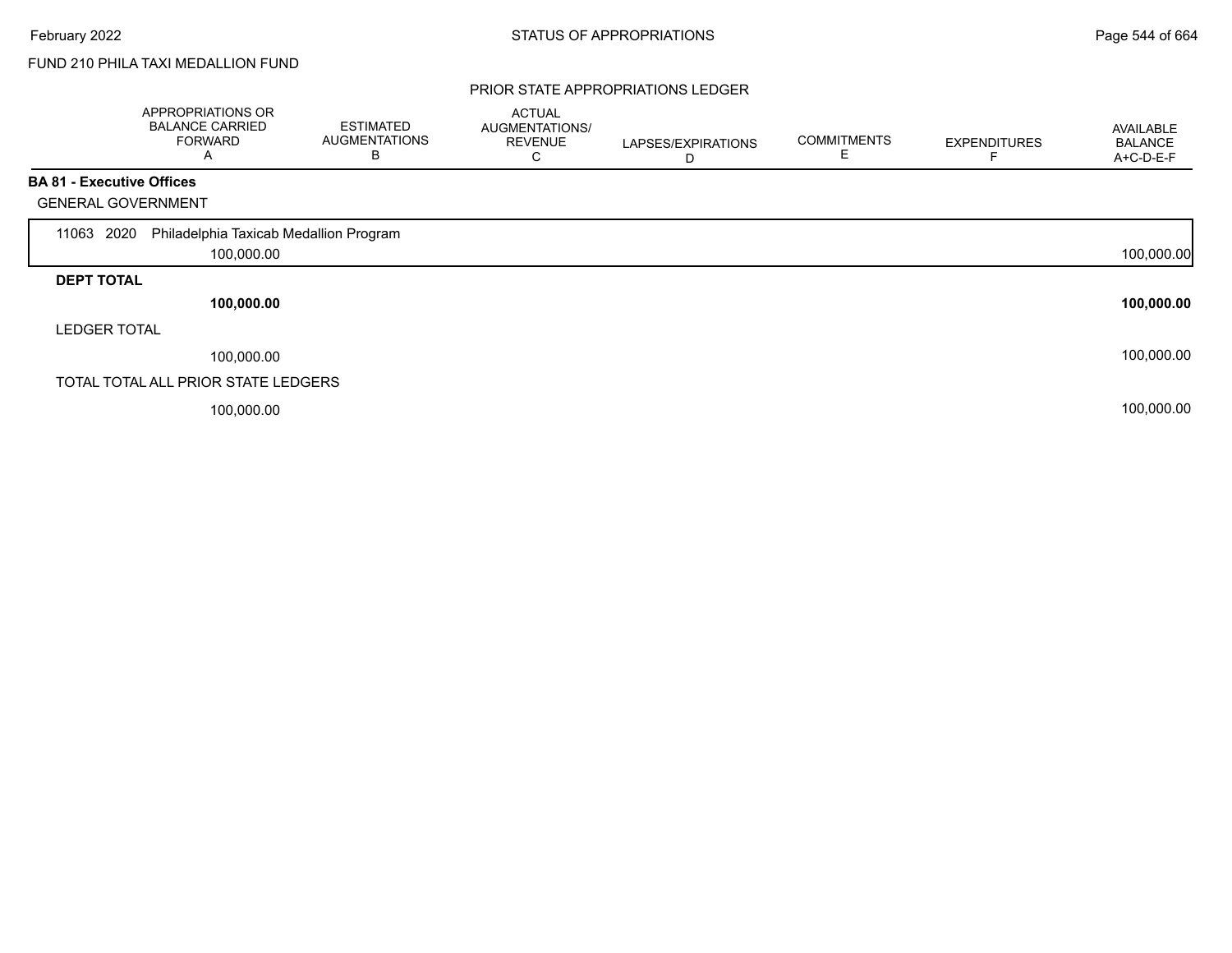|                               | APPROPRIATIONS OR<br><b>BALANCE CARRIED</b><br><b>FORWARD</b><br>Α | <b>ESTIMATED</b><br><b>AUGMENTATIONS</b><br>В | <b>ACTUAL</b><br><b>AUGMENTATIONS/</b><br><b>REVENUE</b><br>C | LAPSES/EXPIRATIONS<br>D | <b>COMMITMENTS</b><br>Е | <b>EXPENDITURES</b><br>F | <b>AVAILABLE</b><br><b>BALANCE</b><br>$A+C-D-E-F$ |
|-------------------------------|--------------------------------------------------------------------|-----------------------------------------------|---------------------------------------------------------------|-------------------------|-------------------------|--------------------------|---------------------------------------------------|
| <b>BA 78 - Transportation</b> |                                                                    |                                               |                                                               |                         |                         |                          |                                                   |
| <b>GENERAL GOVERNMENT</b>     |                                                                    |                                               |                                                               |                         |                         |                          |                                                   |
| 29408 2021                    | <b>Multimodal Administration &amp; Oversight</b>                   |                                               |                                                               |                         |                         |                          |                                                   |
|                               | 4,317,000.00                                                       |                                               |                                                               |                         | 3,325.01                | 1,155,956.25             | 3, 157, 718. 74                                   |
| <b>GRANTS AND SUBSIDIES</b>   |                                                                    |                                               |                                                               |                         |                         |                          |                                                   |
|                               | 29403 2021 Aviation Grants                                         |                                               |                                                               |                         |                         |                          |                                                   |
|                               | 6,720,000.00                                                       |                                               |                                                               |                         |                         |                          | 6,720,000.00                                      |
| 2021<br>29404                 | Rail Freight Grants                                                |                                               |                                                               |                         |                         |                          |                                                   |
|                               | 11,197,000.00                                                      |                                               |                                                               |                         |                         |                          | 11,197,000.00                                     |
| 29405 2021                    | Passenger Rail Grants                                              |                                               |                                                               |                         |                         |                          |                                                   |
|                               | 8,959,000.00                                                       |                                               |                                                               |                         |                         |                          | 8,959,000.00                                      |
| 29406 2021                    | Ports & Waterways Grants                                           |                                               |                                                               |                         |                         |                          |                                                   |
|                               | 11,197,000.00                                                      |                                               |                                                               |                         |                         |                          | 11,197,000.00                                     |
| 29407 2021                    | <b>Bicycle &amp; Pedestrian Facilities Grants</b>                  |                                               |                                                               |                         |                         |                          |                                                   |
|                               | 2,239,000.00                                                       |                                               |                                                               |                         | 1,993,813.96            |                          | 245,186.04                                        |
| 29411 2021                    | <b>Statewide Programs Grants</b>                                   |                                               |                                                               |                         |                         |                          |                                                   |
|                               | 40,000,000.00                                                      |                                               |                                                               |                         | 6,496,391.16            | 1,699,101.63             | 31,804,507.21                                     |
| <b>DEPT TOTAL</b>             |                                                                    |                                               |                                                               |                         |                         |                          |                                                   |
|                               | 84,629,000.00                                                      |                                               |                                                               |                         | 8,493,530.13            | 2,855,057.88             | 73,280,411.99                                     |
| <b>LEDGER TOTAL</b>           |                                                                    |                                               |                                                               |                         |                         |                          |                                                   |
|                               | 84,629,000.00                                                      |                                               |                                                               |                         | 8,493,530.13            | 2,855,057.88             | 73,280,411.99                                     |
|                               | TOTAL TOTAL ALL CURRENT STATE LEDGERS                              |                                               |                                                               |                         |                         |                          |                                                   |
|                               | 84,629,000.00                                                      |                                               |                                                               |                         | 8,493,530.13            | 2,855,057.88             | 73,280,411.99                                     |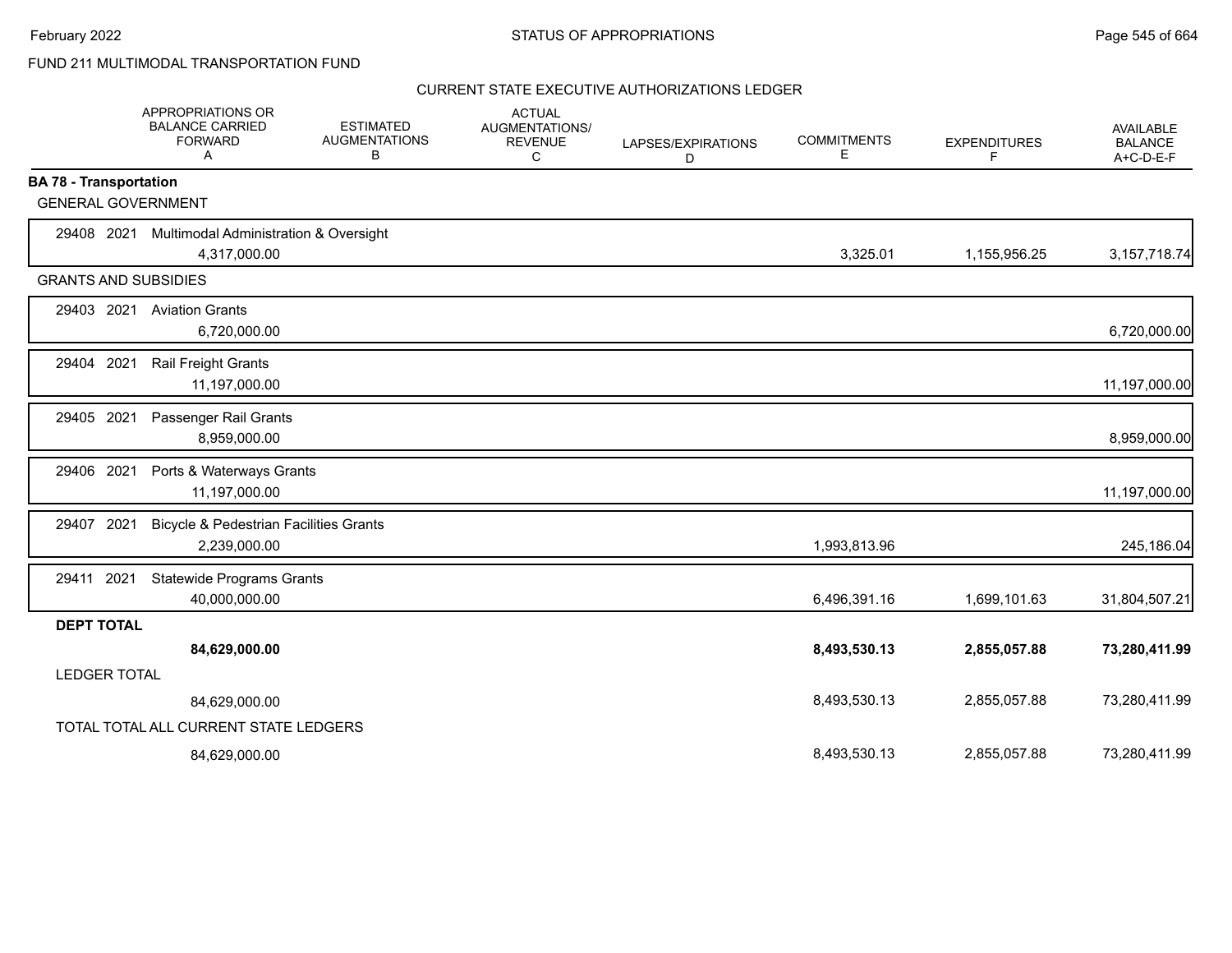### PRIOR STATE APPROPRIATIONS LEDGER

|                               | APPROPRIATIONS OR<br><b>BALANCE CARRIED</b><br><b>FORWARD</b><br>A | <b>ESTIMATED</b><br><b>AUGMENTATIONS</b><br>В | <b>ACTUAL</b><br>AUGMENTATIONS/<br><b>REVENUE</b><br>С | LAPSES/EXPIRATIONS<br>D | <b>COMMITMENTS</b><br>E | <b>EXPENDITURES</b> | AVAILABLE<br><b>BALANCE</b><br>A+C-D-E-F |
|-------------------------------|--------------------------------------------------------------------|-----------------------------------------------|--------------------------------------------------------|-------------------------|-------------------------|---------------------|------------------------------------------|
| <b>BA 78 - Transportation</b> |                                                                    |                                               |                                                        |                         |                         |                     |                                          |
| <b>GENERAL GOVERNMENT</b>     |                                                                    |                                               |                                                        |                         |                         |                     |                                          |
| 2019<br>11100                 | PennPORTS-PRPA Debt Service<br>80,668.72                           |                                               |                                                        |                         |                         |                     | 80,668.72                                |
| 2020<br>11100                 | PennPORTS-PRPA Debt Service                                        |                                               |                                                        |                         |                         |                     |                                          |
|                               | 4,240,418.66                                                       |                                               |                                                        |                         |                         |                     | 4,240,418.66                             |
| <b>DEPT TOTAL</b>             |                                                                    |                                               |                                                        |                         |                         |                     |                                          |
|                               | 4,321,087.38                                                       |                                               |                                                        |                         |                         |                     | 4,321,087.38                             |
| <b>LEDGER TOTAL</b>           |                                                                    |                                               |                                                        |                         |                         |                     |                                          |
|                               | 4,321,087.38                                                       |                                               |                                                        |                         |                         |                     | 4,321,087.38                             |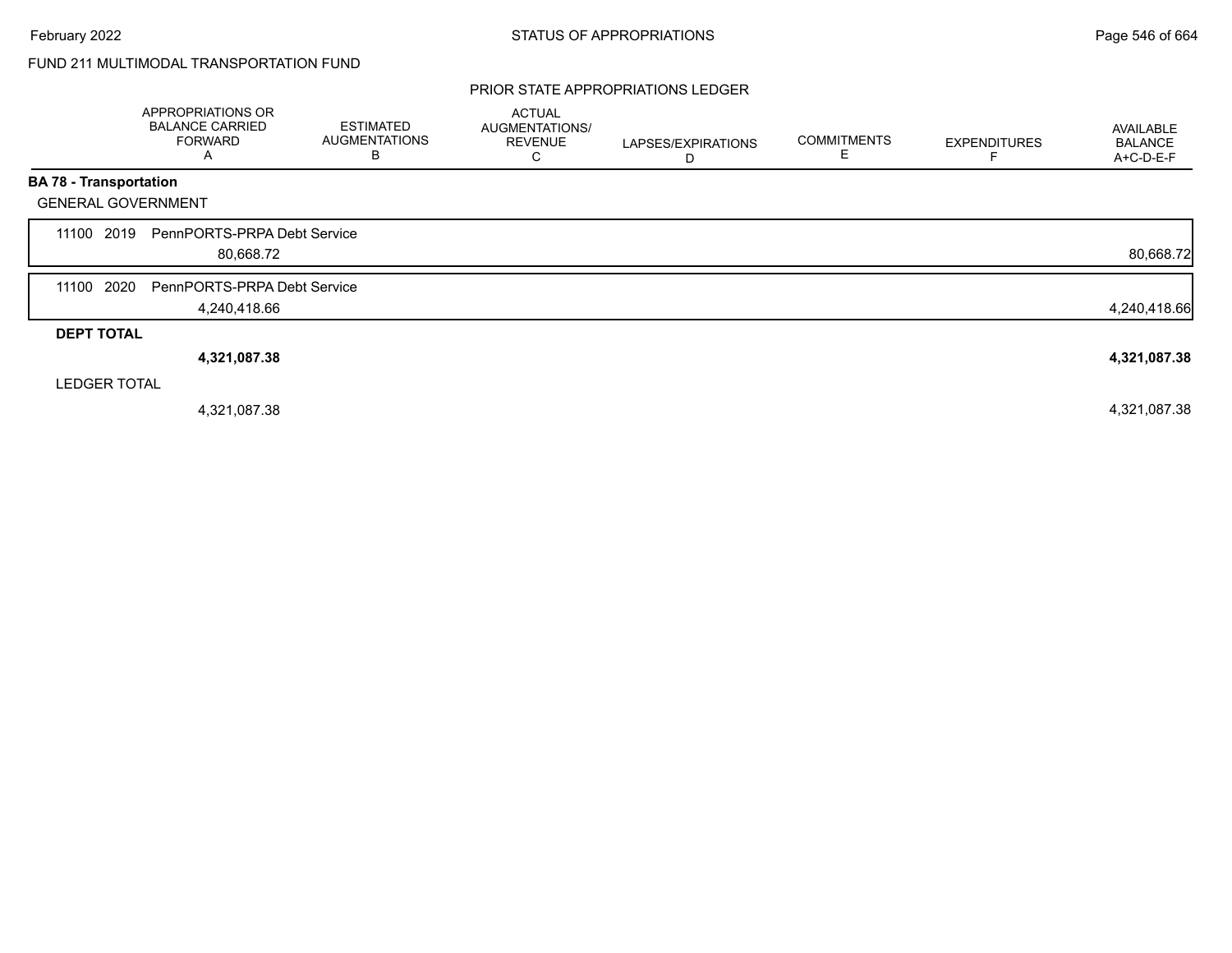|                               | APPROPRIATIONS OR<br><b>BALANCE CARRIED</b><br><b>FORWARD</b><br>$\mathsf{A}$ | <b>ESTIMATED</b><br><b>AUGMENTATIONS</b><br>В | <b>ACTUAL</b><br>AUGMENTATIONS/<br><b>REVENUE</b><br>C | LAPSES/EXPIRATIONS<br>D | <b>COMMITMENTS</b><br>Е | <b>EXPENDITURES</b><br>F | <b>AVAILABLE</b><br><b>BALANCE</b><br>A+C-D-E-F |
|-------------------------------|-------------------------------------------------------------------------------|-----------------------------------------------|--------------------------------------------------------|-------------------------|-------------------------|--------------------------|-------------------------------------------------|
| <b>BA 78 - Transportation</b> |                                                                               |                                               |                                                        |                         |                         |                          |                                                 |
| <b>GENERAL GOVERNMENT</b>     |                                                                               |                                               |                                                        |                         |                         |                          |                                                 |
|                               | 29408 2014 Multimodal Administration & Oversight<br>135,576.72                |                                               |                                                        |                         | 85,323.67               | 50,253.05                |                                                 |
|                               | 29408 2015 Multimodal Administration & Oversight<br>49,963.16                 |                                               |                                                        |                         |                         | 17,825.78                | 32,137.38                                       |
|                               | 29408 2016 Multimodal Administration & Oversight<br>48,494.45                 |                                               |                                                        |                         |                         | 48,494.45                |                                                 |
|                               | 29408 2017 Multimodal Administration & Oversight<br>1,175,283.31              |                                               |                                                        |                         | 327,689.77              | 534,440.77               | 313,152.77                                      |
|                               | 29408 2018 Multimodal Administration & Oversight<br>982,975.33                |                                               |                                                        |                         |                         | $-151.48$                | 983,126.81                                      |
|                               | 29408 2019 Multimodal Administration & Oversight<br>621,684.69                |                                               |                                                        |                         | 92,750.98               | 35,999.31                | 492,934.40                                      |
|                               | 29408 2020 Multimodal Administration & Oversight<br>1,670,386.48              |                                               |                                                        |                         | 448,905.21              | 610,565.23               | 610,916.04                                      |
| <b>GRANTS AND SUBSIDIES</b>   |                                                                               |                                               |                                                        |                         |                         |                          |                                                 |
|                               | 29403 2014 Aviation Grants<br>146,205.45                                      |                                               |                                                        |                         | 146,205.45              |                          |                                                 |
|                               | 29403 2015 Aviation Grants<br>95,251.35                                       |                                               |                                                        |                         | 65,495.31               | 29,756.04                |                                                 |
|                               | 29403 2016 Aviation Grants<br>1,448,411.47                                    |                                               |                                                        |                         | 1,257,074.30            | 191,337.17               |                                                 |
|                               | 29403 2017 Aviation Grants<br>538,147.21                                      |                                               |                                                        |                         | 273,130.87              | 265,016.34               |                                                 |
|                               | 29403 2018 Aviation Grants<br>3,068,086.00                                    |                                               |                                                        |                         | 844,313.70              | 2,223,772.30             |                                                 |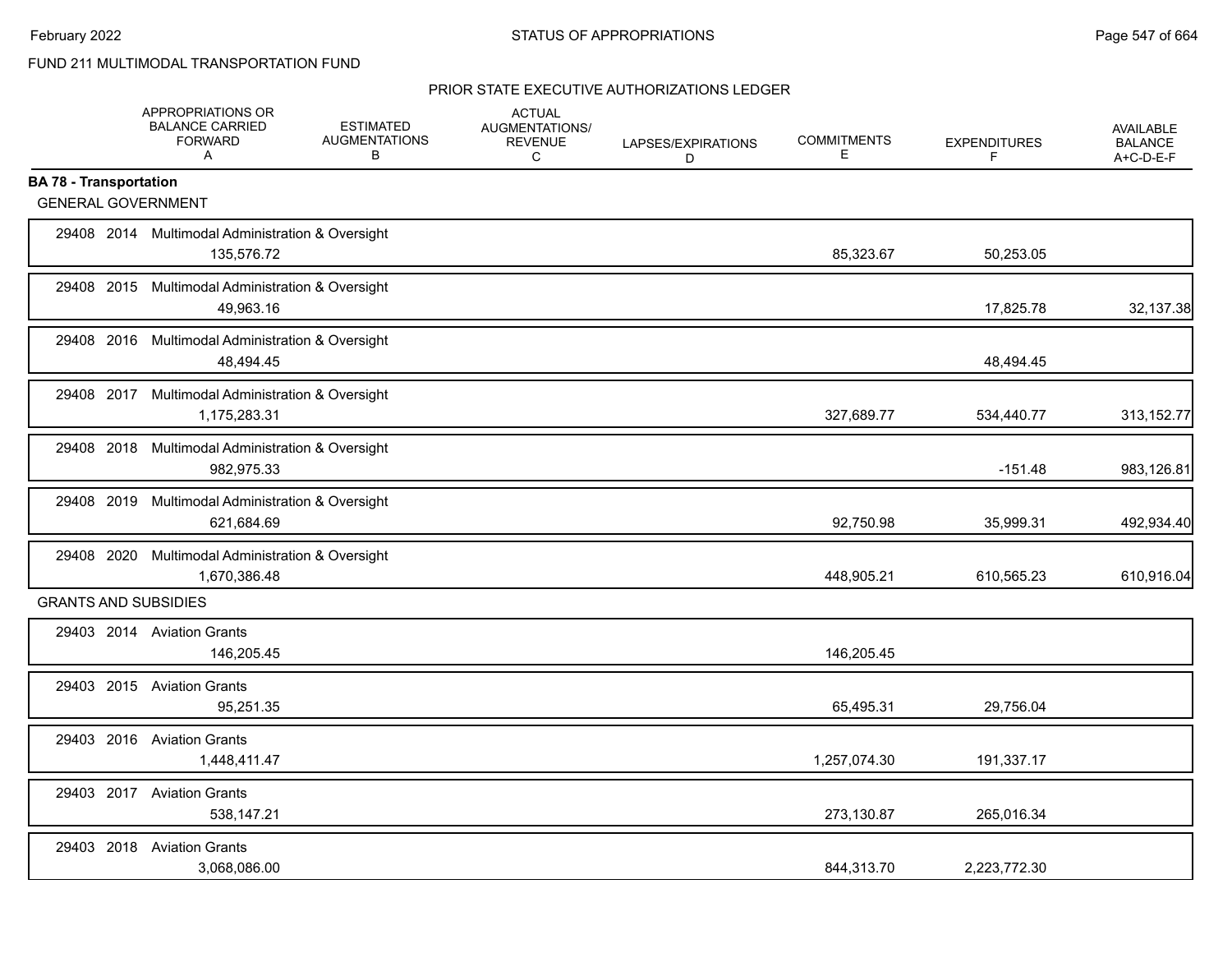|            | APPROPRIATIONS OR<br><b>BALANCE CARRIED</b><br><b>FORWARD</b><br>A | <b>ESTIMATED</b><br><b>AUGMENTATIONS</b><br>В | <b>ACTUAL</b><br>AUGMENTATIONS/<br><b>REVENUE</b><br>$\mathsf{C}$ | LAPSES/EXPIRATIONS<br>D | <b>COMMITMENTS</b><br>Е | <b>EXPENDITURES</b><br>F | <b>AVAILABLE</b><br><b>BALANCE</b><br>A+C-D-E-F |
|------------|--------------------------------------------------------------------|-----------------------------------------------|-------------------------------------------------------------------|-------------------------|-------------------------|--------------------------|-------------------------------------------------|
|            | 29403 2019 Aviation Grants<br>3,254,131.67                         |                                               |                                                                   |                         | 1,600,711.41            | 319,095.58               | 1,334,324.68                                    |
| 29403 2020 | <b>Aviation Grants</b><br>6,322,961.82                             |                                               |                                                                   |                         | 1,942.31                | 3,011.01                 | 6,318,008.50                                    |
| 29404      | 2014<br>Rail Freight Grants<br>3,007,811.87                        |                                               |                                                                   |                         | 1,327,956.87            | 1,679,855.00             |                                                 |
|            | 29404 2015 Rail Freight Grants<br>3,568,889.85                     |                                               |                                                                   |                         | 2,740,261.35            | 828,628.50               |                                                 |
|            | 29404 2016 Rail Freight Grants<br>7,294,478.68                     |                                               |                                                                   |                         | 4,299,006.24            | 2,986,844.47             | 8,627.97                                        |
|            | 29404 2017 Rail Freight Grants<br>7,837,444.00                     |                                               |                                                                   |                         | 6,729,346.00            | 1,108,098.00             |                                                 |
| 29404      | 2018<br>Rail Freight Grants<br>9,636,207.00                        |                                               |                                                                   |                         | 8,304,861.49            | 486,243.00               | 845,102.51                                      |
| 29404 2019 | <b>Rail Freight Grants</b><br>10,243,273.00                        |                                               |                                                                   |                         | 5,550,883.00            | 73,235.77                | 4,619,154.23                                    |
| 29404      | 2020<br>Rail Freight Grants<br>10,775,000.00                       |                                               |                                                                   |                         |                         |                          | 10,775,000.00                                   |
| 29404 2013 | <b>Rail Freight Grants</b><br>240,822.73                           |                                               |                                                                   |                         | 86,967.00               | 153,855.73               |                                                 |
| 29405 2020 | Passenger Rail Grants<br>4,029,653.95                              |                                               |                                                                   |                         |                         | 4,029,653.95             |                                                 |
| 29406 2015 | Ports & Waterways Grants<br>400,000.00                             |                                               |                                                                   |                         |                         | 400,000.00               |                                                 |
|            | 29406 2016 Ports & Waterways Grants<br>5,600.00                    |                                               |                                                                   |                         |                         | 5,600.00                 |                                                 |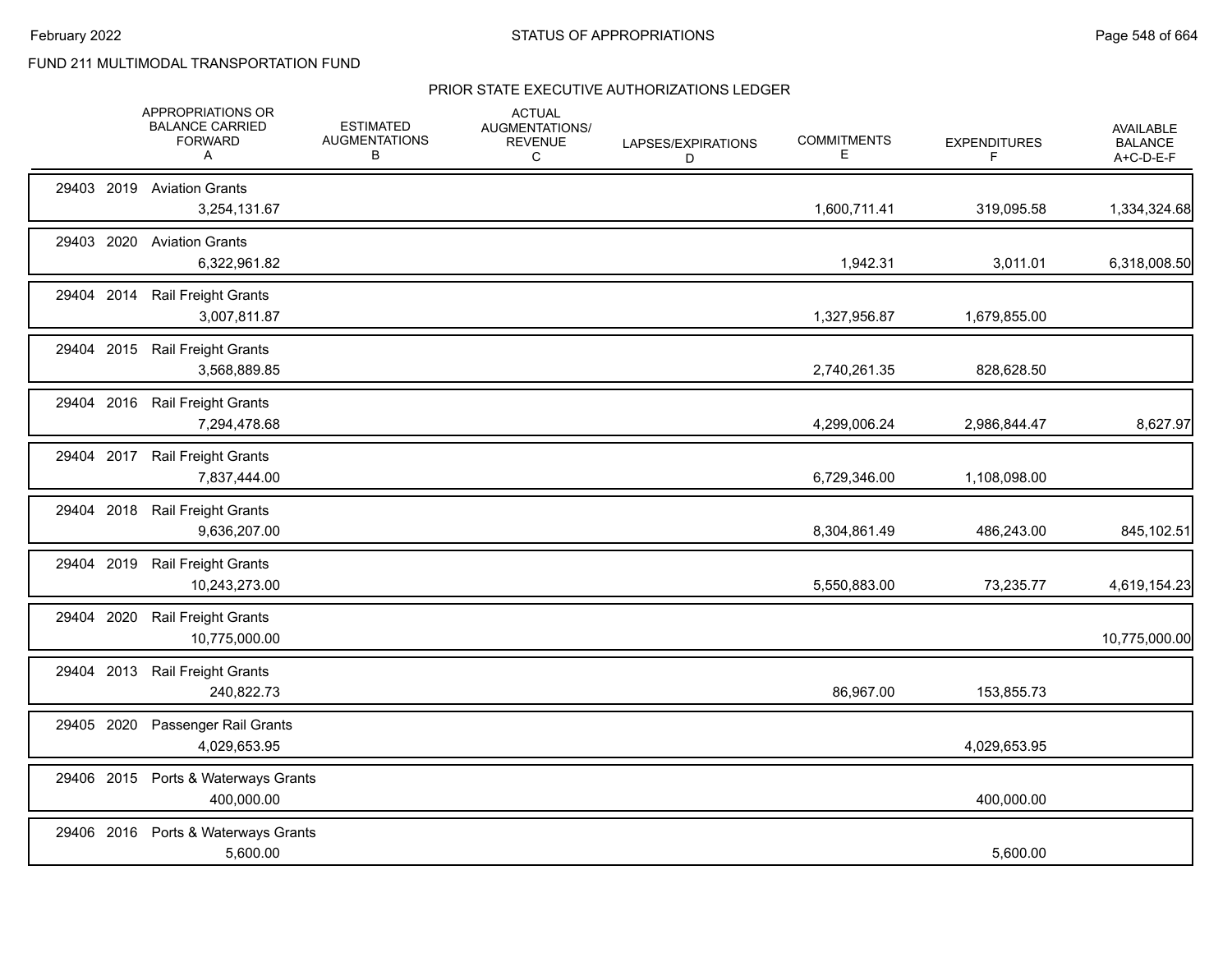| 29406 2018 Ports & Waterways Grants<br>2,121,031.98<br>1,500,000.00<br>621,012.32<br>29406 2019 Ports & Waterways Grants<br>3,933,191.20<br>848,208.76<br>2,854,048.49<br>Ports & Waterways Grants<br>29406 2020<br>10,775,000.00<br>4,142,875.00<br>3,895,930.29<br>29407 2014<br><b>Bicycle &amp; Pedestrian Facilities Grants</b><br>489,602.60<br>215,062.96<br>274,539.64<br>29407 2015 Bicycle & Pedestrian Facilities Grants<br>961,378.39<br>10,000.00<br>29407 2016<br><b>Bicycle &amp; Pedestrian Facilities Grants</b><br>33,660.89<br>365,608.07<br>166,324.70<br><b>Bicycle &amp; Pedestrian Facilities Grants</b><br>29407 2017<br>1,304,155.05<br>131,351.37<br>475,061.78<br><b>Bicycle &amp; Pedestrian Facilities Grants</b><br>29407 2018<br>1,817,645.17<br>74,020.64<br>1,410,559.08<br>29407 2019<br><b>Bicycle &amp; Pedestrian Facilities Grants</b><br>918,602.87<br>2,170,968.47<br>331,693.51<br>29407 2020<br><b>Bicycle &amp; Pedestrian Facilities Grants</b><br>2,155,000.00<br>1,207,984.55<br>25,820.59<br>29407 2013<br><b>Bicycle &amp; Pedestrian Facilities Grants</b><br>280,691.30<br>142,234.38<br>Statewide Programs Grants<br>29411 2014<br>7,948,062.21<br>6,013,553.37<br>1,557,081.84<br><b>Statewide Programs Grants</b><br>29411 2015 |  | APPROPRIATIONS OR<br><b>BALANCE CARRIED</b><br><b>FORWARD</b><br>A | <b>ESTIMATED</b><br><b>AUGMENTATIONS</b><br>В | <b>ACTUAL</b><br>AUGMENTATIONS/<br><b>REVENUE</b><br>С | LAPSES/EXPIRATIONS<br>D | <b>COMMITMENTS</b><br>Е | <b>EXPENDITURES</b><br>F. | <b>AVAILABLE</b><br><b>BALANCE</b><br>A+C-D-E-F |
|--------------------------------------------------------------------------------------------------------------------------------------------------------------------------------------------------------------------------------------------------------------------------------------------------------------------------------------------------------------------------------------------------------------------------------------------------------------------------------------------------------------------------------------------------------------------------------------------------------------------------------------------------------------------------------------------------------------------------------------------------------------------------------------------------------------------------------------------------------------------------------------------------------------------------------------------------------------------------------------------------------------------------------------------------------------------------------------------------------------------------------------------------------------------------------------------------------------------------------------------------------------------------------------|--|--------------------------------------------------------------------|-----------------------------------------------|--------------------------------------------------------|-------------------------|-------------------------|---------------------------|-------------------------------------------------|
|                                                                                                                                                                                                                                                                                                                                                                                                                                                                                                                                                                                                                                                                                                                                                                                                                                                                                                                                                                                                                                                                                                                                                                                                                                                                                      |  |                                                                    |                                               |                                                        |                         |                         |                           | 19.66                                           |
|                                                                                                                                                                                                                                                                                                                                                                                                                                                                                                                                                                                                                                                                                                                                                                                                                                                                                                                                                                                                                                                                                                                                                                                                                                                                                      |  |                                                                    |                                               |                                                        |                         |                         |                           | 230,933.95                                      |
|                                                                                                                                                                                                                                                                                                                                                                                                                                                                                                                                                                                                                                                                                                                                                                                                                                                                                                                                                                                                                                                                                                                                                                                                                                                                                      |  |                                                                    |                                               |                                                        |                         |                         |                           | 2,736,194.71                                    |
|                                                                                                                                                                                                                                                                                                                                                                                                                                                                                                                                                                                                                                                                                                                                                                                                                                                                                                                                                                                                                                                                                                                                                                                                                                                                                      |  |                                                                    |                                               |                                                        |                         |                         |                           |                                                 |
|                                                                                                                                                                                                                                                                                                                                                                                                                                                                                                                                                                                                                                                                                                                                                                                                                                                                                                                                                                                                                                                                                                                                                                                                                                                                                      |  |                                                                    |                                               |                                                        |                         |                         |                           | 951,378.39                                      |
|                                                                                                                                                                                                                                                                                                                                                                                                                                                                                                                                                                                                                                                                                                                                                                                                                                                                                                                                                                                                                                                                                                                                                                                                                                                                                      |  |                                                                    |                                               |                                                        |                         |                         |                           | 165,622.48                                      |
|                                                                                                                                                                                                                                                                                                                                                                                                                                                                                                                                                                                                                                                                                                                                                                                                                                                                                                                                                                                                                                                                                                                                                                                                                                                                                      |  |                                                                    |                                               |                                                        |                         |                         |                           | 697,741.90                                      |
|                                                                                                                                                                                                                                                                                                                                                                                                                                                                                                                                                                                                                                                                                                                                                                                                                                                                                                                                                                                                                                                                                                                                                                                                                                                                                      |  |                                                                    |                                               |                                                        |                         |                         |                           | 333,065.45                                      |
|                                                                                                                                                                                                                                                                                                                                                                                                                                                                                                                                                                                                                                                                                                                                                                                                                                                                                                                                                                                                                                                                                                                                                                                                                                                                                      |  |                                                                    |                                               |                                                        |                         |                         |                           | 920,672.09                                      |
|                                                                                                                                                                                                                                                                                                                                                                                                                                                                                                                                                                                                                                                                                                                                                                                                                                                                                                                                                                                                                                                                                                                                                                                                                                                                                      |  |                                                                    |                                               |                                                        |                         |                         |                           | 921,194.86                                      |
|                                                                                                                                                                                                                                                                                                                                                                                                                                                                                                                                                                                                                                                                                                                                                                                                                                                                                                                                                                                                                                                                                                                                                                                                                                                                                      |  |                                                                    |                                               |                                                        |                         |                         |                           | 138,456.92                                      |
|                                                                                                                                                                                                                                                                                                                                                                                                                                                                                                                                                                                                                                                                                                                                                                                                                                                                                                                                                                                                                                                                                                                                                                                                                                                                                      |  |                                                                    |                                               |                                                        |                         |                         |                           | 377,427.00                                      |
| 14,299,063.34<br>7,642,879.53<br>3,923,631.13                                                                                                                                                                                                                                                                                                                                                                                                                                                                                                                                                                                                                                                                                                                                                                                                                                                                                                                                                                                                                                                                                                                                                                                                                                        |  |                                                                    |                                               |                                                        |                         |                         |                           | 2,732,552.68                                    |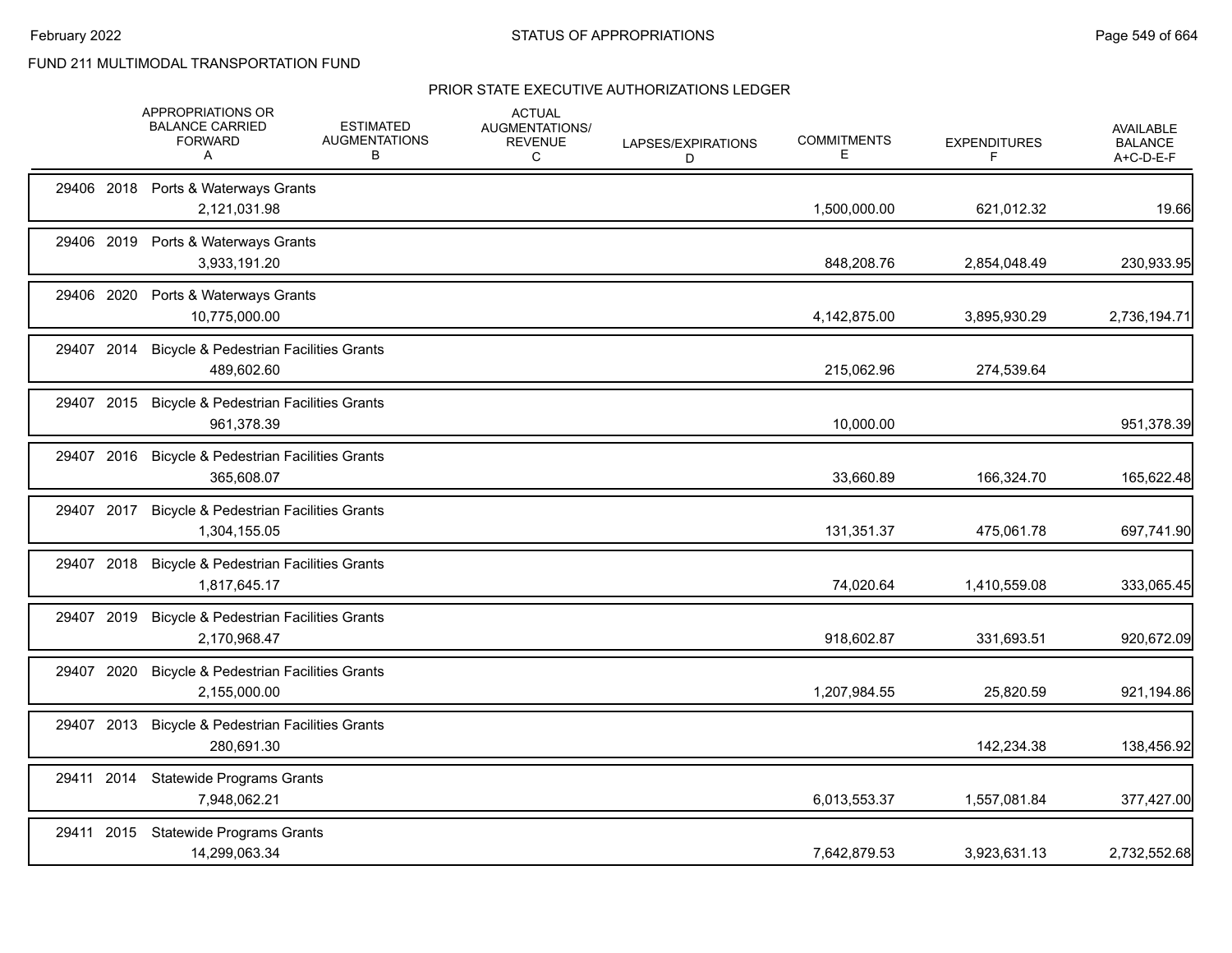|                     | <b>APPROPRIATIONS OR</b><br><b>BALANCE CARRIED</b><br><b>FORWARD</b><br>A | <b>ESTIMATED</b><br><b>AUGMENTATIONS</b><br>В | <b>ACTUAL</b><br>AUGMENTATIONS/<br><b>REVENUE</b><br>C | LAPSES/EXPIRATIONS<br>D | <b>COMMITMENTS</b><br>E | <b>EXPENDITURES</b><br>F | <b>AVAILABLE</b><br><b>BALANCE</b><br>A+C-D-E-F |
|---------------------|---------------------------------------------------------------------------|-----------------------------------------------|--------------------------------------------------------|-------------------------|-------------------------|--------------------------|-------------------------------------------------|
| 29411<br>2016       | <b>Statewide Programs Grants</b><br>21,100,919.00                         |                                               |                                                        |                         | 17,290,915.53           | 2,699,343.82             | 1,110,659.65                                    |
| 29411 2017          | <b>Statewide Programs Grants</b><br>29,042,577.46                         |                                               |                                                        |                         | 19,068,530.49           | 2,872,421.27             | 7,101,625.70                                    |
| 2018<br>29411       | <b>Statewide Programs Grants</b><br>32,303,803.95                         |                                               |                                                        |                         | 17,732,325.81           | 2,615,136.36             | 11,956,341.78                                   |
| 2019<br>29411       | <b>Statewide Programs Grants</b><br>39,785,843.60                         |                                               |                                                        |                         | 21,707,359.84           | 2, 157, 578. 75          | 15,920,905.01                                   |
| 2020<br>29411       | <b>Statewide Programs Grants</b><br>40,044,099.89                         |                                               |                                                        |                         | 35,358,793.00           | 1,006.95                 | 4,684,299.94                                    |
| <b>DEPT TOTAL</b>   | 287,495,381.87                                                            |                                               |                                                        |                         | 168,078,949.54          | 42,104,854.87            | 77,311,577.46                                   |
| <b>LEDGER TOTAL</b> |                                                                           |                                               |                                                        |                         |                         |                          |                                                 |
|                     | 287,495,381.87<br>TOTAL TOTAL ALL PRIOR STATE LEDGERS                     |                                               |                                                        |                         | 168,078,949.54          | 42,104,854.87            | 77,311,577.46                                   |
|                     | 291,816,469.25                                                            |                                               |                                                        |                         | 168,078,949.54          | 42,104,854.87            | 81,632,664.84                                   |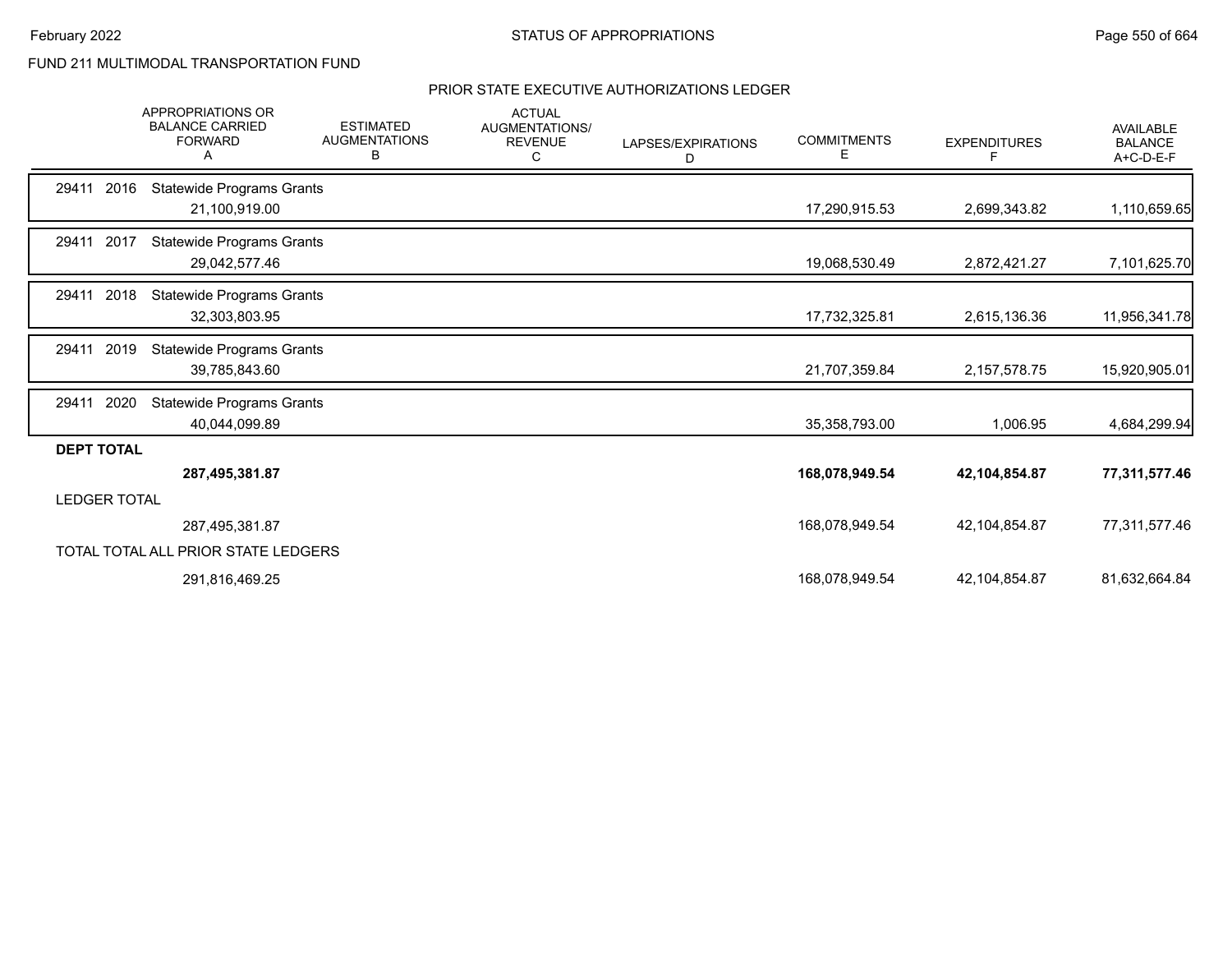# FUND 212 CITY REVITALIZATION & IMPROVEMENT

#### RESTRICTED RECEIPTS LEDGER

|                             | <b>APPROPRIATIONS OR</b><br><b>BALANCE CARRIED</b><br><b>FORWARD</b><br>Α | <b>ESTIMATED</b><br><b>AUGMENTATIONS</b><br>В | <b>ACTUAL</b><br>AUGMENTATIONS/<br><b>REVENUE</b><br>C | LAPSES/EXPIRATIONS<br>D | <b>COMMITMENTS</b><br>Е | <b>EXPENDITURES</b><br>F | <b>AVAILABLE</b><br><b>BALANCE</b><br>A+C-D-E-F |
|-----------------------------|---------------------------------------------------------------------------|-----------------------------------------------|--------------------------------------------------------|-------------------------|-------------------------|--------------------------|-------------------------------------------------|
| BA 73 - Treasury            |                                                                           |                                               |                                                        |                         |                         |                          |                                                 |
| <b>GRANTS AND SUBSIDIES</b> |                                                                           |                                               |                                                        |                         |                         |                          |                                                 |
| 40234 2021                  | CRIZ-Bethlehem                                                            |                                               |                                                        |                         |                         |                          |                                                 |
|                             |                                                                           |                                               | 488,992.53                                             |                         |                         | 488,992.53               |                                                 |
| 40235 2021                  | <b>CRIZ-Lancaster</b>                                                     |                                               |                                                        |                         |                         |                          |                                                 |
|                             |                                                                           |                                               | 7,597,543.30                                           |                         |                         | 7,597,543.30             |                                                 |
| 40239 2021                  | <b>CRIZ-Local Share Bethlehem</b>                                         |                                               |                                                        |                         |                         |                          |                                                 |
|                             |                                                                           |                                               | 54,440.00                                              |                         |                         | 54,440.00                |                                                 |
| 40240 2021                  | <b>CRIZ-Local Share Lancaster</b>                                         |                                               |                                                        |                         |                         |                          |                                                 |
|                             |                                                                           |                                               | 236,077.12                                             |                         |                         | 236,077.12               |                                                 |
| 40243 2021                  | CRIZ - Tamaqua                                                            |                                               |                                                        |                         |                         |                          |                                                 |
|                             |                                                                           |                                               | 581,156.17                                             |                         |                         | 581,156.17               |                                                 |
| 40244 2021                  | CRIZ - Local Share - Tamaqua                                              |                                               |                                                        |                         |                         |                          |                                                 |
|                             |                                                                           |                                               | 27,405.22                                              |                         |                         | 27,405.22                |                                                 |
| <b>DEPT TOTAL</b>           |                                                                           |                                               |                                                        |                         |                         |                          |                                                 |
|                             |                                                                           |                                               | 8,985,614.34                                           |                         |                         | 8,985,614.34             |                                                 |
| <b>LEDGER TOTAL</b>         |                                                                           |                                               |                                                        |                         |                         |                          |                                                 |
|                             |                                                                           |                                               | 8,985,614.34                                           |                         |                         | 8,985,614.34             |                                                 |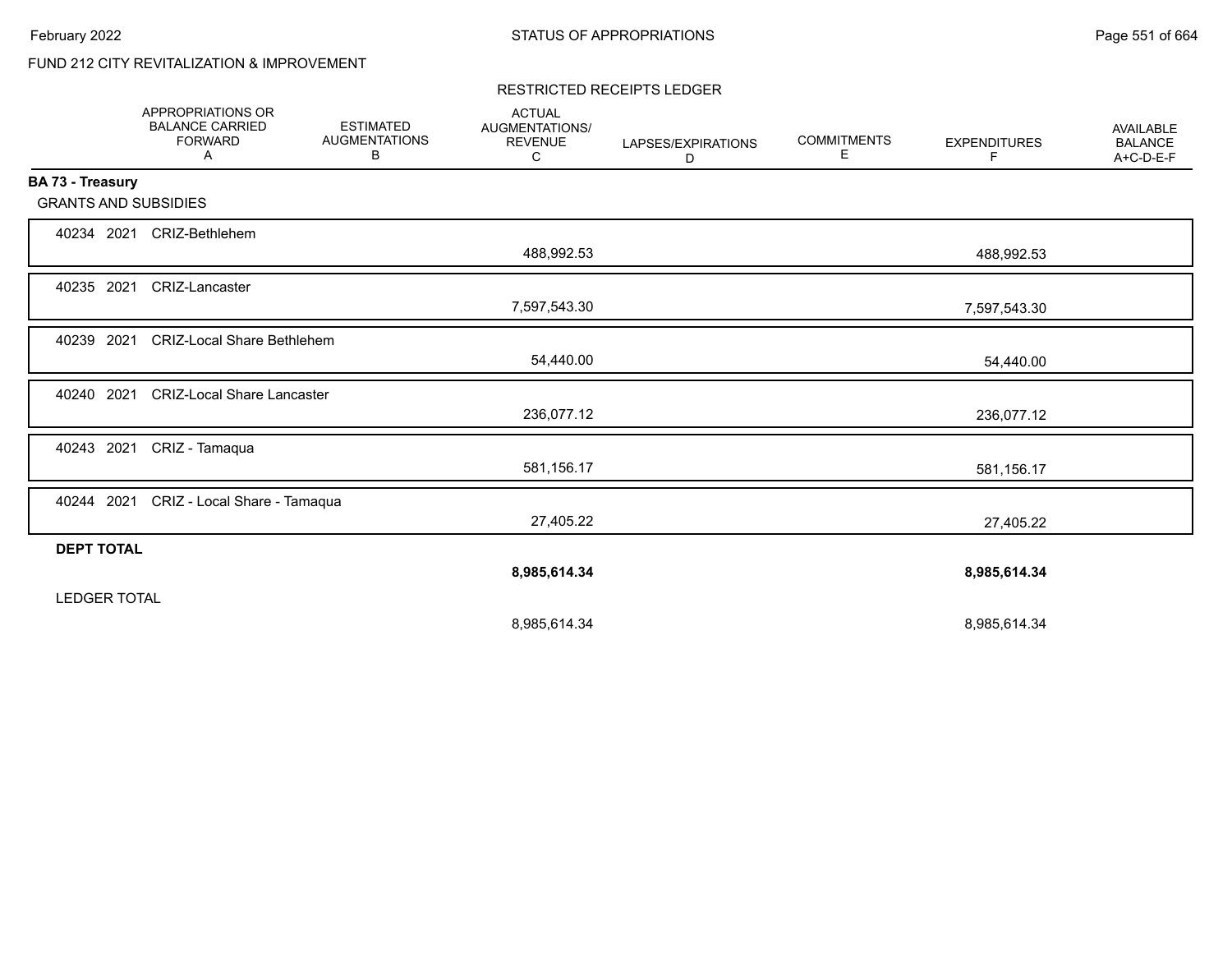# FUND 213 LOCAL CIGARETTE TAX FUND

#### RESTRICTED RECEIPTS LEDGER

|                             | APPROPRIATIONS OR<br><b>BALANCE CARRIED</b><br>FORWARD<br>A | <b>ESTIMATED</b><br><b>AUGMENTATIONS</b><br>в | <b>ACTUAL</b><br>AUGMENTATIONS/<br><b>REVENUE</b><br>◡ | LAPSES/EXPIRATIONS<br>ш | <b>COMMITMENTS</b> | <b>EXPENDITURES</b> | AVAILABLE<br><b>BALANCE</b><br>A+C-D-E-F |
|-----------------------------|-------------------------------------------------------------|-----------------------------------------------|--------------------------------------------------------|-------------------------|--------------------|---------------------|------------------------------------------|
| <b>BA 73 - Treasury</b>     |                                                             |                                               |                                                        |                         |                    |                     |                                          |
| <b>GRANTS AND SUBSIDIES</b> |                                                             |                                               |                                                        |                         |                    |                     |                                          |
| 2021<br>40236               | DistributionPhiladelphiaSchoolDistrict                      |                                               |                                                        |                         |                    |                     |                                          |
|                             | 2,796,487.01                                                |                                               | 46,406,425.99                                          |                         |                    | 47,251,363.68       | 1,951,549.32                             |
| <b>DEPT TOTAL</b>           |                                                             |                                               |                                                        |                         |                    |                     |                                          |
|                             | 2,796,487.01                                                |                                               | 46,406,425.99                                          |                         |                    | 47,251,363.68       | 1,951,549.32                             |
| <b>LEDGER TOTAL</b>         |                                                             |                                               |                                                        |                         |                    |                     |                                          |
|                             | 2,796,487.01                                                |                                               | 46,406,425.99                                          |                         |                    | 47,251,363.68       | 1,951,549.32                             |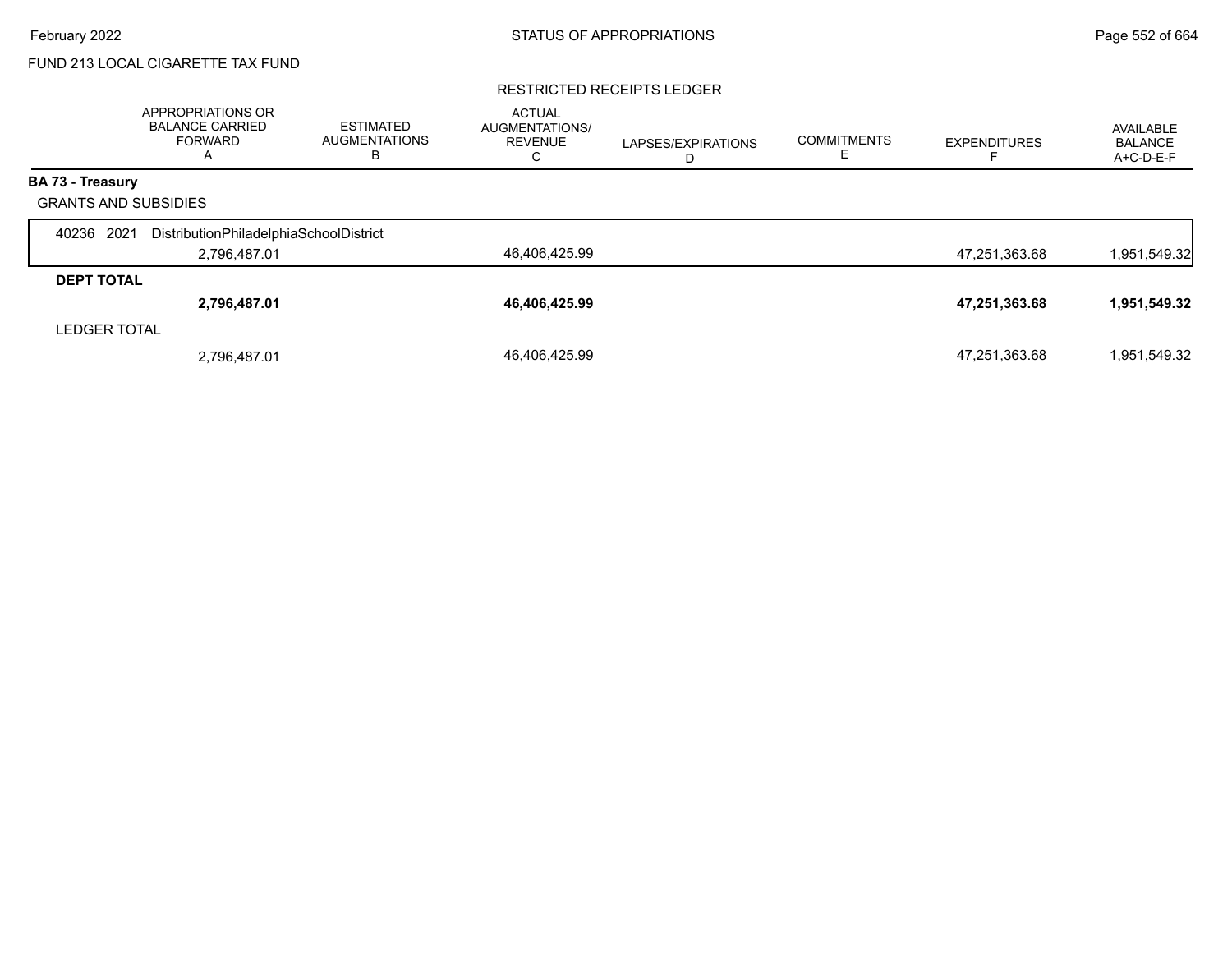February 2022 **Example 2022** Page 553 of 664

# FUND 215 MONETARY PENALTY ENDOWMNTS TRST FND

### CURRENT STATE EXECUTIVE AUTHORIZATIONS - RESTRICTED LEDGER

|                                  | APPROPRIATIONS OR<br><b>BALANCE CARRIED</b><br><b>FORWARD</b><br>A | <b>ESTIMATED</b><br><b>AUGMENTATIONS</b><br>B | <b>ACTUAL</b><br>AUGMENTATIONS/<br><b>REVENUE</b><br>С | LAPSES/EXPIRATIONS<br>D | <b>COMMITMENTS</b><br>E. | <b>EXPENDITURES</b> | AVAILABLE<br><b>BALANCE</b><br>A+C-D-E-F |
|----------------------------------|--------------------------------------------------------------------|-----------------------------------------------|--------------------------------------------------------|-------------------------|--------------------------|---------------------|------------------------------------------|
| <b>BA 81 - Executive Offices</b> |                                                                    |                                               |                                                        |                         |                          |                     |                                          |
|                                  | <b>GRANTS AND SUBSIDIES</b>                                        |                                               |                                                        |                         |                          |                     |                                          |
| 2021<br>26420                    | NCAA Penn State Settlement                                         |                                               |                                                        |                         |                          |                     |                                          |
|                                  |                                                                    | 4,800,000.00                                  | 4,800,000.00                                           |                         | 2,507,262.72             | 1,048,965.12        | 1,243,772.16                             |
| <b>DEPT TOTAL</b>                |                                                                    |                                               |                                                        |                         |                          |                     |                                          |
|                                  |                                                                    | 4,800,000.00                                  | 4,800,000.00                                           |                         | 2,507,262.72             | 1,048,965.12        | 1,243,772.16                             |
| <b>LEDGER TOTAL</b>              |                                                                    |                                               |                                                        |                         |                          |                     |                                          |
|                                  |                                                                    | 4,800,000.00                                  | 4,800,000.00                                           |                         | 2,507,262.72             | 1,048,965.12        | 1,243,772.16                             |
|                                  | TOTAL TOTAL ALL CURRENT STATE LEDGERS                              |                                               |                                                        |                         |                          |                     |                                          |
|                                  |                                                                    | 4,800,000.00                                  | 4,800,000.00                                           |                         | 2,507,262.72             | 1,048,965.12        | 1.243.772.16                             |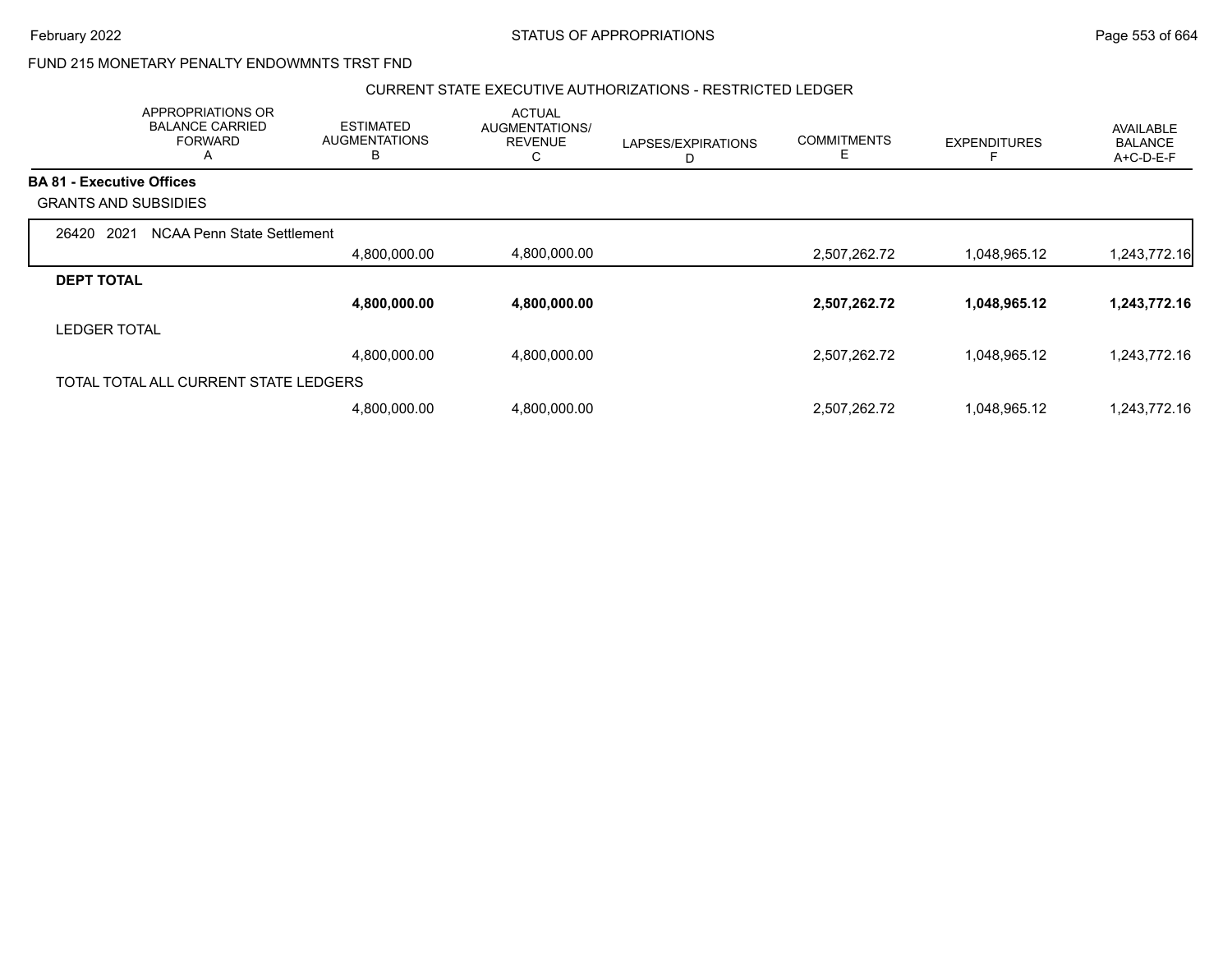February 2022 **Example 2022** Page 554 of 664

FUND 215 MONETARY PENALTY ENDOWMNTS TRST FND

### PRIOR STATE EXECUTIVE AUTHORIZATIONS - RESTRICTED LEDGER

|                                  | <b>APPROPRIATIONS OR</b><br><b>BALANCE CARRIED</b><br><b>FORWARD</b><br>A | <b>ESTIMATED</b><br><b>AUGMENTATIONS</b><br>В | <b>ACTUAL</b><br>AUGMENTATIONS/<br><b>REVENUE</b><br>С | LAPSES/EXPIRATIONS<br>D | <b>COMMITMENTS</b><br>Е | <b>EXPENDITURES</b> | AVAILABLE<br><b>BALANCE</b><br>A+C-D-E-F |
|----------------------------------|---------------------------------------------------------------------------|-----------------------------------------------|--------------------------------------------------------|-------------------------|-------------------------|---------------------|------------------------------------------|
| <b>BA 81 - Executive Offices</b> |                                                                           |                                               |                                                        |                         |                         |                     |                                          |
|                                  | <b>GRANTS AND SUBSIDIES</b>                                               |                                               |                                                        |                         |                         |                     |                                          |
| 26420                            | NCAA Penn State Settlement<br>2019                                        |                                               |                                                        |                         |                         |                     |                                          |
|                                  | 130,051.18                                                                |                                               |                                                        |                         |                         |                     | 130,051.18                               |
| 26420                            | 2020<br>NCAA Penn State Settlement                                        |                                               |                                                        |                         |                         |                     |                                          |
|                                  | 3,159,566.45                                                              |                                               | -2,567,633.69                                          |                         |                         | 431,242.10          | 160,690.66                               |
| <b>DEPT TOTAL</b>                |                                                                           |                                               |                                                        |                         |                         |                     |                                          |
|                                  | 3,289,617.63                                                              |                                               | $-2,567,633.69$                                        |                         |                         | 431,242.10          | 290,741.84                               |
| <b>LEDGER TOTAL</b>              |                                                                           |                                               |                                                        |                         |                         |                     |                                          |
|                                  | 3,289,617.63                                                              |                                               | $-2,567,633.69$                                        |                         |                         | 431,242.10          | 290,741.84                               |
|                                  | TOTAL TOTAL ALL PRIOR STATE LEDGERS                                       |                                               |                                                        |                         |                         |                     |                                          |
|                                  | 3,289,617.63                                                              |                                               | $-2,567,633.69$                                        |                         |                         | 431,242.10          | 290,741.84                               |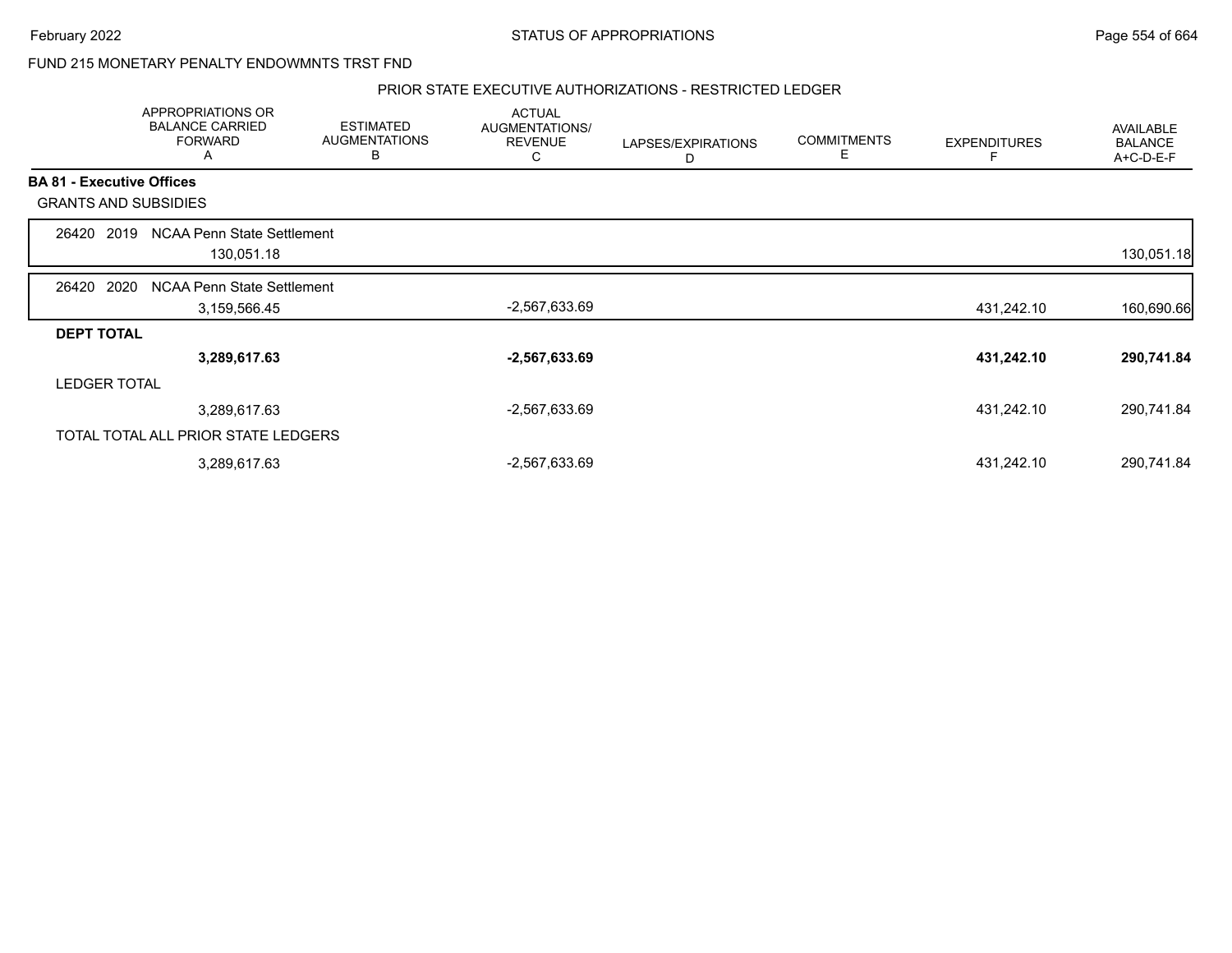# FUND 215 MONETARY PENALTY ENDOWMNTS TRST FND

### RESTRICTED REVENUE LEDGER

|                                  | APPROPRIATIONS OR<br><b>BALANCE CARRIED</b><br><b>FORWARD</b><br>A | <b>ESTIMATED</b><br><b>AUGMENTATIONS</b><br>В | <b>ACTUAL</b><br>AUGMENTATIONS/<br><b>REVENUE</b><br>◠<br>◡ | LAPSES/EXPIRATIONS | <b>COMMITMENTS</b> | <b>EXPENDITURES</b> | AVAILABLE<br><b>BALANCE</b><br>A+C-D-E-F |
|----------------------------------|--------------------------------------------------------------------|-----------------------------------------------|-------------------------------------------------------------|--------------------|--------------------|---------------------|------------------------------------------|
| <b>BA 81 - Executive Offices</b> |                                                                    |                                               |                                                             |                    |                    |                     |                                          |
| <b>GRANTS AND SUBSIDIES</b>      |                                                                    |                                               |                                                             |                    |                    |                     |                                          |
| 60379 2021                       | NCAA-Penn State Settlement                                         |                                               |                                                             |                    |                    |                     |                                          |
|                                  | 40,415,780.62                                                      |                                               |                                                             |                    |                    | 2,232,366.31        | 38,183,414.31                            |
| <b>DEPT TOTAL</b>                |                                                                    |                                               |                                                             |                    |                    |                     |                                          |
|                                  | 40,415,780.62                                                      |                                               |                                                             |                    |                    | 2,232,366.31        | 38,183,414.31                            |
| <b>LEDGER TOTAL</b>              |                                                                    |                                               |                                                             |                    |                    |                     |                                          |
|                                  | 40,415,780.62                                                      |                                               |                                                             |                    |                    | 2,232,366.31        | 38,183,414.31                            |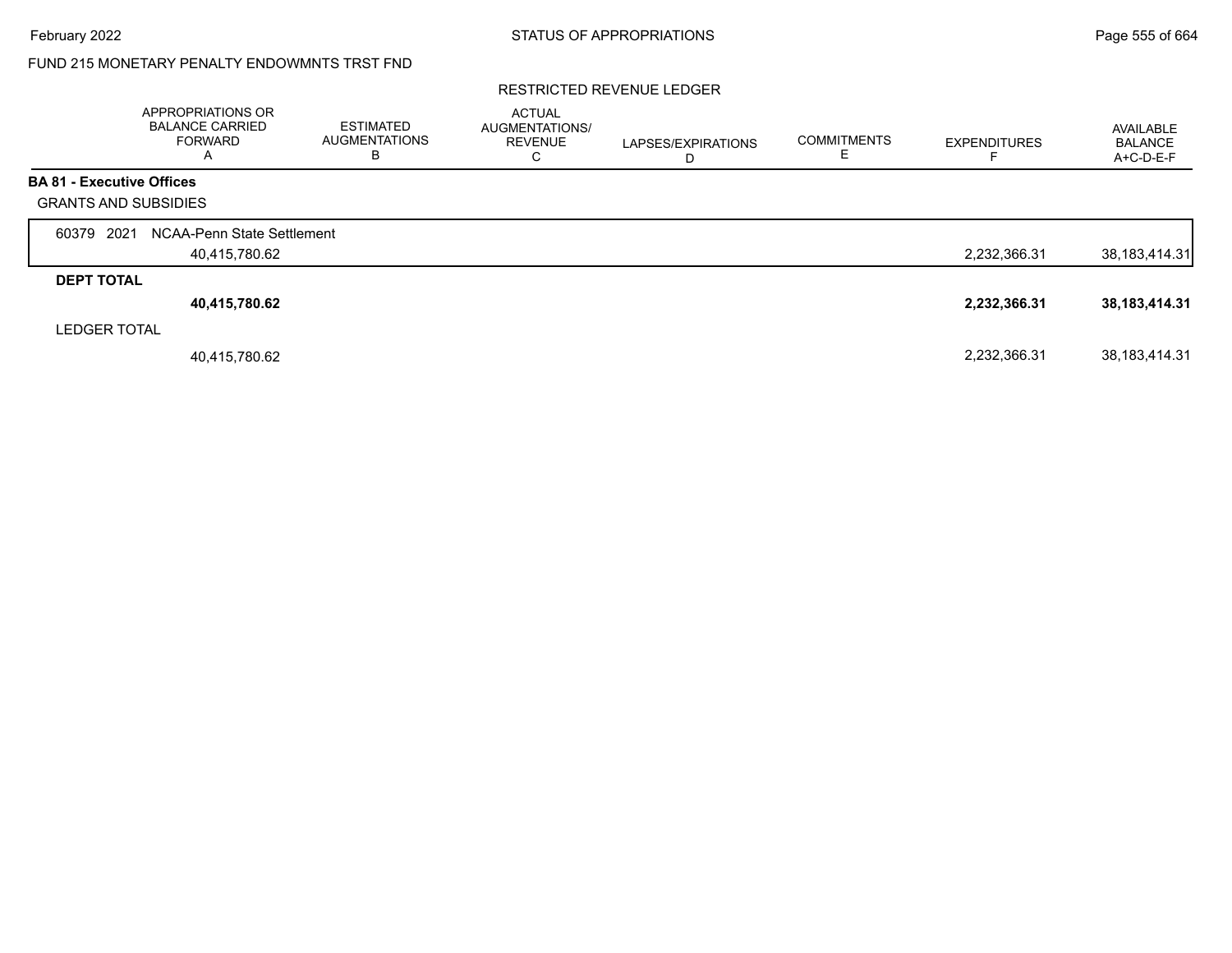# FUND 216 ACHIEVING A BETTER LIFE EXPERIENCE

### CURRENT STATE APPROPRIATIONS LEDGER

|                           | APPROPRIATIONS OR<br><b>BALANCE CARRIED</b><br><b>FORWARD</b><br>A | <b>ESTIMATED</b><br><b>AUGMENTATIONS</b><br>В | <b>ACTUAL</b><br>AUGMENTATIONS/<br><b>REVENUE</b><br>С | LAPSES/EXPIRATIONS<br>D | <b>COMMITMENTS</b><br>Ε | <b>EXPENDITURES</b> | AVAILABLE<br><b>BALANCE</b><br>A+C-D-E-F |
|---------------------------|--------------------------------------------------------------------|-----------------------------------------------|--------------------------------------------------------|-------------------------|-------------------------|---------------------|------------------------------------------|
| <b>BA 73 - Treasury</b>   |                                                                    |                                               |                                                        |                         |                         |                     |                                          |
| <b>GENERAL GOVERNMENT</b> |                                                                    |                                               |                                                        |                         |                         |                     |                                          |
| 11111 2021                | <b>General Operations</b>                                          |                                               |                                                        |                         |                         |                     |                                          |
|                           | 1,130,000.00                                                       |                                               |                                                        |                         |                         | 201,726.55          | 928,273.45                               |
| <b>DEPT TOTAL</b>         |                                                                    |                                               |                                                        |                         |                         |                     |                                          |
|                           | 1,130,000.00                                                       |                                               |                                                        |                         |                         | 201,726.55          | 928,273.45                               |
| <b>LEDGER TOTAL</b>       |                                                                    |                                               |                                                        |                         |                         |                     |                                          |
|                           | 1,130,000.00                                                       |                                               |                                                        |                         |                         | 201,726.55          | 928,273.45                               |
|                           | TOTAL TOTAL ALL CURRENT STATE LEDGERS                              |                                               |                                                        |                         |                         |                     |                                          |
|                           | 1,130,000.00                                                       |                                               |                                                        |                         |                         | 201,726.55          | 928,273.45                               |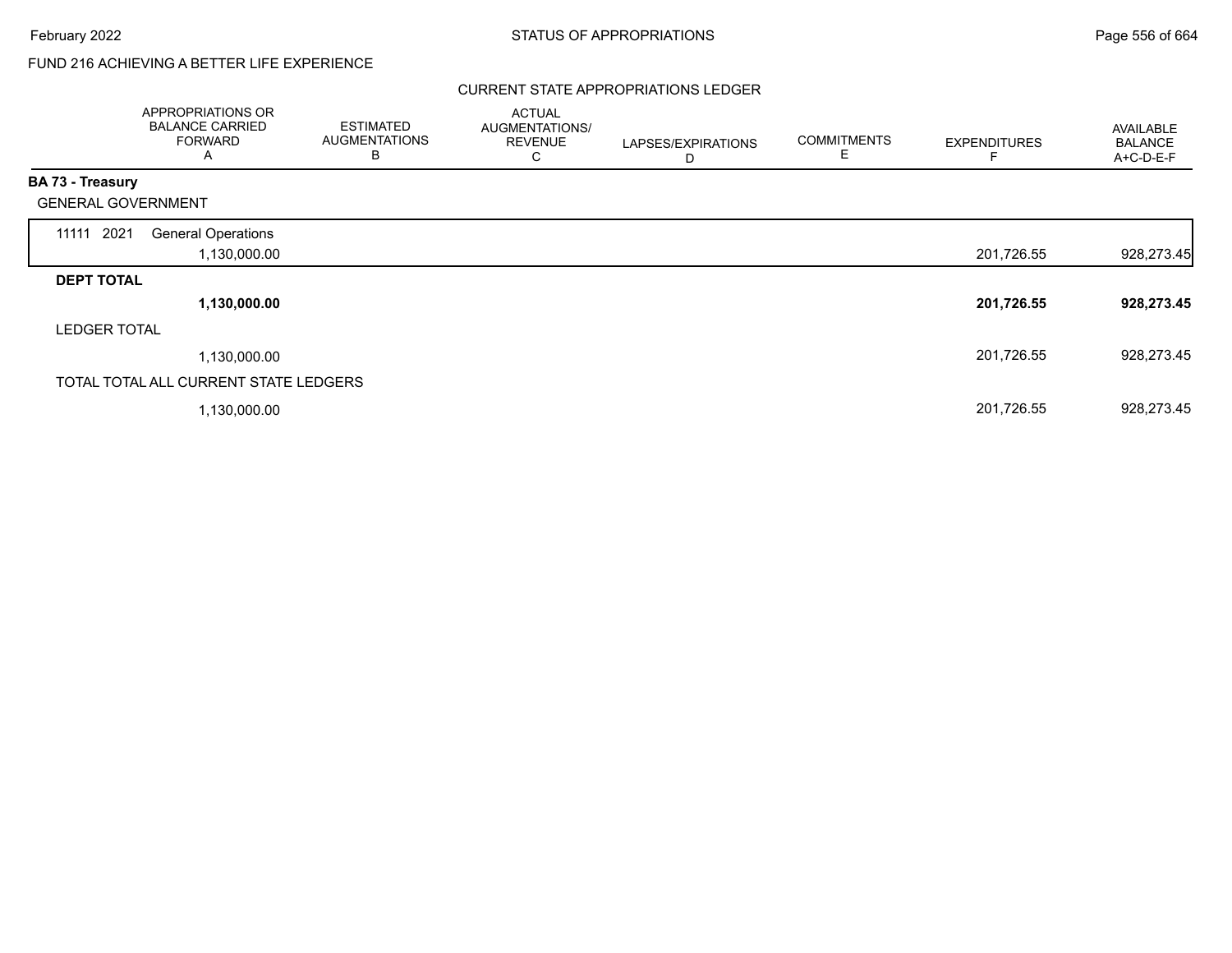# FUND 216 ACHIEVING A BETTER LIFE EXPERIENCE

### PRIOR STATE APPROPRIATIONS LEDGER

|                           | APPROPRIATIONS OR<br><b>BALANCE CARRIED</b><br><b>FORWARD</b><br>A | <b>ESTIMATED</b><br><b>AUGMENTATIONS</b><br>В | <b>ACTUAL</b><br>AUGMENTATIONS/<br><b>REVENUE</b><br>С | LAPSES/EXPIRATIONS<br>D | <b>COMMITMENTS</b><br>Е | <b>EXPENDITURES</b><br>F | <b>AVAILABLE</b><br><b>BALANCE</b><br>A+C-D-E-F |
|---------------------------|--------------------------------------------------------------------|-----------------------------------------------|--------------------------------------------------------|-------------------------|-------------------------|--------------------------|-------------------------------------------------|
| BA 73 - Treasury          |                                                                    |                                               |                                                        |                         |                         |                          |                                                 |
| <b>GENERAL GOVERNMENT</b> |                                                                    |                                               |                                                        |                         |                         |                          |                                                 |
| 2018<br>11111             | <b>General Operations</b><br>41,149.17                             |                                               |                                                        |                         |                         |                          | 41,149.17                                       |
| 2019<br>11111             | <b>General Operations</b><br>51,631.37                             |                                               |                                                        |                         |                         |                          | 51,631.37                                       |
| 2020<br>11111             | <b>General Operations</b><br>253,336.54                            |                                               |                                                        |                         |                         | 246,282.96               | 7,053.58                                        |
| <b>DEPT TOTAL</b>         |                                                                    |                                               |                                                        |                         |                         |                          |                                                 |
|                           | 346,117.08                                                         |                                               |                                                        |                         |                         | 246,282.96               | 99,834.12                                       |
| <b>LEDGER TOTAL</b>       |                                                                    |                                               |                                                        |                         |                         |                          |                                                 |
|                           | 346,117.08                                                         |                                               |                                                        |                         |                         | 246,282.96               | 99,834.12                                       |
|                           | TOTAL TOTAL ALL PRIOR STATE LEDGERS                                |                                               |                                                        |                         |                         |                          |                                                 |
|                           | 346,117.08                                                         |                                               |                                                        |                         |                         | 246,282.96               | 99,834.12                                       |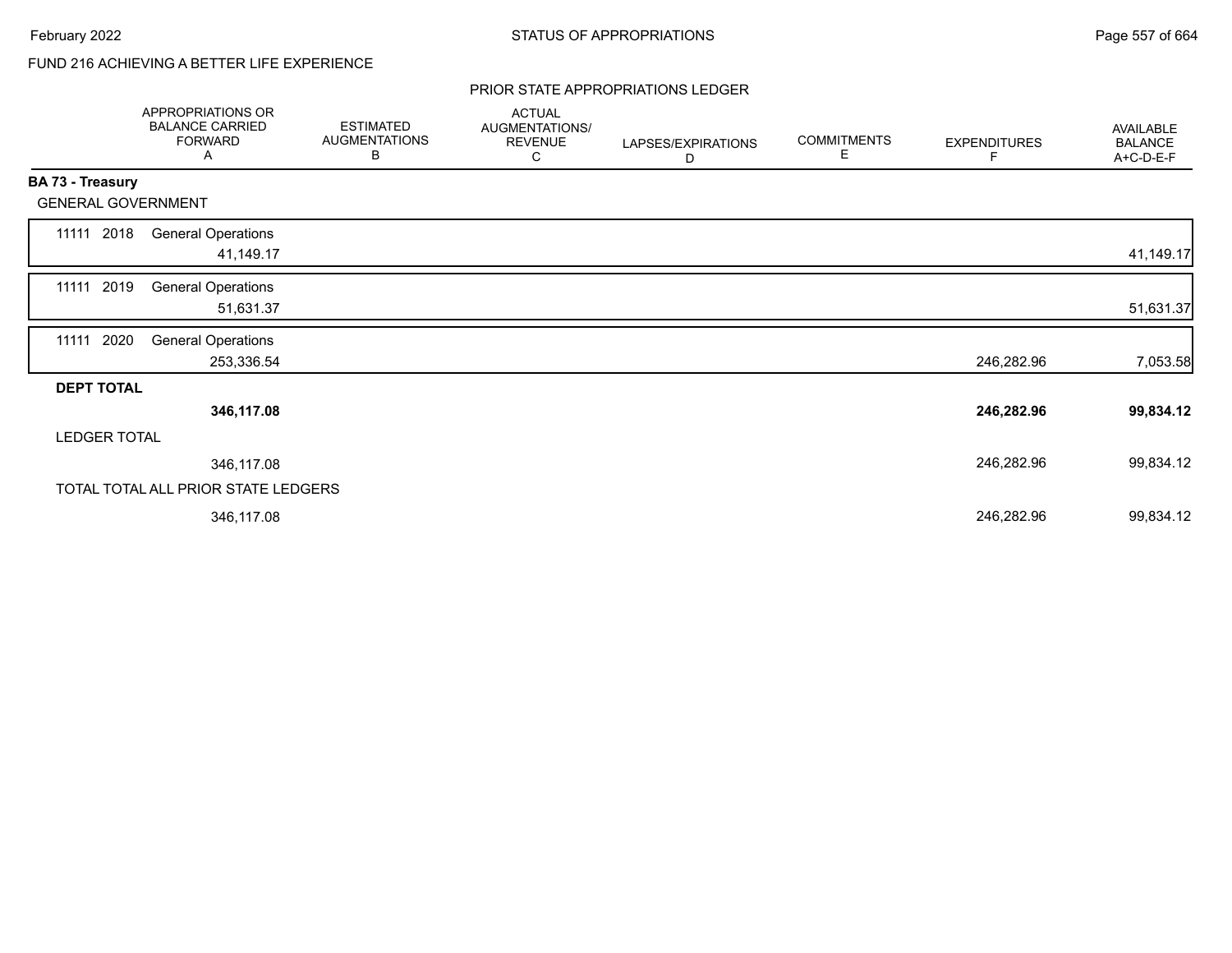# FUND 217 MEDICAL MARIJUANA PROGRAM FUND

|                                  | APPROPRIATIONS OR<br><b>BALANCE CARRIED</b><br><b>FORWARD</b><br>$\mathsf{A}$ | <b>ESTIMATED</b><br><b>AUGMENTATIONS</b><br>B | <b>ACTUAL</b><br>AUGMENTATIONS/<br><b>REVENUE</b><br>C | LAPSES/EXPIRATIONS<br>D | <b>COMMITMENTS</b><br>E | <b>EXPENDITURES</b><br>F | <b>AVAILABLE</b><br><b>BALANCE</b><br>A+C-D-E-F |
|----------------------------------|-------------------------------------------------------------------------------|-----------------------------------------------|--------------------------------------------------------|-------------------------|-------------------------|--------------------------|-------------------------------------------------|
| <b>BA 81 - Executive Offices</b> |                                                                               |                                               |                                                        |                         |                         |                          |                                                 |
| <b>GRANTS AND SUBSIDIES</b>      |                                                                               |                                               |                                                        |                         |                         |                          |                                                 |
| 20521 2021                       | <b>Enforcement Costs</b>                                                      |                                               |                                                        |                         |                         |                          |                                                 |
|                                  | 2,593,000.00                                                                  |                                               |                                                        |                         |                         |                          | 2,593,000.00                                    |
| <b>DEPT TOTAL</b>                |                                                                               |                                               |                                                        |                         |                         |                          |                                                 |
|                                  | 2,593,000.00                                                                  |                                               |                                                        |                         |                         |                          | 2,593,000.00                                    |
|                                  | <b>BA 74 - Drug and Alcohol Programs</b>                                      |                                               |                                                        |                         |                         |                          |                                                 |
| <b>GRANTS AND SUBSIDIES</b>      |                                                                               |                                               |                                                        |                         |                         |                          |                                                 |
|                                  | 20520 2021 Prevention & Treatment Services                                    |                                               |                                                        |                         |                         |                          |                                                 |
|                                  | 5,186,000.00                                                                  |                                               |                                                        |                         |                         |                          | 5,186,000.00                                    |
| <b>DEPT TOTAL</b>                |                                                                               |                                               |                                                        |                         |                         |                          |                                                 |
|                                  | 5,186,000.00                                                                  |                                               |                                                        |                         |                         |                          | 5,186,000.00                                    |
| BA 67 - Health                   |                                                                               |                                               |                                                        |                         |                         |                          |                                                 |
| <b>GENERAL GOVERNMENT</b>        |                                                                               |                                               |                                                        |                         |                         |                          |                                                 |
| 20429 2021                       | <b>General Operations</b>                                                     |                                               |                                                        |                         |                         |                          |                                                 |
|                                  | 20,743,000.00                                                                 |                                               |                                                        |                         | 5,215,983.11            | 6,955,541.90             | 8,571,474.99                                    |
| 20435 2021                       | Loan Repayment to General Fund                                                |                                               |                                                        |                         |                         |                          |                                                 |
|                                  | 3,000,000.00                                                                  |                                               |                                                        |                         |                         | 3,000,000.00             |                                                 |
| 20518 2021                       | Patient Financial Hardship Program                                            |                                               |                                                        |                         |                         |                          |                                                 |
|                                  | 7,779,000.00                                                                  |                                               |                                                        |                         | 24,320.00               |                          | 7,754,680.00                                    |
| <b>GRANTS AND SUBSIDIES</b>      |                                                                               |                                               |                                                        |                         |                         |                          |                                                 |
| 20519 2021                       | Medical Marijuana Research                                                    |                                               |                                                        |                         |                         |                          |                                                 |
|                                  | 15,557,000.00                                                                 |                                               |                                                        |                         |                         |                          | 15,557,000.00                                   |
| <b>DEPT TOTAL</b>                |                                                                               |                                               |                                                        |                         |                         |                          |                                                 |
|                                  | 47,079,000.00                                                                 |                                               |                                                        |                         | 5,240,303.11            | 9,955,541.90             | 31,883,154.99                                   |
| <b>LEDGER TOTAL</b>              |                                                                               |                                               |                                                        |                         |                         |                          |                                                 |
|                                  | 54,858,000.00                                                                 |                                               |                                                        |                         | 5,240,303.11            | 9,955,541.90             | 39,662,154.99                                   |
|                                  | TOTAL TOTAL ALL CURRENT STATE LEDGERS                                         |                                               |                                                        |                         |                         |                          |                                                 |
|                                  | 54,858,000.00                                                                 |                                               |                                                        |                         | 5,240,303.11            | 9,955,541.90             | 39,662,154.99                                   |
|                                  |                                                                               |                                               |                                                        |                         |                         |                          |                                                 |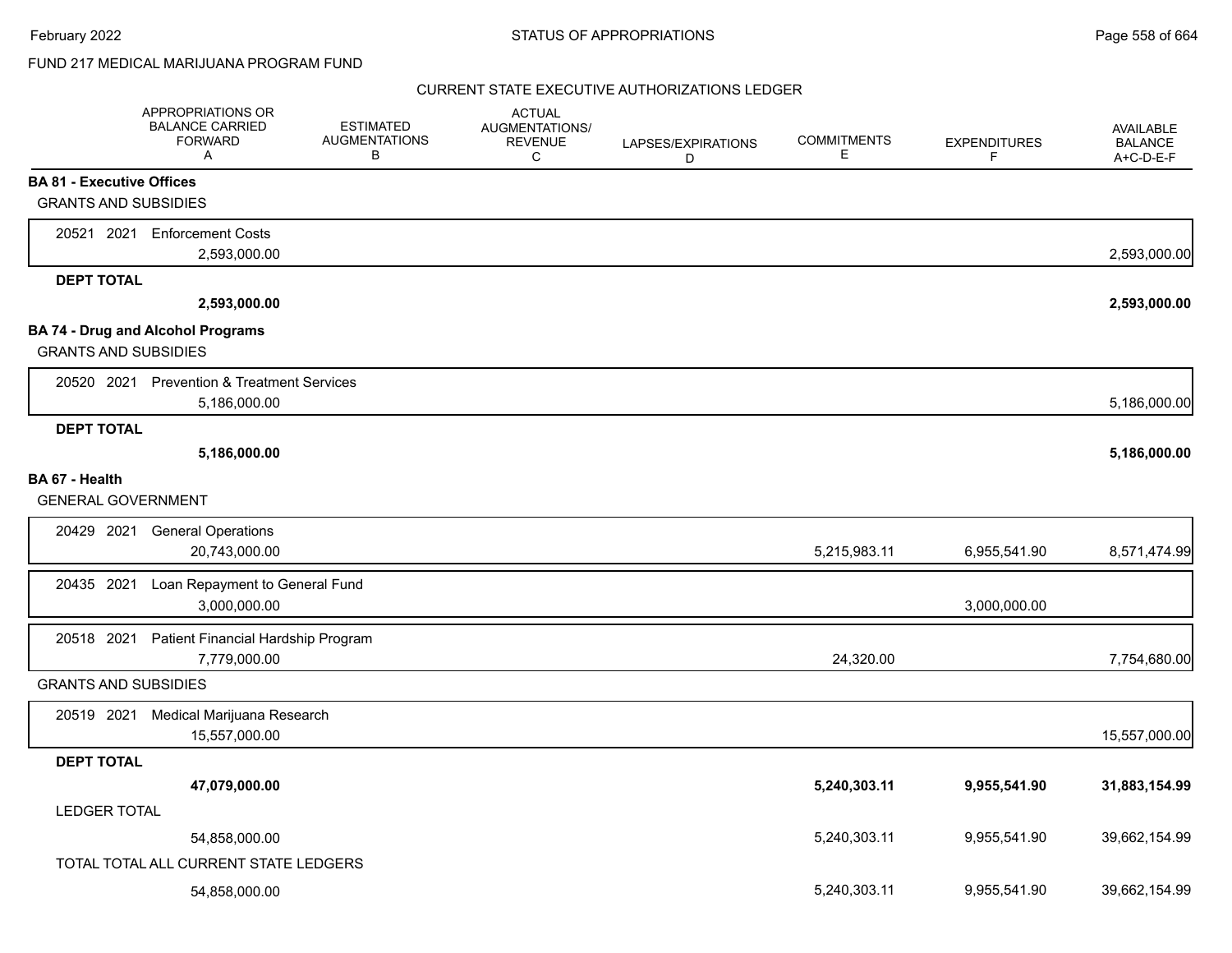# FUND 217 MEDICAL MARIJUANA PROGRAM FUND

|                           | <b>APPROPRIATIONS OR</b><br><b>BALANCE CARRIED</b><br><b>FORWARD</b><br>A | <b>ESTIMATED</b><br><b>AUGMENTATIONS</b><br>B | <b>ACTUAL</b><br>AUGMENTATIONS/<br><b>REVENUE</b><br>С | LAPSES/EXPIRATIONS<br>D | <b>COMMITMENTS</b><br>Е | <b>EXPENDITURES</b> | <b>AVAILABLE</b><br><b>BALANCE</b><br>A+C-D-E-F |
|---------------------------|---------------------------------------------------------------------------|-----------------------------------------------|--------------------------------------------------------|-------------------------|-------------------------|---------------------|-------------------------------------------------|
| <b>BA 67 - Health</b>     |                                                                           |                                               |                                                        |                         |                         |                     |                                                 |
| <b>GENERAL GOVERNMENT</b> |                                                                           |                                               |                                                        |                         |                         |                     |                                                 |
| 2020<br>20429             | <b>General Operations</b>                                                 |                                               |                                                        |                         |                         |                     |                                                 |
|                           | 2,758,544.91                                                              |                                               |                                                        |                         | 23,700.00               | 2,570,284.30        | 164,560.61                                      |
| <b>DEPT TOTAL</b>         |                                                                           |                                               |                                                        |                         |                         |                     |                                                 |
|                           | 2,758,544.91                                                              |                                               |                                                        |                         | 23,700.00               | 2,570,284.30        | 164,560.61                                      |
| <b>LEDGER TOTAL</b>       |                                                                           |                                               |                                                        |                         |                         |                     |                                                 |
|                           | 2,758,544.91                                                              |                                               |                                                        |                         | 23,700.00               | 2,570,284.30        | 164,560.61                                      |
|                           | TOTAL TOTAL ALL PRIOR STATE LEDGERS                                       |                                               |                                                        |                         |                         |                     |                                                 |
|                           | 2,758,544.91                                                              |                                               |                                                        |                         | 23,700.00               | 2,570,284.30        | 164,560.61                                      |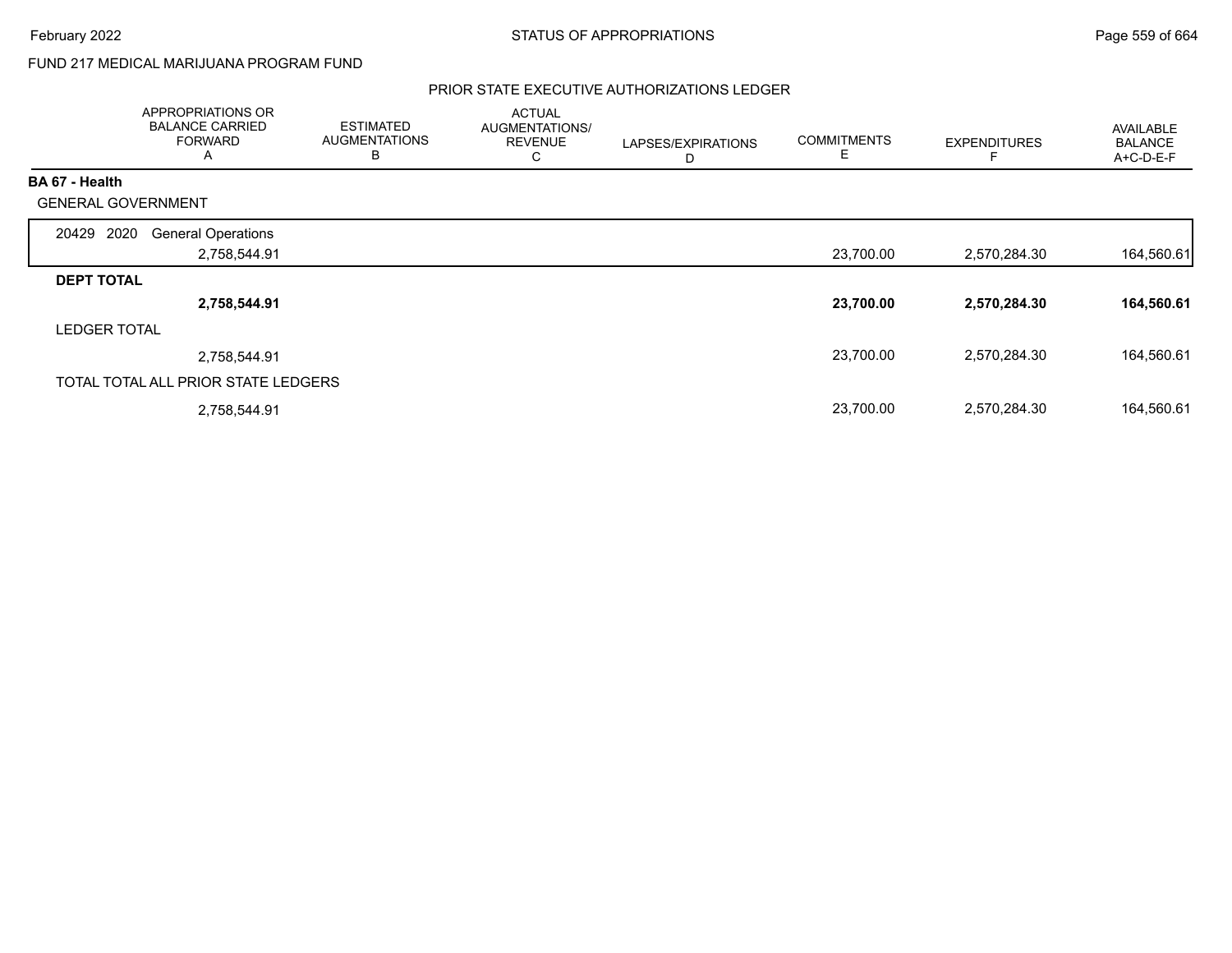# FUND 218 PLANCON BOND PROJECTS FUND

### RESTRICTED REVENUE LEDGER

|                           | APPROPRIATIONS OR<br><b>BALANCE CARRIED</b><br><b>FORWARD</b><br>$\overline{A}$ | <b>ESTIMATED</b><br><b>AUGMENTATIONS</b><br>в | <b>ACTUAL</b><br>AUGMENTATIONS/<br><b>REVENUE</b> | LAPSES/EXPIRATIONS<br>D | <b>COMMITMENTS</b> | <b>EXPENDITURES</b> | AVAILABLE<br><b>BALANCE</b><br>A+C-D-E-F |
|---------------------------|---------------------------------------------------------------------------------|-----------------------------------------------|---------------------------------------------------|-------------------------|--------------------|---------------------|------------------------------------------|
| <b>BA 16 - Education</b>  |                                                                                 |                                               |                                                   |                         |                    |                     |                                          |
| <b>GENERAL GOVERNMENT</b> |                                                                                 |                                               |                                                   |                         |                    |                     |                                          |
| 2021<br>60421             | <b>School Construction Bond Proceeds</b>                                        |                                               |                                                   |                         |                    |                     |                                          |
|                           | 282,647,343.81                                                                  |                                               |                                                   |                         |                    |                     | 282,647,343.81                           |
| <b>DEPT TOTAL</b>         |                                                                                 |                                               |                                                   |                         |                    |                     |                                          |
|                           | 282,647,343.81                                                                  |                                               |                                                   |                         |                    |                     | 282,647,343.81                           |
| <b>LEDGER TOTAL</b>       |                                                                                 |                                               |                                                   |                         |                    |                     |                                          |
|                           | 282,647,343.81                                                                  |                                               |                                                   |                         |                    |                     | 282,647,343.81                           |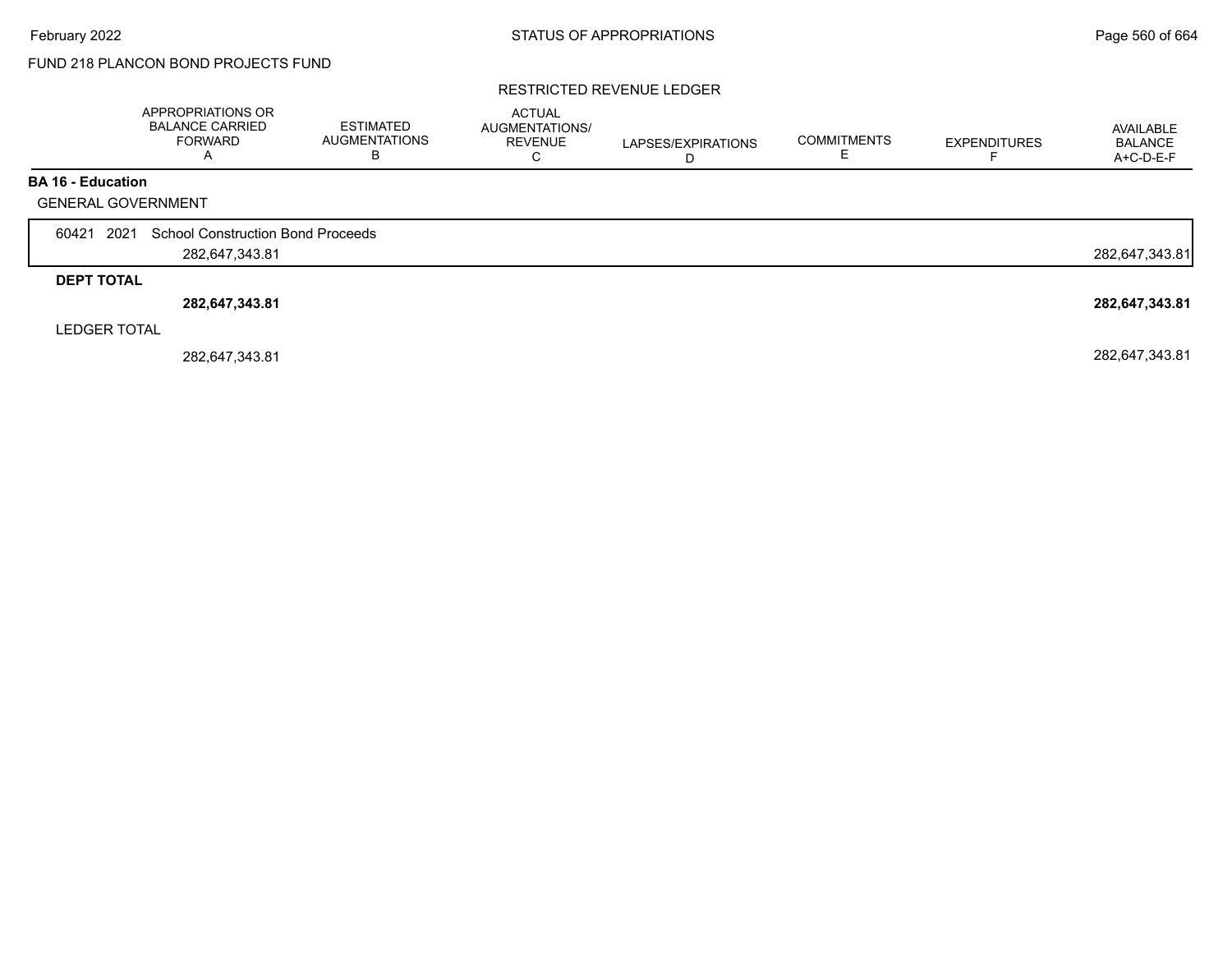#### CURRENT STATE RESTRICTED APPROPRIATIONS LEDGER

|                           | APPROPRIATIONS OR<br><b>BALANCE CARRIED</b><br><b>FORWARD</b><br>A | <b>ESTIMATED</b><br><b>AUGMENTATIONS</b><br>B | <b>ACTUAL</b><br>AUGMENTATIONS/<br><b>REVENUE</b><br>С | LAPSES/EXPIRATIONS<br>D | <b>COMMITMENTS</b><br>Ε | <b>EXPENDITURES</b> | AVAILABLE<br><b>BALANCE</b><br>A+C-D-E-F |
|---------------------------|--------------------------------------------------------------------|-----------------------------------------------|--------------------------------------------------------|-------------------------|-------------------------|---------------------|------------------------------------------|
|                           | <b>BA 70 - State Employees' Ret Sys</b>                            |                                               |                                                        |                         |                         |                     |                                          |
| <b>GENERAL GOVERNMENT</b> |                                                                    |                                               |                                                        |                         |                         |                     |                                          |
| 2021<br>16131             | Admin-SERS Defined Contribution Plan                               |                                               |                                                        |                         |                         |                     |                                          |
|                           |                                                                    | 4,398,000.00                                  | 4,398,000.00                                           |                         | 582,388.17              | 1,560,704.62        | 2,254,907.21                             |
| <b>DEPT TOTAL</b>         |                                                                    |                                               |                                                        |                         |                         |                     |                                          |
|                           |                                                                    | 4,398,000.00                                  | 4,398,000.00                                           |                         | 582,388.17              | 1,560,704.62        | 2,254,907.21                             |
| <b>LEDGER TOTAL</b>       |                                                                    |                                               |                                                        |                         |                         |                     |                                          |
|                           |                                                                    | 4,398,000.00                                  | 4,398,000.00                                           |                         | 582,388.17              | 1,560,704.62        | 2,254,907.21                             |
|                           | TOTAL TOTAL ALL CURRENT STATE LEDGERS                              |                                               |                                                        |                         |                         |                     |                                          |
|                           |                                                                    | 4,398,000.00                                  | 4,398,000.00                                           |                         | 582,388.17              | 1,560,704.62        | 2,254,907.21                             |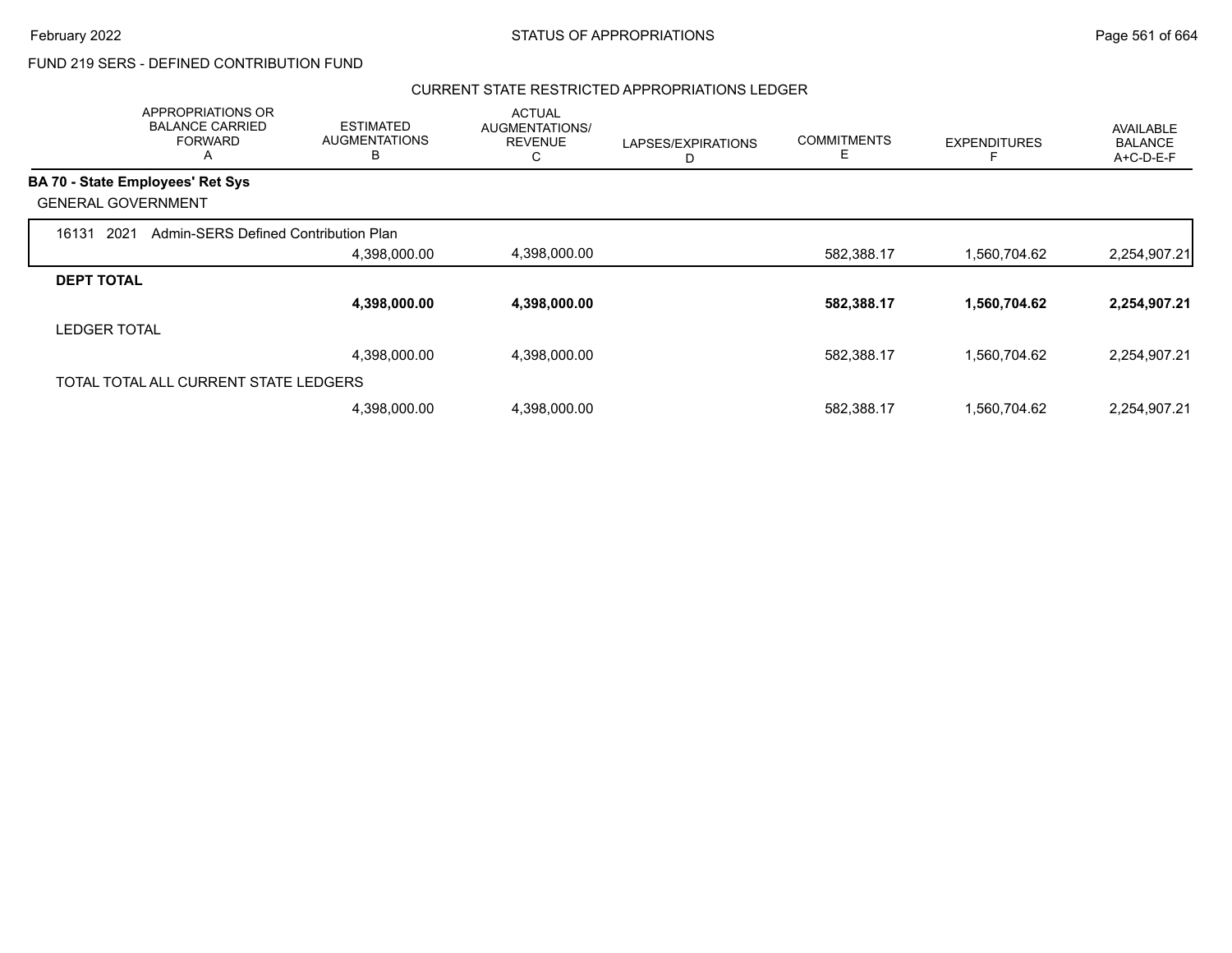### PRIOR STATE RESTRICTED APPROPRIATIONS LEDGER

|                     | <b>APPROPRIATIONS OR</b><br><b>BALANCE CARRIED</b><br><b>FORWARD</b><br>A | <b>ESTIMATED</b><br><b>AUGMENTATIONS</b><br>в | <b>ACTUAL</b><br>AUGMENTATIONS/<br><b>REVENUE</b><br>С | LAPSES/EXPIRATIONS<br>D | <b>COMMITMENTS</b><br>Е | <b>EXPENDITURES</b> | AVAILABLE<br><b>BALANCE</b><br>A+C-D-E-F |
|---------------------|---------------------------------------------------------------------------|-----------------------------------------------|--------------------------------------------------------|-------------------------|-------------------------|---------------------|------------------------------------------|
|                     | BA 70 - State Employees' Ret Sys                                          |                                               |                                                        |                         |                         |                     |                                          |
|                     | <b>GENERAL GOVERNMENT</b>                                                 |                                               |                                                        |                         |                         |                     |                                          |
| 16131               | Admin-SERS Defined Contribution Plan<br>2019                              |                                               |                                                        |                         |                         |                     |                                          |
|                     | 695,438.90                                                                |                                               | -686,860.78                                            |                         | 8,523.50                |                     | 54.62                                    |
| 16131               | 2020<br>Admin-SERS Defined Contribution Plan                              |                                               |                                                        |                         |                         |                     |                                          |
|                     | 1,607,341.10                                                              |                                               | $-1,008,839.22$                                        |                         | 26,510.08               | 387,585.70          | 184,406.10                               |
| <b>DEPT TOTAL</b>   |                                                                           |                                               |                                                        |                         |                         |                     |                                          |
|                     | 2,302,780.00                                                              |                                               | $-1,695,700.00$                                        |                         | 35,033.58               | 387,585.70          | 184,460.72                               |
| <b>LEDGER TOTAL</b> |                                                                           |                                               |                                                        |                         |                         |                     |                                          |
|                     | 2,302,780.00                                                              |                                               | $-1,695,700.00$                                        |                         | 35,033.58               | 387,585.70          | 184,460.72                               |
|                     | TOTAL TOTAL ALL PRIOR STATE LEDGERS                                       |                                               |                                                        |                         |                         |                     |                                          |
|                     | 2,302,780.00                                                              |                                               | $-1,695,700.00$                                        |                         | 35,033.58               | 387,585.70          | 184,460.72                               |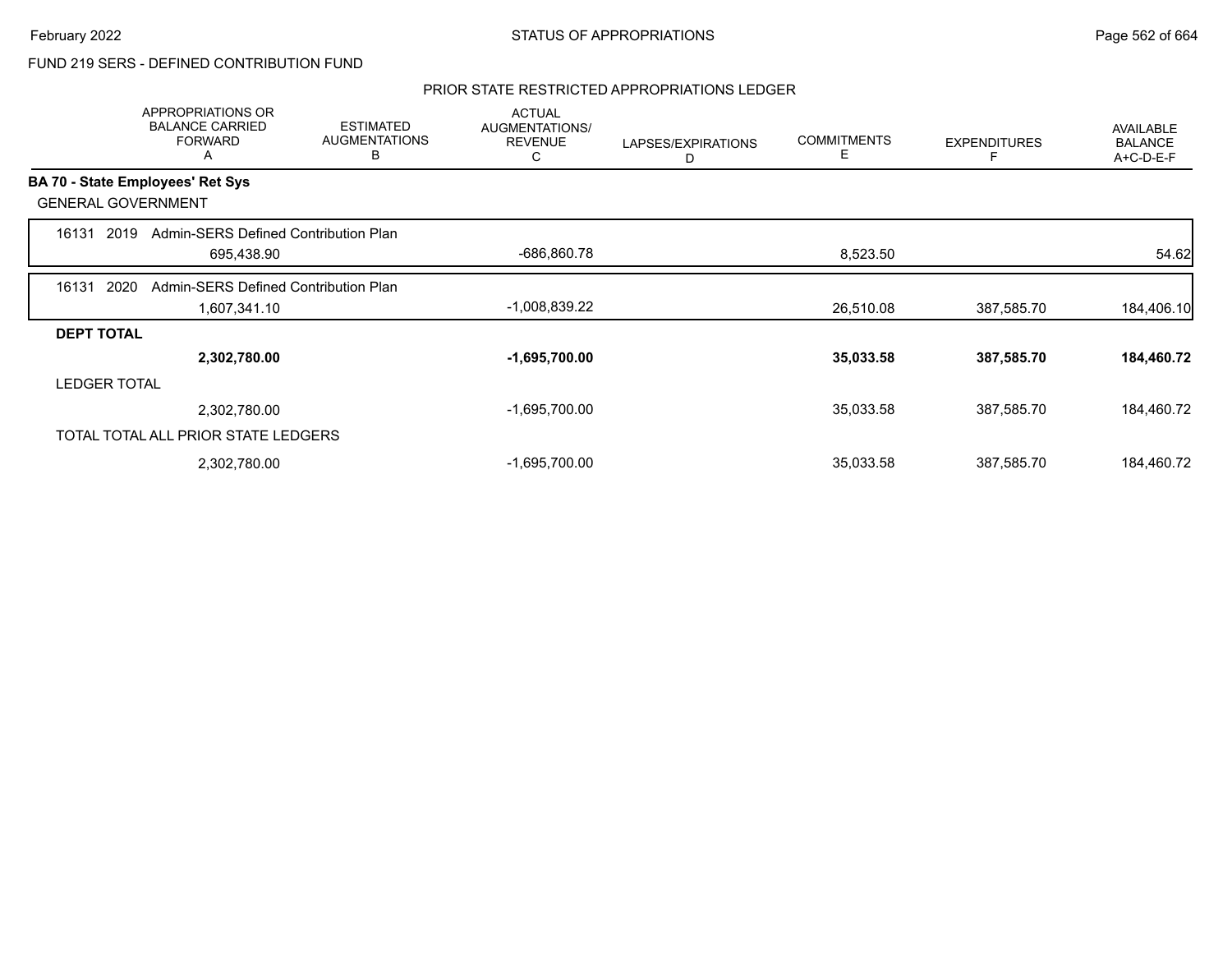### RESTRICTED RECEIPTS LEDGER

|                           | <b>APPROPRIATIONS OR</b><br><b>BALANCE CARRIED</b><br><b>FORWARD</b><br>A | <b>ESTIMATED</b><br><b>AUGMENTATIONS</b><br>в | <b>ACTUAL</b><br><b>AUGMENTATIONS/</b><br><b>REVENUE</b><br>С | LAPSES/EXPIRATIONS<br>D | <b>COMMITMENTS</b> | <b>EXPENDITURES</b> | AVAILABLE<br><b>BALANCE</b><br>A+C-D-E-F |
|---------------------------|---------------------------------------------------------------------------|-----------------------------------------------|---------------------------------------------------------------|-------------------------|--------------------|---------------------|------------------------------------------|
|                           | BA 70 - State Employees' Ret Sys                                          |                                               |                                                               |                         |                    |                     |                                          |
| <b>GENERAL GOVERNMENT</b> |                                                                           |                                               |                                                               |                         |                    |                     |                                          |
| 2021<br>40248             | Contributions and Rollovers-401a                                          |                                               |                                                               |                         |                    |                     |                                          |
|                           | 44,360,309.30                                                             |                                               | 26,079,011.77                                                 |                         |                    | 2,443,502.61        | 67,995,818.46                            |
| <b>DEPT TOTAL</b>         |                                                                           |                                               |                                                               |                         |                    |                     |                                          |
|                           | 44,360,309.30                                                             |                                               | 26,079,011.77                                                 |                         |                    | 2,443,502.61        | 67,995,818.46                            |
| <b>LEDGER TOTAL</b>       |                                                                           |                                               |                                                               |                         |                    |                     |                                          |
|                           | 44,360,309.30                                                             |                                               | 26,079,011.77                                                 |                         |                    | 2.443.502.61        | 67,995,818.46                            |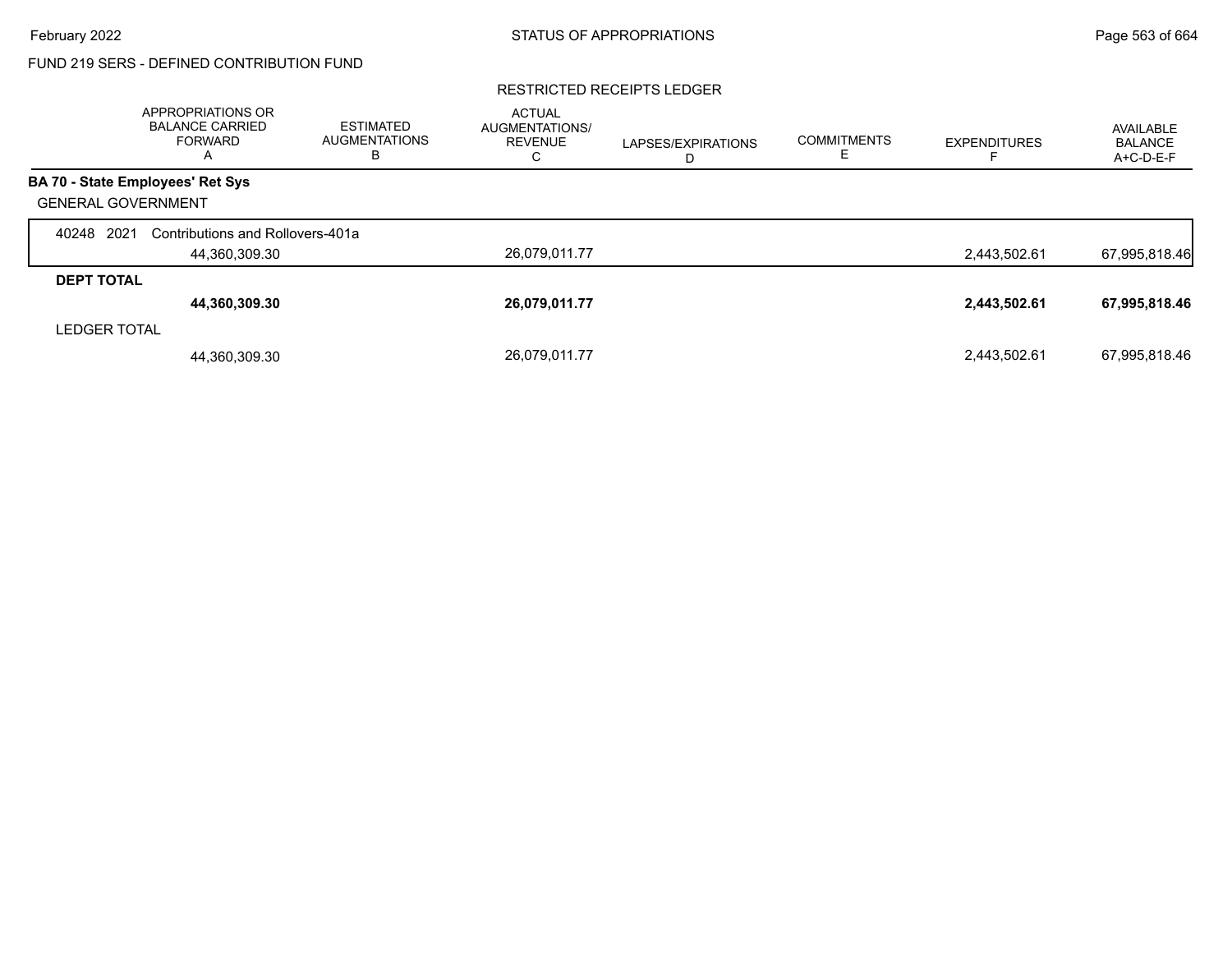$\Gamma$ 

# FUND 219 SERS - DEFINED CONTRIBUTION FUND

### NON-BUDGETED LEDGER

|                           | APPROPRIATIONS OR<br><b>BALANCE CARRIED</b><br>FORWARD<br>A | <b>ESTIMATED</b><br><b>AUGMENTATIONS</b><br>в | <b>ACTUAL</b><br>AUGMENTATIONS/<br><b>REVENUE</b><br>C | LAPSES/EXPIRATIONS<br>D | <b>COMMITMENTS</b><br>Е | <b>EXPENDITURES</b> | AVAILABLE<br><b>BALANCE</b><br>A+C-D-E-F |
|---------------------------|-------------------------------------------------------------|-----------------------------------------------|--------------------------------------------------------|-------------------------|-------------------------|---------------------|------------------------------------------|
|                           | <b>BA 70 - State Employees' Ret Sys</b>                     |                                               |                                                        |                         |                         |                     |                                          |
| <b>GENERAL GOVERNMENT</b> |                                                             |                                               |                                                        |                         |                         |                     |                                          |
| 2021<br>50320             | Benefit Payments and Refunds-401a                           |                                               |                                                        |                         |                         |                     |                                          |
|                           |                                                             |                                               |                                                        |                         |                         | 1,596,116.72        | $-1,596,116.72$                          |
| <b>DEPT TOTAL</b>         |                                                             |                                               |                                                        |                         |                         |                     |                                          |
|                           |                                                             |                                               |                                                        |                         |                         | 1,596,116.72        | $-1,596,116.72$                          |
| <b>LEDGER TOTAL</b>       |                                                             |                                               |                                                        |                         |                         |                     |                                          |
|                           |                                                             |                                               |                                                        |                         |                         | 1,596,116.72        | -1,596,116.72                            |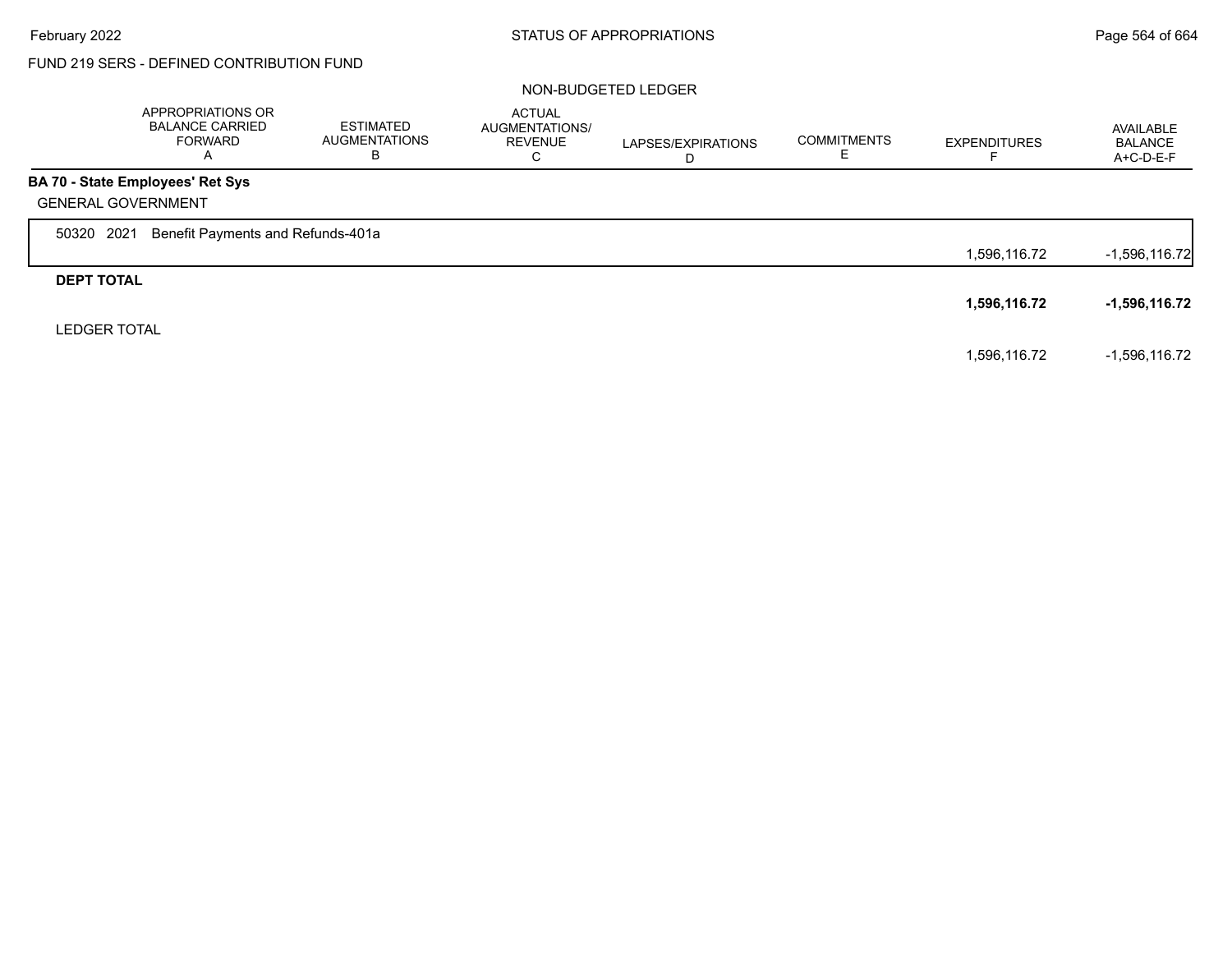### RESTRICTED REVENUE LEDGER

|                     | APPROPRIATIONS OR<br><b>BALANCE CARRIED</b><br><b>FORWARD</b><br>A | <b>ESTIMATED</b><br><b>AUGMENTATIONS</b><br>в | <b>ACTUAL</b><br><b>AUGMENTATIONS/</b><br><b>REVENUE</b><br>C | LAPSES/EXPIRATIONS<br>D | <b>COMMITMENTS</b> | <b>EXPENDITURES</b> | AVAILABLE<br><b>BALANCE</b><br>A+C-D-E-F |
|---------------------|--------------------------------------------------------------------|-----------------------------------------------|---------------------------------------------------------------|-------------------------|--------------------|---------------------|------------------------------------------|
|                     | BA 70 - State Employees' Ret Sys                                   |                                               |                                                               |                         |                    |                     |                                          |
|                     | <b>GENERAL GOVERNMENT</b>                                          |                                               |                                                               |                         |                    |                     |                                          |
| 60433 2021          | Defined Contribution Plan                                          |                                               |                                                               |                         |                    |                     |                                          |
|                     | 433,768.48                                                         |                                               |                                                               |                         |                    |                     | 433,768.48                               |
| <b>DEPT TOTAL</b>   |                                                                    |                                               |                                                               |                         |                    |                     |                                          |
|                     | 433,768.48                                                         |                                               |                                                               |                         |                    |                     | 433,768.48                               |
| <b>LEDGER TOTAL</b> |                                                                    |                                               |                                                               |                         |                    |                     |                                          |
|                     | 433.768.48                                                         |                                               |                                                               |                         |                    |                     | 433,768.48                               |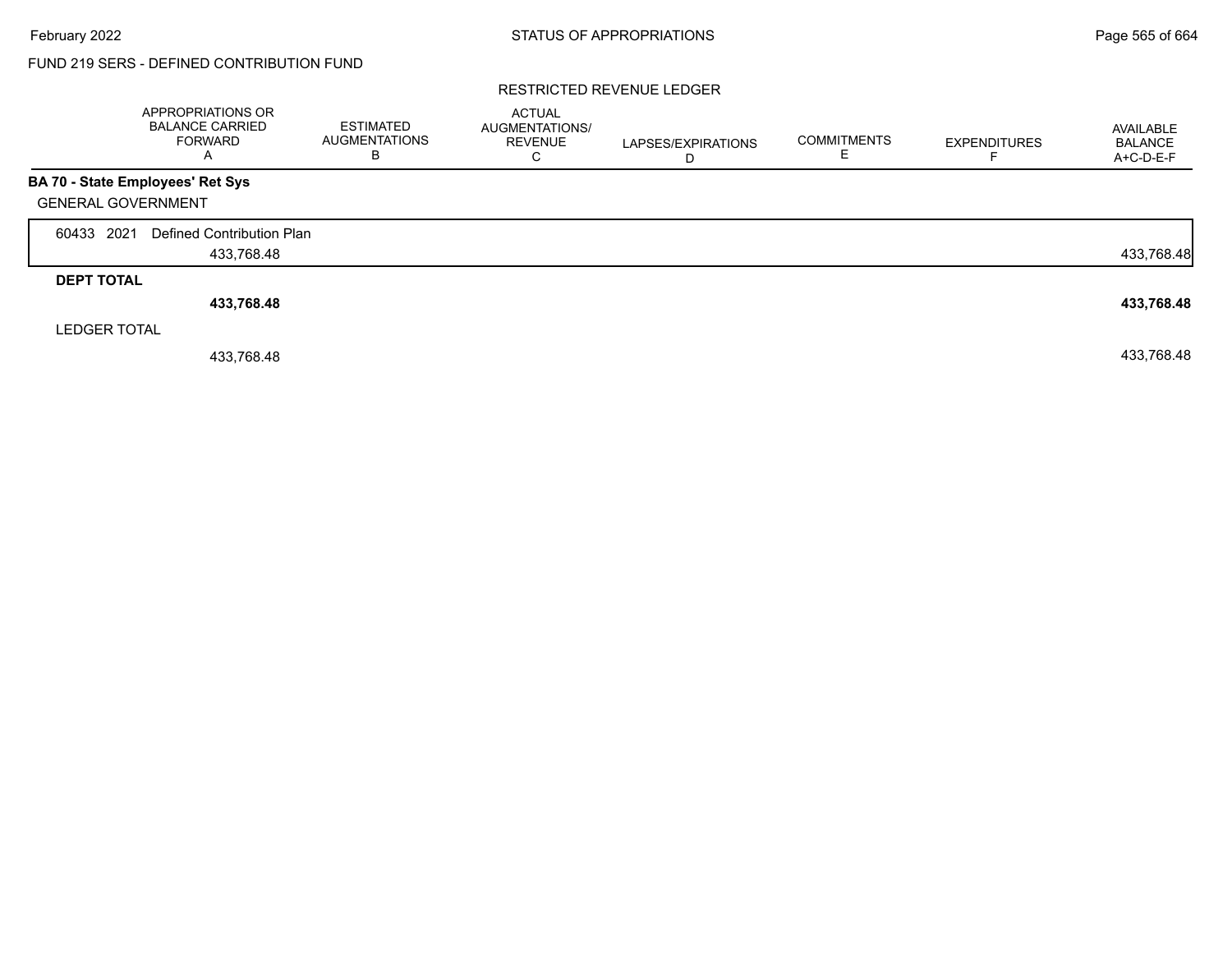### CURRENT STATE RESTRICTED APPROPRIATIONS LEDGER

|                     | APPROPRIATIONS OR<br><b>BALANCE CARRIED</b><br><b>FORWARD</b><br>A | <b>ESTIMATED</b><br><b>AUGMENTATIONS</b><br>B | <b>ACTUAL</b><br>AUGMENTATIONS/<br><b>REVENUE</b><br>С | LAPSES/EXPIRATIONS<br>D | <b>COMMITMENTS</b><br>Е | <b>EXPENDITURES</b> | AVAILABLE<br><b>BALANCE</b><br>A+C-D-E-F |
|---------------------|--------------------------------------------------------------------|-----------------------------------------------|--------------------------------------------------------|-------------------------|-------------------------|---------------------|------------------------------------------|
|                     | <b>BA 72 - Pub School Employees' Ret Sys</b>                       |                                               |                                                        |                         |                         |                     |                                          |
|                     | <b>GENERAL GOVERNMENT</b>                                          |                                               |                                                        |                         |                         |                     |                                          |
| 16140               | 2021<br>Admin-PSERS Defined Contribution Plan                      |                                               |                                                        |                         |                         |                     |                                          |
|                     |                                                                    | 955,000.00                                    | 955,000.00                                             |                         | 168,436.67              | 504,603.41          | 281,959.92                               |
| <b>DEPT TOTAL</b>   |                                                                    |                                               |                                                        |                         |                         |                     |                                          |
|                     |                                                                    | 955,000.00                                    | 955,000.00                                             |                         | 168,436.67              | 504,603.41          | 281,959.92                               |
| <b>LEDGER TOTAL</b> |                                                                    |                                               |                                                        |                         |                         |                     |                                          |
|                     |                                                                    | 955,000.00                                    | 955,000.00                                             |                         | 168,436.67              | 504,603.41          | 281,959.92                               |
|                     | TOTAL TOTAL ALL CURRENT STATE LEDGERS                              |                                               |                                                        |                         |                         |                     |                                          |
|                     |                                                                    | 955,000.00                                    | 955,000.00                                             |                         | 168.436.67              | 504,603.41          | 281,959.92                               |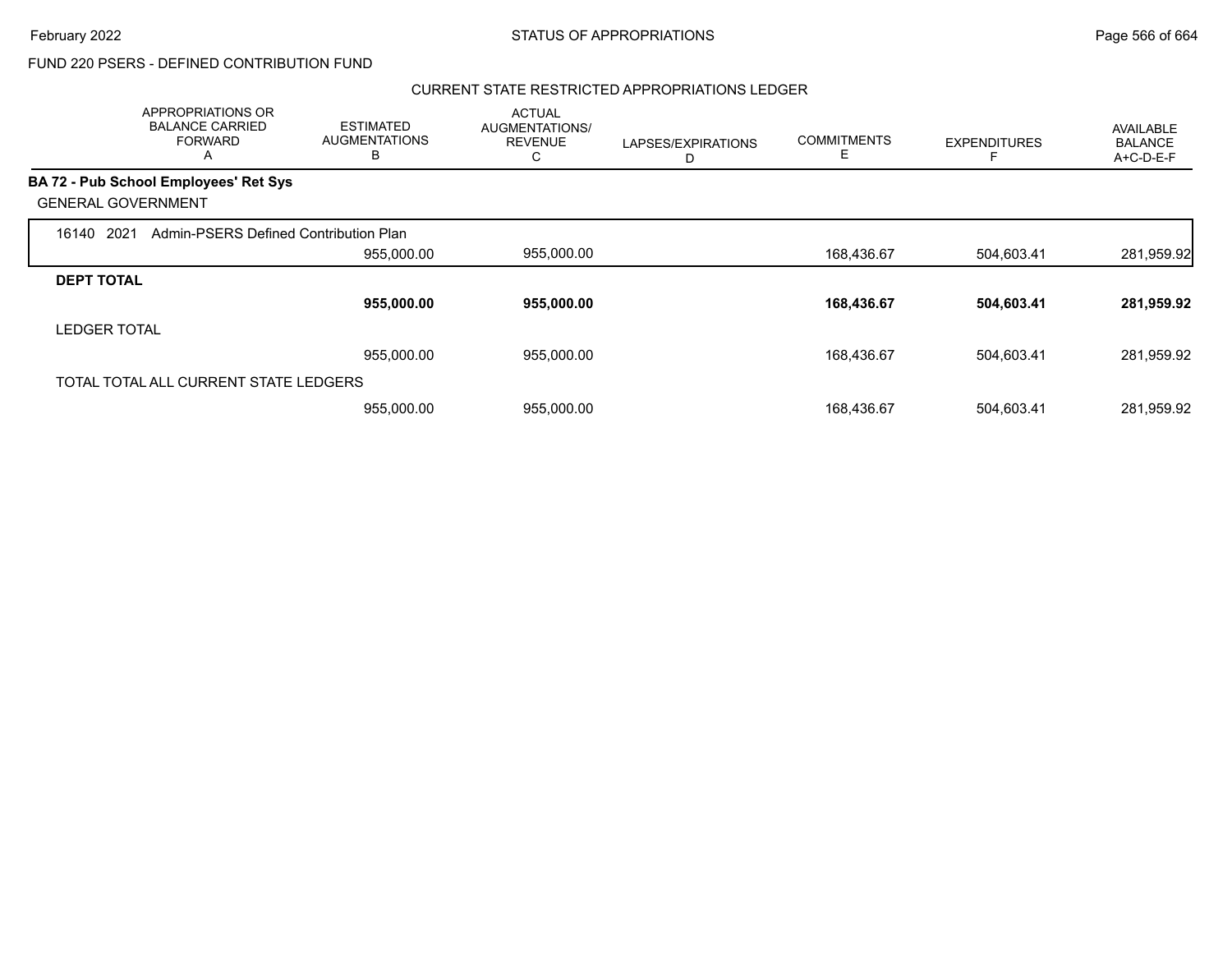### PRIOR STATE RESTRICTED APPROPRIATIONS LEDGER

|                           | APPROPRIATIONS OR<br><b>BALANCE CARRIED</b><br><b>FORWARD</b><br>Α | <b>ESTIMATED</b><br><b>AUGMENTATIONS</b><br>В | <b>ACTUAL</b><br>AUGMENTATIONS/<br><b>REVENUE</b><br>С | LAPSES/EXPIRATIONS<br>D | <b>COMMITMENTS</b><br>Е | <b>EXPENDITURES</b><br>F | AVAILABLE<br><b>BALANCE</b><br>A+C-D-E-F |
|---------------------------|--------------------------------------------------------------------|-----------------------------------------------|--------------------------------------------------------|-------------------------|-------------------------|--------------------------|------------------------------------------|
|                           | BA 72 - Pub School Employees' Ret Sys                              |                                               |                                                        |                         |                         |                          |                                          |
| <b>GENERAL GOVERNMENT</b> |                                                                    |                                               |                                                        |                         |                         |                          |                                          |
| 16140 2018                | Admin-PSERS Defined Contribution Plan<br>230,802.65                |                                               |                                                        |                         |                         |                          | 230,802.65                               |
| 16140 2019                | Admin-PSERS Defined Contribution Plan<br>1,414,895.75              |                                               |                                                        |                         |                         |                          | 1,414,895.75                             |
| 2020<br>16140             | Admin-PSERS Defined Contribution Plan<br>506,531.18                |                                               |                                                        |                         |                         | 42,502.36                | 464,028.82                               |
| <b>DEPT TOTAL</b>         |                                                                    |                                               |                                                        |                         |                         |                          |                                          |
|                           | 2,152,229.58                                                       |                                               |                                                        |                         |                         | 42,502.36                | 2,109,727.22                             |
| <b>LEDGER TOTAL</b>       |                                                                    |                                               |                                                        |                         |                         |                          |                                          |
|                           | 2,152,229.58                                                       |                                               |                                                        |                         |                         | 42,502.36                | 2,109,727.22                             |
|                           | TOTAL TOTAL ALL PRIOR STATE LEDGERS                                |                                               |                                                        |                         |                         |                          |                                          |
|                           | 2,152,229.58                                                       |                                               |                                                        |                         |                         | 42,502.36                | 2,109,727.22                             |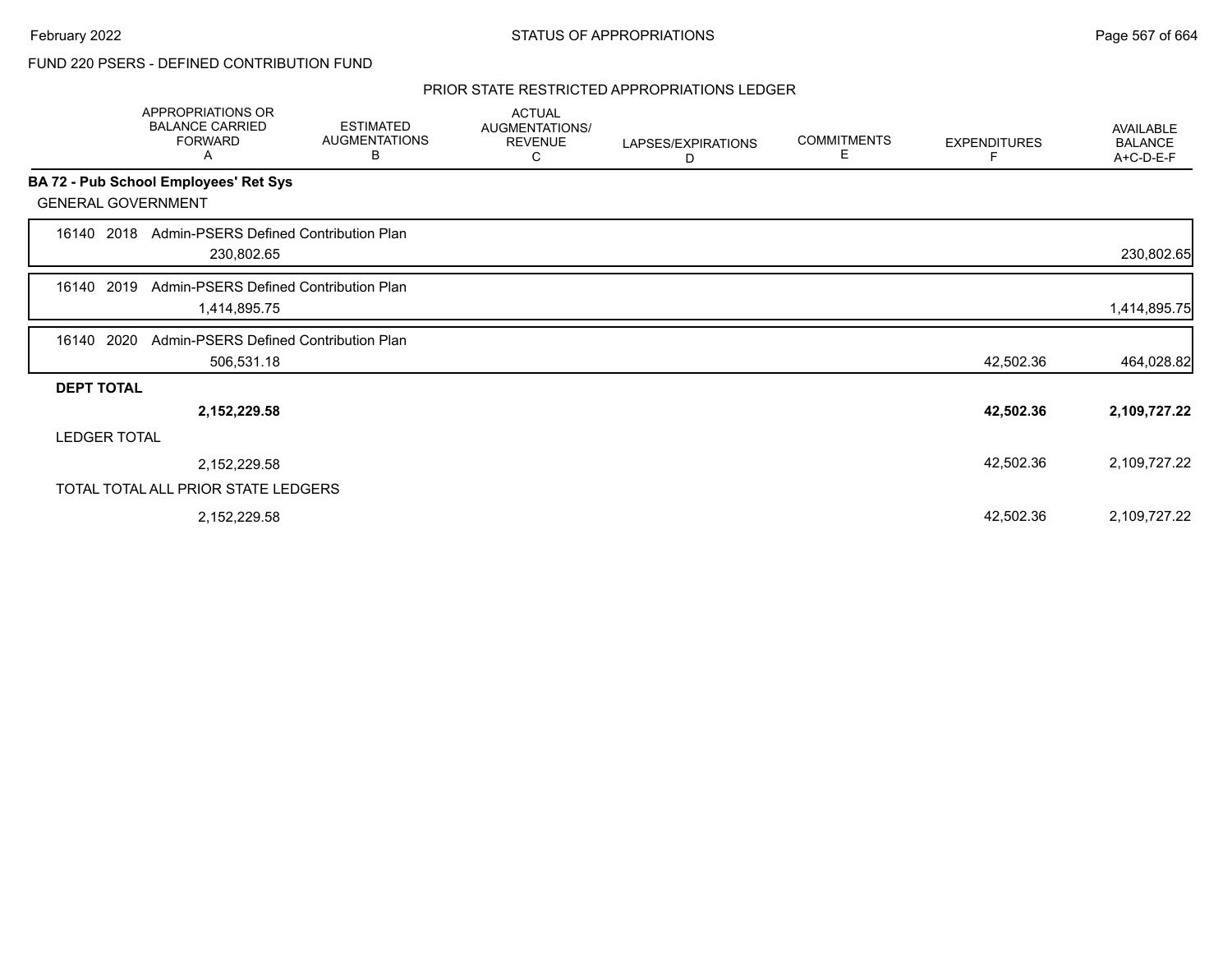### RESTRICTED REVENUE LEDGER

|                           | APPROPRIATIONS OR<br><b>BALANCE CARRIED</b><br><b>FORWARD</b><br>A | <b>ESTIMATED</b><br><b>AUGMENTATIONS</b><br>в | <b>ACTUAL</b><br><b>AUGMENTATIONS/</b><br><b>REVENUE</b><br>С | LAPSES/EXPIRATIONS<br>D | <b>COMMITMENTS</b> | <b>EXPENDITURES</b> | AVAILABLE<br>BALANCE<br>A+C-D-E-F |
|---------------------------|--------------------------------------------------------------------|-----------------------------------------------|---------------------------------------------------------------|-------------------------|--------------------|---------------------|-----------------------------------|
|                           | BA 72 - Pub School Employees' Ret Sys                              |                                               |                                                               |                         |                    |                     |                                   |
| <b>GENERAL GOVERNMENT</b> |                                                                    |                                               |                                                               |                         |                    |                     |                                   |
| 2021<br>60434             | Defined Contribution Plan                                          |                                               |                                                               |                         |                    |                     |                                   |
|                           | 3,424,804.77                                                       |                                               | $-955,000.00$                                                 |                         | 560,000.00         | 4,479.35            | 1,905,325.42                      |
| <b>DEPT TOTAL</b>         |                                                                    |                                               |                                                               |                         |                    |                     |                                   |
|                           | 3,424,804.77                                                       |                                               | $-955,000.00$                                                 |                         | 560,000.00         | 4,479.35            | 1,905,325.42                      |
| <b>LEDGER TOTAL</b>       |                                                                    |                                               |                                                               |                         |                    |                     |                                   |
|                           | 3.424.804.77                                                       |                                               | $-955.000.00$                                                 |                         | 560.000.00         | 4.479.35            | 1,905,325.42                      |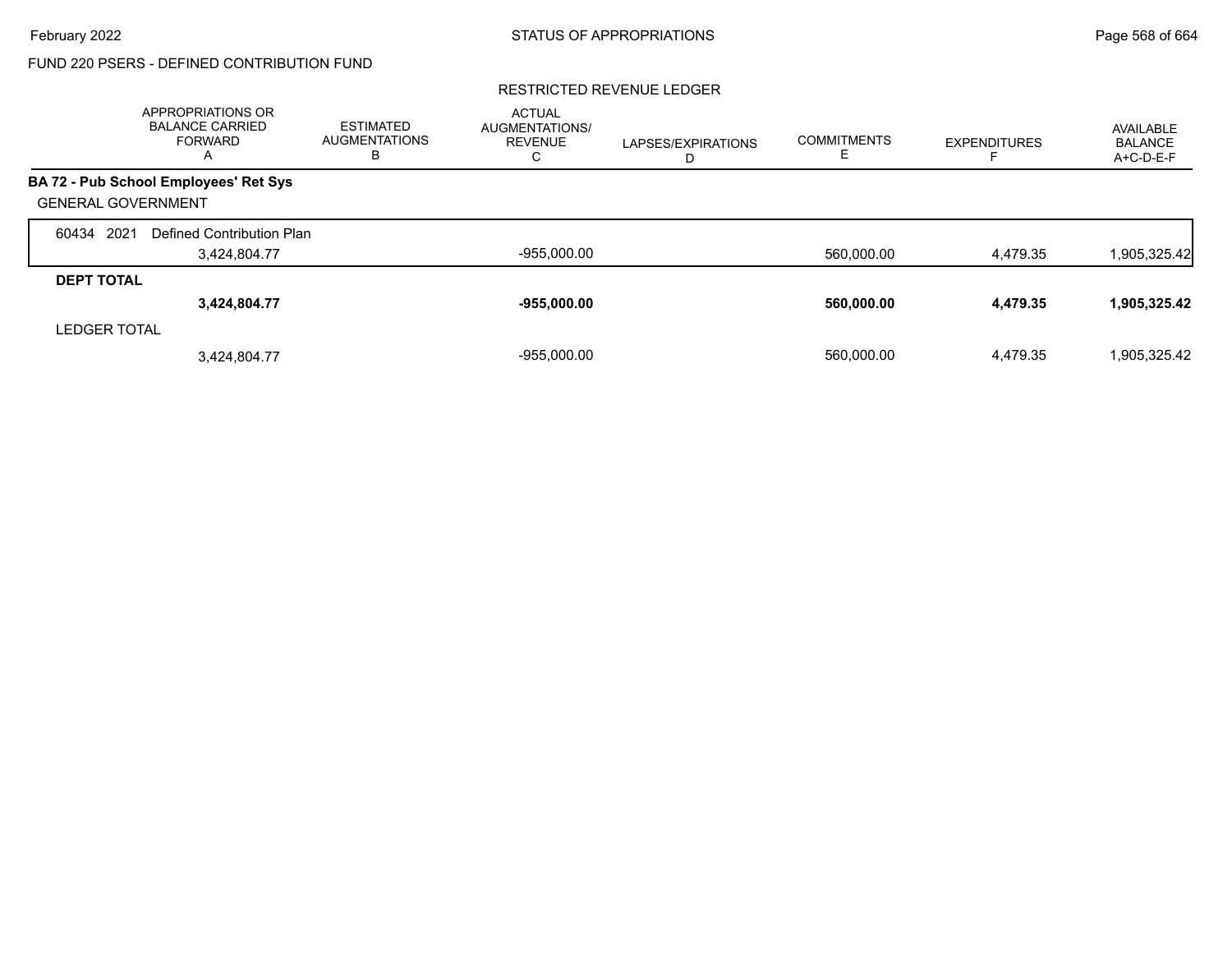### CURRENT STATE RESTRICTED APPROPRIATIONS LEDGER

|                           | <b>APPROPRIATIONS OR</b><br><b>BALANCE CARRIED</b><br><b>FORWARD</b><br>Α | <b>ESTIMATED</b><br><b>AUGMENTATIONS</b><br>В | <b>ACTUAL</b><br>AUGMENTATIONS/<br><b>REVENUE</b><br>С | LAPSES/EXPIRATIONS<br>D | <b>COMMITMENTS</b><br>Е | <b>EXPENDITURES</b> | AVAILABLE<br><b>BALANCE</b><br>A+C-D-E-F |
|---------------------------|---------------------------------------------------------------------------|-----------------------------------------------|--------------------------------------------------------|-------------------------|-------------------------|---------------------|------------------------------------------|
| <b>BA 18 - Revenue</b>    |                                                                           |                                               |                                                        |                         |                         |                     |                                          |
| <b>GENERAL GOVERNMENT</b> |                                                                           |                                               |                                                        |                         |                         |                     |                                          |
| 2021<br>14900             | <b>Video Gaming Operations</b>                                            |                                               |                                                        |                         |                         |                     |                                          |
|                           |                                                                           | 683,000.00                                    | 657,434.38                                             |                         | 32,669.50               | 82,894.66           | 541,870.22                               |
| <b>DEPT TOTAL</b>         |                                                                           |                                               |                                                        |                         |                         |                     |                                          |
|                           |                                                                           | 683,000.00                                    | 657,434.38                                             |                         | 32,669.50               | 82,894.66           | 541,870.22                               |
| <b>GENERAL GOVERNMENT</b> | BA 65 - PA Gaming Control Board                                           |                                               |                                                        |                         |                         |                     |                                          |
| 2021<br>14901             | Video Gaming Administration                                               |                                               |                                                        |                         |                         |                     |                                          |
|                           |                                                                           | 475,000.00                                    | 475,000.00                                             |                         |                         | 44,548.54           | 430,451.46                               |
| <b>DEPT TOTAL</b>         |                                                                           |                                               |                                                        |                         |                         |                     |                                          |
|                           |                                                                           | 475,000.00                                    | 475,000.00                                             |                         |                         | 44,548.54           | 430,451.46                               |
| <b>LEDGER TOTAL</b>       |                                                                           |                                               |                                                        |                         |                         |                     |                                          |
|                           |                                                                           | 1,158,000.00                                  | 1,132,434.38                                           |                         | 32,669.50               | 127,443.20          | 972,321.68                               |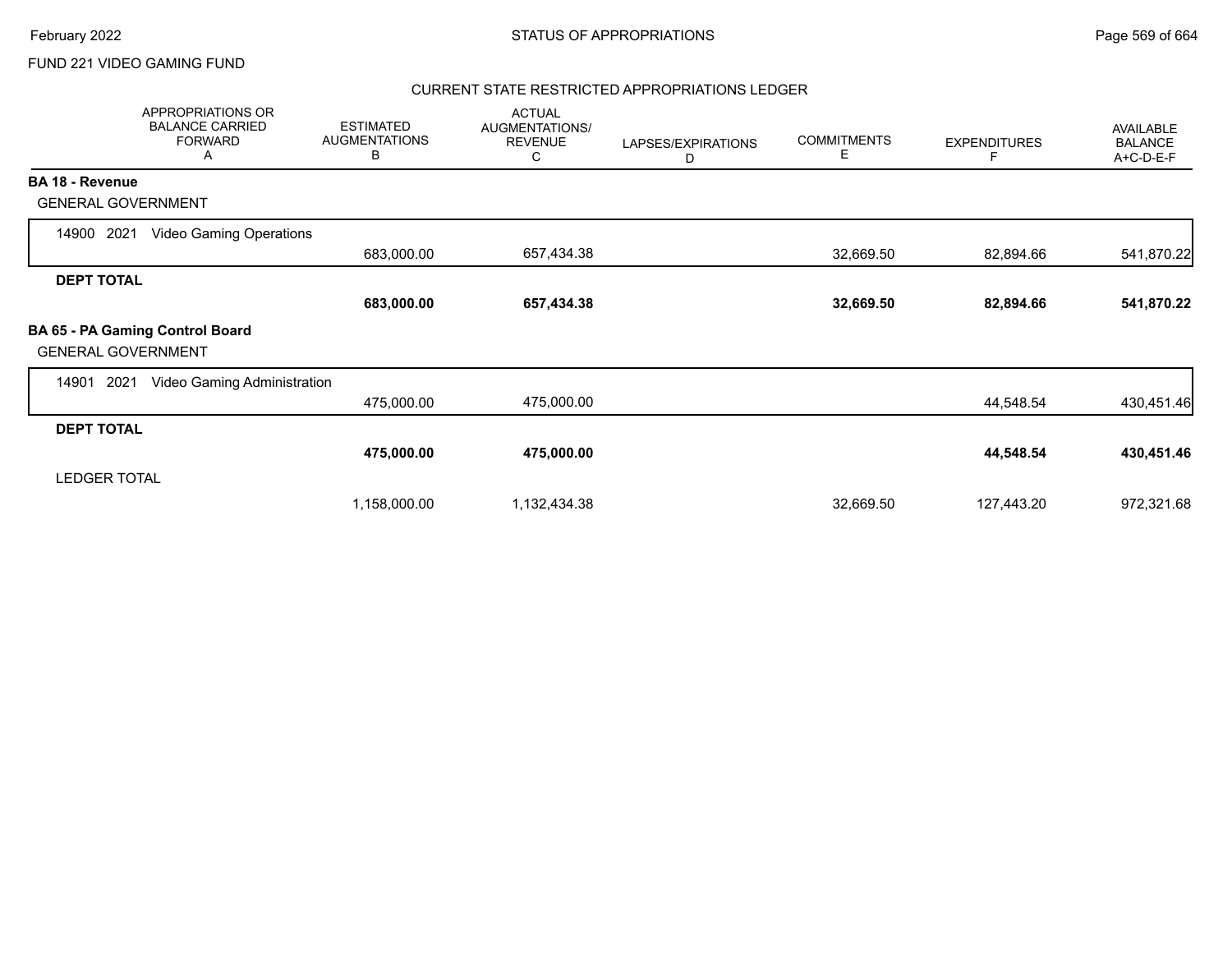Г

FUND 221 VIDEO GAMING FUND

### CURRENT STATE EXECUTIVE AUTHORIZATIONS - RESTRICTED LEDGER

|                     | APPROPRIATIONS OR<br><b>BALANCE CARRIED</b><br><b>FORWARD</b><br>Α | <b>ESTIMATED</b><br><b>AUGMENTATIONS</b><br>B | <b>ACTUAL</b><br>AUGMENTATIONS/<br><b>REVENUE</b><br>С | LAPSES/EXPIRATIONS<br>D | <b>COMMITMENTS</b><br>Ε | <b>EXPENDITURES</b> | AVAILABLE<br><b>BALANCE</b><br>A+C-D-E-F |
|---------------------|--------------------------------------------------------------------|-----------------------------------------------|--------------------------------------------------------|-------------------------|-------------------------|---------------------|------------------------------------------|
|                     | <b>BA 65 - PA Gaming Control Board</b>                             |                                               |                                                        |                         |                         |                     |                                          |
|                     | <b>GENERAL GOVERNMENT</b>                                          |                                               |                                                        |                         |                         |                     |                                          |
| 26462 2021          | VGT Testing and Certification                                      |                                               |                                                        |                         |                         |                     |                                          |
|                     |                                                                    | 50,000.00                                     |                                                        |                         |                         |                     |                                          |
| <b>DEPT TOTAL</b>   |                                                                    |                                               |                                                        |                         |                         |                     |                                          |
|                     |                                                                    | 50,000.00                                     |                                                        |                         |                         |                     |                                          |
| <b>LEDGER TOTAL</b> |                                                                    |                                               |                                                        |                         |                         |                     |                                          |
|                     |                                                                    | 50,000.00                                     |                                                        |                         |                         |                     |                                          |
|                     | TOTAL TOTAL ALL CURRENT STATE LEDGERS                              |                                               |                                                        |                         |                         |                     |                                          |
|                     |                                                                    | 1,208,000.00                                  | 1,132,434.38                                           |                         | 32,669.50               | 127,443.20          | 972,321.68                               |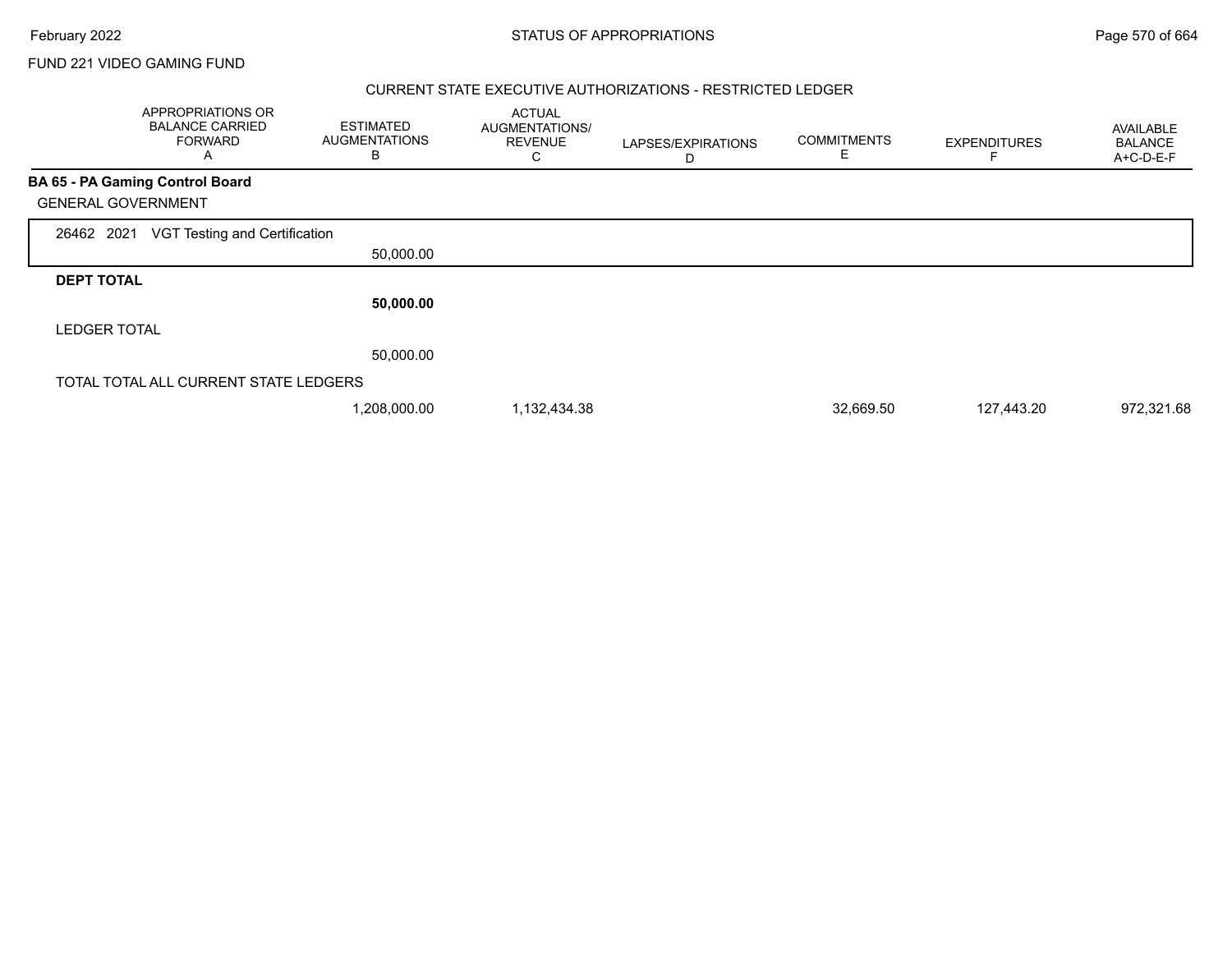### PRIOR STATE RESTRICTED APPROPRIATIONS LEDGER

|                           | <b>APPROPRIATIONS OR</b><br><b>BALANCE CARRIED</b><br><b>FORWARD</b><br>A | <b>ESTIMATED</b><br><b>AUGMENTATIONS</b><br>В | <b>ACTUAL</b><br>AUGMENTATIONS/<br><b>REVENUE</b><br>C | LAPSES/EXPIRATIONS<br>D | <b>COMMITMENTS</b><br>Е | <b>EXPENDITURES</b><br>F | <b>AVAILABLE</b><br><b>BALANCE</b><br>A+C-D-E-F |
|---------------------------|---------------------------------------------------------------------------|-----------------------------------------------|--------------------------------------------------------|-------------------------|-------------------------|--------------------------|-------------------------------------------------|
| BA 18 - Revenue           |                                                                           |                                               |                                                        |                         |                         |                          |                                                 |
| <b>GENERAL GOVERNMENT</b> |                                                                           |                                               |                                                        |                         |                         |                          |                                                 |
| 14900 2020                | <b>Video Gaming Operations</b><br>150,790.60                              |                                               | -145,073.39                                            |                         |                         | 5,717.21                 |                                                 |
| <b>DEPT TOTAL</b>         |                                                                           |                                               |                                                        |                         |                         |                          |                                                 |
|                           | 150,790.60                                                                |                                               | $-145,073.39$                                          |                         |                         | 5,717.21                 |                                                 |
| <b>GENERAL GOVERNMENT</b> | <b>BA 65 - PA Gaming Control Board</b>                                    |                                               |                                                        |                         |                         |                          |                                                 |
| 14901                     | 2019 Video Gaming Administration<br>30.00                                 |                                               |                                                        |                         |                         |                          | 30.00                                           |
| 2020<br>14901             | Video Gaming Administration<br>428,745.83                                 |                                               | -406,996.50                                            |                         |                         | 21,749.33                |                                                 |
| <b>DEPT TOTAL</b>         |                                                                           |                                               |                                                        |                         |                         |                          |                                                 |
|                           | 428,775.83                                                                |                                               | -406,996.50                                            |                         |                         | 21,749.33                | 30.00                                           |
| <b>LEDGER TOTAL</b>       |                                                                           |                                               |                                                        |                         |                         |                          |                                                 |
|                           | 579,566.43                                                                |                                               | -552,069.89                                            |                         |                         | 27,466.54                | 30.00                                           |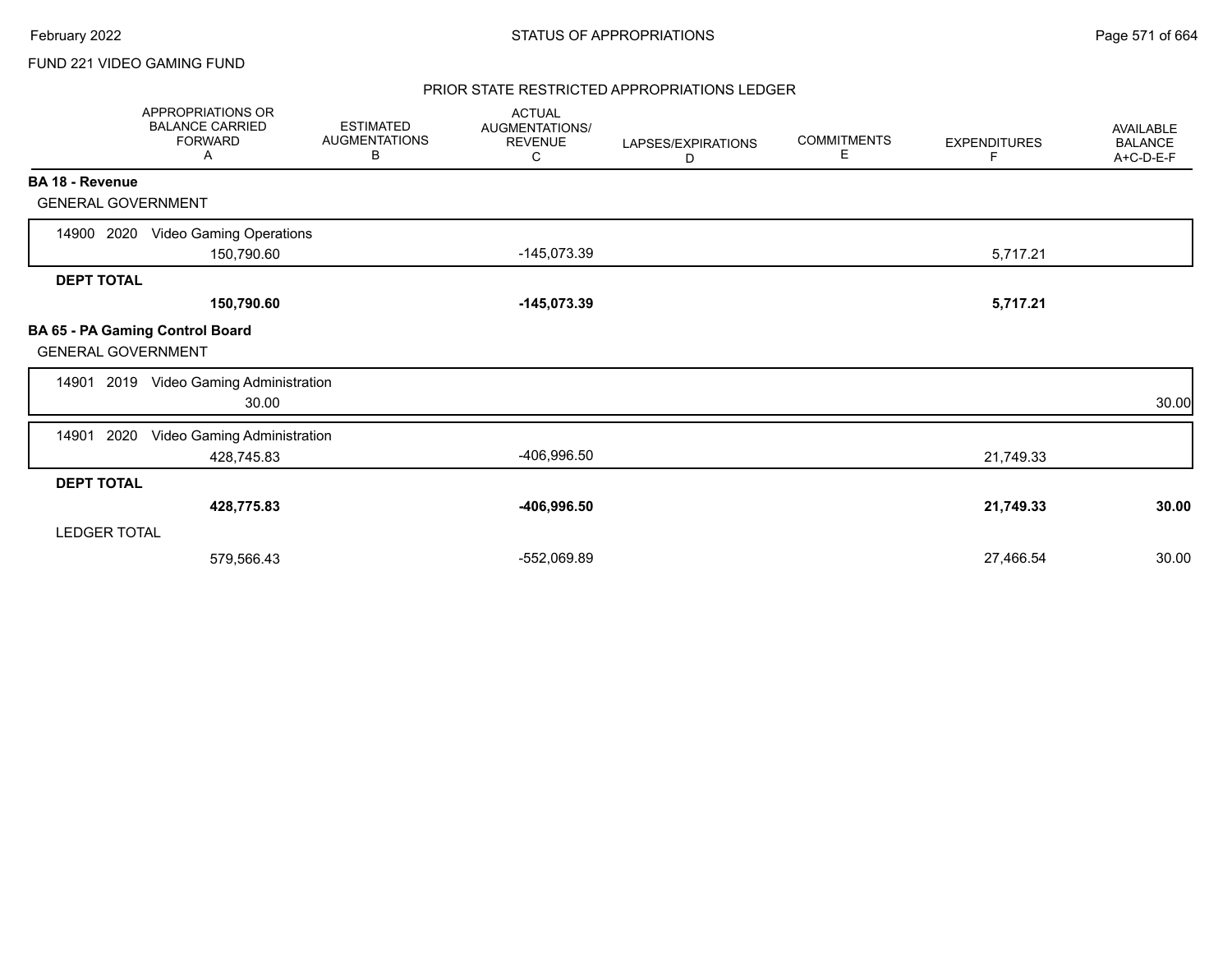### PRIOR STATE EXECUTIVE AUTHORIZATIONS - RESTRICTED LEDGER

|                     | APPROPRIATIONS OR<br><b>BALANCE CARRIED</b><br><b>FORWARD</b><br>A | <b>ESTIMATED</b><br><b>AUGMENTATIONS</b><br>B | <b>ACTUAL</b><br>AUGMENTATIONS/<br><b>REVENUE</b><br>С | LAPSES/EXPIRATIONS<br>D | <b>COMMITMENTS</b><br>E | <b>EXPENDITURES</b> | <b>AVAILABLE</b><br><b>BALANCE</b><br>A+C-D-E-F |
|---------------------|--------------------------------------------------------------------|-----------------------------------------------|--------------------------------------------------------|-------------------------|-------------------------|---------------------|-------------------------------------------------|
|                     | <b>BA 65 - PA Gaming Control Board</b>                             |                                               |                                                        |                         |                         |                     |                                                 |
|                     | <b>GENERAL GOVERNMENT</b>                                          |                                               |                                                        |                         |                         |                     |                                                 |
| 26462 2019          | VGT Testing and Certification<br>11,000.00                         |                                               |                                                        |                         |                         |                     | 11,000.00                                       |
| <b>DEPT TOTAL</b>   |                                                                    |                                               |                                                        |                         |                         |                     |                                                 |
|                     | 11,000.00                                                          |                                               |                                                        |                         |                         |                     | 11,000.00                                       |
| <b>LEDGER TOTAL</b> |                                                                    |                                               |                                                        |                         |                         |                     |                                                 |
|                     | 11,000.00                                                          |                                               |                                                        |                         |                         |                     | 11,000.00                                       |
|                     | TOTAL TOTAL ALL PRIOR STATE LEDGERS                                |                                               |                                                        |                         |                         |                     |                                                 |
|                     | 590,566.43                                                         |                                               | -552,069.89                                            |                         |                         | 27,466.54           | 11,030.00                                       |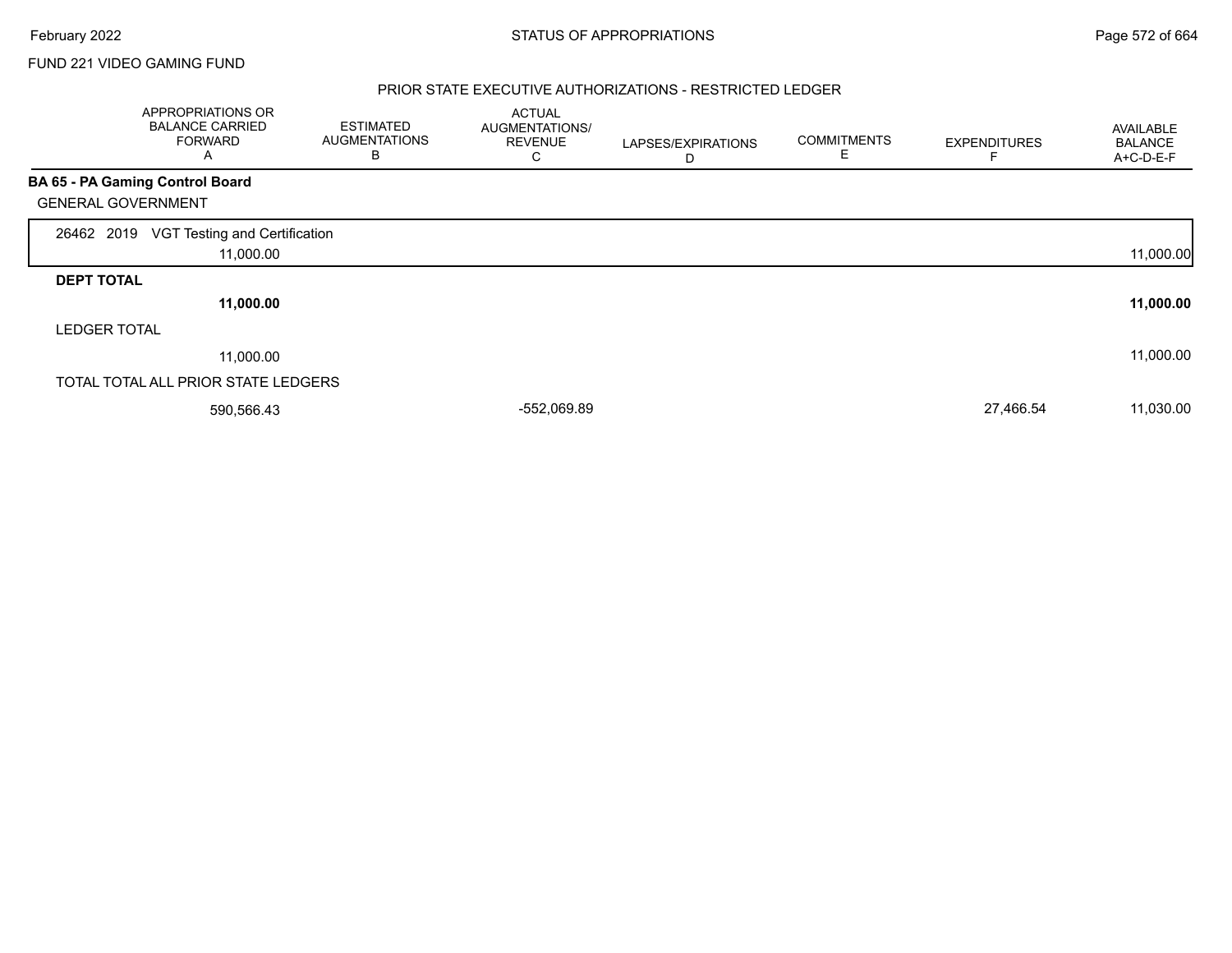### RESTRICTED RECEIPTS LEDGER

|                     | <b>APPROPRIATIONS OR</b><br><b>BALANCE CARRIED</b><br><b>FORWARD</b><br>Α | <b>ESTIMATED</b><br><b>AUGMENTATIONS</b><br>В | <b>ACTUAL</b><br>AUGMENTATIONS/<br><b>REVENUE</b><br>С | LAPSES/EXPIRATIONS<br>D | <b>COMMITMENTS</b><br>Е | <b>EXPENDITURES</b><br>F | <b>AVAILABLE</b><br><b>BALANCE</b><br>A+C-D-E-F |
|---------------------|---------------------------------------------------------------------------|-----------------------------------------------|--------------------------------------------------------|-------------------------|-------------------------|--------------------------|-------------------------------------------------|
| BA 18 - Revenue     |                                                                           |                                               |                                                        |                         |                         |                          |                                                 |
|                     | <b>GENERAL GOVERNMENT</b>                                                 |                                               |                                                        |                         |                         |                          |                                                 |
| 40249 2021          | VGLDA-Commonwealth Gaming LLC                                             |                                               | 152,452.87                                             |                         |                         | 152,452.87               |                                                 |
| 40250 2021          | VGLDA-Marquee by Penn LLC                                                 |                                               | 763,550.24                                             |                         |                         | 763,550.24               |                                                 |
| 40255               | VGLDA-Second State Gaming LLC<br>2021                                     |                                               | 66,942.74                                              |                         |                         | 66,942.74                |                                                 |
| 40260               | 2021<br>VGLDA-J&J Ventures Gaming of PA LLC                               |                                               | 33,065.25                                              |                         |                         | 33,065.25                |                                                 |
| 40267               | 2021                                                                      | VideoGamngLicensDepost-JangoEntertainmnt      | 116,423.28                                             |                         |                         | 116,423.28               |                                                 |
| <b>DEPT TOTAL</b>   |                                                                           |                                               |                                                        |                         |                         |                          |                                                 |
| <b>LEDGER TOTAL</b> |                                                                           |                                               | 1,132,434.38                                           |                         |                         | 1,132,434.38             |                                                 |
|                     |                                                                           |                                               | 1,132,434.38                                           |                         |                         | 1,132,434.38             |                                                 |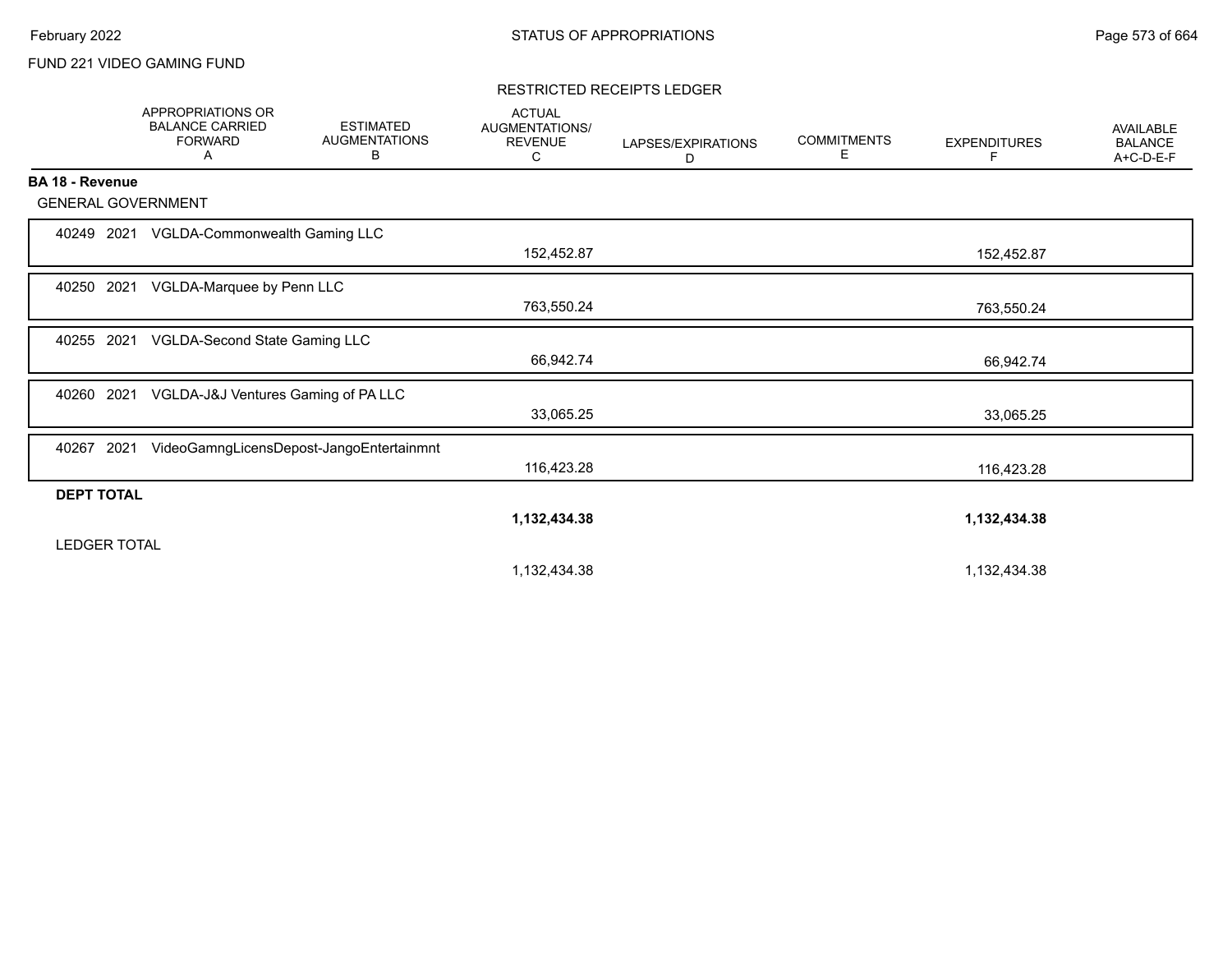### RESTRICTED REVENUE LEDGER

|                             | APPROPRIATIONS OR<br><b>BALANCE CARRIED</b><br><b>FORWARD</b><br>Α | <b>ESTIMATED</b><br><b>AUGMENTATIONS</b><br>B | <b>ACTUAL</b><br>AUGMENTATIONS/<br><b>REVENUE</b><br>C | LAPSES/EXPIRATIONS<br>D | <b>COMMITMENTS</b><br>Е | <b>EXPENDITURES</b><br>F. | <b>AVAILABLE</b><br><b>BALANCE</b><br>A+C-D-E-F |
|-----------------------------|--------------------------------------------------------------------|-----------------------------------------------|--------------------------------------------------------|-------------------------|-------------------------|---------------------------|-------------------------------------------------|
|                             | <b>BA 24 - Community &amp; Economic Develop</b>                    |                                               |                                                        |                         |                         |                           |                                                 |
| <b>GRANTS AND SUBSIDIES</b> |                                                                    |                                               |                                                        |                         |                         |                           |                                                 |
| 60460 2021                  | Local Share Assessment Video Gaming                                |                                               |                                                        |                         |                         |                           |                                                 |
|                             | 2,737,625.06                                                       |                                               | 3,145,323.14                                           |                         |                         |                           | 5,882,948.20                                    |
| <b>DEPT TOTAL</b>           |                                                                    |                                               |                                                        |                         |                         |                           |                                                 |
|                             | 2,737,625.06                                                       |                                               | 3, 145, 323. 14                                        |                         |                         |                           | 5,882,948.20                                    |
| <b>BA 18 - Revenue</b>      |                                                                    |                                               |                                                        |                         |                         |                           |                                                 |
| <b>GRANTS AND SUBSIDIES</b> |                                                                    |                                               |                                                        |                         |                         |                           |                                                 |
| 60459 2021                  | Local Share Assessment Video Gaming                                |                                               |                                                        |                         |                         |                           |                                                 |
|                             | 910,912.59                                                         |                                               | -440,954.34                                            |                         |                         |                           | 469,958.25                                      |
| <b>DEPT TOTAL</b>           |                                                                    |                                               |                                                        |                         |                         |                           |                                                 |
|                             | 910,912.59                                                         |                                               | -440,954.34                                            |                         |                         |                           | 469,958.25                                      |
|                             | BA 65 - PA Gaming Control Board                                    |                                               |                                                        |                         |                         |                           |                                                 |
| <b>GENERAL GOVERNMENT</b>   |                                                                    |                                               |                                                        |                         |                         |                           |                                                 |
| 60468 2021                  | VGT Testing and Certification Fees                                 |                                               |                                                        |                         |                         |                           |                                                 |
|                             | 100.00                                                             |                                               | 3,160.00                                               |                         |                         |                           | 3,260.00                                        |
| <b>DEPT TOTAL</b>           |                                                                    |                                               |                                                        |                         |                         |                           |                                                 |
|                             | 100.00                                                             |                                               | 3,160.00                                               |                         |                         |                           | 3,260.00                                        |
| <b>LEDGER TOTAL</b>         |                                                                    |                                               |                                                        |                         |                         |                           |                                                 |
|                             | 3,648,637.65                                                       |                                               | 2,707,528.80                                           |                         |                         |                           | 6,356,166.45                                    |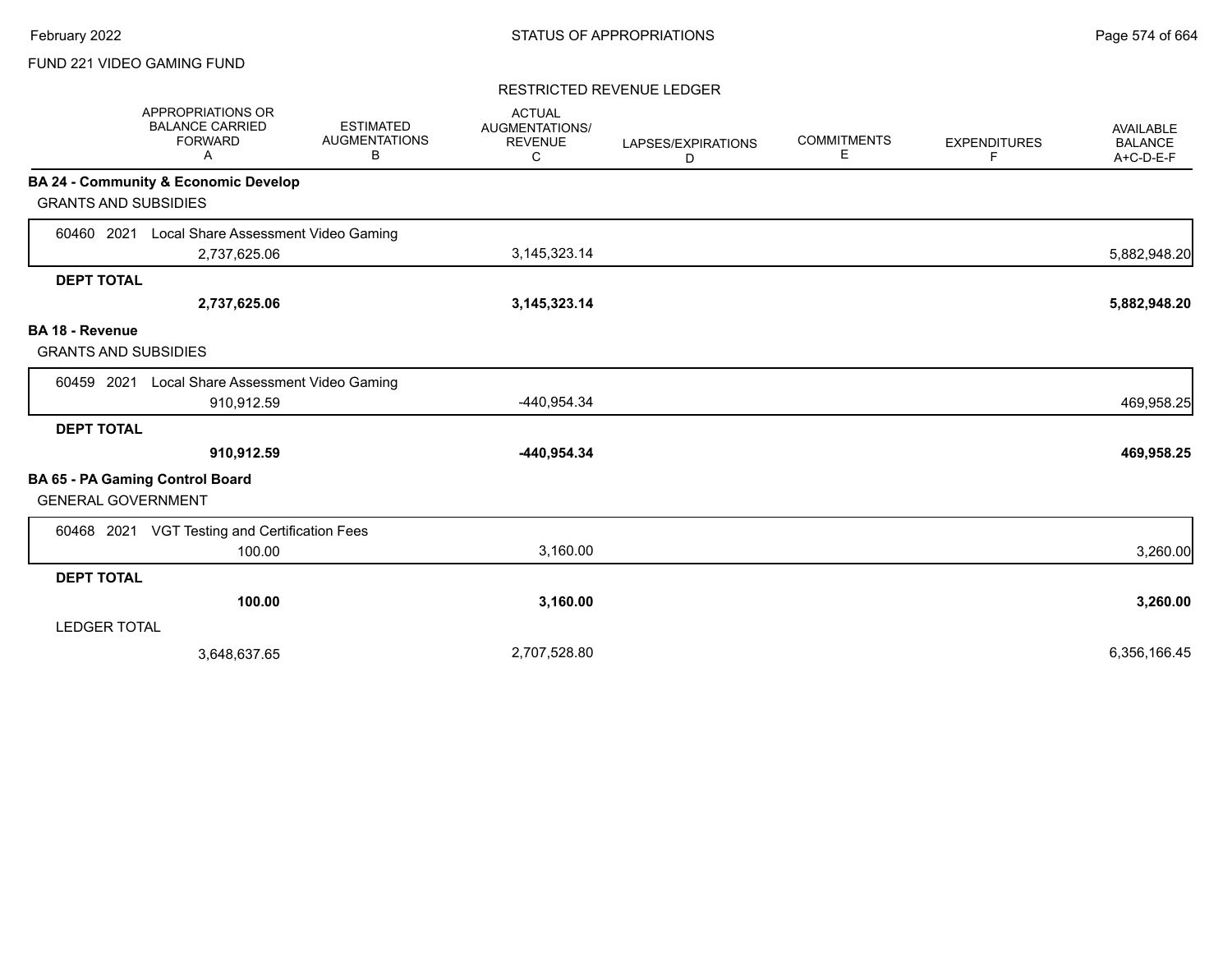# FUND 222 FANTASY CONTEST FUND

### CURRENT STATE RESTRICTED APPROPRIATIONS LEDGER

|                           | APPROPRIATIONS OR<br><b>BALANCE CARRIED</b><br><b>FORWARD</b><br>A | <b>ESTIMATED</b><br><b>AUGMENTATIONS</b><br>В | <b>ACTUAL</b><br>AUGMENTATIONS/<br><b>REVENUE</b><br>C | LAPSES/EXPIRATIONS<br>D | <b>COMMITMENTS</b><br>Е | <b>EXPENDITURES</b> | AVAILABLE<br><b>BALANCE</b><br>A+C-D-E-F |
|---------------------------|--------------------------------------------------------------------|-----------------------------------------------|--------------------------------------------------------|-------------------------|-------------------------|---------------------|------------------------------------------|
| <b>BA 18 - Revenue</b>    |                                                                    |                                               |                                                        |                         |                         |                     |                                          |
| <b>GENERAL GOVERNMENT</b> |                                                                    |                                               |                                                        |                         |                         |                     |                                          |
| 2021<br>14890             | <b>Fantasy Contest Operations</b>                                  |                                               |                                                        |                         |                         |                     |                                          |
|                           |                                                                    | 418,000.00                                    | 373,060.72                                             |                         |                         | 9,110.98            | 363,949.74                               |
| <b>DEPT TOTAL</b>         |                                                                    |                                               |                                                        |                         |                         |                     |                                          |
|                           |                                                                    | 418,000.00                                    | 373,060.72                                             |                         |                         | 9,110.98            | 363,949.74                               |
| <b>GENERAL GOVERNMENT</b> | BA 65 - PA Gaming Control Board                                    |                                               |                                                        |                         |                         |                     |                                          |
| 14892<br>2021             | <b>Fantasy Contest Administration</b>                              |                                               |                                                        |                         |                         |                     |                                          |
|                           |                                                                    | 100,000.00                                    | 100,000.00                                             |                         |                         | 15,042.08           | 84,957.92                                |
| <b>DEPT TOTAL</b>         |                                                                    |                                               |                                                        |                         |                         |                     |                                          |
|                           |                                                                    | 100,000.00                                    | 100,000.00                                             |                         |                         | 15,042.08           | 84,957.92                                |
| <b>LEDGER TOTAL</b>       |                                                                    |                                               |                                                        |                         |                         |                     |                                          |
|                           |                                                                    | 518,000.00                                    | 473,060.72                                             |                         |                         | 24,153.06           | 448,907.66                               |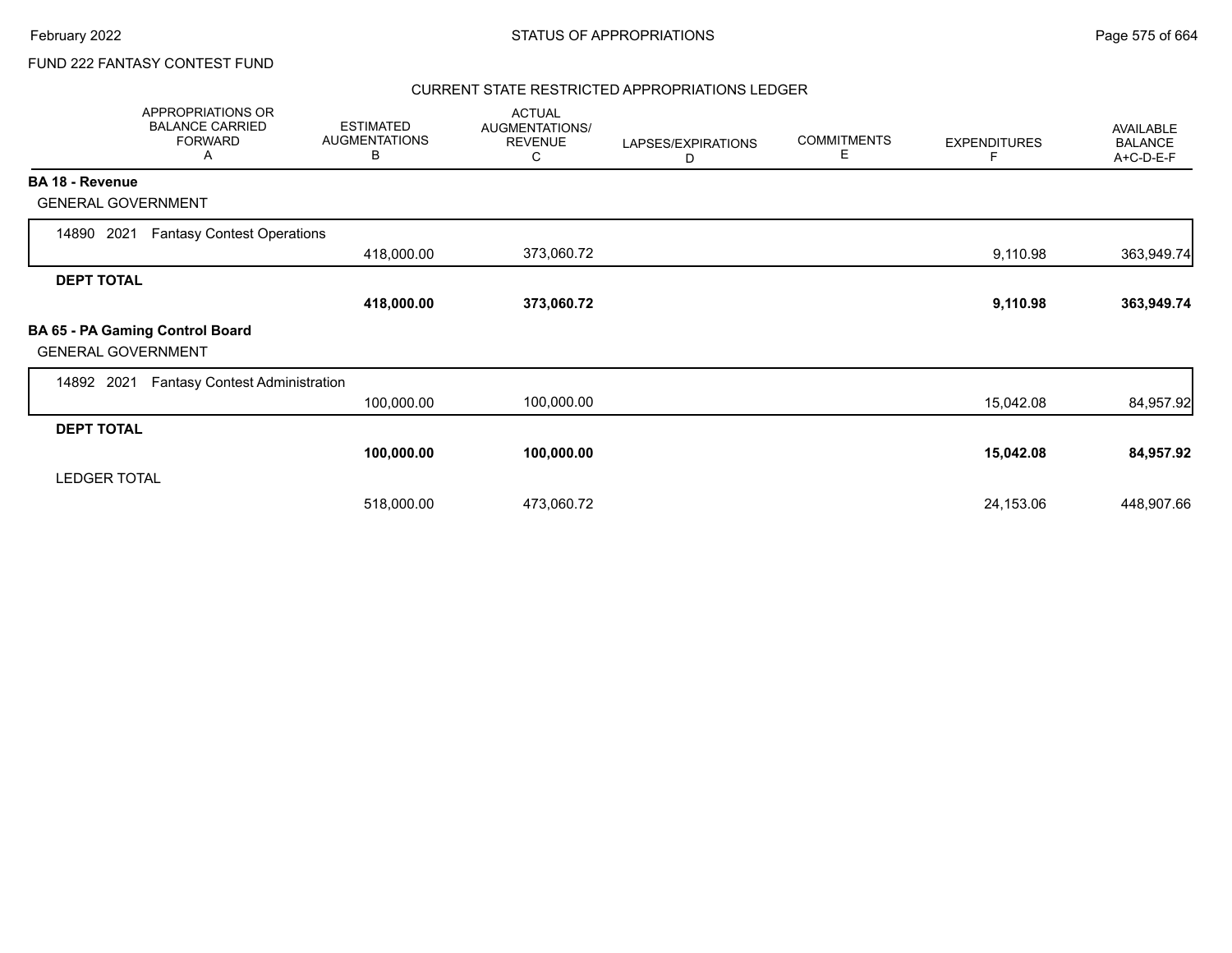FUND 222 FANTASY CONTEST FUND

### CURRENT STATE EXECUTIVE AUTHORIZATIONS - RESTRICTED LEDGER

|                           | APPROPRIATIONS OR<br><b>BALANCE CARRIED</b><br><b>FORWARD</b><br>A | <b>ESTIMATED</b><br><b>AUGMENTATIONS</b><br>В | <b>ACTUAL</b><br>AUGMENTATIONS/<br><b>REVENUE</b><br>С | LAPSES/EXPIRATIONS<br>D | <b>COMMITMENTS</b><br>Е | <b>EXPENDITURES</b> | <b>AVAILABLE</b><br><b>BALANCE</b><br>A+C-D-E-F |
|---------------------------|--------------------------------------------------------------------|-----------------------------------------------|--------------------------------------------------------|-------------------------|-------------------------|---------------------|-------------------------------------------------|
|                           | <b>BA 65 - PA Gaming Control Board</b>                             |                                               |                                                        |                         |                         |                     |                                                 |
| <b>GENERAL GOVERNMENT</b> |                                                                    |                                               |                                                        |                         |                         |                     |                                                 |
| 2021<br>26461             | FC Administration-Application/Licensure                            |                                               |                                                        |                         |                         |                     |                                                 |
|                           |                                                                    | 20,000.00                                     |                                                        |                         |                         |                     |                                                 |
| <b>DEPT TOTAL</b>         |                                                                    |                                               |                                                        |                         |                         |                     |                                                 |
|                           |                                                                    | 20,000.00                                     |                                                        |                         |                         |                     |                                                 |
| <b>LEDGER TOTAL</b>       |                                                                    |                                               |                                                        |                         |                         |                     |                                                 |
|                           |                                                                    | 20,000.00                                     |                                                        |                         |                         |                     |                                                 |
|                           | TOTAL TOTAL ALL CURRENT STATE LEDGERS                              |                                               |                                                        |                         |                         |                     |                                                 |
|                           |                                                                    | 538,000.00                                    | 473,060.72                                             |                         |                         | 24,153.06           | 448,907.66                                      |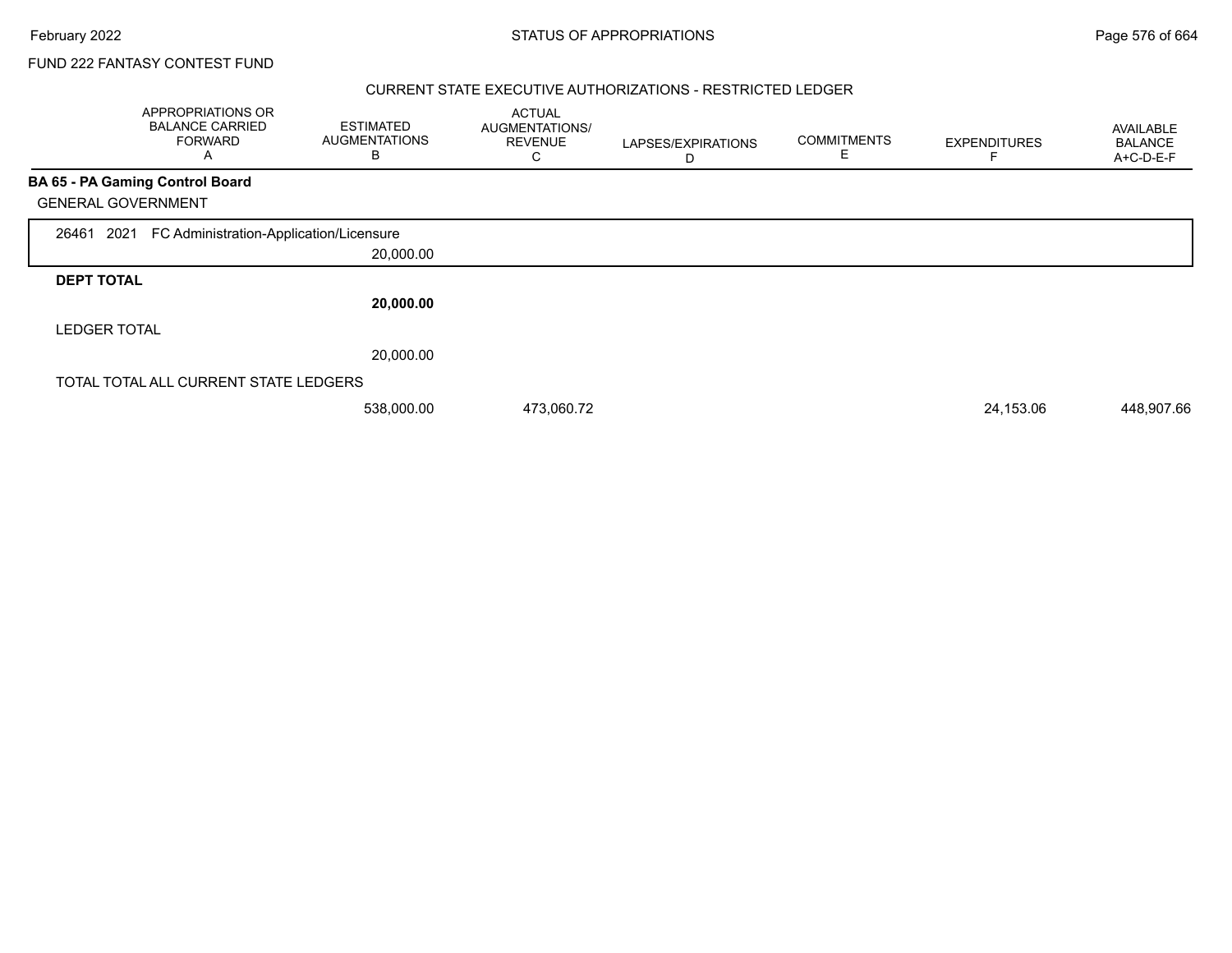## FUND 222 FANTASY CONTEST FUND

#### PRIOR STATE RESTRICTED APPROPRIATIONS LEDGER

|                           | APPROPRIATIONS OR<br><b>BALANCE CARRIED</b><br><b>FORWARD</b><br>Α | <b>ESTIMATED</b><br><b>AUGMENTATIONS</b><br>В | <b>ACTUAL</b><br>AUGMENTATIONS/<br><b>REVENUE</b><br>С | LAPSES/EXPIRATIONS<br>D | <b>COMMITMENTS</b><br>Ε | <b>EXPENDITURES</b><br>F | AVAILABLE<br><b>BALANCE</b><br>A+C-D-E-F |
|---------------------------|--------------------------------------------------------------------|-----------------------------------------------|--------------------------------------------------------|-------------------------|-------------------------|--------------------------|------------------------------------------|
| BA 18 - Revenue           |                                                                    |                                               |                                                        |                         |                         |                          |                                          |
| <b>GENERAL GOVERNMENT</b> |                                                                    |                                               |                                                        |                         |                         |                          |                                          |
|                           | 14890 2020 Fantasy Contest Operations                              |                                               |                                                        |                         |                         |                          |                                          |
|                           | 354,139.98                                                         |                                               | $-353,697.15$                                          |                         |                         | 442.83                   |                                          |
| <b>DEPT TOTAL</b>         |                                                                    |                                               |                                                        |                         |                         |                          |                                          |
|                           | 354,139.98                                                         |                                               | $-353,697.15$                                          |                         |                         | 442.83                   |                                          |
| <b>GENERAL GOVERNMENT</b> | BA 65 - PA Gaming Control Board                                    |                                               |                                                        |                         |                         |                          |                                          |
|                           | 14892 2018 Fantasy Contest Administration<br>61,789.97             |                                               |                                                        |                         |                         |                          | 61,789.97                                |
| 14892 2019                | <b>Fantasy Contest Administration</b><br>157,759.55                |                                               |                                                        |                         |                         |                          | 157,759.55                               |
| 14892 2020                | <b>Fantasy Contest Administration</b><br>42,923.93                 |                                               |                                                        |                         |                         | 2,210.02                 | 40,713.91                                |
| <b>DEPT TOTAL</b>         |                                                                    |                                               |                                                        |                         |                         |                          |                                          |
|                           | 262,473.45                                                         |                                               |                                                        |                         |                         | 2,210.02                 | 260,263.43                               |
| <b>LEDGER TOTAL</b>       |                                                                    |                                               |                                                        |                         |                         |                          |                                          |
|                           | 616,613.43                                                         |                                               | $-353,697.15$                                          |                         |                         | 2,652.85                 | 260,263.43                               |
|                           | TOTAL TOTAL ALL PRIOR STATE LEDGERS                                |                                               |                                                        |                         |                         |                          |                                          |
|                           | 616,613.43                                                         |                                               | $-353,697.15$                                          |                         |                         | 2,652.85                 | 260,263.43                               |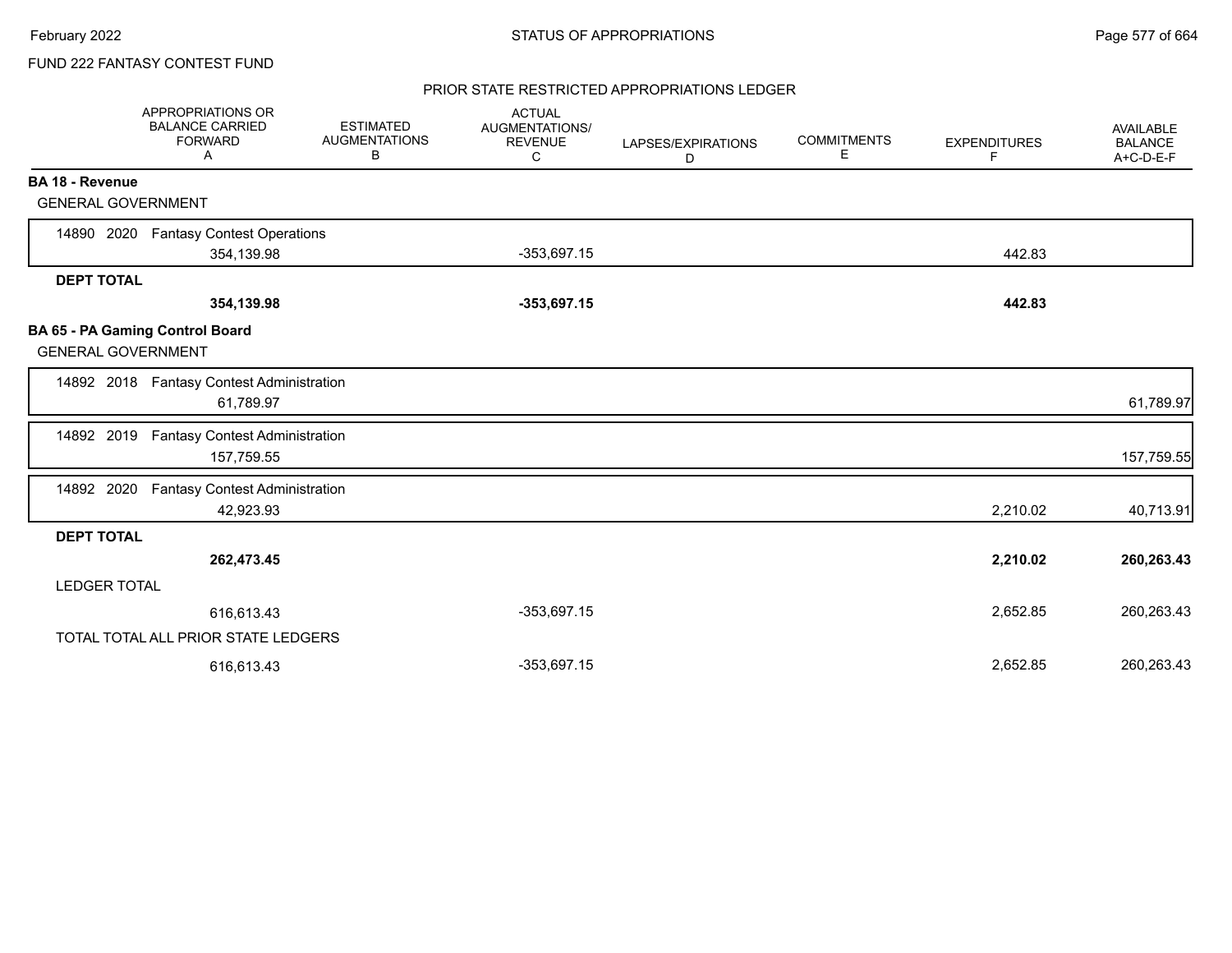## FUND 222 FANTASY CONTEST FUND

#### RESTRICTED RECEIPTS LEDGER

|                           | APPROPRIATIONS OR<br><b>BALANCE CARRIED</b><br><b>FORWARD</b><br>A | <b>ESTIMATED</b><br><b>AUGMENTATIONS</b><br>В | <b>ACTUAL</b><br>AUGMENTATIONS/<br><b>REVENUE</b><br>C | LAPSES/EXPIRATIONS<br>D | <b>COMMITMENTS</b><br>Е | <b>EXPENDITURES</b><br>F | <b>AVAILABLE</b><br><b>BALANCE</b><br>A+C-D-E-F |
|---------------------------|--------------------------------------------------------------------|-----------------------------------------------|--------------------------------------------------------|-------------------------|-------------------------|--------------------------|-------------------------------------------------|
| <b>BA 18 - Revenue</b>    |                                                                    |                                               |                                                        |                         |                         |                          |                                                 |
| <b>GENERAL GOVERNMENT</b> |                                                                    |                                               |                                                        |                         |                         |                          |                                                 |
|                           | 40274 2021 FantasyLicenseeDpstAccount-DataForceLLC                 |                                               | 434.27                                                 |                         |                         | 434.27                   |                                                 |
|                           | 40275 2021 FantasyLicenseeDpstAccount-UnderdogSport                |                                               | 3,553.41                                               |                         |                         | 3,553.41                 |                                                 |
|                           | 40276 2021 FantsyLicnsDpstAcct-FantsySportsGamesLLC                |                                               | 900.84                                                 |                         |                         | 900.84                   |                                                 |
|                           | 40277 2021 FantasyLicenseeDepositAccoun-NHA PA, LLC                |                                               | 3.18                                                   |                         |                         | 3.18                     |                                                 |
|                           | 40491 2021 FLDAcct-FantasyFootballPlayrsChampionshp                |                                               | 4,094.31                                               |                         |                         | 4,094.31                 |                                                 |
|                           | 40492 2021 FantasyLicenseeDeposit Account-Fanduel                  |                                               | 207,191.04                                             |                         |                         | 207,191.04               |                                                 |
|                           | 40493 2021 FantasyLicenseeDepositAcct-DraftKingsInc                |                                               | 252,632.52                                             |                         |                         | 252,632.52               |                                                 |
| 40494<br>2021             | FantasyLicenseeDepositAcct-Boom Fantasy                            |                                               | 15.86                                                  |                         |                         | 15.86                    |                                                 |
| 40496 2021                | FantasyLcnsDptAcct-SportshubTechnologies                           |                                               | 1,798.05                                               |                         |                         | 1,798.05                 |                                                 |
| 40497 2021                | FantasyLicenseDepstAcct-FantasyDraftLLC<br>0.36                    |                                               |                                                        |                         |                         |                          | 0.36                                            |
| 40498 2021                |                                                                    | FantasyLicnsDpAcct-YahooFantasySportsLLC      | 2,336.32                                               |                         |                         | 2,336.32                 |                                                 |
|                           | 40499 2021 FLDA-Full Time Fantasy Sport LLC                        |                                               | 100.92                                                 |                         |                         | 100.92                   |                                                 |
| <b>DEPT TOTAL</b>         | 0.36                                                               |                                               | 473.060.72                                             |                         |                         | 473,060.72               | 0.36                                            |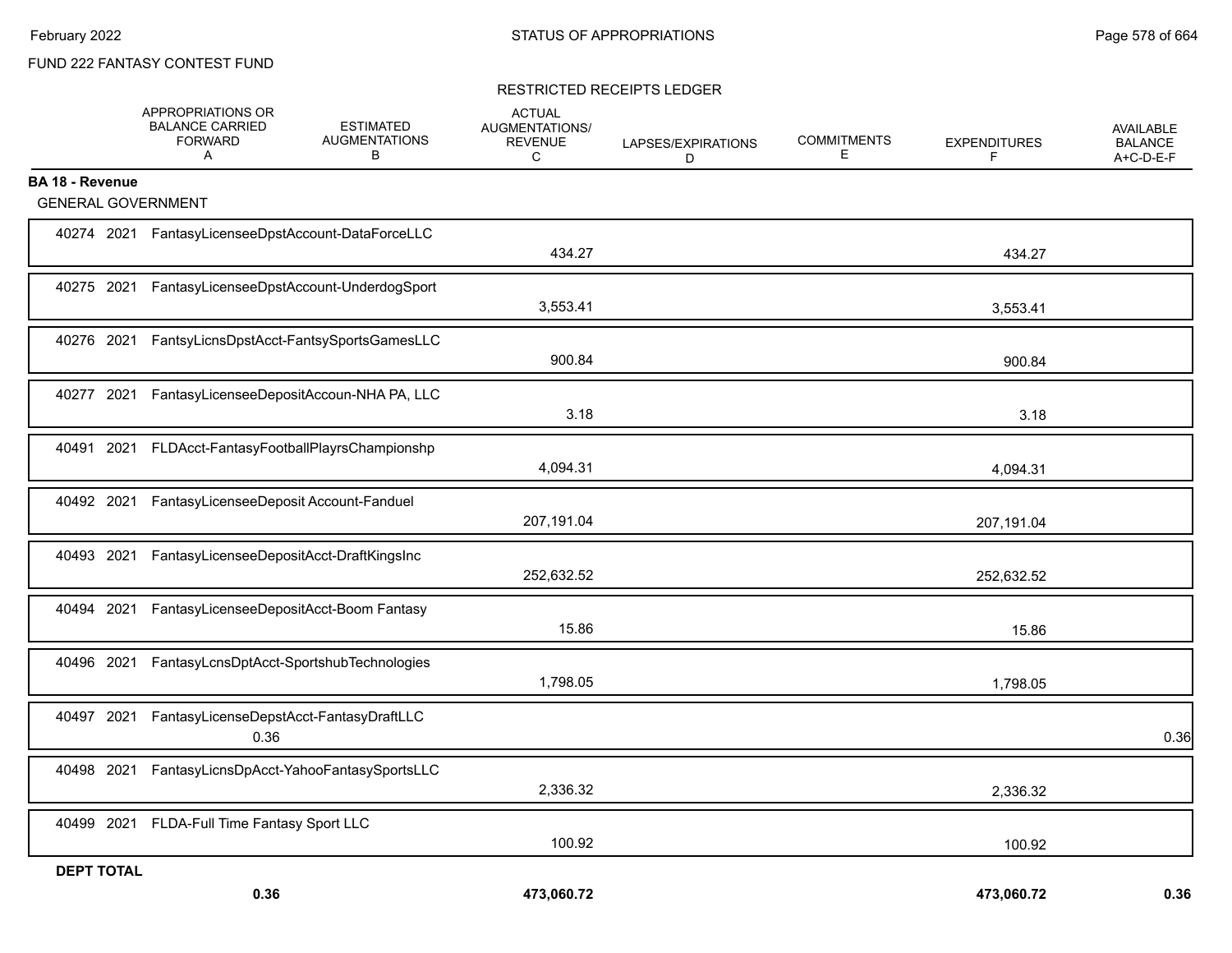# FUND 222 FANTASY CONTEST FUND LEDGER TOTAL

0.36 473,060.72 473,060.72 0.36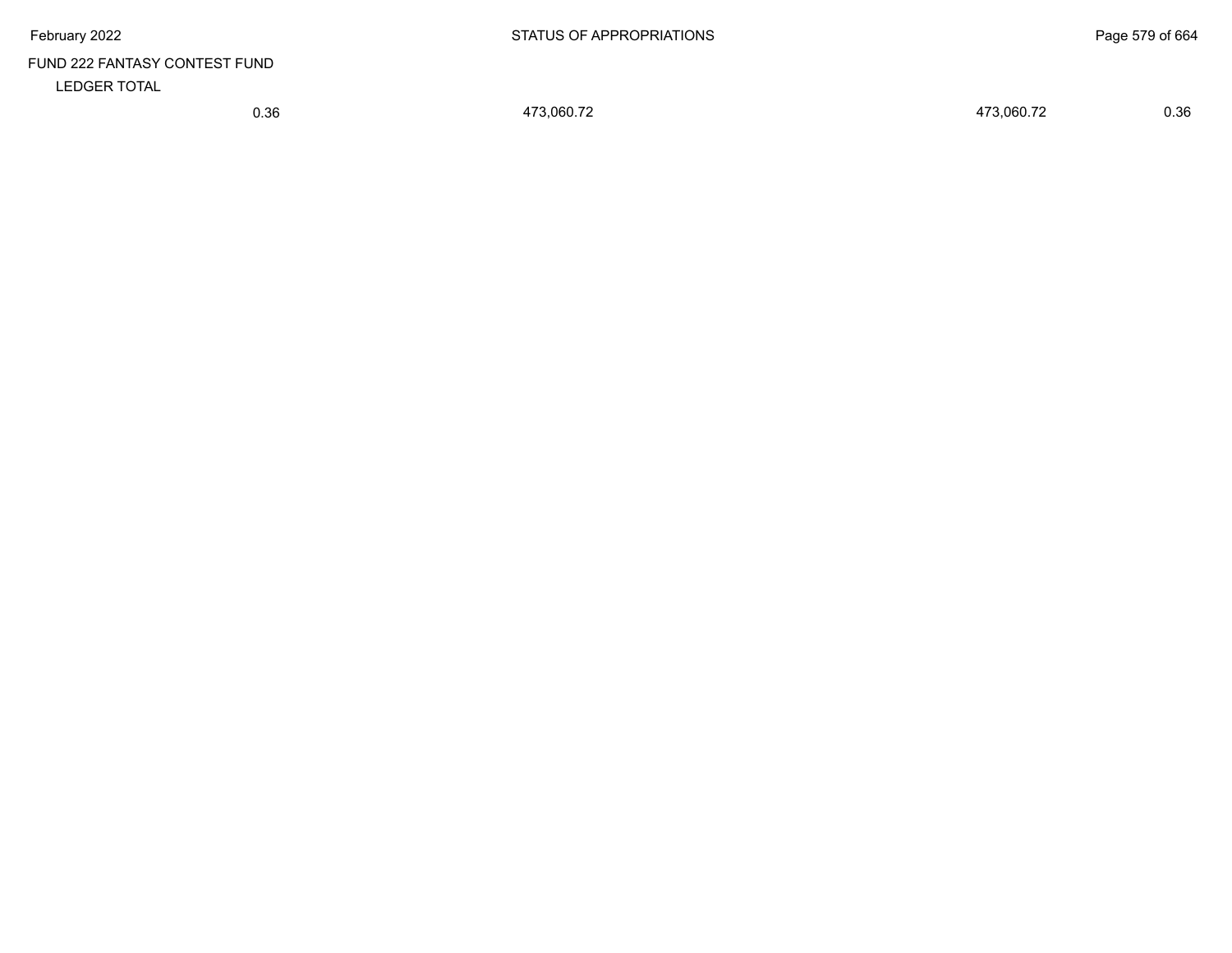## FUND 222 FANTASY CONTEST FUND

#### RESTRICTED REVENUE LEDGER

|                           | <b>APPROPRIATIONS OR</b><br><b>BALANCE CARRIED</b><br><b>FORWARD</b><br>A | <b>ESTIMATED</b><br><b>AUGMENTATIONS</b><br>в | <b>ACTUAL</b><br>AUGMENTATIONS/<br><b>REVENUE</b><br>C | LAPSES/EXPIRATIONS<br>D | <b>COMMITMENTS</b><br>Е | <b>EXPENDITURES</b> | AVAILABLE<br><b>BALANCE</b><br>A+C-D-E-F |
|---------------------------|---------------------------------------------------------------------------|-----------------------------------------------|--------------------------------------------------------|-------------------------|-------------------------|---------------------|------------------------------------------|
|                           | BA 65 - PA Gaming Control Board                                           |                                               |                                                        |                         |                         |                     |                                          |
| <b>GENERAL GOVERNMENT</b> |                                                                           |                                               |                                                        |                         |                         |                     |                                          |
| 2021<br>60467             | <b>Fantasy Contest Application Fees</b>                                   |                                               |                                                        |                         |                         |                     |                                          |
|                           | 65,266.28                                                                 |                                               | 20,000.00                                              |                         |                         |                     | 85,266.28                                |
| <b>DEPT TOTAL</b>         |                                                                           |                                               |                                                        |                         |                         |                     |                                          |
|                           | 65,266.28                                                                 |                                               | 20,000.00                                              |                         |                         |                     | 85,266.28                                |
| <b>LEDGER TOTAL</b>       |                                                                           |                                               |                                                        |                         |                         |                     |                                          |
|                           | 65,266.28                                                                 |                                               | 20.000.00                                              |                         |                         |                     | 85,266.28                                |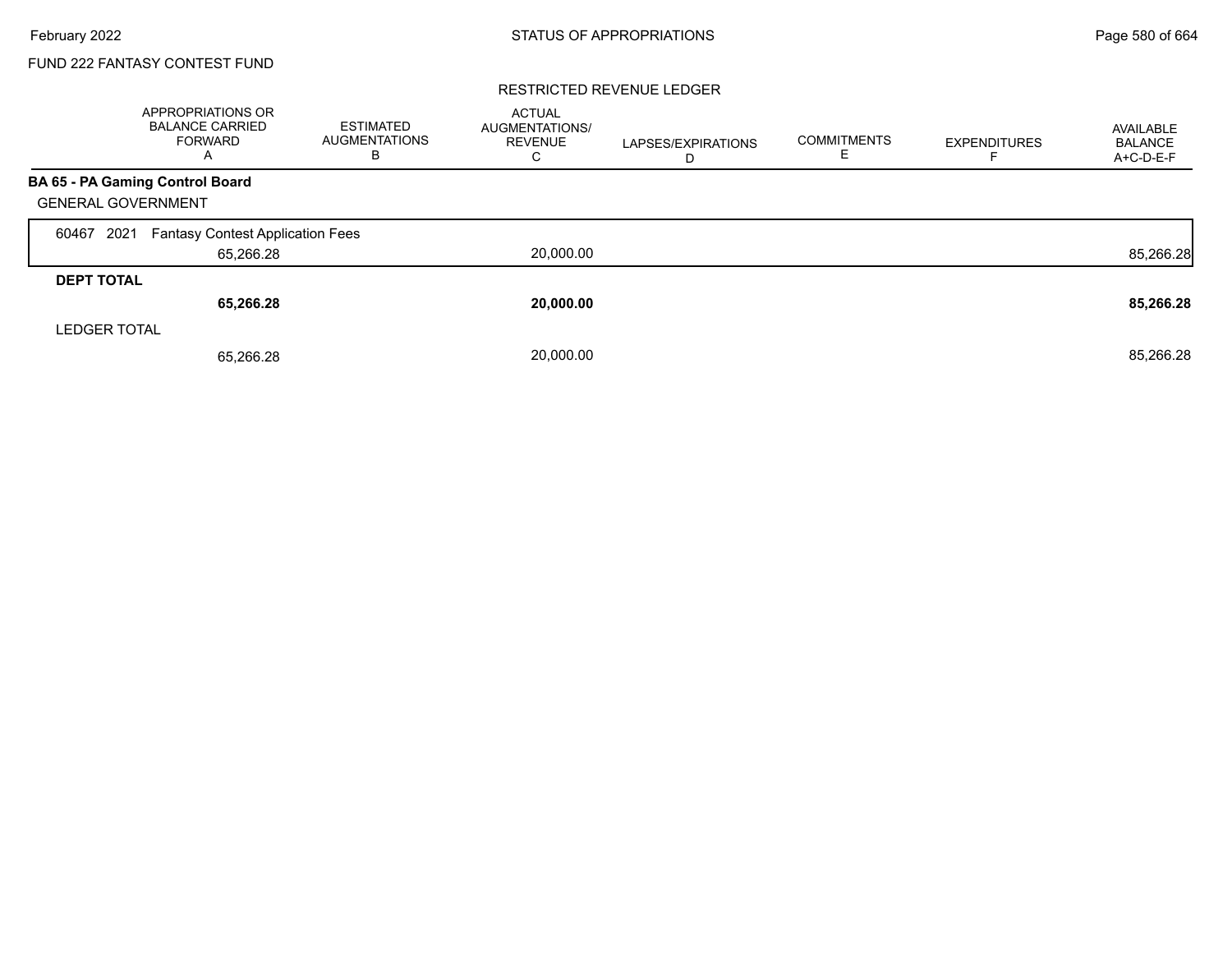# FUND 223 SCHOOL SAFETY AND SECURITY FUND

#### CURRENT STATE EXECUTIVE AUTHORIZATIONS LEDGER

|                   | APPROPRIATIONS OR<br><b>BALANCE CARRIED</b><br><b>FORWARD</b><br>A | <b>ESTIMATED</b><br><b>AUGMENTATIONS</b><br>B | <b>ACTUAL</b><br>AUGMENTATIONS/<br><b>REVENUE</b><br>С | LAPSES/EXPIRATIONS<br>D | <b>COMMITMENTS</b><br>E | <b>EXPENDITURES</b> | <b>AVAILABLE</b><br><b>BALANCE</b><br>$A+C-D-E-F$ |
|-------------------|--------------------------------------------------------------------|-----------------------------------------------|--------------------------------------------------------|-------------------------|-------------------------|---------------------|---------------------------------------------------|
|                   | <b>BA 81 - Executive Offices</b>                                   |                                               |                                                        |                         |                         |                     |                                                   |
|                   | <b>GRANTS AND SUBSIDIES</b>                                        |                                               |                                                        |                         |                         |                     |                                                   |
| 20458             | School Safety & Security Program<br>2021                           |                                               |                                                        |                         |                         |                     |                                                   |
|                   | 24,556,000.00                                                      |                                               |                                                        |                         | 16,238,781.82           | 8,333,135.53        | $-15,917.35$                                      |
| <b>DEPT TOTAL</b> |                                                                    |                                               |                                                        |                         |                         |                     |                                                   |
|                   | 24,556,000.00                                                      |                                               |                                                        |                         | 16,238,781.82           | 8,333,135.53        | $-15,917.35$                                      |
|                   | <b>LEDGER TOTAL</b>                                                |                                               |                                                        |                         |                         |                     |                                                   |
|                   | 24,556,000.00                                                      |                                               |                                                        |                         | 16,238,781.82           | 8,333,135.53        | $-15,917.35$                                      |
|                   | TOTAL TOTAL ALL CURRENT STATE LEDGERS                              |                                               |                                                        |                         |                         |                     |                                                   |
|                   | 24,556,000.00                                                      |                                               |                                                        |                         | 16,238,781.82           | 8,333,135.53        | -15,917.35                                        |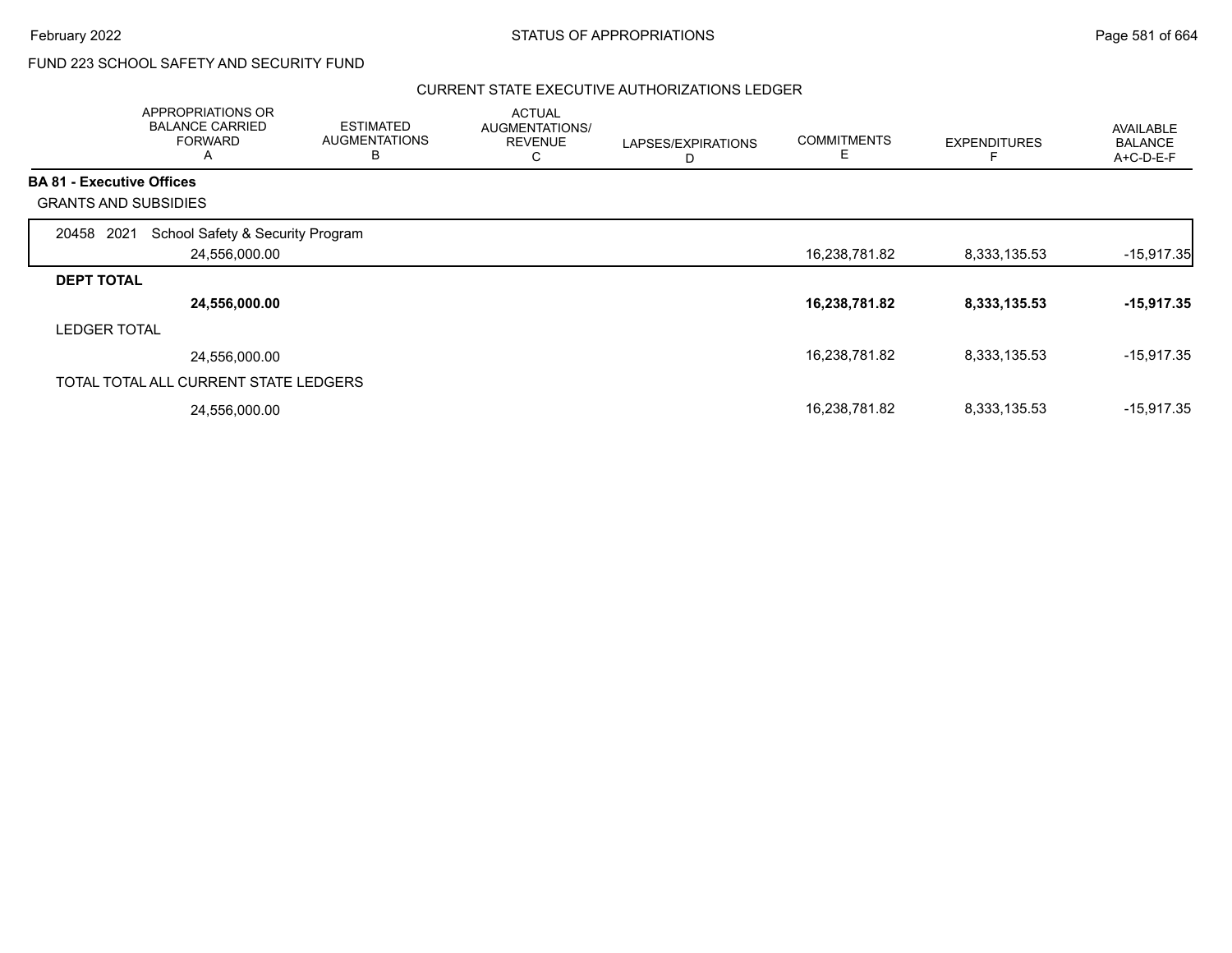# FUND 223 SCHOOL SAFETY AND SECURITY FUND

#### PRIOR STATE EXECUTIVE AUTHORIZATIONS LEDGER

|                                  | <b>APPROPRIATIONS OR</b><br><b>BALANCE CARRIED</b><br><b>FORWARD</b><br>А | <b>ESTIMATED</b><br><b>AUGMENTATIONS</b><br>В | <b>ACTUAL</b><br>AUGMENTATIONS/<br><b>REVENUE</b><br>С | LAPSES/EXPIRATIONS<br>D | <b>COMMITMENTS</b><br>Е | <b>EXPENDITURES</b> | AVAILABLE<br><b>BALANCE</b><br>A+C-D-E-F |
|----------------------------------|---------------------------------------------------------------------------|-----------------------------------------------|--------------------------------------------------------|-------------------------|-------------------------|---------------------|------------------------------------------|
| <b>BA 81 - Executive Offices</b> |                                                                           |                                               |                                                        |                         |                         |                     |                                          |
| <b>GRANTS AND SUBSIDIES</b>      |                                                                           |                                               |                                                        |                         |                         |                     |                                          |
| 2018<br>20458                    | School Safety & Security Program                                          |                                               |                                                        |                         |                         |                     |                                          |
|                                  |                                                                           |                                               |                                                        |                         |                         | $-32,818.46$        | 32,818.46                                |
| 2019<br>20458                    | School Safety & Security Program                                          |                                               |                                                        |                         |                         |                     |                                          |
|                                  | 472,314.97                                                                |                                               |                                                        |                         |                         | $-2,587.66$         | 474,902.63                               |
| 20458<br>2020                    | School Safety & Security Program                                          |                                               |                                                        |                         |                         |                     |                                          |
|                                  | 30,096,855.96                                                             |                                               |                                                        |                         | 4,349,679.37            | 11,648,265.71       | 14,098,910.88                            |
| <b>DEPT TOTAL</b>                |                                                                           |                                               |                                                        |                         |                         |                     |                                          |
|                                  | 30,569,170.93                                                             |                                               |                                                        |                         | 4,349,679.37            | 11,612,859.59       | 14,606,631.97                            |
| <b>LEDGER TOTAL</b>              |                                                                           |                                               |                                                        |                         |                         |                     |                                          |
|                                  | 30,569,170.93                                                             |                                               |                                                        |                         | 4,349,679.37            | 11,612,859.59       | 14,606,631.97                            |
|                                  | TOTAL TOTAL ALL PRIOR STATE LEDGERS                                       |                                               |                                                        |                         |                         |                     |                                          |
|                                  | 30,569,170.93                                                             |                                               |                                                        |                         | 4,349,679.37            | 11,612,859.59       | 14,606,631.97                            |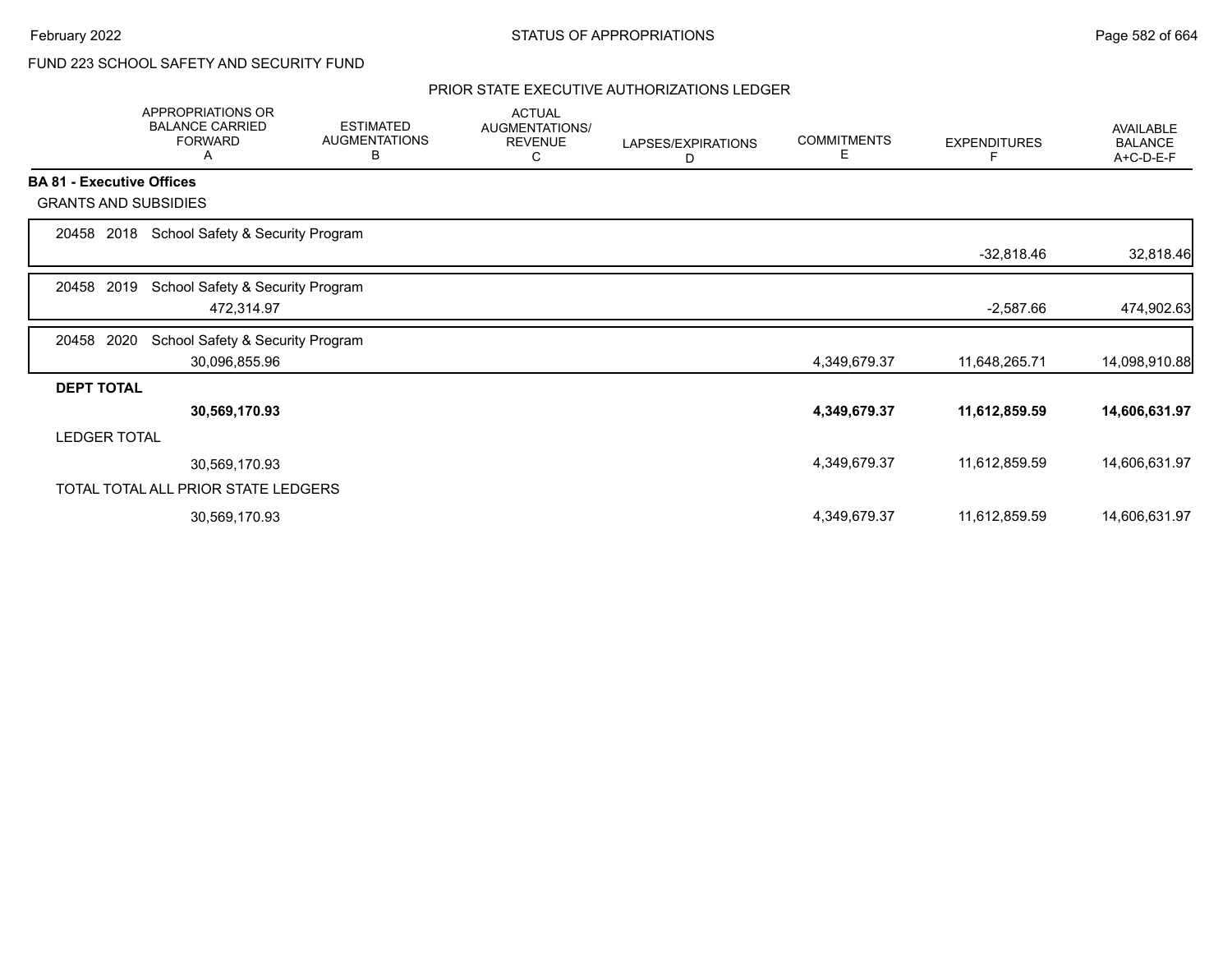## FUND 224 PA HEALTH INSURANCE EXCHANGE FUND

#### CURRENT STATE EXECUTIVE AUTHORIZATIONS LEDGER

|                          | APPROPRIATIONS OR<br><b>BALANCE CARRIED</b><br><b>FORWARD</b><br>Α | <b>ESTIMATED</b><br><b>AUGMENTATIONS</b><br>B | <b>ACTUAL</b><br>AUGMENTATIONS/<br><b>REVENUE</b><br>С | LAPSES/EXPIRATIONS<br>D | <b>COMMITMENTS</b><br>Е | <b>EXPENDITURES</b> | AVAILABLE<br><b>BALANCE</b><br>A+C-D-E-F |
|--------------------------|--------------------------------------------------------------------|-----------------------------------------------|--------------------------------------------------------|-------------------------|-------------------------|---------------------|------------------------------------------|
| <b>BA 79 - Insurance</b> |                                                                    |                                               |                                                        |                         |                         |                     |                                          |
|                          | <b>GENERAL GOVERNMENT</b>                                          |                                               |                                                        |                         |                         |                     |                                          |
| 20474                    | <b>General Government Operations</b><br>2021                       |                                               |                                                        |                         |                         |                     |                                          |
|                          | 49,106,000.00                                                      |                                               |                                                        |                         | 20,649,210.68           | 26,680,962.28       | 1,775,827.04                             |
| 20513                    | 2021<br>Transfer to Reinsurance Fund                               |                                               |                                                        |                         |                         |                     |                                          |
|                          | 275,000.00                                                         |                                               |                                                        |                         |                         | 275,000.00          |                                          |
| <b>DEPT TOTAL</b>        |                                                                    |                                               |                                                        |                         |                         |                     |                                          |
|                          | 49,381,000.00                                                      |                                               |                                                        |                         | 20,649,210.68           | 26,955,962.28       | 1,775,827.04                             |
|                          | <b>LEDGER TOTAL</b>                                                |                                               |                                                        |                         |                         |                     |                                          |
|                          | 49,381,000.00                                                      |                                               |                                                        |                         | 20,649,210.68           | 26,955,962.28       | 1,775,827.04                             |
|                          | TOTAL TOTAL ALL CURRENT STATE LEDGERS                              |                                               |                                                        |                         |                         |                     |                                          |
|                          | 49,381,000.00                                                      |                                               |                                                        |                         | 20,649,210.68           | 26,955,962.28       | 1,775,827.04                             |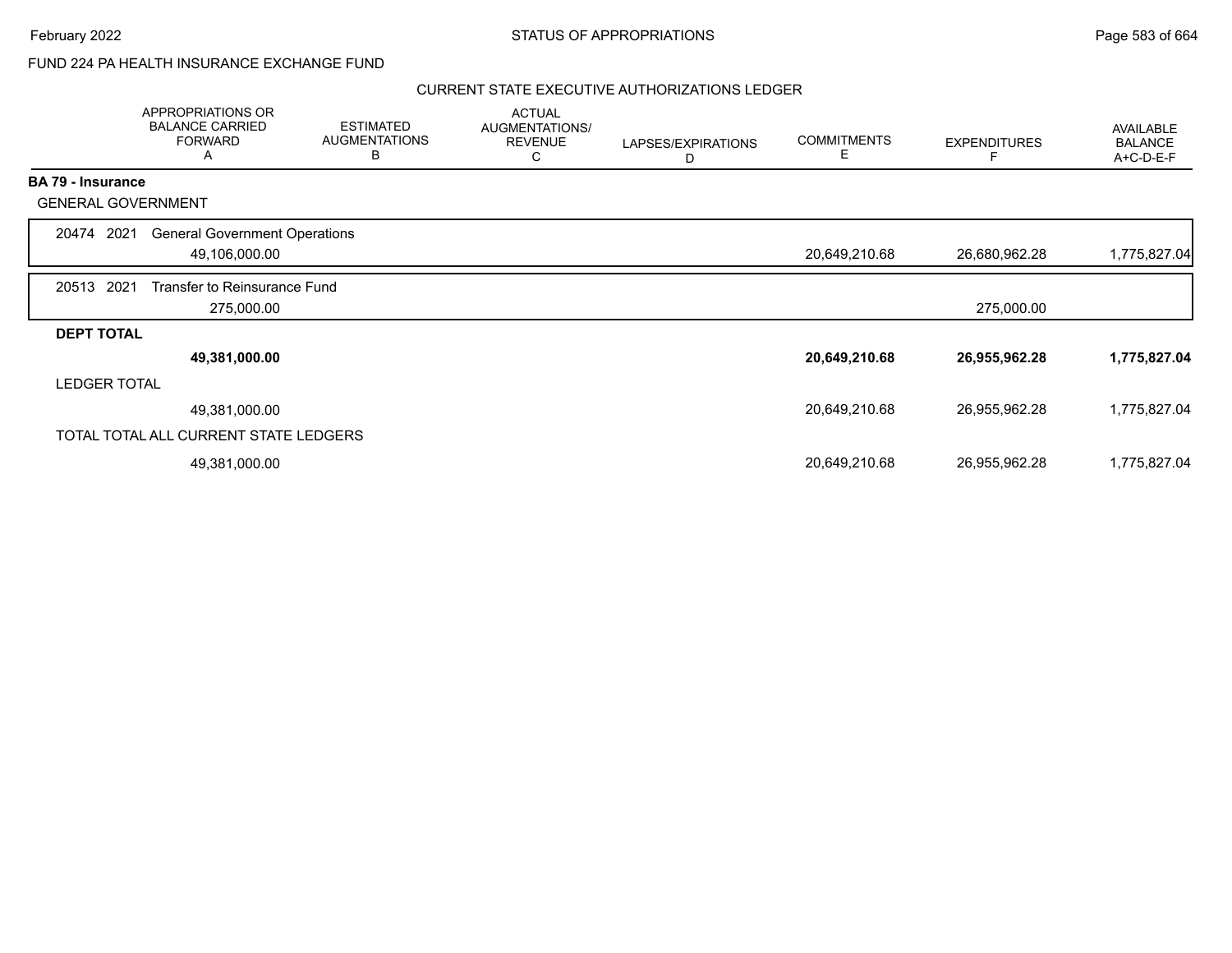February 2022 **Example 2022** Page 584 of 664

## FUND 224 PA HEALTH INSURANCE EXCHANGE FUND

#### PRIOR STATE EXECUTIVE AUTHORIZATIONS LEDGER

|                          | APPROPRIATIONS OR<br><b>BALANCE CARRIED</b><br><b>FORWARD</b><br>A | <b>ESTIMATED</b><br><b>AUGMENTATIONS</b><br>В | <b>ACTUAL</b><br>AUGMENTATIONS/<br><b>REVENUE</b><br>C | LAPSES/EXPIRATIONS<br>D | <b>COMMITMENTS</b><br>Е | <b>EXPENDITURES</b> | AVAILABLE<br><b>BALANCE</b><br>A+C-D-E-F |
|--------------------------|--------------------------------------------------------------------|-----------------------------------------------|--------------------------------------------------------|-------------------------|-------------------------|---------------------|------------------------------------------|
| <b>BA 79 - Insurance</b> |                                                                    |                                               |                                                        |                         |                         |                     |                                          |
|                          | <b>GENERAL GOVERNMENT</b>                                          |                                               |                                                        |                         |                         |                     |                                          |
| 20474                    | <b>General Government Operations</b><br>2020                       |                                               |                                                        |                         |                         |                     |                                          |
|                          | 8,810,275.39                                                       |                                               |                                                        |                         |                         | 1,420,232.82        | 7,390,042.57                             |
| 20513                    | Transfer to Reinsurance Fund<br>2020                               |                                               |                                                        |                         |                         |                     |                                          |
|                          | 83,068.97                                                          |                                               |                                                        |                         |                         |                     | 83,068.97                                |
| <b>DEPT TOTAL</b>        |                                                                    |                                               |                                                        |                         |                         |                     |                                          |
|                          | 8,893,344.36                                                       |                                               |                                                        |                         |                         | 1,420,232.82        | 7,473,111.54                             |
|                          | <b>LEDGER TOTAL</b>                                                |                                               |                                                        |                         |                         |                     |                                          |
|                          | 8,893,344.36                                                       |                                               |                                                        |                         |                         | 1,420,232.82        | 7,473,111.54                             |
|                          | TOTAL TOTAL ALL PRIOR STATE LEDGERS                                |                                               |                                                        |                         |                         |                     |                                          |
|                          | 8,893,344.36                                                       |                                               |                                                        |                         |                         | 1,420,232.82        | 7,473,111.54                             |
|                          |                                                                    |                                               |                                                        |                         |                         |                     |                                          |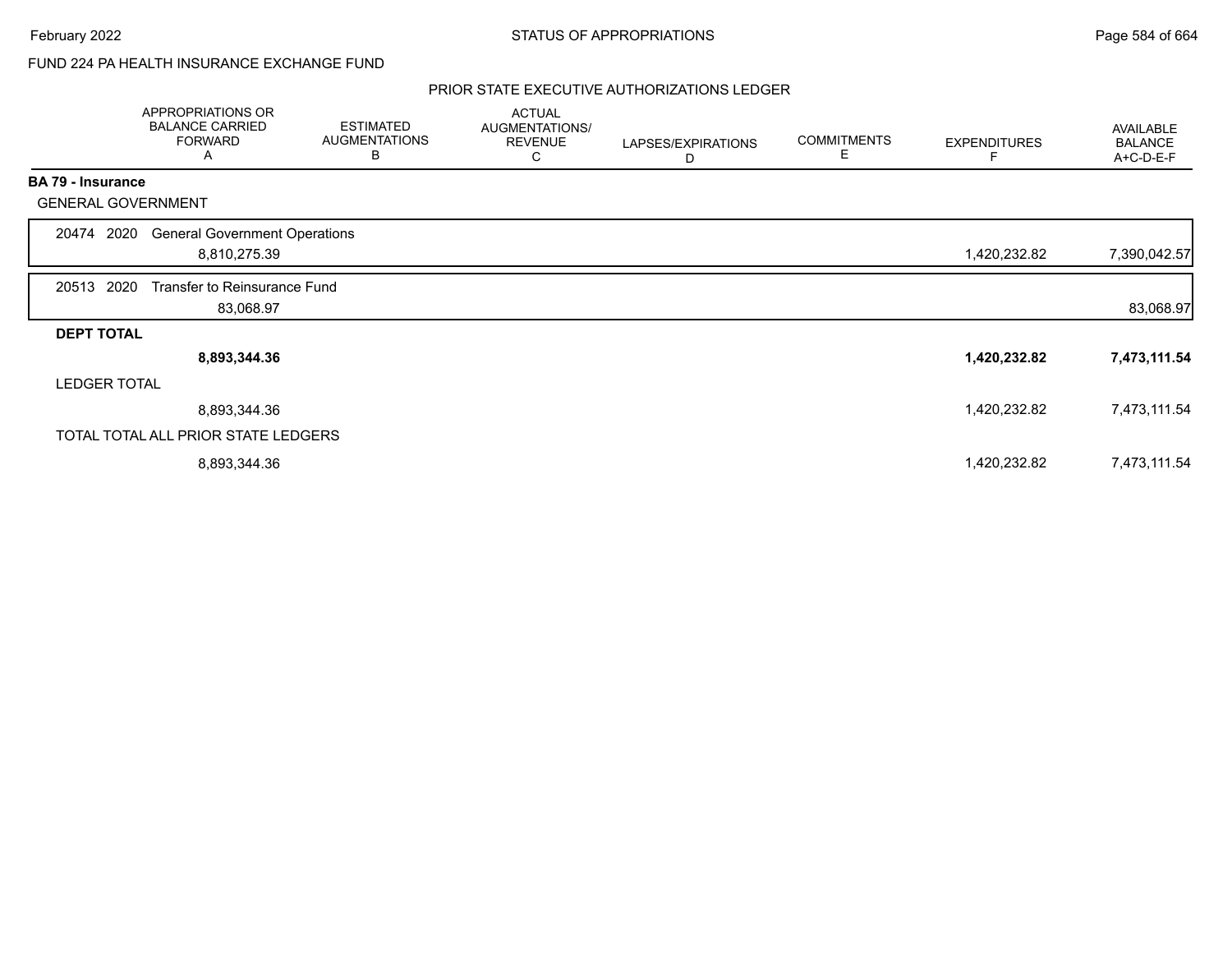## FUND 225 REINSURANCE FUND

#### CURRENT STATE EXECUTIVE AUTHORIZATIONS LEDGER

|                          | APPROPRIATIONS OR<br><b>BALANCE CARRIED</b><br><b>FORWARD</b><br>Α | <b>ESTIMATED</b><br><b>AUGMENTATIONS</b><br>В | <b>ACTUAL</b><br>AUGMENTATIONS/<br><b>REVENUE</b><br>С | LAPSES/EXPIRATIONS<br>D | <b>COMMITMENTS</b><br>Е | <b>EXPENDITURES</b> | AVAILABLE<br><b>BALANCE</b><br>A+C-D-E-F |
|--------------------------|--------------------------------------------------------------------|-----------------------------------------------|--------------------------------------------------------|-------------------------|-------------------------|---------------------|------------------------------------------|
| <b>BA 79 - Insurance</b> |                                                                    |                                               |                                                        |                         |                         |                     |                                          |
|                          | <b>GENERAL GOVERNMENT</b>                                          |                                               |                                                        |                         |                         |                     |                                          |
| 20492 2021               | Reinsurance Administration                                         |                                               |                                                        |                         |                         |                     |                                          |
|                          | 275,000.00                                                         |                                               |                                                        |                         | 51,300.00               | 151,780.07          | 71,919.93                                |
| <b>DEPT TOTAL</b>        |                                                                    |                                               |                                                        |                         |                         |                     |                                          |
|                          | 275,000.00                                                         |                                               |                                                        |                         | 51,300.00               | 151,780.07          | 71,919.93                                |
| <b>LEDGER TOTAL</b>      |                                                                    |                                               |                                                        |                         |                         |                     |                                          |
|                          | 275,000.00                                                         |                                               |                                                        |                         | 51,300.00               | 151,780.07          | 71,919.93                                |
|                          | TOTAL TOTAL ALL CURRENT STATE LEDGERS                              |                                               |                                                        |                         |                         |                     |                                          |
|                          | 275,000.00                                                         |                                               |                                                        |                         | 51,300.00               | 151,780.07          | 71,919.93                                |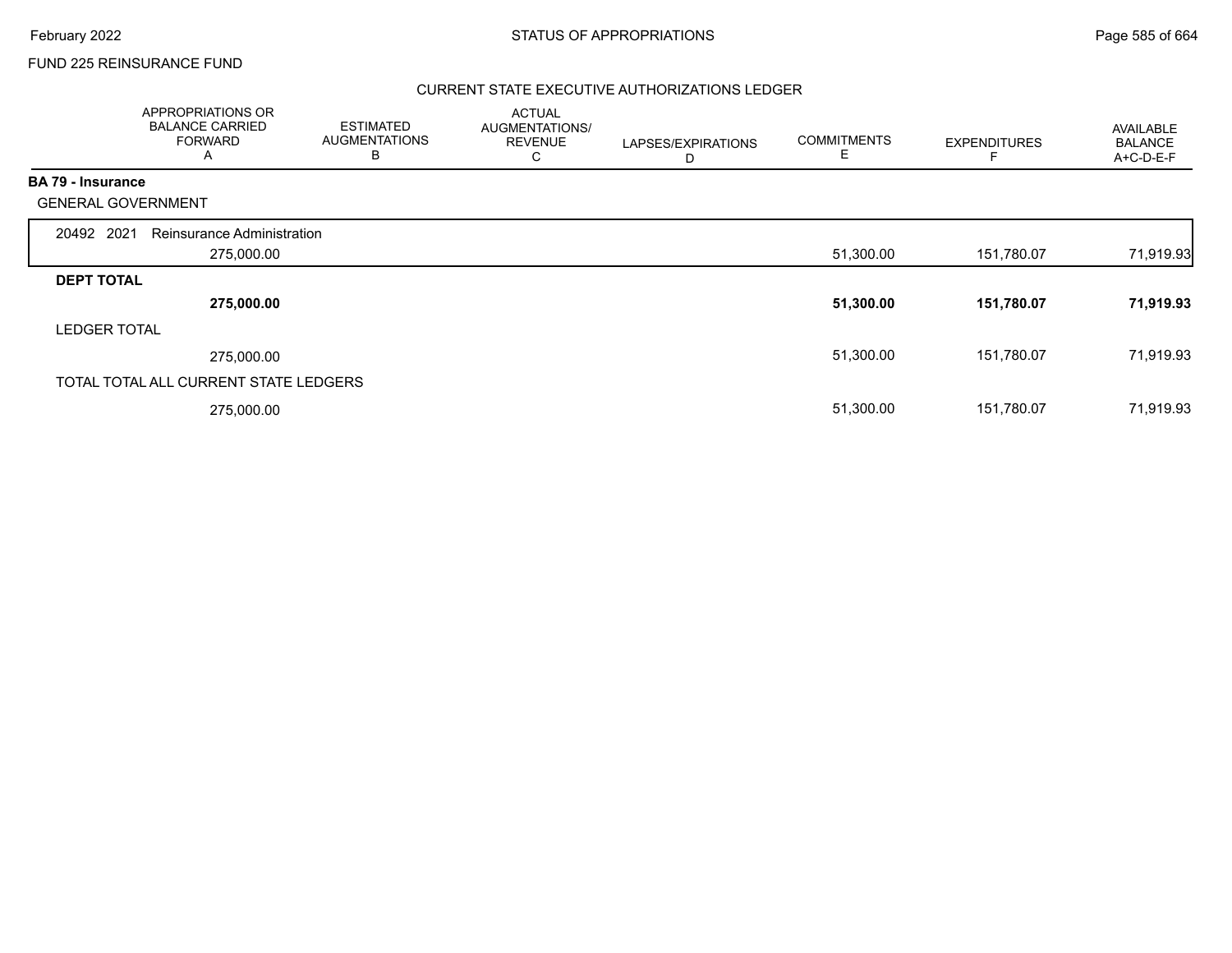## FUND 225 REINSURANCE FUND

#### PRIOR STATE EXECUTIVE AUTHORIZATIONS LEDGER

|                           | APPROPRIATIONS OR<br><b>BALANCE CARRIED</b><br><b>FORWARD</b><br>A | <b>ESTIMATED</b><br><b>AUGMENTATIONS</b><br>B | <b>ACTUAL</b><br>AUGMENTATIONS/<br><b>REVENUE</b><br>C | LAPSES/EXPIRATIONS<br>D | <b>COMMITMENTS</b><br>Е | <b>EXPENDITURES</b> | AVAILABLE<br><b>BALANCE</b><br>A+C-D-E-F |
|---------------------------|--------------------------------------------------------------------|-----------------------------------------------|--------------------------------------------------------|-------------------------|-------------------------|---------------------|------------------------------------------|
| <b>BA 79 - Insurance</b>  |                                                                    |                                               |                                                        |                         |                         |                     |                                          |
| <b>GENERAL GOVERNMENT</b> |                                                                    |                                               |                                                        |                         |                         |                     |                                          |
| 20492 2020                | Reinsurance Administration                                         |                                               |                                                        |                         |                         |                     |                                          |
|                           | 119,038.22                                                         |                                               |                                                        |                         |                         |                     | 119,038.22                               |
| <b>DEPT TOTAL</b>         |                                                                    |                                               |                                                        |                         |                         |                     |                                          |
|                           | 119,038.22                                                         |                                               |                                                        |                         |                         |                     | 119,038.22                               |
| <b>LEDGER TOTAL</b>       |                                                                    |                                               |                                                        |                         |                         |                     |                                          |
|                           | 119,038.22                                                         |                                               |                                                        |                         |                         |                     | 119,038.22                               |
|                           | TOTAL TOTAL ALL PRIOR STATE LEDGERS                                |                                               |                                                        |                         |                         |                     |                                          |
|                           | 119,038.22                                                         |                                               |                                                        |                         |                         |                     | 119,038.22                               |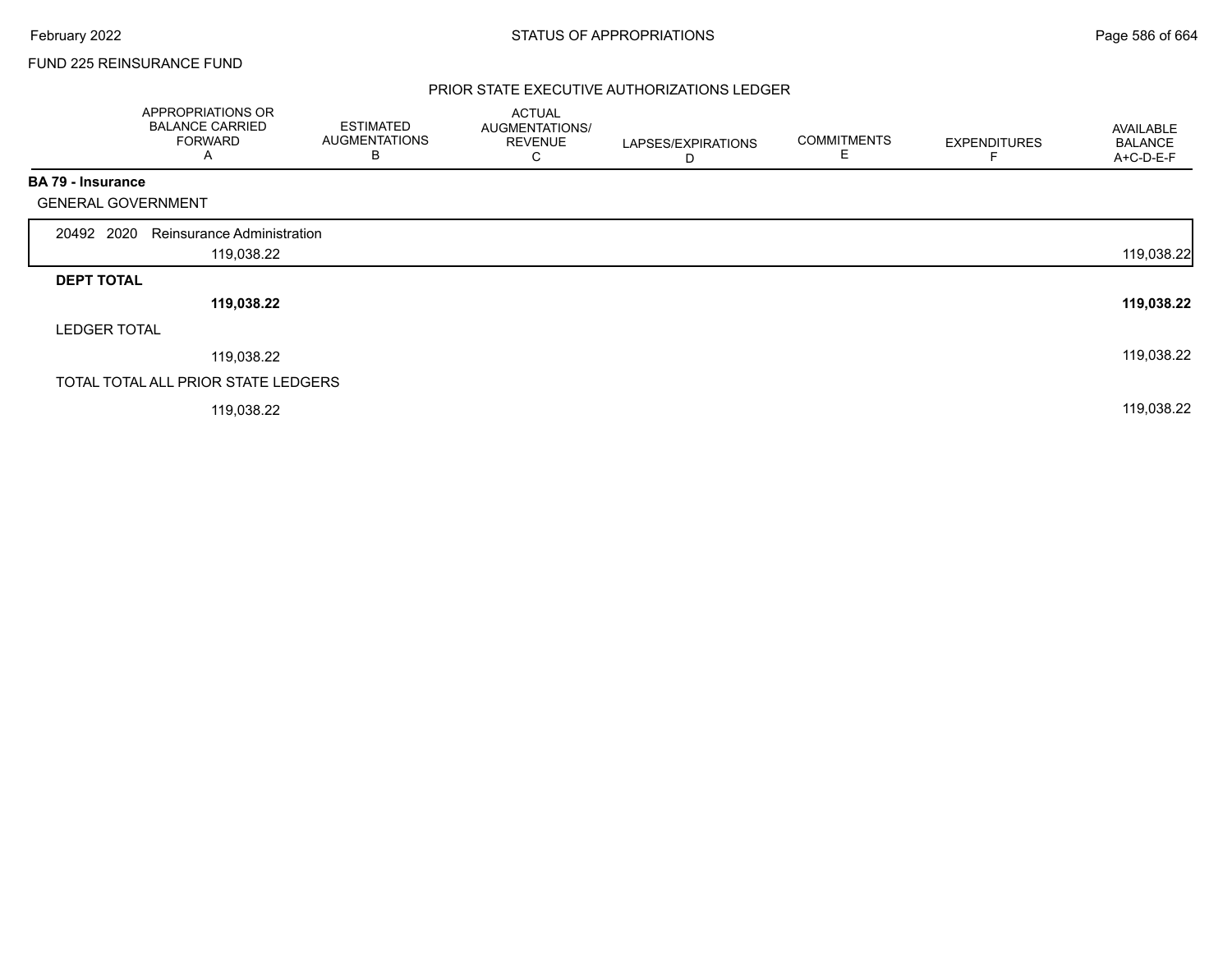#### CURRENT STATE EXECUTIVE AUTHORIZATIONS LEDGER

|                     | APPROPRIATIONS OR<br><b>BALANCE CARRIED</b><br><b>FORWARD</b><br>A | <b>ESTIMATED</b><br><b>AUGMENTATIONS</b><br>в | ACTUAL<br>AUGMENTATIONS/<br><b>REVENUE</b><br>⌒<br>Ü | LAPSES/EXPIRATIONS<br>D | <b>COMMITMENTS</b> | <b>EXPENDITURES</b> | AVAILABLE<br><b>BALANCE</b><br>A+C-D-E-F |
|---------------------|--------------------------------------------------------------------|-----------------------------------------------|------------------------------------------------------|-------------------------|--------------------|---------------------|------------------------------------------|
| BA 67 - Health      |                                                                    |                                               |                                                      |                         |                    |                     |                                          |
|                     | <b>GENERAL GOVERNMENT</b>                                          |                                               |                                                      |                         |                    |                     |                                          |
|                     |                                                                    |                                               |                                                      |                         |                    |                     |                                          |
| 20491 2021          | <b>RHRCA-General Operations</b>                                    |                                               |                                                      |                         |                    |                     |                                          |
|                     | 350,000.00                                                         |                                               |                                                      |                         |                    |                     | 350,000.00                               |
| <b>DEPT TOTAL</b>   |                                                                    |                                               |                                                      |                         |                    |                     |                                          |
|                     | 350,000.00                                                         |                                               |                                                      |                         |                    |                     | 350,000.00                               |
| <b>LEDGER TOTAL</b> |                                                                    |                                               |                                                      |                         |                    |                     |                                          |
|                     | 350,000.00                                                         |                                               |                                                      |                         |                    |                     | 350,000.00                               |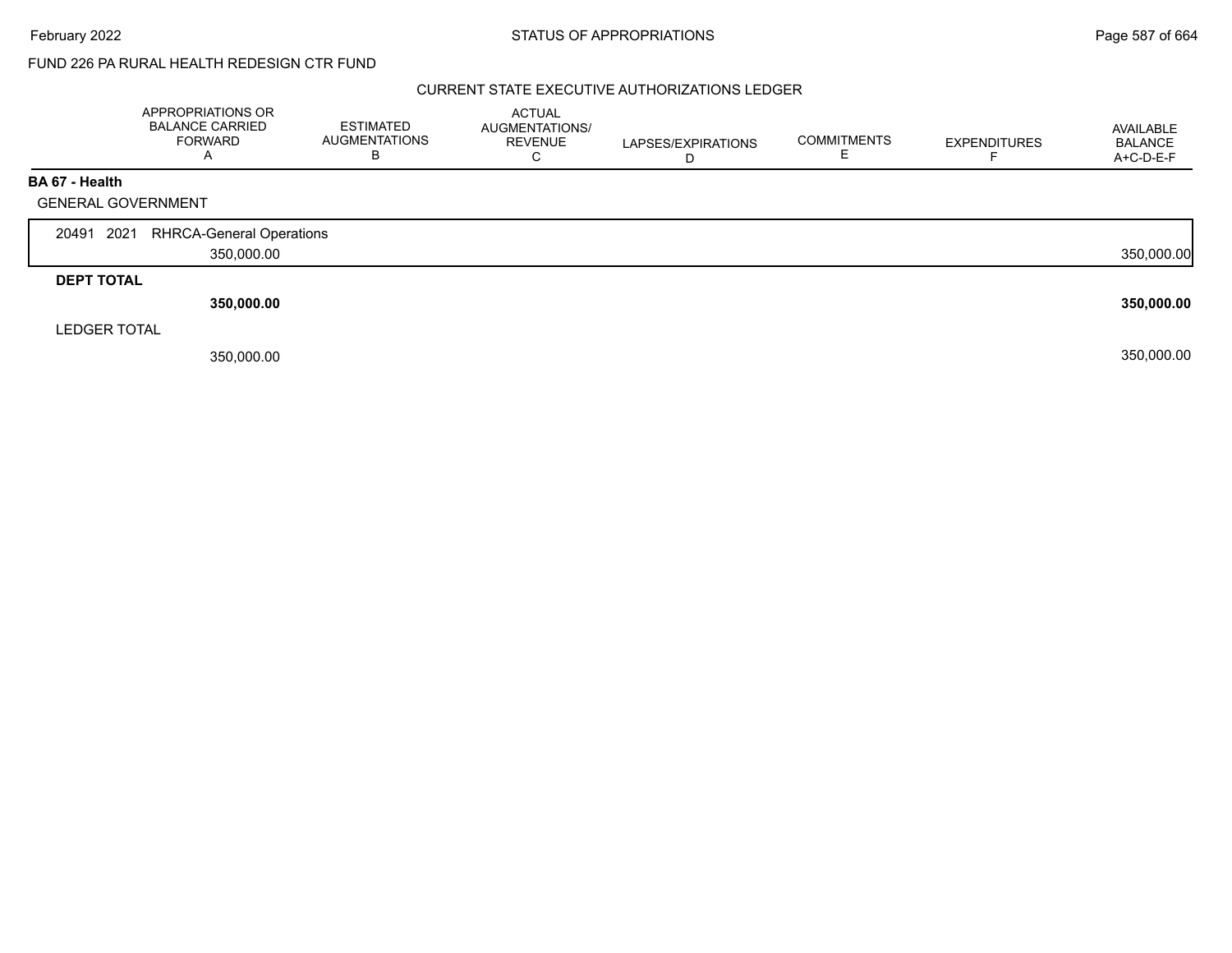#### CURRENT STATE EXECUTIVE AUTHORIZATIONS - RESTRICTED LEDGER

|                           | <b>APPROPRIATIONS OR</b><br><b>BALANCE CARRIED</b><br><b>FORWARD</b><br>$\overline{A}$ | <b>ESTIMATED</b><br><b>AUGMENTATIONS</b><br>B | <b>ACTUAL</b><br>AUGMENTATIONS/<br><b>REVENUE</b><br>С | LAPSES/EXPIRATIONS<br>D | <b>COMMITMENTS</b> | <b>EXPENDITURES</b> | AVAILABLE<br><b>BALANCE</b><br>A+C-D-E-F |
|---------------------------|----------------------------------------------------------------------------------------|-----------------------------------------------|--------------------------------------------------------|-------------------------|--------------------|---------------------|------------------------------------------|
| <b>BA 67 - Health</b>     |                                                                                        |                                               |                                                        |                         |                    |                     |                                          |
| <b>GENERAL GOVERNMENT</b> |                                                                                        |                                               |                                                        |                         |                    |                     |                                          |
| 2021<br>26506             | <b>RHRCA-Private Grants</b>                                                            |                                               |                                                        |                         |                    |                     |                                          |
|                           |                                                                                        | 150,000.00                                    | 558,252.91                                             |                         |                    | 483,013.25          | 75,239.66                                |
| <b>DEPT TOTAL</b>         |                                                                                        |                                               |                                                        |                         |                    |                     |                                          |
|                           |                                                                                        | 150,000.00                                    | 558,252.91                                             |                         |                    | 483,013.25          | 75,239.66                                |
| <b>LEDGER TOTAL</b>       |                                                                                        |                                               |                                                        |                         |                    |                     |                                          |
|                           |                                                                                        | 150,000.00                                    | 558,252.91                                             |                         |                    | 483,013.25          | 75,239.66                                |
|                           | TOTAL TOTAL ALL CURRENT STATE LEDGERS                                                  |                                               |                                                        |                         |                    |                     |                                          |
|                           | 350,000.00                                                                             | 150,000.00                                    | 558,252.91                                             |                         |                    | 483,013.25          | 425,239.66                               |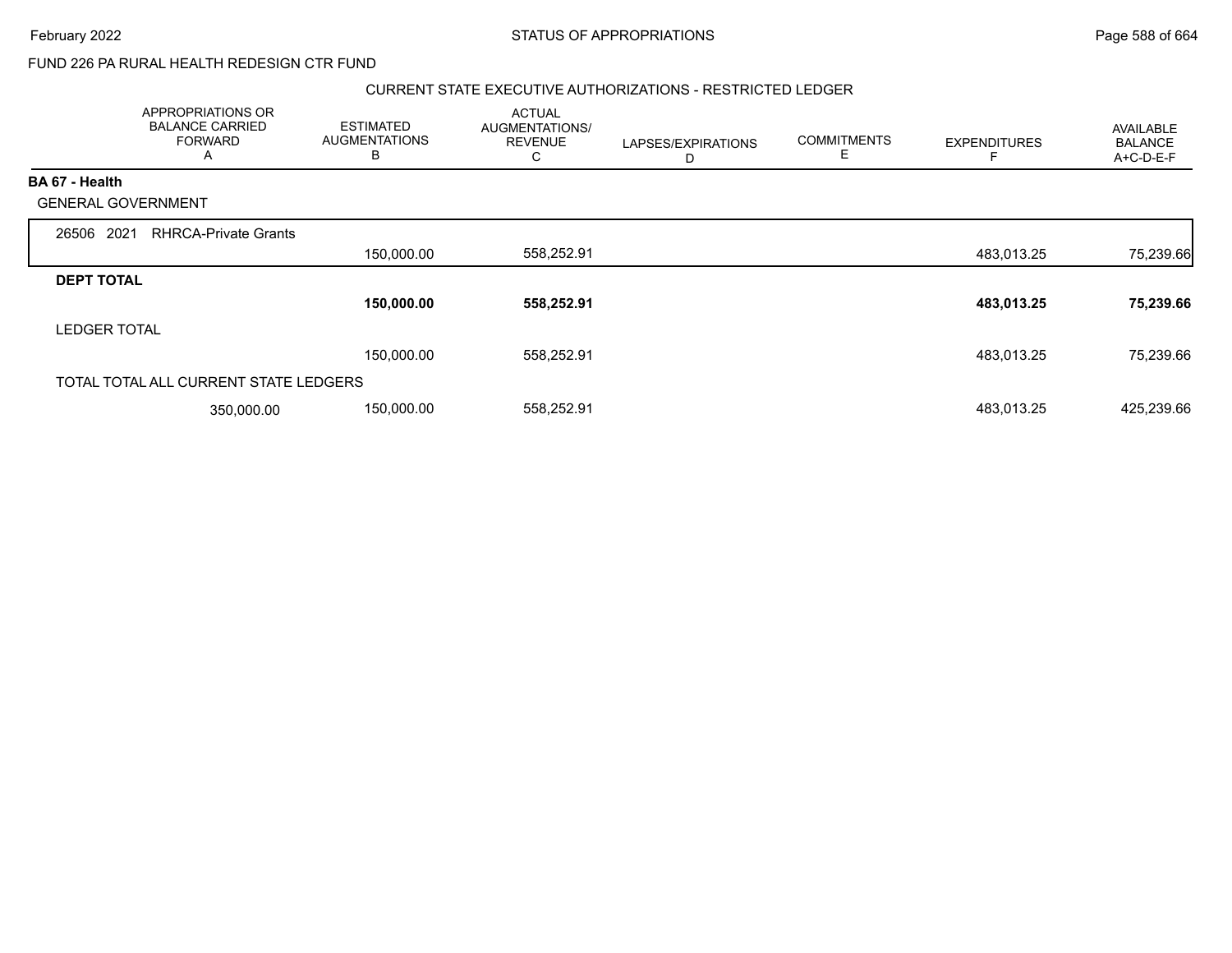#### PRIOR STATE EXECUTIVE AUTHORIZATIONS LEDGER

|                           | APPROPRIATIONS OR                                                 |                                               |                                                        |                         |                         |                     |                                          |
|---------------------------|-------------------------------------------------------------------|-----------------------------------------------|--------------------------------------------------------|-------------------------|-------------------------|---------------------|------------------------------------------|
|                           | <b>BALANCE CARRIED</b><br><b>FORWARD</b><br>A                     | <b>ESTIMATED</b><br><b>AUGMENTATIONS</b><br>В | <b>ACTUAL</b><br>AUGMENTATIONS/<br><b>REVENUE</b><br>C | LAPSES/EXPIRATIONS<br>D | <b>COMMITMENTS</b><br>E | <b>EXPENDITURES</b> | AVAILABLE<br><b>BALANCE</b><br>A+C-D-E-F |
| BA 67 - Health            |                                                                   |                                               |                                                        |                         |                         |                     |                                          |
| <b>GENERAL GOVERNMENT</b> |                                                                   |                                               |                                                        |                         |                         |                     |                                          |
|                           | 20489 2020 PA Rural Health Redesign CenterAuthority<br>370,686.89 |                                               |                                                        |                         |                         |                     | 370,686.89                               |
| 2020<br>20491             | <b>RHRCA-General Operations</b>                                   |                                               |                                                        |                         |                         |                     |                                          |
|                           | 113,119.69                                                        |                                               |                                                        |                         |                         |                     | 113,119.69                               |
| <b>DEPT TOTAL</b>         |                                                                   |                                               |                                                        |                         |                         |                     |                                          |
|                           | 483,806.58                                                        |                                               |                                                        |                         |                         |                     | 483,806.58                               |
| <b>LEDGER TOTAL</b>       |                                                                   |                                               |                                                        |                         |                         |                     |                                          |
|                           | 483,806.58                                                        |                                               |                                                        |                         |                         |                     | 483,806.58                               |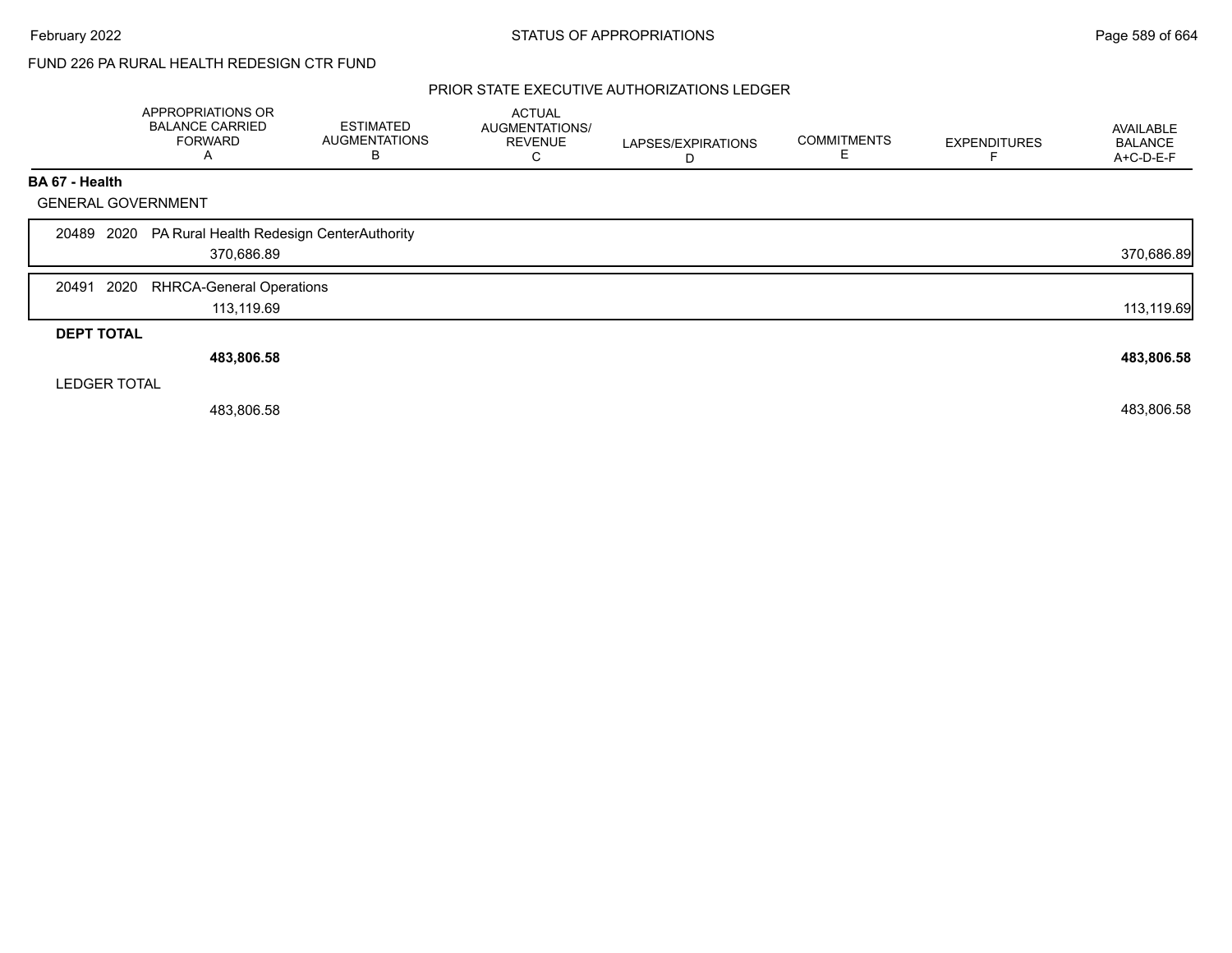#### PRIOR STATE EXECUTIVE AUTHORIZATIONS - RESTRICTED LEDGER

|                           | APPROPRIATIONS OR<br><b>BALANCE CARRIED</b><br><b>FORWARD</b><br>A | <b>ESTIMATED</b><br><b>AUGMENTATIONS</b><br>B | <b>ACTUAL</b><br>AUGMENTATIONS/<br><b>REVENUE</b><br>С | LAPSES/EXPIRATIONS<br>D | <b>COMMITMENTS</b><br>E | <b>EXPENDITURES</b> | <b>AVAILABLE</b><br><b>BALANCE</b><br>A+C-D-E-F |
|---------------------------|--------------------------------------------------------------------|-----------------------------------------------|--------------------------------------------------------|-------------------------|-------------------------|---------------------|-------------------------------------------------|
| BA 67 - Health            |                                                                    |                                               |                                                        |                         |                         |                     |                                                 |
| <b>GENERAL GOVERNMENT</b> |                                                                    |                                               |                                                        |                         |                         |                     |                                                 |
| 2020<br>26506             | <b>RHRCA-Private Grants</b>                                        |                                               |                                                        |                         |                         |                     |                                                 |
|                           | 22,304.99                                                          |                                               | $-8,252.91$                                            |                         |                         | 14,052.08           |                                                 |
| <b>DEPT TOTAL</b>         |                                                                    |                                               |                                                        |                         |                         |                     |                                                 |
|                           | 22,304.99                                                          |                                               | $-8,252.91$                                            |                         |                         | 14,052.08           |                                                 |
| <b>LEDGER TOTAL</b>       |                                                                    |                                               |                                                        |                         |                         |                     |                                                 |
|                           | 22,304.99                                                          |                                               | $-8,252.91$                                            |                         |                         | 14,052.08           |                                                 |
|                           | TOTAL TOTAL ALL PRIOR STATE LEDGERS                                |                                               |                                                        |                         |                         |                     |                                                 |
|                           | 506,111.57                                                         |                                               | $-8,252.91$                                            |                         |                         | 14,052.08           | 483,806.58                                      |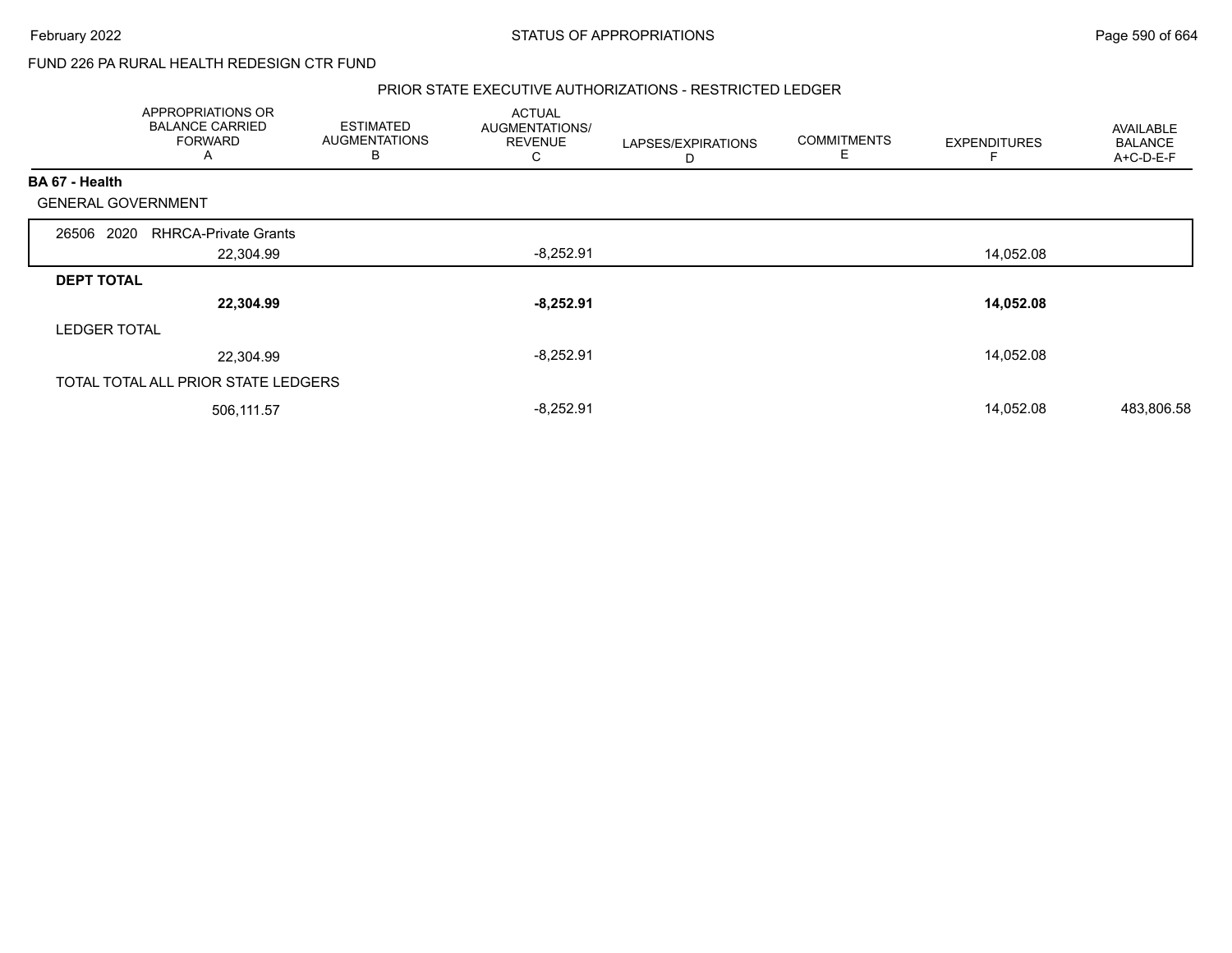## FUND 227 COUNTY VOTING APPARATUS FUND

#### PRIOR STATE EXECUTIVE AUTHORIZATIONS LEDGER

|                                 | APPROPRIATIONS OR<br><b>BALANCE CARRIED</b><br><b>FORWARD</b><br>A | <b>ESTIMATED</b><br><b>AUGMENTATIONS</b><br>В | <b>ACTUAL</b><br>AUGMENTATIONS/<br><b>REVENUE</b><br>С | LAPSES/EXPIRATIONS<br>D | <b>COMMITMENTS</b><br>Е | <b>EXPENDITURES</b> | <b>AVAILABLE</b><br><b>BALANCE</b><br>A+C-D-E-F |
|---------------------------------|--------------------------------------------------------------------|-----------------------------------------------|--------------------------------------------------------|-------------------------|-------------------------|---------------------|-------------------------------------------------|
| <b>BA 19 - State Department</b> |                                                                    |                                               |                                                        |                         |                         |                     |                                                 |
|                                 | <b>GRANTS AND SUBSIDIES</b>                                        |                                               |                                                        |                         |                         |                     |                                                 |
| 29490                           | <b>County Voting Apparatus Reimbursements</b><br>2020              |                                               |                                                        |                         |                         |                     |                                                 |
|                                 | 47,218,029.02                                                      |                                               |                                                        |                         | 20,522,357.90           | 628,799.35          | 26,066,871.77                                   |
| <b>DEPT TOTAL</b>               |                                                                    |                                               |                                                        |                         |                         |                     |                                                 |
|                                 | 47,218,029.02                                                      |                                               |                                                        |                         | 20,522,357.90           | 628,799.35          | 26,066,871.77                                   |
| <b>LEDGER TOTAL</b>             |                                                                    |                                               |                                                        |                         |                         |                     |                                                 |
|                                 | 47,218,029.02                                                      |                                               |                                                        |                         | 20,522,357.90           | 628,799.35          | 26,066,871.77                                   |
|                                 | TOTAL TOTAL ALL PRIOR STATE LEDGERS                                |                                               |                                                        |                         |                         |                     |                                                 |
|                                 | 47,218,029.02                                                      |                                               |                                                        |                         | 20,522,357.90           | 628,799.35          | 26,066,871.77                                   |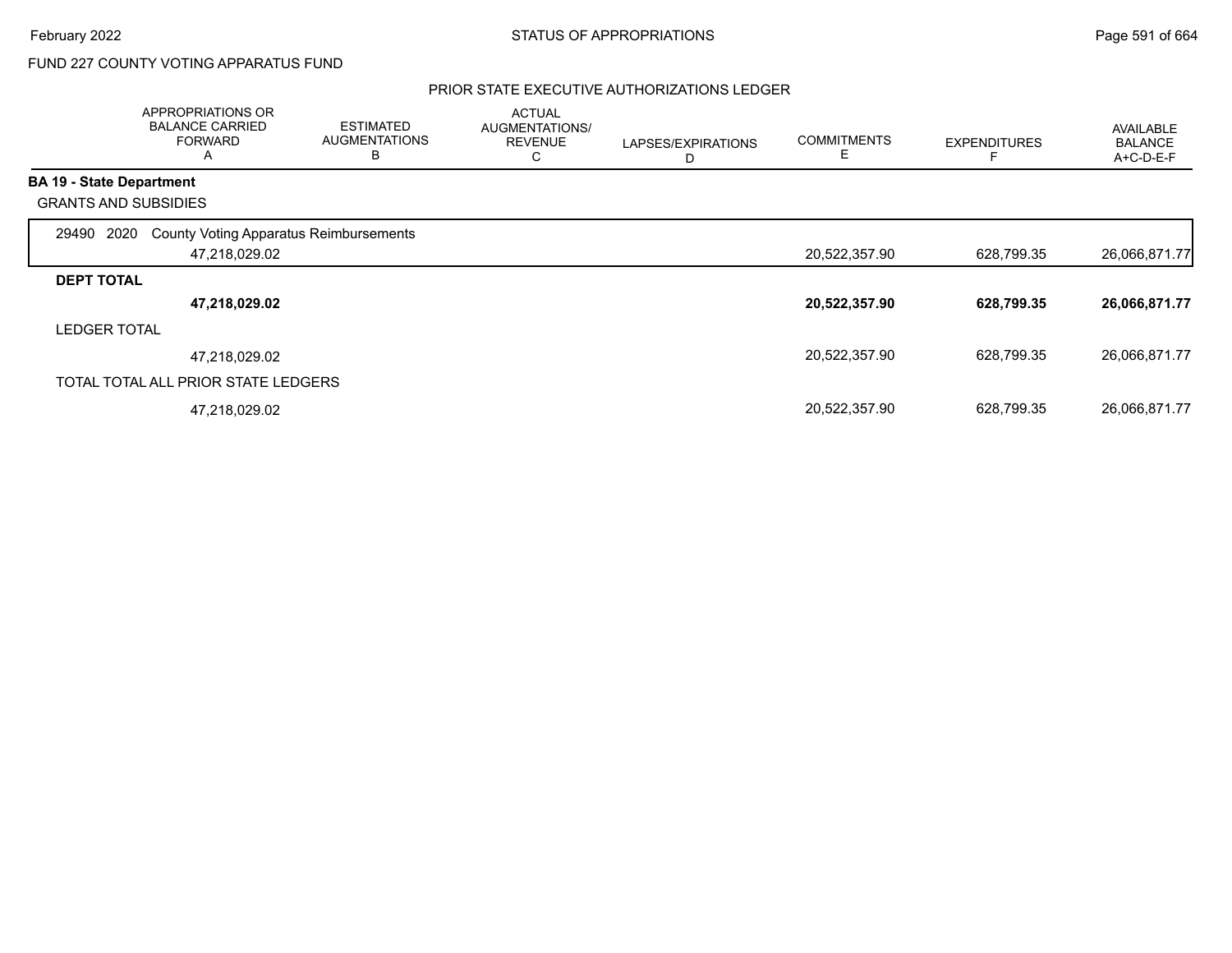# FUND 229 MILITARY INSTALLATION REMED FUND

#### RESTRICTED RECEIPTS LEDGER

|                             | APPROPRIATIONS OR<br><b>BALANCE CARRIED</b><br>FORWARD<br>A | <b>ESTIMATED</b><br>AUGMENTATIONS<br>в | <b>ACTUAL</b><br>AUGMENTATIONS/<br><b>REVENUE</b><br>С | LAPSES/EXPIRATIONS<br>D | <b>COMMITMENTS</b><br>Е | <b>EXPENDITURES</b> | AVAILABLE<br><b>BALANCE</b><br>A+C-D-E-F |
|-----------------------------|-------------------------------------------------------------|----------------------------------------|--------------------------------------------------------|-------------------------|-------------------------|---------------------|------------------------------------------|
| <b>BA 73 - Treasury</b>     |                                                             |                                        |                                                        |                         |                         |                     |                                          |
| <b>GRANTS AND SUBSIDIES</b> |                                                             |                                        |                                                        |                         |                         |                     |                                          |
| 2021<br>40270               | MIRP Horsham Twp                                            |                                        |                                                        |                         |                         |                     |                                          |
|                             |                                                             |                                        | 15,803,505.09                                          |                         |                         | 15,803,371.10       | 133.99                                   |
| <b>DEPT TOTAL</b>           |                                                             |                                        |                                                        |                         |                         |                     |                                          |
|                             |                                                             |                                        | 15,803,505.09                                          |                         |                         | 15,803,371.10       | 133.99                                   |
| <b>LEDGER TOTAL</b>         |                                                             |                                        |                                                        |                         |                         |                     |                                          |
|                             |                                                             |                                        | 15,803,505.09                                          |                         |                         | 15,803,371.10       | 133.99                                   |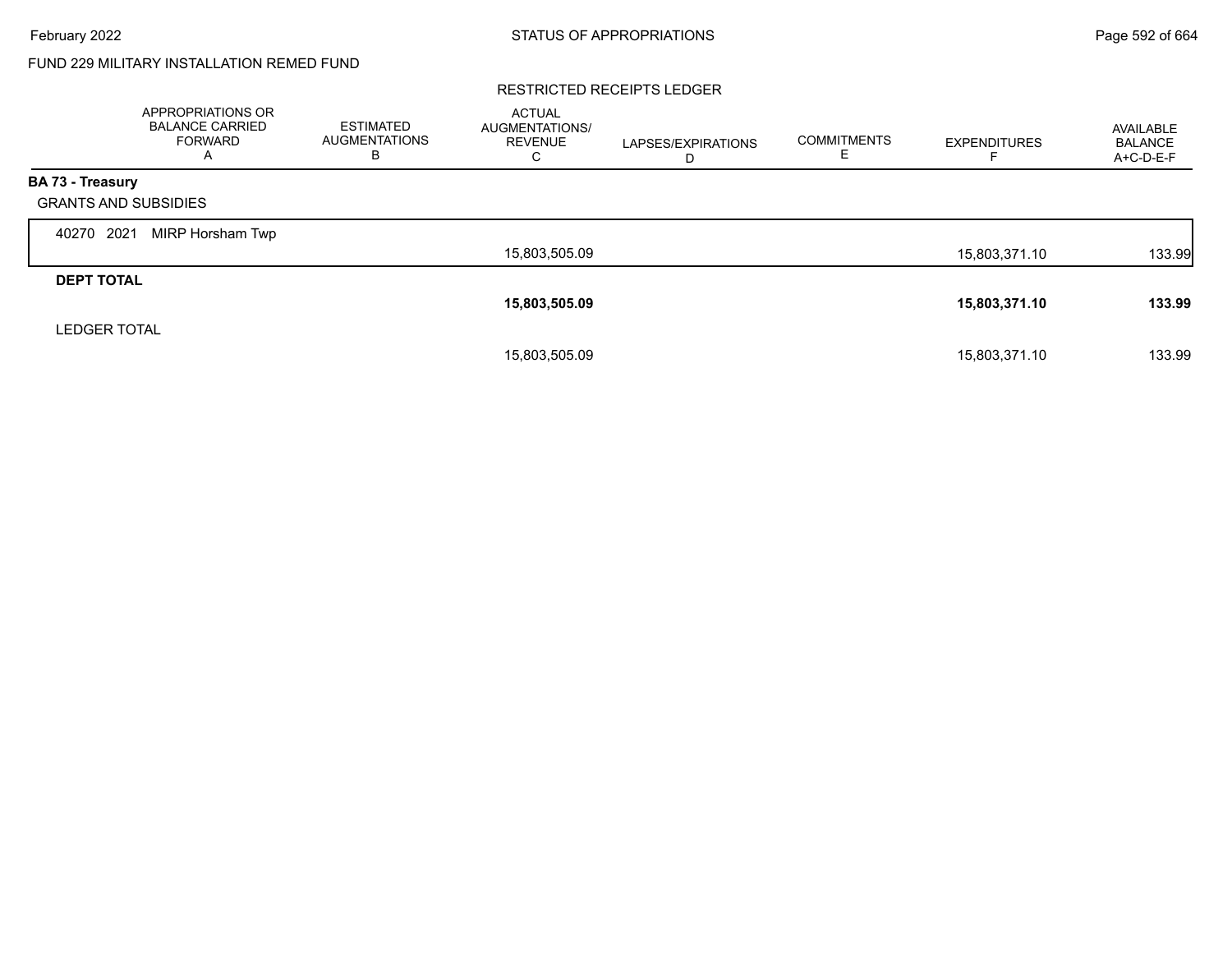## FUND ALL SPECIAL FUNDS

#### FUND SUMMARY OF FEDERAL LEDGERS BY TYPE

| <b>APPROPRIATIONS OR</b><br><b>BALANCE CARRIED</b><br><b>FORWARD</b><br>А | <b>ESTIMATED</b><br><b>AUGMENTATIONS</b><br>В | <b>ACTUAL</b><br>AUGMENTATIONS/<br><b>REVENUE</b><br>C | LAPSES/EXPIRATIONS<br>D | <b>COMMITMENTS</b><br>Е | <b>EXPENDITURES</b> | <b>AVAILABLE</b><br><b>BALANCE</b><br>A+C-D-E-F |
|---------------------------------------------------------------------------|-----------------------------------------------|--------------------------------------------------------|-------------------------|-------------------------|---------------------|-------------------------------------------------|
| <b>ICURRENT FEDERAL APPROPRIATIONS LEDGER</b>                             |                                               |                                                        |                         |                         |                     |                                                 |
| 199,660,000.00                                                            |                                               | 90,682,719.77                                          |                         | 41,602,752.26           | 94,721,646.56       | 63,335,601.18                                   |
| <b>ICURRENT FEDERAL EXECUTIVE AUTHORIZATIONS LEDGER</b>                   |                                               |                                                        |                         |                         |                     |                                                 |
| 1,248,762,834.00                                                          |                                               | 490,052,537.57                                         |                         | 108,148,967.33          | 561,579,088.42      | 579,034,778.25                                  |
| TOTAL ALL CURRENT FEDERAL LEDGERS                                         |                                               |                                                        |                         |                         |                     |                                                 |
| 1,448,422,834.00                                                          |                                               | 580,735,257.34                                         |                         | 149,751,719.59          | 656,300,734.98      | 642,370,379.43                                  |
| <b>IPRIOR FEDERAL APPROPRIATIONS LEDGER</b>                               |                                               |                                                        |                         |                         |                     |                                                 |
| 6,339,706.27                                                              |                                               | 5,061,993.96                                           |                         | 178,954.66              | 916.802.74          | 5,243,948.87                                    |
| <b>PRIOR FEDERAL EXECUTIVE AUTHORIZATIONS LEDGER</b>                      |                                               |                                                        |                         |                         |                     |                                                 |
| 798,803,802.94                                                            |                                               | 189,955,816.16                                         |                         | 28,012,545.75           | -247,567,075.39     | 1,018,358,332.58                                |
| TOTAL ALL PRIOR FEDERAL LEDGERS                                           |                                               |                                                        |                         |                         |                     |                                                 |
| 805,143,509.21                                                            |                                               | 195,017,810.12                                         |                         | 28,191,500.41           | -246,650,272.65     | 1,023,602,281.45                                |
| FEDERAL RESTRICTED RECEIPTS LEDGER                                        |                                               |                                                        |                         |                         |                     |                                                 |
| 3,005.09                                                                  |                                               |                                                        |                         |                         |                     | 3,005.09                                        |
| <b>GRAND TOTAL</b>                                                        |                                               |                                                        |                         |                         |                     |                                                 |
| 2,253,569,348.30                                                          |                                               | 775,753,067.46                                         |                         | 177,943,220.00          | 409,650,462.33      | 1,665,975,665.97                                |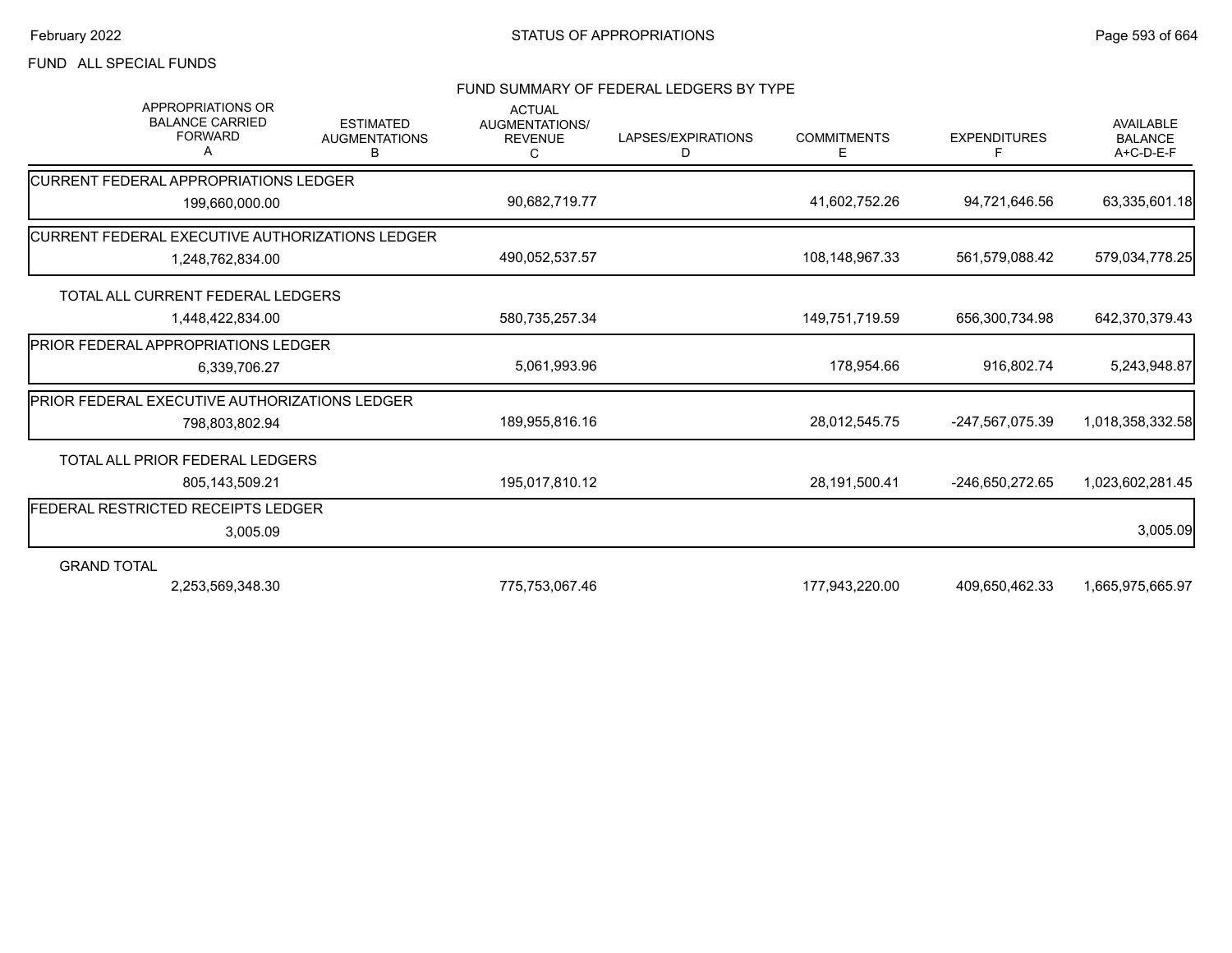## FUND 002 STATE LOTTERY FUND

## FUND SUMMARY OF FEDERAL LEDGERS BY TYPE

| APPROPRIATIONS OR<br>BALANCE CARRIED<br><b>FORWARD</b> | ESTIMATED<br><b>AUGMENTATIONS</b> | <b>ACTUAL</b><br>AUGMENTATIONS/<br><b>REVENUE</b> | LAPSES/EXPIRATIONS | <b>COMMITMENTS</b> | EXPENDITURES | AVAILABLE<br><b>BALANCE</b><br>$A+C-D-E-F$ |  |  |  |
|--------------------------------------------------------|-----------------------------------|---------------------------------------------------|--------------------|--------------------|--------------|--------------------------------------------|--|--|--|
| <b>PRIOR FEDERAL APPROPRIATIONS LEDGER</b>             |                                   |                                                   |                    |                    |              |                                            |  |  |  |

TOTAL ALL PRIOR FEDERAL LEDGERS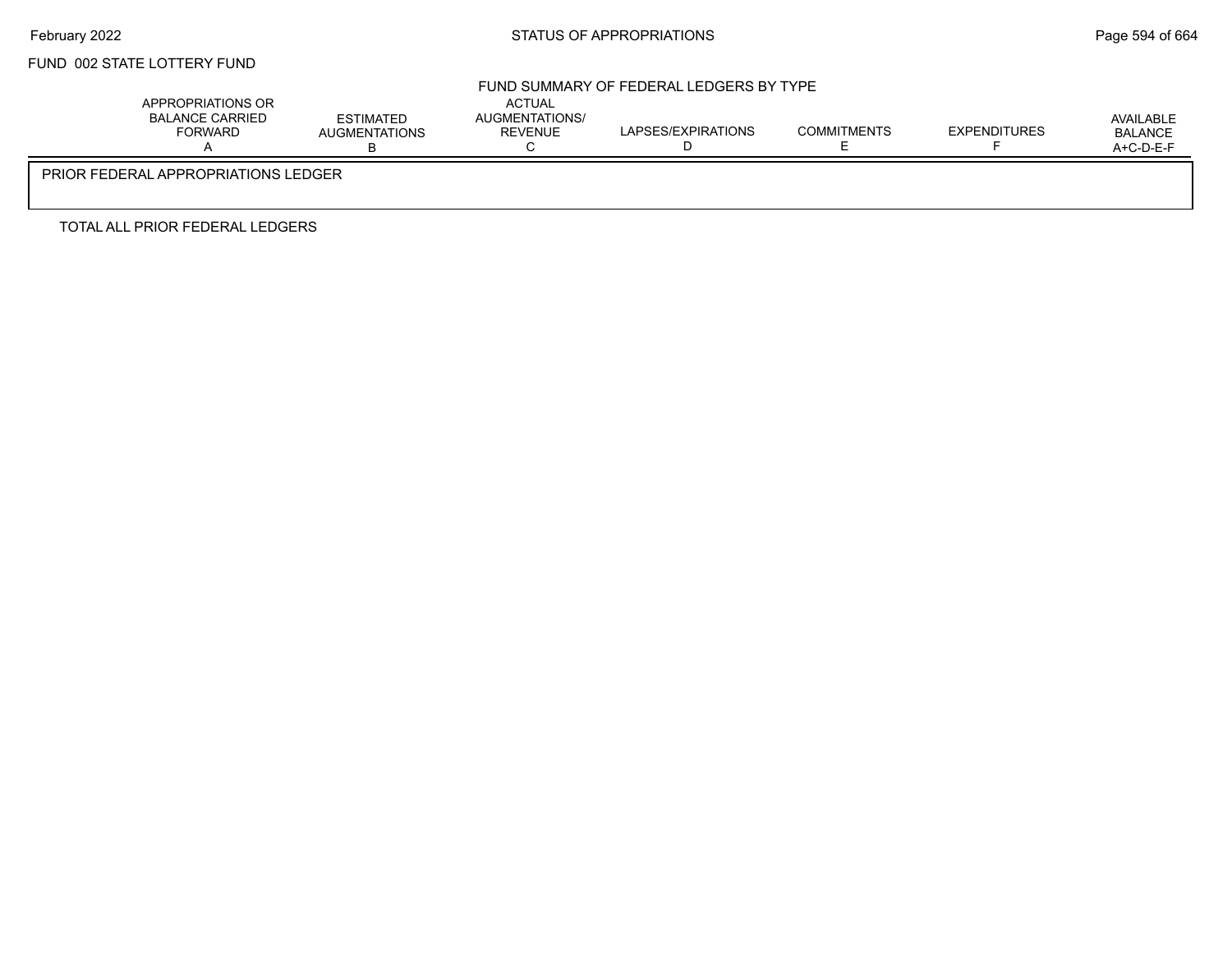## FUND 010 MOTOR LICENSE FUND

| FUND SUMMARY OF FEDERAL LEDGERS BY TYPE<br><b>APPROPRIATIONS OR</b><br><b>ACTUAL</b><br><b>BALANCE CARRIED</b><br>AUGMENTATIONS/<br><b>ESTIMATED</b> |                           |                |                         |                         | <b>AVAILABLE</b>    |                             |
|------------------------------------------------------------------------------------------------------------------------------------------------------|---------------------------|----------------|-------------------------|-------------------------|---------------------|-----------------------------|
| <b>FORWARD</b>                                                                                                                                       | <b>AUGMENTATIONS</b><br>В | <b>REVENUE</b> | LAPSES/EXPIRATIONS<br>D | <b>COMMITMENTS</b><br>Е | <b>EXPENDITURES</b> | <b>BALANCE</b><br>A+C-D-E-F |
| <b>CURRENT FEDERAL APPROPRIATIONS LEDGER</b>                                                                                                         |                           |                |                         |                         |                     |                             |
| 8,335,000.00                                                                                                                                         |                           | 1,618,274.67   |                         | 396,627.98              | 5,651,207.07        | 2,287,164.95                |
| CURRENT FEDERAL EXECUTIVE AUTHORIZATIONS LEDGER                                                                                                      |                           |                |                         |                         |                     |                             |
| 355,790,000.00                                                                                                                                       |                           | 285,024,045.03 |                         | 20,893,605.09           | 288,708,250.64      | 46, 188, 144. 27            |
| TOTAL ALL CURRENT FEDERAL LEDGERS                                                                                                                    |                           |                |                         |                         |                     |                             |
| 364,125,000.00                                                                                                                                       |                           | 286,642,319.70 |                         | 21,290,233.07           | 294,359,457.71      | 48,475,309.22               |
| PRIOR FEDERAL APPROPRIATIONS LEDGER                                                                                                                  |                           |                |                         |                         |                     |                             |
| 3,279,769.10                                                                                                                                         |                           | 4,154,318.97   |                         | 178,954.66              | 882,907.44          | 2,217,907.00                |
| PRIOR FEDERAL EXECUTIVE AUTHORIZATIONS LEDGER                                                                                                        |                           |                |                         |                         |                     |                             |
| 173,005,566.62                                                                                                                                       |                           | 14,845,625.60  |                         | 5,192,348.28            | -396,714,986.31     | 564,528,204.65              |
| TOTAL ALL PRIOR FEDERAL LEDGERS                                                                                                                      |                           |                |                         |                         |                     |                             |
| 176,285,335.72                                                                                                                                       |                           | 18,999,944.57  |                         | 5,371,302.94            | -395,832,078.87     | 566,746,111.65              |
| FEDERAL RESTRICTED RECEIPTS LEDGER                                                                                                                   |                           |                |                         |                         |                     |                             |
| 3,005.08                                                                                                                                             |                           |                |                         |                         |                     | 3,005.08                    |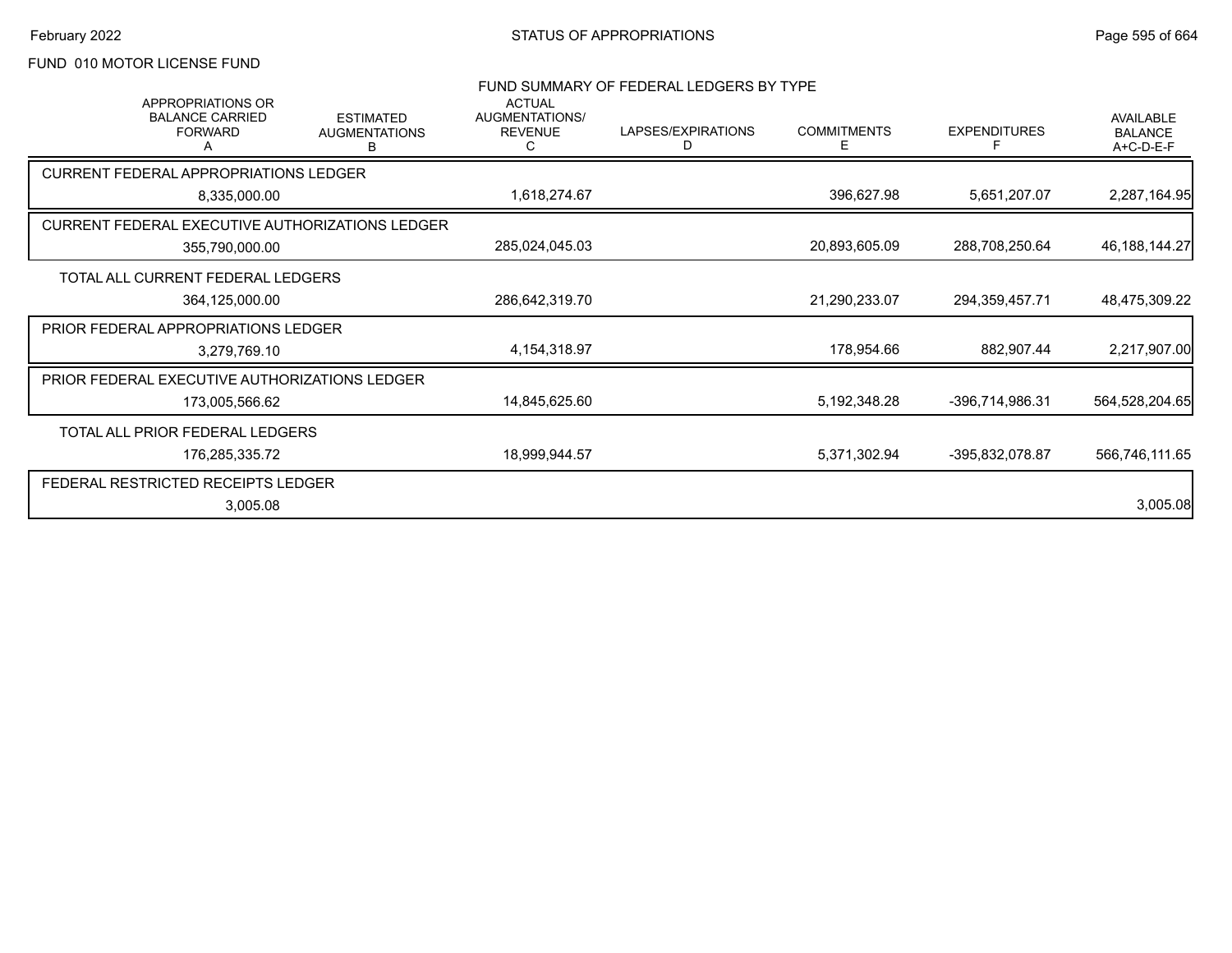#### February 2022 **Example 2022** Page 596 of 664

#### FUND 011 GAME FUND

|                                                                                 |                                               |                                                        | FUND SUMMARY OF FEDERAL LEDGERS BY TYPE |                    |                     |                                            |
|---------------------------------------------------------------------------------|-----------------------------------------------|--------------------------------------------------------|-----------------------------------------|--------------------|---------------------|--------------------------------------------|
| APPROPRIATIONS OR<br><b>BALANCE CARRIED</b><br><b>FORWARD</b><br>$\overline{A}$ | <b>ESTIMATED</b><br><b>AUGMENTATIONS</b><br>в | <b>ACTUAL</b><br>AUGMENTATIONS/<br><b>REVENUE</b><br>С | LAPSES/EXPIRATIONS                      | <b>COMMITMENTS</b> | <b>EXPENDITURES</b> | AVAILABLE<br><b>BALANCE</b><br>$A+C-D-E-F$ |
| CURRENT FEDERAL EXECUTIVE AUTHORIZATIONS LEDGER                                 |                                               |                                                        |                                         |                    |                     |                                            |
| 37,818,000.00                                                                   |                                               | 16,258,936.68                                          |                                         |                    | 16.258.936.68       | 21,559,063.32                              |
| TOTAL ALL CURRENT FEDERAL LEDGERS                                               |                                               |                                                        |                                         |                    |                     |                                            |
| 37.818.000.00                                                                   |                                               | 16.258.936.68                                          |                                         |                    | 16.258.936.68       | 21,559,063.32                              |
| <b>PRIOR FEDERAL EXECUTIVE AUTHORIZATIONS LEDGER</b>                            |                                               |                                                        |                                         |                    |                     |                                            |
| 1.870.143.95                                                                    |                                               | 32.781.81                                              |                                         |                    |                     | 1,870,143.95                               |
| TOTAL ALL PRIOR FEDERAL LEDGERS                                                 |                                               |                                                        |                                         |                    |                     |                                            |
| 1.870.143.95                                                                    |                                               | 32.781.81                                              |                                         |                    |                     | 1.870.143.95                               |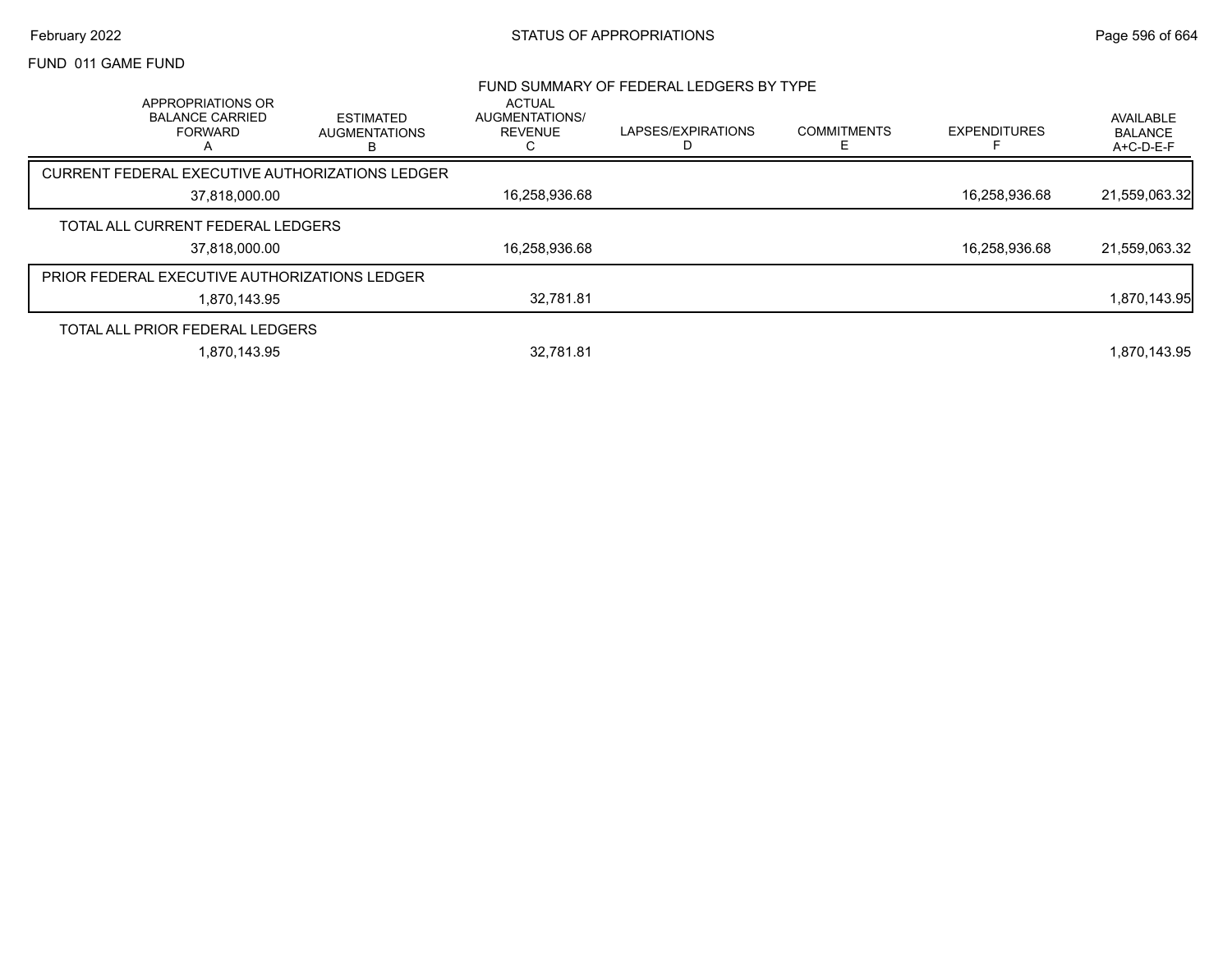# February 2022 **Example 2022** Page 597 of 664

#### FUND 012 FISH FUND

|                                                                    |                                        |                                                        | FUND SUMMARY OF FEDERAL LEDGERS BY TYPE |                    |                     |                                          |
|--------------------------------------------------------------------|----------------------------------------|--------------------------------------------------------|-----------------------------------------|--------------------|---------------------|------------------------------------------|
| APPROPRIATIONS OR<br><b>BALANCE CARRIED</b><br><b>FORWARD</b><br>A | ESTIMATED<br><b>AUGMENTATIONS</b><br>в | <b>ACTUAL</b><br>AUGMENTATIONS/<br><b>REVENUE</b><br>С | LAPSES/EXPIRATIONS                      | <b>COMMITMENTS</b> | <b>EXPENDITURES</b> | AVAILABLE<br><b>BALANCE</b><br>A+C-D-E-F |
| CURRENT FEDERAL EXECUTIVE AUTHORIZATIONS LEDGER                    |                                        |                                                        |                                         |                    |                     |                                          |
| 11.246.000.00                                                      |                                        | 6,014,793.74                                           |                                         |                    | 6,027,293.74        | 5,218,706.26                             |
| TOTAL ALL CURRENT FEDERAL LEDGERS                                  |                                        |                                                        |                                         |                    |                     |                                          |
| 11,246,000.00                                                      |                                        | 6,014,793.74                                           |                                         |                    | 6.027.293.74        | 5,218,706.26                             |
| <b>PRIOR FEDERAL EXECUTIVE AUTHORIZATIONS LEDGER</b>               |                                        |                                                        |                                         |                    |                     |                                          |
| 925,396.17                                                         |                                        |                                                        |                                         |                    |                     | 925,396.17                               |
| TOTAL ALL PRIOR FEDERAL LEDGERS                                    |                                        |                                                        |                                         |                    |                     |                                          |
| 925.396.17                                                         |                                        |                                                        |                                         |                    |                     | 925,396.17                               |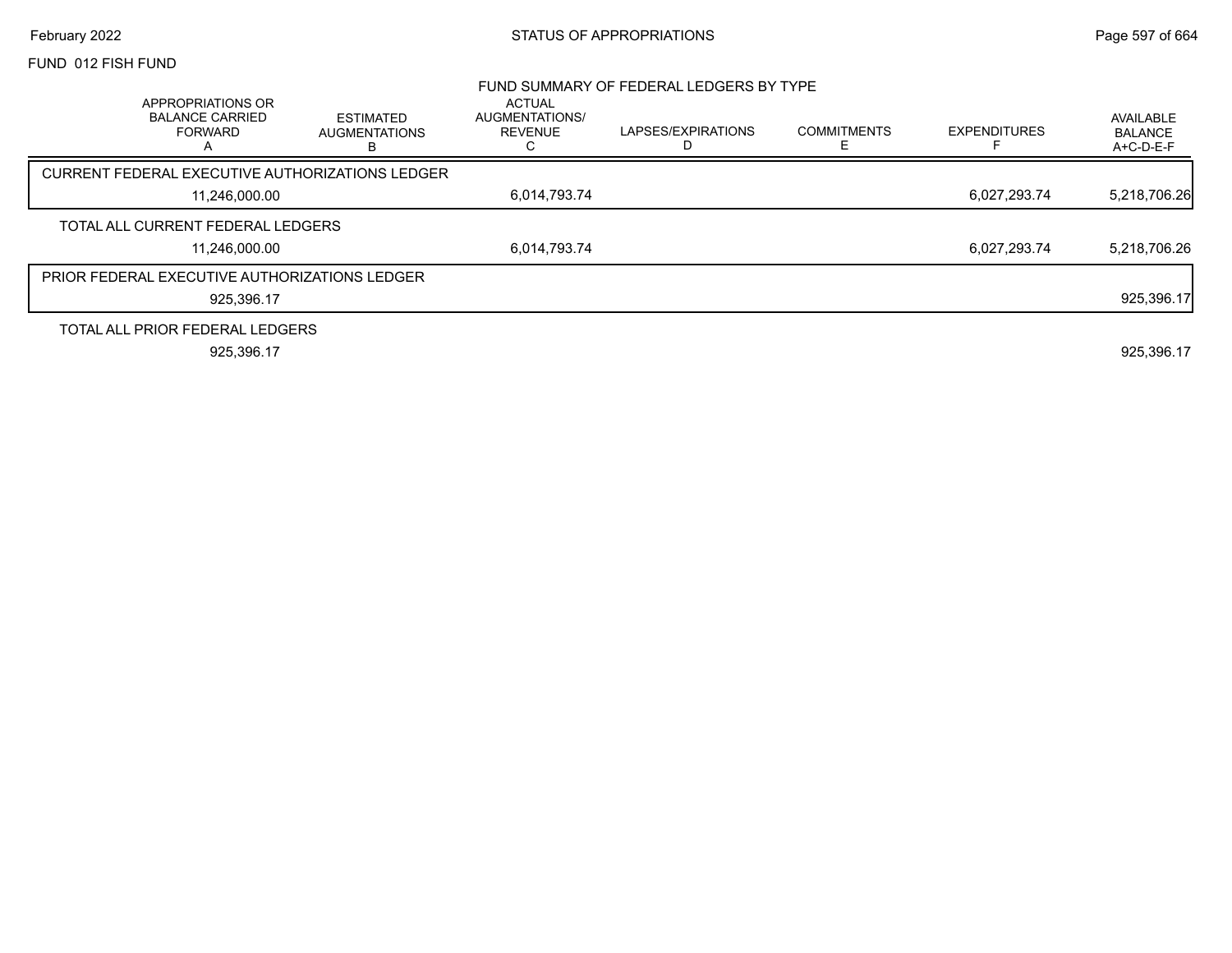## FUND 023 VOCATIONAL REHABILITATION FUND

| APPROPRIATIONS OR                               |                                               | <b>ACTUAL</b>                    | FUND SUMMARY OF FEDERAL LEDGERS BY TYPE |                         |                     |                                          |
|-------------------------------------------------|-----------------------------------------------|----------------------------------|-----------------------------------------|-------------------------|---------------------|------------------------------------------|
| <b>BALANCE CARRIED</b><br><b>FORWARD</b>        | <b>ESTIMATED</b><br><b>AUGMENTATIONS</b><br>B | AUGMENTATIONS/<br><b>REVENUE</b> | LAPSES/EXPIRATIONS                      | <b>COMMITMENTS</b><br>F | <b>EXPENDITURES</b> | AVAILABLE<br><b>BALANCE</b><br>A+C-D-E-F |
| CURRENT FEDERAL EXECUTIVE AUTHORIZATIONS LEDGER |                                               |                                  |                                         |                         |                     |                                          |
| 125,000,000.00                                  |                                               | 49,293,616.53                    |                                         | 31,789,078.13           | 55,393,292.92       | 37,817,628.95                            |
| TOTAL ALL CURRENT FEDERAL LEDGERS               |                                               |                                  |                                         |                         |                     |                                          |
| 125,000,000.00                                  |                                               | 49,293,616.53                    |                                         | 31,789,078.13           | 55,393,292.92       | 37,817,628.95                            |
| PRIOR FEDERAL EXECUTIVE AUTHORIZATIONS LEDGER   |                                               |                                  |                                         |                         |                     |                                          |
| 106.077.049.55                                  |                                               | 6,530,055.55                     |                                         | 754,966.59              | 2.640.003.53        | 102.682.079.43                           |
| TOTAL ALL PRIOR FEDERAL LEDGERS                 |                                               |                                  |                                         |                         |                     |                                          |
| 106.077.049.55                                  |                                               | 6,530,055.55                     |                                         | 754.966.59              | 2.640.003.53        | 102.682.079.43                           |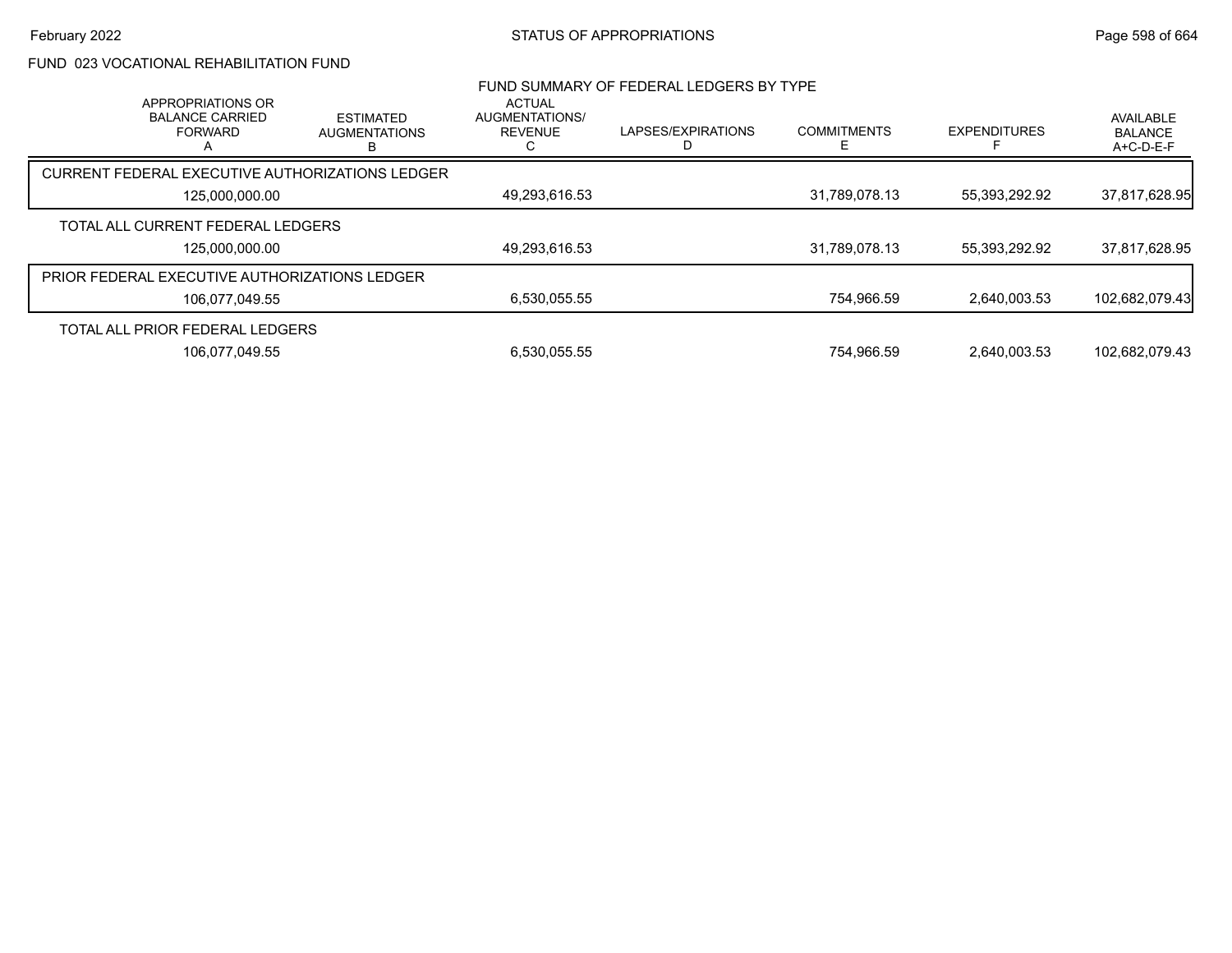# FUND 024 PHARMACEUTICAL ASSISTANCE FUND

|                                                      |                                                               |                                                 |                                                   | FUND SUMMARY OF FEDERAL LEDGERS BY TYPE |                    |                     |                                          |
|------------------------------------------------------|---------------------------------------------------------------|-------------------------------------------------|---------------------------------------------------|-----------------------------------------|--------------------|---------------------|------------------------------------------|
|                                                      | APPROPRIATIONS OR<br><b>BALANCE CARRIED</b><br><b>FORWARD</b> | <b>ESTIMATED</b><br><b>AUGMENTATIONS</b>        | <b>ACTUAL</b><br>AUGMENTATIONS/<br><b>REVENUE</b> | LAPSES/EXPIRATIONS                      | <b>COMMITMENTS</b> | <b>EXPENDITURES</b> | AVAILABLE<br><b>BALANCE</b><br>A+C-D-E-F |
|                                                      |                                                               | CURRENT FEDERAL EXECUTIVE AUTHORIZATIONS LEDGER |                                                   |                                         |                    |                     |                                          |
|                                                      | 60,000.00                                                     |                                                 |                                                   |                                         |                    |                     | 60,000.00                                |
| TOTAL ALL CURRENT FEDERAL LEDGERS                    |                                                               |                                                 |                                                   |                                         |                    |                     |                                          |
|                                                      | 60,000.00                                                     |                                                 |                                                   |                                         |                    |                     | 60,000.00                                |
| <b>PRIOR FEDERAL EXECUTIVE AUTHORIZATIONS LEDGER</b> |                                                               |                                                 |                                                   |                                         |                    |                     |                                          |
|                                                      | 15,206.38                                                     |                                                 | 9,954.36                                          |                                         |                    | 9,954.36            | 5,252.02                                 |
| TOTAL ALL PRIOR FEDERAL LEDGERS                      |                                                               |                                                 |                                                   |                                         |                    |                     |                                          |
|                                                      | 15,206.38                                                     |                                                 | 9,954.36                                          |                                         |                    | 9,954.36            | 5,252.02                                 |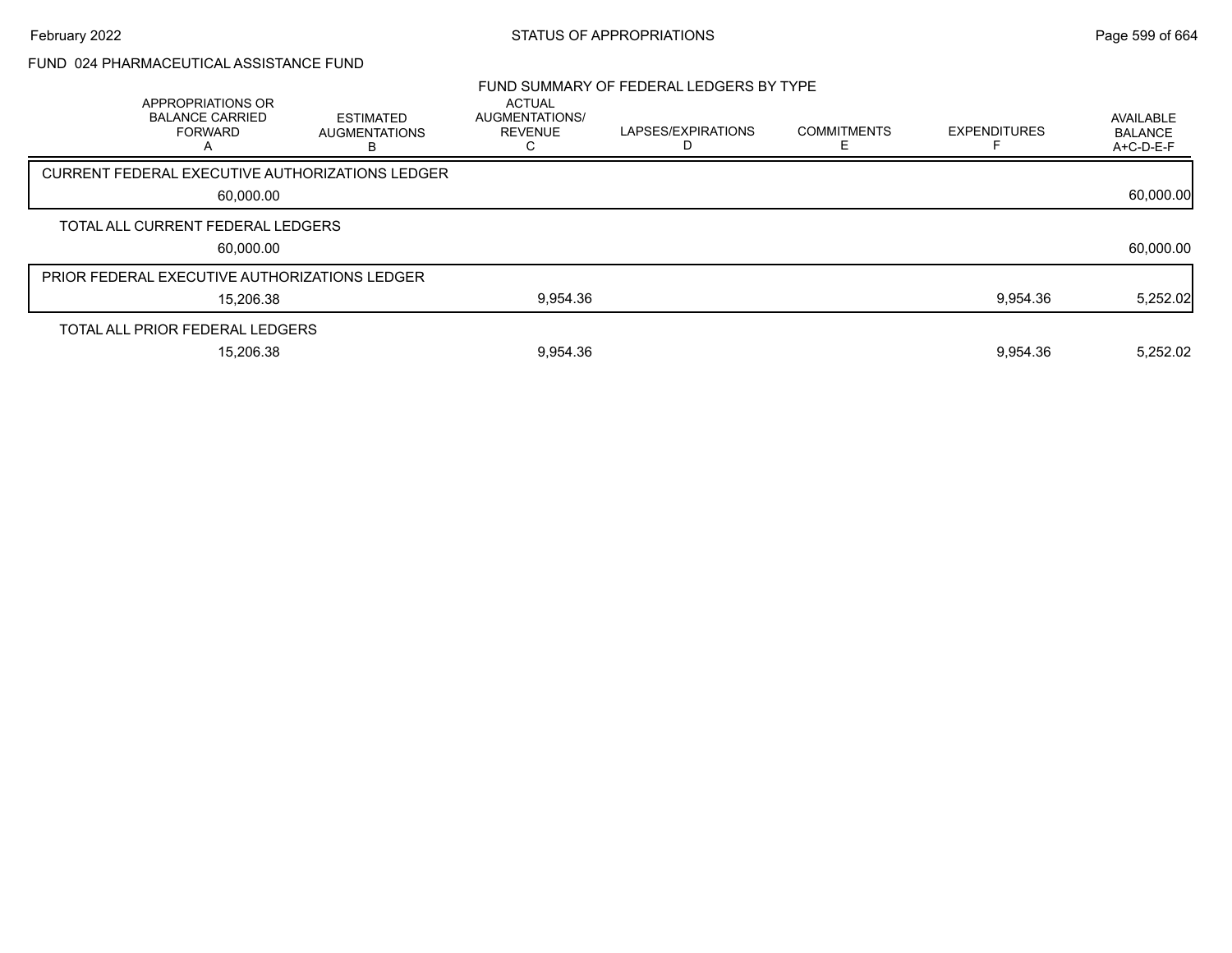#### February 2022 **Example 2022** Page 600 of 664

#### FUND 025 BOAT FUND

|                                                                    |                                               |                                                        | FUND SUMMARY OF FEDERAL LEDGERS BY TYPE |                    |                     |                                          |
|--------------------------------------------------------------------|-----------------------------------------------|--------------------------------------------------------|-----------------------------------------|--------------------|---------------------|------------------------------------------|
| APPROPRIATIONS OR<br><b>BALANCE CARRIED</b><br><b>FORWARD</b><br>A | <b>ESTIMATED</b><br><b>AUGMENTATIONS</b><br>в | <b>ACTUAL</b><br>AUGMENTATIONS/<br><b>REVENUE</b><br>◡ | LAPSES/EXPIRATIONS                      | <b>COMMITMENTS</b> | <b>EXPENDITURES</b> | AVAILABLE<br><b>BALANCE</b><br>A+C-D-E-F |
| CURRENT FEDERAL EXECUTIVE AUTHORIZATIONS LEDGER                    |                                               |                                                        |                                         |                    |                     |                                          |
| 5,684,000.00                                                       |                                               | 3,442,997.26                                           |                                         |                    | 3,442,997.26        | 2,241,002.74                             |
| TOTAL ALL CURRENT FEDERAL LEDGERS                                  |                                               |                                                        |                                         |                    |                     |                                          |
| 5,684,000.00                                                       |                                               | 3,442,997.26                                           |                                         |                    | 3,442,997.26        | 2,241,002.74                             |
| <b>PRIOR FEDERAL EXECUTIVE AUTHORIZATIONS LEDGER</b>               |                                               |                                                        |                                         |                    |                     |                                          |
| 2,211,325.00                                                       |                                               |                                                        |                                         |                    |                     | 2,211,325.00                             |
| TOTAL ALL PRIOR FEDERAL LEDGERS                                    |                                               |                                                        |                                         |                    |                     |                                          |
| 2,211,325.00                                                       |                                               |                                                        |                                         |                    |                     | 2,211,325.00                             |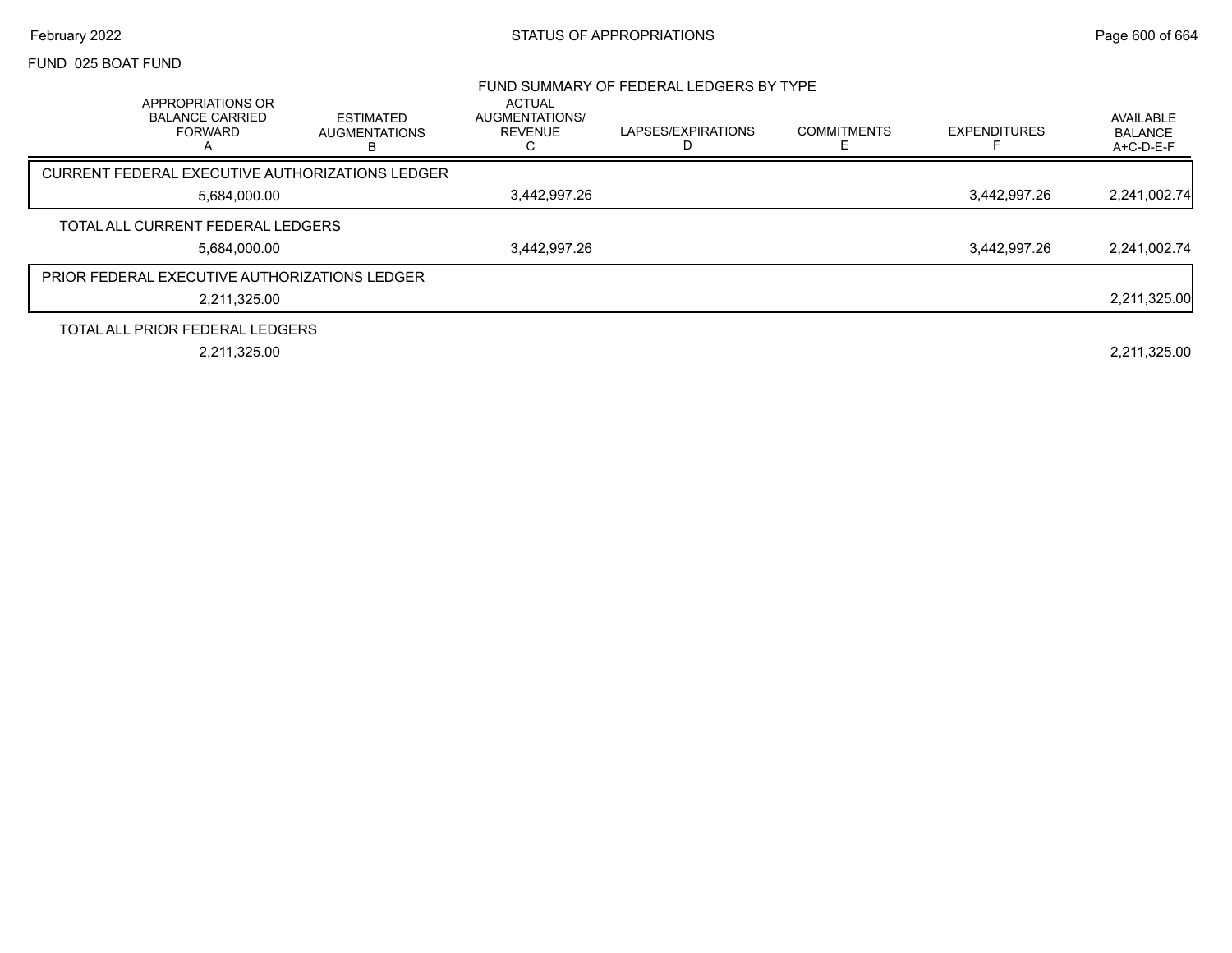## FUND 026 ADMINISTRATION FUND

|                                                      | FUND SUMMARY OF FEDERAL LEDGERS BY TYPE<br><b>ACTUAL</b><br>APPROPRIATIONS OR |                                               |                                  |                    |                    |                     |                                          |  |  |
|------------------------------------------------------|-------------------------------------------------------------------------------|-----------------------------------------------|----------------------------------|--------------------|--------------------|---------------------|------------------------------------------|--|--|
|                                                      | <b>BALANCE CARRIED</b><br><b>FORWARD</b>                                      | <b>ESTIMATED</b><br><b>AUGMENTATIONS</b><br>R | AUGMENTATIONS/<br><b>REVENUE</b> | LAPSES/EXPIRATIONS | <b>COMMITMENTS</b> | <b>EXPENDITURES</b> | AVAILABLE<br><b>BALANCE</b><br>A+C-D-E-F |  |  |
| CURRENT FEDERAL EXECUTIVE AUTHORIZATIONS LEDGER      |                                                                               |                                               |                                  |                    |                    |                     |                                          |  |  |
|                                                      | 478,979,834.00                                                                |                                               | 127,250,739.85                   |                    | 50,310,321.58      | 186,297,020.66      | 242,372,491.76                           |  |  |
| TOTAL ALL CURRENT FEDERAL LEDGERS                    |                                                                               |                                               |                                  |                    |                    |                     |                                          |  |  |
|                                                      | 478,979,834.00                                                                |                                               | 127,250,739.85                   |                    | 50,310,321.58      | 186,297,020.66      | 242,372,491.76                           |  |  |
| <b>PRIOR FEDERAL EXECUTIVE AUTHORIZATIONS LEDGER</b> |                                                                               |                                               |                                  |                    |                    |                     |                                          |  |  |
|                                                      | 144,888,379.74                                                                |                                               | 73,223,054.92                    |                    | 11,902,998.87      | 41,480,714.58       | 91,504,666.29                            |  |  |
| TOTAL ALL PRIOR FEDERAL LEDGERS                      |                                                                               |                                               |                                  |                    |                    |                     |                                          |  |  |
|                                                      | 144.888.379.74                                                                |                                               | 73.223.054.92                    |                    | 11.902.998.87      | 41.480.714.58       | 91.504.666.29                            |  |  |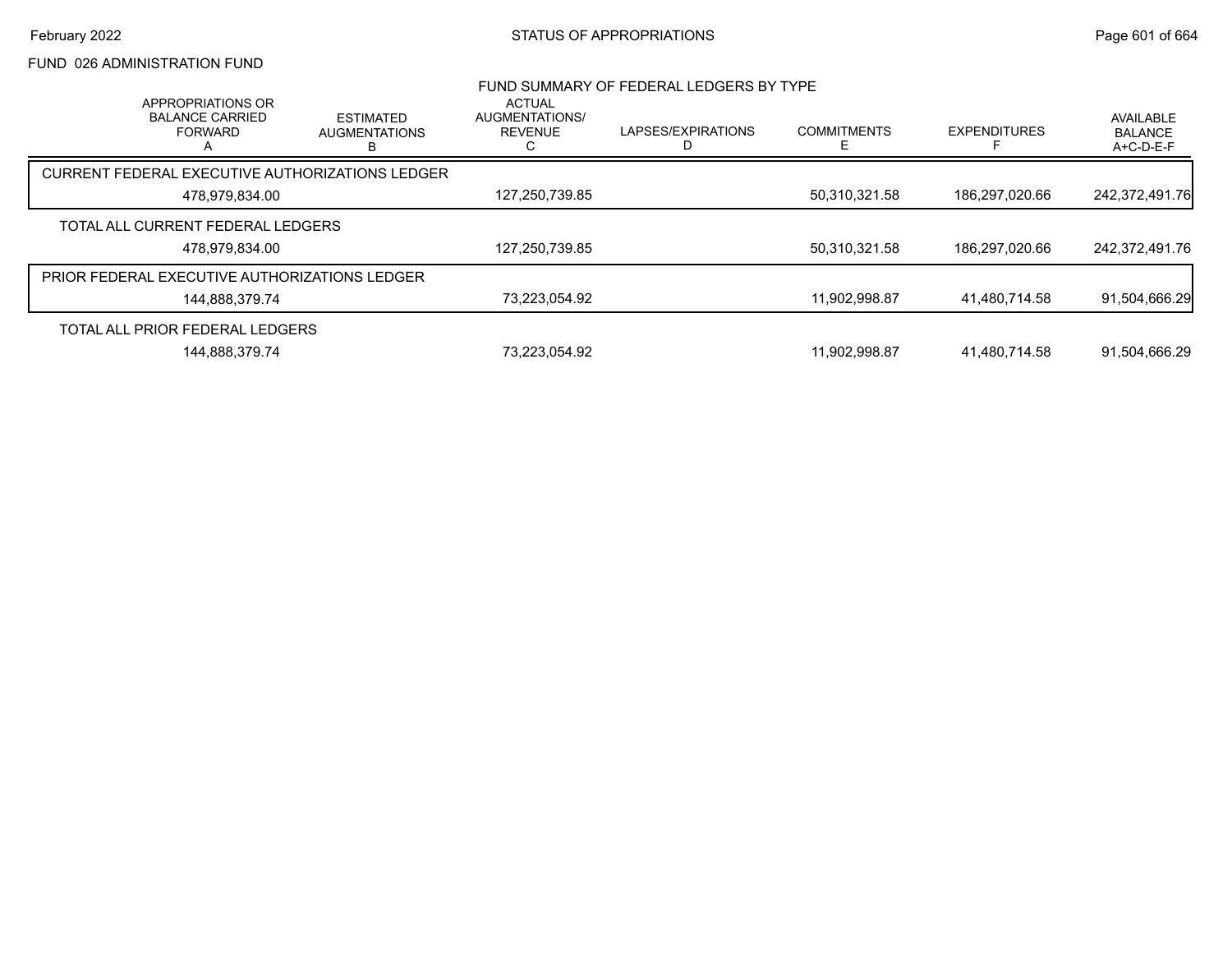# February 2022 **Example 2022** Page 602 of 664

# FUND 033 EMPLOYMENT FUND FOR THE BLIND

| APPROPRIATIONS OR<br><b>BALANCE CARRIED</b>          | FORWARD    | ESTIMATED<br><b>AUGMENTATIONS</b> | ACTUAL<br>AUGMENTATIONS/<br>REVENUE | FUND SUMMARY OF FEDERAL LEDGERS BY TYPE<br>LAPSES/EXPIRATIONS | COMMITMENTS | <b>EXPENDITURES</b> | AVAILABLE<br><b>BALANCE</b><br>$A+C-D-E-F$ |
|------------------------------------------------------|------------|-----------------------------------|-------------------------------------|---------------------------------------------------------------|-------------|---------------------|--------------------------------------------|
| <b>PRIOR FEDERAL EXECUTIVE AUTHORIZATIONS LEDGER</b> |            |                                   |                                     |                                                               |             |                     |                                            |
|                                                      | 396.601.00 |                                   | 396,600.97                          |                                                               |             | 396.600.97          | 0.03                                       |
| TOTAL ALL PRIOR FEDERAL LEDGERS                      |            |                                   |                                     |                                                               |             |                     |                                            |
|                                                      | 396,601.00 |                                   | 396,600.97                          |                                                               |             | 396.600.97          | 0.03                                       |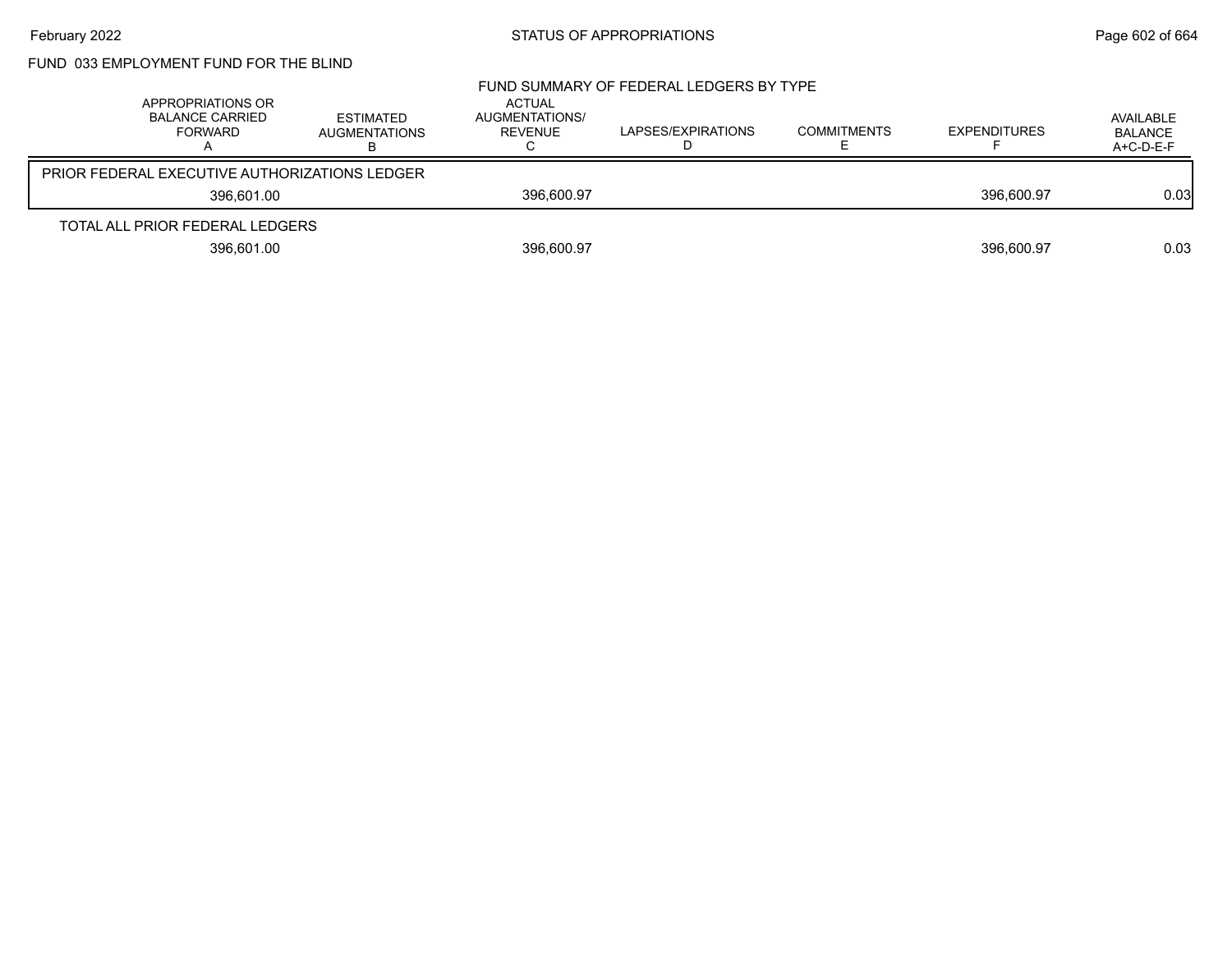# FUND 037 PENNVEST DRINKING WATER REVOLVING

|                                                                    |                                        |                                                   | FUND SUMMARY OF FEDERAL LEDGERS BY TYPE |                         |                     |                                            |
|--------------------------------------------------------------------|----------------------------------------|---------------------------------------------------|-----------------------------------------|-------------------------|---------------------|--------------------------------------------|
| APPROPRIATIONS OR<br><b>BALANCE CARRIED</b><br><b>FORWARD</b><br>A | ESTIMATED<br><b>AUGMENTATIONS</b><br>В | <b>ACTUAL</b><br>AUGMENTATIONS/<br><b>REVENUE</b> | LAPSES/EXPIRATIONS<br>D                 | <b>COMMITMENTS</b><br>Е | <b>EXPENDITURES</b> | AVAILABLE<br><b>BALANCE</b><br>$A+C-D-E-F$ |
| <b>CURRENT FEDERAL APPROPRIATIONS LEDGER</b>                       |                                        |                                                   |                                         |                         |                     |                                            |
| 63,800,000.00                                                      |                                        | 25,591,891.69                                     |                                         | 7,251,502.53            | 25,596,046.94       | 30,952,450.53                              |
| CURRENT FEDERAL EXECUTIVE AUTHORIZATIONS LEDGER                    |                                        |                                                   |                                         |                         |                     |                                            |
|                                                                    |                                        |                                                   |                                         |                         |                     |                                            |
| TOTAL ALL CURRENT FEDERAL LEDGERS                                  |                                        |                                                   |                                         |                         |                     |                                            |
| 63,800,000.00                                                      |                                        | 25,591,891.69                                     |                                         | 7,251,502.53            | 25,596,046.94       | 30,952,450.53                              |
| PRIOR FEDERAL EXECUTIVE AUTHORIZATIONS LEDGER                      |                                        |                                                   |                                         |                         |                     |                                            |
| 33,374,563.48                                                      |                                        | 48,073.99                                         |                                         |                         | 39,469.61           | 33,335,093.87                              |
| TOTAL ALL PRIOR FEDERAL LEDGERS                                    |                                        |                                                   |                                         |                         |                     |                                            |
| 33,374,563.48                                                      |                                        | 48.073.99                                         |                                         |                         | 39,469.61           | 33,335,093.87                              |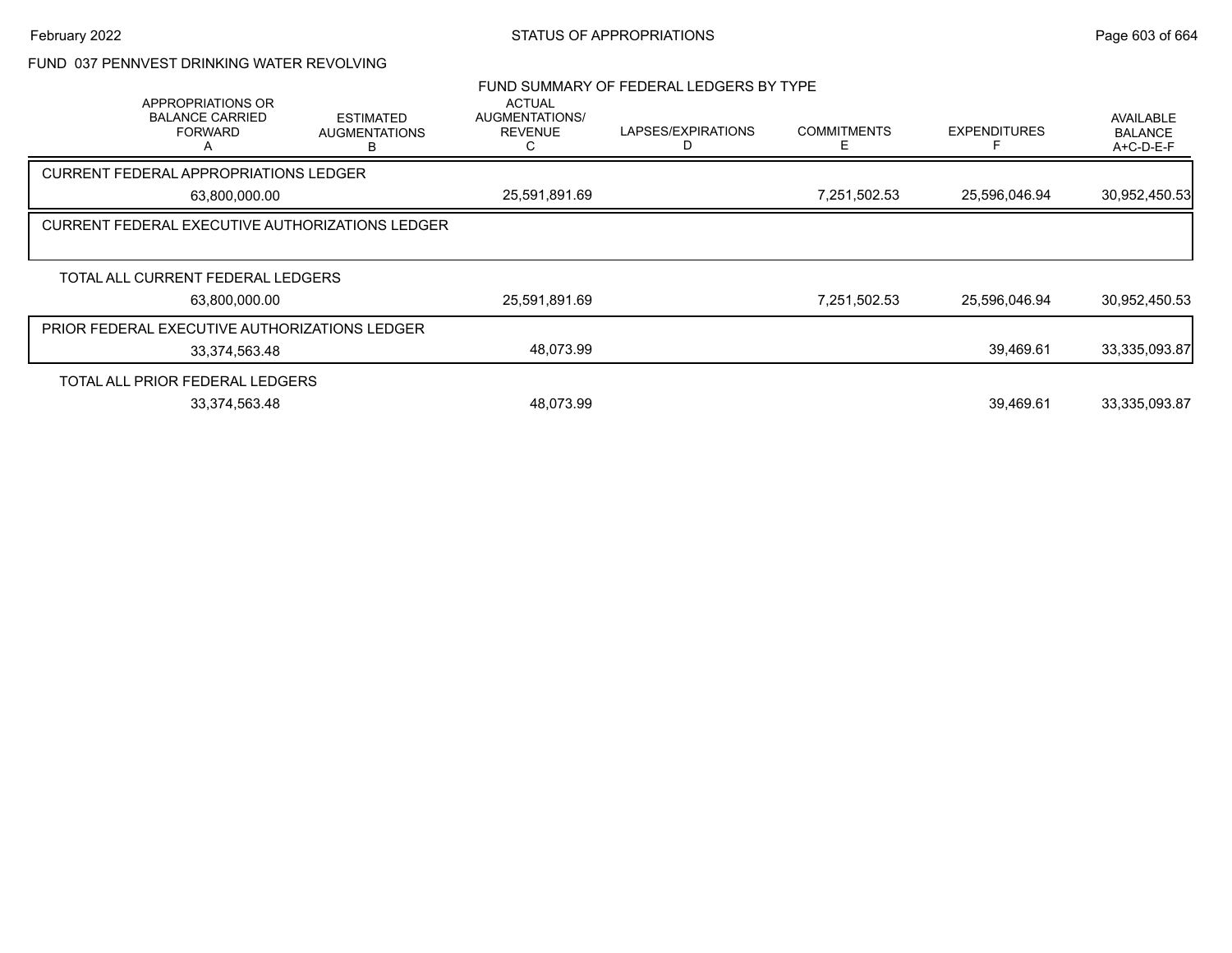## FUND 071 TOBACCO SETTLEMENT FUND

| APPROPRIATIONS OR                                    |                                               | <b>ACTUAL</b>                           | FUND SUMMARY OF FEDERAL LEDGERS BY TYPE |                         |                     |                                          |
|------------------------------------------------------|-----------------------------------------------|-----------------------------------------|-----------------------------------------|-------------------------|---------------------|------------------------------------------|
| <b>BALANCE CARRIED</b><br><b>FORWARD</b><br>А        | <b>ESTIMATED</b><br><b>AUGMENTATIONS</b><br>В | <b>AUGMENTATIONS/</b><br><b>REVENUE</b> | LAPSES/EXPIRATIONS                      | <b>COMMITMENTS</b><br>F | <b>EXPENDITURES</b> | AVAILABLE<br><b>BALANCE</b><br>A+C-D-E-F |
| CURRENT FEDERAL EXECUTIVE AUTHORIZATIONS LEDGER      |                                               |                                         |                                         |                         |                     |                                          |
| 177,133,000.00                                       |                                               | -6,232,789.30                           |                                         |                         | -4,677,584.19       | 181,810,584.19                           |
| TOTAL ALL CURRENT FEDERAL LEDGERS                    |                                               |                                         |                                         |                         |                     |                                          |
| 177,133,000.00                                       |                                               | -6,232,789.30                           |                                         |                         | -4,677,584.19       | 181,810,584.19                           |
| <b>PRIOR FEDERAL EXECUTIVE AUTHORIZATIONS LEDGER</b> |                                               |                                         |                                         |                         |                     |                                          |
| 72,827,033.85                                        |                                               | 56,865,654.14                           |                                         |                         | 71,466,926.66       | 1,360,107.19                             |
| TOTAL ALL PRIOR FEDERAL LEDGERS                      |                                               |                                         |                                         |                         |                     |                                          |
| 72,827,033.85                                        |                                               | 56,865,654.14                           |                                         |                         | 71,466,926.66       | 1,360,107.19                             |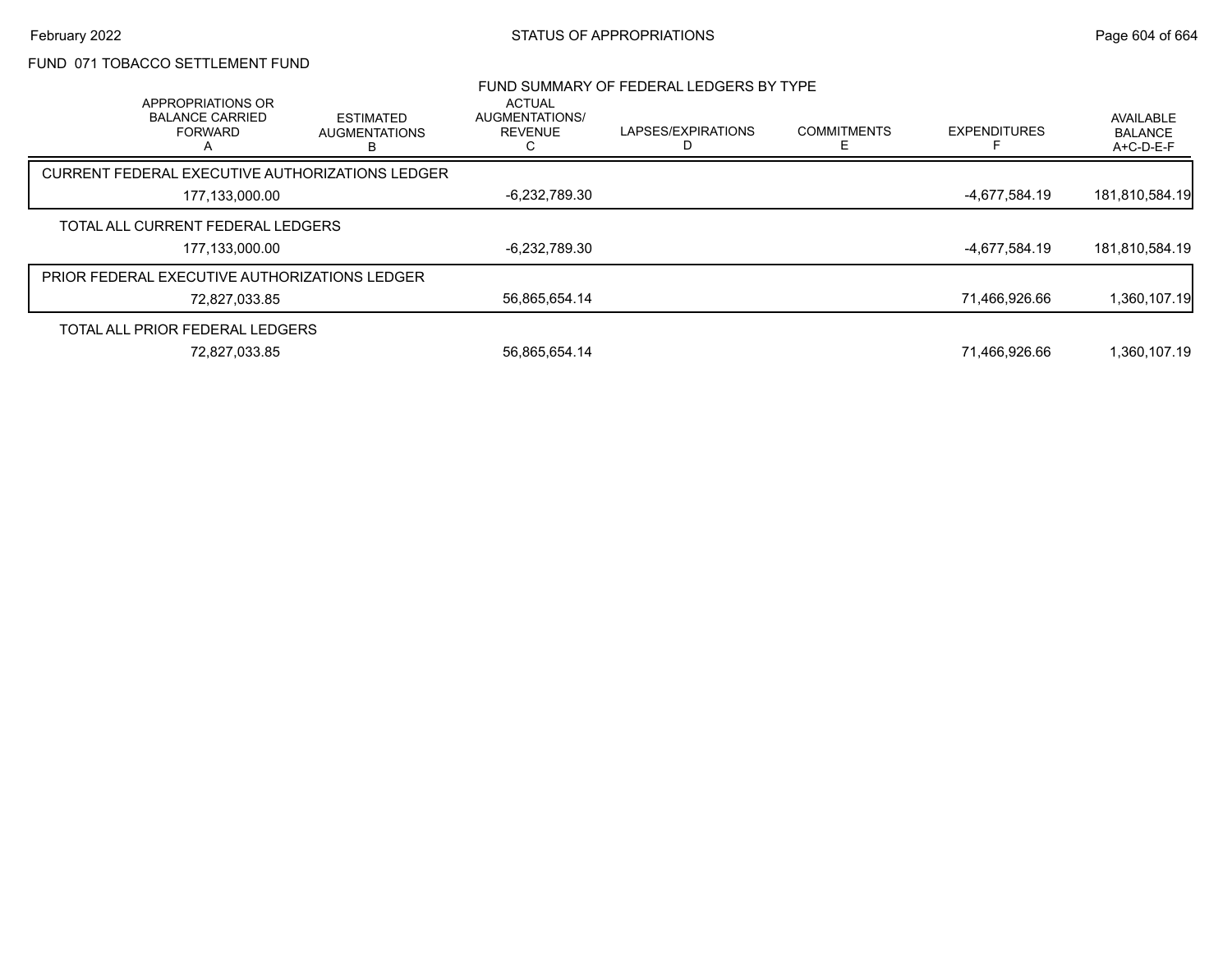# FUND 085 REHABILITATION CENTER FUND

|                                               | APPROPRIATIONS OR<br>BALANCE CARRIED<br><b>FORWARD</b> | ESTIMATED<br><b>AUGMENTATIONS</b> | <b>ACTUAL</b><br>AUGMENTATIONS/<br>REVENUE | FUND SUMMARY OF FEDERAL LEDGERS BY TYPE<br>LAPSES/EXPIRATIONS | <b>COMMITMENTS</b> | <b>EXPENDITURES</b> | AVAILABLE<br><b>BALANCE</b><br>A+C-D-E-F |
|-----------------------------------------------|--------------------------------------------------------|-----------------------------------|--------------------------------------------|---------------------------------------------------------------|--------------------|---------------------|------------------------------------------|
| PRIOR FEDERAL EXECUTIVE AUTHORIZATIONS LEDGER |                                                        |                                   |                                            |                                                               |                    |                     |                                          |
|                                               | 1.371.193.00                                           |                                   | 529.898.50                                 |                                                               |                    | 761.748.50          | 609,444.50                               |
|                                               | TOTAL ALL PRIOR FEDERAL LEDGERS                        |                                   |                                            |                                                               |                    |                     |                                          |
|                                               | 1,371,193.00                                           |                                   | 529,898.50                                 |                                                               |                    | 761,748.50          | 609,444.50                               |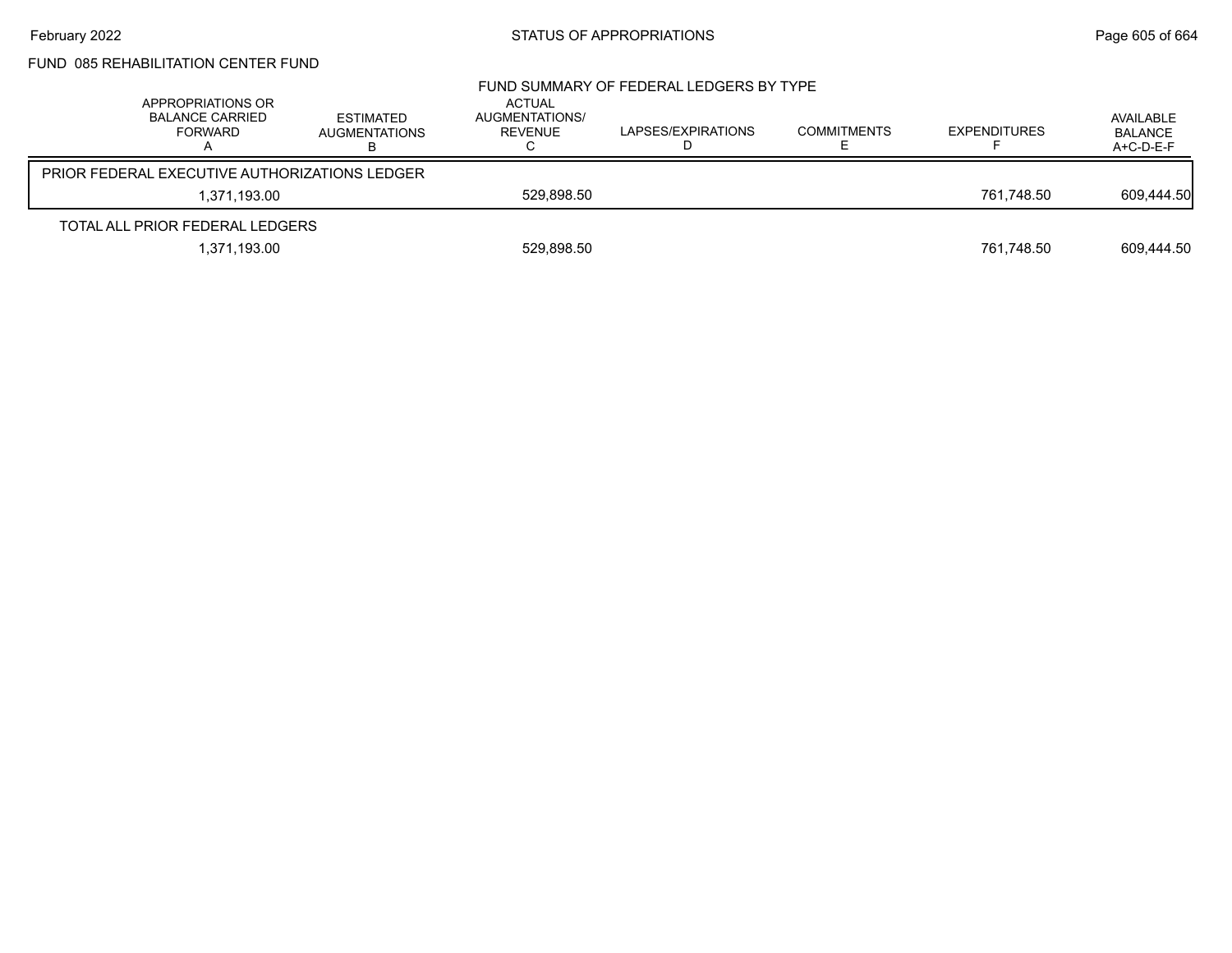## FUND 109 PENNVEST WATER POLLUTION CONTROL RE

|                |                                                               |                                                        |                                                   | FUND SUMMARY OF FEDERAL LEDGERS BY TYPE |                    |                     |                                                 |
|----------------|---------------------------------------------------------------|--------------------------------------------------------|---------------------------------------------------|-----------------------------------------|--------------------|---------------------|-------------------------------------------------|
|                | APPROPRIATIONS OR<br><b>BALANCE CARRIED</b><br><b>FORWARD</b> | <b>ESTIMATED</b><br><b>AUGMENTATIONS</b><br>B.         | <b>ACTUAL</b><br>AUGMENTATIONS/<br><b>REVENUE</b> | LAPSES/EXPIRATIONS                      | <b>COMMITMENTS</b> | <b>EXPENDITURES</b> | <b>AVAILABLE</b><br><b>BALANCE</b><br>A+C-D-E-F |
|                | <b>CURRENT FEDERAL APPROPRIATIONS LEDGER</b>                  |                                                        |                                                   |                                         |                    |                     |                                                 |
| 123,525,000.00 |                                                               |                                                        | 62,939,000.00                                     |                                         | 33,954,621.75      | 62,939,000.00       | 26,631,378.25                                   |
|                |                                                               | <b>CURRENT FEDERAL EXECUTIVE AUTHORIZATIONS LEDGER</b> |                                                   |                                         |                    |                     |                                                 |
|                |                                                               |                                                        |                                                   |                                         |                    |                     |                                                 |
|                | TOTAL ALL CURRENT FEDERAL LEDGERS                             |                                                        |                                                   |                                         |                    |                     |                                                 |
|                | 123,525,000.00                                                |                                                        | 62,939,000.00                                     |                                         | 33,954,621.75      | 62,939,000.00       | 26,631,378.25                                   |
|                | PRIOR FEDERAL EXECUTIVE AUTHORIZATIONS LEDGER                 |                                                        |                                                   |                                         |                    |                     |                                                 |
|                | 64,253,000.00                                                 |                                                        |                                                   |                                         |                    |                     | 64,253,000.00                                   |
|                | TOTAL ALL PRIOR FEDERAL LEDGERS                               |                                                        |                                                   |                                         |                    |                     |                                                 |
|                | 64,253,000.00                                                 |                                                        |                                                   |                                         |                    |                     | 64,253,000.00                                   |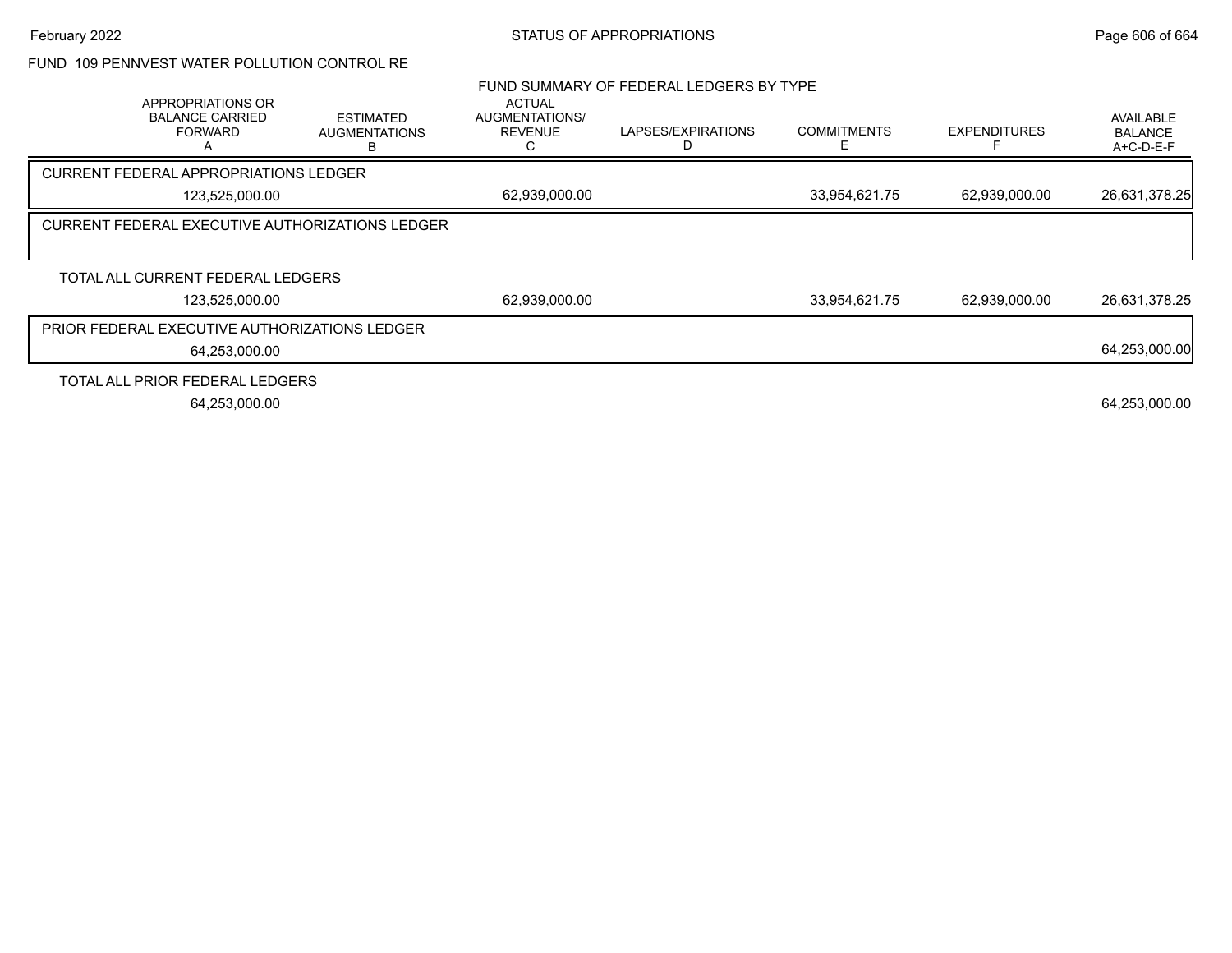# February 2022 **Example 2022 STATUS OF APPROPRIATIONS** STATUS OF APPROPRIATIONS

# FUND 118 STORAGE TANK FUND

|                                                                      |                                               |                                                   | FUND SUMMARY OF FEDERAL LEDGERS BY TYPE |                    |                     |                                          |
|----------------------------------------------------------------------|-----------------------------------------------|---------------------------------------------------|-----------------------------------------|--------------------|---------------------|------------------------------------------|
| <b>APPROPRIATIONS OR</b><br><b>BALANCE CARRIED</b><br><b>FORWARD</b> | <b>ESTIMATED</b><br><b>AUGMENTATIONS</b><br>в | <b>ACTUAL</b><br>AUGMENTATIONS/<br><b>REVENUE</b> | LAPSES/EXPIRATIONS                      | <b>COMMITMENTS</b> | <b>EXPENDITURES</b> | AVAILABLE<br><b>BALANCE</b><br>A+C-D-E-F |
| CURRENT FEDERAL EXECUTIVE AUTHORIZATIONS LEDGER                      |                                               |                                                   |                                         |                    |                     |                                          |
| 4.740.000.00                                                         |                                               | 819.632.66                                        |                                         |                    | 998.053.14          | 3,741,946.86                             |
| TOTAL ALL CURRENT FEDERAL LEDGERS                                    |                                               |                                                   |                                         |                    |                     |                                          |
| 4,740,000.00                                                         |                                               | 819,632.66                                        |                                         |                    | 998,053.14          | 3,741,946.86                             |
| <b>PRIOR FEDERAL EXECUTIVE AUTHORIZATIONS LEDGER</b>                 |                                               |                                                   |                                         |                    |                     |                                          |
| 2.464.400.88                                                         |                                               | -367.241.07                                       |                                         |                    | -320.321.16         | 2,784,722.04                             |
| TOTAL ALL PRIOR FEDERAL LEDGERS                                      |                                               |                                                   |                                         |                    |                     |                                          |
| 2.464.400.88                                                         |                                               | -367.241.07                                       |                                         |                    | -320.321.16         | 2.784.722.04                             |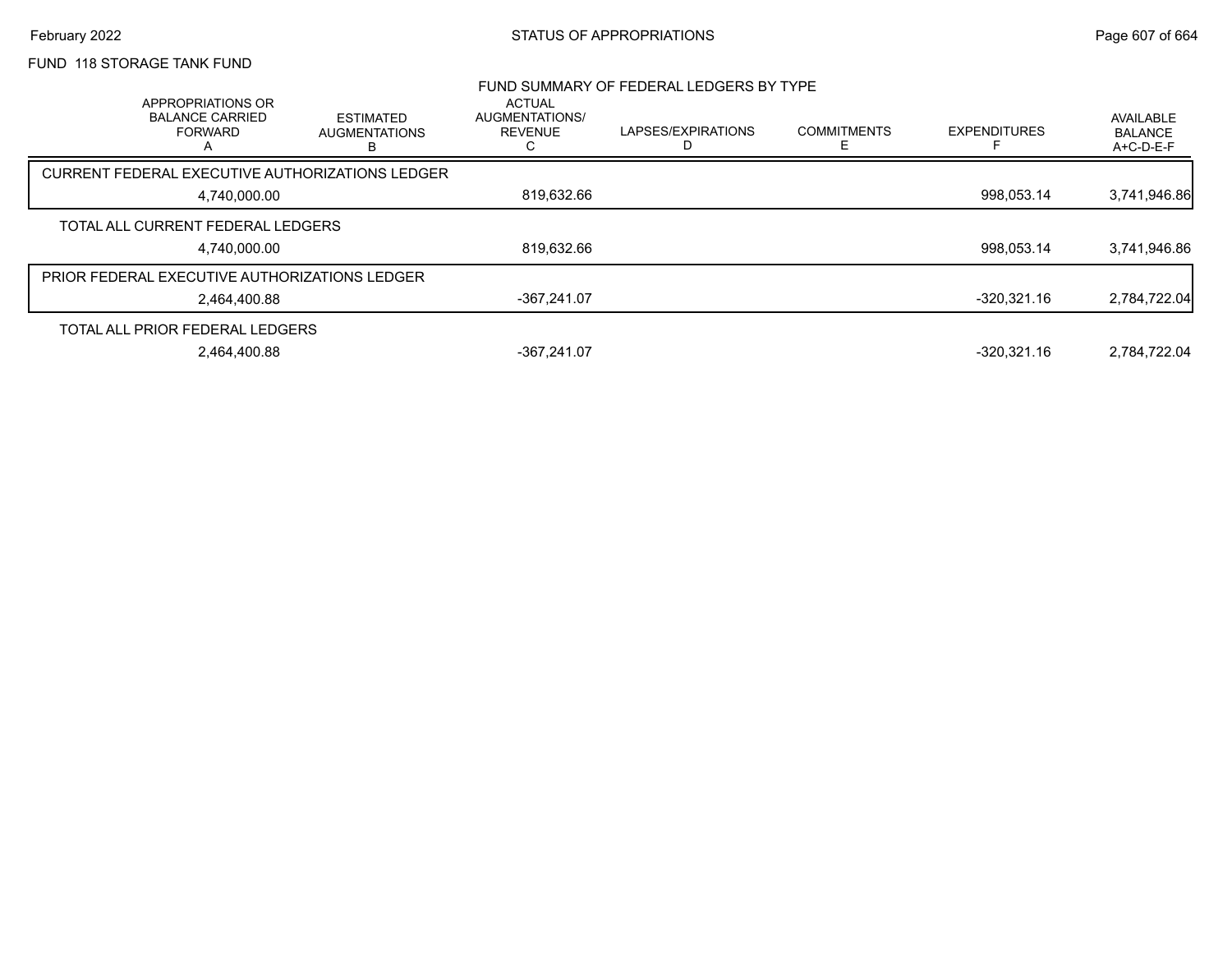## FUND 131 ACID MINE DRAINAGE ABATEMENT&TREATM

|                                                      | APPROPRIATIONS OR                        |                                                 | <b>ACTUAL</b>                    | FUND SUMMARY OF FEDERAL LEDGERS BY TYPE |                    |                     |                                          |
|------------------------------------------------------|------------------------------------------|-------------------------------------------------|----------------------------------|-----------------------------------------|--------------------|---------------------|------------------------------------------|
|                                                      | <b>BALANCE CARRIED</b><br><b>FORWARD</b> | <b>ESTIMATED</b><br><b>AUGMENTATIONS</b><br>B.  | AUGMENTATIONS/<br><b>REVENUE</b> | LAPSES/EXPIRATIONS                      | <b>COMMITMENTS</b> | <b>EXPENDITURES</b> | AVAILABLE<br><b>BALANCE</b><br>A+C-D-E-F |
|                                                      |                                          | CURRENT FEDERAL EXECUTIVE AUTHORIZATIONS LEDGER |                                  |                                         |                    |                     |                                          |
| 25,014,000.00                                        |                                          | 3,402,930.57                                    |                                  | 5,111,296.27                            | 3.402.998.76       | 16,499,704.97       |                                          |
|                                                      | TOTAL ALL CURRENT FEDERAL LEDGERS        |                                                 |                                  |                                         |                    |                     |                                          |
|                                                      | 25,014,000.00                            |                                                 | 3,402,930.57                     |                                         | 5,111,296.27       | 3,402,998.76        | 16,499,704.97                            |
| <b>PRIOR FEDERAL EXECUTIVE AUTHORIZATIONS LEDGER</b> |                                          |                                                 |                                  |                                         |                    |                     |                                          |
|                                                      | 17,143,370.42                            |                                                 | 3,103,744.33                     |                                         | 614.491.64         | 3.101.578.11        | 13,427,300.67                            |
|                                                      | TOTAL ALL PRIOR FEDERAL LEDGERS          |                                                 |                                  |                                         |                    |                     |                                          |
|                                                      | 17.143.370.42                            |                                                 | 3.103.744.33                     |                                         | 614.491.64         | 3.101.578.11        | 13.427.300.67                            |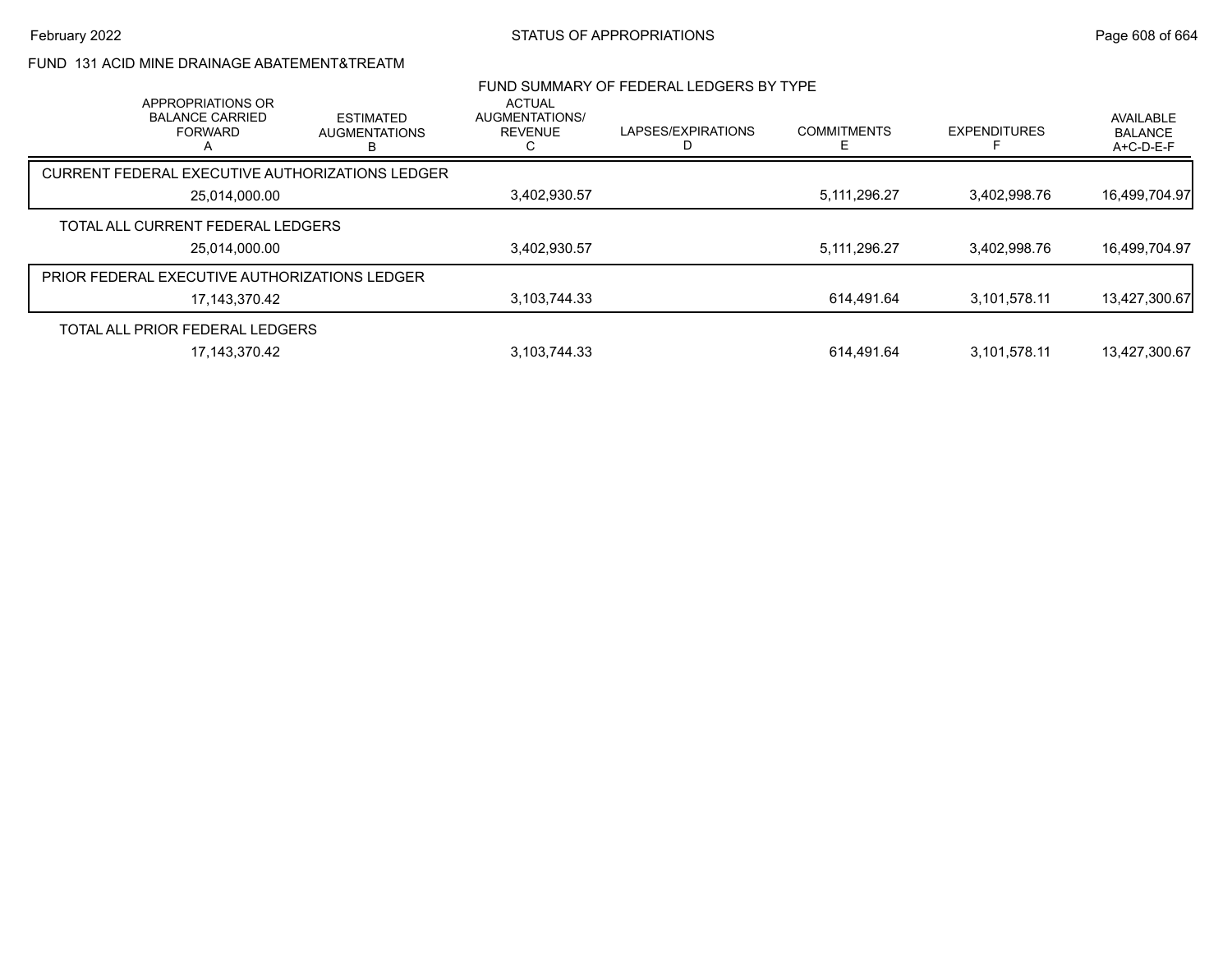## FUND 139 HOME INVESTMENT TRUST FUND

|            | <b>APPROPRIATIONS OR</b>                      |                                                        | <b>ACTUAL</b>                         | FUND SUMMARY OF FEDERAL LEDGERS BY TYPE |                         |                     |                                          |
|------------|-----------------------------------------------|--------------------------------------------------------|---------------------------------------|-----------------------------------------|-------------------------|---------------------|------------------------------------------|
|            | <b>BALANCE CARRIED</b><br><b>FORWARD</b><br>A | <b>ESTIMATED</b><br><b>AUGMENTATIONS</b><br>в          | AUGMENTATIONS/<br><b>REVENUE</b><br>С | LAPSES/EXPIRATIONS<br>D                 | <b>COMMITMENTS</b><br>Е | <b>EXPENDITURES</b> | <b>AVAILABLE</b><br>BALANCE<br>A+C-D-E-F |
|            | <b>CURRENT FEDERAL APPROPRIATIONS LEDGER</b>  |                                                        |                                       |                                         |                         |                     |                                          |
|            | 4,000,000.00                                  |                                                        | 533,553.41                            |                                         |                         | 535,392.55          | 3,464,607.45                             |
|            |                                               | <b>CURRENT FEDERAL EXECUTIVE AUTHORIZATIONS LEDGER</b> |                                       |                                         |                         |                     |                                          |
| 500,000.00 |                                               | 7,185.56                                               |                                       |                                         | 9,124.06                | 490,875.94          |                                          |
|            | TOTAL ALL CURRENT FEDERAL LEDGERS             |                                                        |                                       |                                         |                         |                     |                                          |
|            | 4,500,000.00                                  |                                                        | 540,738.97                            |                                         |                         | 544,516.61          | 3,955,483.39                             |
|            | PRIOR FEDERAL APPROPRIATIONS LEDGER           |                                                        |                                       |                                         |                         |                     |                                          |
|            | 3,059,937.17                                  |                                                        | 907,674.99                            |                                         |                         | 33,895.30           | 3,026,041.87                             |
|            | PRIOR FEDERAL EXECUTIVE AUTHORIZATIONS LEDGER |                                                        |                                       |                                         |                         |                     |                                          |
|            | 10,464,161.00                                 |                                                        |                                       |                                         |                         |                     | 10,464,161.00                            |
|            | TOTAL ALL PRIOR FEDERAL LEDGERS               |                                                        |                                       |                                         |                         |                     |                                          |
|            | 13,524,098.17                                 |                                                        | 907,674.99                            |                                         |                         | 33,895.30           | 13,490,202.87                            |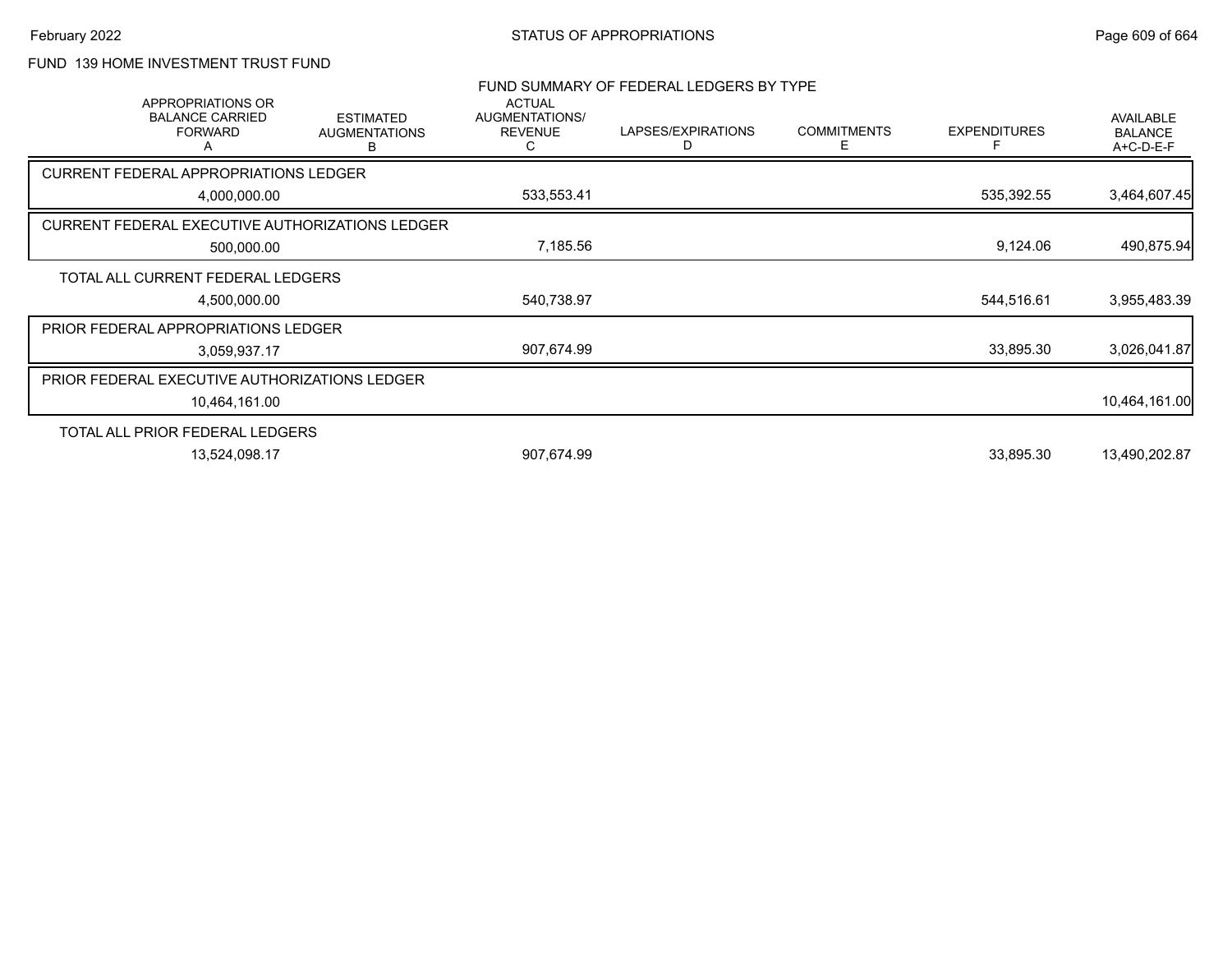## FUND 141 PORT OF PITTSBURGH COMMISSION FUND

| FUND SUMMARY OF FEDERAL LEDGERS BY TYPE<br><b>ACTUAL</b><br>APPROPRIATIONS OR |               |                                               |                                  |                    |                    |                     |                                          |
|-------------------------------------------------------------------------------|---------------|-----------------------------------------------|----------------------------------|--------------------|--------------------|---------------------|------------------------------------------|
| <b>BALANCE CARRIED</b><br><b>FORWARD</b>                                      |               | <b>ESTIMATED</b><br><b>AUGMENTATIONS</b><br>B | AUGMENTATIONS/<br><b>REVENUE</b> | LAPSES/EXPIRATIONS | <b>COMMITMENTS</b> | <b>EXPENDITURES</b> | AVAILABLE<br><b>BALANCE</b><br>A+C-D-E-F |
| CURRENT FEDERAL EXECUTIVE AUTHORIZATIONS LEDGER                               |               |                                               |                                  |                    |                    |                     |                                          |
| 4,500,000.00                                                                  |               | 103,410.24                                    |                                  | 44,666.26          | 140.962.74         | 4,314,371.00        |                                          |
| TOTAL ALL CURRENT FEDERAL LEDGERS                                             |               |                                               |                                  |                    |                    |                     |                                          |
|                                                                               | 4,500,000.00  |                                               | 103,410.24                       |                    | 44,666.26          | 140,962.74          | 4,314,371.00                             |
| <b>PRIOR FEDERAL EXECUTIVE AUTHORIZATIONS LEDGER</b>                          |               |                                               |                                  |                    |                    |                     |                                          |
|                                                                               | 14,542,754.89 |                                               | 1,601,677.80                     |                    | 530,904.89         | 2.478.192.68        | 11,533,657.32                            |
| TOTAL ALL PRIOR FEDERAL LEDGERS                                               |               |                                               |                                  |                    |                    |                     |                                          |
|                                                                               | 14.542.754.89 |                                               | 1.601.677.80                     |                    | 530.904.89         | 2.478.192.68        | 11.533.657.32                            |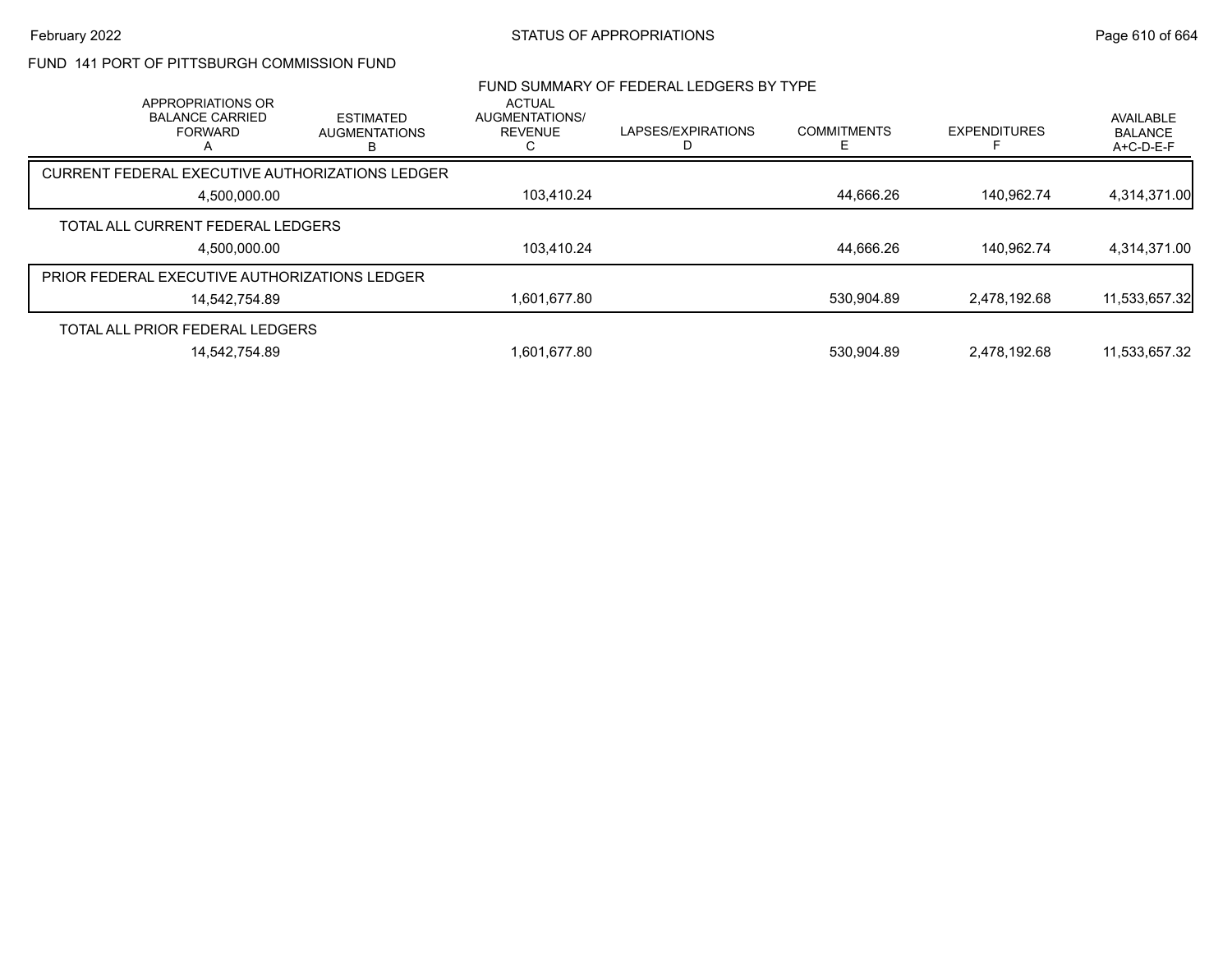# February 2022 **Example 2022** Page 611 of 664

# FUND 148 SELF-INSURANCE GUARANTY FUND

| APPROPRIATIONS OR<br><b>BALANCE CARRIED</b><br><b>FORWARD</b> | <b>ESTIMATED</b><br><b>AUGMENTATIONS</b> | ACTUAL<br>AUGMENTATIONS/<br><b>REVENUE</b><br>◡ | FUND SUMMARY OF FEDERAL LEDGERS BY TYPE<br>LAPSES/EXPIRATIONS | <b>COMMITMENTS</b> | <b>EXPENDITURES</b> | AVAILABLE<br><b>BALANCE</b><br>A+C-D-E-F |
|---------------------------------------------------------------|------------------------------------------|-------------------------------------------------|---------------------------------------------------------------|--------------------|---------------------|------------------------------------------|
| FEDERAL RESTRICTED RECEIPTS LEDGER                            |                                          |                                                 |                                                               |                    |                     |                                          |
| 0.01                                                          |                                          |                                                 |                                                               |                    |                     | 0.01                                     |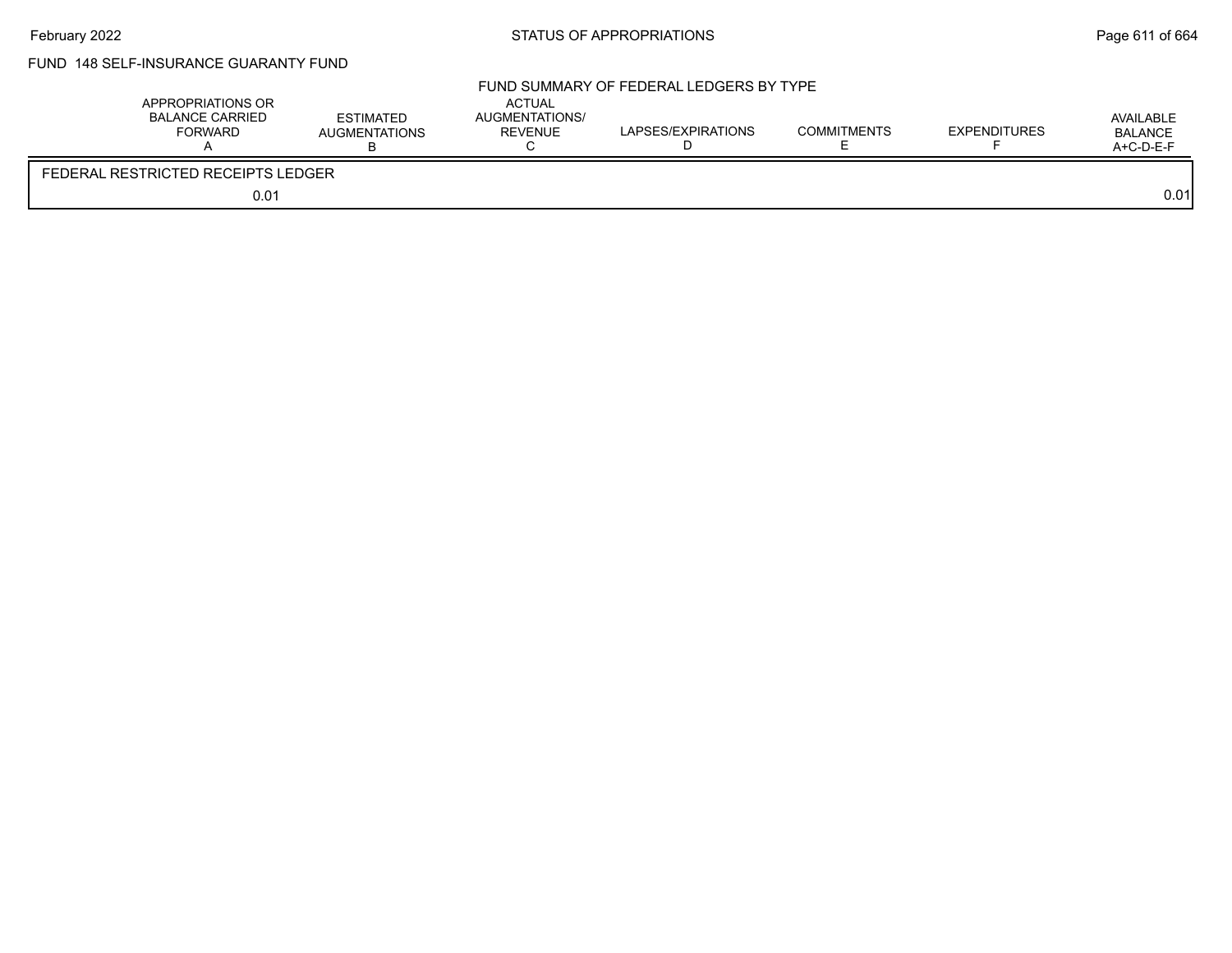# FUND 187 PUBLIC TRANSPORTATION TRUST FUND

| APPROPRIATIONS OR<br><b>BALANCE CARRIED</b><br>FORWARD | ESTIMATED<br><b>AUGMENTATIONS</b> | ACTUAL<br>AUGMENTATIONS/<br>REVENUE | FUND SUMMARY OF FEDERAL LEDGERS BY TYPE<br>LAPSES/EXPIRATIONS | <b>COMMITMENTS</b> | <b>EXPENDITURES</b> | AVAILABLE<br><b>BALANCE</b><br>$A+C-D-E-F$ |
|--------------------------------------------------------|-----------------------------------|-------------------------------------|---------------------------------------------------------------|--------------------|---------------------|--------------------------------------------|
| <b>PRIOR FEDERAL EXECUTIVE AUTHORIZATIONS LEDGER</b>   |                                   |                                     |                                                               |                    |                     |                                            |
| 9.812.508.00                                           |                                   |                                     |                                                               |                    |                     | 9,812,508.00                               |
| TOTAL ALL PRIOR FEDERAL LEDGERS                        |                                   |                                     |                                                               |                    |                     |                                            |
| 9.812.508.00                                           |                                   |                                     |                                                               |                    |                     | 9,812,508.00                               |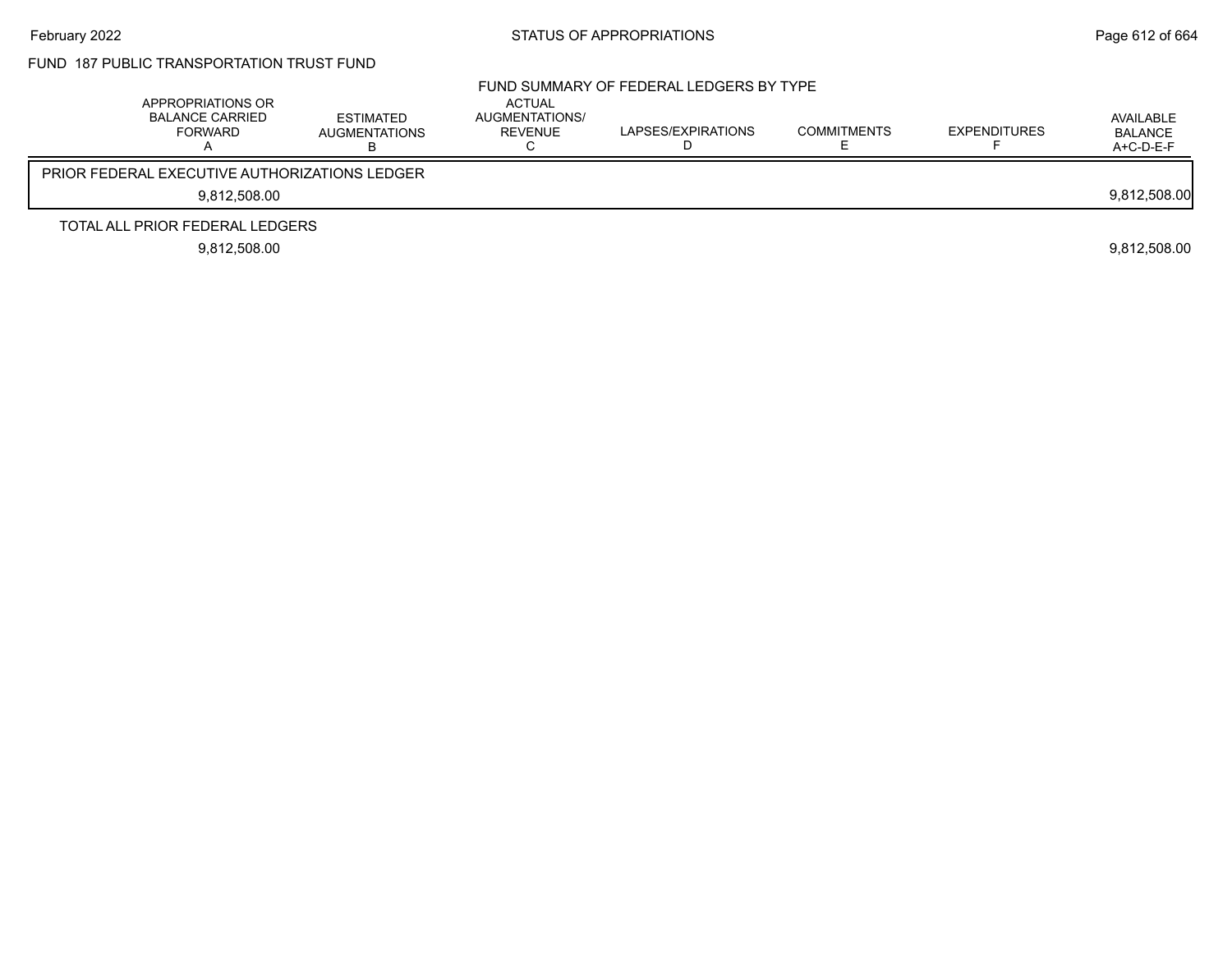# February 2022 **STATUS OF APPROPRIATIONS** STATUS OF APPROPRIATIONS

| FUND_208 INSURANCE REG AND OVERSIGHT FUND |
|-------------------------------------------|
|-------------------------------------------|

| APPROPRIATIONS OR<br><b>BALANCE CARRIED</b><br><b>FORWARD</b> | ESTIMATED<br><b>AUGMENTATIONS</b> | ACTUAL<br>AUGMENTATIONS/<br>REVENUE | FUND SUMMARY OF FEDERAL LEDGERS BY TYPE<br>LAPSES/EXPIRATIONS | <b>COMMITMENTS</b> | <b>EXPENDITURES</b> | AVAILABLE<br>BALANCE<br>$A+C-D-E-F$ |
|---------------------------------------------------------------|-----------------------------------|-------------------------------------|---------------------------------------------------------------|--------------------|---------------------|-------------------------------------|
| <b>PRIOR FEDERAL EXECUTIVE AUTHORIZATIONS LEDGER</b>          |                                   |                                     |                                                               |                    |                     |                                     |
| 63.000.00                                                     |                                   | 65,000.00                           |                                                               |                    | 55.000.00           | 8,000.00                            |
| TOTAL ALL PRIOR FEDERAL LEDGERS                               |                                   |                                     |                                                               |                    |                     |                                     |
| 63,000.00                                                     |                                   | 65,000.00                           |                                                               |                    | 55,000.00           | 8,000.00                            |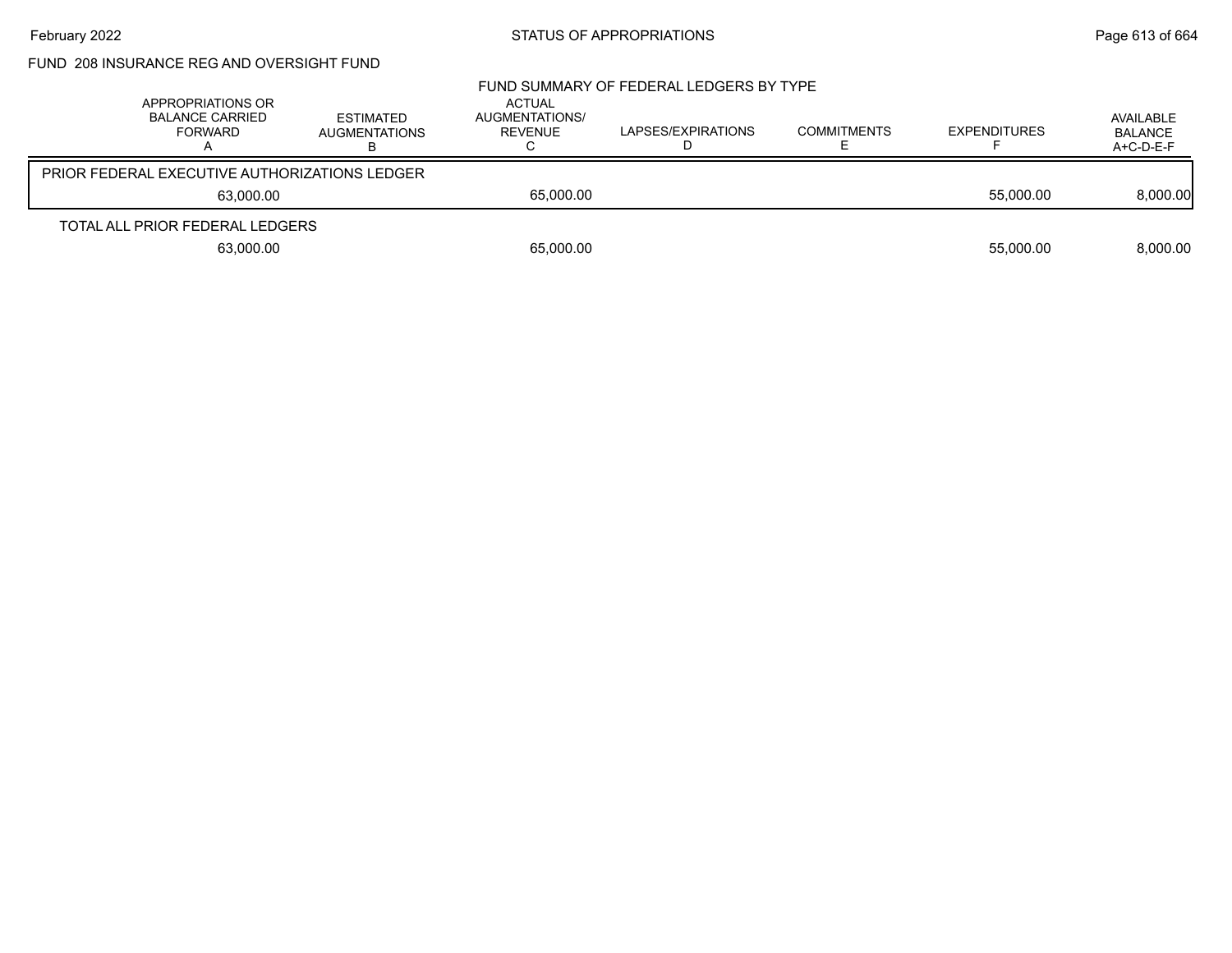# February 2022 **STATUS OF APPROPRIATIONS** STATUS OF APPROPRIATIONS

# FUND 223 SCHOOL SAFETY AND SECURITY FUND

| APPROPRIATIONS OR<br><b>BALANCE CARRIED</b><br>FORWARD | ESTIMATED<br><b>AUGMENTATIONS</b> | ACTUAL<br>AUGMENTATIONS/<br>REVENUE | FUND SUMMARY OF FEDERAL LEDGERS BY TYPE<br>LAPSES/EXPIRATIONS | <b>COMMITMENTS</b> | <b>EXPENDITURES</b> | AVAILABLE<br>BALANCE<br>$A+C-D-E-F$ |
|--------------------------------------------------------|-----------------------------------|-------------------------------------|---------------------------------------------------------------|--------------------|---------------------|-------------------------------------|
| <b>PRIOR FEDERAL EXECUTIVE AUTHORIZATIONS LEDGER</b>   |                                   |                                     |                                                               |                    |                     |                                     |
| 31,118,460.77                                          |                                   | 26,451,656.80                       |                                                               | 8.984.577.86       | 22.108.741.27       | 25,141.64                           |
| TOTAL ALL PRIOR FEDERAL LEDGERS                        |                                   |                                     |                                                               |                    |                     |                                     |
| 31,118,460.77                                          |                                   | 26,451,656.80                       |                                                               | 8,984,577.86       | 22,108,741.27       | 25,141.64                           |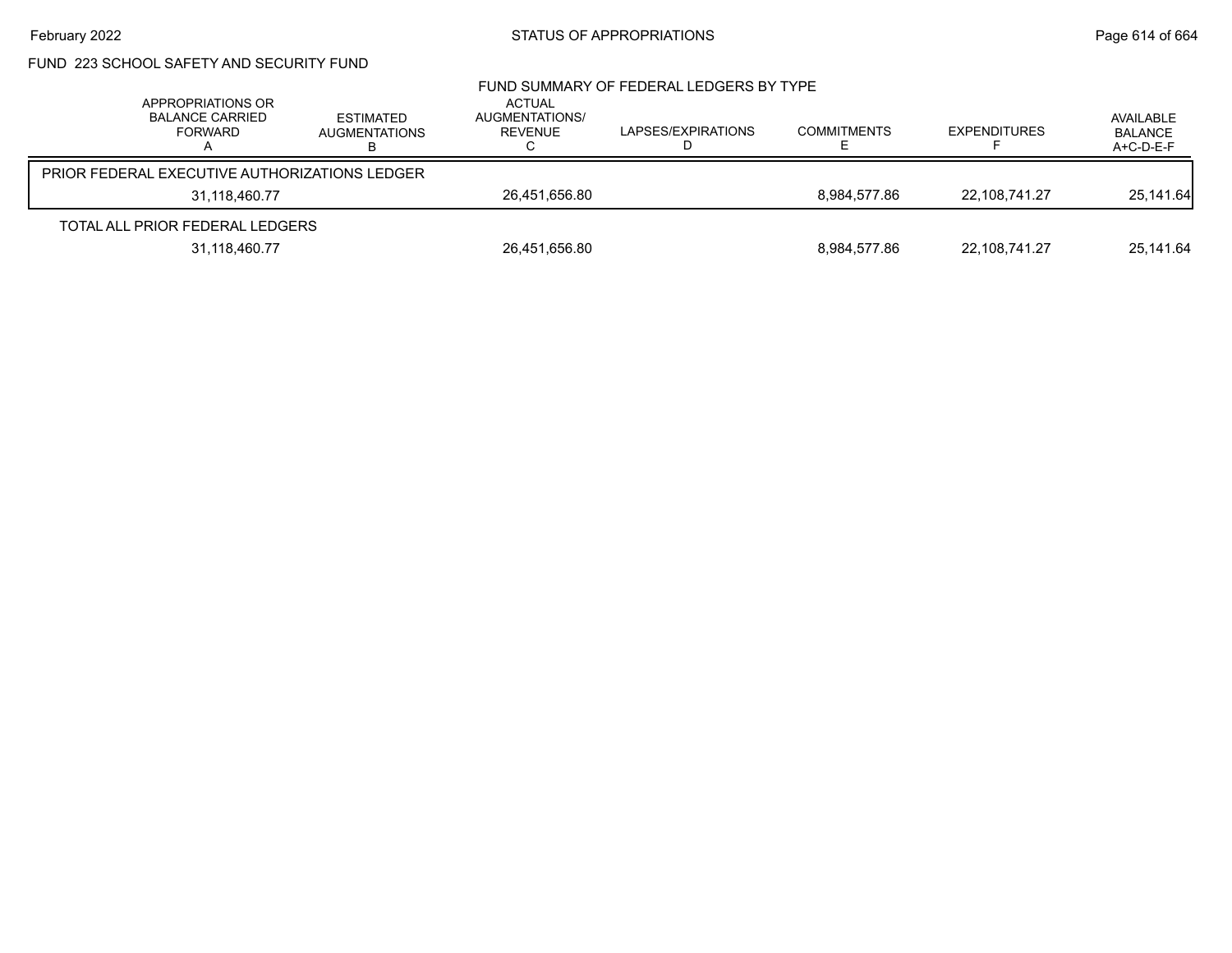#### FUND 224 PA HEALTH INSURANCE EXCHANGE FUND

|                                                      | APPROPRIATIONS OR                             |                                                 | <b>ACTUAL</b>                    | FUND SUMMARY OF FEDERAL LEDGERS BY TYPE |                          |                     |                                            |
|------------------------------------------------------|-----------------------------------------------|-------------------------------------------------|----------------------------------|-----------------------------------------|--------------------------|---------------------|--------------------------------------------|
|                                                      | <b>BALANCE CARRIED</b><br><b>FORWARD</b><br>А | <b>ESTIMATED</b><br><b>AUGMENTATIONS</b><br>В   | AUGMENTATIONS/<br><b>REVENUE</b> | LAPSES/EXPIRATIONS<br>D                 | <b>COMMITMENTS</b><br>F. | <b>EXPENDITURES</b> | AVAILABLE<br><b>BALANCE</b><br>$A+C-D-E-F$ |
|                                                      |                                               | CURRENT FEDERAL EXECUTIVE AUTHORIZATIONS LEDGER |                                  |                                         |                          |                     |                                            |
| 18,298,000.00                                        |                                               | 3,776,447.95                                    |                                  |                                         | 4,176,367.15             | 14, 121, 632.85     |                                            |
|                                                      | TOTAL ALL CURRENT FEDERAL LEDGERS             |                                                 |                                  |                                         |                          |                     |                                            |
|                                                      | 18,298,000.00                                 |                                                 | 3,776,447.95                     |                                         |                          | 4,176,367.15        | 14,121,632.85                              |
| <b>PRIOR FEDERAL EXECUTIVE AUTHORIZATIONS LEDGER</b> |                                               |                                                 |                                  |                                         |                          |                     |                                            |
|                                                      | 2,026,093.08                                  |                                                 | 2,025,734.98                     |                                         |                          | 2,025,734.98        | 358.10                                     |
|                                                      | TOTAL ALL PRIOR FEDERAL LEDGERS               |                                                 |                                  |                                         |                          |                     |                                            |
|                                                      | 2.026.093.08                                  |                                                 | 2.025.734.98                     |                                         |                          | 2.025.734.98        | 358.10                                     |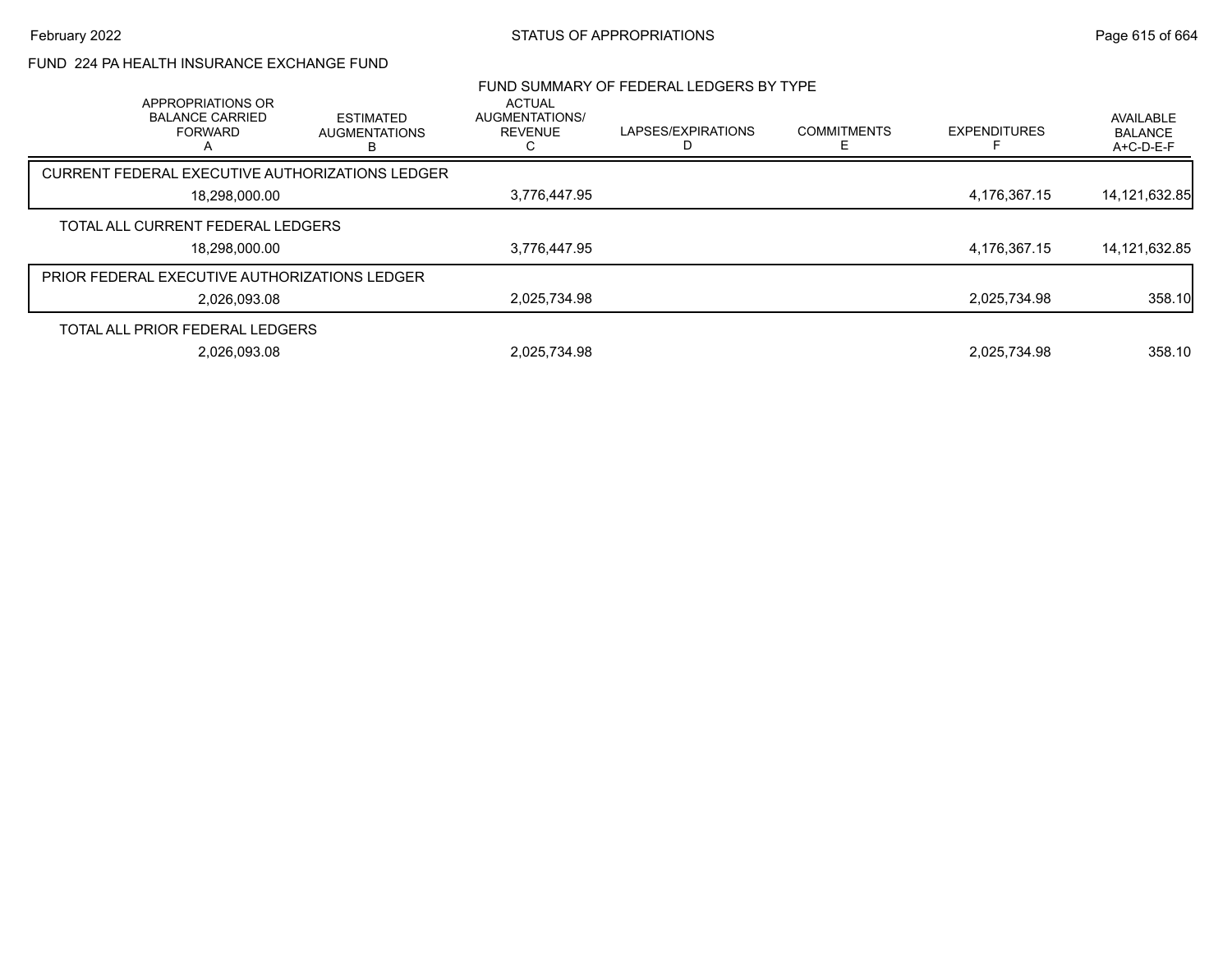### FUND 226 PA RURAL HEALTH REDESIGN CTR FUND

|                                                      | APPROPRIATIONS OR                        |                                               | <b>ACTUAL</b>                    | FUND SUMMARY OF FEDERAL LEDGERS BY TYPE |                         |                     |                                          |
|------------------------------------------------------|------------------------------------------|-----------------------------------------------|----------------------------------|-----------------------------------------|-------------------------|---------------------|------------------------------------------|
|                                                      | <b>BALANCE CARRIED</b><br><b>FORWARD</b> | <b>ESTIMATED</b><br><b>AUGMENTATIONS</b><br>В | AUGMENTATIONS/<br><b>REVENUE</b> | LAPSES/EXPIRATIONS                      | <b>COMMITMENTS</b><br>E | <b>EXPENDITURES</b> | AVAILABLE<br><b>BALANCE</b><br>A+C-D-E-F |
| CURRENT FEDERAL EXECUTIVE AUTHORIZATIONS LEDGER      |                                          |                                               |                                  |                                         |                         |                     |                                          |
| 3,000,000.00                                         |                                          | 1,323,497.74                                  |                                  |                                         | 1,383,296.35            | 1,616,703.65        |                                          |
| TOTAL ALL CURRENT FEDERAL LEDGERS                    |                                          |                                               |                                  |                                         |                         |                     |                                          |
|                                                      | 3,000,000.00                             |                                               | 1,323,497.74                     |                                         |                         | 1,383,296.35        | 1,616,703.65                             |
| <b>PRIOR FEDERAL EXECUTIVE AUTHORIZATIONS LEDGER</b> |                                          |                                               |                                  |                                         |                         |                     |                                          |
|                                                      | 356.931.69                               |                                               | 942,277.84                       |                                         |                         | 328.041.16          | 28,890.53                                |
| TOTAL ALL PRIOR FEDERAL LEDGERS                      |                                          |                                               |                                  |                                         |                         |                     |                                          |
|                                                      | 356,931.69                               |                                               | 942.277.84                       |                                         |                         | 328.041.16          | 28,890.53                                |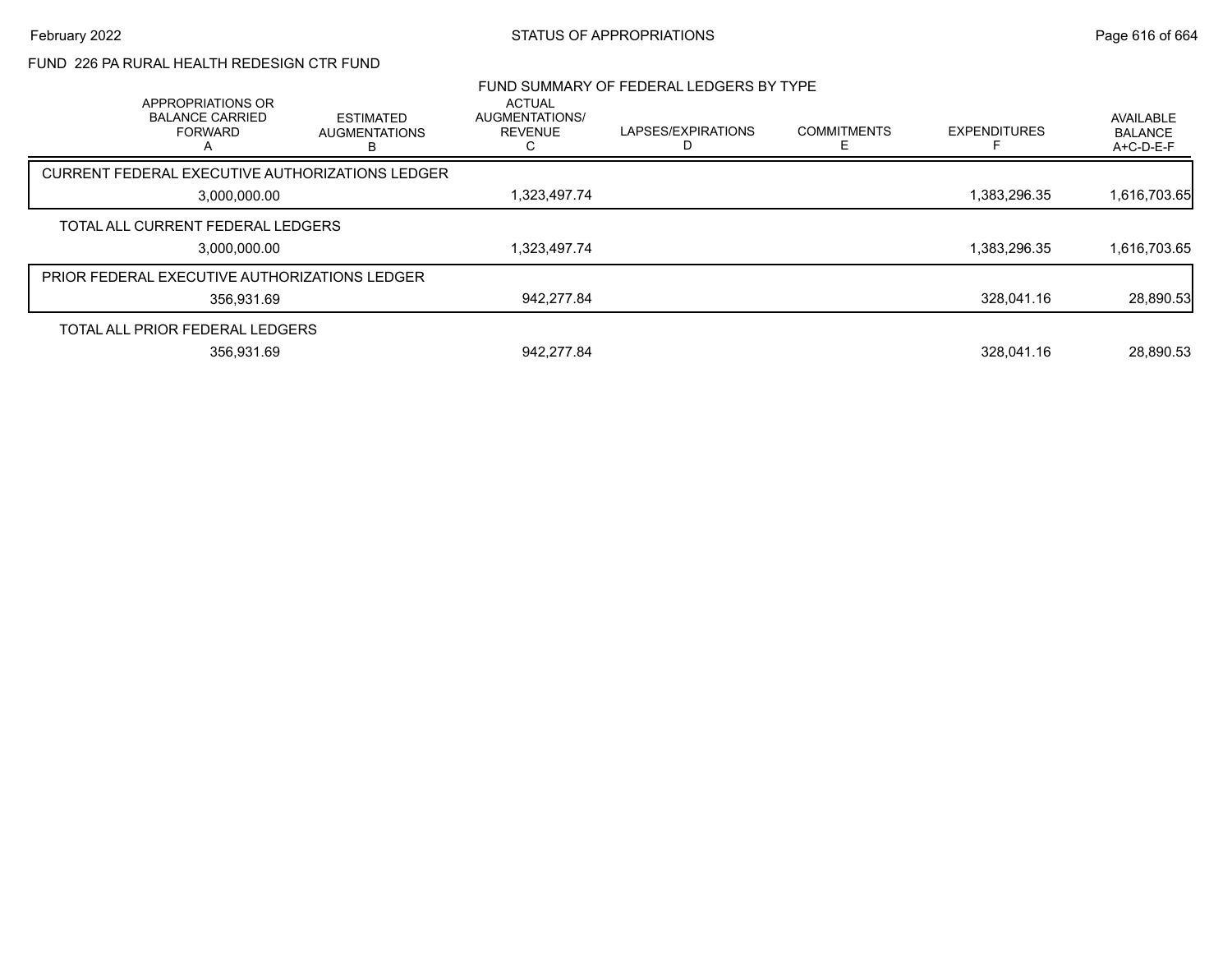### FUND 228 UC-FEMA ONA /LOST WAGES FUND

| APPROPRIATIONS OR                               |                |                                               | <b>ACTUAL</b>                    | FUND SUMMARY OF FEDERAL LEDGERS BY TYPE |                    |                     |                                          |
|-------------------------------------------------|----------------|-----------------------------------------------|----------------------------------|-----------------------------------------|--------------------|---------------------|------------------------------------------|
| <b>BALANCE CARRIED</b><br><b>FORWARD</b>        |                | <b>ESTIMATED</b><br><b>AUGMENTATIONS</b><br>в | AUGMENTATIONS/<br><b>REVENUE</b> | LAPSES/EXPIRATIONS                      | <b>COMMITMENTS</b> | <b>EXPENDITURES</b> | AVAILABLE<br><b>BALANCE</b><br>A+C-D-E-F |
| CURRENT FEDERAL EXECUTIVE AUTHORIZATIONS LEDGER |                |                                               |                                  |                                         |                    |                     |                                          |
| 1,000,000.00                                    |                | -432,906.94                                   |                                  |                                         | 18.078.51          | 981,921.49          |                                          |
| TOTAL ALL CURRENT FEDERAL LEDGERS               |                |                                               |                                  |                                         |                    |                     |                                          |
|                                                 | 1,000,000.00   |                                               | -432,906.94                      |                                         |                    | 18.078.51           | 981,921.49                               |
| PRIOR FEDERAL EXECUTIVE AUTHORIZATIONS LEDGER   |                |                                               |                                  |                                         |                    |                     |                                          |
|                                                 | 109.596.663.47 |                                               | 3,651,265.64                     |                                         | 32.257.62          | 2.575.525.67        | 106,988,880.18                           |
| TOTAL ALL PRIOR FEDERAL LEDGERS                 |                |                                               |                                  |                                         |                    |                     |                                          |
|                                                 | 109,596,663.47 |                                               | 3,651,265.64                     |                                         | 32.257.62          | 2.575.525.67        | 106,988,880.18                           |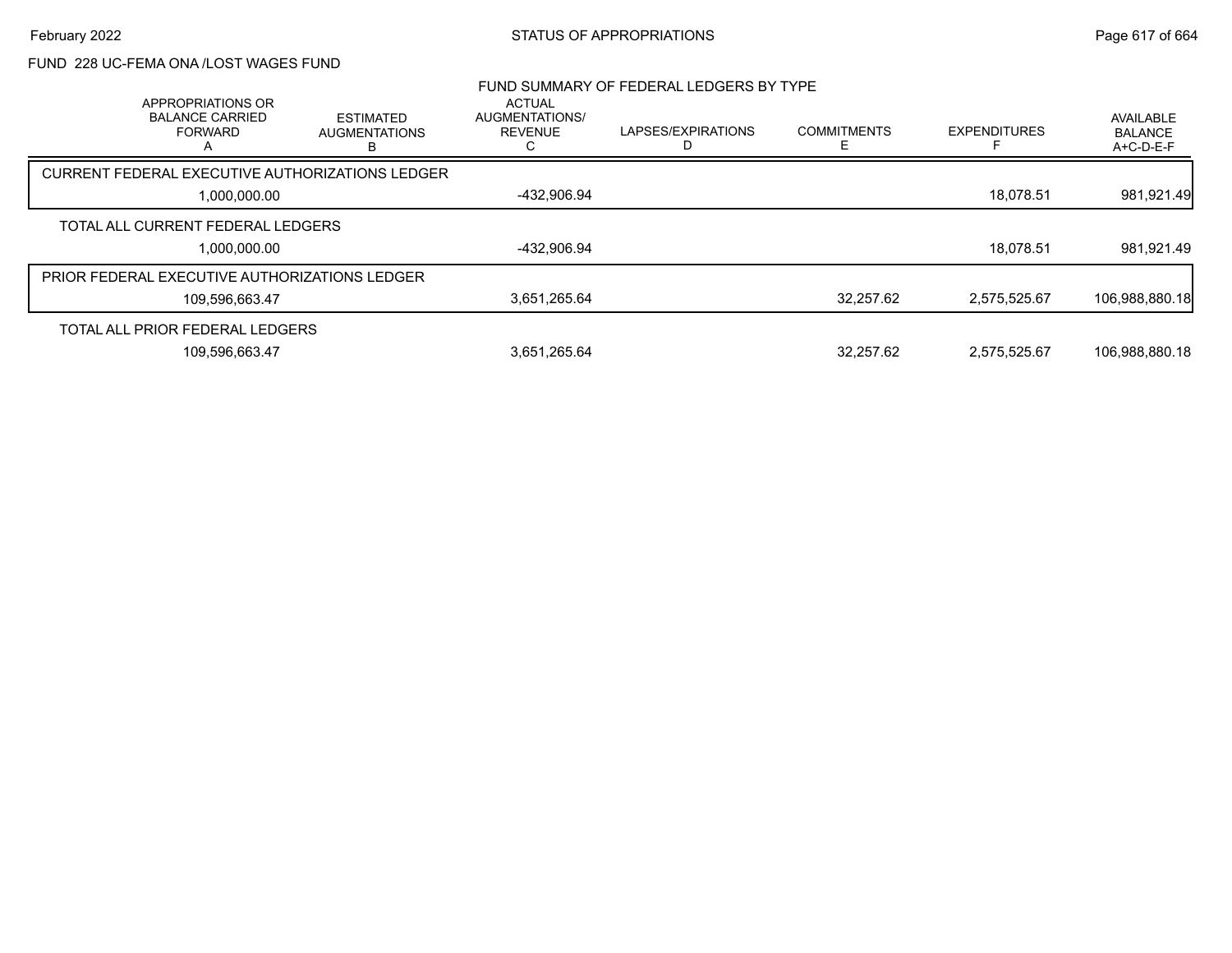#### CURRENT FEDERAL APPROPRIATIONS LEDGER

|                             | APPROPRIATIONS OR<br><b>BALANCE CARRIED</b><br><b>FORWARD</b><br>A | ESTIMATED<br><b>AUGMENTATIONS</b><br>в | <b>ACTUAL</b><br>AUGMENTATIONS/<br><b>REVENUE</b><br>С | LAPSES/EXPIRATIONS<br>D | <b>COMMITMENTS</b><br>E | <b>EXPENDITURES</b> | AVAILABLE<br><b>BALANCE</b><br>$A+C-D-E-F$ |
|-----------------------------|--------------------------------------------------------------------|----------------------------------------|--------------------------------------------------------|-------------------------|-------------------------|---------------------|--------------------------------------------|
| <b>BA 20 - State Police</b> |                                                                    |                                        |                                                        |                         |                         |                     |                                            |
| <b>GENERAL GOVERNMENT</b>   |                                                                    |                                        |                                                        |                         |                         |                     |                                            |
| 2021<br>71069               | Motor Carrier Safety                                               |                                        |                                                        |                         |                         |                     |                                            |
|                             | 8.335.000.00                                                       |                                        | 1,618,274.67                                           |                         | 396.627.98              | 5,651,207.07        | 2,287,164.95                               |
| <b>DEPT TOTAL</b>           |                                                                    |                                        |                                                        |                         |                         |                     |                                            |
|                             | 8,335,000.00                                                       |                                        | 1,618,274.67                                           |                         | 396,627.98              | 5,651,207.07        | 2,287,164.95                               |
| <b>LEDGER TOTAL</b>         |                                                                    |                                        |                                                        |                         |                         |                     |                                            |
|                             | 8.335.000.00                                                       |                                        | 1,618,274.67                                           |                         | 396,627.98              | 5,651,207.07        | 2,287,164.95                               |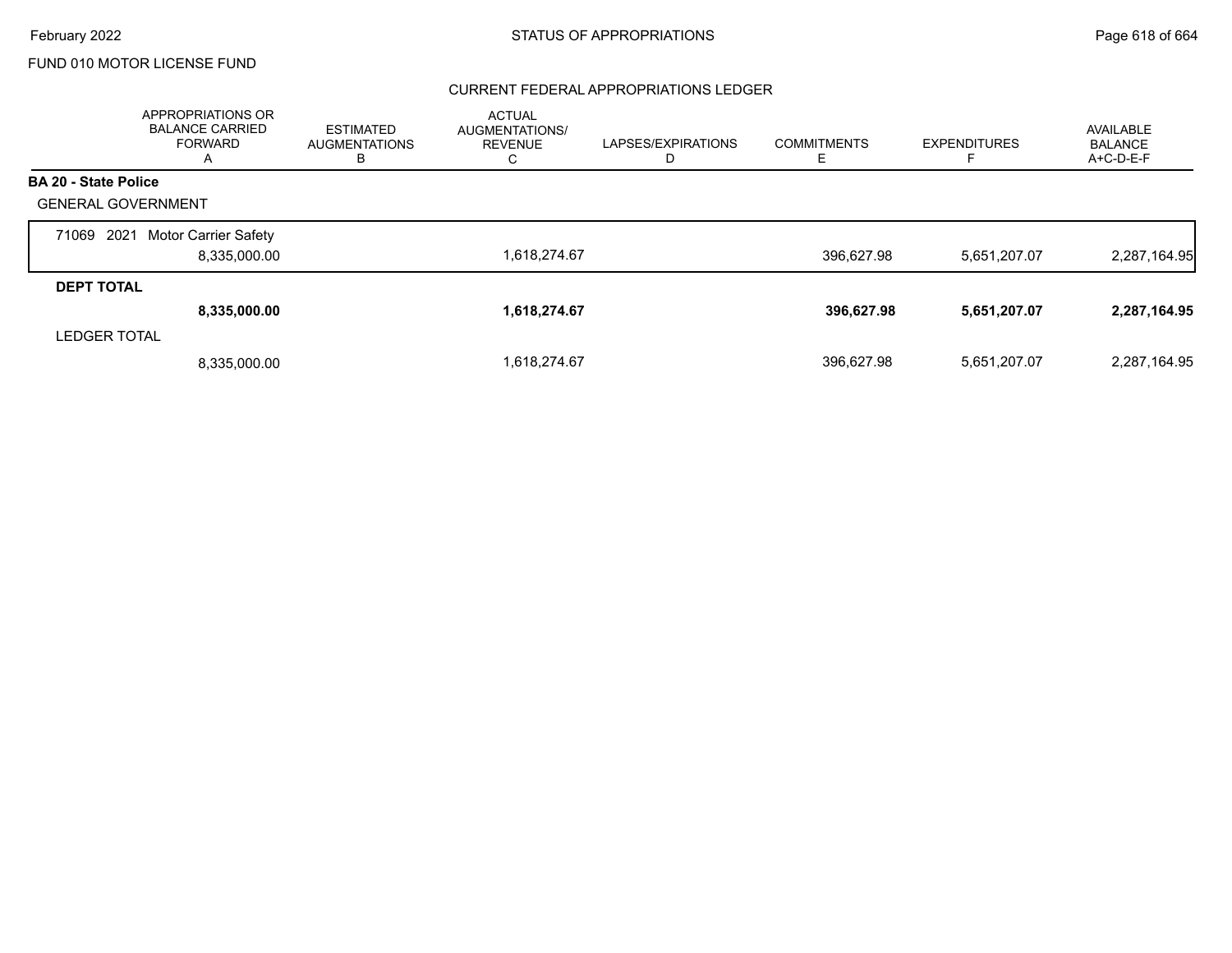|                               | APPROPRIATIONS OR<br><b>BALANCE CARRIED</b><br><b>FORWARD</b><br>Α | <b>ESTIMATED</b><br><b>AUGMENTATIONS</b><br>B | <b>ACTUAL</b><br>AUGMENTATIONS/<br><b>REVENUE</b><br>C | LAPSES/EXPIRATIONS<br>D | <b>COMMITMENTS</b><br>Е | <b>EXPENDITURES</b><br>F | <b>AVAILABLE</b><br><b>BALANCE</b><br>A+C-D-E-F |
|-------------------------------|--------------------------------------------------------------------|-----------------------------------------------|--------------------------------------------------------|-------------------------|-------------------------|--------------------------|-------------------------------------------------|
| <b>BA 18 - Revenue</b>        |                                                                    |                                               |                                                        |                         |                         |                          |                                                 |
|                               | <b>GENERAL GOVERNMENT</b>                                          |                                               |                                                        |                         |                         |                          |                                                 |
|                               | 82456 2021 Federal Fuel Tax Evasion Project                        |                                               |                                                        |                         |                         |                          |                                                 |
|                               | 150,000.00                                                         |                                               |                                                        |                         |                         |                          | 150,000.00                                      |
| <b>DEPT TOTAL</b>             |                                                                    |                                               |                                                        |                         |                         |                          |                                                 |
|                               | 150,000.00                                                         |                                               |                                                        |                         |                         |                          | 150,000.00                                      |
| <b>BA 78 - Transportation</b> |                                                                    |                                               |                                                        |                         |                         |                          |                                                 |
|                               | <b>GENERAL GOVERNMENT</b>                                          |                                               |                                                        |                         |                         |                          |                                                 |
|                               | 82275 2021 Aviation Planning                                       |                                               |                                                        |                         |                         |                          |                                                 |
|                               | 600,000.00                                                         |                                               | 377,993.09                                             |                         | 171,443.29              | 384,504.83               | 44,051.88                                       |
| 82277 2021                    | <b>Highway Safety Maintainance</b>                                 |                                               |                                                        |                         |                         |                          |                                                 |
|                               | 28,540,000.00                                                      |                                               | 1,330,966.95                                           |                         | 10,613,244.13           | 3,944,466.54             | 13,982,289.33                                   |
|                               | 82473 2021 Motor Carrier Safety Improvements                       |                                               |                                                        |                         |                         |                          |                                                 |
|                               | 4,000,000.00                                                       |                                               |                                                        |                         | 308,207.50              | 62,692.50                | 3,629,100.00                                    |
|                               | 87331 2021 COVID-SFR Highway&SafetyCapitalProjects                 |                                               |                                                        |                         |                         |                          |                                                 |
|                               | 279,000,000.00                                                     |                                               | 279,000,000.00                                         |                         |                         | 279,000,000.00           |                                                 |
|                               | <b>GRANTS AND SUBSIDIES</b>                                        |                                               |                                                        |                         |                         |                          |                                                 |
|                               | 82276 2021 Airport Development                                     |                                               |                                                        |                         |                         |                          |                                                 |
|                               | 40,000,000.00                                                      |                                               | 4,043,392.48                                           |                         | 9,652,710.17            | 4,846,586.77             | 25,500,703.06                                   |
|                               | 87687 2021 COVID-Airport Operations                                |                                               |                                                        |                         |                         |                          |                                                 |
|                               | 3,500,000.00                                                       |                                               | 271,692.51                                             |                         | 148,000.00              | 470,000.00               | 2,882,000.00                                    |
| <b>DEPT TOTAL</b>             |                                                                    |                                               |                                                        |                         |                         |                          |                                                 |
|                               | 355,640,000.00                                                     |                                               | 285,024,045.03                                         |                         | 20,893,605.09           | 288,708,250.64           | 46,038,144.27                                   |
| <b>LEDGER TOTAL</b>           |                                                                    |                                               |                                                        |                         |                         |                          |                                                 |
|                               | 355,790,000.00                                                     |                                               | 285,024,045.03                                         |                         | 20,893,605.09           | 288,708,250.64           | 46, 188, 144. 27                                |
|                               | TOTAL TOTAL ALL CURRENT FEDERAL LEDGERS                            |                                               |                                                        |                         |                         |                          |                                                 |
|                               | 364,125,000.00                                                     |                                               | 286,642,319.70                                         |                         | 21,290,233.07           | 294,359,457.71           | 48,475,309.22                                   |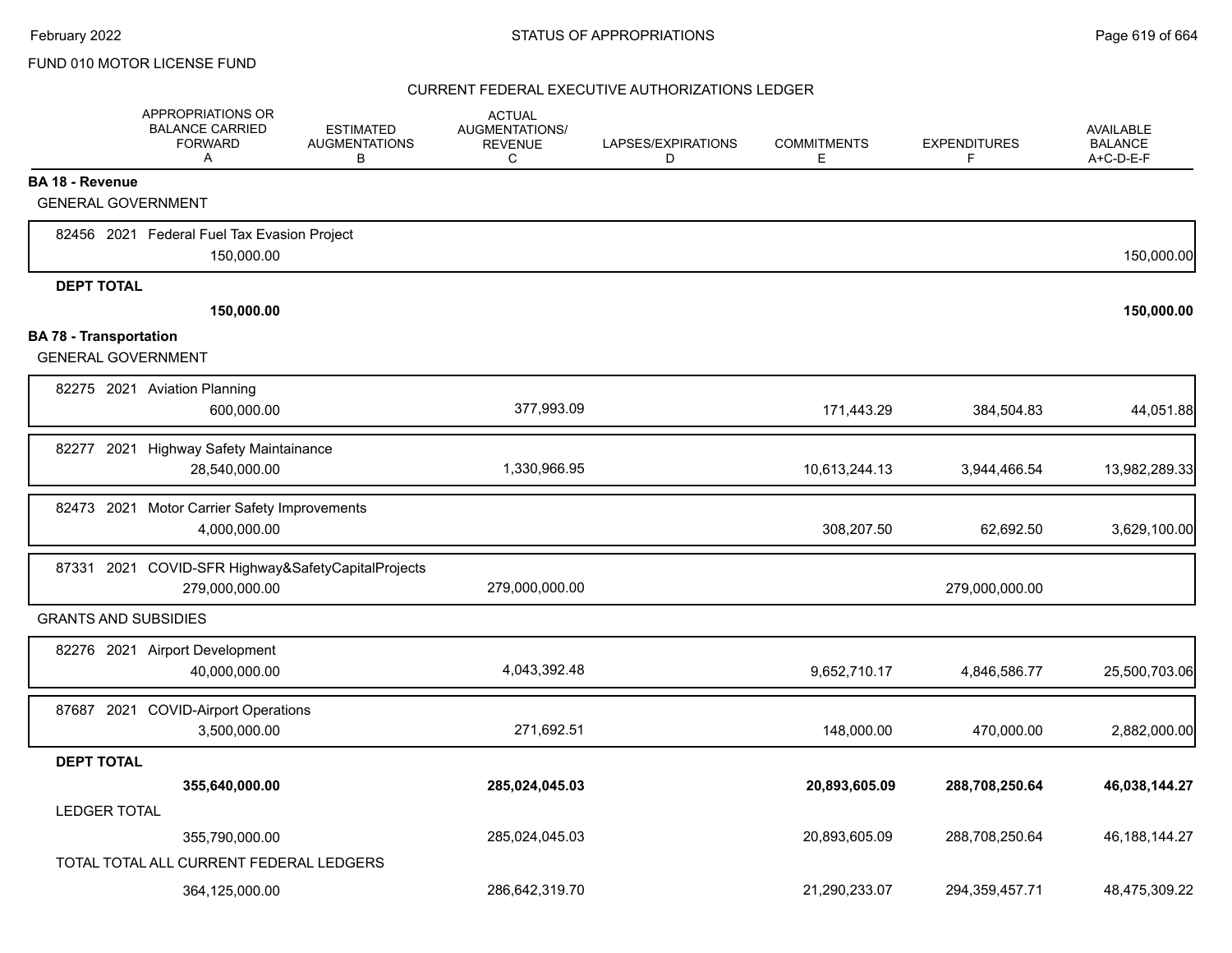#### PRIOR FEDERAL APPROPRIATIONS LEDGER

|                             | APPROPRIATIONS OR<br><b>BALANCE CARRIED</b><br><b>FORWARD</b><br>A | <b>ESTIMATED</b><br><b>AUGMENTATIONS</b><br>B | <b>ACTUAL</b><br>AUGMENTATIONS/<br><b>REVENUE</b><br>С | LAPSES/EXPIRATIONS<br>D | <b>COMMITMENTS</b><br>Е | <b>EXPENDITURES</b> | <b>AVAILABLE</b><br><b>BALANCE</b><br>A+C-D-E-F |
|-----------------------------|--------------------------------------------------------------------|-----------------------------------------------|--------------------------------------------------------|-------------------------|-------------------------|---------------------|-------------------------------------------------|
| <b>BA 20 - State Police</b> |                                                                    |                                               |                                                        |                         |                         |                     |                                                 |
|                             | <b>GENERAL GOVERNMENT</b>                                          |                                               |                                                        |                         |                         |                     |                                                 |
| 71069                       | 2018 Motor Carrier Safety<br>5,922.21                              |                                               |                                                        |                         |                         |                     | 5,922.21                                        |
| 71069                       | 2019 Motor Carrier Safety<br>1,438,317.78                          |                                               |                                                        |                         |                         |                     | 1,438,317.78                                    |
| 71069                       | 2020<br><b>Motor Carrier Safety</b><br>1,835,529.11                |                                               | 4, 154, 318.97                                         |                         | 178,954.66              | 882,907.44          | 773,667.01                                      |
| <b>DEPT TOTAL</b>           |                                                                    |                                               |                                                        |                         |                         |                     |                                                 |
|                             | 3,279,769.10                                                       |                                               | 4, 154, 318. 97                                        |                         | 178,954.66              | 882,907.44          | 2,217,907.00                                    |
| <b>LEDGER TOTAL</b>         |                                                                    |                                               |                                                        |                         |                         |                     |                                                 |
|                             | 3,279,769.10                                                       |                                               | 4, 154, 318.97                                         |                         | 178,954.66              | 882,907.44          | 2,217,907.00                                    |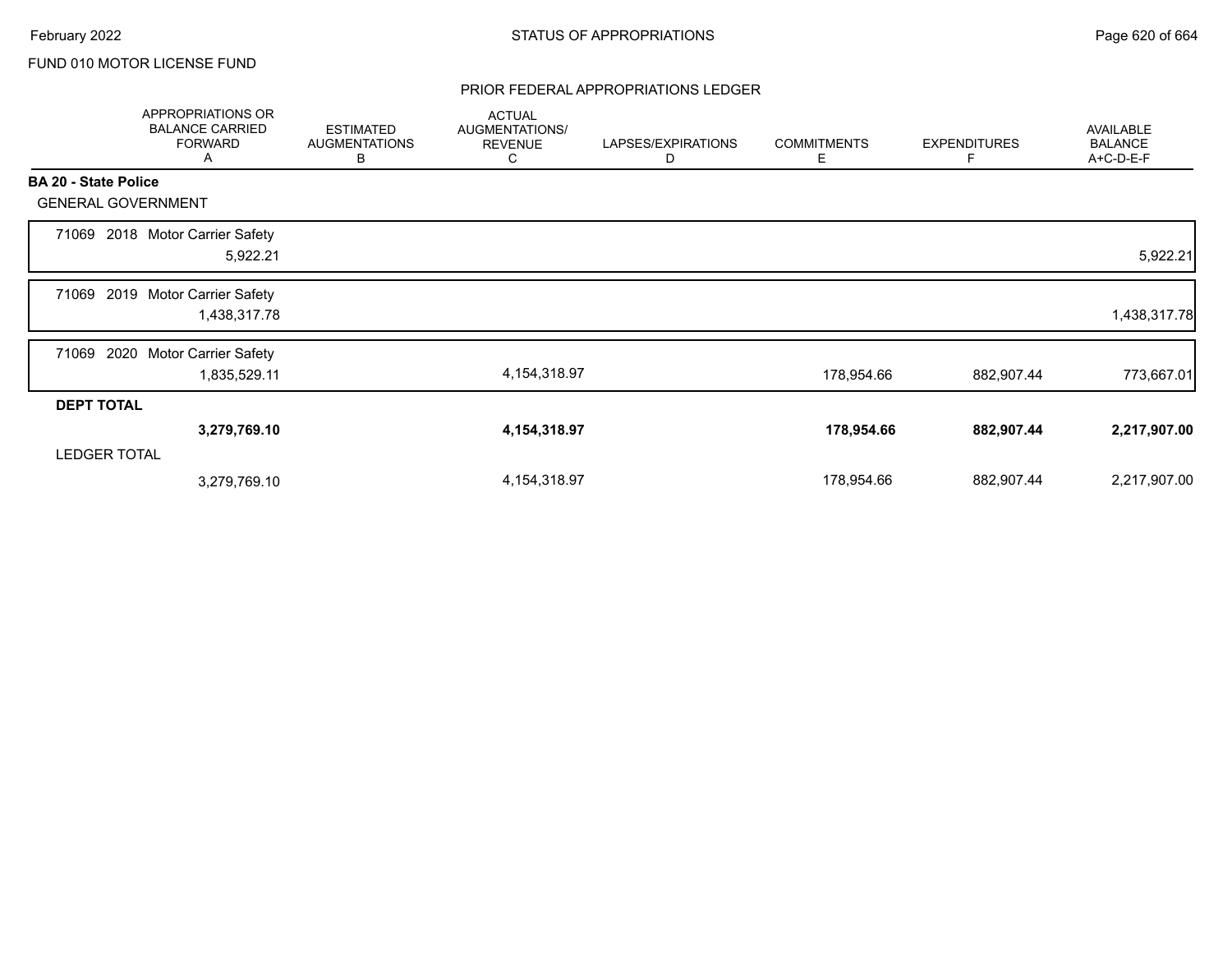|                               | APPROPRIATIONS OR<br><b>BALANCE CARRIED</b><br><b>FORWARD</b><br>Α | <b>ESTIMATED</b><br><b>AUGMENTATIONS</b><br>B | <b>ACTUAL</b><br>AUGMENTATIONS/<br><b>REVENUE</b><br>C | LAPSES/EXPIRATIONS<br>D | <b>COMMITMENTS</b><br>Е | <b>EXPENDITURES</b><br>F | <b>AVAILABLE</b><br><b>BALANCE</b><br>A+C-D-E-F |
|-------------------------------|--------------------------------------------------------------------|-----------------------------------------------|--------------------------------------------------------|-------------------------|-------------------------|--------------------------|-------------------------------------------------|
|                               | <b>BA 38 - Conservation &amp; Natural Resourc</b>                  |                                               |                                                        |                         |                         |                          |                                                 |
|                               | <b>GENERAL GOVERNMENT</b>                                          |                                               |                                                        |                         |                         |                          |                                                 |
|                               | 80560 2017 Delaware Canal State Park Improvement<br>130,636.89     |                                               |                                                        |                         |                         |                          | 130,636.89                                      |
| <b>DEPT TOTAL</b>             |                                                                    |                                               |                                                        |                         |                         |                          |                                                 |
|                               | 130,636.89                                                         |                                               |                                                        |                         |                         |                          | 130,636.89                                      |
| <b>BA 18 - Revenue</b>        |                                                                    |                                               |                                                        |                         |                         |                          |                                                 |
|                               | <b>GENERAL GOVERNMENT</b>                                          |                                               |                                                        |                         |                         |                          |                                                 |
|                               | 82456 2020 Federal Fuel Tax Evasion Project                        |                                               |                                                        |                         |                         |                          |                                                 |
|                               | 21,782.50                                                          |                                               | 68,672.50                                              |                         |                         |                          | 21,782.50                                       |
| <b>DEPT TOTAL</b>             |                                                                    |                                               |                                                        |                         |                         |                          |                                                 |
|                               | 21,782.50                                                          |                                               | 68,672.50                                              |                         |                         |                          | 21,782.50                                       |
| <b>BA 78 - Transportation</b> | <b>GENERAL GOVERNMENT</b>                                          |                                               |                                                        |                         |                         |                          |                                                 |
|                               | 82275 2019 Aviation Planning<br>184,576.40                         |                                               |                                                        |                         |                         |                          | 184,576.40                                      |
|                               | 82275 2020 Aviation Planning<br>354,171.72                         |                                               | 224,460.11                                             |                         |                         |                          | 354,171.72                                      |
|                               | 82277 2016 Highway Safety Maintainance<br>68,451.20                |                                               |                                                        |                         |                         |                          | 68,451.20                                       |
|                               | 82277 2017 Highway Safety Maintainance<br>45,649.42                |                                               |                                                        |                         |                         |                          | 45,649.42                                       |
|                               | 82277 2018 Highway Safety Maintainance<br>18,276,765.08            |                                               |                                                        |                         |                         |                          | 18,276,765.08                                   |
|                               | 82277 2019 Highway Safety Maintainance<br>13,337,833.56            |                                               |                                                        |                         |                         |                          | 13,337,833.56                                   |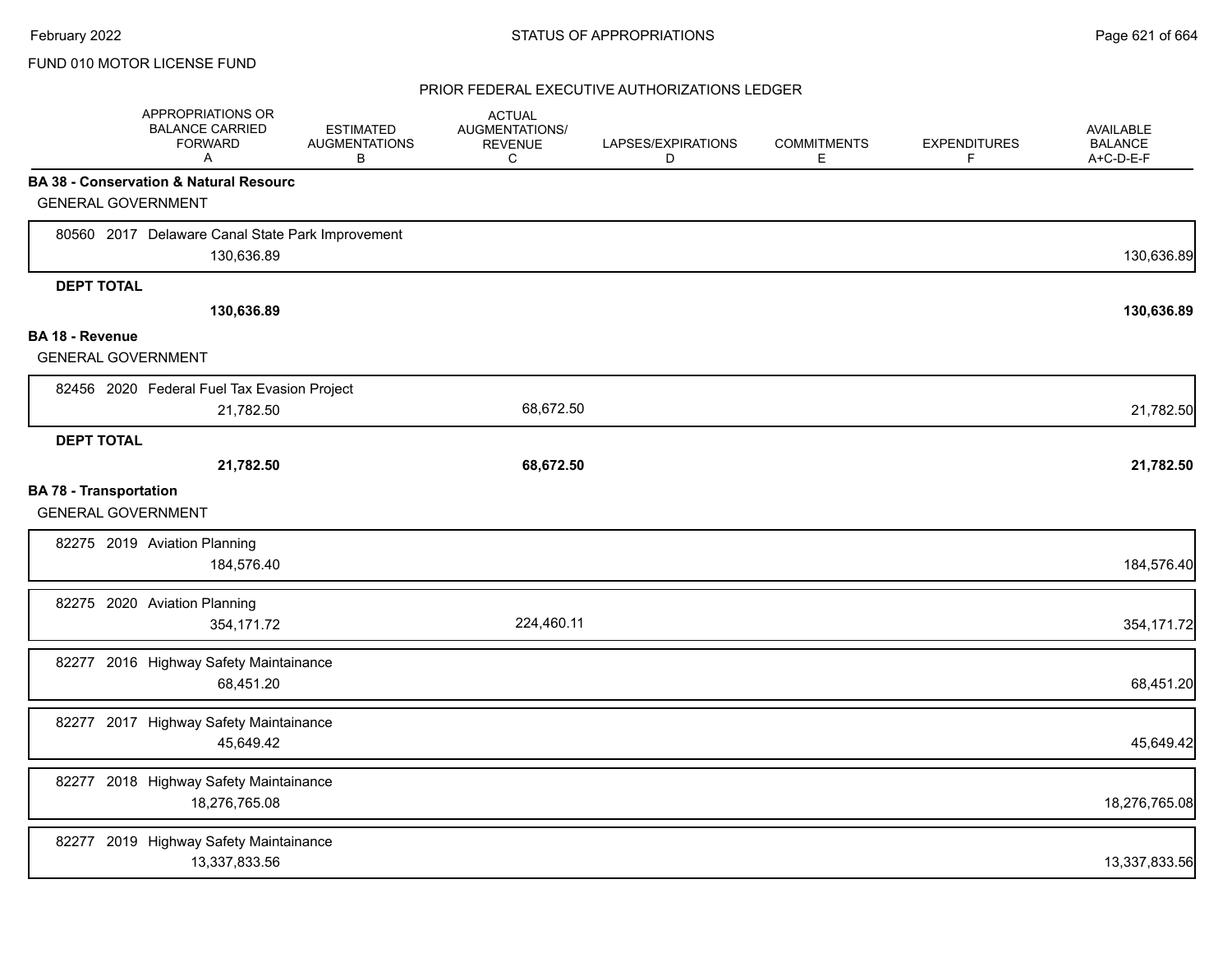|                     | <b>APPROPRIATIONS OR</b><br><b>BALANCE CARRIED</b><br><b>FORWARD</b><br>A | <b>ESTIMATED</b><br><b>AUGMENTATIONS</b><br>В | <b>ACTUAL</b><br><b>AUGMENTATIONS/</b><br><b>REVENUE</b><br>C | LAPSES/EXPIRATIONS<br>D | <b>COMMITMENTS</b><br>E. | <b>EXPENDITURES</b><br>F | <b>AVAILABLE</b><br><b>BALANCE</b><br>A+C-D-E-F |
|---------------------|---------------------------------------------------------------------------|-----------------------------------------------|---------------------------------------------------------------|-------------------------|--------------------------|--------------------------|-------------------------------------------------|
|                     | 82277 2020 Highway Safety Maintainance                                    |                                               |                                                               |                         |                          |                          |                                                 |
|                     | 14,484,652.95                                                             |                                               | 8,450,230.14                                                  |                         | 4,489,300.56             | 5,275,222.23             | 4,720,130.16                                    |
|                     | 82473 2019 Motor Carrier Safety Improvements                              |                                               |                                                               |                         |                          |                          |                                                 |
|                     | 2,366,184.37                                                              |                                               |                                                               |                         |                          |                          | 2,366,184.37                                    |
|                     | 82473 2020 Motor Carrier Safety Improvements                              |                                               |                                                               |                         |                          |                          |                                                 |
|                     | 3,735,542.71                                                              |                                               | 85,680.00                                                     |                         |                          | 48,498.55                | 3,687,044.16                                    |
|                     | <b>GRANTS AND SUBSIDIES</b>                                               |                                               |                                                               |                         |                          |                          |                                                 |
|                     | 82276 2019 Airport Development                                            |                                               |                                                               |                         |                          |                          |                                                 |
|                     | 25,698,598.02                                                             |                                               |                                                               |                         |                          |                          | 25,698,598.02                                   |
| 82276               | 2020 Airport Development                                                  |                                               |                                                               |                         |                          |                          |                                                 |
|                     | 28,736,642.46                                                             |                                               | 5,594,170.00                                                  |                         | 197,841.44               | 4,671,918.30             | 23,866,882.72                                   |
|                     | 87686 2020 COVID-Airport Development                                      |                                               |                                                               |                         |                          |                          |                                                 |
|                     | 65,113,791.04                                                             |                                               | 332,880.27                                                    |                         | 501,416.56               | 351,768.03               | 64,260,606.45                                   |
|                     | 87687 2020 COVID-Airport Operations                                       |                                               |                                                               |                         |                          |                          |                                                 |
|                     | 450,288.30                                                                |                                               | 89,532.58                                                     |                         | 3,789.72                 | 89,532.58                | 356,966.00                                      |
| <b>DEPT TOTAL</b>   |                                                                           |                                               |                                                               |                         |                          |                          |                                                 |
|                     | 172,853,147.23                                                            |                                               | 14,776,953.10                                                 |                         | 5, 192, 348. 28          | 10,436,939.69            | 157,223,859.26                                  |
| <b>LEDGER TOTAL</b> |                                                                           |                                               |                                                               |                         |                          |                          |                                                 |
|                     | 173,005,566.62                                                            |                                               | 14,845,625.60                                                 |                         | 5,192,348.28             | 10,436,939.69            | 157,376,278.65                                  |
|                     | TOTAL TOTAL ALL PRIOR FEDERAL LEDGERS                                     |                                               |                                                               |                         |                          |                          |                                                 |
|                     | 176,285,335.72                                                            |                                               | 18,999,944.57                                                 |                         | 5,371,302.94             | 11,319,847.13            | 159,594,185.65                                  |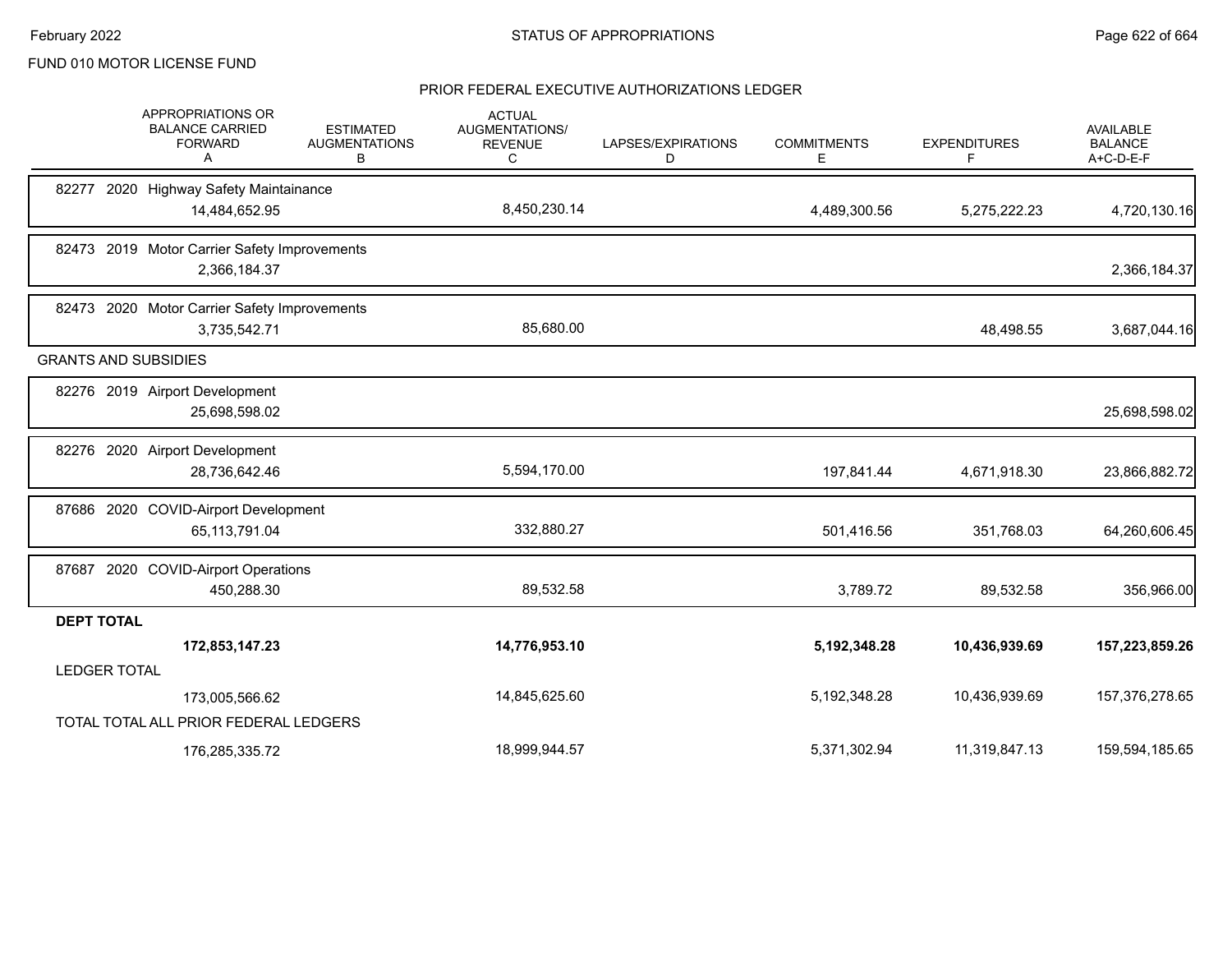#### FEDERAL RESTRICTED RECEIPTS LEDGER

|                           | <b>APPROPRIATIONS OR</b><br><b>BALANCE CARRIED</b><br><b>FORWARD</b><br>$\overline{A}$ | <b>ESTIMATED</b><br><b>AUGMENTATIONS</b><br>В | <b>ACTUAL</b><br>AUGMENTATIONS/<br><b>REVENUE</b><br>◡ | LAPSES/EXPIRATIONS<br>D | <b>COMMITMENTS</b> | <b>EXPENDITURES</b> | AVAILABLE<br><b>BALANCE</b><br>A+C-D-E-F |
|---------------------------|----------------------------------------------------------------------------------------|-----------------------------------------------|--------------------------------------------------------|-------------------------|--------------------|---------------------|------------------------------------------|
| BA 78 - Transportation    |                                                                                        |                                               |                                                        |                         |                    |                     |                                          |
| <b>GENERAL GOVERNMENT</b> |                                                                                        |                                               |                                                        |                         |                    |                     |                                          |
| 40080                     | 2021 Highway Safety Program                                                            |                                               |                                                        |                         |                    |                     |                                          |
|                           | 3,005.08                                                                               |                                               |                                                        |                         |                    |                     | 3,005.08                                 |
| <b>DEPT TOTAL</b>         |                                                                                        |                                               |                                                        |                         |                    |                     |                                          |
|                           | 3,005.08                                                                               |                                               |                                                        |                         |                    |                     | 3,005.08                                 |
| <b>LEDGER TOTAL</b>       |                                                                                        |                                               |                                                        |                         |                    |                     |                                          |
|                           | 3,005.08                                                                               |                                               |                                                        |                         |                    |                     | 3,005.08                                 |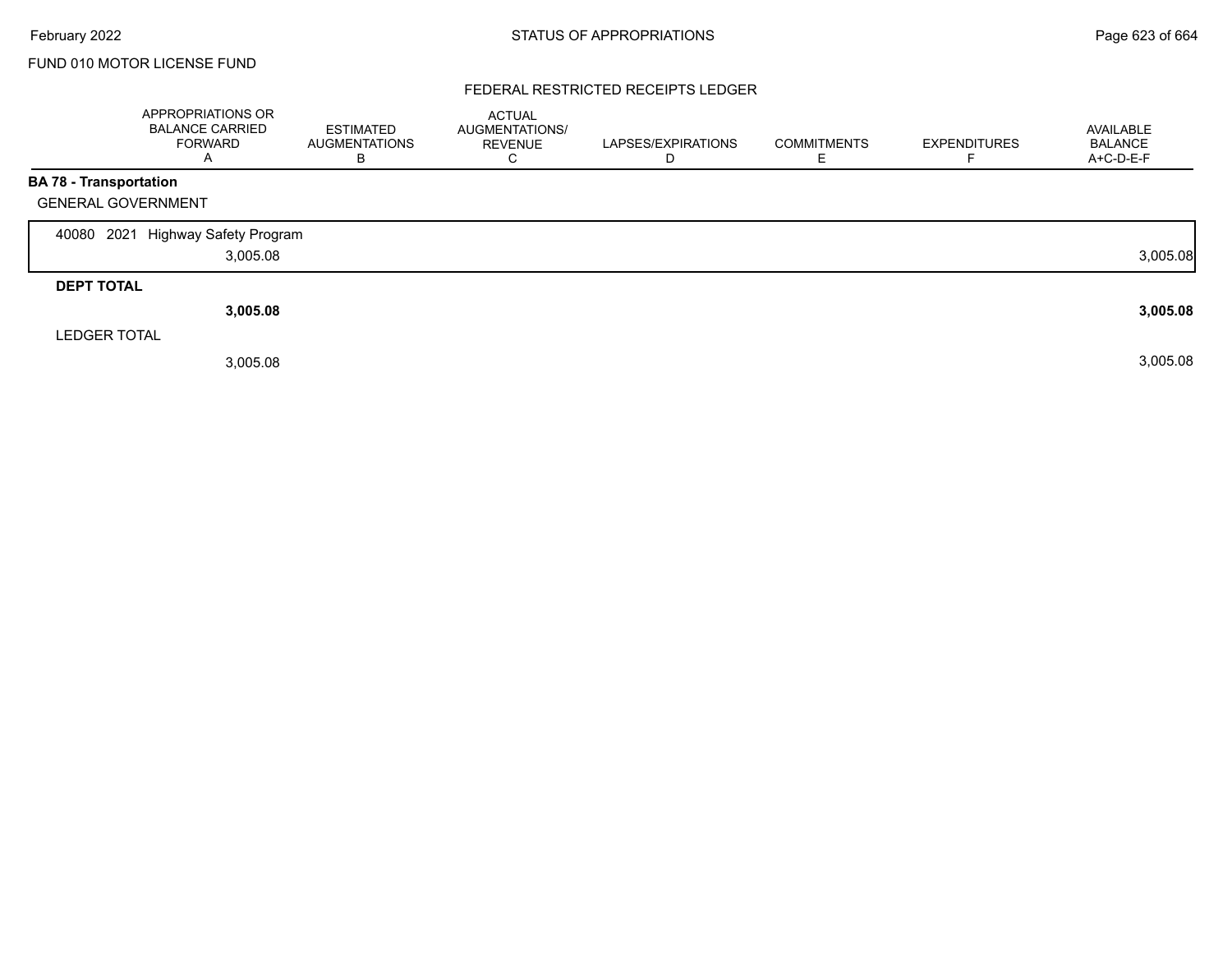#### FUND 011 GAME FUND

|                   | <b>APPROPRIATIONS OR</b><br><b>BALANCE CARRIED</b><br><b>FORWARD</b><br>Α | <b>ESTIMATED</b><br><b>AUGMENTATIONS</b><br>В | <b>ACTUAL</b><br>AUGMENTATIONS/<br><b>REVENUE</b><br>С | LAPSES/EXPIRATIONS<br>D | <b>COMMITMENTS</b><br>Е | <b>EXPENDITURES</b><br>F | <b>AVAILABLE</b><br><b>BALANCE</b><br>A+C-D-E-F |
|-------------------|---------------------------------------------------------------------------|-----------------------------------------------|--------------------------------------------------------|-------------------------|-------------------------|--------------------------|-------------------------------------------------|
|                   | <b>BA 23 - Game Commission</b>                                            |                                               |                                                        |                         |                         |                          |                                                 |
|                   | <b>GENERAL GOVERNMENT</b>                                                 |                                               |                                                        |                         |                         |                          |                                                 |
| 82835             | 2021<br>Pittman - Robertson Act<br>35,000,000.00                          |                                               | 14,460,186.05                                          |                         |                         | 14,460,186.05            | 20,539,813.95                                   |
| 82836             | 2021<br>Miscellaneous Wildlife Grants<br>2,818,000.00                     |                                               | 1,798,750.63                                           |                         |                         | 1,798,750.63             | 1,019,249.37                                    |
| <b>DEPT TOTAL</b> |                                                                           |                                               |                                                        |                         |                         |                          |                                                 |
|                   | 37,818,000.00                                                             |                                               | 16,258,936.68                                          |                         |                         | 16,258,936.68            | 21,559,063.32                                   |
|                   | <b>LEDGER TOTAL</b>                                                       |                                               |                                                        |                         |                         |                          |                                                 |
|                   | 37,818,000.00                                                             |                                               | 16,258,936.68                                          |                         |                         | 16,258,936.68            | 21,559,063.32                                   |
|                   | TOTAL TOTAL ALL CURRENT FEDERAL LEDGERS                                   |                                               |                                                        |                         |                         |                          |                                                 |
|                   | 37,818,000.00                                                             |                                               | 16,258,936.68                                          |                         |                         | 16,258,936.68            | 21,559,063.32                                   |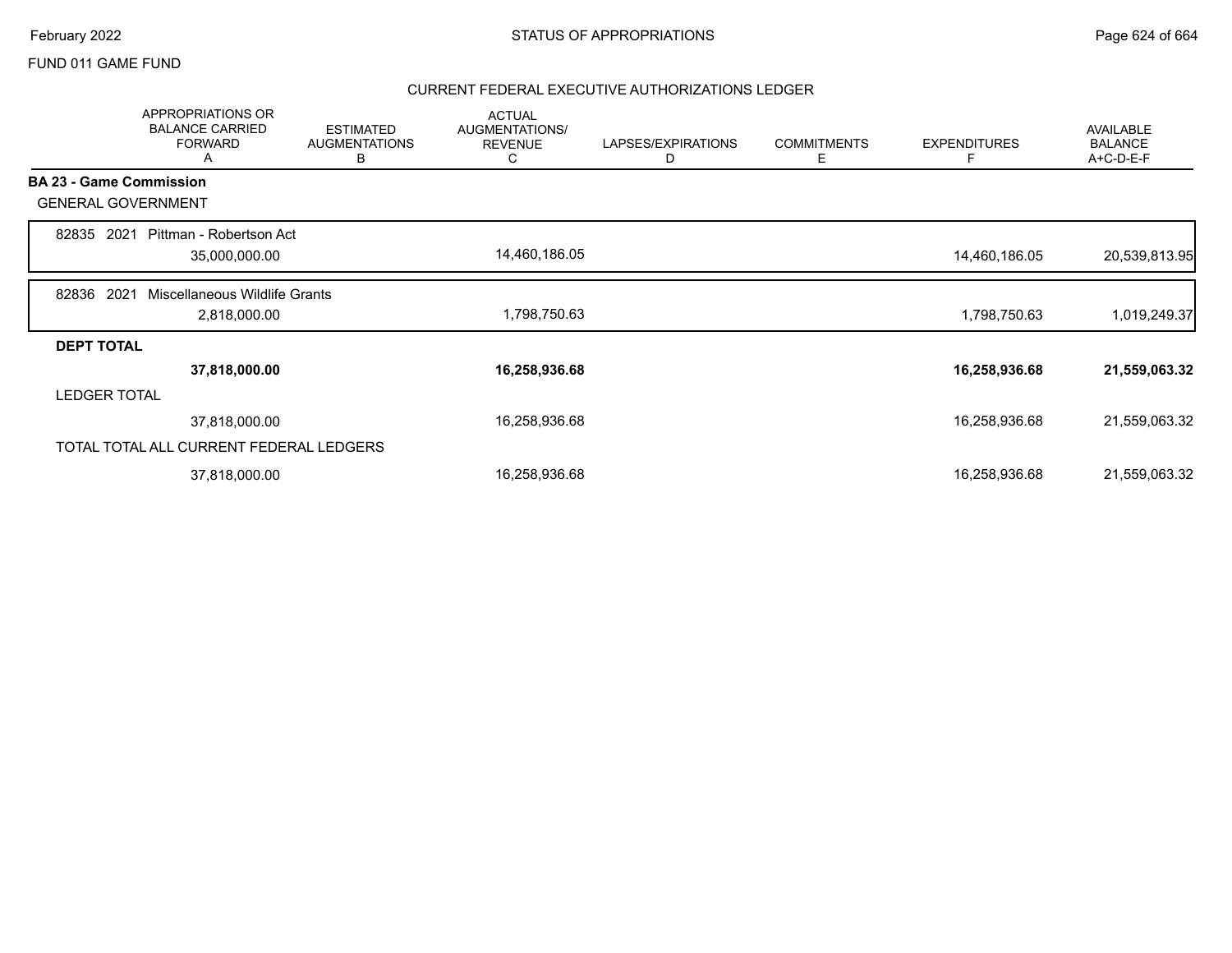#### FUND 011 GAME FUND

|                                | APPROPRIATIONS OR<br><b>BALANCE CARRIED</b><br><b>FORWARD</b><br>A | <b>ESTIMATED</b><br><b>AUGMENTATIONS</b><br>B | <b>ACTUAL</b><br>AUGMENTATIONS/<br><b>REVENUE</b><br>C | LAPSES/EXPIRATIONS<br>D | <b>COMMITMENTS</b><br>Ε | <b>EXPENDITURES</b><br>F | <b>AVAILABLE</b><br><b>BALANCE</b><br>A+C-D-E-F |
|--------------------------------|--------------------------------------------------------------------|-----------------------------------------------|--------------------------------------------------------|-------------------------|-------------------------|--------------------------|-------------------------------------------------|
| <b>BA 23 - Game Commission</b> |                                                                    |                                               |                                                        |                         |                         |                          |                                                 |
| <b>GENERAL GOVERNMENT</b>      |                                                                    |                                               |                                                        |                         |                         |                          |                                                 |
| 2020<br>82836                  | Miscellaneous Wildlife Grants                                      |                                               |                                                        |                         |                         |                          |                                                 |
|                                | 1,870,143.95                                                       |                                               | 32,781.81                                              |                         |                         |                          | 1,870,143.95                                    |
| <b>DEPT TOTAL</b>              |                                                                    |                                               |                                                        |                         |                         |                          |                                                 |
|                                | 1,870,143.95                                                       |                                               | 32,781.81                                              |                         |                         |                          | 1,870,143.95                                    |
| <b>LEDGER TOTAL</b>            |                                                                    |                                               |                                                        |                         |                         |                          |                                                 |
|                                | 1,870,143.95                                                       |                                               | 32,781.81                                              |                         |                         |                          | 1,870,143.95                                    |
|                                | TOTAL TOTAL ALL PRIOR FEDERAL LEDGERS                              |                                               |                                                        |                         |                         |                          |                                                 |
|                                | 1,870,143.95                                                       |                                               | 32,781.81                                              |                         |                         |                          | 1,870,143.95                                    |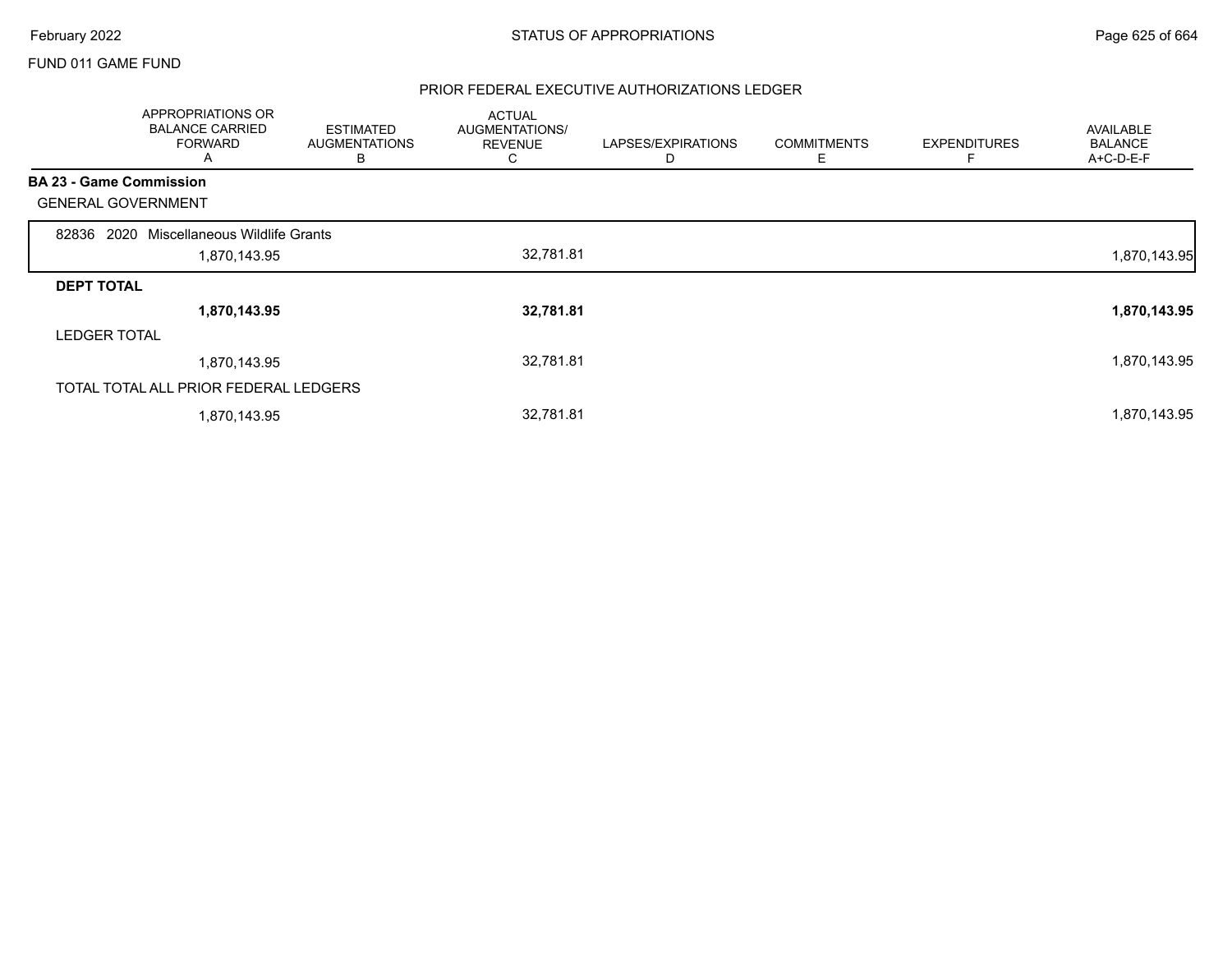#### FUND 012 FISH FUND

|                           | <b>APPROPRIATIONS OR</b><br><b>BALANCE CARRIED</b><br><b>FORWARD</b><br>A | <b>ESTIMATED</b><br><b>AUGMENTATIONS</b><br>B | <b>ACTUAL</b><br>AUGMENTATIONS/<br><b>REVENUE</b><br>◡ | LAPSES/EXPIRATIONS<br>D | <b>COMMITMENTS</b><br>Ε | <b>EXPENDITURES</b> | <b>AVAILABLE</b><br><b>BALANCE</b><br>A+C-D-E-F |
|---------------------------|---------------------------------------------------------------------------|-----------------------------------------------|--------------------------------------------------------|-------------------------|-------------------------|---------------------|-------------------------------------------------|
|                           | <b>BA 22 - Fish &amp; Boat Commission</b>                                 |                                               |                                                        |                         |                         |                     |                                                 |
| <b>GENERAL GOVERNMENT</b> |                                                                           |                                               |                                                        |                         |                         |                     |                                                 |
| 2021<br>82845             | Miscellaneous Fish Grants                                                 |                                               |                                                        |                         |                         |                     |                                                 |
|                           | 11,246,000.00                                                             |                                               | 6,014,793.74                                           |                         |                         | 6,027,293.74        | 5,218,706.26                                    |
| <b>DEPT TOTAL</b>         |                                                                           |                                               |                                                        |                         |                         |                     |                                                 |
|                           | 11,246,000.00                                                             |                                               | 6,014,793.74                                           |                         |                         | 6,027,293.74        | 5,218,706.26                                    |
| <b>LEDGER TOTAL</b>       |                                                                           |                                               |                                                        |                         |                         |                     |                                                 |
|                           | 11,246,000.00                                                             |                                               | 6,014,793.74                                           |                         |                         | 6,027,293.74        | 5,218,706.26                                    |
|                           | TOTAL TOTAL ALL CURRENT FEDERAL LEDGERS                                   |                                               |                                                        |                         |                         |                     |                                                 |
|                           | 11,246,000.00                                                             |                                               | 6,014,793.74                                           |                         |                         | 6,027,293.74        | 5,218,706.26                                    |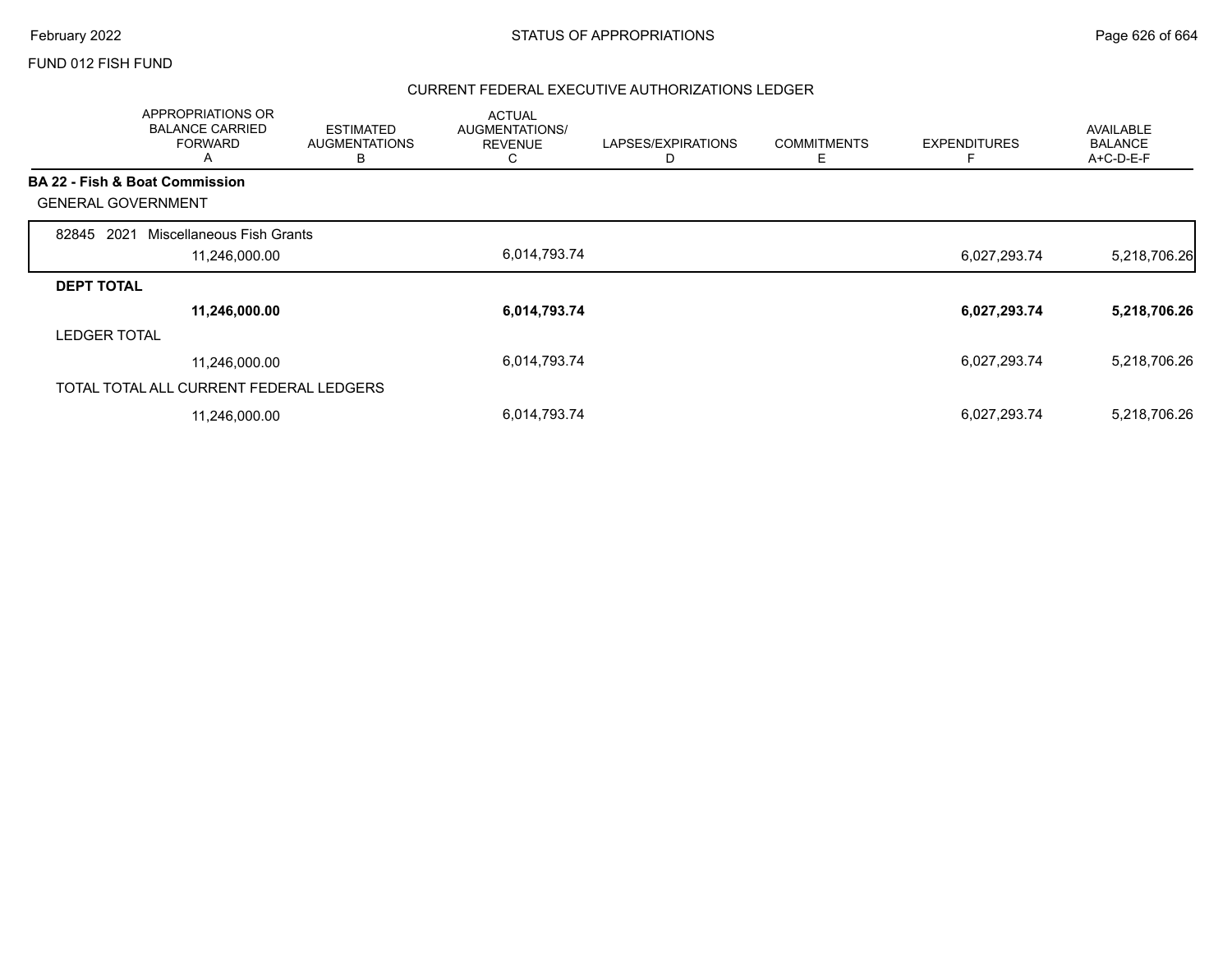Г

# FUND 012 FISH FUND

|                           | APPROPRIATIONS OR<br><b>BALANCE CARRIED</b><br><b>FORWARD</b><br>A | <b>ESTIMATED</b><br><b>AUGMENTATIONS</b><br>В | <b>ACTUAL</b><br>AUGMENTATIONS/<br><b>REVENUE</b><br>C. | LAPSES/EXPIRATIONS<br>D | <b>COMMITMENTS</b><br>Ε | <b>EXPENDITURES</b><br>F | AVAILABLE<br><b>BALANCE</b><br>A+C-D-E-F |
|---------------------------|--------------------------------------------------------------------|-----------------------------------------------|---------------------------------------------------------|-------------------------|-------------------------|--------------------------|------------------------------------------|
|                           | BA 22 - Fish & Boat Commission                                     |                                               |                                                         |                         |                         |                          |                                          |
| <b>GENERAL GOVERNMENT</b> |                                                                    |                                               |                                                         |                         |                         |                          |                                          |
| 2020<br>82845             | Miscellaneous Fish Grants                                          |                                               |                                                         |                         |                         |                          |                                          |
|                           | 925,396.17                                                         |                                               |                                                         |                         |                         |                          | 925,396.17                               |
| <b>DEPT TOTAL</b>         |                                                                    |                                               |                                                         |                         |                         |                          |                                          |
|                           | 925,396.17                                                         |                                               |                                                         |                         |                         |                          | 925,396.17                               |
| <b>LEDGER TOTAL</b>       |                                                                    |                                               |                                                         |                         |                         |                          |                                          |
|                           | 925,396.17                                                         |                                               |                                                         |                         |                         |                          | 925,396.17                               |
|                           | TOTAL TOTAL ALL PRIOR FEDERAL LEDGERS                              |                                               |                                                         |                         |                         |                          |                                          |
|                           | 925,396.17                                                         |                                               |                                                         |                         |                         |                          | 925,396.17                               |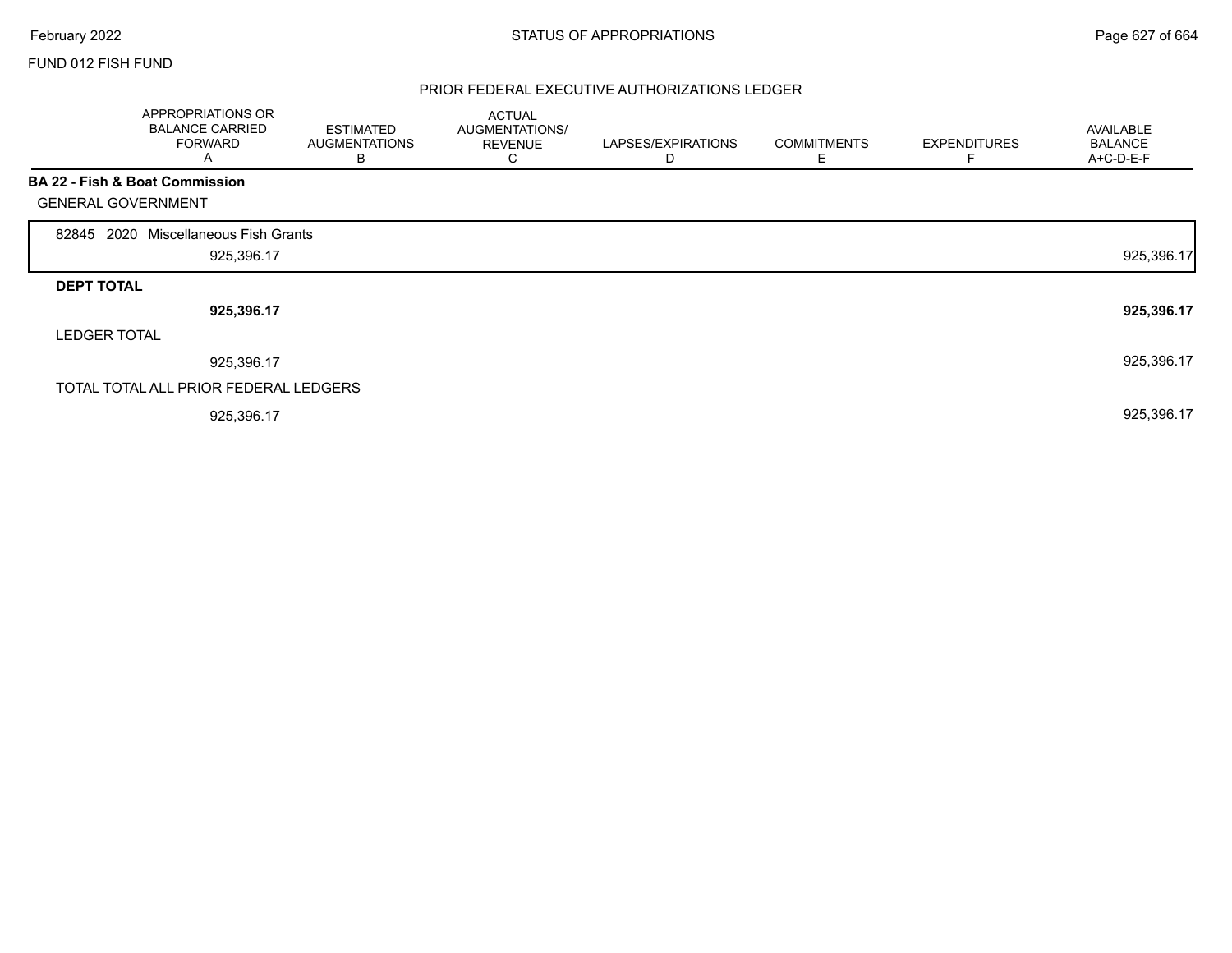# FUND 023 VOCATIONAL REHABILITATION FUND

|                           | <b>APPROPRIATIONS OR</b><br><b>BALANCE CARRIED</b><br><b>FORWARD</b><br>A | <b>ESTIMATED</b><br><b>AUGMENTATIONS</b><br>В | <b>ACTUAL</b><br><b>AUGMENTATIONS/</b><br><b>REVENUE</b><br>◡ | LAPSES/EXPIRATIONS | <b>COMMITMENTS</b><br>Е | <b>EXPENDITURES</b><br>E | AVAILABLE<br><b>BALANCE</b><br>$A+C-D-E-F$ |
|---------------------------|---------------------------------------------------------------------------|-----------------------------------------------|---------------------------------------------------------------|--------------------|-------------------------|--------------------------|--------------------------------------------|
| BA 12 - Labor & Industry  |                                                                           |                                               |                                                               |                    |                         |                          |                                            |
| <b>GENERAL GOVERNMENT</b> |                                                                           |                                               |                                                               |                    |                         |                          |                                            |
| 82293<br>2021             | <b>Vocational Rehabilitation Services</b>                                 |                                               |                                                               |                    |                         |                          |                                            |
|                           | 125,000,000.00                                                            |                                               | 49,293,616.53                                                 |                    | 31,789,078.13           | 55,393,292.92            | 37,817,628.95                              |
| <b>DEPT TOTAL</b>         |                                                                           |                                               |                                                               |                    |                         |                          |                                            |
|                           | 125,000,000.00                                                            |                                               | 49,293,616.53                                                 |                    | 31,789,078.13           | 55,393,292.92            | 37,817,628.95                              |
| <b>LEDGER TOTAL</b>       |                                                                           |                                               |                                                               |                    |                         |                          |                                            |
|                           | 125,000,000.00                                                            |                                               | 49,293,616.53                                                 |                    | 31,789,078.13           | 55,393,292.92            | 37,817,628.95                              |
|                           | TOTAL TOTAL ALL CURRENT FEDERAL LEDGERS                                   |                                               |                                                               |                    |                         |                          |                                            |
|                           | 125,000,000.00                                                            |                                               | 49,293,616.53                                                 |                    | 31,789,078.13           | 55,393,292.92            | 37,817,628.95                              |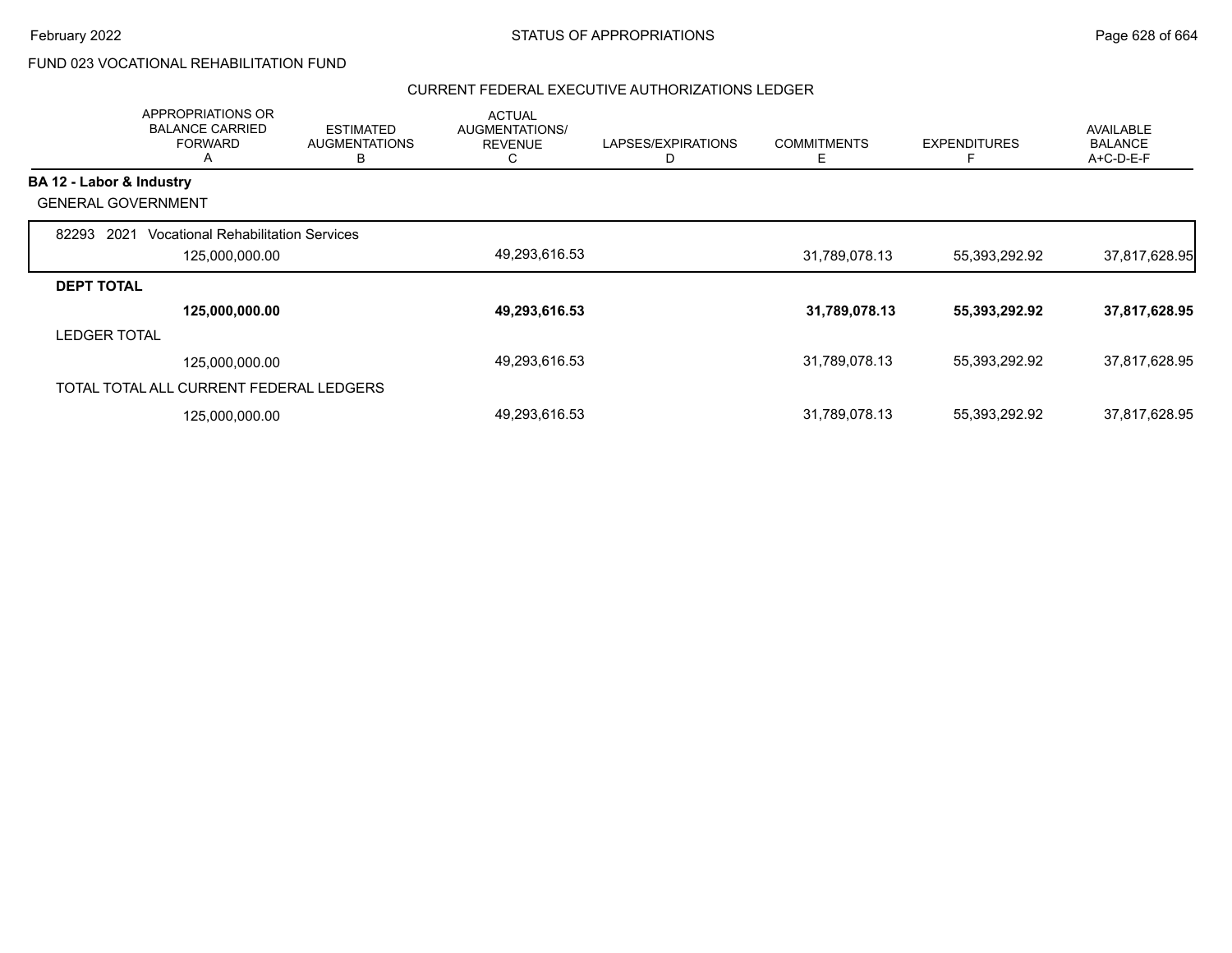# FUND 023 VOCATIONAL REHABILITATION FUND

|                          | APPROPRIATIONS OR<br><b>BALANCE CARRIED</b><br><b>FORWARD</b><br>Α | <b>ESTIMATED</b><br><b>AUGMENTATIONS</b><br>В | <b>ACTUAL</b><br><b>AUGMENTATIONS/</b><br><b>REVENUE</b><br>С | LAPSES/EXPIRATIONS<br>D | <b>COMMITMENTS</b><br>Е | <b>EXPENDITURES</b><br>F | <b>AVAILABLE</b><br><b>BALANCE</b><br>A+C-D-E-F |
|--------------------------|--------------------------------------------------------------------|-----------------------------------------------|---------------------------------------------------------------|-------------------------|-------------------------|--------------------------|-------------------------------------------------|
| BA 12 - Labor & Industry |                                                                    |                                               |                                                               |                         |                         |                          |                                                 |
|                          | <b>GENERAL GOVERNMENT</b>                                          |                                               |                                                               |                         |                         |                          |                                                 |
|                          | 82293 2015 Vocational Rehabilitation Services                      |                                               | 67,074.81                                                     |                         |                         | $-3,285.04$              | 3,285.04                                        |
|                          | 82293 2016 Vocational Rehabilitation Services<br>107.49            |                                               | $-67,074.81$                                                  |                         |                         | $-6,141.68$              | 6,249.17                                        |
|                          | 82293 2017 Vocational Rehabilitation Services<br>152.15            |                                               |                                                               |                         |                         | $-153,528.15$            | 153,680.30                                      |
|                          | 82293 2018 Vocational Rehabilitation Services<br>14.99             |                                               |                                                               |                         |                         | $-56.66$                 | 71.65                                           |
| 82293                    | 2019 Vocational Rehabilitation Services<br>73,163,319.60           |                                               | 10,773.90                                                     |                         |                         | $-1,841.36$              | 73,165,160.96                                   |
|                          | 82293 2020 Vocational Rehabilitation Services<br>32,913,455.32     |                                               | 6,519,707.87                                                  |                         | 754,966.59              | 2,807,028.52             | 29,351,460.21                                   |
| <b>DEPT TOTAL</b>        |                                                                    |                                               |                                                               |                         |                         |                          |                                                 |
|                          | 106,077,049.55                                                     |                                               | 6,530,481.77                                                  |                         | 754,966.59              | 2,642,175.63             | 102,679,907.33                                  |
| <b>LEDGER TOTAL</b>      |                                                                    |                                               |                                                               |                         |                         |                          |                                                 |
|                          | 106,077,049.55                                                     |                                               | 6,530,481.77                                                  |                         | 754,966.59              | 2,642,175.63             | 102,679,907.33                                  |
|                          | TOTAL TOTAL ALL PRIOR FEDERAL LEDGERS                              |                                               |                                                               |                         |                         |                          |                                                 |
|                          | 106,077,049.55                                                     |                                               | 6.530.481.77                                                  |                         | 754.966.59              | 2,642,175.63             | 102,679,907.33                                  |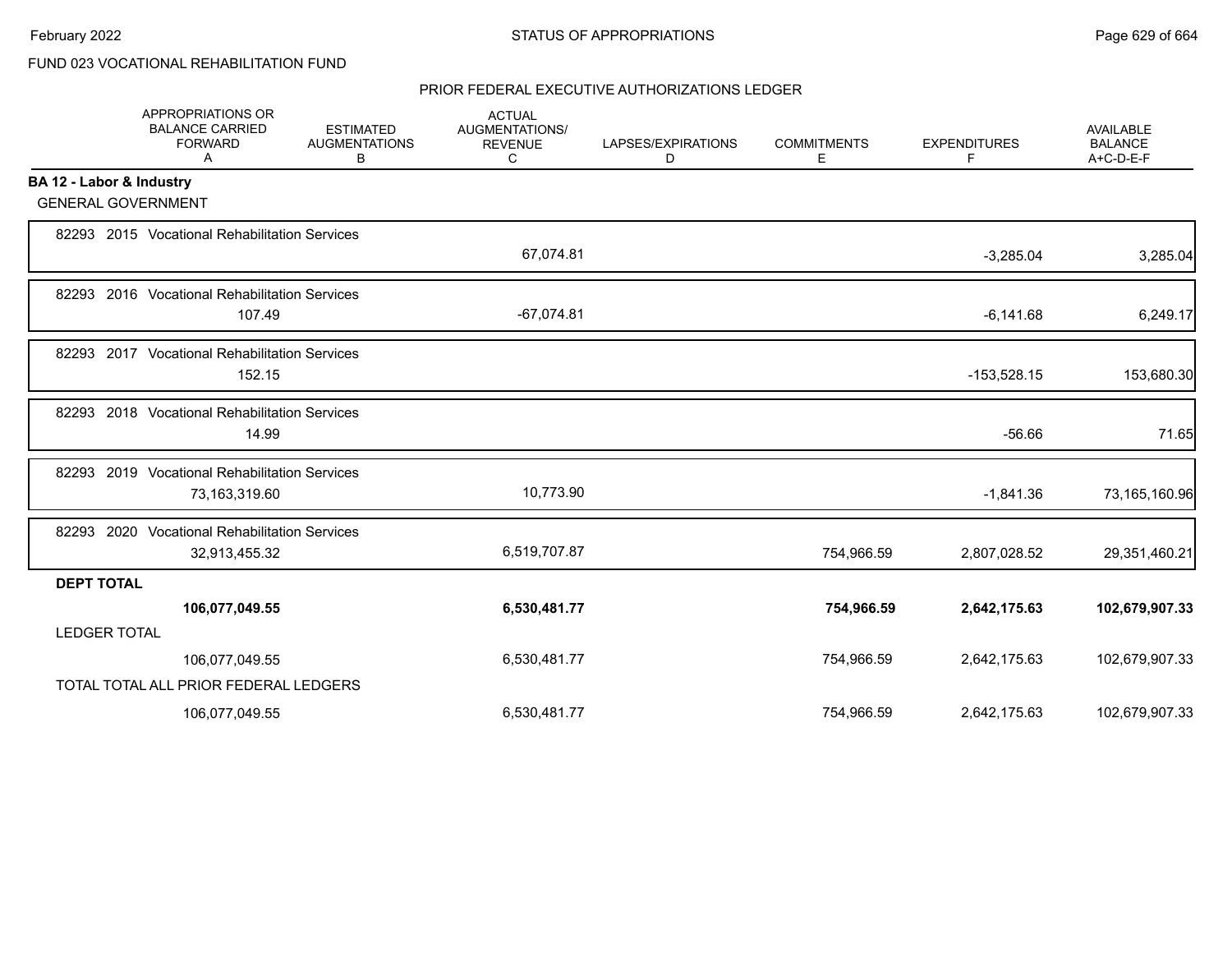# FUND 024 PHARMACEUTICAL ASSISTANCE FUND

|                             | APPROPRIATIONS OR<br><b>BALANCE CARRIED</b><br><b>FORWARD</b><br>A | <b>ESTIMATED</b><br><b>AUGMENTATIONS</b><br>В | <b>ACTUAL</b><br>AUGMENTATIONS/<br><b>REVENUE</b><br>С | LAPSES/EXPIRATIONS<br>D | <b>COMMITMENTS</b><br>Е | <b>EXPENDITURES</b> | AVAILABLE<br><b>BALANCE</b><br>A+C-D-E-F |
|-----------------------------|--------------------------------------------------------------------|-----------------------------------------------|--------------------------------------------------------|-------------------------|-------------------------|---------------------|------------------------------------------|
| BA 10 - Aging               |                                                                    |                                               |                                                        |                         |                         |                     |                                          |
| <b>GRANTS AND SUBSIDIES</b> |                                                                    |                                               |                                                        |                         |                         |                     |                                          |
| 2021<br>80597               | <b>Diabetes Prevention</b><br>60,000.00                            |                                               |                                                        |                         |                         |                     | 60,000.00                                |
| <b>DEPT TOTAL</b>           |                                                                    |                                               |                                                        |                         |                         |                     |                                          |
|                             | 60,000.00                                                          |                                               |                                                        |                         |                         |                     | 60,000.00                                |
| <b>LEDGER TOTAL</b>         |                                                                    |                                               |                                                        |                         |                         |                     |                                          |
|                             | 60,000.00                                                          |                                               |                                                        |                         |                         |                     | 60,000.00                                |
|                             | TOTAL TOTAL ALL CURRENT FEDERAL LEDGERS                            |                                               |                                                        |                         |                         |                     |                                          |
|                             | 60,000.00                                                          |                                               |                                                        |                         |                         |                     | 60,000.00                                |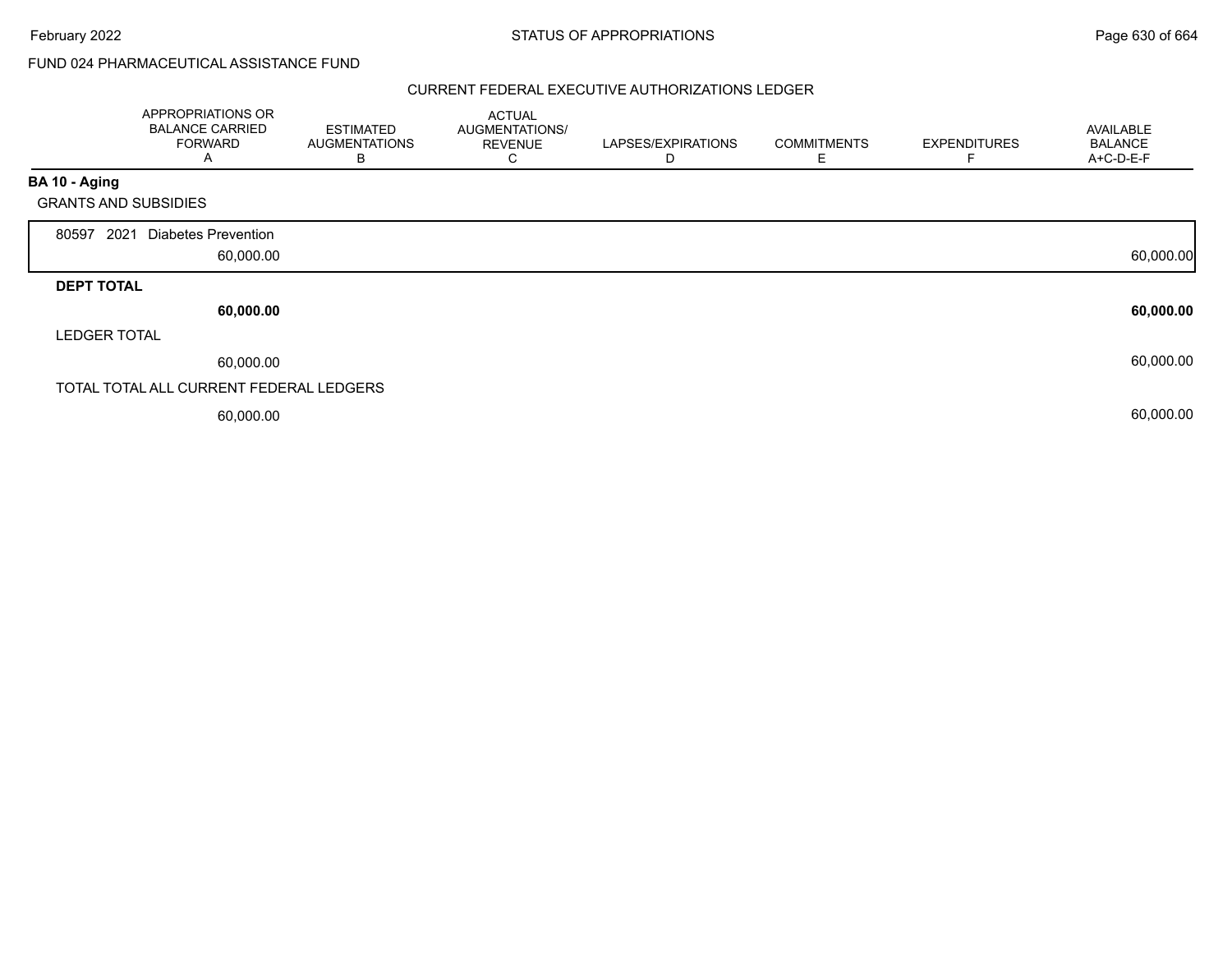# FUND 024 PHARMACEUTICAL ASSISTANCE FUND

|                             | APPROPRIATIONS OR<br><b>BALANCE CARRIED</b><br><b>FORWARD</b><br>Α | <b>ESTIMATED</b><br><b>AUGMENTATIONS</b><br>В | <b>ACTUAL</b><br>AUGMENTATIONS/<br><b>REVENUE</b><br>С | LAPSES/EXPIRATIONS<br>D | <b>COMMITMENTS</b><br>Е | <b>EXPENDITURES</b> | <b>AVAILABLE</b><br><b>BALANCE</b><br>A+C-D-E-F |
|-----------------------------|--------------------------------------------------------------------|-----------------------------------------------|--------------------------------------------------------|-------------------------|-------------------------|---------------------|-------------------------------------------------|
| BA 10 - Aging               |                                                                    |                                               |                                                        |                         |                         |                     |                                                 |
| <b>GRANTS AND SUBSIDIES</b> |                                                                    |                                               |                                                        |                         |                         |                     |                                                 |
| 2020<br>80597               | <b>Diabetes Prevention</b>                                         |                                               |                                                        |                         |                         |                     |                                                 |
|                             | 15,206.38                                                          |                                               | 9,954.36                                               |                         |                         | 9,954.36            | 5,252.02                                        |
| <b>DEPT TOTAL</b>           |                                                                    |                                               |                                                        |                         |                         |                     |                                                 |
|                             | 15,206.38                                                          |                                               | 9,954.36                                               |                         |                         | 9,954.36            | 5,252.02                                        |
| <b>LEDGER TOTAL</b>         |                                                                    |                                               |                                                        |                         |                         |                     |                                                 |
|                             | 15,206.38                                                          |                                               | 9,954.36                                               |                         |                         | 9,954.36            | 5,252.02                                        |
|                             | TOTAL TOTAL ALL PRIOR FEDERAL LEDGERS                              |                                               |                                                        |                         |                         |                     |                                                 |
|                             | 15,206.38                                                          |                                               | 9,954.36                                               |                         |                         | 9,954.36            | 5,252.02                                        |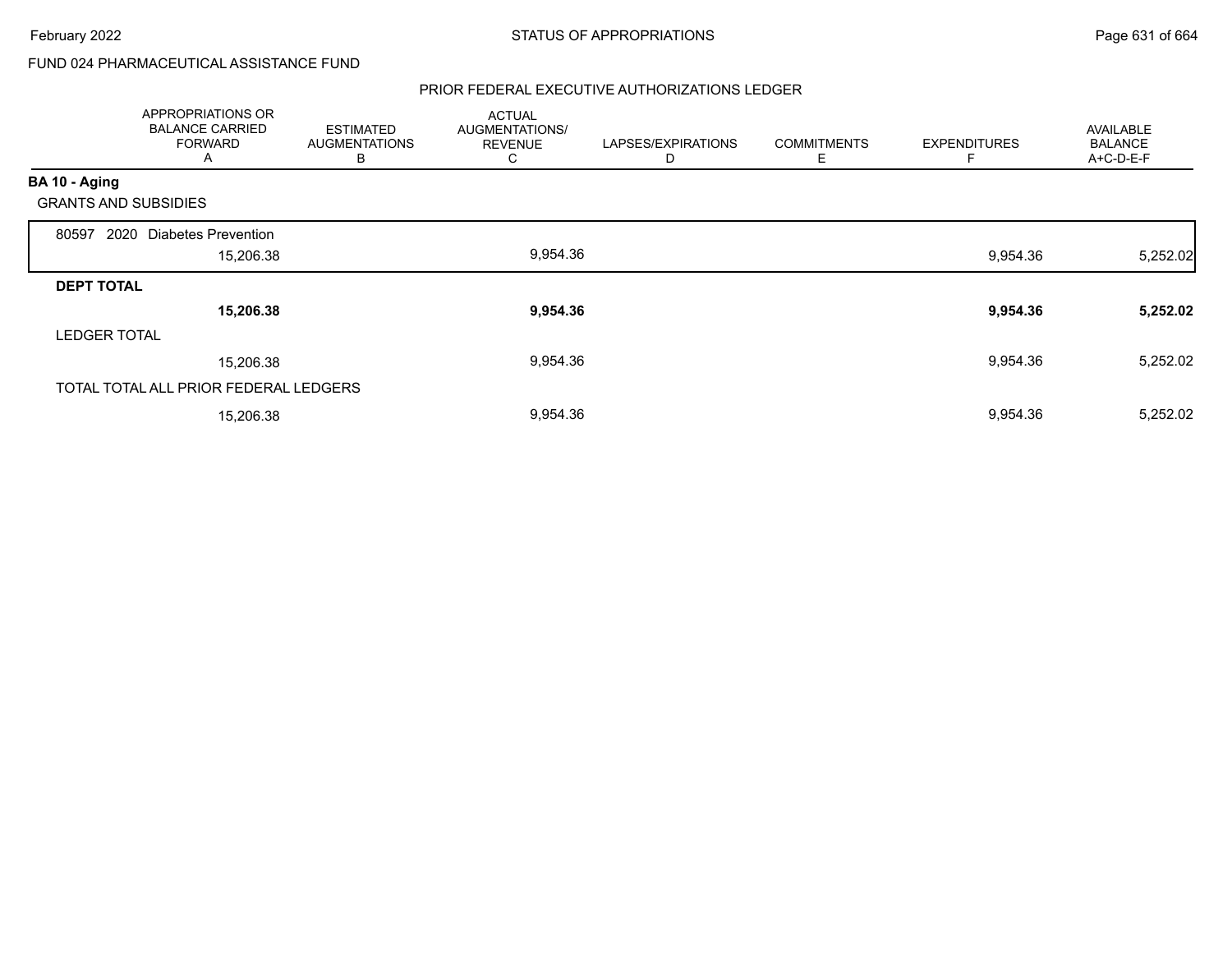#### FUND 025 BOAT FUND

|                                           | <b>APPROPRIATIONS OR</b><br><b>BALANCE CARRIED</b><br><b>FORWARD</b><br>A | <b>ESTIMATED</b><br><b>AUGMENTATIONS</b><br>B | <b>ACTUAL</b><br>AUGMENTATIONS/<br><b>REVENUE</b><br>Ü | LAPSES/EXPIRATIONS<br>D | <b>COMMITMENTS</b><br>Ε | <b>EXPENDITURES</b> | <b>AVAILABLE</b><br><b>BALANCE</b><br>A+C-D-E-F |
|-------------------------------------------|---------------------------------------------------------------------------|-----------------------------------------------|--------------------------------------------------------|-------------------------|-------------------------|---------------------|-------------------------------------------------|
| <b>BA 22 - Fish &amp; Boat Commission</b> |                                                                           |                                               |                                                        |                         |                         |                     |                                                 |
| <b>GENERAL GOVERNMENT</b>                 |                                                                           |                                               |                                                        |                         |                         |                     |                                                 |
| 2021<br>82846                             | Miscellaneous Boat Grants                                                 |                                               |                                                        |                         |                         |                     |                                                 |
|                                           | 5,684,000.00                                                              |                                               | 3,442,997.26                                           |                         |                         | 3,442,997.26        | 2,241,002.74                                    |
| <b>DEPT TOTAL</b>                         |                                                                           |                                               |                                                        |                         |                         |                     |                                                 |
|                                           | 5,684,000.00                                                              |                                               | 3,442,997.26                                           |                         |                         | 3,442,997.26        | 2,241,002.74                                    |
| <b>LEDGER TOTAL</b>                       |                                                                           |                                               |                                                        |                         |                         |                     |                                                 |
|                                           | 5,684,000.00                                                              |                                               | 3,442,997.26                                           |                         |                         | 3,442,997.26        | 2,241,002.74                                    |
|                                           | TOTAL TOTAL ALL CURRENT FEDERAL LEDGERS                                   |                                               |                                                        |                         |                         |                     |                                                 |
|                                           | 5,684,000.00                                                              |                                               | 3,442,997.26                                           |                         |                         | 3,442,997.26        | 2,241,002.74                                    |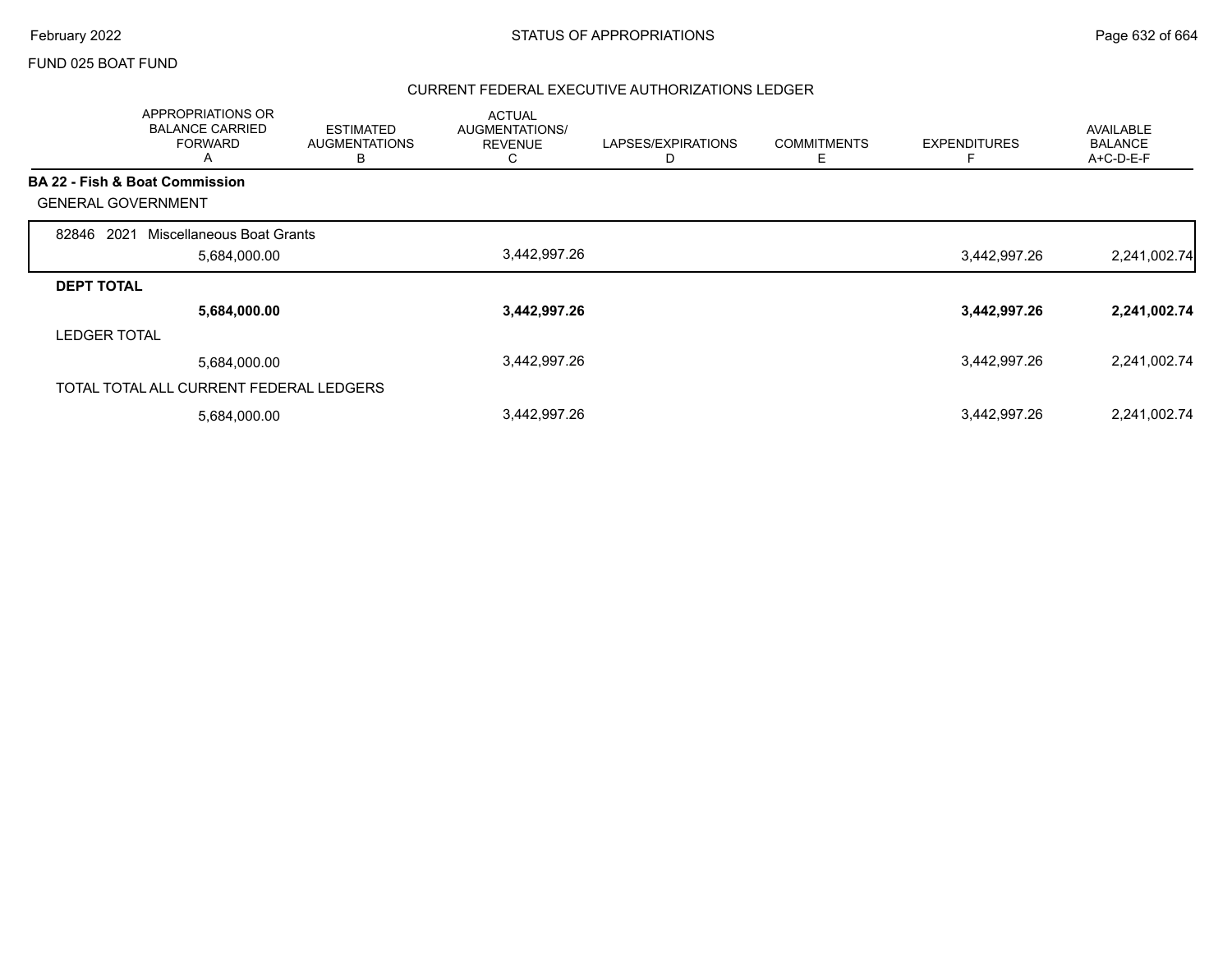Г

#### FUND 025 BOAT FUND

|                           | APPROPRIATIONS OR<br><b>BALANCE CARRIED</b><br><b>FORWARD</b><br>A | <b>ESTIMATED</b><br><b>AUGMENTATIONS</b><br>В | <b>ACTUAL</b><br>AUGMENTATIONS/<br><b>REVENUE</b><br>C | LAPSES/EXPIRATIONS | <b>COMMITMENTS</b><br>Ε | <b>EXPENDITURES</b><br>F | AVAILABLE<br><b>BALANCE</b><br>A+C-D-E-F |
|---------------------------|--------------------------------------------------------------------|-----------------------------------------------|--------------------------------------------------------|--------------------|-------------------------|--------------------------|------------------------------------------|
|                           | <b>BA 22 - Fish &amp; Boat Commission</b>                          |                                               |                                                        |                    |                         |                          |                                          |
| <b>GENERAL GOVERNMENT</b> |                                                                    |                                               |                                                        |                    |                         |                          |                                          |
| 2020<br>82846             | Miscellaneous Boat Grants                                          |                                               |                                                        |                    |                         |                          |                                          |
|                           | 2,211,325.00                                                       |                                               |                                                        |                    |                         |                          | 2,211,325.00                             |
| <b>DEPT TOTAL</b>         |                                                                    |                                               |                                                        |                    |                         |                          |                                          |
|                           | 2,211,325.00                                                       |                                               |                                                        |                    |                         |                          | 2,211,325.00                             |
| <b>LEDGER TOTAL</b>       |                                                                    |                                               |                                                        |                    |                         |                          |                                          |
|                           | 2,211,325.00                                                       |                                               |                                                        |                    |                         |                          | 2,211,325.00                             |
|                           | TOTAL TOTAL ALL PRIOR FEDERAL LEDGERS                              |                                               |                                                        |                    |                         |                          |                                          |
|                           | 2,211,325.00                                                       |                                               |                                                        |                    |                         |                          | 2,211,325.00                             |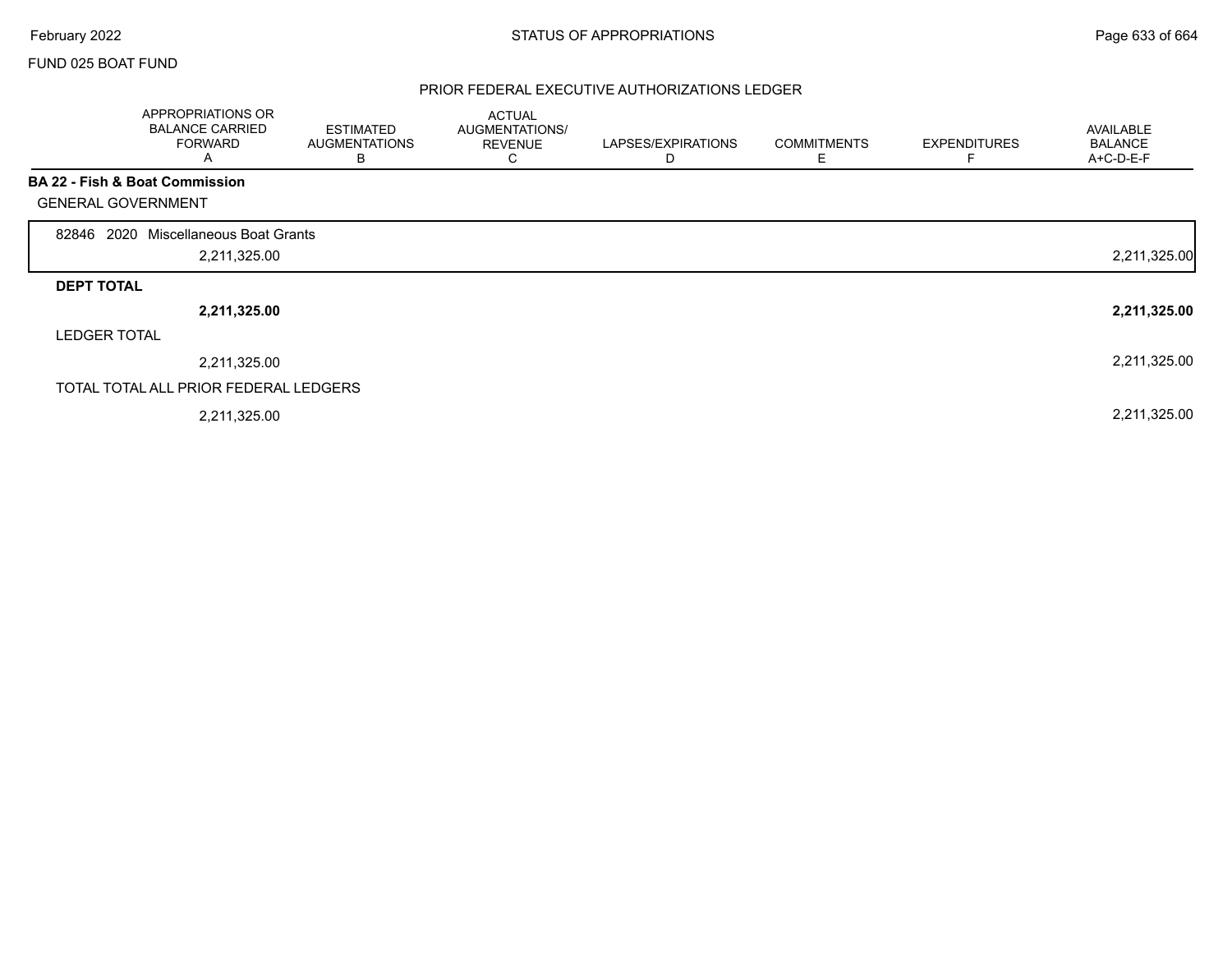## FUND 026 ADMINISTRATION FUND

|                          | <b>APPROPRIATIONS OR</b><br><b>BALANCE CARRIED</b><br><b>FORWARD</b><br>Α | <b>ESTIMATED</b><br><b>AUGMENTATIONS</b><br>В | <b>ACTUAL</b><br>AUGMENTATIONS/<br><b>REVENUE</b><br>С | LAPSES/EXPIRATIONS<br>D | <b>COMMITMENTS</b><br>Е | <b>EXPENDITURES</b><br>F | <b>AVAILABLE</b><br><b>BALANCE</b><br>A+C-D-E-F |
|--------------------------|---------------------------------------------------------------------------|-----------------------------------------------|--------------------------------------------------------|-------------------------|-------------------------|--------------------------|-------------------------------------------------|
| BA 12 - Labor & Industry |                                                                           |                                               |                                                        |                         |                         |                          |                                                 |
|                          | <b>GENERAL GOVERNMENT</b>                                                 |                                               |                                                        |                         |                         |                          |                                                 |
|                          | 89553 2021 Administrationof UnemployCompensation(F)                       |                                               |                                                        |                         |                         |                          |                                                 |
|                          | 241,000,000.00                                                            |                                               | 60,221,928.68                                          |                         | 15,965,653.45           | 102,608,212.59           | 122,426,133.96                                  |
|                          | 89554 2021 Workforce Development (F)                                      |                                               |                                                        |                         |                         |                          |                                                 |
|                          | 93,219,000.00                                                             |                                               | 32,578,778.04                                          |                         | 12,099,131.13           | 36,096,519.38            | 45,023,349.49                                   |
|                          | <b>GRANTS AND SUBSIDIES</b>                                               |                                               |                                                        |                         |                         |                          |                                                 |
|                          | 87642 2021 COVID-Administration of UnemploymntComp                        |                                               |                                                        |                         |                         |                          |                                                 |
|                          | 23,477,141.00                                                             |                                               | 3,608,598.33                                           |                         | 2,204,590.65            | 12,566,825.62            | 8,705,724.73                                    |
| 87643 2021               | <b>COVID-FPUC Administration</b>                                          |                                               |                                                        |                         |                         |                          |                                                 |
|                          | 5,598,456.00                                                              |                                               |                                                        |                         | 39,641.89               | 2,829.11                 | 5,555,985.00                                    |
| 87644 2021               | <b>COVID-PUA Administration</b>                                           |                                               |                                                        |                         |                         |                          |                                                 |
|                          | 82,763,324.00                                                             |                                               | 24,357,030.64                                          |                         | 15,100,379.96           | 27,042,646.61            | 40,620,297.43                                   |
| 87648 2021               | <b>COVID-PEUC Administration</b>                                          |                                               |                                                        |                         |                         |                          |                                                 |
|                          | 32,921,913.00                                                             |                                               | 6,484,404.16                                           |                         | 4,900,924.50            | 7,979,987.35             | 20,041,001.15                                   |
| <b>DEPT TOTAL</b>        |                                                                           |                                               |                                                        |                         |                         |                          |                                                 |
|                          | 478,979,834.00                                                            |                                               | 127,250,739.85                                         |                         | 50,310,321.58           | 186,297,020.66           | 242,372,491.76                                  |
| <b>LEDGER TOTAL</b>      |                                                                           |                                               |                                                        |                         |                         |                          |                                                 |
|                          | 478,979,834.00                                                            |                                               | 127,250,739.85                                         |                         | 50,310,321.58           | 186,297,020.66           | 242,372,491.76                                  |
|                          | TOTAL TOTAL ALL CURRENT FEDERAL LEDGERS                                   |                                               |                                                        |                         |                         |                          |                                                 |
|                          | 478,979,834.00                                                            |                                               | 127,250,739.85                                         |                         | 50,310,321.58           | 186,297,020.66           | 242,372,491.76                                  |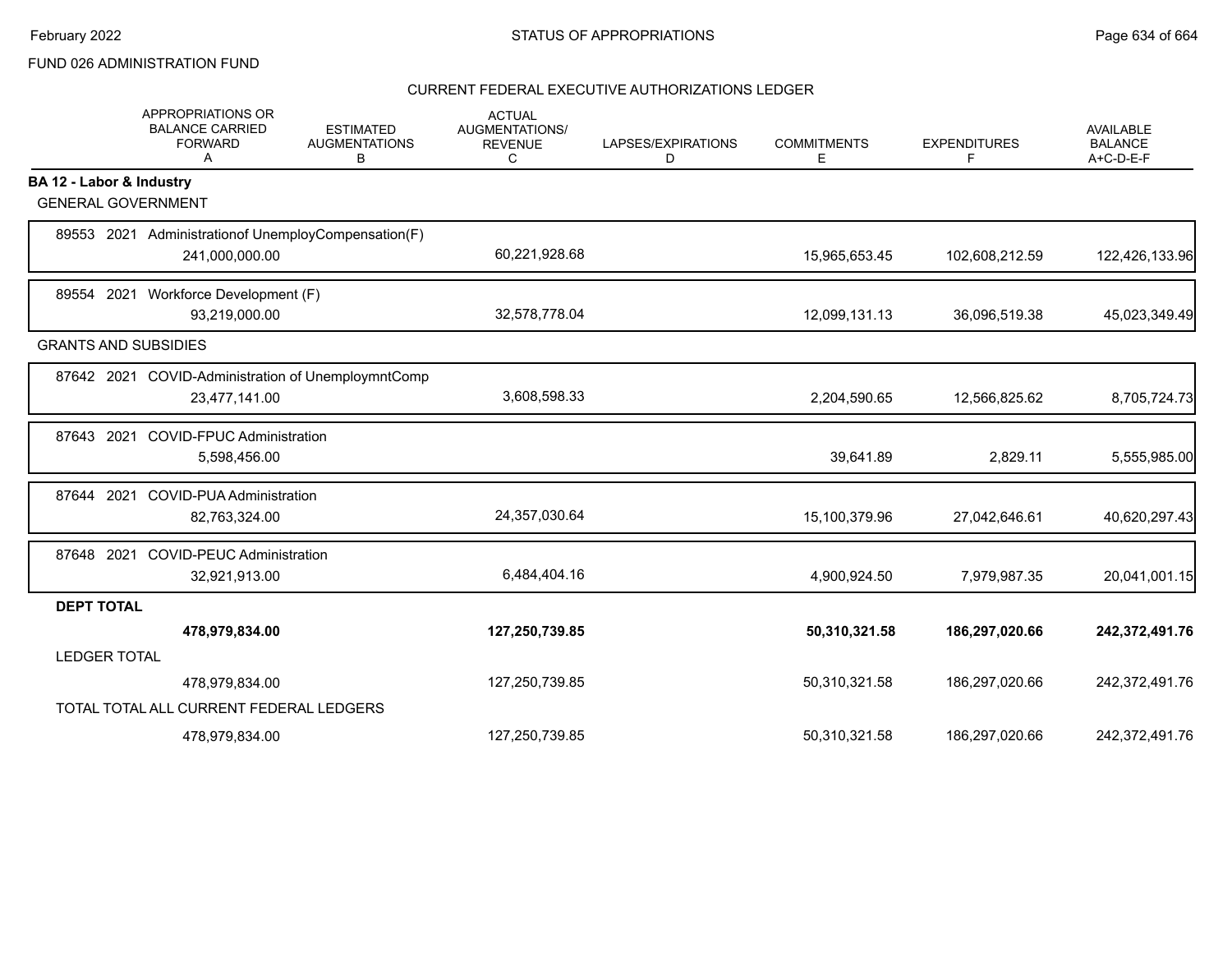## FUND 026 ADMINISTRATION FUND

|                          | APPROPRIATIONS OR<br><b>BALANCE CARRIED</b><br><b>FORWARD</b><br>A     | <b>ESTIMATED</b><br><b>AUGMENTATIONS</b><br>B | <b>ACTUAL</b><br>AUGMENTATIONS/<br><b>REVENUE</b><br>C | LAPSES/EXPIRATIONS<br>D | <b>COMMITMENTS</b><br>E. | <b>EXPENDITURES</b><br>F | <b>AVAILABLE</b><br><b>BALANCE</b><br>A+C-D-E-F |
|--------------------------|------------------------------------------------------------------------|-----------------------------------------------|--------------------------------------------------------|-------------------------|--------------------------|--------------------------|-------------------------------------------------|
| BA 12 - Labor & Industry |                                                                        |                                               |                                                        |                         |                          |                          |                                                 |
|                          | <b>GENERAL GOVERNMENT</b>                                              |                                               |                                                        |                         |                          |                          |                                                 |
|                          | 89553 2019 Administration of Unemploy Compensation (F)<br>2,594,604.84 |                                               | -22,850,072.20                                         |                         | 56,125.64                | $-9,451.29$              | 2,547,930.49                                    |
|                          | 89553 2020 Administrationof UnemployCompensation(F)<br>26,784,149.38   |                                               | 37, 317, 771. 70                                       |                         | 1,929,318.07             | -26,705,809.26           | 51,560,640.57                                   |
|                          | 89554 2019 Workforce Development (F)                                   |                                               | 10,720.33                                              |                         |                          | $-3,799.72$              | 3,799.72                                        |
|                          | 89554 2020 Workforce Development (F)<br>39,467,944.81                  |                                               | 4,857,810.01                                           |                         | 191,329.03               | 3,897,419.45             | 35,379,196.33                                   |
|                          | <b>GRANTS AND SUBSIDIES</b>                                            |                                               |                                                        |                         |                          |                          |                                                 |
|                          | 87642 2019 COVID-Administration of UnemploymntComp<br>0.73             |                                               | $-2,190,001.09$                                        |                         |                          |                          | 0.73                                            |
|                          | 87642 2020 COVID-Administration of UnemploymntComp<br>37,104,540.65    |                                               | 21,326,067.32                                          |                         | 2,543,800.39             | 34,466,164.76            | 94,575.50                                       |
|                          | 87643 2019 COVID-FPUC Administration<br>994.36                         |                                               |                                                        |                         |                          |                          | 994.36                                          |
|                          | 87643 2020 COVID-FPUC Administration<br>173,352.43                     |                                               | 142,855.79                                             |                         |                          | 142,855.79               | 30,496.64                                       |
|                          | 87644 2019 COVID-PUA Administration<br>9,657.15                        |                                               |                                                        |                         | 9,518.76                 |                          | 138.39                                          |
|                          | 87644 2020 COVID-PUA Administration<br>33,780,004.23                   |                                               | 29,686,988.31                                          |                         | 7,147,315.10             | 25,068,511.56            | 1,564,177.57                                    |
|                          | 87648 2019 COVID-PEUC Administration<br>47.65                          |                                               |                                                        |                         |                          |                          | 47.65                                           |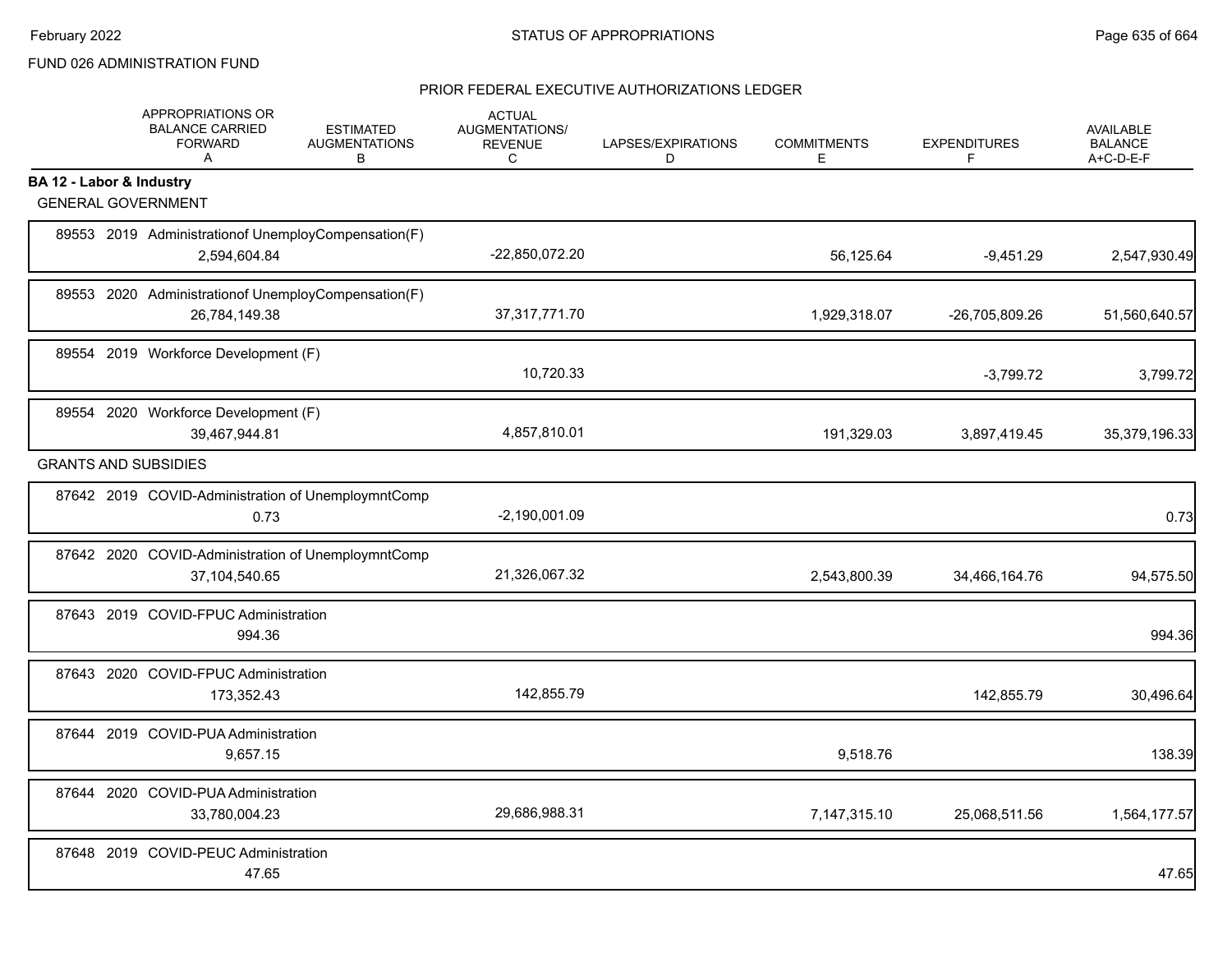### FUND 026 ADMINISTRATION FUND

| <b>APPROPRIATIONS OR</b><br><b>BALANCE CARRIED</b><br><b>FORWARD</b><br>A | <b>ESTIMATED</b><br><b>AUGMENTATIONS</b><br>В | <b>ACTUAL</b><br>AUGMENTATIONS/<br><b>REVENUE</b> | LAPSES/EXPIRATIONS | <b>COMMITMENTS</b><br>Е | <b>EXPENDITURES</b> | AVAILABLE<br><b>BALANCE</b><br>$A+C-D-E-F$ |
|---------------------------------------------------------------------------|-----------------------------------------------|---------------------------------------------------|--------------------|-------------------------|---------------------|--------------------------------------------|
| 2020 COVID-PEUC Administration<br>87648                                   |                                               |                                                   |                    |                         |                     |                                            |
| 4.973.083.51                                                              |                                               | 4,926,278.45                                      |                    | 25.591.88               | 4.626.218.26        | 321,273.37                                 |
| <b>DEPT TOTAL</b>                                                         |                                               |                                                   |                    |                         |                     |                                            |
| 144,888,379.74                                                            |                                               | 73,228,418.62                                     |                    | 11,902,998.87           | 41,482,109.55       | 91,503,271.32                              |
| <b>LEDGER TOTAL</b>                                                       |                                               |                                                   |                    |                         |                     |                                            |
| 144,888,379.74                                                            |                                               | 73,228,418.62                                     |                    | 11.902.998.87           | 41,482,109.55       | 91,503,271.32                              |
| TOTAL TOTAL ALL PRIOR FEDERAL LEDGERS                                     |                                               |                                                   |                    |                         |                     |                                            |
| 144,888,379.74                                                            |                                               | 73,228,418.62                                     |                    | 11,902,998.87           | 41,482,109.55       | 91,503,271.32                              |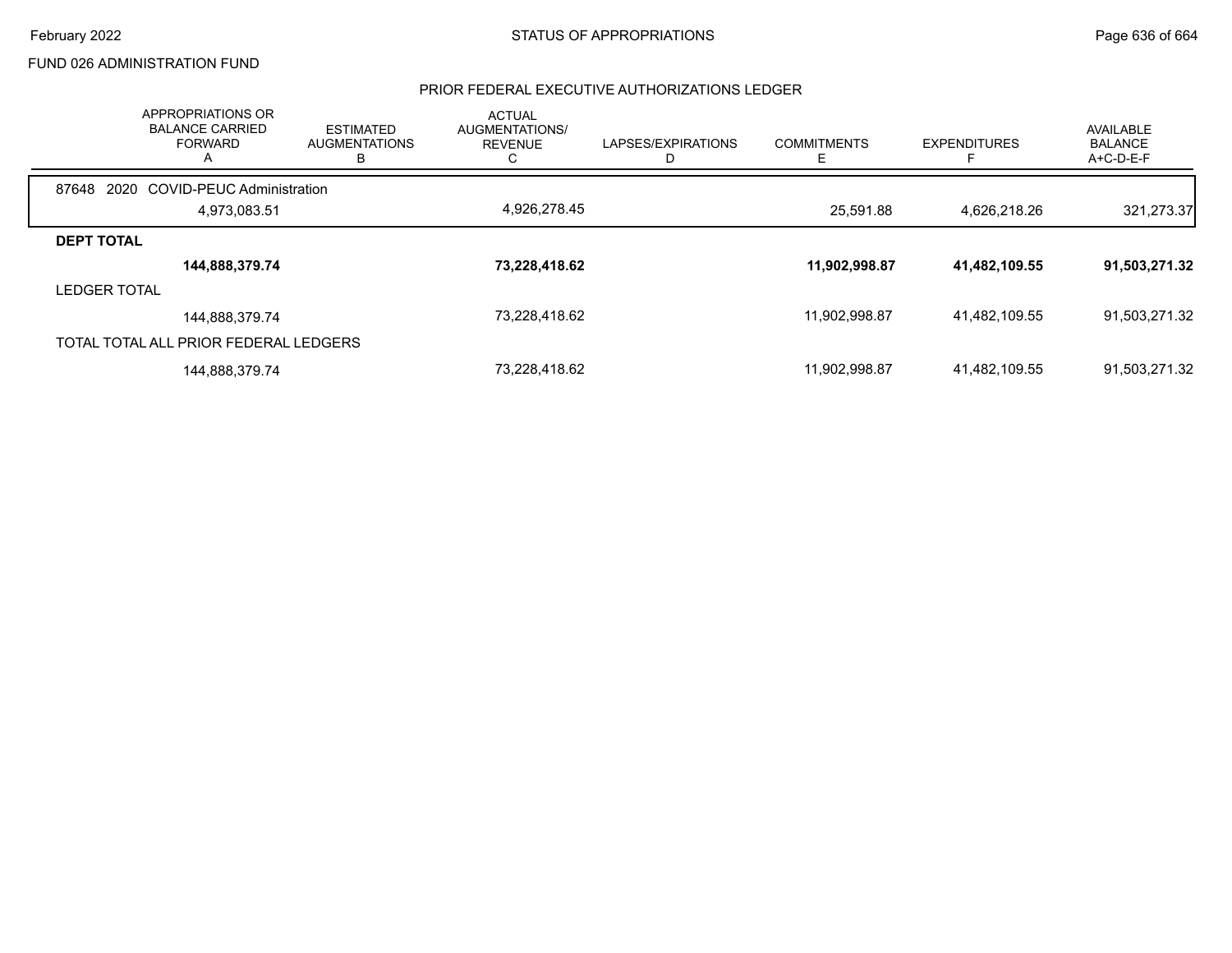# FUND 033 EMPLOYMENT FUND FOR THE BLIND

|                          | APPROPRIATIONS OR<br><b>BALANCE CARRIED</b><br><b>FORWARD</b><br>A | <b>ESTIMATED</b><br>AUGMENTATIONS<br>В | <b>ACTUAL</b><br>AUGMENTATIONS/<br><b>REVENUE</b><br>U | LAPSES/EXPIRATIONS<br>D | <b>COMMITMENTS</b><br>Е | <b>EXPENDITURES</b> | <b>AVAILABLE</b><br><b>BALANCE</b><br>$A+C-D-E-F$ |
|--------------------------|--------------------------------------------------------------------|----------------------------------------|--------------------------------------------------------|-------------------------|-------------------------|---------------------|---------------------------------------------------|
| BA 12 - Labor & Industry |                                                                    |                                        |                                                        |                         |                         |                     |                                                   |
|                          | <b>GENERAL GOVERNMENT</b>                                          |                                        |                                                        |                         |                         |                     |                                                   |
|                          | 87434 2020 COVID-Business Enterprise Program                       |                                        |                                                        |                         |                         |                     |                                                   |
|                          | 396,601.00                                                         |                                        | 396,600.97                                             |                         |                         | 396,600.97          | 0.03                                              |
| <b>DEPT TOTAL</b>        |                                                                    |                                        |                                                        |                         |                         |                     |                                                   |
|                          | 396,601.00                                                         |                                        | 396,600.97                                             |                         |                         | 396,600.97          | 0.03                                              |
| <b>LEDGER TOTAL</b>      |                                                                    |                                        |                                                        |                         |                         |                     |                                                   |
|                          | 396,601.00                                                         |                                        | 396,600.97                                             |                         |                         | 396,600.97          | 0.03                                              |
|                          | TOTAL TOTAL ALL PRIOR FEDERAL LEDGERS                              |                                        |                                                        |                         |                         |                     |                                                   |
|                          | 396,601.00                                                         |                                        | 396,600.97                                             |                         |                         | 396,600.97          | 0.03                                              |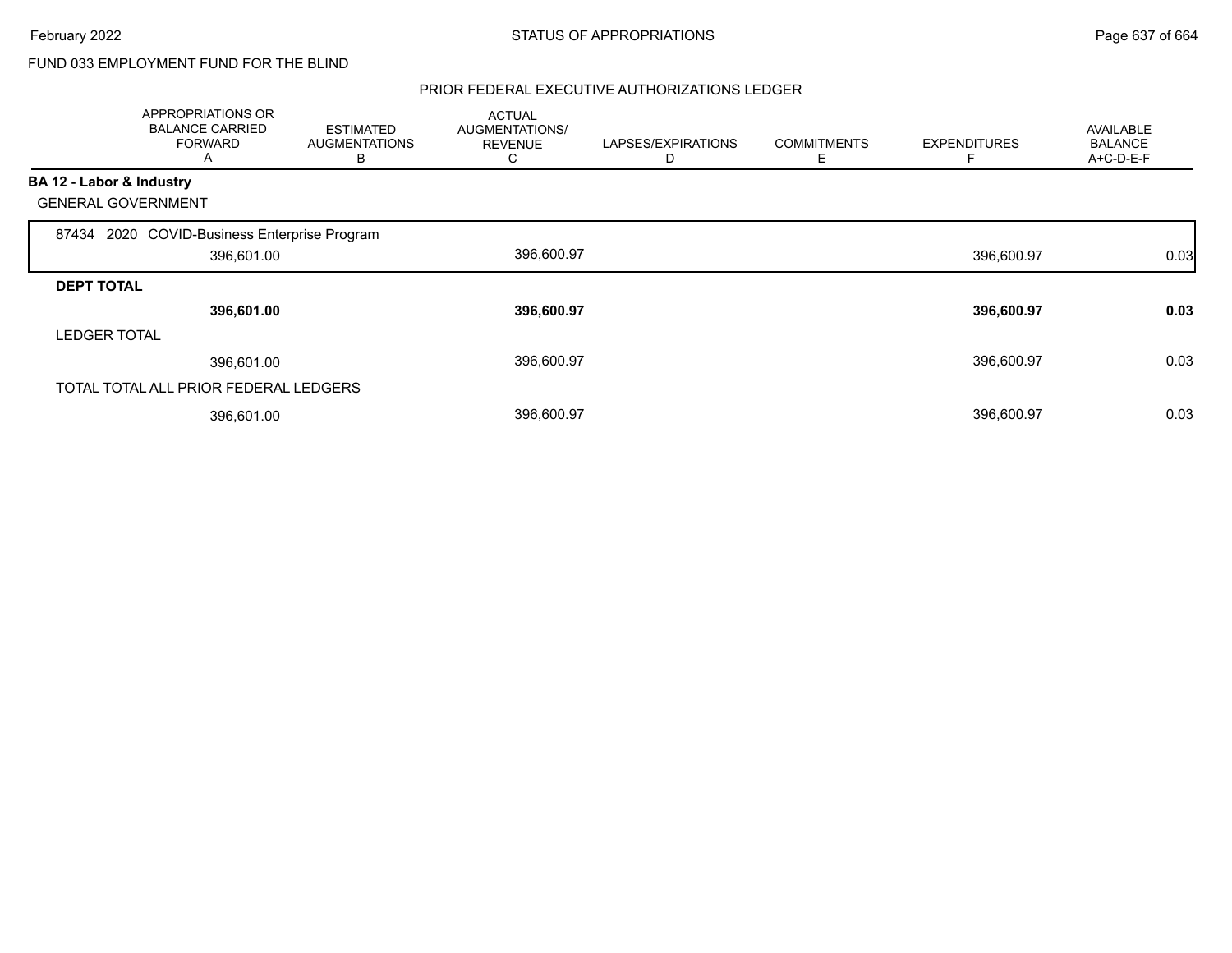# FUND 037 PENNVEST DRINKING WATER REVOLVING

#### CURRENT FEDERAL APPROPRIATIONS LEDGER

|                             | <b>APPROPRIATIONS OR</b><br><b>BALANCE CARRIED</b><br><b>FORWARD</b><br>Α | <b>ESTIMATED</b><br><b>AUGMENTATIONS</b><br>В | <b>ACTUAL</b><br><b>AUGMENTATIONS/</b><br><b>REVENUE</b><br>C | LAPSES/EXPIRATIONS<br>D | <b>COMMITMENTS</b><br>E. | <b>EXPENDITURES</b><br>F | <b>AVAILABLE</b><br><b>BALANCE</b><br>A+C-D-E-F |
|-----------------------------|---------------------------------------------------------------------------|-----------------------------------------------|---------------------------------------------------------------|-------------------------|--------------------------|--------------------------|-------------------------------------------------|
|                             | <b>BA 33 - PA Infrastructure Investment</b>                               |                                               |                                                               |                         |                          |                          |                                                 |
| <b>GRANTS AND SUBSIDIES</b> |                                                                           |                                               |                                                               |                         |                          |                          |                                                 |
|                             | 71131 2021 Local Assistance-Source Water Pollution<br>8,500,000.00        |                                               | 311,221.56                                                    |                         |                          | 311,221.56               | 8,188,778.44                                    |
| 71132 2021                  | Assistance to State Programs<br>7,000,000.00                              |                                               | 922,770.82                                                    |                         |                          | 922,770.82               | 6,077,229.18                                    |
| 71133 2021                  | <b>Technical Assistance to Small Systems</b><br>1,750,000.00              |                                               | 13,529.06                                                     |                         |                          | 13,529.06                | 1,736,470.94                                    |
| 71134 2021                  | Loan Program Administration<br>2,532,000.00                               |                                               | 934,570.25                                                    |                         | 172,469.75               | 938,725.50               | 1,420,804.75                                    |
| 71135 2021                  | Drinking Water Projects Revolving Loan<br>44,018,000.00                   |                                               | 23,409,800.00                                                 |                         | 7,079,032.78             | 23,409,800.00            | 13,529,167.22                                   |
| <b>DEPT TOTAL</b>           |                                                                           |                                               |                                                               |                         |                          |                          |                                                 |
|                             | 63,800,000.00                                                             |                                               | 25,591,891.69                                                 |                         | 7,251,502.53             | 25,596,046.94            | 30,952,450.53                                   |
| <b>LEDGER TOTAL</b>         |                                                                           |                                               |                                                               |                         |                          |                          |                                                 |
|                             | 63,800,000.00                                                             |                                               | 25,591,891.69                                                 |                         | 7,251,502.53             | 25,596,046.94            | 30,952,450.53                                   |
|                             | TOTAL TOTAL ALL CURRENT FEDERAL LEDGERS                                   |                                               |                                                               |                         |                          |                          |                                                 |
|                             | 63,800,000.00                                                             |                                               | 25,591,891.69                                                 |                         | 7,251,502.53             | 25,596,046.94            | 30,952,450.53                                   |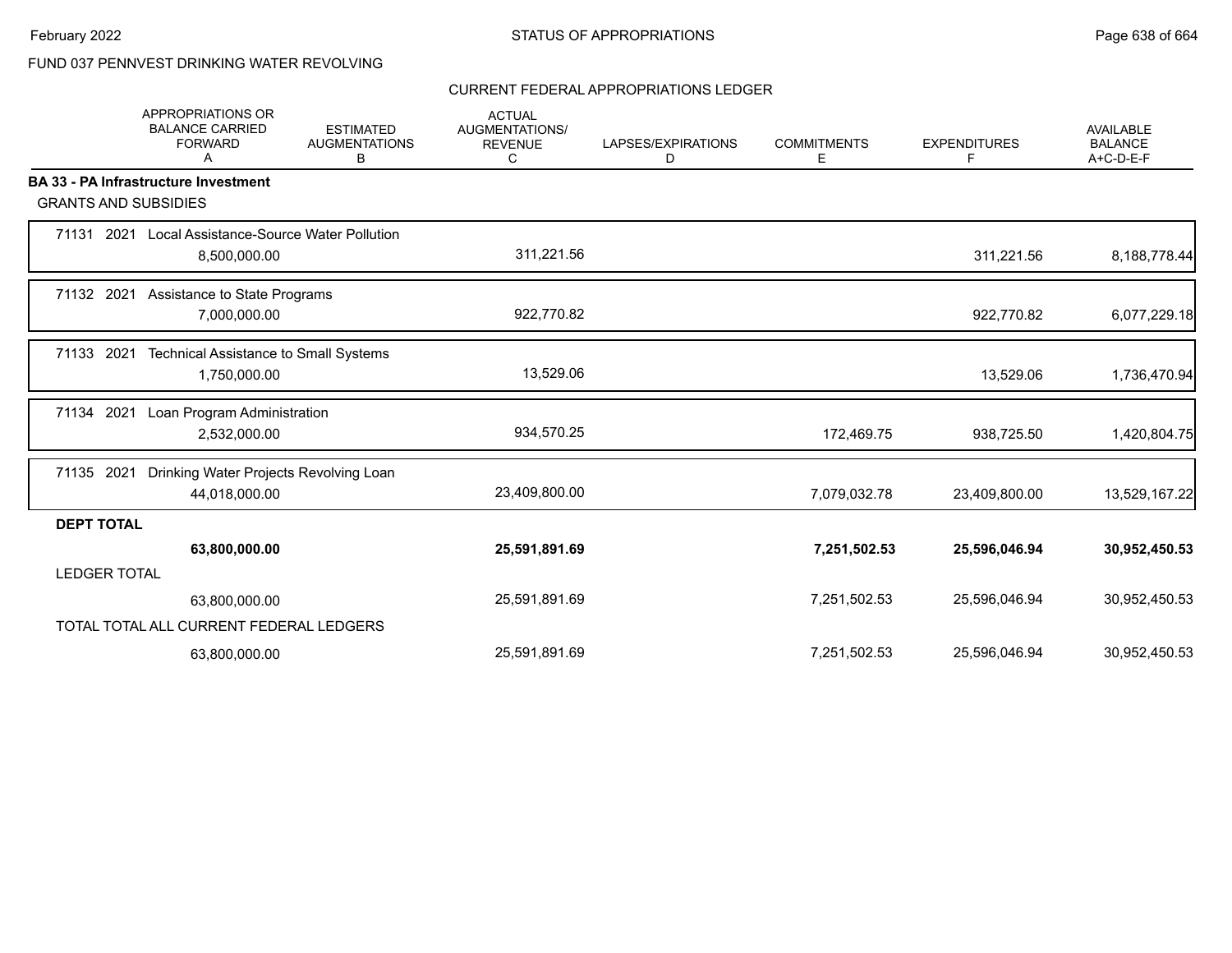## FUND 037 PENNVEST DRINKING WATER REVOLVING

|                     | APPROPRIATIONS OR<br><b>BALANCE CARRIED</b><br><b>FORWARD</b><br>A | <b>ESTIMATED</b><br><b>AUGMENTATIONS</b><br>В | <b>ACTUAL</b><br>AUGMENTATIONS/<br><b>REVENUE</b><br>C | LAPSES/EXPIRATIONS<br>D | <b>COMMITMENTS</b><br>Е | <b>EXPENDITURES</b><br>F | <b>AVAILABLE</b><br><b>BALANCE</b><br>A+C-D-E-F |
|---------------------|--------------------------------------------------------------------|-----------------------------------------------|--------------------------------------------------------|-------------------------|-------------------------|--------------------------|-------------------------------------------------|
|                     | <b>BA 33 - PA Infrastructure Investment</b>                        |                                               |                                                        |                         |                         |                          |                                                 |
|                     | <b>GRANTS AND SUBSIDIES</b>                                        |                                               |                                                        |                         |                         |                          |                                                 |
|                     | 80176 2020 Local Assistance-Source Water Pollut(F)<br>4,186,227.37 |                                               |                                                        |                         |                         |                          | 4,186,227.37                                    |
|                     | 80177 2020 Assistance To State Programs (F)<br>3,513,727.58        |                                               |                                                        |                         |                         |                          | 3,513,727.58                                    |
|                     | 80178 2020 Technical Assistance to Small System<br>935,594.71      |                                               |                                                        |                         |                         |                          | 935,594.71                                      |
|                     | 80180 2020 Drinking Water Projects Revolving Loan<br>23,974,670.00 |                                               |                                                        |                         |                         |                          | 23,974,670.00                                   |
|                     | 80181 2019 Loan Program Administration (F)<br>28.67                |                                               |                                                        |                         |                         |                          | 28.67                                           |
|                     | 80181 2020 Loan Program Administration (F)<br>764,315.15           |                                               | 48,073.99                                              |                         |                         | 39,469.61                | 724,845.54                                      |
| <b>DEPT TOTAL</b>   |                                                                    |                                               |                                                        |                         |                         |                          |                                                 |
|                     | 33,374,563.48                                                      |                                               | 48,073.99                                              |                         |                         | 39,469.61                | 33,335,093.87                                   |
| <b>LEDGER TOTAL</b> |                                                                    |                                               |                                                        |                         |                         |                          |                                                 |
|                     | 33,374,563.48                                                      |                                               | 48,073.99                                              |                         |                         | 39,469.61                | 33,335,093.87                                   |
|                     | TOTAL TOTAL ALL PRIOR FEDERAL LEDGERS                              |                                               |                                                        |                         |                         |                          |                                                 |
|                     | 33,374,563.48                                                      |                                               | 48,073.99                                              |                         |                         | 39,469.61                | 33,335,093.87                                   |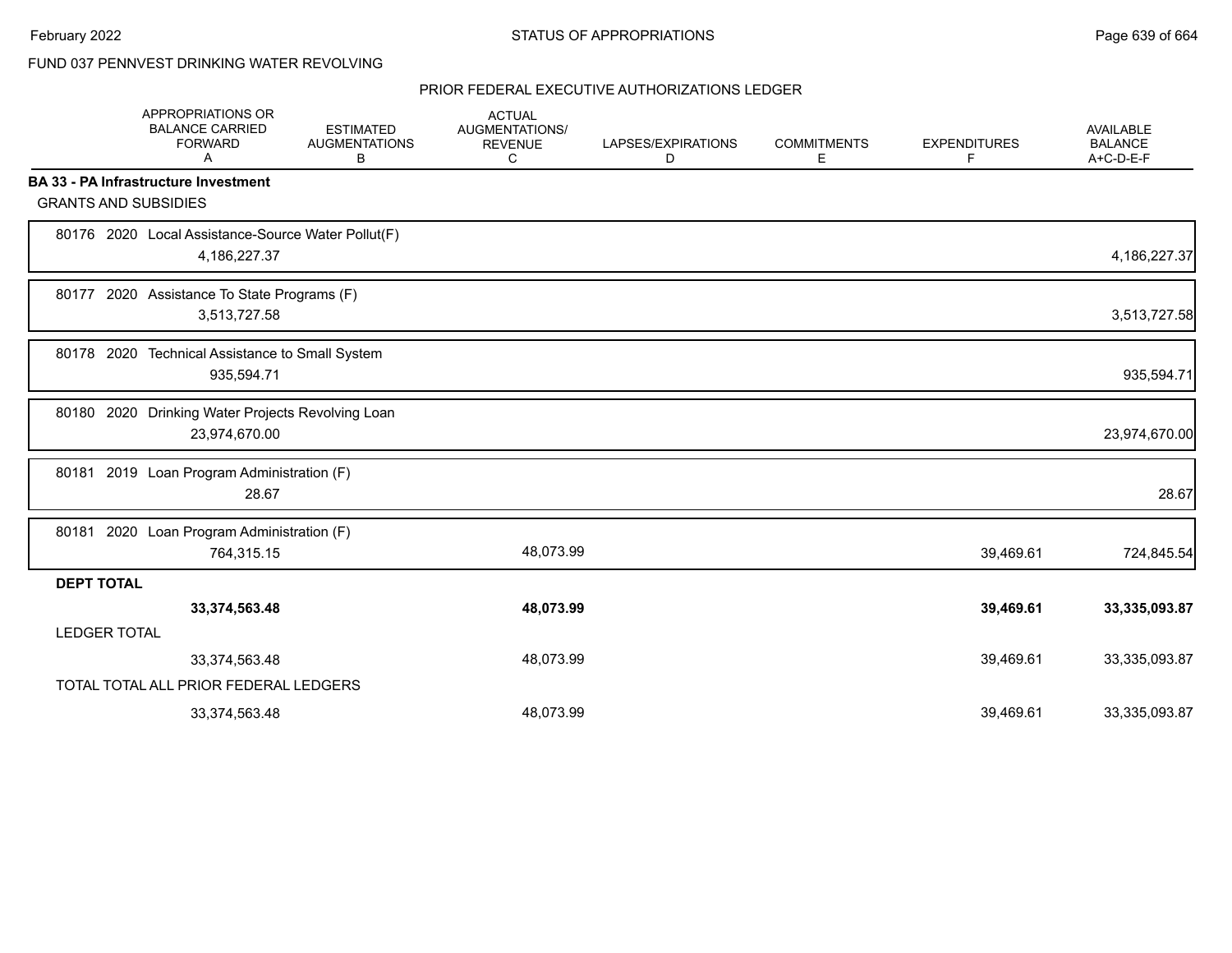# FUND 071 TOBACCO SETTLEMENT FUND

|                               | <b>APPROPRIATIONS OR</b><br><b>BALANCE CARRIED</b><br><b>FORWARD</b><br>Α | <b>ESTIMATED</b><br><b>AUGMENTATIONS</b><br>B | <b>ACTUAL</b><br>AUGMENTATIONS/<br><b>REVENUE</b><br>C | LAPSES/EXPIRATIONS<br>D | <b>COMMITMENTS</b><br>E | <b>EXPENDITURES</b><br>F | AVAILABLE<br><b>BALANCE</b><br>A+C-D-E-F |
|-------------------------------|---------------------------------------------------------------------------|-----------------------------------------------|--------------------------------------------------------|-------------------------|-------------------------|--------------------------|------------------------------------------|
| <b>BA 21 - Human Services</b> |                                                                           |                                               |                                                        |                         |                         |                          |                                          |
|                               | <b>GRANTS AND SUBSIDIES</b>                                               |                                               |                                                        |                         |                         |                          |                                          |
| 82068                         | Medical Assistance-Uncompensated Care<br>2021                             |                                               |                                                        |                         |                         |                          |                                          |
|                               | 33,161,000.00                                                             |                                               | 629,181.48                                             |                         |                         | 745,013.36               | 32,415,986.64                            |
| 2021<br>82069                 | Med Assist-Workers with Disabilities                                      |                                               |                                                        |                         |                         |                          |                                          |
|                               | 135,953,000.00                                                            |                                               | $-6,861,970.78$                                        |                         |                         | $-5,422,597.55$          | 141,375,597.55                           |
|                               |                                                                           |                                               |                                                        |                         |                         |                          |                                          |
| 2021<br>87639                 | <b>COVID-MA-Workers with Disabilities</b><br>8,019,000.00                 |                                               |                                                        |                         |                         |                          | 8,019,000.00                             |
|                               |                                                                           |                                               |                                                        |                         |                         |                          |                                          |
| <b>DEPT TOTAL</b>             |                                                                           |                                               |                                                        |                         |                         |                          | 181,810,584.19                           |
| <b>LEDGER TOTAL</b>           | 177,133,000.00                                                            |                                               | $-6,232,789.30$                                        |                         |                         | -4,677,584.19            |                                          |
|                               |                                                                           |                                               |                                                        |                         |                         |                          |                                          |
|                               | 177,133,000.00                                                            |                                               | $-6,232,789.30$                                        |                         |                         | -4,677,584.19            | 181,810,584.19                           |
|                               | TOTAL TOTAL ALL CURRENT FEDERAL LEDGERS                                   |                                               |                                                        |                         |                         |                          |                                          |
|                               | 177,133,000.00                                                            |                                               | $-6,232,789.30$                                        |                         |                         | -4,677,584.19            | 181,810,584.19                           |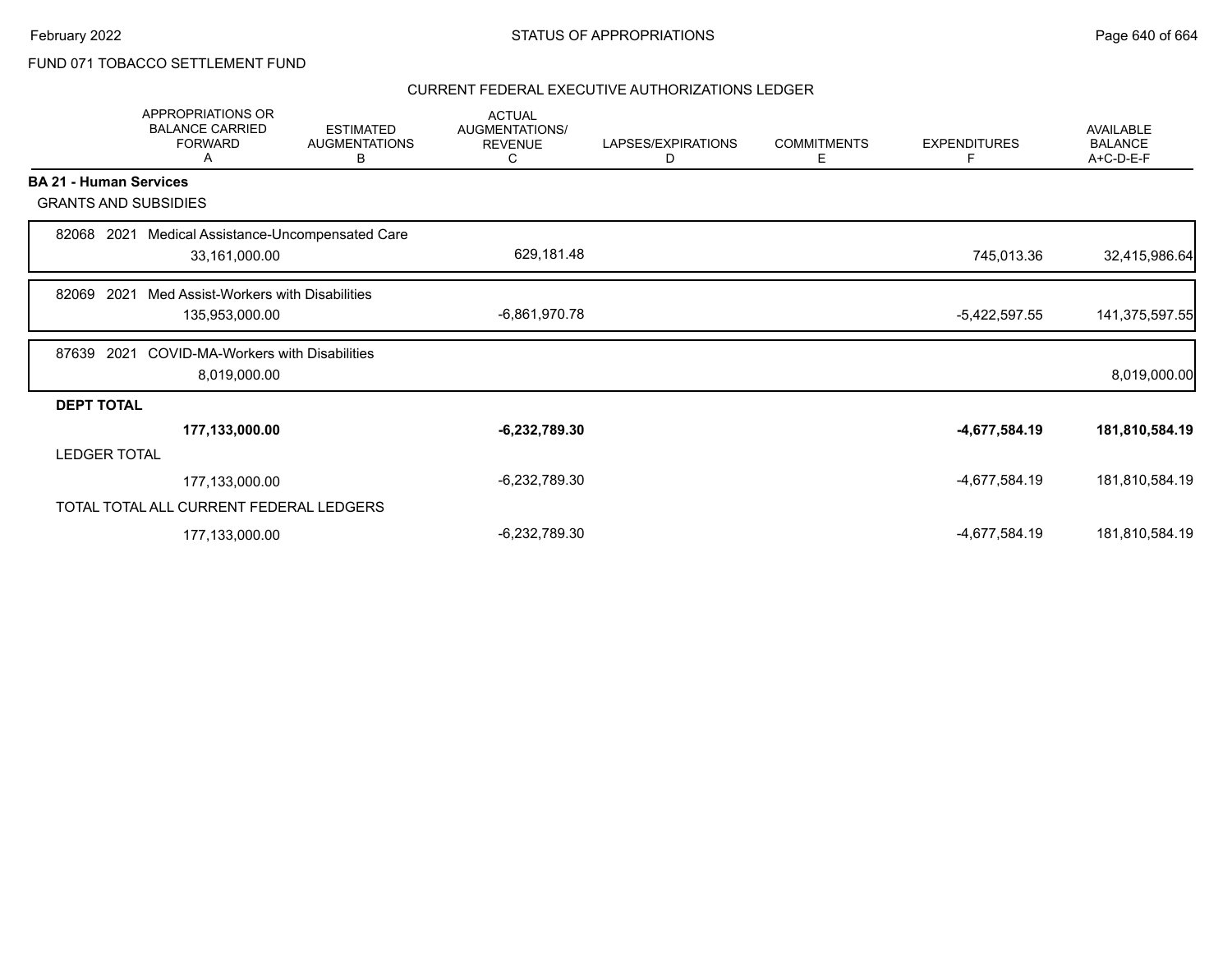# FUND 071 TOBACCO SETTLEMENT FUND

|                               | <b>APPROPRIATIONS OR</b><br><b>BALANCE CARRIED</b><br><b>FORWARD</b><br>A | <b>ESTIMATED</b><br><b>AUGMENTATIONS</b><br>в | <b>ACTUAL</b><br><b>AUGMENTATIONS/</b><br><b>REVENUE</b><br>C | LAPSES/EXPIRATIONS<br>D | <b>COMMITMENTS</b><br>Е | <b>EXPENDITURES</b><br>F | <b>AVAILABLE</b><br><b>BALANCE</b><br>$A+C-D-E-F$ |
|-------------------------------|---------------------------------------------------------------------------|-----------------------------------------------|---------------------------------------------------------------|-------------------------|-------------------------|--------------------------|---------------------------------------------------|
| <b>BA 21 - Human Services</b> |                                                                           |                                               |                                                               |                         |                         |                          |                                                   |
|                               | <b>GRANTS AND SUBSIDIES</b>                                               |                                               |                                                               |                         |                         |                          |                                                   |
|                               | 82068 2019 Medical Assistance-Uncompensated Care<br>14,419.03             |                                               |                                                               |                         |                         |                          | 14,419.03                                         |
| 82068                         | Medical Assistance-Uncompensated Care<br>2020                             |                                               |                                                               |                         |                         |                          |                                                   |
|                               | 37,201,000.00                                                             |                                               | 36,799,947.09                                                 |                         |                         | 36,490,918.81            | 710,081.19                                        |
|                               | 82069 2020 Med Assist-Workers with Disabilities                           |                                               |                                                               |                         |                         |                          |                                                   |
|                               | 30,510,232.37                                                             |                                               | 31,821,911.02                                                 |                         |                         | 30,510,113.27            | 119.10                                            |
| 87640                         | 2020 COVID-MA-Uncompensated Care                                          |                                               |                                                               |                         |                         |                          |                                                   |
|                               | 5,101,382.45                                                              |                                               | 4,452,796.03                                                  |                         |                         | 4,465,894.58             | 635,487.87                                        |
| <b>DEPT TOTAL</b>             |                                                                           |                                               |                                                               |                         |                         |                          |                                                   |
|                               | 72,827,033.85                                                             |                                               | 73,074,654.14                                                 |                         |                         | 71,466,926.66            | 1,360,107.19                                      |
| <b>LEDGER TOTAL</b>           |                                                                           |                                               |                                                               |                         |                         |                          |                                                   |
|                               | 72,827,033.85                                                             |                                               | 73,074,654.14                                                 |                         |                         | 71,466,926.66            | 1,360,107.19                                      |
|                               | TOTAL TOTAL ALL PRIOR FEDERAL LEDGERS                                     |                                               |                                                               |                         |                         |                          |                                                   |
|                               | 72,827,033.85                                                             |                                               | 73,074,654.14                                                 |                         |                         | 71,466,926.66            | 1,360,107.19                                      |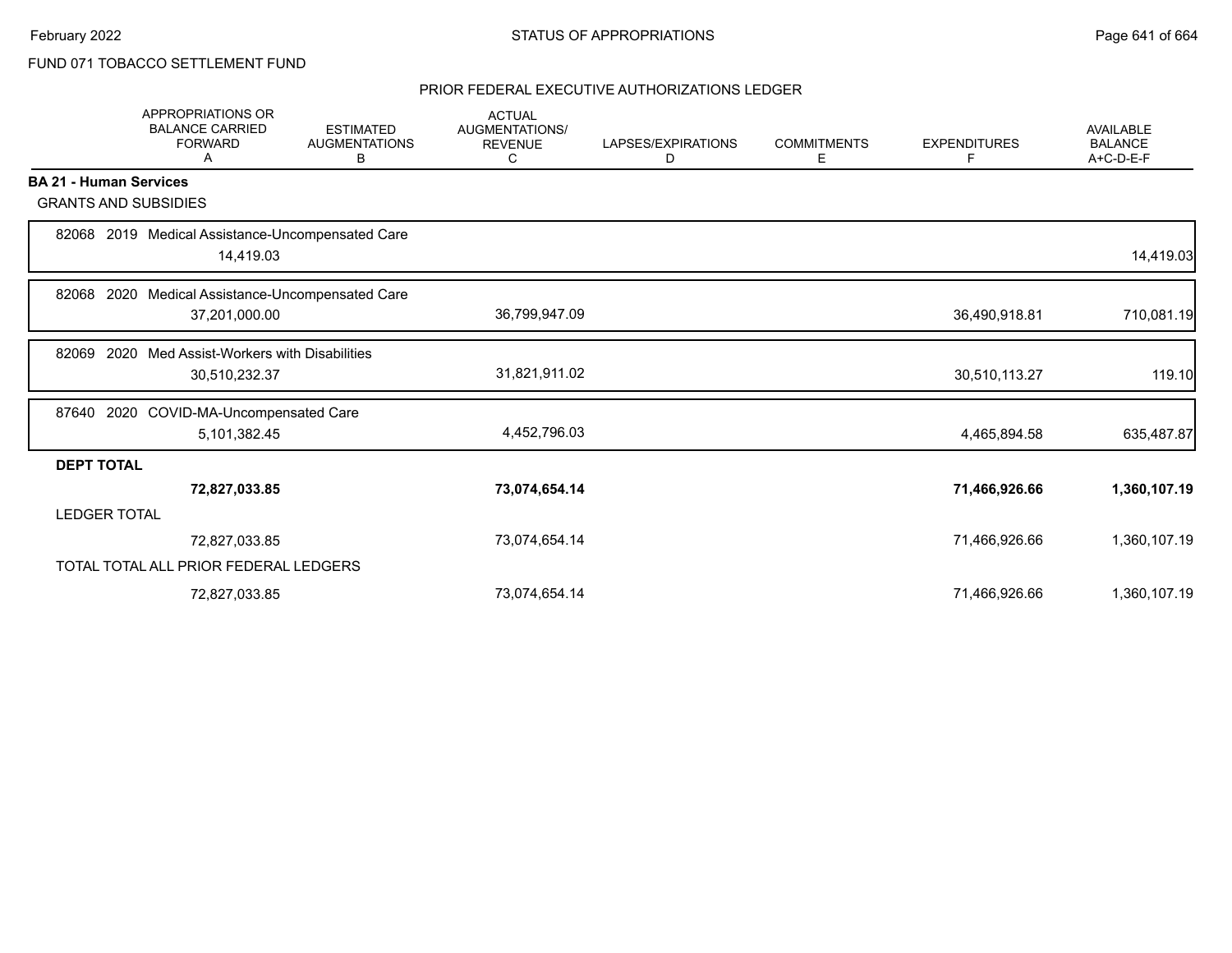# FUND 085 REHABILITATION CENTER FUND

|                          | <b>APPROPRIATIONS OR</b><br><b>BALANCE CARRIED</b><br><b>FORWARD</b><br>A | <b>ESTIMATED</b><br><b>AUGMENTATIONS</b><br>B | <b>ACTUAL</b><br>AUGMENTATIONS/<br><b>REVENUE</b><br>С | LAPSES/EXPIRATIONS<br>D | <b>COMMITMENTS</b><br>Ε | <b>EXPENDITURES</b> | <b>AVAILABLE</b><br><b>BALANCE</b><br>A+C-D-E-F |
|--------------------------|---------------------------------------------------------------------------|-----------------------------------------------|--------------------------------------------------------|-------------------------|-------------------------|---------------------|-------------------------------------------------|
| BA 12 - Labor & Industry |                                                                           |                                               |                                                        |                         |                         |                     |                                                 |
|                          | <b>GENERAL GOVERNMENT</b>                                                 |                                               |                                                        |                         |                         |                     |                                                 |
| 87662                    | 2020 COVID-Hiram G. Andrews Center                                        |                                               |                                                        |                         |                         |                     |                                                 |
|                          | 1,371,193.00                                                              |                                               | 529,898.50                                             |                         |                         | 761,748.50          | 609,444.50                                      |
| <b>DEPT TOTAL</b>        |                                                                           |                                               |                                                        |                         |                         |                     |                                                 |
|                          | 1,371,193.00                                                              |                                               | 529,898.50                                             |                         |                         | 761,748.50          | 609,444.50                                      |
| <b>LEDGER TOTAL</b>      |                                                                           |                                               |                                                        |                         |                         |                     |                                                 |
|                          | 1,371,193.00                                                              |                                               | 529,898.50                                             |                         |                         | 761,748.50          | 609,444.50                                      |
|                          | TOTAL TOTAL ALL PRIOR FEDERAL LEDGERS                                     |                                               |                                                        |                         |                         |                     |                                                 |
|                          | 1,371,193.00                                                              |                                               | 529,898.50                                             |                         |                         | 761,748.50          | 609,444.50                                      |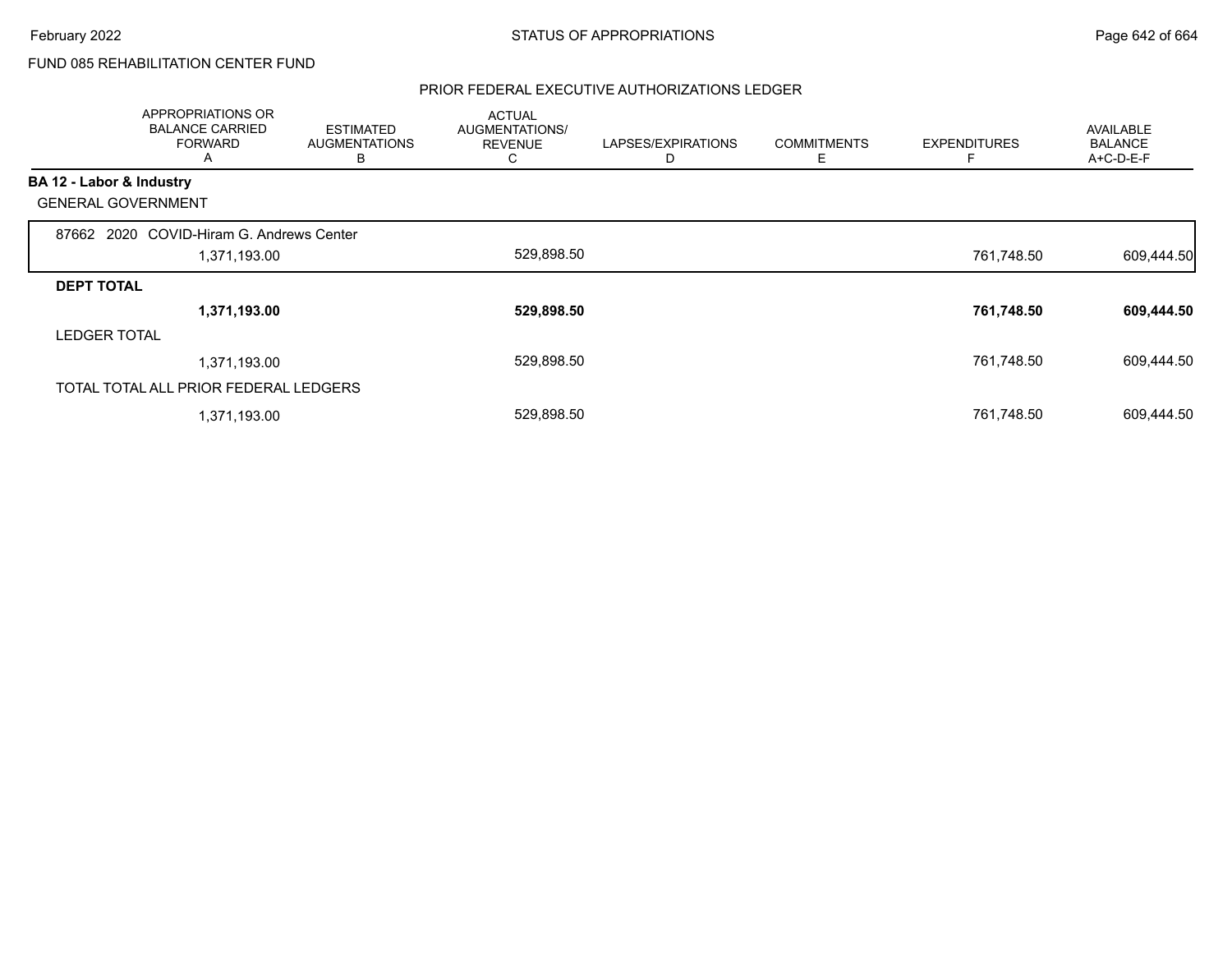# FUND 109 PENNVEST WATER POLLUTION CONTROL RE

#### CURRENT FEDERAL APPROPRIATIONS LEDGER

|                     | APPROPRIATIONS OR<br><b>BALANCE CARRIED</b><br><b>FORWARD</b><br>A | <b>ESTIMATED</b><br><b>AUGMENTATIONS</b><br>В | <b>ACTUAL</b><br><b>AUGMENTATIONS/</b><br><b>REVENUE</b><br>C | LAPSES/EXPIRATIONS<br>D | <b>COMMITMENTS</b><br>Ε | <b>EXPENDITURES</b><br>F | <b>AVAILABLE</b><br><b>BALANCE</b><br>A+C-D-E-F |
|---------------------|--------------------------------------------------------------------|-----------------------------------------------|---------------------------------------------------------------|-------------------------|-------------------------|--------------------------|-------------------------------------------------|
|                     | <b>BA 33 - PA Infrastructure Investment</b>                        |                                               |                                                               |                         |                         |                          |                                                 |
|                     | <b>GRANTS AND SUBSIDIES</b>                                        |                                               |                                                               |                         |                         |                          |                                                 |
| 71136<br>2021       | Sewage Projects Revolving Loan Fund                                |                                               |                                                               |                         |                         |                          |                                                 |
|                     | 121,145,000.00                                                     |                                               | 62,939,000.00                                                 |                         | 33,954,621.75           | 62,939,000.00            | 24, 251, 378. 25                                |
| 71137               | 2021<br>Sewer Overflow and Stormwater Grants                       |                                               |                                                               |                         |                         |                          |                                                 |
|                     | 2,380,000.00                                                       |                                               |                                                               |                         |                         |                          | 2,380,000.00                                    |
| <b>DEPT TOTAL</b>   |                                                                    |                                               |                                                               |                         |                         |                          |                                                 |
|                     | 123,525,000.00                                                     |                                               | 62,939,000.00                                                 |                         | 33,954,621.75           | 62,939,000.00            | 26,631,378.25                                   |
| <b>LEDGER TOTAL</b> |                                                                    |                                               |                                                               |                         |                         |                          |                                                 |
|                     | 123,525,000.00                                                     |                                               | 62,939,000.00                                                 |                         | 33,954,621.75           | 62,939,000.00            | 26,631,378.25                                   |
|                     | TOTAL TOTAL ALL CURRENT FEDERAL LEDGERS                            |                                               |                                                               |                         |                         |                          |                                                 |
|                     | 123,525,000.00                                                     |                                               | 62,939,000.00                                                 |                         | 33,954,621.75           | 62,939,000.00            | 26,631,378.25                                   |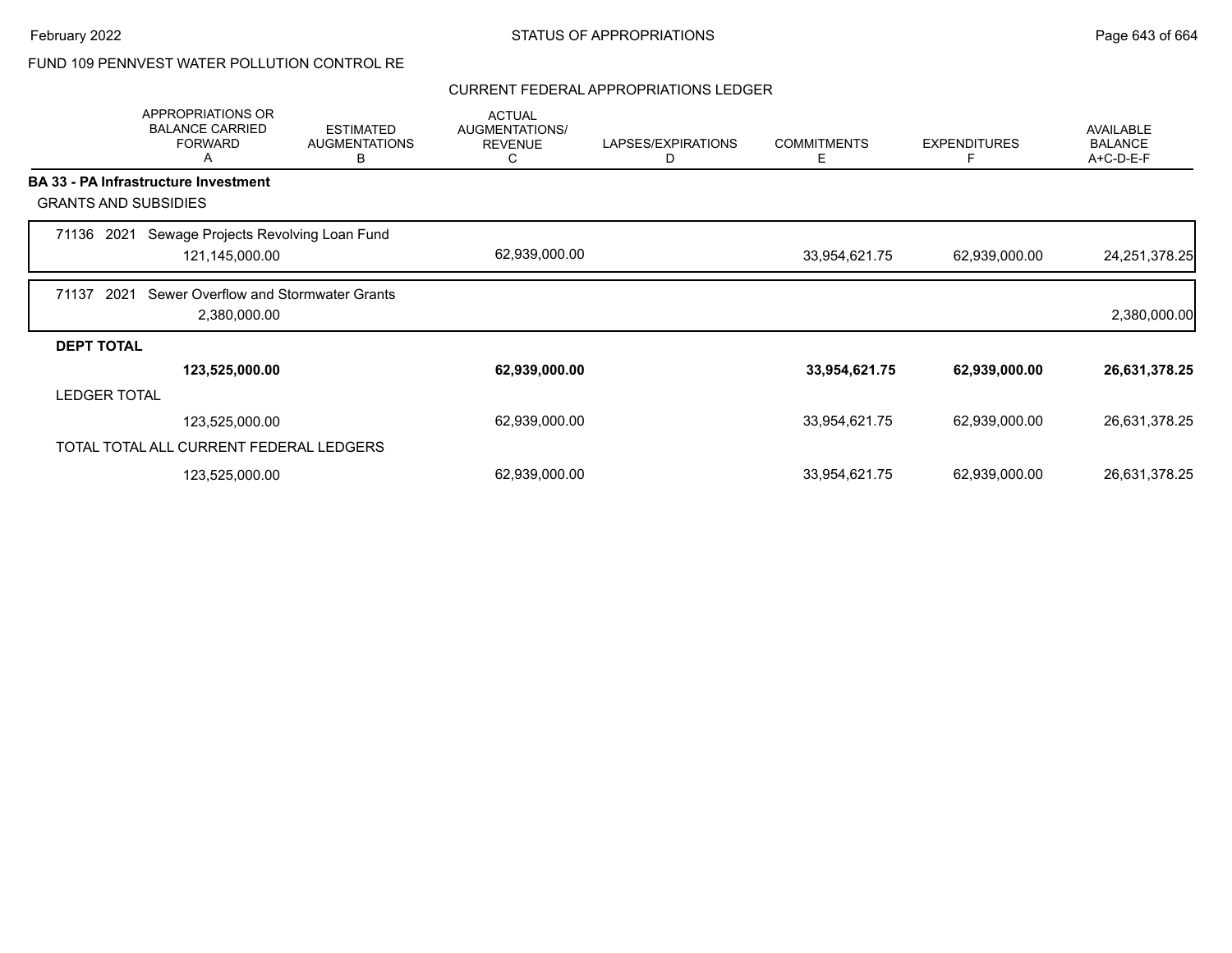## FUND 109 PENNVEST WATER POLLUTION CONTROL RE

|                             | <b>APPROPRIATIONS OR</b><br><b>BALANCE CARRIED</b><br><b>FORWARD</b><br>A | <b>ESTIMATED</b><br><b>AUGMENTATIONS</b><br>B | <b>ACTUAL</b><br>AUGMENTATIONS/<br><b>REVENUE</b><br>Ü | LAPSES/EXPIRATIONS | <b>COMMITMENTS</b><br>Ε | <b>EXPENDITURES</b> | <b>AVAILABLE</b><br><b>BALANCE</b><br>A+C-D-E-F |
|-----------------------------|---------------------------------------------------------------------------|-----------------------------------------------|--------------------------------------------------------|--------------------|-------------------------|---------------------|-------------------------------------------------|
|                             | <b>BA 33 - PA Infrastructure Investment</b>                               |                                               |                                                        |                    |                         |                     |                                                 |
| <b>GRANTS AND SUBSIDIES</b> |                                                                           |                                               |                                                        |                    |                         |                     |                                                 |
|                             | 80183 2020 Sewage Projects Revolving Loan Fund (F)<br>64,253,000.00       |                                               |                                                        |                    |                         |                     | 64,253,000.00                                   |
| <b>DEPT TOTAL</b>           |                                                                           |                                               |                                                        |                    |                         |                     |                                                 |
|                             | 64,253,000.00                                                             |                                               |                                                        |                    |                         |                     | 64,253,000.00                                   |
| <b>LEDGER TOTAL</b>         |                                                                           |                                               |                                                        |                    |                         |                     |                                                 |
|                             | 64,253,000.00                                                             |                                               |                                                        |                    |                         |                     | 64,253,000.00                                   |
|                             | TOTAL TOTAL ALL PRIOR FEDERAL LEDGERS                                     |                                               |                                                        |                    |                         |                     |                                                 |
|                             | 64,253,000.00                                                             |                                               |                                                        |                    |                         |                     | 64,253,000.00                                   |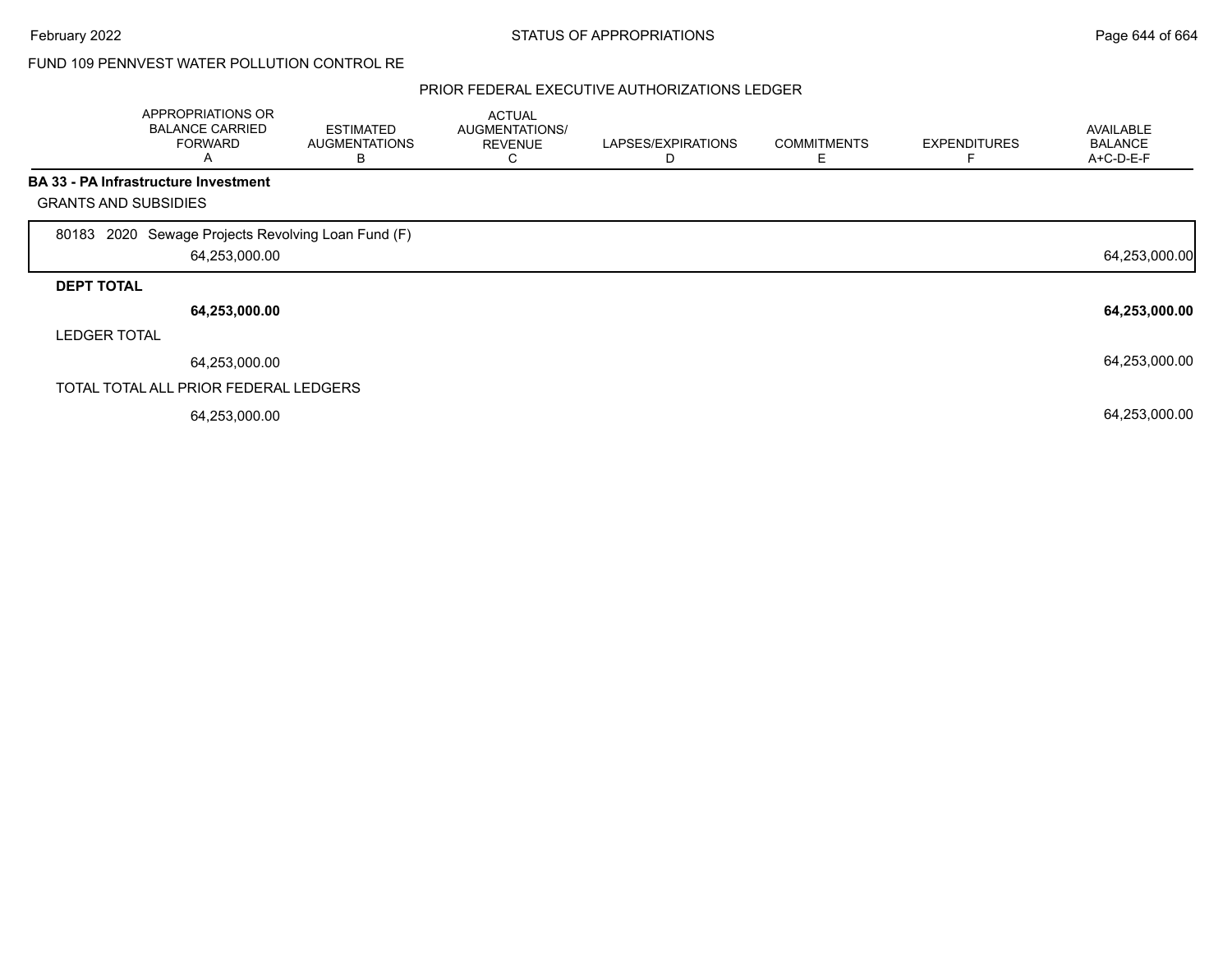## FUND 118 STORAGE TANK FUND

|                     | APPROPRIATIONS OR<br><b>BALANCE CARRIED</b><br><b>FORWARD</b><br>A | <b>ESTIMATED</b><br><b>AUGMENTATIONS</b><br>В | <b>ACTUAL</b><br>AUGMENTATIONS/<br><b>REVENUE</b><br>C | LAPSES/EXPIRATIONS<br>D | <b>COMMITMENTS</b><br>Ε | <b>EXPENDITURES</b><br>F | <b>AVAILABLE</b><br><b>BALANCE</b><br>A+C-D-E-F |
|---------------------|--------------------------------------------------------------------|-----------------------------------------------|--------------------------------------------------------|-------------------------|-------------------------|--------------------------|-------------------------------------------------|
|                     | <b>BA 35 - Environmental Protection</b>                            |                                               |                                                        |                         |                         |                          |                                                 |
|                     | <b>GENERAL GOVERNMENT</b>                                          |                                               |                                                        |                         |                         |                          |                                                 |
| 82123               | <b>Underground Storage Tanks</b><br>2021                           |                                               |                                                        |                         |                         |                          |                                                 |
|                     | 1,750,000.00                                                       |                                               | 464,573.86                                             |                         |                         | 338,624.34               | 1,411,375.66                                    |
| 82124               | Leaking Underground Storage Tanks<br>2021                          |                                               |                                                        |                         |                         |                          |                                                 |
|                     | 2,990,000.00                                                       |                                               | 355,058.80                                             |                         |                         | 659,428.80               | 2,330,571.20                                    |
| <b>DEPT TOTAL</b>   |                                                                    |                                               |                                                        |                         |                         |                          |                                                 |
|                     | 4,740,000.00                                                       |                                               | 819,632.66                                             |                         |                         | 998,053.14               | 3,741,946.86                                    |
| <b>LEDGER TOTAL</b> |                                                                    |                                               |                                                        |                         |                         |                          |                                                 |
|                     | 4,740,000.00                                                       |                                               | 819,632.66                                             |                         |                         | 998,053.14               | 3,741,946.86                                    |
|                     | TOTAL TOTAL ALL CURRENT FEDERAL LEDGERS                            |                                               |                                                        |                         |                         |                          |                                                 |
|                     | 4,740,000.00                                                       |                                               | 819,632.66                                             |                         |                         | 998,053.14               | 3,741,946.86                                    |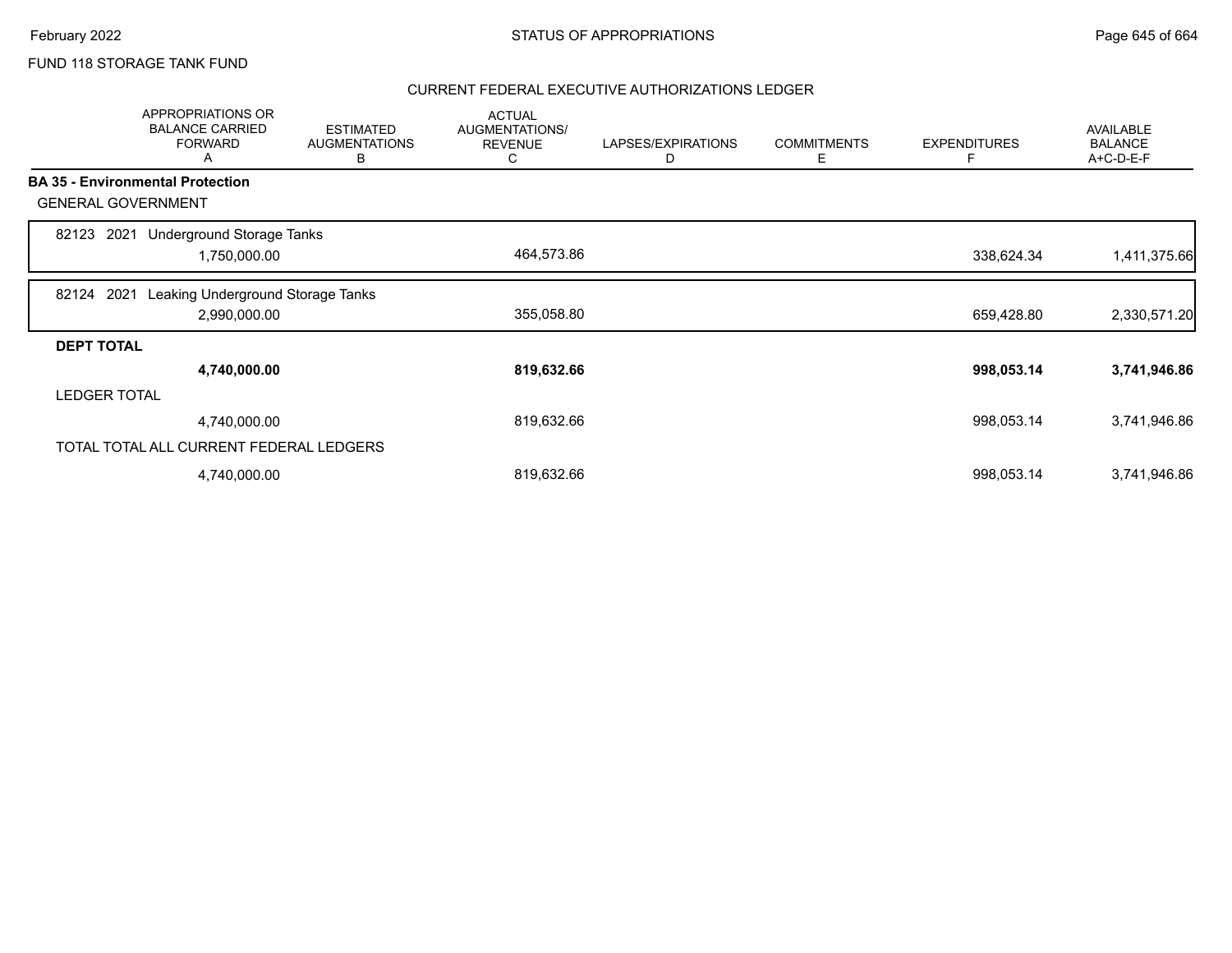## FUND 118 STORAGE TANK FUND

|                   | <b>APPROPRIATIONS OR</b><br><b>BALANCE CARRIED</b><br><b>FORWARD</b><br>A | <b>ESTIMATED</b><br><b>AUGMENTATIONS</b><br>B | <b>ACTUAL</b><br>AUGMENTATIONS/<br><b>REVENUE</b><br>C | LAPSES/EXPIRATIONS<br>D | <b>COMMITMENTS</b><br>Ε | <b>EXPENDITURES</b><br>Е | <b>AVAILABLE</b><br><b>BALANCE</b><br>A+C-D-E-F |
|-------------------|---------------------------------------------------------------------------|-----------------------------------------------|--------------------------------------------------------|-------------------------|-------------------------|--------------------------|-------------------------------------------------|
|                   | <b>BA 35 - Environmental Protection</b>                                   |                                               |                                                        |                         |                         |                          |                                                 |
|                   | <b>GENERAL GOVERNMENT</b>                                                 |                                               |                                                        |                         |                         |                          |                                                 |
| 82123             | 2020 Underground Storage Tanks<br>1,289,502.91                            |                                               | -70,469.93                                             |                         |                         |                          | 1,289,502.91                                    |
| 82124             | Leaking Underground Storage Tanks<br>2020<br>1,174,897.97                 |                                               | $-296,771.14$                                          |                         |                         | $-320,321.16$            | 1,495,219.13                                    |
| <b>DEPT TOTAL</b> |                                                                           |                                               |                                                        |                         |                         |                          |                                                 |
|                   | 2,464,400.88                                                              |                                               | $-367,241.07$                                          |                         |                         | $-320,321.16$            | 2,784,722.04                                    |
|                   | <b>LEDGER TOTAL</b>                                                       |                                               |                                                        |                         |                         |                          |                                                 |
|                   | 2,464,400.88                                                              |                                               | $-367,241.07$                                          |                         |                         | $-320,321.16$            | 2,784,722.04                                    |
|                   | TOTAL TOTAL ALL PRIOR FEDERAL LEDGERS                                     |                                               |                                                        |                         |                         |                          |                                                 |
|                   | 2,464,400.88                                                              |                                               | -367,241.07                                            |                         |                         | $-320,321.16$            | 2,784,722.04                                    |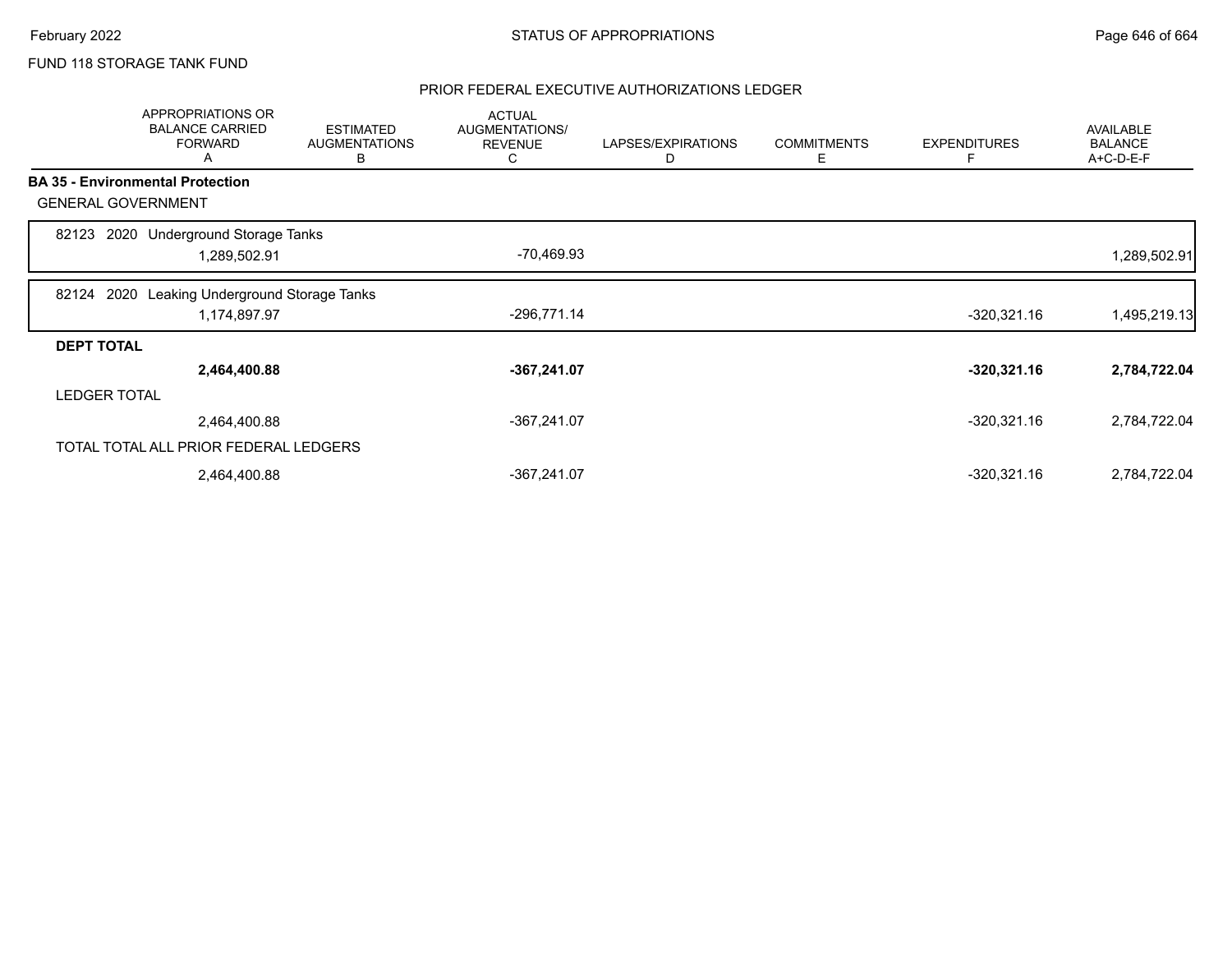## FUND 131 ACID MINE DRAINAGE ABATEMENT&TREATM

|                           | <b>APPROPRIATIONS OR</b><br><b>BALANCE CARRIED</b><br><b>FORWARD</b><br>A | <b>ESTIMATED</b><br><b>AUGMENTATIONS</b><br>В | <b>ACTUAL</b><br><b>AUGMENTATIONS/</b><br><b>REVENUE</b><br>◡ | LAPSES/EXPIRATIONS | <b>COMMITMENTS</b><br>Е | <b>EXPENDITURES</b><br>E | <b>AVAILABLE</b><br><b>BALANCE</b><br>$A+C-D-E-F$ |
|---------------------------|---------------------------------------------------------------------------|-----------------------------------------------|---------------------------------------------------------------|--------------------|-------------------------|--------------------------|---------------------------------------------------|
|                           | <b>BA 35 - Environmental Protection</b>                                   |                                               |                                                               |                    |                         |                          |                                                   |
| <b>GENERAL GOVERNMENT</b> |                                                                           |                                               |                                                               |                    |                         |                          |                                                   |
| 2021<br>82126             | Acid Mine Drainage-Abatement & Treatment                                  |                                               |                                                               |                    |                         |                          |                                                   |
|                           | 25,014,000.00                                                             |                                               | 3,402,930.57                                                  |                    | 5, 111, 296. 27         | 3,402,998.76             | 16,499,704.97                                     |
| <b>DEPT TOTAL</b>         |                                                                           |                                               |                                                               |                    |                         |                          |                                                   |
|                           | 25,014,000.00                                                             |                                               | 3,402,930.57                                                  |                    | 5, 111, 296. 27         | 3,402,998.76             | 16,499,704.97                                     |
| <b>LEDGER TOTAL</b>       |                                                                           |                                               |                                                               |                    |                         |                          |                                                   |
|                           | 25,014,000.00                                                             |                                               | 3,402,930.57                                                  |                    | 5,111,296.27            | 3,402,998.76             | 16,499,704.97                                     |
|                           | TOTAL TOTAL ALL CURRENT FEDERAL LEDGERS                                   |                                               |                                                               |                    |                         |                          |                                                   |
|                           | 25,014,000.00                                                             |                                               | 3,402,930.57                                                  |                    | 5,111,296.27            | 3,402,998.76             | 16,499,704.97                                     |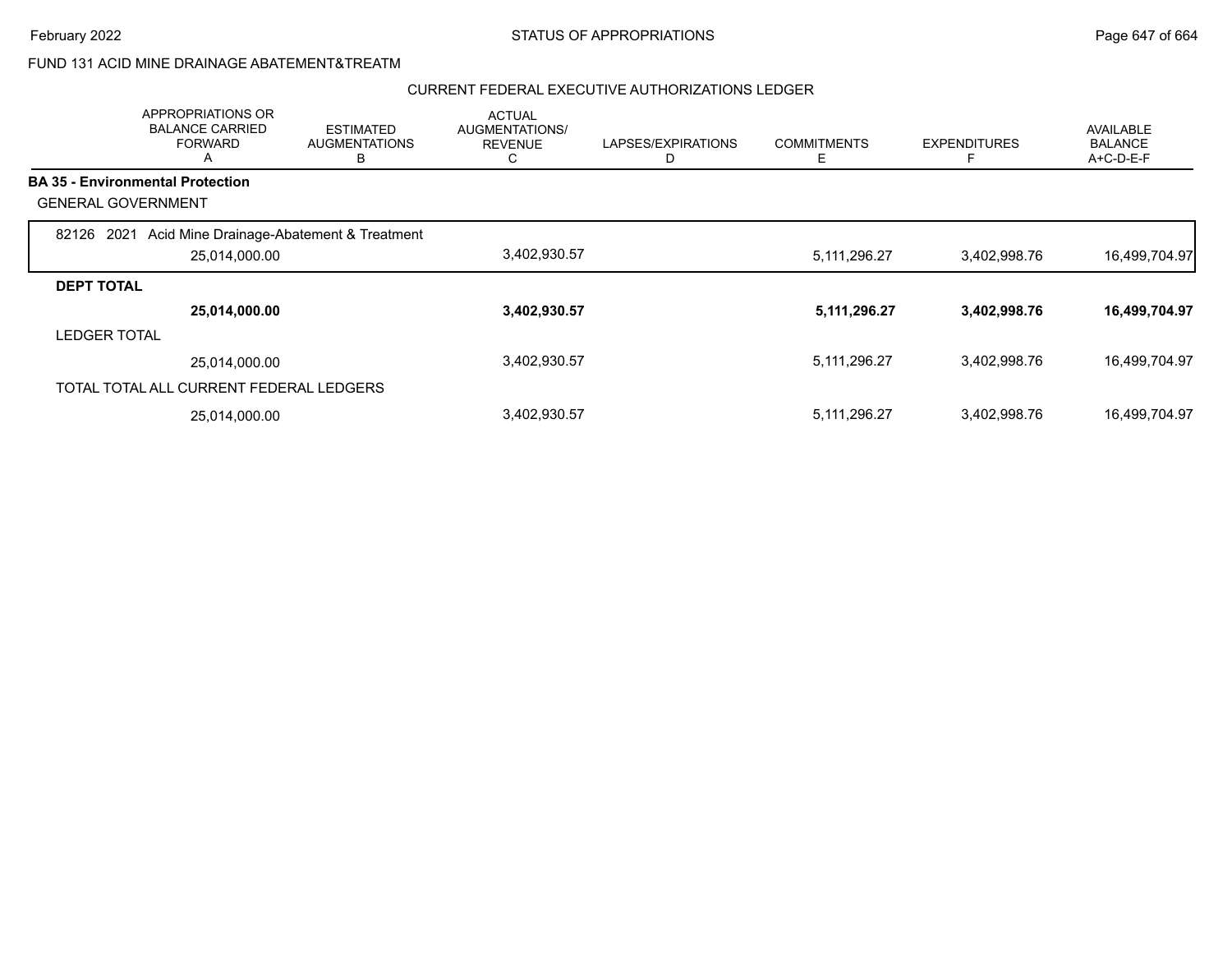## FUND 131 ACID MINE DRAINAGE ABATEMENT&TREATM

|                           | APPROPRIATIONS OR<br><b>BALANCE CARRIED</b><br><b>FORWARD</b><br>A | <b>ESTIMATED</b><br><b>AUGMENTATIONS</b><br>B | <b>ACTUAL</b><br>AUGMENTATIONS/<br><b>REVENUE</b><br>C | LAPSES/EXPIRATIONS<br>D | <b>COMMITMENTS</b><br>Е | <b>EXPENDITURES</b><br>F | <b>AVAILABLE</b><br><b>BALANCE</b><br>A+C-D-E-F |
|---------------------------|--------------------------------------------------------------------|-----------------------------------------------|--------------------------------------------------------|-------------------------|-------------------------|--------------------------|-------------------------------------------------|
|                           | <b>BA 35 - Environmental Protection</b>                            |                                               |                                                        |                         |                         |                          |                                                 |
| <b>GENERAL GOVERNMENT</b> |                                                                    |                                               |                                                        |                         |                         |                          |                                                 |
|                           | 82126 2019 Acid Mine Drainage-Abatement & Treatment<br>758,393.39  |                                               | 201,193.79                                             |                         |                         | 201,193.79               | 557,199.60                                      |
| 82126                     | Acid Mine Drainage-Abatement & Treatment<br>2020<br>16,384,977.03  |                                               | 2,902,550.54                                           |                         | 614,491.64              | 2,900,384.32             | 12,870,101.07                                   |
| <b>DEPT TOTAL</b>         |                                                                    |                                               |                                                        |                         |                         |                          |                                                 |
|                           | 17,143,370.42                                                      |                                               | 3,103,744.33                                           |                         | 614,491.64              | 3,101,578.11             | 13,427,300.67                                   |
| <b>LEDGER TOTAL</b>       |                                                                    |                                               |                                                        |                         |                         |                          |                                                 |
|                           | 17, 143, 370. 42                                                   |                                               | 3,103,744.33                                           |                         | 614,491.64              | 3,101,578.11             | 13,427,300.67                                   |
|                           | TOTAL TOTAL ALL PRIOR FEDERAL LEDGERS                              |                                               |                                                        |                         |                         |                          |                                                 |
|                           | 17, 143, 370. 42                                                   |                                               | 3,103,744.33                                           |                         | 614,491.64              | 3,101,578.11             | 13,427,300.67                                   |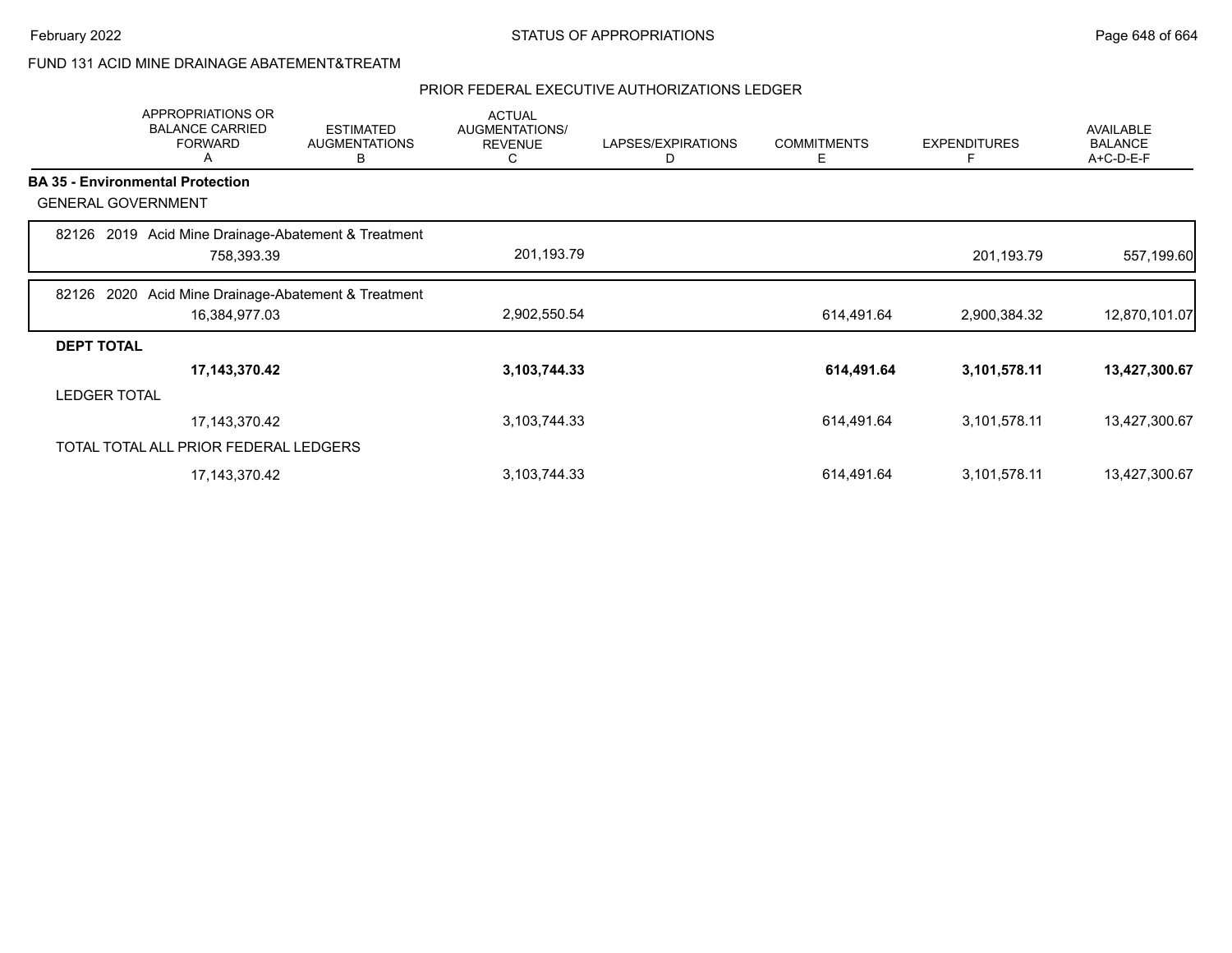#### CURRENT FEDERAL APPROPRIATIONS LEDGER

|                           | APPROPRIATIONS OR<br><b>BALANCE CARRIED</b><br><b>FORWARD</b><br>$\mathsf{A}$ | <b>ESTIMATED</b><br><b>AUGMENTATIONS</b><br>B | <b>ACTUAL</b><br>AUGMENTATIONS/<br><b>REVENUE</b> | LAPSES/EXPIRATIONS | <b>COMMITMENTS</b> | <b>EXPENDITURES</b> | <b>AVAILABLE</b><br><b>BALANCE</b><br>A+C-D-E-F |
|---------------------------|-------------------------------------------------------------------------------|-----------------------------------------------|---------------------------------------------------|--------------------|--------------------|---------------------|-------------------------------------------------|
|                           | <b>BA 24 - Community &amp; Economic Develop</b>                               |                                               |                                                   |                    |                    |                     |                                                 |
| <b>GENERAL GOVERNMENT</b> |                                                                               |                                               |                                                   |                    |                    |                     |                                                 |
|                           | 71042 2021 Affordable Housing Act Administration<br>4,000,000.00              |                                               | 533,553.41                                        |                    |                    | 535,392.55          | 3,464,607.45                                    |
| <b>DEPT TOTAL</b>         |                                                                               |                                               |                                                   |                    |                    |                     |                                                 |
|                           | 4,000,000.00                                                                  |                                               | 533,553.41                                        |                    |                    | 535,392.55          | 3,464,607.45                                    |
| <b>LEDGER TOTAL</b>       |                                                                               |                                               |                                                   |                    |                    |                     |                                                 |
|                           | 4,000,000.00                                                                  |                                               | 533.553.41                                        |                    |                    | 535.392.55          | 3.464.607.45                                    |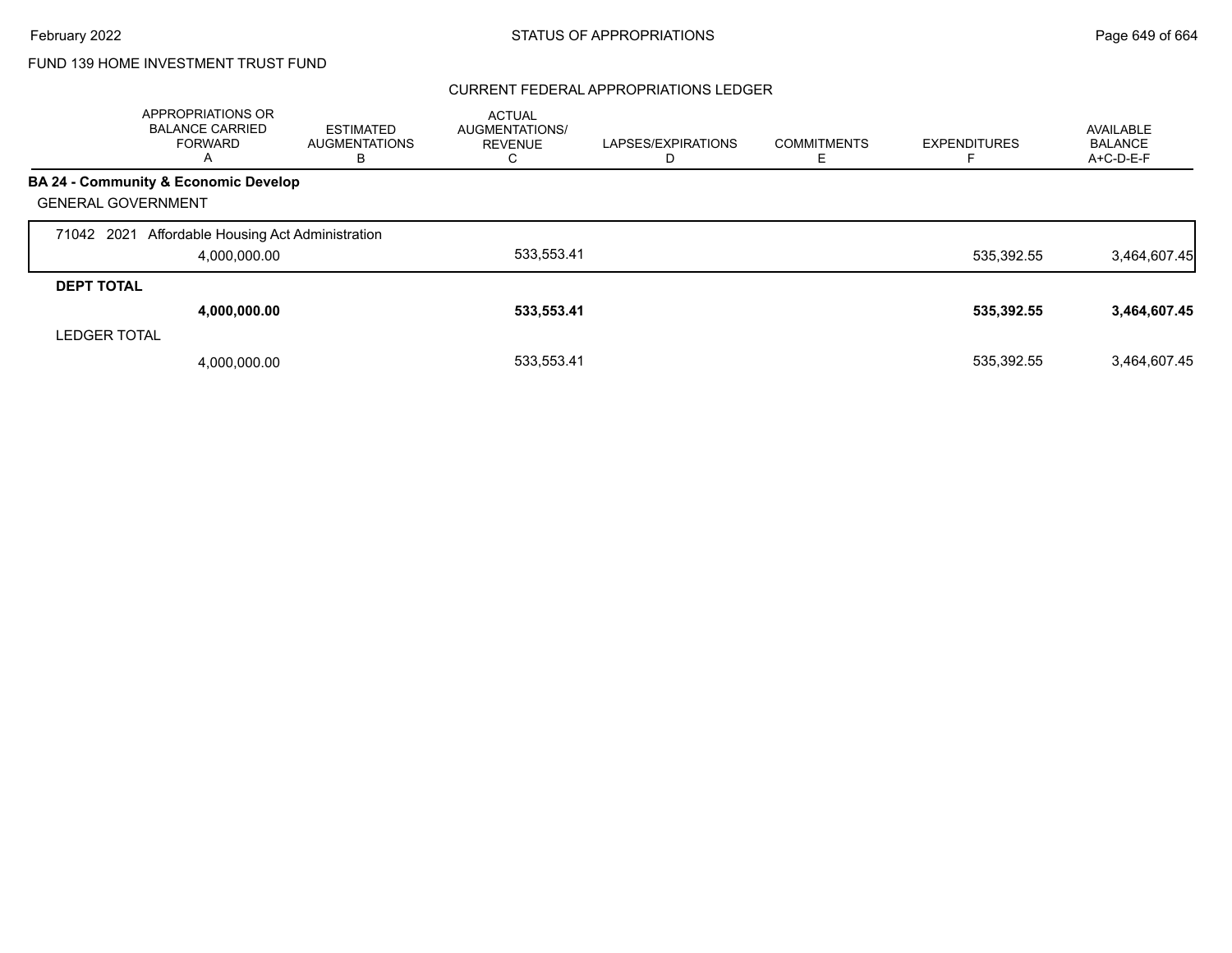|                             | APPROPRIATIONS OR<br><b>BALANCE CARRIED</b><br><b>FORWARD</b><br>A | <b>ESTIMATED</b><br><b>AUGMENTATIONS</b><br>в | <b>ACTUAL</b><br>AUGMENTATIONS/<br><b>REVENUE</b><br>С | LAPSES/EXPIRATIONS<br>D | <b>COMMITMENTS</b><br>Ε | <b>EXPENDITURES</b> | AVAILABLE<br><b>BALANCE</b><br>A+C-D-E-F |
|-----------------------------|--------------------------------------------------------------------|-----------------------------------------------|--------------------------------------------------------|-------------------------|-------------------------|---------------------|------------------------------------------|
|                             | BA 24 - Community & Economic Develop                               |                                               |                                                        |                         |                         |                     |                                          |
| <b>GRANTS AND SUBSIDIES</b> |                                                                    |                                               |                                                        |                         |                         |                     |                                          |
| 87433<br>2021               | COVID-HOME InvstmtPrtnrshpPgmNon-entitIm                           |                                               |                                                        |                         |                         |                     |                                          |
|                             | 500,000.00                                                         |                                               | 7,185.56                                               |                         |                         | 9,124.06            | 490,875.94                               |
| <b>DEPT TOTAL</b>           |                                                                    |                                               |                                                        |                         |                         |                     |                                          |
|                             | 500,000.00                                                         |                                               | 7,185.56                                               |                         |                         | 9,124.06            | 490,875.94                               |
| <b>LEDGER TOTAL</b>         |                                                                    |                                               |                                                        |                         |                         |                     |                                          |
|                             | 500,000.00                                                         |                                               | 7,185.56                                               |                         |                         | 9,124.06            | 490.875.94                               |
|                             | TOTAL TOTAL ALL CURRENT FEDERAL LEDGERS                            |                                               |                                                        |                         |                         |                     |                                          |
|                             | 4,500,000.00                                                       |                                               | 540,738.97                                             |                         |                         | 544,516.61          | 3,955,483.39                             |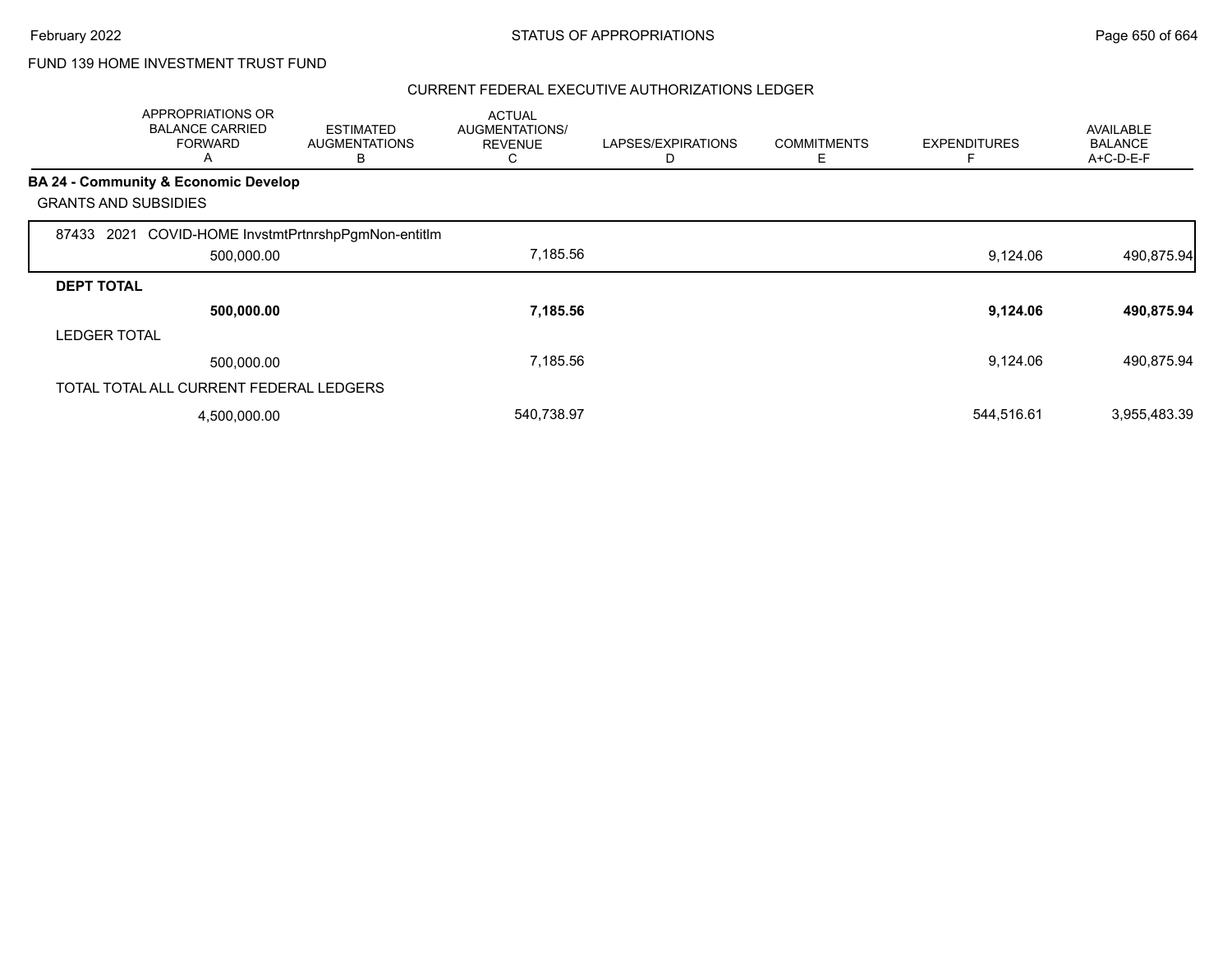#### PRIOR FEDERAL APPROPRIATIONS LEDGER

|                           | APPROPRIATIONS OR<br><b>BALANCE CARRIED</b><br><b>FORWARD</b><br>A | <b>ESTIMATED</b><br><b>AUGMENTATIONS</b><br>В | <b>ACTUAL</b><br>AUGMENTATIONS/<br><b>REVENUE</b><br>С | LAPSES/EXPIRATIONS<br>D | <b>COMMITMENTS</b><br>E. | <b>EXPENDITURES</b> | <b>AVAILABLE</b><br><b>BALANCE</b><br>A+C-D-E-F |
|---------------------------|--------------------------------------------------------------------|-----------------------------------------------|--------------------------------------------------------|-------------------------|--------------------------|---------------------|-------------------------------------------------|
|                           | <b>BA 24 - Community &amp; Economic Develop</b>                    |                                               |                                                        |                         |                          |                     |                                                 |
| <b>GENERAL GOVERNMENT</b> |                                                                    |                                               |                                                        |                         |                          |                     |                                                 |
|                           | 71042 2019 Affordable Housing Act Administration                   |                                               |                                                        |                         |                          |                     |                                                 |
|                           |                                                                    |                                               | 92,466.26                                              |                         |                          |                     |                                                 |
|                           | 71042 2020 Affordable Housing Act Administration                   |                                               |                                                        |                         |                          |                     |                                                 |
|                           | 3,059,937.17                                                       |                                               | 815,208.73                                             |                         |                          | 33,895.30           | 3,026,041.87                                    |
| <b>DEPT TOTAL</b>         |                                                                    |                                               |                                                        |                         |                          |                     |                                                 |
|                           | 3,059,937.17                                                       |                                               | 907,674.99                                             |                         |                          | 33,895.30           | 3,026,041.87                                    |
| <b>LEDGER TOTAL</b>       |                                                                    |                                               |                                                        |                         |                          |                     |                                                 |
|                           | 3,059,937.17                                                       |                                               | 907,674.99                                             |                         |                          | 33,895.30           | 3,026,041.87                                    |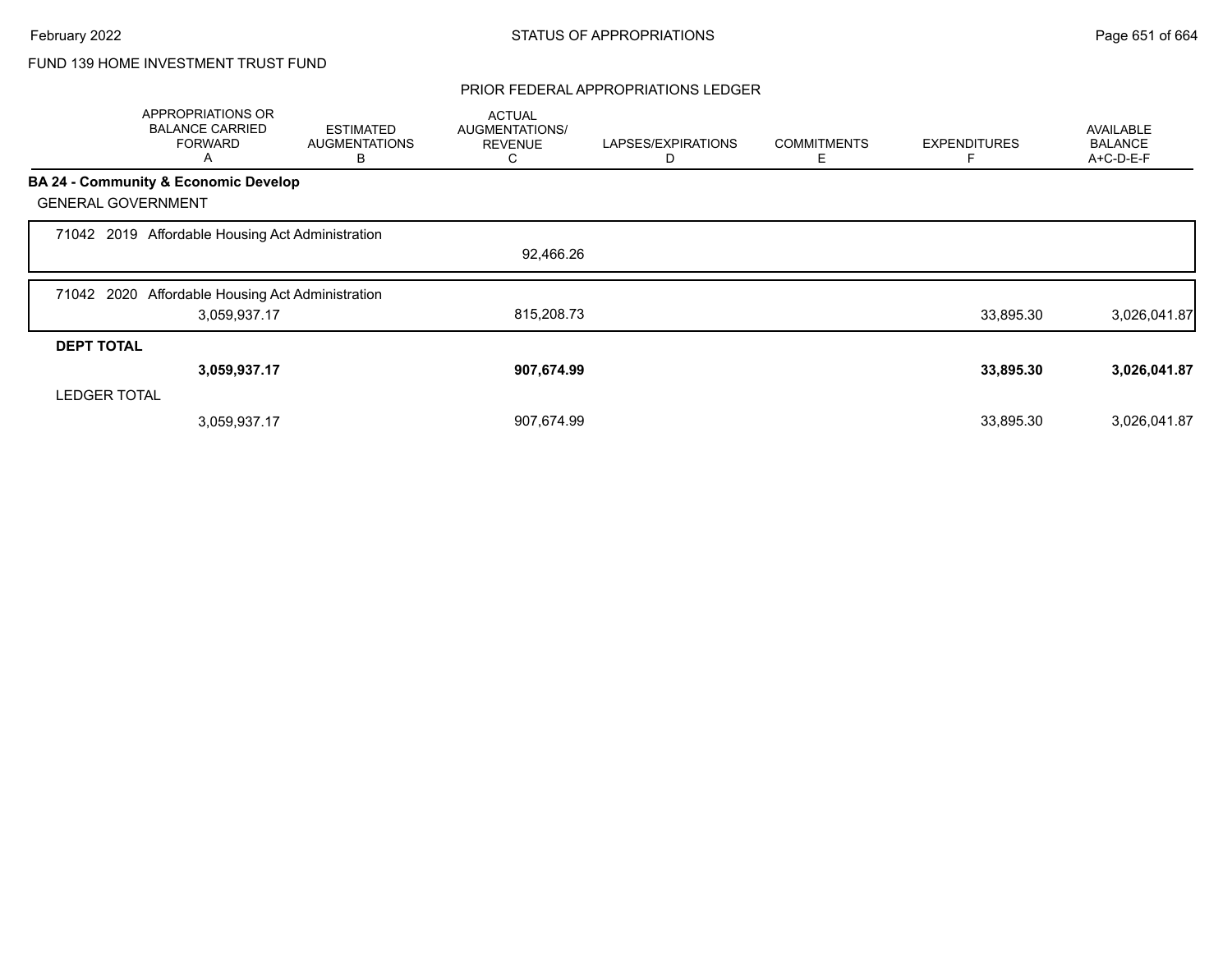|                             | APPROPRIATIONS OR<br><b>BALANCE CARRIED</b><br><b>FORWARD</b><br>A | ESTIMATED<br><b>AUGMENTATIONS</b><br>в | <b>ACTUAL</b><br>AUGMENTATIONS/<br><b>REVENUE</b><br>C. | LAPSES/EXPIRATIONS<br>D | <b>COMMITMENTS</b><br>Ε | <b>EXPENDITURES</b><br>F | <b>AVAILABLE</b><br><b>BALANCE</b><br>A+C-D-E-F |
|-----------------------------|--------------------------------------------------------------------|----------------------------------------|---------------------------------------------------------|-------------------------|-------------------------|--------------------------|-------------------------------------------------|
|                             | <b>BA 24 - Community &amp; Economic Develop</b>                    |                                        |                                                         |                         |                         |                          |                                                 |
| <b>GRANTS AND SUBSIDIES</b> |                                                                    |                                        |                                                         |                         |                         |                          |                                                 |
| 87433                       | 2020 COVID-HOME InvstmtPrtnrshpPgmNon-entitIm                      |                                        |                                                         |                         |                         |                          |                                                 |
|                             | 10,464,161.00                                                      |                                        |                                                         |                         |                         |                          | 10,464,161.00                                   |
| <b>DEPT TOTAL</b>           |                                                                    |                                        |                                                         |                         |                         |                          |                                                 |
|                             | 10,464,161.00                                                      |                                        |                                                         |                         |                         |                          | 10,464,161.00                                   |
| <b>LEDGER TOTAL</b>         |                                                                    |                                        |                                                         |                         |                         |                          |                                                 |
|                             | 10,464,161.00                                                      |                                        |                                                         |                         |                         |                          | 10,464,161.00                                   |
|                             | TOTAL TOTAL ALL PRIOR FEDERAL LEDGERS                              |                                        |                                                         |                         |                         |                          |                                                 |
|                             | 13,524,098.17                                                      |                                        | 907,674.99                                              |                         |                         | 33,895.30                | 13,490,202.87                                   |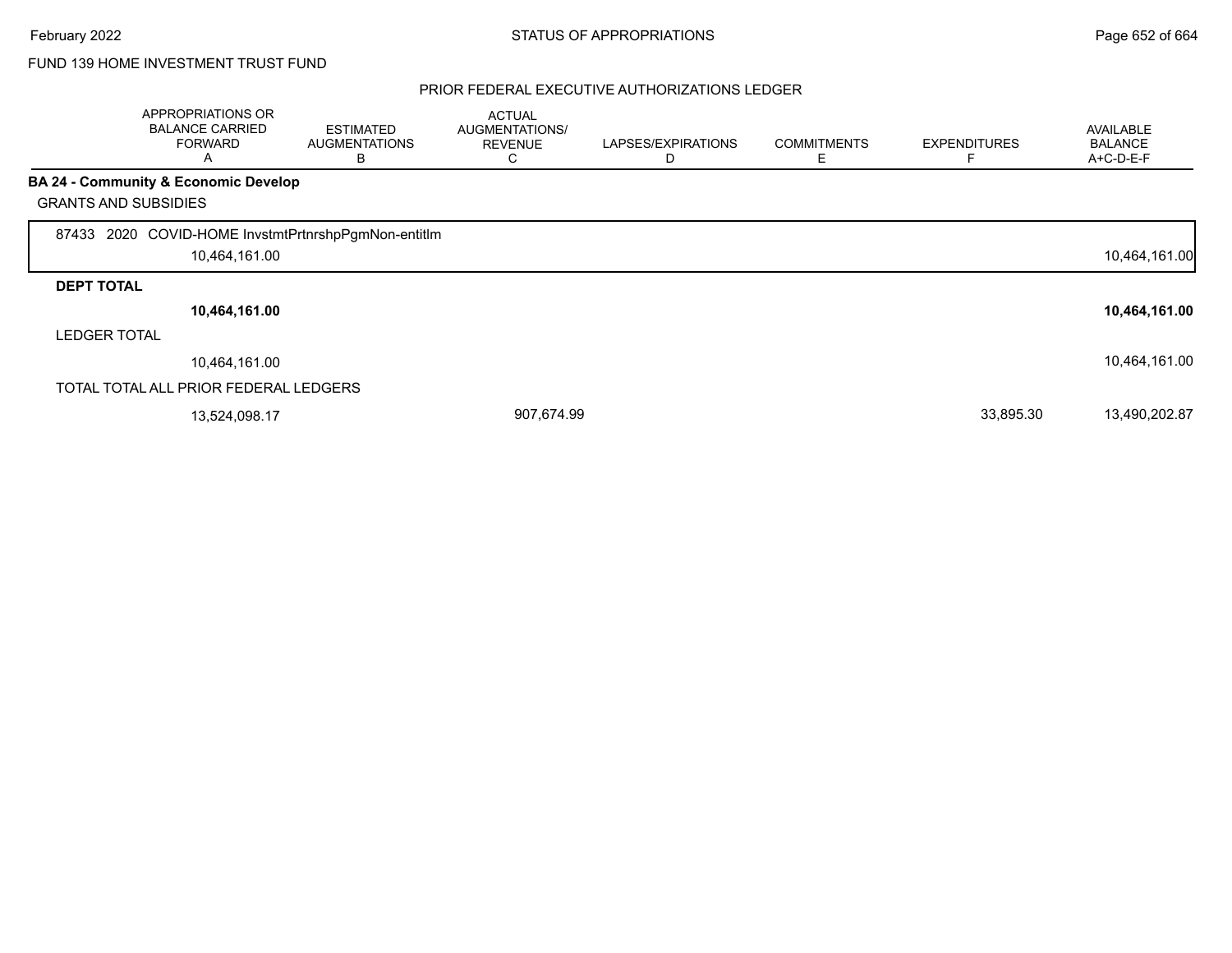### FUND 141 PORT OF PITTSBURGH COMMISSION FUND

| APPROPRIATIONS OR<br><b>BALANCE CARRIED</b><br><b>FORWARD</b><br>A | <b>ESTIMATED</b><br><b>AUGMENTATIONS</b><br>B | <b>ACTUAL</b><br>AUGMENTATIONS/<br><b>REVENUE</b><br>C | LAPSES/EXPIRATIONS<br>D | <b>COMMITMENTS</b><br>Ε | <b>EXPENDITURES</b><br>Е | <b>AVAILABLE</b><br><b>BALANCE</b><br>$A+C-D-E-F$ |
|--------------------------------------------------------------------|-----------------------------------------------|--------------------------------------------------------|-------------------------|-------------------------|--------------------------|---------------------------------------------------|
| <b>BA 88 - PA Port Authorities</b>                                 |                                               |                                                        |                         |                         |                          |                                                   |
| <b>GENERAL GOVERNMENT</b>                                          |                                               |                                                        |                         |                         |                          |                                                   |
| <b>CMAQ Clean Diesel</b><br>2021<br>89491                          |                                               |                                                        |                         |                         |                          |                                                   |
| 4,500,000.00                                                       |                                               | 103,410.24                                             |                         | 44,666.26               | 140,962.74               | 4,314,371.00                                      |
| <b>DEPT TOTAL</b>                                                  |                                               |                                                        |                         |                         |                          |                                                   |
| 4,500,000.00                                                       |                                               | 103,410.24                                             |                         | 44,666.26               | 140,962.74               | 4,314,371.00                                      |
| <b>LEDGER TOTAL</b>                                                |                                               |                                                        |                         |                         |                          |                                                   |
| 4,500,000.00                                                       |                                               | 103,410.24                                             |                         | 44,666.26               | 140,962.74               | 4,314,371.00                                      |
| TOTAL TOTAL ALL CURRENT FEDERAL LEDGERS                            |                                               |                                                        |                         |                         |                          |                                                   |
| 4,500,000.00                                                       |                                               | 103,410.24                                             |                         | 44,666.26               | 140,962.74               | 4,314,371.00                                      |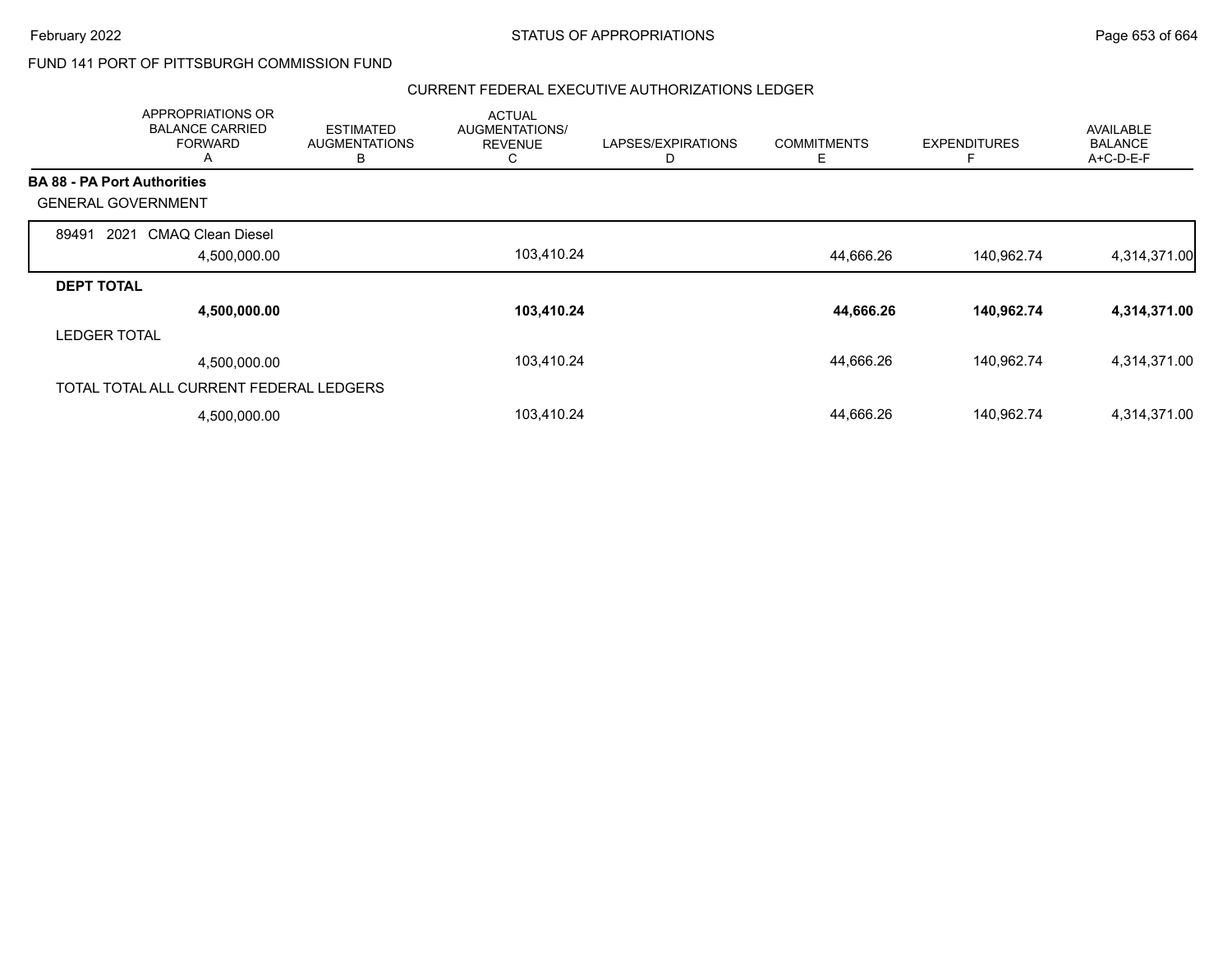### FUND 141 PORT OF PITTSBURGH COMMISSION FUND

|                                    | <b>APPROPRIATIONS OR</b><br><b>BALANCE CARRIED</b><br><b>FORWARD</b><br>Α | <b>ESTIMATED</b><br><b>AUGMENTATIONS</b><br>В | <b>ACTUAL</b><br>AUGMENTATIONS/<br><b>REVENUE</b><br>С | LAPSES/EXPIRATIONS<br>D | <b>COMMITMENTS</b><br>Е | <b>EXPENDITURES</b><br>F | <b>AVAILABLE</b><br><b>BALANCE</b><br>$A+C-D-E-F$ |
|------------------------------------|---------------------------------------------------------------------------|-----------------------------------------------|--------------------------------------------------------|-------------------------|-------------------------|--------------------------|---------------------------------------------------|
| <b>BA 88 - PA Port Authorities</b> |                                                                           |                                               |                                                        |                         |                         |                          |                                                   |
| <b>GENERAL GOVERNMENT</b>          |                                                                           |                                               |                                                        |                         |                         |                          |                                                   |
| 89491                              | 2017 CMAQ Clean Diesel                                                    |                                               |                                                        |                         |                         |                          |                                                   |
|                                    | 3,269,220.77                                                              |                                               |                                                        |                         | 233,425.06              |                          | 3,035,795.71                                      |
| 89491                              | 2018<br><b>CMAQ Clean Diesel</b>                                          |                                               |                                                        |                         |                         |                          |                                                   |
|                                    | 3,721,966.15                                                              |                                               |                                                        |                         | 218,435.01              |                          | 3,503,531.14                                      |
| 89491                              | 2019 CMAQ Clean Diesel                                                    |                                               |                                                        |                         |                         |                          |                                                   |
|                                    | 3,551,567.97                                                              |                                               | 1,549,880.89                                           |                         | 74,216.93               | 1,662,017.08             | 1,815,333.96                                      |
| 89491                              | 2020<br><b>CMAQ Clean Diesel</b>                                          |                                               |                                                        |                         |                         |                          |                                                   |
|                                    | 4,000,000.00                                                              |                                               | 51,796.91                                              |                         | 4,827.89                | 816,175.60               | 3,178,996.51                                      |
| <b>DEPT TOTAL</b>                  |                                                                           |                                               |                                                        |                         |                         |                          |                                                   |
|                                    | 14,542,754.89                                                             |                                               | 1,601,677.80                                           |                         | 530,904.89              | 2,478,192.68             | 11,533,657.32                                     |
| <b>LEDGER TOTAL</b>                |                                                                           |                                               |                                                        |                         |                         |                          |                                                   |
|                                    | 14,542,754.89                                                             |                                               | 1,601,677.80                                           |                         | 530,904.89              | 2,478,192.68             | 11,533,657.32                                     |
|                                    | TOTAL TOTAL ALL PRIOR FEDERAL LEDGERS                                     |                                               |                                                        |                         |                         |                          |                                                   |
|                                    | 14,542,754.89                                                             |                                               | 1,601,677.80                                           |                         | 530,904.89              | 2,478,192.68             | 11,533,657.32                                     |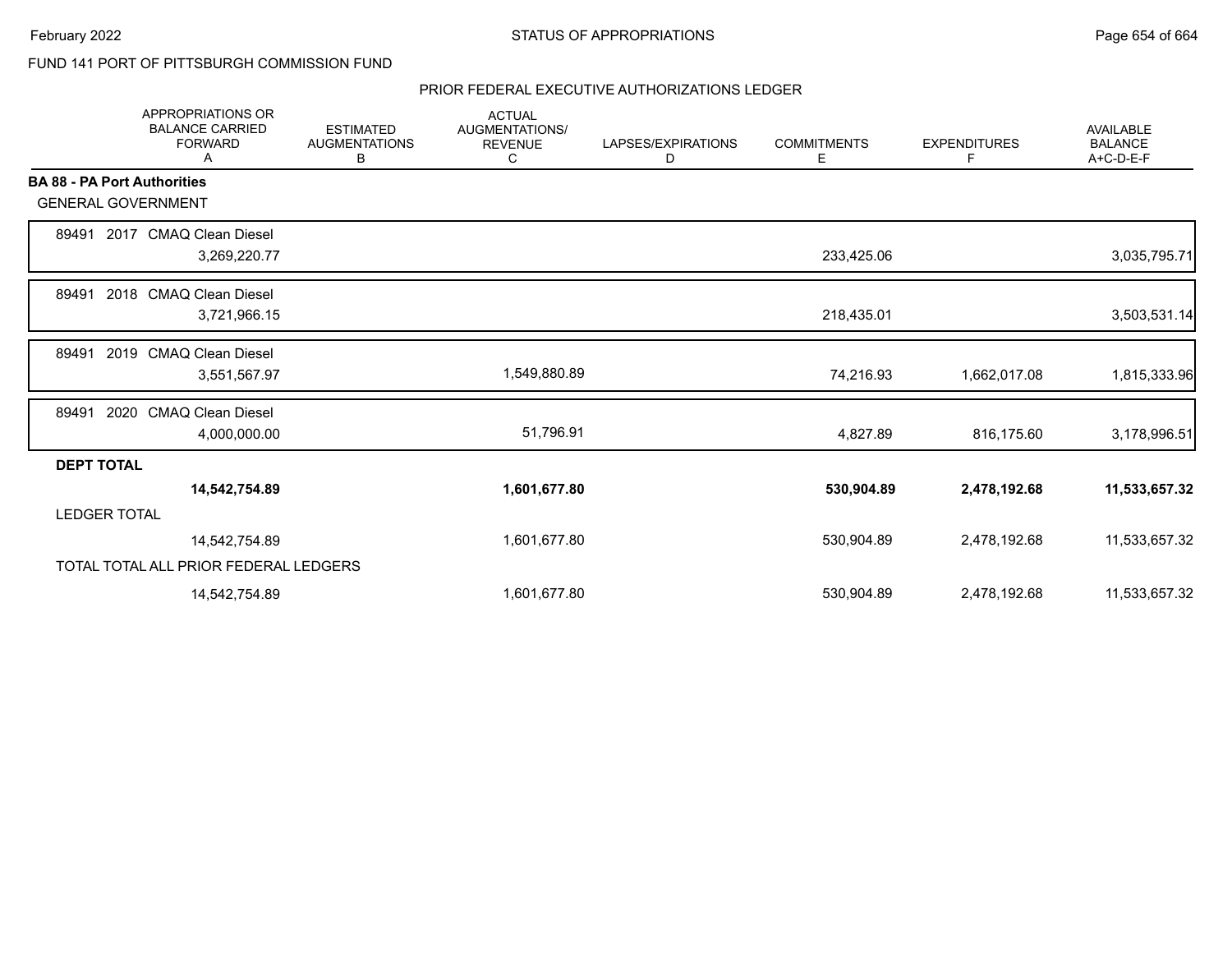# FUND 148 SELF-INSURANCE GUARANTY FUND

#### FEDERAL RESTRICTED RECEIPTS LEDGER

|                           | APPROPRIATIONS OR<br><b>BALANCE CARRIED</b><br><b>FORWARD</b><br>A | ESTIMATED<br><b>AUGMENTATIONS</b><br>B | ACTUAL<br>AUGMENTATIONS/<br><b>REVENUE</b><br>С | LAPSES/EXPIRATIONS<br>D | <b>COMMITMENTS</b><br>E. | <b>EXPENDITURES</b> | AVAILABLE<br><b>BALANCE</b><br>A+C-D-E-F |
|---------------------------|--------------------------------------------------------------------|----------------------------------------|-------------------------------------------------|-------------------------|--------------------------|---------------------|------------------------------------------|
| BA 12 - Labor & Industry  |                                                                    |                                        |                                                 |                         |                          |                     |                                          |
| <b>GENERAL GOVERNMENT</b> |                                                                    |                                        |                                                 |                         |                          |                     |                                          |
|                           | 40144 2021 C & K Coal                                              |                                        |                                                 |                         |                          |                     |                                          |
|                           | 0.01                                                               |                                        |                                                 |                         |                          |                     | 0.01                                     |
| <b>DEPT TOTAL</b>         |                                                                    |                                        |                                                 |                         |                          |                     |                                          |
|                           | 0.01                                                               |                                        |                                                 |                         |                          |                     | 0.01                                     |
| <b>LEDGER TOTAL</b>       |                                                                    |                                        |                                                 |                         |                          |                     |                                          |
|                           | 0.01                                                               |                                        |                                                 |                         |                          |                     | 0.01                                     |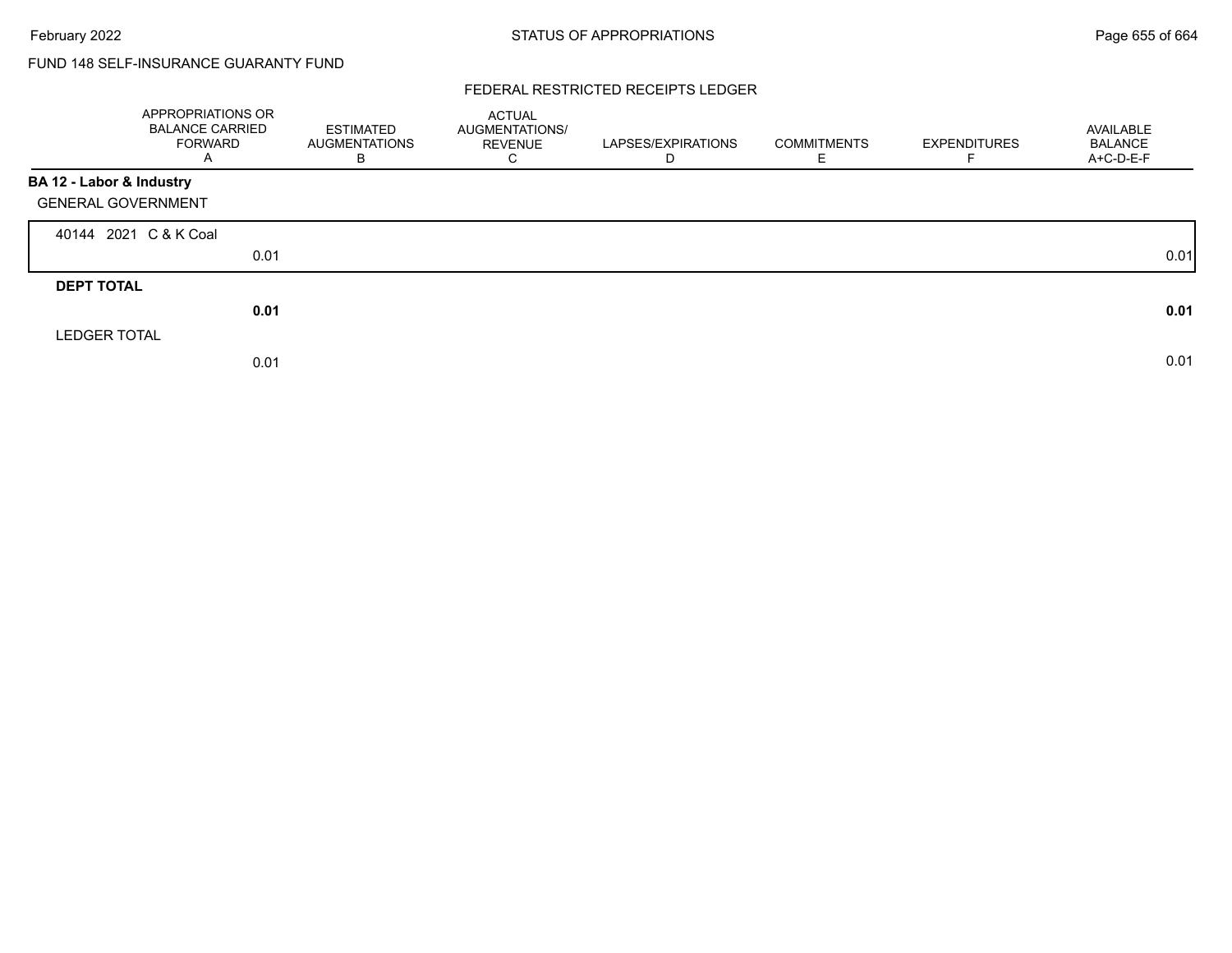## FUND 187 PUBLIC TRANSPORTATION TRUST FUND

|                               | APPROPRIATIONS OR<br><b>BALANCE CARRIED</b><br><b>FORWARD</b><br>A | <b>ESTIMATED</b><br><b>AUGMENTATIONS</b><br>В | <b>ACTUAL</b><br>AUGMENTATIONS/<br><b>REVENUE</b><br>С | LAPSES/EXPIRATIONS<br>D | <b>COMMITMENTS</b><br>Е | <b>EXPENDITURES</b> | <b>AVAILABLE</b><br><b>BALANCE</b><br>A+C-D-E-F |
|-------------------------------|--------------------------------------------------------------------|-----------------------------------------------|--------------------------------------------------------|-------------------------|-------------------------|---------------------|-------------------------------------------------|
| <b>BA 78 - Transportation</b> |                                                                    |                                               |                                                        |                         |                         |                     |                                                 |
| <b>GRANTS AND SUBSIDIES</b>   |                                                                    |                                               |                                                        |                         |                         |                     |                                                 |
| 80903                         | 2020 Passenger Rail Capital (F)<br>9,812,508.00                    |                                               |                                                        |                         |                         |                     | 9,812,508.00                                    |
| <b>DEPT TOTAL</b>             |                                                                    |                                               |                                                        |                         |                         |                     |                                                 |
|                               | 9,812,508.00                                                       |                                               |                                                        |                         |                         |                     | 9,812,508.00                                    |
| <b>LEDGER TOTAL</b>           |                                                                    |                                               |                                                        |                         |                         |                     |                                                 |
|                               | 9,812,508.00                                                       |                                               |                                                        |                         |                         |                     | 9,812,508.00                                    |
|                               | TOTAL TOTAL ALL PRIOR FEDERAL LEDGERS                              |                                               |                                                        |                         |                         |                     |                                                 |
|                               | 9,812,508.00                                                       |                                               |                                                        |                         |                         |                     | 9,812,508.00                                    |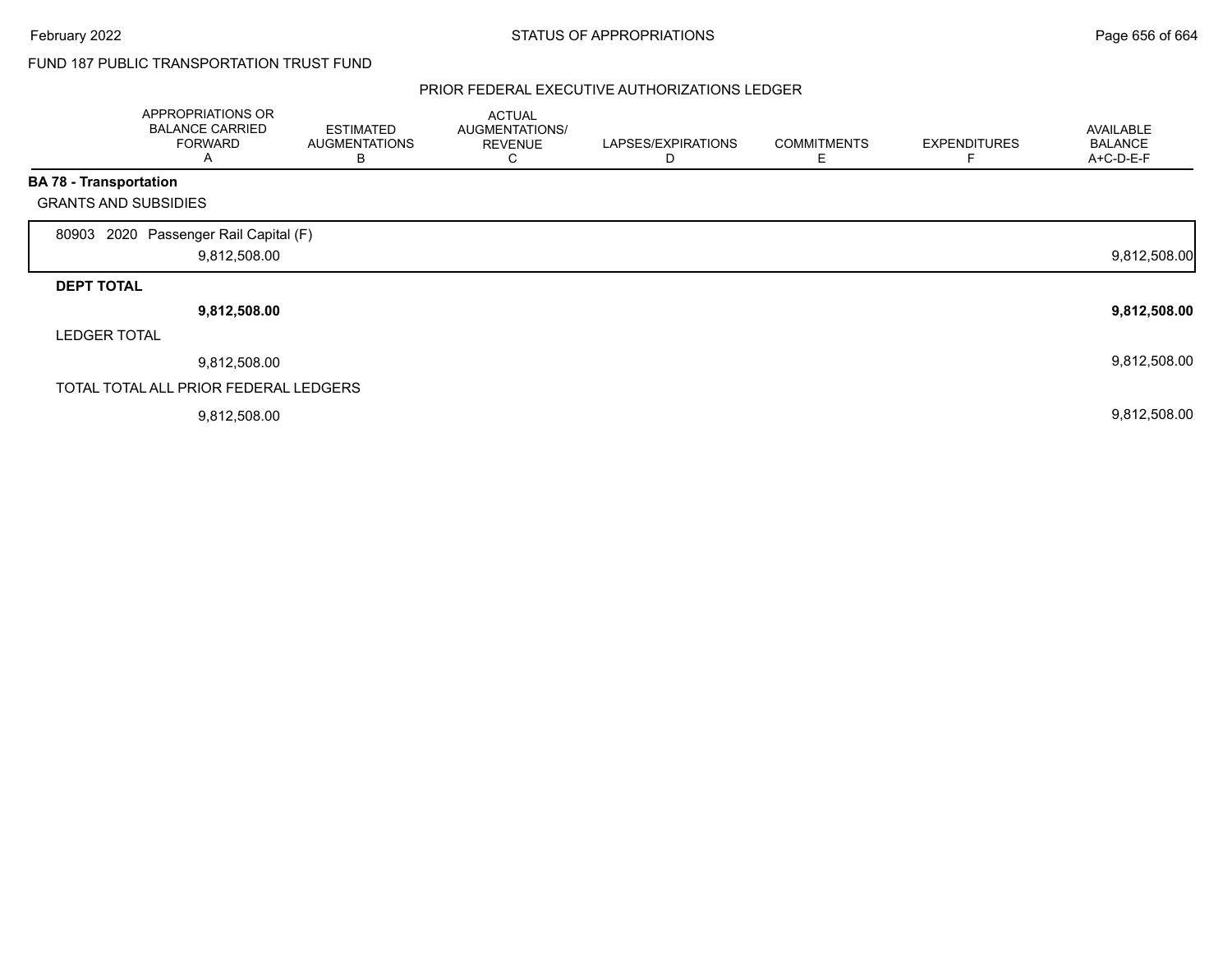## FUND 208 INSURANCE REG AND OVERSIGHT FUND

|                          | APPROPRIATIONS OR<br><b>BALANCE CARRIED</b><br><b>FORWARD</b><br>A | <b>ESTIMATED</b><br><b>AUGMENTATIONS</b><br>B | <b>ACTUAL</b><br>AUGMENTATIONS/<br><b>REVENUE</b><br>◡ | LAPSES/EXPIRATIONS<br>D | <b>COMMITMENTS</b><br>Ε | <b>EXPENDITURES</b> | <b>AVAILABLE</b><br><b>BALANCE</b><br>A+C-D-E-F |
|--------------------------|--------------------------------------------------------------------|-----------------------------------------------|--------------------------------------------------------|-------------------------|-------------------------|---------------------|-------------------------------------------------|
| <b>BA 79 - Insurance</b> |                                                                    |                                               |                                                        |                         |                         |                     |                                                 |
|                          | <b>GENERAL GOVERNMENT</b>                                          |                                               |                                                        |                         |                         |                     |                                                 |
| 80993                    | 2020 SOR-MH SUD Parity Rights Outreach                             |                                               |                                                        |                         |                         |                     |                                                 |
|                          | 63,000.00                                                          |                                               | 65,000.00                                              |                         |                         | 55,000.00           | 8,000.00                                        |
| <b>DEPT TOTAL</b>        |                                                                    |                                               |                                                        |                         |                         |                     |                                                 |
|                          | 63,000.00                                                          |                                               | 65,000.00                                              |                         |                         | 55,000.00           | 8,000.00                                        |
| <b>LEDGER TOTAL</b>      |                                                                    |                                               |                                                        |                         |                         |                     |                                                 |
|                          | 63,000.00                                                          |                                               | 65,000.00                                              |                         |                         | 55,000.00           | 8,000.00                                        |
|                          | TOTAL TOTAL ALL PRIOR FEDERAL LEDGERS                              |                                               |                                                        |                         |                         |                     |                                                 |
|                          | 63,000.00                                                          |                                               | 65,000.00                                              |                         |                         | 55,000.00           | 8,000.00                                        |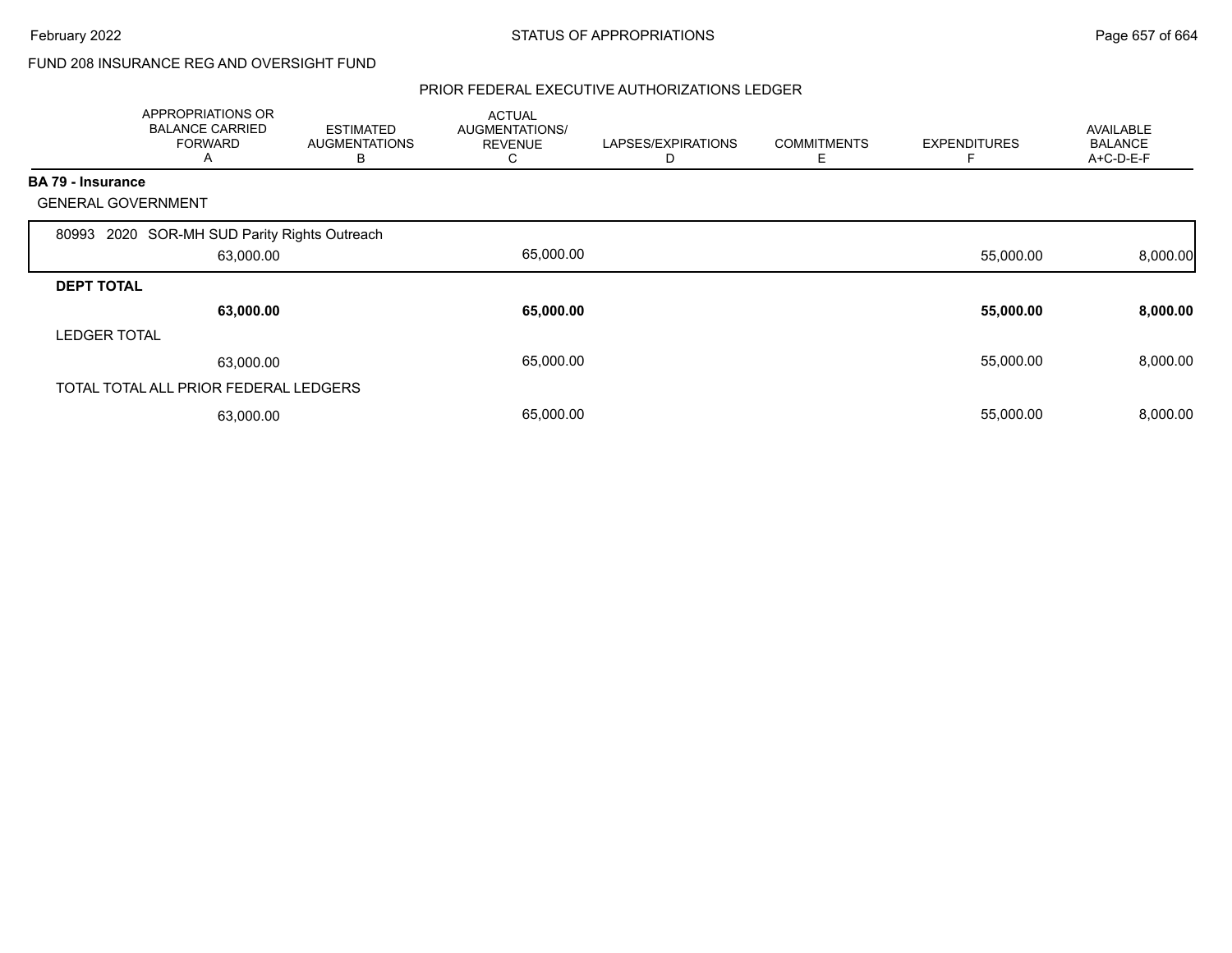# FUND 223 SCHOOL SAFETY AND SECURITY FUND

|                                  | APPROPRIATIONS OR<br><b>BALANCE CARRIED</b><br><b>FORWARD</b><br>$\mathsf{A}$ | <b>ESTIMATED</b><br><b>AUGMENTATIONS</b><br>в | <b>ACTUAL</b><br>AUGMENTATIONS/<br><b>REVENUE</b><br>С | LAPSES/EXPIRATIONS | <b>COMMITMENTS</b><br>Е | <b>EXPENDITURES</b> | <b>AVAILABLE</b><br><b>BALANCE</b><br>A+C-D-E-F |
|----------------------------------|-------------------------------------------------------------------------------|-----------------------------------------------|--------------------------------------------------------|--------------------|-------------------------|---------------------|-------------------------------------------------|
| <b>BA 81 - Executive Offices</b> |                                                                               |                                               |                                                        |                    |                         |                     |                                                 |
|                                  | <b>GRANTS AND SUBSIDIES</b>                                                   |                                               |                                                        |                    |                         |                     |                                                 |
|                                  | 87634 2020 COVID-ESSER-CommissionCrime&Delinquency                            |                                               |                                                        |                    |                         |                     |                                                 |
|                                  | 31,166,552.59                                                                 |                                               | 26,499,748.62                                          |                    | 8,984,577.86            | 22,156,833.09       | 25,141.64                                       |
| <b>DEPT TOTAL</b>                |                                                                               |                                               |                                                        |                    |                         |                     |                                                 |
|                                  | 31,166,552.59                                                                 |                                               | 26,499,748.62                                          |                    | 8,984,577.86            | 22,156,833.09       | 25,141.64                                       |
| <b>LEDGER TOTAL</b>              |                                                                               |                                               |                                                        |                    |                         |                     |                                                 |
|                                  | 31,166,552.59                                                                 |                                               | 26,499,748.62                                          |                    | 8,984,577.86            | 22,156,833.09       | 25,141.64                                       |
|                                  | TOTAL TOTAL ALL PRIOR FEDERAL LEDGERS                                         |                                               |                                                        |                    |                         |                     |                                                 |
|                                  | 31,166,552.59                                                                 |                                               | 26,499,748.62                                          |                    | 8,984,577.86            | 22,156,833.09       | 25,141.64                                       |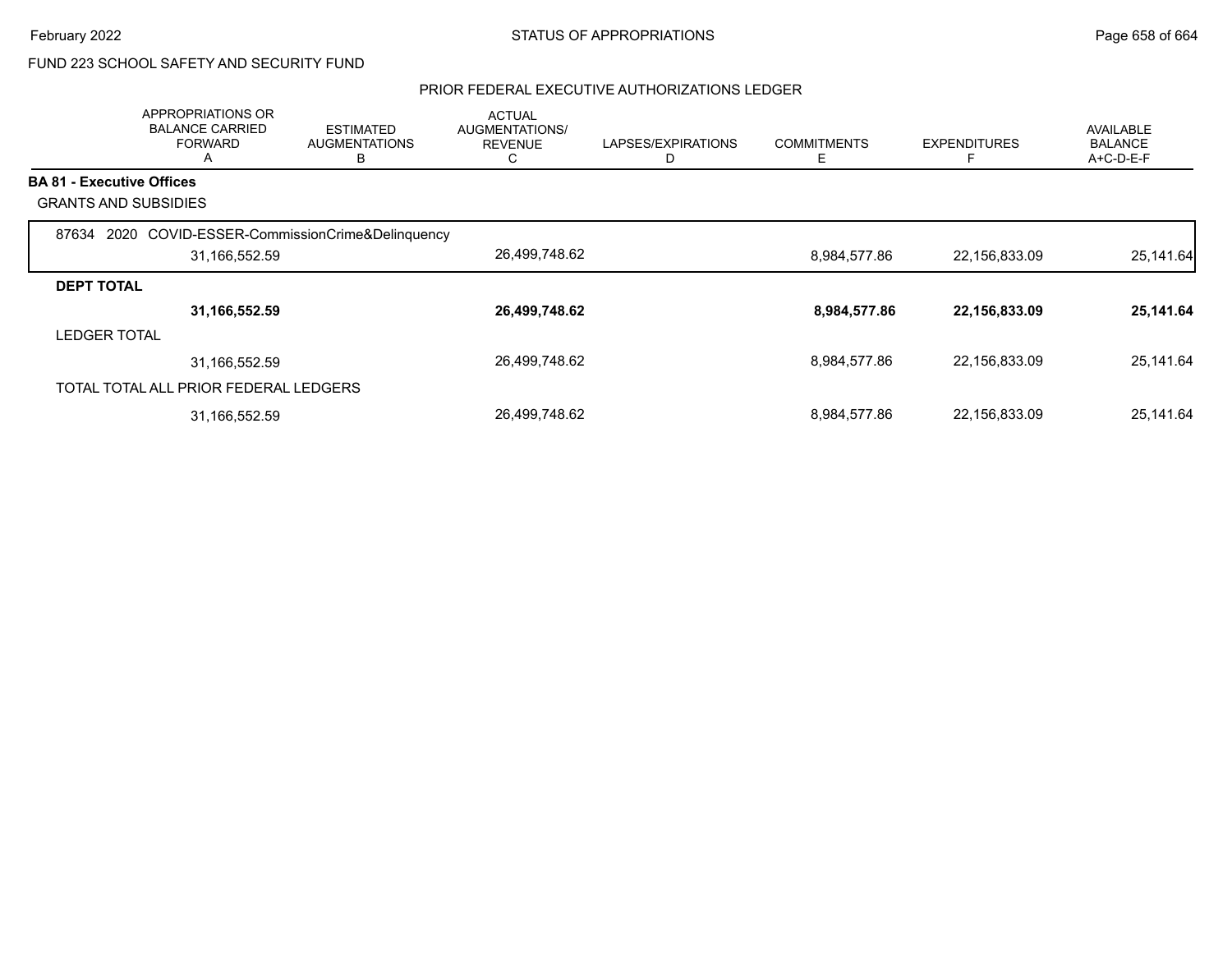### FUND 224 PA HEALTH INSURANCE EXCHANGE FUND

|                          | <b>APPROPRIATIONS OR</b><br><b>BALANCE CARRIED</b><br><b>FORWARD</b><br>A | <b>ESTIMATED</b><br><b>AUGMENTATIONS</b><br>В | <b>ACTUAL</b><br>AUGMENTATIONS/<br><b>REVENUE</b><br>C | LAPSES/EXPIRATIONS<br>D | <b>COMMITMENTS</b><br>Ε | <b>EXPENDITURES</b><br>Е | <b>AVAILABLE</b><br><b>BALANCE</b><br>A+C-D-E-F |
|--------------------------|---------------------------------------------------------------------------|-----------------------------------------------|--------------------------------------------------------|-------------------------|-------------------------|--------------------------|-------------------------------------------------|
| <b>BA 79 - Insurance</b> |                                                                           |                                               |                                                        |                         |                         |                          |                                                 |
|                          | <b>GENERAL GOVERNMENT</b>                                                 |                                               |                                                        |                         |                         |                          |                                                 |
| 80598                    | Transitioning to State Based Exchanged<br>2021                            |                                               |                                                        |                         |                         |                          |                                                 |
|                          | 17,190,000.00                                                             |                                               | 3,776,447.95                                           |                         |                         | 3,776,447.95             | 13,413,552.05                                   |
| 87449                    | <b>COVID-State Exchange Modernization</b><br>2021                         |                                               |                                                        |                         |                         |                          |                                                 |
|                          | 1,108,000.00                                                              |                                               |                                                        |                         |                         | 399,919.20               | 708,080.80                                      |
| <b>DEPT TOTAL</b>        |                                                                           |                                               |                                                        |                         |                         |                          |                                                 |
|                          | 18,298,000.00                                                             |                                               | 3,776,447.95                                           |                         |                         | 4,176,367.15             | 14,121,632.85                                   |
| <b>LEDGER TOTAL</b>      |                                                                           |                                               |                                                        |                         |                         |                          |                                                 |
|                          | 18,298,000.00                                                             |                                               | 3,776,447.95                                           |                         |                         | 4,176,367.15             | 14,121,632.85                                   |
|                          | TOTAL TOTAL ALL CURRENT FEDERAL LEDGERS                                   |                                               |                                                        |                         |                         |                          |                                                 |
|                          | 18,298,000.00                                                             |                                               | 3,776,447.95                                           |                         |                         | 4,176,367.15             | 14,121,632.85                                   |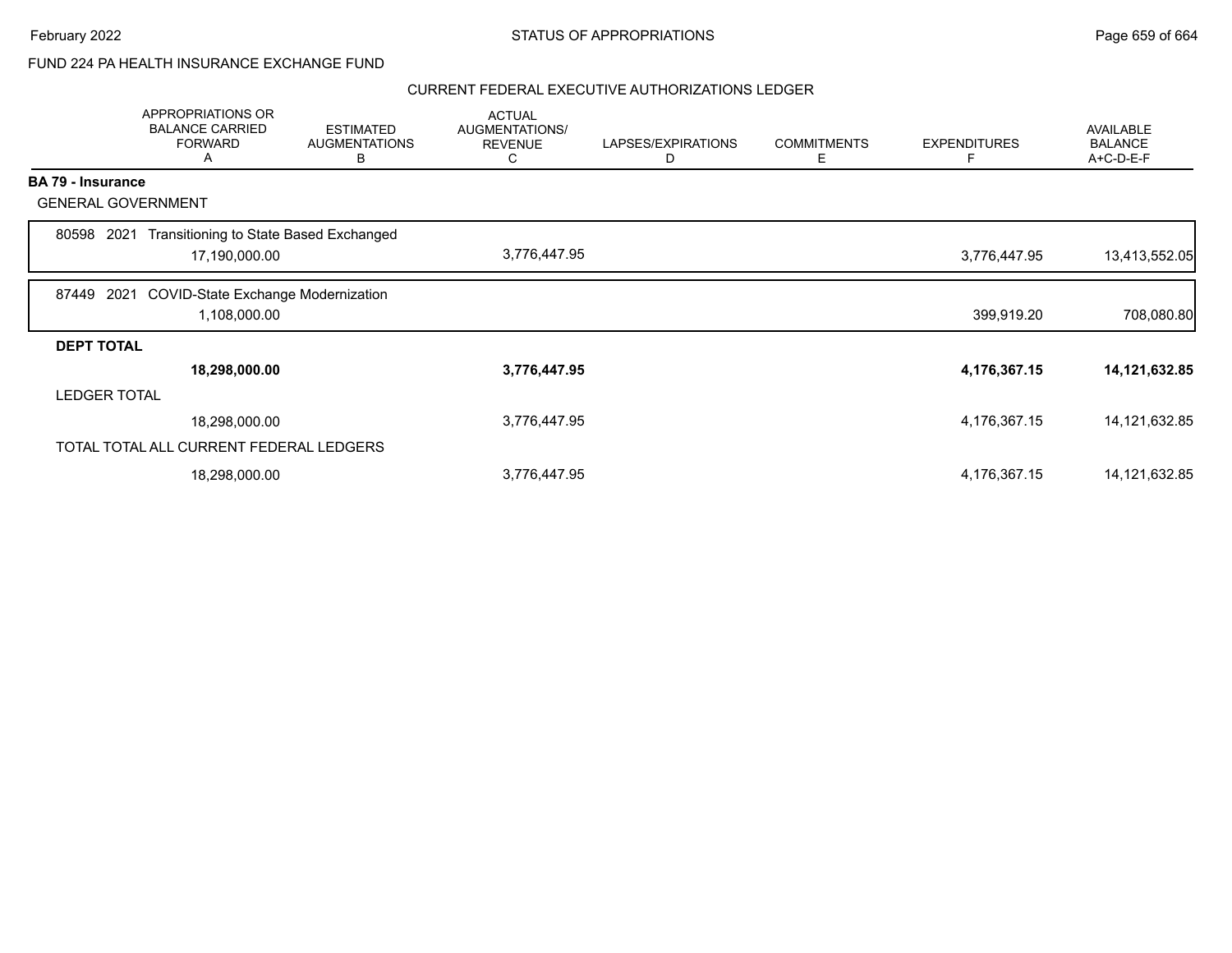### FUND 224 PA HEALTH INSURANCE EXCHANGE FUND

|                     | APPROPRIATIONS OR<br><b>BALANCE CARRIED</b><br><b>FORWARD</b><br>A | <b>ESTIMATED</b><br><b>AUGMENTATIONS</b><br>в | <b>ACTUAL</b><br><b>AUGMENTATIONS/</b><br><b>REVENUE</b><br>Ü | LAPSES/EXPIRATIONS<br>D | <b>COMMITMENTS</b><br>Ε | <b>EXPENDITURES</b> | <b>AVAILABLE</b><br><b>BALANCE</b><br>A+C-D-E-F |
|---------------------|--------------------------------------------------------------------|-----------------------------------------------|---------------------------------------------------------------|-------------------------|-------------------------|---------------------|-------------------------------------------------|
| BA 79 - Insurance   |                                                                    |                                               |                                                               |                         |                         |                     |                                                 |
|                     | <b>GENERAL GOVERNMENT</b>                                          |                                               |                                                               |                         |                         |                     |                                                 |
| 80598               | Transitioning to State Based Exchanged<br>2020                     |                                               |                                                               |                         |                         |                     |                                                 |
|                     | 2,026,093.08                                                       |                                               | 2,025,734.98                                                  |                         |                         | 2,025,734.98        | 358.10                                          |
| <b>DEPT TOTAL</b>   |                                                                    |                                               |                                                               |                         |                         |                     |                                                 |
|                     | 2,026,093.08                                                       |                                               | 2,025,734.98                                                  |                         |                         | 2,025,734.98        | 358.10                                          |
| <b>LEDGER TOTAL</b> |                                                                    |                                               |                                                               |                         |                         |                     |                                                 |
|                     | 2,026,093.08                                                       |                                               | 2,025,734.98                                                  |                         |                         | 2,025,734.98        | 358.10                                          |
|                     | TOTAL TOTAL ALL PRIOR FEDERAL LEDGERS                              |                                               |                                                               |                         |                         |                     |                                                 |
|                     | 2,026,093.08                                                       |                                               | 2,025,734.98                                                  |                         |                         | 2,025,734.98        | 358.10                                          |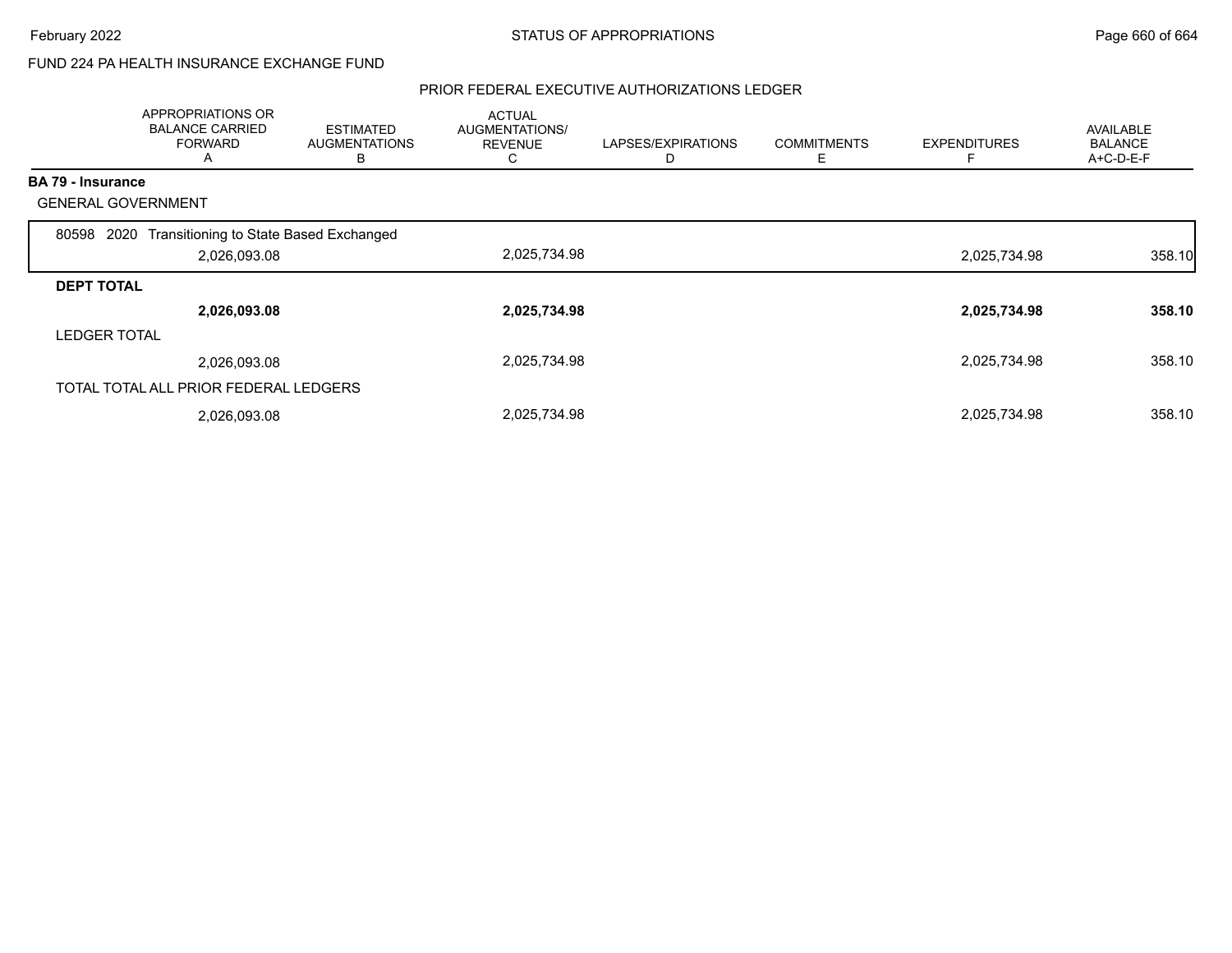## FUND 226 PA RURAL HEALTH REDESIGN CTR FUND

|                           | APPROPRIATIONS OR<br><b>BALANCE CARRIED</b><br><b>FORWARD</b><br>A | <b>ESTIMATED</b><br><b>AUGMENTATIONS</b><br>B | <b>ACTUAL</b><br>AUGMENTATIONS/<br><b>REVENUE</b><br>C | LAPSES/EXPIRATIONS<br>D | <b>COMMITMENTS</b><br>Ε | <b>EXPENDITURES</b><br>F | <b>AVAILABLE</b><br><b>BALANCE</b><br>A+C-D-E-F |
|---------------------------|--------------------------------------------------------------------|-----------------------------------------------|--------------------------------------------------------|-------------------------|-------------------------|--------------------------|-------------------------------------------------|
| BA 67 - Health            |                                                                    |                                               |                                                        |                         |                         |                          |                                                 |
| <b>GENERAL GOVERNMENT</b> |                                                                    |                                               |                                                        |                         |                         |                          |                                                 |
| 2021<br>80994             | <b>CMMI PA Rural Health Model</b>                                  |                                               |                                                        |                         |                         |                          |                                                 |
|                           | 3,000,000.00                                                       |                                               | 1,323,497.74                                           |                         |                         | 1,383,296.35             | 1,616,703.65                                    |
| <b>DEPT TOTAL</b>         |                                                                    |                                               |                                                        |                         |                         |                          |                                                 |
|                           | 3,000,000.00                                                       |                                               | 1,323,497.74                                           |                         |                         | 1,383,296.35             | 1,616,703.65                                    |
| <b>LEDGER TOTAL</b>       |                                                                    |                                               |                                                        |                         |                         |                          |                                                 |
|                           | 3,000,000.00                                                       |                                               | 1,323,497.74                                           |                         |                         | 1,383,296.35             | 1,616,703.65                                    |
|                           | TOTAL TOTAL ALL CURRENT FEDERAL LEDGERS                            |                                               |                                                        |                         |                         |                          |                                                 |
|                           | 3,000,000.00                                                       |                                               | 1,323,497.74                                           |                         |                         | 1,383,296.35             | 1,616,703.65                                    |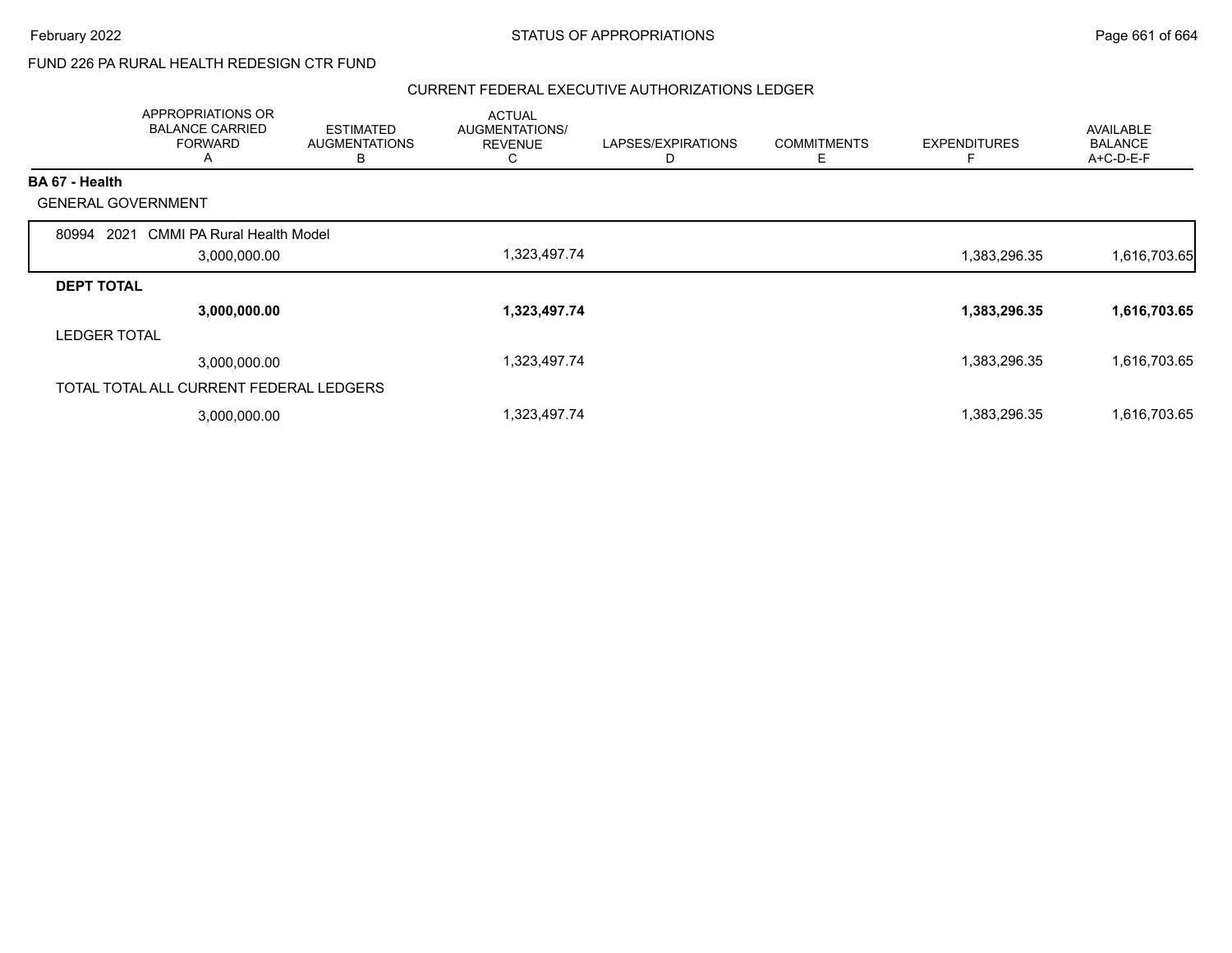## FUND 226 PA RURAL HEALTH REDESIGN CTR FUND

|                     | <b>APPROPRIATIONS OR</b><br><b>BALANCE CARRIED</b><br><b>FORWARD</b><br>A | <b>ESTIMATED</b><br><b>AUGMENTATIONS</b><br>B | <b>ACTUAL</b><br>AUGMENTATIONS/<br><b>REVENUE</b><br>C. | LAPSES/EXPIRATIONS<br>D | <b>COMMITMENTS</b><br>Ε | <b>EXPENDITURES</b> | <b>AVAILABLE</b><br><b>BALANCE</b><br>A+C-D-E-F |
|---------------------|---------------------------------------------------------------------------|-----------------------------------------------|---------------------------------------------------------|-------------------------|-------------------------|---------------------|-------------------------------------------------|
| BA 67 - Health      |                                                                           |                                               |                                                         |                         |                         |                     |                                                 |
|                     | <b>GENERAL GOVERNMENT</b>                                                 |                                               |                                                         |                         |                         |                     |                                                 |
| 80994               | 2020 CMMI PA Rural Health Model                                           |                                               |                                                         |                         |                         |                     |                                                 |
|                     | 356,931.69                                                                |                                               | 942,277.84                                              |                         |                         | 328,041.16          | 28,890.53                                       |
| <b>DEPT TOTAL</b>   |                                                                           |                                               |                                                         |                         |                         |                     |                                                 |
|                     | 356,931.69                                                                |                                               | 942,277.84                                              |                         |                         | 328,041.16          | 28,890.53                                       |
| <b>LEDGER TOTAL</b> |                                                                           |                                               |                                                         |                         |                         |                     |                                                 |
|                     | 356,931.69                                                                |                                               | 942,277.84                                              |                         |                         | 328,041.16          | 28,890.53                                       |
|                     | TOTAL TOTAL ALL PRIOR FEDERAL LEDGERS                                     |                                               |                                                         |                         |                         |                     |                                                 |
|                     | 356,931.69                                                                |                                               | 942,277.84                                              |                         |                         | 328,041.16          | 28,890.53                                       |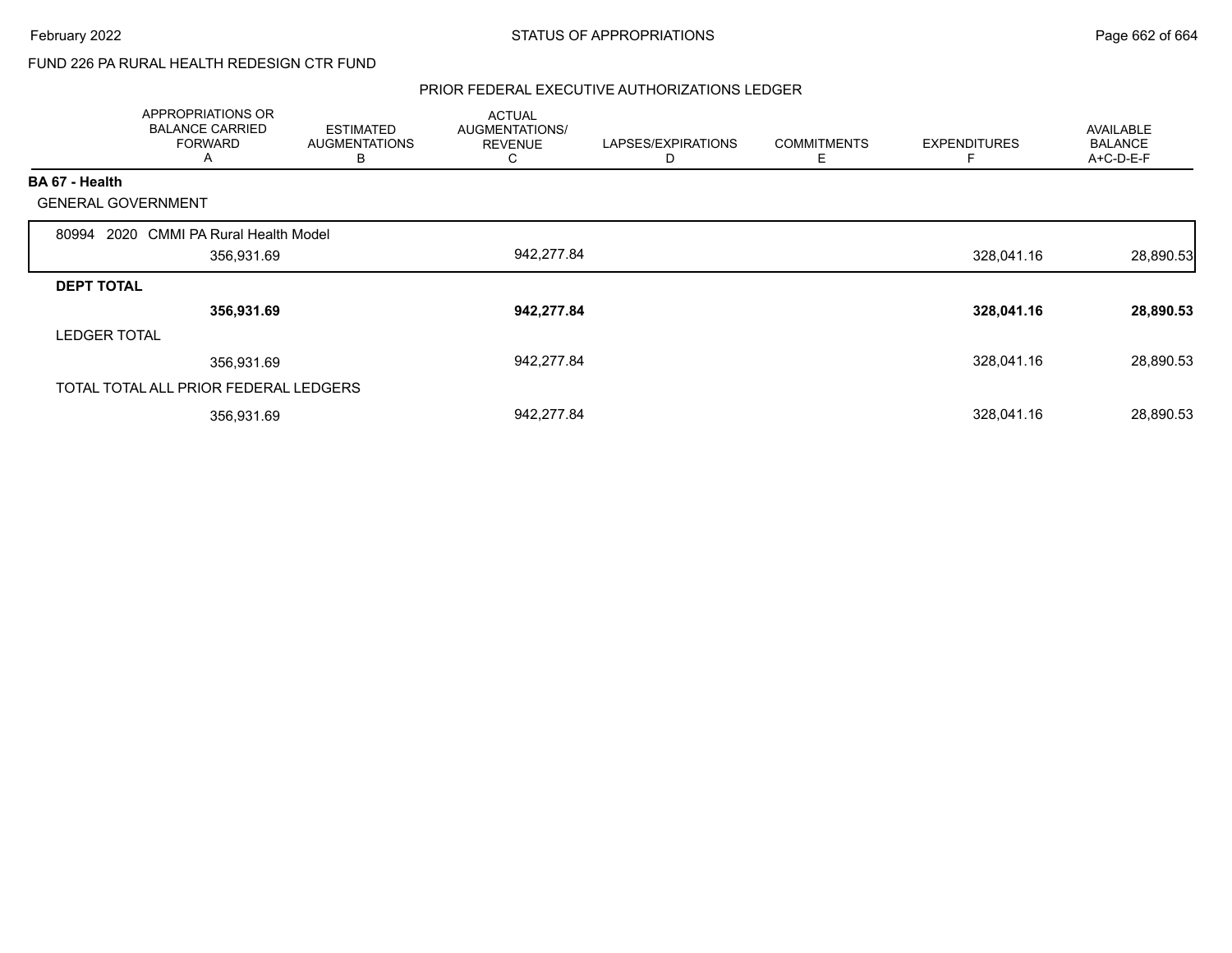## FUND 228 UC-FEMA ONA /LOST WAGES FUND

|                          | APPROPRIATIONS OR<br><b>BALANCE CARRIED</b><br><b>FORWARD</b><br>Α | <b>ESTIMATED</b><br><b>AUGMENTATIONS</b><br>в | <b>ACTUAL</b><br>AUGMENTATIONS/<br><b>REVENUE</b><br>C | LAPSES/EXPIRATIONS<br>D | <b>COMMITMENTS</b><br>Ε | <b>EXPENDITURES</b> | <b>AVAILABLE</b><br><b>BALANCE</b><br>A+C-D-E-F |
|--------------------------|--------------------------------------------------------------------|-----------------------------------------------|--------------------------------------------------------|-------------------------|-------------------------|---------------------|-------------------------------------------------|
| BA 12 - Labor & Industry |                                                                    |                                               |                                                        |                         |                         |                     |                                                 |
|                          | <b>GRANTS AND SUBSIDIES</b>                                        |                                               |                                                        |                         |                         |                     |                                                 |
| 87694                    | 2021 COVID-UC-FEMA ONA/Lost Wages                                  |                                               |                                                        |                         |                         |                     |                                                 |
| 1,000,000.00             |                                                                    |                                               | -432,906.94                                            |                         |                         | 18,078.51           | 981,921.49                                      |
| <b>DEPT TOTAL</b>        |                                                                    |                                               |                                                        |                         |                         |                     |                                                 |
|                          | 1,000,000.00                                                       |                                               | -432,906.94                                            |                         |                         | 18,078.51           | 981,921.49                                      |
| <b>LEDGER TOTAL</b>      |                                                                    |                                               |                                                        |                         |                         |                     |                                                 |
|                          | 1,000,000.00                                                       |                                               | -432,906.94                                            |                         |                         | 18,078.51           | 981,921.49                                      |
|                          | TOTAL TOTAL ALL CURRENT FEDERAL LEDGERS                            |                                               |                                                        |                         |                         |                     |                                                 |
|                          | 1,000,000.00                                                       |                                               | -432,906.94                                            |                         |                         | 18,078.51           | 981,921.49                                      |